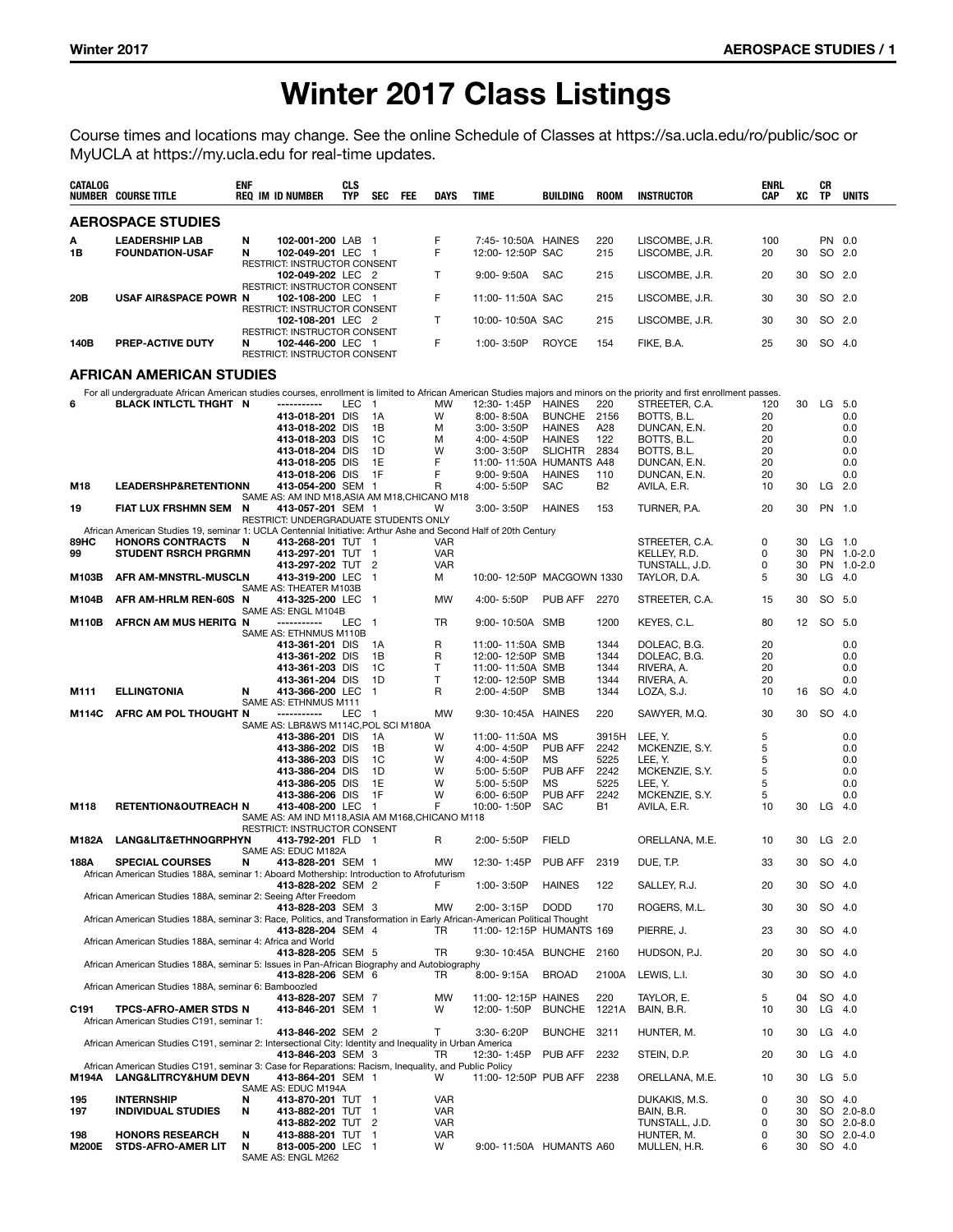### 2 / AMERICAN INDIAN STUDIES Winter 2017

| CATALOG                 | <b>NUMBER COURSE TITLE</b>                                                                                             | <b>ENF</b> | <b>REQ IM ID NUMBER</b>                                                                  | <b>CLS</b><br><b>TYP</b> | <b>SEC</b>     | <b>FEE</b> | <b>DAYS</b>              | <b>TIME</b>                                            | <b>BUILDING</b>                | <b>ROOM</b>        | <b>INSTRUCTOR</b>                          | <b>ENRL</b><br>CAP   | XC       | <b>CR</b><br><b>TP</b> | <b>UNITS</b>             |
|-------------------------|------------------------------------------------------------------------------------------------------------------------|------------|------------------------------------------------------------------------------------------|--------------------------|----------------|------------|--------------------------|--------------------------------------------------------|--------------------------------|--------------------|--------------------------------------------|----------------------|----------|------------------------|--------------------------|
| C <sub>291</sub>        | <b>TPCS-AFRO-AMER STDS N</b>                                                                                           |            | 813-546-202 SEM 2<br><b>RESTRICT: GRADUATE STUDENTS</b>                                  |                          |                |            | R                        | 2:00-4:50P                                             | BUNCHE 2173                    |                    | HUDSON, P.J.                               | 5                    | 30       | $LG$ 4.0               |                          |
|                         | AMERICAN INDIAN STUDIES                                                                                                |            |                                                                                          |                          |                |            |                          |                                                        |                                |                    |                                            |                      |          |                        |                          |
| M10                     | AMERICN INDIAN STDS N                                                                                                  |            | -----------<br>SAME AS: WL ARTS M23                                                      | LEC <sub>1</sub>         |                |            | <b>MW</b>                | 12:30-1:45P                                            | PUB AFF                        | 1222               | NABOKOV, P.                                | 80                   | 30       | SO 5.0                 |                          |
|                         |                                                                                                                        |            | 105-030-201 DIS<br>105-030-202 DIS                                                       |                          | 1 A<br>1B      |            | W<br>W                   | 4:00-4:50P<br>5:00-5:50P                               | <b>BUNCHE</b><br><b>BUNCHE</b> | 2156<br>2156       | RIVERS, S.K.<br>RIVERS, S.K.               | 10<br>10             |          |                        | 0.0<br>0.0               |
|                         |                                                                                                                        |            | 105-030-203 DIS<br>105-030-204 DIS<br>105-030-205 DIS                                    |                          | 1C<br>1D<br>1E |            | F<br>F<br>F              | 10:00-10:50A ROYCE<br>9:00-9:50A<br>11:00-11:50A ROLFE | <b>ROYCE</b>                   | 166<br>166<br>3115 | STEWART, K.<br>STEWART, K.<br>FULWIDER, R. | 10<br>10<br>10       |          |                        | 0.0<br>0.0<br>0.0        |
|                         |                                                                                                                        |            | 105-030-206 DIS<br>105-030-207 DIS                                                       |                          | 1F<br>1G       |            | F<br>W                   | 12:00-12:50P ROLFE<br>5:00-5:50P                       | <b>ROYCE</b>                   | 3115<br>166        | FULWIDER, R.<br>BAKER. M.                  | 10<br>10             |          |                        | 0.0<br>0.0               |
| M18                     | <b>LEADERSHP&amp;RETENTIONN</b>                                                                                        |            | 105-030-208 DIS<br>105-054-200 SEM 1<br>SAME AS: AF AMER M18.ASIA AM M18.CHICANO M18     |                          | 1H             |            | W<br>R                   | 6:00-6:50P<br>4:00-5:50P                               | <b>ROYCE</b><br><b>SAC</b>     | 166<br><b>B2</b>   | BAKER, M.<br>AVILA. E.R.                   | 10<br>10             | 30       | $LG$ 2.0               | 0.0                      |
| M118                    | <b>RETENTION&amp;OUTREACH N</b>                                                                                        |            | 105-408-200 LEC 1<br>SAME AS: AF AMER M118, ASIA AM M168, CHICANO M118                   |                          |                |            | F                        | 10:00-1:50P                                            | <b>SAC</b>                     | <b>B1</b>          | AVILA, E.R.                                | 10                   | 30       | $LG$ 4.0               |                          |
| C121                    | <b>WRKNG-TRIBAL COMMTYN</b>                                                                                            |            | <b>RESTRICT: INSTRUCTOR CONSENT</b><br>105-426-200 LEC 1<br>RESTRICT: INSTRUCTOR CONSENT |                          |                |            | M                        | 1:00-3:50P                                             | <b>HAINES</b>                  | A20                | TEETER, W.G.                               | 15                   | 30       | $LG$ 4.0               |                          |
| 187                     | <b>SPECIAL TOPICS</b><br>American Indian Studies 187, lecture 1: Health and Environment in American Indian Communities | N          | 105-822-200 LEC 1                                                                        |                          |                |            | T                        | 12:00-1:50P                                            | <b>ROLFE</b>                   | 3120               | SAMUEL-NAKAMURA, C                         | 10                   | 30       | LG                     | 4.0                      |
| 197<br><b>M200D</b>     | <b>INDIVIDUAL STUDIES</b><br><b>ECON DEVELOPMENT</b>                                                                   | N<br>N     | 105-882-201 TUT 1<br>505-204-200 SEM 1<br>SAME AS: PUB PLC M270                          |                          |                |            | <b>VAR</b><br>W          | 2:00-4:50P                                             | <b>PUB AFF</b>                 | 6362               | <b>KROSKRITY, P.V.</b><br>AKEE, R.K.       | 0<br>10              | 30<br>30 | $LG$ 4.0               | SO 2.0-4.0               |
| 201<br>C <sub>221</sub> | TPC-AMRCN INDN STDS N<br><b>WRKNG-TRIBAL COMMTYN</b>                                                                   |            | 505-030-200 DIS<br>505-126-200 LEC 1<br><b>RESTRICT: GRADUATE STUDENTS</b>               |                          | - 1            |            | T<br>M                   | 12:00-1:50P<br>1:00-3:50P                              | <b>ROLFE</b><br><b>HAINES</b>  | 3120<br>A20        | SAMUEL-NAKAMURA, C<br>TEETER, W.G.         | $\overline{4}$<br>10 | 30<br>30 | SO.<br>SO 4.0          | 4.0                      |
| <b>M265A</b><br>M272    | <b>FED INDIAN LAW I</b><br><b>CULTURAL PROP LAW</b>                                                                    | N<br>N     | 505-390-200 LEC 1<br>505-432-200 SEM 1                                                   |                          |                |            | <b>MTR</b><br>T          | 9:00-10:15A<br>1:00-3:00P                              | LAW<br>LAW                     |                    | RILEY, A.R.<br>RILEY, A.R.                 | 8<br>3               | 30<br>30 | SO.                    | $1.0 - 8.0$<br>3.0/4.0   |
|                         | <b>ANESTHESIOLOGY AND PERIOPERATIVE MEDICINE</b>                                                                       |            |                                                                                          |                          |                |            |                          |                                                        |                                |                    |                                            |                      |          |                        |                          |
|                         | Anesthesiology                                                                                                         |            |                                                                                          |                          |                |            |                          |                                                        |                                |                    |                                            |                      |          |                        |                          |
| 99                      | <b>STUDENT RSRCH PRGRMN</b>                                                                                            |            | 025-297-201 TUT 1<br>025-297-202 TUT 2                                                   |                          |                |            | <b>VAR</b><br><b>VAR</b> |                                                        |                                |                    | CAI, H.<br>OLCESE, R.                      | 0<br>$\Omega$        | 30<br>30 |                        | PN 1.0-2.0<br>PN 1.0-2.0 |

# **ANTHROPOLOGY**

Anthropology 110P through 191 are limited to Anthropology majors and/or majors and minors on the priority and first enrollment passes. Nonmajors may enroll on the second pass, space permitting.<br>If instructor consent is req

|    | n instructor consent is required, students must obtain consent before enrollment, regardiess of major.    |                                                            |       |                |              |                     |                                |       |                  |     |    |           |            |
|----|-----------------------------------------------------------------------------------------------------------|------------------------------------------------------------|-------|----------------|--------------|---------------------|--------------------------------|-------|------------------|-----|----|-----------|------------|
| 7  | <b>HUMAN EVOLUTION</b>                                                                                    | N<br>------------                                          | LEC 1 |                | <b>MWF</b>   | 10:00-10:50A FOWLER |                                | A103B | MANSON, J.H.     | 240 | 03 | SO 5.0    |            |
|    |                                                                                                           | 111-103-201 DIS                                            |       | 1A             | м            | $9:00 - 9:50A$      | <b>HAINES</b>                  | 350   | EISENHAUER, S.F. | 20  |    |           | 0.0        |
|    |                                                                                                           | 111-103-202 DIS                                            |       | 1B             | T            | 9:00-9:50A          | <b>HAINES</b>                  | 350   | YAKAL, M.A.      | 20  |    |           | 0.0        |
|    |                                                                                                           | 111-103-203 DIS                                            |       | 1C             | T            | 10:00-10:50A HAINES |                                | 350   | EISENHAUER, S.F. | 20  |    |           | 0.0        |
|    |                                                                                                           | 111-103-204 DIS                                            |       | 1D             | Τ            | 11:00-11:50A HAINES |                                | 350   | EISENHAUER, S.F. | 20  |    |           | 0.0        |
|    |                                                                                                           | 111-103-205 DIS                                            |       | 1E             | T            | 12:00-12:50P HAINES |                                | 350   | LAPENA, Q.G.     | 20  |    |           | 0.0        |
|    |                                                                                                           | 111-103-206 DIS                                            |       | 1F             | T            | 3:00-3:50P          | <b>HAINES</b>                  | 350   | YAKAL, M.A.      | 20  |    |           | 0.0        |
|    |                                                                                                           | 111-103-208 DIS                                            |       | 1H             | W            | $9:00 - 9:50A$      | <b>HAINES</b>                  | 350   | KAJOKAITE, K.    | 20  |    |           | 0.0        |
|    |                                                                                                           | 111-103-209 DIS                                            |       | 11             | W            | 2:00-2:50P          | <b>HAINES</b>                  | 350   | KAJOKAITE, K.    | 20  |    |           | 0.0        |
|    |                                                                                                           | 111-103-210 DIS                                            |       | 1J             | W            | 3:00-3:50P          | <b>HAINES</b>                  | 350   | YAKAL, M.A.      | 20  |    |           | 0.0        |
|    |                                                                                                           | 111-103-212 DIS                                            |       | 1L             | R            | 2:00-2:50P          | <b>HAINES</b>                  | 350   | LAPENA, Q.G.     | 20  |    |           | 0.0        |
|    |                                                                                                           | 111-103-215 DIS                                            |       | 10             | R            | $3:00 - 3:50P$      | <b>HAINES</b>                  | 350   | LAPENA, Q.G.     | 20  |    |           | 0.0        |
|    |                                                                                                           | 111-103-216 DIS                                            |       | 1R             | F            | 11:00-11:50A HAINES |                                | 350   | KAJOKAITE, K.    | 20  |    |           | 0.0        |
| 9  | <b>CULTURE AND SOCIETY N</b>                                                                              | -----------                                                | LEC   | $\overline{1}$ | TR           | 11:00-12:15P FOWLER |                                | A103B | RUDNER, D.       | 300 | 30 | <b>SO</b> | 5.0        |
|    |                                                                                                           | 111-110-201 DIS                                            |       | 1A             | T            | 8:00-8:50A          | <b>HAINES</b>                  | 310   | JARRA, M.        | 20  |    |           | 0.0        |
|    |                                                                                                           | 111-110-202 DIS                                            |       | 1B             | $\mathsf{T}$ | $9:00 - 9:50A$      | <b>HAINES</b>                  | 314   | JARRA, M.        | 20  |    |           | 0.0        |
|    |                                                                                                           | 111-110-203 DIS                                            |       | 1 <sup>C</sup> | T            | 1:00-1:50P          | <b>HAINES</b>                  | 310   | JARRA, M.        | 20  |    |           | 0.0        |
|    |                                                                                                           | 111-110-204 DIS                                            |       | 1D             | T            | 2:00-2:50P          | <b>HAINES</b>                  | 310   | MATTHAN, T.R.    | 20  |    |           | 0.0        |
|    |                                                                                                           | 111-110-205 DIS                                            |       | 1E             | $\top$       | 3:00-3:50P          | <b>HAINES</b>                  | 310   | WYATT, T.R.      | 20  |    |           | 0.0        |
|    |                                                                                                           | 111-110-206 DIS                                            |       | 1F             | Τ            | 4:00-4:50P          | <b>HAINES</b>                  | 314   | WYATT, T.R.      | 20  |    |           | 0.0        |
|    |                                                                                                           | 111-110-207 DIS                                            |       | 1G             | W            | $9:00 - 9:50A$      | <b>HAINES</b>                  | A20   | MATTHAN, T.R.    | 20  |    |           | 0.0        |
|    |                                                                                                           | 111-110-208 DIS                                            |       | 1H             | W            | 10:00-10:50A FOWLER |                                | A312  | MATTHAN, T.R.    | 20  |    |           | 0.0        |
|    |                                                                                                           | 111-110-209 DIS                                            |       | 11             | W            | 11:00-11:50A FOWLER |                                | A312  | HASAN, N.A.      | 20  |    |           | 0.0        |
|    |                                                                                                           | 111-110-210 DIS                                            |       | 1J             | W            | 12:00-12:50P FOWLER |                                | A312  | HASAN, N.A.      | 20  |    |           | 0.0        |
|    |                                                                                                           | 111-110-211 DIS                                            |       | 1K             | W            | 1:00-1:50P          | <b>FOWLER</b>                  | A312  | HASAN, N.A.      | 20  |    |           | 0.0        |
|    |                                                                                                           |                                                            |       | 1L             |              |                     | <b>HAINES</b>                  | 310   |                  |     |    |           |            |
|    |                                                                                                           | 111-110-212 DIS                                            |       |                | R            | 8:00-8:50A          |                                |       | WYATT, T.R.      | 20  |    |           | 0.0<br>0.0 |
|    |                                                                                                           | 111-110-213 DIS                                            |       | 1M             | R            | 9:00-9:50A          | <b>HAINES</b>                  | 310   | ARRIOLA, T.H.    | 20  |    |           |            |
|    |                                                                                                           | 111-110-214 DIS                                            |       | 1N             | R            | 1:00-1:50P          | <b>HAINES</b>                  | 310   | ARRIOLA, T.H.    | 20  |    |           | 0.0        |
|    |                                                                                                           | 111-110-215 DIS                                            |       | - 10           | R            | 3:00-3:50P          | <b>HAINES</b>                  | 314   | ARRIOLA, T.H.    | 20  |    |           | 0.0        |
| 19 | FIAT LUX FRSHMN SEM N                                                                                     | 111-057-200 SEM 1                                          |       |                | W            | 10:00-10:50A HAINES |                                | 350   | FESSLER, D.      | 10  | 30 | PN 1.0    |            |
|    |                                                                                                           | RESTRICT: UNDERGRADUATE STUDENTS ONLY                      |       |                |              |                     |                                |       |                  |     |    |           |            |
|    | Anthropology 19, seminar 1: Animals in Translation: Evolutionary Approaches to Animal Thinking and Autism |                                                            |       |                |              |                     |                                |       |                  |     |    |           |            |
|    |                                                                                                           | 111-057-202 SEM 2                                          |       |                | м            | 12:00-12:50P HAINES |                                | 310   | GARRO, L.C.      | 10  | 30 | PN 1.0    |            |
|    |                                                                                                           | RESTRICT: UNDERGRADUATE STUDENTS ONLY                      |       |                |              |                     |                                |       |                  |     |    |           |            |
|    | Anthropology 19, seminar 2: Anthropology and Global Mental Health                                         |                                                            |       |                |              | 1:00-1:50P          | <b>HAINES</b>                  | 310   | GARRO, L.C.      | 10  | 30 | PN 1.0    |            |
|    |                                                                                                           | 111-057-203 SEM 3<br>RESTRICT: UNDERGRADUATE STUDENTS ONLY |       |                | м            |                     |                                |       |                  |     |    |           |            |
|    | Anthropology 19, seminar 3: Combining Anthropology and Medicine: Paul Farmer and His Mentors              |                                                            |       |                |              |                     |                                |       |                  |     |    |           |            |
|    |                                                                                                           | 111-057-204 SEM 4                                          |       |                | T            | 12:00-12:50P HAINES |                                | 310   | FISKE, A.P.      | 10  | 30 | PN 1.0    |            |
|    |                                                                                                           | RESTRICT: UNDERGRADUATE STUDENTS ONLY                      |       |                |              |                     |                                |       |                  |     |    |           |            |
|    | Anthropology 19, seminar 4: What Is Emotion and What Is It For?                                           |                                                            |       |                |              |                     |                                |       |                  |     |    |           |            |
| 33 | <b>CULTURE&amp;COMMUNICATNN</b>                                                                           | -----------                                                | LEC 1 |                | <b>MWF</b>   | 11:00-11:50A FOWLER |                                | A103B | DEBENPORT, E.K.  | 300 | 04 | SO 5.0    |            |
|    |                                                                                                           | 111-160-201 DIS                                            |       | 1A             | м            | $9:00 - 9:50A$      | <b>HAINES</b>                  | 310   | CHEN, S.C.       | 20  |    |           | 0.0        |
|    |                                                                                                           | 111-160-202 DIS                                            |       | 1B             | M            | 10:00-10:50A HAINES |                                | 310   | CHEN, S.C.       | 20  |    |           | 0.0        |
|    |                                                                                                           | 111-160-203 DIS                                            |       | 1C             | м            | 1:00-1:50P          | <b>HAINES</b>                  | 350   | BELLETTO, V.M.   | 20  |    |           | 0.0        |
|    |                                                                                                           | 111-160-204 DIS                                            |       | 1D             | М            | 3:00-3:50P          | <b>HAINES</b>                  | 314   | BELLETTO, V.M.   | 20  |    |           | 0.0        |
|    |                                                                                                           | 111-160-205 DIS                                            |       | 1E             | М            | 4:00-4:50P          | <b>HAINES</b>                  | 314   | CHEN, S.C.       | 20  |    |           | 0.0        |
|    |                                                                                                           |                                                            |       | 1F             | W            |                     |                                |       |                  |     |    |           |            |
|    |                                                                                                           | 111-160-206 DIS                                            |       | 1G             | W            | 8:00-8:50A          | <b>HAINES</b><br><b>HAINES</b> | 314   | BERWALD, M.M.    | 20  |    |           | 0.0        |
|    |                                                                                                           | 111-160-207 DIS                                            |       | 1H             | W            | 9:00-9:50A          |                                | 310   | KIM, K.C.        | 20  |    |           | 0.0        |
|    |                                                                                                           | 111-160-208 DIS                                            |       |                |              | 10:00-10:50A HAINES |                                | 310   | BERWALD, M.M.    | 20  |    |           | 0.0        |
|    |                                                                                                           | 111-160-209 DIS                                            |       | 11             | W            | 1:00-1:50P          | <b>HAINES</b>                  | 314   | BELLETTO, V.M.   | 20  |    |           | 0.0        |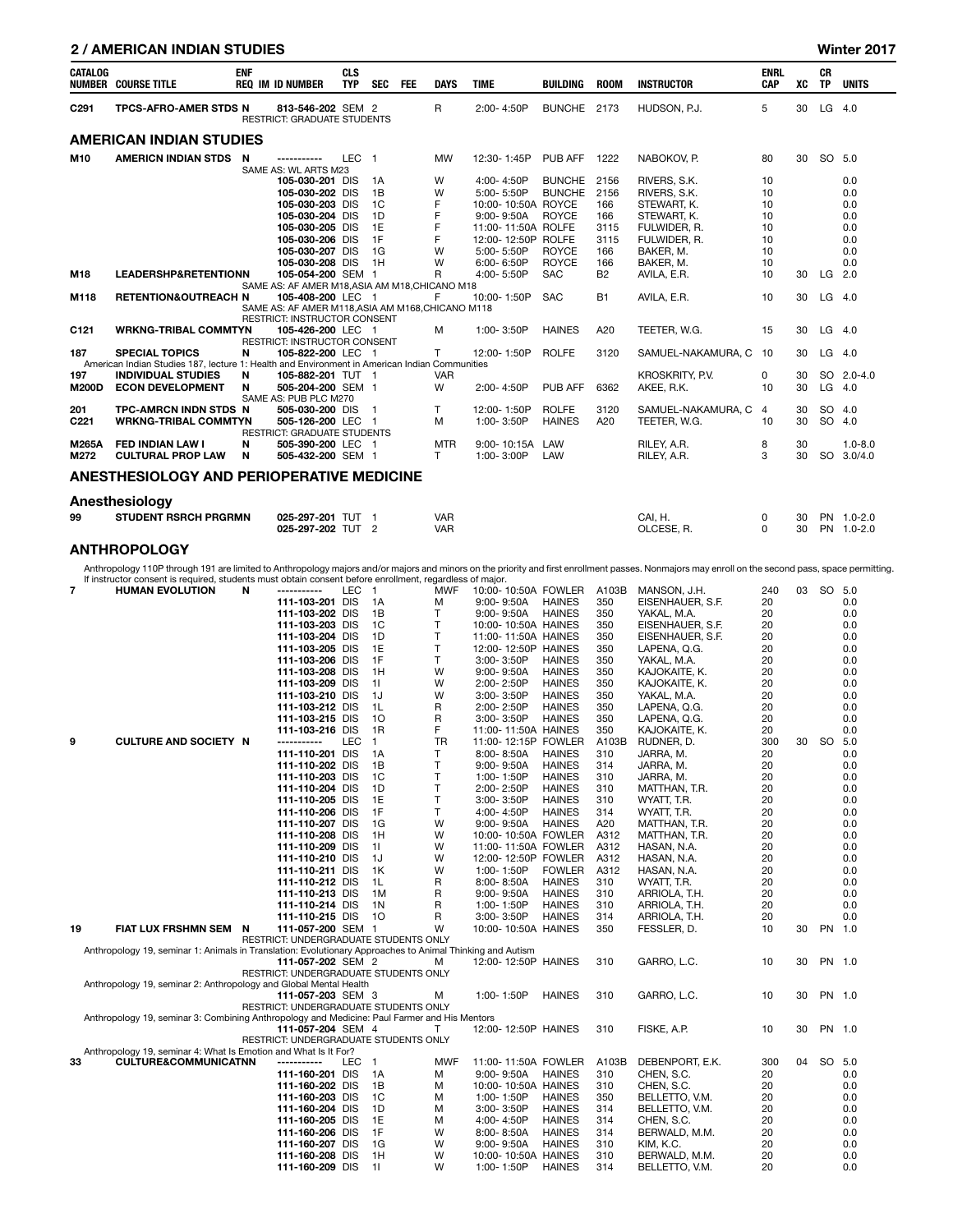#### Winter 2017 **ANTHROPOLOGY** / 3

| CATALOG       | <b>NUMBER COURSE TITLE</b>                                                                        | enf | <b>REQ IM ID NUMBER</b>                                         | CLS<br><b>TYP</b> | <b>SEC</b>                     | <b>FEE</b> | DAYS                     | TIME                                       | BUILDING                                        | <b>ROOM</b>           | <b>INSTRUCTOR</b>                         | ENRL<br>CAP    | XC       | CR<br>TP  | <b>UNITS</b>             |
|---------------|---------------------------------------------------------------------------------------------------|-----|-----------------------------------------------------------------|-------------------|--------------------------------|------------|--------------------------|--------------------------------------------|-------------------------------------------------|-----------------------|-------------------------------------------|----------------|----------|-----------|--------------------------|
|               |                                                                                                   |     | 111-160-210 DIS<br>111-160-211 DIS<br>111-160-212 DIS           |                   | 1J<br>1K<br>1L                 |            | W<br>W<br>W              | 2:00-2:50P<br>3:00-3:50P<br>4:00-4:50P     | <b>HAINES</b><br><b>HAINES</b><br><b>HAINES</b> | 310<br>310<br>310     | MEHDOUI, R.<br>KIM, K.C.<br>BERWALD, M.M. | 20<br>20<br>20 |          |           | 0.0<br>0.0<br>0.0        |
|               |                                                                                                   |     | 111-160-213 DIS                                                 |                   | 1M<br>1 <sup>N</sup>           |            | F<br>F                   | 8:00-8:50A                                 | <b>HAINES</b>                                   | 310                   | KIM, K.C.                                 | 20             |          |           | 0.0<br>0.0               |
|               |                                                                                                   |     | 111-160-214 DIS<br>111-160-215 DIS                              |                   | 10                             |            | F                        | 10:00-10:50A HAINES<br>12:00-12:50P HAINES |                                                 | 310<br>310            | MEHDOUI, R.<br>MEHDOUI, R.                | 20<br>20       |          |           | 0.0                      |
| 89HC<br>99    | <b>HONORS CONTRACTS</b><br><b>STUDENT RSRCH PRGRMN</b>                                            | N   | 111-268-201 TUT                                                 |                   | $\mathbf{1}$<br>$\blacksquare$ |            | VAR                      |                                            |                                                 |                       | DEBENPORT, E.K.                           | 0<br>0         | 30<br>30 |           | $LG$ 1.0<br>PN 1.0-2.0   |
|               |                                                                                                   |     | 111-297-201 TUT<br>111-297-202 TUT 2                            |                   |                                |            | VAR<br>VAR               |                                            |                                                 |                       | FISKE, A.P.<br>MANSON, J.H.               | 0              | 30       |           | PN 1.0-2.0               |
|               |                                                                                                   |     | 111-297-203 TUT                                                 |                   | 3                              |            | <b>VAR</b>               |                                            |                                                 |                       | KREMER-SADLIK, T.                         | 0              | 30       |           | PN 1.0-2.0               |
|               |                                                                                                   |     | 111-297-204 TUT<br>111-297-205 TUT                              |                   | 4<br>5                         |            | <b>VAR</b><br><b>VAR</b> |                                            |                                                 |                       | APTER, A.<br>ARNOLD, J.E.                 | $\Omega$<br>0  | 30<br>30 |           | PN 1.0-2.0<br>PN 1.0-2.0 |
|               | CM110Q INTRO-ARCHEOLGC SCI N                                                                      |     | 111-365-200 LEC                                                 |                   | $\mathbf{1}$                   |            | R                        | 9:00-10:50A DODD                           |                                                 | 170                   | BARNARD, H.                               | 5              | 30       |           | SO 4.0                   |
| 111           | <b>THRY-ANTHRO ARCHAEOY</b>                                                                       |     | SAME AS: AN N EA CM169<br>111-394-200 LEC                       |                   | -1                             |            | <b>TR</b>                | 11:00-12:15P HAINES                        |                                                 | A25                   | LESURE, R.G.                              | 65             | 30       |           | $SO$ 4.0                 |
| 115Q<br>117P  | <b>POLITCS OF PAST</b>                                                                            | Y   | 111-439-200 SEM 1                                               |                   |                                |            | M<br>R                   | 1:00-3:50P                                 | <b>FOWLER</b>                                   | A222                  | LI, M.                                    | 18             | 30<br>30 |           | SO 4.0<br>SO 4.0         |
|               | <b>LAB TPCS-ARCHAEOLGY Y</b>                                                                      |     | 111-423-200 LEC 1<br>RESTRICT: ANTHROPOLOGY JUNIORS AND SENIORS |                   |                                |            |                          | 11:00-1:50P                                | <b>FOWLER</b>                                   | A312                  | ACABADO, S.B.                             | 10             |          |           |                          |
| 118           | Anthroplogy 117P, lecture 1:<br>TOPICS-ARCHAEOLOGY N                                              |     | 111-399-200 LEC 1                                               |                   |                                |            | TR                       | 2:00-3:15P                                 | <b>FOWLER</b>                                   | A139                  | WAKE, T.A.                                | 75             | 15       |           | SO 4.0                   |
|               | Anthropology 118, lecture 1: Archaeology of Extinction                                            |     |                                                                 |                   |                                |            |                          |                                            |                                                 |                       |                                           |                |          |           |                          |
|               | Anthropology 118, lecture 2: African Archaeology, from Rise of Hominids to Early African Urbanism |     | 111-399-202 LEC 2                                               |                   |                                |            | <b>MWF</b>               | 10:00-10:50A FOWLER                        |                                                 | A139                  | GUPTA-AGARWAL, S.                         | 75             | 03       |           | SO 4.0                   |
|               |                                                                                                   |     | 111-399-203 LEC 3                                               |                   |                                |            | МW                       | $8:00 - 9:15A$                             | <b>DODD</b>                                     | 175                   | CHEETHAM, D.                              | 75             | 30       |           | SO 4.0                   |
|               | Anthropology 118, lecture 3: Ethnicity and Identity in Past                                       |     | 111-399-204 LEC 4                                               |                   |                                |            | w                        | 3:00-5:50P                                 | <b>FOWLER</b>                                   | A222                  | WENDRICH, W.Z.                            | 10             | 30       |           | SO 4.0                   |
|               |                                                                                                   |     | RESTRICT: ANTHROPOLOGY MAJORS AND MINORS                        |                   |                                |            |                          |                                            |                                                 |                       |                                           |                |          |           |                          |
| 124P          | Anthropology 118, lecture 4: Creating Exhibit in Fowler Museum<br>HUMAN SEXUAL BEHAVRY            |     | ------------                                                    | LEC               | $\mathbf{1}$                   |            | <b>MW</b>                | 8:00-9:15A                                 | <b>FOWLER</b>                                   | A103B                 | FESSLER, D.                               | 180            | 01       | LG        | 4.0                      |
|               |                                                                                                   |     | 111-487-201 DIS<br>111-487-202 DIS                              |                   | 1A<br>1B                       |            | М<br>M                   | 10:00-10:50A HAINES<br>11:00-11:50A HAINES |                                                 | 350<br>350            | SIVAN, J.<br>ERUT, A.S.                   | 20<br>21       |          |           | 0.0<br>0.0               |
|               |                                                                                                   |     | 111-487-203 DIS                                                 |                   | 1C                             |            | M                        | 2:00-2:50P                                 | <b>HAINES</b>                                   | 350                   | SMITH, A.M.                               | 20             |          |           | 0.0                      |
|               |                                                                                                   |     | 111-487-204 DIS<br>111-487-205 DIS                              |                   | 1D<br>1E                       |            | т<br>Т                   | 1:00-1:50P<br>2:00-2:50P                   | <b>HAINES</b><br><b>HAINES</b>                  | 350<br>350            | SIVAN, J.<br>SIVAN, J.                    | 20<br>20       |          |           | 0.0<br>0.0               |
|               |                                                                                                   |     | 111-487-206 DIS                                                 |                   | 1F                             |            | W                        | 11:00-11:50A HAINES                        |                                                 | 350                   | SMITH, A.M.                               | 20             |          |           | 0.0                      |
|               |                                                                                                   |     | 111-487-207 DIS<br>111-487-208 DIS                              |                   | 1G<br>1H                       |            | W<br>R                   | 12:00-12:50P HAINES<br>12:00-12:50P HAINES |                                                 | 350<br>350            | SMITH, A.M.                               | 20<br>20       |          |           | 0.0<br>0.0               |
|               |                                                                                                   |     | 111-487-209 DIS                                                 |                   | 11                             |            | R                        | 1:00-1:50P                                 | <b>HAINES</b>                                   | 350                   | ERUT, A.S.<br>ERUT, A.S.                  | 20             |          |           | 0.0                      |
| 129Q          | <b>PALEOPATHOLOGY</b>                                                                             | N   | 111-515-200 LEC                                                 |                   | $\mathbf{1}$                   |            | TR<br>TR                 | 12:30-1:45P                                | <b>HAINES</b>                                   | 118                   | KENNEDY, G.E.                             | 130            | 14<br>13 | LG<br>SO  | 4.0                      |
| 133P          | DOCUMENTARY PHOTO N                                                                               |     | 111-551-200 LEC<br>RESTRICT: INSTRUCTOR CONSENT                 |                   | - 1                            |            |                          | 11:00-12:15P FOWLER                        |                                                 | A139                  | SLYOMOVICS, S.E.                          | 88             |          |           | 4.0                      |
| 135A          | <b>PSYCHOLOGICL ANTHROY</b>                                                                       |     | -----------<br>111-562-203 DIS                                  | <b>LEC</b>        | $\blacksquare$<br>1C           |            | <b>MWF</b><br>W          | 11:00-11:50A HAINES<br>2:00-2:50P          | <b>HAINES</b>                                   | A <sub>2</sub><br>A37 | HELLER, S.M.<br>ASSOR, Y.                 | 60<br>22       | 04       | SO        | 4.0<br>0.0               |
|               |                                                                                                   |     | 111-562-205 DIS                                                 |                   | 1E                             |            | F                        | $9:00 - 9:50A$                             | <b>HAINES</b>                                   | A37                   | ASSOR, Y.                                 | 22             |          |           | 0.0                      |
| 139           | FLD MTHD-CLT ANTHRO N                                                                             |     | 111-562-206 DIS<br>-----------                                  | LEC               | 1F<br>$\mathbf{1}$             |            | F<br>TR                  | 10:00-10:50A HAINES<br>8:00-9:15A          | HAINES                                          | A37<br>118            | ASSOR, Y.                                 | 22<br>120      | 30       | LG        | 0.0<br>5.0               |
|               |                                                                                                   |     | 111-591-201 DIS                                                 |                   | 1A                             |            | т                        | 11:00-11:50A HAINES                        |                                                 | 314                   | FISKE, A.P.<br>GUNAWARDENA, D.            | 20             |          |           | 0.0                      |
|               |                                                                                                   |     | 111-591-202 DIS                                                 |                   | 1B<br>1C                       |            | T                        | 12:00-12:50P HAINES                        |                                                 | 314                   | GUNAWARDENA, D.                           | 20             |          |           | 0.0                      |
|               |                                                                                                   |     | 111-591-203 DIS<br>111-591-204 DIS                              |                   | 1D                             |            | R<br>R                   | 10:00-10:50A HAINES<br>11:00-11:50A HAINES |                                                 | 310<br>310            | GUNAWARDENA, D.<br>MCLEAN, J.E.           | 20<br>20       |          |           | 0.0<br>0.0               |
|               |                                                                                                   |     | 111-591-205 DIS                                                 |                   | 1E<br>1F                       |            | R<br>R                   | 12:00-12:50P HAINES                        |                                                 | 314                   | MCLEAN, J.E.                              | 20<br>20       |          |           | 0.0<br>0.0               |
| M140          | <b>LANGUAGE IN CULTURE Y</b>                                                                      |     | 111-591-206 DIS<br>-----------                                  | <b>LEC</b>        | $\mathbf{1}$                   |            | <b>MWF</b>               | 1:00-1:50P<br>9:00-9:50A                   | <b>HAINES</b><br><b>HAINES</b>                  | 314<br>A18            | MCLEAN, J.E.<br>FLAMENBAUM, R.N.          | 45             | 02       | SO 5.0    |                          |
|               |                                                                                                   |     | SAME AS: LING M146<br>111-579-201 DIS                           |                   | 1A                             |            | м                        | $8:00 - 8:50A$                             | <b>HAINES</b>                                   | 310                   | SLOBE, T.D.                               | 16             |          |           | 0.0                      |
|               |                                                                                                   |     | 111-579-202 DIS                                                 |                   | 1B                             |            | м                        | 10:00-10:50A HAINES                        |                                                 | 314                   | SLOBE, T.D.                               | 16             |          |           | 0.0                      |
| C144          | NAT AMER LANG&CLTRE Y                                                                             |     | 111-579-204 DIS<br>111-594-200 LEC                              |                   | 1D                             |            | W<br>TR                  | 12:00-12:50P HAINES<br>12:30-1:45P         | FOWLER                                          | 314<br>A139           | SLOBE, T.D.<br>KROSKRITY, P.V.            | 15<br>70       |          | 14 SO 4.0 | 0.0                      |
| 149C          | <b>MULTILINGUALISM</b>                                                                            | Y   | 111-628-200 LEC                                                 |                   | $\blacksquare$                 |            | MW                       | 2:00-3:15P                                 | BOELTER 2444                                    |                       | FLAMENBAUM, R.N.                          | 75             | 07       | $LG$ 4.0  |                          |
| 150           | STUDY-SOCIAL SYSTMS Y                                                                             |     | -----------<br>111-634-201 DIS                                  | LEC               | $\mathbf{1}$<br>1A             |            | TR<br>м                  | 2:00-3:15P<br>11:00-11:50A HAINES          | WGYOUNG CS24                                    | 314                   | PIERRE, J.<br>DOUGLASS, M.C.              | 180<br>20      | 15       | $LG$ 4.0  | 0.0                      |
|               |                                                                                                   |     | 111-634-202 DIS                                                 |                   | 1В                             |            | M                        | 2:00-2:50P                                 | <b>HAINES</b>                                   | 310                   | DOUGLASS, M.C.                            | 20             |          |           | 0.0                      |
|               |                                                                                                   |     | 111-634-203 DIS<br>111-634-204 DIS                              |                   | 1C<br>1D                       |            | M<br>т                   | $3:00 - 3:50P$<br>10:00-10:50A HAINES      | <b>HAINES</b>                                   | 310<br>314            | DOUGLASS, M.C.<br>WEEKS, S.S.             | 20<br>20       |          |           | 0.0<br>0.0               |
|               |                                                                                                   |     | 111-634-205 DIS                                                 |                   | 1E                             |            | т                        | 4:00-4:50P                                 | <b>HAINES</b>                                   | 310                   | WEEKS, S.S.                               | 20             |          |           | 0.0                      |
|               |                                                                                                   |     | 111-634-206 DIS<br>111-634-207 DIS                              |                   | 1F<br>1G                       |            | R<br>R                   | 9:00-9:50A<br>10:00-10:50A HAINES          | <b>HAINES</b>                                   | 314<br>314            | ROBERTSON, C.T.<br>ROBERTSON, C.T.        | 20<br>20       |          |           | 0.0<br>0.0               |
|               |                                                                                                   |     | 111-634-208 DIS                                                 |                   | 1H                             |            | R                        | 11:00-11:50A HAINES                        |                                                 | 314                   | ROBERTSON, C.T.                           | 22             |          |           | 0.0                      |
| 156           | <b>ANTHRO OF RELIGION</b>                                                                         | N   | 111-634-209 DIS<br>111-679-200 LEC                              |                   | 11<br>$\mathbf{1}$             |            | R<br>МW                  | 4:00-4:50P<br>8:30-9:45A                   | <b>HAINES</b><br><b>FOWLER</b>                  | 314<br>A139           | WEEKS, S.S.<br>BOUM, A.                   | 20<br>60       | 01       |           | 0.0<br>SO 4.0            |
| 157           | TOPIC-SOCIAL ANTHRO N                                                                             |     | 111-680-200 LEC                                                 |                   | $\overline{1}$                 |            | <b>MWF</b>               | 12:00-12:50P FOWLER                        |                                                 | A103B                 | BRANTINGHAM, P.J.                         | 250            | 05       |           | SO 4.0                   |
| 167           | Anthropology 157, lecture 1: Ecology of Crime<br>URBAN ANTHROPOLOGY N                             |     | ------------                                                    | LEC               | $\mathbf{1}$                   |            | TR                       | 3:30-4:45P                                 | <b>FOWLER</b>                                   | A139                  | HART, L.K.                                | 60             | 16       | SO 4.0    |                          |
|               |                                                                                                   |     | 111-721-201 DIS                                                 |                   | 1A                             |            | Τ                        | 5:00-5:50P                                 | <b>HAINES</b>                                   | 314                   | GORI, Y.                                  | 20             |          |           | 0.0                      |
|               |                                                                                                   |     | 111-721-202 DIS<br>111-721-203 DIS                              |                   | 1B<br>1C                       |            | R<br>R                   | 2:00-2:50P<br>5:00-5:50P                   | <b>HAINES</b><br><b>HAINES</b>                  | 314<br>314            | GORI, Y.<br>GORI, Y.                      | 20<br>20       |          |           | 0.0<br>0.0               |
| 172B          | <b>CHANGE-NATV N AMRCNY</b>                                                                       |     | 111-737-200 LEC                                                 |                   | $\mathbf{1}$                   |            | TR                       | 11:00-12:15P HAINES                        |                                                 | A44                   | THORNTON, R.                              | 30             | 13       | $LG$ 4.0  |                          |
| 175Q<br>189HC | <b>CHANGE-CONTMP CHINAN</b><br><b>HONORS CONTRACTS</b>                                            | N   | 111-783-200 LEC<br>111-867-201 TUT                              |                   | $\mathbf{1}$<br>$\mathbf{1}$   |            | TR<br><b>VAR</b>         | 9:30-10:45A FOWLER                         |                                                 | A <sub>139</sub>      | YAN, Y.<br>THORNTON, R.                   | 60<br>0        | 12<br>30 |           | SO 4.0<br>$LG$ 1.0       |
|               |                                                                                                   |     | 111-867-202 TUT 2                                               |                   |                                |            | <b>VAR</b>               |                                            |                                                 |                       | LESURE, R.G.                              | 0              | 30       | $LG$ 1.0  |                          |
| 191           | <b>VARIABLE TOPICS</b>                                                                            | N   | 111-877-200 SEM 1<br>RESTRICT: INSTRUCTOR CONSENT               |                   |                                |            | Τ                        | 9:00-11:50A DODD                           |                                                 | 220                   | STEWART, C.W.                             | 10             | 30       |           | SO 4.0                   |
|               | Anthropology 191, seminar 1: Anthropology of History                                              |     |                                                                 |                   |                                |            |                          |                                            |                                                 |                       | GARRO, L.C.                               |                |          |           |                          |
| 191HA         | <b>BEGINNING SEMINAR</b>                                                                          | N   | 111-878-200 SEM 1<br>RESTRICT: INSTRUCTOR CONSENT               |                   |                                |            | W                        | 11:00-1:50P                                | <b>HAINES</b>                                   | 310                   |                                           | 15             | 30       |           | $LG$ 4.0                 |
| 191HD         | <b>WRITING FOR ANTHRO</b>                                                                         | N   | 111-881-200 SEM 1<br>RESTRICT: INSTRUCTOR CONSENT               |                   |                                |            | w                        | 9:00-11:50A HAINES                         |                                                 | 314                   | MENDOZA-DENTON, N.                        | 15             | 30       |           | $LG$ 4.0                 |
| 193           | JOURNAL CLUB SEM                                                                                  | N   | 111-857-201 SEM 1                                               |                   |                                |            | м                        | 12:00-1:30P                                | <b>HAINES</b>                                   | 352                   | PERRY, S.E.                               | 5              | 30       |           | PN 1.0                   |
|               | Anthropology 193, seminar 1:                                                                      |     | RESTRICT: INSTRUCTOR CONSENT                                    |                   |                                |            |                          |                                            |                                                 |                       |                                           |                |          |           |                          |
|               |                                                                                                   |     | 111-857-202 SEM 2                                               |                   |                                |            | м                        | 3:00-4:50P                                 | <b>HAINES</b>                                   | 352                   | GARRO, L.C.                               | 5              | 30       | PN 1.0    |                          |
|               | Anthropology 193, seminar 2: Mind, Medicine, and Culture                                          |     | RESTRICT: INSTRUCTOR CONSENT                                    |                   |                                |            |                          |                                            |                                                 |                       |                                           |                |          |           |                          |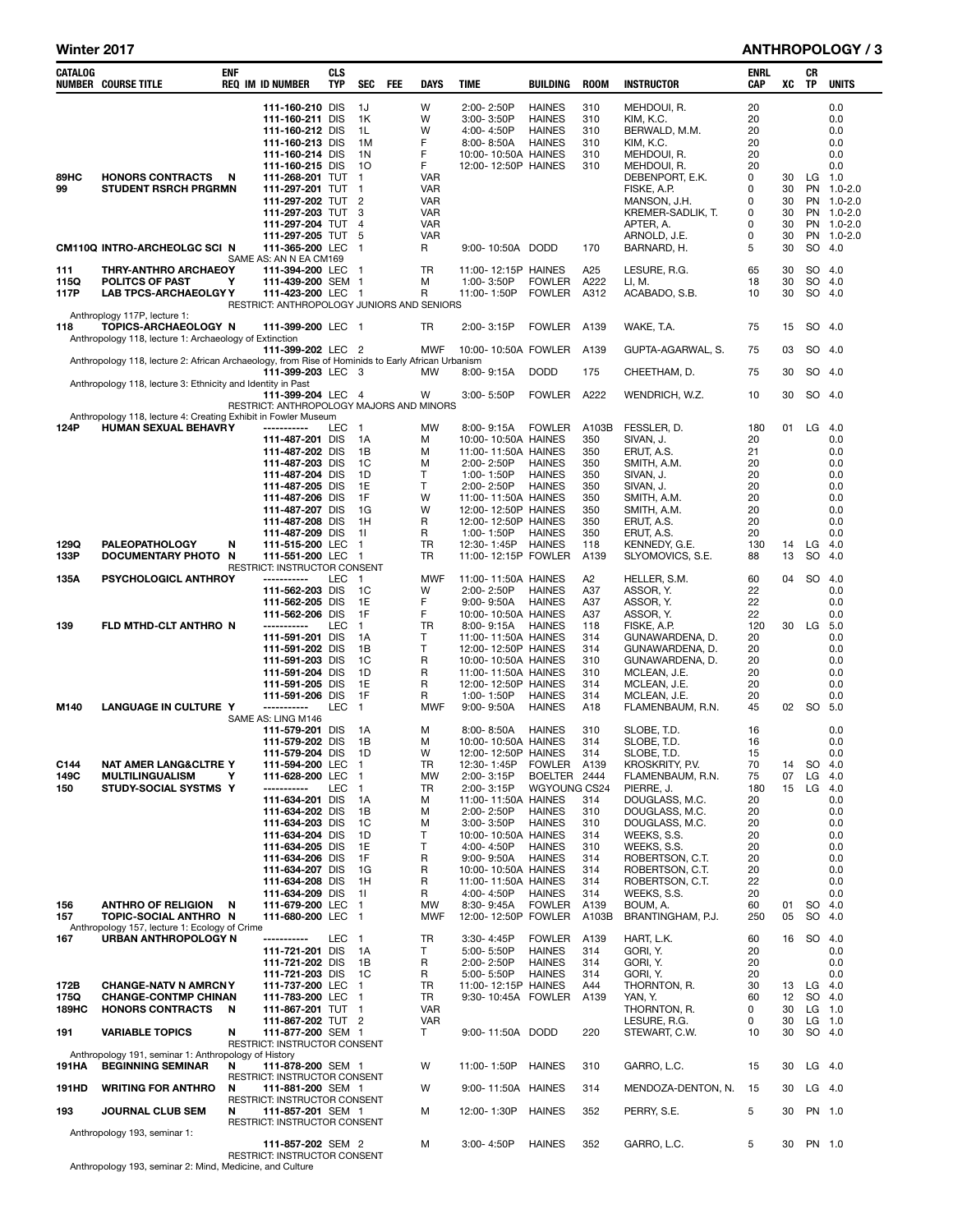### 4 / APPLIED LINGUISTICS Winter 2017

| PN 1.0<br>111-857-203 SEM 3<br>м<br>3:00-4:50P<br><b>HAINES</b><br>350<br>FESSLER, D.<br>3<br>30<br>RESTRICT: INSTRUCTOR CONSENT<br>Anthropology 193, seminar 3:<br><b>RESEARCH GROUP SEM N</b><br><b>HAINES</b><br>122<br>FESSLER, D.<br>20<br>30<br>PN 1.0<br>194<br>111-865-200 SEM 1<br>м<br>5:00-6:50P<br>RESTRICT: INSTRUCTOR CONSENT<br>W<br><b>HAINES</b><br>350<br>PN 1.0<br>111-865-202 SEM 2<br>1:00-1:50P<br>MANSON, J.H.<br>10<br>30<br>RESTRICT: INSTRUCTOR CONSENT<br>195CE<br><b>CMMTY&amp;CORP INTRNSHPN</b><br><b>VAR</b><br>FRAZIER, C.<br>0<br>30<br>SO 4.0<br>111-875-201 TUT 1<br>SO 2.0-8.0<br>197<br><b>INDIVIDUAL STUDIES</b><br>111-882-200 TUT 1<br>м<br>5:00-5:50P<br><b>HAINES</b><br>310<br>ACABADO, S.B.<br>15<br>30<br>N<br>RESTRICT: INSTRUCTOR CONSENT<br>M201B<br><b>GRAD CORE SEM-ARCHLN</b><br>511-005-200 SEM 1<br>T<br><b>FOWLER</b><br>A222<br>PAPADOPOULOS, J.K.<br>2<br>30<br>SO 4.0<br>$3:00 - 5:50P$<br>SAME AS: ARCHEOL M201B<br>$LG$ 4.0<br>203B<br>SOCIOCULTURL ANTHRON<br><b>HAINES</b><br>314<br>30<br>511-020-200 SEM 1<br>T<br>1:00-3:50P<br>LEVINE, N.<br>15<br>RESTRICT: ANTHROPOLOGY GRADUATE STUDENTS<br>SO 4.0<br>CM210Q INTRO-ARCHEOLGC SCI N<br>511-061-200 LEC 1<br>9:00-10:50A DODD<br>170<br>BARNARD, H.<br>5<br>30<br>R<br>SAME AS: AN N EA CM269<br>RESTRICT: GRADUATE STUDENTS<br>3<br><b>LAB TOPICS-ARCHAEOL N</b><br>R<br>FOWLER<br>A312<br>30<br>SO 4.0<br>M212S<br>511-051-200 LEC 1<br>11:00-1:50P<br>ACABADO, S.B.<br>SAME AS: ARCHEOL M205A<br>RESTRICT: ANTHROPOLOGY OR ARCHAEOLOGY GRADUATE STUDENTS<br>Anthropology M212S, lecture 1:<br>SO 6.0<br><b>LAB TRAIN-ARCHEOLGY N</b><br>W<br>1:00-2:50P<br><b>FOWLER</b><br>A163<br>0<br>30<br>M212T<br>LEC<br>FARAHANI, A.<br>-----------<br>- 1<br>SAME AS: ARCHEOL M205B<br>F<br>12:00-2:50P<br><b>FOWLER</b><br>A163<br>FARAHANI, A.<br>0<br>0.0<br>511-047-201 LAB 1A<br>M216<br><b>ASIAN ARCHAEOLOGY</b><br>511-068-201 LEC 2<br>F<br>10:00-1:00P<br><b>DODD</b><br>220<br>VON FALKENHAUSEN,<br>30<br>$LG$ 4.0<br>N<br>15<br>SAME AS: ART HIS M258B<br>RESTRICT: GRADUATE STUDENTS<br><b>BIOL ANTHRO-REVIEW</b><br>350<br>$LG$ 4.0<br>222<br>N<br>511-096-200 SEM 1<br>R<br>8:00-10:50A HAINES<br>MANSON, J.H.<br>15<br>30<br>RESTRICT: ANTHROPOLOGY GRADUATE STUDENTS<br>SO 4.0<br>M234Q<br>PSYCHOLOGCAL ANTHRON<br>511-149-200 LEC 1<br>2:00-4:50P<br><b>HAINES</b><br>310<br>FISKE, A.P.<br>15<br>30<br>R<br>SAME AS: PSYCTRY M272<br><b>RESTRICT: GRADUATE STUDENTS</b><br>Anthropology M234Q, lecture 1: Social Emotions: Relational Functions, Psychological Mechanisms, Culturally Evolved Practices, and Evolutionary Adaptations<br><b>TOPICS-LING ANTHRO</b><br>12:00-2:50P HAINES<br>10<br>30<br>SO 4.0<br>M241<br>N<br>511-167-200 LEC 1<br>м<br>314<br>OCHS, E.<br>SAME AS: LING M246C<br>RESTRICT: ANTHROPOLOGY GRADUATE STUDENTS<br>Anthropology M241, lecture 1:<br><b>NAT AMER LANG&amp;CLTRE N</b><br>511-173-200 LEC 1<br>T<br>9:00-11:50A HAINES<br>310<br>KROSKRITY, P.V.<br>30<br>SO 4.0<br>C243P<br>15<br>RESTRICT: GRADUATE STUDENTS<br>SO 4.0<br>250<br>SOCIAL ANTHROPOLOGYN<br>511-195-201 SEM 1<br>W<br>10:00-12:50P HAINES<br>A78<br>HART, L.K.<br>12<br>30<br>RESTRICT: GRADUATE STUDENTS<br>Anthropology 250, seminar 1: Anthropology of Space, Place, and House<br>W<br>4:30-7:20P<br><b>HAINES</b><br>314<br>ACIKSOZ, S.C.<br>12<br>30<br>SO 4.0<br>511-195-203 SEM 3<br>RESTRICT: GRADUATE STUDENTS<br>Anthropology 250, seminar 3: Violence, Gender, and Body<br>5<br>LG 4.0<br><b>HLTH&amp;CULTR-AMERICAS N</b><br>т<br>9:00-11:50A PUB HLT 71257<br>TAUB, B.<br>30<br>M266<br>511-278-200 LEC 1<br>SAME AS: COM HLT M260, LATN AM M260<br>RESTRICT: GRADUATE STUDENTS<br>284P<br><b>MTHDS&amp;DATA ANALYSIS N</b><br>F<br>CATTELINO, J.R.<br>SO 4.0<br>511-509-201 SEM 1<br>9:00-11:50A HAINES<br>314<br>12<br>30<br>RESTRICT: ANTHROPOLOGY GRADUATE STUDENTS<br>30<br>SO 4.0<br>511-509-202 SEM 2<br>Т<br>9:00-11:50A ROLFE<br>2117<br>MENDOZA-DENTON, N.<br>12<br>RESTRICT: INSTRUCTOR CONSENT<br>SO 4.0<br>285P<br><b>ANTHRO&amp;ARCHEOL THRYN</b><br>511-450-200 SEM 1<br>9:00-11:50A FOWLER<br>A222<br>ARNOLD, J.E.<br>12<br>30<br>м<br>RESTRICT: GRADUATE STUDENTS<br>Anthropology 285P, seminar 1: Ethnoarchaeology<br>12:00-1:30P HAINES<br>352<br>PERRY, S.E.<br>20<br>30<br>SO 2.0-4.0<br>297<br>SLCTD TOPICS-ANTHRO N<br>511-521-201 SEM 1<br>м<br>RESTRICT: ANTHROPOLOGY GRADUATE STUDENTS<br>Anthropology 297, seminar 1:<br>511-521-202 SEM 2<br>3:00-4:50P HAINES<br>GARRO, L.C.<br>30 SO 2.0-4.0<br>352<br>20<br>м<br>RESTRICT: ANTHROPOLOGY GRADUATE STUDENTS<br>Anthropology 297, seminar 2: Mind, Medicine, and Culture<br>511-521-203 SEM 3<br>12:00-1:50P<br><b>HAINES</b><br>332<br>MENDOZA-DENTON, N.<br>20<br>SO 2.0-4.0<br>w<br>30<br>RESTRICT: ANTHROPOLOGY GRADUATE STUDENTS<br>Anthropology 297, seminar 3:<br>GUPTA, A.<br>SO 2.0-4.0<br>511-521-204 SEM 4<br>R<br>12:15-1:45P<br>HAINES<br>352<br>15<br>30<br>RESTRICT: ANTHROPOLOGY GRADUATE STUDENTS<br>Anthropology 297, seminar 4:<br>3:00-4:50P<br><b>HAINES</b><br>350<br>FESSLER, D.<br>15<br>SO 2.0-4.0<br>511-521-205 SEM 5<br>30<br>м<br>RESTRICT: ANTHROPOLOGY GRADUATE STUDENTS<br>Anthropology 297, seminar 5:<br>511-521-206 SEM 6<br>T<br>9:00-11:50A DODD<br>220<br>STEWART, C.W.<br>12<br>30<br>SO 2.0-4.0<br>RESTRICT: GRADUATE STUDENTS<br>Anthropology 297, seminar 6: Anthropology of History<br><b>APPLIED LINGUISTICS</b><br>APPLIED LINGUISTICS POLICY FOR ATTENDANCE AND LATE ENROLLMENT: The department will cancel your enrollment if you do not attend at least one of the first two class meetings.<br>LANG LEARNING&TCHNGY Y -----------<br>LEC 1<br>MW<br>8:00-9:50A PUB AFF 1234<br>NORRMANN-VIGIL, I.<br>30 LG 5.0<br>101W<br>44<br>Y 384-307-201 DIS<br>W<br>3:00-3:50P<br>BUNCHE 3143<br>THORNTON, A.M.<br>22<br>0.0<br>1A<br>Y<br>384-307-203 DIS<br>1C<br>R<br>9:00-9:50A<br>BUNCHE 3150<br>PETRAKI, E.<br>22<br>0.0<br><b>DISCOURSE LAB</b><br>Υ<br>784-468-200 LAB 1<br>2:00-3:50P<br><b>ROLFE</b><br>2117<br>GOODWIN, C.<br>12<br>30<br>SU 4.0<br>278<br>м<br>RESTRICT: GRADUATE STUDENTS<br><b>ARCHAEOLOGY</b><br>M201B GRAD CORE SEM-ARCHLN<br>515-031-200 SEM 1<br>T<br>FOWLER A222<br>PAPADOPOULOS, J.K.<br>SO 4.0<br>$3:00 - 5:50P$<br>15<br>30<br>SAME AS: ANTHRO M201B<br>RESTRICT: ARCHAEOLOGY MAJORS<br><b>LAB TOPICS-ARCHAEOL N</b><br>R<br>FOWLER A312<br>ACABADO, S.B.<br>3<br>30<br>SO 4.0<br>M205A<br>515-052-200 LEC 1<br>11:00-1:50P<br>SAME AS: ANTHRO M212S<br>Archaeology M205A, lecture 1:<br>SO 6.0 | CATALOG | <b>NUMBER COURSE TITLE</b>   | <b>ENF</b> | <b>REQ IM ID NUMBER</b> | <b>CLS</b><br><b>TYP</b> | <b>SEC</b> | FEE | <b>DAYS</b> | <b>TIME</b> | <b>BUILDING</b> | <b>ROOM</b> | <b>INSTRUCTOR</b> | <b>ENRL</b><br>CAP | XC | CR<br>TP | <b>UNITS</b> |
|---------------------------------------------------------------------------------------------------------------------------------------------------------------------------------------------------------------------------------------------------------------------------------------------------------------------------------------------------------------------------------------------------------------------------------------------------------------------------------------------------------------------------------------------------------------------------------------------------------------------------------------------------------------------------------------------------------------------------------------------------------------------------------------------------------------------------------------------------------------------------------------------------------------------------------------------------------------------------------------------------------------------------------------------------------------------------------------------------------------------------------------------------------------------------------------------------------------------------------------------------------------------------------------------------------------------------------------------------------------------------------------------------------------------------------------------------------------------------------------------------------------------------------------------------------------------------------------------------------------------------------------------------------------------------------------------------------------------------------------------------------------------------------------------------------------------------------------------------------------------------------------------------------------------------------------------------------------------------------------------------------------------------------------------------------------------------------------------------------------------------------------------------------------------------------------------------------------------------------------------------------------------------------------------------------------------------------------------------------------------------------------------------------------------------------------------------------------------------------------------------------------------------------------------------------------------------------------------------------------------------------------------------------------------------------------------------------------------------------------------------------------------------------------------------------------------------------------------------------------------------------------------------------------------------------------------------------------------------------------------------------------------------------------------------------------------------------------------------------------------------------------------------------------------------------------------------------------------------------------------------------------------------------------------------------------------------------------------------------------------------------------------------------------------------------------------------------------------------------------------------------------------------------------------------------------------------------------------------------------------------------------------------------------------------------------------------------------------------------------------------------------------------------------------------------------------------------------------------------------------------------------------------------------------------------------------------------------------------------------------------------------------------------------------------------------------------------------------------------------------------------------------------------------------------------------------------------------------------------------------------------------------------------------------------------------------------------------------------------------------------------------------------------------------------------------------------------------------------------------------------------------------------------------------------------------------------------------------------------------------------------------------------------------------------------------------------------------------------------------------------------------------------------------------------------------------------------------------------------------------------------------------------------------------------------------------------------------------------------------------------------------------------------------------------------------------------------------------------------------------------------------------------------------------------------------------------------------------------------------------------------------------------------------------------------------------------------------------------------------------------------------------------------------------------------------------------------------------------------------------------------------------------------------------------------------------------------------------------------------------------------------------------------------------------------------------------------------------------------------------------------------------------------------------------------------------------------------------------------------------------------------------------------------------------------------------------------------------------------------------------------------------------------------------------------------------------------------------------------------------------------------------------------------------------------------------------------------------------------------------------------------------------------------------------------------------------------------------------------------------------------------------------------------------------------------------------------------------------------------------------------------------------------------------------------------------------------------------------------------|---------|------------------------------|------------|-------------------------|--------------------------|------------|-----|-------------|-------------|-----------------|-------------|-------------------|--------------------|----|----------|--------------|
|                                                                                                                                                                                                                                                                                                                                                                                                                                                                                                                                                                                                                                                                                                                                                                                                                                                                                                                                                                                                                                                                                                                                                                                                                                                                                                                                                                                                                                                                                                                                                                                                                                                                                                                                                                                                                                                                                                                                                                                                                                                                                                                                                                                                                                                                                                                                                                                                                                                                                                                                                                                                                                                                                                                                                                                                                                                                                                                                                                                                                                                                                                                                                                                                                                                                                                                                                                                                                                                                                                                                                                                                                                                                                                                                                                                                                                                                                                                                                                                                                                                                                                                                                                                                                                                                                                                                                                                                                                                                                                                                                                                                                                                                                                                                                                                                                                                                                                                                                                                                                                                                                                                                                                                                                                                                                                                                                                                                                                                                                                                                                                                                                                                                                                                                                                                                                                                                                                                                                                                                                                                                                                                                                                                                                                                                                                                                                                                                                                                                                                                                                                                                               |         |                              |            |                         |                          |            |     |             |             |                 |             |                   |                    |    |          |              |
|                                                                                                                                                                                                                                                                                                                                                                                                                                                                                                                                                                                                                                                                                                                                                                                                                                                                                                                                                                                                                                                                                                                                                                                                                                                                                                                                                                                                                                                                                                                                                                                                                                                                                                                                                                                                                                                                                                                                                                                                                                                                                                                                                                                                                                                                                                                                                                                                                                                                                                                                                                                                                                                                                                                                                                                                                                                                                                                                                                                                                                                                                                                                                                                                                                                                                                                                                                                                                                                                                                                                                                                                                                                                                                                                                                                                                                                                                                                                                                                                                                                                                                                                                                                                                                                                                                                                                                                                                                                                                                                                                                                                                                                                                                                                                                                                                                                                                                                                                                                                                                                                                                                                                                                                                                                                                                                                                                                                                                                                                                                                                                                                                                                                                                                                                                                                                                                                                                                                                                                                                                                                                                                                                                                                                                                                                                                                                                                                                                                                                                                                                                                                               |         |                              |            |                         |                          |            |     |             |             |                 |             |                   |                    |    |          |              |
|                                                                                                                                                                                                                                                                                                                                                                                                                                                                                                                                                                                                                                                                                                                                                                                                                                                                                                                                                                                                                                                                                                                                                                                                                                                                                                                                                                                                                                                                                                                                                                                                                                                                                                                                                                                                                                                                                                                                                                                                                                                                                                                                                                                                                                                                                                                                                                                                                                                                                                                                                                                                                                                                                                                                                                                                                                                                                                                                                                                                                                                                                                                                                                                                                                                                                                                                                                                                                                                                                                                                                                                                                                                                                                                                                                                                                                                                                                                                                                                                                                                                                                                                                                                                                                                                                                                                                                                                                                                                                                                                                                                                                                                                                                                                                                                                                                                                                                                                                                                                                                                                                                                                                                                                                                                                                                                                                                                                                                                                                                                                                                                                                                                                                                                                                                                                                                                                                                                                                                                                                                                                                                                                                                                                                                                                                                                                                                                                                                                                                                                                                                                                               |         |                              |            |                         |                          |            |     |             |             |                 |             |                   |                    |    |          |              |
|                                                                                                                                                                                                                                                                                                                                                                                                                                                                                                                                                                                                                                                                                                                                                                                                                                                                                                                                                                                                                                                                                                                                                                                                                                                                                                                                                                                                                                                                                                                                                                                                                                                                                                                                                                                                                                                                                                                                                                                                                                                                                                                                                                                                                                                                                                                                                                                                                                                                                                                                                                                                                                                                                                                                                                                                                                                                                                                                                                                                                                                                                                                                                                                                                                                                                                                                                                                                                                                                                                                                                                                                                                                                                                                                                                                                                                                                                                                                                                                                                                                                                                                                                                                                                                                                                                                                                                                                                                                                                                                                                                                                                                                                                                                                                                                                                                                                                                                                                                                                                                                                                                                                                                                                                                                                                                                                                                                                                                                                                                                                                                                                                                                                                                                                                                                                                                                                                                                                                                                                                                                                                                                                                                                                                                                                                                                                                                                                                                                                                                                                                                                                               |         |                              |            |                         |                          |            |     |             |             |                 |             |                   |                    |    |          |              |
|                                                                                                                                                                                                                                                                                                                                                                                                                                                                                                                                                                                                                                                                                                                                                                                                                                                                                                                                                                                                                                                                                                                                                                                                                                                                                                                                                                                                                                                                                                                                                                                                                                                                                                                                                                                                                                                                                                                                                                                                                                                                                                                                                                                                                                                                                                                                                                                                                                                                                                                                                                                                                                                                                                                                                                                                                                                                                                                                                                                                                                                                                                                                                                                                                                                                                                                                                                                                                                                                                                                                                                                                                                                                                                                                                                                                                                                                                                                                                                                                                                                                                                                                                                                                                                                                                                                                                                                                                                                                                                                                                                                                                                                                                                                                                                                                                                                                                                                                                                                                                                                                                                                                                                                                                                                                                                                                                                                                                                                                                                                                                                                                                                                                                                                                                                                                                                                                                                                                                                                                                                                                                                                                                                                                                                                                                                                                                                                                                                                                                                                                                                                                               |         |                              |            |                         |                          |            |     |             |             |                 |             |                   |                    |    |          |              |
|                                                                                                                                                                                                                                                                                                                                                                                                                                                                                                                                                                                                                                                                                                                                                                                                                                                                                                                                                                                                                                                                                                                                                                                                                                                                                                                                                                                                                                                                                                                                                                                                                                                                                                                                                                                                                                                                                                                                                                                                                                                                                                                                                                                                                                                                                                                                                                                                                                                                                                                                                                                                                                                                                                                                                                                                                                                                                                                                                                                                                                                                                                                                                                                                                                                                                                                                                                                                                                                                                                                                                                                                                                                                                                                                                                                                                                                                                                                                                                                                                                                                                                                                                                                                                                                                                                                                                                                                                                                                                                                                                                                                                                                                                                                                                                                                                                                                                                                                                                                                                                                                                                                                                                                                                                                                                                                                                                                                                                                                                                                                                                                                                                                                                                                                                                                                                                                                                                                                                                                                                                                                                                                                                                                                                                                                                                                                                                                                                                                                                                                                                                                                               |         |                              |            |                         |                          |            |     |             |             |                 |             |                   |                    |    |          |              |
|                                                                                                                                                                                                                                                                                                                                                                                                                                                                                                                                                                                                                                                                                                                                                                                                                                                                                                                                                                                                                                                                                                                                                                                                                                                                                                                                                                                                                                                                                                                                                                                                                                                                                                                                                                                                                                                                                                                                                                                                                                                                                                                                                                                                                                                                                                                                                                                                                                                                                                                                                                                                                                                                                                                                                                                                                                                                                                                                                                                                                                                                                                                                                                                                                                                                                                                                                                                                                                                                                                                                                                                                                                                                                                                                                                                                                                                                                                                                                                                                                                                                                                                                                                                                                                                                                                                                                                                                                                                                                                                                                                                                                                                                                                                                                                                                                                                                                                                                                                                                                                                                                                                                                                                                                                                                                                                                                                                                                                                                                                                                                                                                                                                                                                                                                                                                                                                                                                                                                                                                                                                                                                                                                                                                                                                                                                                                                                                                                                                                                                                                                                                                               |         |                              |            |                         |                          |            |     |             |             |                 |             |                   |                    |    |          |              |
|                                                                                                                                                                                                                                                                                                                                                                                                                                                                                                                                                                                                                                                                                                                                                                                                                                                                                                                                                                                                                                                                                                                                                                                                                                                                                                                                                                                                                                                                                                                                                                                                                                                                                                                                                                                                                                                                                                                                                                                                                                                                                                                                                                                                                                                                                                                                                                                                                                                                                                                                                                                                                                                                                                                                                                                                                                                                                                                                                                                                                                                                                                                                                                                                                                                                                                                                                                                                                                                                                                                                                                                                                                                                                                                                                                                                                                                                                                                                                                                                                                                                                                                                                                                                                                                                                                                                                                                                                                                                                                                                                                                                                                                                                                                                                                                                                                                                                                                                                                                                                                                                                                                                                                                                                                                                                                                                                                                                                                                                                                                                                                                                                                                                                                                                                                                                                                                                                                                                                                                                                                                                                                                                                                                                                                                                                                                                                                                                                                                                                                                                                                                                               |         |                              |            |                         |                          |            |     |             |             |                 |             |                   |                    |    |          |              |
|                                                                                                                                                                                                                                                                                                                                                                                                                                                                                                                                                                                                                                                                                                                                                                                                                                                                                                                                                                                                                                                                                                                                                                                                                                                                                                                                                                                                                                                                                                                                                                                                                                                                                                                                                                                                                                                                                                                                                                                                                                                                                                                                                                                                                                                                                                                                                                                                                                                                                                                                                                                                                                                                                                                                                                                                                                                                                                                                                                                                                                                                                                                                                                                                                                                                                                                                                                                                                                                                                                                                                                                                                                                                                                                                                                                                                                                                                                                                                                                                                                                                                                                                                                                                                                                                                                                                                                                                                                                                                                                                                                                                                                                                                                                                                                                                                                                                                                                                                                                                                                                                                                                                                                                                                                                                                                                                                                                                                                                                                                                                                                                                                                                                                                                                                                                                                                                                                                                                                                                                                                                                                                                                                                                                                                                                                                                                                                                                                                                                                                                                                                                                               |         |                              |            |                         |                          |            |     |             |             |                 |             |                   |                    |    |          |              |
|                                                                                                                                                                                                                                                                                                                                                                                                                                                                                                                                                                                                                                                                                                                                                                                                                                                                                                                                                                                                                                                                                                                                                                                                                                                                                                                                                                                                                                                                                                                                                                                                                                                                                                                                                                                                                                                                                                                                                                                                                                                                                                                                                                                                                                                                                                                                                                                                                                                                                                                                                                                                                                                                                                                                                                                                                                                                                                                                                                                                                                                                                                                                                                                                                                                                                                                                                                                                                                                                                                                                                                                                                                                                                                                                                                                                                                                                                                                                                                                                                                                                                                                                                                                                                                                                                                                                                                                                                                                                                                                                                                                                                                                                                                                                                                                                                                                                                                                                                                                                                                                                                                                                                                                                                                                                                                                                                                                                                                                                                                                                                                                                                                                                                                                                                                                                                                                                                                                                                                                                                                                                                                                                                                                                                                                                                                                                                                                                                                                                                                                                                                                                               |         |                              |            |                         |                          |            |     |             |             |                 |             |                   |                    |    |          |              |
|                                                                                                                                                                                                                                                                                                                                                                                                                                                                                                                                                                                                                                                                                                                                                                                                                                                                                                                                                                                                                                                                                                                                                                                                                                                                                                                                                                                                                                                                                                                                                                                                                                                                                                                                                                                                                                                                                                                                                                                                                                                                                                                                                                                                                                                                                                                                                                                                                                                                                                                                                                                                                                                                                                                                                                                                                                                                                                                                                                                                                                                                                                                                                                                                                                                                                                                                                                                                                                                                                                                                                                                                                                                                                                                                                                                                                                                                                                                                                                                                                                                                                                                                                                                                                                                                                                                                                                                                                                                                                                                                                                                                                                                                                                                                                                                                                                                                                                                                                                                                                                                                                                                                                                                                                                                                                                                                                                                                                                                                                                                                                                                                                                                                                                                                                                                                                                                                                                                                                                                                                                                                                                                                                                                                                                                                                                                                                                                                                                                                                                                                                                                                               |         |                              |            |                         |                          |            |     |             |             |                 |             |                   |                    |    |          |              |
|                                                                                                                                                                                                                                                                                                                                                                                                                                                                                                                                                                                                                                                                                                                                                                                                                                                                                                                                                                                                                                                                                                                                                                                                                                                                                                                                                                                                                                                                                                                                                                                                                                                                                                                                                                                                                                                                                                                                                                                                                                                                                                                                                                                                                                                                                                                                                                                                                                                                                                                                                                                                                                                                                                                                                                                                                                                                                                                                                                                                                                                                                                                                                                                                                                                                                                                                                                                                                                                                                                                                                                                                                                                                                                                                                                                                                                                                                                                                                                                                                                                                                                                                                                                                                                                                                                                                                                                                                                                                                                                                                                                                                                                                                                                                                                                                                                                                                                                                                                                                                                                                                                                                                                                                                                                                                                                                                                                                                                                                                                                                                                                                                                                                                                                                                                                                                                                                                                                                                                                                                                                                                                                                                                                                                                                                                                                                                                                                                                                                                                                                                                                                               |         |                              |            |                         |                          |            |     |             |             |                 |             |                   |                    |    |          |              |
|                                                                                                                                                                                                                                                                                                                                                                                                                                                                                                                                                                                                                                                                                                                                                                                                                                                                                                                                                                                                                                                                                                                                                                                                                                                                                                                                                                                                                                                                                                                                                                                                                                                                                                                                                                                                                                                                                                                                                                                                                                                                                                                                                                                                                                                                                                                                                                                                                                                                                                                                                                                                                                                                                                                                                                                                                                                                                                                                                                                                                                                                                                                                                                                                                                                                                                                                                                                                                                                                                                                                                                                                                                                                                                                                                                                                                                                                                                                                                                                                                                                                                                                                                                                                                                                                                                                                                                                                                                                                                                                                                                                                                                                                                                                                                                                                                                                                                                                                                                                                                                                                                                                                                                                                                                                                                                                                                                                                                                                                                                                                                                                                                                                                                                                                                                                                                                                                                                                                                                                                                                                                                                                                                                                                                                                                                                                                                                                                                                                                                                                                                                                                               |         |                              |            |                         |                          |            |     |             |             |                 |             |                   |                    |    |          |              |
|                                                                                                                                                                                                                                                                                                                                                                                                                                                                                                                                                                                                                                                                                                                                                                                                                                                                                                                                                                                                                                                                                                                                                                                                                                                                                                                                                                                                                                                                                                                                                                                                                                                                                                                                                                                                                                                                                                                                                                                                                                                                                                                                                                                                                                                                                                                                                                                                                                                                                                                                                                                                                                                                                                                                                                                                                                                                                                                                                                                                                                                                                                                                                                                                                                                                                                                                                                                                                                                                                                                                                                                                                                                                                                                                                                                                                                                                                                                                                                                                                                                                                                                                                                                                                                                                                                                                                                                                                                                                                                                                                                                                                                                                                                                                                                                                                                                                                                                                                                                                                                                                                                                                                                                                                                                                                                                                                                                                                                                                                                                                                                                                                                                                                                                                                                                                                                                                                                                                                                                                                                                                                                                                                                                                                                                                                                                                                                                                                                                                                                                                                                                                               |         |                              |            |                         |                          |            |     |             |             |                 |             |                   |                    |    |          |              |
|                                                                                                                                                                                                                                                                                                                                                                                                                                                                                                                                                                                                                                                                                                                                                                                                                                                                                                                                                                                                                                                                                                                                                                                                                                                                                                                                                                                                                                                                                                                                                                                                                                                                                                                                                                                                                                                                                                                                                                                                                                                                                                                                                                                                                                                                                                                                                                                                                                                                                                                                                                                                                                                                                                                                                                                                                                                                                                                                                                                                                                                                                                                                                                                                                                                                                                                                                                                                                                                                                                                                                                                                                                                                                                                                                                                                                                                                                                                                                                                                                                                                                                                                                                                                                                                                                                                                                                                                                                                                                                                                                                                                                                                                                                                                                                                                                                                                                                                                                                                                                                                                                                                                                                                                                                                                                                                                                                                                                                                                                                                                                                                                                                                                                                                                                                                                                                                                                                                                                                                                                                                                                                                                                                                                                                                                                                                                                                                                                                                                                                                                                                                                               |         |                              |            |                         |                          |            |     |             |             |                 |             |                   |                    |    |          |              |
|                                                                                                                                                                                                                                                                                                                                                                                                                                                                                                                                                                                                                                                                                                                                                                                                                                                                                                                                                                                                                                                                                                                                                                                                                                                                                                                                                                                                                                                                                                                                                                                                                                                                                                                                                                                                                                                                                                                                                                                                                                                                                                                                                                                                                                                                                                                                                                                                                                                                                                                                                                                                                                                                                                                                                                                                                                                                                                                                                                                                                                                                                                                                                                                                                                                                                                                                                                                                                                                                                                                                                                                                                                                                                                                                                                                                                                                                                                                                                                                                                                                                                                                                                                                                                                                                                                                                                                                                                                                                                                                                                                                                                                                                                                                                                                                                                                                                                                                                                                                                                                                                                                                                                                                                                                                                                                                                                                                                                                                                                                                                                                                                                                                                                                                                                                                                                                                                                                                                                                                                                                                                                                                                                                                                                                                                                                                                                                                                                                                                                                                                                                                                               |         |                              |            |                         |                          |            |     |             |             |                 |             |                   |                    |    |          |              |
|                                                                                                                                                                                                                                                                                                                                                                                                                                                                                                                                                                                                                                                                                                                                                                                                                                                                                                                                                                                                                                                                                                                                                                                                                                                                                                                                                                                                                                                                                                                                                                                                                                                                                                                                                                                                                                                                                                                                                                                                                                                                                                                                                                                                                                                                                                                                                                                                                                                                                                                                                                                                                                                                                                                                                                                                                                                                                                                                                                                                                                                                                                                                                                                                                                                                                                                                                                                                                                                                                                                                                                                                                                                                                                                                                                                                                                                                                                                                                                                                                                                                                                                                                                                                                                                                                                                                                                                                                                                                                                                                                                                                                                                                                                                                                                                                                                                                                                                                                                                                                                                                                                                                                                                                                                                                                                                                                                                                                                                                                                                                                                                                                                                                                                                                                                                                                                                                                                                                                                                                                                                                                                                                                                                                                                                                                                                                                                                                                                                                                                                                                                                                               |         |                              |            |                         |                          |            |     |             |             |                 |             |                   |                    |    |          |              |
|                                                                                                                                                                                                                                                                                                                                                                                                                                                                                                                                                                                                                                                                                                                                                                                                                                                                                                                                                                                                                                                                                                                                                                                                                                                                                                                                                                                                                                                                                                                                                                                                                                                                                                                                                                                                                                                                                                                                                                                                                                                                                                                                                                                                                                                                                                                                                                                                                                                                                                                                                                                                                                                                                                                                                                                                                                                                                                                                                                                                                                                                                                                                                                                                                                                                                                                                                                                                                                                                                                                                                                                                                                                                                                                                                                                                                                                                                                                                                                                                                                                                                                                                                                                                                                                                                                                                                                                                                                                                                                                                                                                                                                                                                                                                                                                                                                                                                                                                                                                                                                                                                                                                                                                                                                                                                                                                                                                                                                                                                                                                                                                                                                                                                                                                                                                                                                                                                                                                                                                                                                                                                                                                                                                                                                                                                                                                                                                                                                                                                                                                                                                                               |         |                              |            |                         |                          |            |     |             |             |                 |             |                   |                    |    |          |              |
|                                                                                                                                                                                                                                                                                                                                                                                                                                                                                                                                                                                                                                                                                                                                                                                                                                                                                                                                                                                                                                                                                                                                                                                                                                                                                                                                                                                                                                                                                                                                                                                                                                                                                                                                                                                                                                                                                                                                                                                                                                                                                                                                                                                                                                                                                                                                                                                                                                                                                                                                                                                                                                                                                                                                                                                                                                                                                                                                                                                                                                                                                                                                                                                                                                                                                                                                                                                                                                                                                                                                                                                                                                                                                                                                                                                                                                                                                                                                                                                                                                                                                                                                                                                                                                                                                                                                                                                                                                                                                                                                                                                                                                                                                                                                                                                                                                                                                                                                                                                                                                                                                                                                                                                                                                                                                                                                                                                                                                                                                                                                                                                                                                                                                                                                                                                                                                                                                                                                                                                                                                                                                                                                                                                                                                                                                                                                                                                                                                                                                                                                                                                                               |         |                              |            |                         |                          |            |     |             |             |                 |             |                   |                    |    |          |              |
|                                                                                                                                                                                                                                                                                                                                                                                                                                                                                                                                                                                                                                                                                                                                                                                                                                                                                                                                                                                                                                                                                                                                                                                                                                                                                                                                                                                                                                                                                                                                                                                                                                                                                                                                                                                                                                                                                                                                                                                                                                                                                                                                                                                                                                                                                                                                                                                                                                                                                                                                                                                                                                                                                                                                                                                                                                                                                                                                                                                                                                                                                                                                                                                                                                                                                                                                                                                                                                                                                                                                                                                                                                                                                                                                                                                                                                                                                                                                                                                                                                                                                                                                                                                                                                                                                                                                                                                                                                                                                                                                                                                                                                                                                                                                                                                                                                                                                                                                                                                                                                                                                                                                                                                                                                                                                                                                                                                                                                                                                                                                                                                                                                                                                                                                                                                                                                                                                                                                                                                                                                                                                                                                                                                                                                                                                                                                                                                                                                                                                                                                                                                                               |         |                              |            |                         |                          |            |     |             |             |                 |             |                   |                    |    |          |              |
|                                                                                                                                                                                                                                                                                                                                                                                                                                                                                                                                                                                                                                                                                                                                                                                                                                                                                                                                                                                                                                                                                                                                                                                                                                                                                                                                                                                                                                                                                                                                                                                                                                                                                                                                                                                                                                                                                                                                                                                                                                                                                                                                                                                                                                                                                                                                                                                                                                                                                                                                                                                                                                                                                                                                                                                                                                                                                                                                                                                                                                                                                                                                                                                                                                                                                                                                                                                                                                                                                                                                                                                                                                                                                                                                                                                                                                                                                                                                                                                                                                                                                                                                                                                                                                                                                                                                                                                                                                                                                                                                                                                                                                                                                                                                                                                                                                                                                                                                                                                                                                                                                                                                                                                                                                                                                                                                                                                                                                                                                                                                                                                                                                                                                                                                                                                                                                                                                                                                                                                                                                                                                                                                                                                                                                                                                                                                                                                                                                                                                                                                                                                                               |         |                              |            |                         |                          |            |     |             |             |                 |             |                   |                    |    |          |              |
|                                                                                                                                                                                                                                                                                                                                                                                                                                                                                                                                                                                                                                                                                                                                                                                                                                                                                                                                                                                                                                                                                                                                                                                                                                                                                                                                                                                                                                                                                                                                                                                                                                                                                                                                                                                                                                                                                                                                                                                                                                                                                                                                                                                                                                                                                                                                                                                                                                                                                                                                                                                                                                                                                                                                                                                                                                                                                                                                                                                                                                                                                                                                                                                                                                                                                                                                                                                                                                                                                                                                                                                                                                                                                                                                                                                                                                                                                                                                                                                                                                                                                                                                                                                                                                                                                                                                                                                                                                                                                                                                                                                                                                                                                                                                                                                                                                                                                                                                                                                                                                                                                                                                                                                                                                                                                                                                                                                                                                                                                                                                                                                                                                                                                                                                                                                                                                                                                                                                                                                                                                                                                                                                                                                                                                                                                                                                                                                                                                                                                                                                                                                                               |         |                              |            |                         |                          |            |     |             |             |                 |             |                   |                    |    |          |              |
|                                                                                                                                                                                                                                                                                                                                                                                                                                                                                                                                                                                                                                                                                                                                                                                                                                                                                                                                                                                                                                                                                                                                                                                                                                                                                                                                                                                                                                                                                                                                                                                                                                                                                                                                                                                                                                                                                                                                                                                                                                                                                                                                                                                                                                                                                                                                                                                                                                                                                                                                                                                                                                                                                                                                                                                                                                                                                                                                                                                                                                                                                                                                                                                                                                                                                                                                                                                                                                                                                                                                                                                                                                                                                                                                                                                                                                                                                                                                                                                                                                                                                                                                                                                                                                                                                                                                                                                                                                                                                                                                                                                                                                                                                                                                                                                                                                                                                                                                                                                                                                                                                                                                                                                                                                                                                                                                                                                                                                                                                                                                                                                                                                                                                                                                                                                                                                                                                                                                                                                                                                                                                                                                                                                                                                                                                                                                                                                                                                                                                                                                                                                                               |         |                              |            |                         |                          |            |     |             |             |                 |             |                   |                    |    |          |              |
|                                                                                                                                                                                                                                                                                                                                                                                                                                                                                                                                                                                                                                                                                                                                                                                                                                                                                                                                                                                                                                                                                                                                                                                                                                                                                                                                                                                                                                                                                                                                                                                                                                                                                                                                                                                                                                                                                                                                                                                                                                                                                                                                                                                                                                                                                                                                                                                                                                                                                                                                                                                                                                                                                                                                                                                                                                                                                                                                                                                                                                                                                                                                                                                                                                                                                                                                                                                                                                                                                                                                                                                                                                                                                                                                                                                                                                                                                                                                                                                                                                                                                                                                                                                                                                                                                                                                                                                                                                                                                                                                                                                                                                                                                                                                                                                                                                                                                                                                                                                                                                                                                                                                                                                                                                                                                                                                                                                                                                                                                                                                                                                                                                                                                                                                                                                                                                                                                                                                                                                                                                                                                                                                                                                                                                                                                                                                                                                                                                                                                                                                                                                                               |         |                              |            |                         |                          |            |     |             |             |                 |             |                   |                    |    |          |              |
|                                                                                                                                                                                                                                                                                                                                                                                                                                                                                                                                                                                                                                                                                                                                                                                                                                                                                                                                                                                                                                                                                                                                                                                                                                                                                                                                                                                                                                                                                                                                                                                                                                                                                                                                                                                                                                                                                                                                                                                                                                                                                                                                                                                                                                                                                                                                                                                                                                                                                                                                                                                                                                                                                                                                                                                                                                                                                                                                                                                                                                                                                                                                                                                                                                                                                                                                                                                                                                                                                                                                                                                                                                                                                                                                                                                                                                                                                                                                                                                                                                                                                                                                                                                                                                                                                                                                                                                                                                                                                                                                                                                                                                                                                                                                                                                                                                                                                                                                                                                                                                                                                                                                                                                                                                                                                                                                                                                                                                                                                                                                                                                                                                                                                                                                                                                                                                                                                                                                                                                                                                                                                                                                                                                                                                                                                                                                                                                                                                                                                                                                                                                                               |         |                              |            |                         |                          |            |     |             |             |                 |             |                   |                    |    |          |              |
|                                                                                                                                                                                                                                                                                                                                                                                                                                                                                                                                                                                                                                                                                                                                                                                                                                                                                                                                                                                                                                                                                                                                                                                                                                                                                                                                                                                                                                                                                                                                                                                                                                                                                                                                                                                                                                                                                                                                                                                                                                                                                                                                                                                                                                                                                                                                                                                                                                                                                                                                                                                                                                                                                                                                                                                                                                                                                                                                                                                                                                                                                                                                                                                                                                                                                                                                                                                                                                                                                                                                                                                                                                                                                                                                                                                                                                                                                                                                                                                                                                                                                                                                                                                                                                                                                                                                                                                                                                                                                                                                                                                                                                                                                                                                                                                                                                                                                                                                                                                                                                                                                                                                                                                                                                                                                                                                                                                                                                                                                                                                                                                                                                                                                                                                                                                                                                                                                                                                                                                                                                                                                                                                                                                                                                                                                                                                                                                                                                                                                                                                                                                                               |         |                              |            |                         |                          |            |     |             |             |                 |             |                   |                    |    |          |              |
|                                                                                                                                                                                                                                                                                                                                                                                                                                                                                                                                                                                                                                                                                                                                                                                                                                                                                                                                                                                                                                                                                                                                                                                                                                                                                                                                                                                                                                                                                                                                                                                                                                                                                                                                                                                                                                                                                                                                                                                                                                                                                                                                                                                                                                                                                                                                                                                                                                                                                                                                                                                                                                                                                                                                                                                                                                                                                                                                                                                                                                                                                                                                                                                                                                                                                                                                                                                                                                                                                                                                                                                                                                                                                                                                                                                                                                                                                                                                                                                                                                                                                                                                                                                                                                                                                                                                                                                                                                                                                                                                                                                                                                                                                                                                                                                                                                                                                                                                                                                                                                                                                                                                                                                                                                                                                                                                                                                                                                                                                                                                                                                                                                                                                                                                                                                                                                                                                                                                                                                                                                                                                                                                                                                                                                                                                                                                                                                                                                                                                                                                                                                                               |         |                              |            |                         |                          |            |     |             |             |                 |             |                   |                    |    |          |              |
|                                                                                                                                                                                                                                                                                                                                                                                                                                                                                                                                                                                                                                                                                                                                                                                                                                                                                                                                                                                                                                                                                                                                                                                                                                                                                                                                                                                                                                                                                                                                                                                                                                                                                                                                                                                                                                                                                                                                                                                                                                                                                                                                                                                                                                                                                                                                                                                                                                                                                                                                                                                                                                                                                                                                                                                                                                                                                                                                                                                                                                                                                                                                                                                                                                                                                                                                                                                                                                                                                                                                                                                                                                                                                                                                                                                                                                                                                                                                                                                                                                                                                                                                                                                                                                                                                                                                                                                                                                                                                                                                                                                                                                                                                                                                                                                                                                                                                                                                                                                                                                                                                                                                                                                                                                                                                                                                                                                                                                                                                                                                                                                                                                                                                                                                                                                                                                                                                                                                                                                                                                                                                                                                                                                                                                                                                                                                                                                                                                                                                                                                                                                                               |         |                              |            |                         |                          |            |     |             |             |                 |             |                   |                    |    |          |              |
|                                                                                                                                                                                                                                                                                                                                                                                                                                                                                                                                                                                                                                                                                                                                                                                                                                                                                                                                                                                                                                                                                                                                                                                                                                                                                                                                                                                                                                                                                                                                                                                                                                                                                                                                                                                                                                                                                                                                                                                                                                                                                                                                                                                                                                                                                                                                                                                                                                                                                                                                                                                                                                                                                                                                                                                                                                                                                                                                                                                                                                                                                                                                                                                                                                                                                                                                                                                                                                                                                                                                                                                                                                                                                                                                                                                                                                                                                                                                                                                                                                                                                                                                                                                                                                                                                                                                                                                                                                                                                                                                                                                                                                                                                                                                                                                                                                                                                                                                                                                                                                                                                                                                                                                                                                                                                                                                                                                                                                                                                                                                                                                                                                                                                                                                                                                                                                                                                                                                                                                                                                                                                                                                                                                                                                                                                                                                                                                                                                                                                                                                                                                                               |         |                              |            |                         |                          |            |     |             |             |                 |             |                   |                    |    |          |              |
|                                                                                                                                                                                                                                                                                                                                                                                                                                                                                                                                                                                                                                                                                                                                                                                                                                                                                                                                                                                                                                                                                                                                                                                                                                                                                                                                                                                                                                                                                                                                                                                                                                                                                                                                                                                                                                                                                                                                                                                                                                                                                                                                                                                                                                                                                                                                                                                                                                                                                                                                                                                                                                                                                                                                                                                                                                                                                                                                                                                                                                                                                                                                                                                                                                                                                                                                                                                                                                                                                                                                                                                                                                                                                                                                                                                                                                                                                                                                                                                                                                                                                                                                                                                                                                                                                                                                                                                                                                                                                                                                                                                                                                                                                                                                                                                                                                                                                                                                                                                                                                                                                                                                                                                                                                                                                                                                                                                                                                                                                                                                                                                                                                                                                                                                                                                                                                                                                                                                                                                                                                                                                                                                                                                                                                                                                                                                                                                                                                                                                                                                                                                                               |         |                              |            |                         |                          |            |     |             |             |                 |             |                   |                    |    |          |              |
|                                                                                                                                                                                                                                                                                                                                                                                                                                                                                                                                                                                                                                                                                                                                                                                                                                                                                                                                                                                                                                                                                                                                                                                                                                                                                                                                                                                                                                                                                                                                                                                                                                                                                                                                                                                                                                                                                                                                                                                                                                                                                                                                                                                                                                                                                                                                                                                                                                                                                                                                                                                                                                                                                                                                                                                                                                                                                                                                                                                                                                                                                                                                                                                                                                                                                                                                                                                                                                                                                                                                                                                                                                                                                                                                                                                                                                                                                                                                                                                                                                                                                                                                                                                                                                                                                                                                                                                                                                                                                                                                                                                                                                                                                                                                                                                                                                                                                                                                                                                                                                                                                                                                                                                                                                                                                                                                                                                                                                                                                                                                                                                                                                                                                                                                                                                                                                                                                                                                                                                                                                                                                                                                                                                                                                                                                                                                                                                                                                                                                                                                                                                                               |         |                              |            |                         |                          |            |     |             |             |                 |             |                   |                    |    |          |              |
|                                                                                                                                                                                                                                                                                                                                                                                                                                                                                                                                                                                                                                                                                                                                                                                                                                                                                                                                                                                                                                                                                                                                                                                                                                                                                                                                                                                                                                                                                                                                                                                                                                                                                                                                                                                                                                                                                                                                                                                                                                                                                                                                                                                                                                                                                                                                                                                                                                                                                                                                                                                                                                                                                                                                                                                                                                                                                                                                                                                                                                                                                                                                                                                                                                                                                                                                                                                                                                                                                                                                                                                                                                                                                                                                                                                                                                                                                                                                                                                                                                                                                                                                                                                                                                                                                                                                                                                                                                                                                                                                                                                                                                                                                                                                                                                                                                                                                                                                                                                                                                                                                                                                                                                                                                                                                                                                                                                                                                                                                                                                                                                                                                                                                                                                                                                                                                                                                                                                                                                                                                                                                                                                                                                                                                                                                                                                                                                                                                                                                                                                                                                                               |         |                              |            |                         |                          |            |     |             |             |                 |             |                   |                    |    |          |              |
|                                                                                                                                                                                                                                                                                                                                                                                                                                                                                                                                                                                                                                                                                                                                                                                                                                                                                                                                                                                                                                                                                                                                                                                                                                                                                                                                                                                                                                                                                                                                                                                                                                                                                                                                                                                                                                                                                                                                                                                                                                                                                                                                                                                                                                                                                                                                                                                                                                                                                                                                                                                                                                                                                                                                                                                                                                                                                                                                                                                                                                                                                                                                                                                                                                                                                                                                                                                                                                                                                                                                                                                                                                                                                                                                                                                                                                                                                                                                                                                                                                                                                                                                                                                                                                                                                                                                                                                                                                                                                                                                                                                                                                                                                                                                                                                                                                                                                                                                                                                                                                                                                                                                                                                                                                                                                                                                                                                                                                                                                                                                                                                                                                                                                                                                                                                                                                                                                                                                                                                                                                                                                                                                                                                                                                                                                                                                                                                                                                                                                                                                                                                                               |         |                              |            |                         |                          |            |     |             |             |                 |             |                   |                    |    |          |              |
|                                                                                                                                                                                                                                                                                                                                                                                                                                                                                                                                                                                                                                                                                                                                                                                                                                                                                                                                                                                                                                                                                                                                                                                                                                                                                                                                                                                                                                                                                                                                                                                                                                                                                                                                                                                                                                                                                                                                                                                                                                                                                                                                                                                                                                                                                                                                                                                                                                                                                                                                                                                                                                                                                                                                                                                                                                                                                                                                                                                                                                                                                                                                                                                                                                                                                                                                                                                                                                                                                                                                                                                                                                                                                                                                                                                                                                                                                                                                                                                                                                                                                                                                                                                                                                                                                                                                                                                                                                                                                                                                                                                                                                                                                                                                                                                                                                                                                                                                                                                                                                                                                                                                                                                                                                                                                                                                                                                                                                                                                                                                                                                                                                                                                                                                                                                                                                                                                                                                                                                                                                                                                                                                                                                                                                                                                                                                                                                                                                                                                                                                                                                                               |         |                              |            |                         |                          |            |     |             |             |                 |             |                   |                    |    |          |              |
|                                                                                                                                                                                                                                                                                                                                                                                                                                                                                                                                                                                                                                                                                                                                                                                                                                                                                                                                                                                                                                                                                                                                                                                                                                                                                                                                                                                                                                                                                                                                                                                                                                                                                                                                                                                                                                                                                                                                                                                                                                                                                                                                                                                                                                                                                                                                                                                                                                                                                                                                                                                                                                                                                                                                                                                                                                                                                                                                                                                                                                                                                                                                                                                                                                                                                                                                                                                                                                                                                                                                                                                                                                                                                                                                                                                                                                                                                                                                                                                                                                                                                                                                                                                                                                                                                                                                                                                                                                                                                                                                                                                                                                                                                                                                                                                                                                                                                                                                                                                                                                                                                                                                                                                                                                                                                                                                                                                                                                                                                                                                                                                                                                                                                                                                                                                                                                                                                                                                                                                                                                                                                                                                                                                                                                                                                                                                                                                                                                                                                                                                                                                                               |         |                              |            |                         |                          |            |     |             |             |                 |             |                   |                    |    |          |              |
|                                                                                                                                                                                                                                                                                                                                                                                                                                                                                                                                                                                                                                                                                                                                                                                                                                                                                                                                                                                                                                                                                                                                                                                                                                                                                                                                                                                                                                                                                                                                                                                                                                                                                                                                                                                                                                                                                                                                                                                                                                                                                                                                                                                                                                                                                                                                                                                                                                                                                                                                                                                                                                                                                                                                                                                                                                                                                                                                                                                                                                                                                                                                                                                                                                                                                                                                                                                                                                                                                                                                                                                                                                                                                                                                                                                                                                                                                                                                                                                                                                                                                                                                                                                                                                                                                                                                                                                                                                                                                                                                                                                                                                                                                                                                                                                                                                                                                                                                                                                                                                                                                                                                                                                                                                                                                                                                                                                                                                                                                                                                                                                                                                                                                                                                                                                                                                                                                                                                                                                                                                                                                                                                                                                                                                                                                                                                                                                                                                                                                                                                                                                                               |         |                              |            |                         |                          |            |     |             |             |                 |             |                   |                    |    |          |              |
|                                                                                                                                                                                                                                                                                                                                                                                                                                                                                                                                                                                                                                                                                                                                                                                                                                                                                                                                                                                                                                                                                                                                                                                                                                                                                                                                                                                                                                                                                                                                                                                                                                                                                                                                                                                                                                                                                                                                                                                                                                                                                                                                                                                                                                                                                                                                                                                                                                                                                                                                                                                                                                                                                                                                                                                                                                                                                                                                                                                                                                                                                                                                                                                                                                                                                                                                                                                                                                                                                                                                                                                                                                                                                                                                                                                                                                                                                                                                                                                                                                                                                                                                                                                                                                                                                                                                                                                                                                                                                                                                                                                                                                                                                                                                                                                                                                                                                                                                                                                                                                                                                                                                                                                                                                                                                                                                                                                                                                                                                                                                                                                                                                                                                                                                                                                                                                                                                                                                                                                                                                                                                                                                                                                                                                                                                                                                                                                                                                                                                                                                                                                                               |         |                              |            |                         |                          |            |     |             |             |                 |             |                   |                    |    |          |              |
|                                                                                                                                                                                                                                                                                                                                                                                                                                                                                                                                                                                                                                                                                                                                                                                                                                                                                                                                                                                                                                                                                                                                                                                                                                                                                                                                                                                                                                                                                                                                                                                                                                                                                                                                                                                                                                                                                                                                                                                                                                                                                                                                                                                                                                                                                                                                                                                                                                                                                                                                                                                                                                                                                                                                                                                                                                                                                                                                                                                                                                                                                                                                                                                                                                                                                                                                                                                                                                                                                                                                                                                                                                                                                                                                                                                                                                                                                                                                                                                                                                                                                                                                                                                                                                                                                                                                                                                                                                                                                                                                                                                                                                                                                                                                                                                                                                                                                                                                                                                                                                                                                                                                                                                                                                                                                                                                                                                                                                                                                                                                                                                                                                                                                                                                                                                                                                                                                                                                                                                                                                                                                                                                                                                                                                                                                                                                                                                                                                                                                                                                                                                                               |         |                              |            |                         |                          |            |     |             |             |                 |             |                   |                    |    |          |              |
|                                                                                                                                                                                                                                                                                                                                                                                                                                                                                                                                                                                                                                                                                                                                                                                                                                                                                                                                                                                                                                                                                                                                                                                                                                                                                                                                                                                                                                                                                                                                                                                                                                                                                                                                                                                                                                                                                                                                                                                                                                                                                                                                                                                                                                                                                                                                                                                                                                                                                                                                                                                                                                                                                                                                                                                                                                                                                                                                                                                                                                                                                                                                                                                                                                                                                                                                                                                                                                                                                                                                                                                                                                                                                                                                                                                                                                                                                                                                                                                                                                                                                                                                                                                                                                                                                                                                                                                                                                                                                                                                                                                                                                                                                                                                                                                                                                                                                                                                                                                                                                                                                                                                                                                                                                                                                                                                                                                                                                                                                                                                                                                                                                                                                                                                                                                                                                                                                                                                                                                                                                                                                                                                                                                                                                                                                                                                                                                                                                                                                                                                                                                                               |         |                              |            |                         |                          |            |     |             |             |                 |             |                   |                    |    |          |              |
|                                                                                                                                                                                                                                                                                                                                                                                                                                                                                                                                                                                                                                                                                                                                                                                                                                                                                                                                                                                                                                                                                                                                                                                                                                                                                                                                                                                                                                                                                                                                                                                                                                                                                                                                                                                                                                                                                                                                                                                                                                                                                                                                                                                                                                                                                                                                                                                                                                                                                                                                                                                                                                                                                                                                                                                                                                                                                                                                                                                                                                                                                                                                                                                                                                                                                                                                                                                                                                                                                                                                                                                                                                                                                                                                                                                                                                                                                                                                                                                                                                                                                                                                                                                                                                                                                                                                                                                                                                                                                                                                                                                                                                                                                                                                                                                                                                                                                                                                                                                                                                                                                                                                                                                                                                                                                                                                                                                                                                                                                                                                                                                                                                                                                                                                                                                                                                                                                                                                                                                                                                                                                                                                                                                                                                                                                                                                                                                                                                                                                                                                                                                                               |         |                              |            |                         |                          |            |     |             |             |                 |             |                   |                    |    |          |              |
|                                                                                                                                                                                                                                                                                                                                                                                                                                                                                                                                                                                                                                                                                                                                                                                                                                                                                                                                                                                                                                                                                                                                                                                                                                                                                                                                                                                                                                                                                                                                                                                                                                                                                                                                                                                                                                                                                                                                                                                                                                                                                                                                                                                                                                                                                                                                                                                                                                                                                                                                                                                                                                                                                                                                                                                                                                                                                                                                                                                                                                                                                                                                                                                                                                                                                                                                                                                                                                                                                                                                                                                                                                                                                                                                                                                                                                                                                                                                                                                                                                                                                                                                                                                                                                                                                                                                                                                                                                                                                                                                                                                                                                                                                                                                                                                                                                                                                                                                                                                                                                                                                                                                                                                                                                                                                                                                                                                                                                                                                                                                                                                                                                                                                                                                                                                                                                                                                                                                                                                                                                                                                                                                                                                                                                                                                                                                                                                                                                                                                                                                                                                                               |         |                              |            |                         |                          |            |     |             |             |                 |             |                   |                    |    |          |              |
|                                                                                                                                                                                                                                                                                                                                                                                                                                                                                                                                                                                                                                                                                                                                                                                                                                                                                                                                                                                                                                                                                                                                                                                                                                                                                                                                                                                                                                                                                                                                                                                                                                                                                                                                                                                                                                                                                                                                                                                                                                                                                                                                                                                                                                                                                                                                                                                                                                                                                                                                                                                                                                                                                                                                                                                                                                                                                                                                                                                                                                                                                                                                                                                                                                                                                                                                                                                                                                                                                                                                                                                                                                                                                                                                                                                                                                                                                                                                                                                                                                                                                                                                                                                                                                                                                                                                                                                                                                                                                                                                                                                                                                                                                                                                                                                                                                                                                                                                                                                                                                                                                                                                                                                                                                                                                                                                                                                                                                                                                                                                                                                                                                                                                                                                                                                                                                                                                                                                                                                                                                                                                                                                                                                                                                                                                                                                                                                                                                                                                                                                                                                                               |         |                              |            |                         |                          |            |     |             |             |                 |             |                   |                    |    |          |              |
| SAME AS: ANTHRO M212T<br>Archaeology M205B, lecture 1: Analysis and Visualization of Quantitative Archaeological Data<br>515-054-201 LAB 1A<br>12:00-2:50P FOWLER A163<br>FARAHANI, A.<br>15<br>0.0<br>F                                                                                                                                                                                                                                                                                                                                                                                                                                                                                                                                                                                                                                                                                                                                                                                                                                                                                                                                                                                                                                                                                                                                                                                                                                                                                                                                                                                                                                                                                                                                                                                                                                                                                                                                                                                                                                                                                                                                                                                                                                                                                                                                                                                                                                                                                                                                                                                                                                                                                                                                                                                                                                                                                                                                                                                                                                                                                                                                                                                                                                                                                                                                                                                                                                                                                                                                                                                                                                                                                                                                                                                                                                                                                                                                                                                                                                                                                                                                                                                                                                                                                                                                                                                                                                                                                                                                                                                                                                                                                                                                                                                                                                                                                                                                                                                                                                                                                                                                                                                                                                                                                                                                                                                                                                                                                                                                                                                                                                                                                                                                                                                                                                                                                                                                                                                                                                                                                                                                                                                                                                                                                                                                                                                                                                                                                                                                                                                                      | M205B   | <b>LAB TRAIN-ARCHEOLGY N</b> |            | -----------             | LEC 1                    |            |     | W           | 1:00-2:50P  | FOWLER A163     |             | FARAHANI, A.      | 15                 | 30 |          |              |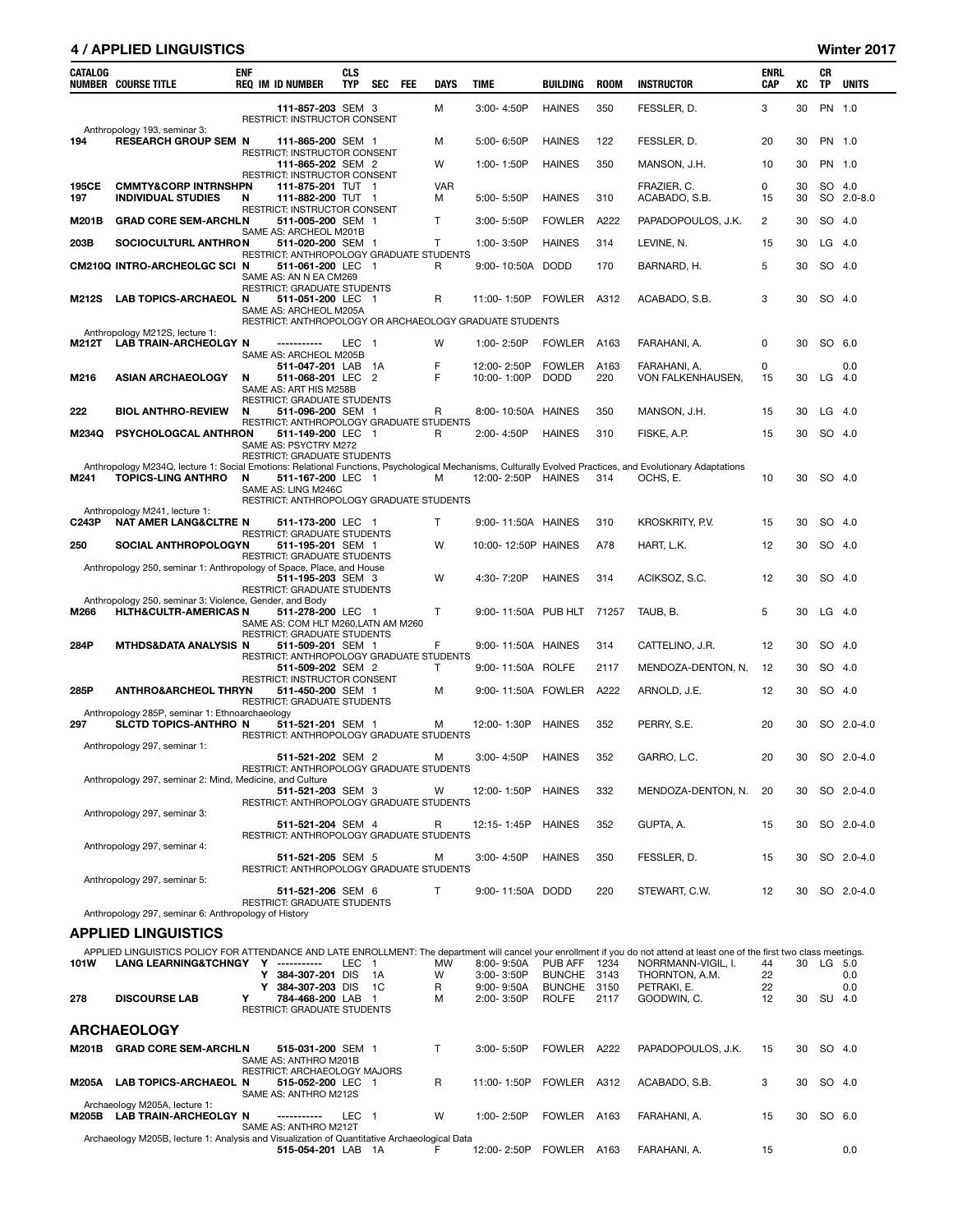| CATALOG      | NUMBER COURSE TITLE                  | enf | <b>REQ IM ID NUMBER</b>                                                                                        | CLS<br><b>TYP</b> | SEC                                              | <b>FEE</b> | DAYS                                  | <b>TIME</b>                                                                                                                                                                    | BUILDING                      | <b>ROOM</b> | <b>INSTRUCTOR</b>                                                                                       | ENRL<br>CAP                             | xс | CR<br>TP  | UNITS                                         |
|--------------|--------------------------------------|-----|----------------------------------------------------------------------------------------------------------------|-------------------|--------------------------------------------------|------------|---------------------------------------|--------------------------------------------------------------------------------------------------------------------------------------------------------------------------------|-------------------------------|-------------|---------------------------------------------------------------------------------------------------------|-----------------------------------------|----|-----------|-----------------------------------------------|
|              | <b>ARCHITECTURE AND URBAN DESIGN</b> |     |                                                                                                                |                   |                                                  |            |                                       |                                                                                                                                                                                |                               |             |                                                                                                         |                                         |    |           |                                               |
| 10A          | <b>HIST-ARCH&amp;URBN DSGN N</b>     |     | 114-030-201 DIS<br>114-030-202 DIS<br>114-030-203 DIS<br>114-030-204 DIS<br>114-030-205 DIS<br>114-030-206 DIS | <b>LEC</b>        | $\mathbf{1}$<br>1A<br>1B<br>1C<br>1D<br>1E<br>1F |            | TR<br>F<br>F<br>F<br>F<br>F<br>F<br>F | 11:00-12:15P PERLOFF 1102<br>$9:00 - 9:50A$<br>$9:00 - 9:50A$<br>10:00-10:50A PERLOFF 1209B<br>10:00-10:50A PERLOFF<br>11:00-11:50A PERLOFF 1209B<br>11:00-11:50A PERLOFF 1220 | PERLOFF 1209B<br>PERLOFF 1220 | 1220        | FABBRINI, S.<br>BOYLE, B.<br>FOTOUHI, M.<br>BOYLE, B.<br>FOTOUHI, M.<br>MEULEMANS, M.J.<br>STOVER, K.R. | 160<br>20<br>20<br>20<br>20<br>20<br>20 | 30 | SO        | 5.0<br>0.0<br>0.0<br>0.0<br>0.0<br>0.0<br>0.0 |
|              |                                      |     | 114-030-207 DIS<br>114-030-208 DIS                                                                             |                   | 1G<br>1H                                         |            | F                                     | 12:00-12:50P PERLOFF 1209B<br>12:00-12:50P PERLOFF 1220                                                                                                                        |                               |             | MEULEMANS, M.J.<br>STOVER, K.R.                                                                         | 20<br>20                                |    |           | 0.0<br>0.0                                    |
| 121          | <b>STUDIO I</b>                      | N   | 114-426-200 STU 1<br>RESTRICT: ARCHITECTURAL STUDIES MAJORS                                                    |                   |                                                  |            | TR                                    | 2:00-5:50P                                                                                                                                                                     | PERLOFF 1224                  |             | BESLER, E.D.                                                                                            | 30                                      | 30 |           | LG 6.0                                        |
| 132          | <b>DOMESTIC ARCHITECTR N</b>         |     | 114-492-200 LEC 1<br>RESTRICT: ARCHITECTURAL STUDIES MAJORS                                                    |                   |                                                  |            | Τ                                     | 2:00-4:50P                                                                                                                                                                     | PERLOFF 1209B                 |             | AMUNATEGUI, J.C.                                                                                        | 30                                      | 30 |           | LG 5.0                                        |
| 142          | <b>TECH II-BLDG MATRLS</b>           | N   | 114-542-200 LAB 1<br>RESTRICT: ARCHITECTURAL STUDIES MAJORS                                                    |                   |                                                  |            | MW                                    | 10:00-11:50A PERLOFF                                                                                                                                                           |                               |             | KOVACS, A.                                                                                              | 30                                      | 30 |           | LG 5.0                                        |
| <b>CM153</b> | SUSTAINABLE ARCHITC N                |     | 114-618-200 LEC 1<br>SAME AS: ENVIRON M153<br>RESTRICT: ARCHITECTURAL STUDIES MAJORS                           |                   |                                                  |            | м                                     | $6:00 - 8:50P$                                                                                                                                                                 | PUB AFF                       | 2343        | WELLS, W.R.                                                                                             | 9                                       | 30 |           | $LG$ 4.0                                      |
|              | <b>CM247A SUSTAINABLE ARCHITC N</b>  |     | 514-320-200 LEC 1<br>SAME AS: URBN PL M291                                                                     |                   |                                                  |            | м                                     | 6:00-8:50P                                                                                                                                                                     | PUB AFF                       | 2343        | WELLS, W.R.                                                                                             | 10                                      | 30 |           | $LG$ 4.0                                      |
| M272         | <b>RL ESTATE DEV&amp;FINNC</b>       | N   | RESTRICT: ARCHITECTURE MAJORS<br>514-480-200 LEC 1<br>SAME AS: URBN PL M272<br>RESTRICT: ARCHITECTURE MAJORS   |                   |                                                  |            | W                                     | 8:00-11:50A PUB AFF                                                                                                                                                            |                               | 4320B       | LING, J.C.                                                                                              | 0                                       | 30 |           | SO 4.0                                        |
| 289          | SPL TPS-ARCH&URB DS N                |     | 514-556-201 LEC 1                                                                                              |                   |                                                  |            | т                                     | 9:00-11:50A PERLOFF 1243A                                                                                                                                                      |                               |             | OSMAN, M.                                                                                               | 45                                      | 30 |           | SO 2.0-4.0                                    |
|              |                                      |     | RESTRICT: INSTRUCTOR CONSENT<br>514-556-202 LEC 2                                                              |                   |                                                  |            | R                                     | 3:00-5:50P                                                                                                                                                                     | PERLOFF 1209B                 |             | BILSEL, C.                                                                                              | 25                                      | 30 |           | SO 2.0-4.0                                    |
|              |                                      |     | RESTRICT: INSTRUCTOR CONSENT<br>514-556-203 LEC 3                                                              |                   |                                                  |            | м                                     | 12:00-1:50P                                                                                                                                                                    | PERLOFF 1220                  |             | LAVIN, S.                                                                                               | 25                                      | 30 |           | SO 2.0-4.0                                    |
|              |                                      |     | RESTRICT: INSTRUCTOR CONSENT<br>514-556-204 LEC 4                                                              |                   |                                                  |            | R                                     | 10:00-12:50P PERLOFF 1243A                                                                                                                                                     |                               |             | AMUNATEGUI, J.C.                                                                                        | 50                                      | 30 |           | SO 2.0-4.0                                    |
|              |                                      |     | RESTRICT: MASTER OF ARCHITECTURE II MAJORS<br>514-556-205 LEC 5                                                |                   |                                                  |            | м                                     | 9:00-11:50A OFF CAM                                                                                                                                                            |                               |             | LEE, S.S.                                                                                               | 30                                      | 30 |           | SO 2.0-4.0                                    |
|              |                                      |     | RESTRICT: MASTER OF ARCHITECTURE II MAJORS<br>514-556-206 LEC 6                                                |                   |                                                  |            | F                                     | 10:00-12:50P OFF CAM                                                                                                                                                           |                               |             | NOWAK, M.A.                                                                                             | 25                                      | 30 |           | SO 2.0-4.0                                    |
|              |                                      |     | RESTRICT: MASTER OF ARCHITECTURE II MAJORS<br>514-556-207 LEC 7                                                |                   |                                                  |            | Τ                                     | 11:00-1:50P OFF CAM                                                                                                                                                            |                               |             | YI, E.                                                                                                  | 25                                      | 30 |           | SO 2.0-4.0                                    |
|              |                                      |     | RESTRICT: MASTER OF ARCHITECTURE II MAJORS<br>514-556-208 LEC 8                                                |                   |                                                  |            | w                                     | 9:00-11:50A OFF CAM                                                                                                                                                            |                               |             | ENNEMOSER, B.                                                                                           | 30                                      | 30 |           | SO 2.0-4.0                                    |
|              |                                      |     | RESTRICT: MASTER OF ARCHITECTURE II MAJORS<br>514-556-210 LEC 10                                               |                   |                                                  |            | т                                     | $6:00 - 8:50P$                                                                                                                                                                 | PERLOFF 1209B                 |             | DE ZUBIAURRE, M.T.                                                                                      | 20                                      | 30 |           | SO 2.0-4.0                                    |
|              | <b>ARCHITECTRL CULTURE N</b>         |     | RESTRICT: INSTRUCTOR CONSENT                                                                                   |                   |                                                  |            |                                       | 9:00-11:50A PERLOFF                                                                                                                                                            |                               | 1220        | LAVIN, S.                                                                                               | 20                                      |    |           | LG 5.0                                        |
| 290          |                                      |     | 514-563-200 LEC 1<br><b>RESTRICT: ARCHITECTURE MAJORS</b>                                                      |                   |                                                  |            | м                                     |                                                                                                                                                                                |                               |             |                                                                                                         |                                         | 30 |           |                                               |
| 291          | <b>THRY-ARCH PROGRAMNGN</b>          |     | 514-566-200 LEC 1<br>RESTRICT: ARCHITECTURE MAJORS                                                             |                   |                                                  |            | w                                     | 9:30-12:20P                                                                                                                                                                    | PERLOFF B320                  |             | CUFF, D.                                                                                                | 50                                      | 30 |           | SO 4.0                                        |
| 401          | <b>ADV TOPICS-STUDIO</b>             | N   | 514-603-201 STU 1<br>RESTRICT: ARCHITECTURE MAJORS                                                             |                   |                                                  |            | MWF                                   | 2:00-5:50P                                                                                                                                                                     | PERLOFF                       |             | KOVACS, A.                                                                                              | 15                                      | 30 |           | $LG$ 6.0                                      |
|              |                                      |     | 514-603-202 STU 2<br><b>RESTRICT: ARCHITECTURE MAJORS</b>                                                      |                   |                                                  |            | MWF                                   | 2:00-5:50P                                                                                                                                                                     | <b>PERLOFF</b>                |             | SHARIF, M.                                                                                              | 15                                      | 30 |           | LG 6.0                                        |
|              |                                      |     | 514-603-203 STU 3<br>RESTRICT: ARCHITECTURE MAJORS                                                             |                   |                                                  |            | MWF                                   | 2:00-5:50P                                                                                                                                                                     | <b>PERLOFF</b>                |             | SHERMAN, R.                                                                                             | 15                                      | 30 |           | $LG$ 6.0                                      |
|              |                                      |     | 514-603-204 STU 4<br>RESTRICT: ARCHITECTURE MAJORS                                                             |                   |                                                  |            | MWF                                   | 2:00-5:50P                                                                                                                                                                     | <b>PERLOFF</b>                |             | ABRONS, E.A.                                                                                            | 15                                      | 30 |           | $LG$ 6.0                                      |
|              |                                      |     | 514-603-205 STU 5<br>RESTRICT: MASTER OF ARCHITECTURE II MAJORS                                                |                   |                                                  |            | MWF                                   | 2:00-5:50P                                                                                                                                                                     | OFF CAM                       |             | MACK, M.                                                                                                | 20                                      | 30 |           | $LG$ 6.0                                      |
|              |                                      |     | 514-603-206 STU 6<br>RESTRICT: MASTER OF ARCHITECTURE II MAJORS                                                |                   |                                                  |            | MWF                                   | 2:00-5:50P                                                                                                                                                                     | OFF CAM                       |             | HODGETTS, C.E.                                                                                          | 20                                      | 30 |           | $LG$ 6.0                                      |
|              |                                      |     | 514-603-207 STU 7<br>RESTRICT: MASTER OF ARCHITECTURE II MAJORS                                                |                   |                                                  |            | MWF                                   | 2:00- 5:50P                                                                                                                                                                    | OFF CAM                       |             | MAYNE, T.                                                                                               | 15                                      | 30 |           | $LG$ 6.0                                      |
|              |                                      |     | 514-603-208 STU 8                                                                                              |                   |                                                  |            | MWF                                   | $2:00 - 5:50P$                                                                                                                                                                 | OFF CAM                       |             | OZEL, G.                                                                                                | 25                                      | 30 |           | LG 6.0                                        |
| 403B         | <b>RESEARCH STUDIO</b>               | N   | RESTRICT: MASTER OF ARCHITECTURE II MAJORS<br>514-607-201 SEM 1                                                |                   |                                                  |            | F                                     | 11:00-1:00P                                                                                                                                                                    | PERLOFF 1243A                 |             | DENARI, N.M.                                                                                            | 15                                      | 30 |           | 2.0                                           |
|              |                                      |     | RESTRICT: ARCHITECTURE MAJORS<br>514-607-202 SEM 2                                                             |                   |                                                  |            | R                                     | 9:00-11:00A PERLOFF 1220                                                                                                                                                       |                               |             | LYNN, G.S.                                                                                              | 15                                      | 30 |           | 2.0                                           |
|              |                                      |     | RESTRICT: ARCHITECTURE MAJORS<br>514-607-203 SEM 3                                                             |                   |                                                  |            | F                                     | 10:00-12:50P PERLOFF B309                                                                                                                                                      |                               |             | PAYNE, J.K.                                                                                             | 15                                      | 30 |           | 2.0                                           |
|              |                                      |     | RESTRICT: ARCHITECTURE MAJORS<br>514-607-204 SEM 4                                                             |                   |                                                  |            | W                                     | 10:30-12:30P PERLOFF 1220                                                                                                                                                      |                               |             | ROBERGE, H.L.                                                                                           | 15                                      | 30 |           | 2.0                                           |
|              |                                      |     | RESTRICT: ARCHITECTURE MAJORS<br>514-607-205 SEM 5                                                             |                   |                                                  |            | <b>UNSCHED</b>                        |                                                                                                                                                                                |                               |             | MACK, M.                                                                                                | 20                                      | 30 |           | 2.0                                           |
|              |                                      |     | RESTRICT: MASTER OF ARCHITECTURE II MAJORS<br>514-607-206 SEM 6                                                |                   |                                                  |            | <b>UNSCHED</b>                        |                                                                                                                                                                                |                               |             | HODGETTS, C.E.                                                                                          | 20                                      | 30 |           | 2.0                                           |
|              |                                      |     | RESTRICT: MASTER OF ARCHITECTURE II MAJORS<br>514-607-207 SEM 7                                                |                   |                                                  |            | <b>UNSCHED</b>                        |                                                                                                                                                                                |                               |             | MAYNE, T.                                                                                               | 15                                      | 30 |           | 2.0                                           |
|              |                                      |     | RESTRICT: MASTER OF ARCHITECTURE II MAJORS<br>514-607-208 SEM 8                                                |                   |                                                  |            | <b>UNSCHED</b>                        |                                                                                                                                                                                |                               |             | OZEL, G.                                                                                                | 25                                      | 30 |           | 2.0                                           |
| 412          | BUILDNG DSGN STUDIO N                |     | RESTRICT: MASTER OF ARCHITECTURE II MAJORS<br>514-630-200 STU 1                                                |                   |                                                  |            | MWF                                   | 2:00-5:50P                                                                                                                                                                     | PERLOFF                       |             | CHRISTENSEN, S.C.                                                                                       | 50                                      | 30 |           | LG 6.0                                        |
|              |                                      |     | RESTRICT: ARCHITECTURE MAJORS                                                                                  |                   |                                                  |            |                                       |                                                                                                                                                                                |                               |             |                                                                                                         |                                         | 30 |           | $LG$ 6.0                                      |
|              |                                      |     | 514-630-202 STU 2<br>RESTRICT: ARCHITECTURE MAJORS                                                             |                   |                                                  |            | <b>MWF</b>                            | 2:00-5:50P                                                                                                                                                                     | PERLOFF                       |             | LAI, Y.                                                                                                 | 15                                      |    |           |                                               |
|              |                                      |     | 514-630-203 STU 3<br>RESTRICT: ARCHITECTURE MAJORS                                                             |                   |                                                  |            | <b>MWF</b>                            | 2:00-5:50P                                                                                                                                                                     | PERLOFF                       |             | RUY, K.K.                                                                                               | 15                                      | 30 |           | $LG$ 6.0                                      |
|              |                                      |     | 514-630-204 STU 4<br>RESTRICT: ARCHITECTURE MAJORS                                                             |                   |                                                  |            | <b>MWF</b>                            | 2:00-5:50P                                                                                                                                                                     | PERLOFF                       |             | FRIES-BRIGGS, G.                                                                                        | 15                                      | 30 |           | $LG$ 6.0                                      |
| 415          | <b>COMPREHENSIV STUDIO N</b>         |     | 514-637-201 STU 1<br>RESTRICT: ARCHITECTURE MAJORS                                                             |                   |                                                  |            | <b>MWF</b>                            | 2:00-5:50P                                                                                                                                                                     | PERLOFF                       |             | HULJICH, G.                                                                                             | 50                                      | 30 |           | LG 6.0                                        |
|              |                                      |     | 514-637-202 STU 2<br>RESTRICT: ARCHITECTURE MAJORS                                                             |                   |                                                  |            | <b>MWF</b>                            | 2:00-5:50P                                                                                                                                                                     | PERLOFF                       |             | MIRZAEIAN, N.                                                                                           | 15                                      | 30 |           | $LG$ 6.0                                      |
|              |                                      |     | 514-637-203 STU 3<br>RESTRICT: ARCHITECTURE MAJORS                                                             |                   |                                                  |            | <b>MWF</b>                            | 2:00-5:50P                                                                                                                                                                     | PERLOFF                       |             | KOERNER, J.                                                                                             | 15                                      |    | 30 LG 6.0 |                                               |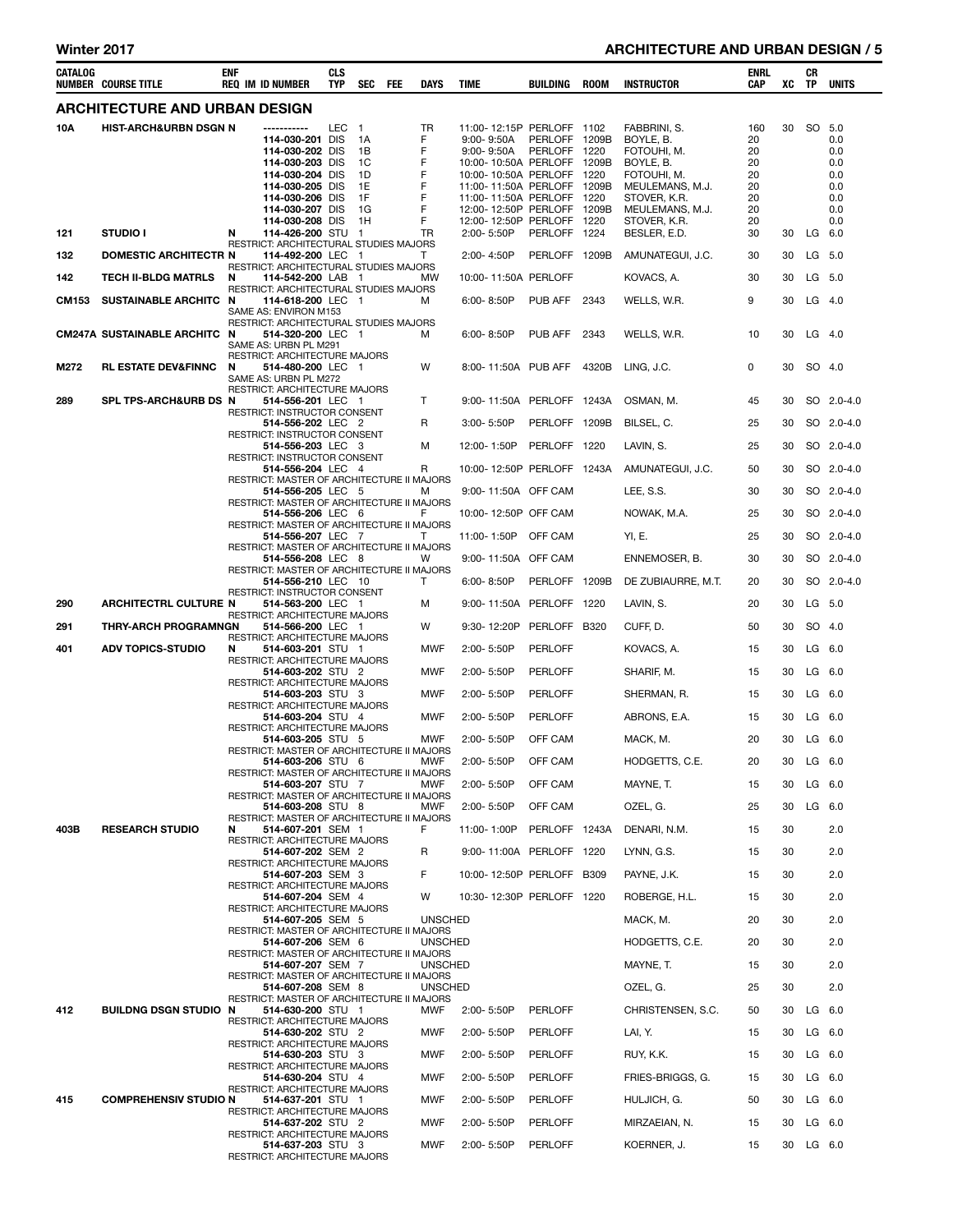e e

| CATALOG          | <b>NUMBER COURSE TITLE</b>                                                                                                                                                                                 | <b>ENF</b> | <b>REQ IM ID NUMBER</b>                                                           | <b>CLS</b><br>TYP | <b>SEC</b>           | FEE | <b>DAYS</b> | <b>TIME</b>                       | BUILDING       | <b>ROOM</b>  | <b>INSTRUCTOR</b>                   | <b>ENRL</b><br>CAP | XC       | CR<br>ΤP  | <b>UNITS</b>                   |
|------------------|------------------------------------------------------------------------------------------------------------------------------------------------------------------------------------------------------------|------------|-----------------------------------------------------------------------------------|-------------------|----------------------|-----|-------------|-----------------------------------|----------------|--------------|-------------------------------------|--------------------|----------|-----------|--------------------------------|
|                  |                                                                                                                                                                                                            |            | 514-637-204 STU 4                                                                 |                   |                      |     | <b>MWF</b>  | 2:00-5:50P                        | <b>PERLOFF</b> |              | DALY, K.M.                          | 15                 | 30       | LG 6.0    |                                |
| 432              | <b>STRUCTURES II</b>                                                                                                                                                                                       | N          | RESTRICT: ARCHITECTURE MAJORS<br>514-677-200 LEC 1                                |                   |                      |     | TR          | 9:15-10:45A PERLOFF               |                | <b>B320</b>  | PAULL, M.                           | 50                 | 30       |           | SO 4.0                         |
| 436              | <b>INTRO BLDNG CNSTRUC N</b>                                                                                                                                                                               |            | RESTRICT: ARCHITECTURE MAJORS<br>514-686-200 LAB 1                                |                   |                      |     | W           | 10:00-11:50A PERLOFF 1243A        |                |              | LYNCH, T.M.                         | 50                 | 30       | LG 2.0    |                                |
| 441              | <b>ENVRNMNTL CNTRL SYS N</b>                                                                                                                                                                               |            | RESTRICT: ARCHITECTURE MAJORS<br>514-696-200 LEC 1                                |                   |                      |     | R           | 3:00-5:50P                        | PERLOFF 1243A  |              | LOCKE, A.                           | 50                 | 30       |           | SO 4.0                         |
|                  |                                                                                                                                                                                                            |            | RESTRICT: ARCHITECTURE MAJORS                                                     |                   |                      |     |             |                                   |                |              |                                     |                    |          |           |                                |
| <b>ART</b>       |                                                                                                                                                                                                            |            |                                                                                   |                   |                      |     |             |                                   |                |              |                                     |                    |          |           |                                |
| 1Α               | For undergraduate studio courses, attendance at the first two class meetings is MANDATORY. Failure to attend the first two class meetings results in your being dropped from the course.<br><b>DRAWING</b> | N          | 119-001-200 STU 1                                                                 |                   |                      |     | TR          | 8:00-11:50A BROAD                 |                | 7250         | WICKMAN, P.A.                       | 17                 | 30       |           | SO 4.0                         |
| 1В               | <b>SCULPTURE</b>                                                                                                                                                                                           | N          | RESTRICT: INSTRUCTOR CONSENT<br>119-002-200 STU 1                                 |                   |                      |     | MW          | 1:00-4:50P                        | <b>BROAD</b>   | 1256         | WONG, A.A.                          | 17                 | 30       |           | SO 4.0                         |
| 11A              | <b>PAINTING</b>                                                                                                                                                                                            | N          | <b>RESTRICT: INSTRUCTOR CONSENT</b><br>119-016-200 STU 1                          |                   |                      |     | MW          | 8:00-11:50A BROAD                 |                | 7230         | SEAL, J.E.                          | 17                 | 30       |           | SO 4.0                         |
|                  |                                                                                                                                                                                                            |            | RESTRICT: INSTRUCTOR CONSENT<br>119-016-201 STU 2                                 |                   |                      |     | TR          | 1:00-4:50P                        | <b>BROAD</b>   | 7230         | LAUTER, M.I.                        | 17                 | 30       |           | SO 4.0                         |
| 11B              | <b>PHOTOGRAPHY</b>                                                                                                                                                                                         | N          | RESTRICT: INSTRUCTOR CONSENT<br>119-017-200 STU 1                                 |                   |                      |     | TR          | 1:00-4:50P                        | <b>BROAD</b>   | 1145         | MOSHER, C.M.                        | 17                 | 30       |           | SO 4.0                         |
| 11D              | <b>NEW GENRES</b>                                                                                                                                                                                          | N          | RESTRICT: INSTRUCTOR CONSENT<br>119-019-200 STU 1                                 |                   |                      |     | <b>MW</b>   | 8:00-11:50A BROAD                 |                | 2135         | RIOS, M.T.                          | 17                 | 30       |           | SO 4.0                         |
| 11E              | <b>CERAMICS</b>                                                                                                                                                                                            | N          | RESTRICT: INSTRUCTOR CONSENT<br>119-020-200 STU 1                                 |                   |                      |     | <b>MW</b>   | 1:00-4:50P                        | <b>BROAD</b>   | 1275         | SAXE, A.A.                          | 17                 | 30       |           | LG 4.0                         |
| 21A              | <b>PRODUCTION: PRINT</b>                                                                                                                                                                                   | N          | RESTRICT: INSTRUCTOR CONSENT<br>119-066-201 STU 1                                 |                   |                      |     | F           | 1:00-4:50P                        | <b>BROAD</b>   | 2100B        | ELDER, M.A.                         | 19                 | 30       |           | LG 2.0                         |
|                  | For Art 31B, Art majors and nonmajors may enroll on the priority and first enrollment passes; second pass enrollment is limited to Art majors.                                                             |            | RESTRICT: INSTRUCTOR CONSENT                                                      |                   |                      |     |             |                                   |                |              |                                     |                    |          |           |                                |
| 31B              | <b>MODERNISM</b>                                                                                                                                                                                           | N          | -----------<br>119-090-201 DIS                                                    | <b>LEC</b>        | $\overline{1}$<br>1A |     | F<br>м      | 9:00-11:50A BROAD<br>5:00-5:50P   | <b>HAINES</b>  | 2100A<br>110 | SIEGELBAUM, S.J.<br>SALVATORE, M.K. | 80<br>20           | 03       | LG 5.0    | 0.0                            |
|                  |                                                                                                                                                                                                            |            | 119-090-202 DIS                                                                   |                   | 1B                   |     | F           | 12:00-12:50P HAINES               |                | 110          | WRIGHT, S.M.                        | 20                 |          |           | 0.0                            |
|                  |                                                                                                                                                                                                            |            | 119-090-203 DIS<br>119-090-204 DIS                                                |                   | 1C<br>1D             |     | F<br>м      | 12:00-12:50P HAINES<br>5:00-5:50P | <b>HAINES</b>  | A20<br>A20   | ABELA, A.<br>GAGALKA, J.K.          | 20<br>20           |          |           | 0.0<br>0.0                     |
| 130              | <b>ADVANCED DRAWING</b>                                                                                                                                                                                    | N          | 119-624-200 STU 1                                                                 |                   |                      |     | <b>MW</b>   | 8:00-11:50A BROAD                 |                | 7240         | MOLZAN, D.L.                        | 15                 | 30       | LG 5.0    |                                |
| 133              | <b>ADVANCED PAINTING</b>                                                                                                                                                                                   | N          | RESTRICT: INSTRUCTOR CONSENT<br>119-634-201 STU 1                                 |                   |                      |     | <b>MW</b>   | 1:00-4:50P                        | <b>BROAD</b>   | 6250         | PITTMAN, L.G.                       | 15                 | 30       | LG 5.0    |                                |
|                  |                                                                                                                                                                                                            |            | RESTRICT: INSTRUCTOR CONSENT<br>119-634-202 STU 2                                 |                   |                      |     | TR          | 8:00-11:50A BROAD                 |                | 6220         | OTTO-KNAPP, S.                      | 15                 | 30       | LG 5.0    |                                |
| 137              | <b>ADVANCED NEW GENRESN</b>                                                                                                                                                                                |            | RESTRICT: INSTRUCTOR CONSENT<br>119-641-200 STU 1                                 |                   |                      |     | <b>MW</b>   | 1:00-4:50P                        | <b>BROAD</b>   | 2122         | FRASER, A.                          | 15                 | 30       | $LG$ 5.0  |                                |
| 140              | <b>ADVANCED PRINTMAKNGN</b>                                                                                                                                                                                |            | RESTRICT: INSTRUCTOR CONSENT<br>119-649-200 STU 1                                 |                   |                      |     | TR          | 1:00-4:50P                        | <b>BROAD</b>   | 6260         | SAMUEL, J.M.                        | 12                 | 30       |           | LG 5.0                         |
| 145              | ADVANCED SCULPTURE N                                                                                                                                                                                       |            | RESTRICT: INSTRUCTOR CONSENT<br>119-654-200 STU 1                                 |                   |                      |     | TR          | 1:00-4:50P                        | <b>BROAD</b>   | 1256         | MCMILLIAN, R.T.                     | 15                 | 30       |           | LG 5.0                         |
|                  |                                                                                                                                                                                                            |            | RESTRICT: INSTRUCTOR CONSENT<br>119-654-201 STU 2                                 |                   |                      |     | <b>MW</b>   | 8:00-11:50A BROAD                 |                | 1256         | WONG, A.A.                          | 15                 | 30       | LG 5.0    |                                |
| 147              | <b>ADVANCED PHOTOGRPHYN</b>                                                                                                                                                                                |            | RESTRICT: INSTRUCTOR CONSENT<br>119-657-200 STU 1                                 |                   |                      |     | <b>MW</b>   | 1:00-4:50P                        | <b>BROAD</b>   | 1145         | OPIE, C.S.                          | 15                 | 30       | LG 5.0    |                                |
| 148              | <b>ADVANCED CERAMICS</b>                                                                                                                                                                                   | N          | RESTRICT: INSTRUCTOR CONSENT<br>119-650-200 STU 1                                 |                   |                      |     | TR          | 8:00-11:50A BROAD                 |                | 1275         | HAFT-CANDELL, J.K.                  | 15                 | 30       | LG 5.0    |                                |
| 150              | <b>SENIOR STUDIO</b>                                                                                                                                                                                       | N          | RESTRICT: INSTRUCTOR CONSENT<br>119-665-200 STU 1                                 |                   |                      |     | <b>MW</b>   | 1:00-4:50P                        | <b>BROAD</b>   | 6260         | KRUGER, B.                          | 13                 | 30       | LG 5.0    |                                |
|                  |                                                                                                                                                                                                            |            | RESTRICT: INSTRUCTOR CONSENT<br>119-665-201 STU 2                                 |                   |                      |     | TR          | 1:00-4:50P                        | <b>BROAD</b>   | 2135         | BOLANDE, J.                         | 13                 | 30       |           | LG 5.0                         |
| 190              | <b>COLLOQUIA</b>                                                                                                                                                                                           | N          | RESTRICT: INSTRUCTOR CONSENT<br>119-847-200 SEM 1                                 |                   |                      |     | F           | 10:00-12:50P BROAD                |                | 2122         | FRASER, A.                          | 10                 | 30       | PN 1.0    |                                |
| 195              | <b>INTERNSHIP</b>                                                                                                                                                                                          | N          | RESTRICT: DEPARTMENT CONSENT<br>119-876-201 TUT 1                                 |                   |                      |     | <b>VAR</b>  |                                   |                |              | RIOS, M.T.                          | $\mathbf{0}$       |          |           | 30 PN 2.0-4.0                  |
| 197              | <b>INDIVIDUAL STUDIES</b>                                                                                                                                                                                  | N          | 119-882-201 TUT 1                                                                 |                   |                      |     | VAR         |                                   |                |              | OPIE, C.S.                          | 0                  | 30       |           | LG $2.0 - 4.0$                 |
|                  |                                                                                                                                                                                                            |            | 119-882-202 TUT 2<br>119-882-203 TUT                                              |                   | 3                    |     | VAR<br>VAR  |                                   |                |              | KRUGER, B.<br>FRASER, A.            | 0<br>0             | 30<br>30 |           | $LG$ 2.0-4.0<br>$LG$ 2.0-4.0   |
|                  |                                                                                                                                                                                                            |            | 119-882-204 TUT                                                                   |                   | $\overline{4}$       |     | VAR         |                                   |                |              | OTTO-KNAPP, S.                      | 0                  | 30       |           | LG $2.0 - 4.0$                 |
|                  |                                                                                                                                                                                                            |            | 119-882-205 TUT<br>119-882-206 TUT                                                |                   | 5<br>6               |     | VAR<br>VAR  |                                   |                |              | PERLMAN, D.H.<br>SAXE, A.A.         | 0<br>0             | 30<br>30 |           | $LG$ 2.0-4.0<br>LG $2.0 - 4.0$ |
| 198              | <b>HONORS RESEARCH</b>                                                                                                                                                                                     | N          | 119-888-201 TUT                                                                   |                   | $\mathbf 1$          |     | VAR         |                                   |                |              | OTTO-KNAPP, S.                      | 0                  | 30       |           | LG $2.0 - 4.0$                 |
| 271              | <b>GRADUATE PAINTING</b>                                                                                                                                                                                   | N          | 519-366-201 STU 1<br>RESTRICT: INSTRUCTOR CONSENT                                 |                   |                      |     | VAR         |                                   | OFF CAM        |              | HERMAN, R.R.                        | 10                 | 30       |           | LG $2.0 - 8.0$                 |
|                  |                                                                                                                                                                                                            |            | 519-366-202 STU 2                                                                 |                   |                      |     | <b>VAR</b>  |                                   | OFF CAM        |              | OTTO-KNAPP, S.                      | 10                 | 30       |           | $LG$ 2.0-8.0                   |
|                  |                                                                                                                                                                                                            |            | RESTRICT: INSTRUCTOR CONSENT<br>519-366-203 STU 3<br>RESTRICT: INSTRUCTOR CONSENT |                   |                      |     | <b>VAR</b>  |                                   | OFF CAM        |              | PITTMAN, L.G.                       | 10                 | 30       |           | $LG$ 2.0-8.0                   |
|                  |                                                                                                                                                                                                            |            | 519-366-204 STU 4                                                                 |                   |                      |     | <b>VAR</b>  |                                   | OFF CAM        |              | WICKMAN, P.A.                       | 10                 | 30       |           | $LG$ 2.0-8.0                   |
| 273              | <b>GRADUATE SCULPTURE N</b>                                                                                                                                                                                |            | RESTRICT: INSTRUCTOR CONSENT<br>519-375-201 STU 1                                 |                   |                      |     | <b>VAR</b>  |                                   | OFF CAM        |              | MCMILLIAN, R.T.                     | 10                 | 30       |           | LG $2.0 - 8.0$                 |
|                  |                                                                                                                                                                                                            |            | RESTRICT: INSTRUCTOR CONSENT<br>519-375-202 STU 2                                 |                   |                      |     | <b>VAR</b>  |                                   | OFF CAM        |              | PERLMAN, D.H.                       | 10                 | 30       |           | LG $2.0 - 8.0$                 |
| 274              | <b>GRAD PHOTOGRAPHY</b>                                                                                                                                                                                    | N          | RESTRICT: INSTRUCTOR CONSENT<br>519-381-201 STU 1                                 |                   |                      |     | VAR         |                                   | OFF CAM        |              | OPIE, C.S.                          | 10                 | 30       |           | $LG$ 2.0-8.0                   |
|                  |                                                                                                                                                                                                            |            | RESTRICT: INSTRUCTOR CONSENT<br>519-381-202 STU 2                                 |                   |                      |     | <b>VAR</b>  |                                   | OFF CAM        |              | BARTH, U.                           | 10                 | 30       |           | $LG$ 2.0-8.0                   |
| 275              | <b>GRADUATE NEW GENRESN</b>                                                                                                                                                                                |            | RESTRICT: INSTRUCTOR CONSENT<br>519-386-201 STU 1                                 |                   |                      |     | <b>VAR</b>  |                                   | OFF CAM        |              | BOLANDE, J.                         | 10                 | 30       |           | LG $2.0 - 8.0$                 |
| 276              | <b>GRAD GROUP CRITIQUE N</b>                                                                                                                                                                               |            | RESTRICT: INSTRUCTOR CONSENT<br>519-390-201 DIS 1                                 |                   |                      |     | T.          | 6:30-9:20P                        | OFF CAM        |              | FRASER, A.                          | 10                 | 30       |           | $LG$ 4.0                       |
| 277              | <b>GRADUATE CERAMICS</b>                                                                                                                                                                                   | N          | RESTRICT: INSTRUCTOR CONSENT<br>519-395-201 STU 1                                 |                   |                      |     | <b>VAR</b>  |                                   | OFF CAM        |              | SAXE, A.A.                          | 10                 | 30       |           | LG $2.0 - 8.0$                 |
|                  |                                                                                                                                                                                                            |            | RESTRICT: INSTRUCTOR CONSENT<br>519-395-202 STU 2                                 |                   |                      |     | <b>VAR</b>  |                                   | OFF CAM        |              | NISHIGAWARA, N.                     | 10                 | 30       |           | LG $2.0 - 8.0$                 |
| 278              | Intrdscplnry Studio N                                                                                                                                                                                      |            | RESTRICT: INSTRUCTOR CONSENT<br>519-400-201 STU 1                                 |                   |                      |     | <b>VAR</b>  |                                   | OFF CAM        |              | KELLY, M.                           | 10                 | 30       |           | SO 2.0-8.0                     |
| C <sub>280</sub> | SEMINAR IN ART                                                                                                                                                                                             | N          | RESTRICT: INSTRUCTOR CONSENT<br>519-411-200 SEM 1                                 |                   |                      |     | W           | 6:30-9:20P                        | OFF CAM        |              | WUENSCH, M.                         | 10                 |          | 30 LG 4.0 |                                |
|                  |                                                                                                                                                                                                            |            | RESTRICT: INSTRUCTOR CONSENT                                                      |                   |                      |     |             |                                   |                |              |                                     |                    |          |           |                                |

Art C280, seminar 1: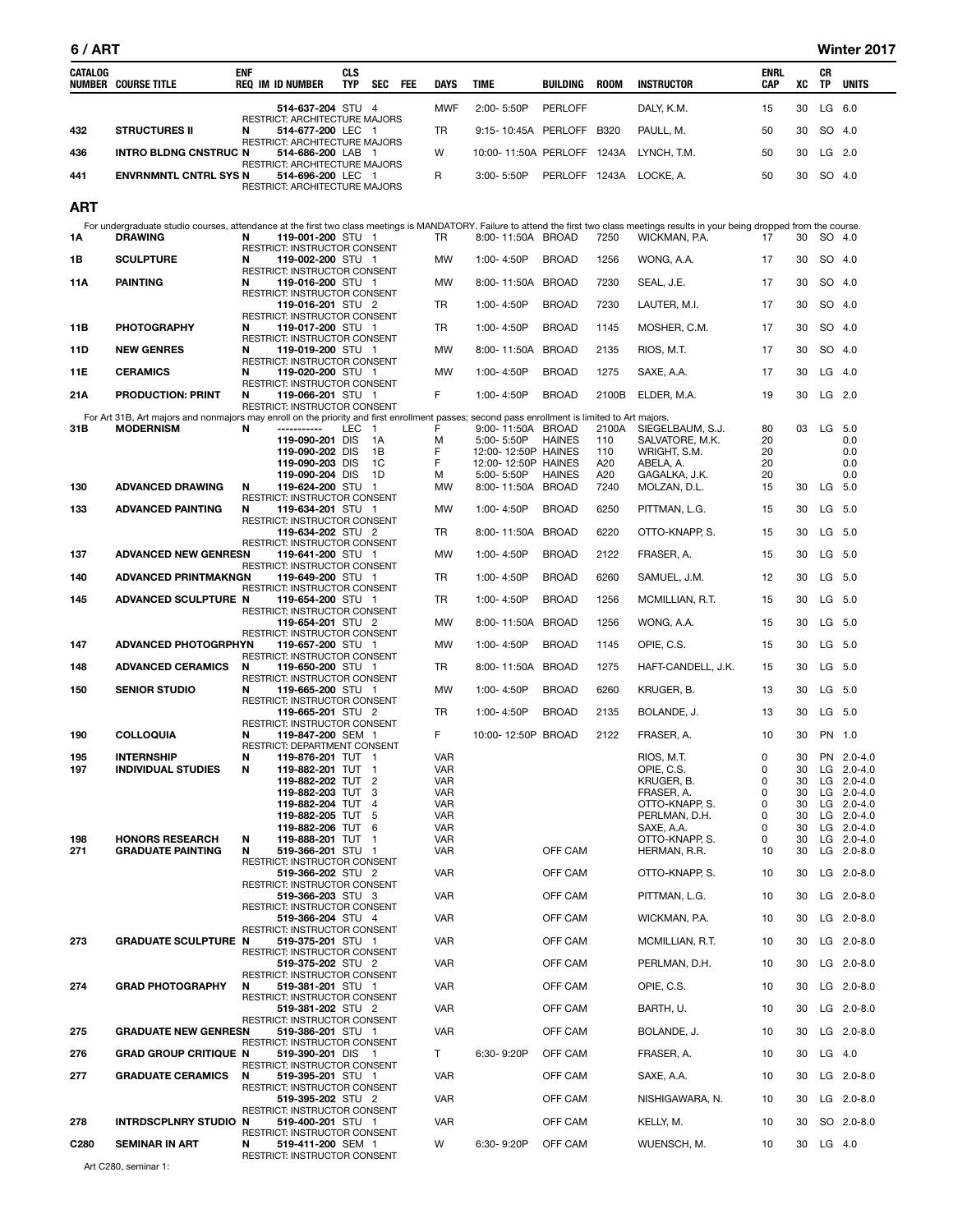| Winter 2017 |  |  |
|-------------|--|--|
|-------------|--|--|

# ART HISTORY / 7

| CATALOG          | <b>NUMBER COURSE TITLE</b>                                                                         | <b>ENF</b> | <b>REQ IM ID NUMBER</b>                                   | <b>CLS</b><br><b>TYP</b> | SEC                  | FEE | <b>DAYS</b>              | <b>TIME</b>                            | BUILDING                   | <b>ROOM</b> | <b>INSTRUCTOR</b>                                                                                                                                                         | <b>ENRL</b><br>CAP | XC             | CR<br>TP           | <b>UNITS</b>                     |
|------------------|----------------------------------------------------------------------------------------------------|------------|-----------------------------------------------------------|--------------------------|----------------------|-----|--------------------------|----------------------------------------|----------------------------|-------------|---------------------------------------------------------------------------------------------------------------------------------------------------------------------------|--------------------|----------------|--------------------|----------------------------------|
| C <sub>283</sub> | <b>SPECIAL TOPICS-ART</b>                                                                          | N          | 519-441-200 SEM 1<br>RESTRICT: INSTRUCTOR CONSENT         |                          |                      |     | <b>VAR</b>               |                                        | OFF CAM                    |             | KRUGER, B.                                                                                                                                                                | 10                 | 30             |                    | LG 2.0/4.0                       |
|                  | <b>ART HISTORY</b>                                                                                 |            |                                                           |                          |                      |     |                          |                                        |                            |             |                                                                                                                                                                           |                    |                |                    |                                  |
|                  |                                                                                                    |            |                                                           |                          |                      |     |                          |                                        |                            |             | Art History 100 through 185 are limited to Art History majors on the priority and first enrollment passes. Nonmajors may enroll during the second pass, space permitting. |                    |                |                    |                                  |
| 21               | <b>MEDIEVAL ART</b>                                                                                | N          | -----------<br>118-063-201 DIS                            | LEC 1                    | - 1 A                |     | TR<br>T.                 | 11:00-12:15P DODD<br>1:00-1:50P        | <b>DODD</b>                | 147<br>52   | COHEN, M.M.<br>BISHOP, A.                                                                                                                                                 | 225<br>15          | 13             |                    | SO 5.0<br>0.0                    |
|                  |                                                                                                    |            | 118-063-202 DIS                                           |                          | 1B                   |     | $\mathsf{T}$             | 2:00-2:50P                             | <b>DODD</b>                | 52          | BISHOP, A.                                                                                                                                                                | 15                 |                |                    | 0.0                              |
|                  |                                                                                                    |            | 118-063-203 DIS<br>118-063-204 DIS                        |                          | 1C<br>1D             |     | Т<br>т                   | $3:00 - 3:50P$<br>4:00-4:50P           | <b>DODD</b><br><b>DODD</b> | 52<br>52    | CHOI, Y.H.<br>CHOI. Y.H.                                                                                                                                                  | 15<br>15           |                |                    | 0.0<br>0.0                       |
|                  |                                                                                                    |            | 118-063-205 DIS                                           |                          | 1E                   |     | W                        | $8:00 - 8:50A$                         | <b>DODD</b>                | 52          | CASTILLO CARDENAS,                                                                                                                                                        | 15                 |                |                    | 0.0                              |
|                  |                                                                                                    |            | 118-063-206 DIS<br>118-063-207 DIS                        |                          | 1F<br>1G             |     | W<br>W                   | $9:00 - 9:50A$<br>10:00-10:50A DODD    | <b>DODD</b>                | 52<br>52    | CASTILLO CARDENAS.<br>CASTILLO CARDENAS,                                                                                                                                  | 15<br>15           |                |                    | 0.0<br>0.0                       |
|                  |                                                                                                    |            | 118-063-208 DIS                                           |                          | 1H                   |     | W                        | 11:00-11:50A DODD                      |                            | 220         | HORVAT, F.                                                                                                                                                                | 15                 |                |                    | 0.0                              |
|                  |                                                                                                    |            | 118-063-209 DIS                                           |                          | 11<br>1J             |     | W<br>W                   | 12:00-12:50P DODD                      | <b>DODD</b>                | 220<br>220  | HORVAT, F.                                                                                                                                                                | 15<br>15           |                |                    | 0.0                              |
|                  |                                                                                                    |            | 118-063-210 DIS<br>118-063-214 DIS                        |                          | 1 N                  |     | R                        | 1:00-1:50P<br>$8:00 - 8:50A$           | <b>DODD</b>                | 220         | CHOI, Y.H.<br>THOMSON, H.M.                                                                                                                                               | 15                 |                |                    | 0.0<br>0.0                       |
|                  |                                                                                                    |            | 118-063-215 DIS                                           |                          | 10                   |     | R                        | $9:00 - 9:50A$                         | <b>DODD</b>                | 220         | THOMSON, H.M.                                                                                                                                                             | 15                 |                |                    | 0.0                              |
|                  |                                                                                                    |            | 118-063-216 DIS<br>118-063-217 DIS                        |                          | 1P<br>1Q             |     | R<br>R                   | 10:00-10:50A DODD<br>2:00-2:50P        | <b>DODD</b>                | 220<br>52   | THOMSON, H.M.<br>HORVAT, F.                                                                                                                                               | 15<br>15           |                |                    | 0.0<br>0.0                       |
|                  |                                                                                                    |            | 118-063-218 DIS                                           |                          | 1R                   |     | R                        | $3:00 - 3:50P$                         | <b>DODD</b>                | 52          | BISHOP, A.                                                                                                                                                                | 15                 |                |                    | 0.0                              |
| 23               | <b>MODERN ART</b>                                                                                  | N          | -----------<br>118-069-201 DIS                            | <b>LEC</b>               | $\overline{1}$<br>1A |     | <b>TR</b><br>W           | 2:00-3:15P<br>11:00-11:50A DODD        | <b>DODD</b>                | 147<br>52   | BAKER, G.T.<br>WALTON, J.R.                                                                                                                                               | 310<br>15          | 15             | SO.                | 5.0<br>0.0                       |
|                  |                                                                                                    |            | 118-069-202 DIS                                           |                          | 1B                   |     | W                        | 12:00-12:50P DODD                      |                            | 52          | WALTON, J.R.                                                                                                                                                              | 15                 |                |                    | 0.0                              |
|                  |                                                                                                    |            | 118-069-203 DIS<br>118-069-204 DIS                        |                          | 1C<br>1D             |     | W<br>R                   | 1:00-1:50P<br>$8:00 - 8:50A$           | <b>DODD</b><br><b>DODD</b> | 52<br>52    | WALTON, J.R.<br>ENGLISH, E.W.                                                                                                                                             | 15<br>15           |                |                    | 0.0<br>0.0                       |
|                  |                                                                                                    |            | 118-069-205 DIS                                           |                          | 1E                   |     | R                        | $9:00 - 9:50A$                         | <b>DODD</b>                | 52          | ENGLISH, E.W.                                                                                                                                                             | 15                 |                |                    | 0.0                              |
|                  |                                                                                                    |            | 118-069-206 DIS<br>118-069-207 DIS                        |                          | 1F<br>1G             |     | R<br>R                   | 10:00-10:50A DODD<br>11:00-11:50A DODD |                            | 52<br>52    | ENGLISH, E.W.<br>ROBINSON, C.L.                                                                                                                                           | 15<br>15           |                |                    | 0.0<br>0.0                       |
|                  |                                                                                                    |            | 118-069-208 DIS                                           |                          | 1H                   |     | R                        | 12:00-12:50P DODD                      |                            | 52          | ROBINSON, C.L.                                                                                                                                                            | 15                 |                |                    | 0.0                              |
|                  |                                                                                                    |            | 118-069-209 DIS                                           |                          | 11                   |     | R<br>R                   | 1:00-1:50P                             | <b>DODD</b><br><b>DODD</b> | 52<br>52    | ROBINSON, C.L.                                                                                                                                                            | 15<br>15           |                |                    | 0.0                              |
|                  |                                                                                                    |            | 118-069-210 DIS<br>118-069-211 DIS                        |                          | 1J<br>1K             |     | F                        | 4:00-4:50P<br>$9:00 - 9:50A$           | <b>DODD</b>                | 52          | MAK, Y.K.<br>ABBE, D.P.                                                                                                                                                   | 15                 |                |                    | 0.0<br>0.0                       |
|                  |                                                                                                    |            | 118-069-212 DIS                                           |                          | 1L                   |     | F<br>F                   | 10:00-10:50A DODD                      |                            | 52          | ABBE, D.P.                                                                                                                                                                | 15                 |                |                    | 0.0                              |
|                  |                                                                                                    |            | 118-069-213 DIS<br>118-069-214 DIS                        |                          | 1M<br>1N             |     | F                        | 11:00-11:50A DODD<br>12:00-12:50P DODD |                            | 52<br>52    | ABBE, D.P.<br>LEE, O.M.                                                                                                                                                   | 15<br>15           |                |                    | 0.0<br>0.0                       |
|                  |                                                                                                    |            | 118-069-215 DIS                                           |                          | 10                   |     | F                        | 1:00-1:50P                             | <b>DODD</b>                | 52          | LEE, O.M.                                                                                                                                                                 | 15                 |                |                    | 0.0                              |
|                  |                                                                                                    |            | 118-069-216 DIS<br>118-069-217 DIS                        |                          | 1P<br>1Q             |     | F<br>R                   | $2:00 - 2:50P$<br>12:00-12:50P DODD    | <b>DODD</b>                | 52<br>220   | LEE, O.M.<br>MAK, Y.K.                                                                                                                                                    | 15<br>15           |                |                    | 0.0<br>0.0                       |
|                  |                                                                                                    |            | 118-069-218 DIS                                           |                          | 1R                   |     | R                        | 1:00-1:50P                             | <b>DODD</b>                | 220         | MAK, Y.K.                                                                                                                                                                 | 15                 |                |                    | 0.0                              |
|                  |                                                                                                    |            | 118-069-219 DIS<br>118-069-220 DIS                        |                          | 1S<br>1T             |     | W<br>W                   | 2:00-2:50P<br>$3:00 - 3:50P$           | <b>DODD</b><br><b>DODD</b> | 52<br>52    | MUKHOPADHYAY, S.<br>MUKHOPADHYAY, S.                                                                                                                                      | 15<br>15           |                |                    | 0.0<br>0.0                       |
|                  |                                                                                                    |            | 118-069-221 DIS                                           |                          | 1U                   |     | W                        | 4:00-4:50P                             | <b>DODD</b>                | 52          | MUKHOPADHYAY, S.                                                                                                                                                          | 15                 |                |                    | 0.0                              |
| 99<br>M110B      | <b>STUDENT RSRCH PRGRMN</b><br><b>ART&amp;ARCH-ANCT EGYPT N</b>                                    |            | 118-297-201 TUT 1<br>118-297-202 TUT 2<br>118-363-200 LEC |                          | -1                   |     | <b>VAR</b><br>VAR<br>MW  | 12:30-1:45P                            | <b>PUB AFF</b>             | 2250        | COHEN, M.M.<br>BLACK, C.V.<br>TROCHE, J.D.                                                                                                                                | 0<br>0<br>42       | 30<br>30<br>05 | SO                 | PN 1.0-2.0<br>PN 1.0-2.0<br>-4.0 |
| C114D            | <b>TOPICS-ANCIENT ART</b>                                                                          | N          | SAME AS: AN N EA CM101B<br>118-387-200 LEC 1              |                          |                      |     | W                        | $3:00 - 5:50P$                         | <b>FOWLER</b>              | A222        | WENDRICH, W.Z.                                                                                                                                                            | 5                  | 30             |                    | SO 4.0                           |
| C116A            | Art History C114D, lecture 1: Creating Exhibit in Fowler Museum<br><b>MDL BYZNTNE ART&amp;ARCY</b> |            | 118-400-200 LEC 1                                         |                          |                      |     | TR                       | 11:00-12:15P DODD                      |                            | 146         | GERSTEL, S.E.                                                                                                                                                             | 60                 | 30             |                    | SO 4.0                           |
| C117B            | <b>TOPICS-MEDVL ART</b>                                                                            | N          | 118-405-201 LEC 1<br>RESTRICT: INSTRUCTOR CONSENT         |                          |                      |     | м                        | 11:00-12:50P DODD                      |                            | 275         | GERSTEL, S.E.                                                                                                                                                             | 15                 | 30             | SO                 | 4.0                              |
|                  | Art History C117B, lecture 1: Medieval Sicily                                                      |            | 118-405-202 LEC 2                                         |                          |                      |     | $\mathsf{T}$             | 3:30-4:50P                             | <b>DODD</b>                | 275         | COHEN, M.M.                                                                                                                                                               | 12                 | 30             |                    | SO 4.0                           |
|                  |                                                                                                    |            | RESTRICT: INSTRUCTOR CONSENT                              |                          |                      |     |                          |                                        |                            |             |                                                                                                                                                                           |                    |                |                    |                                  |
| 119B             | Art History C117B, lecture 2: Digital Gothic<br>EASTERN ISLAMIC ART N                              |            | 118-415-200 LEC 1                                         |                          |                      |     | MW                       | 12:30-1:45P DODD                       |                            | 146         | OVERTON, K.H.                                                                                                                                                             | 60                 |                | 05 SO 4.0          |                                  |
| M119C            | <b>ISLAMIC ARCHAEOLOGY N</b>                                                                       |            | 118-416-200 LEC 1                                         |                          |                      |     | TR                       | 11:00-12:15P ROLFE                     |                            | 3116        | BURKE, K.S.                                                                                                                                                               | 10                 | 30             |                    | SO 4.0                           |
| 127A             | EUROPEAN ART-17&18C Y                                                                              |            | SAME AS: ISLM ST M111, M E STD M111<br>118-462-200 LEC 1  |                          |                      |     | TR                       | 2:00-3:15P                             | <b>DODD</b>                | 146         | HARWELL, G.T.                                                                                                                                                             | 60                 | 30             |                    | SO 4.0                           |
| M127C            | EUR-CUL&INTELL-19C                                                                                 | N          | 118-464-200 LEC 1<br>SAME AS: HIST M122E                  |                          |                      |     | TR                       | 12:30-1:45P                            | <b>DODD</b>                | 170         | SILVERMAN, D.L.                                                                                                                                                           | 30                 | 30             |                    | SO 4.0                           |
| C131B            | <b>CNTMP ART 1960S-70S</b>                                                                         | Y          | 118-487-200 LEC 1                                         |                          |                      |     | MW                       | 12:30-1:45P                            | <b>FRANZ</b>               | 2258A       | MOON, K.K.                                                                                                                                                                | 60                 | 30             |                    | SO 4.0                           |
| C139A<br>C148A   | <b>MAYAN ART&amp;ARCH</b><br>CHINA-NEOLTH-210 BC N                                                 | Υ          | 118-609-200 LEC 1<br>118-637-200 LEC 1                    |                          |                      |     | TR<br><b>MW</b>          | 8:00-9:15A<br>3:30-4:45P               | <b>DODD</b><br><b>DODD</b> | 146<br>146  | POHL, J.M.<br>VON FALKENHAUSEN,                                                                                                                                           | 60<br>60           | 30<br>30       |                    | SO 4.0<br>SO 4.0                 |
| C148G            | <b>GARDN-CHIN ART&amp;CLTR N</b>                                                                   |            | 118-643-200 LEC 1                                         |                          |                      |     | TR                       | 3:30-4:45P                             | <b>DODD</b>                | 146         | LEE, H.                                                                                                                                                                   | 60                 | 30             |                    | SO 4.0                           |
| C170A<br>185     | <b>MUSEUM STUDIES</b><br>UNDERGRAD SEMINAR N                                                       | N          | 118-720-200 LEC 1<br>118-791-201 SEM 1                    |                          |                      |     | TR<br>T.                 | 12:30-1:45P<br>12:00-1:50P             | <b>DODD</b><br><b>DODD</b> | 146<br>275  | MATHUR, S.<br>BROWN, R.L.                                                                                                                                                 | 75<br>15           | 30<br>30       |                    | SO 4.0<br>SO 4.0                 |
|                  | Art History 185, seminar 1: Who Owns Art?                                                          |            |                                                           |                          |                      |     |                          |                                        |                            |             |                                                                                                                                                                           |                    |                |                    |                                  |
|                  |                                                                                                    |            | 118-791-202 SEM 2<br>RESTRICT: INSTRUCTOR CONSENT         |                          |                      |     | м                        | 1:00-2:50P                             | <b>DODD</b>                | 275         | HARWELL, G.T.                                                                                                                                                             | 15                 | 30             |                    | SO 4.0                           |
|                  | Art History 185, seminar 2: Pieter Bruegel's Cosmos                                                |            | 118-791-203 SEM 3                                         |                          |                      |     | W                        | 3:30-5:20P                             | <b>DODD</b>                | 220         | LEE, H.                                                                                                                                                                   | 15                 | 30             |                    | SO 4.0                           |
|                  | Art History 185, seminar 3: Reading Chinese Landscape                                              |            |                                                           |                          |                      |     |                          |                                        |                            |             |                                                                                                                                                                           |                    |                |                    |                                  |
| 195<br>197A      | <b>MUS STUDIES INTERN</b><br><b>INDIVIDUAL STUDIES</b>                                             | Y<br>N     | 118-871-201 TUT 1<br>118-885-201 TUT 1                    |                          |                      |     | <b>VAR</b><br><b>VAR</b> |                                        |                            |             | COHEN, M.M.<br>POHL, J.M.                                                                                                                                                 | 0<br>0             | 30<br>30       |                    | PN 3.0<br>SO 2.0-4.0             |
| 198A             | <b>HONORS RESEARCH</b>                                                                             | N          | 118-888-201 TUT 1                                         |                          |                      |     | <b>VAR</b>               |                                        |                            |             | GERSTEL, S.E.                                                                                                                                                             | 0                  | 30             |                    | 4.0                              |
|                  |                                                                                                    |            | 118-888-202 TUT 2<br>118-888-203 TUT 3                    |                          |                      |     | <b>VAR</b><br><b>VAR</b> |                                        |                            |             | MATHUR, S.<br>LEE, H.                                                                                                                                                     | 0<br>0             | 30<br>30       |                    | 4.0<br>4.0                       |
|                  |                                                                                                    |            | 118-888-204 TUT 4                                         |                          |                      |     | <b>VAR</b>               |                                        |                            |             | BLACK, C.V.                                                                                                                                                               | 0                  | 30             |                    | 4.0                              |
|                  |                                                                                                    |            | 118-888-205 TUT 5<br>118-888-206 TUT 6                    |                          |                      |     | <b>VAR</b><br><b>VAR</b> |                                        |                            |             | POHL, J.M.<br>NELSON, S.D.                                                                                                                                                | 0<br>0             | 30<br>30       |                    | 4.0<br>4.0                       |
|                  |                                                                                                    |            | 118-888-207 TUT 7                                         |                          |                      |     | <b>VAR</b>               |                                        |                            |             | COHEN, M.M.                                                                                                                                                               | 0                  | 30             |                    | 4.0                              |
|                  |                                                                                                    |            | 118-888-208 TUT 8<br>118-888-209 TUT 9                    |                          |                      |     | <b>VAR</b><br><b>VAR</b> |                                        |                            |             | HARWELL, G.T.<br>SILVERMAN, D.L.                                                                                                                                          | 0<br>0             | 30<br>30       |                    | 4.0<br>4.0                       |
|                  |                                                                                                    |            | 118-888-210 TUT 10                                        |                          |                      |     | VAR                      |                                        |                            |             | WILSON, B.                                                                                                                                                                | 0                  | 30             |                    | 4.0                              |
| 198B             | <b>HONORS RESEARCH</b>                                                                             | N          | 118-889-201 TUT 1<br>118-889-202 TUT 2                    |                          |                      |     | <b>VAR</b><br><b>VAR</b> |                                        |                            |             | COHEN, M.M.<br>JUNGMANN, B.                                                                                                                                               | 0<br>0             | 30<br>30       | $LG$ 4.0<br>LG 4.0 |                                  |
|                  |                                                                                                    |            | 118-889-203 TUT 3                                         |                          |                      |     | <b>VAR</b>               |                                        |                            |             | GERSTEL, S.E.                                                                                                                                                             | 0                  | 30             | LG $4.0$           |                                  |
| 200              | <b>THEORIES&amp;METHODLGYSN</b>                                                                    |            | 518-001-200 SEM 1                                         |                          |                      |     | M                        | $3:30 - 5:20P$                         | <b>DODD</b>                | 275         | NELSON, S.D.                                                                                                                                                              | 10                 | 30             | SO 4.0             |                                  |

RESTRICT: ART HISTORY GRADUATE STUDENTS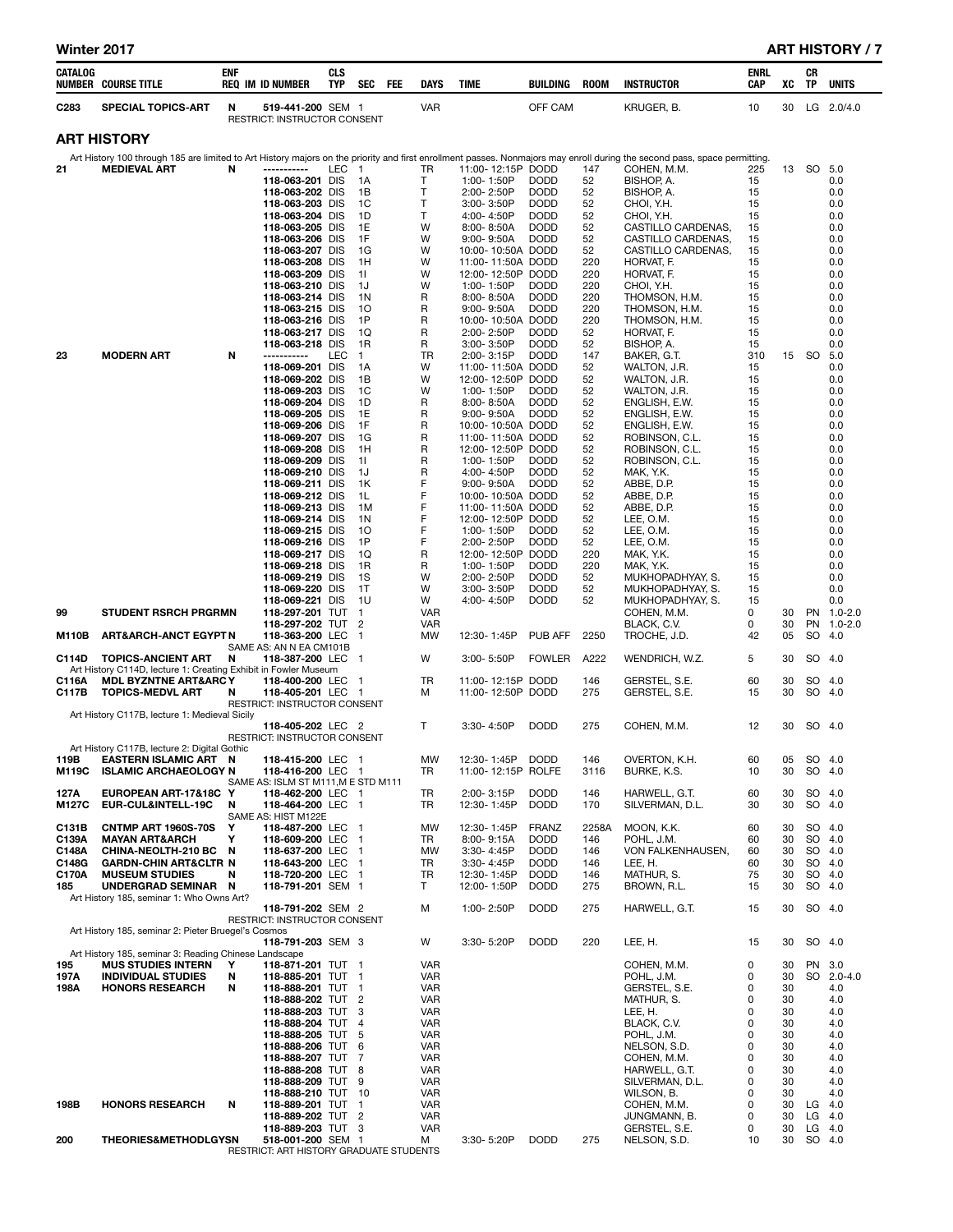### 8 / ARTS AND ARCHITECTURE WINDOWS AND ARCHITECTURE WINDOWS AND ARTS AND ARCHITECTURE WINDOWS AND ARCHITECTURE

| <b>CATALOG</b> | <b>NUMBER COURSE TITLE</b>                                                                       | <b>ENF</b> | <b>REQ IM ID NUMBER</b>                                    | <b>CLS</b><br><b>TYP</b> | SEC FEE        | <b>DAYS</b> | <b>TIME</b>              | <b>BUILDING</b> | <b>ROOM</b> | <b>INSTRUCTOR</b> | <b>ENRL</b><br>CAP | XC | <b>CR</b><br><b>TP</b> | <b>UNITS</b> |
|----------------|--------------------------------------------------------------------------------------------------|------------|------------------------------------------------------------|--------------------------|----------------|-------------|--------------------------|-----------------|-------------|-------------------|--------------------|----|------------------------|--------------|
| 207            | <b>CONSRTM SCHLR-GETTYN</b>                                                                      |            | 518-042-200 SEM 1<br>RESTRICT: INSTRUCTOR CONSENT          |                          |                | F.          | 10:00-5:00P              | OFF CAM         |             | MATHUR, S.        | $\overline{2}$     | 30 | SO 4.0                 |              |
| C215D          | <b>GOTHIC ART&amp;ARCH</b>                                                                       | N          | 518-094-200 LEC 1                                          |                          |                | <b>TBA</b>  |                          |                 |             | COHEN, M.M.       | 10                 | 30 | SO 4.0                 |              |
| C216A          | <b>MDL BYZNTNE ART&amp;ARCY</b>                                                                  |            | 518-102-200 LEC 1<br>RESTRICT: INSTRUCTOR CONSENT          |                          |                | <b>TR</b>   | 11:00-12:15P DODD        |                 | 146         | GERSTEL, S.E.     | 10                 | 30 | SO 4.0                 |              |
| C217B          | <b>TOPICS-MEDVL ART</b>                                                                          | N          | 518-110-200 LEC 1                                          |                          |                | M           | 11:00-12:50P DODD        |                 | 275         | GERSTEL, S.E.     | 10                 | 30 | SO 4.0                 |              |
|                |                                                                                                  |            | RESTRICT: INSTRUCTOR CONSENT                               |                          |                |             |                          |                 |             |                   |                    |    |                        |              |
|                |                                                                                                  |            | 518-110-202 LEC 2                                          |                          |                | T.          | 3:30-4:50P               | <b>DODD</b>     | 275         | COHEN, M.M.       | 10                 | 30 | SO 4.0                 |              |
|                |                                                                                                  |            | <b>RESTRICT: INSTRUCTOR CONSENT</b>                        |                          |                |             |                          |                 |             |                   |                    |    |                        |              |
| 232            | <b>CONTEMPORARY ART</b>                                                                          | N          | 518-192-200 SEM 1                                          |                          |                | W           | 3:30-5:20P               | <b>DODD</b>     | 275         | BAKER, G.T.       | 10                 | 09 | SO 4.0                 |              |
|                |                                                                                                  |            | RESTRICT: INSTRUCTOR CONSENT                               |                          |                |             |                          |                 |             |                   |                    |    |                        |              |
| C248A          | <b>CHINA-NEOLTH-210 BC</b>                                                                       | N          | 518-287-200 LEC 1                                          |                          |                | <b>MW</b>   | 3:30-4:45P               | <b>DODD</b>     | 146         | VON FALKENHAUSEN. | 10                 | 30 | SO 4.0                 |              |
|                |                                                                                                  |            | <b>RESTRICT: INSTRUCTOR CONSENT</b>                        |                          |                |             |                          |                 |             |                   |                    |    |                        |              |
| C248G          | <b>GARDN-CHIN ART&amp;CLTR N</b>                                                                 |            | 518-293-200 LEC 1                                          |                          |                | <b>TR</b>   | 3:30-4:45P               | <b>DODD</b>     | 146         | LEE, H.           | 10                 | 30 | SO 4.0                 |              |
|                |                                                                                                  |            | RESTRICT: INSTRUCTOR CONSENT                               |                          |                |             |                          |                 |             |                   |                    |    |                        |              |
| <b>M258B</b>   | <b>ASIAN ARCHAEOLOGY</b>                                                                         | N          | 518-349-201 LEC 2                                          |                          |                | F.          | 10:00-1:00P              | <b>DODD</b>     | 220         | VON FALKENHAUSEN, | 10                 | 30 | $LG$ 4.0               |              |
|                |                                                                                                  |            | SAME AS: ANTHRO M216<br><b>RESTRICT: GRADUATE STUDENTS</b> |                          |                |             |                          |                 |             |                   |                    |    |                        |              |
|                | Art History M258B, lecture 1: Origins and Early Development of Representational Art in East Asia |            |                                                            |                          |                |             |                          |                 |             |                   |                    |    |                        |              |
| <b>C270A</b>   | <b>MUSEUM STUDIES</b>                                                                            | N          | 518-420-200 LEC 1                                          |                          |                | <b>TR</b>   | 12:30-1:45P              | <b>DODD</b>     | 146         | MATHUR, S.        | 6                  | 30 | SO 4.0                 |              |
|                |                                                                                                  |            | <b>RESTRICT: INSTRUCTOR CONSENT</b>                        |                          |                |             |                          |                 |             |                   |                    |    |                        |              |
|                |                                                                                                  |            |                                                            |                          |                |             |                          |                 |             |                   |                    |    |                        |              |
|                | <b>ARTS AND ARCHITECTURE</b>                                                                     |            |                                                            |                          |                |             |                          |                 |             |                   |                    |    |                        |              |
|                |                                                                                                  |            |                                                            |                          |                |             |                          |                 |             |                   |                    |    |                        |              |
| 10             | <b>ARTS ENCOUNTERS</b>                                                                           | N          | -----------                                                | LEC <sub>1</sub>         |                | W           | 2:00-4:50P               | KAUFMAN 200     |             | GERE, D.H.        | 0                  | 30 | SO 5.0                 |              |
|                |                                                                                                  |            | 122-030-201 DIS                                            |                          | 1A             | M           | 10:00-10:50A KAUFMAN 240 |                 |             | MIAO. F.          | 20                 |    |                        | 0.0          |
|                |                                                                                                  |            | 122-030-202 DIS                                            |                          | 1B             | M           | 11:00-11:50A KAUFMAN 240 |                 |             | MIAO, F.          | 20                 |    |                        | 0.0          |
|                |                                                                                                  |            | 122-030-203 DIS                                            |                          | 1 <sup>C</sup> | M           | 12:00-12:50P KAUFMAN 240 |                 |             | PORTER. L.A.      | 20                 |    |                        | 0.0          |
|                |                                                                                                  |            | 122-030-204 DIS                                            |                          | 1D             | M           | 1:00-1:50P               | KAUFMAN 240     |             | ICEV. M.          | 20                 |    |                        | 0.0          |
|                |                                                                                                  |            | 122-030-205 DIS                                            |                          | 1E             | M           | 2:00-2:50P               | KAUFMAN 240     |             | PORTER, L.A.      | 20                 |    |                        | 0.0          |
|                |                                                                                                  |            | 122-030-206 DIS                                            |                          | 1F             | M           | 3:00-3:50P               | KAUFMAN 240     |             | MCQUADE, T.H.     | 20                 |    |                        | 0.0          |
|                |                                                                                                  |            | 122-030-207 DIS                                            |                          | 1G             | M           | 4:00-4:50P               | KAUFMAN 240     |             | MCQUADE, T.H.     | 20                 |    |                        | 0.0          |
|                |                                                                                                  |            | 122-030-208 DIS                                            |                          | 1H             | T.          | 10:00-10:50A KAUFMAN 240 |                 |             | ANDERSON, A.M.    | 20                 |    |                        | 0.0          |
|                |                                                                                                  |            | 122-030-209 DIS                                            |                          | 11             | T           | 11:00-11:50A KAUFMAN 240 |                 |             | ANDERSON, A.M.    | 20                 |    |                        | 0.0          |
|                |                                                                                                  |            | 122-030-210 DIS                                            |                          | 1J             | T           | 1:00-1:50P               | KAUFMAN 240     |             | WANG MOHR, A.Y.   | 20                 |    |                        | 0.0          |
|                |                                                                                                  |            | 122-030-211 DIS                                            |                          | 1K             | T.          | 2:00-2:50P               | KAUFMAN 240     |             | MELPIGNANO, M.    | 20                 |    |                        | 0.0          |
|                |                                                                                                  |            | 122-030-212 DIS                                            |                          | 1L             | T           | 3:00-3:50P               | KAUFMAN 240     |             | HULSEY, J.A.      | 20                 |    |                        | 0.0          |
|                |                                                                                                  |            | 122-030-213 DIS                                            |                          | 1M             | T           | 4:00-4:50P               | KAUFMAN 240     |             | HULSEY, J.A.      | 20                 |    |                        | 0.0          |
| 100            | <b>TOPICS IN ARTS</b>                                                                            | N          | 122-300-200 LEC 1                                          |                          |                | E           | 1:00-3:50P               | <b>BROAD</b>    | 1256        | JUGDEO, V.        | 25                 | 30 | SO 4.0                 |              |
|                |                                                                                                  |            | <b>RESTRICT: INSTRUCTOR CONSENT</b>                        |                          |                |             |                          |                 |             |                   |                    |    |                        |              |
|                | Arts and Architecture 100, lecture 1: Art and Normal                                             |            |                                                            |                          |                |             |                          |                 |             |                   |                    |    |                        |              |

#### ASIAN AMERICAN STUDIES

Asian American Studies 101 through 192 are limited to departmental majors and minors on the priority and first enrollment passes. Any undergraduate student may enroll on the second pass, space<br>permitting.

| M18          | <b>LEADERSHP&amp;RETENTIONN</b>                                                                               |   | 121-054-200 SEM 1                               |                  |                | R          | 4:00-5:50P                | SAC                | B2        | AVILA, E.R.                | 10       | 30              | LG 2.0   |            |
|--------------|---------------------------------------------------------------------------------------------------------------|---|-------------------------------------------------|------------------|----------------|------------|---------------------------|--------------------|-----------|----------------------------|----------|-----------------|----------|------------|
|              |                                                                                                               |   | SAME AS: AF AMER M18,AM IND M18, CHICANO M18    |                  |                |            |                           |                    |           |                            |          |                 |          |            |
| 19           | FIAT LUX FRSHMN SEM N                                                                                         |   | 121-057-200 SEM 1                               |                  |                | Τ          | 6:30-8:30P                | DE NEVE            | P349      | CAMACHO, K.L.              | $\Omega$ | 30              | PN 1.0   |            |
|              |                                                                                                               |   | RESTRICT: UNDERGRADUATE STUDENTS ONLY           |                  |                |            |                           |                    |           |                            |          |                 |          |            |
|              | Asian American Studies 19, seminar 1: No Children Allowed: Youth Rebellion and Police Violence in Los Angeles |   |                                                 |                  |                |            |                           |                    |           |                            |          |                 |          |            |
| 30W          | ASIAN AM LIT&CULTUR Y Y -----------                                                                           |   |                                                 | LEC <sub>1</sub> |                | TR         | 9:30-10:45A DODD          |                    | 161       | BASCARA. V.                | 0        | 12 <sup>2</sup> | LG 5.0   |            |
|              |                                                                                                               |   | Y 121-091-201 DIS                               |                  | 1A             | T.         | 1:00-2:50P                | <b>ROYCE</b>       | 166       | LYTLE. T.J.                | $\Omega$ |                 |          | 0.0        |
|              |                                                                                                               |   | Y 121-091-202 DIS                               |                  | 1B             | W          | 11:00-12:50P SLICHTR      |                    | 2834      | DEGNAN, M.T.               | 0        |                 |          | 0.0        |
|              |                                                                                                               |   | Y 121-091-003 DIS                               |                  | 1C             | W          | 4:00-5:50P                | <b>MS</b>          | 3915G     | AYSON, C.M.                | 0        |                 |          | 0.0        |
|              |                                                                                                               |   | Y 121-091-004 DIS                               |                  | 1D             | R          | 4:00-5:50P                | <b>ROYCE</b>       | 166       | WARD, K.                   | $\Omega$ |                 |          | 0.0        |
|              |                                                                                                               |   | Y 121-091-005 DIS                               |                  | 1E             | F          | 11:00-12:50P MS           |                    | 3915H     | HOANG, U.P.                | 0        |                 |          | 0.0        |
| 50           | <b>ASIAN AMERICN WOMEN N</b>                                                                                  |   | -----------                                     | <b>LEC</b>       | $\overline{1}$ | <b>MW</b>  | 5:00-6:15P                | <b>HAINES</b>      | A18       | NUBLA, G.                  | 150      | 30              | SO.      | 5.0        |
|              |                                                                                                               |   | 121-150-201 DIS                                 |                  | 1A             | W          | 11:00- 11:50A KAUFMAN 153 |                    |           | LEE, J.                    | 25       |                 |          | 0.0        |
|              |                                                                                                               |   | 121-150-202 DIS                                 |                  | 1B             | W          | 4:00-4:50P                | <b>MS</b>          | 3915D     | HUYNH, F.                  | 25       |                 |          | 0.0        |
|              |                                                                                                               |   | 121-150-203 DIS                                 |                  | 1C             | R          | $9:00 - 9:50A$            | PUB AFF            | 2284      | LEE, J.                    | 25       |                 |          | 0.0        |
|              |                                                                                                               |   | 121-150-204 DIS                                 |                  | 1D             | R          | 2:00-2:50P                | <b>ROLFE</b>       | 3116      | LEE, J.                    | 25       |                 |          | 0.0        |
|              |                                                                                                               |   | 121-150-205 DIS                                 |                  | 1E             | R          | 3:00-3:50P                | <b>ROLFE</b>       | 3116      | HUYNH, F.                  | 25       |                 |          | 0.0        |
|              |                                                                                                               |   | 121-150-206 DIS                                 |                  | 1F             | R          | 5:00-5:50P                | <b>ROLFE</b>       | 3116      | LEE, J.                    | 25       |                 |          | 0.0        |
| 89HC         | <b>HONORS CONTRACTS</b>                                                                                       | N | 121-268-201 TUT 1                               |                  |                | <b>VAR</b> |                           |                    |           | NUBLA, G.P.                | 0        | 30              | LG 1.0   |            |
|              |                                                                                                               |   |                                                 |                  |                |            |                           |                    |           |                            |          |                 |          |            |
| 97           | <b>ASIAN AM TOPICS</b>                                                                                        | N | 121-291-200 TUT 1                               |                  |                | T.         | 6:00-7:20P                | <b>HAINES</b>      | 110       | BURNS, L.M.                | 15       | 30              |          | PN 1.0-2.0 |
|              | Asian American Studies 97, tutorial 1: History, Theory, and Practice of Pilipino Cultural Night               |   |                                                 |                  |                |            |                           |                    |           |                            |          |                 |          |            |
| 101          | <b>SCHOLARLY COMMUNCTNN</b>                                                                                   |   | 121-307-200 LEC 1                               |                  |                | TR.        | 12:30-1:45P               | PUB AFF            | 2319      | BASCARA, V.                | 0        | 14              | SO 4.0   | SO 4.0     |
| 103          | <b>SOC SCI RSRCH MTHDS N</b>                                                                                  |   | 121-671-200 LEC 1                               |                  |                | <b>MW</b>  | 2:00-3:15P                | <b>HAINES</b>      | A76       | FONG, K.N.                 | 20       | 07              |          |            |
| M114         | <b>ASIAN AM EDUCATION</b>                                                                                     | N | 121-396-201 SEM 1                               |                  |                | <b>MW</b>  | 12:00-1:50P               | <b>PUB AFF</b>     | 1234      | LIN. M.H.                  | 60       | 30              | LG       | -4.0       |
|              |                                                                                                               |   | SAME AS: EDUC M103                              |                  |                |            |                           |                    |           |                            |          |                 |          |            |
| M117         | <b>ASIA AMRC&amp;MNTL HLTH Y</b>                                                                              |   | 121-702-200 LEC 1                               |                  |                | <b>TR</b>  | 9:30-10:45A               | <b>FOWLER</b>      | A103B     | CHUNG, A.S.                | 45       | 12              | SO 4.0   |            |
| M119         | <b>API LABOR ISSUES</b>                                                                                       | N | 121-414-200 LEC 1                               |                  |                | F.         | 2:00-4:50P                | PUB AFF            | 2270      | OMATSU, G.K.               | 50       | 30              | SO 4.0   |            |
|              |                                                                                                               |   | SAME AS: LBR&WS M119                            |                  |                |            |                           |                    |           |                            |          |                 |          |            |
| 132A         | <b>KOREAN AMRCN EXPRNCN</b>                                                                                   |   | 121-493-200 LEC                                 |                  | $\overline{1}$ | <b>TR</b>  | 11:00-12:15P              | PUB AFF            | 2250      | PARK. K.                   | 60       | 30              | SO 4.0   |            |
| 133          | PILPNO AMRCN EXPRNC N                                                                                         |   | 121-498-200 LEC                                 |                  | $\overline{1}$ | <b>TR</b>  | 2:00-3:15P                | <b>HAINES</b>      | A25       | BURNS, L.M.                | 30       | 30              | SO 4.0   |            |
| <b>140SL</b> | <b>POWER TO PEOPLE</b>                                                                                        | Y | 121-541-200 LEC 1                               |                  |                | W          | 2:00-4:50P                | <b>BUNCHE</b>      | 3170      | CHENG, S.                  | 30       | 30              | SO 4.0   |            |
| C142B        | <b>COMMUNITY MEDIA</b>                                                                                        | N | 121-553-200 SEM 1                               |                  |                | м          | 1:00-3:50P                | <b>YRL</b>         |           | 11630F TAJIMA, R.E.        | 19       | 30              | SO 4.0   |            |
|              |                                                                                                               |   | RESTRICT: UNDERGRADUATE STUDENTS ONLY           |                  |                |            |                           |                    |           |                            |          |                 |          |            |
| M166B        | <b>IMMIGRATION RIGHTS</b>                                                                                     | Y | 121-787-200 SEM 1                               |                  |                | Τ          | 3:30-6:20P                | <b>BROAD</b>       | 2100A     | <b>GUARNEROS MONTERRO5</b> |          | 15              | $LG$ 4.0 |            |
|              |                                                                                                               |   | SAME AS: CHICANO M156B, LBR&WS M166B            |                  |                |            |                           |                    |           |                            |          |                 |          |            |
| 167          | <b>IMMGRTN&amp;NEW 2ND GENN</b>                                                                               |   | 121-703-200 LEC 1                               |                  |                | F          | 9:00-11:50A               | <b>HAINES</b>      | A25       | KIM, S.S.                  | 60       | 03              | SO 4.0   |            |
| M168         | <b>RETENTION&amp;OUTREACH N</b>                                                                               |   | 121-707-200 LEC 1                               |                  |                | F          | 10:00-1:50P               | <b>SAC</b>         | <b>B1</b> | AVILA, E.R.                | 0        | 30              | $LG$ 4.0 |            |
|              |                                                                                                               |   | SAME AS: AF AMER M118,AM IND M118, CHICANO M118 |                  |                |            |                           |                    |           |                            |          |                 |          |            |
| 175B         | <b>TRANSNATLSM&amp;DIASPRAN</b>                                                                               |   | 121-751-200 SEM 1                               |                  |                | T          | $2:00 - 4:50P$            | <b>BUNCHE</b>      | 3117      | MIYAKE, L.R.               | 20       | 15              | SO 4.0   |            |
| 185          | <b>COMUNTY-BASED RSRCHN</b>                                                                                   |   | 121-804-200 SEM 1                               |                  |                | M          | 11:00-1:50P               | <b>FRANZ</b>       | 2288      | CAMACHO, K.L.              | 20       | 30              | LG       | -4.0       |
| 187B         | <b>ASIAN AM THEMES</b>                                                                                        | N | 121-735-200 LEC 1                               |                  |                | T.         | 3:30-6:20P                | <b>POWELL</b>      | 307       | TAJIMA, R.E.               | 25       | 30              | SO 4.0   |            |
|              | Asian American Studies 187B, lecture 1: Yellow Peril's Revenge: Asian American Independent Cinema             |   |                                                 |                  |                |            |                           |                    |           |                            |          |                 |          |            |
| 187C         | ASIAN AM POP&COMTY N                                                                                          |   | 121-736-200 LEC 1                               |                  |                | <b>MW</b>  | 11:00-12:15P PUB AFF      |                    | 2232      | FUKUMORI, R.H.             | 60       | 04              | SO 4.0   |            |
|              | Asian American Studies 187C, lecture 1: Asian Americans and Latinas/Latinos in Southern California            |   |                                                 |                  |                |            |                           |                    |           |                            |          |                 |          |            |
|              |                                                                                                               |   | 121-736-201 LEC 2                               |                  |                | <b>MW</b>  | 12:30-1:45P               | PUB AFF            | 2232      | WELTY, L.                  | 60       | 05              | SO 4.0   |            |
|              | Asian American Studies 187C, lecture 2: Multiracial and Multiethnic Asian Americans                           |   |                                                 |                  |                |            |                           |                    |           |                            |          |                 |          |            |
| M191F        | <b>TOPICS-ASIAN AM LIT</b>                                                                                    | Y | 121-814-200 SEM 1                               |                  |                | R          | 3:00-5:50P                | <b>HUMANTS A56</b> |           | LING. J.                   | 6        | 30              | SO 5.0   |            |
|              |                                                                                                               |   | SAME AS: ENGL M191C                             |                  |                |            |                           |                    |           |                            |          |                 |          |            |
|              | Asian American Studies M191F, seminar 1: Contemporary Asian American Short Fiction                            |   |                                                 |                  |                |            |                           |                    |           |                            |          |                 |          |            |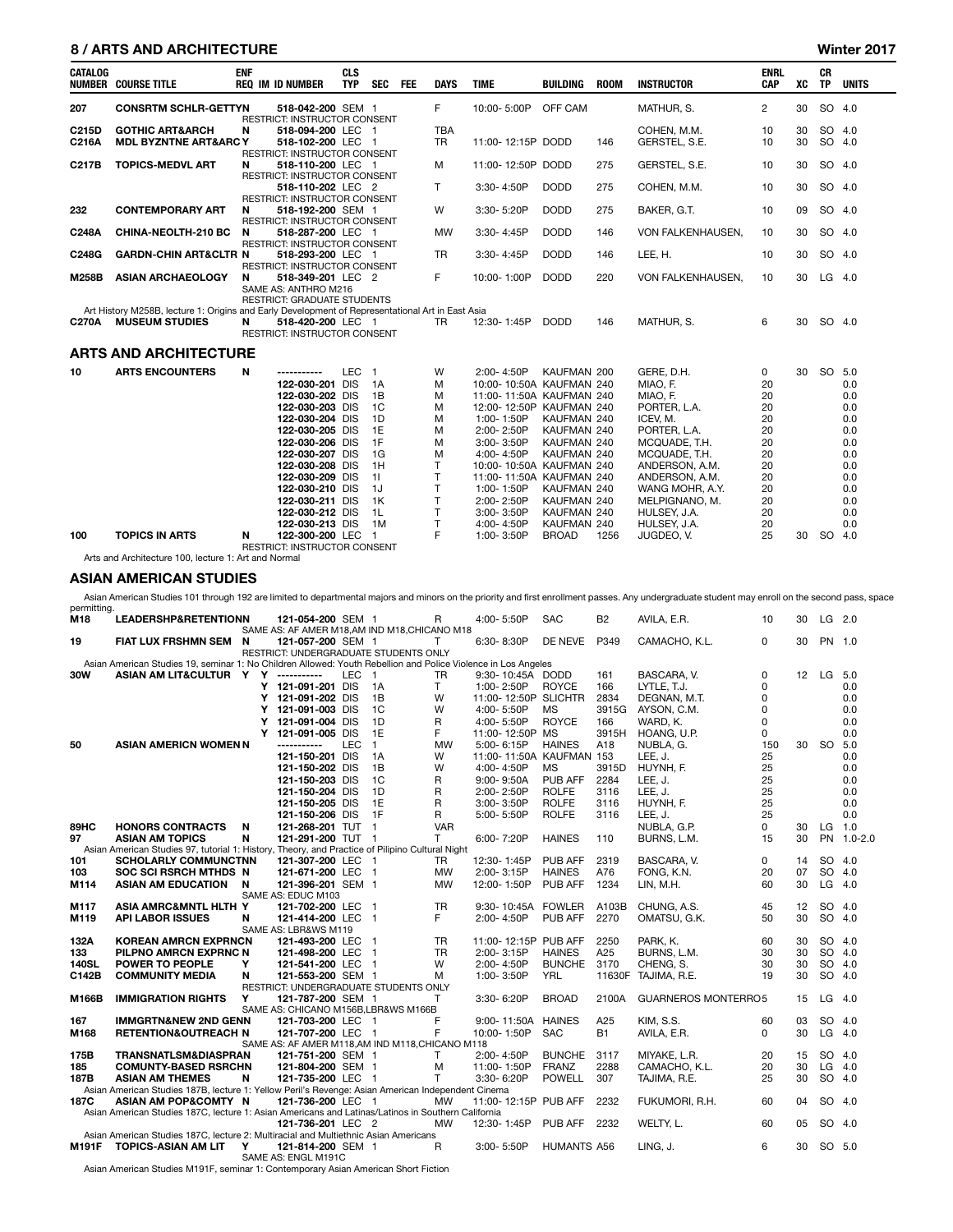#### Winter 2017 **ASIAN LANGUAGES AND CULTURES** / 9

| CATALOG<br>NUMBER | Course title                                                                       | <b>ENF</b> | REQ IM ID NUMBER                           | <b>CLS</b><br><b>TYP</b> | <b>SEC</b> | <b>FEE</b> | <b>DAYS</b> | <b>TIME</b>         | BUILDING      | <b>ROOM</b> | INSTRUCTOR          | <b>ENRL</b><br><b>CAP</b> | xс | СR<br><b>TP</b> | UNITS |
|-------------------|------------------------------------------------------------------------------------|------------|--------------------------------------------|--------------------------|------------|------------|-------------|---------------------|---------------|-------------|---------------------|---------------------------|----|-----------------|-------|
|                   |                                                                                    |            | 121-814-202 SEM 2                          |                          |            |            | TR          | 11:00-12:15P HAINES |               | 122         | BURNS, L.M.         | 15                        | 30 | SO 5.0          |       |
|                   | Asian American Studies M191F, seminar 2: Robots in Asian American Cultural Imagery |            |                                            |                          |            |            |             |                     |               |             |                     |                           |    |                 |       |
| 195               | <b>INTERNSHIP</b>                                                                  |            | 121-872-201 TUT                            |                          |            |            | <b>VAR</b>  |                     |               |             | BURNS, L.M.         |                           | 30 | <b>SO</b>       | 4.0   |
| 198B              | <b>HONORS RESEARCH</b>                                                             | Y          | 121-882-201 TUT 1                          |                          |            |            | <b>VAR</b>  |                     |               |             | BASCARA, V.         | 0                         | 30 |                 | 4.0   |
| 198C              | <b>HONORS RESEARCH</b>                                                             | Y          | 121-883-201 TUT 1                          |                          |            |            | <b>VAR</b>  |                     |               |             | BASCARA, V.         |                           | 30 | LG              | 4.0   |
| 200B              | <b>ISS-ASIAN AM COMNTS N</b>                                                       |            | 521-013-200 SEM 1                          |                          |            |            | M           | $2:00 - 4:50P$      | <b>HAINES</b> | A74         | PARK, K.            | 10                        | 30 | SO.             | 4.0   |
|                   |                                                                                    |            | RESTRICT: ASIAN AMERICAN STUDIES GRADUATES |                          |            |            |             |                     |               |             |                     |                           |    |                 |       |
| 200C              | <b>CRTCL ISSUS ASIA-AM</b>                                                         | N.         | 521-014-200 SEM 1                          |                          |            |            |             | 12:00-2:50P         | <b>HAINES</b> | 110         | MANKEKAR. P.        | 10                        | 30 | SO 4.0          |       |
|                   |                                                                                    |            | RESTRICT: ASIAN AMERICAN STUDIES GRADUATES |                          |            |            |             |                     |               |             |                     |                           |    |                 |       |
| C242B             | <b>COMMUNITY MEDIA</b>                                                             | N          | 521-253-200 SEM 1                          |                          |            |            | м           | $1:00 - 3:50P$      | YRL           |             | 11630F TAJIMA, R.E. | 6                         | 30 | SO.             | 4.0   |
|                   |                                                                                    |            | <b>RESTRICT: GRADUATE STUDENTS</b>         |                          |            |            |             |                     |               |             |                     |                           |    |                 |       |
|                   |                                                                                    |            |                                            |                          |            |            |             |                     |               |             |                     |                           |    |                 |       |

#### ASIAN LANGUAGES AND CULTURES

#### Asian

| <b>INTRO TO BUDDHISM</b>  |   | -----------                                                     |   |                                                                                                                                                                                  | TR                                                                                                                                                                                           |               | 175                                                                                                                                                                                                                          | BODIFORD, W.M.      | 0  |    |     |                                                                                                                                                                                                             |
|---------------------------|---|-----------------------------------------------------------------|---|----------------------------------------------------------------------------------------------------------------------------------------------------------------------------------|----------------------------------------------------------------------------------------------------------------------------------------------------------------------------------------------|---------------|------------------------------------------------------------------------------------------------------------------------------------------------------------------------------------------------------------------------------|---------------------|----|----|-----|-------------------------------------------------------------------------------------------------------------------------------------------------------------------------------------------------------------|
|                           |   |                                                                 |   |                                                                                                                                                                                  |                                                                                                                                                                                              |               |                                                                                                                                                                                                                              |                     |    |    |     |                                                                                                                                                                                                             |
|                           |   |                                                                 |   |                                                                                                                                                                                  | F                                                                                                                                                                                            | <b>ROYCE</b>  | 148                                                                                                                                                                                                                          | CARLSON, E.A.       | 0  |    |     | 0.0                                                                                                                                                                                                         |
|                           |   |                                                                 |   | 1B                                                                                                                                                                               |                                                                                                                                                                                              | <b>ROYCE</b>  | 148                                                                                                                                                                                                                          | LOUKOTA, D.         |    |    |     | 0.0                                                                                                                                                                                                         |
|                           |   |                                                                 |   |                                                                                                                                                                                  |                                                                                                                                                                                              |               | 148                                                                                                                                                                                                                          | TOJIMBARA, Y.E.     |    |    |     | 0.0                                                                                                                                                                                                         |
|                           |   |                                                                 |   |                                                                                                                                                                                  | F                                                                                                                                                                                            |               | 148                                                                                                                                                                                                                          | HSU, P.W.           |    |    |     | 0.0                                                                                                                                                                                                         |
| <b>INTRO-ZEN BUDDHISM</b> | N | -----------                                                     |   |                                                                                                                                                                                  | <b>TR</b>                                                                                                                                                                                    | <b>HAINES</b> | A2                                                                                                                                                                                                                           | MULDOON-HULES, K.M. | 80 | 30 | LG  | 5.0                                                                                                                                                                                                         |
|                           |   |                                                                 |   |                                                                                                                                                                                  |                                                                                                                                                                                              |               |                                                                                                                                                                                                                              |                     |    |    |     |                                                                                                                                                                                                             |
|                           |   |                                                                 |   |                                                                                                                                                                                  | F.                                                                                                                                                                                           | <b>ROYCE</b>  | 162                                                                                                                                                                                                                          | YUN, S.H.           | 20 |    |     | 0.0                                                                                                                                                                                                         |
|                           |   |                                                                 |   |                                                                                                                                                                                  |                                                                                                                                                                                              | <b>ROLFE</b>  | 3116                                                                                                                                                                                                                         | YUN, S.H.           | 20 |    |     | 0.0                                                                                                                                                                                                         |
|                           |   |                                                                 |   | 1C                                                                                                                                                                               | F                                                                                                                                                                                            |               | 175                                                                                                                                                                                                                          | LEE. S.             | 20 |    |     | 0.0                                                                                                                                                                                                         |
|                           |   |                                                                 |   |                                                                                                                                                                                  | F                                                                                                                                                                                            |               | 175                                                                                                                                                                                                                          | LEE. S.             | 20 |    |     | 0.0                                                                                                                                                                                                         |
|                           |   |                                                                 |   |                                                                                                                                                                                  | R                                                                                                                                                                                            | <b>ROLFE</b>  | 3120                                                                                                                                                                                                                         | TAO. H.             | 10 | 30 | SO. | 4.0                                                                                                                                                                                                         |
|                           |   |                                                                 |   |                                                                                                                                                                                  |                                                                                                                                                                                              |               |                                                                                                                                                                                                                              |                     |    |    |     |                                                                                                                                                                                                             |
|                           |   |                                                                 |   |                                                                                                                                                                                  |                                                                                                                                                                                              |               | 5514                                                                                                                                                                                                                         | LIPPIT. S.M.        | 10 | 30 | SO. | 4.0                                                                                                                                                                                                         |
|                           |   |                                                                 |   |                                                                                                                                                                                  |                                                                                                                                                                                              |               |                                                                                                                                                                                                                              |                     |    |    |     |                                                                                                                                                                                                             |
|                           |   | <b>RSRCH MTHDS-EA LING N</b><br><b>CULTRL&amp;COMPRTV STDSN</b> | Y | SAME AS: RELIGN M60W<br>257-181-201 DIS<br>257-181-202 DIS<br>257-181-203 DIS<br>SAME AS: RELIGN M61<br>257-183-201 DIS<br>257-183-202 DIS<br>257-183-203 DIS<br>257-183-204 DIS | LEC<br>- 1A<br>- 1C<br>257-181-204 DIS 1D<br>LEC<br>1A<br>- 1B<br>- 1D<br>657-010-200 SEM 1<br><b>RESTRICT: GRADUATE STUDENTS</b><br>657-050-200 SEM 1<br><b>RESTRICT: GRADUATE STUDENTS</b> |               | 9:30-10:45A DODD<br>8:00-8:50A<br>$9:00 - 9:50A$<br>10:00-10:50A ROYCE<br>11:00-11:50A ROYCE<br>$3:30 - 4:45P$<br>$8:00 - 8:50A$<br>$9:00 - 9:50A$<br>10:00-10:50A DODD<br>11:00-11:50A DODD<br>$3:00 - 5:50P$<br>3:00-5:50P | <b>BOELTER</b>      |    |    |     | ENROLLMENT RESTRICTIONS: Upper division courses are limited to departmental majors/minors on the priority and first enrollment passes. All other students may enroll after second pass begins.<br>12 LG 5.0 |

#### Chinese

REQUIRED: SEE http://www.alc.ucla.edu/placement-exams/ FOR MANDATORY ENROLLMENT RULES, INCLUDING PLACEMENT TESTS, FOR ALL CHINESE LANGUAGE COURSES.<br>ENROLLMENT RESTRICTIONS: Limited spaces are reserved in language courses f

|              | Upper division content courses are limited to departmental majors/minors on the priority and first enrollment passes. All other students may enroll after second pass begins. |                             |            |                |            |                           |               |       |                     |          |    |           |        |
|--------------|-------------------------------------------------------------------------------------------------------------------------------------------------------------------------------|-----------------------------|------------|----------------|------------|---------------------------|---------------|-------|---------------------|----------|----|-----------|--------|
| $\mathbf{2}$ | <b>ELEM MODERN CHINESE Y</b>                                                                                                                                                  | -----------                 | LEC 1      |                | TR.        | 9:30-10:45A PUB AFF       |               | 1222  | CHIEF. L.           | 75       | 31 | SO 5.0    |        |
|              |                                                                                                                                                                               | 259-006-201 DIS             |            | 1A             | WF         | 8:00-8:50A                | PUB AFF       | 2270  | WANG, Y.            | 25       |    |           | 0.0    |
|              |                                                                                                                                                                               | 259-006-202 DIS             |            | 1B             | WF         | 8:00-8:50A                | PUB AFF       | 2250  | WAN, H.L.           | 25       |    |           | 0.0    |
|              |                                                                                                                                                                               | 259-006-203 DIS             |            | 1 <sub>C</sub> | WF         | 8:00-8:50A                | <b>ROYCE</b>  | 156   | CHEN, T.C.          | 25       |    |           | 0.0    |
|              |                                                                                                                                                                               | -----------                 | <b>LEC</b> | $\overline{2}$ | <b>TR</b>  | 11:00-12:15P PUB AFF      |               | 1222  | CHIEF, L.           | 75       | 31 | SO 5.0    |        |
|              |                                                                                                                                                                               | 259-006-211 DIS             |            | 2A             | WF         | $9:00 - 9:50A$            | PUB AFF       | 2250  | WAN, H.L.           | 25       |    |           | 0.0    |
|              |                                                                                                                                                                               | 259-006-212 DIS             |            | 2B             | WF         | $9:00 - 9:50A$            | PUB AFF       | 2242  | WANG, Y.            | 25       |    |           | 0.0    |
|              |                                                                                                                                                                               | 259-006-213 DIS             |            | 2C             | W          | $9:00 - 9:50A$            | <b>ROYCE</b>  | 148   | CHEN, T.C.          | 25       |    |           | 0.0    |
|              |                                                                                                                                                                               | -----------                 | <b>LEC</b> | 3              | TR         | 12:30-1:45P               | PUB AFF       | 1222  | CHIEF, L.           | 50       | 31 | SO 5.0    |        |
|              |                                                                                                                                                                               | 259-006-221 DIS             |            | 3A             | W          | 10:00-10:50A PUB AFF      |               | 2250  | ZHOU. Y.            | 25       |    |           | 0.0    |
|              |                                                                                                                                                                               |                             |            |                |            |                           |               |       |                     |          |    |           |        |
|              |                                                                                                                                                                               | 259-006-222 DIS             |            | 3B             | W          | 1:00-1:50P                | <b>BUNCHE</b> | 3150  | ZHOU. Y.            | 25       |    |           | 0.0    |
| <b>2A</b>    | ADV ELEM MOD CHINES Y                                                                                                                                                         | 259-007-201 LEC             |            | $\mathbf{1}$   | <b>TR</b>  | 12:30-1:45P               | GEOLOGY 3656  |       | SUN. X.             | $\Omega$ | 26 | SO 5.0    |        |
|              |                                                                                                                                                                               | 259-007-202 LEC             |            | $\overline{2}$ | <b>TR</b>  | 12:30-1:45P               | GEOLOGY 3656  |       | SUN, X.             | 25       | 26 | SO 5.0    |        |
|              |                                                                                                                                                                               | 259-007-203 LEC             |            | 3              | <b>TR</b>  | 12:30-1:45P               | GEOLOGY 3656  |       | SUN, X.             | 25       | 26 | SO 5.0    |        |
| 5            | <b>INTRMED MOD CHINESE Y</b>                                                                                                                                                  | 259-015-201 LEC             |            | $\mathbf{1}$   | <b>TR</b>  | 11:00-12:15P GEOLOGY 3656 |               |       | SMITH, M.M.         | 15       | 26 | SO 5.0    |        |
|              |                                                                                                                                                                               | 259-015-202 LEC             |            | $\overline{2}$ | <b>TR</b>  | 11:00-12:15P GEOLOGY 3656 |               |       | SMITH, M.M.         | 15       | 26 |           | SO 5.0 |
|              |                                                                                                                                                                               | 259-015-203 LEC             |            | 3              | <b>TR</b>  | 11:00-12:15P GEOLOGY 3656 |               |       | SMITH, M.M.         | 15       | 26 | SO 5.0    |        |
| 5А           | ADV INTRM MOD CHNSE Y                                                                                                                                                         | 259-016-201 LEC             |            | $\mathbf{1}$   | <b>TR</b>  | 9:30-10:45A DODD          |               | 154   | YAO, Y.             | 25       | 26 | SO 5.0    |        |
| 40           | POP CLTR-CHIN SCTYS N                                                                                                                                                         | -----------                 | LEC        | $\mathbf{1}$   | TR         | 8:00-9:15A                | <b>FOWLER</b> | A139  | BERRY, M.S.         | 100      | 11 | SO 5.0    |        |
|              |                                                                                                                                                                               | 259-120-201 DIS             |            | 1A             | F          | $9:00 - 9:50A$            | <b>MOORE</b>  | 1003  | YANG, B.            | 25       |    |           | 0.0    |
|              |                                                                                                                                                                               | 259-120-202 DIS             |            | 1B             | F          | 10:00-10:50A PAB          |               | 1434A | YANG. B.            | 25       |    |           | 0.0    |
|              |                                                                                                                                                                               | 259-120-205 DIS             |            | 1E             | F          | 1:00-1:50P                | PUB AFF       | 1337  | TSAI. L.C.          | 25       |    |           | 0.0    |
|              |                                                                                                                                                                               | 259-120-206 DIS             |            | 1F             | F.         | 2:00-2:50P                | <b>ROYCE</b>  | 152   | TSAI, L.C.          | 25       |    |           | 0.0    |
| 100B         | <b>ADVD MODERN CHINESE Y</b>                                                                                                                                                  | 259-301-201 LEC             |            | $\mathbf{1}$   | <b>TR</b>  | 9:30-10:45A DODD          |               | 167   | SHEN, Y.            | 25       | 27 | SO 4.0    |        |
|              |                                                                                                                                                                               | 259-301-202 LEC             |            | $\overline{2}$ | <b>TR</b>  | 9:30-10:45A DODD          |               | 167   | SHEN, Y.            | 25       | 27 | SO 4.0    |        |
| 100E         | ADV MOD CHIN HERITG Y                                                                                                                                                         | 259-304-200 LEC             |            | $\mathbf{1}$   | <b>TR</b>  | 12:30-1:45P               | <b>MOORE</b>  | 1003  | SHEN, Y.            | 25       | 27 | SO 4.0    |        |
|              |                                                                                                                                                                               |                             |            | $\mathbf{1}$   |            |                           | <b>ROLFE</b>  |       |                     |          |    | LG        |        |
| 101B         | <b>ADV READ-MOD CHNESEY</b>                                                                                                                                                   | 259-310-201 LEC             |            |                | TR         | 12:30-1:45P               |               | 3134  | YAO, Y.             | 15       | 30 |           | 4.0    |
|              |                                                                                                                                                                               | 259-310-202 LEC             |            | $\overline{c}$ | TR         | 12:30-1:45P               | <b>ROLFE</b>  | 3134  | YAO, Y.             | 15       | 30 | LG        | 4.0    |
| 103          | <b>CHINESE LANG&amp;CULTUR N</b>                                                                                                                                              | -----------                 | <b>LEC</b> | $\mathbf{1}$   | <b>TR</b>  | 11:00-12:15P HAINES       |               | A2    | TAO, H.             | 100      | 30 | <b>SO</b> | 4.0    |
|              |                                                                                                                                                                               | 259-318-201 DIS             |            | 1A             | F          | $9:00 - 9:50A$            | <b>ROYCE</b>  | 160   | SU, D.              | 25       |    |           | 0.0    |
|              |                                                                                                                                                                               | 259-318-202 DIS             |            | 1B             | F          | 10:00-10:50A ROYCE        |               | 154   | SU, D.              | 25       |    |           | 0.0    |
|              |                                                                                                                                                                               | 259-318-203 DIS             |            | 1C             | F          | 11:00-11:50A ROLFE        |               | 3129  | WANG, W.            | 25       |    |           | 0.0    |
|              |                                                                                                                                                                               | 259-318-204 DIS             |            | 1D             | F          | 12:00-12:50P PUB AFF      |               | 1284  | WANG, W.            | 25       |    |           | 0.0    |
| 110B         | INTR-CLASCL CHINESE Y                                                                                                                                                         | -----------                 | <b>LEC</b> | $\mathbf{1}$   | <b>TR</b>  | 11:00-12:15P ROYCE        |               | 164   | DUTHIE, N.N.        | $\Omega$ | 30 | SO 4.0    |        |
|              |                                                                                                                                                                               | 259-361-201 DIS             |            | 1A             | F          | $9:00 - 9:50A$            | PUB AFF       | 1234  | ZHANG, M.           | $\Omega$ |    |           | 0.0    |
|              |                                                                                                                                                                               | 259-361-202 DIS             |            | 1B             | F          | 10:00-10:50A PUB AFF      |               | 1234  | ZHANG, M.           | 0        |    |           | 0.0    |
| 131          | WORLD SINOPHONE LIT N                                                                                                                                                         | 259-486-200 LEC             |            | $\mathbf{1}$   | Τ          | 2:00-4:50P                | ROYCE         | 160   | SHIH, S.            | 25       | 30 | $LG$ 4.0  |        |
| 150B         | TRDTN NARRATV&FICT N                                                                                                                                                          | 259-604-200 LEC             |            | $\mathbf{1}$   | <b>MW</b>  | 2:00-3:15P                | <b>ROYCE</b>  | 160   | WU, Y.              | 40       | 30 | LG        | 4.0    |
| 151          | TRANSLTN-MODERN LIT Y                                                                                                                                                         | 259-607-200 LEC             |            | $\blacksquare$ | TR         | 12:30-1:45P               | <b>ROYCE</b>  | 160   | WANG, C.            | 40       | 14 | LG 4.0    |        |
| 197          | <b>INDIVIDUAL STUDIES</b>                                                                                                                                                     | 259-882-201 TUT 1<br>N      |            |                | <b>VAR</b> |                           |               |       | BERRY, M.S.         | 0        | 30 |           | SO 4.0 |
|              |                                                                                                                                                                               | 259-882-202 TUT 2           |            |                | <b>VAR</b> |                           |               |       | BEAN-MAYBERRY, B.A. | 0        | 30 |           | SO 4.0 |
|              |                                                                                                                                                                               | 259-882-203 TUT 3           |            |                | <b>VAR</b> |                           |               |       | LI, M.              | $\Omega$ | 30 | SO 4.0    |        |
| 200B         | PREMOD CHINESE LIT                                                                                                                                                            | 659-003-200 SEM 1<br>N      |            |                | м          | 3:00-5:50P                | LAKRETZ 101   |       | STRASSBERG, R.E.    | 10       | 30 | LG 4.0    |        |
|              |                                                                                                                                                                               | RESTRICT: GRADUATE STUDENTS |            |                |            |                           |               |       |                     |          |    |           |        |
| 210          | <b>MOD CHINESE LIT HIS</b>                                                                                                                                                    | 659-060-200 LEC 1<br>N      |            |                | T.         | 2:00-4:50P                | <b>YRL</b>    |       | 11630F BERRY, M.S.  | 10       | 30 | LG 4.0    |        |
|              |                                                                                                                                                                               | RESTRICT: GRADUATE STUDENTS |            |                |            |                           |               |       |                     |          |    |           |        |
| 224B         | <b>TOPICS-CHINESE LING</b>                                                                                                                                                    | 659-145-200 SEM 1<br>N      |            |                | F.         | 3:00-5:50P                | <b>ROYCE</b>  | 280A  | TAO, H.             | 10       | 30 | LG        | 4.0    |
|              |                                                                                                                                                                               | RESTRICT: GRADUATE STUDENTS |            |                |            |                           |               |       |                     |          |    |           |        |
| 297A         | PREMODERN CHINA                                                                                                                                                               | 659-582-200 SEM 1<br>N      |            |                | <b>TBA</b> |                           |               |       | WU, Y.              | 10       | 30 | SO 4.0    |        |
|              |                                                                                                                                                                               | RESTRICT: GRADUATE STUDENTS |            |                |            |                           |               |       |                     |          |    |           |        |
|              |                                                                                                                                                                               |                             |            |                |            |                           |               |       |                     |          |    |           |        |
| Filinino     |                                                                                                                                                                               |                             |            |                |            |                           |               |       |                     |          |    |           |        |

Filipino

| REQUIRED: SEE http://www.alc.ucla.edu/placement-exams/FOR MANDATORY ENROLLMENT RULES. INCLUDING PLACEMENT TESTS. FOR ALL LANGUAGE COURSES. |                    |     |  |                          |      |               |    |           |  |
|--------------------------------------------------------------------------------------------------------------------------------------------|--------------------|-----|--|--------------------------|------|---------------|----|-----------|--|
| <b>INTRO FILIPINO</b>                                                                                                                      | ------------       | LEC |  | 12:30-1:45P PUB AFF 1234 |      | DOMINGO, N.P. | 50 | 30 SO 5.0 |  |
|                                                                                                                                            | 376-006-201 DIS 1A |     |  | 10:00-11:50A MOORE       | 1003 | SANCHEZ, S.C. |    |           |  |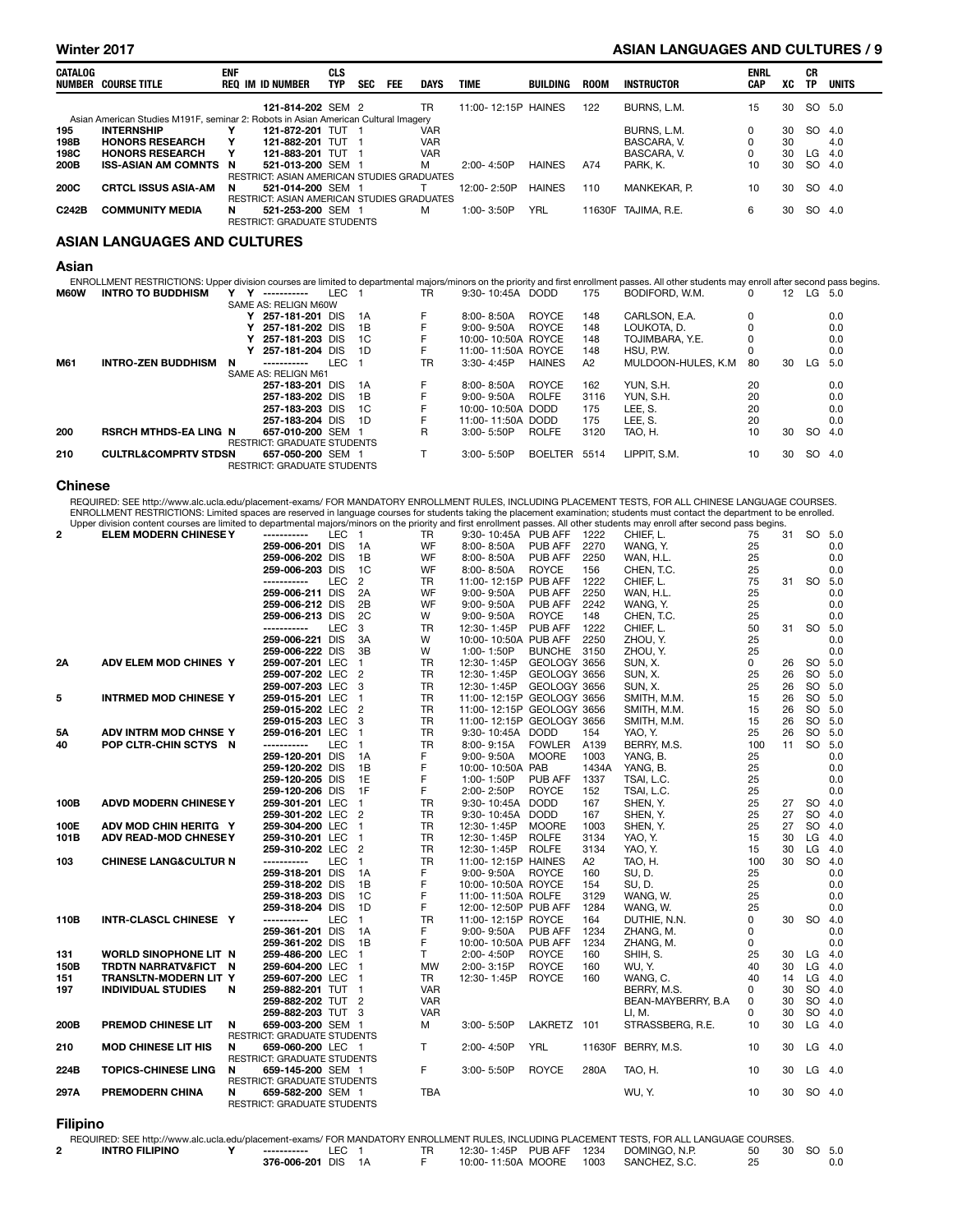#### 10 / ASIAN LANGUAGES AND CULTURES Winter 2017

| CATALOG              | <b>NUMBER COURSE TITLE</b>                                                                                        | ENF | <b>REQ IM ID NUMBER</b>                          | CLS<br><b>TYP</b> | SEC                              | FEE | <b>DAYS</b>            | TIME                                                 | BUILDING                       | <b>ROOM</b>    | <b>INSTRUCTOR</b>                                                                                                                                                             | ENRL<br>CAP | XC       | CR<br>TP               | <b>UNITS</b>       |
|----------------------|-------------------------------------------------------------------------------------------------------------------|-----|--------------------------------------------------|-------------------|----------------------------------|-----|------------------------|------------------------------------------------------|--------------------------------|----------------|-------------------------------------------------------------------------------------------------------------------------------------------------------------------------------|-------------|----------|------------------------|--------------------|
|                      |                                                                                                                   |     | 376-006-202 DIS                                  |                   | 1B                               |     | F                      | 12:00-1:50P                                          | <b>MOORE</b>                   | 1003           | AYSON, C.M.                                                                                                                                                                   | 25          |          |                        | 0.0                |
|                      |                                                                                                                   |     | -----------                                      | LEC               | $\overline{2}$                   |     | <b>TR</b>              | 12:30-1:45P                                          | <b>PUB AFF</b>                 | 1234           | DOMINGO, N.P.                                                                                                                                                                 | 25          | 30       | <b>SO</b>              | 5.0                |
| 109                  | <b>ADVANCED TUTORIAL</b>                                                                                          | Υ   | 376-006-211 DIS<br>376-354-200 TUT               |                   | 2A<br>$\overline{1}$             |     | F<br><b>UNSCHED</b>    | 2:00-3:50P                                           | <b>MOORE</b>                   | 1003           | DOMINGO, N.P.<br>DUTTON, G.E.                                                                                                                                                 | 25<br>0     | 30       |                        | 0.0<br>SO 2.0      |
|                      |                                                                                                                   |     |                                                  |                   |                                  |     |                        |                                                      |                                |                |                                                                                                                                                                               |             |          |                        |                    |
| Hindi-Urdu           |                                                                                                                   |     |                                                  |                   |                                  |     |                        |                                                      |                                |                | REQUIRED: SEE http://www.alc.ucla.edu/placement-exams/ FOR MANDATORY ENROLLMENT RULES, INCLUDING PLACEMENT TESTS, FOR ALL LANGUAGE COURSES.                                   |             |          |                        |                    |
| 2                    | <b>INTRO HINDI-URDU</b>                                                                                           | Υ   | -----------                                      | <b>LEC</b>        | $\overline{1}$                   |     | TR                     | 12:30-1:45P ROYCE                                    |                                | 190            | MAHAJAN, G.                                                                                                                                                                   | 75          | 30       | <b>SO</b>              | 5.0                |
|                      |                                                                                                                   |     | 377-006-201 DIS                                  |                   | 1A                               |     | F                      | 10:00-11:50A ROLFE                                   |                                | 3105           | SAIRA, L.                                                                                                                                                                     | 25          |          |                        | 0.0                |
|                      |                                                                                                                   |     | 377-006-202 DIS<br>377-006-203 DIS               |                   | 1B<br>1C                         |     | F<br>F                 | 12:00-1:50P ROYCE<br>11:00-12:50P HUMANTS A66        |                                | 148            | CHAKRABORTY, R.<br>SAIRA, L.                                                                                                                                                  | 25<br>25    |          |                        | 0.0<br>0.0         |
|                      |                                                                                                                   |     | -----------                                      | <b>LEC</b>        | $\overline{2}$                   |     | <b>TR</b>              | 12:30-1:45P                                          | <b>ROYCE</b>                   | 190            | MAHAJAN, G.                                                                                                                                                                   | 25          | 30       | <sub>SO</sub>          | 5.0                |
| 100B                 | INTERMED HINDI-URDU Y                                                                                             |     | 377-006-211 DIS<br>-----------                   | LEC               | 2A<br>$\overline{1}$             |     | F.<br><b>TR</b>        | 1:00-2:50P<br>9:30-10:45A ROYCE                      | <b>HUMANTS A66</b>             | 148            | CHAKRABORTY, R.<br>MAHAJAN, G.                                                                                                                                                | 25<br>25    | 30       | <b>SO</b>              | 0.0<br>4.0         |
|                      |                                                                                                                   |     | 377-301-201 DIS                                  |                   | 1A                               |     | F                      | 10:00-10:50A ROLFE                                   |                                | 3135           | MAHAJAN, G.                                                                                                                                                                   | 25          |          |                        | 0.0                |
| Indonesian           |                                                                                                                   |     |                                                  |                   |                                  |     |                        |                                                      |                                |                |                                                                                                                                                                               |             |          |                        |                    |
|                      |                                                                                                                   |     |                                                  |                   |                                  |     |                        |                                                      |                                |                | REQUIRED: SEE http://www.alc.ucla.edu/placement-exams/ FOR MANDATORY ENROLLMENT RULES, INCLUDING PLACEMENT TESTS, FOR ALL LANGUAGE COURSES.                                   |             |          |                        |                    |
| 2<br>5               | <b>INTRO INDONESIAN</b>                                                                                           | Υ   | 378-006-200 LEC                                  |                   | $\overline{1}$                   |     | MW                     | 12:00-1:50P                                          | ROYCE                          | 148            | WIJAYA, J.                                                                                                                                                                    | 25          | 30<br>30 |                        | SO 5.0             |
| 100B                 | <b>INTERMED INDONESIAN Y</b><br>ADVANCED INDONESIAN Y                                                             |     | 378-015-200 LEC<br>378-301-200 LEC 1             |                   | $\overline{1}$                   |     | MW<br><b>MW</b>        | 10:00-11:50A ROYCE<br>2:00-3:15P                     | <b>ROYCE</b>                   | 148<br>148     | WIJAYA, J.<br>WIJAYA, J.                                                                                                                                                      | 25<br>25    | 30       |                        | SO 5.0<br>SO 4.0   |
|                      |                                                                                                                   |     |                                                  |                   |                                  |     |                        |                                                      |                                |                |                                                                                                                                                                               |             |          |                        |                    |
| Japanese             |                                                                                                                   |     |                                                  |                   |                                  |     |                        |                                                      |                                |                | REQUIRED: SEE http://www.alc.ucla.edu/placement-exams/ FOR MANDATORY ENROLLMENT RULES, INCLUDING PLACEMENT TESTS, FOR ALL JAPANESE LANGUAGE COURSES.                          |             |          |                        |                    |
|                      |                                                                                                                   |     |                                                  |                   |                                  |     |                        |                                                      |                                |                | ENROLLMENT RESTRICTIONS: Limited spaces are reserved in language courses for students taking the placement examination; students must contact the department to be enrolled.  |             |          |                        |                    |
| 2                    |                                                                                                                   |     | -----------                                      | <b>LEC</b>        |                                  |     |                        |                                                      |                                |                | Upper division content courses are limited to departmental majors/minors on the priority and first enrollment passes. All other students may enroll after second pass begins. |             |          |                        |                    |
|                      | <b>ELEM MOD JAPANESE</b>                                                                                          | Y   | 261-006-201 DIS                                  |                   | $\overline{1}$<br>1A             |     | TR<br>WF               | 9:30-10:45A ROYCE<br>$8:00 - 8:50A$                  | <b>BUNCHE</b>                  | 362<br>2160    | KAWANISHI, Y.<br>TRUSCOTT, D.M.                                                                                                                                               | 50<br>25    |          | 12 SO 5.0              | 0.0                |
|                      |                                                                                                                   |     | 261-006-202 DIS                                  |                   | 1B                               |     | WF                     | $9:00 - 9:50A$                                       | <b>ROLFE</b>                   | 3134           | TRUSCOTT, D.M.                                                                                                                                                                | 25          |          |                        | 0.0                |
|                      |                                                                                                                   |     | -----------<br>261-006-211 DIS                   | <b>LEC</b>        | $\overline{2}$<br>2A             |     | <b>TR</b><br>WF        | 9:30-10:45A ROYCE<br>8:00-8:50A                      | BUNCHE 2178                    | 362            | KAWANISHI, Y.<br>NISHIJIMA, R.                                                                                                                                                | 50<br>25    | 12       | SO                     | 5.0<br>0.0         |
|                      |                                                                                                                   |     | 261-006-212 DIS                                  |                   | 2B                               |     | WF                     | $9:00 - 9:50A$                                       | PUB AFF                        | 2270           | NISHIJIMA, R.                                                                                                                                                                 | 25          |          |                        | 0.0                |
|                      |                                                                                                                   |     | -----------                                      | <b>LEC</b>        | 3                                |     | <b>TR</b>              | 12:30-1:45P                                          | HUMANTS 135                    |                | IKEDA, E.                                                                                                                                                                     | 50          | 14       | <sub>SO</sub>          | 5.0                |
|                      |                                                                                                                   |     | 261-006-221 DIS<br>261-006-222 DIS               |                   | 3A<br>3B                         |     | WF<br>WF               | $9:00 - 9:50A$<br>10:00-10:50A MS                    | PUB AFF                        | 1246<br>5203   | LIANG, J.C.<br>LIANG, J.C.                                                                                                                                                    | 25<br>25    |          |                        | 0.0<br>0.0         |
|                      |                                                                                                                   |     | -----------                                      | LEC               | 4                                |     | TR                     | 12:30-1:45P                                          | <b>HUMANTS 135</b>             |                | IKEDA, E.                                                                                                                                                                     | 50          | 14       | <sub>SO</sub>          | 5.0                |
|                      |                                                                                                                   |     | 261-006-231 DIS                                  |                   | 4A                               |     | WF                     | 1:00-1:50P                                           | PUB AFF                        | 2238           | SHIMA, K.M.                                                                                                                                                                   | 25          |          |                        | 0.0                |
| 5                    | <b>INTRMD MOD JAPANESE Y</b>                                                                                      |     | 261-006-232 DIS<br>261-015-201 LEC               |                   | 4B<br>1                          |     | WF<br><b>TR</b>        | 2:00-2:50P<br>12:30-1:45P                            | <b>ROLFE</b><br><b>DODD</b>    | 3129<br>175    | SHIMA, K.M.<br>TAKAKURA, A.H.                                                                                                                                                 | 25<br>0     | 14       | SO                     | 0.0<br>5.0         |
|                      |                                                                                                                   |     | 261-015-202 LEC                                  |                   | $\overline{2}$                   |     | <b>TR</b>              | 12:30-1:45P                                          | <b>DODD</b>                    | 175            | TAKAKURA, A.H.                                                                                                                                                                | 0           | 14       | <b>SO</b>              | 5.0                |
| 50                   | <b>JAPANESE CIVILIZATN</b>                                                                                        | N   | 261-015-203 LEC<br>-----------                   | LEC               | 3<br>$\mathbf{1}$                |     | <b>TR</b><br><b>MW</b> | 12:30-1:45P<br>2:00-3:15P                            | <b>DODD</b><br><b>DODD</b>     | 175<br>121     | TAKAKURA, A.H.<br>ISHIDA, M.                                                                                                                                                  | 0<br>150    | 14<br>07 | <b>SO</b><br><b>SO</b> | 5.0<br>5.0         |
|                      |                                                                                                                   |     | 261-150-201 DIS                                  |                   | 1A                               |     | R                      | $8:00 - 8:50A$                                       | <b>ROYCE</b>                   | 152            | KANESAKA, K.K.                                                                                                                                                                | 25          |          |                        | 0.0                |
|                      |                                                                                                                   |     | 261-150-202 DIS                                  |                   | 1B                               |     | R                      | $9:00 - 9:50A$                                       | <b>HUMANTS A26</b>             |                | KANESAKA, K.K.                                                                                                                                                                | 25          |          |                        | 0.0                |
|                      |                                                                                                                   |     | 261-150-203 DIS<br>261-150-204 DIS               |                   | 1C<br>1D                         |     | R<br>R                 | $8:00 - 8:50A$<br>$9:00 - 9:50A$                     | <b>BUNCHE</b><br><b>BUNCHE</b> | 3157<br>- 3157 | MC NELLY, K.<br>MC NELLY, K.                                                                                                                                                  | 25<br>25    |          |                        | 0.0<br>0.0         |
|                      |                                                                                                                   |     | 261-150-205 DIS                                  |                   | 1E                               |     | R                      | 10:00-10:50A MS                                      |                                | 5217           | TAKANO, M.                                                                                                                                                                    | 25          |          |                        | 0.0                |
|                      | <b>ANIME</b>                                                                                                      |     | 261-150-206 DIS<br>-----------                   | <b>LEC</b>        | 1F                               |     | R<br>TR                | 11:00-11:50A HUMANTS A26                             | <b>DODD</b>                    |                | TAKANO, M.                                                                                                                                                                    | 25<br>0     |          |                        | 0.0                |
| 75                   |                                                                                                                   | N   | 261-225-201 DIS                                  |                   | 1<br>1A                          |     | F                      | 12:30-1:45P<br>1:00-1:50P                            | <b>HAINES</b>                  | 121<br>A82     | EMMERICH, M.D.<br>BINT AL-HUSSEIN, R                                                                                                                                          | 0           | 30       | LG                     | 5.0<br>0.0         |
|                      |                                                                                                                   |     | 261-225-202 DIS                                  |                   | 1B                               |     | F                      | $9:00 - 9:50A$                                       | <b>ROLFE</b>                   | 3105           | BINT AL-HUSSEIN, R                                                                                                                                                            | 0           |          |                        | 0.0                |
|                      |                                                                                                                   |     | 261-225-203 DIS<br>261-225-204 DIS               |                   | 1C<br>1D                         |     | F<br>F                 | 10:00-10:50A HUMANTS A26<br>11:00-11:50A HUMANTS A26 |                                |                | LIN, F.<br>LIN, F.                                                                                                                                                            | 0<br>0      |          |                        | 0.0<br>0.0         |
|                      |                                                                                                                   |     | 261-225-205 DIS                                  |                   | 1E                               |     | F                      | 12:00-12:50P PUB AFF                                 |                                | 2270           | LIANG, J.                                                                                                                                                                     | 0           |          |                        | 0.0                |
|                      | <b>ADV MODERN JAPANESE Y</b>                                                                                      |     | 261-225-206 DIS<br>261-301-201 LEC               |                   | 1F                               |     | F                      | 1:00-1:50P                                           | PUB AFF                        | 2270           | LIANG, J.                                                                                                                                                                     | 0           |          |                        | 0.0                |
| 100B                 |                                                                                                                   |     | 261-301-202 LEC                                  |                   | $\overline{1}$<br>$\overline{2}$ |     | MW<br>МW               | 12:30-1:45P ROYCE<br>12:30-1:45P ROYCE               |                                | 156<br>156     | NOGAMI, Y.<br>NOGAMI, Y.                                                                                                                                                      | 0<br>0      | 26       | 26 SO 4.0              | SO 4.0             |
| 101B                 | <b>JPNS ADV RDNG I</b>                                                                                            | Υ   | 261-316-200 LEC                                  |                   | $\overline{1}$                   |     | <b>MW</b>              | 9:30-10:45A PUB AFF                                  |                                | 2214           | NOGAMI, Y.                                                                                                                                                                    | 0           | 27       |                        | SO 4.0             |
| 105B<br><b>CM122</b> | ADV READ&WRTE-HERIT N<br>PHONOLOGY&MORPHOLGYY                                                                     |     | 261-331-200 LEC<br>-----------                   | LEC 1             | $\overline{1}$                   |     | T.<br>TR.              | 2:00-3:15P<br>11:00-12:15P PUB AFF                   | PUB AFF                        | 2333<br>2232   | IKEDA, E.<br>IWASAKI, S.                                                                                                                                                      | 20<br>0     | 15<br>13 |                        | SO 4.0<br>$LG$ 4.0 |
|                      |                                                                                                                   |     | SAME AS: LING M176A                              |                   |                                  |     |                        |                                                      |                                |                |                                                                                                                                                                               |             |          |                        |                    |
|                      |                                                                                                                   |     | 261-433-201 DIS                                  |                   | 1A                               |     | F                      | 12:00-12:50P BROAD                                   |                                | 2100A          | KONSTANTINOVSKAIA,                                                                                                                                                            | 0           |          |                        | 0.0                |
| 154                  | POSTWAR CULTURE&LIT Y                                                                                             |     | 261-433-202 DIS<br>261-624-200 LEC 1             |                   | 1B                               |     | F.<br><b>MW</b>        | 1:00-1:50P<br>5:00-6:15P                             | <b>BROAD</b><br>ROYCE          | 2100A<br>160   | KONSTANTINOVSKAIA,<br>ISHIDA, M.                                                                                                                                              | 0<br>40     | 09       |                        | 0.0<br>SO 4.0      |
| C <sub>159</sub>     | TPC-CLTR&SCTY-JAPAN N                                                                                             |     | 261-654-200 LEC 1                                |                   |                                  |     | TR                     | 2:00-3:15P                                           | ROYCE                          | 154            | WINSTON, L.                                                                                                                                                                   | 40          | 30       |                        | SO 4.0             |
| <b>CM160</b>         | Japanese C159, lecture 1: Passion, Horror, and Cruelty in Japanese Literature to Film<br><b>JAPANESE BUDDHISM</b> | N   | 261-660-200 LEC 1                                |                   |                                  |     | TR                     | 12:30-1:45P                                          | <b>ROYCE</b>                   | 156            | BODIFORD, W.M.                                                                                                                                                                | 35          | 14       |                        | $LG$ 4.0           |
|                      |                                                                                                                   |     | SAME AS: RELIGN M161B                            |                   |                                  |     |                        |                                                      |                                |                |                                                                                                                                                                               |             |          |                        |                    |
| 174                  | <b>CLASSICAL POETRY</b>                                                                                           | N   | 261-744-200 LEC 1                                |                   |                                  |     | F.                     | 1:00-3:50P                                           | <b>HUMANTS A46</b>             |                | DUTHIE, T.                                                                                                                                                                    | 0           | 30       |                        | $LG$ 4.0           |
| 191B<br>197          | <b>TOPICS-MODERN JAPAN N</b><br><b>INDIVIDUAL STUDIES</b>                                                         | N   | 261-847-200 SEM 1<br>261-882-201 TUT 1           |                   |                                  |     | МW<br><b>VAR</b>       | 9:30-10:45A                                          | PUB AFF                        | 1222           | LIPPIT, S.M.<br><b>IWASAKI, S.</b>                                                                                                                                            | 20<br>0     | 30<br>30 |                        | LG 4.0<br>SO 4.0   |
| 297B                 | <b>SEM-MODERN JAPAN</b>                                                                                           | N   | 661-582-200 SEM 1                                |                   |                                  |     | W                      | 2:00-4:50P                                           | <b>HAINES</b>                  | A78            | EMMERICH, M.D.                                                                                                                                                                | 15          | 30       |                        | $LG$ 4.0           |
|                      |                                                                                                                   |     | RESTRICT: GRADUATE STUDENTS<br>661-582-201 SEM 2 |                   |                                  |     | MW                     | 9:30-10:45A PUB AFF 1222                             |                                |                | LIPPIT, S.M.                                                                                                                                                                  | 5           |          |                        | 30 LG 4.0          |

#### Korean

REQUIRED: SEE http://www.alc.ucla.edu/placement-exams/ FOR MANDATORY ENROLLMENT RULES, INCLUDING PLACEMENT TESTS, FOR ALL KOREAN LANGUAGE COURSES.<br>ENROLLMENT RESTRICTIONS: Limited spaces are reserved in language courses fo

| <b>ELEM MODERN KOREAN Y</b> | ----------- | LEC.       |                                                                                                                   | TR                                   | $9:30 - 10:45A$ | PUB AFF        | 1246                        | CHOI. J.B.                                 | 75 | 27 | SO 5.0 |     |
|-----------------------------|-------------|------------|-------------------------------------------------------------------------------------------------------------------|--------------------------------------|-----------------|----------------|-----------------------------|--------------------------------------------|----|----|--------|-----|
|                             | 267-006-201 | DIS        | 1A                                                                                                                | WF                                   | $8:00 - 8:50A$  | <b>ROYCE</b>   | 150                         | CHOI. J.A.                                 | 25 |    |        | 0.0 |
|                             |             |            | 1B                                                                                                                | <b>WF</b>                            | $9:00 - 9:50A$  | <b>ROYCE</b>   | 154                         | CHOI. J.A.                                 | 25 |    |        | 0.0 |
|                             |             |            | 1C                                                                                                                | W                                    | 9:00-9:50A      | <b>BUNCHE</b>  |                             | JO. J.                                     | 25 |    |        | 0.0 |
|                             | ----------- |            |                                                                                                                   | TR                                   | 12:30-1:45P     | <b>BOELTER</b> |                             | CHOI. J.B.                                 | 75 | 27 | SO 5.0 |     |
|                             |             |            | 2A                                                                                                                | W                                    |                 |                | 121                         | JO. J.                                     | 25 |    |        | 0.0 |
|                             |             |            | 2B                                                                                                                | WF                                   | 1:00-1:50P      | PUB AFF        | 1323                        | HUR. J.                                    | 25 |    |        | 0.0 |
|                             |             |            | 2C                                                                                                                | WF                                   | $2:00 - 2:50P$  | PUB AFF        |                             | HUR. J.                                    | 25 |    |        | 0.0 |
| <b>ELEM KORN-KORN SPKRY</b> | ----------- | LEC        |                                                                                                                   | TR                                   | $9:30 - 10:45A$ | <b>ROYCE</b>   | 164                         | MITSUNAGA, J.E.                            | 50 | 26 | SO 5.0 |     |
|                             | 267-008-201 | DIS.       | 1A                                                                                                                | WF                                   | $8:00 - 8:50A$  | ROYCE          | 164                         | JEONG, S.                                  | 25 |    |        | 0.0 |
|                             |             |            | 1B                                                                                                                | WF                                   | $9:00 - 9:50A$  |                |                             | JEONG, S.                                  | 25 |    |        | 0.0 |
|                             | ----------- |            |                                                                                                                   | TR                                   | 12:30-1:45P     | <b>ROYCE</b>   | 164                         | MITSUNAGA. J.E.                            | 25 | 26 | SO 5.0 |     |
|                             | 267-008-221 | <b>DIS</b> | 2A                                                                                                                | w                                    | $2:00 - 2:50P$  | <b>DODD</b>    | 78                          | LEE. H.                                    | 25 |    |        | 0.0 |
|                             |             |            | 267-006-202 DIS<br>267-006-203 DIS<br>267-006-221<br>DIS<br>267-006-222 DIS<br>267-006-223 DIS<br>267-008-202 DIS | LEC <sub>2</sub><br>LEC <sub>2</sub> |                 |                | 10:00-10:50A<br><b>DODD</b> | 3157<br>5249<br>2238<br><b>HUMANTS A65</b> |    |    |        |     |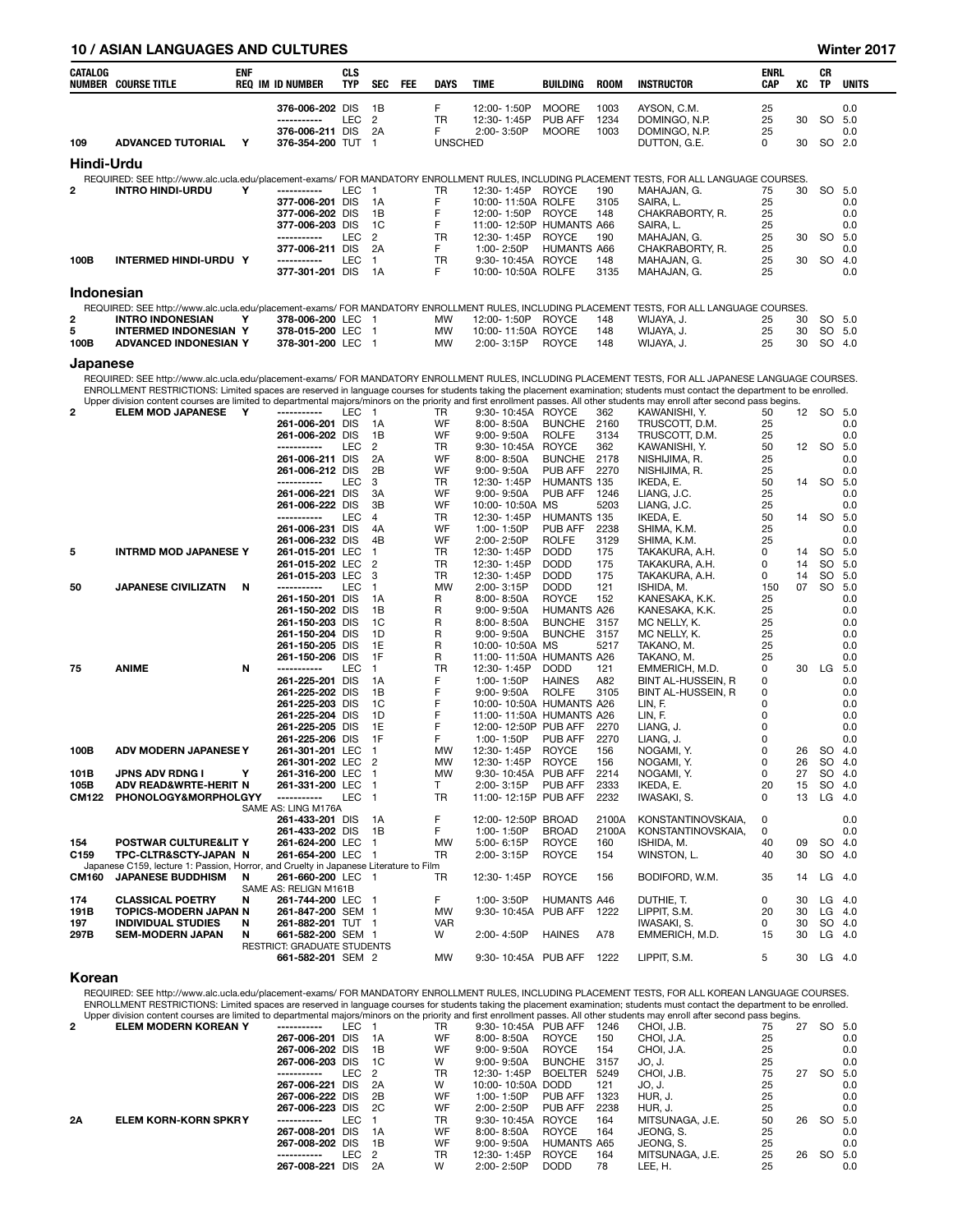### Winter 2017 **ATMOSPHERIC AND OCEANIC SCIENCES / 11**

| CATALOG            | <b>NUMBER COURSE TITLE</b>                                                                                                        | <b>ENF</b> | <b>REQ IM ID NUMBER</b>                                 | <b>CLS</b><br><b>TYP</b> | <b>SEC</b>                               | FEE | DAYS            | TIME                                         | <b>BUILDING</b>                    | <b>ROOM</b>    | <b>INSTRUCTOR</b>                                                                                                                           | ENRL<br>CAP | xс       | CR<br>TP        | <b>UNITS</b>       |
|--------------------|-----------------------------------------------------------------------------------------------------------------------------------|------------|---------------------------------------------------------|--------------------------|------------------------------------------|-----|-----------------|----------------------------------------------|------------------------------------|----------------|---------------------------------------------------------------------------------------------------------------------------------------------|-------------|----------|-----------------|--------------------|
| 5                  | <b>INTRMED MDRN KOREANY</b>                                                                                                       |            | 267-015-200 LEC                                         |                          | $\blacksquare$                           |     | TR              | 9:30-10:45A                                  | <b>ROYCE</b>                       | 156            | JEON, S.                                                                                                                                    | 25          | 12       | SO              | 5.0                |
| 50                 | <b>HIST KOREAN CIV</b>                                                                                                            | N          | 267-015-202 LEC<br>-----------                          | <b>LEC</b>               | $\overline{2}$<br>$\mathbf{1}$           |     | TR<br><b>MW</b> | 9:30-10:45A<br>8:00-9:15A                    | ROYCE<br><b>ROLFE</b>              | 156<br>1200    | JEON, S.<br>LEE, N.                                                                                                                         | 25<br>100   | 12<br>01 | SO              | 5.0<br>SO 5.0      |
|                    |                                                                                                                                   |            | 267-150-201 DIS                                         |                          | 1A                                       |     | F               | $9:00 - 9:50A$                               | <b>DODD</b>                        | 121            | OH, S.M.                                                                                                                                    | 20          |          |                 | 0.0                |
|                    |                                                                                                                                   |            | 267-150-202 DIS                                         |                          | 1B                                       |     | F               | 10:00-10:50A DODD                            |                                    | 121            | OH, S.M.                                                                                                                                    | 20          |          |                 | 0.0                |
|                    |                                                                                                                                   |            | 267-150-203 DIS<br>267-150-204 DIS                      |                          | 1C<br>1D                                 |     | F<br>F          | 11:00-11:50A ROYCE<br>12:00-12:50P ROYCE     |                                    | 154<br>154     | PARK, J.W.<br>PARK, J.W.                                                                                                                    | 20<br>20    |          |                 | 0.0<br>0.0         |
|                    |                                                                                                                                   |            | 267-150-205 DIS                                         |                          | 1E                                       |     | F               | 1:00-1:50P                                   | PUB AFF                            | 1329           | LAUER, M.J.                                                                                                                                 | 20          |          |                 | 0.0                |
| 100B               | ADV MODERN KOREAN Y                                                                                                               |            | 267-301-200 LEC                                         |                          | $\mathbf{1}$                             |     | <b>TR</b>       | 11:00-12:15P POWELL                          |                                    | 320B           | MITSUNAGA, J.E.                                                                                                                             | 25          | 13       | <b>SO</b>       | 4.0                |
| 101B<br>102B       | ADV RDNG-MOD KOREANY<br><b>ADV KOREAN CONVRSTNY</b>                                                                               |            | 267-307-200 LEC<br>267-313-200 LEC                      |                          | $\mathbf{1}$<br>$\overline{1}$           |     | TR<br>TR        | 11:00-12:15P MOORE<br>2:00-3:15P             | <b>POWELL</b>                      | 1003<br>320B   | YOON, J.E.<br>CHOI, J.B.                                                                                                                    | 25<br>25    | 13<br>11 | <b>SO</b><br>SO | 4.0<br>4.0         |
| 104B               | ADV KOREAN WRITING Y                                                                                                              |            | 267-325-200 LEC                                         |                          | $\mathbf{1}$                             |     | TR              | 12:30-1:45P                                  | <b>ROYCE</b>                       | 148            | JEON, S.                                                                                                                                    | 25          | 14       |                 | SO 4.0             |
| C105B              | <b>KOREAN ACADMC TEXTSY</b>                                                                                                       |            | 267-331-200 LEC                                         |                          | $\overline{1}$                           |     | <b>MW</b>       | 11:00-12:15P ROLFE                           |                                    | 3116           | YOON, J.E.                                                                                                                                  | 25          | 27       |                 | SO 4.0             |
| <b>CM120</b>       | <b>STRUCTURE OF KOREANN</b>                                                                                                       |            | 267-331-201 LEC<br>-----------                          | LEC                      | $\overline{c}$<br>$\overline{1}$         |     | <b>MW</b><br>TR | 12:30-1:45P<br>2:00-3:15P                    | <b>ROLFE</b><br><b>HUMANTS A65</b> | 3116           | YOON, J.E.<br>SOHN, S.S.                                                                                                                    | 25<br>40    | 27<br>30 |                 | SO 4.0<br>$LG$ 4.0 |
|                    |                                                                                                                                   |            | SAME AS: LING M177                                      |                          |                                          |     |                 |                                              |                                    |                |                                                                                                                                             |             |          |                 |                    |
|                    |                                                                                                                                   |            | 267-420-201 DIS<br>267-420-202 DIS                      |                          | 1A<br>1B                                 |     | F<br>F          | 10:00-10:50A PUB AFF<br>11:00-11:50A PUB AFF |                                    | 1222<br>1222   | HA, K.<br>HA, K.                                                                                                                            | 20<br>20    |          |                 | 0.0<br>0.0         |
| 177                | <b>HIST MODERN KOREA</b>                                                                                                          | Y          | 267-758-200 LEC                                         |                          | $\mathbf{1}$                             |     | TR              | 2:00-3:15P                                   | <b>BUNCHE</b>                      | 3156           | OAK, S.                                                                                                                                     | 40          | 15       | <b>SO</b>       | 4.0                |
| 180A               | <b>HISTORY-KOREA</b>                                                                                                              | N          | 267-780-200 LEC                                         |                          | $\mathbf{1}$                             |     | <b>MW</b>       | 11:00-12:15P ROYCE                           |                                    | 162            | JUNG-KIM, J.J.                                                                                                                              | 40          | 30       | SO.             | 4.0                |
| 183                | <b>KOREAN FOLKLORE</b>                                                                                                            | N          | -----------<br>267-798-201 DIS                          | LEC                      | $\mathbf{1}$<br>1A                       |     | TR<br>F.        | 11:00-12:15P ROYCE<br>11:00-11:50A PUB AFF   |                                    | 156<br>1234    | TANGHERLINI, T.R.<br>TRAN, T.                                                                                                               | 50<br>25    | 30       | SO.             | 4.0<br>0.0         |
|                    |                                                                                                                                   |            | 267-798-202 DIS                                         |                          | 1B                                       |     | F               | 12:00-12:50P PUB AFF                         |                                    | 1234           | TRAN, T.                                                                                                                                    | 25          |          |                 | 0.0                |
| 191A               | <b>PREMOD/EARLY HIST</b>                                                                                                          | N          | 267-846-200 SEM 1                                       |                          |                                          |     | м               | 10:00-12:50P HAINES                          |                                    | A78            | DUNCAN, J.                                                                                                                                  | 15          | 30       | LG              | - 4.0              |
| 197<br>200         | <b>INDIVIDUAL STUDIES</b><br><b>BIBLIO&amp;RSRCH-KOREAN N</b>                                                                     | N          | 267-882-201 TUT<br>667-001-200 LEC                      |                          | $\mathbf{1}$<br>$\overline{\phantom{0}}$ |     | <b>VAR</b><br>м | 3:00-5:50P                                   | <b>HUMANTS A56</b>                 |                | DUNCAN, J.<br>DUNCAN, J.                                                                                                                    | 0<br>10     | 30<br>30 | SO.             | 4.0<br>$LG$ 4.0    |
|                    |                                                                                                                                   |            | <b>RESTRICT: GRADUATE STUDENTS</b>                      |                          |                                          |     |                 |                                              |                                    |                |                                                                                                                                             |             |          |                 |                    |
| 224B               | <b>TOPICS-KOREAN LING</b>                                                                                                         | N          | 667-145-200 SEM 1                                       |                          |                                          |     | W               | 2:00-4:50P                                   | <b>ROYCE</b>                       | 152            | SOHN, S.S.                                                                                                                                  | 10          | 30       |                 | $LG$ 4.0           |
| 235B               | <b>MODERN KOREAN LIT</b>                                                                                                          | N          | RESTRICT: GRADUATE STUDENTS<br>667-211-200 SEM 1        |                          |                                          |     | TBA             |                                              |                                    |                | HANSCOM, C.P.                                                                                                                               | 10          | 30       |                 | $LG$ 4.0           |
|                    |                                                                                                                                   |            | RESTRICT: GRADUATE STUDENTS                             |                          |                                          |     |                 |                                              |                                    |                |                                                                                                                                             |             |          |                 |                    |
| 265B               | <b>KOREAN BDDHST TEXTS N</b>                                                                                                      |            | 667-391-200 SEM 1<br><b>RESTRICT: GRADUATE STUDENTS</b> |                          |                                          |     | м               | 3:00-5:50P                                   | <b>HUMANTS A60</b>                 |                | BUSWELL, R.E.                                                                                                                               | 10          | 30       |                 | $LG$ 4.0           |
|                    |                                                                                                                                   |            |                                                         |                          |                                          |     |                 |                                              |                                    |                |                                                                                                                                             |             |          |                 |                    |
| <b>South Asian</b> |                                                                                                                                   |            |                                                         |                          |                                          |     |                 |                                              |                                    |                |                                                                                                                                             |             |          |                 |                    |
| 110B               | Modern South Asian language courses are listed under the Hindi-Urdu subject area.<br><b>INTRMEDIAT SANSKRIT Y</b>                 |            | 265-361-200 LEC 1                                       |                          |                                          |     | <b>MWF</b>      | 11:00-11:50A BUNCHE                          |                                    | 3211           | WATKINS, S.J.                                                                                                                               | 25          | 04       |                 | SO 4.0             |
| <b>CM160</b>       | <b>BUDDHISM IN INDIA</b>                                                                                                          | N          | 265-660-200 LEC 1                                       |                          |                                          |     | TR              | 11:00-12:15P BUNCHE                          |                                    | 2160           | SCHOPEN, G.R.                                                                                                                               | 30          | 30       | LG              | - 4.0              |
| 236B               | <b>PRAKRITS</b>                                                                                                                   | N          | SAME AS: RELIGN M161D<br>665-217-200 LEC                |                          | - 1                                      |     | <b>MW</b>       | 12:30-1:45P                                  | <b>DODD</b>                        | 232            | WATKINS, S.J.                                                                                                                               | 10          | 30       |                 | SO 4.0             |
|                    |                                                                                                                                   |            | RESTRICT: GRADUATE STUDENTS                             |                          |                                          |     |                 |                                              |                                    |                |                                                                                                                                             |             |          |                 |                    |
|                    | <b>Southeast Asian</b>                                                                                                            |            |                                                         |                          |                                          |     |                 |                                              |                                    |                |                                                                                                                                             |             |          |                 |                    |
|                    | Southeast Asian language courses are listed under their own subject areas as follows: Filipino, Indonesian, Thai, and Vietnamese. |            |                                                         |                          |                                          |     |                 |                                              |                                    |                |                                                                                                                                             |             |          |                 |                    |
| 135                | <b>RELIGN&amp;SOC-SE ASIA</b>                                                                                                     | N          | 271-510-200 LEC 1                                       |                          |                                          |     | м               | 11:00-1:50P                                  | <b>BUNCHE</b>                      | 3156           | DUTTON, G.E.                                                                                                                                | 40          | 30       |                 | SO 4.0             |
| 197                | <b>INDIVIDUAL STUDIES</b>                                                                                                         | N          | 271-882-201 TUT 1                                       |                          |                                          |     | <b>VAR</b>      |                                              |                                    |                | MAHAJAN, G.                                                                                                                                 | 0           | 30       |                 | SO 4.0             |
| Thai               |                                                                                                                                   |            |                                                         |                          |                                          |     |                 |                                              |                                    |                |                                                                                                                                             |             |          |                 |                    |
|                    | <b>INTRODUCTORY THAI</b>                                                                                                          |            |                                                         |                          |                                          |     |                 |                                              |                                    |                | REQUIRED: SEE http://www.alc.ucla.edu/placement-exams/ FOR MANDATORY ENROLLMENT RULES, INCLUDING PLACEMENT TESTS, FOR ALL LANGUAGE COURSES. |             |          |                 |                    |
| 2<br>5             | <b>INTERMEDIATE THAI</b>                                                                                                          | Υ<br>Υ     | 380-006-200 LEC 1<br>380-015-200 LEC                    |                          | $\mathbf{1}$                             |     | MW<br>MW        | 12:00-1:50P<br>2:00-3:50P                    | <b>MOORE</b><br><b>MOORE</b>       | 1003<br>1003   | GASIGITAMRONG, J.<br>GASIGITAMRONG, J.                                                                                                      | 25<br>25    | 30<br>30 |                 | SO 5.0<br>SO 5.0   |
| 100B               | <b>ADVANCED THAI</b>                                                                                                              | Υ          | 380-301-200 LEC 1                                       |                          |                                          |     | <b>MW</b>       | 9:30-10:45A MOORE                            |                                    | 1003           | GASIGITAMRONG, J.                                                                                                                           | 25          | 30       |                 | SO 4.0             |
| Vietnamese         |                                                                                                                                   |            |                                                         |                          |                                          |     |                 |                                              |                                    |                |                                                                                                                                             |             |          |                 |                    |
|                    |                                                                                                                                   |            |                                                         |                          |                                          |     |                 |                                              |                                    |                | REQUIRED: SEE http://www.alc.ucla.edu/placement-exams/ FOR MANDATORY ENROLLMENT RULES, INCLUDING PLACEMENT TESTS, FOR ALL LANGUAGE COURSES. |             |          |                 |                    |
| $\overline{2}$     | <b>INTRO VIETNAMESE</b>                                                                                                           | Y          | -----------                                             | LEC 1                    |                                          |     | TR              | 11:00-12:15P ROYCE                           |                                    | 148            | NGUYEN, T.B.                                                                                                                                | 25          | 30       |                 | SO 5.0             |
| 2Α                 | <b>INTRO VIET-HERITAGE</b>                                                                                                        | Y          | 379-006-201 DIS 1A<br>-----------                       | LEC                      | $\overline{1}$                           |     | F<br>TR         | 2:00-3:50P<br>12:30-1:45P                    | <b>HAINES</b><br><b>DODD</b>       | A24<br>161     | NGUYEN, T.B.<br>NGUYEN, T.B.                                                                                                                | 25<br>50    | 30       |                 | 0.0<br>SO 5.0      |
|                    |                                                                                                                                   |            | 379-007-201 DIS                                         |                          | 1A                                       |     | F               | 12:00-1:50P                                  | <b>ROLFE</b>                       | 3105           | TRAN, K.N.                                                                                                                                  | 25          |          |                 | 0.0                |
|                    |                                                                                                                                   |            | 379-007-202 DIS<br>-----------                          |                          | 1B                                       |     | F               | 10:00-11:50A ROYCE                           |                                    | 160            | LE, N.                                                                                                                                      | 25          |          | <b>SO</b>       | 0.0                |
|                    |                                                                                                                                   |            | 379-007-211 DIS                                         | LEC                      | 2<br>2A                                  |     | TR<br>F.        | 12:30-1:45P<br>2:00-3:50P                    | <b>DODD</b><br><b>HAINES</b>       | 161<br>A74     | NGUYEN, T.B.<br>TRAN, K.N.                                                                                                                  | 25<br>25    | 30       |                 | 5.0<br>0.0         |
| 5                  | <b>INTERMDT VIETNAMESE Y</b>                                                                                                      |            | -----------                                             | LEC                      | $\mathbf{1}$                             |     | TR              | 12:30-1:45P                                  | <b>BUNCHE</b>                      | 2160           | BUI, C.V.                                                                                                                                   | 25          | 30       | SO              | 5.0                |
| 40                 | <b>WAR-VIET POP CULTUR N</b>                                                                                                      |            | 379-015-201 DIS<br>379-120-200 LEC                      |                          | 1A<br>$\mathbf{1}$                       |     | F<br>TR         | 1:00-1:50P<br>2:00-3:15P                     | <b>BUNCHE</b><br><b>ROYCE</b>      | 2168<br>156    | BUI, C.V.<br>NGUYEN-VO, T.                                                                                                                  | 25<br>50    | 30       |                 | 0.0<br>SO 5.0      |
| 100B               | <b>ADVANCED VIETNAMESE Y</b>                                                                                                      |            | 379-301-200 LEC                                         |                          | $\mathbf{1}$                             |     | TR              | 8:00-9:15A                                   | <b>ROYCE</b>                       | 156            | BUI, C.V.                                                                                                                                   | 25          | 30       |                 | SO 4.0             |
|                    |                                                                                                                                   |            | 379-301-202 LEC                                         |                          | $\overline{2}$                           |     | TR              | 8:00-9:15A                                   | <b>ROYCE</b>                       | 156            | BUI, C.V.                                                                                                                                   | 25          | 30       |                 | SO 4.0             |
| 180B               | VIETNAM 1858-PRESNT N                                                                                                             |            | 379-781-400 LEC 1                                       |                          |                                          |     | Τ               | 12:30-1:45P                                  | <b>HUMANTS A30</b>                 |                | DUTTON, G.E.                                                                                                                                | 16          | 30       |                 | SO 4.0             |
|                    | <b>ATMOSPHERIC AND OCEANIC SCIENCES</b>                                                                                           |            |                                                         |                          |                                          |     |                 |                                              |                                    |                |                                                                                                                                             |             |          |                 |                    |
| 1                  | <b>CLIMATE CHANGE</b>                                                                                                             | N          | -----------                                             | LEC                      | $\overline{1}$                           |     | <b>MW</b>       | 12:30-1:45P                                  | <b>HAINES</b>                      | 39             | SEIBT, U.                                                                                                                                   | 270         | 05       |                 | SO 4.0             |
|                    |                                                                                                                                   |            | 126-004-201 DIS<br>126-004-202 DIS                      |                          | 1A<br>1B                                 |     | т<br>Т          | 1:00-1:50P<br>2:00-2:50P                     | MS<br>MS                           | 7124A<br>7124A | HOANG, D.<br>HOANG, D.                                                                                                                      | 30<br>30    |          |                 | 0.0<br>0.0         |
|                    |                                                                                                                                   |            | 126-004-203 DIS                                         |                          | 1C                                       |     | R               | 2:00-2:50P                                   | MS                                 | 7124A          | RANASINGHE, D.R.                                                                                                                            | 30          |          |                 | 0.0                |
|                    |                                                                                                                                   |            | 126-004-204 DIS                                         |                          | 1D                                       |     | W               | 11:00-11:50A MS                              |                                    | 7124A          | CHEN, J.R.                                                                                                                                  | 30          |          |                 | 0.0                |
|                    |                                                                                                                                   |            | 126-004-205 DIS<br>126-004-206 DIS                      |                          | 1E<br>1F                                 |     | R<br>R          | 12:00-12:50P MS<br>1:00-1:50P                | MS                                 | 7124A<br>7124A | RANASINGHE, D.R.<br>RANASINGHE, D.R.                                                                                                        | 30<br>30    |          |                 | 0.0<br>0.0         |
|                    |                                                                                                                                   |            | 126-004-207 DIS                                         |                          | 1G                                       |     | Т               | 3:00-3:50P                                   | MS                                 | 7124A          | HOANG, D.                                                                                                                                   | 30          |          |                 | 0.0                |
|                    |                                                                                                                                   |            | 126-004-208 DIS                                         |                          | 1H                                       |     | T<br>T          | 11:00-11:50A MS                              |                                    | 7124A          | CHEN, J.R.                                                                                                                                  | 30          |          |                 | 0.0                |
| 1L                 | <b>CLIMATE CHANGE LAB</b>                                                                                                         | Y          | 126-004-209 DIS<br>126-007-200 LAB                      |                          | 11<br>$\mathbf{1}$                       |     | <b>VAR</b>      | 12:00-12:50P MS                              |                                    | 7124A          | CHEN, J.R.<br>SEIBT, U.                                                                                                                     | 30<br>100   | 30       | SO              | 0.0<br>1.0         |
| 2                  | <b>AIR POLLUTION</b>                                                                                                              | N          | -----------                                             | LEC                      | $\mathbf{1}$                             |     | <b>VAR</b>      |                                              | <b>ONLINE</b>                      | LA             | LEW, J.K.                                                                                                                                   | 270         | 23       | SO 4.0          |                    |
|                    |                                                                                                                                   |            | 126-010-201 DIS<br>126-010-202 DIS                      |                          | 1A<br>1B                                 |     | W<br>W          | 10:00-10:50A MS<br>12:00-12:50P MS           |                                    | 7124B<br>7124A | LEE, H.<br>MCKINNEY, M.M.                                                                                                                   | 30<br>30    |          |                 | 0.0<br>0.0         |
|                    |                                                                                                                                   |            | 126-010-203 DIS                                         |                          | 1C                                       |     | F               | 10:00-10:50A MS                              |                                    | 7124A          | TURNEY, F.A.                                                                                                                                | 30          |          |                 | 0.0                |
|                    |                                                                                                                                   |            | 126-010-204 DIS                                         |                          | 1D                                       |     | F               | 11:00-11:50A MS                              |                                    | 7124A          | LEE, H.                                                                                                                                     | 30          |          |                 | 0.0                |
|                    |                                                                                                                                   |            | 126-010-205 DIS<br>126-010-206 DIS                      |                          | 1E<br>1F                                 |     | F<br>R          | 12:00-12:50P MS<br>11:00-11:50A MS           |                                    | 7124A<br>7124A | LEE, H.<br>MCKINNEY, M.M.                                                                                                                   | 30<br>30    |          |                 | 0.0<br>0.0         |
|                    |                                                                                                                                   |            | 126-010-207 DIS                                         |                          | 1G                                       |     | F               | 4:00-4:50P                                   | MS                                 | 7124A          | TURNEY, F.A.                                                                                                                                | 30          |          |                 | 0.0                |
|                    |                                                                                                                                   |            | 126-010-208 DIS                                         |                          | 1H                                       |     | F               | 2:00-2:50P                                   | MS                                 | 7124A          | TURNEY, F.A.                                                                                                                                | 30          |          |                 | 0.0                |
|                    |                                                                                                                                   |            | 126-010-209 DIS                                         |                          | 11                                       |     | F               | 3:00-3:50P                                   | MS                                 | 7124A          | MCKINNEY, M.M.                                                                                                                              | 30          |          |                 | 0.0                |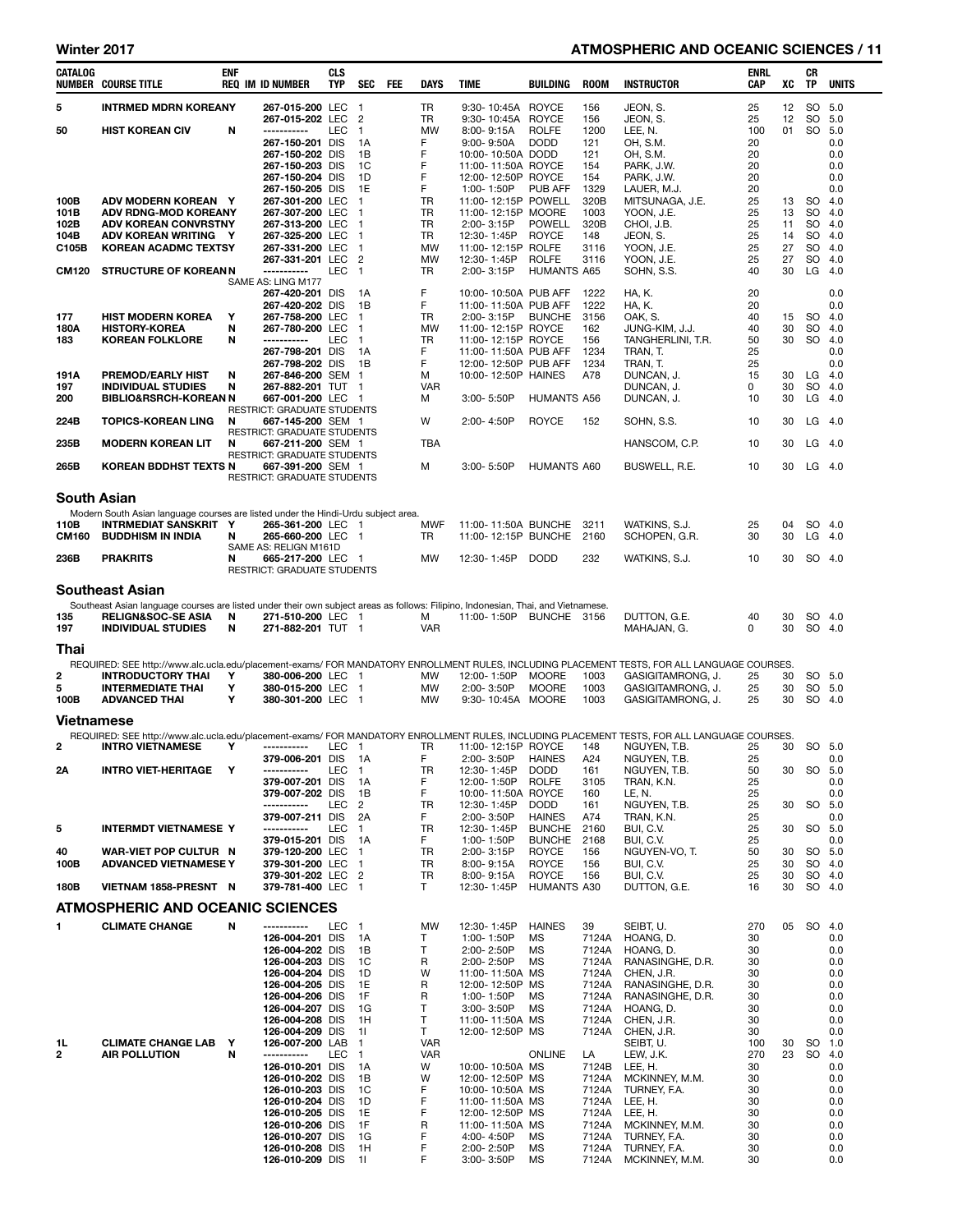## 12 / BIOENGINEERING Winter 2017

| CATALOG                               | <b>NUMBER COURSE TITLE</b>                                                                            | <b>ENF</b> | <b>REQ IM ID NUMBER</b>                   | <b>CLS</b><br><b>TYP</b> | <b>SEC</b>     | <b>FEE</b> | <b>DAYS</b> | <b>TIME</b>                        | <b>BUILDING</b> | <b>ROOM</b>  | <b>INSTRUCTOR</b>                                                                                                                                                           | <b>ENRL</b><br>CAP | хc | <b>CR</b><br>TP | <b>UNITS</b> |
|---------------------------------------|-------------------------------------------------------------------------------------------------------|------------|-------------------------------------------|--------------------------|----------------|------------|-------------|------------------------------------|-----------------|--------------|-----------------------------------------------------------------------------------------------------------------------------------------------------------------------------|--------------------|----|-----------------|--------------|
|                                       |                                                                                                       |            | -----------                               | <b>LEC</b>               | $\overline{2}$ |            | <b>VAR</b>  |                                    | <b>ONLINE</b>   | <b>ILTI</b>  | LEW. J.K.                                                                                                                                                                   | 50                 | 23 |                 | SO 4.0       |
|                                       |                                                                                                       |            | 126-010-301 DIS                           |                          | 2A             |            | <b>VAR</b>  |                                    | <b>ONLINE</b>   | ILTI         | LEW, J.K.                                                                                                                                                                   | 25                 |    |                 | 0.0          |
| 2L                                    | <b>AIR POLLUTION LAB</b>                                                                              | Y          | 126-013-200 LAB                           |                          | $\mathbf{1}$   |            | <b>VAR</b>  |                                    | <b>ONLINE</b>   | LA           | LEW, J.K.                                                                                                                                                                   | 100                | 30 | <b>SO</b>       | 1.0          |
|                                       |                                                                                                       |            | 126-013-300 LAB                           |                          | $\overline{2}$ |            | <b>VAR</b>  |                                    | <b>ONLINE</b>   | ILTI         | LEW, J.K.                                                                                                                                                                   | 50                 | 30 | SO              | 1.0          |
| 3                                     | <b>INTR-ATMOS ENVIRMNT N</b>                                                                          |            | -----------                               | <b>LEC</b>               | $\mathbf{1}$   |            | <b>TR</b>   | 11:00-12:15P MS                    |                 | 5200         | CHAMECKI, M.                                                                                                                                                                | 90                 | 13 | SO.             | 4.0          |
|                                       |                                                                                                       |            | 126-015-201 DIS                           |                          | 1A             |            | T.          | 1:00-1:50P                         | <b>MS</b>       | 7124B        | PINTO ABARZUA, V.A                                                                                                                                                          | 30                 |    |                 | 0.0          |
|                                       |                                                                                                       |            | 126-015-202 DIS                           |                          | 1B             |            | W           | 1:00-1:50P                         | <b>MS</b>       | 7124B        | PINTO ABARZUA, V.A                                                                                                                                                          | 30                 |    |                 | 0.0          |
|                                       |                                                                                                       |            | 126-015-203 DIS                           |                          | 1C             |            | R           | 1:00-1:50P                         | МS              | 7124B        | PINTO ABARZUA, V.A                                                                                                                                                          | 30                 |    |                 | 0.0          |
| 3L                                    | <b>INTR-ATMOS ENVR LAB Y</b>                                                                          |            | 126-014-200 LAB                           |                          | 1              |            | <b>VAR</b>  |                                    |                 |              | CHAMECKI, M.                                                                                                                                                                | 90                 | 30 |                 | SO 1.0       |
| 51                                    | <b>CLIMATE SCIENCE</b>                                                                                | Υ          | 126-153-200 LEC                           |                          | $\mathbf{1}$   |            | <b>MW</b>   | 9:30-10:50A MS                     |                 | 7124A        | HALL, A.D.                                                                                                                                                                  | 20                 | 30 |                 | SO 4.0       |
|                                       |                                                                                                       |            |                                           |                          |                |            |             |                                    |                 |              | Atmospheric and Oceanic Sciences 103 incorporates a cruise that depends on availability of the boat and other equipment. Availability is expected but cannot be guaranteed. |                    |    |                 |              |
|                                       | In the event the cruise has to be cancelled, alternate exercises and/or activities will be scheduled. |            |                                           |                          |                |            |             |                                    |                 |              |                                                                                                                                                                             |                    |    |                 |              |
| 103                                   | PHYSCAL OCEANOGRPHYY                                                                                  |            | -----------                               | LEC 1                    |                |            | <b>TR</b>   | 12:30-1:45P                        | <b>FRANZ</b>    | 1260         | STEWART, A.L.                                                                                                                                                               | 116                | 14 | LG 4.0          |              |
|                                       |                                                                                                       |            | 126-309-201 DIS                           |                          | 1A             |            | T           | 2:00-2:50P                         | <b>MS</b>       | 7124B        | SOLODOCH, A.                                                                                                                                                                | 29                 |    |                 | 0.0          |
|                                       |                                                                                                       |            | 126-309-202 DIS                           |                          | 1B             |            | R           | 2:00-2:50P                         | <b>MS</b>       | 7124B        | SOLODOCH, A.                                                                                                                                                                | 29                 |    |                 | 0.0          |
|                                       |                                                                                                       |            | 126-309-203 DIS                           |                          | 1C             |            | F           | 10:00-10:50A MS                    |                 | 7124B        | HAZEL, J.                                                                                                                                                                   | 29                 |    |                 | 0.0          |
|                                       |                                                                                                       |            | 126-309-204 DIS                           |                          | 1D             |            | F           | 11:00-11:50A MS                    |                 | 7124B        | HAZEL, J.                                                                                                                                                                   | 29                 |    |                 | 0.0          |
| 104                                   | <b>AIR&amp;WATER POLLUTION Y</b>                                                                      |            | -----------                               | LEC                      | 1              |            | <b>TR</b>   | 2:00-3:20P                         | <b>KNSY PV</b>  | 1200B        | LEW. J.K.                                                                                                                                                                   | 112                | 15 | LG              | 4.0          |
|                                       |                                                                                                       |            | 126-312-201 DIS                           |                          | 1A             |            | T.          | 4:00-4:50P                         | <b>MS</b>       | 7124A        | ARIAS, T.M.                                                                                                                                                                 | 28                 |    |                 | 0.0          |
|                                       |                                                                                                       |            | 126-312-202 DIS                           |                          | 1B             |            | W           | 12:00-12:50P MS                    |                 | 7124B        | WANG. B.                                                                                                                                                                    | 28                 |    |                 | 0.0          |
|                                       |                                                                                                       |            | 126-312-203 DIS                           |                          | 1C             |            | W           | 11:00-11:50A MS                    |                 | 7124B        | WANG, B.                                                                                                                                                                    | 28                 |    |                 | 0.0          |
|                                       |                                                                                                       |            | 126-312-204 DIS                           |                          | 1 <sub>D</sub> |            | R           | 12:00-12:50P MS                    |                 | 7124B        | ARIAS, T.M.                                                                                                                                                                 | 28                 |    |                 | 0.0          |
| C110                                  | <b>DYNMC&amp;SYNPTC MTRLGYY</b>                                                                       |            | 126-360-200 LAB                           |                          | $\mathbf{1}$   |            | <b>MW</b>   | 10:00-12:45P MS                    |                 | 7101         | CHEN, G.                                                                                                                                                                    | 15                 | 30 | SO.             | 6.0          |
| <b>CM114</b>                          | <b>AQUA GEOMICROBIO</b>                                                                               | N          | 126-384-200 LEC                           |                          | $\mathbf{1}$   |            | <b>MW</b>   | 4:00-5:50P                         | GEOLOGY 4677    |              | TREUDE, T.I.                                                                                                                                                                | $\overline{7}$     | 09 | <b>SO</b>       | 4.0          |
| C144                                  | <b>BOUNDARY LAYER</b>                                                                                 | Y          | SAME AS: EPS SCI CM114<br>126-564-200 LEC |                          | $\mathbf{1}$   |            | <b>TR</b>   | 11:00-12:15P MS                    |                 | 7121         | KOK, J.F.                                                                                                                                                                   | 15                 | 13 |                 | SO 4.0       |
| 145                                   | RADIATN&CLDS&AEROSLY                                                                                  |            | -----------                               | LEC                      | $\overline{1}$ |            | <b>MW</b>   | 1:00-2:15P                         | <b>MS</b>       | 7124A        | LI, Q.                                                                                                                                                                      | 25                 | 06 | LG.             | 4.0          |
|                                       |                                                                                                       |            | 126-570-201 DIS                           |                          | 1A             |            | м           | 2:30-3:20P                         | <b>MS</b>       | 7124A        | LI, Q.                                                                                                                                                                      | 25                 |    |                 | 0.0          |
| 155                                   | <b>ECOSYS-ATMO INTRACT N</b>                                                                          |            | 126-630-200 LEC                           |                          | $\mathbf{1}$   |            | <b>TR</b>   | 10:00-11:15A MS                    |                 | 7124B        | SEIBT, U.                                                                                                                                                                   | 15                 | 13 | LG.             | 4.0          |
| C <sub>170</sub>                      | <b>SOLAR SYSTM PLASMAS Y</b>                                                                          |            | -----------                               | <b>LEC</b>               | $\overline{1}$ |            | <b>RF</b>   | 12:30-1:45P                        | МS              | 7121         | BORTNIK, J.                                                                                                                                                                 | 5                  | 14 | LG.             | -4.0         |
|                                       |                                                                                                       |            | 126-720-201 DIS                           |                          | 1A             |            | F.          | 11:00-11:50A MS                    |                 | 7121         | BORTNIK, J.                                                                                                                                                                 | 5                  |    |                 | 0.0          |
| 202                                   | <b>INTRO-OCEAN SCIENCE N</b>                                                                          |            | 526-012-200 LEC                           |                          | $\overline{1}$ |            | <b>MW</b>   | 2:00-3:30P                         | <b>MS</b>       | 7121         | MCWILLIAMS, J.C.                                                                                                                                                            | 15                 | 07 | SO 4.0          |              |
|                                       |                                                                                                       |            | RESTRICT: GRADUATE STUDENTS               |                          |                |            |             |                                    |                 |              |                                                                                                                                                                             |                    |    |                 |              |
| 203B                                  | <b>ATMOSPHERIC PHYSICS N</b>                                                                          |            | 526-021-200 LEC 1                         |                          |                |            | <b>MW</b>   | 9:30-10:45A                        | MS              | 7121         | LIOU, K.                                                                                                                                                                    | 15                 | 02 | SO.             | -4.0         |
|                                       |                                                                                                       |            | RESTRICT: GRADUATE STUDENTS               |                          |                |            |             |                                    |                 |              |                                                                                                                                                                             |                    |    |                 |              |
| C205A                                 | <b>SOLAR SYSTM PLASMAS N</b>                                                                          |            | ------------                              | LEC <sub>1</sub>         |                |            | RF          | 12:30-1:45P                        | MS              | 7121         | BORTNIK, J.                                                                                                                                                                 | 15                 | 14 | SO 4.0          |              |
|                                       |                                                                                                       |            | RESTRICT: GRADUATE STUDENTS               |                          |                |            |             |                                    |                 |              |                                                                                                                                                                             |                    |    |                 |              |
|                                       |                                                                                                       |            | 526-024-201 DIS 1A                        |                          |                |            | F           | 11:00-11:50A MS                    |                 | 7121         | BORTNIK, J.                                                                                                                                                                 | 15                 |    |                 | 0.0          |
|                                       |                                                                                                       | N          | RESTRICT: GRADUATE STUDENTS               |                          |                |            | <b>TR</b>   |                                    |                 |              |                                                                                                                                                                             | 15                 | 13 |                 | SO 4.0       |
| C <sub>222</sub><br>C <sub>22</sub> 7 | <b>BOUNDARY LAYER</b><br><b>DYNMC&amp;SYNPTC MTRLGYN</b>                                              |            | 526-132-200 LEC 1<br>526-147-200 LAB 1    |                          |                |            | <b>MW</b>   | 11:00-12:15P MS<br>10:00-12:45P MS |                 | 7121<br>7101 | KOK, J.F.<br>CHEN, G.                                                                                                                                                       | 15                 | 30 | <b>SO</b>       | 6.0          |
|                                       |                                                                                                       |            | RESTRICT: GRADUATE STUDENTS               |                          |                |            |             |                                    |                 |              |                                                                                                                                                                             |                    |    |                 |              |
| 230A                                  | <b>ATMOSPHERIC CHEM I</b>                                                                             | N          | 526-165-200 LEC 1                         |                          |                |            | TR          | 9:30-10:45A MS                     |                 | 7121         | LI, Q.                                                                                                                                                                      | 15                 | 12 |                 | SO 4.0       |
| M235                                  | <b>OCEAN DYNMCS&amp;CLIMATN</b>                                                                       |            | 526-188-200 LEC 1                         |                          |                |            | <b>TR</b>   | 2:00-3:15P                         | MS              | 7121         | BIANCHI, D.                                                                                                                                                                 | 15                 | 30 |                 | SO 4.0       |
|                                       |                                                                                                       |            | SAME AS: EE BIOL M238                     |                          |                |            |             |                                    |                 |              |                                                                                                                                                                             |                    |    |                 |              |
| CM237                                 | <b>AQUA GEOMICROBIO</b>                                                                               | N          | 526-200-200 LEC                           |                          | - 1            |            | <b>MW</b>   | 4:00-5:50P                         | GEOLOGY 4677    |              | TREUDE, T.I.                                                                                                                                                                | $\overline{7}$     | 09 |                 | SO 4.0       |
|                                       |                                                                                                       |            | SAME AS: EPS SCI CM214                    |                          |                |            |             |                                    |                 |              |                                                                                                                                                                             |                    |    |                 |              |
| 259                                   | <b>SPACE WEATHER</b>                                                                                  | N          | 526-332-200 LEC 1                         |                          |                |            | <b>TR</b>   | 4:00-5:20P                         | <b>MS</b>       | 7121         | LYONS, L.R.                                                                                                                                                                 | 15                 | 30 |                 | SO 4.0       |
| 270                                   | SEM-ATMOSPHERIC SCI_N                                                                                 |            | 526-389-200 SEM 1                         |                          |                |            | W           | 3:30-4:50P                         | <b>MS</b>       | 7124         | CHEN, G.                                                                                                                                                                    | 90                 | 30 |                 | SO 2.0       |
|                                       |                                                                                                       |            |                                           |                          |                |            |             |                                    |                 |              | RESTRICT: ATMOSPHERIC AND OCEANIC SCIENCE MAJORS, ATMOSPHERIC SCIENCES GRADUATE STUDENTS                                                                                    |                    |    |                 |              |
| 271                                   | <b>SEM-ATMO DYNAMICS</b>                                                                              | N          | 526-395-200 SEM 1                         |                          |                |            | R           | 3:30-4:20P                         | <b>MS</b>       | 7124         | KOK, J.F.                                                                                                                                                                   | 30                 | 30 |                 | SO 2.0       |
|                                       |                                                                                                       |            |                                           |                          |                |            |             |                                    |                 |              | RESTRICT: ATMOSPHERIC AND OCEANIC SCIENCE MAJORS, ATMOSPHERIC SCIENCES GRADUATE STUDENTS                                                                                    |                    |    |                 |              |
| 274                                   | SEM-ATMOSPHERC CHEMN                                                                                  |            | 526-410-200 SEM 1                         |                          |                |            | м           | 12:00-12:50P MS                    |                 | 7124A        | STUTZ, J.P.                                                                                                                                                                 | 15                 | 30 |                 | SO 2.0       |
| <b>M275B</b>                          | <b>SEM-SPACE PHYSICS</b>                                                                              | N          | 526-416-200 SEM 1                         |                          |                |            | F           | 3:30-4:50P                         | GEOLOGY 6704    |              | RESTRICT: ATMOSPHERIC AND OCEANIC SCIENCE MAJORS, ATMOSPHERIC SCIENCES GRADUATE STUDENTS<br>ANGELOPOULOS, V.                                                                | 10                 | 30 |                 | SU 2.0       |
|                                       |                                                                                                       |            | SAME AS: EPS SCI M288B                    |                          |                |            |             |                                    |                 |              |                                                                                                                                                                             |                    |    |                 |              |
|                                       |                                                                                                       |            | RESTRICT: GRADUATE STUDENTS               |                          |                |            |             |                                    |                 |              |                                                                                                                                                                             |                    |    |                 |              |
| 276                                   | <b>MESOSCALE PROCESSESN</b>                                                                           |            | 526-420-200 SEM 1                         |                          |                |            | TBA         |                                    |                 |              | FOVELL, R.G.                                                                                                                                                                | 10                 | 30 | SO 2.0          |              |
|                                       |                                                                                                       |            |                                           |                          |                |            |             |                                    |                 |              | RESTRICT: ATMOSPHERIC AND OCEANIC SCIENCE MAJORS, ATMOSPHERIC SCIENCES GRADUATE STUDENTS                                                                                    |                    |    |                 |              |

#### BIOENGINEERING

Students who enroll in upper division HSSEAS courses without completing the requisites are subject to disenrollment after the second class meeting. If necessary, consult an HSSEAS counselor in 6426 Boelter Hall.

|                          |                           |                                                                                                                           |                                                                                                                                                                                                                                                                                  | <b>VAR</b>                                                                                                                                                     |                       |                                                                                                                                                                                                                                                                                                                                                                           |                                                                                                                            | CHIOU, P.                                                                                                                               | 0                                                                                                                 | 30                                                             | <b>PN</b> | $1.0 - 2.0$ |
|--------------------------|---------------------------|---------------------------------------------------------------------------------------------------------------------------|----------------------------------------------------------------------------------------------------------------------------------------------------------------------------------------------------------------------------------------------------------------------------------|----------------------------------------------------------------------------------------------------------------------------------------------------------------|-----------------------|---------------------------------------------------------------------------------------------------------------------------------------------------------------------------------------------------------------------------------------------------------------------------------------------------------------------------------------------------------------------------|----------------------------------------------------------------------------------------------------------------------------|-----------------------------------------------------------------------------------------------------------------------------------------|-------------------------------------------------------------------------------------------------------------------|----------------------------------------------------------------|-----------|-------------|
|                          |                           |                                                                                                                           |                                                                                                                                                                                                                                                                                  | <b>VAR</b>                                                                                                                                                     |                       |                                                                                                                                                                                                                                                                                                                                                                           |                                                                                                                            | SEIDLITS, S.K.                                                                                                                          | 0                                                                                                                 | 30                                                             | <b>PN</b> | $1.0 - 2.0$ |
|                          |                           |                                                                                                                           |                                                                                                                                                                                                                                                                                  | <b>VAR</b>                                                                                                                                                     |                       |                                                                                                                                                                                                                                                                                                                                                                           |                                                                                                                            | ARNOLD, C.W.                                                                                                                            | 0                                                                                                                 | 30                                                             | PN        | $1.0 - 2.0$ |
|                          |                           |                                                                                                                           |                                                                                                                                                                                                                                                                                  | <b>VAR</b>                                                                                                                                                     |                       |                                                                                                                                                                                                                                                                                                                                                                           |                                                                                                                            | DI CARLO, D.                                                                                                                            | 0                                                                                                                 | 30                                                             |           | PN 1.0-2.0  |
|                          | -----------               | <b>LEC</b>                                                                                                                |                                                                                                                                                                                                                                                                                  | <b>TR</b>                                                                                                                                                      |                       |                                                                                                                                                                                                                                                                                                                                                                           |                                                                                                                            | KAMEI, D.T.                                                                                                                             | 88                                                                                                                | 13                                                             | LG.       | 4.0         |
|                          |                           |                                                                                                                           |                                                                                                                                                                                                                                                                                  |                                                                                                                                                                |                       |                                                                                                                                                                                                                                                                                                                                                                           |                                                                                                                            |                                                                                                                                         |                                                                                                                   |                                                                |           |             |
|                          |                           |                                                                                                                           |                                                                                                                                                                                                                                                                                  |                                                                                                                                                                |                       |                                                                                                                                                                                                                                                                                                                                                                           |                                                                                                                            |                                                                                                                                         |                                                                                                                   |                                                                |           | 0.0         |
|                          |                           |                                                                                                                           | 1B                                                                                                                                                                                                                                                                               |                                                                                                                                                                | 1:00-1:50P            | <b>BOELTER</b>                                                                                                                                                                                                                                                                                                                                                            | 5280                                                                                                                       | OU, Y.                                                                                                                                  |                                                                                                                   |                                                                |           | 0.0         |
|                          |                           |                                                                                                                           | 1C                                                                                                                                                                                                                                                                               | W                                                                                                                                                              | 2:00-2:50P            | <b>BOELTER</b>                                                                                                                                                                                                                                                                                                                                                            | 5280                                                                                                                       | CHEUNG, S.T.                                                                                                                            | 29                                                                                                                |                                                                |           | 0.0         |
| PHYSIO SYSTEMS II        | N<br>-----------          | <b>LEC</b>                                                                                                                |                                                                                                                                                                                                                                                                                  | <b>MW</b>                                                                                                                                                      | 2:00-3:50P            | <b>BOELTER</b>                                                                                                                                                                                                                                                                                                                                                            | 5264                                                                                                                       | GRUNDFEST, W.                                                                                                                           |                                                                                                                   | 07                                                             | LG        | 4.0         |
|                          |                           |                                                                                                                           |                                                                                                                                                                                                                                                                                  |                                                                                                                                                                |                       |                                                                                                                                                                                                                                                                                                                                                                           |                                                                                                                            |                                                                                                                                         |                                                                                                                   |                                                                |           |             |
|                          |                           |                                                                                                                           |                                                                                                                                                                                                                                                                                  |                                                                                                                                                                |                       |                                                                                                                                                                                                                                                                                                                                                                           |                                                                                                                            |                                                                                                                                         |                                                                                                                   |                                                                |           |             |
|                          |                           |                                                                                                                           |                                                                                                                                                                                                                                                                                  | F.                                                                                                                                                             |                       |                                                                                                                                                                                                                                                                                                                                                                           |                                                                                                                            |                                                                                                                                         | 28                                                                                                                |                                                                |           | 0.0         |
| <b>POLYMER CHEMISTRY</b> | Υ<br>-----------          |                                                                                                                           | -1                                                                                                                                                                                                                                                                               | <b>MW</b>                                                                                                                                                      | 8:00-9:50A            |                                                                                                                                                                                                                                                                                                                                                                           |                                                                                                                            | DEMING, T.J.                                                                                                                            |                                                                                                                   | 01                                                             | LG        | 4.0         |
|                          |                           |                                                                                                                           |                                                                                                                                                                                                                                                                                  |                                                                                                                                                                |                       |                                                                                                                                                                                                                                                                                                                                                                           |                                                                                                                            |                                                                                                                                         |                                                                                                                   |                                                                |           |             |
|                          |                           |                                                                                                                           |                                                                                                                                                                                                                                                                                  | F.                                                                                                                                                             |                       |                                                                                                                                                                                                                                                                                                                                                                           |                                                                                                                            |                                                                                                                                         |                                                                                                                   |                                                                |           | 0.0         |
|                          |                           |                                                                                                                           |                                                                                                                                                                                                                                                                                  |                                                                                                                                                                |                       |                                                                                                                                                                                                                                                                                                                                                                           |                                                                                                                            |                                                                                                                                         |                                                                                                                   |                                                                |           | 4.0         |
|                          |                           |                                                                                                                           |                                                                                                                                                                                                                                                                                  |                                                                                                                                                                |                       |                                                                                                                                                                                                                                                                                                                                                                           |                                                                                                                            |                                                                                                                                         |                                                                                                                   |                                                                |           |             |
|                          |                           |                                                                                                                           |                                                                                                                                                                                                                                                                                  | м                                                                                                                                                              |                       |                                                                                                                                                                                                                                                                                                                                                                           |                                                                                                                            |                                                                                                                                         |                                                                                                                   |                                                                |           | 0.0         |
|                          |                           |                                                                                                                           | 1B                                                                                                                                                                                                                                                                               | W                                                                                                                                                              | $9:00 - 9:50A$        | <b>BOELTER</b>                                                                                                                                                                                                                                                                                                                                                            | 5252                                                                                                                       | YE, P.                                                                                                                                  |                                                                                                                   |                                                                |           | 0.0         |
|                          |                           |                                                                                                                           | 1C                                                                                                                                                                                                                                                                               | F.                                                                                                                                                             |                       |                                                                                                                                                                                                                                                                                                                                                                           | 5273                                                                                                                       | ACHARYA, S.J.                                                                                                                           |                                                                                                                   |                                                                |           | 0.0         |
|                          |                           |                                                                                                                           |                                                                                                                                                                                                                                                                                  | <b>MW</b>                                                                                                                                                      |                       |                                                                                                                                                                                                                                                                                                                                                                           |                                                                                                                            | GRUNDFEST, W.                                                                                                                           | 15                                                                                                                | 03                                                             | LG        | 4.0         |
|                          |                           |                                                                                                                           |                                                                                                                                                                                                                                                                                  |                                                                                                                                                                |                       |                                                                                                                                                                                                                                                                                                                                                                           |                                                                                                                            |                                                                                                                                         |                                                                                                                   |                                                                |           |             |
|                          |                           |                                                                                                                           |                                                                                                                                                                                                                                                                                  |                                                                                                                                                                | 4:00-5:50P            | <b>FRANZ</b>                                                                                                                                                                                                                                                                                                                                                              | 2258A                                                                                                                      |                                                                                                                                         |                                                                                                                   |                                                                | $LG$ 4.0  |             |
|                          |                           |                                                                                                                           |                                                                                                                                                                                                                                                                                  |                                                                                                                                                                |                       |                                                                                                                                                                                                                                                                                                                                                                           |                                                                                                                            |                                                                                                                                         |                                                                                                                   |                                                                |           |             |
|                          |                           |                                                                                                                           |                                                                                                                                                                                                                                                                                  |                                                                                                                                                                |                       |                                                                                                                                                                                                                                                                                                                                                                           |                                                                                                                            |                                                                                                                                         |                                                                                                                   |                                                                |           | 0.0         |
|                          |                           |                                                                                                                           | 1B                                                                                                                                                                                                                                                                               | <b>TR</b>                                                                                                                                                      | 9:00-11:50A           | <b>BOELTER</b>                                                                                                                                                                                                                                                                                                                                                            | 7732                                                                                                                       | YAO, W.                                                                                                                                 | 15                                                                                                                |                                                                |           | 0.0         |
|                          |                           |                                                                                                                           | 1C                                                                                                                                                                                                                                                                               | TR.                                                                                                                                                            | 12:00-2:50P           | <b>BOELTER</b>                                                                                                                                                                                                                                                                                                                                                            | 7718                                                                                                                       | KEE, T.W.                                                                                                                               | 17                                                                                                                |                                                                |           | 0.0         |
|                          |                           |                                                                                                                           |                                                                                                                                                                                                                                                                                  | <b>MW</b>                                                                                                                                                      | 1:00-3:50P            | <b>BOELTER</b>                                                                                                                                                                                                                                                                                                                                                            |                                                                                                                            | NAGHSH NILCHI. H.                                                                                                                       | 14                                                                                                                |                                                                |           | 0.0         |
|                          | <b>CAPSTONE DESIGN II</b> | <b>STUDENT RSRCH PRGRMN</b><br><b>BIOENGR FUNDAMENTALY</b><br><b>BIOMED TRANSDUCERS Y</b><br><b>BIOLOGIC SPECTRSCPY Y</b> | 250-297-201 TUT<br>250-300-201 DIS<br>250-300-202 DIS<br>250-300-203 DIS<br>SAME AS: PHYSCI CM103<br><b>LEC</b><br>250-342-201 DIS<br><b>LEC</b><br>250-420-201 DIS<br>250-420-202 DIS<br>250-420-203 DIS<br><b>LEC</b><br>250-763-202 LAB<br>250-763-203 LAB<br>250-763-204 LAB | 250-297-202 TUT 2<br>250-297-203 TUT 3<br>250-297-204 TUT 4<br>1A<br>250-318-201 LAB 1A<br>1A<br>1A<br>250-726-200 LEC 1<br>\$50<br>250-763-201 LAB 1A<br>- 1D | MW<br><b>TR</b><br>MW | RESTRICT: ALL UNDERGRADUATE ENGINEERING MAJORS<br>RESTRICT: ALL UNDERGRADUATE ENGINEERING MAJORS<br>RESTRICT: ALL UNDERGRADUATE ENGINEERING MAJORS<br>$9:00 - 9:50A$<br>12:00-1:50P<br>RESTRICT: ALL UNDERGRADUATE ENGINEERING MAJORS<br>$9:00 - 9:50A$<br>RESTRICT: ALL UNDERGRADUATE ENGINEERING MAJORS<br>RESTRICT: ALL UNDERGRADUATE ENGINEERING MAJORS<br>1:00-3:50P | 10:00-11:50A KNSY PV<br>12:00-12:50P BOELTER<br><b>BOELTER</b><br><b>BOELTER</b><br>10:00-10:50A BOELTER<br><b>BOELTER</b> | 1200B<br>5280<br>10:00-11:50A BOELTER 2444<br>BOELTER 5419<br>4413<br>BOELTER 2444<br>5420<br>10:00-11:50A BOELTER 5422<br>7731<br>7738 | MARCUM, T.<br>JOHNSON, E.<br>DEMING, T.J.<br>SCHMIDT, J.J.<br>ACHARYA, S.J.<br>SEIDLITS, S.K.<br>EHSANIPOUR, A.A. | 30<br>29<br>17<br>15<br>15<br>75<br>25<br>25<br>25<br>48<br>17 | 05<br>30  | LG          |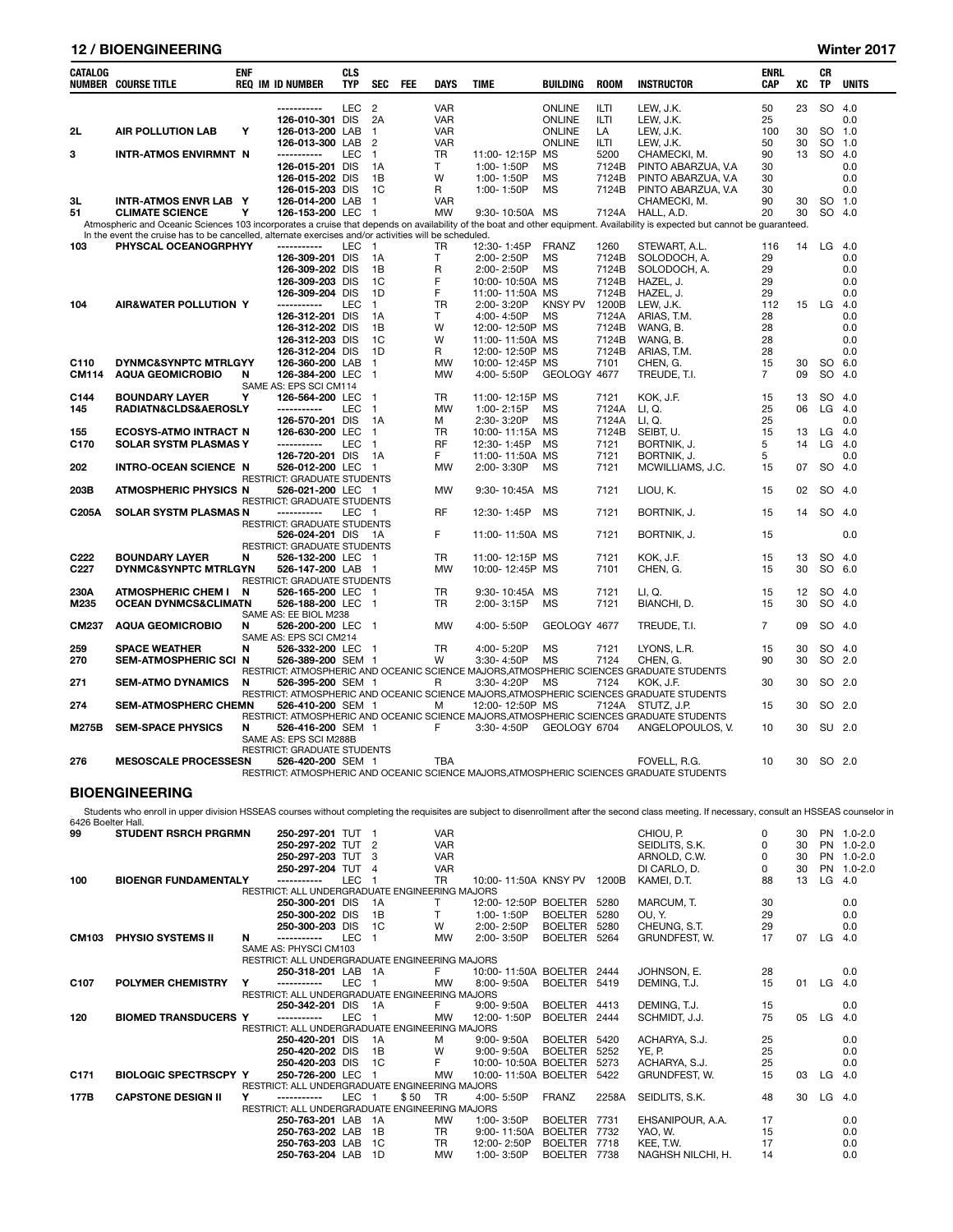#### Winter 2017 **BIOINFORMATICS / 13**

| CATALOG           | <b>NUMBER COURSE TITLE</b>                                                                                          | <b>ENF</b> | <b>REQ IM ID NUMBER</b>                                             | <b>CLS</b><br><b>TYP</b> | <b>SEC</b>           | FEE | DAYS              | TIME                                        | BUILDING      | <b>ROOM</b> | <b>INSTRUCTOR</b>                   | ENRL<br>CAP | xс       | CR<br>ΤP  | UNITS                    |
|-------------------|---------------------------------------------------------------------------------------------------------------------|------------|---------------------------------------------------------------------|--------------------------|----------------------|-----|-------------------|---------------------------------------------|---------------|-------------|-------------------------------------|-------------|----------|-----------|--------------------------|
| 180               | SIBEM I                                                                                                             | Y          | -----------<br>RESTRICT: ALL UNDERGRADUATE ENGINEERING MAJORS       | LEC <sub>1</sub>         |                      |     | MW                | 10:00-11:50A BOELTER 2444                   |               |             | LINSLEY, C.                         | 70          | 03       | LG $4.0$  |                          |
|                   |                                                                                                                     |            | 250-780-201 DIS                                                     |                          | 1A                   |     | F                 | $9:00 - 9:50A$                              | BOELTER 2760  |             | AZAR, Y.W.                          | 23          |          |           | 0.0                      |
|                   |                                                                                                                     |            | 250-780-202 DIS                                                     |                          | 1B                   |     | F                 | 10:00-10:50A HUMANTS 135                    |               |             | BLACKER, A.A.                       | 24          |          |           | 0.0                      |
| C <sub>185</sub>  | <b>INTRO-TISSUE ENGR</b>                                                                                            | Y          | 250-780-203 DIS<br>-----------                                      | LEC                      | 1C<br>$\blacksquare$ |     | F<br><b>MW</b>    | 11:00-11:50A BOELTER 4413<br>2:00-3:50P     | BOELTER 5272  |             | LAMA, C.<br>KASKO, A.M.             | 23<br>23    |          | 07 LG 4.0 | 0.0                      |
|                   |                                                                                                                     |            | RESTRICT: ALL UNDERGRADUATE ENGINEERING MAJORS                      |                          |                      |     |                   |                                             |               |             |                                     |             |          |           |                          |
|                   |                                                                                                                     |            | 250-810-201 DIS                                                     |                          | - 1A                 |     | F                 | 1:00-1:50P                                  | <b>FRANZ</b>  | 2258A       | KORDBACHEH, S.                      | 23          |          |           | 0.0                      |
| CM186             | <b>MDLNG&amp;SMLTN-BIO SYS Y</b>                                                                                    |            | -----------<br>SAME AS: C&S BIO M186,COM SCI CM186,EE BIOL M178     | LEC 1                    |                      |     | MW                | 2:00-3:50P                                  | BOELTER 5419  |             | DISTEFANO, J.J.                     | 5           | 07       | $LG$ 5.0  |                          |
|                   |                                                                                                                     |            | 250-816-201 LAB 1A                                                  |                          |                      |     | F.                | 10:00-11:50A BOELTER 3760                   |               |             | CHINCHALI, A.                       | 5           |          |           | 0.0                      |
| <b>CM203</b>      | PHYSIO SYSTEMS II                                                                                                   | N          | -----------<br>SAME AS: PHYSCI CM203                                | LEC 1                    |                      |     | <b>MW</b>         | 2:00-3:50P                                  | BOELTER 5264  |             | GRUNDFEST, W.                       | 18          | 07       | LG 4.0    |                          |
|                   |                                                                                                                     |            | <b>RESTRICT: GRADUATE STUDENTS</b>                                  |                          |                      |     |                   |                                             |               |             |                                     |             |          |           |                          |
| C <sub>20</sub> 7 | <b>POLYMER CHEMISTRY</b>                                                                                            | N          | 650-018-201 LAB<br>-----------                                      | LEC                      | - 1A<br>$\mathbf{1}$ |     | F<br><b>MW</b>    | 10:00-11:50A BOELTER 2444<br>$8:00 - 9:50A$ | BOELTER 5419  |             | JOHNSON, E.<br>DEMING, T.J.         | 18<br>15    | 01       | LG $4.0$  | 0.0                      |
|                   |                                                                                                                     |            | 650-042-201 DIS                                                     |                          | 1A                   |     | F                 | 9:00-9:50A                                  | BOELTER 4413  |             | DEMING, T.J.                        | 15          |          |           | 0.0                      |
| <b>M214A</b>      | <b>DIGITL SPEECH PRCSS</b>                                                                                          | N          | -----------                                                         | <b>LEC</b>               | -1                   |     | м                 | 10:00-11:50A BOELTER 8500                   |               |             | ALWAN, A.A.                         | 0           | 01       | $LG$ 4.0  |                          |
|                   |                                                                                                                     |            | SAME AS: EL ENGR M214A<br>RESTRICT: GRADUATE STUDENTS               |                          |                      |     |                   |                                             |               |             |                                     |             |          |           |                          |
|                   |                                                                                                                     |            | 650-084-201 LAB 1A                                                  |                          |                      |     | TBA               |                                             |               |             | KAEWTIP, K.                         | 0           |          |           | 0.0                      |
| M219              | <b>MAGNTC RESONNC IMAGN</b>                                                                                         |            | 650-114-200 LEC 1<br>SAME AS: PBMED M219                            |                          |                      |     | <b>TR</b>         | 2:00-4:00P                                  | <b>ENGR V</b> | 4101        | ENNIS, D.B.                         | 20          | 30       | $LG$ 4.0  |                          |
|                   |                                                                                                                     |            | RESTRICT: GRADUATE STUDENTS                                         |                          |                      |     |                   |                                             |               |             |                                     |             |          |           |                          |
| 223B              | Bioengineering 223B meets at the Bank of America Building, 924 Westwood Boulevard, Suite 420.<br>PROGRAMMING LAB II | N          | 650-139-200 LEC 1                                                   |                          |                      |     | TR                | 1:00-2:50P                                  | OFF CAM       |             | HSU, W.                             | 15          | 30       | $LG$ 4.0  |                          |
|                   |                                                                                                                     |            | <b>RESTRICT: GRADUATE STUDENTS</b>                                  |                          |                      |     |                   |                                             |               |             |                                     |             |          |           |                          |
|                   | Bioengineering 224A meets at the Bank of America Building, 924 Westwood Boulevard, Suite 420.                       |            |                                                                     |                          |                      |     |                   |                                             |               |             |                                     |             |          |           |                          |
| 224A              | PHYS&INFRMTC-IMAGNGN                                                                                                |            | 650-144-200 LEC 1<br><b>RESTRICT: GRADUATE STUDENTS</b>             |                          |                      |     | TR                | 10:00-11:50A OFF CAM                        |               |             | TAIRA, R.K.                         | 15          | 30       | $LG$ 4.0  |                          |
|                   | Bioengineering M228 meets at the Bank of America Building, 924 Westwood Boulevard, Suite 420.                       |            |                                                                     |                          |                      |     |                   |                                             |               |             |                                     |             |          |           |                          |
| M228              | <b>MED DECISION MAKING N</b>                                                                                        |            | 650-168-200 LEC 1<br>SAME AS: INF STD M255                          |                          |                      |     | TR                | $8:00 - 9:50A$                              | OFF CAM       |             | KIM, G.H.                           | 15          | 30       | $LG$ 4.0  |                          |
|                   |                                                                                                                     |            | RESTRICT: GRADUATE STUDENTS                                         |                          |                      |     |                   |                                             |               |             |                                     |             |          |           |                          |
| M233A             | <b>MEDTECH INNOVATION</b>                                                                                           | N          | ------------<br>SAME AS: MGMT M271A                                 | LEC 1                    |                      |     | М                 | 4:10-7:00P                                  | GOLD          | B117        | LIU, W.                             | 0           | 11       | $LG$ 4.0  |                          |
|                   |                                                                                                                     |            | <b>RESTRICT: GRADUATE STUDENTS</b>                                  |                          |                      |     |                   |                                             |               |             |                                     |             |          |           |                          |
| <b>M250B</b>      | <b>MEMS FABRICATION</b>                                                                                             | N          | 650-200-201 DIS 1A<br>650-301-200 LEC 1                             |                          |                      |     | TBA<br>MW         | 12:00-1:50P                                 | BOELTER 9436  |             | LE, S.<br>CHIOU, P.                 | 0<br>0      | 05       | $LG$ 4.0  | 0.0                      |
|                   |                                                                                                                     |            | SAME AS: EL ENGR M250B, MECH&AE M280B                               |                          |                      |     |                   |                                             |               |             |                                     |             |          |           |                          |
| M263              | <b>NEURL SSTMS&amp;ANATOMYN</b>                                                                                     |            | -----------<br>SAME AS: NEURO M203                                  | LEC 1                    |                      |     | TR                | 10:00-11:50A HLTHSCI 24132                  |               |             | BASSO, M.A.                         | 5           | 30       | $LG$ 6.0  |                          |
|                   |                                                                                                                     |            | <b>RESTRICT: GRADUATE STUDENTS</b>                                  |                          |                      |     |                   |                                             |               |             |                                     |             |          |           |                          |
|                   | <b>BIOLOGIC SPECTRSCPY N</b>                                                                                        |            | 650-379-201 LAB 1A<br>650-426-200 LEC 1                             |                          |                      |     | м<br>MW           | 11:00-12:50P HLTHSCI                        |               | 63127       | SHARMA, L.M.                        | 5<br>15     | 03       |           | 0.0                      |
| C <sub>271</sub>  |                                                                                                                     |            | RESTRICT: GRADUATE STUDENTS                                         |                          |                      |     |                   | 10:00-11:50A BOELTER 5422                   |               |             | GRUNDFEST, W.                       |             |          | LG $4.0$  |                          |
| C285              | <b>INTRO-TISSUE ENGR</b>                                                                                            | N          | -----------                                                         | LEC 1                    |                      |     | MW                | 2:00-3:50P                                  | BOELTER 5272  |             | KASKO, A.M.                         | 11          |          | 07 LG 4.0 |                          |
|                   |                                                                                                                     |            | RESTRICT: GRADUATE STUDENTS<br>650-510-201 DIS                      |                          | 1A                   |     | F                 | 1:00-1:50P                                  | <b>FRANZ</b>  | 2258A       | KORDBACHEH, S.                      | 11          |          |           | 0.0                      |
| <b>CM286</b>      | <b>MDLNG&amp;SMLTN-BIO SYS N</b>                                                                                    |            | -----------<br>SAME AS: COM SCI CM286                               | LEC                      | $\mathbf{1}$         |     | MW                | 2:00-3:50P                                  | BOELTER 9436  |             | DISTEFANO, J.J.                     | 15          | 07       | LG 5.0    |                          |
|                   |                                                                                                                     |            | 650-516-201 LAB 1A                                                  |                          |                      |     | F.                | 10:00-11:50A BOELTER 3760                   |               |             | CHINCHALI, A.                       | 15          |          |           | 0.0                      |
| 295A              | <b>BIOMATERIAL RSRCH</b>                                                                                            | N          | 650-570-200 SEM 1                                                   |                          |                      |     | <b>VAR</b>        |                                             |               |             | KASKO, A.M.                         | 10          | 30       | SU 2.0    |                          |
| 295B              | <b>BIOMTRL&amp;TISSUE ENGR N</b>                                                                                    |            | RESTRICT: GRADUATE STUDENTS<br>650-571-200 SEM 1                    |                          |                      |     | <b>VAR</b>        |                                             |               |             | WU, B.M.                            | 10          | 30       | SU 2.0    |                          |
| 295C              | <b>MIN INVASIVE&amp;LASER</b>                                                                                       | N          | RESTRICT: GRADUATE STUDENTS<br>650-572-200 SEM 1                    |                          |                      |     | <b>VAR</b>        |                                             |               |             | GRUNDFEST, W.                       | 10          | 30       | SU 2.0    |                          |
|                   |                                                                                                                     |            | RESTRICT: GRADUATE STUDENTS                                         |                          |                      |     |                   |                                             |               |             |                                     |             |          |           |                          |
| 295D              | <b>HYBRID DEVICE RSRCH N</b>                                                                                        |            | 650-573-200 SEM 1<br>RESTRICT: GRADUATE STUDENTS                    |                          |                      |     | <b>VAR</b>        |                                             |               |             | SCHMIDT, J.J.                       | 10          | 30       | SU 2.0    |                          |
| 295E              | <b>MOLECR CELL BIOENGR N</b>                                                                                        |            | 650-574-200 SEM 1                                                   |                          |                      |     | <b>VAR</b>        |                                             |               |             | KAMEI, D.T.                         | 10          | 30       |           | SU 2.0                   |
| 295F              | <b>BIOPOLMR MTRLS&amp;CHEMN</b>                                                                                     |            | <b>RESTRICT: GRADUATE STUDENTS</b><br>650-575-200 SEM 1             |                          |                      |     | <b>VAR</b>        |                                             |               |             | DEMING, T.J.                        | 10          | 30       |           | SU 2.0                   |
| 295G              | <b>BIONANOTECH RSRCH N</b>                                                                                          |            | RESTRICT: GRADUATE STUDENTS<br>650-566-200 SEM 1                    |                          |                      |     | <b>VAR</b>        |                                             |               |             | DI CARLO, D.                        | 15          | 30       | SU 2.0    |                          |
|                   |                                                                                                                     |            | RESTRICT: GRADUATE STUDENTS                                         |                          |                      |     |                   |                                             |               |             |                                     |             |          |           |                          |
| 295H              | <b>BIOMIMETIC RESEARCH N</b>                                                                                        |            | 650-567-200 SEM 1<br><b>RESTRICT: GRADUATE STUDENTS</b>             |                          |                      |     | <b>VAR</b>        |                                             |               |             | LIU, W.                             | 10          | 30       |           | SU 2.0                   |
| 295J              | <b>NEURAL TISSUE ENGR</b>                                                                                           | N          | 650-568-200 SEM 1<br>RESTRICT: GRADUATE STUDENTS                    |                          |                      |     | <b>VAR</b>        |                                             |               |             | SEIDLITS, S.K.                      | 10          | 30       |           | SU 2.0                   |
| 299               | <b>BIOENGINEERING TPCS N</b>                                                                                        |            | 650-594-200 SEM 1                                                   |                          |                      |     | R                 | 12:00-12:50P ENGR V                         |               | 2101        | KASKO, A.M.                         | 60          | 30       | SU 2.0    |                          |
| 495               | TA TRAINING SEMINAR N                                                                                               |            | RESTRICT: GRADUATE STUDENTS<br>650-790-200 SEM 1                    |                          |                      |     | R                 | 4:00-5:50P                                  | <b>ENGR V</b> | 5101        | PEREIRA, D.Y.                       | 20          | 30       |           | SU 2.0                   |
|                   |                                                                                                                     |            |                                                                     |                          |                      |     |                   |                                             |               |             |                                     |             |          |           |                          |
|                   | <b>BIOINFORMATICS</b>                                                                                               |            |                                                                     |                          |                      |     |                   |                                             |               |             |                                     |             |          |           |                          |
|                   | <b>Bioinformatics (Graduate)</b>                                                                                    |            |                                                                     |                          |                      |     |                   |                                             |               |             |                                     |             |          |           |                          |
| M252              | ADV MTHD-COMPUT BIO N                                                                                               |            | -----------                                                         | SEM 1                    |                      |     | М                 | 4:00-5:50P                                  | <b>BOYER</b>  | 159         | XING, Y.                            | 21          |          | 30 SO 2.0 |                          |
|                   |                                                                                                                     |            | SAME AS: CHEM M252, HUM GEN M252<br>RESTRICT: BIOINFORMATICS MAJORS |                          |                      |     |                   |                                             |               |             |                                     |             |          |           |                          |
|                   |                                                                                                                     |            | 782-312-201 DIS 1A                                                  |                          |                      |     | F                 | 2:00-2:50P                                  | MS            | 5217        | XING, Y.                            | 21          |          |           | 0.0                      |
| M265              | <b>COMP GENOMIC METHODN</b>                                                                                         |            | RESTRICT: BIOINFORMATICS MAJORS<br>782-390-200 LEC 1                |                          |                      |     | TR                | 2:00-3:50P                                  | BOELTER 4413  |             | ERNST, J.                           | 12          |          | 30 LG 4.0 |                          |
|                   |                                                                                                                     |            | SAME AS: COM SCI M225, HUM GEN M265                                 |                          |                      |     |                   |                                             |               |             |                                     |             |          |           |                          |
|                   | <b>BIOLOGICAL CHEMISTRY</b>                                                                                         |            |                                                                     |                          |                      |     |                   |                                             |               |             |                                     |             |          |           |                          |
| 99                | <b>STUDENT RSRCH PRGRMN</b>                                                                                         |            | 129-297-201 TUT 1                                                   |                          |                      |     | <b>VAR</b>        |                                             |               |             | WOHLSCHLEGEL, J.A.                  | 0           | 30       |           | PN 1.0-2.0               |
|                   |                                                                                                                     |            | 129-297-202 TUT 2                                                   |                          |                      |     | <b>VAR</b>        |                                             |               |             | KURDISTANI, S.K.                    | 0           | 30       |           | PN 1.0-2.0               |
|                   |                                                                                                                     |            | 129-297-203 TUT<br>129-297-204 TUT                                  |                          | -3<br>$\overline{4}$ |     | VAR<br><b>VAR</b> |                                             |               |             | DE ROBERTIS, E.M.<br>ZIPURSKY, S.L. | 0<br>0      | 30<br>30 |           | PN 1.0-2.0<br>PN 1.0-2.0 |
|                   |                                                                                                                     |            | 129-297-205 TUT                                                     |                          | 5                    |     | <b>VAR</b>        |                                             |               |             | FRAND, A.R.                         | 0           | 30       |           | PN 1.0-2.0               |
| M140              | <b>CANCER CELL BIOLOGY Y</b>                                                                                        |            | -----------<br>SAME AS: MCD BIO M140                                | LEC                      | $\overline{1}$       |     | TR                | 11:00-12:15P BOTANY                         |               | 325         | COLICELLI, J.J.                     | 10          | 13       | LG 5.0    |                          |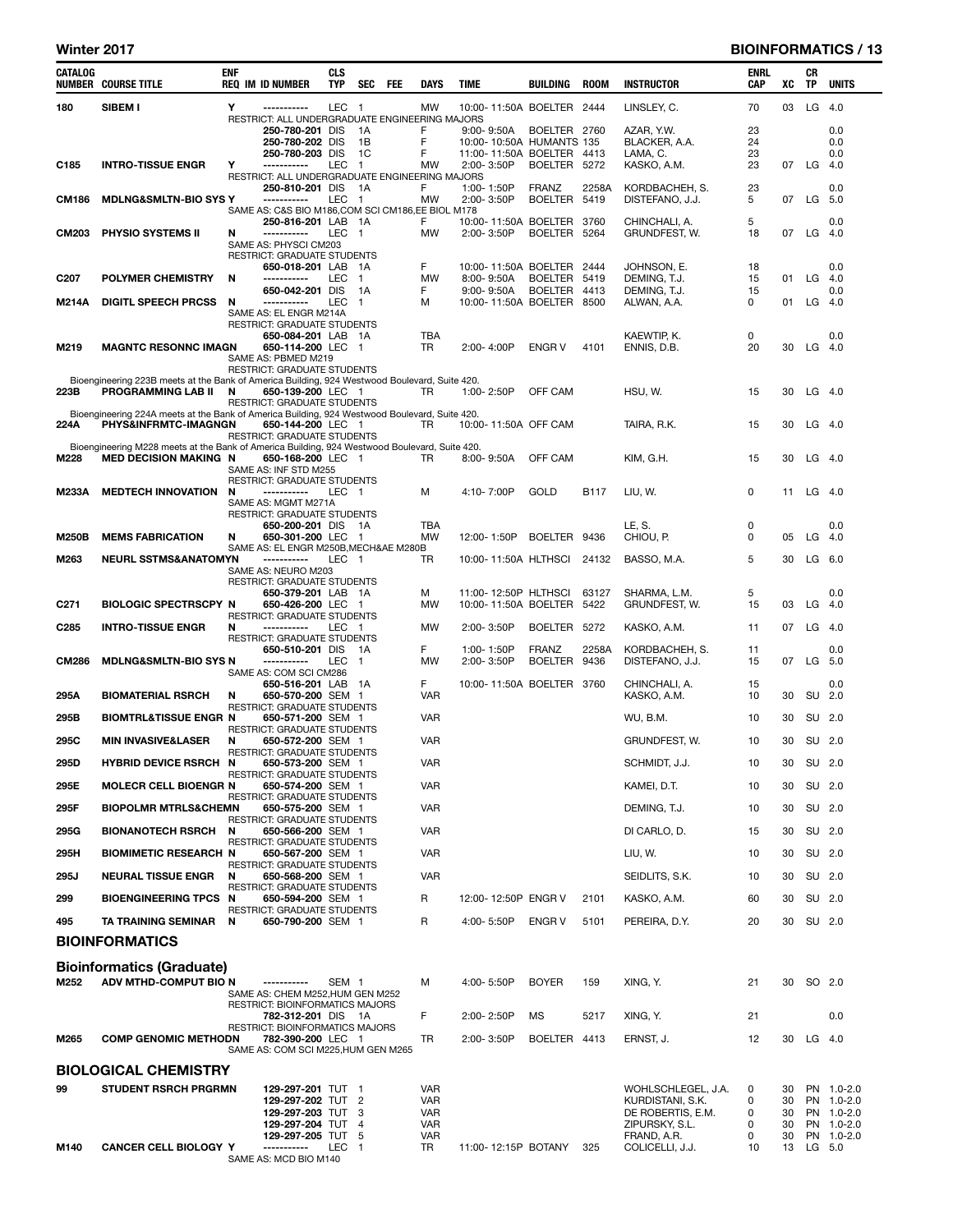#### 14 / BIOMATHEMATICS Winter 2017

| CATALOG      | <b>NUMBER COURSE TITLE</b>                                               | <b>ENF</b> | <b>REQ IM ID NUMBER</b>                                                                             | <b>CLS</b><br><b>TYP</b> | <b>SEC</b>   | FEE | <b>DAYS</b>            | <b>TIME</b>                  | BUILDING                                            | ROOM  | <b>INSTRUCTOR</b>                                                                                                                                                                                 | <b>ENRL</b><br><b>CAP</b> | XC       | CR<br><b>TP</b>    | <b>UNITS</b> |
|--------------|--------------------------------------------------------------------------|------------|-----------------------------------------------------------------------------------------------------|--------------------------|--------------|-----|------------------------|------------------------------|-----------------------------------------------------|-------|---------------------------------------------------------------------------------------------------------------------------------------------------------------------------------------------------|---------------------------|----------|--------------------|--------------|
|              |                                                                          |            | 129-540-201 DIS<br>129-540-202 DIS                                                                  |                          | - 1A<br>- 1B |     | R<br>R                 | $9:00 - 9:50A$<br>2:00-2:50P | LAKRETZ 120<br>GEOLOGY 6704                         |       | FANG. T.<br>FANG, T.                                                                                                                                                                              | 5<br>5                    |          |                    | 0.0<br>0.0   |
| 194          | <b>RESEARCH GROUP SEM N</b>                                              |            | RESTRICT: DEPARTMENT CONSENT<br>129-864-201 SEM 1                                                   |                          |              |     | <b>UNSCHED</b>         |                              |                                                     |       | PAYNE, G.S.                                                                                                                                                                                       | 10                        | 30       | PN 2.0             |              |
| 201A         | <b>BIOLOGICL CHEMISTRY N</b>                                             |            | RESTRICT: INSTRUCTOR CONSENT<br>529-006-200 LEC 1                                                   |                          |              |     | <b>UNSCHED</b>         |                              |                                                     |       | HOWARD, B.D.                                                                                                                                                                                      | 0                         | 30       |                    | 5.0          |
| 220B         | <b>RSRCH LAB ROTATIONS N</b>                                             |            | RESTRICT: GRADUATE STUDENTS<br>529-098-200 LAB 1                                                    |                          |              |     | <b>UNSCHED</b>         |                              |                                                     |       | EDWARDS, P.A.                                                                                                                                                                                     | 20                        | 30       |                    | SU 2.0-8.0   |
| 251B         | <b>TRNSCRPTNL REGULATNN</b>                                              |            | <b>RESTRICT: GRADUATE STUDENTS</b><br>529-304-200 SEM 1                                             |                          |              |     | F                      | 1:00-1:50P                   | <b>BIO SCI</b>                                      | 383   | KURDISTANI, S.K.                                                                                                                                                                                  | 20                        | 30       | SU 2.0             |              |
| M255         | <b>MITOCHONDRIA</b>                                                      | N          | RESTRICT: INSTRUCTOR CONSENT<br>529-327-200 SEM 1                                                   |                          |              |     | T.                     | 4:00-4:50P                   | <b>BIO SCI</b>                                      | 383   | KOEHLER, C.M.                                                                                                                                                                                     | 0                         | 30       | SU 1.0             |              |
| 266B         | <b>SEM-CELL, STEM CELL</b>                                               | N          | SAME AS: CHEM CM255<br>529-404-200 SEM 1<br><b>RESTRICT: GRADUATE STUDENTS</b>                      |                          |              |     | F                      | 3:30-5:20P                   | <b>BOYER</b>                                        | 159   | DE ROBERTIS, E.M.                                                                                                                                                                                 | 20                        | 30       | SU 2.0             |              |
|              | <b>BIOMATHEMATICS</b>                                                    |            |                                                                                                     |                          |              |     |                        |                              |                                                     |       |                                                                                                                                                                                                   |                           |          |                    |              |
| M203         | STOCHASTIC MOD-BIOL N                                                    |            | 533-024-200 LEC 1<br>SAME AS: HUM GEN M203                                                          |                          |              |     | <b>TR</b>              | 10:00-11:50A LS              |                                                     | 5236  | LANGE, K.L.                                                                                                                                                                                       | 15                        | 30       | SO 4.0             |              |
| 204          | <b>BIOMD DATA ANALYSIS</b>                                               | N          | RESTRICT: INSTRUCTOR CONSENT<br>533-030-200 LEC 1                                                   |                          |              |     | <b>MW</b>              | 9:00-10:50A LS               |                                                     | 5236  | SUCHARD, M.A.                                                                                                                                                                                     | 18                        | 30       | SO 4.0             |              |
| <b>M207A</b> | THEORTC GENTC MDLNGN                                                     |            | <b>RESTRICT: GRADUATE STUDENTS</b><br>533-056-200 LEC 1                                             |                          |              |     | TR                     | 3:00-4:50P                   | LS                                                  | 5236  | SINSHEIMER, J.S.                                                                                                                                                                                  | 6                         | 16       | SO 4.0             |              |
| 259          | <b>CONTROV CLIN TRIALS N</b>                                             |            | SAME AS: BIOSTAT M272, HUM GEN M207A<br>533-338-200 LEC 1                                           |                          |              |     | F                      |                              | 11:00-12:30P HLTHSCI                                | 16145 | ELASHOFF, R.M.                                                                                                                                                                                    | 15                        | 30       | SO 2.0             |              |
| M262         | <b>COMMUNICATN-SCIENCEN</b>                                              |            | RESTRICT: BIOMATHEMATICS AND CLINICAL RESEARCH MAJORS<br>533-352-200 LEC 1<br>SAME AS: PSYCTRY M230 |                          |              |     | W                      |                              | 10:00-11:20A HLTHSCI                                | 16145 | ELASHOFF, D.                                                                                                                                                                                      | 10                        | 30       | SO 2.0             |              |
| 265A         | DATA ANLY STRATEG I                                                      | N          | RESTRICT: CLINICAL RESEARCH MAJORS<br>533-384-200 LEC 1                                             |                          |              |     | <b>MW</b>              | 1:00-2:20P                   | <b>MDCC</b>                                         | 12407 | GORNBEIN, J.A.                                                                                                                                                                                    | 20                        | 30       | $LG$ 4.0           |              |
| 266A         | <b>REGRSN ANLY MED SCI</b>                                               | N          | RESTRICT: BIOMATHEMATICS AND CLINICAL RESEARCH MAJORS<br>533-397-200 LEC 1                          |                          |              |     | МW                     | 11:30-12:50P MDCC            |                                                     | 12407 | ELASHOFF, D.                                                                                                                                                                                      | 20                        | 30       | $LG$ 4.0           |              |
| M284         | <b>METH-CLINICAL TRIAL</b>                                               | N          | RESTRICT: BIOMATHEMATICS AND CLINICAL RESEARCH MAJORS<br>533-508-200 LEC 1                          |                          |              |     | WR                     | 5:00-6:50P                   | PUB HLT 71257                                       |       | WONG, W.K.                                                                                                                                                                                        | 0                         | 30       | SO 4.0             |              |
| 299          | <b>TOPCS-CLIN RESEARCH N</b>                                             |            | SAME AS: BIOSTAT M238<br>533-594-201 SEM 1<br>RESTRICT: BIOMATHEMATICS AND CLINICAL RESEARCH MAJORS |                          |              |     | <b>UNSCHED</b>         |                              |                                                     |       | ELASHOFF, R.M.                                                                                                                                                                                    | 10                        | 30       |                    | SO 2.0-6.0   |
|              | <b>BIOMEDICAL RESEARCH</b>                                               |            |                                                                                                     |                          |              |     |                        |                              |                                                     |       |                                                                                                                                                                                                   |                           |          |                    |              |
| 5HA<br>5HB   | <b>BIOMED RES CONCEPTS N</b><br><b>BIOMED RES SKILLS</b>                 | Υ          | 027-016-200 LEC 1<br>-----------                                                                    | LEC 1                    |              |     | <b>TR</b><br><b>TR</b> | 3:30-4:45P                   | WGYOUNG CS76<br>11:00-12:15P GEOLOGY 4660           |       | ROMERO, R.<br>TURLO, K.A.                                                                                                                                                                         | 90<br>30                  | 30<br>30 | $LG$ 4.0<br>LG 4.0 |              |
|              |                                                                          |            | RESTRICT: INSTRUCTOR CONSENT<br>027-017-201 DIS 1A                                                  |                          |              |     | F                      |                              | 11:00-11:50A BOTANY                                 | 325   | YI, T.                                                                                                                                                                                            | 30                        |          |                    | 0.0          |
|              |                                                                          |            | RESTRICT: INSTRUCTOR CONSENT                                                                        |                          |              |     |                        |                              |                                                     |       | For Biomedical Research 10H, students must first fill out an online application at https://www.biomedresearchminor.ucla.edu/biomedical-research-10h-application/. Instructor will notify students |                           |          |                    |              |
| 10H          | when they have been approved for enrollment.<br><b>RESEARCH-GENETICS</b> |            | N Y ----------                                                                                      | LEC 1                    |              |     | MF                     | 2:00-3:20P                   | LAKRETZ 120                                         |       | EVANS, C.J.                                                                                                                                                                                       | 30                        |          | 30 LG 6.0          |              |
|              |                                                                          |            | RESTRICT: INSTRUCTOR CONSENT<br>Y 027-032-201 LAB 1A                                                |                          |              |     | TR                     | 9:00-11:50A LS               |                                                     | 2365  | SU, C.                                                                                                                                                                                            | 15                        |          |                    | 0.0          |
|              |                                                                          |            | RESTRICT: INSTRUCTOR CONSENT<br>Y 027-032-202 LAB 1B                                                |                          |              |     | TR                     | 1:00-3:50P                   | LS                                                  | 2365  | CONOVALOFF, J.L.                                                                                                                                                                                  | 15                        |          |                    | 0.0          |
| <b>188SB</b> | <b>INDIV STD FOR USIE</b>                                                | Υ          | RESTRICT: INSTRUCTOR CONSENT<br>027-829-201 TUT 1                                                   |                          |              |     | <b>UNSCHED</b>         |                              |                                                     |       | ROMERO, R.                                                                                                                                                                                        | $\mathbf{1}$              | 30       | $LG$ 1.0           |              |
| 193H         | JRNL CLB-BIOMED RSC N                                                    |            | 027-863-200 SEM 1<br>RESTRICT: INSTRUCTOR CONSENT                                                   |                          |              |     | W                      | 1:00-3:50P                   | <b>FRANZ</b>                                        | 2288  | ROMERO, R.                                                                                                                                                                                        | 20                        | 30       | $LG$ 2.0           |              |
|              |                                                                          |            | 027-863-201 SEM 2<br>RESTRICT: INSTRUCTOR CONSENT                                                   |                          |              |     | w                      | 1:00-3:50P                   | LAKRETZ 101                                         |       | CLARK, I.E.                                                                                                                                                                                       | 20                        | 30       | $LG$ 2.0           |              |
| 194H         | <b>RSCH GRP-BIOMED RSC Y</b>                                             |            | 027-869-200 SEM 1<br>RESTRICT: INSTRUCTOR CONSENT                                                   |                          |              |     | м                      |                              | 10:00-12:50P LAKRETZ 100                            |       | TURLO, K.A.                                                                                                                                                                                       | 20                        |          | 30 LG 2.0          |              |
|              | <b>BIOSTATISTICS</b>                                                     |            |                                                                                                     |                          |              |     |                        |                              |                                                     |       |                                                                                                                                                                                                   |                           |          |                    |              |
| 100A         | <b>INTRO-BIOSTATISTICS</b>                                               | N          | -----------<br>RESTRICT: NURSING MAJORS                                                             | LEC 1                    |              |     | м                      | 12:00-1:50P                  | <b>FACTOR</b>                                       | 5255  | GJERTSON, D.W.                                                                                                                                                                                    | 50                        |          | 05 SO 4.0          |              |
|              |                                                                          |            | 135-300-201 DIS 1A<br><b>RESTRICT: NURSING MAJORS</b>                                               |                          |              |     | F                      | 3:00-3:50P                   | <b>HLTHSCI</b>                                      |       | 33105A GJERTSON, D.W.                                                                                                                                                                             | 50                        |          |                    | 0.0          |
|              |                                                                          |            | 135-300-211 LAB G1<br><b>RESTRICT: NURSING MAJORS</b>                                               |                          |              |     | F                      | 4:00-4:50P                   | PUB HLT A1241                                       |       | WANG, J.                                                                                                                                                                                          | 23                        |          |                    | 0.0          |
|              |                                                                          |            | 135-300-212 LAB G2<br>RESTRICT: NURSING MAJORS                                                      |                          |              |     | F                      |                              | 10:00-10:50A PUB HLT A1241                          |       | NEMMERS, T.J.                                                                                                                                                                                     | 22                        |          |                    | 0.0          |
|              |                                                                          |            | 135-300-213 LAB G3<br><b>RESTRICT: NURSING MAJORS</b>                                               |                          |              |     | F                      | 5:00-5:50P                   | PUB HLT A1241                                       |       | NEMMERS, T.J.                                                                                                                                                                                     | 5                         |          |                    | 0.0          |
| 100B         | <b>INTRO-BIOSTATISTICS</b>                                               | N          | -----------<br>RESTRICT: ANY PUBLIC HEALTH MAJOR OR COMMUNITY HEALTH MAJOR                          | LEC 1                    |              |     | <b>MWF</b>             | 1:00- 2:50P                  |                                                     |       | HLTHSCI 33105A BROOKMEYER, R.S.                                                                                                                                                                   | 100                       |          | 06 SO 4.0          |              |
|              |                                                                          |            | 135-301-201 LAB 1A<br>135-301-202 LAB 1B                                                            |                          |              |     | Τ<br>т                 | 1:00-1:50P<br>2:00-2:50P     | PUB HLT A1241<br>PUB HLT                            | A1241 | MORRISON, D.E.<br>SHAMSHOIAN, J.S.                                                                                                                                                                | 16<br>16                  |          |                    | 0.0<br>0.0   |
|              |                                                                          |            | 135-301-203 LAB 1C<br>135-301-204 LAB 1D                                                            |                          |              |     | W<br>R                 | 1:00-1:50P                   | 10:00-10:50A PUB HLT A1241<br>PUB HLT A1241         |       | PAN, J.A.<br>CLAGUE, J.S.                                                                                                                                                                         | 15<br>15                  |          |                    | 0.0<br>0.0   |
|              |                                                                          |            | 135-301-205 LAB 1E                                                                                  |                          |              |     | R                      | 2:00-2:50P                   | PUB HLT A1241                                       |       | MORRISON, D.E.                                                                                                                                                                                    | 15                        |          |                    | 0.0          |
|              |                                                                          |            | 135-301-206 LAB 1F<br>135-301-207 LAB 1G                                                            |                          |              |     | м<br>R                 |                              | 10:00- 10:50A PUB HLT<br>11:00-11:50A PUB HLT A1241 | A1241 | GOLDBECK, C.S.<br>GOLDBECK, C.S.                                                                                                                                                                  | 15<br>15                  |          |                    | 0.0<br>0.0   |
|              |                                                                          |            | 135-301-210 LEC 2                                                                                   |                          |              |     | <b>UFS</b>             |                              | 12:00-4:50P PUB HLT                                 | 41268 | LEE, M.L.                                                                                                                                                                                         | 40                        | 30       | SO 4.0             |              |
| 200B         | <b>BIOSTATISTICS</b>                                                     | N          | RESTRICT: HEALTH AND ALLIED PROFESSIONAL MPH PROGRAM<br>-----------                                 | LEC 1                    |              |     | <b>MWF</b>             |                              | 11:00-11:50A PUB HLT 41235                          |       | CRESPI-CHUN, C.                                                                                                                                                                                   | 22                        |          | 04 SO 4.0          |              |
|              |                                                                          |            | RESTRICT: BIOSTATISTICS MAJORS<br>535-002-202 DIS                                                   |                          | - 1A         |     | F                      |                              | 12:00-12:50P PUB HLT 41235                          |       | YEN, P.K.                                                                                                                                                                                         | 30                        |          |                    | 0.0          |
|              |                                                                          |            | -----------                                                                                         | LAB G1                   |              |     | F                      | 2:00-2:50P                   | PUB HLT                                             |       | A1241 YEN, P.K.                                                                                                                                                                                   | 22                        |          |                    | 0.0          |
| 201B         | <b>APPLIED REGRESSION</b>                                                | N          | -----------<br>535-005-201 DIS                                                                      | LEC 1                    | - 1A         |     | <b>MWF</b><br>F        |                              | 9:00-9:50A HLTHSCI<br>10:00-10:50A HLTHSCI          |       | 43105A SUGAR, C.A.<br>43105A SUGAR, C.A.                                                                                                                                                          | 69<br>69                  |          | 02 LG 4.0          | 0.0          |
|              |                                                                          |            | 535-005-211 LAB M1                                                                                  |                          |              |     | R                      |                              | 10:00-10:50A PUB HLT                                |       | A1241 ABDALLA, N.A.                                                                                                                                                                               | 23                        |          |                    | 0.0          |
|              |                                                                          |            | 535-005-212 LAB M2<br>535-005-213 LAB M3                                                            |                          |              |     | F<br>R.                |                              | 11:00-11:50A PUB HLT<br>12:00-12:50P PUB HLT        |       | A1241 ABDALLA, N.A.<br>A1241 ABDALLA, N.A.                                                                                                                                                        | 23<br>23                  |          |                    | 0.0<br>0.0   |
| 202B         | TOPICS IN ESTIMATN                                                       | <b>N</b>   | 535-022-201 LEC 1                                                                                   |                          |              |     | MW                     |                              |                                                     |       | 1:00-2:50P HLTHSCI 51279 SENTURK, D.                                                                                                                                                              | 30                        |          | 06 LG 4.0          |              |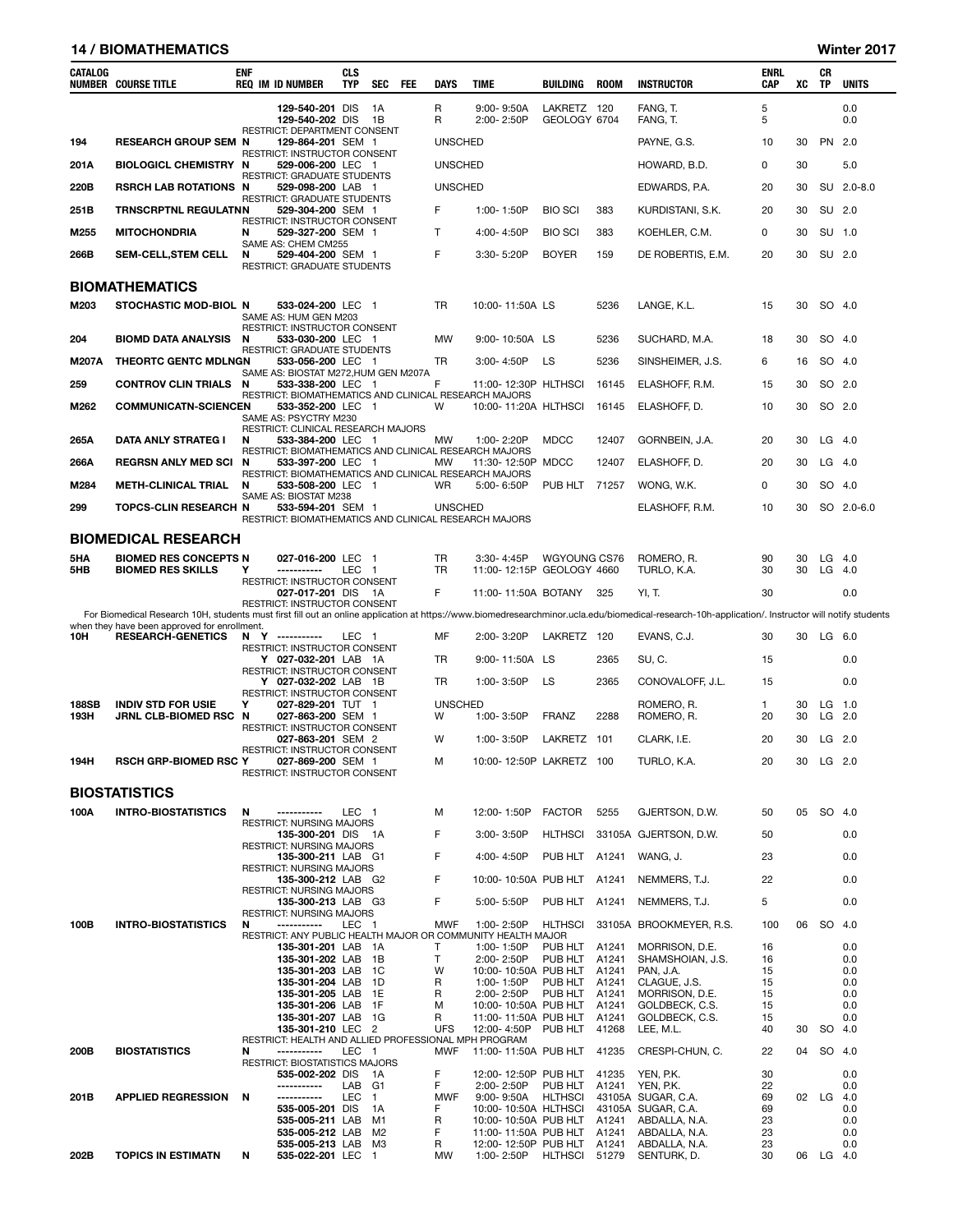#### Winter 2017 **CHEMICAL AND BIOMOLECULAR ENGINEERING / 15**

| <b>CATALOG</b> | NUMBER COURSE TITLE             | <b>ENF</b> | <b>REQ IM ID NUMBER</b>                                                          | <b>CLS</b><br><b>TYP</b> | SEC FEE | <b>DAYS</b> | <b>TIME</b>          | BUILDING  | <b>ROOM</b> | INSTRUCTOR         | <b>ENRL</b><br><b>CAP</b> | XC | CR<br>TP . | UNITS |
|----------------|---------------------------------|------------|----------------------------------------------------------------------------------|--------------------------|---------|-------------|----------------------|-----------|-------------|--------------------|---------------------------|----|------------|-------|
| 212            | <b>DISTRBTN FREE MTHDS N</b>    |            | 535-072-201 LEC 1<br><b>RESTRICT: BIOSTATISTICS MAJORS</b>                       |                          |         | <b>MW</b>   | 10:00-11:50A PUB HLT |           | 41268       | RAMIREZ, C.M.      | 25                        | 30 | SO 4.0     |       |
| 214            | <b>FINITE POPUL SMPLNG</b>      | N          | 535-084-201 LEC 1<br>RESTRICT: BIOSTATISTICS MAJORS                              |                          |         | <b>TR</b>   | $1:00 - 2:20P$       | PUB HLT   | 61269       | BANERJEE, S.       | 26                        | 30 | SO 4.0     |       |
| M238           | <b>METH-CLINICAL TRIAL</b>      | N          | 535-228-201 LEC 1<br>SAME AS: BIOMATH M284                                       |                          |         | <b>WR</b>   | 5:00-6:50P           | PUB HLT   | 71257       | WONG. W.K.         | 20                        | 30 | SO 4.0     |       |
| 245            | <b>ADV SEM-BIOSTATISTC</b>      | N          | 535-270-200 SEM 1<br><b>RESTRICT: GRADUATE STUDENTS</b>                          |                          |         | W           | 3:00-4:50P           | HLTHSCI   |             | 43105A TELESCA, D. | 40                        | 30 | SU 2.0     |       |
| 250B           | <b>LINR STATSTCL MDLS</b>       | N          | ------------<br><b>RESTRICT: GRADUATE STUDENTS</b>                               | LEC <sub>1</sub>         |         | <b>TR</b>   | 9:00-10:30A PUB HLT  |           | 51279       | HORVATH, S.        | 20                        | 30 | $LG$ 4.0   |       |
|                |                                 |            | 535-301-201 DIS 1A                                                               |                          |         | R.          | 11:00-11:50A PUB HLT |           | 61262       | HORVATH, S.        | 20                        |    |            | 0.0   |
| 256            | ADV MTHD-MATH STATS N           |            | 535-336-201 LEC 1<br><b>RESTRICT: GRADUATE STUDENTS</b>                          |                          |         | MW          | 10:00-11:50A PUB HLT |           | 51279       | DABROWSKA, D.M.    | 10                        | 30 | SO 4.0     |       |
| M272           | <b>THEORTC GENTC MDLNGN</b>     |            | 535-433-200 LEC 1<br>SAME AS: BIOMATH M207A.HUM GEN M207A                        |                          |         | <b>TR</b>   | 3:00-4:50P           | <b>LS</b> | 5236        | SINSHEIMER, J.S.   | 8                         | 16 | SO 4.0     |       |
| 277            | <b>ROBUST&amp;MDRN NONPRMTN</b> |            | 535-462-201 LEC 1<br><b>RESTRICT: BIOSTATISTICS MAJORS</b>                       |                          |         | TR.         | $8:30 - 9:50A$       | PUB HLT   | 61235       | LI. G.             | 20                        | 30 | SO 4.0     |       |
| 402B           | <b>BIOSTATSTCL CNSLTNG N</b>    |            | -----------<br><b>RESTRICT: INSTRUCTOR CONSENT</b>                               | DIS <sub>1</sub>         |         | M           | 3:00-4:50P           | PUB HLT   | 61235       | ELASHOFF, D.       | $\overline{7}$            | 30 | SU 4.0     |       |
|                |                                 |            | 535-605-201 LAB 1A<br><b>RESTRICT: INSTRUCTOR CONSENT</b>                        |                          |         |             | MTWRF 1:00-2:50P     | PUB HLT   | A1279       | ELASHOFF. D.       |                           |    |            | 0.0   |
| M403B          | <b>CMPT MGMT-HLTH DATA N</b>    |            | 535-611-200 LEC 1<br>SAME AS: EPIDEM M403<br><b>RESTRICT: INSTRUCTOR CONSENT</b> |                          |         | TR.         | $3:00 - 5:50P$       | PUB HLT   | A1241       | SMITH. L.V.        | 5                         | 30 | LG $4.0$   |       |
| 409            | DOCTRL STAT CNSLTNG N           |            | 535-619-201 SEM 1<br>RESTRICT: BIOSTATISTICS AND PUBLIC HEALTH MAJORS            |                          |         | W.          | 2:00-2:50P           | PUB HLT   | 41268       | GJERTSON, D.W.     | 15                        | 30 | SU 2.0     |       |

### CHEMICAL AND BIOMOLECULAR ENGINEERING

#### Chemical Engineering

Students who enroll in upper division HSSEAS courses without completing the requisites are subject to disenrollment after the second class meeting. If necessary, consult an HSSEAS counselor in 6426 Boelter Hall.

| 6426 Boelter Hall. |                                    |                                                                                     |                  |                |            |                           |                |       |                    |          |    |           |             |
|--------------------|------------------------------------|-------------------------------------------------------------------------------------|------------------|----------------|------------|---------------------------|----------------|-------|--------------------|----------|----|-----------|-------------|
| 45                 | <b>BIOMOL ENGR FNDMNTLN</b>        | ------------                                                                        | LEC <sub>1</sub> |                | TR         | 10:00-11:50A BOELTER 5249 |                |       | TANG, Y.           | 90       | 13 | $LG$ 4.0  |             |
|                    |                                    | RESTRICT: ALL UNDERGRADUATE ENGINEERING MAJORS                                      |                  |                |            |                           |                |       |                    |          |    |           |             |
|                    |                                    | 369-135-201 DIS                                                                     |                  | 1A             | F          | 12:00-12:50P KAUFMAN 101  |                |       | BOND, C.M.         | 30       |    |           | 0.0         |
|                    |                                    | 369-135-202 DIS                                                                     |                  | 1B             | F          | 1:00-1:50P                | BUNCHE 2209A   |       | HUNG, Y.S.         | 30       |    |           | 0.0         |
|                    |                                    | 369-135-203 DIS                                                                     |                  | 1C             | F          | 1:00-1:50P                | BUNCHE 1209B   |       | LIU, N.            | 30       |    |           | 0.0         |
| 99                 | <b>STUDENT RSRCH PRGRMN</b>        | 369-297-201 TUT                                                                     |                  | $\mathbf{1}$   | <b>VAR</b> |                           |                |       | MANOUSIOUTHAKIS, V | $\Omega$ | 30 |           | PN 1.0-2.0  |
|                    |                                    | 369-297-202 TUT                                                                     |                  | $\overline{2}$ | <b>VAR</b> |                           |                |       | TANG. Y.           | 0        | 30 |           | PN 1.0-2.0  |
|                    |                                    | 369-297-203 TUT                                                                     |                  | 3              | <b>VAR</b> |                           |                |       | SEGURA, T.         | 0        | 30 |           | PN 1.0-2.0  |
|                    |                                    | 369-297-204 TUT                                                                     |                  | 4              | <b>VAR</b> |                           |                |       | LIAO, J.C.         | 0        | 30 |           | PN 1.0-2.0  |
|                    |                                    | 369-297-205 TUT                                                                     |                  | -5             | <b>VAR</b> |                           |                |       | COHEN, Y.          | $\Omega$ | 30 |           | PN 1.0-2.0  |
| 101B               | <b>TRANSPORT PHENOM II N</b>       | -----------                                                                         | LEC              | -1             | TR         | 4:00-5:50P                | BOELTER 5249   |       | HICKS, R.F.        | 75       | 30 | LG        | 4.0         |
|                    |                                    | RESTRICT: ALL UNDERGRADUATE ENGINEERING MAJORS AND ENVIRONMENTAL ENGINEERING MINORS |                  |                |            |                           |                |       |                    |          |    |           |             |
|                    |                                    | 369-307-201 DIS                                                                     |                  | 1A             | F          | 8:00-8:50A                | BOELTER 5252   |       | SHEN. G.           | 25       |    |           | 0.0         |
|                    |                                    | 369-307-202 DIS                                                                     |                  | 1B             | F          | 4:00-4:50P                | BOELTER 5252   |       | LE. Z.             | 25       |    |           | 0.0         |
|                    |                                    | 369-307-203 DIS                                                                     |                  | 1C             | F          | 4:00-4:50P                | <b>BOELTER</b> | 9436  | JULIE, M.          | 25       |    |           | 0.0         |
| 102A               | <b>THERMODYNAMICS I</b>            | N<br>-----------                                                                    | LEC              | $\mathbf{1}$   | <b>TR</b>  | 2:00-3:50P                | KNSY PV 1240B  |       | MANOUSIOUTHAKIS, V | 90       |    | 15 LG 4.0 |             |
|                    |                                    | RESTRICT: ALL UNDERGRADUATE ENGINEERING MAJORS AND ENVIRONMENTAL ENGINEERING MINORS |                  |                |            |                           |                |       |                    |          |    |           |             |
|                    |                                    | 369-313-201 DIS                                                                     |                  | 1A             | F          | $9:00 - 9:50A$            | BOELTER 5419   |       | PICHARDO, P.A.     | 30       |    |           | 0.0         |
|                    |                                    | 369-313-202 DIS                                                                     |                  | 1B             | F          | 1:00-1:50P                | BOELTER 5419   |       | PENG. K.           | 30       |    |           | 0.0         |
|                    |                                    | 369-313-203 DIS                                                                     |                  | 1C             | F          | 1:00-1:50P                |                |       |                    | 30       |    |           | 0.0         |
|                    |                                    |                                                                                     |                  |                |            |                           | BOELTER 5272   |       | PICHARDO, P.A.     |          |    |           |             |
| 104A               | CHM&BIOCHM ENGR LABN Y ----------- |                                                                                     | <b>LEC</b>       | $\mathbf{1}$   | MW         | 10:00-10:50A BOELTER 4413 |                |       | GRASEL, T.G.       | 32       | 30 | LG 4.0    |             |
|                    |                                    | RESTRICT: CHEMICAL ENGINEERING UNDERGRADS                                           |                  |                |            |                           |                |       |                    |          |    |           |             |
|                    |                                    | Y 369-322-201 LAB                                                                   |                  | 1A             | MW         | 11:00-1:50P               | BOELTER        | 6541  | LU, X.             | 32       |    |           | 0.0         |
| 104D               | <b>MOLECULAR BIOTECH</b>           | N Y -----------                                                                     | <b>LEC</b>       | $\mathbf 1$    | <b>MW</b>  | 10:00-10:50A BOELTER      |                | 5514  | CHEN, Y.Y.         | 12       | 30 | LG.       | 6.0         |
|                    |                                    | RESTRICT: CHEMICAL ENGINEERING UNDERGRADS                                           |                  |                |            |                           |                |       |                    |          |    |           |             |
|                    |                                    | Y 369-331-201 LAB                                                                   |                  | 1A             | <b>TR</b>  | 8:00-11:50A               | BOELTER 6541   |       | CHEN, X.           | 12       |    |           | 0.0         |
| 107                | PRCS DYNAMICS&CNTRLN               | -----------                                                                         | <b>LEC</b>       | $\mathbf{1}$   | <b>MW</b>  | 12:00-1:50P               | <b>KNSY PV</b> | 1200B | CHRISTOFIDES, P.D. | 90       | 05 | LG        | 4.0         |
|                    |                                    | RESTRICT: ALL UNDERGRADUATE ENGINEERING MAJORS                                      |                  |                |            |                           |                |       |                    |          |    |           |             |
|                    |                                    | 369-342-201 DIS                                                                     |                  | 1A             | F          | 9:00-9:50A                | BOELTER        | 5436  | ALANQAR, A.W.      | 30       |    |           | 0.0         |
|                    |                                    | 369-342-202 DIS                                                                     |                  | 1B             | F          | 12:00-12:50P BOELTER      |                | 5272  | WU, Z.             | 30       |    |           | 0.0         |
|                    |                                    | 369-342-203 DIS                                                                     |                  | 1 <sup>C</sup> | F          | 9:00-9:50A                | <b>BUNCHE</b>  | 3153  | ALBALAWI, F.       | 30       |    |           | 0.0         |
| 108A               | PROCESS ECON&ANLY                  | N<br>-----------                                                                    | <b>LEC</b>       | $\overline{1}$ | <b>MW</b>  | 4:00-5:50P                | GEOLOGY 3656   |       | PANG, K.H.         | 70       | 30 | LG        | 4.0         |
|                    |                                    | RESTRICT: ALL UNDERGRADUATE ENGINEERING MAJORS                                      |                  |                |            |                           |                |       |                    |          |    |           |             |
|                    |                                    | 369-348-201 DIS                                                                     |                  | 1A             | F          | 2:00-2:50P                | BOELTER 4404   |       | CROSE, M.G.        | 35       |    |           | 0.0         |
|                    |                                    | 369-348-202 DIS                                                                     |                  | 1B             | F          | 3:00-3:50P                | <b>BOELTER</b> | 4404  | TRAN, A.T.         | 35       |    |           | 0.0         |
| C112               | <b>POLYMER PROCESSES</b>           | -----------<br>N                                                                    | <b>LEC</b>       | $\blacksquare$ | <b>MW</b>  | 10:00-11:50A BOELTER      |                | 5264  | LU, Y.             | 40       | 30 | LG.       | -4.0        |
|                    |                                    | RESTRICT: ALL UNDERGRADUATE ENGINEERING MAJORS                                      |                  |                |            |                           |                |       |                    |          |    |           |             |
|                    |                                    | 369-372-201 DIS                                                                     |                  | - 1A           | F.         | 12:00-12:50P FRANZ        |                | 1260  | XU.D.              | 40       |    |           | 0.0         |
| 210                | ADV CHEM REACT ENGR N              | 769-060-200 LEC                                                                     |                  | $\overline{1}$ | <b>TR</b>  | 8:00-9:50A                | <b>BOELTER</b> | 5436  | SIMONETTI, D.A.    | 30       | 30 | LG.       | 4.0         |
| C <sub>2</sub> 12  | <b>POLYMER PROCESSES</b>           | -----------<br>N                                                                    | LEC <sub>1</sub> |                | <b>MW</b>  | 10:00-11:50A BOELTER      |                | 5264  | LU, Y.             | 15       | 30 | LG        | 4.0         |
|                    |                                    | <b>RESTRICT: GRADUATE STUDENTS</b>                                                  |                  |                |            |                           |                |       |                    |          |    |           |             |
|                    |                                    | 769-072-201 DIS                                                                     |                  | - 1A           | F.         | 12:00-12:50P FRANZ        |                | 1260  | XU.D.              | 15       |    |           | 0.0         |
| 220                | <b>ADV MASS TRANSFER</b>           | N<br>769-120-200 LEC 1                                                              |                  |                | <b>MW</b>  | 2:00-3:50P                | <b>BOELTER</b> | 5273  | COHEN, Y.          | 30       | 07 | LG        | 4.0         |
|                    |                                    | <b>RESTRICT: GRADUATE STUDENTS</b>                                                  |                  |                |            |                           |                |       |                    |          |    |           |             |
| <b>M282A</b>       | <b>NONLNR DYANMC SSTMSN</b>        | 769-492-201 LEC 1                                                                   |                  |                | <b>MW</b>  | 4:00-5:50P                | <b>BOELTER</b> | 5273  | COOGAN, S.D.       | 0        | 30 | $LG$ 4.0  |             |
|                    |                                    | SAME AS: EL ENGR M242A, MECH&AE M272A                                               |                  |                |            |                           |                |       |                    |          |    |           |             |
| 298A               | <b>RESEARCH SEMINAR</b>            | N<br>769-570-200 SEM 1                                                              |                  |                | F          | 9:00-9:50A                | BOELTER 5514   |       | CHRISTOFIDES, P.D. | 10       | 30 |           | SU 2.0-4.0  |
|                    |                                    | <b>RESTRICT: GRADUATE STUDENTS</b>                                                  |                  |                |            |                           |                |       |                    |          |    |           |             |
| 298B               | <b>RESEARCH SEMINAR</b>            | 769-571-200 SEM 1<br>N                                                              |                  |                | F          | 8:00-8:50A                | <b>BOELTER</b> | 5514  | DAVIS, J.          | 10       | 30 |           | SU 2.0-4.0  |
|                    |                                    | <b>RESTRICT: GRADUATE STUDENTS</b>                                                  |                  |                |            |                           |                |       |                    |          |    |           |             |
| 298C               | <b>RESEARCH SEMINAR</b>            | 769-572-200 SEM 1<br>N                                                              |                  |                | F          | 12:00-1:50P               | BOELTER 5514   |       | COHEN, Y.          | 10       | 30 |           | SU 2.0-4.0  |
|                    |                                    | RESTRICT: GRADUATE STUDENTS                                                         |                  |                |            |                           |                |       |                    |          |    |           |             |
| 298D               | <b>RESEARCH SEMINAR</b>            | N<br>769-573-200 SEM 1                                                              |                  |                | F          | 8:00-9:50A                | <b>ROLFE</b>   | 3115  | SIMONETTI, D.A.    | 10       | 30 | SU        | $2.0 - 4.0$ |
|                    |                                    | <b>RESTRICT: GRADUATE STUDENTS</b>                                                  |                  |                |            |                           |                |       |                    |          |    |           |             |
| 298F               | <b>RESEARCH SEMINAR</b>            | N<br>769-574-200 SEM 1                                                              |                  |                | R          | 12:00-1:50P               | BOELTER 5280   |       | SEGURA, T.         | 10       | 30 |           | SU 2.0-4.0  |
|                    |                                    | RESTRICT: GRADUATE STUDENTS                                                         |                  |                |            |                           |                |       |                    |          |    |           |             |
|                    |                                    | N                                                                                   |                  |                | F          | 1:00-1:50P                |                |       |                    | 10       | 30 | SU        |             |
| 298G               | <b>RESEARCH SEMINAR</b>            | 769-575-200 SEM 1                                                                   |                  |                |            |                           | BOELTER 4413   |       | MONBOUQUETTE, H.G. |          |    |           | $2.0 - 4.0$ |
|                    |                                    | RESTRICT: GRADUATE STUDENTS                                                         |                  |                |            |                           |                |       |                    |          |    |           |             |
| 298H               | <b>RESEARCH SEMINAR</b>            | N<br>769-576-200 SEM 1<br>RESTRICT: GRADUATE STUDENTS                               |                  |                | F          | 3:00-3:50P                | BOELTER 4413   |       | HICKS, R.F.        | 10       | 30 |           | SU 2.0-4.0  |
|                    |                                    |                                                                                     |                  |                |            |                           |                |       |                    |          |    |           |             |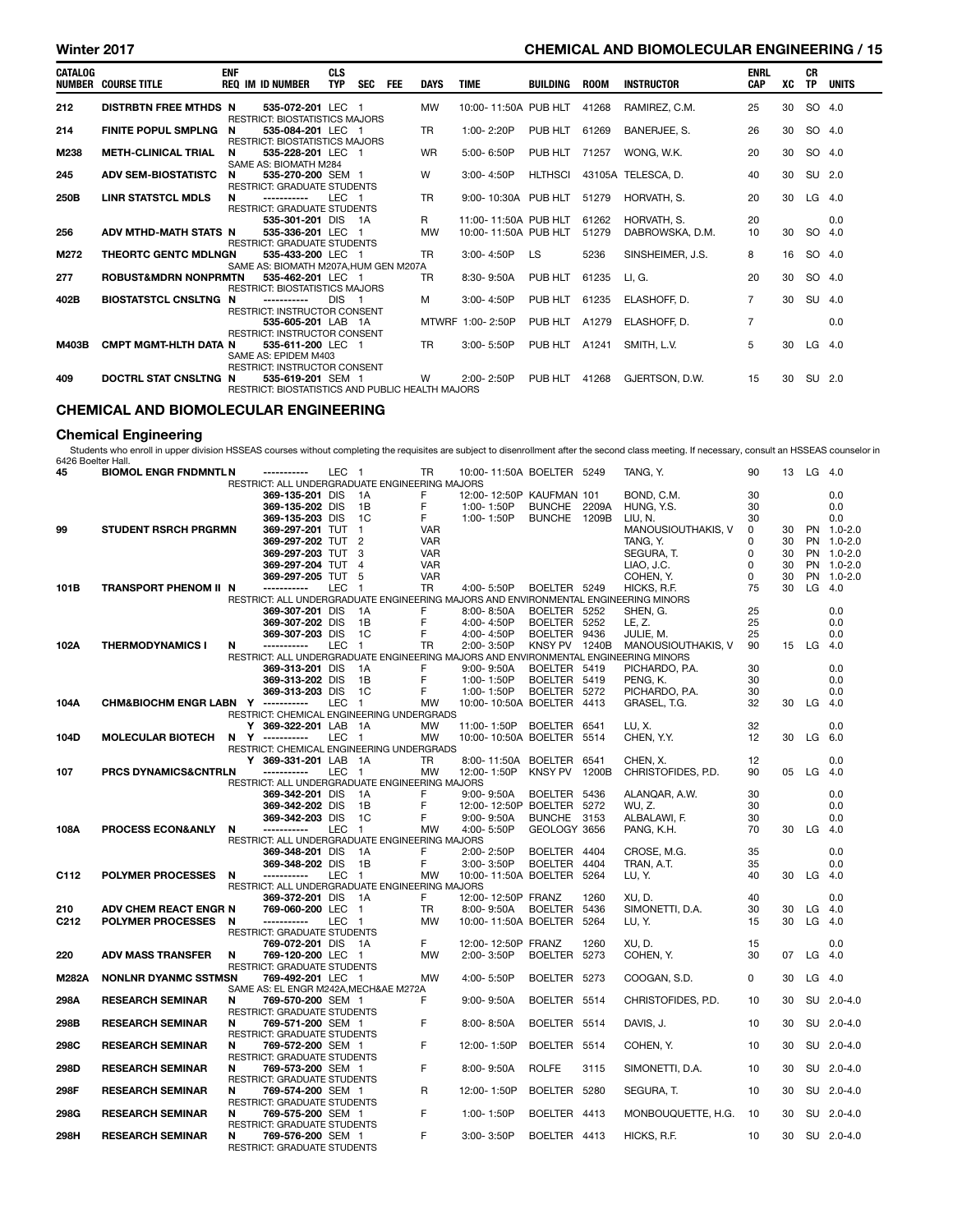#### 16 / CHEMISTRY AND BIOCHEMISTRY Winter 2017

| CATALOG<br>NUMBER | COURSE TITLE                 | <b>ENF</b> | <b>REQ IM ID NUMBER</b>                                 | <b>CLS</b><br><b>TYP</b> | <b>SEC</b> | FEE | <b>DAYS</b> | TIME                 | <b>BUILDING</b> | <b>ROOM</b> | <b>INSTRUCTOR</b>  | <b>ENRL</b><br><b>CAP</b> | XC | СR<br>TP | <b>UNITS</b> |
|-------------------|------------------------------|------------|---------------------------------------------------------|--------------------------|------------|-----|-------------|----------------------|-----------------|-------------|--------------------|---------------------------|----|----------|--------------|
| 298J              | <b>RESEARCH SEMINAR</b>      | N          | 769-577-200 SEM 1<br><b>RESTRICT: GRADUATE STUDENTS</b> |                          |            |     | F           | 2:00-2:50P           | <b>BOELTER</b>  | 4413        | LIAO, J.C.         | 20                        | 30 |          | SU 2.0-4.0   |
| 298M              | <b>RESEARCH SEMINAR</b>      | N          | 769-578-200 SEM 1<br><b>RESTRICT: GRADUATE STUDENTS</b> |                          |            |     | F           | $4:00 - 4:50P$       | <b>BOELTER</b>  | 5514        | MANOUSIOUTHAKIS. V | 10                        | 30 | SU       | $2.0 - 4.0$  |
| 298P              | <b>RESEARCH SEMINAR</b>      | N          | 769-581-200 SEM 1<br><b>RESTRICT: GRADUATE STUDENTS</b> |                          |            |     | F           | $8:00 - 9:50A$       | <b>ROLFE</b>    | 3120        | CHANG, J.P.        | 10                        | 30 | SU       | $2.0 - 4.0$  |
| <b>298S</b>       | <b>RESEARCH SEMINAR</b>      | N          | 769-582-200 SEM 1<br><b>RESTRICT: GRADUATE STUDENTS</b> |                          |            |     | F           | $8:00 - 9:50A$       | <b>BOELTER</b>  | 4283        | CHEN. Y.Y.         | 10                        | 30 | SU       | $2.0 - 4.0$  |
| 298T              | <b>RESEARCH SEMINAR</b>      | N.         | 769-583-200 SEM 1<br><b>RESTRICT: GRADUATE STUDENTS</b> |                          |            |     | F           | 4:00-5:50P           | <b>BOELTER</b>  | 4283        | TANG. Y.           | 10                        | 30 | SU       | $2.0 - 4.0$  |
| 298V              | <b>RESEARCH SEMINAR</b>      | N          | 769-584-200 SEM 1<br><b>RESTRICT: GRADUATE STUDENTS</b> |                          |            |     | F           | 1:00-1:50P           | <b>BOELTER</b>  | 4283        | LU, Y.             | 20                        | 30 |          | SU 2.0-4.0   |
| 298Z              | <b>RESEARCH SEMINAR</b>      | N          | 769-585-200 SEM 1<br><b>RESTRICT: GRADUATE STUDENTS</b> |                          |            |     | F           | $5:00 - 5:50P$       | <b>BOELTER</b>  | 5514        | SENKAN, S.M.       | 10                        | 30 |          | SU 2.0-4.0   |
| 299               | <b>DEPARTMENTL SEMINAR N</b> |            | 769-594-200 SEM 1<br><b>RESTRICT: GRADUATE STUDENTS</b> |                          |            |     | F           | 10:00-11:50A BOELTER |                 | 3400        | CHEN, Y.Y.         | 120                       | 30 | SU       | - 2.0        |

#### CHEMISTRY AND BIOCHEMISTRY

For Chemistry 14A, PTE numbers are NOT available; do not contact the instructor for a PTE number. Students MUST attend the lecture in which they are enrolled; random ID checking is held throughout the term.

|     | For Chemistry 14A, lecture 1, there will be one MANDATORY midterm examination from 1 to 3 p.m. Saturday, February 11, 2017.                                                                                                    |                    |       |      |            |                |              |      |                   |     |    |        |     |
|-----|--------------------------------------------------------------------------------------------------------------------------------------------------------------------------------------------------------------------------------|--------------------|-------|------|------------|----------------|--------------|------|-------------------|-----|----|--------|-----|
| 14A | <b>EQUILBR&amp;ACIDS&amp;BASES Y</b>                                                                                                                                                                                           | -----------        | LEC 1 |      | <b>MWF</b> | 1:00-1:50P     | WGYOUNG CS24 |      | SCERRI, E.R.      | 235 | 32 | SO 4.0 |     |
|     |                                                                                                                                                                                                                                | 142-042-201 DIS    |       | 1A   | M          | $3:00 - 3:50P$ | BOTANY       | 133  | RUIZ-ROBLES, J.F. | 27  |    |        | 0.0 |
|     |                                                                                                                                                                                                                                | 142-042-202 DIS 1B |       |      |            | 8:00- 8:50A    | WGYOUNG 1044 |      | BRADNER, S.       | 26  |    |        | 0.0 |
|     |                                                                                                                                                                                                                                | 142-042-203 DIS    |       | 1C   |            | 9:00- 9:50A    | BOELTER 4413 |      | PANGILINAN, L.E.  | 26  |    |        | 0.0 |
|     |                                                                                                                                                                                                                                | 142-042-204 DIS    |       | - 1D |            | 1:00-1:50P     | BOELTER 5419 |      | PANGILINAN. L.E.  | 26  |    |        | 0.0 |
|     |                                                                                                                                                                                                                                | 142-042-205 DIS 1E |       |      | W          | $9:00 - 9:50A$ | <b>DODD</b>  | 78   | RUIZ-ROBLES, J.F. | 26  |    |        | 0.0 |
|     |                                                                                                                                                                                                                                | 142-042-206 DIS 1F |       |      | W          | 2:00-2:50P     | MS.          | 5217 | RUIZ-ROBLES, J.F. | 26  |    |        | 0.0 |
|     |                                                                                                                                                                                                                                | 142-042-207 DIS    |       | - 1G | R          | $9:00 - 9:50A$ | <b>MS</b>    | 5217 | BRADNER, S.       | 26  |    |        | 0.0 |
|     |                                                                                                                                                                                                                                | 142-042-208 DIS    |       | - 1H | F.         | 8:00- 8:50A    | WGYOUNG 4216 |      | BRADNER. S.       | 26  |    |        | 0.0 |
|     |                                                                                                                                                                                                                                | 142-042-209 DIS 11 |       |      | F.         | 9:00- 9:50A    | BUNCHE 2156  |      | PANGILINAN, L.E.  | 26  |    |        | 0.0 |
|     | Fee Okeanished 11A DTF accepted and NOT accepted the security in including DTF accepted ALIOT stressed the legitime in colorade theore accepted associated the stress in the legitime in the legitime in the legitime in the l |                    |       |      |            |                |              |      |                   |     |    |        |     |

For Chemistry 14A, PTE numbers are NOT available; do not contact the instructor for a PTE number. Students MUST attend the lecture in which they are enrolled; random ID checking is held through out the term. For Chemistry 14A, lecture 2, there will be one MANDATORY midterm examination from 1 to 3 p.m. Saturday, February 11, 2017.

| TUI OHEIHISUV TAA, IECLUIE Z, LIEIE WIII DE OHE MANDATOATI HIIULEHII EAAHIIHAUOH HOHITTLO O D.HII. OALUIDAY, I EDIDAIV TT, ZUTT. |                  |    |            |                 |                        |               |     |    |    |     |
|----------------------------------------------------------------------------------------------------------------------------------|------------------|----|------------|-----------------|------------------------|---------------|-----|----|----|-----|
| ------------                                                                                                                     | LEC <sub>2</sub> |    | <b>MWF</b> | 2:00-2:50P      | WGYOUNG CS50           | SCERRI, E.R.  | 350 | 32 | SO | 4.0 |
| 142-042-221 DIS                                                                                                                  |                  | 2A |            | 8:00-8:50A      | BOELTER 4283           | KURISH, J.A.  | 29  |    |    | 0.0 |
| 142-042-222 DIS                                                                                                                  |                  | 2B |            | $9:00 - 9:50A$  | BOELTER<br>4283        | CHEN, Y.      | 29  |    |    | 0.0 |
| 142-042-223 DIS                                                                                                                  |                  | 2C |            | 1:00-1:50P      | <b>BOELTER</b><br>5252 | CHEN, Y.      | 29  |    |    | 0.0 |
| 142-042-224 DIS                                                                                                                  |                  | 2D | W          | $8:00 - 8:50A$  | WGYOUNG 1044           | KURISH, J.A.  | 29  |    |    | 0.0 |
| 142-042-225 DIS                                                                                                                  |                  | 2E | W          | $9:00 - 9:50A$  | MS.<br>5203            | MUNI, M.H.    | 29  |    |    | 0.0 |
| 142-042-226 DIS                                                                                                                  |                  | 2F | W          | 1:00-1:50P      | <b>BUNCHE</b><br>3143  | MUNI, M.H.    | 29  |    |    | 0.0 |
| 142-042-227 DIS                                                                                                                  |                  | 2G | R          | 9:00-9:50A      | PUB AFF<br>1337        | LILAK, S.L.   | 29  |    |    | 0.0 |
| 142-042-228 DIS                                                                                                                  |                  | 2H | R          | 10:00-10:50A MS | 5203                   | LILAK, S.L.   | 29  |    |    | 0.0 |
| 142-042-229 DIS                                                                                                                  |                  | 21 | R          | 1:00-1:50P      | WGYOUNG 2200           | CHEN, Y.      | 29  |    |    | 0.0 |
| 142-042-230 DIS                                                                                                                  |                  | 2J |            | $8:00 - 8:50A$  | WGYOUNG 1044           | KURISH, J.A.  | 29  |    |    | 0.0 |
| 142-042-231 DIS                                                                                                                  |                  | 2K |            | $9:00 - 9:50A$  | WGYOUNG 1044           | LILAK, S.L.   | 30  |    |    | 0.0 |
| 142-042-232 DIS                                                                                                                  |                  | 2L |            | 1:00-1:50P      | BOELTER 5440           | MUNI, M.H.    | 30  |    |    | 0.0 |
| -----------                                                                                                                      | <b>LEC</b>       | 3  | <b>MWF</b> | 4:00-4:50P      | WGYOUNG CS24           | BAUGH, D.A.   | 235 | 09 | SO | 4.0 |
| 142-042-241 DIS                                                                                                                  |                  | 3A | М          | 1:00-1:50P      | WGYOUNG 4216           | PERLIN, P.C.  | 27  |    |    | 0.0 |
| 142-042-242 DIS                                                                                                                  |                  | 3B |            | 4:00-4:50P      | BOELTER 4283           | SEAMAN, L.C.  | 26  |    |    | 0.0 |
| 142-042-243 DIS                                                                                                                  |                  | 3C | W          | 8:00-8:05A      | WGYOUNG 3069           | PERLIN, P.C.  | 26  |    |    | 0.0 |
| 142-042-244 DIS                                                                                                                  |                  | 3D | W          | $9:00 - 9:50A$  | WGYOUNG 6096           | SEAMAN, L.C.  | 26  |    |    | 0.0 |
| 142-042-245 DIS                                                                                                                  |                  | 3E | W          | 1:00-1:50P      | WGYOUNG 4216           | GAMACHE, R.F. | 26  |    |    | 0.0 |
| 142-042-246 DIS                                                                                                                  |                  | 3F | R          | 8:00-8:50A      | WGYOUNG 4216           | PERLIN, P.C.  | 26  |    |    | 0.0 |
| 142-042-247 DIS                                                                                                                  |                  | 3G | R          | 2:00-2:50P      | WGYOUNG 3069           | GAMACHE, R.F. | 26  |    |    | 0.0 |
| 142-042-248 DIS                                                                                                                  |                  | 3H |            | $9:00 - 9:50A$  | <b>HAINES</b><br>A44   | SEAMAN, L.C.  | 26  |    |    | 0.0 |
| 142-042-249 DIS                                                                                                                  |                  | 31 | F          | 2:00-2:50P      | WGYOUNG 4216           | GAMACHE, R.F. | 26  |    |    | 0.0 |

For Chemistry 14B, PTE numbers are NOT available; do not contact the instructor for a PTE number. Students MUST attend the lecture in which they are enrolled; random ID checking is held throughout the term.

|     | For Chemistry 14B, lecture 1, there will be one MANDATORY midterm examination from 6 to 8 p.m. Wednesday, February 15, 2017. |                 |                  |     |            |                           |                |      |                 |              |    |        |     |
|-----|------------------------------------------------------------------------------------------------------------------------------|-----------------|------------------|-----|------------|---------------------------|----------------|------|-----------------|--------------|----|--------|-----|
| 14B | <b>THRMDN&amp;ELCTCHM&amp;KNTCY</b>                                                                                          | -----------     | <b>LEC</b>       |     | MWF        | 11:00-11:50A WGYOUNG CS50 |                |      | LAVELLE, L.     | 0            | 33 | SO 4.0 |     |
|     |                                                                                                                              | 142-043-201 DIS |                  | 1A  |            | $8:00 - 8:50A$            | МS             | 5203 | KING, S.        | <sup>0</sup> |    |        | 0.0 |
|     |                                                                                                                              | 142-043-202 DIS |                  | 1B  |            | $9:00 - 9:50A$            | МS             | 5203 | DAWSON, A.A.    | <sup>0</sup> |    |        | 0.0 |
|     |                                                                                                                              | 142-043-203 DIS |                  | 1C  |            | 2:00-2:50P                | WGYOUNG 3069   |      | JELLEN, M.      | <sup>0</sup> |    |        | 0.0 |
|     |                                                                                                                              | 142-043-204 DIS |                  | 1D  | W          | $8:00 - 8:50A$            | WGYOUNG 4216   |      | KING, S.        |              |    |        | 0.0 |
|     |                                                                                                                              | 142-043-205 DIS |                  | 1E  | W          | $9:00 - 9:50A$            | WGYOUNG 1044   |      | DAWSON, A.A.    |              |    |        | 0.0 |
|     |                                                                                                                              | 142-043-206 DIS |                  | 1F  | W          | 10:00-10:50A              | <b>HAINES</b>  | A44  | SMALIGO, A.J.   |              |    |        | 0.0 |
|     |                                                                                                                              | 142-043-207 DIS |                  | 1G  | R          | $8.00 - 8.50A$            | WGYOUNG 1044   |      | KING, S.        |              |    |        | 0.0 |
|     |                                                                                                                              | 142-043-208 DIS |                  | 1H  | R          | $9:00 - 9:50A$            | BOELTER 4283   |      | DAWSON, A.A.    | 0            |    |        | 0.0 |
|     |                                                                                                                              | 142-043-209 DIS |                  | -11 | R          | 1:00-1:50P                | WGYOUNG 3069   |      | JELLEN, M.      | 0            |    |        | 0.0 |
|     |                                                                                                                              | 142-043-210 DIS |                  | 1J  |            | $9:00 - 9:50A$            | МS             | 5203 | SMALIGO, A.J.   |              |    |        | 0.0 |
|     |                                                                                                                              | 142-043-211 DIS |                  | 1K  |            | 12:00-12:50P              | WGYOUNG 1044   |      | FULLER, J.      |              |    |        | 0.0 |
|     |                                                                                                                              | 142-043-212 DIS |                  | 1 L |            | 1:00-1:50P                | WGYOUNG 1044   |      | SMALIGO, A.J.   | U            |    |        | 0.0 |
|     |                                                                                                                              | 142-043-213 DIS |                  | 1 M |            | 10:00-10:50A BOELTER      |                | 5272 | FULLER, J.      | <sup>0</sup> |    |        | 0.0 |
|     |                                                                                                                              | 142-043-214 DIS |                  | 1 N | W          | 1:00-1:50P                | МS             | 5128 | JELLEN, M.      | 0            |    |        | 0.0 |
|     |                                                                                                                              | 142-043-215 DIS |                  | 10  | R          | $9:00 - 9:50A$            | <b>HAINES</b>  | A82  | FULLER, J.      | 0            |    |        | 0.0 |
|     | For Chemistry 14B, PTE numbers are NOT available; do not contact the instructor for a PTE number.                            |                 |                  |     |            |                           |                |      |                 |              |    |        |     |
|     | Students MUST attend the lecture in which they are enrolled; random ID checking is held throughout the term.                 |                 |                  |     |            |                           |                |      |                 |              |    |        |     |
|     | For Chemistry 14B, lecture 2, there will be one MANDATORY midterm examination from 6 to 8 p.m. Wednesday, February 15, 2017. |                 |                  |     |            |                           |                |      |                 |              |    |        |     |
|     |                                                                                                                              |                 | LEC <sub>2</sub> |     | <b>MWF</b> | 1:00-1:50P                | WGYOUNG CS50   |      | LAVELLE, L.     | 0            | 33 | SO 4.0 |     |
|     |                                                                                                                              | 142-043-221 DIS |                  | 2A  |            | $8:00 - 8:50A$            | BOELTER        | 5252 | BAY, K.         | U            |    |        | 0.0 |
|     |                                                                                                                              | 142-043-222 DIS |                  | 2B  |            | $9:00 - 9:50A$            | <b>BOELTER</b> | 5252 | BAY, K.         |              |    |        | 0.0 |
|     |                                                                                                                              | 142-043-223 DIS |                  | 2C  |            | $3:00 - 3:50P$            | <b>ROYCE</b>   | 148  | RODRIGUES, R.M. | 0            |    |        | 0.0 |
|     |                                                                                                                              | 142-043-224 DIS |                  | 2D  | W          | $8.00 - 8.50A$            | MS             | 5148 | RODRIGUES, R.M. |              |    |        | 0.0 |
|     |                                                                                                                              | 142-043-225 DIS |                  | 2E  | W          | 12:00-12:50P              | PAB            | 1749 | BAY, K.         |              |    |        | 0.0 |
|     |                                                                                                                              | 142-043-226 DIS |                  | 2F  | W          | 4:00-4:50P                | GEOLOGY 6704   |      | SUE, C.K.       |              |    |        | 0.0 |

 142-043-229 DIS 2I R 4:00- 4:50P MS 5127 MARSH, K.L. 0 0.0 142-043-230 DIS 2J F 9:00- 9:50A BOELTER 5440 MARSH, K.L. 0 0.0

142-043-232 DIS 2L F 2:00- 2:50P BUNCHE 3153 SUE, C.K. 0 0.0

 142-043-227 DIS 2G R 8:00- 8:50A MS 5203 LI, Y.L. 0 0.0 142-043-228 DIS 2H R 9:00-9:50A MS 5203 LI, Y.L. 0 0.0 0.0<br>142-043-229 DIS 2I R 4:00-4:50P MS 5127 MARSH, K.L. 0 0.0 0.0

142-043-231 DIS 2K F 12:00-12:50P DODD 175 LI, Y.L. 0 0.0<br>142-043-231 DIS 2K F 12:00-12:50P DODD 175 LI, Y.L. 0 0.0<br>142-043-232 DIS 2L F 2:00-2:50P BUNCHE 3153 SUE, C.K. 0 0.0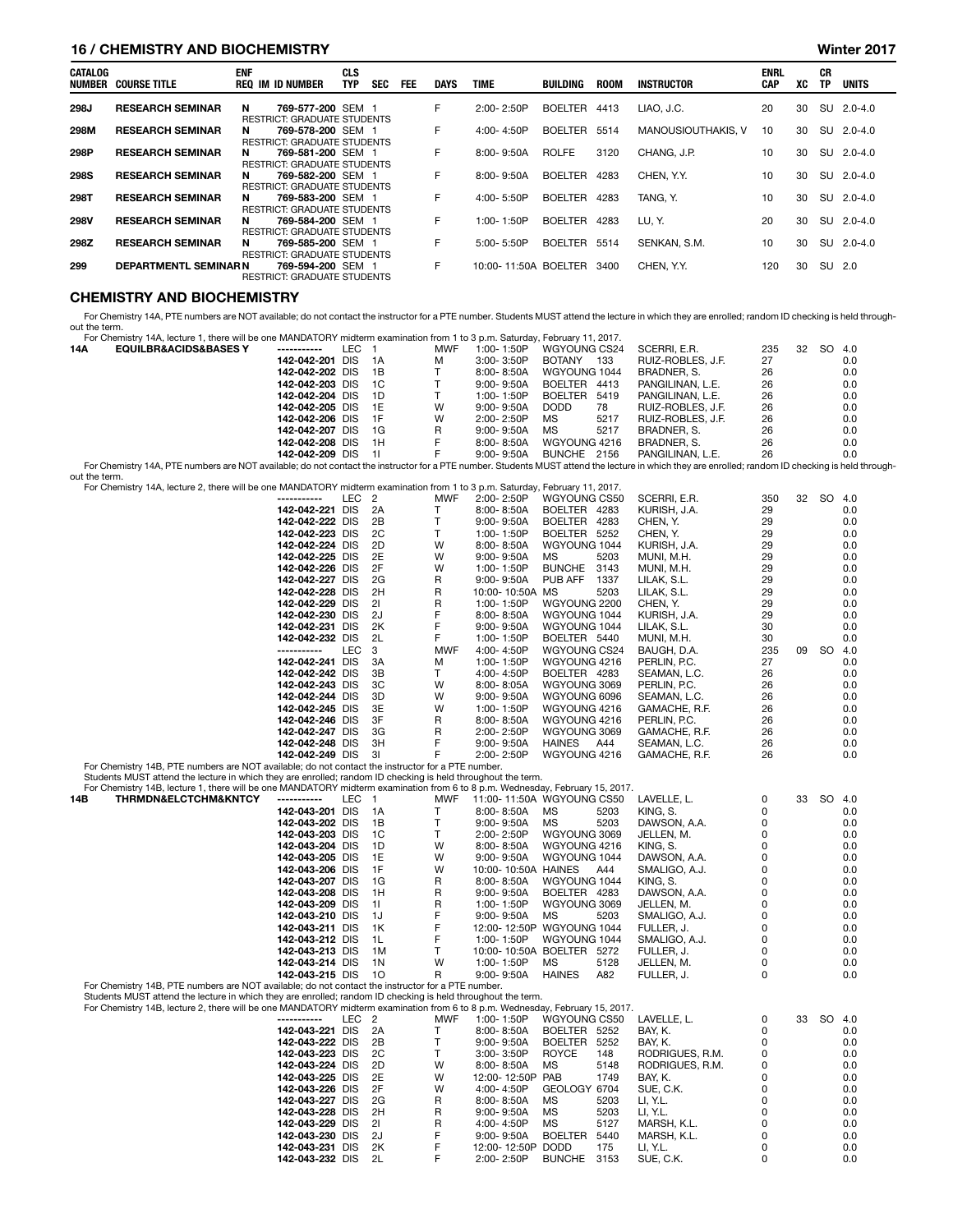# Winter 2017 **CHEMISTRY AND BIOCHEMISTRY / 17**

| CATALOG<br>NUMBER COURSE TITLE                                                                                                                                                                                                                    | ENF<br><b>REQ IM ID NUMBER</b>                     | CLS<br>TYP       | SEC                  | FEE  | <b>DAYS</b>       | <b>TIME</b>                                | BUILDING                     | <b>ROOM</b>   | <b>INSTRUCTOR</b>              | ENRL<br>CAP | XC | CR<br>TP  | <b>UNITS</b>   |
|---------------------------------------------------------------------------------------------------------------------------------------------------------------------------------------------------------------------------------------------------|----------------------------------------------------|------------------|----------------------|------|-------------------|--------------------------------------------|------------------------------|---------------|--------------------------------|-------------|----|-----------|----------------|
|                                                                                                                                                                                                                                                   | 142-043-233 DIS                                    |                  | 2M                   |      | Τ                 | $9:00 - 9:50A$                             | PAB                          | 2434          | SUE, C.K.                      | 0           |    |           | 0.0            |
|                                                                                                                                                                                                                                                   | 142-043-234 DIS<br>142-043-235 DIS                 |                  | 2N<br>20             |      | W<br>$\mathsf{R}$ | $9:00 - 9:50A$<br>1:00-1:50P               | BOELTER<br>МS                | 4413<br>5148  | RODRIGUES, R.M.<br>MARSH, K.L. | 0<br>0      |    |           | 0.0<br>0.0     |
| For Chemistry 14B, PTE numbers are NOT available; do not contact the instructor for a PTE number.                                                                                                                                                 |                                                    |                  |                      |      |                   |                                            |                              |               |                                |             |    |           |                |
| Students MUST attend the lecture in which they are enrolled; random ID checking is held throughout the term.<br>For Chemistry 14B, lecture 3, there will be one MANDATORY midterm examination from 6 to 8 p.m. Wednesday, February 15, 2017.      |                                                    |                  |                      |      |                   |                                            |                              |               |                                |             |    |           |                |
|                                                                                                                                                                                                                                                   | -----------                                        | LEC 3            | 3A                   |      | MWF<br>т          | 3:00-3:50P                                 | WGYOUNG CS50                 |               | LAVELLE, L.                    | 0<br>0      | 33 | SO.       | -4.0<br>0.0    |
|                                                                                                                                                                                                                                                   | 142-043-241 DIS<br>142-043-242 DIS                 |                  | 3B                   |      | Τ                 | $8:00 - 8:50A$<br>1:00-1:50P               | HUMANTS A26<br>HUMANTS A26   |               | WANG, Y.<br>WANG, Y.           | 0           |    |           | 0.0            |
|                                                                                                                                                                                                                                                   | 142-043-243 DIS<br>142-043-244 DIS                 |                  | 3C<br>3D             |      | T<br>W            | 4:00-4:50P<br>$8:00 - 8:50A$               | GEOLOGY 3656<br>МS           | 5203          | STANFIELD, D.A.<br>WANG, Y.    | 0<br>0      |    |           | 0.0<br>0.0     |
|                                                                                                                                                                                                                                                   | 142-043-245 DIS                                    |                  | 3E                   |      | W                 | 2:00-2:50P                                 | WGYOUNG 3069                 |               | LIU, Z.                        | 0           |    |           | 0.0            |
|                                                                                                                                                                                                                                                   | 142-043-246 DIS<br>142-043-247 DIS                 |                  | 3F<br>3G             |      | W<br>R            | 4:00-4:50P<br>$8:00 - 8:50A$               | GEOLOGY 4645<br>BOELTER 4283 |               | LIU, Z.<br>STANFIELD, D.A.     | 0<br>0      |    |           | 0.0<br>0.0     |
|                                                                                                                                                                                                                                                   | 142-043-248 DIS                                    |                  | 3H                   |      | R                 | 5:00-5:50P                                 | WGYOUNG 3069                 |               | ZHU. D.                        | 0           |    |           | 0.0            |
|                                                                                                                                                                                                                                                   | 142-043-249 DIS<br>142-043-250 DIS                 |                  | 31<br>3J             |      | F<br>F            | $8:00 - 8:50A$<br>12:00-12:50P FRANZ       | BOELTER 5419                 | 2258A         | BIKOS, D.A.<br>ZHU, D.         | 0<br>0      |    |           | 0.0<br>0.0     |
|                                                                                                                                                                                                                                                   | 142-043-251 DIS                                    |                  | 3K                   |      | F                 | 1:00-1:50P                                 | <b>DODD</b>                  | 78            | ZHU, D.                        | 0           |    |           | 0.0            |
|                                                                                                                                                                                                                                                   | 142-043-252 DIS<br>142-043-253 DIS                 |                  | 3L<br>3M             |      | F<br>Т            | 2:00-2:50P<br>9:00-9:50A                   | <b>ROLFE</b><br>MS           | 3134<br>5225  | BIKOS, D.A.<br>STANFIELD, D.A. | 0<br>0      |    |           | 0.0<br>0.0     |
|                                                                                                                                                                                                                                                   | 142-043-254 DIS                                    |                  | 3N                   |      | Т                 | 10:00-10:50A MS                            |                              | 5225          | LIU, Z.                        | 0           |    |           | 0.0            |
| For Chemistry 14BL, lecture 1, all enrolled and wait-listed students MUST ATTEND A MANDATORY safety lecture prior to the beginning of laboratory work and their first laboratory section Monday,                                                  | 142-043-255 DIS                                    |                  | 30                   |      | F                 | 9:00-9:50A                                 | GEOLOGY 3656                 |               | BIKOS, D.A.                    | 0           |    |           | 0.0            |
| January 9, 2017, at 5 p.m. in 100 Moore Hall.<br>Students who do not attend the safety lecture or are more than 10 minutes late to their first laboratory section will have their space reassigned and will have to drop the course.              |                                                    |                  |                      |      |                   |                                            |                              |               |                                |             |    |           |                |
| <b>GEN&amp;ORGN CHEM LAB 1 Y Y</b><br>14BL                                                                                                                                                                                                        | -----------                                        | LEC 1            |                      | \$43 | $\top$            | $9:00 - 9:50A$                             | WGYOUNG CS50                 |               | RUSSELL, A.A.                  | 0           | 11 | SO        | 3.0            |
|                                                                                                                                                                                                                                                   | Y 142-117-201 LAB<br>Y 142-117-202 LAB             |                  | - 1A<br>- 1B         |      | т<br>T            | 11:00-1:50P<br>2:00-4:50P                  | WGYOUNG 1077<br>WGYOUNG 1077 |               | BERNIER, N.A.<br>JAYE, J.      | 0<br>0      |    |           | 0.0<br>0.0     |
|                                                                                                                                                                                                                                                   | Y 142-117-203 LAB                                  |                  | - 1C                 |      | T                 | 6:30-9:20P                                 | WGYOUNG 1077                 |               | YANG, Q.                       | 0           |    |           | 0.0            |
|                                                                                                                                                                                                                                                   | Y<br>142-117-204 LAB<br>Y 142-117-205 LAB          |                  | - 1D<br>1E           |      | W<br>W            | 8:00-10:50A<br>11:00-1:50P                 | WGYOUNG 1077<br>WGYOUNG 1077 |               | LAI, A.<br>VOLOSSKIY, B.       | 0<br>0      |    |           | 0.0<br>0.0     |
|                                                                                                                                                                                                                                                   | Y 142-117-206 LAB 1F                               |                  |                      |      | W                 | 2:00-4:50P                                 | WGYOUNG 1077                 |               | AVERY, E.                      | 0           |    |           | 0.0            |
|                                                                                                                                                                                                                                                   | Y 142-117-207 LAB<br>Y<br>142-117-208 LAB          |                  | - 1G<br>- 1H         |      | R<br>R            | 8:00-10:50A WGYOUNG 1077<br>8:00-10:50A    | WGYOUNG 1089                 |               | MCDANIEL, J.W.<br>JAYE, J.     | 0<br>0      |    |           | 0.0<br>0.0     |
|                                                                                                                                                                                                                                                   | Y 142-117-209 LAB                                  |                  | - 11                 |      | R                 | 11:00-1:50P                                | WGYOUNG 1077                 |               | BERNIER, N.A.                  | 0           |    |           | 0.0            |
|                                                                                                                                                                                                                                                   | Y 142-117-210 LAB 1J<br>Y 142-117-211 LAB          |                  | - 1K                 |      | R<br>R            | 2:00-4:50P<br>6:30-9:20P                   | WGYOUNG 1077<br>WGYOUNG 1077 |               | SISTO, L.J.<br>YANG, Q.        | 0<br>0      |    |           | 0.0<br>0.0     |
|                                                                                                                                                                                                                                                   | Y<br>142-117-212 LAB                               |                  | - 1L                 |      | F                 | 8:00-10:50A                                | WGYOUNG 1077                 |               | VOLOSSKIY, B.                  | 0           |    |           | 0.0            |
|                                                                                                                                                                                                                                                   | Y 142-117-213 LAB<br>Y 142-117-214 LAB 1N          |                  | 1M                   |      | F<br>F            | 11:00-1:50P<br>2:00-4:50P                  | WGYOUNG 1077<br>WGYOUNG 1077 |               | LAI, A.<br>SISTO, L.J.         | 0<br>0      |    |           | 0.0<br>0.0     |
| For Chemistry 14BL, lecture 2, all enrolled and wait-listed students MUST ATTEND A MANDATORY safety lecture prior to the beginning of laboratory work and their first laboratory section Monday,<br>January 9, 2017, at 5 p.m. in 100 Moore Hall. |                                                    |                  |                      |      |                   |                                            |                              |               |                                |             |    |           |                |
| Students who do not attend the safety lecture or are more than 10 minutes late to their first laboratory section will have their space reassigned and will have to drop the course.                                                               |                                                    |                  |                      |      |                   |                                            |                              |               |                                |             |    |           |                |
|                                                                                                                                                                                                                                                   | Y<br>-----------<br>Y 142-117-221 LAB              | LEC              | $\overline{c}$<br>2A | \$43 | R<br>Τ            | $8:00 - 8:50A$<br>8:00-10:50A WGYOUNG 1077 | WGYOUNG CS50                 |               | CASEY, J.R.<br>CAO, B.         | 0<br>0      |    | 12 SO 3.0 | 0.0            |
|                                                                                                                                                                                                                                                   | Y 142-117-222 LAB                                  |                  | 2B                   |      | Т                 | 8:00-10:50A WGYOUNG 1089                   |                              |               | MCDANIEL, J.W.                 | 0           |    |           | 0.0            |
|                                                                                                                                                                                                                                                   | Y<br>142-117-223 LAB<br>Y 142-117-224 LAB          |                  | 2C<br>2D             |      | т<br>Т            | 11:00-1:50P<br>2:00-4:50P                  | WGYOUNG 1089<br>WGYOUNG 1089 |               | DAI, R.<br>FENG, Z.            | 0<br>0      |    |           | 0.0<br>0.0     |
|                                                                                                                                                                                                                                                   | Y 142-117-225 LAB                                  |                  | 2E<br>2F             |      | T<br>W            | 6:30-9:20P                                 | WGYOUNG 1089                 |               | FENG, Z.                       | 0<br>0      |    |           | 0.0            |
|                                                                                                                                                                                                                                                   | Y 142-117-226 LAB<br>Y<br>142-117-227 LAB          |                  | 2G                   |      | W                 | 8:00-10:50A WGYOUNG 1089<br>11:00-1:50P    | WGYOUNG 1089                 |               | CAO, B.<br>SONG, F.            | 0           |    |           | 0.0<br>0.0     |
|                                                                                                                                                                                                                                                   | Y 142-117-228 LAB<br>Y 142-117-229 LAB             |                  | - 2H<br>21           |      | W<br>R            | 2:00-4:50P<br>11:00-1:50P                  | WGYOUNG 1089<br>WGYOUNG 1089 |               | MIAO, Y.<br>DAI, R.            | 0<br>0      |    |           | 0.0<br>0.0     |
|                                                                                                                                                                                                                                                   | Y 142-117-230 LAB                                  |                  | 2J                   |      | R                 | 2:00-4:50P                                 | WGYOUNG 1089                 |               | FU, X.                         | 0           |    |           | 0.0            |
|                                                                                                                                                                                                                                                   | Y<br>142-117-231 LAB<br>Y 142-117-232 LAB          |                  | 2K<br>2L             |      | R<br>F            | 6:30-9:20P<br>8:00-10:50A                  | WGYOUNG 1089<br>WGYOUNG 1089 |               | FU, X.<br>SONG, F.             | 0<br>0      |    |           | 0.0<br>0.0     |
|                                                                                                                                                                                                                                                   | Y 142-117-233 LAB                                  |                  | 2M                   |      | F                 | 11:00-1:50P                                | WGYOUNG 1089                 |               | avery, e                       | 0           |    |           | 0.0            |
| For Chemistry 14C, PTE numbers are NOT available; do not contact the instructor for a PTE number.                                                                                                                                                 | Y 142-117-234 LAB 2N                               |                  |                      |      | F                 | 2:00-4:50P                                 | WGYOUNG 1089                 |               | MIAO, Y.                       | 0           |    |           | 0.0            |
| For Chemistry 14C, lecture 1 only, there will be two MANDATORY midterm examinations from 6 to 8 p.m. on the following Mondays: February 6 and 27, 2017.<br><b>STRCTR-ORGANC MLCLSY</b><br>14C                                                     | -----------                                        | LEC 1            |                      |      | <b>MWF</b>        | 8:00-8:50A                                 | WGYOUNG CS50                 |               | HARDINGER, S.A.                | 0           | 01 | SO 4.0    |                |
|                                                                                                                                                                                                                                                   | RESTRICT: DEPARTMENT CONSENT                       |                  |                      |      |                   |                                            |                              |               |                                |             |    |           |                |
|                                                                                                                                                                                                                                                   | 142-044-201 DIS 1A<br>RESTRICT: DEPARTMENT CONSENT |                  |                      |      | м                 | $9:00 - 9:50A$                             | WGYOUNG 1044                 |               | DOTSON, J.                     | 0           |    |           | 0.0            |
|                                                                                                                                                                                                                                                   | 142-044-202 DIS 1B<br>RESTRICT: DEPARTMENT CONSENT |                  |                      |      | М                 | 10:00-10:50A BOELTER 5280                  |                              |               | DOTSON, J.                     | $\mathbf 0$ |    |           | 0.0            |
|                                                                                                                                                                                                                                                   | 142-044-203 DIS 1C                                 |                  |                      |      | м                 | 1:00-1:50P                                 | MS                           | 5217          | DOTSON, J.                     | 0           |    |           | 0.0            |
|                                                                                                                                                                                                                                                   | RESTRICT: DEPARTMENT CONSENT<br>142-044-204 DIS 1D |                  |                      |      | T.                | $8:00 - 8:50A$                             | BOELTER 4413                 |               | IRVING, O.R.                   | 0           |    |           | 0.0            |
|                                                                                                                                                                                                                                                   | RESTRICT: DEPARTMENT CONSENT<br>142-044-205 DIS 1E |                  |                      |      | T.                | 1:00-1:50P                                 | WGYOUNG 3069                 |               | IRVING, O.R.                   | 0           |    |           | 0.0            |
|                                                                                                                                                                                                                                                   | RESTRICT: DEPARTMENT CONSENT                       |                  |                      |      |                   |                                            |                              |               |                                |             |    |           |                |
|                                                                                                                                                                                                                                                   | 142-044-206 DIS 1F<br>RESTRICT: DEPARTMENT CONSENT |                  |                      |      | W                 | 11:00-11:50A WGYOUNG 3069                  |                              |               | FONTANA, M.T.                  | 0           |    |           | 0.0            |
|                                                                                                                                                                                                                                                   | 142-044-207 DIS 1G<br>RESTRICT: DEPARTMENT CONSENT |                  |                      |      | W                 | 1:00-1:50P                                 | WGYOUNG 3069                 |               | FONTANA, M.T.                  | 0           |    |           | 0.0            |
|                                                                                                                                                                                                                                                   | 142-044-208 DIS 1H                                 |                  |                      |      | F                 | 1:00-1:50P                                 | <b>DODD</b>                  | 175           | FONTANA, M.T.                  | 0           |    |           | 0.0            |
|                                                                                                                                                                                                                                                   | RESTRICT: DEPARTMENT CONSENT<br>142-044-209 DIS 1I |                  |                      |      | F                 | 2:00-2:50P                                 | BUNCHE 3143                  |               | IRVING, O.R.                   | 0           |    |           | 0.0            |
| For Chemistry 14C, PTE numbers are NOT available; do not contact the instructor for a PTE number.                                                                                                                                                 | RESTRICT: DEPARTMENT CONSENT                       |                  |                      |      |                   |                                            |                              |               |                                |             |    |           |                |
|                                                                                                                                                                                                                                                   | -----------                                        | LEC <sub>2</sub> |                      |      | <b>MWF</b>        | 2:00-2:50P                                 | WGYOUNG CS76                 |               | SHIRAKI, S.                    | 235         |    | 07 SO     | 4.0            |
|                                                                                                                                                                                                                                                   | 142-044-231 DIS<br>142-044-232 DIS                 |                  | 2A<br>2B             |      | м<br>т            | 3:00-3:50P<br>$8:00 - 8:50A$               | <b>DODD</b><br>WGYOUNG 2200  | 78            | FAN, Z.<br>ZHONG, G.           | 27<br>26    |    |           | 0.0<br>0.0     |
|                                                                                                                                                                                                                                                   | 142-044-233 DIS                                    |                  | 2C                   |      | т                 | 4:00-4:50P                                 | МS                           | 5148          | ZHONG, G.                      | 26          |    |           | 0.0            |
|                                                                                                                                                                                                                                                   | 142-044-234 DIS<br>142-044-235 DIS                 |                  | 2D<br>2E             |      | W<br>W            | 9:00-9:50A<br>4:00-4:50P                   | <b>ROLFE</b><br><b>BROAD</b> | 3126<br>2100A | ZHONG, G.<br>REILLEY, D.J.     | 26<br>26    |    |           | 0.0<br>0.0     |
|                                                                                                                                                                                                                                                   | 142-044-236 DIS                                    |                  | 2F                   |      | R                 | $8:00 - 8:50A$                             | WGYOUNG 2200                 |               | FAN, Z.                        | 26          |    |           | 0.0            |
|                                                                                                                                                                                                                                                   | 142-044-237 DIS<br>142-044-238 DIS                 |                  | 2G<br>2H             |      | R<br>R            | $8:00 - 8:50A$<br>1:00-1:50P               | MS<br><b>DODD</b>            | 5148<br>162   | REILLEY, D.J.<br>FAN, Z.       | 26<br>26    |    |           | 0.0<br>0.0     |
|                                                                                                                                                                                                                                                   | 142-044-239 DIS                                    |                  | 21                   |      | E                 | $8.00 - 8.50A$                             | ROFLTER 5422                 |               | REILLEY D.I.                   | 26          |    |           | 0 <sub>0</sub> |

142-044-239 DIS 2I F 8:00-8:50A BOELTER 5422 REILLEY, D.J. 26<br>FOR CHEMISTRY 14CL, IF YOU ARE MORE THAN 15 MINUTES LATE TO LABORATORY DURING THE FIRST TWO WEEKS OF THE TERM, YOUR SPACE WILL BE REASSIGNED AND YOU MUST<br>DROP T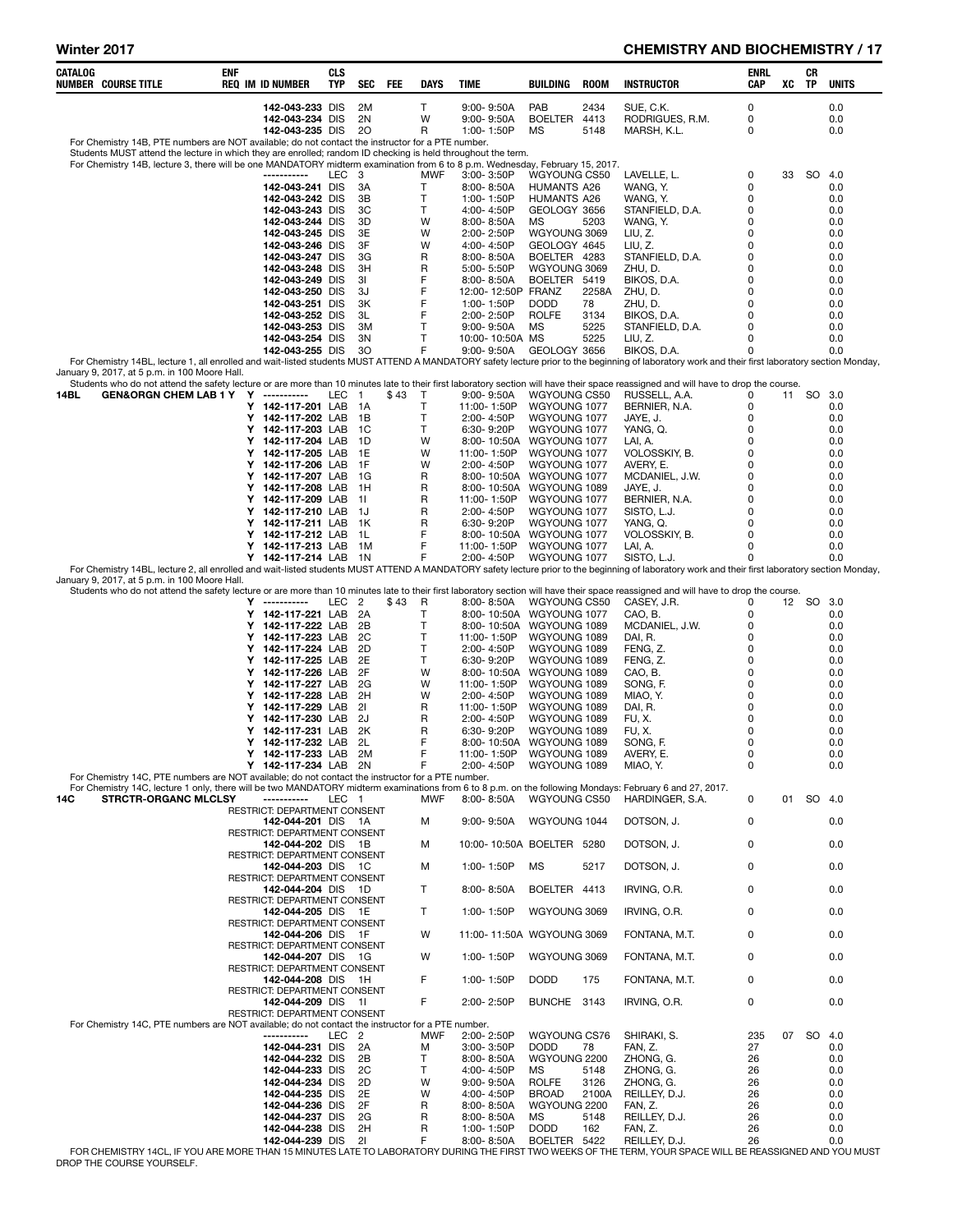#### 18 / CHEMISTRY AND BIOCHEMISTRY Winter 2017

| CATALOG     | <b>NUMBER COURSE TITLE</b>                                                                                                                                                       | ENF | <b>REQ IM ID NUMBER</b>                            | <b>CLS</b><br>TYP | SEC            | FEE  | DAYS     | TIME                                        | BUILDING                        | <b>ROOM</b>  | <b>INSTRUCTOR</b>                                                                                                                                                                                           | ENRL<br>CAP | xс | СR<br>ΤP  | UNITS      |
|-------------|----------------------------------------------------------------------------------------------------------------------------------------------------------------------------------|-----|----------------------------------------------------|-------------------|----------------|------|----------|---------------------------------------------|---------------------------------|--------------|-------------------------------------------------------------------------------------------------------------------------------------------------------------------------------------------------------------|-------------|----|-----------|------------|
|             |                                                                                                                                                                                  |     |                                                    |                   |                |      |          |                                             |                                 |              | For the remainder of the term if you are more than 30 minutes late, you may NOT be able to complete the current laboratory and may not have the opportunity to make up the missed work, resulting           |             |    |           |            |
| <b>14CL</b> | in a nonpassing grade for that experiment.<br><b>GEN&amp;ORGN CHEM LAB 2 Y</b>                                                                                                   |     | Y -----------                                      | LEC 1             |                | \$49 | W        | 9:00-9:50A                                  | WGYOUNG CS76                    |              | CASEY, J.R.                                                                                                                                                                                                 | 0           |    | 02 SO 4.0 |            |
|             |                                                                                                                                                                                  |     | Y 142-119-201 LAB                                  |                   | 1A             |      | TR       | 8:00-10:50A WGYOUNG 1336                    |                                 |              | SCOTT, J.A.                                                                                                                                                                                                 | 0           |    |           | 0.0        |
|             |                                                                                                                                                                                  |     | Y<br>142-119-202 LAB<br>Y<br>142-119-203 LAB       |                   | - 1B<br>- 1C   |      | TR<br>TR | 8:00-10:50A<br>11:00-1:50P                  | WGYOUNG 1337<br>WGYOUNG 1336    |              | FRIEDMAN, H.C.<br>LEVANDOWSKI, B.J.                                                                                                                                                                         | 0<br>0      |    |           | 0.0<br>0.0 |
|             |                                                                                                                                                                                  |     | Y<br>142-119-204 LAB 1D                            |                   |                |      | TR       | 11:00-1:50P                                 | WGYOUNG 1337                    |              | CHANG, T.                                                                                                                                                                                                   | 0           |    |           | 0.0        |
|             |                                                                                                                                                                                  |     | Y<br>142-119-205 LAB 1E<br>Y<br>142-119-206 LAB 1F |                   |                |      | TR<br>TR | 2:00-4:50P<br>2:00-4:50P                    | WGYOUNG 1336<br>WGYOUNG 1337    |              | WANG, P.<br>PAPANDREA, B.J.                                                                                                                                                                                 | 0<br>0      |    |           | 0.0<br>0.0 |
|             |                                                                                                                                                                                  |     | Y<br>142-119-207 LAB 1G                            |                   |                |      | WF       | 11:00-1:50P                                 | WGYOUNG 1336                    |              | PAN, R.D.                                                                                                                                                                                                   | 0           |    |           | 0.0        |
|             |                                                                                                                                                                                  |     | Y<br>142-119-208 LAB 1H                            |                   |                |      | WF       | 11:00-1:50P                                 | WGYOUNG 1337                    |              | BENAVIDES, I.A.                                                                                                                                                                                             | 0           |    |           | 0.0        |
|             |                                                                                                                                                                                  |     | Y<br>142-119-209 LAB<br>Y<br>142-119-210 LAB 1J    |                   | 11             |      | WF<br>WF | 2:00-4:50P<br>2:00-4:50P                    | WGYOUNG 1336<br>WGYOUNG 1337    |              | LI, M.<br>LIN, J.B.                                                                                                                                                                                         | 0<br>0      |    |           | 0.0<br>0.0 |
|             | For Chemistry 14D, PTE numbers are NOT available; do not contact the instructor for a PTE number.                                                                                |     |                                                    |                   |                |      |          |                                             |                                 |              |                                                                                                                                                                                                             |             |    |           |            |
| 14D         | For Chemistry 14D, lecture 1 only, there will be two MANDATORY midterm examinations from 6 to 8 p.m. on the following Tuesdays: February 7 and 28, 2017.<br>ORGN REACT&PHRMCTCLY |     | ------------                                       | LEC 1             |                |      | MWF      | 12:00-12:50P WGYOUNG CS50                   |                                 |              | HARDINGER, S.A.                                                                                                                                                                                             | 0           | 05 | SO 4.0    |            |
|             |                                                                                                                                                                                  |     | RESTRICT: DEPARTMENT CONSENT<br>142-045-201 DIS    |                   | 1A             |      | M        | 1:00-1:50P                                  | BOELTER 4283                    |              | TIMPY, E.L.                                                                                                                                                                                                 | 0           |    |           | 0.0        |
|             |                                                                                                                                                                                  |     | 142-045-202 DIS                                    |                   | 1B             |      | M        | 2:00-2:50P                                  | <b>BOTANY</b>                   | 133          | ZEE, C.                                                                                                                                                                                                     | 0           |    |           | 0.0        |
|             |                                                                                                                                                                                  |     | 142-045-203 DIS                                    |                   | 1C             |      | T<br>T   | 8:00-8:50A                                  | BOELTER 5272                    |              | ESTABROOK, D.A.                                                                                                                                                                                             | 0<br>0      |    |           | 0.0        |
|             |                                                                                                                                                                                  |     | 142-045-204 DIS<br>142-045-205 DIS                 |                   | 1D<br>1E       |      | w        | 4:00-4:50P<br>$8:00 - 8:50A$                | GEOLOGY 4660<br>BOELTER 5252    |              | ZEE, C.<br>ZEE, C.                                                                                                                                                                                          | 0           |    |           | 0.0<br>0.0 |
|             |                                                                                                                                                                                  |     | 142-045-206 DIS                                    |                   | 1F             |      | W        | 1:00-1:50P                                  | BOELTER 4283                    |              | TIMPY, E.L.                                                                                                                                                                                                 | 0           |    |           | 0.0        |
|             |                                                                                                                                                                                  |     | 142-045-207 DIS<br>142-045-208 DIS                 |                   | 1G<br>1H       |      | W<br>R   | 4:00-4:50P<br>8:00-8:50A                    | WGYOUNG 2200<br>BOELTER 5252    |              | TIMPY, E.L.<br>ESTABROOK, D.A.                                                                                                                                                                              | 0<br>0      |    |           | 0.0<br>0.0 |
|             |                                                                                                                                                                                  |     | 142-045-209 DIS                                    |                   | 11             |      | R        | 5:00-5:50P                                  | BOELTER 4283                    |              | GRANDNER, J.M.                                                                                                                                                                                              | 0           |    |           | 0.0        |
|             |                                                                                                                                                                                  |     | 142-045-210 DIS<br>142-045-211 DIS                 |                   | 1J<br>1K       |      | F<br>F   | $8:00 - 8:50A$<br>$9:00 - 9:50A$            | WGYOUNG 3069<br>PAB             | 2434         | ESTABROOK, D.A.<br>GRANDNER, J.M.                                                                                                                                                                           | 0<br>0      |    |           | 0.0<br>0.0 |
|             |                                                                                                                                                                                  |     | 142-045-212 DIS                                    |                   | 1L             |      | F        | 1:00-1:50P                                  | PAB                             | 2748         | GRANDNER, J.M.                                                                                                                                                                                              | 0           |    |           | 0.0        |
|             | For Chemistry 14D, PTE numbers are NOT available; do not contact the instructor for a PTE number.                                                                                |     | -----------                                        | LEC               | $\overline{c}$ |      | MWF      | $3.00 - 3.50P$                              | WGYOUNG CS76                    |              | PHAM. H.V.                                                                                                                                                                                                  | 157         | 08 | <b>SO</b> | 4.0        |
|             |                                                                                                                                                                                  |     | 142-045-221 DIS                                    |                   | 2A             |      | м        | 10:00-10:50A WGYOUNG 6096                   |                                 |              | YU, P.                                                                                                                                                                                                      | 27          |    |           | 0.0        |
|             |                                                                                                                                                                                  |     | 142-045-222 DIS<br>142-045-223 DIS                 |                   | 2B<br>2C       |      | м<br>Т   | 11:00-11:50A WGYOUNG 6096<br>$9:00 - 9:50A$ | <b>DODD</b>                     | 162          | YU, P.<br>LEE, G.Y.                                                                                                                                                                                         | 26<br>26    |    |           | 0.0<br>0.0 |
|             |                                                                                                                                                                                  |     | 142-045-224 DIS                                    |                   | 2D             |      | Т        | 12:00-12:50P WGYOUNG 6096                   |                                 |              | LEE, G.Y.                                                                                                                                                                                                   | 26          |    |           | 0.0        |
|             |                                                                                                                                                                                  |     | 142-045-226 DIS<br>142-045-228 DIS                 |                   | 2F<br>2H       |      | W<br>R   | 11:00-11:50A WGYOUNG 6096<br>1:00-1:50P     | WGYOUNG 6096                    |              | LEE, G.Y.<br>YU, P.                                                                                                                                                                                         | 26<br>26    |    |           | 0.0<br>0.0 |
|             | For Chemistry 20A, PTE numbers are NOT available; do not contact the instructor for a PTE number.                                                                                |     |                                                    |                   |                |      |          |                                             |                                 |              |                                                                                                                                                                                                             |             |    |           |            |
| 20A         | CHEMICAL STRUCTURE Y                                                                                                                                                             |     | -----------                                        | LEC               | $\overline{2}$ |      | MWF      | $3:00 - 3:50P$                              | WGYOUNG CS24                    |              | For Chemistry 20A, lecture 2, there will be two MANDATORY midterm examinations from 5:30 to 7:00 pm on the following Tuesdays: January 31 and February 28, 2017.<br>FINCK, B.Y.                             | 235         | 08 | SO        | -4.0       |
|             |                                                                                                                                                                                  |     | 142-140-221 DIS                                    |                   | 2A             |      | M        | 4:00-4:50P                                  | BOELTER 5272                    |              | HE, Q.                                                                                                                                                                                                      | 27          |    |           | 0.0        |
|             |                                                                                                                                                                                  |     | 142-140-222 DIS<br>142-140-223 DIS                 |                   | 2B<br>2C       |      | T<br>T   | 8:00-8:50A<br>1:00-1:50P                    | WGYOUNG 6096<br>WGYOUNG 6096    |              | FELL, J.S.<br>HE, Q.                                                                                                                                                                                        | 26<br>26    |    |           | 0.0<br>0.0 |
|             |                                                                                                                                                                                  |     | 142-140-224 DIS                                    |                   | 2D             |      | W        | $8:00 - 8:50A$                              | BOELTER 9436                    |              | FELL, J.S.                                                                                                                                                                                                  | 26          |    |           | 0.0        |
|             |                                                                                                                                                                                  |     | 142-140-225 DIS                                    |                   | 2E<br>2F       |      | W<br>R   | 4:00-4:50P                                  | BOELTER 5419                    | A24          | HE, Q.                                                                                                                                                                                                      | 26          |    |           | 0.0        |
|             |                                                                                                                                                                                  |     | 142-140-226 DIS<br>142-140-227 DIS                 |                   | 2G             |      | F        | $8:00 - 8:50A$<br>$8:00 - 8:50A$            | <b>HAINES</b><br>BOELTER 5440   |              | WIDMER, D.R.<br>WIDMER, D.R.                                                                                                                                                                                | 26<br>26    |    |           | 0.0<br>0.0 |
|             |                                                                                                                                                                                  |     | 142-140-228 DIS                                    |                   | 2H             |      | F<br>F   | 11:00-11:50A WGYOUNG 6096                   |                                 |              | WIDMER, D.R.                                                                                                                                                                                                | 26          |    |           | 0.0        |
|             |                                                                                                                                                                                  |     | 142-140-229 DIS                                    |                   | 21             |      |          | 2:00-2:50P                                  | <b>DODD</b>                     | 175          | FELL, J.S.<br>For Chemistry 20B, lecture 2, PTE numbers are NOT available; do not contact the instructor for a PTE number. There will be two MANDATORY midterm examinations from 7 to 9 p.m. on Tuesday,    | 26          |    |           | 0.0        |
| 20B         | February 7 and Thursday, March 2, 2017.<br><b>ENERGETICS&amp;CHANGE Y</b>                                                                                                        |     | -----------                                        | LEC               | $\overline{2}$ |      | MWF      | 10:00-10:50A WGYOUNG CS50                   |                                 |              | WEISS, P.S.                                                                                                                                                                                                 | 235         | 22 | SO 4.0    |            |
|             |                                                                                                                                                                                  |     | 142-141-221 DIS                                    |                   | 2A             |      | M        | 12:00-12:50P BOTANY                         |                                 | 133          | BARR, K.K.                                                                                                                                                                                                  | 27          |    |           | 0.0        |
|             |                                                                                                                                                                                  |     | 142-141-222 DIS<br>142-141-223 DIS                 |                   | 2B<br>2C       |      | M<br>M   | 1:00-1:50P<br>1:00-1:50P                    | <b>BOTANY</b><br><b>BOELTER</b> | 133<br>5419  | BARR, K.K.<br>GORONZY, D.P.                                                                                                                                                                                 | 26<br>26    |    |           | 0.0<br>0.0 |
|             |                                                                                                                                                                                  |     | 142-141-224 DIS                                    |                   | 2D             |      | Т        | 8:00-8:50A                                  | <b>BOELTER</b>                  | 5280         | BARR, K.K.                                                                                                                                                                                                  | 26          |    |           | 0.0        |
|             |                                                                                                                                                                                  |     | 142-141-225 DIS                                    |                   | 2E             |      | W        | 8:00-8:50A                                  | МS                              | 6229         | HEIDENREICH, L.                                                                                                                                                                                             | 26          |    |           | 0.0        |
|             |                                                                                                                                                                                  |     | 142-141-226 DIS<br>142-141-230 DIS                 |                   | 2F<br>2J       |      | W<br>F   | $9:00 - 9:50A$<br>11:00-11:50A WGYOUNG 3069 | PAB                             | 2434         | GORONZY, D.P.<br>GORONZY, D.P.                                                                                                                                                                              | 26<br>26    |    |           | 0.0<br>0.0 |
|             |                                                                                                                                                                                  |     | 142-141-231 DIS                                    |                   | 2K             |      | F<br>F   | 12:00-12:50P BOELTER 5252                   |                                 |              | WANG, S.                                                                                                                                                                                                    | 26          |    |           | 0.0        |
|             |                                                                                                                                                                                  |     | 142-141-232 DIS                                    |                   | 2L             |      |          | 2:00-2:50P                                  | WGYOUNG 1044                    |              | WANG, S.<br>For Chemistry 20B, lecture 3, PTE numbers are NOT available; do not contact the instructor for a PTE number. There will be two MANDATORY midterm examinations from 7 to 9 p.m. on Tuesday,      | 26          |    |           | 0.0        |
|             | February 7 and Thursday, March 2, 2017.                                                                                                                                          |     | -----------                                        | LEC               | -3             |      | MWF      | 12:00-12:50P WGYOUNG CS24                   |                                 |              | WEISS, P.S.                                                                                                                                                                                                 | 235         | 22 | SO.       | - 4.0      |
|             |                                                                                                                                                                                  |     | 142-141-241 DIS                                    |                   | 3A             |      | м        | 1:00-1:50P                                  | MS                              | 5233         | HEIDENREICH, L.                                                                                                                                                                                             | 27          |    |           | 0.0        |
|             |                                                                                                                                                                                  |     | 142-141-242 DIS<br>142-141-243 DIS                 |                   | 3B<br>3C       |      | M<br>W   | 2:00-2:50P<br>$8:00 - 8:50A$                | MS<br><b>BOELTER</b>            | 5225<br>5272 | HEIDENREICH, L.<br>VINNACOMBE, G.A.                                                                                                                                                                         | 26<br>26    |    |           | 0.0<br>0.0 |
|             |                                                                                                                                                                                  |     | 142-141-244 DIS                                    |                   | 3D             |      | W        | 9:00-9:50A                                  | <b>BOELTER</b>                  | 9436         | VINNACOMBE, G.A.                                                                                                                                                                                            | 26          |    |           | 0.0        |
|             |                                                                                                                                                                                  |     | 142-141-245 DIS                                    |                   | 3E             |      | R        | $8:00 - 8:50A$                              | PAB                             | 2434         | WANG, S.                                                                                                                                                                                                    | 26          |    |           | 0.0        |
|             |                                                                                                                                                                                  |     | 142-141-246 DIS<br>142-141-247 DIS                 |                   | 3F<br>3G       |      | R<br>F   | 9:00-9:50A<br>1:00-1:50P                    | BOELTER 4413<br>МS              | 5128         | BELLING, J.N.<br>VINNACOMBE, G.A.                                                                                                                                                                           | 26<br>26    |    |           | 0.0<br>0.0 |
|             |                                                                                                                                                                                  |     | 142-141-248 DIS                                    |                   | 3H             |      | F        | 2:00-2:50P                                  | WGYOUNG 3069                    |              | BELLING, J.N.                                                                                                                                                                                               | 26          |    |           | 0.0        |
|             |                                                                                                                                                                                  |     | 142-141-249 DIS                                    |                   | 31             |      | F        | 3:00-3:50P                                  | WGYOUNG 3069                    |              | BELLING, J.N.<br>For Chemistry 20B, lecture 1, PTE numbers are NOT available; do not contact the instructor for a PTE number. There will be two MANDATORY midterm examinations from 7 to 9 p.m. on Tuesday, | 26          |    |           | 0.0        |
|             | February 7 and Thursday, March 2, 2017.                                                                                                                                          |     |                                                    |                   |                |      |          |                                             |                                 |              |                                                                                                                                                                                                             |             |    |           |            |
|             |                                                                                                                                                                                  |     | -----------                                        | LEC               | $\overline{4}$ |      | MWF      | 11:00-11:50A WGYOUNG CS76                   |                                 |              | For Chemistry 20B, lecture 4, there will be two MANDATORY midterm examinations from 6:30 to 9:30 pm on the following Tuesdays: February 7 and March 7, 2017.<br>FINCK, B.Y.                                 | 235         | 04 | SO        | -4.0       |
|             |                                                                                                                                                                                  |     | 142-141-261 DIS                                    |                   | 4A             |      | M        | 1:00-1:50P                                  | WGYOUNG 6096                    |              | TAGGART, B.C.                                                                                                                                                                                               | 27          |    |           | 0.0        |
|             |                                                                                                                                                                                  |     | 142-141-262 DIS<br>142-141-263 DIS                 |                   | 4B<br>4C       |      | т<br>W   | 10:00-10:50A WGYOUNG 6096<br>$8:00 - 8:50A$ | WGYOUNG 6096                    |              | TAGGART, B.C.<br>HIPWELL, V.M.                                                                                                                                                                              | 26<br>26    |    |           | 0.0<br>0.0 |
|             |                                                                                                                                                                                  |     | 142-141-264 DIS                                    |                   | 4D             |      | W        | 2:00-2:50P                                  | WGYOUNG 6096                    |              | HIPWELL, V.M.                                                                                                                                                                                               | 26          |    |           | 0.0        |
|             |                                                                                                                                                                                  |     | 142-141-265 DIS<br>142-141-266 DIS                 |                   | 4E<br>4F       |      | R<br>R   | 10:00-10:50A WGYOUNG 6096<br>2:00-2:50P     | WGYOUNG 6096                    |              | HIPWELL, V.M.<br>VONG, A.K.                                                                                                                                                                                 | 26<br>26    |    |           | 0.0<br>0.0 |
|             |                                                                                                                                                                                  |     | 142-141-267 DIS                                    |                   | 4G             |      | F        | $8:00 - 8:50A$                              | WGYOUNG 6096                    |              | VONG, A.K.                                                                                                                                                                                                  | 26          |    |           | 0.0        |
|             |                                                                                                                                                                                  |     | 142-141-268 DIS<br>142-141-269 DIS                 |                   | 4H<br>41       |      | F<br>F   | 1:00-1:50P<br>2:00-2:50P                    | WGYOUNG 6096<br>WGYOUNG 6096    |              | VONG, A.K.                                                                                                                                                                                                  | 26<br>26    |    |           | 0.0<br>0.0 |
| 20BH        | <b>ENRGTCS&amp;CHANGE-HNRSY</b>                                                                                                                                                  |     | -----------                                        | LEC               | 1              |      | MWF      | 11:00-11:50A WGYOUNG 1044                   |                                 |              | TAGGART, B.C.<br>GELBART, W.M.                                                                                                                                                                              | 60          | 23 | LG        | -4.0       |
|             |                                                                                                                                                                                  |     | 142-144-201 DIS                                    |                   | 1A             |      | TR       | 11:00-11:50A WGYOUNG 3069                   |                                 |              | SEGAL, M.A.                                                                                                                                                                                                 | 60          |    |           | 0.0        |

142-144-201 DIS 1A<br>
For Chemistry 20L is limited to departmental majors on the priority and first enrollment passes.<br>
For Chemistry 20L, lecture 1, all enrolled and wait-listed students MUST ATTEND A MANDATORY safety lectu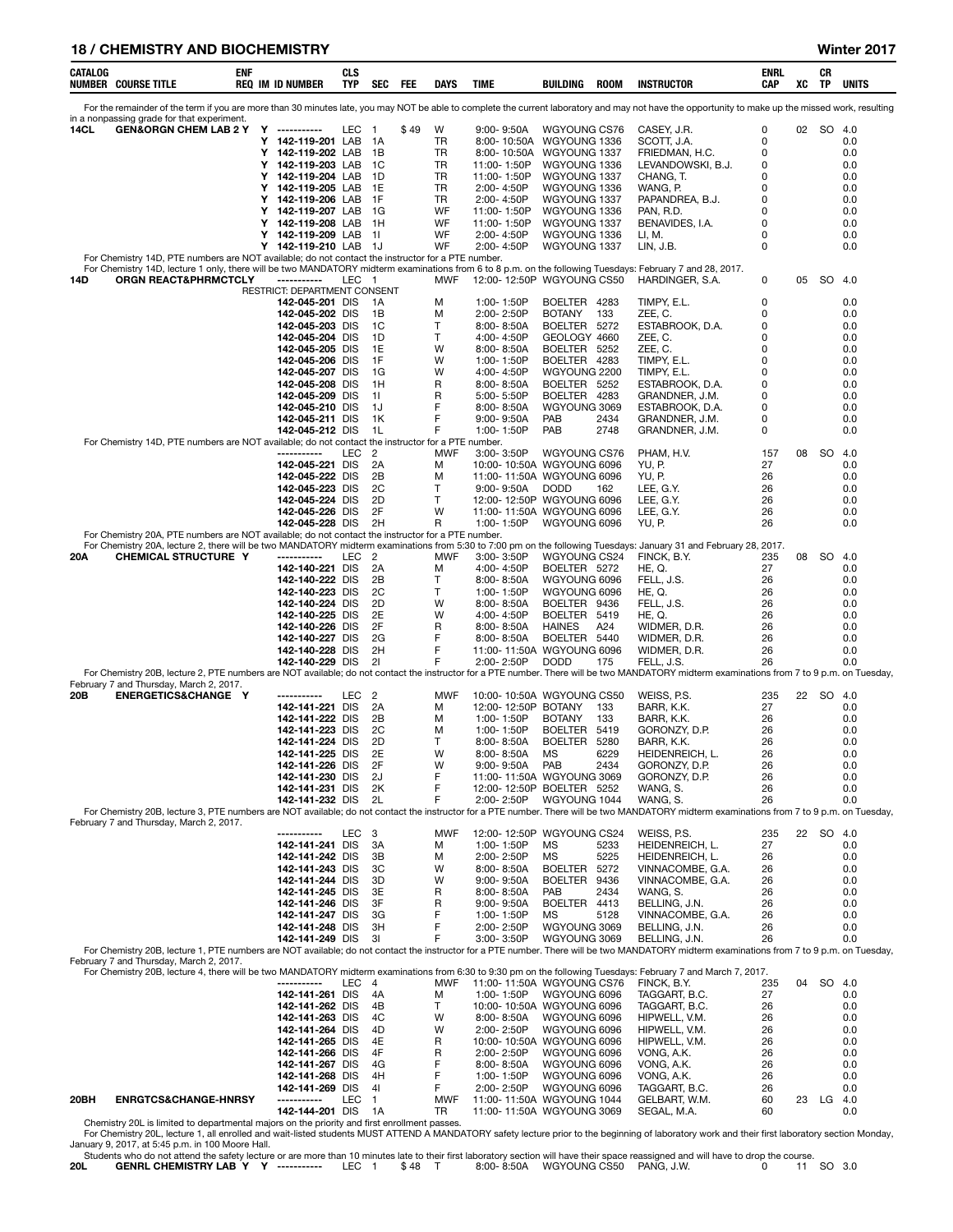#### Winter 2017 **CHEMISTRY AND BIOCHEMISTRY / 19**

| CATALOG | <b>NUMBER COURSE TITLE</b>                                                                                                                                 | ENF |        | <b>REQ IM ID NUMBER</b>                      | <b>CLS</b><br>TYP | <b>SEC</b>     | FEE   | DAYS       | TIME                                                 | BUILDING                     | <b>ROOM</b> | <b>INSTRUCTOR</b>                                                                                                                                                                                                                                                                                                                                              | <b>ENRL</b><br><b>CAP</b> | XC | CR<br>TP  | <b>UNITS</b> |
|---------|------------------------------------------------------------------------------------------------------------------------------------------------------------|-----|--------|----------------------------------------------|-------------------|----------------|-------|------------|------------------------------------------------------|------------------------------|-------------|----------------------------------------------------------------------------------------------------------------------------------------------------------------------------------------------------------------------------------------------------------------------------------------------------------------------------------------------------------------|---------------------------|----|-----------|--------------|
|         |                                                                                                                                                            |     |        | Y 142-142-201 LAB                            |                   | - 1A           |       | Т          | 11:00-1:50P                                          | WGYOUNG 1370                 |             | LIN, C.                                                                                                                                                                                                                                                                                                                                                        | 0                         |    |           | 0.0          |
|         |                                                                                                                                                            |     |        | Y 142-142-202 LAB                            |                   | 1B             |       | T          | 2:00-4:50P                                           | WGYOUNG 1370                 |             | DENG. T.                                                                                                                                                                                                                                                                                                                                                       | 0                         |    |           | 0.0          |
|         |                                                                                                                                                            |     | Y      | 142-142-203 LAB                              |                   | - 1C           |       | T          | 6:30-9:20P                                           | WGYOUNG 1370                 |             | KANG, H.                                                                                                                                                                                                                                                                                                                                                       | $\mathbf 0$               |    |           | 0.0          |
|         |                                                                                                                                                            |     | Y      | 142-142-204 LAB                              |                   | 1D             |       | W          | 11:00-1:50P                                          | WGYOUNG 1370                 |             | HUANG, G.                                                                                                                                                                                                                                                                                                                                                      | 0                         |    |           | 0.0          |
|         |                                                                                                                                                            |     | Y      | 142-142-205 LAB                              |                   | 1E             |       | W          | 2:00-4:50P                                           | WGYOUNG 1370                 |             | DESHMUKH, A.P.                                                                                                                                                                                                                                                                                                                                                 | 0                         |    |           | 0.0          |
|         |                                                                                                                                                            |     |        | Y 142-142-206 LAB 1F                         |                   |                |       | R          | 8:00-10:50A WGYOUNG 1370                             |                              |             | HUANG, G.                                                                                                                                                                                                                                                                                                                                                      | 0                         |    |           | 0.0          |
|         |                                                                                                                                                            |     | Y      | 142-142-207 LAB 1G                           |                   |                |       | R          | 8:00-10:50A WGYOUNG 1340                             |                              |             | DENG, T.                                                                                                                                                                                                                                                                                                                                                       | 0                         |    |           | 0.0          |
|         |                                                                                                                                                            |     | Y      | 142-142-208 LAB 1H                           |                   |                |       | R          | 11:00-1:50P                                          | WGYOUNG 1370                 |             | LIN, C.                                                                                                                                                                                                                                                                                                                                                        | 0                         |    |           | 0.0          |
|         |                                                                                                                                                            |     | Y      | 142-142-209 LAB 1I                           |                   |                |       | R          | 2:00-4:50P                                           | WGYOUNG 1370                 |             | XUE, W.                                                                                                                                                                                                                                                                                                                                                        | 0                         |    |           | 0.0          |
|         |                                                                                                                                                            |     |        | Y 142-142-210 LAB 1J                         |                   |                |       | R          | 6:30-9:20P                                           | WGYOUNG 1370                 |             | KANG, H.                                                                                                                                                                                                                                                                                                                                                       | 0                         |    |           | 0.0          |
|         |                                                                                                                                                            |     | Y      | 142-142-211 LAB 1K                           |                   |                |       | F          | 11:00-1:50P                                          | WGYOUNG 1370                 |             | WADDINGTON, M.A.                                                                                                                                                                                                                                                                                                                                               | 0                         |    |           | 0.0          |
|         |                                                                                                                                                            |     | Y      | 142-142-212 LAB                              |                   | - 1L           |       | F          | 2:00-4:50P                                           | WGYOUNG 1370                 |             | DESHMUKH, A.P.                                                                                                                                                                                                                                                                                                                                                 | 0                         |    |           | 0.0          |
|         |                                                                                                                                                            |     | Y      | 142-142-213 LAB 1M                           |                   |                |       | W          | 8:00-10:50A WGYOUNG 1370                             |                              |             | WADDINGTON, M.A.                                                                                                                                                                                                                                                                                                                                               | 0                         |    |           | 0.0          |
|         |                                                                                                                                                            |     |        | Y 142-142-214 LAB 1N                         |                   |                |       | F          | 8:00-10:50A WGYOUNG 1370                             |                              |             | XUE, W.                                                                                                                                                                                                                                                                                                                                                        | 0                         |    |           | 0.0          |
|         | Chemistry 20L is limited to departmental majors on the priority and first enrollment passes.<br>January 9, 2017, at 5:45 p.m. in 100 Moore Hall.           |     |        |                                              |                   |                |       |            |                                                      |                              |             | For Chemistry 20L, lecture 2, all enrolled and wait-listed students MUST ATTEND A MANDATORY safety lecture prior to the beginning of laboratory work and their first laboratory section Monday,                                                                                                                                                                |                           |    |           |              |
|         |                                                                                                                                                            |     |        |                                              |                   |                |       |            |                                                      |                              |             | Students who do not attend the safety lecture or are more than 10 minutes late to their first laboratory section will have their space reassigned and will have to drop the course.                                                                                                                                                                            |                           |    |           |              |
|         |                                                                                                                                                            |     |        | Y -----------                                | LEC <sub>2</sub>  |                | \$48  | R          | $9:00 - 9:50A$                                       | WGYOUNG CS50                 |             | PANG, J.W.                                                                                                                                                                                                                                                                                                                                                     | 0                         |    | 12 SO 3.0 |              |
|         |                                                                                                                                                            |     | Y      | 142-142-221 LAB                              |                   | - 2A           |       | Τ          | 8:00-10:50A WGYOUNG 1340                             |                              |             | CADDELL HAATVEIT,                                                                                                                                                                                                                                                                                                                                              | 0                         |    |           | 0.0          |
|         |                                                                                                                                                            |     | Υ      | 142-142-222 LAB                              |                   | 2B             |       | Т          | 8:00-10:50A WGYOUNG 1370                             |                              |             | WAN, C.                                                                                                                                                                                                                                                                                                                                                        | 0                         |    |           | 0.0          |
|         |                                                                                                                                                            |     | Y      | 142-142-223 LAB                              |                   | 2C             |       | Τ          | 11:00-1:50P                                          | WGYOUNG 1340                 |             | SERINO, A.C.                                                                                                                                                                                                                                                                                                                                                   | 0                         |    |           | 0.0          |
|         |                                                                                                                                                            |     | Y      | 142-142-224 LAB                              |                   | 2D             |       | T          | 2:00-4:50P                                           | WGYOUNG 1340                 |             | WAN, C.                                                                                                                                                                                                                                                                                                                                                        | 0                         |    |           | 0.0          |
|         |                                                                                                                                                            |     | Y      | 142-142-225 LAB 2E                           |                   |                |       | Τ          | 6:30-9:20P                                           | WGYOUNG 1340                 |             | YAO, J.                                                                                                                                                                                                                                                                                                                                                        | 0                         |    |           | 0.0          |
|         |                                                                                                                                                            |     | Υ      | 142-142-226 LAB 2F                           |                   |                |       | W          | 11:00-1:50P                                          | WGYOUNG 1340                 |             | LIN, F.C.                                                                                                                                                                                                                                                                                                                                                      | 0                         |    |           | 0.0          |
|         |                                                                                                                                                            |     | Y      | 142-142-227 LAB                              |                   | 2G             |       | W          | 2:00-4:50P                                           | WGYOUNG 1340                 |             | BAE, S.                                                                                                                                                                                                                                                                                                                                                        | 0                         |    |           | 0.0          |
|         |                                                                                                                                                            |     | Y      | 142-142-228 LAB                              |                   | 2H             |       | R          | 11:00-1:50P                                          | WGYOUNG 1340                 |             | BAE, S.                                                                                                                                                                                                                                                                                                                                                        | 0                         |    |           | 0.0          |
|         |                                                                                                                                                            |     | Y      | 142-142-229 LAB                              |                   | 21             |       | R          | 2:00-4:50P                                           | WGYOUNG 1340                 |             | SERINO, A.C.                                                                                                                                                                                                                                                                                                                                                   | 0                         |    |           | 0.0          |
|         |                                                                                                                                                            |     | Y      | 142-142-230 LAB 2J                           |                   |                |       | R          | 6:30-9:20P                                           | WGYOUNG 1340                 |             | YAO. J.                                                                                                                                                                                                                                                                                                                                                        | 0                         |    |           | 0.0          |
|         |                                                                                                                                                            |     | Y      | 142-142-231 LAB                              |                   | 2K             |       | F          | 11:00-1:50P                                          | WGYOUNG 1340                 |             | LIN, F.C.                                                                                                                                                                                                                                                                                                                                                      | 0                         |    |           | 0.0          |
|         |                                                                                                                                                            |     | Y      | 142-142-232 LAB                              |                   | 2L             |       | F          | 2:00-4:50P                                           | WGYOUNG 1340                 |             | CADDELL HAATVEIT,                                                                                                                                                                                                                                                                                                                                              | 0                         |    |           | 0.0          |
|         |                                                                                                                                                            |     | Y      | 142-142-233 LAB<br>Y 142-142-234 LAB 2N      |                   | 2M             |       | W<br>F     | 8:00-10:50A WGYOUNG 1340<br>8:00-10:50A WGYOUNG 1340 |                              |             | CHENG, C.<br>CHENG, C.                                                                                                                                                                                                                                                                                                                                         | 0<br>0                    |    |           | 0.0<br>0.0   |
|         | Chemistry 30AL is limited to departmental majors on the priority and first enrollment passes.<br>DROP THE COURSE YOURSELF.                                 |     |        |                                              |                   |                |       |            |                                                      |                              |             | FOR CHEMISTRY 30AL, IF YOU ARE MORE THAN 15 MINUTES LATE TO LABORATORY DURING THE FIRST TWO WEEKS OF THE TERM, YOUR SPACE WILL BE REASSIGNED AND YOU MUST<br>For the remainder of the term if you are more than 30 minutes late, you may NOT be able to complete the current laboratory and may not have the opportunity to make up the missed work, resulting |                           |    |           |              |
|         | in a nonpassing grade for that experiment.                                                                                                                 |     |        |                                              |                   |                |       |            |                                                      |                              |             |                                                                                                                                                                                                                                                                                                                                                                |                           |    |           |              |
| 30AL    | GEN CHEMISTRY LAB 2 Y Y -----------                                                                                                                        |     |        |                                              | LEC 1             |                | \$ 50 | $\top$     | 10:00-10:50A WGYOUNG CS50                            |                              |             | HENARY, M.M.                                                                                                                                                                                                                                                                                                                                                   | 0                         |    | 13 SO 4.0 |              |
|         |                                                                                                                                                            |     |        | Y 142-185-201 LAB 1A                         |                   |                |       | TR         | 11:00-1:50P                                          | WGYOUNG 1343                 |             | LIN, T.C.                                                                                                                                                                                                                                                                                                                                                      | 0                         |    |           | 0.0          |
|         |                                                                                                                                                            |     |        | Y 142-185-202 LAB                            |                   | - 1B           |       | TR         | 2:00-4:50P                                           | WGYOUNG 1343                 |             | CHEN, M.                                                                                                                                                                                                                                                                                                                                                       | 0                         |    |           | 0.0          |
|         |                                                                                                                                                            |     | Y      | 142-185-203 LAB                              |                   | - 1C           |       | TR         | 6:30-9:20P                                           | WGYOUNG 1343                 |             | SASAKI, S.S.                                                                                                                                                                                                                                                                                                                                                   | 0                         |    |           | 0.0          |
|         |                                                                                                                                                            |     | Y      | 142-185-204 LAB                              |                   | 1D             |       | WF         | 11:00-1:50P                                          | WGYOUNG 1343                 |             | DONG, X.                                                                                                                                                                                                                                                                                                                                                       | 0                         |    |           | 0.0          |
|         |                                                                                                                                                            |     | Y      | 142-185-205 LAB 1E                           |                   |                |       | WF         | 2:00-4:50P                                           | WGYOUNG 1343                 |             | WANG, Y.                                                                                                                                                                                                                                                                                                                                                       | 0                         |    |           | 0.0          |
| 30B     | <b>ORGANIC CHEM II</b>                                                                                                                                     |     | Y Y    | -----------                                  | LEC               | $\overline{1}$ |       | <b>MWF</b> | $9:00 - 9:50A$                                       | WGYOUNG CS50                 |             | MERLIC, C.A.                                                                                                                                                                                                                                                                                                                                                   | 235                       |    | 02 SO     | 4.0          |
|         |                                                                                                                                                            |     | Y      | 142-091-201 DIS                              |                   | 1A             |       | М          | 12:00-12:50P LAKRETZ 120                             |                              |             | BOON, B.A.                                                                                                                                                                                                                                                                                                                                                     | 27                        |    |           | 0.0          |
|         |                                                                                                                                                            |     |        | Y 142-091-202 DIS                            |                   | 1B             |       | М          | 1:00-1:50P                                           | LAKRETZ 120                  |             | BOON, B.A.                                                                                                                                                                                                                                                                                                                                                     | 26                        |    |           | 0.0          |
|         |                                                                                                                                                            |     |        | Y 142-091-203 DIS                            |                   | 1C             |       | М          | 2:00-2:50P                                           | МS                           | 5203        | BOON, B.A.                                                                                                                                                                                                                                                                                                                                                     | 26                        |    |           | 0.0          |
|         |                                                                                                                                                            |     |        | Y 142-091-206 DIS                            |                   | 1F             |       | W          | 8:00-8:50A                                           | GEOLOGY 4645                 |             | CORY, B.H.                                                                                                                                                                                                                                                                                                                                                     | 26                        |    |           | 0.0          |
|         |                                                                                                                                                            |     | Y      | 142-091-207 DIS                              |                   | 1G             |       | W          | 1:00-1:50P                                           | WGYOUNG 6096                 |             | MAK, W.                                                                                                                                                                                                                                                                                                                                                        | 26                        |    |           | 0.0          |
|         |                                                                                                                                                            |     | Y<br>Y | 142-091-209 DIS                              |                   | 11<br>1J       |       | R<br>R     | 12:00-12:50P WGYOUNG 6096                            |                              |             | MAK, W.                                                                                                                                                                                                                                                                                                                                                        | 26<br>26                  |    |           | 0.0<br>0.0   |
|         |                                                                                                                                                            |     |        | 142-091-210 DIS<br>Y 142-091-211 DIS         |                   | 1K             |       | F          | 1:00-1:50P<br>10:00-10:50A WGYOUNG 6096              | BOELTER 5252                 |             | MAK, W.                                                                                                                                                                                                                                                                                                                                                        | 26                        |    |           | 0.0          |
|         |                                                                                                                                                            |     |        | Y 142-091-212 DIS                            |                   | 1L             |       | F          | 12:00-12:50P WGYOUNG 6096                            |                              |             | CORY, B.H.<br>CORY, B.H.                                                                                                                                                                                                                                                                                                                                       | 26                        |    |           | 0.0          |
|         | Chemistry 30BL is limited to departmental majors on the priority and first enrollment passes. Any student may enroll on the second pass, space permitting. |     |        |                                              |                   |                |       |            |                                                      |                              |             |                                                                                                                                                                                                                                                                                                                                                                |                           |    |           |              |
|         | DROP THE COURSE YOURSELF.                                                                                                                                  |     |        |                                              |                   |                |       |            |                                                      |                              |             | FOR CHEMISTRY 30BL, IF YOU ARE MORE THAN 15 MINUTES LATE TO LABORATORY DURING THE FIRST TWO WEEKS OF THE TERM, YOUR SPACE WILL BE REASSIGNED AND YOU MUST                                                                                                                                                                                                      |                           |    |           |              |
|         |                                                                                                                                                            |     |        |                                              |                   |                |       |            |                                                      |                              |             | For the remainder of the term if you are more than 30 minutes late, you may NOT be able to complete the current laboratory and may not have the opportunity to make up the missed work, resulting                                                                                                                                                              |                           |    |           |              |
|         | in a nonpassing grade for that experiment.                                                                                                                 |     |        |                                              |                   |                |       |            |                                                      |                              |             |                                                                                                                                                                                                                                                                                                                                                                |                           |    |           |              |
| 30BL    | <b>ORGANIC CHEM LAB 1</b>                                                                                                                                  | Y   |        | Y -----------                                | LEC 1             |                | \$60  | M          | 2:00-2:50P                                           | WGYOUNG CS24                 |             | KAMMEYER, J.K.                                                                                                                                                                                                                                                                                                                                                 | 0                         | 08 | SO 3.0    |              |
|         |                                                                                                                                                            |     |        | Y 142-187-201 LAB 1A                         |                   |                |       | т          | 9:00-12:50P                                          | WGYOUNG 1379                 |             | SUSICK, R.B.                                                                                                                                                                                                                                                                                                                                                   | 0<br>0                    |    |           | 0.0          |
|         |                                                                                                                                                            |     |        | Y 142-187-202 LAB 1B                         |                   |                |       | т<br>W     | 1:30- 5:20P                                          | WGYOUNG 1379                 |             | ROSSER, E.W.<br>PENGSHUNG, M.H.                                                                                                                                                                                                                                                                                                                                | 0                         |    |           | 0.0          |
|         |                                                                                                                                                            |     |        | Y 142-187-203 LAB 1C<br>Y 142-187-204 LAB 1D |                   |                |       |            | 1:30-5:20P<br>9:00-12:50P                            | WGYOUNG 1379                 |             | GELB, M.B.                                                                                                                                                                                                                                                                                                                                                     | 0                         |    |           | 0.0          |
|         |                                                                                                                                                            |     |        | Y 142-187-205 LAB 1E                         |                   |                |       | R<br>R     | 1:30-5:20P                                           | WGYOUNG 1379<br>WGYOUNG 1379 |             | ANTHONY, S.M.                                                                                                                                                                                                                                                                                                                                                  | 0                         |    |           | 0.0<br>0.0   |
| 30C     | <b>ORGANIC CHEM III</b>                                                                                                                                    | Y Y |        | -----------                                  | LEC 1             |                |       | <b>MWF</b> | 1:00-1:50P                                           | WGYOUNG CS76                 |             | KWON, O.                                                                                                                                                                                                                                                                                                                                                       | 225                       |    | 06 SO 4.0 |              |
|         |                                                                                                                                                            |     |        | Y 142-092-201 DIS                            |                   | 1A             |       | м          | 10:00-10:50A BOTANY 133                              |                              |             | DUPPER, N.J.                                                                                                                                                                                                                                                                                                                                                   | 25                        |    |           | 0.0          |
|         |                                                                                                                                                            |     |        | Y 142-092-202 DIS 1B                         |                   |                |       | Τ          | 8:00-8:50A                                           | MOORE 1003                   |             | LEE, C.J.                                                                                                                                                                                                                                                                                                                                                      | 25                        |    |           | 0.0          |

|      | in a nonpassing grade for that experiment. |  |                 |      |     |       |            |                     |                           |                 |     |    |           |     |
|------|--------------------------------------------|--|-----------------|------|-----|-------|------------|---------------------|---------------------------|-----------------|-----|----|-----------|-----|
| 30BL | <b>ORGANIC CHEM LAB 1</b>                  |  | ------------    | LEC. |     | \$ 60 | - M        | $2:00 - 2:50P$      | WGYOUNG CS24              | KAMMEYER, J.K.  | 0   | 08 | SO 3.0    |     |
|      |                                            |  | 142-187-201 LAB |      | 1A  |       |            | $9:00 - 12:50P$     | WGYOUNG 1379              | SUSICK, R.B.    |     |    |           | 0.0 |
|      |                                            |  | 142-187-202 LAB |      | 1B  |       |            | $1:30 - 5:20P$      | WGYOUNG 1379              | ROSSER, E.W.    |     |    |           | 0.0 |
|      |                                            |  | 142-187-203 LAB |      | -1C |       | w          | 1:30-5:20P          | WGYOUNG 1379              | PENGSHUNG, M.H. |     |    |           | 0.0 |
|      |                                            |  | 142-187-204 LAB |      | -1D |       | R          | 9:00-12:50P         | WGYOUNG 1379              | GELB. M.B.      |     |    |           | 0.0 |
|      |                                            |  | 142-187-205 LAB |      | -1F |       | R.         | 1:30-5:20P          | WGYOUNG 1379              | ANTHONY, S.M.   |     |    |           | 0.0 |
| 30C  | <b>ORGANIC CHEM III</b>                    |  | ------------    | LEC. |     |       | <b>MWF</b> | 1:00-1:50P          | WGYOUNG CS76              | KWON, O.        | 225 | 06 | <b>SO</b> | 4.0 |
|      |                                            |  | 142-092-201 DIS |      | 1A  |       | м          | 10:00-10:50A BOTANY | 133                       | DUPPER, N.J.    | 25  |    |           | 0.0 |
|      |                                            |  | 142-092-202 DIS |      | 1B  |       |            | $8:00 - 8:50A$      | 1003<br><b>MOORE</b>      | LEE. C.J.       | 25  |    |           | 0.0 |
|      |                                            |  | 142-092-203 DIS |      | 1C  |       | W          | $9:00 - 9:50A$      | BOELTER<br>5273           | LEE. C.J.       | 25  |    |           | 0.0 |
|      |                                            |  | 142-092-204 DIS |      | 1D  |       | w          |                     | 10:00-10:50A WGYOUNG 6096 | LEE. C.J.       | 25  |    |           | 0.0 |
|      |                                            |  | 142-092-205 DIS |      | 1E  |       | w          |                     | 12:00-12:50P WGYOUNG 6096 | BORALSKY, L.    | 25  |    |           | 0.0 |
|      |                                            |  | 142-092-206 DIS |      | 1F  |       | R.         | $8:00 - 8:50A$      | WGYOUNG 6096              | BORALSKY, L.    | 25  |    |           | 0.0 |
|      |                                            |  | 142-092-207 DIS |      | 1G  |       | R.         | $9:00 - 9:50A$      | WGYOUNG 6096              | BORALSKY, L.    | 25  |    |           | 0.0 |
|      |                                            |  | 142-092-208 DIS |      | 1H  |       |            | $9:00 - 9:50A$      | <b>PAB</b><br>1749        | DUPPER, N.J.    | 25  |    |           | 0.0 |

V 142-092-209 DIS 1I F F 12:00-12:50P BOELTER 4413 DUPPER, N.J. 25 25 0.0<br>Chemistry 30CL is limited to departmental majors on the priority and first enrollment passes. Any student may enroll on the second pass, space permi DROP THE COURSE YOURSELF.

For the remainder of the term if you are more than 30 minutes late, you may NOT be able to complete the current laboratory and may not have the opportunity to make up the missed work, resulting<br>in a nonpassing grade for th

| 30CL        | <b>ORGANIC CHEM LAB 2</b>    | -----------       | EC. |    | \$60 | TR         | $9:00 - 9:50A$ | WGYOUNG 4216           | CHEN, S.        | 0  | 12 |     | SO 4.0 |
|-------------|------------------------------|-------------------|-----|----|------|------------|----------------|------------------------|-----------------|----|----|-----|--------|
|             |                              | 142-189-201 LAB   |     | 1A |      | TR         | 1:00-3:50P     | WGYOUNG 6072           | GREEN, S.A.     | 0  |    |     | 0.0    |
|             |                              | Y 142-189-202 LAB |     | 1B |      | WF         | 1:00-3:50P     | WGYOUNG 6072           | MURZINSKI, E.S. | 0  |    |     | 0.0    |
|             |                              | 142-189-203 LAB   |     | 1C |      | TR         | 1:00-3:50P     | WGYOUNG 6086           | MILLS, H.A.     | 0  |    |     | 0.0    |
| 89HC        | <b>HONORS CONTRACTS</b><br>N | 142-268-201 TUT   |     |    |      | <b>VAR</b> |                |                        | KWON. O.        | 0  | 30 | LG. | 1.0    |
| 98T         | <b>WHAT IS NANOSCIENCE N</b> | 142-294-200 SEM 1 |     |    |      | TR         | 4:00-5:20P     | <b>BOELTER</b><br>4413 | BEREN, C.E.     | 10 | 30 |     | LG 5.0 |
| 98XA        | <b>PEERS COLLAB WRKSHPN</b>  | 142-290-200 LAB   |     |    |      | <b>MW</b>  | $3:00 - 4:20P$ | WGYOUNG 6096           | CORBIN, B.      | 30 | 30 |     | PN 1.0 |
|             |                              | 142-290-201 LAB 2 |     |    |      | <b>MW</b>  | 4:30-5:50P     | WGYOUNG 6096           | CORBIN, B.      | 30 | 30 |     | PN 1.0 |
|             |                              | 142-290-202 LAB 3 |     |    |      | <b>MW</b>  | $3:00 - 4:20P$ | 3974<br>MS.            | CORBIN. B.      | 30 | 30 |     | PN 1.0 |
|             |                              | 142-290-203 LAB   |     | 4  |      | <b>MW</b>  | 3:30-4:45P     | <b>BUNCHE</b><br>2181  | CORBIN, B.      | 30 | 30 |     | PN 1.0 |
|             |                              | 142-290-204 LAB 5 |     |    |      | <b>MW</b>  | 4:30- 5:50P    | МS<br>5217             | CORBIN. B.      | 30 | 30 |     | PN 1.0 |
| <b>98XB</b> | <b>PEERS COLLAB WRKSHPN</b>  | 142-291-200 LAB   |     |    |      | <b>MW</b>  | 4:30-5:50P     | <b>BOELTER</b><br>9436 | CORBIN. B.      | 30 | 30 |     | PN 1.0 |
|             |                              | 142-291-201 LAB 2 |     |    |      | <b>MW</b>  | 4:30- 5:50P    | ΜS<br>3974             | CORBIN. B.      | 30 | 30 |     | PN 1.0 |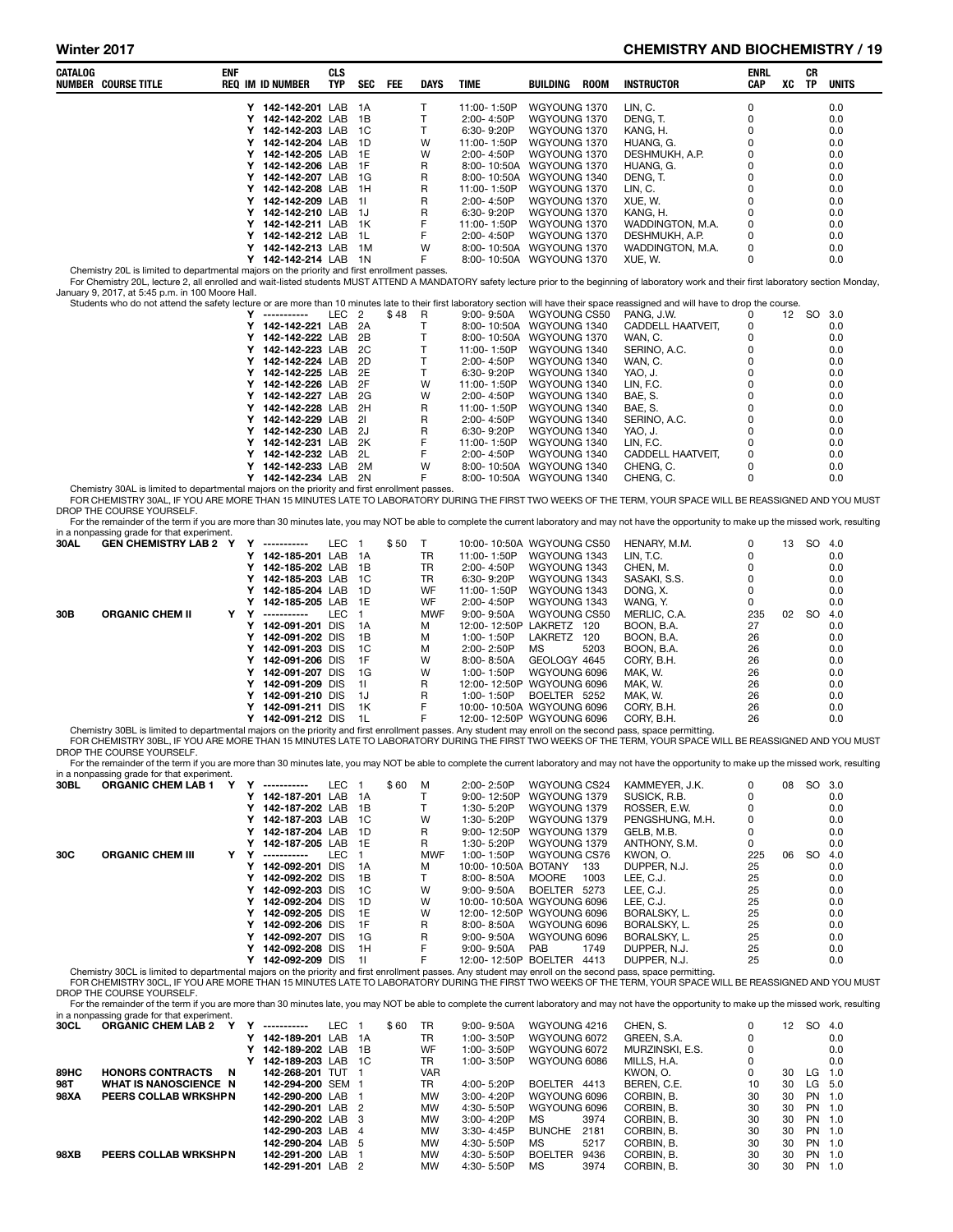#### 20 / CHEMISTRY AND BIOCHEMISTRY Winter 2017

| CATALOG          | enf<br><b>NUMBER COURSE TITLE</b>                                                                                                                                 |        | <b>REQ IM ID NUMBER</b>            | <b>CLS</b><br>TYP | SEC                | FEE  | <b>DAYS</b>              | TIME                                        | <b>BUILDING</b>               | <b>ROOM</b> | <b>INSTRUCTOR</b>                                                                                   | ENRL<br>CAP | XC       | CR<br>TP               | UNITS                    |
|------------------|-------------------------------------------------------------------------------------------------------------------------------------------------------------------|--------|------------------------------------|-------------------|--------------------|------|--------------------------|---------------------------------------------|-------------------------------|-------------|-----------------------------------------------------------------------------------------------------|-------------|----------|------------------------|--------------------------|
| 99               | <b>STUDENT RSRCH PRGRMN</b>                                                                                                                                       |        | 142-297-201 TUT                    |                   | $\overline{1}$     |      | <b>VAR</b>               |                                             |                               |             | CLARKE, C.F.                                                                                        | 0           | 30       |                        | PN 1.0-2.0               |
|                  |                                                                                                                                                                   |        | 142-297-202 TUT                    |                   | $\overline{2}$     |      | <b>VAR</b>               |                                             |                               |             | KANER, R.B.                                                                                         | 0           | 30       |                        | PN 1.0-2.0               |
|                  |                                                                                                                                                                   |        | 142-297-203 TUT                    |                   | 3                  |      | <b>VAR</b>               |                                             |                               |             | TORRES, J.                                                                                          | 0           | 30       |                        | PN 1.0-2.0               |
|                  |                                                                                                                                                                   |        | 142-297-204 TUT                    |                   | $\overline{4}$     |      | <b>VAR</b>               |                                             |                               |             | GARG, N.K.                                                                                          | 0           | 30       |                        | PN 1.0-2.0               |
|                  |                                                                                                                                                                   |        | 142-297-205                        | TUT               | 5                  |      | <b>VAR</b>               |                                             |                               |             | BOWIE, J.U.                                                                                         | 0           | 30       |                        | PN 1.0-2.0               |
|                  |                                                                                                                                                                   |        | 142-297-206                        | TUT               | 6                  |      | <b>VAR</b>               |                                             |                               |             | TOLBERT, S.H.                                                                                       | 0           | 30       | PN                     | $1.0 - 2.0$              |
|                  |                                                                                                                                                                   |        | 142-297-207 TUT                    |                   | 7                  |      | <b>VAR</b>               |                                             |                               |             | KOEHLER, C.M.                                                                                       | 0           | 30       |                        | PN 1.0-2.0               |
|                  |                                                                                                                                                                   |        | 142-297-208                        | TUT               | 8                  |      | <b>VAR</b>               |                                             |                               |             | SLETTEN, E.M.                                                                                       | 0           | 30       |                        | PN 1.0-2.0               |
|                  |                                                                                                                                                                   |        | 142-297-209<br>142-297-210 TUT     | TUT               | 9<br>10            |      | <b>VAR</b><br><b>VAR</b> |                                             |                               |             | QUINLAN, M.E.                                                                                       | 0<br>0      | 30<br>30 |                        | PN 1.0-2.0<br>PN 1.0-2.0 |
|                  |                                                                                                                                                                   |        | 142-297-211 TUT                    |                   | -11                |      | <b>VAR</b>               |                                             |                               |             | NEUHAUSER, D.<br>REISLER, E.                                                                        | 0           | 30       |                        | PN 1.0-2.0               |
|                  |                                                                                                                                                                   |        | 142-297-212 TUT                    |                   | -12                |      | <b>VAR</b>               |                                             |                               |             | BOUCHARD, L.                                                                                        | 0           | 30       |                        | PN 1.0-2.0               |
| C <sub>107</sub> | ORGANOMETALLIC CHEMY                                                                                                                                              |        | 142-342-200 LEC                    |                   | $\overline{1}$     |      | <b>MWF</b>               | 3:00-3:50P                                  | WGYOUNG 2200                  |             | DIACONESCU, P.L.                                                                                    | 20          | 30       | SO                     | 4.0                      |
|                  | For Chemistry 110A, lecture 1, there will be a MANDATORY midterm examination from 5 to 7 p.m. on Wednesday, February 15, 2017.                                    |        |                                    |                   |                    |      |                          |                                             |                               |             |                                                                                                     |             |          |                        |                          |
|                  | It may not be possible to resolve conflicts between the evening examinations and other courses, so be very careful to avoid conflicts if possible when enrolling. |        |                                    |                   |                    |      |                          |                                             |                               |             |                                                                                                     |             |          |                        |                          |
| 110A             | PHYS-THERMODYNAMICSY Y                                                                                                                                            |        | ------------                       | LEC               | -1                 |      | <b>MWF</b>               | $9:00 - 9:50A$                              | WGYOUNG 2200                  |             | NEUHAUSER, D.                                                                                       | 60          | 02       | <b>SO</b>              | -4.0                     |
|                  |                                                                                                                                                                   | Y      | 142-350-201 DIS                    |                   | 1A                 |      | $\mathsf{T}$             | $9:00 - 9:50A$                              | WGYOUNG 2200                  |             | BASU, A.                                                                                            | 60          |          |                        | 0.0                      |
|                  |                                                                                                                                                                   | Y      | -----------                        | TUT               | 1AA                |      | R                        | $9:00 - 9:50A$                              | WGYOUNG 2200                  |             | BASU, A.                                                                                            | 60          |          |                        | 0.0                      |
|                  |                                                                                                                                                                   | Υ      | -----------                        | LEC               | $\overline{c}$     |      | <b>MWF</b>               | 11:00-11:50A WGYOUNG 2200                   |                               |             | BRUINSMA, R.F.                                                                                      | 60          | 04       | <b>SO</b>              | 4.0                      |
|                  |                                                                                                                                                                   | Y<br>Y | 142-350-211 DIS<br>-----------     | TUT               | 2A                 |      | $\mathsf{T}$<br>R        | 11:00-11:50A WGYOUNG 2200                   |                               |             | HALIM, U.                                                                                           | 60<br>60    |          |                        | 0.0                      |
|                  | Chemistry 113A is limited to departmental majors on the priority and first enrollment passes. Any student may enroll on the second pass, space permitting.        |        |                                    |                   | 2AA                |      |                          | 11:00-11:50A WGYOUNG 2200                   |                               |             | HALIM, U.                                                                                           |             |          |                        | 0.0                      |
|                  | For Chemistry 113A, there will be a MANDATORY midterm examination from 6 to 8 p.m. on Monday, February 13, 2017.                                                  |        |                                    |                   |                    |      |                          |                                             |                               |             |                                                                                                     |             |          |                        |                          |
| 113A             | <b>PHYS-QUANTM MECHNCSY</b>                                                                                                                                       |        | 142-381-200 LEC                    |                   | -1                 |      |                          | MTWRF 12:00-12:50P WGYOUNG 2200             |                               |             | BENSIMON, D.B.                                                                                      | 60          | 01       | <b>SO</b>              | 4.0                      |
| C113B            | PHYS-INT MOL SPECTR Y                                                                                                                                             |        | 142-385-200 LEC                    |                   | $\overline{1}$     |      |                          | MTWRF 10:00-10:50A WGYOUNG 2200             |                               |             | LIN, Y.                                                                                             | 0           | 03       | <b>SO</b>              | 4.0                      |
| 114              | <b>PHYSICAL CHEM LAB</b><br>Υ                                                                                                                                     | Y      | -----------                        | <b>LEC</b>        | $\overline{1}$     | \$55 | TR                       | $9:00 - 9:50A$                              | WGYOUNG 1044                  |             | BOUCHARD, L.                                                                                        | 0           | 30       | <b>SO</b>              | 5.0                      |
|                  |                                                                                                                                                                   | Y      | 142-410-201 LAB                    |                   | - 1 A              |      | TR                       | 1:00-4:50P                                  | WGYOUNG 1110                  |             | KIM, H.S.                                                                                           | 0           |          |                        | 0.0                      |
|                  |                                                                                                                                                                   | Υ      | 142-410-202 LAB                    |                   | 1B                 |      | WF                       | 1:00-4:50P                                  | WGYOUNG 1110                  |             | AUBRY-KOMIN, T.                                                                                     | 0           |          |                        | 0.0                      |
| C115B            | <b>QUANTUM CHEMISTRY Y</b>                                                                                                                                        |        | -----------                        | <b>LEC</b>        | $\mathbf{1}$       |      | <b>MW</b>                | 9:00-10:50A                                 | WGYOUNG 3069                  |             | FELKER, P.M.                                                                                        | 20          | 16       | SO.                    | 4.0                      |
|                  |                                                                                                                                                                   |        | 142-416-201 DIS                    |                   | 1А                 |      | F                        | 10:00-10:50A WGYOUNG 3069                   |                               |             | YANG, Z.                                                                                            | 20          |          |                        | 0.0                      |
| C123B            | <b>CLASS&amp;STAT THERMDYNY</b>                                                                                                                                   |        | ------------                       | LEC               | $\mathbf{1}$       |      | TR                       | 9:00-10:50A                                 | WGYOUNG 3069                  |             | LEVINE, A.J.                                                                                        | 20          | 12       | SO.                    | 4.0                      |
|                  |                                                                                                                                                                   |        | 142-456-201 DIS<br>142-470-200 LEC |                   | 1A                 |      | F                        | $9:00 - 9:50A$                              | WGYOUNG 3069                  |             | SHEN, L.                                                                                            | 20          |          |                        | 0.0                      |
| C126A<br>C143A   | <b>COMPTNL METHDS-CHEMY</b><br><b>STRUC&amp;MECH-ORG CHEMY</b>                                                                                                    |        |                                    | LEC               | -1<br>$\mathbf{1}$ |      | <b>TR</b><br><b>MWF</b>  | $3:00 - 4:50P$<br>10:00-10:50A MOL SCI      | WGYOUNG                       | 3440        | ALEXANDROVA, A.N.                                                                                   | 0<br>20     | 30<br>03 | <b>SO</b><br><b>SO</b> | 4.0<br>4.0               |
|                  |                                                                                                                                                                   |        | 142-570-201 DIS                    |                   | 1А                 |      | МT                       | 4:00-4:50P                                  | PAB                           | 1434A       | HOUK, K.N.<br>COSCO, E.D.                                                                           | 20          |          |                        | 0.0                      |
|                  | Chemistry 147 is limited to junior/senior Chemistry and Biochemistry majors.                                                                                      |        |                                    |                   |                    |      |                          |                                             |                               |             |                                                                                                     |             |          |                        |                          |
| 147              | <b>CAREERS-CHEM&amp;BIOCHMN</b>                                                                                                                                   |        | 142-582-200 SEM 1                  |                   |                    |      | М                        | 5:00-6:20P                                  | WGYOUNG 2200                  |             | CLARKE, C.F.                                                                                        | 50          | 30       | PN 2.0                 |                          |
|                  |                                                                                                                                                                   |        |                                    |                   |                    |      |                          |                                             |                               |             | RESTRICT: JUNIORS AND SENIORS ONLY, CHEMISTRY OR BIOCHEMISTRY OR CHEMISTRY/MATERIALS SCIENCE MAJORS |             |          |                        |                          |
| 153A             | STRCTR&ENZMS&MTBLSMY Y                                                                                                                                            |        | ------------                       | LEC               | $\mathbf{1}$       |      | <b>MTRF</b>              | $9:00 - 9:50A$                              | WGYOUNG CS76                  |             | TIENSON, H.L.                                                                                       | 240         | 32       | <b>SO</b>              | 4.0                      |
|                  |                                                                                                                                                                   | Y      | 142-637-201 DIS                    |                   | 1A                 |      | М                        | 11:00-11:50A BOTANY                         |                               | 133         | KHATIB, R.                                                                                          | 27          |          |                        | 0.0                      |
|                  |                                                                                                                                                                   | Y      | 142-637-202 DIS                    |                   | 1B                 |      | т                        | 8:00-8:50A                                  | BOELTER 5420                  |             | AWAD, A.M.                                                                                          | 26          |          |                        | 0.0                      |
|                  |                                                                                                                                                                   | Y      | 142-637-203 DIS                    |                   | 1C                 |      | W                        | $8:00 - 8:50A$                              | GEOLOGY 6704                  |             | AWAD, A.M.                                                                                          | 26          |          |                        | 0.0                      |
|                  |                                                                                                                                                                   | Y<br>Υ | 142-637-204 DIS<br>142-637-205 DIS |                   | 1D<br>1E           |      | W<br>W                   | $9:00 - 9:50A$                              | <b>ROYCE</b><br>WGYOUNG 3069  | 164         | AWAD, A.M.                                                                                          | 26<br>26    |          |                        | 0.0<br>0.0               |
|                  |                                                                                                                                                                   | Y      | 142-637-206 DIS                    |                   | 1F                 |      | R                        | 12:00-12:50P<br>8:00-8:50A                  | BOELTER 5422                  |             | KHATIB, R.<br>DAY, R.A.                                                                             | 26          |          |                        | 0.0                      |
|                  |                                                                                                                                                                   | Y      | 142-637-207 DIS                    |                   | 1G                 |      | F                        | $8:00 - 8:50A$                              | <b>BOELTER</b>                | 4413        | DAY, R.A.                                                                                           | 26          |          |                        | 0.0                      |
|                  |                                                                                                                                                                   | Y      | 142-637-208                        | <b>DIS</b>        | 1H                 |      | F                        | 10:00-10:50A BOTANY                         |                               | 133         | CORSELLO, M.A.                                                                                      | 26          |          |                        | 0.0                      |
|                  |                                                                                                                                                                   | Υ      | 142-637-209 DIS                    |                   | 11                 |      | F                        | 1:00-1:50P                                  | PUB AFF                       | 2284        | KHATIB, R.                                                                                          | 26          |          |                        | 0.0                      |
|                  |                                                                                                                                                                   | Y      | ------------                       | LEC               | 2                  |      | MTRF                     | 10:00-10:50A WGYOUNG CS76                   |                               |             | TIENSON, H.L.                                                                                       | 0           | 32       | <b>SO</b>              | 4.0                      |
|                  |                                                                                                                                                                   | Y      | 142-637-221 DIS                    |                   | 2A                 |      | М                        | 11:00-11:50A BOELTER                        |                               | 4413        | SINGH DHILLON, R.                                                                                   | 0           |          |                        | 0.0                      |
|                  |                                                                                                                                                                   | Y      | 142-637-222 DIS                    |                   | 2B                 |      | Т                        | 8:00-8:50A                                  | <b>BOELTER</b>                | 5422        | SINGH DHILLON, R.                                                                                   | 0           |          |                        | 0.0                      |
|                  |                                                                                                                                                                   | Υ      | 142-637-223                        | <b>DIS</b>        | 2C                 |      | Т                        | 1:00-1:50P                                  | MS                            | 5203        | CASLAVKA, K.E.                                                                                      | 0           |          |                        | 0.0                      |
|                  |                                                                                                                                                                   | Y      | 142-637-224 DIS                    |                   | 2D                 |      | W                        | $8:00 - 8:50A$                              | MS                            | 5118        | DAY, R.A.                                                                                           | 0           |          |                        | 0.0                      |
|                  |                                                                                                                                                                   | Y      | 142-637-225                        | <b>DIS</b>        | 2E                 |      | W<br>W                   | 11:00-11:50A LAKRETZ 120                    |                               |             | CORSELLO, M.A.                                                                                      | 0<br>0      |          |                        | 0.0                      |
|                  |                                                                                                                                                                   | Y<br>Y | 142-637-226<br>142-637-227 DIS     | <b>DIS</b>        | 2F<br>2G           |      | R                        | 12:00-12:50P<br>8:00-8:50A                  | <b>BOELTER</b><br>LAKRETZ 120 | 5422        | CORSELLO, M.A.<br>CASLAVKA, K.E.                                                                    | 0           |          |                        | 0.0<br>0.0               |
|                  |                                                                                                                                                                   | Y      | 142-637-228 DIS                    |                   | 2H                 |      | F                        | 8:00-8:50A                                  | мs                            | 5225        | CASLAVKA, K.E.                                                                                      | 0           |          |                        | 0.0                      |
|                  |                                                                                                                                                                   |        | Y 142-637-229 DIS                  |                   | 21                 |      | F                        | 1:00-1:50P                                  | GEOLOGY 4660                  |             | SINGH DHILLON, R.                                                                                   | 0           |          |                        | 0.0                      |
| 153B             | DNA&RNA&PROTN SYNTHY Y                                                                                                                                            |        |                                    | LEC               | 1                  |      | MWF                      | 12:00-12:50P                                | WGYOUNG CS76                  |             | COUREY, A.J.                                                                                        | 100         | 05       | SO                     | 4.0                      |
|                  |                                                                                                                                                                   | Y      | 142-638-201 DIS                    |                   | 1А                 |      | Т                        | $8:00 - 8:50A$                              | BOELTER 5273                  |             | ARCHER, B.J.                                                                                        | 25          |          |                        | 0.0                      |
|                  |                                                                                                                                                                   | Y      | 142-638-202                        | <b>DIS</b>        | 1В                 |      | т                        | 9:00-9:50A                                  | BOELTER 5273                  |             | ARCHER, B.J.                                                                                        | 25          |          |                        | 0.0                      |
|                  |                                                                                                                                                                   | Y      | 142-638-203 DIS                    |                   | 1C                 |      | W                        | 9:00-9:50A                                  | BOELTER 5272                  |             | LIN, X.                                                                                             | 25          |          |                        | 0.0                      |
|                  |                                                                                                                                                                   | Y      | 142-638-204 DIS                    |                   | 1D                 |      | W                        | 10:00-10:50A BOELTER 5272                   |                               |             | LIN, X.                                                                                             | 25          |          |                        | 0.0                      |
| 153C             | METABOLISM&REGULATNY Y                                                                                                                                            |        | -----------                        | LEC               | $\mathbf{1}$       |      | MWF                      | $8:00 - 8:50A$                              | WGYOUNG CS76                  |             | WEISS, R.L.                                                                                         | 100         | 01       | so                     | 4.0                      |
|                  |                                                                                                                                                                   | Υ      | 142-639-201                        | <b>DIS</b>        | 1A                 |      | М                        | 12:00-12:50P                                | PAB                           | 1749        | DUNHAM, C.                                                                                          | 30          |          |                        | 0.0                      |
|                  |                                                                                                                                                                   | Y      | 142-639-202 DIS                    |                   | 1В                 |      | Т                        | $9:00 - 9:50A$                              | HUMANTS A26                   |             | YUGAY, D.                                                                                           | 30          |          |                        | 0.0                      |
|                  |                                                                                                                                                                   | Y      | 142-639-203                        | <b>DIS</b>        | 1C                 |      | R                        | $9:00 - 9:50A$                              | BOELTER 5252                  |             | DUNHAM, C.                                                                                          | 30          |          |                        | 0.0                      |
|                  |                                                                                                                                                                   | Υ<br>ν | 142-639-204 DIS                    |                   | 1D                 |      | F                        | 2:00-2:50P                                  | <b>DODD</b>                   | 162         | YUGAY, D.<br>WEISS, R.L.                                                                            | 30          |          |                        | 0.0                      |
| 153D             | PROTEIN STRUCTR BIO Y                                                                                                                                             |        | -----------<br>-----------         | TUT<br>LEC        | G1<br>$\mathbf{1}$ |      | TR<br>MWF                | $8:00 - 8:50A$<br>11:00-11:50A WGYOUNG 4216 | WGYOUNG CS76                  |             | CLUBB, R.T.                                                                                         | 120<br>36   | 04       | LG                     | 0.0<br>4.0               |
|                  |                                                                                                                                                                   |        | 142-645-201 DIS                    |                   | 1A                 |      | TR                       | 11:00-11:50A WGYOUNG 4216                   |                               |             | AMER, B.R.                                                                                          | 36          |          |                        | 0.0                      |
|                  | Chemistry 153L is limited to departmental majors on the priority and first enrollment passes. Any student may enroll on the second pass, space permitting.        |        |                                    |                   |                    |      |                          |                                             |                               |             |                                                                                                     |             |          |                        |                          |

Chemistry 153L is limited to departmental majors on the priority and first enrollment passes. Any student may enroll on the second pass, space permitting.<br>FOR CHEMISTRY 153L IF YOU ARE MORE THAN 15 MINUTES LATE TO LABORATO

in a nonpassing grade for that experiment.<br>**153L BIOCHMICAL MTHDS I Y Y** ----------- LEC 1 \$56 TR 11:00- 11:50A WGYOUNG CS50 HONG-HERMESDORF, A 0 33 SO 4.0

| 153L | <b>BIOCHMICAL MTHDS I</b> | -----------                 | LEC. | \$56 | TR |                | 11:00-11:50A WGYOUNG CS50 | HONG-HERMESDORF, A 0 | 33 | SO 4.0 |
|------|---------------------------|-----------------------------|------|------|----|----------------|---------------------------|----------------------|----|--------|
|      |                           | 142-641-201 LAB 1A          |      |      |    | 1:00-4:50P     | WGYOUNG 1049              | KATAKI-ANASTASAKOU 0 |    | 0.0    |
|      |                           | 142-641-202 LAB 1B          |      |      |    | 1:00- 4:50P    | WGYOUNG 1067              | LAKE. M.             |    | 0.0    |
|      |                           | <b>Y 142-641-203 LAB 1C</b> |      |      | W  |                | 9:00-12:50P WGYOUNG 1049  | SILVERMAN, M.A.      |    | 0.0    |
|      |                           | 142-641-204 LAB 1D          |      |      | W  |                | 9:00-12:50P WGYOUNG 1067  | YUE, O.B.            |    | 0.0    |
|      |                           | 142-641-205 LAB 1E          |      |      | W  | 1:30- 5:20P    | WGYOUNG 1049              | LOGAN, J.K.          |    | 0.0    |
|      |                           | 142-641-206 LAB 1F          |      |      | W  | 1:30- 5:20P    | WGYOUNG 1067              | MUROSKI. J.          |    | 0.0    |
|      |                           | <b>Y 142-641-207 LAB 1G</b> |      |      | R  | 1:00-4:50P     | WGYOUNG 1049              | WHITE, J.T.          |    | 0.0    |
|      |                           | 142-641-208 LAB 1H          |      |      | R. | $1:00 - 4:50P$ | WGYOUNG 1067              | ONG. J.Y.            |    | 0.0    |
|      |                           | 142-641-209 LAB 1L          |      |      | R. | 5:30-9:20P     | WGYOUNG 1049              | SOHRABI, A.          |    | 0.0    |
|      |                           | 142-641-210 LAB 1J          |      |      | R  | 5:30-9:20P     | WGYOUNG 1067              | JUNG. W.             |    | 0.0    |
|      |                           | 142-641-211 LAB 1K          |      |      |    | 1:00-4:50P     | WGYOUNG 1049              | TANIMOTO, C.R.       |    | 0.0    |
|      |                           | 142-641-212 LAB             |      |      |    | 1:00-4:50P     | WGYOUNG 1067              | PAGENKOPP M.J.       |    | 0.0    |

1.00 V 142-641-212 LAB 1L F 1:00-4:50P WGYOUNG 1067 PAGENKOPP, M.J. 0<br>FOR CHEMISTRY 154, IF YOU ARE MORE THAN 15 MINUTES LATE TO LABORATORY DURING THE FIRST TWO WEEKS OF THE TERM, YOUR SPACE WILL BE REASSIGNED AND YOU MUST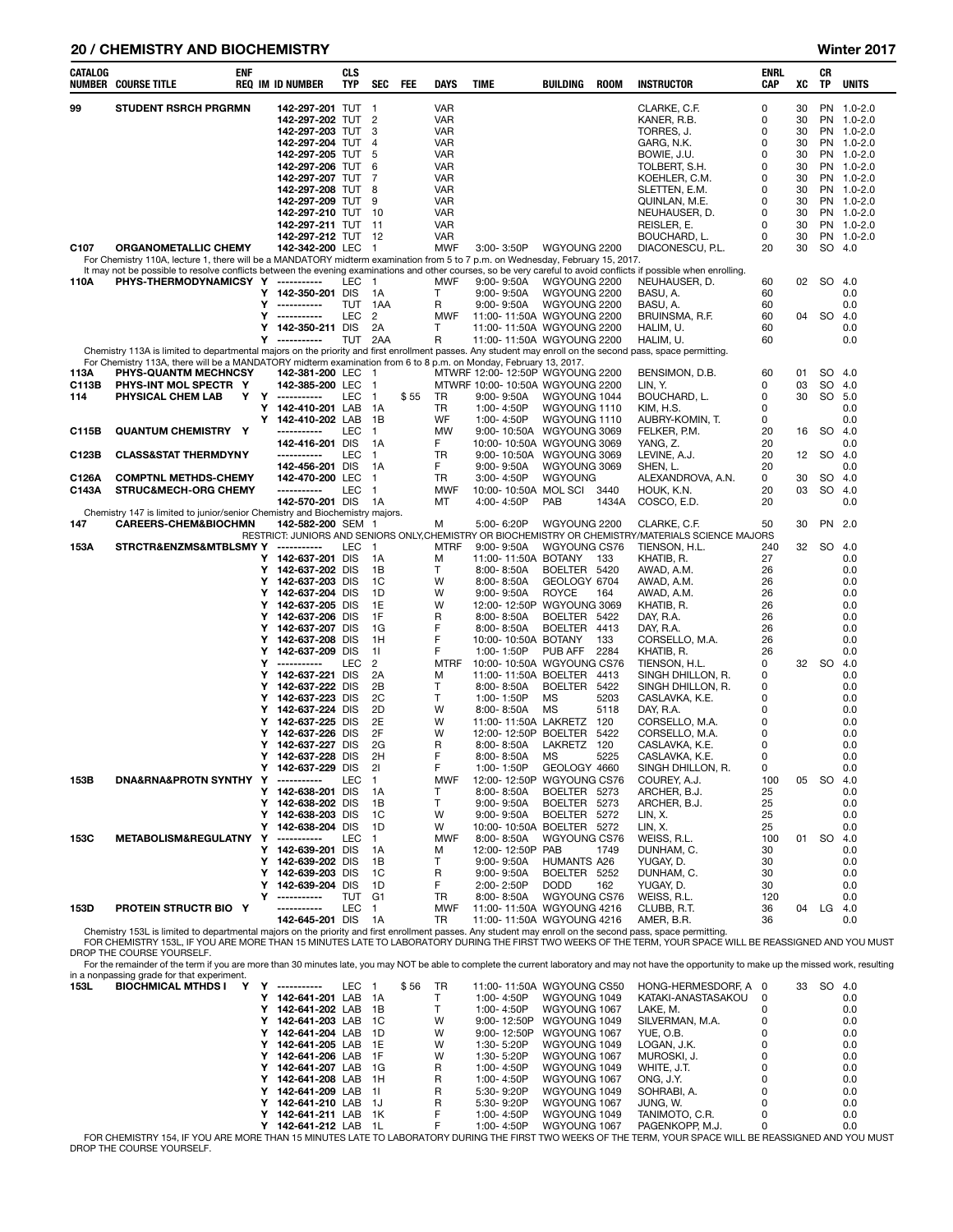### Winter 2017 **CHEMISTRY AND BIOCHEMISTRY / 21**

| CATALOG                 | <b>NUMBER COURSE TITLE</b>                                                                       | <b>ENF</b> |        | <b>REQ IM ID NUMBER</b>                                 | CLS<br>TYP | SEC FEE                        |      | DAYS                     | TIME                                                        | BUILDING                      | <b>ROOM</b> | <b>INSTRUCTOR</b>                                                                                                                                                                                 | ENRL<br><b>CAP</b> | XC       | CR<br>TP        | UNITS                    |
|-------------------------|--------------------------------------------------------------------------------------------------|------------|--------|---------------------------------------------------------|------------|--------------------------------|------|--------------------------|-------------------------------------------------------------|-------------------------------|-------------|---------------------------------------------------------------------------------------------------------------------------------------------------------------------------------------------------|--------------------|----------|-----------------|--------------------------|
|                         |                                                                                                  |            |        |                                                         |            |                                |      |                          |                                                             |                               |             | For the remainder of the term if you are more than 30 minutes late, you may NOT be able to complete the current laboratory and may not have the opportunity to make up the missed work, resulting |                    |          |                 |                          |
| 154                     | in a nonpassing grade for that experiment.<br>BIOCHMICAL MTHDS II                                | Y          | Y      | ------------                                            | LEC        | $\overline{1}$                 | \$60 | TR                       | 11:00-11:50A WGYOUNG CS24                                   |                               |             | NAKAMOTO, S.S.                                                                                                                                                                                    | 0                  | 30       | SO 5.0          |                          |
|                         |                                                                                                  |            | Y<br>Υ | 142-640-201 LAB 1A<br>142-640-202 LAB                   |            | 1B                             |      | TR<br>TR                 | 12:00-3:50P<br>4:30-8:20P                                   | WGYOUNG 6085<br>WGYOUNG 6085  |             | BRANDT, D.S.<br>GLYNN, C.A.                                                                                                                                                                       | 0<br>0             |          |                 | 0.0<br>0.0               |
|                         |                                                                                                  |            | Y      | 142-640-203 LAB                                         |            | 1C                             |      | WF                       | 12:00-3:50P                                                 | WGYOUNG 6085                  |             | JAHANBAKHSH, S.V.                                                                                                                                                                                 | 0                  |          |                 | 0.0                      |
| C <sub>155</sub><br>156 | <b>MITOCHONDRIA</b><br>PHYSICAL BIOCHEM                                                          | N<br>Υ     |        | 142-648-200 SEM<br>-----------                          | LEC        | $\overline{1}$<br>$\mathbf{1}$ |      | T<br><b>MWF</b>          | 4:00-4:50P<br>10:00-10:50A WGYOUNG CS24                     | <b>BIO SCI</b>                | 383         | CLARKE, C.F.<br>KOSURI, S.                                                                                                                                                                        | 0<br>100           | 30<br>03 | <b>PN</b><br>SO | 1.0<br>4.0               |
|                         |                                                                                                  |            |        | 142-650-201 DIS<br>142-650-202 DIS                      |            | 1A<br>1B                       |      | Т<br>R                   | 10:00-10:50A WGYOUNG CS24<br>10:00-10:50A WGYOUNG CS24      |                               |             | MARTINEZ, O.E.<br>MARTINEZ, O.E.                                                                                                                                                                  | 50<br>50           |          |                 | 0.0<br>0.0               |
|                         | <b>CM160B BIOINFRMTC&amp;SSTM BIO Y</b>                                                          |            |        | -----------                                             | <b>LEC</b> | $\mathbf{1}$                   |      | MW                       | 2:00-3:50P                                                  | KNSY PV 1240B                 |             | ESKIN, E.                                                                                                                                                                                         | 10                 | 07       | LG              | 4.0                      |
|                         |                                                                                                  |            |        | SAME AS: COM SCI CM122<br>142-668-201 DIS               |            | 1A                             |      | F                        | 12:00-1:50P                                                 | <b>HAINES</b>                 | 220         | BILOW, M.A.                                                                                                                                                                                       | 5                  |          |                 | 0.0                      |
| C165                    | <b>METABOLC CNTL-PROTNY</b>                                                                      |            |        | 142-668-202 DIS<br>142-696-200 LEC                      |            | 1B<br>$\mathbf{1}$             |      | F<br>TR                  | 2:00-3:50P<br>2:00-3:50P                                    | <b>HAINES</b><br>WGYOUNG 1044 | 220         | BROWN, R.<br>TORRES, J.                                                                                                                                                                           | 5<br>20            | 15       | LG              | 0.0<br>4.0               |
| C174                    | <b>INORG&amp;METALORG LAB Y Y</b>                                                                |            |        | ------------                                            | LEC        | $\overline{1}$                 | \$60 | TR                       | 11:00-11:50A MOL SCI 3440                                   |                               |             | SPOKOYNY, A.M.                                                                                                                                                                                    | 0                  | 13       | SO 5.0          |                          |
|                         |                                                                                                  |            |        | Y 142-744-201 LAB 1A                                    |            |                                |      | TR                       | 1:00-4:50P                                                  | WGYOUNG 6110                  |             | KIRLIKOVALI, K.O.<br>FOR CHEMISTRY 184, IF YOU ARE MORE THAN 15 MINUTES LATE TO LABORATORY DURING THE FIRST TWO WEEKS OF THE TERM, YOUR SPACE WILL BE REASSIGNED AND YOU MUST                     | 12                 |          |                 | 0.0                      |
|                         | DROP THE COURSE YOURSELF.                                                                        |            |        |                                                         |            |                                |      |                          |                                                             |                               |             | For the remainder of the term if you are more than 30 minutes late, you may NOT be able to complete the current laboratory and may not have the opportunity to make up the missed work, resulting |                    |          |                 |                          |
|                         | in a nonpassing grade for that experiment.                                                       |            |        |                                                         |            |                                |      |                          |                                                             |                               |             |                                                                                                                                                                                                   |                    |          |                 |                          |
| 184                     | <b>CHEMICAL INSTRMENTN Y</b>                                                                     |            | Y<br>Y | -----------<br>142-772-201 LAB 1A                       | LEC 1      |                                | \$60 | TR<br>TR                 | 10:00-10:50A WGYOUNG 4216<br>1:00-4:50P                     | MOL SCI 1434                  |             | LOO, J.A.<br>NSHANIAN, M.                                                                                                                                                                         | 0<br>0             |          | 13 SO 5.0       | 0.0                      |
| <b>188SB</b>            | <b>INDIV STD FOR USIE</b>                                                                        | Y          |        | Y 142-772-202 LAB 1B<br>142-829-201 TUT 1               |            |                                |      | WF<br><b>UNSCHED</b>     | 1:00-4:50P                                                  | MOL SCI 1434                  |             | O'BRIEN JOHNSON, R<br>KANER, R.B.                                                                                                                                                                 | 0<br>0             | 30       |                 | 0.0<br>$LG$ 1.0          |
| 189                     | ADV HONORS SEMINARS N                                                                            |            |        | 142-534-200 SEM 1                                       |            |                                |      | TBA                      |                                                             |                               |             | TIENSON, H.L.                                                                                                                                                                                     | 0                  | 30       |                 | SO 1.0                   |
|                         | Chemistry 189, seminar 1: Advanced Honors Seminar for Chemistry and Biochemistry 153A, Lecture 1 |            |        | RESTRICT: INSTRUCTOR CONSENT                            |            |                                |      |                          |                                                             |                               |             |                                                                                                                                                                                                   |                    |          |                 |                          |
|                         |                                                                                                  |            |        | 142-534-201 SEM 2<br>RESTRICT: INSTRUCTOR CONSENT       |            |                                |      | TBA                      |                                                             |                               |             | TIENSON, H.L.                                                                                                                                                                                     | 0                  | 30       |                 | SO 1.0                   |
|                         | Chemistry 189, seminar 2: Advanced Honors Seminar for Chemistry and Biochemistry 153A, Lecture 2 |            |        |                                                         |            |                                |      |                          |                                                             |                               |             |                                                                                                                                                                                                   |                    |          |                 |                          |
| 192A                    | <b>CHEM PRACTICUM</b>                                                                            | Υ          |        | 142-852-200 LEC 1<br>RESTRICT: DEPARTMENT CONSENT       |            |                                |      | <b>UNSCHED</b>           |                                                             |                               |             | RUSSELL, A.A.                                                                                                                                                                                     | 0                  | 30       |                 | SO 4.0                   |
| 192B                    | <b>CHEM PRACTICUM</b>                                                                            | Υ          |        | 142-853-200 LEC 1<br>RESTRICT: DEPARTMENT CONSENT       |            |                                |      | TBA                      |                                                             |                               |             | PANG, J.W.                                                                                                                                                                                        | 0                  | 30       |                 | SO 4.0                   |
| 192C                    | <b>CHEM PRACTICUM</b>                                                                            | N          |        | 142-854-200 SEM 1                                       |            |                                |      | TBA                      |                                                             |                               |             | LAVELLE, L.                                                                                                                                                                                       | 0                  | 30       |                 | PN 4.0                   |
|                         |                                                                                                  |            |        | RESTRICT: DEPARTMENT CONSENT<br>142-854-201 SEM 2       |            |                                |      | TBA                      |                                                             |                               |             | TIENSON, H.L.                                                                                                                                                                                     | 0                  | 30       | PN              | 4.0                      |
| 192D                    | <b>CHEM PRACTICUM</b>                                                                            | N          |        | 142-855-200 SEM 1<br>RESTRICT: DEPARTMENT CONSENT       |            |                                |      | TBA                      |                                                             |                               |             | LAVELLE, L.                                                                                                                                                                                       | 0                  | 30       |                 | PN 2.0                   |
|                         |                                                                                                  |            |        | 142-855-201 SEM 2<br>RESTRICT: DEPARTMENT CONSENT       |            |                                |      | <b>TBA</b>               |                                                             |                               |             | TIENSON, H.L.                                                                                                                                                                                     | 0                  | 30       |                 | PN 2.0                   |
|                         |                                                                                                  |            |        | 142-855-202 SEM 3                                       |            |                                |      | <b>TBA</b>               |                                                             |                               |             | COUREY, A.J.                                                                                                                                                                                      | 0                  | 30       |                 | PN 2.0                   |
|                         |                                                                                                  |            |        | RESTRICT: DEPARTMENT CONSENT<br>142-855-203 SEM 4       |            |                                |      | TBA                      |                                                             |                               |             | GARG, N.K.                                                                                                                                                                                        | 0                  | 30       |                 | PN 2.0                   |
| 193A                    | <b>JOURNAL CLUB SEM</b>                                                                          | N          |        | RESTRICT: DEPARTMENT CONSENT<br>142-858-200 SEM 1       |            |                                |      | W                        | 4:00-5:50P                                                  | MOL SCI                       | 5241        | MERLIC, C.A.                                                                                                                                                                                      | 0                  | 30       |                 | LG 2.0                   |
| 196A                    | <b>RESEARCH APPRNTCSHPN</b>                                                                      |            |        | 142-876-201 TUT 1                                       |            |                                |      | <b>VAR</b>               |                                                             |                               |             | MAYNARD, H.D.                                                                                                                                                                                     | 0                  | 30       |                 | PN 2.0-4.0               |
|                         |                                                                                                  |            |        | 142-876-202 TUT 2<br>142-876-203 TUT 3                  |            |                                |      | VAR<br>VAR               |                                                             |                               |             | KWON, O.<br>QUINLAN, M.E.                                                                                                                                                                         | 0<br>0             | 30<br>30 |                 | PN 2.0-4.0<br>PN 2.0-4.0 |
|                         |                                                                                                  |            |        | 142-876-204 TUT 4<br>142-876-205 TUT 5                  |            |                                |      | <b>VAR</b><br><b>VAR</b> |                                                             |                               |             | COUREY, A.J.<br>GELBART, W.M.                                                                                                                                                                     | 0<br>0             | 30<br>30 |                 | PN 2.0-4.0<br>PN 2.0-4.0 |
|                         |                                                                                                  |            |        | 142-876-206 TUT 6                                       |            |                                |      | <b>VAR</b>               |                                                             |                               |             | BOUCHARD, L.                                                                                                                                                                                      | 0                  | 30       |                 | PN 2.0-4.0               |
|                         |                                                                                                  |            |        | 142-876-207 TUT 7<br>142-876-208 TUT 8                  |            |                                |      | VAR<br><b>VAR</b>        |                                                             |                               |             | SPOKOYNY, A.M.<br>HOUK, K.N.                                                                                                                                                                      | 0<br>0             | 30<br>30 |                 | PN 2.0-4.0<br>PN 2.0-4.0 |
|                         |                                                                                                  |            |        | 142-876-209 TUT 9<br>142-876-210 TUT 10                 |            |                                |      | <b>VAR</b>               |                                                             |                               |             | HARRAN, P.G.                                                                                                                                                                                      | 0<br>0             | 30       |                 | PN 2.0-4.0               |
|                         |                                                                                                  |            |        | 142-876-211 TUT 11                                      |            |                                |      | <b>VAR</b><br><b>VAR</b> |                                                             |                               |             | BOWIE, J.U.<br>DIACONESCU, P.L.                                                                                                                                                                   | 0                  | 30<br>30 |                 | PN 2.0-4.0<br>PN 2.0-4.0 |
|                         |                                                                                                  |            |        | 142-876-212 TUT 12<br>142-876-213 TUT 13                |            |                                |      | <b>VAR</b><br><b>VAR</b> |                                                             |                               |             | TOLBERT, S.H.<br>JUNG, M.E.                                                                                                                                                                       | 0<br>0             | 30<br>30 |                 | PN 2.0-4.0<br>PN 2.0-4.0 |
|                         |                                                                                                  |            |        | 142-876-214 TUT 14                                      |            |                                |      | VAR                      |                                                             |                               |             | KOSURI, S.                                                                                                                                                                                        | 0                  | 30       | PN              | $2.0 - 4.0$              |
|                         |                                                                                                  |            |        | 142-876-215 TUT 15<br>142-876-216 TUT 16                |            |                                |      | <b>VAR</b><br><b>VAR</b> |                                                             |                               |             | CLARKE, C.F.<br>TORRES, J.                                                                                                                                                                        | 0<br>0             | 30<br>30 |                 | PN 2.0-4.0<br>PN 2.0-4.0 |
|                         |                                                                                                  |            |        | 142-876-217 TUT 17<br>142-876-218 TUT 18                |            |                                |      | <b>VAR</b><br>VAR        |                                                             |                               |             | GARCIA-GARIBAY, M.<br>SCHWARTZ, B.J.                                                                                                                                                              | 0<br>0             | 30<br>30 |                 | PN 2.0-4.0<br>PN 2.0-4.0 |
|                         |                                                                                                  |            |        | 142-876-219 TUT 19                                      |            |                                |      | <b>VAR</b>               |                                                             |                               |             | MERLIC, C.A.                                                                                                                                                                                      | 0                  | 30       |                 | PN 2.0-4.0               |
| 196B                    | <b>RESEARCH APPRNTCSHPY</b>                                                                      |            |        | 142-876-220 TUT 20<br>142-877-201 TUT 1                 |            |                                |      | VAR<br><b>VAR</b>        |                                                             |                               |             | RODRIGUEZ, J.A.<br>DUAN, X.                                                                                                                                                                       | 0<br>0             | 30<br>30 |                 | PN 2.0-4.0<br>SO 2.0-4.0 |
| 204                     | <b>STUDNT RESEARCH SEM N</b>                                                                     |            |        | 542-024-200 SEM 1                                       |            |                                |      | T                        | 10:00-11:50A BOYER                                          |                               | 130         | KOEHLER, C.M.<br>RESTRICT: BIOLOGICAL CHEMISTRY OR MIMG OR NEUROBIOLOGY OR MOLECULAR BIOLOGY OR CHEMISTRY OR MCD BIOLOGY OR ACCESS PRO-                                                           | 50                 | 30       |                 | SU 2.0                   |
|                         | GRAM OR BIOCHEMISTRY OR MEDICINE MAJOR                                                           |            |        |                                                         |            |                                |      |                          |                                                             |                               |             |                                                                                                                                                                                                   |                    |          |                 |                          |
| 206<br>C <sub>207</sub> | <b>CHEMISTRY OF BIO</b><br><b>ORGANOMETALLIC CHEMY</b>                                           | N          |        | 542-036-200 SEM 1<br>542-042-200 LEC 1                  |            |                                |      | T<br><b>MWF</b>          | 12:00-12:50P MOL SCI 5241<br>3:00-3:50P WGYOUNG 2200        |                               |             | TANG, Y.<br>DIACONESCU, P.L.                                                                                                                                                                      | 50<br>20           | 30<br>30 |                 | SU 2.0<br>SO 4.0         |
| C213B<br>C215B          | PHYS-INT MOL SPECTR N<br><b>QUANTUM CHEM-MTHODSY</b>                                             |            |        | 542-080-200 LEC 1<br>542-092-200 LEC 1                  |            |                                |      | <b>MW</b>                | MTWRF 10:00-10:50A WGYOUNG 2200<br>9:00-10:50A WGYOUNG 3069 |                               |             | LIN, Y.<br>FELKER, P.M.                                                                                                                                                                           | 20<br>40           | 03<br>16 |                 | SO 4.0<br>SO 4.0         |
| 218                     | PHYS CHEM STDT SEM N                                                                             |            |        | 542-108-200 SEM 1                                       |            |                                |      | R                        | 12:00-12:50P WGYOUNG 2033                                   |                               |             | TOLBERT, S.H.                                                                                                                                                                                     | 200                | 30       |                 | SU 2.0                   |
| 219E                    | <b>DYNAMCS OF MOLECULEN</b>                                                                      |            |        | RESTRICT: GRADUATE STUDENTS<br>542-097-200 SEM 1        |            |                                |      | <b>VAR</b>               |                                                             |                               |             | BAUGH, D.A.                                                                                                                                                                                       | 100                | 30       |                 | SU 2.0                   |
| 2191                    | <b>MLCLS&amp;CMPLXS&amp;CLSTRSN</b>                                                              |            |        | RESTRICT: GRADUATE STUDENTS<br>542-100-200 SEM 1        |            |                                |      | <b>VAR</b>               |                                                             |                               |             | FELKER, P.M.                                                                                                                                                                                      | 100                | 30       |                 | SU 2.0                   |
| 219J                    | <b>CHEM&amp;BIOPHY-INTRFCS N</b>                                                                 |            |        | <b>RESTRICT: GRADUATE STUDENTS</b><br>542-101-200 SEM 1 |            |                                |      | <b>VAR</b>               |                                                             |                               |             | GARRELL, R.L.                                                                                                                                                                                     | 100                | 30       |                 | SU 2.0                   |
| 219K                    | <b>MCHANICS-DISORD SYS N</b>                                                                     |            |        | RESTRICT: GRADUATE STUDENTS<br>542-102-200 SEM 1        |            |                                |      | <b>VAR</b>               |                                                             |                               |             | GELBART, W.M.                                                                                                                                                                                     | 100                | 30       |                 | SU 2.0                   |
| 219L                    | <b>MOLCULR REACT&amp;STRCTN</b>                                                                  |            |        | RESTRICT: GRADUATE STUDENTS<br>542-103-200 SEM 1        |            |                                |      | <b>VAR</b>               |                                                             |                               |             | NEUHAUSER, D.                                                                                                                                                                                     | 100                | 30       |                 | SU 2.0                   |
| 219Q                    | DYNMCS-CONDNSD PHASN                                                                             |            |        | <b>RESTRICT: GRADUATE STUDENTS</b><br>542-109-201 SEM 1 |            |                                |      | <b>VAR</b>               |                                                             |                               |             | SCHWARTZ, B.J.                                                                                                                                                                                    | 100                | 30       | SU 2.0          |                          |
|                         |                                                                                                  |            |        | RESTRICT: GRADUATE STUDENTS                             |            |                                |      |                          |                                                             |                               |             |                                                                                                                                                                                                   |                    |          |                 |                          |
| 219R                    | <b>KNTC&amp;THRMDYN&amp;INTFCLN</b>                                                              |            |        | 542-107-200 SEM 1<br>RESTRICT: GRADUATE STUDENTS        |            |                                |      | <b>VAR</b>               |                                                             |                               |             | TOLBERT, S.H.                                                                                                                                                                                     | 100                | 30       |                 | SU 2.0                   |
| <b>219S</b>             | <b>NANOSCIENCE</b>                                                                               | N          |        | 542-105-200 SEM 1<br><b>RESTRICT: GRADUATE STUDENTS</b> |            |                                |      | VAR                      |                                                             |                               |             | GIMZEWSKI, J.K.                                                                                                                                                                                   | 100                | 30       | SU 2.0          |                          |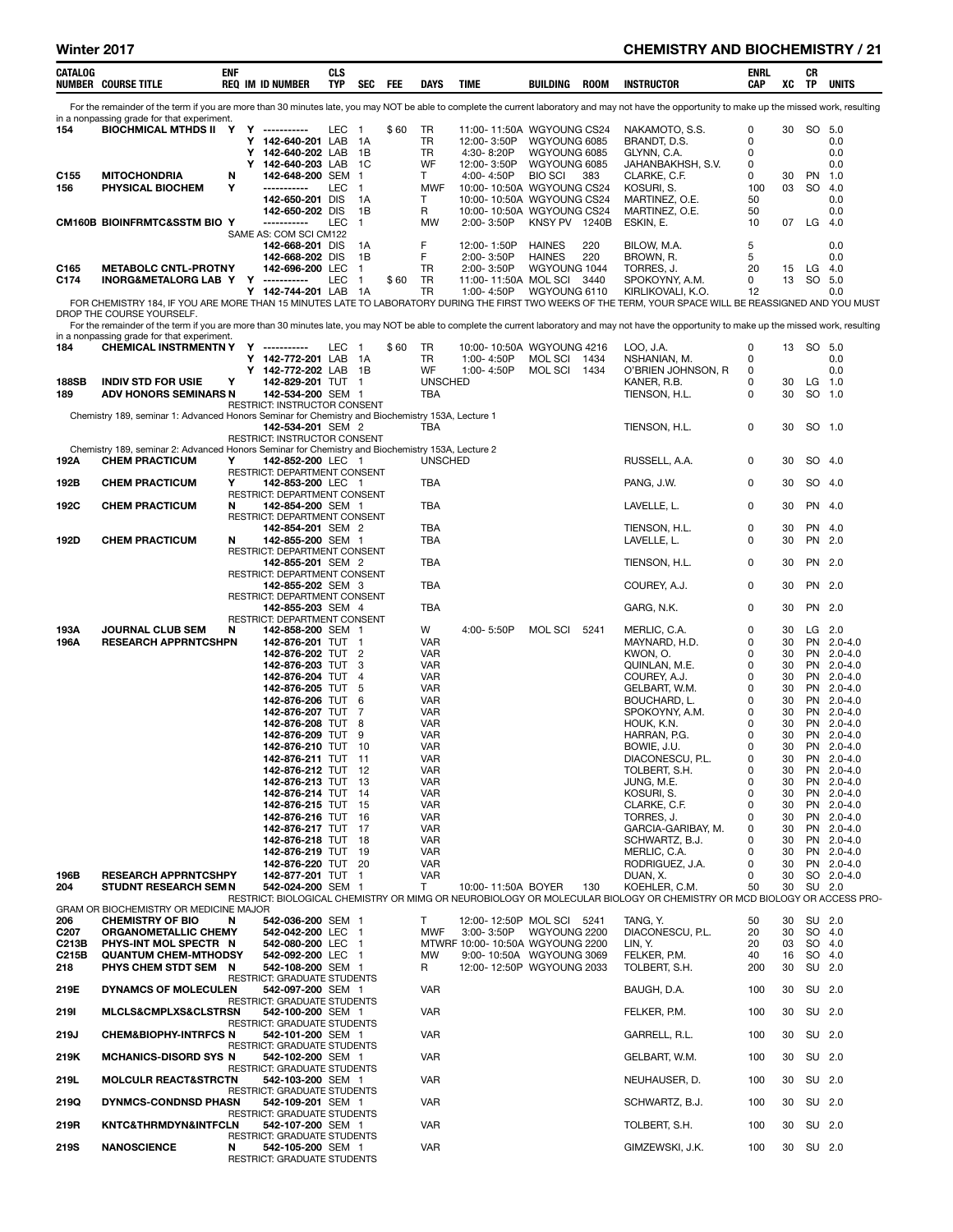### 22 / CHEMISTRY AND BIOCHEMISTRY Winter 2017

| CATALOG       | <b>NUMBER COURSE TITLE</b>                                                                                                  | ENF | <b>REQ IM ID NUMBER</b>                                 | CLS<br>TYP       | SEC  | FEE | DAYS                     | TIME                            | BUILDING                       | <b>ROOM</b> | <b>INSTRUCTOR</b>             | ENRL<br>CAP | XC       | СR<br>TP | <b>UNITS</b>     |
|---------------|-----------------------------------------------------------------------------------------------------------------------------|-----|---------------------------------------------------------|------------------|------|-----|--------------------------|---------------------------------|--------------------------------|-------------|-------------------------------|-------------|----------|----------|------------------|
| 219T          | SINGL-MOL SPECT-BIO                                                                                                         | N   | 542-106-200 SEM 1                                       |                  |      |     | <b>VAR</b>               |                                 |                                |             | WEISS, S.                     | 100         | 30       |          | SU 2.0           |
| 219U          | <b>MAGNET RES SPCTRSCP N</b>                                                                                                |     | <b>RESTRICT: GRADUATE STUDENTS</b><br>542-096-200 SEM 1 |                  |      |     | VAR                      |                                 |                                |             | LIN, Y.                       | 100         | 30       |          | SU 2.0           |
| 219V          | <b>COMPLEX FLUIDS</b>                                                                                                       | N   | <b>RESTRICT: GRADUATE STUDENTS</b><br>542-095-200 SEM 1 |                  |      |     | W                        | 4:00-5:50P                      | GEOLOGY 3614                   |             | MASON, T.G.                   | 100         | 30       |          | SU 2.0           |
| 219W          | STAT MECH-SOFT MTTR N                                                                                                       |     | RESTRICT: GRADUATE STUDENTS<br>542-089-200 SEM 1        |                  |      |     | <b>VAR</b>               |                                 |                                |             | LEVINE, A.J.                  | 100         | 30       |          | SU 2.0           |
| 219X          | <b>REACTIONS-FLOW MODEN</b>                                                                                                 |     | RESTRICT: GRADUATE STUDENTS<br>542-088-200 SEM 1        |                  |      |     | <b>VAR</b>               |                                 |                                |             | BOUCHARD, L.                  | 100         | 30       |          | SU 2.0           |
| 219Y          | <b>THEORY&amp;COMPUT-MAT</b>                                                                                                | N   | RESTRICT: GRADUATE STUDENTS<br>542-085-200 SEM 1        |                  |      |     | <b>VAR</b>               |                                 |                                |             | ALEXANDROVA, A.N.             | 100         | 30       |          | SU 2.0           |
| C223B         | <b>CLASS&amp;STAT THERMDYNN</b>                                                                                             |     | RESTRICT: GRADUATE STUDENTS<br>------------             | LEC 1            |      |     | TR                       | 9:00-10:50A WGYOUNG 3069        |                                |             | LEVINE, A.J.                  | 50          | 12       |          | SO 4.0           |
| C226A         | <b>COMPTNL METHDS-CHEMY</b>                                                                                                 |     | 542-145-201 DIS<br>542-159-200 LEC 1                    |                  | - 1A |     | F.<br>TR                 | $9:00 - 9:50A$<br>3:00-4:50P    | WGYOUNG 3069<br><b>WGYOUNG</b> |             | SHEN, L.<br>ALEXANDROVA, A.N. | 50<br>0     | 30       |          | 0.0<br>SO 4.0    |
| 228           | For Chemistry 228, graduate students beyond their first year should enroll on an S/U basis.<br><b>CHEMICL PHYSICS SEM N</b> |     | 542-170-200 SEM 1                                       |                  |      |     | м                        | 4:00-5:50P                      | WGYOUNG 2033                   |             | SCHWARTZ, B.J.                | 200         | 30       |          | SO 2.0           |
| <b>M230B</b>  | <b>STRCTURL MOLEC BIOL N</b>                                                                                                |     | RESTRICT: GRADUATE STUDENTS<br>542-182-200 LEC 1        |                  |      |     |                          | MTWRF 12:00-12:50P WGYOUNG 4216 |                                |             | YEATES, T.O.                  | 25          | 05       |          | SO 4.0           |
|               |                                                                                                                             |     | SAME AS: MCD BIO M230B<br>RESTRICT: GRADUATE STUDENTS   |                  |      |     |                          |                                 |                                |             |                               |             |          |          |                  |
| <b>M230D</b>  | <b>STRL MOLEC BIOL LAB</b>                                                                                                  | N   | 542-186-200 LAB 1<br>SAME AS: MCD BIO M230D             |                  |      |     | TBA                      |                                 |                                |             | YEATES, T.O.                  | 25          | 30       |          | SO 2.0           |
| 235E          | <b>THRY&amp;PHYS ORGN CHEMN</b>                                                                                             |     | RESTRICT: GRADUATE STUDENTS<br>542-217-200 SEM 1        |                  |      |     | <b>VAR</b>               |                                 |                                |             | HOUK, K.N.                    | 100         | 30       |          | SU 2.0           |
|               |                                                                                                                             |     | RESTRICT: GRADUATE STUDENTS                             |                  |      |     |                          |                                 |                                |             |                               |             |          |          | SU 2.0           |
| 235F          | SYNTHS-NATRL PRDCTS N                                                                                                       |     | 542-218-200 SEM 1<br>RESTRICT: GRADUATE STUDENTS        |                  |      |     | VAR                      |                                 |                                |             | JUNG, M.E.                    | 100         | 30       |          |                  |
| 235G          | <b>ORGNMTL&amp;ORGN SNTHSSN</b>                                                                                             |     | 542-219-200 SEM 1<br>RESTRICT: GRADUATE STUDENTS        |                  |      |     | <b>VAR</b>               |                                 |                                |             | MERLIC, C.A.                  | 100         | 30       |          | SU 2.0           |
| <b>2351</b>   | <b>FULLERENE CHEM&amp;MTLSN</b>                                                                                             |     | 542-221-200 SEM 1<br>RESTRICT: GRADUATE STUDENTS        |                  |      |     | <b>VAR</b>               |                                 |                                |             | RUBIN, Y.F.                   | 100         | 30       |          | SU 2.0           |
| 235K          | <b>ORGNC CHEM IN MEDIA N</b>                                                                                                |     | 542-223-200 SEM 1<br>RESTRICT: GRADUATE STUDENTS        |                  |      |     | <b>VAR</b>               |                                 |                                |             | GARCIA-GARIBAY, M.            | 100         | 30       |          | SU 2.0           |
| 235N          | <b>SYNTH-NATRL PRODCTS N</b>                                                                                                |     | 542-227-200 SEM 1<br>RESTRICT: GRADUATE STUDENTS        |                  |      |     | <b>VAR</b>               |                                 |                                |             | KWON, O.                      | 100         | 30       |          | SU 2.0           |
| <b>2350</b>   | POLYMR CHEM&BIOMTRLN                                                                                                        |     | 542-228-200 SEM 1<br>RESTRICT: GRADUATE STUDENTS        |                  |      |     | <b>VAR</b>               |                                 |                                |             | MAYNARD, H.D.                 | 100         | 30       |          | SU 2.0           |
| 235P          | <b>SYNTH-COMPLEX MOL</b>                                                                                                    | N   | 542-229-200 RGP 1<br>RESTRICT: GRADUATE STUDENTS        |                  |      |     | <b>VAR</b>               |                                 |                                |             | GARG, N.K.                    | 100         | 30       |          | SU 2.0           |
| 235Q          | <b>SYNTHETIC ORGN RES</b>                                                                                                   | N   | 542-230-200 SEM 1<br>RESTRICT: GRADUATE STUDENTS        |                  |      |     | <b>VAR</b>               |                                 |                                |             | HARRAN, P.G.                  | 200         | 30       |          | SU 2.0           |
| 235R<br>C243A | <b>FLUOR MAT&amp;SUPERMLCLN</b><br><b>STRUC&amp;MECH-ORG CHEMN</b>                                                          |     | 542-231-200 SEM 1<br>-----------                        | LEC 1            |      |     | <b>VAR</b><br><b>MWF</b> | 10:00-10:50A MOL SCI            |                                | 3440        | SLETTEN, E.M.<br>HOUK, K.N.   | 100<br>40   | 30<br>03 |          | SU 2.0<br>SO 4.0 |
|               |                                                                                                                             |     | RESTRICT: GRADUATE STUDENTS<br>542-268-201 DIS 1A       |                  |      |     | МT                       | 4:00-4:50P                      | PAB                            | 1434A       | COSCO, E.D.                   | 40          |          |          | 0.0              |
| 244B          | <b>STRTGY&amp;DSGN-ORG SYNN</b>                                                                                             |     | 542-276-200 LEC 1<br>RESTRICT: GRADUATE STUDENTS        |                  |      |     | MWF                      | $9:00 - 9:50A$                  | MOL SCI                        | 3440        | HARRAN, P.G.                  | 50          | 02       |          | SO 4.0           |
| 247           | ORGANIC COLLOQUIUM N                                                                                                        |     | 542-295-200 SEM 1<br>RESTRICT: GRADUATE STUDENTS        |                  |      |     | R                        | 5:00-6:50P                      | <b>MOL SCI</b>                 | 3440        | GARG, N.K.                    | 200         | 30       |          | SO 2.0           |
| 248           | For Chemistry 248, graduate students beyond their first year should enroll on an S/U basis.<br><b>ORGANIC CHEM SEM</b>      | N   | 542-309-200 SEM 1                                       |                  |      |     | м                        | $3:00 - 3:50P$                  | MOL SCI                        | 3440        | RUBIN, Y.F.                   | 200         | 30       |          | SO 2.0           |
|               | <b>METHD-MATERIAL CHEMN</b>                                                                                                 |     | RESTRICT: GRADUATE STUDENTS                             |                  |      |     | F                        |                                 |                                |             |                               |             |          |          |                  |
| 249A          |                                                                                                                             |     | 542-313-200 SEM 1<br><b>RESTRICT: GRADUATE STUDENTS</b> |                  |      |     |                          | 4:00-5:30P                      | WGYOUNG 4216                   |             | RUBIN, Y.F.                   | 50          | 30       |          | SU 2.0           |
| 249B          | <b>METHODS-CHEM SYNTH N</b>                                                                                                 |     | 542-314-200 SEM 1<br>RESTRICT: GRADUATE STUDENTS        |                  |      |     | W                        | 7:00-8:30P                      | MOL SCI 3440                   |             | SLETTEN, E.M.                 | 50          | 30       |          | SU 2.0           |
| 249C          | PHYS/THR/BIOPH CHEM N                                                                                                       |     | 542-316-200 SEM 1<br><b>RESTRICT: GRADUATE STUDENTS</b> |                  |      |     | м                        | 2:30-3:50P                      | WGYOUNG 3069                   |             | LIN. Y.                       | 25          | 30       |          | SU 2.0           |
| M252          | ADV MTHD-COMPUT BIO N                                                                                                       |     | -----------<br>SAME AS: BIOINFO M252, HUM GEN M252      | SEM <sub>1</sub> |      |     | М                        | 4:00-5:50P                      | <b>BOYER</b>                   | 159         | XING, Y.                      | 0           | 30       |          | SO 2.0           |
|               |                                                                                                                             |     | RESTRICT: INSTRUCTOR CONSENT<br>542-344-201 DIS 1A      |                  |      |     | F                        | 2:00-2:50P                      | MS                             | 5217        | XING, Y.                      | 0           |          |          | 0.0              |
| <b>CM255</b>  | <b>MITOCHONDRIA</b>                                                                                                         | N   | 542-364-200 SEM 1<br>SAME AS: BIOL CH M255              |                  |      |     | T.                       | 4:00-4:50P                      | <b>BIO SCI</b>                 | 383         | CLARKE, C.F.                  | 20          | 30       |          | SU 1.0           |
| 256B          | <b>BIOCHEM-PROTN FNCTNN</b>                                                                                                 |     | 542-374-200 SEM 1<br><b>RESTRICT: GRADUATE STUDENTS</b> |                  |      |     | <b>VAR</b>               |                                 |                                |             | CLARKE, S.G.                  | 200         | 30       | SU 2.0   |                  |
| 256D          | <b>DROSOPHIL EMBRYOGENN</b>                                                                                                 |     | 542-376-200 SEM 1<br>RESTRICT: GRADUATE STUDENTS        |                  |      |     | <b>VAR</b>               |                                 |                                |             | COUREY, A.J.                  | 200         | 30       |          | SU 2.0           |
| 256F          | PROKARYOTIC DVLPMNTN                                                                                                        |     | 542-379-200 SEM 1<br>RESTRICT: GRADUATE STUDENTS        |                  |      |     | <b>VAR</b>               |                                 |                                |             | GOBER, J.W.                   | 200         | 30       |          | SU 2.0           |
| 256G          | NUCLEIC ACID STRCTR N                                                                                                       |     | 542-380-200 SEM 1<br><b>RESTRICT: GRADUATE STUDENTS</b> |                  |      |     | <b>VAR</b>               |                                 |                                |             | FEIGON, J.F.                  | 200         | 30       |          | SU 2.0           |
| 256H          | PROMOTER ACTIVATION N                                                                                                       |     | 542-381-200 SEM 1<br>RESTRICT: GRADUATE STUDENTS        |                  |      |     | <b>VAR</b>               |                                 |                                |             | GRALLA, J.D.                  | 200         | 30       |          | SU 2.0           |
| 256J          | <b>CELL MOTILITY</b>                                                                                                        | N   | 542-382-200 SEM 1<br>RESTRICT: GRADUATE STUDENTS        |                  |      |     | <b>VAR</b>               |                                 |                                |             | REISLER, E.                   | 200         | 30       | SU 2.0   |                  |
| 256K          | <b>CHLAMYDOMONAS</b>                                                                                                        | N   | 542-383-200 SEM 1                                       |                  |      |     | <b>VAR</b>               |                                 |                                |             | MERCHANT, S.                  | 200         | 30       |          | SU 2.0           |
| 256L          | <b>LIT-STRUCTURAL BIO</b>                                                                                                   | N   | RESTRICT: GRADUATE STUDENTS<br>542-384-200 SEM 1        |                  |      |     | <b>VAR</b>               |                                 |                                |             | YEATES, T.O.                  | 200         | 30       |          | SU 2.0           |
| 256M          | <b>EUKARYOTIC ORGANSMSN</b>                                                                                                 |     | RESTRICT: GRADUATE STUDENTS<br>542-385-200 SEM 1        |                  |      |     | <b>VAR</b>               |                                 |                                |             | MARTINSON, H.G.               | 200         | 30       |          | SU 2.0           |
| 256N          | STRUCTURAL BIOLOGY N                                                                                                        |     | RESTRICT: GRADUATE STUDENTS<br>542-386-200 SEM 1        |                  |      |     | <b>VAR</b>               |                                 |                                |             | YEATES, T.O.                  | 200         | 30       |          | SU 2.0           |
| 256O          | <b>MEMBRANE BIOPHYSICSN</b>                                                                                                 |     | RESTRICT: GRADUATE STUDENTS<br>542-387-200 SEM 1        |                  |      |     | <b>VAR</b>               |                                 |                                |             | HUBBELL, W.L.                 | 200         | 30       | SU 2.0   |                  |
| 256P          | <b>PROTEIN STRUCTURE</b>                                                                                                    | N   | RESTRICT: GRADUATE STUDENTS<br>542-388-200 SEM 1        |                  |      |     | <b>VAR</b>               |                                 |                                |             | BOWIE, J.U.                   | 200         | 30       |          | SU 2.0           |
| 256Q          | <b>UBIQUINONE IN YEAST</b>                                                                                                  | N   | RESTRICT: GRADUATE STUDENTS<br>542-390-200 SEM 1        |                  |      |     | <b>VAR</b>               |                                 |                                |             | CLARKE, C.F.                  | 200         | 30       | SU 2.0   |                  |
| 256R          | <b>PROTEIN STRUCTURE</b>                                                                                                    | N   | RESTRICT: GRADUATE STUDENTS<br>542-391-200 SEM 1        |                  |      |     | <b>VAR</b>               |                                 |                                |             | CLUBB, R.T.                   | 200         | 30       |          | SU 2.0           |
| 256S          | PROTEOME BIOINFORMTN                                                                                                        |     | RESTRICT: GRADUATE STUDENTS<br>542-392-200 SEM 1        |                  |      |     | VAR                      |                                 |                                |             | LEE, C.J.                     | 200         | 30       | SU 2.0   |                  |
|               |                                                                                                                             |     | RESTRICT: GRADUATE STUDENTS                             |                  |      |     |                          |                                 |                                |             |                               |             |          |          |                  |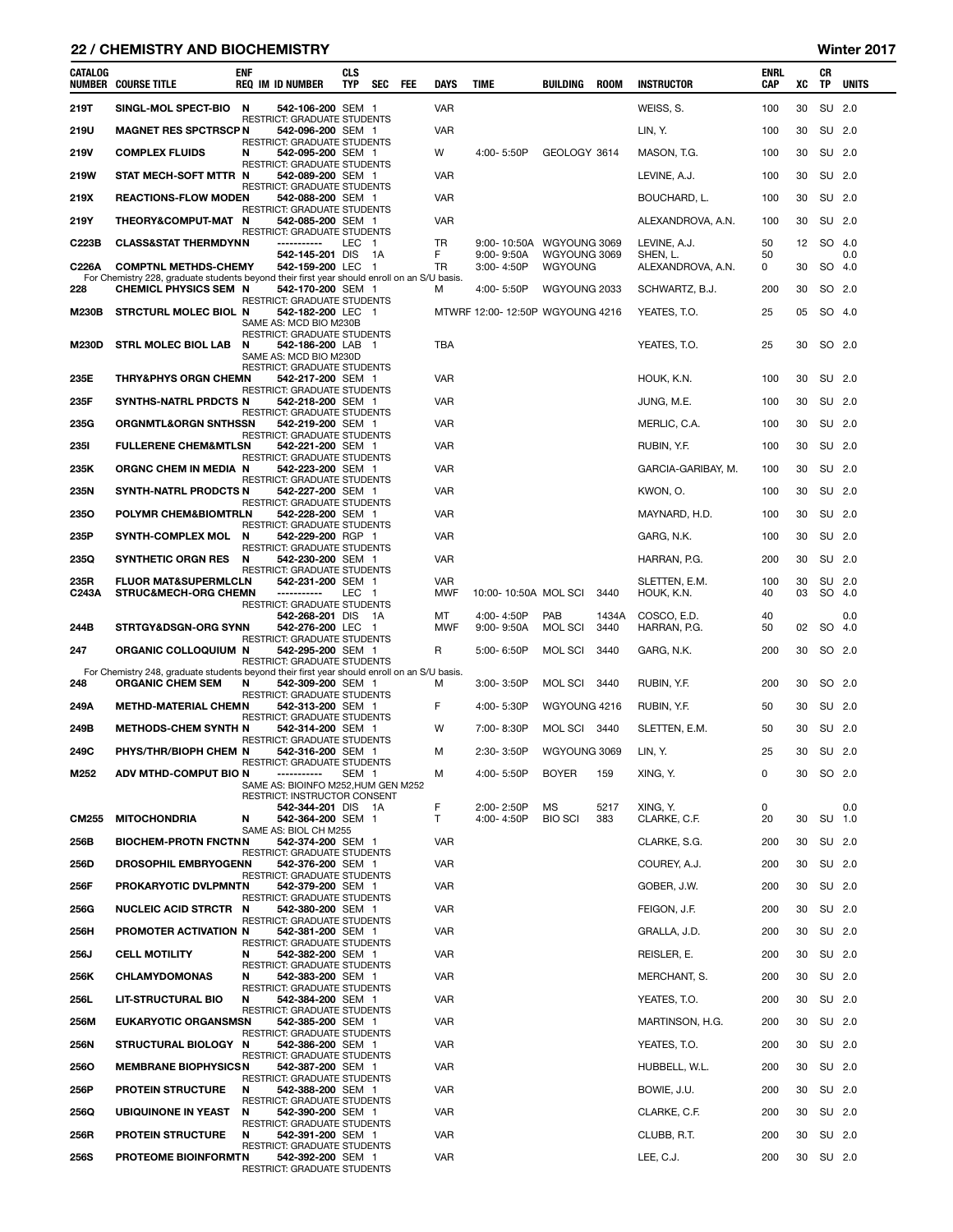### Winter 2017 **CHICANA AND CHICANO STUDIES / 23**

| CATALOG                  | <b>NUMBER COURSE TITLE</b>                                                                                          | <b>ENF</b> | <b>REQ IM ID NUMBER</b>                                                                          | <b>CLS</b><br>TYP | SEC                  | FEE  | <b>DAYS</b>              | <b>TIME</b>                                | BUILDING                            | ROOM         | <b>INSTRUCTOR</b>                         | ENRL<br>CAP | xс       | CR<br><b>TP</b> | <b>UNITS</b>             |
|--------------------------|---------------------------------------------------------------------------------------------------------------------|------------|--------------------------------------------------------------------------------------------------|-------------------|----------------------|------|--------------------------|--------------------------------------------|-------------------------------------|--------------|-------------------------------------------|-------------|----------|-----------------|--------------------------|
| 256T                     | <b>RNA PROCESS&amp;GENOMCSN</b>                                                                                     |            | 542-393-200 SEM 1                                                                                |                   |                      |      | <b>VAR</b>               |                                            |                                     |              | CHANFREAU, G.                             | 200         | 30       | SU              | 2.0                      |
| <b>256U</b>              | <b>MITOCHNDRL BIOGNSIS N</b>                                                                                        |            | <b>RESTRICT: GRADUATE STUDENTS</b><br>542-394-200 SEM 1                                          |                   |                      |      | VAR                      |                                            |                                     |              | KOEHLER, C.M.                             | 200         | 30       | SU 2.0          |                          |
| <b>256V</b>              | PROTEOMCS&SPCTRMTRYN                                                                                                |            | <b>RESTRICT: GRADUATE STUDENTS</b><br>542-370-200 DIS 1                                          |                   |                      |      | <b>VAR</b>               |                                            |                                     |              | LOO, J.A.                                 | 200         | 30       | SU 2.0          |                          |
| <b>256W</b>              | <b>CYTOSKELTL DYNAMICS N</b>                                                                                        |            | RESTRICT: GRADUATE STUDENTS<br>542-358-200 RGP 1                                                 |                   |                      |      | <b>VAR</b>               |                                            |                                     |              | QUINLAN, M.E.                             | 200         | 30       | SU 2.0          |                          |
| 256X                     | <b>MICROTUBULS&amp;DISEASEN</b>                                                                                     |            | RESTRICT: GRADUATE STUDENTS<br>542-338-200 SEM 1                                                 |                   |                      |      | VAR                      |                                            |                                     |              | TORRES, J.                                | 200         | 30       | SU 2.0          |                          |
| 256Y                     | <b>SYNTHTC BIO&amp;GENOMCSN</b>                                                                                     |            | <b>RESTRICT: GRADUATE STUDENTS</b><br>542-397-200 SEM 1                                          |                   |                      |      | <b>VAR</b>               |                                            |                                     |              |                                           | 200         | 30       | SU 2.0          |                          |
| 257                      | <b>CHEM-BIOL MACROMOL N</b>                                                                                         |            | 542-389-200 LEC 1<br><b>RESTRICT: GRADUATE STUDENTS</b>                                          |                   |                      |      | TR                       | 12:00-12:50P WGYOUNG 3069                  |                                     |              | KOSURI, S.<br>PHILLIPS, M.L.              | 12          | 14       | SO 4.0          |                          |
| C <sub>265</sub><br>268  | <b>METABOLC CNTL-PROTNY</b><br><b>BIOCHEM RSRCH SEM</b>                                                             | N          | 542-443-200 LEC 1<br>542-469-200 SEM 1                                                           |                   |                      |      | TR<br>F.                 | 2:00-3:50P<br>3:30-6:20P                   | WGYOUNG 1044<br>MOL SCI 3440        |              | TORRES, J.<br>MERCHANT, S.                | 20<br>200   | 15<br>30 | LG<br>SO 2.0    | - 4.0                    |
| 272A                     | <b>SEM-CHEM OF MATERLS N</b>                                                                                        |            | <b>RESTRICT: GRADUATE STUDENTS</b><br>542-500-200 SEM 1                                          |                   |                      |      | VAR                      |                                            |                                     |              | KANER, R.B.                               | 200         | 30       | SU 2.0          |                          |
| 272C                     | <b>INORGANC SPCTROSCPYN</b>                                                                                         |            | <b>RESTRICT: GRADUATE STUDENTS</b><br>542-502-200 SEM 1                                          |                   |                      |      | <b>VAR</b>               |                                            |                                     |              | ZINK, J.I.                                | 200         | 30       | SU 2.0          |                          |
| 272D                     | <b>TRANSTN MTLS&amp;OXYGENN</b>                                                                                     |            | RESTRICT: GRADUATE STUDENTS<br>542-503-200 SEM 1                                                 |                   |                      |      | <b>VAR</b>               |                                            |                                     |              | VALENTINE, J.S.                           | 200         | 30       | SU 2.0          |                          |
| 272G                     | <b>ISSUES-CHEMICAL ED</b>                                                                                           | N          | RESTRICT: GRADUATE STUDENTS<br>542-506-200 SEM 1                                                 |                   |                      |      | T                        | 11:30-12:50P WGYOUNG 2033                  |                                     |              | RUSSELL, A.A.                             | 200         | 30       | SU 2.0          |                          |
| <b>2721</b>              | ORGANOMETALLIC CHEMN                                                                                                |            | <b>RESTRICT: GRADUATE STUDENTS</b><br>542-432-200 SEM 1                                          |                   |                      |      | <b>VAR</b>               |                                            |                                     |              | DIACONESCU, P.L.                          | 200         | 30       | SU 2.0          |                          |
| 272K                     | <b>INORGANIC NANOSTRCT N</b>                                                                                        |            | RESTRICT: GRADUATE STUDENTS<br>542-433-200 SEM 1                                                 |                   |                      |      | <b>VAR</b>               |                                            |                                     |              | DUAN, X.                                  | 200         | 30       | SU 2.0          |                          |
|                          |                                                                                                                     |            | <b>RESTRICT: GRADUATE STUDENTS</b>                                                               |                   |                      |      |                          |                                            |                                     |              |                                           |             |          |                 |                          |
| 272L<br>C <sub>274</sub> | <b>MOLECULAR MATERIALSN</b><br><b>INORG&amp;METALORG LAB Y</b>                                                      |            | 542-518-200 SEM 1<br>-----------                                                                 | LEC <sub>1</sub>  |                      | \$60 | <b>VAR</b><br>TR         | 11:00-11:50A MOL SCI 3440                  |                                     |              | SPOKOYNY, A.M.<br>SPOKOYNY, A.M.          | 200<br>5    | 30<br>13 | SU<br>SO 5.0    | -2.0                     |
| 276B                     | PHYS MTD-INORG CHEM N                                                                                               |            | 542-510-201 LAB 1A<br>542-516-200 LEC 1                                                          |                   |                      |      | TR<br><b>MWF</b>         | 1:00-4:50P<br>10:00-10:50A WGYOUNG 1044    | WGYOUNG 6110                        |              | KIRLIKOVALI, K.O.<br>ZINK, J.I.           | 5<br>50     | 03       | SO 4.0          | 0.0                      |
|                          | For Chemistry 278, graduate students beyond their first year should enroll on an S/U basis.                         |            |                                                                                                  |                   |                      |      |                          |                                            |                                     |              | KANER, R.B.                               |             |          |                 |                          |
| 278                      | <b>INORGANIC CHEM SEM N</b>                                                                                         |            | 542-526-200 SEM 1<br><b>RESTRICT: GRADUATE STUDENTS</b>                                          |                   |                      |      | w                        | 4:00-5:50P                                 | MOL SCI 3440                        |              |                                           | 200         | 30       | SO 2.0          |                          |
| 285                      | <b>MATERIALS CHEM LAB Y</b>                                                                                         |            | -----------<br>542-558-201 LAB 1A                                                                | LEC 1             |                      |      | TR<br>TR                 | 11:00-11:50A WGYOUNG 1044<br>1:00-4:50P    | WGYOUNG 1033                        |              | TOLBERT, S.H.<br>WINCHELL, K.A.           | 0<br>0      | 13       | LG              | 5.0<br>0.0               |
|                          |                                                                                                                     |            | 542-558-202 LAB 1B                                                                               |                   |                      |      | <b>MW</b>                | 12:00-3:50P                                | WGYOUNG 1033                        |              | WINCHELL, K.A.                            | 0           |          |                 | 0.0                      |
|                          | CHICANA AND CHICANO STUDIES                                                                                         |            |                                                                                                  |                   |                      |      |                          |                                            |                                     |              |                                           |             |          |                 |                          |
| M5B                      | ELEMENTARY NAHUATL Y                                                                                                |            | 144-016-200 LEC 1<br>SAME AS: I A STD M5B, IL AMER M5B                                           |                   |                      |      | <b>MWF</b>               | 10:00-11:50A POWELL 270                    |                                     |              | TERRACIANO, K.B.                          | 6           | 30       | SO 4.0          |                          |
| 10B                      | <b>SOC STRUC&amp;CONT CONDN</b>                                                                                     |            | RESTRICT: INSTRUCTOR CONSENT<br>-----------                                                      | LEC 1             |                      |      | MW                       | 10:00-11:50A BROAD                         |                                     | 2160E        | JOHNSON, G.T.                             | 399         | 30       | LG 5.0          |                          |
|                          |                                                                                                                     |            | 144-032-201 DIS<br>RESTRICT: INSTRUCTOR CONSENT                                                  |                   | - 1 A                |      | М                        | 5:00-5:50P                                 | PUB AFF                             | 1329         | CARAVES, J.                               | 15          |          |                 | 0.0                      |
|                          |                                                                                                                     |            | 144-032-202 DIS<br>144-032-203 DIS                                                               |                   | - 1B<br>1C           |      | W<br>W                   | 1:00-1:50P<br>2:00-2:50P                   | PUB AFF<br>PUB AFF                  | 1337<br>2242 | RODRIGUEZ, K.<br>RODRIGUEZ, K.            | 25<br>25    |          |                 | 0.0<br>0.0               |
|                          |                                                                                                                     |            | 144-032-204 DIS                                                                                  |                   | 1D                   |      | W                        | 3:00-3:50P                                 | <b>BUNCHE</b>                       | 3150         | VALENCIA, Y.                              | 25          |          |                 | 0.0                      |
|                          |                                                                                                                     |            | 144-032-205 DIS<br>144-032-206 DIS                                                               |                   | 1E<br>1F             |      | W<br>R                   | 4:00-4:50P<br>10:00-10:50A BUNCHE          | <b>BUNCHE</b>                       | 2178<br>3150 | SIMONS, R.<br>DIERA, C.                   | 25<br>25    |          |                 | 0.0<br>0.0               |
|                          |                                                                                                                     |            | 144-032-207 DIS                                                                                  |                   | 1G                   |      | R                        | 11:00-11:50A BUNCHE                        |                                     | 2168         | DIERA, C.                                 | 25          |          |                 | 0.0                      |
|                          |                                                                                                                     |            | 144-032-208 DIS<br>144-032-209 DIS                                                               |                   | 1H<br>11             |      | $\mathsf{R}$<br>R        | $9:00 - 9:50A$<br>12:00-12:50P MS          | PUB AFF                             | 1234<br>5203 | ALCIVAR-ESTRELLA,<br>CARAVES, J.          | 25<br>25    |          |                 | 0.0<br>0.0               |
|                          |                                                                                                                     |            | 144-032-210 DIS<br>144-032-211 DIS 1K                                                            |                   | 1J                   |      | R<br>R                   | 1:00-1:50P<br>1:00-1:50P                   | <b>PUB AFF 1337</b><br>WGYOUNG 1044 |              | <b>BUNSTOCK DE HINOJO</b><br>VILLEGAS, F. | 25<br>25    |          |                 | 0.0<br>0.0               |
|                          |                                                                                                                     |            | RESTRICT: INSTRUCTOR CONSENT                                                                     |                   |                      |      |                          |                                            |                                     |              |                                           |             |          |                 |                          |
|                          |                                                                                                                     |            | 144-032-212 DIS 1L<br>144-032-213 DIS                                                            |                   | 1M                   |      | R<br>w                   | 2:00-2:50P PUB AFF 1337<br>5:00- 5:50P     | BUNCHE 2178                         |              | BUNSTOCK DE HINOJO 25<br>SIMONS, R.       | 25          |          |                 | 0.0<br>0.0               |
|                          |                                                                                                                     |            | 144-032-214 DIS                                                                                  |                   | 1N                   |      | F.                       | 11:00-11:50A BOELTER 5273                  |                                     |              | ALCIVAR-ESTRELLA,                         | 25          |          |                 | 0.0                      |
|                          |                                                                                                                     |            | -----------<br>144-032-221 DIS                                                                   | LEC               | $\overline{2}$<br>2A |      | <b>MW</b><br>W           | 2:00-3:50P<br>5:00-5:50P                   | <b>BROAD</b><br><b>DODD</b>         | 2160E<br>170 | JOHNSON, G.T.<br>SOLORZANO, R.            | 297<br>25   | 30       | LG              | 5.0<br>0.0               |
|                          |                                                                                                                     |            | 144-032-222 DIS                                                                                  |                   | 2B                   |      | W                        | 5:00- 5:50P                                | <b>DODD</b>                         | 162          | CAMPOS, M.                                | 25          |          |                 | 0.0                      |
|                          |                                                                                                                     |            | 144-032-223 DIS<br>144-032-224 DIS                                                               |                   | 2C<br>2D             |      | R<br>W                   | 10:00-10:50A HUMANTS A26<br>$6:00 - 6:50P$ | <b>DODD</b>                         | 161          | JIMENEZ, M.D.<br>RODRIGUEZ VEGA, S.       | 25<br>25    |          |                 | 0.0<br>0.0               |
|                          |                                                                                                                     |            | 144-032-225 DIS                                                                                  |                   | 2E                   |      | R                        | 12:00-12:50P PUB AFF                       |                                     | 1337         | <b>BUNSTOCK DE HINOJO</b>                 | 25          |          |                 | 0.0                      |
|                          |                                                                                                                     |            | 144-032-226 DIS<br>144-032-230 DIS                                                               |                   | 2F<br>2J             |      | R<br>R                   | 1:00-1:50P<br>3:00-3:50P                   | PUB AFF<br>PUB AFF                  | 2250<br>1337 | RODRIGUEZ, K.<br>SOLORZANO, R.            | 25<br>25    |          |                 | 0.0<br>0.0               |
|                          |                                                                                                                     |            | 144-032-115 DIS                                                                                  |                   | 2K                   |      | R                        | 4:00-4:50P                                 | <b>BUNCHE</b>                       | 3211         | VILLEGAS, F.                              | 25          |          |                 | 0.0                      |
|                          |                                                                                                                     |            | 144-032-233 DIS<br>144-032-234 DIS                                                               |                   | 2M<br>2N             |      | F<br>F                   | 11:00-11:50A BUNCHE<br>1:00-1:50P          | BUNCHE 2178                         | 3157         | CARRILLO, V.<br>CARRILLO, V.              | 25<br>25    |          |                 | 0.0<br>0.0               |
| <b>M15B</b>              | INTERMEDIAT NAHUATL Y                                                                                               |            | 144-046-200 LEC 1                                                                                |                   |                      |      | <b>TR</b>                | 10:00-11:50A POWELL 270                    |                                     |              | TERRACIANO, K.B.                          | 5           | 30       | SO 4.0          |                          |
|                          |                                                                                                                     |            | SAME AS: I A STD M15B.IL AMER M15B<br>RESTRICT: INSTRUCTOR CONSENT                               |                   |                      |      |                          |                                            |                                     |              |                                           |             |          |                 |                          |
| M18                      | <b>LEADERSHP&amp;RETENTIONN</b>                                                                                     |            | 144-054-200 SEM 1<br>SAME AS: AF AMER M18,AM IND M18,ASIA AM M18<br>RESTRICT: INSTRUCTOR CONSENT |                   |                      |      | R                        | 4:00-5:50P                                 | <b>SAC</b>                          | <b>B2</b>    | AVILA, E.R.                               | 50          | 30       | $LG$ 2.0        |                          |
| 19                       | <b>FIAT LUX FRSHMN SEM</b>                                                                                          | N          | 144-057-201 SEM 1<br>RESTRICT: UNDERGRADUATE STUDENTS ONLY                                       |                   |                      |      | R                        | 12:00-1:50P                                | BOELTER 5419                        |              | ROMERO, R.C.                              | 20          | 30       | PN 1.0          |                          |
|                          | Chicano 19, seminar 1: Brown Theology: History of Chicano/Latino Religious Activism and Theology                    |            | 144-057-202 SEM 2                                                                                |                   |                      |      | W                        | 10:00-11:50A PUB AFF 2325                  |                                     |              | GASPAR DE ALBA, A.                        | 20          | 30       | PN 1.0          |                          |
|                          | Chicano 19, seminar 2: Burn Baby Burn! Short History of Riots, Uprisings, and Protests in Los Angeles               |            | RESTRICT: UNDERGRADUATE STUDENTS ONLY                                                            |                   |                      |      |                          |                                            |                                     |              |                                           |             |          |                 |                          |
| 89                       | <b>HONORS SEMINARS</b>                                                                                              | N          | 144-267-200 SEM 1<br>RESTRICT: INSTRUCTOR CONSENT                                                |                   |                      |      | м                        | 4:00-4:50P                                 | <b>PUB AFF 1329</b>                 |              | JOHNSON, G.T.                             | 15          | 30       | SO 1.0          |                          |
| 99                       | Chicano 89, seminar 1: Honors Seminar for Chicana and Chicano Studies 10B, Lecture 1<br><b>STUDENT RSRCH PRGRMN</b> |            | 144-297-201 TUT 1                                                                                |                   |                      |      | VAR                      |                                            |                                     |              | GASPAR DE ALBA, A.                        | 0           | 30       |                 | PN 1.0-2.0               |
|                          |                                                                                                                     |            | 144-297-202 TUT 2                                                                                |                   |                      |      | <b>VAR</b>               |                                            |                                     |              | ABREGO, L.J.                              | 0           | 30       |                 | PN 1.0-2.0               |
|                          |                                                                                                                     |            | 144-297-203 TUT 3<br>144-297-204 TUT 4                                                           |                   |                      |      | <b>VAR</b><br><b>VAR</b> |                                            |                                     |              | MACIAS, R.F.<br>SANTA ANA, O.             | 0<br>0      | 30<br>30 |                 | PN 1.0-2.0<br>PN 1.0-2.0 |
|                          |                                                                                                                     |            | 144-297-205 TUT 5                                                                                |                   |                      |      | <b>VAR</b>               |                                            |                                     |              | ROMERO, R.C.                              | 0           | 30       |                 | PN 1.0-2.0               |
| <b>100SL</b>             | <b>BARRIO ORG&amp;SVC LRNG N</b>                                                                                    |            | -----------<br>144-301-201 DIS 1A                                                                | SEM <sub>1</sub>  |                      |      | М<br>м                   | 2:00-3:50P<br>5:00-6:50P                   | <b>DODD</b><br>PUB AFF              | 175<br>1284  | MACIAS, R.F.<br>GONZALEZ, O.O.            | 74<br>14    | 30       | LG 5.0          | 0.0                      |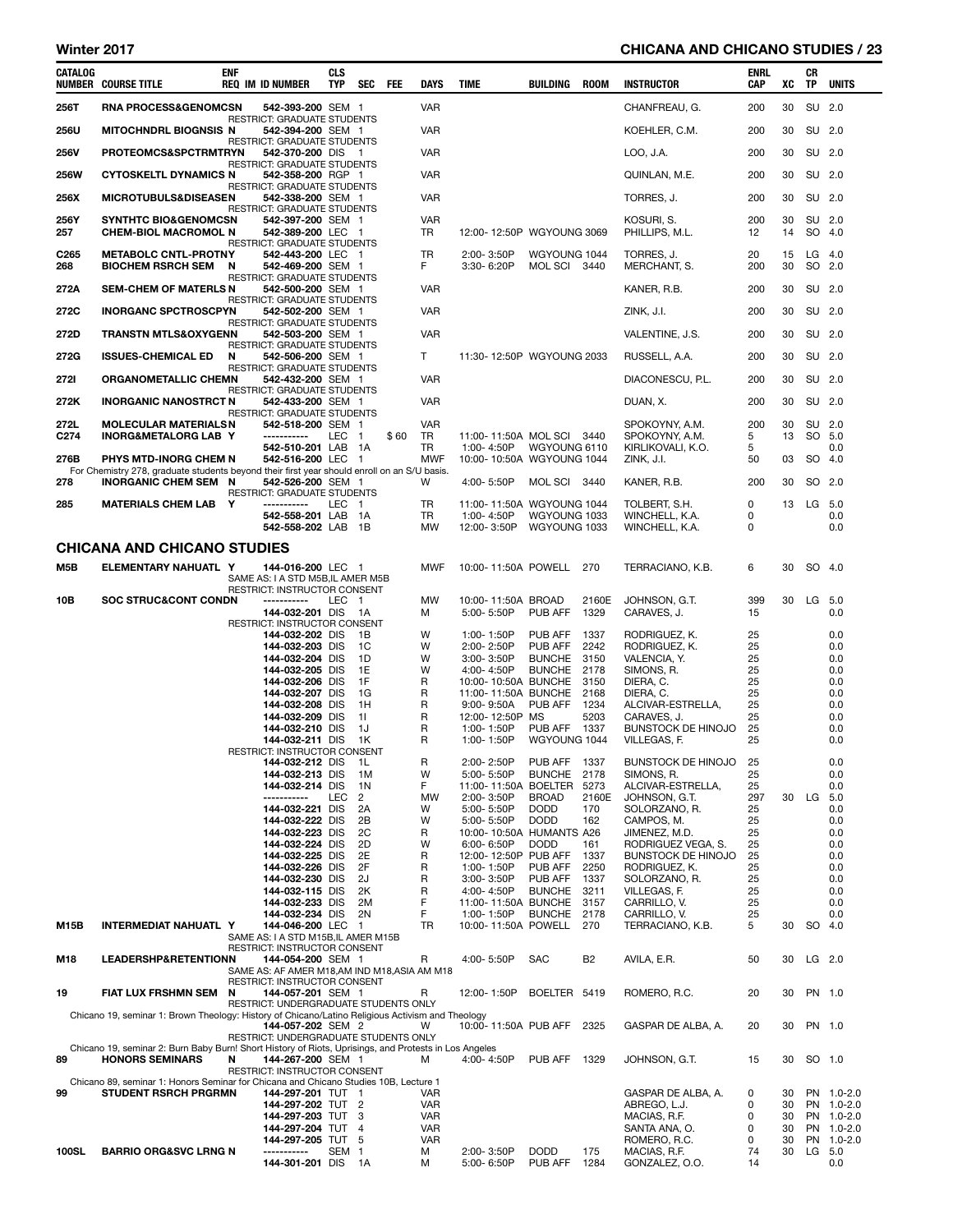#### 24 / CIVIC ENGAGEMENT Winter 2017

| <b>CATALOG</b>   | <b>NUMBER COURSE TITLE</b>                                                                        | <b>ENF</b> | <b>REQ IM ID NUMBER</b>                                 | <b>CLS</b><br><b>TYP</b> | <b>SEC</b>     | <b>FEE</b> | <b>DAYS</b>              | <b>TIME</b>                              | <b>BUILDING</b>                     | <b>ROOM</b>       | <b>INSTRUCTOR</b>                        | ENRL<br>CAP | XC       | CR<br>TP             | <b>UNITS</b> |
|------------------|---------------------------------------------------------------------------------------------------|------------|---------------------------------------------------------|--------------------------|----------------|------------|--------------------------|------------------------------------------|-------------------------------------|-------------------|------------------------------------------|-------------|----------|----------------------|--------------|
|                  |                                                                                                   |            | 144-301-202 DIS                                         |                          | 1B             |            | T                        | 2:00-3:50P                               | <b>PUB AFF</b>                      | 2292              | GONZALEZ, O.O.                           | 15          |          |                      | 0.0          |
|                  |                                                                                                   |            | 144-301-203 DIS                                         |                          | 1C             |            | W                        | 12:00-1:50P                              | PUB AFF                             | 1246              | MEJIA CARDENAS, N.                       | 15          |          |                      | 0.0          |
|                  |                                                                                                   |            | 144-301-204 DIS<br>144-301-205 DIS                      |                          | 1D<br>1E       |            | F<br>R                   | 9:00-10:50A BUNCHE<br>11:00-12:50P ROLFE |                                     | 2173<br>3115      | MEJIA CARDENAS, N.<br>MEJIA CARDENAS, N. | 9<br>15     |          |                      | 0.0<br>0.0   |
| 104              | <b>COMEDY &amp; CULTURE</b>                                                                       | N          | 144-324-200 LEC                                         |                          | $\overline{1}$ |            | F                        | 11:00-2:20P                              | <b>ROLFE</b>                        | 3126              | FRIAS, C.M.                              | 40          | 30       | SO.                  | 4.0          |
| M105B            | CHCNO LIT 1920-1970                                                                               | Υ          | -----------                                             | LEC <sub>1</sub>         |                |            | TR                       | 11:00-12:15P HUMANTS A65                 |                                     |                   | LOPEZ, M.K.                              | 20          | 13       | SO 5.0               |              |
|                  |                                                                                                   |            | SAME AS: ENGL M105B                                     |                          |                |            |                          |                                          |                                     |                   |                                          |             |          |                      |              |
|                  |                                                                                                   |            | 144-331-201 DIS<br>144-331-202 DIS                      |                          | 1A<br>1В       |            | R<br>R                   | 3:00-3:50P<br>$3:00 - 3:50P$             | <b>HAINES</b><br><b>HUMANTS A26</b> | A74               | TOY, G.T.<br>WINGATE, J.M.               | 5<br>5      |          |                      | 0.0<br>0.0   |
|                  |                                                                                                   |            | 144-331-203 DIS                                         |                          | 1C             |            | R                        | 4:00-4:50P                               | <b>HAINES</b>                       | A74               | TOY, G.T.                                | 5           |          |                      | 0.0          |
|                  |                                                                                                   |            | 144-331-204 DIS                                         |                          | 1D             |            | R                        | 4:00-4:50P                               | <b>HAINES</b>                       | A28               | WINGATE, J.M.                            | 5           |          |                      | 0.0          |
| M105E            | <b>CHICANO&amp;LATINO LIT</b>                                                                     | Υ          | 144-335-200 LEC                                         |                          | - 1            |            | TR                       | 4:00-5:50P                               | <b>DODD</b>                         | 167               | TORRES, J.J.                             | 15          | 30       | SO 5.0               |              |
| CM106            | HLTH-CHICANO/LATINO N                                                                             |            | SAME AS: ENGL M105E<br>-----------                      | LEC 1                    |                |            | Τ                        | 3:30-6:20P                               | <b>HAINES</b>                       | 118               | HAYES-BAUTISTA, D.                       | 120         | 30       | $LG$ 4.0             |              |
|                  |                                                                                                   |            | SAME AS: PUB HLT M106                                   |                          |                |            |                          |                                          |                                     |                   |                                          |             |          |                      |              |
|                  |                                                                                                   |            | 144-453-201 DIS                                         |                          | 1A             |            | W                        | 4:00-4:50P                               | <b>BUNCHE</b>                       | 3164              | SMITH, S.                                | 25          |          |                      | 0.0          |
|                  |                                                                                                   |            | 144-453-202 DIS<br>144-453-203 DIS                      |                          | 1B<br>1C       |            | R<br>R                   | 4:00-4:50P                               | <b>BUNCHE</b><br><b>BUNCHE</b>      | 2160<br>3143      | COBIAN, K.<br>COBIAN, K.                 | 25<br>25    |          |                      | 0.0<br>0.0   |
|                  |                                                                                                   |            | 144-453-204 DIS                                         |                          | 1D             |            | W                        | $9:00 - 9:50A$<br>$9:00 - 9:50A$         | <b>BUNCHE</b>                       | 3170              | SMITH, S.                                | 25          |          |                      | 0.0          |
| M106B            | <b>DIVERSITY IN AGING</b>                                                                         | N          | 144-454-200 LEC                                         |                          | $\overline{1}$ |            | <b>MW</b>                | 4:00-5:50P                               | PUB AFF                             | 1222              | TORRES-GIL, F.M.                         | 5           | 30       | $LG$ 4.0             |              |
|                  |                                                                                                   |            | SAME AS: GENDER M104C, GRNTLGY M104C, SOC WLF M104C     |                          |                |            |                          |                                          |                                     |                   |                                          |             |          |                      |              |
| M116             | <b>CHICANO MUSIC IN US</b>                                                                        | N          | -----------<br>SAME AS: ETHNMUS M116                    | LEC                      | $\overline{1}$ |            | MW                       | 9:00-10:50A                              | SMB                                 | 1100              | HERNANDEZ, A.D.                          | 30          |          | 02 SO 5.0            |              |
|                  |                                                                                                   |            | 144-472-201 DIS                                         |                          | 1A             |            | R                        | 1:00-1:50P                               | <b>SMB</b>                          | 1439              | WIDMAN, J.H.                             | 5           |          |                      | 0.0          |
|                  |                                                                                                   |            | 144-472-202 DIS                                         |                          | 1B             |            | R                        | 2:00-2:50P                               | <b>SMB</b>                          | 1439              | WIDMAN, J.H.                             | 5           |          |                      | 0.0          |
|                  |                                                                                                   |            | 144-472-203 DIS                                         |                          | 1C             |            | R                        | 3:00-3:50P                               | <b>SMB</b>                          | 1439              | LAVIN, G.W.                              | 5           |          |                      | 0.0          |
|                  | <b>RETENTION&amp;OUTREACH N</b>                                                                   |            | 144-472-204 DIS<br>144-408-200 LEC 1                    |                          | 1D             |            | R<br>F                   | 4:00-4:50P<br>10:00-1:50P                | <b>SMB</b><br><b>SAC</b>            | 1439<br><b>B1</b> | LAVIN, G.W.<br>AVILA, E.R.               | 5<br>15     | 30       | LG                   | 0.0<br>- 4.0 |
| M118             |                                                                                                   |            | SAME AS: AF AMER M118,AM IND M118,ASIA AM M168          |                          |                |            |                          |                                          |                                     |                   |                                          |             |          |                      |              |
|                  |                                                                                                   |            | RESTRICT: INSTRUCTOR CONSENT                            |                          |                |            |                          |                                          |                                     |                   |                                          |             |          |                      |              |
| 143              | <b>DIVERSE ROOTS-MEXCO N</b>                                                                      |            | 144-549-200 LEC 1                                       |                          |                |            | TR                       | 8:00-9:50A                               | <b>BOELTER</b>                      | 2760              | ROMERO, R.C.                             | 60          | 30       | SO 4.0               |              |
| 153<br>M156B     | <b>CENTRL AMRCNS IN US N</b><br><b>IMMIGRATION RIGHTS</b>                                         | Υ          | 144-618-200 LEC 1<br>144-667-200 SEM 1                  |                          |                |            | <b>MW</b><br>T           | 10:00-11:50A PUB AFF<br>3:30-6:20P       | <b>BROAD</b>                        | 2270<br>2100A     | ABREGO, L.J.<br>GUARNEROS MONTERRO10     | 60          | 30<br>15 | SO 4.0<br>LG         | 4.0          |
|                  |                                                                                                   |            | SAME AS: ASIA AM M166B, LBR&WS M166B                    |                          |                |            |                          |                                          |                                     |                   |                                          |             |          |                      |              |
| M159B            | HIST-CHICANO PEOPLE N                                                                             |            | 144-711-200 LEC 1                                       |                          |                |            | TR                       | 9:30-10:45A                              | <b>HUMANTS 135</b>                  |                   | GOMEZ-QUINONES, J.                       | 50          | 30       | SO 4.0               |              |
|                  |                                                                                                   |            | SAME AS: HIST M151B                                     |                          |                |            |                          |                                          |                                     |                   |                                          |             |          |                      |              |
| 161              | <b>CHICANA/O RHETORIC</b><br>M167SL SPANISH-COMMUNITY                                             | N<br>Υ     | 144-665-200 LEC 1<br>144-706-200 SEM 1                  |                          |                |            | TR<br>T                  | 2:00-3:50P<br>3:00-5:50P                 | BUNCHE 3123<br><b>ROLFE</b>         | 3108              | MACIAS, R.F.<br>SUHR, C.                 | 45<br>5     | 15<br>30 | SO 4.0<br>SO 5.0     |              |
|                  |                                                                                                   |            | SAME AS: SPAN M165SL                                    |                          |                |            |                          |                                          |                                     |                   |                                          |             |          |                      |              |
| M174B            | <b>RESTORING CIVILITY</b>                                                                         | Υ          | 144-744-200 LEC 1                                       |                          |                |            | F                        | 11:00-2:50P                              | <b>MOORE</b>                        | 3140              | WILMS, W.W.                              | 18          | 30       | LG 4.0               |              |
|                  |                                                                                                   |            | SAME AS: EDUC M145B<br>RESTRICT: INSTRUCTOR CONSENT     |                          |                |            |                          |                                          |                                     |                   |                                          |             |          |                      |              |
| 176              | <b>GLOBALIZATION</b>                                                                              | N          | 144-756-200 LEC 1                                       |                          |                |            | Τ                        | 6:30-9:30P                               | OFF CAM                             |                   | HINOJOSA-OJEDA, R.                       | 15          | 30       | SO 4.0               |              |
|                  |                                                                                                   |            | RESTRICT: INSTRUCTOR CONSENT                            |                          |                |            |                          |                                          |                                     |                   |                                          |             |          |                      |              |
| C177             | <b>LATINO SOCIAL POLCY</b>                                                                        | N          | 144-762-200 LEC 1                                       |                          |                |            | <b>MW</b>                | 12:00-1:50P                              | PUB AFF                             | 2270              | TORRES-GIL, F.M.                         | 50          | 30       | $LG$ 4.0             |              |
| 188              | <b>SPECIAL COURSES</b><br>Chicana and Chicano Studies 188, seminar 1: Aztec Art                   | N          | 144-829-200 SEM 1                                       |                          |                |            | MW                       | 4:00-5:50P                               | <b>BUNCHE</b>                       | 3211              | ELLIS, H.                                | 40          | 30       | SO 4.0               |              |
|                  |                                                                                                   |            | 144-829-201 SEM 2                                       |                          |                |            | TR                       | 12:00-1:50P                              | BOELTER 5440                        |                   | OLIVA-ALVARADO, K.                       | 40          | 30       | SO 4.0               |              |
|                  | Chicana and Chicano Studies 188, seminar 2: U.S. Central American Narratives                      |            |                                                         |                          |                |            |                          |                                          |                                     |                   |                                          |             |          |                      |              |
| 189HC            | <b>HONORS CONTRACTS</b>                                                                           | N          | 144-836-201 TUT 1<br>144-836-202 TUT 2                  |                          |                |            | <b>VAR</b><br><b>VAR</b> |                                          |                                     |                   | FRIAS, C.M.<br>HAYES-BAUTISTA, D.        | 0<br>0      | 30<br>30 | $LG$ 1.0<br>$LG$ 1.0 |              |
| 191              | <b>VARIABLE TOPICS</b>                                                                            | N          | 144-846-200 SEM 1                                       |                          |                |            | F                        | 10:00-1:50P                              | <b>DODD</b>                         | 146               | RIVERA-SALGADO, G.                       | 5           | 30       | SO 4.0               |              |
|                  | Chicano Studies 191, seminar 1: Immigration Debate through Film                                   |            |                                                         |                          |                |            |                          |                                          |                                     |                   |                                          |             |          |                      |              |
|                  |                                                                                                   |            | 144-846-202 SEM 2                                       |                          |                |            | М                        | 1:00-3:50P                               | PUB AFF                             | 2278              | SHADDUCK-HERNANDEZ 5                     |             | 05       | SO 4.0               |              |
| 192A             | Chicano Studies 191, seminar 2: Social Movements and Labor in Los Angeles<br>UNDERGRAD PRACTICUMN |            | 144-853-200 SEM 1                                       |                          |                |            | F                        | 10:00-1:50P                              | <b>SAC</b>                          | <b>B1</b>         | AVILA, E.R.                              | 5           | 30       | SO 4.0               |              |
|                  |                                                                                                   |            | RESTRICT: INSTRUCTOR CONSENT                            |                          |                |            |                          |                                          |                                     |                   |                                          |             |          |                      |              |
| 198B             | <b>BIBLIOGRAPHY</b>                                                                               |            | 144-896-201 TUT 1                                       |                          |                |            | <b>VAR</b>               |                                          |                                     |                   | BARRETO, M.A.                            | $\mathbf 0$ |          | 30 LG 2.0            |              |
|                  |                                                                                                   |            | 144-896-202 TUT 2                                       |                          |                |            | VAR                      |                                          |                                     |                   | JOHNSON, G.T.                            | 0           | 30       | LG 2.0               |              |
| 201              | <b>INTERSECTIONAL METH N</b>                                                                      |            | 144-896-203 TUT 3<br>544-006-200 SEM 1                  |                          |                |            | <b>VAR</b><br>Τ          | 2:00-4:50P                               | BUNCHE A152                         |                   | GASPAR DE ALBA, A.<br>GASPAR DE ALBA, A. | 0<br>10     | 30<br>30 | $LG$ 2.0<br>SO 4.0   |              |
|                  |                                                                                                   |            | RESTRICT: GRADUATE STUDENTS                             |                          |                |            |                          |                                          |                                     |                   |                                          |             |          |                      |              |
| M247             | <b>CHICANO LITERATURE</b>                                                                         | N          | 544-284-200 LEC 1                                       |                          |                |            | T                        | 3:00-5:50P                               | <b>ROLFE</b>                        | 1301              | CALDERON, H.V.                           | 5           | 30       | SO 4.0               |              |
|                  |                                                                                                   |            | SAME AS: SPAN M247<br>RESTRICT: GRADUATE STUDENTS       |                          |                |            |                          |                                          |                                     |                   |                                          |             |          |                      |              |
| 254              | LA-HIST&SPACE&CULTR N                                                                             |            | 544-324-200 SEM 1                                       |                          |                |            | R                        | 10:00-12:50P ROYCE                       |                                     | 166               | ESPINO, V.R.                             | 17          | 30       | SO 4.0               |              |
|                  |                                                                                                   |            | <b>RESTRICT: GRADUATE STUDENTS</b>                      |                          |                |            |                          |                                          |                                     |                   |                                          |             |          |                      |              |
| C <sub>276</sub> | HLTH-CHICANO/LATINO N                                                                             |            | -----------                                             | LEC 1                    |                |            | T                        | 3:30-6:20P                               | <b>HAINES</b>                       | 118               | HAYES-BAUTISTA, D.                       | 5           | 30       | $LG$ 4.0             |              |
|                  |                                                                                                   |            | RESTRICT: GRADUATE STUDENTS<br>544-456-201 DIS 1A       |                          |                |            | TBA                      |                                          |                                     |                   | HAYES-BAUTISTA, D.                       | 5           |          |                      | 0.0          |
|                  |                                                                                                   |            | RESTRICT: GRADUATE STUDENTS                             |                          |                |            |                          |                                          |                                     |                   |                                          |             |          |                      |              |
| C277             | <b>LATINO SOCIAL POLCY</b>                                                                        | N          | 544-462-200 LEC 1                                       |                          |                |            | MW                       | 12:00-1:50P                              | <b>PUB AFF 2270</b>                 |                   | TORRES-GIL, F.M.                         | 5           | 30       | $LG$ 4.0             |              |
| 291              | <b>VARIABLE TOPICS</b>                                                                            | N          | <b>RESTRICT: GRADUATE STUDENTS</b><br>544-546-201 SEM 1 |                          |                |            | T                        | 10:00-12:50P BUNCHE A152                 |                                     |                   | LOPEZ GASPAR DE AL                       | 20          |          | 30 SO 4.0            |              |
|                  |                                                                                                   |            | RESTRICT: GRADUATE STUDENTS                             |                          |                |            |                          |                                          |                                     |                   |                                          |             |          |                      |              |
|                  | Chicano and Chicana Studies 291, seminar 1: Digital Literacy of Action Research                   |            |                                                         |                          |                |            |                          |                                          |                                     |                   |                                          |             |          |                      |              |

#### CIVIC ENGAGEMENT

For Civic Engagement 18, students must attend one of the following MANDATORY orientation sessions: Monday, January 9 at 3 or 4 p.m. in 3517 Ackerman Union or Thursday, January 12 at 1 or<br>2 p.m. in 2412 Ackerman Union.<br>Pri

|      | $\mu$ and $\sigma$ and $\sigma$ are $\sigma$ and $\sigma$ are $\sigma$ and $\sigma$ are $\sigma$ and $\sigma$ are $\sigma$ and $\sigma$ are $\sigma$ and $\sigma$ and $\sigma$ are $\sigma$ and $\sigma$ are $\sigma$ and $\sigma$ are $\sigma$ and $\sigma$ are $\sigma$ and $\sigma$ are $\sigma$ and $\sigma$ are $\sigma$ |                                     |      |           |      |            |                      |              |       |              |     |    |        |      |
|------|-------------------------------------------------------------------------------------------------------------------------------------------------------------------------------------------------------------------------------------------------------------------------------------------------------------------------------|-------------------------------------|------|-----------|------|------------|----------------------|--------------|-------|--------------|-----|----|--------|------|
| 18   | <b>BRUIN LDRS-SCL CHNG N</b>                                                                                                                                                                                                                                                                                                  | -----------                         | LEC. |           |      | <b>VAR</b> |                      |              |       | WILSON, C.H. | 100 | 30 | PN 1.0 |      |
|      |                                                                                                                                                                                                                                                                                                                               | <b>RESTRICT: INSTRUCTOR CONSENT</b> |      |           |      |            |                      |              |       |              |     |    |        |      |
|      |                                                                                                                                                                                                                                                                                                                               | 371-054-201 FLD 1A                  |      |           |      | ТВА        |                      |              |       | WILSON, C.H. | 100 |    |        | 0.0  |
|      |                                                                                                                                                                                                                                                                                                                               | <b>RESTRICT: INSTRUCTOR CONSENT</b> |      |           |      |            |                      |              |       |              |     |    |        |      |
| 50SL | <b>ENGAGING LA</b>                                                                                                                                                                                                                                                                                                            | N<br>-----------                    | LEC. |           | \$57 |            | $4:00 - 5:50P$       | <b>ROYCE</b> | 190   | O'BYRNE. K.  | 0   | 30 | LG     | 5.0  |
|      |                                                                                                                                                                                                                                                                                                                               | 371-150-201 DIS                     |      | <b>1A</b> |      |            | $3:00 - 4:50P$       | PUB AFF      | 2238  | SHIN, S.J.   |     |    |        | 0.0  |
|      |                                                                                                                                                                                                                                                                                                                               | 371-150-202 DIS                     |      | - 1B      |      |            | 10:00-11:50A PUB AFF |              | 1343  | CHEUNG, C.K. |     |    |        | 0.0  |
|      |                                                                                                                                                                                                                                                                                                                               | 371-150-203 DIS                     |      | - 1 C     |      |            | 12:00-1:50P          | PUB AFF      | 1343  | CHEUNG, C.K. |     |    |        | 0.0  |
|      |                                                                                                                                                                                                                                                                                                                               | 371-150-204 DIS                     |      | - 1D      |      | w          | 12:00-1:50P          | MS.          | 3915H | SHIN, S.J.   |     |    |        | 0.0  |
|      |                                                                                                                                                                                                                                                                                                                               | 371-150-205 DIS                     |      | - 1E      |      |            | 12:00-1:50P          | MS.          | 3915A | MCCOY, H.K.  |     |    |        | 0.0  |
|      |                                                                                                                                                                                                                                                                                                                               | 371-150-206 DIS                     |      | - 1F      |      |            | 10:00-11:50A ROLFE   |              | 3120  | MCCOY, H.K.  |     |    |        | 0.0  |
| 95A  | INTR-CMNTY INTRNSHP N                                                                                                                                                                                                                                                                                                         | 371-287-201 TUT                     |      |           |      | VAR.       |                      |              |       | RIOS, M.T.   |     | 30 | SO.    | -2.0 |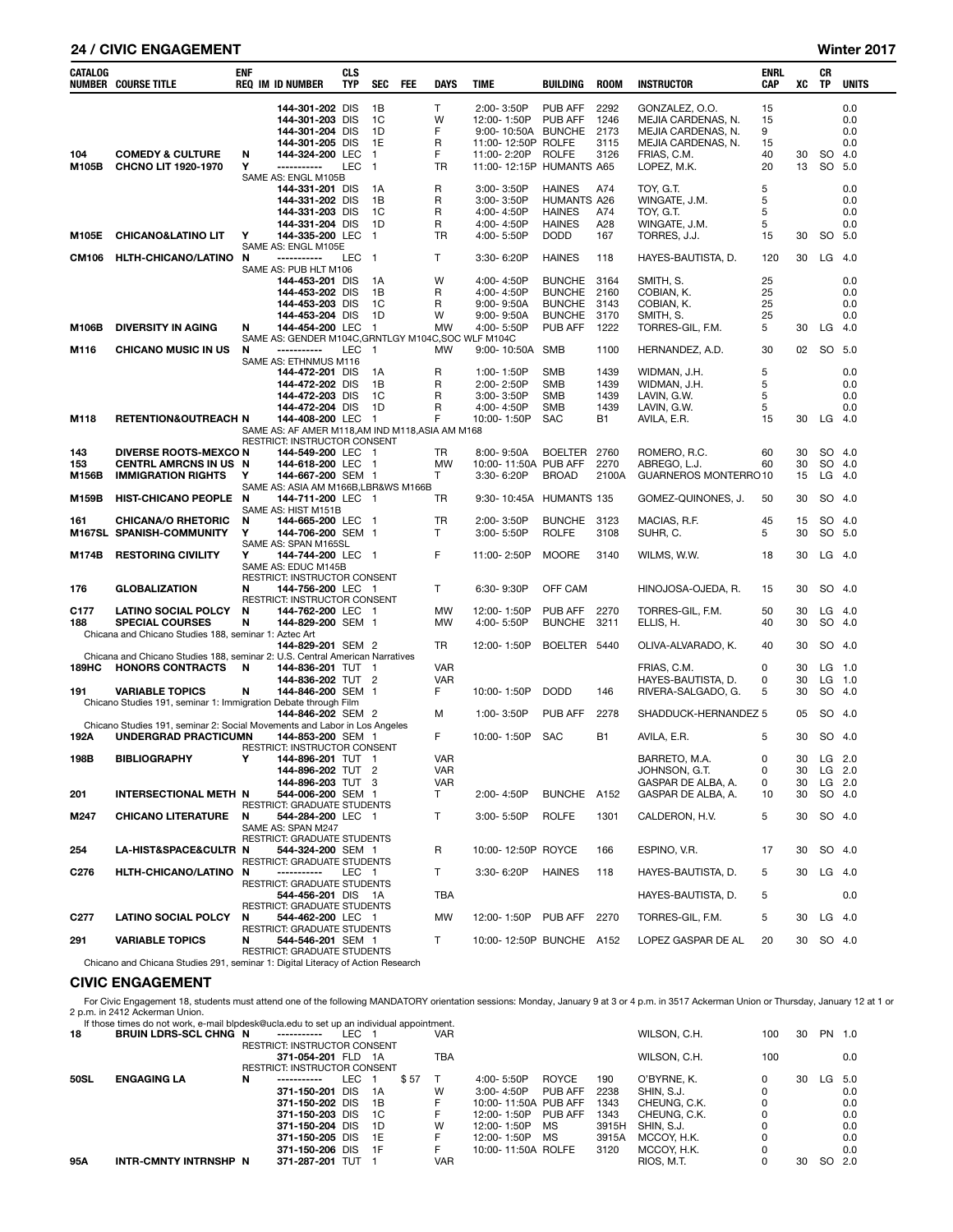| Winter 2017 |     |               | <b>CIVIL AND ENVIRONMENTAL ENGINEERING</b><br>/25 |
|-------------|-----|---------------|---------------------------------------------------|
| CATALOG     | eni | սւշ<br>$\sim$ | ENRL<br>СR                                        |

| CATALOG      | NUMBER COURSE TITLE              | <b>ENF</b> | REQ IM ID NUMBER                                                                                | CLS<br><b>TYP</b> | <b>SEC</b> | <b>FEE</b> | <b>DAYS</b>    | TIME                     | BUILDING    | <b>ROOM</b> | INSTRUCTOR    | <b>ENRL</b><br><b>CAP</b> | XC | СR<br>TP | <b>UNITS</b> |
|--------------|----------------------------------|------------|-------------------------------------------------------------------------------------------------|-------------------|------------|------------|----------------|--------------------------|-------------|-------------|---------------|---------------------------|----|----------|--------------|
| 133SL        | <b>COMMNTY-BASED RESCHN</b>      |            | 371-500-200 SEM 1                                                                               |                   |            |            | м              | 11:00-1:50P              | BUNCHE 2121 |             | BARRERA, D.S. |                           | 30 | LG       | -4.0         |
| 170SL        | <b>FOOD STUDIES&amp;JUSTIC N</b> |            | <b>RESTRICT: INSTRUCTOR CONSENT</b><br>371-720-200 SEM 1<br><b>RESTRICT: INSTRUCTOR CONSENT</b> |                   |            |            |                | 10:00-12:50P BUNCHE 3156 |             |             | O'BYRNE. K.   | 20                        | 30 | LG       | -4.0         |
| <b>188SB</b> | <b>INDIV STD FOR USIE</b>        |            | 371-829-201 TUT 1                                                                               |                   |            |            | <b>UNSCHED</b> |                          |             |             | O'BYRNE. K.   |                           | 30 | LG.      | $-1.0$       |
| 194          | <b>CAPSTONE RSRCH SEM Y</b>      |            | 371-867-201 SEM 1<br><b>RESTRICT: INSTRUCTOR CONSENT</b>                                        |                   |            |            |                | 10:00-11:50A PUB AFF     |             | 1256        | BARRERA, D.S. | 20                        | 30 | LG       | -4.0         |
| 195CE        | <b>COMM&amp;CORPRAT INTERNN</b>  |            | 371-871-201 TUT                                                                                 |                   |            |            | VAR            |                          |             |             | BARRERA, D.S. | 0                         | 30 | LG       | -4.0         |

#### CIVIL AND ENVIRONMENTAL ENGINEERING

Students who enroll in upper division HSSEAS courses without completing the requisites are subject to disenrollment after the second class meeting. If necessary, consult an HSSEAS counselor in<br>6426 Boelter Hall.<br>**M20 MATLA** 

| M20          | <b>MATLAB PROGRAMMING N</b>      |                                                                     | LEC        | - 1            |                  | 10:00-11:50A FRANZ        |                | 1260 | YOUNG, E.K.                                                                                                                         | 0           | 30 | $LG$ 4.0  |              |
|--------------|----------------------------------|---------------------------------------------------------------------|------------|----------------|------------------|---------------------------|----------------|------|-------------------------------------------------------------------------------------------------------------------------------------|-------------|----|-----------|--------------|
|              |                                  | SAME AS: MECH&AE M20                                                |            |                |                  |                           |                |      |                                                                                                                                     |             |    |           |              |
|              |                                  | RESTRICT: ALL UNDERGRADUATE ENGINEERING MAJORS<br>147-060-201 DIS   |            | - 1A           | R                | 10:00-11:50A FRANZ        |                | 1260 | YOUNG, B.A.                                                                                                                         | $\mathbf 0$ |    |           | 0.0          |
|              |                                  | 147-060-211 LAB                                                     |            | G <sub>1</sub> | F                | 8:00-9:50A                | BOELTER 4404   |      | YOUNG, B.A.                                                                                                                         | 0           |    |           | 0.0          |
|              |                                  | 147-060-212 LAB                                                     |            | G <sub>2</sub> | F                | 10:00-11:50A BOELTER      |                | 4404 | CETINER, B.                                                                                                                         | 0           |    |           | 0.0          |
|              |                                  | 147-060-213 LAB                                                     |            | G3             | F                | 12:00-1:50P               | <b>BOELTER</b> | 4404 | PRICE, J.K.                                                                                                                         | 0           |    |           | 0.0          |
|              |                                  | 147-060-214 LAB                                                     |            | G <sub>4</sub> | F                | 2:00-3:50P                | BOELTER 3760   |      | TOGASHI, C.T.                                                                                                                       | 0           |    |           | 0.0          |
| 99           | <b>STUDENT RSRCH PRGRMN</b>      | 147-297-201 TUT                                                     |            | $\mathbf{1}$   | <b>VAR</b>       |                           |                |      | JAY, J.A.                                                                                                                           | $\mathbf 0$ | 30 |           | PN 1.0-2.0   |
|              |                                  | 147-297-202 TUT                                                     |            | $\overline{2}$ | <b>VAR</b>       |                           |                |      | STEWART, J.P.                                                                                                                       | 0           | 30 |           | PN 1.0-2.0   |
|              |                                  | 147-297-203 TUT                                                     |            | 3              | <b>VAR</b>       |                           |                |      | MAHENDRA, S.                                                                                                                        | 0           | 30 | <b>PN</b> | $1.0 - 2.0$  |
| 102          | <b>DYNAMICS</b>                  | Y<br>-----------                                                    | <b>LEC</b> | $\mathbf{1}$   | <b>MW</b>        | 12:00-12:50P GEOLOGY 4660 |                |      | NADUVATH MANA, A.K                                                                                                                  | 55          | 05 | LG.       | 2.0          |
|              |                                  | 147-312-201 DIS                                                     |            | 1A             | F.               | 11:00-11:50A DODD         |                | 161  | HSIAO, Y.                                                                                                                           | 55          |    |           | 0.0          |
| 108          | INT-MCHN-DFMBL SLDS Y            | -----------                                                         | LEC        | $\overline{1}$ | TR               | 2:00-3:50P                | BOELTER 5249   |      | BAUCHY, M.                                                                                                                          | 85          | 15 | $LG$ 4.0  |              |
|              |                                  | RESTRICT: UNDERGRADUATE CIVIL ENGINEERING MAJORS                    |            |                |                  |                           |                |      |                                                                                                                                     |             |    |           |              |
|              |                                  | 147-348-201 DIS                                                     |            | - 1A           | F                | 2:00-3:50P                | <b>BOELTER</b> | 5249 | YU, Y.                                                                                                                              | 85          |    |           | 0.0          |
| 121          | <b>FNDTNS&amp;ERTH STRCTRSY</b>  | -----------                                                         | LEC        | $\overline{1}$ | <b>TR</b>        | 2:00-3:50P                | <b>BOELTER</b> | 5440 | STEWART, J.P.                                                                                                                       | 50          | 15 | LG        | 4.0          |
|              |                                  | RESTRICT: UNDERGRADUATE CIVIL ENGINEERING MAJORS                    |            |                |                  |                           |                |      |                                                                                                                                     |             |    |           |              |
|              |                                  | 147-426-201 DIS                                                     |            | 1A             | W                | 4:00-5:50P                | BOELTER 5422   |      | AFSHARI, K.                                                                                                                         | 25          |    |           | 0.0          |
|              |                                  | 147-426-202 DIS<br>-----------                                      |            | 1B             | W                | 8:00-9:50A                | <b>BOELTER</b> | 5420 | AFSHARI, K.                                                                                                                         | 25          |    |           | 0.0          |
| 128L         | <b>SOIL MECHANICS LAB</b>        | Υ<br>RESTRICT: CIVIL ENGINEERING SENIORS                            | LEC        | $\overline{1}$ | м                | 4:00-4:50P                | BOELTER 1567   |      | VUCETIC, M.                                                                                                                         | 16          | 30 | $LG$ 4.0  |              |
|              |                                  | 147-513-201 LAB 1A                                                  |            |                | <b>MW</b>        | 1:00-3:50P                | BOELTER 1567   |      | AHDI, S.K.                                                                                                                          | 16          |    |           | 0.0          |
| 130L         | <b>EXPRMT STRCTRL MECHY</b>      | -----------                                                         | LEC 1      |                | <b>MW</b>        | 8:00-8:50A                | BOELTER 1541   |      | JU, J.                                                                                                                              | 16          | 01 | $LG$ 4.0  |              |
|              |                                  | RESTRICT: UNDERGRADUATE CIVIL ENGINEERING MAJORS                    |            |                |                  |                           |                |      |                                                                                                                                     |             |    |           |              |
|              |                                  | 147-523-201 LAB 1A                                                  |            |                | <b>MW</b>        | 9:00-11:50A BOELTER 1541  |                |      | ZHANG, H.                                                                                                                           | 16          |    |           | 0.0          |
| 135B         | <b>INTRMD STRUCTR ANLY Y</b>     | -----------                                                         | LEC 1      |                | <b>TR</b>        | 8:00-9:50A                | BOELTER 5440   |      | GLASSMAN, J.D.                                                                                                                      | 46          |    | 11 LG     | - 4.0        |
|              |                                  | RESTRICT: UNDERGRADUATE CIVIL ENGINEERING MAJORS                    |            |                |                  |                           |                |      |                                                                                                                                     |             |    |           |              |
|              |                                  | 147-542-201 DIS 1A                                                  |            |                | R                | 4:00-5:50P                | GEOLOGY 6704   |      | DOORANDISH, N.                                                                                                                      | 46          |    |           | 0.0          |
| M135C        | <b>FINITE ELEMNT MTHDS</b>       | Y<br>-----------                                                    | <b>LEC</b> | $\blacksquare$ | <b>TR</b>        | 4:00-5:50P                | BOELTER 8500   |      | GOYAL, V.K.                                                                                                                         | $\Omega$    | 16 | LG        | 4.0          |
|              |                                  | SAME AS: MECH&AE M168                                               |            |                |                  |                           |                |      |                                                                                                                                     |             |    |           |              |
|              |                                  | 147-540-201 DIS                                                     |            | - 1A           | F                | 12:00-12:50P BOELTER 3760 |                |      | RESTRICT: CIVIL AND ENVIRONMENTAL ENGINEERING, MECHANICAL ENGINEERING, OR AEROSPACE ENGINEERING UNDERGRADUATES<br>ARAQUE ARGUELLES, | 0           |    |           | 0.0          |
|              |                                  | 147-540-202 DIS                                                     |            | 1B             | F                | 1:00-1:50P                | BOELTER 3760   |      | ARAQUE ARGUELLES,                                                                                                                   | 0           |    |           | 0.0          |
| 142          | <b>DSN-REINF CNCR STRC Y</b>     | -----------                                                         | LEC        | $\overline{1}$ | <b>MW</b>        | 12:00-1:50P               | GEOLOGY 3656   |      | ZHANG, J.                                                                                                                           | 60          | 05 | LG        | 4.0          |
|              |                                  | RESTRICT: UNDERGRADUATE CIVIL ENGINEERING MAJORS                    |            |                |                  |                           |                |      |                                                                                                                                     |             |    |           |              |
|              |                                  | 147-569-201 DIS                                                     |            | - 1A           | F.               | 10:00-11:50A BOELTER 5440 |                |      | WANG, D.                                                                                                                            | 60          |    |           | 0.0          |
| 147          | <b>DSGN&amp;CNST-TALL BLDG Y</b> | -----------                                                         | LEC 1      |                | MW               | 4:00-5:50P                | BOELTER 4283   |      | SABOL, T.A.                                                                                                                         | 25          | 30 | LG        | 4.0          |
|              |                                  | RESTRICT: UNDERGRADUATE CIVIL ENGINEERING MAJORS                    |            |                |                  |                           |                |      |                                                                                                                                     |             |    |           |              |
|              |                                  | 147-589-201 DIS 1A                                                  |            |                | F.               | $8.00 - 9.50A$            | BOELTER 5249   |      | ABDULLAH, S.A.                                                                                                                      | 25          |    |           | 0.0          |
| 151          | INTR-WATR RESR ENGR Y            | -----------                                                         | LEC 1      |                | <b>MW</b>        | 4:00-5:50P                | BOELTER 5440   |      | KENDALL, D.R.                                                                                                                       | 60          | 09 | LG        | - 4.0        |
|              |                                  | RESTRICT: UNDERGRADUATE CIVIL ENGINEERING MAJORS                    |            |                |                  |                           |                |      |                                                                                                                                     |             |    |           |              |
|              |                                  | 147-605-201 DIS                                                     |            | - 1A           | F                | 12:00-1:50P               | GEOLOGY 3656   |      | YUE, H.                                                                                                                             | 60          |    |           | 0.0          |
| 154          | <b>CHEM FATE&amp;TRNS-AQUAN</b>  | -----------                                                         | LEC        | $\blacksquare$ | <b>TR</b>        | 4:00-5:50P                | HUMANTS 135    |      | HAFEZNEZAMI, S.                                                                                                                     | 65          | 16 | LG        | 4.0          |
|              |                                  | RESTRICT: UNDERGRADUATE CIVIL ENGINEERING MAJORS<br>147-619-201 DIS |            | $\overline{A}$ | F.               | 4:00-5:50P                | BOELTER 5440   |      | HUNG, W.                                                                                                                            | 65          |    |           | 0.0          |
| 156B         | <b>ENVIR OPS&amp;PROC LAB</b>    | Y<br>-----------                                                    | <b>DIS</b> | $\blacksquare$ | MW               | 12:00-12:50P BOELTER 7737 |                |      | LAU, S.                                                                                                                             | 0           | 05 | LG        | 4.0          |
|              |                                  | RESTRICT: CIVIL ENGINEERING SENIORS                                 |            |                |                  |                           |                |      |                                                                                                                                     |             |    |           |              |
|              |                                  | 147-625-201 LAB 1A                                                  |            |                | <b>MW</b>        | 1:00-3:50P                | BOELTER 7737   |      | GAO, H.                                                                                                                             | 0           |    |           | 0.0          |
| 157L         | <b>HYDROLOGIC ANALYSIS Y</b>     | -----------                                                         | LEC 1      |                | T                | 2:00-3:50P                | BOELTER 3760   |      | GEBREMICHAEL, M.                                                                                                                    | 0           | 30 | LG 4.0    |              |
|              |                                  | <b>RESTRICT: CIVIL ENGINEERING SENIORS</b>                          |            |                |                  |                           |                |      |                                                                                                                                     |             |    |           |              |
|              |                                  | 147-634-201 LAB 1A                                                  |            |                | R                | 2:00-3:50P                | <b>BOELTER</b> | 3760 | MEKONNEN, Z.                                                                                                                        | $\mathbf 0$ |    |           | 0.0          |
| M166         | <b>ENVIRONMENTL MICROBN</b>      | -----------                                                         | LEC        | $\overline{1}$ | <b>MW</b>        | 10:00-11:50A BOELTER 9436 |                |      | MAHENDRA, S.                                                                                                                        | 40          | 03 | LG        | -4.0         |
|              |                                  | SAME AS: ENV HLT M166                                               |            |                |                  |                           |                |      |                                                                                                                                     |             |    |           |              |
|              |                                  | 147-696-201 DIS 1A                                                  |            |                | F                | 10:00-11:50A PUB AFF      |                | 1246 | RESTRICT: ANY SCHOOL OF ENGINEERING UNDERGRADUATE, ENVIRONMENTAL SCIENCE MAJORS, OR ENVIRONMENTAL ENGINEERING MINORS<br>WANG, M.    | 40          |    |           | 0.0          |
| 188          | <b>SPECIAL COURSES</b>           | 147-828-200 LEC 1<br>N                                              |            |                | TR.              | 6:00-7:50P                | BOELTER 5249   |      | COTUGNO, P.E.                                                                                                                       | 40          | 30 |           | $LG$ 2.0-6.0 |
| 194          | <b>RESEARCH GROUP SEM N</b>      | 147-864-201 SEM 1                                                   |            |                | <b>TBA</b>       |                           |                |      | SANT, G.                                                                                                                            | 10          | 30 |           | LG 2.0-8.0   |
|              |                                  | RESTRICT: UNDERGRADUATE CIVIL ENGINEERING MAJORS                    |            |                |                  |                           |                |      |                                                                                                                                     |             |    |           |              |
| 200          | <b>GRADUATE SEMINAR</b>          | N<br>547-001-201 SEM 1                                              |            |                | Т                | 4:00-5:50P                | MS             | 5200 | STEWART, J.P.                                                                                                                       | 130         | 30 | SU 2.0    |              |
|              |                                  | 547-001-202 SEM 2                                                   |            |                | R                | 11:00-11:50A BOELTER 4275 |                |      | GEBREMICHAEL, M.                                                                                                                    | 75          | 30 | SU 2.0    |              |
| 223          | SLP STBLTY&ERTH RTN N            | 547-138-201 LEC 1                                                   |            |                | R                | 2:00-3:50P                | BOELTER 4283   |      | DONAHUE, J.L.                                                                                                                       | 20          |    | 16 LG 4.0 |              |
| 226          | <b>GEOENVIRONMNTL ENGRN</b>      | 547-130-200 LEC 1                                                   |            |                | м                | 2:00-3:50P                | BOELTER 5280   |      | SOMASUNDARAM, S.                                                                                                                    | 30          |    | 08 LG 4.0 |              |
| <b>M230B</b> | <b>NONLIN ELASTICITY</b>         | 547-152-200 LEC 1<br>N                                              |            |                | MW               | 10:00-11:50A BOELTER 4283 |                |      | MAL. A.K.                                                                                                                           | 0           |    | 03 LG 4.0 |              |
|              |                                  | SAME AS: MECH&AE M256B                                              |            |                |                  |                           |                |      |                                                                                                                                     |             |    |           |              |
|              |                                  | RESTRICT: GRADUATE STUDENTS                                         |            |                |                  |                           |                |      |                                                                                                                                     |             |    |           |              |
| 235B         | FIN ELMNT ANLY-STRU              | -----------<br>N                                                    | LEC 1      |                | <b>TR</b>        | 10:00-11:50A BOELTER 8500 |                |      | RUTER, M.O.                                                                                                                         | 50          | 13 | $LG$ 4.0  |              |
|              |                                  | RESTRICT: GRADUATE STUDENTS                                         |            |                |                  |                           |                |      |                                                                                                                                     |             |    |           |              |
|              |                                  | 547-176-201 DIS 1A<br>547-176-280 LEC 80                            |            |                | F.<br><b>VAR</b> | 2:00-3:50P                | BOELTER 5436   |      | MAO, H.<br>TACIROGLU, E.                                                                                                            | 50<br>35    | 30 | $LG$ 4.0  | 0.0          |
|              |                                  | RESTRICT: GRADUATE STUDENTS, ON-LINE MASTERS PROGRAM                |            |                |                  |                           |                |      |                                                                                                                                     |             |    |           |              |
| M237A        | DYNAMICS-STRUCTURESN             | 547-185-200 LEC 1                                                   |            |                | TR               | 4:00-5:50P                | BOELTER 5440   |      | DONG, S.B.                                                                                                                          | 0           |    | 16 LG 4.0 |              |
|              |                                  | SAME AS: MECH&AE M269A                                              |            |                |                  |                           |                |      |                                                                                                                                     |             |    |           |              |
|              |                                  | <b>RESTRICT: GRADUATE STUDENTS</b>                                  |            |                |                  |                           |                |      |                                                                                                                                     |             |    |           |              |
| 244          | <b>STRCTRL RELIABILITY</b>       | N                                                                   |            |                | <b>MW</b>        | 8:00-9:50A                | BOELTER 2444   |      | BURTON, H.J.                                                                                                                        | 65          | 30 | $LG$ 4.0  |              |
|              |                                  | RESTRICT: GRADUATE STUDENTS                                         |            |                |                  |                           |                |      |                                                                                                                                     |             |    |           |              |
|              |                                  | 547-220-201 DIS 1A                                                  |            |                | F.               | 12:00-1:50P               | BOELTER 3400   |      | KANG, H.                                                                                                                            | 65          |    |           | 0.0          |
| 245          | EQK GROUND MOTIONS N             | -----------                                                         | LEC 1      |                | <b>WR</b>        | 4:00-5:50P                | <b>DODD</b>    | 78   | BOZORGNIA, Y.                                                                                                                       | 52          |    | 09 LG 4.0 |              |
|              |                                  | RESTRICT: GRADUATE STUDENTS                                         |            |                |                  |                           |                |      |                                                                                                                                     |             |    |           |              |
|              |                                  | 547-227-201 DIS 1A                                                  |            |                | F.               | 10:00-11:50A BOELTER 5436 |                |      | PARKER, G.                                                                                                                          | 52          |    |           | 0.0          |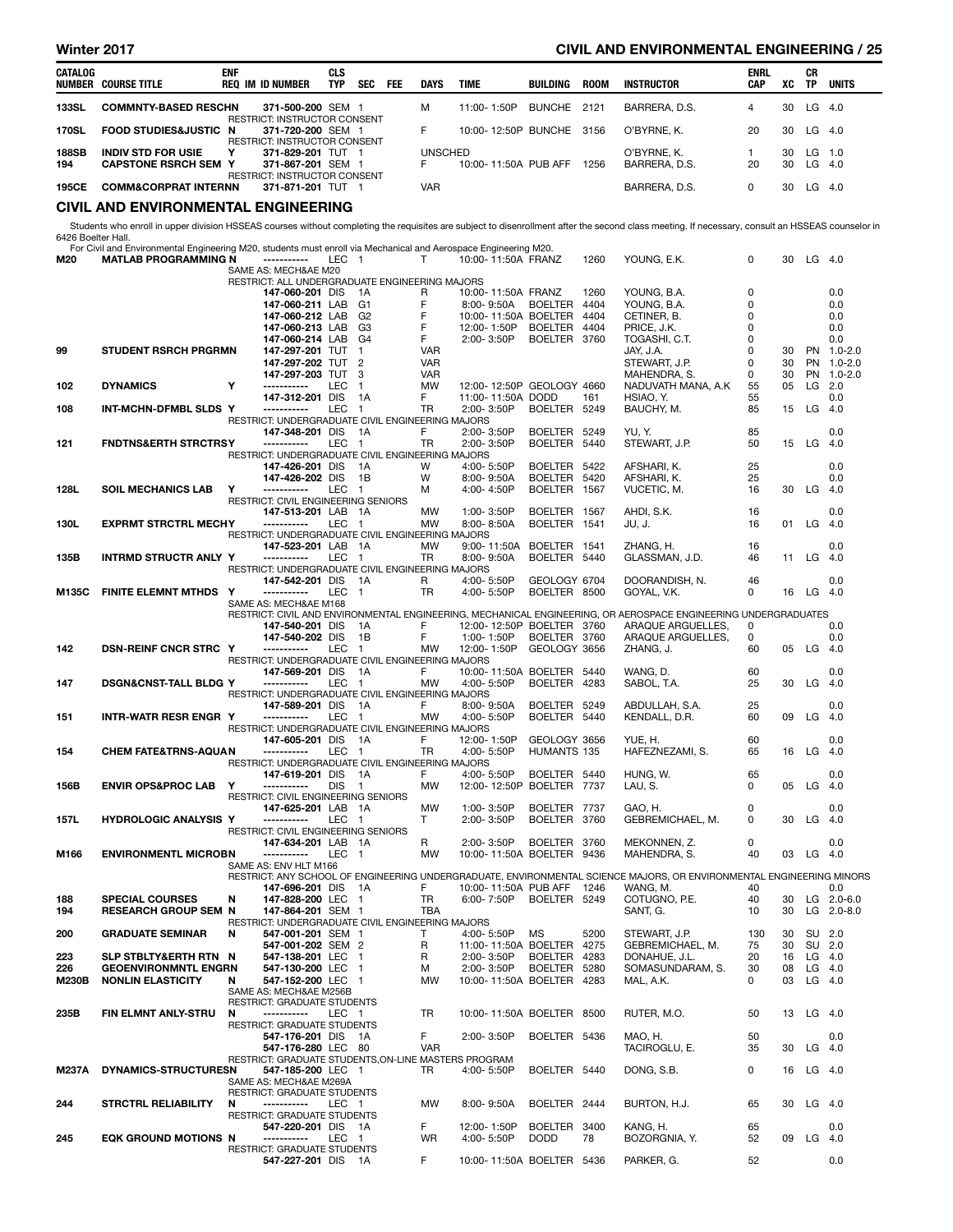#### 26 / CLASSICS Winter 2017

| <b>CATALOG</b>      | <b>NUMBER COURSE TITLE</b>                                                                                         | <b>ENF</b> | <b>REQ IM ID NUMBER</b>                                               | <b>CLS</b><br><b>TYP</b> | <b>SEC</b>                     | <b>FEE</b> | DAYS                    | <b>TIME</b>                                     | BUILDING                                    | <b>ROOM</b>          | <b>INSTRUCTOR</b>                                     | <b>ENRL</b><br>CAP | xс               | CR<br><b>TP</b>            | <b>UNITS</b>                     |
|---------------------|--------------------------------------------------------------------------------------------------------------------|------------|-----------------------------------------------------------------------|--------------------------|--------------------------------|------------|-------------------------|-------------------------------------------------|---------------------------------------------|----------------------|-------------------------------------------------------|--------------------|------------------|----------------------------|----------------------------------|
| 246                 | STRCT RESP-GRND MOT N                                                                                              |            | -----------<br>RESTRICT: GRADUATE STUDENTS                            | LEC 1                    |                                |            | <b>MW</b>               | 2:00-3:50P                                      | BOELTER 5440                                |                      | WALLACE, J.W.                                         | 65                 | 07               | LG                         | 4.0                              |
| 250B                | <b>GROUNDWATER HYDROL N</b>                                                                                        |            | 547-230-201 DIS<br>-----------<br>547-251-201 DIS                     | <b>LEC</b>               | 1A<br>$\mathbf{1}$<br>1A       |            | R<br><b>MW</b><br>F.    | 2:00-3:50P<br>12:00-1:50P<br>2:00-3:50P         | BOELTER 9436<br>BOELTER 5273<br>HUMANTS A26 |                      | TAUBERG, N.A.<br>YEH, W.W.<br>USHIJIMA, T.            | 65<br>30<br>30     | 05               | LG                         | 0.0<br>4.0<br>0.0                |
| 250C                | <b>HYDROMETEOROLOGY N</b>                                                                                          |            | 547-252-200 LEC<br><b>RESTRICT: GRADUATE STUDENTS</b>                 |                          | $\mathbf{1}$                   |            | <b>TR</b>               | 12:00-1:50P                                     | BOELTER 4413                                |                      | MARGULIS, S.A.                                        | 20                 | 14               | LG                         | 4.0                              |
| 250D<br>255A        | <b>WATER RESOURCES SYS N</b><br><b>WTR&amp;WASTEWTR TRTMNTN</b>                                                    |            | 547-253-200 LEC 1<br>547-278-200 LEC 1<br>RESTRICT: GRADUATE STUDENTS |                          |                                |            | MW<br><b>MW</b>         | 8:00-9:50A<br>10:00-11:50A BOELTER              | <b>BOELTER</b>                              | 4283<br>5419         | MC PHEE, J.P.<br>NAJM, I.                             | 29<br>35           | 30<br>03         | LG<br>LG                   | 4.0<br>4.0                       |
| 298                 | <b>SEM IN ENGINEERING</b>                                                                                          | N          | 547-940-201 SEM 1<br>547-940-202 SEM 2                                |                          |                                |            | W<br>TR                 | 11:00-2:00P<br>2:00-3:50P                       | BOELTER 4275<br>BOELTER 4404                |                      | BURTON, H.J.<br>PARK, M.                              | 0<br>25            | 30<br>30         |                            | LG $2.0 - 4.0$<br>LG $2.0 - 4.0$ |
| <b>CLASSICS</b>     |                                                                                                                    |            |                                                                       |                          |                                |            |                         |                                                 |                                             |                      |                                                       |                    |                  |                            |                                  |
| <b>Classics</b>     |                                                                                                                    |            |                                                                       |                          |                                |            |                         |                                                 |                                             |                      |                                                       |                    |                  |                            |                                  |
| 19                  | FIAT LUX FRSHMN SEM                                                                                                | N          | 148-057-200 SEM 1<br>RESTRICT: UNDERGRADUATE STUDENTS ONLY            |                          |                                |            | T                       | 2:00-3:15P                                      | <b>MOORE</b>                                | 1003                 | GURVAL, R.A.                                          | 18                 | 30               | PN 1.0                     |                                  |
| 20                  | Classics 19, seminar 1: UCLA Centennial Initiative: UCLA 1919, The First Professors<br><b>DISCOVERING ROMANS N</b> |            | -----------                                                           | <b>LEC</b>               | $\overline{1}$                 |            | <b>MWF</b>              | 11:00-11:50A DODD                               |                                             | 147                  | JOHANSON, C.                                          | 250                | 30               | <b>SO</b>                  | 5.0                              |
|                     |                                                                                                                    |            | 148-043-201 DIS<br>148-043-202 DIS                                    |                          | 1A<br>1B                       |            | R<br>R                  | $8:00 - 9:15A$<br>9:30-10:45A DODD              | <b>DODD</b>                                 | 162<br>78            | RONDANO, V.<br>RONDANO, V.                            | 25<br>25           |                  |                            | 0.0<br>0.0                       |
|                     |                                                                                                                    |            | 148-043-203 DIS                                                       |                          | 1C                             |            | R                       | 9:30-10:45A KAUFMAN 153                         |                                             |                      | CRANDALL, A.M.                                        | 25                 |                  |                            | 0.0                              |
|                     |                                                                                                                    |            | 148-043-204 DIS<br>148-043-205 DIS                                    |                          | 1D<br>1E                       |            | R<br>R                  | 11:00-12:15P PUB AFF<br>12:30-1:45P             | <b>PUB AFF</b>                              | 1329<br>1329         | BINGLEY, C.S.<br>BINGLEY, C.S.                        | 25<br>25           |                  |                            | 0.0<br>0.0                       |
|                     |                                                                                                                    |            | 148-043-206 DIS                                                       |                          | 1F                             |            | R                       | 12:30-1:45P                                     | <b>PUB AFF</b>                              | 2325                 | CRANDALL, A.M.                                        | 25                 |                  |                            | 0.0                              |
|                     |                                                                                                                    |            | 148-043-207 DIS<br>148-043-208 DIS                                    |                          | 1G<br>1H                       |            | R<br>R                  | 12:30-1:45P<br>2:00-3:15P                       | PUB AFF<br><b>FRANZ</b>                     | 2333<br>2288         | ROCCHIO, M.P.<br>EISMEIER, M.L.                       | 25<br>25           |                  |                            | 0.0<br>0.0                       |
|                     |                                                                                                                    |            | 148-043-209 DIS                                                       |                          | 11                             |            | R                       | 2:00-3:15P                                      | <b>HAINES</b>                               | A24                  | ROCCHIO, M.P.                                         | 25                 |                  |                            | 0.0                              |
| 51A                 | <b>ART&amp;ARCL-ANC GREECEN</b>                                                                                    |            | 148-043-210 DIS<br>-----------                                        | LEC                      | 1J<br>$\mathbf{1}$             |            | R<br>TR                 | 3:30-4:45P<br>9:30-10:45A DODD                  | <b>DODD</b>                                 | 162<br>147           | EISMEIER, M.L.<br>PAPADOPOULOS, J.K.                  | 25<br>150          | 30               | <b>SO</b>                  | 0.0<br>5.0                       |
|                     |                                                                                                                    |            | 148-106-201 DIS                                                       |                          | 1A                             |            | W                       | 8:00-9:15A                                      | <b>DODD</b>                                 | 162                  | ELEZI, G.                                             | 25                 |                  |                            | 0.0                              |
|                     |                                                                                                                    |            | 148-106-202 DIS<br>148-106-203 DIS                                    |                          | 1B<br>1C                       |            | W<br>W                  | 9:30-10:45A KAUFMAN 153<br>11:00-12:15P         | <b>BUNCHE</b>                               | 3150                 | FATA, A.E.<br>FATA, A.E.                              | 25<br>25           |                  |                            | 0.0<br>0.0                       |
|                     |                                                                                                                    |            | 148-106-204 DIS                                                       |                          | 1D                             |            | W                       | 12:30-1:45P                                     | <b>HAINES</b>                               | A44                  | VIVIAN, A.L.                                          | 25                 |                  |                            | 0.0                              |
|                     |                                                                                                                    |            | 148-106-205 DIS<br>148-106-206 DIS                                    |                          | 1E<br>1F                       |            | W<br>W                  | 2:00-3:15P<br>3:30-4:45P                        | <b>DODD</b><br><b>DODD</b>                  | 162<br>162           | VIVIAN, A.L.<br>ELEZI, G.                             | 25<br>25           |                  |                            | 0.0<br>0.0                       |
| 88GE                | <b>GE SEMINAR SEQUENCE N</b>                                                                                       |            | 148-266-200 SEM 1                                                     |                          |                                |            | T                       | 2:00-4:50P                                      | <b>DODD</b>                                 | 248                  | TOUWAIDE, A.                                          | 20                 | 30               | <b>SO</b>                  | 5.0                              |
| 89HC                | Classics 88GE, seminar 1: Venoms, Poisons, and Medicines from Antiquity to Renaissance<br><b>HONORS CONTRACTS</b>  | N          | 148-268-201 TUT 1                                                     |                          |                                |            | VAR                     |                                                 |                                             |                      | JOHANSON, C.                                          | 0                  | 30               | LG                         | 1.0                              |
|                     |                                                                                                                    |            | 148-268-202 TUT                                                       |                          | $\overline{c}$                 |            | <b>VAR</b>              |                                                 |                                             |                      | PAPADOPOULOS, J.K.                                    | 0                  | 30               | LG                         | 1.0                              |
| 143A<br>M146B       | <b>ANCIENT TRAGEDY</b><br>PLATO-LATER DIALOGS Y                                                                    | Y          | 148-522-200 LEC<br>148-535-200 LEC                                    |                          | -1<br>$\mathbf{1}$             |            | MW<br>MW                | 2:00-3:15P<br>10:00-11:50A PUB AFF              | <b>DODD</b>                                 | 146<br>2242          | ELLIS, R.M.<br>COOK, R.T.                             | 60<br>5            | 07<br>03         | <b>SO</b><br>SO            | -4.0<br>4.0                      |
|                     |                                                                                                                    |            | SAME AS: PHILOS M101B                                                 |                          |                                |            |                         |                                                 |                                             |                      |                                                       |                    |                  |                            |                                  |
| 148                 | <b>EARLY GRK MED&amp;THGHT N</b>                                                                                   |            | -----------<br>148-542-201 DIS                                        | <b>LEC</b>               | $\mathbf{1}$<br>1A             |            | MW<br>т                 | 9:30-10:45A PERLOFF 1102<br>12:00-12:50P        | <b>DODD</b>                                 | 162                  | BLANK, D.L.<br>BORST, Z.P.                            | 150<br>25          | 02               | <b>SO</b>                  | 5.0<br>0.0                       |
|                     |                                                                                                                    |            | 148-542-202 DIS                                                       |                          | 1B                             |            | т                       | 1:00-1:50P                                      | <b>DODD</b>                                 | 162                  | BORST, Z.P.                                           | 25                 |                  |                            | 0.0                              |
|                     |                                                                                                                    |            | 148-542-203 DIS<br>148-542-204 DIS                                    |                          | 1C<br>1D                       |            | т<br>T                  | 2:00-2:50P<br>3:00-3:50P                        | PUB AFF<br><b>PUB AFF</b>                   | 1264<br>1264         | LIBRANDI, D.<br>LIBRANDI, D.                          | 25<br>25           |                  |                            | 0.0<br>0.0                       |
|                     |                                                                                                                    |            | 148-542-205 DIS                                                       |                          | 1E                             |            | T                       | 12:00-12:50P ROYCE                              |                                             | 150                  | CURTIS, S.L.                                          | 25                 |                  |                            | 0.0                              |
| 163                 | OVID&CONSEQUENCES N                                                                                                |            | 148-542-206 DIS<br>148-720-200 LEC                                    |                          | 1F<br>$\mathbf{1}$             |            | т<br>TR                 | 1:00-1:50P<br>9:30-10:45A                       | PUB AFF<br><b>DODD</b>                      | 2250<br>146          | CURTIS, S.L.<br>MARTELLI, F.K.                        | 25<br>60           | 12 <sup>12</sup> | SO.                        | 0.0<br>4.0                       |
| 164                 | <b>SPECTAC ENT-ANC ROM N</b>                                                                                       |            | 148-726-200 LEC                                                       |                          | $\mathbf{1}$                   |            | TR                      | 2:00-3:15P                                      | <b>DODD</b>                                 | 170                  | LESSIE, A.J.                                          | 60                 | 15               | <b>SO</b>                  | 4.0                              |
| <b>189HC</b><br>191 | <b>HONORS CONTRACTS</b><br><b>CAPSTONE SEMINAR</b>                                                                 | N<br>Y     | 148-835-201 TUT 1<br>148-840-200 SEM 1                                |                          |                                |            | <b>VAR</b><br>W         | 2:00-4:50P                                      | <b>DODD</b>                                 | 248                  | COOK, R.T.<br>GURVAL, R.A.                            | 0<br>15            | 30<br>30         | LG<br>LG                   | 1.0<br>5.0                       |
|                     |                                                                                                                    |            | RESTRICT: DEPARTMENT CONSENT                                          |                          |                                |            |                         |                                                 |                                             |                      |                                                       |                    |                  |                            |                                  |
| 198A                | Classics 191, seminar 1: America and Rome: Politics, Culture, and Art<br><b>HONORS RESEARCH</b>                    | Υ          | 148-888-201 TUT 1                                                     |                          |                                |            | <b>VAR</b>              |                                                 |                                             |                      | BLANK, D.L.                                           | 0                  | 30               |                            | 2.0                              |
| M218                | PALEO-LATN MANSCRPT N                                                                                              |            | 548-108-200 LEC 1<br>SAME AS: ENGL M215, FRNCH M210, HIST M218        |                          |                                |            | Τ                       | 10:00-11:50A HUMANTS A56                        |                                             |                      | FISHER, M.N.                                          | 0                  | 30               | SO 4.0                     |                                  |
| 250                 | <b>GREEK&amp;ROMAN CLT&amp;LIT N</b>                                                                               |            | 548-295-200 SEM 1                                                     |                          |                                |            | R                       | 1:00-3:50P                                      | <b>DODD</b>                                 | 248                  | MORRIS, S.P.                                          | 15                 | 16               |                            | SO 2.0/4.0                       |
|                     | Classics 250, seminar 1: Greece and Orientalism                                                                    |            |                                                                       |                          |                                |            |                         |                                                 |                                             |                      |                                                       |                    |                  |                            |                                  |
| Greek               |                                                                                                                    |            |                                                                       |                          |                                |            |                         |                                                 |                                             |                      |                                                       |                    |                  |                            |                                  |
| 2                   | <b>ELEMENTARY GREEK</b>                                                                                            | Υ          | -----------<br>149-010-201 DIS                                        | <b>LEC</b>               | $\overline{1}$<br>1A           |            | <b>MWF</b><br>TR        | 10:00-10:50A DODD<br>11:00-11:50A DODD          |                                             | 162<br>162           | LESSIE, A.J.<br>BARAN, A.R.                           | 20<br>20           | 22               | SO 5.0                     | 0.0                              |
| 100<br>105          | <b>GREEK PROSE&amp;POETRY Y</b><br><b>EURIPIDES</b>                                                                | Υ          | 149-305-200 LEC<br>149-346-200 LEC                                    |                          | $\mathbf{1}$<br>$\overline{1}$ |            | <b>MWF</b><br><b>TR</b> | 10:00-10:50A DODD<br>11:00-12:15P DODD          |                                             | 248<br>248           | MORRIS, S.P.<br>SISSA, G.                             | 15<br>15           | 03<br>13         | <b>SO</b><br>SO 4.0        | 4.0                              |
| Latin<br>1          | <b>ELEMENTARY LATIN</b>                                                                                            | N          | -----------                                                           | <b>LEC</b>               | $\overline{1}$                 |            | <b>VAR</b>              |                                                 | <b>ONLINE</b>                               | LA                   | VINE, B.H.                                            | 25                 | 21               | SO                         | 5.0                              |
|                     |                                                                                                                    |            | 150-011-201 DIS                                                       |                          | 1A                             |            | TR                      | 12:30-1:45P                                     | <b>BUNCHE</b>                               | 3211                 | BORK, H.                                              | 25                 |                  |                            | 0.0                              |
| 2                   | <b>ELEMENTARY LATIN</b>                                                                                            | Υ          | -----------<br>150-021-201 DIS                                        | <b>LEC</b>               | $\mathbf{1}$<br>1A             |            | <b>MWF</b><br>TR        | 11:00-11:50A DODD<br>10:00-10:50A DODD          |                                             | 167<br>162           | HAYNES, J.A.<br>WARWICK, C.M.                         | 40<br>20           | 21               | <b>SO</b>                  | 5.0<br>0.0                       |
|                     |                                                                                                                    |            | 150-021-202 DIS                                                       |                          | 1B                             |            | TR                      | $9:00 - 9:50A$                                  | <b>BUNCHE</b>                               | 2150                 | WARWICK, C.M.                                         | 20                 |                  |                            | 0.0                              |
|                     |                                                                                                                    |            | -----------<br>150-021-211 DIS                                        | LEC                      | 2<br>2A                        |            | <b>VAR</b><br>TR        |                                                 | ONLINE                                      | LA<br>2121           | VINE, B.H.                                            | 40<br>20           | 21               | SO.                        | 5.0<br>0.0                       |
|                     |                                                                                                                    |            | 150-021-212 DIS                                                       |                          | 2B                             |            | TR                      | 11:00-12:15P BUNCHE<br>12:30-1:45P              | <b>BUNCHE</b>                               | 2121                 | NIEDZIELSKI, B.E.<br>KISH, N.                         | 20                 |                  |                            | 0.0                              |
| з                   | <b>ELEMENTARY LATIN</b>                                                                                            | Υ          | ------------                                                          | LEC                      | 1                              |            | <b>VAR</b>              |                                                 | ONLINE                                      | LA                   | VINE, B.H.                                            | 20                 | 21               | SO                         | 5.0                              |
| 100                 | <b>INTERMED LATIN</b>                                                                                              | Υ          | 150-031-201 DIS<br>150-305-200 LEC                                    |                          | 1A<br>-1                       |            | TR<br><b>MWF</b>        | 2:00-3:15P<br>12:00-12:50P DODD                 | <b>DODD</b>                                 | 162<br>162           | PIROS, E.G.<br>HAYNES, J.A.                           | 20<br>20           | 05               | <b>SO</b>                  | 0.0<br>4.0                       |
| 110                 | <b>STUDY-LATIN PROSE</b>                                                                                           | Υ          | 150-360-200 LEC                                                       |                          | $\mathbf{1}$                   |            | TR                      | 9:30-10:45A DODD                                |                                             | 248                  | LESSIE, A.J.                                          | 20                 | 12               | SO 4.0                     |                                  |
| 131<br>200A         | <b>POSTCLASSIC PROSE</b><br><b>HIST-LATIN LITERATR</b>                                                             | N<br>N     | 150-486-200 LEC<br>550-012-200 LEC                                    |                          | $\mathbf{1}$<br>$\overline{1}$ |            | <b>MWF</b><br>MW        | 1:00-1:50P<br>11:00-12:50P DODD                 | <b>DODD</b>                                 | 162<br>248           | HAYNES, J.A.<br>RICHLIN, A.E.                         | 20<br>15           | 06<br>04         | SO 4.0<br>SO 4.0           |                                  |
| 250                 | <b>ANCIENT ROME</b>                                                                                                | N          | 550-300-200 SEM 1                                                     |                          |                                |            | F                       | 1:00-3:50P                                      | <b>DODD</b>                                 | 248                  | MARTELLI, F.K.                                        | 15                 | 30               |                            | SO 2.0/4.0                       |
|                     | Latin 250, seminar 1: Mourning in Latin Literature                                                                 |            |                                                                       |                          |                                |            |                         |                                                 |                                             |                      |                                                       |                    |                  |                            |                                  |
|                     | <b>COMMUNICATION STUDIES</b>                                                                                       |            |                                                                       |                          |                                |            |                         |                                                 |                                             |                      |                                                       |                    |                  |                            |                                  |
| 1                   | PRINC ORAL COMMNCTNN                                                                                               |            | 024-001-201 LEC<br>024-001-202 LEC 2<br>024-001-203 LEC 3             |                          | - 1                            |            | MW<br>MW<br>MW          | 10:00-11:50A ROLFE<br>12:00-1:50P<br>2:00-3:50P | <b>ROLFE</b><br><b>ROLFE</b>                | 3135<br>3135<br>3135 | BRIDGEWATER, D.A.<br>BRIDGEWATER, D.A.<br>KOCHIAN, J. | 30<br>30<br>30     | 03<br>05<br>07   | SO 4.0<br>SO 4.0<br>SO 4.0 |                                  |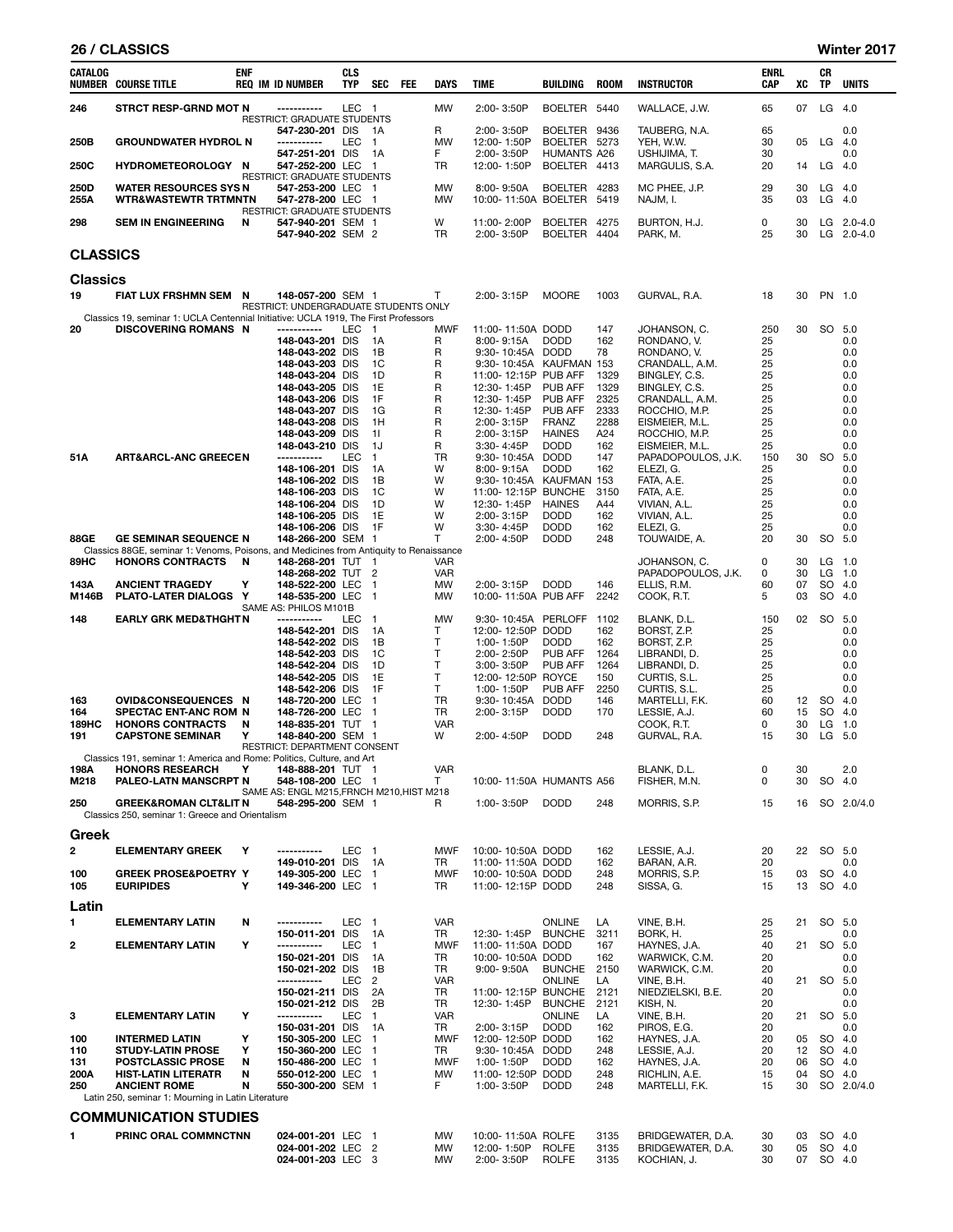#### Winter 2017 **COMMUNICATION STUDIES** / 27

| CATALOG      | <b>NUMBER COURSE TITLE</b>                                                                                          | ENF | <b>REQ IM ID NUMBER</b>                               | CLS<br>TYP       | <b>SEC</b>           | FEE | DAYS                         | TIME                                                                            | <b>BUILDING</b>                    | <b>ROOM</b>    | <b>INSTRUCTOR</b>                        | ENRL<br>CAP  | xс       | CR<br>TP             | <b>UNITS</b> |
|--------------|---------------------------------------------------------------------------------------------------------------------|-----|-------------------------------------------------------|------------------|----------------------|-----|------------------------------|---------------------------------------------------------------------------------|------------------------------------|----------------|------------------------------------------|--------------|----------|----------------------|--------------|
|              |                                                                                                                     |     | 024-001-204 LEC                                       |                  | $\overline{4}$       |     | <b>MW</b>                    | 4:00-5:50P                                                                      | <b>ROLFE</b>                       | 3135           | KOCHIAN, J.                              | 30           | 09       | SO                   | 4.0          |
|              |                                                                                                                     |     | 024-001-205 LEC                                       |                  | 5                    |     | TR                           | 10:00-11:50A ROLFE                                                              |                                    | 3129           | MACK, K.S.                               | 30           | 13       | SO                   | 4.0          |
|              |                                                                                                                     |     | 024-001-206 LEC<br>024-001-207 LEC                    |                  | 6<br>7               |     | TR<br>TR                     | 10:00-11:50A ROLFE<br>12:00-1:50P                                               | <b>ROLFE</b>                       | 3135<br>3135   | BRIDGEWATER, D.A.<br>KOCHIAN, J.         | 30<br>30     | 13<br>14 | SO<br><b>SO</b>      | 4.0<br>4.0   |
|              |                                                                                                                     |     | 024-001-208 LEC                                       |                  | 8                    |     | TR                           | 2:00-3:50P                                                                      | <b>ROLFE</b>                       | 3135           | MACK, K.S.                               | 30           | 15       | <b>SO</b>            | 4.0          |
|              |                                                                                                                     |     | 024-001-209 LEC                                       |                  | 9                    |     | TR                           | 4:00-5:50P                                                                      | <b>ROLFE</b>                       | 3135           | FERAMISCO, C.                            | 30           | 16       | <b>SO</b>            | 4.0          |
| 10           | <b>INTRO-COMMCTN STDS N</b>                                                                                         |     | -----------<br>024-030-201 DIS                        | LEC              | $\mathbf{1}$<br>1A   |     | TR<br>т                      | 2:00-3:50P<br>1:00-1:50P                                                        | <b>ROLFE</b><br><b>BUNCHE</b>      | 1200<br>3143   | SUMAN, M.W.<br>DERIEV, D.                | 225<br>25    | 15       | LG                   | 5.0<br>0.0   |
|              |                                                                                                                     |     | 024-030-202 DIS                                       |                  | 1B                   |     | Τ                            | 4:00-4:50P                                                                      | <b>ROYCE</b>                       | 164            | DERIEV, D.                               | 26           |          |                      | 0.0          |
|              |                                                                                                                     |     | 024-030-203 DIS                                       |                  | 1C                   |     | т                            | 5:00-5:50P                                                                      | <b>ROYCE</b><br><b>ROLFE</b>       | 164            | DERIEV, D.                               | 25           |          |                      | 0.0          |
|              |                                                                                                                     |     | 024-030-204 DIS<br>024-030-205 DIS                    |                  | 1D<br>1E             |     | R<br>R                       | 12:00-12:50P<br>1:00-1:50P                                                      | <b>ROLFE</b>                       | 3129<br>3129   | JAHAGIRDAR, M.S.<br>JAHAGIRDAR, M.S.     | 25<br>28     |          |                      | 0.0<br>0.0   |
|              |                                                                                                                     |     | 024-030-206 DIS                                       |                  | 1F                   |     | R                            | 4:00-4:50P                                                                      | <b>ROLFE</b>                       | 3121           | JAHAGIRDAR, M.S.                         | 25           |          |                      | 0.0          |
|              |                                                                                                                     |     | 024-030-207 DIS                                       |                  | 1G<br>1H             |     | М                            | 2:00-2:50P                                                                      | <b>PUB AFF</b>                     | 2242<br>2242   | ORNELAS, M.                              | 25           |          |                      | 0.0<br>0.0   |
|              |                                                                                                                     |     | 024-030-208 DIS<br>024-030-209 DIS                    |                  | 11                   |     | M<br>М                       | 3:00-3:50P<br>4:00-4:50P                                                        | PUB AFF<br>PUB AFF                 | 2242           | ORNELAS, M.<br>ORNELAS, M.               | 25<br>25     |          |                      | 0.0          |
| 19           | FIAT LUX FRSHMN SEM N                                                                                               |     | 024-057-200 SEM 1                                     |                  |                      |     | F                            | 12:00-12:50P ROLFE                                                              |                                    | 3135           | BRIDGEWATER, D.A.                        | 20           | 30       | PN                   | 1.0          |
|              | Communication Studies 19, seminar 1: Cinema Therapy: Movies and Mental Health                                       |     | RESTRICT: UNDERGRADUATE STUDENTS ONLY                 |                  |                      |     |                              |                                                                                 |                                    |                |                                          |              |          |                      |              |
| <b>M72B</b>  | SEX-BIOLOGY-SOCIETY Y                                                                                               |     | -----------                                           | LEC              | - 1                  |     | TR                           | 2:00-3:15P                                                                      | DE NEVE                            | P350           | SAGUY, A.C.                              | 0            | 15       | LG                   | 6.0          |
|              |                                                                                                                     |     | SAME AS: GE CLST M72B, SOC GEN M72B, SOCIOL M72B      |                  |                      |     |                              |                                                                                 |                                    |                |                                          |              |          |                      |              |
|              |                                                                                                                     |     | 024-217-201 DIS<br>024-217-202 DIS                    |                  | 1A<br>1B             |     | M<br>M                       | 10:00-11:50A PUB AFF<br>12:00-1:50P                                             | PUB AFF                            | 2317<br>2317   | MERRITT, C.R.<br>MERRITT, C.R.           | 0<br>0       |          |                      | 0.0<br>0.0   |
|              |                                                                                                                     |     | 024-217-203 DIS                                       |                  | 1C                   |     | M                            | 2:00-3:50P                                                                      | PUB AFF                            | 2317           | BRAMBLE, M.S.                            | 0            |          |                      | 0.0          |
|              |                                                                                                                     |     | 024-217-204 DIS                                       |                  | 1D                   |     | M                            | 4:00-5:50P                                                                      | <b>PUB AFF</b>                     | 2317           | BRAMBLE, M.S.                            | 0            |          |                      | 0.0          |
|              |                                                                                                                     |     | 024-217-205 DIS<br>024-217-206 DIS                    |                  | 1E<br>1F             |     | Т<br>т                       | 10:00-11:50A COVEL<br>12:00-1:50P                                               | <b>COVEL</b>                       | 218<br>218     | APGAR, A.E.<br>APGAR, A.E.               | 0<br>0       |          |                      | 0.0<br>0.0   |
|              |                                                                                                                     |     | 024-217-207 DIS                                       |                  | 1G                   |     | W                            | 10:00-11:50A PUB AFF                                                            |                                    | 2317           | SHARIF, R.A.                             | 0            |          |                      | 0.0          |
|              |                                                                                                                     |     | 024-217-208 DIS                                       |                  | 1H                   |     | W                            | 12:00-1:50P                                                                     | <b>PUB AFF</b>                     | 2317           | SHARIF, R.A.                             | 0            |          |                      | 0.0          |
|              |                                                                                                                     |     | 024-217-209 DIS<br>024-217-210 DIS                    |                  | 11<br>1J             |     | M<br>т                       | 10:00-11:50A MS<br>4:00-5:50P                                                   | <b>BIO SCI</b>                     | 3915D<br>154   | HOVSEPIAN-RUBY, L.<br>HOVSEPIAN-RUBY, L. | 0<br>0       |          |                      | 0.0<br>0.0   |
| 89           | <b>HONORS SEMINARS</b>                                                                                              | N   | 024-267-200 SEM 1                                     |                  |                      |     | т                            | 1:00-1:50P                                                                      | <b>ROLFE</b>                       | 3129           | SUMAN, M.W.                              | 20           | 15       | SO                   | 1.0          |
| 99           | Communication Studies 89, seminar 1: Honors Seminar for Communication Studies 10, Lecture 1<br>STUDENT RSRCH PRGRMN |     | 024-297-201 TUT                                       |                  | $\mathbf{1}$         |     | <b>VAR</b>                   |                                                                                 |                                    |                | SUMAN, M.W.                              | 0            | 30       | <b>PN</b>            | $1.0 - 2.0$  |
|              |                                                                                                                     |     | 024-297-202 TUT 2                                     |                  |                      |     | VAR                          |                                                                                 |                                    |                | KERNELL, G.C.                            | 0            | 30       | PN                   | 1.0-2.0      |
| 100          | <b>COMMUNICATION THRY Y</b>                                                                                         |     | -----------                                           | LEC              | $\mathbf{1}$         |     | TR                           | 5:00-6:15P                                                                      | <b>HAINES</b>                      | 39             | BRYANT, G.A.                             | 0            | 30       | <b>SO</b>            | 4.0          |
|              |                                                                                                                     |     | 024-300-201 DIS<br>024-300-202 DIS                    |                  | 1A<br>1B             |     | T<br>т                       | 2:00-2:50P<br>$3:00 - 3:50P$                                                    | <b>ROLFE</b><br><b>ROLFE</b>       | 3116<br>3116   | MEYER, C.E.<br>DO, A.D.                  | 28<br>29     |          |                      | 0.0<br>0.0   |
|              |                                                                                                                     |     | 024-300-203 DIS                                       |                  | 1C                   |     | T                            | 4:00-4:50P                                                                      | <b>ROLFE</b>                       | 3116           | DO, A.D.                                 | 30           |          |                      | 0.0          |
|              |                                                                                                                     |     | 024-300-204 DIS                                       |                  | 1D                   |     | R                            | 2:00-2:50P                                                                      | <b>ROLFE</b>                       | 3129           | DO, A.D.                                 | 27           |          |                      | 0.0          |
|              |                                                                                                                     |     | 024-300-205 DIS<br>024-300-206 DIS                    |                  | 1E<br>1F             |     | R<br>R                       | 3:00-3:50P<br>4:00-4:50P                                                        | <b>ROLFE</b><br><b>ROLFE</b>       | 3129<br>3129   | MEYER, C.E.<br>MEYER, C.E.               | 26<br>29     |          |                      | 0.0<br>0.0   |
|              |                                                                                                                     |     | 024-300-207 DIS                                       |                  | 1G                   |     | м                            | 10:00-10:50A PUB AFF                                                            |                                    | 2278           | JONES, B.G.                              | 30           |          |                      | 0.0          |
|              |                                                                                                                     |     | 024-300-208 DIS                                       |                  | 1H                   |     | м                            | 11:00-11:50A PUB AFF                                                            |                                    | 2278           | JONES, B.G.                              | 30           |          |                      | 0.0          |
| 103B         | <b>FORENSICS</b>                                                                                                    | N   | 024-300-209 DIS<br>024-319-200 LEC                    |                  | 11<br>$\mathbf{1}$   |     | м<br>т                       | 12:00-12:50P PUB AFF<br>2:00-3:50P                                              | <b>ROLFE</b>                       | 2278<br>3121   | JONES, B.G.<br>MILLER, T.E.              | 30<br>35     | 15       | <b>SO</b>            | 0.0<br>-4.0  |
| 104          | ANALYSIS & BRIEFING                                                                                                 | N   | 024-324-200 LEC                                       |                  | $\mathbf 1$          |     | R                            | 2:00-3:50P                                                                      | <b>ROLFE</b>                       | 3121           | MILLER, T.E.                             | 35           | 16       | <b>SO</b>            | 4.0          |
| 105          | <b>CONSPIRACY THEORIES N</b>                                                                                        |     | 024-330-200 LEC                                       |                  | -1                   |     | <b>MW</b>                    | 2:00-3:15P                                                                      | <b>HAINES</b>                      | A <sub>2</sub> | ARBABZADAH, N.                           | 131          | 30       | SO                   | 4.0          |
| 109<br>111   | <b>ENTREPRENEURL COMM N</b><br><b>CONFLICT &amp; COMM</b>                                                           | N   | 024-354-200 LEC<br>024-366-200 LEC                    |                  | $\mathbf{1}$<br>-1   |     | TR<br>F                      | 9:30-10:45A<br>12:00-2:50P                                                      | <b>HAINES</b><br><b>PERLOFF</b>    | A44<br>1102    | PETERSON, S.M.<br>MALAMUTH, N.M.         | 35<br>0      | 30<br>30 | SO.<br>SO            | 4.0<br>4.0   |
| 116          | <b>COMUNCTN-CPLS&amp;FMLYSN</b>                                                                                     |     | 024-396-200 LEC                                       |                  | -1                   |     | R                            | 5:00-7:50P                                                                      | <b>HAINES</b>                      | 118            | MALAMUTH, N.M.                           | 0            | 30       | <b>SO</b>            | 4.0          |
| 140          | <b>THRY-PERSUASVE COMMN</b>                                                                                         |     | 024-540-200 LEC<br>-----------                        | LEC              | -1                   |     | TR<br>TR                     | 11:00-12:15P                                                                    | <b>BUNCHE</b><br><b>MS</b>         | 2209A          | SUMAN, M.W.                              | 155          | 13<br>30 | LG<br><b>SO</b>      | 4.0          |
| M144A        | <b>CONVRSTNL STRCTRS 1 N</b>                                                                                        |     | SAME AS: SOCIOL M124A                                 |                  | $\mathbf{1}$         |     |                              | 12:30-1:45P                                                                     |                                    | 4000A          | CLAYMAN, S.E.                            | 30           |          |                      | 4.0          |
|              |                                                                                                                     |     | 024-564-201 DIS                                       |                  | 1A                   |     | т                            | 2:00-2:50P                                                                      | <b>BOELTER</b>                     | 9436           | HILL, A.M.                               | 5            |          |                      | 0.0          |
|              |                                                                                                                     |     | 024-564-202 DIS<br>024-564-203 DIS                    |                  | 1B<br>1C             |     | $\mathsf{T}$<br>$\mathsf{T}$ | 4:00-4:50P<br>5:00-5:50P                                                        | <b>HAINES</b><br><b>BUNCHE</b>     | A74<br>2178    | HILL, A.M.<br>HILL, A.M.                 | 5<br>5       |          |                      | 0.0<br>0.0   |
|              |                                                                                                                     |     | 024-564-204 DIS                                       |                  | 1D                   |     | R                            | 8:00-8:50A                                                                      | <b>ROLFE</b>                       | 3135           | LEE, Y.                                  | 5            |          |                      | 0.0          |
|              |                                                                                                                     |     | 024-564-206 DIS                                       |                  | 1E                   |     | R                            | $9:00 - 9:50A$                                                                  | <b>ROLFE</b>                       | 3135           | LEE, Y.                                  | 5            |          |                      | 0.0          |
| 148          | <b>INTEGRATED MARKETNGN</b>                                                                                         |     | 024-564-207 DIS<br>024-589-200 LEC                    |                  | 1F<br>$\blacksquare$ |     | R<br>М                       | 11:00-11:50A MS<br>5:00-7:50P                                                   | <b>HAINES</b>                      | 5203<br>118    | LEE, Y.<br>FERAMISCO, C.                 | 5<br>0       | 21       | LG                   | 0.0<br>4.0   |
| 150          | <b>COMMUNICATION RSRCHY</b>                                                                                         |     | -----------                                           | LEC              | $\overline{1}$       |     | <b>MW</b>                    | 10:00-11:50A PUB AFF                                                            |                                    | 1234           | LAMBERSON, P.J.                          | 75           | 03       | LG                   | 5.0          |
|              |                                                                                                                     |     | 024-600-201 DIS                                       |                  | $\overline{A}$       |     | M                            | RESTRICT: JUNIORS AND ABOVE, COMMUNICATION STUDIES MAJORS<br>9:00-9:50A PUB AFF |                                    | 2242           | GELZHISER, J.A.                          | 0            |          |                      | 0.0          |
|              |                                                                                                                     |     |                                                       |                  |                      |     |                              | RESTRICT: SENIORS AND ABOVE, COMMUNICATION STUDIES MAJORS                       |                                    |                |                                          |              |          |                      |              |
|              |                                                                                                                     |     | 024-600-202 DIS 1B                                    |                  |                      |     | W                            | 9:00-9:50A<br>RESTRICT: SENIORS AND ABOVE.COMMUNICATION STUDIES MAJORS          | ROYCE                              | 156            | GELZHISER, J.A.                          | 0            |          |                      | 0.0          |
|              |                                                                                                                     |     | 024-600-203 DIS 1C                                    |                  |                      |     | M                            | 12:00-12:50P HAINES                                                             |                                    | A44            | GELZHISER, J.A.                          | 0            |          |                      | 0.0          |
|              |                                                                                                                     |     |                                                       |                  |                      |     |                              | RESTRICT: SENIORS AND ABOVE, COMMUNICATION STUDIES MAJORS                       |                                    |                |                                          |              |          |                      |              |
|              |                                                                                                                     |     | -----------<br>RESTRICT: COMMUNICATION STUDIES MAJORS | LEC <sub>2</sub> |                      |     | <b>MW</b>                    | 2:00-3:50P                                                                      | PUB AFF                            | 2270           | KERNELL, G.C.                            | 60           |          | 07 LG                | 5.0          |
|              |                                                                                                                     |     | 024-600-221 DIS                                       |                  | - 2A                 |     | м                            | 1:00-1:50P                                                                      | <b>ROLFE</b>                       | 3108           | MURRAY, G.P.                             | 0            |          |                      | 0.0          |
|              |                                                                                                                     |     | 024-600-222 DIS                                       |                  | 2B                   |     | м                            | 4:00-4:50P                                                                      | <b>ROLFE</b>                       | 3129           | MURRAY, G.P.                             | 20           |          |                      | 0.0          |
| 156          | <b>SOCIAL NETWORKING</b>                                                                                            | N   | 024-600-223 DIS<br>024-636-200 LEC                    |                  | 2C<br>$\mathbf{1}$   |     | W<br><b>MW</b>               | 4:00-4:50P<br>12:30-1:45P                                                       | <b>ROLFE</b><br><b>HUMANTS A65</b> | 3121           | MURRAY, G.P.<br>LAMBERSON, P.J.          | 20<br>117    | 05       | <b>SO</b>            | 0.0<br>4.0   |
| 158          | <b>REVOLUTNS-COMM TECHN</b>                                                                                         |     | 024-649-200 LEC                                       |                  | $\overline{1}$       |     | TR                           | 2:00-3:15P                                                                      | <b>HAINES</b>                      | A18            | JOO, J.S.                                | 100          | 15       | LG                   | -4.0         |
| 160          | POLITICAL COMUNCTN N                                                                                                |     | -----------                                           | <b>LEC</b>       | $\overline{1}$       |     | <b>MW</b><br>F               | 11:00-12:15P HAINES                                                             |                                    | 118            | KERNELL, G.C.                            | 115          | 04       | LG                   | 4.0          |
| 167          | FREE SPEECH-CAMPUS N                                                                                                |     | 024-660-201 DIS<br>024-702-200 LEC                    |                  | 1A<br>$\overline{1}$ |     | W                            | 11:00-11:50A HAINES<br>5:00-7:50P                                               | <b>ROLFE</b>                       | 118<br>1200    | GEIBEL, W.M.<br>FINK, K.A.               | 115<br>200   | 30       | <b>SO</b>            | 0.0<br>4.0   |
| M169         | <b>ART-SOCL&amp;POL CMNTRY N</b>                                                                                    |     | 024-714-200 SEM 1                                     |                  |                      |     | R                            | 3:00-5:50P                                                                      | <b>ROLFE</b>                       | 3134           | VONBLUM, P.                              | 12           | 30       | SO 5.0               |              |
|              |                                                                                                                     |     | SAME AS: HNRS M179<br>RESTRICT: INSTRUCTOR CONSENT    |                  |                      |     |                              |                                                                                 |                                    |                |                                          |              |          |                      |              |
| 170          | <b>LEGAL COMMUNICATIONN</b>                                                                                         |     | 024-720-200 LEC 1                                     |                  |                      |     | <b>MW</b>                    | 3:30-4:45P                                                                      | <b>HAINES</b>                      | A2             | HUPPIN, M.A.                             | 120          | 30       |                      | $LG$ 4.0     |
| 185          | <b>FLD STD-COMMUNICATNN</b>                                                                                         |     | 024-810-200 LEC 1                                     |                  |                      |     | T.                           | 5:00-7:50P                                                                      | <b>DODD</b>                        | 146            | PETERSON, S.M.                           | 85           | 30       |                      | PN 2.0-4.0   |
| 188A         | <b>MASS COMM&amp;MEDIA INSN</b>                                                                                     |     | RESTRICT: JUNIORS AND ABOVE<br>024-827-200 LEC 1      |                  |                      |     | TR                           | 12:30-1:45P                                                                     | <b>HAINES</b>                      | A2             | GOLDMAN, A.H.                            | 115          | 30       | LG 4.0               |              |
|              | Communication Studies 188A, lecture 1: Media, Ethics, and Digital Age: Case-Study Approach                          |     |                                                       |                  |                      |     |                              |                                                                                 |                                    |                |                                          |              |          |                      |              |
| 188SB        | <b>INDIV STD FOR USIE</b>                                                                                           | Υ   | 024-833-201 TUT 1                                     |                  |                      |     | <b>UNSCHED</b>               |                                                                                 |                                    |                | SUMAN, M.W.                              | $\mathbf{1}$ | 30       |                      | $LG$ 1.0     |
| <b>189HC</b> | <b>HONORS CONTRACTS</b>                                                                                             | N   | 024-835-201 TUT 1<br>024-835-202 TUT 2                |                  |                      |     | <b>VAR</b><br>VAR            |                                                                                 |                                    |                | ARBABZADAH, N.<br>FINK, K.A.             | 0<br>0       | 30<br>30 | $LG$ 1.0<br>$LG$ 1.0 |              |
|              |                                                                                                                     |     | 024-835-203 TUT 3                                     |                  |                      |     | <b>VAR</b>                   |                                                                                 |                                    |                | MILLER, T.E.                             | 0            | 30       | LG 1.0               |              |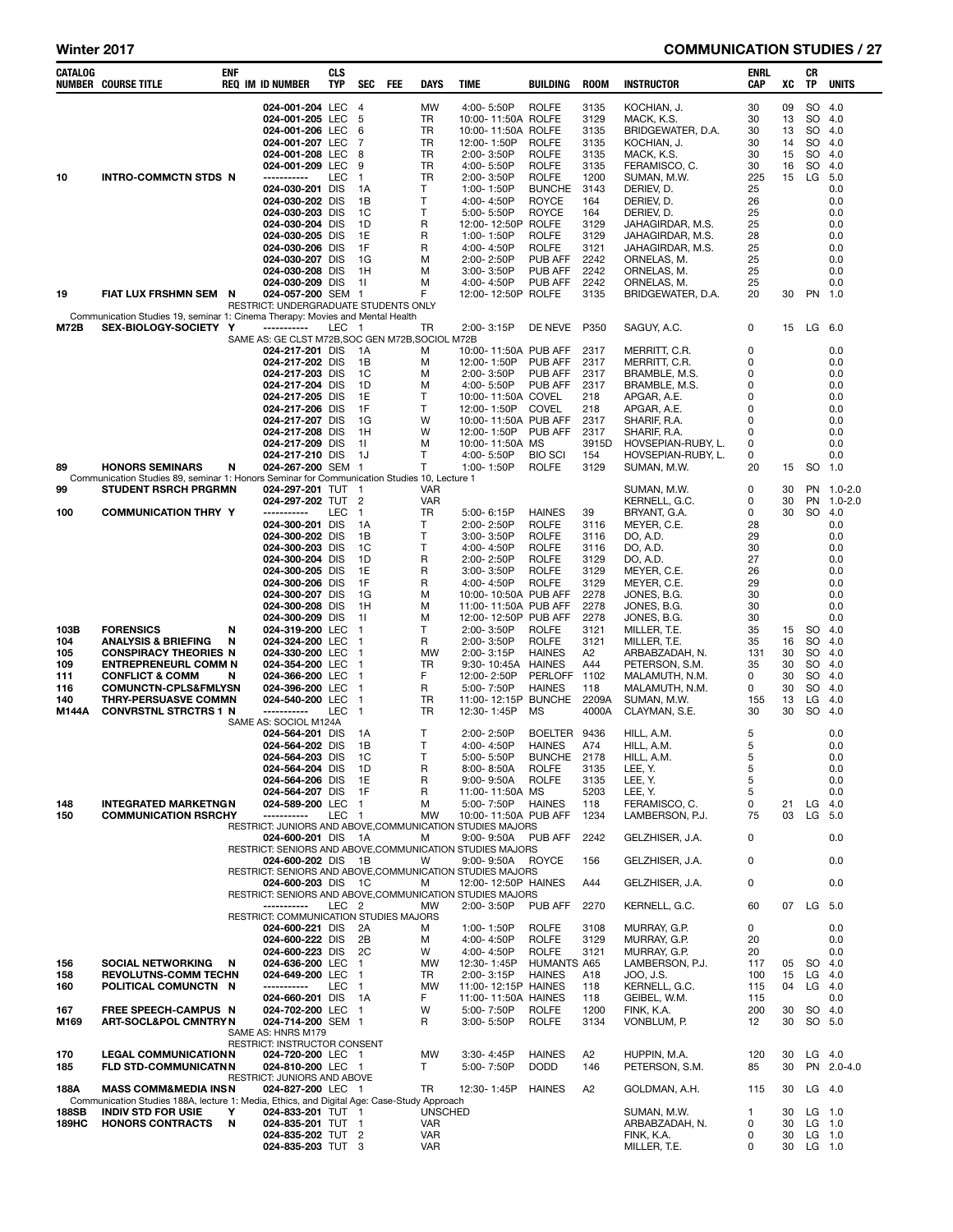#### 28 / COMMUNITY HEALTH SCIENCES Winter 2017

| CATALOG           | NUMBER COURSE TITLE                                                                      | <b>ENF</b> | <b>REQ IM ID NUMBER</b>                                                                                                                                                                    | <b>CLS</b><br><b>TYP</b> | SEC                                               | <b>FEE</b> | <b>DAYS</b>                                          | <b>TIME</b>                                                               | <b>BUILDING</b>                                                                                       | <b>ROOM</b>                                  | <b>INSTRUCTOR</b>                                                                                  | <b>ENRL</b><br>CAP                | XC                   | CR<br>TP                       | <b>UNITS</b>                                    |
|-------------------|------------------------------------------------------------------------------------------|------------|--------------------------------------------------------------------------------------------------------------------------------------------------------------------------------------------|--------------------------|---------------------------------------------------|------------|------------------------------------------------------|---------------------------------------------------------------------------|-------------------------------------------------------------------------------------------------------|----------------------------------------------|----------------------------------------------------------------------------------------------------|-----------------------------------|----------------------|--------------------------------|-------------------------------------------------|
|                   | M191DC CAPPP WASHINGTN SEM N                                                             |            | 024-847-200 SEM 1<br>SAME AS: HIST M191DC, POL SCI M191DC, SOCIOL M191DC                                                                                                                   |                          |                                                   |            | R                                                    | 10:00-12:50P OFF CAM                                                      |                                                                                                       |                                              | DESVEAUX, J.A.                                                                                     | 35                                | 30                   | LG 8.0                         |                                                 |
| 191E              | <b>PRACTICUM</b><br>Communication Studies 191E, seminar 2: Writing on Deadline           | N          | RESTRICT: INSTRUCTOR CONSENT<br>024-862-201 SEM 2                                                                                                                                          |                          |                                                   |            | MW                                                   | 12:30-1:45P                                                               | <b>ROLFE</b>                                                                                          | 3129                                         | NEWTON, J.S.                                                                                       | 25                                | 30                   | SO 4.0                         |                                                 |
| 198A<br>198B      | <b>HONORS RESEARCH</b><br><b>HONORS RESEARCH</b>                                         | Υ<br>Υ     | 024-888-201 TUT 1<br>024-889-201 TUT 1<br>024-889-202 TUT 2<br>024-889-203 TUT 3                                                                                                           |                          |                                                   |            | <b>VAR</b><br><b>VAR</b><br><b>VAR</b><br><b>VAR</b> |                                                                           |                                                                                                       |                                              | PETERSON, S.M.<br>PETERSON, S.M.<br>JOHNSON, K.<br>SUMAN, M.W.                                     | 0<br>0<br>0<br>0                  | 30<br>30<br>30<br>30 | LG<br>LG<br>LG<br>$LG$ 4.0     | 4.0<br>4.0<br>4.0                               |
|                   | <b>COMMUNITY HEALTH SCIENCES</b>                                                         |            |                                                                                                                                                                                            |                          |                                                   |            |                                                      |                                                                           |                                                                                                       |                                              |                                                                                                    |                                   |                      |                                |                                                 |
| 48                | <b>NUTR &amp; FOOD STUDIES N</b>                                                         |            | ------------<br>040-144-201 DIS<br>040-144-202 DIS<br>040-144-203 DIS<br>-----------<br>040-144-211 DIS<br>040-144-212 DIS                                                                 | <b>LEC</b><br><b>LEC</b> | $\overline{1}$<br>1A<br>1B<br>1C<br>2<br>2A<br>2B |            | <b>VAR</b><br>т<br>W<br>R<br><b>VAR</b><br>т<br>W    | 3:00-3:50P<br>2:00-2:50P<br>4:00-4:50P<br>3:00-3:50P<br>2:00-2:50P        | <b>ONLINE</b><br><b>ONLINE</b><br><b>ONLINE</b><br>ONLINE<br><b>ONLINE</b><br>ONLINE<br><b>ONLINE</b> | LA<br>LA<br>LA<br>LA<br>ILTI<br>ILTI<br>ILTI | LEADER, J.K.<br>PANG, M.L.<br>PANG, M.L.<br>PANG, M.L.<br>LEADER, J.K.<br>PANG, M.L.<br>PANG, M.L. | 25<br>8<br>8<br>9<br>10<br>4<br>3 | 30<br>30             | LG<br>LG                       | - 4.0<br>0.0<br>0.0<br>0.0<br>4.0<br>0.0<br>0.0 |
| 99                | <b>STUDENT RSRCH PRGRMN</b>                                                              |            | 040-144-213 DIS<br>040-297-201 TUT<br>040-297-202 TUT 2<br>040-297-203 TUT                                                                                                                 |                          | 2C<br>$\mathbf{1}$<br>3                           |            | R<br>VAR<br>VAR<br><b>VAR</b>                        | 4:00-4:50P                                                                | <b>ONLINE</b>                                                                                         | ILTI                                         | PANG, M.L.<br>WANG, M.<br>THOMAS, C.S.<br>SUDHINARASET, M.                                         | 3<br>0<br>0<br>0                  | 30<br>30<br>30       |                                | 0.0<br>PN 1.0-2.0<br>PN 1.0-2.0<br>PN 1.0-2.0   |
| 100               | INTRO-COMM HLTH SCI N                                                                    |            | 040-301-200 LEC 1<br>RESTRICT: GRADUATE PUBLIC HEALTH AND COMMUNITY HEALTH MAJORS AND PUBLIC HEALTH MINORS<br>040-301-201 LEC 2<br>RESTRICT: HEALTH AND ALLIED PROFESSIONAL MPH PROGRAM    |                          |                                                   |            | TR<br><b>UFS</b>                                     | 3:00-4:50P<br>5:00-8:50P                                                  | HLTHSCI<br>PUB HLT                                                                                    | 41268                                        | 43105A BELTRAN-SANCHEZ, H<br>SHARMA, A.M.                                                          | 50<br>40                          | 30<br>30             | LG<br>LG                       | 4.0<br>4.0                                      |
| 187A              | <b>INTRO-AT-RISK POPLN</b>                                                               | N          | 040-823-201 LEC 1                                                                                                                                                                          |                          |                                                   |            | F                                                    | 1:00-3:50P                                                                | PUB HLT 51279                                                                                         |                                              | PRELIP, M.L.                                                                                       | 38                                | 30                   | $LG$ 4.0                       |                                                 |
| 195<br>197        | <b>INTERNSHIP</b><br><b>INDIVIDUAL STUDIES</b>                                           | N<br>N     | RESTRICT: INSTRUCTOR CONSENT<br>040-871-201 TUT 1<br>040-883-201 TUT 1<br>040-883-202 TUT 2                                                                                                |                          |                                                   |            | <b>VAR</b><br><b>VAR</b><br><b>VAR</b>               |                                                                           |                                                                                                       |                                              | RIGGS, R.V.<br>PRELIP, M.L.<br>THOMAS, C.S.                                                        | 0<br>0<br>0                       | 30<br>30<br>30       | SO 4.0                         | SO 2.0-4.0<br>SO 2.0-4.0                        |
| 200               | <b>GLOBAL HLTH PROBLMS N</b>                                                             |            | 840-002-201 LEC 1<br>RESTRICT: GRADUATE STUDENTS, PUBLIC HEALTH AND COMMUNITY HEALTH MAJORS                                                                                                |                          |                                                   |            | м                                                    | 3:00-5:50P                                                                | <b>TBA</b>                                                                                            |                                              | VON EHRENSTEIN, O.                                                                                 | 20                                | 30                   | LG                             | 4.0                                             |
| 205               | <b>IMMIGRANT HEALTH</b>                                                                  | N          | 840-030-201 LEC 1                                                                                                                                                                          |                          |                                                   |            | R                                                    | $3:00 - 5:50P$                                                            | PUB HLT                                                                                               | 41235                                        | KUHN, R.S.                                                                                         | 20                                | 30                   | LG                             | 4.0                                             |
| 211A              | PROG PLAN&RSCH&EVALN                                                                     |            | RESTRICT: GRADUATE STUDENTS<br>-----------                                                                                                                                                 | LEC 1                    |                                                   |            | <b>MW</b>                                            | 10:00-11:50A HLTHSCI                                                      |                                                                                                       |                                              | 43105A GLIK, D.C.                                                                                  | 90                                | 03                   | $LG$ 4.0                       |                                                 |
|                   |                                                                                          |            | RESTRICT: PUBLIC HEALTH AND COMMUNITIY HEALTH MAJORS<br>840-067-201 DIS<br>840-067-204 DIS<br>840-067-205 DIS<br>840-067-203 LEC 3<br>RESTRICT: HEALTH AND ALLIED PROFESSIONAL MPH PROGRAM |                          | 1A<br>1B<br>- 1C                                  |            | м<br>М<br>м<br><b>UFS</b>                            | 12:00-12:50P HLTHSCI<br>12:00-12:50P PUB HLT<br>3:00-3:50P<br>8:30-12:30P | PUB HLT<br>PUB HLT                                                                                    | 51279<br>61269<br>61235                      | 43105A BRINK, A.<br>WINDERS-SINGER, C.<br>KAMAREDDINE, L.<br>DORIAN, A.                            | 30<br>30<br>30<br>20              | 30                   | LG                             | 0.0<br>0.0<br>0.0<br>4.0                        |
| 224               | <b>NUTRITION &amp; HEALTH</b>                                                            | N          | 840-144-200 LEC 1<br>RESTRICT: GRADUATE STUDENTS                                                                                                                                           |                          |                                                   |            | TR                                                   | $3:00 - 4:50P$                                                            | PUB HLT                                                                                               | 61269                                        | WANG, M.                                                                                           | 20                                | 16                   | SO 4.0                         |                                                 |
| 225               | WRTNG FOR PUBLICATN N                                                                    |            | 840-150-201 SEM 1<br>RESTRICT: INSTRUCTOR CONSENT                                                                                                                                          |                          |                                                   |            | T                                                    | 8:00-10:50A PUB HLT                                                       |                                                                                                       | A1241                                        | GEE, G.C.                                                                                          | 20                                | 30                   | $LG$ 4.0                       |                                                 |
| 231<br>M249L      | <b>MTRNL&amp;CHILD NUTRITN N</b><br><b>ETHICAL THEORY</b>                                | N          | 840-186-201 LEC 1<br>840-299-201 LEC 1<br>SAME AS: HLT POL M285                                                                                                                            |                          |                                                   |            | <b>MW</b><br>MW                                      | 1:00-2:50P<br>10:00-11:50A HLTHSCI                                        | PUB HLT                                                                                               | 61262                                        | BAER, M.T.<br>33105A ZIMMERMAN, F.J.                                                               | 20<br>0                           | 13<br>30             | $LG$ 4.0<br>$LG$ 4.0           |                                                 |
| M251              | <b>NUTRITNL EPIDEM I</b>                                                                 | N          | 840-307-200 LEC 1<br>SAME AS: EPIDEM M254                                                                                                                                                  |                          |                                                   |            | <b>MW</b>                                            | 10:00-11:50A PUB HLT                                                      |                                                                                                       | 61262                                        | CARPENTER, C.L.                                                                                    | 0                                 | 30                   | SO 4.0                         |                                                 |
| M252              | <b>HLTH POLICY ANLYSIS</b>                                                               | N          | 840-312-200 LEC<br>SAME AS: HLT POL M233                                                                                                                                                   |                          | - 1                                               |            | <b>MW</b>                                            | 10:00-11:50A PUB HLT                                                      |                                                                                                       | 61269                                        | NEEDLEMAN, J.                                                                                      | 7                                 | 30                   | $LG$ 4.0                       |                                                 |
| 270A              | <b>FOUNDTNS-CMNTY HLTHN</b>                                                              |            | 840-422-201 LEC 1<br>RESTRICT: GRADUATE PUBLIC HEALTH AND COMMUNITY HEALTH MAJORS AND PUBLIC HEALTH MINORS                                                                                 |                          |                                                   |            | R                                                    | 9:00-11:50A PUB HLT 41235                                                 |                                                                                                       |                                              | THOMAS, C.S.                                                                                       | 20                                | 30                   | $LG$ 4.0                       |                                                 |
| 276               | <b>CMPLMNTRY&amp;ALTRNT MDN</b>                                                          |            | 840-458-201 LEC 1<br>RESTRICT: GRADUATE STUDENTS                                                                                                                                           |                          |                                                   |            | т                                                    | 9:00-11:50A PUB HLT 41235                                                 |                                                                                                       |                                              | UPCHURCH, D.M.                                                                                     | 20                                | 30                   | $LG$ 4.0                       |                                                 |
| 281B              | <b>HLTH PROMOTION&amp;EDUCN</b>                                                          |            | 840-489-203 SEM 3<br>RESTRICT: HEALTH AND ALLIED PROFESSIONAL MPH PROGRAM                                                                                                                  |                          |                                                   |            | <b>UFS</b>                                           | 8:30-3:30P                                                                | PUB HLT                                                                                               |                                              | PRELIP, M.L.                                                                                       | 22                                | 30                   | LG                             | 2.0                                             |
| 283<br>286        | HLT PRMTN-OLDR ADLT N<br><b>DOCTORAL ROUNDTABLEN</b>                                     |            | 840-503-201 SEM 1<br>840-517-200 SEM 1<br>RESTRICT: PUBLIC HEALTH AND COMMUNITIY HEALTH MAJORS                                                                                             |                          |                                                   |            | R<br>м                                               | 9:00-11:50A PUB HLT<br>4:00-5:50P                                         | PUB HLT                                                                                               | 41268<br>41268                               | FRANK, J.C.<br>MACINKO, J.A.                                                                       | 25<br>48                          | 30<br>30             | $LG$ 4.0<br>SU 4.0             |                                                 |
| 291<br>292<br>427 | <b>HEALTH POLICY&amp;AGED N</b><br>INFO TECH-HLT PROMO N<br><b>REPR HLTH-SUB-SAHAR N</b> |            | 840-547-200 LEC 1<br>840-553-203 LEC 3<br>840-655-200 LEC 1                                                                                                                                |                          |                                                   |            | R<br><b>UFS</b><br>MW                                | 12:00-3:00P<br>8:30-12:30P<br>1:00-2:50P                                  | PUB HLT<br>PUB HLT<br><b>HLTHSCI</b>                                                                  | 61262<br>61262                               | WALLACE, S.P.<br>GLIK. D.C.<br>43105A TAVROW, P.A.                                                 | 20<br>20<br>20                    | 16<br>30<br>11       | LG 4.0<br>$LG$ 4.0<br>$LG$ 4.0 |                                                 |
| M428              | CHILD&FAMILY HEALTH N                                                                    |            | RESTRICT: GRADUATE STUDENTS<br>840-656-201 SEM 1                                                                                                                                           |                          |                                                   |            | R                                                    | 1:00-2:50P                                                                | PUB HLT 31262                                                                                         |                                              | KUO, A.A.                                                                                          | 5                                 | 30                   | SO 2.0                         |                                                 |
| 431               | <b>FNDTNS REPRO HLTH</b>                                                                 | N          | SAME AS: HLT POL M428<br>840-659-201 LEC 1<br><b>RESTRICT: GRADUATE STUDENTS</b>                                                                                                           |                          |                                                   |            | R                                                    | 10:00-12:50P PUB HLT 61235                                                |                                                                                                       |                                              | GIPSON, J.D.                                                                                       | 20                                | 14                   | SO 4.0                         |                                                 |
| 482               | PRCTCM-COMUNTY HLTHN                                                                     |            | 840-765-203 DIS 3<br>RESTRICT: HEALTH AND ALLIED PROFESSIONAL MPH PROGRAM                                                                                                                  |                          |                                                   |            |                                                      |                                                                           |                                                                                                       |                                              | DORIAN, A.                                                                                         | 20                                | 30                   | $LG$ 4.0                       |                                                 |

#### COMPARATIVE LITERATURE

COMPARATIVE LITERATURE POLICY FOR ATTENDANCE AND LATE ENROLLMENT IN ALL 2W AND 4W CLASSES:<br>The department will cancel your enrollment in any Comparative Literature 2W and 4W class if you do not attend at least one of the f

|     | After the first week of classes, wait-listed students may enroll in Comparative Literature 2W and 4W classes only with permission to enroll obtained from the instructor. |   |                   |     |    |           |                          |                    |       |                  |     |    |     |     |
|-----|---------------------------------------------------------------------------------------------------------------------------------------------------------------------------|---|-------------------|-----|----|-----------|--------------------------|--------------------|-------|------------------|-----|----|-----|-----|
| 2CW | <b>SRV-LIT-ENLTNMT-20C</b>                                                                                                                                                | v | ------------      | LEC |    | TR        | 11:00-11:50A ROYCE       |                    | 362   | MACFADYEN, D.W.  | 80  | 30 | LG. | 5.0 |
|     |                                                                                                                                                                           |   | 152-010-201 DIS   |     | 1A | w         | 10:00-11:50A HUMANTS A48 |                    |       | DARWAZEH. H.     | 20  |    |     | 0.0 |
|     |                                                                                                                                                                           |   | 152-010-202 DIS   |     | 1B | W         | 12:00-1:50P              | HUMANTS A48        |       | IVANOV. O.       | 20  |    |     | 0.0 |
|     |                                                                                                                                                                           |   | 152-010-203 DIS   |     | 1C | w         | $2:00 - 3:50P$           | <b>HUMANTS A48</b> |       | JALLATYAN, N.    | 20  |    |     | 0.0 |
|     |                                                                                                                                                                           |   | 152-010-204 DIS   |     | 1D | w         | $4:00 - 5:50P$           | <b>HUMANTS A48</b> |       | BLACK, S.R.      | 20  |    |     | 0.0 |
| 2DW | <b>GREAT BOOKS-WORLD</b>                                                                                                                                                  |   | -----------       | LEC |    | <b>MW</b> | $1:00 - 1:50P$           | <b>HAINES</b>      | A2    | BEHDAD, A.       | 100 | 30 | LG  | 5.0 |
|     |                                                                                                                                                                           |   | 152-011-201 DIS   |     | 1A |           | 10:00-11:50A             | HUMANTS A48        |       | RATSKOFF, B.D.   | 20  |    |     | 0.0 |
|     |                                                                                                                                                                           |   | 152-011-202 DIS   |     | 1B |           | 12:00-1:50P              | <b>HUMANTS A48</b> |       | ZAHZAH. O.       | 20  |    |     | 0.0 |
|     |                                                                                                                                                                           |   | 152-011-203 DIS   |     | 1C |           | $2:00 - 3:50P$           | HUMANTS A48        |       | JONES, M.        | 20  |    |     | 0.0 |
|     |                                                                                                                                                                           |   | 152-011-204 DIS   |     | 1D | R         | 10:00-11:50A HUMANTS A48 |                    |       | FARLEY, R.       | 20  |    |     | 0.0 |
|     |                                                                                                                                                                           |   | 152-011-205 DIS   |     | 1F |           | 1:00-2:50P               | LAKRETZ            | 100   | HODALI, S.R.     | 20  |    |     | 0.0 |
| 4CW | <b>ENLITNMNT TO 20TH C</b>                                                                                                                                                | Y | 152-018-201 DIS   |     |    | <b>MW</b> | 10:00-11:50A             | <b>BUNCHE</b>      | 1221A | RAHMANI-AZAD, S. | 20  | 30 | LG. | 5.0 |
|     |                                                                                                                                                                           |   | 152-018-202 DIS 2 |     |    | TR        | 12:00-1:50P              | <b>HAINES</b>      | A28   | DOCHTERMAN, Z.D. | 0   | 30 | LG. | 5.0 |
|     |                                                                                                                                                                           |   | 152-018-203 DIS 3 |     |    | <b>MW</b> | 2:00-3:50P               | <b>BUNCHE</b>      | 3164  | LEHMAN, P.J.     | 20  | 11 | LG  | 5.0 |
|     |                                                                                                                                                                           |   | 152-018-204 DIS   |     | 4  | TR        | 4:00-5:50P               | <b>ROYCE</b>       | 148   | SACILOTTO, D.    | 20  | 30 | LG  | 5.0 |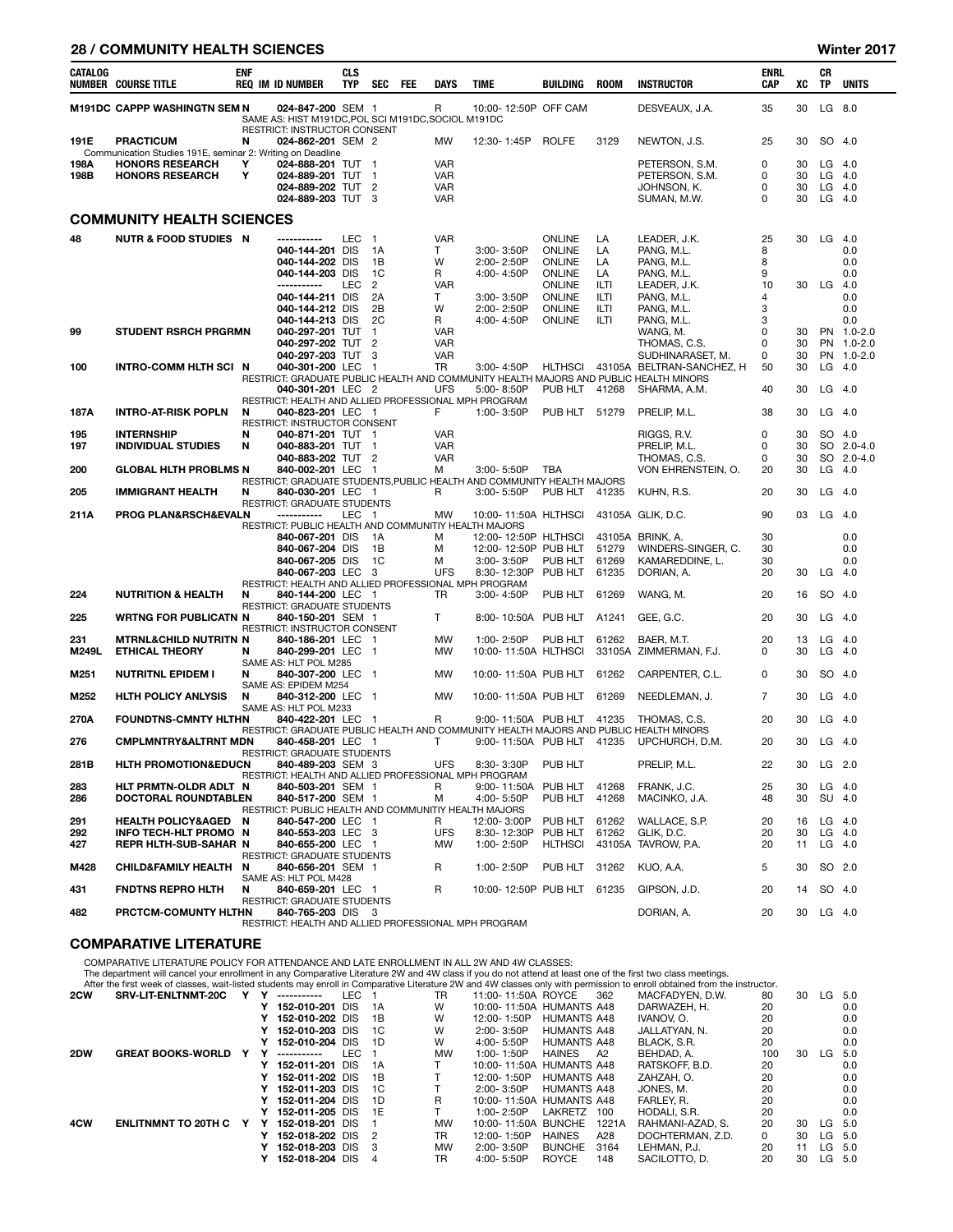# Winter 2017 **COMPUTATIONAL AND SYSTEMS BIOLOGY** / 29

| <b>CATALOG</b>     | <b>NUMBER COURSE TITLE</b>                                                                                                                                                              | <b>ENF</b> |   | <b>REQ IM ID NUMBER</b>                                                     | <b>CLS</b><br><b>TYP</b> | SEC                     | <b>FEE</b> | <b>DAYS</b>            | <b>TIME</b>                   | <b>BUILDING</b>              | <b>ROOM</b>  | <b>INSTRUCTOR</b>                                                                                                                                                                                | ENRL<br><b>CAP</b> | хc       | CR<br>TP         | <b>UNITS</b> |
|--------------------|-----------------------------------------------------------------------------------------------------------------------------------------------------------------------------------------|------------|---|-----------------------------------------------------------------------------|--------------------------|-------------------------|------------|------------------------|-------------------------------|------------------------------|--------------|--------------------------------------------------------------------------------------------------------------------------------------------------------------------------------------------------|--------------------|----------|------------------|--------------|
| 4DW                | <b>GREAT BOOKS</b>                                                                                                                                                                      |            |   | Y Y 152-019-201 DIS                                                         |                          | $\overline{\mathbf{1}}$ |            | <b>MW</b>              | 12:00-1:50P                   | <b>HAINES</b>                | A6           | KESHISHYAN, L.                                                                                                                                                                                   | 20                 | 30       | LG 5.0           |              |
|                    |                                                                                                                                                                                         |            | Y | 152-019-202 DIS                                                             |                          | $\overline{2}$          |            | TR                     | 12:00-1:50P                   | <b>ROLFE</b>                 | 3121         | KESHISHYAN, L.                                                                                                                                                                                   | 20                 | 30       | LG 5.0           |              |
|                    |                                                                                                                                                                                         |            | Y | Y 152-019-203 DIS<br>152-019-204 DIS                                        |                          | 3<br>4                  |            | <b>TR</b><br><b>MW</b> | 2:00-3:50P<br>2:00-3:50P      | <b>HAINES</b><br>PUB AFF     | 122<br>1264  | DOCHTERMAN, Z.D.<br>RAHMANI-AZAD, S.                                                                                                                                                             | 0<br>20            | 30<br>30 | LG 5.0<br>LG 5.0 |              |
| 98T                | <b>WORLD LIT AND MUSIC N</b>                                                                                                                                                            |            |   | 152-293-200 SEM 1                                                           |                          |                         |            | R                      | 1:00-3:50P                    | <b>ROYCE</b>                 | 166          | ZAMBRANO, H.                                                                                                                                                                                     | 15                 | 30       | LG 5.0           |              |
| 99                 | <b>STUDENT RSRCH PRGRMN</b>                                                                                                                                                             |            |   | 152-297-201 TUT 1                                                           |                          |                         |            | <b>VAR</b><br>T        |                               | <b>ROYCE</b>                 | 166          | MACFADYEN, D.W.                                                                                                                                                                                  | $\mathbf 0$        | 30       | PN<br>LG 5.0     | $1.0 - 2.0$  |
| 100<br>M101        | <b>INT-LIT&amp;CRIT THEORY</b><br><b>BIBLE AND APOCRYPHA N</b>                                                                                                                          | N          |   | 152-301-200 LEC 1<br>152-306-200 LEC 1                                      |                          |                         |            | MW                     | 3:00-5:50P<br>3:30-4:45P      | <b>DODD</b>                  | 170          | BOSCH, S.F.<br>SMOAK, J.D.                                                                                                                                                                       | 15<br>15           | 30<br>30 | SO               | 4.0          |
| M110               | 1001 NIGHTS                                                                                                                                                                             | N          |   | SAME AS: JEWISH M150A<br>152-360-200 LEC 1                                  |                          |                         |            | MW                     | 11:00-12:15P ROYCE            |                              | 156          | SLYOMOVICS, S.E.                                                                                                                                                                                 | 0                  | 30       | SO 4.0           |              |
| M166               | <b>MOD JWSH LIT IN ENG</b>                                                                                                                                                              | N          |   | SAME AS: ARABIC M110<br>152-697-200 LEC 1                                   |                          |                         |            | <b>MW</b>              | 2:00-3:15P                    | <b>ROYCE</b>                 | 162          | SOOMEKH, S.T.                                                                                                                                                                                    | 15                 | 30       | SO 4.0           |              |
| <b>CM170</b>       | FML VOICE-CNTMP LIT                                                                                                                                                                     | N          |   | SAME AS: JEWISH M151A<br>152-720-200 SEM 1                                  |                          |                         |            | R                      | 1:00-3:50P                    | <b>HUMANTS A48</b>           |              | KING, K.C.                                                                                                                                                                                       | 15                 | 16       | SO 5.0           |              |
| <b>180SL</b>       | <b>MED HUM COMMUNITY N</b>                                                                                                                                                              |            |   | SAME AS: GENDER CM170<br>152-781-200 SEM 1                                  |                          |                         |            | M                      | 2:00-4:50P                    | <b>HAINES</b>                | A78          | BARNARD, H.                                                                                                                                                                                      | 15                 | 30       | SO 4.0           |              |
| 191                | Comparative Literature 180SL, seminar 1: Movement in Art, Philosophy, and Daily Life<br><b>VARIABLE TOPICS</b>                                                                          | N          |   | 152-846-201 SEM 1                                                           |                          |                         |            | т                      | 10:00-12:50P ROYCE            |                              | 166          | MCCLURE, K.M.                                                                                                                                                                                    | 15                 | 30       | SO 4.0           |              |
|                    | Comparative Literature 191, seminar 1: Islands of Power                                                                                                                                 |            |   | 152-846-202 SEM 2                                                           |                          |                         |            | W                      | 2:00-4:50P                    | <b>HAINES</b>                | 110          | MUFTI, A.R.                                                                                                                                                                                      | 20                 | 30       | SO 4.0           |              |
|                    | Comparative Literature 191, seminar 2: Reading Across Culture                                                                                                                           |            |   | 152-846-400 SEM 3                                                           |                          |                         |            | W                      | 2:00-4:50P                    | <b>HAINES</b>                | A28          | SHIH, S.                                                                                                                                                                                         | 20                 | 30       | SO               | 4.0          |
|                    | Comparative Literature 191, seminar 3: World Literature: Theories, Issues, and Debates                                                                                                  |            |   | 152-846-204 SEM 4                                                           |                          |                         |            | R                      | 2:00-4:50P                    | HUMANTS 348                  |              | BOSCH, S.F.                                                                                                                                                                                      | 20                 | 30       | SO 4.0           |              |
|                    | Comparative Literature 191, seminar 4: Anglophone African Literature in Comparative Contexts                                                                                            |            |   |                                                                             |                          |                         |            |                        |                               |                              |              |                                                                                                                                                                                                  |                    |          |                  |              |
| 198<br>200B        | <b>HONORS RESEARCH</b><br><b>METHODOLOGY-COM LITN</b>                                                                                                                                   | N          |   | 152-888-201 TUT 1<br>556-002-200 SEM 1                                      |                          |                         |            | <b>VAR</b><br>T        | 1:00-3:50P                    | HUMANTS 348                  |              | CIAVOLELLA, M.<br>HOCHBERG, G.                                                                                                                                                                   | 0<br>15            | 30<br>30 | SO 6.0           | $LG$ 2.0-4.0 |
| 220                | <b>MEDIEVAL STUDIES</b>                                                                                                                                                                 | N          |   | RESTRICT: GRADUATE STUDENTS<br>556-120-200 SEM 1                            |                          |                         |            | M                      | 2:00-4:50P                    | <b>ROYCE</b>                 | 152          | STAHULJAK, Z.                                                                                                                                                                                    | 20                 | 30       | SO 4.0           |              |
| 290                | Comparative Literature 220, seminar 1: Travel and Translation<br>CNTMP THRYS OF CRIT N                                                                                                  |            |   | 556-499-201 SEM 1                                                           |                          |                         |            | R                      | 5:00-7:50P                    | HUMANTS 348                  |              | KAUFMAN, E.K.                                                                                                                                                                                    | 20                 | 30       | SO 4.0           |              |
|                    | Comparative Literature 290, seminar 1: Change and Stasis                                                                                                                                |            |   | RESTRICT: INSTRUCTOR CONSENT                                                |                          |                         |            |                        |                               |                              |              |                                                                                                                                                                                                  |                    |          |                  |              |
|                    |                                                                                                                                                                                         |            |   | 556-499-202 SEM 2<br>RESTRICT: GRADUATE STUDENTS                            |                          |                         |            | T                      | 2:00-4:50P                    | <b>HAINES</b>                | A78          | MUFTI, A.R.                                                                                                                                                                                      | 15                 | 30       | SO 4.0           |              |
|                    | Comparative Literature 290, seminar 2: Islam and Modernity: Philosophy, Politics, and Culture                                                                                           |            |   | 556-499-203 SEM 3                                                           |                          |                         |            | м                      | 2:00-4:50P                    | <b>ROYCE</b>                 | 166          | KRISTAL, E.                                                                                                                                                                                      | 15                 | 30       | SO 4.0           |              |
|                    | Comparative Literature 290, seminar 3: Introduction to Peter Sloterdijk                                                                                                                 |            |   | 556-499-205 SEM 5                                                           |                          |                         |            | T                      | 9:00-11:50A                   | <b>HUMANTS A60</b>           |              | HEISE, U.K.                                                                                                                                                                                      | 5                  | 30       | SO 4.0           |              |
| M294               | Comparative Literature 290, seminar 5:<br><b>LITERARY THEORY</b>                                                                                                                        | N          |   | 556-530-200 SEM 1<br>SAME AS: ENGL M270                                     |                          |                         |            | W                      | 3:00-5:50P                    | HUMANTS A60                  |              | MCMILLAN, U.G.                                                                                                                                                                                   | 0                  | 30       | SO 5.0           |              |
|                    | <b>COMPUTATIONAL AND SYSTEMS BIOLOGY</b>                                                                                                                                                |            |   |                                                                             |                          |                         |            |                        |                               |                              |              |                                                                                                                                                                                                  |                    |          |                  |              |
| M185               | <b>RSRCH OPPORTUNITIES Y</b>                                                                                                                                                            |            |   | -----------                                                                 | LEC 1                    |                         |            | T                      | 4:00- 5:50P                   | BOELTER 9436                 |              | SUCHARD, M.A.                                                                                                                                                                                    | 10                 | 30       | SO 4.0           |              |
|                    |                                                                                                                                                                                         |            |   | SAME AS: COM SCI M185<br>RESTRICT: COMPUTATIONAL AND SYSTEMS BIOLOGY MAJORS |                          |                         |            |                        |                               |                              |              |                                                                                                                                                                                                  |                    |          |                  |              |
| M186               | <b>MDLNG&amp;SMLTN-BIO SYS Y</b>                                                                                                                                                        |            |   | 370-811-201 DIS<br>------------                                             | LEC 1                    | - 1A                    |            | R<br>MW                | 4:00-5:50P<br>2:00-3:50P      | BOELTER 5419<br>BOELTER 5419 |              | DISTEFANO, J.J.<br>DISTEFANO, J.J.                                                                                                                                                               | 10<br>0            | 07       | LG 5.0           | 0.0          |
|                    |                                                                                                                                                                                         |            |   | SAME AS: BIOENGR CM186, COM SCI CM186, EE BIOL M178<br>370-820-201 LAB 1A   |                          |                         |            | F                      |                               | 10:00-11:50A BOELTER 3760    |              | CHINCHALI, A.                                                                                                                                                                                    | $\mathbf 0$        |          |                  | 0.0          |
|                    | <b>COMPUTER SCIENCE</b>                                                                                                                                                                 |            |   |                                                                             |                          |                         |            |                        |                               |                              |              |                                                                                                                                                                                                  |                    |          |                  |              |
|                    |                                                                                                                                                                                         |            |   |                                                                             |                          |                         |            |                        |                               |                              |              | Students who enroll in upper division HSSEAS courses without completing the requisites are subject to disenrollment after the second class meeting. If necessary, consult an HSSEAS counselor in |                    |          |                  |              |
| 6426 Boelter Hall. |                                                                                                                                                                                         |            |   |                                                                             |                          |                         |            |                        |                               |                              |              |                                                                                                                                                                                                  |                    |          |                  |              |
|                    | For Computer Science 31, lecture 1, enrollment issues, see http://cs.ucla.edu/classes/enroll/cs31/.<br>For textbook information, see http://cs.ucla.edu/classes/enroll/textbook31.html. |            |   |                                                                             |                          |                         |            |                        |                               |                              |              |                                                                                                                                                                                                  |                    |          |                  |              |
| 31                 | <b>INTRO TO COM SCI 1</b>                                                                                                                                                               | N          |   |                                                                             | LEC                      | $\mathbf{1}$            |            | TR                     | 4:00-5:50P                    | <b>DODD</b>                  | 147          | STAHL, H.A.                                                                                                                                                                                      | 320                | 27       | $LG$ 4.0         |              |
|                    |                                                                                                                                                                                         |            |   | 187-093-202 DIS<br>187-093-223 DIS                                          |                          | 1B<br>1C                |            | F<br>F                 | 10:00-11:50A MS<br>2:00-3:50P | <b>HAINES</b>                | 5128<br>A18  | ZHAO, Q.<br>MURALIDHARAN, G.                                                                                                                                                                     | 40<br>40           |          |                  | 0.0<br>0.0   |
|                    |                                                                                                                                                                                         |            |   | 187-093-204 DIS                                                             |                          | 1D                      |            | F                      | 12:00-1:50P                   | <b>BOELTER</b>               | 5273         | TSENG, H.Y.                                                                                                                                                                                      | 40                 |          |                  | 0.0          |
|                    |                                                                                                                                                                                         |            |   | 187-093-205 DIS                                                             |                          | 1E                      |            | F                      | 12:00-1:50P                   | PAB                          | 1749         | PATNAIKUNI, S.                                                                                                                                                                                   | 40                 |          |                  | 0.0          |
|                    |                                                                                                                                                                                         |            |   | 187-093-206 DIS<br>187-093-207 DIS                                          |                          | 1F<br>1G                |            | F<br>F                 | 2:00-3:50P<br>2:00-3:50P      | PAB<br><b>BOELTER</b>        | 1749<br>5273 | IVANOV, T.I.<br>MASTORAKIS, S.                                                                                                                                                                   | 40<br>40           |          |                  | 0.0<br>0.0   |
|                    |                                                                                                                                                                                         |            |   | 187-093-208 DIS                                                             |                          | 1H                      |            | F                      | 4:00-5:50P                    | GEOLOGY 4645                 |              | LIU, S.                                                                                                                                                                                          | 40                 |          |                  | 0.0          |
|                    |                                                                                                                                                                                         |            |   | 187-093-209 DIS                                                             |                          | -11                     |            | F                      | 12:00-1:50P                   | <b>DODD</b>                  | 161          | KRISHNA BHAT, S.                                                                                                                                                                                 | 40                 |          |                  | 0.0          |
| February 28, 2017. |                                                                                                                                                                                         |            |   |                                                                             |                          |                         |            |                        |                               |                              |              | For Computer Science 32, lecture 1, enrollment problems, see http://cs.ucla.edu/classes/enroll/cs32/. There will be two MANDATORY midterm examinations on Thursday, February 2 and Tuesday,      |                    |          |                  |              |
|                    | A week prior to each examination students must sign up to take it from either 6 to 7:05 p.m. or 6:45 to 7:50 p.m.                                                                       |            |   |                                                                             |                          |                         |            |                        |                               |                              |              |                                                                                                                                                                                                  |                    |          |                  |              |
| 32                 | INTRO TO COM SCI 2                                                                                                                                                                      | N          |   | ------------<br>RESTRICT: UG ENGR, SEVERAL OTHER MAJORS; BIOINFO MINOR      | LEC 1                    |                         |            | <b>MW</b>              | 10:00-11:50A FRANZ            |                              | 1178         | NACHENBERG, C.S.                                                                                                                                                                                 | 212                | 27       | $LG$ 4.0         |              |
|                    |                                                                                                                                                                                         |            |   | 187-096-201 DIS                                                             |                          | 1A                      |            | F                      | 10:00-11:50A PAB              |                              | 2748         | ABANI, N.                                                                                                                                                                                        | 35                 |          |                  | 0.0          |
|                    |                                                                                                                                                                                         |            |   | 187-096-202 DIS                                                             |                          | 1B                      |            | F                      | 10:00-11:50A ROYCE            |                              | 164          | LIU, Y.                                                                                                                                                                                          | 36                 |          |                  | 0.0          |
|                    |                                                                                                                                                                                         |            |   | 187-096-203 DIS                                                             |                          | 1C                      |            | F                      | 10:00-11:50A FRANZ            |                              | 1178         | AGGARWAL, A.S.                                                                                                                                                                                   | 36                 |          |                  | 0.0          |
|                    |                                                                                                                                                                                         |            |   | 187-096-204 DIS                                                             |                          | 1D                      |            | F                      | 10:00-11:50A PAB              |                              | 1749         | WU, Z.                                                                                                                                                                                           | 35                 |          |                  | 0.0          |
|                    |                                                                                                                                                                                         |            |   | 187-096-205 DIS<br>187-096-206 DIS                                          |                          | 1E<br>1F                |            | F<br>F                 | 12:00-1:50P ROLFE             | 10:00-11:50A PUB AFF         | 3129<br>2325 | ZHOU, T.<br>TULPULE, N.                                                                                                                                                                          | 35<br>35           |          |                  | 0.0<br>0.0   |
|                    |                                                                                                                                                                                         |            |   |                                                                             |                          |                         |            |                        |                               |                              |              | For Computer Science 32, lecture 2, enrollment problems, see http://cs.ucla.edu/classes/enroll/cs32/. There will be two MANDATORY midterm examinations on Thursday, February 2 and Tuesday,      |                    |          |                  |              |
| February 28, 2017. | A week prior to each examination students must sign up to take it from either 6 to 7:05 p.m. or 6:45 to 7:50 p.m.                                                                       |            |   |                                                                             |                          |                         |            |                        |                               |                              |              |                                                                                                                                                                                                  |                    |          |                  |              |
|                    |                                                                                                                                                                                         |            |   | -----------                                                                 | LEC <sub>2</sub>         |                         |            | MW                     | 12:00-1:50P                   | <b>BUNCHE</b>                | 2209A        | SMALLBERG, D.A.                                                                                                                                                                                  | 177                |          | 27 LG 4.0        |              |
|                    |                                                                                                                                                                                         |            |   | 187-096-211 DIS                                                             |                          | 2A                      |            | F                      | 12:00-1:50P                   | <b>ROLFE</b>                 | 1200         | PANDE, A.R.                                                                                                                                                                                      | 35                 |          |                  | 0.0          |
|                    |                                                                                                                                                                                         |            |   | 187-096-212 DIS                                                             |                          | 2B                      |            | F                      | 12:00-1:50P                   | <b>HUMANTS A26</b>           |              | LEE, R.                                                                                                                                                                                          | 35                 |          |                  | 0.0          |
|                    |                                                                                                                                                                                         |            |   | 187-096-213 DIS                                                             |                          | 2C<br>2D                |            | F<br>F                 | 12:00-1:50P                   | <b>ROLFE</b>                 | 3121         | DALMIA, A.M.                                                                                                                                                                                     | 36<br>36           |          |                  | 0.0          |
|                    |                                                                                                                                                                                         |            |   | 187-096-214 DIS<br>187-096-215 DIS                                          |                          | 2E                      |            | F                      | 12:00-1:50P<br>2:00-3:50P     | <b>ROLFE</b><br>BOELTER 5272 | 3108         | WADEKAR, H.N.<br>CHEN, M.                                                                                                                                                                        | 35                 |          |                  | 0.0<br>0.0   |
|                    |                                                                                                                                                                                         |            |   |                                                                             |                          |                         |            |                        |                               |                              |              | For Computer Science 32, lecture 3, enrollment problems, see http://cs.ucla.edu/classes/enroll/cs32/. There will be two MANDATORY midterm examinations on Thursday, February 2 and Tuesday,      |                    |          |                  |              |
| February 28, 2017. | A week prior to each examination students must sign up to take it from either 6 to 7:05 p.m. or 6:45 to 7:50 p.m.                                                                       |            |   |                                                                             |                          |                         |            |                        |                               |                              |              |                                                                                                                                                                                                  |                    |          |                  |              |

| A week prior to each examination students must sign up to take it from either 6 to 7:05 p.m. or 6:45 to 7:50 p.m. |       |  |    |                |                      |                 |     |    |        |     |  |  |  |
|-------------------------------------------------------------------------------------------------------------------|-------|--|----|----------------|----------------------|-----------------|-----|----|--------|-----|--|--|--|
| ------------                                                                                                      | IFC 3 |  | МW | $4:00 - 5:50P$ | WGYOUNG CS76         | SMALLBERG, D.A. | 210 | 27 | LG 4.0 |     |  |  |  |
| 187-096-221 DIS 3A                                                                                                |       |  |    | $2:00 - 3:50P$ | <b>ROYCE</b><br>150  | MUTHAPPAN, C.   | 35  |    |        | 0.0 |  |  |  |
| 187-096-222 DIS 3B                                                                                                |       |  |    | $2:00 - 3:50P$ | ROLFE<br>1200        | RAMJIT, A.M.    | 35  |    |        | 0.0 |  |  |  |
| 187-096-223 DIS 3C                                                                                                |       |  |    | 2:00-3:50P     | <b>ROLFE</b><br>3121 | WANG, Y.        | 35  |    |        | 0.0 |  |  |  |
|                                                                                                                   |       |  |    |                |                      |                 |     |    |        |     |  |  |  |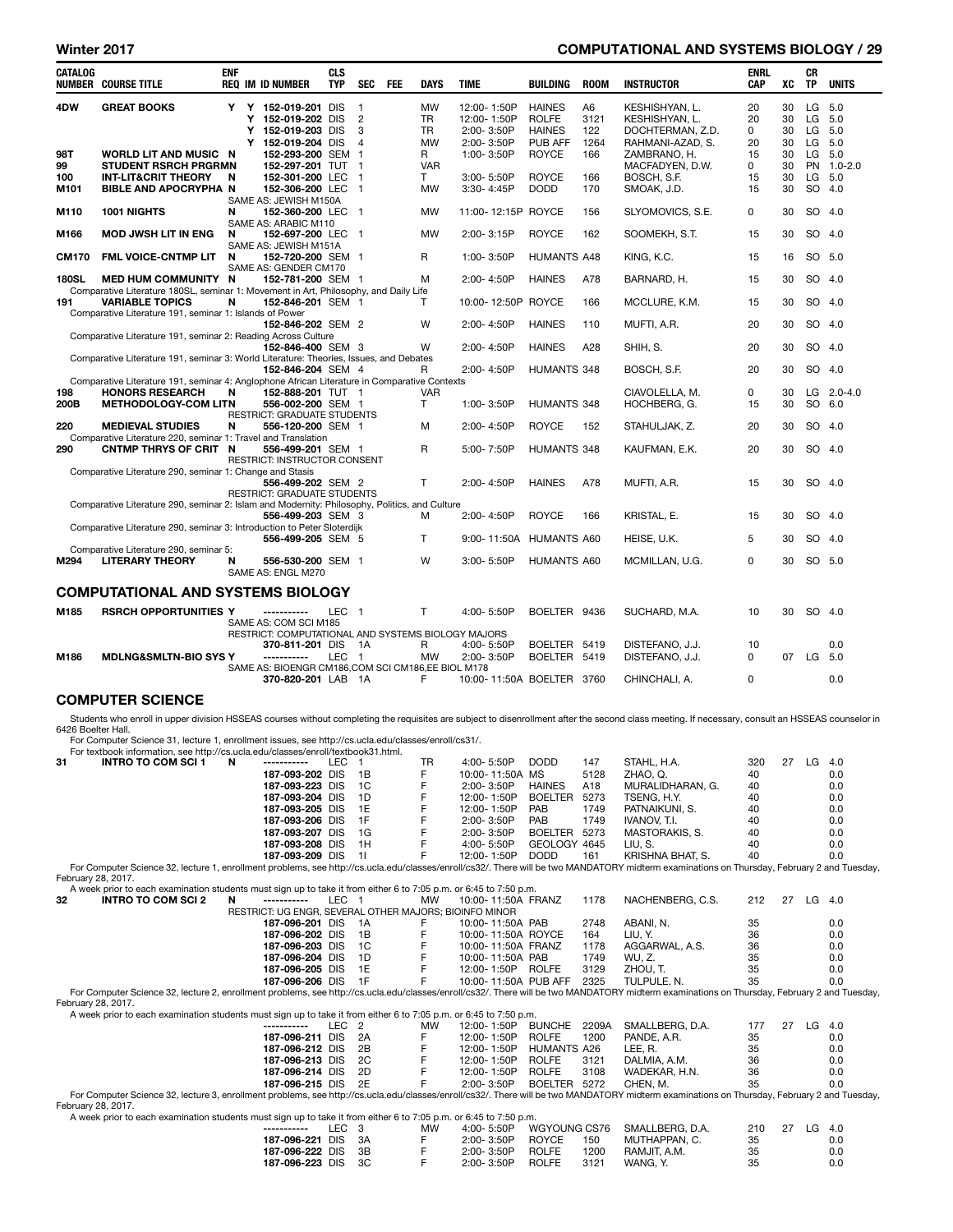#### 30 / COMPUTER SCIENCE Winter 2017

| CATALOG      | <b>NUMBER COURSE TITLE</b>             | ENF |        | <b>REQ IM ID NUMBER</b>                                                    | CLS<br><b>TYP</b> | SEC                              | FEE | DAYS            | <b>TIME</b>                                                                           | BUILDING                                     | <b>ROOM</b>          | <b>INSTRUCTOR</b>                         | ENRL<br>CAP    | XC       | CR<br>TP             | <b>UNITS</b>         |
|--------------|----------------------------------------|-----|--------|----------------------------------------------------------------------------|-------------------|----------------------------------|-----|-----------------|---------------------------------------------------------------------------------------|----------------------------------------------|----------------------|-------------------------------------------|----------------|----------|----------------------|----------------------|
|              |                                        |     |        | 187-096-224 DIS<br>187-096-225 DIS<br>187-096-226 DIS                      |                   | 3D<br>3E<br>3F                   |     | F<br>F<br>F     | 2:00-3:50P<br>2:00-3:50P<br>12:00-1:50P                                               | <b>ROLFE</b><br><b>ROLFE</b><br><b>ROLFE</b> | 3108<br>3116<br>3116 | SHAHBAZI, B.<br>NAKADA. M.<br>SODHANI, P. | 35<br>35<br>35 |          |                      | 0.0<br>0.0<br>0.0    |
| 33           | <b>COMPUTER ORGANIZATNN</b>            |     |        | -----------                                                                | LEC               | $\overline{1}$                   |     | <b>TR</b>       | 8:00-9:50A                                                                            | <b>BOELTER</b>                               | 5249                 | NOWATZKI, A.J.                            | 92             | 11       | LG                   | 5.0                  |
|              |                                        |     |        | RESTRICT: UG ENGR, SEVERAL OTHER MAJORS; BIOINFO MINOR<br>187-101-201 DIS  |                   | 1A                               |     | F               | 10:00-11:50A ROLFE                                                                    |                                              | 1200                 | MALHOTRA, S.                              | 50             |          |                      | 0.0                  |
|              |                                        |     |        | 187-101-202 DIS                                                            |                   | 1B                               |     | F               | 12:00-1:50P                                                                           | <b>HAINES</b>                                | A25                  | KIM, D.J.                                 | 42             |          |                      | 0.0                  |
| 35L          | SOFTWARE CONST LAB N Y 187-105-201 LAB |     |        | Y 187-105-202 LAB                                                          |                   | $\overline{1}$<br>$\overline{2}$ |     | MW<br>MW        | 10:00-11:50A BOELTER<br>12:00-1:50P                                                   | BOELTER                                      | 3760<br>3760         | GARIP, M.                                 | 30<br>30       | 03<br>05 | $LG$ 2.0<br>$LG$ 2.0 |                      |
|              |                                        |     |        | Y 187-105-203 LAB                                                          |                   | -3                               |     | MW              | 2:00-3:50P                                                                            | <b>BOELTER</b>                               | 3760                 | KABRE, A.<br>ZHOU, M.                     | 30             | 07       |                      | $LG$ 2.0             |
|              |                                        |     | Y      | 187-105-204 LAB                                                            |                   | 4                                |     | MW              | 4:00-5:50P                                                                            | BOELTER 3760                                 |                      | VERMA, I.                                 | 30             | 09       |                      | $LG$ 2.0             |
|              |                                        |     | Y<br>Y | 187-105-205 LAB<br>187-105-206 LAB                                         |                   | -5<br>6                          |     | TR<br>TR        | 10:00-11:50A BOELTER<br>12:00-1:50P                                                   | BOELTER 3760                                 | 3760                 | VU, T.<br>DOSHI, H.J.                     | 30<br>30       | 13<br>14 |                      | $LG$ 2.0<br>$LG$ 2.0 |
|              |                                        |     | Y      | 187-105-208 LAB                                                            |                   | - 8                              |     | TR              | 4:00-5:50P                                                                            | BOELTER 3760                                 |                      | PRABHAKAR, S.                             | 30             | 16       |                      | $LG$ 2.0             |
| M51A         | <b>LOGC DSGN-DGTL SSTM N</b>           |     |        | -----------<br>SAME AS: EL ENGR M16                                        | LEC               | $\overline{1}$                   |     | <b>TR</b>       | 8:00-9:50A                                                                            | BOELTER 3400                                 |                      | ERCEGOVAC, M.D.                           | 135            | 11       |                      | $LG$ 4.0             |
|              |                                        |     |        | RESTRICT: UG ENGR, SEVERAL OTHER MAJORS; BIOINFO MINOR                     |                   |                                  |     |                 |                                                                                       |                                              |                      |                                           |                |          |                      |                      |
|              |                                        |     |        | 187-154-201 DIS<br>187-154-202 DIS                                         |                   | 1A<br>1B                         |     | F<br>F          | 10:00-11:50A HUMANTS A65<br>12:00-1:50P                                               | KNSY PV 1200B                                |                      | FARAHPOUR, N.<br>KIM, H.                  | 46<br>46       |          |                      | 0.0<br>0.0           |
|              |                                        |     |        | 187-154-203 DIS                                                            |                   | 1C                               |     | F               | 2:00-3:50P                                                                            | <b>FRANZ</b>                                 | 1260                 | FALEIRO, B.                               | 45             |          |                      | 0.0                  |
| 111          | <b>OPERATNG SSTMS PRIN Y</b>           |     |        | -----------<br>RESTRICT: UG ENGR, SEVERAL OTHER MAJORS; BIOINFO MINOR      | LEC               | $\overline{1}$                   |     | MW              | 8:00-9:50A                                                                            | WGYOUNG CS24                                 |                      | EGGERT, P.R.                              | 172            | 01       | LG                   | - 5.0                |
|              |                                        |     |        | 187-336-201 LAB 1A                                                         |                   |                                  |     | F               | 2:00-3:50P                                                                            | HUMANTS 135                                  |                      | ZHOU, D.                                  | 43             |          |                      | 0.0                  |
|              |                                        |     |        | 187-336-202 LAB<br>187-336-203 LAB                                         |                   | - 1B<br>- 1C                     |     | F<br>F          | 12:00-1:50P<br>2:00-3:50P                                                             | HUMANTS 135<br>GEOLOGY 4645                  |                      | ZHANG, H.<br>BU, Z.                       | 44<br>44       |          |                      | 0.0<br>0.0           |
|              |                                        |     |        | 187-336-204 LAB                                                            |                   | 1D                               |     | F               | 2:00-3:50P                                                                            | BUNCHE 3156                                  |                      | LEE, J.                                   | 41             |          |                      | 0.0                  |
|              |                                        |     |        | 187-336-280 LEC 80<br>RESTRICT: GRADUATE STUDENTS, ON-LINE MASTERS PROGRAM |                   |                                  |     | <b>VAR</b>      |                                                                                       |                                              |                      | REIHER, P.L.                              | 35             | 30       | LG 5.0               |                      |
| 112          | <b>MDLG UNCRTN-INF SYS Y</b>           |     |        | -----------                                                                | LEC               | $\overline{1}$                   |     | TR              | 2:00-3:50P                                                                            | BOELTER 2444                                 |                      | SANADIDI, M.Y.                            | 80             | 15       | LG 4.0               |                      |
|              |                                        |     |        | RESTRICT: UG ENGR. SEVERAL OTHER MAJORS: BIOINFO MINOR<br>187-372-201 DIS  |                   | 1A                               |     | F               | 2:00-3:50P                                                                            | PAB                                          | 2748                 | ALZANTOT, M.F.                            | 40             |          |                      | 0.0                  |
|              |                                        |     |        | 187-372-202 DIS                                                            |                   | 1B                               |     | F               | 12:00-1:50P                                                                           | <b>ROLFE</b>                                 | 3134                 | SHI, F.                                   | 40             |          |                      | 0.0                  |
| M117         | <b>NETWRK-PHYSCL LAYER N</b>           |     |        | -----------<br>SAME AS: EL ENGR M117                                       | LEC               | - 1                              |     | TR              | 2:00-3:50P                                                                            | <b>MS</b>                                    | 5200                 | DZHANIDZE, R.P.                           | 96             | 30       | LG                   | - 4.0                |
|              |                                        |     |        |                                                                            |                   |                                  |     |                 | RESTRICT: COMPUTER SCIENCE AND ELECTRICAL ENGINEERING JUNIORS AND SENIORS             |                                              |                      |                                           |                |          |                      |                      |
|              |                                        |     |        | 187-344-201 DIS<br>187-344-202 DIS                                         |                   | 1A<br>1B                         |     | W<br>W          | 10:00-11:50A BOELTER 3704<br>12:00-1:50P                                              | BOELTER 3704                                 |                      | LIU, Y.<br>GENG, Q.                       | 24<br>24       |          |                      | 0.0<br>0.0           |
|              |                                        |     |        | 187-344-203 DIS                                                            |                   | 1C                               |     | W               | 2:00-3:50P                                                                            | <b>BOELTER</b>                               | 3704                 | GENG, Q.                                  | 24             |          |                      | 0.0                  |
| 118          | <b>CMPTR NTWRK FNDMNTLY</b>            |     |        | 187-344-204 DIS<br>-----------                                             | <b>LEC</b>        | 1D<br>$\overline{1}$             |     | W<br>TR         | $8:00 - 9:50A$<br>4:00-5:50P                                                          | BOELTER<br>PAB                               | 5422<br>1425         | LIU, Y.<br>LU, S.                         | 24<br>172      |          | 16 LG                | 0.0<br>- 4.0         |
|              |                                        |     |        | RESTRICT: UG ENGR, SEVERAL OTHER MAJORS; BIOINFO MINOR                     |                   |                                  |     |                 |                                                                                       |                                              |                      |                                           |                |          |                      |                      |
|              |                                        |     |        | 187-350-201 DIS<br>187-350-202 DIS                                         |                   | 1A<br>1B                         |     | F<br>F          | 12:00-1:50P<br>12:00-1:50P                                                            | BOELTER 9436<br><b>ROYCE</b>                 | 156                  | YUAN, Z.<br>MEHDI, M.T.                   | 43<br>43       |          |                      | 0.0<br>0.0           |
|              |                                        |     |        | 187-350-203 DIS                                                            |                   | 1C                               |     | F               | 2:00-3:50P                                                                            | BOELTER 9436                                 |                      | MITTAL, M.                                | 43             |          |                      | 0.0                  |
| <b>CM122</b> | <b>BIOINFRMTC&amp;SSTM BIO Y</b>       |     |        | 187-350-204 DIS<br>-----------                                             | <b>LEC</b>        | 1D<br>$\overline{1}$             |     | F<br>МW         | 2:00-3:50P<br>2:00-3:50P                                                              | <b>DODD</b><br><b>KNSY PV</b>                | 170<br>1240B         | KIM, S.<br>ESKIN, E.                      | 43<br>100      | 07       | LG                   | 0.0<br>-4.0          |
|              |                                        |     |        | SAME AS: CHEM CM160B                                                       |                   |                                  |     |                 |                                                                                       |                                              |                      |                                           |                |          |                      |                      |
|              |                                        |     |        | 187-432-201 DIS<br>187-432-202 DIS                                         |                   | 1A<br>1B                         |     | F<br>F.         | 12:00-1:50P<br>2:00-3:50P                                                             | <b>HAINES</b><br><b>HAINES</b>               | 220<br>220           | BILOW, M.A.<br>BROWN, R.                  | 50<br>50       |          |                      | 0.0<br>0.0           |
| 130          | <b>SOFTWARE ENGINEERNGY</b>            |     |        | -----------                                                                | LEC               | $\overline{1}$                   |     | <b>MW</b>       | 4:00-5:50P                                                                            | BOELTER                                      | 5249                 | FARRELL, J.                               | 80             | 09       | LG 4.0               |                      |
|              |                                        |     |        | RESTRICT: UG ENGR, SEVERAL OTHER MAJORS; BIOINFO MINOR<br>187-500-202 LAB  |                   | - 1B                             |     | F               | 2:00-3:50P                                                                            | <b>ROYCE</b>                                 | 156                  | MARDANI, S.                               | 40             |          |                      | 0.0                  |
|              |                                        |     |        | 187-500-203 LAB 1C                                                         |                   |                                  |     | F               | 4:00-5:50P                                                                            | BOELTER 5273                                 |                      | MALIK. V.                                 | 40             |          |                      | 0.0                  |
| 131          | PROGRAMMING LANGS Y                    |     |        | -----------<br>RESTRICT: UG ENGR, SEVERAL OTHER MAJORS; BIOINFO MINOR      | <b>LEC</b>        | $\overline{1}$                   |     | TR              | 10:00-11:50A BOELTER                                                                  |                                              | 3400                 | EGGERT, P.R.                              | 167            |          | 13 LG                | -4.0                 |
|              |                                        |     |        | 187-510-201 LAB                                                            |                   | - 1A                             |     | F               | 10:00-11:50A BOELTER 9436                                                             |                                              |                      | CHU, R.                                   | 42             |          |                      | 0.0                  |
|              |                                        |     |        | 187-510-202 LAB 1B<br>187-510-203 LAB 1C                                   |                   |                                  |     | F<br>F          | 12:00-1:50P<br>2:00-3:50P                                                             | BOELTER 5436<br><b>ROYCE</b>                 | 162                  | WEISS, T.<br>YOO, S.                      | 42<br>40       |          |                      | 0.0<br>0.0           |
|              |                                        |     |        | 187-510-204 LAB 1D                                                         |                   |                                  |     | F               | 2:00-3:50P                                                                            | GEOLOGY 3656                                 |                      | TONG, T.                                  | 43             |          |                      | 0.0                  |
| 136          | <b>COMPUTER SECURITY</b>               | Υ   |        | -----------<br>RESTRICT: UG ENGR, SEVERAL OTHER MAJORS; BIOINFO MINOR      | LEC               | $\overline{1}$                   |     | <b>TR</b>       | 8:00-9:50A                                                                            | BOELTER 2444                                 |                      | REIHER, P.L.                              | 80             | 11       | $LG$ 4.0             |                      |
|              |                                        |     |        | 187-516-201 DIS                                                            |                   | 1A                               |     | F               | 2:00-3:50P                                                                            | HAINES                                       | A2                   | JOY, J.G.                                 | 40             |          |                      | 0.0                  |
| 143          | <b>DATABASE SYSTEMS</b>                | Υ   |        | 187-516-202 DIS<br>-----------                                             | LEC 1             | - 1B                             |     | F<br>MW         | 12:00-1:50P<br>8:00-9:50A                                                             | <b>HAINES</b><br>BOELTER 5249                | A2                   | JOY, J.G.<br>CONDIE, T.                   | 40<br>60       |          | 01 LG 4.0            | 0.0                  |
|              |                                        |     |        | RESTRICT: UG ENGR, SEVERAL OTHER MAJORS; BIOINFO MINOR                     |                   |                                  |     |                 |                                                                                       |                                              |                      |                                           |                |          |                      |                      |
| 144          | <b>WEB APPLICATIONS</b>                | Υ   |        | 187-590-201 LAB 1A<br>-----------                                          | LEC 1             |                                  |     | F.<br><b>MW</b> | $2:00 - 3:50P$<br>2:00-3:50P                                                          | KNSY PV 1240B<br>BOELTER 3400                |                      | LI, Y.<br>CHO, J.                         | 60<br>126      |          | 07 LG 4.0            | 0.0                  |
|              |                                        |     |        | RESTRICT: UG ENGR, SEVERAL OTHER MAJORS; BIOINFO MINOR                     |                   |                                  |     | F               | 10:00-11:50A HAINES                                                                   |                                              |                      | XUE, Z.                                   | 42             |          |                      | 0.0                  |
|              |                                        |     |        | 187-564-201 DIS<br>187-564-202 DIS                                         |                   | 1A<br>- 1B                       |     | F               | 12:00-1:50P                                                                           | <b>HUMANTS A65</b>                           | A18                  | GU, J.                                    | 42             |          |                      | 0.0                  |
|              | <b>COMPUTR SYSTMS ARCHY</b>            |     |        | 187-564-203 DIS                                                            |                   | 1 <sup>C</sup>                   |     | F               | 2:00-3:50P                                                                            | <b>ROYCE</b>                                 | 160                  | WANG, J.<br>REINMAN, G.D.                 | 42             |          |                      | 0.0                  |
| M151B        |                                        |     |        | -----------<br>SAME AS: EL ENGR M116C                                      | LEC               | $\overline{1}$                   |     | МW              | 8:00-9:50A                                                                            | <b>HAINES</b>                                | 39                   |                                           | 174            |          | 01 LG 4.0            |                      |
|              |                                        |     |        | 187-650-201 DIS                                                            |                   | - 1A                             |     | F               | RESTRICT: CS,EE,CYBER,CS&L,MATH-COMP;BIOINFO MINOR JR&SR<br>$2:00 - 3:50P$            | <b>ROYCE</b>                                 | 190                  | CAULFIELD, T.A.                           | 44             |          |                      | 0.0                  |
|              |                                        |     |        | 187-650-202 DIS                                                            |                   | - 1B                             |     | F               | 10:00-11:50A ROYCE                                                                    |                                              | 362                  | SIVAKUMAR, K.S.                           | 43             |          |                      | 0.0                  |
|              |                                        |     |        | 187-650-203 DIS<br>187-650-204 DIS                                         |                   | - 1 C<br>- 1D                    |     | F<br>F          | 12:00-1:50P HAINES<br>12:00-1:50P ROYCE                                               |                                              | A18<br>362           | ALLURI, B.<br>HUANG, K.                   | 44<br>43       |          |                      | 0.0<br>0.0           |
| M152A        | <b>DIGITAL DESIGN LAB</b>              |     |        | Y Y 187-686-201 LAB 1                                                      |                   |                                  |     | <b>MW</b>       | 10:00-11:50A BOELTER 3424                                                             |                                              |                      | GU, H.                                    | 30             |          | 03 LG 2.0            |                      |
|              |                                        |     |        | SAME AS: EL ENGR M116L                                                     |                   |                                  |     |                 | RESTRICT: CS,EE,CYBER,CS&L,MATH-COMP;BIOINFO MINOR JR&SR                              |                                              |                      |                                           |                |          |                      |                      |
|              |                                        |     |        | Y 187-686-202 LAB 2                                                        |                   |                                  |     | MW              | 2:00-3:50P BOELTER 3424                                                               |                                              |                      | GUO, J.                                   | 30             |          | 07 LG 2.0            |                      |
|              |                                        |     |        | Y 187-686-203 LAB 3                                                        |                   |                                  |     | TR              | RESTRICT: CS,EE,CYBER,CS&L,MATH-COMP;BIOINFO MINOR JR&SR<br>10:00-11:50A BOELTER 3424 |                                              |                      | CHOI, Y.                                  | 30             |          | 13 LG 2.0            |                      |
|              |                                        |     |        |                                                                            |                   |                                  |     |                 | RESTRICT: CS,EE,CYBER,CS&L,MATH-COMP;BIOINFO MINOR JR&SR                              |                                              |                      |                                           |                |          |                      |                      |
|              |                                        |     |        | Y 187-686-204 LAB 4                                                        |                   |                                  |     | MW              | 12:00-1:50P BOELTER 3424<br>RESTRICT: CS,EE,CYBER,CS&L,MATH-COMP;BIOINFO MINOR JR&SR  |                                              |                      | LI, L.                                    | 30             | 05       |                      | $LG$ 2.0             |
|              |                                        |     |        | Y 187-686-205 LAB 5                                                        |                   |                                  |     | TR              | 2:00-3:50P BOELTER 3424                                                               |                                              |                      | JAIN, S.                                  | 30             |          | 15 LG 2.0            |                      |
|              |                                        |     |        | Y 187-686-206 LAB 6                                                        |                   |                                  |     | TR              | RESTRICT: CS,EE,CYBER,CS&L,MATH-COMP;BIOINFO MINOR JR&SR<br>12:00-1:50P BOELTER 3424  |                                              |                      | MITTAL, S.                                | 30             | 14       |                      | LG 2.0               |
|              |                                        |     |        |                                                                            |                   |                                  |     |                 | RESTRICT: CS,EE,CYBER,CS&L,MATH-COMP;BIOINFO MINOR JR&SR                              |                                              |                      |                                           |                |          |                      |                      |
| 152B         | <b>DGTL DSGN PROJ LAB</b>              |     |        | Y Y -----------<br>RESTRICT: UG ENGR, SEVERAL OTHER MAJORS; BIOINFO MINOR  | LAB <sub>1</sub>  |                                  |     | TR              | 2:00-3:50P                                                                            | BOELTER 3436                                 |                      | SARRAFZADEH, M.                           | 24             |          | 30 LG 4.0            |                      |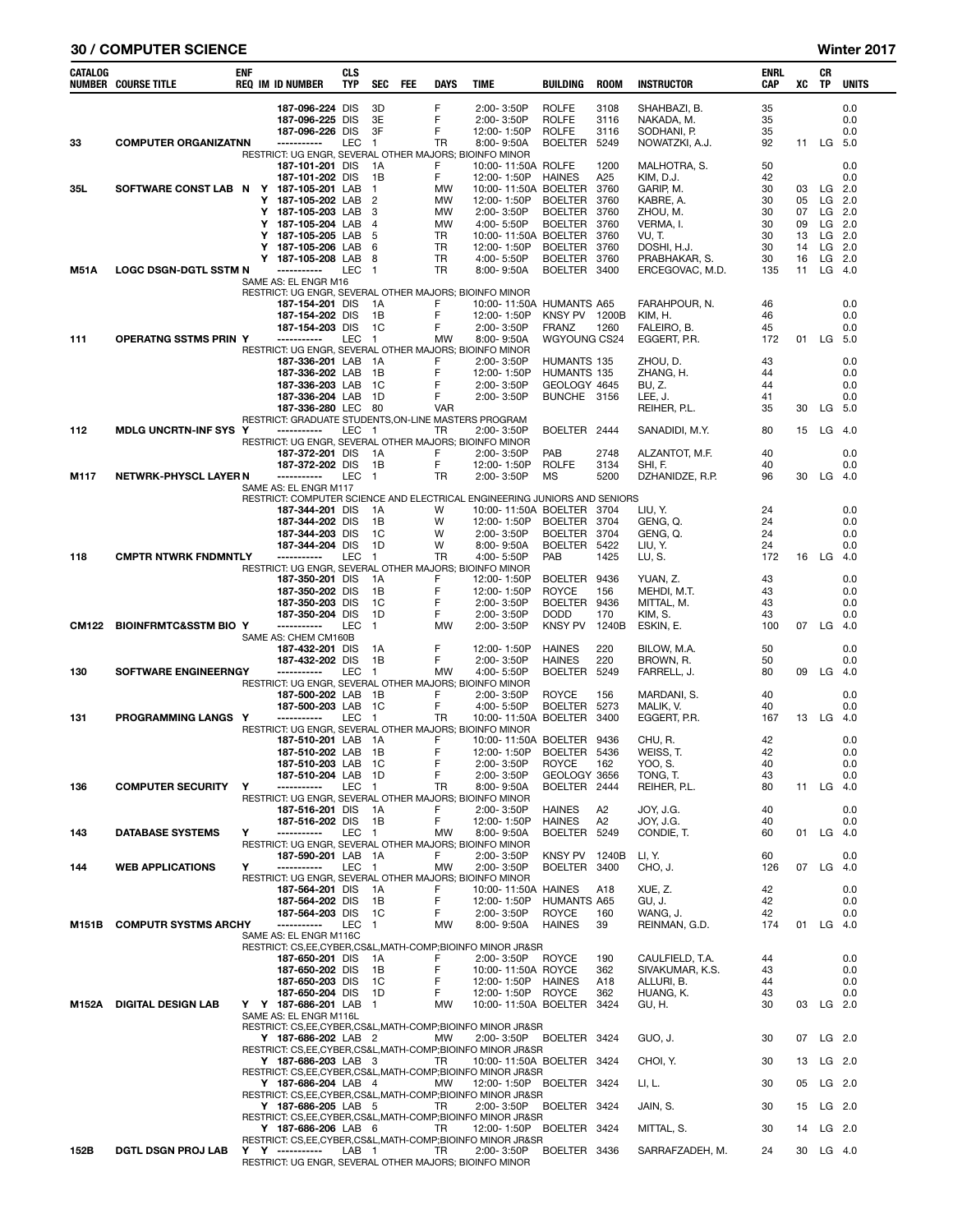# Winter 2017 **COMPUTER SCIENCE** / 31

| CATALOG      | <b>NUMBER COURSE TITLE</b>                                                                                     | <b>ENF</b> | <b>REQ IM ID NUMBER</b>                                                   | <b>CLS</b><br><b>TYP</b> | SEC FEE                | DAYS           | TIME                                   | BUILDING                        | <b>ROOM</b>  | <b>INSTRUCTOR</b>                  | <b>ENRL</b><br>CAP | xс       | CR<br>TP  | <b>UNITS</b>       |
|--------------|----------------------------------------------------------------------------------------------------------------|------------|---------------------------------------------------------------------------|--------------------------|------------------------|----------------|----------------------------------------|---------------------------------|--------------|------------------------------------|--------------------|----------|-----------|--------------------|
| 161          | <b>ARTIFICL INTELLIGNC</b>                                                                                     | Υ          | Y 187-689-201 DIS<br>-----------                                          | LEC                      | - 1A<br>$\overline{1}$ | F<br><b>MW</b> | 2:00-3:50P<br>10:00-11:50A HUMANTS A65 | BOELTER 3436                    |              | MOATAMED, B.<br>VAN DEN BROECK, G. | 24<br>90           | 03       |           | 0.0<br>$LG$ 4.0    |
|              |                                                                                                                |            | RESTRICT: UG ENGR, SEVERAL OTHER MAJORS; BIOINFO MINOR<br>187-696-201 DIS |                          | 1A                     | F              | 10:00-11:50A BOELTER 2760              |                                 |              | SHEN, Y.                           | 45                 |          |           | 0.0                |
|              |                                                                                                                |            | 187-696-202 DIS                                                           |                          | 1B                     | F              | 12:00-1:50P                            | BOELTER 2760                    |              | SASANK, S.                         | 45                 |          |           | 0.0                |
| 174A         | <b>INTRO-COMP GRAPHICS Y</b>                                                                                   |            | -----------<br>RESTRICT: UG ENGR, SEVERAL OTHER MAJORS; BIOINFO MINOR     | <b>LEC</b>               | $\overline{1}$         | MW             | 4:00-5:50P                             | KNSY PV 1240B                   |              | FRIEDMAN, S.A.                     | 102                | 09       | LG        | - 4.0              |
|              |                                                                                                                |            | 187-720-201 DIS                                                           |                          | 1A                     | F              | 4:00-5:50P                             | <b>BOELTER</b>                  | 5436         | AMIN, C.                           | 51                 |          |           | 0.0                |
| 180          | ALGORITHMS&COMPLXTYY                                                                                           |            | 187-720-202 DIS<br>------------                                           | LEC                      | 1B<br>$\overline{1}$   | F<br>MW        | 4:00-5:50P<br>12:00-1:50P              | <b>BOELTER</b><br>BOELTER 3400  | 5249         | RIDGE, G.D.<br>MEKA, R.            | 51<br>167          | 05       | LG        | 0.0<br>4.0         |
|              |                                                                                                                |            | RESTRICT: UG ENGR, SEVERAL OTHER MAJORS; BIOINFO MINOR                    |                          |                        |                |                                        |                                 |              |                                    |                    |          |           |                    |
|              |                                                                                                                |            | 187-780-201 DIS<br>187-780-202 DIS                                        |                          | 1A<br>1B               | F<br>F         | 2:00-3:50P<br>12:00-1:50P              | HUMANTS 169<br><b>ROYCE</b>     | 162          | THULASIRAM BHAT, P<br>KAPBASOV, A. | 42<br>43           |          |           | 0.0<br>0.0         |
|              |                                                                                                                |            | 187-780-203 DIS                                                           |                          | 1C                     | F              | 12:00-1:50P<br>2:00-3:50P              | <b>DODD</b>                     | 121          | LI, A.                             | 42                 |          |           | 0.0                |
|              |                                                                                                                |            | 187-780-204 DIS<br>-----------                                            | LEC                      | 1D<br>$\overline{2}$   | F<br>MW        | 4:00-5:50P                             | <b>BUNCHE</b><br><b>BOELTER</b> | 3211<br>5436 | JEYARAJ, A.<br>GAFNI, E.M.         | 41<br>50           | 09       | LG        | 0.0<br>4.0         |
|              |                                                                                                                |            | RESTRICT: UG ENGR, SEVERAL OTHER MAJORS; BIOINFO MINOR<br>187-780-211 DIS |                          | - 2A                   | F              | 4:00-5:50P                             | BOELTER 2444                    |              | HE, Y.                             | 50                 |          |           | 0.0                |
| 181          | <b>FORML LANGS&amp;AUTOMTAY</b>                                                                                |            | -----------                                                               | <b>LEC</b>               | $\blacksquare$         | <b>MW</b>      | 2:00-3:50P                             | BOELTER 2760                    |              | SAHAI, A.                          | 80                 | 30       |           | $LG$ 4.0           |
|              |                                                                                                                |            | RESTRICT: UG ENGR, SEVERAL OTHER MAJORS; BIOINFO MINOR<br>187-787-202 DIS |                          | - 1B                   | F              | 2:00-3:50P                             | <b>DODD</b>                     | 121          | RASMUSSEN, P.M.                    | 80                 |          |           | 0.0                |
| M185         | RSRCH OPPORTUNITIES Y                                                                                          |            | -----------                                                               | LEC                      | $\overline{1}$         | Т              | 4:00-5:50P                             | BOELTER                         | 9436         | SUCHARD, M.A.                      | 0                  | 30       |           | SO 4.0             |
|              |                                                                                                                |            | SAME AS: C&S BIO M185<br>187-810-201 DIS                                  |                          | - 1 A                  | R              | 4:00-5:50P                             | BOELTER 5419                    |              | DISTEFANO, J.J.                    | 0                  |          |           | 0.0                |
| <b>CM186</b> | <b>MDLNG&amp;SMLTN-BIO SYS Y</b>                                                                               |            | -----------                                                               | LEC                      | $\overline{1}$         | <b>MW</b>      | 2:00-3:50P                             | BOELTER 5419                    |              | DISTEFANO, J.J.                    | 20                 | 07       |           | LG 5.0             |
|              |                                                                                                                |            | SAME AS: BIOENGR CM186, C&S BIO M186, EE BIOL M178<br>187-820-201 LAB 1A  |                          |                        | F              | 10:00-11:50A BOELTER                   |                                 | 3760         | CHINCHALI, A.                      | 20                 |          |           | 0.0                |
| 188          | <b>SPECIAL COURSES</b>                                                                                         | N          | ------------                                                              | LEC                      | $\overline{1}$         | TR             | 4:00-5:50P                             | KNSY PV 1240B                   |              | SANKARARAMAN, S.                   | 80                 | 16       |           | $LG$ 4.0           |
|              | Computer Science 188, lecture 1: Introduction to Machine Learning                                              |            | RESTRICT: COMPUTER SCIENCE JUNIORS AND SENIORS                            |                          |                        |                |                                        |                                 |              |                                    |                    |          |           |                    |
|              |                                                                                                                |            | 187-827-202 DIS<br>187-827-203 DIS                                        |                          | 1A<br>- 1B             | F<br>F         | 12:00-1:50P<br>2:00-3:50P              | <b>ROYCE</b><br><b>ROLFE</b>    | 190<br>3105  | YAN, X.<br>VEMULAPALLI, K.N.       | 40<br>40           |          |           | 0.0<br>0.0         |
|              |                                                                                                                |            | 187-827-281 LEC 81                                                        |                          |                        | <b>VAR</b>     |                                        | ONLINE                          | LA           | FORD, D.                           | 0                  | 30       |           | $LG$ 4.0           |
| <b>188SB</b> | <b>INDIV STD FOR USIE</b>                                                                                      | Υ          | RESTRICT: GRADUATE STUDENTS, ON-LINE MASTERS PROGRAM<br>187-825-201 TUT 1 |                          |                        | <b>UNSCHED</b> |                                        |                                 |              | REIHER, P.L.                       | 1                  | 30       |           | $LG$ 1.0           |
| 201          | <b>COMPUTR SCIENCE SEM N</b>                                                                                   |            | 587-005-200 SEM 1                                                         |                          |                        | <b>TR</b>      | 4:00-5:50P                             | BOELTER 3400                    |              | SANKARARAMAN, S.                   | 167                | 30       |           | SU 2.0             |
| 205          | <b>HEALTH ANALYTICS</b>                                                                                        | N          | RESTRICT: COMPUTER SCIENCE GRAD STUDENTS<br>587-030-200 LEC 1             |                          |                        | TR             | 10:00-11:50A BOELTER 5280              |                                 |              | SARRAFZADEH, M.                    | 25                 | 30       |           | $LG$ 4.0           |
| M213B        | <b>ENERGY AWARE SYS</b>                                                                                        | N          | RESTRICT: GRADUATE STUDENTS<br>587-077-200 LEC 1                          |                          |                        | <b>MW</b>      | 4:00-5:50P                             | BOELTER 2760                    |              | SRIVASTAVA, M.B.                   | 0                  | 30       |           | $LG$ 4.0           |
|              |                                                                                                                |            | SAME AS: EL ENGR M202B                                                    |                          |                        |                |                                        |                                 |              |                                    |                    |          |           |                    |
| 217A         | <b>INTERNT ARCH&amp;PRTCLS N</b>                                                                               |            | RESTRICT: GRADUATE STUDENTS<br>587-103-200 LEC 1                          |                          |                        | MW             | $8:00 - 9:50A$                         | BOELTER 2760                    |              | ZHANG, L.                          | 60                 | 01       |           | $LG$ 4.0           |
|              |                                                                                                                |            | RESTRICT: GRADUATE STUDENTS<br>587-103-280 LEC 80                         |                          |                        | <b>VAR</b>     |                                        |                                 |              | ZHANG, L.                          | 35                 | 30       |           | $LG$ 4.0           |
|              |                                                                                                                |            | RESTRICT: GRADUATE STUDENTS, ON-LINE MASTERS PROGRAM                      |                          |                        |                |                                        |                                 |              |                                    |                    |          |           |                    |
| <b>CM222</b> | <b>BIOINFRMTC&amp;SSTM BIO N</b>                                                                               |            | -----------<br>SAME AS: BIOINFO M260B, CHEM CM260B                        | LEC 1                    |                        | МW             | 2:00-3:50P                             | KNSY PV 1240B                   |              | ESKIN, E.                          | 15                 | 07       |           | $LG$ 4.0           |
|              |                                                                                                                |            | <b>RESTRICT: GRADUATE STUDENTS</b><br>587-132-201 DIS                     |                          | - 1A                   | F              | 12:00-1:50P                            | <b>HAINES</b>                   | 220          | BILOW, M.A.                        | 5                  |          |           | 0.0                |
|              |                                                                                                                |            | 587-132-202 DIS                                                           |                          | 1B                     | F              | 2:00-3:50P                             | <b>HAINES</b>                   | 220          | BROWN, R.                          | 5                  |          |           | 0.0                |
| M225         | <b>COMP GENOMIC METHODN</b>                                                                                    |            | 587-150-200 LEC 1<br>SAME AS: BIOINFO M265, HUM GEN M265                  |                          |                        | TR             | 2:00-3:50P                             | BOELTER 4413                    |              | ERNST, J.                          | 20                 | 30       |           | $LG$ 4.0           |
| 239          | <b>CMPTR PROG LANG&amp;SYSN</b>                                                                                |            | RESTRICT: GRADUATE STUDENTS<br>587-232-200 LEC 1                          |                          |                        | <b>MW</b>      |                                        |                                 |              |                                    | 30                 | 30       |           |                    |
|              |                                                                                                                |            | RESTRICT: GRADUATE STUDENTS                                               |                          |                        |                | 12:00-1:50P                            | BOELTER 5272                    |              | KIM, M.                            |                    |          |           | LG 2.0-12.0        |
|              | Computer Science 239, lecture 1: Data Science in Software Engineering                                          |            | 587-232-220 LEC 2                                                         |                          |                        | MW             | 2:00-3:50P                             | BOELTER 5252                    |              | MILLSTEIN, T.D.                    | 25                 | 30       |           | LG $2.0 - 12.0$    |
|              |                                                                                                                |            | RESTRICT: GRADUATE STUDENTS                                               |                          |                        |                |                                        |                                 |              |                                    |                    |          |           |                    |
| 240A         | Computer Science 239, lecture 2: Program Verification with Interactive Theorem Provers<br>DATA&KNOWLEDGE BASEN |            | 587-238-280 LEC 80                                                        |                          |                        | <b>VAR</b>     |                                        | <b>ONLINE</b>                   | LA           | PARKER, D.S.                       | 0                  | 30       |           | $LG$ 4.0           |
| 240B         | <b>ADV DATA&amp;KNOW BASES N</b>                                                                               |            | RESTRICT: GRADUATE STUDENTS, ON-LINE MASTERS PROGRAM<br>587-239-200 LEC 1 |                          |                        | <b>MW</b>      | 4:00-5:50P                             | BOELTER 5252                    |              | ZANIOLO, C.                        | 15                 | 09       |           | $LG$ 4.0           |
|              |                                                                                                                |            | <b>RESTRICT: GRADUATE STUDENTS</b>                                        |                          |                        |                |                                        |                                 |              |                                    |                    |          |           |                    |
| 249          | <b>CUR TOP-DATA STRCTR N</b>                                                                                   |            | 587-294-201 LEC 1<br><b>RESTRICT: GRADUATE STUDENTS</b>                   |                          |                        | TR             | 2:00-3:50P                             | <b>DODD</b>                     | 175          | WANG, W.                           | 75                 | 30       |           | LG 2.0-12.0        |
|              | Computer Science 249, lecture 1:                                                                               |            | 587-294-202 LEC 2                                                         |                          |                        | <b>MW</b>      | 10:00-11:50A PAB                       |                                 | 1749         | SUN, Y.                            | 40                 | 03       |           | LG 2.0-12.0        |
|              |                                                                                                                |            | <b>RESTRICT: GRADUATE STUDENTS</b>                                        |                          |                        |                |                                        |                                 |              |                                    |                    |          |           |                    |
|              | Computer Science 249, lecture 2: Mining Information and Social Networks                                        |            | 587-294-280 LEC 80                                                        |                          |                        | <b>VAR</b>     |                                        | ONLINE                          | LA           | WANG, W.                           | 35                 | 30       |           | LG 2.0-12.0        |
| 251B         | PARALLEL CMPTR ARCH N                                                                                          |            | RESTRICT: GRADUATE STUDENTS, ON-LINE MASTERS PROGRAM<br>587-307-200 LEC 1 |                          |                        | MW             | 12:00-1:50P                            | BOELTER 5252                    |              | TAMIR, Y.                          | 15                 | 05       |           | $LG$ 4.0           |
|              |                                                                                                                |            | <b>RESTRICT: GRADUATE STUDENTS</b><br>587-357-231 LEC 3                   |                          |                        |                |                                        |                                 |              |                                    |                    |          |           |                    |
| 259          | <b>COMPTR SCI-SYS DSGN N</b>                                                                                   |            | RESTRICT: GRADUATE STUDENTS                                               |                          |                        | MW             | 4:00-5:50P                             | BOELTER 5280                    |              | CONG, J.J.                         | 35                 | 09       |           | LG 2.0-12.0        |
| 262A         | Computer Science 259, lecture 3: Customized Computing for Big-Data Applications<br>LRNG & RSW BNS NET N        |            | 587-374-200 LEC 1                                                         |                          |                        | MW             | 10:00-11:50A DODD                      |                                 | 146          | DARWICHE, A.Y.                     | 70                 | 03       |           | $LG$ 4.0           |
|              | <b>MODLNG&amp;LEARN-VISION N</b>                                                                               |            | <b>RESTRICT: GRADUATE STUDENTS</b>                                        |                          |                        | MW             |                                        |                                 |              | ZHU, S.                            | 0                  | 07       |           | SO 4.0             |
| M266A        |                                                                                                                |            | 587-396-200 LEC 1<br>RESTRICT: GRADUATE STUDENTS                          |                          |                        |                | 2:00-3:15P                             | WGYOUNG 1044                    |              |                                    |                    |          |           |                    |
| 269<br>280D  | <b>ARTIFICL INTELLIGNC</b><br><b>ALGORITHMS</b>                                                                | N<br>N     | 587-410-201 SEM 1<br>587-489-200 LEC 1                                    |                          |                        | TR<br>MW       | 5:30-7:20P<br>2:00-3:50P               | BOELTER 3811<br>BOELTER 4283    |              | SOATTO, S.<br>GAFNI, E.M.          | 20<br>29           | 30<br>07 |           | LG 4.0<br>$LG$ 4.0 |
|              |                                                                                                                |            | RESTRICT: GRADUATE STUDENTS                                               |                          |                        |                |                                        |                                 |              |                                    |                    |          |           |                    |
| M282B        | <b>CRYPTGRPHC PROTOCLSN</b>                                                                                    |            | 587-498-200 LEC 1<br>SAME AS: MATH M209B                                  |                          |                        | MW             | 12:00-1:50P                            | BOELTER 4413                    |              | OSTROVSKY, R.                      | 25                 | 30       |           | $LG$ 4.0           |
| <b>CM286</b> | <b>MDLNG&amp;SMLTN-BIO SYS N</b>                                                                               |            | RESTRICT: GRADUATE STUDENTS<br>-----------                                | LEC 1                    |                        | MW             | 2:00-3:50P                             | BOELTER 9436                    |              | DISTEFANO, J.J.                    | 15                 |          | 07 LG 5.0 |                    |
|              |                                                                                                                |            | SAME AS: BIOENGR CM286                                                    |                          |                        |                |                                        |                                 |              |                                    |                    |          |           |                    |
|              |                                                                                                                |            | <b>RESTRICT: GRADUATE STUDENTS</b><br>587-517-201 LAB 1A                  |                          |                        | F              | 10:00-11:50A BOELTER 3760              |                                 |              | CHINCHALI, A.                      | 5                  |          |           | 0.0                |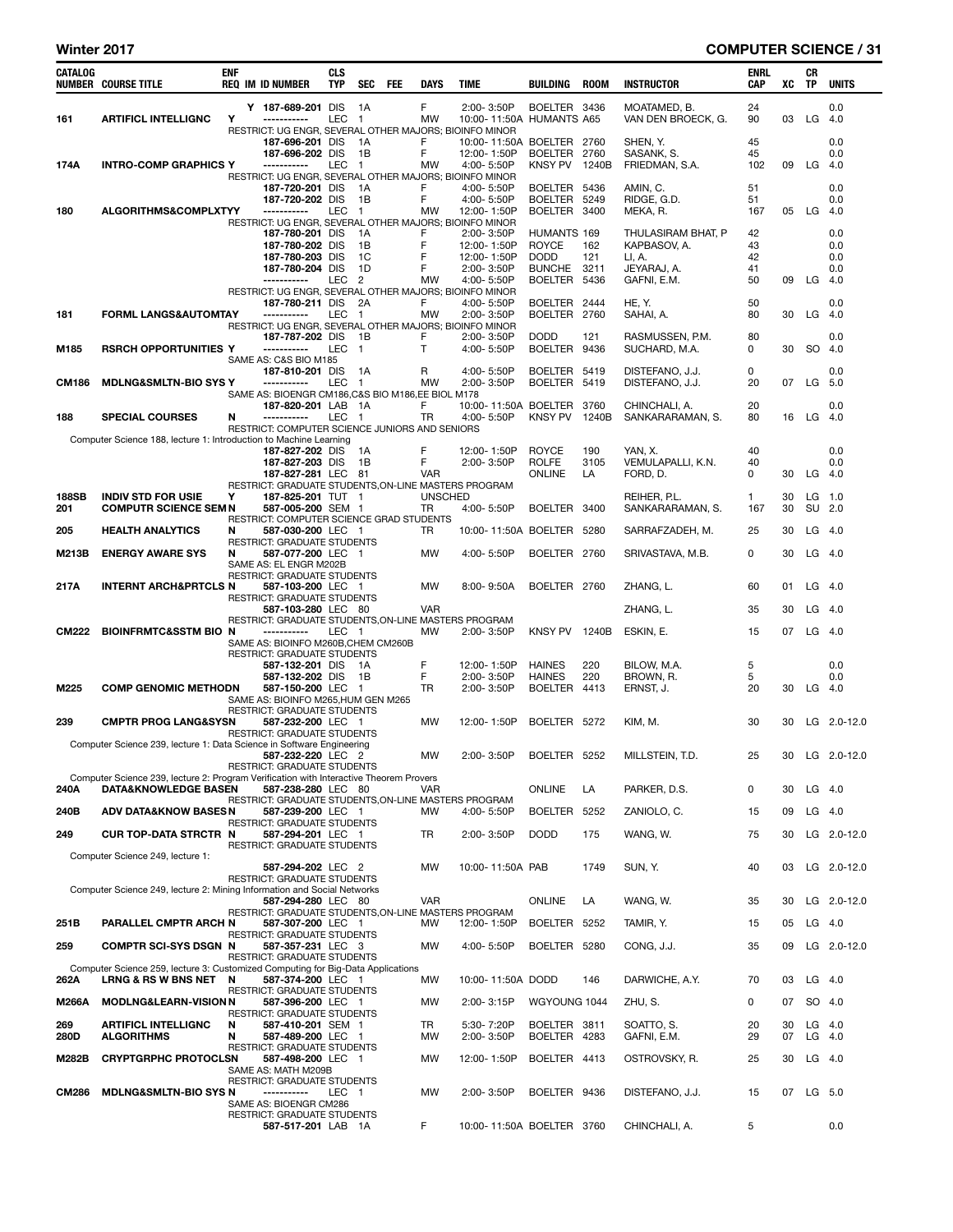|                                                                                                                                                                                                                                                | 32 / CONSERVATION OF ARCHAEOLOGICAL AND ETHNOGRAPHIC MATERIALS<br>Winter 2017                                                                      |            |  |                                                                                                         |                          |                |           |                          |                                                                                                   |               |                |                                  |                           |          |                  |                          |
|------------------------------------------------------------------------------------------------------------------------------------------------------------------------------------------------------------------------------------------------|----------------------------------------------------------------------------------------------------------------------------------------------------|------------|--|---------------------------------------------------------------------------------------------------------|--------------------------|----------------|-----------|--------------------------|---------------------------------------------------------------------------------------------------|---------------|----------------|----------------------------------|---------------------------|----------|------------------|--------------------------|
| CATALOG                                                                                                                                                                                                                                        | <b>NUMBER COURSE TITLE</b>                                                                                                                         | <b>ENF</b> |  | <b>REQ IM ID NUMBER</b>                                                                                 | <b>CLS</b><br><b>TYP</b> | SEC FEE        |           | <b>DAYS</b>              | <b>TIME</b>                                                                                       | BUILDING      | <b>ROOM</b>    | <b>INSTRUCTOR</b>                | <b>ENRL</b><br><b>CAP</b> | XC       | CR<br><b>TP</b>  | <b>UNITS</b>             |
|                                                                                                                                                                                                                                                | <b>CONSERVATION OF ARCHAEOLOGICAL AND ETHNOGRAPHIC MATERIALS</b>                                                                                   |            |  |                                                                                                         |                          |                |           |                          |                                                                                                   |               |                |                                  |                           |          |                  |                          |
| 222                                                                                                                                                                                                                                            | CONSRVTN&ETHNOGRPHYN                                                                                                                               |            |  | 539-132-200 LAB 1                                                                                       |                          |                |           | $\mathsf{T}$             | 1:00-5:00P OFF CAM<br>RESTRICT: CONSERVATION OF ARCHAEOLOGICAL AND ETHNOGRAPHIC MATERIALS MAJORS  |               |                | PEARLSTEIN, E.J.                 | 6                         | 30       | $LG$ 4.0         |                          |
| 239                                                                                                                                                                                                                                            | <b>LAB-METALS II</b>                                                                                                                               | N          |  | 539-234-200 LAB 1                                                                                       |                          |                |           | м                        | 10:00-12:00P OFF CAM                                                                              |               |                | SCOTT, D.A.                      | 6                         | 30       | LG 4.0           |                          |
| M250                                                                                                                                                                                                                                           | LAB-RCK ART&WLL PTG N                                                                                                                              |            |  | 539-303-200 LAB 1<br>SAME AS: MAT SCI M215                                                              |                          |                |           | F                        | RESTRICT: CONSERVATION OF ARCHAEOLOGICAL AND ETHNOGRAPHIC MATERIALS MAJORS<br>9:00-12:50P OFF CAM |               |                | DE BRER, C.J.                    | 6                         | 30       | LG 4.0           |                          |
|                                                                                                                                                                                                                                                |                                                                                                                                                    |            |  |                                                                                                         |                          |                |           |                          | RESTRICT: CONSERVATION OF ARCHAEOLOGICAL AND ETHNOGRAPHIC MATERIALS MAJORS                        |               |                |                                  |                           |          |                  |                          |
| <b>DENTISTRY</b>                                                                                                                                                                                                                               |                                                                                                                                                    |            |  |                                                                                                         |                          |                |           |                          |                                                                                                   |               |                |                                  |                           |          |                  |                          |
| <b>Dentistry</b>                                                                                                                                                                                                                               |                                                                                                                                                    |            |  |                                                                                                         |                          |                |           |                          |                                                                                                   |               |                |                                  |                           |          |                  |                          |
| 19                                                                                                                                                                                                                                             | FIAT LUX FRSHMN SEM N                                                                                                                              |            |  | 175-057-200 SEM 1<br>RESTRICT: UNDERGRADUATE STUDENTS ONLY                                              |                          |                |           | W                        | 1:00-1:50P                                                                                        | <b>DENT</b>   | B3020          | CHIAPPELLI, F.                   | 20                        | 30       | PN 1.0           |                          |
| 99                                                                                                                                                                                                                                             | Dentistry 19, seminar 1: Evidence-Based Research and Practice in Health Care<br><b>STUDENT RSRCH PRGRMN</b>                                        |            |  | 175-297-201 TUT 1                                                                                       |                          |                |           | <b>VAR</b>               |                                                                                                   |               |                | TING, K.                         | 0                         | 30       |                  | PN 1.0-2.0               |
|                                                                                                                                                                                                                                                |                                                                                                                                                    |            |  | 175-297-202 TUT 2<br>175-297-203 TUT                                                                    |                          | - 3            |           | <b>VAR</b><br><b>VAR</b> |                                                                                                   |               |                | WANG, C.Y.<br>SPIGELMAN, I.      | 0<br>0                    | 30<br>30 |                  | PN 1.0-2.0<br>PN 1.0-2.0 |
|                                                                                                                                                                                                                                                |                                                                                                                                                    |            |  | 175-297-204 TUT                                                                                         |                          | $\overline{4}$ |           | <b>VAR</b>               |                                                                                                   |               |                | MOSHAVERINIA, A.                 | 0                         | 30       |                  | PN 1.0-2.0               |
|                                                                                                                                                                                                                                                |                                                                                                                                                    |            |  | 175-297-205 TUT 5<br>175-297-206 TUT                                                                    |                          | - 6            |           | <b>VAR</b><br><b>VAR</b> |                                                                                                   |               |                | LUX, R.<br>YU, B.                | 0<br>0                    | 30<br>30 |                  | PN 1.0-2.0<br>PN 1.0-2.0 |
|                                                                                                                                                                                                                                                |                                                                                                                                                    |            |  | 175-297-207 TUT 7<br>175-297-208 TUT 8                                                                  |                          |                |           | <b>VAR</b><br><b>VAR</b> |                                                                                                   |               |                | HO, D.<br>HU, S.                 | 0<br>0                    | 30<br>30 |                  | PN 1.0-2.0<br>PN 1.0-2.0 |
|                                                                                                                                                                                                                                                |                                                                                                                                                    |            |  |                                                                                                         |                          |                |           |                          |                                                                                                   |               |                |                                  |                           |          |                  |                          |
| <b>Oral Biology</b><br>205B<br>EVIDENCE-BASED DENT N<br>576-031-200 SEM 1<br>м<br>9:00-10:50A DENT<br>23029<br>CHIAPPELLI, F.<br>20<br>30<br>$LG$ 2.0<br><b>GENOMICS&amp;PROTEOMICSN</b><br>576-059-200 LEC 1<br>12:00-12:50P DENT<br>$LG$ 2.0 |                                                                                                                                                    |            |  |                                                                                                         |                          |                |           |                          |                                                                                                   |               |                |                                  |                           |          |                  |                          |
| 208<br>221                                                                                                                                                                                                                                     | ADV DENTL MATERIALS N                                                                                                                              |            |  | 576-126-200 LEC 1                                                                                       |                          |                |           | MW<br>F                  | 4:00-4:50P                                                                                        | <b>DENT</b>   | B3020<br>A3089 | HU, S.<br>MOSHAVERINIA, A.       | 30<br>10                  | 30<br>30 | $LG$ 2.0         |                          |
| 229B                                                                                                                                                                                                                                           | <b>ANTHRO-GLOBL HEALTH N</b>                                                                                                                       |            |  | 576-175-200 SEM 1                                                                                       |                          |                |           | м                        | 5:30-7:30P                                                                                        | <b>DENT</b>   | B3020          | MAIDA, C.A.                      | 18                        | 30       | $LG$ 2.0         |                          |
|                                                                                                                                                                                                                                                | <b>DESIGN   MEDIA ARTS</b>                                                                                                                         |            |  |                                                                                                         |                          |                |           |                          |                                                                                                   |               |                |                                  |                           |          |                  |                          |
|                                                                                                                                                                                                                                                | Design   Media Arts 8 is limited to departmental majors on the first enrollment pass. Any student may enroll on the second pass, space permitting. |            |  |                                                                                                         |                          |                |           |                          |                                                                                                   |               |                |                                  |                           |          |                  |                          |
| 8<br>21                                                                                                                                                                                                                                        | <b>MEDIA HISTORIES</b><br><b>DRAWING &amp; COLOR</b>                                                                                               | N<br>N     |  | 141-025-200 LEC 1<br>141-063-200 STU 1                                                                  |                          |                |           | <b>TR</b><br><b>TR</b>   | 2:00-3:20P<br>9:00-11:50A BROAD                                                                   | <b>HAINES</b> | 39<br>4240     | LUNENFELD, P.B.<br>GIL GOMEZ, J. | 0<br>0                    | 30<br>30 | SO 5.0<br>SO 4.0 |                          |
| 22                                                                                                                                                                                                                                             | <b>FORM</b>                                                                                                                                        | N          |  | RESTRICT: DESIGN OR DESIGN MEDIA MAJORS<br>141-066-200 STU 1                                            |                          |                |           | MW                       | 9:00-11:50A BROAD                                                                                 |               | 4250           | MCWILLIAMS, C.B.                 | 22                        | 30       | SO 4.0           |                          |
| 24                                                                                                                                                                                                                                             | <b>MOTION</b>                                                                                                                                      | N          |  | RESTRICT: DESIGN OR DESIGN MEDIA MAJORS<br>141-073-200 STU 1                                            |                          |                |           | TR                       | 2:00-4:50P                                                                                        | <b>BROAD</b>  | 4230           | ANADOL, R.                       | 22                        | 30       | SO 4.0           |                          |
| 25                                                                                                                                                                                                                                             | <b>TYPOGRAPHY</b>                                                                                                                                  | N          |  | RESTRICT: DESIGN OR DESIGN MEDIA MAJORS<br>141-076-200 STU 1                                            |                          |                |           | <b>MW</b>                | 2:00-4:50P                                                                                        | <b>BROAD</b>  | 4250           | LUCAS, W.H.                      | 0                         | 30       | SO 4.0           |                          |
| 28                                                                                                                                                                                                                                             | <b>INTERACTIVITY</b>                                                                                                                               | N          |  | RESTRICT: DESIGN OR DESIGN MEDIA MAJORS<br>141-085-200 STU 1                                            |                          |                |           | MW                       | 9:00-11:50A BROAD                                                                                 |               | 4230           | REAS, C.                         | 22                        | 30       | SO 4.0           |                          |
| 99                                                                                                                                                                                                                                             | <b>STUDENT RSRCH PRGRMN</b>                                                                                                                        |            |  | RESTRICT: DESIGN OR DESIGN MEDIA MAJORS<br>141-297-201 TUT 1                                            |                          |                |           | <b>VAR</b>               |                                                                                                   |               |                | MENDEZ, R.                       | 0                         | 30       |                  | PN 1.0-2.0               |
| 153                                                                                                                                                                                                                                            | <b>VIDEO</b>                                                                                                                                       | N          |  | 141-617-200 STU 1                                                                                       |                          |                |           | TR                       | 9:00-11:50A BROAD                                                                                 |               | 4220           | FLEMING, J.R.                    | $\Omega$                  | 30       | SO 5.0           |                          |
| 154                                                                                                                                                                                                                                            | <b>WORD + IMAGE</b>                                                                                                                                | Y          |  | RESTRICT: DESIGN OR DESIGN MEDIA MAJORS<br>141-633-200 STU 1<br>RESTRICT: DESIGN OR DESIGN MEDIA MAJORS |                          |                |           | TR.                      | 2:00-4:40P                                                                                        | <b>BROAD</b>  | 4250           | TRIGO, C.N.                      | 22                        | 30       | SO 5.0           |                          |
| 156                                                                                                                                                                                                                                            | <b>3D MODELING&amp;MOTION N</b>                                                                                                                    |            |  | 141-640-200 STU 1                                                                                       |                          |                |           | MW                       | 2:00-4:50P                                                                                        | <b>BROAD</b>  | 4230           | STEINKAMP, J.J.                  | 22                        | 30       | LG 5.0           |                          |
| 157                                                                                                                                                                                                                                            | <b>GAME DESIGN</b>                                                                                                                                 | Y          |  | RESTRICT: DESIGN OR DESIGN MEDIA MAJORS<br>141-646-200 STU 1                                            |                          |                |           | МW                       | 9:00-11:50A BROAD                                                                                 |               | 4240           | STERN, E.I.                      | 0                         | 30       | SO 5.0           |                          |
| 163                                                                                                                                                                                                                                            | <b>NARRATIVE</b>                                                                                                                                   | N          |  | RESTRICT: DESIGN OR DESIGN MEDIA MAJORS<br>141-678-200 LEC 1                                            |                          |                |           | МW                       | 10:00-11:30A BROAD                                                                                |               | 4220           | WEIL, P.E.                       | 0                         | 30       | LG 5.0           |                          |
| 171                                                                                                                                                                                                                                            | INTERACTIVITY&GAMES N                                                                                                                              |            |  | RESTRICT: DESIGN OR DESIGN MEDIA MAJORS<br>141-726-200 STU 1                                            |                          |                | <b>MW</b> |                          | 2:00-4:50P BROAD                                                                                  |               | 4240           | STERN, E.I.                      | 20                        |          | 30 LG 5.0        |                          |
|                                                                                                                                                                                                                                                | Design and Media Arts 171, studio 1: Games with Intelligent Agents                                                                                 |            |  | RESTRICT: SENIORS ONLY, DESIGN OR DESIGN MEDIA MAJORS                                                   |                          |                |           |                          |                                                                                                   |               |                |                                  |                           |          |                  |                          |
| 172                                                                                                                                                                                                                                            | VIDEO AND ANIMATION N                                                                                                                              |            |  | 141-732-200 STU 1<br>RESTRICT: SENIORS ONLY, DESIGN OR DESIGN MEDIA MAJORS                              |                          |                |           | <b>TR</b>                | 2:00-4:50P                                                                                        | <b>BROAD</b>  | 4220           | LANDAU, D.H.                     | 0                         |          | 30 LG 5.0        |                          |
| 173                                                                                                                                                                                                                                            | Design and Media Arts 172, studio 1: Art and Science of Virtual Reality<br><b>VISUAL CMNCTN&amp;IMAGE N</b>                                        |            |  | 141-738-200 STU 1                                                                                       |                          |                |           | <b>TR</b>                | 9:00-11:50A BROAD                                                                                 |               | 4250           | KIM, D.                          | 0                         | 30       | $LG$ 5.0         |                          |
|                                                                                                                                                                                                                                                |                                                                                                                                                    |            |  | RESTRICT: SENIORS ONLY, DESIGN OR DESIGN MEDIA MAJORS                                                   |                          |                |           |                          |                                                                                                   |               |                |                                  |                           |          |                  |                          |
| 195A                                                                                                                                                                                                                                           | Design and Media Arts 173, studio 1: Identity of Self, Object, and Place<br><b>INTERNSHIP</b>                                                      | N          |  | 141-870-201 TUT 1                                                                                       |                          |                |           | <b>VAR</b>               |                                                                                                   |               |                | MCWILLIAMS, C.B.                 | 0                         | 30       | SO 2.0           |                          |
| 195B                                                                                                                                                                                                                                           | <b>INTERNSHIP</b>                                                                                                                                  | N          |  | 141-870-202 TUT 2<br>141-871-201 TUT 1                                                                  |                          |                |           | <b>VAR</b><br><b>VAR</b> |                                                                                                   |               |                | FLEMING, J.R.<br>FLEMING, J.R.   | 0<br>0                    | 30<br>30 | SO 2.0<br>SO 4.0 |                          |
|                                                                                                                                                                                                                                                |                                                                                                                                                    |            |  | 141-871-202 TUT 2                                                                                       |                          |                |           | VAR                      |                                                                                                   |               |                | KIM, D.                          | 0                         | 30       | SO 4.0           |                          |
| 252B                                                                                                                                                                                                                                           | PROGRAMMING MEDIA 2 Y                                                                                                                              |            |  | 541-316-200 STU 1<br>RESTRICT: DESIGN AND DESIGN MEDIA GRAD STUDENT                                     |                          |                |           | W                        | 2:00-4:50P                                                                                        | <b>BROAD</b>  |                | MCWILLIAMS, C.B.                 | 12                        | 30       | LG 3.0           |                          |
| 269                                                                                                                                                                                                                                            | <b>GRADUATE SEMINAR</b>                                                                                                                            | N          |  | 541-414-201 SEM 1<br>RESTRICT: DESIGN AND DESIGN MEDIA GRAD STUDENT                                     |                          |                |           | T                        | 4:00-6:50P                                                                                        | <b>BROAD</b>  | 3246           | HUHTAMO, E.I.                    | 12                        | 30       | $LG$ 4.0         |                          |
|                                                                                                                                                                                                                                                |                                                                                                                                                    |            |  | 541-414-202 SEM 2<br>RESTRICT: DESIGN AND DESIGN MEDIA GRAD STUDENT                                     |                          |                |           | Т                        | 9:00-11:50A                                                                                       | <b>BROAD</b>  | 3246           | LUNENFELD, P.B.                  | 12                        | 30       | $LG$ 4.0         |                          |
| 403                                                                                                                                                                                                                                            | <b>GRADUATE CRITIQUE</b>                                                                                                                           | N          |  | 541-606-200 SEM 1<br>RESTRICT: DESIGN AND DESIGN MEDIA GRAD STUDENT                                     |                          |                |           | W                        | 5:00-7:50P                                                                                        | <b>BROAD</b>  | 1250           | LUCAS, W.H.                      | 23                        | 30       | SU 2.0           |                          |
| 404                                                                                                                                                                                                                                            | <b>GRADUATE TUTORIAL</b>                                                                                                                           | N          |  | 541-608-201 TUT 1<br>RESTRICT: DESIGN AND DESIGN MEDIA GRAD STUDENT                                     |                          |                |           | <b>VAR</b>               |                                                                                                   |               |                | VESNA, V.                        | 12                        | 30       | LG 3.0           |                          |
|                                                                                                                                                                                                                                                |                                                                                                                                                    |            |  | 541-608-202 TUT 2                                                                                       |                          |                |           | <b>VAR</b>               |                                                                                                   |               |                | REAS, C.                         | 12                        | 30       | LG 3.0           |                          |
|                                                                                                                                                                                                                                                |                                                                                                                                                    |            |  | RESTRICT: DESIGN AND DESIGN MEDIA GRAD STUDENT<br>541-608-203 TUT 3                                     |                          |                |           | VAR                      |                                                                                                   |               |                | MCCARTHY, L.                     | 12                        | 30       | LG 3.0           |                          |
|                                                                                                                                                                                                                                                |                                                                                                                                                    |            |  | RESTRICT: DESIGN AND DESIGN MEDIA GRAD STUDENT<br>541-608-204 TUT 4                                     |                          |                |           | <b>VAR</b>               |                                                                                                   |               |                | MOELLER, C.A.                    | 12                        | 30       | $LG$ 3.0         |                          |
|                                                                                                                                                                                                                                                |                                                                                                                                                    |            |  | RESTRICT: DESIGN AND DESIGN MEDIA GRAD STUDENT                                                          |                          |                |           |                          |                                                                                                   |               |                |                                  |                           |          |                  |                          |
|                                                                                                                                                                                                                                                | <b>DIGITAL HUMANITIES</b>                                                                                                                          |            |  |                                                                                                         |                          |                |           |                          |                                                                                                   |               |                |                                  |                           |          |                  |                          |
| 150                                                                                                                                                                                                                                            | TPC-DGTL HUMANITIES N<br>Digital Humanities 150, seminar 1: Museums in Digital Age                                                                 |            |  | 402-600-200 SEM 1                                                                                       |                          |                |           | МW                       | 12:00-1:15P                                                                                       | <b>ROLFE</b>  | 2118           | POSNER, M.                       | 20                        | 30       | $LG$ 4.0         |                          |
|                                                                                                                                                                                                                                                | Digital Humanities 150, seminar 2: Statistical Analysis of Poetry and Prose: from Russian Formalism to Digital Humanities                          |            |  | 402-600-201 SEM 2                                                                                       |                          |                |           | TR                       | 9:30-10:45A HUMANTS 305                                                                           |               |                | PILSHCHIKOV, I.                  | 10                        | 30       | $LG$ 4.0         |                          |
|                                                                                                                                                                                                                                                |                                                                                                                                                    |            |  | 402-600-202 SEM 3<br>RESTRICT: DIGITAL HUMANITIES MINORS                                                |                          |                |           | МW                       | 10:00-11:15A ROLFE                                                                                |               | 2118           | SCHROCK, A.R.                    | 20                        | 30       | $LG$ 4.0         |                          |

# RESTRICT: DIGITAL HUMANITIES MINORS<br>Digital Humanities 150, seminar 3: Critical and Applied Computation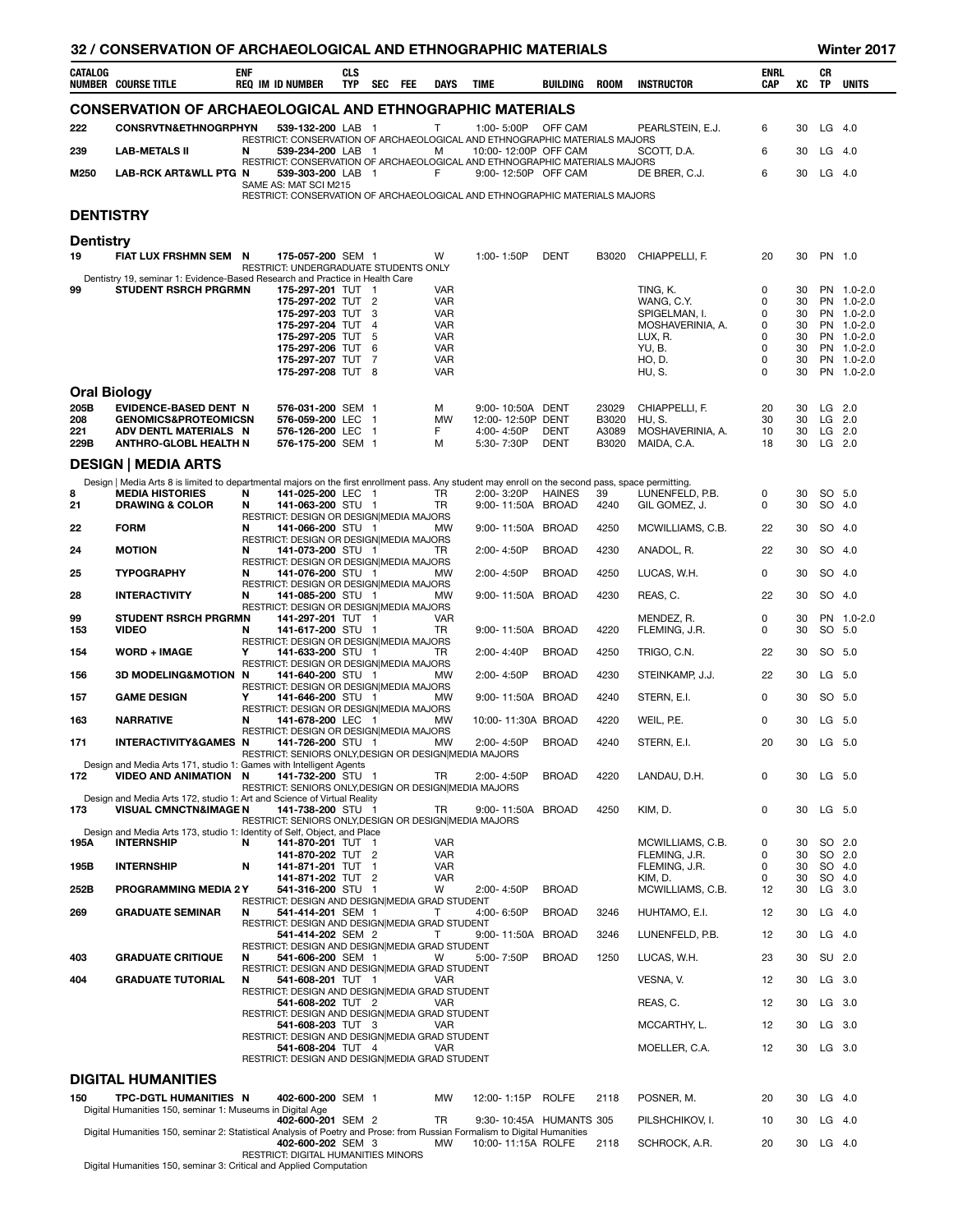### Winter 2017 **DISABILITY STUDIES / 33**

| CATALOG                                   | <b>NUMBER COURSE TITLE</b>                                                                                                                               | <b>ENF</b>  |             | <b>REQ IM ID NUMBER</b>                                                                                                                                                                                   | <b>CLS</b><br><b>TYP</b> | SEC FEE                                                                                   |      | <b>DAYS</b>                                                | TIME                                                                                                                                                                                                                                                                  | BUILDING                                                         | <b>ROOM</b>                          | <b>INSTRUCTOR</b>                                                                                                                                                    | ENRL<br>CAP                                               | xс                               | CR<br>TP        | <b>UNITS</b>                                                       |
|-------------------------------------------|----------------------------------------------------------------------------------------------------------------------------------------------------------|-------------|-------------|-----------------------------------------------------------------------------------------------------------------------------------------------------------------------------------------------------------|--------------------------|-------------------------------------------------------------------------------------------|------|------------------------------------------------------------|-----------------------------------------------------------------------------------------------------------------------------------------------------------------------------------------------------------------------------------------------------------------------|------------------------------------------------------------------|--------------------------------------|----------------------------------------------------------------------------------------------------------------------------------------------------------------------|-----------------------------------------------------------|----------------------------------|-----------------|--------------------------------------------------------------------|
| 195<br>198<br>201                         | <b>INTERNSHIP</b><br><b>HONORS RESEARCH</b><br><b>DIGITAL HUMANITIES</b>                                                                                 | N<br>N<br>N |             | 402-870-201 TUT 1<br>402-888-201 TUT 1<br>802-006-200 SEM 1                                                                                                                                               |                          |                                                                                           |      | <b>VAR</b><br><b>VAR</b><br>W                              | 2:00-4:50P                                                                                                                                                                                                                                                            | <b>ROLFE</b>                                                     | 2118                                 | POSNER, M.<br>NELSON, S.D.<br>JOHANSON, C.                                                                                                                           | 0<br>0<br>25                                              | 30<br>30<br>30                   |                 | $LG$ 4.0<br>$LG$ 4.0<br>LG 5.0                                     |
| 250                                       | <b>SPECIAL TOPICS</b><br>Digital Humanities 250, seminar 1:                                                                                              | N           |             | RESTRICT: GRADUATE STUDENTS<br>802-300-200 SEM 1                                                                                                                                                          |                          |                                                                                           |      | <b>MW</b>                                                  | 12:00-1:15P                                                                                                                                                                                                                                                           | <b>ROLFE</b>                                                     | 2118                                 | POSNER, M.                                                                                                                                                           | 15                                                        | 30                               |                 | $LG$ 4.0                                                           |
|                                           |                                                                                                                                                          |             |             | 802-300-201 SEM 2<br>RESTRICT: INSTRUCTOR CONSENT                                                                                                                                                         |                          |                                                                                           |      | TR                                                         | 9:30-10:45A HUMANTS 305                                                                                                                                                                                                                                               |                                                                  |                                      | PILSHCHIKOV, I.                                                                                                                                                      | 5                                                         | 30                               |                 | $LG$ 4.0                                                           |
|                                           |                                                                                                                                                          |             |             | 802-300-250 SEM 3<br>RESTRICT: INSTRUCTOR CONSENT                                                                                                                                                         |                          |                                                                                           |      | <b>MW</b>                                                  | 10:00-11:15A ROLFE                                                                                                                                                                                                                                                    |                                                                  | 2118                                 | SCHROCK, A.R.                                                                                                                                                        | 10                                                        | 30                               |                 | $LG$ 4.0                                                           |
| 299                                       | <b>SPECIAL PROJECTS</b>                                                                                                                                  | N           |             | 802-594-200 TUT 1                                                                                                                                                                                         |                          |                                                                                           |      | <b>UNSCHED</b>                                             |                                                                                                                                                                                                                                                                       |                                                                  |                                      | PRESNER, T.S.                                                                                                                                                        | $\mathbf{1}$                                              | 30                               |                 | $LG$ 2.0-4.0                                                       |
|                                           | <b>DISABILITY STUDIES</b>                                                                                                                                |             |             |                                                                                                                                                                                                           |                          |                                                                                           |      |                                                            |                                                                                                                                                                                                                                                                       |                                                                  |                                      |                                                                                                                                                                      |                                                           |                                  |                 |                                                                    |
| 101W<br>M115                              | PRSPCTVS-DSBLTY STD Y Y -----------<br><b>ENFORCING NORMALCY N</b>                                                                                       |             | Y<br>Y<br>Y | 028-311-201 DIS<br>028-311-202 DIS<br>028-311-203 DIS<br>Y 028-311-204 DIS<br>028-390-200 LEC 1                                                                                                           | LEC 1                    | - 1A<br>1B<br>- 1C<br>1D                                                                  |      | T<br>R<br>R<br>R<br>R<br><b>TR</b>                         | 10:00-11:50A FRANZ<br>8:00-9:50A<br>3:30-5:20P<br>4:00-5:50P<br>4:00-5:50P<br>3:30-4:45P                                                                                                                                                                              | ROLFE<br><b>BROAD</b><br><b>HAINES</b><br>PUB AFF<br>HUMANTS 169 | 2258A<br>3121<br>2100A<br>A6<br>1222 | WOLF, S.M.<br>SOLONE, C.J.<br>MUELLER, E.S.<br>CARDON, K.N.<br>RHINEHART, L.<br>LEWIS, B.J.                                                                          | 80<br>20<br>20<br>20<br>20<br>30                          | 30<br>30                         |                 | LG 5.0<br>0.0<br>0.0<br>0.0<br>0.0<br>SO 4.0                       |
| <b>138SL</b>                              | <b>APPLD AUTISM INTRVN</b>                                                                                                                               | N           |             | SAME AS: ASL M115<br>028-533-200 SEM 1                                                                                                                                                                    |                          |                                                                                           |      | м                                                          | 1:30-2:50P                                                                                                                                                                                                                                                            | SEMEL                                                            | 78233                                | FREEMAN, S.F.                                                                                                                                                        | 20                                                        | 30                               |                 | SO 4.0                                                             |
| M139                                      | <b>AUTISM&amp;NEURODIVRSTYN</b>                                                                                                                          |             |             | RESTRICT: INSTRUCTOR CONSENT<br>028-535-200 SEM 1                                                                                                                                                         |                          |                                                                                           |      | R                                                          | 9:00-11:50A PAB                                                                                                                                                                                                                                                       |                                                                  | 2748                                 | DEMER, L.L.                                                                                                                                                          | 20                                                        | 12                               |                 | $LG$ 4.0                                                           |
|                                           |                                                                                                                                                          |             |             | SAME AS: PSYCH M139                                                                                                                                                                                       |                          |                                                                                           |      |                                                            |                                                                                                                                                                                                                                                                       |                                                                  |                                      |                                                                                                                                                                      |                                                           |                                  |                 |                                                                    |
| M149<br>195CE                             | <b>DISABLTY RIGHTS LAW</b><br><b>COMM&amp;CORPRAT INTERNN</b>                                                                                            | N           |             | 028-594-200 LEC 1<br>SAME AS: SOCIOL M120<br>028-872-201 TUT 1                                                                                                                                            |                          |                                                                                           |      | R<br><b>VAR</b>                                            | 2:00-4:50P                                                                                                                                                                                                                                                            | <b>MOORE</b>                                                     | 3027                                 | BIEGEL, S.<br>MARKS, V.E.                                                                                                                                            | 0<br>0                                                    | 30<br>30                         |                 | SO 4.0<br>$LG$ 4.0                                                 |
| 198A                                      | <b>HONORS RESEARCH</b>                                                                                                                                   | Y           |             | 028-889-201 TUT 1                                                                                                                                                                                         |                          |                                                                                           |      | <b>VAR</b>                                                 |                                                                                                                                                                                                                                                                       |                                                                  |                                      | MCJUNKIN, K.S.                                                                                                                                                       | 0                                                         | 30                               |                 | 2.0                                                                |
|                                           | <b>EARTH, PLANETARY, AND SPACE SCIENCES</b>                                                                                                              |             |             |                                                                                                                                                                                                           |                          |                                                                                           |      |                                                            |                                                                                                                                                                                                                                                                       |                                                                  |                                      |                                                                                                                                                                      |                                                           |                                  |                 |                                                                    |
| 1                                         | <b>INTRO TO EARTH SCI</b>                                                                                                                                | N           |             | -----------<br>411-003-201 LAB 1A<br>411-003-202 LAB 1B                                                                                                                                                   | LEC <sub>1</sub>         | 1C                                                                                        | \$20 | <b>MWF</b><br>T<br>T<br>W                                  | 11:00-11:50A GEOLOGY 3656<br>9:00-10:50A GEOLOGY 3657<br>11:00-12:50P GEOLOGY 3657                                                                                                                                                                                    |                                                                  |                                      | DAVIS, P.M.<br>LIN, J.C.<br>LIN, J.C.                                                                                                                                | 84<br>28<br>28<br>28                                      | 04                               |                 | SO 5.0<br>0.0<br>0.0<br>0.0                                        |
| 7<br>8                                    | <b>SPACE WEATHER</b><br><b>EARTHQUAKES</b>                                                                                                               | N<br>N      |             | 411-003-203 LAB<br>411-021-200 LEC<br>-----------<br>411-024-202 DIS<br>411-024-203 DIS<br>411-024-204 DIS<br>411-024-205 DIS<br>411-024-206 DIS<br>411-024-207 DIS<br>411-024-208 DIS<br>411-024-211 DIS | LEC                      | $\overline{\mathbf{1}}$<br>$\overline{1}$<br>1B<br>1C<br>1D<br>1E<br>1F<br>1G<br>1H<br>1K | \$15 | <b>MWF</b><br>TR<br>Т<br>T<br>T<br>W<br>W<br>W<br>W<br>R   | 9:00-10:50A GEOLOGY 3657<br>1:00-1:50P<br>12:30-1:45P MOORE<br>10:00-10:50A GEOLOGY 4691<br>11:00-11:50A GEOLOGY 4691<br>2:00-2:50P<br>10:00-10:50A GEOLOGY 4691<br>11:00-11:50A GEOLOGY 4691<br>12:00-12:50P GEOLOGY 4691<br>1:00-1:50P<br>11:00-11:50A GEOLOGY 4691 | HUMANTS 169<br>GEOLOGY 4691<br>GEOLOGY 4691                      | 100                                  | LIN, J.C.<br>VELLI, M.C.<br>MENG, L.<br>TOMLINSON, S.<br>TOMLINSON, S.<br>ZHANG, A.<br>HAWKINS, E.K.<br>HAWKINS, E.K.<br>HAWKINS, E.K.<br>ZHANG, A.<br>TOMLINSON, S. | 86<br>252<br>28<br>28<br>28<br>28<br>28<br>28<br>28<br>28 | 06<br>14                         | SO<br>SO        | 4.0<br>5.0<br>0.0<br>0.0<br>0.0<br>0.0<br>0.0<br>0.0<br>0.0<br>0.0 |
| 16                                        | <b>MJR EVNTS-HIST LIFE</b>                                                                                                                               | N           |             | 411-024-212 DIS<br>-----------<br>411-048-201 LAB<br>411-048-202 LAB<br>411-048-203 LAB<br>411-048-204 LAB<br>-----------                                                                                 | LEC<br>LEC <sub>2</sub>  | 1L<br>$\overline{1}$<br>1A<br>1B<br>1C<br>1D                                              |      | R<br>TR<br>W<br>W<br>W<br>W<br><b>VAR</b>                  | 2:00-2:50P<br>8:30-9:45A<br>9:00-10:50A GEOLOGY 5655<br>11:00-12:50P GEOLOGY 5655<br>1:00-2:50P<br>3:00-4:50P                                                                                                                                                         | GEOLOGY 4691<br>FRANZ<br>GEOLOGY 5655<br>GEOLOGY 5655<br>ONLINE  | 1260<br>ILTI                         | ZHANG, A.<br>SCHOPF, J.W.<br>GARCIA, A.K.<br>OSTERHOUT, J.<br>OSTERHOUT, J.<br>GARCIA, A.K.<br>SCHAUBLE, E.A.                                                        | 28<br>112<br>28<br>28<br>28<br>28<br>15                   | 30                               | 11 SO 4.0       | 0.0<br>0.0<br>0.0<br>0.0<br>0.0<br>SO 4.0                          |
| 89HC<br>99                                | <b>HONORS CONTRACTS</b><br><b>STUDENT RSRCH PRGRMN</b>                                                                                                   | N           |             | 411-048-211 LAB 2A<br>411-268-201 TUT<br>411-297-201 TUT 1<br>411-297-202 TUT 2<br>411-297-203 TUT 3                                                                                                      |                          | $\overline{1}$                                                                            |      | T.<br><b>VAR</b><br><b>VAR</b><br><b>VAR</b><br><b>VAR</b> | 2:00-2:50P                                                                                                                                                                                                                                                            | ONLINE                                                           | ILTI                                 | GARCIA, A.K.<br>DAVIS, P.M.<br>TRIPATI, A.K.<br>AURNOU, J.M.<br>MOON, S.G.                                                                                           | 15<br>0<br>0<br>$\mathbf 0$<br>0                          | 30<br>30<br>30<br>30             |                 | 0.0<br>$LG$ 1.0<br>PN 1.0-2.0<br>PN 1.0-2.0<br>PN 1.0-2.0          |
| 101                                       | <b>EARTH'S ENERGY</b>                                                                                                                                    | N           |             | -----------<br>411-306-201 LAB<br>411-306-202 LAB<br>411-306-203 LAB                                                                                                                                      | LEC                      | - 1<br>- 1A<br>1B<br>1C                                                                   | \$25 | TR<br>w<br>R<br>R                                          | 2:00-3:15P HAINES A2<br>2:00-3:20P<br>9:00-10:20A GEOLOGY 3657<br>11:00-12:20P GEOLOGY 3657                                                                                                                                                                           | GEOLOGY 3657                                                     |                                      | PAIGE, D.A.<br>SCHNEIDER, A.<br>SCHNEIDER, A.<br>SCHNEIDER, A.                                                                                                       | 81<br>27<br>27<br>27                                      | 15                               | SO              | 4.U<br>0.0<br>0.0<br>0.0                                           |
| 103A                                      | <b>IGNEOUS PETROLOGY</b>                                                                                                                                 | Y           |             | -----------<br>411-318-201 LAB 1A                                                                                                                                                                         | LEC                      | $\overline{1}$                                                                            |      | TR<br>TR                                                   | 9:30-10:45A GEOLOGY 3645<br>2:00-4:50P                                                                                                                                                                                                                                | GEOLOGY 4641                                                     |                                      | HARRISON, T.M.<br>ALEXANDER, E.                                                                                                                                      | 30<br>30                                                  | 12                               |                 | SO 5.0<br>0.0                                                      |
| C <sub>107</sub><br>112                   | <b>GEOCHEMISTRY</b><br>STRUCTURAL GEOLOGY Y                                                                                                              | N           |             | 411-342-200 LEC<br>-----------<br>411-372-201 LAB 1A                                                                                                                                                      | LEC                      | $\overline{\phantom{1}}$<br>$\overline{1}$                                                |      | М<br><b>MWF</b><br>WF                                      | 11:00-11:50A GEOLOGY 3645<br>10:00-10:50A GEOLOGY 3645<br>11:00-1:50P                                                                                                                                                                                                 | GEOLOGY 3645                                                     |                                      | SCHAUBLE, E.A.<br>YIN, A.<br>COFFEY, K.                                                                                                                              | 20<br>40<br>20                                            | 30<br>03                         | <b>SO</b><br>SO | 4.0<br>5.0<br>0.0                                                  |
| <b>CM114</b>                              | <b>AQUA GEOMICROBIO</b>                                                                                                                                  | N           |             | 411-372-202 LAB 1B<br>411-384-200 LEC 1                                                                                                                                                                   |                          |                                                                                           |      | WF<br>MW                                                   | 2:00-4:50P<br>4:00-5:50P                                                                                                                                                                                                                                              | GEOLOGY 3645<br>GEOLOGY 4677                                     |                                      | HAPROFF, P.J.<br>TREUDE, T.I.                                                                                                                                        | 20<br>$\overline{7}$                                      | 09                               | SO              | 0.0<br>4.0                                                         |
| 116                                       | <b>PALEONTOLOGY</b>                                                                                                                                      | Y           |             | SAME AS: A&O SCI CM114<br>-----------                                                                                                                                                                     | LEC 1                    |                                                                                           |      | MW                                                         | 12:30-1:45P                                                                                                                                                                                                                                                           | ROYCE                                                            | 362                                  | RUNNEGAR, B.N.                                                                                                                                                       | 100                                                       | 05                               | SO 4.0          |                                                                    |
|                                           |                                                                                                                                                          |             |             | 411-396-201 LAB 1A<br>411-396-202 LAB<br>411-396-203 LAB<br>411-396-204 LAB                                                                                                                               |                          | 1B<br>1C<br>1D                                                                            |      | T<br>Τ<br>W<br>R                                           | 12:00-1:50P<br>2:00-3:50P<br>10:00-11:50A GEOLOGY 5644<br>12:00-1:50P                                                                                                                                                                                                 | GEOLOGY 5644<br>GEOLOGY 5644<br>GEOLOGY 5644                     |                                      | DENG, M.<br>DENG, M.<br>KRAUSE, S.<br>KRAUSE, S.                                                                                                                     | 28<br>27<br>28<br>28                                      |                                  |                 | 0.0<br>0.0<br>0.0<br>0.0                                           |
| 136A                                      | APPLIED GEOPHYSICS Y                                                                                                                                     |             |             | -----------<br>411-516-201 LAB 1A<br>411-516-202 LAB 1B                                                                                                                                                   | LEC                      | $\blacksquare$                                                                            |      | ΜR<br>м<br>T                                               | 5:30-6:45P<br>2:00-4:50P<br>4:00-6:50P                                                                                                                                                                                                                                | GEOLOGY 3645<br>GEOLOGY 4691<br>GEOLOGY 4691                     |                                      | MENG, L.<br>ABATCHEV, Z.M.<br>XU, H.                                                                                                                                 | 30<br>15<br>15                                            | 01                               | SO              | 4.0<br>0.0<br>0.0                                                  |
| 139<br>154<br>C162<br>193B<br>198<br>200C | <b>ENGR&amp;ENVIRNMTL GEOLY</b><br>SOLR TRRSTRL PHYSIC Y<br><b>REMOTE SENSNG-FIELD Y</b><br>JOURNAL CLUB SEM<br><b>HONORS RESEARCH</b><br><b>PLASMAS</b> | N<br>N<br>N |             | 411-534-200 LEC 1<br>411-624-200 LEC 1<br>411-672-200 FLD 1<br>411-857-200 SEM 1<br>411-888-201 TUT 1<br>811-003-200 LEC 1<br>RESTRICT: GRADUATE STUDENTS                                                 |                          |                                                                                           |      | W<br><b>MWF</b><br>W<br>R<br>VAR<br>MWF                    | 6:00-8:50P<br>10:00-11:15A GEOLOGY 4677<br>3:00-5:50P<br>3:30-4:50P<br>10:00-11:15A GEOLOGY 4677                                                                                                                                                                      | GEOLOGY 3645<br>GEOLOGY B707<br>GEOLOGY 3656                     |                                      | ROBERTSON, H.S.<br>RUSSELL, C.T.<br>PELTZER, G.F.<br>AURNOU, J.M.<br>YIN, A.<br>RUSSELL, C.T.                                                                        | 36<br>10<br>6<br>10<br>0<br>15                            | 23<br>30<br>30<br>30<br>30<br>30 |                 | SO 4.0<br>SO 4.0<br>SO 4.0<br>PN 1.0<br>$LG$ 4.0<br>SO 4.0         |
| C <sub>20</sub> 7<br>211<br>CM214         | <b>GEOCHEMISTRY</b><br><b>MATH METHDS-GEOPHYSY</b><br><b>AQUA GEOMICROBIO</b>                                                                            | N<br>N      |             | 811-042-200 LEC 1<br>811-066-200 LEC 1<br>811-084-200 LEC 1<br>SAME AS: A&O SCI CM237                                                                                                                     |                          |                                                                                           |      | М<br>TR<br>МW                                              | 11:00-11:50A GEOLOGY 3645<br>2:00-3:15P<br>4:00-5:50P                                                                                                                                                                                                                 | GEOLOGY 4677<br>GEOLOGY 4677                                     |                                      | SCHAUBLE, E.A.<br>NEWMAN, W.I.<br>TREUDE, T.I.                                                                                                                       | 20<br>20<br>7                                             | 30<br>30<br>09                   |                 | SO 4.0<br>$LG$ 4.0<br>SO 4.0                                       |
| 219<br>233<br>235B<br>240                 | PLAN&ORBITAL DYNAM N<br>MINRL PHYS&EQ OF ST N<br><b>CURRNT RSCH-GEOCHEMN</b><br><b>SPACE PLASMA PHYSCS Y</b>                                             |             |             | 811-114-200 LEC 1<br>811-198-200 LEC 1<br>811-211-200 SEM 1<br>811-240-200 LEC 1                                                                                                                          |                          |                                                                                           |      | М<br>W<br>Τ<br>MWF                                         | 3:00-4:50P<br>2:00-3:50P<br>12:00-1:50P<br>8:00-9:50A                                                                                                                                                                                                                 | GEOLOGY 3820<br>GEOLOGY 4677<br>GEOLOGY 4677<br>GEOLOGY 4677     |                                      | SCHLICHTING, H.E.<br>KAVNER, A.<br>YOUNG, E.D.<br>ANGELOPOULOS, V.                                                                                                   | 20<br>15<br>20<br>0                                       | 30<br>30<br>15<br>01             |                 | SO 4.0<br>SO 4.0<br>SU 1.0<br>SO 4.0                               |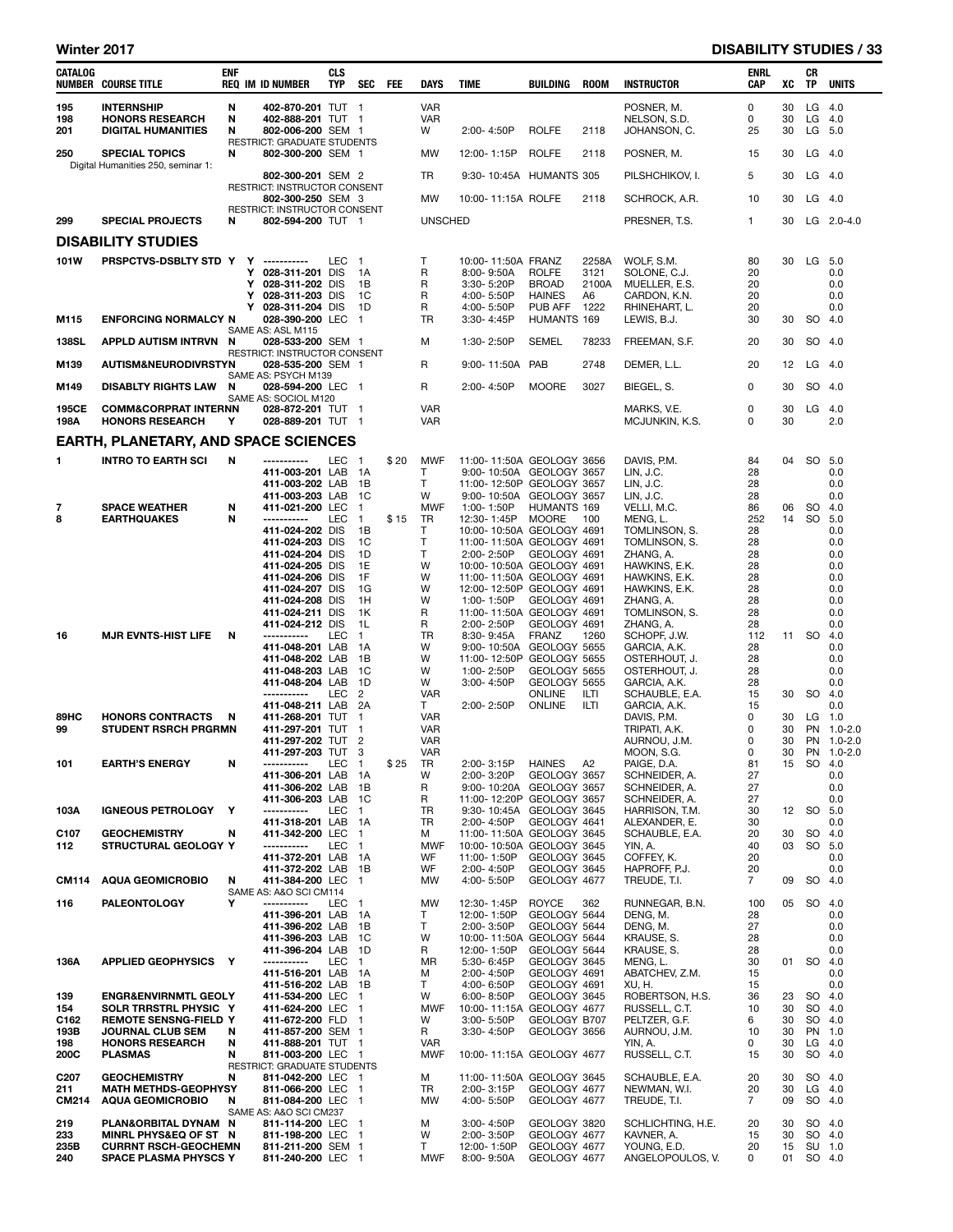#### 34 / ECOLOGY AND EVOLUTIONARY BIOLOGY Winter 2017

| <b>CATALOG</b><br>NUMBER | <b>COURSE TITLE</b>                                                                                                                                                                        | <b>ENF</b> | <b>REQ IM ID NUMBER</b>                                                         | <b>CLS</b><br>TYP | SEC                     | FEE    | DAYS                     | TIME                                          | BUILDING                     | <b>ROOM</b>  | <b>INSTRUCTOR</b>                                                                                                                                                                                              | ENRL<br>CAP | xс       | СR<br>TP               | <b>UNITS</b>               |
|--------------------------|--------------------------------------------------------------------------------------------------------------------------------------------------------------------------------------------|------------|---------------------------------------------------------------------------------|-------------------|-------------------------|--------|--------------------------|-----------------------------------------------|------------------------------|--------------|----------------------------------------------------------------------------------------------------------------------------------------------------------------------------------------------------------------|-------------|----------|------------------------|----------------------------|
| C <sub>262</sub><br>287B | <b>REMOTE SENSNG-FIELD Y</b><br>SEISMLGY&EARTH INTR N                                                                                                                                      |            | 811-372-200 FLD 1<br>811-523-200 SEM 1                                          |                   |                         |        | W<br>W                   | 3:00-5:50P<br>12:00-12:50P GEOLOGY 1707       | GEOLOGY B707                 |              | PELTZER. G.F.<br>MOON, S.G.                                                                                                                                                                                    | 5<br>10     | 30<br>30 | SO 4.0<br>SU           | 2.0                        |
| <b>M288B</b>             | <b>SEM-SPACE PHYSICS</b>                                                                                                                                                                   | N          | RESTRICT: GRADUATE STUDENTS<br>811-529-200 SEM 1<br>SAME AS: A&O SCI M275B      |                   |                         |        | F                        | 3:30-4:50P                                    | GEOLOGY 6704                 |              | ANGELOPOULOS, V.                                                                                                                                                                                               | 20          | 30       | SU 2.0                 |                            |
| 293B                     | <b>SPACE PHYS JOURNAL</b>                                                                                                                                                                  | N          | RESTRICT: GRADUATE STUDENTS<br>811-547-200 SEM 1                                |                   |                         |        | <b>TBA</b>               |                                               |                              |              | ANGELOPOULOS, V.                                                                                                                                                                                               | 20          | 30       | SU 1.0                 |                            |
| 295B                     | <b>CURNT RSRCH-EPS SCI N</b>                                                                                                                                                               |            | RESTRICT: GRADUATE STUDENTS<br>811-555-200 LEC 1<br>RESTRICT: GRADUATE STUDENTS |                   |                         |        | R                        | 3:30-5:20P                                    | GEOLOGY 3656                 |              | AURNOU, J.M.                                                                                                                                                                                                   | 60          | 30       | SU 1.0                 |                            |
|                          | <b>ECOLOGY AND EVOLUTIONARY BIOLOGY</b>                                                                                                                                                    |            |                                                                                 |                   |                         |        |                          |                                               |                              |              |                                                                                                                                                                                                                |             |          |                        |                            |
| 19                       | FIAT LUX FRSHMN SEM N                                                                                                                                                                      |            | 128-057-201 SEM 1<br>RESTRICT: UNDERGRADUATE STUDENTS ONLY                      |                   |                         |        | м                        | 4:00-4:50P                                    | LAKRETZ 100                  |              | ZIMMER, C.A.                                                                                                                                                                                                   | 0           | 30       | PN 1.0                 |                            |
|                          | Ecology and Evolutionary Biology 19, seminar 1: Deep-Sea Communities: High Diversity in Extreme Environments                                                                               |            | 128-057-202 SEM 2<br>RESTRICT: UNDERGRADUATE STUDENTS ONLY                      |                   |                         |        | м                        | 4:00-4:50P                                    | LAKRETZ 120                  |              | ZIMMER, R.K.                                                                                                                                                                                                   | 0           | 30       | PN 1.0                 |                            |
|                          | Ecology and Evolutionary Biology 19, seminar 2: Chemical Communication across Tree of Life                                                                                                 |            | 128-057-203 SEM 3                                                               |                   |                         |        | т                        | 9:00-10:50A MURPHY                            |                              | 1215         | SORK, V.                                                                                                                                                                                                       | 0           | 30       | PN 1.0                 |                            |
|                          | Ecology and Evolutionary Biology 19, seminar 3: UCLA Centennial Initiative: History of UCLA through Eyes of Trees                                                                          |            | RESTRICT: UNDERGRADUATE STUDENTS ONLY<br>128-057-204 SEM 4                      |                   |                         |        | т                        | 2:00-2:50P                                    | LS                           | 2320         | BUTH, D.G.                                                                                                                                                                                                     | 0           | 30       | PN 1.0                 |                            |
|                          | Ecology and Evolutionary Biology 19, seminar 4: Parasites: Eating Us Alive                                                                                                                 |            | RESTRICT: UNDERGRADUATE STUDENTS ONLY                                           |                   |                         |        |                          |                                               |                              |              |                                                                                                                                                                                                                |             |          |                        |                            |
| 99                       | <b>STUDENT RSRCH PRGRMN</b>                                                                                                                                                                |            | 128-297-201 TUT 1                                                               |                   |                         |        | VAR                      |                                               |                              |              | GRETHER, G.F.                                                                                                                                                                                                  | 0           | 30       | <b>PN</b>              | $1.0 - 2.0$                |
|                          |                                                                                                                                                                                            |            | 128-297-202 TUT 2<br>128-297-203 TUT                                            |                   | 3                       |        | VAR<br><b>VAR</b>        |                                               |                              |              | AMARASEKARE, P.A.<br>SHAFFER, H.B.                                                                                                                                                                             | 0<br>0      | 30<br>30 | <b>PN</b><br><b>PN</b> | $1.0 - 2.0$<br>$1.0 - 2.0$ |
|                          |                                                                                                                                                                                            |            | 128-297-204 TUT                                                                 |                   | $\overline{4}$          |        | <b>VAR</b>               |                                               |                              |              | JACOBS, D.K.                                                                                                                                                                                                   | 0           | 30       | <b>PN</b>              | $1.0 - 2.0$                |
|                          |                                                                                                                                                                                            |            | 128-297-205 TUT<br>128-297-206 TUT                                              |                   | 5<br>6                  |        | <b>VAR</b><br>VAR        |                                               |                              |              | PINTER-WOLLMAN, N.<br>RUNDEL, P.W.                                                                                                                                                                             | 0<br>0      | 30<br>30 | <b>PN</b><br><b>PN</b> | $1.0 - 2.0$<br>$1.0 - 2.0$ |
|                          |                                                                                                                                                                                            |            | 128-297-207 TUT                                                                 |                   | 7                       |        | <b>VAR</b>               |                                               |                              |              | KRAFT, N.J.                                                                                                                                                                                                    | 0           | 30       | <b>PN</b>              | $1.0 - 2.0$                |
|                          |                                                                                                                                                                                            |            | 128-297-208 TUT<br>128-297-209 TUT                                              |                   | 8<br>9                  |        | <b>VAR</b><br><b>VAR</b> |                                               |                              |              | NONACS, P.N.<br>LARISON, B.J.                                                                                                                                                                                  | 0<br>0      | 30<br>30 | <b>PN</b><br><b>PN</b> | $1.0 - 2.0$<br>$1.0 - 2.0$ |
|                          |                                                                                                                                                                                            |            | 128-297-210 TUT 10                                                              |                   |                         |        | <b>VAR</b>               |                                               |                              |              | SORK, V.                                                                                                                                                                                                       | $\Omega$    | 30       | <b>PN</b>              | $1.0 - 2.0$                |
|                          |                                                                                                                                                                                            |            | 128-297-211 TUT 11                                                              |                   |                         |        | <b>VAR</b>               |                                               |                              |              | BLUMSTEIN, D.T.<br>For Ecology and Evolutionary Biology 100, discussion sections 1B, 1C, 1F, 1G, 1K, and 1L are limited to departmental majors on the priority and first enrollment passes.                    | 0           | 30       | <b>PN</b>              | $1.0 - 2.0$                |
|                          | Any student may enroll in those sections on the second pass, space permitting. Other sections are open to all students for the full enrollment period.<br><b>INTRO-ECOL&amp;BEHAVIOR Y</b> |            | -----------                                                                     | LEC               | $\mathbf{1}$            |        | TR                       | 3:30-4:45P                                    | WGYOUNG CS50                 |              | GORLITSKY, L.E.                                                                                                                                                                                                | 240         | 16       | LG                     | 4.0                        |
| 100                      |                                                                                                                                                                                            |            | 128-300-201 DIS                                                                 |                   | 1A                      |        | T                        | $8:00 - 8:50A$                                | LAKRETZ 100                  |              | CHOCK, R.                                                                                                                                                                                                      | 20          |          |                        | 0.0                        |
|                          |                                                                                                                                                                                            |            | 128-300-202 DIS                                                                 |                   | 1B                      |        | T                        | $9:00 - 9:50A$                                | LAKRETZ                      | 100          | CHOCK, R.                                                                                                                                                                                                      | 20          |          |                        | 0.0                        |
|                          |                                                                                                                                                                                            |            | 128-300-203 DIS<br>128-300-204 DIS                                              |                   | 1C<br>1D                |        | т<br>W                   | 10:00-10:50A LAKRETZ<br>8:00-8:50A            | MS                           | 100<br>5233  | CHOCK, R.<br>CHOCK, R.                                                                                                                                                                                         | 20<br>20    |          |                        | 0.0<br>0.0                 |
|                          |                                                                                                                                                                                            |            | 128-300-205 DIS                                                                 |                   | 1E                      |        | W                        | $9:00 - 9:50A$                                | <b>MS</b>                    | 5233         | CHOCK, R.                                                                                                                                                                                                      | 20          |          |                        | 0.0                        |
|                          |                                                                                                                                                                                            |            | 128-300-206 DIS<br>128-300-207 DIS                                              |                   | 1F<br>1G                |        | W<br>R                   | 10:00-10:50A MS<br>$8:00 - 8:50A$             | <b>MS</b>                    | 5233<br>5233 | CHOCK, R.<br>MCEACHIN, S.C.                                                                                                                                                                                    | 20<br>20    |          |                        | 0.0<br>0.0                 |
|                          |                                                                                                                                                                                            |            | 128-300-208 DIS                                                                 |                   | 1H                      |        | R                        | $9:00 - 9:50A$                                | <b>MS</b>                    | 5233         | MCEACHIN, S.C.                                                                                                                                                                                                 | 20          |          |                        | 0.0                        |
|                          |                                                                                                                                                                                            |            | 128-300-209 DIS<br>128-300-210 DIS                                              |                   | 11<br>1J                |        | R<br>F                   | 10:00-10:50A MS<br>8:00-8:50A                 | LAKRETZ                      | 5233<br>100  | MCEACHIN, S.C.<br>MCEACHIN, S.C.                                                                                                                                                                               | 20<br>20    |          |                        | 0.0<br>0.0                 |
|                          |                                                                                                                                                                                            |            | 128-300-211 DIS                                                                 |                   | 1K                      |        | F                        | $9:00 - 9:50A$                                | LAKRETZ                      | 100          | MCEACHIN, S.C.                                                                                                                                                                                                 | 20          |          |                        | 0.0                        |
|                          |                                                                                                                                                                                            |            | 128-300-212 DIS                                                                 |                   | 1L                      |        | F                        | 10:00-10:50A LAKRETZ 100                      |                              |              | MCEACHIN, S.C.<br>Ecology and Evolutionary Biology 100L is limited to departmental majors and minors on the priority and first enrollment passes. Any student may enroll on the second pass, space permitting. | 20          |          |                        | 0.0                        |
| 100L                     | ECOLOGY&BEHAVR LAB Y                                                                                                                                                                       |            | 128-305-201 LAB                                                                 |                   | -1                      | \$ 10  | $\top$                   | 9:00-12:50P BOTANY                            |                              | 109          | WAGNER, A.J.                                                                                                                                                                                                   | 18          |          | 30 LG 4.0              |                            |
|                          |                                                                                                                                                                                            |            | 128-305-202 LAB 2                                                               |                   |                         | \$ 10  | ா                        | 1:00-4:50P                                    | <b>BOTANY</b>                | 109          | Ecology and Evolutionary Biology 100L is limited to departmental majors and minors on the priority and first enrollment passes. Any student may enroll on the second pass, space permitting.<br>STANSELL, H.M. | 18          |          | 30 LG 4.0              |                            |
|                          |                                                                                                                                                                                            |            |                                                                                 |                   |                         |        |                          |                                               |                              |              | Ecology and Evolutionary Biology 100L is limited to departmental majors and minors on the priority and first enrollment passes. Any student may enroll on the second pass, space permitting.                   |             |          |                        |                            |
|                          |                                                                                                                                                                                            |            | 128-305-203 LAB 3                                                               |                   |                         | \$10 W |                          | 9:00-12:50P BOTANY 109                        |                              |              | WAGNER, A.J.<br>Ecology and Evolutionary Biology 100L is limited to departmental majors and minors on the priority and first enrollment passes. Any student may enroll on the second pass, space permitting.   | 18          |          | 30 LG 4.0              |                            |
|                          |                                                                                                                                                                                            |            | 128-305-204 LAB 4                                                               |                   |                         | \$10 W |                          | 1:00-4:50P BOTANY                             |                              | 109          | STANSELL, H.M.                                                                                                                                                                                                 | 18          |          | 30 LG 4.0              |                            |
|                          |                                                                                                                                                                                            |            | 128-305-205 LAB 5                                                               |                   |                         | \$10 R |                          | 9:00-12:50P BOTANY 109                        |                              |              | Ecology and Evolutionary Biology 100L is limited to departmental majors and minors on the priority and first enrollment passes. Any student may enroll on the second pass, space permitting.<br>MARTIN, C.A.   | 18          |          | 30 LG 4.0              |                            |
|                          |                                                                                                                                                                                            |            |                                                                                 |                   |                         |        |                          |                                               |                              |              | Ecology and Evolutionary Biology 100L is limited to departmental majors and minors on the priority and first enrollment passes. Any student may enroll on the second pass, space permitting.                   |             |          |                        |                            |
|                          |                                                                                                                                                                                            |            | 128-305-206 LAB 6                                                               |                   |                         | \$10 R |                          | 1:00-4:50P                                    | <b>BOTANY</b>                | 109          | GILLUM, M.<br>Ecology and Evolutionary Biology 100L is limited to departmental majors and minors on the priority and first enrollment passes. Any student may enroll on the second pass, space permitting.     | 18          |          | 30 LG 4.0              |                            |
|                          |                                                                                                                                                                                            |            | 128-305-207 LAB                                                                 |                   | -7                      | \$ 10  | - F                      | 9:00-12:50P BOTANY                            | <b>BOTANY</b>                | 109          | MARTIN, C.A.                                                                                                                                                                                                   | 18          | 30       | LG 4.0<br>30 LG 4.0    |                            |
|                          |                                                                                                                                                                                            |            | 128-305-208 LAB 8                                                               |                   |                         | \$10 F |                          | 1:00-4:50P                                    |                              | 109          | GILLUM, M.<br>For Ecology and Evolutionary Biology 110, there will be two MANDATORY midterm examinations from 7 to 8:30 p.m. on the following Mondays: January 30 and February 27, 2017.                       | 18          |          |                        |                            |
| 110                      | There will be two MANDATORY laboratory practical examinations from 5:30 to 9 p.m. Monday, February 13, and Friday, March 17, 2017.<br><b>VERTEBRATE MORPHOLGY</b>                          |            | -----------                                                                     | LEC 1             |                         | \$45   | TR                       | 3:30-4:45P                                    | BOTANY 325                   |              | VAN VALKENBURGH, B                                                                                                                                                                                             | 60          | 16       | LG                     | 6.0                        |
|                          |                                                                                                                                                                                            |            | 128-360-201 LAB                                                                 |                   | 1A                      |        | Τ                        | 9:00-1:50P                                    | WGYOUNG 2337                 |              | KELLER, J.R.                                                                                                                                                                                                   | 15          |          |                        | 0.0                        |
|                          |                                                                                                                                                                                            |            | 128-360-202 LAB                                                                 |                   | 1B                      |        | W<br>R                   | 1:00-5:50P                                    | WGYOUNG 2337                 |              | PANG, B.                                                                                                                                                                                                       | 15          |          |                        | 0.0                        |
|                          |                                                                                                                                                                                            |            | 128-360-203 LAB<br>128-360-204 LAB                                              |                   | 1C<br>1D                |        | F                        | 9:00-1:50P<br>1:00-5:50P                      | WGYOUNG 2337<br>WGYOUNG 2337 |              | HUPKA, B.D.<br>ARORA, U.P.                                                                                                                                                                                     | 15<br>15    |          |                        | 0.0<br>0.0                 |
|                          |                                                                                                                                                                                            | Y          | -----------                                                                     | LEC               |                         |        | MW                       |                                               |                              |              | Ecology and Evolutionary Biology 115 is limited to departmental majors and minors on the priority and first enrollment passes. Any student may enroll on the second pass, space permitting.                    |             |          | 04 LG 5.0              |                            |
| 115                      | MAMMALOGY                                                                                                                                                                                  |            | 128-390-201 LAB                                                                 |                   | $\overline{1}$<br>- 1 A |        | T                        | 11:00-12:15P ROYCE<br>9:00-11:50A HERSHEY 148 |                              | 362          | DINES, J.P.<br>REID-WAINSCOAT, E.                                                                                                                                                                              | 96<br>24    |          |                        | 0.0                        |
|                          |                                                                                                                                                                                            |            | 128-390-202 LAB                                                                 |                   | 1B                      |        | т                        | 1:00-3:50P                                    | HERSHEY 148                  |              | LAU, L.F.                                                                                                                                                                                                      | 24          |          |                        | 0.0                        |
|                          |                                                                                                                                                                                            |            | 128-390-203 LAB<br>128-390-204 LAB                                              |                   | 1C<br>- 1D              |        | R<br>R                   | 9:00-11:50A HERSHEY 148<br>1:00-3:50P         | HERSHEY 148                  |              | REID-WAINSCOAT, E.<br>LAU, L.F.                                                                                                                                                                                | 24<br>24    |          |                        | 0.0<br>0.0                 |
|                          |                                                                                                                                                                                            |            |                                                                                 |                   |                         |        |                          |                                               |                              |              | For Ecology and Evolutionary Biology 116, discussion sections 1B, 1D, 1F, 1I, 1J, and 1L are limited to departmental majors on the priority and first enrollment passes.                                       |             |          |                        |                            |
| 116                      | Any student may enroll in those sections on the second pass, space permitting. Other sections are open to all students for the full enrollment period.<br><b>CONSERVATN BIOLOGY Y</b>      |            | -----------                                                                     | LEC               | $\overline{1}$          |        | TR                       | 2:00-3:15P                                    | <b>FRANZ</b>                 | 1178         | RUNDEL, P.W.                                                                                                                                                                                                   | 240         | 15       | LG                     | 4.0                        |
|                          |                                                                                                                                                                                            |            | 128-396-201 DIS                                                                 |                   | 1A                      |        | т                        | 8:00-9:50A                                    | LAKRETZ 101                  |              | TOFFELMIER, E.M.                                                                                                                                                                                               | 20          |          |                        | 0.0                        |
|                          |                                                                                                                                                                                            |            | 128-396-202 DIS<br>128-396-203 DIS                                              |                   | 1B<br>1C                |        | T<br>T                   | 10:00-11:50A LAKRETZ<br>12:00-1:50P           | LAKRETZ                      | - 101<br>101 | TOFFELMIER, E.M.<br>MACDONALD, B.W.                                                                                                                                                                            | 20<br>20    |          |                        | 0.0<br>0.0                 |
|                          |                                                                                                                                                                                            |            | 128-396-204 DIS                                                                 |                   | 1D                      |        | W                        | $8:00 - 9:50A$                                | LAKRETZ                      | 101          | MACDONALD, B.W.                                                                                                                                                                                                | 20          |          |                        | 0.0                        |
|                          |                                                                                                                                                                                            |            | 128-396-205 DIS<br>128-396-206 DIS                                              |                   | 1E<br>1F                |        | W<br>R                   | 12:00-1:50P<br>8:00-9:50A                     | LAKRETZ<br>LAKRETZ           | 120<br>100   | TOFFELMIER, E.M.<br>RYZNAR, E.                                                                                                                                                                                 | 20<br>20    |          |                        | 0.0<br>0.0                 |
|                          |                                                                                                                                                                                            |            | 128-396-207 DIS                                                                 |                   | 1G                      |        | R                        | 10:00-11:50A LAKRETZ                          |                              | 100          | O'DONNELL, S.                                                                                                                                                                                                  | 20          |          |                        | 0.0                        |
|                          |                                                                                                                                                                                            |            | 128-396-208 DIS<br>128-396-209 DIS                                              |                   | 1H<br>11                |        | R<br>F                   | 12:00-1:50P<br>8:00-9:50A                     | LAKRETZ<br>FRANZ             | 100<br>2288  | MACDONALD, B.W.<br>RYZNAR, E.                                                                                                                                                                                  | 20<br>20    |          |                        | 0.0<br>0.0                 |
|                          |                                                                                                                                                                                            |            | 128-396-210 DIS                                                                 |                   | 1J                      |        | F                        | 10:00-11:50A MS                               |                              | 5233         | O'DONNELL, S.                                                                                                                                                                                                  | 20          |          |                        | 0.0                        |
|                          |                                                                                                                                                                                            |            | 128-396-211 DIS                                                                 |                   | 1K                      |        | F                        | 12:00-1:50P                                   | <b>FRANZ</b>                 | 2288         | O'DONNELL, S.                                                                                                                                                                                                  | 20          |          |                        | 0.0                        |
|                          |                                                                                                                                                                                            |            | 128-396-212 DIS                                                                 |                   | 1L                      |        | F                        | 2:00-3:50P                                    | LAKRETZ 101                  |              | RYZNAR, E.                                                                                                                                                                                                     | 20          |          |                        | 0.0                        |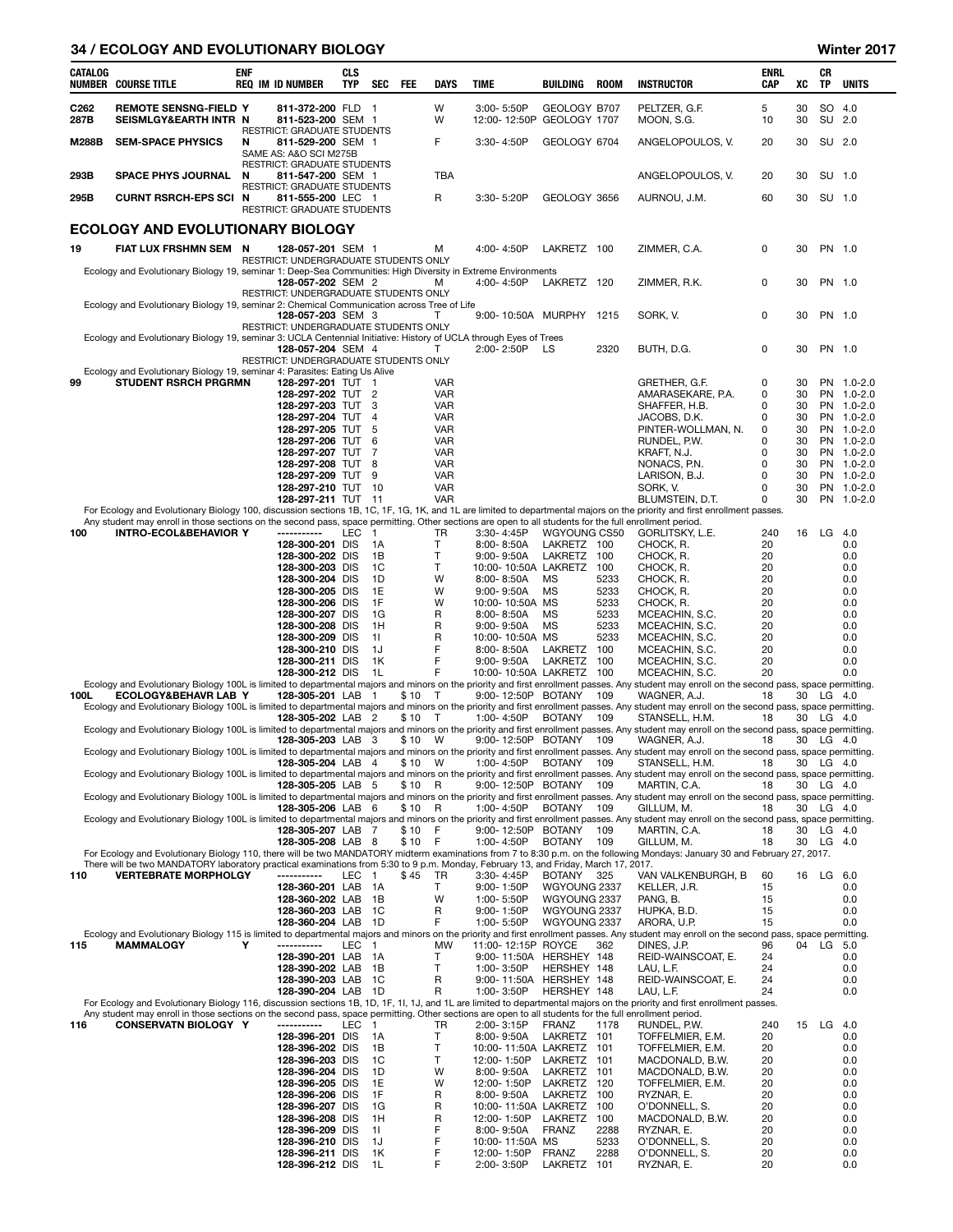### Winter 2017 **ECOLOGY AND EVOLUTIONARY BIOLOGY** / 35

| CATALOG | <b>NUMBER COURSE TITLE</b>                                                                                                                                                                                            | ENF | <b>REQ IM ID NUMBER</b>                                                                   | CLS<br><b>TYP</b> | SEC                  | FEE  | DAYS                    | <b>TIME</b>                |                 | BUILDING                                 | ROOM        | <b>INSTRUCTOR</b>                  | ENRL<br>CAP | xс | CR<br>TP  | <b>UNITS</b>         |
|---------|-----------------------------------------------------------------------------------------------------------------------------------------------------------------------------------------------------------------------|-----|-------------------------------------------------------------------------------------------|-------------------|----------------------|------|-------------------------|----------------------------|-----------------|------------------------------------------|-------------|------------------------------------|-------------|----|-----------|----------------------|
|         | Ecology and Evolutionary Biology C126 is limited to departmental majors and minors on the priority and first enrollment passes. Any student may enroll on the second pass, space permitting.                          |     |                                                                                           |                   |                      |      |                         |                            |                 |                                          |             |                                    |             |    |           |                      |
| C126    | BEHAVIORAL ECOLOGY Y                                                                                                                                                                                                  |     | -----------<br>128-456-201 DIS                                                            | LEC 1             | 1A                   |      | <b>MWF</b><br>т         | $8:00 - 9:50A$             |                 | 10:00-10:50A BOTANY<br>МS                | 325<br>5233 | NONACS, P.N.<br>COOPER, R.D.       | 0<br>0      |    |           | 03 LG 4.0/8.0<br>0.0 |
|         |                                                                                                                                                                                                                       |     | 128-456-202 DIS                                                                           |                   | 1B                   |      | T                       |                            | 10:00-11:50A MS |                                          | 5233        | COOPER, R.D.                       | 0           |    |           | 0.0                  |
|         | FIELD BHVRL ECOLOGY Y                                                                                                                                                                                                 |     | 128-456-203 DIS<br>-----------                                                            | LEC               | 1C<br>$\overline{1}$ |      | т<br><b>UNSCHED</b>     | 2:00-3:50P                 |                 | LAKRETZ 101                              |             | COOPER, R.D.                       | 0<br>15     | 30 |           | 0.0                  |
| 132     |                                                                                                                                                                                                                       |     | RESTRICT: INSTRUCTOR CONSENT                                                              |                   |                      |      |                         |                            |                 |                                          |             | GRETHER, G.F.                      |             |    | LG 8.0    |                      |
|         |                                                                                                                                                                                                                       |     | 128-492-201 FLD 1A<br>RESTRICT: INSTRUCTOR CONSENT                                        |                   |                      |      | <b>UNSCHED</b>          |                            |                 |                                          |             | COWEN, M.                          | 15          |    |           | 0.0                  |
|         | Ecology and Evolutionary Biology 151A is limited to departmental majors and minors on the priority and first enrollment passes. Any student may enroll on the second pass, space permitting.                          |     |                                                                                           |                   |                      |      |                         |                            |                 |                                          |             |                                    |             |    |           |                      |
| 151A    | <b>TROPICAL ECOLOGY</b>                                                                                                                                                                                               | Y   | -----------<br>128-606-201 DIS                                                            | <b>LEC</b>        | $\overline{1}$<br>1A |      | TR<br>т                 | $8:00 - 9:15A$             |                 | МS<br>12:30-1:50P GEOLOGY 4660           | 5200        | GORLITSKY, L.E.<br>AYERS, T.       | 0<br>0      |    | 11 SO 4.0 | 0.0                  |
|         |                                                                                                                                                                                                                       |     | 128-606-202 DIS                                                                           |                   | 1B                   |      | R                       |                            |                 | 11:00-12:20P LAKRETZ 101                 |             | HARVEY, B.D.                       | 0           |    |           | 0.0                  |
|         |                                                                                                                                                                                                                       |     | 128-606-203 DIS<br>128-606-204 DIS                                                        |                   | 1C<br>1D             |      | R<br>F                  | 12:30-1:50P<br>12:30-1:50P |                 | GEOLOGY 4660<br><b>BOTANY</b>            |             | AYERS, T.<br>HARVEY, B.D.          | 0<br>0      |    |           | 0.0<br>0.0           |
| 151B    | FIELD TRPCL ECOLOGY Y                                                                                                                                                                                                 |     | -----------                                                                               | <b>LEC</b>        | $\overline{1}$       |      | <b>UNSCHED</b>          |                            |                 |                                          | 325         | SMITH, T.B.                        | 15          | 30 | $LG$ 8.0  |                      |
|         |                                                                                                                                                                                                                       |     | RESTRICT: INSTRUCTOR CONSENT<br>128-607-201 FLD 1A                                        |                   |                      |      | <b>UNSCHED</b>          |                            |                 |                                          |             | ARRIENS, J.L.                      | 15          |    |           | 0.0                  |
|         |                                                                                                                                                                                                                       |     | RESTRICT: INSTRUCTOR CONSENT                                                              |                   |                      |      |                         |                            |                 |                                          |             |                                    |             |    |           |                      |
| 153     | <b>ECOL RSPNS-ENVRNMNTY</b>                                                                                                                                                                                           |     | -----------<br>128-618-201 DIS                                                            | LEC               | - 1<br>1A            |      | <b>MW</b><br>W          | 1:00-1:50P                 |                 | 11:00-12:15P HUMANTS 135<br>GEOLOGY 4660 |             | ZIMMER, C.A.<br>GAMMARIELLO, R.    | 80<br>20    | 30 |           | SO 4.0<br>0.0        |
|         |                                                                                                                                                                                                                       |     | 128-618-202 DIS                                                                           |                   | 1B                   |      | W                       | 2:00-2:50P                 |                 | GEOLOGY 4660                             |             | GAMMARIELLO, R.                    | 20          |    |           | 0.0                  |
|         |                                                                                                                                                                                                                       |     | 128-618-203 DIS<br>128-618-204 DIS                                                        |                   | 1C<br>1D             |      | W<br>W                  | 3:00-3:50P<br>4:00-4:50P   |                 | GEOLOGY 4660<br>GEOLOGY 4660             |             | GAMMARIELLO, R.<br>GAMMARIELLO, R. | 20<br>20    |    |           | 0.0<br>0.0           |
|         | Ecology and Evolutionary Biology 170 is limited to departmental majors and minors on the priority and first enrollment passes. Any student may enroll on the second pass, space permitting.                           |     |                                                                                           |                   |                      |      |                         |                            |                 |                                          |             |                                    |             |    |           |                      |
| 170     | ANIML ENVIR PHYSIOL Y                                                                                                                                                                                                 |     | -----------<br>128-720-201 LAB                                                            | LEC 1             | 1A                   | \$15 | <b>MWF</b><br><b>MW</b> | 2:00-4:50P                 |                 | 11:00-11:50A GEOLOGY 4660<br>LS          | 5309        | GORDON, M.S.                       | 30<br>15    |    | 30 LG 6.0 | 0.0                  |
|         |                                                                                                                                                                                                                       |     | 128-720-202 LAB                                                                           |                   | 1B                   |      | TR                      | 2:00-4:50P                 |                 | LS                                       | 5309        | PASSARELLI, B.<br>RACHMAWATI, R.   | 15          |    |           | 0.0                  |
| C177    | Ecology and Evolutionary Biology C177 is limited to departmental majors and minors on the priority and first enrollment passes. Any student may enroll on the second pass, space permitting.<br>PRACTICAL COMPUTING Y |     | -----------                                                                               | LEC               | 1                    |      | TR                      |                            |                 | 9:30-10:45A BOTANY                       | 325         | ALFARO, M.E.                       | 30          |    | 12 LG 4.0 |                      |
|         |                                                                                                                                                                                                                       |     | 128-762-201 LAB                                                                           |                   | - 1 A                |      | W                       | 1:00-3:00P                 |                 | WGYOUNG                                  |             | KANDLIKAR, G.S.                    | 15          |    |           | 0.0                  |
|         |                                                                                                                                                                                                                       |     | 128-762-202 LAB<br>-----------                                                            | LEC               | 1B                   |      | W<br><b>MW</b>          | 3:00-5:00P<br>2:00-3:50P   |                 | WGYOUNG<br>BOELTER 5419                  |             | KANDLIKAR, G.S.<br>DISTEFANO, J.J. | 15<br>0     | 07 | LG 5.0    | 0.0                  |
| M178    | <b>MDLNG&amp;SMLTN-BIO SYS Y</b>                                                                                                                                                                                      |     | SAME AS: BIOENGR CM186, C&S BIO M186, COM SCI CM186                                       |                   | $\mathbf{1}$         |      |                         |                            |                 |                                          |             |                                    |             |    |           |                      |
|         | For Ecology and Evolutionary Biology 185, discussion sections 1B, 1D, 1E, and 1H are limited to departmental majors on the priority and first enrollment passes.                                                      |     | 128-768-201 LAB 1A                                                                        |                   |                      |      | F                       |                            |                 | 10:00-11:50A BOELTER 3760                |             | CHINCHALI, A.                      | 0           |    |           | 0.0                  |
|         | Any student may enroll in those sections on the second pass, space permitting. Other sections are open to all students for the full enrollment period.                                                                |     |                                                                                           |                   |                      |      |                         |                            |                 |                                          |             |                                    |             |    |           |                      |
| 185     | <b>EVOLUTIONARY MED</b>                                                                                                                                                                                               | Y   | -----------<br>RESTRICT: INSTRUCTOR CONSENT                                               | LEC 1             |                      |      | TR                      | 12:30-1:45P                |                 | WGYOUNG CS24                             |             | YEH, P.J.                          | 0           | 14 | SO 4.0    |                      |
|         |                                                                                                                                                                                                                       |     | 128-812-201 DIS 1A                                                                        |                   |                      |      | W                       | 8:00-8:50A                 |                 | <b>FRANZ</b>                             | 2288        | LUONG, E.H.                        | 0           |    |           | 0.0                  |
|         |                                                                                                                                                                                                                       |     | RESTRICT: INSTRUCTOR CONSENT<br>128-812-202 DIS 1B<br><b>RESTRICT: INSTRUCTOR CONSENT</b> |                   |                      |      | w                       | $9:00 - 9:50A$             |                 | <b>FRANZ</b>                             | 2288        | BOUCHER, I.A.                      | 0           |    |           | 0.0                  |
|         |                                                                                                                                                                                                                       |     | 128-812-203 DIS 1C                                                                        |                   |                      |      | W                       |                            |                 | 10:00-10:50A FRANZ                       | 2288        | LUONG, E.H.                        | 0           |    |           | 0.0                  |
|         |                                                                                                                                                                                                                       |     | RESTRICT: INSTRUCTOR CONSENT<br>128-812-204 DIS 1D                                        |                   |                      |      | W                       |                            |                 | 11:00-11:50A FRANZ                       | 2288        | BOUCHER, I.A.                      | 0           |    |           | 0.0                  |
|         |                                                                                                                                                                                                                       |     | RESTRICT: INSTRUCTOR CONSENT<br>128-812-205 DIS 1E                                        |                   |                      |      | R                       | $8:00 - 8:50A$             |                 | LAKRETZ                                  | 101         | LUONG, E.H.                        | 0           |    |           | 0.0                  |
|         |                                                                                                                                                                                                                       |     | <b>RESTRICT: INSTRUCTOR CONSENT</b><br>128-812-206 DIS 1F                                 |                   |                      |      | R                       | $9:00 - 9:50A$             |                 | LAKRETZ 101                              |             | LUONG, E.H.                        | 0           |    |           | 0.0                  |
|         |                                                                                                                                                                                                                       |     | RESTRICT: INSTRUCTOR CONSENT<br>128-812-207 DIS 1G                                        |                   |                      |      | R                       |                            |                 | 10:00-10:50A LAKRETZ 101                 |             | KANG, M.                           | 0           |    |           | 0.0                  |
|         |                                                                                                                                                                                                                       |     | RESTRICT: INSTRUCTOR CONSENT<br>128-812-208 DIS 1H                                        |                   |                      |      | R                       | 11:00-11:50A MS            |                 |                                          | 5217        | KANG, M.                           | 0           |    |           | 0.0                  |
| 188     | <b>SPECIAL COURSES</b>                                                                                                                                                                                                | N   | <b>RESTRICT: INSTRUCTOR CONSENT</b><br>128-828-201 SEM 1                                  |                   |                      |      | <b>UNSCHED</b>          |                            |                 |                                          |             | BUTH, D.G.                         | 0           | 30 |           | SO 2.0               |
| 189     | <b>ADV HONORS SEMINARS N</b>                                                                                                                                                                                          |     | 128-833-200 SEM 1                                                                         |                   |                      |      | Τ                       | 3:30-5:15P                 |                 | <b>FRANZ</b>                             | 2288        | WAYNE, R.                          | 20          | 30 |           | SO 1.0               |
| 189HC   | EE Biology 189, seminar 1: Advanced Honors Seminar for Ecology and Evolutionary Biology 116, Lecture 1<br><b>HONORS CONTRACTS</b>                                                                                     | N   | 128-837-201 TUT 1                                                                         |                   |                      |      | VAR                     |                            |                 |                                          |             | GORLITSKY, L.E.                    | 0           | 30 | LG 1.0    |                      |
| 191     | <b>RSRCH SEM-VAR TOPIC N</b>                                                                                                                                                                                          |     | 128-847-201 SEM 1                                                                         |                   |                      |      | <b>VAR</b>              |                            |                 |                                          |             | YEH, P.J.                          | 0           | 30 |           | SO 4.0               |
|         |                                                                                                                                                                                                                       |     | RESTRICT: INSTRUCTOR CONSENT<br>128-847-202 SEM 2                                         |                   |                      |      | VAR                     |                            |                 |                                          |             | SACK, L.                           | 0           | 30 |           | SO 4.0               |
| 193     | <b>JOURNAL CLUB</b>                                                                                                                                                                                                   | Y   | RESTRICT: INSTRUCTOR CONSENT<br>128-858-201 SEM 1                                         |                   |                      |      | <b>UNSCHED</b>          |                            |                 |                                          |             | ALFARO, M.E.                       | 10          | 30 |           | PN 1.0               |
|         |                                                                                                                                                                                                                       |     | RESTRICT: DEPARTMENT CONSENT                                                              |                   |                      |      |                         |                            |                 |                                          |             |                                    |             |    |           |                      |
|         |                                                                                                                                                                                                                       |     | 128-858-202 SEM 2<br>RESTRICT: DEPARTMENT CONSENT                                         |                   |                      |      | <b>UNSCHED</b>          |                            |                 |                                          |             | AMARASEKARE, P.A.                  | 10          | 30 |           | PN 1.0               |
|         |                                                                                                                                                                                                                       |     | 128-858-203 SEM 3<br>RESTRICT: DEPARTMENT CONSENT                                         |                   |                      |      | <b>UNSCHED</b>          |                            |                 |                                          |             | BARBER, P.H.                       | 10          | 30 |           | PN 1.0               |
|         |                                                                                                                                                                                                                       |     | 128-858-204 SEM 4                                                                         |                   |                      |      | <b>UNSCHED</b>          |                            |                 |                                          |             | BLUMSTEIN, D.T.                    | 10          | 30 |           | PN 1.0               |
|         |                                                                                                                                                                                                                       |     | RESTRICT: DEPARTMENT CONSENT<br>128-858-205 SEM 5                                         |                   |                      |      | <b>UNSCHED</b>          |                            |                 |                                          |             | BRUNK, C.F.                        | 10          | 30 |           | PN 1.0               |
|         |                                                                                                                                                                                                                       |     | RESTRICT: DEPARTMENT CONSENT<br>128-858-206 SEM 6                                         |                   |                      |      | <b>UNSCHED</b>          |                            |                 |                                          |             | BUTH, D.G.                         | 10          | 30 |           | PN 1.0               |
|         |                                                                                                                                                                                                                       |     | RESTRICT: DEPARTMENT CONSENT<br>128-858-207 SEM 7                                         |                   |                      |      | <b>UNSCHED</b>          |                            |                 |                                          |             | FONG, P.M.                         | 10          | 30 |           | PN 1.0               |
|         |                                                                                                                                                                                                                       |     | RESTRICT: DEPARTMENT CONSENT<br>128-858-208 SEM 8                                         |                   |                      |      | <b>UNSCHED</b>          |                            |                 |                                          |             | GORDON, M.S.                       | 10          | 30 |           | PN 1.0               |
|         |                                                                                                                                                                                                                       |     | RESTRICT: DEPARTMENT CONSENT<br>128-858-209 SEM 9                                         |                   |                      |      | <b>UNSCHED</b>          |                            |                 |                                          |             | GOWATY, P.A.                       | 10          | 30 |           | PN 1.0               |
|         |                                                                                                                                                                                                                       |     | RESTRICT: DEPARTMENT CONSENT<br>128-858-210 SEM 10                                        |                   |                      |      | <b>UNSCHED</b>          |                            |                 |                                          |             | GRETHER, G.F.                      | 10          | 30 |           | PN 1.0               |
|         |                                                                                                                                                                                                                       |     | RESTRICT: DEPARTMENT CONSENT<br>128-858-211 SEM 11                                        |                   |                      |      | <b>UNSCHED</b>          |                            |                 |                                          |             | HALPIN, P.M.                       | 10          | 30 |           | PN 1.0               |
|         |                                                                                                                                                                                                                       |     | RESTRICT: DEPARTMENT CONSENT<br>128-858-212 SEM 12                                        |                   |                      |      | <b>UNSCHED</b>          |                            |                 |                                          |             | HUBBELL, S.P.                      | 10          | 30 |           | PN 1.0               |
|         |                                                                                                                                                                                                                       |     | RESTRICT: DEPARTMENT CONSENT<br>128-858-213 SEM 13                                        |                   |                      |      | <b>UNSCHED</b>          |                            |                 |                                          |             | JACOBS, D.K.                       | 10          | 30 |           | PN 1.0               |
|         |                                                                                                                                                                                                                       |     | RESTRICT: DEPARTMENT CONSENT<br>128-858-214 SEM 14                                        |                   |                      |      | <b>UNSCHED</b>          |                            |                 |                                          |             | KRAFT, N.J.                        | 10          | 30 |           | PN 1.0               |
|         |                                                                                                                                                                                                                       |     | RESTRICT: DEPARTMENT CONSENT                                                              |                   |                      |      |                         |                            |                 |                                          |             |                                    |             |    |           |                      |
|         |                                                                                                                                                                                                                       |     | 128-858-215 SEM 15<br>RESTRICT: DEPARTMENT CONSENT                                        |                   |                      |      | <b>UNSCHED</b>          |                            |                 |                                          |             | LLOYD-SMITH, J.O.                  | 10          | 30 | PN 1.0    |                      |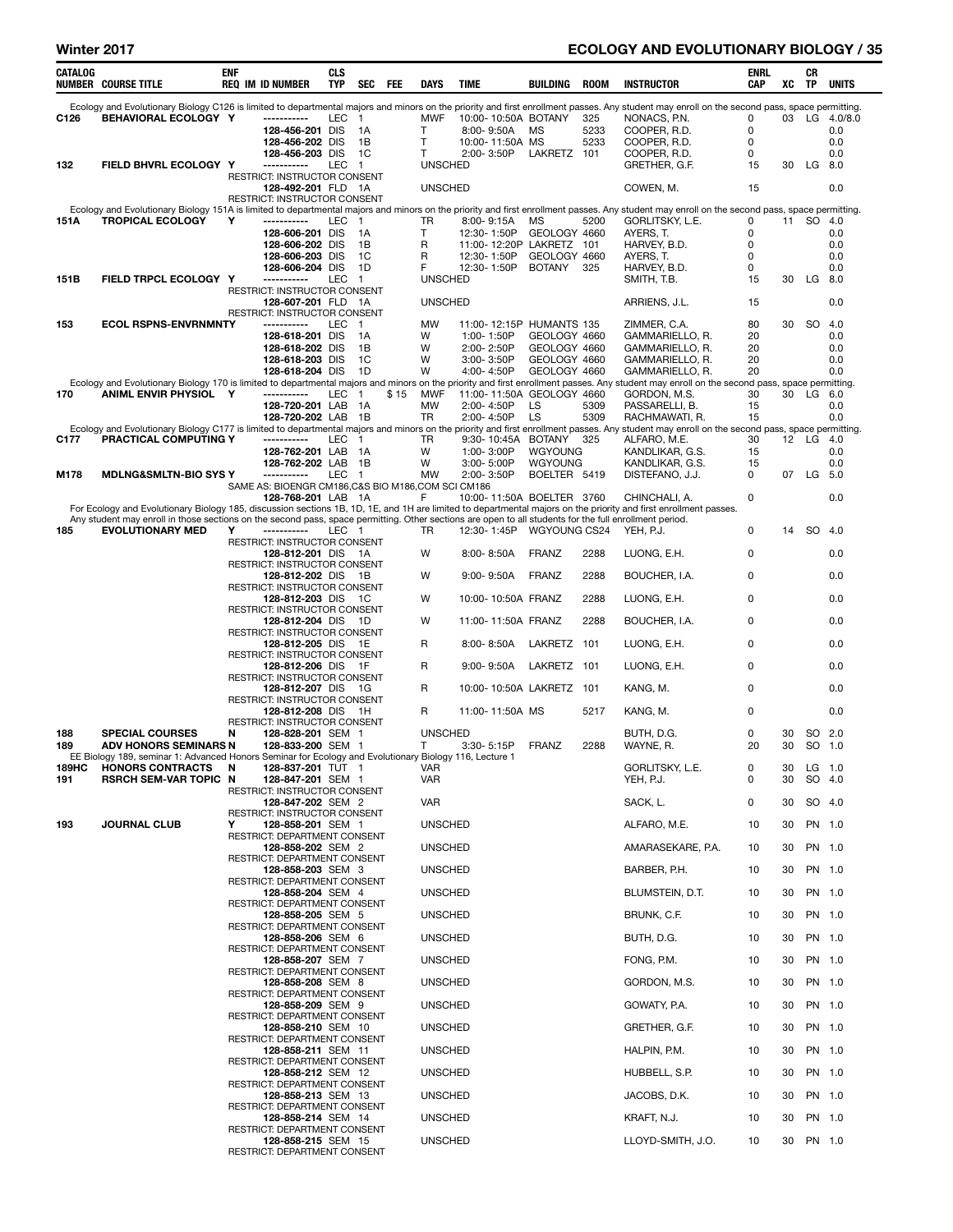#### 36 / ECONOMICS Winter 2017

| <b>CATALOG</b>   | <b>NUMBER COURSE TITLE</b>                                                                              | enf | <b>REQ IM ID NUMBER</b>                            | CLS<br>TYP | <b>SEC</b>     | FEE | DAYS                     | TIME |                  | BUILDING                                         | ROOM | <b>INSTRUCTOR</b>                                                                                                                             | ENRL<br><b>CAP</b> | XC       | CR<br>TP             | <b>UNITS</b>  |
|------------------|---------------------------------------------------------------------------------------------------------|-----|----------------------------------------------------|------------|----------------|-----|--------------------------|------|------------------|--------------------------------------------------|------|-----------------------------------------------------------------------------------------------------------------------------------------------|--------------------|----------|----------------------|---------------|
|                  |                                                                                                         |     | 128-858-216 SEM 16                                 |            |                |     | <b>UNSCHED</b>           |      |                  |                                                  |      | LOHMUELLER, K.E.                                                                                                                              | 10                 | 30       | PN 1.0               |               |
|                  |                                                                                                         |     | RESTRICT: DEPARTMENT CONSENT<br>128-858-217 SEM 17 |            |                |     | <b>UNSCHED</b>           |      |                  |                                                  |      | NARINS, P.M.                                                                                                                                  | 10                 | 30       | PN 1.0               |               |
|                  |                                                                                                         |     | RESTRICT: DEPARTMENT CONSENT<br>128-858-218 SEM 18 |            |                |     | <b>UNSCHED</b>           |      |                  |                                                  |      | NONACS, P.N.                                                                                                                                  | 10                 | 30       | PN 1.0               |               |
|                  |                                                                                                         |     | RESTRICT: DEPARTMENT CONSENT<br>128-858-219 SEM 19 |            |                |     | <b>UNSCHED</b>           |      |                  |                                                  |      | RUNDEL, P.W.                                                                                                                                  | 10                 | 30       | PN 1.0               |               |
|                  |                                                                                                         |     | RESTRICT: DEPARTMENT CONSENT<br>128-858-220 SEM 20 |            |                |     | <b>UNSCHED</b>           |      |                  |                                                  |      | SACK, L.                                                                                                                                      | 10                 | 30       | PN 1.0               |               |
|                  |                                                                                                         |     | RESTRICT: DEPARTMENT CONSENT<br>128-858-221 SEM 21 |            |                |     | <b>UNSCHED</b>           |      |                  |                                                  |      | SAVAGE, V.M.                                                                                                                                  | 10                 | 30       | PN 1.0               |               |
|                  |                                                                                                         |     | RESTRICT: DEPARTMENT CONSENT                       |            |                |     |                          |      |                  |                                                  |      |                                                                                                                                               |                    |          |                      |               |
|                  |                                                                                                         |     | 128-858-222 SEM 22<br>RESTRICT: DEPARTMENT CONSENT |            |                |     | <b>UNSCHED</b>           |      |                  |                                                  |      | SCHLINGER, B.                                                                                                                                 | 10                 | 30       | PN 1.0               |               |
|                  |                                                                                                         |     | 128-858-223 SEM 23<br>RESTRICT: DEPARTMENT CONSENT |            |                |     | <b>UNSCHED</b>           |      |                  |                                                  |      | SHAFFER, H.B.                                                                                                                                 | 10                 | 30       | PN 1.0               |               |
|                  |                                                                                                         |     | 128-858-224 SEM 24<br>RESTRICT: DEPARTMENT CONSENT |            |                |     | <b>UNSCHED</b>           |      |                  |                                                  |      | SMITH, T.B.                                                                                                                                   | 10                 | 30       | PN 1.0               |               |
|                  |                                                                                                         |     | 128-858-225 SEM 25<br>RESTRICT: DEPARTMENT CONSENT |            |                |     | <b>UNSCHED</b>           |      |                  |                                                  |      | SORK, V.                                                                                                                                      | 10                 | 30       | PN 1.0               |               |
|                  |                                                                                                         |     | 128-858-226 SEM 26<br>RESTRICT: DEPARTMENT CONSENT |            |                |     | <b>UNSCHED</b>           |      |                  |                                                  |      | TAYLOR, C.E.                                                                                                                                  | 10                 | 30       | PN 1.0               |               |
|                  |                                                                                                         |     | 128-858-227 SEM 27                                 |            |                |     | <b>UNSCHED</b>           |      |                  |                                                  |      | VAN VALKENBURGH, B                                                                                                                            | 10                 | 30       | PN 1.0               |               |
|                  |                                                                                                         |     | RESTRICT: DEPARTMENT CONSENT<br>128-858-228 SEM 28 |            |                |     | <b>UNSCHED</b>           |      |                  |                                                  |      | WAYNE, R.                                                                                                                                     | 10                 | 30       | PN 1.0               |               |
|                  |                                                                                                         |     | RESTRICT: DEPARTMENT CONSENT<br>128-858-229 SEM 29 |            |                |     | <b>UNSCHED</b>           |      |                  |                                                  |      | YEH, P.J.                                                                                                                                     | 10                 | 30       | PN 1.0               |               |
|                  |                                                                                                         |     | RESTRICT: DEPARTMENT CONSENT<br>128-858-230 SEM 30 |            |                |     | <b>UNSCHED</b>           |      |                  |                                                  |      | ZIMMER, C.A.                                                                                                                                  | 10                 | 30       | PN 1.0               |               |
|                  |                                                                                                         |     | RESTRICT: DEPARTMENT CONSENT<br>128-858-231 SEM 31 |            |                |     | <b>UNSCHED</b>           |      |                  |                                                  |      | ZIMMER, R.K.                                                                                                                                  | 10                 | 30       | PN 1.0               |               |
| 196              | <b>RESEARCH APPRNTCSHPN</b>                                                                             |     | RESTRICT: DEPARTMENT CONSENT<br>128-878-201 TUT 1  |            |                |     | VAR                      |      |                  |                                                  |      | YEH, P.J.                                                                                                                                     | 0                  | 30       |                      | SO 2.0-4.0    |
| 198A             | <b>HONORS RESEARCH</b>                                                                                  | N   | 128-885-201 TUT 1<br>128-885-202 TUT 2             |            |                |     | <b>VAR</b>               |      |                  |                                                  |      | VOSKUHL, R.R.<br>AMARASEKARE, P.A.                                                                                                            | 0                  | 30<br>30 |                      | 4.0           |
|                  |                                                                                                         |     | 128-885-203 TUT                                    |            | -3             |     | VAR<br><b>VAR</b>        |      |                  |                                                  |      | YEH, P.J.                                                                                                                                     | 0<br>0             | 30       |                      | 4.0<br>4.0    |
|                  |                                                                                                         |     | 128-885-204 TUT 4<br>128-885-205 TUT               |            | - 5            |     | <b>VAR</b><br><b>VAR</b> |      |                  |                                                  |      | FONG, P.M.<br>BLUMSTEIN, D.T.                                                                                                                 | 0<br>0             | 30<br>30 |                      | 4.0<br>4.0    |
| 198B             | <b>HONORS RESEARCH</b>                                                                                  | N   | 128-885-206 TUT 6<br>128-886-201 TUT               |            | $\overline{1}$ |     | VAR<br>VAR               |      |                  |                                                  |      | SACK, L.<br>SACK, L.                                                                                                                          | 0<br>0             | 30<br>30 | $LG$ 4.0             | 4.0           |
| 198C             | <b>HONORS RESEARCH</b>                                                                                  | N   | 128-886-202 TUT 2<br>128-887-201 TUT               |            | $\overline{1}$ |     | VAR<br><b>VAR</b>        |      |                  |                                                  |      | BLUMSTEIN, D.T.<br>SACK, L.                                                                                                                   | 0<br>0             | 30<br>30 | $LG$ 4.0<br>$LG$ 4.0 |               |
|                  |                                                                                                         |     | 128-887-202 TUT 2                                  |            |                |     | VAR                      |      |                  |                                                  |      | YEH, P.J.                                                                                                                                     | 0                  | 30       | $LG$ 4.0             |               |
| 198D             | <b>HONORS RESEARCH</b>                                                                                  | N   | 128-887-203 TUT<br>128-888-201 TUT 1               |            | 3              |     | VAR<br>VAR               |      |                  |                                                  |      | NONACS, P.N.<br>SACK, L.                                                                                                                      | 0<br>0             | 30<br>30 | $LG$ 4.0<br>$LG$ 4.0 |               |
| 200B             | <b>ECOLOGY</b>                                                                                          | N   | 528-007-200 LEC 1                                  |            |                |     | MW                       |      | 3:00-4:50P LS    |                                                  | 2320 | AMARASEKARE, P.A.<br>RESTRICT: BIOLOGY, MOLECULAR BIOLOGY, MICROBIOLOGY AND MOLECULAR GENETICS, BIOCHEMISTRY, CHEMISTRY, MCD BIOLOGY, MOLECU- | 30                 | 30       | SO 4.0               |               |
| 200C             | LAR, CELLULAR, AND INTEGRATIVE PHYSIOLOGY, OR HUMAN GENETICS GRADUATE STUDENT<br>ADV ANIMAL BEHAVIOR N  |     | 528-003-200 LEC 1                                  |            |                |     | TR                       |      | 4:00-5:50P LS    |                                                  | 2320 | BLUMSTEIN, D.T.                                                                                                                               | 20                 |          | 30 SO 4.0            |               |
|                  | LAR, CELLULAR, AND INTEGRATIVE PHYSIOLOGY, OR HUMAN GENETICS GRADUATE STUDENT                           |     |                                                    |            |                |     |                          |      |                  |                                                  |      | RESTRICT: BIOLOGY, MOLECULAR BIOLOGY, MICROBIOLOGY AND MOLECULAR GENETICS, BIOCHEMISTRY, CHEMISTRY, MCD BIOLOGY, MOLECU-                      |                    |          |                      |               |
| C <sub>234</sub> | PRACTICAL COMPUTING Y                                                                                   |     | -----------                                        | LEC 1      |                |     | TR                       |      |                  | 9:30-10:45A BOTANY 325                           |      | ALFARO, M.E.<br>RESTRICT: BIOLOGY, MOLECULAR BIOLOGY, MICROBIOLOGY AND MOLECULAR GENETICS, BIOCHEMISTRY, CHEMISTRY, MCD BIOLOGY, MOLECU-      | 10                 |          | 12 LG 4.0            |               |
|                  | LAR, CELLULAR, AND INTEGRATIVE PHYSIOLOGY, OR HUMAN GENETICS GRADUATE STUDENT                           |     | 528-204-201 LAB 1A                                 |            |                |     | W                        |      |                  | 1:00-3:00P WGYOUNG                               |      | KANDLIKAR, G.S.                                                                                                                               | 5                  |          |                      | 0.0           |
|                  | LAR, CELLULAR, AND INTEGRATIVE PHYSIOLOGY, OR HUMAN GENETICS GRADUATE STUDENT                           |     |                                                    |            |                |     |                          |      |                  |                                                  |      | RESTRICT: BIOLOGY, MOLECULAR BIOLOGY, MICROBIOLOGY AND MOLECULAR GENETICS, BIOCHEMISTRY, CHEMISTRY, MCD BIOLOGY, MOLECU-                      |                    |          |                      |               |
|                  |                                                                                                         |     | 528-204-202 LAB 1B                                 |            |                |     | W                        |      |                  | 3:00-5:00P WGYOUNG                               |      | KANDLIKAR, G.S.                                                                                                                               | 5                  |          |                      | 0.0           |
|                  | LAR, CELLULAR, AND INTEGRATIVE PHYSIOLOGY, OR HUMAN GENETICS GRADUATE STUDENT                           |     |                                                    |            |                |     |                          |      |                  |                                                  |      | RESTRICT: BIOLOGY, MOLECULAR BIOLOGY, MICROBIOLOGY AND MOLECULAR GENETICS, BIOCHEMISTRY, CHEMISTRY, MCD BIOLOGY, MOLECU-                      |                    |          |                      |               |
| M238             | <b>OCEAN DYNMCS&amp;CLIMATN</b>                                                                         |     | 528-228-200 LEC 1<br>SAME AS: A&O SCI M235         |            |                |     | TR.                      |      | 2:00-3:15P MS    |                                                  | 7121 | BIANCHI, D.                                                                                                                                   | 10                 |          | 30 SO 4.0            |               |
|                  | LAR, CELLULAR, AND INTEGRATIVE PHYSIOLOGY, OR HUMAN GENETICS GRADUATE STUDENT                           |     |                                                    |            |                |     |                          |      |                  |                                                  |      | RESTRICT: BIOLOGY, MOLECULAR BIOLOGY, MICROBIOLOGY AND MOLECULAR GENETICS, BIOCHEMISTRY, CHEMISTRY, MCD BIOLOGY, MOLECU-                      |                    |          |                      |               |
| C242             | BEHAVIORAL ECOLOGY Y                                                                                    |     | -----------                                        | LEC 1      |                |     |                          |      |                  | MWF 10:00-10:50A BOTANY 325                      |      | NONACS, P.N.<br>RESTRICT: BIOLOGY, MOLECULAR BIOLOGY, MICROBIOLOGY AND MOLECULAR GENETICS, BIOCHEMISTRY, CHEMISTRY, MCD BIOLOGY, MOLECU-      | 10                 |          | 03 LG 4.0            |               |
|                  | LAR, CELLULAR, AND INTEGRATIVE PHYSIOLOGY, OR HUMAN GENETICS GRADUATE STUDENT                           |     | 528-252-201 DIS 1A                                 |            |                |     | $\mathsf{T}$             |      | 8:00-9:50A MS    |                                                  | 5233 | COOPER, R.D.                                                                                                                                  | 4                  |          |                      | 0.0           |
|                  | LAR, CELLULAR, AND INTEGRATIVE PHYSIOLOGY, OR HUMAN GENETICS GRADUATE STUDENT                           |     |                                                    |            |                |     |                          |      |                  |                                                  |      | RESTRICT: BIOLOGY, MOLECULAR BIOLOGY, MICROBIOLOGY AND MOLECULAR GENETICS, BIOCHEMISTRY, CHEMISTRY, MCD BIOLOGY, MOLECU-                      |                    |          |                      |               |
|                  |                                                                                                         |     | 528-252-202 DIS 1B                                 |            |                |     | Т                        |      | 10:00-11:50A MS  |                                                  | 5233 | COOPER, R.D.<br>RESTRICT: BIOLOGY, MOLECULAR BIOLOGY, MICROBIOLOGY AND MOLECULAR GENETICS, BIOCHEMISTRY, CHEMISTRY, MCD BIOLOGY, MOLECU-      | 3                  |          |                      | 0.0           |
|                  | LAR, CELLULAR, AND INTEGRATIVE PHYSIOLOGY, OR HUMAN GENETICS GRADUATE STUDENT                           |     |                                                    |            |                |     |                          |      |                  |                                                  |      |                                                                                                                                               |                    |          |                      |               |
|                  |                                                                                                         |     | 528-252-203 DIS 1C                                 |            |                |     | T                        |      |                  | 2:00-3:50P LAKRETZ 101                           |      | COOPER. R.D.<br>RESTRICT: BIOLOGY, MOLECULAR BIOLOGY, MICROBIOLOGY AND MOLECULAR GENETICS, BIOCHEMISTRY, CHEMISTRY, MCD BIOLOGY, MOLECU-      | 3                  |          |                      | 0.0           |
| 297              | LAR, CELLULAR, AND INTEGRATIVE PHYSIOLOGY, OR HUMAN GENETICS GRADUATE STUDENT<br><b>SELECTED TOPICS</b> | N   | 528-582-201 SEM 1                                  |            |                |     | W                        |      | 4:00-6:50P FRANZ |                                                  | 2288 | NATTERSON, B.J.                                                                                                                               | 15                 |          |                      | 30 SO 1.0-4.0 |
|                  | LAR, CELLULAR, AND INTEGRATIVE PHYSIOLOGY, OR HUMAN GENETICS GRADUATE STUDENT                           |     |                                                    |            |                |     |                          |      |                  |                                                  |      | RESTRICT: BIOLOGY, MOLECULAR BIOLOGY, MICROBIOLOGY AND MOLECULAR GENETICS, BIOCHEMISTRY, CHEMISTRY, MCD BIOLOGY, MOLECU-                      |                    |          |                      |               |
|                  |                                                                                                         |     | 528-582-203 SEM 3                                  |            |                |     | м                        |      |                  | 1:30-2:30P TERASKI                               |      | LLOYD-SMITH, J.O.<br>RESTRICT: BIOLOGY, MOLECULAR BIOLOGY, MICROBIOLOGY AND MOLECULAR GENETICS, BIOCHEMISTRY, CHEMISTRY, MCD BIOLOGY, MOLECU- | 10                 |          |                      | 30 SO 1.0-4.0 |
|                  | LAR, CELLULAR, AND INTEGRATIVE PHYSIOLOGY, OR HUMAN GENETICS GRADUATE STUDENT                           |     | 528-582-204 SEM 4                                  |            |                |     | м                        |      | 2:00-3:50P MS    |                                                  |      | 3915H ZAPATA HOYOS, F.                                                                                                                        | 15                 |          |                      | 30 SO 1.0-4.0 |
|                  | LAR, CELLULAR, AND INTEGRATIVE PHYSIOLOGY, OR HUMAN GENETICS GRADUATE STUDENT                           |     |                                                    |            |                |     |                          |      |                  |                                                  |      | RESTRICT: BIOLOGY, MOLECULAR BIOLOGY, MICROBIOLOGY AND MOLECULAR GENETICS, BIOCHEMISTRY, CHEMISTRY, MCD BIOLOGY, MOLECU-                      |                    |          |                      |               |
| 299              | <b>SEM-PARASITOLOGY</b>                                                                                 | N   | 528-594-200 SEM 1                                  |            |                |     | W                        |      | 5:00-6:50P LS    |                                                  | 2320 | BUTH, D.G.<br>RESTRICT: BIOLOGY, MOLECULAR BIOLOGY, MICROBIOLOGY AND MOLECULAR GENETICS, BIOCHEMISTRY, CHEMISTRY, MCD BIOLOGY, MOLECU-        | 10                 |          | 30 SO 2.0            |               |
|                  | LAR, CELLULAR, AND INTEGRATIVE PHYSIOLOGY, OR HUMAN GENETICS GRADUATE STUDENT                           |     |                                                    |            |                |     |                          |      |                  |                                                  |      |                                                                                                                                               |                    |          |                      |               |
|                  | <b>ECONOMICS</b>                                                                                        |     |                                                    |            |                |     |                          |      |                  |                                                  |      |                                                                                                                                               |                    |          |                      |               |
| 1                | <b>PRIN OF ECONOMICS</b>                                                                                | N   | 180-004-201 017 14                                 | LEC 1      |                |     | TR                       |      | 8:00-9:15A       | <b>BROAD</b><br>12:00 12:50P BUNCHE 3150 CHANG N |      | 2160E ROJAS, R.                                                                                                                               | 364<br>26          |          | 11 SO 4.0            | n n           |

|  | . | ---             |      | . | ----<br>.<br>-----          | ----- | .                  | --- | --- | .   |
|--|---|-----------------|------|---|-----------------------------|-------|--------------------|-----|-----|-----|
|  |   | 180-004-201 QIZ | 1A   |   | 12:00-12:50P BUNCHE 3150    |       | CHANG, N.          | 26  |     | 0.0 |
|  |   | 180-004-202 QIZ | - 1B |   | <b>BUNCHE</b><br>1:00-1:50P | 3143  | VAN PATTEN RIVERA. | 26  |     | 0.0 |
|  |   | 180-004-203 QIZ | - 1C |   | 10:00-10:50A BUNCHE         | 321'  | CHANG, N.          | 26  |     | 0.0 |
|  |   |                 |      |   |                             |       |                    |     |     |     |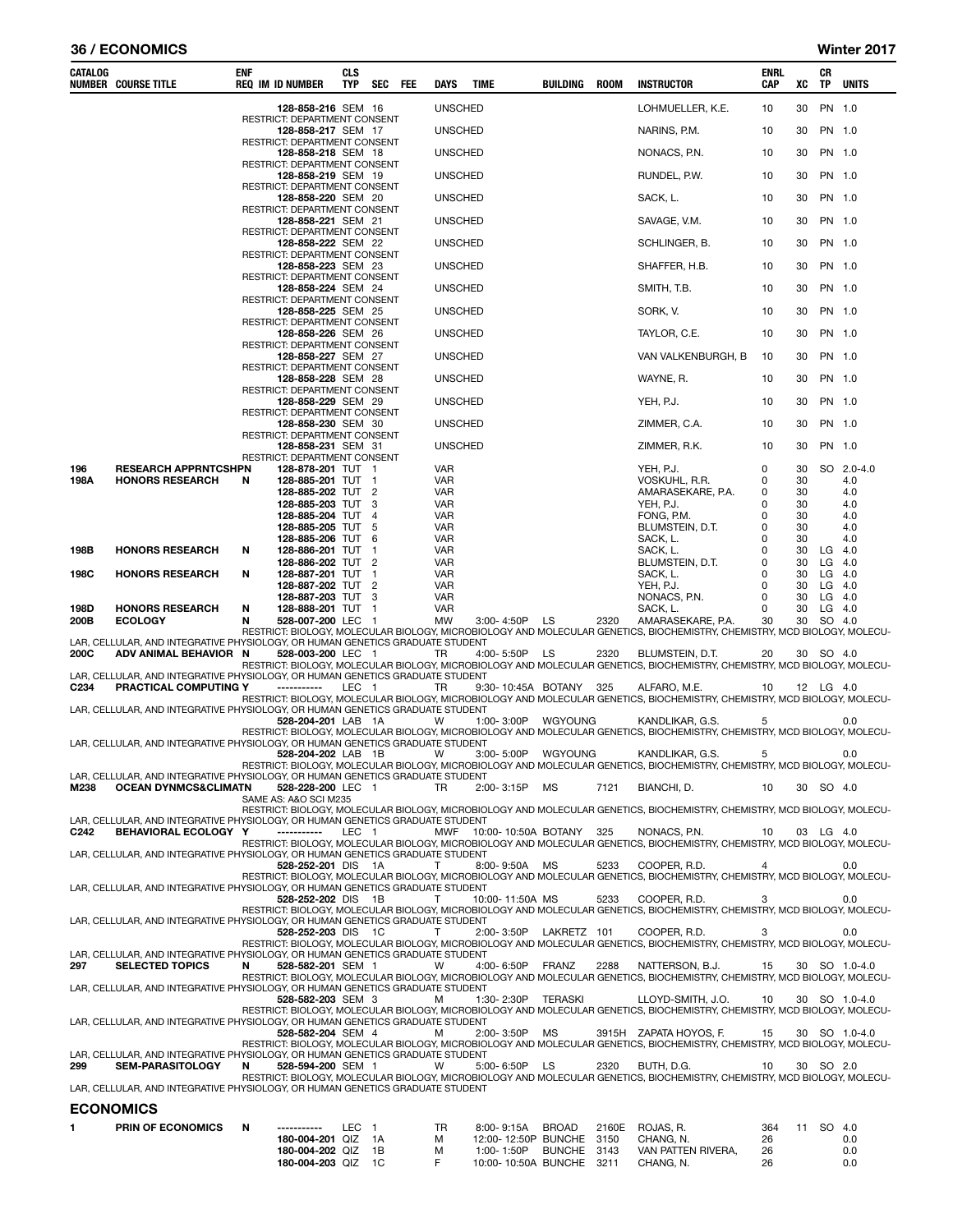| CATALOG | <b>NUMBER COURSE TITLE</b>                                                                        | ENF |        | <b>REQ IM ID NUMBER</b>                                    | CLS<br>TYP       | <b>SEC</b>           | FEE | <b>DAYS</b> | <b>TIME</b>                        | <b>BUILDING</b>                 | <b>ROOM</b>   | <b>INSTRUCTOR</b>                                                                                                                  | ENRL<br>CAP | XC       | CR<br>TP  | <b>UNITS</b>          |
|---------|---------------------------------------------------------------------------------------------------|-----|--------|------------------------------------------------------------|------------------|----------------------|-----|-------------|------------------------------------|---------------------------------|---------------|------------------------------------------------------------------------------------------------------------------------------------|-------------|----------|-----------|-----------------------|
|         |                                                                                                   |     |        | 180-004-204 QIZ                                            |                  | 1D                   |     | F           | 12:00-12:50P BUNCHE                |                                 | 3150          | GU, M.                                                                                                                             | 26          |          |           | 0.0                   |
|         |                                                                                                   |     |        | 180-004-205 QIZ<br>180-004-206 QIZ                         |                  | 1E<br>1F             |     | F<br>M      | 1:00-1:50P<br>9:00-9:50A           | <b>BUNCHE</b><br>PUB AFF        | 1221A<br>2319 | GU.M.<br>VAN PATTEN RIVERA,                                                                                                        | 26<br>26    |          |           | 0.0<br>0.0            |
|         |                                                                                                   |     |        | 180-004-207 QIZ                                            |                  | 1G                   |     | M           | 1:00-1:50P                         | <b>BUNCHE</b>                   | 3170          | ARROYO MARIOLI, F.                                                                                                                 | 26          |          |           | 0.0                   |
|         |                                                                                                   |     |        | 180-004-208 QIZ                                            |                  | 1H                   |     | F           | 1:00-1:50P                         | <b>BUNCHE</b>                   | 3153          | ARTEAGA CABRALES,                                                                                                                  | 26          |          |           | 0.0                   |
|         |                                                                                                   |     |        | 180-004-209 QIZ<br>180-004-210 QIZ                         |                  | -11<br>1J            |     | Т<br>F      | 5:00-5:50P<br>10:00-10:50A PUB AFF | <b>BUNCHE</b>                   | 3117<br>1323  | XU, Y.<br>ANDREYANOV, P.                                                                                                           | 25<br>26    |          |           | 0.0<br>0.0            |
|         |                                                                                                   |     |        | 180-004-211 QIZ                                            |                  | 1K                   |     | F           | 9:00-9:50A                         | <b>BUNCHE</b>                   | 3211          | ANDREYANOV, P.                                                                                                                     | 25          |          |           | 0.0                   |
|         |                                                                                                   |     |        | 180-004-212 QIZ                                            |                  | 1L                   |     | т           | 4:00-4:50P                         | <b>BUNCHE</b>                   | 1221A         | XU, Y.                                                                                                                             | 26          |          |           | 0.0                   |
|         |                                                                                                   |     |        | 180-004-213 QIZ<br>180-004-214 QIZ                         |                  | 1M<br>1N             |     | W<br>M      | 9:00-9:50A                         | <b>BUNCHE</b><br><b>BUNCHE</b>  | 2160<br>3157  | ZANG, Z.<br>ZANG, Z.                                                                                                               | 26<br>26    |          |           | 0.0<br>0.0            |
|         |                                                                                                   |     |        | 180-004-232 QIZ                                            |                  | 10                   |     | F           | 9:00-9:50A<br>12:00-12:50P BUNCHE  |                                 | 3117          | ARTEAGA CABRALES,                                                                                                                  | 0           |          |           | 0.0                   |
|         |                                                                                                   |     |        | 180-004-233 QIZ                                            |                  | 1P                   |     | T.          | 4:00-4:50P                         | <b>DODD</b>                     | 154           | ARROYO MARIOLI, F.                                                                                                                 | 0           |          |           | 0.0                   |
|         |                                                                                                   |     |        | -----------<br>180-004-221 QIZ                             | LEC              | $\overline{c}$<br>2A |     | TR<br>м     | 9:30-10:45A<br>1:00-1:50P          | <b>BROAD</b><br><b>PUB AFF</b>  | 2160E<br>1343 | ROJAS, R.<br>JEONG, B.                                                                                                             | 364<br>26   |          | 12 SO     | 4.0<br>0.0            |
|         |                                                                                                   |     |        | 180-004-222 QIZ                                            |                  | 2Β                   |     | F           | 12:00-12:50P PUB AFF               |                                 | 1264          | CARRERA, F.                                                                                                                        | 26          |          |           | 0.0                   |
|         |                                                                                                   |     |        | 180-004-223 QIZ                                            |                  | 2C                   |     | Т           | 4:00-4:50P                         | <b>BUNCHE</b>                   | 3150          | MARTIN, R.                                                                                                                         | 26          |          |           | 0.0                   |
|         |                                                                                                   |     |        | 180-004-224 QIZ<br>180-004-225 QIZ                         |                  | 2D<br>2E             |     | R<br>F      | 5:00-5:50P<br>9:00-9:50A           | <b>BUNCHE</b><br><b>BUNCHE</b>  | 3150<br>3178  | WANG, Y.<br>CARRERA, F.                                                                                                            | 26<br>26    |          |           | 0.0<br>0.0            |
|         |                                                                                                   |     |        | 180-004-226 QIZ                                            |                  | 2F                   |     | M           | 10:00-10:50A PUB AFF               |                                 | 2250          | JEONG, B.                                                                                                                          | 26          |          |           | 0.0                   |
|         |                                                                                                   |     |        | 180-004-227 QIZ                                            |                  | 2G                   |     | M           | $9:00 - 9:50A$                     | <b>BUNCHE</b>                   | 3164          | FU, X.                                                                                                                             | 26          |          |           | 0.0                   |
|         |                                                                                                   |     |        | 180-004-228 QIZ<br>180-004-229 QIZ                         |                  | 2H<br>21             |     | т<br>F      | 5:00-5:50P<br>9:00-9:50A           | <b>BUNCHE</b><br>PUB AFF        | 2160<br>2333  | MARTIN, R.<br>DORAN, N.E.                                                                                                          | 26<br>26    |          |           | 0.0<br>0.0            |
|         |                                                                                                   |     |        | 180-004-230 QIZ                                            |                  | 2J                   |     | F           | 11:00-11:50A PUB AFF               |                                 | 1284          | DORAN, N.E.                                                                                                                        | 26          |          |           | 0.0                   |
|         |                                                                                                   |     |        | 180-004-231 QIZ<br>180-004-215 QIZ                         |                  | 2K<br>2L             |     | F<br>F      | 1:00-1:50P<br>2:00-2:50P           | PUB AFF<br><b>BUNCHE</b>        | 1278<br>2178  | WANG, Y.<br>KIM, D.                                                                                                                | 26<br>26    |          |           | 0.0<br>0.0            |
|         |                                                                                                   |     |        | 180-004-216 QIZ                                            |                  | 2M                   |     | F           | 3:00-3:50P                         | <b>BUNCHE</b>                   | 2178          | KIM, D.                                                                                                                            | 26          |          |           | 0.0                   |
|         |                                                                                                   |     |        | 180-004-234 QIZ                                            |                  | 2N                   |     | т           | 2:00-2:50P                         | <b>PUB AFF</b>                  | 1337          | FU, X.                                                                                                                             | 26          |          |           | 0.0                   |
| 2       | <b>PRIN OF ECONOMICS</b>                                                                          | Υ   |        | 180-008-201 DIS                                            | LEC              | $\mathbf{1}$<br>1A   |     | TR<br>м     | 11:00-12:15P BROAD<br>9:00-9:50A   | <b>BUNCHE</b>                   | 2160E<br>2156 | KESKINEL, M.<br>XU, Z.                                                                                                             | 279<br>27   |          | 13 SO     | 4.0<br>0.0            |
|         |                                                                                                   |     |        | 180-008-202 DIS                                            |                  | 1B                   |     | M           | 4:00-4:50P                         | <b>BUNCHE</b>                   | 3164          | SURRO, C.                                                                                                                          | 28          |          |           | 0.0                   |
|         |                                                                                                   |     |        | 180-008-203 DIS                                            |                  | 1C                   |     | т           | 4:00-4:50P                         | <b>BUNCHE</b>                   | 3153          | EKBATANI, S.                                                                                                                       | 28          |          |           | 0.0                   |
|         |                                                                                                   |     |        | 180-008-204 DIS<br>180-008-205 DIS                         |                  | 1D<br>1E             |     | M<br>F      | 2:00-2:50P<br>12:00-12:50P PUB AFF | <b>DODD</b>                     | 162<br>1270   | ZAOURAK, G.<br>CAROLLO, N.                                                                                                         | 28<br>28    |          |           | 0.0<br>0.0            |
|         |                                                                                                   |     |        | 180-008-206 DIS                                            |                  | 1F                   |     | F           | 1:00-1:50P                         | <b>PUB AFF</b>                  | 1284          | CAROLLO, N.                                                                                                                        | 28          |          |           | 0.0                   |
|         |                                                                                                   |     |        | 180-008-207 DIS<br>180-008-208 DIS                         |                  | 1G                   |     | F           | 10:00-10:50A BUNCHE                |                                 | 3150          | XU, Z.                                                                                                                             | 28          |          |           | 0.0                   |
|         |                                                                                                   |     |        | 180-008-209 DIS                                            |                  | 1H<br>11             |     | R<br>F      | 4:00-4:50P<br>12:00-12:50P PUB AFF | PUB AFF                         | 1264<br>1278  | EKBATANI, S.<br>SURRO, C.                                                                                                          | 28<br>28    |          |           | 0.0<br>0.0            |
|         |                                                                                                   |     |        | 180-008-210 DIS                                            |                  | 1J                   |     | м           | 4:00-4:50P                         | <b>BUNCHE</b>                   | 3117          | ZAOURAK, G.                                                                                                                        | 28          |          |           | 0.0                   |
| 11      | MICROECONOMC THEORYY Y                                                                            |     |        | -----------<br>RESTRICT: SOPHOMORES AND ABOVE              | LEC              | $\mathbf{1}$         |     | TR          | 12:30-1:45P                        | <b>BROAD</b>                    | 2160E         | MCDEVITT, E.P.                                                                                                                     | 364         | 14       | <b>SO</b> | 4.0                   |
|         |                                                                                                   |     |        | Y 180-052-201 DIS                                          |                  | 1A                   |     | м           | 3:00-3:50P                         | PUB AFF                         | 2238          | CUI, M.                                                                                                                            | 26          |          |           | 0.0                   |
|         |                                                                                                   |     | Y<br>Υ | 180-052-202 DIS<br>180-052-203 DIS                         |                  | 1B<br>1C             |     | F<br>F      | 10:00-10:50A BUNCHE<br>2:00-2:50P  | PUB AFF                         | 2178<br>2214  | BERMAN, J.<br>GRAUPNER, A.                                                                                                         | 26<br>26    |          |           | 0.0<br>0.0            |
|         |                                                                                                   |     | Y      | 180-052-204 DIS                                            |                  | 1D                   |     | M           | 9:00-9:50A                         | <b>BUNCHE</b>                   | 3143          | CUI, M.                                                                                                                            | 25          |          |           | 0.0                   |
|         |                                                                                                   |     | Y<br>Υ | 180-052-205 DIS<br>180-052-206 DIS                         |                  | 1E<br>1F             |     | R<br>W      | 5:00-5:50P                         | <b>DODD</b><br><b>DODD</b>      | 146<br>146    | KO, C.<br>KO, C.                                                                                                                   | 26<br>26    |          |           | 0.0<br>0.0            |
|         |                                                                                                   |     | Υ      | 180-052-207 DIS                                            |                  | 1G                   |     | F           | 5:00- 5:50P<br>12:00-12:50P BUNCHE |                                 | 2181          | KIM, H.J.                                                                                                                          | 26          |          |           | 0.0                   |
|         |                                                                                                   |     | Υ      | 180-052-208 DIS                                            |                  | 1H                   |     | F           | $3:00 - 3:50P$                     | <b>BUNCHE</b>                   | 2168          | GRAUPNER, A.                                                                                                                       | 26          |          |           | 0.0                   |
|         |                                                                                                   |     | Y<br>Υ | 180-052-209 DIS<br>180-052-210 DIS                         |                  | 11<br>1J             |     | F<br>F      | 11:00-11:50A BUNCHE<br>3:00-3:50P  | <b>HAINES</b>                   | 1221A<br>A44  | KIM, H.J.<br>WU, N.                                                                                                                | 26<br>26    |          |           | 0.0<br>0.0            |
|         |                                                                                                   |     | Υ      | 180-052-211 DIS                                            |                  | 1K                   |     | м           | 5:00-5:50P                         | <b>DODD</b>                     | 146           | PLATONOV, K.Y.                                                                                                                     | 26          |          |           | 0.0                   |
|         |                                                                                                   |     | Y      | 180-052-212 DIS                                            |                  | 1L                   |     | F<br>F      | 12:00-12:50P BUNCHE                |                                 | 3123<br>2214  | WU, N.                                                                                                                             | 26          |          |           | 0.0                   |
|         |                                                                                                   |     | Y<br>Y | 180-052-213 DIS<br>180-052-214 DIS                         |                  | 1M<br>1N             |     | т           | 9:00-9:50A<br>5:00-5:50P           | <b>PUB AFF</b><br><b>BUNCHE</b> | 3143          | BERMAN, J.<br>PLATONOV, K.Y.                                                                                                       | 26<br>26    |          |           | 0.0<br>0.0            |
| 19      | <b>FIAT LUX FRSHMN SEM</b>                                                                        | N   |        | 180-057-201 SEM 1                                          |                  |                      |     | м           | 5:00-6:40P                         | <b>BUNCHE</b>                   | 3117          | LU, J.Y.                                                                                                                           | 0           | 30       |           | PN 1.0                |
|         | Economics 19, seminar 1: Cognitive Biases in Decision Making                                      |     |        | RESTRICT: UNDERGRADUATE STUDENTS ONLY                      |                  |                      |     |             |                                    |                                 |               |                                                                                                                                    |             |          |           |                       |
|         |                                                                                                   |     |        | 180-057-202 SEM 2                                          |                  |                      |     | т           | 2:30-3:55P                         | <b>HAINES</b>                   | A82           | PYCIA, M.G.                                                                                                                        | 0           | 30       |           | PN 1.0                |
|         | Economics 19, seminar 2: Game Theory and Martial Arts                                             |     |        | RESTRICT: UNDERGRADUATE STUDENTS ONLY                      |                  |                      |     |             |                                    |                                 |               |                                                                                                                                    |             |          |           |                       |
|         |                                                                                                   |     |        | 180-057-203 SEM 3                                          |                  |                      |     | R           | 5:00-5:50P                         | BUNCHE 2181                     |               | GIORCELLI, M.                                                                                                                      | 0           | 30       |           | PN 1.0                |
|         | Economics 19, seminar 3: Development and Americanization of European Economies after World War II |     |        | RESTRICT: UNDERGRADUATE STUDENTS ONLY                      |                  |                      |     |             |                                    |                                 |               |                                                                                                                                    |             |          |           |                       |
|         |                                                                                                   |     |        | 180-057-204 SEM 4<br>RESTRICT: UNDERGRADUATE STUDENTS ONLY |                  |                      |     | м           | 3:00-4:50P                         | BUNCHE 2249                     |               | VON WACHTER, T.                                                                                                                    | 0           | 30       |           | PN 1.0                |
|         | Economics 19, seminar 4: Measuring Causal Effect of Graduating from College in Recession          |     |        |                                                            |                  |                      |     |             |                                    |                                 |               |                                                                                                                                    |             |          |           |                       |
| 41      | <b>STATS-ECONOMISTS</b>                                                                           |     |        | Y Y -----------                                            | LEC <sub>1</sub> |                      |     | TR          | 8:00-9:15A                         | <b>DODD</b>                     | 121           | HAHN, J.                                                                                                                           | 125         |          | 11 LG 4.0 |                       |
|         |                                                                                                   |     |        | Y 180-123-201 DIS                                          |                  | - 1 A                |     | R           | 5:00-5:50P                         | <b>DODD</b>                     | 162           | RESTRICT: SOPHOMORES AND JUNIORS ONLY, PRE-ECONOMICS, PRE-BUSINES ECONOMICS, PRE-ECONOMICS/INTERNATIONAL AREA STUDIES<br>ZHANG. B. | 25          |          |           | 0.0                   |
|         |                                                                                                   |     |        | Y 180-123-202 DIS                                          |                  | 1B                   |     | F           | 2:00-2:50P                         | <b>BUNCHE</b>                   | 3123          | KIM, J.                                                                                                                            | 25          |          |           | 0.0                   |
|         |                                                                                                   |     | Y      | 180-123-203 DIS<br>Y 180-123-204 DIS                       |                  | 1C<br>1D             |     | M<br>F      | 4:00-4:50P<br>12:00-12:50P BUNCHE  | <b>HUMANTS A46</b>              | 3157          | SORENSEN, J.R.<br>KIM, J.                                                                                                          | 25<br>25    |          |           | 0.0<br>0.0            |
|         |                                                                                                   |     | Y      | 180-123-205 DIS                                            |                  | 1E                   |     | F           | 9:00-9:50A                         | <b>BUNCHE</b>                   | 3123          | ZATERKA GIROLDO, R                                                                                                                 | 25          |          |           | 0.0                   |
|         |                                                                                                   |     | Y      | $- - - - - - - - - -$                                      | LEC <sub>2</sub> |                      |     | TR          | 3:30-4:45P                         | <b>HAINES</b>                   | 220           | LIAO, Z.<br>RESTRICT: SOPHOMORES AND JUNIORS ONLY, PRE-ECONOMICS, PRE-BUSINES ECONOMICS, PRE-ECONOMICS/INTERNATIONAL AREA STUDIES  | 125         |          | 28 LG     | -4.0                  |
|         |                                                                                                   |     |        | Y 180-123-211 DIS                                          |                  | 2A                   |     | м           | 9:00-9:50A                         | BUNCHE 2178                     |               | SHANG, H.                                                                                                                          | 25          |          |           | 0.0                   |
|         |                                                                                                   |     |        | Y 180-123-212 DIS                                          |                  | 2B                   |     | F           | 9:00-9:50A                         | BUNCHE 2181                     |               | ZHOU, W.                                                                                                                           | 25          |          |           | 0.0                   |
|         |                                                                                                   |     |        | Y 180-123-213 DIS<br>Y 180-123-214 DIS                     |                  | 2C<br>2D             |     | R<br>R      | 5:00-5:50P<br>9:00-9:50A           | <b>DODD</b><br><b>BUNCHE</b>    | 178<br>2156   | ZHOU, W.<br>GUO, W.                                                                                                                | 25<br>25    |          |           | 0.0<br>0.0            |
|         |                                                                                                   |     |        | Y 180-123-215 DIS                                          |                  | 2E                   |     | F           | 9:00-9:50A                         | <b>DODD</b>                     | 146           | SHANG, H.                                                                                                                          | 25          |          |           | 0.0                   |
|         |                                                                                                   |     |        | Y -----------                                              | LEC <sub>3</sub> |                      |     | <b>TR</b>   | 2:00-3:15P                         | <b>HAINES</b>                   | 220           | LIAO, Z.<br>RESTRICT: SOPHOMORES AND JUNIORS ONLY, PRE-ECONOMICS, PRE-BUSINES ECONOMICS, PRE-ECONOMICS/INTERNATIONAL AREA STUDIES  | 125         |          | 28 LG     | 4.0                   |
|         |                                                                                                   |     |        | Y 180-123-231 DIS                                          |                  | 3A                   |     | F           | 3:00-3:50P                         | <b>BUNCHE</b>                   | 3123          | SHAKHGILDYAN, K.                                                                                                                   | 25          |          |           | 0.0                   |
|         |                                                                                                   |     |        | Y 180-123-232 DIS                                          |                  | 3B                   |     | м           | 4:00-4:50P                         | <b>BUNCHE</b>                   | 2160          | LIU, N.                                                                                                                            | 25          |          |           | 0.0                   |
|         |                                                                                                   |     | Y<br>Y | 180-123-233 DIS<br>180-123-234 DIS                         |                  | 3C<br>3D             |     | м<br>м      | 3:00-3:50P<br>$9:00 - 9:50A$       | <b>BUNCHE</b><br><b>BUNCHE</b>  | 3153<br>3153  | GUO, W.<br>LIU, N.                                                                                                                 | 25<br>25    |          |           | 0.0<br>0.0            |
|         |                                                                                                   |     | Y      | 180-123-235 DIS                                            |                  | 3E                   |     | F.          | 9:00-9:50A                         | <b>BUNCHE</b>                   | 2168          | SHAKHGILDYAN, K.                                                                                                                   | 25          |          |           | 0.0                   |
| 99      | <b>STUDENT RSRCH PRGRMN</b>                                                                       |     |        | 180-297-201 TUT 1<br>-----------                           | <b>LEC</b>       | $\overline{1}$       |     | <b>VAR</b>  |                                    |                                 |               | GIORCELLI, M.                                                                                                                      | 0<br>0      | 30<br>07 | <b>PN</b> | $1.0 - 2.0$<br>SO 4.0 |
| 101     | MICROECONOMC THEORYY Y                                                                            |     |        | Y 180-346-201 DIS                                          |                  | 1A                   |     | MW<br>W     | 2:00-3:15P<br>9:00-9:50A           | <b>MOORE</b><br>BUNCHE 2178     | 100           | KUNG, E.C.<br>YASUI, Y.                                                                                                            | 0           |          |           | 0.0                   |
|         |                                                                                                   |     |        | Y 180-346-202 DIS                                          |                  | - 1B                 |     | М           | 1:00-1:50P                         | BUNCHE 3150                     |               | HO, C.H.                                                                                                                           | 0           |          |           | 0.0                   |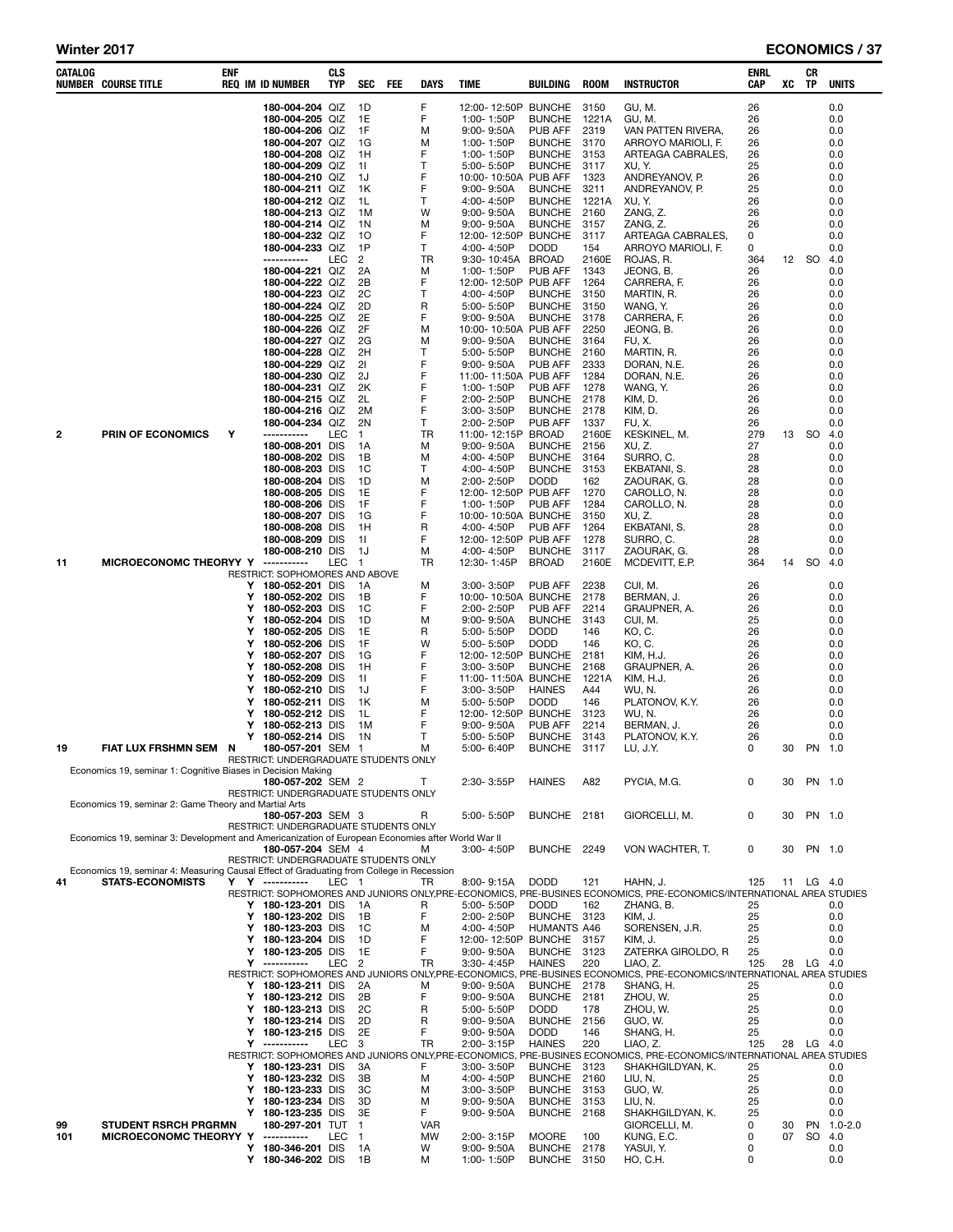## 38 / ECONOMICS Winter 2017

| CATALOG        | <b>NUMBER COURSE TITLE</b>                                                                                                                                                                            | ENF |        | <b>REQ IM ID NUMBER</b>                                                                            | <b>CLS</b><br>TYP | <b>SEC</b>                       | FEE | <b>DAYS</b>       | TIME                                         | BUILDING                      | <b>ROOM</b>    | <b>INSTRUCTOR</b>                    | ENRL<br>CAP   | xс       | CR<br>TP            | <b>UNITS</b>     |
|----------------|-------------------------------------------------------------------------------------------------------------------------------------------------------------------------------------------------------|-----|--------|----------------------------------------------------------------------------------------------------|-------------------|----------------------------------|-----|-------------------|----------------------------------------------|-------------------------------|----------------|--------------------------------------|---------------|----------|---------------------|------------------|
|                |                                                                                                                                                                                                       |     |        | Y 180-346-203 DIS<br>180-346-204 DIS                                                               |                   | 1C<br>1D                         |     | М                 | 9:00-9:50A                                   | <b>BUNCHE</b><br><b>ROYCE</b> | -3170          | FENG, Y.<br>AMADO GARFIAS, M.A.      | 0<br>0        |          |                     | 0.0              |
|                |                                                                                                                                                                                                       |     | Y<br>Y | 180-346-205 DIS                                                                                    |                   | 1E                               |     | М<br>т            | 1:00-1:50P<br>4:00-4:50P                     | <b>BUNCHE</b>                 | 160<br>2160    | YASUI, Y.                            | 0             |          |                     | 0.0<br>0.0       |
|                |                                                                                                                                                                                                       |     | Υ      | 180-346-206                                                                                        | <b>DIS</b>        | 1F                               |     | W                 | 5:00-5:50P                                   | <b>BUNCHE</b>                 | 3170           | HO, C.H.                             | 0             |          |                     | 0.0              |
|                |                                                                                                                                                                                                       |     | Y<br>Y | 180-346-207 DIS<br>180-346-208 DIS                                                                 |                   | 1G<br>1H                         |     | F<br>F            | $9:00 - 9:50A$<br>10:00-10:50A BUNCHE        | <b>DODD</b>                   | 167<br>3153    | HUANG, J.<br>HUANG, J.               | 0<br>0        |          |                     | 0.0<br>0.0       |
|                |                                                                                                                                                                                                       |     | Y      | 180-346-209                                                                                        | <b>DIS</b>        | -11                              |     | М                 | 5:00-5:50P                                   | <b>BUNCHE</b>                 | 3153           | AMADO GARFIAS, M.A.                  | 0             |          |                     | 0.0              |
|                |                                                                                                                                                                                                       |     | Υ<br>Y | 180-346-210 DIS<br>180-346-211 DIS                                                                 |                   | 1J<br>1K                         |     | М<br>F            | 4:00-4:50P<br>3:00-3:50P                     | <b>DODD</b><br><b>DODD</b>    | 78<br>154      | FENG, Y.<br>PECHEU, V.               | 0<br>0        |          |                     | 0.0<br>0.0       |
|                |                                                                                                                                                                                                       |     | Y      | 180-346-212 DIS                                                                                    |                   | 1L                               |     | F                 | 12:00-12:50P                                 | <b>DODD</b>                   | 78             | PECHEU, V.                           | 0             |          |                     | 0.0              |
|                |                                                                                                                                                                                                       |     | Y      | 180-346-213 DIS                                                                                    |                   | 1M                               |     | R                 | 4:00-4:50P                                   | PUB AFF                       | 1323           | DOMURAT, R.                          | 0             |          |                     | 0.0              |
|                |                                                                                                                                                                                                       |     | Υ<br>Y | 180-346-214 DIS<br>180-346-215 DIS                                                                 |                   | 1N<br>10                         |     | R<br>М            | 5:00-5:50P<br>1:00-1:50P                     | PUB AFF<br><b>BUNCHE</b>      | 2238<br>2168   | DOMURAT, R.<br>VIEYRA, M.            | 0<br>0        |          |                     | 0.0<br>0.0       |
|                |                                                                                                                                                                                                       |     | Υ      | 180-346-216 DIS                                                                                    |                   | 1P                               |     | М                 | 9:00-9:50A                                   | <b>BUNCHE</b>                 | 2181           | VIEYRA, M.                           | 0             |          |                     | 0.0              |
| 102            | <b>MACRO ECON THEORY Y</b>                                                                                                                                                                            |     | Y<br>Υ | -----------<br>180-364-201 DIS                                                                     | LEC               | $\overline{1}$<br>1A             |     | TR<br>W           | $8:00 - 9:15A$<br>5:00-5:50P                 | <b>DODD</b><br><b>BUNCHE</b>  | 147<br>3156    | KESKINEL, M.<br>JANG, J.             | 250<br>25     | 11       | SO.                 | 4.0<br>0.0       |
|                |                                                                                                                                                                                                       |     | Y      | 180-364-202 DIS                                                                                    |                   | 1B                               |     | М                 | $9:00 - 9:50A$                               | <b>BUNCHE</b>                 | 2160           | JANG, J.                             | 25            |          |                     | 0.0              |
|                |                                                                                                                                                                                                       |     | Y<br>Y | 180-364-203 DIS<br>180-364-205 DIS                                                                 |                   | 1C<br>1E                         |     | F<br>R            | 11:00-11:50A BUNCHE<br>5:00-5:50P            | PUB AFF                       | 3150<br>2325   | WANG, Y.<br>WANG, Y.                 | 25<br>25      |          |                     | 0.0<br>0.0       |
|                |                                                                                                                                                                                                       |     | Υ      | 180-364-206 DIS                                                                                    |                   | 1F                               |     | F                 | 11:00-11:50A PUB AFF                         |                               | 2238           | JUSTEL, S.                           | 25            |          |                     | 0.0              |
|                |                                                                                                                                                                                                       |     | Y<br>Y | 180-364-207 DIS<br>180-364-208 DIS                                                                 |                   | 1G<br>1H                         |     | М<br>$\mathsf{T}$ | 5:00-5:50P<br>4:00-4:50P                     | <b>BUNCHE</b><br><b>DODD</b>  | 3150<br>78     | GU, Y.<br>GU, Y.                     | 25<br>25      |          |                     | 0.0<br>0.0       |
|                |                                                                                                                                                                                                       |     | Y      | 180-364-210 DIS                                                                                    |                   | 1J                               |     | R                 | 3:00-3:50P                                   | <b>DODD</b>                   | 154            | HU, K.                               | 25            |          |                     | 0.0              |
|                |                                                                                                                                                                                                       |     | Y<br>Y | 180-364-211 DIS                                                                                    |                   | 1K                               |     | R<br>т            | 10:00-10:50A HAINES                          |                               | A82            | HU, K.                               | 25            |          |                     | 0.0<br>0.0       |
| 103            | <b>INTRO-ECONOMETRICS Y</b>                                                                                                                                                                           |     | Y      | 180-364-212 DIS<br>180-374-200 LEC                                                                 |                   | 1L<br>$\overline{1}$             |     | TR                | 11:00-11:50A HAINES<br>2:00-3:15P            | <b>MOORE</b>                  | A20<br>100     | JUSTEL, S.<br>ROJAS, R.              | 22<br>400     | 15       | SO                  | 4.0              |
| 103L           | <b>ECONOMETRICS LAB</b>                                                                                                                                                                               | Y   | Y      | ------------                                                                                       | LEC               | $\overline{1}$                   |     | F                 | 12:00-12:50P MOORE                           |                               | 100            | ROJAS, R.                            | 400           | 30       | <b>SO</b>           | 1.0              |
|                |                                                                                                                                                                                                       |     | Y<br>Y | 180-318-201 LAB<br>180-318-202 LAB                                                                 |                   | 1A<br>1B                         |     | Т<br>Т            | 10:00-10:50A PUB AFF<br>$9:00 - 9:50A$       | <b>PUB AFF</b>                | 2400A<br>2400A | ZHOU, W.<br>ZHOU, W.                 | 25<br>25      |          |                     | 0.0<br>0.0       |
|                |                                                                                                                                                                                                       |     | Y      | 180-318-203 LAB                                                                                    |                   | 1C                               |     | т                 | 4:00-4:50P                                   | PUB AFF                       | 2400A          | XU, M.                               | 25            |          |                     | 0.0              |
|                |                                                                                                                                                                                                       |     | Y<br>Y | 180-318-204 LAB<br>180-318-205 LAB                                                                 |                   | - 1 D<br>1E                      |     | R<br>R            | 10:00-10:50A PUB AFF<br>$9:00 - 9:50A$       | PUB AFF                       | 2400A<br>2400A | HANG, J.<br>HANG, J.                 | 25<br>25      |          |                     | 0.0<br>0.0       |
|                |                                                                                                                                                                                                       |     | Y      | 180-318-206 LAB                                                                                    |                   | 1F                               |     | W                 | 1:00-1:50P                                   | <b>PUB AFF</b>                | 2400A          | LIU, L.                              | 25            |          |                     | 0.0              |
|                |                                                                                                                                                                                                       |     | Y<br>Y | 180-318-207 LAB<br>180-318-208 LAB                                                                 |                   | 1G<br>- 1H                       |     | W<br>W            | 11:00-11:50A PUB AFF<br>12:00-12:50P PUB AFF |                               | 2400A<br>2400A | MCCULLY, B.<br>LIU, L.               | 25<br>25      |          |                     | 0.0<br>0.0       |
|                |                                                                                                                                                                                                       |     | Y      | 180-318-209 LAB                                                                                    |                   | -11                              |     | м                 | 10:00-10:50A PUB AFF                         |                               | 2400A          | COHEN, E.                            | 25            |          |                     | 0.0              |
|                |                                                                                                                                                                                                       |     | Y<br>Y | 180-318-210 LAB<br>180-318-211 LAB                                                                 |                   | - 1J<br>- 1K                     |     | м<br>м            | 11:00-11:50A PUB AFF<br>2:00-2:50P           | PUB AFF                       | 2400A<br>2400A | FON, A.<br>EUN, D.                   | 25<br>25      |          |                     | 0.0<br>0.0       |
|                |                                                                                                                                                                                                       |     | Y      | 180-318-212 LAB                                                                                    |                   | - 1 L                            |     | т                 | 11:00-11:50A PUB AFF                         |                               | 2400A          | XU, M.                               | 25            |          |                     | 0.0              |
|                |                                                                                                                                                                                                       |     | Y<br>Y | 180-318-213 LAB<br>180-318-214 LAB                                                                 |                   | 1M<br>1 N                        |     | м<br>R            | $9:00 - 9:50A$<br>4:00-4:50P                 | PUB AFF<br>PUB AFF            | 2400A<br>2400A | COHEN, E.<br>MCCULLY, B.             | 25<br>25      |          |                     | 0.0<br>0.0       |
|                |                                                                                                                                                                                                       |     | Y      | 180-318-215 LAB                                                                                    |                   | - 10                             |     | м                 | 12:00-12:50P PUB AFF                         |                               | 2400A          | FON, A.                              | 25            |          |                     | 0.0              |
|                | Economics 106E is limited to seniors officially in the Business Economics major on the first enrollment pass. Sophomores/juniors officially in the Business Economics major may enroll on the second  |     |        | Y 180-318-216 LAB 1P                                                                               |                   |                                  |     | W                 | $9:00 - 9:50A$                               | PUB AFF 2400A                 |                | EUN, D.                              | 25            |          |                     | 0.0              |
| pass.<br>106E  | <b>ECON-ENTREPRENERSHPY</b>                                                                                                                                                                           |     |        | 180-418-200 LEC 1                                                                                  |                   |                                  |     | TR                | 12:30-1:45P PERLOFF 1102                     |                               |                | HOPENHAYN, H.A.                      | 0             |          | 14 LG 4.0           |                  |
|                | Economics 106EL is limited to seniors officially in the Business Economics major on the first enrollment pass. Sophomores/juniors officially in the Business Economics major may enroll on the second |     |        | RESTRICT: JUNIORS AND ABOVE, BUSINESS ECONOMICS, ECONOMICS, MATHEMATICS/ECONOMICS                  |                   |                                  |     |                   |                                              |                               |                |                                      |               |          |                     |                  |
| pass.<br>106EL | <b>ECON ENTREP LAB</b>                                                                                                                                                                                | Y   |        | -----------                                                                                        | LEC 1             |                                  |     | W                 | 12:00-12:50P HAINES                          |                               | A2             | HOPENHAYN, H.A.                      | 0             | 30       | SO 1.0              |                  |
|                |                                                                                                                                                                                                       |     |        | RESTRICT: JUNIORS AND ABOVE, BUSINESS ECONOMICS, ECONOMICS, MATHEMATICS/ECONOMICS                  |                   |                                  |     |                   |                                              |                               |                |                                      |               |          |                     |                  |
|                |                                                                                                                                                                                                       |     |        | 180-331-201 LAB 1A<br>180-331-202 LAB 1B                                                           |                   |                                  |     | F<br>F            | 10:00-10:50A ROLFE<br>1:00-1:50P             | BUNCHE 3150                   | 3129           | FAN, X.<br>MA, Y.                    | 0<br>0        |          |                     | 0.0<br>0.0       |
|                |                                                                                                                                                                                                       |     |        | 180-331-203 LAB 1C                                                                                 |                   |                                  |     | F                 | 11:00-11:50A BUNCHE 2178                     |                               |                | FAN, X.                              | 0             |          |                     | 0.0              |
| pass.          | Economics 106V is limited to seniors officially in the Business Economics major on the first enrollment pass. Sophomores/juniors officially in the Business Economics major may enroll on the second  |     |        |                                                                                                    |                   |                                  |     |                   |                                              |                               |                |                                      |               |          |                     |                  |
| 106V           | <b>INVESTMENTS</b>                                                                                                                                                                                    | Y   |        | 180-328-200 LEC 1<br>RESTRICT: SENIORS ONLY, BUSINESS ECONOMICS, ECONOMICS, MATHEMATICS/ECONOMICS  |                   |                                  |     | TR                | 8:00-9:15A HAINES                            |                               | A <sub>2</sub> | WEILL, P.                            | 0             |          | 28 SO 4.0           |                  |
| pass.          | Economics 106V is limited to seniors officially in the Business Economics major on the first enrollment pass. Sophomores/juniors officially in the Business Economics major may enroll on the second  |     |        |                                                                                                    |                   |                                  |     |                   |                                              |                               |                |                                      |               |          |                     |                  |
|                |                                                                                                                                                                                                       |     |        | 180-328-201 LEC 2<br>RESTRICT: BUSINESS ECONOMIC MAJORS                                            |                   |                                  |     | TR                | 9:30-10:45A HAINES A2                        |                               |                | WEILL, P.                            | 0             |          | 28 SO 4.0           |                  |
|                | Economics 106VL is limited to seniors officially in the Business Economics major on the first enrollment pass. Sophomores/juniors officially in the Business Economics major may enroll on the second |     |        |                                                                                                    |                   |                                  |     |                   |                                              |                               |                |                                      |               |          |                     |                  |
| pass.<br>106VL | <b>INVESTMENTS LAB</b>                                                                                                                                                                                | Y   |        | -----------                                                                                        | LEC 1             |                                  |     | F.                | 10:00-10:50A BUNCHE 1209B WEILL, P.          |                               |                |                                      | 0             |          | 30 SO 1.0           |                  |
|                |                                                                                                                                                                                                       |     |        | RESTRICT: SENIORS ONLY, BUSINESS ECONOMICS, ECONOMICS, MATHEMATICS/ECONOMICS                       |                   |                                  |     |                   |                                              |                               |                |                                      |               |          |                     |                  |
|                |                                                                                                                                                                                                       |     |        | 180-342-201 LAB 1A<br>180-342-202 LAB 1B                                                           |                   |                                  |     | F<br>F            | 3:00-3:50P<br>11:00-11:50A PUB AFF 2400A     |                               |                | PUB AFF 2400A ZHANG, M.<br>ZHANG, M. | $\Omega$<br>0 |          |                     | 0.0<br>0.0       |
|                |                                                                                                                                                                                                       |     |        | 180-342-203 LAB 1C                                                                                 |                   |                                  |     | F                 | 12:00-12:50P PUB AFF 2400A LIU, S.           |                               |                |                                      | 0             |          |                     | 0.0              |
| pass.          | Economics 106VL is limited to seniors officially in the Business Economics major on the first enrollment pass. Sophomores/juniors officially in the Business Economics major may enroll on the second |     |        |                                                                                                    |                   |                                  |     |                   |                                              |                               |                |                                      |               |          |                     |                  |
|                |                                                                                                                                                                                                       |     |        | -----------                                                                                        | LEC <sub>2</sub>  |                                  |     | F.                | 9:00-9:50A BUNCHE 2209A WEILL, P.            |                               |                |                                      | 0             |          | 03 SO 1.0           |                  |
|                |                                                                                                                                                                                                       |     |        | RESTRICT: SENIORS ONLY, BUSINESS ECONOMICS, ECONOMICS, MATHEMATICS/ECONOMICS<br>180-342-205 LAB 2A |                   |                                  |     | F                 | 11:00-11:50A PUB AFF                         |                               | 2035H          | LIU. S.                              | 0             |          |                     | 0.0              |
|                |                                                                                                                                                                                                       |     |        | 180-342-206 LAB 2B                                                                                 |                   |                                  |     | F                 | 1:00-1:50P                                   | PUB AFF                       | 2035H          | GALLUZZI, A.                         | 0             |          |                     | 0.0              |
| 107            | HIST OF ECON THEORY Y                                                                                                                                                                                 |     |        | 180-342-207 LAB 2C<br>180-421-200 LEC                                                              |                   | $\overline{1}$                   |     | F<br>TR           | 2:00-2:50P<br>9:30-10:45A BUNCHE 2209A       | PUB AFF                       | 2035H          | GALLUZZI, A.<br>OZLER, S.            | 0<br>125      | 27       |                     | 0.0<br>SO 4.0    |
|                |                                                                                                                                                                                                       |     |        | 180-421-201 LEC 2                                                                                  |                   |                                  |     | TR                | 11:00-12:15P BUNCHE 1209B                    |                               |                | OZLER, S.                            | 125           | 27       |                     | SO 4.0           |
| 111<br>122     | <b>THEORS-GROWTH&amp;DEVELY</b><br>INTERNATNL FINANCE Y                                                                                                                                               |     |        | 180-448-200 LEC<br>180-432-200 LEC                                                                 |                   | $\overline{1}$<br>$\overline{1}$ |     | TR<br>МW          | 12:30-1:45P<br>2:00-3:15P                    | BUNCHE 2209A<br>HUMANTS 169   |                | OSEI TWUMASI, O.I.<br>BURSTEIN, A.T. | 150<br>119    | 14<br>07 |                     | SO 4.0<br>SO 4.0 |
|                |                                                                                                                                                                                                       |     |        | 180-432-201 LEC                                                                                    |                   | - 2                              |     | МW                | 3:30-4:45P                                   | <b>HUMANTS A65</b>            |                | BURSTEIN, A.T.                       | 100           | 08       |                     | SO 4.0           |
| 131<br>131 L   | ECON OF HEALTHCARE Y<br>ECON OF HLTHCAR LAB Y                                                                                                                                                         |     |        | 180-486-200 LEC<br>-----------                                                                     | LEC               | $\overline{1}$<br>$\overline{1}$ |     | MW<br>м           | 9:30-10:45A ROYCE<br>12:00-12:50P PUB AFF    |                               | 190<br>1246    | COSTA, D.L.<br>COSTA, D.L.           | 99<br>100     | 02<br>30 | SO 1.0              | SO 4.0           |
|                |                                                                                                                                                                                                       |     |        | 180-487-201 LAB                                                                                    |                   | 1A                               |     | F                 | 12:00-12:50P PUB AFF                         |                               | 2035H          | TIAN, Y.                             | 25            |          |                     | 0.0              |
|                |                                                                                                                                                                                                       |     |        | 180-487-202 LAB                                                                                    |                   | 1B                               |     | F<br>F            | 1:00-1:50P                                   | PUB AFF                       | 2400A          | TIAN, Y.                             | 25            |          |                     | 0.0<br>0.0       |
|                |                                                                                                                                                                                                       |     |        | 180-487-203 LAB 1C<br>180-487-204 LAB 1D                                                           |                   |                                  |     | F                 | $9:00 - 9:50A$<br>10:00-10:50A PUB AFF       | PUB AFF                       | 2035H<br>2400A | KIM, W.<br>KIM, W.                   | 25<br>25      |          |                     | 0.0              |
| M134           | <b>ENVIRONMENTAL ECON Y</b>                                                                                                                                                                           |     |        | 180-541-200 LEC 1                                                                                  |                   |                                  |     | TR                | 12:30-1:45P                                  | PUB AFF                       | 1246           | BULU-TACIROGLU, M.                   | 25            |          | 14 SO 4.0           |                  |
| M135           | <b>ECON MDL-PBLC CHOIC Y</b>                                                                                                                                                                          |     |        | SAME AS: ENVIRON M134<br>180-546-200 LEC 1                                                         |                   |                                  |     | MW                | 8:00-9:50A                                   | PUB AFF                       | 2317           | SCHWARTZ, T.                         | 10            | 30       | SO 4.0              |                  |
|                |                                                                                                                                                                                                       | Y   |        | SAME AS: POL SCI M105                                                                              |                   |                                  |     |                   |                                              |                               |                |                                      |               |          |                     |                  |
| 141<br>148     | <b>MATH FINANCE</b><br><b>BEHAVIORAL ECON</b>                                                                                                                                                         | Υ   |        | 180-545-200 LEC 1<br>180-590-200 LEC 1                                                             |                   |                                  |     | TR<br>MW          | 3:30-4:45P<br>2:00-3:15P                     | BUNCHE 1209B<br>ROYCE         | 190            | CONVERY, P.D.<br>LU, J.Y.            | 118<br>120    | 16       | SO 5.0<br>08 SO 4.0 |                  |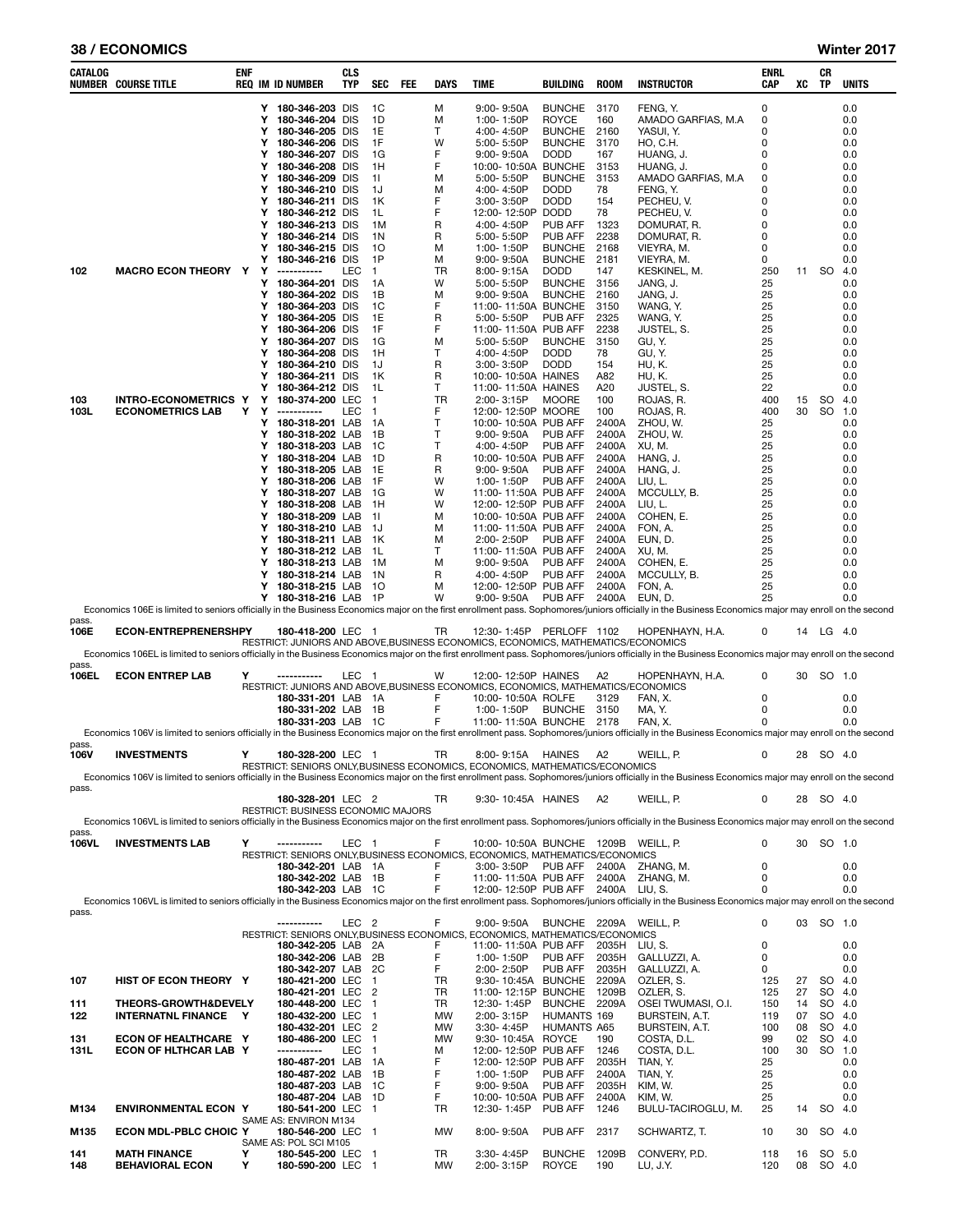## Winter 2017 **ECONOMICS** / 39

| CATALOG               | NUMBER COURSE TITLE                                                                                                                                          | <b>ENF</b>  | <b>REQ IM ID NUMBER</b>                                                                                                                                                                   | <b>CLS</b><br><b>TYP</b> | <b>SEC</b>                         | FEE | <b>DAYS</b>                                                                                       | TIME                                                                                             | BUILDING                                                                                    | <b>ROOM</b>                          | <b>INSTRUCTOR</b>                                                                                                        | ENRL<br>CAP                               | XC                                                 | CR<br><b>TP</b>  | <b>UNITS</b>                                                     |
|-----------------------|--------------------------------------------------------------------------------------------------------------------------------------------------------------|-------------|-------------------------------------------------------------------------------------------------------------------------------------------------------------------------------------------|--------------------------|------------------------------------|-----|---------------------------------------------------------------------------------------------------|--------------------------------------------------------------------------------------------------|---------------------------------------------------------------------------------------------|--------------------------------------|--------------------------------------------------------------------------------------------------------------------------|-------------------------------------------|----------------------------------------------------|------------------|------------------------------------------------------------------|
| 170<br>173A           | <b>INDUS ORG-THRY&amp;TCTC Y</b><br>SOCIAL ENTRPRNRSHIP N                                                                                                    |             | 180-590-201 LEC 2<br>180-720-200 LEC<br>180-739-200 LEC 1                                                                                                                                 |                          | $\overline{1}$                     |     | MW<br>MW<br>W                                                                                     | 3:30-4:45P<br>5:00-6:15P<br>6:15-9:15P                                                           | <b>ROYCE</b><br>MS<br><b>HUMANTS A65</b>                                                    | 190<br>4000A                         | LU, J.Y.<br>ASKER, J.W.<br>ATKESON, A.G.                                                                                 | 119<br>210<br>80                          | 08<br>21<br>30                                     | <b>SO</b><br>SO. | 4.0<br>4.0<br>4.0                                                |
| 181<br>181L           | DEV-ECON INST-W EUR Y<br>ECON INST-W EUR LAB Y                                                                                                               |             | RESTRICT: INSTRUCTOR CONSENT<br>180-780-200 LEC 1<br>-----------<br>180-786-201 LAB<br>180-786-202 LAB<br>180-786-203 LAB<br>180-786-204 LAB 1D<br>180-786-205 LAB 1E                     | LEC                      | $\overline{1}$<br>- 1A<br>1B<br>1C |     | TR<br>T<br>т<br>Т<br>Т<br>R<br>R                                                                  | 2:00-3:15P<br>10:00-10:50A<br>4:00-4:50P<br>4:00-4:50P<br>5:00-5:50P<br>1:00-1:50P<br>4:00-4:50P | PERLOFF 1102<br><b>BUNCHE</b><br>PUB AFF<br><b>BUNCHE</b><br><b>BUNCHE</b><br><b>BUNCHE</b> | 3143<br>2250<br>2168<br>3178<br>3143 | GIORCELLI, M.<br>GIORCELLI, M.<br>TITOV, V.<br>MA, Y.<br>TITOV, V.<br>YANGUAS, M.L.<br>YANGUAS, M.L.                     | 125<br>0<br>0<br>0<br>0<br>0<br>0         | 15<br>30                                           | SO<br><b>SO</b>  | 4.0<br>1.0<br>0.0<br>0.0<br>0.0<br>0.0<br>0.0                    |
| 185                   | <b>CAREER DEVELOPMENT N</b>                                                                                                                                  |             | 180-810-200 LEC 1<br><b>RESTRICT: SENIORS AND ABOVE</b>                                                                                                                                   |                          |                                    |     | <b>VAR</b>                                                                                        |                                                                                                  | <b>BUNCHE</b>                                                                               |                                      | ROSS, S.G.                                                                                                               | 0                                         | 30                                                 |                  | PN 1.0                                                           |
| 187                   | <b>APPLICATN ECON THRY Y</b>                                                                                                                                 |             | 180-805-200 SEM 1<br>RESTRICT: INSTRUCTOR CONSENT                                                                                                                                         |                          |                                    |     | R                                                                                                 | 4:00-6:20P                                                                                       | <b>DODD</b>                                                                                 | 161                                  | SIMON, W.E.                                                                                                              | 40                                        | 30                                                 |                  | SO 4.0                                                           |
| 188SB<br>189          | Economics 187, seminar 1:<br><b>INDIV STD FOR USIE</b><br><b>ADV HONORS SEMINARS N</b>                                                                       | Υ           | 180-899-201 TUT 1<br>180-534-200 SEM 1<br>RESTRICT: INSTRUCTOR CONSENT                                                                                                                    |                          |                                    |     | W<br>M                                                                                            | 6:00-8:50P<br>4:00-4:50P                                                                         | <b>HUMANTS A40</b><br>BUNCHE 3150                                                           |                                      | TORNELL, A.<br>KUNG, E.C.                                                                                                | 0<br>20                                   | 30<br>30                                           |                  | $LG$ 1.0<br>SO 1.0                                               |
| 189HC<br>195A<br>198A | Economics 189, seminar 1: Advanced Honors Seminar for Economics 101, Lecture 1<br><b>HONORS CONTRACTS</b><br><b>INTERNSHIP I</b><br><b>HONORS RESEARCH I</b> | N<br>Υ<br>Y | 180-537-201 TUT 1<br>180-537-202 TUT 2<br>180-870-201 TUT 1<br>180-840-201 TUT 1<br>180-840-202 TUT 2<br>180-840-203 TUT 3<br>180-840-204 TUT 4<br>180-840-205 TUT 5<br>180-840-206 TUT 6 |                          |                                    |     | VAR<br><b>VAR</b><br>м<br>м<br><b>VAR</b><br><b>VAR</b><br><b>VAR</b><br><b>VAR</b><br><b>VAR</b> | 3:00-3:50P<br>4:00-4:50P                                                                         | BUNCHE 3117<br>BUNCHE 3153                                                                  |                                      | GIORCELLI, M.<br>LU, J.Y.<br>OBARA, I.<br>SHENG, S.<br>PINTO, R.R.<br>LLERAS-MUNEY, A.<br>COSTA, D.L.<br>HOPENHAYN, H.A. | 0<br>0<br>0<br>0<br>0<br>0<br>0<br>0<br>0 | 30<br>30<br>30<br>30<br>30<br>30<br>30<br>30<br>30 | LG<br><b>PN</b>  | $LG$ 1.0<br>1.0<br>2.0<br>4.0<br>4.0<br>4.0<br>4.0<br>4.0<br>4.0 |
| 198B                  | <b>HONORS RESEARCH II Y</b>                                                                                                                                  |             | 180-841-201 TUT 1                                                                                                                                                                         |                          |                                    |     | <b>VAR</b>                                                                                        |                                                                                                  |                                                                                             |                                      | TORNELL, A.<br>BOUSTAN, L.M.                                                                                             | 0                                         | 30                                                 | LG               | 4.0                                                              |
| 201B                  | <b>GAME THRY&amp;INFO ECON N</b>                                                                                                                             |             | 180-841-202 TUT 2<br>580-060-200 LEC 1                                                                                                                                                    |                          |                                    |     | <b>VAR</b><br>MW                                                                                  | 9:30-10:45A BUNCHE 3211                                                                          |                                                                                             |                                      | KUNG, E.C.<br>MEYER-TER-VEHN, M.                                                                                         | 0<br>44                                   | 30<br>07                                           | LG<br>SO         | 4.0<br>4.0                                                       |
| 202B                  | <b>BUSINESS CYCLES</b>                                                                                                                                       | N           | RESTRICT: ECONOMICS GRADUATE STUDENTS<br>580-010-200 LEC 1                                                                                                                                |                          |                                    |     | TR                                                                                                | 2:00-3:15P                                                                                       | BUNCHE 3150                                                                                 |                                      | WEILL, P.                                                                                                                | 50                                        | 15                                                 |                  | SO 4.0                                                           |
|                       |                                                                                                                                                              |             | RESTRICT: ECONOMICS GRADUATE STUDENTS                                                                                                                                                     |                          |                                    |     |                                                                                                   |                                                                                                  |                                                                                             |                                      |                                                                                                                          |                                           |                                                    |                  |                                                                  |
| 203B                  | <b>ECONOMETRICS II</b>                                                                                                                                       | N           | 580-058-200 LEC 1<br>RESTRICT: ECONOMICS GRADUATE STUDENTS                                                                                                                                |                          |                                    |     | TR                                                                                                | 9:30-10:45A PUB AFF                                                                              |                                                                                             | 2232                                 | HAHN, J.                                                                                                                 | 50                                        | 12                                                 | SO               | 4.0                                                              |
| <b>M204A</b>          | <b>CCPR SEMINAR</b>                                                                                                                                          | N           | 580-017-200 SEM 1<br>SAME AS: SOCIOL M225A<br>RESTRICT: ECONOMICS GRADUATE STUDENTS                                                                                                       |                          |                                    |     | W                                                                                                 | 12:00-1:20P                                                                                      | <b>PUB AFF</b>                                                                              | 4240                                 | BRAND, J.E.                                                                                                              | 20                                        | 30                                                 |                  | SU 4.0                                                           |
| M204M                 | PHARMCTCL ECON&PLCYY                                                                                                                                         |             | 580-047-200 SEM 1<br>SAME AS: HLT POL M204B<br>RESTRICT: ECONOMICS GRADUATE STUDENTS                                                                                                      |                          |                                    |     | R                                                                                                 | 4:30-6:20P                                                                                       | PUB HLT                                                                                     | 61235                                | COMANOR, W.S.                                                                                                            | 20                                        | 30                                                 |                  | 1.0                                                              |
| 206                   | Course meets 1/19, 1/26, 2/2, 2/9, 2/16, 3/2, 3/9, 3/16 in room Law 1314.<br><b>LAW AND ECON WRKSHPY</b>                                                     |             | 580-053-200 SEM 1                                                                                                                                                                         |                          |                                    |     | R                                                                                                 | 12:05-1:40P                                                                                      | LAW                                                                                         |                                      | STREMITZER, A.                                                                                                           | 0                                         | 30                                                 |                  | SO 2.0/3.0                                                       |
| 213B                  | <b>GNRL EQLBRM&amp;GM THRYN</b>                                                                                                                              |             | 580-091-200 LEC 1                                                                                                                                                                         |                          |                                    |     | MW                                                                                                | $3:35 - 4:50P$                                                                                   | <b>BUNCHE</b>                                                                               | 9383                                 | PYCIA, M.G.                                                                                                              | 30                                        | 30                                                 | SO               | 4.0                                                              |
| 218B                  | <b>SEM-ECONOMIC THEORYN</b>                                                                                                                                  |             | RESTRICT: ECONOMICS GRADUATE STUDENTS<br>580-110-200 SEM 1<br>RESTRICT: ECONOMICS GRADUATE STUDENTS                                                                                       |                          |                                    |     | т                                                                                                 | 1:00-1:50P                                                                                       | <b>BUNCHE</b>                                                                               | 9383                                 | MEYER-TER-VEHN, M.                                                                                                       | 30                                        | 30                                                 |                  | SU 4.0                                                           |
| 219B                  | <b>ECON THRY&amp;MATH ECONN</b>                                                                                                                              |             | 580-113-200 LEC 1<br>RESTRICT: ECONOMICS GRADUATE STUDENTS                                                                                                                                |                          |                                    |     | R                                                                                                 | 3:30-4:50P                                                                                       | <b>BUNCHE</b>                                                                               | 9383                                 | MEYER-TER-VEHN, M.                                                                                                       | 30                                        | 30                                                 |                  | SU 4.0                                                           |
| 221B                  | <b>MONETARY ECON II</b>                                                                                                                                      | N           | 580-126-200 LEC 1                                                                                                                                                                         |                          |                                    |     | T                                                                                                 | 2:30-4:45P                                                                                       | <b>BUNCHE</b>                                                                               | 9294                                 | FARMER, R.E.                                                                                                             | 25                                        | 30                                                 |                  | SO 4.0                                                           |
| 228B                  | <b>SEM-MONETARY ECON</b>                                                                                                                                     | N           | RESTRICT: ECONOMICS GRADUATE STUDENTS<br>580-167-200 SEM 1                                                                                                                                |                          |                                    |     | т                                                                                                 | 12:00-12:50P BUNCHE                                                                              |                                                                                             | 9383                                 | BIGIO LUKS, M.S.                                                                                                         | 40                                        | 30                                                 |                  | SU 4.0                                                           |
| 229B                  | <b>WKSHP-MONETARY ECONN</b>                                                                                                                                  |             | RESTRICT: ECONOMICS GRADUATE STUDENTS<br>580-173-200 LEC 1                                                                                                                                |                          |                                    |     | м                                                                                                 | 11:40-12:55P BUNCHE                                                                              |                                                                                             | 9383                                 | BIGIO LUKS, M.S.                                                                                                         | 30                                        | 30                                                 |                  | SU 4.0                                                           |
| 231B                  | ADV ECONOMETRICS 2 N                                                                                                                                         |             | <b>RESTRICT: ECONOMICS GRADUATE STUDENTS</b><br>580-190-200 LEC 1                                                                                                                         |                          |                                    |     | Т                                                                                                 | 9:00-11:30A BUNCHE 9383                                                                          |                                                                                             |                                      | SHENG, S.                                                                                                                | 35                                        | 30                                                 |                  | SO 4.0                                                           |
| 232D                  | <b>TOPICS-ECONOMETRICSN</b>                                                                                                                                  |             | RESTRICT: ECONOMICS GRADUATE STUDENTS<br>580-196-200 LEC 1                                                                                                                                |                          |                                    |     | R                                                                                                 | 9:00-11:30A BUNCHE 9383                                                                          |                                                                                             |                                      | SANTOS, A.                                                                                                               | 20                                        | 30                                                 |                  | SO 4.0                                                           |
| 232M<br>238B          | <b>TOPICS-ECONOMETRICSN</b><br>PROSEM-ECONOMETRICSN                                                                                                          |             | RESTRICT: ECONOMICS GRADUATE STUDENTS<br>580-200-200 LEC 1<br>580-229-200 SEM 1                                                                                                           |                          |                                    |     | м<br>R                                                                                            | 5:00-7:25P<br>12:00-12:50P BUNCHE                                                                | BUNCHE 9383                                                                                 | 9383                                 | BUCHINSKY, M.<br>SHENG, S.                                                                                               | 20<br>40                                  | 30<br>30                                           |                  | SO 4.0<br>SU 4.0                                                 |
| 239B                  | <b>WRKSHP-ECONOMETRICSN</b>                                                                                                                                  |             | RESTRICT: ECONOMICS GRADUATE STUDENTS<br>580-235-200 LEC 1                                                                                                                                |                          |                                    |     | W                                                                                                 | 3:30-4:50P                                                                                       | BUNCHE 9294                                                                                 |                                      | SHENG, S.                                                                                                                | 40                                        | 30                                                 |                  | SU 4.0                                                           |
| 241                   | <b>ECON HIST-W EUROPE</b>                                                                                                                                    | N           | RESTRICT: ECONOMICS GRADUATE STUDENTS<br>580-245-200 LEC 1                                                                                                                                |                          |                                    |     | R                                                                                                 | 11:30-1:45P                                                                                      | BUNCHE 9294                                                                                 |                                      | GIORCELLI, M.                                                                                                            | 25                                        | 30                                                 |                  | SO 4.0                                                           |
| C246B                 | <b>ECONOMIC HISTORY</b>                                                                                                                                      | N           | RESTRICT: ECONOMICS GRADUATE STUDENTS<br>580-284-200 SEM 1                                                                                                                                |                          |                                    |     | <b>MW</b>                                                                                         | 3:30-4:45P                                                                                       | BUNCHE A152                                                                                 |                                      | COSTA, D.L.                                                                                                              | 20                                        | 30                                                 |                  | SU 4.0                                                           |
| 248B                  | <b>ECONOMIC HISTORY</b>                                                                                                                                      | N           | RESTRICT: ECONOMICS GRADUATE STUDENTS<br>580-311-200 SEM 1                                                                                                                                |                          |                                    |     | T.                                                                                                | 12:30-1:50P                                                                                      | BUNCHE 9294                                                                                 |                                      | COSTA, D.L.                                                                                                              | 20                                        | 30                                                 |                  | SU 4.0                                                           |
| 261B                  | <b>LABOR ECONOMICS II</b>                                                                                                                                    | N           | RESTRICT: ECONOMICS GRADUATE STUDENTS<br>580-377-200 LEC 1                                                                                                                                |                          |                                    |     | T.                                                                                                | 9:00-11:30A BUNCHE 9294                                                                          |                                                                                             |                                      | VON WACHTER, T.                                                                                                          | 25                                        | 30                                                 | SO 4.0           |                                                                  |
| 262F                  | PBLC SCTR MICROECON N                                                                                                                                        |             | RESTRICT: ECONOMICS GRADUATE STUDENTS<br>580-372-200 LEC 1                                                                                                                                |                          |                                    |     | R                                                                                                 | 9:00-11:20A BUNCHE 9294                                                                          |                                                                                             |                                      | KUNG, E.C.                                                                                                               | 20                                        | 30                                                 |                  | SO 4.0                                                           |
| C266B                 | <b>SEM-LABOR ECONOMICSN</b>                                                                                                                                  |             | <b>RESTRICT: ECONOMICS GRADUATE STUDENTS</b><br>580-397-200 SEM 1                                                                                                                         |                          |                                    |     | <b>MW</b>                                                                                         | 4:00-5:50P                                                                                       | PUB AFF                                                                                     | 1264                                 | BRAND, J.E.                                                                                                              | 5                                         | 30                                                 |                  | SU 4.0                                                           |
| 268B                  | SEM-LABOR&POPULATN N                                                                                                                                         |             | RESTRICT: ECONOMICS GRADUATE STUDENTS<br>580-413-200 SEM 1                                                                                                                                |                          |                                    |     | м                                                                                                 | 1:00-2:20P                                                                                       | BUNCHE 9383                                                                                 |                                      | VON WACHTER, T.                                                                                                          | 30                                        | 30                                                 |                  | SU 4.0                                                           |
| 269B                  | <b>WORKSHOP-LABOR ECONN</b>                                                                                                                                  |             | RESTRICT: ECONOMICS GRADUATE STUDENTS<br>580-421-200 LEC 1                                                                                                                                |                          |                                    |     | T                                                                                                 | 3:30-4:50P                                                                                       | BUNCHE 9383                                                                                 |                                      | VON WACHTER, T.                                                                                                          | 30                                        | 30                                                 |                  | SU 4.0                                                           |
| 271B                  | <b>IND ORG&amp;PRC PLC® N</b>                                                                                                                                |             | RESTRICT: ECONOMICS GRADUATE STUDENTS<br>580-428-200 LEC 1                                                                                                                                |                          |                                    |     | м                                                                                                 | 2:00-4:25P                                                                                       | BUNCHE 9294                                                                                 |                                      | ASKER, J.W.                                                                                                              | 24                                        | 30                                                 | SO 4.0           |                                                                  |
| 278B                  | <b>INDSTRL ORGN&amp;REGLTN N</b>                                                                                                                             |             | RESTRICT: ECONOMICS GRADUATE STUDENTS<br>580-473-200 SEM 1                                                                                                                                |                          |                                    |     | W                                                                                                 | 1:00-2:20P                                                                                       | BUNCHE 9294                                                                                 |                                      | HACKMANN, M.B.                                                                                                           | 24                                        | 30                                                 |                  | SU 4.0                                                           |
| 279B                  | <b>WRKSHP-BUSINESS ORGN</b>                                                                                                                                  |             | RESTRICT: ECONOMICS GRADUATE STUDENTS<br>580-479-200 LEC 1                                                                                                                                |                          |                                    |     | т                                                                                                 | 2:00-3:20P                                                                                       | BUNCHE 9383                                                                                 |                                      | HACKMANN, M.B.                                                                                                           | 20                                        | 30                                                 |                  | SU 4.0                                                           |
| 282A                  | TPCS-INTERNTNL ECON N                                                                                                                                        |             | RESTRICT: ECONOMICS GRADUATE STUDENTS<br>580-493-200 LEC 1                                                                                                                                |                          |                                    |     | W                                                                                                 | 9:00-11:20A BUNCHE 9383                                                                          |                                                                                             |                                      | BURSTEIN, A.T.                                                                                                           | 20                                        | 30                                                 |                  | SO 4.0                                                           |
|                       |                                                                                                                                                              |             | RESTRICT: ECONOMICS GRADUATE STUDENTS                                                                                                                                                     |                          |                                    |     |                                                                                                   |                                                                                                  |                                                                                             |                                      |                                                                                                                          |                                           |                                                    |                  |                                                                  |
| C285B                 | <b>INTERNATIONAL ECON</b>                                                                                                                                    | N           | 580-511-200 SEM 1<br>RESTRICT: ECONOMICS GRADUATE STUDENTS                                                                                                                                |                          |                                    |     | w                                                                                                 | 11:45-12:50P BUNCHE 9383                                                                         |                                                                                             |                                      | TORNELL, A.                                                                                                              | 20<br>30                                  | 30                                                 |                  | SU 4.0                                                           |
| 288B                  | <b>INTRNTL&amp;DEVELP ECON N</b>                                                                                                                             |             | 580-527-200 SEM 1<br>RESTRICT: ECONOMICS GRADUATE STUDENTS                                                                                                                                |                          |                                    |     | R                                                                                                 | 2:00-2:50P                                                                                       | BUNCHE 9294                                                                                 |                                      | TORNELL, A.                                                                                                              |                                           |                                                    | 30 SU 4.0        |                                                                  |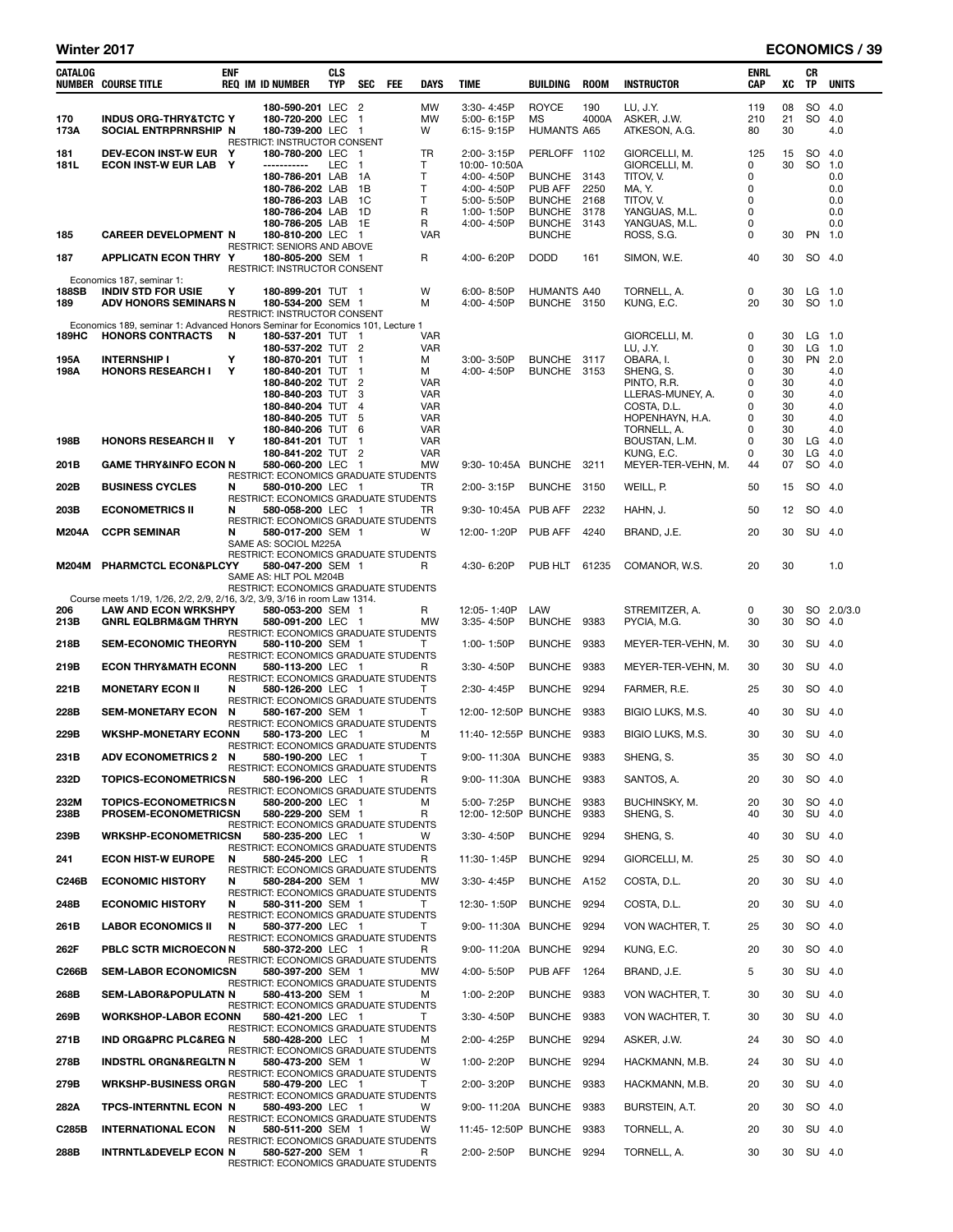| CATALOG          | <b>NUMBER COURSE TITLE</b>                                                                                                                                                          | <b>ENF</b> | <b>REQ IM ID NUMBER</b>                                    | <b>CLS</b><br>TYP | SEC                            | FEE | DAYS                     | <b>TIME</b>                                                                         | BUILDING             | <b>ROOM</b>  | <b>INSTRUCTOR</b>                   | ENRL<br>CAP | XC       | СR<br>TP        | <b>UNITS</b>             |
|------------------|-------------------------------------------------------------------------------------------------------------------------------------------------------------------------------------|------------|------------------------------------------------------------|-------------------|--------------------------------|-----|--------------------------|-------------------------------------------------------------------------------------|----------------------|--------------|-------------------------------------|-------------|----------|-----------------|--------------------------|
| 298B             | <b>ASSET PRICING</b>                                                                                                                                                                | N          | 580-585-200 SEM 1                                          |                   |                                |     | Τ                        | 6:00-9:15P                                                                          | PUB AFF              | 2214         | ELLICKSON, B.C.                     | 0           | 30       | SU 4.0          |                          |
| 401B             | <b>APPLIED ECONOMICS</b>                                                                                                                                                            | N          | RESTRICT: ECONOMICS GRADUATE STUDENTS<br>580-603-200 LEC 1 |                   |                                |     | TR                       | 2:00-3:15P                                                                          | PUB AFF              | 2270         | LEAMER, E.E.                        | 60          | 30       | LG              | - 4.0                    |
| 402B             | <b>APPLIED MACROECON</b>                                                                                                                                                            | N          | 580-605-200 LEC 1                                          |                   |                                |     | TR                       | RESTRICT: ECONOMICS - MASTER OF APPLIED ECONOMICS MAJORS<br>9:30-10:45A PUB AFF     |                      | 2250         | FARMER, R.E.                        | 60          | 16       | LG 4.0          |                          |
|                  |                                                                                                                                                                                     |            |                                                            |                   |                                |     |                          | RESTRICT: ECONOMICS - MASTER OF APPLIED ECONOMICS MAJORS                            |                      |              |                                     |             |          |                 |                          |
| 403B             | <b>APPL ECONOMETRICS</b>                                                                                                                                                            | N          | 580-607-200 LEC 1                                          |                   |                                |     | <b>MW</b>                | 3:30-4:45P<br>RESTRICT: ECONOMICS - MASTER OF APPLIED ECONOMICS MAJORS              | PUB AFF 1234         |              | CONVERY, P.D.                       | 60          | 15       | $LG$ 4.0        |                          |
| 404B             | WRITING&PRESENTTN 2 N                                                                                                                                                               |            | 580-609-200 SEM 1                                          |                   |                                |     | МW                       | 9:30-12:15P BUNCHE<br>RESTRICT: ECONOMICS - MASTER OF APPLIED ECONOMICS MAJORS      |                      | 3123         | MC CLUSKEY, T.J.                    | 25          | 30       | $LG$ 4.0        |                          |
|                  |                                                                                                                                                                                     |            | 580-609-201 SEM 2                                          |                   |                                |     | МW                       | 12:30-3:20P BUNCHE 3123<br>RESTRICT: ECONOMICS - MASTER OF APPLIED ECONOMICS MAJORS |                      |              | MC CLUSKEY, T.J.                    | 25          | 30       | $LG$ 4.0        |                          |
| 495              | <b>TCHING-COLLEGE ECON N</b>                                                                                                                                                        |            | 580-775-200 SEM 1<br>RESTRICT: ECONOMICS GRADUATE STUDENTS |                   |                                |     | TR                       | 11:00-12:50P BUNCHE                                                                 |                      |              | MCGARRY, K.M.                       | 35          | 30       | SU 2.0          |                          |
| <b>EDUCATION</b> |                                                                                                                                                                                     |            |                                                            |                   |                                |     |                          |                                                                                     |                      |              |                                     |             |          |                 |                          |
| 98               | <b>CRITICAL ISSUES-EDU</b>                                                                                                                                                          | N          | 183-256-200 SEM 1                                          |                   |                                |     | R                        | 4:00-5:50P                                                                          | MS                   | 5148         | HOWARD, T.C.                        | 25          | 30       |                 | $LG$ 4.0                 |
|                  |                                                                                                                                                                                     |            | RESTRICT: INSTRUCTOR CONSENT<br>183-256-202 SEM 2          |                   |                                |     | W                        | $3:00 - 4:50P$                                                                      | <b>MOORE</b>         | 3140         | BLACKMON, S.M.                      | 30          | 30       | LG              | 4.0                      |
|                  |                                                                                                                                                                                     |            | RESTRICT: INSTRUCTOR CONSENT<br>183-256-203 SEM 3          |                   |                                |     | М                        | 3:00-4:50P                                                                          | <b>PUB AFF</b>       | 1284         | TUNSTALL, J.D.                      | 20          | 30       |                 | $LG$ 4.0                 |
| <b>98TA</b>      | EDUC FOR SOCL JUSTC N                                                                                                                                                               |            | RESTRICT: INSTRUCTOR CONSENT<br>183-294-200 SEM 1          |                   |                                |     | T.                       | 11:00-1:50P                                                                         | <b>MOORE</b>         | 2120         | RAYGOZA, M.C.                       | 16          | 30       |                 | $LG$ 5.0                 |
| 99               | <b>STUDENT RSRCH PRGRMN</b>                                                                                                                                                         |            | 183-297-201 TUT 1                                          |                   |                                |     | VAR                      |                                                                                     |                      |              | GRAHAM, S.H.                        | 0           | 30       |                 | PN 1.0-2.0               |
|                  |                                                                                                                                                                                     |            | 183-297-202 TUT<br>183-297-203 TUT                         |                   | $\overline{2}$<br>3            |     | <b>VAR</b><br>VAR        |                                                                                     |                      |              | JAQUETTE, O.<br>WILMS, W.W.         | 0<br>0      | 30<br>30 |                 | PN 1.0-2.0<br>PN 1.0-2.0 |
|                  |                                                                                                                                                                                     |            | 183-297-204 TUT 4<br>183-297-205 TUT                       |                   | 5                              |     | VAR<br>VAR               |                                                                                     |                      |              | WOOD, J.J.<br>SUAREZ-OROZCO, C.E    | 0<br>0      | 30<br>30 |                 | PN 1.0-2.0<br>PN 1.0-2.0 |
|                  |                                                                                                                                                                                     |            | 183-297-206 TUT                                            |                   | 6                              |     | VAR                      |                                                                                     |                      |              | NOGUERA, P.A.                       | 0           | 30       |                 | PN 1.0-2.0               |
|                  |                                                                                                                                                                                     |            | 183-297-207 TUT<br>183-297-208 TUT                         |                   | 7<br>-8                        |     | VAR<br>VAR               |                                                                                     |                      |              | GOMEZ, K.<br>GUILLEN, L.I.          | 0<br>0      | 30<br>30 |                 | PN 1.0-2.0<br>PN 1.0-2.0 |
| M103             | <b>ASIAN AM EDUCATION</b>                                                                                                                                                           | N          | 183-297-209 TUT<br>183-318-200 SEM 1                       |                   | 9                              |     | VAR<br>МW                | 12:00-1:50P                                                                         | PUB AFF              | 1234         | RIOS AGUILAR, C.<br>LIN, M.H.       | 0<br>14     | 30<br>30 | <b>PN</b><br>LG | $1.0 - 2.0$<br>4.0       |
|                  |                                                                                                                                                                                     |            | SAME AS: ASIA AM M114                                      |                   |                                |     |                          |                                                                                     |                      |              |                                     |             |          |                 |                          |
| 132              | AUTISM-MND&BRAIN&EDN                                                                                                                                                                |            | -----------<br>183-493-201 DIS                             | LEC               | $\mathbf{1}$<br>1A             |     | м<br>W                   | 3:00-4:50P<br>$3:00 - 4:50P$                                                        | LAKRETZ 110<br>MOORE | 2120         | KASARI. C.L.<br>DIMACHKIE, A.       | 115<br>35   | 30       | LG              | 5.0<br>0.0               |
|                  |                                                                                                                                                                                     |            | 183-493-202 DIS<br>183-493-203 DIS                         |                   | 1В<br>1C                       |     | W<br>W                   | $3:00 - 4:50P$<br>$3:00 - 4:50P$                                                    | МS<br><b>MOORE</b>   | 5128<br>3320 | LEE, H.S.<br>STERRETT, K.           | 40<br>40    |          |                 | 0.0<br>0.0               |
|                  |                                                                                                                                                                                     |            | 183-493-204 DIS                                            |                   | 1D                             |     | W                        | 3:00-4:50P                                                                          | PUB AFF              | 2317         | CHOW, J.                            | 40          |          |                 | 0.0                      |
| 139              | ED PROGRAM EVALUATN N                                                                                                                                                               |            | RESTRICT: INSTRUCTOR CONSENT<br>183-535-200 SEM 1          |                   |                                |     | TR                       | 1:00-2:50P                                                                          | <b>MOORE</b>         | 3140         | ALKIN, M.C.                         | 25          | 30       | LG              | 5.0                      |
| 143              | UNDERSTAND PATHWAYSN                                                                                                                                                                |            | -----------<br>183-558-200 DIS                             | LEC               | $\overline{\phantom{a}}$<br>1A |     | W<br>W                   | 9:00-10:50A MOORE<br>11:00-12:50P MOORE                                             |                      | 3140<br>3140 | MCDONOUGH, P.M.<br>BATES, A.K.      | 35<br>35    | 30       | $LG$ 4.0        | 0.0                      |
| M145B            | <b>RESTORING CIVILITY</b>                                                                                                                                                           | Y          | 183-571-200 LEC                                            |                   | $\overline{1}$                 |     | F                        | 11:00-2:50P                                                                         | <b>MOORE</b>         | 3140         | WILMS, W.W.                         | 15          | 30       | $LG$ 4.0        |                          |
| 147              | <b>LGBT ISSUES-ED&amp;LAW</b>                                                                                                                                                       | N          | SAME AS: CHICANO M174B<br>183-584-200 LEC                  |                   | - 1                            |     | WF                       | 11:00-12:50P MOORE                                                                  |                      | 3320         | BIEGEL, S.                          | 20          | 30       | LG              | 4.0                      |
| C <sub>160</sub> | <b>INTERGROUP DIALOGUE N</b>                                                                                                                                                        |            | 183-660-200 SEM 1<br>RESTRICT: INSTRUCTOR CONSENT          |                   |                                |     | T                        | 1:00-4:50P                                                                          | <b>MOORE</b>         | 3320         | HURTADO, S.                         | 8           | 30       | LG              | 4.0                      |
|                  |                                                                                                                                                                                     |            | 183-660-202 SEM 2<br>RESTRICT: INSTRUCTOR CONSENT          |                   |                                |     | $\mathsf{T}$             | 1:00-4:50P                                                                          | <b>MOORE</b>         |              | YEAKLEY, A.M.                       | 8           | 30       | LG              | 4.0                      |
| 162              | POLICY ANLYS&POLTCS N                                                                                                                                                               |            | -----------                                                | LEC 1             |                                |     | MW                       | 10:00-11:50A BUNCHE                                                                 |                      | 2209A        | NOGUERA, P.A.                       | 200         | 30       | LG 3.0          |                          |
|                  |                                                                                                                                                                                     |            | 183-674-201 DIS<br>183-674-204 DIS                         |                   | 1A<br>1C                       |     | м<br>М                   | 10:00-11:50A BUNCHE<br>10:00-11:50A DODD                                            |                      | 2160<br>78   | BERRYMAN, A.A.<br>BAMISHIGBIN, T.A. | 40<br>40    |          |                 | 0.0<br>0.0               |
|                  |                                                                                                                                                                                     |            | 183-674-205 DIS<br>183-674-206 DIS                         |                   | 1D<br>1E                       |     | М<br>М                   | 10:00-11:50A LAKRETZ<br>10:00-11:50A MOORE                                          |                      | 120<br>3320  | THAVISETH, L.J.<br>BITAR, J.S.      | 40<br>40    |          |                 | 0.0<br>0.0               |
| M182A            | LANG&LIT&ETHNOGRPHYY                                                                                                                                                                |            | 183-792-200 FLD                                            |                   | $\overline{1}$                 |     | R                        | 2:00-5:50P                                                                          | <b>FIELD</b>         |              | ORELLANA, M.E.                      | 15          | 30       | $LG$ 2.0        |                          |
| 184              | <b>VAR TOPICS-TCH&amp;LRN</b>                                                                                                                                                       | N          | SAME AS: AF AMER M182A<br>183-804-200 LEC 1                |                   |                                |     | R                        | 4:00-4:50P                                                                          | <b>MOORE</b>         | 3320         | ISKEN, J.A.                         | 30          | 30       |                 | PN 2.0                   |
| 185              | <b>CMNTY SRVC LEARNING N</b>                                                                                                                                                        |            | 183-810-200 LEC 1<br>RESTRICT: INSTRUCTOR CONSENT          |                   |                                |     | T                        | 5:00-6:50P                                                                          | <b>MOORE</b>         | 3140         | SHEN, C.                            | 25          | 30       |                 | SO 4.0                   |
| 187              | <b>VARIABLE TOPICS</b><br>Education 187, seminar 1: Cognitive Development and Education                                                                                             | N          | 183-822-200 SEM 1                                          |                   |                                |     | TR                       | 9:00-10:50A MOORE                                                                   |                      | 3320         | GRAMMER, J.K.                       | 40          | 30       |                 | LG 5.0                   |
|                  |                                                                                                                                                                                     |            | 183-822-202 SEM 2                                          |                   |                                |     | М                        | 9:00-12:50P MOORE                                                                   |                      | 1048         | GHAVAMI, N.                         | 25          | 30       |                 | LG 5.0                   |
|                  | Education 187, seminar 2: How Diversity Shapes Psychology of Gender in Educational Contexts: Toward Intersectional Approach                                                         |            | 183-822-203 SEM 3                                          |                   |                                |     | т                        | 1:00-4:50P                                                                          | <b>MOORE</b>         | 3030         | TORRES, C.A.                        | 20          | 30       |                 | LG 5.0                   |
|                  | Education 187, seminar 3: Global Citizenship Education                                                                                                                              |            | 183-822-204 SEM 4                                          |                   |                                |     | м                        | 3:00-4:50P                                                                          | MS                   | 3915D        | OMWAMI, E.S.                        | 20          | 30       |                 | LG 5.0                   |
| 188SB            | Education 187, seminar 4: Social Context of Learners in K-12: Diversity, Residential Mobility, Immigration, and Food Security Conditions in California<br><b>INDIV STD FOR USIE</b> | Υ          | 183-825-201 TUT 1                                          |                   |                                |     | <b>UNSCHED</b>           |                                                                                     |                      |              | GRAHAM, S.H.                        | 1           | 30       |                 | LG 1.0                   |
| 189HC            | <b>HONORS CONTRACTS</b>                                                                                                                                                             | Ν          | 183-537-201 TUT 1                                          |                   |                                |     | <b>VAR</b>               |                                                                                     |                      |              | NOGUERA, P.A.                       | 0           | 30       | LG 1.0          |                          |
| M190             | <b>ARTS ED PRACTICUM</b>                                                                                                                                                            | Υ          | 183-840-200 SEM 1<br>SAME AS: ARTS ED M192                 |                   |                                |     | R                        | 6:00-8:50P                                                                          | <b>BROAD</b>         | 7240         | BIANCHI, J.                         | 5           | 30       | SO 4.0          |                          |
|                  | M190SL ARTS ED CAPSTONE                                                                                                                                                             | Υ          | RESTRICT: INSTRUCTOR CONSENT<br>183-839-200 SEM 1          |                   |                                |     | R                        | 6:00-8:50P                                                                          | <b>BROAD</b>         | 2101         | BUTLER, L.S.                        | 5           | 30       |                 | SO 4.0                   |
|                  |                                                                                                                                                                                     |            | SAME AS: ARTS ED M192SL                                    |                   |                                |     |                          |                                                                                     |                      |              |                                     |             |          |                 |                          |
| M194A            | <b>LANG&amp;LITRCY&amp;HUM DEVY</b>                                                                                                                                                 |            | RESTRICT: INSTRUCTOR CONSENT<br>183-866-200 SEM 1          |                   |                                |     | w                        | 11:00-12:50P PUB AFF                                                                |                      | 2238         | ORELLANA, M.E.                      | 15          | 30       | LG 5.0          |                          |
| 196C             | INST APPRNT-LAB SCH                                                                                                                                                                 | N          | SAME AS: AF AMER M194A<br>183-876-200 TUT 1                |                   |                                |     | W                        | 3:00-3:50P                                                                          | <b>MOORE</b>         |              | GRAMMER, J.K.                       | 10          | 30       | LG              | - 4.0                    |
|                  |                                                                                                                                                                                     |            | RESTRICT: INSTRUCTOR CONSENT<br>183-876-202 TUT 2          |                   |                                |     | T                        | 3:30-5:15P                                                                          | <b>FIELD</b>         |              | WILSON, C.A.                        | 12          | 30       |                 | $LG$ 4.0                 |
|                  |                                                                                                                                                                                     |            | RESTRICT: JUNIORS AND ABOVE                                |                   |                                |     |                          |                                                                                     |                      |              |                                     |             |          |                 |                          |
|                  |                                                                                                                                                                                     |            | 183-876-203 TUT 3<br>183-876-204 TUT 4                     |                   |                                |     | <b>VAR</b><br><b>VAR</b> |                                                                                     |                      |              | MISTRY, R.S.<br>GRAHAM, S.H.        | 0<br>0      | 30<br>30 | $LG$ 4.0        | $LG$ 4.0                 |
| 196D             | INST APPRNTC-PARTNR N                                                                                                                                                               |            | 183-872-201 TUT 1<br>RESTRICT: JUNIORS AND ABOVE           |                   |                                |     | T                        | 10:00-11:50A MOORE                                                                  |                      | 3030         | BANG, S.H.                          | 25          | 30       | $LG$ 4.0        |                          |
|                  |                                                                                                                                                                                     |            | 183-872-202 TUT 2                                          |                   |                                |     | $\mathsf{T}$             | 10:00-11:50A MOORE                                                                  |                      | 3021         | MORAN, B.M.                         | 10          | 30       | LG              | -4.0                     |
| 196R             | <b>RESEARCH APPRNTCSHPN</b>                                                                                                                                                         |            | RESTRICT: JUNIORS AND ABOVE<br>183-873-201 TUT 1           |                   |                                |     | <b>VAR</b>               |                                                                                     |                      |              | GOMEZ, K.                           | 0           | 30       |                 | PN 2.0-4.0               |
|                  |                                                                                                                                                                                     |            | 183-873-202 TUT 2<br>183-873-203 TUT                       |                   | -3                             |     | <b>VAR</b><br>VAR        |                                                                                     |                      |              | GRAHAM, S.H.<br>BAILEY, A.          | 0<br>0      | 30<br>30 |                 | PN 2.0-4.0<br>PN 2.0-4.0 |
|                  |                                                                                                                                                                                     |            | 183-873-204 TUT 4                                          |                   |                                |     | VAR                      |                                                                                     |                      |              | GRAMMER, J.K.                       | 0           | 30       |                 | PN 2.0-4.0               |
| 197              | <b>INDIVIDUAL STUDIES</b>                                                                                                                                                           | Ν          | 183-881-201 TUT 1                                          |                   |                                |     | VAR                      |                                                                                     |                      |              | SHEN, C.                            | 0           | 30       |                 | SO 2.0-4.0               |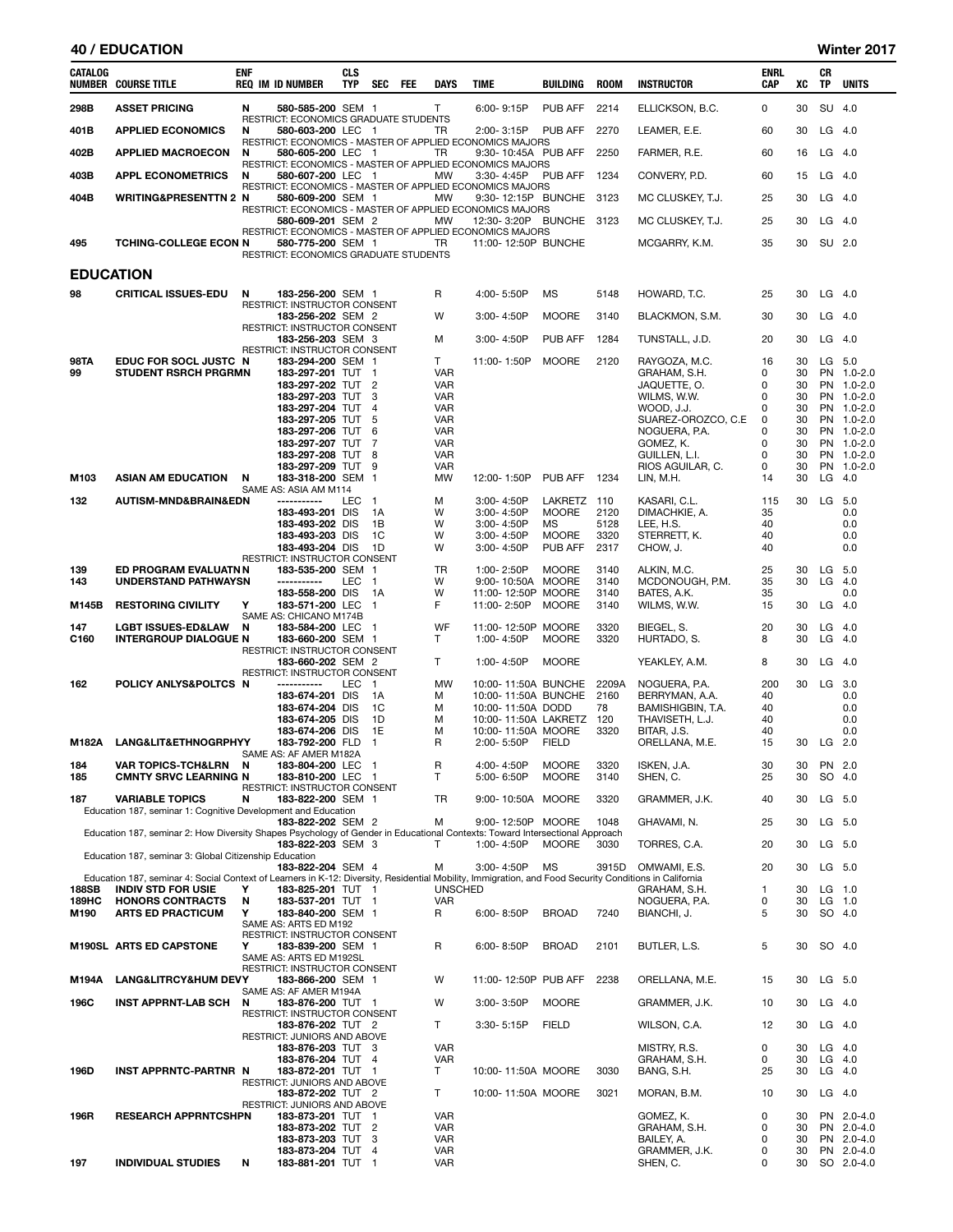# Winter 2017 **EDUCATION** / 41

| CATALOG<br>NUMBER | <b>COURSE TITLE</b>                                                                            | <b>ENF</b> | <b>REQ IM ID NUMBER</b>                                     | <b>CLS</b><br><b>TYP</b> | <b>SEC</b>                       | FEE | <b>DAYS</b>                    | TIME |                                              | BUILDING                           | <b>ROOM</b>  | <b>INSTRUCTOR</b>                | ENRL<br>CAP | xс       | CR<br>TP       | <b>UNITS</b>              |
|-------------------|------------------------------------------------------------------------------------------------|------------|-------------------------------------------------------------|--------------------------|----------------------------------|-----|--------------------------------|------|----------------------------------------------|------------------------------------|--------------|----------------------------------|-------------|----------|----------------|---------------------------|
| 204D              | <b>MIN ED CRS-CUL PRSP</b>                                                                     | N          | 583-061-201 LEC 1                                           |                          |                                  |     | м                              |      | $5:00 - 8:50P$                               | <b>MOORE</b>                       | 3320         | SOLORZANO, D.G.                  | 20          | 30       | SO 4.0         |                           |
| 204E              | INTRNTL EFFRTS-EDUC N                                                                          |            | RESTRICT: GRADUATE STUDENTS<br>583-065-200 LEC 1            |                          |                                  |     | т                              |      | 1:00-4:50P                                   | <b>MOORE</b>                       | 2137         | OMWAMI, E.S.                     | 20          | 30       | SO 4.0         |                           |
| 206A              | PHIL-EDUC-INTRODCTN N                                                                          |            | RESTRICT: GRADUATE STUDENTS<br>583-073-200 LEC 1            |                          |                                  |     | R                              |      | 9:00-12:50P                                  | <b>MOORE</b>                       | 3030         | KELLNER, D.M.                    | 20          | 30       | SO 4.0         |                           |
| 209C              | <b>RSCH&amp;EVAL-HIGH EDUC N</b>                                                               |            | <b>RESTRICT: INSTRUCTOR CONSENT</b><br>583-119-200 LEC 1    |                          |                                  |     | т                              |      | 9:00-12:50P                                  | <b>MOORE</b>                       | 1048         | SAX, L.J.                        | 20          | 30       | LG             | -4.0                      |
| 211A              | <b>ED&amp;PSYCH MEASUREMNTN</b>                                                                |            | RESTRICT: INSTRUCTOR CONSENT<br>583-066-200 LEC 1           |                          |                                  |     | MW                             |      | 1:00-2:50P                                   | <b>MOORE</b>                       | 3140         | MARTINEZ-FERNANDEZ               | 20          | 30       | SO 4.0         |                           |
| 212A              | LEARNING&EDUCATION N                                                                           |            | RESTRICT: GRADUATE STUDENTS<br>583-146-200 LEC 1            |                          |                                  |     | W                              |      | 9:00-12:50P                                  | <b>MOORE</b>                       | 1048         | SANDOVAL, W.A.                   | 30          | 30       | SO 4.0         |                           |
| 212B              | <b>MOTVN&amp;AFFCT-ED PROCN</b>                                                                |            | <b>RESTRICT: GRADUATE STUDENTS</b><br>583-148-200 LEC 1     |                          |                                  |     | W                              |      | 9:00-12:50P                                  | <b>MOORE</b>                       | 2120         | GRAHAM, S.H.                     | 25          | 30       | SO 4.0         |                           |
|                   | PARTPNT-OBS FLD MTH N                                                                          |            | RESTRICT: GRADUATE STUDENTS                                 |                          |                                  |     |                                |      |                                              |                                    |              |                                  |             |          |                |                           |
| 222B              |                                                                                                |            | 583-215-200 LEC 1<br>RESTRICT: INSTRUCTOR CONSENT           |                          |                                  |     | T                              |      | 1:00-4:50P                                   | <b>MOORE</b>                       | 2016         | MARIN, A.M.                      | 13          | 30       | $LG$ 4.0       |                           |
|                   |                                                                                                |            | 583-215-202 LEC 2<br>RESTRICT: INSTRUCTOR CONSENT           |                          |                                  |     | W                              |      | $5:00 - 8:50P$                               | <b>MOORE</b>                       | 1048         | MCCARTY, T.L.                    | 20          | 30       | LG             | - 4.0                     |
| 229               | <b>SEM-URBAN SCHOOLINGN</b>                                                                    |            | <b>583-226-200</b> SEM 1<br>RESTRICT: INSTRUCTOR CONSENT    |                          |                                  |     | м                              |      | 1:00-4:50P                                   | <b>MOORE</b>                       | 2016         | ROGERS, J.S.                     | 8           | 30       | $LG$ 4.0       |                           |
| 230A              | Education 229, seminar 1:<br><b>RSRCH DESIGN&amp;STATS</b>                                     | N          | 583-230-200 LEC 1                                           |                          |                                  |     | R                              |      | $6:00 - 9:50P$                               | <b>MOORE</b>                       |              | HANSEN, M.P.                     | 40          | 30       | LG             | - 4.0                     |
| 230B              | <b>LINEAR STAT MODELS</b>                                                                      | N          | RESTRICT: LEADERSHIP STUDENTS ONLY<br>583-240-201 LEC 1     |                          |                                  |     | MW                             |      | 1:00-2:50P                                   | <b>MOORE</b>                       | 2120         | WEBB, N.M.                       | 25          | 30       | $LG$ 4.0       |                           |
|                   |                                                                                                |            | RESTRICT: EDUCATION, SPECIAL ED MAJORS<br>583-240-202 LEC 2 |                          |                                  |     | TR                             |      | 3:00-4:50P                                   | <b>MOORE</b>                       | 3140         | HANSEN, M.P.                     | 25          | 30       | LG             | - 4.0                     |
| 230BL             | LINEAR STAT MOD LAB                                                                            | N          | RESTRICT: EDUCATION, SPECIAL ED MAJORS<br>583-286-201 LAB 1 |                          |                                  |     | W                              |      | 3:00-3:50P                                   | <b>GSEIS</b>                       | 118          | WEBB, N.M.                       | 25          | 30       | SU 1.0         |                           |
|                   |                                                                                                |            | RESTRICT: EDUCATION, SPECIAL ED MAJORS<br>583-286-202 LAB 2 |                          |                                  |     | R                              |      | 5:00-5:50P                                   | <b>GSEIS</b>                       | 118          | HANSEN, M.P.                     | 25          | 30       | SU             | 1.0                       |
| 231D              | <b>ADV QUANT MDLS-RSCH N</b>                                                                   |            | RESTRICT: EDUCATION, SPECIAL ED MAJORS                      |                          |                                  |     | TR                             |      |                                              | <b>MOORE</b>                       | 2120         |                                  |             | 30       | LG             | - 4.0                     |
|                   |                                                                                                |            | 583-271-200 LEC 1<br>RESTRICT: EDUCATION, SPECIAL ED MAJORS |                          |                                  |     |                                |      | 3:00-4:50P                                   |                                    |              | SELTZER, M.H.                    | 20          |          |                |                           |
| 233               | PROFESSIONL WRITING N                                                                          |            | 583-264-200 LEC 1<br><b>RESTRICT: INSTRUCTOR CONSENT</b>    |                          |                                  |     | т                              |      | 9:00-12:50P                                  | <b>MOORE</b>                       | 2011A        | ROSE, M.A.                       | 0           | 30       | $LG$ 4.0       |                           |
| 234               | <b>ECON APPROACHES-ED N</b>                                                                    |            | 583-274-200 SEM 1<br>RESTRICT: GRADUATE STUDENTS            |                          |                                  |     | т                              |      | 9:00-12:50P                                  | <b>MOORE</b>                       | 2016         | DESJARDINS, R.                   | 15          | 30       | SO 4.0         |                           |
| C <sub>244</sub>  | <b>INTERGROUP DIALOGUE N</b>                                                                   |            | 583-322-200 SEM 1<br>RESTRICT: INSTRUCTOR CONSENT           |                          |                                  |     | T                              |      | 1:00-4:50P                                   | <b>MOORE</b>                       | 3320         | HURTADO, S.                      | 8           | 30       | $LG$ 4.0       |                           |
|                   |                                                                                                |            | 583-322-202 SEM 2<br>RESTRICT: INSTRUCTOR CONSENT           |                          |                                  |     | т                              |      | 1:00-4:50P                                   | <b>MOORE</b>                       |              | YEAKLEY, A.M.                    | 8           | 30       | LG             | - 4.0                     |
| 250B              | ORG ANA-HIGHER ED                                                                              | N          | 583-348-200 LEC 1<br>RESTRICT: INSTRUCTOR CONSENT           |                          |                                  |     | W                              |      | 9:00-12:50P                                  | <b>MOORE</b>                       | 3030         | JAQUETTE, O.                     | 20          | 30       | LG             | -4.0                      |
| 255C              | <b>SEM-DATA ANALYSIS</b>                                                                       | N          | 583-418-200 SEM 1<br>RESTRICT: EDUCATION, SPECIAL ED MAJORS |                          |                                  |     | W                              |      | 1:00-4:50P                                   | <b>MOORE</b>                       | 3030         | JEON, M.                         | 20          | 30       | SO 4.0         |                           |
| 256B              | Education 255C, seminar 1: Statistical Modeling with Latent Variables<br>SPECL TOPIC DEVELOP N |            | 583-421-200 SEM 1                                           |                          |                                  |     | м                              |      | 1:00-4:50P                                   | <b>MOORE</b>                       | 3320         | MISTRY, R.S.                     | 20          | 30       |                | SO 4.0                    |
|                   | Education 256B, seminar 1: Poverty and Child Development                                       |            | RESTRICT: GRADUATE STUDENTS                                 |                          |                                  |     |                                |      |                                              |                                    |              |                                  |             |          |                |                           |
| 263               | SEMINAR-HIGHER EDUC N                                                                          |            | 583-478-202 SEM 2                                           |                          |                                  |     | м                              |      | 9:00-12:50P                                  | <b>MOORE</b>                       | 3140         | RIOS AGUILAR, C.                 | 20          | 30       | SO 4.0         |                           |
|                   | Education 263, seminar 2: Sociology of Community Colleges                                      |            | <b>RESTRICT: GRADUATE STUDENTS</b>                          |                          |                                  |     |                                |      |                                              |                                    |              |                                  |             |          |                |                           |
| 272               | ED POLICY&PRACTICE N                                                                           |            | 583-505-200 DIS 1<br>RESTRICT: LEADERSHIP STUDENTS ONLY     |                          |                                  |     | W                              |      | 6:00-9:50P                                   | <b>MOORE</b>                       |              | KRATZER, C.C.                    | 40          | 30       | $LG$ 4.0       |                           |
|                   |                                                                                                |            | 583-505-202 DIS 2<br>RESTRICT: INSTRUCTOR CONSENT           |                          |                                  |     | W                              |      | 9:00-12:50P                                  | MOORE                              | 2016         | GOMEZ, K.                        | 20          | 30       | LG             | - 4.0                     |
| 281               | <b>COLLEGE ACCESS SEM</b>                                                                      | N          | -----------<br>RESTRICT: INSTRUCTOR CONSENT                 | SEM <sub>1</sub>         |                                  |     | W                              |      |                                              | 9:00-10:50A MOORE                  | 3140         | MCDONOUGH, P.M.                  | 10          | 30       | LG             | - 4.0                     |
|                   |                                                                                                |            | 583-458-201 DIS 1A<br>RESTRICT: INSTRUCTOR CONSENT          |                          |                                  |     | W                              |      |                                              | 11:00-12:50P BOELTER 5514          |              | MCDONOUGH, P.M.                  | 10          |          |                | 0.0                       |
| 295<br>299B       | <b>FREIRE</b><br><b>RSRCH PRACTICM EDUC N</b>                                                  | N          | 583-420-200 SEM 1<br>583-590-200 CLI 1                      |                          |                                  |     | м<br>м                         |      | 1:00-4:50P<br>1:00-4:50P                     | <b>MOORE</b><br><b>MOORE</b>       | 2016<br>3030 | TORRES, C.A.<br>CHANG, M.J.      | 12<br>20    | 30<br>30 | $LG$ 4.0<br>LG | -4.0                      |
|                   |                                                                                                |            | RESTRICT: INSTRUCTOR CONSENT<br>583-590-202 CLI 2           |                          |                                  |     | R                              |      | 11:00-2:50P                                  | <b>MOORE</b>                       | 2011A        | ROSE, M.A.                       | 15          | 30       | LG 4.0         |                           |
|                   |                                                                                                |            | RESTRICT: INSTRUCTOR CONSENT<br>583-590-203 CLI 3           |                          |                                  |     | T.                             |      | 1:00-4:50P                                   | MS                                 | 8361         | TERANISHI, R.T.                  | 20          | 30       | $LG$ 4.0       |                           |
| 299C              | <b>RSRCH PRACTICM EDUC N</b>                                                                   |            | RESTRICT: INSTRUCTOR CONSENT<br>583-591-200 CLI 1           |                          |                                  |     | м                              |      |                                              | 10:00-11:50A MOORE                 | 2016         | SELTZER, M.H.                    | 20          | 30       | $LG$ 4.0       |                           |
|                   |                                                                                                |            | RESTRICT: INSTRUCTOR CONSENT<br>583-591-202 CLI 2           |                          |                                  |     | T                              |      | 1:00-4:50P                                   | MS                                 |              | TERANISHI, R.T.                  | 20          | 30       |                | $LG$ 4.0                  |
|                   |                                                                                                |            | RESTRICT: INSTRUCTOR CONSENT                                |                          |                                  |     | F                              |      |                                              |                                    |              |                                  |             |          | LG             | 3.0                       |
| 315B              | ELEM LITERACY MTHDS N                                                                          |            | 583-018-200 SEM 1<br>583-018-202 SEM 2                      |                          |                                  |     | R                              |      | 9:00-11:50A<br>2:00-4:50P                    | <b>HUMANTS A30</b><br><b>ROYCE</b> | 160          | KERSEY, S.E.<br>KERSEY, S.E.     | 16<br>38    | 30<br>30 | LG             | 3.0                       |
| 318A<br>318B      | <b>INTGRTD METHDS-ELEM N</b><br><b>INTGRTD METHDS-ELEM N</b>                                   |            | 583-034-200 LEC 1<br>583-035-200 LEC 1                      |                          |                                  |     | F<br>F                         |      | 1:00-3:50P<br>1:00-3:50P                     | PUB AFF<br><b>MOORE</b>            | 2242<br>2120 | GREEN, R.E.<br>RECINOS, K.S.     | 28<br>30    | 30<br>30 | LG 3.0<br>LG   | 4.0                       |
| 319<br>320B       | <b>MATHEMATICS METHODSN</b><br><b>SECNDRY CNTNT&amp;LITRC N</b>                                |            | 583-576-200 LEC<br>583-038-200 LEC 1                        |                          | $\overline{1}$                   |     | <b>UNSCHED</b><br>F            |      | 1:00-3:50P                                   | <b>MOORE</b>                       | 3030         | KUSHON, S.D.<br>PARK, J.J.       | 16<br>15    | 30<br>30 | LG<br>LG       | 3.0<br>3.0                |
| 321               | SECONDRY&LIT-ETHNIC N                                                                          |            | 583-038-202 LEC<br>583-042-200 LEC                          |                          | $\overline{2}$<br>$\overline{1}$ |     | F<br>м                         |      | 1:00-3:50P<br>3:30-6:20P                     | <b>MOORE</b><br><b>MOORE</b>       | 1048<br>2120 | NAVA-LANDEROS, I.<br>LEE, D.O.   | 26<br>22    | 30<br>30 | LG<br>SU       | 3.0<br>3.0                |
| 330A<br>330B      | <b>OBSRVN&amp;PRTCPN</b><br><b>STUDENT TEACHING</b>                                            | N<br>Ν     | 583-529-200 FLD 1<br>583-838-201 FLD 1                      |                          |                                  |     | <b>MTR</b>                     |      | MTWRF 8:00-12:30P<br>8:00-12:20P FIELD       |                                    |              | ISKEN, J.A.<br>OSWALD, S.S.      | 20<br>20    | 30<br>30 | SU             | SU 2.0-6.0<br>$4.0 - 8.0$ |
|                   |                                                                                                |            | 583-838-202 FLD                                             |                          | $\overline{2}$                   |     | <b>MTR</b>                     |      | 8:00-12:20P                                  | <b>FIELD</b><br><b>FIELD</b>       |              | MCMULLIN, L.S.                   | 19<br>22    | 30<br>30 |                | SU 4.0-8.0<br>SU 4.0-8.0  |
|                   |                                                                                                |            | 583-838-203 FLD 3<br>583-838-204 FLD                        |                          | $\overline{4}$                   |     | MTWR 8:00-1:20P<br><b>MTWR</b> |      | 8:00-1:20P                                   | <b>FIELD</b>                       |              | ALBER, R.L.<br>DUMALAOG, M.G.    | 22          | 30       |                | SU 4.0-8.0                |
|                   |                                                                                                |            | 583-838-205 FLD 5<br>583-838-207 FLD 7                      |                          |                                  |     | <b>MTWR</b>                    |      | 8:00-11:50A FIELD<br>MTWRF 8:00-11:50A FIELD |                                    |              | PARK, J.J.<br>CHEN-HAFTECK, L.   | 30<br>6     | 30<br>30 |                | SU 4.0-8.0<br>SU 4.0-8.0  |
| 330C              | <b>STUDENT TEACHING</b>                                                                        | Ν          | 583-839-200 FLD<br>583-839-202 FLD 2                        |                          | $\overline{1}$                   |     | MTR<br><b>MTR</b>              |      | 8:00-2:50P<br>8:00-2:50P                     | <b>FIELD</b><br><b>FIELD</b>       |              | ARIAS, M.S.<br>NAVA-LANDEROS, I. | 16<br>16    | 30<br>30 |                | SU 4.0-8.0<br>SU 4.0-8.0  |
| 360B              | <b>NOVICE SEMINAR</b>                                                                          | N          | 583-522-201 SEM 1<br>583-522-202 SEM 2                      |                          |                                  |     | W<br>W                         |      | 5:30-7:20P<br>6:00-7:50P                     | <b>FIELD</b><br><b>FIELD</b>       |              | KERSEY, S.E.<br>MCMULLIN, L.S.   | 20<br>19    | 30<br>30 | SU 2.0         | SU 2.0                    |
|                   |                                                                                                |            | 583-522-203 SEM 3<br>583-522-204 SEM 4                      |                          |                                  |     | W<br>W                         |      | 4:00-5:50P<br>4:00-5:50P                     | <b>FIELD</b><br><b>FIELD</b>       |              | ALBER, R.L.<br>LEE, D.O.         | 22<br>22    | 30<br>30 | SU<br>SU 2.0   | 2.0                       |
|                   |                                                                                                |            | 583-522-205 SEM 5<br>583-522-206 SEM 6                      |                          |                                  |     | т<br><b>UNSCHED</b>            |      | 5:00-6:50P                                   | <b>MOORE</b>                       | 3021         | PARK, J.J.<br>CHEN-HAFTECK, L.   | 30<br>6     | 30<br>30 | SU 2.0         | SU 2.0                    |
|                   |                                                                                                |            |                                                             |                          |                                  |     |                                |      |                                              |                                    |              |                                  |             |          |                |                           |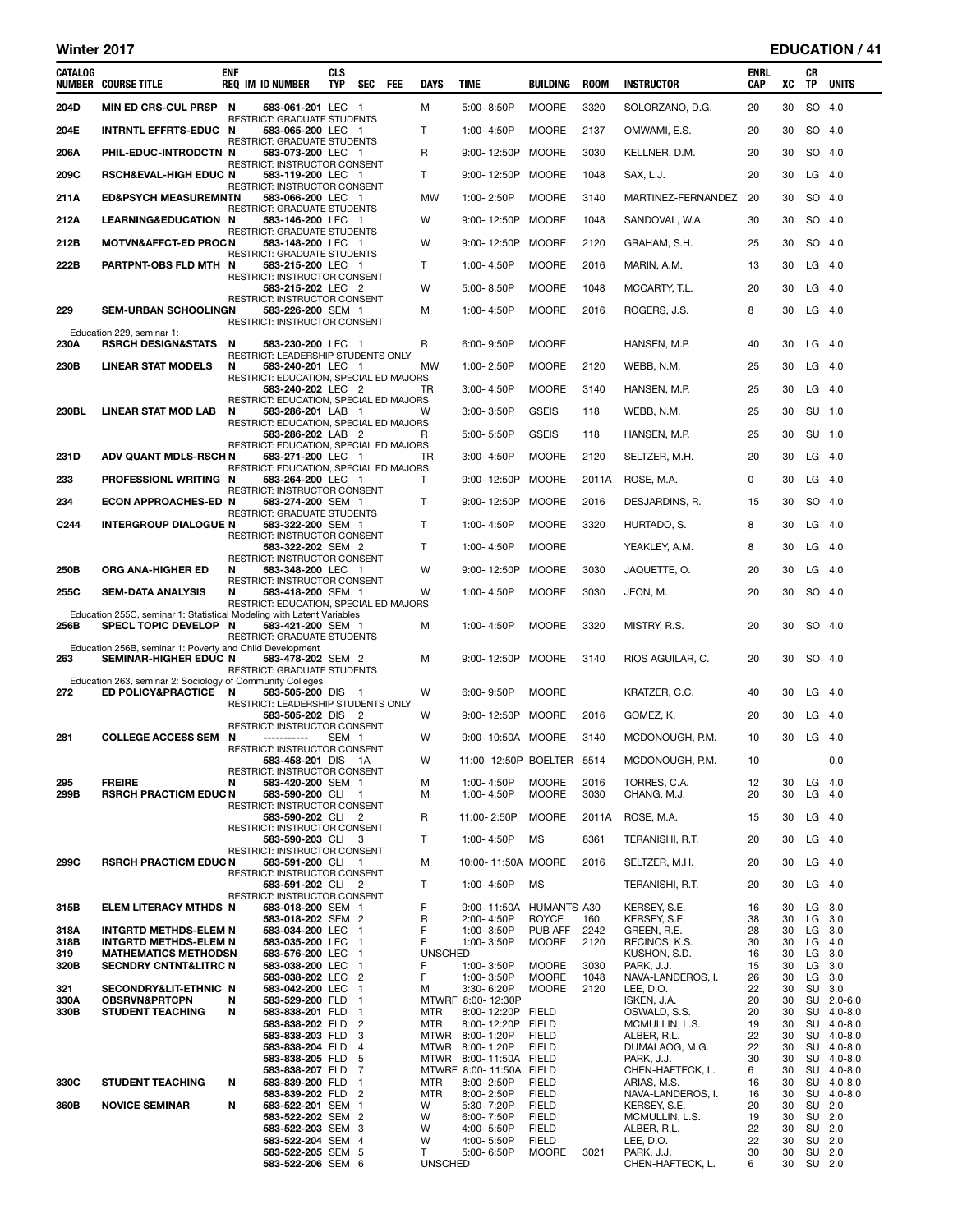# 42 / ELECTRICAL ENGINEERING Winter 2017

| <b>CATALOG</b> | <b>NUMBER COURSE TITLE</b>          | <b>ENF</b> | <b>REQ IM ID NUMBER</b>                               | <b>CLS</b><br><b>TYP</b> | <b>SEC</b>               | <b>FEE</b> | <b>DAYS</b>    | <b>TIME</b>        | <b>BUILDING</b> | <b>ROOM</b> | <b>INSTRUCTOR</b> | <b>ENRL</b><br>CAP | XC | СR<br><b>TP</b> | <b>UNITS</b> |
|----------------|-------------------------------------|------------|-------------------------------------------------------|--------------------------|--------------------------|------------|----------------|--------------------|-----------------|-------------|-------------------|--------------------|----|-----------------|--------------|
|                |                                     |            | 583-522-207 SEM 7                                     |                          |                          |            | W              | 1:00-2:50P         | LAKRETZ         | 100         | ARIAS, M.S.       | 16                 | 30 | SU 2.0          |              |
|                |                                     |            | 583-522-208 SEM 8                                     |                          |                          |            | F              | 11:00-12:50P MOORE |                 | 1048        | NAVA-LANDEROS, I. | 16                 | 30 | SU 2.0          |              |
| 390B           | <b>HDP COLLOQUIUM</b>               | N          | 583-783-200 SEM 1                                     |                          |                          |            | M              | 12:00-12:50P MOORE |                 | 3320        | RAMIREZ, G.       | 30                 | 30 | <b>SU</b>       | 1.0          |
| 405B           | <b>EXPLORNG IDENTITIES</b>          | N          | 583-800-201 SEM 1                                     |                          |                          |            | W              | 3:30-5:20P         | <b>FIELD</b>    |             | KERSEY, S.E.      | 20                 | 30 | LG.             | 2.0          |
|                |                                     |            | 583-800-202 SEM 2                                     |                          |                          |            | W              | 4:00-5:50P         | <b>FIELD</b>    |             | MCMULLIN, L.S.    | 19                 | 30 | $LG$ 2.0        |              |
|                |                                     |            | 583-800-203 SEM 3                                     |                          |                          |            | W              | 2:00-3:50P         | <b>FIELD</b>    |             | ALBER, R.L.       | 22                 | 30 | LG              | 2.0          |
|                |                                     |            | 583-800-204 SEM 4                                     |                          |                          |            | W              | 2:00-3:50P         | <b>FIELD</b>    |             | LEE, D.O.         | 22                 | 30 | $LG$ 2.0        |              |
|                |                                     |            | 583-800-205 SEM 5                                     |                          |                          |            | T.             | 2:00-4:50P         | <b>MOORE</b>    | 3021        | PARK, J.J.        | 30                 | 30 | LG 2.0          |              |
|                |                                     |            | 583-800-206 SEM 6                                     |                          |                          |            | <b>UNSCHED</b> |                    |                 |             | CHEN-HAFTECK, L.  | 6                  | 30 | LG              | 2.0          |
|                |                                     |            | 583-800-207 SEM 7                                     |                          |                          |            | W              | 3:00-4:50P         | <b>LAKRETZ</b>  | 100         | ARIAS, M.S.       | 16                 | 30 | LG              | 2.0          |
|                |                                     |            | 583-800-208 SEM 8                                     |                          |                          |            | F              | 9:00-10:50A        | <b>MOORE</b>    | 1048        | NAVA-LANDEROS. I. | 16                 | 30 | LG              | 2.0          |
| 409            | <b>LANG STRC&amp;ACQST&amp;DVLN</b> |            | 583-662-201 LEC                                       |                          | $\overline{1}$           |            | T              | 2:00-4:50P         | <b>FIELD</b>    |             | ORELLANA, M.E.    | 44                 | 30 | LG              | 3.0          |
|                |                                     |            | 583-662-202 LEC                                       |                          | $\overline{2}$           |            | T              | 3:00-5:50P         | <b>MOORE</b>    | 1048        | DARBY, J.T.       | 30                 | 30 | LG              | 3.0          |
|                |                                     |            | 583-662-203 LEC                                       |                          | - 3                      |            | T.             | 3:00-5:50P         | <b>BOELTER</b>  | 5422        | LOPEZ, E.F.       | 30                 | 30 | LG              | 3.0          |
| 411            | PROCDRL ISSUES-EVAL N               |            | 583-739-200 LEC                                       |                          | $\overline{\phantom{0}}$ |            | W              | 6:00-9:50P         | <b>MOORE</b>    |             | CHRISTIE, C.A.    | 40                 | 30 | LG              | 4.0          |
|                |                                     |            | RESTRICT: LEADERSHIP STUDENTS ONLY                    |                          |                          |            |                |                    |                 |             |                   |                    |    |                 |              |
| 413B           | PRMRY LANG INSTRCTN N               |            | 583-764-201 LEC                                       |                          | $\overline{1}$           |            | M              | 5:00-8:00P         | <b>MOORE</b>    | 3140        | LAZARO, A.        | 20                 | 30 | LG              | 3.0          |
|                |                                     |            | 583-764-202 LEC                                       |                          | $\overline{2}$           |            | R              | 5:00-7:50P         | PAB             | 2434        | MOLINARO, B.A.    | 30                 | 30 | LG              | 3.0          |
| 419            | <b>RSRCH-STDNT AFFAIRS N</b>        |            | 583-791-200 LEC                                       |                          | - 1                      |            | M              | 1:00-4:50P         | <b>MOORE</b>    | 1048        | HARRIS, J.C.      | 20                 | 30 | $LG$ 4.0        |              |
|                |                                     |            | RESTRICT: EDUCATION, SPECIAL ED MAJORS                |                          |                          |            |                |                    |                 |             |                   |                    |    |                 |              |
| 420A           | <b>PRINCPLS-CURRICULUMN</b>         |            | 583-629-200 LEC                                       |                          | - 1                      |            | т              | 5:00-9:50P         | <b>MOORE</b>    | 3320        | ALARCON, R.       | 30                 | 30 | SO              | 4.0          |
|                |                                     |            | 583-629-202 LEC                                       |                          | $\overline{2}$           |            | $\mathsf{T}$   | 5:00-9:50P         | <b>MOORE</b>    | 2120        | ORANGE. T.        | 20                 | 30 | <b>SO</b>       | 4.0          |
|                |                                     |            | 583-629-203 LEC                                       |                          | - 3                      |            | W              | 5:00-7:50P         |                 |             | SHARE, J.         | 17                 | 30 | <b>SO</b>       | 4.0          |
|                |                                     |            | 583-629-204 LEC                                       |                          | $\overline{4}$           |            | R              | 5:00-7:50P         | <b>MOORE</b>    | 3030        | PEITZMAN, F.C.    | 17                 | 30 | <b>SO</b>       | 4.0          |
|                |                                     |            | 583-629-205 LEC                                       |                          | 5                        |            | W              | 5:00-7:50P         | <b>MOORE</b>    | 2016        | LOPEZ, E.F.       | 17                 | 30 | <b>SO</b>       | 4.0          |
|                |                                     |            | 583-629-206 LEC                                       |                          | 6                        |            | W              | 5:00-7:50P         | <b>FIELD</b>    |             | KUSHON, S.D.      | 17                 | 30 | <b>SO</b>       | 4.0          |
|                |                                     |            | 583-629-207 LEC                                       |                          | $\overline{7}$           |            | R              | 5:00-7:50P         | PAB             | 2748        | LEE. D.O.         | 18                 | 30 | <b>SO</b>       | 4.0          |
| 425            | <b>EXCPTNL INDIVIDUALS</b>          | - N        | 583-658-202 LEC                                       |                          | $\overline{2}$           |            | M              | 3:30-6:20P         | <b>HAINES</b>   | A25         | WINDMUELLER, M.P. | 44                 | 30 | <b>LG</b>       | 3.0          |
|                |                                     |            | 583-658-203 LEC                                       |                          | - 3                      |            | W              | 2:00-4:50P         | <b>DODD</b>     | 175         | WINDMUELLER, M.P. | 48                 | 30 | LG              | 3.0          |
| 426A           | <b>PROGRAM DVLPMT&amp;EVALN</b>     |            | 583-797-200 LEC                                       |                          | $\overline{\phantom{0}}$ |            | R              | 1:00-2:50P         | <b>MOORE</b>    | 1048        | WILSON, C.H.      | 20                 | 30 |                 | 2.0          |
|                |                                     |            | RESTRICT: EDUCATION, SPECIAL ED MAJORS                |                          |                          |            |                |                    |                 |             |                   |                    |    |                 |              |
| 441A           | <b>INSTRCTNL SUPRVSN A N</b>        |            | 583-510-200 LEC                                       |                          | - 1                      |            | R              | 5:00-9:50P         | <b>MOORE</b>    | 2120        | ISKEN, J.A.       | 40                 | 30 | SO 4.0          |              |
|                |                                     |            | 583-510-202 LEC 2                                     |                          |                          |            | R              | 5:00-9:50P         | <b>MOORE</b>    | 1048        | PRICE, M.E.       | 40                 | 30 | SO              | 4.0          |
| 452B           | <b>EDUCATION ENTERPRSE N</b>        |            | 583-717-200 LEC                                       |                          | - 1                      |            | W              | 6:00-9:50P         | <b>MOORE</b>    |             | EAGAN, M.K.       | 40                 | 30 | LG              | 4.0          |
|                |                                     |            | RESTRICT: LEADERSHIP STUDENTS ONLY                    |                          |                          |            |                |                    |                 |             |                   |                    |    |                 |              |
| 458B           | <b>PRACTM-DISSERTATION N</b>        |            | 583-821-200 SEM 1                                     |                          |                          |            | W              | 6:00-9:50P         | <b>MOORE</b>    |             | KRATZER, C.C.     | 40                 | 30 | LG              | - 2.0        |
|                |                                     |            | <b>RESTRICT: LEADERSHIP STUDENTS ONLY</b>             |                          |                          |            |                |                    |                 |             |                   |                    |    |                 |              |
| 498B           | <b>DIRECTED FLD EXPER</b>           | N          | 583-787-201 CLI                                       |                          | - 1                      |            | W              | 1:00-4:50P         | <b>MOORE</b>    | 1048        | NAPLES, R.J.      | 20                 | 30 |                 | SO 2.0-8.0   |
|                |                                     |            | RESTRICT: EDUCATION, SPECIAL ED MAJORS                |                          |                          |            |                |                    |                 |             |                   |                    |    |                 |              |
|                |                                     |            | 583-787-202 CLI                                       |                          | $\overline{2}$           |            |                | MTWRF 8:00-2:50P   | <b>FIELD</b>    |             | SHARE, J.         | 17                 | 30 |                 | SO 2.0-8.0   |
|                |                                     |            | <b>RESTRICT: GRADUATE STUDENTS</b>                    |                          |                          |            |                |                    |                 |             |                   |                    |    |                 |              |
|                |                                     |            | 583-787-203 CLI                                       |                          | 3                        |            |                | MTWRF 8:00-2:50P   |                 |             | PEITZMAN, F.C.    | 17                 | 30 |                 | SO 2.0-8.0   |
|                |                                     |            | 583-787-204 CLI                                       |                          | $\overline{4}$           |            |                | MTWRF 8:00-2:50P   |                 |             | LOPEZ, E.F.       | 16                 | 30 |                 | SO 2.0-8.0   |
|                |                                     |            | 583-787-205 CLI                                       |                          | 5                        |            |                | MTWRF 8:00-2:50P   |                 |             | KIM, J.W.         | 17                 | 30 |                 | SO 2.0-8.0   |
|                |                                     |            | 583-787-206 CLI                                       |                          | 6                        |            |                | MTWRF 8:00-2:50P   | <b>FIELD</b>    |             | LEE, D.O.         | 16                 | 30 |                 | SO 2.0-8.0   |
|                |                                     |            | 583-787-209 CLI                                       |                          | 9                        |            | <b>UNSCHED</b> |                    |                 |             | LONON, E.         | 20                 | 30 |                 | SO 2.0-8.0   |
|                |                                     |            | 583-787-210 CLI                                       |                          | 10                       |            | <b>UNSCHED</b> |                    |                 |             | FERGUSON, M.      | 20                 | 30 |                 | SO 2.0-8.0   |
|                |                                     |            | 583-787-211 CLI                                       |                          | 11                       |            | <b>VAR</b>     |                    |                 |             | ORANGE, T.        | 25                 | 30 |                 | SO 2.0-8.0   |
|                |                                     |            | 583-787-212 CLI                                       |                          | 12                       |            | <b>VAR</b>     |                    |                 |             | PRICE, M.E.       | 20                 | 30 |                 | SO 2.0-8.0   |
| 499B           | <b>ADV DIR FIELD EXPER</b>          | N          | 583-792-200 CLI<br>RESTRICT: LEADERSHIP STUDENTS ONLY |                          | $\overline{1}$           |            | R              | 6:00-9:50P         | <b>MOORE</b>    |             | ANDERSON, K.M.    | 40                 | 30 |                 | SO 4.0-8.0   |

## ELECTRICAL ENGINEERING

Students who enroll in upper division HSSEAS courses without completing the requisites are subject to disenrollment after the second class meeting. If necessary, consult an HSSEAS counselor in 6426 Boelter Hall.

| וואו וסאיט שלבע |                                  |                                                  |                  |                |           |                           |                |                |                    |     |    |           |     |
|-----------------|----------------------------------|--------------------------------------------------|------------------|----------------|-----------|---------------------------|----------------|----------------|--------------------|-----|----|-----------|-----|
| 2H              | PHYSICS-ELENGR HNRS N            | -----------                                      | LEC <sub>1</sub> |                | <b>TR</b> | 10:00-11:50A BOELTER 5273 |                |                | WILLIAMS, B.S.     | 40  | 13 | LG $4.0$  |     |
|                 |                                  | RESTRICT: ALL UG ENGR MAJORS, MATH-COMP, CYBERNT |                  |                |           |                           |                |                |                    |     |    |           |     |
|                 |                                  | 190-008-201 DIS 1A                               |                  |                | F         | 10:00-11:50A PAB          |                | 2434           | CHAN, J.C.         | 40  |    |           | 0.0 |
| 10              | <b>CIRCUIT THEORY I</b>          | N<br>-----------                                 | <b>LEC</b>       | $\overline{1}$ | <b>MW</b> | 10:00-11:50A FRANZ        |                | 1260           | DARABI, H.         | 120 | 03 | LG        | 4.0 |
|                 |                                  | RESTRICT: ALL UG ENGR MAJORS, MATH-COMP, CYBERNT |                  |                |           |                           |                |                |                    |     |    |           |     |
|                 |                                  | 190-031-201 DIS                                  |                  | 1A             | F         | 12:00-12:50P BOELTER 5419 |                |                | LENG, W.           | 30  |    |           | 0.0 |
|                 |                                  | 190-031-202 DIS                                  |                  | 1B             | T         | 2:00-2:50P                | <b>BOELTER</b> | 5422           | CASSANO, L.C.      | 30  |    |           | 0.0 |
|                 |                                  | 190-031-203 DIS                                  |                  | 1C             | R         | 4:00-4:50P                | <b>BOELTER</b> | 5436           | CASSANO, L.C.      | 30  |    |           | 0.0 |
|                 |                                  | 190-031-204 DIS                                  |                  | 1D             | F         | 11:00-11:50A BOELTER      |                | 5272           | LENG. W.           | 30  |    |           | 0.0 |
| <b>11L</b>      | <b>CIRCUITS LAB I</b>            | N<br>-----------                                 | LEC <sub>1</sub> |                | W         | 12:00-12:50P FRANZ        |                | 1260           | ABIDI, A.A.        | 120 | 30 | LG        | 1.0 |
|                 |                                  | RESTRICT: ALL UG ENGR MAJORS, MATH-COMP, CYBERNT |                  |                |           |                           |                |                |                    |     |    |           |     |
|                 |                                  | 190-033-201 LAB 1A                               |                  |                | F         | 8:00-8:50A                | ENGR IV        | 18132J LEE, J. |                    | 24  |    |           | 0.0 |
|                 |                                  | 190-033-202 LAB 1B                               |                  |                | F         | $9:00 - 9:50A$            | ENGR IV        | 18132J LEE. J. |                    | 24  |    |           | 0.0 |
|                 |                                  | 190-033-203 LAB 1C                               |                  |                | F         | 10:00-10:50A ENGR IV      |                | 18132J SHI.X.  |                    | 24  |    |           | 0.0 |
|                 |                                  | 190-033-204 LAB 1D                               |                  |                | F         | 11:00-11:50A ENGR IV      |                | 18132J SHI, X. |                    | 24  |    |           | 0.0 |
|                 |                                  | 190-033-205 LAB 1E                               |                  |                | F         | 1:00-1:50P                | <b>ENGR IV</b> | 18132J SHI.X.  |                    | 24  |    |           | 0.0 |
| M16             | <b>LOGC DSGN-DGTL SSTM N</b>     | -----------                                      | LEC <sub>1</sub> |                | <b>TR</b> | 8:00-9:50A                | BOELTER 3400   |                | ERCEGOVAC, M.D.    | 0   | 11 | LG.       | 4.0 |
|                 |                                  | SAME AS: COM SCI M51A                            |                  |                |           |                           |                |                |                    |     |    |           |     |
|                 |                                  | RESTRICT: ALL UG ENGR MAJORS, MATH-COMP, CYBERNT |                  |                |           |                           |                |                |                    |     |    |           |     |
|                 |                                  | 190-048-201 DIS                                  |                  | 1A             | F         | 10:00-11:50A HUMANTS A65  |                |                | FARAHPOUR. N.      | 0   |    |           | 0.0 |
|                 |                                  | 190-048-202 DIS                                  |                  | 1B             | F         | 12:00-1:50P               | KNSY PV        | 1200B          | KIM, H.            | 0   |    |           | 0.0 |
|                 |                                  | 190-048-203 DIS                                  |                  | 1 <sup>C</sup> | F         | 2:00-3:50P                | <b>FRANZ</b>   | 1260           | FALEIRO, B.        | 0   |    |           | 0.0 |
| 100             | <b>ELCTRCL&amp;ELCTRNC CIR Y</b> | -----------                                      | LEC <sub>1</sub> |                | <b>TR</b> | 8:00-9:15A                | <b>MS</b>      | 4000A          | MESGHALI, F.       | 90  |    | 11 LG 4.0 |     |
|                 |                                  | RESTRICT: ALL UG ENGR MAJORS, MATH-COMP, CYBERNT |                  |                |           |                           |                |                |                    |     |    |           |     |
|                 |                                  | 190-397-201 DIS                                  |                  | 1A             | м         | $3:00 - 3:50P$            | BOELTER 5420   |                | NEMATI HOSSEINABAD | 30  |    |           | 0.0 |
|                 |                                  | 190-397-202 DIS                                  |                  | 1B             | W         | 4:00-4:50P                | BOELTER 5420   |                | NEMATI HOSSEINABAD | 30  |    |           | 0.0 |
|                 |                                  | 190-397-203 DIS                                  |                  | 1 <sup>C</sup> | F.        | 4:00-4:50P                | <b>BOELTER</b> | 2760           | NEMATI HOSSEINABAD | 31  |    |           | 0.0 |
| 101A            | <b>ENGR ELECTROMAGNTCSY</b>      | -----------                                      | LEC <sub>1</sub> |                | <b>MW</b> | 4:00-5:50P                | BOELTER 3400   |                | EMAMINEJAD, S.     | 120 | 09 | LG        | 4.0 |
|                 |                                  | RESTRICT: ALL UG ENGR MAJORS, MATH-COMP, CYBERNT |                  |                |           |                           |                |                |                    |     |    |           |     |
|                 |                                  | 190-306-202 DIS                                  |                  | 1B             | F         | 12:00-12:50P HUMANTS 169  |                |                | ZHANG, D.          | 30  |    |           | 0.0 |
|                 |                                  | 190-306-203 DIS                                  |                  | 1C             | T.        | 12:00-12:50P BOELTER 5273 |                |                | ZHANG, D.          | 30  |    |           | 0.0 |
|                 |                                  | 190-306-204 DIS                                  |                  | 1D             | F         | 1:00-1:50P                | <b>ROLFE</b>   | 3135           | ZHANG, D.          | 30  |    |           | 0.0 |
| 101B            | <b>ELECTROMAGNTC WAVESY</b>      | -----------                                      | <b>LEC</b>       | $\overline{1}$ | <b>TR</b> | 8:00-9:50A                | <b>FRANZ</b>   | 2258A          | TAYLOR, Z.D.       | 60  | 11 | LG        | 4.0 |
|                 |                                  | RESTRICT: ALL UG ENGR MAJORS, MATH-COMP, CYBERNT |                  |                |           |                           |                |                |                    |     |    |           |     |
|                 |                                  | 190-307-201 DIS                                  |                  | 1A             | F         | 1:00-1:50P                | <b>DODD</b>    | 178            | BUDHU, J.F.        | 30  |    |           | 0.0 |
|                 |                                  | 190-307-202 DIS                                  |                  | 1B             | T.        | 1:00-1:50P                | <b>BOELTER</b> | 5273           | BUDHU, J.F.        | 30  |    |           | 0.0 |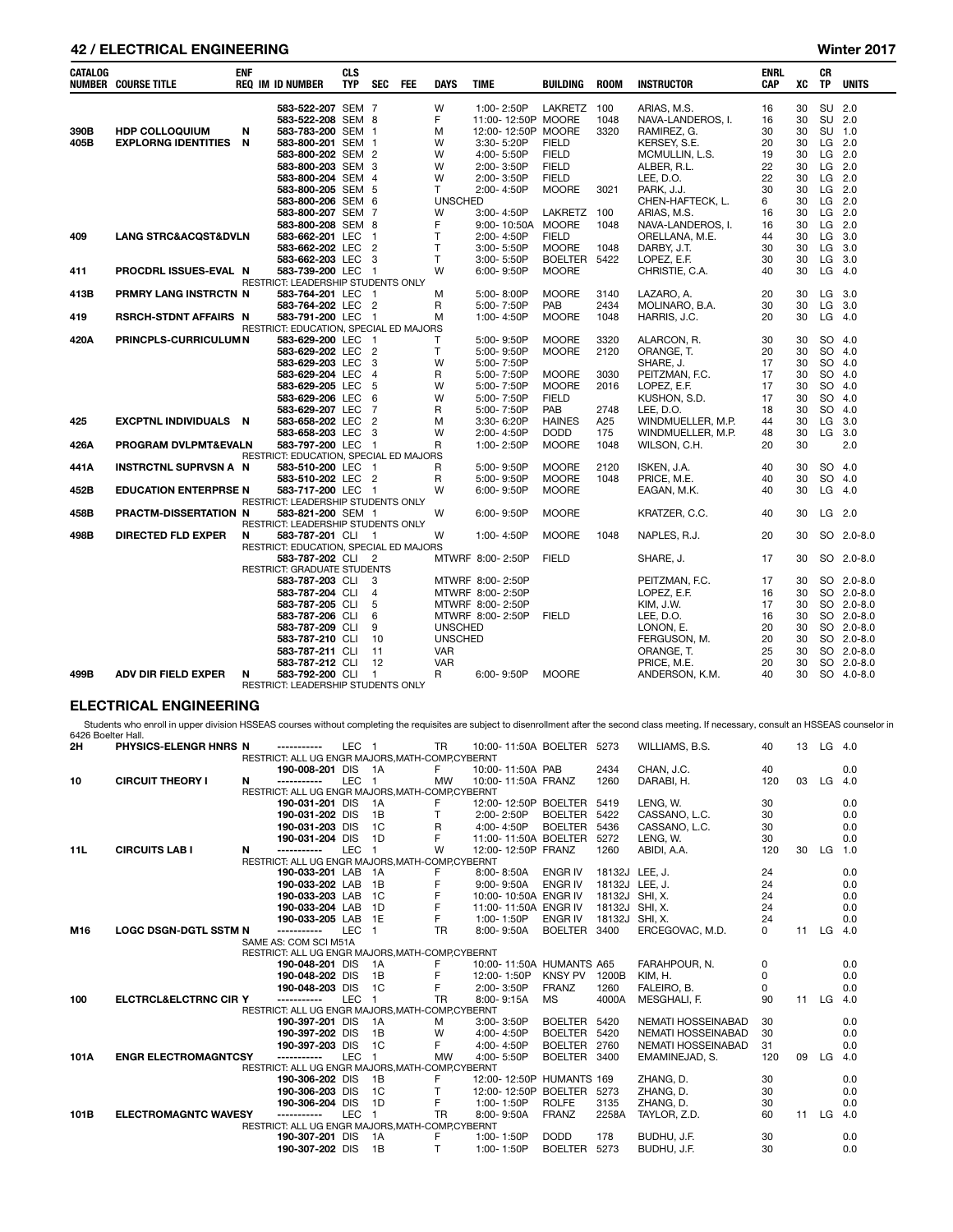# Winter 2017 **ELECTRICAL ENGINEERING / 43**

| <b>CATALOG</b> | <b>NUMBER COURSE TITLE</b>       | <b>ENF</b> | <b>REQ IM ID NUMBER</b>                                               | <b>CLS</b><br><b>TYP</b> | SEC                    | FEE | DAYS           | TIME                                             | BUILDING           | <b>ROOM</b>  | INSTRUCTOR                               | ENRL<br>CAP    | xс       | CR<br>TP  | UNITS      |
|----------------|----------------------------------|------------|-----------------------------------------------------------------------|--------------------------|------------------------|-----|----------------|--------------------------------------------------|--------------------|--------------|------------------------------------------|----------------|----------|-----------|------------|
| 102            | SYSTEMS AND SIGNALS Y            |            | -----------<br>RESTRICT: UG ENGR, SEVERAL OTHER MAJORS; BIOINFO MINOR | LEC 1                    |                        |     | <b>TR</b>      | 2:00-3:50P                                       | <b>BOELTER</b>     | 3400         | CABRIC, D.                               | 125            | 15       | LG $4.0$  |            |
|                |                                  |            | 190-412-201 DIS                                                       |                          | 1A                     |     | F              | 12:00-12:50P BOELTER                             |                    | 5420         | YAN, H.                                  | 30             |          |           | 0.0        |
|                |                                  |            | 190-412-202 DIS                                                       |                          | 1B                     |     | F              | 1:00-1:50P                                       | <b>HAINES</b>      | A24          | CHAUDHARI, S.D.                          | 25             |          |           | 0.0        |
|                |                                  |            | 190-412-203 DIS<br>190-412-205 DIS                                    |                          | 1C<br>1E               |     | F<br>F         | 2:00-2:50P<br>11:00-11:50A BOELTER               | <b>BOELTER</b>     | 4283<br>5280 | YAN. H.<br>CHAUDHARI, S.D.               | 29<br>25       |          |           | 0.0<br>0.0 |
| 110            | <b>CIRCUIT THEORY II</b>         | Y          | -----------                                                           | <b>LEC</b>               | $\mathbf{1}$           |     | <b>MW</b>      | 8:00-9:50A                                       | <b>FRANZ</b>       | 1260         | MOLOUDI, S.                              | 96             |          | 01 LG 4.0 |            |
|                |                                  |            | RESTRICT: ALL UG ENGR MAJORS, MATH-COMP, CYBERNT                      |                          |                        |     |                |                                                  |                    |              |                                          |                |          |           |            |
|                |                                  |            | 190-448-201 DIS<br>190-448-202 DIS                                    |                          | 1А<br>1B               |     | F<br>F         | 11:00-11:50A HUMANTS 169<br>12:00-12:50P KNSY PV |                    | 1240B        | YEUAN, E.<br>ASSADI, A.                  | 24<br>24       |          |           | 0.0<br>0.0 |
|                |                                  |            | 190-448-203 DIS                                                       |                          | 1C                     |     | F              | 1:00-1:50P                                       | <b>KNSY PV</b>     | 1240B        | ASSADI, A.                               | 24             |          |           | 0.0        |
|                |                                  |            | 190-448-204 DIS                                                       |                          | 1D                     |     | F              | 2:00-2:50P                                       | МS                 | 3915A        | YEUAN, E.                                | 24             |          |           | 0.0        |
| 110L           | <b>CIRCUIT MSRMNTS LAB Y</b>     |            | 190-460-202 LAB 2<br>RESTRICT: ALL UG ENGR MAJORS, MATH-COMP, CYBERNT |                          |                        |     | W              | 4:00-7:50P                                       | ENGR IV            |              | 18132J HEYRAT, M.                        | 24             | 30       | $LG$ 2.0  |            |
|                |                                  |            | 190-460-203 LAB 3                                                     |                          |                        |     | w              | 12:00-3:50P                                      | ENGR IV            |              | 18132J HEYRAT, M.                        | 24             | 30       | $LG$ 2.0  |            |
|                |                                  |            | RESTRICT: ALL UG ENGR MAJORS, MATH-COMP, CYBERNT                      |                          |                        |     |                |                                                  |                    |              |                                          |                |          |           |            |
| 111L           | <b>CIRCUITS LAB II</b>           | Y          | -----------<br>RESTRICT: ALL UG ENGR MAJORS, MATH-COMP, CYBERNT       | LEC 1                    |                        |     | w              | 10:00-10:50A BUNCHE                              |                    | 1209B        | HEYRAT, M.                               | 96             |          | 30 LG 1.0 |            |
|                |                                  |            | 190-366-201 LAB                                                       |                          | - 1 A                  |     | м              | 12:00-12:50P ENGR IV                             |                    |              | 18132J TADAYON, M.                       | 24             |          |           | 0.0        |
|                |                                  |            | 190-366-202 LAB                                                       |                          | 1B                     |     | м              | 1:00-1:50P                                       | ENGR IV            |              | 18132J TADAYON, M.                       | 24             |          |           | 0.0        |
|                |                                  |            | 190-366-203 LAB<br>190-366-204 LAB                                    |                          | 1C<br>1D               |     | м<br>м         | 2:00-2:50P<br>$3.00 - 3.50P$                     | ENGR IV<br>ENGR IV |              | 18132J TADAYON, M.<br>18132J TADAYON, M. | 24<br>24       |          |           | 0.0<br>0.0 |
| 113DA          | DGTL SGNL PRCSG DES Y            |            | 190-378-200 LEC                                                       |                          | $\blacksquare$         |     | TR             | 10:00-10:50A BOELTER                             |                    | 4413         | BRIGGS, D.M.                             | 28             | 30       |           | 4.0        |
|                |                                  |            | RESTRICT: ELECTRICAL ENGINEERING SENIORS                              |                          |                        |     |                |                                                  |                    |              |                                          |                |          |           |            |
| 113DB          | DGTL SGNL PRCSG DES Y            |            | 190-379-200 LAB 1<br>RESTRICT: ELECTRICAL ENGINEERING SENIORS         |                          |                        |     | MW             | 4:00-5:50P                                       | ENGR IV            | 44110        | BRIGGS, D.M.                             | 28             | 09       | $LG$ 4.0  |            |
| <b>115AL</b>   | ANALOG ELCTRN LAB 1 Y            |            | 190-493-201 LAB 1                                                     |                          |                        |     | R              | 12:00-3:50P                                      | ENGR IV            |              | 18132J MESGHALI, F.                      | 18             | 30       | $LG$ 2.0  |            |
| 115B           | <b>ANALG ELCTRN CRCT 2 Y</b>     |            | RESTRICT: ALL UG ENGR MAJORS, MATH-COMP, CYBERNT<br>-----------       | LEC 1                    |                        |     | MW             | $8:00 - 9:50A$                                   | <b>HAINES</b>      | 118          | DARABI, H.                               | 50             | 01       | $LG$ 4.0  |            |
|                |                                  |            | RESTRICT: ALL UG ENGR MAJORS, MATH-COMP, CYBERNT                      |                          |                        |     |                |                                                  |                    |              |                                          |                |          |           |            |
|                |                                  |            | 190-494-201 DIS                                                       |                          | 1A                     |     | W              | 2:00-2:50P                                       | WGYOUNG CS24       |              | HOU, G.                                  | 25             |          |           | 0.0        |
|                | <b>DGTL ELCTRNC CIRCTS Y</b>     |            | 190-494-202 DIS<br>------------                                       |                          | 1B                     |     | W<br><b>TR</b> | 1:00-1:50P                                       | BOELTER 5419       |              | HOU. G.                                  | 25             |          |           | 0.0        |
| <b>115C</b>    |                                  |            | RESTRICT: ALL UG ENGR MAJORS, MATH-COMP, CYBERNT                      | LEC                      | $\mathbf{1}$           |     |                | 4:00-5:50P                                       | BOELTER 2760       |              | MARKOVIC, D.                             | 50             | 16       | LG 4.0    |            |
|                |                                  |            | 190-496-201 DIS                                                       |                          | 1A                     |     | F              | 2:00-2:50P                                       | <b>FRANZ</b>       | 2258A        | ELHEBEARY, M.M.                          | 25             |          |           | 0.0        |
|                |                                  |            | 190-496-202 DIS<br>-----------                                        | <b>LEC</b>               | 1B<br>$\mathbf{1}$     |     | R              | 10:00-10:50A HUMANTS A51                         |                    |              | ELHEBEARY, M.M.                          | 25<br>0        |          |           | 0.0        |
| M116C          | <b>COMPUTR SYSTMS ARCHY</b>      |            | SAME AS: COM SCI M151B                                                |                          |                        |     | <b>MW</b>      | 8:00-9:50A                                       | HAINES             | 39           | REINMAN, G.D.                            |                |          | 01 LG 4.0 |            |
|                |                                  |            | RESTRICT: EE,CS,CS&E,CYBER,PRECYB UNDERGRADS                          |                          |                        |     |                |                                                  |                    |              |                                          |                |          |           |            |
|                |                                  |            | 190-509-201 DIS<br>190-509-202 DIS                                    |                          | 1A<br>1B               |     | F<br>F         | 2:00-3:50P<br>10:00-11:50A ROYCE                 | <b>ROYCE</b>       | 190<br>362   | CAULFIELD, T.A.<br>SIVAKUMAR, K.S.       | 0<br>0         |          |           | 0.0<br>0.0 |
|                |                                  |            | 190-509-203 DIS                                                       |                          | 1C                     |     | F              | 12:00-1:50P                                      | <b>HAINES</b>      | A18          | ALLURI, B.                               | 0              |          |           | 0.0        |
|                |                                  |            | 190-509-204 DIS                                                       |                          | 1D                     |     | F              | 12:00-1:50P                                      | <b>ROYCE</b>       | 362          | HUANG, K.                                | 0              |          |           | 0.0        |
| M116L          | <b>DIGITAL DESIGN LAB</b>        |            | Y Y 190-511-201 LAB<br>SAME AS: COM SCI M152A                         |                          | $\mathbf{1}$           |     | MW             | 10:00-11:50A BOELTER                             |                    | 3424         | GU, H.                                   | 0              | 03       | $LG$ 2.0  |            |
|                |                                  |            | RESTRICT: EE,CS,CS&E,CYBER,PRECYB UNDERGRADS                          |                          |                        |     |                |                                                  |                    |              |                                          |                |          |           |            |
|                |                                  |            | Y 190-511-202 LAB 2                                                   |                          |                        |     | MW             | $2:00 - 3:50P$                                   | <b>BOELTER</b>     | 3424         | GUO, J.                                  | 0              | 07       | $LG$ 2.0  |            |
|                |                                  |            | RESTRICT: EE,CS,CS&E,CYBER,PRECYB UNDERGRADS<br>Y 190-511-203 LAB 3   |                          |                        |     | TR             | 10:00-11:50A BOELTER 3424                        |                    |              | CHOI, Y.                                 | 0              | 13       | LG 2.0    |            |
|                |                                  |            | RESTRICT: EE,CS,CS&E,CYBER,PRECYB UNDERGRADS                          |                          |                        |     |                |                                                  |                    |              |                                          |                |          |           |            |
|                |                                  |            | Y 190-511-204 LAB 4                                                   |                          |                        |     | <b>MW</b>      | 12:00-1:50P                                      | <b>BOELTER</b>     | 3424         | LI, L.                                   | 0              | 05       | $LG$ 2.0  |            |
|                |                                  |            | RESTRICT: EE,CS,CS&E,CYBER,PRECYB UNDERGRADS<br>Y 190-511-205 LAB 5   |                          |                        |     | TR             | 2:00-3:50P                                       | BOELTER 3424       |              | JAIN, S.                                 | 0              | 15       | $LG$ 2.0  |            |
|                |                                  |            | RESTRICT: EE,CS,CS&E,CYBER,PRECYB UNDERGRADS                          |                          |                        |     |                |                                                  |                    |              |                                          |                |          |           |            |
|                | <b>NETWRK-PHYSCL LAYER N</b>     |            | Y 190-511-206 LAB 6<br>-----------                                    | LEC                      | $\overline{1}$         |     | TR<br>TR       | 12:00-1:50P<br>2:00-3:50P                        | BOELTER            | 3424<br>5200 | MITTAL, S.                               | 0<br>0         | 14<br>30 | LG 2.0    | $LG$ 4.0   |
| M117           |                                  |            | SAME AS: COM SCI M117                                                 |                          |                        |     |                |                                                  | МS                 |              | DZHANIDZE, R.P.                          |                |          |           |            |
|                |                                  |            | RESTRICT: EE,CS,CS&E,CYBER,PRECYB UNDERGRADS                          |                          |                        |     |                |                                                  |                    |              |                                          |                |          |           |            |
|                |                                  |            | 190-402-201 DIS<br>190-402-202 DIS                                    |                          | 1А<br>1В               |     | W<br>W         | 10:00-11:50A BOELTER<br>12:00-1:50P              | BOELTER            | 3704<br>3704 | LIU, Y.<br>GENG, Q.                      | 0<br>0         |          |           | 0.0<br>0.0 |
|                |                                  |            | 190-402-203 DIS                                                       |                          | 1C                     |     | W              | 2:00-3:50P                                       | BOELTER            | 3704         | GENG, Q.                                 | 0              |          |           | 0.0        |
|                |                                  |            | 190-402-020 DIS                                                       |                          | 1D                     |     | W              | 8:00-9:50A                                       | BOELTER 5422       |              | LIU, Y.                                  | 0              |          |           | 0.0        |
| 121B           | PRIN-SEMICON DEVICE Y            |            | -----------<br>RESTRICT: ALL UG ENGR MAJORS, MATH-COMP, CYBERNT       | LEC                      | $\overline{1}$         |     | TR             | 12:00-1:50P                                      | BOELTER 2760       |              | WOO, J.C.                                | 56             | 14       | LG $4.0$  |            |
|                |                                  |            | 190-576-201 DIS                                                       |                          | 1A                     |     | т              | 4:00-4:50P                                       | BOELTER 5436       |              | LI, W.                                   | 28             |          |           | 0.0        |
|                |                                  |            | 190-576-202 DIS                                                       |                          | 1B                     |     | Т              | 3:00-3:50P                                       | <b>BOELTER</b>     | 9436         | LI, W.                                   | 28             |          |           | 0.0        |
| 121DA          | <b>SEMICNDCTR DESIGN</b>         | Y          | -----------<br>RESTRICT: UG ENGR, SEVERAL OTHER MAJORS; BIOINFO MINOR | LEC                      | $\blacksquare$         |     | <b>TR</b>      | 10:00-11:50A BOELTER                             |                    | 4283         | SOKOLICH, M.                             | 14             | 30       |           | 4.0        |
|                |                                  |            | 190-427-201 LAB                                                       |                          | - 1A                   |     | W              | 12:00-3:50P                                      | ENGR IV            |              | 14131B GAO, W.                           | $\overline{7}$ |          |           | 0.0        |
|                |                                  |            | 190-427-202 LAB<br>-----------                                        |                          | - 1B                   |     | F              | 12:00-3:50P                                      | ENGR IV            |              | 14131B GAO, W.                           | 7              |          |           | 0.0        |
| 131A           | PROBABILITY&STATS                | Y          | RESTRICT: ALL UG ENGR MAJORS, MATH-COMP, CYBERNT                      | LEC                      | $\overline{1}$         |     | MW             | 2:00-3:50P                                       | PUB AFF            | 1222         | DOLECEK, L.                              | 84             |          | 07 LG 4.0 |            |
|                |                                  |            | 190-625-201 DIS                                                       |                          | 1A                     |     | F              | $3:00 - 3:50P$                                   | FRANZ              | 2258A        | HAREEDY, A.H.                            | 30             |          |           | 0.0        |
|                |                                  |            | 190-625-202 DIS<br>190-625-203 DIS                                    |                          | 1В<br>1C               |     | R<br>F         | $3:00 - 3:50P$<br>11:00-11:50A FOWLER            | BOELTER            | 5422<br>A139 | HAREEDY, A.H.<br>HAREEDY, A.H.           | 30<br>30       |          |           | 0.0<br>0.0 |
| 132A           | <b>COMMUNICATN SYSTEMSY</b>      |            | -----------                                                           | LEC                      | $\mathbf{1}$           |     | MW             | 10:00-11:50A BOELTER                             |                    | 5440         | DIGGAVI, S.N.                            | 65             | 03       | LG $4.0$  |            |
|                |                                  |            | RESTRICT: ALL UG ENGR MAJORS, MATH-COMP, CYBERNT                      |                          |                        |     |                |                                                  |                    |              |                                          |                |          |           |            |
|                |                                  |            | 190-630-201 DIS<br>190-630-202 DIS                                    |                          | 1A<br>1B               |     | W<br>F         | 1:00-1:50P<br>12:00-12:50P BOELTER               | BOELTER 5422       | 5422         | SRINIVASAN, M.<br>SRINIVASAN, M.         | 32<br>33       |          |           | 0.0<br>0.0 |
| 132B           | <b>DATA CMNCTN&amp;TELECOMY</b>  |            | 190-631-280 LEC 80                                                    |                          |                        |     | <b>VAR</b>     |                                                  | <b>ONLINE</b>      | LA           | RUBIN, I.                                | 35             | 30       | $LG$ 4.0  |            |
|                |                                  |            | RESTRICT: GRADUATE STUDENTS, ON-LINE MASTERS PROGRAM                  |                          |                        |     |                |                                                  |                    |              |                                          |                |          |           |            |
| 141            | PRINC-FEEDBK CONTRL Y            |            | -----------<br>RESTRICT: UG ENGR, SEVERAL OTHER MAJORS; BIOINFO MINOR | LEC 1                    |                        |     | MW             | 4:00-5:50P                                       | <b>MS</b>          | 5200         | TABUADA, P.                              | 120            | 09       | $LG$ 4.0  |            |
|                |                                  |            | 190-675-201 DIS                                                       |                          | 1A                     |     | F              | 10:00-10:50A BOELTER                             |                    | 4283         | MAHMOODZADEH POORN30                     |                |          |           | 0.0        |
|                |                                  |            | 190-675-202 DIS                                                       |                          | 1В                     |     | F              | 1:00-1:50P                                       | BOELTER            | 5252         | GUNN, C.A.                               | 32             |          |           | 0.0        |
|                |                                  |            | 190-675-203 DIS<br>190-675-204 DIS                                    |                          | 1C<br>1D               |     | F<br>F         | 11:00-11:50A HUMANTS 135<br>2:00-2:50P           | PUB AFF            | 1256         | MAHMOODZADEH POORN30<br>GUNN, C.A.       | 30             |          |           | 0.0<br>0.0 |
| 163DA          | <b>MICROWAV&amp;WIRELESS 1 Y</b> |            | -----------                                                           | LEC                      | $\mathbf{1}$           |     | T              | 10:00-10:50A MS                                  |                    | 5203         | ITOH, T.                                 | 25             | 30       |           | 4.0        |
|                |                                  |            | RESTRICT: ELECTRICAL ENGINEERING JUNIORS OR SENIORS                   |                          |                        |     |                |                                                  |                    |              |                                          |                |          |           |            |
| 170A           | PRINCIPLS-PHOTONICS Y            |            | 190-678-201 LAB<br>------------                                       | LEC                      | - 1A<br>$\overline{1}$ |     | F<br>TR        | 9:00-11:50A KAUFMAN 136<br>4:00-5:50P            | <b>FRANZ</b>       | 1260         | LI, X.<br>WONG, C.W.                     | 25<br>90       | 16       | LG 4.0    | 0.0        |
|                |                                  |            | RESTRICT: ALL UG ENGR MAJORS, MATH-COMP, CYBERNT                      |                          |                        |     |                |                                                  |                    |              |                                          |                |          |           |            |
|                |                                  |            | 190-718-202 REC 1A                                                    |                          |                        |     | F.             | 3:00-3:50P                                       | BOELTER 5280       |              | VINOD, A.K.                              | 30             |          |           | 0.0        |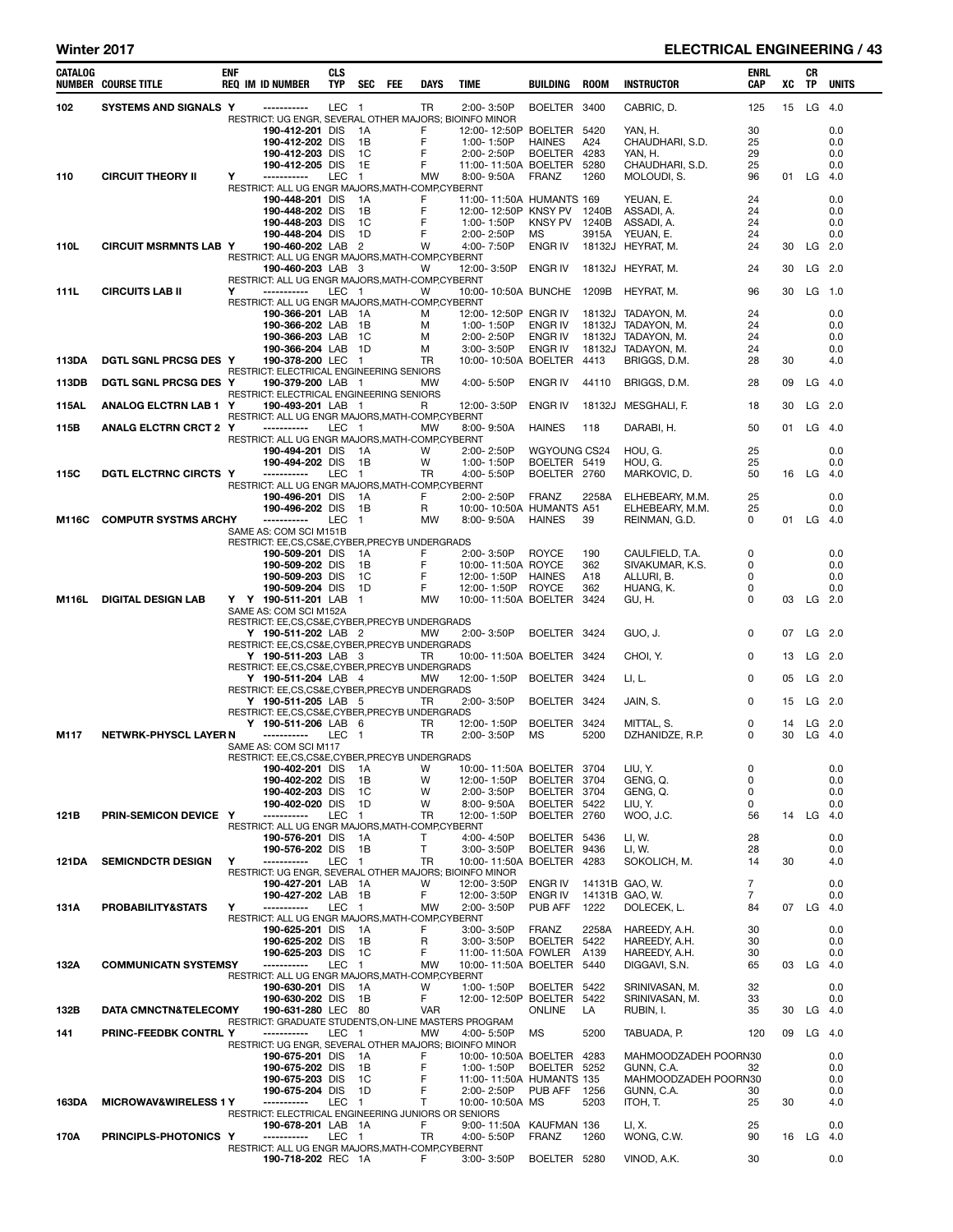## 44 / ENGINEERING AND APPLIED SCIENCE Winter 2017

| CATALOG      | <b>NUMBER COURSE TITLE</b>                          | <b>ENF</b> | <b>REQ IM ID NUMBER</b>                                                    | <b>CLS</b><br><b>TYP</b> | SEC                              | <b>FEE</b> | DAYS              | <b>TIME</b>                  | <b>BUILDING</b>              | <b>ROOM</b> | <b>INSTRUCTOR</b>          | <b>ENRL</b><br>CAP | xс       | CR<br>TP       | <b>UNITS</b>   |
|--------------|-----------------------------------------------------|------------|----------------------------------------------------------------------------|--------------------------|----------------------------------|------------|-------------------|------------------------------|------------------------------|-------------|----------------------------|--------------------|----------|----------------|----------------|
|              |                                                     |            | 190-718-203 REC 1B                                                         |                          |                                  |            | F                 | 2:00-2:50P                   | BOELTER 5252                 |             | VINOD, A.K.                | 30                 |          |                | 0.0            |
|              |                                                     |            | 190-718-204 REC                                                            |                          | - 1C                             |            | F                 | 10:00-10:50A GEOLOGY 4660    |                              |             | VINOD, A.K.                | 30                 |          |                | 0.0            |
| 173DA        | PHOTONCS&COMM DESGNY                                |            | -----------<br>RESTRICT: ELECTRICAL ENGINEERING JUNIORS OR SENIORS         | LEC                      | $\overline{1}$                   |            | R                 | 12:00-12:50P ENGR IV         |                              | 53133       | STAFSUDD, O.M.             | 12                 | 30       |                | 4.0            |
|              |                                                     |            | 190-758-201 LAB                                                            |                          | - 1A                             |            | R                 | 1:00-3:50P                   | <b>ENGR IV</b>               | 53133       | VEGA, C.L.                 | 12                 |          |                | 0.0            |
| 180DA        | <b>SYSTEMS DESIGN</b>                               | N          | -----------<br>RESTRICT: ELECTRICAL ENGINEERING SENIORS                    | <b>LEC</b>               | $\overline{1}$                   |            | м                 | 2:00-3:50P                   | <b>ENGR IV</b>               | 44110       | KAISER, W.J.               | 26                 | 08       |                | 4.0            |
|              |                                                     |            | 190-783-201 LAB                                                            |                          | - 1A                             |            | W                 | 12:00-3:50P                  | <b>ENGR IV</b>               | 44110       | BANSAL, P.                 | 26                 |          |                | 0.0            |
| 180DB        | <b>SYSTEMS DESIGN</b>                               | Y          | 190-784-200 LAB                                                            |                          | - 1                              |            | R                 | 2:00-5:50P                   | <b>ENGR IV</b>               | 44110       | POTTIE, G.J.               | 32                 | 30       | LG             | -4.0           |
| CM182        | <b>SCI&amp;TECH&amp;PUBLC PLCY N</b>                |            | RESTRICT: ELECTRICAL ENGINEERING SENIORS<br>190-792-200 LEC 1              |                          |                                  |            | R                 | 2:00-3:50P                   | PUB AFF                      | 4371        | CARNESALE, A.              | 4                  | 30       | $LG$ 4.0       |                |
|              |                                                     |            | SAME AS: PUB PLC CM182                                                     |                          |                                  |            |                   |                              |                              |             |                            |                    |          |                |                |
| 183DA        | <b>DIGITAL DESIGN I</b>                             | Υ          | -----------<br>190-791-201 LAB 1A                                          | LEC                      | - 1                              |            | м<br><b>TR</b>    | 1:00-1:50P<br>$2:00 - 3:50P$ | BOELTER 5422<br>BOELTER 5280 |             | MEHTA, A.M.<br>ZHANG, T.   | 30<br>30           | 30       |                | 4.0<br>0.0     |
| 194          | <b>RESEARCH GROUP SEM N</b>                         |            | 190-864-200 SEM 1                                                          |                          |                                  |            | <b>TR</b>         | 5:00-6:50P                   | WGYOUNG 4216                 |             | OZCAN, A.                  | 0                  | 30       |                | LG $2.0 - 4.0$ |
| 201A         | <b>VLSI DESGN AUTOMATN N</b>                        |            | 594-009-201 LEC                                                            |                          | $\overline{1}$                   |            | <b>TR</b>         | 2:00-3:50P                   | <b>FRANZ</b>                 | 2258A       | GUPTA, P.                  | 42                 | 30       | LG             | - 4.0          |
| 201C         | <b>VLSI MODELING</b>                                | N          | 594-008-280 LEC 80<br>RESTRICT: GRADUATE STUDENTS, ON-LINE MASTERS PROGRAM |                          |                                  |            | <b>VAR</b>        |                              | <b>ONLINE</b>                | LA          | HE, L.                     | 0                  | 30       | LG             | - 4.0          |
| M202B        | <b>ENERGY AWARE SYS</b>                             | N          | 594-013-200 LEC 1                                                          |                          |                                  |            | MW                | 4:00-5:50P                   | BOELTER 2760                 |             | SRIVASTAVA, M.B.           | 0                  | 30       | LG 4.0         |                |
| 205A         | <b>MATRIX ANALYSIS</b>                              | N          | SAME AS: COM SCI M213B<br>-----------                                      | <b>LEC</b>               | $\overline{1}$                   |            | MW                | 4:00-5:50P                   | HUMANTS 135                  |             | LORENZELLI, F.             | 90                 | 30       | LG             | 4.0            |
|              |                                                     |            | 594-015-201 DIS                                                            |                          | 1A                               |            | F.                | 2:00-2:50P                   | <b>DODD</b>                  | 161         | KABIR, S.H.                | 90                 |          |                | 0.0            |
| 210A         | <b>ADAPTATION&amp;LEARNING N</b>                    |            | 594-030-200 LEC                                                            |                          | - 1                              |            | MW                | 2:00-3:50P                   | HUMANTS 135                  |             | SAYED, A.H.                | 85                 | 30       | $LG$ 4.0       |                |
|              |                                                     |            | RESTRICT: GRADUATE STUDENTS<br>594-030-280 LEC 80                          |                          |                                  |            | <b>VAR</b>        |                              | <b>ONLINE</b>                | LA          | SAYED, A.H.                | 35                 | 30       | LG             | -4.0           |
|              |                                                     |            | RESTRICT: GRADUATE STUDENTS, ON-LINE MASTERS PROGRAM                       |                          |                                  |            |                   |                              |                              |             |                            |                    |          |                |                |
| M214A        | <b>DIGITL SPEECH PRCSS</b>                          | N          | -----------<br>SAME AS: BIOENGR M214A                                      | LEC 1                    |                                  |            | м                 | 10:00-11:50A BOELTER 8500    |                              |             | ALWAN, A.A.                | 65                 | 01       | $LG$ 4.0       |                |
|              |                                                     |            | RESTRICT: GRADUATE STUDENTS                                                |                          |                                  |            |                   |                              |                              |             |                            |                    |          |                |                |
|              |                                                     |            | 594-050-201 LAB 1A<br>594-050-280 LEC 80                                   |                          |                                  |            | TBA<br><b>VAR</b> |                              | <b>ONLINE</b>                | LA          | KAEWTIP, K.<br>ALWAN, A.A. | 65<br>35           | 30       | LG             | 0.0<br>- 4.0   |
|              |                                                     |            | RESTRICT: GRADUATE STUDENTS, ON-LINE MASTERS PROGRAM                       |                          |                                  |            |                   |                              |                              |             |                            |                    |          |                |                |
| 215B         | <b>ADV DGTL INTGR CRCT</b>                          | N          | 594-060-200 LEC 1<br>RESTRICT: GRADUATE STUDENTS                           |                          |                                  |            | <b>MW</b>         | 10:00-11:50A BOELTER 2760    |                              |             | YANG, C.K.                 | 64                 | 03       | LG             | - 4.0          |
|              |                                                     |            | 594-060-280 LEC 80                                                         |                          |                                  |            | <b>VAR</b>        |                              | ONLINE                       | LA          | YANG, C.K.                 | 35                 | 30       | LG             | - 4.0          |
| 215C         | RF CIRCUITS&SYSTEMS N                               |            | RESTRICT: GRADUATE STUDENTS, ON-LINE MASTERS PROGRAM<br>594-065-200 LEC 1  |                          |                                  |            | TR                | 4:00-5:50P                   | <b>DODD</b>                  | 175         | ABIDI, A.A.                | 50                 | 16       | LG 4.0         |                |
|              |                                                     |            | RESTRICT: ELECTRICAL ENGINEERING GRADUATE STUDENTS                         |                          |                                  |            |                   |                              |                              |             |                            |                    |          |                |                |
| 216B         | <b>VLSI SIGNAL PRCSSNG</b>                          | N          | 594-094-280 LEC 80                                                         |                          |                                  |            | <b>VAR</b>        |                              | <b>ONLINE</b>                | LA          | MARKOVIC, D.               | 35                 | 30       | $LG$ 4.0       |                |
| 219          | <b>LRG-SCL DATA MINING</b>                          | N          | RESTRICT: GRADUATE STUDENTS, ON-LINE MASTERS PROGRAM<br>-----------        | LEC                      | $\overline{1}$                   |            | MW                | 6:00-7:50P                   | HUMANTS A51                  |             | ROYCHOWDHURY, V.P.         | 175                | 30       | $LG$ 4.0       |                |
|              |                                                     |            | 594-114-201 DIS                                                            |                          | 1A                               |            | F                 | 2:00-2:50P                   | WGYOUNG CS24                 |             | EBRAHIMZADEH HOULA 175     |                    |          |                | 0.0            |
| 222<br>224   | INTGRTD CRCT FBRCTN N<br><b>SOLID ST ELCTRNC II</b> | N          | 594-122-200 LEC<br>594-131-201 LEC                                         |                          | $\overline{1}$<br>$\overline{1}$ |            | MW<br>MW          | 6:00-7:50P<br>10:00-11:50A   | <b>MS</b><br>BOELTER 5273    | 5200        | IYER, S.S.<br>PAN, A.S.    | 40<br>30           | 30<br>30 | $LG$ 4.0<br>LG | 4.0            |
| 230B         | <b>DIGITAL CMMNCTN SYS N</b>                        |            | 594-173-200 LEC                                                            |                          | $\overline{1}$                   |            | MW                | 8:00-9:50A                   | <b>BOELTER</b>               | 5436        | DANESHRAD, B.              | 45                 | 01       | LG             | 4.0            |
| 231 B        | NETWORK INFO THEORY N                               |            | RESTRICT: GRADUATE STUDENTS<br>594-180-200 LEC 1                           |                          |                                  |            | <b>TR</b>         | 10:00-11:50A BOELTER 5422    |                              |             | DIGGAVI, S.N.              | 30                 | 13       | $LG$ 4.0       |                |
| 232A         | <b>STOCHST-TELECOM SYS N</b>                        |            | 594-184-200 LEC                                                            |                          | -1                               |            | <b>TR</b>         | 2:00-3:50P                   | BOELTER 2760                 |             | RUBIN, I.                  | 40                 | 15       | LG             | - 4.0          |
| 234A         | <b>NETWORK CODING</b>                               | N          | 594-204-200 LEC                                                            |                          | $\overline{1}$                   |            | <b>TR</b>         | 12:00-1:50P                  | <b>BOELTER</b>               | 5422        | FRAGOULI, C.P.             | 39                 | 30       | LG.            | - 4.0          |
| 236B         | <b>CONVEX OPTIMIZATION N</b>                        |            | -----------<br>RESTRICT: GRADUATE STUDENTS                                 | <b>LEC</b>               | $\overline{1}$                   |            | <b>TR</b>         | 4:00-5:50P                   | KNSY PV                      | 1200B       | VANDENBERGHE, L.           | 117                | 16       | LG.            | 4.0            |
|              |                                                     |            | 594-212-201 DIS                                                            |                          | - 1A                             |            | F.                | 3:00-3:50P                   | BOELTER 3400                 |             | SAGGAR, H.                 | 117                |          |                | 0.0            |
| M242A        | <b>NONLNR DYANMC SSTMSN</b>                         |            | 594-249-200 LEC<br>SAME AS: CH ENGR M282A, MECH&AE M272A                   |                          | $\overline{1}$                   |            | MW                | 4:00-5:50P                   | <b>BOELTER</b>               | 5273        | COOGAN, S.D.               | 41                 | 30       | LG             | - 4.0          |
| <b>M250B</b> | <b>MEMS FABRICATION</b>                             | N          | 594-303-200 LEC 1                                                          |                          |                                  |            | MW                | 12:00-1:50P                  | BOELTER 9436                 |             | CHIOU, P.                  | 0                  | 05       | $LG$ 4.0       |                |
| M257         | <b>NANOSCIENCE</b>                                  | N          | SAME AS: BIOENGR M250B, MECH&AE M280B<br>594-342-200 LEC                   |                          | $\overline{1}$                   |            | TR                | 12:00-1:50P                  | BOELTER 5264                 |             | CHEN. Y.                   | 0                  | 14       | $LG$ 4.0       |                |
|              |                                                     |            | SAME AS: MECH&AE M287                                                      |                          |                                  |            |                   |                              |                              |             |                            |                    |          |                |                |
| 261          | <b>MCRWV&amp;MLMTR WV CRCTN</b>                     |            | <b>RESTRICT: GRADUATE STUDENTS</b><br>594-358-200 LEC 1                    |                          |                                  |            | MW                | 2:00-3:50P                   | BOELTER 5422                 |             | ITOH, T.                   | 35                 | 30       | LG $4.0$       |                |
|              |                                                     |            | RESTRICT: GRADUATE STUDENTS                                                |                          |                                  |            |                   |                              |                              |             |                            |                    |          |                |                |
| 271          | <b>CLSSCL LASER THEORY N</b>                        |            | 594-379-200 LEC 1                                                          |                          |                                  |            | TR                | 10:00-11:50A SLICHTR 2834    |                              |             | JOSHI, C.J.                | 20                 | 30       | LG 4.0         |                |
| 274          | <b>FIBR OPTIC SYS DSGN</b>                          | N          | RESTRICT: GRADUATE STUDENTS<br>594-402-200 LEC 1                           |                          |                                  |            | TR                | 2:00-3:50P                   | BOELTER 5436                 |             | JALALI, B.                 | 30                 | 15       | $LG$ 4.0       |                |
| 279AS        | <b>TPC-PHYS&amp;WV ELCTRNCN</b>                     |            | 594-410-200 LEC 1                                                          |                          |                                  |            | TR                | 12:00-1:50P                  | BOELTER 9436                 |             | JARRAHI, M.                | 40                 | 30       | SO 4.0         |                |
| CM282        | <b>SCI&amp;TECH&amp;PUBLC PLCY N</b>                |            | 594-492-200 LEC 1<br>SAME AS: PUB PLC CM282                                |                          |                                  |            | R                 | 2:00-3:50P                   | PUB AFF                      | 4371        | CARNESALE, A.              | 3                  | 30       | $LG$ 4.0       |                |
| 295          | <b>ACADMC TECH WRITING N</b>                        |            | 594-571-200 SEM 1                                                          |                          |                                  |            | м                 | 2:00-4:50P                   | SLICHTR                      | 2834        | WATSON, D.C.               | 0                  | 30       | SU 3.0         |                |
| 297          | <b>TOPICS IN ELEC ENGR</b>                          | N          | RESTRICT: INSTRUCTOR CONSENT<br>594-582-201 SEM 1                          |                          |                                  |            | м                 | 12:30-1:50P                  | ENGR IV                      | 54134       | DIGGAVI, S.N.              | 90                 |          | 30 SU 1.0      |                |
|              |                                                     |            | RESTRICT: GRADUATE STUDENTS                                                |                          |                                  |            |                   |                              |                              |             |                            |                    |          |                |                |

# ENGINEERING AND APPLIED SCIENCE

## Engineering

Students who enroll in upper division HSSEAS courses without completing the requisites are subject to disenrollment after the second class meeting. If necessary, consult an HSSEAS counselor in<br>6426 Boelter Hall. (1999)<br>195 186-285-201 TUT 1 VAR ESKIN, E. 0 30 PN 2.0-4.0<br>196-295-202 TUT 2 VAR WESEL BD 0 30 PN 2.0-4.0

|     |                              | 186-285-202 IUI 2                                           |                  |       | <b>VAR</b> |                      |                |       | WESEL. K.D.        | U   | 3U. |          | PN 2.0-4.0 |
|-----|------------------------------|-------------------------------------------------------------|------------------|-------|------------|----------------------|----------------|-------|--------------------|-----|-----|----------|------------|
| 96C | <b>INTERNET OF THINGS</b>    | N<br>-----------                                            | LEC <sub>1</sub> |       | F.         | $9:00 - 9:50A$       | <b>FRANZ</b>   | 2258A | KAISER. W.J.       | 80  | 30  | LG $2.0$ |            |
|     |                              | RESTRICT: ALL UNDERGRADUATE ENGINEERING MAJORS              |                  |       |            |                      |                |       |                    |     |     |          |            |
|     |                              | 186-289-201 LAB 1A                                          |                  |       |            | 10:00-10:50A ENGR IV |                | 44110 | ADIREDDY, G.K.     | 20  |     |          | 0.0        |
|     |                              | 186-289-202 LAB 1B                                          |                  |       |            | 11:00-11:50A ENGR IV |                | 44110 | ADIREDDY, G.K.     | 20  |     |          | 0.0        |
|     |                              | 186-289-203 LAB 1C                                          |                  |       |            | $1:00 - 1:50P$       | ENGR IV        | 44110 | ADIREDDY, G.K.     | 20  |     |          | 0.0        |
|     |                              | 186-289-204 LAB 1D                                          |                  |       |            | $2:00 - 2:50P$       | <b>ENGR IV</b> | 44110 | ADIREDDY, G.K.     | 20  |     |          | 0.0        |
| 111 | <b>FINANCE&amp;MARKETING</b> | N<br>-----------                                            | LEC 1            |       | <b>MW</b>  | $4:00 - 5:50P$       | <b>FRANZ</b>   | 1178  | BULU-TACIROGLU, M. | 199 | 09  | $LG$ 4.0 |            |
|     |                              | RESTRICT: SENIORS ONLY ALL UNDERGRADUATE ENGINEERING MAJORS |                  |       |            |                      |                |       |                    |     |     |          |            |
|     |                              | 186-367-201 DIS                                             |                  | 1A    |            | 9:00- 9:50A          | <b>BOELTER</b> | 2444  | WONG, A.K.         | 33  |     |          | 0.0        |
|     |                              | 186-367-202 DIS                                             |                  | - 1B  |            | 10:00-10:50A FRANZ   |                | 2258A | WONG. A.K.         | 34  |     |          | 0.0        |
|     |                              | 186-367-203 DIS                                             |                  | - 1 C |            | 11:00-11:50A BOELTER |                | 5420  | RANGCHIAN, A.      | 34  |     |          | 0.0        |
|     |                              | 186-367-204 DIS                                             |                  | 1D    | F.         | $1:00 - 1:50P$       | <b>BOELTER</b> | 5420  | RANGCHIAN, A.      | 33  |     |          | 0.0        |
|     |                              | 186-367-205 DIS                                             |                  | 1E    |            | $2:00 - 2:50P$       | <b>BOELTER</b> | 5420  | LANDRY, K.T.       | 32  |     |          | 0.0        |
|     |                              | 186-367-206 DIS                                             |                  | -1F   |            | $3:00 - 3:50P$       | <b>BOELTER</b> | 5420  | LANDRY, K.T.       | 33  |     |          | 0.0        |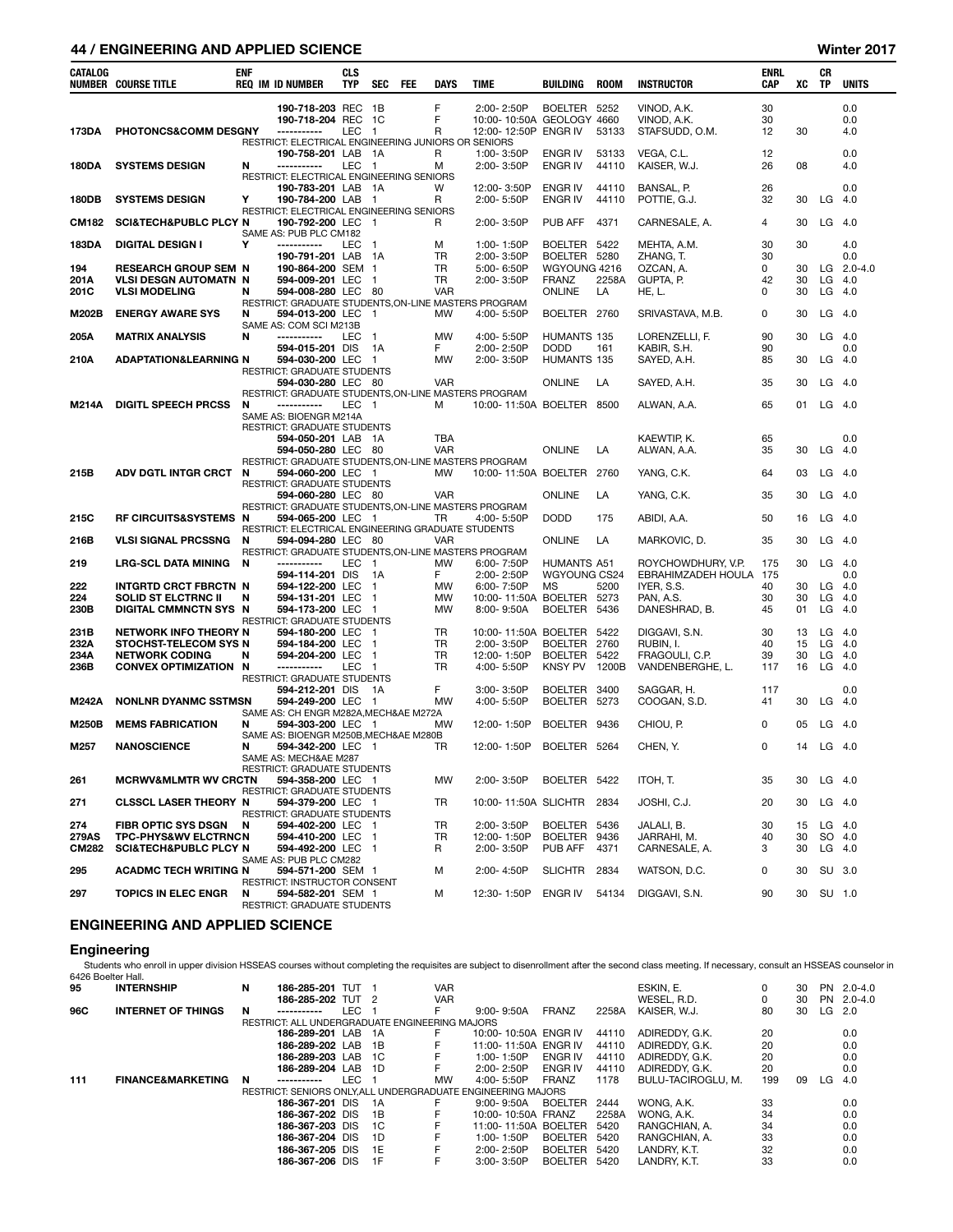| <b>CATALOG</b> | <b>NUMBER COURSE TITLE</b>          | <b>ENF</b> | <b>REQ IM ID NUMBER</b>                                      | <b>CLS</b><br><b>TYP</b> | <b>SEC</b>     | <b>FEE</b> | <b>DAYS</b>  | <b>TIME</b>               | <b>BUILDING</b> | <b>ROOM</b> | <b>INSTRUCTOR</b>                                                                                                                                                                                               | <b>ENRL</b><br>CAP | XC | <b>CR</b><br><b>TP</b> | <b>UNITS</b> |
|----------------|-------------------------------------|------------|--------------------------------------------------------------|--------------------------|----------------|------------|--------------|---------------------------|-----------------|-------------|-----------------------------------------------------------------------------------------------------------------------------------------------------------------------------------------------------------------|--------------------|----|------------------------|--------------|
| 112            | <b>ENTREPRENEURSHIP</b>             | N          |                                                              | <b>LEC</b>               | $\blacksquare$ |            | <b>TR</b>    | 4:00-5:50P                | <b>MS</b>       | 4000A       | WILSON, N.M.                                                                                                                                                                                                    | 155                | 16 | LG                     | 4.0          |
|                |                                     |            | RESTRICT: SENIORS ONLY, ALL UNDERGRADUATE ENGINEERING MAJORS |                          |                |            |              |                           |                 |             |                                                                                                                                                                                                                 |                    |    |                        |              |
|                |                                     |            | 186-377-201 DIS                                              |                          | 1A             |            | F            | $9:00 - 9:50A$            | <b>BOELTER</b>  | 5422        | LI, B.                                                                                                                                                                                                          | 31                 |    |                        | 0.0          |
|                |                                     |            | 186-377-202 DIS                                              |                          | 1B             |            | F            | 10:00-10:50A BOELTER      |                 | 5422        | LI, B.                                                                                                                                                                                                          | 31                 |    |                        | 0.0          |
|                |                                     |            | 186-377-203 DIS                                              |                          | 1C             |            | F            | 11:00-11:50A BOELTER      |                 | 5422        | LI. B.                                                                                                                                                                                                          | 31                 |    |                        | 0.0          |
|                |                                     |            | 186-377-204 DIS                                              |                          | 1D             |            | F            | 1:00-1:50P                | BOELTER 5422    |             | BRIK LAUFER, A.S.                                                                                                                                                                                               | 31                 |    |                        | 0.0          |
|                |                                     |            | 186-377-205 DIS                                              |                          | 1E             |            | F            | 2:00-2:50P                | BOELTER 5422    |             | BRIK LAUFER, A.S.                                                                                                                                                                                               | 31                 |    |                        | 0.0          |
| 113            | PRODUCT STRATEGY                    | N          | -----------                                                  | <b>LEC</b>               | $\overline{1}$ |            | <b>MW</b>    | 2:00-3:50P                | WGYOUNG 4216    |             | PAO, P.S.                                                                                                                                                                                                       | 50                 |    | 07 LG                  | - 4.0        |
|                |                                     |            | RESTRICT: ALL UNDERGRADUATE ENGINEERING MAJORS               |                          |                |            |              |                           |                 |             |                                                                                                                                                                                                                 |                    |    |                        |              |
|                |                                     |            | 186-378-201 DIS                                              |                          | 1A             |            | R            | 6:00-6:50P                | BOELTER 5436    |             | WANG, H.<br>For Engineering 183EW, there is a maximum of 20 students per discussion section. Students MUST attend the section in which they are enrolled; they cannot enroll in one section and attend another. | 50                 |    |                        | 0.0          |
|                |                                     |            |                                                              |                          |                |            |              |                           |                 |             | Students cannot move from one section to another once the term begins. When enrolling in a section, be very careful to avoid time conflicts with other courses as attendance is mandatory for all               |                    |    |                        |              |
| three hours.   |                                     |            |                                                              |                          |                |            |              |                           |                 |             |                                                                                                                                                                                                                 |                    |    |                        |              |
| <b>183EW</b>   | ENGINEERING&SOCIETY Y Y ----------- |            |                                                              | LEC <sub>1</sub>         |                |            | <b>MW</b>    | 8:00-9:50A                | BOELTER 3400    |             | WELTMAN, G.                                                                                                                                                                                                     | 0                  |    | 26 LG 4.0              |              |
|                |                                     |            | RESTRICT: SENIORS ONLY, ALL UNDERGRADUATE ENGINEERING MAJORS |                          |                |            |              |                           |                 |             |                                                                                                                                                                                                                 |                    |    |                        |              |
|                |                                     |            | Y 186-799-201 DIS                                            |                          | 1A             |            | т            | 10:00-12:50P BOELTER      |                 | 5252        | WONG, E.                                                                                                                                                                                                        | 0                  |    |                        | 0.0          |
|                |                                     |            | Y 186-799-202 DIS                                            |                          | 1B             |            | W            | 10:00-12:50P BOELTER      |                 | 5280        | PEDNEAULT, A.M.                                                                                                                                                                                                 | 0                  |    |                        | 0.0          |
|                |                                     |            | Y 186-799-203 DIS                                            |                          | 1C             |            | R            | 10:00-12:50P BOELTER      |                 | 5252        | MCLOUTH, T.D.                                                                                                                                                                                                   | 0                  |    |                        | 0.0          |
|                |                                     |            | 186-799-204 DIS<br>Υ                                         |                          | 1D             |            | F            | 8:00-10:50A BOELTER       |                 | 5272        | BLUM, R.J.                                                                                                                                                                                                      | $\Omega$           |    |                        | 0.0          |
|                |                                     |            | 186-799-205 DIS<br>Υ                                         |                          | 1E             |            | F            | 9:00-11:50A BOELTER       |                 | 5252        | FAKHRO, R.K.                                                                                                                                                                                                    | 0                  |    |                        | 0.0          |
|                |                                     |            | Y<br>186-799-206 DIS                                         |                          | 1F             |            | F            | 8:00-10:50A BOELTER       |                 | 5420        | PORTFOLIO, T.M.                                                                                                                                                                                                 | 0                  |    |                        | 0.0          |
|                |                                     |            | Υ<br>186-799-207 DIS                                         |                          | 1G             |            | F            | 8:00-10:50A BOELTER       |                 | 5280        | KOHLI, A.                                                                                                                                                                                                       | 0                  |    |                        | 0.0          |
| <b>185EW</b>   | ART-ENGR ENDEAVORS Y Y -----------  |            |                                                              | <b>LEC</b>               | $\overline{1}$ |            | <b>MW</b>    | 10:00-11:50A BOELTER 3400 |                 |             | BROWNE, D.G.                                                                                                                                                                                                    | 0                  | 26 | LG                     | 4.0          |
|                |                                     |            | RESTRICT: SENIORS ONLY, ALL UNDERGRADUATE ENGINEERING MAJORS |                          |                |            |              |                           |                 |             |                                                                                                                                                                                                                 |                    |    |                        |              |
|                |                                     |            | Y 186-811-201 DIS                                            |                          | 1A             |            | Т            | 9:00-11:50A BOELTER       |                 | 5420        | AL-NAGGAR, O.                                                                                                                                                                                                   | 0                  |    |                        | 0.0          |
|                |                                     |            | Y 186-811-202 DIS                                            |                          | 1B             |            | W            | 12:00-2:50P               | BOELTER         | 5420        | SAGRILLO, C.N.                                                                                                                                                                                                  | 0                  |    |                        | 0.0          |
|                |                                     |            | Y 186-811-203 DIS                                            |                          | 1C             |            | R            | 9:00-11:50A               | BOELTER 5420    |             | HOOKS, J.R.                                                                                                                                                                                                     | $\Omega$           |    |                        | 0.0          |
|                |                                     |            | Y<br>186-811-204 DIS                                         |                          | 1D             |            | F            | 8:00-10:50A               | МS              | 3915A       | BROWN, D.C.                                                                                                                                                                                                     | 0                  |    |                        | 0.0          |
|                |                                     |            | 186-811-205 DIS<br>Υ                                         |                          | 1E             |            | $\mathsf{T}$ | 12:00-2:50P               | <b>BOELTER</b>  | 5420        | ADAMSON, K.R.                                                                                                                                                                                                   | 0                  |    |                        | 0.0          |
|                |                                     |            | 186-811-206 DIS<br>Y                                         |                          | 1F             |            | R            | 12:00-2:50P               | <b>BOELTER</b>  | 5420        | PERRY, L.S.                                                                                                                                                                                                     | $\Omega$           |    |                        | 0.0          |
|                |                                     |            | Y 186-811-207 DIS                                            |                          | 1G             |            | F            | 9:00-11:50A               | <b>BOELTER</b>  | 5264        | IAIA, V.M.                                                                                                                                                                                                      | 0                  |    |                        | 0.0          |
| 195            | <b>INTERNSHIP</b>                   | N          | 186-865-201 TUT                                              |                          | $\overline{1}$ |            | <b>VAR</b>   |                           |                 |             | WESEL, R.D.                                                                                                                                                                                                     | 0                  | 30 |                        | PN 2.0-4.0   |
| 200            | <b>PROGRM MGMT PRNCPLSN</b>         |            | 586-000-280 LEC 80                                           |                          |                |            | <b>VAR</b>   |                           | <b>ONLINE</b>   | LA          | LACKMAN, L.M.                                                                                                                                                                                                   | 35                 | 30 | LG                     | - 4.0        |
|                |                                     |            | RESTRICT: GRADUATE STUDENTS, ON-LINE MASTERS PROGRAM         |                          |                |            |              |                           |                 |             |                                                                                                                                                                                                                 |                    |    |                        |              |
|                |                                     |            | 586-000-281 LEC 81                                           |                          |                |            | <b>VAR</b>   |                           | ONLINE          | LA          | LACKMAN, L.M.                                                                                                                                                                                                   | 35                 | 30 | $LG$ 4.0               |              |
|                |                                     |            | RESTRICT: GRADUATE STUDENTS, ON-LINE MASTERS PROGRAM         |                          |                |            |              |                           |                 |             |                                                                                                                                                                                                                 |                    |    |                        |              |
| 204            | <b>TRUSTED SYSTEMS</b>              | N          | 586-024-280 LEC 80                                           |                          |                |            | <b>VAR</b>   |                           | <b>ONLINE</b>   | LA          | KUNG, K.C.                                                                                                                                                                                                      | 35                 | 30 | $LG$ 4.0               |              |
|                |                                     |            | RESTRICT: GRADUATE STUDENTS, ON-LINE MASTERS PROGRAM         |                          |                |            |              |                           |                 |             |                                                                                                                                                                                                                 |                    |    |                        |              |
| 212            | <b>INTEL PROP LAW STRA</b>          | N          | 586-039-280 LEC 80                                           |                          |                |            | <b>VAR</b>   |                           | <b>ONLINE</b>   | LA          | LICHTMAN, D.G.                                                                                                                                                                                                  | 35                 | 30 | $LG$ 4.0               |              |
|                |                                     |            | RESTRICT: GRADUATE STUDENTS, ON-LINE MASTERS PROGRAM         |                          |                |            |              |                           |                 |             |                                                                                                                                                                                                                 |                    |    |                        |              |
| 299            | <b>CAPSTONE PROJECT</b>             | N          | 586-596-201 ACT 1                                            |                          |                |            | <b>VAR</b>   |                           |                 |             | PAMARTI, S.                                                                                                                                                                                                     | 1                  | 30 | $LG$ 4.0               |              |
|                |                                     |            | RESTRICT: ON-LINE MASTERS PROGRAM                            |                          |                |            |              |                           |                 |             |                                                                                                                                                                                                                 |                    |    |                        |              |
|                |                                     |            | 586-596-202 ACT 2                                            |                          |                |            | <b>VAR</b>   |                           |                 |             | LACKMAN, L.M.                                                                                                                                                                                                   | 0                  | 30 | $LG$ 4.0               |              |
|                |                                     |            | RESTRICT: ON-LINE MASTERS PROGRAM                            |                          |                |            |              |                           |                 |             |                                                                                                                                                                                                                 |                    |    |                        |              |
|                |                                     |            | 586-596-203 ACT 3                                            |                          |                |            | <b>VAR</b>   |                           |                 |             | ZHANG, L.                                                                                                                                                                                                       | 0                  | 30 | $LG$ 4.0               |              |
|                |                                     |            | RESTRICT: ON-LINE MASTERS PROGRAM                            |                          |                |            |              |                           |                 |             |                                                                                                                                                                                                                 |                    |    |                        |              |
|                |                                     |            | 586-596-204 ACT 4                                            |                          |                |            | <b>VAR</b>   |                           |                 |             | TACIROGLU, E.                                                                                                                                                                                                   | 0                  | 30 | $LG$ 4.0               |              |
|                |                                     |            | RESTRICT: ON-LINE MASTERS PROGRAM                            |                          |                |            |              |                           |                 |             |                                                                                                                                                                                                                 |                    |    |                        |              |
|                |                                     |            | 586-596-205 ACT 5                                            |                          |                |            | <b>VAR</b>   |                           |                 |             | MAL, A.K.                                                                                                                                                                                                       | 0                  | 30 | LG                     | - 4.0        |
|                |                                     |            | RESTRICT: ON-LINE MASTERS PROGRAM                            |                          |                |            |              |                           |                 |             |                                                                                                                                                                                                                 |                    |    |                        |              |
|                |                                     |            | 586-596-206 ACT 6                                            |                          |                |            | <b>VAR</b>   |                           |                 |             | PAMARTI, S.                                                                                                                                                                                                     | 1                  | 30 |                        | $LG$ 4.0     |
|                |                                     |            | 586-596-207 ACT 7                                            |                          |                |            | <b>VAR</b>   |                           |                 |             | YANG, J.                                                                                                                                                                                                        | 1                  | 30 | LG                     | 4.0          |
| M495J          | <b>SUP TEACHNG-ENGR</b>             | Υ          | 586-802-200 SEM 1<br>SAME AS: ENGCOMP M495J                  |                          |                |            | М            | 2:00-3:50P                | MS              | 3915A       | RUBINSON, G.J.                                                                                                                                                                                                  | 20                 | 30 | SO 2.0                 |              |

## ENGLISH

English 100 thru 179 are limited to English and American Literature and Culture majors and English minors. Any student meeting course requisites may enroll beginning November 17, 2016, space

| permitting. |                                                                                                                                                                                        |                         |  |            |  |                      |  |
|-------------|----------------------------------------------------------------------------------------------------------------------------------------------------------------------------------------|-------------------------|--|------------|--|----------------------|--|
|             | English 180 thru M191E are limited to SENIOR English and/or American Literature and Culture majors.                                                                                    |                         |  |            |  |                      |  |
|             | JUNIOR English and/or American Literature and Culture majors and English minors may enroll in English 180 thru M191E beginning November 17, 2016, space permitting.                    |                         |  |            |  |                      |  |
|             | For English 4HW seating is prioritized for current College Honors students who are encouraged to sign up by visiting the English Undergraduate Offices in 158/160 Humanities Building. |                         |  |            |  |                      |  |
|             | Other students may obtain seats after all interested College Honors students have been accommodated.                                                                                   |                         |  |            |  |                      |  |
| 4HW         | CRITCL READ&WRITING Y Y 196-120-200 LEC 1<br><b>MW</b>                                                                                                                                 | 12:00-1:50P BUNCHE 2160 |  | BENSON C.M |  | $30 \quad 1 \quad 5$ |  |

| 4HW | <b>CRITCL READ&amp;WRITING Y Y</b> |   | 196-120-200 LEC                     |            |     | <b>MW</b> | 12:00- 1:50P             | <b>BUNCHE</b>      | 2160  | BENSON, C.M.       | 20       | 30 | LG.    | 5.0    |
|-----|------------------------------------|---|-------------------------------------|------------|-----|-----------|--------------------------|--------------------|-------|--------------------|----------|----|--------|--------|
|     |                                    |   | <b>RESTRICT: DEPARTMENT CONSENT</b> |            |     |           |                          |                    |       |                    |          |    |        |        |
| 4W  | <b>CRITCL READ&amp;WRITING Y</b>   |   | Y 196-113-201 LEC 1                 |            |     | <b>MW</b> | 8:00-9:50A               | PUB AFF            | 1256  | UNDERWOOD, B.E.    | 20       | 30 | LG 5.0 |        |
|     |                                    |   | Υ<br>196-113-202 LEC 2              |            |     | <b>MW</b> | 10:00-11:50A PUB AFF     |                    | 1256  | DEMBOWITZ, L.E.    | 20       | 30 | LG     | 5.0    |
|     |                                    |   | Υ<br>196-113-203 LEC                |            |     | <b>MW</b> | 10:00-11:50A BOELTER     |                    | 5252  | MIRANDA, J.L.      | 20       | 30 | LG     | 5.0    |
|     |                                    |   | 196-113-204 LEC 4<br>Y              |            |     | <b>MW</b> | 10:00-11:50A BUNCHE 2181 |                    |       | STANFORD, C.M.     | 20       | 30 | LG     | 5.0    |
|     |                                    |   | 196-113-205 LEC<br>Y                |            | 5   | <b>MW</b> | 12:00-1:50P              | WGYOUNG 1044       |       | AZUBUKO-UDAH, C.C. | 20       | 30 | LG     | - 5.0  |
|     |                                    |   | 196-113-206 LEC 6<br>Υ              |            |     | <b>MW</b> | 12:00-1:50P              | <b>BUNCHE</b>      | 3153  | CLARK, W.S.        | 20       | 30 | LG     | 5.0    |
|     |                                    |   | 196-113-207 LEC<br>Υ                |            |     | <b>MW</b> | 12:00-1:50P              | PUB AFF            | 1256  | VORONCA, D.V.      | 20       | 30 | LG     | 5.0    |
|     |                                    |   | 196-113-208 LEC<br>Y                |            | - 8 | <b>MW</b> | 2:00-3:50P               | <b>HUMANTS A32</b> |       | MENDOZA, R.E.      | 20       | 30 | LG     | 5.0    |
|     |                                    |   | 196-113-209 LEC 9<br>Υ              |            |     | <b>MW</b> | 2:00-3:50P               | <b>ROLFE</b>       | 3116  | ENCINAS, A.        | 20       | 30 | LG     | 5.0    |
|     |                                    |   | 196-113-210 LEC<br>Υ                |            | 10  | <b>MW</b> | 2:00-3:50P               | <b>ROLFE</b>       | 3121  | EMERY, P.J.        | 20       | 30 | LG     | 5.0    |
|     |                                    |   | Υ<br>196-113-211 LEC                |            | 11  | MW        | 2:00-3:50P               | PUB AFF            | 1256  | MESSNER, C.A.      | 20       | 30 | LG     | 5.0    |
|     |                                    |   | Υ<br>196-113-212 LEC                |            | 12  | TR        | 8:00-9:50A               | <b>HUMANTS A32</b> |       | TRAN, S.N.         | 20       | 30 | LG     | 5.0    |
|     |                                    |   | 196-113-213 LEC<br>Y                |            | 13  | <b>TR</b> | 12:00-1:50P              | <b>SLICHTR</b>     | 2834  | BONNICI, K.B.      | 20       | 30 | LG     | 5.0    |
|     |                                    |   | 196-113-214 LEC                     |            | 14  | <b>TR</b> | 12:00-1:50P              | <b>BOELTER</b>     | 4283  | KINCADE, J.M.      | 20       | 30 | LG     | 5.0    |
|     |                                    |   | 196-113-215 LEC<br>Υ                |            | 15  | <b>TR</b> | 2:00-3:50P               | PUB AFF            | 1323  | KING, L.R.         | 20       | 30 | LG     | 5.0    |
|     |                                    |   | 196-113-216 LEC                     |            | 16  | <b>TR</b> | 2:00-3:50P               | <b>SLICHTR</b>     | 2834  | MORSE, S.E.        | 20       | 30 | LG     | 5.0    |
|     |                                    |   | 196-113-217 LEC                     |            | 17  | <b>TR</b> | 4:00-5:50P               | <b>BOELTER</b>     | 5273  | REED, C.R.         | 20       | 30 | LG     | 5.0    |
| 4WS | <b>CRITCL READ&amp;WRITING Y</b>   |   | Y<br>196-112-200 LEC                |            |     | <b>MW</b> | 4:00-5:50P               | PUB AFF            | 1256  | SMITH, R.K.        | $\Omega$ | 30 | LG     | 5.0    |
| 10B | <b>LIT-ENGL 1700-1850</b>          | Y | -----------                         | <b>LEC</b> |     | TR        | 12:30-1:45P              | <b>FOWLER</b>      | A103B | KAREEM, S.T.       | 160      | 14 |        | SO 5.0 |
|     |                                    |   | 196-031-201                         | DIS        | 1A  |           | 1:00-1:50P               | <b>HAINES</b>      | A6    | SPIES, E.R.        | 20       |    |        | 0.0    |
|     |                                    |   | 196-031-202 DIS                     |            | 1B  |           | 1:00-1:50P               | <b>SLICHTR</b>     | 2834  | JOHNSEN, B.R.      | 20       |    |        | 0.0    |
|     |                                    |   | 196-031-203 DIS                     |            | 1C  | F         | 2:00-2:50P               | <b>HAINES</b>      | 110   | SPIES, E.R.        | 20       |    |        | 0.0    |
|     |                                    |   | 196-031-204 DIS                     |            | 1D  |           | 2:00-2:50P               | <b>SLICHTR</b>     | 2834  | JOHNSEN, B.R.      | 20       |    |        | 0.0    |
|     |                                    |   | 196-031-205 DIS                     |            | 1E  |           | 2:00-2:50P               | PUB AFF            | 2284  | ISHIKAWA, M.S.     | 20       |    |        | 0.0    |
|     |                                    |   | 196-031-206 DIS                     |            | 1F  |           | 2:00-2:50P               | PUB AFF            | 2319  | ZHANG, A.          | 20       |    |        | 0.0    |
|     |                                    |   | 196-031-207 DIS                     |            | 1G  |           | 3:00-3:50P               | PUB AFF            | 2284  | ISHIKAWA, M.S.     | 20       |    |        | 0.0    |
|     |                                    |   | 196-031-208 DIS                     |            | 1H  | F         | 3:00-3:50P               | PUB AFF            | 2319  | ZHANG, A.          | 20       |    |        | 0.0    |
| 10C | <b>LIT-ENGL 1850-NOW</b>           | Υ | -----------                         | <b>LEC</b> |     | TR        | 9:30-10:45A              | <b>HUMANTS A65</b> |       | LOPEZ, M.K.        | 120      | 12 | SO 5.0 |        |
|     |                                    |   | 196-032-201                         | <b>DIS</b> | 1A  | F         | $9:00 - 9:50A$           | <b>HUMANTS A60</b> |       | AMIT. O.           | 20       |    |        | 0.0    |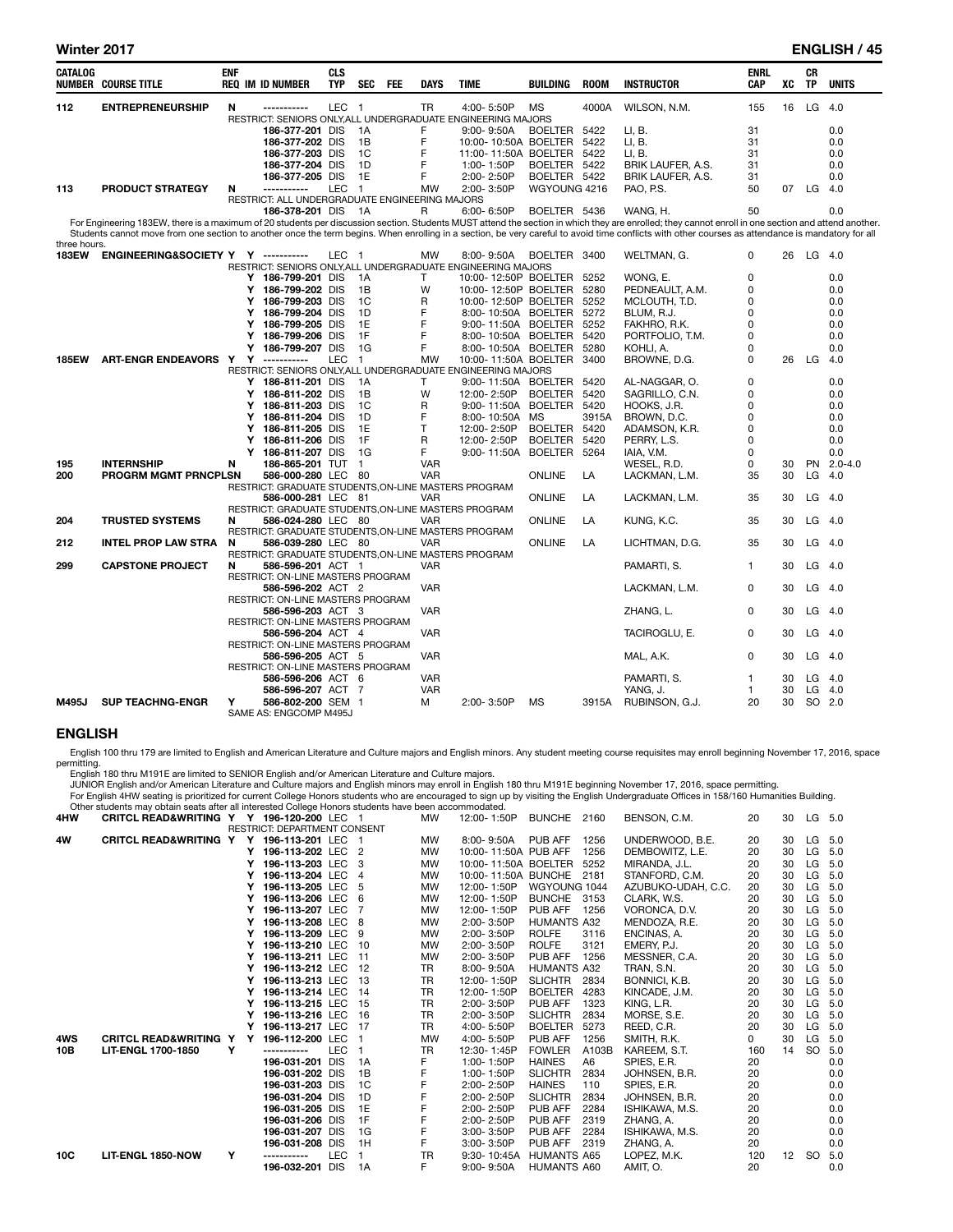### 46 / ENGLISH Winter 2017

| CATALOG     | <b>NUMBER COURSE TITLE</b>                                                                                         | ENF | <b>REQ IM ID NUMBER</b>                                  | CLS<br><b>TYP</b> | SEC            | FEE | <b>DAYS</b>     | <b>TIME</b> |                                      | <b>BUILDING</b>                                      | ROOM         | <b>INSTRUCTOR</b>                 | ENRL<br>CAP | XC       | CR<br>TP  | <b>UNITS</b> |
|-------------|--------------------------------------------------------------------------------------------------------------------|-----|----------------------------------------------------------|-------------------|----------------|-----|-----------------|-------------|--------------------------------------|------------------------------------------------------|--------------|-----------------------------------|-------------|----------|-----------|--------------|
|             |                                                                                                                    |     | 196-032-202 DIS                                          |                   | 1B             |     | F               |             |                                      | 10:00-10:50A HUMANTS A60                             |              | AMIT, O.                          | 20          |          |           | 0.0          |
|             |                                                                                                                    |     | 196-032-203 DIS                                          |                   | 1C             |     | F               |             |                                      | 10:00-10:50A HUMANTS A56                             |              | CALDER, K.B.                      | 20          |          |           | 0.0          |
|             |                                                                                                                    |     | 196-032-204 DIS                                          |                   | 1D             |     | F               |             |                                      | 10:00-10:50A KAUFMAN 101                             |              | PLEDGER, J.M.                     | 20          |          |           | 0.0          |
|             |                                                                                                                    |     | 196-032-205 DIS                                          |                   | 1E             |     | F               |             |                                      | 11:00-11:50A HUMANTS A56                             |              | CALDER, K.B.                      | 20          |          |           | 0.0          |
| 19          | FIAT LUX FRSHMN SEM N                                                                                              |     | 196-032-206 DIS<br>196-056-201 SEM 1                     |                   | 1F             |     | F<br>T          |             |                                      | 11:00-11:50A KAUFMAN 101<br>10:00-11:50A BUNCHE 3211 |              | PLEDGER, J.M.<br>STEFANS, B.K.    | 20<br>0     | 30       | PN 1.0    | 0.0          |
|             |                                                                                                                    |     | RESTRICT: UNDERGRADUATE STUDENTS ONLY                    |                   |                |     |                 |             |                                      |                                                      |              |                                   |             |          |           |              |
|             | English 19, seminar 1: Playful Forms: Creative Writing Workshop                                                    |     |                                                          |                   |                |     |                 |             |                                      |                                                      |              |                                   |             |          |           |              |
|             |                                                                                                                    |     | 196-056-202 SEM 2                                        |                   |                |     | R               |             | 4:00-5:20P                           | <b>HUMANTS A30</b>                                   |              | ROWE, K.E.                        | 0           | 30       |           | PN 1.0       |
|             | English 19, seminar 2: Origins of Identity: History and Memory in Women's Poetry                                   |     | RESTRICT: UNDERGRADUATE STUDENTS ONLY                    |                   |                |     |                 |             |                                      |                                                      |              |                                   |             |          |           |              |
| 85          | <b>AMERICAN NOVEL</b>                                                                                              | N   | -----------                                              | LEC               | $\overline{1}$ |     | TR              |             | 2:00-3:15P                           | HUMANTS 169                                          |              | DIMURO, J.A.                      | 80          | 15       | SO 5.0    |              |
|             |                                                                                                                    |     | 196-227-201 DIS                                          |                   | 1A             |     | F               |             | 2:00-2:50P                           | <b>HUMANTS A60</b>                                   |              | KERN, C.A.                        | 20          |          |           | 0.0          |
|             |                                                                                                                    |     | 196-227-202 DIS                                          |                   | 1B             |     | F               |             | $2:00 - 2:50P$                       | <b>HUMANTS A32</b>                                   |              | RAINWATER, C.S.                   | 20          |          |           | 0.0          |
|             |                                                                                                                    |     | 196-227-203 DIS                                          |                   | 1C<br>1D       |     | F<br>F          |             | 3:00-3:50P                           | HUMANTS A60                                          |              | KERN, C.A.                        | 20          |          |           | 0.0          |
| 88SL        | <b>SERVICE LEARNING</b>                                                                                            | N   | 196-227-204 DIS<br>196-199-200 SEM 1                     |                   |                |     | T.              |             | $3:00 - 3:50P$<br>12:00-2:50P        | <b>HUMANTS A32</b><br><b>ROLFE</b>                   | 3115         | RAINWATER, C.S.<br>GOTTLIEB, C.M. | 20<br>15    | 30       | SO 5.0    | 0.0          |
|             | English 88SL, seminar 1: Health: Cultural Narratives and Community Practices                                       |     |                                                          |                   |                |     |                 |             |                                      |                                                      |              |                                   |             |          |           |              |
| 90          | <b>SHAKESPEARE</b>                                                                                                 | N   | ------------                                             | LEC               | $\overline{1}$ |     | <b>MW</b>       |             | 12:30-1:45P                          | HUMANTS 135                                          |              | DICKEY, S.J.                      | 80          | 05       | SO 5.0    |              |
|             |                                                                                                                    |     | 196-234-201 DIS                                          |                   | 1A             |     | F               |             |                                      | 12:00-12:50P HUMANTS A56                             |              | FRANCIS, K.A.                     | 20          |          |           | 0.0          |
|             |                                                                                                                    |     | 196-234-202 DIS                                          |                   | 1B             |     | F               |             |                                      | 12:00-12:50P HUMANTS A60                             |              | LEE, J.E.                         | 20          |          |           | 0.0          |
|             |                                                                                                                    |     | 196-234-203 DIS                                          |                   | 1C             |     | F               |             | 1:00-1:50P                           | <b>HUMANTS A56</b>                                   |              | FRANCIS, K.A.                     | 20          |          |           | 0.0          |
| <b>98TA</b> | LA-APOCALYP PARADIS N                                                                                              |     | 196-234-204 DIS<br>196-292-200 SEM 1                     |                   | 1D             |     | F<br>М          |             | 1:00-1:50P<br>12:00-2:50P            | <b>HUMANTS A60</b><br><b>HUMANTS A56</b>             |              | LEE, J.E.<br>MILLER, S.J.         | 20<br>12    | 30       | LG 5.0    | 0.0          |
| 99          | <b>STUDENT RSRCH PRGRMN</b>                                                                                        |     | 196-297-201 TUT                                          |                   | $\mathbf{1}$   |     | <b>VAR</b>      |             |                                      |                                                      |              | LOPEZ, M.K.                       | 0           | 30       |           | PN 1.0-2.0   |
|             |                                                                                                                    |     | 196-297-202 TUT                                          |                   | $\overline{2}$ |     | <b>VAR</b>      |             |                                      |                                                      |              | NERSESSIAN, A.J.                  | 0           | 30       |           | PN 1.0-2.0   |
| M101C       | QUEER LIT AFTR 1970                                                                                                | Υ   | 196-307-200 LEC                                          |                   | - 1            |     | MW              |             | 2:00-3:50P                           | HUMANTS A26                                          |              | WILLIFORD, D.P.                   | 16          | 07       |           | SO 5.0       |
|             |                                                                                                                    |     | SAME AS: GENDER M105C,LGBTQS M101C                       |                   |                |     |                 |             |                                      |                                                      |              |                                   |             |          |           |              |
| M104B       | AFR AM-HRLM REN-60S                                                                                                | Y   | 196-335-200 LEC                                          |                   | - 1            |     | МW              |             | 4:00-5:50P                           | <b>PUB AFF 2270</b>                                  |              | STREETER, C.A.                    | 25          | 30       |           | SO 5.0       |
| M105B       | CHCNO LIT 1920-1970                                                                                                | Υ   | SAME AS: AF AMER M104B<br>-----------                    | LEC               | -1             |     | TR              |             |                                      | 11:00-12:15P HUMANTS A65                             |              | LOPEZ, M.K.                       | 60          | 13       | SO 5.0    |              |
|             |                                                                                                                    |     | SAME AS: CHICANO M105B                                   |                   |                |     |                 |             |                                      |                                                      |              |                                   |             |          |           |              |
|             |                                                                                                                    |     | 196-381-201 DIS                                          |                   | 1A             |     | R               |             | 3:00-3:50P                           | <b>HAINES</b>                                        | A74          | TOY, G.T.                         | 15          |          |           | 0.0          |
|             |                                                                                                                    |     | 196-381-202 DIS                                          |                   | 1B             |     | R               |             | 3:00-3:50P                           | <b>HUMANTS A26</b>                                   |              | WINGATE, J.M.                     | 15          |          |           | 0.0          |
|             |                                                                                                                    |     | 196-381-203 DIS                                          |                   | 1C             |     | R               |             | 4:00-4:50P                           | <b>HAINES</b>                                        | A74          | TOY, G.T.                         | 15          |          |           | 0.0          |
|             |                                                                                                                    |     | 196-381-204 DIS                                          |                   | 1D             |     | R               |             | 4:00-4:50P                           | <b>HAINES</b>                                        | A28          | WINGATE, J.M.                     | 15          |          |           | 0.0          |
| M105E       | <b>CHICANO&amp;LATINO LIT</b>                                                                                      | Υ   | 196-386-200 LEC<br>SAME AS: CHICANO M105E                |                   | $\overline{1}$ |     | TR              |             | 4:00-5:50P                           | <b>DODD</b>                                          | 167          | TORRES, J.J.                      | 25          | 30       | SO 5.0    |              |
|             | English M105E, lecture 1: Queering Latinx Literature: from Machismo to Feminism and Beyond                         |     |                                                          |                   |                |     |                 |             |                                      |                                                      |              |                                   |             |          |           |              |
| M107A       | <b>STDS-WOMENS WRITING Y</b>                                                                                       |     | 196-355-200 LEC 1                                        |                   |                |     | МW              |             | 12:00-1:50P                          | <b>ROYCE</b>                                         | 164          | STEPHAN, M.                       | 30          | 05       |           | SO 5.0       |
|             |                                                                                                                    |     | SAME AS: GENDER M107A                                    |                   |                |     |                 |             |                                      |                                                      |              |                                   |             |          |           |              |
|             | English M107A, lecture 1: British Women Writing Dangerous Women                                                    |     |                                                          |                   |                |     |                 |             |                                      |                                                      |              |                                   |             |          |           |              |
| M107B       | STDS-GENDR&SEXUALTYY                                                                                               |     | 196-356-200 LEC 1<br>SAME AS: GENDER M107B, LGBTQS M107B |                   |                |     | TR              |             | 10:00-11:50A ROLFE                   |                                                      | 3126         | MCEACHERN, C.                     | 25          | 30       |           | SO 5.0       |
|             | English M107B, lecture 1: Renaissance Woman and Her Daughters                                                      |     |                                                          |                   |                |     |                 |             |                                      |                                                      |              |                                   |             |          |           |              |
| 110A        | <b>ANALYTICAL WRITING</b>                                                                                          | Y   | 196-398-200 LEC 1                                        |                   |                |     | <b>MW</b>       |             | 12:00-1:50P                          | HUMANTS A30                                          |              | CUNNINGHAM, K.J.                  | 20          | 30       | SO 5.0    |              |
|             | English 110B, seminar 1, is open only to students concurrently enrolled in English 125.                            |     |                                                          |                   |                |     |                 |             |                                      |                                                      |              |                                   |             |          |           |              |
| 110B        | <b>WRITING-ADJUNCT</b>                                                                                             | N   | 196-456-200 SEM 1                                        |                   |                |     | W               |             | 2:00-3:50P                           | <b>BUNCHE</b>                                        | 1221A        | BURDORFF, S.F.                    | 20          | 30       |           | SO 2.0       |
| 111A        | <b>HEBREW BIBLE-TRNSLT Y</b>                                                                                       |     | 196-364-200 LEC                                          |                   | - 1            |     | МW<br><b>MW</b> |             | 4:00-5:50P                           | PAB                                                  | 1749         | BATTEN, C.L.                      | 40          | 09<br>05 |           | SO 5.0       |
| 118B        | LIT AND OTHER ARTS<br>English 118B, lecture 1: Documenting America: Literature and Photography of Great Depression | Υ   | 196-404-200 LEC 1                                        |                   |                |     |                 |             | 12:00-1:50P                          | PUB AFF                                              | 2242         | LORHAN, L.B.                      | 30          |          | SO 5.0    |              |
| 119         | <b>LITERARY CITIES</b>                                                                                             | Υ   | -----------                                              | LEC               | $\mathbf{1}$   |     | TR              |             |                                      | 9:30-10:45A HUMANTS 169                              |              | MAKDISI, S.                       | 80          | 12       | SO 5.0    |              |
|             | English 119, lecture 1: Literary London: Tales of Two Cities                                                       |     |                                                          |                   |                |     |                 |             |                                      |                                                      |              |                                   |             |          |           |              |
|             |                                                                                                                    |     | 196-416-201 DIS                                          |                   | 1A             |     | R               |             |                                      | 11:00-11:50A BUNCHE A152                             |              | LEE, Y.                           | 20          |          |           | 0.0          |
|             |                                                                                                                    |     | 196-416-202 DIS<br>196-416-203 DIS                       |                   | 1B             |     | R               |             |                                      | 11:00-11:50A HAINES<br>12:00-12:50P BUNCHE           | A76          | YOUN, S.                          | 20          |          |           | 0.0          |
|             |                                                                                                                    |     | 196-416-204 DIS                                          |                   | 1C<br>1D       |     | R<br>R          |             |                                      | 12:00-12:50P BUNCHE                                  | 2174<br>A152 | LEE, Y.<br>YOUN, S.               | 20<br>20    |          |           | 0.0<br>0.0   |
| 120         | <b>AESTHTCS&amp;CRTCL THRY Y</b>                                                                                   |     | 196-423-200 LEC                                          |                   | $\overline{1}$ |     | TR              |             | 2:00-3:50P                           | <b>BOELTER</b>                                       | 5419         | REINHARD, K.                      | 39          |          | 15 SO 5.0 |              |
| 121         | <b>AESTHTCS&amp;CRTCL THRYY</b>                                                                                    |     | -----------                                              | LEC               | $\overline{1}$ |     | MW              |             |                                      | 10:00-11:50A PUB AFF                                 | 1337         | HUEHLS, M.A.                      | 40          | 03       | SO 5.0    |              |
|             |                                                                                                                    |     | 196-425-201 DIS                                          |                   | - 1 A          |     | W               |             | 1:00-1:50P                           | <b>ROYCE</b>                                         | 154          | COOK, J.R.                        | 20          |          |           | 0.0          |
|             |                                                                                                                    |     | 196-425-202 DIS                                          |                   | 1B             |     | W               |             | 2:00-2:50P                           | <b>ROYCE</b>                                         | 156          | COOK, J.R.                        | 20          |          |           | 0.0          |
| 125         | VIOLENCE-LITERATURE Y                                                                                              |     | 196-451-200 LEC                                          |                   | $\overline{1}$ |     | TR              |             | 4:00-5:50P                           | <b>HAINES</b>                                        | A44          | BURDORFF, S.F.                    | 40          | 30       | SO 5.0    |              |
| 127         | PRFRMNC&MEDIA&CLTRLY                                                                                               |     | 196-462-200 LEC 1                                        |                   |                |     | MW              |             | 12:00-1:50P                          | <b>ROLFE</b>                                         | 3126         | MCMILLAN, U.G.                    | 40          | 30       | SO 5.0    |              |
| 129         | English 127, lecture 1:<br><b>GENR&amp;INTDSCPLN&amp;CRITY</b>                                                     |     | 196-475-200 LEC 1                                        |                   |                |     | TR              |             | 12:00-1:50P                          | <b>ROLFE</b>                                         | 3126         | SELTZER, M.I.                     | 40          | 30       | SO 5.0    |              |
|             | English 129, lecture 1: Crime, Mystery, and Suspense                                                               |     |                                                          |                   |                |     |                 |             |                                      |                                                      |              |                                   |             |          |           |              |
| 134         | NATNLSM&TRANSNTNLSMY                                                                                               |     | 196-511-200 LEC 1                                        |                   |                |     | <b>MW</b>       |             | 10:00-11:50A ROLFE                   |                                                      | 3134         | CHARLES, K.G.                     | 30          | 03       |           | SO 5.0       |
|             | English 134, lecture 1: Lost at Sea in Long 18th Century                                                           |     |                                                          |                   |                |     |                 |             |                                      |                                                      |              |                                   |             |          |           |              |
| 136         | <b>CREATV WRIT-POETRY Y</b>                                                                                        |     | 196-518-200 SEM 1                                        |                   |                |     | R               |             | 12:00-2:50P                          | <b>HUMANTS 222B</b>                                  |              | KEVORKIAN, K.K.                   | 15          | 30       | SO 5.0    |              |
| 137         | <b>CREAT WRIT-SHT STRY</b>                                                                                         | Y   | RESTRICT: INSTRUCTOR CONSENT<br>196-522-200 SEM 1        |                   |                |     | м               |             | 6:00-8:50P                           | <b>HUMANTS 222B</b>                                  |              | HUNEVEN, M.R.                     | 15          | 30       |           | SO 5.0       |
|             |                                                                                                                    |     | RESTRICT: INSTRUCTOR CONSENT                             |                   |                |     |                 |             |                                      |                                                      |              |                                   |             |          |           |              |
|             |                                                                                                                    |     | 196-522-201 SEM 2                                        |                   |                |     | W               |             | $3:00 - 5:50P$                       | HUMANTS 222B                                         |              | TORRES, J.J.                      | 15          | 30       | SO 5.0    |              |
|             |                                                                                                                    |     | RESTRICT: INSTRUCTOR CONSENT                             |                   |                |     |                 |             |                                      |                                                      |              |                                   |             |          |           |              |
| M138        | <b>TOPICS-CREATV WRTNG Y</b>                                                                                       |     | 196-529-200 SEM 1                                        |                   |                |     | T               |             | 3:00-5:50P                           | HUMANTS A60                                          |              | STEFANS, B.K.                     | 15          | 30       |           | SO 5.0       |
|             |                                                                                                                    |     | SAME AS: ENGCOMP M138<br>RESTRICT: INSTRUCTOR CONSENT    |                   |                |     |                 |             |                                      |                                                      |              |                                   |             |          |           |              |
|             | English M138, seminar 1: Screenplay Writing: Scene Study                                                           |     |                                                          |                   |                |     |                 |             |                                      |                                                      |              |                                   |             |          |           |              |
|             |                                                                                                                    |     | 196-529-201 SEM 2                                        |                   |                |     | R               |             | 3:00-5:50P                           | <b>HUMANTS 222B</b>                                  |              | MOYER, H.L.                       | 15          | 30       | SO 5.0    |              |
|             |                                                                                                                    |     | RESTRICT: INSTRUCTOR CONSENT                             |                   |                |     |                 |             |                                      |                                                      |              |                                   |             |          |           |              |
|             | English M138, seminar 2: Writing Television Drama Pilot                                                            |     |                                                          |                   |                |     |                 |             |                                      |                                                      |              |                                   |             |          |           |              |
| 139         | <b>INDIVIDUAL AUTHORS</b><br>English 139, lecture 1: William Faulkner                                              | Y   | 196-534-200 LEC 1                                        |                   |                |     | TR              |             | 4:00-5:50P                           | <b>ROLFE</b>                                         | 3126         | GOODWIN, J.E.                     | 40          | 16       |           | SO 5.0       |
|             |                                                                                                                    |     | 196-534-201 LEC 2                                        |                   |                |     | <b>MW</b>       |             | 6:00-7:50P                           | <b>ROYCE</b>                                         | 156          | SIMPSON, M.E.                     | 40          | 23       |           | SO 5.0       |
|             | English 139, lecture 2: George Eliot's Middlemarch: for Writers of Fiction and Students Who Read to Live           |     |                                                          |                   |                |     |                 |             |                                      |                                                      |              |                                   |             |          |           |              |
| 140A        | <b>CHAUCER-CBURY TALES Y</b>                                                                                       |     | 196-540-200 LEC 1                                        |                   |                |     | TR              |             | 4:00-5:50P                           | <b>DODD</b>                                          | 170          | JAGER, E.                         | 40          | 16       | SO 5.0    |              |
| 140B        | <b>CHACR-TROLUS&amp;CRSYDEY</b>                                                                                    |     | 196-541-200 LEC 1                                        |                   |                |     | TR              |             | 2:00-3:50P                           | <b>BUNCHE</b>                                        | 3153         | MCNAMARA, R.F.                    | 37          | 30       |           | SO 5.0       |
| 141         | <b>EARLY MEDIEVAL LIT</b>                                                                                          | Y   | 196-546-200 LEC 1                                        |                   |                |     | TR              |             | 12:00-1:50P                          | <b>BUNCHE</b>                                        | 3153         | BURDORFF, S.F.                    | 30          | 30       | SO 5.0    |              |
| 142         | English 141, lecture 1:                                                                                            | Υ   | 196-552-200 LEC 1                                        |                   |                |     | MW              |             |                                      |                                                      | 3126         | THOMAS, A.                        | 40          |          | SO 5.0    |              |
| 145         | <b>LATER MEDIEVAL LIT</b><br><b>MDVL-DEVOTN&amp;DISSENTY</b>                                                       |     | 196-570-200 LEC 1                                        |                   |                |     | MW              |             | 10:00-11:50A ROLFE<br>$2:00 - 3:50P$ | <b>HAINES</b>                                        | A44          | THOMAS, A.                        | 40          | 30<br>30 | SO 5.0    |              |
|             | English 145, lecture 1: Virgin, Wife, and Widow: Dissent and Dominance Dominance in Lives of Holy Women            |     |                                                          |                   |                |     |                 |             |                                      |                                                      |              |                                   |             |          |           |              |
| 150A        | <b>SHAKES-POEM&amp;ER PLAYY</b>                                                                                    |     | 196-601-200 LEC 1                                        |                   |                |     | TR              |             |                                      | 10:00-11:50A PUB AFF                                 | 2238         | WATSON, R.N.                      | 40          | 13       | SO 5.0    |              |
| 150B        | SHAKESP-LATER PLAYS Y                                                                                              |     | 196-602-200 LEC 1                                        |                   |                |     | MW              |             | 4:00-5:50P                           | ROLFE                                                | 3126         | DICKEY, S.J.                      | 40          | 09       | SO 5.0    |              |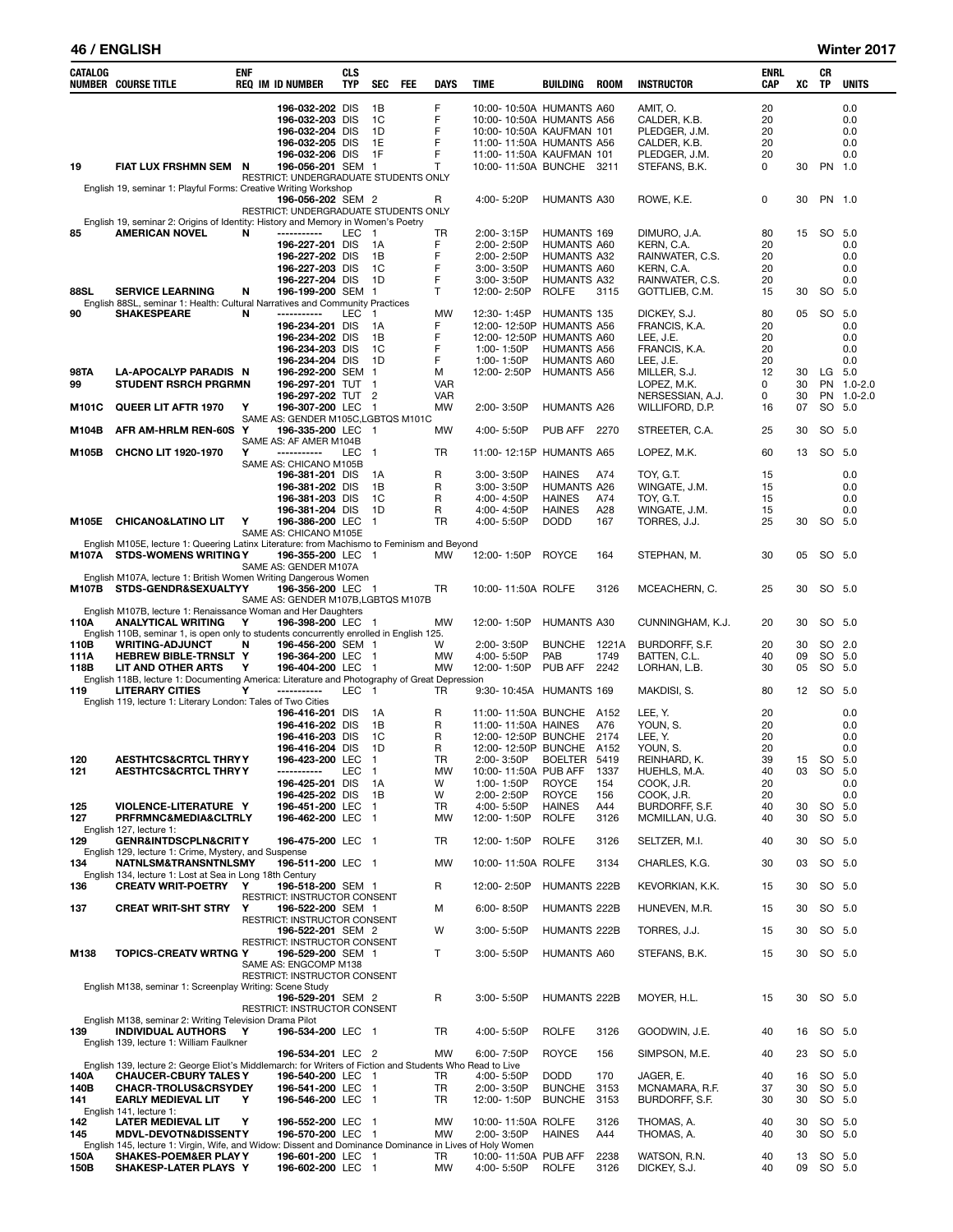L

| CATALOG      | <b>NUMBER COURSE TITLE</b>                                                                                                                      | <b>ENF</b> | <b>REQ IM ID NUMBER</b>                                             | <b>CLS</b><br><b>TYP</b> | <b>SEC</b>                     | FEE | DAYS                             | TIME                             | BUILDING                 | <b>ROOM</b> | <b>INSTRUCTOR</b>                                                                                                | ENRL<br>CAP | XC       | CR<br><b>TP</b>      | <b>UNITS</b>             |
|--------------|-------------------------------------------------------------------------------------------------------------------------------------------------|------------|---------------------------------------------------------------------|--------------------------|--------------------------------|-----|----------------------------------|----------------------------------|--------------------------|-------------|------------------------------------------------------------------------------------------------------------------|-------------|----------|----------------------|--------------------------|
| 153          | THEATRICAL RENAISNC Y                                                                                                                           |            | 196-622-200 LEC 1                                                   |                          |                                |     | TR                               | 2:00-3:50P                       | <b>ROLFE</b>             | 3126        | BRAUNMULLER, A.R.                                                                                                | 40          | 15       | SO 5.0               |                          |
| 161C         | English 153, lecture 1: London Theater<br><b>NOVEL ENGL TO 1850</b>                                                                             | Y          | 196-669-200 LEC 1                                                   |                          |                                |     | <b>MW</b>                        | 10:00-11:50A ROYCE               |                          | 164         | NUSSBAUM, F.A.                                                                                                   | 40          | 03       |                      | SO 5.0                   |
| 162A         | English 161C, lecture 1: Approaches to Novel<br><b>EARLIER ROMANTC LIT Y</b>                                                                    |            | 196-672-200 LEC                                                     |                          | - 1                            |     | TR                               | $8:00 - 9:50A$                   | <b>ROLFE</b>             | 3126        | SANCHEZ, J.L.                                                                                                    | 40          | 11       |                      | SO 5.0                   |
| 164C         | 19TH-CENTURY NOVEL Y<br>English 164C, lecture 1: Fantastic Journeys in Victorian Novel                                                          |            | 196-686-200 LEC                                                     |                          | $\mathbf{1}$                   |     | TR                               | 12:00-1:50P                      | <b>BUNCHE</b>            | 2178        | HOLLANDER, A.F.                                                                                                  | 30          | 30       |                      | SO 5.0                   |
| 166B         | <b>AMER LIT 1776-1832</b>                                                                                                                       | Υ          | 196-697-200 LEC<br>-----------                                      |                          | $\blacksquare$                 |     | TR                               | 10:00-11:50A PAB                 |                          | 1749        | COLACURCIO, M.J.                                                                                                 | 40          | 13<br>14 |                      | SO 5.0                   |
| 169          | LIT TOPCS 1700-1850<br>English 169, lecture 1: Blake and Whitman                                                                                | Y          |                                                                     | LEC                      | $\overline{1}$                 |     | TR                               | 12:30-1:45P                      | HUMANTS 169              |             | COHEN, M.C.                                                                                                      | 80          |          | SO 5.0               |                          |
|              |                                                                                                                                                 |            | 196-714-201 DIS<br>196-714-202 DIS                                  |                          | 1A<br>1B                       |     | R<br>R                           | 3:00-3:50P<br>3:00-3:50P         | PAB<br>BUNCHE 3170       | 1749        | BARRIOS, J.J.<br>DELCHAMPS, V.P.                                                                                 | 20<br>20    |          |                      | 0.0<br>0.0               |
|              |                                                                                                                                                 |            | 196-714-203 DIS<br>196-714-204 DIS                                  |                          | 1C<br>1D                       |     | R<br>R                           | 4:00-4:50P<br>4:00-4:50P         | <b>MS</b><br>KAUFMAN 153 | 7608        | BARRIOS, J.J.<br>DELCHAMPS, V.P.                                                                                 | 20<br>20    |          |                      | 0.0<br>0.0               |
| 170C         | <b>AMER LIT SINCE 1945</b>                                                                                                                      | Υ          | 196-723-200 LEC                                                     |                          | $\mathbf{1}$                   |     | MW                               | 4:00-5:50P                       | <b>HUMANTS A26</b>       |             | LEWAK, S.E.                                                                                                      | 30          | 09       | SO 5.0               |                          |
| 171C<br>173A | <b>20TH C BRIT FICTION</b><br><b>AMER PTRY 1900-1945</b>                                                                                        | Υ<br>Υ     | 196-728-200 LEC<br>196-738-200 LEC                                  |                          | $\mathbf{1}$<br>$\overline{1}$ |     | MW<br><b>MW</b>                  | 10:00-11:50A ROYCE<br>2:00-3:50P | <b>ROLFE</b>             | 154<br>3126 | NORTH, M.A.<br>STEFANS, B.K.                                                                                     | 40<br>40    | 03<br>30 | SO 5.0               | SO 5.0                   |
| 177          | <b>AMERICAN CULTURE</b><br>English 177, lecture 1: Ethnic Comedy, Family Drama: Interdisciplinary Studies in American Literature and Television | Υ          | 196-762-200 LEC 1                                                   |                          |                                |     | TR                               | 2:00-3:50P                       | ROYCE                    | 162         | DECKER, J.L.                                                                                                     | 35          | 30       |                      | SO 5.0                   |
| 179          | LIT TOPICS 1850-NOW                                                                                                                             | Υ          | 196-773-200 LEC 1                                                   |                          |                                |     | МW                               | 2:00-3:50P                       | <b>ROYCE</b>             | 150         | HUNEVEN, M.R.                                                                                                    | 40          | 07       |                      | SO 5.0                   |
| 180          | English 179, lecture 1: Jane Austen in 20th Century: Five Mid-Century British Novelists<br><b>TOPICS-LIT &amp; LANG</b>                         | Υ          | 196-778-200 SEM 1                                                   |                          |                                |     | Т                                | 3:00-5:50P                       | KAUFMAN 136              |             | LINCOLN, K.R.                                                                                                    | 10          | 30       | SO 5.0               |                          |
|              | English 180, seminar 1: Native American Writing: Tribal Culture Speak                                                                           |            |                                                                     |                          |                                |     |                                  |                                  |                          |             | RESTRICT: JUNIORS AND SENIORS ONLY, ENGLISH OR AMERICAN LITERATURE AND CULTURE MAJORS OR MINORS                  |             |          |                      |                          |
| 182B         | <b>RNSNC&amp;ERLY MDRN LIT Y</b>                                                                                                                |            | 196-798-200 SEM 1                                                   |                          |                                |     | W                                | 9:00-11:50A HUMANTS A56          |                          |             | SHUGER, D.K.<br>RESTRICT: JUNIORS AND SENIORS ONLY, ENGLISH OR AMERICAN LITERATURE AND CULTURE MAJORS OR MINORS  | 10          | 30       |                      | SO 5.0                   |
|              | English 182B, seminar 1: English Erotic Lyric, 1560 to 1640<br><b>19TH-CENT AMER LIT</b>                                                        | Y          | 196-807-200 SEM 1                                                   |                          |                                |     | W                                | 3:00-5:50P                       | <b>HUMANTS A30</b>       |             |                                                                                                                  |             | 30       |                      | SO 5.0                   |
| 183B         |                                                                                                                                                 |            |                                                                     |                          |                                |     |                                  |                                  |                          |             | HYDE, C.L.<br>RESTRICT: JUNIORS AND SENIORS ONLY, ENGLISH OR AMERICAN LITERATURE AND CULTURE MAJORS OR MINORS    | 10          |          |                      |                          |
| 184          | English 183B, seminar 1: American Protest Literature<br><b>CAPSTONE SEMINAR</b>                                                                 | Y          | 196-811-200 SEM 1                                                   |                          |                                |     | w                                | 3:00-5:50P                       | <b>HUMANTS A56</b>       |             | BRAUNMULLER, A.R.                                                                                                | 10          | 30       | $LG$ 5.0             |                          |
|              | English 184, seminar 1: Shakespeare's Sonnets, Longer Poems, and Their Tudor Contexts                                                           |            |                                                                     |                          |                                |     |                                  |                                  |                          |             | RESTRICT: JUNIORS AND SENIORS ONLY, ENGLISH OR AMERICAN LITERATURE AND CULTURE MAJORS OR MINORS                  |             |          |                      |                          |
|              |                                                                                                                                                 |            | 196-811-203 SEM 3<br>RESTRICT: DEPARTMENT CONSENT                   |                          |                                |     | w                                | $3:00 - 5:50P$                   | PUB AFF                  | 1323        | JAGER, E.                                                                                                        | 10          | 30       | LG 5.0               |                          |
|              | English 184, seminar 3: From Ancient Epic to Medieval Romance                                                                                   |            |                                                                     |                          |                                |     |                                  |                                  |                          |             |                                                                                                                  |             |          |                      |                          |
|              |                                                                                                                                                 |            | 196-811-204 SEM 4                                                   |                          |                                |     | т                                | 12:00-2:50P                      | HUMANTS A56              |             | MELLOR, A.K.<br>RESTRICT: JUNIORS AND SENIORS ONLY, ENGLISH OR AMERICAN LITERATURE AND CULTURE MAJORS OR MINORS  | 10          | 30       | LG 5.0               |                          |
|              | English 184, seminar 4: British Romantic Women Writers                                                                                          |            | 196-811-205 SEM 5                                                   |                          |                                |     | Т                                | 12:00-2:50P BUNCHE 2174          |                          |             | MOTT, C.M.                                                                                                       | 10          | 30       | LG 5.0               |                          |
|              | English 184, seminar 5: Pornography and Politics of Sexual Representation                                                                       |            |                                                                     |                          |                                |     |                                  |                                  |                          |             | RESTRICT: JUNIORS AND SENIORS ONLY, ENGLISH OR AMERICAN LITERATURE AND CULTURE MAJORS OR MINORS                  |             |          |                      |                          |
|              |                                                                                                                                                 |            | 196-811-206 SEM 6                                                   |                          |                                |     | R                                | 9:00-11:50A HUMANTS A60          |                          |             | ROWE, K.E.<br>RESTRICT: JUNIORS AND SENIORS ONLY, ENGLISH OR AMERICAN LITERATURE AND CULTURE MAJORS OR MINORS    | 10          | 30       | LG 5.0               |                          |
|              | English 184, seminar 6: Stories Our Ancestors Tell: History and Memory in Women's Poetry                                                        |            |                                                                     |                          |                                |     |                                  |                                  |                          |             |                                                                                                                  |             |          |                      |                          |
|              |                                                                                                                                                 |            | 196-811-207 SEM 7                                                   |                          |                                |     | R                                | 12:00-2:50P HUMANTS A56          |                          |             | SANCHEZ, J.L.<br>RESTRICT: JUNIORS AND SENIORS ONLY, ENGLISH OR AMERICAN LITERATURE AND CULTURE MAJORS OR MINORS | 10          | 30       | $LG$ 5.0             |                          |
| 188SB        | English 184, seminar 7: Romantic Globalism<br><b>INDIV STD FOR USIE</b>                                                                         | Y          | 196-829-201 TUT 1                                                   |                          |                                |     | <b>UNSCHED</b>                   |                                  |                          |             | MOTT, C.M.                                                                                                       | 1           | 30       | $LG$ 1.0             |                          |
|              |                                                                                                                                                 |            | 196-829-202 TUT 2<br>196-829-203 TUT 3                              |                          |                                |     | <b>UNSCHED</b><br><b>UNSCHED</b> |                                  |                          |             | HUEHLS, M.A.<br>MCMILLAN, U.G.                                                                                   | 1<br>1      | 30<br>30 | $LG$ 1.0<br>$LG$ 1.0 |                          |
|              |                                                                                                                                                 |            | 196-829-204 TUT                                                     |                          | $\overline{4}$                 |     | <b>UNSCHED</b>                   |                                  |                          |             | HUEHLS, M.A.                                                                                                     | 1           | 30       | LG 1.0               |                          |
|              |                                                                                                                                                 |            | 196-829-205 TUT<br>196-829-206 TUT                                  |                          | -5<br>6                        |     | <b>UNSCHED</b><br><b>UNSCHED</b> |                                  |                          |             | MOTT, C.M.<br>MOTT, C.M.                                                                                         | 1<br>1      | 30<br>30 | $LG$ 1.0<br>LG 1.0   |                          |
|              |                                                                                                                                                 |            | 196-829-207 TUT                                                     |                          | 7                              |     | <b>UNSCHED</b>                   |                                  |                          |             | MOTT, C.M.                                                                                                       | 1           | 30       | $LG$ 1.0             |                          |
| 189HC        | <b>HONORS CONTRACTS</b>                                                                                                                         | N          | 196-829-208 TUT<br>196-836-201 TUT 1                                |                          | 8                              |     | <b>UNSCHED</b><br><b>VAR</b>     |                                  |                          |             | JAGER, E.<br>TORRES, J.J.                                                                                        | 1<br>0      | 30<br>30 | LG 1.0<br>$LG$ 1.0   |                          |
| M191C        | TOPICS-ASIAN AM LIT                                                                                                                             | Υ          | 196-847-200 SEM 1                                                   |                          |                                |     | R                                | 3:00-5:50P                       | <b>HUMANTS A56</b>       |             | LING, J.                                                                                                         | 6           | 30       | SO 5.0               |                          |
|              |                                                                                                                                                 |            | SAME AS: ASIA AM M191F                                              |                          |                                |     |                                  |                                  |                          |             | RESTRICT: JUNIORS AND SENIORS ONLY, ENGLISH OR AMERICAN LITERATURE AND CULTURE MAJORS OR MINORS                  |             |          |                      |                          |
|              | English M191C, seminar 1: Contemporary Asian American Short Fiction                                                                             |            |                                                                     |                          |                                |     |                                  |                                  |                          |             |                                                                                                                  |             |          |                      |                          |
|              |                                                                                                                                                 |            | 196-847-201 SEM 2                                                   |                          |                                |     | TR                               | 11:00-12:15P HAINES              |                          | 122         | BURNS, L.M.<br>RESTRICT: JUNIORS AND SENIORS ONLY, ENGLISH OR AMERICAN LITERATURE AND CULTURE MAJORS OR MINORS   | 5           | 30       |                      | SO 5.0                   |
| M192         | English M191C, seminar 2:<br><b>UG PRAC-JOURNALS</b>                                                                                            | N          | 196-857-200 SEM 1                                                   |                          |                                |     | Τ                                | 5:00-6:50P                       | <b>PUB AFF 1278</b>      |             | WILSON, R.                                                                                                       | 20          | 30       | SO 2.0               |                          |
|              |                                                                                                                                                 |            | SAME AS: ENGCOMP M192, ENVIRON M192<br>RESTRICT: INSTRUCTOR CONSENT |                          |                                |     |                                  |                                  |                          |             |                                                                                                                  |             |          |                      |                          |
| 195CE        | <b>COMM&amp;CORPRAT INTERNN</b>                                                                                                                 |            | 196-873-201 TUT 1                                                   |                          |                                |     | VAR                              |                                  |                          |             | DIMURO, J.A.                                                                                                     | 0           | 30       |                      | SO 4.0                   |
| 197          | <b>INDIVIDUAL STUDIES</b>                                                                                                                       | N          | 196-846-201 TUT 1<br>196-846-202 TUT 2                              |                          |                                |     | VAR<br><b>VAR</b>                |                                  |                          |             | NORTH, M.A.<br>GROSSMAN, J.H.                                                                                    | 0<br>0      | 30<br>30 |                      | SO 2.0-5.0<br>SO 2.0-5.0 |
| 198A         | <b>HONORS RESEARCH</b>                                                                                                                          | Υ          | 196-888-201 TUT 1                                                   |                          |                                |     | <b>VAR</b>                       |                                  |                          |             | YARBOROUGH, R.A.                                                                                                 | 0           | 30       |                      | 5.0                      |
|              |                                                                                                                                                 |            | 196-888-202 TUT<br>196-888-203 TUT 3                                |                          | $\overline{2}$                 |     | <b>VAR</b><br><b>VAR</b>         |                                  |                          |             | LOPEZ, M.K.<br>STEFANS, B.K.                                                                                     | 0<br>0      | 30<br>30 |                      | 5.0<br>5.0               |
| 198B         | <b>HONORS RESEARCH</b>                                                                                                                          | Υ          | 196-889-201 TUT                                                     |                          | $\mathbf{1}$                   |     | VAR                              |                                  |                          |             | MOTT, C.M.                                                                                                       | 0<br>0      | 30       | LG 5.0               |                          |
|              |                                                                                                                                                 |            | 196-889-202 TUT<br>196-889-203 TUT                                  |                          | $\overline{c}$<br>3            |     | <b>VAR</b><br>VAR                |                                  |                          |             | D'AGUIAR, F.M.<br>LING, J.                                                                                       | 0           | 30<br>30 | LG 5.0<br>LG 5.0     |                          |
|              |                                                                                                                                                 |            | 196-889-204 TUT                                                     |                          | $\overline{4}$                 |     | <b>VAR</b>                       |                                  |                          |             | HUEHLS, M.A.                                                                                                     | 0           | 30       | LG 5.0               |                          |
|              |                                                                                                                                                 |            | 196-889-205 TUT 5<br>196-889-206 TUT                                |                          | 6                              |     | <b>VAR</b><br><b>VAR</b>         |                                  |                          |             | COHEN, M.C.<br>SANCHEZ, J.L.                                                                                     | 0<br>0      | 30<br>30 | LG 5.0<br>LG 5.0     |                          |
|              |                                                                                                                                                 |            | 196-889-207 TUT                                                     |                          | 7                              |     | <b>VAR</b>                       |                                  |                          |             | BEHDAD, A.                                                                                                       | 0           | 30       | LG 5.0               |                          |
|              |                                                                                                                                                 |            | 196-889-208 TUT 8<br>196-889-209 TUT 9                              |                          |                                |     | VAR<br>VAR                       |                                  |                          |             | HEISE, U.K.<br>NORTH, M.A.                                                                                       | 0<br>0      | 30<br>30 | LG 5.0<br>LG 5.0     |                          |
|              |                                                                                                                                                 |            | 196-889-210 TUT 10                                                  |                          |                                |     | <b>VAR</b>                       |                                  |                          |             | LOPEZ, M.K.                                                                                                      | 0           | 30       | LG 5.0               |                          |
|              |                                                                                                                                                 |            | 196-889-211 TUT<br>196-889-212 TUT 12                               |                          | -11                            |     | <b>VAR</b><br><b>VAR</b>         |                                  |                          |             | TORRES, J.J.<br>ALLMENDINGER, B.                                                                                 | 0<br>0      | 30<br>30 | LG 5.0<br>LG 5.0     |                          |
|              |                                                                                                                                                 |            | 196-889-213 TUT 13                                                  |                          |                                |     | <b>VAR</b>                       |                                  |                          |             | STEFANS, B.K.                                                                                                    | 0           | 30       | LG 5.0               |                          |
|              |                                                                                                                                                 |            | 196-889-214 TUT 14                                                  |                          |                                |     | <b>VAR</b><br><b>VAR</b>         |                                  |                          |             | FISHER, M.N.                                                                                                     | 0<br>0      | 30<br>30 | LG 5.0               |                          |
|              |                                                                                                                                                 |            | 196-889-215 TUT<br>196-889-216 TUT 16                               |                          | - 15                           |     | VAR                              |                                  |                          |             | KAREEM, S.T.<br>GROSSMAN, J.H.                                                                                   | 0           | 30       | LG 5.0<br>LG 5.0     |                          |
|              |                                                                                                                                                 |            | 196-889-217 TUT 17                                                  |                          |                                |     | VAR                              |                                  |                          |             | STREETER, C.A.                                                                                                   | 0           | 30       | LG 5.0               |                          |
|              |                                                                                                                                                 |            | 196-889-218 TUT 18<br>196-889-219 TUT                               |                          | 19                             |     | VAR<br><b>VAR</b>                |                                  |                          |             | DECKER, J.L.<br>YARBOROUGH, R.A.                                                                                 | 0<br>0      | 30<br>30 | LG 5.0<br>LG 5.0     |                          |
|              |                                                                                                                                                 |            | 196-889-220 TUT 20<br>196-889-221 TUT 21                            |                          |                                |     | VAR<br><b>VAR</b>                |                                  |                          |             | SIMPSON, M.E.<br>LOOBY, C.J.                                                                                     | 0<br>0      | 30<br>30 | LG 5.0<br>LG 5.0     |                          |
|              |                                                                                                                                                 |            |                                                                     |                          |                                |     |                                  |                                  |                          |             |                                                                                                                  |             |          |                      |                          |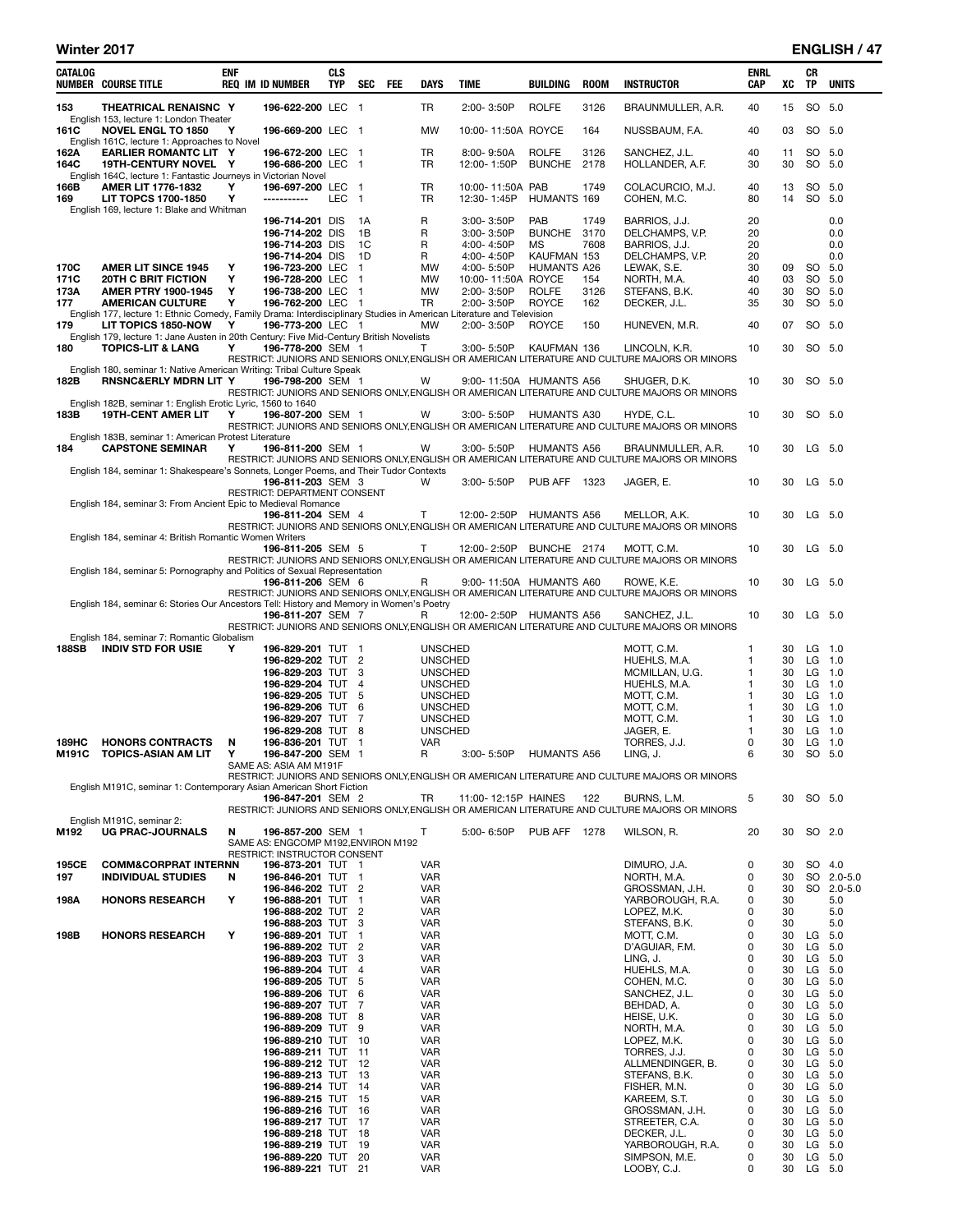## 48 / ENVIRONMENT AND SUSTAINABILITY Winter 2017

|         | 197 ERTH CHULERI ARE VOOLARDELI I |            |                                                                                                                 |                          |            |            |             |                          |                     |             |                |                           |    |                        |              |
|---------|-----------------------------------|------------|-----------------------------------------------------------------------------------------------------------------|--------------------------|------------|------------|-------------|--------------------------|---------------------|-------------|----------------|---------------------------|----|------------------------|--------------|
| CATALOG | NUMBER COURSE TITLE               | <b>ENF</b> | <b>REQ IM ID NUMBER</b>                                                                                         | <b>CLS</b><br><b>TYP</b> | <b>SEC</b> | <b>FEE</b> | <b>DAYS</b> | <b>TIME</b>              | BUILDING            | <b>ROOM</b> | INSTRUCTOR     | <b>ENRL</b><br><b>CAP</b> | XC | <b>CR</b><br><b>TP</b> | <b>UNITS</b> |
| 201C    | <b>MODRN CRITICL THGHT N</b>      |            | 596-023-200 LEC 1                                                                                               |                          |            |            | W           | 12:00-2:50P              | HUMANTS A60         |             | SELTZER, M.I.  | 10                        | 30 | SO 4.0                 |              |
| M215    | <b>PALEO-LATN MANSCRPT N</b>      |            | <b>RESTRICT: ENGLISH GRADUATE STUDENTS</b><br>596-090-200 LEC 1<br>SAME AS: CLASSIC M218, FRNCH M210, HIST M218 |                          |            |            |             | 10:00-11:50A HUMANTS A56 |                     |             | FISHER, M.N.   | 10 <sup>1</sup>           | 30 | SO 4.0                 |              |
| 246     | <b>RENAISSANCE LIT</b>            | N          | <b>RESTRICT: ENGLISH GRADUATE STUDENTS</b><br>596-338-200 LEC 1<br><b>RESTRICT: ENGLISH GRADUATE STUDENTS</b>   |                          |            |            | R.          | 12:00-2:50P              | HUMANTS A60         |             | MCEACHERN, C.  | 10                        | 30 | SO 4.0                 |              |
| 257     | <b>STUDIES IN POETRY</b>          | N          | 596-438-200 LEC 1<br><b>RESTRICT: ENGLISH GRADUATE STUDENTS</b>                                                 |                          |            |            |             | 3:00-5:50P               | <b>HUMANTS 222B</b> |             | D'AGUIAR, F.M. | 10 <sup>1</sup>           | 30 | SO 4.0                 |              |
| 259     | <b>STUDIES IN CRITICSM</b>        | N.         | 596-448-200 LEC 1<br><b>RESTRICT: ENGLISH GRADUATE STUDENTS</b>                                                 |                          |            |            | R.          | 3:00-5:50P               | HUMANTS A60         |             | KAREEM, S.T.   | 10 <sup>1</sup>           | 30 | SO 4.0                 |              |
| M262    | <b>STDS-AFRO-AMER LIT</b>         | N          | 596-467-200 LEC 1<br>SAME AS: AF AMER M200E<br><b>RESTRICT: ENGLISH GRADUATE STUDENTS</b>                       |                          |            |            | W           | 9:00-11:50A HUMANTS A60  |                     |             | MULLEN, H.R.   | 10                        | 30 | SO 4.0                 |              |
| 265     | <b>POSTCOLONIAL LIT</b>           | N          | 596-485-200 SEM 1<br>RESTRICT: ENGLISH GRADUATE STUDENTS                                                        |                          |            |            |             | 12:00-2:50P              | HUMANTS A60         |             | DELOUGHREY, E. | 10 <sup>°</sup>           | 30 | SO 4.0                 |              |
| M270    | <b>LITERARY THEORY</b>            | N          | 596-420-200 SEM 1<br>SAME AS: COM LIT M294                                                                      |                          |            |            | W           | $3:00 - 5:50P$           | HUMANTS A60         |             | MCMILLAN, U.G. | 10 <sup>1</sup>           | 30 | SO 5.0                 |              |
|         | ENVIRONMENT AND SUSTAINABILITY    |            |                                                                                                                 |                          |            |            |             |                          |                     |             |                |                           |    |                        |              |

Environment

For Environment M1B, lecture 1, there will be one MANDATORY midterm examination from 6:30 to 8 p.m. Wednesday, February 15, 2017.<br>M1B FOOD-ENVIRON&SUST Y ----------- LEC 1 MWF 11:00-11:50A DODD 121 JAY, J.A. 0 0 11 LG 6.0

|                  |                                                                                                                                                     |   | SAME AS: GE CLST M1B                                 |                  |                         |                 |                           |                |       |                                     |             |          |           |                          |
|------------------|-----------------------------------------------------------------------------------------------------------------------------------------------------|---|------------------------------------------------------|------------------|-------------------------|-----------------|---------------------------|----------------|-------|-------------------------------------|-------------|----------|-----------|--------------------------|
|                  |                                                                                                                                                     |   | 184-005-201 DIS                                      |                  | 1A                      | F               | 2:00-3:50P                | <b>COVEL</b>   | 210   | SHABANI SAMGH ABAD                  | $\Omega$    |          |           | 0.0                      |
|                  |                                                                                                                                                     |   | 184-005-202 DIS                                      |                  | 1B                      | F               | 4:00-5:50P                | <b>COVEL</b>   | 210   | SHABANI SAMGH ABAD                  | $\mathbf 0$ |          |           | 0.0                      |
|                  |                                                                                                                                                     |   | 184-005-203 DIS                                      |                  | 1 <sup>C</sup>          | $\mathsf{T}$    | 10:00-11:50A PUB AFF      |                | 1343  | FENT, A.M.                          | 0           |          |           | 0.0                      |
|                  |                                                                                                                                                     |   | 184-005-204 DIS                                      |                  | 1D                      | Т               | 12:00-1:50P               | <b>PUB AFF</b> | 1343  | FENT, A.M.                          | $\mathbf 0$ |          |           | 0.0                      |
|                  |                                                                                                                                                     |   | 184-005-205 DIS                                      |                  | 1E                      | W               | 2:00-3:50P                | PUB AFF        | 1343  | COOKE, A.C.                         | 0           |          |           | 0.0                      |
|                  |                                                                                                                                                     |   | 184-005-206 DIS                                      |                  | 1F                      | W               | 4:00-5:50P                | PUB AFF        | 1343  | COOKE, A.C.                         | $\mathbf 0$ |          |           | 0.0                      |
|                  |                                                                                                                                                     |   | 184-005-207 DIS                                      |                  | 1G                      | R               | 10:00-11:50A PUB AFF      |                | 1343  | THOMSON, M.J.                       | $\Omega$    |          |           | 0.0                      |
|                  |                                                                                                                                                     |   | 184-005-208 DIS                                      |                  | 1H                      | $\mathsf{R}$    | 12:00-1:50P               | PUB AFF        | 1343  | THOMSON, M.J.                       | $\Omega$    |          |           | 0.0                      |
| 19               | FIAT LUX FRSHMN SEM N                                                                                                                               |   | 184-057-200 SEM 1                                    |                  |                         | т               | 4:00-5:50P                | MS             | 6201  | TRIPATI, A.K.                       | 20          | 30       | PN 1.0    |                          |
|                  | Environment 19, seminar 1: Communications, Science, and Authoritarianism, Then and Now                                                              |   | RESTRICT: UNDERGRADUATE STUDENTS ONLY                |                  |                         |                 |                           |                |       |                                     |             |          |           |                          |
| 99               | <b>STUDENT RSRCH PRGRMN</b>                                                                                                                         |   | 184-297-201 TUT 1                                    |                  |                         | <b>VAR</b>      |                           |                |       | PINCETL, S.S.                       | 0           | 30       |           | PN 1.0-2.0               |
| M109             | <b>BIOPHYSCL ENVIRONMT N</b>                                                                                                                        |   | 184-354-200 LEC                                      |                  | - 1                     | WF              | 1:30-2:45P                | <b>BUNCHE</b>  | A163  | XUE, Y.                             | 20          | 30       | SO        | 4.0                      |
|                  |                                                                                                                                                     |   | SAME AS: GEOG M109                                   |                  |                         |                 |                           |                |       |                                     |             |          |           |                          |
| M130             | <b>ENVIRONMENTL CHANGEN</b>                                                                                                                         |   | 184-474-200 LEC                                      |                  | $\overline{1}$          | м               | 5:00-7:50P                | <b>BUNCHE</b>  | 1209B | MACDONALD, G.M.                     | 30          | 30       | SO 4.0    |                          |
|                  |                                                                                                                                                     |   | SAME AS: GEOG M131                                   |                  |                         |                 |                           |                |       |                                     |             |          |           |                          |
| M134             | ENVIRONMENTAL ECON Y                                                                                                                                |   | 184-504-200 LEC                                      |                  | - 1                     | <b>TR</b>       | 12:30-1:45P               | PUB AFF        | 1246  | BULU-TACIROGLU, M.                  | 50          | 14       | SO 4.0    |                          |
|                  |                                                                                                                                                     |   | SAME AS: ECON M134                                   |                  |                         |                 |                           |                |       |                                     |             |          |           |                          |
| M153             | SUSTAINABLE ARCHITC N                                                                                                                               |   | 184-618-200 LEC                                      |                  | - 1                     | М               | 6:00-8:50P                | PUB AFF        | 2343  | WELLS, W.R.                         | 18          | 30       | LG 4.0    |                          |
|                  |                                                                                                                                                     |   | SAME AS: ARCH&UD CM153                               |                  |                         |                 |                           |                |       |                                     |             |          |           | SO 4.0                   |
| 163              | <b>BSNS&amp;NTRL ENVIRNMNTN</b>                                                                                                                     |   | 184-679-200 LEC                                      |                  | - 1<br>$\mathbf{1}$     | TR              | 9:30-10:45A GEOLOGY 3656  |                |       | DELMAS, M.A.                        | 55<br>40    | 12<br>30 | LG        |                          |
| M164             | <b>ENVIR PLTCS&amp;GVRNNCE N</b>                                                                                                                    |   | 184-674-200 LEC<br>SAME AS: URBN PL M160             |                  |                         | TR              | 2:00-3:15P                | WGYOUNG 2200   |       | GARRISON, N.J.                      |             |          |           | 4.0                      |
| 170              | <b>ENVIRON SCI COLLOQM N</b>                                                                                                                        |   | 184-720-200 SEM 1                                    |                  |                         | W               | 4:00-5:50P                | LAKRETZ 110    |       | MIKA, K.B.                          | 250         | 30       | PN 1.0    |                          |
| 180B             | PRACTICUM ENVIR SCI Y                                                                                                                               |   | -----------                                          | <b>LEC</b>       | $\mathbf{1}$            | F               | 9:00-11:50A FRANZ         |                | 1260  | GARRISON, N.J.                      | 100         | 30       | LG        | 5.0                      |
|                  |                                                                                                                                                     |   | 184-781-201 LAB                                      |                  | 1A                      |                 |                           |                |       | GARRISON, N.J.                      | 15          |          |           | 0.0                      |
|                  |                                                                                                                                                     |   | 184-781-202 LAB                                      |                  | 1В                      |                 |                           |                |       | TRIPATI, A.K.                       | 10          |          |           | 0.0                      |
|                  |                                                                                                                                                     |   | 184-781-203 LAB                                      |                  | 1C                      |                 |                           |                |       | KAREIVA, P.M.                       | 15          |          |           | 0.0                      |
|                  |                                                                                                                                                     |   | 184-781-204 LAB                                      |                  | 1D                      |                 |                           |                |       | TRIPATI, R.E.                       | 10          |          |           | 0.0                      |
|                  |                                                                                                                                                     |   | 184-781-205 LAB                                      |                  | 1E                      |                 |                           |                |       | SHAFFER, B.P.                       | 10          |          |           | 0.0                      |
|                  |                                                                                                                                                     |   | 184-781-206 LAB                                      |                  | 1F                      |                 |                           |                |       | RAJAGOPAL, D.                       | 10          |          |           | 0.0                      |
|                  |                                                                                                                                                     |   | 184-781-207 LAB                                      |                  | 1G                      |                 |                           |                |       | MCCLELLAN, M.L.                     | 10          |          |           | 0.0                      |
|                  |                                                                                                                                                     |   | 184-781-208 LAB                                      |                  | 1H                      |                 |                           |                |       | NJABO, K.Y.                         | 10          |          |           | 0.0                      |
|                  |                                                                                                                                                     |   | 184-781-209 LAB                                      |                  | 11                      |                 |                           |                |       | TAYLOR, J.                          | 10          |          |           | 0.0                      |
|                  |                                                                                                                                                     |   | 184-781-210 LAB                                      |                  | 1J                      |                 |                           |                |       | THE STAFF                           | 10          |          |           | 0.0                      |
| 185B             | <b>SUSTNBL ACTION RSCH N</b>                                                                                                                        |   | 184-807-200 LEC                                      |                  | $\overline{\mathbf{1}}$ | R               | 3:30-4:45P                | WGYOUNG 2200   |       | LI, M.                              | 35          | 30       | $LG$ 2.0  |                          |
| 185C             | SUSTNBL ACTION LDRS N                                                                                                                               |   | RESTRICT: INSTRUCTOR CONSENT<br>-----------          | SEM <sub>1</sub> |                         | R               | 3:30-4:45P                | WGYOUNG 2200   |       |                                     | 23          | 30       | LG 3.0    |                          |
|                  |                                                                                                                                                     |   | RESTRICT: INSTRUCTOR CONSENT                         |                  |                         |                 |                           |                |       | MAIDA, C.A.                         |             |          |           |                          |
|                  |                                                                                                                                                     |   | 184-808-201 FLD                                      |                  | 1A                      | R               | 4:00-5:15P                | LAKRETZ 300A   |       | MAIDA, C.A.                         | 23          |          |           | 0.0                      |
|                  |                                                                                                                                                     |   | 184-808-202 FLD                                      |                  | 1B                      | <b>TBA</b>      |                           |                |       | MAIDA, C.A.                         | 0           |          |           | 0.0                      |
|                  |                                                                                                                                                     |   | 184-808-203 FLD                                      |                  | 1C                      | TBA             |                           |                |       | MAIDA, C.A.                         | 0           |          |           | 0.0                      |
| 188B             | <b>SPECIAL COURSES</b>                                                                                                                              | N | 184-834-201 LEC 2                                    |                  |                         | T.              | 5:00-7:50P                | PUB AFF        | 2284  | SHIPE, R.F.                         | 40          | 30       | SO 2.0    |                          |
|                  |                                                                                                                                                     |   | RESTRICT: INSTRUCTOR CONSENT                         |                  |                         |                 |                           |                |       |                                     |             |          |           |                          |
|                  | Environment 188B, lecture 2: Grand Challenges Undergraduate Research Scholars Program                                                               |   |                                                      |                  |                         |                 |                           |                |       |                                     |             |          |           |                          |
| 189HC            | <b>HONORS CONTRACTS</b>                                                                                                                             | N | 184-537-201 TUT 1                                    |                  |                         | VAR             |                           |                |       | BULU-TACIROGLU, M.                  | 0           | 30       | $LG$ 1.0  |                          |
| M192             | <b>UG PRAC-JOURNALS</b>                                                                                                                             | N | 184-852-200 SEM 1                                    |                  |                         | T.              | 5:00-6:50P                | PUB AFF        | 1278  | WILSON, R.                          | 0           | 30       | SO        | 2.0                      |
|                  |                                                                                                                                                     | N | SAME AS: ENGCOMP M192, ENGL M192                     |                  |                         |                 |                           |                |       |                                     |             |          |           |                          |
| 195              | <b>INTERNSHIP</b>                                                                                                                                   | N | 184-870-201 TUT 1                                    |                  |                         | <b>VAR</b>      |                           |                |       | GOLD, M.A.                          | 0<br>0      | 30<br>30 |           | PN 2.0/4.0<br>LG 2.0-4.0 |
| 198<br>277       | <b>HONORS RESEARCH</b><br><b>LDRS-SUSTAINABILITY</b>                                                                                                | N | 184-989-201 TUT 1<br>684-462-200 LEC 1               |                  |                         | <b>VAR</b><br>W | 5:00-7:50P                | <b>HAINES</b>  | A25   | LETTENMAIER, D.P.<br>CALLAHAN, C.K. | 50          | 30       | LG        | 4.0                      |
|                  |                                                                                                                                                     |   | RESTRICT: INSTRUCTOR CONSENT                         |                  |                         |                 |                           |                |       |                                     |             |          |           |                          |
| 297A             | <b>ADVANCED TOPICS</b>                                                                                                                              | N | 684-582-200 SEM 1                                    |                  |                         | T               | 1:00-3:50P                | LAKRETZ 300A   |       | PINCETL, S.S.                       | 20          | 15       | SO 4.0    |                          |
|                  | Environment 297A, seminar 1: Cities in Anthropocene: Agents of Global Environmental Change, Beacons of Hope for Earth Sustainability and Resilience |   |                                                      |                  |                         |                 |                           |                |       |                                     |             |          |           |                          |
| 297B             | <b>ADVANCED TOPICS</b>                                                                                                                              | N | 684-593-200 SEM 1                                    |                  |                         | W               | 10:00-11:30A LAKRETZ 300A |                |       | DELMAS, M.A.                        | 20          | 30       |           | SO 2.0                   |
|                  | Environment 297B, seminar 1: Environmental, Energy, and Behavioral Economics                                                                        |   |                                                      |                  |                         |                 |                           |                |       |                                     |             |          |           |                          |
|                  |                                                                                                                                                     |   |                                                      |                  |                         |                 |                           |                |       |                                     |             |          |           |                          |
|                  | <b>ENVIRONMENTAL HEALTH SCIENCES</b>                                                                                                                |   |                                                      |                  |                         |                 |                           |                |       |                                     |             |          |           |                          |
| 99               | <b>STUDENT RSRCH PRGRMN</b>                                                                                                                         |   | 042-297-201 TUT 1                                    |                  |                         | <b>VAR</b>      |                           |                |       | AMBROSE, R.F.                       | 0           | 30       |           | PN 1.0-2.0               |
|                  |                                                                                                                                                     |   | 042-297-202 TUT                                      |                  | $\overline{2}$          | <b>VAR</b>      |                           |                |       | ZHU, Y.                             | 0           | 30       | <b>PN</b> | $1.0 - 2.0$              |
| 100              | INTR-ENVRMNTL HLTH                                                                                                                                  | N | 042-300-203 LEC                                      |                  | 3                       | <b>UFS</b>      | 1:30-5:30P                | PUB HLT        | 61262 | COLLINS, M.D.                       | 0           | 30       | SO        | 4.0                      |
|                  |                                                                                                                                                     |   | RESTRICT: HEALTH AND ALLIED PROFESSIONAL MPH PROGRAM |                  |                         |                 |                           |                |       |                                     |             |          |           |                          |
| C <sub>125</sub> | <b>TRNSFM-AIRBRN CHMCLN</b>                                                                                                                         |   | 042-450-201 LEC                                      |                  | - 1                     | TR              | 10:00-11:50A PUB HLT      |                | 61269 | ZHU, Y.                             | 15          | 13       | SO 4.0    |                          |
|                  |                                                                                                                                                     |   | RESTRICT: JUNIORS AND SENIORS ONLY                   |                  |                         |                 |                           |                |       |                                     |             |          |           |                          |
| M166             | <b>ENVIRONMENTL MICROBN</b>                                                                                                                         |   | -----------                                          | LEC 1            |                         | <b>MW</b>       | 10:00-11:50A BOELTER 9436 |                |       | MAHENDRA, S.                        | 5           | 03       | $LG$ 4.0  |                          |
|                  |                                                                                                                                                     |   | SAME AS: C&EE M166<br>042-696-201 DIS                |                  | 1A                      | F               | 10:00-11:50A PUB AFF      |                | 1246  | WANG, M.                            | 5           |          |           | 0.0                      |
| C185C            | FOUNDATIONS-ENV HLT N                                                                                                                               |   | 042-812-201 LEC                                      |                  | $\overline{1}$          | MF              | 3:00-4:50P HLTHSCI        |                |       | 43105A ZHU, Y.                      | 5           | 30       | LG 6.0    |                          |
|                  |                                                                                                                                                     |   |                                                      |                  |                         |                 |                           |                |       |                                     |             |          |           |                          |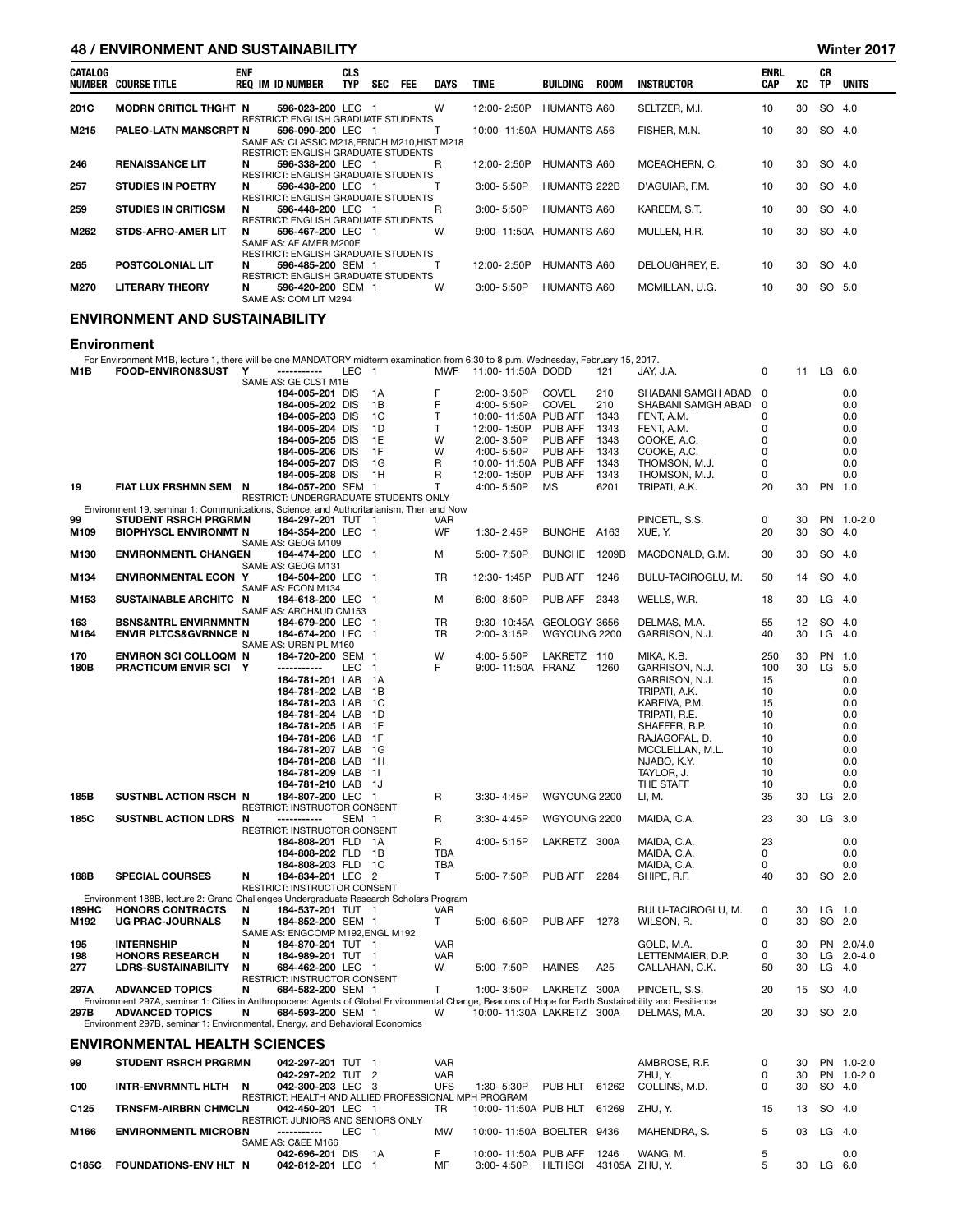## Winter 2017 EPIDEMIOLOGY / 49

| CATALOG          | <b>NUMBER COURSE TITLE</b>                                                                              | ENF | <b>REQ IM ID NUMBER</b>                                                   | <b>CLS</b><br><b>TYP</b> | <b>SEC</b>     | FEE | DAYS            | TIME                       | BUILDING                  | <b>ROOM</b>    | <b>INSTRUCTOR</b>                                                                     | <b>ENRL</b><br>CAP | xс       | CR<br>TP  | <b>UNITS</b>         |
|------------------|---------------------------------------------------------------------------------------------------------|-----|---------------------------------------------------------------------------|--------------------------|----------------|-----|-----------------|----------------------------|---------------------------|----------------|---------------------------------------------------------------------------------------|--------------------|----------|-----------|----------------------|
| 197              | <b>INDIVIDUAL STUDIES</b>                                                                               | N   | 042-882-201 TUT 1                                                         |                          |                |     | <b>VAR</b>      |                            |                           |                | ZHU, Y.                                                                               | 0                  | 30       |           | SO 2.0-4.0           |
| C200C<br>202     | FOUNDATIONS-ENV HLT N<br><b>ENVIRONMENTAL CHEM N</b>                                                    |     | 842-020-201 LEC 1<br>842-012-201 SEM 1                                    |                          |                |     | MF<br>T         | 3:00-4:50P<br>4:00-5:50P   | <b>HLTHSCI</b><br>PUB HLT | 41235          | 43105A ZHU, Y.<br>SUFFET, I.H.                                                        | 30<br>20           | 30<br>30 |           | $LG$ 6.0<br>$LG$ 2.0 |
| 208              | <b>BUILT ENVRNMNT&amp;HLTH N</b>                                                                        |     | 842-048-201 LEC 1                                                         |                          |                |     | T               | 2:00-4:50P                 | PUB HLT                   | 61262          | JACKSON, R.J.                                                                         | 12                 | 15       |           | SO 4.0               |
| M211             | METHDS-VIOLNT INJRY N                                                                                   |     | 842-068-200 LEC 1                                                         |                          |                |     | MW              | 10:00-11:50A PUB HLT       |                           | 61235          | HSU, P.T.                                                                             | 4                  | 30       |           | $LG$ 4.0             |
| 212              | <b>APPLIED ECOLOGY</b>                                                                                  | N   | SAME AS: EPIDEM M252<br>842-072-201 LEC 1                                 |                          |                |     | <b>MW</b>       | 1:00-2:50P                 | PUB HLT                   | 71257          | AMBROSE, R.F.                                                                         | 22                 | 30       |           | $LG$ 4.0             |
| 214              | CHLDRN ENVIRON HLTH N<br><b>TRNSFM-AIRBRN CHMCLN</b>                                                    |     | 842-084-201 LEC 1<br>842-150-201 LEC 1                                    |                          |                |     | TR<br><b>TR</b> | 9:00-10:50A PUB HLT        |                           | 61262<br>61269 | COLLINS, M.D.<br>ZHU, Y.                                                              | 20                 | 30<br>13 |           | $LG$ 4.0<br>SO 4.0   |
| C <sub>225</sub> |                                                                                                         |     | <b>RESTRICT: GRADUATE STUDENTS</b>                                        |                          |                |     |                 | 10:00-11:50A PUB HLT       |                           |                |                                                                                       | 15                 |          |           |                      |
| 230B             | <b>OCCUPTNL HLTH PRCTC N</b>                                                                            |     | 842-182-201 SEM 1<br>RESTRICT: GRADUATE STUDENTS                          |                          |                |     | T.              | 6:00-7:50P                 | PUB HLT                   | 41268          | ROBBINS, W.A.                                                                         | 34                 | 30       |           | SU 2.0               |
| M242             | <b>TOXICODYNAMICS</b>                                                                                   | N   | 842-242-201 LEC 1                                                         |                          |                |     | Τ               | 5:00-6:50P                 | PUB HLT                   | 71257          | COLLINS, M.D.                                                                         | 10                 | 30       |           | SO 2.0               |
| 253              | PHYS AGENTS-WRK ENV N                                                                                   |     | SAME AS: MOL TOX M242<br>842-317-200 LEC 1                                |                          |                |     | м               | 8:00-11:50A PUB HLT        |                           | 71257          | ARABZADEH, H.                                                                         | 20                 | 30       |           | SO 2.0-4.0           |
|                  |                                                                                                         |     | RESTRICT: ENVHLT, ENVSCI, PUBHLT, NURSNG, URBN PLN                        |                          |                |     |                 |                            |                           |                |                                                                                       |                    |          |           |                      |
| 258<br>261       | <b>ID&amp;ANLY-HZRDS WASTE N</b><br>CHEM BHAV-AQTC SYS N                                                |     | 842-350-201 LEC<br>842-366-201 LEC                                        |                          | - 1<br>- 1     |     | T.<br>MW        | 4:00-6:50P<br>9:00-10:50A  | PUB HLT<br>PUB HLT        | 61235<br>41235 | QUE HEE, S.S.<br>VALENTINE, J.                                                        | 20<br>10           | 06<br>30 | LG        | $LG$ 4.0<br>4.0      |
| 410A             | <b>INSTR MTHDS-ENV SCI</b>                                                                              | N   | 842-619-201 LEC                                                           |                          | - 1            |     | T               | 1:00-2:50P                 | PUB HLT                   | 41235          | SUFFET, I.H.                                                                          | 20                 | 30       |           | $LG$ 4.0             |
| 454              | HLTH HAZARDS-INDSTR N                                                                                   |     | -----------<br>RESTRICT: ENVIRON HLTH SCI, PUBLIC HLTH MAJORS             | <b>LEC</b>               | $\blacksquare$ |     | М               | 5:00-6:50P                 | PUB HLT                   | 61235          | ARABZADEH, H.                                                                         | 20                 | 30       | LG        | 4.0                  |
|                  |                                                                                                         |     | 842-709-201 FLD 1A                                                        |                          |                |     | м               | 1:00-4:50P                 |                           |                | ARABZADEH, H.                                                                         | 20                 |          |           | 0.0                  |
|                  | <b>EPIDEMIOLOGY</b>                                                                                     |     |                                                                           |                          |                |     |                 |                            |                           |                |                                                                                       |                    |          |           |                      |
| 99               | <b>STUDENT RSRCH PRGRMN</b>                                                                             |     | 044-297-201 TUT 1                                                         |                          |                |     | <b>VAR</b>      |                            |                           |                | AZIZ, N.                                                                              | 0                  | 30       |           | PN 1.0-2.0           |
|                  |                                                                                                         |     | 044-297-202 TUT 2                                                         |                          |                |     | <b>VAR</b>      |                            |                           |                | GORBACH, P.M.                                                                         | 0                  | 30       |           | PN 1.0-2.0           |
| 100              | PRINCP-EPIDEMIOLOGY N                                                                                   |     | ------------                                                              | LEC                      | $\overline{1}$ |     | TR              | 1:00-2:50P                 | HLTHSCI 43105A HSU, P.T.  |                | RESTRICT: GRADUATE PUBLIC HEALTH AND COMMUNITY HEALTH MAJORS AND PUBLIC HEALTH MINORS | 70                 | 15       | LG $4.0$  |                      |
|                  |                                                                                                         |     | 044-300-201 DIS 1A                                                        |                          |                |     | TR              | 5:00-5:50P                 | PUB HLT 51279             |                | SHIH, I.                                                                              | 35                 |          |           | 0.0                  |
|                  |                                                                                                         |     | 044-300-202 DIS 1B                                                        |                          |                |     | TR              | 5:00-5:50P                 | HLTHSCI 43105A SHIH, I.   |                | RESTRICT: GRADUATE PUBLIC HEALTH AND COMMUNITY HEALTH MAJORS AND PUBLIC HEALTH MINORS | 35                 |          |           | 0.0                  |
|                  |                                                                                                         |     |                                                                           |                          |                |     |                 |                            |                           |                | RESTRICT: GRADUATE PUBLIC HEALTH AND COMMUNITY HEALTH MAJORS AND PUBLIC HEALTH MINORS |                    |          |           |                      |
|                  |                                                                                                         |     | 044-300-204 LEC 3<br>RESTRICT: HEALTH AND ALLIED PROFESSIONAL MPH PROGRAM |                          |                |     | <b>UFS</b>      | 1:30-5:20P                 | PUB HLT 61235             |                | SHAFIR, S.C.                                                                          | 20                 | 30       |           | $LG$ 4.0             |
| <b>188SB</b>     | <b>INDIV STD FOR USIE</b>                                                                               | N   | 044-832-201 TUT 1                                                         |                          |                |     | <b>VAR</b>      |                            |                           |                | HSU, P.T.                                                                             | 1                  | 30       |           | $LG$ 1.0             |
| 200B             | PREDICTION&VALIDITY                                                                                     | N   | <b>RESTRICT: INSTRUCTOR CONSENT</b><br>-----------                        | LEC 1                    |                |     | TR              | 9:00-10:50A HLTHSCI        |                           |                | 33105A RITZ, B.R.                                                                     | 60                 | 12       | LG 6.0    |                      |
|                  |                                                                                                         |     | RESTRICT: EPIDEMIOLOGY, PUBLIC HEALTH MAJORS<br>844-003-201 DIS 1A        |                          |                |     | TR              |                            |                           |                | 33105A PARK, A.                                                                       | 28                 |          |           | 0.0                  |
|                  |                                                                                                         |     | RESTRICT: GRADUATE STUDENTS                                               |                          |                |     |                 | 11:00-11:50A HLTHSCI       |                           |                |                                                                                       |                    |          |           |                      |
|                  |                                                                                                         |     | 844-003-202 DIS 1B<br><b>RESTRICT: GRADUATE STUDENTS</b>                  |                          |                |     | <b>TR</b>       | 11:00-11:50A PUB HLT       |                           | 51279          | PARK, A.                                                                              | 32                 |          |           | 0.0                  |
| M211             | <b>STATS-EPIDEMIOLOGY</b>                                                                               | N   | 844-070-201 LEC 1                                                         |                          |                |     | R               | 9:00-11:50A PUB HLT        |                           | 71257          | ARAH, O.A.                                                                            | 15                 | 30       |           | SO 4.0               |
|                  |                                                                                                         |     | SAME AS: STATS M250<br>RESTRICT: INSTRUCTOR CONSENT                       |                          |                |     |                 |                            |                           |                |                                                                                       |                    |          |           |                      |
| 212              | STAT MODELNG-EPIDEM N                                                                                   |     | 844-071-200 LEC 1                                                         |                          |                |     | R               | 2:00-4:50P                 | PUB HLT                   | 71257          | ARAH, O.A.                                                                            | 15                 | 30       |           | SO 4.0               |
| 220              | <b>INFECT DISEAS EPIDM</b>                                                                              | N   | RESTRICT: INSTRUCTOR CONSENT<br>844-122-201 LEC 1                         |                          |                |     | TR              | 3:00-5:00P                 | <b>HLTHSCI</b>            |                | 33105A DETELS, R.                                                                     | 75                 | 16       |           | SO 4.0               |
| 228              | <b>BIOLOGY OF HIV</b>                                                                                   | N   | RESTRICT: EPIDEMIOLOGY, PUBLIC HEALTH MAJORS<br>844-168-200 LEC 1         |                          |                |     | <b>MW</b>       | 4:00-5:50P                 | PUB HLT                   | 41235          |                                                                                       | 20                 | 09       |           | $LG$ 4.0             |
|                  |                                                                                                         |     | <b>RESTRICT: GRADUATE STUDENTS</b>                                        |                          |                |     |                 |                            |                           |                | MARSDEN, M.D.                                                                         |                    |          |           |                      |
| 233              | <b>COMMUNICABL DISEASEN</b>                                                                             |     | 844-198-200 LEC 1<br>RESTRICT: EPIDEMIOLOGY, PUBLIC HEALTH MAJORS         |                          |                |     | R               | 12:00-2:00P                | PUB HLT                   | 41235          | MALEK, M.A.                                                                           | 20                 | 16       |           | SO 2.0               |
| M252             | METHDS-VIOLNT INJRY N                                                                                   |     | 844-313-201 LEC 1                                                         |                          |                |     | МW              | 10:00-11:50A PUB HLT       |                           | 61235          | HSU, P.T.                                                                             | 16                 | 30       |           | $LG$ 4.0             |
| M254             | <b>NUTRITNL EPIDEM I</b>                                                                                | N   | SAME AS: ENV HLT M211<br>844-323-201 LEC 1                                |                          |                |     | <b>MW</b>       | 10:00-11:50A PUB HLT 61262 |                           |                | CARPENTER, C.L.                                                                       | 20                 | 30       |           | SO 4.0               |
|                  |                                                                                                         |     | SAME AS: COM HLT M251                                                     |                          |                |     |                 |                            |                           |                |                                                                                       |                    |          |           |                      |
| 265              | <b>OCCUPT&amp;ENVIRON HLTH N</b>                                                                        |     | RESTRICT: GRADUATE STUDENTS<br>844-390-201 LEC 1                          |                          |                |     | R               | 2:00-4:50P                 | PUB HLT                   | 41268          | KHEIFETS, L.I.                                                                        | 20                 | 30       |           | $LG$ 4.0             |
| 292              | ADV SEM-EPIDEMIOLGY N                                                                                   |     | RESTRICT: GRADUATE STUDENTS<br>844-552-201 SEM 1                          |                          |                |     | м               | 1:00-2:50P                 | PUB HLT                   | 41235          | RIMOIN, A.W.                                                                          | 14                 | 30       |           | SU 2.0               |
|                  |                                                                                                         |     | RESTRICT: EPIDEMIOLOGY, PUBLIC HEALTH MAJORS                              |                          |                |     |                 |                            |                           |                |                                                                                       |                    |          |           |                      |
| M403             | <b>CMPT MGMT-HLTH DATA N</b>                                                                            |     | 844-606-200 LEC 1<br>SAME AS: BIOSTAT M403B                               |                          |                |     | TR              | 3:00-5:50P                 | PUB HLT A1241             |                | SMITH, L.V.                                                                           | 18                 | 30       |           | $LG$ 4.0             |
|                  |                                                                                                         |     | RESTRICT: INSTRUCTOR CONSENT                                              |                          |                |     |                 |                            |                           |                |                                                                                       |                    |          |           |                      |
| 410              | <b>MGMT-EPDMIOLOGC DTAN</b>                                                                             |     | 844-619-200 LEC 1<br>RESTRICT: GRADUATE STUDENTS                          |                          |                |     | w               | 3:00-4:50P                 | PUB HLT A1241             |                | BJORKENSTAM, E.                                                                       | 22                 | 30       |           | SO 2.0               |
| 412              | PB HLT SURVEILLANCE N                                                                                   |     | 844-624-201 LEC 1                                                         |                          |                |     | w               | 10:00-11:50A PUB HLT       |                           | 71257          | SIMON, P.A.                                                                           | 20                 | 30       |           | SO 2.0               |
| 413              | <b>MTHDS-SCI COMMUNCTNN</b>                                                                             |     | RESTRICT: EPIDEMIOLOGY, PUBLIC HEALTH MAJORS<br>844-626-200 LEC 1         |                          |                |     | м               | 4:00-5:50P                 | PUB HLT                   | 61269          | RIMOIN, A.W.                                                                          | 28                 | 30       |           | SO 2.0               |
|                  |                                                                                                         |     | RESTRICT: GRADUATE STUDENTS                                               |                          |                |     |                 |                            |                           |                |                                                                                       |                    |          |           |                      |
|                  | <b>ETHNOMUSICOLOGY</b>                                                                                  |     |                                                                           |                          |                |     |                 |                            |                           |                |                                                                                       |                    |          |           |                      |
|                  | Ethnomusicology 91A thru 91Z are open to all students regardless of major; some restrictions may apply. |     |                                                                           |                          |                |     |                 |                            |                           |                |                                                                                       |                    |          |           |                      |
| M6B              | <b>INTRO-MUSICIANSHIP</b>                                                                               | Y   | 430-019-201 LAB 1<br>SAME AS: MSC HST M6B, MUSC M6B                       |                          |                |     | М               | $9:00 - 9:50A$             | SMB                       | 1535           | CARLSON, M.C.                                                                         | 10                 | 01       |           | $LG$ 2.0             |
|                  |                                                                                                         |     | RESTRICT: INSTRUCTOR CONSENT                                              |                          |                |     |                 |                            |                           |                |                                                                                       |                    |          |           |                      |
|                  |                                                                                                         |     | 430-019-202 LAB 2<br>RESTRICT: INSTRUCTOR CONSENT                         |                          |                |     | м               | 9:00-10:50A SMB            |                           | 1343           | CARLSON, M.C.                                                                         | 10                 | 01       |           | $LG$ 2.0             |
|                  |                                                                                                         |     | 430-019-203 LAB 3                                                         |                          |                |     | м               | 10:00-10:50A SMB           |                           | 1535           | CARLSON, M.C.                                                                         | 10                 | 01       |           | $LG$ 2.0             |
|                  |                                                                                                         |     | RESTRICT: INSTRUCTOR CONSENT<br>430-019-204 LAB 4                         |                          |                |     | М               | 10:00-11:50A SMB           |                           | 1402           | CARLSON, M.C.                                                                         | 10                 | 01       |           | $LG$ 2.0             |
|                  |                                                                                                         |     | RESTRICT: INSTRUCTOR CONSENT<br>430-019-205 LAB 5                         |                          |                |     | м               | 11:00-11:50A SMB           |                           | 1343           | CARLSON, M.C.                                                                         | 10                 | 05       |           | $LG$ 2.0             |
|                  |                                                                                                         |     | RESTRICT: INSTRUCTOR CONSENT                                              |                          |                |     |                 |                            |                           |                |                                                                                       |                    |          |           |                      |
|                  |                                                                                                         |     | 430-019-206 LAB 6<br>RESTRICT: INSTRUCTOR CONSENT                         |                          |                |     | М               | 11:00-11:50A SMB           |                           | 1345           | CARLSON, M.C.                                                                         | 10                 | 05       |           | $LG$ 2.0             |
| 19               | FIAT LUX FRSHMN SEM N                                                                                   |     | 430-057-200 SEM 1                                                         |                          |                |     | W               | 10:00-10:50A SMB           |                           | 1402           | SAVAGE, R.                                                                            | 20                 | 30       |           | PN 1.0               |
|                  | Ethnomusicology 19, seminar 1: Music Theory through Recorder                                            |     | RESTRICT: UNDERGRADUATE STUDENTS ONLY                                     |                          |                |     |                 |                            |                           |                |                                                                                       |                    |          |           |                      |
| 20B              | MUSIC-AFRIC&NR EAST Y                                                                                   |     | 430-061-200 LEC 1                                                         |                          |                |     | TR              | 1:00-2:50P                 | <b>SMB</b>                | 1420           | BEKEN, M.N.                                                                           | 30                 | 15       |           | $LG$ 5.0             |
| 30               | <b>MUSIC AND MEDIA</b>                                                                                  | N   | RESTRICT: ETHNOMUSICOLOGY MAJORS<br>-----------                           | LEC 1                    |                |     | MW              | 11:00-12:50P SMB           |                           | 1200           | TAYLOR, T.D.                                                                          | 120                |          | 04 SO 5.0 |                      |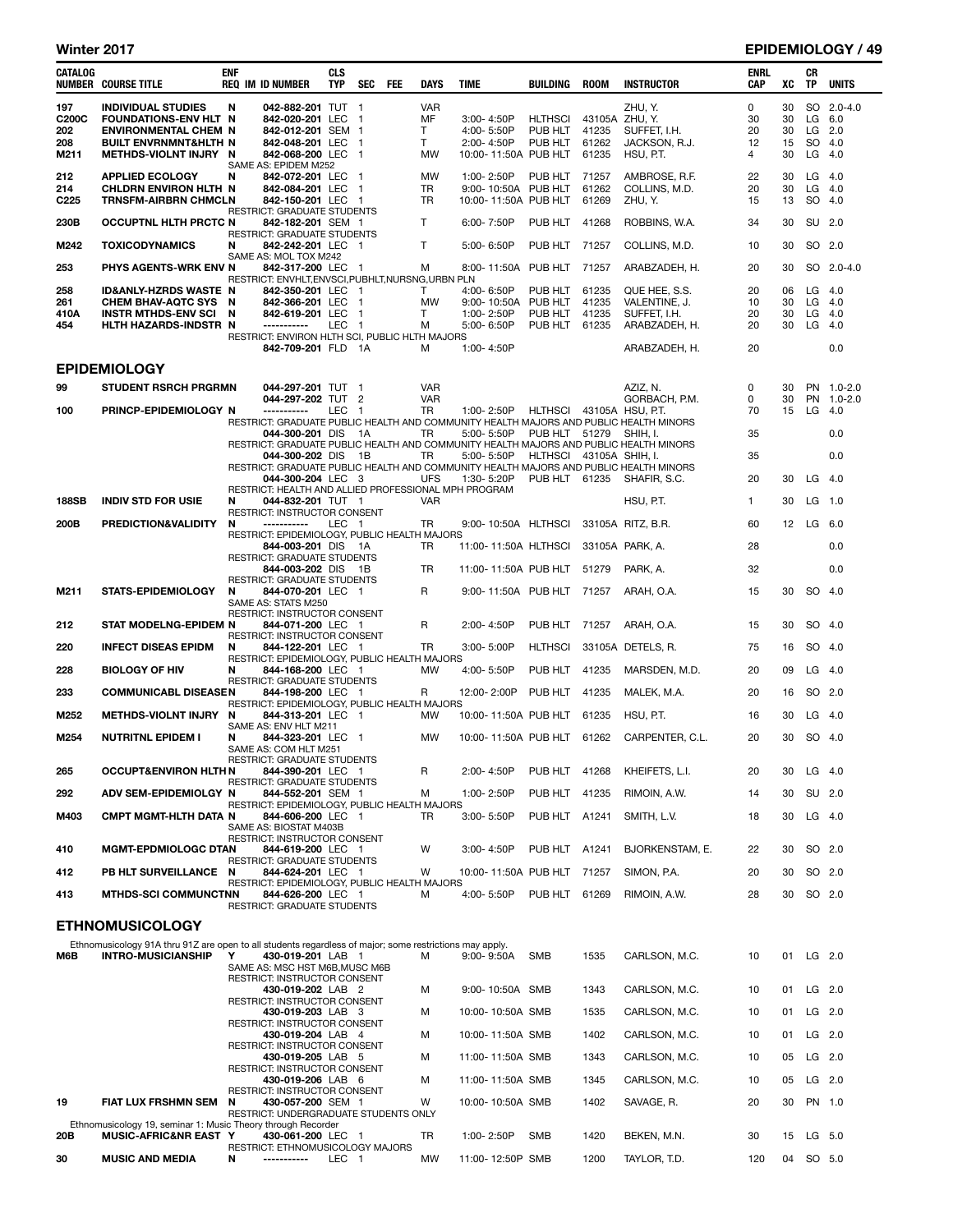## 50 / ETHNOMUSICOLOGY Winter 2017

| CATALOG           | <b>NUMBER COURSE TITLE</b>                                                                 | ENF | <b>REQ IM ID NUMBER</b>                                                                                                                                                                | CLS<br><b>TYP</b> | <b>SEC</b>                                                         | FEE       | <b>DAYS</b>                                            | <b>TIME</b>                                                                                                                                                          | BUILDING                                                                  | <b>ROOM</b>                                                                  | <b>INSTRUCTOR</b>                                                                                                                                                          | ENRL<br>CAP                                               | XC | CR<br>TP  | <b>UNITS</b>                                                       |
|-------------------|--------------------------------------------------------------------------------------------|-----|----------------------------------------------------------------------------------------------------------------------------------------------------------------------------------------|-------------------|--------------------------------------------------------------------|-----------|--------------------------------------------------------|----------------------------------------------------------------------------------------------------------------------------------------------------------------------|---------------------------------------------------------------------------|------------------------------------------------------------------------------|----------------------------------------------------------------------------------------------------------------------------------------------------------------------------|-----------------------------------------------------------|----|-----------|--------------------------------------------------------------------|
| 50B               | <b>JAZZ-AMERCN CULTURE N</b>                                                               |     | 430-090-201 DIS<br>430-090-202 DIS<br>430-090-203 DIS<br>430-090-204 DIS<br>-----------<br>430-171-201 DIS<br>430-171-202 DIS<br>430-171-203 DIS<br>430-171-204 DIS<br>430-171-205 DIS | <b>LEC</b>        | 1A<br>1B<br>1C<br>1D<br>$\mathbf{1}$<br>1A<br>1B<br>1C<br>1D<br>1E |           | F<br>F<br>F<br>F<br><b>TR</b><br>F<br>F<br>F<br>F<br>F | 11:00-11:50A SMB<br>12:00-12:50P<br>1:00-1:50P<br>2:00-2:50P<br>11:00-12:50P SMB<br>$9:00 - 9:50A$<br>10:00-10:50A SMB<br>11:00-11:50A<br>12:00-12:50P<br>1:00-1:50P | SMB<br><b>SMB</b><br><b>SMB</b><br><b>SMB</b><br>SMB<br>SMB<br><b>SMB</b> | 1440<br>1440<br>1440<br>1440<br>1100<br>1439<br>1439<br>1439<br>1439<br>1439 | MATCZYNSKI, W.R.<br>MATCZYNSKI, W.R.<br>RORKE, C.M.<br>RORKE, C.M.<br>HARRISON, C.A.<br>SPRENGEL, D.E.<br>KLUTH, A.J.<br>MATHIAS, A.M.<br>MATHIAS, A.M.<br>CASTANEDA, D.F. | 30<br>30<br>30<br>30<br>180<br>30<br>30<br>30<br>30<br>30 | 30 | <b>SO</b> | 0.0<br>0.0<br>0.0<br>0.0<br>5.0<br>0.0<br>0.0<br>0.0<br>0.0<br>0.0 |
| 71AW              | <b>JAZZ GUITAR</b>                                                                         | Υ   | 430-171-206 DIS<br>430-203-200 STU 1                                                                                                                                                   |                   | 1F                                                                 | \$325 VAR | F                                                      | 2:00-2:50P                                                                                                                                                           | <b>SMB</b>                                                                | 1439                                                                         | CASTANEDA, D.F.<br>MARSHALL, W.                                                                                                                                            | 30<br>5                                                   | 30 | LG        | 0.0<br>2.0                                                         |
| 71BW              | <b>JAZZ PERCUSSION</b>                                                                     | Υ   | RESTRICT: INSTRUCTOR CONSENT<br>430-206-200 STU 1                                                                                                                                      |                   |                                                                    | \$325 VAR |                                                        |                                                                                                                                                                      |                                                                           |                                                                              | CAMERON, C.                                                                                                                                                                | 5                                                         | 30 | LG 2.0    |                                                                    |
| 71 <sub>C</sub> W | <b>JAZZ PIANO</b>                                                                          | Υ   | RESTRICT: INSTRUCTOR CONSENT<br>430-209-200 STU 1                                                                                                                                      |                   |                                                                    | \$325 VAR |                                                        |                                                                                                                                                                      |                                                                           |                                                                              | HENDELMAN, T.                                                                                                                                                              | 5                                                         | 30 | $LG$ 2.0  |                                                                    |
| <b>71DW</b>       | <b>JAZZ SAXOPHONE</b>                                                                      | Υ   | RESTRICT: INSTRUCTOR CONSENT<br>430-212-200 STU 1                                                                                                                                      |                   |                                                                    | \$325 VAR |                                                        |                                                                                                                                                                      |                                                                           |                                                                              | ALMARIO, J.                                                                                                                                                                | 5                                                         | 30 | $LG$ 2.0  |                                                                    |
|                   |                                                                                            |     | RESTRICT: INSTRUCTOR CONSENT<br>430-212-202 STU 2                                                                                                                                      |                   |                                                                    | \$325 VAR |                                                        |                                                                                                                                                                      |                                                                           |                                                                              | OBA, H.M.                                                                                                                                                                  | 3                                                         | 30 | LG 2.0    |                                                                    |
|                   |                                                                                            | Y   | RESTRICT: INSTRUCTOR CONSENT                                                                                                                                                           |                   |                                                                    |           |                                                        |                                                                                                                                                                      |                                                                           |                                                                              |                                                                                                                                                                            |                                                           |    |           |                                                                    |
| 71EW              | <b>JAZZ STRING BASS</b>                                                                    |     | 430-215-200 STU 1<br>RESTRICT: INSTRUCTOR CONSENT                                                                                                                                      |                   |                                                                    | \$325 VAR |                                                        |                                                                                                                                                                      |                                                                           |                                                                              | MIRANDA, R.                                                                                                                                                                | 5                                                         | 30 | $LG$ 2.0  |                                                                    |
| <b>71FW</b>       | <b>JAZZ TROMBONE</b>                                                                       | Υ   | 430-218-200 STU 1<br>RESTRICT: INSTRUCTOR CONSENT                                                                                                                                      |                   |                                                                    | \$325 VAR |                                                        |                                                                                                                                                                      |                                                                           |                                                                              | BOHANON, G.R.                                                                                                                                                              | 5                                                         | 30 | $LG$ 2.0  |                                                                    |
| 71GW              | <b>JAZZ TRUMPET</b>                                                                        | Υ   | 430-221-200 STU 1<br>RESTRICT: INSTRUCTOR CONSENT                                                                                                                                      |                   |                                                                    | \$325 VAR |                                                        |                                                                                                                                                                      |                                                                           |                                                                              | RODRIGUEZ, B.H.                                                                                                                                                            | 5                                                         | 30 | LG        | 2.0                                                                |
| 71 IW             | <b>JAZZ VOICE</b>                                                                          | Υ   | 430-224-200 STU 1<br>RESTRICT: INSTRUCTOR CONSENT                                                                                                                                      |                   |                                                                    | \$325 VAR |                                                        |                                                                                                                                                                      |                                                                           |                                                                              | WEIR, M.A.                                                                                                                                                                 | 5                                                         | 30 | $LG$ 2.0  |                                                                    |
| 91B               | <b>MUSIC OF BALI</b>                                                                       | N   | 430-251-200 ACT 1<br>RESTRICT: INSTRUCTOR CONSENT                                                                                                                                      |                   |                                                                    |           | T                                                      | 7:00-9:50P                                                                                                                                                           | <b>SMB</b>                                                                | 1659                                                                         | WENTEN, I.N.                                                                                                                                                               | 35                                                        | 30 | SO 2.0    |                                                                    |
| 91C               | <b>MUSIC&amp;DANCE-BALKANSN</b>                                                            |     | 430-252-200 ACT 1<br>RESTRICT: INSTRUCTOR CONSENT                                                                                                                                      |                   |                                                                    |           | м                                                      | 7:00-9:50P                                                                                                                                                           | SMB                                                                       | 1440                                                                         | VARIMEZOVA, T.T.                                                                                                                                                           | 35                                                        | 30 | SO 2.0    |                                                                    |
| 91D               | <b>MUSIC OF CHINA</b>                                                                      | N   | 430-253-200 ACT 1<br>RESTRICT: INSTRUCTOR CONSENT                                                                                                                                      |                   |                                                                    |           | W                                                      | 5:00-6:50P                                                                                                                                                           | <b>SMB</b>                                                                | 1659                                                                         | LI, C.                                                                                                                                                                     | 60                                                        | 30 | SO 2.0    |                                                                    |
| 91E               | <b>MUSIC&amp;DANCE-GHANA</b>                                                               | N   | 430-254-200 ACT 1<br>RESTRICT: INSTRUCTOR CONSENT                                                                                                                                      |                   |                                                                    |           | R                                                      | 7:00-9:50P                                                                                                                                                           | <b>SMB</b>                                                                | 1659                                                                         | AWE, F.P.                                                                                                                                                                  | 20                                                        | 30 | SO 2.0    |                                                                    |
| 91F               | <b>MUSIC OF INDIA</b>                                                                      | N   | 430-255-200 ACT 1<br>RESTRICT: INSTRUCTOR CONSENT                                                                                                                                      |                   |                                                                    |           | T.                                                     | $2:00 - 6:50P$                                                                                                                                                       | <b>SMB</b>                                                                | 1659                                                                         | KAUSHAL, A.                                                                                                                                                                | 40                                                        | 30 | SO 2.0    |                                                                    |
|                   |                                                                                            |     | 430-255-201 ACT 2                                                                                                                                                                      |                   |                                                                    |           | м                                                      | 4:00-6:50P                                                                                                                                                           | <b>SMB</b>                                                                | 1846                                                                         | NEUMAN, R.D.                                                                                                                                                               | 15                                                        | 30 | SO 2.0    |                                                                    |
| 91 K              | <b>MUSIC OF MEXICO</b>                                                                     | N   | RESTRICT: INSTRUCTOR CONSENT<br>430-260-200 ACT 1                                                                                                                                      |                   |                                                                    |           | м                                                      | 5:00-7:50P                                                                                                                                                           | <b>SMB</b>                                                                | 1402                                                                         | GUZMAN, J.A.                                                                                                                                                               | 25                                                        | 30 | SO 2.0    |                                                                    |
| 91 L              | <b>MUSIC OF PERSIA</b>                                                                     | N   | RESTRICT: INSTRUCTOR CONSENT<br>430-261-200 ACT 1                                                                                                                                      |                   |                                                                    |           | R                                                      | 4:00-5:50P                                                                                                                                                           | <b>SMB</b>                                                                | 1659                                                                         | POURJAVADY, A.H.                                                                                                                                                           | 10                                                        | 30 | SO 2.0    |                                                                    |
| 91N               | <b>MUSIC OF NEAR EAST</b>                                                                  | N   | RESTRICT: INSTRUCTOR CONSENT<br>430-263-200 ACT 1                                                                                                                                      |                   |                                                                    |           | $\mathsf{R}$                                           | 7:00-9:50P                                                                                                                                                           | <b>SMB</b>                                                                | 1325                                                                         | RACY, A.J.                                                                                                                                                                 | 20                                                        | 30 | SO 2.0    |                                                                    |
|                   | For Ethnomusicology 91P, an audition is required. Come prepared with one song of any kind. |     | RESTRICT: INSTRUCTOR CONSENT                                                                                                                                                           |                   |                                                                    |           |                                                        |                                                                                                                                                                      |                                                                           |                                                                              |                                                                                                                                                                            |                                                           |    |           |                                                                    |
| 91 P              | <b>MUSIC-AFRCN AMERCNSN</b>                                                                |     | 430-265-200 ACT 1<br>RESTRICT: INSTRUCTOR CONSENT                                                                                                                                      |                   |                                                                    |           | R                                                      | 11:00-12:50P SMB                                                                                                                                                     |                                                                           | 1325                                                                         | ROBERSON, J.E.                                                                                                                                                             | 50                                                        | 30 | SO 2.0    |                                                                    |
| 91T               | <b>JAZZ ORCHESTRA</b>                                                                      | N   | 430-269-200 ACT 1<br>RESTRICT: INSTRUCTOR CONSENT                                                                                                                                      |                   |                                                                    |           | T                                                      | 3:00-4:50P                                                                                                                                                           | SMB                                                                       | 1325                                                                         | HARRISON, C.A.                                                                                                                                                             | 30                                                        | 30 | $LG$ 2.0  |                                                                    |
|                   | Ethnomusicology 91T, activity 1:                                                           |     | 430-269-201 ACT 2<br>RESTRICT: INSTRUCTOR CONSENT                                                                                                                                      |                   |                                                                    |           | R                                                      | 7:00-9:50P                                                                                                                                                           | <b>SMB</b>                                                                | 1345                                                                         | RODRIGUEZ, B.H.                                                                                                                                                            | 30                                                        | 30 | $LG$ 2.0  |                                                                    |
| 91Z               | Ethnomusicology 91T, activity 2:<br><b>OPEN ENSEMBLE</b>                                   | N   | 430-275-200 ACT 1<br>RESTRICT: INSTRUCTOR CONSENT                                                                                                                                      |                   |                                                                    |           | W                                                      | 6:00-7:50P                                                                                                                                                           | <b>SMB</b>                                                                | 1818                                                                         | TAYLOR, T.D.                                                                                                                                                               | 20                                                        | 30 | SO 2.0    |                                                                    |
|                   | Ethnomusicology 91Z, activity 1: Irish Music Ensemble                                      |     | 430-275-201 ACT 2<br>RESTRICT: INSTRUCTOR CONSENT                                                                                                                                      |                   |                                                                    |           | W                                                      | 5:00-6:50P                                                                                                                                                           | <b>SMB</b>                                                                | 1439                                                                         | NEWTON, J.W.                                                                                                                                                               | 20                                                        | 30 | SO 2.0    |                                                                    |
|                   | Ethnomusicology 91Z, activity 2: Charles Mingus Ensemble                                   |     | 430-275-203 ACT 3                                                                                                                                                                      |                   |                                                                    |           | T                                                      | $6:00 - 9:50P$                                                                                                                                                       | SMB                                                                       | 1440                                                                         | BRAGGER, D.M.                                                                                                                                                              | 15                                                        | 30 | SO 2.0    |                                                                    |
|                   | Ethnomusicology 91Z, activity 3: Old-Time String Band Ensemble                             |     | RESTRICT: INSTRUCTOR CONSENT                                                                                                                                                           |                   |                                                                    |           |                                                        |                                                                                                                                                                      |                                                                           |                                                                              |                                                                                                                                                                            |                                                           |    |           |                                                                    |
|                   |                                                                                            |     | 430-275-204 ACT 4<br>RESTRICT: INSTRUCTOR CONSENT                                                                                                                                      |                   |                                                                    |           | W                                                      | 6:00-8:50P                                                                                                                                                           | SMB                                                                       | 1440                                                                         | LOZA, S.J.                                                                                                                                                                 | 15                                                        | 23 | SO 2.0    |                                                                    |
|                   | Ethnomusicology 91Z, activity 4: Intercultural Improvisation Ensemble                      |     | 430-275-205 ACT 5<br>RESTRICT: INSTRUCTOR CONSENT                                                                                                                                      |                   |                                                                    |           | м                                                      | 7:00-8:50P                                                                                                                                                           | <b>SMB</b>                                                                | 1344                                                                         | KLIGMAN, M.L.                                                                                                                                                              | 10                                                        | 30 | SO 2.0    |                                                                    |
|                   | Ethnomusicology 91Z, activity 5: Klezmer Music Ensemble                                    |     | 430-275-206 ACT 6                                                                                                                                                                      |                   |                                                                    |           | W                                                      | 6:30-9:20P                                                                                                                                                           | SMB                                                                       | 1842                                                                         | ADLER, S.I.                                                                                                                                                                | 10                                                        | 30 | SO 2.0    |                                                                    |
|                   | Ethnomusicology 91Z, activity 6: Music of Thailand                                         |     | RESTRICT: INSTRUCTOR CONSENT                                                                                                                                                           |                   |                                                                    |           |                                                        |                                                                                                                                                                      |                                                                           |                                                                              |                                                                                                                                                                            |                                                           |    |           |                                                                    |
| 92                | <b>MUSIC INSTRUCTION</b>                                                                   | N   | 430-276-200 STU 1<br>RESTRICT: INSTRUCTOR CONSENT                                                                                                                                      |                   |                                                                    |           | <b>VAR</b>                                             |                                                                                                                                                                      |                                                                           |                                                                              | BEKEN, M.N.                                                                                                                                                                | 5                                                         | 30 | $LG$ 2.0  |                                                                    |
| C100              | <b>AUDIOVISL ARCHIVING</b>                                                                 | N   | 430-300-200 SEM 1<br>RESTRICT: INSTRUCTOR CONSENT                                                                                                                                      |                   |                                                                    |           | W                                                      | 3:00-5:50P                                                                                                                                                           | <b>SMB</b>                                                                | 1440                                                                         | BITTEL, A.M.                                                                                                                                                               | 30                                                        | 09 | SO 4.0    |                                                                    |
| M110B             | AFRCN AM MUS HERITG N                                                                      |     | -----------<br>SAME AS: AF AMER M110B                                                                                                                                                  | LEC 1             |                                                                    |           | TR                                                     | 9:00-10:50A SMB                                                                                                                                                      |                                                                           | 1200                                                                         | KEYES, C.L.                                                                                                                                                                | 40                                                        | 12 | SO 5.0    |                                                                    |
|                   |                                                                                            |     | 430-361-201 DIS<br>430-361-202 DIS                                                                                                                                                     |                   | 1A<br>1B                                                           |           | R<br>R                                                 | 11:00-11:50A SMB<br>12:00-12:50P SMB                                                                                                                                 |                                                                           | 1344<br>1344                                                                 | DOLEAC, B.G.<br>DOLEAC, B.G.                                                                                                                                               | 10<br>10                                                  |    |           | 0.0<br>0.0                                                         |
|                   |                                                                                            |     | 430-361-203 DIS                                                                                                                                                                        |                   | 1C                                                                 |           | T                                                      | 11:00-11:50A SMB                                                                                                                                                     |                                                                           | 1344                                                                         | RIVERA, A.                                                                                                                                                                 | 10                                                        |    |           | 0.0                                                                |
| M111              | <b>ELLINGTONIA</b>                                                                         | N   | 430-361-204 DIS<br>430-366-200 LEC                                                                                                                                                     |                   | 1D<br>$\overline{1}$                                               |           | T<br>R                                                 | 12:00-12:50P SMB<br>2:00-4:50P                                                                                                                                       | SMB                                                                       | 1344<br>1344                                                                 | RIVERA, A.<br>LOZA, S.J.                                                                                                                                                   | 10<br>50                                                  | 16 | SO 4.0    | 0.0                                                                |
| M116              | <b>CHICANO MUSIC IN US</b>                                                                 | N   | SAME AS: AF AMER M111<br>-----------                                                                                                                                                   | LEC               | $\overline{1}$                                                     |           | MW                                                     | 9:00-10:50A SMB                                                                                                                                                      |                                                                           | 1100                                                                         | HERNANDEZ, A.D.                                                                                                                                                            | 100                                                       | 02 | SO 5.0    |                                                                    |
|                   |                                                                                            |     | SAME AS: CHICANO M116<br>430-396-201 DIS                                                                                                                                               |                   | 1A                                                                 |           | R                                                      | 1:00-1:50P                                                                                                                                                           | <b>SMB</b>                                                                | 1439                                                                         | WIDMAN, J.H.                                                                                                                                                               | 25                                                        |    |           | 0.0                                                                |
|                   |                                                                                            |     | 430-396-202 DIS                                                                                                                                                                        |                   | 1B                                                                 |           | R                                                      | 2:00-2:50P                                                                                                                                                           | SMB                                                                       | 1439                                                                         | WIDMAN, J.H.                                                                                                                                                               | 25                                                        |    |           | 0.0                                                                |
|                   |                                                                                            |     | 430-396-203 DIS<br>430-396-204 DIS                                                                                                                                                     |                   | 1C<br>1D                                                           |           | R<br>R                                                 | 3:00-3:50P<br>4:00-4:50P                                                                                                                                             | SMB<br>SMB                                                                | 1439<br>1439                                                                 | LAVIN, G.W.<br>LAVIN, G.W.                                                                                                                                                 | 20<br>20                                                  |    |           | 0.0<br>0.0                                                         |
| C122B             | BEBOP TO AVANT-GARD N                                                                      |     | 430-433-200 LEC<br>RESTRICT: ETHNOMUSIC, MUSIC, MUSIC HIST, WAC                                                                                                                        |                   | $\overline{1}$                                                     |           | м                                                      | 11:00-1:50P                                                                                                                                                          | <b>SMB</b>                                                                | 1325                                                                         | HARRISON, C.A.                                                                                                                                                             | 20                                                        |    | 30 LG 4.0 |                                                                    |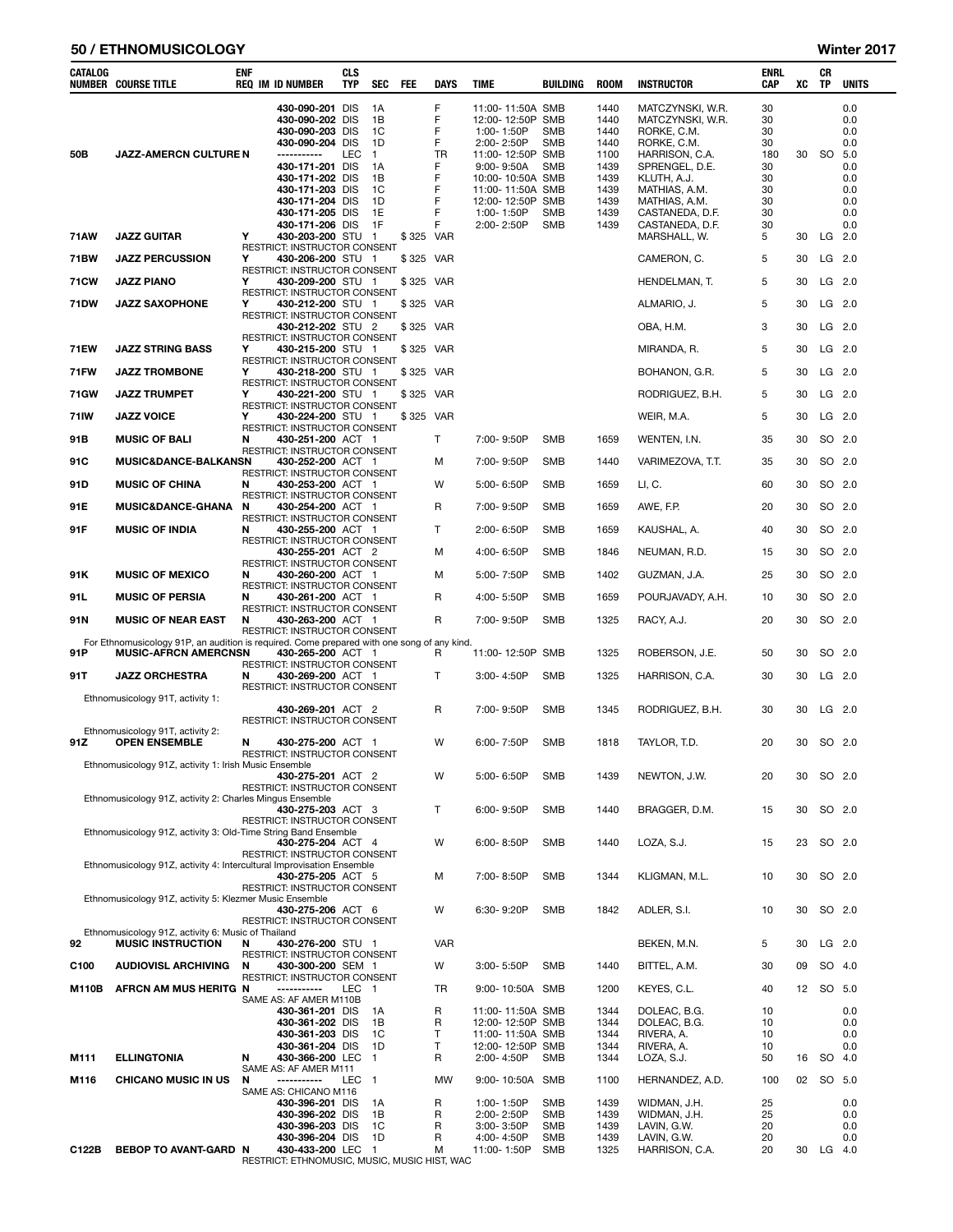## Winter 2017 ETHNOMUSICOLOGY / 51

| CATALOG                  | <b>NUMBER COURSE TITLE</b>                                                                         | enf    | <b>REQ IM ID NUMBER</b>                                                                              | <b>CLS</b><br><b>TYP</b> | <b>SEC</b> | - FEE | <b>DAYS</b>     | TIME           |                                | BUILDING   | <b>ROOM</b> | <b>INSTRUCTOR</b>            | <b>ENRL</b><br>CAP | XC       | CR<br>ΤP | <b>UNITS</b> |
|--------------------------|----------------------------------------------------------------------------------------------------|--------|------------------------------------------------------------------------------------------------------|--------------------------|------------|-------|-----------------|----------------|--------------------------------|------------|-------------|------------------------------|--------------------|----------|----------|--------------|
| 127B                     | <b>JAZZ KEYBRD HARMONYY</b>                                                                        |        | 430-464-200 LAB 1                                                                                    |                          |            |       | W               | 3:00-4:50P     |                                | <b>SMB</b> | 1535        | HENDELMAN, T.                | 17                 | 30       | LG 2.0   |              |
| 129B                     | JAZZ THEORY&IMPROV Y                                                                               |        | RESTRICT: ETHNOMUSICOLOGY MAJORS<br>430-475-200 LEC 1                                                |                          |            |       | W               | 1:00-2:50P     |                                | <b>SMB</b> | 1440        | HENDELMAN, T.                | 18                 | 06       | $LG$ 2.0 |              |
| C140                     | <b>MUSIC OF ARAB WORLD N</b>                                                                       |        | RESTRICT: ETHNOMUSICOLOGY MAJORS<br>430-540-200 SEM 1                                                |                          |            |       | т               | 3:00-5:50P     |                                | <b>SMB</b> | 1846        | RACY, A.J.                   | 6                  | 15       | $LG$ 4.0 |              |
| 161B                     | <b>ADV MUSIC OF BALI</b>                                                                           | N      | RESTRICT: JUNIORS AND ABOVE, ETHNOMUSICOLOGY MAJORS<br>430-667-201 ACT 1                             |                          |            |       | т               | 7:00-9:50P     |                                | <b>SMB</b> | 1659        | WENTEN, I.N.                 | 45                 | 30       | LG 2.0   |              |
| <b>161C</b>              | <b>ADV MSC&amp;DNC-BALKANSN</b>                                                                    |        | RESTRICT: INSTRUCTOR CONSENT<br>430-668-200 ACT 1                                                    |                          |            |       | м               | 7:00-9:50P     |                                | <b>SMB</b> | 1440        | VARIMEZOVA, T.T.             | 40                 | 30       | $LG$ 2.0 |              |
| 161D                     | <b>ADV MUSIC OF CHINA</b>                                                                          | N      | RESTRICT: INSTRUCTOR CONSENT<br>430-669-200 ACT 1                                                    |                          |            |       | W               | 5:00-6:50P     |                                | <b>SMB</b> | 1659        | LI, C.                       | 22                 | 30       | $LG$ 2.0 |              |
| 161E                     | <b>ADV MUSC&amp;DANC-GHANAN</b>                                                                    |        | RESTRICT: INSTRUCTOR CONSENT<br>430-670-200 ACT 1                                                    |                          |            |       | R               | 7:00-9:50P     |                                | <b>SMB</b> | 1659        | AWE, F.P.                    | 20                 | 30       | $LG$ 2.0 |              |
|                          |                                                                                                    |        | RESTRICT: INSTRUCTOR CONSENT                                                                         |                          |            |       |                 |                |                                |            |             |                              |                    |          |          |              |
| 161F                     | <b>ADV MUSIC OF INDIA</b>                                                                          | N      | 430-671-201 ACT 1<br>RESTRICT: INSTRUCTOR CONSENT                                                    |                          |            |       | т               | 2:00-6:50P     |                                | <b>SMB</b> | 1659        | KAUSHAL, A.                  | 65                 | 30       | LG 2.0   |              |
|                          |                                                                                                    |        | 430-671-202 ACT 2<br>RESTRICT: INSTRUCTOR CONSENT                                                    |                          |            |       | м               | 4:00-6:50P     |                                | <b>SMB</b> | 1846        | NEUMAN, R.D.                 | 15                 | 30       | LG 2.0   |              |
| 161K                     | <b>ADV MUSIC OF MEXICO</b>                                                                         | N      | 430-676-200 ACT 1<br>RESTRICT: INSTRUCTOR CONSENT                                                    |                          |            |       | M               | 5:00-7:50P     |                                | <b>SMB</b> | 1402        | GUZMAN, J.A.                 | 32                 | 30       | $LG$ 2.0 |              |
| 161L                     | <b>ADV MUSIC OF PERSIA</b>                                                                         | N      | 430-677-200 ACT 1<br>RESTRICT: INSTRUCTOR CONSENT                                                    |                          |            |       | R               | 4:00-5:50P     |                                | <b>SMB</b> | 1659        | POURJAVADY, A.H.             | 30                 | 30       | $LG$ 2.0 |              |
| 161M                     | <b>ADV MUSIC-THAILAND</b>                                                                          | N      | 430-678-200 ACT 1<br>RESTRICT: INSTRUCTOR CONSENT                                                    |                          |            |       | W               | 6:30-9:20P     |                                | <b>SMB</b> | 1842        | ADLER, S.I.                  | 10                 | 30       | LG 2.0   |              |
| 161N                     | ADV MUSIC-NEAR EAST N                                                                              |        | 430-679-200 ACT 1                                                                                    |                          |            |       | R               | 7:00-9:50P     |                                | <b>SMB</b> | 1325        | RACY, A.J.                   | 20                 | 30       | LG 2.0   |              |
| 161P                     | ADV MUSIC-AFR AMRCN N                                                                              |        | RESTRICT: INSTRUCTOR CONSENT<br>430-681-200 ACT 1                                                    |                          |            |       | R               |                | 11:00-12:50P SMB               |            | 1325        | ROBERSON, J.E.               | 70                 | 30       | LG 2.0   |              |
| 161T                     | <b>ADV JAZZ ORCHESTRA</b>                                                                          | N      | RESTRICT: INSTRUCTOR CONSENT<br>430-685-201 ACT 1                                                    |                          |            |       | т               |                | 3:00-4:50P                     | <b>SMB</b> | 1325        | HARRISON, C.A.               | 30                 | 30       | $LG$ 2.0 |              |
|                          | Ethnomusicology 161T, activity 1:                                                                  |        | RESTRICT: INSTRUCTOR CONSENT                                                                         |                          |            |       |                 |                |                                |            |             |                              |                    |          |          |              |
|                          |                                                                                                    |        | 430-685-202 ACT 2<br>RESTRICT: INSTRUCTOR CONSENT                                                    |                          |            |       | R               | 7:00-9:50P     |                                | <b>SMB</b> | 1345        | RODRIGUEZ, B.H.              | 15                 | 30       | $LG$ 2.0 |              |
| 161Z                     | Ethnomusicology 161T, activity 2:<br><b>ADV OPEN ENSEMBLE</b>                                      | N      | 430-689-200 ACT 1                                                                                    |                          |            |       | W               | 6:00-7:50P     |                                | <b>SMB</b> | 1818        | TAYLOR, T.D.                 | 20                 | 30       | $LG$ 2.0 |              |
|                          | Ethnomusicology 161Z, activity 1: Irish Music Ensemble                                             |        | RESTRICT: INSTRUCTOR CONSENT                                                                         |                          |            |       |                 |                |                                |            |             |                              |                    |          |          |              |
|                          |                                                                                                    |        | 430-689-201 ACT 2<br>RESTRICT: INSTRUCTOR CONSENT                                                    |                          |            |       | W               | 5:00-6:50P     |                                | <b>SMB</b> | 1439        | NEWTON, J.W.                 | 20                 | 30       | $LG$ 2.0 |              |
|                          | Ethnomusicology 161Z, activity 2: Charles Mingus Ensemble                                          |        | 430-689-203 ACT 3                                                                                    |                          |            |       | Τ               | $6:00 - 9:50P$ |                                | <b>SMB</b> | 1440        |                              | 10                 | 30       | $LG$ 2.0 |              |
|                          |                                                                                                    |        | RESTRICT: INSTRUCTOR CONSENT                                                                         |                          |            |       |                 |                |                                |            |             | BRAGGER, D.M.                |                    |          |          |              |
|                          | Ethnomusicology 161Z, activity 3: Old-Time String Band Ensemble                                    |        | 430-689-204 ACT 4                                                                                    |                          |            |       | W               | 6:00-8:50P     |                                | <b>SMB</b> | 1440        | LOZA, S.J.                   | 10                 | 23       | $LG$ 2.0 |              |
|                          | Ethnomusicology 161Z, activity 4: Intercultural Improvisation Ensemble                             |        | RESTRICT: INSTRUCTOR CONSENT                                                                         |                          |            |       |                 |                |                                |            |             |                              |                    |          |          |              |
|                          |                                                                                                    |        | 430-689-205 ACT 5<br>RESTRICT: INSTRUCTOR CONSENT                                                    |                          |            |       | М               | 7:00-8:50P     |                                | <b>SMB</b> | 1344        | KLIGMAN, M.L.                | 10                 | 30       | $LG$ 2.0 |              |
| 162                      | Ethnomusicology 161Z, activity 5: Klezmer Music Ensemble<br>ADV MUSIC INSTRUCTN N                  |        | 430-692-200 STU 1                                                                                    |                          |            |       | <b>VAR</b>      |                |                                |            |             | BEKEN, M.N.                  | 5                  | 30       | $LG$ 2.0 |              |
| C165                     | <b>SELECTED TOPICS</b>                                                                             | N      | <b>RESTRICT: INSTRUCTOR CONSENT</b><br>430-690-200 LEC 1                                             |                          |            |       | R               | 5:00-6:50P     |                                | <b>SMB</b> | 1354        | NEWTON, J.W.                 | 10                 | 16       | $LG$ 4.0 |              |
|                          | Ethnomusicology C165, lecture 1: Advanced Composition and Analysis                                 |        | RESTRICT: INSTRUCTOR CONSENT                                                                         |                          |            |       |                 |                |                                |            |             |                              |                    |          |          |              |
| M173                     | <b>MUSC&amp;RELGN-POL CLTRN</b>                                                                    |        | 430-742-200 SEM 1<br>SAME AS: MSC HST M173                                                           |                          |            |       | MW              |                | 9:00-10:50A SMB                |            | 1420        | KLIGMAN, M.L.                | 7                  | 30       | LG 5.0   |              |
| 175                      | <b>SOCIOLOGY OF MUSIC</b>                                                                          | N      | 430-750-200 LEC 1<br>430-768-200 SEM 1                                                               |                          |            |       | <b>MW</b>       |                | 11:00-12:50P SMB<br>3:00-5:50P |            | 1439        | SAVAGE, R.                   | 25                 | 30       | SO 4.0   |              |
| C178                     | <b>AESTH&amp;PHIL-SYS MUSC N</b>                                                                   |        | RESTRICT: ETHNOMUSICOLOGY MAJORS                                                                     |                          |            |       | м               |                |                                | <b>SMB</b> | <b>B544</b> | SAVAGE, R.                   | 15                 | 08       | LG 4.0   |              |
| 183                      | STUDY-ETHNOMUSICLGYY                                                                               |        | 430-798-200 LEC 1<br>RESTRICT: ETHNOMUSICOLOGY MAJORS                                                |                          |            |       | T               |                | 1:00-2:50P                     | <b>SMB</b> | 1402        | BROWNER, T.C.                | 20                 | 15       | $LG$ 4.0 |              |
|                          |                                                                                                    |        | 430-798-201 LEC 2<br>RESTRICT: ETHNOMUSICOLOGY MAJORS                                                |                          |            |       | м               | 1:00-3:50P     |                                | <b>SMB</b> | 1818        | BEKEN, M.N.                  | 5                  | 30       | $LG$ 4.0 |              |
| 185                      | <b>LITERACY&amp;RSRCH SKLS N</b>                                                                   |        | 430-810-200 TUT 1<br>RESTRICT: ETHNOMUSICOLOGY MAJORS                                                |                          |            |       | R               |                | 2:00-2:50P                     | <b>SMB</b> | 1402        | RUSSELL, M.A.                | 20                 | 16       | PN 1.0   |              |
| 186                      | <b>SENIOR RECITAL/PROJ</b>                                                                         | N      | 430-816-200 TUT 1<br>RESTRICT: ETHNOMUSICOLOGY MAJORS                                                |                          |            |       | <b>UNSCHED</b>  |                |                                |            |             | LOZA, S.J.                   | 10                 | 30       | PN 2.0   |              |
|                          |                                                                                                    |        | 430-816-202 TUT 2<br>RESTRICT: ETHNOMUSICOLOGY MAJORS                                                |                          |            |       | <b>UNSCHED</b>  |                |                                |            |             | LOZA, S.J.                   | 5                  | 30       | PN 2.0   |              |
| 188                      | <b>SPECIAL COURSES</b><br>Ethnomusicology 188, lecture 3: Indian Music in West                     | N      | 430-829-202 LEC 3                                                                                    |                          |            |       | W               |                | 10:00-12:50P SMB               |            | 1846        | PETTIT, A.J.                 | 15                 | 02       | SO 4.0   |              |
| 195B                     | <b>INTRN-PBLC ETHNOMUS N</b>                                                                       |        | 430-876-201 TUT 1                                                                                    |                          |            |       | <b>VAR</b>      |                |                                |            |             | BEKEN, M.N.                  | 0                  | 30       |          | SO 2.0-4.0   |
| 197E<br>C <sub>200</sub> | <b>INDIVIDUAL STUDIES</b><br><b>AUDIOVISL ARCHIVING</b>                                            | N<br>N | 430-884-201 TUT 1<br>830-002-200 SEM 1                                                               |                          |            |       | <b>VAR</b><br>W |                | 3:00-5:50P                     | <b>SMB</b> | 1440        | BEKEN, M.N.<br>RUSSELL, M.A. | 0<br>30            | 30<br>09 | SO 4.0   | SO 2.0-4.0   |
| C <sub>204</sub>         | AESTH&PHIL-SYS MUSC N                                                                              |        | RESTRICT: GRADUATE STUDENTS<br>830-021-200 SEM 1                                                     |                          |            |       | м               | 3:00-5:50P     |                                | SMB        | <b>B544</b> | SAVAGE, R.                   | 5                  | 08       | $LG$ 4.0 |              |
| 216B                     | <b>ETHNOMU MTHDS II</b>                                                                            | N      | RESTRICT: GRADUATE STUDENTS<br>830-097-200 SEM 1                                                     |                          |            |       | W               |                | 3:00-6:00P                     | <b>SMB</b> | <b>B544</b> | NEUMAN, D.M.                 | 8                  | 30       | $LG$ 4.0 |              |
| C222B                    | BEBOP TO AVANT-GARD N                                                                              |        | RESTRICT: GRADUATE STUDENTS, ETHNOMUSICOLOGY MAJORS<br>830-133-200 LEC 1                             |                          |            |       | М               |                | 11:00-1:50P                    | SMB        | 1325        | HARRISON, C.A.               | 10                 | 30       | $LG$ 4.0 |              |
| C <sub>240</sub>         | <b>MUSIC OF ARAB WORLD N</b>                                                                       |        | RESTRICT: GRADUATE STUDENTS, ETHNOMUSICOLOGY, MUSICOLOGY, AND WORLD ARTS MAJORS<br>830-241-200 SEM 1 |                          |            |       | т               |                | $3:00 - 5:50P$                 | <b>SMB</b> | 1846        | RACY, A.J.                   | 4                  | 15       | SO 4.0   |              |
|                          |                                                                                                    |        | RESTRICT: GRADUATE STUDENTS, ETHNOMUSICOLOGY MAJORS                                                  |                          |            |       |                 |                |                                |            |             |                              |                    |          |          |              |
| C <sub>270</sub>         | <b>SELECTED TOPICS</b>                                                                             | N      | 830-420-200 LEC 1<br>RESTRICT: INSTRUCTOR CONSENT                                                    |                          |            |       | R               |                | 5:00-6:50P                     | <b>SMB</b> | 1354        | NEWTON, J.W.                 | 10                 | 16       | $LG$ 4.0 |              |
| 292A                     | Ethnomusicology C270, lecture 1: Advanced Composition and Analysis<br><b>TOPICS-ETHNOMUSCLGYN</b>  |        | 830-552-200 SEM 1                                                                                    |                          |            |       | <b>MW</b>       |                | 9:00-10:50A SMB                |            | 1420        | KLIGMAN, M.L.                | 7                  | 30       | SO 4.0   |              |
|                          | Ethnomusicology 292A, seminar 1: Music and Religion in Popular Culture                             |        | <b>RESTRICT: GRADUATE STUDENTS</b>                                                                   |                          |            |       |                 |                |                                |            |             |                              |                    |          |          |              |
| 292B                     | <b>TOPICS-ETHNOMUSCLGYN</b>                                                                        |        | 830-553-201 SEM 1<br>RESTRICT: INSTRUCTOR CONSENT                                                    |                          |            |       | R               |                | 3:00-5:50P                     | <b>SMB</b> | <b>B544</b> | TAYLOR, T.D.                 | 15                 | 30       | SO 4.0   |              |
| 292C                     | Ethnomusicology 292B, seminar 1: Theorizing Value of Cultural Goods<br><b>TOPICS-ETHNOMUSCLGYN</b> |        | 830-554-200 SEM 1                                                                                    |                          |            |       | т               |                | 3:00-5:50P                     | <b>SMB</b> | <b>B544</b> | RUSSELL, M.A.                | 10                 | 30       | SO 4.0   |              |
| False.                   | 000 <sup>2</sup>                                                                                   |        | RESTRICT: GRADUATE STUDENTS, ETHNOMUSICOLOGY MAJORS<br>$\mathcal{L}$ LIOLA Filosome                  |                          |            |       |                 |                |                                |            |             |                              |                    |          |          |              |

Ethnomusicology 292C, seminar 1: Oral Histories of UCLA Ethnomusicology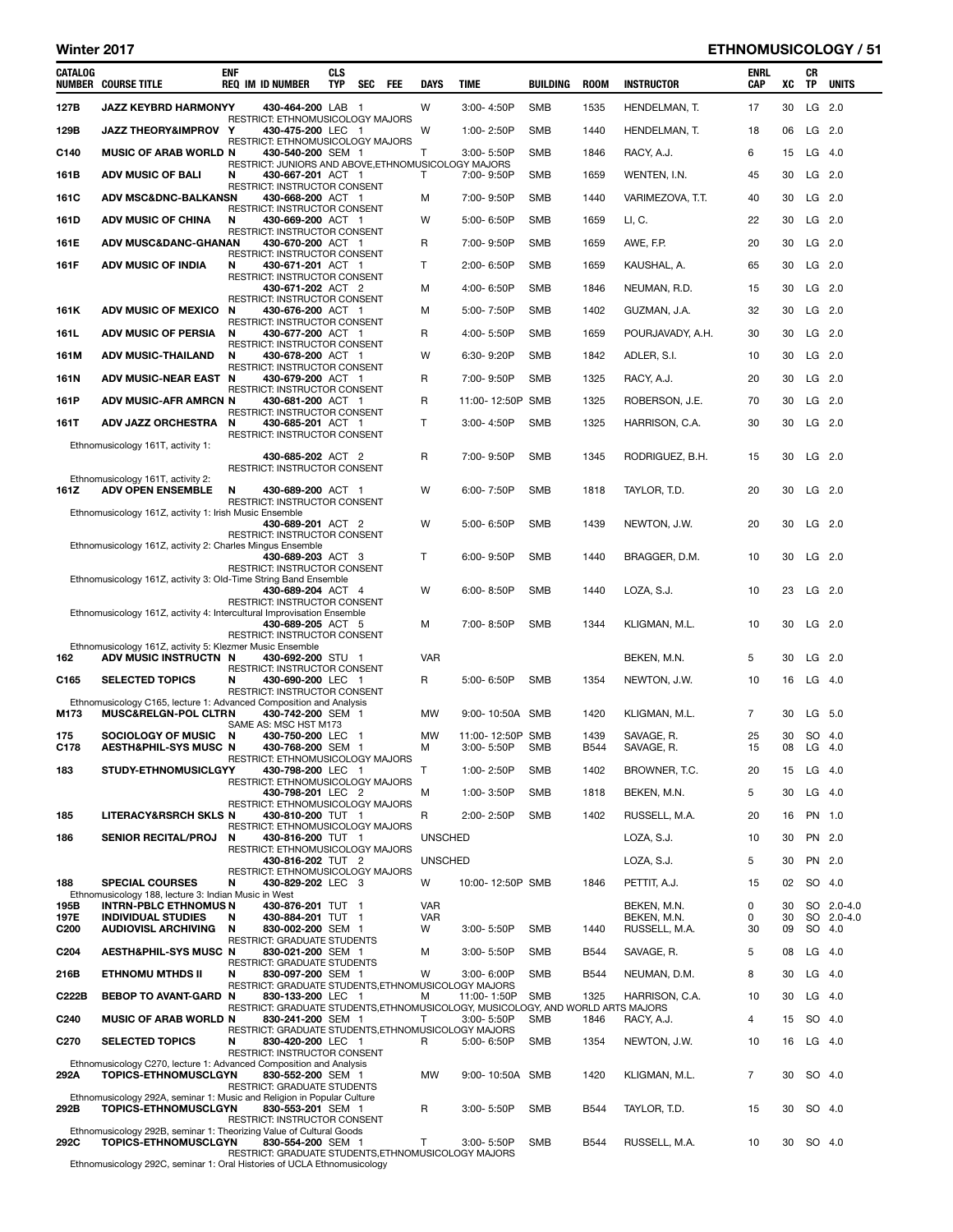|                     | 52 / FILM, TELEVISION, AND DIGITAL MEDIA                                                                                                                          |            |                                                   |                   |                                |     |             |                                                                |                                 |                |                                                                                                                                                                                                                          |                           |          |                      | Winter 2017  |
|---------------------|-------------------------------------------------------------------------------------------------------------------------------------------------------------------|------------|---------------------------------------------------|-------------------|--------------------------------|-----|-------------|----------------------------------------------------------------|---------------------------------|----------------|--------------------------------------------------------------------------------------------------------------------------------------------------------------------------------------------------------------------------|---------------------------|----------|----------------------|--------------|
| <b>CATALOG</b>      | <b>NUMBER COURSE TITLE</b>                                                                                                                                        | <b>ENF</b> | <b>REQ IM ID NUMBER</b>                           | CLS<br><b>TYP</b> | <b>SEC</b>                     | FEE | <b>DAYS</b> | <b>TIME</b>                                                    | BUILDING                        | <b>ROOM</b>    | <b>INSTRUCTOR</b>                                                                                                                                                                                                        | <b>ENRL</b><br><b>CAP</b> | XC       | CR<br>ΤP             | <b>UNITS</b> |
|                     | FILM, TELEVISION, AND DIGITAL MEDIA                                                                                                                               |            |                                                   |                   |                                |     |             |                                                                |                                 |                |                                                                                                                                                                                                                          |                           |          |                      |              |
| 1В                  | <b>Film And Television</b><br><b>FRESHMAN SYMPOSIUM Y</b>                                                                                                         |            | 238-002-200 LAB                                   |                   | $\overline{1}$                 |     | м           | 10:00-10:50A MELNITZ 1439A                                     |                                 |                | WAGMISTER, C.                                                                                                                                                                                                            | 21                        | 30       | $LG$ 1.0             |              |
|                     |                                                                                                                                                                   |            |                                                   |                   |                                |     |             | RESTRICT: FIRST-YEAR FRESHMEN ONLY, FILM AND TELEVISION MAJORS |                                 |                | Film and Television 6A is limited to Film and Television majors and Film, Television, and Digital Media minors on the first enrollment pass. Any student may enroll on the second pass, space permitting.                |                           |          |                      |              |
| 6Α                  | <b>HIST AM MOTION PIC</b>                                                                                                                                         | N          | -----------                                       | LEC               | $\overline{1}$                 |     | МW          | 1:00-4:50P                                                     | MELNITZ                         | 1409           | KUNTZ, J.A.                                                                                                                                                                                                              | 270                       | 30       | LG 6.0               |              |
|                     |                                                                                                                                                                   |            | 238-018-201 DIS<br>238-018-202 DIS                |                   | 1A<br>1B                       |     | м<br>м      | 9:00-9:50A<br>10:00-10:50A BUNCHE                              | <b>BUNCHE</b>                   | A152<br>A152   | EKANAYAKE, A.<br>EKANAYAKE, A.                                                                                                                                                                                           | 19<br>19                  |          |                      | 0.0<br>0.0   |
|                     |                                                                                                                                                                   |            | 238-018-203 DIS                                   |                   | 1C                             |     | т           | 9:00-9:50A                                                     | MELNITZ                         | 2568B          | PERKINS, M.C.                                                                                                                                                                                                            | 19                        |          |                      | 0.0          |
|                     |                                                                                                                                                                   |            | 238-018-204 DIS                                   |                   | 1D                             |     | T           | 10:00-10:50A MELNITZ                                           |                                 | 2568B          | PERKINS, M.C.                                                                                                                                                                                                            | 19                        |          |                      | 0.0          |
|                     |                                                                                                                                                                   |            | 238-018-205 DIS<br>238-018-206 DIS                |                   | 1E<br>1F                       |     | T<br>T      | 11:00-11:50A MELNITZ<br>12:00-12:50P MELNITZ                   |                                 | 2568B<br>2568B | STEUER, L.R.<br>STEUER, L.R.                                                                                                                                                                                             | 19<br>19                  |          |                      | 0.0<br>0.0   |
|                     |                                                                                                                                                                   |            | 238-018-207 DIS                                   |                   | 1G                             |     | R           | 3:00-3:50P                                                     | MELNITZ                         | 2534           | SMITH, T.D.                                                                                                                                                                                                              | 19                        |          |                      | 0.0          |
|                     |                                                                                                                                                                   |            | 238-018-208 DIS<br>238-018-209 DIS                |                   | 1H<br>11                       |     | R<br>F      | 4:00-4:50P<br>$9:00 - 9:50A$                                   | <b>MELNITZ</b><br>MELNITZ       | 2534<br>2471   | SMITH, T.D.<br>KEHRLI, J.L.                                                                                                                                                                                              | 19<br>19                  |          |                      | 0.0<br>0.0   |
|                     |                                                                                                                                                                   |            | 238-018-210 DIS                                   |                   | 1J                             |     | F           | 10:00-10:50A MELNITZ                                           |                                 | 2471           | KEHRLI, J.L.                                                                                                                                                                                                             | 19                        |          |                      | 0.0          |
|                     |                                                                                                                                                                   |            | 238-018-211 DIS<br>238-018-212 DIS                |                   | 1K<br>1L                       |     | F<br>F      | 11:00-11:50A MELNITZ<br>12:00-12:50P MELNITZ                   |                                 | 2471<br>2471   | POTTERTON, M.K.<br>POTTERTON, M.K.                                                                                                                                                                                       | 20<br>20                  |          |                      | 0.0<br>0.0   |
|                     |                                                                                                                                                                   |            | 238-018-213 DIS                                   |                   | 1M                             |     | F           | 3:00-3:50P                                                     | <b>BUNCHE</b>                   | A152           | ZWEIFACH, D.                                                                                                                                                                                                             | 20                        |          |                      | 0.0          |
|                     |                                                                                                                                                                   |            | 238-018-214 DIS                                   |                   | 1N                             |     | F           | 4:00-4:50P                                                     | <b>BUNCHE</b>                   | A152           | ZWEIFACH, D.<br>Film and Television 33 is limited to Film and Television majors and Film, Television, and Digital Media minors on the first enrollment pass. Any student may enroll on the second pass, space permitting | 20                        |          |                      | 0.0          |
| 33                  | <b>INTRO SCREENWRITING N</b>                                                                                                                                      |            |                                                   | LEC               | $\mathbf{1}$                   |     | м           | 12:00-12:50P HAINES                                            |                                 | A2             | ALBAUGH, T.T.                                                                                                                                                                                                            | 140                       | 30       | SO 4.0               |              |
|                     |                                                                                                                                                                   |            | 238-099-201 DIS<br>238-099-202 DIS                |                   | 1A<br>1B                       |     | W<br>T      | 10:00-10:50A MELNITZ<br>1:00-1:50P                             | PUB AFF                         | 2568B<br>1323  | ALSTON, J.L.<br>CHITKARA, R.                                                                                                                                                                                             | 20<br>20                  |          |                      | 0.0<br>0.0   |
|                     |                                                                                                                                                                   |            | 238-099-203 DIS                                   |                   | 1C                             |     | W           | 11:00-11:50A MELNITZ                                           |                                 | 2568B          | ELBOGEN, E.E.                                                                                                                                                                                                            | 20                        |          |                      | 0.0          |
|                     |                                                                                                                                                                   |            | 238-099-204 DIS<br>238-099-205 DIS                |                   | 1D<br>1E                       |     | R<br>F      | 1:00-1:50P<br>1:00-1:50P                                       | <b>MELNITZ</b><br><b>HAINES</b> | 2568B<br>A76   | GORDON, J.S.<br>VISSER, B.A.                                                                                                                                                                                             | 20<br>20                  |          |                      | 0.0<br>0.0   |
|                     |                                                                                                                                                                   |            | 238-099-206 DIS                                   |                   | 1F                             |     | F           | 3:00-3:50P                                                     | <b>BUNCHE</b>                   | 3143           | JONES, J.R.                                                                                                                                                                                                              | 20                        |          |                      | 0.0          |
|                     | Film and Television 51 is limited to Film and Television majors on the first enrollment pass. Any student may enroll beginning January 9, 2017, space permitting. |            | 238-099-207 DIS                                   |                   | 1G                             |     | F           | 1:00-1:50P                                                     | <b>MELNITZ</b>                  | 2568B          | OLANDER, T.M.                                                                                                                                                                                                            | 20                        |          |                      | 0.0          |
| 51                  | DIGITAL MEDIA                                                                                                                                                     | N          | 238-153-200 LEC 1                                 |                   |                                |     | R           | 10:00-12:50P MELNITZ                                           |                                 | 1422A          | ANDERSON, S.F.                                                                                                                                                                                                           | 40                        | 30       | SO 5.0               |              |
| 52                  | <b>CINEMATOGRAPHY</b>                                                                                                                                             | Y          | -----------<br>RESTRICT: INSTRUCTOR CONSENT       | LEC 1             |                                |     | R           | 1:00-3:50P                                                     | MELNITZ 1439A                   |                | SWAIN, J.A.                                                                                                                                                                                                              | 20                        | 30       | $LG$ 4.0             |              |
|                     |                                                                                                                                                                   |            | 238-156-201 LAB 1A                                |                   |                                |     | F           | 9:00-11:50A                                                    | MELNITZ 1439A                   |                | SWAIN, J.A.                                                                                                                                                                                                              | 20                        |          |                      | 0.0          |
| 98T<br>102B         | <b>NICHE LGBT MEDIA</b><br><b>SENIOR SYMPOSIUM</b>                                                                                                                | N<br>Υ     | 238-294-200 SEM 1<br>238-313-200 LAB 1            |                   |                                |     | W<br>F      | 1:00-3:50P<br>1:00-1:50P                                       | MELNITZ 1441<br>MELNITZ 1439A   |                | WUEST, B.G.<br>WAGMISTER, C.                                                                                                                                                                                             | 20<br>30                  | 30<br>30 | $LG$ 5.0<br>$LG$ 1.0 |              |
|                     |                                                                                                                                                                   |            | RESTRICT: INSTRUCTOR CONSENT                      |                   |                                |     |             |                                                                |                                 |                |                                                                                                                                                                                                                          |                           |          |                      |              |
| permitting.         |                                                                                                                                                                   |            |                                                   |                   |                                |     |             |                                                                |                                 |                | Film and Television 106B is limited to Film and Television majors and Film, Television, and Digital Media minors on the first enrollment pass. Any student may enroll on the second pass, space                          |                           |          |                      |              |
| 106B                | HIST EUROPE MTN PIC N                                                                                                                                             |            | -----------                                       | LEC               | $\overline{1}$                 |     | MW          | 9:00-12:50P MELNITZ                                            |                                 | 1409           | KRATZER, S.C.                                                                                                                                                                                                            | 120                       | 30       | LG 6.0               |              |
|                     |                                                                                                                                                                   |            | 238-337-201 DIS<br>238-337-202 DIS                |                   | 1A<br>1B                       |     | т<br>т      | 11:00-11:50A MELNITZ<br>12:00-12:50P MELNITZ                   |                                 | 2534<br>2534   | SANDLER, M.R.<br>SANDLER, M.R.                                                                                                                                                                                           | 20<br>20                  |          |                      | 0.0<br>0.0   |
|                     |                                                                                                                                                                   |            | 238-337-203 DIS                                   |                   | 1C                             |     | R           | 1:00-1:50P                                                     | <b>MELNITZ</b>                  | 2586B          | SCHWEITZER, D.                                                                                                                                                                                                           | 19                        |          |                      | 0.0          |
|                     |                                                                                                                                                                   |            | 238-337-204 DIS<br>238-337-205 DIS                |                   | 1D<br>1E                       |     | R<br>F      | 2:00-2:50P<br>3:00-3:50P                                       | MELNITZ<br><b>MELNITZ</b>       | 2586B<br>2534  | SCHWEITZER, D.<br>MATICH, M.E.                                                                                                                                                                                           | 20<br>20                  |          |                      | 0.0<br>0.0   |
|                     |                                                                                                                                                                   |            | 238-337-206 DIS                                   |                   | 1F                             |     | F           | 4:00-4:50P                                                     | MELNITZ                         | 2534           | MATICH, M.E.                                                                                                                                                                                                             | 20                        |          |                      | 0.0          |
| mitting.            |                                                                                                                                                                   |            |                                                   |                   |                                |     |             |                                                                |                                 |                | Film and Television 112 is limited to Film and Television majors and Film, Television, and Digital Media minors on the first enrollment pass. Any student may enroll on the second pass, space per-                      |                           |          |                      |              |
| 112                 | FILM&SOCIAL CHANGE N                                                                                                                                              |            | -----------<br>238-372-114 DIS                    | LEC               | $\overline{\phantom{a}}$<br>1A |     | TR<br>М     | 9:00-12:50P<br>1:00-1:50P                                      | MELNITZ<br><b>MELNITZ</b>       | 1409<br>2534   | SAMPSON, B.N.<br>LEDESMA, K.C.                                                                                                                                                                                           | 200<br>20                 |          | 12 LG 6.0            | 0.0          |
|                     |                                                                                                                                                                   |            | 238-372-116 DIS                                   |                   | 1B                             |     | М           | 2:00-2:50P                                                     | <b>MELNITZ</b>                  | 2534           | LEDESMA, K.C.                                                                                                                                                                                                            | 20                        |          |                      | 0.0          |
|                     |                                                                                                                                                                   |            | 238-372-118 DIS                                   |                   | 1C                             |     | M           | 3:00-3:50P                                                     | <b>MELNITZ</b>                  | 2568B          | GHAWANMEH, M.M.                                                                                                                                                                                                          | 20                        |          |                      | 0.0          |
|                     |                                                                                                                                                                   |            | 238-372-119 DIS<br>238-372-101 DIS                |                   | 1D<br>1E                       |     | м<br>W      | 4:00-4:50P<br>2:00-2:50P                                       | <b>MELNITZ</b><br>MELNITZ       | 2568B<br>2568B | GHAWANMEH, M.M.<br>SEBRO, A.P.                                                                                                                                                                                           | 20<br>20                  |          |                      | 0.0<br>0.0   |
|                     |                                                                                                                                                                   |            | 238-372-102 DIS                                   |                   | 1F                             |     | W           | 3:00-3:50P                                                     | MELNITZ                         | 2568B          | SEBRO, A.P.                                                                                                                                                                                                              | 20                        |          |                      | 0.0          |
|                     |                                                                                                                                                                   |            | 238-372-105 DIS<br>238-372-106 DIS                |                   | 1G<br>1H                       |     | F<br>F      | 9:00-9:50A<br>10:00- 10:50A MELNITZ                            | <b>MELNITZ</b>                  | 1441<br>1441   | REINHARD, M.M.<br>REINHARD, M.M.                                                                                                                                                                                         | 20<br>20                  |          |                      | 0.0<br>0.0   |
|                     |                                                                                                                                                                   |            | 238-372-107 DIS                                   |                   | 11                             |     | F           | 1:00-1:50P                                                     | PUB AFF                         | 2333           | MORALDE, O.J.                                                                                                                                                                                                            | 20                        |          |                      | 0.0          |
|                     |                                                                                                                                                                   |            | 238-372-108 DIS                                   |                   | 1J                             |     | F           | 2:00-2:50P                                                     | PUB AFF                         | 2333           | MORALDE, O.J.<br>Film and Television 113 is limited to Film and Television majors and Film, Television, and Digital Media minors on the first enrollment pass. Any student may enroll on the second pass, space per-     | 20                        |          |                      | 0.0          |
| mitting.            |                                                                                                                                                                   |            | -----------                                       |                   |                                |     |             |                                                                |                                 |                |                                                                                                                                                                                                                          |                           |          |                      |              |
| 113                 | <b>FILM AUTHORS</b>                                                                                                                                               | N          | 238-378-201 DIS                                   | LEC               | $\overline{1}$<br>1A           |     | TR<br>м     | 1:00-3:20P<br>11:00-11:50A MELNITZ                             | MELNITZ 1409                    | 1441           | FELANDO, C.L.<br>BAKER, C.A.                                                                                                                                                                                             | 120<br>20                 |          | 30 SO 5.0            | 0.0          |
|                     |                                                                                                                                                                   |            | 238-378-202 DIS                                   |                   | 1B                             |     | м           | 12:00-12:50P MELNITZ                                           |                                 | 1441           | BAKER, C.A.                                                                                                                                                                                                              | 20                        |          |                      | 0.0          |
|                     |                                                                                                                                                                   |            | 238-378-203 DIS<br>238-378-204 DIS                |                   | 1C<br>1D                       |     | W<br>W      | 1:00-1:50P<br>2:00-2:50P                                       | MELNITZ<br>MELNITZ              | 2568B<br>2586B | KIRCHNER, C.<br>KIRCHNER, C.                                                                                                                                                                                             | 20<br>20                  |          |                      | 0.0<br>0.0   |
|                     |                                                                                                                                                                   |            | 238-378-205 DIS                                   |                   | 1E                             |     | F           | 3:00-3:50P                                                     | MELNITZ 2471                    |                | MCCANN, C.E.                                                                                                                                                                                                             | 20                        |          |                      | 0.0          |
|                     |                                                                                                                                                                   |            | 238-378-206 DIS                                   |                   | 1F                             |     | F           | 4:00-4:50P                                                     | MELNITZ 2471                    |                | MCCANN, C.E.<br>Film and Television 122M is limited to Film and Television majors and Film, Television, and Digital Media minors on the first enrollment pass. Any student may enroll on the second pass, space          | 20                        |          |                      | 0.0          |
| permitting.<br>122M | <b>FILM &amp; TV DIRECTING</b>                                                                                                                                    | N          | 238-444-200 LEC 1                                 |                   |                                |     | R           | 10:00-12:50P MELNITZ 2534                                      |                                 |                | TRACHINGER, C.M.<br>Film and Television C132 is limited to Film and Television majors and Film, Television, and Digital Media minors on the priority and first enrollment passes. Any student may enroll on the second   | 60                        |          | 30 SO 4.0            |              |
| C132                | pass, space permitting.<br><b>SCREENWRTNG FNDMTLSN</b>                                                                                                            |            | 238-492-200 LEC 1                                 |                   |                                |     | м           | 12:30-1:20P                                                    | <b>ROLFE</b>                    | 1200           | ACKERMAN, H.L.                                                                                                                                                                                                           | 200                       | 30       | SO 2.0               |              |
| 135B                | <b>ADV SCRNWRTNG WKSHPY</b>                                                                                                                                       |            | 238-511-200 LAB 1<br>RESTRICT: INSTRUCTOR CONSENT |                   |                                |     | W           | 2:00-4:50P                                                     | MELNITZ 2474                    |                | YOUNG, K.T.                                                                                                                                                                                                              | 10                        | 30       | LG 8.0               |              |
|                     |                                                                                                                                                                   |            | 238-511-202 LAB 2                                 |                   |                                |     | W           | 7:00-9:50P                                                     | MELNITZ 1441                    |                | YOUNG, K.T.                                                                                                                                                                                                              | 10                        | 30       | LG 8.0               |              |
| C142                | DGTL IMAGRY&VISLZTN N                                                                                                                                             |            | RESTRICT: INSTRUCTOR CONSENT<br>238-552-200 LEC 1 |                   |                                |     | TR          | 10:00-12:50P MELNITZ 2536                                      |                                 |                | BARMINSKI, W.J.                                                                                                                                                                                                          | 20                        | 30       | $LG$ 4.0             |              |
| C144                | INTERACT MULTIMEDIA N                                                                                                                                             |            | RESTRICT: INSTRUCTOR CONSENT<br>238-564-200 LEC 1 |                   |                                |     | м           | 10:00-12:50P MELNITZ 1462A                                     |                                 |                | ANDERSON, S.F.                                                                                                                                                                                                           | 10                        | 30       | $LG$ 4.0             |              |
| C152C               | <b>DGTL AUDIO PST-PROD</b>                                                                                                                                        | Y          | RESTRICT: INSTRUCTOR CONSENT<br>238-615-200 LEC 1 |                   |                                |     | м           | 1:00-3:50P                                                     | MELNITZ 1410A                   |                | MARIN, E.                                                                                                                                                                                                                | 20                        | 30       | $LG$ 4.0             |              |
| 154                 | <b>FILM EDITING</b>                                                                                                                                               | Υ          | RESTRICT: INSTRUCTOR CONSENT<br>238-624-200 LEC 1 |                   |                                |     | T.          | 1:00-3:50P                                                     | MELNITZ 2586B                   |                | MARIN, E.                                                                                                                                                                                                                | 20                        | 30       | $LG$ 4.0             |              |
| C154B               | <b>ADV FILM EDITING</b>                                                                                                                                           | Υ          | RESTRICT: INSTRUCTOR CONSENT<br>238-626-200 LEC 1 |                   |                                |     | R           | 7:00-9:50P                                                     | MELNITZ                         | 2586B          | RICHARDSON, N.                                                                                                                                                                                                           | 20                        | 30       | $LG$ 4.0             |              |
| 155                 | <b>DIGITAL MEDIA&amp;TOOLS</b>                                                                                                                                    | Y          | RESTRICT: INSTRUCTOR CONSENT<br>238-630-200 LEC 1 |                   |                                |     | TR          | 2:30-5:20P                                                     | MELNITZ 2536                    |                | BARMINSKI, W.J.                                                                                                                                                                                                          | 20                        | 30       | $LG$ 4.0             |              |
|                     |                                                                                                                                                                   |            | RESTRICT: INSTRUCTOR CONSENT                      |                   |                                |     |             |                                                                |                                 |                |                                                                                                                                                                                                                          |                           |          |                      |              |
| 163                 | <b>DIRECTNG CAMERAS</b>                                                                                                                                           | Υ          | 238-678-200 LAB 1<br>RESTRICT: INSTRUCTOR CONSENT |                   |                                |     | W           | 5:00-7:50P                                                     | MELNITZ 1451B                   |                | NURRISH, J.                                                                                                                                                                                                              | 20                        | 30       | $LG$ 4.0             |              |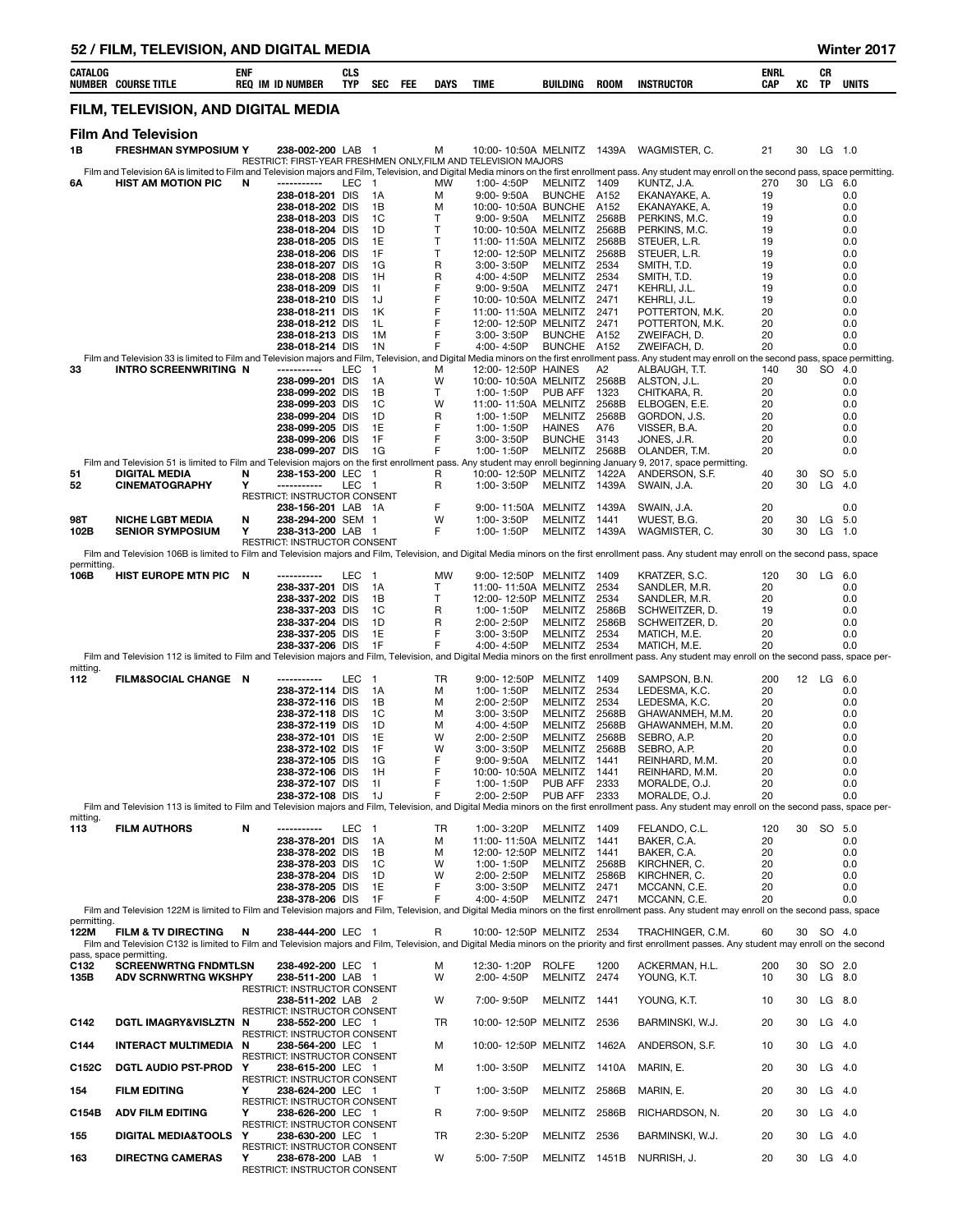# Winter 2017 **FILM, TELEVISION, AND DIGITAL MEDIA / 53**

| CATALOG          | <b>NUMBER COURSE TITLE</b>                                                                                                                                  | ENF | <b>REQ IM ID NUMBER</b>                                                      | CLS<br>TYP | SEC FEE        | <b>DAYS</b>              | <b>TIME</b>                              | BUILDING                | <b>ROOM</b> | <b>INSTRUCTOR</b>                                                                                                                                                                               | ENRL<br>CAP | XC       | CR<br>TP | <b>UNITS</b>             |
|------------------|-------------------------------------------------------------------------------------------------------------------------------------------------------------|-----|------------------------------------------------------------------------------|------------|----------------|--------------------------|------------------------------------------|-------------------------|-------------|-------------------------------------------------------------------------------------------------------------------------------------------------------------------------------------------------|-------------|----------|----------|--------------------------|
| 175B             | UNDRGRD FILM PRDCTN Y                                                                                                                                       |     | 238-751-200 LEC 1                                                            |            |                | м                        | 10:00-12:50P MELNITZ 2586B               |                         |             | MAQUILING, D.M.                                                                                                                                                                                 | 11          | 30       |          | SO 4.0-8.0               |
| 181C             | <b>ANIMATION WORKSHOP Y</b>                                                                                                                                 |     | RESTRICT: INSTRUCTOR CONSENT<br>238-788-200 STU 1                            |            |                | T                        | 9:00-11:50A MELNITZ 2487                 |                         |             | SHEETZ, C.E.                                                                                                                                                                                    | 20          | 30       |          | SO 4.0/8.0               |
|                  |                                                                                                                                                             |     | <b>RESTRICT: INSTRUCTOR CONSENT</b>                                          |            |                |                          |                                          |                         |             | Film and Television 183A is limited to Film and Television majors and Film, Television, and Digital Media minors on the first enrollment pass. Any student may enroll on the second pass, space |             |          |          |                          |
| permitting.      |                                                                                                                                                             |     | -----------                                                                  | LEC        | $\blacksquare$ | T.                       | 7:00-9:50P                               | BUNCHE 3211             |             |                                                                                                                                                                                                 | 40          | 30       |          | $LG$ 4.0                 |
| 183A             | <b>FILM&amp;TV DEVELOPMENT N</b>                                                                                                                            |     | 238-798-201 DIS                                                              |            | 1A             | м                        | 6:00-6:50P                               | PUB AFF                 | 2319        | WILLIAMSON, G.P.<br>MCCANCE, W.D.                                                                                                                                                               | 20          |          |          | 0.0                      |
| 188A             | <b>SPECIAL COURSES</b>                                                                                                                                      | N   | 238-798-202 DIS<br>238-829-200 LEC 1                                         |            | 1B             | W<br>R                   | 5:00-5:50P<br>7:00-9:50P                 | PUB AFF<br>BUNCHE 1209B | 2284        | OLSON, J.D.<br>NUNAN, T.A.                                                                                                                                                                      | 20<br>50    | 30       |          | 0.0<br>SO 4.0            |
|                  |                                                                                                                                                             |     | <b>RESTRICT: INSTRUCTOR CONSENT</b><br>238-829-202 LEC 2                     |            |                | W                        | 11:00-1:50P                              | MELNITZ 2410            |             | SWEET, J.W.                                                                                                                                                                                     | 10          | 30       |          | SO 4.0                   |
|                  |                                                                                                                                                             |     | RESTRICT: INSTRUCTOR CONSENT<br>238-829-203 LEC 3                            |            |                | W                        | 7:00-9:50P                               | MELNITZ 2487            |             | SHEETZ, C.E.                                                                                                                                                                                    | 8           | 30       |          | SO 4.0                   |
|                  |                                                                                                                                                             |     | RESTRICT: INSTRUCTOR CONSENT                                                 |            |                |                          |                                          |                         |             |                                                                                                                                                                                                 |             |          |          |                          |
|                  |                                                                                                                                                             |     | 238-829-204 LEC 4<br>RESTRICT: INSTRUCTOR CONSENT                            |            |                | T                        | 9:00-11:50A MELNITZ 1422A                |                         |             | FLANAGAN, K.M.                                                                                                                                                                                  | 5           | 30       |          | SO 4.0                   |
|                  |                                                                                                                                                             |     | 238-829-205 LEC 5<br>RESTRICT: INSTRUCTOR CONSENT                            |            |                | S                        | 9:00-12:50P MELNITZ                      |                         |             | SIMMONS, J.W.                                                                                                                                                                                   | 5           | 30       |          | SO 4.0                   |
|                  |                                                                                                                                                             |     | 238-829-219 LEC 19<br><b>RESTRICT: INSTRUCTOR CONSENT</b>                    |            |                | Τ                        | 2:00-4:50P                               | <b>MELNITZ</b>          |             | BURKE, J.A.                                                                                                                                                                                     | 20          | 30       |          | SO 4.0                   |
|                  | Film and Television 194 is limited to Film and Television majors on the first enrollment pass. Any student may enroll on the second pass, space permitting. |     |                                                                              |            |                |                          |                                          |                         |             |                                                                                                                                                                                                 |             |          |          |                          |
| 194              | <b>INTERNSHIP SEMINAR</b>                                                                                                                                   | N   | 238-865-200 SEM 1<br>RESTRICT: JUNIORS AND SENIORS ONLY                      |            |                | м                        | 7:00-8:50P                               | PUB AFF 2319            |             | LIEBING, H.                                                                                                                                                                                     | 22          | 30       |          | PN 2.0                   |
| 195              | <b>CORPORATE INTERNSHPY</b>                                                                                                                                 |     | 238-872-201 TUT 1<br>238-872-202 TUT 2                                       |            |                | <b>VAR</b><br><b>VAR</b> |                                          |                         |             | LIEBING, H.<br>YOUNG, K.T.                                                                                                                                                                      | 0<br>0      | 30<br>30 |          | PN 4.0<br>PN 4.0         |
|                  |                                                                                                                                                             |     | 238-872-203 TUT                                                              |            | -3             | <b>VAR</b>               |                                          |                         |             | SHEETZ, C.E.                                                                                                                                                                                    | 0           | 30       |          | PN 4.0                   |
|                  |                                                                                                                                                             |     | 238-872-204 TUT 4<br>238-872-205 TUT 5                                       |            |                | <b>VAR</b><br><b>VAR</b> |                                          |                         |             | MANN, D.R.<br>MAQUILING, D.M.                                                                                                                                                                   | 0<br>0      | 30<br>30 |          | PN 4.0<br>PN 4.0         |
|                  |                                                                                                                                                             |     | 238-872-206 TUT 6<br>238-872-207 TUT 7                                       |            |                | <b>VAR</b><br><b>VAR</b> |                                          |                         |             | WAGMISTER, C.<br>SMITH, B.J.                                                                                                                                                                    | 0<br>0      | 30<br>30 |          | PN 4.0<br>PN 4.0         |
| 201B             | <b>SEM-MEDIA IND&amp;PRDCT Y</b>                                                                                                                            |     | 638-008-200 SEM 1                                                            |            |                | Τ                        | 2:00-4:50P                               | MELNITZ 2410            |             | MANN, D.R.                                                                                                                                                                                      | 20          | 30       |          | $LG$ 6.0                 |
| 204              | SEM-VISUAL ANALYSIS N                                                                                                                                       |     | RESTRICT: INSTRUCTOR CONSENT<br>638-024-200 SEM 1                            |            |                | R                        | 1:00-3:50P                               | MELNITZ 2410            |             | MAMBER, S.D.                                                                                                                                                                                    | 20          | 30       |          | $LG$ 6.0                 |
| 208A             | SEM-FILM STRUCTURE N                                                                                                                                        |     | RESTRICT: INSTRUCTOR CONSENT<br>638-048-200 SEM 1                            |            |                | Τ                        | 1:00-4:50P                               | MELNITZ 2534            |             | SUBER, H.                                                                                                                                                                                       | 46          | 30       |          | SO 6.0                   |
| 209A             | SEM-DOCUMNTRY FILM N                                                                                                                                        |     | RESTRICT: INSTRUCTOR CONSENT<br>638-054-210 SEM 1                            |            |                | м                        | 1:00-3:50P                               | MELNITZ 2410            |             | CALDWELL, J.T.                                                                                                                                                                                  | 20          | 30       |          | SO 6.0                   |
| 209D             | <b>SEM-ANIMATED FILM</b>                                                                                                                                    | N   | RESTRICT: INSTRUCTOR CONSENT<br>638-057-200 SEM 1                            |            |                | W                        | 1:00-3:50P                               | MELNITZ 2471            |             | MERCER, C.L.                                                                                                                                                                                    | 25          | 30       |          | SO 6.0                   |
| 212              | <b>CINEMA&amp;MEDIA COLLQMN</b>                                                                                                                             |     | <b>RESTRICT: INSTRUCTOR CONSENT</b><br>638-072-200 LEC 1                     |            |                | W                        | 4:00-6:50P                               | MELNITZ 1422A           |             | SAMPSON, B.N.                                                                                                                                                                                   | 60          | 30       |          | SU 2.0                   |
|                  |                                                                                                                                                             |     | RESTRICT: INSTRUCTOR CONSENT                                                 |            |                |                          |                                          |                         |             |                                                                                                                                                                                                 |             |          |          |                          |
| 215              | SEM-THEORY&METHOD N                                                                                                                                         |     | 638-090-216 SEM 1<br>RESTRICT: INSTRUCTOR CONSENT                            |            |                | W                        | 2:00-4:50P                               | MELNITZ 2410            |             | TRICE, J.N.                                                                                                                                                                                     | 20          | 30       |          | SO 6.0                   |
| 217A             | SEM-AMERICN TV HIST N                                                                                                                                       |     | 638-102-200 SEM 1<br>RESTRICT: INSTRUCTOR CONSENT                            |            |                | F                        | 1:00-3:50P                               | MELNITZ 2410            |             | SHARMA, S.                                                                                                                                                                                      | 20          | 30       |          | $LG$ 6.0                 |
| 222              | <b>SEM-FILM GENRES</b>                                                                                                                                      | N   | 638-132-200 SEM 1<br>RESTRICT: INSTRUCTOR CONSENT                            |            |                | R                        | 10:00-12:50P MELNITZ 2410                |                         |             | SCOTT, E.                                                                                                                                                                                       | 20          | 30       |          | SO 6.0                   |
| C <sub>244</sub> | <b>INTERACT MULTIMEDIA N</b>                                                                                                                                |     | 638-264-200 LEC 1<br>RESTRICT: INSTRUCTOR CONSENT                            |            |                | М                        | 10:00-12:50P MELNITZ 1462A               |                         |             | ANDERSON, S.F.                                                                                                                                                                                  | 16          | 30       |          | $LG$ 4.0                 |
| 273              | <b>SEM-CNTM FLM&amp;TV CRT N</b>                                                                                                                            |     | 638-438-274 SEM 1<br><b>RESTRICT: INSTRUCTOR CONSENT</b>                     |            |                | Τ                        | 10:00-12:50P MELNITZ 2410                |                         |             | NORIEGA, C.A.                                                                                                                                                                                   | 20          | 30       |          | SO 6.0                   |
| 283A             | <b>DVLP COMEDY SERIES</b>                                                                                                                                   | N   | 638-498-200 SEM 1<br>RESTRICT: INSTRUCTOR CONSENT                            |            |                | W                        | 10:00-12:50P PUB AFF                     |                         | 2292        | CHAMBERS, D.L.                                                                                                                                                                                  | 8           | 30       |          | $LG$ 4.0                 |
|                  |                                                                                                                                                             |     | 638-498-202 SEM 2                                                            |            |                | R                        | 10:00-12:50P MELNITZ 1441                |                         |             | LEVINE, K.N.                                                                                                                                                                                    | 8           | 30       |          | $LG$ 4.0                 |
| 283B             | WRTNG TV CMDY SCRPT Y                                                                                                                                       |     | RESTRICT: INSTRUCTOR CONSENT<br>638-499-200 SEM 1                            |            |                | Τ                        | 7:00-9:50P MELNITZ 2410                  |                         |             | THOMPSON, N.H.                                                                                                                                                                                  | 8           |          |          | 30 LG 8.0                |
| 284A             | <b>DVLPNG DRAMA SERIES N</b>                                                                                                                                |     | RESTRICT: INSTRUCTOR CONSENT<br>638-504-200 SEM 1                            |            |                | W                        | 7:00-9:50P                               | <b>PUB AFF 2292</b>     |             | ISERSON, D.B.                                                                                                                                                                                   | 8           | 30       |          | $LG$ 4.0                 |
| 284B             | WRIT TV DRAMA SCRPT Y                                                                                                                                       |     | RESTRICT: INSTRUCTOR CONSENT<br>638-505-200 SEM 1                            |            |                | м                        | 2:00-4:50P                               | MELNITZ 2471            |             | LANDAU, N.                                                                                                                                                                                      | 8           | 30       |          | LG 8.0                   |
|                  |                                                                                                                                                             |     | RESTRICT: INSTRUCTOR CONSENT                                                 |            |                |                          |                                          |                         |             |                                                                                                                                                                                                 |             |          |          |                          |
|                  |                                                                                                                                                             |     | 638-505-201 SEM 2<br>RESTRICT: INSTRUCTOR CONSENT                            |            |                | T.                       | 3:00-5:50P                               | MELNITZ 2474            |             | HOLLAND, C.D.                                                                                                                                                                                   | 8           | 30       |          | $LG$ 8.0                 |
|                  |                                                                                                                                                             |     | 638-505-202 SEM 3<br>RESTRICT: INSTRUCTOR CONSENT                            |            |                | м                        | 7:00-9:50P                               | PUB AFF 2333            |             | GOLDSMITH, J.L.                                                                                                                                                                                 | 8           | 30       |          | LG 8.0                   |
| 287B             | <b>ART OF PRODUCING 2</b>                                                                                                                                   | Y   | 638-467-200 SEM 1<br>RESTRICT: INSTRUCTOR CONSENT                            |            |                | R                        | 3:00-5:50P                               | PUB AFF                 | 2292        | BOYLE, B.                                                                                                                                                                                       | 15          | 30       |          | SO 4.0                   |
| 288B             | <b>FEAT FILM DEVLP II</b>                                                                                                                                   | N   | 638-529-200 LEC 1                                                            |            |                | R                        | 7:00-9:50P                               | PUB AFF                 | 2292        | HEDLUND, A.G.                                                                                                                                                                                   | 16          | 30       |          | SO 4.0                   |
| 289C             | <b>INDEPENDENT SPIRIT</b>                                                                                                                                   | N   | RESTRICT: GRADUATE STUDENTS, FILM AND TELEVISION MAJORS<br>638-539-200 LEC 1 |            |                | w                        | 7:00-9:50P                               | PUB AFF                 | 2284        | WILLIAMSON, G.P.                                                                                                                                                                                | 32          | 30       |          | SO 4.0                   |
| 290B             | <b>RESEARCH &amp; DEV 2</b>                                                                                                                                 | N   | RESTRICT: FILM AND TELEVISION GRADUATE STUDENTS<br>638-541-200 SEM 1         |            |                | м                        | 7:00-9:50P                               | <b>PUB AFF 2292</b>     |             | MURPHY, M.A.                                                                                                                                                                                    | 15          | 30       |          | SO 4.0                   |
| 291B             | <b>MARKETING</b>                                                                                                                                            | N   | RESTRICT: INSTRUCTOR CONSENT<br>638-550-200 LEC 1                            |            |                | Τ                        | 7:00-9:50P                               | MELNITZ 2534            |             | PRESS MARX, T.M.                                                                                                                                                                                | 30          | 30       |          | SO 4.0                   |
| 292A             | <b>NETWORK TV MANAGMNTN</b>                                                                                                                                 |     | RESTRICT: GRADUATE STUDENTS, FILM AND TELEVISION MAJORS<br>638-552-200 LEC 1 |            |                | R                        | 7:00-9:50P                               | BUNCHE 1209B            |             | NUNAN, T.A.                                                                                                                                                                                     | 100         | 30       |          | SO 4.0                   |
| 297B             | <b>MEDIA MARKETING 2</b>                                                                                                                                    | N   | 638-583-200 SEM 1<br>RESTRICT: INSTRUCTOR CONSENT                            |            |                | T                        | 9:00-12:50P                              | MELNITZ 2586B           |             | FINELL, M.A.                                                                                                                                                                                    | 20          | 30       |          | SO 4.0                   |
|                  |                                                                                                                                                             |     | 638-583-202 SEM 2                                                            |            |                | Τ                        | 9:00-12:50P MELNITZ 1410A                |                         |             | SMITH, B.J.                                                                                                                                                                                     | 4           | 30       |          | SO 4.0                   |
|                  |                                                                                                                                                             |     | RESTRICT: INSTRUCTOR CONSENT<br>638-583-203 SEM 3                            |            |                | T.                       | 9:00-12:50P MELNITZ 1441                 |                         |             | JOHNSON, S.E.                                                                                                                                                                                   | 4           | 30       |          | SO 4.0                   |
| 298A             | <b>SPECIAL STUDIES</b>                                                                                                                                      | N   | RESTRICT: INSTRUCTOR CONSENT<br>638-588-200 SEM 1                            |            |                | W                        | 7:00-9:50P                               | MELNITZ 1422A           |             | LANDIS, D.N.                                                                                                                                                                                    | 27          | 30       |          | SO 2.0-6.0               |
|                  |                                                                                                                                                             |     | RESTRICT: INSTRUCTOR CONSENT<br>638-588-290 SEM 2                            |            |                | W                        | 9:00-12:50P                              | MELNITZ 2586B           |             | KELLNER, D.M.                                                                                                                                                                                   | 10          | 30       |          | SO 2.0-6.0               |
|                  |                                                                                                                                                             |     | RESTRICT: INSTRUCTOR CONSENT                                                 |            |                |                          |                                          |                         |             |                                                                                                                                                                                                 |             |          |          |                          |
|                  |                                                                                                                                                             |     | 638-588-202 SEM 3<br>RESTRICT: INSTRUCTOR CONSENT                            |            |                | T.                       | 7:00-9:50P                               | PUB AFF 2319            |             | LANDAU, N.                                                                                                                                                                                      | 0           | 30       |          | SO 2.0-6.0               |
|                  |                                                                                                                                                             |     | 638-588-204 SEM 4<br>638-588-300 SEM 5                                       |            |                | W<br>м                   | 7:00-9:50P<br>10:00-12:50P MELNITZ 1410A | MELNITZ 2568B           |             | COLLEARY, M.W.<br>BURGOS, R.A.                                                                                                                                                                  | 0<br>12     | 30<br>30 |          | SO 2.0-6.0<br>SO 2.0-6.0 |
|                  |                                                                                                                                                             |     | RESTRICT: INSTRUCTOR CONSENT<br>638-588-207 SEM 7                            |            |                |                          |                                          |                         |             | DACUMOS, D.M.                                                                                                                                                                                   | 200         |          |          | 30 SO 2.0-6.0            |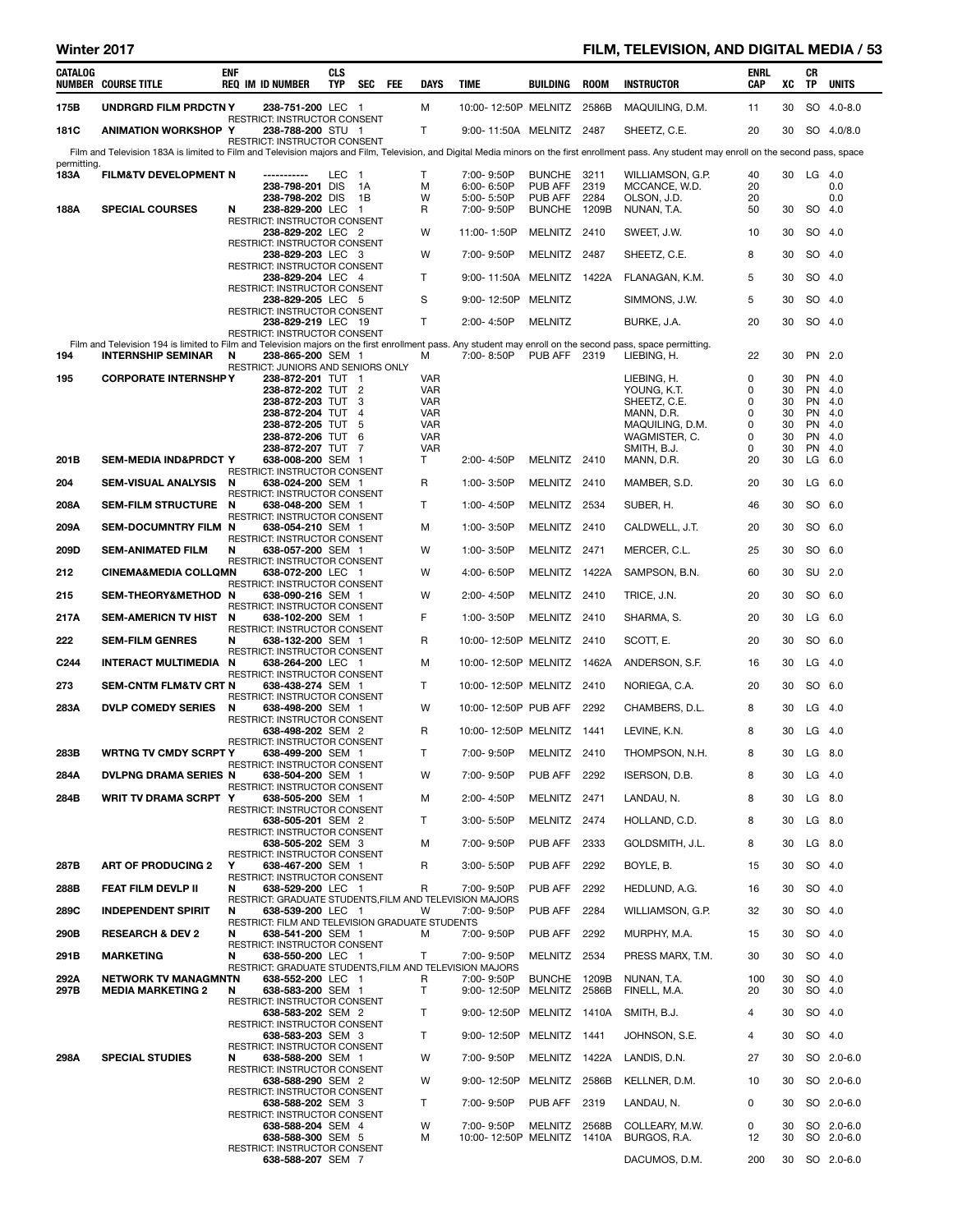## 54 / FRENCH AND FRANCOPHONE STUDIES Winter 2017

| CATALOG | <b>NUMBER COURSE TITLE</b>       | <b>ENF</b> | <b>REQ IM ID NUMBER</b>                                                           | <b>CLS</b><br><b>TYP</b> | <b>SEC</b> | FEE | <b>DAYS</b>                  | TIME                       | BUILDING           | <b>ROOM</b>    | <b>INSTRUCTOR</b>            | <b>ENRL</b><br>CAP   | XC       | СR<br>TP       | <b>UNITS</b>   |
|---------|----------------------------------|------------|-----------------------------------------------------------------------------------|--------------------------|------------|-----|------------------------------|----------------------------|--------------------|----------------|------------------------------|----------------------|----------|----------------|----------------|
|         |                                  |            | 638-588-303 SEM 9                                                                 |                          |            |     | T                            | 7:00-9:50P                 | MELNITZ            | 2471           | FRIEND, M.H.                 | 20                   | 30       |                | SO 2.0-6.0     |
|         |                                  |            | RESTRICT: INSTRUCTOR CONSENT<br>638-588-299 SEM 10                                |                          |            |     | W                            | 8:00-12:50P                | MELNITZ            | 1441           | CLARK, B.D.                  | 0                    | 30       |                | SO 2.0-6.0     |
| 402B    | ADV NARR DIR WRKSHP N            |            | RESTRICT: INSTRUCTOR CONSENT<br>638-605-200 LAB 1                                 |                          |            |     | Т                            | 9:00-11:50A MELNITZ        |                    | 2471           | KIM, G.                      | 10                   | 30       | LG 8.0         |                |
|         |                                  |            | RESTRICT: INSTRUCTOR CONSENT<br>638-605-202 LAB 2                                 |                          |            |     | W                            | 4:00-6:50P                 | MELNITZ            | 2534           | KELLY, R.M.                  | 10                   | 30       | LG             | 8.0            |
| 403B    | <b>ADV DOCUMNTRY WKSHPN</b>      |            | RESTRICT: INSTRUCTOR CONSENT<br>638-609-200 LEC 1                                 |                          |            |     | Т                            | 9:00-11:50A MELNITZ 1422A  |                    |                | FLANAGAN, K.M.               | 20                   | 30       |                | SO 4.0-8.0     |
| 409     | <b>DIRCTNG ACTR-CAMERAN</b>      |            | RESTRICT: INSTRUCTOR CONSENT<br>638-622-200 LAB 1                                 |                          |            |     | W                            | 2:00-4:50P                 | MELNITZ 1451B      |                | KIM, G.                      | 27                   | 30       | SO 4.0         |                |
| 410A    | <b>SYMPOSIUM</b>                 | N          | RESTRICT: INSTRUCTOR CONSENT<br>638-624-200 SEM 1                                 |                          |            |     | Т                            | 7:00-9:50P                 | MELNITZ            | 1439A          | WAGMISTER, C.                | 21                   | 30       | LG             | 2.0            |
| 410B    | <b>CINEMATOGRAPHY</b>            | N          | RESTRICT: INSTRUCTOR CONSENT<br>638-625-200 SEM 1                                 |                          |            |     | T                            | 2:00-4:50P                 | MELNITZ 1439A      |                | DENOVE, T.F.                 | 20                   | 30       | $LG$ 2.0       |                |
| 410E    | <b>PRODUCTION</b>                | Υ          | RESTRICT: INSTRUCTOR CONSENT<br>638-625-201 SEM 2<br>638-629-201 LEC 1            |                          |            |     | $\mathsf{T}$<br>$\mathsf{T}$ | 9:00-12:50P<br>9:00-12:50P | MELNITZ<br>MELNITZ | 1439A<br>2586B | DENOVE, T.F.<br>FINELL, M.A. | $\overline{7}$<br>20 | 30<br>30 | $LG$ 2.0<br>LG | 12.0           |
|         |                                  |            | RESTRICT: INSTRUCTOR CONSENT<br>638-629-202 LEC 2                                 |                          |            |     | Т                            | 9:00-12:50P MELNITZ 1410A  |                    |                | SMITH, B.J.                  | 20                   | 30       |                | LG 12.0        |
|         |                                  |            | RESTRICT: INSTRUCTOR CONSENT<br>638-629-203 LEC 3                                 |                          |            |     | T                            | 9:00-12:50P                | MELNITZ            | 1441           | JOHNSON, S.E.                | 20                   | 30       | LG             | 12.0           |
| 418     | <b>CINEMATOG&amp;DIRECTING N</b> |            | RESTRICT: INSTRUCTOR CONSENT<br>638-636-200 LEC 1<br>RESTRICT: INSTRUCTOR CONSENT |                          |            |     | м                            | 1:00-4:50P                 | MELNITZ 1439A      |                | DENOVE, T.F.                 | 20                   | 30       | LG             | 4.0            |
| 419     | ADV CINEMATOGRAPHY N             |            | 638-638-200 LEC 1<br>RESTRICT: INSTRUCTOR CONSENT                                 |                          |            |     | S                            | 9:00-12:50P                | MELNITZ            | 1439A          | SIMMONS, J.W.                | 10                   | 30       | SO 4.0         |                |
| 423A    | DRCTN-ACTRS-FILM&TV N            |            | 638-646-200 LAB 1<br>RESTRICT: INSTRUCTOR CONSENT                                 |                          |            |     | T                            | 12:00-3:50P                | MELNITZ 1451B      |                | SHAWHAN, A.                  | 20                   | 30       | SO 4.0         |                |
| C430    | <b>SCREENWRTNG FNDMTLSY</b>      |            | 638-660-200 LEC 1<br>RESTRICT: INSTRUCTOR CONSENT                                 |                          |            |     | М                            | 12:30-1:20P                | <b>ROLFE</b>       | 1200           | ACKERMAN, H.L.               | $\mathbf 1$          | 30       | SO 2.0         |                |
| 434     | <b>ADV SCREENWRITING</b>         | Y          | 638-668-201 SEM 1<br><b>RESTRICT: INSTRUCTOR CONSENT</b>                          |                          |            |     | м                            | 7:00-9:50P                 | MELNITZ            | 2410           | GRIFFIN, N.E.                | 8                    | 30       | LG             | 8.0            |
|         |                                  |            | 638-668-202 SEM 2<br>RESTRICT: INSTRUCTOR CONSENT                                 |                          |            |     | М                            | 1:30-4:20P                 | KAUFMAN 136        |                | ACKERMAN, H.L.               | 8                    | 30       | LG             | 8.0            |
|         |                                  |            | 638-668-203 SEM 3<br>RESTRICT: INSTRUCTOR CONSENT                                 |                          |            |     | R                            | 1:00-4:50P                 | <b>MELNITZ</b>     | 1441           | VOORHEES, L.                 | 8                    | 30       | LG             | 8.0            |
|         |                                  |            | 638-668-204 SEM 4<br>638-668-205 SEM 5                                            |                          |            |     | м<br>Т                       | 2:00-4:50P<br>2:00-4:50P   | PUB AFF<br>MELNITZ | 2292<br>2568B  | ALBAUGH, T.T.<br>SWEET, J.W. | 8<br>8               | 30<br>30 | LG<br>LG       | 8.0<br>8.0     |
|         |                                  |            | 638-668-206 SEM 6<br>638-668-207 SEM 7                                            |                          |            |     | т<br>м                       | 7:00-9:50P<br>4:00-6:50P   | MELNITZ<br>MELNITZ | 1441<br>2410   | STRAUSS, J.J.<br>PYNE, D.J.  | 8<br>8               | 30<br>30 | LG<br>LG       | - 8.0<br>8.0   |
|         |                                  |            | RESTRICT: INSTRUCTOR CONSENT<br>638-668-208 SEM 8                                 |                          |            |     | W                            | 4:00-6:50P                 | MELNITZ            | 2471           | HOFFMAN, G.R.                | 8                    | 30       | LG             | 8.0            |
|         |                                  |            | RESTRICT: INSTRUCTOR CONSENT<br>638-668-209 SEM 9                                 |                          |            |     | W                            | 4:00-6:50P                 | PUB AFF            | 1329           | MAZUR, S.                    | 10                   | 30       | LG             | 8.0            |
| C452C   | <b>DGTL AUDIO PST-PROD</b>       | N          | RESTRICT: INSTRUCTOR CONSENT<br>638-703-200 LEC 1                                 |                          |            |     | м                            | 1:00-3:50P                 | MELNITZ            | 1410A          |                              | 20                   | 30       | LG             | -4.0           |
| C454B   | <b>ADV FILM EDITING</b>          | N          | RESTRICT: INSTRUCTOR CONSENT<br>638-709-200 LEC 1                                 |                          |            |     | R                            | 7:00-9:50P                 | MELNITZ 2586B      |                | MARIN, E.<br>RICHARDSON, N.  | 20                   | 30       | LG             | 4.0            |
|         |                                  |            | RESTRICT: INSTRUCTOR CONSENT                                                      |                          |            |     |                              |                            |                    |                |                              |                      |          |                |                |
| 459A    | DIRECTING-FILM&TV                | N          | 638-718-200 LEC 1<br>RESTRICT: INSTRUCTOR CONSENT                                 |                          |            |     | м                            | 9:00-12:50P                | MELNITZ 1451B      |                | WAGNER, A.J.                 | 25                   | 30       | SO 4.0         |                |
| 459B    | DIRECTING-FILM&TV                | N          | 638-719-200 LEC 1<br>RESTRICT: INSTRUCTOR CONSENT                                 |                          |            |     | R                            | $3:00 - 5:50P$             | MELNITZ 2568B      |                | SMITH, B.J.                  | 17                   | 30       | SO 4.0         |                |
| 464A    | <b>ADV FILM DIRECTING</b>        | N          | 638-728-200 STU 1<br>RESTRICT: INSTRUCTOR CONSENT                                 |                          |            |     | S                            | 3:00-5:50P                 | MELNITZ            | 2534           | FRANCO, J.E.                 | 30                   | 30       | SO 8.0         |                |
| 472     | <b>COMMERCIALS</b>               | N          | 638-744-200 LEC 1<br>RESTRICT: INSTRUCTOR CONSENT                                 |                          |            |     |                              |                            |                    |                | SMITH, B.J.                  | 2                    | 30       | $LG$ 4.0       |                |
| 482A    | ADV ANIMATN WRKSHP N             |            | 638-764-200 STU 1<br>RESTRICT: INSTRUCTOR CONSENT                                 |                          |            |     | F                            | 5:00-7:50P                 | MELNITZ 2487       |                | QUADE, R.K.                  | 21                   | 30       |                | SO 4.0/8.0     |
| 482B    | <b>ADV ANIMATN WRKSHP</b>        | N          | 638-765-200 STU 1<br>RESTRICT: INSTRUCTOR CONSENT                                 |                          |            |     | т                            | 7:00-9:50P                 | MELNITZ 2487       |                | JOHNSON, M.W.                | 15                   | 30       |                | SO 4.0/8.0     |
| 483B    | <b>ADV COMP ANIMATION</b>        | N          | 638-766-200 LEC 1<br>RESTRICT: INSTRUCTOR CONSENT                                 |                          |            |     | MW                           | 7:00-9:50P                 | MELNITZ 2589       |                | LETTERA, V.M.                | 20                   | 30       |                | LG $4.0 - 8.0$ |
| 484B    | <b>VISUAL ORG FOR ANIM</b>       | Y          | 638-769-200 LEC 1<br>RESTRICT: INSTRUCTOR CONSENT                                 |                          |            |     | F                            | 10:30-2:50P                | MELNITZ 2487       |                | VILPPU, G.V.                 | 40                   | 30       | $LG$ 4.0       |                |
| 488B    | ADV INTERACT ANIMTN N            |            | 638-777-200 LEC 1<br>RESTRICT: INSTRUCTOR CONSENT                                 |                          |            |     | TR                           | 7:00-9:50P                 | MELNITZ 2589       |                | WINFREY, A.M.                | 20                   | 30       |                | LG $4.0 - 8.0$ |
| 489B    | PRDCTN-CMPTR ANMATNN             |            | 638-779-200 LEC 1<br>RESTRICT: INSTRUCTOR CONSENT                                 |                          |            |     | Τ                            | 10:30-11:50A MELNITZ 2589  |                    |                | MERCER, C.L.                 | 25                   | 30       |                | LG $4.0 - 8.0$ |
| 498     | PRFSN INTRN-FILM&TV N            |            | 638-796-200 TUT 1<br>RESTRICT: INSTRUCTOR CONSENT                                 |                          |            |     | <b>VAR</b>                   |                            |                    |                | LIEBING, H.                  | 30                   | 30       |                | SO 4.0-12.0    |

## FRENCH AND FRANCOPHONE STUDIES

### French

French 1 enrollment is contingent on proper placement as determined by the results of the departmental placement examination which is given online.

Students must e-mail Dr. Kimberly Jansma at jansma@humnet.ucla.edu to request a password, using "French Online Placement Examination Password" as the subject heading.

Students need the password to take the examination. The link for the examination is https://ccle.ucla.edu/course/view/Frenchplacementexam.<br>(1) Students with one or more years of high school French MUST present a placement

(2) Students who have taken the AP examination and received a score of 3 or higher need not take the departmental placement examination but should consult the UCLA General Catalog for credit equivalencies.

(3) Students who have never had high school French may preenroll in French 1 without taking the placement examination but should consult the UCLA General Catalog for credit equivalencies. (4) Transfer students who have had French at another college should check their degree progress report for credit equivalencies granted on admission (see counselors in A316 Murphy Hall or call 310-825-3382).

| <b>ELEMENTARY FRENCH</b>                                                                                                                           | 236-003-201 LEC 1 |  | MTWRF 9:00-9:50A          | <b>HAINES</b> | A24 | TRIGOLET. C.   | 21 | SO 4.0 |  |
|----------------------------------------------------------------------------------------------------------------------------------------------------|-------------------|--|---------------------------|---------------|-----|----------------|----|--------|--|
|                                                                                                                                                    | 236-003-202 LEC 2 |  | MTWRF 10:00-10:50A HAINES |               | A24 | AYKAZYAN. M.   | 21 | SO 4.0 |  |
|                                                                                                                                                    | 236-003-203 LEC 3 |  | MTWRF 11:00-11:50A HAINES |               | A24 | CHIKH-BLED. S. | 21 | SO 4.0 |  |
| French 2 enrollment is contingent on proper placement as determined by the results of the departmental placement examination which is given online |                   |  |                           |               |     |                |    |        |  |

French 2 enrollment is contingent on proper placement as determined by the results of the departmental placement examination which is given online.<br>Students must e-mail Dr. Kimberly Jansma @hammeramet.ucla.edu to request a

(1) Students with one or more years of high school French MUST present a placement examination score on the first day of class.

(2) Students who have taken the AP examination and received a score of 3 or higher need not take the departmental placement examination but should consult the UCLA General Catalog for credit equivalencies.

(3) Students who have never had high school French may preenroll in French 1 without taking the placement examination but should consult the UCLA General Catalog for credit equivalencies.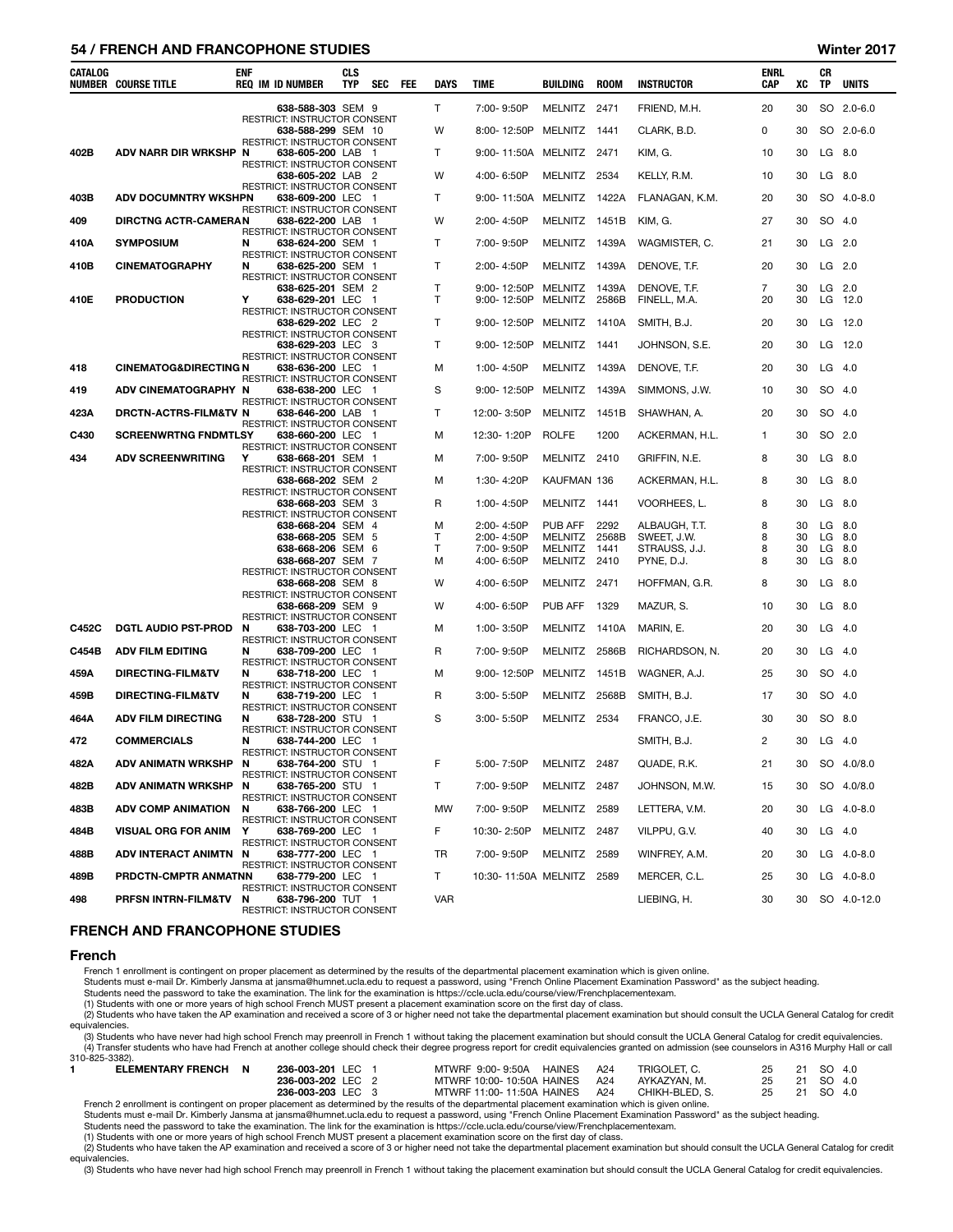|  | <b>CATALOG</b><br><b>CAU</b><br>см<br>ula<br>TYP.<br><b>NUMBE</b><br>IN<br><b>COURSE TITLE</b><br><b>REC</b><br><b>ID NUMBER</b> | <b>DAYS</b><br><b>SEC</b><br>FEI | TIME<br>BUILDING<br>ROON | <b>ENRL</b><br>CAP<br>INSTRUCTOR | <b>VC</b><br>w | cв<br>vn<br>UNITS<br><b>TP</b> |  |
|--|----------------------------------------------------------------------------------------------------------------------------------|----------------------------------|--------------------------|----------------------------------|----------------|--------------------------------|--|
|--|----------------------------------------------------------------------------------------------------------------------------------|----------------------------------|--------------------------|----------------------------------|----------------|--------------------------------|--|

(4) Transfer students who have had French at another college should check their degree progress report for credit equivalencies granted on admission (see counselors in A316 Murphy Hall or call 310-825-3382).<br>2 ELEMENTARY FRENCH Y

| 310-825-3382). |                          |                   |                             |               |     |                 |    |           |      |
|----------------|--------------------------|-------------------|-----------------------------|---------------|-----|-----------------|----|-----------|------|
|                | <b>ELEMENTARY FRENCH</b> | 236-006-201 LEC   | MTWRF 9:00-9:50A            | <b>HAINES</b> | A74 | BURNS, M.P.     | 22 | -SO       | -4.0 |
|                |                          | 236-006-202 LEC 2 | MTWRF 10:00-10:50A HAINES   |               | A74 | SCHIFFMAN, B.L. | 22 | SO 4.0    |      |
|                |                          | 236-006-203 LEC 3 | MTWRF $11:00-11:50A$ HAINES |               | A74 | FNTFRI INF MF   | 22 | <b>SO</b> | 40   |

| 236-006-202 LEC 2                                                                                                                                   | MTWRF 10:00-10:50A HAINES |               | - A74 | SCHIFFMAN, B.L.    |     | 22 | - SO 4.0  |  |
|-----------------------------------------------------------------------------------------------------------------------------------------------------|---------------------------|---------------|-------|--------------------|-----|----|-----------|--|
| 236-006-203 LEC 3                                                                                                                                   | MTWRF 11:00-11:50A HAINES |               | A74   | ENTERLINE, M.E.    |     |    | 22 SO 4.0 |  |
| 236-006-204 LEC 4                                                                                                                                   | MTWRF 12:00-12:50P HAINES |               | A74   | BELLAMLIH MAMOU. O | -25 |    | 22 SO 4.0 |  |
| 236-006-205 LEC 5                                                                                                                                   | MTWRF 1:00-1:50P          | <b>HAINES</b> | A74   | HOVSEPYAN, L.R.    |     |    | 22 SO 4.0 |  |
| French 3 enrollment is contingent on proper placement as determined by the results of the departmental placement examination which is given online. |                           |               |       |                    |     |    |           |  |

French 3 enrollment is contingent on proper placement as determined by the results of th Students must e-mail Dr. Kimberly Jansma at jansma@humnet.ucla.edu to request a password, using "French Online Placement Examination Password" as the subject heading.

Students need the password to take the examination. The link for the examination is https://ccle.ucla.edu/course/view/Frenchplacementexam.

(1) Students with one or more years of high school French MUST present a placement examination score on the first day of class.

(2) Students who have taken the AP examination and received a score of 3 or higher need not take the departmental placement examination but should consult the UCLA General Catalog for credit equivalencies.

(3) Students who have never had high school French may preenroll in French 1 without taking the placement examination but should consult the UCLA General Catalog for credit equivalencies.<br>(4) Transfer students who have had 310-825-3382).<br>3 ELEM

| U I UTULUTUUULI. |                          |                   |  |                           |       |     |                |              |           |  |
|------------------|--------------------------|-------------------|--|---------------------------|-------|-----|----------------|--------------|-----------|--|
|                  | <b>ELEMENTARY FRENCH</b> | 236-009-201 LEC 1 |  | MTWRF 9:00-9:50A          | ROYCE | 152 | PRUSS, C.      | 25           | 23 SO 4.0 |  |
|                  |                          | 236-009-202 LEC 2 |  | MTWRF 10:00- 10:50A ROYCE |       | 152 | MONTEILS. L.   | 25 23 SO 4.0 |           |  |
|                  |                          | 236-009-203 LEC 3 |  | MTWRF 11:00-11:50A ROYCE  |       | 152 | CHAFFEE, K.I.  | 25           | 23 SO 4.0 |  |
|                  |                          | 236-009-204 LEC 4 |  | MTWRF 12:00-12:50P ROYCE  |       | 152 | GOBEILLE. C.J. | 25           | 23 SO 4.0 |  |
|                  |                          |                   |  |                           |       |     |                |              |           |  |

French 4 enrollment is contingent on proper placement as determined by the results of the departmental placement examination which is given online. Students must e-mail Dr. Kimberly Jansma at jansma@humnet.ucla.edu to request a password, using "French Online Placement Examination Password" as the subject heading.

Students need the password to take the examination. The link for the examination is https://ccle.ucla.edu/course/view/Frenchplacementexam.

(1) Students with one or more years of high school French MUST present a placement examination score on the first day of class.

(2) Students who have taken the AP examination and received a score of 3 or higher need not take the departmental placement examination but should consult the UCLA General Catalog for credit equivalencies.

(3) Students who have never had high school French may preenroll in French 1 without taking the placement examination but should consult the UCLA General Catalog for credit equivalencies (4) Transfer students who have had French at another college should check their degree progress report for credit equivalencies granted on admission (see counselors in A316 Murphy Hall or call  $310.85.3382$ 

| <b>INTERMEDIATE FRENCH Y</b>                                                                                                                       | 236-012-201 LEC 1 |  | MTWF 9:00-9:50A PUB AFF 1337  |  | DEAN, V.K.  | 02 SO 4.0 |  |
|----------------------------------------------------------------------------------------------------------------------------------------------------|-------------------|--|-------------------------------|--|-------------|-----------|--|
|                                                                                                                                                    | 236-012-202 LEC 2 |  | MTWF 11:00-11:50A BUNCHE 3143 |  | BROWN, L.A. | 04 SO 4.0 |  |
| Erench 5 enrollment is contingent on proper placement as determined by the results of the departmental placement examination which is given online |                   |  |                               |  |             |           |  |

French 5 enrollment is contingent on proper placement as determined by the results of the departmental placement examination which is given online.<br>Students must e-mail Dr. Kimberly Jansma at jansma@humnet.ucla.edu to requ

Students need the password to take the examination. The link for the examination is https://ccle.ucla.edu/course/view/Frenchplacementexam.

(1) Students with one or more years of high school French MUST present a placement examination score on the first day of class.

(2) Students who have taken the AP examination and received a score of 3 or higher need not take the departmental placement examination but should consult the UCLA General Catalog for credit equivalencies.

(3) Students who have never had high school French may preenroll in French 1 without taking the placement examination but should consult the UCLA General Catalog for credit equivalencies. (4) Transfer students who have had French at another college should check their degree progress report for credit equivalencies granted on admission (see counselors in A316 Murphy Hall or call (4) Transfer students who hav

|   | 310-825-3382).               |                   |  |                              |     |             |    |           |  |
|---|------------------------------|-------------------|--|------------------------------|-----|-------------|----|-----------|--|
|   |                              |                   |  |                              |     |             |    |           |  |
| 5 | <b>INTERMEDIATE FRENCH Y</b> | 236-015-201 LEC 1 |  | MTWF 9:00-9:50A ROYCE        | 150 | PHELINE, A. |    | 02 SO 4.0 |  |
|   |                              | 236-015-202 LEC 2 |  | MTWF 12:00-12:50P HAINES A24 |     | RYAN, E.W.  | 25 | 05 SO 4.0 |  |
|   |                              |                   |  |                              |     |             |    |           |  |

French 6 enrollment is contingent on proper placement as determined by the results of the departmental placement examination which is given online.

Students must e-mail Dr. Kimberly Jansma at jansma@humnet.ucla.edu to request a password, using "French Online Placement Examination Password" as the subject heading.<br>Students need the password to take the examination. The

(1) Students with one or more years of high school French MUST present a placement examination score on the first day of class.

(2) Students who have taken the AP examination and received a score of 3 or higher need not take the departmental placement examination but should consult the UCLA General Catalog for credit equivalencies.

(3) Students who have never had high school French may preenroll in French 1 without taking the placement examination but should consult the UCLA General Catalog for credit equivalencies. (4) Transfer students who have had French at another college should check their degree progress report for credit equivalencies granted on admission (see counselors in A316 Murphy Hall or call 310-825-3382).

| 6    | <b>INTERMEDIATE FRENCH Y</b>     | 236-018-201 LEC                             |     | <b>MTWF</b> | 10:00-10:50A BUNCHE      |               | 3143 | KHAMO, N.          | 16           | 03 | SO 4.0    |     |
|------|----------------------------------|---------------------------------------------|-----|-------------|--------------------------|---------------|------|--------------------|--------------|----|-----------|-----|
|      |                                  | 236-018-202 LEC 2                           |     | <b>MTWF</b> | 12:00-12:50P BUNCHE      |               | 3143 | FRONSMAN-CECIL, D. | 18           | 11 | SO.       | 4.0 |
| 12   | INTR-FRN&FRNCPH LIT Y            | 236-036-200 LEC                             |     | <b>TR</b>   | 11:00-12:15P PUB AFF     |               | 2319 | MABANCKOU, A.M.    | 30           | 30 | SO        | 5.0 |
| 14   | <b>INTRO-FRN CULTR&amp;CIV N</b> | <b>LEC</b><br>-----------                   | -1  | <b>MW</b>   | 12:30-1:45P              | <b>ROYCE</b>  | 162  | HADDIX, A.W.       | 40           | 30 | SO.       | 5.0 |
|      |                                  | 236-042-201 DIS                             | 1A  | F.          | 10:00-10:50A HAINES      |               | A20  | SEIZILLES DE MAZAN | 20           |    |           | 0.0 |
|      |                                  | 236-042-202 DIS                             | 1B  | F           | 11:00-11:50A HAINES      |               | A76  | SEIZILLES DE MAZAN | 20           |    |           | 0.0 |
| 60   | <b>FRENCH&amp;FRANCPHN NOVN</b>  | 236-200-200 LEC                             |     | <b>MW</b>   | 9:30-10:45A ROLFE        |               | 3121 | WERNER, S.D.       | 25           | 30 | SO 5.0    |     |
| 100  | <b>WRITTEN EXPRESSION N</b>      | 236-301-200 LEC                             |     | <b>MWF</b>  | 11:00-11:50A BUNCHE      |               | 3117 | DENIE HIGNEY, L.M. | 20           | 30 | SO 5.0    |     |
| 101  | ADV EXPOSITRY WRTNG N            | 236-307-200 LEC                             |     | <b>MWF</b>  | 1:00-1:50P               | <b>ROYCE</b>  | 152  | DENIE HIGNEY, L.M. | 20           | 30 | SO        | 4.0 |
| 104  | <b>THRY&amp;CORRECTN-DICTNN</b>  | 236-324-200 LEC                             | - 1 | <b>MWF</b>  | 10:00-10:50A BUNCHE      |               | 3170 | JANSMA, K.         | 20           | 30 | SO        | 4.0 |
| 107  | ADV ORAL EXPRESSION N            | 236-342-200 LEC                             |     | <b>MWF</b>  | 12:00-12:50P HAINES      |               | 122  | JANSMA, K.         | 20           | 30 | SO.       | 4.0 |
| 114A | <b>MEDIEVL&amp;RENSSNC LIT N</b> | 236-384-200 LEC                             | - 1 | <b>MW</b>   | 12:30-1:45P              | <b>ROLFE</b>  | 3121 | STAHULJAK, Z.      | 25           | 30 | SO 5.0    |     |
| 119  | <b>19-CENT CULTURE&amp;LIT N</b> | 236-419-200 LEC                             | - 1 | <b>MW</b>   | 11:00-12:15P ROLFE       |               | 3108 | WERNER, S.D.       | 25           | 30 | SO        | 4.0 |
| 120  | <b>20-CENT CULTURE&amp;LIT</b>   | 236-424-200 LEC<br>- N                      | - 1 | TR.         | 11:00-12:15P ROLFE       |               | 3108 | BROZGAL, L.N.      | 25           | 30 | SO.       | 4.0 |
| 121  | <b>FRANCPHN CLTRS&amp;LITS N</b> | 236-430-200 LEC                             | - 1 | <b>TR</b>   | 2:00-3:15P               | <b>HAINES</b> | A44  | MABANCKOU, A.M.    | 40           | 30 | SO.       | 4.0 |
| 130  | <b>CONTEMP FRENCH CLTR N</b>     | 236-481-200 LEC 1                           |     | <b>TR</b>   | 9:30-10:45A BUNCHE       |               | 2168 | BANCEL. N.         | 25           | 30 | LG        | 4.0 |
| 166  | <b>FR&amp;FRNCPHNE AUTOBION</b>  | 236-696-200 LEC                             | - 1 | TR.         | 2:00-3:15P               | <b>BUNCHE</b> | 3164 | BROZGAL, L.N.      | 25           | 30 | <b>SO</b> | 4.0 |
| 195  | <b>INTERNSHIP IN FRNCH N</b>     | 236-870-201 TUT                             | - 1 | <b>VAR</b>  |                          |               |      | MURAT, L.          | <sup>0</sup> | 30 | SO.       | 4.0 |
|      |                                  | 236-870-202 TUT 2                           |     | <b>VAR</b>  |                          |               |      | DENIE HIGNEY, L.M. | 0            | 30 | <b>SO</b> | 4.0 |
|      |                                  | 236-870-203 TUT 3                           |     | <b>VAR</b>  |                          |               |      | CARRON, J.         | U            | 30 | <b>SO</b> | 4.0 |
| 198  | <b>HONORS RESEARCH</b>           | N<br>236-888-201 TUT                        | - 1 | <b>VAR</b>  |                          |               |      | MURAT. L.          | <sup>0</sup> | 30 | LG        | 4.0 |
| 202  | <b>CULTURAL STUDIES</b>          | 636-013-200 LEC<br>N                        |     | т           | 2:00-4:50P               | <b>ROYCE</b>  | 152  | BANCEL, N.         | 15           | 30 | SO.       | 4.0 |
|      |                                  | <b>RESTRICT: GRADUATE STUDENTS</b>          |     |             |                          |               |      |                    |              |    |           |     |
| M210 | <b>PALEO-LATN MANSCRPT N</b>     | 636-060-200 LEC 1                           |     | т           | 10:00-11:50A HUMANTS A56 |               |      | FISHER, M.N.       | $\Omega$     | 30 | SO 4.0    |     |
|      |                                  | SAME AS: CLASSIC M218, ENGL M215, HIST M218 |     |             |                          |               |      |                    |              |    |           |     |
|      |                                  | <b>RESTRICT: GRADUATE STUDENTS</b>          |     |             |                          |               |      |                    |              |    |           |     |
| 215  | STUDIES-MIDDLE AGES N            | 636-092-200 SEM 1                           |     | м           | 2:00-4:50P               | <b>ROYCE</b>  | 152  | STAHULJAK, Z.      | 10           | 30 | SO 4.0    |     |
|      |                                  | <b>RESTRICT: GRADUATE STUDENTS</b>          |     |             |                          |               |      |                    |              |    |           |     |
| 216  | <b>RENAISSANCE</b>               | 636-096-200 LEC 1<br>N                      |     | W           | 2:00-4:50P               | <b>ROYCE</b>  | 166  | CARRON, J.         | 15           | 30 | LG.       | 4.0 |
|      |                                  | <b>RESTRICT: GRADUATE STUDENTS</b>          |     |             |                          |               |      |                    |              |    |           |     |

## GENDER STUDIES

Gender Studies 102 thru 187 are limited to Gender Studies majors and minors on the priority and first enrollment passes.

|    | Any student meeting course requisites may enroll beginning November 17, 2016, space permitting. |   |                    |       |      |    |                          |                    |     |                |    |        |     |
|----|-------------------------------------------------------------------------------------------------|---|--------------------|-------|------|----|--------------------------|--------------------|-----|----------------|----|--------|-----|
| 10 | <b>INTRO-GENDER STDS</b>                                                                        | N | -----------        | LEC 1 |      | TR | 12:30-1:45P              | <b>HUMANTS A51</b> |     | KORKMAN, Z.K.  | 14 | SO 5.0 |     |
|    |                                                                                                 |   | 405-030-201 DIS    |       | - 1A | R  | 10:00-10:50A HAINES      |                    | 110 | DAYTON, E.C.   |    |        | 0.0 |
|    |                                                                                                 |   | 405-030-202 DIS 1B |       |      |    | 10:00-10:50A BUNCHE 3150 |                    |     | BEAUCHEMIN, B. |    |        | 0.0 |
|    |                                                                                                 |   | 405-030-203 DIS 1C |       |      |    | 10:00-10:50A DODD        |                    | 78  | JIDALI. T.S.   |    |        | 0.0 |
|    |                                                                                                 |   | 405-030-204 DIS 1D |       |      |    | 11:00-11:50A DODD        |                    | 78  | JIDALI. T.S.   |    |        | 0.0 |
|    |                                                                                                 |   | 405-030-205 DIS 1E |       |      |    | 11:00-11:50A HAINES      |                    | A76 | BEAUCHEMIN, B. |    |        | 0.0 |
|    |                                                                                                 |   | 405-030-206 DIS 1F |       |      | R  | $2:00 - 2:50P$           | HUMANTS A26        |     | DAYTON, E.C.   |    |        | 0.0 |
|    |                                                                                                 |   | 405-030-207 DIS    |       | - 1G |    | $2:00 - 2:50P$           | HUMANTS A26        |     | THORNTON, S.N. |    |        | 0.0 |
|    |                                                                                                 |   | 405-030-208 DIS    |       | 1H   |    | $3:00 - 3:50P$           | HUMANTS A26        |     | CHANG, S.H.    |    |        | 0.0 |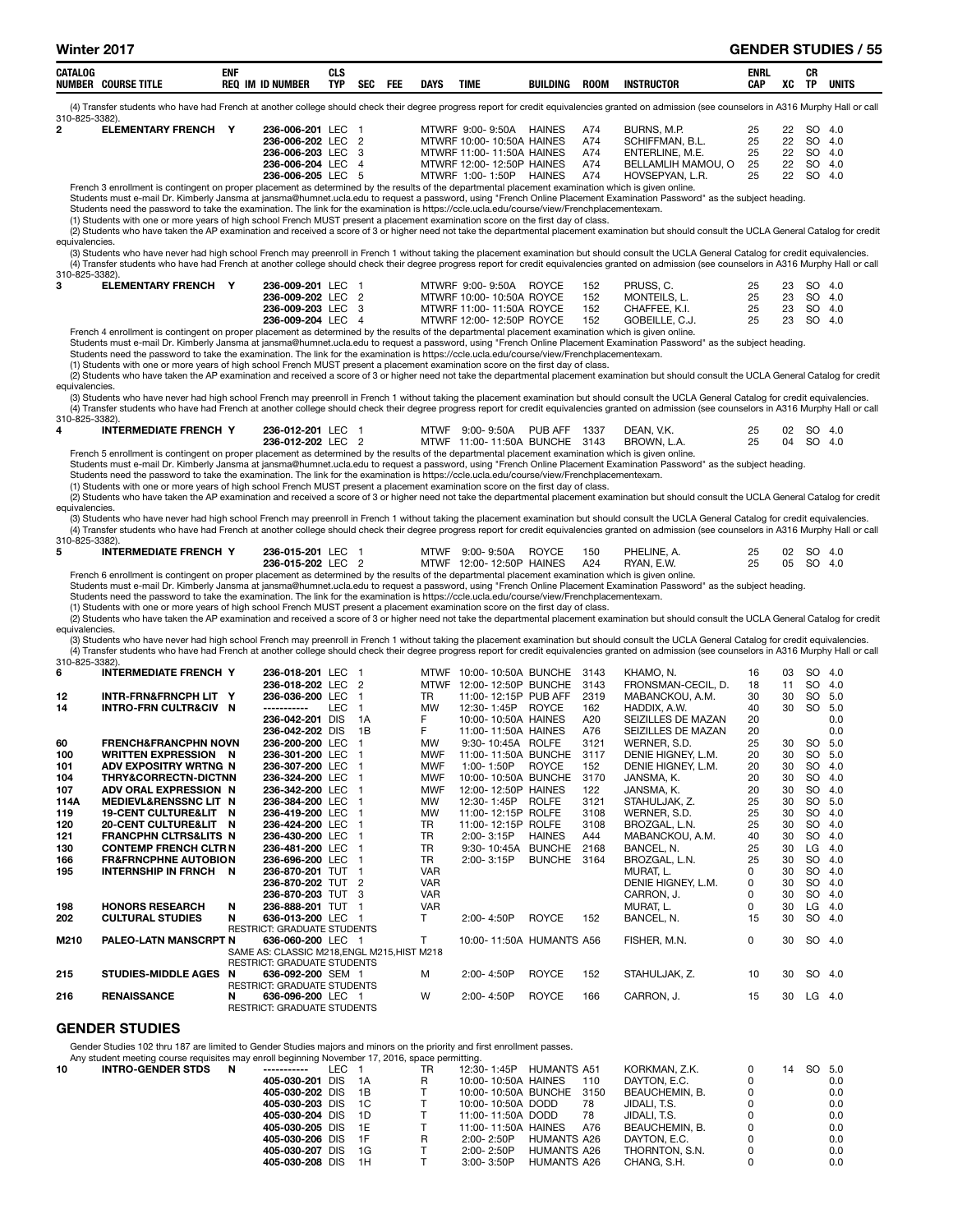# 56 / GENERAL EDUCATION CLUSTERS Winter 2017

| $\mathsf{T}$<br>405-030-209 DIS<br>11<br>2:00-2:50P<br><b>HAINES</b><br>A24<br>CHANG, S.H.<br>0<br>0.0<br>405-030-210 DIS<br>R<br>10:00-10:50A PUB AFF<br>1234<br>THORNTON, S.N.<br>0<br>0.0<br>- 1J<br>19<br>FIAT LUX FRSHMN SEM N<br>405-057-201 SEM 1<br>R<br>10:00-12:50P BUNCHE 2173<br>0<br>30<br>PN 1.0<br>RAZACK, S.H.<br>RESTRICT: UNDERGRADUATE STUDENTS ONLY<br>Gender 19, seminar 1: Anti-Muslim Racism<br>99<br><b>STUDENT RSRCH PRGRMN</b><br>405-297-201 TUT 1<br>VAR<br>LEE, R.C.<br>0<br>30<br>PN 1.0-2.0<br>405-297-202 TUT 2<br><b>VAR</b><br>WILLIAMS, J.A.<br>PN 1.0-2.0<br>0<br>30<br><b>KNOWLEDGE</b><br>405-318-200 LEC<br><b>MW</b><br>12:30-1:45P<br><b>BROAD</b><br>2100A<br>BASARUDIN, A.<br>60<br>30<br>SO 4.0<br>103<br>N<br>- 1<br>RESTRICT: GENDER STUDIES MAJORS AND MINORS<br><b>DIVERSITY IN AGING</b><br>PUB AFF<br>$LG$ 4.0<br>M104C<br>N<br>405-327-200 LEC 1<br>MW<br>4:00-5:50P<br>1222<br>TORRES-GIL, F.M.<br>29<br>30<br>SAME AS: CHICANO M106B, GRNTLGY M104C, SOC WLF M104C<br>QUEER LIT AFTR 1970<br>$\overline{7}$<br>07<br>SO 5.0<br>405-333-200 LEC 1<br>MW<br>2:00-3:50P<br><b>HUMANTS A26</b><br>WILLIFORD, D.P.<br>M105C<br>N<br>SAME AS: ENGL M101C, LGBTQS M101C<br><b>STDS-WOMENS WRITING N</b><br>405-343-200 LEC 1<br><b>MW</b><br><b>ROYCE</b><br>164<br>10<br>SO 5.0<br>M107A<br>12:00-1:50P<br>STEPHAN, M.<br>05<br>SAME AS: ENGL M107A<br>Gender Studies M107A, lecture 1: British Women Writing Dangerous Women<br>STDS-GENDR&SEXUALTYN<br>TR<br>3126<br>30<br>SO 5.0<br>M107B<br>405-344-200 LEC 1<br>10:00-11:50A ROLFE<br>MCEACHERN, C.<br>10<br>SAME AS: ENGL M107B, LGBTQS M107B<br>Gender Studies M107B, lecture 1: Renaissance Woman and Her Daughters<br><b>HLNG&amp;RITL&amp;TRNS</b><br>405-558-200 LEC 1<br>TR<br><b>CM143</b><br>N<br>12:00-1:50P<br>KAUFMAN 153<br>SHORTER, D.D.<br>0<br>30<br>SO 4.0<br>SAME AS: WL ARTS CM140<br>RESTRICT: INSTRUCTOR CONSENT<br>FML VOICE-CNTMP LIT<br>R<br>1:00-3:50P<br><b>HUMANTS A48</b><br>2<br>SO 5.0<br><b>CM170</b><br>N<br>405-720-200 SEM 1<br>KING, K.C.<br>16<br>SAME AS: COM LIT CM170<br>RESTRICT: INSTRUCTOR CONSENT<br>A25<br>12<br>SO 4.0<br>M170C<br>WOMN-CHINA-1000-NOWN<br>405-723-200 LEC 1<br>TR<br>9:30-10:45A<br>HAINES<br>CHEUNG, R.Y.<br>20<br>SAME AS: HIST M170C<br>2:00-4:50P<br><b>ROYCE</b><br>156<br>0<br>30<br>SO 4.0<br>185<br><b>SPECIAL TOPICS</b><br>N<br>405-810-200 LEC 1<br>М<br>KORKMAN, Z.K.<br>Gender Studies 185, lecture 1: Gender, Culture, and Capitalism<br><b>PUB AFF</b><br>2270<br>30<br>SO 4.0<br>405-810-201 LEC<br>TR<br>12:30-1:45P<br>PENA, C.L.<br>50<br>- 2<br>Gender Studies 185, lecture 2: Women of Color in Social Movements<br>3:30-4:45P<br>PUB AFF<br>30<br>SO 4.0<br>405-810-202 LEC 3<br>MW<br>1246<br>ROBINSON, A.L.<br>35<br>Gender Studies 185, lecture 3: Theorizing Radical Future: Queer of Color Critique and Cultural Production<br>405-810-203 LEC<br>30<br>SO 4.0<br>MW<br>9:30-10:45A<br>HUMANTS 135<br>ERAI, M.F.<br>55<br>- 4<br>Gender Studies 185, lecture 4: Sporting Bodies<br>405-810-204 LEC 5<br>PUB AFF<br>30<br>SO 4.0<br>MW<br>2:00-3:15P<br>1246<br>SANTOS, S.D.<br>60<br>Gender Studies 185, lecture 5: Gender and Globalization<br>PUB AFF<br>2214<br>SO 4.0<br>405-810-205 LEC 6<br>TR<br>$3:30 - 4:45P$<br>CLAIR, K.S.<br>50<br>30<br>Gender Studies 185, lecture 6: Performing Health: Transnational Perspectives<br><b>SENIOR RESEARCH SEM N</b><br>W<br><b>BUNCHE</b><br>2174<br>30<br>$LG$ 4.0<br>187<br>405-822-200 SEM 1<br>11:00-1:50P<br>MARCHANT, E.A.<br>0<br>RESTRICT: DEPARTMENT CONSENT<br>405-822-201 SEM 2<br><b>ROYCE</b><br>152<br>0<br>$LG$ 4.0<br>R<br>1:00-3:50P<br>ERAI, M.F.<br>30<br>RESTRICT: DEPARTMENT CONSENT<br><b>ROLFE</b><br>0<br>LG<br>405-822-203 SEM 3<br>2:00-4:50P<br>3115<br>RAZACK, S.H.<br>08<br>- 4.0<br>м<br>RESTRICT: DEPARTMENT CONSENT<br>188SA<br><b>INDIV STD FOR USIE</b><br>405-832-200 TUT 1<br><b>UNSCHED</b><br>LG<br>N<br>ERAI, M.F.<br>30<br>1.0<br>1<br><b>188SB</b><br><b>INDIV STD FOR USIE</b><br>N<br>405-833-201 TUT 1<br><b>UNSCHED</b><br>0<br>30<br>$LG$ 1.0<br>ERAI, M.F.<br>RESTRICT: INSTRUCTOR CONSENT<br>189HC<br><b>HONORS CONTRACTS</b><br>VAR<br>0<br>$LG$ 1.0<br>N<br>405-835-201 TUT 1<br>CLAIR, K.S.<br>30<br><b>INTERNSHIP</b><br>0<br>SO 2.0/4.0<br>195<br>N<br>405-870-201 TUT 1<br>VAR<br>ERAI, M.F.<br>30<br>0<br>30<br>$LG$ 4.0<br>197<br><b>INDIVIDUAL STUDIES</b><br>N<br>405-882-201 TUT<br>$\overline{1}$<br>VAR<br>ERAI, M.F.<br>405-882-202 TUT<br>VAR<br>0<br>LG<br>4.0<br>$\overline{c}$<br>HONG, K.<br>30<br>405-882-203 TUT<br>3<br>VAR<br>0<br>30<br>LG<br>4.0<br>HALEY, S.<br>405-889-201 TUT<br>VAR<br>0<br>30<br>4.0<br>198B<br><b>HONORS RESEARCH</b><br>N<br>$\mathbf{1}$<br>HALEY, S.<br>405-889-202 TUT<br>$\overline{2}$<br>VAR<br>0<br>30<br>4.0<br>DUBOIS, E.C.<br><b>VAR</b><br>0<br>30<br>405-889-203 TUT<br>3<br>WILLIAMS, J.A.<br>4.0<br>405-889-204 TUT<br>VAR<br>0<br>30<br>4.0<br>$\overline{4}$<br>HONG, K.<br><b>KEY THEORIES&amp;CNCPTS N</b><br>805-013-200 LEC<br>W<br>2125<br>16<br>30<br>LG<br>202<br>$\overline{\mathbf{1}}$<br>9:00-11:50A ROLFE<br>WILLIAMS, J.A.<br>- 4.0<br>RESTRICT: GENDER STUDIES GRADUATE STUDENTS<br>205<br><b>ROLFE</b><br>SUBFIELDS-GNDR STDS N<br>805-031-200 SEM 1<br>W<br>1:00-3:50P<br>3120<br>FINCH, A.<br>12<br>$LG$ 4.0<br>06<br>RESTRICT: GENDER STUDIES GRADUATE STUDENTS<br>Gender 205, seminar 1: Black Feminist Epistemology<br>CM243 HLNG&RITL&TRNS<br>KAUFMAN 153<br>SO 4.0<br>805-258-200 LEC 1<br>TR<br>12:00-1:50P<br>SHORTER, D.D.<br>0<br>30<br>N<br>SAME AS: WL ARTS CM240<br><b>RESTRICT: INSTRUCTOR CONSENT</b><br>W<br>5<br>SO 4.0<br>M253A<br>SEM CUR PROB CMP ED N<br>805-318-200 SEM 1<br>$9:00 - 12:50P$<br>MELNITZ 2586B<br>KELLNER, D.M.<br>30<br>SAME AS: EDUC M253A<br><b>GENERAL EDUCATION CLUSTERS</b><br>For GE Clusters M1B, lecture 1, there will be one MANDATORY midterm examination from 6:30 to 8 p.m. Wednesday, February 15, 2017.<br><b>FOOD-ENVIRON&amp;SUST</b><br>MWF<br>11:00-11:50A DODD<br>M1B<br>Y<br>-----------<br>LEC 1<br>168<br>11 LG 6.0<br>121<br>JAY, J.A.<br>SAME AS: ENVIRON M1B<br>RESTRICT: FIRST-YEAR FRESHMEN ONLY<br>F<br><b>COVEL</b><br>210<br>0.0<br>226-005-201 DIS<br>1A<br>2:00-3:50P<br>SHABANI SAMGH ABAD<br>21<br>F<br><b>COVEL</b><br>SHABANI SAMGH ABAD<br>226-005-202 DIS<br>1B<br>4:00-5:50P<br>210<br>21<br>0.0<br>226-005-203 DIS<br>$\mathsf{T}$<br>10:00-11:50A PUB AFF<br>FENT, A.M.<br>1C<br>1343<br>21<br>0.0<br>226-005-204 DIS<br>$\mathsf{T}$<br>PUB AFF<br>FENT, A.M.<br>1D<br>12:00-1:50P<br>1343<br>21<br>0.0<br>226-005-205 DIS<br>1E<br>W<br>PUB AFF<br>1343<br>COOKE, A.C.<br>21<br>2:00-3:50P<br>0.0<br>226-005-206 DIS<br>1F<br>W<br>PUB AFF<br>1343<br>COOKE, A.C.<br>21<br>4:00-5:50P<br>0.0<br>226-005-207 DIS<br>R<br>10:00-11:50A PUB AFF<br>1343<br>THOMSON, M.J.<br>21<br>1G<br>0.0<br>226-005-208 DIS<br>R<br>12:00-1:50P<br>PUB AFF<br>1343<br>THOMSON, M.J.<br>1H<br>21<br>0.0<br><b>INTERRCL DYNAMCS-US Y</b><br>LEC<br>12:30-1:45P<br>DE NEVE<br>P350<br>ORTIZ, V.<br>252<br>14 LG 6.0<br>20B<br>-----------<br>$\overline{1}$<br>TR<br>RESTRICT: FIRST-YEAR FRESHMEN ONLY<br>т<br>2:00-3:50P<br><b>COVEL</b><br>0.0<br>226-061-201 DIS<br>210<br>GARCIA, R.<br>16<br>1A<br>$\mathsf{T}$<br><b>COVEL</b><br>210<br>GARCIA, R.<br>226-061-202 DIS<br>1B<br>4:00-5:50P<br>16<br>0.0<br>226-061-203 DIS<br>$\mathsf{T}$<br><b>COVEL</b><br>218<br>VALLE, A.J.<br>1C<br>2:00-3:50P<br>16<br>0.0<br>$\mathsf{T}$<br><b>COVEL</b><br>218<br>VALLE, A.J.<br>226-061-204 DIS<br>1D<br>4:00-5:50P<br>16<br>0.0<br>226-061-205 DIS<br>1E<br>W<br>10:00-11:50A PUB AFF<br>1343<br>BENDER, C.T.<br>16<br>0.0<br>1F<br>W<br><b>PUB AFF</b><br>1343<br>BENDER, C.T.<br>226-061-206 DIS<br>12:00-1:50P<br>16<br>0.0<br><b>COVEL</b><br>226-061-207 DIS<br>1G<br>W<br>2:00-3:50P<br>210<br>PARTIDA, B.<br>16<br>0.0<br>1H<br>W<br><b>COVEL</b><br>225<br>226-061-208 DIS<br>2:00-3:50P<br>STEWART, J.L.<br>16<br>0.0<br>225<br>10:00-11:50A COVEL<br>PARTIDA, B.<br>226-061-209 DIS<br>11<br>W<br>0.0<br>16<br>226-061-210 DIS<br>12:00-1:50P | CATALOG | <b>NUMBER COURSE TITLE</b> | ENF | <b>REQ IM ID NUMBER</b> | <b>CLS</b><br><b>TYP</b> | SEC | <b>FEE</b> | <b>DAYS</b> | <b>TIME</b> | BUILDING | <b>ROOM</b> | <b>INSTRUCTOR</b> | <b>ENRL</b><br>CAP | XC | CR<br>ΤP | <b>UNITS</b> |
|-----------------------------------------------------------------------------------------------------------------------------------------------------------------------------------------------------------------------------------------------------------------------------------------------------------------------------------------------------------------------------------------------------------------------------------------------------------------------------------------------------------------------------------------------------------------------------------------------------------------------------------------------------------------------------------------------------------------------------------------------------------------------------------------------------------------------------------------------------------------------------------------------------------------------------------------------------------------------------------------------------------------------------------------------------------------------------------------------------------------------------------------------------------------------------------------------------------------------------------------------------------------------------------------------------------------------------------------------------------------------------------------------------------------------------------------------------------------------------------------------------------------------------------------------------------------------------------------------------------------------------------------------------------------------------------------------------------------------------------------------------------------------------------------------------------------------------------------------------------------------------------------------------------------------------------------------------------------------------------------------------------------------------------------------------------------------------------------------------------------------------------------------------------------------------------------------------------------------------------------------------------------------------------------------------------------------------------------------------------------------------------------------------------------------------------------------------------------------------------------------------------------------------------------------------------------------------------------------------------------------------------------------------------------------------------------------------------------------------------------------------------------------------------------------------------------------------------------------------------------------------------------------------------------------------------------------------------------------------------------------------------------------------------------------------------------------------------------------------------------------------------------------------------------------------------------------------------------------------------------------------------------------------------------------------------------------------------------------------------------------------------------------------------------------------------------------------------------------------------------------------------------------------------------------------------------------------------------------------------------------------------------------------------------------------------------------------------------------------------------------------------------------------------------------------------------------------------------------------------------------------------------------------------------------------------------------------------------------------------------------------------------------------------------------------------------------------------------------------------------------------------------------------------------------------------------------------------------------------------------------------------------------------------------------------------------------------------------------------------------------------------------------------------------------------------------------------------------------------------------------------------------------------------------------------------------------------------------------------------------------------------------------------------------------------------------------------------------------------------------------------------------------------------------------------------------------------------------------------------------------------------------------------------------------------------------------------------------------------------------------------------------------------------------------------------------------------------------------------------------------------------------------------------------------------------------------------------------------------------------------------------------------------------------------------------------------------------------------------------------------------------------------------------------------------------------------------------------------------------------------------------------------------------------------------------------------------------------------------------------------------------------------------------------------------------------------------------------------------------------------------------------------------------------------------------------------------------------------------------------------------------------------------------------------------------------------------------------------------------------------------------------------------------------------------------------------------------------------------------------------------------------------------------------------------------------------------------------------------------------------------------------------------------------------------------------------------------------------------------------------------------------------------------------------------------------------------------------------------------------------------------------------------------------------------------------------------------------------------------------------------------------------------------------------------------------------------------------------------------------------------------------------------------------------------------------------------------------------------------------------------------------------------------------------------------------------------------------------------------------------------------------------------------------------------------------------------------------------------------------------------------------------------------------------------------------------------------------------------------------------------------------------------------------------------------------------------------------------------------------------------------------------------------------------------------------------------------------------------------------------------------------------------------------------------------------------------------------------------------------------------------------------------------------------------------------------------------------------------------------------------------------------------------------------------------------------------------------------------------------------------------------------------------------------------------------------------------------------------------------------------------------------------------------------------------------------------------------------------------------------------------------------------------------------------------------------------|---------|----------------------------|-----|-------------------------|--------------------------|-----|------------|-------------|-------------|----------|-------------|-------------------|--------------------|----|----------|--------------|
|                                                                                                                                                                                                                                                                                                                                                                                                                                                                                                                                                                                                                                                                                                                                                                                                                                                                                                                                                                                                                                                                                                                                                                                                                                                                                                                                                                                                                                                                                                                                                                                                                                                                                                                                                                                                                                                                                                                                                                                                                                                                                                                                                                                                                                                                                                                                                                                                                                                                                                                                                                                                                                                                                                                                                                                                                                                                                                                                                                                                                                                                                                                                                                                                                                                                                                                                                                                                                                                                                                                                                                                                                                                                                                                                                                                                                                                                                                                                                                                                                                                                                                                                                                                                                                                                                                                                                                                                                                                                                                                                                                                                                                                                                                                                                                                                                                                                                                                                                                                                                                                                                                                                                                                                                                                                                                                                                                                                                                                                                                                                                                                                                                                                                                                                                                                                                                                                                                                                                                                                                                                                                                                                                                                                                                                                                                                                                                                                                                                                                                                                                                                                                                                                                                                                                                                                                                                                                                                                                                                                                                                                                                                                                                                                                                                                                                                                                                                                                                                                                                                                                                                                                                                                                                                                                                                                                                                                                                                                                                                                                                                                                                                                                                                                     |         |                            |     |                         |                          |     |            |             |             |          |             |                   |                    |    |          |              |
|                                                                                                                                                                                                                                                                                                                                                                                                                                                                                                                                                                                                                                                                                                                                                                                                                                                                                                                                                                                                                                                                                                                                                                                                                                                                                                                                                                                                                                                                                                                                                                                                                                                                                                                                                                                                                                                                                                                                                                                                                                                                                                                                                                                                                                                                                                                                                                                                                                                                                                                                                                                                                                                                                                                                                                                                                                                                                                                                                                                                                                                                                                                                                                                                                                                                                                                                                                                                                                                                                                                                                                                                                                                                                                                                                                                                                                                                                                                                                                                                                                                                                                                                                                                                                                                                                                                                                                                                                                                                                                                                                                                                                                                                                                                                                                                                                                                                                                                                                                                                                                                                                                                                                                                                                                                                                                                                                                                                                                                                                                                                                                                                                                                                                                                                                                                                                                                                                                                                                                                                                                                                                                                                                                                                                                                                                                                                                                                                                                                                                                                                                                                                                                                                                                                                                                                                                                                                                                                                                                                                                                                                                                                                                                                                                                                                                                                                                                                                                                                                                                                                                                                                                                                                                                                                                                                                                                                                                                                                                                                                                                                                                                                                                                                                     |         |                            |     |                         |                          |     |            |             |             |          |             |                   |                    |    |          |              |
|                                                                                                                                                                                                                                                                                                                                                                                                                                                                                                                                                                                                                                                                                                                                                                                                                                                                                                                                                                                                                                                                                                                                                                                                                                                                                                                                                                                                                                                                                                                                                                                                                                                                                                                                                                                                                                                                                                                                                                                                                                                                                                                                                                                                                                                                                                                                                                                                                                                                                                                                                                                                                                                                                                                                                                                                                                                                                                                                                                                                                                                                                                                                                                                                                                                                                                                                                                                                                                                                                                                                                                                                                                                                                                                                                                                                                                                                                                                                                                                                                                                                                                                                                                                                                                                                                                                                                                                                                                                                                                                                                                                                                                                                                                                                                                                                                                                                                                                                                                                                                                                                                                                                                                                                                                                                                                                                                                                                                                                                                                                                                                                                                                                                                                                                                                                                                                                                                                                                                                                                                                                                                                                                                                                                                                                                                                                                                                                                                                                                                                                                                                                                                                                                                                                                                                                                                                                                                                                                                                                                                                                                                                                                                                                                                                                                                                                                                                                                                                                                                                                                                                                                                                                                                                                                                                                                                                                                                                                                                                                                                                                                                                                                                                                                     |         |                            |     |                         |                          |     |            |             |             |          |             |                   |                    |    |          |              |
|                                                                                                                                                                                                                                                                                                                                                                                                                                                                                                                                                                                                                                                                                                                                                                                                                                                                                                                                                                                                                                                                                                                                                                                                                                                                                                                                                                                                                                                                                                                                                                                                                                                                                                                                                                                                                                                                                                                                                                                                                                                                                                                                                                                                                                                                                                                                                                                                                                                                                                                                                                                                                                                                                                                                                                                                                                                                                                                                                                                                                                                                                                                                                                                                                                                                                                                                                                                                                                                                                                                                                                                                                                                                                                                                                                                                                                                                                                                                                                                                                                                                                                                                                                                                                                                                                                                                                                                                                                                                                                                                                                                                                                                                                                                                                                                                                                                                                                                                                                                                                                                                                                                                                                                                                                                                                                                                                                                                                                                                                                                                                                                                                                                                                                                                                                                                                                                                                                                                                                                                                                                                                                                                                                                                                                                                                                                                                                                                                                                                                                                                                                                                                                                                                                                                                                                                                                                                                                                                                                                                                                                                                                                                                                                                                                                                                                                                                                                                                                                                                                                                                                                                                                                                                                                                                                                                                                                                                                                                                                                                                                                                                                                                                                                                     |         |                            |     |                         |                          |     |            |             |             |          |             |                   |                    |    |          |              |
|                                                                                                                                                                                                                                                                                                                                                                                                                                                                                                                                                                                                                                                                                                                                                                                                                                                                                                                                                                                                                                                                                                                                                                                                                                                                                                                                                                                                                                                                                                                                                                                                                                                                                                                                                                                                                                                                                                                                                                                                                                                                                                                                                                                                                                                                                                                                                                                                                                                                                                                                                                                                                                                                                                                                                                                                                                                                                                                                                                                                                                                                                                                                                                                                                                                                                                                                                                                                                                                                                                                                                                                                                                                                                                                                                                                                                                                                                                                                                                                                                                                                                                                                                                                                                                                                                                                                                                                                                                                                                                                                                                                                                                                                                                                                                                                                                                                                                                                                                                                                                                                                                                                                                                                                                                                                                                                                                                                                                                                                                                                                                                                                                                                                                                                                                                                                                                                                                                                                                                                                                                                                                                                                                                                                                                                                                                                                                                                                                                                                                                                                                                                                                                                                                                                                                                                                                                                                                                                                                                                                                                                                                                                                                                                                                                                                                                                                                                                                                                                                                                                                                                                                                                                                                                                                                                                                                                                                                                                                                                                                                                                                                                                                                                                                     |         |                            |     |                         |                          |     |            |             |             |          |             |                   |                    |    |          |              |
|                                                                                                                                                                                                                                                                                                                                                                                                                                                                                                                                                                                                                                                                                                                                                                                                                                                                                                                                                                                                                                                                                                                                                                                                                                                                                                                                                                                                                                                                                                                                                                                                                                                                                                                                                                                                                                                                                                                                                                                                                                                                                                                                                                                                                                                                                                                                                                                                                                                                                                                                                                                                                                                                                                                                                                                                                                                                                                                                                                                                                                                                                                                                                                                                                                                                                                                                                                                                                                                                                                                                                                                                                                                                                                                                                                                                                                                                                                                                                                                                                                                                                                                                                                                                                                                                                                                                                                                                                                                                                                                                                                                                                                                                                                                                                                                                                                                                                                                                                                                                                                                                                                                                                                                                                                                                                                                                                                                                                                                                                                                                                                                                                                                                                                                                                                                                                                                                                                                                                                                                                                                                                                                                                                                                                                                                                                                                                                                                                                                                                                                                                                                                                                                                                                                                                                                                                                                                                                                                                                                                                                                                                                                                                                                                                                                                                                                                                                                                                                                                                                                                                                                                                                                                                                                                                                                                                                                                                                                                                                                                                                                                                                                                                                                                     |         |                            |     |                         |                          |     |            |             |             |          |             |                   |                    |    |          |              |
|                                                                                                                                                                                                                                                                                                                                                                                                                                                                                                                                                                                                                                                                                                                                                                                                                                                                                                                                                                                                                                                                                                                                                                                                                                                                                                                                                                                                                                                                                                                                                                                                                                                                                                                                                                                                                                                                                                                                                                                                                                                                                                                                                                                                                                                                                                                                                                                                                                                                                                                                                                                                                                                                                                                                                                                                                                                                                                                                                                                                                                                                                                                                                                                                                                                                                                                                                                                                                                                                                                                                                                                                                                                                                                                                                                                                                                                                                                                                                                                                                                                                                                                                                                                                                                                                                                                                                                                                                                                                                                                                                                                                                                                                                                                                                                                                                                                                                                                                                                                                                                                                                                                                                                                                                                                                                                                                                                                                                                                                                                                                                                                                                                                                                                                                                                                                                                                                                                                                                                                                                                                                                                                                                                                                                                                                                                                                                                                                                                                                                                                                                                                                                                                                                                                                                                                                                                                                                                                                                                                                                                                                                                                                                                                                                                                                                                                                                                                                                                                                                                                                                                                                                                                                                                                                                                                                                                                                                                                                                                                                                                                                                                                                                                                                     |         |                            |     |                         |                          |     |            |             |             |          |             |                   |                    |    |          |              |
|                                                                                                                                                                                                                                                                                                                                                                                                                                                                                                                                                                                                                                                                                                                                                                                                                                                                                                                                                                                                                                                                                                                                                                                                                                                                                                                                                                                                                                                                                                                                                                                                                                                                                                                                                                                                                                                                                                                                                                                                                                                                                                                                                                                                                                                                                                                                                                                                                                                                                                                                                                                                                                                                                                                                                                                                                                                                                                                                                                                                                                                                                                                                                                                                                                                                                                                                                                                                                                                                                                                                                                                                                                                                                                                                                                                                                                                                                                                                                                                                                                                                                                                                                                                                                                                                                                                                                                                                                                                                                                                                                                                                                                                                                                                                                                                                                                                                                                                                                                                                                                                                                                                                                                                                                                                                                                                                                                                                                                                                                                                                                                                                                                                                                                                                                                                                                                                                                                                                                                                                                                                                                                                                                                                                                                                                                                                                                                                                                                                                                                                                                                                                                                                                                                                                                                                                                                                                                                                                                                                                                                                                                                                                                                                                                                                                                                                                                                                                                                                                                                                                                                                                                                                                                                                                                                                                                                                                                                                                                                                                                                                                                                                                                                                                     |         |                            |     |                         |                          |     |            |             |             |          |             |                   |                    |    |          |              |
|                                                                                                                                                                                                                                                                                                                                                                                                                                                                                                                                                                                                                                                                                                                                                                                                                                                                                                                                                                                                                                                                                                                                                                                                                                                                                                                                                                                                                                                                                                                                                                                                                                                                                                                                                                                                                                                                                                                                                                                                                                                                                                                                                                                                                                                                                                                                                                                                                                                                                                                                                                                                                                                                                                                                                                                                                                                                                                                                                                                                                                                                                                                                                                                                                                                                                                                                                                                                                                                                                                                                                                                                                                                                                                                                                                                                                                                                                                                                                                                                                                                                                                                                                                                                                                                                                                                                                                                                                                                                                                                                                                                                                                                                                                                                                                                                                                                                                                                                                                                                                                                                                                                                                                                                                                                                                                                                                                                                                                                                                                                                                                                                                                                                                                                                                                                                                                                                                                                                                                                                                                                                                                                                                                                                                                                                                                                                                                                                                                                                                                                                                                                                                                                                                                                                                                                                                                                                                                                                                                                                                                                                                                                                                                                                                                                                                                                                                                                                                                                                                                                                                                                                                                                                                                                                                                                                                                                                                                                                                                                                                                                                                                                                                                                                     |         |                            |     |                         |                          |     |            |             |             |          |             |                   |                    |    |          |              |
|                                                                                                                                                                                                                                                                                                                                                                                                                                                                                                                                                                                                                                                                                                                                                                                                                                                                                                                                                                                                                                                                                                                                                                                                                                                                                                                                                                                                                                                                                                                                                                                                                                                                                                                                                                                                                                                                                                                                                                                                                                                                                                                                                                                                                                                                                                                                                                                                                                                                                                                                                                                                                                                                                                                                                                                                                                                                                                                                                                                                                                                                                                                                                                                                                                                                                                                                                                                                                                                                                                                                                                                                                                                                                                                                                                                                                                                                                                                                                                                                                                                                                                                                                                                                                                                                                                                                                                                                                                                                                                                                                                                                                                                                                                                                                                                                                                                                                                                                                                                                                                                                                                                                                                                                                                                                                                                                                                                                                                                                                                                                                                                                                                                                                                                                                                                                                                                                                                                                                                                                                                                                                                                                                                                                                                                                                                                                                                                                                                                                                                                                                                                                                                                                                                                                                                                                                                                                                                                                                                                                                                                                                                                                                                                                                                                                                                                                                                                                                                                                                                                                                                                                                                                                                                                                                                                                                                                                                                                                                                                                                                                                                                                                                                                                     |         |                            |     |                         |                          |     |            |             |             |          |             |                   |                    |    |          |              |
|                                                                                                                                                                                                                                                                                                                                                                                                                                                                                                                                                                                                                                                                                                                                                                                                                                                                                                                                                                                                                                                                                                                                                                                                                                                                                                                                                                                                                                                                                                                                                                                                                                                                                                                                                                                                                                                                                                                                                                                                                                                                                                                                                                                                                                                                                                                                                                                                                                                                                                                                                                                                                                                                                                                                                                                                                                                                                                                                                                                                                                                                                                                                                                                                                                                                                                                                                                                                                                                                                                                                                                                                                                                                                                                                                                                                                                                                                                                                                                                                                                                                                                                                                                                                                                                                                                                                                                                                                                                                                                                                                                                                                                                                                                                                                                                                                                                                                                                                                                                                                                                                                                                                                                                                                                                                                                                                                                                                                                                                                                                                                                                                                                                                                                                                                                                                                                                                                                                                                                                                                                                                                                                                                                                                                                                                                                                                                                                                                                                                                                                                                                                                                                                                                                                                                                                                                                                                                                                                                                                                                                                                                                                                                                                                                                                                                                                                                                                                                                                                                                                                                                                                                                                                                                                                                                                                                                                                                                                                                                                                                                                                                                                                                                                                     |         |                            |     |                         |                          |     |            |             |             |          |             |                   |                    |    |          |              |
|                                                                                                                                                                                                                                                                                                                                                                                                                                                                                                                                                                                                                                                                                                                                                                                                                                                                                                                                                                                                                                                                                                                                                                                                                                                                                                                                                                                                                                                                                                                                                                                                                                                                                                                                                                                                                                                                                                                                                                                                                                                                                                                                                                                                                                                                                                                                                                                                                                                                                                                                                                                                                                                                                                                                                                                                                                                                                                                                                                                                                                                                                                                                                                                                                                                                                                                                                                                                                                                                                                                                                                                                                                                                                                                                                                                                                                                                                                                                                                                                                                                                                                                                                                                                                                                                                                                                                                                                                                                                                                                                                                                                                                                                                                                                                                                                                                                                                                                                                                                                                                                                                                                                                                                                                                                                                                                                                                                                                                                                                                                                                                                                                                                                                                                                                                                                                                                                                                                                                                                                                                                                                                                                                                                                                                                                                                                                                                                                                                                                                                                                                                                                                                                                                                                                                                                                                                                                                                                                                                                                                                                                                                                                                                                                                                                                                                                                                                                                                                                                                                                                                                                                                                                                                                                                                                                                                                                                                                                                                                                                                                                                                                                                                                                                     |         |                            |     |                         |                          |     |            |             |             |          |             |                   |                    |    |          |              |
|                                                                                                                                                                                                                                                                                                                                                                                                                                                                                                                                                                                                                                                                                                                                                                                                                                                                                                                                                                                                                                                                                                                                                                                                                                                                                                                                                                                                                                                                                                                                                                                                                                                                                                                                                                                                                                                                                                                                                                                                                                                                                                                                                                                                                                                                                                                                                                                                                                                                                                                                                                                                                                                                                                                                                                                                                                                                                                                                                                                                                                                                                                                                                                                                                                                                                                                                                                                                                                                                                                                                                                                                                                                                                                                                                                                                                                                                                                                                                                                                                                                                                                                                                                                                                                                                                                                                                                                                                                                                                                                                                                                                                                                                                                                                                                                                                                                                                                                                                                                                                                                                                                                                                                                                                                                                                                                                                                                                                                                                                                                                                                                                                                                                                                                                                                                                                                                                                                                                                                                                                                                                                                                                                                                                                                                                                                                                                                                                                                                                                                                                                                                                                                                                                                                                                                                                                                                                                                                                                                                                                                                                                                                                                                                                                                                                                                                                                                                                                                                                                                                                                                                                                                                                                                                                                                                                                                                                                                                                                                                                                                                                                                                                                                                                     |         |                            |     |                         |                          |     |            |             |             |          |             |                   |                    |    |          |              |
|                                                                                                                                                                                                                                                                                                                                                                                                                                                                                                                                                                                                                                                                                                                                                                                                                                                                                                                                                                                                                                                                                                                                                                                                                                                                                                                                                                                                                                                                                                                                                                                                                                                                                                                                                                                                                                                                                                                                                                                                                                                                                                                                                                                                                                                                                                                                                                                                                                                                                                                                                                                                                                                                                                                                                                                                                                                                                                                                                                                                                                                                                                                                                                                                                                                                                                                                                                                                                                                                                                                                                                                                                                                                                                                                                                                                                                                                                                                                                                                                                                                                                                                                                                                                                                                                                                                                                                                                                                                                                                                                                                                                                                                                                                                                                                                                                                                                                                                                                                                                                                                                                                                                                                                                                                                                                                                                                                                                                                                                                                                                                                                                                                                                                                                                                                                                                                                                                                                                                                                                                                                                                                                                                                                                                                                                                                                                                                                                                                                                                                                                                                                                                                                                                                                                                                                                                                                                                                                                                                                                                                                                                                                                                                                                                                                                                                                                                                                                                                                                                                                                                                                                                                                                                                                                                                                                                                                                                                                                                                                                                                                                                                                                                                                                     |         |                            |     |                         |                          |     |            |             |             |          |             |                   |                    |    |          |              |
|                                                                                                                                                                                                                                                                                                                                                                                                                                                                                                                                                                                                                                                                                                                                                                                                                                                                                                                                                                                                                                                                                                                                                                                                                                                                                                                                                                                                                                                                                                                                                                                                                                                                                                                                                                                                                                                                                                                                                                                                                                                                                                                                                                                                                                                                                                                                                                                                                                                                                                                                                                                                                                                                                                                                                                                                                                                                                                                                                                                                                                                                                                                                                                                                                                                                                                                                                                                                                                                                                                                                                                                                                                                                                                                                                                                                                                                                                                                                                                                                                                                                                                                                                                                                                                                                                                                                                                                                                                                                                                                                                                                                                                                                                                                                                                                                                                                                                                                                                                                                                                                                                                                                                                                                                                                                                                                                                                                                                                                                                                                                                                                                                                                                                                                                                                                                                                                                                                                                                                                                                                                                                                                                                                                                                                                                                                                                                                                                                                                                                                                                                                                                                                                                                                                                                                                                                                                                                                                                                                                                                                                                                                                                                                                                                                                                                                                                                                                                                                                                                                                                                                                                                                                                                                                                                                                                                                                                                                                                                                                                                                                                                                                                                                                                     |         |                            |     |                         |                          |     |            |             |             |          |             |                   |                    |    |          |              |
|                                                                                                                                                                                                                                                                                                                                                                                                                                                                                                                                                                                                                                                                                                                                                                                                                                                                                                                                                                                                                                                                                                                                                                                                                                                                                                                                                                                                                                                                                                                                                                                                                                                                                                                                                                                                                                                                                                                                                                                                                                                                                                                                                                                                                                                                                                                                                                                                                                                                                                                                                                                                                                                                                                                                                                                                                                                                                                                                                                                                                                                                                                                                                                                                                                                                                                                                                                                                                                                                                                                                                                                                                                                                                                                                                                                                                                                                                                                                                                                                                                                                                                                                                                                                                                                                                                                                                                                                                                                                                                                                                                                                                                                                                                                                                                                                                                                                                                                                                                                                                                                                                                                                                                                                                                                                                                                                                                                                                                                                                                                                                                                                                                                                                                                                                                                                                                                                                                                                                                                                                                                                                                                                                                                                                                                                                                                                                                                                                                                                                                                                                                                                                                                                                                                                                                                                                                                                                                                                                                                                                                                                                                                                                                                                                                                                                                                                                                                                                                                                                                                                                                                                                                                                                                                                                                                                                                                                                                                                                                                                                                                                                                                                                                                                     |         |                            |     |                         |                          |     |            |             |             |          |             |                   |                    |    |          |              |
|                                                                                                                                                                                                                                                                                                                                                                                                                                                                                                                                                                                                                                                                                                                                                                                                                                                                                                                                                                                                                                                                                                                                                                                                                                                                                                                                                                                                                                                                                                                                                                                                                                                                                                                                                                                                                                                                                                                                                                                                                                                                                                                                                                                                                                                                                                                                                                                                                                                                                                                                                                                                                                                                                                                                                                                                                                                                                                                                                                                                                                                                                                                                                                                                                                                                                                                                                                                                                                                                                                                                                                                                                                                                                                                                                                                                                                                                                                                                                                                                                                                                                                                                                                                                                                                                                                                                                                                                                                                                                                                                                                                                                                                                                                                                                                                                                                                                                                                                                                                                                                                                                                                                                                                                                                                                                                                                                                                                                                                                                                                                                                                                                                                                                                                                                                                                                                                                                                                                                                                                                                                                                                                                                                                                                                                                                                                                                                                                                                                                                                                                                                                                                                                                                                                                                                                                                                                                                                                                                                                                                                                                                                                                                                                                                                                                                                                                                                                                                                                                                                                                                                                                                                                                                                                                                                                                                                                                                                                                                                                                                                                                                                                                                                                                     |         |                            |     |                         |                          |     |            |             |             |          |             |                   |                    |    |          |              |
|                                                                                                                                                                                                                                                                                                                                                                                                                                                                                                                                                                                                                                                                                                                                                                                                                                                                                                                                                                                                                                                                                                                                                                                                                                                                                                                                                                                                                                                                                                                                                                                                                                                                                                                                                                                                                                                                                                                                                                                                                                                                                                                                                                                                                                                                                                                                                                                                                                                                                                                                                                                                                                                                                                                                                                                                                                                                                                                                                                                                                                                                                                                                                                                                                                                                                                                                                                                                                                                                                                                                                                                                                                                                                                                                                                                                                                                                                                                                                                                                                                                                                                                                                                                                                                                                                                                                                                                                                                                                                                                                                                                                                                                                                                                                                                                                                                                                                                                                                                                                                                                                                                                                                                                                                                                                                                                                                                                                                                                                                                                                                                                                                                                                                                                                                                                                                                                                                                                                                                                                                                                                                                                                                                                                                                                                                                                                                                                                                                                                                                                                                                                                                                                                                                                                                                                                                                                                                                                                                                                                                                                                                                                                                                                                                                                                                                                                                                                                                                                                                                                                                                                                                                                                                                                                                                                                                                                                                                                                                                                                                                                                                                                                                                                                     |         |                            |     |                         |                          |     |            |             |             |          |             |                   |                    |    |          |              |
|                                                                                                                                                                                                                                                                                                                                                                                                                                                                                                                                                                                                                                                                                                                                                                                                                                                                                                                                                                                                                                                                                                                                                                                                                                                                                                                                                                                                                                                                                                                                                                                                                                                                                                                                                                                                                                                                                                                                                                                                                                                                                                                                                                                                                                                                                                                                                                                                                                                                                                                                                                                                                                                                                                                                                                                                                                                                                                                                                                                                                                                                                                                                                                                                                                                                                                                                                                                                                                                                                                                                                                                                                                                                                                                                                                                                                                                                                                                                                                                                                                                                                                                                                                                                                                                                                                                                                                                                                                                                                                                                                                                                                                                                                                                                                                                                                                                                                                                                                                                                                                                                                                                                                                                                                                                                                                                                                                                                                                                                                                                                                                                                                                                                                                                                                                                                                                                                                                                                                                                                                                                                                                                                                                                                                                                                                                                                                                                                                                                                                                                                                                                                                                                                                                                                                                                                                                                                                                                                                                                                                                                                                                                                                                                                                                                                                                                                                                                                                                                                                                                                                                                                                                                                                                                                                                                                                                                                                                                                                                                                                                                                                                                                                                                                     |         |                            |     |                         |                          |     |            |             |             |          |             |                   |                    |    |          |              |
|                                                                                                                                                                                                                                                                                                                                                                                                                                                                                                                                                                                                                                                                                                                                                                                                                                                                                                                                                                                                                                                                                                                                                                                                                                                                                                                                                                                                                                                                                                                                                                                                                                                                                                                                                                                                                                                                                                                                                                                                                                                                                                                                                                                                                                                                                                                                                                                                                                                                                                                                                                                                                                                                                                                                                                                                                                                                                                                                                                                                                                                                                                                                                                                                                                                                                                                                                                                                                                                                                                                                                                                                                                                                                                                                                                                                                                                                                                                                                                                                                                                                                                                                                                                                                                                                                                                                                                                                                                                                                                                                                                                                                                                                                                                                                                                                                                                                                                                                                                                                                                                                                                                                                                                                                                                                                                                                                                                                                                                                                                                                                                                                                                                                                                                                                                                                                                                                                                                                                                                                                                                                                                                                                                                                                                                                                                                                                                                                                                                                                                                                                                                                                                                                                                                                                                                                                                                                                                                                                                                                                                                                                                                                                                                                                                                                                                                                                                                                                                                                                                                                                                                                                                                                                                                                                                                                                                                                                                                                                                                                                                                                                                                                                                                                     |         |                            |     |                         |                          |     |            |             |             |          |             |                   |                    |    |          |              |
|                                                                                                                                                                                                                                                                                                                                                                                                                                                                                                                                                                                                                                                                                                                                                                                                                                                                                                                                                                                                                                                                                                                                                                                                                                                                                                                                                                                                                                                                                                                                                                                                                                                                                                                                                                                                                                                                                                                                                                                                                                                                                                                                                                                                                                                                                                                                                                                                                                                                                                                                                                                                                                                                                                                                                                                                                                                                                                                                                                                                                                                                                                                                                                                                                                                                                                                                                                                                                                                                                                                                                                                                                                                                                                                                                                                                                                                                                                                                                                                                                                                                                                                                                                                                                                                                                                                                                                                                                                                                                                                                                                                                                                                                                                                                                                                                                                                                                                                                                                                                                                                                                                                                                                                                                                                                                                                                                                                                                                                                                                                                                                                                                                                                                                                                                                                                                                                                                                                                                                                                                                                                                                                                                                                                                                                                                                                                                                                                                                                                                                                                                                                                                                                                                                                                                                                                                                                                                                                                                                                                                                                                                                                                                                                                                                                                                                                                                                                                                                                                                                                                                                                                                                                                                                                                                                                                                                                                                                                                                                                                                                                                                                                                                                                                     |         |                            |     |                         |                          |     |            |             |             |          |             |                   |                    |    |          |              |
|                                                                                                                                                                                                                                                                                                                                                                                                                                                                                                                                                                                                                                                                                                                                                                                                                                                                                                                                                                                                                                                                                                                                                                                                                                                                                                                                                                                                                                                                                                                                                                                                                                                                                                                                                                                                                                                                                                                                                                                                                                                                                                                                                                                                                                                                                                                                                                                                                                                                                                                                                                                                                                                                                                                                                                                                                                                                                                                                                                                                                                                                                                                                                                                                                                                                                                                                                                                                                                                                                                                                                                                                                                                                                                                                                                                                                                                                                                                                                                                                                                                                                                                                                                                                                                                                                                                                                                                                                                                                                                                                                                                                                                                                                                                                                                                                                                                                                                                                                                                                                                                                                                                                                                                                                                                                                                                                                                                                                                                                                                                                                                                                                                                                                                                                                                                                                                                                                                                                                                                                                                                                                                                                                                                                                                                                                                                                                                                                                                                                                                                                                                                                                                                                                                                                                                                                                                                                                                                                                                                                                                                                                                                                                                                                                                                                                                                                                                                                                                                                                                                                                                                                                                                                                                                                                                                                                                                                                                                                                                                                                                                                                                                                                                                                     |         |                            |     |                         |                          |     |            |             |             |          |             |                   |                    |    |          |              |
|                                                                                                                                                                                                                                                                                                                                                                                                                                                                                                                                                                                                                                                                                                                                                                                                                                                                                                                                                                                                                                                                                                                                                                                                                                                                                                                                                                                                                                                                                                                                                                                                                                                                                                                                                                                                                                                                                                                                                                                                                                                                                                                                                                                                                                                                                                                                                                                                                                                                                                                                                                                                                                                                                                                                                                                                                                                                                                                                                                                                                                                                                                                                                                                                                                                                                                                                                                                                                                                                                                                                                                                                                                                                                                                                                                                                                                                                                                                                                                                                                                                                                                                                                                                                                                                                                                                                                                                                                                                                                                                                                                                                                                                                                                                                                                                                                                                                                                                                                                                                                                                                                                                                                                                                                                                                                                                                                                                                                                                                                                                                                                                                                                                                                                                                                                                                                                                                                                                                                                                                                                                                                                                                                                                                                                                                                                                                                                                                                                                                                                                                                                                                                                                                                                                                                                                                                                                                                                                                                                                                                                                                                                                                                                                                                                                                                                                                                                                                                                                                                                                                                                                                                                                                                                                                                                                                                                                                                                                                                                                                                                                                                                                                                                                                     |         |                            |     |                         |                          |     |            |             |             |          |             |                   |                    |    |          |              |
|                                                                                                                                                                                                                                                                                                                                                                                                                                                                                                                                                                                                                                                                                                                                                                                                                                                                                                                                                                                                                                                                                                                                                                                                                                                                                                                                                                                                                                                                                                                                                                                                                                                                                                                                                                                                                                                                                                                                                                                                                                                                                                                                                                                                                                                                                                                                                                                                                                                                                                                                                                                                                                                                                                                                                                                                                                                                                                                                                                                                                                                                                                                                                                                                                                                                                                                                                                                                                                                                                                                                                                                                                                                                                                                                                                                                                                                                                                                                                                                                                                                                                                                                                                                                                                                                                                                                                                                                                                                                                                                                                                                                                                                                                                                                                                                                                                                                                                                                                                                                                                                                                                                                                                                                                                                                                                                                                                                                                                                                                                                                                                                                                                                                                                                                                                                                                                                                                                                                                                                                                                                                                                                                                                                                                                                                                                                                                                                                                                                                                                                                                                                                                                                                                                                                                                                                                                                                                                                                                                                                                                                                                                                                                                                                                                                                                                                                                                                                                                                                                                                                                                                                                                                                                                                                                                                                                                                                                                                                                                                                                                                                                                                                                                                                     |         |                            |     |                         |                          |     |            |             |             |          |             |                   |                    |    |          |              |
|                                                                                                                                                                                                                                                                                                                                                                                                                                                                                                                                                                                                                                                                                                                                                                                                                                                                                                                                                                                                                                                                                                                                                                                                                                                                                                                                                                                                                                                                                                                                                                                                                                                                                                                                                                                                                                                                                                                                                                                                                                                                                                                                                                                                                                                                                                                                                                                                                                                                                                                                                                                                                                                                                                                                                                                                                                                                                                                                                                                                                                                                                                                                                                                                                                                                                                                                                                                                                                                                                                                                                                                                                                                                                                                                                                                                                                                                                                                                                                                                                                                                                                                                                                                                                                                                                                                                                                                                                                                                                                                                                                                                                                                                                                                                                                                                                                                                                                                                                                                                                                                                                                                                                                                                                                                                                                                                                                                                                                                                                                                                                                                                                                                                                                                                                                                                                                                                                                                                                                                                                                                                                                                                                                                                                                                                                                                                                                                                                                                                                                                                                                                                                                                                                                                                                                                                                                                                                                                                                                                                                                                                                                                                                                                                                                                                                                                                                                                                                                                                                                                                                                                                                                                                                                                                                                                                                                                                                                                                                                                                                                                                                                                                                                                                     |         |                            |     |                         |                          |     |            |             |             |          |             |                   |                    |    |          |              |
|                                                                                                                                                                                                                                                                                                                                                                                                                                                                                                                                                                                                                                                                                                                                                                                                                                                                                                                                                                                                                                                                                                                                                                                                                                                                                                                                                                                                                                                                                                                                                                                                                                                                                                                                                                                                                                                                                                                                                                                                                                                                                                                                                                                                                                                                                                                                                                                                                                                                                                                                                                                                                                                                                                                                                                                                                                                                                                                                                                                                                                                                                                                                                                                                                                                                                                                                                                                                                                                                                                                                                                                                                                                                                                                                                                                                                                                                                                                                                                                                                                                                                                                                                                                                                                                                                                                                                                                                                                                                                                                                                                                                                                                                                                                                                                                                                                                                                                                                                                                                                                                                                                                                                                                                                                                                                                                                                                                                                                                                                                                                                                                                                                                                                                                                                                                                                                                                                                                                                                                                                                                                                                                                                                                                                                                                                                                                                                                                                                                                                                                                                                                                                                                                                                                                                                                                                                                                                                                                                                                                                                                                                                                                                                                                                                                                                                                                                                                                                                                                                                                                                                                                                                                                                                                                                                                                                                                                                                                                                                                                                                                                                                                                                                                                     |         |                            |     |                         |                          |     |            |             |             |          |             |                   |                    |    |          |              |
|                                                                                                                                                                                                                                                                                                                                                                                                                                                                                                                                                                                                                                                                                                                                                                                                                                                                                                                                                                                                                                                                                                                                                                                                                                                                                                                                                                                                                                                                                                                                                                                                                                                                                                                                                                                                                                                                                                                                                                                                                                                                                                                                                                                                                                                                                                                                                                                                                                                                                                                                                                                                                                                                                                                                                                                                                                                                                                                                                                                                                                                                                                                                                                                                                                                                                                                                                                                                                                                                                                                                                                                                                                                                                                                                                                                                                                                                                                                                                                                                                                                                                                                                                                                                                                                                                                                                                                                                                                                                                                                                                                                                                                                                                                                                                                                                                                                                                                                                                                                                                                                                                                                                                                                                                                                                                                                                                                                                                                                                                                                                                                                                                                                                                                                                                                                                                                                                                                                                                                                                                                                                                                                                                                                                                                                                                                                                                                                                                                                                                                                                                                                                                                                                                                                                                                                                                                                                                                                                                                                                                                                                                                                                                                                                                                                                                                                                                                                                                                                                                                                                                                                                                                                                                                                                                                                                                                                                                                                                                                                                                                                                                                                                                                                                     |         |                            |     |                         |                          |     |            |             |             |          |             |                   |                    |    |          |              |
|                                                                                                                                                                                                                                                                                                                                                                                                                                                                                                                                                                                                                                                                                                                                                                                                                                                                                                                                                                                                                                                                                                                                                                                                                                                                                                                                                                                                                                                                                                                                                                                                                                                                                                                                                                                                                                                                                                                                                                                                                                                                                                                                                                                                                                                                                                                                                                                                                                                                                                                                                                                                                                                                                                                                                                                                                                                                                                                                                                                                                                                                                                                                                                                                                                                                                                                                                                                                                                                                                                                                                                                                                                                                                                                                                                                                                                                                                                                                                                                                                                                                                                                                                                                                                                                                                                                                                                                                                                                                                                                                                                                                                                                                                                                                                                                                                                                                                                                                                                                                                                                                                                                                                                                                                                                                                                                                                                                                                                                                                                                                                                                                                                                                                                                                                                                                                                                                                                                                                                                                                                                                                                                                                                                                                                                                                                                                                                                                                                                                                                                                                                                                                                                                                                                                                                                                                                                                                                                                                                                                                                                                                                                                                                                                                                                                                                                                                                                                                                                                                                                                                                                                                                                                                                                                                                                                                                                                                                                                                                                                                                                                                                                                                                                                     |         |                            |     |                         |                          |     |            |             |             |          |             |                   |                    |    |          |              |
|                                                                                                                                                                                                                                                                                                                                                                                                                                                                                                                                                                                                                                                                                                                                                                                                                                                                                                                                                                                                                                                                                                                                                                                                                                                                                                                                                                                                                                                                                                                                                                                                                                                                                                                                                                                                                                                                                                                                                                                                                                                                                                                                                                                                                                                                                                                                                                                                                                                                                                                                                                                                                                                                                                                                                                                                                                                                                                                                                                                                                                                                                                                                                                                                                                                                                                                                                                                                                                                                                                                                                                                                                                                                                                                                                                                                                                                                                                                                                                                                                                                                                                                                                                                                                                                                                                                                                                                                                                                                                                                                                                                                                                                                                                                                                                                                                                                                                                                                                                                                                                                                                                                                                                                                                                                                                                                                                                                                                                                                                                                                                                                                                                                                                                                                                                                                                                                                                                                                                                                                                                                                                                                                                                                                                                                                                                                                                                                                                                                                                                                                                                                                                                                                                                                                                                                                                                                                                                                                                                                                                                                                                                                                                                                                                                                                                                                                                                                                                                                                                                                                                                                                                                                                                                                                                                                                                                                                                                                                                                                                                                                                                                                                                                                                     |         |                            |     |                         |                          |     |            |             |             |          |             |                   |                    |    |          |              |
|                                                                                                                                                                                                                                                                                                                                                                                                                                                                                                                                                                                                                                                                                                                                                                                                                                                                                                                                                                                                                                                                                                                                                                                                                                                                                                                                                                                                                                                                                                                                                                                                                                                                                                                                                                                                                                                                                                                                                                                                                                                                                                                                                                                                                                                                                                                                                                                                                                                                                                                                                                                                                                                                                                                                                                                                                                                                                                                                                                                                                                                                                                                                                                                                                                                                                                                                                                                                                                                                                                                                                                                                                                                                                                                                                                                                                                                                                                                                                                                                                                                                                                                                                                                                                                                                                                                                                                                                                                                                                                                                                                                                                                                                                                                                                                                                                                                                                                                                                                                                                                                                                                                                                                                                                                                                                                                                                                                                                                                                                                                                                                                                                                                                                                                                                                                                                                                                                                                                                                                                                                                                                                                                                                                                                                                                                                                                                                                                                                                                                                                                                                                                                                                                                                                                                                                                                                                                                                                                                                                                                                                                                                                                                                                                                                                                                                                                                                                                                                                                                                                                                                                                                                                                                                                                                                                                                                                                                                                                                                                                                                                                                                                                                                                                     |         |                            |     |                         |                          |     |            |             |             |          |             |                   |                    |    |          |              |
|                                                                                                                                                                                                                                                                                                                                                                                                                                                                                                                                                                                                                                                                                                                                                                                                                                                                                                                                                                                                                                                                                                                                                                                                                                                                                                                                                                                                                                                                                                                                                                                                                                                                                                                                                                                                                                                                                                                                                                                                                                                                                                                                                                                                                                                                                                                                                                                                                                                                                                                                                                                                                                                                                                                                                                                                                                                                                                                                                                                                                                                                                                                                                                                                                                                                                                                                                                                                                                                                                                                                                                                                                                                                                                                                                                                                                                                                                                                                                                                                                                                                                                                                                                                                                                                                                                                                                                                                                                                                                                                                                                                                                                                                                                                                                                                                                                                                                                                                                                                                                                                                                                                                                                                                                                                                                                                                                                                                                                                                                                                                                                                                                                                                                                                                                                                                                                                                                                                                                                                                                                                                                                                                                                                                                                                                                                                                                                                                                                                                                                                                                                                                                                                                                                                                                                                                                                                                                                                                                                                                                                                                                                                                                                                                                                                                                                                                                                                                                                                                                                                                                                                                                                                                                                                                                                                                                                                                                                                                                                                                                                                                                                                                                                                                     |         |                            |     |                         |                          |     |            |             |             |          |             |                   |                    |    |          |              |
|                                                                                                                                                                                                                                                                                                                                                                                                                                                                                                                                                                                                                                                                                                                                                                                                                                                                                                                                                                                                                                                                                                                                                                                                                                                                                                                                                                                                                                                                                                                                                                                                                                                                                                                                                                                                                                                                                                                                                                                                                                                                                                                                                                                                                                                                                                                                                                                                                                                                                                                                                                                                                                                                                                                                                                                                                                                                                                                                                                                                                                                                                                                                                                                                                                                                                                                                                                                                                                                                                                                                                                                                                                                                                                                                                                                                                                                                                                                                                                                                                                                                                                                                                                                                                                                                                                                                                                                                                                                                                                                                                                                                                                                                                                                                                                                                                                                                                                                                                                                                                                                                                                                                                                                                                                                                                                                                                                                                                                                                                                                                                                                                                                                                                                                                                                                                                                                                                                                                                                                                                                                                                                                                                                                                                                                                                                                                                                                                                                                                                                                                                                                                                                                                                                                                                                                                                                                                                                                                                                                                                                                                                                                                                                                                                                                                                                                                                                                                                                                                                                                                                                                                                                                                                                                                                                                                                                                                                                                                                                                                                                                                                                                                                                                                     |         |                            |     |                         |                          |     |            |             |             |          |             |                   |                    |    |          |              |
|                                                                                                                                                                                                                                                                                                                                                                                                                                                                                                                                                                                                                                                                                                                                                                                                                                                                                                                                                                                                                                                                                                                                                                                                                                                                                                                                                                                                                                                                                                                                                                                                                                                                                                                                                                                                                                                                                                                                                                                                                                                                                                                                                                                                                                                                                                                                                                                                                                                                                                                                                                                                                                                                                                                                                                                                                                                                                                                                                                                                                                                                                                                                                                                                                                                                                                                                                                                                                                                                                                                                                                                                                                                                                                                                                                                                                                                                                                                                                                                                                                                                                                                                                                                                                                                                                                                                                                                                                                                                                                                                                                                                                                                                                                                                                                                                                                                                                                                                                                                                                                                                                                                                                                                                                                                                                                                                                                                                                                                                                                                                                                                                                                                                                                                                                                                                                                                                                                                                                                                                                                                                                                                                                                                                                                                                                                                                                                                                                                                                                                                                                                                                                                                                                                                                                                                                                                                                                                                                                                                                                                                                                                                                                                                                                                                                                                                                                                                                                                                                                                                                                                                                                                                                                                                                                                                                                                                                                                                                                                                                                                                                                                                                                                                                     |         |                            |     |                         |                          |     |            |             |             |          |             |                   |                    |    |          |              |
|                                                                                                                                                                                                                                                                                                                                                                                                                                                                                                                                                                                                                                                                                                                                                                                                                                                                                                                                                                                                                                                                                                                                                                                                                                                                                                                                                                                                                                                                                                                                                                                                                                                                                                                                                                                                                                                                                                                                                                                                                                                                                                                                                                                                                                                                                                                                                                                                                                                                                                                                                                                                                                                                                                                                                                                                                                                                                                                                                                                                                                                                                                                                                                                                                                                                                                                                                                                                                                                                                                                                                                                                                                                                                                                                                                                                                                                                                                                                                                                                                                                                                                                                                                                                                                                                                                                                                                                                                                                                                                                                                                                                                                                                                                                                                                                                                                                                                                                                                                                                                                                                                                                                                                                                                                                                                                                                                                                                                                                                                                                                                                                                                                                                                                                                                                                                                                                                                                                                                                                                                                                                                                                                                                                                                                                                                                                                                                                                                                                                                                                                                                                                                                                                                                                                                                                                                                                                                                                                                                                                                                                                                                                                                                                                                                                                                                                                                                                                                                                                                                                                                                                                                                                                                                                                                                                                                                                                                                                                                                                                                                                                                                                                                                                                     |         |                            |     |                         |                          |     |            |             |             |          |             |                   |                    |    |          |              |
|                                                                                                                                                                                                                                                                                                                                                                                                                                                                                                                                                                                                                                                                                                                                                                                                                                                                                                                                                                                                                                                                                                                                                                                                                                                                                                                                                                                                                                                                                                                                                                                                                                                                                                                                                                                                                                                                                                                                                                                                                                                                                                                                                                                                                                                                                                                                                                                                                                                                                                                                                                                                                                                                                                                                                                                                                                                                                                                                                                                                                                                                                                                                                                                                                                                                                                                                                                                                                                                                                                                                                                                                                                                                                                                                                                                                                                                                                                                                                                                                                                                                                                                                                                                                                                                                                                                                                                                                                                                                                                                                                                                                                                                                                                                                                                                                                                                                                                                                                                                                                                                                                                                                                                                                                                                                                                                                                                                                                                                                                                                                                                                                                                                                                                                                                                                                                                                                                                                                                                                                                                                                                                                                                                                                                                                                                                                                                                                                                                                                                                                                                                                                                                                                                                                                                                                                                                                                                                                                                                                                                                                                                                                                                                                                                                                                                                                                                                                                                                                                                                                                                                                                                                                                                                                                                                                                                                                                                                                                                                                                                                                                                                                                                                                                     |         |                            |     |                         |                          |     |            |             |             |          |             |                   |                    |    |          |              |
|                                                                                                                                                                                                                                                                                                                                                                                                                                                                                                                                                                                                                                                                                                                                                                                                                                                                                                                                                                                                                                                                                                                                                                                                                                                                                                                                                                                                                                                                                                                                                                                                                                                                                                                                                                                                                                                                                                                                                                                                                                                                                                                                                                                                                                                                                                                                                                                                                                                                                                                                                                                                                                                                                                                                                                                                                                                                                                                                                                                                                                                                                                                                                                                                                                                                                                                                                                                                                                                                                                                                                                                                                                                                                                                                                                                                                                                                                                                                                                                                                                                                                                                                                                                                                                                                                                                                                                                                                                                                                                                                                                                                                                                                                                                                                                                                                                                                                                                                                                                                                                                                                                                                                                                                                                                                                                                                                                                                                                                                                                                                                                                                                                                                                                                                                                                                                                                                                                                                                                                                                                                                                                                                                                                                                                                                                                                                                                                                                                                                                                                                                                                                                                                                                                                                                                                                                                                                                                                                                                                                                                                                                                                                                                                                                                                                                                                                                                                                                                                                                                                                                                                                                                                                                                                                                                                                                                                                                                                                                                                                                                                                                                                                                                                                     |         |                            |     |                         |                          |     |            |             |             |          |             |                   |                    |    |          |              |
|                                                                                                                                                                                                                                                                                                                                                                                                                                                                                                                                                                                                                                                                                                                                                                                                                                                                                                                                                                                                                                                                                                                                                                                                                                                                                                                                                                                                                                                                                                                                                                                                                                                                                                                                                                                                                                                                                                                                                                                                                                                                                                                                                                                                                                                                                                                                                                                                                                                                                                                                                                                                                                                                                                                                                                                                                                                                                                                                                                                                                                                                                                                                                                                                                                                                                                                                                                                                                                                                                                                                                                                                                                                                                                                                                                                                                                                                                                                                                                                                                                                                                                                                                                                                                                                                                                                                                                                                                                                                                                                                                                                                                                                                                                                                                                                                                                                                                                                                                                                                                                                                                                                                                                                                                                                                                                                                                                                                                                                                                                                                                                                                                                                                                                                                                                                                                                                                                                                                                                                                                                                                                                                                                                                                                                                                                                                                                                                                                                                                                                                                                                                                                                                                                                                                                                                                                                                                                                                                                                                                                                                                                                                                                                                                                                                                                                                                                                                                                                                                                                                                                                                                                                                                                                                                                                                                                                                                                                                                                                                                                                                                                                                                                                                                     |         |                            |     |                         |                          |     |            |             |             |          |             |                   |                    |    |          |              |
|                                                                                                                                                                                                                                                                                                                                                                                                                                                                                                                                                                                                                                                                                                                                                                                                                                                                                                                                                                                                                                                                                                                                                                                                                                                                                                                                                                                                                                                                                                                                                                                                                                                                                                                                                                                                                                                                                                                                                                                                                                                                                                                                                                                                                                                                                                                                                                                                                                                                                                                                                                                                                                                                                                                                                                                                                                                                                                                                                                                                                                                                                                                                                                                                                                                                                                                                                                                                                                                                                                                                                                                                                                                                                                                                                                                                                                                                                                                                                                                                                                                                                                                                                                                                                                                                                                                                                                                                                                                                                                                                                                                                                                                                                                                                                                                                                                                                                                                                                                                                                                                                                                                                                                                                                                                                                                                                                                                                                                                                                                                                                                                                                                                                                                                                                                                                                                                                                                                                                                                                                                                                                                                                                                                                                                                                                                                                                                                                                                                                                                                                                                                                                                                                                                                                                                                                                                                                                                                                                                                                                                                                                                                                                                                                                                                                                                                                                                                                                                                                                                                                                                                                                                                                                                                                                                                                                                                                                                                                                                                                                                                                                                                                                                                                     |         |                            |     |                         |                          |     |            |             |             |          |             |                   |                    |    |          |              |
|                                                                                                                                                                                                                                                                                                                                                                                                                                                                                                                                                                                                                                                                                                                                                                                                                                                                                                                                                                                                                                                                                                                                                                                                                                                                                                                                                                                                                                                                                                                                                                                                                                                                                                                                                                                                                                                                                                                                                                                                                                                                                                                                                                                                                                                                                                                                                                                                                                                                                                                                                                                                                                                                                                                                                                                                                                                                                                                                                                                                                                                                                                                                                                                                                                                                                                                                                                                                                                                                                                                                                                                                                                                                                                                                                                                                                                                                                                                                                                                                                                                                                                                                                                                                                                                                                                                                                                                                                                                                                                                                                                                                                                                                                                                                                                                                                                                                                                                                                                                                                                                                                                                                                                                                                                                                                                                                                                                                                                                                                                                                                                                                                                                                                                                                                                                                                                                                                                                                                                                                                                                                                                                                                                                                                                                                                                                                                                                                                                                                                                                                                                                                                                                                                                                                                                                                                                                                                                                                                                                                                                                                                                                                                                                                                                                                                                                                                                                                                                                                                                                                                                                                                                                                                                                                                                                                                                                                                                                                                                                                                                                                                                                                                                                                     |         |                            |     |                         |                          |     |            |             |             |          |             |                   |                    |    |          |              |
|                                                                                                                                                                                                                                                                                                                                                                                                                                                                                                                                                                                                                                                                                                                                                                                                                                                                                                                                                                                                                                                                                                                                                                                                                                                                                                                                                                                                                                                                                                                                                                                                                                                                                                                                                                                                                                                                                                                                                                                                                                                                                                                                                                                                                                                                                                                                                                                                                                                                                                                                                                                                                                                                                                                                                                                                                                                                                                                                                                                                                                                                                                                                                                                                                                                                                                                                                                                                                                                                                                                                                                                                                                                                                                                                                                                                                                                                                                                                                                                                                                                                                                                                                                                                                                                                                                                                                                                                                                                                                                                                                                                                                                                                                                                                                                                                                                                                                                                                                                                                                                                                                                                                                                                                                                                                                                                                                                                                                                                                                                                                                                                                                                                                                                                                                                                                                                                                                                                                                                                                                                                                                                                                                                                                                                                                                                                                                                                                                                                                                                                                                                                                                                                                                                                                                                                                                                                                                                                                                                                                                                                                                                                                                                                                                                                                                                                                                                                                                                                                                                                                                                                                                                                                                                                                                                                                                                                                                                                                                                                                                                                                                                                                                                                                     |         |                            |     |                         |                          |     |            |             |             |          |             |                   |                    |    |          |              |
|                                                                                                                                                                                                                                                                                                                                                                                                                                                                                                                                                                                                                                                                                                                                                                                                                                                                                                                                                                                                                                                                                                                                                                                                                                                                                                                                                                                                                                                                                                                                                                                                                                                                                                                                                                                                                                                                                                                                                                                                                                                                                                                                                                                                                                                                                                                                                                                                                                                                                                                                                                                                                                                                                                                                                                                                                                                                                                                                                                                                                                                                                                                                                                                                                                                                                                                                                                                                                                                                                                                                                                                                                                                                                                                                                                                                                                                                                                                                                                                                                                                                                                                                                                                                                                                                                                                                                                                                                                                                                                                                                                                                                                                                                                                                                                                                                                                                                                                                                                                                                                                                                                                                                                                                                                                                                                                                                                                                                                                                                                                                                                                                                                                                                                                                                                                                                                                                                                                                                                                                                                                                                                                                                                                                                                                                                                                                                                                                                                                                                                                                                                                                                                                                                                                                                                                                                                                                                                                                                                                                                                                                                                                                                                                                                                                                                                                                                                                                                                                                                                                                                                                                                                                                                                                                                                                                                                                                                                                                                                                                                                                                                                                                                                                                     |         |                            |     |                         |                          |     |            |             |             |          |             |                   |                    |    |          |              |
|                                                                                                                                                                                                                                                                                                                                                                                                                                                                                                                                                                                                                                                                                                                                                                                                                                                                                                                                                                                                                                                                                                                                                                                                                                                                                                                                                                                                                                                                                                                                                                                                                                                                                                                                                                                                                                                                                                                                                                                                                                                                                                                                                                                                                                                                                                                                                                                                                                                                                                                                                                                                                                                                                                                                                                                                                                                                                                                                                                                                                                                                                                                                                                                                                                                                                                                                                                                                                                                                                                                                                                                                                                                                                                                                                                                                                                                                                                                                                                                                                                                                                                                                                                                                                                                                                                                                                                                                                                                                                                                                                                                                                                                                                                                                                                                                                                                                                                                                                                                                                                                                                                                                                                                                                                                                                                                                                                                                                                                                                                                                                                                                                                                                                                                                                                                                                                                                                                                                                                                                                                                                                                                                                                                                                                                                                                                                                                                                                                                                                                                                                                                                                                                                                                                                                                                                                                                                                                                                                                                                                                                                                                                                                                                                                                                                                                                                                                                                                                                                                                                                                                                                                                                                                                                                                                                                                                                                                                                                                                                                                                                                                                                                                                                                     |         |                            |     |                         |                          |     |            |             |             |          |             |                   |                    |    |          |              |
|                                                                                                                                                                                                                                                                                                                                                                                                                                                                                                                                                                                                                                                                                                                                                                                                                                                                                                                                                                                                                                                                                                                                                                                                                                                                                                                                                                                                                                                                                                                                                                                                                                                                                                                                                                                                                                                                                                                                                                                                                                                                                                                                                                                                                                                                                                                                                                                                                                                                                                                                                                                                                                                                                                                                                                                                                                                                                                                                                                                                                                                                                                                                                                                                                                                                                                                                                                                                                                                                                                                                                                                                                                                                                                                                                                                                                                                                                                                                                                                                                                                                                                                                                                                                                                                                                                                                                                                                                                                                                                                                                                                                                                                                                                                                                                                                                                                                                                                                                                                                                                                                                                                                                                                                                                                                                                                                                                                                                                                                                                                                                                                                                                                                                                                                                                                                                                                                                                                                                                                                                                                                                                                                                                                                                                                                                                                                                                                                                                                                                                                                                                                                                                                                                                                                                                                                                                                                                                                                                                                                                                                                                                                                                                                                                                                                                                                                                                                                                                                                                                                                                                                                                                                                                                                                                                                                                                                                                                                                                                                                                                                                                                                                                                                                     |         |                            |     |                         |                          |     |            |             |             |          |             |                   |                    |    |          |              |
|                                                                                                                                                                                                                                                                                                                                                                                                                                                                                                                                                                                                                                                                                                                                                                                                                                                                                                                                                                                                                                                                                                                                                                                                                                                                                                                                                                                                                                                                                                                                                                                                                                                                                                                                                                                                                                                                                                                                                                                                                                                                                                                                                                                                                                                                                                                                                                                                                                                                                                                                                                                                                                                                                                                                                                                                                                                                                                                                                                                                                                                                                                                                                                                                                                                                                                                                                                                                                                                                                                                                                                                                                                                                                                                                                                                                                                                                                                                                                                                                                                                                                                                                                                                                                                                                                                                                                                                                                                                                                                                                                                                                                                                                                                                                                                                                                                                                                                                                                                                                                                                                                                                                                                                                                                                                                                                                                                                                                                                                                                                                                                                                                                                                                                                                                                                                                                                                                                                                                                                                                                                                                                                                                                                                                                                                                                                                                                                                                                                                                                                                                                                                                                                                                                                                                                                                                                                                                                                                                                                                                                                                                                                                                                                                                                                                                                                                                                                                                                                                                                                                                                                                                                                                                                                                                                                                                                                                                                                                                                                                                                                                                                                                                                                                     |         |                            |     |                         |                          |     |            |             |             |          |             |                   |                    |    |          |              |
|                                                                                                                                                                                                                                                                                                                                                                                                                                                                                                                                                                                                                                                                                                                                                                                                                                                                                                                                                                                                                                                                                                                                                                                                                                                                                                                                                                                                                                                                                                                                                                                                                                                                                                                                                                                                                                                                                                                                                                                                                                                                                                                                                                                                                                                                                                                                                                                                                                                                                                                                                                                                                                                                                                                                                                                                                                                                                                                                                                                                                                                                                                                                                                                                                                                                                                                                                                                                                                                                                                                                                                                                                                                                                                                                                                                                                                                                                                                                                                                                                                                                                                                                                                                                                                                                                                                                                                                                                                                                                                                                                                                                                                                                                                                                                                                                                                                                                                                                                                                                                                                                                                                                                                                                                                                                                                                                                                                                                                                                                                                                                                                                                                                                                                                                                                                                                                                                                                                                                                                                                                                                                                                                                                                                                                                                                                                                                                                                                                                                                                                                                                                                                                                                                                                                                                                                                                                                                                                                                                                                                                                                                                                                                                                                                                                                                                                                                                                                                                                                                                                                                                                                                                                                                                                                                                                                                                                                                                                                                                                                                                                                                                                                                                                                     |         |                            |     |                         |                          |     |            |             |             |          |             |                   |                    |    |          |              |
|                                                                                                                                                                                                                                                                                                                                                                                                                                                                                                                                                                                                                                                                                                                                                                                                                                                                                                                                                                                                                                                                                                                                                                                                                                                                                                                                                                                                                                                                                                                                                                                                                                                                                                                                                                                                                                                                                                                                                                                                                                                                                                                                                                                                                                                                                                                                                                                                                                                                                                                                                                                                                                                                                                                                                                                                                                                                                                                                                                                                                                                                                                                                                                                                                                                                                                                                                                                                                                                                                                                                                                                                                                                                                                                                                                                                                                                                                                                                                                                                                                                                                                                                                                                                                                                                                                                                                                                                                                                                                                                                                                                                                                                                                                                                                                                                                                                                                                                                                                                                                                                                                                                                                                                                                                                                                                                                                                                                                                                                                                                                                                                                                                                                                                                                                                                                                                                                                                                                                                                                                                                                                                                                                                                                                                                                                                                                                                                                                                                                                                                                                                                                                                                                                                                                                                                                                                                                                                                                                                                                                                                                                                                                                                                                                                                                                                                                                                                                                                                                                                                                                                                                                                                                                                                                                                                                                                                                                                                                                                                                                                                                                                                                                                                                     |         |                            |     |                         |                          |     |            |             |             |          |             |                   |                    |    |          |              |
|                                                                                                                                                                                                                                                                                                                                                                                                                                                                                                                                                                                                                                                                                                                                                                                                                                                                                                                                                                                                                                                                                                                                                                                                                                                                                                                                                                                                                                                                                                                                                                                                                                                                                                                                                                                                                                                                                                                                                                                                                                                                                                                                                                                                                                                                                                                                                                                                                                                                                                                                                                                                                                                                                                                                                                                                                                                                                                                                                                                                                                                                                                                                                                                                                                                                                                                                                                                                                                                                                                                                                                                                                                                                                                                                                                                                                                                                                                                                                                                                                                                                                                                                                                                                                                                                                                                                                                                                                                                                                                                                                                                                                                                                                                                                                                                                                                                                                                                                                                                                                                                                                                                                                                                                                                                                                                                                                                                                                                                                                                                                                                                                                                                                                                                                                                                                                                                                                                                                                                                                                                                                                                                                                                                                                                                                                                                                                                                                                                                                                                                                                                                                                                                                                                                                                                                                                                                                                                                                                                                                                                                                                                                                                                                                                                                                                                                                                                                                                                                                                                                                                                                                                                                                                                                                                                                                                                                                                                                                                                                                                                                                                                                                                                                                     |         |                            |     |                         |                          |     |            |             |             |          |             |                   |                    |    |          |              |
|                                                                                                                                                                                                                                                                                                                                                                                                                                                                                                                                                                                                                                                                                                                                                                                                                                                                                                                                                                                                                                                                                                                                                                                                                                                                                                                                                                                                                                                                                                                                                                                                                                                                                                                                                                                                                                                                                                                                                                                                                                                                                                                                                                                                                                                                                                                                                                                                                                                                                                                                                                                                                                                                                                                                                                                                                                                                                                                                                                                                                                                                                                                                                                                                                                                                                                                                                                                                                                                                                                                                                                                                                                                                                                                                                                                                                                                                                                                                                                                                                                                                                                                                                                                                                                                                                                                                                                                                                                                                                                                                                                                                                                                                                                                                                                                                                                                                                                                                                                                                                                                                                                                                                                                                                                                                                                                                                                                                                                                                                                                                                                                                                                                                                                                                                                                                                                                                                                                                                                                                                                                                                                                                                                                                                                                                                                                                                                                                                                                                                                                                                                                                                                                                                                                                                                                                                                                                                                                                                                                                                                                                                                                                                                                                                                                                                                                                                                                                                                                                                                                                                                                                                                                                                                                                                                                                                                                                                                                                                                                                                                                                                                                                                                                                     |         |                            |     |                         |                          |     |            |             |             |          |             |                   |                    |    |          |              |
|                                                                                                                                                                                                                                                                                                                                                                                                                                                                                                                                                                                                                                                                                                                                                                                                                                                                                                                                                                                                                                                                                                                                                                                                                                                                                                                                                                                                                                                                                                                                                                                                                                                                                                                                                                                                                                                                                                                                                                                                                                                                                                                                                                                                                                                                                                                                                                                                                                                                                                                                                                                                                                                                                                                                                                                                                                                                                                                                                                                                                                                                                                                                                                                                                                                                                                                                                                                                                                                                                                                                                                                                                                                                                                                                                                                                                                                                                                                                                                                                                                                                                                                                                                                                                                                                                                                                                                                                                                                                                                                                                                                                                                                                                                                                                                                                                                                                                                                                                                                                                                                                                                                                                                                                                                                                                                                                                                                                                                                                                                                                                                                                                                                                                                                                                                                                                                                                                                                                                                                                                                                                                                                                                                                                                                                                                                                                                                                                                                                                                                                                                                                                                                                                                                                                                                                                                                                                                                                                                                                                                                                                                                                                                                                                                                                                                                                                                                                                                                                                                                                                                                                                                                                                                                                                                                                                                                                                                                                                                                                                                                                                                                                                                                                                     |         |                            |     |                         |                          |     |            |             |             |          |             |                   |                    |    |          |              |
|                                                                                                                                                                                                                                                                                                                                                                                                                                                                                                                                                                                                                                                                                                                                                                                                                                                                                                                                                                                                                                                                                                                                                                                                                                                                                                                                                                                                                                                                                                                                                                                                                                                                                                                                                                                                                                                                                                                                                                                                                                                                                                                                                                                                                                                                                                                                                                                                                                                                                                                                                                                                                                                                                                                                                                                                                                                                                                                                                                                                                                                                                                                                                                                                                                                                                                                                                                                                                                                                                                                                                                                                                                                                                                                                                                                                                                                                                                                                                                                                                                                                                                                                                                                                                                                                                                                                                                                                                                                                                                                                                                                                                                                                                                                                                                                                                                                                                                                                                                                                                                                                                                                                                                                                                                                                                                                                                                                                                                                                                                                                                                                                                                                                                                                                                                                                                                                                                                                                                                                                                                                                                                                                                                                                                                                                                                                                                                                                                                                                                                                                                                                                                                                                                                                                                                                                                                                                                                                                                                                                                                                                                                                                                                                                                                                                                                                                                                                                                                                                                                                                                                                                                                                                                                                                                                                                                                                                                                                                                                                                                                                                                                                                                                                                     |         |                            |     |                         |                          |     |            |             |             |          |             |                   |                    |    |          |              |
|                                                                                                                                                                                                                                                                                                                                                                                                                                                                                                                                                                                                                                                                                                                                                                                                                                                                                                                                                                                                                                                                                                                                                                                                                                                                                                                                                                                                                                                                                                                                                                                                                                                                                                                                                                                                                                                                                                                                                                                                                                                                                                                                                                                                                                                                                                                                                                                                                                                                                                                                                                                                                                                                                                                                                                                                                                                                                                                                                                                                                                                                                                                                                                                                                                                                                                                                                                                                                                                                                                                                                                                                                                                                                                                                                                                                                                                                                                                                                                                                                                                                                                                                                                                                                                                                                                                                                                                                                                                                                                                                                                                                                                                                                                                                                                                                                                                                                                                                                                                                                                                                                                                                                                                                                                                                                                                                                                                                                                                                                                                                                                                                                                                                                                                                                                                                                                                                                                                                                                                                                                                                                                                                                                                                                                                                                                                                                                                                                                                                                                                                                                                                                                                                                                                                                                                                                                                                                                                                                                                                                                                                                                                                                                                                                                                                                                                                                                                                                                                                                                                                                                                                                                                                                                                                                                                                                                                                                                                                                                                                                                                                                                                                                                                                     |         |                            |     |                         |                          |     |            |             |             |          |             |                   |                    |    |          |              |
|                                                                                                                                                                                                                                                                                                                                                                                                                                                                                                                                                                                                                                                                                                                                                                                                                                                                                                                                                                                                                                                                                                                                                                                                                                                                                                                                                                                                                                                                                                                                                                                                                                                                                                                                                                                                                                                                                                                                                                                                                                                                                                                                                                                                                                                                                                                                                                                                                                                                                                                                                                                                                                                                                                                                                                                                                                                                                                                                                                                                                                                                                                                                                                                                                                                                                                                                                                                                                                                                                                                                                                                                                                                                                                                                                                                                                                                                                                                                                                                                                                                                                                                                                                                                                                                                                                                                                                                                                                                                                                                                                                                                                                                                                                                                                                                                                                                                                                                                                                                                                                                                                                                                                                                                                                                                                                                                                                                                                                                                                                                                                                                                                                                                                                                                                                                                                                                                                                                                                                                                                                                                                                                                                                                                                                                                                                                                                                                                                                                                                                                                                                                                                                                                                                                                                                                                                                                                                                                                                                                                                                                                                                                                                                                                                                                                                                                                                                                                                                                                                                                                                                                                                                                                                                                                                                                                                                                                                                                                                                                                                                                                                                                                                                                                     |         |                            |     |                         |                          |     |            |             |             |          |             |                   |                    |    |          |              |
|                                                                                                                                                                                                                                                                                                                                                                                                                                                                                                                                                                                                                                                                                                                                                                                                                                                                                                                                                                                                                                                                                                                                                                                                                                                                                                                                                                                                                                                                                                                                                                                                                                                                                                                                                                                                                                                                                                                                                                                                                                                                                                                                                                                                                                                                                                                                                                                                                                                                                                                                                                                                                                                                                                                                                                                                                                                                                                                                                                                                                                                                                                                                                                                                                                                                                                                                                                                                                                                                                                                                                                                                                                                                                                                                                                                                                                                                                                                                                                                                                                                                                                                                                                                                                                                                                                                                                                                                                                                                                                                                                                                                                                                                                                                                                                                                                                                                                                                                                                                                                                                                                                                                                                                                                                                                                                                                                                                                                                                                                                                                                                                                                                                                                                                                                                                                                                                                                                                                                                                                                                                                                                                                                                                                                                                                                                                                                                                                                                                                                                                                                                                                                                                                                                                                                                                                                                                                                                                                                                                                                                                                                                                                                                                                                                                                                                                                                                                                                                                                                                                                                                                                                                                                                                                                                                                                                                                                                                                                                                                                                                                                                                                                                                                                     |         |                            |     |                         |                          |     |            |             |             |          |             |                   |                    |    |          |              |
|                                                                                                                                                                                                                                                                                                                                                                                                                                                                                                                                                                                                                                                                                                                                                                                                                                                                                                                                                                                                                                                                                                                                                                                                                                                                                                                                                                                                                                                                                                                                                                                                                                                                                                                                                                                                                                                                                                                                                                                                                                                                                                                                                                                                                                                                                                                                                                                                                                                                                                                                                                                                                                                                                                                                                                                                                                                                                                                                                                                                                                                                                                                                                                                                                                                                                                                                                                                                                                                                                                                                                                                                                                                                                                                                                                                                                                                                                                                                                                                                                                                                                                                                                                                                                                                                                                                                                                                                                                                                                                                                                                                                                                                                                                                                                                                                                                                                                                                                                                                                                                                                                                                                                                                                                                                                                                                                                                                                                                                                                                                                                                                                                                                                                                                                                                                                                                                                                                                                                                                                                                                                                                                                                                                                                                                                                                                                                                                                                                                                                                                                                                                                                                                                                                                                                                                                                                                                                                                                                                                                                                                                                                                                                                                                                                                                                                                                                                                                                                                                                                                                                                                                                                                                                                                                                                                                                                                                                                                                                                                                                                                                                                                                                                                                     |         |                            |     |                         |                          |     |            |             |             |          |             |                   |                    |    |          |              |
|                                                                                                                                                                                                                                                                                                                                                                                                                                                                                                                                                                                                                                                                                                                                                                                                                                                                                                                                                                                                                                                                                                                                                                                                                                                                                                                                                                                                                                                                                                                                                                                                                                                                                                                                                                                                                                                                                                                                                                                                                                                                                                                                                                                                                                                                                                                                                                                                                                                                                                                                                                                                                                                                                                                                                                                                                                                                                                                                                                                                                                                                                                                                                                                                                                                                                                                                                                                                                                                                                                                                                                                                                                                                                                                                                                                                                                                                                                                                                                                                                                                                                                                                                                                                                                                                                                                                                                                                                                                                                                                                                                                                                                                                                                                                                                                                                                                                                                                                                                                                                                                                                                                                                                                                                                                                                                                                                                                                                                                                                                                                                                                                                                                                                                                                                                                                                                                                                                                                                                                                                                                                                                                                                                                                                                                                                                                                                                                                                                                                                                                                                                                                                                                                                                                                                                                                                                                                                                                                                                                                                                                                                                                                                                                                                                                                                                                                                                                                                                                                                                                                                                                                                                                                                                                                                                                                                                                                                                                                                                                                                                                                                                                                                                                                     |         |                            |     |                         |                          |     |            |             |             |          |             |                   |                    |    |          |              |
|                                                                                                                                                                                                                                                                                                                                                                                                                                                                                                                                                                                                                                                                                                                                                                                                                                                                                                                                                                                                                                                                                                                                                                                                                                                                                                                                                                                                                                                                                                                                                                                                                                                                                                                                                                                                                                                                                                                                                                                                                                                                                                                                                                                                                                                                                                                                                                                                                                                                                                                                                                                                                                                                                                                                                                                                                                                                                                                                                                                                                                                                                                                                                                                                                                                                                                                                                                                                                                                                                                                                                                                                                                                                                                                                                                                                                                                                                                                                                                                                                                                                                                                                                                                                                                                                                                                                                                                                                                                                                                                                                                                                                                                                                                                                                                                                                                                                                                                                                                                                                                                                                                                                                                                                                                                                                                                                                                                                                                                                                                                                                                                                                                                                                                                                                                                                                                                                                                                                                                                                                                                                                                                                                                                                                                                                                                                                                                                                                                                                                                                                                                                                                                                                                                                                                                                                                                                                                                                                                                                                                                                                                                                                                                                                                                                                                                                                                                                                                                                                                                                                                                                                                                                                                                                                                                                                                                                                                                                                                                                                                                                                                                                                                                                                     |         |                            |     |                         |                          |     |            |             |             |          |             |                   |                    |    |          |              |
|                                                                                                                                                                                                                                                                                                                                                                                                                                                                                                                                                                                                                                                                                                                                                                                                                                                                                                                                                                                                                                                                                                                                                                                                                                                                                                                                                                                                                                                                                                                                                                                                                                                                                                                                                                                                                                                                                                                                                                                                                                                                                                                                                                                                                                                                                                                                                                                                                                                                                                                                                                                                                                                                                                                                                                                                                                                                                                                                                                                                                                                                                                                                                                                                                                                                                                                                                                                                                                                                                                                                                                                                                                                                                                                                                                                                                                                                                                                                                                                                                                                                                                                                                                                                                                                                                                                                                                                                                                                                                                                                                                                                                                                                                                                                                                                                                                                                                                                                                                                                                                                                                                                                                                                                                                                                                                                                                                                                                                                                                                                                                                                                                                                                                                                                                                                                                                                                                                                                                                                                                                                                                                                                                                                                                                                                                                                                                                                                                                                                                                                                                                                                                                                                                                                                                                                                                                                                                                                                                                                                                                                                                                                                                                                                                                                                                                                                                                                                                                                                                                                                                                                                                                                                                                                                                                                                                                                                                                                                                                                                                                                                                                                                                                                                     |         |                            |     |                         |                          |     |            |             |             |          |             |                   |                    |    |          |              |
|                                                                                                                                                                                                                                                                                                                                                                                                                                                                                                                                                                                                                                                                                                                                                                                                                                                                                                                                                                                                                                                                                                                                                                                                                                                                                                                                                                                                                                                                                                                                                                                                                                                                                                                                                                                                                                                                                                                                                                                                                                                                                                                                                                                                                                                                                                                                                                                                                                                                                                                                                                                                                                                                                                                                                                                                                                                                                                                                                                                                                                                                                                                                                                                                                                                                                                                                                                                                                                                                                                                                                                                                                                                                                                                                                                                                                                                                                                                                                                                                                                                                                                                                                                                                                                                                                                                                                                                                                                                                                                                                                                                                                                                                                                                                                                                                                                                                                                                                                                                                                                                                                                                                                                                                                                                                                                                                                                                                                                                                                                                                                                                                                                                                                                                                                                                                                                                                                                                                                                                                                                                                                                                                                                                                                                                                                                                                                                                                                                                                                                                                                                                                                                                                                                                                                                                                                                                                                                                                                                                                                                                                                                                                                                                                                                                                                                                                                                                                                                                                                                                                                                                                                                                                                                                                                                                                                                                                                                                                                                                                                                                                                                                                                                                                     |         |                            |     |                         |                          |     |            |             |             |          |             |                   |                    |    |          |              |
|                                                                                                                                                                                                                                                                                                                                                                                                                                                                                                                                                                                                                                                                                                                                                                                                                                                                                                                                                                                                                                                                                                                                                                                                                                                                                                                                                                                                                                                                                                                                                                                                                                                                                                                                                                                                                                                                                                                                                                                                                                                                                                                                                                                                                                                                                                                                                                                                                                                                                                                                                                                                                                                                                                                                                                                                                                                                                                                                                                                                                                                                                                                                                                                                                                                                                                                                                                                                                                                                                                                                                                                                                                                                                                                                                                                                                                                                                                                                                                                                                                                                                                                                                                                                                                                                                                                                                                                                                                                                                                                                                                                                                                                                                                                                                                                                                                                                                                                                                                                                                                                                                                                                                                                                                                                                                                                                                                                                                                                                                                                                                                                                                                                                                                                                                                                                                                                                                                                                                                                                                                                                                                                                                                                                                                                                                                                                                                                                                                                                                                                                                                                                                                                                                                                                                                                                                                                                                                                                                                                                                                                                                                                                                                                                                                                                                                                                                                                                                                                                                                                                                                                                                                                                                                                                                                                                                                                                                                                                                                                                                                                                                                                                                                                                     |         |                            |     |                         |                          | 1J  |            | W           |             | COVEL    | 225         | STEWART, J.L.     | 16                 |    |          | 0.0          |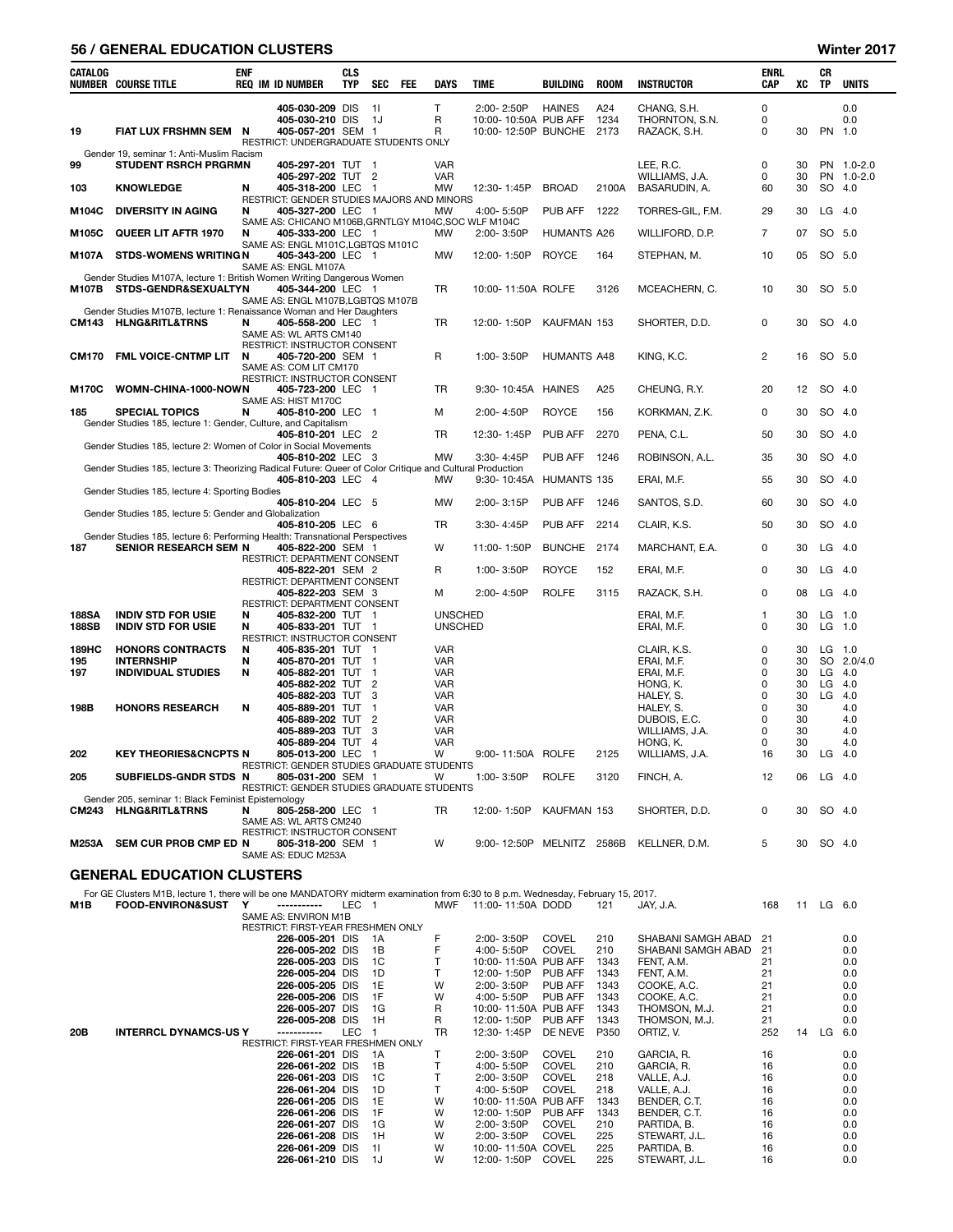| Winter 2017 |                                                                                                                             |            |                                                       |                   |                      |            |           |                                             |                              |              | <b>GENERAL EDUCATION CLUSTERS / 57</b>   |             |    |           |              |
|-------------|-----------------------------------------------------------------------------------------------------------------------------|------------|-------------------------------------------------------|-------------------|----------------------|------------|-----------|---------------------------------------------|------------------------------|--------------|------------------------------------------|-------------|----|-----------|--------------|
| CATALOG     | <b>NUMBER COURSE TITLE</b>                                                                                                  | <b>ENF</b> | <b>REQ IM ID NUMBER</b>                               | <b>CLS</b><br>TYP | <b>SEC</b>           | <b>FEE</b> | DAYS      | <b>TIME</b>                                 | BUILDING                     | <b>ROOM</b>  | <b>INSTRUCTOR</b>                        | ENRL<br>CAP | XC | CR<br>TP  | <b>UNITS</b> |
|             |                                                                                                                             |            | 226-061-211 DIS                                       |                   | 1K                   |            | Τ         | 2:00-3:50P                                  | <b>COVEL</b>                 | 225          | WARDAKI, M.S.                            | 16          |    |           | 0.0          |
| 21B         | <b>HIST-MODERN THOUGHT Y</b>                                                                                                |            | 226-061-212 DIS<br>-----------                        | LEC               | 1L<br>$\overline{1}$ |            | T<br>MW   | 5:00-6:50P<br>11:00-12:15P DE NEVE          | <b>ROLFE</b>                 | 3116<br>P350 | WARDAKI, M.S.<br>KELTY, C.M.             | 20<br>190   | 30 | LG        | 0.0<br>6.0   |
|             |                                                                                                                             |            | RESTRICT: FIRST-YEAR FRESHMEN ONLY                    |                   |                      |            |           | 2:00-3:50P                                  | <b>PUB AFF</b>               | 1343         |                                          |             |    |           | 0.0          |
|             |                                                                                                                             |            | 226-067-201 DIS<br>226-067-202 DIS                    |                   | 1A<br>1B             |            | M<br>M    | 4:00- 5:50P                                 | <b>PUB AFF</b>               | 1343         | YERITSIAN, G.<br>YERITSIAN, G.           | 19<br>19    |    |           | 0.0          |
|             |                                                                                                                             |            | 226-067-203 DIS                                       |                   | 1C                   |            | M         | 2:00-3:50P                                  | <b>COVEL</b>                 | 210          | ERICKSON, S.R.                           | 19          |    |           | 0.0          |
|             |                                                                                                                             |            | 226-067-204 DIS<br>226-067-205 DIS                    |                   | 1D<br>1E             |            | М<br>Τ    | 4:00-5:50P<br>10:00-11:50A PUB AFF          | <b>COVEL</b>                 | 210<br>2278  | ERICKSON, S.R.<br>BARKER, K.             | 19<br>19    |    |           | 0.0<br>0.0   |
|             |                                                                                                                             |            | 226-067-206 DIS                                       |                   | 1F                   |            | Τ         | 12:00-1:50P                                 | PUB AFF                      | 2278         | EILERTSEN RUBY, T.                       | 19          |    |           | 0.0          |
|             |                                                                                                                             |            | 226-067-207 DIS<br>226-067-208 DIS                    |                   | 1G<br>1H             |            | W<br>w    | 2:00-3:50P<br>4:00-5:50P                    | <b>COVEL</b><br><b>COVEL</b> | 218<br>218   | SHAUB, K.S.<br>SHAUB, K.S.               | 19<br>19    |    |           | 0.0<br>0.0   |
|             |                                                                                                                             |            | 226-067-209 DIS                                       |                   | 11                   |            | Τ         | 2:00-3:50P                                  | PUB AFF                      | 2278         | BARKER, K.                               | 19          |    |           | 0.0          |
| 60B         | <b>AMERICA 1954-1974</b>                                                                                                    | Y          | 226-067-210 DIS<br>-----------                        | LEC               | 1J<br>$\blacksquare$ |            | T<br>TR   | 4:00-5:50P<br>9:30-10:45A                   | PUB AFF<br>DE NEVE           | 2278<br>P350 | EILERTSEN RUBY, T.<br>DECKER, J.L.       | 19<br>252   |    | 12 LG     | 0.0<br>6.0   |
|             |                                                                                                                             |            | RESTRICT: FIRST-YEAR FRESHMEN ONLY                    |                   |                      |            |           |                                             |                              |              |                                          |             |    |           |              |
|             |                                                                                                                             |            | 226-181-201 DIS<br>226-181-202 DIS                    |                   | 1A<br>1B             |            | R<br>R    | 2:00-3:50P<br>4:00-5:50P                    | PUB AFF<br>PUB AFF           | 1343<br>1343 | BECK, B.S.<br>BECK, B.S.                 | 21<br>21    |    |           | 0.0<br>0.0   |
|             |                                                                                                                             |            | 226-181-203 DIS                                       |                   | 1C                   |            | R         | 2:00-3:50P                                  | PUB AFF                      | 2278         | DEAN, W.F.                               | 21          |    |           | 0.0          |
|             |                                                                                                                             |            | 226-181-204 DIS<br>226-181-205 DIS                    |                   | 1D<br>1E             |            | R<br>R    | 4:00-5:50P<br>2:00-3:50P                    | PUB AFF<br>PUB AFF           | 2278<br>2317 | DEAN, W.F.<br>BAKER, T.J.                | 21<br>21    |    |           | 0.0<br>0.0   |
|             |                                                                                                                             |            | 226-181-206 DIS                                       |                   | 1F                   |            | R         | 4:00-5:50P                                  | PUB AFF                      | 2317         | BAKER, T.J.                              | 21          |    |           | 0.0          |
|             |                                                                                                                             |            | 226-181-207 DIS<br>226-181-208 DIS                    |                   | 1G<br>1H             |            | F<br>F    | 2:00-3:50P<br>4:00-5:50P                    | PUB AFF<br>PUB AFF           | 1343<br>1343 | ROWE, H.<br>ROWE, H.                     | 21<br>21    |    |           | 0.0<br>0.0   |
|             |                                                                                                                             |            | 226-181-209 DIS                                       |                   | 11                   |            | F         | 10:00-11:50A PUB AFF                        |                              | 2278         | GUTIERREZ, A.E.                          | 21          |    |           | 0.0          |
|             |                                                                                                                             |            | 226-181-210 DIS                                       |                   | 1J                   |            | F<br>F    | 12:00-1:50P                                 | PUB AFF                      | 2278         | GUTIERREZ, A.E.                          | 21          |    |           | 0.0          |
|             |                                                                                                                             |            | 226-181-211 DIS<br>226-181-212 DIS                    |                   | 1K<br>1L             |            | F         | 10:00-11:50A COVEL<br>12:00-1:50P           | <b>COVEL</b>                 | 210<br>210   | SHERRER, T.A.<br>SHERRER, T.A.           | 21<br>21    |    |           | 0.0<br>0.0   |
| 66B         | <b>LA-THE CLUSTER</b>                                                                                                       | Y          | -----------                                           | LEC               | $\overline{1}$       |            | <b>MW</b> | 2:00-3:30P                                  | DE NEVE                      | P350         | REIFF, J.L.                              | 119         |    | 07 LG     | 6.0          |
|             |                                                                                                                             |            | 226-199-201 DIS<br>226-199-202 DIS                    |                   | 1A<br>1B             |            | R<br>R    | 10:00-11:50A COVEL<br>12:00-1:50P           | COVEL                        | 210<br>210   | MONTOYA, R.D.<br>FOX, M.P.               | 17<br>17    |    |           | 0.0<br>0.0   |
|             |                                                                                                                             |            | 226-199-203 DIS                                       |                   | 1C                   |            | R         | 10:00-11:50A COVEL                          |                              | 218          | FOX, M.P.                                | 17          |    |           | 0.0          |
|             |                                                                                                                             |            | 226-199-204 DIS<br>226-199-206 DIS                    |                   | 1D<br>1F             |            | R<br>R    | 12:00-1:50P<br>4:00-5:50P                   | COVEL<br><b>COVEL</b>        | 218<br>218   | YEN, E.H.<br>ZIRULNIK, M.A.              | 17<br>17    |    |           | 0.0<br>0.0   |
|             |                                                                                                                             |            | 226-199-207 DIS                                       |                   | 1G                   |            | F         | 10:00-11:50A COVEL                          |                              | 225          | KYORLENSKI, G.V.                         | 17          |    |           | 0.0          |
| 70B         | <b>COSMOS AND LIFE</b>                                                                                                      | Υ          | 226-199-208 DIS<br>------------                       | LEC               | 1H<br>$\blacksquare$ |            | F<br>TR   | 12:00-1:50P<br>11:00-12:15P DE NEVE         | <b>COVEL</b>                 | 225<br>P350  | KYORLENSKI, G.V.<br>FRISCIA, A.R.        | 17<br>220   | 13 | LG        | 0.0<br>6.0   |
|             |                                                                                                                             |            | RESTRICT: FIRST-YEAR FRESHMEN ONLY                    |                   |                      |            |           |                                             |                              |              |                                          |             |    |           |              |
|             |                                                                                                                             |            | 226-211-201 DIS<br>226-211-202 DIS                    |                   | 1A<br>1B             |            | M<br>M    | 1:00-2:50P<br>3:00-4:50P                    | GEOLOGY 4653<br>GEOLOGY 4653 |              | SUNELL, S.D.<br>SUNELL, S.D.             | 22<br>22    |    |           | 0.0<br>0.0   |
|             |                                                                                                                             |            | 226-211-203 DIS                                       |                   | <sub>1</sub> C       |            | W         | 9:00-10:50A                                 | GEOLOGY 4653                 |              | ADEWUMI, T.A.                            | 22          |    |           | 0.0          |
|             |                                                                                                                             |            | 226-211-204 DIS                                       |                   | 1D<br>1E             |            | W<br>W    | 11:00-12:50P                                | GEOLOGY 4653                 |              | ADEWUMI, T.A.                            | 22<br>22    |    |           | 0.0          |
|             |                                                                                                                             |            | 226-211-205 DIS<br>226-211-206 DIS                    |                   | 1F                   |            | W         | 1:00-2:50P<br>3:00-4:50P                    | GEOLOGY 4653<br>GEOLOGY 4653 |              | UTAS, J.A.<br>UTAS, J.A.                 | 22          |    |           | 0.0<br>0.0   |
|             |                                                                                                                             |            | 226-211-207 DIS                                       |                   | 1G                   |            | R         | 1:00-2:50P                                  | GEOLOGY 4653                 |              | MC CRANEY, W.T.                          | 22          |    |           | 0.0          |
|             |                                                                                                                             |            | 226-211-208 DIS<br>226-211-209 DIS                    |                   | 1H<br>11             |            | R<br>F    | 3:00-4:50P<br>1:00-2:50P                    | GEOLOGY 4653<br>GEOLOGY 4653 |              | MC CRANEY, W.T.<br>HILL, K.B.            | 22<br>22    |    |           | 0.0<br>0.0   |
|             |                                                                                                                             |            | 226-211-210 DIS                                       |                   | 1J                   |            | F         | 3:00-4:50P                                  | GEOLOGY 4653                 |              | HILL, K.B.                               | 22          |    |           | 0.0          |
| M71B        | <b>BIOTECHNLGY&amp;SOCIETY Y</b>                                                                                            |            | -----------<br>SAME AS: SOC GEN M71B                  | LEC               | $\mathbf{1}$         |            | MW        | 12:30-1:45P                                 | DE NEVE P350                 |              | RENSEL, M.A.                             | 180         |    | 05 LG     | 6.0          |
|             |                                                                                                                             |            | RESTRICT: FIRST-YEAR FRESHMEN ONLY                    |                   |                      |            |           |                                             |                              |              |                                          |             |    |           |              |
|             |                                                                                                                             |            | 226-217-201 DIS<br>226-217-202 DIS                    |                   | 1A<br>1B             |            | M<br>M    | 2:00-3:50P<br>4:00-5:50P                    | <b>COVEL</b><br><b>COVEL</b> | 218<br>218   | NGUYEN, C.H.<br>NGUYEN, C.H.             | 18<br>18    |    |           | 0.0<br>0.0   |
|             |                                                                                                                             |            | 226-217-203 DIS                                       |                   | 1C                   |            | T         | 2:00-3:50P                                  | DE NEVE                      | P349         | GINGERICH, J.D.                          | 18          |    |           | 0.0          |
|             |                                                                                                                             |            | 226-217-204 DIS<br>226-217-205 DIS                    |                   | 1D<br>1E             |            | т<br>т    | 4:00-5:50P<br>10:00-11:50A COVEL            | DE NEVE                      | P349<br>210  | GINGERICH, J.D.<br>RODRIGUEZ, A.         | 18<br>18    |    |           | 0.0<br>0.0   |
|             |                                                                                                                             |            | 226-217-206 DIS                                       |                   | 1F                   |            | т         | 12:00-1:50P COVEL                           |                              | 210          | RODRIGUEZ, A.                            | 18          |    |           | 0.0          |
|             |                                                                                                                             |            | 226-217-207 DIS<br>226-217-208 DIS                    |                   | 1G<br>1H             |            | W<br>W    | 10:00-11:50A COVEL<br>8:00-9:50A            | <b>COVEL</b>                 | 210<br>210   | JONES, T.M.<br>JONES, T.M.               | 18<br>18    |    |           | 0.0<br>0.0   |
|             |                                                                                                                             |            | 226-217-209 DIS                                       |                   | 11                   |            | R         | 10:00-11:50A PUB AFF                        |                              | 2317         | ALVAREZ, E.N.                            | 18          |    |           | 0.0          |
| <b>M72B</b> | SEX-BIOLOGY-SOCIETY Y                                                                                                       |            | 226-217-210 DIS<br>-----------                        | LEC               | 1J<br>$\blacksquare$ |            | R<br>TR   | 12:00-1:50P<br>2:00-3:15P                   | PUB AFF<br>DE NEVE           | 2317<br>P350 | ALVAREZ, E.N.<br>SAGUY, A.C.             | 18<br>210   |    | 15 LG     | 0.0<br>-6.0  |
|             |                                                                                                                             |            | SAME AS: COMM ST M72B, SOC GEN M72B, SOCIOL M72B      |                   |                      |            |           |                                             |                              |              |                                          |             |    |           |              |
|             |                                                                                                                             |            | RESTRICT: FIRST-YEAR FRESHMEN ONLY<br>226-220-201 DIS |                   | -1A                  |            | M         | 10:00-11:50A PUB AFF                        |                              | 2317         | MERRITT, C.R.                            | 21          |    |           | 0.0          |
|             |                                                                                                                             |            | 226-220-202 DIS                                       |                   | 1B                   |            | М         | 12:00-1:50P                                 | PUB AFF                      | 2317         | MERRITT, C.R.                            | 21          |    |           | 0.0          |
|             |                                                                                                                             |            | 226-220-203 DIS<br>226-220-204 DIS                    |                   | 1C<br>1D             |            | M<br>М    | 2:00-3:50P<br>4:00- 5:50P                   | PUB AFF<br>PUB AFF           | 2317<br>2317 | BRAMBLE, M.S.<br>BRAMBLE, M.S.           | 21<br>21    |    |           | 0.0<br>0.0   |
|             |                                                                                                                             |            | 226-220-205 DIS                                       |                   | 1E                   |            | т         | 10:00-11:50A COVEL                          |                              | 218          | APGAR, A.E.                              | 21          |    |           | 0.0          |
|             |                                                                                                                             |            | 226-220-206 DIS<br>226-220-207 DIS                    |                   | 1F<br>1G             |            | Τ<br>W    | 12:00-1:50P<br>10:00-11:50A PUB AFF         | COVEL                        | 218<br>2317  | APGAR, A.E.<br>SHARIF, R.A.              | 21<br>21    |    |           | 0.0<br>0.0   |
|             |                                                                                                                             |            | 226-220-208 DIS                                       |                   | 1H                   |            | W         | 12:00-1:50P PUB AFF                         |                              | 2317         | SHARIF, R.A.                             | 21          |    |           | 0.0          |
|             |                                                                                                                             |            | 226-220-209 DIS                                       |                   | 11                   |            | М         | 10:00-11:50A MS                             |                              | 3915D        | HOVSEPIAN-RUBY, L.                       | 21          |    |           | 0.0          |
|             | For GE Clusters 73B, lecture 1, there will be one MANDATORY midterm examination from 6 to 8 p.m. Monday, February 13, 2017. |            | 226-220-210 DIS                                       |                   | 1J                   |            | Τ         | 4:00-5:50P                                  | <b>BIO SCI</b>               | 154          | HOVSEPIAN-RUBY, L.                       | 21          |    |           | 0.0          |
| 73B         | <b>HIST&amp;SCI&amp;PHIL-BRAIN</b>                                                                                          | Y          | -----------                                           | LEC 1             |                      |            | TR        | 9:30-10:50A HAINES                          |                              | 39           | CHANDLER, S.H.                           | 168         |    | 12 LG 6.0 |              |
|             |                                                                                                                             |            | RESTRICT: FIRST-YEAR FRESHMEN ONLY<br>226-226-201 DIS |                   | 1A                   |            | F         | 2:00-3:50P                                  | PUB AFF                      | 2278         | PATTERSON, T.K.                          | 21          |    |           | 0.0          |
|             |                                                                                                                             |            | 226-226-202 DIS                                       |                   | 1B                   |            | F<br>F    | 4:00-5:50P                                  | PUB AFF                      | 2278         | PATTERSON, T.K.                          | 21          |    |           | 0.0          |
|             |                                                                                                                             |            | 226-226-203 DIS<br>226-226-204 DIS                    |                   | 1C<br>1D             |            | F         | 10:00-11:50A PUB AFF<br>12:00-1:50P         | PUB AFF                      | 2317<br>2317 | RODRIGUEZ BARRERA,<br>RODRIGUEZ BARRERA, | 21<br>21    |    |           | 0.0<br>0.0   |
|             |                                                                                                                             |            | 226-226-205 DIS                                       |                   | 1E                   |            | F         | 2:00-3:50P                                  | PUB AFF                      | 2317         | ALZAGATITI, J.                           | 21          |    |           | 0.0          |
|             |                                                                                                                             |            | 226-226-206 DIS<br>226-226-207 DIS                    |                   | 1F<br>1G             |            | F<br>F    | 4:00- 5:50P<br>10:00-11:50A COVEL           | PUB AFF                      | 2317<br>218  | ALZAGATITI, J.<br>COVELL, J.J.           | 21<br>21    |    |           | 0.0<br>0.0   |
|             |                                                                                                                             |            | 226-226-208 DIS                                       |                   | 1H                   |            | F         | 12:00-1:50P                                 | COVEL                        | 218          | COVELL, J.J.                             | 21          |    |           | 0.0          |
| 80B         | <b>FRONTRS-HUMAN AGINGY</b>                                                                                                 |            | -----------<br>RESTRICT: FIRST-YEAR FRESHMEN ONLY     | LEC               | $\overline{1}$       |            | TR        | 3:30-4:45P                                  | DE NEVE                      | P350         | HSU, P.T.                                | 120         | 30 | LG        | 6.0          |
|             |                                                                                                                             |            | 226-271-201 DIS                                       |                   | 1A                   |            | Τ         | 10:00-11:50A PUB AFF                        |                              | 2317         | BAKER, Z.G.                              | 20          |    |           | 0.0          |
|             |                                                                                                                             |            | 226-271-202 DIS<br>226-271-203 DIS                    |                   | 1B<br>1C             |            | T<br>W    | 12:00-1:50P PUB AFF<br>10:00-11:50A PUB AFF |                              | 2317<br>2278 | BAKER, Z.G.<br>DAVOREN, M.J.             | 20<br>20    |    |           | 0.0<br>0.0   |
|             |                                                                                                                             |            | 226-271-204 DIS                                       |                   | 1D                   |            | w         | 12:00-1:50P                                 | PUB AFF                      | 2278         | DAVOREN, M.J.                            | 20          |    |           | 0.0          |
|             |                                                                                                                             |            | 226-271-205 DIS                                       |                   | 1E                   |            | W         | 2:00-3:50P                                  | <b>PUB AFF 2278</b>          |              | MARSHALL, L.W.                           | 20          |    |           | 0.0          |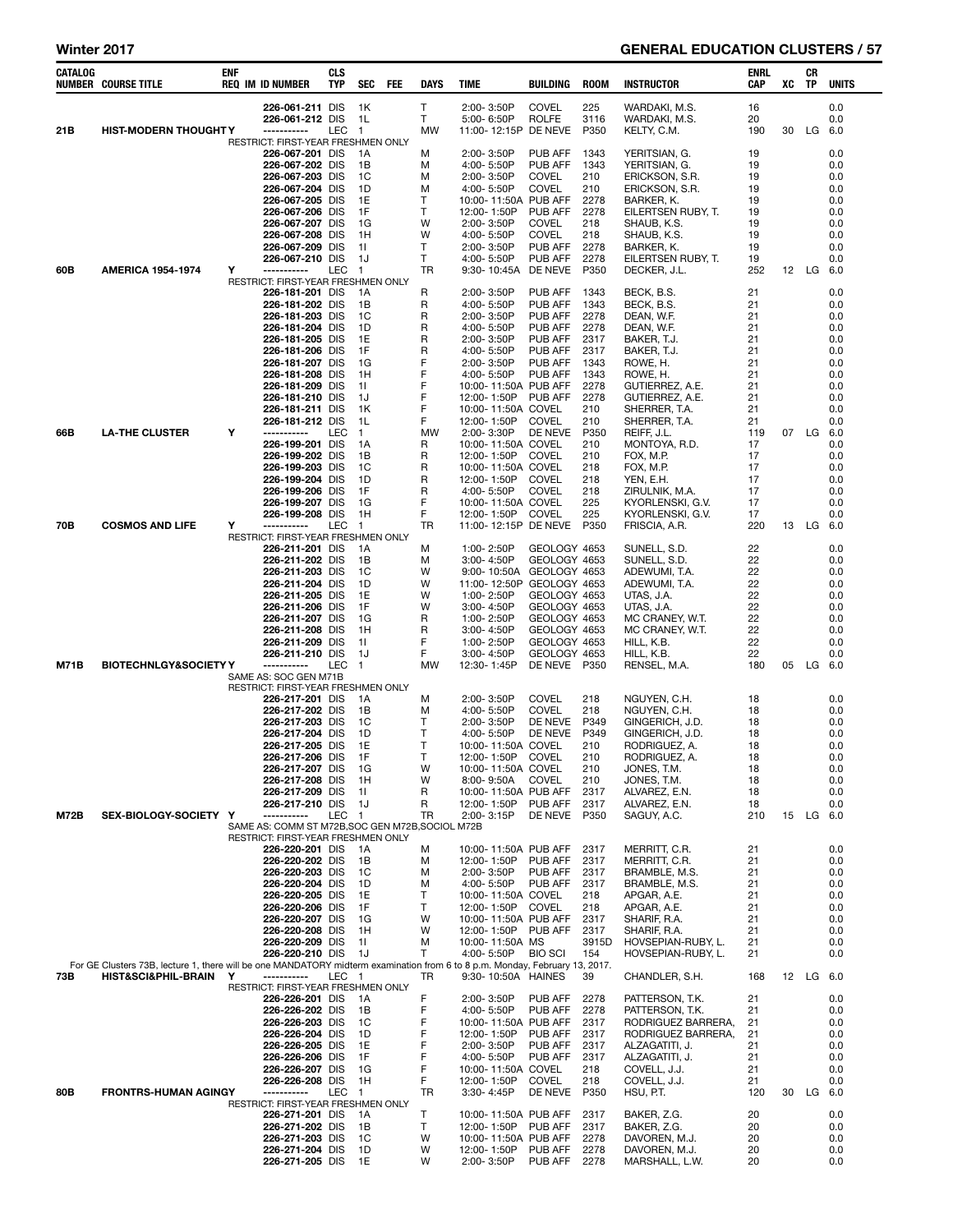| CATALOG     | <b>NUMBER COURSE TITLE</b>                                                                         | ENF | <b>REQ IM ID NUMBER</b>                                                       | CLS<br>TYP | <b>SEC</b>                                           | FEE | <b>DAYS</b>              | <b>TIME</b>                        | <b>BUILDING</b>                  | <b>ROOM</b>    | <b>INSTRUCTOR</b>                                                                                                                                                                                                    | ENRL<br>CAP | xс       | CR<br>TP   | <b>UNITS</b>         |
|-------------|----------------------------------------------------------------------------------------------------|-----|-------------------------------------------------------------------------------|------------|------------------------------------------------------|-----|--------------------------|------------------------------------|----------------------------------|----------------|----------------------------------------------------------------------------------------------------------------------------------------------------------------------------------------------------------------------|-------------|----------|------------|----------------------|
|             |                                                                                                    |     | 226-271-206 DIS                                                               |            | 1F                                                   |     | W                        | 4:00-5:50P                         | PUB AFF                          | 2278           | MARSHALL, L.W.                                                                                                                                                                                                       | 20          |          |            | 0.0                  |
|             | <b>GEOGRAPHY</b>                                                                                   |     |                                                                               |            |                                                      |     |                          |                                    |                                  |                |                                                                                                                                                                                                                      |             |          |            |                      |
|             | GEOGRAPHY POLICY FOR ATTENDANCE AND LATE ENROLLMENT:                                               |     |                                                                               |            |                                                      |     |                          |                                    |                                  |                | The Department will cancel your enrollment if you do not attend at least one of the first two class meetings (for classes that meet two days each week), or first class meeting (for classes that meet               |             |          |            |                      |
|             | one day each week).                                                                                |     |                                                                               |            |                                                      |     |                          |                                    |                                  |                |                                                                                                                                                                                                                      |             |          |            |                      |
|             | Geography 100 thru 187 are limited to departmental majors and minors on the first enrollment pass. |     |                                                                               |            |                                                      |     |                          |                                    |                                  |                | Non-majors may enroll in Geography 100 thru 166 during the second pass, and in Geography 167 thru 170 and 172 thru 174 starting one week after second pass begins.                                                   |             |          |            |                      |
| 1           | <b>EARTH PHYS ENVIRONM N</b>                                                                       |     | -----------                                                                   | LEC 1      |                                                      |     | TR                       | 11:00-12:15P BUNCHE A163           |                                  |                | Undergraduates must receive instructor approval before enrolling in graduate geography courses. Students who enroll without instructor approval will have their enrollment in the class cancelled.<br>GONZALEZ, B.L. | 100         |          | 13 SO 5.0  |                      |
|             |                                                                                                    |     | 207-006-201 LAB                                                               |            | 1A                                                   |     | T                        | 9:00-10:50A BUNCHE                 |                                  | 1221B          | ZHAN, S.                                                                                                                                                                                                             | 25          |          |            | 0.0                  |
|             |                                                                                                    |     | 207-006-202 LAB<br>207-006-203 LAB                                            |            | 1B<br>1C                                             |     | W<br>R                   | 9:00-10:50A BUNCHE                 | <b>BUNCHE</b>                    | 1221B<br>1221B | NEUPANE, A.<br>ZHAN, S.                                                                                                                                                                                              | 25<br>25    |          |            | 0.0<br>0.0           |
|             |                                                                                                    |     | 207-006-204 LAB                                                               |            | 1D                                                   |     | F                        | 9:00-10:50A<br>9:00-10:50A         | <b>BUNCHE</b>                    | 1221B          | NEUPANE, A.                                                                                                                                                                                                          | 25          |          |            | 0.0                  |
| 4           | <b>REGNL DEV&amp;WRLD ECONN</b>                                                                    |     | -----------                                                                   | LEC        | $\mathbf{1}$                                         |     | <b>MW</b>                | 9:30-10:45A                        | <b>ROLFE</b>                     | 1200           | RIGBY, D.L.                                                                                                                                                                                                          | 200         | 02       | <b>SO</b>  | 5.0                  |
|             |                                                                                                    |     | 207-077-201 LAB<br>207-077-202 LAB                                            |            | - 1 A<br>1B                                          |     | м<br>T.                  | 2:00-2:50P<br>5:00-5:50P           | <b>BUNCHE</b><br><b>BUNCHE</b>   | 1221B<br>1221B | COLVEN, E.L.<br>COLVEN, E.L.                                                                                                                                                                                         | 25<br>25    |          |            | 0.0<br>0.0           |
|             |                                                                                                    |     | 207-077-203 LAB                                                               |            | 1C                                                   |     | W                        | 12:00-12:50P BUNCHE                |                                  | 1221B          | IRAWATY, D.T.                                                                                                                                                                                                        | 25          |          |            | 0.0                  |
|             |                                                                                                    |     | 207-077-204 LAB<br>207-077-205 LAB                                            |            | 1D<br>1E                                             |     | W<br>W                   | 4:00-4:50P<br>5:00-5:50P           | <b>BUNCHE</b><br><b>BUNCHE</b>   | 1221B<br>1221B | CAI, S.<br>CAI, S.                                                                                                                                                                                                   | 25<br>25    |          |            | 0.0<br>0.0           |
|             |                                                                                                    |     | 207-077-206 LAB                                                               |            | 1F                                                   |     | R                        | 10:00-10:50A PUB AFF               |                                  | 2284           | IRAWATY, D.T.                                                                                                                                                                                                        | 25          |          |            | 0.0                  |
|             |                                                                                                    |     | 207-077-207 LAB<br>207-077-208 LAB                                            |            | -1G<br>1H                                            |     | F<br>F                   | 1:00-1:50P<br>2:00-2:50P           | <b>BUNCHE</b><br><b>BUNCHE</b>   | 1221B<br>1221B | VAN DER WOUDEN, F.<br>VAN DER WOUDEN, F.                                                                                                                                                                             | 25<br>25    |          |            | 0.0<br>0.0           |
| 5           | <b>PEOPLE&amp;EARTH ECOSYSN</b>                                                                    |     | -----------                                                                   | <b>LEC</b> | $\mathbf{1}$                                         |     | TR                       | 3:30-4:45P                         | <b>HAINES</b>                    | 39             | FRICKER, G.A.                                                                                                                                                                                                        | 240         | 16       | SO.        | 5.0                  |
|             |                                                                                                    |     | 207-086-201 LAB<br>207-086-202 LAB                                            |            | - 1 A<br>1B                                          |     | М<br>R                   | 2:00-3:50P<br>1:00-2:50P           | <b>BUNCHE</b><br><b>BUNCHE</b>   | A163<br>A163   | BEER, C.M.<br>SPIVEY, H.D.                                                                                                                                                                                           | 30<br>30    |          |            | 0.0<br>0.0           |
|             |                                                                                                    |     | 207-086-203 LAB                                                               |            | 1C                                                   |     | F                        | 9:00-10:50A                        | <b>BUNCHE</b>                    | A163           | LE, T.B.                                                                                                                                                                                                             | 30          |          |            | 0.0                  |
|             |                                                                                                    |     | 207-086-204 LAB                                                               |            | 1D<br>1E                                             |     | F                        | 11:00-12:50P                       | <b>BUNCHE</b>                    | A163           | LE, T.B.                                                                                                                                                                                                             | 30<br>30    |          |            | 0.0                  |
|             |                                                                                                    |     | 207-086-205 LAB<br>207-086-206 LAB                                            |            | 1F                                                   |     | R<br>M                   | 1:00-2:50P<br>4:00-5:50P           | <b>BUNCHE</b><br><b>BUNCHE</b>   | 1221B<br>A163  | ENGEL, R.A.<br>BEER, C.M.                                                                                                                                                                                            | 30          |          |            | 0.0<br>0.0           |
|             |                                                                                                    |     | 207-086-207 LAB                                                               |            | 1G                                                   |     | W                        | 11:00-12:50P                       | <b>BUNCHE</b>                    | A163           | ENGEL, R.A.                                                                                                                                                                                                          | 30          |          |            | 0.0                  |
| 7           | <b>GEOG INFO SYSTEMS</b>                                                                           | N   | 207-086-208 LAB<br>-----------                                                | <b>LEC</b> | 1H<br>$\mathbf{1}$                                   |     | T<br><b>VAR</b>          | 12:00-1:50P                        | <b>PUB AFF</b><br><b>ONLINE</b>  | 1329<br>LA     | SPIVEY, H.D.<br>SHIN, M.E.                                                                                                                                                                                           | 30<br>0     | 30       | <b>SO</b>  | 0.0<br>5.0           |
|             |                                                                                                    |     | 207-021-201 LAB                                                               |            | 1A                                                   |     | F                        | 10:00-11:50A PUB AFF               |                                  | 2035B          | RIETMANN, C.P.                                                                                                                                                                                                       | 30          |          |            | 0.0                  |
|             |                                                                                                    |     | 207-021-202 LAB<br>207-021-203 LAB                                            |            | 1B<br>1C                                             |     | F<br>F                   | 12:00-1:50P<br>2:00-3:50P          | <b>PUB AFF</b><br><b>PUB AFF</b> | 2035B<br>2035B | LYDON, S.E.<br>MACASPAC, V.V.                                                                                                                                                                                        | 30<br>30    |          |            | 0.0<br>0.0           |
|             |                                                                                                    |     | 207-021-204 LAB                                                               |            | 1D                                                   |     | W                        | 10:00-11:50A ONLINE                |                                  | LA             | RIETMANN, C.P.                                                                                                                                                                                                       | 30          |          |            | 0.0                  |
|             |                                                                                                    |     | 207-021-205 LAB<br>207-021-206 LAB                                            |            | 1E<br>1F                                             |     | R<br>R                   | 12:00-1:50P<br>2:00-3:50P          | <b>ONLINE</b><br><b>ONLINE</b>   | LA<br>LA       | LYDON, S.E.<br>MACASPAC, V.V.                                                                                                                                                                                        | 30<br>30    |          |            | 0.0<br>0.0           |
|             |                                                                                                    |     | -----------                                                                   | <b>LEC</b> | 2                                                    |     | <b>VAR</b>               |                                    | <b>ONLINE</b>                    | ILTI           | SHIN, M.E.                                                                                                                                                                                                           | 0           | 30       | SO.        | 5.0                  |
|             |                                                                                                    |     | 207-021-211 LAB<br>207-021-212 LAB                                            |            | 2A<br>2B                                             |     | W<br>R                   | 10:00-11:50A ONLINE<br>12:00-1:50P | <b>ONLINE</b>                    | ILTI<br>ILTI   | RIETMANN, C.P.<br>LYDON, S.E.                                                                                                                                                                                        | 0<br>0      |          |            | 0.0<br>0.0           |
|             |                                                                                                    |     | 207-021-213 LAB                                                               |            | 2C                                                   |     | R                        | 2:00-3:50P                         | ONLINE                           | ILTI           | MACASPAC, V.V.                                                                                                                                                                                                       | 0           |          |            | 0.0                  |
| 99          | <b>STUDENT RSRCH PRGRMN</b>                                                                        |     | 207-297-201 TUT                                                               |            | -1                                                   |     | <b>VAR</b>               |                                    |                                  |                | MACDONALD, G.M.                                                                                                                                                                                                      | 0           | 30       | <b>PN</b>  | $1.0 - 2.0$          |
| 100<br>M109 | PRNCPLS-GEOMORPHLGYY<br><b>BIOPHYSCL ENVIRONMT N</b>                                               |     | 207-304-200 LEC<br>207-353-200 LEC 1                                          |            | $\overline{\phantom{0}}$                             |     | TR<br>WF                 | 9:00-10:15A<br>1:30-2:45P          | <b>BUNCHE</b><br><b>BUNCHE</b>   | A163<br>A163   | GONZALEZ, B.L.<br>XUE, Y.                                                                                                                                                                                            | 100<br>80   | 12<br>30 | SO.<br>SO. | 4.0<br>4.0           |
| M131        | <b>ENVIRONMENTL CHANGEN</b>                                                                        |     | SAME AS: ENVIRON M109<br>207-517-200 LEC                                      |            | - 1                                                  |     | м                        | 5:00-7:50P                         | <b>BUNCHE</b>                    | 1209B          | MACDONALD, G.M.                                                                                                                                                                                                      | 130         | 30       | SO.        | 4.0                  |
| 132         | <b>FOOD &amp; ENVIRONMENT N</b>                                                                    |     | SAME AS: ENVIRON M130<br>207-523-200 LEC 1                                    |            |                                                      |     | Τ                        | 1:00-3:50P                         | <b>BUNCHE</b>                    | 1221B          | CARNEY, J.A.                                                                                                                                                                                                         | 50          | 30       |            | SO 4.0               |
|             |                                                                                                    |     | RESTRICT: INSTRUCTOR CONSENT                                                  |            |                                                      |     |                          |                                    |                                  |                |                                                                                                                                                                                                                      |             |          |            |                      |
| 140<br>142  | POLITICAL GEOGRAPHY N<br>POPULATION GEOGRPHYN                                                      |     | 207-545-200 LEC<br>207-550-200 LEC                                            |            | $\overline{\phantom{0}}$<br>$\overline{\phantom{0}}$ |     | TR<br><b>MW</b>          | 9:30-10:45A<br>8:00-9:15A          | <b>BUNCHE</b><br><b>BUNCHE</b>   | 1209B<br>2209A | MOORE, A.D.<br>GOODWIN-WHITE, J.M                                                                                                                                                                                    | 0<br>0      | 12<br>30 | SO.<br>SO. | 4.0<br>4.0           |
| 145         | <b>SLAVRY&amp;HUMN TRFCKNGY</b>                                                                    |     | 207-564-200 LEC                                                               |            | - 1                                                  |     | MW                       | 9:30-10:45A                        | <b>BUNCHE</b>                    | A163           | FAIER, L.B.                                                                                                                                                                                                          | 0           | 02       | SO.        | 4.0                  |
| 167<br>168  | <b>CARTOGRAPHY</b><br><b>INTMD GEOG INFO SYS Y</b>                                                 | Y   | 207-665-200 LEC<br>207-708-200 LEC                                            |            | - 1<br>-1                                            |     | <b>VAR</b><br><b>VAR</b> |                                    | <b>ONLINE</b><br><b>ONLINE</b>   | LA<br>LA       | SHIN, M.E.<br>BURKHART, N.J.                                                                                                                                                                                         | 0<br>0      | 30<br>30 | SO<br>SO.  | 4.0<br>4.0           |
|             |                                                                                                    |     | 207-708-210 LEC 2                                                             |            |                                                      |     | <b>VAR</b>               |                                    | <b>ONLINE</b>                    | ILTI           | BURKHART, N.J.                                                                                                                                                                                                       | 3           | 30       | SO.        | 4.0                  |
| 169         | <b>REMOTE SENSING&amp;GIS</b>                                                                      | Y   | 207-676-200 LEC 1<br>RESTRICT: ALL GEOGRAPHY MAJORS AND MINORS                |            |                                                      |     | TR                       | 10:00-11:50A PUB AFF 2035B         |                                  |                | GILLESPIE, T.W.                                                                                                                                                                                                      | 50          | 30       |            | SO 4.0               |
| 174         | ADV REMOTE SENSING Y                                                                               |     | 207-701-200 LEC 1                                                             |            |                                                      |     | TR.                      | 1:00-2:50P                         | PUB AFF 2035B                    |                | OKIN, G.S.                                                                                                                                                                                                           | 35          | 30       |            | SO 5.0               |
| 182B<br>186 | <b>BRAZIL</b><br><b>CONTEMPORARY CHINA N</b>                                                       | N   | 207-755-200 LEC 1<br>207-772-200 LEC 1                                        |            |                                                      |     | TR<br>TR                 | 4:00-5:15P<br>5:00-6:15P           | BUNCHE A163<br>HUMANTS 169       |                | BELL, S.A.<br>GRANT, A.N.                                                                                                                                                                                            | 90<br>100   | 16<br>29 |            | SO 4.0<br>SO 4.0     |
| 189HC       | <b>HONORS CONTRACTS</b>                                                                            | N   | 207-832-201 TUT 1                                                             |            |                                                      |     | <b>VAR</b>               |                                    |                                  |                | CARNEY, J.A.                                                                                                                                                                                                         | 0           | 30       |            | $LG$ 1.0             |
| C194A       | <b>BIOPHYSICAL GEOG</b>                                                                            | N   | 207-866-200 SEM 1<br>RESTRICT: ALL GEOGRAPHY MAJORS AND MINORS                |            |                                                      |     | м                        | 12:00-12:50P BUNCHE 1261           |                                  |                | LETTENMAIER, D.P.                                                                                                                                                                                                    | 5           | 30       |            | PN 1.0               |
| 195         | <b>INTERNSHIP</b>                                                                                  | N   | 207-870-201 TUT 1                                                             |            |                                                      |     | VAR                      |                                    |                                  |                | GILLESPIE, T.W.                                                                                                                                                                                                      | 0           | 30       |            | PN 4.0               |
| 198A        | <b>HONORS RESEARCH I</b>                                                                           | N   | 207-882-201 TUT 1<br>207-882-202 TUT 2                                        |            |                                                      |     | <b>VAR</b><br><b>VAR</b> |                                    |                                  |                | XUE, Y.<br>GILLESPIE, T.W.                                                                                                                                                                                           | 2<br>2      | 30<br>30 |            | $LG$ 4.0<br>$LG$ 4.0 |
|             |                                                                                                    |     | 207-882-203 TUT 3                                                             |            |                                                      |     | VAR                      |                                    |                                  |                | LEITNER, H.M.                                                                                                                                                                                                        | 2           | 30       |            | $LG$ 4.0             |
| 207         | <b>REG CLIM&amp;TERR SURFC N</b>                                                                   |     | 207-882-204 TUT 4<br>607-042-200 SEM 1                                        |            |                                                      |     | <b>VAR</b><br>TR         | 3:30-4:45P                         | BUNCHE 1221D                     |                | SHEPPARD, E.S.<br>LETTENMAIER, D.P.                                                                                                                                                                                  | 0<br>15     | 30<br>30 |            | LG 4.0<br>SO 4.0     |
| 208         | TOPICS-BIOGEOGRAPHY N                                                                              |     | RESTRICT: GRADUATE STUDENTS<br>607-048-200 LEC 1                              |            |                                                      |     | R                        | 1:00-3:50P                         | BUNCHE 1261                      |                | GILLESPIE, T.W.                                                                                                                                                                                                      | 15          | 30       |            | SO 4.0               |
| 231         | <b>ECONOMIC GEOGRAPHY N</b>                                                                        |     | RESTRICT: GRADUATE STUDENTS<br>607-186-200 SEM 1                              |            |                                                      |     | R                        | 11:00-1:50P                        | BUNCHE 1221D                     |                | SHEPPARD, E.S.                                                                                                                                                                                                       | 15          | 30       |            | SO 4.0               |
| M236A       | <b>REGNL ECON DVLPMT 1 N</b>                                                                       |     | RESTRICT: GRADUATE STUDENTS<br>-----------                                    | LEC 1      |                                                      |     | R                        | 2:00-4:50P                         | BUNCHE 3157                      |                | STORPER, M.C.                                                                                                                                                                                                        | 5           | 30       |            | $LG$ 4.0             |
|             |                                                                                                    |     | SAME AS: PUB PLC M240, URBN PL M236A<br>RESTRICT: GEOGRAPHY GRADUATE STUDENTS |            |                                                      |     |                          |                                    |                                  |                |                                                                                                                                                                                                                      |             |          |            |                      |
|             |                                                                                                    |     | 607-217-201 DIS 1A                                                            |            |                                                      |     | Τ                        | 12:30-1:30P                        | PUB AFF                          | 4320B          | CETTIE, K.K.                                                                                                                                                                                                         | 5           |          |            | 0.0                  |
| M241        | POLITICL GEOG-ITALY                                                                                | N.  | 607-238-200 SEM 1<br>SAME AS: ITALIAN M241                                    |            |                                                      |     | T                        | 2:00-4:50P                         | BUNCHE 1261                      |                | AGNEW, J.A.                                                                                                                                                                                                          | 15          | 30       |            | SO 4.0               |
|             |                                                                                                    |     | RESTRICT: GRADUATE STUDENTS                                                   |            |                                                      |     |                          |                                    |                                  |                |                                                                                                                                                                                                                      |             |          |            |                      |
| 268         | <b>GIS/REMOTE SENSING</b>                                                                          | N   | 607-351-200 LEC 1<br><b>RESTRICT: GRADUATE STUDENTS</b>                       |            |                                                      |     | W                        | 1:00-3:50P                         | PUB AFF                          | 2035B          | SHENG, Y.                                                                                                                                                                                                            | 20          | 30       |            | $LG$ 4.0             |
| 282         | <b>SOUTH AMERICA</b>                                                                               | N   | 607-465-200 SEM 1                                                             |            |                                                      |     | W                        | 2:00-4:50P                         | BUNCHE 1221D                     |                | BELL, S.A.                                                                                                                                                                                                           | 15          | 30       |            | SO 4.0               |
| 299F        | <b>REMOTE SENSING</b>                                                                              | N   | <b>RESTRICT: GRADUATE STUDENTS</b><br>-----------                             | LEC 1      |                                                      |     | TR                       | 1:00-2:50P                         | PUB AFF                          |                | 2035B OKIN, G.S.                                                                                                                                                                                                     | 10          |          | 30 SO 5.0  |                      |
|             |                                                                                                    |     | RESTRICT: GEOGRAPHY GRADUATE STUDENTS                                         |            |                                                      |     |                          |                                    |                                  |                |                                                                                                                                                                                                                      |             |          |            |                      |

RESTRICT: GEOGRAPHY GRADUATE STUDENTS

11:00-12:50P PUB AFF 2035B OKIN, G.S. 10 10 0.0

58 / GEOGRAPHY Winter 2017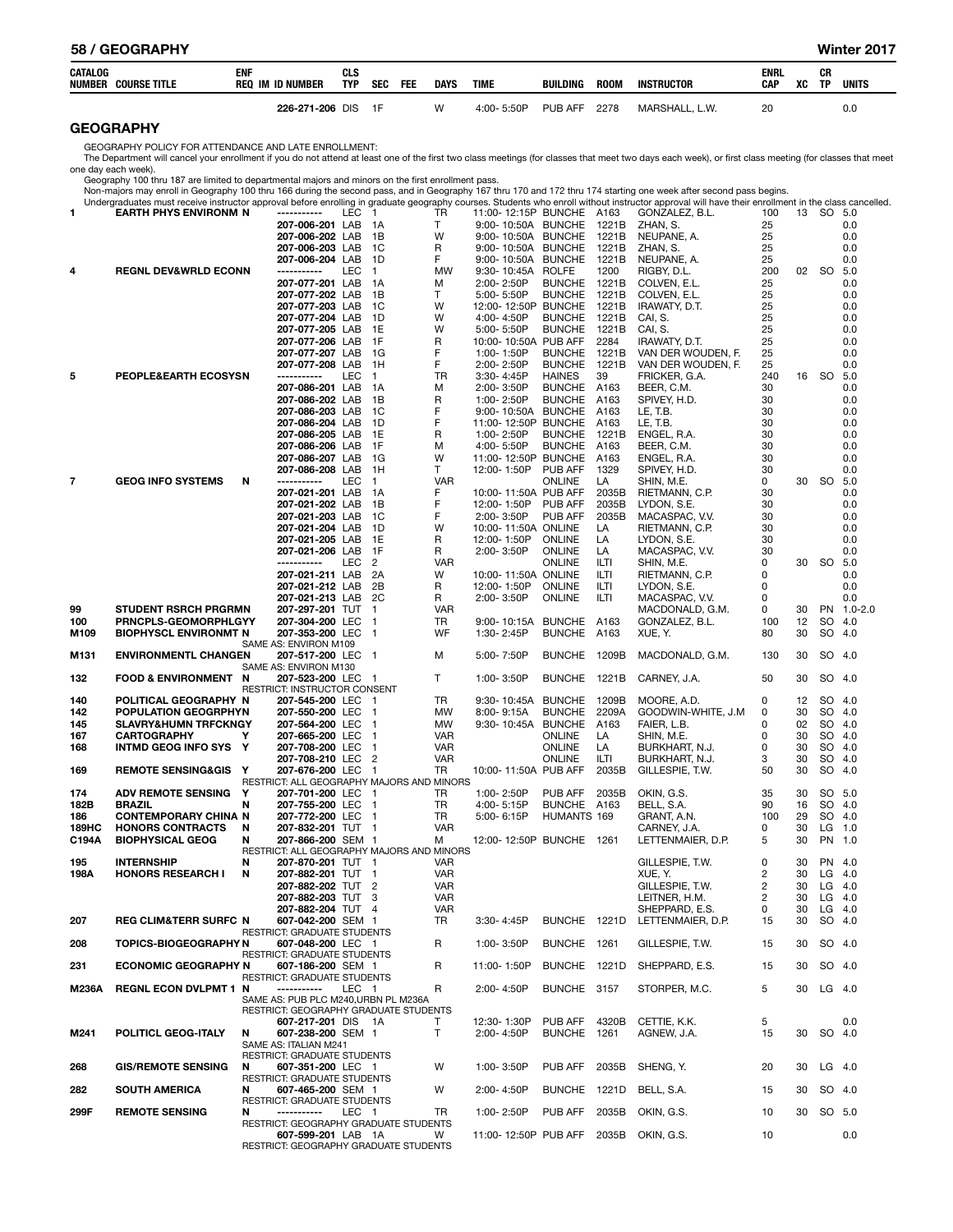| <b>Winter 2017</b> |  |  |
|--------------------|--|--|
|--------------------|--|--|

L,

| CATALOG         | <b>NUMBER COURSE TITLE</b>                                                                             | <b>ENF</b> | <b>REQ IM ID NUMBER</b>                                       | <b>CLS</b><br><b>TYP</b> | SEC FEE                  | DAYS             | TIME                                           | BUILDING                 | <b>ROOM</b>    | <b>INSTRUCTOR</b>                                                                                                                                                                                                    | ENRL<br>CAP | XC       | CR<br>TP         | <b>UNITS</b> |
|-----------------|--------------------------------------------------------------------------------------------------------|------------|---------------------------------------------------------------|--------------------------|--------------------------|------------------|------------------------------------------------|--------------------------|----------------|----------------------------------------------------------------------------------------------------------------------------------------------------------------------------------------------------------------------|-------------|----------|------------------|--------------|
|                 | <b>GERMANIC LANGUAGES</b>                                                                              |            |                                                               |                          |                          |                  |                                                |                          |                |                                                                                                                                                                                                                      |             |          |                  |              |
| Afrikaans<br>40 | AFRIKAANS LIT-TRNSL Y                                                                                  |            | 214-120-200 LEC 1                                             |                          |                          | <b>TR</b>        | 11:00-12:15P ROYCE                             |                          | 160            | KIRSNER, R.S.                                                                                                                                                                                                        | 40          | 30       | SO 5.0           |              |
| Dutch<br>103B   | <b>ELEMENTARY DUTCH</b>                                                                                | N          | 216-341-200 LEC 1                                             |                          |                          | <b>MWF</b>       | 1:00-1:50P                                     | <b>ROYCE</b>             | 150            | BRIER, M.F.                                                                                                                                                                                                          | 25          | 06       | SO 4.0           |              |
| German          |                                                                                                        |            |                                                               |                          |                          |                  |                                                |                          |                |                                                                                                                                                                                                                      |             |          |                  |              |
| 1.              | <b>ELEMENTARY GERMAN N</b>                                                                             |            | 215-005-201 DIS<br>215-005-202 DIS 2                          |                          | $\overline{\phantom{0}}$ | MWF<br>MWF       | 10:00-10:50A ROYCE<br>11:00-11:50A ROYCE       |                          | 150<br>150     | For German 1 enrollment, students who have taken German elsewhere (without receiving UCLA credit) should contact Professor Tarnawska at mtarnawska@humnet.ucla.edu for information.<br>FUCHS, R.T.<br>WYNHOLDS, L.A. | 30<br>30    | 21<br>21 | SO 4.0<br>SO 4.0 |              |
| 2               | ELEMENTARY GERMAN Y                                                                                    |            | 215-010-201 DIS                                               |                          | $\blacksquare$           | <b>MWF</b>       | 9:00-9:50A ROLFE                               |                          | 3135           | For German 2 enrollment, students who have taken German elsewhere (without receiving UCLA credit) should contact Professor Tarnawska at mtarnawska@humnet.ucla.edu for information.<br>WILEY, P.A.                   | 30          | 21       | SO 4.0           |              |
|                 |                                                                                                        |            | 215-010-202 DIS 2                                             |                          |                          | MWF              | 10:00-10:50A BUNCHE 3157                       |                          |                | KANO, M.                                                                                                                                                                                                             | 30          | 21       | SO 4.0           |              |
|                 |                                                                                                        |            | 215-010-203 DIS                                               |                          | 3                        | MWF              | 11:00-11:50A DODD                              |                          | 162            | FUCHS, R.T.                                                                                                                                                                                                          | 30          | 21       | SO 4.0           |              |
|                 |                                                                                                        |            | 215-010-204 DIS                                               |                          | $\overline{4}$           | MWF              | 12:00-12:50P ROYCE                             |                          | 150            | FUCHS, R.T.<br>For German 4 enrollment, students who have taken German elsewhere (without receiving UCLA credit) should contact Professor Tarnawska at mtarnawska@humnet.ucla.edu for information.                   | 30          | 21       | SO 4.0           |              |
| 4               | INTERMEDIATE GERMAN Y                                                                                  |            | 215-020-200 DIS                                               |                          | $\overline{\phantom{1}}$ |                  | MTWRF 10:00- 10:50A PUB AFF                    |                          | 2319           | GABRIEL, V.                                                                                                                                                                                                          | 30          | 22       | SO 4.0           |              |
| 5               | <b>INTERMEDIATE GERMAN Y</b>                                                                           |            | 215-025-200 DIS 1                                             |                          |                          |                  |                                                |                          | 3153           | For German 5 enrollment, students who have taken German elsewhere (without receiving UCLA credit) should contact Professor Tarnawska at mtarnawska@humnet.ucla.edu for information.<br>RENSCH, T.                    | 30          | 22       | SO 4.0           |              |
| 19              | FIAT LUX FRSHMN SEM N                                                                                  |            | 215-057-200 SEM 1<br>RESTRICT: UNDERGRADUATE STUDENTS ONLY    |                          |                          | W                | MTWR 11:00-11:50A BUNCHE<br>12:00-12:50P ROYCE |                          | 334C           | PRESNER, T.S.                                                                                                                                                                                                        | 20          | 30       | PN 1.0           |              |
| 59              | German 19, seminar 1: Interviewing Holocaust Survivors<br>HOLOCAUST-FILM&LIT N                         |            | -----------                                                   | LEC 1                    |                          | <b>TR</b>        | 11:00-12:15P MOORE                             |                          | 100            | PRESNER. T.S.                                                                                                                                                                                                        | 360         | 13       | SO 5.0           |              |
|                 |                                                                                                        |            | 215-176-201 DIS                                               |                          | 1A                       | F                | 8:00-8:50A                                     | <b>PUB AFF</b>           | 1256           | BRUNGARDT, A.S.                                                                                                                                                                                                      | 30          |          |                  | 0.0          |
|                 |                                                                                                        |            | 215-176-202 DIS                                               |                          | 1B                       | F                | $9:00 - 9:50A$                                 | PUB AFF                  | 1323           | KUREK. P.                                                                                                                                                                                                            | 30          |          |                  | 0.0          |
|                 |                                                                                                        |            | 215-176-203 DIS<br>215-176-204 DIS                            |                          | 1C<br>1D                 | F<br>F           | $9:00 - 9:50A$<br>9:00- 9:50A                  | PUB AFF<br><b>ROLFE</b>  | 1278<br>3121   | BRUNGARDT, A.S.<br>ROSEN, K.B.                                                                                                                                                                                       | 30<br>30    |          |                  | 0.0<br>0.0   |
|                 |                                                                                                        |            | 215-176-205 DIS                                               |                          | 1E                       | F                | 10:00-10:50A PUB AFF                           |                          | 1264           | KUREK, P.                                                                                                                                                                                                            | 30          |          |                  | 0.0          |
|                 |                                                                                                        |            | 215-176-206 DIS                                               |                          | 1F                       | F                | 10:00-10:50A ROLFE                             |                          | 3121           | ADLER, T.                                                                                                                                                                                                            | 30          |          |                  | 0.0          |
|                 |                                                                                                        |            | 215-176-207 DIS<br>215-176-208 DIS                            |                          | 1G<br>1H                 | F<br>F           | 11:00-11:50A PUB AFF<br>11:00-11:50A ROLFE     |                          | 2319<br>3135   | <b>WIKSTEN DESJARDINS</b><br>ROSEN, K.B.                                                                                                                                                                             | 30<br>30    |          |                  | 0.0<br>0.0   |
|                 |                                                                                                        |            | 215-176-209 DIS                                               |                          | 11                       | F                | 12:00-12:50P PUB AFF                           |                          | 2333           | <b>WIKSTEN DESJARDINS</b>                                                                                                                                                                                            | 30          |          |                  | 0.0          |
|                 |                                                                                                        |            | 215-176-210 DIS                                               |                          | 1J                       | F                | 12:00-12:50P PUB AFF                           |                          | 1256           | ADLER, T.                                                                                                                                                                                                            | 30          |          |                  | 0.0          |
|                 |                                                                                                        |            | 215-176-211 DIS<br>215-176-212 DIS                            |                          | 1K<br>1L                 | F<br>F.          | 12:00-12:50P PUB AFF<br>1:00-1:50P             | PUB AFF                  | 1323<br>1256   | VELA, J.<br>VELA, J.                                                                                                                                                                                                 | 30<br>29    |          |                  | 0.0<br>0.0   |
| 89HC            | <b>HONORS CONTRACTS</b>                                                                                | N          | 215-268-201 TUT                                               |                          | $\mathbf{1}$             | <b>VAR</b>       |                                                |                          |                | PRESNER, T.S.                                                                                                                                                                                                        | 0           |          | 30 LG            | $1.0$        |
| 115             | <b>19TH C GERMAN PHIL</b>                                                                              | N          | 215-390-200 LEC                                               |                          | $\overline{1}$           | TR               | 11:00-12:15P BUNCHE                            |                          | 3156           | MCCUMBER, J.A.                                                                                                                                                                                                       | 30          | 30       | LG               | - 4.0        |
| 116             | <b>20TH C GERMAN PHIL</b>                                                                              | N<br>N     | 215-396-200 LEC<br>215-624-200 LEC                            |                          | $\mathbf 1$<br>-1        | TR<br><b>MWF</b> | 2:00-3:15P<br>9:00-9:50A                       | <b>ROLFE</b>             | 3105           | MCCUMBER, J.A.                                                                                                                                                                                                       | 30<br>30    | 30<br>30 | LG 4.0<br>SO 4.0 |              |
| 154<br>157      | <b>BUSINESS GERMAN</b><br><b>CNTMP GERMAN CINEMAN</b>                                                  |            | 215-642-200 LEC                                               |                          | $\mathbf 1$              | <b>MWF</b>       | 10:00-10:50A ROYCE                             | ROYCE                    | 162<br>162     | TARNAWSKA SENEL, M<br>TARNAWSKA SENEL, M                                                                                                                                                                             | 30          | 30       | SO 4.0           |              |
| 170             | <b>GOETHE &amp; WORLD LIT</b>                                                                          | N          | 215-721-200 LEC                                               |                          | $\blacksquare$           | MW               | 11:00-12:15P YRL                               |                          |                | KIM, D.D.                                                                                                                                                                                                            | 30          | 30       | LG               | - 4.0        |
| 197             | <b>INDIVIDUAL STUDIES</b>                                                                              | N          | 215-882-201 TUT 1                                             |                          |                          | <b>VAR</b>       |                                                |                          |                | TARNAWSKA SENEL, M                                                                                                                                                                                                   | 0           | 30       |                  | SO 2.0-4.0   |
| 202B            | <b>READ-MID HI GER LIT</b>                                                                             | N          | 615-032-200 LEC 1<br>RESTRICT: GRADUATE STUDENTS              |                          |                          | T                | 2:00-4:50P                                     | <b>HAINES</b>            | A20            | SCHULTZ, J.A.                                                                                                                                                                                                        | 15          | 30       | LG               | - 4.0        |
| 265             | <b>GERMAN PHILOSOPHY</b>                                                                               | N          | 615-390-200 SEM 1<br>RESTRICT: GRADUATE STUDENTS              |                          |                          | м                | 2:00-4:50P                                     | PUB AFF                  | 2319           | KIM, D.D.                                                                                                                                                                                                            | 15          | 30       | $LG$ 4.0         |              |
| Yiddish         |                                                                                                        |            |                                                               |                          |                          |                  |                                                |                          |                |                                                                                                                                                                                                                      |             |          |                  |              |
| 101B            | <b>ELEMENTARY YIDDISH</b>                                                                              | N          | 365-307-200 LEC 1                                             |                          |                          | TR               |                                                |                          |                | 10:00-11:50A BUNCHE 1221A KORAL, M.R.                                                                                                                                                                                | 20          | 30       | SO 4.0           |              |
|                 |                                                                                                        |            |                                                               |                          |                          |                  |                                                |                          |                |                                                                                                                                                                                                                      |             |          |                  |              |
|                 | <b>GERONTOLOGY</b>                                                                                     |            |                                                               |                          |                          |                  |                                                |                          |                |                                                                                                                                                                                                                      |             |          |                  |              |
|                 | M104C DIVERSITY IN AGING                                                                               | N          | 224-326-200 LEC 1                                             |                          |                          | <b>MW</b>        | 4:00-5:50P                                     | PUB AFF 1222             |                | TORRES-GIL, F.M.                                                                                                                                                                                                     | 17          | 30       | $LG$ 4.0         |              |
| M108            | BIOMED&SOC&POL-AGNGN 224-348-101 LEC 1 TR                                                              |            | SAME AS: CHICANO M106B, GENDER M104C, SOC WLF M104C           |                          |                          |                  | 11:00-12:50P PUB AFF 2355                      |                          |                | LEVY-STORMS, L.F.                                                                                                                                                                                                    | 50          |          | 30 LG 5.0        |              |
| M119O           | <b>PSYCHOLOGY OF AGING N</b>                                                                           |            | SAME AS: SOC WLF M108<br>224-426-200 LEC 1                    |                          |                          | W                | 4:00-6:50P                                     | <b>DODD</b>              | 147            | HILL, A.                                                                                                                                                                                                             | 16          | 30       | SO 4.0           |              |
| 195CE           | <b>CMNTY/CORP INTRNSHP N</b>                                                                           |            | SAME AS: PSYCH M119O<br>224-870-201 TUT 1                     |                          |                          | <b>VAR</b>       |                                                |                          |                | LEVY-STORMS, L.F.                                                                                                                                                                                                    | 0           | 30       | $LG$ 4.0         |              |
|                 | <b>GLOBAL STUDIES</b>                                                                                  |            |                                                               |                          |                          |                  |                                                |                          |                |                                                                                                                                                                                                                      |             |          |                  |              |
| 19              | <b>FIAT LUX FRSHMN SEM</b>                                                                             | N          | 022-057-200 SEM 1                                             |                          |                          | W                | 4:00-5:00P                                     | PUB AFF                  | 2319           | KERR, A.Z.                                                                                                                                                                                                           | 0           | 30       | PN 1.0           |              |
|                 | Global Studies 19, seminar 1: Perceptions of U.S. Abroad: Discussions with Visiting Fulbright Scholars |            | RESTRICT: UNDERGRADUATE STUDENTS ONLY                         |                          |                          |                  |                                                |                          |                |                                                                                                                                                                                                                      |             |          |                  |              |
| 100A            | <b>GOVERNANCE&amp;CONFLICTY</b>                                                                        |            | -----------                                                   | LEC 1                    |                          | TR               | 3:30-4:45P                                     | <b>FOWLER</b>            | A103B          | PETERS, M.E.                                                                                                                                                                                                         | 225         | 16       | LG 5.0           |              |
|                 |                                                                                                        |            | 022-302-201 DIS                                               |                          | 1A                       | W                | 3:00-3:50P                                     | <b>DODD</b>              | 78             | NURUTDINOV, I.                                                                                                                                                                                                       | 25          |          |                  | 0.0          |
|                 |                                                                                                        |            | 022-302-202 DIS<br>022-302-203 DIS                            |                          | 1B<br>1C                 | R<br>R           | 8:30-9:20A<br>1:00-1:50P                       | PUB AFF<br><b>BUNCHE</b> | 1264<br>2156   | WAINFAN, K.T.<br>WAINFAN, K.T.                                                                                                                                                                                       | 25<br>25    |          |                  | 0.0<br>0.0   |
|                 |                                                                                                        |            | 022-302-204 DIS                                               |                          | 1D                       | R                | 2:00-2:50P                                     | <b>BUNCHE</b>            | 2156           | NURUTDINOV, I.                                                                                                                                                                                                       | 25          |          |                  | 0.0          |
|                 |                                                                                                        |            | 022-302-205 DIS                                               |                          | 1E                       | R                | 5:00-5:50P                                     | ROYCE                    | 154            | NURUTDINOV, I.                                                                                                                                                                                                       | 25          |          |                  | 0.0          |
|                 |                                                                                                        |            | 022-302-206 DIS<br>022-302-207 DIS                            |                          | 1F<br>1G                 | R<br>F           | 5:00-5:50P<br>10:00-10:50A PUB AFF             | <b>ROYCE</b>             | 152<br>2238    | WAINFAN, K.T.<br>VILAN, A.                                                                                                                                                                                           | 25<br>25    |          |                  | 0.0<br>0.0   |
|                 |                                                                                                        |            | 022-302-208 DIS                                               |                          | 1H                       | F                | 11:00-11:50A PUB AFF                           |                          | 2284           | VILAN, A.                                                                                                                                                                                                            | 25          |          |                  | 0.0          |
|                 |                                                                                                        |            | 022-302-209 DIS                                               |                          | 11                       | F                | 2:00-2:50P                                     | <b>BUNCHE</b>            | 2181           | VILAN, A.                                                                                                                                                                                                            | 25          |          |                  | 0.0          |
| 160             | <b>SELECTED TOPICS</b><br>Global Studies 160, lecture 1: Colonialism: Global History                   | N<br>N     | 022-660-200 LEC 1<br>022-835-201 TUT 1                        |                          |                          | MW<br><b>VAR</b> | 2:00-3:15P                                     | PUB AFF                  | 2232           | VERACINI, L.                                                                                                                                                                                                         | 40<br>0     | 30       | SO 4.0<br>LG 1.0 |              |
| 189HC           | <b>HONORS CONTRACTS</b><br><b>HEALTH POLICY AND MANAGEMENT</b>                                         |            |                                                               |                          |                          |                  |                                                |                          |                | PETERS, M.E.                                                                                                                                                                                                         |             | 30       |                  |              |
| 100             | <b>INTRO HLT POL MGMT</b>                                                                              | N          | 409-300-200 LEC 1                                             |                          |                          | MW               | 3:00-4:50P                                     | PUB HLT 51279            |                | COWGILL, B.O.                                                                                                                                                                                                        | 34          | 30       | SO 4.0           |              |
|                 |                                                                                                        |            |                                                               |                          |                          |                  |                                                |                          |                | RESTRICT: GRADUATE PUBLIC HEALTH AND COMMUNITY HEALTH MAJORS AND PUBLIC HEALTH MINORS                                                                                                                                |             |          |                  |              |
| 140<br>197      | <b>MATERNAL&amp;CHILD HLTH N</b><br><b>INDIVIDUAL STUDIES</b>                                          | N          | 409-540-200 SEM 1<br>409-882-201 TUT 1                        |                          |                          | MW<br><b>VAR</b> | 2:00-3:50P                                     | <b>ROYCE</b>             | 154            | KUO, A.A.<br>MACINKO, J.A.                                                                                                                                                                                           | 35<br>3     | 07<br>30 | $LG$ 4.0         | SO 2.0-4.0   |
| 200B            | HLT SSTMS ORG&FINAN N                                                                                  |            | 809-002-200 LEC 1                                             |                          |                          | MW               | 3:00-4:50P                                     | <b>HLTHSCI</b>           |                | 33105A VARGAS BUSTAMANTE,                                                                                                                                                                                            | 55          | 30       | SO 4.0           |              |
|                 |                                                                                                        |            | RESTRICT: GRADUATE STUDENTS                                   |                          |                          |                  |                                                |                          |                |                                                                                                                                                                                                                      |             |          |                  |              |
| 203B<br>M204B   | <b>APPLIED MICROECON</b><br>PHARMCTCL ECON&PLCYN                                                       | N          | 809-019-201 LEC 1<br>809-025-200 SEM 1<br>SAME AS. FOON MODAM |                          |                          | TR<br>R          | 1:30-3:20P<br>4:30-6:20P                       | PUB HLT<br>PUB HLT       | 61235<br>61235 | COMANOR, W.S.<br>COMANOR, W.S.                                                                                                                                                                                       | 15<br>20    | 15<br>30 | LG $4.0$         | 1.0          |

SAME AS: ECON M204M RESTRICT: GRADUATE STUDENTS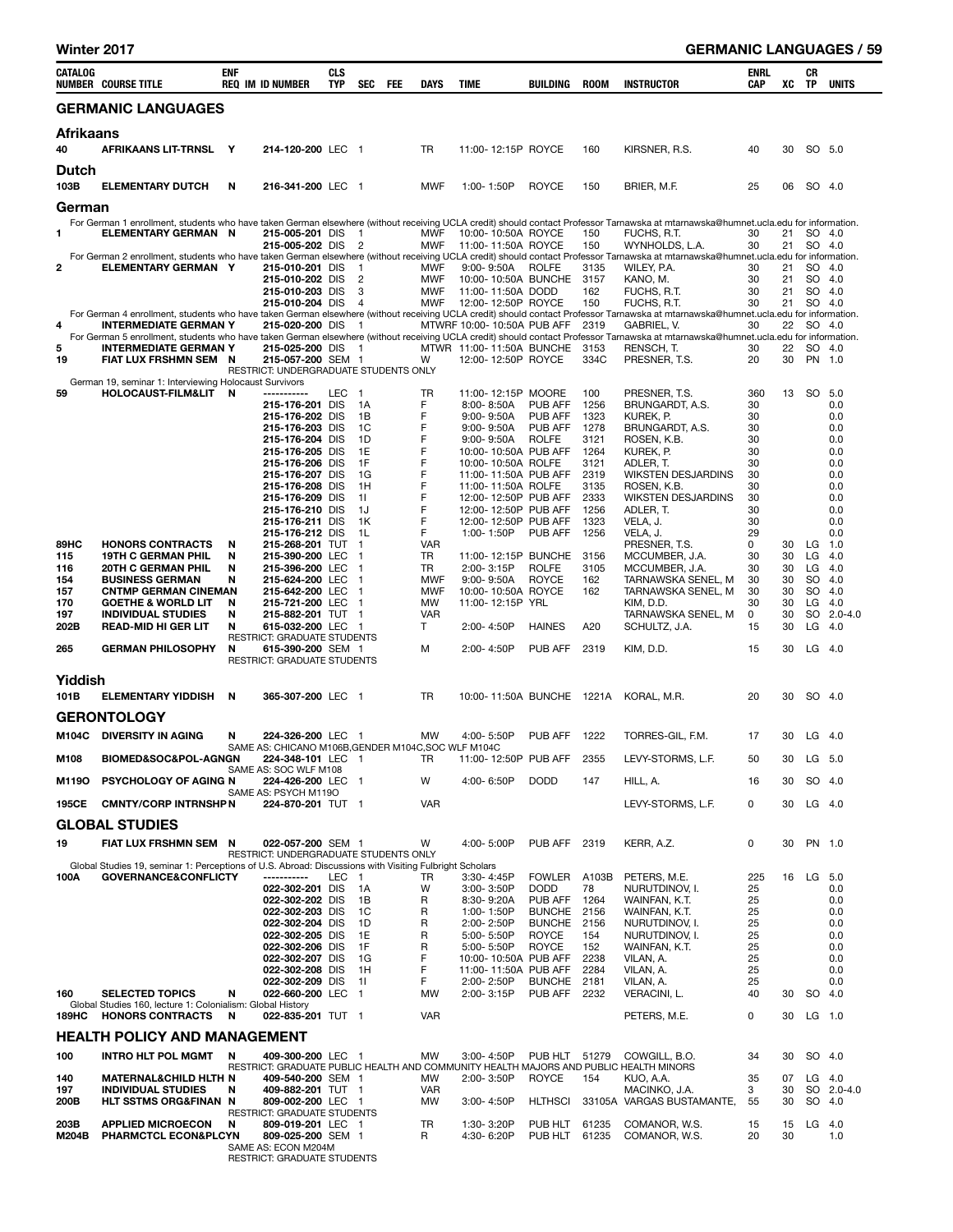# 60 / HISTORY Winter 2017

| CATALOG        | <b>NUMBER COURSE TITLE</b>                                   | <b>ENF</b> | <b>REQ IM ID NUMBER</b>                                                                                  | <b>CLS</b><br><b>TYP</b> | SEC                | FEE | <b>DAYS</b>             | <b>TIME</b>                              | <b>BUILDING</b>                     | <b>ROOM</b>    | <b>INSTRUCTOR</b>                              | <b>ENRL</b><br>CAP | XC       | CR<br>TP             | <b>UNITS</b>                    |
|----------------|--------------------------------------------------------------|------------|----------------------------------------------------------------------------------------------------------|--------------------------|--------------------|-----|-------------------------|------------------------------------------|-------------------------------------|----------------|------------------------------------------------|--------------------|----------|----------------------|---------------------------------|
| 205            | PHARMACEUTICAL PLCYN                                         |            | 809-030-201 LEC 1<br>809-030-202 LEC 2                                                                   |                          |                    |     | <b>MW</b><br><b>UFS</b> | 8:00-9:50A<br>12:00-4:50P                | PUB HLT 51279<br>PUB HLT            | 61269          | SCHWEITZER, S.O.<br>COMANOR, W.S.              | 30<br>40           | 30<br>30 | LG 4.0<br>$LG$ 4.0   |                                 |
| 214            | <b>MSRMNTS-HEALTH CAREN</b>                                  |            | RESTRICT: HEALTH AND ALLIED PROFESSIONAL MPH PROGRAM<br>809-084-200 LEC 1                                |                          |                    |     | м                       | 9:00-11:50A                              |                                     |                | HAYS, R.D.                                     | 22                 | 30       | $LG$ 4.0             |                                 |
| 215B<br>225B   | <b>IMPRVMT/IMPLMNT SCI N</b><br>HS RESEARCH DESIGN N         |            | <b>RESTRICT: GRADUATE STUDENTS</b><br>809-091-201 LEC 1<br>-----------<br>RESTRICT: HEALTH POLICY MAJORS | LEC 1                    |                    |     | W<br>MW                 | 9:00-11:50A<br>1:00-2:50P                | PUB HLT<br>PUB HLT                  | 31262<br>61269 | INKELAS, M.<br>NEEDLEMAN, J.                   | 15<br>23           | 30<br>30 | $LG$ 4.0<br>$LG$ 6.0 |                                 |
| 226B<br>227B   | <b>READINGS HS RESRCH</b><br>TOPICS-HEALTH SERVS N           | <b>N</b>   | 809-151-201 LAB 1A<br>809-157-201 SEM 1<br>809-163-200 SEM 1<br><b>RESTRICT: GRADUATE STUDENTS</b>       |                          |                    |     | F<br>м<br>R             | 12:00-1:50P<br>5:00-6:50P<br>12:00-1:30P | PUB HLT A1241<br>PUB HLT<br>PUB HLT | 31262<br>41268 | TRAN, L.D.<br>VARGAS BUSTAMANTE,<br>RICE, T.H. | 23<br>15<br>20     | 30<br>30 |                      | 0.0<br>SU 2.0<br>LG $2.0 - 4.0$ |
| M233           | <b>HLTH POLICY ANLYSIS</b>                                   | N          | 809-198-201 LEC 1                                                                                        |                          |                    |     | MW                      | 10:00-11:50A PUB HLT                     |                                     | 61269          | NEEDLEMAN, J.                                  | 20                 | 30       | LG 4.0               |                                 |
| 234            | <b>HLTH SERVC ORG&amp;MGMTN</b>                              |            | SAME AS: COM HLT M252<br>809-204-200 LEC 1<br>RESTRICT: GRADUATE STUDENTS                                |                          |                    |     | TR                      | 10:00-11:50A HLTHSCI                     |                                     |                | 43105A CAIN, C.L.                              | 35                 | 30       |                      | SO 4.0                          |
|                |                                                              |            | 809-204-201 LEC 2<br>RESTRICT: HEALTH AND ALLIED PROFESSIONAL MPH PROGRAM                                |                          |                    |     | <b>UFS</b>              | 1:00-4:50P                               | PUB HLT                             |                | FLORES, J.R.                                   | 40                 | 30       | SO 4.0               |                                 |
| M236           | <b>MICECNM THR-HL SECT N</b>                                 |            | 809-216-200 LEC 1<br>SAME AS: PUB PLC M268<br>RESTRICT: GRADUATE STUDENTS                                |                          |                    |     | TR                      | $8:00 - 9:50A$                           | <b>HLTHSCI</b>                      |                | 43105A SCHWEITZER, S.O.                        | 42                 | 30       | $LG$ 4.0             |                                 |
| 241<br>251     | <b>ECON-HEALTH POLICY</b><br><b>QUAL IMPROVMNT&amp;INFON</b> | N          | 809-246-201 LEC 1<br>809-306-201 LEC 1<br><b>RESTRICT: GRADUATE STUDENTS</b>                             |                          |                    |     | TR<br>R                 | 3:00-4:50P<br>5:00-7:50P                 | PUB HLT<br>PUB HLT                  | 31262<br>61269 | RICE, T.H.<br>WORTHAM, J.S.                    | 24<br>30           | 30<br>30 | $LG$ 4.0<br>$LG$ 4.0 |                                 |
| 266B           | <b>COM-BASED PART HLTH N</b>                                 |            | 809-397-200 LEC 1                                                                                        |                          |                    |     | F                       | 3:00-4:50P                               | PUB HLT                             | 41235          | WELLS, K.B.                                    | 15                 | 30       | $LG$ 4.0             |                                 |
| M274           | RACIALÐ MINR POP N                                           |            | RESTRICT: INSTRUCTOR CONSENT<br>809-444-200 LEC 1<br>SAME AS: PSYCH M274                                 |                          |                    |     | Μ                       | 2:00-4:50P                               | MS                                  | 5233           | MAYS, V.M.                                     | 12                 | 30       | SO 4.0               |                                 |
| 280            | REFORM-POLICY&RSRCHN                                         |            | RESTRICT: GRADUATE STUDENTS<br>809-480-202 SEM 2                                                         |                          |                    |     | <b>UFS</b>              | 8:00-11:50A                              |                                     |                | KOMINSKI, G.F.                                 | 40                 | 30       | $LG$ 4.0             |                                 |
| M285           | <b>ETHICAL THEORY</b>                                        | N          | RESTRICT: HEALTH AND ALLIED PROFESSIONAL MPH PROGRAM<br>809-510-201 LEC 1<br>SAME AS: COM HLT M249L      |                          |                    |     | MW                      | 10:00-11:50A HLTHSCI                     |                                     |                | 33105A ZIMMERMAN, F.J.                         | 40                 | 30       | $LG$ 4.0             |                                 |
| 401<br>M428    | PUB HLTH INFORMATCS N<br>CHILD&FAMILY HEALTH N               |            | <b>RESTRICT: GRADUATE STUDENTS</b><br>809-602-201 LEC 1<br>809-656-201 SEM 1                             |                          |                    |     | W<br>R                  | 2:00-4:50P<br>1:00-2:50P                 | PUB HLT<br>PUB HLT                  | 31262<br>31262 | FU, P.C.<br>KUO, A.A.                          | 15<br>10           | 30<br>30 | $LG$ 4.0<br>SO 2.0   |                                 |
| 433            | <b>HEALTHCARE STRATEGY N</b>                                 |            | SAME AS: COM HLT M428<br>809-667-201 LEC 2                                                               |                          |                    |     | <b>UFS</b>              | 8:00-12:00P                              | PUB HLT                             |                | VRIESMAN, L.J.                                 | 40                 | 30       | $LG$ 4.0             |                                 |
| 436            | <b>HLTHCARE FINAN MGMT N</b>                                 |            | RESTRICT: HEALTH AND ALLIED PROFESSIONAL MPH PROGRAM<br>809-672-200 LEC 1                                |                          |                    |     | T.                      | 2:00-4:50P                               | PUB HLT                             | 41268          | ELGINER, J.A.                                  | 45                 | 30       |                      | SO 4.0                          |
|                |                                                              |            | RESTRICT: GRADUATE STUDENTS                                                                              |                          |                    |     |                         |                                          |                                     |                |                                                |                    |          |                      |                                 |
| 437            | <b>LGL ENV-HLT SER MGT</b>                                   | N          | 809-674-200 LEC 1<br>RESTRICT: GRADUATE STUDENTS                                                         |                          |                    |     | Μ                       | 2:00-3:50P                               | PUB HLT                             | 41268          | PELLICCIONI, L.S.                              | 30                 | 30       |                      | SO 2.0                          |
| 440A<br>445    | <b>HLT INF SYS-TECHNO</b><br><b>HEALTH CARE MARKTNG N</b>    | N          | 809-680-201 LEC 2<br>809-690-202 LEC 2<br>RESTRICT: HEALTH AND ALLIED PROFESSIONAL MPH PROGRAM           |                          |                    |     | <b>UFS</b>              | 1:00-5:00P                               | PUB HLT                             |                | HINSHAW, J.B.<br>CUEN, P.                      | 40<br>40           | 30<br>30 | $LG$ 4.0             | $LG$ 2.0                        |
| 450            | HLTHCARE FINAN APPL N                                        |            | 809-700-201 LEC 2<br>RESTRICT: HEALTH AND ALLIED PROFESSIONAL MPH PROGRAM                                |                          |                    |     | <b>UFS</b>              | 5:00-9:00P                               | PUB HLT 61269                       |                | SINAIKO, R.E.                                  | 40                 | 30       | $LG$ 2.0             |                                 |
| <b>HISTORY</b> |                                                              |            |                                                                                                          |                          |                    |     |                         |                                          |                                     |                |                                                |                    |          |                      |                                 |
| 1А             | <b>WESTERN CIVILIZATN</b>                                    | N          | -----------                                                                                              | LEC                      | $\overline{1}$     |     | TR                      | $3:30 - 4:45P$                           | <b>BROAD</b>                        | 2160E          | LANGDON, J.S.                                  | 180                | 16       |                      | SO 5.0                          |
|                |                                                              |            | 221-004-201 DIS                                                                                          |                          | 1A                 |     | T                       | 1:00-1:50P                               | PUB AFF                             | 2325           | BECKMAN, D.A.                                  | 20                 |          |                      | 0.0                             |
|                |                                                              |            | 221-004-202 DIS<br>221-004-204 DIS                                                                       |                          | 1B<br>1D           |     | т<br>W                  | 2:00-2:50P<br>$9:00 - 9:50A$             | <b>HAINES</b><br><b>BUNCHE</b>      | A28<br>3164    | BECKMAN, D.A.<br>SAMUELS, A.D.                 | 20<br>20           |          |                      | 0.0<br>0.0                      |
|                |                                                              |            | 221-004-206 DIS                                                                                          |                          | 1F                 |     | W                       | 5:00-5:50P                               | <b>HAINES</b>                       | 110            | SAMUELS, A.D.                                  | 20                 |          |                      | 0.0                             |
|                |                                                              |            | 221-004-207 DIS<br>221-004-209 DIS                                                                       |                          | 1G<br>11           |     | W<br>R                  | 4:00-4:50P<br>$9:00 - 9:50A$             | <b>BUNCHE</b><br><b>HAINES</b>      | 1221A<br>110   | SAMUELS, A.D.<br>BECKMAN, D.A.                 | 20<br>20           |          |                      | 0.0<br>0.0                      |
|                |                                                              |            | 221-004-210 DIS<br>221-004-211 DIS                                                                       |                          | 1J<br>1K           |     | R<br>F                  | 5:00-5:50P<br>9:00-9:50A                 | <b>HAINES</b><br>BUNCHE 3157        | 122            | IAFOLLA, R.J.<br>IAFOLLA, R.J.                 | 20<br>20           |          |                      | 0.0<br>0.0                      |
|                |                                                              |            | 221-004-212 DIS                                                                                          |                          | 1L                 |     | F                       | 10:00-10:50A ROLFE                       |                                     | 3116           | IAFOLLA, R.J.                                  | 20                 |          |                      | 0.0                             |
| 1B             | <b>WESTERN CIVILIZATN</b>                                    | N          | -----------<br>221-006-201 DIS                                                                           | LEC                      | $\mathbf{1}$<br>1A |     | TR<br>м                 | 12:30-1:45P<br>1:00-1:50P                | <b>HAINES</b><br><b>HUMANTS A48</b> | 39             | MCCLENDON, M.C.<br>MESSARRA, S.N.              | 240<br>20          |          | 14 SO                | 5.0<br>0.0                      |
|                |                                                              |            | 221-006-202 DIS                                                                                          |                          | 1В                 |     | м                       | 2:00-2:50P                               | HUMANTS A60                         |                | TIELEMAN, M.T.                                 | 20                 |          |                      | 0.0                             |
|                |                                                              |            | 221-006-203 DIS<br>221-006-204 DIS                                                                       |                          | 1C<br>1D           |     | М<br>т                  | 3:00-3:50P<br>9:00-9:50A                 | BUNCHE 3170<br><b>BUNCHE</b>        | 3143           | IBARRA, R.P.<br>BALLOR, G.A.                   | 20<br>20           |          |                      | 0.0<br>0.0                      |
|                |                                                              |            | 221-006-205 DIS                                                                                          |                          | 1E                 |     | т                       | 10:00-10:50A HAINES                      |                                     | A28            | BALLOR, G.A.                                   | 20                 |          |                      | 0.0                             |
|                |                                                              |            | 221-006-206 DIS<br>221-006-207 DIS                                                                       |                          | 1F<br>1G           |     | т<br>т                  | 11:00-11:50A HAINES<br>4:00-4:50P        | <b>HUMANTS A48</b>                  | A6             | BALLOR, G.A.<br>TIELEMAN, M.T.                 | 20<br>20           |          |                      | 0.0<br>0.0                      |
|                |                                                              |            | 221-006-208 DIS                                                                                          |                          | 1H                 |     | W                       | 8:00-8:50A                               | <b>HUMANTS A56</b>                  |                | TIELEMAN, M.T.<br>IBARRA, R.P.                 | 20                 |          |                      | 0.0                             |
|                |                                                              |            | 221-006-209 DIS<br>221-006-210 DIS                                                                       |                          | 11<br>1J           |     | W<br>R                  | 5:00-5:50P<br>4:00-4:50P                 | <b>HAINES</b><br><b>BUNCHE</b>      | A6<br>3150     | MESSARRA, S.N.                                 | 20<br>20           |          |                      | 0.0<br>0.0                      |
|                |                                                              |            | 221-006-211 DIS                                                                                          |                          | 1K                 |     | R                       | 5:00-5:50P                               | <b>HAINES</b>                       | A28            | MESSARRA, S.N.                                 | 20                 |          |                      | 0.0                             |
| 3D             | <b>HISTORY OF MEDICINE N</b>                                 |            | 221-006-212 DIS<br>-----------                                                                           | LEC                      | 1L<br>$\mathbf{1}$ |     | F<br>МW                 | 9:00-9:50A<br>2:00-3:15P                 | <b>BUNCHE</b><br><b>HAINES</b>      | 3170<br>A18    | IBARRA, R.P.<br>FRANK JR, R.G.                 | 20<br>120          |          | 07 SO 5.0            | 0.0                             |
|                |                                                              |            | 221-019-201 DIS                                                                                          |                          | 1A                 |     | м                       | 9:00-9:50A                               | <b>HAINES</b>                       | A6             | CLEVER, I.I.                                   | 20                 |          |                      | 0.0                             |
|                |                                                              |            | 221-019-202 DIS<br>221-019-203 DIS                                                                       |                          | 1B<br>1C           |     | М<br>т                  | 10:00-10:50A HAINES<br>9:00-9:50A        | <b>HAINES</b>                       | A28<br>A28     | CLEVER, I.I.<br>CLEVER, I.I.                   | 20<br>20           |          |                      | 0.0<br>0.0                      |
|                |                                                              |            | 221-019-204 DIS                                                                                          |                          | 1D                 |     | W                       | 4:00-4:50P                               | ROLFE                               | 3108           | BROERE, S.C.                                   | 20                 |          |                      | 0.0                             |
|                |                                                              |            | 221-019-205 DIS<br>221-019-206 DIS                                                                       |                          | 1E<br>1F           |     | R<br>R                  | 8:00-8:50A<br>5:00-5:50P                 | <b>HAINES</b><br><b>BUNCHE</b>      | 110<br>1221A   | BROERE, S.C.<br>BROERE, S.C.                   | 20<br>20           |          |                      | 0.0<br>0.0                      |
| 5              | <b>HOLOCAUST</b>                                             | N          | -----------                                                                                              | LEC                      | $\mathbf{1}$       |     | TR                      | 2:00-3:15P                               | <b>FOWLER</b>                       | A103B          | STEIN, S.A.                                    | 310                |          | 15 SO                | 5.0                             |
|                |                                                              |            | 221-025-201 DIS<br>221-025-202 DIS                                                                       |                          | 1A<br>1В           |     | м<br>М                  | 9:00-9:50A<br>10:00-10:50A HUMANTS A48   | <b>HAINES</b>                       | A20            | DANIEL, M.<br>ILTER, E.                        | 20<br>20           |          |                      | 0.0<br>0.0                      |
|                |                                                              |            | 221-025-203 DIS                                                                                          |                          | 1C                 |     | т                       | $9:00 - 9:50A$                           | <b>HUMANTS A56</b>                  |                | NATH, N.                                       | 20                 |          |                      | 0.0                             |
|                |                                                              |            | 221-025-204 DIS<br>221-025-205 DIS                                                                       |                          | 1D<br>1E           |     | т<br>т                  | 11:00-11:50A HAINES<br>1:00-1:50P        | <b>HAINES</b>                       | A28<br>122     | DANIEL, M.<br>NATH, N.                         | 20<br>20           |          |                      | 0.0<br>0.0                      |
|                |                                                              |            | 221-025-206 DIS                                                                                          |                          | 1F                 |     | т                       | 5:00-5:50P                               | <b>BUNCHE</b>                       | 3123           | NATH, N.                                       | 20                 |          |                      | 0.0                             |
|                |                                                              |            | 221-025-207 DIS<br>221-025-208 DIS                                                                       |                          | 1G<br>1H           |     | W<br>W                  | 8:00-8:50A<br>12:00-12:50P               | <b>BUNCHE</b><br><b>HAINES</b>      | 3123<br>110    | CENTANINO, A.<br>CENTANINO, A.                 | 20<br>20           |          |                      | 0.0<br>0.0                      |
|                |                                                              |            | 221-025-209 DIS                                                                                          |                          | 11                 |     | W                       | 5:00-5:50P                               | <b>HAINES</b>                       | A28            | DANIEL, M.                                     | 20                 |          |                      | 0.0                             |
|                |                                                              |            | 221-025-210 DIS<br>221-025-211 DIS                                                                       |                          | 1J<br>1K           |     | R<br>R                  | 8:00-8:50A<br>5:00-5:50P                 | <b>HAINES</b><br><b>HUMANTS A48</b> | A6             | ILTER, E.<br>CENTANINO, A.                     | 20<br>20           |          |                      | 0.0<br>0.0                      |
|                |                                                              |            | 221-025-212 DIS                                                                                          |                          | 1L                 |     | F                       | 8:00-8:50A                               | BUNCHE 3117                         |                | ILTER, E.                                      | 20                 |          |                      | 0.0                             |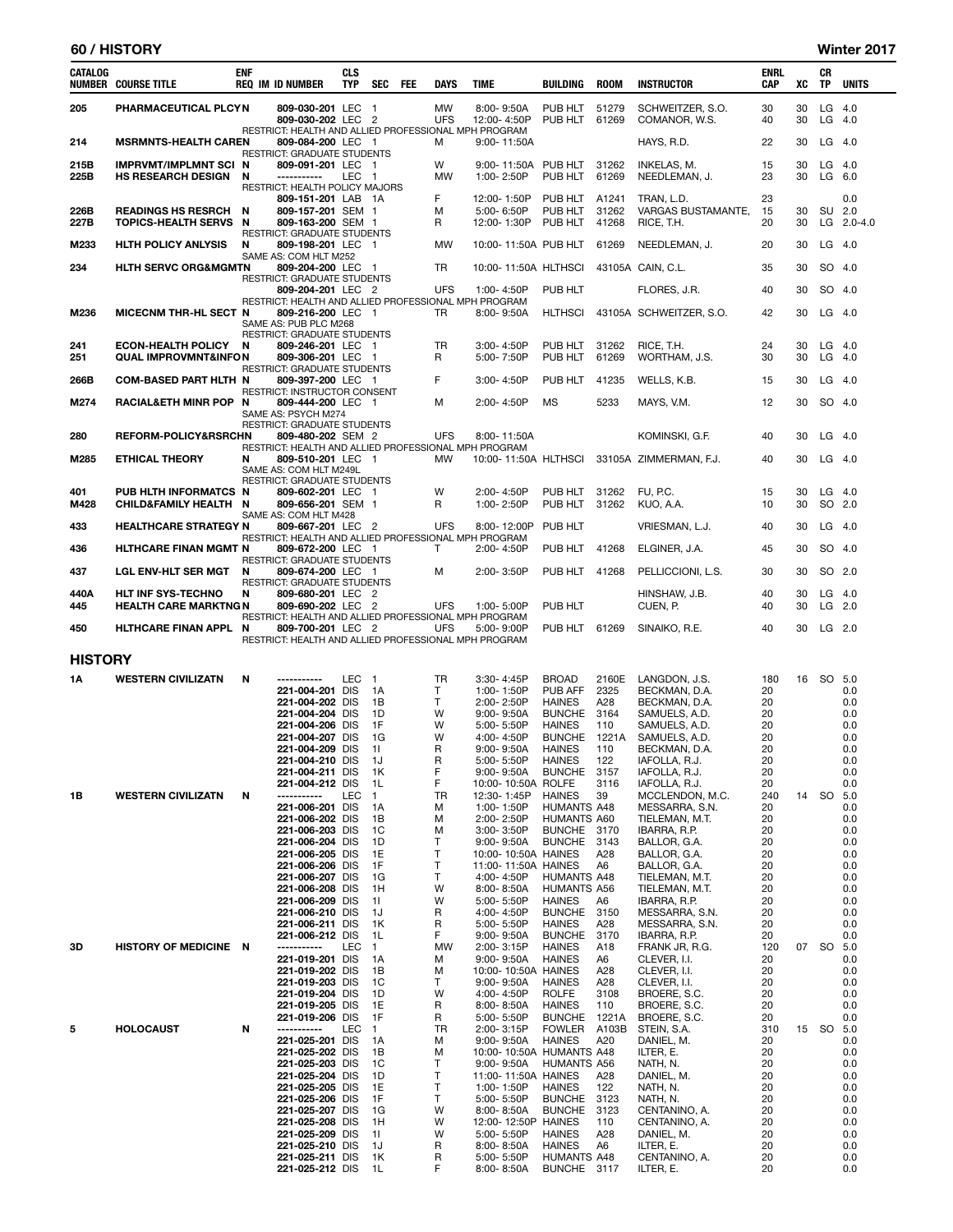e e

| CATALOG | <b>NUMBER COURSE TITLE</b>                                                                                    | ENF | <b>REQ IM ID NUMBER</b>                                    | CLS<br><b>TYP</b> | <b>SEC</b>         | <b>FEE</b> | <b>DAYS</b>        | <b>TIME</b>                              | <b>BUILDING</b>                     | <b>ROOM</b>  | <b>INSTRUCTOR</b>                  | ENRL<br>CAP | хc | CR<br><b>TP</b> | <b>UNITS</b>  |
|---------|---------------------------------------------------------------------------------------------------------------|-----|------------------------------------------------------------|-------------------|--------------------|------------|--------------------|------------------------------------------|-------------------------------------|--------------|------------------------------------|-------------|----|-----------------|---------------|
|         |                                                                                                               |     | 221-025-213 DIS                                            |                   | 1M                 |            | T                  | 5:00-5:50P                               | <b>HAINES</b>                       | A74          | SALMON, S.B.                       | 20          |    |                 | 0.0           |
|         |                                                                                                               |     | 221-025-214 DIS                                            |                   | 1 <sub>N</sub>     |            | W                  | 12:00-12:50P BUNCHE                      |                                     | 3117         | SALMON, S.B.                       | 20          |    |                 | 0.0           |
| 8Β      | <b>MODRN LATIN AMERICA N</b>                                                                                  |     | 221-025-215 DIS<br>-----------                             | LEC               | 10<br>$\mathbf{1}$ |            | R<br>TR            | 5:00-5:50P<br>2:00-3:15P                 | <b>HAINES</b><br><b>ROYCE</b>       | A82<br>190   | SALMON, S.B.<br>DERBY, L.          | 20<br>120   | 30 |                 | 0.0<br>SO 5.0 |
|         |                                                                                                               |     | 221-044-201 DIS                                            |                   | 1A                 |            | м                  | 10:00-10:50A HUMANTS A60                 |                                     |              | BRIDE, T.                          | 20          |    |                 | 0.0           |
|         |                                                                                                               |     | 221-044-202 DIS                                            |                   | 1B                 |            | M                  | 1:00-1:50P                               | <b>BUNCHE</b>                       | 2156         | BRIDE, T.                          | 20          |    |                 | 0.0           |
|         |                                                                                                               |     | 221-044-203 DIS<br>221-044-204 DIS                         |                   | 1C<br>1D           |            | T.<br>$\mathsf{T}$ | $9:00 - 9:50A$<br>1:00-1:50P             | <b>BUNCHE</b><br><b>BUNCHE</b>      | 2156<br>A152 | BRIDE. T.<br>MORALES GARZA, J.P    | 20<br>20    |    |                 | 0.0<br>0.0    |
|         |                                                                                                               |     | 221-044-205 DIS                                            |                   | 1E                 |            | W                  | 4:00-4:50P                               | <b>ROLFE</b>                        | 3116         | MORALES GARZA, J.P                 | 20          |    |                 | 0.0           |
|         |                                                                                                               |     | 221-044-206 DIS                                            |                   | 1F                 |            | R                  | 8:00-8:50A                               | <b>HUMANTS A56</b>                  |              | MORALES GARZA, J.P                 | 20          |    |                 | 0.0           |
| 9C      | JAPAN                                                                                                         | N   | -----------<br>221-051-201 DIS                             | <b>LEC</b>        | $\mathbf{1}$<br>1A |            | <b>MW</b><br>т     | 2:00-3:15P<br>2:00-2:50P                 | <b>ROLFE</b><br><b>HAINES</b>       | 1200<br>A74  | HIRANO, K.<br>LEISURE, J.L.        | 240<br>20   | 30 | <b>SO</b>       | 5.0<br>0.0    |
|         |                                                                                                               |     | 221-051-202 DIS                                            |                   | 1B                 |            | $\mathsf{T}$       | $3:00 - 3:50P$                           | <b>BUNCHE</b>                       | 3170         | LEISURE, J.L.                      | 20          |    |                 | 0.0           |
|         |                                                                                                               |     | 221-051-203 DIS                                            |                   | 1C                 |            | R                  | 5:00-5:50P                               | <b>BUNCHE</b>                       | 2156         | CHI, X.                            | 20          |    |                 | 0.0           |
|         |                                                                                                               |     | 221-051-204 DIS<br>221-051-205 DIS                         |                   | 1D<br>1E           |            | W<br>W             | $8:00 - 8:50A$<br>8:00-8:50A             | <b>HAINES</b><br><b>HAINES</b>      | A76<br>A28   | LEISURE, J.L.<br>MCGUFFIE, J.N.    | 20<br>20    |    |                 | 0.0<br>0.0    |
|         |                                                                                                               |     | 221-051-206 DIS                                            |                   | 1F                 |            | W                  | 4:00-4:50P                               | <b>DODD</b>                         | 154          | MCGUFFIE, J.N.                     | 20          |    |                 | 0.0           |
|         |                                                                                                               |     | 221-051-207 DIS                                            |                   | 1G                 |            | W                  | 6:00-6:50P                               | <b>BUNCHE</b>                       | 3117         | MCGUFFIE, J.N.                     | 20          |    |                 | 0.0           |
|         |                                                                                                               |     | 221-051-208 DIS<br>221-051-209 DIS                         |                   | 1H<br>11           |            | R<br>R             | $8:00 - 8:50A$<br>5:00-5:50P             | <b>HAINES</b><br><b>BUNCHE</b>      | A74<br>2168  | CHI, X.<br>ROY, T.                 | 20<br>20    |    |                 | 0.0<br>0.0    |
|         |                                                                                                               |     | 221-051-210 DIS                                            |                   | 1J                 |            | F                  | $8:00 - 8:50A$                           | <b>BUNCHE</b>                       | 2156         | ROY, T.                            | 20          |    |                 | 0.0           |
|         |                                                                                                               |     | 221-051-211 DIS                                            |                   | 1K                 |            | F                  | 10:00-10:50A BUNCHE                      |                                     | A152         | ROY, T.                            | 20          |    |                 | 0.0           |
| 11B     | <b>HIS-CHINA-1000-2000</b>                                                                                    | N   | 221-051-212 DIS<br>-----------                             | <b>LEC</b>        | 1L<br>$\mathbf{1}$ |            | F<br><b>MWF</b>    | 11:00-11:50A ROLFE<br>10:00-10:50A ROYCE |                                     | 3121<br>156  | CHI, X.<br>GOLDMAN, A.S.           | 20<br>120   | 03 |                 | 0.0<br>SO 5.0 |
|         |                                                                                                               |     | 221-062-201 DIS                                            |                   | 1A                 |            | T                  | 5:00-5:50P                               | <b>HUMANTS A48</b>                  |              | WANG, Y.                           | 20          |    |                 | 0.0           |
|         |                                                                                                               |     | 221-062-202 DIS                                            |                   | 1B                 |            | W                  | 4:00-4:50P                               | BUNCHE 2160                         |              | LEE, S.                            | 20          |    |                 | 0.0           |
|         |                                                                                                               |     | 221-062-203 DIS<br>221-062-204 DIS                         |                   | 1C<br>1D           |            | W<br>W             | $8:00 - 8:50A$<br>$9:00 - 9:50A$         | <b>HUMANTS A32</b><br><b>BUNCHE</b> | 2156         | WANG, Y.<br>LEE, S.                | 20<br>20    |    |                 | 0.0<br>0.0    |
|         |                                                                                                               |     | 221-062-205 DIS                                            |                   | 1E                 |            | R                  | $8:00 - 8:50A$                           | <b>HAINES</b>                       | A20          | LEE, S.                            | 20          |    |                 | 0.0           |
|         |                                                                                                               |     | 221-062-206 DIS                                            |                   | 1F                 |            | F                  | $9:00 - 9:50A$                           | PUB AFF                             | 1264         | WANG, Y.                           | 20          |    |                 | 0.0           |
| 13B     | <b>US&amp;COLONL ORGNS-19CN</b>                                                                               |     | -----------<br>221-068-201 DIS                             | <b>LEC</b>        | $\mathbf{1}$<br>1A |            | <b>MWF</b><br>м    | 2:00-2:50P<br>12:00-12:50P BUNCHE        | <b>HAINES</b>                       | 118<br>3117  | DUBOIS, E.C.<br>NJOROGE, M.W.      | 120<br>20   | 07 | <b>SO</b>       | 5.0<br>0.0    |
|         |                                                                                                               |     | 221-068-202 DIS                                            |                   | 1B                 |            | M                  | $9:00 - 9:50A$                           | <b>HUMANTS A56</b>                  |              | FLOMEN, M.                         | 20          |    |                 | 0.0           |
|         |                                                                                                               |     | 221-068-203 DIS                                            |                   | 1C                 |            | М                  | 10:00-10:50A KAUFMAN 153                 |                                     |              | FLOMEN, M.                         | 20          |    |                 | 0.0           |
|         |                                                                                                               |     | 221-068-204 DIS<br>221-068-205 DIS                         |                   | 1D<br>1E           |            | $\mathsf{T}$<br>T. | $9:00 - 9:50A$<br>5:00-5:50P             | PUB AFF<br>PUB AFF                  | 2278<br>1343 | NJOROGE, M.W.<br>NJOROGE, M.W.     | 20<br>20    |    |                 | 0.0<br>0.0    |
|         |                                                                                                               |     | 221-068-206 DIS                                            |                   | 1F                 |            | W                  | $8:00 - 8:50A$                           | <b>HAINES</b>                       | A74          | FLOMEN, M.                         | 20          |    |                 | 0.0           |
| 19      | FIAT LUX FRSHMN SEM N                                                                                         |     | 221-066-201 SEM 1                                          |                   |                    |            | F                  | 2:00-2:50P                               | <b>HAINES</b>                       | A82          | VON GLAHN, R.                      | 20          | 30 |                 | PN 1.0        |
|         | History 19, seminar 1: Modern China's Youth Culture in Historical Perspective                                 |     | RESTRICT: UNDERGRADUATE STUDENTS ONLY                      |                   |                    |            |                    |                                          |                                     |              |                                    |             |    |                 |               |
|         |                                                                                                               |     | 221-066-202 SEM 2                                          |                   |                    |            | м                  | 2:00-3:50P                               | <b>HUMANTS A48</b>                  |              | RUIZ, T.F.                         | 20          | 30 |                 | PN 1.0        |
|         | History 19, seminar 2: Social World of Jane Austen: Pride and Prejudice                                       |     | RESTRICT: UNDERGRADUATE STUDENTS ONLY                      |                   |                    |            |                    |                                          |                                     |              |                                    |             |    |                 |               |
|         |                                                                                                               |     | 221-066-203 SEM 3                                          |                   |                    |            | м                  | 4:00-5:50P                               | <b>HUMANTS A48</b>                  |              | RUIZ, T.F.                         | 20          | 30 |                 | PN 1.0        |
|         |                                                                                                               |     | RESTRICT: UNDERGRADUATE STUDENTS ONLY                      |                   |                    |            |                    |                                          |                                     |              |                                    |             |    |                 |               |
|         | History 19, seminar 3: Social World of Jane Austen: Pride and Prejudice                                       |     | <b>221-066-204 SEM 4</b>                                   |                   |                    |            | т                  | 4:00-5:50P                               | <b>ROLFE</b>                        | 3121         | BALDWIN, P.                        | 20          | 30 |                 | PN 1.0        |
|         |                                                                                                               |     | RESTRICT: UNDERGRADUATE STUDENTS ONLY                      |                   |                    |            |                    |                                          |                                     |              |                                    |             |    |                 |               |
|         | History 19, seminar 4: Equality                                                                               |     | 221-066-205 SEM 5                                          |                   |                    |            | W                  | 3:00-4:50P                               | PUB AFF                             | 1284         | LAL, V.                            | 20          | 30 |                 | PN 1.0        |
|         |                                                                                                               |     | RESTRICT: UNDERGRADUATE STUDENTS ONLY                      |                   |                    |            |                    |                                          |                                     |              |                                    |             |    |                 |               |
|         | History 19, seminar 5: Political Documentaries and American Society                                           |     | 221-066-206 SEM 6                                          |                   |                    |            | м                  | 1:00-2:50P                               | <b>BUNCHE</b>                       | 3117         | MYERS, D.N.                        | 21          | 30 |                 | PN 1.0        |
|         |                                                                                                               |     | RESTRICT: UNDERGRADUATE STUDENTS ONLY                      |                   |                    |            |                    |                                          |                                     |              |                                    |             |    |                 |               |
|         | History 19, seminar 6: Brief and Intense History of Anti-Semitism, from Antiquity to Present                  |     |                                                            |                   |                    |            |                    |                                          |                                     |              |                                    |             |    |                 |               |
|         |                                                                                                               |     | 221-066-208 SEM 8<br>RESTRICT: UNDERGRADUATE STUDENTS ONLY |                   |                    |            | т                  | 12:00-12:50P BUNCHE                      |                                     | 1265         | DERBY, L.                          | 20          | 30 |                 | PN 1.0        |
|         | History 19, seminar 8: Making Sense of Rise of Trump and New Populism                                         |     |                                                            |                   |                    |            |                    |                                          |                                     |              |                                    |             |    |                 |               |
|         |                                                                                                               |     | 221-066-209 SEM 9<br>RESTRICT: UNDERGRADUATE STUDENTS ONLY |                   |                    |            | м                  | 3:00-5:50P                               | BUNCHE 1221A                        |              | MAROTTI, W.                        | 20          | 30 |                 | PN 1.0        |
|         | History 19, seminar 9: Forms of Violence and Cinema                                                           |     |                                                            |                   |                    |            |                    |                                          |                                     |              |                                    |             |    |                 |               |
| 21      | <b>WORLD HIST 600-1760</b>                                                                                    | N   | -----------                                                | LEC               | $\mathbf{1}$       |            | <b>MWF</b>         | $9:00 - 9:50A$                           | <b>DODD</b>                         | 170          | VON GLAHN, R.                      | 60          | 02 |                 | SO 5.0        |
|         |                                                                                                               |     | 221-086-201 DIS<br>221-086-202 DIS                         |                   | 1A<br>1В           |            | м<br>T             | 2:00-2:50P<br>4:00-4:50P                 | HAINES<br><b>BUNCHE</b>             | A28<br>2156  | AOUN GHAZAL, M.<br>AOUN GHAZAL, M. | 20<br>20    |    |                 | 0.0<br>0.0    |
|         |                                                                                                               |     | 221-086-203 DIS                                            |                   | 1C                 |            | W                  | 1:00-1:50P                               | <b>BUNCHE</b>                       | 3170         | AOUN GHAZAL, M.                    | 20          |    |                 | 0.0           |
| 89HC    | <b>HONORS CONTRACTS</b>                                                                                       | N   | 221-268-201 TUT                                            |                   | 1                  |            | <b>VAR</b>         |                                          |                                     |              | DERBY, L.                          | 0           | 30 | LG              | 1.0           |
| 96W     | <b>INT-HISTRCL PRCTICE</b><br>History 96W, seminar 1: U.S. on Drugs                                           | Υ   | Y 221-289-200 SEM 1                                        |                   |                    |            | м                  | 11:00-1:50P                              | <b>BUNCHE</b>                       | A152         | SCHRAFF III, R.L.                  | 20          | 30 |                 | $LG$ 5.0      |
|         |                                                                                                               |     | Y 221-289-201 SEM 2                                        |                   |                    |            | М                  | 2:00-4:50P                               | <b>BUNCHE</b>                       | 3156         | DEGANI, A.                         | 20          | 30 |                 | LG 5.0        |
|         | History 96W, seminar 2: This Land is My Land: Global History of Settler Colonialism                           |     | Y 221-289-202 SEM 3                                        |                   |                    |            | w                  | 9:00-11:50A BUNCHE                       |                                     | A152         | GORDANIER, A.W.                    | 20          | 30 |                 | LG 5.0        |
|         | History 96W, seminar 3: Gender, Sexuality, and Society in Early Modern China, 14th to 20th Centuries          |     |                                                            |                   |                    |            |                    |                                          |                                     |              |                                    |             |    |                 |               |
|         |                                                                                                               |     | Y 221-289-204 SEM 4                                        |                   |                    |            | w                  | 12:00-2:50P                              | <b>BUNCHE</b>                       | A152         | MC CUTCHEN, D.S.                   | 20          | 30 | LG              | 5.0           |
|         | History 96W, seminar 4: Pop Culture and City Planning in Postwar San Francisco, 1945 to 1985                  |     | Y 221-289-205 SEM 5                                        |                   |                    |            | w                  | 3:00-5:50P                               | <b>BUNCHE</b>                       | 3117         | WALSH, S.                          | 20          | 30 |                 | LG 5.0        |
|         | History 96W, seminar 5: Japan's 20th Century in Art and Visual Culture                                        |     |                                                            |                   |                    |            |                    |                                          |                                     |              |                                    |             |    |                 |               |
| 97C     | <b>EUROPEAN HISTORY</b>                                                                                       | N   | 221-293-201 SEM 1                                          |                   |                    |            | R                  | 12:00-2:50P                              | HAINES                              | 110          | NASIALI, M.A.                      | 20          | 30 |                 | SO 4.0        |
|         | History 97C, seminar 1: Citizenship and Human Rights                                                          |     | 221-293-202 SEM 2                                          |                   |                    |            | М                  | 2:00-4:50P                               | <b>BUNCHE</b>                       | 2156         | JACOBY, R.                         | 20          | 30 |                 | SO 4.0        |
|         | History 97C, seminar 2: Free Speech and Tolerance: History and Issues                                         |     |                                                            |                   |                    |            |                    |                                          |                                     |              |                                    |             |    |                 |               |
|         | History 97C, seminar 3: European Union: History and Political Economy, 1945 to 2016                           |     | 221-293-203 SEM 3                                          |                   |                    |            | М                  | 1:00-3:50P                               | PUB AFF                             | 1329         | BEREND, I.T.                       | 20          | 30 |                 | SO 4.0        |
| 97D     | <b>US HISTORY</b>                                                                                             | N   | 221-294-201 SEM 1                                          |                   |                    |            | w                  | 9:00-11:50A HAINES                       |                                     | 122          | WAUGH, J.                          | 20          | 30 |                 | SO 4.0        |
|         | History 97D, seminar 1: Memory of Civil War in American Culture                                               |     |                                                            |                   |                    |            |                    |                                          |                                     |              |                                    |             |    |                 |               |
|         | History 97D, seminar 2: Americans and Empires                                                                 |     | 221-294-202 SEM 2                                          |                   |                    |            | W                  | 2:00-4:50P                               | <b>BUNCHE</b>                       | 3178         | SALMAN, M.                         | 20          | 30 |                 | SO 4.0        |
| 97E     | LATIN AMERICAN HIST                                                                                           | -N  | 221-295-201 SEM 1                                          |                   |                    |            | F                  | 11:00-1:50P                              | <b>BUNCHE</b>                       | A152         | DERBY, L.                          | 20          | 30 |                 | SO 4.0        |
|         | History 97E, seminar 1: Central America: History and Society                                                  |     |                                                            |                   |                    |            | W                  |                                          |                                     |              |                                    |             |    |                 |               |
| 97G     | <b>EAST ASIAN HISTORY</b><br>History 97G, seminar 1: Love, Sexuality, and Social Order in Late Imperial China | N   | 221-276-201 SEM 1                                          |                   |                    |            |                    | 2:00-4:50P                               | <b>BUNCHE</b>                       | 3156         | VON GLAHN, R.                      | 20          | 30 |                 | SO 4.0        |
| 971     | <b>SCI&amp;TECH HISTORY</b>                                                                                   | N   | 221-278-200 SEM 1                                          |                   |                    |            | W                  | $3:00 - 5:50P$                           | <b>BUNCHE</b>                       | 5288         | PORTER, T.M.                       | 20          | 30 |                 | SO 4.0        |
|         | History 97I, seminar 1: Madness, Asylums, and Career of Eugenics                                              |     | 221-278-201 SEM 2                                          |                   |                    |            | w                  | 4:00-6:50P                               | ROYCE                               | 148          | TARLETON, C.E.                     | 20          | 30 |                 | SO 4.0        |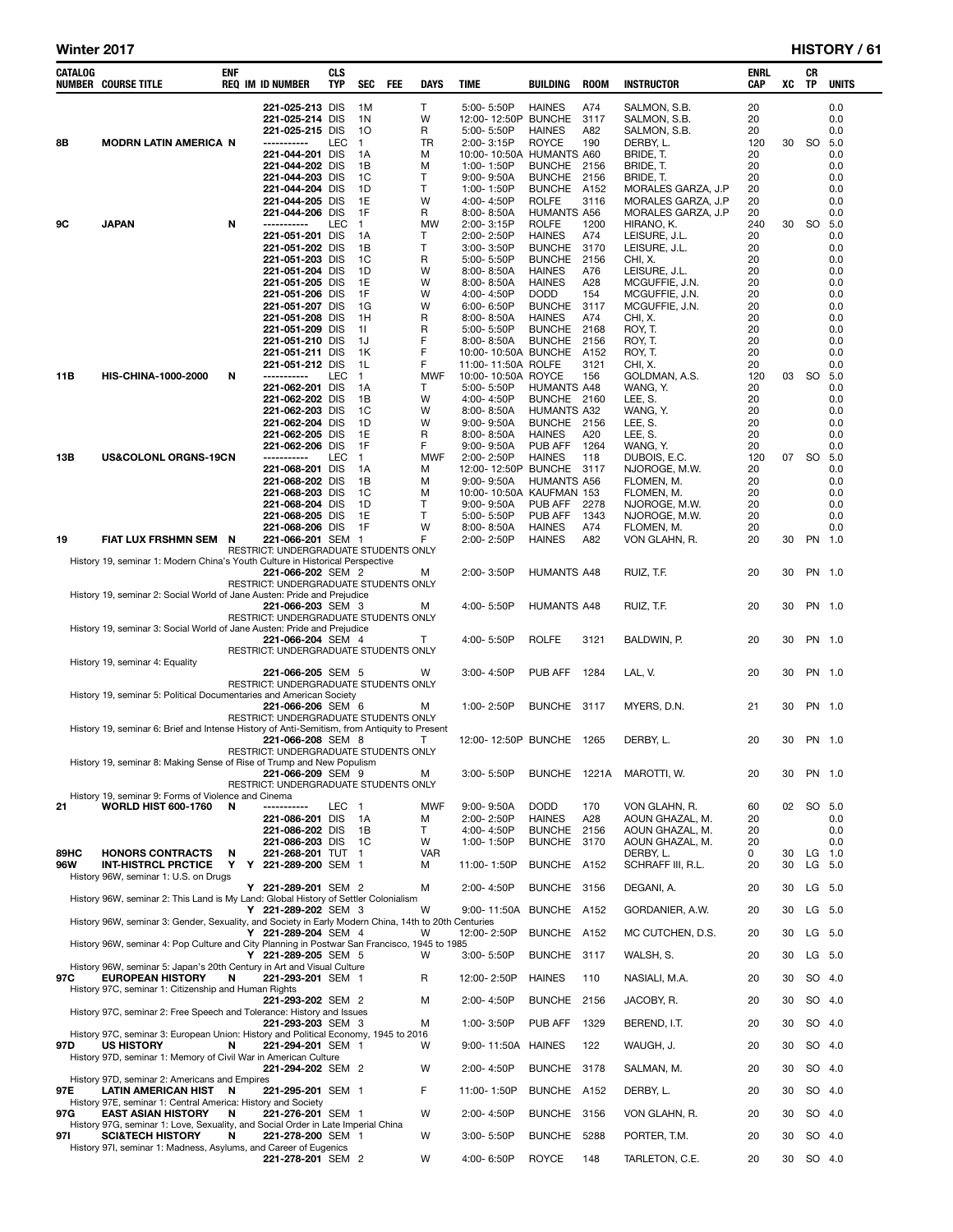### 62 / HISTORY Winter 2017

| CATALOG           | NUMBER COURSE TITLE                                                                                                                     | enf      | <b>REQ IM ID NUMBER</b>      |                                        | <b>CLS</b><br>TYP | <b>SEC</b>                                | FEE | <b>DAYS</b>       | <b>TIME</b>                             | BUILDING                      | <b>ROOM</b>    | <b>INSTRUCTOR</b>                                                                                                                                                                            | ENRL<br>CAP | xс       | CR<br>TP           | <b>UNITS</b> |
|-------------------|-----------------------------------------------------------------------------------------------------------------------------------------|----------|------------------------------|----------------------------------------|-------------------|-------------------------------------------|-----|-------------------|-----------------------------------------|-------------------------------|----------------|----------------------------------------------------------------------------------------------------------------------------------------------------------------------------------------------|-------------|----------|--------------------|--------------|
| 99                | History 97I, seminar 2: History of Psychiatry: Insane Asylums to Drugs that Remake Self, 1840 to Present<br><b>STUDENT RSRCH PRGRMN</b> |          |                              | 221-297-201 TUT 1                      |                   |                                           |     | VAR               |                                         |                               |                | MCCLENDON, M.C.                                                                                                                                                                              | 0           | 30       |                    | PN 1.0-2.0   |
|                   |                                                                                                                                         |          |                              | 221-297-202 TUT                        |                   | -2                                        |     | VAR               |                                         |                               |                | PEREZ-MONTESINOS,                                                                                                                                                                            | 0           | 30       |                    | PN 1.0-2.0   |
|                   |                                                                                                                                         |          |                              | 221-297-203 TUT                        |                   | 3                                         |     | <b>VAR</b>        |                                         |                               |                | DERBY, L.                                                                                                                                                                                    | 0           | 30       |                    | PN 1.0-2.0   |
| 101               | <b>TOPICS-WORLD HIST</b>                                                                                                                | N        |                              | 221-305-200 LEC                        |                   | $\overline{1}$                            |     | <b>MW</b>         | 11:00-12:15P PUB AFF                    |                               | 2250           | VERACINI, L.                                                                                                                                                                                 | 60          | 30       | SO 4.0             |              |
|                   | History 101, lecture 1: Settler Colonialism: Global History                                                                             |          |                              | 221-305-201 LEC 2                      |                   |                                           |     | TR                | 9:30-10:45A BROAD                       |                               | 2100A          | PIRANI, C.                                                                                                                                                                                   | 60          | 30       | SO 4.0             |              |
|                   | History 101, lecture 2: Asia in World History, 1400 to 1900                                                                             |          |                              | 221-305-203 LEC 3                      |                   |                                           |     | MW                | 11:00-12:15P PUB AFF                    |                               | 1222           | CAHN, M.                                                                                                                                                                                     | 60          | 30       | SO 4.0             |              |
|                   | History 101, lecture 3: Transportation History: Bicycles and Cars since 1860                                                            |          |                              | 221-305-204 LEC                        |                   | -4                                        |     | <b>MW</b>         | 11:00-12:15P HAINES                     |                               | 220            | TAYLOR, E.                                                                                                                                                                                   | 60          | 04       | SO 4.0             |              |
|                   | History 101, lecture 4: Slave Ships in Atlantic World                                                                                   |          |                              |                                        |                   |                                           |     |                   |                                         |                               |                |                                                                                                                                                                                              |             |          |                    |              |
| 102A<br>M103B     | <b>IRAN&amp;PERSIANT WORLD N</b><br><b>ANCIENT EGYPT CIV</b>                                                                            | N        |                              | 221-312-200 LEC<br>-----------         | LEC               | - 1<br>$\overline{1}$                     |     | TR<br>TR          | 12:30-1:45P<br>12:30-1:45P              | <b>ROYCE</b><br><b>BUNCHE</b> | 362<br>1209B   | GREEN, N.S.<br>TROCHE, J.D.                                                                                                                                                                  | 120<br>80   | 30<br>14 | SO.<br>SO.         | -4.0<br>4.0  |
|                   |                                                                                                                                         |          | SAME AS: AN N EA M103B       | 221-309-201 DIS                        |                   | 1A                                        |     | R                 | $3:00 - 3:50P$                          | BUNCHE 2156                   |                | STEVENS, M.                                                                                                                                                                                  | 10          |          |                    | 0.0          |
|                   |                                                                                                                                         |          |                              | 221-309-202 DIS                        |                   | 1В                                        |     | R                 | 3:00-3:50P                              | <b>BUNCHE</b>                 | 2178           | KAROLL, A.B.                                                                                                                                                                                 | 10          |          |                    | 0.0          |
|                   |                                                                                                                                         |          |                              | 221-309-203 DIS                        |                   | 1C                                        |     | R                 | 4:00-4:50P                              | <b>BUNCHE</b>                 | 2156           | STEVENS, M.                                                                                                                                                                                  | 10          |          |                    | 0.0          |
|                   |                                                                                                                                         |          |                              | 221-309-204 DIS<br>221-309-205 DIS     |                   | 1D<br>1E                                  |     | R<br>F            | 4:00-4:50P<br>10:00-10:50A HUMANTS 169  | PUB AFF                       | 2250           | KAROLL, A.B.<br>EHRICH, R.                                                                                                                                                                   | 10<br>10    |          |                    | 0.0<br>0.0   |
|                   |                                                                                                                                         |          |                              | 221-309-206 DIS                        |                   | 1F                                        |     | F                 | 11:00-11:50A BUNCHE                     |                               | -3123          | OKILO, I.                                                                                                                                                                                    | 10          |          |                    | 0.0          |
|                   |                                                                                                                                         |          |                              | 221-309-207 DIS                        |                   | 1G                                        |     | F                 | 12:00-12:50P BUNCHE                     |                               | 3170           | EHRICH, R.                                                                                                                                                                                   | 10          |          |                    | 0.0          |
| M104A             | <b>ANCT MESOPOTM&amp;SYRIAN</b>                                                                                                         |          |                              | 221-309-208 DIS<br>221-318-200 LEC     |                   | 1H<br>$\overline{1}$                      |     | F<br>TR           | 1:00-1:50P<br>12:30-1:45P               | <b>BUNCHE</b><br><b>DODD</b>  | 3123<br>167    | OKILO, I.<br>CIFOLA, B.                                                                                                                                                                      | 10<br>20    | 14       | SO.                | 0.0<br>-4.0  |
|                   |                                                                                                                                         |          | SAME AS: AN N EA M104A       |                                        |                   |                                           |     |                   |                                         |                               |                |                                                                                                                                                                                              |             |          |                    |              |
| 105A              | <b>MID EAST 500-1300</b>                                                                                                                | N        |                              | 221-316-200 LEC                        |                   | -1                                        |     | MW                | 10:30-11:45A BROAD                      |                               | 2100A          | PITERBERG, G.                                                                                                                                                                                | 40          | 30       | SO.                | 4.0          |
| 105B<br>107C      | <b>MID EAST 1300-1700</b><br><b>ARMENIA-MODRN TIMES N</b>                                                                               | N        |                              | 221-317-200 LEC<br>221-337-200 LEC     |                   | $\mathbf{1}$<br>$\mathbf{1}$              |     | TR<br>TR          | 11:00-12:15P DODD<br>9:30-10:45A BUNCHE |                               | 170<br>3156    | MORONY, M.G.<br>ASLANIAN, S.D.                                                                                                                                                               | 60<br>40    | 13<br>30 | SO<br>SO           | 4.0<br>4.0   |
| 111B              | <b>MIDDLE EASTERN HIST N</b>                                                                                                            |          |                              | 221-351-200 LEC                        |                   | $\overline{1}$                            |     | MW                | $8:00 - 9:15A$                          | <b>BROAD</b>                  | 2100A          | PITERBERG, G.                                                                                                                                                                                | 40          | 30       | SO                 | 4.0          |
| 111C              | History 111B, lecture 1: Arab Provinces of Ottoman Empire<br><b>TPCS-MODERN MIDEASTN</b>                                                |          |                              | 221-353-200 LEC 1                      |                   |                                           |     | MW                | 3:30-4:45P                              | <b>HUMANTS 169</b>            |                | PIRNAZAR, N.                                                                                                                                                                                 | 70          | 08       | SO 4.0             |              |
| 113B              | History 111C, lecture 1:<br>HIST ANCIENT GREECE N                                                                                       |          |                              | 221-362-200 LEC                        |                   | $\overline{1}$                            |     | МW                | $3:30 - 4:45P$                          | <b>DODD</b>                   | 161            | LARSEN, M.R.                                                                                                                                                                                 | 100         | 08       | SO 4.0             |              |
| 114B              | <b>HISTORY OF ROME</b>                                                                                                                  | N        |                              | 221-359-200 LEC                        |                   | $\overline{1}$                            |     | MW                | 3:30-4:45P                              | <b>ROYCE</b>                  | 362            | LANGDON, J.S.                                                                                                                                                                                | 120         | 08       | SO                 | 4.0          |
| 119B              | <b>EUROPE 1000-1500</b>                                                                                                                 | N        |                              | 221-398-200 LEC                        |                   | $\overline{1}$                            |     | <b>MW</b>         | 11:00-12:15P PERLOFF                    |                               | 1102           | MARKMAN, K.                                                                                                                                                                                  | 120         | 30       | SO 4.0             |              |
| 121E<br>M122E     | <b>MOD EUROP-1914-1945</b><br>EUR-CUL&INTELL-19C                                                                                        | N<br>N   |                              | 221-330-200 LEC<br>221-348-200 LEC     |                   | $\overline{1}$<br>$\overline{\mathbf{1}}$ |     | <b>MW</b><br>TR   | 9:30-10:45A ROYCE<br>12:30-1:45P        | <b>DODD</b>                   | 362<br>170     | JACOBY, R.<br>SILVERMAN, D.L.                                                                                                                                                                | 120<br>30   | 02<br>30 | SO<br>SO           | 4.0<br>4.0   |
|                   |                                                                                                                                         |          | SAME AS: ART HIS M127C       |                                        |                   |                                           |     |                   |                                         |                               |                |                                                                                                                                                                                              |             |          |                    |              |
| 127C              | RVLTNRY RUSSIA&USSR N                                                                                                                   |          |                              | 221-427-200 LEC                        |                   | -1                                        |     | <b>MW</b>         | 5:00-6:15P                              | <b>HAINES</b>                 | A <sub>2</sub> | MCBRIDE, J.                                                                                                                                                                                  | 120         | 30       | SO                 | 4.0          |
| 136B<br>138B      | <b>BRITAIN-1715-1867</b><br><b>RVLU AMER 1760-1800</b>                                                                                  | N<br>N   |                              | 221-477-200 LEC<br>221-506-200 LEC     |                   | $\overline{1}$<br>$\mathbf{1}$            |     | TR<br><b>MWF</b>  | 5:00-6:15P<br>11:00-11:50A PUB AFF      | <b>PUB AFF</b>                | 2250<br>2214   | URDANK, A.M.<br>YIRUSH, C.B.                                                                                                                                                                 | 60<br>60    | 24<br>04 | SO<br>SO           | 4.0<br>-4.0  |
| 138C              | <b>US HIST 1800-1850</b>                                                                                                                | N        |                              | 221-507-200 LEC                        |                   | -1                                        |     | TR                | 12:30-1:45P                             | <b>HAINES</b>                 | A25            | MERANZE, M.                                                                                                                                                                                  | 65          | 30       | SO                 | 4.0          |
| 139A              | <b>US CIVIL WAR&amp;RECON</b>                                                                                                           | N        |                              | 221-512-200 LEC                        |                   | -1                                        |     | TR                | 9:30-10:45A                             | ROYCE                         | 190            | WAUGH, J.                                                                                                                                                                                    | 120         | 30       | SO                 | 4.0          |
| 141B<br>M142C     | US ECON-1910-NOW<br><b>HIST RELIGION IN US</b>                                                                                          | N<br>N   |                              | 221-528-200 LEC<br>221-547-200 LEC     |                   | $\mathbf{1}$<br>$\overline{1}$            |     | TR<br><b>MW</b>   | 11:00-12:15P<br>2:00-3:15P              | <b>DODD</b><br><b>DODD</b>    | 161<br>161     | YEAGER, M.A.<br>PESTANA, C.G.                                                                                                                                                                | 100<br>70   | 13<br>30 | SO<br>SO           | 4.0<br>4.0   |
|                   |                                                                                                                                         |          | SAME AS: RELIGN M142C        |                                        |                   |                                           |     |                   |                                         |                               |                |                                                                                                                                                                                              |             |          |                    |              |
| M151B             | <b>HIST-CHICANO PEOPLE</b>                                                                                                              | N        | SAME AS: CHICANO M159B       | 221-624-200 LEC                        |                   | -1                                        |     | TR                | 9:30-10:45A HUMANTS 135                 |                               |                | GOMEZ-QUINONES, J.                                                                                                                                                                           | 60          | 30       | SO 4.0             |              |
| 154               | <b>HIST OF CALIFORNIA</b>                                                                                                               | N        |                              | 221-634-200 LEC                        |                   | $\overline{1}$                            |     | TR                | 2:00-3:15P                              | PUB AFF                       | 1246           | WILSON, K.                                                                                                                                                                                   | 100         | 30       | SO 4.0             |              |
| 161               | <b>LATIN AMERICAN HIST</b><br>History 161, lecture 1:                                                                                   | N        |                              | 221-673-200 LEC                        |                   | $\overline{1}$                            |     | TR                | $3:30 - 4:45P$                          | BUNCHE 2209A                  |                | SUMMERHILL, W.R.                                                                                                                                                                             | 120         | 16       | SO 4.0             |              |
| 162A              | <b>MODERN BRAZIL</b>                                                                                                                    | N        |                              | 221-677-200 LEC                        |                   | -1                                        |     | <b>TR</b>         | $2:00 - 3:15P$                          | <b>ROYCE</b>                  | 362            | SUMMERHILL, W.R.                                                                                                                                                                             | 131         | 15       | SO                 | 4.0          |
| 168B              | <b>S AFRICA SINCE 1870</b>                                                                                                              | N        |                              | 221-697-200 LEC<br>221-690-200 LEC     |                   | $\overline{1}$                            |     | F                 | 2:00-4:50P                              | <b>BUNCHE</b>                 | 2209A          | WORGER, W.H.                                                                                                                                                                                 | 120         | 07       | SO                 | 4.0          |
| M170C             | WOMN-CHINA-1000-NOWN                                                                                                                    |          | SAME AS: GENDER M170C        |                                        |                   | $\overline{1}$                            |     | TR                | 9:30-10:45A HAINES                      |                               | A25            | CHEUNG, R.Y.                                                                                                                                                                                 | 40          | 12       | SO 4.0             |              |
| 174B              | <b>HIST-BRITISH INDIA</b>                                                                                                               | N        |                              | 221-716-200 LEC                        |                   | -1                                        |     | TR                | 11:00-12:15P PUB AFF                    |                               | 2270           | LAL, V.                                                                                                                                                                                      | 70          | 30       | SO                 | 4.0          |
| 176C              | <b>PHILIPPINE HISTORY</b>                                                                                                               | N        |                              | 221-725-200 LEC                        |                   | $\overline{1}$                            |     | TR                | 11:00-12:15P PUB AFF                    |                               | 2214           | SALMAN, M.                                                                                                                                                                                   | 60          | 30       | SO                 | -4.0         |
| 179B              | <b>FOUNDTNS-MODERN MEDN</b><br>M181SL  JEWS IN LOS ANGELES                                                                              | N        |                              | 221-741-200 LEC<br>221-581-200 LEC 1   |                   | - 1                                       |     | <b>MW</b><br>M    | 5:00-6:15P<br>12:00-2:50P               | PUB AFF<br>BUNCHE 1221A       | 2214           | ZELENY, C.L.<br>BAUMGARTEN, M.D.                                                                                                                                                             | 90<br>30    | 30<br>30 | SO 4.0<br>SO 4.0   |              |
|                   |                                                                                                                                         |          | SAME AS: JEWISH M181SL       |                                        |                   |                                           |     |                   |                                         |                               |                |                                                                                                                                                                                              |             |          |                    |              |
| 187C              | <b>PROSEM-EUROPE</b><br>History 187C, seminar 1: Reformation: History and Historiography                                                | N        |                              | 221-519-201 SEM 1                      |                   |                                           |     | T                 | 2:00-4:50P                              | BUNCHE 1265                   |                | TUTINO, S.                                                                                                                                                                                   | 20          | 30       | SO 4.0             |              |
| 187D              | <b>PROSEM-US</b>                                                                                                                        | N        |                              | 221-527-201 SEM 1                      |                   |                                           |     | т                 | 2:00-4:50P                              | BUNCHE 2121                   |                | ARON, S.A.                                                                                                                                                                                   | 20          | 30       | SO 4.0             |              |
|                   | History 187D, seminar 1: War and Peace in American West                                                                                 |          |                              | 221-527-202 SEM 2                      |                   |                                           |     | W                 | 4:00-6:50P                              | PUB AFF                       | 1278           | PESTANA, C.G.                                                                                                                                                                                | 20          | 30       | SO 4.0             |              |
|                   | History 187D, seminar 2: Explaining Salem Witchcraft                                                                                    |          |                              |                                        |                   |                                           |     |                   |                                         |                               |                |                                                                                                                                                                                              |             |          |                    |              |
|                   | History 187D, seminar 3: Civil Rights Movement                                                                                          |          |                              | 221-527-203 SEM 3                      |                   |                                           |     | М                 | 4:00-6:50P                              | <b>HAINES</b>                 | A28            | STEIN, D.P.                                                                                                                                                                                  | 20          | 30       | SO 4.0             |              |
| 187E              | PROSEM-LAT AMERICA N<br>History 187E, seminar 1: Indigenous People in Making of Modern Latin America                                    |          |                              | 221-530-200 SEM 1                      |                   |                                           |     | R                 | $3:00 - 5:50P$                          | <b>BUNCHE</b>                 | 2150           | PEREZ-MONTESINOS,                                                                                                                                                                            | 20          | 30       | SO 4.0             |              |
| 187G              | <b>PROSEM-EAST ASIA</b>                                                                                                                 | N        |                              | 221-532-201 SEM 1                      |                   |                                           |     | F                 | 12:00-2:50P                             | <b>BUNCHE</b>                 | 2150           | GOLDMAN, A.S.                                                                                                                                                                                | 20          | 30       | SO 4.0             |              |
| 189               | History 187G, seminar 1: Chinese Cities in History and Historiography, 1600 to 2000<br><b>ADV HONORS SEMINARS N</b>                     |          |                              | 221-894-200 SEM 1                      |                   |                                           |     | W                 | 4:00-4:50P                              | <b>HAINES</b>                 | A76            | WAUGH, J.                                                                                                                                                                                    | 20          | 30       | SO 1.0             |              |
|                   | History 189, seminar 1: Advanced Honors Seminar for History 139A, Lecture 1                                                             |          |                              |                                        |                   |                                           |     |                   |                                         |                               |                |                                                                                                                                                                                              |             |          |                    |              |
| 189HC             | <b>HONORS CONTRACTS</b>                                                                                                                 | <b>N</b> |                              | 221-744-201 TUT 1<br>221-744-202 TUT 2 |                   |                                           |     | VAR<br>VAR        |                                         |                               |                | YEAGER, M.A.<br>WORGER, W.H.                                                                                                                                                                 | 0<br>0      | 30<br>30 | $LG$ 1.0<br>LG 1.0 |              |
|                   |                                                                                                                                         |          |                              | 221-744-203 TUT 3                      |                   |                                           |     | VAR               |                                         |                               |                | ASLANIAN, S.D.                                                                                                                                                                               | 0           | 30       | LG                 | 1.0          |
|                   |                                                                                                                                         |          |                              | 221-744-204 TUT                        |                   | $\overline{4}$                            |     | VAR               |                                         |                               |                | ZELENY, C.L.                                                                                                                                                                                 | 0           | 30       | LG                 | 1.0          |
|                   |                                                                                                                                         |          |                              | 221-744-205 TUT                        |                   | 5<br>- 6                                  |     | VAR<br><b>VAR</b> |                                         |                               |                | MARKMAN, K.                                                                                                                                                                                  | 0<br>0      | 30<br>30 | LG                 | 1.0<br>1.0   |
|                   |                                                                                                                                         |          |                              | 221-744-206 TUT<br>221-744-207 TUT 7   |                   |                                           |     | VAR               |                                         |                               |                | TAYLOR, E.<br>JACOBY, R.                                                                                                                                                                     | 0           | 30       | LG<br>LG 1.0       |              |
|                   |                                                                                                                                         |          |                              |                                        |                   |                                           |     |                   |                                         |                               |                | History 191 courses are limited to declared junior/senior History majors who may enroll beginning November 17, 2016. Nonmajors may enroll with a PTE number and with permission from the in- |             |          |                    |              |
| structor.<br>191A | SEM-ANCIENT HISTORY N                                                                                                                   |          |                              | 221-788-200 SEM 1                      |                   |                                           |     | W                 | 2:00-4:50P                              | BUNCHE 1265                   |                | MELLOR, R.J.                                                                                                                                                                                 | 15          | 30       | SO 4.0             |              |
|                   | History 191A, seminar 1: Emperor Augustus                                                                                               |          | RESTRICT: INSTRUCTOR CONSENT |                                        |                   |                                           |     |                   |                                         |                               |                |                                                                                                                                                                                              |             |          |                    |              |
| structor.         |                                                                                                                                         |          |                              |                                        |                   |                                           |     |                   |                                         |                               |                | History 191 courses are limited to declared junior/senior History majors who may enroll beginning November 17, 2016. Nonmajors may enroll with a PTE number and with permission from the in- |             |          |                    |              |
| 191C              | <b>SEM-EUROPE</b>                                                                                                                       | N        |                              | 221-790-201 SEM 1                      |                   |                                           |     | W                 | 2:00-4:50P                              | BUNCHE 2121                   |                | FRANK, S.                                                                                                                                                                                    | 15          | 30       | SO 4.0             |              |
|                   | History 191C, seminar 1: World War I: Society, Culture, and Identity under Total War                                                    |          |                              |                                        |                   |                                           |     |                   |                                         |                               |                | History 191 courses are limited to declared junior/senior History majors who may enroll beginning November 17, 2016. Nonmajors may enroll with a PTE number and with permission from the in- |             |          |                    |              |
| structor.<br>191D | <b>SEM-UNITED STATES</b>                                                                                                                | N        |                              | 221-791-201 SEM 1                      |                   |                                           |     | Т                 | 10:00-12:50P BUNCHE 2150                |                               |                | HIGBIE, F.T.                                                                                                                                                                                 | 14          | 30       | SO 4.0             |              |
|                   | History 191D, seminar 1: Social Movement Unionism: History, Memory, and Strategy                                                        |          |                              |                                        |                   |                                           |     |                   |                                         |                               |                |                                                                                                                                                                                              |             |          |                    |              |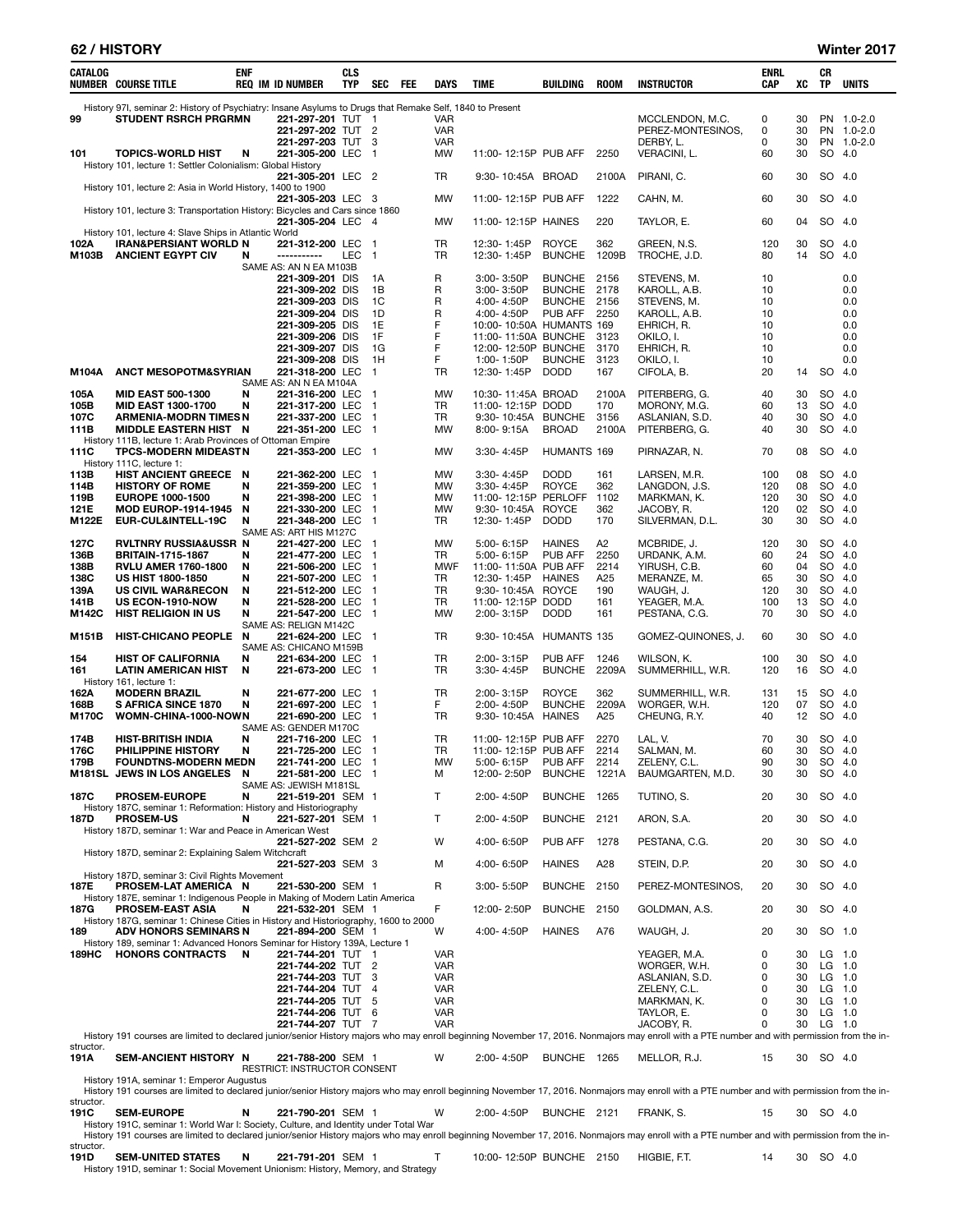| CATALOG           | <b>NUMBER COURSE TITLE</b>                                                                                                                                                                          | <b>ENF</b> | <b>REQ IM ID NUMBER</b>                                                                            | <b>CLS</b><br><b>TYP</b> | SEC | <b>FEE</b> | DAYS         | TIME                    | BUILDING            | ROOM | <b>INSTRUCTOR</b>                                                                                                                                                                                                | ENRL<br>CAP | xс | CR<br>TP  | UNITS    |
|-------------------|-----------------------------------------------------------------------------------------------------------------------------------------------------------------------------------------------------|------------|----------------------------------------------------------------------------------------------------|--------------------------|-----|------------|--------------|-------------------------|---------------------|------|------------------------------------------------------------------------------------------------------------------------------------------------------------------------------------------------------------------|-------------|----|-----------|----------|
| structor.         |                                                                                                                                                                                                     |            |                                                                                                    |                          |     |            |              |                         |                     |      | History 191 courses are limited to declared junior/senior History majors who may enroll beginning November 17, 2016. Nonmajors may enroll with a PTE number and with permission from the in-                     |             |    |           |          |
|                   | History 191D, seminar 3: History of Los Angeles from World War II to Present                                                                                                                        |            | 221-791-203 SEM 3<br>RESTRICT: INSTRUCTOR CONSENT                                                  |                          |     |            | w            | 2:00-4:50P              | BUNCHE 2173         |      | YAROSLAVSKY, Z.                                                                                                                                                                                                  | 15          | 30 | SO 4.0    |          |
| structor.         |                                                                                                                                                                                                     |            |                                                                                                    |                          |     |            |              |                         |                     |      | History 191 courses are limited to declared junior/senior History majors who may enroll beginning November 17, 2016. Nonmajors may enroll with a PTE number and with permission from the in-                     |             |    |           |          |
|                   | History 191D, seminar 4: Los Angeles and Rise of Hollywood, 1910 to 1950                                                                                                                            |            | 221-791-204 SEM 4                                                                                  |                          |     |            | м            | 1:00-3:50P              | <b>HAINES</b>       | 122  | AVILA, E.R.<br>History 191 courses are limited to declared junior/senior History majors who may enroll beginning November 17, 2016. Nonmajors may enroll with a PTE number and with permission from the in-      | 10          | 30 | SO 4.0    |          |
| structor.         | M191DC CAPPP WASHINGTN SEM N                                                                                                                                                                        |            | 221-795-200 SEM 1                                                                                  |                          |     |            | R            | 10:00-12:50P OFF CAM    |                     |      | DESVEAUX, J.A.                                                                                                                                                                                                   | 35          |    | 30 LG 8.0 |          |
|                   |                                                                                                                                                                                                     |            | SAME AS: COMM ST M191DC, POL SCI M191DC, SOCIOL M191DC<br>RESTRICT: INSTRUCTOR CONSENT             |                          |     |            |              |                         |                     |      |                                                                                                                                                                                                                  |             |    |           |          |
| structor.         |                                                                                                                                                                                                     |            |                                                                                                    |                          |     |            |              |                         |                     |      | History 191 courses are limited to declared junior/senior History majors who may enroll beginning November 17, 2016. Nonmajors may enroll with a PTE number and with permission from the in-                     |             |    |           |          |
| 191G              | <b>SEM-EAST ASIA</b><br>History 191G, seminar 1: Qing History through Manchu Sources II                                                                                                             | N          | 221-794-201 SEM 1                                                                                  |                          |     |            | T            | 4:00-6:50P              | <b>PUB AFF 2292</b> |      | FITZGERALD, D.T.<br>History 191 courses are limited to declared junior/senior History majors who may enroll beginning November 17, 2016. Nonmajors may enroll with a PTE number and with permission from the in- | 15          |    | 30 SO 4.0 |          |
| structor.<br>191K | <b>SEM-RELIGION</b>                                                                                                                                                                                 | N          | 221-884-201 SEM 1                                                                                  |                          |     |            | м            | 2:00-4:50P              | <b>PUB AFF 2325</b> |      | GREEN, N.S.                                                                                                                                                                                                      | 15          | 30 | SO 4.0    |          |
|                   | History 191K, seminar 1: Globalizing Muslims: Islamic Travelers in Global Arena                                                                                                                     |            |                                                                                                    |                          |     |            |              |                         |                     |      | History 191 courses are limited to declared junior/senior History majors who may enroll beginning November 17, 2016. Nonmajors may enroll with a PTE number and with permission from the in-                     |             |    |           |          |
| structor.<br>191M | SEM-SOUTHEAST ASIA N                                                                                                                                                                                |            | 221-888-201 SEM 1                                                                                  |                          |     |            | w            | 2:00-4:50P              | BUNCHE 2174         |      | ROBINSON, G.                                                                                                                                                                                                     | 15          | 30 | SO 4.0    |          |
|                   | History 191M, seminar 1: Contested History of Human Rights: Key Debates and Case Studies                                                                                                            |            | RESTRICT: INSTRUCTOR CONSENT                                                                       |                          |     |            |              |                         |                     |      | History 191 courses are limited to declared junior/senior History majors who may enroll beginning November 17, 2016. Nonmajors may enroll with a PTE number and with permission from the in-                     |             |    |           |          |
| structor.<br>191N | <b>SEM-INDIA</b>                                                                                                                                                                                    | N          | 221-895-200 SEM 1                                                                                  |                          |     |            | T            | 1:00-3:50P              | BUNCHE 2173         |      | LAL, V.                                                                                                                                                                                                          | 11          | 30 | SO 4.0    |          |
|                   | History 191N, seminar 1: Partition of India: History, Politics, and Culture                                                                                                                         |            |                                                                                                    |                          |     |            |              |                         |                     |      | History 191 courses are limited to declared junior/senior History majors who may enroll beginning November 17, 2016. Nonmajors may enroll with a PTE number and with permission from the in-                     |             |    |           |          |
| structor.<br>191R | <b>SEM-JAPAN</b>                                                                                                                                                                                    | N          | 221-551-201 SEM 1                                                                                  |                          |     |            | R            | $3:00 - 5:50P$          | BUNCHE 1265         |      | MAROTTI, W.                                                                                                                                                                                                      | 10          | 30 | SO 4.0    |          |
|                   | History 191R, seminar 1: Occupation of Japan, 1945 to 1952                                                                                                                                          |            | <b>RESTRICT: INSTRUCTOR CONSENT</b>                                                                |                          |     |            |              |                         |                     |      |                                                                                                                                                                                                                  |             |    |           |          |
|                   | <b>M194DC CAPPP WASH DC RSRCH N</b>                                                                                                                                                                 |            | 221-816-200 SEM 1<br>SAME AS: POL SCI M194DC, SOCIOL M194DC<br><b>RESTRICT: INSTRUCTOR CONSENT</b> |                          |     |            | R            | 10:00-12:50P OFF CAM    |                     |      | DESVEAUX, J.A.                                                                                                                                                                                                   | 15          | 30 | $LG$ 4.0  |          |
| 195               | <b>INTERNSHIP</b>                                                                                                                                                                                   | N          | 221-806-201 TUT 1<br>RESTRICT: PETETION OR CONTRACT REQUIRED                                       |                          |     |            | <b>VAR</b>   |                         |                     |      | HIGBIE, F.T.                                                                                                                                                                                                     | 0           | 30 | PN        | 4.0      |
| 195CE             | <b>COMM&amp;CORPRAT INTERNN</b>                                                                                                                                                                     |            | 221-867-200 TUT 1<br>RESTRICT: INSTRUCTOR CONSENT                                                  |                          |     |            | VAR          |                         |                     |      | HIGBIE, F.T.                                                                                                                                                                                                     | 30          | 30 | SO 4.0    |          |
|                   | <b>M195DC WASHDC INTERNSHIP</b>                                                                                                                                                                     | N          | 221-809-201 TUT 1<br>SAME AS: POL SCI M195DC, SOCIOL M195DC                                        |                          |     |            | <b>VAR</b>   |                         |                     |      | DESVEAUX, J.A.                                                                                                                                                                                                   | 0           | 30 | <b>PN</b> | 4.0      |
| 198C              | <b>HONORS RESEARCH</b>                                                                                                                                                                              | N          | 221-855-201 TUT 1<br>RESTRICT: PETETION OR CONTRACT REQUIRED                                       |                          |     |            | VAR          |                         |                     |      | COREY, M.F.                                                                                                                                                                                                      | 0           | 30 | LG        | 4.0      |
|                   |                                                                                                                                                                                                     |            | 221-855-202 TUT 2<br>RESTRICT: PETETION OR CONTRACT REQUIRED                                       |                          |     |            | <b>VAR</b>   |                         |                     |      | RUIZ, T.F.                                                                                                                                                                                                       | 0           | 30 | LG        | 4.0      |
|                   |                                                                                                                                                                                                     |            | 221-855-203 TUT 3<br>RESTRICT: PETETION OR CONTRACT REQUIRED                                       |                          |     |            | <b>VAR</b>   |                         |                     |      | MADLEY, B.L.                                                                                                                                                                                                     | 0           | 30 | LG.       | 4.0      |
|                   |                                                                                                                                                                                                     |            | 221-855-204 TUT 4<br>RESTRICT: PETETION OR CONTRACT REQUIRED                                       |                          |     |            | VAR          |                         |                     |      | WAUGH, J.                                                                                                                                                                                                        | 0           | 30 | LG        | -4.0     |
|                   |                                                                                                                                                                                                     |            | 221-855-205 TUT 5<br>RESTRICT: PETETION OR CONTRACT REQUIRED                                       |                          |     |            | VAR          |                         |                     |      | HIGBIE, F.T.                                                                                                                                                                                                     | 0           | 30 | LG        | 4.0      |
|                   |                                                                                                                                                                                                     |            | 221-855-206 TUT 6                                                                                  |                          |     |            | <b>VAR</b>   |                         |                     |      | URDANK, A.M.                                                                                                                                                                                                     | 0           | 30 | LG        | -4.0     |
|                   |                                                                                                                                                                                                     |            | RESTRICT: PETETION OR CONTRACT REQUIRED<br>221-855-207 TUT 7                                       |                          |     |            | VAR          |                         |                     |      | YIRUSH, C.B.                                                                                                                                                                                                     | 0           | 30 | $LG$ 4.0  |          |
|                   |                                                                                                                                                                                                     |            | RESTRICT: PETETION OR CONTRACT REQUIRED<br>221-855-208 TUT 8                                       |                          |     |            | VAR          |                         |                     |      | GOLDMAN, A.S.                                                                                                                                                                                                    | 0           | 30 | LG        | 4.0      |
|                   |                                                                                                                                                                                                     |            | RESTRICT: PETETION OR CONTRACT REQUIRED<br>221-855-209 TUT 9                                       |                          |     |            | <b>VAR</b>   |                         |                     |      | KELLEY, R.D.                                                                                                                                                                                                     | 0           | 30 |           | $LG$ 4.0 |
|                   |                                                                                                                                                                                                     |            | RESTRICT: PETETION OR CONTRACT REQUIRED<br>221-855-210 TUT 10                                      |                          |     |            | <b>VAR</b>   |                         |                     |      | DERBY, L.                                                                                                                                                                                                        | 0           | 30 | LG        | 4.0      |
|                   |                                                                                                                                                                                                     |            | RESTRICT: PETETION OR CONTRACT REQUIRED<br>221-855-211 TUT 11                                      |                          |     |            | VAR          |                         |                     |      | PORTER, T.M.                                                                                                                                                                                                     | 0           | 30 |           | $LG$ 4.0 |
| 200J              | <b>ADV HIST NEAR EAST</b>                                                                                                                                                                           | N          | RESTRICT: PETETION OR CONTRACT REQUIRED<br>621-011-200 SEM 1                                       |                          |     |            |              |                         |                     |      | GELVIN, J.L.                                                                                                                                                                                                     | 20          | 30 |           | SO 4.0   |
| 200M              | <b>ADV HIST JAPAN</b>                                                                                                                                                                               | N          | RESTRICT: INSTRUCTOR CONSENT<br>621-014-200 SEM 1                                                  |                          |     |            | м            | 4:00-6:50P              | <b>HAINES</b>       | A76  | HIRANO, K.                                                                                                                                                                                                       | 20          | 30 |           | SO 4.0   |
| 2000              | <b>ADV HIST SCI-TECHNL</b>                                                                                                                                                                          | N          | 621-016-201 SEM 1<br>RESTRICT: HISTORY GRADUATE STUDENTS                                           |                          |     |            | R            | 1:00-3:50P              | <b>BUNCHE</b>       | 5288 | TERRALL, M.                                                                                                                                                                                                      | 15          | 30 |           | SO 4.0   |
| 201D              | TOPICS-ERLY MOD EUR N                                                                                                                                                                               |            | 621-032-200 SEM 1<br>RESTRICT: HISTORY GRADUATE STUDENTS                                           |                          |     |            | W            | 2:00-4:50P              | PUB AFF             | 2292 | TUTINO, S.                                                                                                                                                                                                       | 15          | 30 |           | SO 4.0   |
| 2011              | History 201D, seminar 1:<br><b>TOPICS-LAT AMERICA</b>                                                                                                                                               | N          | 621-037-201 SEM 1<br>RESTRICT: INSTRUCTOR CONSENT                                                  |                          |     |            | F            | 11:00-1:50P             | <b>HUMANTS A68</b>  |      | TERRACIANO, K.B.                                                                                                                                                                                                 | 15          | 30 | SO 4.0    |          |
| 201J              | History 2011, seminar 1: Connecting Texts and Objects with Historiographies of Early Latin America<br><b>TOPICS-NEAR EAST</b><br>History 201J, seminar 1: Global Middle East in Wake of World War I | N          | 621-038-201 SEM 1                                                                                  |                          |     |            | W            | 2:00-4:50P              | <b>ROLFE</b>        | 3115 | GELVIN, J.L.                                                                                                                                                                                                     | 15          | 30 |           | SO 4.0   |
| 201K              | <b>TOPICS-INDIA</b>                                                                                                                                                                                 | N          | 621-039-200 SEM 1                                                                                  |                          |     |            | $\mathsf{T}$ | 1:00-3:50P              | BUNCHE 2173         |      | LAL, V.                                                                                                                                                                                                          | 5           | 30 | SO 4.0    |          |
| 201L              | History 201K, seminar 1: Partition of India: History, Politics, and Culture<br><b>TOPICS-CHINA</b>                                                                                                  | N          | 621-040-201 SEM 1                                                                                  |                          |     |            | T            | 4:00-6:50P              | PUB AFF             | 2292 | FITZGERALD, D.T.                                                                                                                                                                                                 | 5           | 30 |           | SO 4.0   |
| 201M              | History 201L, seminar 1: Qing History through Manchu Sources II<br><b>TOPICS-JAPAN</b>                                                                                                              | N          | 621-041-201 SEM 1<br>RESTRICT: INSTRUCTOR CONSENT                                                  |                          |     |            | R            | $3:00 - 5:50P$          | BUNCHE 1265         |      | MAROTTI, W.                                                                                                                                                                                                      | 6           | 30 | SO 4.0    |          |
| 2010              | History 201M, seminar 1: Occupation of Japan, 1945 to 1952<br>TOPICS-SCIENCE TECH N                                                                                                                 |            | 621-043-201 SEM 1                                                                                  |                          |     |            | $\mathsf{T}$ | 2:00-4:50P              | <b>BUNCHE</b>       | 5288 | DE CHADAREVIAN, S.                                                                                                                                                                                               | 15          | 30 |           | SO 4.0   |
| 201P              | History 2010, seminar 1: Science and Human Variation in History<br><b>TOPICS-RELIGIONS</b>                                                                                                          | N          | 621-044-201 SEM 1                                                                                  |                          |     |            | м            | 2:00-4:50P              | <b>PUB AFF 2325</b> |      | GREEN, N.S.                                                                                                                                                                                                      | 5           | 30 |           | SO 4.0   |
| 201Q              | History 201P, seminar 1: Globalizing Muslims: Islamic Travelers in Global Arena<br><b>TOPICS-THRY OF HIST</b>                                                                                       | N          | 621-045-201 SEM 1                                                                                  |                          |     |            | Т            | 9:00-11:50A HUMANTS A60 |                     |      | HEISE, U.K.                                                                                                                                                                                                      | 4           | 30 |           | SO 4.0   |
|                   |                                                                                                                                                                                                     |            | RESTRICT: HISTORY GRADUATE STUDENTS                                                                |                          |     |            |              |                         |                     |      |                                                                                                                                                                                                                  |             |    |           |          |

History 201Q, seminar 1: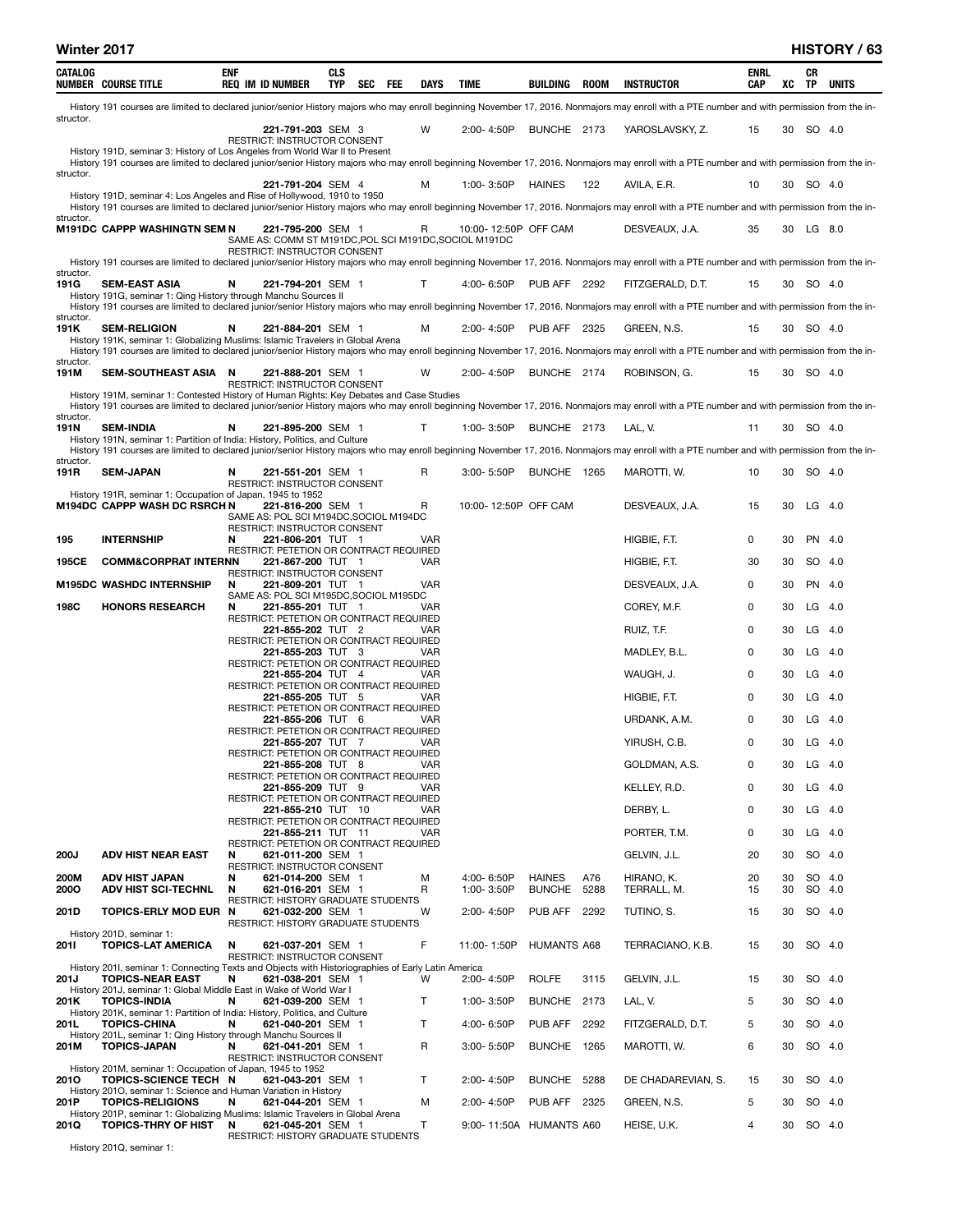## 64 / HONORS COLLEGIUM Winter 2017

| CATALOG      | <b>NUMBER COURSE TITLE</b>                                                                           | <b>ENF</b> | <b>REQ IM ID NUMBER</b>                                                                          | CLS<br><b>TYP</b> | <b>SEC</b> | <b>FEE</b> | DAYS         | <b>TIME</b>                                     | <b>BUILDING</b>               | <b>ROOM</b>  | <b>INSTRUCTOR</b>             | ENRL<br>CAP | XC       | CR<br>TP  | <b>UNITS</b>     |
|--------------|------------------------------------------------------------------------------------------------------|------------|--------------------------------------------------------------------------------------------------|-------------------|------------|------------|--------------|-------------------------------------------------|-------------------------------|--------------|-------------------------------|-------------|----------|-----------|------------------|
| 204B         | <b>HISTORY PROFESSIONS N</b>                                                                         |            | 621-059-200 SEM 1                                                                                |                   |            |            | W            | 4:00-6:50P                                      | <b>BUNCHE</b>                 | 6265         | ARON, S.A.                    | 10          | 30       |           | SO 4.0           |
| M218         | PALEO-LATN MANSCRPT N                                                                                |            | <b>RESTRICT: HISTORY GRADUATE STUDENTS</b><br>621-128-200 LEC 1                                  |                   |            |            | т            | 10:00-11:50A HUMANTS A56                        |                               |              | FISHER, M.N.                  | 0           | 30       |           | SO 4.0           |
| 229A         | EARLY MOD EUROPEAN N                                                                                 |            | SAME AS: CLASSIC M218, ENGL M215, FRNCH M210<br>621-172-201 SEM 1<br>RESTRICT: GRADUATE STUDENTS |                   |            |            | Т            | 4:00-6:50P                                      | <b>HAINES</b>                 | 122          | STACEY, P.J.                  | 15          | 30       |           | 4.0              |
| 246B         | History 229A, seminar 1: Early Modern Political Philosophy from Grotius to Marx<br>US HIST-1790-1900 | N          | 621-258-201 SEM 1<br>RESTRICT: HISTORY GRADUATE STUDENTS                                         |                   |            |            | R            | 2:00-4:50P                                      | <b>HAINES</b>                 | A78          | DUBOIS, E.C.                  | 15          | 30       |           | SO 4.0           |
| 256A         | <b>AMERICA IN WORLD</b>                                                                              | N          | 621-311-201 SEM 1                                                                                |                   |            |            | W            | 2:00-4:50P                                      | <b>BUNCHE</b>                 | 2150         | KELLEY, R.D.                  | 15          | 30       |           | 4.0              |
| 275B<br>291A | <b>COLLOQ-AFRICAN HIST N</b><br><b>SEM IN JEWISH HIST</b>                                            | N          | 621-417-201 SEM 1<br>621-493-200 SEM 1                                                           |                   |            |            | F<br>W       | 10:00-12:50P BUNCHE<br>9:00-11:50A              | <b>BUNCHE</b>                 | 2121<br>1265 | APTER, A.<br>STEIN, S.A.      | 15<br>15    | 30<br>30 |           | SO 4.0<br>4.0    |
| 297B         | <b>SEM-HIST OF SCIENCE</b>                                                                           | N          | 621-506-201 SEM 1                                                                                |                   |            |            | м            | 1:00-3:50P                                      | <b>ROLFE</b>                  | 3120         | PORTER, T.M.                  | 15          | 30       |           | $LG$ 4.0         |
| 495          | <b>TEACHING OF HISTORY</b>                                                                           | N          | RESTRICT: INSTRUCTOR CONSENT<br>621-795-200 SEM 1<br>RESTRICT: HISTORY GRADUATE STUDENTS         |                   |            |            | TBA          |                                                 |                               |              | HIGBIE, F.T.                  | 0           | 30       |           | SU 4.0           |
|              | <b>HONORS COLLEGIUM</b>                                                                              |            |                                                                                                  |                   |            |            |              |                                                 |                               |              |                               |             |          |           |                  |
| 5            | <b>REPRSNTNG CLEOPATRAN</b>                                                                          |            | 222-038-200 SEM 1                                                                                |                   |            |            | T.           | 9:00-11:50A PUB AFF                             |                               | 2292         | GURVAL, R.A.                  | 18          | 30       |           | SO 5.0           |
| 11W          | POSTMODERN CULTURE Y Y 222-033-200 SEM 1                                                             |            | RESTRICT: INSTRUCTOR CONSENT                                                                     |                   |            |            | MW           | 10:00-11:50A BUNCHE                             |                               | 2173         | RUBINSON, G.J.                | 16          | 30       |           | LG 5.0           |
|              | <b>SCIENCE AND SOCIETY</b>                                                                           | N          | RESTRICT: INSTRUCTOR CONSENT                                                                     |                   |            |            | TR           | 4:00-5:50P                                      | <b>SLICHTR</b>                | 2834         |                               |             | 30       |           | SO 5.0           |
| 14           |                                                                                                      |            | 222-081-200 SEM 1<br>RESTRICT: INSTRUCTOR CONSENT                                                |                   |            |            |              |                                                 |                               |              | MILLER, J.H.                  | 17          |          |           |                  |
| 16<br>19     | <b>SCIENCE OF SINGING</b><br>FIAT LUX FRSHMN SEM                                                     | N<br>N     | 222-088-200 SEM 1<br>222-054-201 SEM 1<br>RESTRICT: UNDERGRADUATE STUDENTS ONLY                  |                   |            |            | м<br>м       | 10:00-11:50A BUNCHE<br>11:00-11:50A WOODEN 1402 |                               | 2168         | KEATING, P.<br>TAYLOR, D.     | 20<br>20    | 03<br>30 |           | SO 5.0<br>PN 1.0 |
|              | Honors 19, seminar 1: Mental Illness and Movies                                                      |            | 222-054-202 SEM 2                                                                                |                   |            |            | м            | 11:00-11:50A HUMANTS A48                        |                               |              | GRESSER, M.J.                 | 20          | 30       |           | PN 1.0           |
|              | Honors 19, seminar 2: Rise and Fall of Blockbuster Drug                                              |            | RESTRICT: UNDERGRADUATE STUDENTS ONLY                                                            |                   |            |            |              |                                                 |                               |              |                               |             |          |           |                  |
|              | Honors 19, seminar 3: Writings of Abraham Lincoln                                                    |            | 222-054-203 SEM 3<br>RESTRICT: UNDERGRADUATE STUDENTS ONLY                                       |                   |            |            | т            | 2:00-2:50P                                      | BUNCHE 2156                   |              | LOWENSTEIN, D.H.              | 20          | 30       |           | PN 1.0           |
|              | Honors 19, seminar 4: Writings of Abraham Lincoln                                                    |            | 222-054-204 SEM 4                                                                                |                   |            |            | $\mathsf{T}$ | 1:00-1:50P                                      | LAW                           | 2442         | LOWENSTEIN, D.H.              | 20          | 30       |           | PN 1.0           |
| 25           | <b>POLITICS &amp; PASSION</b>                                                                        | N          | 222-118-200 SEM 1                                                                                |                   |            |            | $\mathsf{T}$ | 12:00-1:50P                                     | <b>HAINES</b>                 | A78          | ROGERS, M.L.                  | 16          | 30       |           | SO 5.0           |
| 55<br>80     | <b>UTOPIA-CULTRE&amp;HIST</b><br><b>COSSACKS&amp;NARRATIVESN</b>                                     | N          | 222-195-200 SEM 1<br>222-256-200 SEM 1                                                           |                   |            |            | R<br>W       | 9:00-11:50A<br>2:00-3:50P                       | PUB AFF<br><b>HUMANTS A46</b> | 2292         | JACOBY, R.<br>KOROPECKYJ, R.  | 18<br>20    | 30<br>30 |           | SO 4.0<br>SO 5.0 |
| 87W          | ART OF NEIL GAIMAN                                                                                   | Υ          | Y 222-280-200 SEM 1                                                                              |                   |            |            | TR           | 11:00-12:15P HITCH                              |                               | 100          | PRESCOTT, T.L.                | 14          | 30       |           | LG 5.0           |
| 101A         | <b>STUDENT RESRH FORUMN</b>                                                                          |            | 222-302-200 LEC 1<br>RESTRICT: INSTRUCTOR CONSENT                                                |                   |            |            | T            | 2:00-3:50P                                      | POWELL                        | 320          | KISTNER, K.M.                 | 40          | 30       | <b>PN</b> | 2.0              |
|              |                                                                                                      |            | 222-302-202 LEC 2<br>222-302-201 LEC 3                                                           |                   |            |            | TR<br>TR     | 2:00-3:50P<br>2:00-3:50P                        | <b>DODD</b><br>BUNCHE 1221A   | 161          | ROWE, J.M.<br>HO, A.Y.        | 100<br>25   | 30<br>30 | <b>PN</b> | 2.0<br>PN 2.0    |
| 101B         | UNDRGRD SCI JOURNAL N                                                                                |            | RESTRICT: INSTRUCTOR CONSENT<br>222-305-200 SEM 1                                                |                   |            |            | W            | 6:00-7:50P                                      | <b>DODD</b>                   | 78           | ROWE, J.M.                    | 50          | 30       |           | PN 2.0           |
| 101C         | JOURNL-HUMN&SOC SCIN                                                                                 |            | RESTRICT: INSTRUCTOR CONSENT<br>222-301-200 SEM 1                                                |                   |            |            | $\mathsf{T}$ | 4:00-5:50P                                      | <b>PUB AFF</b>                | 1323         | KISTNER, K.M.                 | 20          | 30       |           | PN 2.0           |
| 101E         | <b>LEADING UGRAD SEM</b>                                                                             | N          | RESTRICT: INSTRUCTOR CONSENT<br>222-307-200 SEM 1                                                |                   |            |            | $\mathsf{T}$ | 4:00-4:50P                                      | <b>POWELL</b>                 | 186          | WHANG SAYSON, H.              | 17          | 30       |           | PN 1.0           |
|              |                                                                                                      |            | RESTRICT: INSTRUCTOR CONSENT<br>222-307-201 SEM 2                                                |                   |            |            | $\mathsf{T}$ | 6:00-6:50P                                      | <b>HUMANTS A48</b>            |              | MOTT, C.M.                    | 15          | 30       |           | PN 1.0           |
| 1011         | <b>RESEARCH TODAY</b>                                                                                | N          | RESTRICT: INSTRUCTOR CONSENT<br>222-311-200 LEC 1                                                |                   |            |            | R            | 2:00-4:50P                                      | <b>POWELL</b>                 | 238          | CHAM. J.C.                    | 15          | 30       |           | PN 2.0           |
| 101J         | <b>MELLON MAYS RSC SEM N</b>                                                                         |            | 222-313-200 SEM 1                                                                                |                   |            |            | F            | 11:00-12:50P HAINES                             |                               | A78          | ARNOLD, W.L.                  | 16          | 30       |           | PN 2.0           |
| 105          | <b>HEALTHCARE DISPARI</b>                                                                            | N          | RESTRICT: INSTRUCTOR CONSENT<br>222-332-200 SEM 1                                                |                   |            |            | R            | 2:00-4:50P                                      | <b>PUB AFF</b>                | 2333         | ALEXANDER, C.J.               | 18          | 30       |           | SO 5.0           |
| 115          | <b>ENGLAND 1588-1688</b>                                                                             | N          | 222-391-200 SEM 1                                                                                |                   |            |            | т            | 2:00-4:50P                                      | PUB AFF                       | 1343         | WATSON, R.N.                  | 18          | 30       |           | SO 5.0           |
| 130<br>131   | <b>HEALTH ACTIVISTS</b><br><b>EDUCATION&amp;INEQUALTY N</b>                                          | N          | 222-481-200 SEM 1<br>222-487-200 SEM 1                                                           |                   |            |            | TR<br>MW     | 4:00-5:50P<br>1:00-2:50P                        | HUMANTS A32<br>MOORE          | 1041         | TOBIN, A.J.<br>NOGUERA, P.A.  | 20<br>15    | 30<br>30 |           | SO 5.0<br>SO 5.0 |
| 137          | <b>LIVING DHARMA IN US</b>                                                                           | N          | 222-523-200 SEM 1                                                                                |                   |            |            | <b>MW</b>    | 11:00-12:50P BUNCHE                             |                               | 2150         | DEGUZMAN, J.                  | 18          | 30       |           | SO 5.0           |
| 138          | EMPR&GLBLZTN&STRYTLN                                                                                 |            | 222-529-200 SEM 1                                                                                |                   |            |            | М            | 2:00-4:50P                                      | <b>FRANZ</b>                  | 2288         | PODDAR, N.                    | 20          | 30       |           | SO 5.0           |
| 140          | PRIV&OPPRESS-PUB ED N                                                                                |            | 222-524-200 LEC 1<br>222-576-200 SEM 1                                                           |                   |            |            | TR           | 10:00-11:50A HAINES                             | <b>HUMANTS A56</b>            | 279          | RABOW, J.                     | 50          | 30       |           | SO 6.0           |
| 146<br>165   | <b>GLBL CLIMATE CHANGE N</b><br>PRIVACY&NATL SECRTY N                                                |            | 222-691-200 SEM 1                                                                                |                   |            |            | W<br>TR      | 12:00-2:50P<br>4:00-5:50P                       | <b>BUNCHE</b>                 | 3156         | DELOUGHREY, E.<br>LEBOW, C.C. | 18<br>38    | 30<br>30 |           | SO 5.0<br>SO 5.0 |
| 173B         | NTR&CLTR&CPTLSM-EURN                                                                                 |            | 222-740-200 SEM 1                                                                                |                   |            |            | T            | 3:00-5:50P                                      | <b>ROLFE</b>                  | 3115         | BILAKOVICS, S.P.              | 18          | 30       |           | SO 5.0           |
| 174          | <b>NANO IN NEW TCHNLGY N</b>                                                                         |            | 222-744-200 SEM 1                                                                                |                   |            |            | R            | 2:00-4:50P                                      | CNSI                          | 146          | GIMZEWSKI, J.K.               | 18          | 16       |           | SO 5.0           |
| M179         | <b>ART-SOCL&amp;POL CMNTRY N</b>                                                                     |            | 222-774-200 SEM 1<br>SAME AS: COMM ST M169                                                       |                   |            |            | R            | 3:00-5:50P                                      | <b>ROLFE</b>                  | 3134         | VONBLUM, P.                   | 35          | 30       |           | SO 5.0           |
| 193A         | <b>RESEARCH SCHOLR SEMN</b>                                                                          |            | RESTRICT: INSTRUCTOR CONSENT<br>222-855-200 SEM 1                                                |                   |            |            | W            | 4:00-5:50P                                      | <b>ROLFE</b>                  | 3120         | <b>HO, A.Y.</b>               | 20          | 30       |           | PN 2.0           |
|              |                                                                                                      |            | RESTRICT: INSTRUCTOR CONSENT<br>222-855-201 SEM 2                                                |                   |            |            | T            | 5:00-6:50P                                      | <b>HAINES</b>                 | A20          | <b>HO, A.Y.</b>               | 20          | 30       |           | PN 2.0           |
|              |                                                                                                      |            | <b>RESTRICT: INSTRUCTOR CONSENT</b><br>222-855-202 SEM 3                                         |                   |            |            | R            | 5:00-6:50P                                      | BUNCHE 2173                   |              | HO, A.Y.                      | 20          | 30       |           | PN 2.0           |
|              |                                                                                                      |            | RESTRICT: INSTRUCTOR CONSENT<br>222-855-203 SEM 4                                                |                   |            |            | F            | 10:00-11:50A BUNCHE 2174                        |                               |              | <b>HO, A.Y.</b>               | 20          | 30       |           | PN 2.0           |
|              |                                                                                                      |            | RESTRICT: INSTRUCTOR CONSENT<br>222-855-205 SEM 5                                                |                   |            |            | T.           | 5:00-6:50P                                      | BUNCHE 2156                   |              |                               | 20          | 30       |           | PN 2.0           |
|              |                                                                                                      |            | RESTRICT: INSTRUCTOR CONSENT                                                                     |                   |            |            |              |                                                 |                               |              | <b>HO, A.Y.</b>               |             |          |           |                  |
|              | <b>HUMAN GENETICS</b>                                                                                |            |                                                                                                  |                   |            |            |              |                                                 |                               |              |                               |             |          |           |                  |
| 99           | <b>STUDENT RSRCH PRGRMN</b>                                                                          |            | 276-297-201 TUT 1                                                                                |                   |            |            | <b>VAR</b>   |                                                 |                               |              | REUE, K.                      | 0           | 30       |           | PN 1.0-2.0       |
| M203         | <b>STOCHASTIC MOD-BIOL N</b>                                                                         |            | 676-018-200 LEC 1<br>SAME AS: BIOMATH M203                                                       |                   |            |            | TR           | 10:00-11:50A LS                                 |                               | 5236         | LANGE, K.L.                   | 3           | 30       |           | SO 4.0           |
| M207A        | <b>THEORTC GENTC MDLNGN</b>                                                                          |            | RESTRICT: INSTRUCTOR CONSENT<br>676-042-200 LEC 1<br>SAME AS: BIOMATH M207A, BIOSTAT M272        |                   |            |            | TR           | 3:00-4:50P                                      | LS                            | 5236         | SINSHEIMER, J.S.              | 5           | 16       |           | SO 4.0           |
| M252         | For Human Genetics M252, students must enroll via Bioinformatics M252.<br>ADV MTHD-COMPUT BIO N      |            | -----------                                                                                      | SEM 1             |            |            | Μ            | 4:00-5:50P                                      | <b>BOYER</b>                  | 159          | XING, Y.                      | 5           | 30       |           | SO 2.0           |
|              |                                                                                                      |            | SAME AS: BIOINFO M252, CHEM M252<br>RESTRICT: INSTRUCTOR CONSENT                                 |                   |            |            |              |                                                 |                               |              |                               |             |          |           |                  |
|              |                                                                                                      |            | 676-312-201 DIS 1A                                                                               |                   |            |            | F.           | 2:00-2:50P                                      | MS                            | 5217         | XING, Y.                      | 0           |          |           | 0.0              |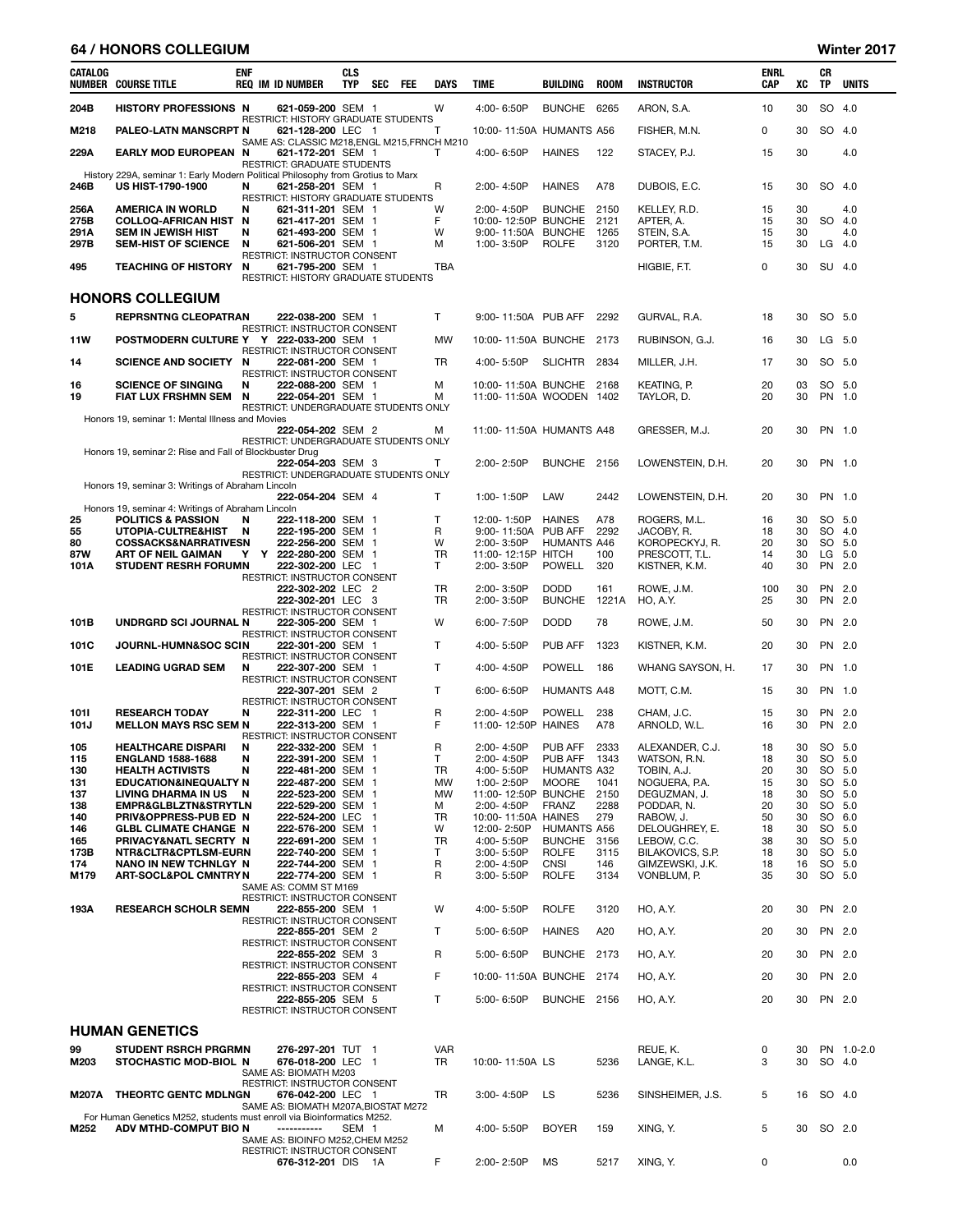## Winter 2017 INDO-EUROPEAN STUDIES / 65

| CATALOG      | <b>NUMBER COURSE TITLE</b>                                                                                                      | <b>ENF</b> | <b>REQ IM ID NUMBER</b>                                   |                                        | <b>CLS</b><br><b>TYP</b> | <b>SEC</b>     | FEE | DAYS           | TIME |                            | BUILDING                     | <b>ROOM</b> | <b>INSTRUCTOR</b>               | ENRL<br>CAP | xс       | СR<br>TP  | <b>UNITS</b>      |
|--------------|---------------------------------------------------------------------------------------------------------------------------------|------------|-----------------------------------------------------------|----------------------------------------|--------------------------|----------------|-----|----------------|------|----------------------------|------------------------------|-------------|---------------------------------|-------------|----------|-----------|-------------------|
| M265         | <b>COMP GENOMIC METHODN</b>                                                                                                     |            |                                                           | 676-390-200 LEC 1                      |                          |                |     | TR             |      | 2:00-3:50P                 | <b>BOELTER</b>               | 4413        | ERNST, J.                       | 5           | 30       | LG        | 4.0               |
| 282          | <b>HUMAN GENETICS SEM N</b>                                                                                                     |            | SAME AS: BIOINFO M265, COM SCI M225                       | 676-492-200 SEM 1                      |                          |                |     | Τ              |      | 4:00-4:50P                 | <b>GONDA</b>                 | 5303        | PAPP, J.C.                      | 10          | 30       | SU 2.0    |                   |
|              | <b>INDO-EUROPEAN STUDIES</b>                                                                                                    |            | <b>RESTRICT: INSTRUCTOR CONSENT</b>                       |                                        |                          |                |     |                |      |                            |                              |             |                                 |             |          |           |                   |
| 200          | <b>INDO-EUROPEAN STDS N</b>                                                                                                     |            |                                                           | 627-001-200 SEM 1                      |                          |                |     | M              |      | 2:00-3:15P                 | <b>DODD</b>                  | 232         | VINE, B.H.                      | 15          | 30       | SU 2.0    |                   |
| 210          | <b>INDO-EUR MORPHOLOGYN</b>                                                                                                     |            | RESTRICT: GRADUATE STUDENTS                               | 627-061-200 LEC 1                      |                          |                |     | <b>TR</b>      |      | 12:30-1:45P                | <b>DODD</b>                  | 232         | GOLDSTEIN, D.M.                 | 10          | 30       | SO 4.0    |                   |
| <b>M230B</b> | <b>OLD IRANIAN</b>                                                                                                              | N          | SAME AS: IRANIAN M230B                                    | 627-181-200 LEC 1                      |                          |                |     | TR             |      |                            | 11:00-12:15P KAUFMAN 136     |             | SHAYEGAN, M.R.                  | 0           | 30       | SO 4.0    |                   |
| 280A         | SEM-INDO-EUROP LING N                                                                                                           |            | RESTRICT: GRADUATE STUDENTS                               | 627-491-200 SEM 1                      |                          |                |     | WF             |      | 2:30-3:45P                 | <b>DODD</b>                  | 232         | VINE, B.H.                      | 10          | 30       | SO 4.0    |                   |
|              | Indo-European Studies 280A, seminar 1: Armenian Language, Historical/Comparative Grammar, and Phrygian                          |            | RESTRICT: GRADUATE STUDENTS                               |                                        |                          |                |     |                |      |                            |                              |             |                                 |             |          |           |                   |
|              | <b>INFORMATION STUDIES</b>                                                                                                      |            |                                                           |                                        |                          |                |     |                |      |                            |                              |             |                                 |             |          |           |                   |
| 10           | INFORMATION&POWER N                                                                                                             |            |                                                           | 228-030-200 LEC                        |                          | $\blacksquare$ |     | T              |      | 5:30-9:00P                 | <b>GSEIS</b>                 | 111         | CHTENA, A.                      | 55          | 30       | LG        | 5.0               |
| 20           | <b>DIG CULTR &amp; SOC</b>                                                                                                      | N          |                                                           | 228-060-101 LEC                        |                          | $\blacksquare$ |     | TR             |      |                            | 10:00-11:50A MOORE           | 3140        | SRINIVASAN, R.                  | 40          | 30       | LG        | 5.0               |
| 30           | <b>INTERNET &amp; SOCIETY</b>                                                                                                   | N          |                                                           | 228-091-101 LEC 1                      |                          |                |     | <b>TR</b>      |      | 12:00-1:50P                | <b>MOORE</b>                 | 3027        | LIEVROUW, L.A.                  | 40          | 30       | LG        | 5.0               |
| 139          | <b>LETTERPRESS LAB</b>                                                                                                          | N          | RESTRICT: INSTRUCTOR CONSENT                              | 228-534-200 LAB 1                      |                          |                |     | W              |      | 9:00-10:50A                | <b>BROAD</b>                 | 4258        | DRUCKER, J.R.                   | 6           | 30       | PN        | 1.0               |
| 180          | <b>SPECIAL TOPICS</b>                                                                                                           | N          |                                                           | 228-780-101 LEC 1                      |                          |                |     | W              |      | 1:30-5:00P                 | <b>GSEIS</b>                 | 245         | NOBLE, S.U.                     | 18          | 30       | <b>SO</b> | 4.0               |
|              | Information Studies 180, lecture 1: Surveillance in Visual Media: from Minority Report to Big Brother and Everything in Between |            |                                                           |                                        |                          |                |     |                |      |                            |                              |             |                                 |             |          |           |                   |
| 188SB        | <b>INDIV STD FOR USIE</b>                                                                                                       | N          |                                                           | 228-829-201 TUT 1                      |                          |                |     | <b>VAR</b>     |      |                            |                              |             | NOBLE, S.U.                     | 0           | 30       | LG        | $1.0$             |
| 228<br>239   | <b>MSRMT&amp;EVAL-INFO SYS N</b><br><b>LETTERPRESS LAB</b>                                                                      | N          |                                                           | 628-169-201 LEC 1<br>628-234-200 LAB 1 |                          |                |     | w<br>W         |      | 9:00-12:30P GSEIS          | 11:00-11:50A BROAD           | 245<br>4258 | LYNCH, B.P.<br>DRUCKER, J.R.    | 15<br>6     | 30<br>30 | LG<br>SU  | 4.0<br>$1.0$      |
|              |                                                                                                                                 |            | RESTRICT: INSTRUCTOR CONSENT                              |                                        |                          |                |     |                |      |                            |                              |             |                                 |             |          |           |                   |
| 241          | <b>DIGITAL PRESERVATN</b>                                                                                                       | N          |                                                           | 628-247-200 LEC 1                      |                          |                |     | M              |      | 9:00-12:30P                | <b>GSEIS</b>                 | 111         | GILLILAND-SWETLAND              | 40          | 30       | LG        | 4.0               |
| M255         | <b>MED DECISION MAKING N</b>                                                                                                    |            | SAME AS: BIOENGR M228                                     | 628-330-200 LEC 1                      |                          |                |     | TR             |      | 8:00-9:50A                 | OFF CAM                      |             | KIM, G.H.                       | 0           | 30       | LG        | 4.0               |
| 262A         | DATA MGMT&PRACTICE N                                                                                                            |            | RESTRICT: LIBRARY, INFO STUD, AND MIAS MAJORS             | 628-372-200 LEC 1                      |                          |                |     | R              |      | 9:00-12:30P                | <b>GSEIS</b>                 | 245         | BORGMAN, C.L.                   | 18          | 30       | LG        | 4.0               |
| 270          | <b>SYSTEMS INFRASTRCTR N</b>                                                                                                    |            |                                                           | 628-420-200 LEC 1                      |                          |                |     | Τ              |      | 9:00-12:30P                | <b>GSEIS</b>                 | 111         | BLANCHETTE, J.                  | 52          | 30       | SO 4.0    |                   |
| 271          | INTRO PROGRAMMING                                                                                                               | N          | RESTRICT: LIBRARY&INFO SCI OR INFO STUDIES                | 628-427-201 LEC                        |                          | - 1            |     | R              |      | 5:30-9:00P                 | <b>GSEIS</b>                 | 111         | GOMEZ, J.N.                     | 40          | 30       | LG        | 4.0               |
| 272          | <b>HUMN/CMPTR INTERACTN</b>                                                                                                     |            |                                                           | 628-433-201 LEC 1                      |                          |                |     | W              |      | 1:30-5:00P                 | YRL                          |             | 11630F LIEVROUW, L.A.           | 30          | 30       | LG        | 4.0               |
| 281          | HST MTHDLGY-INF STD N                                                                                                           |            |                                                           | 628-487-200 LEC 1                      |                          |                |     | M              |      | 5:30-9:00P                 | <b>GSEIS</b>                 | 245         | MAACK, M.N.                     | 18          | 30       | LG        | - 4.0             |
|              |                                                                                                                                 |            | RESTRICT: LIBRARY, INFO STUD, AND MIAS MAJORS             |                                        |                          |                |     |                |      |                            |                              |             |                                 |             |          |           |                   |
| 282<br>289   | <b>DESIGN RSRCH METHOD N</b><br><b>ISSUES-INFO STUDIES</b>                                                                      | N          |                                                           | 628-493-201 SEM 1<br>628-535-202 SEM 2 |                          |                |     | M<br>R         |      | 9:00-12:30P<br>9:00-12:30P | <b>GSEIS</b><br><b>GSEIS</b> | 121<br>111  | BLANCHETTE, J.<br>CASWELL, M.L. | 30<br>40    | 30<br>30 | SO        | 4.0<br>LG 2.0-4.0 |
|              |                                                                                                                                 |            | RESTRICT: LIBRARY, INFO STUD, AND MIAS MAJORS             |                                        |                          |                |     |                |      |                            |                              |             |                                 |             |          |           |                   |
|              | Information Studies 289, seminar 2: Critical LIS Praxis                                                                         |            |                                                           |                                        |                          |                |     |                |      |                            |                              |             |                                 |             |          |           |                   |
|              |                                                                                                                                 |            | RESTRICT: LIBRARY, INFO STUD, AND MIAS MAJORS             | 628-535-203 SEM 3                      |                          |                |     | w              |      | 5:30-9:00P                 | <b>GSEIS</b>                 | 121         | EVERETT, D.                     | 30          | 30       |           | LG $2.0 - 4.0$    |
|              | Information Studies 289, seminar 3: Media and Methodologies                                                                     |            |                                                           |                                        |                          |                |     |                |      |                            |                              |             |                                 |             |          |           |                   |
|              |                                                                                                                                 |            |                                                           | 628-535-204 SEM 4                      |                          |                |     | W              |      | 1:30-5:00P                 | <b>GSEIS</b>                 | 111         | VANCOUR, S.G.                   | 30          | 30       |           | $LG$ 2.0-4.0      |
|              |                                                                                                                                 |            | RESTRICT: LIBRARY, INFO STUD, AND MIAS MAJORS             |                                        |                          |                |     |                |      |                            |                              |             |                                 |             |          |           |                   |
|              | Information Studies 289, seminar 4: Sound Technologies and Society                                                              |            |                                                           | 628-535-205 SEM 5                      |                          |                |     | R              |      | 5:30-9:00P                 | <b>GSEIS</b>                 | 121         | NOBLE, S.U.                     | 30          | 30       |           | $LG$ 2.0-4.0      |
|              | Information Studies 289, seminar 5: Trump, Clinton, and Role of (Dis)Information in Politics                                    |            |                                                           |                                        |                          |                |     |                |      |                            |                              |             |                                 |             |          |           |                   |
| 290          | <b>SEM-INFO STUDIES</b>                                                                                                         | N          |                                                           | 628-541-200 SEM 1                      |                          |                |     | R              |      | 3:00-4:50P                 | <b>GSEIS</b>                 | 111         | DRUCKER, J.R.                   | 20          | 30       |           | SU 1.0-2.0        |
| 291B         | SPECIAL TPCS-THEORY N                                                                                                           |            | RESTRICT: LIBRARY, INFO STUD, AND MIAS MAJORS             | 628-549-200 SEM 1                      |                          |                |     | м              |      | 1:30-5:00P                 | <b>GSEIS</b>                 | 102         | LIEVROUW, L.A.                  | 20          | 30       | LG        | - 4.0             |
|              |                                                                                                                                 |            | RESTRICT: LIBRARY, INFO STUD, AND MIAS MAJORS             |                                        |                          |                |     |                |      |                            |                              |             |                                 |             |          |           |                   |
| 298B         | <b>SPCL TPCS-METHODLGYN</b>                                                                                                     |            |                                                           | 628-589-200 SEM 1                      |                          |                |     | Τ              |      | 1:30-5:00P                 | <b>GSEIS</b>                 | 245         | SRINIVASAN, R.                  | 12          | 30       | LG        | 4.0               |
| 410          | <b>THRY&amp;PRAC-INFO PROS N</b>                                                                                                |            | RESTRICT: LIBRARY, INFO STUD, AND MIAS MAJORS             | 628-621-200 LEC 1                      |                          |                |     | M              |      | 1:30-5:00P                 | <b>GSEIS</b>                 | 111         | LYNCH, B.P.                     | 40          | 30       | LG        | - 4.0             |
| 426          | YOUNG ADULT LIT                                                                                                                 | N          |                                                           | 628-654-201 LEC 1                      |                          |                |     | W              |      | 9:00-12:30P                | GSEIS                        | 111         | ELLIOTT, M.G.                   | 20          | 30       | SO 4.0    |                   |
| 434          | <b>ARCHIVAL USE&amp;USERS</b>                                                                                                   | N          |                                                           | 628-668-200 LEC 1                      |                          |                |     | Τ              |      | 1:30-5:00P                 | <b>GSEIS</b>                 | 111         | CASWELL, M.L.                   | 40          | 30       | $LG$ 4.0  |                   |
|              |                                                                                                                                 |            | RESTRICT: LIBRARY, INFO STUD, AND MIAS MAJORS             |                                        |                          |                |     |                |      |                            |                              |             |                                 |             |          |           |                   |
| 438B         | <b>ARCHIVAL DESC&amp;ACCSS N</b>                                                                                                |            | RESTRICT: LIBRARY, INFO STUD, AND MIAS MAJORS             | 628-678-200 SEM 1                      |                          |                |     | w              |      | 9:00-12:30P                | <b>GSEIS</b>                 | 121         | FURNER, J.                      | 30          | 30       | $LG$ 4.0  |                   |
| 439          | SPECIAL COLLECTIONS N                                                                                                           |            |                                                           | 628-679-201 SEM 1                      |                          |                |     | W              |      | 1:30-5:00P                 | <b>GSEIS</b>                 | 121         | DRUCKER, J.R.                   | 30          | 30       | $LG$ 4.0  |                   |
| 461          | <b>DESCRPTVE CATALOGNGN</b>                                                                                                     |            |                                                           | 628-723-200 LEC 1                      |                          |                |     | W              |      | 5:30-8:50P                 | <b>GSEIS</b>                 | 111         | MENDES, L.H.                    | 40          | 30       | SO 4.0    |                   |
| 497          | FIELDWORK-LIBRARIES N                                                                                                           |            | RESTRICT: LIBRARY, INFO STUD, AND MIAS MAJORS             | 628-794-201 FLD 1                      |                          |                |     | <b>UNSCHED</b> |      |                            |                              |             | LIEVROUW, L.A.                  | 0           | 30       |           | SU 8.0/4.0/6.0    |
|              |                                                                                                                                 |            | RESTRICT: LIBRARY, INFO STUD, AND MIAS MAJORS             |                                        |                          |                |     |                |      |                            |                              |             |                                 |             |          |           |                   |
|              |                                                                                                                                 |            |                                                           | 628-794-202 FLD 2                      |                          |                |     | <b>UNSCHED</b> |      |                            |                              |             | GILLILAND-SWETLAND              | 2           | 30       |           | SU 4.0/6.0/8.0    |
|              |                                                                                                                                 |            | RESTRICT: LIBRARY, INFO STUD, AND MIAS MAJORS             |                                        |                          |                |     | <b>UNSCHED</b> |      |                            |                              |             |                                 | 3           | 30       |           | SU 4.0/6.0/8.0    |
|              |                                                                                                                                 |            | RESTRICT: INSTRUCTOR CONSENT                              | 628-794-203 FLD 3                      |                          |                |     |                |      |                            |                              |             | PEARLSTEIN, E.J.                |             |          |           |                   |
|              |                                                                                                                                 |            |                                                           | 628-794-204 FLD 4                      |                          |                |     | <b>UNSCHED</b> |      |                            |                              |             | LEAZER, G.H.                    | 2           | 30       |           | SU 4.0/6.0/8.0    |
|              |                                                                                                                                 |            | RESTRICT: INSTRUCTOR CONSENT                              |                                        |                          |                |     |                |      |                            |                              |             |                                 |             |          |           |                   |
| 498          | <b>INTERNSHIP</b>                                                                                                               | N          | -----------<br>RESTRICT: LIBRARY&INFO SCI OR INFO STUDIES |                                        | DIS <sub>1</sub>         |                |     | R              |      | 1:00-2:50P                 | <b>GSEIS</b>                 | 111         | BOTELLO, K.S.                   | 48          | 30       | SU 4.0    |                   |
|              |                                                                                                                                 |            |                                                           | 628-796-201 FLD 1A                     |                          |                |     | <b>UNSCHED</b> |      |                            |                              |             | BOTELLO, K.S.                   | 48          |          |           | 0.0               |

## INTEGRATIVE BIOLOGY AND PHYSIOLOGY

## Physiological Science

Physiological Science 5, discussions 1A, 1B, and 1C meet on January 12, 26, February 9, 23, and March 9, 2017.

Physiological Science 5, discussion 1D meets on January 10, 24, February 7, 21, and March 7, 2017.<br>Physiological Science 5, discussions 1E, 1F, and 1G meet on January 11, 25, February 8, 22, and March 8, 2017.<br>Physiologica

Physiological Science 5, discussion 1K meets on January 17, 31, February 14, 28, and March 14, 2017.<br>Physiological Science 5, discussions 1L, 1M, and 1N meet on January 18, February 1, 15, and March 15, 2017.<br>For Physiolog

No alternate midterm examination arrangements can be made except as authorized under Section 92640(a) of the California Education Code for religious creed or as prearranged with the Office for

| Students with Disabilities.      |                 |     |    |     |                 |       |      |             |     |    |        |     |
|----------------------------------|-----------------|-----|----|-----|-----------------|-------|------|-------------|-----|----|--------|-----|
| <b>HMN PHYS-DIET&amp;EXRCS N</b> | ------------    | LEC |    | MWF | 9:00-9:50A      | MOORE | 100  | ESDIN. J.   | 419 | 16 | SO 5.0 |     |
|                                  | 387-015-201 DIS |     | 1A |     | 10:00-11:50A LS |       | 1230 | RAZEE. A.A. | 30  |    |        | 0.0 |
|                                  | 387-015-202 DIS |     | 1R |     | 1:00-2:50P      |       | 1230 | RAZEE. A.A. | 30  |    |        | 0.0 |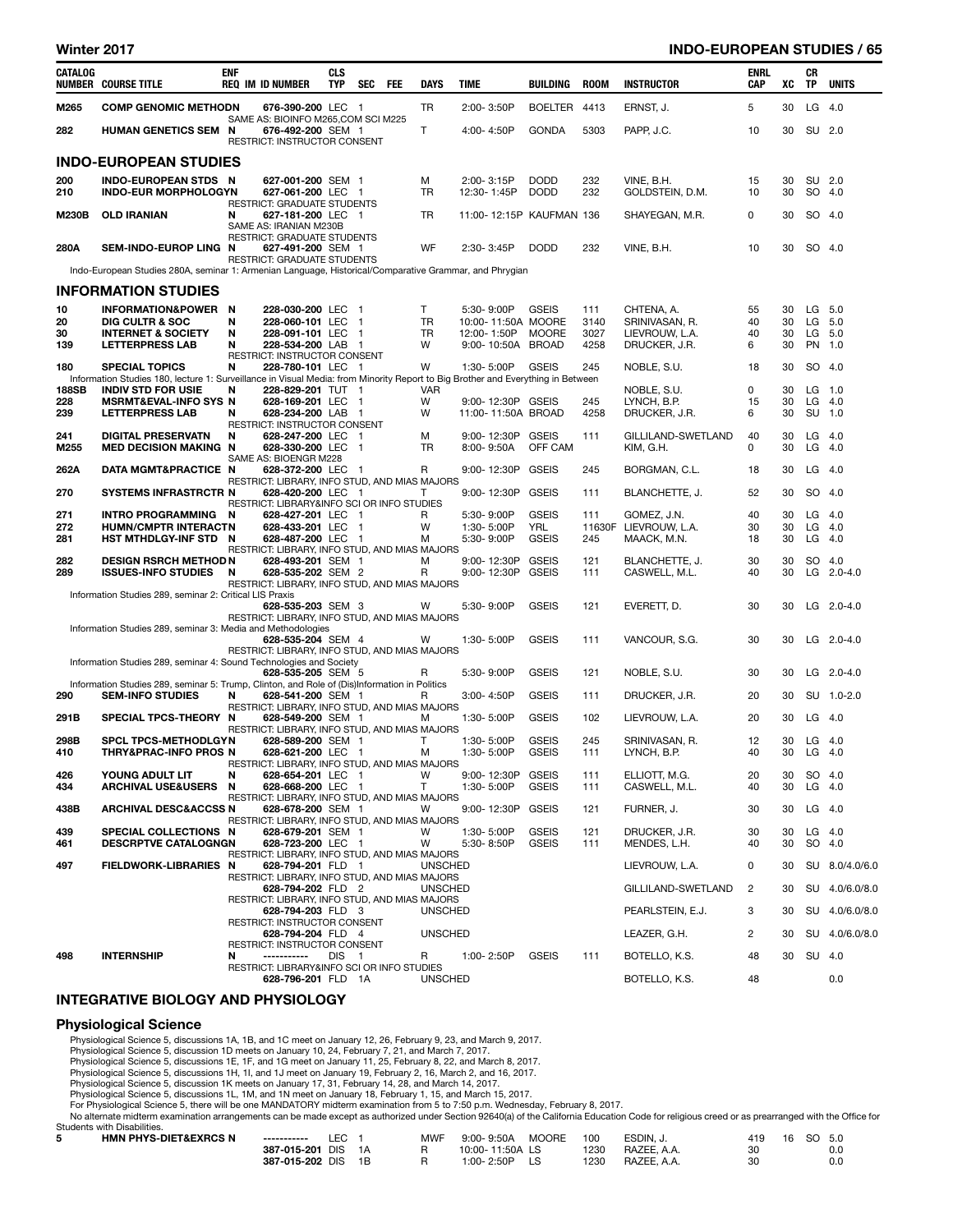# 66 / INTEGRATIVE BIOLOGY AND PHYSIOLOGY Winter 2017

| CATALOG             | <b>NUMBER COURSE TITLE</b>                                                                                                                                                                        | <b>ENF</b> | <b>REQ IM ID NUMBER</b>                                                                                                                                                                                                                                                                                                                                | CLS<br><b>TYP</b> | SEC                                                                                         | FEE              | DAYS                                                                                                        | TIME |                                                                                                                                                                                                                                                       | <b>BUILDING</b>                                                                      | <b>ROOM</b>                                                                                                           | <b>INSTRUCTOR</b>                                                                                                                                                                                                                                                | ENRL<br>CAP                                                                                                                         | XC                                                                                           | CR<br>TP        | <b>UNITS</b>                                                                                                                                                                                               |
|---------------------|---------------------------------------------------------------------------------------------------------------------------------------------------------------------------------------------------|------------|--------------------------------------------------------------------------------------------------------------------------------------------------------------------------------------------------------------------------------------------------------------------------------------------------------------------------------------------------------|-------------------|---------------------------------------------------------------------------------------------|------------------|-------------------------------------------------------------------------------------------------------------|------|-------------------------------------------------------------------------------------------------------------------------------------------------------------------------------------------------------------------------------------------------------|--------------------------------------------------------------------------------------|-----------------------------------------------------------------------------------------------------------------------|------------------------------------------------------------------------------------------------------------------------------------------------------------------------------------------------------------------------------------------------------------------|-------------------------------------------------------------------------------------------------------------------------------------|----------------------------------------------------------------------------------------------|-----------------|------------------------------------------------------------------------------------------------------------------------------------------------------------------------------------------------------------|
| 13<br>19            | <b>INTRO-HUMAN ANATOMYN</b><br>FIAT LUX FRSHMN SEM N                                                                                                                                              |            | 387-015-203 DIS<br>387-015-204 DIS<br>387-015-205 DIS<br>387-015-206 DIS<br>387-015-207 DIS<br>387-015-208 DIS<br>387-015-209 DIS<br>387-015-210 DIS<br>387-015-211 DIS<br>387-015-212 DIS<br>387-015-213 DIS<br>387-015-214 DIS<br>-----------<br>387-039-201 LAB<br>387-039-202 LAB 1B<br>387-057-200 SEM 1<br>RESTRICT: UNDERGRADUATE STUDENTS ONLY | LEC               | 1C<br>1D<br>1E<br>1F<br>1G<br>1H<br>-11<br>1J<br>1K<br>1L<br>1M<br>1N<br>$\mathbf{1}$<br>1A | \$45             | R<br>Τ<br>w<br>W<br>w<br>R<br>R<br>R<br>т<br>W<br>w<br>W<br>TR<br>W<br>R<br>м                               |      | 3:00-4:50P<br>8:00-9:50A<br>10:00-11:50A LS<br>1:00-2:50P<br>3:00-4:50P<br>10:00-11:50A LS<br>1:00-2:50P<br>3:00-4:50P<br>8:00-9:50A<br>10:00-11:50A LS<br>1:00-2:50P<br>3:00-4:50P<br>2:00-3:15P<br>10:00-12:50P LS<br>10:00-12:50P LS<br>2:00-2:50P | LS<br><b>LS</b><br>LS<br>LS<br>LS<br>LS<br>LS<br>LS<br>LS<br>WGYOUNG 4216<br>HLTHSCI | 1230<br>1230<br>1230<br>1230<br>1230<br>1230<br>1230<br>1230<br>1230<br>1230<br>1230<br>1230<br>A830<br>A830<br>52087 | RAZEE, A.A.<br>RAZEE, A.A.<br>RAZEE, A.A.<br>RAZEE, A.A.<br>RAZEE, A.A.<br>RAZEE, A.A.<br>RAZEE, A.A.<br>RAZEE, A.A.<br>RAZEE, A.A.<br>RAZEE, A.A.<br>RAZEE, A.A.<br>RAZEE, A.A.<br>FRISCIA, A.R.<br>TON, Y.N.<br>TON, Y.N.<br>GRINNELL, A.D.                    | 30<br>30<br>30<br>30<br>30<br>30<br>30<br>30<br>30<br>30<br>30<br>29<br>60<br>30<br>30<br>0                                         | 30                                                                                           | 15 LG<br>PN 1.0 | 0.0<br>0.0<br>0.0<br>0.0<br>0.0<br>0.0<br>0.0<br>0.0<br>0.0<br>0.0<br>0.0<br>0.0<br>- 5.0<br>0.0<br>0.0                                                                                                    |
| 89HC<br>99<br>CM103 | Physiological Science 19, seminar 1: Arts and Neuroscience<br><b>HONORS CONTRACTS</b><br><b>STUDENT RSRCH PRGRMN</b><br>PHYSIO SYSTEMS II                                                         | - N<br>N   | 387-268-201 TUT 1<br>387-297-201 TUT 1<br>387-297-202 TUT 2<br>387-297-203 TUT<br>387-297-204 TUT<br>387-297-205 TUT<br>387-297-206 TUT 6<br>387-297-207 TUT 7<br>387-297-208 TUT 8<br>387-297-209 TUT<br>387-297-210 TUT 10<br>387-297-211 TUT 11<br>387-297-212 TUT 12<br>387-297-213 TUT 13<br>387-297-214 TUT 14<br>-----------                    | LEC               | 3<br>$\overline{4}$<br>-5<br>9<br>$\overline{1}$                                            |                  | VAR<br>VAR<br>VAR<br>VAR<br>VAR<br>VAR<br>VAR<br>VAR<br>VAR<br>VAR<br>VAR<br>VAR<br>VAR<br>VAR<br>VAR<br>МW |      | 2:00-3:50P                                                                                                                                                                                                                                            | BOELTER 5264                                                                         |                                                                                                                       | ESDIN, J.<br>WHITE, S.A.<br>FRYE, M.A.<br>EDGERTON, V.R.<br>ARNOLD, A.P.<br>POE, G.R.<br>HSIAO, E.Y.<br>TIDBALL, J.G.<br>VENUGOPAL, S.<br>NGUYEN, T.P.<br>METZNER, W.H.<br>SCHLINGER, B.<br>PHELPS, P.E.<br>GOMEZ-PINILLA, F.<br>VAN VEEN, S.C.<br>GRUNDFEST, W. | 0<br>$\Omega$<br>0<br>0<br>$\mathbf 0$<br>$\Omega$<br>0<br>0<br>$\mathbf 0$<br>$\Omega$<br>0<br>$\Omega$<br>0<br>0<br>0<br>$\Omega$ | 30<br>30<br>30<br>30<br>30<br>30<br>30<br>30<br>30<br>30<br>30<br>30<br>30<br>30<br>30<br>07 | $LG$ 4.0        | LG 1.0<br>PN 1.0-2.0<br>PN 1.0-2.0<br>PN 1.0-2.0<br>PN 1.0-2.0<br>PN 1.0-2.0<br>PN 1.0-2.0<br>PN 1.0-2.0<br>PN 1.0-2.0<br>PN 1.0-2.0<br>PN 1.0-2.0<br>PN 1.0-2.0<br>PN 1.0-2.0<br>PN 1.0-2.0<br>PN 1.0-2.0 |
|                     |                                                                                                                                                                                                   |            | SAME AS: BIOENGR CM103<br>387-318-201 LAB                                                                                                                                                                                                                                                                                                              |                   | - 1A                                                                                        |                  | F                                                                                                           |      |                                                                                                                                                                                                                                                       | 10:00-11:50A BOELTER 2444                                                            |                                                                                                                       | JOHNSON, E.                                                                                                                                                                                                                                                      | 0                                                                                                                                   |                                                                                              |                 | 0.0                                                                                                                                                                                                        |
| 111A                | For Physiological Science 111A, there will be two MANDATORY midterm examinations from 6 to 7:50 p.m. on the following Tuesdays: January 31 and February 21, 2017.<br><b>FOUNDTNS-PHYSIO SCI Y</b> |            | -----------                                                                                                                                                                                                                                                                                                                                            | LEC 1             |                                                                                             |                  | MWF                                                                                                         |      | 2:00-3:50P                                                                                                                                                                                                                                            | <b>HAINES</b>                                                                        | 39                                                                                                                    | TIDBALL, J.G.                                                                                                                                                                                                                                                    | 180                                                                                                                                 |                                                                                              | 07 LG 6.0       |                                                                                                                                                                                                            |
|                     |                                                                                                                                                                                                   |            | RESTRICT: PHYSIOLOGICAL SCIENCE MAJORS<br>387-366-201 DIS                                                                                                                                                                                                                                                                                              |                   | - 1A                                                                                        |                  | T                                                                                                           |      |                                                                                                                                                                                                                                                       | 10:00-11:50A BOTANY                                                                  | 133                                                                                                                   | POLSON, J.S.                                                                                                                                                                                                                                                     | 0                                                                                                                                   |                                                                                              |                 | 0.0                                                                                                                                                                                                        |
|                     |                                                                                                                                                                                                   |            | RESTRICT: PHYSIOLOGICAL SCIENCE MAJORS<br>387-366-202 DIS 1B                                                                                                                                                                                                                                                                                           |                   |                                                                                             |                  | т                                                                                                           |      | 12:00-1:50P                                                                                                                                                                                                                                           | <b>BOTANY</b>                                                                        | 133                                                                                                                   | POLSON, J.S.                                                                                                                                                                                                                                                     | 0                                                                                                                                   |                                                                                              |                 | 0.0                                                                                                                                                                                                        |
|                     |                                                                                                                                                                                                   |            | RESTRICT: PHYSIOLOGICAL SCIENCE MAJORS<br>387-366-203 DIS 1C                                                                                                                                                                                                                                                                                           |                   |                                                                                             |                  | T                                                                                                           |      | 2:00-3:50P                                                                                                                                                                                                                                            | <b>BOTANY</b>                                                                        | 133                                                                                                                   | SENDEK, G.                                                                                                                                                                                                                                                       | 0                                                                                                                                   |                                                                                              |                 | 0.0                                                                                                                                                                                                        |
|                     |                                                                                                                                                                                                   |            | RESTRICT: PHYSIOLOGICAL SCIENCE MAJORS<br>387-366-204 DIS 1D                                                                                                                                                                                                                                                                                           |                   |                                                                                             |                  | w                                                                                                           |      | 8:00-9:50A                                                                                                                                                                                                                                            | <b>BOTANY</b>                                                                        | 133                                                                                                                   | HWANG, K.                                                                                                                                                                                                                                                        | 0                                                                                                                                   |                                                                                              |                 | 0.0                                                                                                                                                                                                        |
|                     |                                                                                                                                                                                                   |            | RESTRICT: PHYSIOLOGICAL SCIENCE MAJORS<br>387-366-205 DIS 1E                                                                                                                                                                                                                                                                                           |                   |                                                                                             |                  | w                                                                                                           |      | 12:00-1:50P                                                                                                                                                                                                                                           | <b>BOTANY</b>                                                                        | 133                                                                                                                   | HWANG, K.                                                                                                                                                                                                                                                        | 0                                                                                                                                   |                                                                                              |                 | 0.0                                                                                                                                                                                                        |
|                     |                                                                                                                                                                                                   |            | RESTRICT: PHYSIOLOGICAL SCIENCE MAJORS<br>387-366-207 DIS                                                                                                                                                                                                                                                                                              |                   | - 1G                                                                                        |                  | R                                                                                                           |      |                                                                                                                                                                                                                                                       | 10:00-11:50A BOTANY                                                                  | 133                                                                                                                   | LY, D.T.                                                                                                                                                                                                                                                         | 0                                                                                                                                   |                                                                                              |                 | 0.0                                                                                                                                                                                                        |
|                     |                                                                                                                                                                                                   |            | RESTRICT: PHYSIOLOGICAL SCIENCE MAJORS<br>387-366-208 DIS                                                                                                                                                                                                                                                                                              |                   | - 1H                                                                                        |                  | R                                                                                                           |      | 12:00-1:50P                                                                                                                                                                                                                                           | <b>BOTANY</b>                                                                        | 133                                                                                                                   | LY, D.T.                                                                                                                                                                                                                                                         | 0                                                                                                                                   |                                                                                              |                 | 0.0                                                                                                                                                                                                        |
|                     |                                                                                                                                                                                                   |            | RESTRICT: PHYSIOLOGICAL SCIENCE MAJORS<br>387-366-209 DIS 11                                                                                                                                                                                                                                                                                           |                   |                                                                                             |                  | R                                                                                                           |      | 2:00-3:50P                                                                                                                                                                                                                                            | <b>BOTANY</b>                                                                        | 133                                                                                                                   | CHIN, J.W.                                                                                                                                                                                                                                                       | 0                                                                                                                                   |                                                                                              |                 | 0.0                                                                                                                                                                                                        |
|                     |                                                                                                                                                                                                   |            | RESTRICT: PHYSIOLOGICAL SCIENCE MAJORS<br>387-366-210 DIS                                                                                                                                                                                                                                                                                              |                   | - 1J                                                                                        |                  | F                                                                                                           |      | 8:00-9:50A                                                                                                                                                                                                                                            | <b>BOTANY</b>                                                                        | 133                                                                                                                   | SENDEK, G.                                                                                                                                                                                                                                                       | 0                                                                                                                                   |                                                                                              |                 | 0.0                                                                                                                                                                                                        |
|                     |                                                                                                                                                                                                   |            | RESTRICT: PHYSIOLOGICAL SCIENCE MAJORS<br>387-366-211 DIS 1K                                                                                                                                                                                                                                                                                           |                   |                                                                                             |                  | F                                                                                                           |      | 12:00-1:50P                                                                                                                                                                                                                                           | <b>BOTANY</b>                                                                        | 133                                                                                                                   | CHIN, J.W.                                                                                                                                                                                                                                                       | 0                                                                                                                                   |                                                                                              |                 | 0.0                                                                                                                                                                                                        |
|                     |                                                                                                                                                                                                   |            | RESTRICT: PHYSIOLOGICAL SCIENCE MAJORS                                                                                                                                                                                                                                                                                                                 |                   |                                                                                             |                  |                                                                                                             |      |                                                                                                                                                                                                                                                       |                                                                                      |                                                                                                                       |                                                                                                                                                                                                                                                                  |                                                                                                                                     |                                                                                              |                 |                                                                                                                                                                                                            |
| 111L                | <b>PHYSIOL SCIENCE LAB</b>                                                                                                                                                                        | Y          | 387-371-201 LAB 1<br>RESTRICT: PHYSIOLOGICAL SCIENCE MAJORS                                                                                                                                                                                                                                                                                            |                   |                                                                                             | \$45 T<br>\$45 W |                                                                                                             |      | 1:00-4:50P                                                                                                                                                                                                                                            | LS                                                                                   | 5323                                                                                                                  | IZADPANAH, A.<br>IZADPANAH, A.                                                                                                                                                                                                                                   | 15                                                                                                                                  | 30                                                                                           |                 | $LG$ 3.0                                                                                                                                                                                                   |
|                     |                                                                                                                                                                                                   |            | 387-371-202 LAB 2<br>RESTRICT: PHYSIOLOGICAL SCIENCE MAJORS                                                                                                                                                                                                                                                                                            |                   |                                                                                             |                  |                                                                                                             |      | 9:00-12:50P LS                                                                                                                                                                                                                                        |                                                                                      | 5323                                                                                                                  |                                                                                                                                                                                                                                                                  | 15                                                                                                                                  | 30                                                                                           |                 | LG 3.0                                                                                                                                                                                                     |
|                     |                                                                                                                                                                                                   |            | 387-371-203 LAB 3<br>RESTRICT: PHYSIOLOGICAL SCIENCE MAJORS                                                                                                                                                                                                                                                                                            |                   |                                                                                             | \$45 W           |                                                                                                             |      | 1:30-5:20P                                                                                                                                                                                                                                            | LS                                                                                   | 5323                                                                                                                  | IZADPANAH, A.                                                                                                                                                                                                                                                    | 15                                                                                                                                  | 30                                                                                           |                 | LG 3.0                                                                                                                                                                                                     |
|                     |                                                                                                                                                                                                   |            | 387-371-204 LAB 4<br>RESTRICT: PHYSIOLOGICAL SCIENCE MAJORS                                                                                                                                                                                                                                                                                            |                   |                                                                                             | \$45 R           |                                                                                                             |      | 1:00-4:50P                                                                                                                                                                                                                                            | <b>LS</b>                                                                            | 5323                                                                                                                  | IZADPANAH, A.                                                                                                                                                                                                                                                    | 15                                                                                                                                  | 30                                                                                           |                 | LG 3.0                                                                                                                                                                                                     |
| 120                 | KIDNEY DVLP-DISEASE Y                                                                                                                                                                             |            | 387-420-200 LEC 1<br>RESTRICT: PHYSIOLOGICAL SCIENCE MAJORS                                                                                                                                                                                                                                                                                            |                   |                                                                                             |                  | TR                                                                                                          |      | 8:00-9:15A                                                                                                                                                                                                                                            | <b>BOTANY</b>                                                                        | 325                                                                                                                   | HAUSER, P.V.                                                                                                                                                                                                                                                     | 40                                                                                                                                  | 30                                                                                           |                 | $LG$ 4.0                                                                                                                                                                                                   |
| C127                | NEURENDOCRNLGY-REPRY                                                                                                                                                                              |            | 387-462-200 LEC 1<br>RESTRICT: SENIORS ONLY, NEUROSCIENCE OR PHYSIOLOGICAL SCIENCE MAJORS                                                                                                                                                                                                                                                              |                   |                                                                                             |                  | <b>MW</b>                                                                                                   |      | 2:00-3:50P                                                                                                                                                                                                                                            | <b>BOTANY</b>                                                                        | 325                                                                                                                   | ARNOLD, A.P.                                                                                                                                                                                                                                                     | 30                                                                                                                                  | 07                                                                                           |                 | $LG$ 4.0                                                                                                                                                                                                   |
| 135                 | DYNMCL SYSTMS MDLNGN                                                                                                                                                                              |            | -----------<br>387-510-201 LAB 1A                                                                                                                                                                                                                                                                                                                      | LEC 1             |                                                                                             |                  | TR<br>F                                                                                                     |      | 2:00-3:50P<br>12:00-1:50P                                                                                                                                                                                                                             | LAKRETZ 120<br><b>MS</b>                                                             | 5225                                                                                                                  | GARFINKEL, A.<br>SIMON, M.W.                                                                                                                                                                                                                                     | 40<br>20                                                                                                                            | 15                                                                                           | $LG$ 5.0        | 0.0                                                                                                                                                                                                        |
| 138                 | <b>NROMSCL PHYSIO&amp;ADPTY</b>                                                                                                                                                                   |            | 387-510-202 LAB 1B<br>387-528-200 LEC 1                                                                                                                                                                                                                                                                                                                |                   |                                                                                             |                  | F<br>TR                                                                                                     |      | 2:00-3:50P<br>2:00-3:50P                                                                                                                                                                                                                              | <b>MS</b><br><b>MS</b>                                                               | 5225<br>5233                                                                                                          | SIMON, M.W.<br>EDGERTON, V.R.                                                                                                                                                                                                                                    | 20<br>20                                                                                                                            | 30                                                                                           |                 | 0.0<br>SO 4.0                                                                                                                                                                                              |
| M145                | <b>NEURL MCHNSMS-MVMNTY</b>                                                                                                                                                                       |            | RESTRICT: PHYSIOLOGICAL SCIENCE MAJORS<br>387-570-200 LEC 1                                                                                                                                                                                                                                                                                            |                   |                                                                                             |                  | MW                                                                                                          |      | 8:00-9:50A                                                                                                                                                                                                                                            | LAKRETZ 120                                                                          |                                                                                                                       | CHANDLER, S.H.                                                                                                                                                                                                                                                   | 15                                                                                                                                  | 30                                                                                           |                 | LG 5.0                                                                                                                                                                                                     |
|                     |                                                                                                                                                                                                   |            | SAME AS: NEUROSC M145<br>RESTRICT: JUNIORS AND SENIORS ONLY, NEUROSCIENCE OR PHYSIOLOGICAL SCIENCE MAJORS                                                                                                                                                                                                                                              |                   |                                                                                             |                  |                                                                                                             |      |                                                                                                                                                                                                                                                       |                                                                                      |                                                                                                                       |                                                                                                                                                                                                                                                                  |                                                                                                                                     |                                                                                              |                 |                                                                                                                                                                                                            |
| C <sub>152</sub>    | ANAT&PHYSIO&BIOMECHY                                                                                                                                                                              |            | 387-612-200 LEC 1<br>RESTRICT: PHYSIOLOGICAL SCIENCE MAJORS                                                                                                                                                                                                                                                                                            |                   |                                                                                             |                  | TR.                                                                                                         |      | 8:00-9:15A                                                                                                                                                                                                                                            | KNSY PV 1220B                                                                        |                                                                                                                       | WHITING, W.C.                                                                                                                                                                                                                                                    | 80                                                                                                                                  | 30                                                                                           |                 | LG 5.0                                                                                                                                                                                                     |
| 167                 | PHYSIO OF NUTRITION                                                                                                                                                                               | Y          | 387-702-200 LEC 1<br>RESTRICT: JUNIORS AND SENIORS ONLY                                                                                                                                                                                                                                                                                                |                   |                                                                                             |                  | МW                                                                                                          |      | 8:00-9:50A                                                                                                                                                                                                                                            | <b>BROAD</b>                                                                         | 2160E                                                                                                                 | HEBER, D.                                                                                                                                                                                                                                                        | 250                                                                                                                                 | 01                                                                                           |                 | $LG$ 4.0                                                                                                                                                                                                   |
| M171                | TOPICS-CONTEMP BIOL N                                                                                                                                                                             |            | 387-726-200 SEM 1<br>SAME AS: NEURBIO M171                                                                                                                                                                                                                                                                                                             |                   |                                                                                             |                  | F                                                                                                           |      | 4:00-6:20P                                                                                                                                                                                                                                            | <b>BIO SCI</b>                                                                       | 383                                                                                                                   | COLICELLI, J.J.                                                                                                                                                                                                                                                  | 0                                                                                                                                   | 30                                                                                           |                 | PN 2.0                                                                                                                                                                                                     |
| 178                 | SIGNAL TRANSDUCTION Y                                                                                                                                                                             |            | 387-768-200 LEC 1                                                                                                                                                                                                                                                                                                                                      |                   |                                                                                             |                  | <b>TR</b>                                                                                                   |      |                                                                                                                                                                                                                                                       | 9:30-10:45A GEOLOGY 4660                                                             |                                                                                                                       | WOLLMAN, R.                                                                                                                                                                                                                                                      | 30                                                                                                                                  | 30                                                                                           |                 | $LG$ 4.0                                                                                                                                                                                                   |
| M180B               | <b>MOLEC&amp;DVLP NEUROSCIY</b>                                                                                                                                                                   |            | -----------<br>SAME AS: MCD BIO M175B, NEUROSC M101B, PSYCH M117B                                                                                                                                                                                                                                                                                      | LEC 1             |                                                                                             |                  | TR                                                                                                          |      | 8:00-9:50A                                                                                                                                                                                                                                            | <b>HUMANTS A51</b>                                                                   |                                                                                                                       | TRACHTENBERG, J.                                                                                                                                                                                                                                                 | 16                                                                                                                                  | 11                                                                                           |                 | SO 5.0                                                                                                                                                                                                     |
|                     |                                                                                                                                                                                                   |            | RESTRICT: PHYSIOLOGICAL SCIENCE MAJORS<br>387-781-201 DIS 1A                                                                                                                                                                                                                                                                                           |                   |                                                                                             |                  | F                                                                                                           |      | 8:00-9:20A                                                                                                                                                                                                                                            | LAKRETZ 120                                                                          |                                                                                                                       | CLARK, K.A.                                                                                                                                                                                                                                                      | 2                                                                                                                                   |                                                                                              |                 | 0.0                                                                                                                                                                                                        |
|                     |                                                                                                                                                                                                   |            | 387-781-202 DIS<br>387-781-203 DIS<br>387-781-204 DIS                                                                                                                                                                                                                                                                                                  |                   | 1B<br>1C<br>1D                                                                              |                  | F<br>F<br>F                                                                                                 |      |                                                                                                                                                                                                                                                       | 9:30-10:50A LAKRETZ 120<br>11:00-12:20P LAKRETZ 120<br>12:30-1:50P LAKRETZ 120       |                                                                                                                       | CLARK, K.A.<br>JIN, B.M.<br>JIN, B.M.                                                                                                                                                                                                                            | 2<br>2<br>2                                                                                                                         |                                                                                              |                 | 0.0<br>0.0<br>0.0                                                                                                                                                                                          |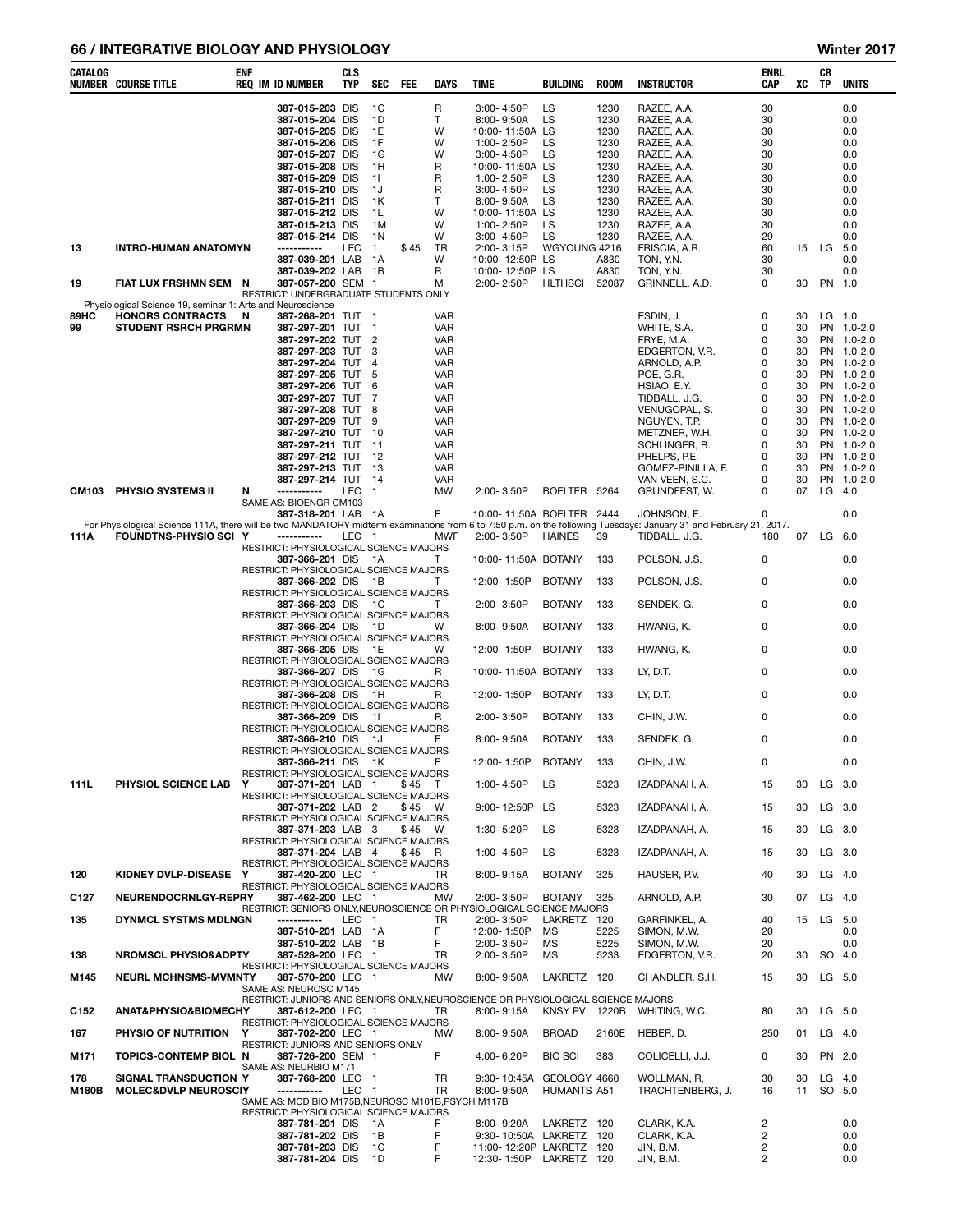# Winter 2017 **INTERNATIONAL AND AREA STUDIES / 67**

| CATALOG          | <b>NUMBER COURSE TITLE</b>                                                                           | <b>ENF</b> | <b>REQ IM ID NUMBER</b>                                  | <b>CLS</b><br><b>TYP</b> | <b>SEC</b>                    | <b>FEE</b> | DAYS                     | <b>TIME</b>                             | <b>BUILDING</b>    | <b>ROOM</b>  | <b>INSTRUCTOR</b>                                                                                                                                                                                  | ENRL<br>CAP | XC       | CR<br><b>TP</b> | <b>UNITS</b>             |
|------------------|------------------------------------------------------------------------------------------------------|------------|----------------------------------------------------------|--------------------------|-------------------------------|------------|--------------------------|-----------------------------------------|--------------------|--------------|----------------------------------------------------------------------------------------------------------------------------------------------------------------------------------------------------|-------------|----------|-----------------|--------------------------|
|                  |                                                                                                      |            | 387-781-205 DIS<br>387-781-206 DIS                       |                          | 1E<br>1F                      |            | F<br>F                   | 8:00-9:20A<br>9:30-10:50A               | MS<br>MS           | 5217<br>5217 | STOLYAROVA, A.<br>STOLYAROVA, A.                                                                                                                                                                   | 2<br>2      |          |                 | 0.0<br>0.0               |
|                  |                                                                                                      |            | 387-781-207 DIS<br>387-781-208 DIS                       |                          | 1G<br>1H                      |            | F<br>F                   | 11:00-12:20P<br>12:30-1:50P             | MS<br>MS           | 5217<br>5217 | SMITH, W.C.<br>SMITH, W.C.                                                                                                                                                                         | 2<br>2      |          |                 | 0.0<br>0.0               |
| 187A             | <b>SEE BRAIN IN ACTION</b>                                                                           | Υ          | 387-822-200 SEM                                          |                          | $\mathbf 1$                   |            | W                        | 2:00-3:50P                              | <b>BOTANY</b>      | 133          | FRYE. M.A.                                                                                                                                                                                         | 20          | 30       | $LG$ 2.0        |                          |
| <b>189HC</b>     | <b>HONORS CONTRACTS</b>                                                                              | N          | 387-837-201 TUT<br>387-837-202 TUT                       |                          | $\mathbf 1$<br>$\overline{2}$ |            | <b>VAR</b><br><b>VAR</b> |                                         |                    |              | HEBER, D.<br>WHITING, W.C.                                                                                                                                                                         | 0<br>0      | 30<br>30 |                 | $LG$ 1.0<br>$LG$ 1.0     |
|                  |                                                                                                      |            | 387-837-203 TUT                                          |                          | 3                             |            | <b>VAR</b>               |                                         |                    |              | NARINS, P.M.                                                                                                                                                                                       | 0           | 30       |                 | $LG$ 1.0                 |
| 192              | <b>PRACT-SYS ANATOMY</b>                                                                             | Y          | 387-852-201 SEM 1                                        |                          |                               |            | <b>UNSCHED</b>           |                                         |                    |              | FRISCIA, A.R.                                                                                                                                                                                      | 4           | 30       |                 | SO 3.0                   |
| 194A             | <b>RESEARCH GROUP SEM N</b>                                                                          |            | RESTRICT: INSTRUCTOR CONSENT<br>387-866-200 SEM 1        |                          |                               |            | F                        | 2:00-3:50P                              | <b>FRANZ</b>       | 2288         | HASSON, T.W.                                                                                                                                                                                       | 20          | 30       | $LG$ 2.0        |                          |
|                  |                                                                                                      |            | RESTRICT: INSTRUCTOR CONSENT                             |                          |                               |            |                          |                                         |                    |              |                                                                                                                                                                                                    |             |          |                 |                          |
|                  |                                                                                                      |            | 387-866-201 SEM 2<br>RESTRICT: DEPARTMENT CONSENT        |                          |                               |            | W                        | 2:00-3:50P                              | LAKRETZ 120        |              | MCEVOY, M.M.                                                                                                                                                                                       | 30          | 30       |                 | $LG$ 2.0                 |
| 196              | <b>RESEARCH APPRNTCSHPN</b>                                                                          |            | 387-876-201 TUT 1                                        |                          |                               |            | <b>VAR</b>               |                                         |                    |              | EDGERTON, V.R.                                                                                                                                                                                     | 0           | 30       |                 | PN 2.0-4.0               |
|                  |                                                                                                      |            | 387-876-202 TUT<br>387-876-203 TUT                       |                          | $\overline{2}$<br>3           |            | <b>VAR</b><br><b>VAR</b> |                                         |                    |              | CARMICHAEL, S.T.<br>VAN VEEN, S.C.                                                                                                                                                                 | 0<br>0      | 30<br>30 |                 | PN 2.0-4.0<br>PN 2.0-4.0 |
|                  |                                                                                                      |            | 387-876-204 TUT                                          |                          | $\overline{4}$                |            | <b>VAR</b>               |                                         |                    |              | WALKER, D.W.                                                                                                                                                                                       | 0           | 30       |                 | PN 2.0-4.0               |
| 200              | <b>EXPERMNTL STATISTCS N</b>                                                                         |            | 387-876-205 TUT<br>------------                          | <b>LEC</b>               | 5<br>-1                       |            | <b>VAR</b><br>TR         | 4:00-5:50P                              | LAKRETZ 120        |              | PHELPS, P.E.<br>GARFINKEL, A.                                                                                                                                                                      | 0<br>35     | 30<br>16 |                 | PN 2.0-4.0<br>SO 4.0     |
|                  |                                                                                                      |            | RESTRICT: GRADUATE STUDENTS                              |                          |                               |            |                          |                                         |                    |              |                                                                                                                                                                                                    |             |          |                 |                          |
|                  |                                                                                                      |            | 787-001-201 LAB 1A<br>RESTRICT: GRADUATE STUDENTS        |                          |                               |            | W                        | 4:00-5:50P                              | WGYOUNG 1044       |              | GRIFFIS, C.G.                                                                                                                                                                                      | 35          |          |                 | 0.0                      |
| <b>CM203</b>     | PHYSIO SYSTEMS II                                                                                    | N          | -----------                                              | LEC 1                    |                               |            | <b>MW</b>                | 2:00-3:50P                              | BOELTER 5264       |              | GRUNDFEST, W.                                                                                                                                                                                      | 1           | 07       | $LG$ 4.0        |                          |
|                  |                                                                                                      |            | SAME AS: BIOENGR CM203<br>RESTRICT: GRADUATE STUDENTS    |                          |                               |            |                          |                                         |                    |              |                                                                                                                                                                                                    |             |          |                 |                          |
|                  |                                                                                                      |            | 787-018-201 LAB 1A                                       |                          |                               |            | F                        | 10:00-11:50A BOELTER                    |                    | 2444         | JOHNSON, E.                                                                                                                                                                                        | 1           |          |                 | 0.0                      |
| <b>CM227</b>     | NEURENDOCRNLGY-REPRY                                                                                 |            | RESTRICT: GRADUATE STUDENTS<br>787-162-200 LEC 1         |                          |                               |            | <b>MW</b>                | 2:00-3:50P                              | <b>BOTANY</b>      | 325          |                                                                                                                                                                                                    | 10          | 07       | $LG$ 4.0        |                          |
|                  |                                                                                                      |            | SAME AS: NEURBIO M227                                    |                          |                               |            |                          |                                         |                    |              | ARNOLD, A.P.                                                                                                                                                                                       |             |          |                 |                          |
| 235              | DYNMCL SYSTMS MDLNGN                                                                                 |            | <b>RESTRICT: GRADUATE STUDENTS</b><br>-----------        | LEC 1                    |                               |            | TR                       | 2:00-3:50P                              | LAKRETZ 120        |              |                                                                                                                                                                                                    | 10          | 15       | LG 5.0          |                          |
|                  |                                                                                                      |            | <b>RESTRICT: GRADUATE STUDENTS</b>                       |                          |                               |            |                          |                                         |                    |              | GARFINKEL, A.                                                                                                                                                                                      |             |          |                 |                          |
|                  |                                                                                                      |            | 787-210-201 LAB 1A<br>RESTRICT: INSTRUCTOR CONSENT       |                          |                               |            | F                        | 12:00-1:50P                             | MS                 | 5225         | SIMON, M.W.                                                                                                                                                                                        | 5           |          |                 | 0.0                      |
|                  |                                                                                                      |            | 787-210-202 LAB 1B                                       |                          |                               |            | F                        | 2:00-3:50P                              | MS                 | 5225         | SIMON, M.W.                                                                                                                                                                                        | 5           |          |                 | 0.0                      |
| 241              | <b>NEURL PLASTCTY&amp;REPR N</b>                                                                     |            | RESTRICT: INSTRUCTOR CONSENT<br>787-246-200 LEC 1        |                          |                               |            | MW                       | 12:00-1:50P                             | <b>SEMEL</b>       | 18250        |                                                                                                                                                                                                    | 40          | 30       |                 | $LG$ 4.0                 |
|                  |                                                                                                      |            | RESTRICT: GRADUATE STUDENTS                              |                          |                               |            |                          |                                         |                    |              | GOMEZ-PINILLA, F.                                                                                                                                                                                  |             |          |                 |                          |
| C <sub>252</sub> | ANAT&PHYSIO&BIOMECHY                                                                                 |            | 787-312-200 LEC 1<br>RESTRICT: GRADUATE STUDENTS         |                          |                               |            | <b>TR</b>                | 8:00-9:15A                              | <b>KNSY PV</b>     | 1220B        | WHITING, W.C.                                                                                                                                                                                      | 20          | 30       |                 | LG 5.0                   |
| 270A             | <b>MOD CONCEPT-PHYSIOL N</b>                                                                         |            | 787-420-200 LEC 1                                        |                          |                               |            | W                        | 10:00-11:50A LAKRETZ 101                |                    |              | WALKER, D.W.                                                                                                                                                                                       | 15          | 30       |                 | $LG$ 4.0                 |
|                  |                                                                                                      |            | RESTRICT: GRADUATE STUDENTS                              |                          |                               |            |                          |                                         |                    |              |                                                                                                                                                                                                    |             |          |                 |                          |
|                  | <b>INTERNATIONAL AND AREA STUDIES</b>                                                                |            |                                                          |                          |                               |            |                          |                                         |                    |              |                                                                                                                                                                                                    |             |          |                 |                          |
| M5B              | ELEMENTARY NAHUATL Y                                                                                 |            | 407-016-200 LEC 1                                        |                          |                               |            | <b>MWF</b>               | 10:00-11:50A POWELL                     |                    | 270          | TERRACIANO, K.B.                                                                                                                                                                                   | 5           | 30       |                 | SO 4.0                   |
| M15B             | INTERMEDIAT NAHUATL Y                                                                                |            | SAME AS: CHICANO M5B,IL AMER M5B<br>407-046-200 LEC 1    |                          |                               |            | TR                       | 10:00-11:50A POWELL                     |                    | 270          | TERRACIANO, K.B.                                                                                                                                                                                   | 5           | 30       |                 | SO 4.0                   |
|                  |                                                                                                      |            | SAME AS: CHICANO M15B, IL AMER M15B                      |                          |                               |            |                          |                                         |                    |              |                                                                                                                                                                                                    |             |          |                 |                          |
| 33               | <b>INTRO TO EAST ASIA</b>                                                                            | N          | RESTRICT: INSTRUCTOR CONSENT<br>-----------              | <b>LEC</b>               | $\blacksquare$                |            | <b>MW</b>                | 12:30-1:45P                             | PERLOFF 1102       |              | JUNG-KIM, J.J.                                                                                                                                                                                     | 75          | 05       |                 | SO 5.0                   |
|                  |                                                                                                      |            | 407-099-201 DIS                                          |                          | 1A                            |            | F                        | 12:00-12:50P                            | <b>BUNCHE</b>      | 1221A        | SULOVSKA, T.                                                                                                                                                                                       | 24          |          |                 | 0.0                      |
|                  |                                                                                                      |            | 407-099-202 DIS<br>407-099-203 DIS                       |                          | 1B<br>1C                      |            | F<br>F                   | 3:00-3:50P                              | PUB AFF<br>PUB AFF | 2333<br>2333 | SULOVSKA, T.                                                                                                                                                                                       | 24<br>25    |          |                 | 0.0<br>0.0               |
| 50               | <b>INTRO-LATIN AMERICA</b>                                                                           | N          | 407-150-200 LEC                                          |                          | $\mathbf 1$                   |            | MW                       | 4:00-4:50P<br>9:30-10:45A DODD          |                    | 167          | SULOVSKA, T.<br>TAUB, B.                                                                                                                                                                           | 50          | 30       |                 | SO 5.0                   |
| 89HC             | <b>HONORS CONTRACTS</b>                                                                              | N          | 407-268-201 TUT                                          |                          | $\mathbf 1$                   |            | <b>VAR</b>               |                                         |                    |              | TAUB, B.                                                                                                                                                                                           | 0           | 30       |                 | $LG$ 1.0                 |
| 191              | <b>SENIOR SEMINAR</b><br>International Area Studies 191, seminar 1: Yugoslav Wars of 1990s           | Υ          | 407-846-201 SEM 1                                        |                          |                               |            | W                        | 1:00-3:50P                              | PUB AFF            | 1329         | MOORE, A.D.                                                                                                                                                                                        | 25          | 30       | LG              | 4.0                      |
|                  | INTERNATIONAL DEVELOPMENT STUDIES                                                                    |            |                                                          |                          |                               |            |                          |                                         |                    |              |                                                                                                                                                                                                    |             |          |                 |                          |
| 110              | <b>ECON DVLP&amp;CLTR CHNG N</b>                                                                     |            | -----------                                              | LEC                      | $\mathbf{1}$                  |            | TR                       | 9:30-10:45A PUB AFF                     |                    | 2214         | APTER, A.                                                                                                                                                                                          | 75          | 12       | LG 4.0          |                          |
|                  |                                                                                                      |            | 229-360-201 DIS                                          |                          | 1A                            |            | M                        | 10:00-10:50A PUB AFF                    |                    | 2333         | THIAM, M.                                                                                                                                                                                          | 25          |          |                 | 0.0                      |
|                  |                                                                                                      |            | 229-360-202 DIS                                          |                          | 1B                            |            | M                        | 11:00-11:50A PUB AFF                    |                    | 2319         | THIAM, M.                                                                                                                                                                                          | 25          |          |                 | 0.0                      |
| 130              | <b>ECON-DEVLOP COUNTR N</b>                                                                          |            | 229-360-203 DIS<br>-----------                           | LEC                      | 1C<br>$\mathbf{1}$            |            | F<br>TR                  | 12:00-12:50P BOELTER<br>3:30-4:45P      | PUB AFF            | 5440<br>2270 | THIAM, M.<br>HARRIS, K.K.                                                                                                                                                                          | 25<br>75    |          | 16 LG 4.0       | 0.0                      |
|                  |                                                                                                      |            | 229-480-201 DIS                                          |                          | 1A                            |            | R                        | 8:30-9:20A                              | PUB AFF            | 2238         | BLACKER, A.N.                                                                                                                                                                                      | 25          |          |                 | 0.0                      |
|                  |                                                                                                      |            | 229-480-202 DIS<br>229-480-203 DIS                       |                          | 1B<br>1C                      |            | R<br>F                   | 5:00-5:50P<br>10:00-10:50A PUB AFF      | PUB AFF            | 2319<br>1337 | BLACKER, A.N.<br>BLACKER, A.N.                                                                                                                                                                     | 25<br>25    |          |                 | 0.0<br>0.0               |
| 191              | <b>SENIOR SEMINAR</b>                                                                                | Y          | 229-846-201 SEM 1                                        |                          |                               |            | W                        | 12:00-2:50P                             | BUNCHE 11372       |              | KELLER, E.                                                                                                                                                                                         | 25          | 30       | $LG$ 4.0        |                          |
|                  | International Development 191, seminar 1: Identity, Citizenship, and Distributive Politics in Africa |            | RESTRICT: SENIORS ONLY, INTERNATIONAL DEVELOPMENT MAJORS |                          |                               |            |                          |                                         |                    |              |                                                                                                                                                                                                    |             |          |                 |                          |
| 192              | UNDERGRAD PRACTICUMN                                                                                 |            | 229-852-200 SEM 1                                        |                          |                               |            | <b>UNSCHED</b>           |                                         |                    |              | LOFCHIE, M.F.                                                                                                                                                                                      | 0           | 30       |                 | PN 2.0                   |
| 193<br>198B      | <b>COLLOQUIA</b><br><b>HONORS RESEARCH</b>                                                           | N<br>Υ     | 229-858-200 SEM 1<br>229-889-201 TUT 1                   |                          |                               |            | R<br><b>VAR</b>          | 6:00-7:50P                              | <b>HAINES</b>      | 110          | LOFCHIE, M.F.<br>PARK, P.S.                                                                                                                                                                        | 0<br>0      | 30<br>30 |                 | PN 1.0<br>4.0            |
|                  |                                                                                                      |            | 229-889-202 TUT                                          |                          | 2                             |            | <b>VAR</b>               |                                         |                    |              | LOFCHIE, M.F.                                                                                                                                                                                      | 0           | 30       |                 | 4.0                      |
|                  |                                                                                                      |            | 229-889-203 TUT 3                                        |                          |                               |            | VAR                      |                                         |                    |              | SPIEGEL, S.L.                                                                                                                                                                                      | 0           | 30       |                 | 4.0                      |
| <b>ITALIAN</b>   |                                                                                                      |            |                                                          |                          |                               |            |                          |                                         |                    |              |                                                                                                                                                                                                    |             |          |                 |                          |
|                  |                                                                                                      |            |                                                          |                          |                               |            |                          |                                         |                    |              | For Italian 1 enrollment, students who have taken Italian elsewhere (without receiving UCLA credit) should contact Professor Tognozzi at tognozzi@humnet.ucla.edu for information.                 |             |          |                 |                          |
| 1                | <b>ELEMENTARY ITALIAN</b>                                                                            | N          | 237-003-200 LEC                                          |                          | -1<br>$\overline{2}$          |            | MW<br><b>MW</b>          | 8:00-9:15A<br>9:30-10:45A ROLFE         | <b>BUNCHE</b>      | 3117         | TRUONG, H.T.<br>LAVAGNINO, C.G.                                                                                                                                                                    | 23<br>23    | 30<br>30 |                 | SO 4.0<br>SO 4.0         |
|                  |                                                                                                      |            | 237-003-202 LEC<br>237-003-203 LEC                       |                          | 3                             |            | MW                       | 11:00-12:15P ROLFE                      |                    | 3108<br>3121 | SPANO, O.                                                                                                                                                                                          | 23          | 30       |                 | SO 4.0                   |
|                  |                                                                                                      |            | 237-003-204 LEC                                          |                          | $\overline{4}$                |            | <b>TR</b>                | 9:30-10:45A ROYCE                       |                    | 160          | ARDENI, V.                                                                                                                                                                                         | 23          | 30       |                 | SO 4.0                   |
|                  |                                                                                                      |            | 237-003-206 LEC                                          |                          | 5                             |            | TR                       | 12:30-1:45P BUNCHE                      |                    | 3156         | TRUONG, H.T.<br>For Italian 2 enrollment, students who have taken Italian elsewhere (without receiving UCLA credit) should contact Professor Tognozzi at tognozzi@humnet.ucla.edu for information. | 23          | 30       |                 | SO 4.0                   |
| 2                | <b>ELEMENTARY ITALIAN</b>                                                                            | Y          | 237-009-200 LEC                                          |                          | $\mathbf 1$                   |            | MW                       | 9:30-10:45A ROLFE                       |                    | 3116         | DI BLASIO, F.                                                                                                                                                                                      | 23          | 30       |                 | SO 4.0                   |
|                  |                                                                                                      |            | 237-009-202 LEC<br>237-009-203 LEC                       |                          | $\overline{2}$<br>3           |            | MW<br>TR                 | 11:00-12:15P DODD<br>9:30-10:45A BUNCHE |                    | 154<br>3123  | NESPOLI, M.<br>SPANO, O.                                                                                                                                                                           | 24<br>23    | 30<br>30 |                 | SO 4.0<br>SO 4.0         |
|                  |                                                                                                      |            | 237-009-204 LEC                                          |                          | $\overline{4}$                |            | TR                       | 12:30-1:45P BUNCHE                      |                    | 3150         | ROSENBERG, R.A.                                                                                                                                                                                    | 24          | 30       | SO              | 4.0                      |
| 3                | ELEMENTARY ITALIAN Y                                                                                 |            | 237-015-201 LEC 1                                        |                          |                               |            | MW                       | 9:30-10:45A ROLFE                       |                    | 3129         | For Italian 3 enrollment, students who have taken Italian elsewhere (without receiving UCLA credit) should contact Professor Tognozzi at tognozzi@humnet.ucla.edu for information.<br>TRUONG, H.T. | 23          | 27       |                 | SO 4.0                   |
|                  |                                                                                                      |            | 237-015-202 LEC 2                                        |                          |                               |            | TR                       | 11:00-12:15P DODD                       |                    | 154          | SPANO, O.                                                                                                                                                                                          | 23          | 27       |                 | SO 4.0                   |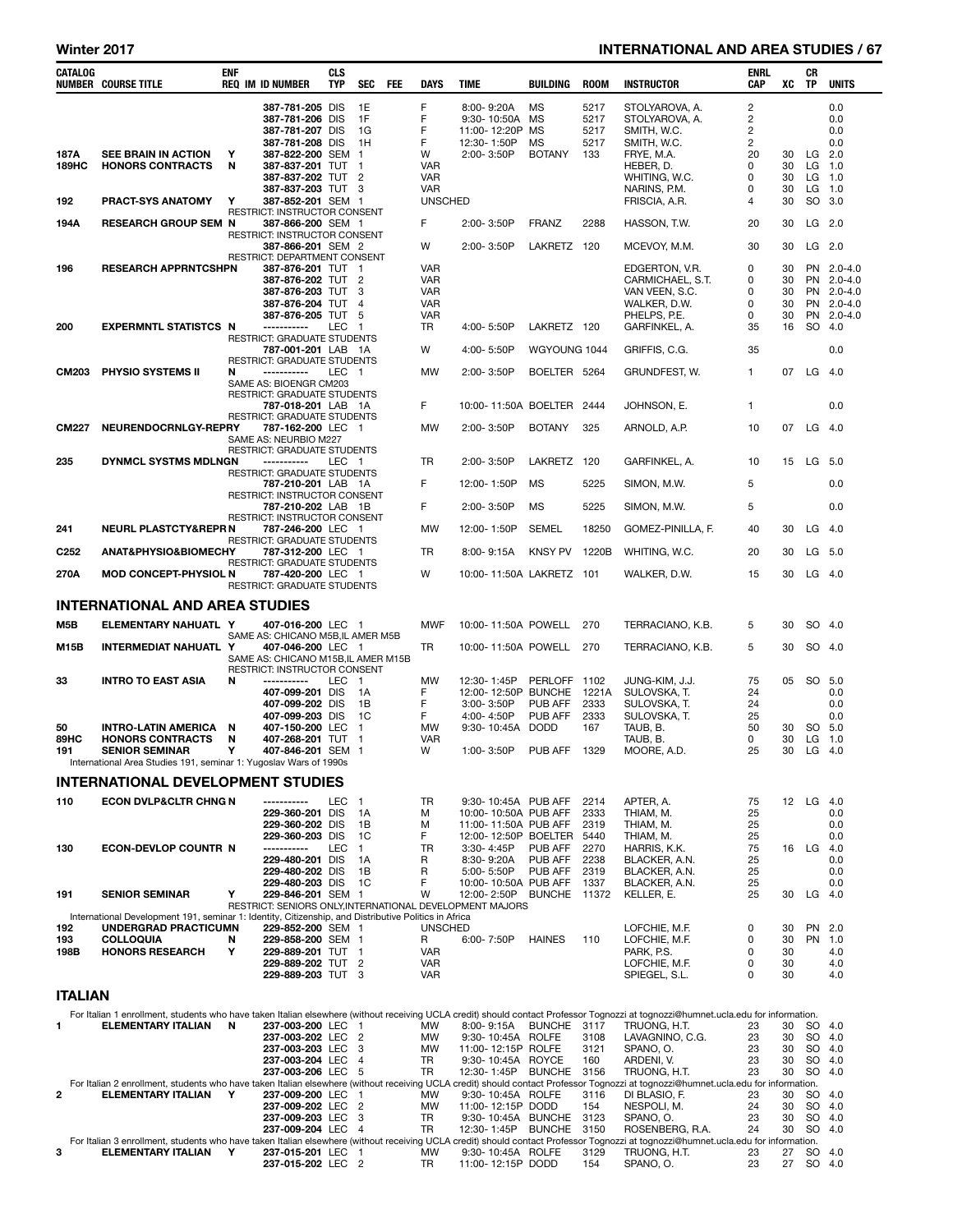## 68 / LABOR AND WORKPLACE STUDIES Winter 2017

| CATALOG    | <b>NUMBER COURSE TITLE</b>                                                                                                                     | <b>ENF</b> | <b>REQ IM ID NUMBER</b> |                                                            | <b>CLS</b><br>TYP | SEC                   | <b>FEE</b> | DAYS         | TIME                                    | <b>BUILDING</b>    | <b>ROOM</b>   | <b>INSTRUCTOR</b>                                                                                                                                                                  | <b>ENRL</b><br>CAP | xс       | СR<br>TP               | <b>UNITS</b> |
|------------|------------------------------------------------------------------------------------------------------------------------------------------------|------------|-------------------------|------------------------------------------------------------|-------------------|-----------------------|------------|--------------|-----------------------------------------|--------------------|---------------|------------------------------------------------------------------------------------------------------------------------------------------------------------------------------------|--------------------|----------|------------------------|--------------|
|            |                                                                                                                                                |            |                         |                                                            |                   |                       |            |              |                                         |                    |               | For Italian 4 enrollment, students who have taken Italian elsewhere (without receiving UCLA credit) should contact Professor Tognozzi at tognozzi@humnet.ucla.edu for information. |                    |          |                        |              |
| 4          | <b>INTERMED ITALIAN</b>                                                                                                                        | Υ          |                         | 237-021-200 LEC 1                                          |                   |                       |            |              | MTWR 12:00-12:50P HUMANTS A26           |                    |               | CANTOR, S.S.                                                                                                                                                                       | 23                 | 27       | SO.                    | 4.0          |
| 5          |                                                                                                                                                |            |                         |                                                            |                   |                       |            |              |                                         |                    |               | For Italian 5 enrollment, students who have taken Italian elsewhere (without receiving UCLA credit) should contact Professor Tognozzi at tognozzi@humnet.ucla.edu for information. |                    |          |                        |              |
|            | <b>INTERMED ITALIAN</b><br><b>MODERN&amp;CONTMP ITALYN</b>                                                                                     | Υ          |                         | 237-024-200 LEC<br>-----------                             | <b>LEC</b>        | - 1<br>$\overline{1}$ |            | <b>MW</b>    | MTWR 10:00-10:50A BUNCHE<br>12:30-1:45P | <b>ROYCE</b>       | 3153<br>190   | BJEKOVIC, N.<br>LAVAGNINO, C.G.                                                                                                                                                    | 23<br>120          | 27<br>05 | <b>SO</b><br><b>SO</b> | 4.0<br>5.0   |
| 42B        |                                                                                                                                                |            |                         | 237-127-201 DIS                                            |                   | 1A                    |            | F            | $9:00 - 9:50A$                          | <b>HAINES</b>      | A76           | ROSO, K.M.                                                                                                                                                                         | 20                 |          |                        | 0.0          |
|            |                                                                                                                                                |            |                         | 237-127-202 DIS                                            |                   | 1B                    |            | F            | $9:00 - 9:50A$                          | <b>DODD</b>        | 154           | GUARRO, A.L.                                                                                                                                                                       | 20                 |          |                        | 0.0          |
|            |                                                                                                                                                |            |                         | 237-127-203 DIS                                            |                   | 1C                    |            | F            | 10:00-10:50A BUNCHE                     |                    | 2160          | GUARRO, A.L.                                                                                                                                                                       | 20                 |          |                        | 0.0          |
|            |                                                                                                                                                |            |                         | 237-127-204 DIS                                            |                   | 1D                    |            | F            | 10:00-10:50A ROLFE                      |                    | 3108          | HILTZIK, A.M.                                                                                                                                                                      | 20                 |          |                        | 0.0          |
|            |                                                                                                                                                |            |                         | 237-127-205 DIS                                            |                   | 1E                    |            | F            | 11:00-11:50A ROLFE                      |                    | 3116          | ROSO, K.M.                                                                                                                                                                         | 20                 |          |                        | 0.0          |
|            |                                                                                                                                                |            |                         | 237-127-206 DIS                                            |                   | 1F                    |            | F            | 11:00-11:50A HAINES                     |                    | 110           | HILTZIK, A.M.                                                                                                                                                                      | 20                 |          |                        | 0.0          |
| 42C        | <b>ITALIAN FOOD &amp; LIT</b>                                                                                                                  | N          |                         | 237-094-200 LEC                                            |                   | $\overline{1}$        |            | TR           | 4:00-5:15P                              | KAUFMAN 101        |               | SOTTONG, H.R.                                                                                                                                                                      | 35                 | 16       | <b>SO</b>              | 5.0          |
| 100        | <b>COMPOSITION &amp; STYLE</b>                                                                                                                 | Y          |                         | 237-300-200 LEC                                            |                   | $\mathbf 1$           |            | <b>MW</b>    | 2:00-3:15P                              | <b>BUNCHE</b>      | 2178          | TOGNOZZI, E.A.                                                                                                                                                                     | 20                 | 30       | SO.                    | 4.0          |
| 102A       | ITAL CULTURAL EXPER                                                                                                                            | N          |                         | 237-318-200 LEC                                            |                   | -1                    |            | <b>MW</b>    | 11:00-12:15P BUNCHE                     |                    | 3170          | FINUCCI, V.                                                                                                                                                                        | 25                 | 30       | <b>SO</b>              | 4.0          |
| 116B       | <b>RENSNCE-POWR&amp;IMGNTNY</b>                                                                                                                |            |                         | 237-403-200 LEC                                            |                   | -1                    |            | TR           | 9:30-10:45A ROLFE                       |                    | 3116          | CIAVOLELLA, M.                                                                                                                                                                     | 25                 | 30       | <b>SO</b>              | 4.0          |
| 150        | <b>MODRN FICTN-TRNSLTN N</b>                                                                                                                   |            |                         | 237-592-200 LEC                                            |                   | $\overline{1}$        |            | TR           | 11:00-12:15P ROLFE                      |                    | 3134          | HARRISON, T.J.                                                                                                                                                                     | 25                 | 30       | <b>SO</b>              | 4.0          |
| 152        | ITALY-EUROPE&AFRICA N                                                                                                                          |            |                         | 237-158-200 LEC                                            |                   | $\overline{1}$        |            | TR           | 2:00-3:15P                              | MS                 | 5203          | RE, L.                                                                                                                                                                             | 30                 | 30       | <b>SO</b>              | 4.0          |
| 216E       | STUDIES-RENAISSANCE N                                                                                                                          |            |                         | 637-192-200 LEC                                            |                   | - 1                   |            | W            | 2:00-4:50P                              | <b>ROYCE</b>       | 342           | FINUCCI, V.                                                                                                                                                                        | 15                 | 30       | <b>SO</b>              | 4.0          |
|            |                                                                                                                                                |            |                         | RESTRICT: GRADUATE STUDENTS                                |                   |                       |            |              |                                         |                    |               |                                                                                                                                                                                    |                    |          |                        |              |
| M241       | POLITICL GEOG-ITALY                                                                                                                            | N          |                         | 637-248-200 SEM 1<br>SAME AS: GEOG M241                    |                   |                       |            | $\mathsf{T}$ | 2:00-4:50P                              | <b>BUNCHE</b>      | 1261          | AGNEW, J.A.                                                                                                                                                                        | 5                  | 30       | SO 4.0                 |              |
|            | <b>LABOR AND WORKPLACE STUDIES</b>                                                                                                             |            |                         |                                                            |                   |                       |            |              |                                         |                    |               |                                                                                                                                                                                    |                    |          |                        |              |
| M114C      | AFRC AM POL THOUGHT N                                                                                                                          |            |                         |                                                            | LEC <sub>1</sub>  |                       |            | <b>MW</b>    | 9:30-10:45A HAINES                      |                    | 220           | SAWYER, M.Q.                                                                                                                                                                       | 30                 | 30       | SO.                    | -4.0         |
|            |                                                                                                                                                |            |                         | SAME AS: AF AMER M114C, POL SCI M180A                      |                   |                       |            |              |                                         |                    |               |                                                                                                                                                                                    |                    |          |                        |              |
|            |                                                                                                                                                |            |                         | 242-386-201 DIS                                            |                   | 1A<br>1B              |            | W<br>W       | 11:00-11:50A MS                         | PUB AFF            | 3915H<br>2242 | LEE, Y.                                                                                                                                                                            | 5<br>5             |          |                        | 0.0<br>0.0   |
|            |                                                                                                                                                |            |                         | 242-386-202 DIS<br>242-386-203 DIS                         |                   | 1C                    |            | W            | 4:00-4:50P<br>4:00-4:50P                | ΜS                 | 5225          | MCKENZIE, S.Y.<br>LEE, Y.                                                                                                                                                          | 5                  |          |                        | 0.0          |
|            |                                                                                                                                                |            |                         | 242-386-204 DIS                                            |                   | 1D                    |            | W            | 5:00-5:50P                              | PUB AFF            | 2242          | MCKENZIE, S.Y.                                                                                                                                                                     | 5                  |          |                        | 0.0          |
|            |                                                                                                                                                |            |                         | 242-386-205 DIS                                            |                   | 1E                    |            | W            | 5:00-5:50P                              | MS                 | 5225          | LEE, Y.                                                                                                                                                                            | 5                  |          |                        | 0.0          |
|            |                                                                                                                                                |            |                         | 242-386-206 DIS                                            |                   | 1F                    |            | W            | 6:00-6:50P                              | PUB AFF            | 2242          | MCKENZIE, S.Y.                                                                                                                                                                     | 5                  |          |                        | 0.0          |
| M119       | <b>API LABOR ISSUES</b>                                                                                                                        | N          |                         | 242-414-200 LEC 1                                          |                   |                       |            | F            | 2:00-4:50P                              | PUB AFF            | 2270          | OMATSU, G.K.                                                                                                                                                                       | 10                 | 30       | <b>SO</b>              | 4.0          |
|            |                                                                                                                                                |            |                         | SAME AS: ASIA AM M119                                      |                   |                       |            |              |                                         |                    |               |                                                                                                                                                                                    |                    |          |                        |              |
| M166B      | <b>IMMIGRATION RIGHTS</b>                                                                                                                      | Y          |                         | 242-697-200 SEM 1<br>SAME AS: ASIA AM M166B, CHICANO M156B |                   |                       |            | $\mathsf{T}$ | 3:30-6:20P                              | <b>BROAD</b>       | 2100A         | <b>GUARNEROS MONTERRO45</b>                                                                                                                                                        |                    | 15       | LG                     | 4.0          |
| M171       | <b>LABOR&amp;ECONOMIC DVLPN</b>                                                                                                                |            |                         | 242-726-200 LEC 1<br>SAME AS: URBN PL CM172                |                   |                       |            | т            | 2:00- 4:50P                             | <b>PUB AFF</b>     | 2343          | WOLFF, G.                                                                                                                                                                          | 20                 | 30       | LG                     | 4.0          |
| 187        | <b>SPECIAL COURSES</b>                                                                                                                         | N          |                         | -----------                                                | <b>LEC</b>        | - 1                   |            | MW           | 1:35-2:50P                              | LAW                |               | ZATZ, N.D.                                                                                                                                                                         | 60                 | 06       | SO.                    | 4.0          |
|            | Labor and Workplace Studies 187, lecture 1: Work, Race and Mass Incarceration: Law of Post-Conviction Employment                               |            |                         |                                                            |                   |                       |            |              |                                         |                    |               |                                                                                                                                                                                    |                    |          |                        |              |
|            |                                                                                                                                                |            |                         | 242-822-201 DIS                                            |                   | 1A                    |            | R            | 5:00-5:50P                              | <b>BUNCHE</b>      | 3153          | VENTURA, N.                                                                                                                                                                        | 20                 |          |                        | 0.0          |
|            |                                                                                                                                                |            |                         | 242-822-202 DIS                                            |                   | 1B                    |            | F            | 8:00-8:50A                              | PUB AFF            | 2319          | VENTURA, N.                                                                                                                                                                        | 20                 |          |                        | 0.0          |
|            |                                                                                                                                                |            |                         | 242-822-203 DIS                                            |                   | 1C                    |            | F            | $9:00 - 9:50A$                          | <b>PUB AFF</b>     | 2319          | VENTURA, N.                                                                                                                                                                        | 20                 |          |                        | 0.0          |
| 188        | <b>SPECIAL COURSES</b>                                                                                                                         | N          |                         | 242-828-001 SEM 1                                          |                   |                       |            | F            | 10:00-1:50P                             | <b>DODD</b>        | 146           | RIVERA-SALGADO, G.                                                                                                                                                                 | 0                  | 30       | <b>SO</b>              | 4.0          |
|            | Labor and Workplace Studies 188, seminar 1: Immigration Debate through Film                                                                    |            |                         |                                                            |                   |                       |            |              |                                         |                    |               |                                                                                                                                                                                    |                    |          |                        | 4.0          |
|            | Labor and Workplace Studies 188, seminar 2: Social Movements and Labor in Los Angeles                                                          |            |                         | 242-828-002 SEM 2                                          |                   |                       |            | м            | 1:00-3:50P                              | <b>PUB AFF</b>     | 2278          | SHADDUCK-HERNANDEZ 27                                                                                                                                                              |                    | 05       | <b>SO</b>              |              |
|            |                                                                                                                                                |            |                         | <b>242-828-203</b> SEM 3                                   |                   |                       |            | W            | 3:00-5:50P                              | <b>ROLFE</b>       | 3129          | NARRO, V.H.                                                                                                                                                                        | 30                 | 30       | SO 4.0                 |              |
|            |                                                                                                                                                |            |                         | RESTRICT: INSTRUCTOR CONSENT                               |                   |                       |            |              |                                         |                    |               |                                                                                                                                                                                    |                    |          |                        |              |
|            | Labor and Workplace Studies 188, seminar 3: Spirituality, Mindfulness, Self-Care, and Social Justice Activism                                  |            |                         |                                                            |                   |                       |            |              |                                         |                    |               |                                                                                                                                                                                    |                    |          |                        |              |
|            |                                                                                                                                                |            |                         | 242-828-005 SEM 5                                          |                   |                       |            | TR           | 12:30-1:45P BUNCHE 3170                 |                    |               | LUCE, C.E.                                                                                                                                                                         | 40                 | 14       | SO                     | 4.0          |
|            | Labor and Workplace Studies 188, seminar 5: Workers of World Unite? Race, Ethnicity, and Gender in Los Angeles Labor Movement                  |            |                         | 242-828-206 SEM 6                                          |                   |                       |            | Т            | 10:00-12:50P BUNCHE 2150                |                    |               | HIGBIE, F.T.                                                                                                                                                                       | 2                  | 30       | SO                     | -4.0         |
|            | Labor and Workplace Studies 188, seminar 6: Social Movement Unionism: History, Memory, and Strategy                                            |            |                         |                                                            |                   |                       |            |              | 3:00-5:50P                              |                    |               | ESPINO, V.R.                                                                                                                                                                       |                    |          |                        |              |
|            | Labor and Workplace Studies 188, seminar 7: Oral History and Collective Memory: Research, Methods, and Applications of 21st-Century Narratives |            |                         | 242-828-207 SEM 7                                          |                   |                       |            | М            |                                         | BUNCHE 3143        |               |                                                                                                                                                                                    | 30                 | 11       | SO 4.0                 |              |
| 195B       | <b>INTERNSHIP</b>                                                                                                                              | N          |                         | 242-872-201 TUT 1                                          |                   |                       |            | VAR          |                                         |                    |               | NARRO, V.H.                                                                                                                                                                        | 0                  | 30       |                        | SO 2.0-5.0   |
| <b>LAW</b> |                                                                                                                                                |            |                         |                                                            |                   |                       |            |              |                                         |                    |               |                                                                                                                                                                                    |                    |          |                        |              |
|            | Law (Undergraduate)                                                                                                                            |            |                         |                                                            |                   |                       |            |              |                                         |                    |               |                                                                                                                                                                                    |                    |          |                        |              |
| 98T        | Course will meet in room Law 1310 on 1/10 and 1/12 and then in room Law 2477 for the rest of the term.<br><b>CONTROVRSL SPEAKERSN</b>          |            |                         | 245-236-200 SEM 1                                          |                   |                       |            | TR           | 10:20-11:50A LAW                        |                    |               | AZAD, R.                                                                                                                                                                           | 20                 |          | 30 LG 5.0              |              |
|            | LESBIAN, GAY, BISEXUAL, TRANSGENDER, AND QUEER STUDIES                                                                                         |            |                         |                                                            |                   |                       |            |              |                                         |                    |               |                                                                                                                                                                                    |                    |          |                        |              |
|            | M101C QUEER LIT AFTR 1970                                                                                                                      | N          |                         | 436-311-200 LEC 1                                          |                   |                       |            | MW           | 2:00-3:50P                              | <b>HUMANTS A26</b> |               | Williford, D.P.                                                                                                                                                                    | 7                  | 07       | SO 5.0                 |              |
|            | M107B STDS-GENDR&SEXUALTYN                                                                                                                     |            |                         | SAME AS: ENGL M101C, GENDER M105C<br>436-343-200 LEC 1     |                   |                       |            | <b>TR</b>    | 10:00-11:50A ROLFE                      |                    | 3126          | MCEACHERN, C.                                                                                                                                                                      | 5                  |          | 30 SO 5.0              |              |

SAME AS: ENGL M107B, GENDER M107B<br>N 436-786-200 LEC 1 181 QUEER DIVERSITIES N 436-786-200 LEC 1 TR 8:00- 9:50A HUMANTS A48 GONZALEZ, O.O. 20 30 SO 4.0 LGBQTS 181, lecture 1: Queer Chicano Literature<br>**183 QUEER SUBJCTIVITIES N 436-798-200** LEC 1 TR 2:00- 3:50P PUB AFF 2250 BARNHARDT, S.M. 20 06 LGBTQS 183, lecture 1: Queer Theater: from Tennessee Williams to Fun Home<br>436-798-202 LEC 2 436-798-202 LEC 2 F 9:00- 12:50P HAINES A28 LOPEZ GASPAR DE AL 20 30 SO 4.0 LGBTQS 183, lecture 2: Queer Arts in Los Angeles

LIFE SCIENCES

For Life Sciences 1, lecture 1, there will be two MANDATORY midterm examinations from 6 to 7:50 p.m. on the following Wednesdays: February 1 and March 1, 2017.

No alternate midterm examination arrangements can be made except as authorized under Section 92640(a) of the California Education Code for religious creed or as prearranged with the Office for Students with Disabilities. 1 EVOLUTN&ECOL&BIODIV

| -----------                          |       | <b>MWF</b>                                                                                                                                                                                                                                                           | $1:00 - 1:50P$ |              | KANE. T.L.                                                                                                         | 360           | SO 5.0 |
|--------------------------------------|-------|----------------------------------------------------------------------------------------------------------------------------------------------------------------------------------------------------------------------------------------------------------------------|----------------|--------------|--------------------------------------------------------------------------------------------------------------------|---------------|--------|
|                                      |       |                                                                                                                                                                                                                                                                      | 8:00-9:50A     | WGYOUNG 2343 | OSBORNE, E.A.                                                                                                      | 24            | 0.0    |
|                                      |       |                                                                                                                                                                                                                                                                      |                |              | OSBORNE, E.A.                                                                                                      | 24            | 0.0    |
|                                      |       |                                                                                                                                                                                                                                                                      | 12:00-1:50P    | WGYOUNG 2343 | MOORE. T.N.                                                                                                        | 24            | 0.0    |
|                                      |       |                                                                                                                                                                                                                                                                      | 2:00-3:50P     | WGYOUNG 2343 |                                                                                                                    | 24            | 0.0    |
|                                      |       |                                                                                                                                                                                                                                                                      | $4:00 - 5:50P$ | WGYOUNG 2343 | GILBERT, P.S.                                                                                                      | 24            | 0.0    |
|                                      |       | W                                                                                                                                                                                                                                                                    | 8:00-9:50A     | WGYOUNG 2343 | RUTLEDGE, K.M.                                                                                                     | 24            | 0.0    |
|                                      |       | W                                                                                                                                                                                                                                                                    |                |              | MOORE. T.N.                                                                                                        | 24            | 0.0    |
|                                      |       | W                                                                                                                                                                                                                                                                    | $2:00 - 3:50P$ | WGYOUNG 2343 | MURRAY, M.D.                                                                                                       | 24            | 0.0    |
|                                      |       | W                                                                                                                                                                                                                                                                    | $2:00 - 3:50P$ |              | GILBERT, P.S.                                                                                                      | 24            | 0.0    |
|                                      |       | R                                                                                                                                                                                                                                                                    | 8:00-9:50A     | WGYOUNG 2343 | RUTLEDGE, K.M.                                                                                                     | 24            | 0.0    |
|                                      |       | R                                                                                                                                                                                                                                                                    |                |              | JAIN, S.P.                                                                                                         | 24            | 0.0    |
|                                      |       | R                                                                                                                                                                                                                                                                    | 12:00-1:50P    | WGYOUNG 2343 | JAIN, S.P.                                                                                                         | 24            | 0.0    |
| <b>EVOLUTN&amp;ECOL&amp;BIODIV N</b> | LEC . | 252-003-201 DEM 1A<br>252-003-202 DEM 1B<br>252-003-203 DEM 1C<br>252-003-204 DEM 1D<br>252-003-205 DEM 1E<br>252-003-206 DEM 1F<br>252-003-207 DEM 1G<br>252-003-208 DEM 1H<br>252-003-209 DEM 1I<br>252-003-210 DEM 1J<br>252-003-211 DEM 1K<br>252-003-212 DEM 1L |                |              | LAKRETZ 110<br>10:00-11:50A WGYOUNG 2343<br>10:00-11:50A WGYOUNG 2343<br>SLICHTR 2870<br>10:00-11:50A WGYOUNG 2343 | OSBORNE, E.A. | 22     |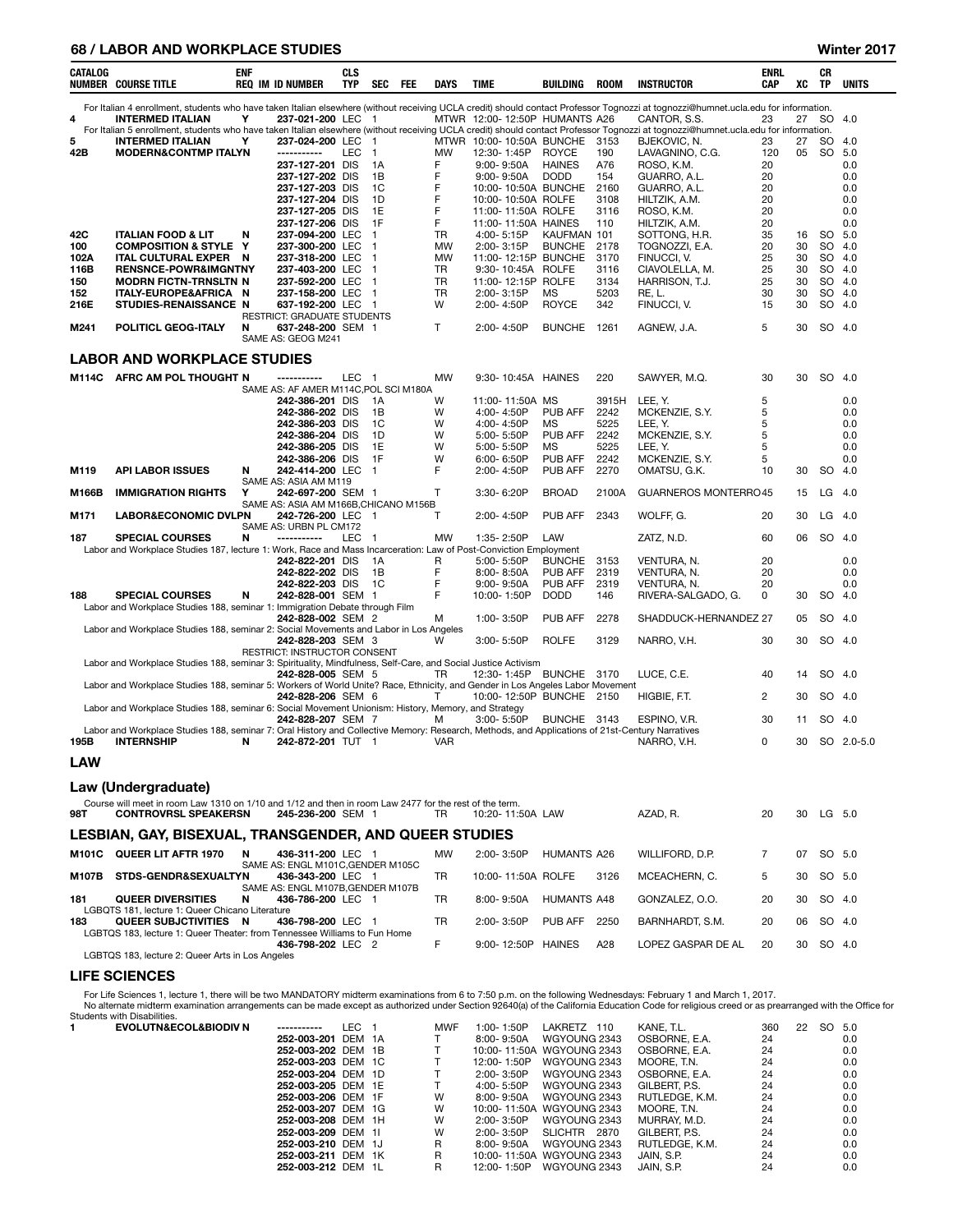| CATALOG        | <b>NUMBER COURSE TITLE</b>                                         | ENF | <b>REQ IM ID NUMBER</b>                  | CLS<br>TYP       | <b>SEC</b> | FEE | <b>DAYS</b>       | <b>TIME</b> |                                   | BUILDING                                  | <b>ROOM</b>    | <b>INSTRUCTOR</b>                                                                                                                                                                                                                                                                                                                                                   | <b>ENRL</b><br>CAP | XC | CR<br>TP  | <b>UNITS</b> |
|----------------|--------------------------------------------------------------------|-----|------------------------------------------|------------------|------------|-----|-------------------|-------------|-----------------------------------|-------------------------------------------|----------------|---------------------------------------------------------------------------------------------------------------------------------------------------------------------------------------------------------------------------------------------------------------------------------------------------------------------------------------------------------------------|--------------------|----|-----------|--------------|
|                |                                                                    |     | 252-003-213 DEM 1M                       |                  |            |     | R<br>F            |             | 2:00-3:50P                        | WGYOUNG 2343                              |                | SPECK, H.P.                                                                                                                                                                                                                                                                                                                                                         | 24                 |    |           | 0.0          |
|                |                                                                    |     | 252-003-214 DEM 1N<br>252-003-215 DEM 10 |                  |            |     | F                 |             | 8:00-9:50A                        | WGYOUNG 2343<br>10:00-11:50A WGYOUNG 2343 |                | RUTLEDGE, K.M.<br>JAIN, S.P.                                                                                                                                                                                                                                                                                                                                        | 24<br>24           |    |           | 0.0<br>0.0   |
|                |                                                                    |     |                                          |                  |            |     |                   |             |                                   |                                           |                | For Life Sciences 1, lecture 2, there will be two MANDATORY midterm examinations from 6 to 7:50 p.m. on the following Wednesdays: February 1 and March 1, 2017.<br>No alternate midterm examination arrangements can be made except as authorized under Section 92640(a) of the California Education Code for religious creed or as prearranged with the Office for |                    |    |           |              |
|                | Students with Disabilities.                                        |     |                                          |                  |            |     |                   |             |                                   |                                           |                |                                                                                                                                                                                                                                                                                                                                                                     |                    |    |           |              |
|                |                                                                    |     | 252-003-221 DEM 2A                       | LEC <sub>2</sub> |            |     | <b>MWF</b><br>Т   |             | 2:00-2:50P                        | LAKRETZ 110<br>9:00-10:50A SLICHTR        | 2870           | KANE, T.L.<br>WANG, Y.                                                                                                                                                                                                                                                                                                                                              | 360<br>24          |    | 22 SO 5.0 | 0.0          |
|                |                                                                    |     | 252-003-222 DEM 2B                       |                  |            |     | Τ                 |             |                                   | 11:00-12:50P SLICHTR                      | 2870           | MURRAY, M.D.                                                                                                                                                                                                                                                                                                                                                        | 24                 |    |           | 0.0          |
|                |                                                                    |     | 252-003-223 DEM 2C<br>252-003-224 DEM 2D |                  |            |     | T<br>Τ            |             | 1:00-2:50P<br>3:00-4:50P          | <b>SLICHTR</b><br><b>SLICHTR</b>          | 2870<br>2870   | MURRAY, M.D.<br>SPECK, H.P.                                                                                                                                                                                                                                                                                                                                         | 24<br>24           |    |           | 0.0<br>0.0   |
|                |                                                                    |     | 252-003-225 DEM 2E                       |                  |            |     | W                 |             | 8:00-9:50A                        | <b>SLICHTR</b>                            | 2870           | WANG. Y.                                                                                                                                                                                                                                                                                                                                                            | 24                 |    |           | 0.0          |
|                |                                                                    |     | 252-003-226 DEM 2F                       |                  |            |     | W                 |             |                                   | 10:00-11:50A SLICHTR                      | 2870           | FRASER, D.L.<br>MOORE. T.N.                                                                                                                                                                                                                                                                                                                                         | 24                 |    |           | 0.0          |
|                |                                                                    |     | 252-003-227 DEM 2G<br>252-003-228 DEM 2H |                  |            |     | W<br>W            |             | 12:00-1:50P<br>12:00-1:50P        | WGYOUNG 2343<br>SLICHTR                   | 2870           | FRASER, D.L.                                                                                                                                                                                                                                                                                                                                                        | 24<br>24           |    |           | 0.0<br>0.0   |
|                |                                                                    |     | 252-003-229 DEM 21                       |                  |            |     | W                 |             | 4:00-5:50P                        | <b>SLICHTR</b>                            | 2870           | GILBERT, P.S.                                                                                                                                                                                                                                                                                                                                                       | 24                 |    |           | 0.0          |
|                |                                                                    |     | 252-003-230 DEM 2J<br>252-003-231 DEM 2K |                  |            |     | R<br>R            |             | 8:00-9:50A                        | <b>SLICHTR</b><br>10:00-11:50A SLICHTR    | 2870<br>2870   | LOTHE, A.G.<br>WANG, Y.                                                                                                                                                                                                                                                                                                                                             | 24<br>24           |    |           | 0.0<br>0.0   |
|                |                                                                    |     | 252-003-232 DEM 2L                       |                  |            |     | R                 |             | 12:00-1:50P                       | <b>SLICHTR</b>                            | 2870           | LOTHE, A.G.                                                                                                                                                                                                                                                                                                                                                         | 24                 |    |           | 0.0          |
|                |                                                                    |     | 252-003-233 DEM 2M<br>252-003-234 DEM 2N |                  |            |     | R<br>R            |             | 2:00-3:50P<br>4:00-5:50P          | SLICHTR 2870<br>WGYOUNG 2343              |                | LOTHE, A.G.<br>SPECK, H.P.                                                                                                                                                                                                                                                                                                                                          | 24<br>24           |    |           | 0.0<br>0.0   |
|                |                                                                    |     | 252-003-235 DEM 2O                       |                  |            |     | F                 |             | 12:00-1:50P                       | WGYOUNG 2343                              |                | FRASER, D.L.                                                                                                                                                                                                                                                                                                                                                        | 24                 |    |           | 0.0          |
|                |                                                                    |     |                                          |                  |            |     |                   |             |                                   |                                           |                | For Life Sciences 2, lecture 1, there will be two MANDATORY midterm examinations from 6 to 7:50 p.m. on the following Thursdays: February 2 and March 2, 2017.<br>No alternate midterm examination arrangements can be made except as authorized under Section 92640(a) of the California Education Code for religious creed or as prearranged with the Office for  |                    |    |           |              |
| $\overline{2}$ | Students with Disabilities.<br><b>CELLS&amp;TISSUES&amp;ORGNSY</b> |     | ------------                             | LEC 1            |            |     | <b>MWF</b>        |             |                                   | 10:00-10:50A LAKRETZ                      | 110            | ARNOLD, A.P.                                                                                                                                                                                                                                                                                                                                                        | 360                |    | 03 LG 4.0 |              |
|                |                                                                    |     | 252-006-201 DIS                          |                  | - 1A       |     | T                 |             | 8:00-9:15A                        | МS                                        | 3915A          | MOAZENI, S.                                                                                                                                                                                                                                                                                                                                                         | 24                 |    |           | 0.0          |
|                |                                                                    |     | 252-006-202 DIS<br>252-006-203 DIS       |                  | 1B<br>1C   |     | Τ<br>T            |             | 9:30-10:45A MS<br>11:00-12:15P MS |                                           | 3915A<br>3915A | MOAZENI, S.<br>LEE, M.                                                                                                                                                                                                                                                                                                                                              | 24<br>24           |    |           | 0.0<br>0.0   |
|                |                                                                    |     | 252-006-204 DIS                          |                  | 1D         |     | Т                 |             | 12:30-1:45P                       | МS                                        | 3915A          | SARJI, S.                                                                                                                                                                                                                                                                                                                                                           | 24                 |    |           | 0.0          |
|                |                                                                    |     | 252-006-205 DIS                          |                  | 1E<br>1F   |     | T                 |             | 2:00-3:15P                        | MS                                        | 3915A          | SARJI, S.                                                                                                                                                                                                                                                                                                                                                           | 24                 |    |           | 0.0          |
|                |                                                                    |     | 252-006-206 DIS<br>252-006-207 DIS       |                  | 1G         |     | Τ<br>W            |             | 3:30-4:45P<br>8:00-9:15A          | MS<br>МS                                  | 3915A<br>3915A | SARJI, S.<br>KARMALI, R.                                                                                                                                                                                                                                                                                                                                            | 24<br>24           |    |           | 0.0<br>0.0   |
|                |                                                                    |     | 252-006-208 DIS                          |                  | 1H         |     | W                 |             | 11:00-12:15P MS                   |                                           | 3915A          | LEE, M.                                                                                                                                                                                                                                                                                                                                                             | 24                 |    |           | 0.0          |
|                |                                                                    |     | 252-006-209 DIS<br>252-006-210 DIS       |                  | 11<br>1J   |     | W<br>W            |             | 12:30-1:45P<br>2:00-3:15P         | MS<br>MS                                  | 3915A<br>3915A | ZHU, T.<br>ZHU, T.                                                                                                                                                                                                                                                                                                                                                  | 24<br>24           |    |           | 0.0<br>0.0   |
|                |                                                                    |     | 252-006-211 DIS                          |                  | 1K         |     | W                 |             | 3:30-4:45P                        | MS                                        | 3915A          | ZHU, T.                                                                                                                                                                                                                                                                                                                                                             | 24                 |    |           | 0.0          |
|                |                                                                    |     | 252-006-212 DIS<br>252-006-213 DIS       |                  | 1L<br>1M   |     | R<br>R            |             | 8:00-9:15A<br>9:30-10:45A MS      | MS                                        | 3915A<br>3915A | MOAZENI, S.<br>KARMALI, R.                                                                                                                                                                                                                                                                                                                                          | 24<br>24           |    |           | 0.0<br>0.0   |
|                |                                                                    |     | 252-006-214 DIS<br>252-006-215 DIS       |                  | 1N         |     | R<br>$\mathsf{R}$ |             | 11:00-12:15P MS<br>12:30-1:45P MS |                                           | 3915A<br>3915A | KARMALI, R.<br>LEE, M.                                                                                                                                                                                                                                                                                                                                              | 24<br>24           |    |           | 0.0<br>0.0   |
|                |                                                                    |     |                                          |                  | -10        |     |                   |             |                                   |                                           |                | For Life Sciences 2, lecture 2, there will be two MANDATORY midterm examinations from 6 to 7:50 p.m. on the following Tuesdays: January 31 and February 21, 2017.                                                                                                                                                                                                   |                    |    |           |              |
|                | Students with Disabilities.                                        |     |                                          |                  |            |     |                   |             |                                   |                                           |                | No alternate midterm examination arrangements can be made except as authorized under Section 92640(a) of the California Education Code for religious creed or as prearranged with the Office for                                                                                                                                                                    |                    |    |           |              |
|                |                                                                    |     | -----------                              | LEC <sub>2</sub> |            |     | TR                |             |                                   | 9:30-10:45A LAKRETZ 110                   |                | FAIN, G.L.                                                                                                                                                                                                                                                                                                                                                          | 360                |    | 12 LG 4.0 |              |
|                |                                                                    |     | 252-006-221 DIS<br>252-006-222 DIS       |                  | 2A<br>2B   |     | T<br>Τ            |             | 11:00-12:15P MS<br>12:30-1:45P    | МS                                        | 3915D          | 3915D LUONG, L.<br>LUONG, L.                                                                                                                                                                                                                                                                                                                                        | 24<br>24           |    |           | 0.0<br>0.0   |
|                |                                                                    |     | 252-006-223 DIS                          |                  | 2C         |     | W                 |             | 8:00-9:15A                        | MS                                        | 3915D          | POLLOCK, G.                                                                                                                                                                                                                                                                                                                                                         | 24                 |    |           | 0.0          |
|                |                                                                    |     | 252-006-224 DIS<br>252-006-225 DIS       |                  | 2D<br>2E   |     | W<br>W            |             | 9:30-10:45A MS<br>11:00-12:15P MS |                                           | 3915D<br>3915D | POLLOCK, G.<br>OGDEN, E.N.                                                                                                                                                                                                                                                                                                                                          | 24<br>24           |    |           | 0.0<br>0.0   |
|                |                                                                    |     | 252-006-226 DIS                          |                  | 2F         |     | W                 |             | 12:30-1:45P                       | МS                                        | 3915D          | LUONG, L.                                                                                                                                                                                                                                                                                                                                                           | 24                 |    |           | 0.0          |
|                |                                                                    |     | 252-006-227 DIS<br>252-006-228 DIS       |                  | 2G<br>2H   |     | W<br>R            |             | 2:00-3:15P<br>8:00-9:15A          | MS<br>МS                                  | 3915D<br>3915D | MULJI, A.K.<br>POLLOCK, G.                                                                                                                                                                                                                                                                                                                                          | 24<br>24           |    |           | 0.0<br>0.0   |
|                |                                                                    |     | 252-006-229 DIS                          |                  | 21         |     | R                 |             | 11:00-12:15P MS                   |                                           | 3915D          | MULJI, A.K.                                                                                                                                                                                                                                                                                                                                                         | 24                 |    |           | 0.0          |
|                |                                                                    |     | 252-006-230 DIS<br>252-006-231 DIS       |                  | 2J<br>2K   |     | R<br>F            |             | 12:30-1:45P<br>8:00-9:15A         | МS<br>МS                                  | 3915D<br>3915D | MULJI, A.K.<br>OGDEN, E.N.                                                                                                                                                                                                                                                                                                                                          | 24<br>24           |    |           | 0.0<br>0.0   |
|                |                                                                    |     | 252-006-232 DIS                          |                  | 2L         |     | F                 |             | 9:30-10:45A MS                    |                                           | 3915D          | OGDEN, E.N.                                                                                                                                                                                                                                                                                                                                                         | 24                 |    |           | 0.0          |
|                |                                                                    |     | 252-006-233 DIS<br>252-006-234 DIS       |                  | 2M<br>2N   |     | F<br>F            |             | 11:00-12:15P MS<br>12:30-1:45P    | МS                                        |                | 3915D KOK, S.<br>3915D KOK, S.                                                                                                                                                                                                                                                                                                                                      | 24<br>24           |    |           | 0.0<br>0.0   |
|                |                                                                    |     | 252-006-235 DIS                          |                  | 20         |     | F                 |             | 2:00-3:15P                        | MS                                        | 3915D          | KOK. S.<br>For Life Sciences 3, lecture 1, there will be two MANDATORY midterm examinations from 6 to 7:50 p.m. on the following Tuesdays: January 31 and February 28, 2017.                                                                                                                                                                                        | 24                 |    |           | 0.0          |
|                |                                                                    |     |                                          |                  |            |     |                   |             |                                   |                                           |                | No alternate midterm examination arrangements can be made except as authorized under Section 92640(a) of the California Education Code for religious creed or as prearranged with the Office for                                                                                                                                                                    |                    |    |           |              |
| 3              | Students with Disabilities.<br><b>INTRO-MOLECULAR BIO Y</b>        |     |                                          | LEC 1            |            |     | <b>MWF</b>        |             |                                   | 11:00-11:50A LAKRETZ                      | - 110          | KHANKAN, R.R.                                                                                                                                                                                                                                                                                                                                                       | 360                | 04 | $LG$ 4.0  |              |
|                |                                                                    |     | 252-009-201 DIS                          |                  | - 1 A      |     | т                 |             | 8:00-9:15A                        | МS                                        |                | 3915G LANIADO, J.                                                                                                                                                                                                                                                                                                                                                   | 24                 |    |           | 0.0          |
|                |                                                                    |     | 252-009-202 DIS<br>252-009-203 DIS       |                  | 1B<br>1C   |     | Т<br>T            |             | 9:30-10:45A MS<br>11:00-12:15P MS |                                           | 3915G<br>3915G | LANIADO, J.<br>LANIADO, J.                                                                                                                                                                                                                                                                                                                                          | 24<br>24           |    |           | 0.0<br>0.0   |
|                |                                                                    |     | 252-009-204 DIS                          |                  | 1D         |     | T                 |             | 12:30-1:45P                       | MS                                        | 3915G          | BROWN, T.M.                                                                                                                                                                                                                                                                                                                                                         | 24                 |    |           | 0.0          |
|                |                                                                    |     | 252-009-205 DIS<br>252-009-206 DIS       |                  | 1E<br>1F   |     | w<br>W            |             | $8:00 - 9:15A$<br>9:30-10:45A MS  | MS                                        | 3915G<br>3915G | GIBSON, C.S.<br>KIM, S.                                                                                                                                                                                                                                                                                                                                             | 24<br>24           |    |           | 0.0<br>0.0   |
|                |                                                                    |     | 252-009-207 DIS                          |                  | 1G         |     | W                 |             | 12:30-1:45P                       | МS                                        | 3915G          | KIM, S.                                                                                                                                                                                                                                                                                                                                                             | 24                 |    |           | 0.0          |
|                |                                                                    |     | 252-009-208 DIS<br>252-009-209 DIS       |                  | 1H<br>11   |     | W<br>R            |             | 2:00-3:15P<br>$8:00 - 9:15A$      | MS<br>MS                                  | 3915G<br>3915G | KIM, S.<br>ZHU, E.                                                                                                                                                                                                                                                                                                                                                  | 24<br>24           |    |           | 0.0<br>0.0   |
|                |                                                                    |     | 252-009-210 DIS                          |                  | 1J         |     | R                 |             | 9:30-10:45A MS                    |                                           |                | 3915G ZHU, E.                                                                                                                                                                                                                                                                                                                                                       | 24                 |    |           | 0.0          |
|                |                                                                    |     | 252-009-211 DIS<br>252-009-212 DIS       |                  | 1K<br>1L   |     | R<br>R            |             | 11:00-12:15P MS<br>12:30-1:45P    | МS                                        | 3915G<br>3915G | BROWN, T.M.<br>BROWN, T.M.                                                                                                                                                                                                                                                                                                                                          | 24<br>24           |    |           | 0.0<br>0.0   |
|                |                                                                    |     | 252-009-213 DIS                          |                  | 1M         |     | F<br>F            |             | $8:00 - 9:15A$                    | MS                                        | 3915G          | GIBSON, C.S.                                                                                                                                                                                                                                                                                                                                                        | 24                 |    |           | 0.0          |
|                |                                                                    |     | 252-009-214 DIS<br>252-009-215 DIS       |                  | 1N<br>10   |     | F                 |             | 9:30-10:45A MS<br>12:30- 1:45P    | МS                                        | 3915G          | GIBSON, C.S.<br>3915G ZHU, E.                                                                                                                                                                                                                                                                                                                                       | 24<br>23           |    |           | 0.0<br>0.0   |
|                | Students with Disabilities.                                        |     |                                          |                  |            |     |                   |             |                                   |                                           |                | For Life Sciences 3, lecture 2, there will be two MANDATORY midterm examinations from 6 to 7:50 p.m. on Monday, January 30 and Friday, February 24, 2017.<br>No alternate midterm examination arrangements can be made except as authorized under Section 92640(a) of the California Education Code for religious creed or as prearranged with the Office for       |                    |    |           |              |
|                |                                                                    |     | -----------                              | LEC <sub>2</sub> |            |     | <b>MWF</b>        |             |                                   | 12:00-12:50P LAKRETZ 110                  |                | FLUITT, A.H.                                                                                                                                                                                                                                                                                                                                                        | 360                |    | 05 LG 4.0 |              |
|                |                                                                    |     | 252-009-221 DIS<br>252-009-222 DIS       |                  | 2A<br>2Β   |     | Т<br>Т            |             | $8:00 - 9:15A$<br>9:30-10:45A MS  | МS                                        | 3915H<br>3915H | CHOW, T.<br>JIN, K.                                                                                                                                                                                                                                                                                                                                                 | 24<br>24           |    |           | 0.0<br>0.0   |
|                |                                                                    |     | 252-009-223 DIS                          |                  | 2C         |     | T                 |             | 11:00-12:15P MS                   |                                           | 3915H          | CHOW, T.                                                                                                                                                                                                                                                                                                                                                            | 24                 |    |           | 0.0          |
|                |                                                                    |     | 252-009-224 DIS<br>252-009-225 DIS       |                  | 2D<br>2E   |     | Τ<br>W            |             | 12:30-1:45P<br>8:00-9:15A         | МS<br>МS                                  | 3915H<br>3915H | CHOW, T.<br>HUANG, A.                                                                                                                                                                                                                                                                                                                                               | 24<br>24           |    |           | 0.0<br>0.0   |
|                |                                                                    |     | 252-009-226 DIS                          |                  | 2F         |     | W                 |             | 9:30-10:45A MS                    |                                           | 3915H          | HUANG, A.                                                                                                                                                                                                                                                                                                                                                           | 24                 |    |           | 0.0          |
|                |                                                                    |     | 252-009-227 DIS<br>252-009-228 DIS       |                  | 2G<br>2H   |     | W<br>W            |             | 2:00-3:15P<br>3:30-4:45P          | ΜS<br>МS                                  | 3915H<br>3915H | JIN, K.<br>JIN, K.                                                                                                                                                                                                                                                                                                                                                  | 24<br>24           |    |           | 0.0<br>0.0   |
|                |                                                                    |     | 252-009-229 DIS                          |                  | 21         |     | R                 |             | 8:00-9:15A                        | МS                                        | 3915H LO, H.   |                                                                                                                                                                                                                                                                                                                                                                     | 24                 |    |           | 0.0          |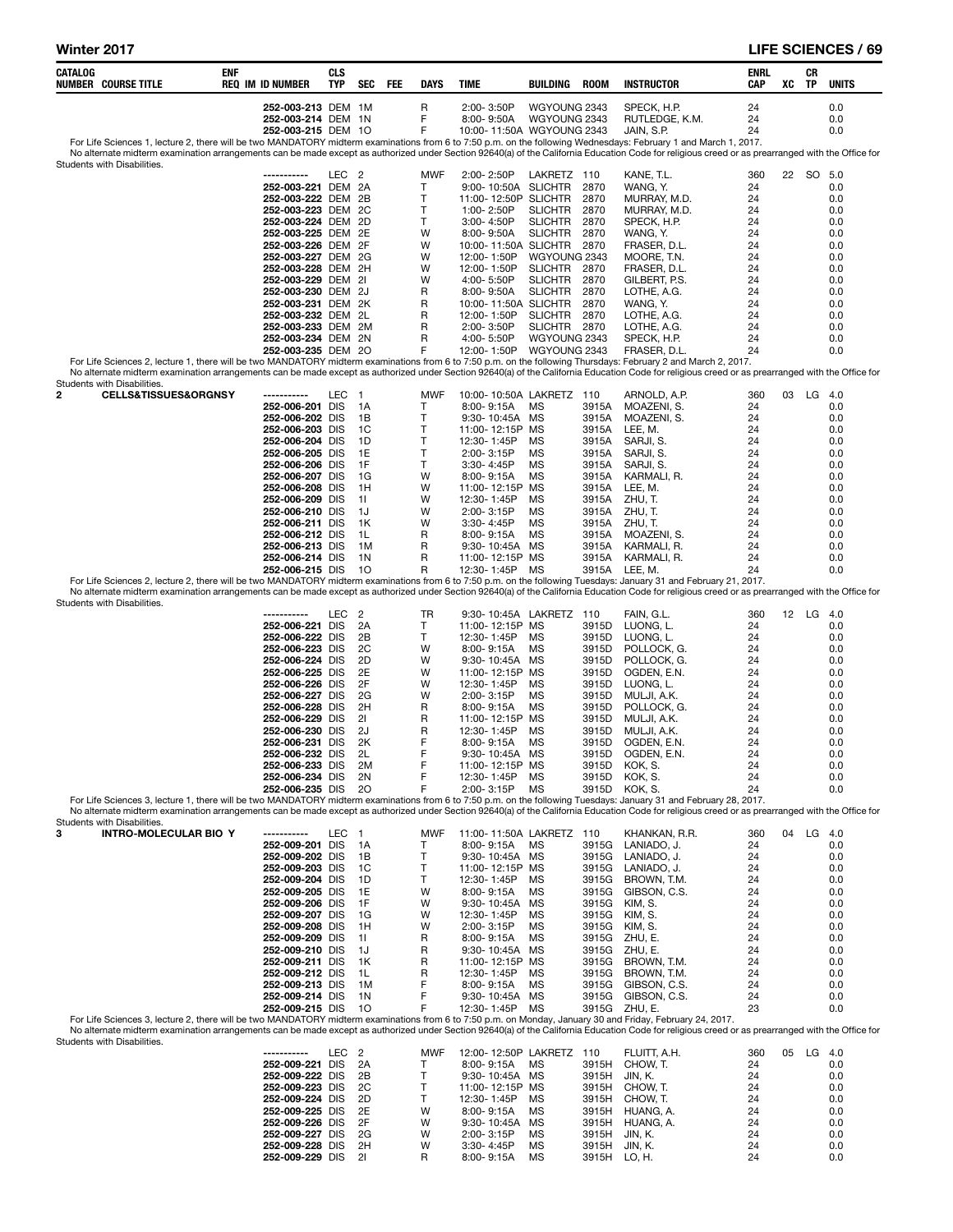# 70 / LIFE SCIENCES Winter 2017

| CATALOG | <b>NUMBER COURSE TITLE</b>                                                                                                           | ENF    | <b>REQ IM ID NUMBER</b>                  | <b>CLS</b><br>TYP | SEC                      | FEE | <b>DAYS</b>  | TIME                                                 | <b>BUILDING</b>              | <b>ROOM</b>    | <b>INSTRUCTOR</b>                                                                                                                                                                                          | ENRL<br><b>CAP</b> | xс | CR<br>TP  | <b>UNITS</b> |
|---------|--------------------------------------------------------------------------------------------------------------------------------------|--------|------------------------------------------|-------------------|--------------------------|-----|--------------|------------------------------------------------------|------------------------------|----------------|------------------------------------------------------------------------------------------------------------------------------------------------------------------------------------------------------------|--------------------|----|-----------|--------------|
|         |                                                                                                                                      |        | 252-009-230 DIS                          |                   | 2J                       |     | R            | 9:30-10:45A MS                                       |                              | 3915H          | LO, H.                                                                                                                                                                                                     | 24                 |    |           | 0.0          |
|         |                                                                                                                                      |        | 252-009-231 DIS                          |                   | 2K                       |     | R            | 11:00-12:15P MS                                      |                              | 3915H LO, H.   |                                                                                                                                                                                                            | 24                 |    |           | 0.0          |
|         |                                                                                                                                      |        | 252-009-232 DIS<br>252-009-233 DIS       |                   | 2L<br>2M                 |     | R<br>F       | 12:30-1:45P<br>8:00-9:15A                            | МS<br>MS                     | 3915H<br>3915H | HUANG, A.<br>ZHANG, T.                                                                                                                                                                                     | 24<br>24           |    |           | 0.0<br>0.0   |
|         |                                                                                                                                      |        | 252-009-234 DIS                          |                   | 2N                       |     | F            | 9:30-10:45A MS                                       |                              | 3915H          | ZHANG, T.                                                                                                                                                                                                  | 24                 |    |           | 0.0          |
|         |                                                                                                                                      |        | 252-009-235 DIS                          |                   | 20                       |     | F            | 2:00-3:15P                                           | <b>MS</b>                    |                | 3915H ZHANG, T.<br>For Life Sciences 4, lecture 1, there will be two MANDATORY midterm examinations from 6 to 7:50 p.m. on the following Mondays: February 6 and 27, 2017.                                 | 24                 |    |           | 0.0          |
|         | Students with Disabilities.                                                                                                          |        |                                          |                   |                          |     |              |                                                      |                              |                | No alternate midterm examination arrangements can be made except as authorized under Section 92640(a) of the California Education Code for religious creed or as prearranged with the Office for           |                    |    |           |              |
| 4       | <b>GENETICS</b>                                                                                                                      | Υ      | -----------                              | LEC               | $\overline{\mathbf{1}}$  |     | TR           | 12:30-1:45P                                          | LAKRETZ 110                  |                | PHAM, H.D.                                                                                                                                                                                                 | 336                |    | 21 LG 5.0 |              |
|         |                                                                                                                                      |        | 252-012-201 DIS<br>252-012-202 DIS       |                   | 1A<br>1B                 |     | т<br>т       | 8:00-9:15A<br>9:30-10:45A LS                         | LS                           | 2127<br>2127   | HO, N.A.<br>LING, S.C.                                                                                                                                                                                     | 28<br>28           |    |           | 0.0<br>0.0   |
|         |                                                                                                                                      |        | 252-012-203 DIS                          |                   | 1C                       |     | T            | 11:00-12:15P LS                                      |                              | 2127           | ROSALES, D.                                                                                                                                                                                                | 28                 |    |           | 0.0          |
|         |                                                                                                                                      |        | 252-012-204 DIS                          |                   | 1D                       |     | т            | 2:00-3:15P                                           | LS                           | 2127           | <b>HO, N.A.</b>                                                                                                                                                                                            | 28                 |    |           | 0.0          |
|         |                                                                                                                                      |        | 252-012-205 DIS<br>252-012-206 DIS       |                   | 1E<br>1F                 |     | W<br>W       | 11:00-12:15P LS<br>12:30-1:45P                       | LS                           | 2127<br>2127   | HO, N.A.<br>LING, S.C.                                                                                                                                                                                     | 28<br>28           |    |           | 0.0<br>0.0   |
|         |                                                                                                                                      |        | 252-012-207 DIS                          |                   | 1G                       |     | R            | 8:00-9:15A                                           | LS                           | 2127           | CHUNG, J.M.                                                                                                                                                                                                | 28                 |    |           | 0.0          |
|         |                                                                                                                                      |        | 252-012-208 DIS<br>252-012-209 DIS       |                   | 1H<br>-11                |     | R<br>R       | 9:30-10:45A LS<br>11:00-12:15P LS                    |                              | 2127<br>2127   | ROSALES, D.<br>ROSALES, D.                                                                                                                                                                                 | 28<br>28           |    |           | 0.0<br>0.0   |
|         |                                                                                                                                      |        | 252-012-210 DIS                          |                   | 1J                       |     | R            | 2:00-3:15P                                           | LS                           | 2127           | LING, S.C.                                                                                                                                                                                                 | 28                 |    |           | 0.0          |
|         |                                                                                                                                      |        | 252-012-211 DIS                          |                   | 1K                       |     | F            | 2:00-3:15P                                           | LS                           | 2127           | CHUNG, J.M.                                                                                                                                                                                                | 28                 |    |           | 0.0          |
|         |                                                                                                                                      |        | 252-012-212 DIS                          |                   | - 1 L                    |     | F            | 3:30-4:45P                                           | LS                           | 2127           | CHUNG, J.M.<br>For Life Sciences 4, lecture 2, there will be two MANDATORY midterm examinations from 6 to 7:50 p.m. on the following Mondays: February 6 and 27, 2017.                                     | 28                 |    |           | 0.0          |
|         | Students with Disabilities.                                                                                                          |        |                                          |                   |                          |     |              |                                                      |                              |                | No alternate midterm examination arrangements can be made except as authorized under Section 92640(a) of the California Education Code for religious creed or as prearranged with the Office for           |                    |    |           |              |
|         |                                                                                                                                      |        | -----------                              | LEC               | $\overline{\phantom{a}}$ |     | TR           | 2:00-3:15P                                           | LAKRETZ 110                  |                | PHAM, H.D.                                                                                                                                                                                                 | 336                |    | 21 LG 5.0 |              |
|         |                                                                                                                                      |        | 252-012-221 DIS<br>252-012-222 DIS       |                   | 2A<br>2B                 |     | т<br>T       | 12:30-1:45P<br>3:30-4:45P                            | LS<br>LS                     | 2127<br>2127   | CHUNG, J.M.<br>VO, P.B.                                                                                                                                                                                    | 28<br>28           |    |           | 0.0<br>0.0   |
|         |                                                                                                                                      |        | 252-012-223 DIS                          |                   | 2C                       |     | W            | 8:00-9:15A                                           | LS                           | 2127           | VO, P.B.                                                                                                                                                                                                   | 28                 |    |           | 0.0          |
|         |                                                                                                                                      |        | 252-012-224 DIS                          |                   | 2D                       |     | W            | 9:30-10:45A                                          | LS                           | 2127           | VO, P.B.                                                                                                                                                                                                   | 28                 |    |           | 0.0          |
|         |                                                                                                                                      |        | 252-012-225 DIS<br>252-012-226 DIS       |                   | 2E<br>2F                 |     | W<br>W       | 2:00-3:15P<br>3:30-4:45P                             | LS<br>LS                     | 2127<br>2127   | CHUNG, J.M.<br>CHUNG, J.M.                                                                                                                                                                                 | 28<br>28           |    |           | 0.0<br>0.0   |
|         |                                                                                                                                      |        | 252-012-227 DIS                          |                   | 2G                       |     | R            | 12:30-1:45P                                          | LS                           | 2127           | CRYMES, A.D.                                                                                                                                                                                               | 28                 |    |           | 0.0          |
|         |                                                                                                                                      |        | 252-012-228 DIS<br>252-012-229 DIS       |                   | 2H<br>21                 |     | R<br>F       | 3:30-4:45P<br>8:00-9:15A                             | LS<br>LS                     | 2127<br>2127   | CRYMES, A.D.<br>YUN, R.T.                                                                                                                                                                                  | 27<br>28           |    |           | 0.0<br>0.0   |
|         |                                                                                                                                      |        | 252-012-230 DIS                          |                   | 2J                       |     | F            | 9:30-10:45A LS                                       |                              | 2127           | YUN, R.T.                                                                                                                                                                                                  | 28                 |    |           | 0.0          |
|         |                                                                                                                                      |        | 252-012-231 DIS                          |                   | 2K                       |     | F            | 11:00-12:15P LS                                      |                              | 2127           | CRYMES, A.D.                                                                                                                                                                                               | 28                 |    |           | 0.0          |
|         | For Life Sciences 7B, lecture 1, there will be one MANDATORY midterm examination from 6 to 7:50 p.m. on Thursday, February 16, 2017. |        | 252-012-232 DIS                          |                   | 2L                       |     | F            | 12:30-1:45P                                          | LS                           | 2127           | YUN, R.T.                                                                                                                                                                                                  | 28                 |    |           | 0.0          |
| 7В      | <b>GENETICS&amp;EVOL&amp;ECOL Y</b>                                                                                                  |        | -----------                              | LEC               | $\overline{1}$           |     | TR           | 11:00-12:15P KNSY PV                                 |                              | 1220B          | LASKI, F.A.                                                                                                                                                                                                | 96                 | 13 | LG 5.0    |              |
|         |                                                                                                                                      |        | 252-023-201 DIS<br>252-023-202 DIS       |                   | 1A<br>1В                 |     | F<br>F       | 8:00-9:50A<br>10:00-11:50A SLICHTR                   | <b>SLICHTR</b>               | 2870<br>2870   | MARCROFT, T.A.<br>MARCROFT, T.A.                                                                                                                                                                           | 23<br>24           |    |           | 0.0<br>0.0   |
|         |                                                                                                                                      |        | 252-023-203 DIS                          |                   | 1C                       |     | F            | 12:00-1:50P                                          | <b>SLICHTR</b>               | 2870           | HUFFMEYER, A.A.                                                                                                                                                                                            | 24                 |    |           | 0.0          |
|         | For Life Sciences 15, lecture 1, there will be one MANDATORY midterm examination from 6 to 7:30 p.m. Thursday, February 9, 2017.     |        | 252-023-204 DIS                          |                   | 1D                       |     | F            | 2:00-3:50P                                           | SLICHTR                      | 2870           | HUFFMEYER, A.A.                                                                                                                                                                                            | 24                 |    |           | 0.0          |
| 15      | LIFE-CONCPTS&ISSUES N                                                                                                                |        | -----------                              | LEC               | $\overline{\phantom{a}}$ |     | TR           | 11:00-12:15P LAKRETZ 110                             |                              |                | PHELAN, J.P.                                                                                                                                                                                               | 288                | 13 | SO.       | 5.0          |
|         |                                                                                                                                      |        | 252-045-201 DIS                          |                   | 1A<br>1B                 |     | T<br>T       | 2:00-3:50P                                           | GEOLOGY 6704<br>MS           | 5217           | ISIED, M.                                                                                                                                                                                                  | 24<br>23           |    |           | 0.0<br>0.0   |
|         |                                                                                                                                      |        | 252-045-202 DIS<br>252-045-203 DIS       |                   | 1C                       |     | T            | 2:00-3:50P<br>4:00-5:50P                             | GEOLOGY 6704                 |                | MALAVIYA, A.<br>ISIED, M.                                                                                                                                                                                  | 24                 |    |           | 0.0          |
|         |                                                                                                                                      |        | 252-045-204 DIS                          |                   | 1D                       |     | т            | 4:00-5:50P                                           | ΜS                           | 5217           | MALAVIYA, A.                                                                                                                                                                                               | 24                 |    |           | 0.0          |
|         |                                                                                                                                      |        | 252-045-205 DIS<br>252-045-206 DIS       |                   | 1E<br>1F                 |     | W<br>W       | 8:00-9:50A<br>8:00-9:50A                             | <b>MS</b><br><b>MS</b>       | 5225<br>5217   | MALAVIYA, A.<br>CARITA VAZ, M.                                                                                                                                                                             | 24<br>24           |    |           | 0.0<br>0.0   |
|         |                                                                                                                                      |        | 252-045-207 DIS                          |                   | 1G                       |     | W            | 10:00-11:50A MS                                      |                              | 5225           | ISIED, M.                                                                                                                                                                                                  | 23                 |    |           | 0.0          |
|         |                                                                                                                                      |        | 252-045-208 DIS<br>252-045-209 DIS       |                   | 1H<br>-11                |     | W<br>W       | 10:00-11:50A MS<br>12:00-1:50P                       | <b>MS</b>                    | 5217<br>5225   | SAKAYAN, M.L.<br>CARITA VAZ, M.                                                                                                                                                                            | 24<br>24           |    |           | 0.0<br>0.0   |
|         |                                                                                                                                      |        | 252-045-210 DIS                          |                   | 1J                       |     | W            | 12:00-1:50P                                          | <b>MS</b>                    | 5217           | SAKAYAN, M.L.                                                                                                                                                                                              | 24                 |    |           | 0.0          |
|         |                                                                                                                                      |        | 252-045-211 DIS                          |                   | 1K                       |     | W            | 2:00-3:50P                                           | <b>MS</b>                    | 5225           | CARITA VAZ, M.                                                                                                                                                                                             | 24                 |    |           | 0.0          |
|         |                                                                                                                                      |        | 252-045-212 DIS 1L                       |                   |                          |     | R            | 8:00-9:50A FRANZ                                     |                              | 2288           | SAKAYAN, M.L.<br>For Life Sciences 23L, laboratory 1, the syllabus can be found on the course page of CCLE as well as on the Life Sciences Core Laboratories webpage at http://Islab.Iscore.ucla.edu/LAB/. | 24                 |    |           | 0.0          |
| 23L     | All students are responsible for reading the syllabus prior to attending their first section.<br>LAB&SCIENTIFIC MTHD Y Y ----------- |        |                                          | LAB <sub>1</sub>  |                          |     | \$30 UNSCHED |                                                      |                              |                | PFLUEGL, G.                                                                                                                                                                                                | 624                |    | 30 LG 2.0 |              |
|         |                                                                                                                                      |        | Y 252-071-201 DIS                        |                   | 1A                       |     | т            | 8:00-10:50A WGYOUNG 2336                             |                              |                | XIE, Y.                                                                                                                                                                                                    | 24                 |    |           | 0.0          |
|         |                                                                                                                                      | Y      | 252-071-202 DIS                          |                   | 1B                       |     | т            | 8:00-10:50A WGYOUNG 2370                             |                              |                | CHUNG, Y.                                                                                                                                                                                                  | 24                 |    |           | 0.0          |
|         |                                                                                                                                      | Y<br>Y | 252-071-203 DIS<br>252-071-204 DIS       |                   | 1C<br>1D                 |     | т<br>т       | 9:00-11:50A WGYOUNG 2379<br>11:00-1:50P              | WGYOUNG 2336                 |                | AVETISYAN, R.<br>CAO, Z.                                                                                                                                                                                   | 24<br>24           |    |           | 0.0<br>0.0   |
|         |                                                                                                                                      | Y      | 252-071-205 DIS                          |                   | 1E                       |     | т            | 11:00-1:50P                                          | WGYOUNG 2370                 |                | DE PETRO, K.A.                                                                                                                                                                                             | 24                 |    |           | 0.0          |
|         |                                                                                                                                      | Y<br>Y | 252-071-206 DIS<br>252-071-207 DIS       |                   | 1F<br>1G                 |     | т<br>т       | 12:00-2:50P<br>2:00-4:50P                            | WGYOUNG 2379<br>WGYOUNG 2336 |                | VOJNOVIC, D.<br>NANIA, K.R.                                                                                                                                                                                | 24<br>24           |    |           | 0.0<br>0.0   |
|         |                                                                                                                                      | Y      | 252-071-208 DIS                          |                   | 1H                       |     | T            | 2:00-4:50P                                           | WGYOUNG 2370                 |                | DE PETRO, K.A.                                                                                                                                                                                             | 24                 |    |           | 0.0          |
|         |                                                                                                                                      | Y<br>Y | 252-071-209 DIS<br>252-071-210 DIS       |                   | 11<br>1J                 |     | Τ<br>W       | 3:00-5:50P<br>8:00-10:50A WGYOUNG 2336               | WGYOUNG 2379                 |                | WANG, H.<br>CHO, S.H.                                                                                                                                                                                      | 24<br>24           |    |           | 0.0<br>0.0   |
|         |                                                                                                                                      | Y      | 252-071-211 DIS                          |                   | 1K                       |     | W            | 9:00-11:50A WGYOUNG 2370                             |                              |                | CHUNG, Y.                                                                                                                                                                                                  | 24                 |    |           | 0.0          |
|         |                                                                                                                                      | Y      | 252-071-212 DIS                          |                   | 1L                       |     | W            | 9:00-11:50A WGYOUNG 2379                             |                              |                | AVETISYAN, R.                                                                                                                                                                                              | 24                 |    |           | 0.0          |
|         |                                                                                                                                      | Y<br>Y | 252-071-213 DIS<br>252-071-214 DIS       |                   | 1M<br>1N                 |     | W<br>W       | 11:00-1:50P<br>12:00-2:50P                           | WGYOUNG 2336<br>WGYOUNG 2370 |                | CHO, S.H.<br>NANIA, K.R.                                                                                                                                                                                   | 24<br>24           |    |           | 0.0<br>0.0   |
|         |                                                                                                                                      | Y      | 252-071-215 DIS                          |                   | 10                       |     | W            | 12:00-2:50P                                          | WGYOUNG 2379                 |                | KAZANTSEV, M.                                                                                                                                                                                              | 24                 |    |           | 0.0          |
|         |                                                                                                                                      | Y<br>Y | 252-071-216 DIS<br>252-071-217 DIS       |                   | 1P<br>1Q                 |     | W<br>W       | 2:00-4:50P<br>3:00-5:50P                             | WGYOUNG 2336<br>WGYOUNG 2370 |                | CAO, Z.<br>KALRA, S.                                                                                                                                                                                       | 23<br>23           |    |           | 0.0<br>0.0   |
|         |                                                                                                                                      | Y      | 252-071-218 DIS                          |                   | 1R                       |     | W            | 3:00-5:50P                                           | WGYOUNG 2379                 |                | WANG, H.                                                                                                                                                                                                   | 24                 |    |           | 0.0          |
|         |                                                                                                                                      | Y      | 252-071-219 DIS                          |                   | 1S                       |     | R            | 8:00-10:50A WGYOUNG 2336                             |                              |                | XIE, Y.                                                                                                                                                                                                    | 24                 |    |           | 0.0          |
|         |                                                                                                                                      | Y<br>Y | 252-071-220 DIS<br>252-071-221 DIS       |                   | 1T<br>1U                 |     | R<br>R       | 8:00-10:50A WGYOUNG 2370<br>9:00-11:50A WGYOUNG 2379 |                              |                | HITCHCOCK, O.N.<br>VOJNOVIC, D.                                                                                                                                                                            | 24<br>24           |    |           | 0.0<br>0.0   |
|         |                                                                                                                                      | Y      | 252-071-222 DIS                          |                   | 1V                       |     | R            | 11:00-1:50P                                          | WGYOUNG 2336                 |                | JOSE, S.                                                                                                                                                                                                   | 24                 |    |           | 0.0          |
|         |                                                                                                                                      | Y<br>Y | 252-071-223 DIS<br>252-071-224 DIS       |                   | 1W<br>1X                 |     | R<br>R       | 11:00-1:50P<br>12:00-2:50P                           | WGYOUNG 2370<br>WGYOUNG 2379 |                | HITCHCOCK, O.N.<br>KAZANTSEV, M.                                                                                                                                                                           | 24<br>24           |    |           | 0.0<br>0.0   |
|         |                                                                                                                                      | Y      | 252-071-225 DIS                          |                   | 1Y                       |     | R            | 2:00-4:50P                                           | WGYOUNG 2336                 |                | JOSE, S.                                                                                                                                                                                                   | 24                 |    |           | 0.0          |
|         | For Life Sciences 30A, lecture 1, there will be one MANDATORY midterm examination from 6 to 7:50 p.m. Friday, February 10, 2017.     | Y      | 252-071-226 DIS                          |                   | 1Z                       |     | R            | 2:00-4:50P                                           | WGYOUNG 2370                 |                | KALRA, S.                                                                                                                                                                                                  | 24                 |    |           | 0.0          |
| 30A     | <b>MATH-LIFE SCIENTIST</b>                                                                                                           | N      | -----------                              | LEC 1             |                          |     | TR           | 8:00-9:15A                                           | LAKRETZ 110                  |                | VENUGOPAL, S.                                                                                                                                                                                              | 264                |    | 11 LG 5.0 |              |
|         |                                                                                                                                      |        | 252-090-201 LAB 1A                       |                   |                          |     | T            | 10:00-11:50A                                         |                              |                | SOURI, S.                                                                                                                                                                                                  | 22                 |    |           | 0.0          |
|         |                                                                                                                                      |        | 252-090-202 LAB 1B<br>252-090-203 LAB 1C |                   |                          |     | Τ<br>T       | 12:00-1:50P<br>2:00-3:50P                            |                              |                | SOURI, S.<br>WANG, N.                                                                                                                                                                                      | 22<br>22           |    |           | 0.0<br>0.0   |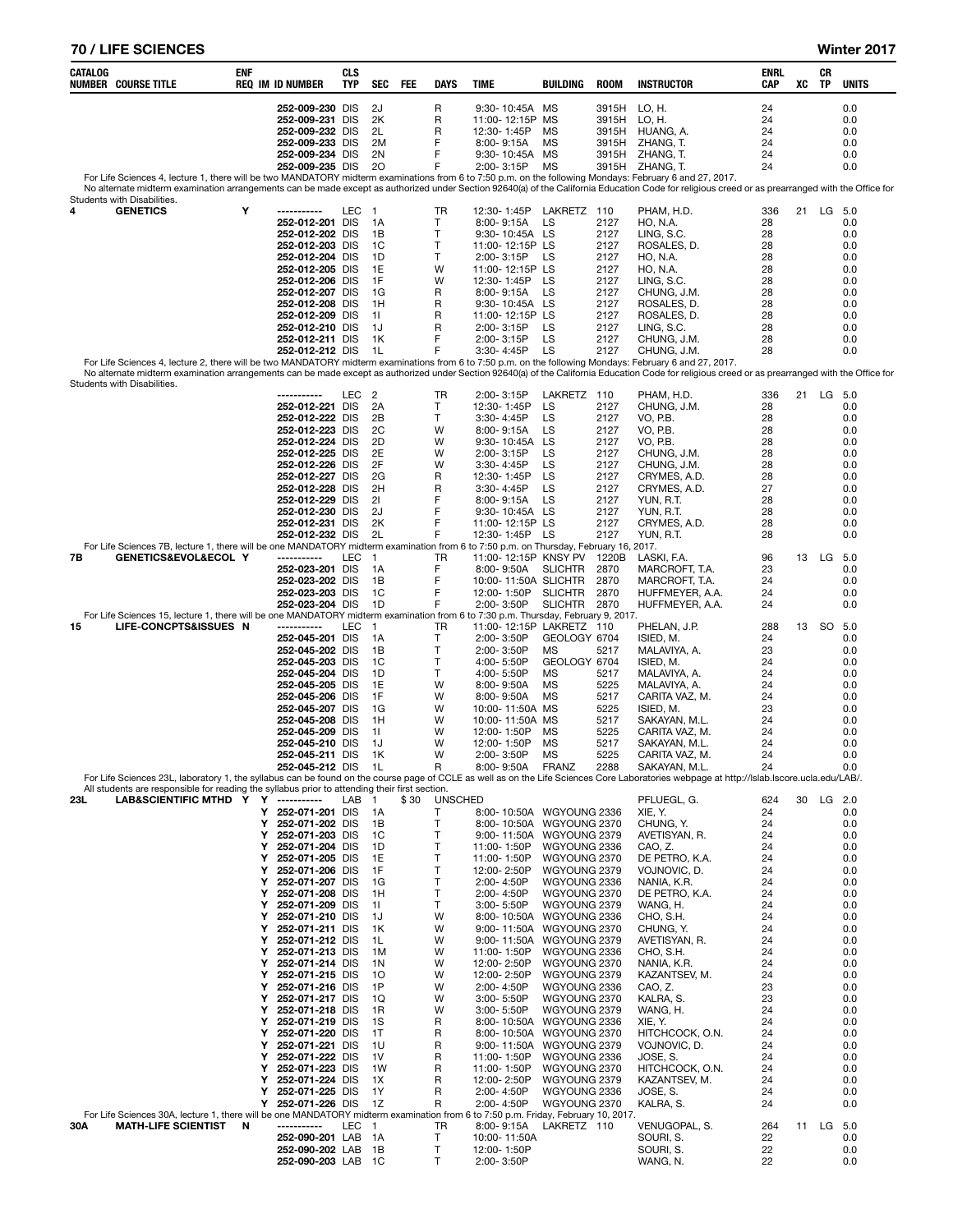| 252-090-204 LAB<br>1D<br>T<br>4:00-5:50P<br>WANG, N.<br>22<br>22<br>252-090-205 LAB<br>1E<br>W<br>8:00-9:50A<br>RATH, M.<br>1F<br>22<br>252-090-206 LAB<br>W<br>10:00-11:50A<br>RATH, M.<br>KNAPIK, K.A.<br>22<br>252-090-207 LAB 1G<br>W<br>12:00-1:50P<br>22<br>252-090-208 LAB<br>- 1H<br>W<br>2:00-3:50P<br>KARIMI, A.<br>KARIMI, A.<br>22<br>252-090-209 LAB 1I<br>W<br>4:00-5:50P<br>R<br>22<br>252-090-210 LAB 1J<br>10:00-11:50A<br>KNAPIK, K.A.<br>22<br>R<br>CHIZARI, S.<br>252-090-211 LAB 1K<br>12:00-1:50P<br>R<br>252-090-212 LAB 1L<br>CHIZARI, S.<br>22<br>2:00-3:50P<br>For Life Sciences 30B, lecture 1, there will be two MANDATORY midterm examinations from 6 to 7:30 p.m. on the following Tuesdays: January 31 and February 28, 2017.<br><b>MATH-LIFE SCIENTIST</b><br>LEC<br>MWF<br>LAKRETZ 110<br>30B<br>Y<br>-----------<br>$\overline{1}$<br>$9.00 - 9.50A$<br>CONLEY, W.J.<br>352<br>Т<br>SUN, D.A.<br>22<br>252-091-201 LAB<br>- 1 A<br>8:00-9:50A<br>Т<br>SUN, D.A.<br>22<br>252-091-202 LAB<br>- 1 B<br>10:00-11:50A<br>T<br>SACHAN, P.<br>22<br>252-091-203 LAB<br>- 1C<br>12:00-1:50P<br>Т<br>22<br>252-091-204 LAB<br>- 1D<br>2:00-3:50P<br>SOBTI, A.<br>1E<br>W<br>GRANDHI, R.S.<br>22<br>252-091-205 LAB<br>10:00-11:50A<br>1F<br>W<br>22<br>252-091-206 LAB<br>12:00-1:50P<br>SACHAN, P.<br>22<br>252-091-207 LAB<br>- 1G<br>W<br>2:00-3:50P<br>MOON, K.H.<br>22<br>W<br>252-091-208 LAB<br>- 1H<br>4:00-5:50P<br>MOON, K.H.<br>22<br>R<br>252-091-209 LAB<br>- 11<br>8:00-9:50A<br>WU, H.<br>R<br>22<br>252-091-210 LAB<br>- 1J<br>10:00-11:50A<br>GRANDHI, R.S.<br>22<br>R<br>252-091-211 LAB 1K<br>12:00-1:50P<br>SOBTI, A.<br>22<br>R<br>252-091-212 LAB<br>- 1 L<br>2:00-3:50P<br>MCCLINTIC, C.T.<br>R<br>22<br>252-091-213 LAB<br>4:00-5:50P<br>MCCLINTIC, C.T.<br>- 1 M<br>F<br>22<br>252-091-214 LAB<br>- 1 N<br>10:00-11:50A<br>WU, H.<br>F<br>22<br>12:00-1:50P<br>WU, Y.<br>252-091-215 LAB 10<br>F<br>2:00-3:50P<br>WU, Y.<br>22<br>252-091-216 LAB<br>- 1P<br>For Life Sciences 30B, lecture 2, there will be two MANDATORY midterm examinations from 6 to 7:30 p.m. on the following Wednesdays: Febuary 1 and March 1, 2017.<br>LEC<br>SHEVTSOV, Y.<br>-----------<br>- 2<br>TR<br>3:30-4:45P<br>MOORE<br>100<br>352<br>252-091-221 LAB<br>2A<br>Т<br>MC CULLY, K.M.<br>22<br>9:00-10:50A<br>252-091-222 LAB<br>2B<br>Τ<br>22<br>11:00-12:50P<br>JURGIEL, J.A.<br>2C<br>T<br>22<br>252-091-223 LAB<br>1:00-2:50P<br>CHINTALAPALLI, M.<br>252-091-224 LAB<br>2D<br>W<br>NORRIS, S.C.<br>22<br>$8:00 - 9:50A$<br>252-091-225 LAB<br>2E<br>W<br>22<br>10:00-11:50A<br>AFSHAN, A.<br>252-091-226 LAB<br>2F<br>W<br>22<br>12:00-1:50P<br>NGUYEN, L.V.<br>2G<br>W<br>2:00-3:50P<br>22<br>252-091-227 LAB<br>AFSHAN, A.<br>252-091-228 LAB<br>2H<br>R<br>NORRIS, S.C.<br>22<br>$9:00 - 10:50A$<br>252-091-229 LAB<br>R<br>22<br>21<br>11:00-12:50P<br>JURGIEL, J.A.<br>252-091-230 LAB<br>2J<br>R<br>22<br>1:00-2:50P<br>NGUYEN, L.V.<br>F<br>252-091-231 LAB<br>KANNAN, A.<br>22<br>2K<br>8:00-9:50A<br>F<br>252-091-232 LAB<br>2L<br>22<br>10:00-11:50A<br>KANNAN, A.<br>F<br>252-091-233 LAB<br>2M<br>MC CULLY, K.M.<br>22<br>12:00-1:50P<br>F<br>252-091-234 LAB<br>CHINTALAPALLI, M.<br>22<br>2N<br>2:00-3:50P<br>F<br>252-091-235 LAB<br>-20<br>22<br>10:00-11:50A<br>LI, J.<br>F<br>252-091-236 LAB<br>2P<br>12:00-1:50P<br>LI, J.<br>22<br><b>HONORS CONTRACTS</b><br>252-268-201 TUT 1<br><b>VAR</b><br>KHANKAN, R.R.<br>0<br>89HC<br>N<br>252-268-202 TUT 2<br><b>VAR</b><br>FLUITT, A.H.<br>0<br>98XA<br>PEERS LS WORKSHOPS Y<br>252-294-201 SEM 1<br>TR<br>MS<br>3915D<br>VAN VALKENBURGH, B<br>24<br>3:30-4:45P<br>252-294-202 SEM 2<br>TR<br>5:00-6:15P<br>MS<br>3915D<br>VAN VALKENBURGH, B<br>24<br>98XB<br>PEERS LS WORKSHOPS Y<br>252-295-201 SEM 1<br>TR<br>MS<br>3915G<br>VAN VALKENBURGH, B<br>24<br>5:00-6:15P<br>252-360-200 SEM 1<br>4:00-5:50P<br><b>HAINES</b><br>KENNISON, R.L.<br>130<br>110<br><b>CAREER EXPLORATION N</b><br>w<br>118<br><b>UNDERGRAD PRACTICUMY</b><br>252-852-200 SEM 1<br>F<br>3:00-4:50P<br>WGYOUNG 2336<br>PFLUEGL, G.<br>24<br>192A<br>RESTRICT: INSTRUCTOR CONSENT<br>252-852-220 SEM 2<br>м<br>4:00-4:50P<br><b>DODD</b><br>PFLUEGL, G.<br>28<br>RESTRICT: INSTRUCTOR CONSENT<br>F<br>192B<br>UNDERGRAD PRACTICUMY<br>3:00-4:50P<br>WGYOUNG 2370<br>PFLUEGL, G.<br>24<br>252-853-200 SEM 1<br>RESTRICT: INSTRUCTOR CONSENT<br><b>TBA</b><br>192D<br>LASKI, F.A.<br>24<br>UNDERGRAD PRACTICUMY<br>252-855-200 LAB 1<br>RESTRICT: INSTRUCTOR CONSENT<br>192E<br>UNDERGRAD PRACTICUMY<br>252-856-200 LAB 1<br>LASKI, F.A.<br>TBA<br>24<br>RESTRICT: INSTRUCTOR CONSENT<br><b>LINGUISTICS</b><br>American Sign Language<br>2<br>Y<br><b>ELEMENTARY ASL</b><br>404-006-200 LEC 1<br>4:00-5:50P<br>PUB AFF<br>LEWIS, B.J.<br>МW<br>2250<br>29<br>5<br>Υ<br>404-015-200 LEC 1<br>TR<br>12:00-1:50P<br>POWELL<br>307<br>LEWIS, B.J.<br>10<br><b>INTERMEDIATE ASL</b><br><b>ENFORCING NORMALCY N</b><br>404-390-200 LEC 1<br>M115<br>TR<br>3:30-4:45P<br>HUMANTS 169<br>LEWIS, B.J.<br>33<br>SAME AS: DIS STD M115 | 02<br>16 LG 5.0 | LG        | 0.0<br>0.0<br>0.0<br>0.0<br>0.0<br>0.0<br>0.0<br>0.0<br>0.0<br>5.0<br>0.0<br>0.0<br>0.0<br>0.0<br>0.0<br>0.0<br>0.0<br>0.0<br>0.0<br>0.0<br>0.0<br>0.0<br>0.0<br>0.0<br>0.0 |
|--------------------------------------------------------------------------------------------------------------------------------------------------------------------------------------------------------------------------------------------------------------------------------------------------------------------------------------------------------------------------------------------------------------------------------------------------------------------------------------------------------------------------------------------------------------------------------------------------------------------------------------------------------------------------------------------------------------------------------------------------------------------------------------------------------------------------------------------------------------------------------------------------------------------------------------------------------------------------------------------------------------------------------------------------------------------------------------------------------------------------------------------------------------------------------------------------------------------------------------------------------------------------------------------------------------------------------------------------------------------------------------------------------------------------------------------------------------------------------------------------------------------------------------------------------------------------------------------------------------------------------------------------------------------------------------------------------------------------------------------------------------------------------------------------------------------------------------------------------------------------------------------------------------------------------------------------------------------------------------------------------------------------------------------------------------------------------------------------------------------------------------------------------------------------------------------------------------------------------------------------------------------------------------------------------------------------------------------------------------------------------------------------------------------------------------------------------------------------------------------------------------------------------------------------------------------------------------------------------------------------------------------------------------------------------------------------------------------------------------------------------------------------------------------------------------------------------------------------------------------------------------------------------------------------------------------------------------------------------------------------------------------------------------------------------------------------------------------------------------------------------------------------------------------------------------------------------------------------------------------------------------------------------------------------------------------------------------------------------------------------------------------------------------------------------------------------------------------------------------------------------------------------------------------------------------------------------------------------------------------------------------------------------------------------------------------------------------------------------------------------------------------------------------------------------------------------------------------------------------------------------------------------------------------------------------------------------------------------------------------------------------------------------------------------------------------------------------------------------------------------------------------------------------------------------------------------------------------------------------------------------------------------------------------------------------------------------------------------------------------------------------------------------------------------------------------------------------------------------------------------------------------------------------------------------------------------------------------------------------------------------------------------------------------------------------------------------------------------------------------------------------------------------------------------------------------------------------------------------------------------------------------------------------------------------------------------------------------------------------------------------------------------------------------------------------------------------------------------------------|-----------------|-----------|-----------------------------------------------------------------------------------------------------------------------------------------------------------------------------|
|                                                                                                                                                                                                                                                                                                                                                                                                                                                                                                                                                                                                                                                                                                                                                                                                                                                                                                                                                                                                                                                                                                                                                                                                                                                                                                                                                                                                                                                                                                                                                                                                                                                                                                                                                                                                                                                                                                                                                                                                                                                                                                                                                                                                                                                                                                                                                                                                                                                                                                                                                                                                                                                                                                                                                                                                                                                                                                                                                                                                                                                                                                                                                                                                                                                                                                                                                                                                                                                                                                                                                                                                                                                                                                                                                                                                                                                                                                                                                                                                                                                                                                                                                                                                                                                                                                                                                                                                                                                                                                                                                                                                                                                                                                                                                                                                                                                                                                                                                                                                                                                                                                              |                 |           |                                                                                                                                                                             |
|                                                                                                                                                                                                                                                                                                                                                                                                                                                                                                                                                                                                                                                                                                                                                                                                                                                                                                                                                                                                                                                                                                                                                                                                                                                                                                                                                                                                                                                                                                                                                                                                                                                                                                                                                                                                                                                                                                                                                                                                                                                                                                                                                                                                                                                                                                                                                                                                                                                                                                                                                                                                                                                                                                                                                                                                                                                                                                                                                                                                                                                                                                                                                                                                                                                                                                                                                                                                                                                                                                                                                                                                                                                                                                                                                                                                                                                                                                                                                                                                                                                                                                                                                                                                                                                                                                                                                                                                                                                                                                                                                                                                                                                                                                                                                                                                                                                                                                                                                                                                                                                                                                              |                 |           |                                                                                                                                                                             |
|                                                                                                                                                                                                                                                                                                                                                                                                                                                                                                                                                                                                                                                                                                                                                                                                                                                                                                                                                                                                                                                                                                                                                                                                                                                                                                                                                                                                                                                                                                                                                                                                                                                                                                                                                                                                                                                                                                                                                                                                                                                                                                                                                                                                                                                                                                                                                                                                                                                                                                                                                                                                                                                                                                                                                                                                                                                                                                                                                                                                                                                                                                                                                                                                                                                                                                                                                                                                                                                                                                                                                                                                                                                                                                                                                                                                                                                                                                                                                                                                                                                                                                                                                                                                                                                                                                                                                                                                                                                                                                                                                                                                                                                                                                                                                                                                                                                                                                                                                                                                                                                                                                              |                 |           |                                                                                                                                                                             |
|                                                                                                                                                                                                                                                                                                                                                                                                                                                                                                                                                                                                                                                                                                                                                                                                                                                                                                                                                                                                                                                                                                                                                                                                                                                                                                                                                                                                                                                                                                                                                                                                                                                                                                                                                                                                                                                                                                                                                                                                                                                                                                                                                                                                                                                                                                                                                                                                                                                                                                                                                                                                                                                                                                                                                                                                                                                                                                                                                                                                                                                                                                                                                                                                                                                                                                                                                                                                                                                                                                                                                                                                                                                                                                                                                                                                                                                                                                                                                                                                                                                                                                                                                                                                                                                                                                                                                                                                                                                                                                                                                                                                                                                                                                                                                                                                                                                                                                                                                                                                                                                                                                              |                 |           |                                                                                                                                                                             |
|                                                                                                                                                                                                                                                                                                                                                                                                                                                                                                                                                                                                                                                                                                                                                                                                                                                                                                                                                                                                                                                                                                                                                                                                                                                                                                                                                                                                                                                                                                                                                                                                                                                                                                                                                                                                                                                                                                                                                                                                                                                                                                                                                                                                                                                                                                                                                                                                                                                                                                                                                                                                                                                                                                                                                                                                                                                                                                                                                                                                                                                                                                                                                                                                                                                                                                                                                                                                                                                                                                                                                                                                                                                                                                                                                                                                                                                                                                                                                                                                                                                                                                                                                                                                                                                                                                                                                                                                                                                                                                                                                                                                                                                                                                                                                                                                                                                                                                                                                                                                                                                                                                              |                 |           |                                                                                                                                                                             |
|                                                                                                                                                                                                                                                                                                                                                                                                                                                                                                                                                                                                                                                                                                                                                                                                                                                                                                                                                                                                                                                                                                                                                                                                                                                                                                                                                                                                                                                                                                                                                                                                                                                                                                                                                                                                                                                                                                                                                                                                                                                                                                                                                                                                                                                                                                                                                                                                                                                                                                                                                                                                                                                                                                                                                                                                                                                                                                                                                                                                                                                                                                                                                                                                                                                                                                                                                                                                                                                                                                                                                                                                                                                                                                                                                                                                                                                                                                                                                                                                                                                                                                                                                                                                                                                                                                                                                                                                                                                                                                                                                                                                                                                                                                                                                                                                                                                                                                                                                                                                                                                                                                              |                 |           |                                                                                                                                                                             |
|                                                                                                                                                                                                                                                                                                                                                                                                                                                                                                                                                                                                                                                                                                                                                                                                                                                                                                                                                                                                                                                                                                                                                                                                                                                                                                                                                                                                                                                                                                                                                                                                                                                                                                                                                                                                                                                                                                                                                                                                                                                                                                                                                                                                                                                                                                                                                                                                                                                                                                                                                                                                                                                                                                                                                                                                                                                                                                                                                                                                                                                                                                                                                                                                                                                                                                                                                                                                                                                                                                                                                                                                                                                                                                                                                                                                                                                                                                                                                                                                                                                                                                                                                                                                                                                                                                                                                                                                                                                                                                                                                                                                                                                                                                                                                                                                                                                                                                                                                                                                                                                                                                              |                 |           |                                                                                                                                                                             |
|                                                                                                                                                                                                                                                                                                                                                                                                                                                                                                                                                                                                                                                                                                                                                                                                                                                                                                                                                                                                                                                                                                                                                                                                                                                                                                                                                                                                                                                                                                                                                                                                                                                                                                                                                                                                                                                                                                                                                                                                                                                                                                                                                                                                                                                                                                                                                                                                                                                                                                                                                                                                                                                                                                                                                                                                                                                                                                                                                                                                                                                                                                                                                                                                                                                                                                                                                                                                                                                                                                                                                                                                                                                                                                                                                                                                                                                                                                                                                                                                                                                                                                                                                                                                                                                                                                                                                                                                                                                                                                                                                                                                                                                                                                                                                                                                                                                                                                                                                                                                                                                                                                              |                 |           |                                                                                                                                                                             |
|                                                                                                                                                                                                                                                                                                                                                                                                                                                                                                                                                                                                                                                                                                                                                                                                                                                                                                                                                                                                                                                                                                                                                                                                                                                                                                                                                                                                                                                                                                                                                                                                                                                                                                                                                                                                                                                                                                                                                                                                                                                                                                                                                                                                                                                                                                                                                                                                                                                                                                                                                                                                                                                                                                                                                                                                                                                                                                                                                                                                                                                                                                                                                                                                                                                                                                                                                                                                                                                                                                                                                                                                                                                                                                                                                                                                                                                                                                                                                                                                                                                                                                                                                                                                                                                                                                                                                                                                                                                                                                                                                                                                                                                                                                                                                                                                                                                                                                                                                                                                                                                                                                              |                 |           |                                                                                                                                                                             |
|                                                                                                                                                                                                                                                                                                                                                                                                                                                                                                                                                                                                                                                                                                                                                                                                                                                                                                                                                                                                                                                                                                                                                                                                                                                                                                                                                                                                                                                                                                                                                                                                                                                                                                                                                                                                                                                                                                                                                                                                                                                                                                                                                                                                                                                                                                                                                                                                                                                                                                                                                                                                                                                                                                                                                                                                                                                                                                                                                                                                                                                                                                                                                                                                                                                                                                                                                                                                                                                                                                                                                                                                                                                                                                                                                                                                                                                                                                                                                                                                                                                                                                                                                                                                                                                                                                                                                                                                                                                                                                                                                                                                                                                                                                                                                                                                                                                                                                                                                                                                                                                                                                              |                 |           |                                                                                                                                                                             |
|                                                                                                                                                                                                                                                                                                                                                                                                                                                                                                                                                                                                                                                                                                                                                                                                                                                                                                                                                                                                                                                                                                                                                                                                                                                                                                                                                                                                                                                                                                                                                                                                                                                                                                                                                                                                                                                                                                                                                                                                                                                                                                                                                                                                                                                                                                                                                                                                                                                                                                                                                                                                                                                                                                                                                                                                                                                                                                                                                                                                                                                                                                                                                                                                                                                                                                                                                                                                                                                                                                                                                                                                                                                                                                                                                                                                                                                                                                                                                                                                                                                                                                                                                                                                                                                                                                                                                                                                                                                                                                                                                                                                                                                                                                                                                                                                                                                                                                                                                                                                                                                                                                              |                 |           |                                                                                                                                                                             |
|                                                                                                                                                                                                                                                                                                                                                                                                                                                                                                                                                                                                                                                                                                                                                                                                                                                                                                                                                                                                                                                                                                                                                                                                                                                                                                                                                                                                                                                                                                                                                                                                                                                                                                                                                                                                                                                                                                                                                                                                                                                                                                                                                                                                                                                                                                                                                                                                                                                                                                                                                                                                                                                                                                                                                                                                                                                                                                                                                                                                                                                                                                                                                                                                                                                                                                                                                                                                                                                                                                                                                                                                                                                                                                                                                                                                                                                                                                                                                                                                                                                                                                                                                                                                                                                                                                                                                                                                                                                                                                                                                                                                                                                                                                                                                                                                                                                                                                                                                                                                                                                                                                              |                 |           |                                                                                                                                                                             |
|                                                                                                                                                                                                                                                                                                                                                                                                                                                                                                                                                                                                                                                                                                                                                                                                                                                                                                                                                                                                                                                                                                                                                                                                                                                                                                                                                                                                                                                                                                                                                                                                                                                                                                                                                                                                                                                                                                                                                                                                                                                                                                                                                                                                                                                                                                                                                                                                                                                                                                                                                                                                                                                                                                                                                                                                                                                                                                                                                                                                                                                                                                                                                                                                                                                                                                                                                                                                                                                                                                                                                                                                                                                                                                                                                                                                                                                                                                                                                                                                                                                                                                                                                                                                                                                                                                                                                                                                                                                                                                                                                                                                                                                                                                                                                                                                                                                                                                                                                                                                                                                                                                              |                 |           |                                                                                                                                                                             |
|                                                                                                                                                                                                                                                                                                                                                                                                                                                                                                                                                                                                                                                                                                                                                                                                                                                                                                                                                                                                                                                                                                                                                                                                                                                                                                                                                                                                                                                                                                                                                                                                                                                                                                                                                                                                                                                                                                                                                                                                                                                                                                                                                                                                                                                                                                                                                                                                                                                                                                                                                                                                                                                                                                                                                                                                                                                                                                                                                                                                                                                                                                                                                                                                                                                                                                                                                                                                                                                                                                                                                                                                                                                                                                                                                                                                                                                                                                                                                                                                                                                                                                                                                                                                                                                                                                                                                                                                                                                                                                                                                                                                                                                                                                                                                                                                                                                                                                                                                                                                                                                                                                              |                 |           |                                                                                                                                                                             |
|                                                                                                                                                                                                                                                                                                                                                                                                                                                                                                                                                                                                                                                                                                                                                                                                                                                                                                                                                                                                                                                                                                                                                                                                                                                                                                                                                                                                                                                                                                                                                                                                                                                                                                                                                                                                                                                                                                                                                                                                                                                                                                                                                                                                                                                                                                                                                                                                                                                                                                                                                                                                                                                                                                                                                                                                                                                                                                                                                                                                                                                                                                                                                                                                                                                                                                                                                                                                                                                                                                                                                                                                                                                                                                                                                                                                                                                                                                                                                                                                                                                                                                                                                                                                                                                                                                                                                                                                                                                                                                                                                                                                                                                                                                                                                                                                                                                                                                                                                                                                                                                                                                              |                 |           |                                                                                                                                                                             |
|                                                                                                                                                                                                                                                                                                                                                                                                                                                                                                                                                                                                                                                                                                                                                                                                                                                                                                                                                                                                                                                                                                                                                                                                                                                                                                                                                                                                                                                                                                                                                                                                                                                                                                                                                                                                                                                                                                                                                                                                                                                                                                                                                                                                                                                                                                                                                                                                                                                                                                                                                                                                                                                                                                                                                                                                                                                                                                                                                                                                                                                                                                                                                                                                                                                                                                                                                                                                                                                                                                                                                                                                                                                                                                                                                                                                                                                                                                                                                                                                                                                                                                                                                                                                                                                                                                                                                                                                                                                                                                                                                                                                                                                                                                                                                                                                                                                                                                                                                                                                                                                                                                              |                 |           |                                                                                                                                                                             |
|                                                                                                                                                                                                                                                                                                                                                                                                                                                                                                                                                                                                                                                                                                                                                                                                                                                                                                                                                                                                                                                                                                                                                                                                                                                                                                                                                                                                                                                                                                                                                                                                                                                                                                                                                                                                                                                                                                                                                                                                                                                                                                                                                                                                                                                                                                                                                                                                                                                                                                                                                                                                                                                                                                                                                                                                                                                                                                                                                                                                                                                                                                                                                                                                                                                                                                                                                                                                                                                                                                                                                                                                                                                                                                                                                                                                                                                                                                                                                                                                                                                                                                                                                                                                                                                                                                                                                                                                                                                                                                                                                                                                                                                                                                                                                                                                                                                                                                                                                                                                                                                                                                              |                 |           |                                                                                                                                                                             |
|                                                                                                                                                                                                                                                                                                                                                                                                                                                                                                                                                                                                                                                                                                                                                                                                                                                                                                                                                                                                                                                                                                                                                                                                                                                                                                                                                                                                                                                                                                                                                                                                                                                                                                                                                                                                                                                                                                                                                                                                                                                                                                                                                                                                                                                                                                                                                                                                                                                                                                                                                                                                                                                                                                                                                                                                                                                                                                                                                                                                                                                                                                                                                                                                                                                                                                                                                                                                                                                                                                                                                                                                                                                                                                                                                                                                                                                                                                                                                                                                                                                                                                                                                                                                                                                                                                                                                                                                                                                                                                                                                                                                                                                                                                                                                                                                                                                                                                                                                                                                                                                                                                              |                 |           |                                                                                                                                                                             |
|                                                                                                                                                                                                                                                                                                                                                                                                                                                                                                                                                                                                                                                                                                                                                                                                                                                                                                                                                                                                                                                                                                                                                                                                                                                                                                                                                                                                                                                                                                                                                                                                                                                                                                                                                                                                                                                                                                                                                                                                                                                                                                                                                                                                                                                                                                                                                                                                                                                                                                                                                                                                                                                                                                                                                                                                                                                                                                                                                                                                                                                                                                                                                                                                                                                                                                                                                                                                                                                                                                                                                                                                                                                                                                                                                                                                                                                                                                                                                                                                                                                                                                                                                                                                                                                                                                                                                                                                                                                                                                                                                                                                                                                                                                                                                                                                                                                                                                                                                                                                                                                                                                              |                 |           | 0.0                                                                                                                                                                         |
|                                                                                                                                                                                                                                                                                                                                                                                                                                                                                                                                                                                                                                                                                                                                                                                                                                                                                                                                                                                                                                                                                                                                                                                                                                                                                                                                                                                                                                                                                                                                                                                                                                                                                                                                                                                                                                                                                                                                                                                                                                                                                                                                                                                                                                                                                                                                                                                                                                                                                                                                                                                                                                                                                                                                                                                                                                                                                                                                                                                                                                                                                                                                                                                                                                                                                                                                                                                                                                                                                                                                                                                                                                                                                                                                                                                                                                                                                                                                                                                                                                                                                                                                                                                                                                                                                                                                                                                                                                                                                                                                                                                                                                                                                                                                                                                                                                                                                                                                                                                                                                                                                                              |                 |           |                                                                                                                                                                             |
|                                                                                                                                                                                                                                                                                                                                                                                                                                                                                                                                                                                                                                                                                                                                                                                                                                                                                                                                                                                                                                                                                                                                                                                                                                                                                                                                                                                                                                                                                                                                                                                                                                                                                                                                                                                                                                                                                                                                                                                                                                                                                                                                                                                                                                                                                                                                                                                                                                                                                                                                                                                                                                                                                                                                                                                                                                                                                                                                                                                                                                                                                                                                                                                                                                                                                                                                                                                                                                                                                                                                                                                                                                                                                                                                                                                                                                                                                                                                                                                                                                                                                                                                                                                                                                                                                                                                                                                                                                                                                                                                                                                                                                                                                                                                                                                                                                                                                                                                                                                                                                                                                                              |                 |           | 0.0                                                                                                                                                                         |
|                                                                                                                                                                                                                                                                                                                                                                                                                                                                                                                                                                                                                                                                                                                                                                                                                                                                                                                                                                                                                                                                                                                                                                                                                                                                                                                                                                                                                                                                                                                                                                                                                                                                                                                                                                                                                                                                                                                                                                                                                                                                                                                                                                                                                                                                                                                                                                                                                                                                                                                                                                                                                                                                                                                                                                                                                                                                                                                                                                                                                                                                                                                                                                                                                                                                                                                                                                                                                                                                                                                                                                                                                                                                                                                                                                                                                                                                                                                                                                                                                                                                                                                                                                                                                                                                                                                                                                                                                                                                                                                                                                                                                                                                                                                                                                                                                                                                                                                                                                                                                                                                                                              |                 |           | 0.0<br>0.0                                                                                                                                                                  |
|                                                                                                                                                                                                                                                                                                                                                                                                                                                                                                                                                                                                                                                                                                                                                                                                                                                                                                                                                                                                                                                                                                                                                                                                                                                                                                                                                                                                                                                                                                                                                                                                                                                                                                                                                                                                                                                                                                                                                                                                                                                                                                                                                                                                                                                                                                                                                                                                                                                                                                                                                                                                                                                                                                                                                                                                                                                                                                                                                                                                                                                                                                                                                                                                                                                                                                                                                                                                                                                                                                                                                                                                                                                                                                                                                                                                                                                                                                                                                                                                                                                                                                                                                                                                                                                                                                                                                                                                                                                                                                                                                                                                                                                                                                                                                                                                                                                                                                                                                                                                                                                                                                              |                 |           | 0.0                                                                                                                                                                         |
|                                                                                                                                                                                                                                                                                                                                                                                                                                                                                                                                                                                                                                                                                                                                                                                                                                                                                                                                                                                                                                                                                                                                                                                                                                                                                                                                                                                                                                                                                                                                                                                                                                                                                                                                                                                                                                                                                                                                                                                                                                                                                                                                                                                                                                                                                                                                                                                                                                                                                                                                                                                                                                                                                                                                                                                                                                                                                                                                                                                                                                                                                                                                                                                                                                                                                                                                                                                                                                                                                                                                                                                                                                                                                                                                                                                                                                                                                                                                                                                                                                                                                                                                                                                                                                                                                                                                                                                                                                                                                                                                                                                                                                                                                                                                                                                                                                                                                                                                                                                                                                                                                                              |                 |           | 0.0<br>0.0                                                                                                                                                                  |
|                                                                                                                                                                                                                                                                                                                                                                                                                                                                                                                                                                                                                                                                                                                                                                                                                                                                                                                                                                                                                                                                                                                                                                                                                                                                                                                                                                                                                                                                                                                                                                                                                                                                                                                                                                                                                                                                                                                                                                                                                                                                                                                                                                                                                                                                                                                                                                                                                                                                                                                                                                                                                                                                                                                                                                                                                                                                                                                                                                                                                                                                                                                                                                                                                                                                                                                                                                                                                                                                                                                                                                                                                                                                                                                                                                                                                                                                                                                                                                                                                                                                                                                                                                                                                                                                                                                                                                                                                                                                                                                                                                                                                                                                                                                                                                                                                                                                                                                                                                                                                                                                                                              |                 |           | 0.0                                                                                                                                                                         |
|                                                                                                                                                                                                                                                                                                                                                                                                                                                                                                                                                                                                                                                                                                                                                                                                                                                                                                                                                                                                                                                                                                                                                                                                                                                                                                                                                                                                                                                                                                                                                                                                                                                                                                                                                                                                                                                                                                                                                                                                                                                                                                                                                                                                                                                                                                                                                                                                                                                                                                                                                                                                                                                                                                                                                                                                                                                                                                                                                                                                                                                                                                                                                                                                                                                                                                                                                                                                                                                                                                                                                                                                                                                                                                                                                                                                                                                                                                                                                                                                                                                                                                                                                                                                                                                                                                                                                                                                                                                                                                                                                                                                                                                                                                                                                                                                                                                                                                                                                                                                                                                                                                              |                 |           | 0.0<br>0.0                                                                                                                                                                  |
|                                                                                                                                                                                                                                                                                                                                                                                                                                                                                                                                                                                                                                                                                                                                                                                                                                                                                                                                                                                                                                                                                                                                                                                                                                                                                                                                                                                                                                                                                                                                                                                                                                                                                                                                                                                                                                                                                                                                                                                                                                                                                                                                                                                                                                                                                                                                                                                                                                                                                                                                                                                                                                                                                                                                                                                                                                                                                                                                                                                                                                                                                                                                                                                                                                                                                                                                                                                                                                                                                                                                                                                                                                                                                                                                                                                                                                                                                                                                                                                                                                                                                                                                                                                                                                                                                                                                                                                                                                                                                                                                                                                                                                                                                                                                                                                                                                                                                                                                                                                                                                                                                                              |                 |           | 0.0                                                                                                                                                                         |
|                                                                                                                                                                                                                                                                                                                                                                                                                                                                                                                                                                                                                                                                                                                                                                                                                                                                                                                                                                                                                                                                                                                                                                                                                                                                                                                                                                                                                                                                                                                                                                                                                                                                                                                                                                                                                                                                                                                                                                                                                                                                                                                                                                                                                                                                                                                                                                                                                                                                                                                                                                                                                                                                                                                                                                                                                                                                                                                                                                                                                                                                                                                                                                                                                                                                                                                                                                                                                                                                                                                                                                                                                                                                                                                                                                                                                                                                                                                                                                                                                                                                                                                                                                                                                                                                                                                                                                                                                                                                                                                                                                                                                                                                                                                                                                                                                                                                                                                                                                                                                                                                                                              |                 |           | 0.0                                                                                                                                                                         |
|                                                                                                                                                                                                                                                                                                                                                                                                                                                                                                                                                                                                                                                                                                                                                                                                                                                                                                                                                                                                                                                                                                                                                                                                                                                                                                                                                                                                                                                                                                                                                                                                                                                                                                                                                                                                                                                                                                                                                                                                                                                                                                                                                                                                                                                                                                                                                                                                                                                                                                                                                                                                                                                                                                                                                                                                                                                                                                                                                                                                                                                                                                                                                                                                                                                                                                                                                                                                                                                                                                                                                                                                                                                                                                                                                                                                                                                                                                                                                                                                                                                                                                                                                                                                                                                                                                                                                                                                                                                                                                                                                                                                                                                                                                                                                                                                                                                                                                                                                                                                                                                                                                              |                 |           | 0.0<br>0.0                                                                                                                                                                  |
|                                                                                                                                                                                                                                                                                                                                                                                                                                                                                                                                                                                                                                                                                                                                                                                                                                                                                                                                                                                                                                                                                                                                                                                                                                                                                                                                                                                                                                                                                                                                                                                                                                                                                                                                                                                                                                                                                                                                                                                                                                                                                                                                                                                                                                                                                                                                                                                                                                                                                                                                                                                                                                                                                                                                                                                                                                                                                                                                                                                                                                                                                                                                                                                                                                                                                                                                                                                                                                                                                                                                                                                                                                                                                                                                                                                                                                                                                                                                                                                                                                                                                                                                                                                                                                                                                                                                                                                                                                                                                                                                                                                                                                                                                                                                                                                                                                                                                                                                                                                                                                                                                                              |                 |           | 0.0                                                                                                                                                                         |
|                                                                                                                                                                                                                                                                                                                                                                                                                                                                                                                                                                                                                                                                                                                                                                                                                                                                                                                                                                                                                                                                                                                                                                                                                                                                                                                                                                                                                                                                                                                                                                                                                                                                                                                                                                                                                                                                                                                                                                                                                                                                                                                                                                                                                                                                                                                                                                                                                                                                                                                                                                                                                                                                                                                                                                                                                                                                                                                                                                                                                                                                                                                                                                                                                                                                                                                                                                                                                                                                                                                                                                                                                                                                                                                                                                                                                                                                                                                                                                                                                                                                                                                                                                                                                                                                                                                                                                                                                                                                                                                                                                                                                                                                                                                                                                                                                                                                                                                                                                                                                                                                                                              |                 |           | 0.0<br>0.0                                                                                                                                                                  |
|                                                                                                                                                                                                                                                                                                                                                                                                                                                                                                                                                                                                                                                                                                                                                                                                                                                                                                                                                                                                                                                                                                                                                                                                                                                                                                                                                                                                                                                                                                                                                                                                                                                                                                                                                                                                                                                                                                                                                                                                                                                                                                                                                                                                                                                                                                                                                                                                                                                                                                                                                                                                                                                                                                                                                                                                                                                                                                                                                                                                                                                                                                                                                                                                                                                                                                                                                                                                                                                                                                                                                                                                                                                                                                                                                                                                                                                                                                                                                                                                                                                                                                                                                                                                                                                                                                                                                                                                                                                                                                                                                                                                                                                                                                                                                                                                                                                                                                                                                                                                                                                                                                              | 30              |           | $LG$ 1.0                                                                                                                                                                    |
|                                                                                                                                                                                                                                                                                                                                                                                                                                                                                                                                                                                                                                                                                                                                                                                                                                                                                                                                                                                                                                                                                                                                                                                                                                                                                                                                                                                                                                                                                                                                                                                                                                                                                                                                                                                                                                                                                                                                                                                                                                                                                                                                                                                                                                                                                                                                                                                                                                                                                                                                                                                                                                                                                                                                                                                                                                                                                                                                                                                                                                                                                                                                                                                                                                                                                                                                                                                                                                                                                                                                                                                                                                                                                                                                                                                                                                                                                                                                                                                                                                                                                                                                                                                                                                                                                                                                                                                                                                                                                                                                                                                                                                                                                                                                                                                                                                                                                                                                                                                                                                                                                                              | 30<br>30        |           | $LG$ 1.0<br>PN 1.0                                                                                                                                                          |
|                                                                                                                                                                                                                                                                                                                                                                                                                                                                                                                                                                                                                                                                                                                                                                                                                                                                                                                                                                                                                                                                                                                                                                                                                                                                                                                                                                                                                                                                                                                                                                                                                                                                                                                                                                                                                                                                                                                                                                                                                                                                                                                                                                                                                                                                                                                                                                                                                                                                                                                                                                                                                                                                                                                                                                                                                                                                                                                                                                                                                                                                                                                                                                                                                                                                                                                                                                                                                                                                                                                                                                                                                                                                                                                                                                                                                                                                                                                                                                                                                                                                                                                                                                                                                                                                                                                                                                                                                                                                                                                                                                                                                                                                                                                                                                                                                                                                                                                                                                                                                                                                                                              | 30              |           | PN 1.0                                                                                                                                                                      |
|                                                                                                                                                                                                                                                                                                                                                                                                                                                                                                                                                                                                                                                                                                                                                                                                                                                                                                                                                                                                                                                                                                                                                                                                                                                                                                                                                                                                                                                                                                                                                                                                                                                                                                                                                                                                                                                                                                                                                                                                                                                                                                                                                                                                                                                                                                                                                                                                                                                                                                                                                                                                                                                                                                                                                                                                                                                                                                                                                                                                                                                                                                                                                                                                                                                                                                                                                                                                                                                                                                                                                                                                                                                                                                                                                                                                                                                                                                                                                                                                                                                                                                                                                                                                                                                                                                                                                                                                                                                                                                                                                                                                                                                                                                                                                                                                                                                                                                                                                                                                                                                                                                              | 30<br>30        |           | PN 1.0<br>PN 2.0                                                                                                                                                            |
|                                                                                                                                                                                                                                                                                                                                                                                                                                                                                                                                                                                                                                                                                                                                                                                                                                                                                                                                                                                                                                                                                                                                                                                                                                                                                                                                                                                                                                                                                                                                                                                                                                                                                                                                                                                                                                                                                                                                                                                                                                                                                                                                                                                                                                                                                                                                                                                                                                                                                                                                                                                                                                                                                                                                                                                                                                                                                                                                                                                                                                                                                                                                                                                                                                                                                                                                                                                                                                                                                                                                                                                                                                                                                                                                                                                                                                                                                                                                                                                                                                                                                                                                                                                                                                                                                                                                                                                                                                                                                                                                                                                                                                                                                                                                                                                                                                                                                                                                                                                                                                                                                                              | 30              |           | $LG$ 4.0                                                                                                                                                                    |
|                                                                                                                                                                                                                                                                                                                                                                                                                                                                                                                                                                                                                                                                                                                                                                                                                                                                                                                                                                                                                                                                                                                                                                                                                                                                                                                                                                                                                                                                                                                                                                                                                                                                                                                                                                                                                                                                                                                                                                                                                                                                                                                                                                                                                                                                                                                                                                                                                                                                                                                                                                                                                                                                                                                                                                                                                                                                                                                                                                                                                                                                                                                                                                                                                                                                                                                                                                                                                                                                                                                                                                                                                                                                                                                                                                                                                                                                                                                                                                                                                                                                                                                                                                                                                                                                                                                                                                                                                                                                                                                                                                                                                                                                                                                                                                                                                                                                                                                                                                                                                                                                                                              | 30              |           | $LG$ 4.0                                                                                                                                                                    |
|                                                                                                                                                                                                                                                                                                                                                                                                                                                                                                                                                                                                                                                                                                                                                                                                                                                                                                                                                                                                                                                                                                                                                                                                                                                                                                                                                                                                                                                                                                                                                                                                                                                                                                                                                                                                                                                                                                                                                                                                                                                                                                                                                                                                                                                                                                                                                                                                                                                                                                                                                                                                                                                                                                                                                                                                                                                                                                                                                                                                                                                                                                                                                                                                                                                                                                                                                                                                                                                                                                                                                                                                                                                                                                                                                                                                                                                                                                                                                                                                                                                                                                                                                                                                                                                                                                                                                                                                                                                                                                                                                                                                                                                                                                                                                                                                                                                                                                                                                                                                                                                                                                              |                 |           |                                                                                                                                                                             |
|                                                                                                                                                                                                                                                                                                                                                                                                                                                                                                                                                                                                                                                                                                                                                                                                                                                                                                                                                                                                                                                                                                                                                                                                                                                                                                                                                                                                                                                                                                                                                                                                                                                                                                                                                                                                                                                                                                                                                                                                                                                                                                                                                                                                                                                                                                                                                                                                                                                                                                                                                                                                                                                                                                                                                                                                                                                                                                                                                                                                                                                                                                                                                                                                                                                                                                                                                                                                                                                                                                                                                                                                                                                                                                                                                                                                                                                                                                                                                                                                                                                                                                                                                                                                                                                                                                                                                                                                                                                                                                                                                                                                                                                                                                                                                                                                                                                                                                                                                                                                                                                                                                              | 30              |           | $LG$ 4.0                                                                                                                                                                    |
|                                                                                                                                                                                                                                                                                                                                                                                                                                                                                                                                                                                                                                                                                                                                                                                                                                                                                                                                                                                                                                                                                                                                                                                                                                                                                                                                                                                                                                                                                                                                                                                                                                                                                                                                                                                                                                                                                                                                                                                                                                                                                                                                                                                                                                                                                                                                                                                                                                                                                                                                                                                                                                                                                                                                                                                                                                                                                                                                                                                                                                                                                                                                                                                                                                                                                                                                                                                                                                                                                                                                                                                                                                                                                                                                                                                                                                                                                                                                                                                                                                                                                                                                                                                                                                                                                                                                                                                                                                                                                                                                                                                                                                                                                                                                                                                                                                                                                                                                                                                                                                                                                                              | 30 LG 4.0       |           |                                                                                                                                                                             |
|                                                                                                                                                                                                                                                                                                                                                                                                                                                                                                                                                                                                                                                                                                                                                                                                                                                                                                                                                                                                                                                                                                                                                                                                                                                                                                                                                                                                                                                                                                                                                                                                                                                                                                                                                                                                                                                                                                                                                                                                                                                                                                                                                                                                                                                                                                                                                                                                                                                                                                                                                                                                                                                                                                                                                                                                                                                                                                                                                                                                                                                                                                                                                                                                                                                                                                                                                                                                                                                                                                                                                                                                                                                                                                                                                                                                                                                                                                                                                                                                                                                                                                                                                                                                                                                                                                                                                                                                                                                                                                                                                                                                                                                                                                                                                                                                                                                                                                                                                                                                                                                                                                              |                 | 30 LG 4.0 |                                                                                                                                                                             |
|                                                                                                                                                                                                                                                                                                                                                                                                                                                                                                                                                                                                                                                                                                                                                                                                                                                                                                                                                                                                                                                                                                                                                                                                                                                                                                                                                                                                                                                                                                                                                                                                                                                                                                                                                                                                                                                                                                                                                                                                                                                                                                                                                                                                                                                                                                                                                                                                                                                                                                                                                                                                                                                                                                                                                                                                                                                                                                                                                                                                                                                                                                                                                                                                                                                                                                                                                                                                                                                                                                                                                                                                                                                                                                                                                                                                                                                                                                                                                                                                                                                                                                                                                                                                                                                                                                                                                                                                                                                                                                                                                                                                                                                                                                                                                                                                                                                                                                                                                                                                                                                                                                              |                 |           |                                                                                                                                                                             |
|                                                                                                                                                                                                                                                                                                                                                                                                                                                                                                                                                                                                                                                                                                                                                                                                                                                                                                                                                                                                                                                                                                                                                                                                                                                                                                                                                                                                                                                                                                                                                                                                                                                                                                                                                                                                                                                                                                                                                                                                                                                                                                                                                                                                                                                                                                                                                                                                                                                                                                                                                                                                                                                                                                                                                                                                                                                                                                                                                                                                                                                                                                                                                                                                                                                                                                                                                                                                                                                                                                                                                                                                                                                                                                                                                                                                                                                                                                                                                                                                                                                                                                                                                                                                                                                                                                                                                                                                                                                                                                                                                                                                                                                                                                                                                                                                                                                                                                                                                                                                                                                                                                              |                 |           |                                                                                                                                                                             |
|                                                                                                                                                                                                                                                                                                                                                                                                                                                                                                                                                                                                                                                                                                                                                                                                                                                                                                                                                                                                                                                                                                                                                                                                                                                                                                                                                                                                                                                                                                                                                                                                                                                                                                                                                                                                                                                                                                                                                                                                                                                                                                                                                                                                                                                                                                                                                                                                                                                                                                                                                                                                                                                                                                                                                                                                                                                                                                                                                                                                                                                                                                                                                                                                                                                                                                                                                                                                                                                                                                                                                                                                                                                                                                                                                                                                                                                                                                                                                                                                                                                                                                                                                                                                                                                                                                                                                                                                                                                                                                                                                                                                                                                                                                                                                                                                                                                                                                                                                                                                                                                                                                              | 30              |           | SO 5.0                                                                                                                                                                      |
|                                                                                                                                                                                                                                                                                                                                                                                                                                                                                                                                                                                                                                                                                                                                                                                                                                                                                                                                                                                                                                                                                                                                                                                                                                                                                                                                                                                                                                                                                                                                                                                                                                                                                                                                                                                                                                                                                                                                                                                                                                                                                                                                                                                                                                                                                                                                                                                                                                                                                                                                                                                                                                                                                                                                                                                                                                                                                                                                                                                                                                                                                                                                                                                                                                                                                                                                                                                                                                                                                                                                                                                                                                                                                                                                                                                                                                                                                                                                                                                                                                                                                                                                                                                                                                                                                                                                                                                                                                                                                                                                                                                                                                                                                                                                                                                                                                                                                                                                                                                                                                                                                                              | 30              |           | SO 5.0                                                                                                                                                                      |
|                                                                                                                                                                                                                                                                                                                                                                                                                                                                                                                                                                                                                                                                                                                                                                                                                                                                                                                                                                                                                                                                                                                                                                                                                                                                                                                                                                                                                                                                                                                                                                                                                                                                                                                                                                                                                                                                                                                                                                                                                                                                                                                                                                                                                                                                                                                                                                                                                                                                                                                                                                                                                                                                                                                                                                                                                                                                                                                                                                                                                                                                                                                                                                                                                                                                                                                                                                                                                                                                                                                                                                                                                                                                                                                                                                                                                                                                                                                                                                                                                                                                                                                                                                                                                                                                                                                                                                                                                                                                                                                                                                                                                                                                                                                                                                                                                                                                                                                                                                                                                                                                                                              | 30              |           | SO 4.0                                                                                                                                                                      |
|                                                                                                                                                                                                                                                                                                                                                                                                                                                                                                                                                                                                                                                                                                                                                                                                                                                                                                                                                                                                                                                                                                                                                                                                                                                                                                                                                                                                                                                                                                                                                                                                                                                                                                                                                                                                                                                                                                                                                                                                                                                                                                                                                                                                                                                                                                                                                                                                                                                                                                                                                                                                                                                                                                                                                                                                                                                                                                                                                                                                                                                                                                                                                                                                                                                                                                                                                                                                                                                                                                                                                                                                                                                                                                                                                                                                                                                                                                                                                                                                                                                                                                                                                                                                                                                                                                                                                                                                                                                                                                                                                                                                                                                                                                                                                                                                                                                                                                                                                                                                                                                                                                              |                 |           |                                                                                                                                                                             |
| <b>Linguistics</b><br>$\blacksquare$<br>-----------                                                                                                                                                                                                                                                                                                                                                                                                                                                                                                                                                                                                                                                                                                                                                                                                                                                                                                                                                                                                                                                                                                                                                                                                                                                                                                                                                                                                                                                                                                                                                                                                                                                                                                                                                                                                                                                                                                                                                                                                                                                                                                                                                                                                                                                                                                                                                                                                                                                                                                                                                                                                                                                                                                                                                                                                                                                                                                                                                                                                                                                                                                                                                                                                                                                                                                                                                                                                                                                                                                                                                                                                                                                                                                                                                                                                                                                                                                                                                                                                                                                                                                                                                                                                                                                                                                                                                                                                                                                                                                                                                                                                                                                                                                                                                                                                                                                                                                                                                                                                                                                          |                 |           |                                                                                                                                                                             |
| INTR-STUDY-LANGUAGE N<br>LEC 1<br><b>VAR</b><br><b>ONLINE</b><br>LA<br>BOZZONE, C.<br>495<br>253-002-201 DIS<br>1A<br>8:00-8:50A<br>BUNCHE 2156<br>MANTENUTO, I.<br>20<br>Т                                                                                                                                                                                                                                                                                                                                                                                                                                                                                                                                                                                                                                                                                                                                                                                                                                                                                                                                                                                                                                                                                                                                                                                                                                                                                                                                                                                                                                                                                                                                                                                                                                                                                                                                                                                                                                                                                                                                                                                                                                                                                                                                                                                                                                                                                                                                                                                                                                                                                                                                                                                                                                                                                                                                                                                                                                                                                                                                                                                                                                                                                                                                                                                                                                                                                                                                                                                                                                                                                                                                                                                                                                                                                                                                                                                                                                                                                                                                                                                                                                                                                                                                                                                                                                                                                                                                                                                                                                                                                                                                                                                                                                                                                                                                                                                                                                                                                                                                  | 14              |           | SO 5.0<br>0.0                                                                                                                                                               |
| 253-002-202 DIS<br>1B<br>Т<br>8:00-8:50A<br><b>BUNCHE</b><br>3143<br>WICHMAN, V.K.<br>20                                                                                                                                                                                                                                                                                                                                                                                                                                                                                                                                                                                                                                                                                                                                                                                                                                                                                                                                                                                                                                                                                                                                                                                                                                                                                                                                                                                                                                                                                                                                                                                                                                                                                                                                                                                                                                                                                                                                                                                                                                                                                                                                                                                                                                                                                                                                                                                                                                                                                                                                                                                                                                                                                                                                                                                                                                                                                                                                                                                                                                                                                                                                                                                                                                                                                                                                                                                                                                                                                                                                                                                                                                                                                                                                                                                                                                                                                                                                                                                                                                                                                                                                                                                                                                                                                                                                                                                                                                                                                                                                                                                                                                                                                                                                                                                                                                                                                                                                                                                                                     |                 |           | 0.0                                                                                                                                                                         |
| 253-002-203 DIS<br>1C<br>Т<br>8:00-8:50A<br><b>BUNCHE</b><br>3156<br>LIN, I.<br>20<br>253-002-204 DIS<br>1D<br>Т<br>$9:00 - 9:50A$<br><b>BUNCHE</b><br>3150<br>LIN, I.<br>20                                                                                                                                                                                                                                                                                                                                                                                                                                                                                                                                                                                                                                                                                                                                                                                                                                                                                                                                                                                                                                                                                                                                                                                                                                                                                                                                                                                                                                                                                                                                                                                                                                                                                                                                                                                                                                                                                                                                                                                                                                                                                                                                                                                                                                                                                                                                                                                                                                                                                                                                                                                                                                                                                                                                                                                                                                                                                                                                                                                                                                                                                                                                                                                                                                                                                                                                                                                                                                                                                                                                                                                                                                                                                                                                                                                                                                                                                                                                                                                                                                                                                                                                                                                                                                                                                                                                                                                                                                                                                                                                                                                                                                                                                                                                                                                                                                                                                                                                 |                 |           | 0.0<br>0.0                                                                                                                                                                  |
| 253-002-205 DIS<br>1E<br>Т<br>11:00-11:50A BUNCHE<br>2168<br>JACOBSON, R.M.<br>20                                                                                                                                                                                                                                                                                                                                                                                                                                                                                                                                                                                                                                                                                                                                                                                                                                                                                                                                                                                                                                                                                                                                                                                                                                                                                                                                                                                                                                                                                                                                                                                                                                                                                                                                                                                                                                                                                                                                                                                                                                                                                                                                                                                                                                                                                                                                                                                                                                                                                                                                                                                                                                                                                                                                                                                                                                                                                                                                                                                                                                                                                                                                                                                                                                                                                                                                                                                                                                                                                                                                                                                                                                                                                                                                                                                                                                                                                                                                                                                                                                                                                                                                                                                                                                                                                                                                                                                                                                                                                                                                                                                                                                                                                                                                                                                                                                                                                                                                                                                                                            |                 |           | 0.0                                                                                                                                                                         |
| 253-002-206 DIS<br>1F<br>Т<br>11:00-11:50A PUB AFF<br>1329<br>ZYMET, J.A.<br>20<br>$\mathsf T$<br>253-002-207 DIS<br>2:00-2:50P<br>МS<br>3915D<br>ZYMET, J.A.<br>20<br>1G                                                                                                                                                                                                                                                                                                                                                                                                                                                                                                                                                                                                                                                                                                                                                                                                                                                                                                                                                                                                                                                                                                                                                                                                                                                                                                                                                                                                                                                                                                                                                                                                                                                                                                                                                                                                                                                                                                                                                                                                                                                                                                                                                                                                                                                                                                                                                                                                                                                                                                                                                                                                                                                                                                                                                                                                                                                                                                                                                                                                                                                                                                                                                                                                                                                                                                                                                                                                                                                                                                                                                                                                                                                                                                                                                                                                                                                                                                                                                                                                                                                                                                                                                                                                                                                                                                                                                                                                                                                                                                                                                                                                                                                                                                                                                                                                                                                                                                                                    |                 |           | 0.0<br>0.0                                                                                                                                                                  |
| T<br>253-002-208 DIS<br>2:00-2:50P<br>МS<br>7608<br>WICHMAN, V.K.<br>20<br>1H                                                                                                                                                                                                                                                                                                                                                                                                                                                                                                                                                                                                                                                                                                                                                                                                                                                                                                                                                                                                                                                                                                                                                                                                                                                                                                                                                                                                                                                                                                                                                                                                                                                                                                                                                                                                                                                                                                                                                                                                                                                                                                                                                                                                                                                                                                                                                                                                                                                                                                                                                                                                                                                                                                                                                                                                                                                                                                                                                                                                                                                                                                                                                                                                                                                                                                                                                                                                                                                                                                                                                                                                                                                                                                                                                                                                                                                                                                                                                                                                                                                                                                                                                                                                                                                                                                                                                                                                                                                                                                                                                                                                                                                                                                                                                                                                                                                                                                                                                                                                                                |                 |           | 0.0                                                                                                                                                                         |
| 253-002-209 DIS<br>Т<br>3:00-3:50P<br>ΜS<br>7608<br>WICHMAN, V.K.<br>20<br>11<br>253-002-210 DIS<br>Т<br>5:00-5:50P<br>PUB AFF<br>1329<br>MOTTER, T.C.<br>20<br>1J                                                                                                                                                                                                                                                                                                                                                                                                                                                                                                                                                                                                                                                                                                                                                                                                                                                                                                                                                                                                                                                                                                                                                                                                                                                                                                                                                                                                                                                                                                                                                                                                                                                                                                                                                                                                                                                                                                                                                                                                                                                                                                                                                                                                                                                                                                                                                                                                                                                                                                                                                                                                                                                                                                                                                                                                                                                                                                                                                                                                                                                                                                                                                                                                                                                                                                                                                                                                                                                                                                                                                                                                                                                                                                                                                                                                                                                                                                                                                                                                                                                                                                                                                                                                                                                                                                                                                                                                                                                                                                                                                                                                                                                                                                                                                                                                                                                                                                                                           |                 |           | 0.0<br>0.0                                                                                                                                                                  |
| Т<br>253-002-211 DIS<br>5:00-5:50P<br>PUB AFF<br>2317<br>JACOBSON, R.M.<br>20<br>1K                                                                                                                                                                                                                                                                                                                                                                                                                                                                                                                                                                                                                                                                                                                                                                                                                                                                                                                                                                                                                                                                                                                                                                                                                                                                                                                                                                                                                                                                                                                                                                                                                                                                                                                                                                                                                                                                                                                                                                                                                                                                                                                                                                                                                                                                                                                                                                                                                                                                                                                                                                                                                                                                                                                                                                                                                                                                                                                                                                                                                                                                                                                                                                                                                                                                                                                                                                                                                                                                                                                                                                                                                                                                                                                                                                                                                                                                                                                                                                                                                                                                                                                                                                                                                                                                                                                                                                                                                                                                                                                                                                                                                                                                                                                                                                                                                                                                                                                                                                                                                          |                 |           | 0.0                                                                                                                                                                         |
| 253-002-212 DIS<br>Т<br>5:00-5:50P<br>PUB AFF<br>2319<br>ZYMET, J.A.<br>20<br>1L                                                                                                                                                                                                                                                                                                                                                                                                                                                                                                                                                                                                                                                                                                                                                                                                                                                                                                                                                                                                                                                                                                                                                                                                                                                                                                                                                                                                                                                                                                                                                                                                                                                                                                                                                                                                                                                                                                                                                                                                                                                                                                                                                                                                                                                                                                                                                                                                                                                                                                                                                                                                                                                                                                                                                                                                                                                                                                                                                                                                                                                                                                                                                                                                                                                                                                                                                                                                                                                                                                                                                                                                                                                                                                                                                                                                                                                                                                                                                                                                                                                                                                                                                                                                                                                                                                                                                                                                                                                                                                                                                                                                                                                                                                                                                                                                                                                                                                                                                                                                                             |                 |           | 0.0                                                                                                                                                                         |
| 253-002-213 DIS<br>8:00-8:50A<br><b>BUNCHE</b><br>3164<br>CULINOVIC, D.<br>20<br>1M<br>W<br>253-002-214 DIS<br>W<br>8:00-8:50A<br><b>BUNCHE</b><br>3170<br>LIN, I.<br>20<br>1N                                                                                                                                                                                                                                                                                                                                                                                                                                                                                                                                                                                                                                                                                                                                                                                                                                                                                                                                                                                                                                                                                                                                                                                                                                                                                                                                                                                                                                                                                                                                                                                                                                                                                                                                                                                                                                                                                                                                                                                                                                                                                                                                                                                                                                                                                                                                                                                                                                                                                                                                                                                                                                                                                                                                                                                                                                                                                                                                                                                                                                                                                                                                                                                                                                                                                                                                                                                                                                                                                                                                                                                                                                                                                                                                                                                                                                                                                                                                                                                                                                                                                                                                                                                                                                                                                                                                                                                                                                                                                                                                                                                                                                                                                                                                                                                                                                                                                                                               |                 |           | 0.0<br>0.0                                                                                                                                                                  |
| 253-002-215 DIS<br>8:00-8:50A<br><b>BUNCHE</b><br>A152<br>MANTENUTO, I.<br>20<br>10<br>W                                                                                                                                                                                                                                                                                                                                                                                                                                                                                                                                                                                                                                                                                                                                                                                                                                                                                                                                                                                                                                                                                                                                                                                                                                                                                                                                                                                                                                                                                                                                                                                                                                                                                                                                                                                                                                                                                                                                                                                                                                                                                                                                                                                                                                                                                                                                                                                                                                                                                                                                                                                                                                                                                                                                                                                                                                                                                                                                                                                                                                                                                                                                                                                                                                                                                                                                                                                                                                                                                                                                                                                                                                                                                                                                                                                                                                                                                                                                                                                                                                                                                                                                                                                                                                                                                                                                                                                                                                                                                                                                                                                                                                                                                                                                                                                                                                                                                                                                                                                                                     |                 |           | 0.0                                                                                                                                                                         |
| 253-002-216 DIS<br>1P<br>10:00-10:50A MS<br>3915A<br>ONISHI, T.<br>20<br>W<br>253-002-217 DIS<br>12:00-12:50P<br>PUB AFF<br>1337<br>LEFKOWITZ, L.M.<br>20<br>1Q<br>W                                                                                                                                                                                                                                                                                                                                                                                                                                                                                                                                                                                                                                                                                                                                                                                                                                                                                                                                                                                                                                                                                                                                                                                                                                                                                                                                                                                                                                                                                                                                                                                                                                                                                                                                                                                                                                                                                                                                                                                                                                                                                                                                                                                                                                                                                                                                                                                                                                                                                                                                                                                                                                                                                                                                                                                                                                                                                                                                                                                                                                                                                                                                                                                                                                                                                                                                                                                                                                                                                                                                                                                                                                                                                                                                                                                                                                                                                                                                                                                                                                                                                                                                                                                                                                                                                                                                                                                                                                                                                                                                                                                                                                                                                                                                                                                                                                                                                                                                         |                 |           | 0.0<br>0.0                                                                                                                                                                  |
| 253-002-218 DIS<br>1R<br>W<br>2:00-2:50P<br>PUB AFF<br>2319<br>LEFKOWITZ, L.M.<br>20                                                                                                                                                                                                                                                                                                                                                                                                                                                                                                                                                                                                                                                                                                                                                                                                                                                                                                                                                                                                                                                                                                                                                                                                                                                                                                                                                                                                                                                                                                                                                                                                                                                                                                                                                                                                                                                                                                                                                                                                                                                                                                                                                                                                                                                                                                                                                                                                                                                                                                                                                                                                                                                                                                                                                                                                                                                                                                                                                                                                                                                                                                                                                                                                                                                                                                                                                                                                                                                                                                                                                                                                                                                                                                                                                                                                                                                                                                                                                                                                                                                                                                                                                                                                                                                                                                                                                                                                                                                                                                                                                                                                                                                                                                                                                                                                                                                                                                                                                                                                                         |                 |           | 0.0                                                                                                                                                                         |
| 253-002-219 DIS<br>4:00-4:50P<br>BUNCHE 3143<br>JACOBSON, R.M.<br>20<br>1S<br>W<br>253-002-220 DIS<br>W<br>4:00-4:50P<br>BUNCHE 3153<br>MOTTER, T.C.<br>20<br>1T                                                                                                                                                                                                                                                                                                                                                                                                                                                                                                                                                                                                                                                                                                                                                                                                                                                                                                                                                                                                                                                                                                                                                                                                                                                                                                                                                                                                                                                                                                                                                                                                                                                                                                                                                                                                                                                                                                                                                                                                                                                                                                                                                                                                                                                                                                                                                                                                                                                                                                                                                                                                                                                                                                                                                                                                                                                                                                                                                                                                                                                                                                                                                                                                                                                                                                                                                                                                                                                                                                                                                                                                                                                                                                                                                                                                                                                                                                                                                                                                                                                                                                                                                                                                                                                                                                                                                                                                                                                                                                                                                                                                                                                                                                                                                                                                                                                                                                                                             |                 |           | 0.0                                                                                                                                                                         |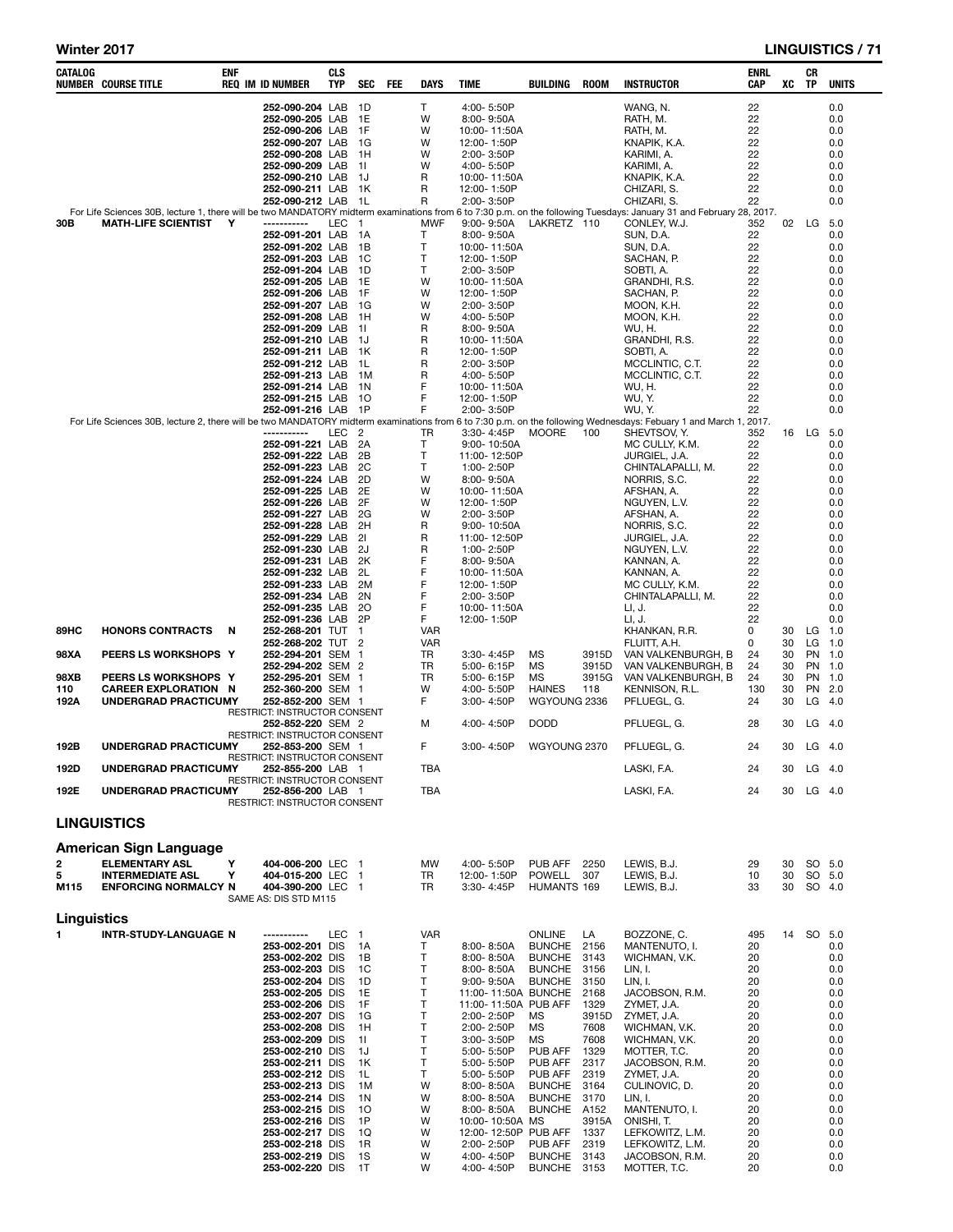| <b>72 / LINGUISTICS</b> | Winter 2017 |
|-------------------------|-------------|
|                         |             |

| Winter 2017 |  |  |
|-------------|--|--|
|-------------|--|--|

| CATALOG      | <b>NUMBER COURSE TITLE</b>                                                                                                                                                                  | <b>ENF</b> | <b>REQ IM ID NUMBER</b>                                      | <b>CLS</b><br><b>TYP</b> | SEC                  | FEE | <b>DAYS</b>              | <b>TIME</b>                                      | BUILDING                           | <b>ROOM</b>    | <b>INSTRUCTOR</b>                        | ENRL<br>CAP | XC       | CR<br>TP  | <b>UNITS</b>             |
|--------------|---------------------------------------------------------------------------------------------------------------------------------------------------------------------------------------------|------------|--------------------------------------------------------------|--------------------------|----------------------|-----|--------------------------|--------------------------------------------------|------------------------------------|----------------|------------------------------------------|-------------|----------|-----------|--------------------------|
|              |                                                                                                                                                                                             |            | 253-002-221 DIS                                              |                          | 1U                   |     | W                        | 5:00-5:50P                                       | <b>BUNCHE</b>                      | 2160           | MOTTER, T.C.                             | 20          |          |           | 0.0                      |
|              |                                                                                                                                                                                             |            | 253-002-222 DIS                                              |                          | 1 <sub>V</sub>       |     | W                        | 10:00-10:50A BUNCHE                              |                                    | 2150           | BOZZONE, C.                              | 15          |          |           | 0.0                      |
|              |                                                                                                                                                                                             |            | 253-002-223 DIS                                              |                          | 1W                   |     | W                        | 11:00-11:50A PUB AFF                             |                                    | 2319           | LEFKOWITZ, L.M.                          | 20          |          |           | 0.0                      |
|              |                                                                                                                                                                                             |            | 253-002-224 DIS<br>253-002-225 DIS                           |                          | 1X<br>1Y             |     | W<br>W                   | 12:00-12:50P BUNCHE<br>1:00-1:50P                | <b>BUNCHE</b>                      | 3211<br>3211   | CULINOVIC, D.<br>CULINOVIC, D.           | 20<br>20    |          |           | 0.0<br>0.0               |
| 20           | <b>INTRO LING ANALYSIS</b>                                                                                                                                                                  | N          | -----------                                                  | LEC                      | 1                    |     | <b>MW</b>                | 12:00-1:50P                                      | PUB AFF                            | 2214           | SCHUTZE, C.T.                            | 80          | 05       | SO        | 5.0                      |
|              |                                                                                                                                                                                             |            | 253-090-201 DIS                                              |                          | 1A                   |     | R                        | 3:00-3:50P                                       | <b>DODD</b>                        | 178            | GAINES, S.G.                             | 20          |          |           | 0.0                      |
|              |                                                                                                                                                                                             |            | 253-090-203 DIS<br>253-090-205 DIS                           |                          | 1C<br>1E             |     | W<br>R                   | 3:00-3:50P<br>10:00-10:50A HAINES                | <b>BUNCHE</b>                      | 3153<br>A6     | GAINES, S.G.<br>GAINES, S.G.             | 20<br>20    |          |           | 0.0<br>0.0               |
|              |                                                                                                                                                                                             |            | 253-090-206 DIS                                              |                          | 1F                   |     | R                        | 11:00-11:50A HUMANTS A56                         |                                    |                | GAINES, S.G.                             | 20          |          |           | 0.0                      |
|              |                                                                                                                                                                                             |            | -----------                                                  | LEC                      | 2                    |     | TR                       | 2:00-3:50P                                       | PUB AFF                            | 1234           | BURNS, R.                                | 60          | 15       | SO        | 5.0                      |
|              |                                                                                                                                                                                             |            | 253-090-221 DIS<br>253-090-202 DIS                           |                          | 2A<br>2B             |     | F<br>F                   | 10:00-10:50A PUB AFF<br>10:00-10:50A HUMANTS A68 |                                    | 2242           | BURNS, R.<br>YOO, H.J.                   | 20<br>20    |          |           | 0.0<br>0.0               |
|              |                                                                                                                                                                                             |            | 253-090-223 DIS                                              |                          | 2C                   |     | F                        | 11:00-11:50A HUMANTS A60                         |                                    |                | YOO, H.J.                                | 20          |          |           | 0.0                      |
| 102          | <b>APPLIED PHONETICS</b>                                                                                                                                                                    | Υ          | -----------                                                  | LEC                      | 1                    |     | <b>MW</b>                | 10:00-11:50A DODD                                |                                    | 175            | SUNDARA, M.                              | 80          | 03       | SO        | 5.0                      |
|              |                                                                                                                                                                                             |            | 253-312-201 DIS<br>253-312-202 DIS                           |                          | 1A<br>1B             |     | W<br>F                   | 3:00-3:50P<br>10:00-10:50A HUMANTS A48           | PUB AFF                            | 2319           | ROBERTS, B.D.<br>YANG, M.                | 20<br>20    |          |           | 0.0<br>0.0               |
|              |                                                                                                                                                                                             |            | 253-312-203 DIS                                              |                          | 1C                   |     | R                        | 3:00-3:50P                                       | MS                                 | 7608           | ROBERTS, B.D.                            | 20          |          |           | 0.0                      |
|              |                                                                                                                                                                                             |            | 253-312-204 DIS                                              |                          | 1D                   |     | R                        | 4:00-4:50P                                       | <b>ROYCE</b>                       | 152            | YANG, M.                                 | 20          |          |           | 0.0                      |
| 103          | Linguistics 103 is limited to departmental majors on the priority and first enrollment passes. Any student may enroll on the second pass, space permitting.<br><b>INTRO-GEN PHONETICS Y</b> |            | -----------                                                  | LEC                      | -1                   |     | <b>MW</b>                | 2:00-3:50P                                       | <b>ROYCE</b>                       | 164            | JUN, S.                                  | 40          | 30       |           | SO 5.0                   |
|              |                                                                                                                                                                                             |            | 253-334-201 DIS                                              |                          | 1A                   |     | R                        | 10:00-10:50A ROLFE                               |                                    | 3115           | WEST, L.A.                               | 10          |          |           | 0.0                      |
|              |                                                                                                                                                                                             |            | 253-334-202 DIS                                              |                          | 1B                   |     | R                        | $9:00 - 9:50A$                                   | <b>ROLFE</b>                       | 3115           | WEST, L.A.                               | 10          |          |           | 0.0                      |
|              |                                                                                                                                                                                             |            | 253-334-203 DIS<br>253-334-204 DIS                           |                          | 1C<br>1D             |     | R<br>R                   | 5:00-5:50P<br>12:00-12:50P HAINES                | <b>ROLFE</b>                       | 3121<br>A78    | WEST, L.A.<br>WEST, L.A.                 | 10<br>11    |          |           | 0.0<br>0.0               |
| 110          | <b>INTRO TO HIST LING</b>                                                                                                                                                                   | Υ          | -----------                                                  | <b>LEC</b>               | 1                    |     | <b>MW</b>                | 12:00-1:50P                                      | BOELTER 5440                       |                | BURNS, R.                                | 40          | 05       | SO.       | 5.0                      |
|              |                                                                                                                                                                                             |            | 253-385-201 DIS                                              |                          | 1A                   |     | F                        | 2:00-2:50P                                       | <b>HUMANTS A48</b>                 |                | ADAMS, J.J.                              | 20          |          |           | 0.0                      |
| 110G         | <b>INTRO TO HIST LING</b>                                                                                                                                                                   | N          | 253-385-202 DIS<br>253-361-200 LEC                           |                          | 1В<br>$\overline{1}$ |     | F<br>MW                  | $3:00 - 3:50P$<br>12:00-1:50P                    | <b>HUMANTS A48</b><br>BOELTER 5440 |                | ADAMS, J.J.<br>BURNS, R.                 | 20<br>10    | 05       | SU        | 0.0<br>2.0               |
|              | Linguistics 120A is limited to departmental majors on the priority and first enrollment passes. Any student may enroll on the second pass, space permitting.                                |            |                                                              |                          |                      |     |                          |                                                  |                                    |                |                                          |             |          |           |                          |
| 120A         | <b>PHONOLOGY I</b>                                                                                                                                                                          | Υ          | -----------                                                  | LEC                      | $\overline{1}$       |     | TR                       | 4:00-5:50P                                       | PUB AFF                            | 1337           | ZURAW, K.R.                              | 40          | 16       | SO        | 5.0                      |
|              |                                                                                                                                                                                             |            | 253-420-201 DIS<br>253-420-202 DIS                           |                          | 1A<br>1B             |     | F<br>F                   | $9:00 - 9:50A$<br>10:00-10:50A PUB AFF           | PUB AFF                            | 2317<br>2333   | ROYER, A.J.<br>ROYER, A.J.               | 20<br>20    |          |           | 0.0<br>0.0               |
|              | Linguistics 120B is limited to departmental majors on the priority and first enrollment passes. Any student may enroll on the second                                                        |            |                                                              |                          |                      |     |                          |                                                  |                                    |                | pass, space permitting.                  |             |          |           |                          |
| 120B         | <b>SYNTAX I</b>                                                                                                                                                                             | Y          | -----------                                                  | LEC                      | $\mathbf{1}$         |     | MW                       | 4:00-5:50P                                       | <b>DODD</b>                        | 121            | JOHNSON, K.                              | 85          | 30       | SO        | 5.0                      |
|              |                                                                                                                                                                                             |            | 253-437-201 DIS<br>253-437-202 DIS                           |                          | 1A<br>1B             |     | R<br>R                   | 5:00-5:50P<br>5:00-5:50P                         | <b>PUB AFF</b><br>PUB AFF          | 2242<br>2270   | KIM. T.H.<br>O'LEARY, M.C.               | 21<br>21    |          |           | 0.0<br>0.0               |
|              |                                                                                                                                                                                             |            | 253-437-203 DIS                                              |                          | 1C                   |     | R                        | 1:00-1:50P                                       | MS                                 | 5217           | KIM, T.H.                                | 22          |          |           | 0.0                      |
|              |                                                                                                                                                                                             |            | 253-437-204 DIS                                              |                          | 1D                   |     | R                        | 2:00-2:50P                                       | MS                                 | 5217           | O'LEARY, M.C.                            | 21          |          |           | 0.0                      |
| 120C         | <b>SEMANTICS I</b>                                                                                                                                                                          | Υ          | -----------<br>253-422-201 DIS                               | LEC                      | 1<br>1А              |     | TR<br>F                  | 2:00-3:50P<br>$9:00 - 9:50A$                     | <b>ROYCE</b><br><b>HAINES</b>      | 164<br>118     | TELLINGS, J.L.<br>STOCKWELL, R.          | 40<br>20    | 15       | SO        | 5.0<br>0.0               |
|              |                                                                                                                                                                                             |            | 253-422-202 DIS                                              |                          | 1B                   |     | F                        | 10:00-10:50A HAINES                              |                                    | 122            | STOCKWELL, R.                            | 20          |          |           | 0.0                      |
| 130          | <b>LANGUAGE DEVELOPMNTY</b>                                                                                                                                                                 |            | -----------                                                  | LEC                      | 1                    |     | <b>MW</b>                | 2:00-3:50P                                       | <b>BUNCHE</b>                      | 3157           | MATEU MARTIN, V.E.                       | 40          | 07       | SO        | 5.0                      |
|              |                                                                                                                                                                                             |            | 253-741-201 DIS<br>253-741-202 DIS                           |                          | 1A<br>1B             |     | F<br>F                   | 9:00-9:50A<br>10:00-10:50A PUB AFF               | <b>PUB AFF</b>                     | 2238<br>2284   | CHONG, J.A.<br>CHONG, J.A.               | 20<br>20    |          |           | 0.0<br>0.0               |
| 132          | <b>LANGUAGE PROCESSINGY</b>                                                                                                                                                                 |            | -----------                                                  | LEC                      | $\mathbf{1}$         |     | TR                       | 12:00-1:50P                                      | <b>BUNCHE</b>                      | 3164           | HARRIS, J.A.                             | 40          | 30       | SO        | 5.0                      |
|              |                                                                                                                                                                                             |            | 253-491-201 LAB                                              |                          | 1A                   |     | F                        | 1:00-1:50P                                       | <b>HUMANTS A40</b>                 |                | KAPS, M.                                 | 20          |          |           | 0.0                      |
| M141         | <b>LANGUAGE TEACHING</b>                                                                                                                                                                    | Y          | 253-491-202 LAB<br>253-546-200 LEC                           |                          | 1B<br>$\mathbf 1$    |     | F<br><b>MW</b>           | 2:00-2:50P<br>8:00-9:50A                         | <b>HUMANTS A40</b><br>PUB AFF      | 2333           | KAPS, M.<br>VELEZ, C.C.                  | 20<br>16    | 30       | SO        | 0.0<br>5.0               |
|              |                                                                                                                                                                                             |            | SAME AS: ENGCOMP M141                                        |                          |                      |     |                          |                                                  |                                    |                |                                          |             |          |           |                          |
| M146         | <b>LANGUAGE IN CULTURE</b>                                                                                                                                                                  | Y          | -----------                                                  | LEC                      | -1                   |     | <b>MWF</b>               | $9:00 - 9:50A$                                   | <b>HAINES</b>                      | A18            | FLAMENBAUM, R.N.                         | 13          | 02       |           | SO 5.0                   |
|              |                                                                                                                                                                                             |            | SAME AS: ANTHRO M140<br>253-521-201 DIS                      |                          | 1A                   |     | M                        | 8:00-8:50A                                       | <b>HAINES</b>                      | 310            | SLOBE, T.D.                              | 7           |          |           | 0.0                      |
|              |                                                                                                                                                                                             |            | 253-521-202 DIS                                              |                          | 1В                   |     | M                        | 10:00-10:50A HAINES                              |                                    | 314            | SLOBE, T.D.                              | 3           |          |           | 0.0                      |
|              |                                                                                                                                                                                             |            | 253-521-204 DIS                                              |                          | 1D                   |     | W                        | 12:00-12:50P HAINES                              |                                    | 314            | SLOBE, T.D.                              | 3           |          |           | 0.0                      |
| 165A         | <b>PHONOLOGY II</b>                                                                                                                                                                         | Υ          | -----------<br>253-641-201 DIS                               | LEC                      | -1<br>1A             |     | TR<br>F                  | 10:00-11:50A BUNCHE<br>2:00-2:50P                | <b>HAINES</b>                      | 3164<br>A76    | DALAND, R.T.<br>GLEWWE, E.R.             | 40<br>20    | 13       | SO.       | 5.0<br>0.0               |
|              |                                                                                                                                                                                             |            | 253-641-202 DIS                                              |                          | 1В                   |     | F                        | 3:00-3:50P                                       | <b>HAINES</b>                      | A82            | GLEWWE, E.R.                             | 20          |          |           | 0.0                      |
| 165B         | <b>SYNTAX II</b>                                                                                                                                                                            | Υ          | -----------                                                  | LEC                      | $\mathbf{1}$         |     | TR                       | 4:00-5:50P                                       | <b>BUNCHE</b>                      | 3170           | KOOPMAN, H.                              | 40          | 16       | SO        | 5.0                      |
|              |                                                                                                                                                                                             |            | 253-675-201 DIS<br>253-675-202 DIS                           |                          | 1A<br>1B             |     | F<br>F                   | 4:00-4:50P<br>$3:00 - 3:50P$                     | <b>HAINES</b><br><b>HAINES</b>     | A28<br>A28     | ANGELOPOULOS. N.<br>ANGELOPOULOS. N.     | 20<br>20    |          |           | 0.0<br>0.0               |
| 165C         | <b>SEMANTICS II</b>                                                                                                                                                                         | Υ          | -----------                                                  | LEC                      | $\mathbf{1}$         |     | <b>MW</b>                | 2:00-3:50P                                       | PUB AFF                            | 2250           | TELLINGS, J.L.                           | 40          | 30       | SO        | 5.0                      |
|              |                                                                                                                                                                                             |            | 253-676-201 DIS                                              |                          | 1A<br>1B             |     | R                        | 10:00-10:50A HUMANTS A56                         |                                    |                | COTE-BOUCHER, P.<br>COTE-BOUCHER. P.     | 20          |          |           | 0.0                      |
| <b>M176A</b> | <b>PHONOLOGY&amp;MORPHOLGYY</b>                                                                                                                                                             |            | 253-676-202 DIS<br>-----------                               | <b>LEC</b>               | $\overline{1}$       |     | R<br>TR                  | 11:00-11:50A HAINES<br>11:00-12:15P PUB AFF      |                                    | 110<br>2232    | IWASAKI, S.                              | 20<br>0     |          | 13 LG 4.0 | 0.0                      |
|              |                                                                                                                                                                                             |            | SAME AS: JAPAN CM122                                         |                          |                      |     |                          |                                                  |                                    |                |                                          |             |          |           |                          |
|              |                                                                                                                                                                                             |            | 253-749-201 DIS<br>253-749-202 DIS                           |                          | 1A<br>1B             |     | F<br>F                   | 12:00-12:50P BROAD<br>1:00-1:50P                 | <b>BROAD</b>                       | 2100A<br>2100A | KONSTANTINOVSKAIA.<br>KONSTANTINOVSKAIA, | 0<br>0      |          |           | 0.0<br>0.0               |
| M177         | <b>STRUCTURE OF KOREANN</b>                                                                                                                                                                 |            | -----------                                                  | <b>LEC</b>               | $\overline{1}$       |     | TR                       | 2:00-3:15P                                       | <b>HUMANTS A65</b>                 |                | SOHN, S.S.                               | 10          | 30       | LG 4.0    |                          |
|              |                                                                                                                                                                                             |            | SAME AS: KOREA CM120                                         |                          |                      |     |                          |                                                  |                                    |                |                                          |             |          |           |                          |
|              |                                                                                                                                                                                             |            | 253-750-201 DIS<br>253-750-202 DIS                           |                          | 1A<br>1B             |     | F<br>F                   | 10:00-10:50A PUB AFF<br>11:00-11:50A PUB AFF     |                                    | 1222<br>1222   | HA, K.<br>HA, K.                         | 5<br>5      |          |           | 0.0<br>0.0               |
| 185A         | <b>COMPUTATNL LING I</b>                                                                                                                                                                    | Υ          | -----------                                                  | LEC                      | $\mathbf{1}$         |     | <b>MW</b>                | 4:00-5:50P                                       | <b>ROYCE</b>                       | 164            | HUNTER. T.                               | 39          | 30       |           | SO 5.0                   |
|              |                                                                                                                                                                                             |            | 253-783-201 LAB                                              |                          | - 1A                 |     | R                        | 2:00-2:50P                                       | <b>HAINES</b>                      | A74            | WONG, D.J.                               | 20          |          |           | 0.0                      |
|              |                                                                                                                                                                                             |            | 253-783-202 LAB 1B                                           |                          |                      |     | R                        | 4:00-4:50P                                       | <b>HAINES</b>                      | A76            | WONG, D.J.                               | 19          |          |           | 0.0                      |
| 189HC<br>197 | <b>HONORS CONTRACTS</b><br><b>INDIVIDUAL STUDIES</b>                                                                                                                                        | N<br>Υ     | 253-835-201 TUT 1<br>253-882-201 TUT 1                       |                          |                      |     | <b>VAR</b><br><b>VAR</b> |                                                  |                                    |                | HUNTER, T.<br>HARRIS, J.A.               | 0<br>0      | 30<br>30 |           | $LG$ 1.0<br>SO 2.0-4.0   |
|              |                                                                                                                                                                                             |            | 253-882-202 TUT 2                                            |                          |                      |     | <b>VAR</b>               |                                                  |                                    |                | SUNDARA, M.                              | 0           | 30       |           | SO 2.0-4.0               |
|              |                                                                                                                                                                                             |            | 253-882-203 TUT 3<br>253-882-204 TUT 4                       |                          |                      |     | VAR<br><b>VAR</b>        |                                                  |                                    |                | SHARVIT, Y.                              | 0<br>0      | 30<br>30 |           | SO 2.0-4.0<br>SO 2.0-4.0 |
| 198A         | <b>HONORS RESEARCH I</b>                                                                                                                                                                    | Y          | 253-888-201 TUT                                              |                          | $\mathbf{1}$         |     | <b>VAR</b>               |                                                  |                                    |                | JUN, S.<br>KOOPMAN, H.                   | 0           | 30       |           | 4.0                      |
|              |                                                                                                                                                                                             |            | 253-888-202 TUT 2                                            |                          |                      |     | <b>VAR</b>               |                                                  |                                    |                | HUNTER, T.                               | 0           | 30       |           | 4.0                      |
| 198B         | <b>HONORS RESEARCH II</b>                                                                                                                                                                   | Y          | 253-889-201 TUT 1                                            |                          |                      |     | VAR                      |                                                  |                                    |                | HAYES, B.P.                              | 0           | 30       |           | LG 2.0                   |
| 200C         | <b>SEMANTIC THEORY I</b>                                                                                                                                                                    | N          | 253-889-202 TUT 2<br>653-003-200 LEC 1                       |                          |                      |     | <b>VAR</b><br>TR.        | 2:00-3:50P                                       | CAMPBEL 2122A                      |                | KOOPMAN, H.<br>RETT, J.L.                | 0<br>15     | 30<br>30 |           | $LG$ 2.0<br>$LG$ 4.0     |
|              |                                                                                                                                                                                             |            | RESTRICT: LINGUISTICS GRADUATE STUDENTS                      |                          |                      |     |                          |                                                  |                                    |                |                                          |             |          |           |                          |
| 201A         | PHONOLGCL THEORY II N                                                                                                                                                                       |            | 653-015-200 LEC 1                                            |                          |                      |     | TR                       | 10:00-11:50A CAMPBEL 2101K                       |                                    |                | HAYES, B.P.                              | 20          | 30       |           | SO 4.0                   |
| 201B         | <b>SYNTACTIC THEORY II</b>                                                                                                                                                                  | N          | RESTRICT: LINGUISTICS GRADUATE STUDENTS<br>653-016-200 LEC 1 |                          |                      |     | <b>MW</b>                | 10:00-11:50A HAINES                              |                                    | A20            | MAHAJAN, A.K.                            | 20          | 30       |           | SO 4.0                   |
|              |                                                                                                                                                                                             |            | RESTRICT: LINGUISTICS GRADUATE STUDENTS                      |                          |                      |     |                          |                                                  |                                    |                |                                          |             |          |           |                          |
| 210B         | <b>FIELD METHODS II</b>                                                                                                                                                                     | N          | 653-135-200 LEC 1<br>RESTRICT: LINGUISTICS GRADUATE STUDENTS |                          |                      |     | TR                       | 12:00-1:50P PUB AFF 2292                         |                                    |                | TORRENCE, W.H.                           | 16          | 30       |           | SO 4.0                   |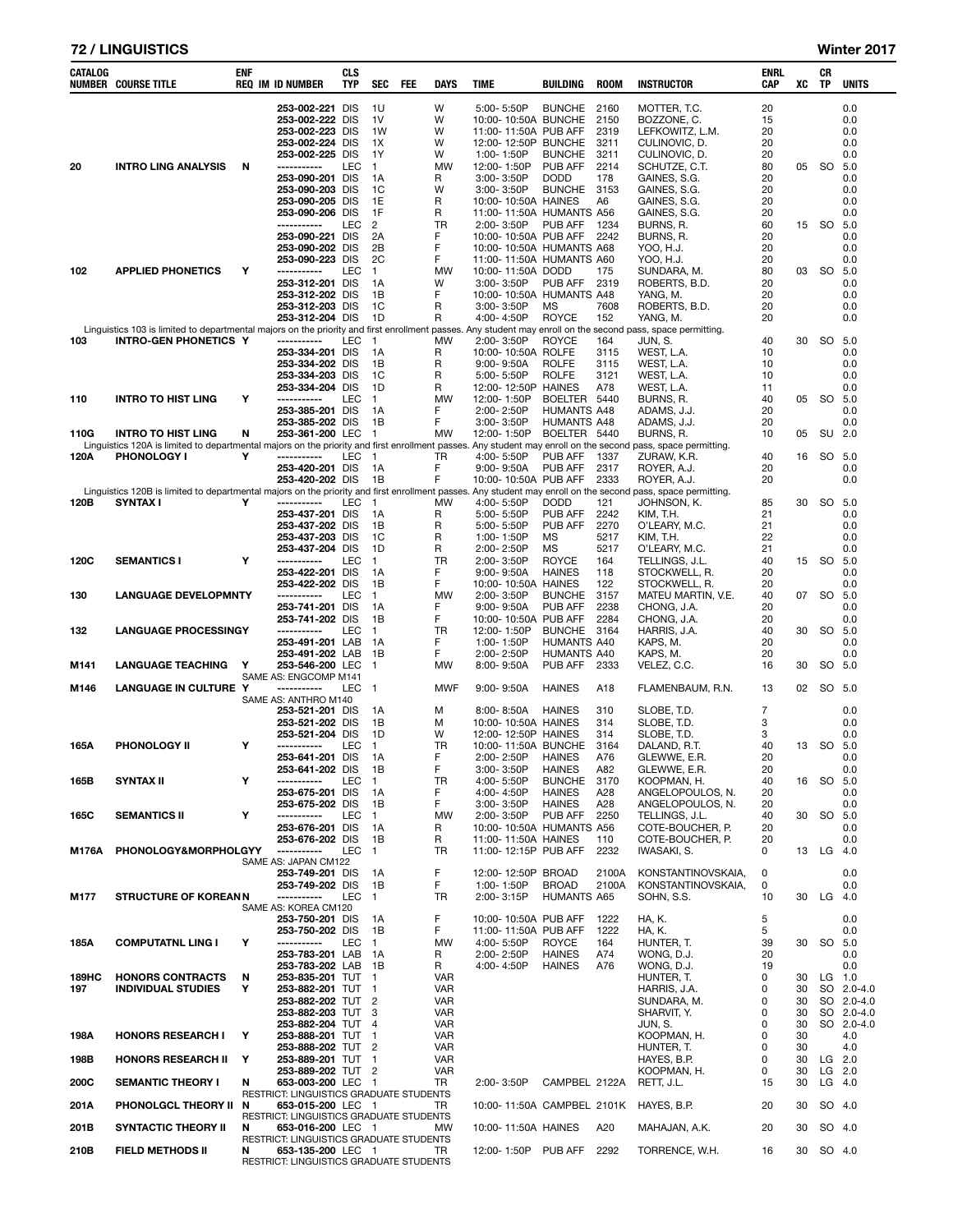#### Winter 2017 MANAGEMENT / 73

| CATALOG        | <b>NUMBER COURSE TITLE</b>                       | <b>ENF</b> | <b>REQ IM ID NUMBER</b>                                                                                                                 | <b>CLS</b><br><b>TYP</b> | <b>SEC</b>     | FEE | <b>DAYS</b>     | <b>TIME</b>                             | BUILDING                 | <b>ROOM</b>         | <b>INSTRUCTOR</b>              | <b>ENRL</b><br><b>CAP</b> | хc       | <b>CR</b><br><b>TP</b> | <b>UNITS</b>   |
|----------------|--------------------------------------------------|------------|-----------------------------------------------------------------------------------------------------------------------------------------|--------------------------|----------------|-----|-----------------|-----------------------------------------|--------------------------|---------------------|--------------------------------|---------------------------|----------|------------------------|----------------|
| 213A           | <b>GRAMMATICAL DVLPMNTN</b>                      |            | 653-136-200 LEC 1<br>RESTRICT: LINGUISTICS GRADUATE STUDENTS                                                                            |                          |                |     | <b>MW</b>       | 12:00-1:50P                             | BUNCHE 2173              |                     | HYAMS, N.M.                    | 15                        | 30       | LG                     | 4.0            |
| M246C          | <b>TOPICS-LING ANTHRO</b>                        | N          | 653-276-200 LEC 1<br>SAME AS: ANTHRO M241                                                                                               |                          |                |     | м               | 12:00-2:50P                             | <b>HAINES</b>            | 314                 | OCHS, E.                       | $\Omega$                  | 30       | SO 4.0                 |                |
| 252A           | TPC-SYNTAX&SEMANTCSN                             |            | RESTRICT: INSTRUCTOR CONSENT<br>653-390-200 SEM 1                                                                                       |                          |                |     | м               | 2:00-4:50P                              |                          |                     | KOOPMAN, H.                    | 5                         | 30       | $LG$ 4.0               |                |
|                |                                                  |            | RESTRICT: LINGUISTICS GRADUATE STUDENTS<br>653-390-201 SEM 2<br>RESTRICT: LINGUISTICS GRADUATE STUDENTS                                 |                          |                |     | w               | 1:00-3:50P                              | <b>ROLFE</b>             | 3108                | SHARVIT, Y.                    | 5                         | 30       | LG 4.0                 |                |
| 252B           | TPC-SYNTAX&SEMANTCSN                             |            | 653-391-200 SEM 1<br><b>RESTRICT: LINGUISTICS GRADUATE STUDENTS</b>                                                                     |                          |                |     | м               | 2:00-4:50P                              |                          |                     | KOOPMAN, H.                    | 5                         | 30       | SU 2.0                 |                |
| 254A           | <b>TPCS IN LINGUISTICS</b>                       | N          | 653-391-201 SEM 2<br>RESTRICT: LINGUISTICS GRADUATE STUDENTS<br>653-406-200 SEM 1                                                       |                          |                |     | W<br>T.         | 1:00-3:50P<br>9:00-11:50A CAMPBEL 2122A | <b>ROLFE</b>             | 3108                | SHARVIT, Y.<br>JOHNSON, K.     | 5<br>20                   | 30<br>30 | SU 2.0<br>$LG$ 4.0     |                |
| 254B           | <b>TPCS IN LINGUISTICS</b>                       | N          | <b>RESTRICT: LINGUISTICS GRADUATE STUDENTS</b><br>653-407-200 SEM 1                                                                     |                          |                |     | т               | 9:00-11:50A CAMPBEL 2122A               |                          |                     | JOHNSON, K.                    | 20                        | 30       | SU 2.0                 |                |
| 261B           | <b>SEM IN PHONOLOGY</b>                          | N          | RESTRICT: LINGUISTICS GRADUATE STUDENTS<br>653-439-200 SEM 1<br>RESTRICT: ALL LINGUISTICS-RELATED MAJORS, LINGUISTICS GRADUATE STUDENTS |                          |                |     | W               | 4:00-5:50P                              | CAMPBEL 2122A            |                     | HAYES, B.P.                    | 10                        | 30       |                        | SU 2.0/4.0/4.0 |
| 262B           | <b>SEM-SYNTAX&amp;SEMANTCSN</b>                  |            | 653-458-200 SEM 1<br>RESTRICT: LINGUISTICS GRADUATE STUDENTS                                                                            |                          |                |     | F               | 2:00-3:50P                              | CAMPBEL 2122A            |                     | HYAMS, N.M.                    | 15                        | 30       |                        | SU 2.0/4.0     |
| 265B<br>275    | <b>AMER INDIAN LING</b><br>LINGUISTIC COLLOQUM N | N          | 653-393-200 SEM 1<br>RESTRICT: GRADUATE STUDENTS, ALL LINGUISTICS-RELATED MAJORS<br>653-512-200 DIS                                     |                          | $\blacksquare$ |     | т<br>F          | 1:00-1:50P<br>11:00-1:50P PUB AFF       | CAMPBEL 2122A            | 2250                | MUNRO, P.                      | 10<br>10                  | 30<br>30 | SU 4.0                 | SU 1.0/4.0/4.0 |
| 276            | LING COLLOQUIUM                                  | N          | RESTRICT: GRADUATE STUDENTS, ALL LINGUISTICS-RELATED MAJORS<br>653-518-200 DIS                                                          |                          | $\overline{1}$ |     | F               | 11:00-1:50P PUB AFF                     |                          | 2250                | MAHAJAN, A.K.<br>MAHAJAN, A.K. | 50                        |          | SU 0.0                 |                |
| 403            | PRACTICAL PHONETICS N                            |            | RESTRICT: GRADUATE STUDENTS, ALL LINGUISTICS-RELATED MAJORS<br>653-704-201 LEC 1                                                        |                          |                |     | R               | 10:00-10:50A ROLFE                      |                          | 3115                | JUN, S.                        | 10                        | 30       | SU 1.0                 |                |
|                |                                                  |            | RESTRICT: ALL LINGUISTICS-RELATED MAJORS<br>653-704-202 LEC 2<br>RESTRICT: ALL LINGUISTICS-RELATED MAJORS                               |                          |                |     | R               | $9:00 - 9:50A$                          | <b>ROLFE</b>             | 3115                | JUN, S.                        | $\Omega$                  | 30       | SU 1.0                 |                |
|                |                                                  |            | 653-704-203 LEC 3<br>RESTRICT: ALL LINGUISTICS-RELATED MAJORS                                                                           |                          |                |     | R               | 5:00-5:50P                              | <b>ROLFE</b>             | 3121                | JUN, S.                        | $\Omega$                  | 30       | SU 1.0                 |                |
| 411B           | <b>RESEARCH ORIENTATN</b>                        | N          | 653-704-204 LEC 4<br>RESTRICT: ALL LINGUISTICS-RELATED MAJORS<br>653-712-200 LEC 1                                                      |                          |                |     | R<br>R          | 12:00-12:50P HAINES<br>1:00-1:50P       | CAMPBEL 2122B            | A78                 | JUN, S.<br>HYAMS, N.M.         | $\Omega$<br>15            | 30<br>30 | SU 1.0<br>SU 2.0       |                |
| 422            | PHONETIC DATA ANLY                               | N          | RESTRICT: ALL LINGUISTICS-RELATED MAJORS<br>653-725-200 LAB 1                                                                           |                          |                |     | м               | 12:00-12:50P CAMPBEL 2101K              |                          |                     | SUNDARA, M.                    | 10                        | 30       | SU 2.0                 |                |
| 444            | <b>M A THESIS PREP SEM</b>                       | N          | RESTRICT: ALL LINGUISTICS-RELATED MAJORS<br>653-680-200 SEM 1<br>RESTRICT: ALL LINGUISTICS-RELATED MAJORS                               |                          |                |     | R               | 1:00-1:50P                              | <b>ROLFE</b>             | 3120                | HYAMS, N.M.                    | 15                        | 30       | SU 4.0                 |                |
| <b>Swahili</b> |                                                  |            |                                                                                                                                         |                          |                |     |                 |                                         |                          |                     |                                |                           |          |                        |                |
| $\mathbf{2}$   | ELEMENTARY SWAHILI N                             |            | 427-006-200 LEC 1<br>427-006-202 LEC 2                                                                                                  |                          |                |     |                 | MTWRF 9:00-9:50A<br>MTWRF 9:00-9:50A    | PUB AFF<br><b>ONLINE</b> | 1343<br>ILTI        | IVANOVA, O.<br>IVANOVA, O.     | 20<br>20                  | 30<br>30 | SO 4.0<br>SO 4.0       |                |
| 5              | <b>INTERMEDIATE SWAHIL N</b>                     |            | 427-015-200 LEC<br>427-015-202 LEC 2                                                                                                    |                          | $\overline{1}$ |     | M<br><b>TWR</b> | 2:00-3:30P<br>10:00-11:30A ONLINE       | PUB AFF                  | 1023<br><b>ILTI</b> | IVANOVA, O.<br>IVANOVA, O.     | 10<br>20                  | 30<br>30 | SO 4.0<br>SO 4.0       |                |

#### MANAGEMENT

Management 108 thru 127B are limited to Business Economics and Mathematics/Applied Science majors and Accounting minors on the first enrollment pass. Any junior/senior may enroll on the

|      | second pass, space permitting.                                                                                                                                                               |                                           |                  |            |                      |                    |      |                           |          |    |           |            |
|------|----------------------------------------------------------------------------------------------------------------------------------------------------------------------------------------------|-------------------------------------------|------------------|------------|----------------------|--------------------|------|---------------------------|----------|----|-----------|------------|
|      | Management 160 thru 167 are limited to Entrepreneurship minors on the first enrollment pass. Any junior/senior may enroll on the second pass, space permitting.                              |                                           |                  |            |                      |                    |      |                           |          |    |           |            |
|      | Management 200 thru 299 (excluding 237), 406, 407, 413A, and 413B may be available to UCLA GRADUATE STUDENTS who meet the requisites for the class, space permitting.                        |                                           |                  |            |                      |                    |      |                           |          |    |           |            |
|      | Interested students should go to the FIRST CLASS MEETING for instructions and PTE numbers.                                                                                                   |                                           |                  |            |                      |                    |      |                           |          |    |           |            |
|      | Management 237A thru 237Q are limited to Master of Financial Engineering (M.F.E.) Program students.                                                                                          |                                           |                  |            |                      |                    |      |                           |          |    |           |            |
|      | Management 402, 403, 405, 408, 409, 410, 411, 414A, 420, and 421 are limited to M.B.A. and Fully Employed M.B.A. Program students.                                                           |                                           |                  |            |                      |                    |      |                           |          |    |           |            |
| 1A   | <b>ACCOUNTING PRINCPLS N</b>                                                                                                                                                                 | -----------                               | LEC <sub>1</sub> | TR         | 9:30- 10:45A KORN    |                    | C314 | <b>GARDNER TRELOAR, J</b> | 240      | 22 | <b>SO</b> | 4.0        |
|      |                                                                                                                                                                                              | RESTRICT: SOPHOMORES AND ABOVE            |                  |            |                      |                    |      |                           |          |    |           |            |
|      |                                                                                                                                                                                              | 260-001-201 DIS                           | - 1A             | M          | 8:00-8:50A           | <b>BUNCHE</b>      | 2156 | KESELMAN, D.              | 40       |    |           | 0.0        |
|      |                                                                                                                                                                                              | 260-001-202 DIS                           | - 1 B            | M          | 12:00-12:50P HAINES  |                    | A20  | KESELMAN, D.              | 40       |    |           | 0.0        |
|      |                                                                                                                                                                                              | 260-001-203 DIS                           | 1C               | W          | 8:00-8:50A           | <b>BUNCHE</b>      | 2168 | KESELMAN. D.              | 40       |    |           | 0.0        |
|      |                                                                                                                                                                                              | 260-001-204 DIS                           | 1D               | м          | 4:00-4:50P           | <b>BUNCHE</b>      | 2178 | PATANGE, K.               | 40       |    |           | 0.0        |
|      |                                                                                                                                                                                              | 260-001-205 DIS                           | 1E               | W          | $9:00 - 9:50A$       | <b>BUNCHE</b>      | 2168 | PATANGE, K.               | 40       |    |           | 0.0        |
|      |                                                                                                                                                                                              | 260-001-206 DIS                           | 1F               | W          | 10:00-10:50A BUNCHE  |                    | 2168 | PATANGE, K.               | 40       |    |           | 0.0        |
|      |                                                                                                                                                                                              | -----------                               | LEC <sub>2</sub> | <b>TR</b>  | 1:00-2:15P           | <b>KORN</b>        | C314 | <b>GARDNER TRELOAR, J</b> | 240      | 22 | <b>SO</b> | 4.0        |
|      |                                                                                                                                                                                              | <b>RESTRICT: SOPHOMORES AND ABOVE</b>     |                  |            |                      |                    |      |                           |          |    |           |            |
|      |                                                                                                                                                                                              | 260-001-221 DIS                           | 2A               | T.         | 12:00-12:50P PUB AFF |                    | 1337 | GUNATILAKE, H.I.          | 40       |    |           | 0.0        |
|      |                                                                                                                                                                                              | 260-001-222 DIS                           | 2B               | T.         | 3:00-3:50P           | <b>BUNCHE</b>      | 2156 | GUNATILAKE, H.I.          | 40       |    |           | 0.0        |
|      |                                                                                                                                                                                              | 260-001-223 DIS                           | 2C               | R          | 4:00-4:50P           | <b>BUNCHE</b>      | 3123 | GUNATILAKE, H.I.          | 40       |    |           | 0.0        |
|      |                                                                                                                                                                                              | 260-001-224 DIS                           | 2D               | T.         | 11:00-11:50A BUNCHE  |                    | 2174 | CHANG. P.                 | 40       |    |           | 0.0        |
|      |                                                                                                                                                                                              | 260-001-225 DIS                           | 2E               | R          | 11:00-11:50A BUNCHE  |                    | 3117 | CHANG. P.                 | 40       |    |           | 0.0        |
|      |                                                                                                                                                                                              | 260-001-226 DIS                           | 2F               | R          | 12:00-12:50P BUNCHE  |                    | 3143 | CHANG. P.                 | 40       |    |           | 0.0        |
| 1B   | ACCOUNTING PRINCPLS Y Y ----------                                                                                                                                                           |                                           | LEC <sub>1</sub> | <b>TR</b>  | 3:30-4:45P           | <b>KORN</b>        | C314 | RAVETCH, D.S.             | 240      | 26 | <b>SO</b> | 4.0        |
|      |                                                                                                                                                                                              | <b>RESTRICT: SOPHOMORES AND ABOVE</b>     |                  |            |                      |                    |      |                           |          |    |           |            |
|      |                                                                                                                                                                                              | Y 260-002-201 DIS                         | - 1A             | M          | 10:00-10:50A BUNCHE  |                    | 3156 | HUANG. H.                 | 40       |    |           | 0.0        |
|      |                                                                                                                                                                                              | 260-002-202 DIS                           | 1B               | м          | 11:00-11:50A BUNCHE  |                    | 3157 | HUANG, H.                 | 40       |    |           | 0.0        |
|      |                                                                                                                                                                                              | 260-002-203 DIS                           | 1 <sup>C</sup>   | M          | 12:00-12:50P PUB AFF |                    | 2238 | HUANG. H.                 | 40       |    |           | 0.0        |
|      |                                                                                                                                                                                              | Υ<br>260-002-204 DIS                      | 1D               | M          | 1:00-1:50P           | <b>BUNCHE</b>      | 3211 | BROGGI CANNOCK, G.        | 40       |    |           | 0.0        |
|      |                                                                                                                                                                                              | Υ<br>260-002-205 DIS                      | 1E               | M          | 2:00-2:50P           | <b>BUNCHE</b>      | 3211 | BROGGI CANNOCK, G.        | 40       |    |           | 0.0        |
|      |                                                                                                                                                                                              | Y 260-002-206 DIS                         | 1F               | M          | 3:00-3:50P           | BUNCHE 3211        |      | BROGGI CANNOCK, G.        | 40       |    |           | 0.0        |
| 99   | <b>STUDENT RSRCH PRGRMN</b>                                                                                                                                                                  | 260-297-201 TUT 1                         |                  | <b>VAR</b> |                      |                    |      | FOX, C.R.                 | $\Omega$ | 30 |           | PN 1.0-2.0 |
|      | Management 108 is limited to Business Economics and Mathematics/Applied Science majors and Accounting minors on the first enrollment pass. Any junior/senior may enroll on the second pass.  |                                           |                  |            |                      |                    |      |                           |          |    |           |            |
|      | Other students must obtain a PTE number during the first class meeting. Class meets on campus on January 10, 24, February 7, 21, and March 7 in A2 Haines Hall.                              |                                           |                  |            |                      |                    |      |                           |          |    |           |            |
| 108  | <b>BUSINESS LAW</b>                                                                                                                                                                          | N Y 260-320-200 LEC 1                     |                  | т          | 5:00-7:50P           | HAINES             | A2   | GUERIN, J.                | 80       | 22 | SO 4.0    |            |
|      |                                                                                                                                                                                              | RESTRICT: JUNIORS AND SENIORS ONLY        |                  |            |                      |                    |      |                           |          |    |           |            |
|      |                                                                                                                                                                                              | Y 260-320-201 LEC 2                       |                  | <b>MW</b>  | 8:00-9:15A           | <b>HUMANTS 135</b> |      | KLEIN, G.L.               | 80       | 01 | SO 4.0    |            |
|      |                                                                                                                                                                                              | RESTRICT: JUNIORS AND SENIORS ONLY        |                  |            |                      |                    |      |                           |          |    |           |            |
|      | Management 120A is limited to Business Economics and Mathematics/Applied Science majors and Accounting minors on the first enrollment pass. Any junior/senior may enroll on the second pass. |                                           |                  |            |                      |                    |      |                           |          |    |           |            |
|      | Other students must obtain a PTE number during the first class meeting.                                                                                                                      |                                           |                  |            |                      |                    |      |                           |          |    |           |            |
| 120A | <b>INTRMED ACCNTING I</b>                                                                                                                                                                    | Y Y 260-491-200 LEC 1                     |                  | <b>TR</b>  | 8:00-9:15A           | <b>HAINES</b>      | A18  | LITT, D.S.                | 114      | 30 | SO 5.0    |            |
|      |                                                                                                                                                                                              | RESTRICT: JUNIORS AND SENIORS ONLY        |                  |            |                      |                    |      |                           |          |    |           |            |
|      |                                                                                                                                                                                              | Y 260-491-201 LEC 2                       |                  | <b>TR</b>  | 9:30-10:45A HAINES   |                    | A18  | LITT, D.S.                | 115      | 30 | SO 5.0    |            |
|      |                                                                                                                                                                                              | <b>RESTRICT: JUNIORS AND SENIORS ONLY</b> |                  |            |                      |                    |      |                           |          |    |           |            |
|      | Management 120B is limited to Business Economics and Mathematics/Applied Science majors and Accounting minors on the first enrollment pass. Any junior/senior may enroll on the second pass. |                                           |                  |            |                      |                    |      |                           |          |    |           |            |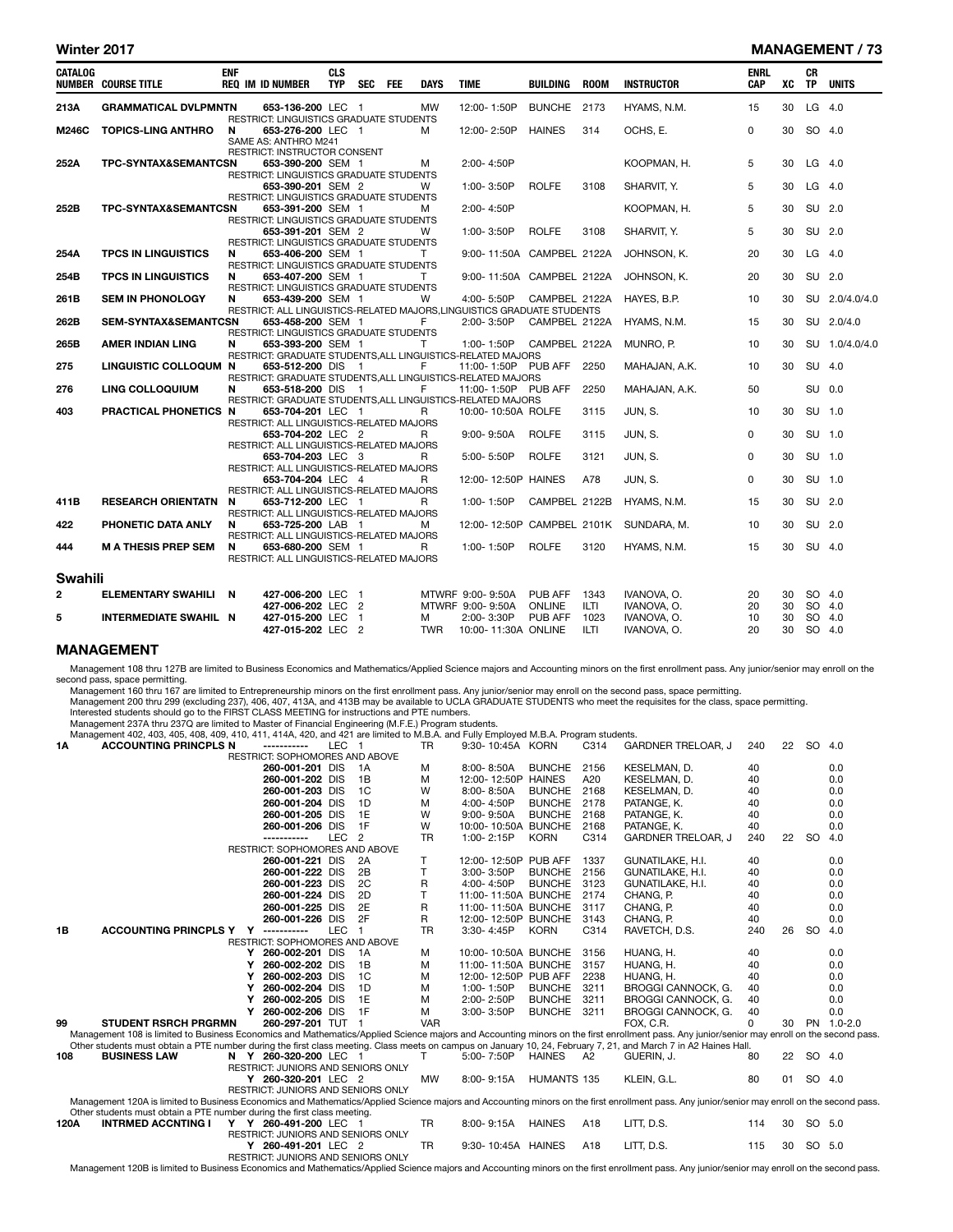| 74 / MANAGEMENT<br>Winter 2017 |  |
|--------------------------------|--|
|--------------------------------|--|

| CATALOG      | <b>NUMBER COURSE TITLE</b>                                                                                           | <b>ENF</b> | <b>REQ IM ID NUMBER</b>                                                | <b>CLS</b><br><b>TYP</b> | SEC            | FEE | DAYS                     | TIME                     | BUILDING      | <b>ROOM</b> | <b>INSTRUCTOR</b>                                                                                                                                                                            | ENRL<br>CAP | xс       | CR<br>TP | <b>UNITS</b>             |
|--------------|----------------------------------------------------------------------------------------------------------------------|------------|------------------------------------------------------------------------|--------------------------|----------------|-----|--------------------------|--------------------------|---------------|-------------|----------------------------------------------------------------------------------------------------------------------------------------------------------------------------------------------|-------------|----------|----------|--------------------------|
| 120B         | Other students must obtain a PTE number during the first class meeting.<br>INTRMED ACCNTING II Y Y 260-492-200 LEC 1 |            |                                                                        |                          |                |     | TR                       | 12:30-1:45P              | <b>BROAD</b>  | 2100A       | RAVETCH, D.S.                                                                                                                                                                                | 80          | 27       | SO 5.0   |                          |
|              |                                                                                                                      |            | RESTRICT: JUNIORS AND SENIORS ONLY<br>Y 260-492-201 LEC 2              |                          |                |     | <b>TR</b>                | $2:00 - 3:15P$           | <b>ROYCE</b>  | 150         | RAVETCH, D.S.                                                                                                                                                                                | 80          | 27       | SO 5.0   |                          |
| 121          | <b>ETHICAL LEADERSHIP</b>                                                                                            | N          | RESTRICT: JUNIORS AND SENIORS ONLY<br>260-426-200 LEC 1                |                          |                |     | м                        | 3:30-6:20P               | <b>BROAD</b>  | 2100A       | WILLIAMS, M.G.                                                                                                                                                                               | 80          | 30       | $LG$ 4.0 |                          |
|              |                                                                                                                      |            | RESTRICT: JUNIORS AND SENIORS ONLY                                     |                          |                |     |                          |                          |               |             | Management 122 is limited to Business Economics and Mathematics/Applied Science majors and Accounting minors on the first enrollment pass. Any junior/senior may enroll on the second pass.  |             |          |          |                          |
| 122          | Other students must obtain a PTE number during the first class meeting.<br>MANAGEMNT ACCOUNTNGY Y 260-510-200 LEC 1  |            |                                                                        |                          |                |     | TR                       | 11:00-12:15P HAINES      |               | A18         | LITT, D.S.                                                                                                                                                                                   | 80          | 30       | SO 4.0   |                          |
|              |                                                                                                                      |            | RESTRICT: JUNIORS AND SENIORS ONLY<br>Y 260-510-201 LEC 2              |                          |                |     | MW                       | 12:30-1:45P              | <b>FOWLER</b> | A139        | WILLIAMS, M.G.                                                                                                                                                                               | 80          | 05       | SO 4.0   |                          |
| 124          | ADVANCED ACCOUNTINGY Y 260-528-200 LEC 1                                                                             |            | RESTRICT: JUNIORS AND SENIORS ONLY                                     |                          |                |     | <b>MW</b>                | 2:00-3:15P               | <b>BROAD</b>  | 2100A       | WILLIAMS, M.G.                                                                                                                                                                               | 80          | 07       | SO 4.0   |                          |
|              |                                                                                                                      |            | RESTRICT: JUNIORS AND SENIORS ONLY                                     |                          |                |     |                          |                          |               |             |                                                                                                                                                                                              |             |          |          |                          |
|              | Other students must obtain a PTE number during the first class meeting.                                              |            |                                                                        |                          |                |     |                          |                          |               |             | Management 127A is limited to Business Economics and Mathematics/Applied Science majors and Accounting minors on the first enrollment pass. Any junior/senior may enroll on the second pass. |             |          |          |                          |
| 127A         | TAX PRINCIPLES&PLCY Y Y 260-539-200 LEC 1                                                                            |            | RESTRICT: JUNIORS AND SENIORS ONLY                                     |                          |                |     | <b>MW</b>                | 9:30-10:45A PAB          |               | 1434A       | KLEIN, G.L.                                                                                                                                                                                  | 80          | 02       | SO 4.0   |                          |
|              |                                                                                                                      |            | Y 260-539-201 LEC 2<br>RESTRICT: JUNIORS AND SENIORS ONLY              |                          |                |     | TR                       | 11:00-12:15P BROAD       |               | 2100A       | <b>GARDNER TRELOAR, J</b>                                                                                                                                                                    | 80          | 13       | SO 4.0   |                          |
|              | Other students must obtain a PTE number during the first class meeting.                                              |            |                                                                        |                          |                |     |                          |                          |               |             | Management 127B is limited to Business Economics and Mathematics/Applied Science majors and Accounting minors on the first enrollment pass. Any junior/senior may enroll on the second pass. |             |          |          |                          |
| 127B         | CORP&PARTNERSHP TAXY Y 260-540-200 LEC 1                                                                             |            | RESTRICT: JUNIORS AND SENIORS ONLY                                     |                          |                |     | <b>MW</b>                | 11:00-12:15P FOWLER A139 |               |             | KLEIN, G.L.                                                                                                                                                                                  | 80          | 04       | SO 4.0   |                          |
| 130A         | <b>BASIC MANAGR FINANC Y</b>                                                                                         |            | 260-548-200 LEC 1<br>RESTRICT: JUNIORS AND ABOVE                       |                          |                |     | TR                       | 11:00-12:15P ROYCE       |               | 190         | PELEG. E.                                                                                                                                                                                    | 80          | 13       | SO 4.0   |                          |
|              |                                                                                                                      |            | 260-548-201 LEC 2<br>RESTRICT: JUNIORS AND ABOVE                       |                          |                |     | <b>TR</b>                | 12:30-1:45P              | <b>HAINES</b> | 220         | PELEG, E.                                                                                                                                                                                    | 80          | 13       | SO 4.0   |                          |
| 160          | <b>ENTRPRNRSHP&amp;VENTUREN</b>                                                                                      |            | 260-605-201 LEC 1<br>RESTRICT: SOPHOMORES AND ABOVE                    |                          |                |     | W                        | 1:00-3:50P               | GOLD          | <b>B117</b> | WILSON, N.M.                                                                                                                                                                                 | 35          | 06       | $LG$ 4.0 |                          |
|              |                                                                                                                      |            | 260-605-202 LEC 2                                                      |                          |                |     | W                        | 7:10-10:00P              | CORNELL D307  |             | FORD, R.D.                                                                                                                                                                                   | 40          | 30       | $LG$ 4.0 |                          |
| 161          | <b>BUSINESS PLAN DEVLP Y</b>                                                                                         |            | RESTRICT: SOPHOMORES AND ABOVE<br>260-610-201 LEC 1                    |                          |                |     | м                        | 8:00-10:50A GOLD         |               | B117        | WEINHAUS, E.A.                                                                                                                                                                               | 38          | 01       | $LG$ 4.0 |                          |
| 162          | <b>TECH COMMERCIALIZTN N</b>                                                                                         |            | RESTRICT: JUNIORS AND ABOVE<br>260-672-201 LEC 1                       |                          |                |     | R                        | 1:00-3:50P               | CORNELL D310  |             | WILSON, N.M.                                                                                                                                                                                 | 35          | 30       | LG       | - 4.0                    |
| 165          | <b>MARKETING-ENTRPRNRSN</b>                                                                                          |            | RESTRICT: JUNIORS AND ABOVE<br>260-690-200 LEC 1                       |                          |                |     | W                        | 1:00-3:50P               | CORNELL D310  |             | ZHANG, S.                                                                                                                                                                                    | 40          | 30       | $LG$ 4.0 |                          |
| 180          | <b>SPECIAL TOPICS</b>                                                                                                | N          | RESTRICT: JUNIORS AND ABOVE<br>260-780-200 LEC 1                       |                          |                |     | <b>MW</b>                | 12:30-1:45P              | <b>HAINES</b> | 118         | KARLAN, M.S.                                                                                                                                                                                 | 140         | 05       | SO 4.0   |                          |
|              | Management 180, lecture 2: Real Estate Finance and Investment                                                        |            | RESTRICT: JUNIORS AND ABOVE                                            |                          |                |     |                          |                          |               |             |                                                                                                                                                                                              |             |          |          |                          |
| 188SB<br>195 | <b>INDIV STD FOR USIE</b><br><b>INTERNSHIP</b>                                                                       | Y<br>N     | 260-830-201 TUT 1<br>260-870-200 TUT 1<br>RESTRICT: DEPARTMENT CONSENT |                          |                |     | <b>VAR</b><br><b>VAR</b> |                          |               |             | HANSSENS, D.M.<br>AGHILI, K.                                                                                                                                                                 | 0<br>0      | 30<br>30 | LG       | 1.0<br>SO 2.0-4.0        |
|              |                                                                                                                      |            | 260-870-202 TUT 2<br>260-870-203 TUT 3                                 |                          |                |     | <b>VAR</b><br><b>VAR</b> |                          |               |             | ABOODY, D.                                                                                                                                                                                   | 0           | 30       |          | SO 2.0-4.0               |
|              |                                                                                                                      |            | 260-870-204 TUT 4                                                      |                          |                |     | <b>VAR</b>               |                          |               |             | DROLET ROSSI, A.<br>WILSON, N.M.                                                                                                                                                             | 0<br>0      | 30<br>30 |          | SO 2.0-4.0<br>SO 2.0-4.0 |
| 204B         | <b>REGRESSION ANALYSIS N</b>                                                                                         |            | 660-026-201 LEC 1<br>RESTRICT: MANAGEMENT M.S./PH.D. MAJORS            |                          |                |     | м                        | $3:00 - 6:00P$           | CORNELL D310  |             | ROSSI, P.E.                                                                                                                                                                                  | 20          | 11       | SO 4.0   |                          |
| 205A         | <b>INTERNATNL BUS ECON N</b>                                                                                         |            | 660-029-200 DIS<br>RESTRICT: MBA AND FEMBA STUDENTS                    |                          | $\overline{1}$ |     | м                        | 7:10-10:00P              | CORNELL D301  |             | DIAZ, J.                                                                                                                                                                                     | 60          | 21       | SO 4.0   |                          |
| 214          | <b>MNGERIAL DCSN MAKNGN</b>                                                                                          |            | 660-082-201 LEC 1<br>RESTRICT: MBA AND FEMBA STUDENTS                  |                          |                |     | м                        | 1:00-3:50P               | CORNELL D307  |             | FOX, C.R.                                                                                                                                                                                    | 46          | 30       | SO 4.0   |                          |
|              |                                                                                                                      |            | 660-082-202 LEC 2<br>RESTRICT: MBA AND FEMBA STUDENTS                  |                          |                |     | м                        | 7:10-10:00P              | CORNELL D307  |             | FOX, C.R.                                                                                                                                                                                    | 46          | 30       | SO 4.0   |                          |
| 215A         | <b>NEGOTIATIONS ANLY</b>                                                                                             | N          | 660-072-200 LEC 1<br>RESTRICT: INSTRUCTOR CONSENT                      |                          |                |     | W                        | 4:10-7:00P               | CORNELL D301  |             | BIKHCHANDANI, S.                                                                                                                                                                             | 60          | 30       | SO 4.0   |                          |
| 215B         | <b>MARKET ENTRY STRTGY Y</b>                                                                                         |            | 660-074-200 LEC 1<br>RESTRICT: MBA AND FEMBA STUDENTS                  |                          |                |     | т                        | 4:10-7:00P               | ENTRPNR C315  |             | LIEBERMAN, M.B.                                                                                                                                                                              | 60          | 30       | SO 4.0   |                          |
| 220          | <b>CORP FINANCL REPTNG N</b>                                                                                         |            | 660-098-200 LEC 1                                                      |                          |                |     | Τ                        | 8:30-11:20A COLLINS A301 |               |             | SUSSMAN, E.H.                                                                                                                                                                                | 60          | 30       | SO 4.0   |                          |
|              |                                                                                                                      |            | RESTRICT: MBA AND FEMBA STUDENTS<br>660-098-201 LEC 2                  |                          |                |     | T                        | 7:10-10:00P CORNELL D301 |               |             | SUSSMAN, E.H.                                                                                                                                                                                | 60          | 30       | SO 4.0   |                          |
| 222          | <b>CORP DCSN&amp;INCNTVS</b>                                                                                         | Y          | RESTRICT: MBA AND FEMBA STUDENTS<br>660-133-201 LEC 1                  |                          |                |     | W                        | 4:10-7:00P               | ENTRPNR C301  |             | MICHAELI, B.                                                                                                                                                                                 | 72          | 30       | SO 4.0   |                          |
|              |                                                                                                                      |            | RESTRICT: MBA AND FEMBA STUDENTS<br>660-133-202 LEC 2                  |                          |                |     | U                        | $9:00 - 3:00P$           | GOLD          | <b>B301</b> | MICHAELI, B.                                                                                                                                                                                 | 72          | 30       | SO 4.0   |                          |
| 223          | <b>BHVRL ECN DGTL WRLD N</b>                                                                                         |            | RESTRICT: MBA AND FEMBA STUDENTS<br>660-139-201 LEC 1                  |                          |                |     | м                        | 4:10-7:00P               | ENTRPNR C315  |             | BENARTZI, S.                                                                                                                                                                                 | 60          | 11       | $LG$ 4.0 |                          |
| 224          | LAW-MNGRS&ENTRPRNRSN                                                                                                 |            | RESTRICT: MBA AND FEMBA STUDENTS<br>660-141-201 LEC 1                  |                          |                |     | R                        | 1:00-3:50P               | ENTRPNR C315  |             | GUERIN, J.                                                                                                                                                                                   | 60          | 30       | SO 4.0   |                          |
| 229A         | <b>TOPICS-ACCOUNTING</b>                                                                                             | N          | RESTRICT: MBA AND FEMBA STUDENTS<br>660-162-200 LEC 1                  |                          |                |     | TR                       | 9:00-10:30A              | CORNELL D414  |             | HUGHES, J.S.                                                                                                                                                                                 | 5           | 30       | SO 4.0   |                          |
| 229Y         | <b>ACCOUNTING WORKSHOPN</b>                                                                                          |            | RESTRICT: MANAGEMENT M.S./PH.D. MAJORS<br>660-167-201 DIS 1            |                          |                |     | F.                       | 1:00-2:15P               | GOLD          | B117        | TRUEMAN, B.M.                                                                                                                                                                                | 15          | 30       | SU 1.0   |                          |
| 231C         | <b>CORPORATE VALUATION Y</b>                                                                                         |            | RESTRICT: MANAGEMENT M.S./PH.D. MAJORS<br>660-186-201 LEC 1            |                          |                |     | м                        | 1:00-3:50P               | CORNELL D313  |             | SANTIKIAN, L.N.                                                                                                                                                                              | 60          | 03       | $LG$ 4.0 |                          |
|              |                                                                                                                      |            | RESTRICT: MBA AND FEMBA STUDENTS                                       |                          |                |     |                          |                          |               |             |                                                                                                                                                                                              |             |          |          |                          |
| 231D         | <b>TAKEOVERS&amp;RESTRUCTRN</b>                                                                                      |            | 660-189-201 LEC 1<br>RESTRICT: MBA AND FEMBA STUDENTS                  |                          |                |     | R                        | 1:00-3:50P               | GOLD          | B117        | GREENE, S.A.                                                                                                                                                                                 | 60          | 30       | SO 4.0   |                          |
|              |                                                                                                                      |            | 660-189-202 LEC 2<br>RESTRICT: MBA AND FEMBA STUDENTS                  |                          |                |     | S                        | 9:30-12:30P              | GOLD          | <b>B301</b> | GREENE, S.A.                                                                                                                                                                                 | 60          | 30       | SO 4.0   |                          |
| 231E         | <b>FINNC-EMERG ENTRPRS Y</b>                                                                                         |            | 660-190-201 LEC 1<br>RESTRICT: MBA AND FEMBA STUDENTS                  |                          |                |     | T.                       | 7:10-10:00P ENTRPNR C301 |               |             | COCKRUM, W.M.                                                                                                                                                                                | 60          | 22       | SO 4.0   |                          |
| 232D         | <b>OPTION MARKETS</b>                                                                                                | Y          | 660-198-201 LEC 1<br>RESTRICT: MBA AND FEMBA STUDENTS                  |                          |                |     | W                        | 7:10-10:00P ENTRPNR C315 |               |             | ANDREI, D.D.                                                                                                                                                                                 | 60          | 23       | SO 4.0   |                          |
| 235          | <b>VEN CAPTL&amp;PRIV EQTY</b>                                                                                       | N          | 660-210-201 LEC 1<br>RESTRICT: INSTRUCTOR CONSENT                      |                          |                |     | W                        | 1:00-3:50P               | CORNELL D313  |             | GARMAISE, M.J.                                                                                                                                                                               | 0           | 30       | SO 4.0   |                          |
|              |                                                                                                                      |            | 660-210-202 LEC 2<br>RESTRICT: INSTRUCTOR CONSENT                      |                          |                |     | R                        | 7:10-10:00P ENTRPNR C315 |               |             | GARMAISE, M.J.                                                                                                                                                                               | 0           | 30       | SO 4.0   |                          |
| 237A         | <b>CRPRT FINANCE&amp;RISK</b>                                                                                        | N          | 660-216-200 LEC 1<br>RESTRICT: MASTERS IN FINANCIAL ENGINEERING        |                          |                |     | TR.                      | 9:45-11:15A GOLD         |               | B301        | WELCH, I.I.                                                                                                                                                                                  | 38          | 09       | SO 4.0   |                          |
|              |                                                                                                                      |            | 660-216-201 LEC 2<br>RESTRICT: MASTERS IN FINANCIAL ENGINEERING        |                          |                |     | TR                       | 12:45-2:15P GOLD         |               | <b>B301</b> | WELCH, I.I.                                                                                                                                                                                  | 41          | 09       | SO 4.0   |                          |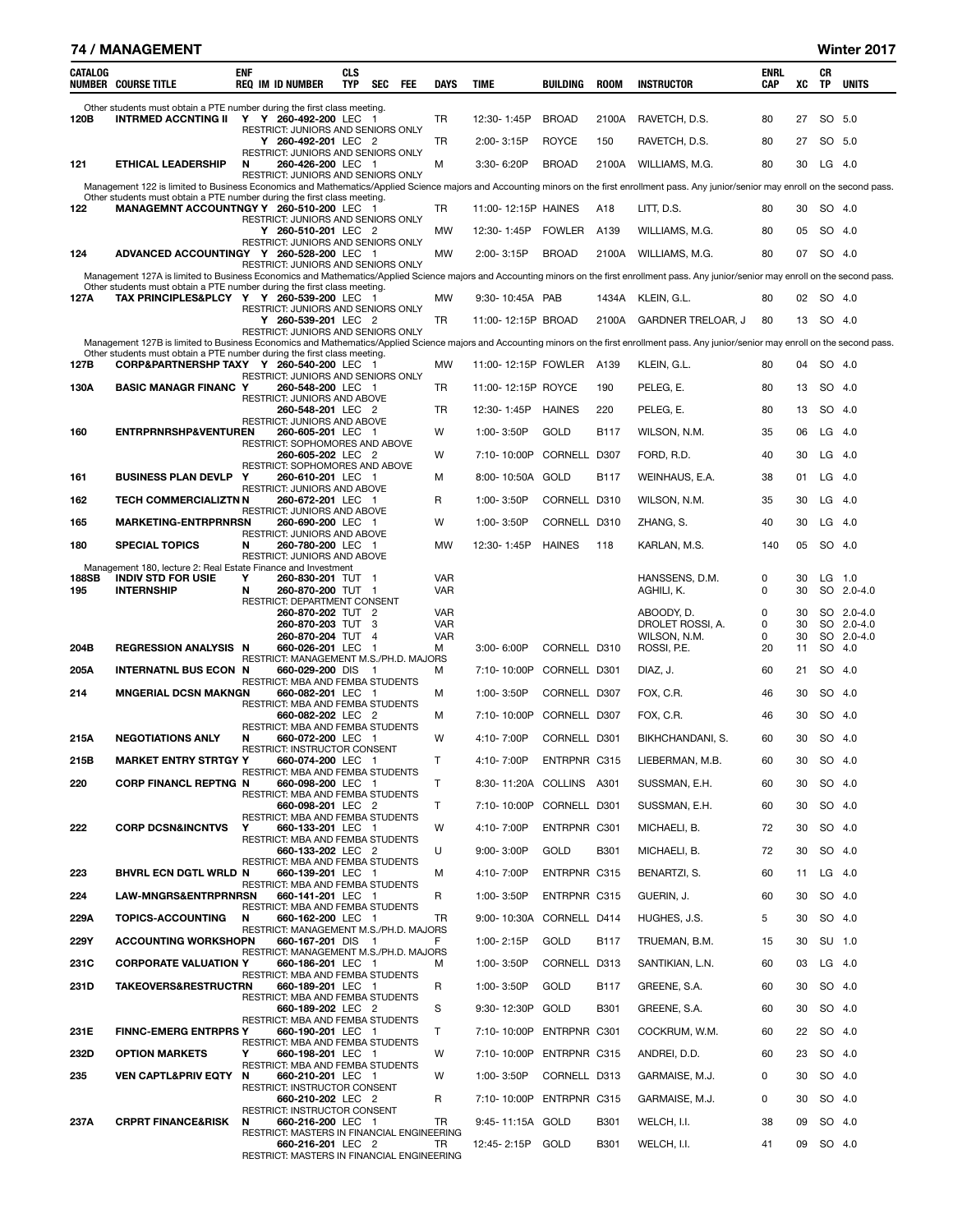#### Winter 2017 MANAGEMENT / 75

| CATALOG | <b>NUMBER COURSE TITLE</b>                                                                | ENF | <b>REQ IM ID NUMBER</b>                                         | <b>CLS</b><br>TYP | SEC FEE | <b>DAYS</b>  | TIME                      | BUILDING     | <b>ROOM</b> | <b>INSTRUCTOR</b> | <b>ENRL</b><br><b>CAP</b> | XC | CR<br>TP | <b>UNITS</b> |
|---------|-------------------------------------------------------------------------------------------|-----|-----------------------------------------------------------------|-------------------|---------|--------------|---------------------------|--------------|-------------|-------------------|---------------------------|----|----------|--------------|
| 237C    | <b>STCHSTC CLCLS&amp;DRVTV N</b>                                                          |     | 660-218-200 LEC 1                                               |                   |         | w            | 4:10-7:00P                | GOLD         | <b>B301</b> | PANAGEAS, S.      | 38                        | 12 | SO       | 4.0          |
|         |                                                                                           |     | RESTRICT: MASTERS IN FINANCIAL ENGINEERING<br>660-218-201 LEC 2 |                   |         | м            | 4:10-7:00P                | CORNELL      | D307        | PANAGEAS, S.      | 41                        | 12 |          | SO 4.0       |
| 237D    | <b>DERIVATIVE MARKETS</b>                                                                 | N   | RESTRICT: MASTERS IN FINANCIAL ENGINEERING<br>660-220-200 LEC 1 |                   |         | T            | 1:00-3:50P                | GOLD         | B117        | ANDREI, D.D.      | 38                        | 06 |          | SO 4.0       |
|         |                                                                                           |     | RESTRICT: MASTERS IN FINANCIAL ENGINEERING<br>660-220-201 LEC 2 |                   |         | T            | 9:00-11:50A GOLD          |              | <b>B117</b> | ANDREI, D.D.      | 41                        | 06 |          | SO 4.0       |
| 237E    | <b>EMPRCL MTHD-FINANCEN</b>                                                               |     | RESTRICT: MASTERS IN FINANCIAL ENGINEERING<br>660-126-200 LEC 1 |                   |         | <b>MW</b>    | 12:45-2:15P               | CORNELL D301 |             | LOCHSTOER, L.A.   | 38                        | 11 |          | SO 4.0       |
|         |                                                                                           |     | RESTRICT: MASTERS IN FINANCIAL ENGINEERING<br>660-126-201 LEC 2 |                   |         | <b>MW</b>    | 9:45-11:15A CORNELL D301  |              |             | LOCHSTOER, L.A.   | 41                        | 11 |          | SO 4.0       |
| 239A    | <b>EXCHGS UNDR UNCRNTYN</b>                                                               |     | RESTRICT: MASTERS IN FINANCIAL ENGINEERING<br>660-223-201 LEC 1 |                   |         | F            | 2:00-5:00P                | CORNELL D301 |             | LONGSTAFF, F.A.   | 25                        | 04 |          | SO 4.0       |
| 239Y    | <b>FINANCE WORKSHOP</b>                                                                   | N   | RESTRICT: MANAGEMENT M.S./PH.D. MAJORS<br>660-228-200 DIS 1     |                   |         | F            | 11:30-12:45P GOLD         |              | <b>B301</b> | SCHWARTZ, E.S.    | 20                        | 30 |          | SU 1.0       |
| 240F    | <b>GLOBAL SUPPLY CHAIN Y</b>                                                              |     | RESTRICT: MANAGEMENT M.S./PH.D. MAJORS<br>660-240-201 LEC 1     |                   |         | м            | 7:10-10:00P               | ENTRPNR C301 |             | TANG, C.S.        | 50                        | 30 |          | SO 4.0       |
| 240G    | <b>GLOBAL OPS STRATEGY N</b>                                                              |     | RESTRICT: MBA AND FEMBA STUDENTS<br>660-238-200 LEC 1           |                   |         | Т            | 4:10-7:00P                | CORNELL D310 |             | KARMARKAR, U.S.   | 46                        | 06 |          | SO 4.0       |
| 241A    | <b>TECHNOLOGY MANAGMNTY</b>                                                               |     | RESTRICT: MBA AND FEMBA STUDENTS<br>660-254-200 LEC 1           |                   |         | W            | 2:30-5:20P                | COLLINS A301 |             | KRAMER, T.D.      | 72                        | 09 |          | SO 4.0       |
|         |                                                                                           |     | RESTRICT: MBA AND FEMBA STUDENTS                                |                   |         | W            | 5:30-8:20P                | COLLINS A301 |             |                   | 72                        | 23 |          | SO 4.0       |
|         |                                                                                           |     | 660-254-202 LEC 2<br>RESTRICT: MBA AND FEMBA STUDENTS           |                   |         |              |                           |              |             | KRAMER, T.D.      |                           |    |          |              |
| 243Y    | <b>SEM-DECNS&amp;OPS&amp;TECH N</b>                                                       |     | 660-267-200 SEM 1<br>RESTRICT: MANAGEMENT M.S./PH.D. MAJORS     |                   |         | F            | 10:30-12:00P CORNELL D307 |              |             | RAJARAM, K.       | 20                        | 30 |          | SO 1.0       |
| 245     | <b>TOPCS-DECS&amp;OPS&amp;TECHN</b>                                                       |     | 660-271-200 LEC 1<br>RESTRICT: MANAGEMENT M.S./PH.D. MAJORS     |                   |         | T            | 10:00-12:50P ENTRPNR C303 |              |             | RAJARAM, K.       | 20                        | 30 |          | SO 4.0       |
| 250D    | Management 245, lecture 1: Applied Models in Operations Management<br>PROBLEM SOLVING     | N   | 660-294-200 LEC 1                                               |                   |         | Т            | 8:30-11:20A CORNELL D313  |              |             | FIRSTENBERG, I.   | 60                        | 30 |          | $LG$ 4.0     |
|         |                                                                                           |     | RESTRICT: MBA AND FEMBA STUDENTS<br>660-294-201 LEC 2           |                   |         | м            | 7:10-10:00P               | GOLD         | B313        | FIRSTENBERG, I.   | 61                        | 30 |          | $LG$ 4.0     |
| 254     | <b>INCNTV&amp;MOTIVTN-ORGSN</b>                                                           |     | RESTRICT: MBA AND FEMBA STUDENTS<br>660-324-200 LEC 1           |                   |         | W            | 7:10-10:00P GOLD          |              | <b>B313</b> | BENDERSKY, C.B.   | 50                        | 30 |          | SO 4.0       |
| 258Y    | <b>M&amp;O SEMINAR</b>                                                                    | N   | RESTRICT: MBA AND FEMBA STUDENTS<br>660-351-201 SEM 1           |                   |         | F            | 12:00-1:30P               | CORNELL D301 |             | GOLDSTEIN, N.J.   | 15                        | 30 |          | SO 1.0       |
| 259C    | <b>MARKETS&amp;ORGANIZATNSN</b>                                                           |     | RESTRICT: MANAGEMENT M.S./PH.D. MAJORS<br>660-336-200 SEM 1     |                   |         | W            | 10:00-11:50A CORNELL D303 |              |             | DEVOE, S.E.       | 20                        | 30 |          | $LG$ 4.0     |
| 261A    | <b>SALES&amp;CHANNEL MGMT Y</b>                                                           |     | RESTRICT: MANAGEMENT M.S./PH.D. MAJORS<br>660-344-201 LEC 1     |                   |         | U            | 9:00-3:00P                | ENTRPNR C301 |             | TERECH, A.        | 60                        | 30 |          | $LG$ 4.0     |
| 263A    | <b>CONSUMER BEHAVIOR</b>                                                                  | Y   | RESTRICT: MBA AND FEMBA STUDENTS<br>660-353-201 LEC 1           |                   |         | R            | 8:30-11:20A CORNELL D313  |              |             | SPILLER, S.A.     | 60                        | 30 |          | SO 4.0       |
|         |                                                                                           |     | RESTRICT: MBA AND FEMBA STUDENTS<br>660-353-202 LEC 2           |                   |         | S            | 2:00-5:00P                | CORNELL D307 |             | SPILLER, S.A.     | 46                        | 28 |          | SO 4.0       |
| 266B    | <b>ADV&amp;MARKTNG COMNCTNY</b>                                                           |     | RESTRICT: MBA AND FEMBA STUDENTS<br>660-373-201 LEC 1           |                   |         | W            | 7:10-10:00P               | CORNELL D310 |             | ZHANG, S.         | 46                        | 23 | LG       | -4.0         |
| 267     | <b>DIGTL 1-1 MARKETING</b>                                                                | Y   | RESTRICT: MBA AND FEMBA STUDENTS<br>660-409-202 LEC 2           |                   |         | м            | 7:10-10:00P               | ENTRPNR C315 |             | BODAPATI, A.V.    | 60                        | 21 |          | SO 4.0       |
| 269C    | <b>QUANT RSRCH-MRKTNG N</b>                                                               |     | RESTRICT: MBA AND FEMBA STUDENTS<br>660-384-200 DIS 1           |                   |         | т            | 9:00-11:50A CORNELL D311  |              |             | ZEITHAMMER, R.    | 15                        | 30 |          | SO 4.0       |
| 269Y    | <b>WORKSHOP-MARKETING N</b>                                                               |     | RESTRICT: MANAGEMENT M.S./PH.D. MAJORS<br>660-389-200 DIS       |                   | - 1     | F            | 10:00-11:30A CORNELL D301 |              |             | DROLET ROSSI, A.  | 20                        | 30 |          | 1.0          |
| M271A   | <b>MEDTECH INNOVATION</b>                                                                 | N   | RESTRICT: MANAGEMENT M.S./PH.D. MAJORS<br>-----------           | LEC 1             |         | м            | 4:10-7:00P                | GOLD         | B117        | LIU, W.           | 10                        | 11 | LG $4.0$ |              |
|         |                                                                                           |     | SAME AS: BIOENGR M233A<br>RESTRICT: INSTRUCTOR CONSENT          |                   |         |              |                           |              |             |                   |                           |    |          |              |
|         |                                                                                           |     | 660-395-201 DIS 1A<br>RESTRICT: INSTRUCTOR CONSENT              |                   |         | TBA          |                           |              |             | LE, S.            | 10                        |    |          | 0.0          |
| 273     | <b>ENT MEDIA &amp; SPORTS</b>                                                             | N   | 660-411-201 SEM 1<br>RESTRICT: MBA AND FEMBA STUDENTS           |                   |         |              |                           |              |             | JOHNSON, E.C.     | 20                        | 30 |          | SO 2.0       |
|         | Management 273, seminar 1: Innovations in Sports Marketing                                |     | 660-411-202 SEM 2                                               |                   |         |              |                           |              |             | HENDRY, S.        | 60                        | 30 |          | SO 2.0       |
|         | Management 273, seminar 2: Entertainment Finance                                          |     | RESTRICT: MBA AND FEMBA STUDENTS                                |                   |         |              |                           |              |             |                   |                           |    |          |              |
| 275     | <b>EMERGNG TECHS&amp;MRKTSN</b>                                                           |     | 660-451-201 SEM 1<br>RESTRICT: MBA AND FEMBA STUDENTS           |                   |         | T            | 4:10-6:10P                | GOLD         | B117        | MCCANEY, J.T.     | 60                        | 06 |          | SO 2.0       |
|         | Management 275, seminar 1: Healthcare Technology                                          |     | 660-451-202 SEM 2                                               |                   |         | S            | 2:00-5:00P                | ENTRPNR C315 |             | BLEVINS, J.       | 60                        | 30 |          | SO 2.0       |
|         |                                                                                           |     | <b>RESTRICT: MBA AND FEMBA STUDENTS</b>                         |                   |         |              |                           |              |             |                   |                           |    |          |              |
| 278A    | Management 275, seminar 2: Cloud Computing and Big Data<br><b>REAL ESTATE FIN&amp;INV</b> | N   | 660-422-200 LEC 1                                               |                   |         | $\mathsf{R}$ | 4:10-7:00P                | CORNELL D301 |             | HABIBI, P.B.      | 60                        | 30 |          | SO 4.0       |
| 279A    | <b>REAL EST INVESTMNTS N</b>                                                              |     | RESTRICT: MBA AND FEMBA STUDENTS<br>660-426-200 LEC 1           |                   |         | Т            | 4:10-7:00P                | CORNELL D301 |             | SUSSMAN, E.H.     | 60                        | 30 |          | SO 4.0       |
| 285B    | <b>MNGRL INTPRSNL COMMN</b>                                                               |     | RESTRICT: MBA AND FEMBA STUDENTS<br>660-482-201 DIS 1           |                   |         | S            | 9:30-12:30P               | ENTRPNR C301 |             | ULLMEN, J.B.      | 60                        | 30 |          | SO 4.0       |
| 286     | <b>NEGOTIATIONS BEHAVR N</b>                                                              |     | RESTRICT: MBA AND FEMBA STUDENTS<br>660-485-201 DIS 1           |                   |         | Т            | 7:10-10:00P               | GOLD         | <b>B117</b> | ERICKSON, C.L.    | 60                        | 30 |          | SO 4.0       |
| 289Y    | <b>GLOBAL ECON&amp;MANGMNTN</b>                                                           |     | RESTRICT: MBA AND FEMBA STUDENTS<br>660-512-201 SEM 1           |                   |         | R            | 12:00-1:30P               | CORNELL D307 |             | EDWARDS, S.       | 15                        | 30 |          | SU 1.0       |
| 294     | <b>LAW AND ECON WRKSHPY</b>                                                               |     | RESTRICT: MANAGEMENT M.S./PH.D. MAJORS<br>660-564-201 SEM 1     |                   |         | R            | 12:05-1:40P               | LAW          |             | GRADY, M.         | 5                         | 30 |          | SO 2.0/3.0   |
| 295A    | <b>ENTRPRN&amp;VNTR INITIA</b>                                                            | N   | RESTRICT: MBA AND FEMBA STUDENTS<br>660-530-201 DIS 1           |                   |         | W            | 4:10-7:00P                | ENTRPNR C315 |             | GEIS, G.T.        | 60                        | 30 |          | SO 4.0       |
|         |                                                                                           |     | RESTRICT: MBA AND FEMBA STUDENTS<br>660-530-202 DIS 2           |                   |         | R            | 7:10-10:00P               | ENTRPNR C301 |             | NATHANSON, D.A.   | 60                        | 30 |          | SO 4.0       |
|         |                                                                                           |     | RESTRICT: MBA AND FEMBA STUDENTS<br>660-530-203 DIS 3           |                   |         | M            | 4:10-7:00P                | GOLD         | B301        | ALDERTON, D.J.    | 60                        | 11 |          | SO 4.0       |
|         |                                                                                           |     | RESTRICT: MBA AND FEMBA STUDENTS<br>660-530-204 DIS 4           |                   |         | S            | 2:00-8:00P                | GOLD         | <b>B301</b> | ABE, G.J.         | 60                        | 30 |          | SO 4.0       |
| 295C    | <b>CORPORT ENTRPRNRSHPN</b>                                                               |     | RESTRICT: MBA AND FEMBA STUDENTS<br>660-533-201 DIS 1           |                   |         | R            | 4:10-7:00P                | GOLD         | <b>B117</b> | OSBORNE, A.E.     | 60                        | 30 |          | SO 4.0       |
| 295D    | <b>BUSINESS PLAN DEVLP Y</b>                                                              |     | RESTRICT: MBA AND FEMBA STUDENTS<br>660-538-201 LEC 2           |                   |         | U            | $9:00 - 3:00P$            | ENTRPNR C315 |             | SCHEINROCK, J.I.  | 60                        | 32 |          | SO 4.0       |
|         |                                                                                           |     | RESTRICT: MBA AND FEMBA STUDENTS                                |                   |         |              |                           |              |             |                   |                           |    |          |              |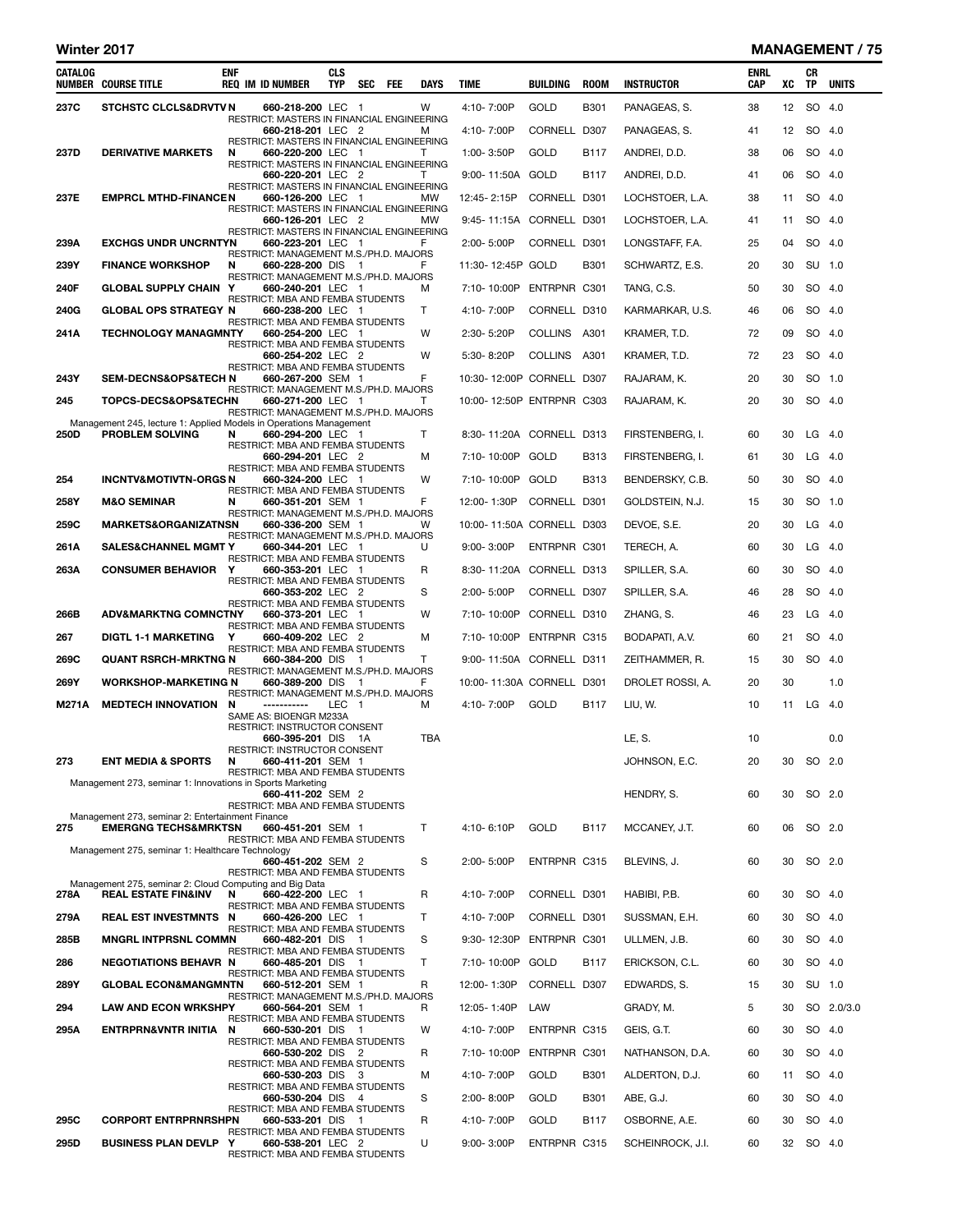#### 76 / MANAGEMENT Winter 2017

| 298D<br>W<br>$LG$ 4.0<br><b>SPEC TOPICS MANGMNT N</b><br>660-547-201 LEC 1<br>4:10-7:00P<br>GOLD<br><b>B117</b><br>CHOWDHRY, B.<br>60<br>30<br>RESTRICT: MBA AND FEMBA STUDENTS<br>Management 298D, lecture 1: Impact, Creation, Analysis, and Evaluation<br>660-547-203 LEC 3<br>W<br>ENTRPNR C315<br>FARRELL, B.J.<br>60<br>$LG$ 4.0<br>1:00-3:50P<br>16<br>RESTRICT: MBA AND FEMBA STUDENTS<br>Management 298D, lecture 3: Managing Disruptive Technologies and Business Models<br><b>ENTRPNR C315</b><br>MOORAD, J.S.<br>60<br>12<br>$LG$ 4.0<br>660-547-204 LEC 4<br>R<br>4:10-7:00P<br>RESTRICT: MBA AND FEMBA STUDENTS<br>Management 298D, lecture 4: Sports Management<br>SOOD, S.<br>$LG$ 4.0<br>660-547-207 LEC 7<br>W<br>4:10-7:00P<br>GOLD<br><b>B313</b><br>60<br>09<br>RESTRICT: MBA AND FEMBA STUDENTS<br>Management 298D, lecture 7: Entertainment Business Models<br>S<br>2:00-8:00P<br>GOLD<br><b>B117</b><br>LIEBERMAN, M.B.<br>60<br>30<br>$LG$ 4.0<br>660-547-208 LEC 8<br>RESTRICT: MBA AND FEMBA STUDENTS<br>Management 298D, lecture 8: Value-Based Strategy<br>M<br>4:10-7:00P<br>CORNELL D301<br>SMALLEY, K.<br>60<br>30<br>$LG$ 4.0<br>660-547-210 LEC 10<br>RESTRICT: GRADUATE STUDENTS<br>Management 298D, lecture 10: Recognizing and Resolving Legal Issues in Real Estate Businesses<br>7:10-10:00P GOLD<br>660-547-231 LEC 31<br>м<br>B117<br>ALDERTON, D.J.<br>30<br>21<br>$LG$ 4.0<br>RESTRICT: DEPARTMENT CONSENT<br>Management 298D, lecture 31: Strategy Consulting Group<br><b>SPECIAL TOPICS</b><br>49<br>30<br>LG 2.0<br>298E<br>N<br>660-552-200 LEC 1<br>BAUMAN, M.Y.<br>RESTRICT: MBA AND FEMBA STUDENTS<br>Management 298E, lecture 1: Emotionally Intelligent Leader<br>298H<br><b>SPECIAL TOPICS</b><br>W<br>1:00-3:50P<br>CORNELL D307<br>ALLARD NELSON, L.E<br>30<br>SU 2.0<br>N<br>660-555-200 LEC 1<br>46<br>RESTRICT: ALL ANDERSON STUDENTS<br>Management 298H, lecture 1: Spanish Language and Culture for Business I<br>R<br>10<br>SU 2.0<br>660-555-201 LEC 2<br>6:00-7:50P<br>CHOWDHRY, B.<br>30<br>RESTRICT: DEPARTMENT CONSENT<br>Management 298H, lecture 2: MBA Impact Investing Network and Training--MIINT<br>F<br><b>MGMT STRATGY&amp;POLICYN</b><br>CORNELL D307<br>30<br>SU 1.0<br>298Y<br>660-549-200 DIS 1<br>1:30-3:00P<br>LIEBERMAN, M.B.<br>15<br>RESTRICT: MANAGEMENT M.S./PH.D. MAJORS<br><b>FINANCIAL ACCOUNTNG N</b><br>COLLINS A201<br>$LG$ 4.0<br>403<br>660-619-200 LEC 1<br>S<br>2:00-5:15P<br>CASKEY, J.A.<br>72<br>28<br><b>RESTRICT: DEPARTMENT CONSENT</b><br>S<br>9:30-12:45P<br>CORNELL D301<br>CASKEY, J.A.<br>72<br>26<br>$LG$ 4.0<br>660-619-201 LEC 2<br>RESTRICT: DEPARTMENT CONSENT<br>т<br><b>COLLINS</b><br>A301<br>CASKEY, J.A.<br>72<br>22<br>$LG$ 4.0<br>660-619-202 LEC 3<br>6:30-9:45P<br>RESTRICT: DEPARTMENT CONSENT<br>R<br>GOLD<br><b>B313</b><br>$LG$ 4.0<br>660-619-203 LEC 4<br>6:30-9:45P<br>TRUEMAN, B.M.<br>72<br>24<br>RESTRICT: DEPARTMENT CONSENT<br>S<br>GOLD<br><b>B313</b><br>72<br>28<br>$LG$ 4.0<br>660-619-204 LEC 5<br>2:00-8:00P<br>FRIEDMAN, H.L.<br>RESTRICT: DEPARTMENT CONSENT<br>S<br><b>MNGERIAL ECONOMICS N</b><br>9:30-12:45P<br>COLLINS<br>A201<br>26<br>$LG$ 4.0<br>405<br>660-637-200 LEC 1<br>NICKELSBURG, G.<br>72<br>RESTRICT: DEPARTMENT CONSENT<br>S<br>CORNELL D301<br>NICKELSBURG, G.<br>72<br>28<br>$LG$ 4.0<br>660-637-201 LEC 2<br>2:00-5:15P<br>RESTRICT: DEPARTMENT CONSENT<br>R<br>6:30-9:45P<br>COLLINS A301<br>DIAZ, J.<br>72<br>24<br>$LG$ 4.0<br>660-637-202 LEC 3<br>RESTRICT: DEPARTMENT CONSENT<br>т<br>GOLD<br><b>B313</b><br>72<br>22<br>$LG$ 4.0<br>660-637-203 LEC 4<br>6:30-9:45P<br>DIAZ, J.<br>RESTRICT: DEPARTMENT CONSENT<br>U<br>GOLD<br><b>B313</b><br>32<br>$LG$ 4.0<br>660-637-204 LEC 5<br>9:00-3:00P<br>VOIGTLAENDER, N.<br>72<br>RESTRICT: DEPARTMENT CONSENT<br><b>GLOBAL MACROECONOMYY</b><br>U<br>9:00-3:00P<br>CORNELL<br>D301<br>EDWARDS, S.<br>70<br>32<br>$LG$ 4.0<br>406<br>660-639-200 LEC 1<br>RESTRICT: MBA AND FEMBA STUDENTS<br><b>FINANCE FOUNDATIONS N</b><br>GOLD<br><b>B313</b><br>WESSELS, D.W.<br>$LG$ 4.0<br>408<br>660-616-207 LEC 8<br>MW<br>8:00-9:30A<br>72<br>14<br>RESTRICT: DEPARTMENT CONSENT<br>12:45-2:15P<br>GOLD<br><b>B313</b><br>WESSELS, D.W.<br>72<br>14<br>$LG$ 4.0<br>660-616-208 LEC 9<br>MW<br>RESTRICT: DEPARTMENT CONSENT<br>9:45-11:15A GOLD<br><b>B313</b><br>WESSELS, D.W.<br>72<br>14 LG 4.0<br>660-616-209 LEC 10<br>MW<br>RESTRICT: DEPARTMENT CONSENT<br>9:45-11:15A ENTRPNR C301<br>CORBETT, C.J.<br>LG 4.0<br>410<br><b>OPRATNS TCHNLG MGMTN</b><br>660-669-201 LEC 1<br>TR<br>72<br>01<br>RESTRICT: DEPARTMENT CONSENT<br>ENTRPNR C301<br>CORBETT, C.J.<br>$LG$ 4.0<br>660-669-202 LEC 2<br>TR<br>12:45-2:15P<br>72<br>01<br>RESTRICT: DEPARTMENT CONSENT<br>12:45-2:15P GOLD<br><b>B313</b><br>BRAVO PLAZA, F.<br>01<br>$LG$ 4.0<br>660-669-203 LEC 3<br>TR<br>72<br>RESTRICT: DEPARTMENT CONSENT<br>9:45-11:15A GOLD<br><b>B313</b><br>BRAVO PLAZA, F.<br>LG 4.0<br>660-669-204 LEC 4<br>TR<br>72<br>01<br>RESTRICT: DEPARTMENT CONSENT<br>8:00-9:30A<br>GOLD<br><b>B313</b><br>BRAVO PLAZA, F.<br>01<br>$LG$ 4.0<br>660-669-205 LEC 5<br>TR<br>72<br>RESTRICT: DEPARTMENT CONSENT<br><b>MARKETING MGMT</b><br>12:45-2:15P ENTRPNR C301<br>ZEITHAMMER, R.<br>30<br>$LG$ 4.0<br>411<br>660-623-205 LEC 6<br>МW<br>72<br>N<br>RESTRICT: DEPARTMENT CONSENT<br>9:45-11:15A ENTRPNR C301<br>ZEITHAMMER, R.<br>30<br>$LG$ 4.0<br>660-623-206 LEC 7<br>MW<br>72<br>RESTRICT: DEPARTMENT CONSENT<br>CORNELL D301<br>$LG$ 4.0<br>420<br><b>BUSINESS STRATEGY</b><br>660-690-200 LEC 1<br>TR<br>12:45-2:15P<br>SANTIKIAN, L.N.<br>75<br>07<br>N<br>RESTRICT: DEPARTMENT CONSENT<br>9:45-11:15A CORNELL D301<br>LG $4.0$<br>660-690-201 LEC 2<br>TR<br>SCHMITT, M.A.<br>74<br>07<br>RESTRICT: DEPARTMENT CONSENT<br>8:00-9:30A<br>CORNELL D301<br>07<br>$LG$ 4.0<br>660-690-203 LEC 3<br>TR<br>SCHMITT, M.A.<br>74<br>RESTRICT: DEPARTMENT CONSENT<br>ENTRPNR C315<br>LG $4.0$<br>660-690-204 LEC 4<br>TR<br>8:00-9:30A<br>GALLUS, J.<br>72<br>07<br>RESTRICT: DEPARTMENT CONSENT<br>9:45-11:15A ENTRPNR C315<br>GALLUS, J.<br>07<br>$LG$ 4.0<br>660-690-205 LEC 5<br>TR<br>72<br>RESTRICT: DEPARTMENT CONSENT<br>R<br>7:10-10:00P GOLD<br><b>B117</b><br>MCCANN, R.M.<br>30<br>SO 4.0<br>425<br><b>ADV MANAGEMENT COMMN</b><br>660-650-201 LEC 1<br>60<br>RESTRICT: FULL-TIME MBA STUDENTS ONLY<br>CORNELL D313<br>SO 4.0<br>660-650-202 LEC 2<br>S<br>2:00-8:00P<br>MCCANN, R.M.<br>60<br>28<br><b>RESTRICT: FEMBA</b><br><b>CORPORATE FINANCE</b><br>COLLINS A301<br>02<br>$LG$ 4.0<br>430<br>Y<br>660-706-201 LEC 1<br>TR<br>12:45-2:15P<br>MANN, W.G.<br>60<br>RESTRICT: MBA AND FEMBA STUDENTS<br>S<br>LG $4.0$<br>660-706-202 LEC 2<br>2:00-8:00P<br>ENTRPNR C301<br>CHOWDHRY, B.<br>72<br>30<br>RESTRICT: MBA AND FEMBA STUDENTS<br>R<br>660-706-203 LEC 3<br>4:10-7:00P<br>ENTRPNR C301<br>MANN, W.G.<br>72<br>02 LG 4.0<br>RESTRICT: MBA AND FEMBA STUDENTS | CATALOG | <b>NUMBER COURSE TITLE</b> | <b>ENF</b> | <b>REQ IM ID NUMBER</b> | <b>CLS</b><br><b>TYP</b> | <b>SEC</b> | FEE | <b>DAYS</b> | <b>TIME</b> | BUILDING | <b>ROOM</b> | <b>INSTRUCTOR</b> | ENRL<br><b>CAP</b> | хc | CR<br>ΤP | <b>UNITS</b> |
|----------------------------------------------------------------------------------------------------------------------------------------------------------------------------------------------------------------------------------------------------------------------------------------------------------------------------------------------------------------------------------------------------------------------------------------------------------------------------------------------------------------------------------------------------------------------------------------------------------------------------------------------------------------------------------------------------------------------------------------------------------------------------------------------------------------------------------------------------------------------------------------------------------------------------------------------------------------------------------------------------------------------------------------------------------------------------------------------------------------------------------------------------------------------------------------------------------------------------------------------------------------------------------------------------------------------------------------------------------------------------------------------------------------------------------------------------------------------------------------------------------------------------------------------------------------------------------------------------------------------------------------------------------------------------------------------------------------------------------------------------------------------------------------------------------------------------------------------------------------------------------------------------------------------------------------------------------------------------------------------------------------------------------------------------------------------------------------------------------------------------------------------------------------------------------------------------------------------------------------------------------------------------------------------------------------------------------------------------------------------------------------------------------------------------------------------------------------------------------------------------------------------------------------------------------------------------------------------------------------------------------------------------------------------------------------------------------------------------------------------------------------------------------------------------------------------------------------------------------------------------------------------------------------------------------------------------------------------------------------------------------------------------------------------------------------------------------------------------------------------------------------------------------------------------------------------------------------------------------------------------------------------------------------------------------------------------------------------------------------------------------------------------------------------------------------------------------------------------------------------------------------------------------------------------------------------------------------------------------------------------------------------------------------------------------------------------------------------------------------------------------------------------------------------------------------------------------------------------------------------------------------------------------------------------------------------------------------------------------------------------------------------------------------------------------------------------------------------------------------------------------------------------------------------------------------------------------------------------------------------------------------------------------------------------------------------------------------------------------------------------------------------------------------------------------------------------------------------------------------------------------------------------------------------------------------------------------------------------------------------------------------------------------------------------------------------------------------------------------------------------------------------------------------------------------------------------------------------------------------------------------------------------------------------------------------------------------------------------------------------------------------------------------------------------------------------------------------------------------------------------------------------------------------------------------------------------------------------------------------------------------------------------------------------------------------------------------------------------------------------------------------------------------------------------------------------------------------------------------------------------------------------------------------------------------------------------------------------------------------------------------------------------------------------------------------------------------------------------------------------------------------------------------------------------------------------------------------------------------------------------------------------------------------------------------------------------------------------------------------------------------------------------------------------------------------------------------------------------------------------------------------------------------------------------------------------------------------------------------------------------------------------------------------------------------------------------------------------------------------------------------------------------------------------------------------------------------------------------------------------------------------------------------------------------------------------------------------------------------------------------------------------------------------------------------------------------------------------------------------------------------------------------------------------------------------------------------------------------------------------------------------------------------------------------------------------------------------------------------------|---------|----------------------------|------------|-------------------------|--------------------------|------------|-----|-------------|-------------|----------|-------------|-------------------|--------------------|----|----------|--------------|
|                                                                                                                                                                                                                                                                                                                                                                                                                                                                                                                                                                                                                                                                                                                                                                                                                                                                                                                                                                                                                                                                                                                                                                                                                                                                                                                                                                                                                                                                                                                                                                                                                                                                                                                                                                                                                                                                                                                                                                                                                                                                                                                                                                                                                                                                                                                                                                                                                                                                                                                                                                                                                                                                                                                                                                                                                                                                                                                                                                                                                                                                                                                                                                                                                                                                                                                                                                                                                                                                                                                                                                                                                                                                                                                                                                                                                                                                                                                                                                                                                                                                                                                                                                                                                                                                                                                                                                                                                                                                                                                                                                                                                                                                                                                                                                                                                                                                                                                                                                                                                                                                                                                                                                                                                                                                                                                                                                                                                                                                                                                                                                                                                                                                                                                                                                                                                                                                                                                                                                                                                                                                                                                                                                                                                                                                                                                                                                                                                                                                                                                                                                                                                                                                                                                                                                                                                                                                                                                                                                                        |         |                            |            |                         |                          |            |     |             |             |          |             |                   |                    |    |          |              |
|                                                                                                                                                                                                                                                                                                                                                                                                                                                                                                                                                                                                                                                                                                                                                                                                                                                                                                                                                                                                                                                                                                                                                                                                                                                                                                                                                                                                                                                                                                                                                                                                                                                                                                                                                                                                                                                                                                                                                                                                                                                                                                                                                                                                                                                                                                                                                                                                                                                                                                                                                                                                                                                                                                                                                                                                                                                                                                                                                                                                                                                                                                                                                                                                                                                                                                                                                                                                                                                                                                                                                                                                                                                                                                                                                                                                                                                                                                                                                                                                                                                                                                                                                                                                                                                                                                                                                                                                                                                                                                                                                                                                                                                                                                                                                                                                                                                                                                                                                                                                                                                                                                                                                                                                                                                                                                                                                                                                                                                                                                                                                                                                                                                                                                                                                                                                                                                                                                                                                                                                                                                                                                                                                                                                                                                                                                                                                                                                                                                                                                                                                                                                                                                                                                                                                                                                                                                                                                                                                                                        |         |                            |            |                         |                          |            |     |             |             |          |             |                   |                    |    |          |              |
|                                                                                                                                                                                                                                                                                                                                                                                                                                                                                                                                                                                                                                                                                                                                                                                                                                                                                                                                                                                                                                                                                                                                                                                                                                                                                                                                                                                                                                                                                                                                                                                                                                                                                                                                                                                                                                                                                                                                                                                                                                                                                                                                                                                                                                                                                                                                                                                                                                                                                                                                                                                                                                                                                                                                                                                                                                                                                                                                                                                                                                                                                                                                                                                                                                                                                                                                                                                                                                                                                                                                                                                                                                                                                                                                                                                                                                                                                                                                                                                                                                                                                                                                                                                                                                                                                                                                                                                                                                                                                                                                                                                                                                                                                                                                                                                                                                                                                                                                                                                                                                                                                                                                                                                                                                                                                                                                                                                                                                                                                                                                                                                                                                                                                                                                                                                                                                                                                                                                                                                                                                                                                                                                                                                                                                                                                                                                                                                                                                                                                                                                                                                                                                                                                                                                                                                                                                                                                                                                                                                        |         |                            |            |                         |                          |            |     |             |             |          |             |                   |                    |    |          |              |
|                                                                                                                                                                                                                                                                                                                                                                                                                                                                                                                                                                                                                                                                                                                                                                                                                                                                                                                                                                                                                                                                                                                                                                                                                                                                                                                                                                                                                                                                                                                                                                                                                                                                                                                                                                                                                                                                                                                                                                                                                                                                                                                                                                                                                                                                                                                                                                                                                                                                                                                                                                                                                                                                                                                                                                                                                                                                                                                                                                                                                                                                                                                                                                                                                                                                                                                                                                                                                                                                                                                                                                                                                                                                                                                                                                                                                                                                                                                                                                                                                                                                                                                                                                                                                                                                                                                                                                                                                                                                                                                                                                                                                                                                                                                                                                                                                                                                                                                                                                                                                                                                                                                                                                                                                                                                                                                                                                                                                                                                                                                                                                                                                                                                                                                                                                                                                                                                                                                                                                                                                                                                                                                                                                                                                                                                                                                                                                                                                                                                                                                                                                                                                                                                                                                                                                                                                                                                                                                                                                                        |         |                            |            |                         |                          |            |     |             |             |          |             |                   |                    |    |          |              |
|                                                                                                                                                                                                                                                                                                                                                                                                                                                                                                                                                                                                                                                                                                                                                                                                                                                                                                                                                                                                                                                                                                                                                                                                                                                                                                                                                                                                                                                                                                                                                                                                                                                                                                                                                                                                                                                                                                                                                                                                                                                                                                                                                                                                                                                                                                                                                                                                                                                                                                                                                                                                                                                                                                                                                                                                                                                                                                                                                                                                                                                                                                                                                                                                                                                                                                                                                                                                                                                                                                                                                                                                                                                                                                                                                                                                                                                                                                                                                                                                                                                                                                                                                                                                                                                                                                                                                                                                                                                                                                                                                                                                                                                                                                                                                                                                                                                                                                                                                                                                                                                                                                                                                                                                                                                                                                                                                                                                                                                                                                                                                                                                                                                                                                                                                                                                                                                                                                                                                                                                                                                                                                                                                                                                                                                                                                                                                                                                                                                                                                                                                                                                                                                                                                                                                                                                                                                                                                                                                                                        |         |                            |            |                         |                          |            |     |             |             |          |             |                   |                    |    |          |              |
|                                                                                                                                                                                                                                                                                                                                                                                                                                                                                                                                                                                                                                                                                                                                                                                                                                                                                                                                                                                                                                                                                                                                                                                                                                                                                                                                                                                                                                                                                                                                                                                                                                                                                                                                                                                                                                                                                                                                                                                                                                                                                                                                                                                                                                                                                                                                                                                                                                                                                                                                                                                                                                                                                                                                                                                                                                                                                                                                                                                                                                                                                                                                                                                                                                                                                                                                                                                                                                                                                                                                                                                                                                                                                                                                                                                                                                                                                                                                                                                                                                                                                                                                                                                                                                                                                                                                                                                                                                                                                                                                                                                                                                                                                                                                                                                                                                                                                                                                                                                                                                                                                                                                                                                                                                                                                                                                                                                                                                                                                                                                                                                                                                                                                                                                                                                                                                                                                                                                                                                                                                                                                                                                                                                                                                                                                                                                                                                                                                                                                                                                                                                                                                                                                                                                                                                                                                                                                                                                                                                        |         |                            |            |                         |                          |            |     |             |             |          |             |                   |                    |    |          |              |
|                                                                                                                                                                                                                                                                                                                                                                                                                                                                                                                                                                                                                                                                                                                                                                                                                                                                                                                                                                                                                                                                                                                                                                                                                                                                                                                                                                                                                                                                                                                                                                                                                                                                                                                                                                                                                                                                                                                                                                                                                                                                                                                                                                                                                                                                                                                                                                                                                                                                                                                                                                                                                                                                                                                                                                                                                                                                                                                                                                                                                                                                                                                                                                                                                                                                                                                                                                                                                                                                                                                                                                                                                                                                                                                                                                                                                                                                                                                                                                                                                                                                                                                                                                                                                                                                                                                                                                                                                                                                                                                                                                                                                                                                                                                                                                                                                                                                                                                                                                                                                                                                                                                                                                                                                                                                                                                                                                                                                                                                                                                                                                                                                                                                                                                                                                                                                                                                                                                                                                                                                                                                                                                                                                                                                                                                                                                                                                                                                                                                                                                                                                                                                                                                                                                                                                                                                                                                                                                                                                                        |         |                            |            |                         |                          |            |     |             |             |          |             |                   |                    |    |          |              |
|                                                                                                                                                                                                                                                                                                                                                                                                                                                                                                                                                                                                                                                                                                                                                                                                                                                                                                                                                                                                                                                                                                                                                                                                                                                                                                                                                                                                                                                                                                                                                                                                                                                                                                                                                                                                                                                                                                                                                                                                                                                                                                                                                                                                                                                                                                                                                                                                                                                                                                                                                                                                                                                                                                                                                                                                                                                                                                                                                                                                                                                                                                                                                                                                                                                                                                                                                                                                                                                                                                                                                                                                                                                                                                                                                                                                                                                                                                                                                                                                                                                                                                                                                                                                                                                                                                                                                                                                                                                                                                                                                                                                                                                                                                                                                                                                                                                                                                                                                                                                                                                                                                                                                                                                                                                                                                                                                                                                                                                                                                                                                                                                                                                                                                                                                                                                                                                                                                                                                                                                                                                                                                                                                                                                                                                                                                                                                                                                                                                                                                                                                                                                                                                                                                                                                                                                                                                                                                                                                                                        |         |                            |            |                         |                          |            |     |             |             |          |             |                   |                    |    |          |              |
|                                                                                                                                                                                                                                                                                                                                                                                                                                                                                                                                                                                                                                                                                                                                                                                                                                                                                                                                                                                                                                                                                                                                                                                                                                                                                                                                                                                                                                                                                                                                                                                                                                                                                                                                                                                                                                                                                                                                                                                                                                                                                                                                                                                                                                                                                                                                                                                                                                                                                                                                                                                                                                                                                                                                                                                                                                                                                                                                                                                                                                                                                                                                                                                                                                                                                                                                                                                                                                                                                                                                                                                                                                                                                                                                                                                                                                                                                                                                                                                                                                                                                                                                                                                                                                                                                                                                                                                                                                                                                                                                                                                                                                                                                                                                                                                                                                                                                                                                                                                                                                                                                                                                                                                                                                                                                                                                                                                                                                                                                                                                                                                                                                                                                                                                                                                                                                                                                                                                                                                                                                                                                                                                                                                                                                                                                                                                                                                                                                                                                                                                                                                                                                                                                                                                                                                                                                                                                                                                                                                        |         |                            |            |                         |                          |            |     |             |             |          |             |                   |                    |    |          |              |
|                                                                                                                                                                                                                                                                                                                                                                                                                                                                                                                                                                                                                                                                                                                                                                                                                                                                                                                                                                                                                                                                                                                                                                                                                                                                                                                                                                                                                                                                                                                                                                                                                                                                                                                                                                                                                                                                                                                                                                                                                                                                                                                                                                                                                                                                                                                                                                                                                                                                                                                                                                                                                                                                                                                                                                                                                                                                                                                                                                                                                                                                                                                                                                                                                                                                                                                                                                                                                                                                                                                                                                                                                                                                                                                                                                                                                                                                                                                                                                                                                                                                                                                                                                                                                                                                                                                                                                                                                                                                                                                                                                                                                                                                                                                                                                                                                                                                                                                                                                                                                                                                                                                                                                                                                                                                                                                                                                                                                                                                                                                                                                                                                                                                                                                                                                                                                                                                                                                                                                                                                                                                                                                                                                                                                                                                                                                                                                                                                                                                                                                                                                                                                                                                                                                                                                                                                                                                                                                                                                                        |         |                            |            |                         |                          |            |     |             |             |          |             |                   |                    |    |          |              |
|                                                                                                                                                                                                                                                                                                                                                                                                                                                                                                                                                                                                                                                                                                                                                                                                                                                                                                                                                                                                                                                                                                                                                                                                                                                                                                                                                                                                                                                                                                                                                                                                                                                                                                                                                                                                                                                                                                                                                                                                                                                                                                                                                                                                                                                                                                                                                                                                                                                                                                                                                                                                                                                                                                                                                                                                                                                                                                                                                                                                                                                                                                                                                                                                                                                                                                                                                                                                                                                                                                                                                                                                                                                                                                                                                                                                                                                                                                                                                                                                                                                                                                                                                                                                                                                                                                                                                                                                                                                                                                                                                                                                                                                                                                                                                                                                                                                                                                                                                                                                                                                                                                                                                                                                                                                                                                                                                                                                                                                                                                                                                                                                                                                                                                                                                                                                                                                                                                                                                                                                                                                                                                                                                                                                                                                                                                                                                                                                                                                                                                                                                                                                                                                                                                                                                                                                                                                                                                                                                                                        |         |                            |            |                         |                          |            |     |             |             |          |             |                   |                    |    |          |              |
|                                                                                                                                                                                                                                                                                                                                                                                                                                                                                                                                                                                                                                                                                                                                                                                                                                                                                                                                                                                                                                                                                                                                                                                                                                                                                                                                                                                                                                                                                                                                                                                                                                                                                                                                                                                                                                                                                                                                                                                                                                                                                                                                                                                                                                                                                                                                                                                                                                                                                                                                                                                                                                                                                                                                                                                                                                                                                                                                                                                                                                                                                                                                                                                                                                                                                                                                                                                                                                                                                                                                                                                                                                                                                                                                                                                                                                                                                                                                                                                                                                                                                                                                                                                                                                                                                                                                                                                                                                                                                                                                                                                                                                                                                                                                                                                                                                                                                                                                                                                                                                                                                                                                                                                                                                                                                                                                                                                                                                                                                                                                                                                                                                                                                                                                                                                                                                                                                                                                                                                                                                                                                                                                                                                                                                                                                                                                                                                                                                                                                                                                                                                                                                                                                                                                                                                                                                                                                                                                                                                        |         |                            |            |                         |                          |            |     |             |             |          |             |                   |                    |    |          |              |
|                                                                                                                                                                                                                                                                                                                                                                                                                                                                                                                                                                                                                                                                                                                                                                                                                                                                                                                                                                                                                                                                                                                                                                                                                                                                                                                                                                                                                                                                                                                                                                                                                                                                                                                                                                                                                                                                                                                                                                                                                                                                                                                                                                                                                                                                                                                                                                                                                                                                                                                                                                                                                                                                                                                                                                                                                                                                                                                                                                                                                                                                                                                                                                                                                                                                                                                                                                                                                                                                                                                                                                                                                                                                                                                                                                                                                                                                                                                                                                                                                                                                                                                                                                                                                                                                                                                                                                                                                                                                                                                                                                                                                                                                                                                                                                                                                                                                                                                                                                                                                                                                                                                                                                                                                                                                                                                                                                                                                                                                                                                                                                                                                                                                                                                                                                                                                                                                                                                                                                                                                                                                                                                                                                                                                                                                                                                                                                                                                                                                                                                                                                                                                                                                                                                                                                                                                                                                                                                                                                                        |         |                            |            |                         |                          |            |     |             |             |          |             |                   |                    |    |          |              |
|                                                                                                                                                                                                                                                                                                                                                                                                                                                                                                                                                                                                                                                                                                                                                                                                                                                                                                                                                                                                                                                                                                                                                                                                                                                                                                                                                                                                                                                                                                                                                                                                                                                                                                                                                                                                                                                                                                                                                                                                                                                                                                                                                                                                                                                                                                                                                                                                                                                                                                                                                                                                                                                                                                                                                                                                                                                                                                                                                                                                                                                                                                                                                                                                                                                                                                                                                                                                                                                                                                                                                                                                                                                                                                                                                                                                                                                                                                                                                                                                                                                                                                                                                                                                                                                                                                                                                                                                                                                                                                                                                                                                                                                                                                                                                                                                                                                                                                                                                                                                                                                                                                                                                                                                                                                                                                                                                                                                                                                                                                                                                                                                                                                                                                                                                                                                                                                                                                                                                                                                                                                                                                                                                                                                                                                                                                                                                                                                                                                                                                                                                                                                                                                                                                                                                                                                                                                                                                                                                                                        |         |                            |            |                         |                          |            |     |             |             |          |             |                   |                    |    |          |              |
|                                                                                                                                                                                                                                                                                                                                                                                                                                                                                                                                                                                                                                                                                                                                                                                                                                                                                                                                                                                                                                                                                                                                                                                                                                                                                                                                                                                                                                                                                                                                                                                                                                                                                                                                                                                                                                                                                                                                                                                                                                                                                                                                                                                                                                                                                                                                                                                                                                                                                                                                                                                                                                                                                                                                                                                                                                                                                                                                                                                                                                                                                                                                                                                                                                                                                                                                                                                                                                                                                                                                                                                                                                                                                                                                                                                                                                                                                                                                                                                                                                                                                                                                                                                                                                                                                                                                                                                                                                                                                                                                                                                                                                                                                                                                                                                                                                                                                                                                                                                                                                                                                                                                                                                                                                                                                                                                                                                                                                                                                                                                                                                                                                                                                                                                                                                                                                                                                                                                                                                                                                                                                                                                                                                                                                                                                                                                                                                                                                                                                                                                                                                                                                                                                                                                                                                                                                                                                                                                                                                        |         |                            |            |                         |                          |            |     |             |             |          |             |                   |                    |    |          |              |
|                                                                                                                                                                                                                                                                                                                                                                                                                                                                                                                                                                                                                                                                                                                                                                                                                                                                                                                                                                                                                                                                                                                                                                                                                                                                                                                                                                                                                                                                                                                                                                                                                                                                                                                                                                                                                                                                                                                                                                                                                                                                                                                                                                                                                                                                                                                                                                                                                                                                                                                                                                                                                                                                                                                                                                                                                                                                                                                                                                                                                                                                                                                                                                                                                                                                                                                                                                                                                                                                                                                                                                                                                                                                                                                                                                                                                                                                                                                                                                                                                                                                                                                                                                                                                                                                                                                                                                                                                                                                                                                                                                                                                                                                                                                                                                                                                                                                                                                                                                                                                                                                                                                                                                                                                                                                                                                                                                                                                                                                                                                                                                                                                                                                                                                                                                                                                                                                                                                                                                                                                                                                                                                                                                                                                                                                                                                                                                                                                                                                                                                                                                                                                                                                                                                                                                                                                                                                                                                                                                                        |         |                            |            |                         |                          |            |     |             |             |          |             |                   |                    |    |          |              |
|                                                                                                                                                                                                                                                                                                                                                                                                                                                                                                                                                                                                                                                                                                                                                                                                                                                                                                                                                                                                                                                                                                                                                                                                                                                                                                                                                                                                                                                                                                                                                                                                                                                                                                                                                                                                                                                                                                                                                                                                                                                                                                                                                                                                                                                                                                                                                                                                                                                                                                                                                                                                                                                                                                                                                                                                                                                                                                                                                                                                                                                                                                                                                                                                                                                                                                                                                                                                                                                                                                                                                                                                                                                                                                                                                                                                                                                                                                                                                                                                                                                                                                                                                                                                                                                                                                                                                                                                                                                                                                                                                                                                                                                                                                                                                                                                                                                                                                                                                                                                                                                                                                                                                                                                                                                                                                                                                                                                                                                                                                                                                                                                                                                                                                                                                                                                                                                                                                                                                                                                                                                                                                                                                                                                                                                                                                                                                                                                                                                                                                                                                                                                                                                                                                                                                                                                                                                                                                                                                                                        |         |                            |            |                         |                          |            |     |             |             |          |             |                   |                    |    |          |              |
|                                                                                                                                                                                                                                                                                                                                                                                                                                                                                                                                                                                                                                                                                                                                                                                                                                                                                                                                                                                                                                                                                                                                                                                                                                                                                                                                                                                                                                                                                                                                                                                                                                                                                                                                                                                                                                                                                                                                                                                                                                                                                                                                                                                                                                                                                                                                                                                                                                                                                                                                                                                                                                                                                                                                                                                                                                                                                                                                                                                                                                                                                                                                                                                                                                                                                                                                                                                                                                                                                                                                                                                                                                                                                                                                                                                                                                                                                                                                                                                                                                                                                                                                                                                                                                                                                                                                                                                                                                                                                                                                                                                                                                                                                                                                                                                                                                                                                                                                                                                                                                                                                                                                                                                                                                                                                                                                                                                                                                                                                                                                                                                                                                                                                                                                                                                                                                                                                                                                                                                                                                                                                                                                                                                                                                                                                                                                                                                                                                                                                                                                                                                                                                                                                                                                                                                                                                                                                                                                                                                        |         |                            |            |                         |                          |            |     |             |             |          |             |                   |                    |    |          |              |
|                                                                                                                                                                                                                                                                                                                                                                                                                                                                                                                                                                                                                                                                                                                                                                                                                                                                                                                                                                                                                                                                                                                                                                                                                                                                                                                                                                                                                                                                                                                                                                                                                                                                                                                                                                                                                                                                                                                                                                                                                                                                                                                                                                                                                                                                                                                                                                                                                                                                                                                                                                                                                                                                                                                                                                                                                                                                                                                                                                                                                                                                                                                                                                                                                                                                                                                                                                                                                                                                                                                                                                                                                                                                                                                                                                                                                                                                                                                                                                                                                                                                                                                                                                                                                                                                                                                                                                                                                                                                                                                                                                                                                                                                                                                                                                                                                                                                                                                                                                                                                                                                                                                                                                                                                                                                                                                                                                                                                                                                                                                                                                                                                                                                                                                                                                                                                                                                                                                                                                                                                                                                                                                                                                                                                                                                                                                                                                                                                                                                                                                                                                                                                                                                                                                                                                                                                                                                                                                                                                                        |         |                            |            |                         |                          |            |     |             |             |          |             |                   |                    |    |          |              |
|                                                                                                                                                                                                                                                                                                                                                                                                                                                                                                                                                                                                                                                                                                                                                                                                                                                                                                                                                                                                                                                                                                                                                                                                                                                                                                                                                                                                                                                                                                                                                                                                                                                                                                                                                                                                                                                                                                                                                                                                                                                                                                                                                                                                                                                                                                                                                                                                                                                                                                                                                                                                                                                                                                                                                                                                                                                                                                                                                                                                                                                                                                                                                                                                                                                                                                                                                                                                                                                                                                                                                                                                                                                                                                                                                                                                                                                                                                                                                                                                                                                                                                                                                                                                                                                                                                                                                                                                                                                                                                                                                                                                                                                                                                                                                                                                                                                                                                                                                                                                                                                                                                                                                                                                                                                                                                                                                                                                                                                                                                                                                                                                                                                                                                                                                                                                                                                                                                                                                                                                                                                                                                                                                                                                                                                                                                                                                                                                                                                                                                                                                                                                                                                                                                                                                                                                                                                                                                                                                                                        |         |                            |            |                         |                          |            |     |             |             |          |             |                   |                    |    |          |              |
|                                                                                                                                                                                                                                                                                                                                                                                                                                                                                                                                                                                                                                                                                                                                                                                                                                                                                                                                                                                                                                                                                                                                                                                                                                                                                                                                                                                                                                                                                                                                                                                                                                                                                                                                                                                                                                                                                                                                                                                                                                                                                                                                                                                                                                                                                                                                                                                                                                                                                                                                                                                                                                                                                                                                                                                                                                                                                                                                                                                                                                                                                                                                                                                                                                                                                                                                                                                                                                                                                                                                                                                                                                                                                                                                                                                                                                                                                                                                                                                                                                                                                                                                                                                                                                                                                                                                                                                                                                                                                                                                                                                                                                                                                                                                                                                                                                                                                                                                                                                                                                                                                                                                                                                                                                                                                                                                                                                                                                                                                                                                                                                                                                                                                                                                                                                                                                                                                                                                                                                                                                                                                                                                                                                                                                                                                                                                                                                                                                                                                                                                                                                                                                                                                                                                                                                                                                                                                                                                                                                        |         |                            |            |                         |                          |            |     |             |             |          |             |                   |                    |    |          |              |
|                                                                                                                                                                                                                                                                                                                                                                                                                                                                                                                                                                                                                                                                                                                                                                                                                                                                                                                                                                                                                                                                                                                                                                                                                                                                                                                                                                                                                                                                                                                                                                                                                                                                                                                                                                                                                                                                                                                                                                                                                                                                                                                                                                                                                                                                                                                                                                                                                                                                                                                                                                                                                                                                                                                                                                                                                                                                                                                                                                                                                                                                                                                                                                                                                                                                                                                                                                                                                                                                                                                                                                                                                                                                                                                                                                                                                                                                                                                                                                                                                                                                                                                                                                                                                                                                                                                                                                                                                                                                                                                                                                                                                                                                                                                                                                                                                                                                                                                                                                                                                                                                                                                                                                                                                                                                                                                                                                                                                                                                                                                                                                                                                                                                                                                                                                                                                                                                                                                                                                                                                                                                                                                                                                                                                                                                                                                                                                                                                                                                                                                                                                                                                                                                                                                                                                                                                                                                                                                                                                                        |         |                            |            |                         |                          |            |     |             |             |          |             |                   |                    |    |          |              |
|                                                                                                                                                                                                                                                                                                                                                                                                                                                                                                                                                                                                                                                                                                                                                                                                                                                                                                                                                                                                                                                                                                                                                                                                                                                                                                                                                                                                                                                                                                                                                                                                                                                                                                                                                                                                                                                                                                                                                                                                                                                                                                                                                                                                                                                                                                                                                                                                                                                                                                                                                                                                                                                                                                                                                                                                                                                                                                                                                                                                                                                                                                                                                                                                                                                                                                                                                                                                                                                                                                                                                                                                                                                                                                                                                                                                                                                                                                                                                                                                                                                                                                                                                                                                                                                                                                                                                                                                                                                                                                                                                                                                                                                                                                                                                                                                                                                                                                                                                                                                                                                                                                                                                                                                                                                                                                                                                                                                                                                                                                                                                                                                                                                                                                                                                                                                                                                                                                                                                                                                                                                                                                                                                                                                                                                                                                                                                                                                                                                                                                                                                                                                                                                                                                                                                                                                                                                                                                                                                                                        |         |                            |            |                         |                          |            |     |             |             |          |             |                   |                    |    |          |              |
|                                                                                                                                                                                                                                                                                                                                                                                                                                                                                                                                                                                                                                                                                                                                                                                                                                                                                                                                                                                                                                                                                                                                                                                                                                                                                                                                                                                                                                                                                                                                                                                                                                                                                                                                                                                                                                                                                                                                                                                                                                                                                                                                                                                                                                                                                                                                                                                                                                                                                                                                                                                                                                                                                                                                                                                                                                                                                                                                                                                                                                                                                                                                                                                                                                                                                                                                                                                                                                                                                                                                                                                                                                                                                                                                                                                                                                                                                                                                                                                                                                                                                                                                                                                                                                                                                                                                                                                                                                                                                                                                                                                                                                                                                                                                                                                                                                                                                                                                                                                                                                                                                                                                                                                                                                                                                                                                                                                                                                                                                                                                                                                                                                                                                                                                                                                                                                                                                                                                                                                                                                                                                                                                                                                                                                                                                                                                                                                                                                                                                                                                                                                                                                                                                                                                                                                                                                                                                                                                                                                        |         |                            |            |                         |                          |            |     |             |             |          |             |                   |                    |    |          |              |
|                                                                                                                                                                                                                                                                                                                                                                                                                                                                                                                                                                                                                                                                                                                                                                                                                                                                                                                                                                                                                                                                                                                                                                                                                                                                                                                                                                                                                                                                                                                                                                                                                                                                                                                                                                                                                                                                                                                                                                                                                                                                                                                                                                                                                                                                                                                                                                                                                                                                                                                                                                                                                                                                                                                                                                                                                                                                                                                                                                                                                                                                                                                                                                                                                                                                                                                                                                                                                                                                                                                                                                                                                                                                                                                                                                                                                                                                                                                                                                                                                                                                                                                                                                                                                                                                                                                                                                                                                                                                                                                                                                                                                                                                                                                                                                                                                                                                                                                                                                                                                                                                                                                                                                                                                                                                                                                                                                                                                                                                                                                                                                                                                                                                                                                                                                                                                                                                                                                                                                                                                                                                                                                                                                                                                                                                                                                                                                                                                                                                                                                                                                                                                                                                                                                                                                                                                                                                                                                                                                                        |         |                            |            |                         |                          |            |     |             |             |          |             |                   |                    |    |          |              |
|                                                                                                                                                                                                                                                                                                                                                                                                                                                                                                                                                                                                                                                                                                                                                                                                                                                                                                                                                                                                                                                                                                                                                                                                                                                                                                                                                                                                                                                                                                                                                                                                                                                                                                                                                                                                                                                                                                                                                                                                                                                                                                                                                                                                                                                                                                                                                                                                                                                                                                                                                                                                                                                                                                                                                                                                                                                                                                                                                                                                                                                                                                                                                                                                                                                                                                                                                                                                                                                                                                                                                                                                                                                                                                                                                                                                                                                                                                                                                                                                                                                                                                                                                                                                                                                                                                                                                                                                                                                                                                                                                                                                                                                                                                                                                                                                                                                                                                                                                                                                                                                                                                                                                                                                                                                                                                                                                                                                                                                                                                                                                                                                                                                                                                                                                                                                                                                                                                                                                                                                                                                                                                                                                                                                                                                                                                                                                                                                                                                                                                                                                                                                                                                                                                                                                                                                                                                                                                                                                                                        |         |                            |            |                         |                          |            |     |             |             |          |             |                   |                    |    |          |              |
|                                                                                                                                                                                                                                                                                                                                                                                                                                                                                                                                                                                                                                                                                                                                                                                                                                                                                                                                                                                                                                                                                                                                                                                                                                                                                                                                                                                                                                                                                                                                                                                                                                                                                                                                                                                                                                                                                                                                                                                                                                                                                                                                                                                                                                                                                                                                                                                                                                                                                                                                                                                                                                                                                                                                                                                                                                                                                                                                                                                                                                                                                                                                                                                                                                                                                                                                                                                                                                                                                                                                                                                                                                                                                                                                                                                                                                                                                                                                                                                                                                                                                                                                                                                                                                                                                                                                                                                                                                                                                                                                                                                                                                                                                                                                                                                                                                                                                                                                                                                                                                                                                                                                                                                                                                                                                                                                                                                                                                                                                                                                                                                                                                                                                                                                                                                                                                                                                                                                                                                                                                                                                                                                                                                                                                                                                                                                                                                                                                                                                                                                                                                                                                                                                                                                                                                                                                                                                                                                                                                        |         |                            |            |                         |                          |            |     |             |             |          |             |                   |                    |    |          |              |
|                                                                                                                                                                                                                                                                                                                                                                                                                                                                                                                                                                                                                                                                                                                                                                                                                                                                                                                                                                                                                                                                                                                                                                                                                                                                                                                                                                                                                                                                                                                                                                                                                                                                                                                                                                                                                                                                                                                                                                                                                                                                                                                                                                                                                                                                                                                                                                                                                                                                                                                                                                                                                                                                                                                                                                                                                                                                                                                                                                                                                                                                                                                                                                                                                                                                                                                                                                                                                                                                                                                                                                                                                                                                                                                                                                                                                                                                                                                                                                                                                                                                                                                                                                                                                                                                                                                                                                                                                                                                                                                                                                                                                                                                                                                                                                                                                                                                                                                                                                                                                                                                                                                                                                                                                                                                                                                                                                                                                                                                                                                                                                                                                                                                                                                                                                                                                                                                                                                                                                                                                                                                                                                                                                                                                                                                                                                                                                                                                                                                                                                                                                                                                                                                                                                                                                                                                                                                                                                                                                                        |         |                            |            |                         |                          |            |     |             |             |          |             |                   |                    |    |          |              |
|                                                                                                                                                                                                                                                                                                                                                                                                                                                                                                                                                                                                                                                                                                                                                                                                                                                                                                                                                                                                                                                                                                                                                                                                                                                                                                                                                                                                                                                                                                                                                                                                                                                                                                                                                                                                                                                                                                                                                                                                                                                                                                                                                                                                                                                                                                                                                                                                                                                                                                                                                                                                                                                                                                                                                                                                                                                                                                                                                                                                                                                                                                                                                                                                                                                                                                                                                                                                                                                                                                                                                                                                                                                                                                                                                                                                                                                                                                                                                                                                                                                                                                                                                                                                                                                                                                                                                                                                                                                                                                                                                                                                                                                                                                                                                                                                                                                                                                                                                                                                                                                                                                                                                                                                                                                                                                                                                                                                                                                                                                                                                                                                                                                                                                                                                                                                                                                                                                                                                                                                                                                                                                                                                                                                                                                                                                                                                                                                                                                                                                                                                                                                                                                                                                                                                                                                                                                                                                                                                                                        |         |                            |            |                         |                          |            |     |             |             |          |             |                   |                    |    |          |              |
|                                                                                                                                                                                                                                                                                                                                                                                                                                                                                                                                                                                                                                                                                                                                                                                                                                                                                                                                                                                                                                                                                                                                                                                                                                                                                                                                                                                                                                                                                                                                                                                                                                                                                                                                                                                                                                                                                                                                                                                                                                                                                                                                                                                                                                                                                                                                                                                                                                                                                                                                                                                                                                                                                                                                                                                                                                                                                                                                                                                                                                                                                                                                                                                                                                                                                                                                                                                                                                                                                                                                                                                                                                                                                                                                                                                                                                                                                                                                                                                                                                                                                                                                                                                                                                                                                                                                                                                                                                                                                                                                                                                                                                                                                                                                                                                                                                                                                                                                                                                                                                                                                                                                                                                                                                                                                                                                                                                                                                                                                                                                                                                                                                                                                                                                                                                                                                                                                                                                                                                                                                                                                                                                                                                                                                                                                                                                                                                                                                                                                                                                                                                                                                                                                                                                                                                                                                                                                                                                                                                        |         |                            |            |                         |                          |            |     |             |             |          |             |                   |                    |    |          |              |
|                                                                                                                                                                                                                                                                                                                                                                                                                                                                                                                                                                                                                                                                                                                                                                                                                                                                                                                                                                                                                                                                                                                                                                                                                                                                                                                                                                                                                                                                                                                                                                                                                                                                                                                                                                                                                                                                                                                                                                                                                                                                                                                                                                                                                                                                                                                                                                                                                                                                                                                                                                                                                                                                                                                                                                                                                                                                                                                                                                                                                                                                                                                                                                                                                                                                                                                                                                                                                                                                                                                                                                                                                                                                                                                                                                                                                                                                                                                                                                                                                                                                                                                                                                                                                                                                                                                                                                                                                                                                                                                                                                                                                                                                                                                                                                                                                                                                                                                                                                                                                                                                                                                                                                                                                                                                                                                                                                                                                                                                                                                                                                                                                                                                                                                                                                                                                                                                                                                                                                                                                                                                                                                                                                                                                                                                                                                                                                                                                                                                                                                                                                                                                                                                                                                                                                                                                                                                                                                                                                                        |         |                            |            |                         |                          |            |     |             |             |          |             |                   |                    |    |          |              |
|                                                                                                                                                                                                                                                                                                                                                                                                                                                                                                                                                                                                                                                                                                                                                                                                                                                                                                                                                                                                                                                                                                                                                                                                                                                                                                                                                                                                                                                                                                                                                                                                                                                                                                                                                                                                                                                                                                                                                                                                                                                                                                                                                                                                                                                                                                                                                                                                                                                                                                                                                                                                                                                                                                                                                                                                                                                                                                                                                                                                                                                                                                                                                                                                                                                                                                                                                                                                                                                                                                                                                                                                                                                                                                                                                                                                                                                                                                                                                                                                                                                                                                                                                                                                                                                                                                                                                                                                                                                                                                                                                                                                                                                                                                                                                                                                                                                                                                                                                                                                                                                                                                                                                                                                                                                                                                                                                                                                                                                                                                                                                                                                                                                                                                                                                                                                                                                                                                                                                                                                                                                                                                                                                                                                                                                                                                                                                                                                                                                                                                                                                                                                                                                                                                                                                                                                                                                                                                                                                                                        |         |                            |            |                         |                          |            |     |             |             |          |             |                   |                    |    |          |              |
|                                                                                                                                                                                                                                                                                                                                                                                                                                                                                                                                                                                                                                                                                                                                                                                                                                                                                                                                                                                                                                                                                                                                                                                                                                                                                                                                                                                                                                                                                                                                                                                                                                                                                                                                                                                                                                                                                                                                                                                                                                                                                                                                                                                                                                                                                                                                                                                                                                                                                                                                                                                                                                                                                                                                                                                                                                                                                                                                                                                                                                                                                                                                                                                                                                                                                                                                                                                                                                                                                                                                                                                                                                                                                                                                                                                                                                                                                                                                                                                                                                                                                                                                                                                                                                                                                                                                                                                                                                                                                                                                                                                                                                                                                                                                                                                                                                                                                                                                                                                                                                                                                                                                                                                                                                                                                                                                                                                                                                                                                                                                                                                                                                                                                                                                                                                                                                                                                                                                                                                                                                                                                                                                                                                                                                                                                                                                                                                                                                                                                                                                                                                                                                                                                                                                                                                                                                                                                                                                                                                        |         |                            |            |                         |                          |            |     |             |             |          |             |                   |                    |    |          |              |
|                                                                                                                                                                                                                                                                                                                                                                                                                                                                                                                                                                                                                                                                                                                                                                                                                                                                                                                                                                                                                                                                                                                                                                                                                                                                                                                                                                                                                                                                                                                                                                                                                                                                                                                                                                                                                                                                                                                                                                                                                                                                                                                                                                                                                                                                                                                                                                                                                                                                                                                                                                                                                                                                                                                                                                                                                                                                                                                                                                                                                                                                                                                                                                                                                                                                                                                                                                                                                                                                                                                                                                                                                                                                                                                                                                                                                                                                                                                                                                                                                                                                                                                                                                                                                                                                                                                                                                                                                                                                                                                                                                                                                                                                                                                                                                                                                                                                                                                                                                                                                                                                                                                                                                                                                                                                                                                                                                                                                                                                                                                                                                                                                                                                                                                                                                                                                                                                                                                                                                                                                                                                                                                                                                                                                                                                                                                                                                                                                                                                                                                                                                                                                                                                                                                                                                                                                                                                                                                                                                                        |         |                            |            |                         |                          |            |     |             |             |          |             |                   |                    |    |          |              |
|                                                                                                                                                                                                                                                                                                                                                                                                                                                                                                                                                                                                                                                                                                                                                                                                                                                                                                                                                                                                                                                                                                                                                                                                                                                                                                                                                                                                                                                                                                                                                                                                                                                                                                                                                                                                                                                                                                                                                                                                                                                                                                                                                                                                                                                                                                                                                                                                                                                                                                                                                                                                                                                                                                                                                                                                                                                                                                                                                                                                                                                                                                                                                                                                                                                                                                                                                                                                                                                                                                                                                                                                                                                                                                                                                                                                                                                                                                                                                                                                                                                                                                                                                                                                                                                                                                                                                                                                                                                                                                                                                                                                                                                                                                                                                                                                                                                                                                                                                                                                                                                                                                                                                                                                                                                                                                                                                                                                                                                                                                                                                                                                                                                                                                                                                                                                                                                                                                                                                                                                                                                                                                                                                                                                                                                                                                                                                                                                                                                                                                                                                                                                                                                                                                                                                                                                                                                                                                                                                                                        |         |                            |            |                         |                          |            |     |             |             |          |             |                   |                    |    |          |              |
|                                                                                                                                                                                                                                                                                                                                                                                                                                                                                                                                                                                                                                                                                                                                                                                                                                                                                                                                                                                                                                                                                                                                                                                                                                                                                                                                                                                                                                                                                                                                                                                                                                                                                                                                                                                                                                                                                                                                                                                                                                                                                                                                                                                                                                                                                                                                                                                                                                                                                                                                                                                                                                                                                                                                                                                                                                                                                                                                                                                                                                                                                                                                                                                                                                                                                                                                                                                                                                                                                                                                                                                                                                                                                                                                                                                                                                                                                                                                                                                                                                                                                                                                                                                                                                                                                                                                                                                                                                                                                                                                                                                                                                                                                                                                                                                                                                                                                                                                                                                                                                                                                                                                                                                                                                                                                                                                                                                                                                                                                                                                                                                                                                                                                                                                                                                                                                                                                                                                                                                                                                                                                                                                                                                                                                                                                                                                                                                                                                                                                                                                                                                                                                                                                                                                                                                                                                                                                                                                                                                        |         |                            |            |                         |                          |            |     |             |             |          |             |                   |                    |    |          |              |
|                                                                                                                                                                                                                                                                                                                                                                                                                                                                                                                                                                                                                                                                                                                                                                                                                                                                                                                                                                                                                                                                                                                                                                                                                                                                                                                                                                                                                                                                                                                                                                                                                                                                                                                                                                                                                                                                                                                                                                                                                                                                                                                                                                                                                                                                                                                                                                                                                                                                                                                                                                                                                                                                                                                                                                                                                                                                                                                                                                                                                                                                                                                                                                                                                                                                                                                                                                                                                                                                                                                                                                                                                                                                                                                                                                                                                                                                                                                                                                                                                                                                                                                                                                                                                                                                                                                                                                                                                                                                                                                                                                                                                                                                                                                                                                                                                                                                                                                                                                                                                                                                                                                                                                                                                                                                                                                                                                                                                                                                                                                                                                                                                                                                                                                                                                                                                                                                                                                                                                                                                                                                                                                                                                                                                                                                                                                                                                                                                                                                                                                                                                                                                                                                                                                                                                                                                                                                                                                                                                                        |         |                            |            |                         |                          |            |     |             |             |          |             |                   |                    |    |          |              |
|                                                                                                                                                                                                                                                                                                                                                                                                                                                                                                                                                                                                                                                                                                                                                                                                                                                                                                                                                                                                                                                                                                                                                                                                                                                                                                                                                                                                                                                                                                                                                                                                                                                                                                                                                                                                                                                                                                                                                                                                                                                                                                                                                                                                                                                                                                                                                                                                                                                                                                                                                                                                                                                                                                                                                                                                                                                                                                                                                                                                                                                                                                                                                                                                                                                                                                                                                                                                                                                                                                                                                                                                                                                                                                                                                                                                                                                                                                                                                                                                                                                                                                                                                                                                                                                                                                                                                                                                                                                                                                                                                                                                                                                                                                                                                                                                                                                                                                                                                                                                                                                                                                                                                                                                                                                                                                                                                                                                                                                                                                                                                                                                                                                                                                                                                                                                                                                                                                                                                                                                                                                                                                                                                                                                                                                                                                                                                                                                                                                                                                                                                                                                                                                                                                                                                                                                                                                                                                                                                                                        |         |                            |            |                         |                          |            |     |             |             |          |             |                   |                    |    |          |              |
|                                                                                                                                                                                                                                                                                                                                                                                                                                                                                                                                                                                                                                                                                                                                                                                                                                                                                                                                                                                                                                                                                                                                                                                                                                                                                                                                                                                                                                                                                                                                                                                                                                                                                                                                                                                                                                                                                                                                                                                                                                                                                                                                                                                                                                                                                                                                                                                                                                                                                                                                                                                                                                                                                                                                                                                                                                                                                                                                                                                                                                                                                                                                                                                                                                                                                                                                                                                                                                                                                                                                                                                                                                                                                                                                                                                                                                                                                                                                                                                                                                                                                                                                                                                                                                                                                                                                                                                                                                                                                                                                                                                                                                                                                                                                                                                                                                                                                                                                                                                                                                                                                                                                                                                                                                                                                                                                                                                                                                                                                                                                                                                                                                                                                                                                                                                                                                                                                                                                                                                                                                                                                                                                                                                                                                                                                                                                                                                                                                                                                                                                                                                                                                                                                                                                                                                                                                                                                                                                                                                        |         |                            |            |                         |                          |            |     |             |             |          |             |                   |                    |    |          |              |
|                                                                                                                                                                                                                                                                                                                                                                                                                                                                                                                                                                                                                                                                                                                                                                                                                                                                                                                                                                                                                                                                                                                                                                                                                                                                                                                                                                                                                                                                                                                                                                                                                                                                                                                                                                                                                                                                                                                                                                                                                                                                                                                                                                                                                                                                                                                                                                                                                                                                                                                                                                                                                                                                                                                                                                                                                                                                                                                                                                                                                                                                                                                                                                                                                                                                                                                                                                                                                                                                                                                                                                                                                                                                                                                                                                                                                                                                                                                                                                                                                                                                                                                                                                                                                                                                                                                                                                                                                                                                                                                                                                                                                                                                                                                                                                                                                                                                                                                                                                                                                                                                                                                                                                                                                                                                                                                                                                                                                                                                                                                                                                                                                                                                                                                                                                                                                                                                                                                                                                                                                                                                                                                                                                                                                                                                                                                                                                                                                                                                                                                                                                                                                                                                                                                                                                                                                                                                                                                                                                                        |         |                            |            |                         |                          |            |     |             |             |          |             |                   |                    |    |          |              |
|                                                                                                                                                                                                                                                                                                                                                                                                                                                                                                                                                                                                                                                                                                                                                                                                                                                                                                                                                                                                                                                                                                                                                                                                                                                                                                                                                                                                                                                                                                                                                                                                                                                                                                                                                                                                                                                                                                                                                                                                                                                                                                                                                                                                                                                                                                                                                                                                                                                                                                                                                                                                                                                                                                                                                                                                                                                                                                                                                                                                                                                                                                                                                                                                                                                                                                                                                                                                                                                                                                                                                                                                                                                                                                                                                                                                                                                                                                                                                                                                                                                                                                                                                                                                                                                                                                                                                                                                                                                                                                                                                                                                                                                                                                                                                                                                                                                                                                                                                                                                                                                                                                                                                                                                                                                                                                                                                                                                                                                                                                                                                                                                                                                                                                                                                                                                                                                                                                                                                                                                                                                                                                                                                                                                                                                                                                                                                                                                                                                                                                                                                                                                                                                                                                                                                                                                                                                                                                                                                                                        |         |                            |            |                         |                          |            |     |             |             |          |             |                   |                    |    |          |              |
|                                                                                                                                                                                                                                                                                                                                                                                                                                                                                                                                                                                                                                                                                                                                                                                                                                                                                                                                                                                                                                                                                                                                                                                                                                                                                                                                                                                                                                                                                                                                                                                                                                                                                                                                                                                                                                                                                                                                                                                                                                                                                                                                                                                                                                                                                                                                                                                                                                                                                                                                                                                                                                                                                                                                                                                                                                                                                                                                                                                                                                                                                                                                                                                                                                                                                                                                                                                                                                                                                                                                                                                                                                                                                                                                                                                                                                                                                                                                                                                                                                                                                                                                                                                                                                                                                                                                                                                                                                                                                                                                                                                                                                                                                                                                                                                                                                                                                                                                                                                                                                                                                                                                                                                                                                                                                                                                                                                                                                                                                                                                                                                                                                                                                                                                                                                                                                                                                                                                                                                                                                                                                                                                                                                                                                                                                                                                                                                                                                                                                                                                                                                                                                                                                                                                                                                                                                                                                                                                                                                        |         |                            |            |                         |                          |            |     |             |             |          |             |                   |                    |    |          |              |
|                                                                                                                                                                                                                                                                                                                                                                                                                                                                                                                                                                                                                                                                                                                                                                                                                                                                                                                                                                                                                                                                                                                                                                                                                                                                                                                                                                                                                                                                                                                                                                                                                                                                                                                                                                                                                                                                                                                                                                                                                                                                                                                                                                                                                                                                                                                                                                                                                                                                                                                                                                                                                                                                                                                                                                                                                                                                                                                                                                                                                                                                                                                                                                                                                                                                                                                                                                                                                                                                                                                                                                                                                                                                                                                                                                                                                                                                                                                                                                                                                                                                                                                                                                                                                                                                                                                                                                                                                                                                                                                                                                                                                                                                                                                                                                                                                                                                                                                                                                                                                                                                                                                                                                                                                                                                                                                                                                                                                                                                                                                                                                                                                                                                                                                                                                                                                                                                                                                                                                                                                                                                                                                                                                                                                                                                                                                                                                                                                                                                                                                                                                                                                                                                                                                                                                                                                                                                                                                                                                                        |         |                            |            |                         |                          |            |     |             |             |          |             |                   |                    |    |          |              |
|                                                                                                                                                                                                                                                                                                                                                                                                                                                                                                                                                                                                                                                                                                                                                                                                                                                                                                                                                                                                                                                                                                                                                                                                                                                                                                                                                                                                                                                                                                                                                                                                                                                                                                                                                                                                                                                                                                                                                                                                                                                                                                                                                                                                                                                                                                                                                                                                                                                                                                                                                                                                                                                                                                                                                                                                                                                                                                                                                                                                                                                                                                                                                                                                                                                                                                                                                                                                                                                                                                                                                                                                                                                                                                                                                                                                                                                                                                                                                                                                                                                                                                                                                                                                                                                                                                                                                                                                                                                                                                                                                                                                                                                                                                                                                                                                                                                                                                                                                                                                                                                                                                                                                                                                                                                                                                                                                                                                                                                                                                                                                                                                                                                                                                                                                                                                                                                                                                                                                                                                                                                                                                                                                                                                                                                                                                                                                                                                                                                                                                                                                                                                                                                                                                                                                                                                                                                                                                                                                                                        |         |                            |            |                         |                          |            |     |             |             |          |             |                   |                    |    |          |              |
|                                                                                                                                                                                                                                                                                                                                                                                                                                                                                                                                                                                                                                                                                                                                                                                                                                                                                                                                                                                                                                                                                                                                                                                                                                                                                                                                                                                                                                                                                                                                                                                                                                                                                                                                                                                                                                                                                                                                                                                                                                                                                                                                                                                                                                                                                                                                                                                                                                                                                                                                                                                                                                                                                                                                                                                                                                                                                                                                                                                                                                                                                                                                                                                                                                                                                                                                                                                                                                                                                                                                                                                                                                                                                                                                                                                                                                                                                                                                                                                                                                                                                                                                                                                                                                                                                                                                                                                                                                                                                                                                                                                                                                                                                                                                                                                                                                                                                                                                                                                                                                                                                                                                                                                                                                                                                                                                                                                                                                                                                                                                                                                                                                                                                                                                                                                                                                                                                                                                                                                                                                                                                                                                                                                                                                                                                                                                                                                                                                                                                                                                                                                                                                                                                                                                                                                                                                                                                                                                                                                        |         |                            |            |                         |                          |            |     |             |             |          |             |                   |                    |    |          |              |
|                                                                                                                                                                                                                                                                                                                                                                                                                                                                                                                                                                                                                                                                                                                                                                                                                                                                                                                                                                                                                                                                                                                                                                                                                                                                                                                                                                                                                                                                                                                                                                                                                                                                                                                                                                                                                                                                                                                                                                                                                                                                                                                                                                                                                                                                                                                                                                                                                                                                                                                                                                                                                                                                                                                                                                                                                                                                                                                                                                                                                                                                                                                                                                                                                                                                                                                                                                                                                                                                                                                                                                                                                                                                                                                                                                                                                                                                                                                                                                                                                                                                                                                                                                                                                                                                                                                                                                                                                                                                                                                                                                                                                                                                                                                                                                                                                                                                                                                                                                                                                                                                                                                                                                                                                                                                                                                                                                                                                                                                                                                                                                                                                                                                                                                                                                                                                                                                                                                                                                                                                                                                                                                                                                                                                                                                                                                                                                                                                                                                                                                                                                                                                                                                                                                                                                                                                                                                                                                                                                                        |         |                            |            |                         |                          |            |     |             |             |          |             |                   |                    |    |          |              |
|                                                                                                                                                                                                                                                                                                                                                                                                                                                                                                                                                                                                                                                                                                                                                                                                                                                                                                                                                                                                                                                                                                                                                                                                                                                                                                                                                                                                                                                                                                                                                                                                                                                                                                                                                                                                                                                                                                                                                                                                                                                                                                                                                                                                                                                                                                                                                                                                                                                                                                                                                                                                                                                                                                                                                                                                                                                                                                                                                                                                                                                                                                                                                                                                                                                                                                                                                                                                                                                                                                                                                                                                                                                                                                                                                                                                                                                                                                                                                                                                                                                                                                                                                                                                                                                                                                                                                                                                                                                                                                                                                                                                                                                                                                                                                                                                                                                                                                                                                                                                                                                                                                                                                                                                                                                                                                                                                                                                                                                                                                                                                                                                                                                                                                                                                                                                                                                                                                                                                                                                                                                                                                                                                                                                                                                                                                                                                                                                                                                                                                                                                                                                                                                                                                                                                                                                                                                                                                                                                                                        |         |                            |            |                         |                          |            |     |             |             |          |             |                   |                    |    |          |              |
|                                                                                                                                                                                                                                                                                                                                                                                                                                                                                                                                                                                                                                                                                                                                                                                                                                                                                                                                                                                                                                                                                                                                                                                                                                                                                                                                                                                                                                                                                                                                                                                                                                                                                                                                                                                                                                                                                                                                                                                                                                                                                                                                                                                                                                                                                                                                                                                                                                                                                                                                                                                                                                                                                                                                                                                                                                                                                                                                                                                                                                                                                                                                                                                                                                                                                                                                                                                                                                                                                                                                                                                                                                                                                                                                                                                                                                                                                                                                                                                                                                                                                                                                                                                                                                                                                                                                                                                                                                                                                                                                                                                                                                                                                                                                                                                                                                                                                                                                                                                                                                                                                                                                                                                                                                                                                                                                                                                                                                                                                                                                                                                                                                                                                                                                                                                                                                                                                                                                                                                                                                                                                                                                                                                                                                                                                                                                                                                                                                                                                                                                                                                                                                                                                                                                                                                                                                                                                                                                                                                        |         |                            |            |                         |                          |            |     |             |             |          |             |                   |                    |    |          |              |
|                                                                                                                                                                                                                                                                                                                                                                                                                                                                                                                                                                                                                                                                                                                                                                                                                                                                                                                                                                                                                                                                                                                                                                                                                                                                                                                                                                                                                                                                                                                                                                                                                                                                                                                                                                                                                                                                                                                                                                                                                                                                                                                                                                                                                                                                                                                                                                                                                                                                                                                                                                                                                                                                                                                                                                                                                                                                                                                                                                                                                                                                                                                                                                                                                                                                                                                                                                                                                                                                                                                                                                                                                                                                                                                                                                                                                                                                                                                                                                                                                                                                                                                                                                                                                                                                                                                                                                                                                                                                                                                                                                                                                                                                                                                                                                                                                                                                                                                                                                                                                                                                                                                                                                                                                                                                                                                                                                                                                                                                                                                                                                                                                                                                                                                                                                                                                                                                                                                                                                                                                                                                                                                                                                                                                                                                                                                                                                                                                                                                                                                                                                                                                                                                                                                                                                                                                                                                                                                                                                                        |         |                            |            |                         |                          |            |     |             |             |          |             |                   |                    |    |          |              |
|                                                                                                                                                                                                                                                                                                                                                                                                                                                                                                                                                                                                                                                                                                                                                                                                                                                                                                                                                                                                                                                                                                                                                                                                                                                                                                                                                                                                                                                                                                                                                                                                                                                                                                                                                                                                                                                                                                                                                                                                                                                                                                                                                                                                                                                                                                                                                                                                                                                                                                                                                                                                                                                                                                                                                                                                                                                                                                                                                                                                                                                                                                                                                                                                                                                                                                                                                                                                                                                                                                                                                                                                                                                                                                                                                                                                                                                                                                                                                                                                                                                                                                                                                                                                                                                                                                                                                                                                                                                                                                                                                                                                                                                                                                                                                                                                                                                                                                                                                                                                                                                                                                                                                                                                                                                                                                                                                                                                                                                                                                                                                                                                                                                                                                                                                                                                                                                                                                                                                                                                                                                                                                                                                                                                                                                                                                                                                                                                                                                                                                                                                                                                                                                                                                                                                                                                                                                                                                                                                                                        |         |                            |            |                         |                          |            |     |             |             |          |             |                   |                    |    |          |              |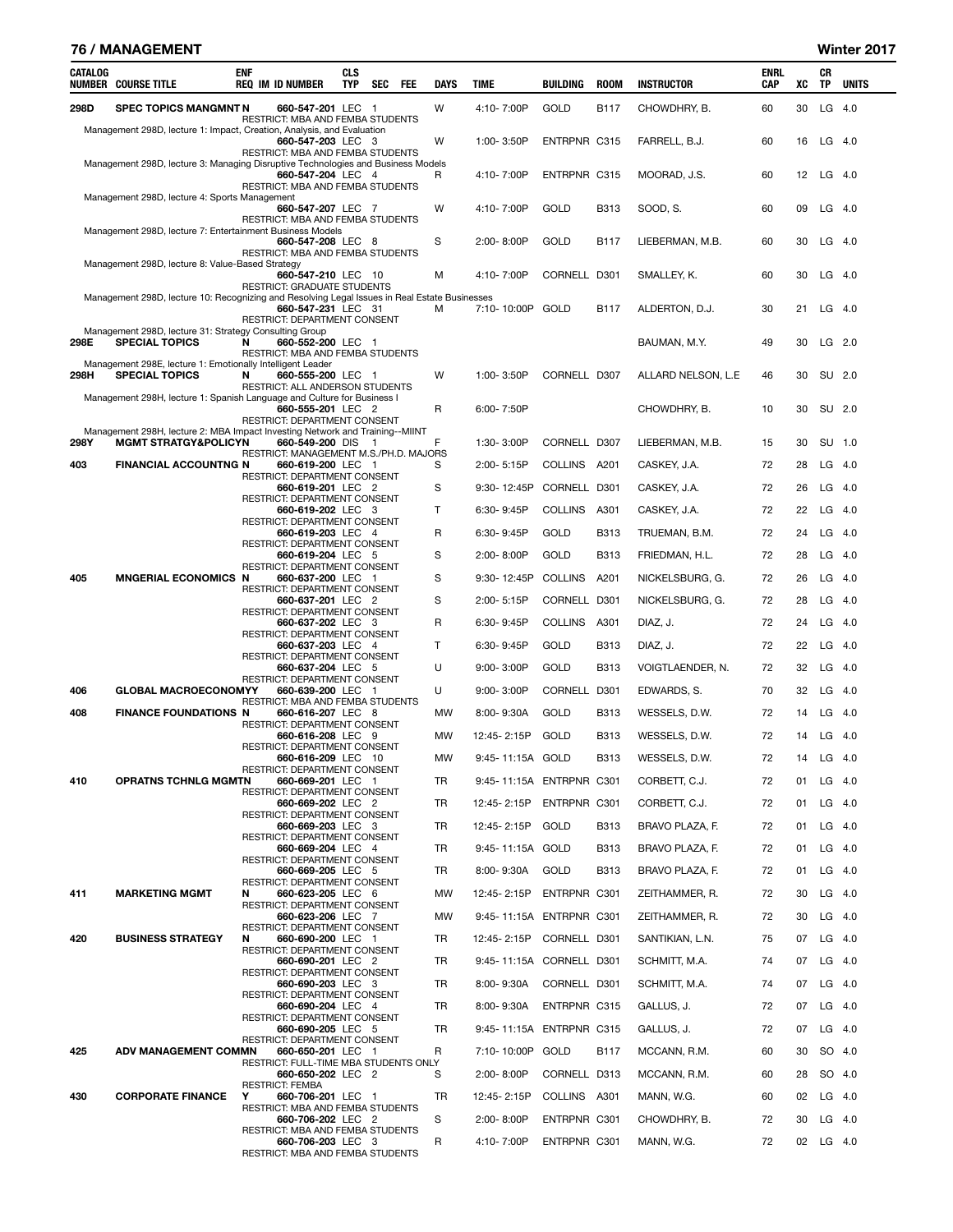#### Winter 2017 MATERIALS SCIENCE AND ENGINEERING / 77

| CATALOG            | <b>NUMBER COURSE TITLE</b>                                                                                                             | enf | REQ IM ID NUMBER                                                                  | <b>CLS</b><br>TYP | SEC | FEE | <b>DAYS</b>    | TIME           | BUILDING | <b>ROOM</b> | <b>INSTRUCTOR</b>                                                                                                                                                                                | ENRL<br><b>CAP</b> | XC | CR<br>TP  | <b>UNITS</b> |
|--------------------|----------------------------------------------------------------------------------------------------------------------------------------|-----|-----------------------------------------------------------------------------------|-------------------|-----|-----|----------------|----------------|----------|-------------|--------------------------------------------------------------------------------------------------------------------------------------------------------------------------------------------------|--------------------|----|-----------|--------------|
| 444A               | <b>INTRODUCTION TO AMR N</b>                                                                                                           |     | 660-703-201 LEC 1<br>RESTRICT: DEPARTMENT CONSENT                                 |                   |     |     | W              | 8:30-11:20A    |          |             | WOODWARD, R.S.                                                                                                                                                                                   | 60                 | 30 |           | 2.0          |
|                    |                                                                                                                                        |     | 660-703-202 LEC 2                                                                 |                   |     |     | W              | 8:30-11:20A    |          |             | WOODWARD, R.S.                                                                                                                                                                                   | 1                  | 30 |           | 2.0          |
|                    |                                                                                                                                        |     | RESTRICT: DEPARTMENT CONSENT<br>660-703-203 LEC 3                                 |                   |     |     | W              | 8:30-11:20A    |          |             | WOODWARD, R.S.                                                                                                                                                                                   | 5                  | 30 |           | 2.0          |
|                    |                                                                                                                                        |     | RESTRICT: DEPARTMENT CONSENT<br>660-703-282 LEC 82                                |                   |     |     | <b>UNSCHED</b> |                |          |             | PARHAMI, F.                                                                                                                                                                                      | $\mathbf{1}$       | 30 |           | 2.0          |
|                    |                                                                                                                                        |     | RESTRICT: DEPARTMENT CONSENT<br>660-703-283 LEC 83                                |                   |     |     | <b>UNSCHED</b> |                |          |             | DROLET ROSSI, A.                                                                                                                                                                                 | 1                  | 30 |           | 2.0          |
|                    |                                                                                                                                        |     | RESTRICT: DEPARTMENT CONSENT<br>660-703-284 LEC 84                                |                   |     |     | <b>UNSCHED</b> |                |          |             | MOORJANI, D.D.                                                                                                                                                                                   | 1                  | 30 |           | 2.0          |
| 445                | <b>APPLIED MGMT RESRCH N</b>                                                                                                           |     | RESTRICT: DEPARTMENT CONSENT<br>660-775-201 FLD 1                                 |                   |     |     | <b>UNSCHED</b> |                |          |             | HERSHFIELD, H.E.                                                                                                                                                                                 | 5                  | 30 | LG        | 8.0          |
|                    |                                                                                                                                        |     | RESTRICT: DEPARTMENT CONSENT<br>660-775-202 FLD 2                                 |                   |     |     | <b>UNSCHED</b> |                |          |             | HABIBI, P.B.                                                                                                                                                                                     | 5                  | 30 |           | LG 8.0       |
| 458A               | <b>GLOBAL IMMERSION</b>                                                                                                                | N   | RESTRICT: DEPARTMENT CONSENT<br>660-712-201 LEC 1                                 |                   |     |     | S              | 7:00-10:00P    |          |             | TERECH, A.                                                                                                                                                                                       | 60                 | 30 |           | 2.0          |
|                    | Management 458A, lecture 1: Challenges and Opportunities of Doing Business in Latin America: Focus on Argentina and Uruguay            |     | RESTRICT: DEPARTMENT CONSENT<br>660-712-202 LEC 2                                 |                   |     |     | FS             | 6:00-9:00P     |          |             | RUMELT, R.P.                                                                                                                                                                                     | 60                 | 30 |           | 2.0          |
|                    | Management 458A, lecture 2: Hong Kong: Business Center and Gateway to China                                                            |     | RESTRICT: DEPARTMENT CONSENT<br>660-712-203 LEC 3                                 |                   |     |     | <b>FS</b>      | $6:00 - 9:00P$ |          |             | LEAMER, E.E.                                                                                                                                                                                     | 60                 | 30 |           | 2.0          |
| 458B               | Management 458A, lecture 3: Indebted, Aging, Post-Industrial, Bubbling Economy: Lessons for U.S. from Japan<br><b>GLOBAL IMMERSION</b> | Y   | RESTRICT: DEPARTMENT CONSENT<br>660-713-201 FLD 1<br>RESTRICT: DEPARTMENT CONSENT |                   |     |     |                |                |          |             | FREIXES, G.                                                                                                                                                                                      | 33                 | 30 |           | $LG$ 2.0     |
|                    | Management 458B, field 1: Doing Business in Colombia                                                                                   |     | 660-713-202 FLD 2<br>RESTRICT: DEPARTMENT CONSENT                                 |                   |     |     |                |                |          |             | NICKELSBURG, G.                                                                                                                                                                                  | 37                 | 30 |           | $LG$ 2.0     |
|                    | Management 458B, field 2: Business in Emerging Economies: Cases of Thailand and Myanmar                                                |     | 660-713-203 FLD 3<br>RESTRICT: DEPARTMENT CONSENT                                 |                   |     |     |                |                |          |             | SUSSMAN, E.H.                                                                                                                                                                                    | 40                 | 30 |           | LG 2.0       |
| 461B               | Management 458B, field 3: Dubai and Its Evolving Role in UAE, Middle East, and World<br><b>LEADRSHP FOUNDTNS 2 N</b>                   |     | 660-725-200 LEC 1<br>RESTRICT: EXECUTIVE MBA PROGRAM                              |                   |     |     |                |                |          |             | GOLDSTEIN, N.J.                                                                                                                                                                                  | 72                 | 30 |           | 1.0          |
| 461C               | <b>LEADRSHP FOUNDTNS 2 N</b>                                                                                                           |     | 660-727-200 LEC 1<br>RESTRICT: EXECUTIVE MBA PROGRAM                              |                   |     |     |                |                |          |             | HAYN, C.                                                                                                                                                                                         | 72                 | 30 | SU 1.0    |              |
| 461D               | <b>LEADRSHP FOUNDTNS 3 N</b>                                                                                                           |     | 660-728-200 LEC 1<br>RESTRICT: EXECUTIVE MBA PROGRAM                              |                   |     |     |                |                |          |             | HAYN, C.                                                                                                                                                                                         | 72                 | 30 |           | 1.0          |
| 464                | <b>MANAGERL ACCOUNTINGN</b>                                                                                                            |     | 660-789-200 LEC 1<br>RESTRICT: EXECUTIVE MBA PROGRAM                              |                   |     |     | <b>TBA</b>     |                |          |             | GEIS, G.T.                                                                                                                                                                                       | 85                 | 30 |           | SO 4.0       |
| 466A               | <b>FINANCL PLCY-MNGRS</b>                                                                                                              | N   | 660-792-200 LEC 1<br>RESTRICT: EXECUTIVE MBA PROGRAM                              |                   |     |     |                |                |          |             | HSU, J.C.                                                                                                                                                                                        | 85                 | 30 |           | SO 4.0       |
| 470A               | <b>INTRO-MGMT RESRCH</b>                                                                                                               | N   | 660-803-200 FLD 1<br>RESTRICT: EXECUTIVE MBA PROGRAM                              |                   |     |     |                |                |          |             | ABE, G.J.                                                                                                                                                                                        | 85                 | 30 |           | 2.0          |
| 470B               | <b>MGMT RESEARCH</b>                                                                                                                   | N   | 660-804-200 FLD 1<br>RESTRICT: EXECUTIVE MBA PROGRAM                              |                   |     |     | <b>TBA</b>     |                |          |             | ABE, G.J.                                                                                                                                                                                        | 85                 | 30 |           | 4.0          |
| 471A               | <b>MGMT PRACTICUM</b>                                                                                                                  | N   | 660-808-200 LEC 1<br>RESTRICT: DEPARTMENT CONSENT                                 |                   |     |     |                |                |          |             | FREIXES, G.                                                                                                                                                                                      | 40                 | 30 |           | 2.0          |
| 474                | <b>OPRATNS&amp;TCHNLG MGMTN</b>                                                                                                        |     | 660-812-200 LEC 1<br>RESTRICT: DEPARTMENT CONSENT                                 |                   |     |     |                |                |          |             | TANG, C.S.                                                                                                                                                                                       | 40                 | 30 |           | SO 4.0       |
| 476                | <b>CMPT STRT&amp;BSNS PLCY N</b>                                                                                                       |     | 660-814-200 LEC 1<br>RESTRICT: EXECUTIVE MBA PROGRAM                              |                   |     |     |                |                |          |             | RAMANARAYANAN, S.                                                                                                                                                                                | 85                 | 30 |           | SO 4.0       |
| 478                | <b>SELECTED TOPCS-MGMTN</b>                                                                                                            |     | 660-818-218 SEM 18<br>RESTRICT: EXECUTIVE MBA PROGRAM                             |                   |     |     |                |                |          |             | SHU, S.B.                                                                                                                                                                                        | 85                 | 30 |           | SO 2.0-4.0   |
|                    | Management 478, seminar 18: Behavioral Economics and Marketing                                                                         |     | 660-818-224 SEM 24<br>RESTRICT: EXECUTIVE MBA PROGRAM                             |                   |     |     |                |                |          |             | Bodapati, A.V.                                                                                                                                                                                   | 85                 | 30 |           | SO 2.0-4.0   |
|                    | Management 478, seminar 24: Digital One-to-One Marketing                                                                               |     | 660-818-231 SEM 31<br>RESTRICT: EXECUTIVE MBA PROGRAM                             |                   |     |     |                |                |          |             | COCKRUM, W.M.                                                                                                                                                                                    | 85                 | 30 |           | SO 2.0-4.0   |
| 487A               | Management 478, seminar 31: Real-World Challenges Leaders Face<br><b>ENTRPRNRSHP&amp;VENTUREN</b>                                      |     | 660-860-200 LEC 1<br>RESTRICT: EXECUTIVE MBA PROGRAM                              |                   |     |     |                |                |          |             | ABE, G.J.                                                                                                                                                                                        | 40                 | 30 |           | 2.0          |
| 489                | ENTRPRNSHP&VEN INIT N                                                                                                                  |     | 660-863-200 LEC 1<br>RESTRICT: EXECUTIVE MBA PROGRAM                              |                   |     |     |                |                |          |             | ABE, G.J.                                                                                                                                                                                        | 72                 |    | 30 SO 4.0 |              |
|                    | <b>MATERIALS SCIENCE AND ENGINEERING</b>                                                                                               |     |                                                                                   |                   |     |     |                |                |          |             |                                                                                                                                                                                                  |                    |    |           |              |
| 6426 Boelter Hall. |                                                                                                                                        |     |                                                                                   |                   |     |     |                |                |          |             | Students who enroll in upper division HSSEAS courses without completing the requisites are subject to disenrollment after the second class meeting. If necessary, consult an HSSEAS counselor in |                    |    |           |              |

90L PHYSCL MSRMNT-MATRLN 191-270-201 LAB 1 T 8:00- 11:50A ENGR V 1010 ONO, K. 15 30 LG 2.0 ALL UG ENGR MAJORS OR CHEM/MAT SCILLARED THE STRICT: ALL UG ENGR MAJORS OR CHEM/MAT SCILLARED THE STRICT: ALL UG ENGR MAJORS OR CHEM/MAT SCILLARED THE STRICT: ALL UG ENGR MAJORS OR CHEM/MAT SCILLARED THE STRICT: ALL UG ENG 104 SCIENCE-ENGR MATERL Y ----------- LEC 1 \$ 20 MW 10:00- 11:50A BOELTER 5249 LAN, E.H. 84 03 LG 4.0 RESTRICT: ALL UG ENGR MAJORS OR CHEM/MAT SCI<br> **191-324-201** DIS 1A F 9:00-9:50A BOELTER 9436 191-324-201 DIS 1A F 9:00- 9:50A BOELTER 9436 DE MARCO, N.F. 45 0.0 191-324-202 DIS 1B F 2:00- 2:50P BOELTER 5419 LAM, T.M. 39 0.0 LEC 2 \$ 20 MW 12:00- 1:50P BOELTER 5249 BOLDRICK, M. 84 05 LG 4.0 RESTRICT: ALL UG ENGR MAJORS OR CHEM/MAT SCI<br>191-324-211 DIS 2A F 8:00-8:50A<br>191-324-212 DIS 2B F 3:00-3:50P 191-324-211 DIS 2A F 8:00-8:50A BOELTER 9436 STEMER, D. 45 0.0<br>191-324-212 DIS 2B F 3:00-3:50P BOELTER 5419 YU.X. 39 0.0 191-324-212 DIS 2B F 3:00-3:50P BOELTER 5419 YU, X. 39 39 0.0<br>1911 **INTR-MTRLS CHRCTR B Y** ----------- LEC 1 TR 12:00-1:50P BOELTER 5272 PRIKHODKO, S. 20 14 LG 4.0 1111 12:00-1:50P BOELTER 5272 PRIKHODKO, S. 20 RESTRICT: ALL UG ENGR MAJORS OR CHEM/MAT SCI<br>191-441-201 LAB 1A W 10:00-11:50A ENGR V 191-441-201 LAB 1A W 10:00- 11:50A ENGR V 1230 CHOI, C. 10 0.0 191-441-202 LAB 1B R 10:00- 11:50A ENGR V 1230 CHOI, C. 10 10 0.0<br>191-441-202 LAB 1B R 10:00- 11:50A BOELTER 2760 YANG, Y. 55 13 LG 4.0 10:00 PHYSICS-MATERIALS 10:00- 11:50A BOELTER 2760 RESTRICT: ALL UG ENGR MAJORS OR CHEM/MAT SCI<br>191-479-201 DIS 1A T 8:00-8:50A 191-479-201 DIS 1A T 8:00-8:50A GEOLOGY 4660 YANG, Z. 53 0.0<br>191-479-201 DIS 1A T 8:00-8:50A GEOLOGY 4660 YANG, Z. 53 0.0<br>191-479-201 DIS 1A T 8:00-1:50P BOELTER 5436 GOORSKY, M.S. 45 05 LG 4.0 12:00-1:50P BOELTER 5436 RESTRICT: ALL UG ENGR MAJORS OR CHEM/MAT SCI<br>191-485-201 DIS 1A R 8:00-8:50A 191-485-201 DIS 1A R 8:00- 8:50A DODD 78 ROSKER, E.S. 45 0.0 131 DFSN&DFSN-CNTR REACY 191-521-200 LEC 1 MW 2:00- 3:50P FRANZ 2258A DUNN, B.S. 50 07 LG 4.0 RESTRICT: ALL UG ENGR MAJORS OR CHEM/MAT SCI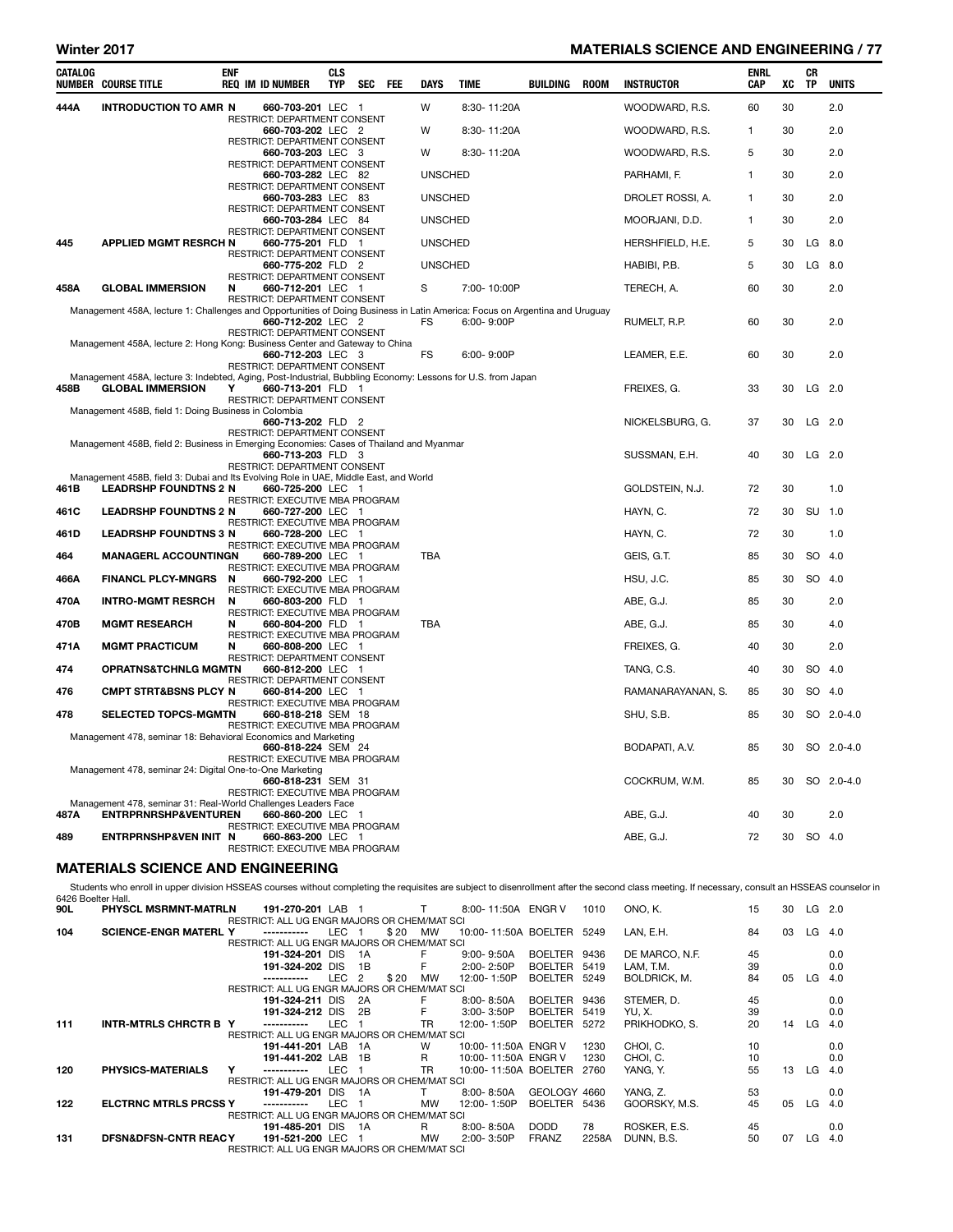#### 78 / MATHEMATICS Winter 2017

| <b>CATALOG</b> | <b>NUMBER COURSE TITLE</b>       | <b>ENF</b> | <b>REQ IM ID NUMBER</b>                                           | <b>CLS</b><br><b>TYP</b> | SEC FEE |         | <b>DAYS</b>    | <b>TIME</b>               | <b>BUILDING</b> | <b>ROOM</b> | <b>INSTRUCTOR</b> | <b>ENRL</b><br><b>CAP</b> | XC | <b>CR</b><br><b>TP</b> | <b>UNITS</b>   |
|----------------|----------------------------------|------------|-------------------------------------------------------------------|--------------------------|---------|---------|----------------|---------------------------|-----------------|-------------|-------------------|---------------------------|----|------------------------|----------------|
| 131L           | <b>CONTROLLED REAC LAB Y</b>     |            | 191-522-200 LAB 1                                                 |                          |         |         | $\mathsf{R}$   | 12:00-3:50P               | <b>ENGR V</b>   | 1010        | POZUELO. M.       | 12                        | 30 | LG 2.0                 |                |
|                |                                  |            | RESTRICT: ALL UG ENGR MAJORS OR CHEM/MAT SCI<br>191-522-201 LAB 2 |                          |         |         | F.             | 8:00-11:50A ENGR V        |                 | 1010        | POZUELO, M.       | 12                        | 30 | $LG$ 2.0               |                |
|                |                                  |            | RESTRICT: ALL UG ENGR MAJORS OR CHEM/MAT SCI                      |                          |         |         |                |                           |                 |             |                   |                           |    |                        |                |
|                |                                  |            | 191-522-203 LAB 3                                                 |                          |         |         | F.             | 1:00-4:50P                | <b>ENGR V</b>   | 1010        | POZUELO. M.       | 12                        | 30 | LG 2.0                 |                |
|                |                                  |            | RESTRICT: ALL UG ENGR MAJORS OR CHEM/MAT SCI                      |                          |         |         |                |                           |                 |             |                   |                           |    |                        |                |
| 141L           | <b>CMPTR MTHDS&amp;INSTRMNN</b>  |            | 191-574-201 LAB 1                                                 |                          |         |         | MW             | 10:00-11:50A ENGR V       |                 | 1010        | POZUELO. M.       | 15                        | 30 | $LG$ 2.0               |                |
|                |                                  |            | RESTRICT: ALL UG ENGR MAJORS OR CHEM/MAT SCI                      |                          |         |         |                |                           |                 |             |                   |                           |    |                        |                |
| 143A           | <b>MECH BEHV-MATERIALS Y</b>     |            | -----------                                                       | LEC <sub>1</sub>         |         | \$20 MW |                | 8:00-9:50A                | BOELTER 5440    |             | MARIAN, J.        | 40                        | 01 | LG 4.0                 |                |
|                |                                  |            | RESTRICT: ALL UG ENGR MAJORS OR CHEM/MAT SCI                      |                          |         |         |                |                           |                 |             |                   |                           |    |                        |                |
|                |                                  |            | 191-588-201 DIS 1A                                                |                          |         |         | M              | 10:00-10:50A BUNCHE 2178  |                 |             | MUKHOPADHYAY, M.  | 20                        |    |                        | 0.0            |
|                |                                  |            | 191-588-202 DIS 1B                                                |                          |         |         | $\mathsf{R}$   | 8:00-8:50A                | GEOLOGY 4660    |             | MUKHOPADHYAY, M.  | 20                        |    |                        | 0.0            |
| 150            | <b>INTRO TO POLYMERS</b>         | N          | -----------                                                       | LEC <sub>1</sub>         |         |         | MW             | 4:00-5:50P                | WGYOUNG 4216    |             | PEI, Q.           | 60                        | 09 | LG                     | 4.0            |
|                |                                  |            | RESTRICT: ALL UG ENGR MAJORS OR CHEM/MAT SCI                      |                          |         |         |                |                           |                 |             |                   |                           |    |                        |                |
|                |                                  |            | 191-690-201 DIS 1A                                                |                          |         |         | F              | 8:00-8:50A                | BOELTER 3400    |             | XIE. Z.           | 60                        |    |                        | 0.0            |
| M215           | <b>LAB-RCK ART&amp;WLL PTG N</b> |            | 595-092-200 LAB 1                                                 |                          |         |         | F              | 9:00-12:50P OFF CAM       |                 |             | DE BRER, C.J.     | 6                         | 30 | LG.                    | 4.0            |
|                |                                  |            | SAME AS: CAEM M250                                                |                          |         |         |                |                           |                 |             |                   |                           |    |                        |                |
| 222            | <b>GRTH&amp;PRCSS-EL MATRL N</b> |            | 595-132-200 LEC 1                                                 |                          |         |         | MW             | 6:00-7:50P                | BOELTER 9436    |             | STREIT, D.C.      | 40                        | 30 | LG                     | 4.0            |
| 223            | <b>MAT SCI-THIN FILMS</b>        | N          | 595-138-200 LEC 1                                                 |                          |         |         | <b>TR</b>      | 2:00-3:50P                | PUB AFF         | 2238        | SANDHU, R.S.      | 40                        | 30 | LG                     | 4.0            |
|                |                                  |            | 595-138-280 LEC 80                                                |                          |         |         | <b>VAR</b>     |                           |                 |             | TU. K.            | 35                        | 30 | $LG$ 4.0               |                |
|                |                                  |            | RESTRICT: GRADUATE STUDENTS, ON-LINE MASTERS PROGRAM              |                          |         |         |                |                           |                 |             |                   |                           |    |                        |                |
| 224            | <b>DEPOSITION TECHNLGS N</b>     |            | 595-144-200 LEC 1                                                 |                          |         |         | TR.            | 10:00-11:50A BOELTER 5440 |                 |             | XIE, Y.           | 45                        | 13 | $LG$ 4.0               |                |
|                |                                  |            | <b>RESTRICT: GRADUATE STUDENTS</b>                                |                          |         |         |                |                           |                 |             |                   |                           |    |                        |                |
|                |                                  |            | 595-144-280 LEC 80                                                |                          |         |         | <b>UNSCHED</b> |                           |                 |             | XIE, Y.           | 35                        | 30 | $LG$ 4.0               |                |
|                |                                  |            | RESTRICT: GRADUATE STUDENTS.ON-LINE MASTERS PROGRAM               |                          |         |         |                |                           |                 |             |                   |                           |    |                        |                |
| 246A           | NONMETL CRYST SOLID N            |            | 595-304-200 LEC 1                                                 |                          |         |         | TW             | 4:00-5:50P                | <b>ROYCE</b>    | 154         | MCENERNEY, B.W.   | 40                        | 16 | $LG$ 4.0               |                |
| 282            | ADV TPC-MAT SCIŊ N               |            | 595-492-201 LEC 1                                                 |                          |         |         | F.             | 10:30-11:50A ENGR V       |                 | 2101        | DUNN, B.S.        | 30                        | 30 | SU 2.0                 |                |
|                |                                  |            | <b>RESTRICT: GRADUATE STUDENTS</b>                                |                          |         |         |                |                           |                 |             |                   |                           |    |                        |                |
| 298            | <b>SEM IN ENGINEERING</b>        | N          | 595-610-201 SEM 1                                                 |                          |         |         | MW             | 4:00-5:50P                | BOELTER 5264    |             | <b>HE. X.</b>     | 40                        | 30 |                        | LG 2.0-4.0     |
|                |                                  |            | <b>RESTRICT: GRADUATE STUDENTS</b>                                |                          |         |         |                |                           |                 |             |                   |                           |    |                        |                |
|                |                                  |            | 595-610-202 SEM 2                                                 |                          |         |         | TR.            | 4:00-5:50P                | BOELTER 5264    |             | MOSLEH, A.        | 40                        | 30 |                        | LG $2.0 - 4.0$ |
|                |                                  |            | 595-610-280 SEM 80                                                |                          |         |         | <b>VAR</b>     |                           |                 |             | ONO. K.           | 35                        | 30 | LG                     | $2.0 - 4.0$    |
|                |                                  |            | RESTRICT: GRADUATE STUDENTS.ON-LINE MASTERS PROGRAM               |                          |         |         |                |                           |                 |             |                   |                           |    |                        |                |

#### **MATHEMATICS**

#### **Mathematics**

Information on the Mathematics Diagnostic Test is available at http://www.math.ucla.edu/ugrad/diagnostic.<br>ADVANCED PLACEMENT CREDIT: For questions regarding Advanced Placement (AP) credit, see http://www.math.ucla.edu/ugr

| 3A  | occ m.p.//www.main.ucla.cuu/ugrau/ulay<br><b>CALC LIFE SCI STDT</b>                                                                                                         | Υ | τοσιααιοσ τοι ααιοσ οι τησ τοσι απα σουτο<br>----------- | LEC | $\overline{1}$ | upivau<br><b>MWF</b> | 8:00-8:50A      | <b>MS</b>          | 4000A | GREENE, M.P.        | 140 | 27 | <b>SO</b> | 4.0 |
|-----|-----------------------------------------------------------------------------------------------------------------------------------------------------------------------------|---|----------------------------------------------------------|-----|----------------|----------------------|-----------------|--------------------|-------|---------------------|-----|----|-----------|-----|
|     |                                                                                                                                                                             |   | 262-074-201 DIS                                          |     | 1A             | T                    | 8:00-8:50A      | <b>MS</b>          | 5138  | HUYNH, K.M.         | 35  |    |           | 0.0 |
|     |                                                                                                                                                                             |   | 262-074-202 DIS                                          |     | 1B             | R                    | 8:00-8:50A      | MS                 | 5138  | HUYNH, K.M.         | 35  |    |           | 0.0 |
|     |                                                                                                                                                                             |   | 262-074-203 DIS                                          |     | 1C             | т                    | 8:00-8:50A      | <b>MS</b>          | 5127  | KUREH, Y.H.         | 35  |    |           | 0.0 |
|     |                                                                                                                                                                             |   | 262-074-204 DIS                                          |     | 1D             | R                    | 8:00-8:50A      | <b>BOELTER</b>     | 5419  |                     | 35  |    |           | 0.0 |
|     |                                                                                                                                                                             |   | -----------                                              | LEC |                |                      |                 |                    |       | KUREH, Y.H.         |     | 27 |           |     |
|     |                                                                                                                                                                             |   |                                                          |     | 2              | <b>MWF</b>           | $9:00 - 9:50A$  | <b>MS</b>          | 4000A | GREENE, M.P.        | 140 |    | SO 4.0    |     |
|     |                                                                                                                                                                             |   | 262-074-211 DIS                                          |     | 2A             | T                    | $9:00 - 9:50A$  | <b>ROLFE</b>       | 3129  | BRIGHTBILL, J.R.    | 35  |    |           | 0.0 |
|     |                                                                                                                                                                             |   | 262-074-212 DIS                                          |     | 2B             | R                    | $9:00 - 9:50A$  | <b>MS</b>          | 5137  | BRIGHTBILL, J.R.    | 35  |    |           | 0.0 |
|     |                                                                                                                                                                             |   | 262-074-213 DIS                                          |     | 2C             | T                    | $9:00 - 9:50A$  | <b>ROLFE</b>       | 3121  | KUREH, Y.H.         | 35  |    |           | 0.0 |
|     |                                                                                                                                                                             |   | 262-074-214 DIS                                          |     | 2D             | R                    | $9:00 - 9:50A$  | <b>ROLFE</b>       | 3129  | KUREH, Y.H.         | 35  |    |           | 0.0 |
| 3B  | <b>CALC LIFE SCI STDT</b>                                                                                                                                                   | Υ | -----------                                              | LEC | 1              | <b>MWF</b>           | 8:00-8:50A      | <b>FRANZ</b>       | 1178  | WHITE, N.A.         | 210 |    | 01 SO 4.0 |     |
|     |                                                                                                                                                                             |   | 262-083-201 DIS                                          |     | 1A             | T                    | 8:00-8:50A      | <b>MS</b>          | 5117  | ZHOU, M.S.          | 35  |    |           | 0.0 |
|     |                                                                                                                                                                             |   | 262-083-202 DIS                                          |     | 1B             | R                    | 8:00-8:50A      | MS                 | 5117  | ZHOU, M.S.          | 35  |    |           | 0.0 |
|     |                                                                                                                                                                             |   | 262-083-203 DIS                                          |     | 1C             | Т                    | $8:00 - 8:50A$  | <b>MS</b>          | 6229  | SUN, Y.             | 35  |    |           | 0.0 |
|     |                                                                                                                                                                             |   | 262-083-204 DIS                                          |     | 1D             | R                    | $8:00 - 8:50A$  | <b>MS</b>          | 6229  | SUN, Y.             | 35  |    |           | 0.0 |
|     |                                                                                                                                                                             |   | 262-083-205 DIS                                          |     | 1E             | $\mathsf{T}$         | 8:00-8:50A      | <b>MS</b>          | 5137  | DING, M.            | 35  |    |           | 0.0 |
|     |                                                                                                                                                                             |   | 262-083-206 DIS                                          |     | 1F             | R                    | 8:00-8:50A      | MS                 | 5137  | DING, M.            | 35  |    |           | 0.0 |
|     |                                                                                                                                                                             |   | -----------                                              | LEC | 2              | <b>MWF</b>           | 4:00-4:50P      | MS                 | 4000A | ANGELOPOULOS, I.    | 140 | 09 | <b>SO</b> | 4.0 |
|     |                                                                                                                                                                             |   | 262-083-211 DIS                                          |     | 2A             | T                    | 4:00-4:50P      | <b>BOELTER</b>     | 5280  | DING, M.            | 35  |    |           | 0.0 |
|     |                                                                                                                                                                             |   | 262-083-212 DIS                                          |     | 2B             | R                    | 4:00-4:50P      | <b>BOELTER</b>     | 5280  | DING, M.            | 35  |    |           | 0.0 |
|     |                                                                                                                                                                             |   | 262-083-213 DIS                                          |     | 2C             | T                    | 4:00-4:50P      | MS                 | 5127  | BAKER, W.S.         | 35  |    |           | 0.0 |
|     |                                                                                                                                                                             |   | 262-083-214 DIS                                          |     | 2D             | R                    | 4:00-4:50P      | <b>ROLFE</b>       | 3116  | BAKER, W.S.         | 35  |    |           | 0.0 |
| 3C  | <b>ODE&amp;LA LIFESCI STDT Y</b>                                                                                                                                            |   | -----------                                              | LEC | $\mathbf{1}$   | <b>MWF</b>           | 9:00-9:50A      | <b>FRANZ</b>       | 1178  | HEMPEL, N.          | 210 | 02 | <b>SO</b> | 4.0 |
|     |                                                                                                                                                                             |   | 262-089-201 DIS                                          |     | 1A             | T                    | $9:00 - 9:50A$  | MS                 | 5117  | SMITH, A.           | 35  |    |           | 0.0 |
|     |                                                                                                                                                                             |   | 262-089-202 DIS                                          |     | 1B             | R                    | $9:00 - 9:50A$  | <b>BOELTER</b>     | 5272  | SMITH, A.           | 35  |    |           | 0.0 |
|     |                                                                                                                                                                             |   | 262-089-203 DIS                                          |     | 1C             | T                    | $9:00 - 9:50A$  | <b>DODD</b>        | 78    | AULD, E.B.          | 35  |    |           | 0.0 |
|     |                                                                                                                                                                             |   | 262-089-204 DIS                                          |     | 1D             | R                    | $9:00 - 9:50A$  | <b>BUNCHE</b>      | 3153  | AULD, E.B.          | 35  |    |           | 0.0 |
|     |                                                                                                                                                                             |   | 262-089-205 DIS                                          |     | 1E             | T                    | $9:00 - 9:50A$  | <b>BUNCHE</b>      | 3153  | LIU, Y.             | 35  |    |           | 0.0 |
|     |                                                                                                                                                                             |   | 262-089-206 DIS                                          |     | 1F             | R                    | $9:00 - 9:50A$  | PAB                | 2434  | LIU, Y.             | 35  |    |           | 0.0 |
| 19  | FIAT LUX FRSHMN SEM                                                                                                                                                         | N | 262-057-200 SEM 1                                        |     |                | R                    | 3:00-4:50P      | DE NEVE            | P349  | HILL, M.A.          | 20  | 30 | PN 1.0    |     |
|     |                                                                                                                                                                             |   | RESTRICT: UNDERGRADUATE STUDENTS ONLY                    |     |                |                      |                 |                    |       |                     |     |    |           |     |
|     | Math 19, seminar 1: Patterns and Symmetry in Art and Nature                                                                                                                 |   |                                                          |     |                |                      |                 |                    |       |                     |     |    |           |     |
| 31A | DIFF&INTGL CALCULUS Y                                                                                                                                                       |   | -----------                                              | LEC | $\overline{1}$ | <b>MWF</b>           | 1:00-1:50P      | <b>FRANZ</b>       | 1178  | ASCHENBRENNER, M.J. | 140 | 06 | <b>SO</b> | 4.0 |
|     |                                                                                                                                                                             |   | 262-181-201 DIS                                          |     | 1A             | T                    | 1:00-1:50P      | <b>MS</b>          | 5137  | OHRT, C.J.          | 35  |    |           | 0.0 |
|     |                                                                                                                                                                             |   | 262-181-202 DIS                                          |     | 1B             | R                    | 1:00-1:50P      | <b>BOELTER</b>     | 5273  | OHRT, C.J.          | 35  |    |           | 0.0 |
|     |                                                                                                                                                                             |   | 262-181-203 DIS                                          |     | 1C             | T                    | 1:00-1:50P      | MS                 | 6229  | QIU, Y.             | 35  |    |           | 0.0 |
|     |                                                                                                                                                                             |   | 262-181-204 DIS                                          |     | 1D             | R                    | 1:00-1:50P      | WGYOUNG 4216       |       | QIU, Y.             | 35  |    |           | 0.0 |
|     |                                                                                                                                                                             |   | -----------                                              | LEC |                | <b>MWF</b>           |                 |                    | 1178  |                     |     | 07 | SO 4.0    |     |
|     |                                                                                                                                                                             |   |                                                          |     | 2              |                      | 2:00-2:50P      | <b>FRANZ</b>       |       | KERANEN, J.P.       | 210 |    |           |     |
|     |                                                                                                                                                                             |   | 262-181-211 DIS                                          |     | 2A             | Т                    | 2:00-2:50P      | GEOLOGY 4645       |       | MCNAMARA, R.C.      | 35  |    |           | 0.0 |
|     |                                                                                                                                                                             |   | 262-181-212 DIS                                          |     | 2B             | R                    | 2:00-2:50P      | MS                 | 5137  | MCNAMARA, R.C.      | 35  |    |           | 0.0 |
|     |                                                                                                                                                                             |   | 262-181-213 DIS                                          |     | 2C             | т                    | 2:00-2:50P      | <b>ROLFE</b>       | 3134  | LIU, Y.             | 35  |    |           | 0.0 |
|     |                                                                                                                                                                             |   | 262-181-214 DIS                                          |     | 2D             | R                    | 2:00-2:50P      | BOELTER 5422       |       | LIU, Y.             | 35  |    |           | 0.0 |
|     |                                                                                                                                                                             |   | 262-181-215 DIS                                          |     | 2E             | T                    | 2:00-2:50P      | GEOLOGY 4660       |       | GUO, Q.             | 35  |    |           | 0.0 |
|     |                                                                                                                                                                             |   | 262-181-216 DIS                                          |     | 2F             | R                    | 2:00-2:50P      | GEOLOGY 3656       |       | GUO, Q.             | 35  |    |           | 0.0 |
|     |                                                                                                                                                                             |   | -----------                                              | LEC | 3              | <b>MWF</b>           | 4:00-4:50P      | <b>HUMANTS A51</b> |       | RADKE, E.M.         | 140 | 09 | SO 4.0    |     |
|     |                                                                                                                                                                             |   | 262-181-221 DIS                                          |     | ЗA             | Т                    | 4:00-4:50P      | MS                 | 5138  | ROYTMAN, B.         | 35  |    |           | 0.0 |
|     |                                                                                                                                                                             |   | 262-181-222 DIS                                          |     | 3B             | R                    | 4:00-4:50P      | <b>MS</b>          | 5138  | ROYTMAN, B.         | 35  |    |           | 0.0 |
|     |                                                                                                                                                                             |   | 262-181-223 DIS                                          |     | 3C             | T                    | 4:00-4:50P      | <b>MS</b>          | 5118  | NTEKOUME, M.        | 35  |    |           | 0.0 |
|     |                                                                                                                                                                             |   | 262-181-224 DIS                                          |     | 3D             | R                    | 4:00-4:50P      | <b>MS</b>          | 5118  | NTEKOUME, M.        | 35  |    |           | 0.0 |
|     | For Mathematics 31B, lecture 1, there will be three MANDATORY midterm examinations from 6 to 8 p.m. on the following Thursdays: January 26, February 16, and March 9, 2017. |   |                                                          |     |                |                      |                 |                    |       |                     |     |    |           |     |
| 31B | <b>INTEGRTN&amp;INF SERIES Y</b>                                                                                                                                            |   | -----------                                              | LEC | $\overline{1}$ | MWF                  | 10:00-10:50A MS |                    | 4000A | BISKUP, M.          | 210 |    | 31 SO 4.0 |     |
|     |                                                                                                                                                                             |   | 262-186-201 DIS                                          |     | - 1A           | Т                    | 10:00-10:50A MS |                    | 5118  | OHRT, C.J.          | 35  |    |           | 0.0 |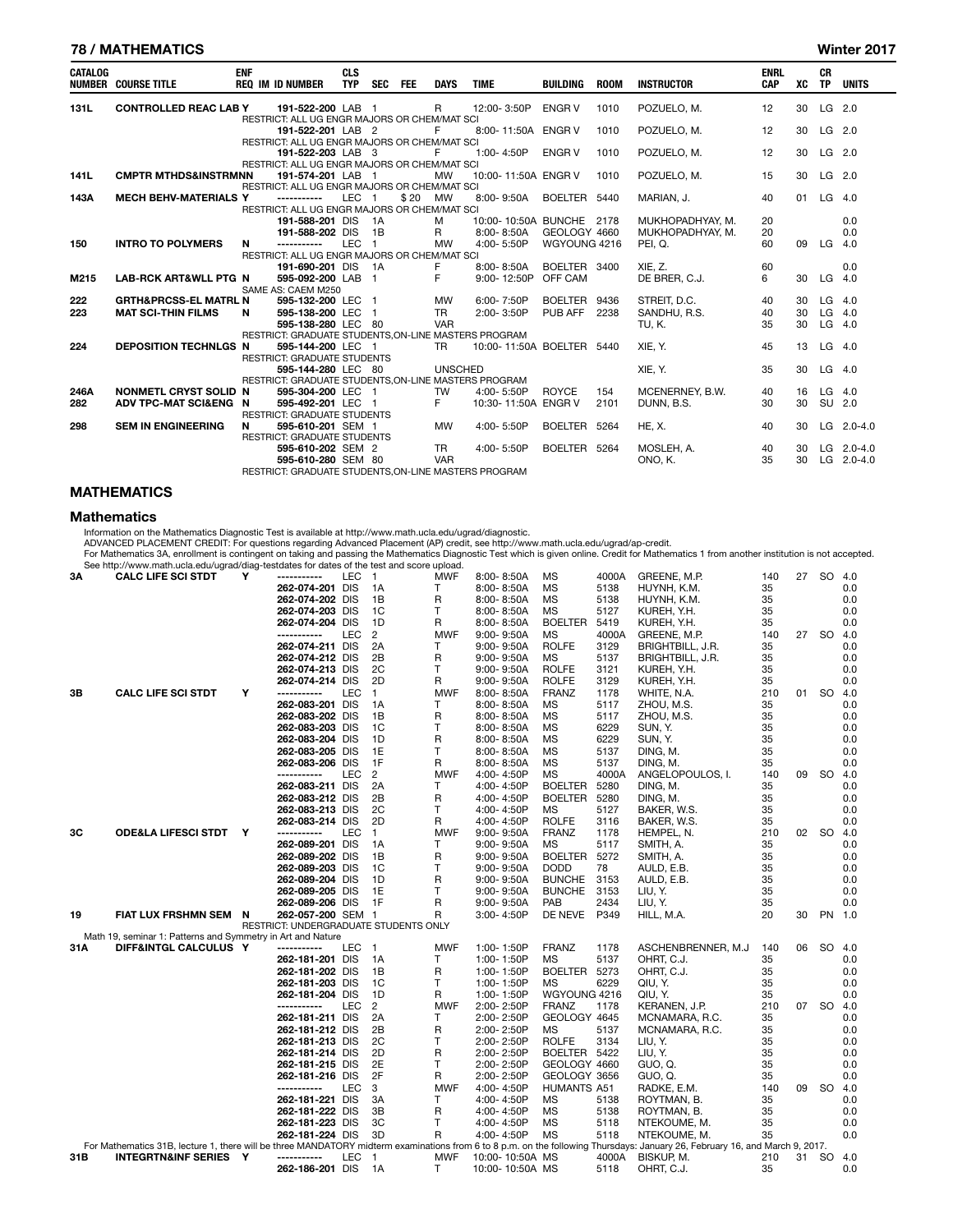### Winter 2017 MATHEMATICS / 79

L

| CATALOG | NUMBER COURSE TITLE      | ENF | <b>REQ IM ID NUMBER</b>            | <b>CLS</b><br>TYP | <b>SEC</b>         | <b>FEE</b> | DAYS            | TIME                                                   | BUILDING                     | <b>ROOM</b>   | <b>INSTRUCTOR</b>                                                                                                                                                                    | ENRL<br>CAP | XC    | CR<br>TP | <b>UNITS</b> |
|---------|--------------------------|-----|------------------------------------|-------------------|--------------------|------------|-----------------|--------------------------------------------------------|------------------------------|---------------|--------------------------------------------------------------------------------------------------------------------------------------------------------------------------------------|-------------|-------|----------|--------------|
|         |                          |     | 262-186-202 DIS                    |                   | 1B                 |            | R               | 10:00-10:50A MS                                        |                              | 5118          | OHRT, C.J.                                                                                                                                                                           | 35          |       |          | 0.0          |
|         |                          |     | 262-186-203 DIS                    |                   | 1C                 |            | т               | 10:00-10:50A GEOLOGY 4645                              |                              |               | LICHKO, D.J.                                                                                                                                                                         | 35          |       |          | 0.0          |
|         |                          |     | 262-186-204 DIS<br>262-186-205 DIS |                   | 1D<br>1E           |            | R<br>т          | 10:00-10:50A MS<br>10:00-10:50A KAUFMAN 101            |                              | 5127          | LICHKO, D.J.<br>KWON, Y.H.                                                                                                                                                           | 35<br>35    |       |          | 0.0<br>0.0   |
|         |                          |     | 262-186-206 DIS                    |                   | 1F                 |            | R               | 10:00-10:50A MS                                        |                              | 5137          | KWON, Y.H.                                                                                                                                                                           | 35          |       |          | 0.0          |
|         |                          |     |                                    |                   |                    |            |                 |                                                        |                              |               | For Mathematics 31B, lecture 2, there will be three MANDATORY midterm examinations from 6 to 8 p.m. on the following Thursdays: January 26, February 16, and March 9, 2017.          |             |       |          |              |
|         |                          |     | -----------<br>262-186-211 DIS     | LEC               | -2<br>2A           |            | <b>MWF</b><br>т | 11:00-11:50A MS<br>11:00-11:50A MS                     |                              | 4000A<br>5118 | BISKUP, M.<br>KENEDA, J.T.                                                                                                                                                           | 210<br>35   | 31 SO |          | 4.0<br>0.0   |
|         |                          |     | 262-186-212 DIS                    |                   | 2Β                 |            | R               | 11:00-11:50A MS                                        |                              | 5117          | KENEDA, J.T.                                                                                                                                                                         | 35          |       |          | 0.0          |
|         |                          |     | 262-186-213 DIS                    |                   | 2C                 |            | т               | 11:00-11:50A MS                                        |                              | 6627          | KRIEGER, A.J.                                                                                                                                                                        | 35          |       |          | 0.0          |
|         |                          |     | 262-186-214 DIS<br>262-186-215 DIS |                   | 2D<br>2E           |            | R<br>Τ          | 11:00-11:50A GEOLOGY 4645<br>11:00-11:50A BOELTER 9436 |                              |               | KRIEGER, A.J.<br>PARKINSON, C.A.                                                                                                                                                     | 35<br>35    |       |          | 0.0<br>0.0   |
|         |                          |     | 262-186-216 DIS                    |                   | 2F                 |            | R               | 11:00-11:50A ROYCE                                     |                              | 150           | PARKINSON, C.A.                                                                                                                                                                      | 35          |       |          | 0.0          |
|         |                          |     | -----------                        | LEC               | 3                  |            | <b>MWF</b>      | 2:00-2:50P                                             | <b>HUMANTS A51</b>           |               | CONLEY, W.J.                                                                                                                                                                         | 210         | 07    | SO       | 4.0          |
|         |                          |     | 262-186-221 DIS<br>262-186-222 DIS |                   | 3A<br>3B           |            | т<br>R          | 2:00-2:50P<br>2:00-2:50P                               | ΜS<br>ΜS                     | 5118<br>5117  | AULD, E.B.<br>AULD, E.B.                                                                                                                                                             | 35<br>35    |       |          | 0.0<br>0.0   |
|         |                          |     | 262-186-223 DIS                    |                   | ЗC                 |            | т               | 2:00-2:50P                                             | PAB                          | 1749          | MALDAGUE, J.                                                                                                                                                                         | 35          |       |          | 0.0          |
|         |                          |     | 262-186-224 DIS                    |                   | 3D                 |            | R               | 2:00-2:50P                                             | GEOLOGY 4660                 |               | MALDAGUE, J.                                                                                                                                                                         | 35          |       |          | 0.0          |
|         |                          |     | 262-186-225 DIS<br>262-186-226 DIS |                   | 3E<br>3F           |            | т<br>R          | 2:00-2:50P<br>2:00-2:50P                               | GEOLOGY 3656<br>PAB          | 1749          | NTEKOUME, M.<br>NTEKOUME, M.                                                                                                                                                         | 35<br>35    |       |          | 0.0<br>0.0   |
|         |                          |     | -----------                        | LEC               | 4                  |            | <b>MWF</b>      | 3:00-3:50P                                             | ΜS                           | 4000A         | ANDREWS, M.J.                                                                                                                                                                        | 210         |       | 08 SO    | 4.0          |
|         |                          |     | 262-186-231 DIS                    |                   | 4A                 |            | $\mathsf{T}$    | 3:00-3:50P                                             | <b>DODD</b>                  | 178           | BREEN, J.J.                                                                                                                                                                          | 35          |       |          | 0.0          |
|         |                          |     | 262-186-232 DIS<br>262-186-233 DIS |                   | 4B<br>4C           |            | R<br>т          | 3:00-3:50P<br>3:00- 3:50P                              | ΜS<br>PUB AFF                | 5137<br>2317  | BREEN, J.J.<br>MATTHEWS, K.R.                                                                                                                                                        | 35<br>35    |       |          | 0.0<br>0.0   |
|         |                          |     | 262-186-234 DIS                    |                   | 4D                 |            | R               | 3:00-3:50P                                             | <b>PAB</b>                   | 1425          | MATTHEWS, K.R.                                                                                                                                                                       | 35          |       |          | 0.0          |
|         |                          |     | 262-186-235 DIS                    |                   | 4E                 |            | T               | 3:00-3:50P                                             | GEOLOGY 3656                 |               | WERTHEIM, A.J.                                                                                                                                                                       | 35          |       |          | 0.0          |
| 32A     | CALC OF SEVRL VAR        | Y   | 262-186-236 DIS<br>-----------     | LEC               | 4F<br>$\mathbf{1}$ |            | R<br><b>MWF</b> | 3:00-3:50P<br>11:00-11:50A HUMANTS A51                 | <b>ROLFE</b>                 | 3108          | WERTHEIM, A.J.<br>MOU, C.                                                                                                                                                            | 35<br>210   | 04    | SO       | 0.0<br>4.0   |
|         |                          |     | 262-206-201 DIS                    |                   | 1А                 |            | T               | 11:00-11:50A MS                                        |                              | 5137          | HAN, X.                                                                                                                                                                              | 35          |       |          | 0.0          |
|         |                          |     | 262-206-202 DIS                    |                   | 1В                 |            | R               | 11:00-11:50A BOELTER 5272                              |                              |               | HAN, X.                                                                                                                                                                              | 35          |       |          | 0.0          |
|         |                          |     | 262-206-203 DIS                    |                   | 1C                 |            | т               | 11:00-11:50A MS                                        |                              | 6229          | GUO, Q.<br>GUO, Q.                                                                                                                                                                   | 35<br>35    |       |          | 0.0<br>0.0   |
|         |                          |     | 262-206-204 DIS<br>262-206-205 DIS |                   | 1D<br>1E           |            | R<br>Т          | 11:00-11:50A BOELTER<br>11:00-11:50A PAB               |                              | 9436<br>2748  | SHANI, A.                                                                                                                                                                            | 35          |       |          | 0.0          |
|         |                          |     | 262-206-206 DIS                    |                   | 1F                 |            | R               | 11:00-11:50A FRANZ                                     |                              | 2258A         | SHANI, A.                                                                                                                                                                            | 35          |       |          | 0.0          |
|         |                          |     | -----------                        | LEC               | 2                  |            | MWF<br>т        | 12:00-12:50P FRANZ                                     |                              | 1178          | DAS, O.                                                                                                                                                                              | 210         | 05    | - SO     | 4.0          |
|         |                          |     | 262-206-211 DIS<br>262-206-212 DIS |                   | 2A<br>2B           |            | R               | 12:00-12:50P MS<br>12:00-12:50P MS                     |                              | 5137<br>5118  | FU, C.L.<br>FU, C.L.                                                                                                                                                                 | 35<br>35    |       |          | 0.0<br>0.0   |
|         |                          |     | 262-206-213 DIS                    |                   | 2C                 |            | т               | 12:00-12:50P ROLFE                                     |                              | 3129          | HAN, X.                                                                                                                                                                              | 35          |       |          | 0.0          |
|         |                          |     | 262-206-214 DIS                    |                   | 2D<br>2E           |            | R<br>т          | 12:00-12:50P WGYOUNG 1044                              |                              |               | HAN, X.                                                                                                                                                                              | 35          |       |          | 0.0          |
|         |                          |     | 262-206-215 DIS<br>262-206-216 DIS |                   | 2F                 |            | R               | 12:00-12:50P MS<br>12:00-12:50P MS                     |                              | 5118<br>6627  | PRIMOZIC, E.J.<br>PRIMOZIC, E.J.                                                                                                                                                     | 35<br>35    |       |          | 0.0<br>0.0   |
|         |                          |     | -----------                        | LEC               | 3                  |            | <b>MWF</b>      | 3:00-3:50P                                             | <b>FRANZ</b>                 | 1178          | KERANEN, J.P.                                                                                                                                                                        | 210         | 08    | SO.      | 4.0          |
|         |                          |     | 262-206-221 DIS                    |                   | 3A                 |            | т               | 3:00-3:50P                                             | ΜS                           | 6229          | ROONEY, J.H.                                                                                                                                                                         | 35          |       |          | 0.0          |
|         |                          |     | 262-206-222 DIS<br>262-206-223 DIS |                   | 3B<br>ЗC           |            | R<br>Т          | 3:00-3:50P<br>3:00-3:50P                               | МS<br>BOELTER 5273           | 5118          | ROONEY, J.H.<br>HUNT, C.J.                                                                                                                                                           | 35<br>35    |       |          | 0.0<br>0.0   |
|         |                          |     | 262-206-224 DIS                    |                   | 3D                 |            | R               | 3:00-3:50P                                             | ΜS                           | 5147          | HUNT, C.J.                                                                                                                                                                           | 35          |       |          | 0.0          |
|         |                          |     | 262-206-225 DIS                    |                   | 3E                 |            | Τ               | 3:00-3:50P                                             | <b>ROLFE</b>                 | 3129          | HEMMINGER, D.                                                                                                                                                                        | 35          |       |          | 0.0          |
|         |                          |     | 262-206-226 DIS<br>-----------     | LEC               | 3F<br>5            |            | R<br><b>MWF</b> | $3:00 - 3:50P$<br>10:00-10:50A HAINES                  | МS                           | 5138<br>118   | HEMMINGER, D.<br>ROPER, M.L.                                                                                                                                                         | 35<br>70    |       | 03 SO    | 0.0<br>4.0   |
|         |                          |     | 262-206-241 DIS                    |                   | 5A                 |            | т               | 10:00-10:50A GEOLOGY 6704                              |                              |               | HUYNH, K.M.                                                                                                                                                                          | 35          |       |          | 0.0          |
|         |                          |     | 262-206-242 DIS                    |                   | 5Β                 |            | R               | 10:00-10:50A GEOLOGY 6704                              |                              |               | HUYNH, K.M.                                                                                                                                                                          | 35          |       |          | 0.0          |
| 32B     | <b>CALC OF SEVRL VAR</b> | Y   | -----------                        | LEC               | $\mathbf{1}$       |            | <b>MWF</b>      | 9:00-9:50A                                             | HUMANTS A51                  |               | For Mathematics 32B, lecture 1, there will two MANDATORY midterm examinations from 6:00 to 7:50 p.m. on the following Mondays: January 30, and February 27, 2017.<br>YELIUSSIZOV, D. | 140         | 32    | - SO     | 4.0          |
|         |                          |     | 262-211-201 DIS                    |                   | 1A                 |            | т               | 9:00-9:50A                                             | MS                           | 6627          | CHRISTIAN, A.R.                                                                                                                                                                      | 35          |       |          | 0.0          |
|         |                          |     | 262-211-202 DIS<br>262-211-203 DIS |                   | 1B<br>1C           |            | R<br>т          | 9:00-9:50A                                             | МS                           | 5127          | CHRISTIAN, A.R.                                                                                                                                                                      | 35<br>35    |       |          | 0.0<br>0.0   |
|         |                          |     | 262-211-204 DIS                    |                   | 1D                 |            | R               | 9:00-9:50A<br>9:00-9:50A                               | LAKRETZ 120<br><b>BUNCHE</b> | 1221A         | MALDAGUE, J.<br>MALDAGUE, J.                                                                                                                                                         | 35          |       |          | 0.0          |
|         |                          |     |                                    |                   |                    |            |                 |                                                        |                              |               | For Mathematics 32B, lecture 2, there will two MANDATORY midterm examinations from 6:00 to 7:50 p.m. on the following Mondays: January 30, and February 27, 2017.                    |             |       |          |              |
|         |                          |     | -----------<br>262-211-211 DIS     | LEC <sub>2</sub>  | 2A                 |            | MWF<br>т        | 11:00-11:50A MOORE<br>11:00-11:50A GEOLOGY 6704        |                              | 100           | YELIUSSIZOV, D.<br>WU, T.                                                                                                                                                            | 210<br>35   | 32    | SO 4.0   | 0.0          |
|         |                          |     | 262-211-212 DIS                    |                   | 2B                 |            | R               | 11:00-11:50A DODD                                      |                              | 78            | WU, T.                                                                                                                                                                               | 35          |       |          | 0.0          |
|         |                          |     | 262-211-213 DIS                    |                   | 2C                 |            | т               | 11:00-11:50A MS                                        |                              | 5138          | CHRISTIAN, A.R.                                                                                                                                                                      | 35          |       |          | 0.0          |
|         |                          |     | 262-211-214 DIS<br>262-211-215 DIS |                   | 2D<br>2E           |            | R<br>т          | 11:00-11:50A MS<br>11:00-11:50A KAUFMAN 101            |                              | 5127          | CHRISTIAN, A.R.<br>KALYANSWAMY, S.A.                                                                                                                                                 | 35<br>35    |       |          | 0.0<br>0.0   |
|         |                          |     | 262-211-216 DIS                    |                   | 2F                 |            | R               | 11:00-11:50A BUNCHE                                    |                              | 3211          | KALYANSWAMY, S.A.                                                                                                                                                                    | 35          |       |          | 0.0          |
|         |                          |     | -----------                        | LEC               | 3                  |            | <b>MWF</b>      | 12:00-12:50P MS                                        |                              | 4000A         | WHITE, N.A.                                                                                                                                                                          | 195         |       | 05 SO    | 4.0          |
|         |                          |     | 262-211-221 DIS<br>262-211-222 DIS |                   | 3A<br>3B           |            | т<br>R          | 12:00-12:50P MS<br>12:00-12:50P MS                     |                              | 6627<br>5127  | LEE, G.<br>LEE, G.                                                                                                                                                                   | 35<br>35    |       |          | 0.0<br>0.0   |
|         |                          |     | 262-211-223 DIS                    |                   | ЗC                 |            | т               | 12:00-12:50P WGYOUNG 1044                              |                              |               | BELLIS, B.                                                                                                                                                                           | 35          |       |          | 0.0          |
|         |                          |     | 262-211-224 DIS                    |                   | 3D                 |            | R               | 12:00-12:50P BOELTER 5273                              |                              |               | BELLIS, B.                                                                                                                                                                           | 35          |       |          | 0.0          |
|         |                          |     | 262-211-225 DIS<br>262-211-226 DIS |                   | 3E<br>3F           |            | Τ<br>R          | 12:00-12:50P HAINES<br>12:00-12:50P GEOLOGY 3820       |                              | A20           | HOUSDEN, R.C.<br>HOUSDEN, R.C.                                                                                                                                                       | 20<br>35    |       |          | 0.0<br>0.0   |
|         |                          |     | -----------                        | LEC               | 4                  |            | <b>MWF</b>      | 2:00-2:50P                                             | ΜS                           | 4000A         | LIU, G.                                                                                                                                                                              | 210         |       | 07 SO    | 4.0          |
|         |                          |     | 262-211-231 DIS                    |                   | 4A                 |            | т               | 2:00-2:50P                                             | BOELTER 5273                 |               | BELLIS, B.                                                                                                                                                                           | 35          |       |          | 0.0          |
|         |                          |     | 262-211-232 DIS<br>262-211-233 DIS |                   | 4B<br>4C           |            | R<br>т          | 2:00-2:50P<br>2:00-2:50P                               | ΜS<br>ΜS                     | 5147<br>5138  | BELLIS, B.<br>WU, T.                                                                                                                                                                 | 35<br>35    |       |          | 0.0<br>0.0   |
|         |                          |     | 262-211-234 DIS                    |                   | 4D                 |            | R               | 2:00-2:50P                                             | ΜS                           | 5138          | WU, T.                                                                                                                                                                               | 35          |       |          | 0.0          |
|         |                          |     | 262-211-235 DIS                    |                   | 4E                 |            | т               | 2:00-2:50P                                             | <b>ROLFE</b>                 | 3129          | KALYANSWAMY, S.A.                                                                                                                                                                    | 35          |       |          | 0.0          |
| 32BH    | CALC-SEVRL VAR-HNR Y     |     | 262-211-236 DIS<br>-----------     | LEC               | 4F<br>$\mathbf{1}$ |            | R<br><b>MWF</b> | 2:00-2:50P<br>9:00-9:50A                               | ΜS<br><b>HUMANTS A48</b>     | 6627          | KALYANSWAMY, S.A.<br>BOBKOV, A.A.                                                                                                                                                    | 35<br>24    | 02    | SO 4.0   | 0.0          |
|         |                          |     | 262-210-201 DIS                    |                   | 1A                 |            | т               | 9:00-9:50A                                             | BOELTER 5272                 |               | COLEY, I.A.                                                                                                                                                                          | 24          |       |          | 0.0          |
| 33A     | LINEAR ALGBRA&APPLS Y    |     | -----------                        | LEC               | $\mathbf{1}$       |            | <b>MWF</b>      | 12:00-12:50P HUMANTS A51                               |                              |               | VISAN, M.                                                                                                                                                                            | 210         |       | 05 SO    | 4.0          |
|         |                          |     | 262-221-201 DIS<br>262-221-202 DIS |                   | 1А<br>1B           |            | т<br>R          | 12:00-12:50P MS<br>12:00-12:50P MS                     |                              | 6229<br>5147  | BULKOW, M.C.<br>BULKOW, M.C.                                                                                                                                                         | 35<br>35    |       |          | 0.0<br>0.0   |
|         |                          |     | 262-221-203 DIS                    |                   | 1C                 |            | т               | 12:00-12:50P BUNCHE                                    |                              | 3178          | VERA, L.                                                                                                                                                                             | 35          |       |          | 0.0          |
|         |                          |     | 262-221-204 DIS                    |                   | 1D                 |            | R               | 12:00-12:50P BUNCHE                                    |                              | 3178          | VERA, L.                                                                                                                                                                             | 35          |       |          | 0.0          |
|         |                          |     | 262-221-205 DIS                    |                   | 1E                 |            | Τ               | 12:00-12:50P MS                                        |                              | 6221          | MENNEN, A.J.                                                                                                                                                                         | 35          |       |          | 0.0          |
|         |                          |     | 262-221-206 DIS<br>-----------     | LEC               | 1F<br>2            |            | R<br><b>MWF</b> | 12:00-12:50P MS<br>1:00-1:50P                          | ΜS                           | 6221<br>4000A | MENNEN, A.J.<br>CHANUSSOT, J.                                                                                                                                                        | 35<br>210   |       | 06 SO    | 0.0<br>4.0   |
|         |                          |     | 262-221-211 DIS                    |                   | 2A                 |            | Т               | 1:00-1:50P                                             | WGYOUNG 4216                 |               | LIN, B.                                                                                                                                                                              | 35          |       |          | 0.0          |
|         |                          |     | 262-221-212 DIS<br>262-221-213 DIS |                   | 2B<br>2C           |            | R<br>Τ          | 1:00-1:50P<br>1:00-1:50P                               | ΜS<br>ROYCE                  | 5138<br>150   | LIN, B.<br>LEE, J.                                                                                                                                                                   | 35<br>35    |       |          | 0.0<br>0.0   |
|         |                          |     |                                    |                   |                    |            |                 |                                                        |                              |               |                                                                                                                                                                                      |             |       |          |              |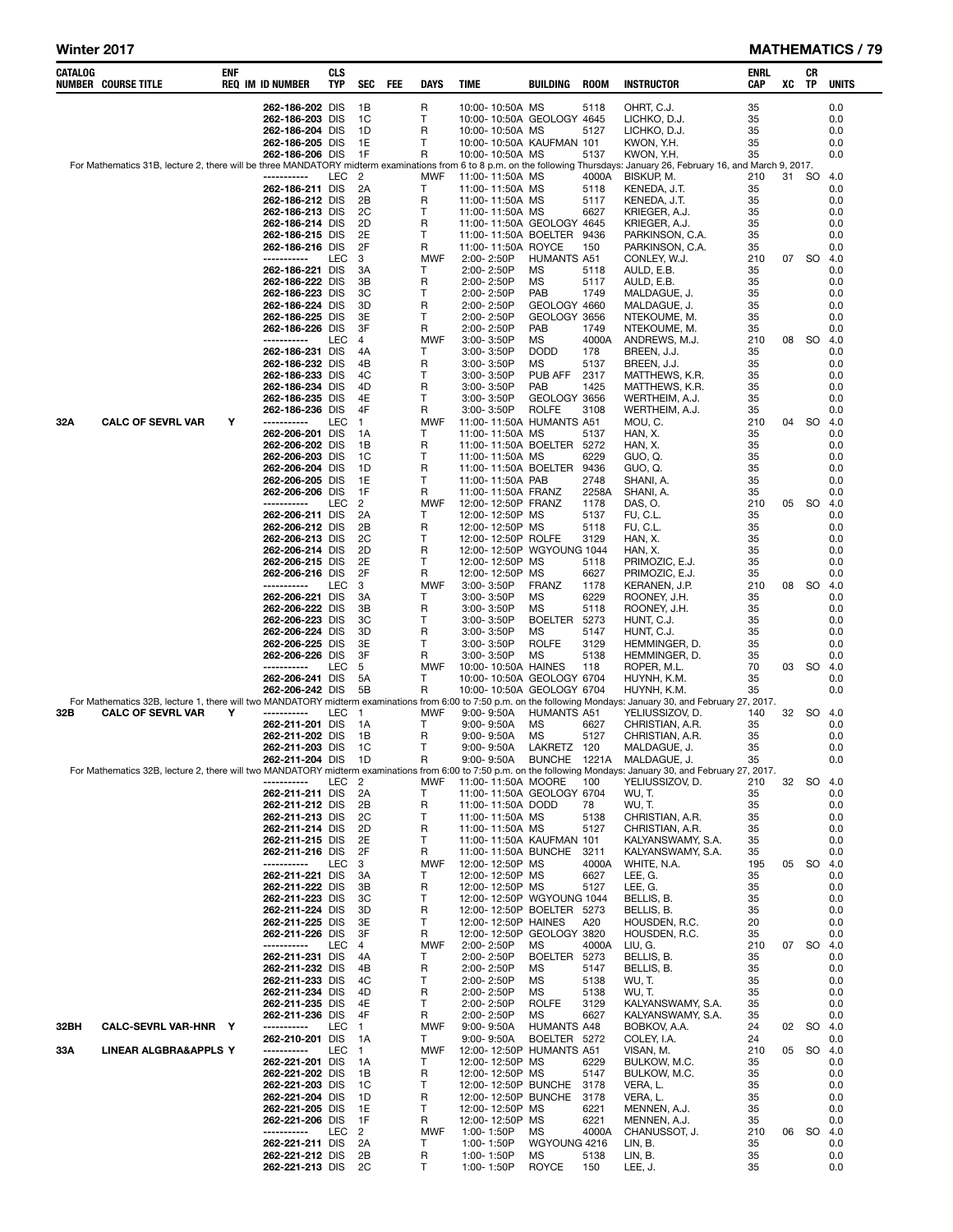### 80 / MATHEMATICS Winter 2017

| CATALOG      | <b>NUMBER COURSE TITLE</b>                      | enf | <b>REQ IM ID NUMBER</b>                           | <b>CLS</b><br><b>TYP</b> | <b>SEC</b>               | FEE | <b>DAYS</b>                | <b>TIME</b>                                   | BUILDING                     | <b>ROOM</b>  | <b>INSTRUCTOR</b>                                                                                                                                                         | ENRL<br><b>CAP</b> | XC       | CR<br>TP  | <b>UNITS</b>  |
|--------------|-------------------------------------------------|-----|---------------------------------------------------|--------------------------|--------------------------|-----|----------------------------|-----------------------------------------------|------------------------------|--------------|---------------------------------------------------------------------------------------------------------------------------------------------------------------------------|--------------------|----------|-----------|---------------|
|              |                                                 |     | 262-221-214 DIS                                   |                          | 2D                       |     | R                          | 1:00-1:50P                                    | MS                           | 5147         | LEE, J.                                                                                                                                                                   | 35                 |          |           | 0.0           |
|              |                                                 |     | 262-221-215 DIS                                   |                          | 2E                       |     | T                          | 1:00-1:50P                                    | PUB AFF                      | 2242         | SMITH, A.                                                                                                                                                                 | 35                 |          |           | 0.0           |
|              |                                                 |     | 262-221-216 DIS<br>-----------                    | LEC                      | 2F<br>3                  |     | R<br><b>MWF</b>            | 1:00-1:50P<br>10:00-10:50A MS                 | <b>ROYCE</b>                 | 150<br>5118  | SMITH, A.<br>AZZAM, A.A.                                                                                                                                                  | 35<br>35           | 03       | <b>SO</b> | 0.0<br>4.0    |
|              |                                                 |     | 262-221-221 DIS                                   |                          | 3A                       |     | R                          | 10:00-10:50A MS                               |                              | 6627         | DITTMER, S.J.                                                                                                                                                             | 35                 |          |           | 0.0           |
| 33AH         | LINEAR ALG&APPS-HNR Y                           |     | -----------                                       | LEC                      | $\mathbf{1}$             |     | <b>MWF</b>                 | 10:00-10:50A MS                               |                              | 5148         | NEEMAN, I.                                                                                                                                                                | 22                 | 03       | <b>SO</b> | 4.0           |
| 33B          | DIFFERNTL EQUATIONS Y                           |     | 262-097-201 DIS<br>-----------                    | LEC                      | 1A<br>$\mathbf{1}$       |     | T<br><b>MWF</b>            | 10:00-10:50A MS<br>8:00-8:50A                 | HUMANTS A51                  | 7608         | THORNTON, R.<br>BEN NERIA, O.                                                                                                                                             | 22<br>210          |          | 01 SO     | 0.0<br>4.0    |
|              |                                                 |     | 262-223-201 DIS                                   |                          | 1A                       |     | Т                          | 8:00-8:50A                                    | <b>MS</b>                    | 5118         | BULKOW, M.C.                                                                                                                                                              | 35                 |          |           | 0.0           |
|              |                                                 |     | 262-223-202 DIS                                   |                          | 1B                       |     | R                          | 8:00-8:50A                                    | MS                           | 5118         | BULKOW, M.C.                                                                                                                                                              | 35                 |          |           | 0.0           |
|              |                                                 |     | 262-223-203 DIS<br>262-223-204 DIS                |                          | 1C<br>1D                 |     | Т<br>R                     | 8:00-8:50A<br>8:00-8:50A                      | GEOLOGY 6704<br>GEOLOGY 6704 |              | LIN, A.T.<br>LIN, A.T.                                                                                                                                                    | 35<br>35           |          |           | 0.0<br>0.0    |
|              |                                                 |     | 262-223-205 DIS                                   |                          | 1E                       |     | $\mathsf{T}$               | 8:00-8:50A                                    | <b>ROYCE</b>                 | 150          | GILTON, T.D.                                                                                                                                                              | 35                 |          |           | 0.0           |
|              |                                                 |     | 262-223-206 DIS                                   |                          | 1F                       |     | R                          | 8:00-8:50A                                    | <b>BOELTER</b>               | 5420         | GILTON, T.D.                                                                                                                                                              | 35                 |          |           | 0.0           |
|              |                                                 |     | -----------<br>262-223-211 DIS                    | LEC                      | 2<br>2A                  |     | <b>MWF</b><br>$\mathsf{T}$ | $9:00 - 9:50A$<br>$9:00 - 9:50A$              | <b>DODD</b><br>BOELTER 5422  | 147          | MANION, A.J.<br>PARKINSON, C.A.                                                                                                                                           | 210<br>35          | 02       | -SO       | 4.0<br>0.0    |
|              |                                                 |     | 262-223-212 DIS                                   |                          | 2B                       |     | R                          | 9:00-9:50A                                    | GEOLOGY 4645                 |              | PARKINSON, C.A.                                                                                                                                                           | 35                 |          |           | 0.0           |
|              |                                                 |     | 262-223-213 DIS                                   |                          | 2C<br>2D                 |     | т<br>R                     | $9:00 - 9:50A$                                | <b>BOELTER</b><br>MS         | 5280<br>6229 | LEE, G.                                                                                                                                                                   | 35<br>35           |          |           | 0.0<br>0.0    |
|              |                                                 |     | 262-223-214 DIS<br>262-223-215 DIS                |                          | 2E                       |     | $\mathsf{T}$               | 9:00-9:50A<br>$9:00 - 9:50A$                  | <b>BUNCHE</b>                | 3211         | LEE, G.<br>LIN, A.T.                                                                                                                                                      | 35                 |          |           | 0.0           |
|              |                                                 |     | 262-223-216 DIS                                   |                          | 2F                       |     | R                          | $9:00 - 9:50A$                                | <b>BOELTER</b>               | 5280         | LIN, A.T.                                                                                                                                                                 | 35                 |          |           | 0.0           |
| 61           | <b>DISCRETE STRUCTURES Y</b>                    |     | -----------<br>262-268-201 DIS                    | LEC                      | $\mathbf{1}$<br>1A       |     | <b>MWF</b><br>Т            | 10:00-10:50A HUMANTS A51<br>10:00-10:50A DODD |                              | 170          | BHASKHAR, N.<br>BRIGHTBILL, J.R.                                                                                                                                          | 210<br>35          | 03       | <b>SO</b> | 4.0<br>0.0    |
|              |                                                 |     | 262-268-202 DIS                                   |                          | 1B                       |     | R                          | 10:00-10:50A MS                               |                              | 5138         | BRIGHTBILL, J.R.                                                                                                                                                          | 35                 |          |           | 0.0           |
|              |                                                 |     | 262-268-203 DIS                                   |                          | 1C                       |     | $\mathsf{T}$               | 10:00-10:50A BOELTER 9436                     |                              |              | HAN, K.T.                                                                                                                                                                 | 35                 |          |           | 0.0           |
|              |                                                 |     | 262-268-204 DIS<br>262-268-205 DIS                |                          | 1D<br>1E                 |     | R<br>Т                     | 10:00-10:50A MS<br>10:00- 10:50A HUMANTS A51  |                              | 6229         | HAN, K.T.<br>MENNEN, A.J.                                                                                                                                                 | 35<br>35           |          |           | 0.0<br>0.0    |
|              |                                                 |     | 262-268-206 DIS                                   |                          | 1F                       |     | R                          | 10:00-10:50A FRANZ                            |                              | 2258A        | MENNEN, A.J.                                                                                                                                                              | 35                 |          |           | 0.0           |
|              |                                                 |     | -----------                                       | <b>LEC</b>               | $\overline{2}$           |     | <b>MWF</b>                 | $9:00 - 9:50A$                                | <b>KNSY PV</b>               | 1220B        | ROMBACH, M.P.                                                                                                                                                             | 140                | 02       | - SO      | 4.0           |
|              |                                                 |     | 262-268-211 DIS<br>262-268-212 DIS                |                          | 2A<br>2B                 |     | $\mathsf{T}$<br>R          | $9:00 - 9:50A$<br>9:00-9:50A                  | MS<br><b>BOELTER</b>         | 5138<br>5419 | CHAO, Z.<br>CHAO, Z.                                                                                                                                                      | 35<br>35           |          |           | 0.0<br>0.0    |
|              |                                                 |     | 262-268-213 DIS                                   |                          | 2C                       |     | $\mathsf{T}$               | 9:00-9:50A                                    | <b>MS</b>                    | 5147         | GILTON, T.D.                                                                                                                                                              | 35                 |          |           | 0.0           |
|              |                                                 |     | 262-268-214 DIS                                   |                          | 2D                       |     | R                          | 9:00-9:50A                                    | <b>BOELTER</b>               | 5422         | GILTON, T.D.                                                                                                                                                              | 35                 |          |           | 0.0           |
| 71SL         | <b>ELMNTRY SCHOOL MATHN</b>                     |     | 262-270-200 SEM 1<br>RESTRICT: INSTRUCTOR CONSENT |                          |                          |     | м                          | 11:00-12:20P MS                               |                              | 5225         | RALSTON JR, J.V.                                                                                                                                                          | 25                 | 30       |           | PN 2.0        |
| <b>98XB</b>  | PEERS COLLAB WRKSHPN                            |     | 262-291-200 LAB 1                                 |                          |                          |     | TR                         | 3:00-4:20P                                    | <b>MS</b>                    | 3974         | BLASIUS, D.M.                                                                                                                                                             | 30                 | 30       |           | PN 1.0        |
|              |                                                 |     | RESTRICT: INSTRUCTOR CONSENT<br>262-291-201 LAB 2 |                          |                          |     | TR                         | 4:30-5:50P                                    | <b>MS</b>                    | 3974         | BLASIUS, D.M.                                                                                                                                                             | 30                 | 30       |           | PN 1.0        |
|              |                                                 |     | RESTRICT: INSTRUCTOR CONSENT                      |                          |                          |     |                            |                                               |                              |              |                                                                                                                                                                           |                    |          |           |               |
| 99           | <b>STUDENT RSRCH PRGRMN</b>                     |     | 262-292-201 TUT 1                                 |                          |                          |     | <b>VAR</b>                 |                                               |                              |              | CONLEY, W.J.                                                                                                                                                              | 0                  | 30       |           | PN 1.0-2.0    |
| 103A<br>105B | <b>MATH INSTRUCTION</b><br>PEDAGOGY-SCNDRY MTHY | Υ   | 262-314-200 SEM 1<br>262-331-200 LEC              |                          | $\overline{\phantom{1}}$ |     | W<br>МW                    | 3:30-5:20P<br>1:00-2:50P                      | <b>MS</b><br><b>MS</b>       | 6118<br>6221 | DALLAS, H.J.<br>DALLAS, H.J.                                                                                                                                              | 0<br>25            | 09<br>06 | LG        | PN 2.0<br>4.0 |
| 106          | HIST OF MATHEMATICS Y                           |     | -----------                                       | LEC                      | $\overline{1}$           |     | <b>MWF</b>                 | 12:00-12:50P MS                               |                              | 5200         | PETERSEN, P.                                                                                                                                                              | 70                 | 05       | <b>SO</b> | 4.0           |
|              |                                                 |     | 262-328-201 DIS                                   |                          | 1A                       |     | $\mathsf{T}$               | 12:00-12:50P MS                               |                              | 5117         | MENKE, M.A.                                                                                                                                                               | 40                 |          |           | 0.0           |
| 110A         | ALGEBRA                                         | Υ   | 262-328-202 DIS<br>-----------                    | LEC                      | 1B<br>$\overline{1}$     |     | R<br>MWF                   | 12:00-12:50P MS<br>$9:00 - 9:50A$             | GEOLOGY 4645                 | 5117         | SELLA, Y.<br>OU, W.                                                                                                                                                       | 40<br>40           | 02       | <b>SO</b> | 0.0<br>4.0    |
|              |                                                 |     | 262-338-201 DIS                                   |                          | 1A                       |     | T                          | $9:00 - 9:50A$                                | GEOLOGY 4645                 |              | GIM, G.                                                                                                                                                                   | 40                 |          |           | 0.0           |
|              |                                                 |     | -----------<br>262-338-211 DIS                    | LEC                      | $\overline{2}$<br>2A     |     | <b>MWF</b><br>R            | 12:00-12:50P MS<br>12:00-12:50P MS            |                              | 5137         | HIDA, H.                                                                                                                                                                  | 40<br>40           | 05       | <b>SO</b> | 4.0<br>0.0    |
| 110B         | ALGEBRA                                         | Υ   | -----------                                       | LEC                      | $\overline{1}$           |     | <b>MWF</b>                 | $9:00 - 9:50A$                                | <b>MS</b>                    | 5137<br>5117 | ZHANG, J.M.<br>ROTHSCHILD, B.L.                                                                                                                                           | 40                 | 02       | <b>SO</b> | 4.0           |
|              |                                                 |     | 262-348-201 DIS                                   |                          | 1A                       |     | R                          | $9:00 - 9:50A$                                | <b>MS</b>                    | 5117         | YU, J.X.                                                                                                                                                                  | 40                 |          |           | 0.0           |
| 110BH        | <b>ALGEBRA-HONORS</b>                           | N   | -----------<br>262-354-201 DIS                    | LEC                      | $\overline{1}$<br>1A     |     | <b>MWF</b><br>R            | 2:00-2:50P<br>2:00-2:50P                      | <b>MS</b><br><b>MS</b>       | 5118<br>5118 | MERKURJEV, A.S.<br>WERTHEIM, A.J.                                                                                                                                         | 40<br>40           | 07       | <b>SO</b> | 4.0<br>0.0    |
| 114C         | <b>COMPUTABILTY THEORY Y</b>                    |     | -----------                                       | LEC                      | $\overline{1}$           |     | MWF                        | 12:00-12:50P MS                               |                              | 5118         | MOSCHOVAKIS, Y.N.                                                                                                                                                         | 40                 | 05       | SO        | 4.0           |
|              |                                                 |     | 262-383-201 DIS                                   |                          | 1A                       |     | $\mathsf{T}$               | 12:00-12:50P MS                               |                              | 5203         | SHANI, A.                                                                                                                                                                 | 40                 |          |           | 0.0           |
| 115A         | <b>LINEAR ALGEBRA</b>                           | Υ   | -----------<br>262-398-211 DIS                    | LEC                      | $\overline{2}$<br>2A     |     | MWF<br>TR                  | 10:00-10:50A GEOLOGY 6704<br>10:00-10:50A MS  |                              | 5147         | UNGER, S.<br>WANG, S.                                                                                                                                                     | 40<br>40           | 03       | SO        | 5.0<br>0.0    |
|              |                                                 |     | ------------                                      | LEC                      | 3                        |     | MWF                        | 11:00-11:50A MS                               |                              | 5147         | SHARIFI, R.T.                                                                                                                                                             | 40                 | 04       |           | SO 5.0        |
|              |                                                 |     | 262-398-221 DIS<br>------------                   | LEC                      | 3A<br>4                  |     | TR<br><b>MWF</b>           | 11:00-11:50A MS<br>12:00-12:50P               | GEOLOGY 6704                 | 5147         | DITTMER, S.J.<br>HEMPEL, N.                                                                                                                                               | 40<br>40           | 05       | SO        | 0.0<br>5.0    |
|              |                                                 |     | 262-398-231 DIS                                   |                          | 4A                       |     | TR                         | 12:00-12:50P GEOLOGY 6704                     |                              |              | HEMMINGER, D.                                                                                                                                                             | 40                 |          |           | 0.0           |
|              |                                                 |     | -----------                                       | LEC                      | 5                        |     | <b>MWF</b>                 | 1:00-1:50P                                    | MS                           | 5127         | TASSY, M.                                                                                                                                                                 | 40                 | 06       | SO        | 5.0           |
|              |                                                 |     | 262-398-241 DIS<br>-----------                    | LEC                      | 5A<br>6                  |     | TR<br><b>MWF</b>           | 1:00-1:50P<br>3:00-3:50P                      | MS<br><b>MS</b>              | 5127<br>5137 | SUSICE, J.P.<br>RADKO, O.V.                                                                                                                                               | 40<br>40           | 08       | <b>SO</b> | 0.0<br>5.0    |
|              |                                                 |     | 262-398-251 DIS                                   |                          | 6A                       |     | T                          | $3:00 - 3:50P$                                | MS                           | 5137         | WEST, B.W.                                                                                                                                                                | 40                 |          |           | 0.0           |
| 115B         | <b>LINEAR ALGEBRA</b>                           | Υ   | -----------<br>262-399-201 DIS                    | LEC                      | $\mathbf{1}$<br>1A       |     | <b>MWF</b><br>R            | 1:00-1:50P<br>1:00-1:50P                      | <b>MS</b><br>MS              | 5117<br>5117 | ELMAN, R.S.<br>YU, J.X.                                                                                                                                                   | 40<br>40           | 06       | SO        | 4.0<br>0.0    |
| 116          | <b>MATH CRYPTOLOGY</b>                          | Υ   | -----------                                       | LEC                      | $\mathbf{1}$             |     | <b>MWF</b>                 | 10:00-10:50A GEOLOGY 4645                     |                              |              | GALLAUER ALVES DE                                                                                                                                                         | 40                 | 03       | <b>SO</b> | 4.0           |
|              |                                                 |     | 262-396-201 DIS                                   |                          | 1A                       |     | R                          | 10:00-10:50A GEOLOGY 4645                     |                              |              | MULLATH MOHAMMED S 40                                                                                                                                                     |                    |          |           | 0.0           |
| 120A         | <b>DIFFERENTIAL GEOM</b>                        | Υ   | -----------<br>262-407-201 DIS                    | LEC                      | $\overline{1}$<br>1A     |     | <b>MWF</b><br>R            | $9:00 - 9:50A$<br>9:00-9:50A                  | MS<br>GEOLOGY 6704           | 5118         | TRAN, H.V.<br>LEE, S.                                                                                                                                                     | 40<br>40           | 02       | SO        | 4.0<br>0.0    |
|              |                                                 |     |                                                   |                          |                          |     |                            |                                               |                              |              | For Mathematics 131A, lecture 1, there will be two MANDATORY midterm examinations from 6 to 8 p.m. Monday, January 30, and Wednesday, February 22, 2017.                  |                    |          |           |               |
| 131A         | ANALYSIS                                        | Y   | -----------<br>262-447-201 DIS                    | LEC                      | -1<br>1A                 |     | MWF<br>R                   | $9:00 - 9:50A$<br>$9:00 - 9:50A$              | МS<br>МS                     | 5138<br>5138 | RANDLES, E.D.<br>FU, C.L.                                                                                                                                                 | 40<br>40           | 14       | SO.       | 4.0<br>0.0    |
|              |                                                 |     | -----------                                       | <b>LEC</b>               | 2                        |     | MWF                        | 12:00-12:50P MS                               |                              | 6229         | ANDREWS, M.J.                                                                                                                                                             | 40                 | 05       | <b>SO</b> | 4.0           |
|              |                                                 |     | 262-447-211 DIS                                   |                          | 2A                       |     | R                          | 12:00-12:50P MS                               |                              | 6229         | CARLSON, K.D.                                                                                                                                                             | 40                 |          |           | 0.0           |
|              |                                                 |     | -----------<br>262-447-221 DIS                    | LEC                      | 3<br>3A                  |     | <b>MWF</b><br>T            | 1:00-1:50P<br>1:00-1:50P                      | <b>MS</b><br><b>MS</b>       | 5138<br>5138 | ZSIDO, L.<br>HUGHES, J.F.                                                                                                                                                 | 40<br>40           | 06       | <b>SO</b> | 4.0<br>0.0    |
|              |                                                 |     | -----------                                       | <b>LEC</b>               | 4                        |     | <b>MWF</b>                 | 2:00-2:50P                                    | <b>MS</b>                    | 5147         | ANGELOPOULOS, I.                                                                                                                                                          | 40                 | 07       | <b>SO</b> | 4.0           |
|              |                                                 |     | 262-447-231 DIS                                   |                          | 4A                       |     | T                          | 2:00-2:50P                                    | <b>MS</b>                    | 5147         | LI, Z.K.                                                                                                                                                                  | 40                 |          |           | 0.0           |
|              |                                                 |     | -----------                                       | LEC                      | 5                        |     | <b>MWF</b>                 | 3:00-3:50P                                    | <b>MS</b>                    | 5147         | For Mathematics 131A, lecture 5, there will be two MANDATORY midterm examinations from 6 to 8 p.m. Monday, January 30, and Wednesday, February 22, 2017.<br>RANDLES, E.D. | 40                 | 14       | SO.       | 4.0           |
|              |                                                 |     | 262-447-241 DIS                                   |                          | 5A                       |     | $\mathsf{T}$               | 3:00-3:50P                                    | <b>MS</b>                    | 5147         | KWON, Y.H.                                                                                                                                                                | 40                 |          |           | 0.0           |
| <b>131AH</b> | <b>ANALYSIS-HONORS</b>                          | Υ   | -----------<br>262-449-201 DIS                    | LEC                      | 1<br>1A                  |     | <b>MWF</b><br>T            | 10:00-10:50A MS<br>10:00-10:50A MS            |                              | 6627<br>6627 | GARNETT, J.B.                                                                                                                                                             | 40<br>40           | 03       | <b>SO</b> | 4.0<br>0.0    |
| 131B         | ANALYSIS                                        | Υ   | -----------                                       | LEC                      | 1                        |     | <b>MWF</b>                 | 9:00-9:50A                                    | <b>MS</b>                    | 5147         | SHRIVER, C.E.<br>ZSIDO, L.                                                                                                                                                | 40                 | 02       | <b>SO</b> | 4.0           |
|              |                                                 |     | 262-457-201 DIS                                   |                          | 1A                       |     | R                          | 9:00-9:50A                                    | <b>MS</b>                    | 5147         | WHITE, F.G.                                                                                                                                                               | 40                 |          |           | 0.0           |
|              |                                                 |     | ------------<br>262-457-211 DIS                   | LEC                      | 2<br>2A                  |     | <b>MWF</b><br>т            | 1:00-1:50P<br>1:00-1:50P                      | <b>MS</b><br><b>MS</b>       | 5147<br>5147 | BROWN, R.F.<br>JEKEL, D.A.                                                                                                                                                | 40<br>40           | 06       | <b>SO</b> | 4.0<br>0.0    |
| 131BH        | <b>ANALYSIS-HONORS</b>                          | N   | -----------                                       | LEC                      | 1                        |     | <b>MWF</b>                 | 10:00-10:50A MS                               |                              | 5138         | TOTARO, B.                                                                                                                                                                | 40                 | 03       | SO        | 4.0           |
|              |                                                 |     | 262-458-201 DIS                                   |                          | 1A                       |     | $\mathsf{T}$               | 10:00-10:50A MS                               |                              | 5138         | NTALAMPEKOS, D.                                                                                                                                                           | 40                 |          |           | 0.0           |
| 132          | CMPLX ANLY-APLICTNS Y                           |     | -----------                                       | LEC                      | $\overline{1}$           |     | <b>MWF</b>                 | 10:00-10:50A MS                               |                              | 5137         | HOFF, D.J.                                                                                                                                                                | 40                 | 03       |           | SO 4.0        |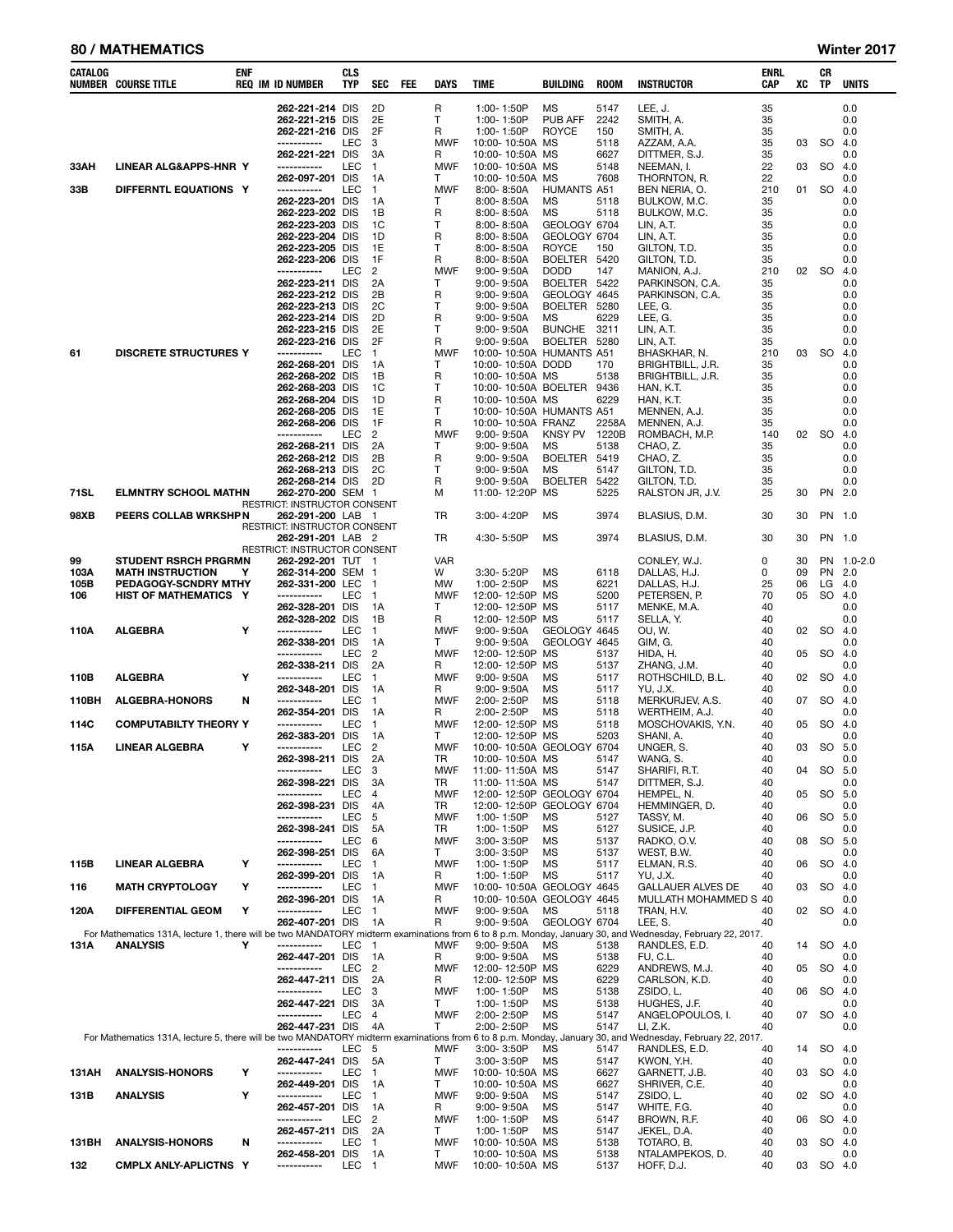#### Winter 2017 **MATHEMATICS** / 81

| CATALOG      | NUMBER COURSE TITLE                                                                                                                                     | <b>ENF</b> | <b>REQ IM ID NUMBER</b>                          | <b>CLS</b><br>TYP | SEC<br>FEE                       | DAYS                     | TIME                                         | BUILDING                     | <b>ROOM</b>   | <b>INSTRUCTOR</b>                   | ENRL<br>CAP | XC       | CR<br><b>TP</b> | UNITS       |
|--------------|---------------------------------------------------------------------------------------------------------------------------------------------------------|------------|--------------------------------------------------|-------------------|----------------------------------|--------------------------|----------------------------------------------|------------------------------|---------------|-------------------------------------|-------------|----------|-----------------|-------------|
|              |                                                                                                                                                         |            | 262-469-201 DIS                                  |                   | 1A                               | Τ                        | 10:00-10:50A MS                              |                              | 5137          | SUSICE, J.P.                        | 40          |          |                 | 0.0         |
|              |                                                                                                                                                         |            | -----------                                      | LEC               | 2                                | <b>MWF</b>               | 11:00-11:50A MS                              |                              | 5137          | GREENE, R.E.                        | 40          | 04       | <b>SO</b>       | 4.0         |
|              |                                                                                                                                                         |            | 262-469-211 DIS<br>-----------                   | LEC               | 2A<br>3                          | R<br><b>MWF</b>          | 11:00-11:50A MS<br>1:00-1:50P                | <b>MS</b>                    | 5137<br>5137  | GUO, J.<br>CHAYES, L.               | 40<br>40    | 06       | SO.             | 0.0<br>4.0  |
|              |                                                                                                                                                         |            | 262-469-221 DIS<br>-----------                   |                   | 3A                               | R                        | 1:00-1:50P                                   | <b>MS</b>                    | 5137          | ZHANG, J.M.                         | 40          |          |                 | 0.0         |
| 132H         | <b>COMPLEX ANLY-HONORSY</b>                                                                                                                             |            | 262-470-201 DIS                                  | LEC               | $\mathbf{1}$<br>1A               | <b>MWF</b><br>R          | 11:00-11:50A MS<br>11:00-11:50A MS           |                              | 5118<br>5118  | GIESEKER, D.<br>PRYWES, E.          | 40<br>40    | 04       | SO.             | 4.0<br>0.0  |
| 134          | SYSTMS-DIFFNTL EQTN Y                                                                                                                                   |            | -----------                                      | LEC               | $\mathbf{1}$                     | <b>MWF</b>               | 9:00-9:50A                                   | MS                           | 5137          | MOU, C.                             | 40          |          | 02 SO           | 4.0         |
|              |                                                                                                                                                         |            | 262-503-201 DIS<br>-----------                   | LEC               | 1A<br>2                          | т<br><b>MWF</b>          | 9:00-9:50A<br>11:00-11:50A GEOLOGY 4645      | <b>MS</b>                    | 5137          | TALBUT, B.A.<br>AUSTIN, A.D.        | 40<br>40    | 04       | SO.             | 0.0<br>4.0  |
|              |                                                                                                                                                         |            | 262-503-211 DIS                                  |                   | 2A                               | R                        | 11:00-11:50A MS                              |                              | 5138          | LEWKIEWICZ, S.M.                    | 40          |          |                 | 0.0         |
| 135          | <b>ORDNRY DFRNTL EQTNS Y</b>                                                                                                                            |            | -----------<br>262-508-201 DIS                   | LEC               | $\mathbf{1}$<br>1A               | <b>MWF</b><br>т          | 9:00-9:50A<br>$9:00 - 9:50A$                 | GEOLOGY 6704<br>GEOLOGY 6704 |               | AUSTIN, A.D.<br>FAN, H.             | 40<br>40    |          | 02 SO           | 4.0<br>0.0  |
|              | For Mathematics 135, lecture 2, there will be two MANDATORY midterm examinations from 6 to 8 p.m. Wednesday, February 1, and Monday, February 27, 2017. |            | -----------                                      |                   |                                  |                          |                                              |                              |               |                                     | 40          |          |                 |             |
|              |                                                                                                                                                         |            | 262-508-211 DIS                                  | LEC               | $\overline{2}$<br>2A             | <b>MWF</b><br>R          | 3:00-3:50P<br>3:00-3:50P                     | MS<br>MS                     | 6229<br>6229  | GAO, H.<br>GUO, J.                  | 40          | 33       | SO.             | 4.0<br>0.0  |
|              | For Mathematics 135, lecture 3, there will be two MANDATORY midterm examinations from 6 to 8 p.m. Wednesday, February 1, and Monday, February 27, 2017. |            | -----------                                      | LEC               | 3                                | MWF                      | 4:00-4:50P                                   | <b>FRANZ</b>                 | 1260          | GAO, H.                             | 40          | 33       | SO              | - 4.0       |
|              |                                                                                                                                                         |            | 262-508-221 DIS                                  |                   | 3A                               | R                        | 4:00-4:50P                                   | ΜS                           | 6229          | LI, Z.K.                            | 40          |          |                 | 0.0         |
| 142          | <b>MATHEMTCL MODELING Y</b>                                                                                                                             |            | -----------<br>262-513-201 DIS                   | LEC               | $\mathbf{1}$<br>1A               | <b>MWF</b><br>Τ          | 12:00-12:50P MS<br>12:00-12:50P              | МS                           | 5147<br>5147  | ARNOLD, D.J.<br>HAQUE, A.           | 40<br>40    | 05       | SO.             | 4.0<br>0.0  |
|              |                                                                                                                                                         |            | -----------                                      | <b>LEC</b>        | 2                                | <b>MWF</b>               | 1:00-1:50P                                   | GEOLOGY 4645                 |               | LINDSTROM, M.R.                     | 40          | 06       | SO.             | 4.0         |
|              |                                                                                                                                                         |            | 262-513-211 DIS<br>-----------                   | <b>LEC</b>        | 2A<br>3                          | T.<br><b>MWF</b>         | 1:00-1:50P<br>4:00-4:50P                     | ΜS<br><b>MS</b>              | 5117<br>5137  | OAKLEY, W.G.<br>MIROSHNIKOV, A.     | 40<br>40    | 09       | SO.             | 0.0<br>4.0  |
|              |                                                                                                                                                         |            | 262-513-221 DIS                                  |                   | 3A                               | Τ                        | 4:00-4:50P                                   | <b>MS</b>                    | 5137          | CARLSON, K.D.                       | 40          |          |                 | 0.0         |
| 151A         | <b>APPLD NUMRICL MTHDS Y</b>                                                                                                                            |            | -----------<br>262-564-201 DIS                   | LEC               | $\mathbf{1}$<br>1A               | <b>MWF</b><br>T.         | 10:00-10:50A MS<br>10:00-10:50A MS           |                              | 6229<br>6229  | DEUTSCH, S.<br>ZHU, W.              | 40<br>40    | 03       | LG              | 4.0<br>0.0  |
|              |                                                                                                                                                         |            | -----------                                      | LEC               | $\overline{2}$                   | <b>MWF</b>               | 11:00-11:50A MS                              |                              | 6229          | WANG. B.                            | 40          | 04       | LG              | 4.0         |
|              |                                                                                                                                                         |            | 262-564-211 DIS<br>-----------                   | <b>LEC</b>        | 2A<br>3                          | R<br><b>MWF</b>          | 11:00-11:50A MS<br>2:00-2:50P                | MS                           | 6229<br>5117  | MOLITOR, D.M.<br>CHOW, Y.T.         | 40<br>40    | 07       | LG              | 0.0<br>4.0  |
|              |                                                                                                                                                         |            | 262-564-221 DIS                                  |                   | 3A                               | T                        | 2:00-2:50P                                   | MS                           | 5117          | MOLITOR, D.M.                       | 40          |          |                 | 0.0         |
| 151B         | <b>APPLD NUMRICL MTHDS Y</b>                                                                                                                            |            | -----------<br>262-565-201 DIS                   | LEC               | $\mathbf{1}$<br>1A               | <b>MWF</b><br>Τ          | 11:00-11:50A MS<br>11:00-11:50A GEOLOGY 4645 |                              | 5138          | ARNOLD, D.J.<br>FENG, M.            | 40<br>40    | 04       | LG              | 4.0<br>0.0  |
|              |                                                                                                                                                         |            | -----------                                      | <b>LEC</b>        | $\overline{2}$                   | <b>MWF</b>               | 2:00-2:50P                                   | GEOLOGY 6704                 |               | LI, W.                              | 40          | 07       | LG              | 4.0         |
| 155          | <b>MATHEMATICL IMAGING Y</b>                                                                                                                            |            | 262-565-211 DIS<br>-----------                   | LEC               | 2A<br>$\mathbf{1}$               | T<br><b>MWF</b>          | 2:00-2:50P<br>1:00-1:50P                     | ΜS<br>ΜS                     | 6229<br>5118  | WANG, S.<br>VESE, L.A.              | 40<br>40    | 06       | SO.             | 0.0<br>-4.0 |
|              |                                                                                                                                                         |            | 262-576-201 DIS                                  |                   | 1A                               | Τ                        | 1:00-1:50P                                   | ΜS                           | 5118          | YUAN, B.                            | 40          |          |                 | 0.0         |
| 164          | <b>OPTIMIZATION</b>                                                                                                                                     | Υ          | -----------<br>262-629-211 DIS                   | <b>LEC</b>        | 2<br>2A                          | <b>MWF</b><br>R          | 2:00-2:50P<br>2:00-2:50P                     | MS<br>GEOLOGY 4645           | 5127          | YIN, P.<br>LIU, J.                  | 40<br>40    | 32       | SO.             | 4.0<br>0.0  |
|              |                                                                                                                                                         |            | -----------                                      | LEC               | 3                                | <b>MWF</b>               | $3:00 - 3:50P$                               | ΜS                           | 5127          | YIN, P.                             | 40          | 32       | <b>SO</b>       | 4.0         |
| 167          | <b>MATH GAME THEORY</b>                                                                                                                                 | Υ          | 262-629-221 DIS<br>-----------                   | <b>LEC</b>        | ЗA<br>$\mathbf{1}$               | R<br><b>MWF</b>          | 3:00-3:50P<br>$8:00 - 8:50A$                 | GEOLOGY 4645<br><b>MS</b>    | 5127          | LIU, J.<br>MESZAROS, A.R.           | 40<br>40    | 01       | SO.             | 0.0<br>4.0  |
|              |                                                                                                                                                         |            | 262-646-210 DIS                                  |                   | 1A                               | R                        | $8:00 - 8:50A$                               | MS                           | 5127          | WOODHOUSE, B.A.                     | 40          |          |                 | 0.0         |
| 170A         | PROBABILITY THEORY<br>Y                                                                                                                                 |            | -----------<br>262-660-201 DIS                   | LEC               | $\mathbf{1}$<br>1A               | <b>MWF</b><br>Τ          | $9.00 - 9.50A$<br>$9:00 - 9:50A$             | <b>MS</b><br><b>MS</b>       | 5127<br>5127  | TASSY, M.<br>BRINGMANN, B.          | 40<br>40    | 02       | SO.             | 4.0<br>0.0  |
|              |                                                                                                                                                         |            | -----------                                      | <b>LEC</b>        | 2                                | <b>MWF</b>               | 11:00-11:50A GEOLOGY 6704                    |                              |               | BOEDIHARDJO, M.T.                   | 40          | 04       | SO.             | 4.0         |
|              |                                                                                                                                                         |            | 262-660-211 DIS<br>-----------                   | <b>LEC</b>        | 2A<br>3                          | R<br><b>MWF</b>          | 11:00-11:50A GEOLOGY 6704<br>12:00-12:50P MS |                              | 5127          | FU, C.<br>TURANOVA, O.              | 40<br>40    | 05       | <b>SO</b>       | 0.0<br>4.0  |
|              |                                                                                                                                                         |            | 262-660-221 DIS                                  |                   | 3A                               | Τ                        | 12:00-12:50P                                 | МS                           | 5127          | HUGHES, J.F.                        | 40          |          |                 | 0.0         |
|              |                                                                                                                                                         |            | -----------<br>262-660-231 DIS                   | LEC               | 4<br>4A                          | <b>MWF</b><br>R          | 1:00-1:50P<br>1:00-1:50P                     | MS<br>MS                     | 6229<br>6229  | MIROSHNIKOV, A.<br>WU, T.           | 40<br>40    | 06       | SO.             | 4.0<br>0.0  |
|              |                                                                                                                                                         |            | -----------                                      | LEC               | 5                                | <b>MWF</b>               | 2:00-2:50P                                   | <b>MS</b>                    | 6229          | WANG, C.                            | 40          | 07       | SO.             | 4.0         |
| 170B         | PROBABILITY THEORY Y                                                                                                                                    |            | 262-660-241 DIS<br>-----------                   | <b>LEC</b>        | 5A<br>$\mathbf{1}$               | R<br>MWF                 | 2:00-2:50P<br>$8:00 - 8:50A$                 | ΜS<br>MS                     | 6229<br>6627  | ZHANG, Y.<br>BOEDIHARDJO, M.T.      | 40<br>40    | 01       | SO.             | 0.0<br>4.0  |
|              |                                                                                                                                                         |            | 262-661-201 DIS                                  |                   | 1A                               | R                        | $8:00 - 8:50A$                               | MS                           | 6627          | ARANT, T.J.                         | 40          |          |                 | 0.0         |
|              |                                                                                                                                                         |            | -----------<br>262-661-211 DIS                   | LEC               | $\overline{2}$<br>2A             | <b>MWF</b><br>т          | $9:00 - 9:50A$<br>9:00-9:50A                 | <b>MS</b><br><b>MS</b>       | 6229<br>6229  | RODRIGUEZ, P.F.<br>ARANT, T.J.      | 40<br>40    |          | 02 SO           | -4.0<br>0.0 |
|              |                                                                                                                                                         |            | -----------<br>262-661-221 DIS                   | LEC               | 3                                | <b>MWF</b>               | 11:00-11:50A MS<br>11:00-11:50A MS           |                              | 6627          | WANG, C.                            | 40          | 04       | <b>SO</b>       | - 4.0       |
|              |                                                                                                                                                         |            | -----------                                      | LEC               | 3A<br>$\overline{4}$             | R<br><b>MWF</b>          | 1:00-1:50P                                   | GEOLOGY 6704                 | 6627          | GE, S.C.<br>HEILMAN, S.M.           | 40<br>40    | 06       | <b>SO</b>       | 0.0<br>4.0  |
|              |                                                                                                                                                         |            | 262-661-231 DIS<br>-----------                   | LEC               | 4A<br>5                          | R<br><b>MWF</b>          | 1:00-1:50P<br>2:00-2:50P                     | MS<br>MS                     | 5118<br>5137  | ZHANG, Y.<br>KILLIP. R.B.           | 40<br>40    | 07       | <b>SO</b>       | 0.0<br>4.0  |
|              |                                                                                                                                                         |            | 262-661-241 DIS                                  |                   | 5A                               | T                        | 2:00-2:50P                                   | MS                           | 5137          | AZZAM, A.A.                         | 40          |          |                 | 0.0         |
| 171          | <b>STOCHASTC PROCESSESY</b>                                                                                                                             |            | -----------<br>262-662-201 DIS                   | LEC               | $\mathbf{1}$<br>1A               | <b>MWF</b><br>Τ          | 11:00-11:50A MS<br>11:00-11:50A MS           |                              | 5117<br>5117  | HEILMAN, S.M.<br>ZHANG. Y.          | 40<br>40    | 04       | <b>SO</b>       | 4.0<br>0.0  |
| 172B         | <b>ACTUARIAL MODELS I Y</b>                                                                                                                             |            | 262-733-200 LEC                                  |                   | $\mathbf{1}$                     | WF                       | 4:00-5:50P                                   | MS                           | 5147          | HONG, J.N.                          | 35          | 09       | LG              | 4.0         |
| 172C         | <b>ACTUARIAL MODELS II Y</b>                                                                                                                            |            | 262-733-210 LEC<br>262-734-210 LEC               |                   | $\overline{2}$<br>$\overline{2}$ | TR<br>MW                 | 4:00-5:50P<br>4:00-5:50P                     | MS<br>MS                     | 5147<br>5117  | KIM. J.<br>LOW, N.C.                | 35<br>40    | 16<br>09 | LG<br>LG        | 4.0<br>4.0  |
| 173A         | <b>CASUALTY LSS MDLS 1 Y</b>                                                                                                                            |            | 262-738-200 LEC                                  |                   | $\mathbf{1}$                     | TR                       | 2:00-3:50P                                   | MS                           | 5127          | KONG, L.F.                          | 40          | 15       | LG              | 4.0         |
| 173B<br>174E | <b>CASUALTY LSS MDLS 2 Y</b><br><b>MATHEMATICS-FINANCE Y</b>                                                                                            |            | 262-739-200 LEC<br>-----------                   | LEC               | $\overline{1}$<br>$\mathbf{1}$   | <b>TR</b><br><b>MWF</b>  | 4:00-5:50P<br>10:00-10:50A MS                | <b>MS</b>                    | 5117<br>5127  | CHONG-KIT, R.A.<br>TAYLOR, D.W.     | 30<br>40    | 16<br>03 | LG<br><b>SO</b> | 4.0<br>4.0  |
|              |                                                                                                                                                         |            | 262-749-201 DIS                                  |                   | 1A                               | Τ                        | 10:00-10:50A MS                              |                              | 5127          | LAGKAS-NIKOLOS, I.                  | 40          |          |                 | 0.0         |
|              |                                                                                                                                                         |            | -----------<br>262-749-211 DIS                   | <b>LEC</b>        | $\overline{c}$<br>2A             | <b>MWF</b><br>Τ          | 11:00-11:50A MS<br>11:00-11:50A MS           |                              | 5127<br>5127  | TAYLOR, D.W.<br>LAGKAS-NIKOLOS, I.  | 40<br>40    | 04       | <b>SO</b>       | 4.0<br>0.0  |
| 175          | INTR-FINANCIAL MATH Y                                                                                                                                   |            | 262-750-201 LEC                                  |                   | $\mathbf{1}$                     | MW                       | 6:00-7:50P                                   | ΜS                           | 5117          | LOW, N.C.                           | 35          | 23       | LG              | 4.0         |
| 182          | <b>ALGORITHMS</b>                                                                                                                                       | Y          | -----------<br>262-792-201 DIS                   | LEC               | $\mathbf{1}$<br>1A               | <b>MWF</b><br>Τ          | 3:00-3:50P<br>3:00-3:50P                     | <b>KNSY PV</b><br>ΜS         | 1220B<br>5138 | YIN, W.<br>FENG, F.                 | 35<br>35    | 08       | <b>SO</b>       | 4.0<br>0.0  |
| 184          | <b>ENUMRTV CMBNATORICSY</b>                                                                                                                             |            | -----------                                      | <b>LEC</b>        | $\mathbf{1}$                     | <b>MWF</b>               | 3:00-3:50P                                   | ΜS                           | 5118          | PAK, I.                             | 40          | 08       | <b>SO</b>       | 4.0         |
| 188SB        | <b>INDIV STD FOR USIE</b>                                                                                                                               | Y          | 262-805-201 DIS<br>262-829-201 TUT               |                   | 1A<br>$\overline{1}$             | Τ<br><b>UNSCHED</b>      | 3:00-3:50P                                   | ΜS                           | 5118          | MULLATH MOHAMMED S 40<br>HILL, M.A. | 0           | 30       | LG              | 0.0<br>1.0  |
| 191          | <b>VARIABLE TOPICS</b>                                                                                                                                  | N          | 262-847-200 LEC 1                                |                   |                                  | <b>MWF</b>               | 2:00-2:50P                                   | MS                           | 5128          | KUANG, D.                           | 40          | 07       | SO 4.0          |             |
|              | Math 191, lecture 1: Numerical Linear Algebra for Data Analysis                                                                                         |            | RESTRICT: ALL MATHEMATICS MAJORS AND MINORS      |                   |                                  |                          |                                              |                              |               |                                     |             |          |                 |             |
| 197<br>205B  | <b>INDIVIDUAL STUDIES</b><br><b>NUMBER THEORY</b>                                                                                                       | N<br>N     | 262-882-201 TUT 1<br>662-014-200 LEC 1           |                   |                                  | <b>VAR</b><br><b>MWF</b> | 2:00-2:50P                                   | ΜS                           | 5148          | GARNETT, J.B.<br>HIDA, H.           | 0<br>20     | 30<br>30 | SO 4.0          | SO 2.0-4.0  |
|              |                                                                                                                                                         |            | <b>RESTRICT: GRADUATE STUDENTS</b>               |                   |                                  |                          |                                              |                              |               |                                     |             |          |                 |             |
| 206B         | <b>COMBINATORL THEORY N</b>                                                                                                                             |            | 662-022-200 LEC 1<br>RESTRICT: GRADUATE STUDENTS |                   |                                  | <b>MWF</b>               | 2:00-2:50P                                   | ΜS                           | 6201          | PAK, I.                             | 20          | 30       | SO 4.0          |             |
| 207B         | <b>TOPCS-NUMBER THEORYN</b>                                                                                                                             |            | 662-020-200 LEC 1                                |                   |                                  | <b>MWF</b>               | 1:00-1:50P                                   | ΜS                           | 6118          | SHARIFI, R.T.                       | 10          | 30       | SO 4.0          |             |
|              |                                                                                                                                                         |            | RESTRICT: GRADUATE STUDENTS                      |                   |                                  |                          |                                              |                              |               |                                     |             |          |                 |             |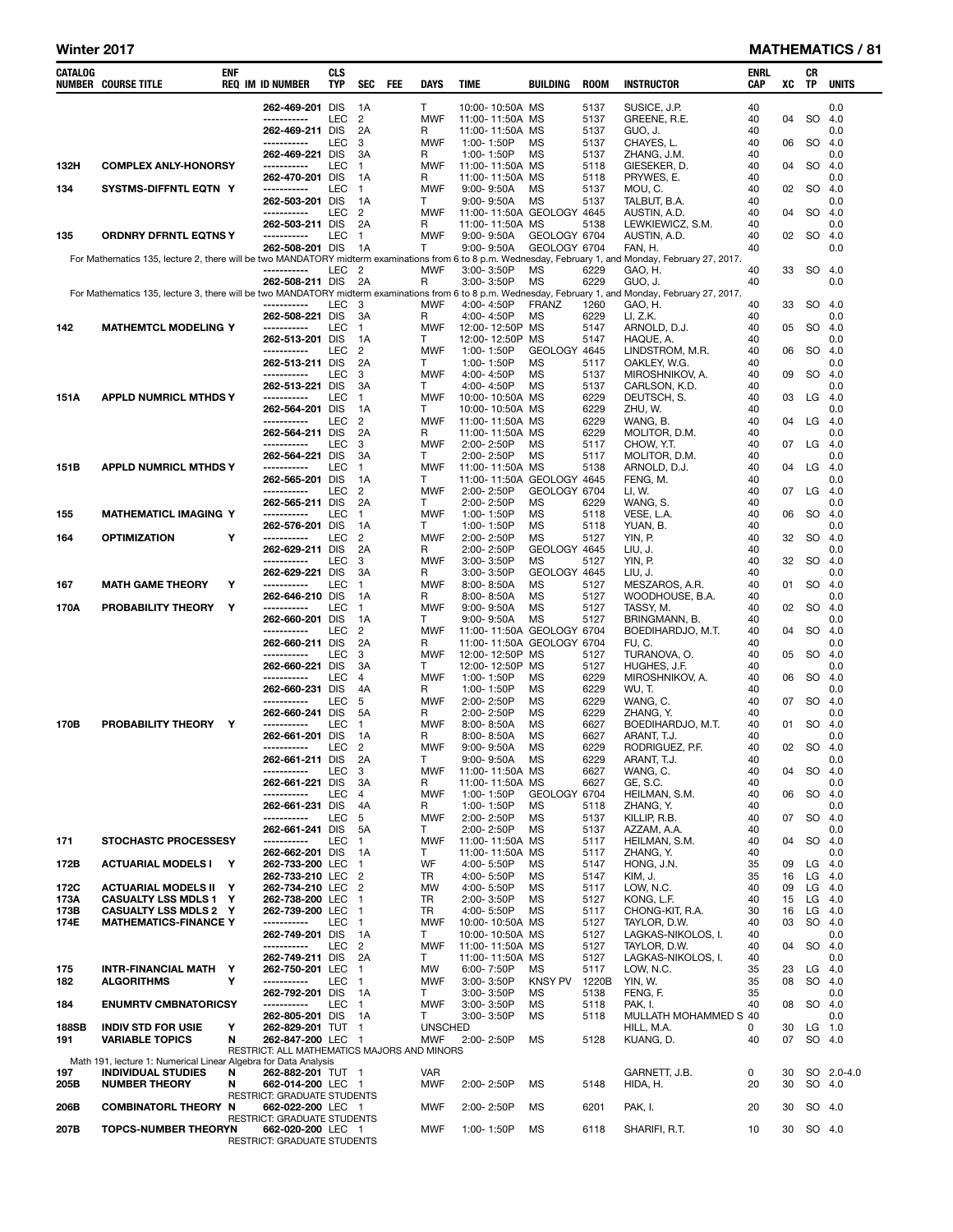### 82 / MATHEMATICS Winter 2017

| CATALOG      | <b>NUMBER COURSE TITLE</b>      | <b>ENF</b> | <b>REQ IM ID NUMBER</b>                                                          | <b>CLS</b><br><b>TYP</b> | <b>SEC</b> | <b>FEE</b> | <b>DAYS</b>     | <b>TIME</b>                        | <b>BUILDING</b> | <b>ROOM</b>  | <b>INSTRUCTOR</b>              | ENRL<br>CAP | XC | CR<br>TP | <b>UNITS</b>  |
|--------------|---------------------------------|------------|----------------------------------------------------------------------------------|--------------------------|------------|------------|-----------------|------------------------------------|-----------------|--------------|--------------------------------|-------------|----|----------|---------------|
| <b>M209B</b> | <b>CRYPTGRPHC PROTOCLSN</b>     |            | 662-055-200 LEC 1<br>SAME AS: COM SCI M282B                                      |                          |            |            | <b>MW</b>       | 12:00-1:50P                        | BOELTER 4413    |              | OSTROVSKY, R.                  | 25          | 30 | LG 4.0   |               |
| 210B         | <b>ALGEBRA</b>                  | N          | <b>RESTRICT: GRADUATE STUDENTS</b><br>-----------<br>RESTRICT: GRADUATE STUDENTS | LEC 1                    |            |            | <b>MWF</b>      | 10:00-10:50A MS                    |                 | 6221         | BALMER, P.                     | 25          | 03 |          | SO 4.0        |
| 212A         | <b>HOMOLOGICAL ALGEBRAY</b>     |            | 662-026-201 DIS 1A<br>662-072-200 LEC 1<br>RESTRICT: GRADUATE STUDENTS           |                          |            |            | R<br><b>MWF</b> | 10:00-10:50A MS<br>$9:00 - 9:50A$  | ΜS              | 6221<br>6201 | COLEY, I.A.<br>ROUQUIER, R.A.  | 30<br>20    | 30 |          | 0.0<br>SO 4.0 |
| 214A         | <b>INTR-ALGEBRAIC GEOM N</b>    |            | 662-042-200 LEC 1<br>RESTRICT: GRADUATE STUDENTS                                 |                          |            |            | <b>MWF</b>      | 12:00-12:50P MS                    |                 | 5117         | <b>GALLAUER ALVES DE</b>       | 20          | 30 |          | SO 4.0        |
| 215B         | <b>COMMUTATIVE ALGEBRAN</b>     |            | 662-048-200 LEC 1                                                                |                          |            |            | <b>MWF</b>      | 11:00-11:50A MS                    |                 | 7608         | MERKURJEV, A.S.                | 20          | 30 |          | SO 4.0        |
| M217         | <b>GEOMETRY &amp; PHYSICS N</b> |            | RESTRICT: GRADUATE STUDENTS<br>662-050-200 LEC 1<br>SAME AS: PHYSICS M236        |                          |            |            | MW              | 1:00-2:50P                         | PAB             | 4330         | D'HOKER, E.                    | 20          | 30 |          | SU 4.0        |
| 220B         | <b>MATHEMATICAL LOGIC Y</b>     |            | RESTRICT: GRADUATE STUDENTS<br>662-057-200 LEC 1                                 |                          |            |            | MW              | 2:00-3:50P                         | GEOLOGY 4645    |              | MARKS, A.S.                    | 20          | 30 |          | SO 4.0        |
| <b>223S</b>  | <b>TOPICS-SET THEORY</b>        | N          | RESTRICT: GRADUATE STUDENTS<br>662-113-200 LEC 1                                 |                          |            |            | MWF             | 9:00-9:50A                         | <b>MS</b>       | 6221         | NEEMAN, I.                     | 20          | 30 |          | SO 4.0        |
| 225B         | DIFFERENTL GEOMETRY N           |            | <b>RESTRICT: GRADUATE STUDENTS</b><br>-----------                                | LEC 1                    |            |            | MWF             | 1:00-1:50P                         | <b>MS</b>       | 6201         | HONDA, K.                      | 30          | 30 |          | SO 4.0        |
| 226B         | DIFFERENT GEOMETRY N            |            | RESTRICT: GRADUATE STUDENTS<br>662-152-201 DIS 1A<br>662-121-200 LEC 1           |                          |            |            | R<br><b>MWF</b> | 1:00-1:50P<br>10:00-10:50A MS      | KAUFMAN 101     | 5147         | MILLER, S.M.<br>PETERSEN, P.   | 30<br>20    | 30 |          | 0.0<br>SO 4.0 |
| 227B         | ALGEBRAIC TOPOLOGY N            |            | RESTRICT: GRADUATE STUDENTS<br>662-128-200 LEC 1                                 |                          |            |            | MWF             | 2:00-2:50P                         | <b>MS</b>       | 6118         | HILL, M.A.                     | 12          | 30 |          | SO 4.0        |
| 245B         | <b>REAL ANALYSIS</b>            | N          | <b>RESTRICT: GRADUATE STUDENTS</b><br>-----------                                | LEC 1                    |            |            | <b>MWF</b>      | 12:00-12:50P MS                    |                 | 6627         | GARNETT, J.B.                  | 30          | 05 |          | SO 4.0        |
|              |                                 |            | RESTRICT: GRADUATE STUDENTS                                                      |                          |            |            |                 |                                    |                 |              |                                |             |    |          |               |
| 246B         | <b>COMPLEX ANALYSIS</b>         | N          | 662-192-201 DIS 1A<br>662-197-200 LEC 1                                          |                          |            |            | R<br><b>MWF</b> | 12:00-12:50P MS<br>11:00-11:50A MS |                 | 5217<br>6201 | LINDQUIST, J.W.<br>KHITRIK, M. | 30<br>28    | 04 |          | 0.0<br>SO 4.0 |
| 247A         | <b>CLSSCL FOURIER ANLY N</b>    |            | <b>RESTRICT: GRADUATE STUDENTS</b><br>662-201-200 LEC 1                          |                          |            |            | <b>MWF</b>      | $9:00 - 9:50A$                     | <b>MS</b>       | 5148         | VISAN, M.                      | 20          | 30 |          | SO 4.0        |
| 251B         | TOPC-PARTL DIFF EQN             | N          | <b>RESTRICT: GRADUATE STUDENTS</b><br>662-244-200 LEC 1                          |                          |            |            | MWF             | 10:00-10:50A MS                    |                 | 6201         | KIM. C.                        | 20          | 30 |          | SO 4.0        |
| 259B         | <b>OPER ALG-HILB SPACE</b>      | - N        | RESTRICT: GRADUATE STUDENTS<br>662-285-200 LEC 1                                 |                          |            |            | <b>MWF</b>      | 1:00-1:50P                         | <b>MS</b>       | 5203         | SHLYAKHTENKO, D.Y.             | 20          | 30 |          | SO 4.0        |
| 266B         | APPL PART DIF EQUAT             | N          | RESTRICT: GRADUATE STUDENTS<br>-----------                                       | LEC 1                    |            |            | <b>MWF</b>      | 1:00-1:50P                         | <b>MS</b>       | 5148         | OSHER, S.J.                    | 20          | 06 |          | SO 4.0        |
|              |                                 |            | RESTRICT: GRADUATE STUDENTS<br>662-327-201 DIS                                   |                          | - 1A       |            | R               | 1:00-1:50P                         | <b>MS</b>       | 6201         | KWON, D.                       | 20          |    |          | 0.0           |
| 269B         | <b>ADV NUMERICAL ANLY</b>       | Y          | -----------<br>RESTRICT: GRADUATE STUDENTS                                       | LEC 1                    |            |            | MWF             | 12:00-12:50P MS                    |                 | 6201         | VESE, L.A.                     | 28          | 30 |          | SO 4.0        |
|              |                                 |            | 662-353-201 DIS 1A                                                               |                          |            |            | R               | 12:00-12:50P PAB                   |                 | 1749         | PUTHAWALA, M.A.                | 40          |    |          | 0.0           |
| 270B         | <b>MATH-SCNTFC CMPUTNGN</b>     |            | 662-365-200 LEC 1<br>RESTRICT: GRADUATE STUDENTS                                 |                          |            |            | MWF             | 2:00-2:50P                         | <b>MS</b>       | 6627         | TERAN, J.M.                    | 30          | 30 |          | SO 4.0        |
| 273C         | <b>NUMERICAL OPTIMZATN N</b>    |            | 662-384-200 LEC 1<br><b>RESTRICT: GRADUATE STUDENTS</b>                          |                          |            |            | MWF             | 2:00-2:50P                         | <b>MS</b>       | 7608         | YIN, W.                        | 20          | 30 |          | SO 4.0        |
| 275B         | PROBABILITY THEORY              | N          | 662-378-200 LEC 1<br>RESTRICT: GRADUATE STUDENTS                                 |                          |            |            | MWF             | 1:00-1:50P                         | <b>MS</b>       | 7608         | MENZ, G.                       | 20          | 01 |          | SO 4.0        |
| 285D         | <b>SEMINAR IN LOGIC</b>         | N          | 662-448-200 SEM 1<br>RESTRICT: GRADUATE STUDENTS                                 |                          |            |            | <b>MWF</b>      | 10:00-10:50A MS                    |                 | 6118         | CHERNIKOV, A.                  | 10          | 30 |          | SO 4.0        |
| 285F         | SEMINAR IN TOPOLOGY N           |            | 662-454-200 SEM 1<br><b>RESTRICT: GRADUATE STUDENTS</b>                          |                          |            |            | MWF             | 11:00-11:50A MS                    |                 | 6118         | SARKAR, S.                     | 10          | 30 |          | SO 4.0        |
| 285G         | <b>SEMINAR IN ANALYSIS</b>      | N          | 662-457-200 SEM 1<br>RESTRICT: GRADUATE STUDENTS                                 |                          |            |            | <b>MWF</b>      | 12:00-12:50P MS                    |                 | 7608         | GANGBO, W.D.                   | 10          | 30 |          | SO 4.0        |
| 285J         | <b>SEM-APPLIED MATH</b>         | N          | 662-466-200 SEM 1<br>RESTRICT: GRADUATE STUDENTS                                 |                          |            |            | <b>MWF</b>      | 3:00-3:50P                         | <b>MS</b>       | 5148         | PORTER, M.A.                   | 30          | 30 |          | SO 4.0        |
| 290B         | <b>NUMBER THEORY</b>            | N          | 662-541-201 SEM 2<br>RESTRICT: GRADUATE STUDENTS                                 |                          |            |            | W               | 4:00-5:50P                         | MS              | 5118         | HIDA, H.                       | 10          | 30 |          | SU 4.0        |
| 290C         | <b>ALGEBRA</b>                  | N          | 662-542-200 SEM 1                                                                |                          |            |            | WF              | 3:00-4:50P                         | <b>MS</b>       | 7608         | ROUQUIER, R.A.                 | 10          | 30 |          | SU 4.0        |
|              |                                 |            | RESTRICT: GRADUATE STUDENTS<br>662-542-220 SEM 3                                 |                          |            |            | W               | 11:00-11:50A MS                    |                 | 6221         | BALMER, P.                     | 10          | 30 |          | SU 4.0        |
| 290D         | <b>LOGIC</b>                    | N          | <b>RESTRICT: GRADUATE STUDENTS</b><br>662-543-200 SEM 1                          |                          |            |            | W               | 3:00-5:50P                         | <b>MS</b>       | 6221         | NEEMAN, I.                     | 10          | 30 |          | SU 4.0        |
| 290F         | <b>TOPOLOGY</b>                 | N          | RESTRICT: GRADUATE STUDENTS<br>662-545-200 SEM 1                                 |                          |            |            | WF              | 4:00-4:50P                         | <b>MS</b>       | 6201         | HILL, M.A.                     | 0           | 30 |          | SU 4.0        |
|              |                                 |            | RESTRICT: GRADUATE STUDENTS<br>662-545-201 SEM 2                                 |                          |            |            | WF              | 3:00-3:50P                         | MS              | 6201         | HONDA, K.                      | 10          | 30 |          | SU 4.0        |
| 290G         | <b>ANALYSIS</b>                 | N          | <b>RESTRICT: GRADUATE STUDENTS</b><br>662-546-200 SEM 1                          |                          |            |            | T.              | 2:00-4:30P                         | <b>MS</b>       | 6221         | GARNETT, J.B.                  | 20          | 30 |          | SU 4.0        |
| 290I         | <b>FUNCTIONAL ANALYSIS</b>      | N          | RESTRICT: GRADUATE STUDENTS<br>662-548-200 SEM 1                                 |                          |            |            | м               | 4:00-5:30P                         | <b>MS</b>       | 5138         | POPA, S.                       | 10          | 30 |          | SU 4.0        |
|              |                                 |            | <b>RESTRICT: GRADUATE STUDENTS</b><br>662-548-210 SEM 2                          |                          |            |            | F               | 3:00-4:50P                         | <b>MS</b>       | 5117         | SHLYAKHTENKO, D.Y.             | 10          | 30 |          | SU 4.0        |
| 290J         | <b>APPLIED MATHEMATICS N</b>    |            | <b>RESTRICT: GRADUATE STUDENTS</b><br>662-549-200 SEM 1                          |                          |            |            | м               | 4:00-5:50P                         | MS              | 6201         | ANDERSON, C.R.                 | 10          | 30 |          | SU 4.0        |
|              |                                 |            | RESTRICT: GRADUATE STUDENTS<br>662-549-201 SEM 2                                 |                          |            |            | W               | 5:00-5:50P                         | <b>MS</b>       | 6229         | TERAN, J.M.                    | 10          | 30 |          | SU 4.0        |
|              |                                 |            | RESTRICT: GRADUATE STUDENTS<br>662-549-203 SEM 3                                 |                          |            |            | F               | 4:00-5:50P                         | MS              | 5138         | YIN, W.                        |             | 30 |          | SU 4.0        |
|              |                                 |            | RESTRICT: GRADUATE STUDENTS                                                      |                          |            |            |                 |                                    |                 |              |                                | 10          |    |          |               |
|              |                                 |            | 662-549-204 SEM 4<br>RESTRICT: GRADUATE STUDENTS                                 |                          |            |            | м               | 4:00-5:50P                         | <b>MS</b>       | 5128         | GANGBO, W.D.                   | 10          | 30 |          | SU 4.0        |
| 290N         | <b>COMBINATORICS</b>            | N          | 662-553-200 SEM 1<br>RESTRICT: GRADUATE STUDENTS                                 |                          |            |            | R               | 5:00-6:50P                         | <b>MS</b>       | 6229         | PAK, I.                        | 15          | 30 |          | SU 4.0        |
|              | <b>Program In Computing</b>     |            |                                                                                  |                          |            |            |                 |                                    |                 |              |                                |             |    |          |               |
| 10A          | <b>INTR TO PROGRAMMING N</b>    |            | -----------<br>RESTRICT: UNDERGRADUATE STUDENTS ONLY                             | LEC 1                    |            |            | MWF             | 8:00-8:50A                         | <b>MS</b>       | 5200         | RYU, E.K.                      | 90          | 01 |          | SO 5.0        |
|              |                                 |            | 157-050-201 DIS 1A<br>RESTRICT: UNDERGRADUATE STUDENTS ONLY                      |                          |            |            | TR.             | 9:00-9:50A                         | <b>MS</b>       | 5148         | PRADHANA, A.                   | 30          |    |          | 0.0           |
|              |                                 |            | 157-050-202 DIS 1B<br>RESTRICT: UNDERGRADUATE STUDENTS ONLY                      |                          |            |            | TR              | 8:00-8:50A                         | MS              | 5147         | GUPTA, T.                      | 30          |    |          | 0.0           |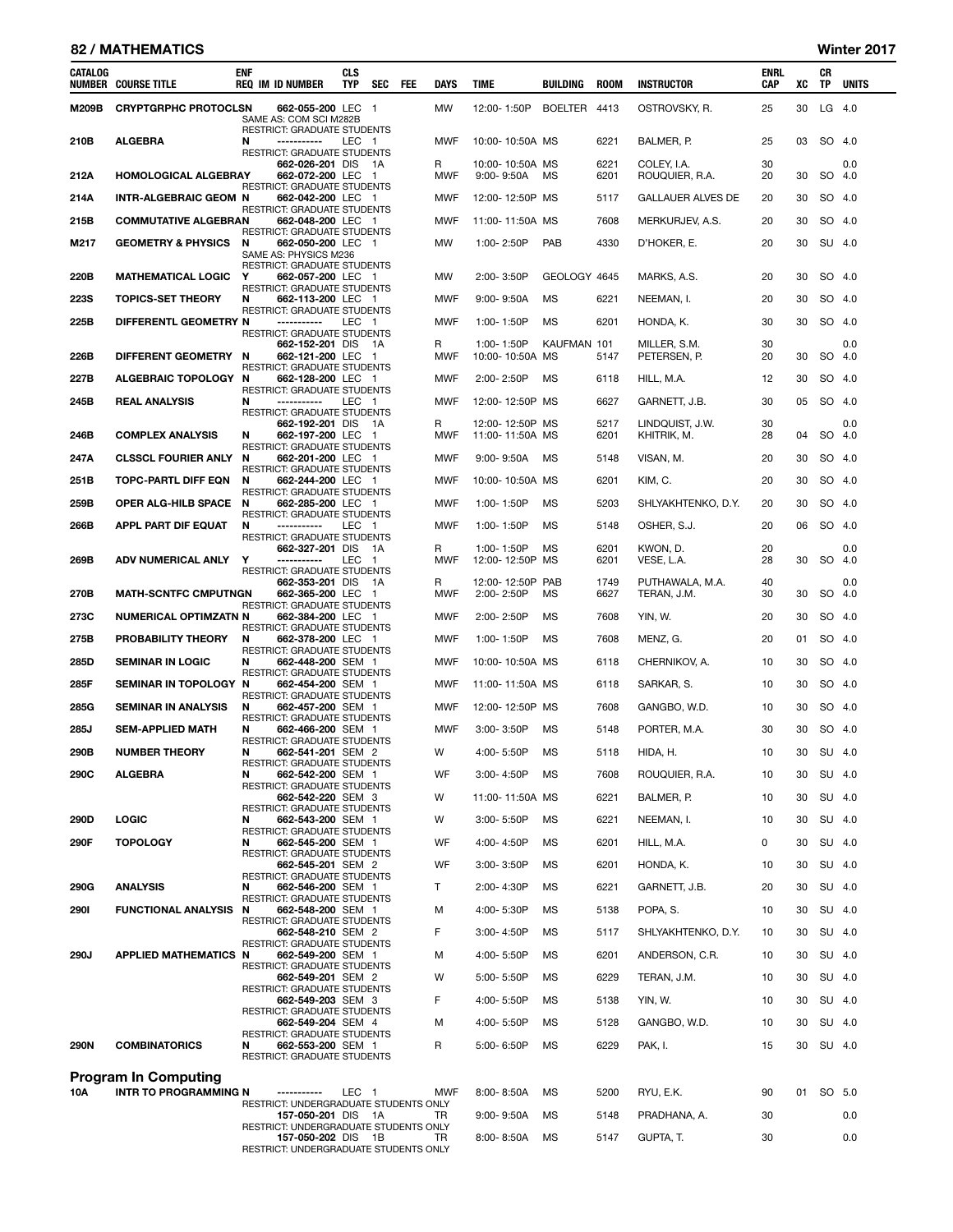## Winter 2017 **MECHANICAL AND AEROSPACE ENGINEERING / 83**

| CATALOG | <b>NUMBER COURSE TITLE</b>                  | <b>ENF</b> | <b>REQ IM ID NUMBER</b>                                     | <b>CLS</b><br>TYP | SEC FEE | DAYS       | TIME                      | BUILDING     | ROOM  | <b>INSTRUCTOR</b>  | ENRL<br>CAP | XC    | CR<br>TP  | <b>UNITS</b> |
|---------|---------------------------------------------|------------|-------------------------------------------------------------|-------------------|---------|------------|---------------------------|--------------|-------|--------------------|-------------|-------|-----------|--------------|
|         |                                             |            | 157-050-203 DIS 1C<br>RESTRICT: UNDERGRADUATE STUDENTS ONLY |                   |         | TR         | 8:00-8:50A                | GEOLOGY 4645 |       | YEH, P.C.          | 30          |       |           | 0.0          |
|         |                                             |            | -----------                                                 | LEC 2             |         | <b>MWF</b> | 11:00-11:50A MS           |              | 5200  | VIRTANEN, J.T.     | 120         | 04 SO |           | 5.0          |
|         |                                             |            | RESTRICT: UNDERGRADUATE STUDENTS ONLY<br>157-050-211 DIS 2A |                   |         | TR         | 11:00-11:50A MS           |              | 5148  | RAMIREZ PRADO, J.C | 30          |       |           | 0.0          |
|         |                                             |            | RESTRICT: UNDERGRADUATE STUDENTS ONLY<br>157-050-212 DIS 2B |                   |         | TR         | 11:00-11:50A MS           |              | 6201  | NGUYEN LUU, D.     | 30          |       |           | 0.0          |
|         |                                             |            | RESTRICT: UNDERGRADUATE STUDENTS ONLY<br>157-050-213 DIS 2C |                   |         | TR         | 12:00-12:50P MS           |              | 5148  | DOBNER, A.         | 30          |       |           | 0.0          |
|         |                                             |            | RESTRICT: UNDERGRADUATE STUDENTS ONLY<br>157-050-214 DIS 2D |                   |         | TR         | 12:00-12:50P MS           |              | 6201  | CHANG, J.L.        | 30          |       |           | 0.0          |
|         |                                             |            | RESTRICT: UNDERGRADUATE STUDENTS ONLY<br>-----------        | LEC 3             |         | MWF        | 1:00-1:50P                | MS           | 5200  | RADKE, E.M.        | 90          |       | 06 SO 5.0 |              |
|         |                                             |            | RESTRICT: UNDERGRADUATE STUDENTS ONLY<br>157-050-221 DIS 3A |                   |         | TR         | 1:00-1:50P                | PAB          | 1434A | CHENG, P.H.        | 30          |       |           | 0.0          |
|         |                                             |            | RESTRICT: UNDERGRADUATE STUDENTS ONLY<br>157-050-222 DIS 3B |                   |         | TR         | 2:00-2:50P                | MS           | 5148  | LEE, H.            | 30          |       |           | 0.0          |
|         |                                             |            | RESTRICT: UNDERGRADUATE STUDENTS ONLY<br>157-050-223 DIS 3C |                   |         | TR         | 3:00-3:50P                | MS           | 5148  | YANG, X.           | 30          |       |           | 0.0          |
|         |                                             |            | RESTRICT: UNDERGRADUATE STUDENTS ONLY<br>-----------        | LEC 4             |         | <b>MWF</b> | 2:00-2:50P                | <b>MS</b>    | 5200  | FALCON, C.         | 90          |       | 07 SO 5.0 |              |
|         |                                             |            | RESTRICT: UNDERGRADUATE STUDENTS ONLY<br>157-050-231 DIS 4A |                   |         | TR         | 1:00-1:50P                | GEOLOGY 6704 |       | CLYDE, D.C.        | 30          |       |           | 0.0          |
|         |                                             |            | RESTRICT: UNDERGRADUATE STUDENTS ONLY<br>157-050-232 DIS 4B |                   |         | TR         | 2:00-2:50P                | MS           | 6201  | IYER, G.S.         | 30          |       |           | 0.0          |
|         |                                             |            | RESTRICT: UNDERGRADUATE STUDENTS ONLY<br>157-050-233 DIS 4C |                   |         | TR         | 3:00-3:50P                | MS           | 6201  | XUAN, B.           | 30          |       |           | 0.0          |
|         |                                             |            | RESTRICT: UNDERGRADUATE STUDENTS ONLY<br>-----------        | LEC 5             |         | MWF        | 3:00-3:50P                | MS           | 5200  | DESALVO, S.        | 90          | 08    | SO 5.0    |              |
|         |                                             |            | RESTRICT: UNDERGRADUATE STUDENTS ONLY                       |                   |         | TR         | 3:00-3:50P                | MS           | 5117  |                    | 30          |       |           | 0.0          |
|         |                                             |            | 157-050-241 DIS 5A<br>RESTRICT: UNDERGRADUATE STUDENTS ONLY |                   |         |            |                           |              |       | CHENG, P.H.        |             |       |           |              |
|         |                                             |            | 157-050-242 DIS 5B<br>RESTRICT: UNDERGRADUATE STUDENTS ONLY |                   |         | TR         | 4:00-4:50P                | GEOLOGY 4645 |       | CHANG, J.L.        | 30          |       |           | 0.0          |
|         |                                             |            | 157-050-243 DIS 5C<br>RESTRICT: UNDERGRADUATE STUDENTS ONLY |                   |         | TR         | 3:00-3:50P                | GEOLOGY 4660 |       | PATEL, F.B.        | 30          |       |           | 0.0          |
| 10B     | <b>INTRMDT PROGRAMMINGY</b>                 |            | -----------<br>RESTRICT: UNDERGRADUATE STUDENTS ONLY        | LEC 1             |         | MWF        | $9:00 - 9:50A$            | WGYOUNG 4216 |       | LINDSTROM, M.R.    | 60          |       | 02 SO 5.0 |              |
|         |                                             |            | 157-051-201 DIS 1A<br>RESTRICT: UNDERGRADUATE STUDENTS ONLY |                   |         | TR         | 10:00-10:50A MS           |              | 6201  | OAKLEY, W.G.       | 30          |       |           | 0.0          |
|         |                                             |            | 157-051-202 DIS 1B<br>RESTRICT: UNDERGRADUATE STUDENTS ONLY |                   |         | TR         | $9:00 - 9:50A$            | MS           | 6201  | DOBNER, A.         | 30          |       |           | 0.0          |
|         |                                             |            | -----------<br>RESTRICT: UNDERGRADUATE STUDENTS ONLY        | LEC <sub>2</sub>  |         | MWF        | 10:00-10:50A MS           |              | 5200  | DESALVO, S.        | 60          |       | 03 SO 5.0 |              |
|         |                                             |            | 157-051-211 DIS 2A<br>RESTRICT: UNDERGRADUATE STUDENTS ONLY |                   |         | TR         | $9:00 - 9:50A$            | МS           | 5118  | KWON, T.           | 30          |       |           | 0.0          |
|         |                                             |            | 157-051-212 DIS 2B<br>RESTRICT: UNDERGRADUATE STUDENTS ONLY |                   |         | TR         | 10:00-10:50A MS           |              | 5148  | HANNAH, R.R.       | 30          |       |           | 0.0          |
|         |                                             |            | -----------<br>RESTRICT: UNDERGRADUATE STUDENTS ONLY        | LEC 3             |         | MWF        | 1:00-1:50P                | MS           | 6627  | SALAZAR, R.        | 30          |       | 06 SO 5.0 |              |
|         |                                             |            | 157-051-221 DIS 3A<br>RESTRICT: UNDERGRADUATE STUDENTS ONLY |                   |         | TR         | 1:00-1:50P                | GEOLOGY 4645 |       | RAMIREZ PRADO, J.C | 30          |       |           | 0.0          |
| 10C     | <b>ADVNCED PROGRAMMINGY</b>                 |            | -----------<br>RESTRICT: UNDERGRADUATE STUDENTS ONLY        | LEC 1             |         | MWF        | 12:00-12:50P GEOLOGY 4645 |              |       | SALAZAR, R.        | 30          | 05    | SO 5.0    |              |
|         |                                             |            | 157-052-201 DIS 1A<br>RESTRICT: UNDERGRADUATE STUDENTS ONLY |                   |         | TR         | 12:00-12:50P GEOLOGY 4645 |              |       | EDMUNDS, B.S.      | 30          |       |           | 0.0          |
| 16      | PYTHON-APPLICATIONS Y                       |            | -----------<br>RESTRICT: UNDERGRADUATE STUDENTS ONLY        | LEC 1             |         | <b>MWF</b> | 11:00-11:50A MS           |              | 5203  | ROMBACH, M.P.      | 30          |       | 30 SO 5.0 |              |
|         |                                             |            | 157-048-201 DIS 1A<br>RESTRICT: UNDERGRADUATE STUDENTS ONLY |                   |         | TR         | 11:00-11:50A MS           |              | 6221  | LI, H.             | 30          |       |           | 0.0          |
| 20A     | JAVA LANG-APPLICATN                         | Y          | -----------<br>RESTRICT: UNDERGRADUATE STUDENTS ONLY        | LEC 1             |         | MWF        | 10:00-10:50A MS           |              | 5117  | RYU, E.K.          | 30          |       | 03 SO 5.0 |              |
|         |                                             |            | 157-102-201 DIS 1A                                          |                   |         | TR         | 10:00-10:50A MS           |              | 5117  | ARORA, S.          | 30          |       |           | 0.0          |
| 40A     | INTRO-INTERNET PROG Y                       |            | RESTRICT: UNDERGRADUATE STUDENTS ONLY<br>-----------        | LEC 1             |         | MWF        | 12:00-12:50P MS           |              | 5138  | VIRTANEN, J.T.     | 30          |       | 30 SO 5.0 |              |
|         |                                             |            | RESTRICT: UNDERGRADUATE STUDENTS ONLY<br>157-166-201 DIS 1A |                   |         | TR         | 12:00-12:50P MS           |              | 5138  | NGUYEN LUU, D.     | 30          |       |           | 0.0          |
| 89HC    | <b>HONORS CONTRACTS</b>                     | N          | RESTRICT: UNDERGRADUATE STUDENTS ONLY<br>157-268-201 TUT 1  |                   |         | VAR        |                           |              |       | DESALVO, S.        | 0           |       | 30 LG 1.0 |              |
|         | <b>MECHANICAL AND AEROSPACE ENGINEERING</b> |            |                                                             |                   |         |            |                           |              |       |                    |             |       |           |              |

Students who enroll in upper division HSSEAS courses without completing the requisites are subject to disenrollment after the second class meeting. If necessary, consult an HSSEAS counselor in 6426 Boelter Hall. M20 MATLAB PROGRAMMING N ----------- LEC 1 T 10:00- 11:50A FRANZ 1260 YOUNG, E.K. 125 30 LG 4.0 SAME AS: C&EE M20 RESTRICT: ALL UNDERGRADUATE ENGINEERING MAJORS AND GEOLOGY (ENGINEERING GEOLOGY) MAJORS

|     |                                                                                                                                                                               | SAME AS: C&EE M20                                                                   |       |      |            |                      |                |      |                                                                                         |          |    |          |             |
|-----|-------------------------------------------------------------------------------------------------------------------------------------------------------------------------------|-------------------------------------------------------------------------------------|-------|------|------------|----------------------|----------------|------|-----------------------------------------------------------------------------------------|----------|----|----------|-------------|
|     |                                                                                                                                                                               |                                                                                     |       |      |            |                      |                |      | RESTRICT: ALL UNDERGRADUATE ENGINEERING MAJORS AND GEOLOGY (ENGINEERING GEOLOGY) MAJORS |          |    |          |             |
|     |                                                                                                                                                                               | 210-062-201 DIS                                                                     |       | - 1A | R          | 10:00-11:50A FRANZ   |                | 1260 | YOUNG. B.A.                                                                             | 125      |    |          | 0.0         |
|     |                                                                                                                                                                               | 210-062-211 LAB                                                                     |       | - G1 |            | 8:00-9:50A           | <b>BOELTER</b> | 4404 | YOUNG, B.A.                                                                             | 30       |    |          | 0.0         |
|     |                                                                                                                                                                               | 210-062-212 LAB                                                                     |       | G2   |            | 10:00-11:50A BOELTER |                | 4404 | CETINER, B.                                                                             | 32       |    |          | 0.0         |
|     |                                                                                                                                                                               | 210-062-213 LAB                                                                     |       | - G3 |            | 12:00-1:50P          | <b>BOELTER</b> | 4404 | PRICE, J.K.                                                                             | 32       |    |          | 0.0         |
|     |                                                                                                                                                                               | 210-062-214 LAB G4                                                                  |       |      |            | 2:00-3:50P           | <b>BOELTER</b> | 3760 | TOGASHI, C.T.                                                                           | 29       |    |          | 0.0         |
| 82  | <b>MATHEMATICS OF ENGR N</b>                                                                                                                                                  | -----------                                                                         | LEC.  |      | <b>TR</b>  | 12:00-1:50P          | <b>BOELTER</b> | 3400 | CHATTERJEE, A.K.                                                                        | 84       | 14 | LG.      | 4.0         |
|     |                                                                                                                                                                               | RESTRICT: ALL UNDERGRADUATE ENGINEERING MAJORS AND ENVIRONMENTAL ENGINEERING MINORS |       |      |            |                      |                |      |                                                                                         |          |    |          |             |
|     |                                                                                                                                                                               | 210-246-201 DIS                                                                     |       | 1A   | F.         | 8:00-9:50A           | <b>HAINES</b>  | A2   | SHIN, C.                                                                                | 84       |    |          | 0.0         |
|     | For Mechanical and Aerospace Engineering 94, students MUST attend the first lecture and first laboratory session. If they do not, they will not be considered for enrollment. |                                                                                     |       |      |            |                      |                |      |                                                                                         |          |    |          |             |
| 94  | <b>CMPTR AID DSGN&amp;DRFT N</b>                                                                                                                                              | -----------                                                                         | LEC 1 |      | м          | 12:00-1:50P FRANZ    |                | 1260 | GADH. R.                                                                                | 60       | 05 | $LG$ 4.0 |             |
|     |                                                                                                                                                                               | RESTRICT: MECHANICAL&AEROSPACE UNDERGRAD                                            |       |      |            |                      |                |      |                                                                                         |          |    |          |             |
|     |                                                                                                                                                                               | 210-282-201 LAB 1A                                                                  |       |      |            | 8:00-11:50A          | ENGR IV        |      | 38138A ZHANG, T.                                                                        | 30       |    |          | 0.0         |
|     |                                                                                                                                                                               | 210-282-202 LAB                                                                     |       | - 1B |            | $2:00 - 5:50P$       | ENGR IV        |      | 38138A KHAKI B.                                                                         | 30       |    |          | 0.0         |
| 99  | <b>STUDENT RSRCH PRGRMN</b>                                                                                                                                                   | 210-297-201 TUT                                                                     |       |      | <b>VAR</b> |                      |                |      | ROSEN. J.                                                                               | $\Omega$ | 30 | PN.      | $1.0 - 2.0$ |
| 101 | STTCS&STRNGTH-MTRLSY                                                                                                                                                          |                                                                                     | LEC.  |      | <b>MW</b>  | $2:00 - 3:50P$       | <b>FRANZ</b>   | 1260 | JIN.L.                                                                                  | 105      | 07 | LG       | 4.0         |
|     |                                                                                                                                                                               | RESTRICT: ALL UNDERGRADUATE ENGINEERING MAJORS                                      |       |      |            |                      |                |      |                                                                                         |          |    |          |             |
|     |                                                                                                                                                                               | 210-306-201 DIS                                                                     |       | 1A   | F.         | 2:00-3:50P           | <b>BOELTER</b> | 5440 | CHEN. Y.                                                                                | 52       |    |          | 0.0         |
|     |                                                                                                                                                                               | 210-306-202 DIS                                                                     |       | 1B   |            | 12:00-1:50P          | <b>FOWLER</b>  | A139 | NADVORNICK, W.                                                                          | 53       |    |          | 0.0         |
|     |                                                                                                                                                                               |                                                                                     |       |      |            |                      |                |      |                                                                                         |          |    |          |             |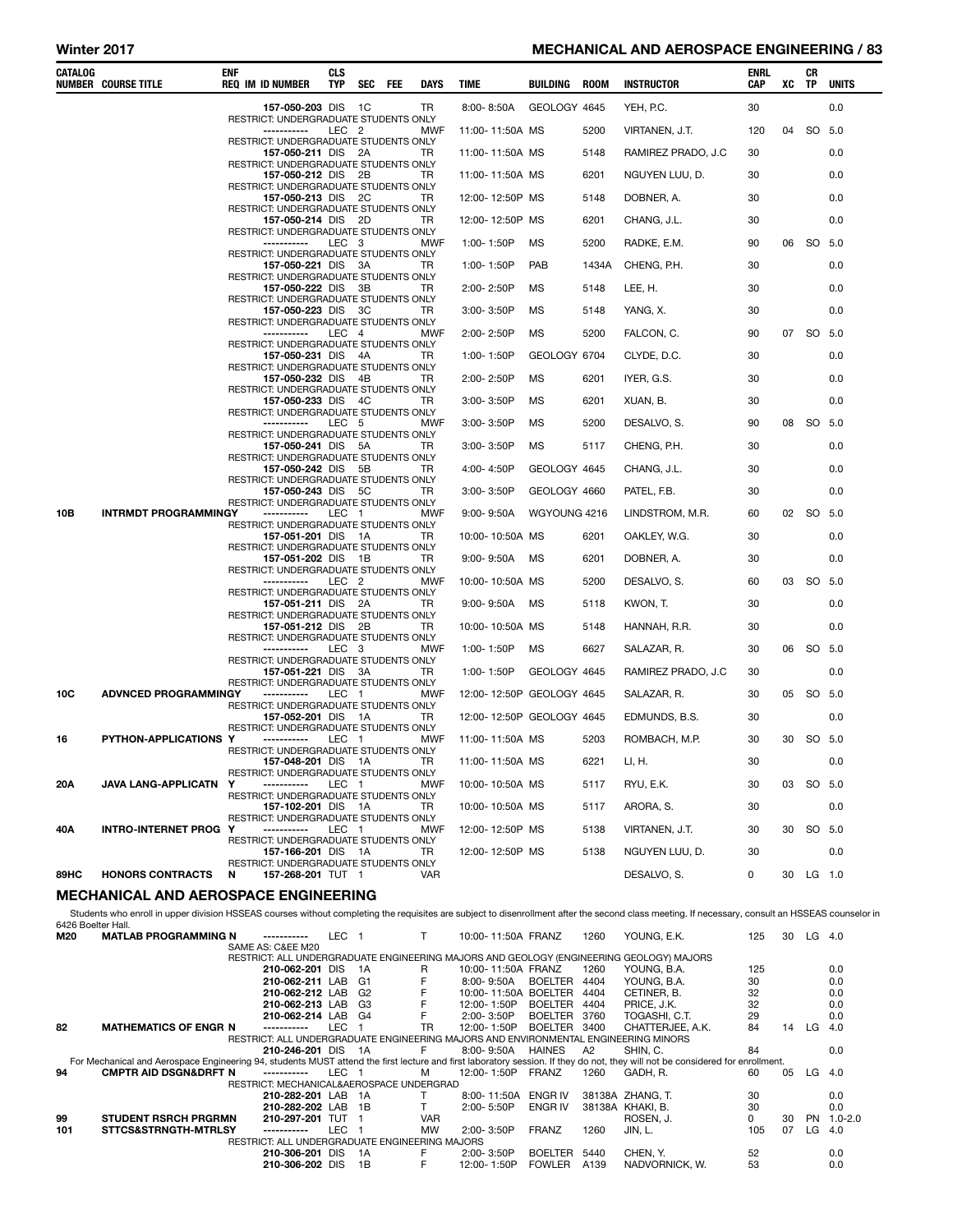#### 84 / MECHANICAL AND AEROSPACE ENGINEERING WINTER AND THE SERVICE SERVICE SERVICE SERVICE SERVICE SERVICE SERVICE SERVICE SERVICE SERVICE SERVICE SERVICE SERVICE SERVICE SERVICE SERVICE SERVICE SERVICE SERVICE SERVICE SERVI

| CATALOG       | <b>NUMBER COURSE TITLE</b>                                                                                                                                                             | <b>ENF</b> |        | <b>REQ IM ID NUMBER</b>                                                    | CLS<br><b>TYP</b> | <b>SEC</b>                       | FEE | <b>DAYS</b>    | <b>TIME</b>                                                                          | <b>BUILDING</b>                  | <b>ROOM</b>          | <b>INSTRUCTOR</b>                                                                                      | ENRL<br>CAP | xс       | CR<br>TP             | <b>UNITS</b> |
|---------------|----------------------------------------------------------------------------------------------------------------------------------------------------------------------------------------|------------|--------|----------------------------------------------------------------------------|-------------------|----------------------------------|-----|----------------|--------------------------------------------------------------------------------------|----------------------------------|----------------------|--------------------------------------------------------------------------------------------------------|-------------|----------|----------------------|--------------|
| 102           | DYNM-PART&RIGID BOD Y                                                                                                                                                                  |            |        | -----------<br>RESTRICT: ALL UNDERGRADUATE ENGINEERING MAJORS              | LEC <sub>1</sub>  |                                  |     | <b>MW</b>      | 2:00-3:50P                                                                           | <b>FOWLER</b>                    | A139                 | SANTOS, V.                                                                                             | 90          | 07       | LG                   | 4.0          |
|               |                                                                                                                                                                                        |            |        | 210-312-201 DIS                                                            |                   | 1A                               |     | F              | 2:00-3:50P                                                                           | FOWLER                           | A139                 | PELTOLA, E.R.                                                                                          | 90          |          |                      | 0.0          |
| 103           | ELEM FLUID MECHANIC Y                                                                                                                                                                  |            |        | -----------                                                                | LEC               | - 1                              |     | TR             | 10:00-11:50A BOELTER                                                                 |                                  | 2444                 | KAVEHPOUR, H.P.<br>RESTRICT: ALL UNDERGRADUATE ENGINEERING MAJORS AND ENVIRONMENTAL ENGINEERING MINORS | 70          | 13       | LG                   | - 4.0        |
|               |                                                                                                                                                                                        |            |        | 210-318-201 DIS                                                            |                   | 1A                               |     | F              | 8:00-9:50A                                                                           | BOELTER 5273                     |                      | BRAMSEN, J.P.                                                                                          | 32          |          |                      | 0.0          |
|               |                                                                                                                                                                                        |            |        | 210-318-202 DIS                                                            |                   | 1B                               |     | F              | 10:00-11:50A BOELTER                                                                 |                                  | 5419                 | CANUTO, D.J.                                                                                           | 38          |          |                      | 0.0          |
| 105A          | <b>INT-ENGR THERMODYNC Y</b>                                                                                                                                                           |            |        | -----------                                                                | LEC               | $\overline{1}$                   |     | TR             | 2:00-3:50P                                                                           | <b>FRANZ</b>                     | 1260                 | PILON, L.G.<br>RESTRICT: ALL UNDERGRADUATE ENGINEERING MAJORS AND ENVIRONMENTAL ENGINEERING MINORS     | 106         |          | 15 LG 4.0            |              |
|               |                                                                                                                                                                                        |            |        | 210-330-201 DIS                                                            |                   | 1A                               |     | F              | 10:00-11:50A PUB AFF                                                                 |                                  | 2270                 | SHE, Z.                                                                                                | 56          |          |                      | 0.0          |
|               |                                                                                                                                                                                        |            |        | 210-330-202 DIS                                                            |                   | 1B                               |     | F              | 12:00-1:50P                                                                          | <b>DODD</b>                      | 170                  | KRISHNAN, A.                                                                                           | 50          |          |                      | 0.0          |
| 105D          | <b>TRANSPORT PHENOMENAY</b>                                                                                                                                                            |            |        | -----------                                                                | <b>LEC</b>        | $\overline{1}$                   |     | <b>MW</b>      | 4:00-5:50P<br>RESTRICT: ALL UNDERGRADUATE ENGINEERING MAJORS AND ENVIRONMENTAL ENGIN | BOELTER 2444                     |                      | ABDOU, M.A.<br>IEERING MINORS                                                                          | 77          | 09       | LG                   | - 4.0        |
|               |                                                                                                                                                                                        |            |        | 210-333-201 DIS                                                            |                   | 1A                               |     | F              | 12:00-1:50P                                                                          | BOELTER 5264                     |                      | MANDIZADEH, M.                                                                                         | 40          |          |                      | 0.0          |
|               |                                                                                                                                                                                        | Y          |        | 210-333-202 DIS<br>-----------                                             | <b>LEC</b>        | 1B                               |     | F              | 2:00-3:50P<br>4:00-5:50P                                                             | <b>BOELTER</b>                   | 5264                 | DANG, B.                                                                                               | 40<br>72    |          | LG                   | 0.0          |
| 107           | <b>DYNAMIC SYSTEMS</b>                                                                                                                                                                 |            |        | RESTRICT: ALL UNDERGRADUATE ENGINEERING MAJORS                             |                   | $\overline{1}$                   |     | TR             |                                                                                      | <b>BOELTER</b>                   | 2444                 | KIM, D.D.                                                                                              |             | 16       |                      | - 4.0        |
|               |                                                                                                                                                                                        |            |        | 210-342-201 DIS                                                            |                   | 1A                               |     | F              | $9:00 - 9:50A$                                                                       | <b>BOELTER</b>                   | 3400                 | ANDONIAN, M.R.                                                                                         | 72          |          |                      | 0.0          |
|               |                                                                                                                                                                                        |            |        | 210-342-211 LAB<br>210-342-212 LAB                                         |                   | G <sub>1</sub><br>G <sub>2</sub> |     | м<br>м         | 8:00-9:50A<br>10:00-11:50A ENGR IV                                                   | ENGR IV                          | 43116<br>43116       | ANDONIAN, M.R.<br>BEHBAHANI, A.H.                                                                      | 0<br>0      |          |                      | 0.0<br>0.0   |
|               |                                                                                                                                                                                        |            |        | 210-342-213 LAB                                                            |                   | G <sub>3</sub>                   |     | W              | 10:00-11:50A ENGR IV                                                                 |                                  | 43116                | ANDONIAN, M.R.                                                                                         | 0           |          |                      | 0.0          |
|               |                                                                                                                                                                                        |            |        | 210-342-214 LAB                                                            |                   | G <sub>4</sub>                   |     | T              | 8:00-9:50A                                                                           | <b>ENGR IV</b>                   | 43116                | GE, H.H.                                                                                               | 0           |          |                      | 0.0          |
|               |                                                                                                                                                                                        |            |        | 210-342-215 LAB<br>210-342-216 LAB                                         |                   | G <sub>5</sub><br>G6             |     | W<br>W         | 8:00-9:50A<br>12:00-1:50P                                                            | ENGR IV<br>ENGR IV               | 43116<br>43116       | BEHBAHANI, A.H.<br>GE, H.H.                                                                            | 0<br>0      |          |                      | 0.0<br>0.0   |
| 133A          | <b>ENGR THERMODYNAMICSY</b>                                                                                                                                                            |            |        | -----------                                                                | LEC               | $\overline{1}$                   |     | TR             | 8:00-9:50A                                                                           | KNSY PV 1200B                    |                      | MARNER, W.J.                                                                                           | 92          | 11       | LG                   | 4.0          |
|               |                                                                                                                                                                                        |            |        |                                                                            |                   |                                  |     |                |                                                                                      |                                  |                      | RESTRICT: ALL UNDERGRADUATE ENGINEERING MAJORS AND ENVIRONMENTAL ENGINEERING MINORS                    |             |          |                      |              |
|               |                                                                                                                                                                                        |            |        | 210-498-201 DIS<br>210-498-202 DIS                                         |                   | 1A<br>1B                         |     | F<br>F         | 10:00-11:50A BOELTER 5249<br>8:00-9:50A                                              | HUMANTS 135                      |                      | DE MOULIN, G.W.<br>WU, H.                                                                              | 60<br>32    |          |                      | 0.0<br>0.0   |
| 150A          | <b>INTRMD FLUID MCHNCS Y</b>                                                                                                                                                           |            |        | -----------                                                                | <b>LEC</b>        | $\overline{1}$                   |     | <b>MW</b>      | 8:00-9:50A                                                                           | HUMANTS 169                      |                      | CHONG, K.T.                                                                                            | 54          | 01       | $LG$ 4.0             |              |
|               |                                                                                                                                                                                        |            |        |                                                                            |                   |                                  |     |                |                                                                                      |                                  |                      | RESTRICT: ALL UNDERGRADUATE ENGINEERING MAJORS AND ENVIRONMENTAL ENGINEERING MINORS                    |             |          |                      |              |
| 154A          | PRELM DSGN-AIRCRAFT Y                                                                                                                                                                  |            |        | 210-600-201 DIS<br>-----------                                             | LEC 1             | - 1A                             |     | F<br>TR        | 10:00-11:50A DODD<br>10:00-11:50A BOELTER 5264                                       |                                  | 170                  | YANG, R.<br>BENDIKSEN, O.O.                                                                            | 54<br>45    | 13       | LG                   | 0.0<br>- 4.0 |
|               |                                                                                                                                                                                        |            |        | RESTRICT: SENIORS ONLY, AEROSPACE ENGINEERING MAJORS                       |                   |                                  |     |                |                                                                                      |                                  |                      |                                                                                                        |             |          |                      |              |
|               |                                                                                                                                                                                        |            |        | 210-624-201 DIS                                                            |                   | - 1A<br>1B                       |     | F<br>F         | 10:00-10:50A BOELTER                                                                 |                                  | 4413<br>4283         | HE, S.<br>HE, S.                                                                                       | 22<br>23    |          |                      | 0.0<br>0.0   |
| 154B          | <b>DSGN-AEROSPCE STRUCY</b>                                                                                                                                                            |            |        | 210-624-202 DIS<br>210-625-280 LEC 80                                      |                   |                                  |     | VAR            | 11:00-11:50A BOELTER                                                                 | <b>ONLINE</b>                    | LA                   | BENDIKSEN, O.O.                                                                                        | 0           | 30       | LG                   | 4.0          |
|               |                                                                                                                                                                                        |            |        | RESTRICT: GRADUATE STUDENTS, ON-LINE MASTERS PROGRAM                       |                   |                                  |     |                |                                                                                      |                                  |                      |                                                                                                        |             |          |                      |              |
| 156A          | <b>ADV STRNGTH-MATERLS Y</b>                                                                                                                                                           |            |        | 210-638-280 LEC 80<br>RESTRICT: GRADUATE STUDENTS, ON-LINE MASTERS PROGRAM |                   |                                  |     | <b>VAR</b>     |                                                                                      | <b>ONLINE</b>                    | LA                   | MAL, A.K.                                                                                              | $\Omega$    | 30       | LG                   | 4.0          |
| 157           | <b>BASIC MAE LAB</b>                                                                                                                                                                   |            |        | Y Y 210-642-201 LAB 1                                                      |                   |                                  |     | <b>MW</b>      | 2:00-5:50P                                                                           | <b>ENGR IV</b>                   | 43116                | GHONIEM, N.M.                                                                                          | 0           | 07       | LG                   | 4.0          |
|               |                                                                                                                                                                                        |            |        | RESTRICT: MECHANICAL&AEROSPACE UNDERGRAD<br>Y 210-642-202 LAB 2            |                   |                                  |     | TR             | 2:00-5:50P                                                                           | <b>ENGR IV</b>                   | 43116                | HU, Y.                                                                                                 | 26          | 15       | LG                   | 4.0          |
|               |                                                                                                                                                                                        |            |        | RESTRICT: MECHANICAL&AEROSPACE UNDERGRAD                                   |                   |                                  |     |                |                                                                                      |                                  |                      |                                                                                                        |             |          |                      |              |
|               |                                                                                                                                                                                        |            |        | Y 210-642-203 LAB 3                                                        |                   |                                  |     | TR             | 10:00-1:50P                                                                          | <b>ENGR IV</b>                   | 43116                | MATTHES, C.                                                                                            | 22          | 13       | LG                   | - 4.0        |
| 161B          | INTRO TO SPACE TECH                                                                                                                                                                    | N          |        | RESTRICT: MECHANICAL&AEROSPACE UNDERGRAD<br>-----------                    | LEC 1             |                                  |     | <b>MW</b>      | 4:00-5:50P                                                                           | <b>BOTANY</b>                    | 325                  | WIRZ, R.E.                                                                                             | 60          | 09       | LG                   | - 4.0        |
|               |                                                                                                                                                                                        |            |        | RESTRICT: ALL UNDERGRADUATE ENGINEERING MAJORS                             |                   |                                  |     |                |                                                                                      |                                  |                      |                                                                                                        |             |          |                      |              |
|               | For Mechanical and Aerospace Engineering 162D, students MUST attend the first lecture and first laboratory session. If they do not, they will not be considered for enrollment.        |            |        | 210-667-201 DIS                                                            |                   | - 1A                             |     | F              | 2:00-3:50P                                                                           | BOELTER                          | 2444                 | SAMPLES, S.A.                                                                                          | 60          |          |                      | 0.0          |
| 162D          | <b>MECH DESIGN I</b>                                                                                                                                                                   |            |        | Y Y -----------                                                            | LEC <sub>1</sub>  |                                  |     | м              | 2:00-3:50P                                                                           | PAB                              | 1434A                | SHAEFER, R.S.                                                                                          | 63          | 30       | $LG$ 4.0             |              |
|               |                                                                                                                                                                                        |            |        | RESTRICT: SENIORS ONLY, MECHANICAL ENGINEERING MAJORS                      |                   |                                  |     |                |                                                                                      |                                  |                      |                                                                                                        |             |          |                      |              |
|               |                                                                                                                                                                                        |            | Y      | Y 210-675-201 LAB<br>210-675-202 LAB                                       |                   | -1A<br>1B                        |     | W<br>R         | 2:00-5:50P<br>2:00-5:50P                                                             | <b>ENGR IV</b><br><b>ENGR IV</b> |                      | 38138A RAI S.S.<br>38138A GERBER, M.J.                                                                 | 31<br>32    |          |                      | 0.0<br>0.0   |
|               |                                                                                                                                                                                        |            | Y      | -----------                                                                | <b>LEC</b>        | 2                                |     | м              | 12:00-1:50P                                                                          | <b>HAINES</b>                    | A18                  | HONG, D.W.                                                                                             | 58          | 30       | LG                   | 4.0          |
|               |                                                                                                                                                                                        |            | Y<br>Y | 210-675-300 LAB                                                            |                   | 2A                               |     | W              | 10:00-1:50P                                                                          | ENGR IV                          |                      | 38138A YAMAYOSHI, I.                                                                                   | 34          |          |                      | 0.0<br>0.0   |
| 166C          | <b>DSGN-COMPOSIT STRUCY</b>                                                                                                                                                            |            |        | 210-675-310 LAB<br>------------                                            | LEC               | 2B<br>$\overline{1}$             |     | R<br>TR        | 10:00-1:50P<br>12:00-1:50P                                                           | <b>ENGR IV</b><br><b>DODD</b>    | 38138A ZHU, T.<br>78 | SEPULVEDA, A.E.                                                                                        | 24<br>35    | 14       | LG 4.0               |              |
|               |                                                                                                                                                                                        |            |        | RESTRICT: ALL UNDERGRADUATE ENGINEERING MAJORS                             |                   |                                  |     |                |                                                                                      |                                  |                      |                                                                                                        |             |          |                      |              |
| M168          | <b>FINITE ELEMNT MTHDS Y</b>                                                                                                                                                           |            |        | 210-698-201 DIS<br>-----------                                             | LEC               | 1A<br>$\overline{1}$             |     | F<br>TR        | 12:00-1:50P<br>4:00-5:50P                                                            | <b>BOELTER</b><br>BOELTER 8500   | 5280                 | HUH, H.<br>GOYAL, V.K.                                                                                 | 35<br>38    |          | 16 LG 4.0            | 0.0          |
|               |                                                                                                                                                                                        |            |        | SAME AS: C&EE M135C                                                        |                   |                                  |     |                |                                                                                      |                                  |                      |                                                                                                        |             |          |                      |              |
|               |                                                                                                                                                                                        |            |        | 210-709-201 DIS                                                            |                   | 1A                               |     | F<br>F         | 12:00-12:50P BOELTER 3760                                                            |                                  |                      | ARAQUE ARGUELLES,                                                                                      | 19          |          |                      | 0.0          |
| 171A          | <b>DYNAM SYS CNTRL I</b>                                                                                                                                                               | Y          |        | 210-709-202 DIS<br>-----------                                             | LEC 1             | 1B                               |     | <b>TR</b>      | 1:00-1:50P<br>12:00-1:50P                                                            | BOELTER 3760<br>BOELTER 2444     |                      | ARAQUE ARGUELLES,<br>IWASAKI, T.                                                                       | 19<br>0     |          | 14 LG 4.0            | 0.0          |
|               |                                                                                                                                                                                        |            |        | RESTRICT: CYBERNETICS, UNDERGRAD ENGINEERING                               |                   |                                  |     |                |                                                                                      |                                  |                      |                                                                                                        |             |          |                      |              |
| 182B          | <b>MATHEMATICS OF ENGR Y</b>                                                                                                                                                           |            |        | 210-726-201 DIS<br>-----------                                             | LEC 1             | - 1A                             |     | F<br><b>MW</b> | 12:00-1:50P<br>8:00-9:50A                                                            | BOELTER 5249<br>BOELTER 5264     |                      | POGUE, A.N.<br>SAMAJDER, H.S.                                                                          | 0<br>41     | 01       | $LG$ 4.0             | 0.0          |
|               |                                                                                                                                                                                        |            |        |                                                                            |                   |                                  |     |                |                                                                                      |                                  |                      | RESTRICT: ALL UNDERGRADUATE ENGINEERING MAJORS AND ENVIRONMENTAL ENGINEERING MINORS                    |             |          |                      |              |
|               |                                                                                                                                                                                        |            |        | 210-793-201 DIS                                                            |                   | - 1A                             |     | F              | 12:00-1:50P PUB AFF 1246                                                             |                                  |                      | SAMAJDER, H.S.                                                                                         | 41          |          |                      | 0.0          |
| 183A          | For Mechanical and Aerospace Engineering 183A, students MUST attend the first two lectures. If they do not, they will not be considered for enrollment.<br><b>MANUFACTR PROCESSESY</b> |            |        | -----------                                                                | LEC 1             |                                  |     | <b>MW</b>      | 12:30-1:45P                                                                          | BOELTER 2760                     |                      | KIM, C.                                                                                                | 0           | 30       | $LG$ 4.0             |              |
|               |                                                                                                                                                                                        |            |        | RESTRICT: MECHANICAL&AEROSPACE UNDERGRAD                                   |                   |                                  |     |                |                                                                                      |                                  |                      |                                                                                                        |             |          |                      |              |
|               |                                                                                                                                                                                        |            |        | 210-801-201 LAB 1A<br>210-801-202 LAB 1B                                   |                   |                                  |     | м<br>F         | 2:00-5:50P<br>2:00-5:50P                                                             | ENGR IV<br>ENGR IV               | 15139<br>15139       | LI, J.<br><b>WU. Q.</b>                                                                                | 0<br>0      |          |                      | 0.0<br>0.0   |
| M183B         | <b>MICRO&amp;NANOSCL MANUFY</b>                                                                                                                                                        |            |        | 210-802-280 LEC 80                                                         |                   |                                  |     | <b>VAR</b>     |                                                                                      | <b>ONLINE</b>                    | LA                   | JU, Y.                                                                                                 | 35          | 30       | $LG$ 4.0             |              |
|               |                                                                                                                                                                                        |            |        | RESTRICT: GRADUATE STUDENTS, ON-LINE MASTERS PROGRAM                       |                   |                                  |     |                |                                                                                      |                                  |                      |                                                                                                        |             |          |                      |              |
| C183C         | <b>RAPID PROTOTYPING</b>                                                                                                                                                               | Υ          |        | -----------<br>RESTRICT: MECHANICAL&AEROSPACE UNDERGRAD                    | LEC 1             |                                  |     | <b>MW</b>      | 4:00-5:50P                                                                           | FOWLER A139                      |                      | LI, X.                                                                                                 | 0           | 30       | $LG$ 4.0             |              |
|               |                                                                                                                                                                                        |            |        | 210-803-201 LAB 1A                                                         |                   |                                  |     | F              | 10:00-11:50A ENGR IV                                                                 |                                  | 38138                | JAVADI, A.                                                                                             | 0           |          |                      | 0.0          |
| 231A          | <b>CONVCT HEAT TRANSFR N</b>                                                                                                                                                           |            |        | 610-186-200 LEC 1<br>RESTRICT: GRADUATE STUDENTS                           |                   |                                  |     | <b>MW</b>      | 2:00-3:50P                                                                           | <b>DODD</b>                      | 154                  | LAVINE, A.G.                                                                                           | 31          | 07       | LG                   | - 4.0        |
| 231G          | <b>MICRO ENERGY TRANSP N</b>                                                                                                                                                           |            |        | 610-192-200 LEC 1                                                          |                   |                                  |     | TR             | 10:00-11:50A BOELTER 5419                                                            |                                  |                      | JU, Y.                                                                                                 | 25          | 13       |                      | $LG$ 4.0     |
| C237          | <b>SMART GRIDS</b>                                                                                                                                                                     | N          |        | 610-222-280 LEC 80                                                         |                   |                                  |     | <b>VAR</b>     |                                                                                      | <b>ONLINE</b>                    | LA                   | GADH, R.                                                                                               | 0           | 30       | $LG$ 4.0             |              |
| 250A          | FOUNDATN-FLUID DYNM N                                                                                                                                                                  |            |        | RESTRICT: GRADUATE STUDENTS, ON-LINE MASTERS PROGRAM<br>610-300-200 LEC 1  |                   |                                  |     | <b>TR</b>      | 8:00-9:50A                                                                           | BOELTER 5264                     |                      | LAGHA, M.                                                                                              | 35          | 11       | $LG$ 4.0             |              |
|               |                                                                                                                                                                                        |            |        | RESTRICT: GRADUATE STUDENTS                                                |                   |                                  |     |                |                                                                                      |                                  |                      |                                                                                                        |             |          |                      |              |
| 250C          | <b>COMPRESSIBLE FLOWS N</b>                                                                                                                                                            |            |        | 610-302-280 LEC 80                                                         |                   |                                  |     | <b>VAR</b>     |                                                                                      | ONLINE                           | LA                   | WIRZ, R.E.                                                                                             | 0           | 30       |                      | $LG$ 4.0     |
| 250D<br>M256B | <b>COMPUTTNL AERODYNAMN</b><br><b>NONLIN ELASTICITY</b>                                                                                                                                | N          |        | 610-303-200 LEC 1<br>610-337-200 LEC 1                                     |                   |                                  |     | MW<br>MW       | 12:00-1:50P<br>10:00-11:50A BOELTER 4283                                             | BOELTER 5264                     |                      | ZHONG, X.<br>MAL, A.K.                                                                                 | 32<br>25    | 05<br>03 | $LG$ 4.0<br>$LG$ 4.0 |              |
|               |                                                                                                                                                                                        |            |        | SAME AS: C&EE M230B                                                        |                   |                                  |     |                |                                                                                      |                                  |                      |                                                                                                        |             |          |                      |              |
| 262           | INTLGNT MATRL SYSTM N                                                                                                                                                                  |            |        | RESTRICT: GRADUATE STUDENTS<br>610-372-280 LEC 80                          |                   |                                  |     | VAR            |                                                                                      | <b>ONLINE</b>                    | LA                   | CARMAN, G.P.                                                                                           | 35          |          | 30 LG 4.0            |              |
|               |                                                                                                                                                                                        |            |        | RESTRICT: GRADUATE STUDENTS, ON-LINE MASTERS PROGRAM                       |                   |                                  |     |                |                                                                                      |                                  |                      |                                                                                                        |             |          |                      |              |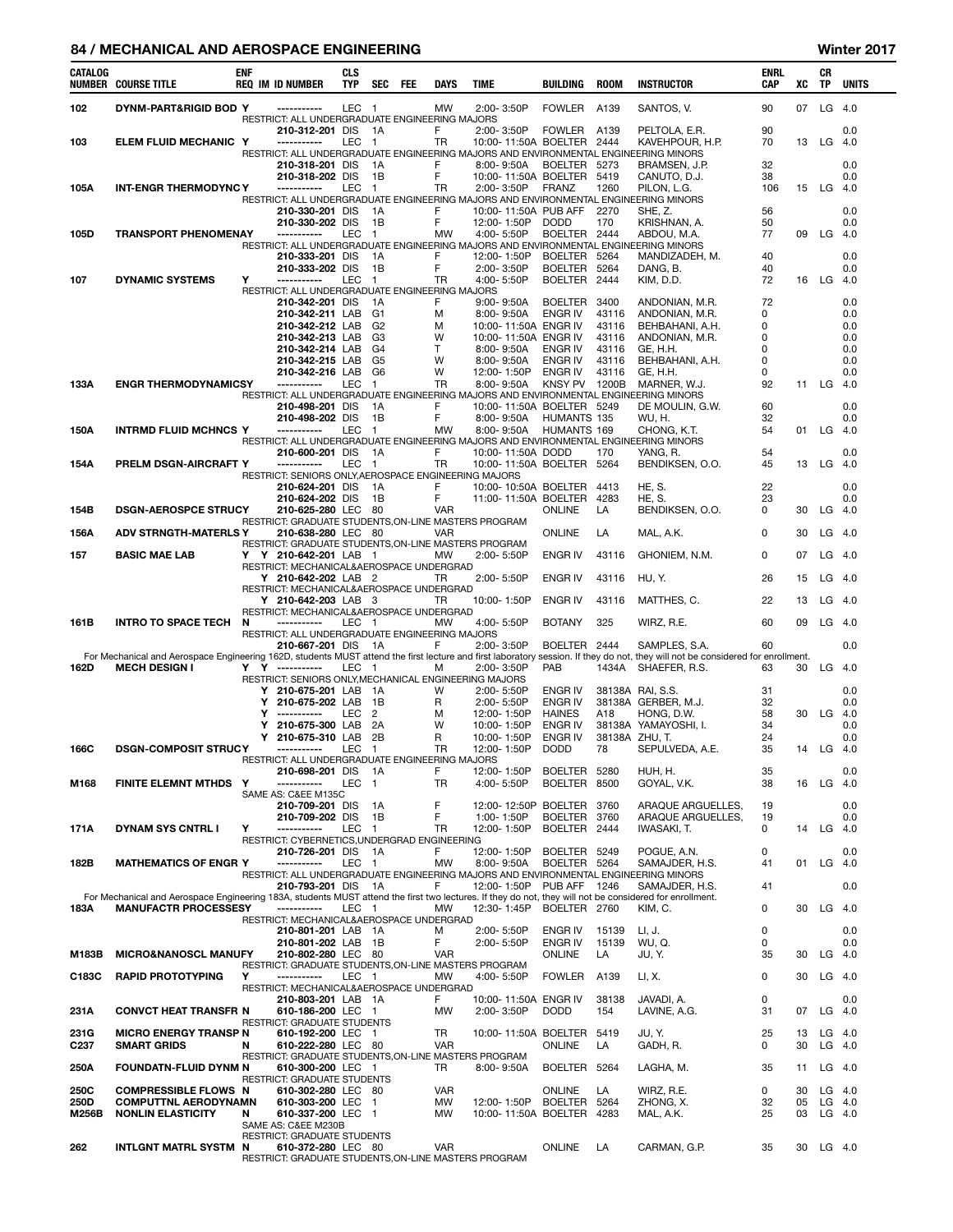| Winter 2017     |                                                                     |            |                                                      |                          |            |            |             |                           |                 |             |                   |                    |    |                        | <b>MEDICINE / 85</b> |
|-----------------|---------------------------------------------------------------------|------------|------------------------------------------------------|--------------------------|------------|------------|-------------|---------------------------|-----------------|-------------|-------------------|--------------------|----|------------------------|----------------------|
| <b>CATALOG</b>  | <b>NUMBER COURSE TITLE</b>                                          | <b>ENF</b> | <b>REQ IM ID NUMBER</b>                              | <b>CLS</b><br><b>TYP</b> | <b>SEC</b> | <b>FEE</b> | <b>DAYS</b> | <b>TIME</b>               | <b>BUILDING</b> | <b>ROOM</b> | <b>INSTRUCTOR</b> | <b>ENRL</b><br>CAP | XC | <b>CR</b><br><b>TP</b> | <b>UNITS</b>         |
| 263B            | DYNAMIC ROBOT SYSTM N                                               |            | 610-379-200 LEC 1                                    |                          |            |            | <b>MW</b>   | 10:00-11:50A BOELTER 5436 |                 |             | ROSEN. J.         | 51                 | 03 | $LG$ 4.0               |                      |
| <b>M269A</b>    | <b>DYNAMICS-STRUCTURESN</b>                                         |            | 610-414-200 LEC 1                                    |                          |            |            | <b>TR</b>   | 4:00-5:50P                | BOELTER 5440    |             | DONG, S.B.        | 35                 | 16 | $LG$ 4.0               |                      |
|                 |                                                                     |            | SAME AS: C&EE M237A                                  |                          |            |            |             |                           |                 |             |                   |                    |    |                        |                      |
|                 |                                                                     |            | <b>RESTRICT: GRADUATE STUDENTS</b>                   |                          |            |            |             |                           |                 |             |                   |                    |    |                        |                      |
| 269D            | <b>AEROELSTC EFEC-STRU N</b>                                        |            | 610-417-280 LEC 80                                   |                          |            |            | <b>VAR</b>  |                           | <b>ONLINE</b>   | LA          | BENDIKSEN, O.O.   | 35                 | 30 | LG 4.0                 |                      |
|                 |                                                                     |            | RESTRICT: GRADUATE STUDENTS, ON-LINE MASTERS PROGRAM |                          |            |            |             |                           |                 |             |                   |                    |    |                        |                      |
| <b>M270A</b>    | <b>LINEAR DNMC SYSTEMS N</b>                                        |            | 610-419-280 LEC 80                                   |                          |            |            | <b>VAR</b>  |                           | <b>ONLINE</b>   | LA          | M'CLOSKEY, R.T.   | 0                  | 30 | LG 4.0                 |                      |
|                 |                                                                     |            | RESTRICT: GRADUATE STUDENTS, ON-LINE MASTERS PROGRAM |                          |            |            |             |                           |                 |             |                   |                    |    |                        |                      |
| 270B            | <b>LINEAR OPTIML CNTRL</b>                                          | N          | 610-421-200 LEC 1                                    |                          |            |            | TR.         | 12:00-1:50P               | BOELTER 5436    |             | GIBSON, J.S.      | 51                 | 30 | $LG$ 4.0               |                      |
|                 |                                                                     |            | <b>RESTRICT: GRADUATE STUDENTS</b>                   |                          |            |            |             |                           |                 |             |                   |                    |    |                        |                      |
|                 |                                                                     |            | 610-421-280 LEC 80                                   |                          |            |            | <b>VAR</b>  |                           | <b>ONLINE</b>   | LA          | GIBSON, J.S.      | 35                 | 30 | $LG$ 4.0               |                      |
|                 |                                                                     |            | RESTRICT: GRADUATE STUDENTS, ON-LINE MASTERS PROGRAM |                          |            |            |             |                           |                 |             |                   |                    |    |                        |                      |
| 271B            | <b>STOCHASTIC ESTIMATN N</b>                                        |            | 610-427-200 LEC 1                                    |                          |            |            | <b>MW</b>   | 10:00-11:50A ENGR IV      |                 | 38138       | SPEYER, J.L.      | 40                 | 03 | LG 4.0                 |                      |
|                 |                                                                     |            | <b>RESTRICT: GRADUATE STUDENTS</b>                   |                          |            |            |             |                           |                 |             |                   |                    |    |                        |                      |
| <b>M272A</b>    | <b>NONLNR DYANMC SSTMSN</b>                                         |            | 610-432-200 LEC 1                                    |                          |            |            | <b>MW</b>   | 4:00-5:50P                | BOELTER 5273    |             | COOGAN, S.D.      | 0                  | 30 | $LG$ 4.0               |                      |
|                 |                                                                     |            | SAME AS: CH ENGR M282A, EL ENGR M242A                |                          |            |            |             |                           |                 |             |                   |                    |    |                        |                      |
| <b>M280B</b>    | <b>MEMS FABRICATION</b>                                             | N          | 610-485-200 LEC 1                                    |                          |            |            | <b>MW</b>   | 12:00-1:50P               | BOELTER 9436    |             | CHIOU, P.         | 45                 | 05 | $LG$ 4.0               |                      |
|                 |                                                                     |            | SAME AS: BIOENGR M250B,EL ENGR M250B                 |                          |            |            |             |                           |                 |             |                   |                    |    |                        |                      |
| M287            | <b>NANOSCIENCE</b>                                                  | N          | 610-521-200 LEC 1                                    |                          |            |            | <b>TR</b>   | 12:00-1:50P               | BOELTER 5264    |             | CHEN. Y.          | 43                 | 14 | $LG$ 4.0               |                      |
|                 |                                                                     |            | SAME AS: EL ENGR M257                                |                          |            |            |             |                           |                 |             |                   |                    |    |                        |                      |
|                 |                                                                     |            | <b>RESTRICT: GRADUATE STUDENTS</b>                   |                          |            |            |             |                           |                 |             |                   |                    |    |                        |                      |
| 294A            | <b>COMPLIANT MECHANISMN</b>                                         |            | 610-568-200 LEC 1                                    |                          |            |            | TR.         | 10:00-11:50A BOELTER 5436 |                 |             | HOPKINS, J.       | 51                 | 30 | LG 4.0                 |                      |
| C297A           | <b>RAPID PROTOTYPING</b>                                            | N          | -----------                                          | LEC <sub>1</sub>         |            |            | <b>MW</b>   | 4:00-5:50P                | <b>FOWLER</b>   | A139        | LI, X.            | 24                 | 30 | LG                     | 4.0                  |
|                 |                                                                     |            | 610-579-201 LAB 1A                                   |                          |            |            | F.          | 10:00-11:50A ENGR IV      |                 | 38138       | JAVADI, A.        | 24                 |    |                        | 0.0                  |
| <b>M297B</b>    | <b>MTRLS-PRCS MANUF</b>                                             | N          | 610-583-280 LEC 80                                   |                          |            |            | <b>VAR</b>  |                           | <b>ONLINE</b>   | LA          | LI, X.            | 40                 | 30 | LG.                    | 4.0                  |
|                 |                                                                     |            | RESTRICT: GRADUATE STUDENTS, ON-LINE MASTERS PROGRAM |                          |            |            |             |                           |                 |             |                   |                    |    |                        |                      |
| 298             | <b>SEM-ENGINEERING</b>                                              | N          | 610-588-200 SEM 1                                    |                          |            |            | R           | 10:00-11:50A ENGR IV      |                 | 47124       | MAL, A.K.         | 30                 | 30 |                        | $LG$ 2.0-4.0         |
|                 | Mechanical and Aerospace Engineering 298, seminar 1: Elastodynamics |            |                                                      |                          |            |            |             |                           |                 |             |                   |                    |    |                        |                      |
| <b>MEDICINE</b> |                                                                     |            |                                                      |                          |            |            |             |                           |                 |             |                   |                    |    |                        |                      |
| 99              | <b>STUDENT RSRCH PRGRMN</b>                                         |            | 264-297-201 TUT 1                                    |                          |            |            | <b>VAR</b>  |                           |                 |             | CADEIRAS, M.      | 0                  | 30 |                        | PN 1.0-2.0           |
|                 |                                                                     |            | 264-297-202 TUT 2                                    |                          |            |            | <b>VAR</b>  |                           |                 |             | SEKI. E.          | 0                  | 30 |                        | PN 1.0-2.0           |
|                 |                                                                     |            | 264-297-203 TUT 3                                    |                          |            |            | <b>VAR</b>  |                           |                 |             | MIDDLEKAUFF, H.R. | $\Omega$           | 30 |                        | PN 1.0-2.0           |
|                 |                                                                     |            |                                                      |                          |            |            |             |                           |                 |             |                   |                    |    |                        |                      |

| 264-297-202 IUI 2  |     | <b>VAR</b> | SEKI, E.          | O | 30 | PN.       | 1.0-2.0     |
|--------------------|-----|------------|-------------------|---|----|-----------|-------------|
| 264-297-203 TUT 3  |     | <b>VAR</b> | MIDDLEKAUFF, H.R. | 0 | 30 |           | PN 1.0-2.0  |
| 264-297-204 TUT 4  |     | <b>VAR</b> | NGUYEN, K.        | 0 | 30 |           | PN 1.0-2.0  |
| 264-297-205 TUT 5  |     | <b>VAR</b> | BUNNAPRADIST, S.  | 0 | 30 |           | PN 1.0-2.0  |
| 264-297-206 TUT 6  |     | <b>VAR</b> | SHIVKUMAR, K.     | 0 | 30 |           | PN 1.0-2.0  |
| 264-297-207 TUT 7  |     | <b>VAR</b> | RIGGS, R.V.       | 0 | 30 |           | PN 1.0-2.0  |
| 264-297-208 TUT 8  |     | <b>VAR</b> | HONDA, H.M.       | 0 | 30 |           | PN 1.0-2.0  |
| 264-297-209 TUT 9  |     | VAR        | DHAWAN, S.        | 0 | 30 |           | PN 1.0-2.0  |
| 264-297-210 TUT 10 |     | <b>VAR</b> | PIMENTEL, M.      | 0 | 30 | <b>PN</b> | $1.0 - 2.0$ |
| 264-297-211 TUT 11 |     | <b>VAR</b> | TINTUT, Y.        | 0 | 30 | <b>PN</b> | $1.0 - 2.0$ |
| 264-297-212 TUT 12 |     | <b>VAR</b> | MENG, H.          | 0 | 30 |           | PN 1.0-2.0  |
| 264-297-213 TUT 13 |     | <b>VAR</b> | MOWER, W.R.       | 0 | 30 | <b>PN</b> | $1.0 - 2.0$ |
| 264-297-214 TUT 14 |     | <b>VAR</b> | SCHRIGER, D.L.    | 0 | 30 |           | PN 1.0-2.0  |
| 264-297-215 TUT    | -15 | <b>VAR</b> | FRIEDMAN, J.L.    | 0 | 30 |           | PN 1.0-2.0  |
| 264-297-216 TUT 16 |     | <b>VAR</b> | SUR, D.K.         | 0 | 30 |           | PN 1.0-2.0  |
| 264-297-217 TUT 17 |     | <b>VAR</b> | COOPER, R.J.      | 0 | 30 |           | PN 1.0-2.0  |
| 264-297-218 TUT 18 |     | <b>VAR</b> | WALSER, T.C.      | 0 | 30 |           | PN 1.0-2.0  |
| 264-297-219 TUT    | -19 | <b>VAR</b> | KIM, J.           | 0 | 30 |           | PN 1.0-2.0  |
| 264-297-220 TUT    | -20 | <b>VAR</b> | SANMIGUEL, C.     | 0 | 30 |           | PN 1.0-2.0  |
| 264-297-221 TUT 21 |     | <b>VAR</b> | XIA, T.           | 0 | 30 | <b>PN</b> | $1.0 - 2.0$ |
| 264-297-222 TUT    | 22  | <b>VAR</b> | KELESIDIS, T.     | 0 | 30 | <b>PN</b> | $1.0 - 2.0$ |
| 264-297-223 TUT    | -23 | <b>VAR</b> | MODLIN. R.L.      | 0 | 30 | PN        | $1.0 - 2.0$ |
| 264-297-224 TUT    | -24 | <b>VAR</b> | BREUNIG, J.J.     | 0 | 30 | <b>PN</b> | $1.0 - 2.0$ |
| 264-297-225 TUT    | -25 | <b>VAR</b> | SHUAI, K.         | 0 | 30 |           | PN 1.0-2.0  |
| 264-297-226 TUT    | -26 | <b>VAR</b> | TARN, D.M.        | 0 | 30 | <b>PN</b> | $1.0 - 2.0$ |
| 264-297-227 TUT    | -27 | <b>VAR</b> | HORWITZ, M.       | 0 | 30 |           | PN 1.0-2.0  |

### MICROBIOLOGY, IMMUNOLOGY, AND MOLECULAR GENETICS

| 10  | <b>MDCL MICROB-NURSINGY</b>                                                                                                                                                                                       | -----------                                    | LEC |      | TR         | 11:00-12:15P DODD |             | 167  | AVEDIAN, A.       | 56       | 13 | LG        | 4.0         |
|-----|-------------------------------------------------------------------------------------------------------------------------------------------------------------------------------------------------------------------|------------------------------------------------|-----|------|------------|-------------------|-------------|------|-------------------|----------|----|-----------|-------------|
|     |                                                                                                                                                                                                                   | <b>RESTRICT: NURSING OR PRE-NURSING MAJORS</b> |     |      |            |                   |             |      |                   |          |    |           |             |
|     |                                                                                                                                                                                                                   | 145-030-201 DIS                                |     | 1A   |            | $9:00 - 9:50A$    | MS          | 5233 | SINGH DHILLON, R. | 28       |    |           | 0.0         |
|     |                                                                                                                                                                                                                   | 145-030-202 DIS                                |     | 1B   |            | 12:00-12:50P MS   |             | 5233 | SINGH DHILLON, R. | 28       |    |           | 0.0         |
| 99  | <b>STUDENT RSRCH PRGRMN</b>                                                                                                                                                                                       | 145-297-201 TUT                                |     |      | <b>VAR</b> |                   |             |      | BONAVIDA, B.      | 0        | 30 | <b>PN</b> | $1.0 - 2.0$ |
|     |                                                                                                                                                                                                                   | 145-297-202 TUT                                |     | 2    | <b>VAR</b> |                   |             |      | YANG. O.O.        | 0        | 30 | <b>PN</b> | $1.0 - 2.0$ |
|     |                                                                                                                                                                                                                   | 145-297-203 TUT 3                              |     |      | <b>VAR</b> |                   |             |      | HOFFMANN, A.      | 0        | 30 | PN        | $1.0 - 2.0$ |
|     |                                                                                                                                                                                                                   | 145-297-204 TUT                                |     | 4    | <b>VAR</b> |                   |             |      | XING, Y.          |          | 30 | PN        | $1.0 - 2.0$ |
|     |                                                                                                                                                                                                                   | 145-297-205 TUT                                |     | 5    | <b>VAR</b> |                   |             |      | ZHOU. H.          | 0        | 30 | <b>PN</b> | $1.0 - 2.0$ |
|     |                                                                                                                                                                                                                   | 145-297-206 TUT                                |     | -6   | <b>VAR</b> |                   |             |      | LAZAZZERA, B.A.   | 0        | 30 | PN        | $1.0 - 2.0$ |
|     |                                                                                                                                                                                                                   | 145-297-207 TUT                                |     |      | <b>VAR</b> |                   |             |      | GUNSALUS, R.P.    | 0        | 30 | PN        | $1.0 - 2.0$ |
|     |                                                                                                                                                                                                                   | 145-297-208 TUT                                |     | -8   | <b>VAR</b> |                   |             |      | MILLER, J.H.      | $\Omega$ | 30 | <b>PN</b> | $1.0 - 2.0$ |
|     |                                                                                                                                                                                                                   | 145-297-209 TUT                                |     | 9    | <b>VAR</b> |                   |             |      | HALLEM. E.A.      | 0        | 30 | <b>PN</b> | $1.0 - 2.0$ |
|     |                                                                                                                                                                                                                   | 145-297-210 TUT                                |     | -10  | <b>VAR</b> |                   |             |      | MILLER. J.F.      | 0        | 30 | <b>PN</b> | $1.0 - 2.0$ |
|     |                                                                                                                                                                                                                   | 145-297-211 TUT                                |     | -11  | <b>VAR</b> |                   |             |      | KOHN, D.B.        | 0        | 30 | PN.       | $1.0 - 2.0$ |
|     |                                                                                                                                                                                                                   | 145-297-212 TUT                                |     | -12  | <b>VAR</b> |                   |             |      | RAO. D.S.         | 0        | 30 | <b>PN</b> | $1.0 - 2.0$ |
|     |                                                                                                                                                                                                                   | 145-297-213 TUT                                |     | - 13 | <b>VAR</b> |                   |             |      | CHEN. I.S.        | 0        | 30 | PN.       | $1.0 - 2.0$ |
|     | Microbiology, Immunology, and Molecular Genetics 101 is limited to departmental premajors and majors on the priority and first enrollment passes. Any student may enroll on the second pass,<br>space permitting. |                                                |     |      |            |                   |             |      |                   |          |    |           |             |
|     | For Microbiology, Immunology, and Molecular Genetics 101, there will be two midterm examinations from 6 to 8 p.m. on the following Thursdays: January 26 and February 16, 2017.                                   |                                                |     |      |            |                   |             |      |                   |          |    |           |             |
| 101 | <b>INTRO MICROBIOLOGY Y</b>                                                                                                                                                                                       | -----------                                    | LEC |      | <b>MWF</b> | 1:00-1:50P        | HUMANTS A51 |      | GUNSALUS, R.P.    | 234      | 06 | LG        | 4.0         |
|     |                                                                                                                                                                                                                   | 145-306-201 DIS                                |     | 1A   |            | 8:00-8:50A        | МS          | 5217 | BEDREE, J.K.      | 26       |    |           | 0.0         |
|     |                                                                                                                                                                                                                   |                                                |     |      |            |                   |             |      |                   |          |    |           |             |

|     |                            | 145-306-201 DIS    |            | 1A   |            | $8:00 - 8:50A$       | MS             | 5217 | BEDREE, J.K.                                                                                                                                                            | 26        |     | 0.0 |
|-----|----------------------------|--------------------|------------|------|------------|----------------------|----------------|------|-------------------------------------------------------------------------------------------------------------------------------------------------------------------------|-----------|-----|-----|
|     |                            | 145-306-202 DIS    |            | 1B   |            | $9:00 - 9:50A$       | МS             | 5217 | BEDREE, J.K.                                                                                                                                                            | 26        |     | 0.0 |
|     |                            | 145-306-203 DIS    |            | 1C   |            | 11:00-11:50A FRANZ   |                | 2288 | BEDREE, J.K.                                                                                                                                                            | 26        |     | 0.0 |
|     |                            | 145-306-204 DIS    |            | - 1D |            | 12:00-12:50P MS      |                | 5217 | COOK. L.                                                                                                                                                                | 25        |     | 0.0 |
|     |                            | 145-306-205 DIS    |            | - 1E |            | $2:00 - 2:50P$       | <b>BOELTER</b> | 5252 | COOK. L.                                                                                                                                                                | 26        |     | 0.0 |
|     |                            | 145-306-206 DIS    |            | - 1F | W          | $8:00 - 8:50A$       | <b>BOTANY</b>  | 325  | COOK. L.                                                                                                                                                                | 26        |     | 0.0 |
|     |                            | 145-306-207 DIS    |            | - 1G | W          | $9:00 - 9:50A$       | <b>BOTANY</b>  | 325  | NGUYEN, C.M.                                                                                                                                                            | 26        |     | 0.0 |
|     |                            | 145-306-208 DIS    |            | 1H   | W          | 10:00-10:50A LAKRETZ |                | 120  | NGUYEN, C.M.                                                                                                                                                            | 25        |     | 0.0 |
|     |                            | 145-306-209 DIS 11 |            |      | W          | 12:00-12:50P BOELTER |                | 4283 | NGUYEN, C.M.                                                                                                                                                            | 26        |     | 0.0 |
|     |                            |                    |            |      |            |                      |                |      | For Microbiology, Immunology, and Molecular Genetics 102, there will be two midterm examinations from 6 to 8 p.m. Monday, January 30, and Wednesday, February 22, 2017. |           |     |     |
| 102 | v<br><b>INTRO VIROLOGY</b> | -----------        | LEC.       |      | <b>MWF</b> | 10:00-10:50A MOORE   |                | 100  | DASGUPTA, A.                                                                                                                                                            | 285<br>03 | LG. | 4.0 |
|     |                            | 145-312-201        | <b>DIS</b> | 1A   |            | 8:00-8:50A           | BOELTER 5419   |      | FARIBORZI, A.A.                                                                                                                                                         | 30        |     | 0.0 |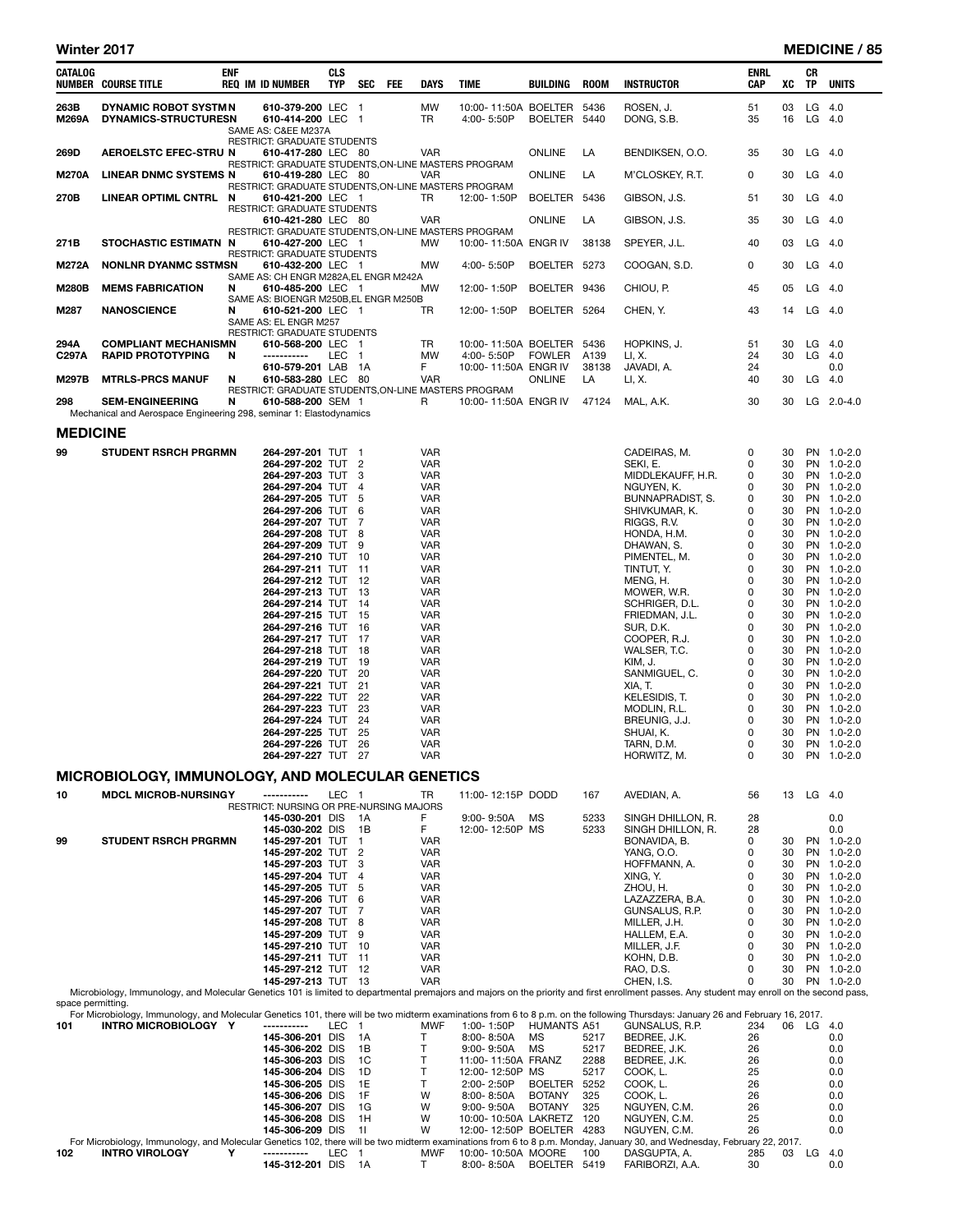#### 86 / MILITARY SCIENCE Winter 2017

| CATALOG        | <b>NUMBER COURSE TITLE</b>                           | ENF    | <b>REQ IM ID NUMBER</b>                                                           | <b>CLS</b><br>TYP | <b>SEC</b>                     | FEE      | <b>DAYS</b>              | TIME                                                   | BUILDING                         | <b>ROOM</b>                  | <b>INSTRUCTOR</b>                                   | ENRL<br>CAP          | xс              | CR<br>TP  | <b>UNITS</b>             |
|----------------|------------------------------------------------------|--------|-----------------------------------------------------------------------------------|-------------------|--------------------------------|----------|--------------------------|--------------------------------------------------------|----------------------------------|------------------------------|-----------------------------------------------------|----------------------|-----------------|-----------|--------------------------|
|                |                                                      |        | 145-312-202 DIS<br>145-312-203 DIS<br>145-312-204<br>145-312-205 DIS              | DIS               | 1B<br>1C<br>1D<br>1E           |          | т<br>T<br>T<br>T         | 9:00-9:50A<br>1:00-1:50P<br>4:00-4:50P<br>11:00-11:50A | BOELTER<br>MS<br><b>MS</b><br>MS | 5419<br>5217<br>5233<br>5225 | FARIBORZI, A.A.<br>WONG, A.K.<br>LIU, H.<br>LIU, H. | 30<br>27<br>28<br>28 |                 |           | 0.0<br>0.0<br>0.0<br>0.0 |
|                |                                                      |        | 145-312-206<br>145-312-207 DIS                                                    | DIS               | 1F<br>1G                       |          | W<br>R                   | 12:00-12:50P<br>11:00-11:50A MS                        | <b>BOELTER</b>                   | 5419<br>5233                 | IBARRA, X.R.<br>HO, C.C.                            | 31<br>28             |                 |           | 0.0<br>0.0               |
|                |                                                      |        | 145-312-208<br>145-312-209 DIS                                                    | DIS               | 1H<br>-11                      |          | R<br>R                   | 12:00-12:50P<br>1:00-1:50P                             | MS<br><b>MS</b>                  | 5233<br>5233                 | HO, C.C.<br>WONG, A.K.                              | 28<br>28             |                 |           | 0.0<br>0.0               |
|                |                                                      |        | 145-312-210 DIS                                                                   |                   | 1J                             |          | F                        | 11:00-11:50A BOTANY                                    |                                  | 133                          | IBARRA, X.R.                                        | 30                   |                 |           | 0.0                      |
| 103BL<br>109AL | ADV RSRCH-VIROLOGY Y<br><b>IMMERSION LAB MICRO Y</b> |        | 145-321-201 LAB<br>-----------                                                    | LEC               | $\mathbf{1}$<br>-1             | \$110 WF | TR                       | 2:00-4:50P<br>2:00-3:15P                               | WGYOUNG 3336<br><b>HAINES</b>    | A25                          | MOBERG PARKER, J.P<br>FREISE, A.C.                  | 32<br>32             | 30<br>30        | LG<br>LG  | 4.0<br>5.0               |
|                |                                                      |        | RESTRICT: MIMG MAJORS OR PRE-MAJORS                                               |                   |                                |          |                          |                                                        |                                  |                              |                                                     |                      |                 |           |                          |
|                |                                                      |        | 145-354-201 LAB<br>145-354-202 LAB                                                |                   | - 1 A<br>1B                    |          | TR<br>WF                 | 1:00-4:50P<br>9:00-12:50P                              | WGYOUNG 3340<br>WGYOUNG 3340     |                              | RONAS, J.R.<br>BINA, M.                             | 16<br>16             |                 |           | 0.0<br>0.0               |
| CM156          | <b>HUM GEN &amp; GENOMICS</b>                        | Y      | -----------                                                                       | LEC               | $\mathbf{1}$                   |          | <b>MWF</b>               | $8:00 - 8:50A$                                         | LAKRETZ 110                      |                              | MERRIAM, J.R.                                       | 36                   | 01              | LG        | 5.0                      |
|                |                                                      |        | SAME AS: MCD BIO CM156<br>145-636-201 DIS                                         |                   | 1A                             |          | W                        | 10:00-10:50A BOTANY                                    |                                  | 133                          | GARSKE, K.M.                                        | 6                    |                 |           | 0.0                      |
|                |                                                      |        | 145-636-202 DIS                                                                   |                   | 1B                             |          | W                        | 11:00-11:50A BOTANY                                    |                                  | 133                          | GARSKE, K.M.                                        | 7                    |                 |           | 0.0                      |
|                |                                                      |        | 145-636-203 DIS<br>145-636-204 DIS                                                |                   | 1C<br>1D                       |          | W<br>R                   | 12:00-12:50P LAKRETZ<br>10:00-10:50A MS                |                                  | 101<br>5225                  | GARSKE, K.M.<br>EDILLOR, C.R.                       | 7<br>8               |                 |           | 0.0<br>0.0               |
|                |                                                      |        | 145-636-205 DIS                                                                   |                   | 1E                             |          | R                        | 11:00-11:50A MS                                        |                                  | 5225                         | EDILLOR, C.R.                                       | 8                    |                 |           | 0.0                      |
| 158            | MICROBIAL GENOMICS Y                                 |        | 145-636-206 DIS<br>-----------                                                    | LEC               | 1F<br>$\mathbf{1}$             |          | R<br>TR                  | 12:00-12:50P<br>12:30-1:45P                            | MS<br>LAKRETZ                    | 5225<br>120                  | EDILLOR, C.R.<br>MILLER, J.H.                       | 8<br>46              | 30              | <b>SO</b> | 0.0<br>4.0               |
|                |                                                      |        | 145-648-201 DIS                                                                   |                   | 1A                             |          | R                        | 2:00-2:50P                                             | MS                               | 5225                         | AL-HIYARI, S.M.                                     | 25                   |                 |           | 0.0                      |
| 180A           | <b>SCI ANLY&amp;COMMNCTN 1 Y</b>                     |        | 145-648-202 DIS<br>145-780-200 SEM                                                |                   | 1B<br>$\overline{1}$           |          | R<br>F                   | 3:00-3:50P<br>4:00-5:50P                               | <b>MS</b><br><b>BIO SCI</b>      | 5225<br>283                  | AL-HIYARI, S.M.<br>XING, Y.                         | 25<br>16             | 30              | LG        | 0.0<br>2.0               |
| 185A           | <b>IMMUNOLOGY</b>                                    | Υ      | -----------                                                                       | LEC               | $\overline{1}$                 |          | TR                       | 9:30-10:45A                                            | <b>MS</b>                        | 5200                         | GALIC, Z.                                           | 132                  | 12 <sup>2</sup> | LG        | 5.0                      |
|                |                                                      |        | 145-810-201 DIS<br>145-810-202 DIS                                                |                   | 1A<br>1B                       |          | R<br>R                   | 12:30-1:45P<br>2:00-3:15P                              | LAKRETZ<br><b>LAKRETZ</b>        | 101<br>101                   | SALVATORE, B.<br>SALVATORE, B.                      | 21<br>22             |                 |           | 0.0<br>0.0               |
|                |                                                      |        | 145-810-203 DIS                                                                   |                   | 1C                             |          | R                        | 3:30-4:45P                                             | LAKRETZ                          | 101                          | SALVATORE, B.                                       | 22                   |                 |           | 0.0                      |
|                |                                                      |        | 145-810-204 DIS<br>145-810-205                                                    | <b>DIS</b>        | 1D<br>1E                       |          | F<br>F                   | 9:30-10:45A LAKRETZ<br>11:00-12:15P                    | LAKRETZ                          | 101<br>101                   | SMITH, D.J.<br>SMITH, D.J.                          | 22<br>22             |                 |           | 0.0<br>0.0               |
|                |                                                      |        | 145-810-206 DIS                                                                   |                   | 1F                             |          | F                        | 12:30-1:45P                                            | LAKRETZ 101                      |                              | SMITH, D.J.                                         | 22                   |                 |           | 0.0                      |
| 188SB<br>189HC | <b>INDIV STD FOR USIE</b><br><b>HONORS CONTRACTS</b> | Y<br>N | 145-833-203 TUT<br>145-537-201 TUT 1                                              |                   | 3                              |          | <b>VAR</b><br>VAR        |                                                        |                                  |                              | DASGUPTA, A.<br>MILLER, J.H.                        | 0<br>0               | 30<br>30        | LG<br>LG  | 1.0<br>1.0               |
| 191H           | <b>HONORS RESEARCH SEMY</b>                          |        | 145-847-201 SEM 1                                                                 |                   |                                |          | W                        | 4:00-5:50P                                             | LAKRETZ 120                      |                              | MILLER, J.H.                                        | 9                    | 30              | LG        | 2.0                      |
| 192            | UNDERGRAD PRACTICUMN                                 |        | RESTRICT: INSTRUCTOR CONSENT<br>145-853-201 SEM 1<br>RESTRICT: INSTRUCTOR CONSENT |                   |                                |          | VAR                      |                                                        |                                  |                              | MOBERG PARKER, J.P                                  | 6                    | 30              |           | SO 2.0                   |
| 196A           | <b>RES APPRENTICESHP 1 Y</b>                         |        | 145-876-201 TUT                                                                   |                   | -1                             |          | <b>VAR</b>               |                                                        |                                  |                              | TEPLOW, D.B.                                        | 0                    | 30              | LG        | -4.0                     |
|                |                                                      |        | 145-876-202 TUT<br>145-876-203 TUT                                                |                   | 2<br>3                         |          | VAR<br>VAR               |                                                        |                                  |                              | SILVA, A.J.<br>MILLER, J.H.                         | 0<br>0               | 30<br>30        | LG<br>LG  | 4.0<br>-4.0              |
|                |                                                      |        | 145-876-204 TUT                                                                   |                   | 4                              |          | VAR                      |                                                        |                                  |                              | COLLER, H.A.                                        | 0                    | 30              | LG        | 4.0                      |
|                |                                                      |        | 145-876-205 TUT<br>145-876-206 TUT                                                |                   | 5<br>6                         |          | VAR<br><b>VAR</b>        |                                                        |                                  |                              | BLACK, D.L.<br>KOHN, D.B.                           | 0<br>0               | 30<br>30        | LG<br>LG  | 4.0<br>4.0               |
|                |                                                      |        | 145-876-207 TUT                                                                   |                   | 7                              |          | VAR                      |                                                        |                                  |                              | YANG, L.                                            | 0                    | 30              | LG        | 4.0                      |
|                |                                                      |        | 145-876-208 TUT<br>145-876-209 TUT                                                |                   | 8<br>9                         |          | VAR<br>VAR               |                                                        |                                  |                              | WITTE, O.N.<br>PLATH, K.                            | 0<br>0               | 30<br>30        | LG<br>LG  | 4.0<br>4.0               |
|                |                                                      |        | 145-876-210 TUT                                                                   |                   | 10                             |          | <b>VAR</b>               |                                                        |                                  |                              | LAKE, J.A.                                          | 0                    | 30              | LG        | 4.0                      |
|                |                                                      |        | 145-876-211 TUT<br>145-876-212 TUT 12                                             |                   | -11                            |          | VAR<br><b>VAR</b>        |                                                        |                                  |                              | XING, Y.<br>SMALE, S.                               | 0<br>0               | 30<br>30        | LG<br>LG  | 4.0<br>4.0               |
|                |                                                      |        | 145-876-213 TUT                                                                   |                   | -13                            |          | VAR                      |                                                        |                                  |                              | LAZAZZERA, B.A.                                     | 0                    | 30              | LG        | 4.0                      |
|                |                                                      |        | 145-876-214 TUT<br>145-876-215 TUT                                                |                   | -14<br>15                      |          | <b>VAR</b><br>VAR        |                                                        |                                  |                              | YANG. X.<br>VILAIN, E.J.                            | 0<br>0               | 30<br>30        | LG<br>LG  | 4.0<br>4.0               |
|                |                                                      |        | 145-876-216 TUT                                                                   |                   | 16                             |          | VAR                      |                                                        |                                  |                              | HOFFMANN, A.                                        | 0                    | 30              | LG        | 4.0                      |
| 198A           | <b>HONORS RESEARCH</b>                               |        | 145-876-217 TUT<br>145-888-201 TUT                                                |                   | -17<br>-1                      |          | VAR<br>VAR               |                                                        |                                  |                              | YANG, O.O.<br>WITTE, O.N.                           | 0<br>0               | 30<br>30        | LG<br>LG  | 4.0<br>4.0               |
|                |                                                      | N      | 145-888-202 TUT                                                                   |                   | $\overline{2}$                 |          | VAR                      |                                                        |                                  |                              | MILLER, J.H.                                        | 0                    | 30              | LG        | - 4.0                    |
| 198C           | <b>HONORS RESEARCH</b>                               | Υ      | 145-888-203 TUT<br>145-890-201 TUT                                                |                   | 3<br>-1                        |          | VAR                      |                                                        |                                  |                              | YANG, L.                                            | 0<br>0               | 30<br>30        | LG<br>LG  | - 4.0                    |
|                |                                                      |        | 145-890-202 TUT                                                                   |                   | $\overline{2}$                 |          | VAR<br><b>VAR</b>        |                                                        |                                  |                              | HORWITZ, M.<br>HALLEM, E.A.                         | 0                    | 30              | LG        | -4.0<br>4.0              |
|                |                                                      |        | 145-890-203 TUT<br>145-890-204 TUT                                                |                   | 3<br>$\overline{4}$            |          | <b>VAR</b><br><b>VAR</b> |                                                        |                                  |                              | HILL, K.L.<br>PYLE, A.D.                            | 0<br>0               | 30<br>30        | LG<br>LG  | -4.0<br>4.0              |
|                |                                                      |        | 145-890-205 TUT                                                                   |                   | -5                             |          | <b>VAR</b>               |                                                        |                                  |                              | KOHN, D.B.                                          | 0                    | 30              | LG        | 4.0                      |
|                |                                                      |        | 145-890-206 TUT<br>145-890-207 TUT                                                |                   | 6<br>7                         |          | <b>VAR</b><br><b>VAR</b> |                                                        |                                  |                              | MILLER, J.H.<br>SMALE, S.                           | 0<br>0               | 30<br>30        | LG<br>LG  | 4.0<br>-4.0              |
|                |                                                      |        | 145-890-208 TUT                                                                   |                   | 8                              |          | <b>VAR</b>               |                                                        |                                  |                              | UITTENBOGAART, C.                                   | 0                    | 30              | LG        | 4.0                      |
|                |                                                      |        | 145-890-209 TUT<br>145-890-210 TUT                                                |                   | 9<br>10                        |          | <b>VAR</b><br>VAR        |                                                        |                                  |                              | LUSIS, A.J.<br>YANG, L.                             | 0<br>0               | 30<br>30        | LG<br>LG  | -4.0<br>4.0              |
| CM256          | <b>HUM GEN &amp; GENOMICS N</b>                      |        | -----------                                                                       | LEC               | $\overline{1}$                 |          | <b>MWF</b>               | $8:00 - 8:50A$                                         | LAKRETZ 110                      |                              | MERRIAM, J.R.                                       | 6                    | 01              | LG        | 5.0                      |
|                |                                                      |        | SAME AS: MCD BIO CM256<br>545-336-201 DIS                                         |                   | 1A                             |          | W                        | 10:00-10:50A BOTANY                                    |                                  | 133                          | REUE, K.                                            | 6                    |                 |           | 0.0                      |
| 262B           | <b>IMMUNOBIO OF CANCER N</b>                         |        | 545-373-200 SEM 1                                                                 |                   |                                |          | T                        | 4:00-5:50P                                             | <b>MOL SCI</b>                   | 1601                         | BONAVIDA, B.                                        | 25                   | 30              |           | SO 2.0                   |
| 495A           | TCH-MICRO-HIGHER ED N                                |        | RESTRICT: GRADUATE STUDENTS<br>545-791-200 SEM 1                                  |                   |                                |          | M                        | 4:00-5:50P                                             | <b>BIO SCI</b>                   | 283                          | MALOY, J.P.                                         | 15                   | 30              | SU 2.0    |                          |
|                |                                                      |        | RESTRICT: INSTRUCTOR CONSENT                                                      |                   |                                |          |                          |                                                        |                                  |                              |                                                     |                      |                 |           |                          |
|                | <b>MILITARY SCIENCE</b>                              |        |                                                                                   |                   |                                |          |                          |                                                        |                                  |                              |                                                     |                      |                 |           |                          |
| z              | <b>LEADERSHIP LAB</b>                                | N      | 277-002-200 LAB 1                                                                 |                   |                                |          | R                        | $6:00 - 8:50A$                                         | <b>SAC</b>                       | 120P                         | DE LEMOS, P.E.                                      | 80                   |                 |           | 0.0                      |
| 12<br>22       | <b>BASIC MIL LEADRSHIP</b><br>LDRSHP DEV&MIL PLAN Y  | Y      | 277-037-200 LEC<br>277-067-200 LEC                                                |                   | $\mathbf{1}$<br>$\overline{1}$ |          | T<br>T                   | 8:00-8:50A<br>9:00-10:50A                              | <b>SAC</b><br><b>SAC</b>         | <b>B20B</b><br><b>B20B</b>   | MARQUEZ, W.R.<br>ORTIZ, S.N.                        | 30<br>30             | 30<br>30        | SO<br>SO. | 2.0<br>3.0               |
| 132            | OFFICERSHIP&COMMCTNN                                 |        | 277-493-200 LEC                                                                   |                   | - 1                            |          | T                        | 8:00-8:50A                                             | <b>SAC</b>                       | 120P                         | HARVIE, J.S.                                        | 30                   | 30              |           | SO 4.0                   |
| 142            | <b>LEADRSHP&amp;ETHCS&amp;LAW N</b>                  |        | RESTRICT: INSTRUCTOR CONSENT<br>277-553-200 LEC 1                                 |                   |                                |          | T.                       | 8:00-10:50A MS                                         |                                  | 3915D                        |                                                     | 30                   | 30              | SO 4.0    |                          |
|                |                                                      |        | RESTRICT: INSTRUCTOR CONSENT                                                      |                   |                                |          |                          |                                                        |                                  |                              | STAMBERSKY, S.V.                                    |                      |                 |           |                          |
|                | <b>MOLECULAR AND MEDICAL PHARMACOLOGY</b>            |        |                                                                                   |                   |                                |          |                          |                                                        |                                  |                              |                                                     |                      |                 |           |                          |
| 19             | FIAT LUX FRSHMN SEM N                                |        | 280-057-200 SEM 1                                                                 |                   |                                |          | ΜR                       | $6:00 - 7:50P$                                         | MP 200                           |                              | SILVERMAN, D.H.                                     | 20                   | 30              | PN 1.0    |                          |
|                |                                                      |        | RESTRICT: UNDERGRADUATE STUDENTS ONLY                                             |                   |                                |          |                          |                                                        |                                  |                              |                                                     |                      |                 |           |                          |

RESTRICT: UNDERGRADUATE STUDENTS ONLY Molecular and Medical Pharmacology 19, seminar 1: Brain Chemistry and Human Behaviors 99 STUDENT RSRCH PRGRMN 280-297-201 TUT 1 VAR KAUFMAN, D.L. 0 30 PN 1.0-2.0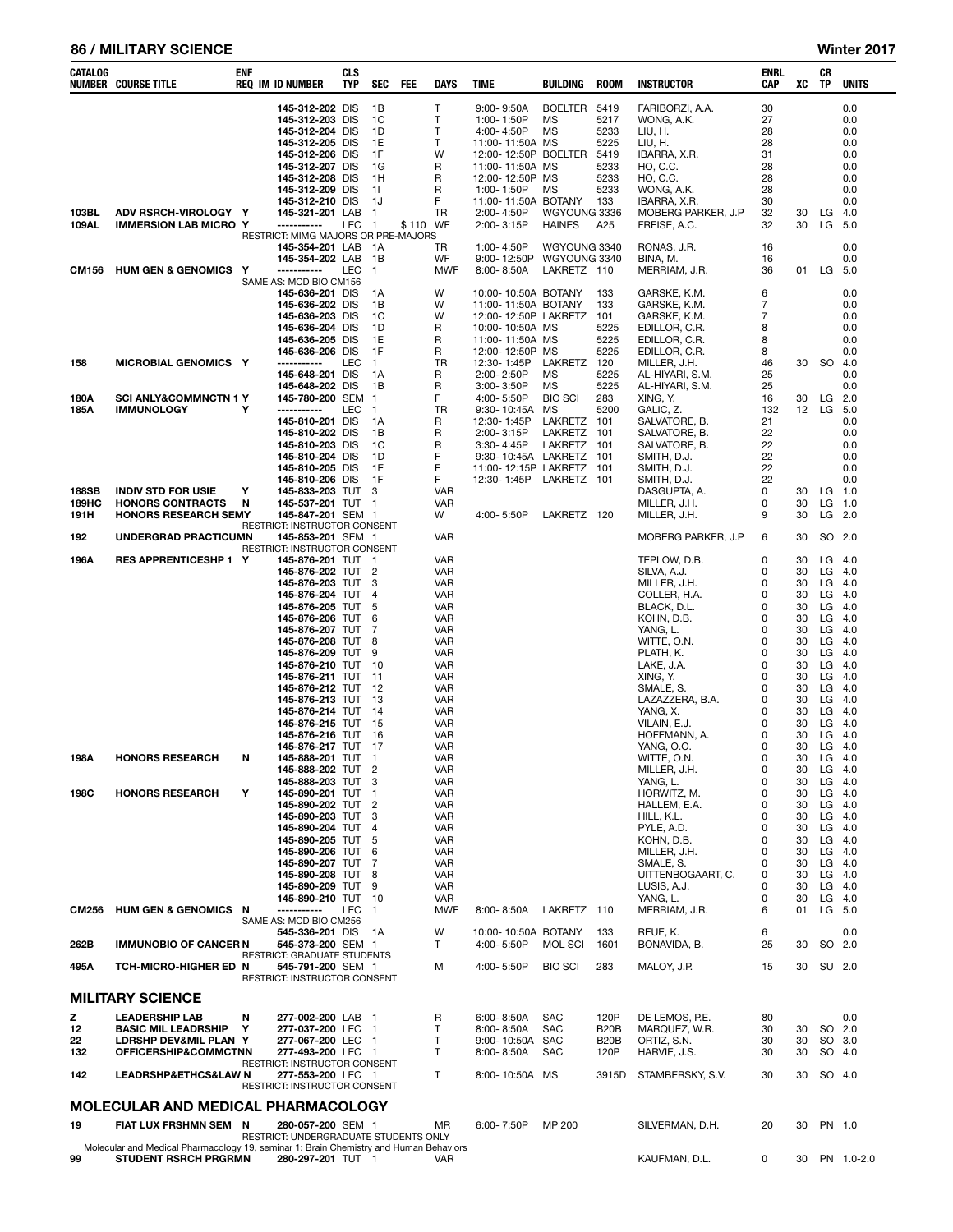### Winter 2017 **MOLECULAR BIOLOGY** / 87

| CATALOG | <b>NUMBER COURSE TITLE</b>                                                                                | <b>ENF</b> | <b>REQ IM ID NUMBER</b>                                                    | <b>CLS</b><br>TYP | SEC FEE        | DAYS                     | <b>TIME</b>                                                                                  | BUILDING                       | ROOM         | <b>INSTRUCTOR</b>                | ENRL<br>CAP | XC       | CR<br><b>TP</b> | <b>UNITS</b>             |
|---------|-----------------------------------------------------------------------------------------------------------|------------|----------------------------------------------------------------------------|-------------------|----------------|--------------------------|----------------------------------------------------------------------------------------------|--------------------------------|--------------|----------------------------------|-------------|----------|-----------------|--------------------------|
|         |                                                                                                           |            | 280-297-202 TUT 2                                                          |                   |                | <b>VAR</b>               |                                                                                              |                                |              | LI, H.                           | 0           | 30       |                 | PN 1.0-2.0               |
| 194     | <b>CSST PROJECT</b>                                                                                       | N          | 280-297-203 TUT 3<br>-----------                                           | SEM <sub>1</sub>  |                | <b>VAR</b><br><b>VAR</b> |                                                                                              |                                |              | RADU, C.G.<br>SUN, R.            | 0<br>0      | 30<br>30 | $LG$ 4.0        | PN 1.0-2.0               |
|         |                                                                                                           |            | 280-864-201 DIS                                                            |                   | - 1A           | <b>VAR</b>               |                                                                                              |                                |              | SUN, R.                          | 12          |          |                 | 0.0                      |
| 200     | <b>INTRO-LAB RSRCH</b>                                                                                    | N          | 680-005-200 LAB 1<br>RESTRICT: PHARMACOLOGY MAJORS                         |                   |                | TBA                      |                                                                                              |                                |              | CHOW, S.A.                       | 20          | 30       | LG 8.0          |                          |
| 251     | <b>SEM-PHARMACOLOGY</b>                                                                                   | N          | 680-306-200 SEM 1                                                          |                   |                | F                        | 4:00-4:50P                                                                                   | <b>HLTHSCI</b>                 | 24132        | WU, T.                           | 100         | 30       | $LG$ 2.0        |                          |
| M262A   | <b>MOL MEC HU DIS II</b>                                                                                  | N          | RESTRICT: PHARMACOLOGY MAJORS<br>680-372-200 LEC 1<br>SAME AS: MC&IP M262A |                   |                | TW                       | $2:00 - 3:50P$                                                                               | <b>HLTHSCI</b>                 | <b>BH173</b> | O'DELL, T.J.                     | 30          | 30       | $LG$ 4.0        |                          |
| M262B   | <b>SEM MOL MECH HU DIS</b>                                                                                | Y          | RESTRICT: GRADUATE STUDENTS<br>680-373-200 SEM 1                           |                   |                | RF                       | 2:00-3:50P                                                                                   | LAKRETZ                        | 100          | O'DELL, T.J.                     | 30          | 30       | $LG$ 2.0        |                          |
| 291     | <b>SPECIAL TOPICS</b>                                                                                     | N          | SAME AS: MC&IP M262B<br>680-584-200 LEC 1                                  |                   |                | W                        | 3:00-4:50P                                                                                   | <b>HLTHSCI</b>                 | 22096        | HERSCHMAN, H.R.                  | 15          | 30       | $LG$ 4.0        |                          |
|         | <b>MOLECULAR BIOLOGY</b>                                                                                  |            | RESTRICT: PHARMACOLOGY MAJORS                                              |                   |                |                          |                                                                                              |                                |              |                                  |             |          |                 |                          |
| 252     | <b>WRITING FOR SCIENCE N</b>                                                                              |            | 679-312-200 SEM 1                                                          |                   |                | F                        | 1:00-1:50P                                                                                   | <b>BIO SCI</b>                 | 383          | KURDISTANI, S.K.                 | 20          | 30       | $LG$ 1.0        |                          |
| 254C    | <b>CNCPTS-MOLEC BIOSCI N</b>                                                                              |            | -----------                                                                | LEC 1             |                | $\mathsf{T}$             | 1:00-3:00P<br>RESTRICT: MOLECULAR BIOLOGY OR HUMAN GENETICS GRADUATE STUDENTS                | <b>BIO SCI</b>                 | 301          | KRAKOW, D.                       | 8           | 30       | $LG$ 3.0        |                          |
|         | Molecular Biology 254C, lecture 1: Unraveling Developmental Pathways to Understand Human Genetic Diseases |            | 679-326-201 DIS                                                            |                   | - 1A           | MR                       | 11:00-1:00P BIO SCI                                                                          |                                | 501          | Krakow, D.                       | 8           |          |                 | 0.0                      |
|         |                                                                                                           |            | -----------                                                                | LEC <sub>2</sub>  |                | Т                        | RESTRICT: MOLECULAR BIOLOGY OR HUMAN GENETICS GRADUATE STUDENTS<br>1:00-3:00P                | <b>GONDA</b>                   | 6303         | PAJUKANTA, P.E.                  | 9           | 30       | $LG$ 3.0        |                          |
|         | Molecular Biology 254C, lecture 2: Human Genetics                                                         |            |                                                                            |                   |                |                          | RESTRICT: MOLECULAR BIOLOGY OR HUMAN GENETICS GRADUATE STUDENTS                              |                                |              |                                  |             |          |                 |                          |
|         |                                                                                                           |            | 679-326-211 DIS                                                            |                   | - 2A           | MR                       | 11:00-1:00P<br>RESTRICT: MOLECULAR BIOLOGY OR HUMAN GENETICS GRADUATE STUDENTS               | <b>BIO SCI</b>                 | 401          | PAJUKANTA, P.E.                  | 9           |          |                 | 0.0                      |
|         |                                                                                                           |            | -----------                                                                | LEC 3             |                | Τ                        | 12:00-2:00P BIO SCI<br>RESTRICT: MOLECULAR BIOLOGY OR HUMAN GENETICS GRADUATE STUDENTS       |                                | 383          | LONG, J.A.                       | 9           | 30       | $LG$ 3.0        |                          |
|         | Molecular Biology 254C, lecture 3: Using Genetics to Characterize Stem Cells in Development and Disease   |            |                                                                            |                   |                |                          |                                                                                              |                                |              |                                  |             |          |                 |                          |
|         |                                                                                                           |            | 679-326-221 DIS                                                            |                   | 3A             | MR                       | 11:00-1:00P HERSHEY 168<br>RESTRICT: MOLECULAR BIOLOGY OR HUMAN GENETICS GRADUATE STUDENTS   |                                |              | LONG, J.A.                       | 9           |          |                 | 0.0                      |
| 254D    | <b>CNCPTS-MOLEC BIOSCI N</b>                                                                              |            | -----------                                                                | LEC 1             |                | TF                       | 10:00-12:00P BIO SCI<br>RESTRICT: MOLECULAR BIOLOGY OR HUMAN GENETICS GRADUATE STUDENTS      |                                | 383          | PYLE, A.D.                       | 9           | 30       | $LG$ 3.0        |                          |
|         | Molecular Biology 254D, lecture 1: Biology and Promise of Pluripotent Stem Cells                          |            | 679-327-201 DIS                                                            |                   | - 1A           | MR                       | 11:00-1:00P BIO SCI                                                                          |                                | 501          | PLATH, K.                        | 9           |          |                 | 0.0                      |
|         |                                                                                                           |            | -----------                                                                | LEC <sub>2</sub>  |                | TF                       | RESTRICT: MOLECULAR BIOLOGY OR HUMAN GENETICS GRADUATE STUDENTS<br>10:00-12:00P MOL SCI 1601 |                                |              |                                  | 9           | 30       | $LG$ 3.0        |                          |
|         |                                                                                                           |            |                                                                            |                   |                |                          | RESTRICT: MOLECULAR BIOLOGY OR HUMAN GENETICS GRADUATE STUDENTS                              |                                |              | BRADLEY, P.J.                    |             |          |                 |                          |
|         | Molecular Biology 254D, lecture 2: Mechanisms of Microbial Pathogenesis                                   |            | 679-327-211 DIS 2A                                                         |                   |                | MR                       | 11:00-1:00P HERSHEY 168                                                                      |                                |              | BRADLEY, P.J.                    | 9           |          |                 | 0.0                      |
|         |                                                                                                           |            | -----------                                                                | LEC <sub>3</sub>  |                | TF                       | RESTRICT: MOLECULAR BIOLOGY OR HUMAN GENETICS GRADUATE STUDENTS<br>10:00-11:50A BIO SCI      |                                | 301          | FRAND, A.R.                      | 8           | 30       | $LG$ 3.0        |                          |
|         | Molecular Biology 254D, lecture 3: Mechanical Forces in Cell Biology                                      |            |                                                                            |                   |                |                          | RESTRICT: MOLECULAR BIOLOGY OR HUMAN GENETICS GRADUATE STUDENTS                              |                                |              |                                  |             |          |                 |                          |
|         |                                                                                                           |            | 679-327-221 DIS                                                            |                   | 3A             | MR                       | 11:00-1:00P BIO SCI                                                                          |                                | 401          | FRAND, A.R.                      | 8           |          |                 | 0.0                      |
| 255     | <b>SCIENTIFIC WRITING</b>                                                                                 | N          | -----------                                                                | LEC 1             |                | W                        | RESTRICT: MOLECULAR BIOLOGY OR HUMAN GENETICS GRADUATE STUDENTS<br>9:00-10:50A BOYER         |                                | 159          | IRUELA-ARISPE, L.M               | 16          | 30       | $LG$ 3.0        |                          |
|         |                                                                                                           |            | 679-330-201 DIS                                                            |                   | - 1A           | W                        | RESTRICT: MOLECULAR BIOLOGY OR HUMAN GENETICS GRADUATE STUDENTS<br>11:00-11:50A BOYER        |                                | 159          | IRUELA-ARISPE, L.M               | 16          |          |                 | 0.0                      |
|         |                                                                                                           |            |                                                                            |                   |                |                          | RESTRICT: MOLECULAR BIOLOGY OR HUMAN GENETICS GRADUATE STUDENTS                              |                                |              |                                  |             |          |                 |                          |
|         | <b>MOLECULAR TOXICOLOGY</b>                                                                               |            |                                                                            |                   |                |                          |                                                                                              |                                |              |                                  |             |          |                 |                          |
| 211B    | <b>MOLECLR TOXCLGY SEMN</b>                                                                               |            | 678-067-200 SEM 1<br><b>RESTRICT: GRADUATE STUDENTS</b>                    |                   |                | м                        | 12:00-12:50P PUB HLT                                                                         |                                | 61269        | SCHIESTL, R.H.                   | 20          | 30       |                 | 1.0                      |
| M242    | <b>TOXICODYNAMICS</b>                                                                                     | N          | 678-252-200 LEC 1<br>SAME AS: ENV HLT M242                                 |                   |                | Τ                        | 5:00-6:50P                                                                                   | PUB HLT 71257                  |              | COLLINS, M.D.                    | 10          | 30       | SO 2.0          |                          |
|         | MOLECULAR, CELL, AND DEVELOPMENTAL BIOLOGY                                                                |            |                                                                            |                   |                |                          |                                                                                              |                                |              |                                  |             |          |                 |                          |
| 30H     | <b>GENTIC, MOL BIO LAB</b>                                                                                | N          | -----------                                                                | LEC 1             |                | W                        | 10:00-11:50A LAKRETZ 100                                                                     |                                |              | JOHNSON, T.L.                    | 20          | 02       | LG 5.0          |                          |
|         |                                                                                                           |            | RESTRICT: DEPARTMENT CONSENT<br>269-091-201 LAB 1A                         |                   |                | TR                       | 12:00-2:50P                                                                                  | LS                             | 2822         | EDWARDS, S.R.                    | 20          |          |                 | 0.0                      |
| 50      | <b>STEM CELL BIO&amp;PLTCS</b>                                                                            | - N        | RESTRICT: DEPARTMENT CONSENT<br>-----------                                | LEC               | $\blacksquare$ | TR                       | 12:30-1:45P                                                                                  | MS                             | 5200         | LEE, P.                          | 120         | 14       | SO              | 5.0                      |
|         |                                                                                                           |            | 269-151-201 DIS                                                            |                   | 1A             | F                        | $9:00 - 9:50A$                                                                               | MS                             | 5225         | ELISE, K.                        | 20          |          |                 | 0.0                      |
|         |                                                                                                           |            | 269-151-202 DIS<br>269-151-203 DIS                                         |                   | 1B<br>1C       | F<br>F                   | 10:00-10:50A MS<br>11:00-11:50A MS                                                           |                                | 5225<br>5225 | ELISE, K.<br>ELISE, K.           | 20<br>20    |          |                 | 0.0<br>0.0               |
|         |                                                                                                           |            | 269-151-204 DIS                                                            |                   | 1D             | F                        | 2:00-2:50P                                                                                   | GEOLOGY 4660                   |              | THIRUMALAI, D.                   | 20          |          |                 | 0.0                      |
|         |                                                                                                           |            | 269-151-205 DIS<br>269-151-206 DIS                                         |                   | 1E<br>1F       | F<br>F                   | 3:00-3:50P<br>4:00-4:50P                                                                     | GEOLOGY 4660<br>GEOLOGY 4660   |              | THIRUMALAI, D.<br>THIRUMALAI, D. | 20<br>20    |          |                 | 0.0<br>0.0               |
| 60      | <b>BIOMEDICAL ETHICS</b>                                                                                  | Ν          | -----------                                                                | LEC               | $\overline{1}$ | MW                       | 3:30-4:45P                                                                                   | <b>MOORE</b>                   | 100          | CVRKEL, T.T.                     | 162         | 30       | SO 5.0          |                          |
|         |                                                                                                           |            | 269-180-201 DIS<br>269-180-202 DIS                                         |                   | 1A<br>1B       | Τ<br>T                   | 8:00-8:50A<br>$9:00 - 9:50A$                                                                 | <b>FRANZ</b><br><b>FRANZ</b>   | 2288<br>2288 | ZUREIQAT, S.<br>ZUREIQAT, S.     | 18<br>18    |          |                 | 0.0<br>0.0               |
|         |                                                                                                           |            | 269-180-203 DIS                                                            |                   | 1C             | Т                        | 10:00-10:50A FRANZ                                                                           |                                | 2288         | ZUREIQAT, S.                     | 18          |          |                 | 0.0                      |
|         |                                                                                                           |            | 269-180-204 DIS<br>269-180-205 DIS                                         |                   | 1D<br>1E       | F<br>F                   | 11:00-11:50A LAKRETZ<br>12:00-12:50P LAKRETZ                                                 |                                | 100<br>100   | KAKADE, N.A.<br>KAKADE, N.A.     | 18<br>18    |          |                 | 0.0<br>0.0               |
|         |                                                                                                           |            | 269-180-206 DIS                                                            |                   | 1F             | F                        | 1:00-1:50P                                                                                   | LAKRETZ                        | 100          | KAKADE, N.A.                     | 18          |          |                 | 0.0                      |
|         |                                                                                                           |            | 269-180-207 DIS<br>269-180-208 DIS                                         |                   | 1G<br>- 1 H    | F<br>F                   | 2:00-2:50P<br>3:00-3:50P                                                                     | <b>BOTANY</b><br><b>BOTANY</b> | 325<br>325   | HALBROOK, M.S.<br>HALBROOK, M.S. | 18<br>18    |          |                 | 0.0<br>0.0               |
| 99      | <b>STUDENT RSRCH PRGRMN</b>                                                                               |            | 269-180-209 DIS<br>269-297-201 TUT 1                                       |                   | 11             | F<br><b>VAR</b>          | 4:00-4:50P                                                                                   | <b>BOTANY</b>                  | 325          | HALBROOK, M.S.<br>LONG, J.A.     | 18<br>0     | 30       |                 | 0.0<br>PN 1.0-2.0        |
|         |                                                                                                           |            | 269-297-202 TUT 2                                                          |                   |                | <b>VAR</b>               |                                                                                              |                                |              | PELLEGRINI, M.                   | 0           | 30       |                 | PN 1.0-2.0               |
|         |                                                                                                           |            | 269-297-203 TUT 3<br>269-297-204 TUT 4                                     |                   |                | <b>VAR</b><br><b>VAR</b> |                                                                                              |                                |              | NAKANO, A.<br>JACOBSEN, S.E.     | 0<br>0      | 30<br>30 |                 | PN 1.0-2.0<br>PN 1.0-2.0 |
|         |                                                                                                           |            | 269-297-205 TUT 5                                                          |                   |                | <b>VAR</b>               |                                                                                              |                                |              | GOLDSTEIN, A.                    | 0           | 30       |                 | PN 1.0-2.0               |
|         |                                                                                                           |            | 269-297-206 TUT 6                                                          |                   |                | <b>VAR</b>               |                                                                                              |                                |              | LOWRY, W.E.                      | 0<br>0      | 30<br>30 |                 | PN 1.0-2.0               |
|         |                                                                                                           |            | 269-297-207 TUT 7<br>269-297-208 TUT                                       |                   | 8              | <b>VAR</b><br><b>VAR</b> |                                                                                              |                                |              | LAKE, J.A.<br>SAGASTI, A.        | 0           | 30       |                 | PN 1.0-2.0<br>PN 1.0-2.0 |
|         |                                                                                                           |            | 269-297-209 TUT 9<br>269-297-210 TUT 10                                    |                   |                | <b>VAR</b><br><b>VAR</b> |                                                                                              |                                |              | ZAMUDIO, J.R.<br>HARTENSTEIN, V. | 0<br>0      | 30<br>30 |                 | PN 1.0-2.0<br>PN 1.0-2.0 |
|         |                                                                                                           |            | 269-297-211 TUT 11                                                         |                   |                | <b>VAR</b>               |                                                                                              |                                |              | HIRSCH, A.M.                     | 0           | 30       |                 | PN 1.0-2.0               |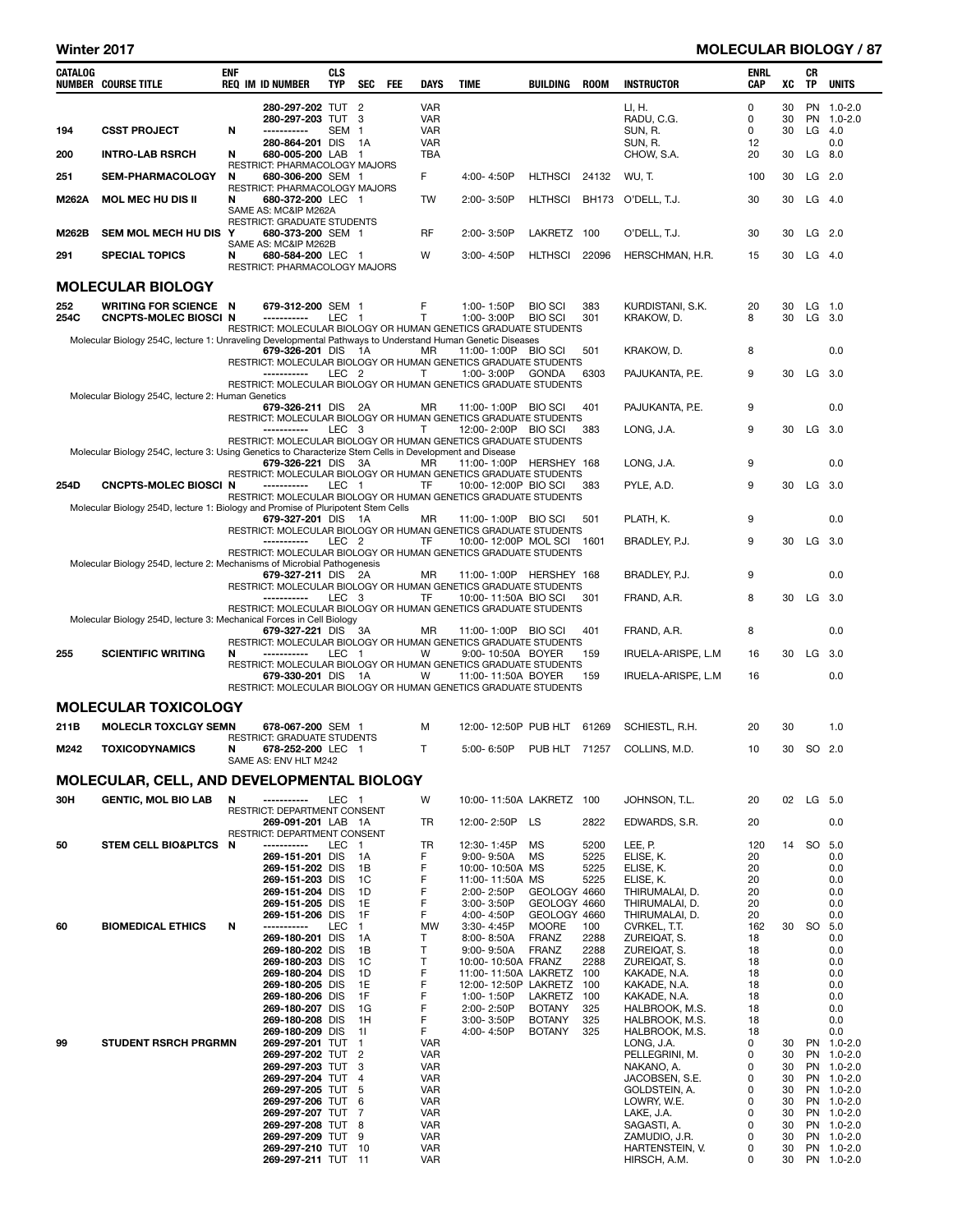### 88 / MOLECULAR, CELL, AND DEVELOPMENTAL BIOLOGY **WINDER AND A CONSTRUERED ASSAULT** Winter 2017

| CATALOG      | <b>NUMBER COURSE TITLE</b>                                                                                                                                                 | ENF | <b>REQ IM ID NUMBER</b>                              | <b>CLS</b><br><b>TYP</b> | SEC                   | FEE      | <b>DAYS</b>              | TIME                               |                 | BUILDING                                            | <b>ROOM</b>  | <b>INSTRUCTOR</b>                                                                                                                                                                            | <b>ENRL</b><br>CAP | XC       | CR<br>TP  | UNITS                |
|--------------|----------------------------------------------------------------------------------------------------------------------------------------------------------------------------|-----|------------------------------------------------------|--------------------------|-----------------------|----------|--------------------------|------------------------------------|-----------------|-----------------------------------------------------|--------------|----------------------------------------------------------------------------------------------------------------------------------------------------------------------------------------------|--------------------|----------|-----------|----------------------|
|              |                                                                                                                                                                            |     |                                                      |                          |                       |          |                          |                                    |                 |                                                     |              | For Molecular, Cell, and Developmental Biology 104AL enrollment, send a request during first pass using the MCDB enrollment request form at https://www.mcdb.ucla.edu/undergraduate/trouble- |                    |          |           |                      |
|              | enrolling/enrollment-request-form.<br>Do not save first pass units for this course. If approved to enroll, the undergraduate counselor will enroll you during second pass. |     |                                                      |                          |                       |          |                          |                                    |                 |                                                     |              |                                                                                                                                                                                              |                    |          |           |                      |
| 104AL        | DEVELOPMNTL BIO LAB Y Y -----------                                                                                                                                        |     | RESTRICT: DEPARTMENT CONSENT                         | LEC 1                    |                       | \$110 MW |                          |                                    |                 | 11:00-11:50A BOTANY                                 | 325          | LEE, P.                                                                                                                                                                                      | 32                 | 30       | LG 5.0    |                      |
|              |                                                                                                                                                                            |     | Y 269-325-201 LAB 1A<br>RESTRICT: DEPARTMENT CONSENT |                          |                       |          | MW                       | 1:00-4:50P                         |                 | WGYOUNG 3337                                        |              | ALRIFAI, N.K.                                                                                                                                                                                | 16                 |          |           | 0.0                  |
|              |                                                                                                                                                                            |     | Y 269-325-202 LAB 1B                                 |                          |                       |          | TR                       | 2:00-5:50P                         |                 | WGYOUNG 3337                                        |              | SERIEL, A.                                                                                                                                                                                   | 16                 |          |           | 0.0                  |
| 138          | DEVELOPMENTAL BIOL Y                                                                                                                                                       |     | RESTRICT: DEPARTMENT CONSENT<br>-----------          | LEC                      | - 1                   |          | TR.                      | 9:30-10:45A                        |                 | МS                                                  | 4000A        | LIN, S.                                                                                                                                                                                      | 112                | 12       | LG        | 5.0                  |
|              |                                                                                                                                                                            |     | 269-528-201 DIS<br>269-528-202 DIS                   |                          | 1A<br>1B              |          | T<br>$\mathsf{T}$        | 1:00-1:50P                         | 12:00-12:50P MS | МS                                                  | 5233<br>5233 | ZHANG, Y.<br>ZHANG, Y.                                                                                                                                                                       | 18<br>19           |          |           | 0.0<br>0.0           |
|              |                                                                                                                                                                            |     | 269-528-203 DIS                                      |                          | 1C                    |          | $\mathsf{T}$             | 4:00-4:50P                         |                 | LAKRETZ                                             | 101          | CHI, F.                                                                                                                                                                                      | 18                 |          |           | 0.0                  |
|              |                                                                                                                                                                            |     | 269-528-206 DIS<br>269-528-207 DIS                   |                          | 1F<br>1G              |          | W<br>W                   | 11:00-11:50A MS                    |                 | 10:00-10:50A GEOLOGY 4660                           | 5233         | CHI, F.<br>YANG, W.                                                                                                                                                                          | 19<br>20           |          |           | 0.0<br>0.0           |
|              | <b>CANCER CELL BIOLOGY Y</b>                                                                                                                                               |     | 269-528-209 DIS<br>-----------                       | <b>LEC</b>               | -11<br>$\overline{1}$ |          | W                        | 1:00-1:50P                         |                 | МS<br>11:00-12:15P BOTANY                           | 5233<br>325  | YANG, W.                                                                                                                                                                                     | 18<br>30           |          |           | 0.0                  |
| M140         |                                                                                                                                                                            |     | SAME AS: BIOL CH M140                                |                          |                       |          | TR                       |                                    |                 |                                                     |              | COLICELLI, J.J.                                                                                                                                                                              |                    |          | 13 LG 5.0 |                      |
|              |                                                                                                                                                                            |     | RESTRICT: DEPARTMENT CONSENT<br>269-540-201 DIS 1A   |                          |                       |          | R                        | $9:00 - 9:50A$                     |                 | LAKRETZ 120                                         |              | FANG, T.                                                                                                                                                                                     | 15                 |          |           | 0.0                  |
|              |                                                                                                                                                                            |     | RESTRICT: DEPARTMENT CONSENT<br>269-540-202 DIS      |                          | - 1B                  |          | R                        | $2:00 - 2:50P$                     |                 | GEOLOGY 6704                                        |              | FANG, T.                                                                                                                                                                                     | 15                 |          |           | 0.0                  |
|              |                                                                                                                                                                            |     | RESTRICT: DEPARTMENT CONSENT                         |                          |                       |          |                          |                                    |                 |                                                     |              |                                                                                                                                                                                              |                    |          |           |                      |
| 144          | <b>MOLBIO-CELL PROCESS Y</b>                                                                                                                                               |     | -----------<br>269-565-201 DIS                       | LEC                      | $\overline{1}$<br>1A  |          | TR<br>Т                  | 2:00-3:15P<br>4:00-4:50P           |                 | <b>BOTANY</b><br>LAKRETZ 100                        | 325          | CLARK, A.T.<br>GOLDEN, L.                                                                                                                                                                    | 80<br>20           |          | 15 LG     | 5.0<br>0.0           |
|              |                                                                                                                                                                            |     | 269-565-202 DIS<br>269-565-203 DIS                   |                          | 1B<br>1C              |          | Τ<br>R                   | 5:00-5:50P<br>4:00-4:50P           |                 | LAKRETZ 100<br>LAKRETZ 100                          |              | GOLDEN, L.<br>URTECHO, G.                                                                                                                                                                    | 20<br>20           |          |           | 0.0<br>0.0           |
|              |                                                                                                                                                                            |     | 269-565-204 DIS                                      |                          | 1D                    |          | R                        | 5:00-5:50P                         |                 | LAKRETZ 100                                         |              | URTECHO, G.                                                                                                                                                                                  | 20                 |          |           | 0.0                  |
|              | class through MyUCLA.                                                                                                                                                      |     |                                                      |                          |                       |          |                          |                                    |                 |                                                     |              | For Molecular, Cell, and Developmental Biology 150AL, attendance at the first laboratory meeting is MANDATORY. If you are NOT present, your space will be reassigned, and you MUST drop the  |                    |          |           |                      |
| <b>150AL</b> | <b>PLANT-MICROBE LAB</b>                                                                                                                                                   | Y   | 269-603-200 LAB 1<br>RESTRICT: DEPARTMENT CONSENT    |                          |                       | \$110 TR |                          | $9:00 - 12:50P$                    |                 | WGYOUNG 3370                                        |              | MAYMON, M.                                                                                                                                                                                   | 24                 | 30       | LG 5.0    |                      |
| <b>CM156</b> | <b>HUM GEN &amp; GENOMICS</b>                                                                                                                                              | Y   | -----------                                          | LEC                      | $\overline{1}$        |          | <b>MWF</b>               | $8:00 - 8:50A$                     |                 | LAKRETZ 110                                         |              | MERRIAM, J.R.                                                                                                                                                                                | 45                 | 01       |           | $LG$ 5.0             |
|              |                                                                                                                                                                            |     | SAME AS: MIMG CM156<br>269-636-201 DIS               |                          | 1A                    |          | W                        |                                    |                 | 10:00-10:50A BOTANY                                 | 133          | GARSKE, K.M.                                                                                                                                                                                 | 6                  |          |           | 0.0                  |
|              |                                                                                                                                                                            |     | 269-636-202 DIS<br>269-636-203 DIS                   |                          | 1B<br>1C              |          | W<br>W                   |                                    |                 | 11:00-11:50A BOTANY<br>12:00-12:50P LAKRETZ 101     | 133          | GARSKE, K.M.<br>GARSKE, K.M.                                                                                                                                                                 | 7<br>8             |          |           | 0.0<br>0.0           |
|              |                                                                                                                                                                            |     | 269-636-204 DIS                                      |                          | 1D                    |          | R                        | 10:00-10:50A MS                    |                 |                                                     | 5225         | EDILLOR, C.R.                                                                                                                                                                                | 8                  |          |           | 0.0                  |
|              |                                                                                                                                                                            |     | 269-636-205 DIS<br>269-636-206 DIS                   |                          | 1E<br>1F              |          | R<br>R                   | 11:00-11:50A MS<br>12:00-12:50P MS |                 |                                                     | 5225<br>5225 | EDILLOR, C.R.<br>EDILLOR, C.R.                                                                                                                                                               | 9<br>8             |          |           | 0.0<br>0.0           |
| 165A         | <b>BIOLOGY OF CELLS</b>                                                                                                                                                    | Y   | -----------                                          | LEC                      | - 1                   |          | МW                       | $3:30 - 4:45P$                     |                 | BUNCHE 1209B                                        |              | For Molecular, Cell, and Developmental Biology 165A, there will be two MANDATORY midterm examinations from 6 to 7:50 p.m. on the following Fridays: February 3 and 24, 2017.<br>SAGASTI, A.  | 162                |          | 08 LG     | 5.0                  |
|              |                                                                                                                                                                            |     | 269-691-201 DIS                                      |                          | 1A                    |          | Т                        |                                    |                 | 11:00-11:50A LAKRETZ                                | 100          | CHANG, P.C.                                                                                                                                                                                  | 18                 |          |           | 0.0                  |
|              |                                                                                                                                                                            |     | 269-691-202 DIS<br>269-691-203 DIS                   |                          | 1B<br>1C              |          | $\mathsf{T}$<br>T        | 1:00-1:50P                         |                 | 12:00-12:50P LAKRETZ 100<br>МS                      | 5225         | CHANG, P.C.<br>CHANG, P.C.                                                                                                                                                                   | 18<br>18           |          |           | 0.0<br>0.0           |
|              |                                                                                                                                                                            |     | 269-691-204 DIS<br>269-691-205 DIS                   |                          | 1D<br>1E              |          | T<br>T                   | 2:00-2:50P<br>$3:00 - 3:50P$       |                 | МS<br>MS                                            | 5225<br>5225 | VAN LOON, A.P.<br>VAN LOON, A.P.                                                                                                                                                             | 18<br>18           |          |           | 0.0<br>0.0           |
|              |                                                                                                                                                                            |     | 269-691-206 DIS                                      |                          | 1F                    |          | T                        | 4:00-4:50P                         |                 | MS                                                  | 5225         | VAN LOON, A.P.                                                                                                                                                                               | 18                 |          |           | 0.0                  |
|              |                                                                                                                                                                            |     | 269-691-207 DIS<br>269-691-208 DIS                   |                          | 1G<br>1H              |          | W<br>W                   | $8:00 - 8:50A$<br>$9:00 - 9:50A$   |                 | LAKRETZ 100<br>LAKRETZ                              | 100          | ZHOU, Q.<br>ZHOU, Q.                                                                                                                                                                         | 18<br>18           |          |           | 0.0<br>0.0           |
| M175B        | <b>MOLEC&amp;DVLP NEUROSCIY</b>                                                                                                                                            |     | 269-691-209 DIS<br>-----------                       | <b>LEC</b>               | 11<br>$\overline{1}$  |          | W<br>TR                  | 8:00-9:50A                         |                 | 12:00-12:50P LAKRETZ 100<br><b>HUMANTS A51</b>      |              | ZHOU, Q.<br>TRACHTENBERG, J.                                                                                                                                                                 | 18<br>16           |          | 11 SO 5.0 | 0.0                  |
|              |                                                                                                                                                                            |     | SAME AS: NEUROSC M101B, PHYSCI M180B, PSYCH M117B    |                          |                       |          |                          |                                    |                 |                                                     |              |                                                                                                                                                                                              |                    |          |           |                      |
|              |                                                                                                                                                                            |     | 269-751-201 DIS<br>269-751-202 DIS                   |                          | 1A<br>1B              |          | F<br>F                   | $8:00 - 9:20A$                     |                 | LAKRETZ 120<br>9:30-10:50A LAKRETZ 120              |              | CLARK, K.A.<br>CLARK, K.A.                                                                                                                                                                   | 2<br>2             |          |           | 0.0<br>0.0           |
|              |                                                                                                                                                                            |     | 269-751-203 DIS<br>269-751-204 DIS                   |                          | 1C<br>1D              |          | F<br>F                   |                                    |                 | 11:00-12:20P LAKRETZ 120<br>12:30-1:50P LAKRETZ 120 |              | JIN, B.M.<br>JIN, B.M.                                                                                                                                                                       | 2<br>2             |          |           | 0.0<br>0.0           |
|              |                                                                                                                                                                            |     | 269-751-205 DIS                                      |                          | 1E                    |          | F                        | 8:00-9:20A                         |                 | МS                                                  | 5217         | STOLYAROVA, A.                                                                                                                                                                               | 2                  |          |           | 0.0                  |
|              |                                                                                                                                                                            |     | 269-751-206 DIS<br>269-751-207 DIS                   |                          | 1F<br>1G              |          | F<br>F                   | 11:00-12:20P MS                    | 9:30-10:50A MS  |                                                     | 5217<br>5217 | STOLYAROVA, A.<br>SMITH, W.C.                                                                                                                                                                | 2<br>2             |          |           | 0.0<br>0.0           |
| 180A         | <b>SCI ANLYS COMM I</b>                                                                                                                                                    | Υ   | 269-751-208 DIS<br>269-781-200 SEM 1                 |                          | 1H                    |          | F<br>M                   | 12:30-1:50P<br>2:00-3:50P          |                 | MS<br>LAKRETZ                                       | 5217<br>100  | SMITH, W.C.<br>CHEN, J.                                                                                                                                                                      | 2<br>16            | 30       |           | 0.0<br>LG 2.0        |
|              |                                                                                                                                                                            |     | RESTRICT: DEPARTMENT CONSENT                         |                          |                       |          |                          |                                    |                 |                                                     |              |                                                                                                                                                                                              |                    |          |           |                      |
| 191          | VAR TOPICS-MCD BIO                                                                                                                                                         | N   | 269-847-201 SEM 1<br>RESTRICT: DEPARTMENT CONSENT    |                          |                       |          | M                        | 12:00-1:50P                        |                 | LS                                                  | 3326         | LAKE, J.A.                                                                                                                                                                                   | 12                 | 30       |           | SO 2.0               |
|              | Molecular, Cell, and Developmental Biology 191, seminar 1: Our Early Genomic Origins: Eukaryotic Evolution                                                                 |     | 269-847-202 SEM 2                                    |                          |                       |          | м                        | 3:00-4:50P                         |                 | LS                                                  | 3326         | LAKE, J.A.                                                                                                                                                                                   | 12                 | 30       |           | SO 2.0               |
|              | Molecular, Cell, and Developmental Biology 191, seminar 2: Genome Beginnings: How Life Colonized Earth, and Possibly Beyond                                                |     | RESTRICT: DEPARTMENT CONSENT                         |                          |                       |          |                          |                                    |                 |                                                     |              |                                                                                                                                                                                              |                    |          |           |                      |
| 192A         | <b>UNDERGRAD PRACTICUMN</b>                                                                                                                                                |     | 269-852-201 SEM 1                                    |                          |                       |          | TBA                      |                                    |                 |                                                     |              | LEE, P.                                                                                                                                                                                      | 4                  | 30       |           | SO 4.0               |
| 192B         | PRACTICUM-CITYLAB                                                                                                                                                          | N   | RESTRICT: DEPARTMENT CONSENT<br>269-853-201 SEM 1    |                          |                       |          | <b>UNSCHED</b>           |                                    |                 |                                                     |              | COLLER, H.A.                                                                                                                                                                                 | 20                 | 30       |           | SO 2.0               |
| 196A         | RES APPRENTICESHP I Y                                                                                                                                                      |     | RESTRICT: DEPARTMENT CONSENT<br>269-876-201 TUT 1    |                          |                       |          | <b>VAR</b>               |                                    |                 |                                                     |              | CLARK, A.T.                                                                                                                                                                                  | 0                  | 30       |           | $LG$ 4.0             |
|              |                                                                                                                                                                            |     | 269-876-202 TUT 2                                    |                          |                       |          | <b>VAR</b>               |                                    |                 |                                                     |              | CLARKE, S.G.                                                                                                                                                                                 | 0                  | 30       |           | $LG$ 4.0             |
|              |                                                                                                                                                                            |     | 269-876-203 TUT 3<br>269-876-204 TUT                 |                          | $\overline{4}$        |          | <b>VAR</b><br><b>VAR</b> |                                    |                 |                                                     |              | HERSCHMAN, H.R.<br>JONES, D.L.                                                                                                                                                               | 0<br>0             | 30<br>30 |           | $LG$ 4.0<br>$LG$ 4.0 |
|              |                                                                                                                                                                            |     | 269-876-205 TUT 5<br>269-876-206 TUT 6               |                          |                       |          | <b>VAR</b><br><b>VAR</b> |                                    |                 |                                                     |              | CHOW, S.A.<br>COLLER, H.A.                                                                                                                                                                   | 0<br>0             | 30<br>30 |           | $LG$ 4.0<br>$LG$ 4.0 |
|              |                                                                                                                                                                            |     | 269-876-207 TUT 7                                    |                          |                       |          | <b>VAR</b>               |                                    |                 |                                                     |              | BANERJEE, U.                                                                                                                                                                                 | 0                  | 30       |           | $LG$ 4.0             |
|              |                                                                                                                                                                            |     | 269-876-208 TUT<br>269-876-209 TUT 9                 |                          | - 8                   |          | <b>VAR</b><br><b>VAR</b> |                                    |                 |                                                     |              | CARMICHAEL, S.T.<br>TEITELL, M.A.                                                                                                                                                            | 0<br>0             | 30<br>30 |           | $LG$ 4.0<br>$LG$ 4.0 |
|              |                                                                                                                                                                            |     | 269-876-210 TUT 10                                   |                          |                       |          | <b>VAR</b>               |                                    |                 |                                                     |              | JEWETT, A.                                                                                                                                                                                   | 0                  | 30       |           | $LG$ 4.0             |
|              |                                                                                                                                                                            |     | 269-876-211 TUT 11<br>269-876-212 TUT 12             |                          |                       |          | <b>VAR</b><br><b>VAR</b> |                                    |                 |                                                     |              | LUSIS, A.J.<br>LOWRY, W.E.                                                                                                                                                                   | 0<br>0             | 30<br>30 |           | $LG$ 4.0<br>$LG$ 4.0 |
|              |                                                                                                                                                                            |     | 269-876-213 TUT 13<br>269-876-214 TUT 14             |                          |                       |          | <b>VAR</b><br><b>VAR</b> |                                    |                 |                                                     |              | FOGEL, B.L.<br>FRENCH, S.W.                                                                                                                                                                  | 0<br>0             | 30<br>30 |           | $LG$ 4.0<br>$LG$ 4.0 |
|              |                                                                                                                                                                            |     | 269-876-215 TUT 15                                   |                          |                       |          | <b>VAR</b>               |                                    |                 |                                                     |              | GRAEBER, T.G.                                                                                                                                                                                | 0                  | 30       |           | $LG$ 4.0             |
|              |                                                                                                                                                                            |     | 269-876-216 TUT 16<br>269-876-217 TUT 17             |                          |                       |          | <b>VAR</b><br><b>VAR</b> |                                    |                 |                                                     |              | PORTERA-CAILLIAU,<br>LONG, J.A.                                                                                                                                                              | 0<br>0             | 30<br>30 |           | $LG$ 4.0<br>$LG$ 4.0 |
|              |                                                                                                                                                                            |     | 269-876-218 TUT 18                                   |                          |                       |          | <b>VAR</b>               |                                    |                 |                                                     |              | FEIGON, J.F.                                                                                                                                                                                 | 0<br>0             | 30       |           | $LG$ 4.0             |
| 198A         | <b>HONORS RSCH-MCD BIO Y</b>                                                                                                                                               |     | 269-876-219 TUT 19<br>269-888-201 TUT 1              |                          |                       |          | <b>VAR</b><br><b>VAR</b> |                                    |                 |                                                     |              | PASANIUC, B.<br>LYONS, K.M.                                                                                                                                                                  | 0                  | 30<br>30 |           | $LG$ 4.0<br>4.0      |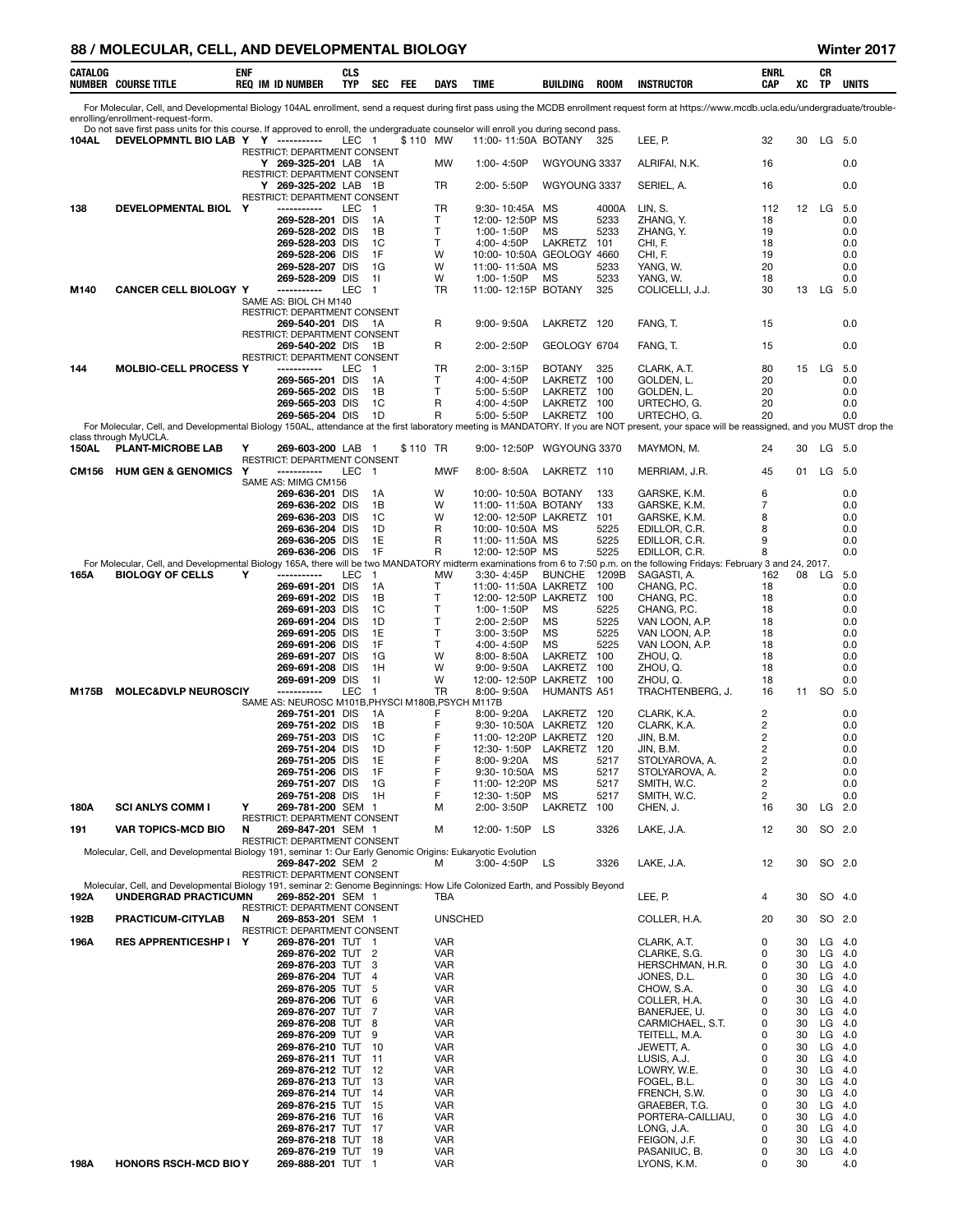# Winter 2017 MOLECULAR, CELLULAR, AND INTEGRATIVE PHYSIOLOGY / 89

| CATALOG      | <b>NUMBER COURSE TITLE</b>                                                                                                                                                                             | <b>ENF</b> | <b>REQ IM ID NUMBER</b>                                           | <b>CLS</b><br><b>TYP</b> |                | SEC FEE | DAYS                     | <b>TIME</b>                        | BUILDING     | ROOM         | <b>INSTRUCTOR</b>                                                                                                                    | <b>ENRL</b><br><b>CAP</b> | XC       | CR<br>ΤP  | <b>UNITS</b>    |
|--------------|--------------------------------------------------------------------------------------------------------------------------------------------------------------------------------------------------------|------------|-------------------------------------------------------------------|--------------------------|----------------|---------|--------------------------|------------------------------------|--------------|--------------|--------------------------------------------------------------------------------------------------------------------------------------|---------------------------|----------|-----------|-----------------|
|              |                                                                                                                                                                                                        |            | 269-888-202 TUT 2                                                 |                          |                |         | <b>VAR</b>               |                                    |              |              | IRUELA-ARISPE, L.M                                                                                                                   | $\Omega$                  | 30       |           | 4.0             |
|              |                                                                                                                                                                                                        |            | 269-888-203 TUT 3                                                 |                          |                |         | <b>VAR</b>               |                                    |              |              | CLARK, A.T.                                                                                                                          | 0                         | 30       |           | 4.0             |
|              |                                                                                                                                                                                                        |            | 269-888-204 TUT 4<br>269-888-205 TUT                              |                          | 5              |         | <b>VAR</b><br><b>VAR</b> |                                    |              |              | JACOBSEN, S.E.<br>MARTIN, K.C.                                                                                                       | 0<br>$\mathbf 0$          | 30<br>30 |           | 4.0<br>4.0      |
|              |                                                                                                                                                                                                        |            | 269-888-206 TUT                                                   |                          | - 6            |         | <b>VAR</b>               |                                    |              |              | PLATH, K.                                                                                                                            | 0                         | 30       |           | 4.0             |
| 198B         | <b>HONORS RSCH-MCD BIO Y</b>                                                                                                                                                                           |            | 269-889-201 TUT<br>269-889-202 TUT 2                              |                          | $\mathbf 1$    |         | <b>VAR</b><br><b>VAR</b> |                                    |              |              | CHRISTOFK, H.R.<br>LOWRY, W.E.                                                                                                       | 0<br>$\Omega$             | 30<br>30 | LG<br>LG  | 4.0<br>4.0      |
|              |                                                                                                                                                                                                        |            | 269-889-203 TUT                                                   |                          | 3              |         | <b>VAR</b>               |                                    |              |              | PASANIUC, B.                                                                                                                         | $\mathbf 0$               | 30       | LG        | 4.0             |
|              |                                                                                                                                                                                                        |            | 269-889-204 TUT<br>269-889-205 TUT 5                              |                          | $\overline{4}$ |         | <b>VAR</b><br><b>VAR</b> |                                    |              |              | ZIPURSKY, S.L.<br>MARTINEZ, J.A.                                                                                                     | 0<br>0                    | 30<br>30 | LG<br>LG  | 4.0<br>4.0      |
|              |                                                                                                                                                                                                        |            | 269-889-206 TUT 6                                                 |                          |                |         | <b>VAR</b>               |                                    |              |              | TEITELL, M.A.                                                                                                                        | $\Omega$                  | 30       | LG        | 4.0             |
|              |                                                                                                                                                                                                        |            | 269-889-207 TUT 7<br>269-889-208 TUT 8                            |                          |                |         | <b>VAR</b><br><b>VAR</b> |                                    |              |              | KORNBLUM, H.I.<br>CHOW, S.A.                                                                                                         | 0<br>$\Omega$             | 30<br>30 | LG<br>LG  | -4.0<br>4.0     |
|              |                                                                                                                                                                                                        |            | 269-889-209 TUT 9                                                 |                          |                |         | <b>VAR</b>               |                                    |              |              | NGUYEN, T.P.                                                                                                                         | 0                         | 30       | LG        | 4.0             |
|              |                                                                                                                                                                                                        |            | 269-889-210 TUT 10<br>269-889-211 TUT 11                          |                          |                |         | <b>VAR</b><br><b>VAR</b> |                                    |              |              | CLARK, A.T.<br>LUSIS, A.J.                                                                                                           | 0<br>$\mathbf 0$          | 30<br>30 | LG<br>LG  | 4.0<br>4.0      |
|              |                                                                                                                                                                                                        |            | 269-889-212 TUT 12                                                |                          |                |         | <b>VAR</b>               |                                    |              |              | JACOBSEN, S.E.                                                                                                                       | 0                         | 30       | LG        | 4.0             |
|              |                                                                                                                                                                                                        |            | 269-889-213 TUT 13<br>269-889-214 TUT 14                          |                          |                |         | <b>VAR</b><br><b>VAR</b> |                                    |              |              | FREGOSO, O.I.                                                                                                                        | 0<br>0                    | 30<br>30 | LG<br>LG  | 4.0<br>4.0      |
|              |                                                                                                                                                                                                        |            | 269-889-215 TUT 15                                                |                          |                |         | <b>VAR</b>               |                                    |              |              | IRUELA-ARISPE, L.M<br>SAGASTI, A.                                                                                                    | 0                         | 30       | LG        | 4.0             |
|              |                                                                                                                                                                                                        |            | 269-889-216 TUT 16                                                |                          |                |         | <b>VAR</b>               |                                    |              |              | HOFFMANN, A.                                                                                                                         | 0                         | 30<br>30 | LG<br>LG  | 4.0<br>4.0      |
|              |                                                                                                                                                                                                        |            | 269-889-217 TUT 17<br>269-889-218 TUT 18                          |                          |                |         | <b>VAR</b><br><b>VAR</b> |                                    |              |              | DE ROBERTIS, E.M.<br>LYONS, K.M.                                                                                                     | 0<br>$\Omega$             | 30       | LG        | -4.0            |
|              |                                                                                                                                                                                                        |            | 269-889-219 TUT 19                                                |                          |                |         | <b>VAR</b>               |                                    |              |              | GOMPERTS, B.N.                                                                                                                       | 0                         | 30       | LG        | 4.0             |
|              |                                                                                                                                                                                                        |            | 269-889-220 TUT 20<br>269-889-221 TUT 21                          |                          |                |         | <b>VAR</b><br><b>VAR</b> |                                    |              |              | PLATH, K.<br>MARTIN, K.C.                                                                                                            | 0<br>0                    | 30<br>30 | LG        | 4.0<br>$LG$ 4.0 |
| 198D         | <b>HONORS RSCH-MCD BIO Y</b>                                                                                                                                                                           |            | 269-891-201 TUT 1                                                 |                          |                |         | <b>VAR</b>               |                                    |              |              | BRADLEY, P.J.                                                                                                                        | $\Omega$                  | 30       | LG        | 4.0             |
| <b>M230B</b> | <b>STRCTURL MOLEC BIOL N</b>                                                                                                                                                                           |            | 269-891-202 TUT 2<br>669-181-200 LEC 1                            |                          |                |         | <b>VAR</b>               | MTWRF 12:00-12:50P WGYOUNG 4216    |              |              | BRAUN, J.<br>YEATES, T.O.                                                                                                            | $\mathbf 0$<br>5          | 30<br>05 | SO        | $LG$ 4.0<br>4.0 |
|              |                                                                                                                                                                                                        |            | SAME AS: CHEM M230B                                               |                          |                |         |                          |                                    |              |              | RESTRICT: BIOLOGY, MOLECULAR BIOLOGY, MICROBIOLOGY AND MOLECULAR GENETICS, BIOCHEMISTRY, CHEMISTRY, MCD BIOLOGY, MOLECU-             |                           |          |           |                 |
|              | LAR, CELLULAR, AND INTEGRATIVE PHYSIOLOGY, OR HUMAN GENETICS GRADUATE STUDENT                                                                                                                          |            |                                                                   |                          |                |         |                          |                                    |              |              |                                                                                                                                      |                           |          |           |                 |
|              | M230D STRL MOLEC BIOL LAB N                                                                                                                                                                            |            | 669-183-200 LAB 1<br>SAME AS: CHEM M230D                          |                          |                |         | <b>TBA</b>               |                                    |              |              | YEATES, T.O.                                                                                                                         | 5                         |          | 30 SO 2.0 |                 |
|              |                                                                                                                                                                                                        |            |                                                                   |                          |                |         |                          |                                    |              |              | RESTRICT: BIOLOGY, MOLECULAR BIOLOGY, MICROBIOLOGY AND MOLECULAR GENETICS, BIOCHEMISTRY, CHEMISTRY, MCD BIOLOGY, MOLECU-             |                           |          |           |                 |
|              | LAR, CELLULAR, AND INTEGRATIVE PHYSIOLOGY, OR HUMAN GENETICS GRADUATE STUDENT<br>CM256 HUM GEN & GENOMICS N                                                                                            |            | -----------                                                       | LEC <sub>1</sub>         |                |         | <b>MWF</b>               | 8:00-8:50A LAKRETZ 110             |              |              | MERRIAM, J.R.                                                                                                                        | 1                         |          | 01 LG 5.0 |                 |
|              |                                                                                                                                                                                                        |            | SAME AS: MIMG CM256                                               |                          |                |         |                          |                                    |              |              | RESTRICT: BIOLOGY, MOLECULAR BIOLOGY, MICROBIOLOGY AND MOLECULAR GENETICS, BIOCHEMISTRY, CHEMISTRY, MCD BIOLOGY, MOLECU-             |                           |          |           |                 |
|              | LAR, CELLULAR, AND INTEGRATIVE PHYSIOLOGY, OR HUMAN GENETICS GRADUATE STUDENT                                                                                                                          |            |                                                                   |                          |                |         |                          |                                    |              |              |                                                                                                                                      |                           |          |           |                 |
|              |                                                                                                                                                                                                        |            | 669-636-201 DIS 1A                                                |                          |                |         | w                        | 10:00-10:50A BOTANY 133            |              |              | REUE, K.<br>RESTRICT: BIOLOGY, MOLECULAR BIOLOGY, MICROBIOLOGY AND MOLECULAR GENETICS, BIOCHEMISTRY, CHEMISTRY, MCD BIOLOGY, MOLECU- | 1                         |          |           | 0.0             |
|              | LAR, CELLULAR, AND INTEGRATIVE PHYSIOLOGY, OR HUMAN GENETICS GRADUATE STUDENT                                                                                                                          |            |                                                                   |                          |                |         |                          |                                    |              |              |                                                                                                                                      |                           |          |           |                 |
| 495          | TCH MCD BIO-HGHR ED N                                                                                                                                                                                  |            | 669-790-200 SEM 1<br>RESTRICT: DEPARTMENT CONSENT                 |                          |                |         | MW                       | 5:00-6:50P                         | GEOLOGY 4645 |              | CHANG, J.                                                                                                                            | 35                        |          | 30 SU 2.0 |                 |
|              | MOLECULAR, CELLULAR, AND INTEGRATIVE PHYSIOLOGY                                                                                                                                                        |            |                                                                   |                          |                |         |                          |                                    |              |              |                                                                                                                                      |                           |          |           |                 |
|              | M262A MOL MEC HU DIS II                                                                                                                                                                                | N          | 677-372-200 LEC 1                                                 |                          |                |         | <b>TW</b>                | 2:00-3:50P                         |              |              | HLTHSCI BH173 O'DELL, T.J.                                                                                                           | 20                        | 30       |           | $LG$ 4.0        |
|              |                                                                                                                                                                                                        |            | SAME AS: M PHARM M262A                                            |                          |                |         |                          |                                    |              |              |                                                                                                                                      |                           |          |           |                 |
| M262B        | SEM MOL MECH HU DIS N                                                                                                                                                                                  |            | <b>RESTRICT: GRADUATE STUDENTS</b><br>677-373-200 SEM 1           |                          |                |         | <b>RF</b>                | 2:00-3:50P                         | LAKRETZ 100  |              | O'DELL. T.J.                                                                                                                         | 20                        | 30       |           | $LG$ 2.0        |
|              |                                                                                                                                                                                                        |            | SAME AS: M PHARM M262B<br><b>RESTRICT: GRADUATE STUDENTS</b>      |                          |                |         |                          |                                    |              |              |                                                                                                                                      |                           |          |           |                 |
| M286         | <b>NEUROPHYSICS</b>                                                                                                                                                                                    | N          | 677-516-200 LEC 1                                                 |                          |                |         | м                        | 2:00-4:50P                         | GEOLOGY 4660 |              | MEHTA, M.R.                                                                                                                          | 0                         | 08       |           | SO 4.0          |
|              |                                                                                                                                                                                                        |            | SAME AS: PHYSICS CM286                                            |                          |                |         |                          |                                    |              |              |                                                                                                                                      |                           |          |           |                 |
| <b>MUSIC</b> |                                                                                                                                                                                                        |            |                                                                   |                          |                |         |                          |                                    |              |              |                                                                                                                                      |                           |          |           |                 |
|              | Music C90A thru M90T are open to all students regardless of major; some restrictions may apply.                                                                                                        |            |                                                                   |                          |                |         |                          |                                    |              |              |                                                                                                                                      |                           |          |           |                 |
|              | Music 60A-65. Undergraduate Instruction in Performance -- Music majors ONLY.<br>Music C90A-90N. Performance Organizations -- Audition REQUIRED.                                                        |            |                                                                   |                          |                |         |                          |                                    |              |              |                                                                                                                                      |                           |          |           |                 |
|              | Music 160A-165. Undergraduate Instruction in Performance for the Performance Specialist -- Music majors ONLY.<br>Music 460A-475. Graduate Instruction in Performance -- M.M. and D.M.A. students ONLY. |            |                                                                   |                          |                |         |                          |                                    |              |              |                                                                                                                                      |                           |          |           |                 |
| M6B          | <b>INTRO-MUSICIANSHIP</b>                                                                                                                                                                              | Y          | 431-019-201 LAB 1                                                 |                          |                |         | м                        | $9:00 - 9:50A$                     | SMB          | 1535         | CARLSON, M.C.                                                                                                                        | 20                        | 01       |           | $LG$ 2.0        |
|              |                                                                                                                                                                                                        |            | SAME AS: ETHNMUS M6B, MSC HST M6B<br>RESTRICT: INSTRUCTOR CONSENT |                          |                |         |                          |                                    |              |              |                                                                                                                                      |                           |          |           |                 |
|              |                                                                                                                                                                                                        |            | 431-019-202 LAB 2                                                 |                          |                |         | м                        | 9:00-10:50A SMB                    |              | 1343         | CARLSON, M.C.                                                                                                                        | 10                        | 01       |           | $LG$ 2.0        |
|              |                                                                                                                                                                                                        |            | RESTRICT: INSTRUCTOR CONSENT<br>431-019-203 LAB 3                 |                          |                |         | м                        | 10:00-10:50A SMB                   |              | 1535         | CARLSON, M.C.                                                                                                                        | 10                        | 01       |           | $LG$ 2.0        |
|              |                                                                                                                                                                                                        |            | RESTRICT: INSTRUCTOR CONSENT<br>431-019-204 LAB 4                 |                          |                |         | м                        | 10:00-11:50A SMB                   |              | 1402         | CARLSON, M.C.                                                                                                                        | 10                        | 01       |           | $LG$ 2.0        |
|              |                                                                                                                                                                                                        |            | RESTRICT: INSTRUCTOR CONSENT                                      |                          |                |         |                          |                                    |              |              |                                                                                                                                      |                           |          |           |                 |
|              |                                                                                                                                                                                                        |            | 431-019-205 LAB 5<br>RESTRICT: INSTRUCTOR CONSENT                 |                          |                |         | м                        | 11:00-11:50A SMB                   |              | 1343         | CARLSON, M.C.                                                                                                                        | 10                        | 05       |           | LG 2.0          |
|              |                                                                                                                                                                                                        |            | 431-019-206 LAB 6                                                 |                          |                |         | м                        | 11:00-11:50A SMB                   |              | 1345         | CARLSON, M.C.                                                                                                                        | 10                        | 05       |           | LG 2.0          |
| 15           | <b>ART OF LISTENING</b>                                                                                                                                                                                | N          | RESTRICT: INSTRUCTOR CONSENT<br>-----------                       | LEC 1                    |                |         | MW                       | 11:00-12:50P SMB                   |              | 1100         | HO, J.H.                                                                                                                             | 180                       | 04       |           | SO 5.0          |
|              |                                                                                                                                                                                                        |            | 431-050-201 DIS                                                   |                          | 1A             |         | Т                        | $9:00 - 9:50A$                     | <b>SMB</b>   | 1354         | FROST, C.A.                                                                                                                          | 30                        |          |           | 0.0             |
|              |                                                                                                                                                                                                        |            | 431-050-202 DIS<br>431-050-203 DIS                                |                          | 1B<br>1C       |         | $\mathsf{T}$<br>F        | 10:00-10:50A SMB<br>$9:00 - 9:50A$ | <b>SMB</b>   | 1354<br>1402 | FROST, C.A.<br>SUDA, A.L.                                                                                                            | 30<br>30                  |          |           | 0.0<br>0.0      |
|              |                                                                                                                                                                                                        |            | 431-050-204 DIS                                                   |                          | 1D             |         | R                        | $9:00 - 9:50A$                     | <b>SMB</b>   | 1354         | MUNRO, A.                                                                                                                            | 30                        |          |           | 0.0             |
| 19           | FIAT LUX FRSHMN SEM                                                                                                                                                                                    | N          | 431-050-205 DIS<br>431-075-200 SEM 1                              |                          | 1E             |         | R<br>T                   | 10:00-10:50A SMB<br>3:30-5:20P     | <b>OSTIN</b> | 1354<br>165  | NUTT, S.R.<br>POGOSSIAN, M.                                                                                                          | 30<br>20                  | 30       |           | 0.0<br>PN 1.0   |
|              |                                                                                                                                                                                                        |            | RESTRICT: UNDERGRADUATE STUDENTS ONLY                             |                          |                |         |                          |                                    |              |              |                                                                                                                                      |                           |          |           |                 |
|              | Music 19, seminar 1: Eternal Beauty of J.S. Bach Works for Solo Violin                                                                                                                                 |            | 431-075-201 SEM 2                                                 |                          |                |         | T                        | 4:00-4:50P                         | <b>SMB</b>   | 1354         | HEUSER, F.                                                                                                                           | 17                        | 30       |           | PN 1.0          |
|              | Music 19, seminar 2: Understanding Why Music Moves Us                                                                                                                                                  |            | RESTRICT: UNDERGRADUATE STUDENTS ONLY                             |                          |                |         |                          |                                    |              |              |                                                                                                                                      |                           |          |           |                 |
| 20B          | <b>MUSIC THEORY II</b>                                                                                                                                                                                 | Y          | 431-065-201 LEC 1                                                 |                          |                |         | <b>TR</b>                | 9:00-10:50A SMB                    |              | 1420         | CARLSON, M.C.                                                                                                                        | 30                        | 12       |           | SO 3.0          |
|              |                                                                                                                                                                                                        |            | RESTRICT: INSTRUCTOR CONSENT<br>431-065-202 LEC 2                 |                          |                |         | TR                       | 9:00-10:50A SMB                    |              | 1440         | KRYKA, J.J.                                                                                                                          | 30                        | 12       |           | SO 3.0          |
|              |                                                                                                                                                                                                        |            | RESTRICT: INSTRUCTOR CONSENT                                      |                          |                |         |                          |                                    |              |              |                                                                                                                                      |                           |          |           |                 |
|              |                                                                                                                                                                                                        |            | 431-065-203 LEC 3<br>RESTRICT: INSTRUCTOR CONSENT                 |                          |                |         | TR                       | 9:00-10:50A SMB                    |              | 1402         | OBA, H.M.                                                                                                                            | 35                        | 12       |           | SO 3.0          |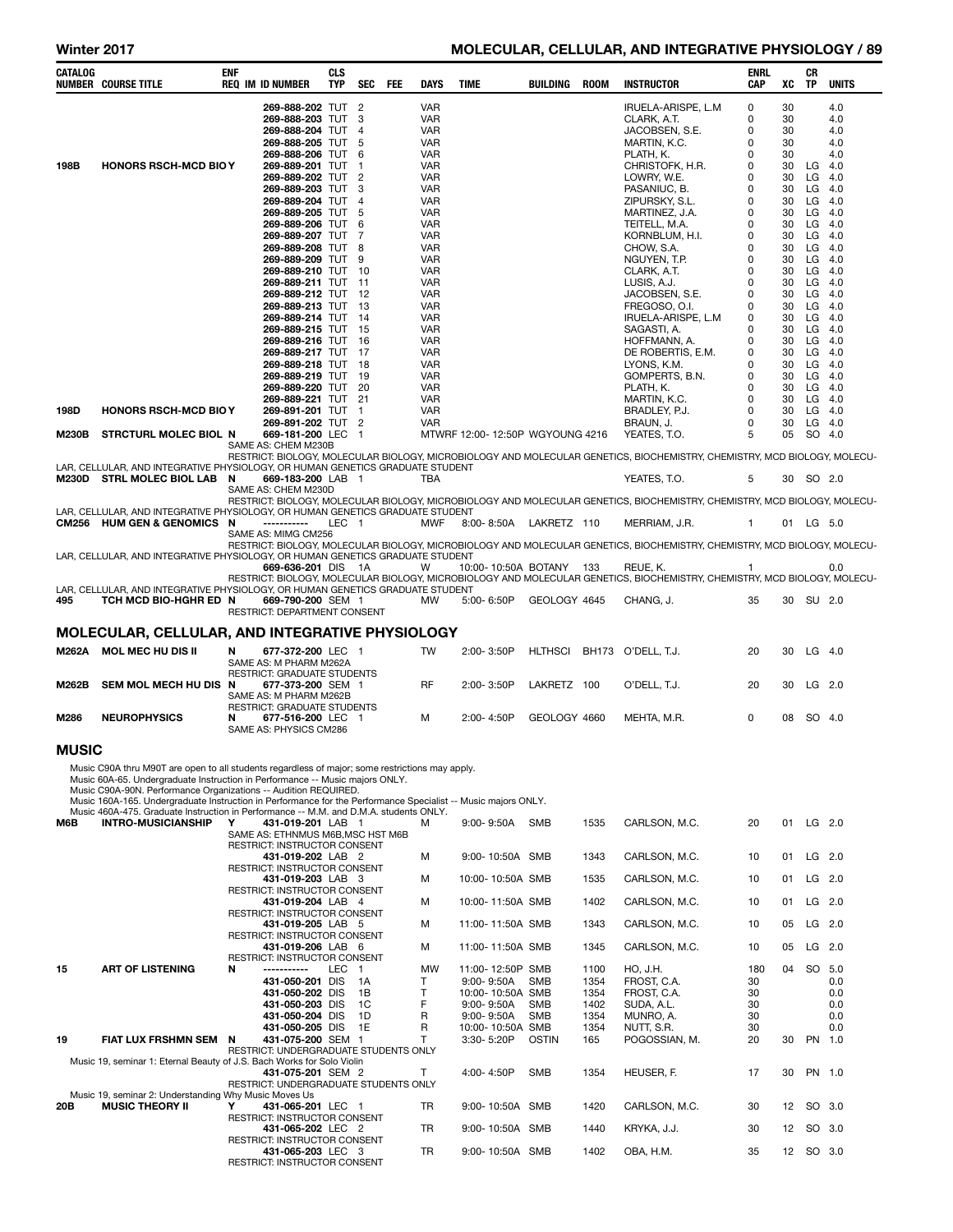| CATALOG     | NUMBER COURSE TITLE                                     | ENF    | <b>REQ IM ID NUMBER</b>                                                | <b>CLS</b><br>TYP | SEC                      | FEE       | DAYS       | TIME                                                                                   | BUILDING                 | <b>ROOM</b>  | <b>INSTRUCTOR</b>             | ENRL<br>CAP | XC       | CR<br>TP         | <b>UNITS</b> |
|-------------|---------------------------------------------------------|--------|------------------------------------------------------------------------|-------------------|--------------------------|-----------|------------|----------------------------------------------------------------------------------------|--------------------------|--------------|-------------------------------|-------------|----------|------------------|--------------|
| 30B<br>60AW | <b>PIANO LIT SURVEY II</b><br><b>VIOLIN</b>             | N<br>N | 431-079-200 SEM 1<br>431-093-200 STU                                   |                   | $\overline{1}$           | \$325 VAR | Τ          | 5:00-6:50P                                                                             | <b>SMB</b>               | 1535         | LENT, J.D.<br>POGOSSIAN, M.   | 35<br>12    | 30<br>30 | LG 2.0<br>SO 2.0 |              |
|             |                                                         |        | RESTRICT: MUSIC MAJORS<br>431-093-201 STU 2                            |                   |                          | \$325 VAR |            |                                                                                        |                          |              | AN, J.Y.                      | 12          | 30       | SO 2.0           |              |
|             |                                                         |        | RESTRICT: MUSIC MAJORS<br>431-093-202 STU                              |                   | - 3                      | \$325     |            |                                                                                        |                          |              | AUBRUN, A.B.                  | 12          | 30       | SO 2.0           |              |
| 60BW        | <b>VIOLA</b>                                            | N      | <b>RESTRICT: MUSIC MAJORS</b><br>431-096-200 STU                       |                   | - 1                      | \$325 VAR |            |                                                                                        |                          |              | RODRIGUES, C.                 | 8           | 30       | SO 2.0           |              |
| 60CW        | <b>CELLO</b>                                            | N      | <b>RESTRICT: MUSIC MAJORS</b><br>431-099-200 STU 1                     |                   |                          | \$325 VAR |            |                                                                                        |                          |              | LYSY, A.                      | 10          | 30       | SO 2.0           |              |
| 60DW        | <b>STRING BASS</b>                                      | N      | <b>RESTRICT: MUSIC MAJORS</b><br>431-102-200 STU                       |                   | $\overline{\phantom{a}}$ | \$325 VAR |            |                                                                                        |                          |              | HANULIK, C.                   | 5           | 30       | SO 2.0           |              |
| 60EW        | HARP                                                    | N      | <b>RESTRICT: MUSIC MAJORS</b><br>431-105-200 STU                       |                   | - 1                      | \$325 VAR |            |                                                                                        |                          |              | NEILL, L.A.                   | 8           | 30       | SO 2.0           |              |
| 60FW        | <b>CLASSICAL GUITAR</b>                                 | N      | RESTRICT: MUSIC MAJORS<br>431-108-200 STU<br>RESTRICT: MUSIC MAJORS    |                   | $\mathbf{1}$             | \$325     |            |                                                                                        |                          |              | YATES, P.F.                   | 5           | 30       | SO 2.0           |              |
| 61AW        | <b>FLUTE</b>                                            | N      | 431-123-200 STU                                                        |                   | - 1                      | \$325 VAR |            |                                                                                        |                          |              | STOKES, S.                    | 10          | 30       | SO 2.0           |              |
| 61BW        | <b>OBOE</b>                                             | N      | <b>RESTRICT: MUSIC MAJORS</b><br>431-126-200 STU                       |                   | - 1                      | \$325 VAR |            |                                                                                        |                          |              | DAVIS, J.D.                   | 8           | 30       | SO 2.0           |              |
| 61CW        | <b>CLARINET</b>                                         | N      | RESTRICT: MUSIC MAJORS<br>431-129-200 STU                              |                   | $\overline{\phantom{0}}$ | \$325 VAR |            |                                                                                        |                          |              | GRAY, G.G.                    | 15          | 30       | SO 2.0           |              |
| 61DW        | <b>BASSOON</b>                                          | N      | <b>RESTRICT: MUSIC MAJORS</b><br>431-132-200 STU 1                     |                   |                          | \$325 VAR |            |                                                                                        |                          |              | STEINMETZ, J.A.               | 10          | 30       | SO 2.0           |              |
| 61EW        | <b>SAXOPHONE</b>                                        | N      | <b>RESTRICT: MUSIC MAJORS</b><br>431-135-200 STU                       |                   | $\mathbf{1}$             | \$325 VAR |            |                                                                                        |                          |              | MASEK, D.H.                   | 10          | 30       | SO 2.0           |              |
| 62AW        | <b>TRUMPET</b>                                          | N      | RESTRICT: MUSIC MAJORS<br>431-142-200 STU                              |                   | $\overline{\phantom{0}}$ | \$325 VAR |            |                                                                                        |                          |              | LINDEMANN, J.H.               | 10          | 30       | SO 2.0           |              |
| 62BW        | <b>FRENCH HORN</b>                                      | N      | RESTRICT: MUSIC MAJORS<br>431-145-200 STU                              |                   | $\overline{\phantom{0}}$ | \$325 VAR |            |                                                                                        |                          |              | SANCHEZ, A.M.                 | 10          | 30       | SO 2.0           |              |
| 62CW        | <b>TROMBONE</b>                                         | N      | <b>RESTRICT: MUSIC MAJORS</b><br>431-148-200 STU                       |                   | - 1                      | \$325 VAR |            |                                                                                        |                          |              | MILLER, J.T.                  | 10          | 30       | SO 2.0           |              |
| 62DW        | TUBA                                                    | N      | RESTRICT: MUSIC MAJORS<br>431-151-200 STU 1                            |                   |                          | \$325 VAR |            |                                                                                        |                          |              | FOARD, A.D.                   | 7           | 30       | SO 2.0           |              |
| 63W         | <b>PERCUSSION</b>                                       | N      | <b>RESTRICT: MUSIC MAJORS</b><br>431-155-200 STU                       |                   | $\overline{\mathbf{1}}$  | \$325 VAR |            |                                                                                        |                          |              | CARROLL, R.O.                 | 10          | 30       | SO 2.0           |              |
|             |                                                         |        | <b>RESTRICT: MUSIC MAJORS</b><br>431-155-201 STU                       |                   | - 2                      | \$325 VAR |            |                                                                                        |                          |              | DIMOND, T.A.                  | 10          | 30       | SO 2.0           |              |
| 64AW        | <b>PIANO</b>                                            | N      | RESTRICT: MUSIC MAJORS<br>431-161-200 STU                              |                   | $\mathbf{1}$             | \$325 VAR |            |                                                                                        |                          |              | FALIKS, I.                    | 10          | 30       | SO 2.0           |              |
|             |                                                         |        | RESTRICT: MUSIC MAJORS<br>431-161-202 STU 2                            |                   |                          | \$325 VAR |            |                                                                                        |                          |              | KAPLAN, D.J.                  | 6           | 30       | SO 2.0           |              |
|             |                                                         |        | <b>RESTRICT: MUSIC MAJORS</b><br>431-161-203 STU 3                     |                   |                          | \$325 VAR |            |                                                                                        |                          |              | CHENG, G.C.                   | 2           | 30       | SO 2.0           |              |
|             |                                                         |        | <b>RESTRICT: INSTRUCTOR CONSENT</b><br>431-161-204 STU 4               |                   |                          | \$325 VAR |            |                                                                                        |                          |              | PONCE, W.                     | 8           | 30       | SO 2.0           |              |
|             |                                                         |        | <b>RESTRICT: MUSIC MAJORS</b><br>431-161-205 STU 5                     |                   |                          | \$325 VAR |            |                                                                                        |                          |              | FALIKS, I.                    | 15          | 30       | SO 2.0           |              |
| 64BW        | <b>ORGAN</b>                                            | N      | <b>RESTRICT: MUSIC MAJORS</b><br>431-164-200 STU                       |                   | -1                       | \$325 VAR |            |                                                                                        |                          |              | BULL, C.                      | 5           | 30       | SO 2.0           |              |
| 65W         | <b>VOICE</b>                                            | N      | <b>RESTRICT: MUSIC MAJORS</b><br>431-173-200 STU                       |                   | $\overline{\phantom{0}}$ | \$325 VAR |            |                                                                                        |                          |              | GONDEK, J.K.                  | 10          | 30       | SO 2.0           |              |
|             |                                                         |        | <b>RESTRICT: MUSIC MAJORS</b><br>431-173-201 STU                       |                   | -2                       | \$325 VAR |            |                                                                                        |                          |              | DEAN, M.E.                    | 10          | 30       | SO 2.0           |              |
|             |                                                         |        | <b>RESTRICT: MUSIC MAJORS</b><br>431-173-202 STU                       |                   | -3                       | \$325 VAR |            |                                                                                        |                          |              | CHERNOV, V.                   | 8           | 30       | SO 2.0           |              |
| 66W         | <b>COMPOSITION LESSONS Y</b>                            |        | <b>RESTRICT: MUSIC MAJORS</b><br>431-207-201 STU 1                     |                   |                          |           | VAR        |                                                                                        |                          |              | KROUSE, I.                    | 8           | 30       | SO 2.0           |              |
|             |                                                         |        | RESTRICT: INSTRUCTOR CONSENT<br>431-207-202 STU 2                      |                   |                          |           | VAR        |                                                                                        |                          |              | LEFKOWITZ, D.S.               | 8           | 30       | SO 2.0           |              |
|             |                                                         |        | RESTRICT: INSTRUCTOR CONSENT<br>431-207-203 STU 3                      |                   |                          |           | VAR        |                                                                                        |                          |              | CARLSON, M.C.                 | 8           | 30       | SO 2.0           |              |
|             |                                                         |        | RESTRICT: INSTRUCTOR CONSENT<br>431-207-204 STU 4                      |                   |                          |           | <b>VAR</b> |                                                                                        |                          |              | BROUGHTON, B.H.               | 8           | 30       | SO 2.0           |              |
|             |                                                         |        | RESTRICT: INSTRUCTOR CONSENT<br>431-207-205 STU 5                      |                   |                          |           | VAR        |                                                                                        |                          |              | DANIELPOUR. R.D.              | 8           | 30       | SO 2.0           |              |
|             |                                                         |        | RESTRICT: INSTRUCTOR CONSENT<br>431-207-206 STU 6                      |                   |                          |           | VAR        |                                                                                        |                          |              | GOLUB, P.R.                   | 8           | 30       | SO 2.0           |              |
|             |                                                         |        | RESTRICT: INSTRUCTOR CONSENT<br>431-207-207 STU 7                      |                   |                          |           | <b>VAR</b> |                                                                                        |                          |              | SCHNURR, A.A.                 | 8           | 30       | SO 2.0           |              |
| 74B         | <b>DICTION-GERMAN</b>                                   | Y      | RESTRICT: INSTRUCTOR CONSENT<br>431-223-200 STU 1                      |                   |                          |           | W          | 2:00-2:50P                                                                             | <b>SMB</b>               | 1439         | DEAN, M.F.                    | 20          | 09       | SO 2.0           |              |
| <b>C90A</b> | <b>UCLA CHORALE</b>                                     | N      | RESTRICT: INSTRUCTOR CONSENT<br>431-254-200 ACT 1                      |                   |                          |           | м          | 3:00-5:15P                                                                             | SMB                      | 1325         | BASS, J.K.                    | 100         | 30       | SO 2.0           |              |
| 90C<br>90D  | <b>CHAMBER SINGERS</b><br><b>OPERA WORKSHOP</b>         | N<br>N | RESTRICT: INSTRUCTOR CONSENT<br>431-257-200 ACT 1<br>431-258-200 ACT 1 |                   |                          |           | МW<br>R    | 5:30-6:50P<br>2:00-4:50P                                                               | <b>SMB</b><br><b>SMB</b> | 1325<br>1200 | BASS, J.<br>KAZARAS, P.D.     | 45<br>40    | 30<br>30 | SO 2.0           | SO 2.0       |
| C90E        | <b>SYMPHONY ORCHESTRA N</b>                             |        | RESTRICT: INSTRUCTOR CONSENT<br>431-259-200 ACT 1                      |                   |                          |           | TR         | 3:00-5:50P                                                                             | SMB                      | 1343         | STULBERG, N.H.                | 100         | 30       | SO 2.0           |              |
| 90F         | <b>SYMPHONIC BAND</b>                                   | N      | 431-259-201 ACT 2<br>431-260-200 ACT 1                                 |                   |                          |           | w<br>T.    | 7:00-9:50P<br>3:00-4:50P                                                               | <b>SMB</b><br>SMB        | 1343<br>1345 | STULBERG, N.H.<br>CROSS, T.J. | 60<br>100   | 30<br>30 | SO 2.0<br>SO 2.0 |              |
| C90G<br>90M | <b>WIND ENSEMBLE</b><br><b>MRCHNG&amp;VARSITY BANDN</b> | N      | 431-262-200 ACT 1<br>431-268-200 ACT 1                                 |                   |                          |           | М<br>T.    | 3:00-5:50P<br>5:00-6:59P                                                               | <b>SMB</b><br>SMB        | 1345<br>1345 | CROSS, T.J.<br>HENDERSON, G.  | 80<br>200   | 30<br>30 | SO 2.0<br>SO 2.0 |              |
| 90P         | <b>ALEXANDER TECHNIQUE N</b>                            |        | RESTRICT: INSTRUCTOR CONSENT<br>431-271-200 LEC 1                      |                   |                          |           | TR         | 9:00-10:50A SMB                                                                        |                          | 1345         | RODRIGUE, J.                  | 20          | 30       | $LG$ 2.0         |              |
| <b>M90T</b> | <b>EARLY MUSIC ENSMBLE N</b>                            |        | 431-292-200 ACT 1                                                      |                   |                          |           | T          | RESTRICT: MUSIC OR MUSICOLOGY OR ETHNOMUSICOLOGY OR MUSIC HISTORY MAJORS<br>7:00-9:50P | SMB                      | 1818         | KOONS, R.A.                   | 15          | 30       | SO 4.0           |              |
|             |                                                         |        | SAME AS: MSC HST CM90T<br>RESTRICT: INSTRUCTOR CONSENT                 |                   |                          |           |            |                                                                                        |                          |              |                               |             |          |                  |              |
| 104A        | <b>MODAL COUNTERPOINT Y</b>                             |        | 431-303-200 LEC 1<br>RESTRICT: MUSIC MAJORS                            |                   |                          |           | T.         | 11:00-12:20P SMB                                                                       |                          |              | KROUSE, I.                    | 20          | 30       | LG 3.0           |              |
| 106B        | <b>ORCHESTRATION II</b>                                 | Y      | 431-325-200 DIS 1<br>RESTRICT: INSTRUCTOR CONSENT                      |                   |                          |           | МW         | 1:00-2:50P                                                                             | <b>SMB</b>               | <b>B648</b>  | LEFKOWITZ, D.S.               | 20          |          | 30 SO 4.0        |              |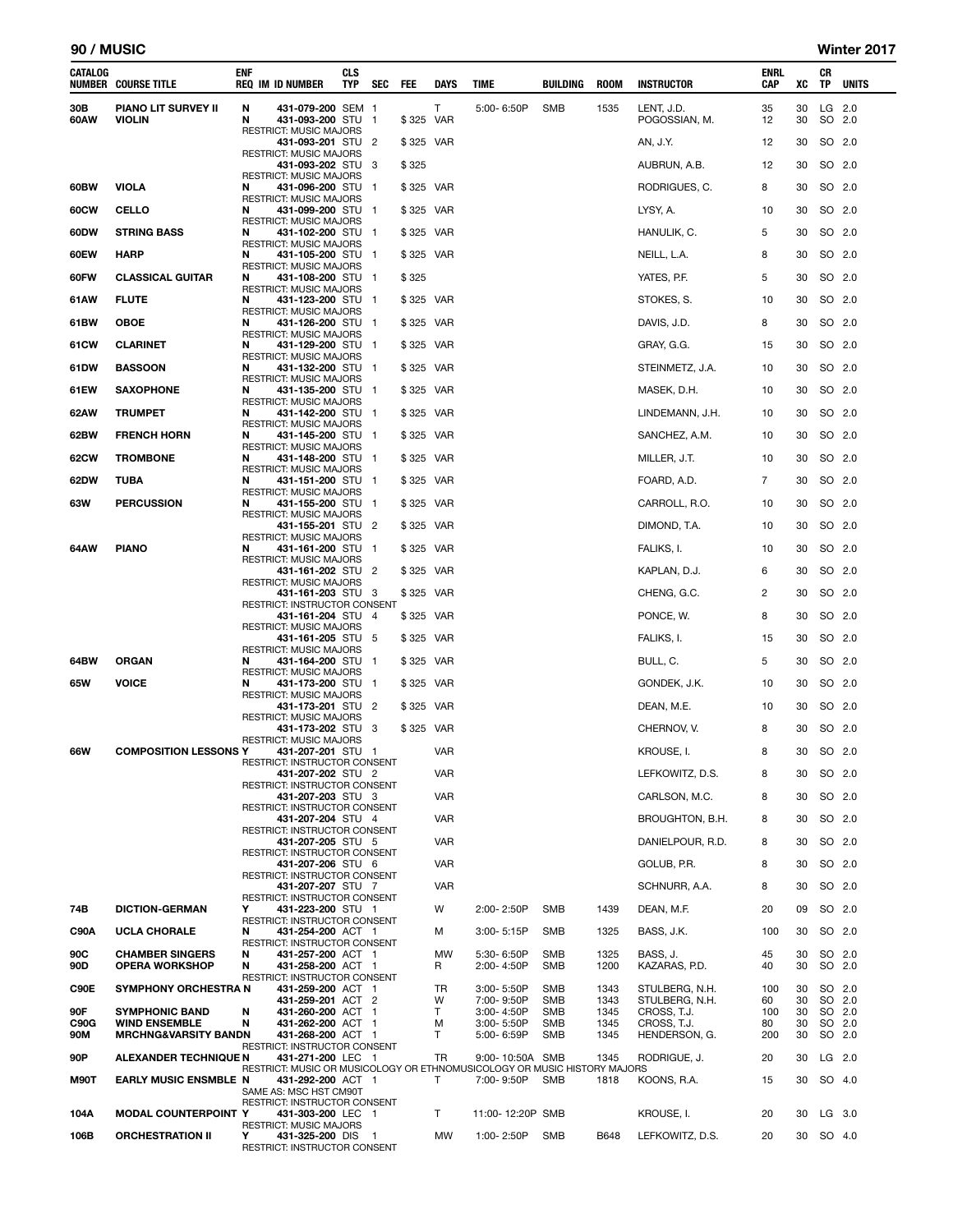#### Winter 2017 MUSIC / 91

| CATALOG      | <b>NUMBER COURSE TITLE</b>      | <b>ENF</b><br><b>REQ IM ID NUMBER</b>                   | CLS<br>TYP | SEC            | FEE       | DAYS           | TIME                                 | BUILDING   | <b>ROOM</b>  | <b>INSTRUCTOR</b>            | ENRL<br>CAP | XC | CR<br>TP | UNITS      |
|--------------|---------------------------------|---------------------------------------------------------|------------|----------------|-----------|----------------|--------------------------------------|------------|--------------|------------------------------|-------------|----|----------|------------|
| 110A         | <b>LEARNING-MUSIC EDUC Y</b>    | 431-343-200 LEC                                         |            | $\blacksquare$ |           | T              | 1:00-2:50P                           | <b>SMB</b> | 1439         | HEUSER, F.                   | 20          | 30 | $LG$ 4.0 |            |
| 110B         | MSCLTY&CRTVTY-CHDHDY            | RESTRICT: MUSIC MAJORS<br>431-344-200 LEC               |            | $\blacksquare$ |           | TR             | 9:00-10:50A SMB                      |            | 1325         | CHEN-HAFTECK, L.             | 20          | 30 | $LG$ 4.0 |            |
| 112          | <b>FIELD EXPR-MUSIC ED</b>      | RESTRICT: MUSIC MAJORS<br>N<br>431-360-200 FLD 1        |            |                |           | <b>UNSCHED</b> |                                      |            |              | CHEN-HAFTECK, L.             | 20          | 30 | PN 1.0   |            |
| 119B         | <b>WSTRN&amp;WRLD PERCUSSNY</b> | RESTRICT: MUSIC OR EDUCATION MAJORS<br>431-416-200 LEC  |            | - 1            |           | WR             | 1:00-2:50P                           | SMB        | <b>B665A</b> | JUDKINS, J.                  | 20          | 30 | LG 3.0   |            |
| 120B         | <b>MUSIC THEORY V</b>           | RESTRICT: MUSIC MAJORS<br>Υ<br>-----------              | LEC 1      |                |           | TR             | 11:00-12:50P SMB                     |            | 1420         | KRYKA, J.J.                  | 36          | 13 | SO 4.0   |            |
|              |                                 | RESTRICT: INSTRUCTOR CONSENT<br>431-384-201 DIS         |            | 1A             |           | <b>MW</b>      | 11:00-12:50P SMB                     |            | 1420         | GUTMAN, P.S.                 | 18          |    |          | 0.0        |
|              |                                 | 431-384-202 DIS<br>-----------                          | LEC        | 1B<br>-2       |           | MW<br>МW       | 11:00-12:50P SMB                     |            | 1354<br>1440 | SOHN, D.<br>MEITES, N.G.     | 18<br>36    | 04 | SO 4.0   | 0.0        |
|              |                                 | RESTRICT: INSTRUCTOR CONSENT                            |            |                |           |                | 11:00-12:50P SMB                     |            |              |                              |             |    |          |            |
|              |                                 | 431-384-211 DIS<br>431-384-212 DIS                      |            | 2A<br>2B       |           | TR<br>TR       | 11:00-12:50P SMB<br>11:00-12:50P SMB |            | 1440<br>1354 | RYAN, E.M.<br>TYWONIUK, D.A. | 18<br>18    |    |          | 0.0<br>0.0 |
| 140B         | <b>WSTRN MSC 1700-1890</b>      | Υ<br>-----------<br>RESTRICT: MUSIC MAJORS              | LEC        | -1             |           | MW             | 9:00-10:50A SMB                      |            | 1344         | WINTER, R.S.                 | 65          | 02 | LG 5.0   |            |
|              |                                 | 431-475-201 DIS<br><b>RESTRICT: MUSIC MAJORS</b>        |            | 1A             |           | F              | 10:00-10:50A SMB                     |            | 1344         | PETANOVA, A.                 | 32          |    |          | 0.0        |
|              |                                 | 431-475-202 DIS<br><b>RESTRICT: MUSIC MAJORS</b>        |            | 1B             |           | F              | 10:00-10:50A SMB                     |            | 1402         | SAULLE, J.H.                 | 33          |    |          | 0.0        |
| 160AW        | <b>ADVANCED VIOLIN</b>          | N<br>431-543-200 STU<br><b>RESTRICT: MUSIC MAJORS</b>   |            | $\mathbf{1}$   | \$325 VAR |                |                                      |            |              | POGOSSIAN, M.                | 12          | 30 | SO 2.0   |            |
|              |                                 | 431-543-201 STU 2<br><b>RESTRICT: MUSIC MAJORS</b>      |            |                | \$325 VAR |                |                                      |            |              | AN, J.Y.                     | 12          | 30 | SO 2.0   |            |
|              |                                 | 431-543-202 STU 3<br><b>RESTRICT: MUSIC MAJORS</b>      |            |                | \$325 VAR |                |                                      |            |              | AUBRUN, A.B.                 | 12          | 30 | SO 2.0   |            |
| <b>160BW</b> | <b>ADVANCED VIOLA</b>           | 431-547-200 STU<br>N<br><b>RESTRICT: MUSIC MAJORS</b>   |            | $\mathbf 1$    | \$325 VAR |                |                                      |            |              | RODRIGUES, C.                | 5           | 30 | SO 2.0   |            |
| <b>160CW</b> | <b>ADVANCED CELLO</b>           | N<br>431-551-200 STU 1<br><b>RESTRICT: MUSIC MAJORS</b> |            |                | \$325 VAR |                |                                      |            |              | LYSY, A.                     | 8           | 30 | SO 2.0   |            |
| <b>160DW</b> | <b>ADV STRING BASS</b>          | N<br>431-555-200 STU                                    |            | - 1            | \$325 VAR |                |                                      |            |              | HANULIK, C.                  | 5           | 30 | SO 2.0   |            |
| <b>160EW</b> | <b>ADVANCED HARP</b>            | <b>RESTRICT: MUSIC MAJORS</b><br>N<br>431-559-200 STU 1 |            |                | \$325 VAR |                |                                      |            |              | NEILL, L.A.                  | 5           | 30 | SO 2.0   |            |
| <b>160FW</b> | <b>ADV CLASSICL GUITAR</b>      | RESTRICT: MUSIC MAJORS<br>N<br>431-563-200 STU 1        |            |                | \$325 VAR |                |                                      |            |              | YATES, P.F.                  | 5           | 30 | SO 2.0   |            |
| <b>161AW</b> | <b>ADVANCED FLUTE</b>           | <b>RESTRICT: MUSIC MAJORS</b><br>431-578-200 STU<br>N   |            | $\blacksquare$ | \$325 VAR |                |                                      |            |              | STOKES, S.                   | 8           | 30 |          | SO 2.0     |
| 161BW        | <b>ADVANCED OBOE</b>            | <b>RESTRICT: MUSIC MAJORS</b><br>431-584-200 STU 1<br>N |            |                | \$325 VAR |                |                                      |            |              | DAVIS, J.D.                  | 5           | 30 | SO 2.0   |            |
| <b>161CW</b> | <b>ADVANCED CLARINET</b>        | <b>RESTRICT: MUSIC MAJORS</b><br>N<br>431-590-200 STU   |            | -1             | \$325 VAR |                |                                      |            |              | GRAY, G.G.                   | 15          | 30 | SO 2.0   |            |
| <b>161DW</b> | <b>ADVANCED BASSOON</b>         | RESTRICT: MUSIC MAJORS<br>N<br>431-596-200 STU 1        |            |                | \$325 VAR |                |                                      |            |              | STEINMETZ, J.A.              | 5           | 30 | SO 2.0   |            |
| <b>161EW</b> | <b>ADVANCED SAXOPHONE N</b>     | <b>RESTRICT: MUSIC MAJORS</b><br>431-602-200 STU 1      |            |                | \$325 VAR |                |                                      |            |              | MASEK, D.H.                  | 8           | 30 | SO 2.0   |            |
| 162AW        | <b>ADVANCED TRUMPET</b>         | <b>RESTRICT: MUSIC MAJORS</b><br>N<br>431-614-200 STU 1 |            |                | \$325 VAR |                |                                      |            |              | LINDEMANN, J.H.              | 8           | 30 | SO 2.0   |            |
| 162BW        | <b>ADV FRENCH HORN</b>          | RESTRICT: MUSIC MAJORS<br>431-617-200 STU 1<br>N        |            |                | \$325 VAR |                |                                      |            |              | SANCHEZ, A.M.                | 5           | 30 | SO 2.0   |            |
| <b>162CW</b> | <b>ADVANCED TROMBONE</b>        | <b>RESTRICT: MUSIC MAJORS</b><br>N<br>431-620-200 STU   |            | $\mathbf{1}$   | \$325 VAR |                |                                      |            |              | MILLER, J.T.                 | 7           | 30 | SO 2.0   |            |
| <b>162DW</b> | <b>ADVANCED TUBA</b>            | <b>RESTRICT: MUSIC MAJORS</b><br>431-623-200 STU 1<br>N |            |                | \$325 VAR |                |                                      |            |              | FOARD, A.D.                  | 5           | 30 | SO 2.0   |            |
| <b>163W</b>  | <b>ADVANCED PERCUSSIONN</b>     | RESTRICT: MUSIC MAJORS<br>431-632-200 STU 1             |            |                | \$325 VAR |                |                                      |            |              | CARROLL, R.O.                | 7           | 30 | SO 2.0   |            |
|              |                                 | RESTRICT: MUSIC MAJORS<br>431-632-201 STU               |            | $\mathbf{Z}$   | \$325 VAR |                |                                      |            |              | DIMOND, T.A.                 | 10          | 30 |          | SO 2.0     |
| 164AW        | <b>ADVANCED PIANO</b>           | <b>RESTRICT: MUSIC MAJORS</b><br>N<br>431-646-200 STU 1 |            |                | \$325 VAR |                |                                      |            |              | PONCE, W.                    | 8           | 30 | SO 2.0   |            |
|              |                                 | <b>RESTRICT: MUSIC MAJORS</b><br>431-646-202 STU 2      |            |                | \$325 VAR |                |                                      |            |              | KAPLAN, D.J.                 | 5           | 30 |          | SO 2.0     |
|              |                                 | <b>RESTRICT: MUSIC MAJORS</b><br>431-646-203 STU 3      |            |                | \$325 VAR |                |                                      |            |              | FALIKS, I.                   | 10          | 30 | SO 2.0   |            |
| 164BW        | <b>ADVANCED ORGAN</b>           | <b>RESTRICT: MUSIC MAJORS</b><br>431-652-200 STU<br>N   |            | $\blacksquare$ | \$325 VAR |                |                                      |            |              | BULL, C.                     | 5           | 30 |          | SO 2.0     |
| <b>165W</b>  | <b>ADVANCED VOICE</b>           | <b>RESTRICT: MUSIC MAJORS</b><br>431-665-200 STU 1<br>N |            |                | \$325 VAR |                |                                      |            |              | GONDEK, J.K.                 | 10          | 30 |          | SO 2.0     |
|              |                                 | <b>RESTRICT: MUSIC MAJORS</b><br>431-665-201 STU 2      |            |                | \$325 VAR |                |                                      |            |              | DEAN, M.E.                   | 15          | 30 | SO 2.0   |            |
|              |                                 | <b>RESTRICT: MUSIC MAJORS</b><br>431-665-202 STU 3      |            |                | \$325 VAR |                |                                      |            |              | CHERNOV, V.                  | 10          | 30 | SO 2.0   |            |
|              |                                 | RESTRICT: MUSIC MAJORS<br>Y<br>431-671-201 STU 1        |            |                |           | <b>VAR</b>     |                                      |            |              |                              |             |    |          |            |
| <b>166W</b>  | <b>ADV COMP LESSONS</b>         | <b>RESTRICT: INSTRUCTOR CONSENT</b>                     |            |                |           |                |                                      |            |              | KROUSE, I.                   | 8           | 30 | SO 2.0   |            |
|              |                                 | 431-671-202 STU 2<br>RESTRICT: INSTRUCTOR CONSENT       |            |                |           | <b>VAR</b>     |                                      |            |              | LEFKOWITZ, D.S.              | 8           | 30 | SO 2.0   |            |
|              |                                 | 431-671-203 STU 3<br>RESTRICT: INSTRUCTOR CONSENT       |            |                |           | <b>VAR</b>     |                                      |            |              | CARLSON, M.C.                | 8           | 30 | SO 2.0   |            |
|              |                                 | 431-671-204 STU 4<br>RESTRICT: INSTRUCTOR CONSENT       |            |                |           | VAR            |                                      |            |              | BROUGHTON, B.H.              | 8           | 30 | SO 2.0   |            |
|              |                                 | 431-671-205 STU 5<br>RESTRICT: INSTRUCTOR CONSENT       |            |                |           | <b>VAR</b>     |                                      |            |              | DANIELPOUR, R.D.             | 8           | 30 | SO 2.0   |            |
|              |                                 | 431-671-206 STU 6<br>RESTRICT: INSTRUCTOR CONSENT       |            |                |           | <b>VAR</b>     |                                      |            |              | GOLUB, P.R.                  | 8           | 30 | SO 2.0   |            |
|              |                                 | 431-671-207 STU 7<br>RESTRICT: INSTRUCTOR CONSENT       |            |                |           | <b>VAR</b>     |                                      |            |              | SCHNURR, A.A.                | 8           | 30 |          | SO 2.0     |
| C167         | TOPICS-KEYBOARD LIT Y           | 431-675-200 LEC 1<br>RESTRICT: MUSIC MAJORS             |            |                |           | R              | 5:15-8:15P                           | SMB        | 1200         | KAPLAN, D.J.                 | 10          | 30 | SO 2.0   |            |
|              |                                 | 431-675-202 LEC<br><b>RESTRICT: MUSIC MAJORS</b>        |            | $\overline{2}$ |           | R              | 5:15-8:15P                           | <b>SMB</b> | 1200         | FALIKS, I.                   | 10          | 30 |          | SO 2.0     |
| C175         | <b>CHAMBER ENSEMBLES N</b>      | 431-757-201 ACT 1<br>RESTRICT: INSTRUCTOR CONSENT       |            |                |           | <b>VAR</b>     |                                      |            |              | POGOSSIAN, M.                | 15          | 30 | SO 2.0   |            |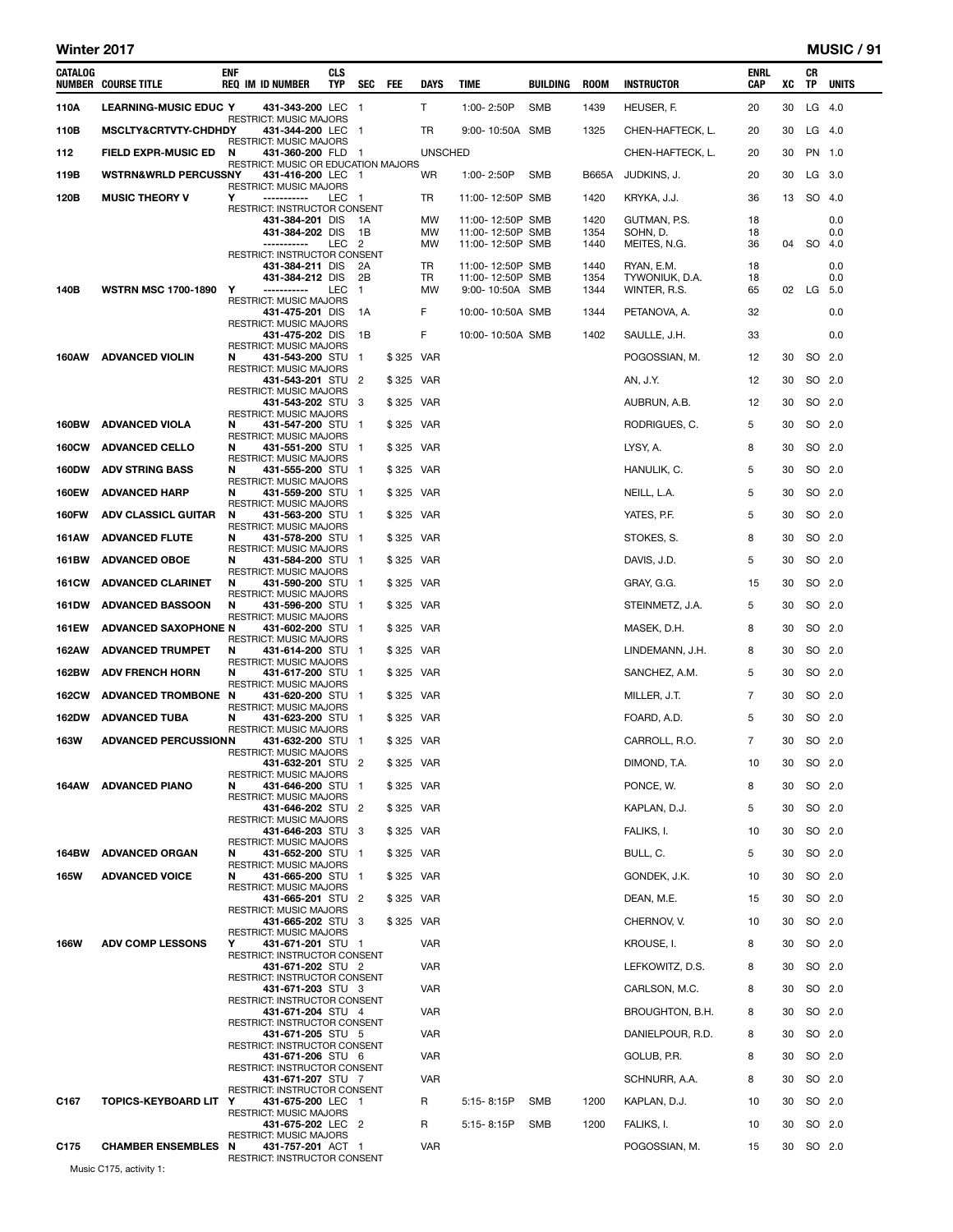#### 92 / MUSIC Winter 2017

| CATALOG          | NUMBER COURSE TITLE                                | ENF<br><b>REQ IM ID NUMBER</b>                                                                                                     | <b>CLS</b><br><b>TYP</b> | <b>SEC</b> | <b>FEE</b> | <b>DAYS</b>    | TIME                      | BUILDING          | <b>ROOM</b>  | <b>INSTRUCTOR</b>                | <b>ENRL</b><br>CAP | xс       | CR<br><b>TP</b>  | <b>UNITS</b> |
|------------------|----------------------------------------------------|------------------------------------------------------------------------------------------------------------------------------------|--------------------------|------------|------------|----------------|---------------------------|-------------------|--------------|----------------------------------|--------------------|----------|------------------|--------------|
|                  |                                                    | 431-757-202 ACT 2                                                                                                                  |                          |            |            | <b>VAR</b>     |                           |                   |              | RODRIGUES, C.                    | 10                 | 30       | SO 2.0           |              |
|                  |                                                    | <b>RESTRICT: MUSIC MAJORS</b><br>431-757-203 ACT 3<br>RESTRICT: INSTRUCTOR CONSENT                                                 |                          |            |            | <b>VAR</b>     |                           |                   |              | LYSY, A.                         | 15                 | 30       | SO 2.0           |              |
|                  | Music C175, activity 3:                            | 431-757-204 ACT 4<br>RESTRICT: INSTRUCTOR CONSENT                                                                                  |                          |            |            | <b>VAR</b>     |                           |                   |              | YATES, P.F.                      | 15                 | 30       | SO 2.0           |              |
|                  | Music C175, activity 4:                            | 431-757-205 ACT 5<br>RESTRICT: INSTRUCTOR CONSENT                                                                                  |                          |            |            | т              | 6:00-7:50P                | SMB               | 1354         | GRAY, G.G.                       | 30                 | 30       | SO 2.0           |              |
|                  | Music C175, activity 5:                            | 431-757-206 ACT 6<br>RESTRICT: INSTRUCTOR CONSENT                                                                                  |                          |            |            | т              | $6:00 - 7:50P$            |                   |              | GRAY, G.G.                       | 30                 | 30       | SO 2.0           |              |
|                  | Music C175, activity 6:                            | 431-757-207 ACT 7<br><b>RESTRICT: INSTRUCTOR CONSENT</b>                                                                           |                          |            |            | м              | 7:00-9:50P                | SMB               | 1343         | LINDEMANN, J.H.                  | 15                 | 30       | SO 2.0           |              |
|                  | Music C175, activity 7:                            | 431-757-208 ACT 8<br>RESTRICT: INSTRUCTOR CONSENT                                                                                  |                          |            |            | м              | 6:00-8:50P                |                   |              | DIMOND, T.A.                     | 15                 | 30       | SO 2.0           |              |
|                  | Music C175, activity 8:                            | 431-757-209 ACT 9<br><b>RESTRICT: MUSIC MAJORS</b>                                                                                 |                          |            |            | <b>VAR</b>     |                           |                   |              | FALIKS, I.                       | 15                 | 30       | SO 2.0           |              |
|                  | Music C175, activity 9:                            | 431-757-210 ACT 10                                                                                                                 |                          |            |            | <b>VAR</b>     |                           |                   |              | HANULIK, C.                      | 20                 | 30       | SO 2.0           |              |
|                  |                                                    | RESTRICT: INSTRUCTOR CONSENT<br>431-757-214 ACT 14                                                                                 |                          |            |            | м              | 1:00-2:50P                | <b>SMB</b>        | 1343         |                                  | 15                 | 30       | SO 2.0           |              |
|                  | Music C175, activity 14:                           | RESTRICT: INSTRUCTOR CONSENT<br>431-757-216 ACT 16                                                                                 |                          |            |            | <b>VAR</b>     |                           |                   |              | MILLER, J.T.<br>CARROLL, R.O.    | 15                 | 30       | SO 2.0           |              |
|                  |                                                    | RESTRICT: INSTRUCTOR CONSENT                                                                                                       |                          |            |            |                |                           |                   |              |                                  |                    |          |                  |              |
|                  |                                                    | 431-757-222 ACT 22<br>RESTRICT: INSTRUCTOR CONSENT                                                                                 |                          |            |            |                |                           |                   |              | POGOSSIAN, M.                    | 25                 | 30       | SO 2.0           |              |
| C176             | <b>ELECTRNC MUSIC COMPN</b>                        | 431-757-225 ACT 25<br>431-786-200 LEC 1<br>RESTRICT: INSTRUCTOR CONSENT                                                            |                          |            |            | F<br>м         | 12:00-2:50P<br>3:00-4:20P | SMB<br><b>SMB</b> | 1343<br>B648 | CHENG, G.C.<br>SCHNURR, A.A.     | 20<br>15           | 30<br>30 | SO 2.0<br>SO 4.0 |              |
| C177             | <b>GLUCK ENSEMBLES</b>                             | 431-762-200 STU 1<br>N<br>RESTRICT: INSTRUCTOR CONSENT                                                                             |                          |            |            | VAR            |                           |                   |              | LYSY, A.                         | 10                 | 30       | PN 2.0           |              |
|                  |                                                    | 431-762-201 STU 2<br>RESTRICT: INSTRUCTOR CONSENT                                                                                  |                          |            |            | <b>VAR</b>     |                           |                   |              | STOKES, S.                       | 10                 | 30       | PN 2.0           |              |
|                  |                                                    | 431-762-202 STU 3                                                                                                                  |                          |            |            | R              | 6:00-7:50P                | <b>SMB</b>        | 1439         | MASEK, D.H.                      | 10                 | 30       | PN 2.0           |              |
|                  |                                                    | RESTRICT: INSTRUCTOR CONSENT<br>431-762-203 STU 4                                                                                  |                          |            |            | VAR            |                           |                   |              | LINDEMANN, J.H.                  | 10                 | 30       | PN 2.0           |              |
|                  |                                                    | RESTRICT: INSTRUCTOR CONSENT<br>431-762-204 STU 5                                                                                  |                          |            |            | VAR            |                           |                   |              | MASEK, D.H.                      | 10                 | 30       | PN 2.0           |              |
|                  |                                                    | RESTRICT: INSTRUCTOR CONSENT<br>431-762-205 STU 6                                                                                  |                          |            |            | <b>VAR</b>     |                           |                   |              | HAK, R.R.                        | 10                 | 30       | PN 2.0           |              |
|                  |                                                    | RESTRICT: INSTRUCTOR CONSENT<br>431-762-206 STU 7                                                                                  |                          |            |            | VAR            |                           |                   |              | FALIKS, I.                       | 10                 | 30       | PN 2.0           |              |
| 188              | <b>SPECIAL COURSES</b>                             | RESTRICT: INSTRUCTOR CONSENT<br>N<br>431-830-200 LEC 1<br>RESTRICT: MUSIC OR MUSICOLOGY OR ETHNOMUSICOLOGY OR MUSIC HISTORY MAJORS |                          |            |            | W              | 12:00-2:50P SMB           |                   | 1343         | CHENG, G.C.                      | 17                 | 30       | SO 4.0           |              |
| 188SB            | Music 188, lecture 1:<br><b>INDIV STD FOR USIE</b> | Υ<br>431-832-201 TUT 1                                                                                                             |                          |            |            | <b>UNSCHED</b> |                           |                   |              | YATES, P.F.                      | 1                  | 30       | LG 1.0           |              |
| 197              | <b>INDIVIDUAL STUDIES</b>                          | N<br>431-870-201 TUT 1                                                                                                             |                          |            |            | VAR            |                           |                   |              | BEKEN, M.N.                      | 0                  | 30       |                  | SO 2.0/4.0   |
| M201             | REPERTORY&ANALYSIS Y                               | 431-870-202 TUT 2<br>831-007-200 SEM 1<br>SAME AS: MUSCLG M201                                                                     |                          |            |            | VAR<br>F       | 1:00-4:50P                | SMB               | B648         | GONDEK, J.K.<br>DANIELPOUR, R.D. | 0<br>10            | 30<br>30 | SU 2.0           | SO 2.0/4.0   |
| 202              | <b>ANALYSIS-PERFORMERS N</b>                       | RESTRICT: MUSIC OR MUSICOLOGY OR ETHNOMUSICOLOGY OR MUSIC HISTORY GRADUATE STUDENTS<br>831-024-200 LEC 1                           |                          |            |            |                | R 11:00-1:50P SMB         |                   | 1343         | WINTER, R.S.                     | 14                 |          | 30 LG 4.0        |              |
| 203              | NOTATION&PERFORMANCN                               | RESTRICT: MUSIC GRADUATE STUDENTS<br>831-029-200 LEC 1                                                                             |                          |            |            | т              | 10:00-12:50P SMB          |                   | B648         | STEINMETZ, J.A.                  | 18                 | 30       | LG 4.0           |              |
| C226             | <b>ELECTRNC MUSIC COMPN</b>                        | <b>RESTRICT: MUSIC MAJORS</b><br>831-152-200 LEC 1                                                                                 |                          |            |            | М              | 3:00-4:20P                | SMB               | B648         | SCHNURR, A.A.                    | 5                  | 30       | SO 4.0           |              |
| 253              | <b>COMPOSITION&amp;THEORY N</b>                    | RESTRICT: INSTRUCTOR CONSENT<br>831-326-200 SEM 1                                                                                  |                          |            |            | т              | 3:00-5:50P                | <b>SMB</b>        | B648         | LEFKOWITZ, D.S.                  | 20                 | 15       | SO 4.0           |              |
|                  |                                                    | RESTRICT: MUSIC GRADUATE STUDENTS                                                                                                  |                          |            |            |                |                           |                   |              |                                  |                    |          |                  |              |
| 261F             | PRB PERFORMNC PRACTN                               | 831-380-200 SEM 1<br>RESTRICT: MUSIC GRADUATE STUDENTS                                                                             |                          |            |            | W              | 9:00-11:50A SMB           |                   | B648         | CHENG, G.C.                      | 20                 | 30       | $LG$ 4.0         |              |
| 266              | <b>GRAD COMP LESSONS</b>                           | N<br>831-408-201 STU 1<br>RESTRICT: INSTRUCTOR CONSENT                                                                             |                          |            |            | <b>VAR</b>     |                           |                   |              | KROUSE, I.                       | 8                  | 30       | SO 4.0           |              |
|                  |                                                    | 831-408-202 STU 2<br>RESTRICT: INSTRUCTOR CONSENT                                                                                  |                          |            |            | <b>VAR</b>     |                           |                   |              | LEFKOWITZ, D.S.                  | 8                  | 30       | SO 4.0           |              |
|                  |                                                    | 831-408-203 STU 3<br>RESTRICT: INSTRUCTOR CONSENT                                                                                  |                          |            |            | <b>VAR</b>     |                           |                   |              | CARLSON, M.C.                    | 8                  | 30       | SO 4.0           |              |
|                  |                                                    | 831-408-204 STU 4<br>RESTRICT: INSTRUCTOR CONSENT                                                                                  |                          |            |            | <b>VAR</b>     |                           |                   |              | BROUGHTON, B.H.                  | 8                  | 30       | SO 4.0           |              |
|                  |                                                    | 831-408-205 STU 5                                                                                                                  |                          |            |            | <b>VAR</b>     |                           |                   |              | DANIELPOUR, R.D.                 | 8                  | 30       | SO 4.0           |              |
|                  |                                                    | RESTRICT: INSTRUCTOR CONSENT<br>831-408-206 STU 6                                                                                  |                          |            |            | <b>VAR</b>     |                           |                   |              | GOLUB, P.R.                      | 8                  | 30       | SO 4.0           |              |
|                  |                                                    | RESTRICT: INSTRUCTOR CONSENT<br>831-408-207 STU 7                                                                                  |                          |            |            | <b>VAR</b>     |                           |                   |              | SCHNURR, A.A.                    | 8                  | 30       | SO 4.0           |              |
| C <sub>267</sub> | <b>TOPICS-KEYBOARD LIT</b>                         | RESTRICT: INSTRUCTOR CONSENT<br>Υ<br>831-412-201 LEC 1                                                                             |                          |            |            | R              | 5:15-8:15P                | <b>SMB</b>        | 1200         | KAPLAN, D.J.                     | 5                  | 30       | SO 2.0           |              |
|                  |                                                    | RESTRICT: MUSIC GRADUATE STUDENTS<br>831-412-202 LEC 2                                                                             |                          |            |            | R              |                           | <b>SMB</b>        | 1200         | FALIKS, I.                       | 5                  | 30       | SO 2.0           |              |
|                  |                                                    | RESTRICT: MUSIC GRADUATE STUDENTS                                                                                                  |                          |            |            |                | 5:15-8:15P                |                   |              |                                  |                    |          |                  |              |
| 292              | <b>SPECIAL TOPICS</b>                              | 831-552-200 SEM 1<br>N<br>RESTRICT: MUSIC OR MUSICOLOGY OR ETHNOMUSICOLOGY OR MUSIC HISTORY GRADUATE STUDENTS                      |                          |            |            | W              | 12:00-2:50P               | <b>SMB</b>        | 1343         | CHENG, G.C.                      | 10                 | 30       | SO 4.0           |              |
| 460A             | Music 292, lecture 1:<br><b>VIOLIN</b>             | 831-644-200 STU 1<br>N                                                                                                             |                          |            | \$325 VAR  |                |                           |                   |              | POGOSSIAN, M.                    | 7                  | 30       | LG 6.0           |              |
|                  |                                                    | <b>RESTRICT: MUSIC GRADUATE STUDENTS</b><br>831-644-201 STU 2                                                                      |                          |            | \$325 VAR  |                |                           |                   |              | AN, J.Y.                         | 7                  | 30       | LG 6.0           |              |
|                  |                                                    | RESTRICT: MUSIC GRADUATE STUDENTS<br>831-644-202 STU 3                                                                             |                          |            | \$325 VAR  |                |                           |                   |              | AUBRUN, A.B.                     | 8                  | 30       | $LG$ 6.0         |              |
|                  |                                                    | RESTRICT: MUSIC GRADUATE STUDENTS                                                                                                  |                          |            |            |                |                           |                   |              |                                  |                    |          |                  |              |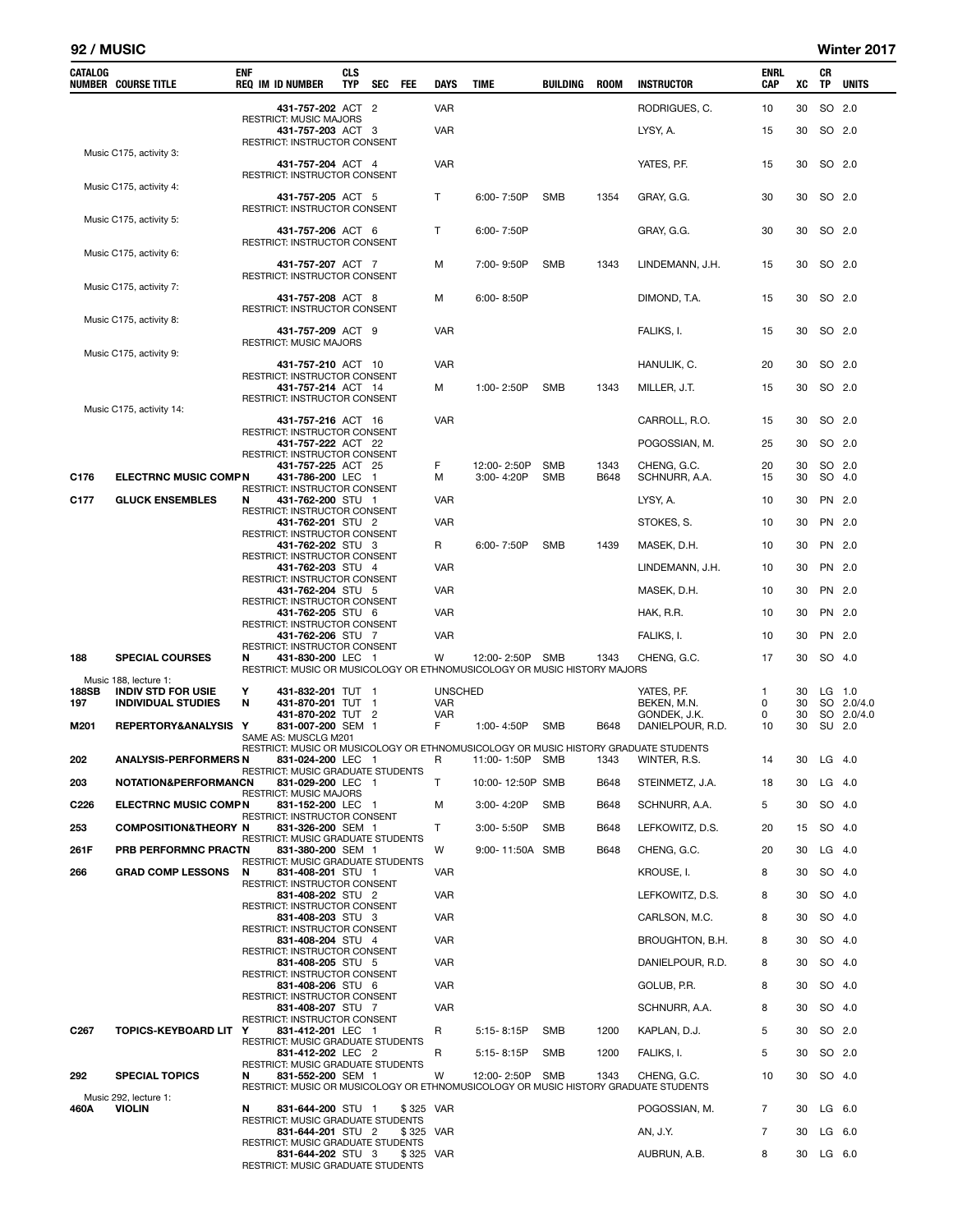#### Winter 2017 MUSIC / 93

| CATALOG | <b>NUMBER COURSE TITLE</b>  | ENF | <b>REQ IM ID NUMBER</b>                                       | <b>CLS</b><br><b>TYP</b> | <b>SEC</b> | FEE.      | DAYS       | TIME               | BUILDING   | ROOM | <b>INSTRUCTOR</b> | <b>ENRL</b><br>CAP | XC | CR<br>TP  | <b>UNITS</b> |
|---------|-----------------------------|-----|---------------------------------------------------------------|--------------------------|------------|-----------|------------|--------------------|------------|------|-------------------|--------------------|----|-----------|--------------|
| 460B    | <b>VIOLA</b>                | N   | 831-645-200 STU 1                                             |                          |            | \$325 VAR |            |                    |            |      | RODRIGUES, C.     | 8                  | 30 |           | LG 6.0       |
| 460C    | <b>CELLO</b>                | N   | RESTRICT: MUSIC GRADUATE STUDENTS<br>831-646-200 STU 1        |                          |            | \$325 VAR |            |                    |            |      | LYSY, A.          | 5                  | 30 | $LG$ 6.0  |              |
| 460D    | <b>STRING BASS</b>          | N   | RESTRICT: MUSIC GRADUATE STUDENTS<br>831-647-200 STU 1        |                          |            | \$325 VAR |            |                    |            |      | HANULIK, C.       | 5                  | 30 | $LG$ 6.0  |              |
| 460E    | <b>HARP</b>                 | N   | RESTRICT: MUSIC GRADUATE STUDENTS<br>831-648-200 STU 1        |                          |            | \$325     | VAR        |                    |            |      | NEILL, L.A.       | 2                  | 30 | $LG$ 6.0  |              |
| 460F    | <b>CLASSICAL GUITAR</b>     | N   | RESTRICT: MUSIC GRADUATE STUDENTS<br>831-649-200 STU 1        |                          |            | \$325 VAR |            |                    |            |      | YATES, P.F.       | 8                  | 30 | $LG$ 6.0  |              |
| 461A    | <b>FLUTE</b>                | N   | RESTRICT: MUSIC GRADUATE STUDENTS<br>831-664-200 STU 1        |                          |            | \$325     | VAR        |                    |            |      | STOKES, S.        | 5                  | 30 |           | LG 6.0       |
| 461B    | <b>OBOE</b>                 | N   | RESTRICT: MUSIC GRADUATE STUDENTS<br>831-665-200 STU 1        |                          |            | \$325 VAR |            |                    |            |      | DAVIS, J.D.       | 5                  | 30 | $LG$ 6.0  |              |
| 461C    | <b>CLARINET</b>             | N   | RESTRICT: MUSIC GRADUATE STUDENTS<br>831-666-200 STU 1        |                          |            | \$325     | VAR        |                    |            |      | GRAY, G.G.        | 5                  | 30 |           | LG 6.0       |
| 461D    | <b>BASSOON</b>              | N   | <b>RESTRICT: MUSIC GRADUATE STUDENTS</b><br>831-667-200 STU 1 |                          |            | \$325 VAR |            |                    |            |      | STEINMETZ, J.A.   | 5                  | 30 | $LG$ 6.0  |              |
| 461E    | <b>SAXOPHONE</b>            | N   | RESTRICT: MUSIC GRADUATE STUDENTS<br>831-668-200 STU 1        |                          |            | \$325 VAR |            |                    |            |      | MASEK, D.H.       | 5                  | 30 | $LG$ 6.0  |              |
| 462A    | <b>TRUMPET</b>              | N   | RESTRICT: MUSIC GRADUATE STUDENTS<br>831-684-200 STU 1        |                          |            | \$325     | <b>VAR</b> |                    |            |      | LINDEMANN, J.H.   | 6                  | 30 |           | LG 6.0       |
|         |                             | N   | <b>RESTRICT: MUSIC GRADUATE STUDENTS</b>                      |                          |            |           |            |                    |            |      |                   |                    |    |           |              |
| 462B    | <b>FRENCH HORN</b>          |     | 831-685-200 STU 1<br>RESTRICT: MUSIC GRADUATE STUDENTS        |                          |            | \$325 VAR |            |                    |            |      | SANCHEZ, A.M.     | 5                  | 30 | $LG$ 6.0  |              |
| 462C    | <b>TROMBONE</b>             | N   | 831-687-200 STU 1<br>RESTRICT: MUSIC GRADUATE STUDENTS        |                          |            | \$325     | VAR        |                    |            |      | MILLER, J.T.      | 5                  | 30 |           | LG 6.0       |
| 462D    | TUBA                        | N   | 831-688-200 STU 1<br>RESTRICT: MUSIC GRADUATE STUDENTS        |                          |            | \$325 VAR |            |                    |            |      | FOARD, A.D.       | 5                  | 30 |           | LG 6.0       |
| 463     | <b>PERCUSSION</b>           | N   | 831-702-200 STU 1<br>RESTRICT: MUSIC GRADUATE STUDENTS        |                          |            | \$325 VAR |            |                    |            |      | CARROLL, R.O.     | 5                  | 30 | $LG$ 6.0  |              |
|         |                             |     | 831-702-201 STU 2<br>RESTRICT: MUSIC GRADUATE STUDENTS        |                          |            | \$325     | VAR        |                    |            |      | DIMOND, T.A.      | 10                 | 30 |           | LG 6.0       |
| 464A    | <b>PIANO</b>                | N   | 831-719-200 STU 1<br><b>RESTRICT: MUSIC GRADUATE STUDENTS</b> |                          |            | \$325 VAR |            |                    |            |      | PONCE, W.         | 5                  | 30 |           | LG 6.0       |
|         |                             |     | 831-719-202 STU 2<br>RESTRICT: MUSIC GRADUATE STUDENTS        |                          |            | \$325     | VAR        |                    |            |      | KAPLAN, D.J.      | 5                  | 30 |           | LG 6.0       |
|         |                             |     | 831-719-204 STU 4                                             |                          |            | \$325 VAR |            |                    |            |      | FALIKS, I.        | 7                  | 30 |           | LG 6.0       |
| 464B    | <b>ORGAN</b>                | N   | RESTRICT: MUSIC GRADUATE STUDENTS<br>831-736-200 STU 1        |                          |            | \$ 325    | VAR        |                    |            |      | BULL, C.          | 5                  | 30 |           | LG 6.0       |
| 465     | <b>VOICE</b>                | N   | <b>RESTRICT: MUSIC GRADUATE STUDENTS</b><br>831-770-200 STU 1 |                          |            | \$325     | TBA        |                    |            |      | GONDEK, J.K.      | 15                 | 30 |           | LG 6.0       |
|         |                             |     | <b>RESTRICT: MUSIC GRADUATE STUDENTS</b><br>831-770-201 STU 2 |                          |            | \$ 325    | TBA        |                    |            |      | DEAN, M.E.        | 5                  | 30 | $LG$ 6.0  |              |
|         |                             |     | RESTRICT: MUSIC GRADUATE STUDENTS<br>831-770-202 STU 3        |                          |            | \$325     | TBA        |                    |            |      | CHERNOV, V.       | 9                  | 30 |           | LG 6.0       |
| 466     | <b>JAZZ</b>                 | N   | RESTRICT: MUSIC GRADUATE STUDENTS<br>831-732-200 STU 1        |                          |            |           | VAR        |                    |            |      | SHORTER, W.       | 6                  | 30 |           | LG 6.0       |
| 470     | <b>OPERA STUDIO-GRADS</b>   | N   | RESTRICT: MUSIC GRADUATE STUDENTS<br>831-780-200 LAB 1        |                          |            |           | Τ          | 3:00-5:50P         | SMB        | 1200 | KAZARAS, P.D.     | 15                 | 30 |           | SO 4.0       |
| 472     | <b>MASTER CLASS-OPERA N</b> |     | RESTRICT: MUSIC GRADUATE STUDENTS<br>831-782-200 STU 1        |                          |            |           | WR         | 11:00-12:50P OSTIN |            | 110A | KAZARAS, P.D.     | 15                 | 30 |           | SO 6.0       |
| 475     | <b>MSTR CLASS-CONDCTNGN</b> |     | RESTRICT: MUSIC GRADUATE STUDENTS<br>831-787-200 STU 1        |                          |            |           | VAR        |                    |            |      | CROSS, T.J.       | 5                  | 30 |           | SO 6.0       |
|         |                             |     | RESTRICT: MUSIC GRADUATE STUDENTS<br>831-787-201 STU 2        |                          |            |           | VAR        |                    |            |      |                   | 2                  | 30 |           | SO 6.0       |
|         |                             |     | RESTRICT: MUSIC GRADUATE STUDENTS                             |                          |            |           |            |                    |            |      | BASS, J.K.        |                    |    |           |              |
|         |                             |     | 831-787-202 STU 3<br><b>RESTRICT: MUSIC GRADUATE STUDENTS</b> |                          |            |           | VAR        |                    |            |      | STULBERG, N.H.    | 5                  | 30 | SO 6.0    |              |
| C477    | <b>GLUCK ENSEMBLES</b>      | N   | 831-831-200 STU 1<br>RESTRICT: INSTRUCTOR CONSENT             |                          |            |           | VAR        |                    |            |      | LYSY, A.          | 10                 |    | 30 SU 2.0 |              |
|         |                             |     | 831-831-201 STU 2<br>RESTRICT: INSTRUCTOR CONSENT             |                          |            |           | VAR        |                    |            |      | GRAY, G.G.        | 10                 | 30 | SU 2.0    |              |
|         |                             |     | 831-831-202 STU 3<br>RESTRICT: INSTRUCTOR CONSENT             |                          |            |           | R          | 6:00-7:50P         | <b>SMB</b> | 1439 | MASEK, D.H.       | 4                  | 30 | SU 2.0    |              |
|         |                             |     | 831-831-203 STU 4<br>RESTRICT: INSTRUCTOR CONSENT             |                          |            |           | <b>VAR</b> |                    |            |      | LINDEMANN, J.H.   | 10                 | 30 | SU 2.0    |              |
|         |                             |     | 831-831-204 STU 5<br>RESTRICT: INSTRUCTOR CONSENT             |                          |            |           | VAR        |                    |            |      | MASEK, D.H.       | 10                 | 30 | SU 2.0    |              |
|         |                             |     | 831-831-205 STU 6<br><b>RESTRICT: INSTRUCTOR CONSENT</b>      |                          |            |           | <b>VAR</b> |                    |            |      | HAK, R.R.         | 10                 | 30 |           | SU 2.0       |
|         |                             |     | 831-831-206 STU 7                                             |                          |            |           | VAR        |                    |            |      | FALIKS, I.        | 5                  | 30 | SU 2.0    |              |
| C480    | <b>UCLA CHORALE</b>         | N   | RESTRICT: INSTRUCTOR CONSENT<br>831-790-200 ACT 1             |                          |            |           | М          | 3:00-5:15P         | <b>SMB</b> | 1325 | BASS, J.K.        | 20                 | 30 | $LG$ 2.0  |              |
| C481    | <b>SYMPHONY ORCHESTRA N</b> |     | RESTRICT: INSTRUCTOR CONSENT<br>831-791-200 ACT 1             |                          |            |           | TR         | 3:00-5:50P         | <b>SMB</b> | 1343 | STULBERG, N.H.    | 40                 | 30 | $LG$ 2.0  |              |
|         |                             |     | RESTRICT: MUSIC GRADUATE STUDENTS<br>831-791-201 ACT 2        |                          |            |           | w          | 7:00-9:50P         | <b>SMB</b> | 1343 | STULBERG, N.H.    | 40                 | 30 | LG 2.0    |              |
| C482    | <b>WIND ENSEMBLE</b>        | N   | RESTRICT: MUSIC GRADUATE STUDENTS<br>831-792-200 ACT 1        |                          |            |           | М          | 3:00-5:50P         | <b>SMB</b> | 1345 | CROSS, T.J.       | 40                 | 30 |           | $LG$ 2.0     |
| C485    | <b>CHAMBER ENSEMBLES N</b>  |     | RESTRICT: MUSIC GRADUATE STUDENTS<br>831-794-201 ACT 1        |                          |            |           | <b>VAR</b> |                    |            |      | POGOSSIAN, M.     | 6                  | 30 | LG 2.0    |              |
|         | Music C485, activity 1:     |     | RESTRICT: MUSIC GRADUATE STUDENTS                             |                          |            |           |            |                    |            |      |                   |                    |    |           |              |
|         |                             |     | 831-794-202 ACT 2<br>RESTRICT: MUSIC GRADUATE STUDENTS        |                          |            |           | <b>VAR</b> |                    |            |      | RODRIGUES, C.     | 8                  | 30 | $LG$ 2.0  |              |
|         | Music C485, activity 2:     |     | 831-794-203 ACT 3                                             |                          |            |           | <b>VAR</b> |                    |            |      | LYSY, A.          | 5                  |    | 30 LG 2.0 |              |
|         |                             |     | RESTRICT: MUSIC GRADUATE STUDENTS                             |                          |            |           |            |                    |            |      |                   |                    |    |           |              |
|         | Music C485, activity 3:     |     | 831-794-204 ACT 4                                             |                          |            |           | <b>VAR</b> |                    |            |      | YATES, P.F.       | 5                  | 30 | LG 2.0    |              |
|         | Music C485, activity 4:     |     | RESTRICT: MUSIC GRADUATE STUDENTS                             |                          |            |           |            |                    |            |      |                   |                    |    |           |              |
|         |                             |     | 831-794-205 ACT 5<br>RESTRICT: MUSIC GRADUATE STUDENTS        |                          |            |           | т          | 6:00-7:50P         | <b>SMB</b> | 1354 | GRAY, G.G.        | 10                 | 30 | $LG$ 2.0  |              |
|         | Music C485, activity 5:     |     |                                                               |                          |            |           |            |                    |            |      |                   |                    |    |           |              |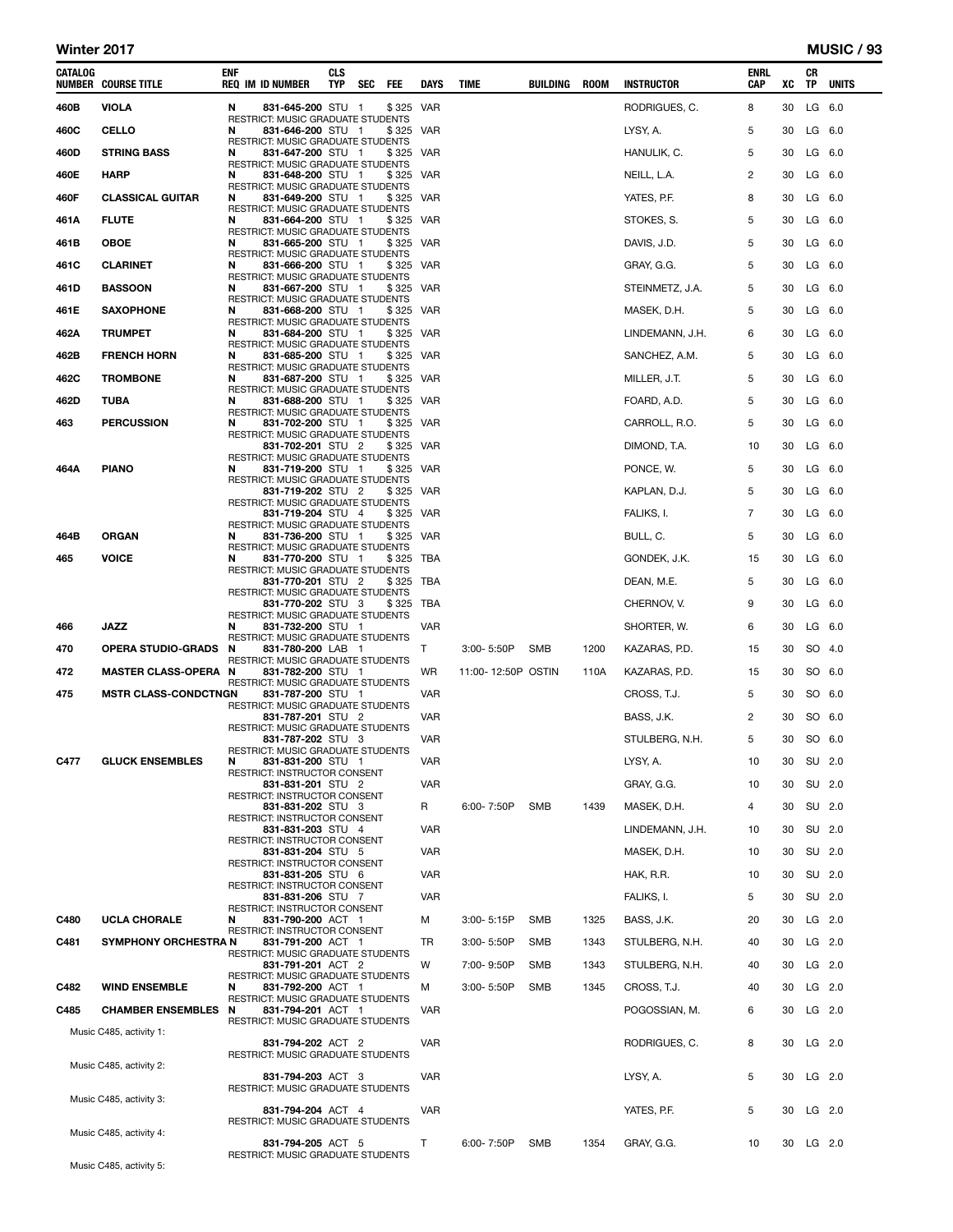#### 94 / MUSIC INDUSTRY Winter 2017

| CATALOG     | <b>NUMBER COURSE TITLE</b>                                                                               | <b>ENF</b> | <b>REQ IM ID NUMBER</b>                                               | <b>CLS</b><br>TYP | SEC<br>FEE           | DAYS            | TIME                                 | BUILDING            | <b>ROOM</b>         | <b>INSTRUCTOR</b>                        | ENRL<br>CAP | xс       | CR<br>ΤP | <b>UNITS</b>         |
|-------------|----------------------------------------------------------------------------------------------------------|------------|-----------------------------------------------------------------------|-------------------|----------------------|-----------------|--------------------------------------|---------------------|---------------------|------------------------------------------|-------------|----------|----------|----------------------|
|             |                                                                                                          |            | 831-794-206 ACT 6                                                     |                   |                      | Τ               | 6:00-7:50P                           |                     |                     | GRAY, G.G.                               | 10          | 30       | LG 2.0   |                      |
|             | Music C485, activity 6:                                                                                  |            | RESTRICT: MUSIC GRADUATE STUDENTS                                     |                   |                      |                 |                                      |                     |                     |                                          |             |          |          |                      |
|             |                                                                                                          |            | 831-794-207 ACT 7<br>RESTRICT: MUSIC GRADUATE STUDENTS                |                   |                      | М               | 7:00-9:50P                           | SMB                 | 1343                | LINDEMANN, J.H.                          | 10          | 30       |          | LG 2.0               |
|             | Music C485, activity 7:                                                                                  |            | 831-794-208 ACT 8<br>RESTRICT: MUSIC GRADUATE STUDENTS                |                   |                      | М               | $6:00 - 8:50P$                       |                     |                     | DIMOND, T.A.                             | 15          | 30       |          | LG 2.0               |
|             | Music C485, activity 8:                                                                                  |            | 831-794-209 ACT 9                                                     |                   |                      | <b>VAR</b>      |                                      |                     |                     | FALIKS, I.                               | 15          | 30       | $LG$ 2.0 |                      |
|             | Music C485, activity 9:                                                                                  |            | RESTRICT: MUSIC GRADUATE STUDENTS                                     |                   |                      |                 |                                      |                     |                     |                                          |             |          |          |                      |
|             |                                                                                                          |            | 831-794-210 ACT 10                                                    |                   |                      | <b>VAR</b>      |                                      |                     |                     | HANULIK, C.                              | 5           | 30       | $LG$ 2.0 |                      |
|             |                                                                                                          |            | RESTRICT: MUSIC GRADUATE STUDENTS<br>831-794-212 ACT 12               |                   |                      | MW              | 5:30-6:50P                           | <b>SMB</b>          | 1325                | BASS, J.K.                               | 30          | 30       |          | $LG$ 2.0             |
|             |                                                                                                          |            | RESTRICT: INSTRUCTOR CONSENT<br>831-794-214 ACT 14                    |                   |                      | М               | 1:00-2:50P                           | <b>SMB</b>          | 1343                | MILLER, J.T.                             | 15          | 30       |          | LG 2.0               |
|             | Music C485, activity 14:                                                                                 |            | RESTRICT: MUSIC GRADUATE STUDENTS                                     |                   |                      |                 |                                      |                     |                     |                                          |             |          |          |                      |
|             |                                                                                                          |            | 831-794-216 ACT 16<br>RESTRICT: MUSIC GRADUATE STUDENTS               |                   |                      | <b>VAR</b>      |                                      |                     |                     | CARROLL, R.O.                            | 10          | 30       |          | LG 2.0               |
|             |                                                                                                          |            | 831-794-218 ACT 18<br>RESTRICT: MUSIC GRADUATE STUDENTS               |                   |                      | VAR             |                                      |                     |                     | LINDEMANN, J.H.                          | 10          | 30       |          | LG 2.0               |
|             | Music C485, activity 18:                                                                                 |            | 831-794-200 ACT 22                                                    |                   |                      | <b>VAR</b>      |                                      |                     |                     | POGOSSIAN, M.                            | 20          | 30       |          | LG 2.0               |
|             |                                                                                                          |            | 831-794-225 ACT 25                                                    |                   |                      | F               | 12:00-2:50P                          | SMB                 | 1343                | CHENG, G.C.                              | 20          | 30       | LG 2.0   |                      |
| 486         | <b>JAZZ ENSEMBLE</b>                                                                                     | N          | RESTRICT: MUSIC GRADUATE STUDENTS<br>831-772-200 STU 1                |                   |                      | <b>VAR</b>      |                                      |                     |                     | SHORTER, W.                              | 6           | 30       |          | LG 2.0               |
| 495         | <b>INTRO PRACTICUM</b>                                                                                   | N          | RESTRICT: MUSIC GRADUATE STUDENTS<br>831-800-200 SEM 1                |                   |                      | R               | 1:00-2:50P                           | SMB                 | 1345                | LEFKOWITZ, D.S.                          | 28          | 30       | SU 2.0   |                      |
|             |                                                                                                          |            | RESTRICT: MUSIC GRADUATE STUDENTS                                     |                   |                      |                 |                                      |                     |                     |                                          |             |          |          |                      |
|             | <b>MUSIC INDUSTRY</b>                                                                                    |            |                                                                       |                   |                      |                 |                                      |                     |                     |                                          |             |          | $LG$ 4.0 |                      |
| 101         | <b>MUSIC INDS&amp;TECH&amp;SCI N</b>                                                                     |            | 434-306-200 SEM 1<br>RESTRICT: MUSIC INDUSTRY MINORS                  |                   |                      | М               | 3:00-5:50P                           | <b>SMB</b>          | 1420                | LEAF, D.                                 | 10          | 30       |          |                      |
| 107A<br>113 | <b>AUDIO TECHNOLOGY I</b><br><b>MUSIC SUPERVISION</b>                                                    | N<br>N     | 434-343-200 STU 1<br>434-378-200 SEM 1                                |                   |                      | <b>TR</b><br>T. | 2:00-3:50P<br>1:00-3:50P             | <b>OSTIN</b><br>SMB | <b>B105</b><br>1354 | BEARD, J.R.<br>FJELLESTAD, H.J.          | 12<br>20    | 30<br>15 |          | $LG$ 4.0<br>$LG$ 4.0 |
| 188         | <b>SPECIAL COURSES</b><br>Music Industry 188, seminar 1: Between Art and Commerce                        | N          | 434-828-201 SEM 1                                                     |                   |                      | W               | $3:00 - 5:50P$                       | SMB                 | 2449                | HURWITZ, R.P.                            | 15          | 30       |          | $LG$ 4.0             |
|             |                                                                                                          |            | 434-828-202 SEM 2<br>RESTRICT: INSTRUCTOR CONSENT                     |                   |                      | т               | 1:00-3:50P                           | <b>SMB</b>          | 1440                | JOHNSON, G.L.                            | 15          | 30       |          | LG 4.0               |
| 195         | Music Industry 188, seminar 2: Present and Future of Music in Los Angeles<br><b>COMMUNITY INTERNSHPN</b> |            | 434-870-201 TUT 1                                                     |                   |                      | <b>VAR</b>      |                                      |                     |                     | LEAF, D.                                 | 0           | 30       |          | PN 4.0               |
|             | <b>MUSICOLOGY</b>                                                                                        |            |                                                                       |                   |                      |                 |                                      |                     |                     |                                          |             |          |          |                      |
|             |                                                                                                          |            |                                                                       |                   |                      |                 |                                      |                     |                     |                                          |             |          |          |                      |
| M6B         | <b>Music History</b><br><b>INTRO-MUSICIANSHIP</b>                                                        | Υ          | 433-019-201 LAB 1                                                     |                   |                      | М               | 9:00-9:50A                           | SMB                 | 1535                | CARLSON, M.C.                            | 10          | 01       | $LG$ 2.0 |                      |
|             |                                                                                                          |            | SAME AS: ETHNMUS M6B, MUSC M6B<br><b>RESTRICT: INSTRUCTOR CONSENT</b> |                   |                      |                 |                                      |                     |                     |                                          |             |          |          |                      |
|             |                                                                                                          |            | 433-019-202 LAB 2<br>RESTRICT: INSTRUCTOR CONSENT                     |                   |                      | М               | 9:00-10:50A SMB                      |                     | 1343                | CARLSON, M.C.                            | 10          | 01       | $LG$ 2.0 |                      |
|             |                                                                                                          |            | 433-019-203 LAB 3<br>RESTRICT: INSTRUCTOR CONSENT                     |                   |                      | М               | 10:00-10:50A SMB                     |                     | 1535                | CARLSON, M.C.                            | 10          | 01       | $LG$ 2.0 |                      |
|             |                                                                                                          |            | 433-019-204 LAB 4<br><b>RESTRICT: INSTRUCTOR CONSENT</b>              |                   |                      | м               | 10:00-11:50A SMB                     |                     | 1402                | CARLSON, M.C.                            | 10          | 01       | $LG$ 2.0 |                      |
|             |                                                                                                          |            | 433-019-205 LAB 5                                                     |                   |                      | М               | 11:00-11:50A SMB                     |                     | 1343                | CARLSON, M.C.                            | 10          | 05       | LG 2.0   |                      |
|             |                                                                                                          |            | RESTRICT: INSTRUCTOR CONSENT<br>433-019-206 LAB 6                     |                   |                      | М               | 11:00-11:50A SMB                     |                     | 1345                | CARLSON, M.C.                            | 10          | 05       |          | LG 2.0               |
| 12W         | <b>WRITING ABOUT MUSIC Y</b>                                                                             | Y          | RESTRICT: INSTRUCTOR CONSENT<br>-----------                           | LEC               | $\mathbf{1}$         | MW              | 1:00-2:50P                           | <b>SMB</b>          | 1420                | EIDSHEIM, N.                             | 0           | 06       | LG       | 5.0                  |
|             |                                                                                                          | Y<br>Y     | 433-036-201 LAB<br>433-036-202 LAB                                    |                   | 1A<br>1B             | F<br>F          | $9:00 - 9:50A$<br>10:00-10:50A SMB   | <b>SMB</b>          | 1354<br>1354        | ROSTOSKY, A.C.<br>BONCZYK, P.D.          | 0<br>0      |          |          | 0.0<br>0.0           |
|             |                                                                                                          | Y          | 433-036-203 LAB                                                       |                   | 1C                   | F               | 11:00-11:50A SMB                     |                     | 1344                | OCHSNER, M.D.                            | 0           |          |          | 0.0                  |
| 13          | PUNK-HIST&SUBCULTUR N                                                                                    |            | -----------<br>433-040-201 DIS                                        | LEC               | $\mathbf{1}$<br>1A   | TR<br>w         | 11:00-12:50P SMB<br>3:00-3:50P       | SMB                 | 1200<br>1354        | SCHWARTZ, J.A.<br>RAKONJAC, D.           | 100<br>24   | 13       | SO 5.0   | 0.0                  |
|             |                                                                                                          |            | 433-040-202 DIS                                                       |                   | 1В                   | W               | 4:00-4:50P                           | SMB                 | 1354                | RAKONJAC, D.                             | 26          |          |          | 0.0                  |
|             |                                                                                                          |            | 433-040-203 DIS<br>433-040-204 DIS                                    |                   | 1C<br>1D             | F<br>F          | 10:00-10:50A SMB<br>11:00-11:50A SMB |                     | 1420<br>1420        | BELTRAN VALDEZ-GUI<br>BELTRAN VALDEZ-GUI | 25<br>25    |          |          | 0.0<br>0.0           |
| 19          | FIAT LUX FRSHMN SEM N                                                                                    |            | 433-057-200 SEM 1                                                     |                   |                      | т               | 1:00-2:50P                           | SMB                 | 1344                | FINK, R.W.                               | 0           | 30       | PN 1.0   |                      |
|             | Music History 19, seminar 1: UCLA Centennial Initiative: Pop!, Brief History of Popular Music at UCLA    |            | 433-057-202 SEM 2                                                     |                   |                      | т               | 5:00-6:50P                           | SMB                 | 2449                | SCHWARTZ, J.A.                           | 0           | 30       |          | PN 1.0               |
|             | Music History 19, seminar 1: Listening to Our Era: Nuclear Power and Climate Change                      |            |                                                                       |                   |                      | т               |                                      |                     |                     | KNAPP, R.L.                              | 0           | 30       |          | PN 1.0               |
|             | Music History 19, seminar 3: Racial Politics in American Musical                                         |            | 433-057-203 SEM 3                                                     |                   |                      |                 | 11:00-11:50A SMB                     |                     | 2449                |                                          |             |          |          |                      |
| 68          | <b>BEATLES</b>                                                                                           | N          | -----------<br>433-204-201 DIS                                        | LEC.              | $\overline{1}$<br>1A | TR<br>R         | 9:00-10:50A<br>3:00-3:50P            | SMB<br>SMB          | 1100<br>1354        | UPTON, E.R.<br>BROWN, S.L.               | 350<br>0    | 12       | SO 5.0   | 0.0                  |
|             |                                                                                                          |            | 433-204-202 DIS                                                       |                   | 1В                   | R<br>F          | 4:00-4:50P                           | SMB                 | 1354                | BROWN, S.L.                              | 0           |          |          | 0.0                  |
|             |                                                                                                          |            | 433-204-203 DIS<br>433-204-204 DIS                                    |                   | 1C<br>1D             | F               | 3:00-3:50P<br>4:00-4:50P             | SMB<br><b>SMB</b>   | 1439<br>1439        | DEPREZ, S.E.<br>DEPREZ, S.E.             | 0<br>0      |          |          | 0.0<br>0.0           |
|             |                                                                                                          |            | 433-204-205 DIS                                                       |                   | 1E                   | R               | 12:00-12:50P SMB                     |                     | 1345                | RICHTER FRANKLIN,                        | 0           |          |          | 0.0                  |
|             |                                                                                                          |            | 433-204-206 DIS<br>433-204-207 DIS                                    |                   | 1F<br>1G             | R<br>R          | 1:00-1:50P<br>2:00-2:50P             | SMB<br>SMB          | 1344<br>1440        | RICHTER FRANKLIN,<br>ROBERTSON, S.       | 0<br>0      |          |          | 0.0<br>0.0           |
|             |                                                                                                          |            | 433-204-208 DIS                                                       |                   | 1H                   | R               | 3:00-3:50P                           | SMB                 | 1420                | ROBERTSON, S.                            | 0           |          |          | 0.0                  |
|             |                                                                                                          |            | 433-204-209 DIS<br>433-204-210 DIS                                    |                   | 11<br>1J             | F<br>F          | 12:00-12:50P SMB<br>1:00-1:50P       | SMB                 | 1402<br>1402        | KILMAN, S.M.<br>KILMAN, S.M.             | 0<br>0      |          |          | 0.0<br>0.0           |
|             |                                                                                                          |            | 433-204-211 DIS                                                       |                   | 1K                   | F               | 2:00-2:50P                           | SMB                 | 1402                | GUTMAN, P.S.                             | 0           |          |          | 0.0                  |
|             |                                                                                                          |            | 433-204-212 DIS                                                       |                   | 1L                   | F<br>F          | 3:00-3:50P                           | SMB                 | 1402                | GUTMAN, P.S.                             | 0           |          |          | 0.0                  |
|             |                                                                                                          |            | 433-204-213 DIS<br>433-204-214 DIS                                    |                   | 1M<br>1N             | F               | 2:00-2:50P<br>3:00-3:50P             | SMB<br>SMB          | 1420<br>1420        | KLUTH, A.J.<br>KLUTH, A.J.               | 0<br>0      |          |          | 0.0<br>0.0           |
| 69          | <b>MUSIC AND POLITICS</b>                                                                                | N          | -----------                                                           | LEC               | 1.                   | MW              | 1:00-2:50P                           | SMB                 | 1344                | REDMOND, S.L.                            | 60          | 30       | SO 5.0   |                      |
|             |                                                                                                          |            | 433-207-201 DIS<br>433-207-202 DIS                                    |                   | 1А<br>1B             | F<br>F          | 2:00-2:50P<br>3:00-3:50P             | SMB<br><b>SMB</b>   | 2449<br>2449        | KANNAN, P.<br>KANNAN, P.                 | 15<br>0     |          |          | 0.0<br>0.0           |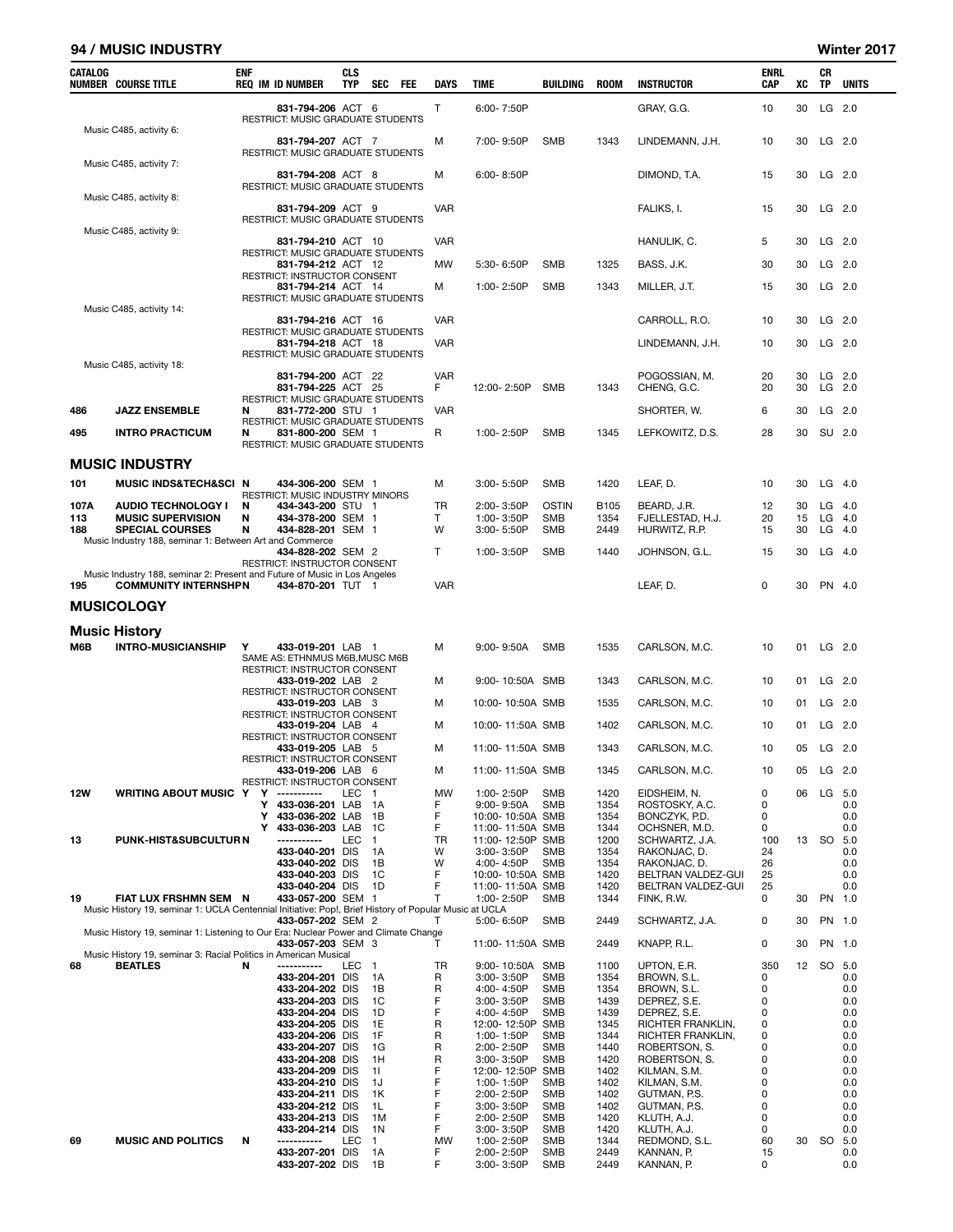| CATALOG              | <b>NUMBER COURSE TITLE</b>                                                                          | enf    |        | REQ IM ID NUMBER                                         | CLS<br>TYP | SEC                | <b>FEE</b> | <b>DAYS</b>     | <b>TIME</b>                                     | <b>BUILDING</b>                   | <b>ROOM</b>          | <b>INSTRUCTOR</b>                                                                   | ENRL<br>CAP          | XC       | CR<br>TP  | <b>UNITS</b>      |
|----------------------|-----------------------------------------------------------------------------------------------------|--------|--------|----------------------------------------------------------|------------|--------------------|------------|-----------------|-------------------------------------------------|-----------------------------------|----------------------|-------------------------------------------------------------------------------------|----------------------|----------|-----------|-------------------|
| CM90T                | <b>EARLY MUSIC ENSMBLE N</b>                                                                        |        |        | 433-207-203 DIS<br>433-207-204 DIS<br>433-270-201 ACT 1  |            | 1C<br>1D           |            | F<br>F<br>T     | 12:00-12:50P SMB<br>1:00-1:50P<br>7:00-9:50P    | <b>SMB</b><br><b>SMB</b>          | 1420<br>1420<br>1818 | STEIN, D.<br>STEIN, D.<br>KOONS, R.A.                                               | 15<br>15<br>20       | 30       | <b>SO</b> | 0.0<br>0.0<br>4.0 |
| 98T                  | <b>1970S HORROR FILM</b>                                                                            | N      |        | SAME AS: MUSC M90T<br>433-294-200 SEM 1                  |            |                    |            | м               | 10:00-12:50P SMB                                |                                   | 2449                 | WOOLSEY, M.F.                                                                       | 12                   | 30       |           | LG 5.0            |
| 99                   | <b>STUDENT RSRCH PRGRMN</b>                                                                         |        |        | 433-297-201 TUT 1                                        |            |                    |            | <b>VAR</b>      |                                                 |                                   |                      | REDMOND, S.L.                                                                       | 0                    | 30       | <b>PN</b> | $1.0 - 2.0$       |
| 101<br>125E          | <b>ISSUES AND METHODS N</b><br><b>HIST&amp;CLTR 1900-1945</b>                                       | Y      |        | 433-006-200 SEM<br>-----------                           | LEC        | -1<br>$\mathbf{1}$ |            | TR<br>TR        | 11:00-12:50P SMB<br>11:00-12:50P SMB            |                                   | 1402<br>1439         | GRABARCHUK, A.<br>MORRIS, M.B.                                                      | 35<br>35             | 30<br>13 | LG<br>LG  | 4.0<br>5.0        |
|                      |                                                                                                     |        |        | 433-454-201 DIS                                          |            | 1A                 |            | W               | 11:00-11:50A SMB                                |                                   | 1402                 | GRAHAM, P.                                                                          | 17                   |          |           | 0.0               |
| M173                 | <b>MUSC&amp;RELGN-POL CLTRN</b>                                                                     |        |        | 433-454-202 DIS<br>433-738-200 SEM                       |            | 1B<br>-1           |            | W<br>MW         | 12:00-12:50P SMB<br>9:00-10:50A SMB             |                                   | 1402<br>1420         | GRAHAM, P.<br>KLIGMAN, M.L.                                                         | 17<br>$\overline{7}$ | 30       | LG        | 0.0<br>5.0        |
|                      |                                                                                                     |        |        | SAME AS: ETHNMUS M173                                    |            |                    |            |                 |                                                 |                                   |                      |                                                                                     |                      |          |           |                   |
| <b>188SB</b><br>191T | <b>INDIV STD FOR USIE</b><br><b>CAPSTONE SEMINAR</b>                                                | Y<br>N |        | 433-831-201 TUT 1<br>433-855-200 SEM 1                   |            |                    |            | <b>VAR</b><br>W | 3:00-5:50P                                      | <b>SMB</b>                        | 1402                 | FINK, R.W.<br>LE GUIN, E.C.                                                         | 0<br>20              | 30<br>30 | LG        | $LG$ 1.0<br>4.0   |
|                      |                                                                                                     |        |        | <b>RESTRICT: MUSIC HISTORY MAJORS</b>                    |            |                    |            |                 |                                                 |                                   |                      |                                                                                     |                      |          |           |                   |
| 197                  | <b>INDIVIDUAL STUDIES</b>                                                                           | N      |        | 433-882-201 TUT 1                                        |            |                    |            | <b>VAR</b>      |                                                 |                                   |                      | MORRIS, M.B.                                                                        | 0                    | 30       | SO.       | $2.0 - 4.0$       |
| <b>Musicology</b>    |                                                                                                     |        |        |                                                          |            |                    |            |                 |                                                 |                                   |                      |                                                                                     |                      |          |           |                   |
| 200B                 | <b>CRIT&amp;CLTR&amp;SOCL THRY N</b>                                                                |        |        | 832-014-200 SEM 1<br>RESTRICT: MUSICOLOGY MAJORS         |            |                    |            | T               | 2:00-4:50P                                      | <b>SMB</b>                        | 2449                 | SCHWARTZ, J.A.                                                                      | 10                   | 30       |           | $LG$ 6.0          |
| M201                 | REPERTORY&ANALYSIS Y                                                                                |        |        | 832-016-200 SEM 1<br>SAME AS: MUSC M201                  |            |                    |            | F               | 1:00-4:50P                                      | <b>SMB</b>                        | B648                 | DANIELPOUR, R.D.                                                                    | 5                    | 30       |           | SU 2.0            |
|                      |                                                                                                     |        |        |                                                          |            |                    |            |                 |                                                 |                                   |                      | RESTRICT: MUSIC OR MUSICOLOGY OR ETHNOMUSICOLOGY OR MUSIC HISTORY GRADUATE STUDENTS |                      |          |           |                   |
| 250<br>299           | <b>THEORETICAL TOPICS</b><br><b>DISRTTN RSCH COLLOQ N</b>                                           | N      |        | 832-302-200 SEM 1<br>832-596-200 SEM 1                   |            |                    |            | W<br>T.         | 9:30-12:20P<br>2:00-4:00P                       | SMB<br><b>SMB</b>                 | 2449<br>1230         | EIDSHEIM, N.<br>MORRIS, M.B.                                                        | 15<br>10             | 30<br>30 | LG<br>SU  | 4.0<br>2.0        |
| C490T                | <b>EARLY MUSIC ENSMBLE N</b>                                                                        |        |        | 832-780-200 ACT 1                                        |            |                    |            | T               | 7:00-9:50P                                      | <b>SMB</b>                        | 1818                 | KOONS, R.A.                                                                         | 10                   | 30       |           | SO 4.0            |
|                      |                                                                                                     |        |        | RESTRICT: GRADUATE STUDENTS                              |            |                    |            |                 |                                                 |                                   |                      |                                                                                     |                      |          |           |                   |
|                      | <b>NAVAL SCIENCE</b>                                                                                |        |        |                                                          |            |                    |            |                 |                                                 |                                   |                      |                                                                                     |                      |          |           |                   |
| z                    | <b>LEADERSHIP LAB</b>                                                                               | N      |        | 283-003-200 LAB 1                                        |            |                    |            | T               | 6:30-8:50A                                      | <b>HAINES</b>                     | 220                  | ALLEN, M.B.                                                                         | 75                   |          |           | 0.0               |
| 20B                  | <b>SEAPOWR&amp;MARITM AFRSN</b>                                                                     |        |        | 283-117-200 LEC 1<br><b>RESTRICT: INSTRUCTOR CONSENT</b> |            |                    |            | <b>MW</b>       | 3:00-4:30P                                      | <b>SAC</b>                        | <b>B20B</b>          | MCCARTHY, C.P.                                                                      | 20                   | 30       | SO.       | 3.0               |
| 101B                 | <b>NAVAL OPS&amp;SEAMANSHPN</b>                                                                     |        |        | 283-307-200 LEC 1<br>RESTRICT: INSTRUCTOR CONSENT        |            |                    |            | <b>MW</b>       | 1:00-2:50P                                      | <b>SAC</b>                        | <b>B20B</b>          | SMITH, M.B.                                                                         | 20                   | 30       |           | $LG$ 4.0          |
| 102B                 | <b>NAVAL LDRSHP&amp;MGMT I N</b>                                                                    |        |        | 283-316-200 LEC 1                                        |            |                    |            | MW              | 10:00-11:50A SAC                                |                                   | <b>B20B</b>          | ANTOLIN, J.T.                                                                       | 24                   | 30       |           | SO 4.0            |
|                      |                                                                                                     |        |        | RESTRICT: INSTRUCTOR CONSENT                             |            |                    |            |                 |                                                 |                                   |                      |                                                                                     |                      |          |           |                   |
|                      | <b>NEAR EASTERN LANGUAGES AND CULTURES</b>                                                          |        |        |                                                          |            |                    |            |                 |                                                 |                                   |                      |                                                                                     |                      |          |           |                   |
|                      | <b>Ancient Near East</b>                                                                            |        |        |                                                          |            |                    |            |                 |                                                 |                                   |                      |                                                                                     |                      |          |           |                   |
| 10W                  | JERUSALEM-HOLY CITY Y                                                                               |        | Y      | ------------                                             | <b>LEC</b> | $\overline{1}$     |            | MW              | 12:30-1:45P                                     | <b>BROAD</b>                      | 2160E                | SMOAK, J.D.                                                                         | 0                    | 30       |           | LG 5.0            |
|                      |                                                                                                     |        | Υ<br>Υ | 286-031-201 DIS<br>286-031-202 DIS                       |            | 1A<br>1B           |            | W<br>W          | 2:00-2:50P<br>2:00-2:50P                        | <b>BUNCHE</b><br><b>BUNCHE</b>    | 2160<br>3211         | FITTANTE, D.<br>HOGUE, T.                                                           | 0<br>0               |          |           | 0.0<br>0.0        |
|                      |                                                                                                     |        | Υ      | 286-031-203 DIS                                          |            | 1C                 |            | W               | 3:00-3:50P                                      | <b>BUNCHE</b>                     | 3211                 | TOKMANTCEV, A.                                                                      | 0                    |          |           | 0.0               |
|                      |                                                                                                     |        | Υ<br>Υ | 286-031-204 DIS<br>286-031-205 DIS                       |            | 1D<br>1E           |            | F<br>F          | 10:00-10:50A DODD<br>11:00-11:50A HAINES        |                                   | 161<br>122           | STAUDER, R.E.<br>DAMM, J.                                                           | 0<br>0               |          |           | 0.0<br>0.0        |
|                      |                                                                                                     |        | Υ      | 286-031-206 DIS                                          |            | 1F                 |            | F               | 12:00-12:50P HUMANTS A48                        |                                   |                      | PRICE, J.R.                                                                         | 0                    |          |           | 0.0               |
|                      |                                                                                                     |        | Υ<br>Υ | 286-031-207 DIS<br>286-031-208 DIS                       |            | 1G<br>1H           |            | F<br>F          | 1:00-1:50P<br>2:00-2:50P                        | <b>HUMANTS A48</b><br><b>DODD</b> | 154                  | CHAN, M.L.<br>COURTNEY, M.M.                                                        | 0<br>0               |          |           | 0.0<br>0.0        |
|                      |                                                                                                     |        | Υ      | 286-031-209 DIS                                          |            | 11                 |            | F               | $3.00 - 3.50P$                                  | <b>BUNCHE</b>                     | 1221A                | MERRITT, L.M.                                                                       | 0                    |          |           | 0.0               |
|                      |                                                                                                     |        | Υ<br>Υ | 286-031-210 DIS<br>286-031-211 DIS                       |            | 1J<br>1K           |            | W<br>F          | 3:00-3:50P<br>10:00-10:50A HUMANTS A66          | <b>ROYCE</b>                      | 156                  | BEN-MARZOUK, N.<br>MACDONALD, R.S.                                                  | 0<br>0               |          |           | 0.0<br>0.0        |
| 15                   | <b>WMN&amp;PWR-ANCNT WORLDN</b>                                                                     |        |        | -----------                                              | LEC        | $\mathbf{1}$       |            | TR              | 2:00-3:15P                                      | <b>HUMANTS A51</b>                |                      | COONEY, K.M.                                                                        | 200                  |          | 15 SO     | 5.0               |
|                      |                                                                                                     |        |        | 286-045-201 DIS<br>286-045-202 DIS                       |            | 1A<br>1B           |            | R<br>R          | 4:00-4:50P<br>4:00-4:50P                        | BUNCHE 3117<br><b>ROLFE</b>       | 3108                 | CANDELORA, D.<br>CHEN, M.                                                           | 20<br>20             |          |           | 0.0<br>0.0        |
|                      |                                                                                                     |        |        | 286-045-203 DIS                                          |            | 1C                 |            | R               | 5:00-5:50P                                      | <b>ROLFE</b>                      | 3108                 | CHEN. M.                                                                            | 20                   |          |           | 0.0               |
|                      |                                                                                                     |        |        | 286-045-204 DIS<br>286-045-205 DIS                       |            | 1D<br>1E           |            | R<br>F          | 5:00-5:50P<br>10:00-10:50A KAUFMAN 153          | <b>BUNCHE</b>                     | 3117                 | CANDELORA, D.<br>WEN, C.                                                            | 20<br>20             |          |           | 0.0<br>0.0        |
|                      |                                                                                                     |        |        | 286-045-206 DIS                                          |            | 1F                 |            | F               | 11:00-11:50A KAUFMAN 153                        |                                   |                      | WEN, C.                                                                             | 20                   |          |           | 0.0               |
|                      |                                                                                                     |        |        | 286-045-207 DIS<br>286-045-208 DIS                       |            | 1G<br>1H           |            | F<br>F          | 12:00-12:50P PUB AFF<br>1:00-1:50P              | PUB AFF                           | 2319<br>2319         | DANIELSON, A.<br>DANIELSON, A.                                                      | 20<br>20             |          |           | 0.0<br>0.0        |
|                      |                                                                                                     |        |        | 286-045-209 DIS                                          |            | 11                 |            | R               | 4:00-4:50P                                      | HUMANTS A68                       |                      | CAMPBELL, R.                                                                        | 20                   |          |           | 0.0               |
| 19                   | FIAT LUX FRSHMN SEM N                                                                               |        |        | 286-045-210 DIS<br>286-057-200 SEM 1                     |            | 1J                 |            | R<br>м          | 5:00-5:50P<br>$3:00 - 3:50P$                    | <b>HUMANTS A68</b><br>FOWLER A163 |                      | CAMPBELL, R.<br>WENDRICH, W.Z.                                                      | 20<br>10             | 30       |           | 0.0<br>PN 1.0     |
|                      |                                                                                                     |        |        | RESTRICT: UNDERGRADUATE STUDENTS ONLY                    |            |                    |            |                 |                                                 |                                   |                      |                                                                                     |                      |          |           |                   |
| <b>M50B</b>          | Ancient Near East 19, seminar 1: Tracking Looting from Space<br><b>JUDSM&amp;CHRISTN&amp;ISLAMN</b> |        |        | -----------                                              | LEC 1      |                    |            | <b>MW</b>       | 11:00-12:15P ROLFE                              |                                   | 1200                 | WESTBROOK, D.A.                                                                     | 45                   | 04       |           | LG 5.0            |
|                      |                                                                                                     |        |        | SAME AS: M E STD M50B, RELIGN M50<br>286-151-201 DIS     |            | 1A                 |            | W               | 1:00-1:50P                                      | <b>BUNCHE</b>                     | 2156                 | PREJEAN, C.                                                                         | 5                    |          |           | 0.0               |
|                      |                                                                                                     |        |        | 286-151-202 DIS                                          |            | 1B                 |            | W               | 1:00-1:50P                                      | <b>HAINES</b>                     | 110                  | ALI. M.                                                                             | 5                    |          |           | 0.0               |
|                      |                                                                                                     |        |        | 286-151-203 DIS<br>286-151-204 DIS                       |            | 1C<br>1D           |            | W<br>W          | 2:00-2:50P<br>2:00-2:50P                        | <b>BUNCHE</b><br><b>BUNCHE</b>    | 2156<br>3153         | PREJEAN, C.<br>ALI, M.                                                              | 5<br>5               |          |           | 0.0<br>0.0        |
|                      |                                                                                                     |        |        | 286-151-205 DIS                                          |            | 1E                 |            | F               | 10:00-10:50A HUMANTS A46                        |                                   |                      | MAHAFZAH, A.M.                                                                      | 5                    |          |           | 0.0               |
|                      |                                                                                                     |        |        | 286-151-206 DIS<br>286-151-207 DIS                       |            | 1F<br>1G           |            | F<br>F          | 11:00-11:50A HUMANTS A46<br>12:00-12:50P HAINES |                                   | A6                   | MAHAFZAH, A.M.<br>GORCZYCA, D.P.                                                    | 5<br>5               |          |           | 0.0<br>0.0        |
|                      |                                                                                                     |        |        | 286-151-208 DIS                                          |            | 1H                 |            | F               | 1:00-1:50P                                      | <b>HAINES</b>                     | A28                  | GORCZYCA, D.P.                                                                      | 5                    |          |           | 0.0               |
| 89HC                 | <b>HONORS CONTRACTS</b>                                                                             | N      |        | 286-151-209 DIS<br>286-268-201 TUT                       |            | 11<br>$\mathbf 1$  |            | F<br><b>VAR</b> | 2:00-2:50P                                      | <b>HAINES</b>                     | A28                  | GORCZYCA, D.P.<br>WESTBROOK, D.A.                                                   | 5<br>0               | 30       | LG        | 0.0<br>1.0        |
|                      | CM101B ART&ARCH-ANCT EGYPT N                                                                        |        |        | 286-307-200 LEC                                          |            | -1                 |            | MW              | 12:30-1:45P                                     | PUB AFF                           | 2250                 | TROCHE, J.D.                                                                        | 18                   | 05       | SO        | 4.0               |
| M103B                | <b>ANCIENT EGYPT CIV</b>                                                                            | N      |        | SAME AS: ART HIS M110B<br>-----------                    | LEC        | $\blacksquare$     |            | TR              | 12:30-1:45P                                     | <b>BUNCHE</b>                     | 1209B                | TROCHE, J.D.                                                                        | 80                   | 14       | SO 4.0    |                   |
|                      |                                                                                                     |        |        | SAME AS: HIST M103B                                      |            |                    |            |                 |                                                 |                                   |                      |                                                                                     |                      |          |           |                   |
|                      |                                                                                                     |        |        | 286-319-201 DIS<br>286-319-202 DIS                       |            | 1A<br>1B           |            | R<br>R          | $3:00 - 3:50P$<br>$3:00 - 3:50P$                | <b>BUNCHE</b><br><b>BUNCHE</b>    | 2156<br>2178         | STEVENS, M.<br>KAROLL, A.B.                                                         | 10<br>10             |          |           | 0.0<br>0.0        |
|                      |                                                                                                     |        |        | 286-319-203 DIS                                          |            | 1C                 |            | R               | 4:00-4:50P                                      | <b>BUNCHE</b>                     | 2156                 | STEVENS, M.                                                                         | 10                   |          |           | 0.0               |
|                      |                                                                                                     |        |        | 286-319-204 DIS<br>286-319-205 DIS                       |            | 1D<br>1E           |            | R<br>F          | 4:00-4:50P<br>10:00-10:50A HUMANTS 169          | PUB AFF                           | 2250                 | KAROLL, A.B.<br>EHRICH, R.                                                          | 10<br>10             |          |           | 0.0<br>0.0        |
|                      |                                                                                                     |        |        | 286-319-206 DIS                                          |            | 1F                 |            | F               | 11:00-11:50A BUNCHE                             |                                   | 3123                 | OKILO, I.                                                                           | 10                   |          |           | 0.0               |
|                      |                                                                                                     |        |        | 286-319-207 DIS<br>286-319-208 DIS                       |            | 1G<br>1H           |            | F<br>F          | 12:00-12:50P BUNCHE<br>1:00-1:50P               | <b>BUNCHE</b>                     | 3170<br>3123         | EHRICH, R.<br>OKILO, I.                                                             | 10<br>10             |          |           | 0.0<br>0.0        |
| M104A                | <b>ANCT MESOPOTM&amp;SYRIAN</b>                                                                     |        |        | 286-325-200 LEC 1<br>SAME AS: HIST M104A                 |            |                    |            | TR              | 12:30-1:45P                                     | <b>DODD</b>                       | 167                  | CIFOLA, B.                                                                          | 10                   |          | 14 SO 4.0 |                   |
|                      |                                                                                                     |        |        |                                                          |            |                    |            |                 |                                                 |                                   |                      |                                                                                     |                      |          |           |                   |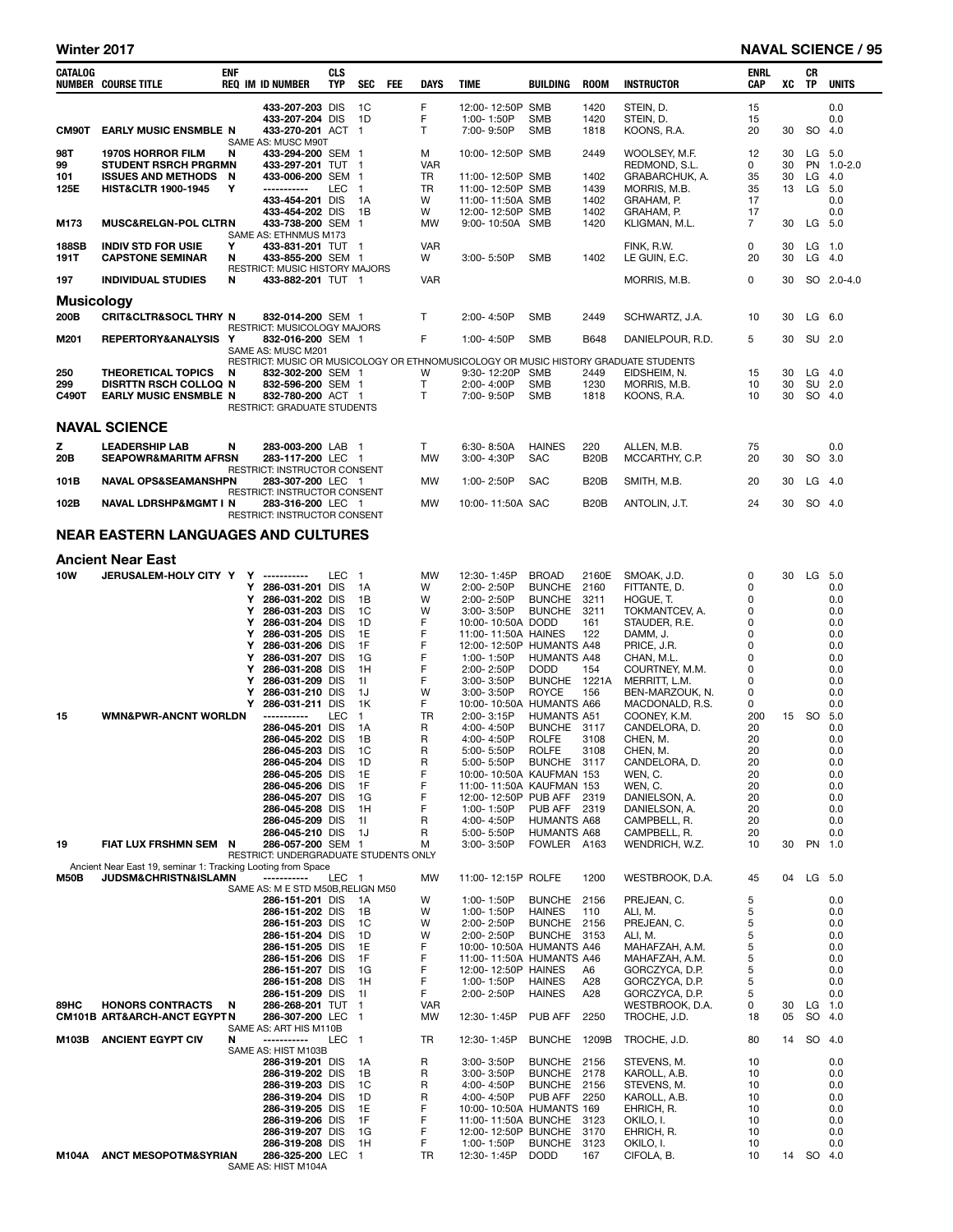### 96 / NEAR EASTERN LANGUAGES AND CULTURES Winter 2017

| CATALOG              | <b>NUMBER COURSE TITLE</b>                                                                                 | ENF    | REQ IM ID NUMBER                                          | CLS<br><b>TYP</b> | SEC<br><b>FEE</b>                | DAYS                     | TIME                                            | <b>BUILDING</b>                    | <b>ROOM</b>  | <b>INSTRUCTOR</b>                | ENRL<br>CAP  | XC       | CR<br>TP  | <b>UNITS</b>     |
|----------------------|------------------------------------------------------------------------------------------------------------|--------|-----------------------------------------------------------|-------------------|----------------------------------|--------------------------|-------------------------------------------------|------------------------------------|--------------|----------------------------------|--------------|----------|-----------|------------------|
| 162<br><b>CM169</b>  | ARCHEOL-ANCT ISRAEL N<br><b>INTRO-ARCHEOLGC SCI N</b>                                                      |        | 286-673-200 LEC 1<br>286-714-200 LEC 1                    |                   |                                  | <b>MW</b><br>R           | 11:00-12:15P HUMANTS A32<br>9:00-10:50A DODD    |                                    | 170          | BURKE, A.A.<br>BARNARD, H.       | 30<br>10     | 30<br>30 | SO        | 4.0<br>SO 4.0    |
| C <sub>177</sub>     | <b>VARIABLE TOPICS</b>                                                                                     | N      | SAME AS: ANTHRO CM110Q<br>286-762-200 LEC                 |                   | - 1                              | W                        | 3:00-5:50P                                      | <b>FOWLER</b>                      | A222         | WENDRICH, W.Z.                   | 5            | 30       |           | SO 4.0           |
| 220                  | Ancient Near East C177, lecture 1: Creating Exhibit in Fowler Museum<br><b>SEM-ANCIENT EGYPT</b>           | N      | 686-101-200 SEM 1                                         |                   |                                  | W                        | 9:00-11:50A ROLFE                               |                                    | 3120         | COONEY, K.M.                     | 15           | 30       |           | SO 4.0           |
|                      | Ancient Near East 220, seminar 1:                                                                          |        | 686-414-200 LEC 1                                         |                   |                                  | R                        | 9:00-10:50A DODD                                |                                    | 170          | BARNARD, H.                      | 5            | 30       |           | SO 4.0           |
| <b>CM269</b>         | <b>INTRO-ARCHEOLGC SCI N</b>                                                                               |        | SAME AS: ANTHRO CM210Q                                    |                   |                                  |                          |                                                 |                                    |              |                                  |              |          |           |                  |
| C <sub>277</sub>     | <b>VARIABLE TOPICS</b>                                                                                     | N      | 686-462-200 LEC 1                                         |                   |                                  | T.                       | 9:00-11:50A BUNCHE                              |                                    | 1265         | COONEY, K.M.                     | 10           | 30       |           | SO 4.0           |
| Arabic               |                                                                                                            |        |                                                           |                   |                                  |                          |                                                 |                                    |              |                                  |              |          |           |                  |
| 1В                   | ELEMNTRY STD ARABIC Y                                                                                      |        | 287-015-201 LEC<br>287-015-202 LEC                        |                   | $\overline{1}$<br>$\overline{2}$ | <b>MWF</b><br><b>MWF</b> | 8:00-9:50A<br>10:00-11:50A HAINES               | <b>PUB AFF</b>                     | 2278<br>A6   | AHMAD, A.M.<br>AHMAD, A.M.       | 20<br>20     | 30<br>30 |           | SO 5.0<br>SO 5.0 |
|                      |                                                                                                            |        | 287-015-203 LEC<br>287-015-204 LEC                        |                   | 3<br>4                           | <b>MWF</b><br><b>MWF</b> | 2:00-3:50P<br>2:00-3:50P                        | PUB AFF<br>PUB AFF                 | 1270<br>1278 | THOMASSIAN, C.M.<br>AHMAD, A.M.  | 20<br>20     | 30<br>30 | SO 5.0    | SO 5.0           |
| 102B                 | <b>INTERMED STD ARABIC Y</b>                                                                               |        | 287-324-200 LEC                                           |                   | $\overline{1}$<br>$\overline{2}$ | <b>TR</b>                | 10:00-11:50A BUNCHE                             |                                    | 2178         | ELZAHED, S.                      | 20           | 13       | SO        | 4.0              |
| 103B                 | <b>ADVANCED ARABIC</b>                                                                                     | Υ      | 287-324-201 LEC<br>287-343-200 LEC                        |                   | $\overline{1}$                   | TR<br>TR                 | 12:00-1:50P<br>2:00-3:50P                       | <b>HAINES</b><br><b>BUNCHE</b>     | A6<br>3143   | HAMZA, A.T.<br>HAMZA, A.T.       | 20<br>20     | 14<br>30 |           | SO 4.0<br>SO 4.0 |
| M110                 | 1001 NIGHTS                                                                                                | N      | 287-355-200 LEC<br>SAME AS: COM LIT M110                  |                   | $\overline{1}$                   | MW                       | 11:00-12:15P ROYCE                              |                                    | 156          | SLYOMOVICS, S.E.                 | 0            | 30       | SO        | 4.0              |
| 220                  | <b>SEM-ISLAMIC TEXTS</b>                                                                                   | N      | 687-106-200 SEM 1                                         |                   |                                  | м                        | 3:00-5:50P                                      | <b>HUMANTS A30</b>                 |              | SADEGHI, B.                      | 15           | 30       |           | SO 4.0           |
| Armenian             |                                                                                                            |        |                                                           |                   |                                  |                          |                                                 |                                    |              |                                  |              |          |           |                  |
| 101B<br>102B         | <b>ELEM WSTRN ARMENIANN</b><br><b>INTRMD WST ARMENIAN N</b>                                                |        | 288-318-200 LEC<br>288-338-200 LEC                        |                   | - 1<br>$\mathbf{1}$              | TR<br>Τ                  | 8:30-10:50A BUNCHE<br>11:00-1:20P               | <b>BUNCHE</b>                      | 3117<br>3117 | KOULOUJIAN, H.<br>KOULOUJIAN, H. | 25<br>25     | 30<br>30 |           | SO 5.0<br>SO 5.0 |
| 104B<br>105B         | ELEM MOD EAST ARMEN N<br><b>INTR MOD EAST ARMEN N</b>                                                      |        | 288-369-200 LEC<br>288-372-200 LEC                        |                   | -1<br>$\mathbf{1}$               | <b>MWF</b><br>MW         | 10:00-11:50A BUNCHE<br>4:00-6:20P               | <b>HAINES</b>                      | 3164<br>A24  | KESHISHIAN, A.<br>KESHISHIAN, A. | 25<br>25     | 30<br>30 |           | SO 5.0<br>SO 5.0 |
| 106B                 | ARMEN SOCIETY&CLTR Y                                                                                       |        | 288-375-200 LEC                                           |                   | $\overline{1}$                   | MW                       | 12:00-1:50P                                     | <b>BUNCHE</b>                      | 2178         | KESHISHIAN, A.                   | 25           | 30       | LG        | 4.0              |
| 231B                 | INTR CLSCL ARMENIAN N                                                                                      |        | 688-187-200 LEC                                           |                   | $\overline{1}$                   | TR                       | 3:30-4:45P                                      | <b>MOORE</b>                       | 1003         | COWE, P.S.                       | 10           | 30       |           | $LG$ 4.0         |
| <b>Hebrew</b><br>1В  | <b>ELEMENTARY HEBREW Y</b>                                                                                 |        | 290-006-200 LEC                                           |                   | $\overline{1}$                   |                          | MTWRF 11:00-11:50A BUNCHE                       |                                    | 2156         |                                  | 25           | 04       |           | SO 5.0           |
|                      |                                                                                                            |        | 290-006-201 LEC                                           |                   | $\overline{2}$                   |                          | MTWRF 12:00-12:50P BUNCHE                       |                                    | 2156         | EZER, N.<br>EZER, N.             | 25           | 05       |           | SO 5.0           |
| 102B<br>103B         | <b>INTERMEDIATE HEBREW Y</b><br><b>ADVANCED HEBREW</b>                                                     | Y      | 290-397-200 LEC<br>290-447-200 LEC                        |                   | $\overline{1}$<br>$\overline{1}$ | TR                       | MTWRF 10:00-10:50A BUNCHE<br>9:30-10:45A ROLFE  |                                    | 2156<br>3108 | EZER, N.<br>HAKAK, L.            | 25<br>25     | 30<br>30 | SO        | SO 5.0<br>4.0    |
| C140<br><b>188FL</b> | <b>MOD HEBREW POET&amp;PROY</b><br><b>READINGS-HEBREW</b>                                                  | Y      | 290-692-200 LEC<br>290-828-200 SEM 1                      |                   | $\overline{1}$                   | TR<br>м                  | 9:30-10:45A<br>5:00-6:20P                       | <b>ROLFE</b><br><b>HUMANTS A66</b> | 3108         | HAKAK, L.<br>SMOAK, J.D.         | 5<br>30      | 30<br>30 | $LG$ 4.0  | SO 2.0           |
| 230                  | <b>RABBINIC HEBREW LIT N</b>                                                                               |        | 690-262-200 SEM 1                                         |                   |                                  | T                        | 2:00-4:50P                                      | <b>HUMANTS A30</b>                 |              | BAKHOS, C.A.                     | 5            | 30       |           | SO 4.0           |
| C <sub>240</sub>     | <b>MOD HEBREW POET&amp;PROY</b>                                                                            |        | 690-240-200 LEC 1                                         |                   |                                  | TR                       | 9:30-10:45A ROLFE                               |                                    | 3108         | HAKAK, L.                        | 5            | 30       |           | $LG$ 4.0         |
| Iranian<br>1В        | ELEMENTARY PERSIAN Y                                                                                       |        | 291-002-200 LEC                                           |                   | $\overline{1}$                   | <b>MWF</b>               | 9:00-10:50A                                     | PUB AFF                            | 1270         | POURZANGIABADI, B.               |              | 30       |           | SO 5.0           |
| 20B                  | <b>ACCLRT ELEM PERSIAN Y</b>                                                                               |        | 291-062-200 LEC                                           |                   | -1                               | <b>MWF</b>               | 8:00-9:50A                                      | PUB AFF                            | 2325         | HAGIGI, L.E.                     | 25<br>25     | 30       |           | SO 6.0           |
| 102B                 | <b>INTRMEDIATE PERSIAN Y</b>                                                                               |        | 291-062-201 LEC<br>291-340-200 LEC                        |                   | $\overline{2}$<br>$\overline{1}$ | <b>MWF</b><br><b>MWF</b> | 4:00-5:50P<br>12:00-1:50P                       | ROYCE<br>PUB AFF                   | 150<br>2325  | HAGIGI, L.E.<br>HAGIGI, L.E.     | 25<br>25     | 30<br>30 | SO        | SO 6.0<br>5.0    |
| 103B<br>M105B        | <b>CLASSICAL PROSE</b><br><b>BAHA'I FAITH - IRAN</b>                                                       | Υ<br>N | 291-352-200 LEC<br>291-331-200 LEC                        |                   | $\overline{1}$<br>$\overline{1}$ | TR<br><b>MWF</b>         | 12:30-1:45P<br>11:00-11:50A HAINES              | <b>HAINES</b>                      | A44<br>A44   | INGENITO, D.<br>SAIEDI, N.       | 25<br>37     | 30<br>30 | <b>SO</b> | 4.0<br>SO 4.0    |
|                      |                                                                                                            |        | SAME AS: RELIGN M105B<br>291-589-200 LEC                  |                   |                                  |                          |                                                 |                                    |              | INGENITO, D.                     |              |          | SO        |                  |
| 141<br>187           | PERSN ANLYTCL PROSE Y<br><b>TOPICS-IRANIAN STDS</b>                                                        | N      | 291-822-200 LEC                                           |                   | -1<br>$\mathbf{1}$               | TR<br>MW                 | $3:30 - 4:45P$<br>$3:30 - 4:45P$                | <b>HAINES</b><br>HUMANTS 169       | A24          | PIRNAZAR, N.                     | 15<br>15     | 30<br>08 |           | 4.0<br>SO 4.0    |
|                      | Iranian 187, lecture 1: Introduction to History and Culture of Iranian Jews                                |        | 291-822-201 LEC                                           |                   | $\overline{2}$                   | MW                       | 2:00-3:15P                                      | KAUFMAN 101                        |              | MOUSAVI, S.                      | 30           | 07       |           | SO 4.0           |
| M230B                | <b>OLD IRANIAN</b>                                                                                         | N      | 691-204-200 LEC 1<br>SAME AS: I E STD M230B               |                   |                                  | TR.                      | 11:00-12:15P KAUFMAN 136                        |                                    |              | SHAYEGAN, M.R.                   | 10           | 30       |           | SO 4.0           |
|                      | <b>Islamic Studies</b>                                                                                     |        |                                                           |                   |                                  |                          |                                                 |                                    |              |                                  |              |          |           |                  |
| M111                 | <b>ISLAMIC ARCHAEOLOGY N</b>                                                                               |        | 234-366-200 LEC 1                                         |                   |                                  | TR                       | 11:00-12:15P ROLFE                              |                                    | 3116         | BURKE, K.S.                      | 16           | 30       |           | SO 4.0           |
|                      |                                                                                                            |        | SAME AS: ART HIS M119C, M E STD M111                      |                   |                                  |                          |                                                 |                                    |              |                                  |              |          |           |                  |
|                      | <b>Jewish Studies</b>                                                                                      |        |                                                           |                   |                                  |                          |                                                 |                                    |              |                                  |              |          |           |                  |
| M144                 | ZIONISM-JEWSH STATE N                                                                                      |        | 293-565-200 LEC 1<br>SAME AS: M E STD M144                |                   |                                  | TR                       | 9:30-10:45A PAB                                 |                                    | 1434A        | MOLCHADSKY, N.G.                 | 40           | 30       |           | SO 4.0           |
| <b>M150A</b>         | <b>BIBLE AND APOCRYPHA N</b>                                                                               |        | 293-602-200 LEC 1<br>SAME AS: COM LIT M101                |                   |                                  | МW                       | $3:30 - 4:45P$                                  | <b>DODD</b>                        | 170          | SMOAK, J.D.                      | 40           | 30       |           | SO 4.0           |
| M151A                | <b>MOD JWSH LIT IN ENG</b>                                                                                 | N      | 293-611-200 LEC 1<br>SAME AS: COM LIT M166                |                   |                                  | MW                       | 2:00-3:15P                                      | <b>ROYCE</b>                       | 162          | SOOMEKH, S.T.                    | 30           | 30       |           | SO 4.0           |
| 177                  | <b>VARIABLE TOPICS</b>                                                                                     | N      | 293-772-200 LEC 1                                         |                   |                                  | MW                       | 4:00-5:15P                                      | PUB AFF                            | 2232         | GILBOA, A.                       | 25           | 30       |           | SO 4.0           |
|                      | Jewish 177, lecture 1: Role of Artistic Creativity in Lives Lives of Israeli ĐâmigrĐ©s in Los Angeles      |        | 293-772-201 LEC 2                                         |                   |                                  | МW                       | 3:30-4:45P                                      | HUMANTS 169                        |              | PIRNAZAR, N.                     | 10           | 08       |           | SO 4.0           |
|                      | Jewish 177, lecture 2: Introduction to History and Culture of Iranian Jews<br>M181SL JEWS IN LOS ANGELES N |        | 293-791-200 LEC 1                                         |                   |                                  | м                        | 12:00-2:50P                                     | BUNCHE 1221A                       |              | BAUMGARTEN, M.D.                 | 10           | 30       |           | SO 4.0           |
|                      |                                                                                                            |        | SAME AS: HIST M181SL                                      |                   |                                  |                          |                                                 |                                    |              |                                  |              |          |           |                  |
| <b>M50B</b>          | <b>Middle Eastern Studies</b><br>JUDSM&CHRISTN&ISLAMN                                                      |        | -----------                                               | <b>LEC</b>        | - 1                              | MW                       | 11:00-12:15P ROLFE                              |                                    | 1200         | WESTBROOK, D.A.                  | 90           | 04       | $LG$ 5.0  |                  |
|                      |                                                                                                            |        | SAME AS: AN N EA M50B, RELIGN M50                         |                   |                                  |                          |                                                 |                                    |              |                                  |              |          |           |                  |
|                      |                                                                                                            |        | 406-151-201 DIS<br>406-151-202 DIS                        |                   | 1A<br>1B                         | W<br>W                   | 1:00-1:50P<br>1:00-1:50P                        | <b>BUNCHE</b><br><b>HAINES</b>     | 2156<br>110  | PREJEAN, C.<br>ALI, M.           | 10<br>10     |          |           | 0.0<br>0.0       |
|                      |                                                                                                            |        | 406-151-203 DIS<br>406-151-204 DIS                        |                   | 1C<br>1D                         | W<br>W                   | 2:00-2:50P<br>2:00-2:50P                        | <b>BUNCHE</b><br><b>BUNCHE</b>     | 2156<br>3153 | PREJEAN, C.<br>ALI, M.           | 10<br>10     |          |           | 0.0<br>0.0       |
|                      |                                                                                                            |        | 406-151-205 DIS                                           |                   | 1E                               | F                        | 10:00-10:50A HUMANTS A46                        |                                    |              | MAHAFZAH, A.M.                   | 10           |          |           | 0.0              |
|                      |                                                                                                            |        | 406-151-206 DIS<br>406-151-207 DIS                        |                   | 1F<br>1G                         | F<br>F                   | 11:00-11:50A HUMANTS A46<br>12:00-12:50P HAINES |                                    | A6           | MAHAFZAH, A.M.<br>GORCZYCA, D.P. | 10<br>10     |          |           | 0.0<br>0.0       |
|                      |                                                                                                            |        | 406-151-208 DIS                                           |                   | 1H                               | F                        | 1:00-1:50P                                      | <b>HAINES</b>                      | A28          | GORCZYCA, D.P.                   | 10           |          |           | 0.0              |
| M111                 | <b>ISLAMIC ARCHAEOLOGY N</b>                                                                               |        | 406-151-209 DIS<br>406-366-200 LEC 1                      |                   | 11                               | F<br>TR                  | 2:00-2:50P<br>11:00-12:15P ROLFE                | <b>HAINES</b>                      | A28<br>3116  | GORCZYCA, D.P.<br>BURKE, K.S.    | 10<br>10     | 30       | SO 4.0    | 0.0              |
| M144                 | ZIONISM-JEWSH STATE N                                                                                      |        | SAME AS: ART HIS M119C, ISLM ST M111<br>406-564-200 LEC 1 |                   |                                  | TR                       | 9:30-10:45A PAB                                 |                                    | 1434A        | MOLCHADSKY, N.G.                 | 20           | 30       |           | SO 4.0           |
|                      |                                                                                                            |        | SAME AS: JEWISH M144                                      |                   |                                  |                          |                                                 |                                    |              |                                  |              |          |           |                  |
| 177                  | <b>VARIABLE TOPICS</b>                                                                                     | N      | 406-762-202 LEC 2<br>RESTRICT: INSTRUCTOR CONSENT         |                   |                                  | М                        | 2:00-4:50P                                      | <b>HAINES</b>                      | A78          | BARNARD, H.                      | $\mathbf{1}$ | 30       |           | SO 4.0           |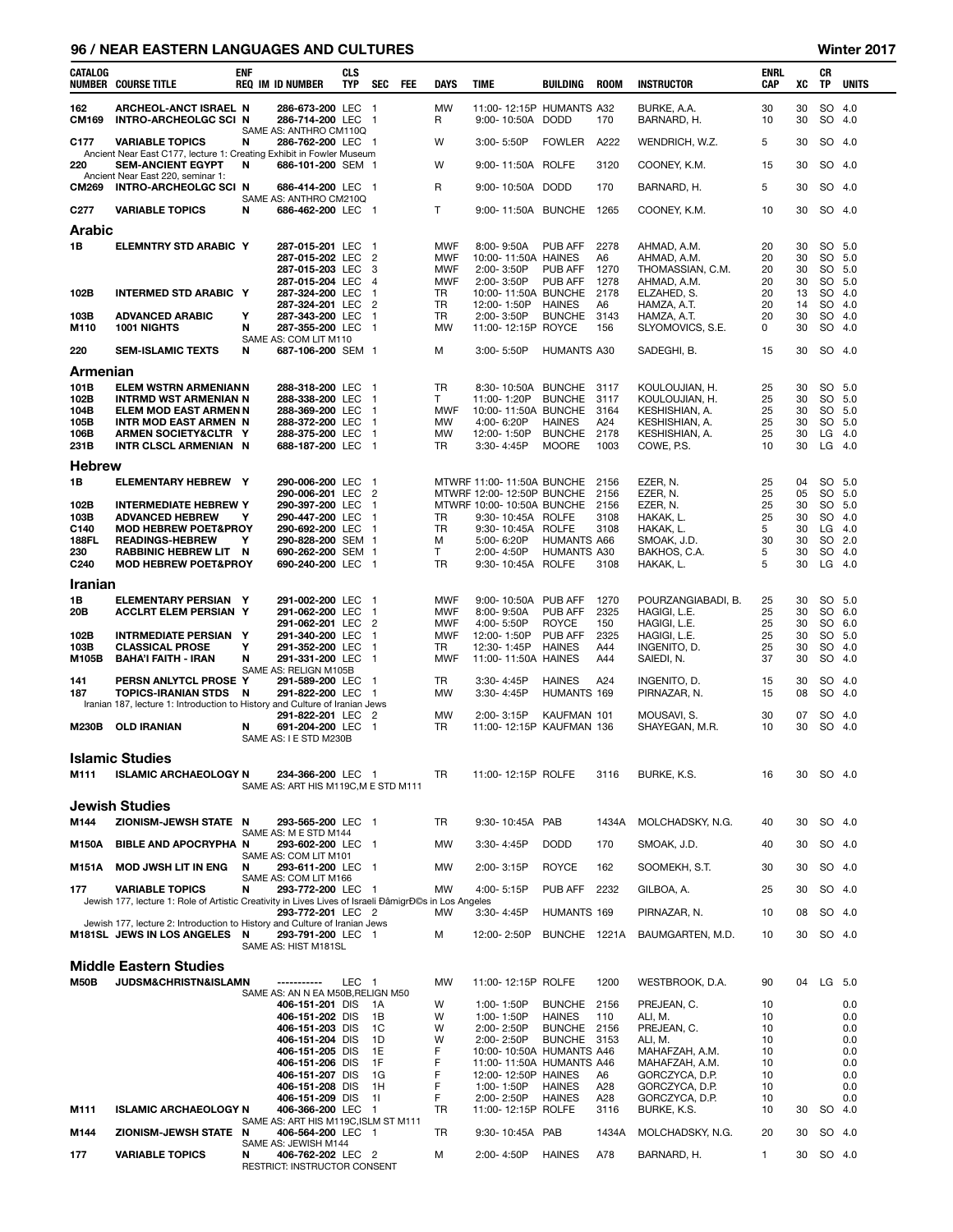| Winter 2017  |                                                                                                            |            |                                                                                                                                                                                                                                                             |                          |            |            |                                                                                                                                                                      |                                                      |                              |             |                                                                                                                                                                                     |                                                                    |                                                                      |                  | <b>NEUROBIOLOGY / 97</b>                                                                                                                                             |
|--------------|------------------------------------------------------------------------------------------------------------|------------|-------------------------------------------------------------------------------------------------------------------------------------------------------------------------------------------------------------------------------------------------------------|--------------------------|------------|------------|----------------------------------------------------------------------------------------------------------------------------------------------------------------------|------------------------------------------------------|------------------------------|-------------|-------------------------------------------------------------------------------------------------------------------------------------------------------------------------------------|--------------------------------------------------------------------|----------------------------------------------------------------------|------------------|----------------------------------------------------------------------------------------------------------------------------------------------------------------------|
| CATALOG      | <b>NUMBER COURSE TITLE</b>                                                                                 | <b>ENF</b> | <b>REQ IM ID NUMBER</b>                                                                                                                                                                                                                                     | <b>CLS</b><br><b>TYP</b> | <b>SEC</b> | <b>FEE</b> | <b>DAYS</b>                                                                                                                                                          | <b>TIME</b>                                          | BUILDING                     | <b>ROOM</b> | <b>INSTRUCTOR</b>                                                                                                                                                                   | <b>ENRL</b><br><b>CAP</b>                                          | XC                                                                   | CR<br>TP         | <b>UNITS</b>                                                                                                                                                         |
| Semitic      |                                                                                                            |            |                                                                                                                                                                                                                                                             |                          |            |            |                                                                                                                                                                      |                                                      |                              |             |                                                                                                                                                                                     |                                                                    |                                                                      |                  |                                                                                                                                                                      |
| 140B<br>210  | <b>ELEMENTARY AKKADIAN N</b><br>ANC ARAMAIC DIALECT N<br>Semitics 210, lecture 1:                          |            | 295-541-200 LEC 1<br>695-060-200 LEC 1                                                                                                                                                                                                                      |                          |            |            | м<br>MR                                                                                                                                                              | 2:00-4:50P<br>2:00-3:15P                             | HUMANTS 367<br>HUMANTS 376C  |             | ENGLUND, R.K.<br>SABAR, Y.                                                                                                                                                          | 15<br>15                                                           | 30<br>30                                                             | SO 4.0<br>SO 4.0 |                                                                                                                                                                      |
| 220A<br>241  | <b>UGARITIC</b><br><b>SEM-AKKADIAN LIT</b>                                                                 | N<br>N     | 695-120-200 LEC 1<br>695-246-200 SEM 1                                                                                                                                                                                                                      |                          |            |            | Τ<br>W                                                                                                                                                               | 4:00-6:50P<br>2:00-4:50P                             | <b>HAINES</b><br>HUMANTS 367 | A6          | SCHNIEDEWIND, W.M.<br>ENGLUND, R.K.                                                                                                                                                 | 20<br>10                                                           | 30<br>30                                                             | SO 4.0<br>SO 4.0 |                                                                                                                                                                      |
| 101B<br>102B | <b>Turkic Languages</b><br><b>ELEMENTARY TURKISH Y</b><br><b>ADVANCED TURKISH</b>                          | Υ          | 296-308-200 LEC 1<br>296-319-200 LEC 1                                                                                                                                                                                                                      |                          |            |            | <b>MTW</b><br><b>MTW</b>                                                                                                                                             | 10:00-11:50A HUMANTS A30<br>10:00-11:50A HUMANTS A26 |                              |             | STEELE, C.<br>LORENZ, B.                                                                                                                                                            | 25<br>25                                                           | 30<br>30                                                             | SO 5.0<br>SO 4.0 |                                                                                                                                                                      |
|              | <b>NEUROBIOLOGY</b>                                                                                        |            |                                                                                                                                                                                                                                                             |                          |            |            |                                                                                                                                                                      |                                                      |                              |             |                                                                                                                                                                                     |                                                                    |                                                                      |                  |                                                                                                                                                                      |
|              | <b>Medical History</b>                                                                                     |            |                                                                                                                                                                                                                                                             |                          |            |            |                                                                                                                                                                      |                                                      |                              |             |                                                                                                                                                                                     |                                                                    |                                                                      |                  |                                                                                                                                                                      |
| M169         | HIST-NEUROSCIENCES N                                                                                       |            | 107-714-200 LEC 1<br>SAME AS: NEURBIO M169                                                                                                                                                                                                                  |                          |            |            | TR                                                                                                                                                                   | 2:00-3:15P                                           | BOELTER 5264                 |             | FRANK JR, R.G.                                                                                                                                                                      | 18                                                                 | 15                                                                   | SO 4.0           |                                                                                                                                                                      |
| 99           | <b>Neurobiology</b><br><b>STUDENT RSRCH PRGRMN</b>                                                         |            | 307-297-201 TUT 1<br>307-297-202 TUT 2<br>307-297-203 TUT 3<br>307-297-204 TUT 4<br>307-297-205 TUT 5<br>307-297-206 TUT 6<br>307-297-207 TUT 7                                                                                                             |                          |            |            | <b>VAR</b><br><b>VAR</b><br>VAR<br>VAR<br><b>VAR</b><br><b>VAR</b><br><b>VAR</b>                                                                                     |                                                      |                              |             | JASINSKA, A.J.<br>DONLEA, J.M.<br>BUTLER, S.J.<br>BISLEY, J.W.<br>BUONOMANO, D.<br>SILVA, A.J.<br>MICEVYCH, P.E.                                                                    | 0<br>0<br>0<br>0<br>$\mathbf 0$<br>0<br>0                          | 30<br>30<br>30<br>30<br>30<br>30<br>30                               |                  | PN 1.0-2.0<br>PN 1.0-2.0<br>PN 1.0-2.0<br>PN 1.0-2.0<br>PN 1.0-2.0<br>PN 1.0-2.0<br>PN 1.0-2.0                                                                       |
| M169         | <b>HIST-NEUROSCIENCES</b>                                                                                  | N          | 307-714-200 LEC 1                                                                                                                                                                                                                                           |                          |            |            | <b>TR</b>                                                                                                                                                            | 2:00-3:15P                                           | BOELTER 5264                 |             | FRANK JR, R.G.                                                                                                                                                                      | 35                                                                 | 15                                                                   | SO 4.0           |                                                                                                                                                                      |
| M171         | <b>TOPICS-CONTEMP BIOL N</b>                                                                               |            | SAME AS: MED HIS M169<br>307-726-200 SEM 1<br>SAME AS: PHYSCI M171                                                                                                                                                                                          |                          |            |            | F                                                                                                                                                                    | 4:00-6:20P                                           | <b>BIO SCI</b>               | 383         | COLICELLI, J.J.                                                                                                                                                                     | 12                                                                 | 30                                                                   | PN 2.0           |                                                                                                                                                                      |
| M227         | NEURENDOCRNLGY-REPRN                                                                                       |            | RESTRICT: INSTRUCTOR CONSENT<br>707-163-200 LEC 1<br>SAME AS: PHYSCI CM227                                                                                                                                                                                  |                          |            |            | <b>MW</b>                                                                                                                                                            | 2:00-3:50P                                           | <b>BOTANY</b>                | 325         | ARNOLD, A.P.                                                                                                                                                                        | $\overline{2}$                                                     | 07                                                                   | $LG$ 4.0         |                                                                                                                                                                      |
|              | <b>NEUROLOGY</b>                                                                                           |            |                                                                                                                                                                                                                                                             |                          |            |            |                                                                                                                                                                      |                                                      |                              |             |                                                                                                                                                                                     |                                                                    |                                                                      |                  |                                                                                                                                                                      |
| 99           | <b>STUDENT RSRCH PRGRMN</b>                                                                                |            | 301-297-201 TUT 1<br>301-297-202 TUT 2<br>301-297-203 TUT 3<br>301-297-204 TUT 4<br>301-297-205 TUT 5<br>301-297-206 TUT 6<br>301-297-207 TUT 7<br>301-297-208 TUT 8<br>301-297-209 TUT 9<br>301-297-210 TUT 10<br>301-297-211 TUT 11<br>301-297-212 TUT 12 |                          |            |            | <b>VAR</b><br><b>VAR</b><br><b>VAR</b><br><b>VAR</b><br><b>VAR</b><br><b>VAR</b><br><b>VAR</b><br><b>VAR</b><br><b>VAR</b><br><b>VAR</b><br><b>VAR</b><br><b>VAR</b> |                                                      |                              |             | JIANG, L.<br>GUO, Z.<br>STARKMAN, S.<br>SHATTUCK, D.<br>VOSKUHL, R.R.<br>BITAN, G.<br>FOGEL, B.L.<br>STABA, R.J.<br>CARMICHAEL, S.T.<br>SINGER, E.J.<br>COPPOLA, G.<br>GOLSHANI, P. | 0<br>0<br>0<br>0<br>0<br>0<br>0<br>0<br>0<br>$\mathbf 0$<br>0<br>0 | 30<br>30<br>30<br>30<br>30<br>30<br>30<br>30<br>30<br>30<br>30<br>30 |                  | PN 1.0-2.0<br>PN 1.0-2.0<br>PN 1.0-2.0<br>PN 1.0-2.0<br>PN 1.0-2.0<br>PN 1.0-2.0<br>PN 1.0-2.0<br>PN 1.0-2.0<br>PN 1.0-2.0<br>PN 1.0-2.0<br>PN 1.0-2.0<br>PN 1.0-2.0 |
|              | <b>NEUROSCIENCE-GRADUATE</b>                                                                               |            |                                                                                                                                                                                                                                                             |                          |            |            |                                                                                                                                                                      |                                                      |                              |             |                                                                                                                                                                                     |                                                                    |                                                                      |                  |                                                                                                                                                                      |
|              | <b>Neuroscience (Graduate)</b>                                                                             |            |                                                                                                                                                                                                                                                             |                          |            |            |                                                                                                                                                                      |                                                      |                              |             |                                                                                                                                                                                     |                                                                    |                                                                      |                  |                                                                                                                                                                      |
| M203         | <b>NEURL SSTMS&amp;ANATOMYN</b>                                                                            |            | -----------<br>SAME AS: BIOENGR M263<br><b>RESTRICT: GRADUATE STUDENTS</b>                                                                                                                                                                                  | LEC <sub>1</sub>         |            |            | <b>TR</b>                                                                                                                                                            | 10:00-11:50A HLTHSCI 24132                           |                              |             | BASSO, M.A.                                                                                                                                                                         | 30                                                                 | 30                                                                   | LG 6.0           |                                                                                                                                                                      |
|              |                                                                                                            |            | 786-019-201 LAB 1A                                                                                                                                                                                                                                          |                          |            |            | м                                                                                                                                                                    | 11:00-12:50P HLTHSCI 63127                           |                              |             | SHARMA, L.M.                                                                                                                                                                        | 30                                                                 |                                                                      |                  | 0.0                                                                                                                                                                  |
| 210B         | <b>CURRENT LIT-NEUROSC N</b>                                                                               |            | <b>RESTRICT: GRADUATE STUDENTS</b><br>786-061-200 DIS 1                                                                                                                                                                                                     |                          |            |            | T                                                                                                                                                                    | 2:00-3:50P                                           | <b>GONDA</b>                 | 3303        | ANDREWS, A.M.                                                                                                                                                                       | 13                                                                 | 15                                                                   | SU 2.0           |                                                                                                                                                                      |
| 215          | <b>RESEARCH LIT SEM</b>                                                                                    | N          | RESTRICT: NEUROSCIENCE GRADUATE STUDENTS<br>786-090-200 SEM 1<br>RESTRICT: NEUROSCIENCE GRADUATE STUDENTS                                                                                                                                                   |                          |            |            | F                                                                                                                                                                    | 12:00-12:50P GONDA                                   |                              | 1357        | NOVITCH, B.G.                                                                                                                                                                       | 12                                                                 | 30                                                                   | SU 1.0           |                                                                                                                                                                      |
|              | Neuroscience 215, seminar 1: Neural Development, Degeneration, and Repair                                  |            | 786-090-201 SEM 2<br>RESTRICT: INSTRUCTOR CONSENT                                                                                                                                                                                                           |                          |            |            | T                                                                                                                                                                    | 2:00-2:50P                                           | <b>SEMEL</b>                 | C8177       | LONDON, E.D.                                                                                                                                                                        | 16                                                                 | 30                                                                   | SU 1.0           |                                                                                                                                                                      |
|              | Neuroscience 215, seminar 2: Translational Neuroscience of Drug Abuse                                      |            | 786-090-202 SEM 3                                                                                                                                                                                                                                           |                          |            |            | R                                                                                                                                                                    | 12:00-12:50P GONDA                                   |                              | 3303        | BEARDEN, C.E.                                                                                                                                                                       | 10                                                                 | 30                                                                   | SU 1.0           |                                                                                                                                                                      |
|              | Neuroscience 215, seminar 3: Neurobehavioral Genetics                                                      |            | 786-090-203 SEM 4                                                                                                                                                                                                                                           |                          |            |            | F                                                                                                                                                                    | 12:00-12:00P                                         |                              |             | EVANS, C.J.                                                                                                                                                                         | 10                                                                 | 30                                                                   | SU 1.0           |                                                                                                                                                                      |
|              | Neuroscience 215, seminar 4: Emerging Issues and Research inAddiction                                      |            | <b>RESTRICT: NEUROSCIENCE GRADUATE STUDENTS</b><br>786-090-204 SEM 5                                                                                                                                                                                        |                          |            |            | F                                                                                                                                                                    | 9:30-11:00A GONDA                                    |                              | 2303        | BUONOMANO, D.                                                                                                                                                                       | 10                                                                 | 30                                                                   | SU 1.0           |                                                                                                                                                                      |
|              | Neuroscience 215, seminar 5: Learning and Memory                                                           |            | RESTRICT: NEUROSCIENCE GRADUATE STUDENTS<br>786-090-205 SEM 6                                                                                                                                                                                               |                          |            |            | F                                                                                                                                                                    | 4:00-5:50P                                           | <b>BIO SCI</b>               | 154         | SAGASTI, A.                                                                                                                                                                         | 14                                                                 | 30                                                                   | SU 1.0           |                                                                                                                                                                      |
|              | Neuroscience 215, seminar 6: Synapse to Circuit                                                            |            | RESTRICT: NEUROSCIENCE GRADUATE STUDENTS                                                                                                                                                                                                                    |                          |            |            |                                                                                                                                                                      |                                                      |                              |             |                                                                                                                                                                                     |                                                                    |                                                                      |                  |                                                                                                                                                                      |
|              | Neuroscience 215, seminar 7: Current Research Topics in Neuroimaging                                       |            | 786-090-206 SEM 7                                                                                                                                                                                                                                           |                          |            |            | W                                                                                                                                                                    | $2:00 - 2:50P$                                       | <b>GONDA</b>                 | 3303        | FEUSNER, J.D.                                                                                                                                                                       | 17                                                                 | 30                                                                   | SU 1.0           |                                                                                                                                                                      |
|              | Neuroscience 215, seminar 8: Neuroendocrinology, Sex Differences, and Reproduction                         |            | 786-090-207 SEM 8<br>RESTRICT: NEUROSCIENCE GRADUATE STUDENTS                                                                                                                                                                                               |                          |            |            | F                                                                                                                                                                    | 12:00-12:50P LS                                      |                              | 2320        | ARNOLD, A.P.                                                                                                                                                                        | 10                                                                 | 30                                                                   | SU 1.0           |                                                                                                                                                                      |
| C277         | <b>DRUG ABUSE-NEUROBION</b>                                                                                |            | 786-462-200 LEC 1<br>RESTRICT: NEUROSCIENCE GRADUATE STUDENTS                                                                                                                                                                                               |                          |            |            | TR                                                                                                                                                                   | 10:00-11:50A LAKRETZ 120                             |                              |             | EVANS, C.J.                                                                                                                                                                         | 6                                                                  | 13                                                                   | $LG$ 4.0         |                                                                                                                                                                      |
| M284B        | <b>NEUROIMAGING II</b>                                                                                     | N          | 786-505-200 LEC 1<br>SAME AS: PSYCH M288B, PSYCTRY M284B<br>RESTRICT: GRADUATE STUDENTS                                                                                                                                                                     |                          |            |            | MW                                                                                                                                                                   | 2:00-3:50P                                           | <b>SEMEL</b>                 | 17364       | COHEN, M.S.                                                                                                                                                                         | 25                                                                 |                                                                      | 30 LG 4.0        |                                                                                                                                                                      |
|              | <b>NEUROSCIENCE-UNDERGRADUATE</b>                                                                          |            |                                                                                                                                                                                                                                                             |                          |            |            |                                                                                                                                                                      |                                                      |                              |             |                                                                                                                                                                                     |                                                                    |                                                                      |                  |                                                                                                                                                                      |
| 19           | FIAT LUX FRSHMN SEM N                                                                                      |            | 298-057-200 SEM 1<br>RESTRICT: UNDERGRADUATE STUDENTS ONLY                                                                                                                                                                                                  |                          |            |            | F                                                                                                                                                                    | $9:00 - 10:50A$                                      |                              |             | PRINS, M.L.                                                                                                                                                                         | 0                                                                  | 30                                                                   | PN 1.0           |                                                                                                                                                                      |
| 99           | Neuroscience 19, seminar 1: Sports Concussions and Traumatic Brain Injuries<br><b>STUDENT RSRCH PRGRMN</b> |            | 298-297-201 TUT 1<br>298-297-202 TUT 2                                                                                                                                                                                                                      |                          |            |            | VAR<br><b>VAR</b>                                                                                                                                                    |                                                      |                              |             | SPIGELMAN, I.<br>JASINSKA, A.J.                                                                                                                                                     | 0<br>0                                                             | 30<br>30                                                             |                  | PN 1.0-2.0<br>PN 1.0-2.0                                                                                                                                             |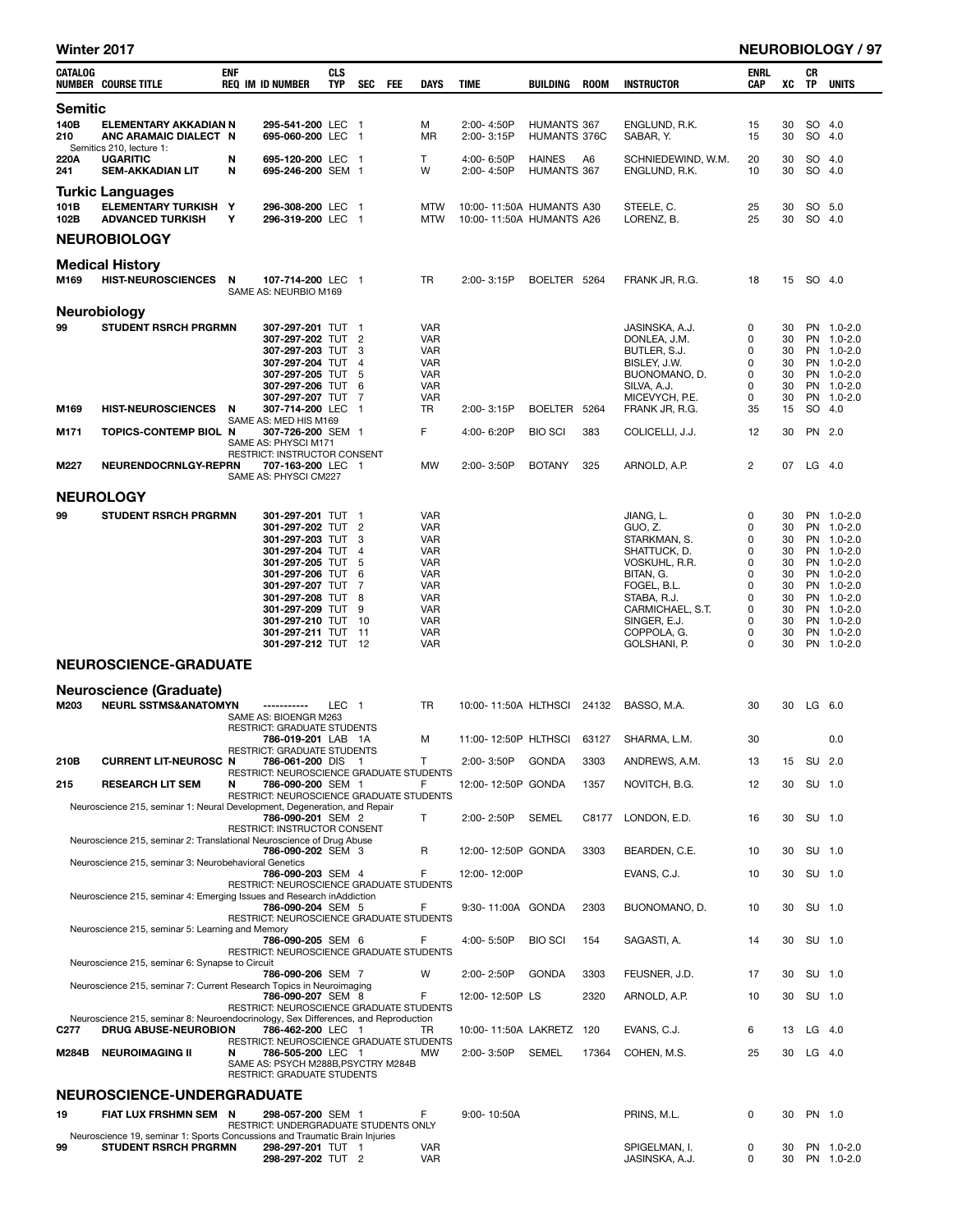#### 98 / NEUROSURGERY Winter 2017

| <b>CATALOG</b>            | <b>NUMBER COURSE TITLE</b>                                                                                                                                                                | enf | <b>REQ IM ID NUMBER</b>                                                                                 | <b>CLS</b><br><b>TYP</b> | SEC                      | FEE      | <b>DAYS</b>                                   | <b>TIME</b> |                                             | BUILDING                                        | <b>ROOM</b>  | <b>INSTRUCTOR</b>                                                                                                                                                                                               | ENRL<br>CAP      | XC                   | CR<br><b>TP</b>      | <b>UNITS</b>                                         |
|---------------------------|-------------------------------------------------------------------------------------------------------------------------------------------------------------------------------------------|-----|---------------------------------------------------------------------------------------------------------|--------------------------|--------------------------|----------|-----------------------------------------------|-------------|---------------------------------------------|-------------------------------------------------|--------------|-----------------------------------------------------------------------------------------------------------------------------------------------------------------------------------------------------------------|------------------|----------------------|----------------------|------------------------------------------------------|
|                           |                                                                                                                                                                                           |     | 298-297-203 TUT 3<br>298-297-204 TUT<br>298-297-205 TUT<br>298-297-206 TUT                              |                          | $\overline{4}$<br>5<br>6 |          | <b>VAR</b><br><b>VAR</b><br><b>VAR</b><br>VAR |             |                                             |                                                 |              | GUPTA, A.<br>CARMICHAEL, S.T.<br>WATSON, J.B.<br>LONDON, E.D.                                                                                                                                                   | 0<br>0<br>0<br>0 | 30<br>30<br>30<br>30 |                      | PN 1.0-2.0<br>PN 1.0-2.0<br>PN 1.0-2.0<br>PN 1.0-2.0 |
|                           |                                                                                                                                                                                           |     | 298-297-207 TUT<br>298-297-208 TUT<br>298-297-209 TUT                                                   |                          | 7<br>8<br>9              |          | VAR<br>VAR<br>VAR                             |             |                                             |                                                 |              | LABUS, J.S.<br>PORTERA-CAILLIAU,<br>GYLYS, K.H.                                                                                                                                                                 | 0<br>0<br>0      | 30<br>30<br>30       |                      | PN 1.0-2.0<br>PN 1.0-2.0<br>PN 1.0-2.0               |
|                           |                                                                                                                                                                                           |     | 298-297-210 TUT 10<br>298-297-211 TUT 11                                                                |                          |                          |          | VAR<br>VAR                                    |             |                                             |                                                 |              | LEVINE, M.S.<br>KUMAR, R.                                                                                                                                                                                       | 0<br>0           | 30<br>30             |                      | PN 1.0-2.0<br>PN 1.0-2.0                             |
|                           |                                                                                                                                                                                           |     | 298-297-212 TUT 12<br>298-297-213 TUT 13                                                                |                          |                          |          | VAR<br>VAR                                    |             |                                             |                                                 |              | VOSKUHL, R.R.<br>EISENBERGER, N.I.                                                                                                                                                                              | 0<br>0           | 30<br>30             |                      | PN 1.0-2.0<br>PN 1.0-2.0                             |
|                           |                                                                                                                                                                                           |     | 298-297-214 TUT 14<br>298-297-215 TUT 15                                                                |                          |                          |          | VAR<br>VAR                                    |             |                                             |                                                 |              | PHELPS, P.E.<br>MAIDMENT, N.T.                                                                                                                                                                                  | 0<br>0           | 30<br>30             |                      | PN 1.0-2.0<br>PN 1.0-2.0                             |
|                           |                                                                                                                                                                                           |     | 298-297-216 TUT 16<br>298-297-217 TUT 17<br>298-297-218 TUT 18                                          |                          |                          |          | VAR<br>VAR<br>VAR                             |             |                                             |                                                 |              | HOFFMAN, L.F.<br>SCHLINGER, B.                                                                                                                                                                                  | 0<br>0<br>0      | 30<br>30<br>30       |                      | PN 1.0-2.0<br>PN 1.0-2.0<br>PN 1.0-2.0               |
|                           |                                                                                                                                                                                           |     | 298-297-219 TUT 19<br>298-297-220 TUT 20                                                                |                          |                          |          | VAR<br>VAR                                    |             |                                             |                                                 |              | WASCHEK, J.A.<br>WALWYN, W.M.<br>EVANS, C.J.                                                                                                                                                                    | 0<br>0           | 30<br>30             |                      | PN 1.0-2.0<br>PN 1.0-2.0                             |
|                           |                                                                                                                                                                                           |     | 298-297-221 TUT 21<br>298-297-222 TUT 22                                                                |                          |                          |          | VAR<br>VAR                                    |             |                                             |                                                 |              | WANNER, I.<br>GOLSHANI, P.                                                                                                                                                                                      | 0<br>0           | 30<br>30             |                      | PN 1.0-2.0<br>PN 1.0-2.0                             |
|                           |                                                                                                                                                                                           |     | 298-297-223 TUT<br>298-297-224 TUT                                                                      |                          | 23<br>-24                |          | VAR<br>VAR                                    |             |                                             |                                                 |              | KORNBLUM, H.I.<br>FANSELOW, M.S.                                                                                                                                                                                | 0<br>0           | 30<br>30             |                      | PN 1.0-2.0<br>PN 1.0-2.0                             |
|                           |                                                                                                                                                                                           |     | 298-297-225 TUT 25<br>298-297-226 TUT 26                                                                |                          |                          |          | VAR<br>VAR                                    |             |                                             |                                                 |              | EDGERTON, V.R.<br>GLANZMAN, D.L.                                                                                                                                                                                | 0<br>0<br>0      | 30<br>30<br>30       |                      | PN 1.0-2.0<br>PN 1.0-2.0                             |
| M101B                     | <b>MOLEC&amp;DVLP NEUROSCIY</b>                                                                                                                                                           |     | 298-297-227 TUT 27<br>------------<br>SAME AS: MCD BIO M175B, PHYSCI M180B, PSYCH M117B                 | LEC                      | $\overline{1}$           |          | <b>VAR</b><br>TR                              |             | 8:00-9:50A                                  | <b>HUMANTS A51</b>                              |              | BASSO, M.A.<br>TRACHTENBERG, J.                                                                                                                                                                                 | 200              | 11                   |                      | PN 1.0-2.0<br>SO 5.0                                 |
|                           |                                                                                                                                                                                           |     | RESTRICT: JUNIORS AND ABOVE, NEUROSCIENCE MAJORS OR MINORS<br>298-310-201 DIS                           |                          | - 1A                     |          | F                                             |             | 8:00-9:20A                                  | LAKRETZ 120                                     |              | CLARK, K.A.                                                                                                                                                                                                     | 20               |                      |                      | 0.0                                                  |
|                           |                                                                                                                                                                                           |     | 298-310-202 DIS<br>298-310-203 DIS                                                                      |                          | 1B<br>1C                 |          | F<br>F                                        |             |                                             | 9:30-10:50A LAKRETZ 120<br>11:00-12:20P LAKRETZ | 120          | CLARK, K.A.<br>JIN, B.M.                                                                                                                                                                                        | 20<br>20         |                      |                      | 0.0<br>0.0                                           |
|                           |                                                                                                                                                                                           |     | 298-310-204 DIS<br>298-310-205 DIS<br>298-310-206 DIS                                                   |                          | 1D<br>1E<br>1F           |          | F<br>F<br>F                                   |             | 12:30-1:50P<br>8:00-9:20A<br>9:30-10:50A MS | LAKRETZ 120<br><b>MS</b>                        | 5217<br>5217 | JIN, B.M.<br>STOLYAROVA, A.<br>STOLYAROVA, A.                                                                                                                                                                   | 20<br>20<br>20   |                      |                      | 0.0<br>0.0<br>0.0                                    |
|                           |                                                                                                                                                                                           |     | 298-310-207 DIS<br>298-310-208 DIS                                                                      |                          | 1G<br>1H                 |          | F<br>F                                        |             | 11:00-12:20P MS<br>12:30-1:50P              | MS                                              | 5217<br>5217 | SMITH, W.C.<br>SMITH, W.C.                                                                                                                                                                                      | 20<br>20         |                      |                      | 0.0<br>0.0                                           |
| permitting.               |                                                                                                                                                                                           |     |                                                                                                         |                          |                          |          |                                               |             |                                             |                                                 |              | Neuroscience 101L is limited to senior Neuroscience majors on the priority, first, and second enrollment passes. Junior/senior majors and minors may enroll on the second enrollment pass, space                |                  |                      |                      |                                                      |
| 101L                      | <b>NEUROSCIENCE LAB</b>                                                                                                                                                                   |     | Y Y ----------<br>RESTRICT: SENIORS ONLY, NEUROSCIENCE MAJORS<br>Y 298-314-201 LAB 1A                   | LEC 1                    |                          | \$139 MF | т                                             |             | $9:00 - 9:50A$                              | KAUFMAN 101<br>9:00-11:50A FRANZ                | A456         | GRISHAM, W.E.<br>PHAM, B.N.                                                                                                                                                                                     | 0<br>0           |                      | 30 LG 4.0            | 0.0                                                  |
|                           |                                                                                                                                                                                           |     | RESTRICT: SENIORS ONLY, NEUROSCIENCE MAJORS<br>Y 298-314-202 LAB 1B                                     |                          |                          |          | W                                             |             |                                             | 9:00-11:50A FRANZ                               | A456         | PENNINGTON, Z.T.                                                                                                                                                                                                | 0                |                      |                      | 0.0                                                  |
|                           |                                                                                                                                                                                           |     | RESTRICT: SENIORS ONLY, NEUROSCIENCE MAJORS                                                             |                          |                          |          |                                               |             |                                             |                                                 |              | Neuroscience M145 is limited to senior Neuroscience majors and minors on the priority and first enrollment passes. Junior/senior Neuroscience majors and minors may enroll on the second pass,                  |                  |                      |                      |                                                      |
| space permitting.<br>M145 | <b>NEURL MCHNSMS-MVMNTY</b>                                                                                                                                                               |     | 298-570-200 LEC 1<br>SAME AS: PHYSCI M145<br>RESTRICT: JUNIORS AND ABOVE, NEUROSCIENCE MAJORS OR MINORS |                          |                          |          | <b>MW</b>                                     |             |                                             | 8:00-9:50A LAKRETZ 120                          |              | CHANDLER, S.H.                                                                                                                                                                                                  | 30               |                      | 30 LG 5.0            |                                                      |
| C177                      | ment pass, space permitting.<br><b>DRUG ABUSE-NEUROBIOY</b>                                                                                                                               |     | 298-762-200 LEC 1                                                                                       |                          |                          |          | TR                                            |             |                                             | 10:00-11:50A LAKRETZ 120                        |              | Neuroscience C177 is limited to senior Neuroscience majors and minors on the priority and first enrollment passes. Junior/senior Neuroscience majors and minors may enroll on the second enroll-<br>EVANS, C.J. | 40               |                      | 13 LG 4.0            |                                                      |
|                           |                                                                                                                                                                                           |     | RESTRICT: JUNIORS AND ABOVE, NEUROSCIENCE MAJORS OR MINORS                                              |                          |                          |          |                                               |             |                                             |                                                 |              | Neuroscience 182 is limited to senior Neuroscience majors and minors on the priority and first enrollment passes. Junior/senior Neuroscience majors and minors may enroll on the second enrollment              |                  |                      |                      |                                                      |
| 182                       | pass, space permitting.<br>PHRM-DRUGS OF ABUSEY<br>Neuroscience 191H is limited to neuroscience honors program students. Please email mlebre@mednet.ucla.edu for enrollment.              |     | 298-792-200 SEM 1<br>RESTRICT: JUNIORS AND ABOVE, NEUROSCIENCE MAJORS OR MINORS                         |                          |                          |          | TR                                            |             | 2:00-3:15P                                  | BOELTER 5272                                    |              | HOWARD, S.G.                                                                                                                                                                                                    | 30               | 30                   | LG 4.0               |                                                      |
| 191H                      | Priority will be given to senior Neuroscience majors pursuing the departmental honors program and taking Neuroscience 198A or 198B concurrently in Winter.<br><b>HONORS IN NEUROSCI Y</b> |     | 298-850-200 SEM 1<br>RESTRICT: DEPARTMENT CONSENT                                                       |                          |                          |          | <b>TR</b>                                     |             |                                             | 5:00-6:15P LAKRETZ 101                          |              | Junior Neuroscience majors pursuing the department honors program and taking Neuroscience 198A or 198B concurrently in Winter will be given secondary priority.<br>WATSON, J.B.                                 | 0                | 30                   | $LG$ 4.0             |                                                      |
| 192B                      | Neuroscience 192B is limited to juniors/seniors. To enroll, send a request to Brainstorm@ucla.edu.<br><b>PROJECT BRAINSTORM N</b>                                                         |     | 298-854-200 SEM 1<br>RESTRICT: DEPARTMENT CONSENT                                                       |                          |                          |          | W                                             |             |                                             | 9:00-11:50A NEUROSC 368                         |              | GE, W.                                                                                                                                                                                                          | 0                | 30                   | PN 4.0               |                                                      |
| 198A                      | <b>HONORS RESEARCH</b>                                                                                                                                                                    | Y   | 298-887-201 TUT 1<br>298-887-202 TUT 2                                                                  |                          |                          |          | <b>VAR</b><br><b>VAR</b>                      |             |                                             |                                                 |              | BYSTRITSKY, A.<br>HSIAO, E.Y.                                                                                                                                                                                   | 0<br>0           | 30<br>30             |                      | 4.0<br>4.0                                           |
|                           |                                                                                                                                                                                           |     | 298-887-203 TUT<br>298-887-204 TUT                                                                      |                          | - 3<br>$\overline{4}$    |          | <b>VAR</b><br><b>VAR</b>                      |             |                                             |                                                 |              | CHANDLER, S.H.<br>BILDER, R.M.                                                                                                                                                                                  | 0<br>0           | 30<br>30             |                      | 4.0<br>4.0                                           |
|                           |                                                                                                                                                                                           |     | 298-887-205 TUT<br>298-887-206 TUT<br>298-887-207 TUT                                                   |                          | 5<br>6<br>-7             |          | <b>VAR</b><br><b>VAR</b><br><b>VAR</b>        |             |                                             |                                                 |              | HOFFMAN, L.F.<br>OZCAN, A.<br>SILVA, A.J.                                                                                                                                                                       | 0<br>0<br>0      | 30<br>30<br>30       |                      | 4.0<br>4.0<br>4.0                                    |
|                           |                                                                                                                                                                                           |     | 298-887-208 TUT<br>298-887-209 TUT                                                                      |                          | -8<br>-9                 |          | VAR<br><b>VAR</b>                             |             |                                             |                                                 |              | ZIPURSKY, S.L.<br>FANSELOW, M.S.                                                                                                                                                                                | 0<br>0           | 30<br>30             |                      | 4.0<br>4.0                                           |
| 198B                      | <b>HONORS RESEARCH</b>                                                                                                                                                                    | Y   | 298-887-210 TUT 10<br>298-888-201 TUT                                                                   |                          | $\overline{1}$           |          | VAR<br><b>VAR</b>                             |             |                                             |                                                 |              | GLANZMAN, D.L.<br>SUTHANA, N.A.                                                                                                                                                                                 | 0<br>0           | 30<br>30             | $LG$ 4.0             | 4.0                                                  |
|                           |                                                                                                                                                                                           |     | 298-888-202 TUT 2<br>298-888-203 TUT 3                                                                  |                          |                          |          | <b>VAR</b><br><b>VAR</b>                      |             |                                             |                                                 |              | WOO, E.<br>MARTIN, K.C.                                                                                                                                                                                         | 0<br>0           | 30<br>30             | $LG$ 4.0<br>$LG$ 4.0 |                                                      |
|                           | <b>NEUROSURGERY</b>                                                                                                                                                                       |     |                                                                                                         |                          |                          |          |                                               |             |                                             |                                                 |              |                                                                                                                                                                                                                 |                  |                      |                      |                                                      |
| 99                        | <b>STUDENT RSRCH PRGRMN</b>                                                                                                                                                               |     | 374-297-201 TUT 1<br>374-297-202 TUT                                                                    |                          | $\overline{2}$           |          | <b>VAR</b><br><b>VAR</b>                      |             |                                             |                                                 |              | LU, D.C.<br>YANG, I.                                                                                                                                                                                            | 0<br>0           | 30<br>30             |                      | PN 1.0-2.0<br>PN 1.0-2.0                             |
|                           |                                                                                                                                                                                           |     | 374-297-203 TUT<br>374-297-204 TUT<br>374-297-205 TUT 5                                                 |                          | -3<br>$\overline{4}$     |          | <b>VAR</b><br>VAR<br>VAR                      |             |                                             |                                                 |              | HARRIS, N.G.<br>GLENN, T.C.<br>PRINS, R.M.                                                                                                                                                                      | 0<br>0<br>0      | 30<br>30<br>30       |                      | PN 1.0-2.0<br>PN 1.0-2.0<br>PN 1.0-2.0               |
| <b>NURSING</b>            |                                                                                                                                                                                           |     |                                                                                                         |                          |                          |          |                                               |             |                                             |                                                 |              |                                                                                                                                                                                                                 |                  |                      |                      |                                                      |
| з                         | <b>HUMAN PHYSIOLOGY</b>                                                                                                                                                                   | N   | -----------<br><b>RESTRICT: NURSING MAJORS</b>                                                          | LEC <sub>1</sub>         |                          |          | TR                                            |             | 8:00-9:20A                                  | <b>FACTOR</b>                                   | 3648         | TORRES, R.                                                                                                                                                                                                      | 50               |                      | 11 LG 5.0            |                                                      |
|                           |                                                                                                                                                                                           |     | <b>302-009-201 LAB 1A</b><br>302-009-202 LAB 1B                                                         |                          |                          |          | T<br>R                                        |             | $3:00 - 4:20P$                              | <b>FACTOR</b><br>9:30-10:50A FACTOR             | 5255<br>3648 | TORRES, R.<br>TORRES, R.                                                                                                                                                                                        | 25<br>25         |                      |                      | 0.0<br>0.0                                           |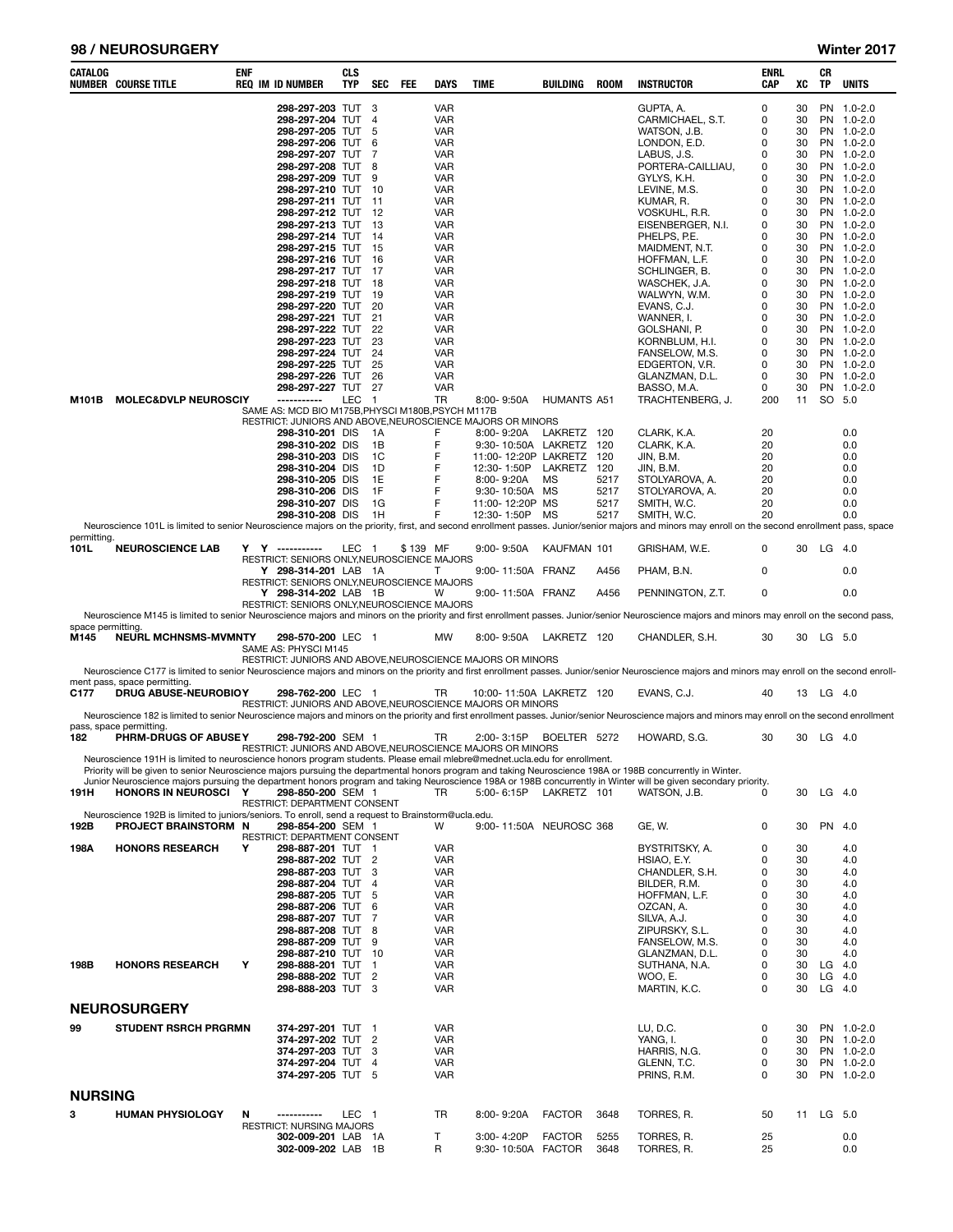÷

| CATALOG      | <b>NUMBER COURSE TITLE</b>                                                                            | <b>ENF</b> | <b>REQ IM ID NUMBER</b>                                  | <b>CLS</b><br><b>TYP</b> | SEC                          | FEE | <b>DAYS</b>              | <b>TIME</b>                       | BUILDING                       | <b>ROOM</b>    | <b>INSTRUCTOR</b>                | <b>ENRL</b><br><b>CAP</b> | XC       | CR<br>TP  | <b>UNITS</b>              |
|--------------|-------------------------------------------------------------------------------------------------------|------------|----------------------------------------------------------|--------------------------|------------------------------|-----|--------------------------|-----------------------------------|--------------------------------|----------------|----------------------------------|---------------------------|----------|-----------|---------------------------|
| 20           | <b>NRSG&amp;SOCIAL JUSTICE N</b>                                                                      |            | 302-060-200 LEC 1                                        |                          |                              |     | T.                       | 1:00-2:50P                        | <b>FACTOR</b>                  | 5255           | PIETERS, H.C.                    | 52                        | 30       |           | LG 2.0                    |
| 99           | <b>STUDENT RSRCH PRGRMN</b>                                                                           |            | RESTRICT: NURSING MAJORS<br>302-297-201 TUT 1            |                          |                              |     | <b>VAR</b>               |                                   |                                |                | ROBBINS, W.A.                    | 0                         | 30       |           | PN 1.0-2.0                |
|              |                                                                                                       |            | 302-297-202 TUT 2<br>302-297-203 TUT                     |                          | 3                            |     | <b>VAR</b><br><b>VAR</b> |                                   |                                |                | CARPENTER, C.L.<br>GYLYS, K.H.   | 0<br>$\Omega$             | 30<br>30 | PN        | PN 1.0-2.0<br>$1.0 - 2.0$ |
| 115          | PHARMACOL&THERAPEUTN                                                                                  |            | 302-391-200 LEC<br>RESTRICT: NURSING MAJORS              |                          | $\overline{1}$               |     | R                        | 1:00-3:50P                        | <b>FACTOR</b>                  | 3648           | GYLYS, K.H.                      | 58                        | 02       | LG        | 5.0                       |
| 150B         | <b>FUNDAMNETLS-NURSINGN</b>                                                                           |            | -----------<br><b>RESTRICT: NURSING MAJORS</b>           | LEC 1                    |                              |     | R                        | 8:00-10:50A FACTOR                |                                | A660A          | MIEURE, S.L.                     | 47                        | 16       |           | LG 4.0                    |
|              |                                                                                                       |            | 302-584-201 LAB<br>302-584-202 LAB                       |                          | - 1 A<br>1B                  |     | M<br>M                   | 10:00-12:50P FACTOR<br>2:00-4:50P | <b>FACTOR</b>                  | 4650<br>4650   | KNOLL, M.P.<br>KNOLL, M.P.       | $\overline{7}$<br>20      |          |           | 0.0<br>0.0                |
| 162A         | <b>CARE-MED-SRGCL PTNT N</b>                                                                          |            | 302-584-203 LAB<br>-----------                           | LEC                      | 1C<br>$\mathbf{1}$           |     | т<br>F                   | 2:00-4:50P<br>8:00-10:50A FACTOR  | <b>FACTOR</b>                  | 4650<br>3648   | JORDAN, M.J.<br>DEMMAN, B.L.     | 20<br>50                  |          | 13 LG     | 0.0<br>4.0                |
|              |                                                                                                       |            | 302-675-201 CLI<br>302-675-202 CLI                       |                          | 1A<br>1B                     |     | $\mathsf{T}$<br>T        | 7:00-1:00P<br>7:00-1:00P          |                                |                | KIGER, H.L.<br>JORDAN, M.J.      | 10<br>10                  |          |           | 0.0<br>0.0                |
|              |                                                                                                       |            | 302-675-203 CLI                                          |                          | 1C                           |     | $\mathsf{T}$             | 7:00-1:00P                        |                                |                | JORDAN, M.J.                     | 9                         |          |           | 0.0                       |
|              |                                                                                                       |            | 302-675-204 CLI<br>302-675-205 CLI                       |                          | 1D<br>1E                     |     | Т<br>T                   | 7:00-1:00P<br>7:00-1:00P          |                                |                | KIGER, H.L.<br>DEMMAN, B.L.      | 9<br>9                    |          |           | 0.0<br>0.0                |
| 162D         | INTRO-CRITICAL CARE N                                                                                 |            | -----------<br>302-681-201 FLD                           | LEC                      | 1<br>1A                      |     | М<br>TBA                 | 8:00-10:50A FACTOR                |                                | 3648           | SHINNICK, M.A.<br>SHINNICK, M.A. | 56<br>54                  | 30       | LG        | 4.0<br>0.0                |
| 168<br>171   | ADV LDRSHP&RL INTGN N<br><b>PUB HEALTH NURSING</b>                                                    | N          | 302-708-200 LEC<br>-----------                           | <b>LEC</b>               | 1<br>-1                      |     | F<br>т                   | 9:00-1:50P<br>1:00-4:50P          | <b>FACTOR</b><br><b>FACTOR</b> | 5255<br>3648   | PAVLISH, C.L.<br>WILEY, D.J.     | 49<br>50                  | 30<br>06 | LG<br>LG  | 5.0<br>6.0                |
|              |                                                                                                       |            | RESTRICT: NURSING MAJORS<br>302-726-201 CLI 1A           |                          |                              |     | TBA                      |                                   |                                |                | BRALOCK, A.R.                    | 14                        |          |           | 0.0                       |
|              |                                                                                                       |            | RESTRICT: INSTRUCTOR CONSENT<br>302-726-202 CLI 1B       |                          |                              |     | <b>TBA</b>               |                                   |                                |                | DIXON, E.L.                      | 14                        |          |           | 0.0                       |
|              |                                                                                                       |            | RESTRICT: INSTRUCTOR CONSENT<br>302-726-203 CLI 1C       |                          |                              |     | TBA                      |                                   |                                |                | VERZEMNIEKS, I.L.                | 14                        |          |           | 0.0                       |
|              |                                                                                                       |            | RESTRICT: INSTRUCTOR CONSENT<br>302-726-204 CLI 1D       |                          |                              |     | TBA                      |                                   |                                |                | ADAMS, J.A.                      | 14                        |          |           | 0.0                       |
|              |                                                                                                       |            | RESTRICT: INSTRUCTOR CONSENT<br>302-726-205 CLI 1E       |                          |                              |     | TBA                      |                                   |                                |                | WILEY, D.J.                      | 14                        |          |           | 0.0                       |
| 196          | <b>RESEARCH APPRENTICE N</b>                                                                          |            | RESTRICT: INSTRUCTOR CONSENT<br>302-876-201 TUT 1        |                          |                              |     | <b>VAR</b>               |                                   |                                |                | CARPENTER. C.L.                  | 0                         | 30       | <b>PN</b> | $2.0 - 4.0$               |
|              |                                                                                                       |            | 302-876-202 TUT 2                                        |                          |                              |     | <b>VAR</b>               |                                   |                                |                | JACOB, E.                        | 0                         | 30       | PN        | $2.0 - 4.0$               |
| 203A         | STATISTICS&FNDMNTLS N                                                                                 |            | 702-018-200 LEC 1<br>RESTRICT: NURSING GRADUATE STUDENTS |                          |                              |     | w                        | 1:00-4:50P                        | <b>FACTOR</b>                  | 2648           | JUNG, S.Y.                       | 15                        | 30       | LG        | 4.0                       |
| 205B         | ADV QUAL RSC MTHD 1 N                                                                                 |            | 702-032-200 LEC 1<br>RESTRICT: NURSING GRADUATE STUDENTS |                          |                              |     | R                        | 9:00-12:50P                       | <b>FACTOR</b>                  | 4145           | HEILEMANN, M.V.                  | 11                        | 30       | LG        | 4.0                       |
| 206          | <b>NURSING THEORY DEV</b>                                                                             | N          | 702-057-200 LEC 1<br>RESTRICT: NURSING GRADUATE STUDENTS |                          |                              |     | R                        | 9:00-12:50P FACTOR                |                                | 4147A          | LEE, E.E.                        | 20                        | 30       | LG        | - 4.0                     |
| 208          | <b>MSRMENT OF OUTCOMESN</b>                                                                           |            | 702-080-200 LEC 1<br>RESTRICT: NURSING GRADUATE STUDENTS |                          |                              |     | W                        | 9:00-12:50P                       | <b>FACTOR</b>                  | 3637           | BATES-JENSEN, B.M.               | 16                        | 30       | LG        | 4.0                       |
| 211<br>216A  | <b>WOMENS HLTH PRIMARYN</b><br>ADLT/GRNTOL-ACUTE 1 N                                                  |            | 702-102-200 LEC<br>702-094-200 LEC                       |                          | - 1<br>$\overline{1}$        |     | т<br>$\mathsf{T}$        | 1:00-4:50P<br>1:00-4:50P          | <b>FACTOR</b><br><b>FACTOR</b> | A660A<br>4145  | BRALOCK, A.R.<br>GAWLINSKI, A.F. | 70<br>45                  | 07<br>01 | LG        | LG 2.0-4.0<br>4.0         |
| 223          | <b>CHILDHOOD DEVELPMNTN</b>                                                                           |            | 702-166-200 LEC 1<br>RESTRICT: NURSING GRADUATE STUDENTS |                          |                              |     | т                        | 1:00-3:50P                        | <b>FACTOR</b>                  | 4147A          | VERZEMNIEKS, I.L.                | 25                        | 30       | LG        | 3.0                       |
| 224          | PHARMACOLOGY-APN                                                                                      | N          | 702-144-200 LEC 1<br>RESTRICT: NURSING GRADUATE STUDENTS |                          |                              |     | т                        | 8:00-11:50A FACTOR                |                                | A660A          | SHETH, A.A.                      | 124                       | 02       |           | LG 5.0                    |
| 225A         | <b>ADV PHARM I</b>                                                                                    | N          | 702-157-200 LEC 1<br>RESTRICT: NURSING GRADUATE STUDENTS |                          |                              |     | R                        | 3:00-4:50P                        | <b>FACTOR</b>                  | A660A          | SOKOLOW, S.                      | 76                        | 13       |           | LG 3.0                    |
| 229B         | Nursing 229B, seminar 1, meets on January 24, February 14, and 28, 2017.<br><b>SYS-BASED HLTHCR 2</b> | N          | 702-175-201 SEM 1                                        |                          |                              |     | т                        | 9:00-11:50A 700 WWP               |                                | A214           | BAKER, K.G.                      | 12                        | 30       | SU        | 1.0                       |
|              | Nursing 229B, seminar 2, meets on January 26, February 16, and March 2, 2017.                         |            | 702-175-202 SEM 2                                        |                          |                              |     | R                        | 9:00-11:50A 700 WWP               |                                | A214           | EASTWOOD, J.O.                   | 10                        | 30       |           | SU 1.0                    |
|              | Nursing 229B, seminar 3, meets on January 10, 31, and March 7, 2017.                                  |            | 702-175-203 SEM 3                                        |                          |                              |     | T                        | 9:00-11:50A 700 WWP A214          |                                |                | LAZAR, J.                        | 12                        | 30       |           | SU 1.0                    |
|              | Nursing 229B, seminar 4, meets on January 12, February 2, and March 9, 2017.                          |            | 702-175-204 SEM 4                                        |                          |                              |     | R                        | 9:00-11:50A 700 WWP               |                                | A214           | BUSH, N.J.                       | 13                        | 30       |           | SU 1.0                    |
| 230B         | ADV PATHOPHYSIOL II                                                                                   | N          | 702-184-200 LEC 1                                        |                          |                              |     | R                        | 12:00-1:50P                       | <b>FACTOR</b>                  | A660A          | BATES-JENSEN, B.M.               | 76                        | 11       |           | $LG$ 2.0                  |
| 232          | <b>HUMN RSPNS-AGE&amp;ILNS N</b>                                                                      |            | RESTRICT: NURSING GRADUATE STUDENTS<br>702-213-200 LEC 1 |                          |                              |     | w                        | 9:00-11:50A FACTOR                |                                | 5150           | LYDER, C.H.                      | 26                        | 30       |           | LG 2.0/4.0                |
| 238C<br>239A | <b>PEDIATRIC HLTHCR 3</b><br>A/G PRIMARY-APN 1                                                        | N<br>N     | 702-239-200 LEC<br>702-240-200 LEC                       |                          | $\mathbf{1}$<br>$\mathbf{1}$ |     | W<br>W                   | 8:00-9:50A<br>1:00-4:50P          | <b>FACTOR</b><br><b>FACTOR</b> | 4147A<br>A660A | LOHMANN, A.S.<br>KEENAN, C.K.    | 22<br>70                  | 30<br>01 | LG<br>LG  | 4.0<br>4.0                |
| 252<br>254B  | <b>HLTH PROMO&amp;RSK RDCTN</b><br><b>FUNDAMENTLS-NURSINGN</b>                                        |            | 702-312-200 LEC<br>-----------                           | LEC                      | 1<br>1                       |     | F<br>R                   | 2:00-5:50P<br>8:00-10:50A FACTOR  | <b>FACTOR</b>                  | A660A<br>A660A | SALEM, B.E.<br>MIEURE, S.L.      | 76<br>76                  | 08<br>16 | LG<br>LG  | -4.0<br>4.0               |
|              |                                                                                                       |            | 702-328-201 LAB<br>702-328-202 LAB                       |                          | 1A<br>1В                     |     | M<br>M                   | 7:00-9:50A<br>10:00-12:50P FACTOR | <b>FACTOR</b>                  | 4650<br>4650   | JORDAN, M.J.<br>KNOLL, M.P.      | 20<br>15                  |          |           | 0.0<br>0.0                |
|              |                                                                                                       |            | 702-328-203 LAB<br>702-328-204 LAB                       |                          | 1C<br>1D                     |     | т<br>т                   | 7:00-9:50A<br>10:00-12:50P FACTOR | <b>FACTOR</b>                  | 4650<br>4650   | MIEURE, S.L.<br>JORDAN, M.J.     | 20<br>20                  |          |           | 0.0<br>0.0                |
| 264          | PRO ROLE ISSUES-APN N                                                                                 |            | 702-371-200 LEC 1<br>RESTRICT: NURSING GRADUATE STUDENTS |                          |                              |     | W                        | 3:00-5:50P                        | <b>FACTOR</b>                  | 5255           | LEWIS, M.A.                      | 60                        | 30       | LG        | 3.0                       |
| 295B         | <b>NURSING SCIENCE</b>                                                                                | N          | 702-557-200 SEM 1<br>RESTRICT: NURSING GRADUATE STUDENTS |                          |                              |     | R                        | 2:00-3:50P                        | <b>FACTOR</b>                  | 4147A          | DOERING, L.V.                    | 15                        | 30       |           | SU 2.0                    |
| 299B         | <b>NURSNG RESEARCH-LABN</b>                                                                           |            | 702-593-200 SEM 1<br>RESTRICT: NURSING GRADUATE STUDENTS |                          |                              |     | w                        | 2:00-2:50P                        | <b>FACTOR</b>                  | 3637           | HODGE, F.S.                      | 14                        | 30       |           | SU 4.0                    |
| 416A         | A/G AC NP PRAC I                                                                                      | N          | 702-632-201 CLI 1                                        |                          |                              |     | w                        | 10:30-1:30P                       | <b>FACTOR</b>                  |                | CANOBBIO, M.M.                   | 11                        | 30       |           | $LG$ 2.0                  |
|              |                                                                                                       |            | RESTRICT: NURSING GRADUATE STUDENTS<br>702-632-202 CLI 2 |                          |                              |     | W                        | 10:30-1:30P                       | <b>FACTOR</b>                  | 3250           | GAWLINSKI, A.F.                  | 11                        | 30       |           | $LG$ 2.0                  |
|              |                                                                                                       |            | RESTRICT: NURSING GRADUATE STUDENTS<br>702-632-203 CLI 3 |                          |                              |     | w                        | 10:30-1:30P                       | <b>FACTOR</b>                  |                | STOODLEY, L.A.                   | 11                        | 30       |           | $LG$ 2.0                  |
|              |                                                                                                       |            | RESTRICT: NURSING GRADUATE STUDENTS<br>702-632-204 CLI 4 |                          |                              |     | W                        | 10:30-1:30P                       | <b>FACTOR</b>                  | 5638           | CUNNINGHAM, C.L.                 | 11                        | 30       | LG        | 2.0                       |
|              |                                                                                                       |            | RESTRICT: NURSING GRADUATE STUDENTS<br>702-632-205 CLI 5 |                          |                              |     | W                        | 10:30-1:30P                       | <b>FACTOR</b>                  | 3648           | ADAMS-RENTERIA, J.               | 11                        | 30       |           | $LG$ 2.0                  |
| 416D         | A/G AC NP PRAC IV                                                                                     | N          | RESTRICT: NURSING GRADUATE STUDENTS<br>702-641-200 CLI   |                          | $\overline{1}$               |     | w                        | 8:00-9:50A                        | <b>FACTOR</b>                  | 3148           | BUSH, N.J.                       | 8                         | 30       |           | $LG$ 6.0                  |
|              |                                                                                                       |            | 702-641-201 CLI<br>702-641-202 CLI                       |                          | 2<br>3                       |     | w<br>w                   | 8:00-9:50A<br>8:00-9:50A          | <b>FACTOR</b><br><b>FACTOR</b> | 3250<br>4145   | CANOBBIO, M.M.<br>GREEN, S.D.    | 8<br>9                    | 30<br>30 |           | $LG$ 6.0<br>$LG$ 6.0      |
|              |                                                                                                       |            | 702-641-204 CLI<br>702-641-205 CLI                       |                          | 4<br>5                       |     | w<br>w                   | 8:00-9:50A<br>8:00-9:50A          | <b>FACTOR</b><br><b>FACTOR</b> | 5638<br>2539   | STOODLEY, L.A.<br>STRIZZI, E.    | 8<br>8                    | 30<br>30 | LG        | 6.0<br>$LG$ 6.0           |
| 429A         | <b>FAMILY PRACTICUM 1</b>                                                                             | N          | 702-657-200 CLI<br>RESTRICT: NURSING GRADUATE STUDENTS   |                          | -1                           |     | W                        | 8:00-11:50A FACTOR                |                                | 5636           | RICE, D.A.                       | 8                         | 30       |           | $LG$ 4.0                  |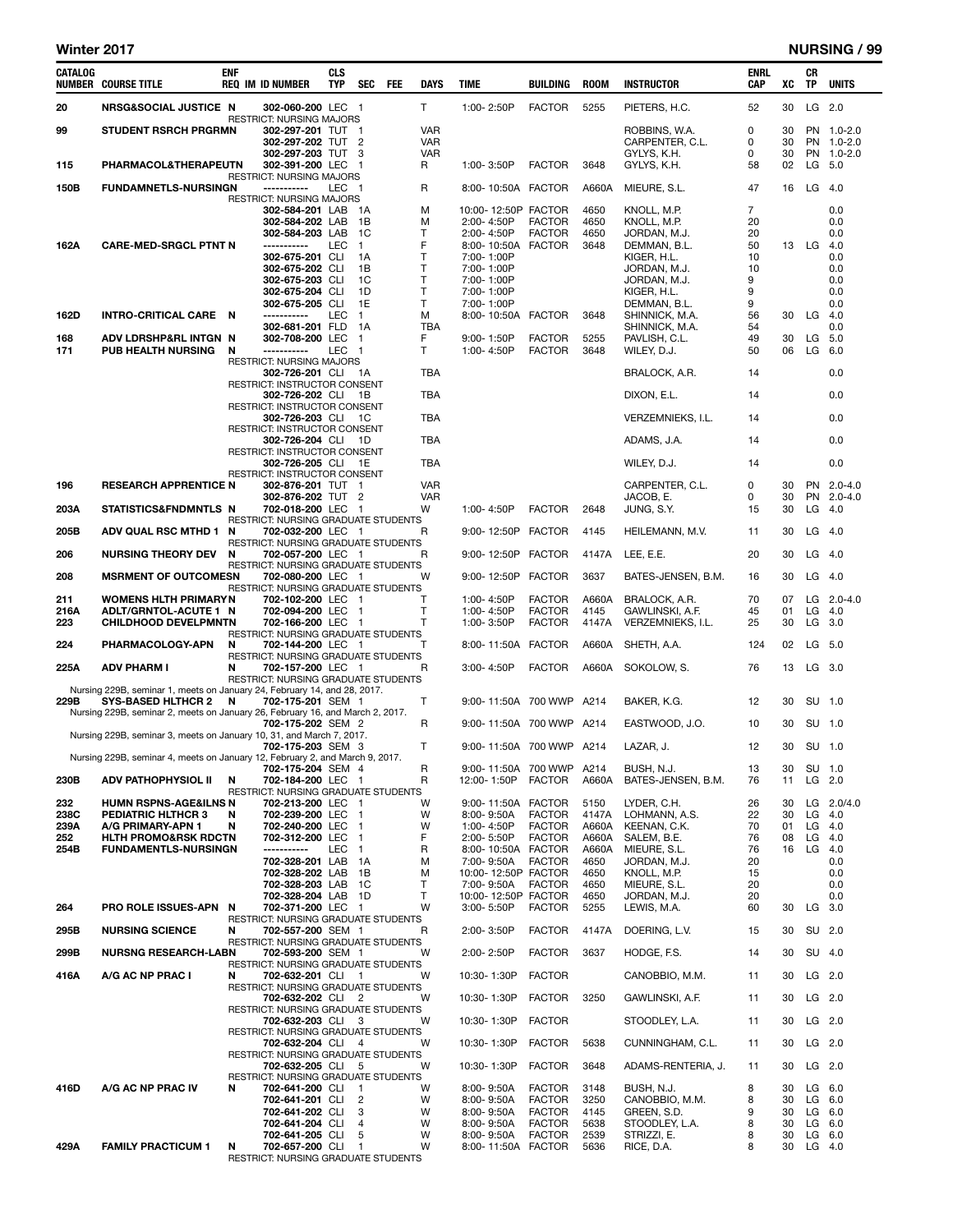### 100 / OBSTETRICS AND GYNECOLOGY **Winter 2017**

| CATALOG           | <b>NUMBER COURSE TITLE</b>                                      | <b>ENF</b> | <b>REQ IM ID NUMBER</b>                                | <b>CLS</b><br><b>TYP</b> | <b>SEC</b>               | FEE | <b>DAYS</b>              | <b>TIME</b>                            | BUILDING                   | <b>ROOM</b> | <b>INSTRUCTOR</b>                   | ENRL<br>CAP          | xс       | CR<br>TP        | <b>UNITS</b>                 |
|-------------------|-----------------------------------------------------------------|------------|--------------------------------------------------------|--------------------------|--------------------------|-----|--------------------------|----------------------------------------|----------------------------|-------------|-------------------------------------|----------------------|----------|-----------------|------------------------------|
|                   |                                                                 |            | 702-657-201 CLI                                        |                          | $\overline{2}$           |     | W                        | 8:00-11:50A FACTOR                     |                            | 2648        | LOVE-BIBBERO, L.A.                  | 8                    | 30       | LG              | 4.0                          |
|                   |                                                                 |            | RESTRICT: NURSING GRADUATE STUDENTS<br>702-657-202 CLI |                          | -3                       |     | W                        | 8:00-11:50A FACTOR                     |                            | 5235        | CHOI, S.E.                          | 8                    | 30       | LG              | 4.0                          |
|                   |                                                                 |            | RESTRICT: NURSING GRADUATE STUDENTS<br>702-657-203 CLI |                          | 4                        |     | W                        | 8:00-11:50A FACTOR                     |                            | 5255        | HAMILTON, N.M.                      | 8                    | 30       | LG              | 4.0                          |
|                   |                                                                 |            | RESTRICT: NURSING GRADUATE STUDENTS<br>702-657-205 CLI |                          | -5                       |     | W                        | 8:00-11:50A FACTOR                     |                            |             | KEENAN, C.K.                        | 8                    | 30       |                 | $LG$ 4.0                     |
| 429D              | <b>FAMILY PRACTICUM 4</b>                                       | N          | RESTRICT: NURSING GRADUATE STUDENTS<br>702-663-200 CLI |                          | -1                       |     | w                        | 1:00-2:50P                             | <b>FACTOR</b>              | 5636        | RICE, D.A.                          | 8                    | 30       | LG              | 6.0                          |
|                   |                                                                 |            | RESTRICT: NURSING GRADUATE STUDENTS<br>702-663-201 CLI |                          | 2                        |     | W                        | 1:00-2:50P                             | <b>FACTOR</b>              | 5150        | LOVE-BIBBERO, L.A.                  | 8                    | 30       |                 | $LG$ 6.0                     |
|                   |                                                                 |            | RESTRICT: NURSING GRADUATE STUDENTS<br>702-663-203 CLI |                          | 3                        |     | W                        | 1:00-2:50P                             | <b>FACTOR</b>              | 5255        | ADAMS-RENTERIA, J.                  | 8                    | 30       | LG              | 6.0                          |
|                   |                                                                 |            | RESTRICT: NURSING GRADUATE STUDENTS<br>702-663-204 CLI |                          | 4                        |     | W                        | 1:00-2:50P                             | <b>FACTOR</b>              | 5235        | LAZAR, J.                           | 8                    | 30       | LG              | -6.0                         |
| 438C              | <b>PEDIATRIC NURSE 3</b>                                        | N          | RESTRICT: NURSING GRADUATE STUDENTS<br>702-680-200 CLI |                          | -1                       |     | W                        | 10:00-11:50A FACTOR                    |                            | 4147A       | MCGRATH, N.E.                       | 16                   | 30       | LG              | 6.0                          |
| 444               | A/G AC AD ASSESS II                                             | N          | 702-688-201 CLI<br>RESTRICT: NURSING GRADUATE STUDENTS |                          | $\mathbf{1}$             |     | W                        | 2:00-5:50P                             | <b>FACTOR</b>              |             | BROWN, T.A.                         | 13                   | 30       | SU              | 2.0                          |
|                   |                                                                 |            | 702-688-202 CLI<br>RESTRICT: NURSING GRADUATE STUDENTS |                          | 2                        |     | W                        | $2:00 - 5:50P$                         | <b>FACTOR</b>              |             | GAWLINSKI, A.F.                     | 13                   | 30       |                 | SU 2.0                       |
|                   |                                                                 |            | 702-688-203 CLI<br>RESTRICT: NURSING GRADUATE STUDENTS |                          | 3                        |     | w                        | $2:00 - 5:50P$                         | <b>FACTOR</b>              |             | BUSH, N.J.                          | 13                   | 30       |                 | SU 2.0                       |
|                   |                                                                 |            | 702-688-204 CLI<br>RESTRICT: NURSING GRADUATE STUDENTS |                          | 4                        |     | W                        | 2:00-5:50P                             | <b>FACTOR</b>              |             | STRIZZI, E.                         | 13                   | 30       |                 | SU 2.0                       |
|                   |                                                                 |            | 702-688-205 CLI<br>RESTRICT: NURSING GRADUATE STUDENTS |                          | -5                       |     | W                        | 2:00-5:50P                             | <b>FACTOR</b>              |             | STOODLEY, L.A.                      | 13                   | 30       |                 | SU 2.0                       |
| 445               | ADV CLNC NRS SPCLST N                                           |            | 702-758-201 CLI<br>702-758-202 CLI                     |                          | -1<br>$\overline{2}$     |     | <b>VAR</b><br>W          | 12:00-12:50P FACTOR                    |                            | 4147A       | FREDRICKSON, J.M.<br>CANOBBIO, M.M. | 0<br>8               | 30<br>30 | LG<br>LG.       | $2.0 - 10.0$<br>$2.0 - 10.0$ |
| 450               | ADV PRACTICE NURSNG N                                           |            | 702-691-201 CLI<br>702-691-202 CLI                     |                          | 1<br>2                   |     | <b>VAR</b><br><b>VAR</b> |                                        |                            |             | BUSH, N.J.<br>CANOBBIO, M.M.        | 8<br>8               | 30<br>30 |                 | SU 2.0-8.0<br>SU 2.0-8.0     |
|                   |                                                                 |            | 702-691-203 CLI<br>702-691-204 CLI                     |                          | 3<br>4                   |     | <b>VAR</b><br><b>VAR</b> |                                        |                            |             | GREEN, S.D.<br>STOODLEY, L.A.       | 8<br>8               | 30<br>30 |                 | SU 2.0-8.0<br>SU 2.0-8.0     |
|                   |                                                                 |            | 702-691-205 CLI<br>702-691-206 CLI                     |                          | 5<br>6                   |     | <b>VAR</b><br><b>VAR</b> |                                        |                            |             | STRIZZI, E.<br>THOMAS, E.A.         | 8<br>$\overline{c}$  | 30<br>30 |                 | SU 2.0-8.0<br>SU 2.0-8.0     |
| 465A              | <b>MED-SURG PATIENTS</b>                                        | N          | 702-691-207 CLI<br>------------                        | LEC                      | 7<br>$\mathbf{1}$        |     | <b>VAR</b><br>F          | 10:00-12:50P FACTOR                    |                            | A660A       | HAMILTON, N.M.<br>SAKJIRAPAPONG, P. | $\overline{c}$<br>76 | 30<br>05 | <b>SU</b><br>LG | $2.0 - 8.0$<br>4.0           |
|                   |                                                                 |            | 702-706-201 CLI<br>702-706-202 CLI                     |                          | 1A<br>1B                 |     | М<br>W                   | 7:00-7:00P<br>7:00-7:00P               |                            |             | MIEURE, S.L.<br>SAKJIRAPAPONG, P.   | 10<br>9              |          |                 | 0.0<br>0.0                   |
|                   |                                                                 |            | 702-706-203 CLI                                        |                          | 1C                       |     | W<br>W                   | 7:00-7:00P                             |                            |             | SAKJIRAPAPONG, P.                   | 10<br>10             |          |                 | 0.0                          |
|                   |                                                                 |            | 702-706-204 CLI<br>702-706-205 CLI                     |                          | 1D<br>1E                 |     | T.                       | 7:00-7:00P<br>7:00-7:00P               |                            |             | JORDAN, M.J.<br>MIEURE, S.L.        | 10                   |          |                 | 0.0<br>0.0                   |
|                   |                                                                 |            | 702-706-206 CLI<br>702-706-207 CLI                     |                          | 1F<br>1G                 |     | W<br>W                   | 7:00-7:00P<br>7:00-7:00P               |                            |             | SAKJIRAPAPONG, P.<br>JORDAN, M.J.   | 8<br>9               |          |                 | 0.0<br>0.0                   |
| 467               | <b>CLNC: INTEGRATION</b>                                        | N          | 702-706-208 CLI<br>702-764-200 CLI                     |                          | 1H<br>1                  |     | W<br><b>VAR</b>          | 7:00-7:00P                             |                            |             | JORDAN, M.J.<br>KIGER, H.L.         | 9<br>9               | 03       | SU              | 0.0<br>12.0                  |
|                   |                                                                 |            | 702-764-201 CLI<br>702-764-203 CLI                     |                          | $\overline{2}$<br>3      |     | <b>VAR</b><br><b>VAR</b> |                                        |                            |             | CUENCA, E.L.<br>JORDAN, M.J.        | 8<br>10              | 30<br>30 | SU<br>SU        | 12.0<br>12.0                 |
|                   |                                                                 |            | 702-764-204 CLI<br>702-764-205 CLI                     |                          | 4<br>5                   |     | <b>VAR</b><br><b>VAR</b> |                                        |                            |             | SAKJIRAPAPONG, P.<br>KNOLL, M.P.    | 10<br>9              | 30<br>30 | SU<br>SU        | 12.0<br>12.0                 |
|                   |                                                                 |            | 702-764-206 CLI                                        |                          | 6                        |     | VAR                      |                                        |                            |             | REYES, B.L.                         | 19                   | 30       |                 | SU 12.0                      |
| 99                | <b>OBSTETRICS AND GYNECOLOGY</b><br><b>STUDENT RSRCH PRGRMN</b> |            | 103-297-201 TUT                                        |                          | -1                       |     | VAR                      |                                        |                            |             | HOBEL, C.J.                         | 0                    | 30       |                 | PN 1.0-2.0                   |
|                   |                                                                 |            | 103-297-202 TUT 2                                      |                          |                          |     | VAR                      |                                        |                            |             | SRIDHAR, A.                         | 0                    | 30       |                 | PN 1.0-2.0                   |
|                   | <b>OPHTHALMOLOGY</b>                                            |            |                                                        |                          |                          |     |                          |                                        |                            |             |                                     |                      |          |                 |                              |
|                   |                                                                 |            | 303-297-201 TUT 1<br>303-297-202 TUT                   |                          | $\overline{2}$           |     | VAR<br>VAR               |                                        |                            |             | BHAT, S.P.<br>DENG, S.X.            | $\mathsf 0$<br>0     | 30<br>30 |                 | PN 1.0-2.0<br>PN 1.0-2.0     |
|                   |                                                                 |            | 303-297-203 TUT<br>303-297-204 TUT                     |                          | -3<br>$\overline{4}$     |     | <b>VAR</b><br><b>VAR</b> |                                        |                            |             | GLASGOW, B.J.<br>FARBER, D.B.       | 0<br>0               | 30<br>30 |                 | PN 1.0-2.0<br>PN 1.0-2.0     |
|                   |                                                                 |            | 303-297-205 TUT 5                                      |                          |                          |     | <b>VAR</b>               |                                        |                            |             | ZHENG, J.J.                         | 0                    | 30       |                 | PN 1.0-2.0                   |
|                   | <b>ORTHOPAEDIC SURGERY</b>                                      |            |                                                        |                          |                          |     |                          |                                        |                            |             |                                     |                      |          |                 |                              |
|                   |                                                                 |            | 305-297-201 TUT 1<br>305-297-202 TUT                   |                          | $\overline{2}$           |     | <b>VAR</b><br><b>VAR</b> |                                        |                            |             | LIU, P.T.<br>BILLI, F.              | 0<br>0               | 30<br>30 |                 | PN 1.0-2.0<br>PN 1.0-2.0     |
|                   |                                                                 |            | 305-297-203 TUT 3<br>305-297-204 TUT 4                 |                          |                          |     | <b>VAR</b><br><b>VAR</b> |                                        |                            |             | SOOHOO, N.F.<br>PANG, S.            | 0<br>$\Omega$        | 30<br>30 |                 | PN 1.0-2.0<br>PN 1.0-2.0     |
|                   | PATHOLOGY AND LABORATORY MEDICINE                               |            |                                                        |                          |                          |     |                          |                                        |                            |             |                                     |                      |          |                 |                              |
|                   |                                                                 |            | 306-297-201 TUT 1<br>306-297-202 TUT                   |                          | $\overline{2}$           |     | <b>VAR</b><br><b>VAR</b> |                                        |                            |             | TEITELL, M.A.<br>RAO, J.Y.          | 0<br>0               | 30<br>30 |                 | PN 1.0-2.0<br>PN 1.0-2.0     |
|                   |                                                                 |            | 306-297-203 TUT 3<br>306-297-204 TUT 4                 |                          |                          |     | <b>VAR</b><br><b>VAR</b> |                                        |                            |             | FRENCH, S.W.<br>BRAUN, J.           | 0<br>$\Omega$        | 30<br>30 |                 | PN 1.0-2.0<br>PN 1.0-2.0     |
| <b>PEDIATRICS</b> |                                                                 |            |                                                        |                          |                          |     |                          |                                        |                            |             |                                     |                      |          |                 |                              |
|                   |                                                                 |            | 308-297-201 TUT 1                                      |                          |                          |     | <b>VAR</b>               |                                        |                            |             | CHIN, A.S.                          | 0                    | 30       |                 | PN 1.0-2.0                   |
|                   |                                                                 |            | 308-297-202 TUT 2<br>308-297-203 TUT 3                 |                          |                          |     | <b>VAR</b><br><b>VAR</b> |                                        |                            |             | SHIN, B.<br>BRYSON, Y.J.            | 0<br>0               | 30<br>30 |                 | PN 1.0-2.0<br>PN 1.0-2.0     |
|                   | PHILOSOPHY                                                      |            |                                                        |                          |                          |     |                          |                                        |                            |             |                                     |                      |          |                 |                              |
| 5                 | PHILOS IN LITERATRE                                             | N          | -----------                                            | LEC                      | $\overline{\phantom{a}}$ |     | <b>TR</b>                | 10:00-11:50A ROLFE                     |                            | 1200        | MORRIS, H.                          | 200                  | 13       | SO              | 5.0                          |
|                   |                                                                 |            | 312-015-201 DIS<br>312-015-202 DIS                     |                          | 1A<br>1B                 |     | М<br>м                   | 11:00-11:50A DODD<br>12:00-12:50P DODD |                            | 178<br>178  | RETKWA, M.A.<br>RETKWA, M.A.        | 25<br>25             |          |                 | 0.0<br>0.0                   |
|                   |                                                                 |            | 312-015-203 DIS<br>312-015-204 DIS                     |                          | 1C<br>1D                 |     | W<br>W                   | $9:00 - 9:50A$<br>10:00-10:50A DODD    | <b>DODD</b>                | 154<br>154  | TSURUDA, S.J.<br>TSURUDA, S.J.      | 25<br>25             |          |                 | 0.0<br>0.0                   |
|                   |                                                                 |            | 312-015-205 DIS<br>312-015-206 DIS                     |                          | 1E<br>1F                 |     | R<br>R                   | 1:00-1:50P<br>2:00-2:50P               | <b>DODD</b><br><b>DODD</b> | 178<br>178  | SAMUEL, A.T.<br>SAMUEL, A.T.        | 25<br>25             |          |                 | 0.0<br>0.0                   |
|                   |                                                                 |            | 312-015-207 DIS<br>312-015-208 DIS                     |                          | 1G<br>1H                 |     | F<br>F                   | $9:00 - 9:50A$<br>10:00-10:50A DODD    | <b>DODD</b>                | 162<br>154  | ANDERSON, Z.W.<br>ANDERSON, Z.W.    | 25<br>25             |          |                 | 0.0<br>0.0                   |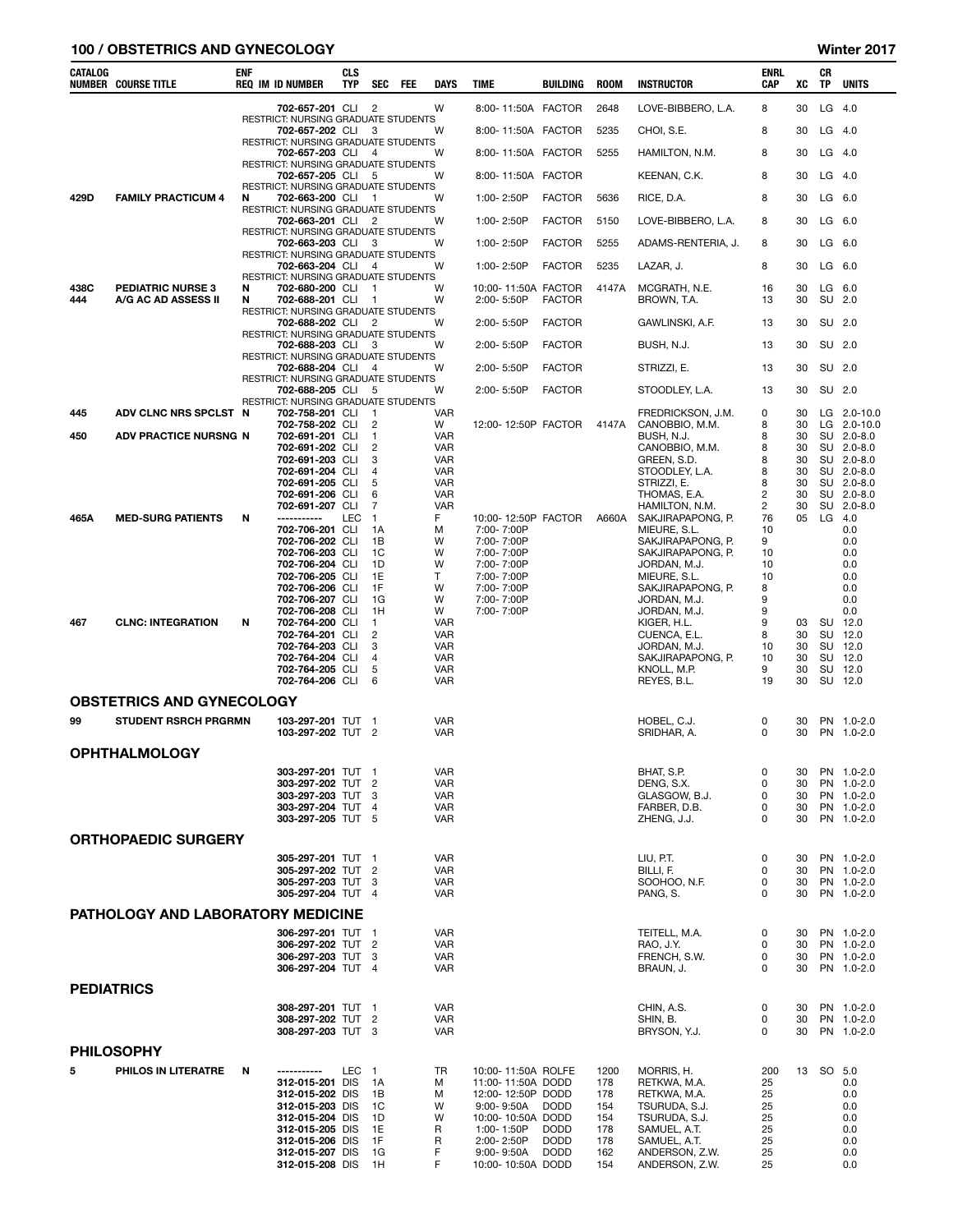| CATALOG      | <b>NUMBER COURSE TITLE</b>                                                                  | ENF | <b>REQ IM ID NUMBER</b>                                     | CLS<br><b>TYP</b> | <b>SEC</b>               | <b>FEE</b> | <b>DAYS</b>     | TIME                                     | <b>BUILDING</b>            | <b>ROOM</b>  | <b>INSTRUCTOR</b>               | ENRL<br><b>CAP</b> | XC       | CR<br>TP  | <b>UNITS</b>    |
|--------------|---------------------------------------------------------------------------------------------|-----|-------------------------------------------------------------|-------------------|--------------------------|------------|-----------------|------------------------------------------|----------------------------|--------------|---------------------------------|--------------------|----------|-----------|-----------------|
| 6            | <b>INTRO-POLITICL PHIL</b>                                                                  | N   | -----------                                                 | <b>LEC</b>        | $\overline{1}$           |            | <b>TR</b>       | 12:00-1:50P                              | <b>ROLFE</b>               | 1200         | DOVER, D.J.                     | 200                | 14       | SO 5.0    |                 |
|              |                                                                                             |     | 312-035-201 DIS                                             |                   | 1A                       |            | F               | 10:00-10:50A PUB AFF                     |                            | 1278         | ROBB, M.                        | 25                 |          |           | 0.0             |
|              |                                                                                             |     | 312-035-202 DIS<br>312-035-203 DIS                          |                   | 1B<br>1C                 |            | F<br>F          | $9:00 - 9:50A$<br>11:00-11:50A PUB AFF   | ROLFE                      | 3108<br>1337 | ROBB, M.<br>SCHAEFFER, L.J.     | 25<br>25           |          |           | 0.0<br>0.0      |
|              |                                                                                             |     | 312-035-204 DIS                                             |                   | 1D                       |            | F               | 12:00-12:50P PUB AFF                     |                            | 1337         | SCHAEFFER, L.J.                 | 25                 |          |           | 0.0             |
|              |                                                                                             |     | 312-035-205 DIS                                             |                   | 1E                       |            | м               | $9:00 - 9:50A$                           | PUB AFF                    | 2238         | SHAHINYAN, A.K.                 | 25                 |          |           | 0.0             |
|              |                                                                                             |     | 312-035-206 DIS                                             |                   | 1F<br>1G                 |            | м<br>м          | 10:00-10:50A PUB AFF<br>1:00-1:50P       | PUB AFF                    | 2238<br>2238 | SHAHINYAN, A.K.<br>PRINZING, M. | 25                 |          |           | 0.0<br>0.0      |
|              |                                                                                             |     | 312-035-207 DIS<br>312-035-208 DIS                          |                   | 1H                       |            | м               | 2:00-2:50P                               | PUB AFF                    | 2238         | PRINZING, M.                    | 25<br>25           |          |           | 0.0             |
| 8            | <b>INTRO-PHILOS OF SCI</b>                                                                  | N   | -----------                                                 | LEC               | $\mathbf{1}$             |            | <b>MW</b>       | 12:00-1:50P                              | <b>DODD</b>                | 147          | BURGESS, A.G.                   | 200                |          | 30 SO 5.0 |                 |
|              |                                                                                             |     | 312-049-203 DIS                                             |                   | 1C                       |            | т               | 1:00-1:50P                               | <b>DODD</b>                | 178          | DE LEON, C.M.                   | 25                 |          |           | 0.0             |
|              |                                                                                             |     | 312-049-204 DIS<br>312-049-205 DIS                          |                   | 1D<br>1E                 |            | Τ<br>W          | 2:00-2:50P<br>10:00-10:50A BUNCHE        | <b>DODD</b>                | 178<br>2178  | DIMM. C.K.<br>DE LEON, C.M.     | 25<br>25           |          |           | 0.0<br>0.0      |
|              |                                                                                             |     | 312-049-206 DIS                                             |                   | 1F                       |            | W               | 11:00-11:50A BUNCHE                      |                            | 2178         | DIMM, C.K.                      | 25                 |          |           | 0.0             |
|              |                                                                                             |     | 312-049-207 DIS                                             |                   | 1G                       |            | R               | 11:00-11:50A DODD                        |                            | 178          | WHITE, J.                       | 25                 |          |           | 0.0             |
|              |                                                                                             |     | 312-049-208 DIS<br>312-049-209 DIS                          |                   | 1H<br>11                 |            | R<br>F          | 12:00-12:50P DODD<br>$9:00 - 9:50A$      | <b>DODD</b>                | 178<br>178   | WHITE, J.<br>KOWALSKY, W.A.     | 25<br>25           |          |           | 0.0<br>0.0      |
|              |                                                                                             |     | 312-049-210 DIS                                             |                   | 1J                       |            | F               | 10:00-10:50A DODD                        |                            | 178          | KOWALSKY, W.A.                  | 25                 |          |           | 0.0             |
| <b>22W</b>   | <b>INTRO-ETHICAL THRY</b>                                                                   |     | Y Y -----------                                             | <b>LEC</b>        | $\mathbf{1}$             |            | WF              | 8:30-9:50A                               | <b>DODD</b>                | 161          | HIERONYMI, P.                   | 100                | 01       | LG 5.0    |                 |
|              |                                                                                             |     | RESTRICT: FRESHMEN AND SOPHOMORES ONLY<br>Y 312-080-201 DIS |                   | 1A                       |            | м               | 2:00-2:50P                               | <b>DODD</b>                | 178          | LANDE, K.J.                     | 20                 |          |           | 0.0             |
|              |                                                                                             |     | RESTRICT: FRESHMEN AND SOPHOMORES ONLY                      |                   |                          |            |                 |                                          |                            |              |                                 |                    |          |           |                 |
|              |                                                                                             |     | Y 312-080-202 DIS<br>RESTRICT: FRESHMEN AND SOPHOMORES ONLY |                   | - 1B                     |            | т               | $9:00 - 9:50A$                           | <b>BUNCHE</b>              | 2178         | WALLACE-WOLF, J.J.              | 20                 |          |           | 0.0             |
|              |                                                                                             |     | Y 312-080-203 DIS                                           |                   | 1C                       |            | W               | 11:00-11:50A ROYCE                       |                            | 160          | LAVIN, A.                       | 20                 |          |           | 0.0             |
|              |                                                                                             |     | RESTRICT: FRESHMEN AND SOPHOMORES ONLY                      |                   |                          |            |                 |                                          |                            |              |                                 |                    |          |           |                 |
|              |                                                                                             |     | Y 312-080-204 DIS<br>RESTRICT: FRESHMEN AND SOPHOMORES ONLY |                   | 1D                       |            | R               | $9:00 - 9:50A$                           | <b>BUNCHE</b>              | 3178         | FLYNN, A.                       | 20                 |          |           | 0.0             |
|              |                                                                                             |     | Y 312-080-205 DIS                                           |                   | 1E                       |            | F               | 11:00-11:50A DODD                        |                            | 178          | ISLER, A.L.                     | 20                 |          |           | 0.0             |
|              |                                                                                             |     | RESTRICT: FRESHMEN AND SOPHOMORES ONLY                      |                   |                          |            |                 |                                          |                            |              |                                 |                    |          |           |                 |
| 31           | <b>LOGIC-1ST CRSE</b>                                                                       | N   | -----------<br>312-082-201 DIS                              | <b>LEC</b>        | $\mathbf{1}$<br>1A       |            | WF<br>м         | 10:00-11:50A HAINES<br>$9:00 - 9:50A$    | KNSY PV                    | 39<br>1240B  | LEVY, S.R.<br>FONTENOT, A.      | 260<br>65          | 03       | SO 5.0    | 0.0             |
|              |                                                                                             |     | 312-082-202 DIS                                             |                   | 1B                       |            | м               | 10:00-10:50A KNSY PV                     |                            | 1240B        | FONTENOT, A.                    | 65                 |          |           | 0.0             |
|              |                                                                                             |     | 312-082-203 DIS                                             |                   | 1C                       |            | F               | 2:00-2:50P                               | PUB AFF                    | 1234         | FONTENOT, A.                    | 65                 |          |           | 0.0             |
| 89HC         | <b>HONORS CONTRACTS</b>                                                                     | N   | 312-082-204 DIS<br>312-269-201 TUT                          |                   | 1D<br>$\mathbf{1}$       |            | F<br><b>VAR</b> | 1:00-1:50P                               | PUB AFF                    | 2214         | FONTENOT, A.<br>BURGESS, A.G.   | 65<br>0            | 30       | $LG$ 1.0  | 0.0             |
| 100B         | <b>MDVL&amp;ERLY MDRN PHIL N</b>                                                            |     | -----------                                                 | <b>LEC</b>        | $\mathbf{1}$             |            | <b>TR</b>       | 4:00-5:50P                               | <b>ROLFE</b>               | 1200         | NORMORE, C.G.                   | 180                | 30       | SO.       | 4.0             |
|              |                                                                                             |     | 312-306-201 DIS                                             |                   | 1A                       |            | м               | 1:00-1:50P                               | <b>DODD</b>                | 178          | BIONDI, Z.                      | 20                 |          |           | 0.0             |
|              |                                                                                             |     | 312-306-202 DIS<br>312-306-203 DIS                          |                   | 1B<br>1C                 |            | м<br>Τ          | 12:00-12:50P BUNCHE<br>12:00-12:50P DODD |                            | 3211<br>178  | BIONDI, Z.<br>RECKNER, W.L.     | 20<br>20           |          |           | 0.0<br>0.0      |
|              |                                                                                             |     | 312-306-204 DIS                                             |                   | 1D                       |            | W               | 1:00-1:50P                               | <b>DODD</b>                | 178          | SKILES, M.D.                    | 20                 |          |           | 0.0             |
|              |                                                                                             |     | 312-306-205 DIS                                             |                   | 1E                       |            | W               | 2:00-2:50P                               | <b>DODD</b>                | 178          | SKILES, M.D.                    | 20                 |          |           | 0.0             |
|              |                                                                                             |     | 312-306-206 DIS<br>312-306-207 DIS                          |                   | 1F<br>1G                 |            | R<br>R          | $9:00 - 9:50A$<br>10:00-10:50A DODD      | <b>DODD</b>                | 178<br>178   | RECKNER, W.L.<br>RECKNER, W.L.  | 20<br>20           |          |           | 0.0<br>0.0      |
|              |                                                                                             |     | 312-306-208 DIS                                             |                   | 1H                       |            | F               | 11:00-11:50A PUB AFF                     |                            | 1270         | HILTUNEN, A.                    | 20                 |          |           | 0.0             |
|              |                                                                                             |     | 312-306-209 DIS                                             |                   | 11                       |            | F               | 12:00-12:50P DODD                        |                            | 178          | HILTUNEN, A.                    | 20                 |          |           | 0.0             |
| M101B        | PLATO-LATER DIALOGS Y                                                                       |     | 312-321-200 LEC<br>SAME AS: CLASSIC M146B                   |                   | $\mathbf{1}$             |            | <b>MW</b>       | 10:00-11:50A PUB AFF                     |                            | 2242         | COOK, R.T.                      | 30                 | 03       | SO 4.0    |                 |
| 104          | <b>TPCS-ISLAMIC PHILOS</b>                                                                  | N   | -----------                                                 | <b>LEC</b>        | -1                       |            | MW              | 12:00-1:50P                              | <b>DODD</b>                | 78           | CRAGER, A.D.                    | 50                 | 30       | SO 4.0    |                 |
|              | Philosophy 104, lecture 1: Classical Arabic Philosophy                                      |     |                                                             |                   |                          |            |                 |                                          |                            |              |                                 |                    |          |           |                 |
|              |                                                                                             |     | 312-349-201 DIS<br>312-349-202 DIS                          |                   | 1A<br>1B                 |            | R<br>R          | 1:00-1:50P<br>2:00-2:50P                 | PUB AFF<br><b>BUNCHE</b>   | 1323<br>3117 | WEST, A.<br>WEST, A.            | 25<br>25           |          |           | 0.0<br>0.0      |
| C110         | <b>SPINOZA</b>                                                                              | Y   | 312-401-200 LEC                                             |                   | $\mathbf 1$              |            | TR              | 12:00-1:50P                              | PUB AFF                    | 2238         | CARRIERO, J.P.                  | 35                 | 14       | SO 4.0    |                 |
| C127A        | PHILOS OF LANGUAGE Y                                                                        |     | -----------                                                 | <b>LEC</b>        | $\mathbf{1}$             |            | <b>TR</b>       | 2:00-3:50P                               | <b>DODD</b>                | 167          | KAPLAN, D.B.                    | 50                 | 30       | SO 4.0    |                 |
|              | Philosophy C127A, lecture 1: On Sense and Nominatum                                         |     | 312-491-201 DIS                                             |                   | 1A                       |            | т               | $9:00 - 9:50A$                           | <b>DODD</b>                | 178          | DUPRE, G.G.                     | 25                 |          |           | 0.0             |
|              |                                                                                             |     | 312-491-202 DIS                                             |                   | 1B                       |            | T               | 10:00-10:50A DODD                        |                            | 178          | DUPRE, G.G.                     | 25                 |          |           | 0.0             |
| 133          | <b>TPC-LOGIC&amp;SEMANTICS Y</b><br>Philosophy 133, lecture 1: Computational Theory of Mind |     | 312-522-200 LEC 1                                           |                   |                          |            | TR              | 10:00-11:50A PUB AFF 1337                |                            |              | GREENBERG, G.J.                 | 35                 |          | 30 SO 4.0 |                 |
| 135          | <b>INTRO-METALOGIC</b>                                                                      | Y   | 312-540-200 LEC 1                                           |                   |                          |            | WF              | 10:00-11:50A DODD                        |                            | 78           | STRUBLE, L.R.                   | 35                 | 30       | $LG$ 4.0  |                 |
| 153A         | <b>TPCS-ETHICAL THEORY Y</b>                                                                |     | -----------                                                 | LEC               | - 1                      |            | TR              | 12:00-1:50P FRANZ                        |                            | 2258A        | SHIFFRIN, S.                    | 80                 | 14       | SO 4.0    |                 |
|              | Philosophy 153A, lecture 1: Truth-Telling and Promising                                     |     | 312-589-201 DIS                                             |                   | 1А                       |            | W               | 11:00-11:50A DODD                        |                            | 178          | TRACY, E.V.                     | 20                 |          |           | 0.0             |
|              |                                                                                             |     | 312-589-202 DIS                                             |                   | 1B                       |            | W               | 12:00-12:50P DODD                        |                            | 178          | TRACY, E.V.                     | 20                 |          |           | 0.0             |
|              |                                                                                             |     | 312-589-203 DIS                                             |                   | 1C                       |            | F               | 1:00-1:50P                               | KAUFMAN 153                |              | DONOHUE, J.L.                   | 20                 |          |           | 0.0             |
| 155          | <b>MEDICAL ETHICS</b>                                                                       | N   | 312-589-204 DIS<br>312-604-200 LEC                          |                   | 1D<br>$\mathbf{1}$       |            | F.<br>TR        | 2:00-2:50P<br>2:00-3:50P                 | KAUFMAN 153<br><b>DODD</b> | 78           | DONOHUE, J.L.<br>MCHOSE, J.B.   | 20<br>35           | 30       | SO 4.0    | 0.0             |
| 161          | TPCS-AESTHETIC THRY N                                                                       |     | 312-653-200 LEC                                             |                   | $\blacksquare$           |            | MW              | 2:00-3:50P                               | PUB AFF                    | 1337         | HSU, A.                         | 35                 | 30       | SO        | 4.0             |
|              | Philosophy 161, lecture 1: Aesthetic Concepts                                               |     |                                                             |                   |                          |            |                 |                                          |                            |              |                                 |                    |          |           |                 |
| 166          | <b>PHILOSOPHY OF LAW</b><br>Philosophy 166, lecture 1: Introduction to Legal Philosophy     | N   | 312-675-200 LEC 1                                           |                   |                          |            | MW              | 12:00-1:50P                              | <b>DODD</b>                | 167          | YAHAV, M.                       | 35                 | 30       |           | SO 4.0          |
| 170          | PHILOSOPHY OF MIND                                                                          | N   | 312-681-200 LEC                                             |                   | -1                       |            | MW              | 4:00-5:50P                               | <b>DODD</b>                | 167          | JEWELL, A.J.                    | 35                 | 30       |           | SO 4.0          |
| 175          | <b>TPCS-PHIL RELIGION</b>                                                                   | Y   | -----------                                                 | LEC               | $\overline{\phantom{0}}$ |            | MW              | 2:00-3:50P                               | <b>DODD</b>                | 167          | COOK, R.T.                      | 50                 | 07       | SO 4.0    |                 |
|              | Philosophy 175, lecture 1: God, Goodness, and Evil                                          |     | 312-709-201 DIS                                             |                   | 1A                       |            | W               | 10:00-10:50A BUNCHE                      |                            | 2160         | BEACH, S.E.                     | 25                 |          |           | 0.0             |
|              |                                                                                             |     | 312-709-202 DIS                                             |                   | 1B                       |            | w               | 11:00-11:50A BUNCHE                      |                            | 2160         | BEACH, S.E.                     | 25                 |          |           | 0.0             |
| 184          | TPCS IN METAPHYSICS Y                                                                       |     | -----------                                                 | <b>LEC</b>        | $\mathbf{1}$             |            | MW              | 12:00-1:50P                              | DODD                       | 175          | NORMORE, C.G.                   | 80                 | 30       | SO 4.0    |                 |
|              | Philosophy 184, lecture 1: Things and Their Parts                                           |     | 312-772-201 DIS                                             |                   | 1A                       |            | т               | 12:00-12:50P BUNCHE                      |                            | 3123         | KARDOSH, J.M.                   | 20                 |          |           | 0.0             |
|              |                                                                                             |     | 312-772-202 DIS                                             |                   | 1B                       |            | Τ               | 1:00-1:50P                               | <b>BUNCHE</b>              | 3123         | KARDOSH, J.M.                   | 20                 |          |           | 0.0             |
|              |                                                                                             |     | 312-772-203 DIS                                             |                   | 1C<br>1D                 |            | W<br>W          | $9:00 - 9:50A$<br>10:00-10:50A DODD      | <b>DODD</b>                | 178<br>178   | HANSEN, M.J.                    | 20                 |          |           | 0.0             |
| 188SB        | <b>INDIV STD FOR USIE</b>                                                                   | Y   | 312-772-204 DIS<br>312-833-201 TUT 1                        |                   |                          |            | <b>UNSCHED</b>  |                                          |                            |              | HANSEN, M.J.<br>JULIUS, A.J.    | 20<br>1            | 30       |           | 0.0<br>$LG$ 1.0 |
| 189          | <b>ADV HONORS SEMINARS N</b>                                                                |     | 312-835-200 SEM 1                                           |                   |                          |            | R               | 3:00-3:50P                               | <b>HAINES</b>              | 110          | NORMORE, C.G.                   | 10                 | 30       | SO 1.0    |                 |
|              | Philosophy 189, seminar 1: Advanced Honors Seminar for Philosophy 100B, Lecture 1           |     |                                                             |                   |                          |            |                 |                                          |                            |              |                                 |                    |          |           |                 |
|              | Philosophy 189, seminar 2: Advanced Honors Seminar for Philosophy 100B, Lecture 1           |     | 312-835-201 SEM 2                                           |                   |                          |            | M               | 10:00-10:50A DODD                        |                            | 325          | NORMORE, C.G.                   | 10                 | 30       |           | SO 1.0          |
| <b>189HC</b> | <b>HONORS CONTRACTS</b>                                                                     | N   | 312-836-201 TUT 1                                           |                   |                          |            | <b>VAR</b>      |                                          |                            |              | NORMORE, C.G.                   | 0                  | 30       |           | $LG$ 1.0        |
| 200B         | <b>SEM-FIRST YR GRADS</b>                                                                   | N   | 312-836-202 TUT 2<br>712-011-200 SEM 1                      |                   |                          |            | <b>VAR</b><br>T |                                          | <b>DODD</b>                |              | YAHAV, M.<br>KAPLAN, D.B.       | 0<br>15            | 30<br>30 | $LG$ 1.0  | SO 4.0          |
|              |                                                                                             |     | RESTRICT: PHILOSOPHY GRADUATE STUDENTS                      |                   |                          |            |                 | 10:00-1:50P                              |                            | 325          |                                 |                    |          |           |                 |
| 201          | <b>PLATO</b>                                                                                | N   | 712-021-200 SEM 1                                           |                   |                          |            | Τ               | 2:00-4:50P                               | <b>DODD</b>                | 325          | LAWRENCE, G.                    | 15                 | 30       | SO 4.0    |                 |
|              |                                                                                             |     | RESTRICT: PHILOSOPHY GRADUATE STUDENTS                      |                   |                          |            |                 |                                          |                            |              |                                 |                    |          |           |                 |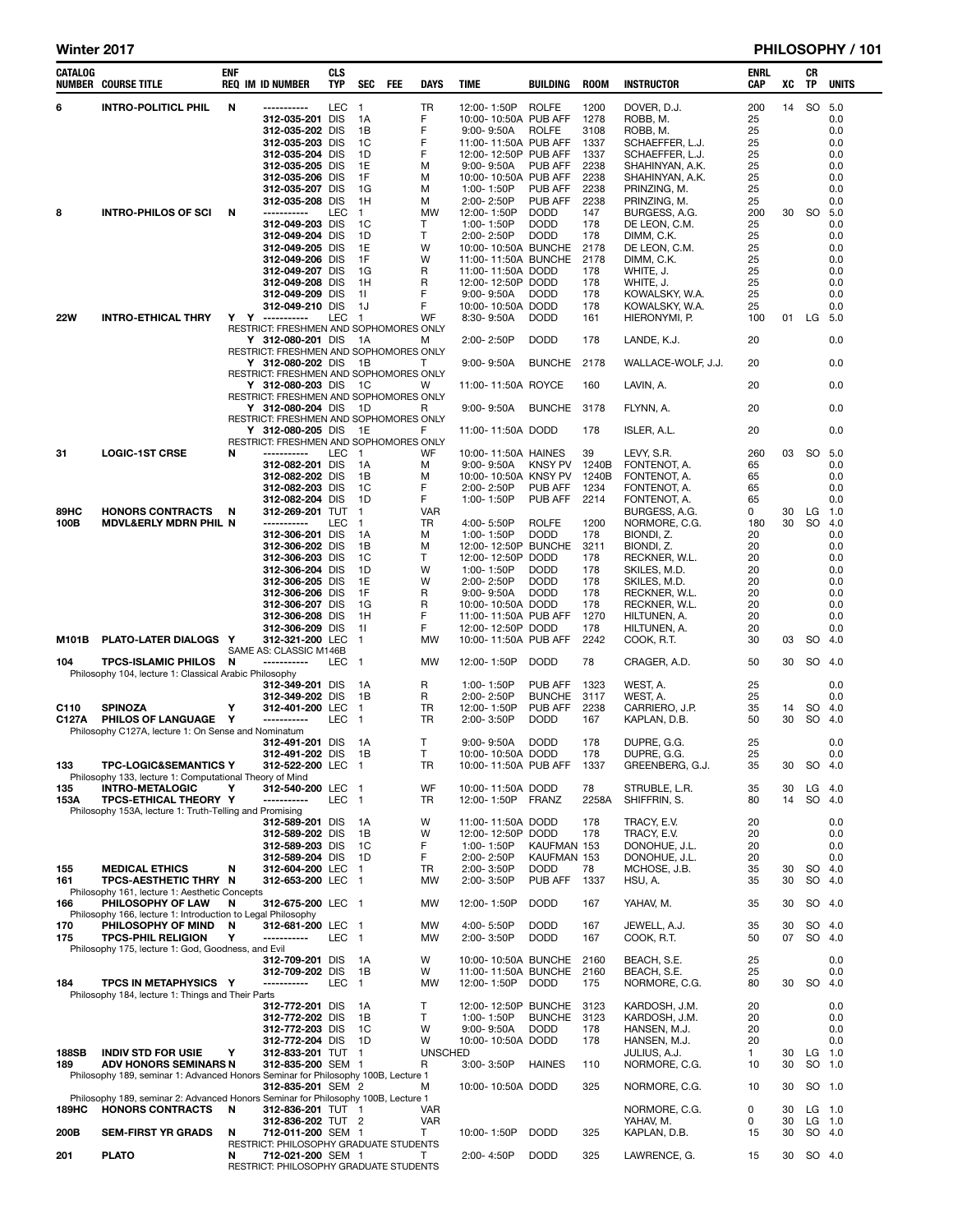| <b>Winter 20</b> |
|------------------|
|------------------|

|             | <b>102 / PHYSICS AND ASTRONOMY</b>                                                                                          |            |                                                                                                                                                                                |                                 |                                                                     |     |                                                                     |                                                                                                                                                                                                                                 |                                                                      |                                |                                                                                                                                                  |                                                            |          |                  | Winter 2017                                                 |
|-------------|-----------------------------------------------------------------------------------------------------------------------------|------------|--------------------------------------------------------------------------------------------------------------------------------------------------------------------------------|---------------------------------|---------------------------------------------------------------------|-----|---------------------------------------------------------------------|---------------------------------------------------------------------------------------------------------------------------------------------------------------------------------------------------------------------------------|----------------------------------------------------------------------|--------------------------------|--------------------------------------------------------------------------------------------------------------------------------------------------|------------------------------------------------------------|----------|------------------|-------------------------------------------------------------|
| CATALOG     | <b>NUMBER COURSE TITLE</b>                                                                                                  | <b>ENF</b> | <b>REQ IM ID NUMBER</b>                                                                                                                                                        | <b>CLS</b><br><b>TYP</b>        | <b>SEC</b>                                                          | FEE | <b>DAYS</b>                                                         | <b>TIME</b>                                                                                                                                                                                                                     | BUILDING                                                             | <b>ROOM</b>                    | <b>INSTRUCTOR</b>                                                                                                                                | <b>ENRL</b><br>CAP                                         | XC       | CR<br>ΤP         | <b>UNITS</b>                                                |
| 206         | <b>MEDIEVAL PHILOSOPHY N</b>                                                                                                |            | 712-084-200 LEC 1<br>RESTRICT: PHILOSOPHY GRADUATE STUDENTS                                                                                                                    |                                 |                                                                     |     | W                                                                   | 2:00-4:50P                                                                                                                                                                                                                      | <b>DODD</b>                                                          | 325                            | LAGERLUND, C.H.                                                                                                                                  | 15                                                         | 30       |                  | SO 4.0                                                      |
| C210        | Philosophy 206, lecture 1: Intentionality and Skepticism in Aristotelian Tradition<br><b>SPINOZA</b>                        | N          | 712-129-200 LEC 1                                                                                                                                                              |                                 |                                                                     |     | TR                                                                  | 12:00-1:50P                                                                                                                                                                                                                     | PUB AFF                                                              | 2238                           | CARRIERO, J.P.                                                                                                                                   | 10                                                         | 14       |                  | SO 4.0                                                      |
| 254A        | <b>LEGAL THRY WORKSHP N</b>                                                                                                 |            | RESTRICT: PHILOSOPHY GRADUATE STUDENTS<br>712-327-200 SEM 1                                                                                                                    |                                 |                                                                     |     | R.                                                                  | 5:30-7:20P                                                                                                                                                                                                                      |                                                                      |                                | GREENBERG, M.D.                                                                                                                                  | 15                                                         | 30       |                  | 3.0/4.0                                                     |
| 258         | CNTMP PHILOS OF LAW N                                                                                                       |            | RESTRICT: PHILOSOPHY GRADUATE STUDENTS<br>712-348-258 SEM 1                                                                                                                    |                                 |                                                                     |     | T                                                                   | 2:00-4:50P                                                                                                                                                                                                                      | <b>DODD</b>                                                          | 399                            | ZYLBERMAN, A.                                                                                                                                    | 15                                                         | 30       |                  | SO 4.0                                                      |
| 259         | Philosophy 258, seminar 1: Authority and Human Rights<br>ETHICS&VALUE THEORY N                                              |            | RESTRICT: PHILOSOPHY GRADUATE STUDENTS<br>712-354-200 SEM 1                                                                                                                    |                                 |                                                                     |     | F                                                                   | 10:00-11:50A DODD                                                                                                                                                                                                               |                                                                      | 325                            | HIERONYMI, P.                                                                                                                                    | 10                                                         | 30       |                  | SU 2.0-4.0                                                  |
| 281         | SEMINAR-PHILOS-MIND N                                                                                                       |            | RESTRICT: PHILOSOPHY GRADUATE STUDENTS<br>712-505-200 SEM 1                                                                                                                    |                                 |                                                                     |     | R                                                                   | 4:00-6:50P                                                                                                                                                                                                                      | <b>DODD</b>                                                          | 399                            | GREENBERG, G.J.                                                                                                                                  | 15                                                         | 30       |                  | SO 4.0                                                      |
| 290         | Philosophy 281, seminar 1: 1980s Classics<br>PHILOS OF LANGUAGE N                                                           |            | RESTRICT: PHILOSOPHY GRADUATE STUDENTS<br>712-589-001 SEM 1                                                                                                                    |                                 |                                                                     |     | TBA                                                                 |                                                                                                                                                                                                                                 |                                                                      |                                | ARMSTRONG, J.D.                                                                                                                                  | 15                                                         | 30       |                  | SU 4.0/2.0                                                  |
|             | <b>PHYSICS AND ASTRONOMY</b>                                                                                                |            |                                                                                                                                                                                |                                 |                                                                     |     |                                                                     |                                                                                                                                                                                                                                 |                                                                      |                                |                                                                                                                                                  |                                                            |          |                  |                                                             |
| Astronomy   |                                                                                                                             |            |                                                                                                                                                                                |                                 |                                                                     |     |                                                                     |                                                                                                                                                                                                                                 |                                                                      |                                |                                                                                                                                                  |                                                            |          |                  |                                                             |
| 3           | NATURE OF UNIVERSE N                                                                                                        |            | -----------<br>123-009-201<br>123-009-202 DIS<br>123-009-203 DIS<br>123-009-205 DIS<br>123-009-206 DIS<br>123-009-207 DIS<br>-----------<br>123-009-211 DIS<br>123-009-212 DIS | LEC<br><b>DIS</b><br><b>LEC</b> | $\overline{1}$<br>1A<br>1B<br>1C<br>1E<br>1F<br>1G<br>2<br>2A<br>2B |     | <b>MWF</b><br>т<br>$\mathsf{T}$<br>W<br>R<br>F<br>R<br>TR<br>W<br>T | 12:00-12:50P KNSY PV 1220B<br>11:00-12:50P KNUDSEN 1116<br>9:00-10:50A KNUDSEN 1116<br>1:00-2:50P<br>9:00-10:50A KNUDSEN 1116<br>9:00-10:50A KNUDSEN 1116<br>5:00-6:50P<br>2:00-3:15P<br>9:00-10:50A KNUDSEN 1116<br>4:00-5:50P | KNUDSEN 1116<br>KNUDSEN 1116<br>KNSY PV 1220B<br>KNUDSEN 1116        |                                | SAKAI, S.<br>RUNCO, J.N.<br>RUNCO, J.N.<br>SALAS, J.M.<br>RUNCO, J.N.<br>TOPPING, M.W.<br>TOPPING, M.W.<br>RICH, R.M.<br>COHEN, D.P.<br>YU, T.Y. | 171<br>28<br>29<br>28<br>29<br>28<br>29<br>171<br>29<br>28 | 05<br>15 | SO 5.0<br>SO     | 0.0<br>0.0<br>0.0<br>0.0<br>0.0<br>0.0<br>5.0<br>0.0<br>0.0 |
| 5           | LIFE IN THE UNIVERS                                                                                                         | N          | 123-009-213 DIS<br>123-009-214 DIS<br>123-009-215 DIS<br>123-009-216 DIS<br>-----------<br>123-048-201 DIS<br>123-048-202 DIS                                                  | LEC                             | 2C<br>2D<br>2E<br>2F<br>$\mathbf{1}$<br>1A<br>1B                    |     | W<br>W<br>R<br>F<br>TR<br>M<br>м                                    | 11:00-12:50P KNUDSEN 1116<br>5:00-6:50P<br>3:00-4:50P<br>11:00-12:50P KNUDSEN 1116<br>9:30-10:45A<br>3:00-3:50P<br>4:00-4:50P                                                                                                   | KNUDSEN 1116<br>KNUDSEN 1116<br>KNSY PV 1220B<br>GEOLOGY 6704<br>PAB | 2748                           | COHEN, D.P.<br>COHEN, D.P.<br>YU, T.Y.<br>YU, T.Y.<br>MCLEAN, I.S.<br>KIM, H.K.<br>KIM, H.K.                                                     | 29<br>28<br>29<br>28<br>172<br>44<br>44                    |          | 12 SO 4.0        | 0.0<br>0.0<br>0.0<br>0.0<br>0.0<br>0.0                      |
| 6           | <b>CHANG CNCPT-UNIVERS N</b>                                                                                                |            | 123-048-203 DIS<br>123-048-204 DIS<br>-----------<br>123-054-201 DIS<br>123-054-202 DIS                                                                                        | LEC                             | 1C<br>1D<br>$\mathbf{1}$<br>1A<br>1B                                |     | F<br>F<br>TR<br>$\mathsf{T}$<br>т                                   | 2:00-2:50P<br>$3:00 - 3:50P$<br>11:00-12:15P<br>4:00-4:50P<br>5:00-5:50P                                                                                                                                                        | PAB<br>WGYOUNG 4216<br>PAB<br>PAB<br>PAB                             | 1434A<br>1434A<br>2748<br>2748 | KIM, H.K.<br>SALAS, J.M.<br>SHAPLEY, A.E.<br>TRAPP, A.C.<br>TRAPP, A.C.                                                                          | 45<br>45<br>84<br>42<br>42                                 | 13       | SO               | 0.0<br>0.0<br>4.0<br>0.0<br>0.0                             |
| 19          | FIAT LUX FRSHMN SEM N                                                                                                       |            | 123-057-201 SEM 1<br>RESTRICT: UNDERGRADUATE STUDENTS ONLY                                                                                                                     |                                 |                                                                     |     | F                                                                   | 12:00-12:50P HUMANTS A46                                                                                                                                                                                                        |                                                                      |                                | HANSEN, B.M.                                                                                                                                     | 20                                                         | 30       | PN 1.0           |                                                             |
| 81          | Astronomy 19, seminar 1: Asteroid Mining and Threat Mitigation: Physics of Near-Earth Asteroids<br><b>STARS AND NEBULAE</b> | N          | ------------                                                                                                                                                                   | LEC                             | - 1                                                                 |     | TR                                                                  | $3:30 - 4:45P$                                                                                                                                                                                                                  | PAB                                                                  | 2434                           | GHEZ, A.M.                                                                                                                                       | 48                                                         | 16       | SO 4.0           |                                                             |
| 99          | <b>STUDENT RSRCH PRGRMN</b>                                                                                                 |            | 123-195-201 LAB 1A<br>123-297-201 TUT                                                                                                                                          |                                 | $\mathbf{1}$                                                        |     | R<br><b>VAR</b>                                                     | 10:00-10:50A WGYOUNG CS50                                                                                                                                                                                                       |                                                                      |                                | CHEN, Z.<br>ZUCKERMAN, B.M.                                                                                                                      | 48<br>0                                                    | 30       |                  | 0.0<br>PN 1.0-2.0                                           |
| 115         | <b>STAT MECH&amp;ASTROPHYSN</b>                                                                                             |            | -----------<br>123-411-201 DIS                                                                                                                                                 | LEC                             | $\overline{1}$<br>1A                                                |     | <b>MWF</b><br>F                                                     | 2:00-2:50P<br>3:00-3:50P                                                                                                                                                                                                        | WGYOUNG 2200<br>PAB                                                  | 1434A                          | VASSILIEV, V.V.<br>STEVENSON, T.B.                                                                                                               | 40<br>40                                                   | 07       |                  | SO 4.0<br>0.0                                               |
| 127         | STLR ATM&INTRR&EVOL N                                                                                                       |            | ------------<br>123-451-201 DIS                                                                                                                                                | LEC                             | $\overline{1}$<br>1A                                                |     | MW<br>$\mathsf{T}$                                                  | 12:30-1:45P<br>10:00-10:50A PAB                                                                                                                                                                                                 | PAB                                                                  | 2748<br>2748                   | MORRIS, M.R.<br>ZINK, J.K.                                                                                                                       | 30<br>30                                                   | 05       | SO 4.0           | 0.0                                                         |
| 180         | <b>ASTROPHYSICS LAB</b>                                                                                                     | N          | 123-801-100 LAB<br>RESTRICT: DEPARTMENT CONSENT                                                                                                                                |                                 | - 1                                                                 |     | MW                                                                  | 10:00- 10:50A KNUDSEN 6107                                                                                                                                                                                                      |                                                                      |                                | FITZGERALD, M.P.                                                                                                                                 | 20                                                         | 30       | SO               | 4.0                                                         |
| 274<br>277B | <b>EXTRGLCTC ASTRPHY 1 N</b><br><b>ASTRO RSRCH PROJECT N</b>                                                                |            | 523-445-200 LEC 1<br>523-437-201 TUT 1                                                                                                                                         |                                 |                                                                     |     | MW<br><b>UNSCHED</b>                                                | 10:00-11:50A PAB<br>RESTRICT: ASTRONOMY OR ASTROPHYSICS OR PHYSICS GRADUATE STUDENTS                                                                                                                                            |                                                                      | 3735                           | FURLANETTO, S.R.<br>FITZGERALD, M.P.                                                                                                             | 15<br>10                                                   | 03<br>30 | LG 4.0<br>LG 6.0 |                                                             |
|             |                                                                                                                             |            | 523-437-202 TUT 2                                                                                                                                                              |                                 |                                                                     |     | <b>UNSCHED</b>                                                      | RESTRICT: ASTRONOMY OR ASTROPHYSICS OR PHYSICS GRADUATE STUDENTS                                                                                                                                                                |                                                                      |                                | CORONITI. F.                                                                                                                                     | 10                                                         | 30       | $LG$ 6.0         |                                                             |
|             |                                                                                                                             |            | 523-437-203 TUT 3                                                                                                                                                              |                                 |                                                                     |     | <b>UNSCHED</b>                                                      | RESTRICT: ASTRONOMY OR ASTROPHYSICS OR PHYSICS GRADUATE STUDENTS                                                                                                                                                                |                                                                      |                                | FURLANETTO, S.R.                                                                                                                                 | 10                                                         | 30       | $LG$ 6.0         |                                                             |
|             |                                                                                                                             |            | 523-437-204 TUT 4                                                                                                                                                              |                                 |                                                                     |     | <b>UNSCHED</b>                                                      | RESTRICT: ASTRONOMY OR ASTROPHYSICS OR PHYSICS GRADUATE STUDENTS                                                                                                                                                                |                                                                      |                                | GHEZ, A.M.                                                                                                                                       | 10                                                         | 30       | $LG$ 6.0         |                                                             |
|             |                                                                                                                             |            | 523-437-205 TUT 5                                                                                                                                                              |                                 |                                                                     |     | <b>UNSCHED</b>                                                      | RESTRICT: ASTRONOMY OR ASTROPHYSICS OR PHYSICS GRADUATE STUDENTS                                                                                                                                                                |                                                                      |                                | HANSEN, B.M.                                                                                                                                     | 10                                                         | 30       | $LG$ 6.0         |                                                             |
|             |                                                                                                                             |            | 523-437-207 TUT 7                                                                                                                                                              |                                 |                                                                     |     | <b>UNSCHED</b>                                                      | RESTRICT: ASTRONOMY OR ASTROPHYSICS OR PHYSICS GRADUATE STUDENTS                                                                                                                                                                |                                                                      |                                | LARKIN, J.E.                                                                                                                                     | 10                                                         | 30       | $LG$ 6.0         |                                                             |
|             |                                                                                                                             |            | 523-437-208 TUT 8                                                                                                                                                              |                                 |                                                                     |     | <b>UNSCHED</b>                                                      | RESTRICT: ASTRONOMY OR ASTROPHYSICS OR PHYSICS GRADUATE STUDENTS                                                                                                                                                                |                                                                      |                                | MALKAN, M.A.                                                                                                                                     | 10                                                         | 30       | LG 6.0           |                                                             |
|             |                                                                                                                             |            | 523-437-209 TUT 9                                                                                                                                                              |                                 |                                                                     |     | <b>UNSCHED</b>                                                      | RESTRICT: ASTRONOMY OR ASTROPHYSICS OR PHYSICS GRADUATE STUDENTS                                                                                                                                                                |                                                                      |                                | MCLEAN, I.S.                                                                                                                                     | 10                                                         | 30       | $LG$ 6.0         |                                                             |
|             |                                                                                                                             |            | 523-437-210 TUT 10                                                                                                                                                             |                                 |                                                                     |     | <b>UNSCHED</b>                                                      | RESTRICT: ASTRONOMY OR ASTROPHYSICS OR PHYSICS GRADUATE STUDENTS                                                                                                                                                                |                                                                      |                                | MORRIS, M.R.                                                                                                                                     | 10                                                         | 30       | $LG$ 6.0         |                                                             |
|             |                                                                                                                             |            | 523-437-211 TUT 11                                                                                                                                                             |                                 |                                                                     |     | <b>UNSCHED</b>                                                      | RESTRICT: ASTRONOMY OR ASTROPHYSICS OR PHYSICS GRADUATE STUDENTS                                                                                                                                                                |                                                                      |                                | ONG, R.A.                                                                                                                                        | 10                                                         | 30       | $LG$ 6.0         |                                                             |
|             |                                                                                                                             |            | 523-437-212 TUT 12                                                                                                                                                             |                                 |                                                                     |     | <b>UNSCHED</b>                                                      | RESTRICT: ASTRONOMY OR ASTROPHYSICS OR PHYSICS GRADUATE STUDENTS                                                                                                                                                                |                                                                      |                                | SHAPLEY, A.E.                                                                                                                                    | 10                                                         | 30       | $LG$ 6.0         |                                                             |
|             |                                                                                                                             |            | 523-437-213 TUT 13                                                                                                                                                             |                                 |                                                                     |     | <b>UNSCHED</b>                                                      | RESTRICT: ASTRONOMY OR ASTROPHYSICS OR PHYSICS GRADUATE STUDENTS                                                                                                                                                                |                                                                      |                                | TURNER, J.L.                                                                                                                                     | 10                                                         | 30       | LG 6.0           |                                                             |
|             |                                                                                                                             |            | 523-437-214 TUT 14                                                                                                                                                             |                                 |                                                                     |     | <b>UNSCHED</b>                                                      | RESTRICT: ASTRONOMY OR ASTROPHYSICS OR PHYSICS GRADUATE STUDENTS                                                                                                                                                                |                                                                      |                                | ULRICH, R.K.                                                                                                                                     | 10                                                         | 30       | $LG$ 6.0         |                                                             |
|             |                                                                                                                             |            | 523-437-215 TUT 15                                                                                                                                                             |                                 |                                                                     |     | <b>UNSCHED</b>                                                      | RESTRICT: ASTRONOMY OR ASTROPHYSICS OR PHYSICS GRADUATE STUDENTS                                                                                                                                                                |                                                                      |                                | WRIGHT, E.L.                                                                                                                                     | 10                                                         | 30       | $LG$ 6.0         |                                                             |
|             |                                                                                                                             |            | 523-437-216 TUT 16                                                                                                                                                             |                                 |                                                                     |     | <b>UNSCHED</b>                                                      | RESTRICT: ASTRONOMY OR ASTROPHYSICS OR PHYSICS GRADUATE STUDENTS                                                                                                                                                                |                                                                      |                                | VASSILIEV, V.V.                                                                                                                                  | 10                                                         | 30       | $LG$ 6.0         |                                                             |
|             |                                                                                                                             |            | 523-437-217 TUT 17                                                                                                                                                             |                                 |                                                                     |     | <b>UNSCHED</b>                                                      | RESTRICT: ASTRONOMY OR ASTROPHYSICS OR PHYSICS GRADUATE STUDENTS                                                                                                                                                                |                                                                      |                                | ZUCKERMAN, B.M.                                                                                                                                  | 10                                                         | 30       | $LG$ 6.0         |                                                             |
|             |                                                                                                                             |            | 523-437-218 TUT 18                                                                                                                                                             |                                 |                                                                     |     | <b>UNSCHED</b>                                                      | RESTRICT: ASTRONOMY OR ASTROPHYSICS OR PHYSICS GRADUATE STUDENTS                                                                                                                                                                |                                                                      |                                | MARGOT, J.                                                                                                                                       | 10                                                         | 30       | $LG$ 6.0         |                                                             |
|             |                                                                                                                             |            | 523-437-219 TUT 19                                                                                                                                                             |                                 |                                                                     |     | <b>UNSCHED</b>                                                      | RESTRICT: ASTRONOMY OR ASTROPHYSICS OR PHYSICS GRADUATE STUDENTS                                                                                                                                                                |                                                                      |                                | NAOZ, S.                                                                                                                                         | 10                                                         | 30       | $LG$ 6.0         |                                                             |
|             |                                                                                                                             |            | 523-437-220 TUT 20                                                                                                                                                             |                                 |                                                                     |     | <b>UNSCHED</b>                                                      | RESTRICT: ASTRONOMY OR ASTROPHYSICS OR PHYSICS GRADUATE STUDENTS                                                                                                                                                                |                                                                      |                                | RICH, R.M.                                                                                                                                       | 10                                                         |          | 30 LG 6.0        |                                                             |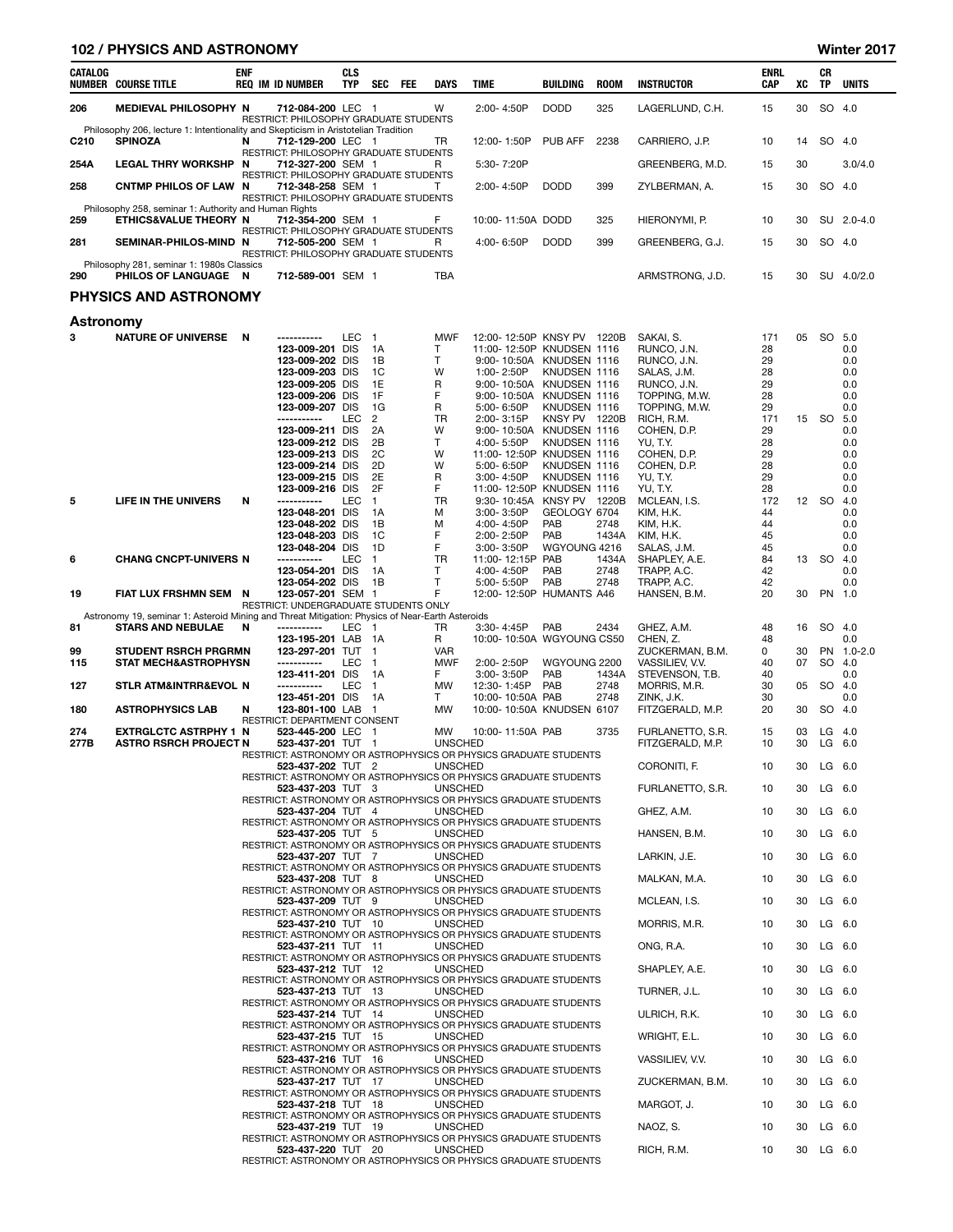#### Winter 2017 PHYSICS AND ASTRONOMY / 103

| CATALOG        | <b>NUMBER COURSE TITLE</b>                                                                                                                                                                                                       | <b>ENF</b> | <b>REQ IM ID NUMBER</b>                                                                   | <b>CLS</b><br><b>TYP</b> | SEC                              | FEE | DAYS             | TIME                               | BUILDING                         | ROOM          | <b>INSTRUCTOR</b>                    | ENRL<br>CAP | xс       | CR<br>TP  | <b>UNITS</b>           |
|----------------|----------------------------------------------------------------------------------------------------------------------------------------------------------------------------------------------------------------------------------|------------|-------------------------------------------------------------------------------------------|--------------------------|----------------------------------|-----|------------------|------------------------------------|----------------------------------|---------------|--------------------------------------|-------------|----------|-----------|------------------------|
|                |                                                                                                                                                                                                                                  |            | 523-437-221 TUT 21<br>RESTRICT: ASTRONOMY OR ASTROPHYSICS OR PHYSICS GRADUATE STUDENTS    |                          |                                  |     | <b>UNSCHED</b>   |                                    |                                  |               | TREU, T.L.                           | 5           | 30       |           | LG 6.0                 |
| 279            | <b>CURRENT ASTRO RSRCHN</b>                                                                                                                                                                                                      |            | 523-452-200 SEM 1<br>RESTRICT: ASTRONOMY OR ASTROPHYSICS OR PHYSICS GRADUATE STUDENTS     |                          |                                  |     | W                | 3:30-4:50P                         | PAB                              | 1434A         | MCLEAN, I.S.                         | 30          | 30       |           | SU 2.0                 |
| 284<br>M297    | <b>ORDR MAG ASTRPHYS</b><br><b>RSCH-ASTRPRTCL PHYS N</b>                                                                                                                                                                         | N          | 523-504-200 LEC 1<br>523-576-200 TUT 1                                                    |                          |                                  |     | <b>MW</b><br>Τ   | 12:00-1:50P<br>1:00-1:50P          | KNUDSEN 6107<br>PAB              | 4330          | HANSEN, B.M.<br>MCLEAN, I.S.         | 20<br>30    | 05<br>30 |           | $LG$ 4.0<br>SU 2.0-4.0 |
|                |                                                                                                                                                                                                                                  |            | SAME AS: PHYSICS M297<br>RESTRICT: ASTRONOMY OR ASTROPHYSICS OR PHYSICS GRADUATE STUDENTS |                          |                                  |     |                  |                                    |                                  |               |                                      |             |          |           |                        |
| <b>Physics</b> |                                                                                                                                                                                                                                  |            |                                                                                           |                          |                                  |     |                  |                                    |                                  |               |                                      |             |          |           |                        |
| 1Α             | <b>MECHANICS</b>                                                                                                                                                                                                                 | Y          | -----------<br>318-001-201 DIS                                                            | LEC                      | $\overline{1}$<br>1A             |     | <b>MTWF</b><br>м | 9:00- 9:50A<br>10:00-10:50A MS     | <b>PAB</b>                       | 1425<br>5225  | CORONITI, F.<br>LITTLE, J.G.         | 193<br>30   | 02       | SO 5.0    | 0.0                    |
|                |                                                                                                                                                                                                                                  |            | 318-001-202 DIS                                                                           |                          | 1B                               |     | М                | 11:00-11:50A BOELTER               |                                  | 5280          | LITTLE, J.G.                         | 40          |          |           | 0.0                    |
|                |                                                                                                                                                                                                                                  |            | 318-001-203 DIS<br>318-001-204 DIS                                                        |                          | 1C<br>1D                         |     | М<br>w           | 12:00-12:50P BOELTER<br>5:00-5:50P | PUB AFF                          | 5420<br>2238  | WITTE, S.J.<br>TERRY, J.             | 40<br>44    |          |           | 0.0<br>0.0             |
|                |                                                                                                                                                                                                                                  |            | 318-001-205 DIS                                                                           |                          | 1E                               |     | W                | 4:00-4:50P                         | PUB AFF                          | 2214          | LE, T.H.                             | 44          |          |           | 0.0                    |
|                |                                                                                                                                                                                                                                  |            | -----------                                                                               | LEC                      | $\overline{2}$                   |     | <b>MTWF</b>      | $3.00 - 3.50P$                     | <b>PAB</b>                       | 1425          | CORBIN, B.                           | 188         | 08       | so        | 5.0                    |
|                |                                                                                                                                                                                                                                  |            | 318-001-211 DIS                                                                           |                          | 2A                               |     | М                | 4:00-4:50P                         | МS                               | 5127          | ZHAO, Y.                             | 40          |          |           | 0.0                    |
|                |                                                                                                                                                                                                                                  |            | 318-001-212 DIS                                                                           |                          | 2Β                               |     | м                | 5:00-5:50P                         | МS                               | 5118          | ZHAO, Y.                             | 38          |          |           | 0.0                    |
|                |                                                                                                                                                                                                                                  |            | 318-001-213 DIS<br>318-001-214 DIS                                                        |                          | 2C<br>2D                         |     | М<br>w           | 2:00-2:50P<br>4:00-4:50P           | PAB<br>PAB                       | 2748<br>2434  | ZHAO, Y.<br>ZHAO, Y.                 | 42<br>41    |          |           | 0.0<br>0.0             |
|                |                                                                                                                                                                                                                                  |            | 318-001-215 DIS                                                                           |                          | 2E                               |     | W                | 5:00- 5:50P                        | <b>BOELTER</b>                   | 5272          | DURR, S.M.                           | 38          |          |           | 0.0                    |
|                |                                                                                                                                                                                                                                  |            | -----------                                                                               | LEC                      | 3                                |     | <b>MTWF</b>      | 4:00-4:50P                         | <b>KNSY PV</b>                   | 1220B         | CORBIN, B.                           | 171         | 09       | -SO       | 5.0                    |
|                |                                                                                                                                                                                                                                  |            | 318-001-221 DIS                                                                           |                          | 3A                               |     | F                | 1:00-1:50P                         | <b>DODD</b>                      | 167           | HAYAKAWA, K.T.                       | 37          |          |           | 0.0                    |
|                |                                                                                                                                                                                                                                  |            | 318-001-222 DIS<br>318-001-223 DIS                                                        |                          | 3B<br>3C                         |     | F<br>R           | 2:00-2:50P<br>10:00-10:50A BOELTER | <b>BUNCHE</b>                    | 1221A<br>9436 | HAYAKAWA, K.T.<br>LITTLE, J.G.       | 34<br>37    |          |           | 0.0<br>0.0             |
|                |                                                                                                                                                                                                                                  |            | 318-001-224 DIS                                                                           |                          | 3D                               |     | F                | 10:00-10:50A HAINES                |                                  | A44           | HAYAKAWA, K.T.                       | 36          |          |           | 0.0                    |
|                |                                                                                                                                                                                                                                  |            | 318-001-225 DIS                                                                           |                          | 3E                               |     | F                | 11:00-11:50A PUB AFF               |                                  | 2232          | HAYAKAWA, K.T.                       | 36          |          |           | 0.0                    |
|                |                                                                                                                                                                                                                                  |            | -----------                                                                               | LEC                      | 5                                |     | <b>TR</b>        | 12:00-1:50P                        | PAB                              | 1425          | WANG, H.                             | 188         | 14       | so        | 5.0                    |
|                |                                                                                                                                                                                                                                  |            | 318-001-241 DIS                                                                           |                          | 5A                               |     | w                | 1:00-1:50P                         | BOELTER                          | 5280          | CHOUDHARY, K.                        | 39          |          |           | 0.0                    |
|                |                                                                                                                                                                                                                                  |            | 318-001-242 DIS<br>318-001-243 DIS                                                        |                          | 5Β<br>5C                         |     | w<br>W           | 4:00-4:50P<br>5:00-5:50P           | <b>BOELTER</b><br><b>BOELTER</b> | 5272<br>5420  | CHOUDHARY, K.<br>CHOUDHARY, K.       | 39<br>39    |          |           | 0.0<br>0.0             |
|                |                                                                                                                                                                                                                                  |            | 318-001-244 DIS                                                                           |                          | 5D                               |     | F                | 1:00-1:50P                         | <b>BUNCHE</b>                    | 3156          | CHOUDHARY, K.                        | 40          |          |           | 0.0                    |
|                |                                                                                                                                                                                                                                  |            | 318-001-245 DIS                                                                           |                          | 5E                               |     | F                | 2:00-2:50P                         | <b>DODD</b>                      | 78            | LITTLE, J.G.                         | 46          |          |           | 0.0                    |
| 1B             | OSCILTNS&WAVES&FLDSY                                                                                                                                                                                                             |            | -----------                                                                               | LEC                      | $\mathbf{1}$                     |     | TR               | 10:00-11:50A PAB                   |                                  | 1425          | SAMANI, J.F.                         | 194         |          | 13 SO     | 5.0                    |
|                |                                                                                                                                                                                                                                  |            | 318-007-201 DIS<br>318-007-202 DIS                                                        |                          | 1А<br>1B                         |     | М<br>М           | 12:00-12:50P BOELTER<br>1:00-1:50P | <b>BOELTER</b>                   | 5422<br>5280  | CHRONISTER, A.M.<br>CHRONISTER, A.M. | 38<br>39    |          |           | 0.0<br>0.0             |
|                |                                                                                                                                                                                                                                  |            | 318-007-203 DIS                                                                           |                          | 1C                               |     | М                | 2:00-2:50P                         | BOELTER 5420                     |               | CHRONISTER, A.M.                     | 39          |          |           | 0.0                    |
|                |                                                                                                                                                                                                                                  |            | 318-007-204 DIS                                                                           |                          | 1D                               |     | w                | 4:00-4:50P                         | <b>MS</b>                        | 5138          | CHRONISTER, A.M.                     | 40          |          |           | 0.0                    |
|                |                                                                                                                                                                                                                                  |            | 318-007-205 DIS                                                                           |                          | 1E                               |     | W                | 5:00-5:50P                         | GEOLOGY 4660                     |               | ZOU, J.                              | 41          |          |           | 0.0                    |
|                |                                                                                                                                                                                                                                  |            | -----------<br>318-007-211 DIS                                                            | LEC                      | 2<br>2A                          |     | <b>MTWF</b><br>М | $8:00 - 8:50A$<br>$9:00 - 9:50A$   | <b>PAB</b><br>PAB                | 1425<br>2434  | JIANG, L.<br>HU, P.                  | 91<br>48    | 01       | so        | 5.0<br>0.0             |
|                |                                                                                                                                                                                                                                  |            | 318-007-212 DIS                                                                           |                          | 2B                               |     | м                | 11:00-11:50A PAB                   |                                  | 2748          | HU, P.                               | 43          |          |           | 0.0                    |
| 1BH            | OSCLTN&WAV&FLD-HNRSY                                                                                                                                                                                                             |            | -----------                                                                               | LEC                      | - 1                              |     | TR               | 12:00-1:50P                        | PAB                              | 2748          | ROSENZWEIG, J.                       | 40          | 14       | SO        | 5.0                    |
|                |                                                                                                                                                                                                                                  |            | RESTRICT: DEPARTMENT CONSENT                                                              |                          |                                  |     |                  |                                    |                                  |               |                                      |             |          |           |                        |
|                |                                                                                                                                                                                                                                  |            | 318-022-201 DIS<br>RESTRICT: DEPARTMENT CONSENT                                           |                          | - 1A                             |     | W                | $3:00 - 3:50P$                     | PUB AFF                          | 2242          | ROONEY, J.D.                         | 40          |          |           | 0.0                    |
| 1C             | <b>ELECTRODYNMC&amp;OPTICSY</b>                                                                                                                                                                                                  |            | -----------                                                                               | LEC                      | $\blacksquare$                   |     | <b>MTWF</b>      | 2:00-2:50P                         | PAB                              | 1425          | SAMANI, J.F.                         | 188         | 07       | SO 5.0    |                        |
|                |                                                                                                                                                                                                                                  |            | 318-008-201 DIS                                                                           |                          | 1A                               |     | F                | 12:00-12:50P PUB AFF               |                                  | 2238          | GHOSH, R.S.                          | 40          |          |           | 0.0                    |
|                |                                                                                                                                                                                                                                  |            | 318-008-202 DIS                                                                           |                          | 1B                               |     | F                | 1:00-1:50P                         | <b>BUNCHE</b>                    | 3164          | GHOSH, R.S.                          | 40          |          |           | 0.0                    |
|                |                                                                                                                                                                                                                                  |            | 318-008-203 DIS<br>318-008-204 DIS                                                        |                          | 1C<br>1D                         |     | W<br>F           | 5:00-5:50P<br>$3:00 - 3:50P$       | PAB<br><b>DODD</b>               | 2434<br>78    | KRYNSKI, K.K.<br>GHOSH, R.S.         | 44<br>44    |          |           | 0.0<br>0.0             |
|                |                                                                                                                                                                                                                                  |            | 318-008-205 DIS                                                                           |                          | 1E                               |     | F                | 4:00-4:50P                         | MS                               | 5118          | GHOSH, R.S.                          | 38          |          |           | 0.0                    |
| 4AL            | <b>LAB-MECHANICS</b>                                                                                                                                                                                                             | Υ          | 318-016-201 LAB                                                                           |                          | $\mathbf{1}$                     |     | т                | 12:00-2:50P                        | KNUDSEN 1238                     |               | NEFF, D.M.                           | 20          | 30       |           | $LG$ 2.0               |
|                |                                                                                                                                                                                                                                  |            | 318-016-202 LAB                                                                           |                          | $\overline{2}$                   |     | т                | 3:00-5:50P                         | KNUDSEN 1238                     |               | NEFF, D.M.                           | 20          | 30       | LG        | 2.0                    |
|                |                                                                                                                                                                                                                                  |            | 318-016-203 LAB<br>318-016-204 LAB                                                        |                          | 3<br>$\overline{4}$              |     | W<br>W           | 8:00-10:50A                        | KNUDSEN 1238<br>KNUDSEN 1238     |               | COTNER, E.W.                         | 20<br>20    | 30       |           | $LG$ 2.0               |
|                |                                                                                                                                                                                                                                  |            | 318-016-205 LAB                                                                           |                          | 5                                |     | W                | 11:00-1:50P<br>2:00-4:50P          | KNUDSEN 1238                     |               | COTNER, E.W.<br>HONG, D.R.           | 20          | 30       | 30 LG 2.0 | LG 2.0                 |
|                |                                                                                                                                                                                                                                  |            | 318-016-206 LAB                                                                           |                          | 6                                |     | W                | 5:00-7:50P                         | KNUDSEN 1238                     |               | BALYTSKYI, Y.                        | 20          | 30       |           | $LG$ 2.0               |
|                |                                                                                                                                                                                                                                  |            | 318-016-207 LAB 7                                                                         |                          |                                  |     | R                | 12:00-2:50P                        | KNUDSEN 1238                     |               | VINSON, A.M.                         | 20          | 30       |           | LG 2.0                 |
|                | LAB-ELCTRCTY&MGNTSMY                                                                                                                                                                                                             |            | 318-016-208 LAB                                                                           |                          | 8                                |     | R                | 3:00-5:50P                         | KNUDSEN 1238                     |               | VINSON, A.M.                         | 20          | 30       |           | LG 2.0                 |
| 4BL            |                                                                                                                                                                                                                                  |            | 318-017-201 LAB<br>318-017-202 LAB                                                        |                          | $\blacksquare$<br>$\overline{2}$ |     | т<br>т           | 8:00-10:50A<br>2:00-4:50P          | KNUDSEN 2115<br>KNUDSEN 2115     |               | GARCIA, J.<br>NASH, W.A.             | 21<br>21    | 30<br>30 |           | LG 2.0<br>LG 2.0       |
|                |                                                                                                                                                                                                                                  |            | 318-017-203 LAB                                                                           |                          | 3                                |     | Τ                | 5:00-7:50P                         | KNUDSEN 2115                     |               | NASH, W.A.                           | 21          | 30       |           | LG 2.0                 |
|                |                                                                                                                                                                                                                                  |            | 318-017-204 LAB                                                                           |                          | 4                                |     | W                | 8:00-10:50A                        | KNUDSEN 2115                     |               | WANG, J.                             | 21          | 30       |           | LG 2.0                 |
|                |                                                                                                                                                                                                                                  |            | 318-017-205 LAB                                                                           |                          | 5                                |     | W                | 2:00-4:50P                         | KNUDSEN 2115                     |               | WANG, J.                             | 21          | 30       |           | LG 2.0                 |
|                |                                                                                                                                                                                                                                  |            | 318-017-206 LAB<br>318-017-207 LAB 7                                                      |                          | 6                                |     | W<br>R           | 5:00-7:50P<br>8:00-10:50A          | KNUDSEN 2115<br>KNUDSEN 2115     |               | CHEN, K.<br>SHETH, J.K.              | 22<br>21    | 30<br>30 |           | LG 2.0<br>LG 2.0       |
|                |                                                                                                                                                                                                                                  |            | 318-017-208 LAB                                                                           |                          | 8                                |     | R                | 11:00-1:50P                        | KNUDSEN 2115                     |               | SHETH, J.K.                          | 21          | 30       |           | $LG$ 2.0               |
|                |                                                                                                                                                                                                                                  |            | 318-017-209 LAB 9                                                                         |                          |                                  |     | R                | 2:00-4:50P                         | KNUDSEN 2115                     |               | HU, C.                               | 21          | 30       |           | $LG$ 2.0               |
|                |                                                                                                                                                                                                                                  |            | 318-017-210 LAB 10                                                                        |                          |                                  |     | R                | 5:00-7:50P                         | KNUDSEN 2115                     |               | HU, C.                               | 21          | 30       |           | $LG$ 2.0               |
|                | For Physics 6A, the enrollment section is the discussion section (refer to "Compound Classes" instructions listed under MyUCLA). Enrollment cannot be completed unless you are also able to enroll<br>in a laboratory section.   |            |                                                                                           |                          |                                  |     |                  |                                    |                                  |               |                                      |             |          |           |                        |
|                | For Physics 6A, wait lists are not possible because of the three-part structure (lecture, discussion, and laboratory).<br>Students who retake Physics 6A must enroll in all three sections: lecture, discussion, and laboratory. |            |                                                                                           |                          |                                  |     |                  |                                    |                                  |               |                                      |             |          |           |                        |

Once enrolled, if you are retaking the class and want to transfer your laboratory score so that you do not have to retake the laboratory portion,

|    | send an email to dzeff001@physics.ucla.edu with your name, student ID number, and quarter in which you originally took the laboratory. You will be manually enrolled in the G99 laboratory. |                    |       |     |            |                    |             |      |                 |           |        |     |
|----|---------------------------------------------------------------------------------------------------------------------------------------------------------------------------------------------|--------------------|-------|-----|------------|--------------------|-------------|------|-----------------|-----------|--------|-----|
| 6Α | <b>PHYSIC-LIFE SCI MAJ</b>                                                                                                                                                                  | ------------       | LEC 1 |     | <b>MWF</b> | 10:00-10:50A PAB   |             | 1425 | DAVIDSON, A.W.  | 03<br>194 | SO 5.0 |     |
|    |                                                                                                                                                                                             | 318-034-201 DIS    |       | 1A  |            | $1:00 - 1:50P$     | BUNCHE 3170 |      | RODRIGUEZ, J.S. | 40        |        | 0.0 |
|    |                                                                                                                                                                                             | 318-034-202 DIS 1B |       |     |            | 2:00-2:50P         | PUB AFF     | 2250 | BELL, N.R.      | 40        |        | 0.0 |
|    |                                                                                                                                                                                             | 318-034-203 DIS 1C |       |     |            | 11:00-11:50A ROYCE |             | 162  | BELL, N.R.      | 40        |        | 0.0 |
|    |                                                                                                                                                                                             | 318-034-204 DIS    |       | 1D. |            | $5:00 - 5:50P$     | MS          | 5118 | BELL, N.R.      | 38        |        | 0.0 |
|    |                                                                                                                                                                                             | 318-034-205 DIS    |       | 1E  |            | $3:00 - 3:50P$     | PUB AFF     | 2250 | BELL, N.R.      | 38        |        | 0.0 |

0.0 318-034-205 DIS 1E F 3:00-3:50P PUB AFF 2250 BELL, N.R.<br>For Physics 6A, the enrollment section is the discussion section (refer to "Compound Classes" instructions listed under MyUCLA). Enrollment cannot be completed un

in a laboratory section.<br>For Physics 6A, wait lists are not possible because of the three-part structure (lecture, discussion, and laboratory).<br>Students who retake Physics 6A must enroll in all three sections: lecture, dis

Once enrolled, if you are retaking the class and want to transfer your laboratory score so that you do not have to retake the laboratory portion,<br>send an email to dzeff001@physics.ucla.edu with your name, student ID number

| send an email to dzeff001@physics.ucla.edu with your name, student ID number, and quarter in which you originally took the laboratory. You will be manually enrolled in the G99 laboratory |                    |       |     |                    |              |      |              |     |           |     |
|--------------------------------------------------------------------------------------------------------------------------------------------------------------------------------------------|--------------------|-------|-----|--------------------|--------------|------|--------------|-----|-----------|-----|
|                                                                                                                                                                                            | -----------        | IFC 2 | MWF | 4:00- 4:50P        | <b>PAB</b>   | 1425 | HUANG. H.Z.  | 198 | 09 SO 5.0 |     |
|                                                                                                                                                                                            | 318-034-211 DIS 2A |       |     | 10:00-10:50A ROLFE |              | 3126 | SHENG. J.    | 40  |           | 0.0 |
|                                                                                                                                                                                            | 318-034-212 DIS 2B |       |     | $9:00 - 9:50A$     | ROLFE        | 3126 | JULIUS. E.F. | 39  |           | 0.0 |
|                                                                                                                                                                                            | 318-034-213 DIS 2C |       |     | $4:00 - 4:50P$     | BOELTER 5422 |      | JULIUS. E.F. | 40  |           | 0.0 |
|                                                                                                                                                                                            |                    |       |     |                    |              |      |              |     |           |     |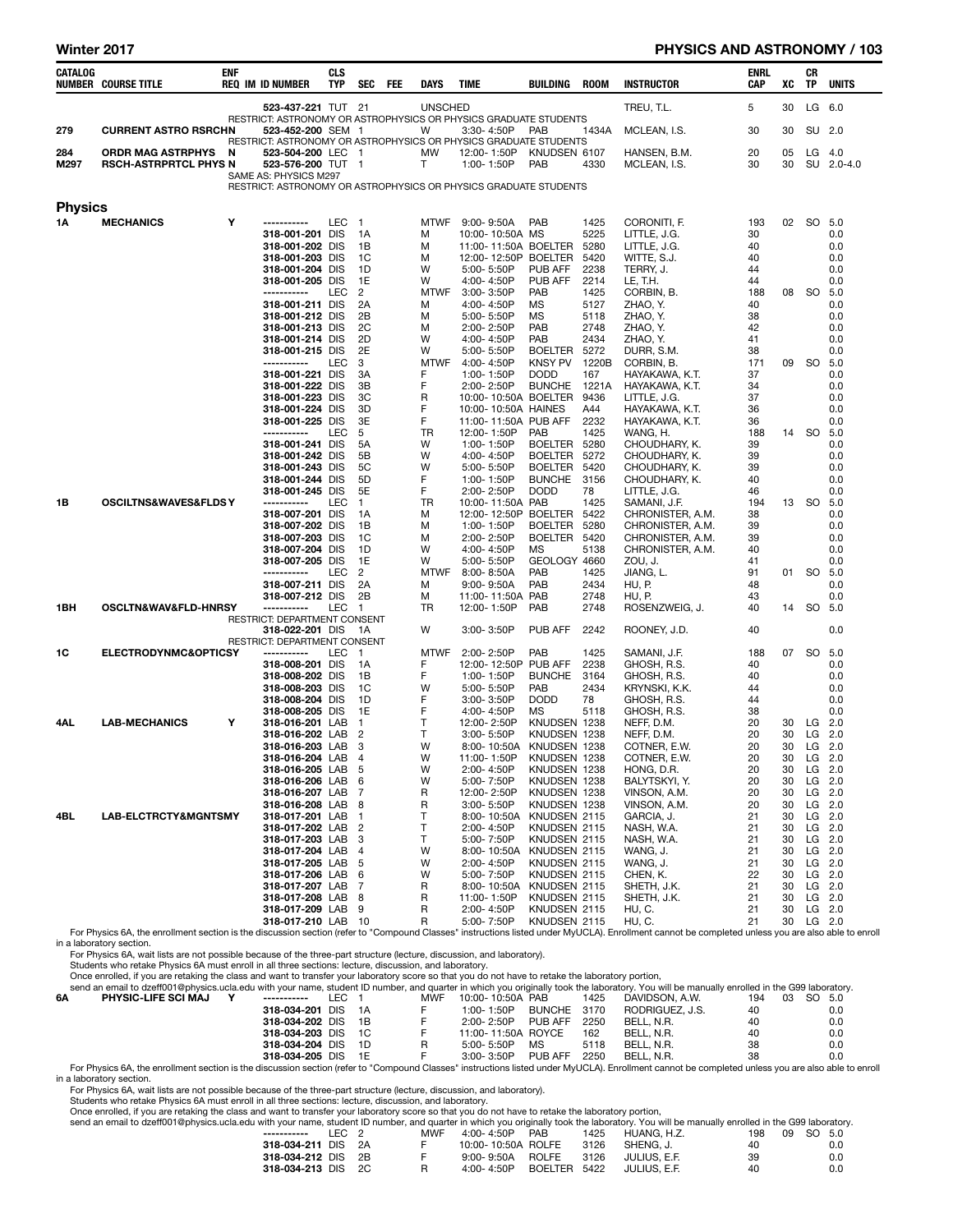#### 104 / PHYSICS AND ASTRONOMY Winter 2017

| CATALOG | <b>NUMBER COURSE TITLE</b> | <b>ENF</b><br>REQ IM ID NUMBER | <b>CLS</b><br><b>TYP</b> | <b>SEC</b> | <b>FEE</b> | <b>DAYS</b>    | <b>TIME</b>               | BUILDING      | <b>ROOM</b> | INSTRUCTOR      | <b>ENRL</b><br><b>CAP</b> | XC | СR<br><b>TP</b> | UNITS |
|---------|----------------------------|--------------------------------|--------------------------|------------|------------|----------------|---------------------------|---------------|-------------|-----------------|---------------------------|----|-----------------|-------|
|         |                            | 318-034-214 DIS                |                          | - 2D       |            | R              | 5:00-5:50P                | <b>PAB</b>    | 1749        | JULIUS, E.F.    | 39                        |    |                 | 0.0   |
|         |                            | 318-034-215 DIS                |                          | 2E         |            | F              | 1:00-1:50P                | <b>BUNCHE</b> | 2160        | JULIUS, E.F.    | 40                        |    |                 | 0.0   |
|         |                            | 318-034-251 LAB                |                          | G1         |            |                | 8:00-9:50A                | KNUDSEN 1152  |             | MILLS, E.A.     | 30                        |    |                 | 0.0   |
|         |                            | 318-034-252 LAB                |                          | G2         |            |                | 10:00-11:50A KNUDSEN 1152 |               |             | MILLS, E.A.     | 30                        |    |                 | 0.0   |
|         |                            | 318-034-253 LAB                |                          | G3         |            |                | 12:00-1:50P               | KNUDSEN 1152  |             | MILLS, E.A.     | 30                        |    |                 | 0.0   |
|         |                            | 318-034-254 LAB G4             |                          |            |            |                | 2:00-3:50P                | KNUDSEN 1152  |             | LYNN. W.J.      | 30                        |    |                 | 0.0   |
|         |                            | 318-034-255 LAB                |                          | G5         |            |                | 4:00-5:50P                | KNUDSEN 1152  |             | LYNN. W.J.      | 30                        |    |                 | 0.0   |
|         |                            | 318-034-256 LAB                |                          | G6         |            |                | $6:00 - 7:50P$            | KNUDSEN 1152  |             | LYNN, W.J.      | 30                        |    |                 | 0.0   |
|         |                            | 318-034-257 LAB                |                          | G7         |            | W              | 8:00-9:50A                | KNUDSEN 1152  |             | FABER, J.D.     | 30                        |    |                 | 0.0   |
|         |                            | 318-034-258 LAB                |                          | G8         |            | W              | 11:00-12:50P              | KNUDSEN 1152  |             | CLAYPOOLE, J.J. | 30                        |    |                 | 0.0   |
|         |                            | 318-034-259 LAB                |                          | G9         |            | W              | 1:00-2:50P                | KNUDSEN 1152  |             | CLAYPOOLE, J.J. | 30                        |    |                 | 0.0   |
|         |                            | 318-034-260 LAB                |                          | G10        |            | W              | $5:00 - 6:50P$            | KNUDSEN 1152  |             | FABER. J.D.     | 30                        |    |                 | 0.0   |
|         |                            | 318-034-261 LAB                |                          | G11        |            | R              | $8:00 - 9:50A$            | KNUDSEN 1152  |             | CHIOU, Y.S.     | 30                        |    |                 | 0.0   |
|         |                            | 318-034-262 LAB                |                          | G12        |            | R              | 10:00-11:50A KNUDSEN 1152 |               |             | CHIOU, Y.S.     | 30                        |    |                 | 0.0   |
|         |                            | 318-034-263 LAB                |                          | G13        |            | R              | 12:00-1:50P               | KNUDSEN 1152  |             | CHIOU, Y.S.     | 30                        |    |                 | 0.0   |
|         |                            | 318-034-299 LAB                |                          | G99        |            | <b>UNSCHED</b> |                           |               |             |                 | 35                        |    |                 | 0.0   |
|         |                            | RESTRICT: DEPARTMENT CONSENT   |                          |            |            |                |                           |               |             |                 |                           |    |                 |       |

RESTRICT: DEPARTMENT CONSENT<br>For Physics 6B, the enrollment section is the discussion section (refer to "Compound Classes" instructions listed under MyUCLA). Enrollment cannot be completed unless you are also able to enrol in a laboratory section.

For Physics 6B, wait lists are not possible because of the three-part structure (lecture, discussion, and laboratory).

Students who retake Physics 6B must enroll in all three sections: lecture, discussion, and laboratory.

Once enrolled, if you are retaking the class and want to transfer your laboratory score so that you do not have to retake the laboratory portion,<br>send an email to dzeff001@physics.ucla.edu with your name. student ID number

|    | send an email to dzeff001@physics.ucla.edu with your name, student ID number, and quarter in which you originally took the laboratory. You will be manually enrolled in the G99 laboratory. |                    |       |     |                      |             |      |             |     |    |     |       |
|----|---------------------------------------------------------------------------------------------------------------------------------------------------------------------------------------------|--------------------|-------|-----|----------------------|-------------|------|-------------|-----|----|-----|-------|
| 6B | <b>PHYSIC-LIFE SCI MAJ</b>                                                                                                                                                                  | ------------       | LEC 1 | MWF | 11:00-11:50A PAB     |             | 1425 | ARISAKA K.  | 196 | 02 | SO. | - 5.0 |
|    |                                                                                                                                                                                             | 318-036-201 DIS 1A |       |     | $9:00 - 9:50A$       | <b>DODD</b> | 78   | DORST, R.S. | 43  |    |     | 0.0   |
|    |                                                                                                                                                                                             | 318-036-202 DIS 1B |       |     | 10:00-10:50A DODD    |             | 167  | LAKE. S.E.  | 44  |    |     | 0.0   |
|    |                                                                                                                                                                                             | 318-036-203 DIS 1C |       | R   | $4:00 - 4:50P$       | MS          | 5200 | LAKE. S.E.  | 41  |    |     | 0.0   |
|    |                                                                                                                                                                                             | 318-036-204 DIS 1D |       | R   | $5:00 - 5:50P$       | <b>MS</b>   | 5127 | LAKE. S.E.  | 40  |    |     | 0.0   |
|    |                                                                                                                                                                                             | 318-036-205 DIS 1E |       |     | 12:00-12:50P PUB AFF |             | 2232 | LAKE. S.E.  | 41  |    |     | 0.0   |

For Physics 6B, the enrollment section is the discussion section (refer to "Compound Classes" instructions listed under MyUCLA). Enrollment cannot be completed unless you are also able to enroll in a laboratory section.

For Physics 6B, wait lists are not possible because of the three-part structure (lecture, discussion, and laboratory).

Students who retake Physics 6B must enroll in all three sections: lecture, discussion, and laboratory.<br>Once enrolled, if you are retaking the class and want to transfer your laboratory score so that you do not have to reta send an email to dzeff001@physics.ucla.edu

| send an email to dzeff001@physics.ucla.edu with your name, student ID number, and quarter in which you originally took the laboratory. You will be manually enrolled in the G99 laboratory.                                    |       |      |     |                  |                      |      |             |     |              |  |
|--------------------------------------------------------------------------------------------------------------------------------------------------------------------------------------------------------------------------------|-------|------|-----|------------------|----------------------|------|-------------|-----|--------------|--|
| -----------                                                                                                                                                                                                                    | LEC 2 |      | MWF | 12:00-12:50P PAB |                      | 1425 | ARISAKA. K. | 196 | SO 5.0<br>05 |  |
| 318-036-211 DIS                                                                                                                                                                                                                |       | 2A   |     |                  | 10:00-10:50A PUB AFF | 2250 | BAL. G.K.   | 46  | 0.0          |  |
| 318-036-212 DIS                                                                                                                                                                                                                |       | - 2B |     |                  | 11:00-11:50A PUB AFF | 2242 | BAL. G.K.   | 43  | 0.0          |  |
| 318-036-213 DIS                                                                                                                                                                                                                |       | - 2C |     | $1:00 - 1:50P$   | PUB AFF              | 1234 | BAL. G.K.   | 41  | 0.0          |  |
| 318-036-214 DIS                                                                                                                                                                                                                |       | - 2D |     | $2:00 - 2:50P$   | PUB AFF              | 1337 | BAL. G.K.   | 39  | 0.0          |  |
| 318-036-215 DIS                                                                                                                                                                                                                |       | 2E   |     | $3:00 - 3:50P$   | PUB AFF              | 1337 | MANI. K.    | 40  | 0.0          |  |
| Fee Blending OD, the concellenced continue in the discussion continue infection IO concerned Openand included include lighed under Mul IOLA). Fourthermate proposable included unless use a concellence of the shade of the se |       |      |     |                  |                      |      |             |     |              |  |

For Physics 6B, the enrollment section is the discussion section (refer to "Compound Classes" instructions listed under MyUCLA). Enrollment cannot be completed unless you are also able to enroll in a laboratory section.

For Physics 6B, wait lists are not possible because of the three-part structure (lecture, discussion, and laboratory).

Students who retake Physics 6B must enroll in all three sections: lecture, discussion, and laboratory.

Once enrolled, if you are retaking the class and want to transfer your laboratory score so that you do not have to retake the laboratory portion,

send an email to dzeff001@physics.ucla.edu with your name, student ID number, and quarter in which you originally took the laboratory. You will be manually enrolled in the G99 laboratory. For Physics 6B, lecture 3, there will be two MANDATORY minimizes: February 1 to 22, 2017.

| For Physics 6B, lecture 3, there will be two MANDATORY midterm examinations from 7 to 9:50 p.m. on the following Wednesdays: February 1 to 22, 2017. |       |      |     |                |                |       |                |     |    |        |     |
|------------------------------------------------------------------------------------------------------------------------------------------------------|-------|------|-----|----------------|----------------|-------|----------------|-----|----|--------|-----|
| -----------                                                                                                                                          | LEC 3 |      | MWF | 1:00-1:50P     | KNSY PV        | 1220B | DORFMAN, S.E.  | 179 | 23 | SO 5.0 |     |
| 318-036-221 DIS 3A                                                                                                                                   |       |      | R   | $4:00 - 4:50P$ | MS.            | 5128  | MANI. K.       | 36  |    |        | 0.0 |
| 318-036-222 DIS 3B                                                                                                                                   |       |      | R   | $5:00 - 5:50P$ | MS             | 5128  | GARDINER. J.G. | 36  |    |        | 0.0 |
| 318-036-223 DIS                                                                                                                                      |       | - 30 |     | 2:00-2:50P     | <b>BOELTER</b> | 5280  | GARDINER, J.G. | 36  |    |        | 0.0 |
| 318-036-224 DIS                                                                                                                                      |       | - 3D |     | 3:00-3:50P     | BOELTER 4283   |       | GARDINER, J.G. | 35  |    |        | 0.0 |
| 318-036-225 DIS                                                                                                                                      |       | - 3F |     | 4:00-4:50P     | BOELTER 5264   |       | GARDINER, J.G. | 36  |    |        | 0.0 |

0.0 318-036-225 DIS 3E F 4:00- 4:50P BOELTER 5264 GARDINER, J.G. 36 0.0 36<br>For Physics 6B, the enrollment section is the discussion section (refer to "Compound Classes" instructions listed under MyUCLA). Enrollment cannot in a laboratory section.

For Physics 6B, wait lists are not possible because of the three-part structure (lecture, discussion, and laboratory).

Students who retake Physics 6B must enroll in all three sections: lecture, discussion, and laboratory.

Once enrolled, if you are retaking the class and want to transfer your laboratory score so that you do not have to retake the laboratory portion,

send an email to dzeff001@physics.ucla.edu with your name, student ID number, and quarter in which you originally took the laboratory. You will be manually enrolled in the G99 laboratory. For Physics 6B, lecture 4, there will be two

| For Physics 6B, lecture 4, there will be two MANDATORY midterm examinations from 7 to 9:50 p.m. on the following Wednesdays: February 1 to 22, 2017. |       |                 |                 |                           |                |      |                                        |     |    |        |     |
|------------------------------------------------------------------------------------------------------------------------------------------------------|-------|-----------------|-----------------|---------------------------|----------------|------|----------------------------------------|-----|----|--------|-----|
| -----------                                                                                                                                          | LEC 4 |                 | MWF             |                           |                |      | 2:00-2:50P KNSY PV 1220B DORFMAN, S.E. | 171 | 23 | SO 5.0 |     |
| 318-036-231 DIS                                                                                                                                      |       | 4A              | R               | 4:00-4:50P                | PAB            | 2748 | HAMILTON, D.W.                         | 36  |    |        | 0.0 |
| 318-036-232 DIS                                                                                                                                      |       | 4B              | $R_{\parallel}$ | 5:00-5:50P                | <b>BOELTER</b> | 5420 | HAMILTON, D.W.                         | 36  |    |        | 0.0 |
| 318-036-233 DIS                                                                                                                                      |       | 4C              | F               | 10:00-10:50A PUB AFF      |                | 2232 | MANI, K.                               | 36  |    |        | 0.0 |
| 318-036-234 DIS                                                                                                                                      |       | 4D              | F               | $9:00 - 9:50A$            | PUB AFF        | 2232 | HAMILTON, D.W.                         | 35  |    |        | 0.0 |
| 318-036-235 DIS                                                                                                                                      |       | 4E              | F               | 3:00-3:50P                | BUNCHE 3164    |      | HAMILTON, D.W.                         | 36  |    |        | 0.0 |
| 318-036-251 LAB                                                                                                                                      |       | G1              | м               | 8:00-9:50A                | KNUDSEN 1134   |      | FULLER, K.L.                           | 30  |    |        | 0.0 |
| 318-036-252 LAB                                                                                                                                      |       | G <sub>2</sub>  | м               | 10:00-11:50A KNUDSEN 1134 |                |      | LIN, C.J.                              | 30  |    |        | 0.0 |
| 318-036-253 LAB                                                                                                                                      |       | G3              | м               | 12:00-1:50P               | KNUDSEN 1134   |      | LIN, C.J.                              | 30  |    |        | 0.0 |
| 318-036-254 LAB                                                                                                                                      |       | G4              | м               | 2:00-3:50P                | KNUDSEN 1134   |      | CHAN, H.L.                             | 30  |    |        | 0.0 |
| 318-036-255 LAB                                                                                                                                      |       | G <sub>5</sub>  | м               | 4:00-5:50P                | KNUDSEN 1134   |      | CHAN, H.L.                             | 30  |    |        | 0.0 |
| 318-036-256 LAB                                                                                                                                      |       | G6              | м               | 6:00-7:50P                | KNUDSEN 1134   |      | CHAN, H.L.                             | 30  |    |        | 0.0 |
| 318-036-257 LAB                                                                                                                                      |       | G7              | $\mathsf T$     | 8:00-9:50A                | KNUDSEN 1134   |      | VICINO, M.                             | 30  |    |        | 0.0 |
| 318-036-258 LAB                                                                                                                                      |       | G8              | T.              | 10:00-11:50A KNUDSEN 1134 |                |      | VICINO, M.                             | 30  |    |        | 0.0 |
| 318-036-259 LAB                                                                                                                                      |       | G9              | T               | 12:00-1:50P               | KNUDSEN 1134   |      | VICINO, M.                             | 30  |    |        | 0.0 |
| 318-036-260 LAB                                                                                                                                      |       | G10             | T               | 2:00-3:50P                | KNUDSEN 1134   |      | YANG, Y.                               | 30  |    |        | 0.0 |
| 318-036-261 LAB                                                                                                                                      |       | G11             | T               | 4:00-5:50P                | KNUDSEN 1134   |      | YANG, Y.                               | 30  |    |        | 0.0 |
| 318-036-262 LAB                                                                                                                                      |       | G <sub>12</sub> | T               | 6:00-7:50P                | KNUDSEN 1134   |      | YANG, Y.                               | 30  |    |        | 0.0 |
| 318-036-263 LAB                                                                                                                                      |       | G13             | W               | 8:00-9:50A                | KNUDSEN 1134   |      | MEGAS, E.                              | 30  |    |        | 0.0 |
| 318-036-264 LAB                                                                                                                                      |       | G14             | W               | 10:00-11:50A KNUDSEN 1134 |                |      | MEGAS, E.                              | 30  |    |        | 0.0 |
| 318-036-265 LAB                                                                                                                                      |       | G15             | W               | 12:00-1:50P               | KNUDSEN 1134   |      | MEGAS, E.                              | 30  |    |        | 0.0 |
| 318-036-266 LAB                                                                                                                                      |       | G16             | W               | 2:00-3:50P                | KNUDSEN 1134   |      | PI, Z.                                 | 30  |    |        | 0.0 |
| 318-036-267 LAB                                                                                                                                      |       | G17             | W               | 4:00-5:50P                | KNUDSEN 1134   |      | PI, Z.                                 | 30  |    |        | 0.0 |
| 318-036-268 LAB                                                                                                                                      |       | G18             | W               | 6:00-7:50P                | KNUDSEN 1134   |      | PI, Z.                                 | 30  |    |        | 0.0 |
| 318-036-269 LAB                                                                                                                                      |       | G19             | R               | 8:00-9:50A                | KNUDSEN 1134   |      | PERKINS, D.J.                          | 30  |    |        | 0.0 |
| 318-036-270 LAB                                                                                                                                      |       | G20             | R               | 10:00-11:50A KNUDSEN 1134 |                |      | PERKINS, D.J.                          | 30  |    |        | 0.0 |
| 318-036-271 LAB                                                                                                                                      |       | G <sub>21</sub> | R               | 12:00-1:50P               | KNUDSEN 1134   |      | PERKINS, D.J.                          | 30  |    |        | 0.0 |
| 318-036-272 LAB                                                                                                                                      |       | G <sub>22</sub> | R               | 2:00-3:50P                | KNUDSEN 1134   |      | FULLER, K.L.                           | 30  |    |        | 0.0 |
| 318-036-273 LAB                                                                                                                                      |       | G <sub>23</sub> | R               | 4:00-5:50P                | KNUDSEN 1134   |      | SAADE, M.L.                            | 30  |    |        | 0.0 |
| 318-036-274 LAB                                                                                                                                      |       | G <sub>24</sub> | R               | 6:00-7:50P                | KNUDSEN 1134   |      | SAADE, M.L.                            | 30  |    |        | 0.0 |
| 318-036-275 LAB                                                                                                                                      |       | G <sub>25</sub> | F               | 8:00-9:50A                | KNUDSEN 1134   |      | FULLER, K.L.                           | 30  |    |        | 0.0 |
| 318-036-276 LAB                                                                                                                                      |       | G <sub>26</sub> | R               | 10:00-11:50A KNUDSEN      |                |      | MADRUGA, B.A.                          | 35  |    |        | 0.0 |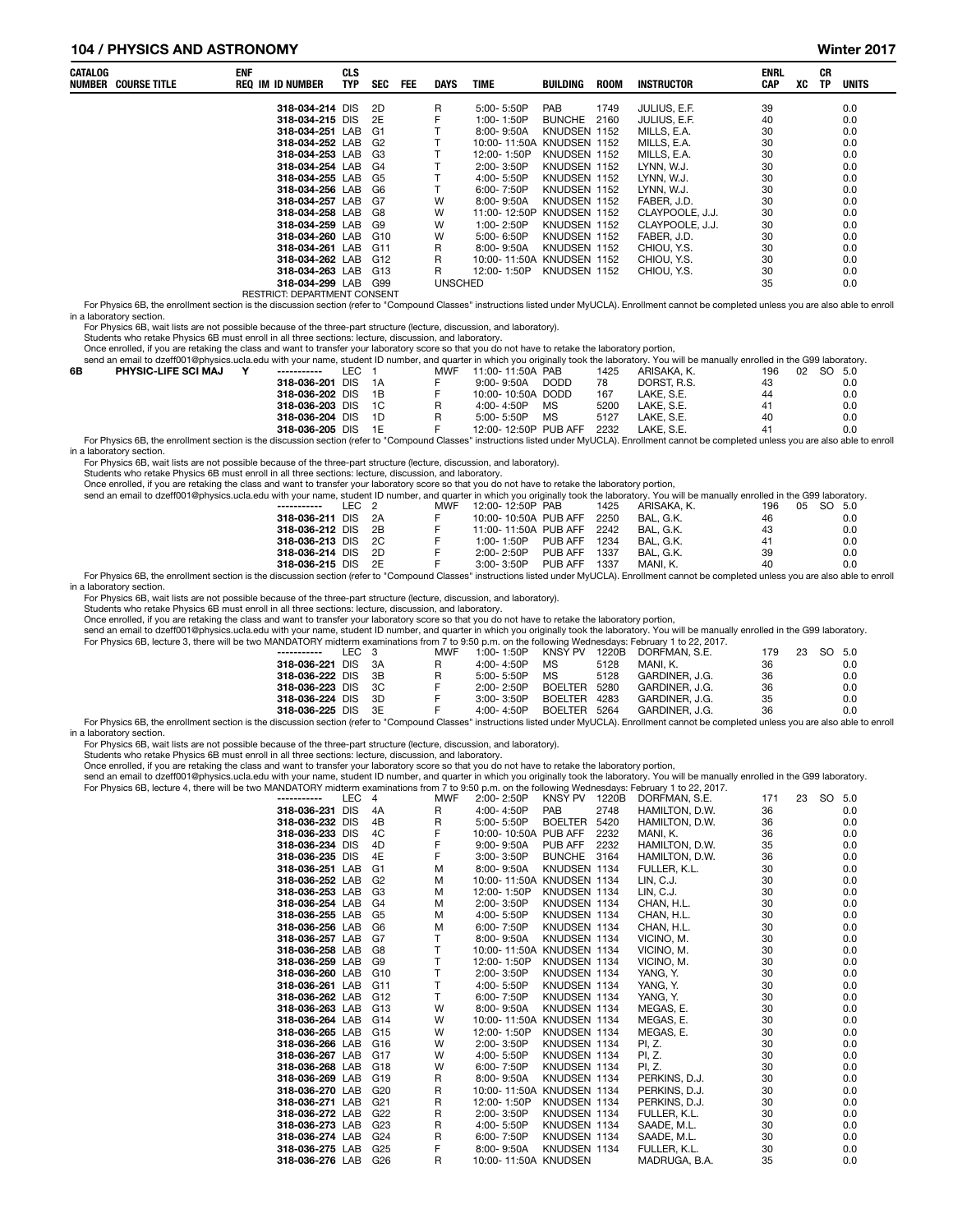# Winter 2017 **PHYSICS AND ASTRONOMY / 105**

| CATALOG      | <b>NUMBER COURSE TITLE</b>                                                                                                                                                                                                                                  | <b>ENF</b> | <b>REQ IM ID NUMBER</b>                            | <b>CLS</b><br><b>TYP</b> | SEC                              | FEE | <b>DAYS</b>              | <b>TIME</b> |                                    | BUILDING                                   | <b>ROOM</b>   | <b>INSTRUCTOR</b>                                                                                                                                                                                            | <b>ENRL</b><br>CAP | XC       | CR<br>TP           | <b>UNITS</b>             |
|--------------|-------------------------------------------------------------------------------------------------------------------------------------------------------------------------------------------------------------------------------------------------------------|------------|----------------------------------------------------|--------------------------|----------------------------------|-----|--------------------------|-------------|------------------------------------|--------------------------------------------|---------------|--------------------------------------------------------------------------------------------------------------------------------------------------------------------------------------------------------------|--------------------|----------|--------------------|--------------------------|
|              |                                                                                                                                                                                                                                                             |            |                                                    | LAB                      | G <sub>27</sub>                  |     | R                        |             |                                    | 11:00-11:50A KNUDSEN                       |               | MADRUGA, B.A.                                                                                                                                                                                                | 35                 |          |                    | 0.0                      |
|              |                                                                                                                                                                                                                                                             |            | 318-036-277 LAB<br>318-036-299 LAB G99             |                          | G <sub>27</sub>                  |     | R<br><b>UNSCHED</b>      |             |                                    | 11:00-11:50A KNUDSEN                       |               | MADRUGA, B.A.                                                                                                                                                                                                | 35<br>50           |          |                    | 0.0<br>0.0               |
|              |                                                                                                                                                                                                                                                             |            | RESTRICT: DEPARTMENT CONSENT                       |                          |                                  |     |                          |             |                                    |                                            |               | For Physics 6C, the enrollment section is the discussion section (refer to "Compound Classes" instructions listed under MyUCLA). Enrollment cannot be completed unless you are also able to enroll           |                    |          |                    |                          |
|              | in a laboratory section.<br>For Physics 6C, wait lists are not possible because of the three-part structure (lecture, discussion, and laboratory).                                                                                                          |            |                                                    |                          |                                  |     |                          |             |                                    |                                            |               |                                                                                                                                                                                                              |                    |          |                    |                          |
|              | Students who retake Physics 6C must enroll in all three sections: lecture, discussion, and laboratory.<br>Once enrolled, if you are retaking the class and want to transfer your laboratory score so that you do not have to retake the laboratory portion, |            |                                                    |                          |                                  |     |                          |             |                                    |                                            |               |                                                                                                                                                                                                              |                    |          |                    |                          |
|              |                                                                                                                                                                                                                                                             |            |                                                    |                          |                                  |     |                          |             |                                    |                                            |               | send an email to dzeff001@physics.ucla.edu with your name, student ID number, and quarter in which you originally took the laboratory. You will be manually enrolled in the G99 laboratory.                  |                    |          |                    |                          |
| 6C           | PHYSIC-LIFE SCI MAJ                                                                                                                                                                                                                                         | Y          | -----------<br>318-038-201 DIS                     | LEC 1                    | 1A                               |     | <b>MWF</b><br>F          |             |                                    | 11:00-11:50A ROYCE                         | 156           | 10:00-10:50A KNSY PV 1220B NIEMANN, C.<br>WU, L.                                                                                                                                                             | 185<br>39          |          | 03 SO 5.0          | 0.0                      |
|              |                                                                                                                                                                                                                                                             |            | 318-038-202 DIS<br>318-038-203 DIS                 |                          | 1B<br>1C                         |     | F<br>F                   |             | 1:00-1:50P<br>2:00-2:50P           | <b>BUNCHE</b><br>BUNCHE 3164               | 3178          | WU.L.<br>STONE, B.W.                                                                                                                                                                                         | 37<br>37           |          |                    | 0.0<br>0.0               |
|              |                                                                                                                                                                                                                                                             |            | 318-038-204 DIS                                    |                          | 1D                               |     | R                        |             | 4:00-4:50P                         | GEOLOGY 4660                               |               | WU, L.                                                                                                                                                                                                       | 38                 |          |                    | 0.0                      |
|              |                                                                                                                                                                                                                                                             |            | 318-038-205 DIS 1E                                 |                          |                                  |     | R                        |             | 5:00- 5:50P                        | BOELTER 5422                               |               | WU, L.<br>For Physics 6C, the enrollment section is the discussion section (refer to "Compound Classes" instructions listed under MyUCLA). Enrollment cannot be completed unless you are also able to enroll | 37                 |          |                    | 0.0                      |
|              | in a laboratory section.<br>For Physics 6C, wait lists are not possible because of the three-part structure (lecture, discussion, and laboratory).                                                                                                          |            |                                                    |                          |                                  |     |                          |             |                                    |                                            |               |                                                                                                                                                                                                              |                    |          |                    |                          |
|              | Students who retake Physics 6C must enroll in all three sections: lecture, discussion, and laboratory.<br>Once enrolled, if you are retaking the class and want to transfer your laboratory score so that you do not have to retake the laboratory portion, |            |                                                    |                          |                                  |     |                          |             |                                    |                                            |               |                                                                                                                                                                                                              |                    |          |                    |                          |
|              |                                                                                                                                                                                                                                                             |            |                                                    |                          |                                  |     |                          |             |                                    |                                            |               | send an email to dzeff001@physics.ucla.edu with your name, student ID number, and quarter in which you originally took the laboratory. You will be manually enrolled in the G99 laboratory.                  |                    |          |                    |                          |
|              |                                                                                                                                                                                                                                                             |            | -----------<br>318-038-211 DIS                     | LEC <sub>2</sub>         | 2A                               |     | <b>MWF</b><br>F          |             | 1:00-1:50P                         | WGYOUNG 4216                               |               | 11:00-11:50A KNSY PV 1220B ROSENTHAL, G.<br>ZHANG, T.Y.                                                                                                                                                      | 172<br>35          |          | 04 SO 5.0          | 0.0                      |
|              |                                                                                                                                                                                                                                                             |            | 318-038-212 DIS<br>318-038-213 DIS                 |                          | 2B<br>2C                         |     | F<br>F                   |             | 2:00-2:50P<br>3:00-3:50P           | PUB AFF<br>PUB AFF                         | 2232<br>2238  | SNIVELY, R.A.<br>SNIVELY, R.A.                                                                                                                                                                               | 36<br>35           |          |                    | 0.0<br>0.0               |
|              |                                                                                                                                                                                                                                                             |            | 318-038-214 DIS                                    |                          | 2D                               |     | F                        |             | 4:00-4:50P                         | PAB                                        | 2434          | SNIVELY, R.A.                                                                                                                                                                                                | 35                 |          |                    | 0.0                      |
|              |                                                                                                                                                                                                                                                             |            | 318-038-215 DIS<br>318-038-251 LAB                 |                          | 2E<br>G1                         |     | F<br>Т                   |             | 5:00-5:50P<br>8:00-9:50A           | PAB<br>KNUDSEN 2122                        | 2434          | SNIVELY, R.A.<br>JIANG, H.                                                                                                                                                                                   | 32<br>30           |          |                    | 0.0<br>0.0               |
|              |                                                                                                                                                                                                                                                             |            | 318-038-252 LAB<br>318-038-253 LAB                 |                          | G <sub>2</sub><br>G <sub>3</sub> |     | Т<br>Т                   |             | 12:00-1:50P                        | 10:00-11:50A KNUDSEN 2122<br>KNUDSEN 2122  |               | LU, P.<br>LU, P.                                                                                                                                                                                             | 30<br>30           |          |                    | 0.0<br>0.0               |
|              |                                                                                                                                                                                                                                                             |            | 318-038-254 LAB                                    |                          | G4                               |     | Т                        |             | 2:00-3:50P                         | KNUDSEN 2122                               |               | CHAN, B.K.                                                                                                                                                                                                   | 30                 |          |                    | 0.0                      |
|              |                                                                                                                                                                                                                                                             |            | 318-038-255 LAB<br>318-038-256 LAB                 |                          | G <sub>5</sub><br>G6             |     | Т<br>Т                   |             | 4:00-5:50P<br>6:00-7:50P           | KNUDSEN 2122<br>KNUDSEN 2122               |               | CHAN, B.K.<br>CHAN, B.K.                                                                                                                                                                                     | 30<br>30           |          |                    | 0.0<br>0.0               |
|              |                                                                                                                                                                                                                                                             |            | 318-038-257 LAB<br>318-038-258 LAB                 |                          | G7<br>G8                         |     | W<br>W                   |             | 8:00-9:50A<br>12:00-1:50P          | KNUDSEN 2122<br>KNUDSEN 2122               |               | JIANG, H.<br>ZHANG, T.Y.                                                                                                                                                                                     | 30<br>30           |          |                    | 0.0<br>0.0               |
|              |                                                                                                                                                                                                                                                             |            | 318-038-259 LAB                                    |                          | G9                               |     | W                        |             | 2:00-3:50P                         | KNUDSEN 2122                               |               | KOSMOPOULOS, D.                                                                                                                                                                                              | 30                 |          |                    | 0.0                      |
|              |                                                                                                                                                                                                                                                             |            | 318-038-260 LAB<br>318-038-261 LAB G11             |                          | G <sub>10</sub>                  |     | w<br>W                   |             | 4:00-5:50P<br>6:00-7:50P           | KNUDSEN 2122<br>KNUDSEN 2122               |               | KOSMOPOULOS, D.<br>KOSMOPOULOS, D.                                                                                                                                                                           | 30<br>30           |          |                    | 0.0<br>0.0               |
|              |                                                                                                                                                                                                                                                             |            | 318-038-262 LAB G12<br>318-038-299 LAB G99         |                          |                                  |     | R<br><b>UNSCHED</b>      |             | 8:00-9:50A                         | KNUDSEN 2122                               |               | JIANG, H.                                                                                                                                                                                                    | 30<br>50           |          |                    | 0.0<br>0.0               |
|              |                                                                                                                                                                                                                                                             |            | RESTRICT: DEPARTMENT CONSENT                       |                          |                                  |     |                          |             |                                    |                                            |               |                                                                                                                                                                                                              |                    |          |                    |                          |
| 12           | SUSTAINABLE ENERGY N                                                                                                                                                                                                                                        |            | -----------<br>318-075-201 DIS                     | LEC 1                    | - 1 A                            |     | TR<br>R                  |             | 12:30-1:50P<br>2:00-2:50P          | KNSY PV<br><b>BOELTER</b>                  | 1240B<br>5273 | TREU, T.L.<br>GILMAN, D.A.                                                                                                                                                                                   | 30<br>30           | 14       | <b>SO</b>          | -4.0<br>0.0              |
| 17           | <b>QUANTM&amp;STAT MECHNCSY</b>                                                                                                                                                                                                                             |            | -----------<br>318-092-201 DIS                     | <b>LEC</b>               | $\overline{1}$<br>1A             |     | <b>MWF</b><br>F          |             | 11:00-11:50A PAB<br>$9:00 - 9:50A$ | PAB                                        | 1434A<br>2748 | ROY, R.<br>WERGIELUK, A.M.                                                                                                                                                                                   | 90<br>30           | 04       | <b>SO</b>          | 4.0<br>0.0               |
|              |                                                                                                                                                                                                                                                             |            | 318-092-202 DIS 1B                                 |                          |                                  |     | F                        |             | 9:00-9:50A                         | PAB                                        | 1434A         | IP, M.C.                                                                                                                                                                                                     | 30                 |          |                    | 0.0                      |
| 18L          | <b>MODERN PHYSICS LAB</b>                                                                                                                                                                                                                                   | Y          | 318-094-201 LAB 1<br>RESTRICT: DEPARTMENT CONSENT  |                          |                                  |     | м                        |             | 3:00-3:50P                         | PAB                                        | 2434          | NI, N.                                                                                                                                                                                                       | 18                 | 30       | LG                 | 4.0                      |
|              |                                                                                                                                                                                                                                                             |            | 318-094-202 LAB 2<br>RESTRICT: DEPARTMENT CONSENT  |                          |                                  |     | м                        |             | 3:00-3:50P                         | PAB                                        | 2434          | NI, N.                                                                                                                                                                                                       | 18                 | 30       | LG                 | - 4.0                    |
| 19           | FIAT LUX FRSHMN SEM                                                                                                                                                                                                                                         | N          | 318-097-200 SEM 1                                  |                          |                                  |     | T                        |             |                                    | 10:00-10:50A KNUDSEN 4173                  |               | ARISAKA, K.                                                                                                                                                                                                  | 20                 | 30       | PN 1.0             |                          |
|              | Physics 19, seminar 1: Why Are We Here? Origin of Universe, Life, and Consciousness                                                                                                                                                                         |            | RESTRICT: UNDERGRADUATE STUDENTS ONLY              |                          |                                  |     |                          |             |                                    |                                            |               |                                                                                                                                                                                                              |                    |          |                    |                          |
| 87<br>89     | <b>INTRO TO BIOPHYSICS</b><br><b>HONORS SEMINARS</b>                                                                                                                                                                                                        | Y<br>N     | 318-261-200 SEM 1<br>318-267-201 SEM 1             |                          |                                  |     | TR<br>TBA                |             | 10:45-12:00P                       |                                            |               | MIAO, J.<br>ARISAKA, K.                                                                                                                                                                                      | 0<br>35            | 30<br>30 | SO 4.0<br>SO 1.0   |                          |
|              | Physics 89, seminar 1: Honors Seminar for Physics 6B, Lecture 1                                                                                                                                                                                             |            | 318-267-202 SEM 2                                  |                          |                                  |     | <b>TBA</b>               |             |                                    |                                            |               | ARISAKA, K.                                                                                                                                                                                                  | 35                 |          | 30 SO 1.0          |                          |
|              | Physics 89, seminar 2: Honors Seminar for Physics 6B, Lecture 2                                                                                                                                                                                             |            |                                                    |                          |                                  |     |                          |             |                                    |                                            |               |                                                                                                                                                                                                              |                    |          |                    |                          |
| 89HC<br>98XA | HONORS CONTRACTS N<br><b>LEARNING WORKSHOPS N</b>                                                                                                                                                                                                           |            | 318-268-201 TUT 1<br>318-291-200 LAB 1             |                          |                                  |     | VAR<br>TR.               |             | 3:30-4:45P                         | <b>MS</b>                                  | 5203          | WANG, H.<br>CORBIN, B.                                                                                                                                                                                       | 0<br>30            | 30<br>30 | $LG$ 1.0<br>PN 1.0 |                          |
|              |                                                                                                                                                                                                                                                             |            | 318-291-201 LAB 2<br>318-291-202 LAB 3             |                          |                                  |     | TR<br>TBA                |             | 3:30-4:45P                         | BOELTER 5420                               |               | CORBIN, B.<br>CORBIN, B.                                                                                                                                                                                     | 30<br>0            | 30<br>30 | PN 1.0<br>PN 1.0   |                          |
| 98XB         | <b>LEARNING WORKSHOPS N</b>                                                                                                                                                                                                                                 |            | 318-292-201 LAB 2                                  |                          |                                  |     | TBA<br>TBA               |             |                                    |                                            |               | CORBIN, B.                                                                                                                                                                                                   | 0<br>0             | 30<br>30 | PN 1.0             |                          |
| 99           | <b>STUDENT RSRCH PRGRMN</b>                                                                                                                                                                                                                                 |            | 318-292-202 LAB 3<br>318-297-201 TUT 1             |                          |                                  |     | <b>VAR</b>               |             |                                    |                                            |               | CORBIN, B.<br>NAOZ, S.                                                                                                                                                                                       | 0                  | 30       | PN 1.0             | PN 1.0-2.0               |
|              |                                                                                                                                                                                                                                                             |            | 318-297-202 TUT 2<br>318-297-203 TUT 3             |                          |                                  |     | <b>VAR</b><br><b>VAR</b> |             |                                    |                                            |               | ARISAKA, K.<br>CAMPBELL, W.C.                                                                                                                                                                                | 0<br>0             | 30<br>30 |                    | PN 1.0-2.0<br>PN 1.0-2.0 |
| 105A         | ANALYTIC MECHANICS N                                                                                                                                                                                                                                        |            | -----------<br>318-310-201 DIS                     | LEC                      | $\overline{1}$<br>1A             |     | <b>MWF</b><br>М          |             | 3:00-3:50P                         | 11:00-11:50A KNSY PV 1240B<br>BOELTER 5436 |               | NAOZ, S.<br>CHIN, P.                                                                                                                                                                                         | 95<br>42           | 04       | SO 4.0             | 0.0                      |
|              |                                                                                                                                                                                                                                                             |            | 318-310-202 DIS                                    |                          | 1B                               |     | М                        |             | 3:00-3:50P                         | МS                                         | 5128          | SAWYER, E.J.                                                                                                                                                                                                 | 42                 |          |                    | 0.0                      |
| 110A         | ELECTRICITY&MAGNET N                                                                                                                                                                                                                                        |            | -----------<br>318-338-201 DIS                     | LEC                      | $\overline{1}$<br>- 1A           |     | TR<br>W                  |             | 3:00-3:50P                         | 11:00-12:20P KNSY PV<br>PAB                | 1240B<br>2434 | ZOCCHI, G.<br>LIU, X.                                                                                                                                                                                        | 96<br>48           |          | 13 SO              | 4.0<br>0.0               |
|              | <b>MECH WAVE MOTN&amp;SONDN</b>                                                                                                                                                                                                                             |            | 318-338-203 DIS<br>-----------                     | <b>LEC</b>               | 1C<br>$\blacksquare$             |     | W<br><b>MWF</b>          |             | 2:00-2:50P<br>2:00-2:50P           | <b>BUNCHE</b><br>PAB                       | 3150<br>2434  | PARK, Y.N.<br>PUTTERMAN, S.J.                                                                                                                                                                                | 48<br>40           | 07       | <b>SO</b>          | 0.0<br>-4.0              |
| 114          |                                                                                                                                                                                                                                                             |            | 318-361-201 DIS 1A                                 |                          |                                  |     | R                        |             | 2:00-2:50P                         | <b>BUNCHE</b>                              | 3170          | PREE, S.L.                                                                                                                                                                                                   | 40                 |          |                    | 0.0                      |
| 115B         | <b>QUANTUM MECHANICS N</b>                                                                                                                                                                                                                                  |            | -----------<br>318-374-201 DIS                     | LEC 1                    | - 1A                             |     | TR<br>м                  |             | 12:30-1:45P<br>9:00-9:50A          | KNSY PV<br>BOELTER 5252                    | 1220B         | JIANG, H.<br>SIVARAMAKRISHNAN,                                                                                                                                                                               | 75<br>38           |          | 14 LG              | -4.0<br>0.0              |
|              | <b>QUANTUM MECHANICS N</b>                                                                                                                                                                                                                                  |            | 318-374-202 DIS<br>-----------                     | LEC                      | 1B<br>$\overline{1}$             |     | м<br><b>TR</b>           |             | 9:00-9:50A                         | <b>BOELTER</b><br>9:30-10:45A KNSY PV      | 5272<br>1240B | MARASINOU, C.<br>JIANG, H.                                                                                                                                                                                   | 37<br>75           |          | 12 LG              | 0.0<br>4.0               |
| 115C         |                                                                                                                                                                                                                                                             |            | 318-375-201 DIS                                    |                          | - 1A                             |     | F                        |             | 12:00-12:50P DODD                  |                                            | 167           | POULOS, M.J.                                                                                                                                                                                                 | 38                 |          |                    | 0.0                      |
| 117          | <b>ELECTRONCS-MEASRMNTN</b>                                                                                                                                                                                                                                 |            | 318-375-202 DIS<br>-----------                     | LEC 1                    | 1B                               |     | F.<br>м                  |             | 12:00-12:50P PAB<br>4:00-5:50P     | PAB                                        | 2748<br>2434  | POWELL, I.E.<br>MUSUMECI, P.                                                                                                                                                                                 | 37<br>20           |          | 30 SO 4.0          | 0.0                      |
|              |                                                                                                                                                                                                                                                             |            | RESTRICT: DEPARTMENT CONSENT<br>318-382-201 LAB 1A |                          |                                  |     | W                        |             | 3:00-6:50P                         | KNUDSEN A137                               |               | BROWN, A.N.                                                                                                                                                                                                  | 10                 |          |                    | 0.0                      |
|              |                                                                                                                                                                                                                                                             |            | RESTRICT: DEPARTMENT CONSENT                       |                          |                                  |     |                          |             |                                    |                                            |               |                                                                                                                                                                                                              |                    |          |                    |                          |
|              |                                                                                                                                                                                                                                                             |            | 318-382-202 LAB 1B<br>RESTRICT: DEPARTMENT CONSENT |                          |                                  |     | R                        |             | 3:00-6:50P                         | KNUDSEN A137                               |               | BROWN, A.N.                                                                                                                                                                                                  | 10                 |          |                    | 0.0                      |
| 124          | <b>NUCLEAR PHYSICS</b>                                                                                                                                                                                                                                      | N          | -----------<br>318-422-201 DIS 1A                  | LEC 1                    |                                  |     | TR<br>м                  |             | 2:00-3:15P<br>4:00-4:50P           | PAB<br>GEOLOGY 6704                        | 2434          | KANG, Z.<br>ROLI ESHA, F.                                                                                                                                                                                    | 35<br>35           | 15       | SO 4.0             | 0.0                      |
| 131          | <b>MATH METHDS-PHYSICS N</b>                                                                                                                                                                                                                                |            | -----------                                        | LEC 1                    |                                  |     | <b>MWF</b>               |             | 1:00-1:50P                         | PAB                                        | 1434A         | WANG, S.                                                                                                                                                                                                     | 72                 |          | 06 SO 4.0          |                          |
|              |                                                                                                                                                                                                                                                             |            | 318-460-201 DIS<br>318-460-202 DIS 1B              |                          | - 1A                             |     | R<br>R                   |             | 2:00-2:50P<br>2:00-2:50P           | PAB<br>BOELTER 5252                        | 1434A         | REISS, D.S.<br>EMMEL, S.C.                                                                                                                                                                                   | 35<br>37           |          |                    | 0.0<br>0.0               |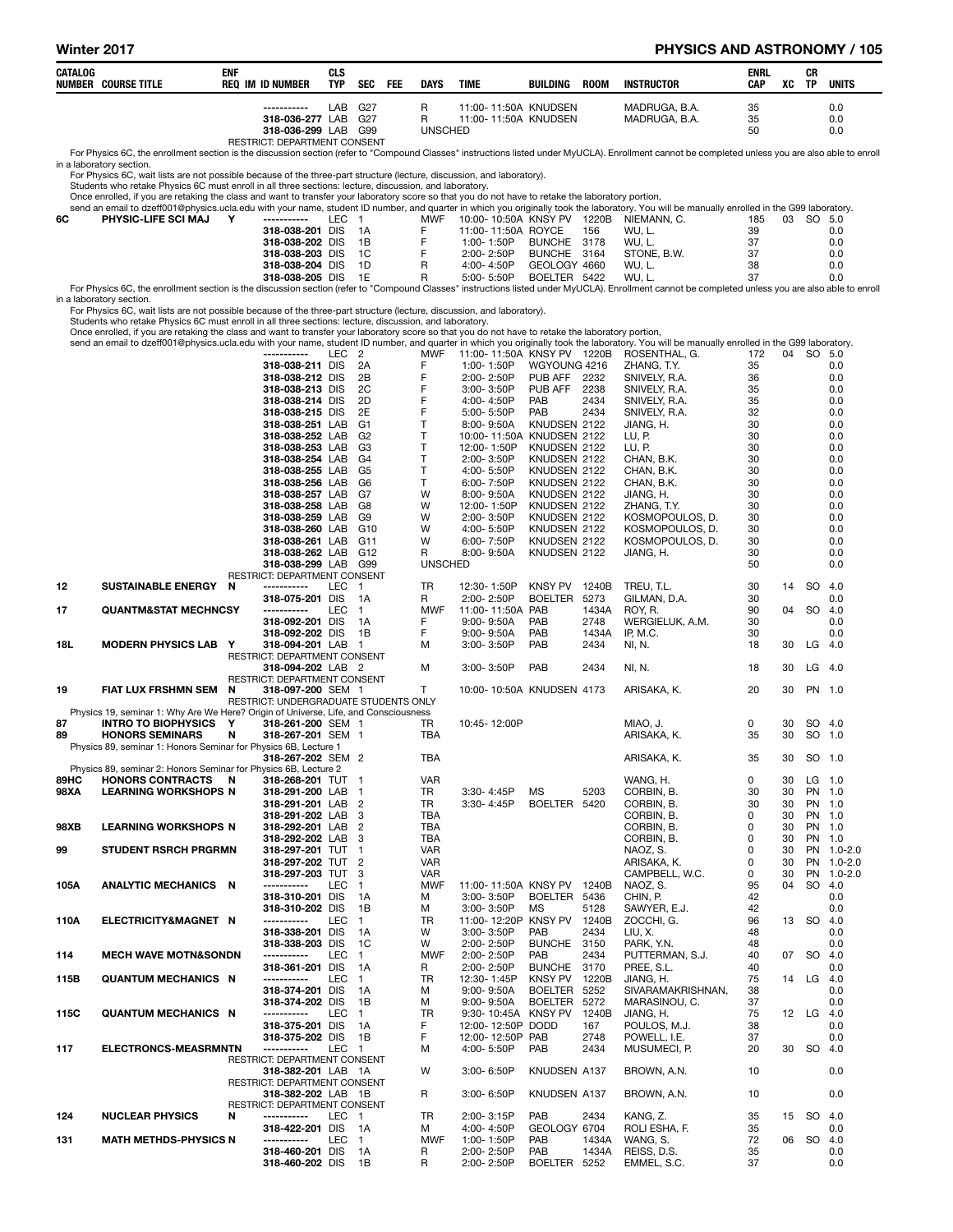### 106 / PHYSICS AND BIOLOGY IN MEDICINE WINTER STATES AND RESERVE THE MILLION OF STATES AND MINITED ASSESSMENT OF THE MILLION OF STATES AND MINITED ASSESSMENT OF THE MILLION OF THE MILLION OF THE MILLION OF THE MILLION OF TH

| CATALOG      | <b>NUMBER COURSE TITLE</b>                                                                                                         | ENF      | <b>REQ IM ID NUMBER</b>                                                                         | <b>CLS</b><br><b>TYP</b> | <b>SEC</b>               | <b>FEE</b> | <b>DAYS</b>                  | <b>TIME</b>                                                                         | <b>BUILDING</b>               | <b>ROOM</b>  | <b>INSTRUCTOR</b>               | ENRL<br>CAP | XC       | CR<br>TP           | <b>UNITS</b>   |
|--------------|------------------------------------------------------------------------------------------------------------------------------------|----------|-------------------------------------------------------------------------------------------------|--------------------------|--------------------------|------------|------------------------------|-------------------------------------------------------------------------------------|-------------------------------|--------------|---------------------------------|-------------|----------|--------------------|----------------|
| 132          | <b>MATH METHDS-PHYSICS N</b>                                                                                                       |          | -----------<br>318-470-201 DIS                                                                  | <b>LEC</b>               | $\overline{1}$<br>1A     |            | <b>MW</b><br>T               | 9:30-10:45A<br>4:00-4:50P                                                           | PAB<br><b>BOELTER</b>         | 2748<br>5419 | GUTPERLE, M.<br>CORBINO, D.R.   | 40<br>40    | 02       | SO 4.0             | 0.0            |
| 140B         | PROPRTIES OF SOLIDS                                                                                                                | - N      | -----------                                                                                     | <b>LEC</b>               | $\overline{1}$           |            | <b>MW</b>                    | 3:00-3:50P                                                                          | PAB                           | 2748         | HOLCZER, K.                     | 20          | 30       | LG                 | 4.0            |
|              | <b>NUCLEAR PHYSICS LAB N</b>                                                                                                       |          | 318-552-201 DIS                                                                                 |                          | 1A                       |            | T<br>т                       | 2:00-2:50P                                                                          | MS                            | 3915G        | BAUER, D.J.                     | 20<br>18    | 30       |                    | 0.0            |
| 180A         |                                                                                                                                    |          | 318-747-200 LAB<br><b>RESTRICT: DEPARTMENT CONSENT</b>                                          |                          | $\overline{1}$           |            |                              | 3:30-5:20P                                                                          | KNUDSEN 6107                  |              | HUANG, H.Z.                     |             |          | SO 4.0             |                |
| 180C         | <b>SOLID STATE LAB</b>                                                                                                             | N        | 318-751-200 LAB 1<br>RESTRICT: DEPARTMENT CONSENT                                               |                          |                          |            | F                            | 2:00-3:50P                                                                          | KNUDSEN 6107                  |              | BROWN, S.                       | 12          | 30       | SO 4.0             |                |
| 180E         | Physics 180E meets in the Rehabilitation Center Auditorium, 1000 Veteran Avenue.<br><b>PLASMA LAB</b>                              | N        | 318-755-200 LAB 1<br>RESTRICT: DEPARTMENT CONSENT                                               |                          |                          |            | M                            | 4:00-5:50P                                                                          |                               |              | GEKELMAN, W.N.                  | 12          | 30       | SO 4.0             |                |
| 180Q         | <b>QUANTUM OPTICS LAB</b>                                                                                                          | N        | -----------<br>RESTRICT: DEPARTMENT CONSENT                                                     | LEC 1                    |                          |            | W                            | 3:00-4:50P                                                                          | KNUDSEN 6107                  |              | HUDSON, E.R.                    | 18          | 30       | $LG$ 4.0           |                |
|              |                                                                                                                                    |          | 318-768-201 LAB 1A<br>RESTRICT: DEPARTMENT CONSENT                                              |                          |                          |            | <b>TBA</b>                   |                                                                                     |                               |              | LONG, X.                        | 16          |          |                    | 0.0            |
| C186<br>188B | <b>NEUROPHYSICS</b><br><b>COMPTL PHYS&amp;AST LAB N</b>                                                                            | N        | 318-816-200 LEC 1<br>318-835-200 LEC 1                                                          |                          |                          |            | м<br>TR                      | 2:00-4:50P<br>12:00-1:50P                                                           | GEOLOGY 4660<br>KNSY PV 1200B |              | MEHTA, M.R.<br>JENKO, F.S.      | 40<br>18    | 08<br>30 | SO 4.0<br>SO 4.0   |                |
| 189HC<br>190 | <b>HONORS CONTRACTS</b><br><b>RESEARCH COLLOQUIA N</b>                                                                             | N        | RESTRICT: DEPARTMENT CONSENT<br>318-537-201 TUT 1<br>318-840-200 SEM 1                          |                          |                          |            | <b>VAR</b><br>TBA            |                                                                                     |                               |              | MEHTA, M.R.<br>COUSINS, R.D.    | 0<br>0      | 30<br>30 | $LG$ 1.0<br>PN 2.0 |                |
| 192          | UNDERGRAD PRACTICUMN                                                                                                               |          | 318-852-200 SEM 1<br>RESTRICT: DEPARTMENT CONSENT                                               |                          |                          |            | T                            | 10:00-11:50A KNUDSEN 4134                                                           |                               |              | ARISAKA, K.                     | 10          | 30       |                    | SO 2.0-4.0     |
|              |                                                                                                                                    |          | 318-852-201 SEM 2<br>RESTRICT: DEPARTMENT CONSENT                                               |                          |                          |            | м                            | 4:00-4:50P                                                                          | <b>HAINES</b>                 | 118          | ARISAKA, K.                     | 0           | 30       |                    | SO 2.0-4.0     |
|              |                                                                                                                                    |          | 318-852-203 SEM 3<br>RESTRICT: DEPARTMENT CONSENT                                               |                          |                          |            | м                            | 4:00-5:20P                                                                          | <b>DODD</b>                   | 175          | SAMANI, J.F.                    | 45          | 30       |                    | SO 2.0-4.0     |
| 194<br>196   | <b>RESEARCH GROUP SEM N</b><br><b>RESEARCH APPRNTCSHPN</b>                                                                         |          | 318-864-201 RGP 1<br><b>RESTRICT: DEPARTMENT CONSENT</b><br>318-876-201 TUT 1                   |                          |                          |            | <b>UNSCHED</b><br><b>VAR</b> |                                                                                     |                               |              | ARISAKA, K.<br>REGAN, B.C.      | 0<br>0      | 30<br>30 | PN 1.0             | PN 2.0-4.0     |
| 198          | <b>HONORS RESEARCH</b>                                                                                                             | N        | 318-888-201 TUT 1                                                                               |                          |                          |            | <b>VAR</b>                   |                                                                                     |                               |              | CARTER, T.A.                    | 0           | 30       |                    | LG $2.0 - 4.0$ |
|              |                                                                                                                                    |          | 318-888-202 TUT 2                                                                               |                          |                          |            | <b>VAR</b>                   |                                                                                     |                               |              | ARISAKA, K.                     | 0           | 30       |                    | LG $2.0 - 4.0$ |
| 201Q         | <b>MODRN PHYSICS RSRCHN</b><br><b>ELECTROMAGNETIC THRN</b>                                                                         |          | 718-002-200 LEC<br>RESTRICT: PHYSICS OR ASTRONOMY GRADUATE STUDENTS<br>718-011-200 LEC 1        |                          | $\overline{\phantom{1}}$ |            | F                            | 12:00-1:50P<br>10:00-11:50A PAB                                                     | PAB                           | 2434         | HUDSON, E.R.                    | 41<br>40    | 30<br>13 | SU 2.0<br>$LG$ 4.0 |                |
| 210A<br>221B | <b>QUANTUM MECHANICS</b>                                                                                                           | N        | <b>RESTRICT: PHYSICS GRADUATE STUDENTS</b><br>718-073-200 LEC 1                                 |                          |                          |            | TR<br><b>MW</b>              | 10:00-11:50A PAB                                                                    |                               | 2434<br>2434 | CARTER, T.A.<br>CHAKRAVARTY, S. | 45          | 03       | $LG$ 4.0           |                |
| 222B         | <b>PLASMA PHYSICS</b>                                                                                                              | N        | <b>RESTRICT: PHYSICS GRADUATE STUDENTS</b><br>718-086-200 LEC 1                                 |                          |                          |            | <b>TR</b>                    | 2:00-3:50P                                                                          | PAB                           | 2748         | MORALES, G.J.                   | 30          | 15       | SO 4.0             |                |
| 226B         | <b>ELEM PARTICLE PHYS</b>                                                                                                          | N        | RESTRICT: GRADUATE STUDENTS<br>718-109-200 LEC 1                                                |                          |                          |            | <b>TR</b>                    | 2:00-3:50P                                                                          | PAB                           | 4708         | GELMINI, G.B.                   | 15          | 30       | SO 6.0             |                |
| 226D         | <b>BEYOND STNDRD MODELN</b>                                                                                                        |          | <b>RESTRICT: GRADUATE STUDENTS</b><br>718-111-200 LEC 1                                         |                          |                          |            | TR.                          | 10:00-11:50A PAB                                                                    |                               | 4330         | KUSENKO, A.                     | 12          | 30       | SU 4.0             |                |
| 230B         | <b>QUANTUM FIELD THRY</b>                                                                                                          | N        | RESTRICT: GRADUATE STUDENTS<br>718-213-200 LEC 1<br>RESTRICT: GRADUATE STUDENTS                 |                          |                          |            | <b>MW</b>                    | 12:00-1:50P                                                                         | PAB                           | 2434         | TOMBOULIS, E.T.                 | 20          | 30       | SO 6.0             |                |
| 231B         | <b>MTHDS-MATH PHYSICS</b>                                                                                                          | N        | 718-222-200 LEC 1<br><b>RESTRICT: GRADUATE STUDENTS</b>                                         |                          |                          |            | <b>TR</b>                    | 12:00-1:50P                                                                         | PAB                           | 2434         | KRAUS, P.J.                     | 23          | 30       | SO 4.0             |                |
| 232B         | <b>RELATIVITY</b>                                                                                                                  | N        | 718-235-200 LEC 1<br>RESTRICT: GRADUATE STUDENTS                                                |                          |                          |            | <b>MW</b>                    | 2:00-3:50P                                                                          | PAB                           | 3735         | FRONSDAL, C.                    | 20          | 30       | SO 4.0             |                |
| M236         | <b>GEOMETRY &amp; PHYSICS</b>                                                                                                      | N        | 718-268-200 LEC 1<br>SAME AS: MATH M217<br><b>RESTRICT: GRADUATE STUDENTS</b>                   |                          |                          |            | MW                           | 1:00-2:50P                                                                          | PAB                           | 4330         | D'HOKER, E.                     | 10          | 30       | SU 4.0             |                |
| 241B         | <b>SOLID STATE PHYSICS</b>                                                                                                         | N        | 718-286-200 LEC 1<br>RESTRICT: GRADUATE STUDENTS                                                |                          |                          |            | <b>MW</b>                    | 12:00-1:50P                                                                         | PAB                           | 3735         | WILLIAMS, G.A.                  | 20          | 30       | SO 4.0             |                |
| 262          | PHYS OF SOLID STATE                                                                                                                | N        | 718-365-200 SEM 1<br>RESTRICT: GRADUATE STUDENTS                                                |                          |                          |            | F                            | 10:00-11:20A PAB                                                                    |                               | 3735         | HAMILTON, P.                    | 10          | 30       |                    | SO 2.0-4.0     |
| CM286        | <b>NEUROPHYSICS</b>                                                                                                                | N        | 718-516-200 LEC 1<br>SAME AS: MC&IP M286                                                        |                          |                          |            | M                            | 2:00-4:50P                                                                          | GEOLOGY 4660                  |              | MEHTA, M.R.                     | 15          | 08       | SO 4.0             |                |
| 291          | <b>RSRCH TUTRL-PARTCL</b>                                                                                                          | N        | <b>RESTRICT: GRADUATE STUDENTS</b><br>718-562-200 TUT 1                                         |                          |                          |            | W                            | 10:30-12:50P PAB                                                                    |                               | 4708         | D'HOKER, E.                     | 10          | 30       |                    | SU 2.0/4.0     |
|              |                                                                                                                                    |          | RESTRICT: PHYSICS GRADUATE STUDENTS<br>718-562-201 TUT 2                                        |                          |                          |            | M                            | 3:00-4:50P                                                                          | PAB                           | 4330         | KRAUS, P.J.                     | 10          | 30       |                    | SU 2.0/4.0     |
| 292          | <b>RSRCH-SPECTROSCOPY N</b>                                                                                                        |          | RESTRICT: PHYSICS GRADUATE STUDENTS<br>718-567-200 TUT 1<br>RESTRICT: PHYSICS GRADUATE STUDENTS |                          |                          |            | w                            | 4:00-5:50P                                                                          | PAB                           | 4330         | JIANG, H.                       | 30          | 30       |                    | SU 2.0/4.0     |
| 293          | <b>RSRCH-CURRNT TOPICS N</b>                                                                                                       |          | 718-569-200 TUT 1<br>RESTRICT: PHYSICS GRADUATE STUDENTS                                        |                          |                          |            | R                            | 3:30-5:50P                                                                          | PAB                           | 1434A        | HAUSER, J.                      | 70          | 30       | SU 2.0             |                |
| M297         | <b>RSCH-ASTRPRTCL PHYS N</b>                                                                                                       |          | 718-578-200 TUT 1<br>SAME AS: ASTR M297<br>RESTRICT: PHYSICS GRADUATE STUDENTS                  |                          |                          |            | $\mathsf{T}$                 | 1:00-1:50P                                                                          | PAB                           | 4330         | MCLEAN, I.S.                    | 15          | 30       |                    | SU 2.0-4.0     |
|              | <b>PHYSICS AND BIOLOGY IN MEDICINE</b>                                                                                             |          |                                                                                                 |                          |                          |            |                              |                                                                                     |                               |              |                                 |             |          |                    |                |
| 200A         | PHYCS&CHEM-NUCL MEDN                                                                                                               |          | 825-001-200 LEC 1                                                                               |                          |                          |            | MW                           | 10:00-11:50A HLTHSCI<br>RESTRICT: PHYSICS AND BIOLOGY IN MEDICINE GRADUATE STUDENTS |                               | <b>BL420</b> | DAHLBOM, M.                     | 12          | 30       | SO 4.0             |                |
| 202C         | <b>RADIATION THERAPY</b>                                                                                                           | N        | 825-014-200 CLI 1                                                                               |                          |                          |            | TBA                          | RESTRICT: PHYSICS AND BIOLOGY IN MEDICINE GRADUATE STUDENTS                         |                               |              | AGAZARYAN, N.                   | 3           | 30       | SO 4.0             |                |
| 204          | <b>INTRO RADIATN BIOL</b>                                                                                                          | N        | 825-024-200 LEC 1                                                                               |                          |                          |            | TR                           | 10:00-11:50A HLTHSCI<br>RESTRICT: PHYSICS AND BIOLOGY IN MEDICINE GRADUATE STUDENTS |                               | <b>BL420</b> | IWAMOTO, K.S.                   | 12          | 30       | SO 4.0             |                |
| 210          | <b>CMPTR VSN-MED IMAGE N</b>                                                                                                       |          | 825-060-200 LEC 1                                                                               |                          |                          |            | MW                           | 3:30- 4:50P<br>RESTRICT: PHYSICS AND BIOLOGY IN MEDICINE GRADUATE STUDENTS          | OFF CAM                       |              | BROWN, M.S.                     | 12          | 30       | SO 4.0             |                |
| M219         | <b>MAGNTC RESONNC IMAGN</b>                                                                                                        |          | 825-114-200 LEC 1<br>SAME AS: BIOENGR M219                                                      |                          |                          |            | TR.                          | 2:00-4:00P<br>RESTRICT: PHYSICS AND BIOLOGY IN MEDICINE GRADUATE STUDENTS           | ENGR V                        | 4101         | ENNIS, D.B.                     | 15          | 30       | LG 4.0             |                |
|              | <b>PHYSIOLOGY</b>                                                                                                                  |          |                                                                                                 |                          |                          |            |                              |                                                                                     |                               |              |                                 |             |          |                    |                |
| 99           | <b>STUDENT RSRCH PRGRMN</b>                                                                                                        |          | 320-297-201 TUT 1                                                                               |                          |                          |            | <b>VAR</b>                   |                                                                                     |                               |              | COOPER, C.B.                    | 0           | 30       |                    | PN 1.0-2.0     |
|              | POLITICAL SCIENCE                                                                                                                  |          |                                                                                                 |                          |                          |            |                              |                                                                                     |                               |              |                                 |             |          |                    |                |
| 6            | Political Science undergraduate class discussion sections will NOT meet prior to the first lecture meeting.<br>INTRO-DATA ANALYSIS | <b>N</b> | ------------                                                                                    | LEC 1                    |                          |            | МW                           | 4:00-5:50P                                                                          | <b>HAINES</b>                 | 39           | HARTMAN, E.K.                   | 240         | 09       | SO 5.0             |                |
|              |                                                                                                                                    |          | <b>204 040 004 DIC</b>                                                                          |                          |                          |            | $\overline{M}$               | $6.00$ $6.50D$                                                                      | DUD AFF                       | 0.217        | MIII VF C                       |             |          |                    |                |

324-018-201 DIS 1A W 6:00- 6:50P PUB AFF 2317 WILKE, C.J. 20 0.0 324-018-202 DIS 1B W 6:00- 6:50P PUB AFF 2325 WANG, Q. 20 0.0 324-018-203 DIS 1C W 7:00- 7:50P PUB AFF 2317 WILKE, C.J. 20 0.0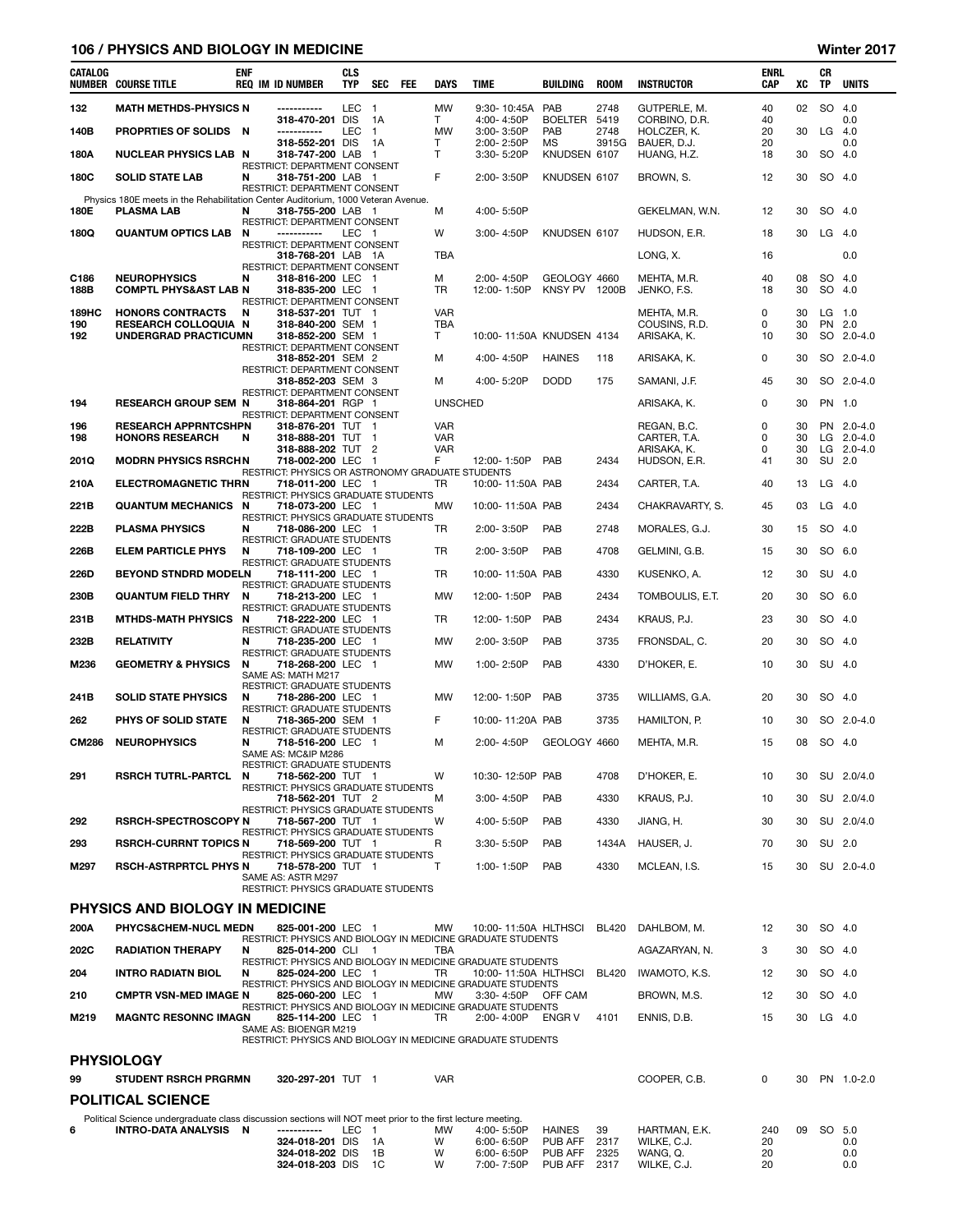| CATALOG | <b>NUMBER COURSE TITLE</b>                                                                        | ENF |  | <b>REQ IM ID NUMBER</b>              | <b>CLS</b><br><b>TYP</b> | SEC                  | FEE | DAYS            | <b>TIME</b>                                | BUILDING                       | <b>ROOM</b>      | <b>INSTRUCTOR</b>                | <b>ENRL</b><br><b>CAP</b> | XC | CR<br>TP  | <b>UNITS</b>      |
|---------|---------------------------------------------------------------------------------------------------|-----|--|--------------------------------------|--------------------------|----------------------|-----|-----------------|--------------------------------------------|--------------------------------|------------------|----------------------------------|---------------------------|----|-----------|-------------------|
|         |                                                                                                   |     |  | 324-018-204 DIS                      |                          | 1D                   |     | W               | 7:00-7:50P                                 | PUB AFF                        | 1329             | RAY, J.R.                        | 20                        |    |           | 0.0               |
|         |                                                                                                   |     |  | 324-018-205 DIS                      |                          | 1E                   |     | R               | 5:00-5:50P                                 | <b>PUB AFF</b>                 | 1270             | WILKE, C.J.                      | 20                        |    |           | 0.0               |
|         |                                                                                                   |     |  | 324-018-206 DIS<br>324-018-207 DIS   |                          | 1F<br>1G             |     | R<br>R          | 6:00-6:50P<br>7:00-7:50P                   | PUB AFF<br>PUB AFF             | 1270<br>2325     | RAY, J.R.<br>RAY, J.R.           | 20<br>20                  |    |           | 0.0<br>0.0        |
|         |                                                                                                   |     |  | 324-018-208 DIS                      |                          | 1H                   |     | F               | $9:00 - 9:50A$                             | PUB AFF                        | 1256             | WANG, Q.                         | 20                        |    |           | 0.0               |
|         |                                                                                                   |     |  | 324-018-209 DIS                      |                          | 11                   |     | F               | 12:00-12:50P PUB AFF                       |                                | 2284             | WANG. Q.                         | 20                        |    |           | 0.0               |
|         |                                                                                                   |     |  | 324-018-210 DIS                      |                          | 1J                   |     | F               | 1:00-1:50P                                 | PUB AFF                        | 1270             | SOBOLEV, A.                      | 20                        |    |           | 0.0               |
|         |                                                                                                   |     |  | 324-018-211 DIS<br>324-018-212 DIS   |                          | 1K<br>1L             |     | F<br>F          | 2:00-2:50P<br>3:00-3:50P                   | PUB AFF<br>PUB AFF             | 1264<br>1264     | SOBOLEV, A.<br>SOBOLEV, A.       | 20<br>20                  |    |           | 0.0<br>0.0        |
| 10      | INTR-POLITCL THEORY N                                                                             |     |  | -----------<br>324-070-201 DIS       | <b>LEC</b>               | $\mathbf{1}$         |     | TR              | 2:00-3:15P                                 | <b>BROAD</b>                   | 2160E            | WALKER, B.D.                     | 300                       | 15 | <b>SO</b> | 5.0               |
|         |                                                                                                   |     |  |                                      |                          | 1А                   |     | R               | 4:00-4:50P                                 | <b>HAINES</b>                  | 110              | FRANCIS, A.                      | 24                        |    |           | 0.0               |
|         |                                                                                                   |     |  | 324-070-202 DIS                      |                          | 1B                   |     | R               | 4:00-4:50P                                 | <b>HAINES</b>                  | 122              | VITALONE, A.                     | 24                        |    |           | 0.0               |
|         |                                                                                                   |     |  | 324-070-203 DIS<br>324-070-204 DIS   |                          | 1C<br>1D             |     | R<br>R          | 5:00-5:50P<br>5:00-5:50P                   | <b>BUNCHE</b><br><b>BUNCHE</b> | 3157<br>2160     | FRANCIS, A.<br>VITALONE, A.      | 20<br>22                  |    |           | 0.0<br>0.0        |
|         |                                                                                                   |     |  | 324-070-205 DIS                      |                          | 1E                   |     | R               | $6:00 - 6:50P$                             | <b>BUNCHE</b>                  | 3123             | FRANCIS, A.                      | 21                        |    |           | 0.0               |
|         |                                                                                                   |     |  | 324-070-206 DIS                      |                          | 1F                   |     | R               | $6:00 - 6:50P$                             | <b>BUNCHE</b>                  | 2160             | VITALONE, A.                     | 21                        |    |           | 0.0               |
|         |                                                                                                   |     |  | 324-070-207 DIS                      |                          | 1G                   |     | F               | $9:00 - 9:50A$                             | <b>BUNCHE</b>                  | 3117             | DIONES, A.W.                     | 20                        |    |           | 0.0               |
|         |                                                                                                   |     |  | 324-070-208 DIS<br>324-070-209 DIS   |                          | 1H<br>11             |     | F<br>F          | $9:00 - 9:50A$<br>10:00-10:50A BUNCHE      | <b>BUNCHE</b>                  | 3150<br>1221A    | NORTON, A.D.<br>DIONES, A.W.     | 20<br>22                  |    |           | 0.0<br>0.0        |
|         |                                                                                                   |     |  | 324-070-210 DIS                      |                          | 1J                   |     | F               | 10:00-10:50A BUNCHE                        |                                | 3117             | NORTON, A.D.                     | 21                        |    |           | 0.0               |
|         |                                                                                                   |     |  | 324-070-211 DIS                      |                          | 1K                   |     | F               | 11:00-11:50A BUNCHE                        |                                | 3153             | NORTON, A.D.                     | 21                        |    |           | 0.0               |
|         |                                                                                                   |     |  | 324-070-212 DIS                      |                          | 1L                   |     | F               | 11:00-11:50A PUB AFF                       |                                | 2333             | gray, W.A.                       | 20                        |    |           | 0.0               |
|         |                                                                                                   |     |  | 324-070-213 DIS<br>324-070-214 DIS   |                          | 1M<br>1N             |     | F<br>F          | 12:00-12:50P BUNCHE<br>12:00-12:50P BUNCHE |                                | 2160<br>3153     | DIONES, A.W.<br>gray, W.A.       | 22<br>22                  |    |           | 0.0<br>0.0        |
|         |                                                                                                   |     |  | 324-070-215 DIS                      |                          | 10                   |     | F               | 1:00-1:50P                                 | <b>HAINES</b>                  | A20              | GRAY, W.A.                       | 20                        |    |           | 0.0               |
| 19      | FIAT LUX FRSHMN SEM N                                                                             |     |  | 324-057-201 SEM 1                    |                          |                      |     | W               | 1:00-2:50P                                 | PUB AFF                        | 1284             | YOKLEY, L.F.                     | 0                         | 30 | PN 1.0    |                   |
|         | Political Science 19, seminar 1: Thriving as First-Generation College Student                     |     |  | RESTRICT: INSTRUCTOR CONSENT         |                          |                      |     |                 |                                            |                                |                  |                                  |                           |    |           |                   |
|         |                                                                                                   |     |  | 324-057-202 SEM 2                    |                          |                      |     | М               | 12:00-12:50P HAINES                        |                                | 110              | LOHMANN, S.                      | 0                         | 30 | PN 1.0    |                   |
|         |                                                                                                   |     |  | RESTRICT: INSTRUCTOR CONSENT         |                          |                      |     |                 |                                            |                                |                  |                                  |                           |    |           |                   |
| 30      | Political Science 19, seminar 2: Can't We Make Moral Judgments?<br><b>POLITICS &amp; STRATEGY</b> | N   |  | -----------                          | LEC                      | - 1                  |     | TR              | 12:30-1:45P                                | WGYOUNG CS76                   |                  | O'NEILL, B.                      | 150                       | 14 | SO 5.0    |                   |
|         |                                                                                                   |     |  | RESTRICT: INSTRUCTOR CONSENT         |                          |                      |     |                 |                                            |                                |                  |                                  |                           |    |           |                   |
|         |                                                                                                   |     |  | 324-090-201 DIS                      |                          | 1A                   |     | R               | 2:00-2:50P                                 | <b>BUNCHE</b>                  | 2178             | Samsonov, A.                     | 15                        |    |           | 0.0               |
|         |                                                                                                   |     |  | 324-090-202 DIS<br>324-090-203 DIS   |                          | 1B<br>1C             |     | R<br>R          | 2:00-2:50P<br>$3:00 - 3:50P$               | <b>ROLFE</b><br><b>HAINES</b>  | 3134<br>A20      | OTLAN, Y.<br>SAMSONOV. A.        | 15<br>15                  |    |           | 0.0<br>0.0        |
|         |                                                                                                   |     |  | 324-090-204 DIS                      |                          | 1D                   |     | R               | 4:00-4:50P                                 | МS                             | 5225             | OTLAN, Y.                        | 15                        |    |           | 0.0               |
|         |                                                                                                   |     |  | 324-090-205 DIS                      |                          | 1E                   |     | R               | 5:00-5:50P                                 | <b>MS</b>                      | 5225             | OTLAN, Y.                        | 15                        |    |           | 0.0               |
|         |                                                                                                   |     |  | 324-090-206 DIS                      |                          | 1F                   |     | R               | $6:00 - 6:50P$                             | <b>MS</b>                      | 5225             | SAMSONOV, A.                     | 15                        |    |           | 0.0               |
|         | INTRO-COMPRTV PLTCS N                                                                             |     |  | 324-090-207 DIS<br>324-090-208 DIS   |                          | 1G<br>1H             |     | F<br>F          | 10:00-10:50A BUNCHE<br>11:00-11:50A BUNCHE |                                | 3123<br>2160     | CHOI, J.<br>CHOI, J.             | 15<br>15                  |    |           | 0.0<br>0.0        |
| 50      |                                                                                                   |     |  | 324-090-209 DIS                      |                          | 11                   |     | F               | 12:00-12:50P BUNCHE                        |                                | 3178             | CHOI, J.                         | 15                        |    |           | 0.0               |
|         |                                                                                                   |     |  | -----------                          | <b>LEC</b>               | $\mathbf{1}$         |     | TR              | 9:30-10:45A PERLOFF                        |                                | 1102             | BLAIR, G.                        | 120                       |    | 12 SO 5.0 |                   |
|         |                                                                                                   |     |  | 324-141-201 DIS                      |                          | 1A                   |     | R               | 4:00-4:50P                                 | МS                             | 5233             | BLUM, A.K.                       | 20                        |    |           | 0.0               |
|         |                                                                                                   |     |  | 324-141-202 DIS<br>324-141-203 DIS   |                          | 1B<br>1C             |     | R<br>R          | 5:00-5:50P<br>$6:00 - 6:50P$               | <b>MS</b><br><b>MS</b>         | 5233<br>5233     | BLUM, A.K.<br>BLUM, A.K.         | 20<br>20                  |    |           | 0.0<br>0.0        |
|         |                                                                                                   |     |  | 324-141-204 DIS                      |                          | 1D                   |     | F               | $9:00 - 9:50A$                             | <b>BUNCHE</b>                  | A <sub>152</sub> | CHENG, C.                        | 20                        |    |           | 0.0               |
|         |                                                                                                   |     |  | 324-141-205 DIS                      |                          | 1E                   |     | F               | 11:00-11:50A DODD                          |                                | 154              | CHENG, C.                        | 20                        |    |           | 0.0               |
|         | <b>STUDENT RSRCH PRGRMN</b>                                                                       |     |  | 324-141-206 DIS                      |                          | 1F<br>$\mathbf{1}$   |     | F<br><b>VAR</b> | 12:00-12:50P HAINES                        |                                | A82              | CHENG, C.<br>DIENSTAG, J.F.      | 20<br>0                   | 30 |           | 0.0<br>PN 1.0-2.0 |
| 99      |                                                                                                   |     |  | 324-297-201 TUT<br>324-297-202 TUT 2 |                          |                      |     | <b>VAR</b>      |                                            |                                |                  | BARRETO, M.A.                    | 0                         | 30 |           | PN 1.0-2.0        |
| M105    | <b>ECON MDL-PBLC CHOIC Y</b>                                                                      |     |  | 324-320-200 LEC                      |                          | $\mathbf 1$          |     | <b>MW</b>       | 8:00-9:50A                                 | PUB AFF                        | 2317             | SCHWARTZ, T.                     | 10                        | 30 | SO.       | -4.0              |
|         |                                                                                                   |     |  | SAME AS: ECON M135                   |                          |                      |     |                 |                                            |                                |                  | PAGDEN, A.R.                     |                           |    |           |                   |
| 111B    | EARLY MDRN POL THRY N                                                                             |     |  | -----------<br>324-350-201 DIS       | LEC                      | - 1<br>1A            |     | <b>MW</b><br>W  | 10:00-11:50A DODD<br>4:00-4:50P            | MS                             | 170<br>5148      | TROJAN, C.                       | 60<br>19                  | 30 | SO        | 4.0<br>0.0        |
|         |                                                                                                   |     |  | 324-350-202 DIS                      |                          | 1B                   |     | W               | 5:00-5:50P                                 | MS                             | 5148             | TROJAN, C.                       | 19                        |    |           | 0.0               |
|         |                                                                                                   |     |  | 324-350-203 DIS                      |                          | 1C                   |     | w               | 6:00-6:50P                                 | <b>MS</b>                      | 5148             | TROJAN, C.                       | 20                        |    |           | 0.0               |
| 116B    | CNTNNTL PLTCL THGHT N                                                                             |     |  | -----------<br>324-380-201 DIS       | <b>LEC</b>               | $\mathbf{1}$<br>- 1A |     | TR.<br>R        | 9:30-10:45A HAINES<br>2:00-2:50P           | <b>MOORE</b>                   | 118<br>1003      | DIENSTAG, J.F.<br>MANSOORI, N.A. | 60<br>20                  | 30 | SO        | -4.0<br>0.0       |
|         |                                                                                                   |     |  | 324-380-202 DIS                      |                          | 1B                   |     | R               | 5:00-5:50P                                 | <b>MOORE</b>                   | 1003             | MANSOORI, N.A.                   | 20                        |    |           | 0.0               |
|         |                                                                                                   |     |  | 324-380-203 DIS                      |                          | 1C                   |     | R               | 6:00-6:50P                                 | <b>MOORE</b>                   | 1003             | MANSOORI, N.A.                   | 20                        |    |           | 0.0               |
| 119     | SPECL STDS POL THRY Y                                                                             |     |  | 324-390-200 LEC 1                    |                          |                      |     | TR              | 4:00-5:50P                                 | <b>DODD</b>                    | 121              | BARRINGER, E.B.                  | 120                       | 30 | SO 4.0    |                   |
| 123A    | Political Sience 119, lecture 1: Tragedy, Comedy, and Politics<br><b>INTERNATIONAL LAW</b>        | Y   |  | -----------                          | LEC 1                    |                      |     | TR              | 9:30-10:45A HAINES                         |                                | 220              | JOHNS, L.N.                      | 120                       |    | 12 SO 4.0 |                   |
|         |                                                                                                   |     |  | RESTRICT: INSTRUCTOR CONSENT         |                          |                      |     |                 |                                            |                                |                  |                                  |                           |    |           |                   |
|         |                                                                                                   |     |  | 324-419-201 DIS                      |                          | - 1A                 |     | R               | 4:00-4:50P                                 | <b>HAINES</b>                  | A20              | PARENTE, F.K.                    | 20                        |    |           | 0.0               |
|         |                                                                                                   |     |  | 324-419-202 DIS<br>324-419-203 DIS   |                          | 1В<br>1C             |     | R<br>R          | 5:00-5:50P<br>6:00-6:50P                   | <b>BUNCHE</b><br><b>BUNCHE</b> | 3123<br>3117     | PARENTE, F.K.<br>PARENTE, F.K.   | 20<br>20                  |    |           | 0.0<br>0.0        |
|         |                                                                                                   |     |  | 324-419-204 DIS                      |                          | 1D                   |     | F               | $9:00 - 9:50A$                             | <b>BUNCHE</b>                  | 2178             | PERRY, J.B.                      | 20                        |    |           | 0.0               |
|         |                                                                                                   |     |  | 324-419-205 DIS                      |                          | 1E                   |     | F               | 10:00-10:50A BUNCHE                        |                                | 2168             | PERRY, J.B.                      | 20                        |    |           | 0.0               |
| 124C    | LAT AM ECON DVLPMNT N                                                                             |     |  | 324-419-206 DIS<br>324-429-200 LEC   |                          | 1F<br>$\overline{1}$ |     | F.<br>MW        | 11:00-11:50A BUNCHE<br>4:00-5:50P          | PERLOFF 1102                   | 3170             | PERRY, J.B.<br>ACEVEDO, J.       | 20<br>120                 | 30 | SO 4.0    | 0.0               |
| 132A    | <b>INTRNTL REL-MIDEAST Y</b>                                                                      |     |  | -----------                          | LEC                      | $\blacksquare$       |     | TR              | 12:30-1:45P                                | <b>DODD</b>                    | 147              | SPIEGEL, S.L.                    | 300                       | 30 | SO        | 4.0               |
|         |                                                                                                   |     |  | 324-451-201 DIS                      |                          | - 1 A                |     | R               | 4:00-4:50P                                 | <b>HUMANTS A48</b>             |                  | REICHERT, R.                     | 20                        |    |           | 0.0               |
|         |                                                                                                   |     |  | 324-451-202 DIS                      |                          | 1В                   |     | R               | 4:00-4:50P                                 | BUNCHE 2178                    |                  | NOH. Y.                          | 20                        |    |           | 0.0               |
|         |                                                                                                   |     |  | 324-451-203 DIS<br>324-451-204 DIS   |                          | 1C<br>1D             |     | R<br>R          | 5:00-5:50P<br>5:00-5:50P                   | <b>HAINES</b><br>PUB AFF       | 110<br>1264      | REICHERT, R.<br>ABRAMSON, S.D.   | 20<br>20                  |    |           | 0.0<br>0.0        |
|         |                                                                                                   |     |  | 324-451-205 DIS                      |                          | 1E                   |     | R               | 6:00-6:50P                                 | PUB AFF                        | 1264             | NOH, Y.                          | 20                        |    |           | 0.0               |
|         |                                                                                                   |     |  | 324-451-206 DIS                      |                          | 1F                   |     | R               | 6:00-6:50P                                 | <b>BUNCHE</b>                  | 2156             | ABRAMSON, S.D.                   | 20                        |    |           | 0.0               |
|         |                                                                                                   |     |  | 324-451-207 DIS                      |                          | 1G                   |     | R<br>F          | 7:00-7:50P                                 | PUB AFF                        | 1323             | ABRAMSON, S.D.                   | 20                        |    |           | 0.0               |
|         |                                                                                                   |     |  | 324-451-208 DIS<br>324-451-209 DIS   |                          | 1H<br>11             |     | F               | $9:00 - 9:50A$<br>10:00-10:50A BUNCHE      | <b>BUNCHE</b>                  | 3143<br>2181     | WEST, M.A.<br>WEST, M.A.         | 20<br>20                  |    |           | 0.0<br>0.0        |
|         |                                                                                                   |     |  | 324-451-210 DIS                      |                          | 1J                   |     | F               | 11:00-11:50A PUB AFF                       |                                | 1264             | WEST, M.A.                       | 20                        |    |           | 0.0               |
|         |                                                                                                   |     |  | 324-451-211 DIS                      |                          | 1K                   |     | F               | 12:00-12:50P BUNCHE                        |                                | 3164             | SAIDOFF, J.A.                    | 20                        |    |           | 0.0               |
|         |                                                                                                   |     |  | 324-451-212 DIS                      |                          | 1L                   |     | F               | 1:00-1:50P                                 | <b>BUNCHE</b>                  | 3143             | SAIDOFF, J.A.                    | 20                        |    |           | 0.0               |
|         |                                                                                                   |     |  | 324-451-213 DIS<br>324-451-214 DIS   |                          | 1M<br>1N             |     | F<br>R          | 2:00-2:50P<br>7:00-7:50P                   | <b>BUNCHE</b><br>PUB AFF       | 3117<br>1284     | SAIDOFF, J.A.<br>NOH, Y.         | 20<br>20                  |    |           | 0.0<br>0.0        |
|         |                                                                                                   |     |  | 324-451-215 DIS                      |                          | 10                   |     | R               | 3:00-3:50P                                 | <b>HAINES</b>                  | A28              | REICHERT, R.                     | 20                        |    |           | 0.0               |
| 134     | <b>FORGN POLICY DECISN Y</b>                                                                      |     |  | -----------                          | LEC                      | $\mathbf{1}$         |     | TR              | 9:30-10:45A                                | PUB AFF                        | 2270             | STEIN, A.A.                      | 60                        | 30 | SO 4.0    |                   |
|         |                                                                                                   |     |  | 324-462-201 DIS<br>324-462-202 DIS   |                          | 1A<br>1В             |     | R<br>R          | 1:00-1:50P<br>5:00-5:50P                   | <b>BUNCHE</b><br>PUB AFF       | A152<br>1278     | WELDZIUS, R.M.<br>WELDZIUS, R.M. | 20<br>20                  |    |           | 0.0<br>0.0        |
|         |                                                                                                   |     |  | 324-462-203 DIS                      |                          | 1C                   |     | R               | 6:00-6:50P                                 | PUB AFF                        | 1323             | WELDZIUS, R.M.                   | 20                        |    |           | 0.0               |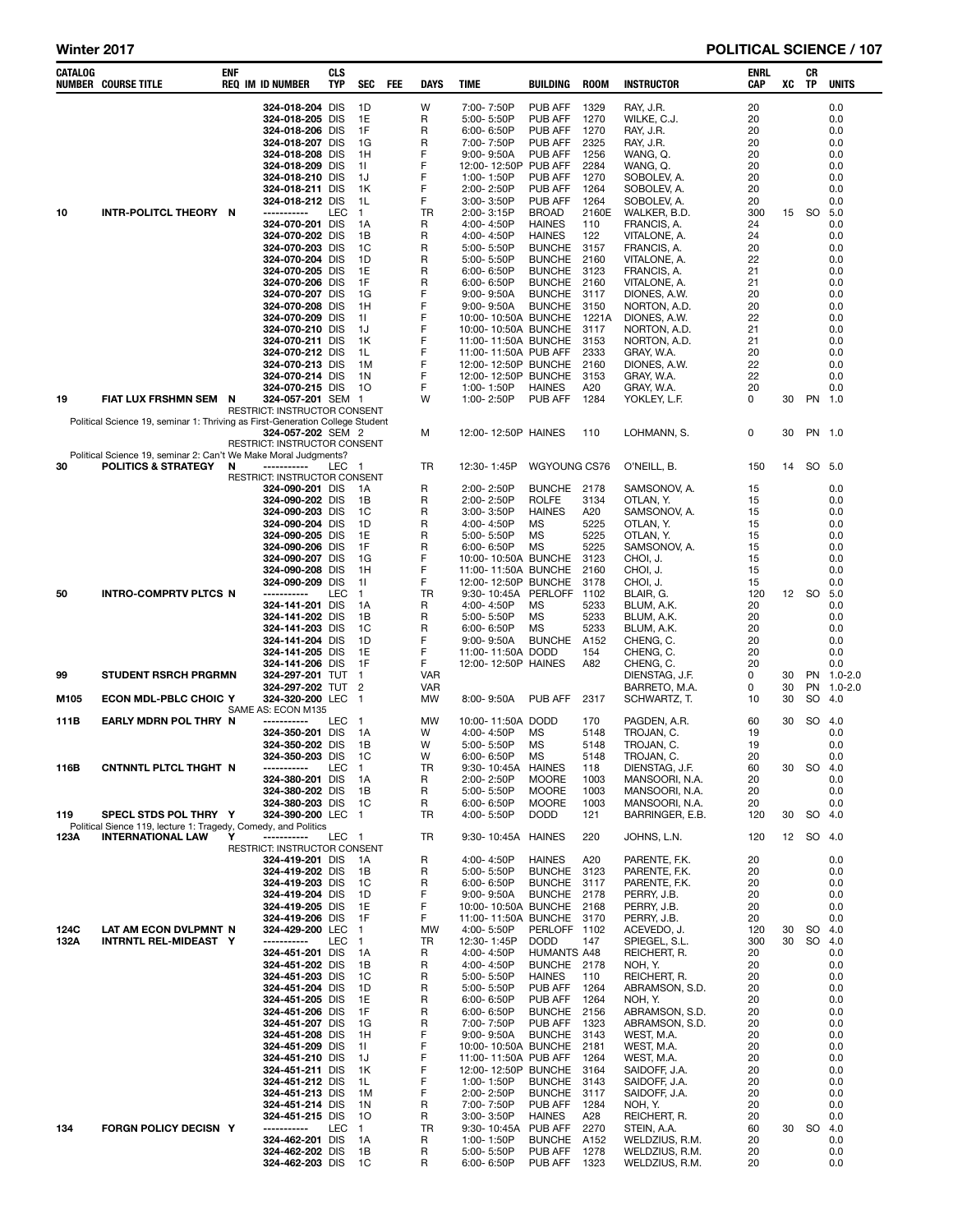#### 108 / POLITICAL SCIENCE Winter 2017

|             | NUMBER COURSE TITLE                                                                                       |   | <b>REQ IM ID NUMBER</b>                                 | TYP               | <b>SEC</b>     | <b>FEE</b> | DAYS                     | TIME                           | BUILDING                        | <b>ROOM</b>   | <b>INSTRUCTOR</b>                                                                                                                                                         | CAP          | XC       | TP     | UNITS              |
|-------------|-----------------------------------------------------------------------------------------------------------|---|---------------------------------------------------------|-------------------|----------------|------------|--------------------------|--------------------------------|---------------------------------|---------------|---------------------------------------------------------------------------------------------------------------------------------------------------------------------------|--------------|----------|--------|--------------------|
| 135         | <b>INTL RLTNS-CHINA</b>                                                                                   | Υ | ------------                                            | LEC 1             |                |            | T.                       | 6:00-7:15P                     | <b>PUB AFF</b>                  | 1234          | WILKINSON, D.O.                                                                                                                                                           | 0            | 30       | SO 4.0 |                    |
|             |                                                                                                           |   | RESTRICT: INSTRUCTOR CONSENT                            |                   |                |            |                          |                                |                                 |               |                                                                                                                                                                           |              |          |        |                    |
|             |                                                                                                           |   | 324-468-201 DIS                                         |                   | 1A             |            | F<br>F                   | 12:00-12:50P                   | <b>BUNCHE</b>                   | 2173          | WILKINSON, D.O.                                                                                                                                                           | 0            |          |        | 0.0                |
|             |                                                                                                           |   | 324-468-202 DIS<br>324-468-203 DIS                      |                   | 1В<br>1C       |            | F                        | 1:00-1:50P<br>2:00-2:50P       | <b>BUNCHE</b><br><b>BUNCHE</b>  | 2121<br>2121  | WILKINSON, D.O.<br>WILKINSON, D.O.                                                                                                                                        | 0<br>0       |          |        | 0.0<br>0.0         |
|             |                                                                                                           |   | 324-468-204 DIS                                         |                   | 1D             |            | F                        | 3:00-3:50P                     | <b>BUNCHE</b>                   | 2121          | WILKINSON, D.O.                                                                                                                                                           | 0            |          |        | 0.0                |
|             |                                                                                                           |   | 324-468-205 DIS                                         |                   | 1E             |            | F                        | 4:00-4:50P                     | <b>BUNCHE</b>                   | 2121          | WILKINSON, D.O.                                                                                                                                                           | 0            |          |        | 0.0                |
|             |                                                                                                           |   | 324-468-206 DIS                                         |                   | 1F             |            | F                        | 5:00-5:50P                     | <b>BUNCHE</b>                   | 2121          | WILKINSON, D.O.                                                                                                                                                           | 0            |          |        | 0.0                |
| 139         | SPC STDS-INTNTL REL N                                                                                     |   | 324-468-207 DIS<br>324-499-200 LEC                      |                   | 1G<br>1        |            | F<br>MW                  | 6:00-6:50P<br>2:00-3:50P       | <b>BUNCHE</b><br><b>HAINES</b>  | 2121<br>220   | WILKINSON, D.O.<br>KIM, M.C.                                                                                                                                              | 0<br>120     | 07       |        | 0.0<br>SO 4.0      |
|             | Political Science 139, lecture 1: International Politics and Nuclear Weapons                              |   |                                                         |                   |                |            |                          |                                |                                 |               |                                                                                                                                                                           |              |          |        |                    |
|             |                                                                                                           |   | 324-499-220 LEC                                         |                   | -2             |            | TR                       | 4:00-5:50P                     | PERLOFF 1102                    |               | BORDENKIRCHER, E.                                                                                                                                                         | 120          | 16       |        | SO 4.0             |
|             | Political Science 139, lecture 2: Globalization and Middle East                                           |   | 324-499-230 LEC 3                                       |                   |                |            | T.                       | 6:30-9:20P                     | OFF CAM                         |               | DANIELSON, M.S.                                                                                                                                                           | 30           | 30       |        | SO 4.0             |
|             |                                                                                                           |   | RESTRICT: INSTRUCTOR CONSENT                            |                   |                |            |                          |                                |                                 |               |                                                                                                                                                                           |              |          |        |                    |
|             | Political Science 139, lecture 3: Human Rights in Theory and Practice                                     |   |                                                         |                   |                |            |                          |                                |                                 |               |                                                                                                                                                                           |              |          |        |                    |
| 140B        | <b>THE PRESIDENCY</b>                                                                                     | Y | -----------<br>324-534-201                              | LEC<br><b>DIS</b> | -1<br>1A       |            | TR<br>R                  | 12:30-1:45P<br>4:00-4:50P      | <b>HAINES</b><br><b>DODD</b>    | A18<br>178    | JAMES, S.C.<br>LEUNG, V.                                                                                                                                                  | 120<br>20    | 14       | SO     | 4.0<br>0.0         |
|             |                                                                                                           |   | 324-534-202 DIS                                         |                   | 1B             |            | R                        | 5:00-5:50P                     | PUB AFF                         | 1284          | LEUNG, V.                                                                                                                                                                 | 20           |          |        | 0.0                |
|             |                                                                                                           |   | 324-534-203 DIS                                         |                   | 1C             |            | R                        | $6:00 - 6:50P$                 | PUB AFF                         | 1284          | LEUNG, V.                                                                                                                                                                 | 19           |          |        | 0.0                |
|             |                                                                                                           |   | 324-534-204 DIS                                         |                   | 1D             |            | F                        | $9:00 - 9:50A$                 | <b>BUNCHE</b>                   | 3156          | TINNIN, A.V.                                                                                                                                                              | 20           |          |        | 0.0                |
|             |                                                                                                           |   | 324-534-205 DIS<br>324-534-206 DIS                      |                   | 1E<br>1F       |            | F<br>F                   | 11:00-11:50A<br>$2:00 - 2:50P$ | <b>BUNCHE</b><br><b>PUB AFF</b> | 2168<br>1323  | TINNIN, A.V.<br>TINNIN, A.V.                                                                                                                                              | 20<br>20     |          |        | 0.0<br>0.0         |
| 141E        | <b>ELECTN&amp;MEDIA&amp;STRTGYY</b>                                                                       |   | 324-542-200 LEC                                         |                   | 1              |            | TR                       | 4:00-5:50P                     | <b>HAINES</b>                   | A18           | LEVAN, C.A.                                                                                                                                                               | 120          | 30       | SO     | 4.0                |
|             |                                                                                                           |   | 324-542-220 LEC                                         |                   | $\overline{2}$ |            | R                        | 6:30-9:20P                     | OFF CAM                         |               | COHEN, M.D.                                                                                                                                                               | 30           | 30       | SO     | 4.0                |
|             |                                                                                                           |   | RESTRICT: INSTRUCTOR CONSENT<br>324-542-230 LEC 3       |                   |                |            | T                        | 6:00-8:50P                     |                                 |               |                                                                                                                                                                           | 30           | 30       |        | SO 4.0             |
|             |                                                                                                           |   | RESTRICT: INSTRUCTOR CONSENT                            |                   |                |            |                          |                                | OFF CAM                         |               | SCULLY, S.L.                                                                                                                                                              |              |          |        |                    |
| 145E        | <b>RIGHTS OF ACCUSED</b>                                                                                  | Υ | -----------                                             | LEC               | $\mathbf{1}$   |            | TR                       | 2:00-3:15P                     | <b>BROAD</b>                    | 2100A         | ORREN, K.J.                                                                                                                                                               | 60           | 15       | SO     | 4.0                |
|             |                                                                                                           |   | 324-551-201 DIS                                         |                   | 1A             |            | R                        | 4:00-4:50P                     | МS                              | 6201          | SCHATTL, E.                                                                                                                                                               | 20           |          |        | 0.0                |
|             |                                                                                                           |   | 324-551-202 DIS<br>324-551-203 DIS                      |                   | 1В<br>1C       |            | R<br>R                   | 5:00-5:50P<br>$6:00 - 6:50P$   | <b>BUNCHE</b><br><b>BUNCHE</b>  | 2178<br>3178  | SCHATTL, E.<br>SCHATTL, E.                                                                                                                                                | 20<br>20     |          |        | 0.0<br>0.0         |
|             |                                                                                                           |   |                                                         |                   |                |            |                          |                                |                                 |               | Political Science 146E, lecture 1, is offered in Washington, DC. Enrollment by PTE is limited to Center for American Politics and Public Policy (CAPPP) program students. |              |          |        |                    |
| 146E        | NTL PLC DVLP&IMPLMT Y                                                                                     |   | 324-573-200 LEC 1                                       |                   |                |            | Т                        | 6:30-9:30P                     | OFF CAM                         |               | DESVEAUX, J.A.                                                                                                                                                            | 30           | 30       |        | SO 4.0             |
|             | Political Science 146E, lecture 1: Politics of Water Policy                                               |   | RESTRICT: INSTRUCTOR CONSENT                            |                   |                |            |                          |                                |                                 |               |                                                                                                                                                                           |              |          |        |                    |
| 147C        | INSTITUTNL DEVLPMNT Y                                                                                     |   |                                                         | LEC 1             |                |            | <b>MW</b>                | 3:30-4:45P                     | <b>HAINES</b>                   | A18           | JAMES, S.C.                                                                                                                                                               | 60           | 08       |        | SO 4.0             |
|             | Political Science 147C, lecture 1:                                                                        |   |                                                         |                   |                |            | W                        |                                |                                 |               |                                                                                                                                                                           |              |          |        |                    |
|             |                                                                                                           |   | 324-586-201 DIS<br>324-586-203 DIS                      |                   | 1A<br>1C       |            | W                        | 5:00-5:50P<br>6:00-6:50P       | <b>BUNCHE</b><br><b>BUNCHE</b>  | 3178<br>A152  | HANSON, E.G.<br>HANSON, E.G.                                                                                                                                              | 20<br>20     |          |        | 0.0<br>0.0         |
| 149         | AMRCN GOVT&POLITICS Y                                                                                     |   | 324-575-200 LEC                                         |                   | $\mathbf{1}$   |            | MW                       | 4:00-5:50P                     | <b>HAINES</b>                   | 220           | SHRODE, J.R.                                                                                                                                                              | 120          | 09       | SO.    | 4.0                |
|             | Political Science 149, lecture 1: Economic Inequality in U.S.                                             |   |                                                         |                   |                |            |                          |                                |                                 |               |                                                                                                                                                                           |              |          |        |                    |
| 154B        | <b>GOV&amp;POL-SOUTH AMER N</b>                                                                           |   | -----------<br>RESTRICT: INSTRUCTOR CONSENT             | LEC 1             |                |            | TR                       | 11:00-12:15P HAINES            |                                 | 220           | GEDDES, B.                                                                                                                                                                | 120          | 13       | SO 4.0 |                    |
|             |                                                                                                           |   | 324-606-201 DIS                                         |                   | 1A             |            | R                        | 1:00-1:50P                     | <b>BUNCHE</b>                   | 3143          | ZEILBERGER, T.H.                                                                                                                                                          | 20           |          |        | 0.0                |
|             |                                                                                                           |   | 324-606-202 DIS                                         |                   | 1B             |            | R                        | 2:00-2:50P                     | <b>BUNCHE</b>                   | A152          | ZEILBERGER, T.H.                                                                                                                                                          | 20           |          |        | 0.0                |
|             |                                                                                                           |   | 324-606-203 DIS<br>324-606-204 DIS                      |                   | 1C<br>1D       |            | R<br>F                   | 5:00-5:50P<br>$9:00 - 9:50A$   | PUB AFF<br><b>BUNCHE</b>        | 1323<br>3164  | ZEILBERGER, T.H.<br><b>GEHRKE RYFF MOREIR</b>                                                                                                                             | 20<br>20     |          |        | 0.0<br>0.0         |
|             |                                                                                                           |   | 324-606-205 DIS                                         |                   | 1E             |            | F                        | 11:00-11:50A                   | <b>BUNCHE</b>                   | 2181          | <b>GEHRKE RYFF MOREIR</b>                                                                                                                                                 | 20           |          |        | 0.0                |
|             |                                                                                                           |   | 324-606-206 DIS                                         |                   | 1F             |            | F                        | $2:00 - 2:50P$                 | <b>PUB AFF</b>                  | 1329          | <b>GEHRKE RYFF MOREIR</b>                                                                                                                                                 | 20           |          |        | 0.0                |
| 156A        | POST-COMUNST RUSSIA N                                                                                     |   | -----------                                             | LEC               | 1              |            | MW                       | 10:00-11:50A HAINES            |                                 | A18           | TREISMAN, D.S.                                                                                                                                                            | 120          | 30       | SO     | 4.0                |
|             |                                                                                                           |   | 324-617-201 DIS<br>324-617-202 DIS                      |                   | 1А<br>1В       |            | w<br>w                   | 3:00-3:50P<br>4:00-4:50P       | <b>BUNCHE</b><br>PUB AFF        | 2156<br>1337  | ANANYEV, M.<br>ANANYEV, M.                                                                                                                                                | 20<br>20     |          |        | 0.0<br>0.0         |
|             |                                                                                                           |   | 324-617-203 DIS                                         |                   | 1C             |            | w                        | 5:00-5:50P                     | PUB AFF                         | 1337          | LAMBEROVA, N.                                                                                                                                                             | 20           |          |        | 0.0                |
|             |                                                                                                           |   | 324-617-204 DIS                                         |                   | 1D             |            | w                        | 6:00-6:50P                     | PUB AFF                         | 1264          | ANANYEV, M.                                                                                                                                                               | 20           |          |        | 0.0                |
|             |                                                                                                           |   | 324-617-205 DIS<br>324-617-206 DIS                      |                   | 1E<br>1F       |            | R<br>R                   | 5:00-5:50P<br>$6:00 - 6:50P$   | PUB AFF<br>PUB AFF              | 1329<br>1329  | LAMBEROVA, N.<br>LAMBEROVA, N.                                                                                                                                            | 20<br>20     |          |        | 0.0<br>0.0         |
| 159A        | AGE OF MAO ZEDONG                                                                                         | N | 324-625-200 LEC                                         |                   | $\mathbf{1}$   |            | MW                       | 10:00-11:50A PUB AFF           |                                 | 1246          | TONG, J.                                                                                                                                                                  | 65           | 03       | SO 4.0 |                    |
|             |                                                                                                           |   | RESTRICT: INSTRUCTOR CONSENT                            |                   |                |            |                          |                                |                                 |               |                                                                                                                                                                           |              |          |        |                    |
| 163A<br>169 | <b>DISCRS BEFR DEMCRCY N</b>                                                                              |   | 324-679-200 LEC<br>324-699-200 LEC                      |                   | -1             |            | TR<br><b>MW</b>          | 2:00-3:50P                     | PUB AFF                         | 1222<br>170   | ANDERSON, R.D.<br>LOFCHIE, M.F.                                                                                                                                           | 60           | 30<br>30 |        | $LG$ 4.0           |
|             | SPEC STDS-COMP PLTC  N<br>Political Science 169, lecture 1: Development Economics for Political Scientist |   |                                                         |                   | -1             |            |                          | 12:00-1:50P                    | <b>DODD</b>                     |               |                                                                                                                                                                           | 60           |          | SO     | 4.0                |
|             |                                                                                                           |   | -----------                                             | LEC <sub>2</sub>  |                |            | TR                       | 2:00-3:15P                     | PUB AFF                         | 2400          | GOLDEN, M.A.                                                                                                                                                              | 60           | 30       |        | SO 4.0             |
|             | Political Science 169, lecture 2: Political Corruption                                                    |   | 324-699-221 DIS                                         |                   | 2A             |            | R                        | 4:00-4:50P                     | PUB AFF                         | 2035H         | NAZRULLAEVA, E.                                                                                                                                                           | 20           |          |        | 0.0                |
|             |                                                                                                           |   | 324-699-222 DIS                                         |                   | 2Β             |            | R                        | 5:00-5:50P                     | PUB AFF                         | 2035H         | NAZRULLAEVA, E.                                                                                                                                                           | 20           |          |        | 0.0                |
|             |                                                                                                           |   | 324-699-223 DIS                                         |                   | 2C             |            | R                        | 6:00-6:50P                     | PUB AFF                         | 2035H         | NAZRULLAEVA, E.                                                                                                                                                           | 20           |          |        | 0.0                |
|             | Political Science 169, lecture 3: Comparative Law and Jurisprudence                                       |   | 324-699-230 LEC                                         |                   | 3              |            | МW                       | 2:00-3:50P                     | PERLOFF 1102                    |               | RADD, B.                                                                                                                                                                  | 120          | 30       |        | SO 4.0             |
| 172         | <b>STRATEGY&amp;CONFLICT</b>                                                                              | Y | 324-732-200 LEC                                         |                   | -1             |            | MW                       | 2:00-3:15P                     | PUB AFF                         | 1234          | CHWE, M.S.                                                                                                                                                                | 60           | 07       |        | SO 4.0             |
| M180A       | AFRC AM POL THOUGHT N                                                                                     |   | ------------                                            | LEC               | $\mathbf{1}$   |            | <b>MW</b>                | 9:30-10:45A                    | <b>HAINES</b>                   | 220           | SAWYER, M.Q.                                                                                                                                                              | 60           | 30       |        | SO 4.0             |
|             |                                                                                                           |   | SAME AS: AF AMER M114C, LBR&WS M114C<br>324-777-201 DIS |                   |                |            |                          |                                |                                 |               | LEE, Y.                                                                                                                                                                   |              |          |        | 0.0                |
|             |                                                                                                           |   | 324-777-202 DIS                                         |                   | 1А<br>1В       |            | W<br>W                   | 11:00-11:50A MS<br>4:00-4:50P  | PUB AFF                         | 3915H<br>2242 | MCKENZIE, S.Y.                                                                                                                                                            | 10<br>10     |          |        | 0.0                |
|             |                                                                                                           |   | 324-777-203 DIS                                         |                   | 1C             |            | W                        | 4:00-4:50P                     | ΜS                              | 5225          | LEE, Y.                                                                                                                                                                   | 10           |          |        | 0.0                |
|             |                                                                                                           |   | 324-777-204 DIS                                         |                   | 1D             |            | W                        | 5:00-5:50P                     | PUB AFF                         | 2242          | MCKENZIE, S.Y.                                                                                                                                                            | 10           |          |        | 0.0                |
|             |                                                                                                           |   | 324-777-205 DIS<br>324-777-206 DIS                      |                   | 1E<br>1F       |            | W<br>W                   | 5:00-5:50P<br>6:00-6:50P       | ΜS<br>PUB AFF                   | 5225<br>2242  | LEE, Y.<br>MCKENZIE, S.Y.                                                                                                                                                 | 9<br>10      |          |        | 0.0<br>0.0         |
| 181A        | <b>LATINO COMMUNITIES</b>                                                                                 | Y | 324-789-200 LEC                                         |                   | -1             |            | TR                       | 11:00-12:15P PUB AFF           |                                 | 1234          | ROCCO, R.A.                                                                                                                                                               | 0            | 30       |        | SO 4.0             |
|             |                                                                                                           |   | RESTRICT: INSTRUCTOR CONSENT                            |                   |                |            |                          |                                |                                 |               |                                                                                                                                                                           |              |          |        |                    |
| 186         | RACE&ETHNICITY&PLTC N<br>Political Science 186, lecture 1: Race, Gender, and Educational Inequality       |   | 324-816-200 LEC 1                                       |                   |                |            | MW                       | 2:00-3:50P                     | <b>DODD</b>                     | 147           | GREENE, S.A.                                                                                                                                                              | 120          | 07       |        | SO 4.0             |
| 188SB       | <b>INDIV STD FOR USIE</b>                                                                                 | Υ | 324-828-201 TUT 1                                       |                   |                |            | <b>UNSCHED</b>           |                                |                                 |               | BILAKOVICS, S.P.                                                                                                                                                          | $\mathbf{1}$ | 30       |        | $LG$ 1.0           |
| 189         | ADV HONORS SEMINARS N                                                                                     |   | 324-834-201 SEM 1                                       |                   |                |            | м                        | 4:00-4:50P                     | PUB AFF                         | 1270          | RADD, B.                                                                                                                                                                  | 20           | 30       |        | SO 1.0             |
|             | Political Science 189, seminar 1: Advanced Honors Seminar for Political Science 169, Lecture 3            |   | RESTRICT: INSTRUCTOR CONSENT                            |                   |                |            |                          |                                |                                 |               |                                                                                                                                                                           |              |          |        |                    |
| 189HC       | <b>HONORS CONTRACTS</b>                                                                                   | N | 324-835-201 TUT 1                                       |                   |                |            | <b>VAR</b>               |                                |                                 |               | RADD, B.                                                                                                                                                                  | 0            | 30       |        | LG 1.0             |
|             |                                                                                                           |   | 324-835-202 TUT 2                                       |                   |                |            | <b>VAR</b>               |                                |                                 |               | GREENE, S.A.                                                                                                                                                              | 0            | 30       |        | LG 1.0             |
|             |                                                                                                           |   | 324-835-203 TUT<br>324-835-204 TUT 4                    |                   | 3              |            | <b>VAR</b><br><b>VAR</b> |                                |                                 |               | BARRINGER, E.B.<br>SAWYER, M.Q.                                                                                                                                           | 0<br>0       | 30<br>30 |        | LG 1.0<br>$LG$ 1.0 |
| 191A        | POLITICAL THEORY                                                                                          | N | 324-845-201 SEM 1                                       |                   |                |            | МW                       | 12:00-1:50P                    | BUNCHE 1265                     |               | PANAGIA, D.                                                                                                                                                               | 15           | 30       |        | SO 4.0             |
|             |                                                                                                           |   | <b>RESTRICT: DEPARTMENT CONSENT</b>                     |                   |                |            |                          |                                |                                 |               |                                                                                                                                                                           |              |          |        |                    |

RESTRICT: DEPARTMENT CONSENT<br>Political Science 191A, seminar 1: Political Theory in Hollywood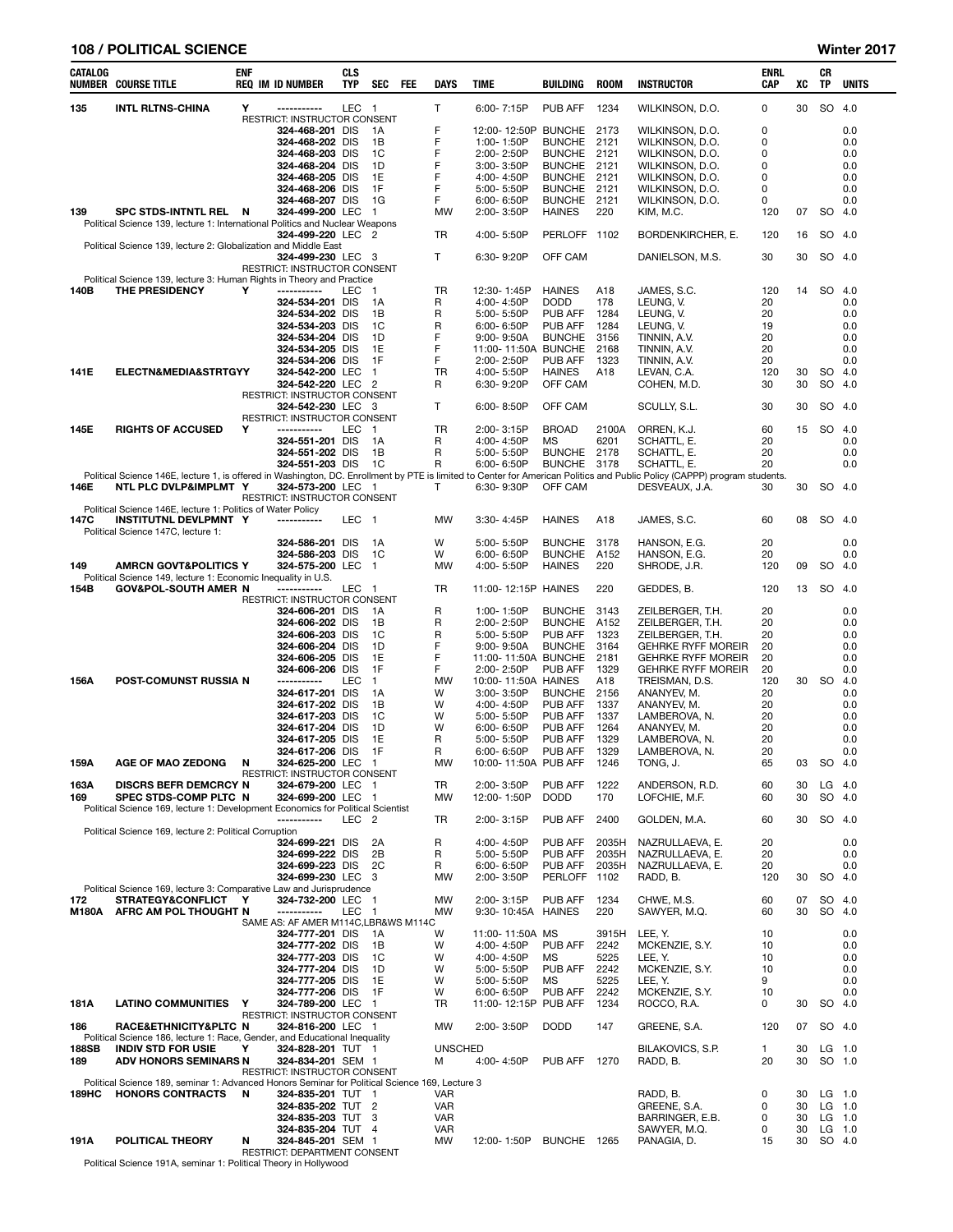## Winter 2017 **PSYCHIATRY AND BIOBEHAVIORAL SCIENCES / 109 PSYCHIATRY AND BIOBEHAVIORAL SCIENCES / 109**

| CATALOG     | <b>NUMBER COURSE TITLE</b>                                                                                                          | ENF    | <b>REQ IM ID NUMBER</b>                                                                                  | CLS<br>TYP | <b>SEC</b>          | FEE | <b>DAYS</b>              | TIME                     | BUILDING     | <b>ROOM</b> | <b>INSTRUCTOR</b>                    | ENRL<br>CAP | xс       | CR<br>TP | <b>UNITS</b>                  |
|-------------|-------------------------------------------------------------------------------------------------------------------------------------|--------|----------------------------------------------------------------------------------------------------------|------------|---------------------|-----|--------------------------|--------------------------|--------------|-------------|--------------------------------------|-------------|----------|----------|-------------------------------|
|             |                                                                                                                                     |        | 324-845-202 SEM 2<br><b>RESTRICT: POLITICAL SCIENCE MAJORS</b>                                           |            |                     |     | M                        | 1:00-3:50P               | PUB AFF      | 1323        | LOHMANN, S.                          | 25          | 30       | SO       | - 4.0                         |
|             | Political Science 191A, seminar 2: Experiments in Ethics and Governance                                                             |        | 324-845-203 SEM 3<br>RESTRICT: INSTRUCTOR CONSENT                                                        |            |                     |     | T                        | 3:00-5:50P               | BUNCHE 2174  |             | ROCCO, R.A.                          | 15          | 30       | SO 4.0   |                               |
| 191B        | Political Science 191A, seminar 3: Social Movements, Populism, and Migration<br><b>INTERNATNAL RELATNS N</b>                        |        | 324-848-201 SEM 1<br>RESTRICT: INSTRUCTOR CONSENT                                                        |            |                     |     | T                        | 2:00-4:50P               | <b>ROLFE</b> | 3120        | JOHNS, L.N.                          | 15          | 30       | SO 4.0   |                               |
|             | Political Science 191B, seminar 1: International Organizations                                                                      |        | 324-848-202 SEM 2<br>RESTRICT: JUNIORS AND ABOVE, POLITICAL SCIENCE MAJORS                               |            |                     |     | м                        | 2:00- 4:50P              | <b>MS</b>    | 3915G       | LARSON, D.W.                         | 20          | 30       | SO 4.0   |                               |
|             | Political Science 191B, seminar 2: American Foreign Policy Decision Making                                                          |        | 324-848-203 SEM 3<br>RESTRICT: JUNIORS AND ABOVE, POLITICAL SCIENCE MAJORS                               |            |                     |     | т                        | 9:00-11:50A HAINES       |              | 110         | TRAGER, R.                           | 20          | 30       | SO 4.0   |                               |
| 191C        | Political Science 191B, seminar 3: Approaches to International Security<br><b>POLITICS</b>                                          | N      | 324-849-201 SEM 1                                                                                        |            |                     |     | T                        | 2:00-4:50P               | BUNCHE 2150  |             | ZALLER. J.R.                         | 15          | 30       | SO 4.0   |                               |
|             | Political Science 191C, seminar 1: Party Nominations                                                                                |        | RESTRICT: INSTRUCTOR CONSENT<br>324-849-202 SEM 2                                                        |            |                     |     | TR                       | 12:00-1:30P              | BUNCHE 4357  |             | ROSENTHAL, H.                        | 15          | 30       | SO 4.0   |                               |
| 191D        | Political Science 191C, seminar 2: Ideology, Interests, and Institutions: Public Policy Applications<br><b>COMPARATIV GOVRNMNTN</b> |        | RESTRICT: JUNIORS AND ABOVE, POLITICAL SCIENCE MAJORS<br>324-851-201 SEM 1                               |            |                     |     | м                        | 4:00- 6:50P              | PUB AFF      | 1323        | LOHMANN, S.                          | 10          | 30       | SO 4.0   |                               |
|             | Political Science 191D, seminar 1: Universities and Making of Modern Mind<br><b>M191DC CAPPP WASHINGTN SEM N</b>                    |        | RESTRICT: INSTRUCTOR CONSENT<br>324-857-200 SEM 1                                                        |            |                     |     | R                        | 10:00-12:50P OFF CAM     |              |             | DESVEAUX, J.A.                       | 35          | 30       | LG       | 8.0                           |
|             | <b>M194DC CAPPP WASH DC RSRCH N</b>                                                                                                 |        | SAME AS: COMM ST M191DC, HIST M191DC, SOCIOL M191DC<br>RESTRICT: INSTRUCTOR CONSENT<br>324-854-200 SEM 1 |            |                     |     | R                        | 10:00-12:50P OFF CAM     |              |             | DESVEAUX, J.A.                       | 0           | 30       | $LG$ 4.0 |                               |
| 195CE       | <b>COMM&amp;CORPRAT INTERNN</b>                                                                                                     |        | SAME AS: HIST M194DC, SOCIOL M194DC<br>RESTRICT: INSTRUCTOR CONSENT<br>324-870-201 TUT 1                 |            |                     |     | <b>VAR</b>               |                          |              |             | THIES, M.F.                          | 0           | 30       | SO 4.0   |                               |
| 198         | <b>M195DC WASHDC INTERNSHIP</b><br><b>HONORS RESEARCH</b>                                                                           | N<br>Y | 324-856-201 TUT 1<br>SAME AS: HIST M195DC, SOCIOL M195DC<br>324-890-201 TUT 1                            |            |                     |     | <b>VAR</b><br><b>VAR</b> |                          |              |             | DESVEAUX, J.A.<br>LARSON, D.W.       | 0<br>0      | 30<br>30 | PN 4.0   | LG $1.0 - 4.0$                |
|             |                                                                                                                                     |        | 324-890-202 TUT 2                                                                                        |            |                     |     | <b>VAR</b>               |                          |              |             | ZALLER, J.R.                         | 0           | 30       | LG.      | 1.0-4.0                       |
|             |                                                                                                                                     |        | 324-890-203 TUT<br>324-890-204 TUT                                                                       |            | 3<br>$\overline{4}$ |     | <b>VAR</b><br>VAR        |                          |              |             | LEBOW, C.C.<br>SPIEGEL, S.L.         | 0<br>0      | 30<br>30 | LG.      | LG $1.0 - 4.0$<br>$1.0 - 4.0$ |
|             |                                                                                                                                     |        | 324-890-205 TUT                                                                                          |            | 5                   |     | <b>VAR</b>               |                          |              |             | BAWN, K.                             | 0           | 30       | LG       | $1.0 - 4.0$                   |
|             |                                                                                                                                     |        | 324-890-206 TUT<br>324-890-207 TUT                                                                       |            | 6<br>7              |     | VAR<br><b>VAR</b>        |                          |              |             | TAUSANOVITCH, C.N.<br>ROGOWSKI, R.L. | 0<br>0      | 30<br>30 | LG       | $1.0 - 4.0$<br>LG $1.0 - 4.0$ |
|             |                                                                                                                                     |        | 324-890-208 TUT 8                                                                                        |            |                     |     | VAR                      |                          |              |             | GEDDES, B.                           | 0           | 30       | LG.      | $1.0 - 4.0$                   |
|             |                                                                                                                                     |        | 324-890-209 TUT<br>324-890-210 TUT 10                                                                    |            | 9                   |     | VAR<br>VAR               |                          |              |             | HAZLETT, C.J.<br>SISSA, G.           | 0<br>0      | 30<br>30 | LG<br>LG | $1.0 - 4.0$<br>$1.0 - 4.0$    |
|             |                                                                                                                                     |        | 324-890-211 TUT 11                                                                                       |            |                     |     | <b>VAR</b>               |                          |              |             | BARRETO, M.A.                        | 0           | 30       | LG       | $1.0 - 4.0$                   |
| <b>200C</b> | <b>STTSTCL METHODS III</b>                                                                                                          | Y      | 724-003-200 LEC 1                                                                                        |            |                     |     | TR.                      | 9:00-11:50A BUNCHE 4357  |              |             | DENARDO, J.D.                        | 20          | 30       | SO 4.0   |                               |
| 200CL       | <b>STAT MTHDS III LAB</b>                                                                                                           | Y      | RESTRICT: GRADUATE STUDENTS<br>724-008-200 LAB 1<br><b>RESTRICT: GRADUATE STUDENTS</b>                   |            |                     |     | F                        | 9:00-10:50A BUNCHE       |              | 4357        | DENARDO, J.D.                        | 20          | 30       | LG       | 4.0                           |
| 200E        | <b>ADV QUANT METHODS</b>                                                                                                            | N      | 724-010-200 SEM 1<br>RESTRICT: GRADUATE STUDENTS                                                         |            |                     |     | <b>MW</b>                | 5:00-6:30P               | BUNCHE 4357  |             | LEWIS, J.B.                          | 15          | 30       | SO 4.0   |                               |
| 201B        | <b>COLLECTIVE CHOICE</b>                                                                                                            | N      | 724-006-200 SEM 1<br><b>RESTRICT: GRADUATE STUDENTS</b>                                                  |            |                     |     | T                        | 9:00-11:50A              | BUNCHE 2173  |             | SCHWARTZ, T.                         | 15          | 30       | SO 4.0   |                               |
| 204A        | <b>GAME THEORY-PLTCS 1</b>                                                                                                          | N      | 724-024-200 SEM 1<br><b>RESTRICT: GRADUATE STUDENTS</b>                                                  |            |                     |     | W                        | 1:00-3:50P               | BUNCHE 4276  |             | O'NEILL, B.                          | 15          | 30       | SO 4.0   |                               |
| 210B        | <b>INTR-POLITICAL THRY</b>                                                                                                          | N      | 724-051-200 LEC 1<br><b>RESTRICT: GRADUATE STUDENTS</b>                                                  |            |                     |     | м                        | 10:00-12:50P BUNCHE 4276 |              |             | SISSA, G.                            | 15          | 30       | SO 4.0   |                               |
| 218         | <b>SEL TOPICS POL THRY</b>                                                                                                          | N      | 724-101-220 SEM 2<br><b>RESTRICT: GRADUATE STUDENTS</b>                                                  |            |                     |     | М                        | 3:00-5:50P               | BUNCHE 4276  |             | PAGDEN, A.R.                         | 15          | 30       | SO 4.0   |                               |
|             |                                                                                                                                     |        | 724-101-240 SEM 4<br><b>RESTRICT: GRADUATE STUDENTS</b>                                                  |            |                     |     | W                        | 11:00-1:50P              | BUNCHE 2121  |             | WALKER, B.D.                         | 15          | 30       | SO 4.0   |                               |
| 220B        | Political Science 218, seminar 4: Frankfurt School as Readers of Max Weber<br><b>INTL RELATN CORE II</b>                            | N      | 724-120-200 SEM 1<br><b>RESTRICT: GRADUATE STUDENTS</b>                                                  |            |                     |     | T                        | 2:00-4:50P               | BUNCHE 4357  |             | TRAGER, R.                           | 15          | 30       | $LG$ 4.0 |                               |
| 239         | <b>INTERNTNL RELATIONS N</b>                                                                                                        |        | 724-256-200 SEM 1<br><b>RESTRICT: GRADUATE STUDENTS</b>                                                  |            |                     |     | w                        | 9:00-11:50A KAUFMAN 136  |              |             | PETERS, M.E.                         | 11          | 30       | SO 4.0   |                               |
|             | Political Science 239, seminar 1:                                                                                                   |        | 724-256-220 SEM 2                                                                                        |            |                     |     | М                        | 9:00-11:50A              | BUNCHE 4357  |             | STEIN, A.A.                          | 15          | 30       | SO 4.0   |                               |
| 240B        | <b>COMPARATIV POLITICS</b>                                                                                                          | N      | <b>RESTRICT: GRADUATE STUDENTS</b><br>724-262-200 SEM 1                                                  |            |                     |     | M                        | 2:00-4:50P               | BUNCHE 2150  |             | GOLDEN, M.A.                         | 15          | 30       | $LG$ 4.0 |                               |
| 259         | <b>SEL TOPC-COMPAR POL N</b>                                                                                                        |        | RESTRICT: GRADUATE STUDENTS<br>724-365-201 DIS 1                                                         |            |                     |     | M                        | 4:00-6:50P               | PUB AFF      | 1323        | LOHMANN, S.                          | 10          | 30       | SO 4.0   |                               |
| 269         | Political Science 259, discussion 1: Universities and Making of Modern Mind<br>SEM-POLITICL BEHAVR N                                |        | RESTRICT: GRADUATE STUDENTS<br>724-422-200 SEM 1                                                         |            |                     |     | F                        | 9:00-11:50A BUNCHE 4276  |              |             | CHWE, M.S.                           | 15          | 30       | SO 4.0   |                               |
|             | Political Science 269, seminar 1:                                                                                                   |        | <b>RESTRICT: GRADUATE STUDENTS</b><br>724-422-202 SEM 2                                                  |            |                     |     | T.                       | 9:30-12:15P BUNCHE 4276  |              |             | TAUSANOVITCH, C.N.                   | 6           | 30       | SO 4.0   |                               |
|             | Political Science 269, seminar 2: Representation in Congress and State Legislatures                                                 |        | <b>RESTRICT: GRADUATE STUDENTS</b>                                                                       |            |                     |     |                          |                          |              |             |                                      |             |          |          |                               |
| 289B        | <b>RES RCE ETHNCTY POL N</b><br>Political Science 289B, seminar 1: Politics of Mass Incarceration                                   |        | 724-587-200 SEM 1<br><b>RESTRICT: GRADUATE STUDENTS</b>                                                  |            |                     |     | Т                        | 12:30-3:20P              | BUNCHE 4276  |             | SAWYER, M.Q.                         | 15          | 30       | SO 4.0   |                               |
|             | Political Science 289B, seminar 2:                                                                                                  |        | 724-587-201 SEM 2<br>RESTRICT: GRADUATE STUDENTS                                                         |            |                     |     | R                        | 12:30-3:20P              | HUMANTS A30  |             | BARRETO, M.A.                        | 15          | 30       | SO 4.0   |                               |
|             | PSYCHIATRY AND BIOBEHAVIORAL SCIENCES                                                                                               |        |                                                                                                          |            |                     |     |                          |                          |              |             |                                      |             |          |          |                               |
|             |                                                                                                                                     |        |                                                                                                          |            |                     |     |                          |                          |              |             |                                      |             |          |          |                               |
| 99          | <b>STUDENT RSRCH PRGRMN</b>                                                                                                         |        | 326-297-201 TUT 1<br>326-297-202 TUT 2                                                                   |            |                     |     | <b>VAR</b><br>VAR        |                          |              |             | DAPRETTO, M.<br>BYSTRITSKY, A.       | 0<br>0      | 30<br>30 |          | PN 1.0-2.0<br>PN 1.0-2.0      |
|             |                                                                                                                                     |        | 326-297-203 TUT 3                                                                                        |            |                     |     | VAR                      |                          |              |             | COLWELL, C.S.                        | 0           | 30       |          | PN 1.0-2.0                    |
|             |                                                                                                                                     |        | 326-297-204 TUT 4<br>326-297-205 TUT                                                                     |            | 5                   |     | VAR<br>VAR               |                          |              |             | BILDER, R.M.<br>ISHAK, W.            | 0<br>0      | 30<br>30 |          | PN 1.0-2.0<br>PN 1.0-2.0      |
|             |                                                                                                                                     |        | 326-297-206 TUT 6                                                                                        |            |                     |     | VAR                      |                          |              |             | NUECHTERLEIN, K.H.                   | 0           | 30       |          | PN 1.0-2.0                    |
|             |                                                                                                                                     |        | 326-297-207 TUT 7                                                                                        |            |                     |     | VAR                      |                          |              |             | GRELLA, C.E.                         | 0           | 30       |          | PN 1.0-2.0                    |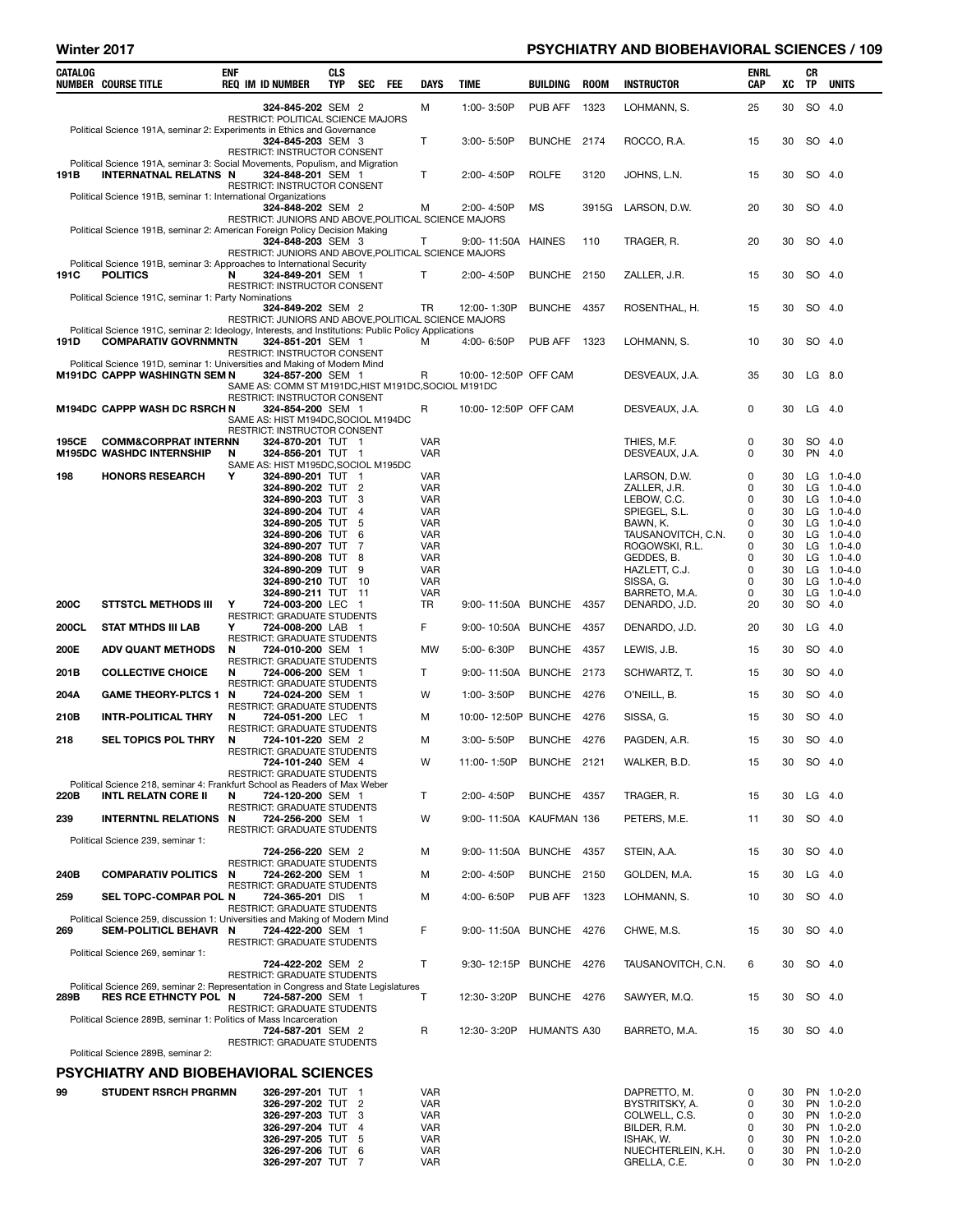## 110 / PSYCHOLOGY Winter 2017

| CATALOG           | <b>NUMBER COURSE TITLE</b>                                                                                                                                                                                                                                                                                                           | ENF |        | <b>REQ IM ID NUMBER</b>                                          | <b>CLS</b><br>TYP | <b>SEC</b>                       | <b>FEE</b> | <b>DAYS</b>                            | TIME                                     | BUILDING                    | <b>ROOM</b>  | <b>INSTRUCTOR</b>                                                                                                       | ENRL<br>CAP   | XC             | CR<br>TP  | <b>UNITS</b>                            |
|-------------------|--------------------------------------------------------------------------------------------------------------------------------------------------------------------------------------------------------------------------------------------------------------------------------------------------------------------------------------|-----|--------|------------------------------------------------------------------|-------------------|----------------------------------|------------|----------------------------------------|------------------------------------------|-----------------------------|--------------|-------------------------------------------------------------------------------------------------------------------------|---------------|----------------|-----------|-----------------------------------------|
|                   |                                                                                                                                                                                                                                                                                                                                      |     |        | 326-297-208 TUT 8<br>326-297-209 TUT<br>326-297-210 TUT 10       |                   | 9                                |            | <b>VAR</b><br><b>VAR</b><br><b>VAR</b> |                                          |                             |              | HUNTER, A.M.<br>MAIDMENT, N.T.<br>FARABEE, D.J.                                                                         | 0<br>0<br>0   | 30<br>30<br>30 | <b>PN</b> | PN 1.0-2.0<br>$1.0 - 2.0$<br>PN 1.0-2.0 |
|                   |                                                                                                                                                                                                                                                                                                                                      |     |        | 326-297-211 TUT<br>326-297-212 TUT 12                            |                   | -11                              |            | <b>VAR</b><br><b>VAR</b>               |                                          |                             |              | SUBOTNIK, K.L.                                                                                                          | 0<br>0        | 30<br>30       | <b>PN</b> | $1.0 - 2.0$<br>PN 1.0-2.0               |
|                   |                                                                                                                                                                                                                                                                                                                                      |     |        | 326-297-213 TUT                                                  |                   | -13                              |            | <b>VAR</b>                             |                                          |                             |              | FREIMER, N.B.<br>FEUSNER, J.D.                                                                                          | 0             | 30             |           | PN 1.0-2.0                              |
|                   |                                                                                                                                                                                                                                                                                                                                      |     |        | 326-297-214 TUT                                                  |                   | -14                              |            | <b>VAR</b>                             |                                          |                             |              | ASARNOW, R.F.                                                                                                           | 0             | 30             |           | PN 1.0-2.0                              |
|                   |                                                                                                                                                                                                                                                                                                                                      |     |        | 326-297-215 TUT<br>326-297-216 TUT 16                            |                   | 15                               |            | <b>VAR</b><br><b>VAR</b>               |                                          |                             |              | JESTE, S.S.<br>EVANS, C.J.                                                                                              | 0<br>0        | 30<br>30       | <b>PN</b> | $1.0 - 2.0$<br>PN 1.0-2.0               |
|                   |                                                                                                                                                                                                                                                                                                                                      |     |        | 326-297-217 TUT 17                                               |                   |                                  |            | <b>VAR</b>                             |                                          |                             |              | COHEN, M.S.                                                                                                             | 0             | 30             |           | PN 1.0-2.0                              |
|                   |                                                                                                                                                                                                                                                                                                                                      |     |        | 326-297-218 TUT<br>326-297-219 TUT                               |                   | - 18<br>19                       |            | <b>VAR</b><br><b>VAR</b>               |                                          |                             |              | SUN, Y.<br>FONG, T.W.                                                                                                   | 0<br>0        | 30<br>30       | <b>PN</b> | PN 1.0-2.0<br>$1.0 - 2.0$               |
|                   |                                                                                                                                                                                                                                                                                                                                      |     |        | 326-297-220 TUT                                                  |                   | 20                               |            | <b>VAR</b>                             |                                          |                             |              | LAMKIN, D.M.                                                                                                            | 0             | 30             |           | PN 1.0-2.0                              |
| 188SB             | <b>INDIV STD FOR USIE</b>                                                                                                                                                                                                                                                                                                            | N   |        | 326-297-221 TUT<br>326-829-201 TUT                               |                   | 21<br>$\mathbf{1}$               |            | <b>VAR</b><br><b>VAR</b>               |                                          |                             |              | LEBELLE, J.<br>STROUSE, T.                                                                                              | 0<br>0        | 30<br>30       | $LG$ 1.0  | PN 1.0-2.0                              |
|                   |                                                                                                                                                                                                                                                                                                                                      |     |        | 326-829-202 TUT                                                  |                   | $\overline{2}$                   |            | <b>VAR</b>                             |                                          |                             |              | CARPENTER, E.M.                                                                                                         | 0             | 30             | $LG$ 1.0  |                                         |
| 197               | <b>INDIVIDUAL STUDIES</b>                                                                                                                                                                                                                                                                                                            | N   |        | 326-829-203 TUT<br>326-883-201 TUT 1                             |                   | 3                                |            | <b>VAR</b><br><b>VAR</b>               |                                          |                             |              | BELZER, M.G.<br>WOO, B.K.                                                                                               | 0<br>0        | 30<br>30       | LG        | 1.0<br>SO 2.0-4.0                       |
| M230              | <b>COMMUNICATN-SCIENCEN</b>                                                                                                                                                                                                                                                                                                          |     |        | 726-180-200 LEC                                                  |                   | -1                               |            | W                                      | 10:00-11:20A HLTHSCI                     |                             | 16145        | ELASHOFF, D.                                                                                                            | 0             | 30             | SO 2.0    |                                         |
| 236B              | PSYCH INTERN SEMINR N                                                                                                                                                                                                                                                                                                                |     |        | SAME AS: BIOMATH M262<br>726-189-200 SEM 1                       |                   |                                  |            | F                                      | 12:00-1:50P                              |                             |              | SENA, R.E.                                                                                                              | 25            | 30             | SU 1.0    |                                         |
| M272              | PSYCHOLOGCAL ANTHRON                                                                                                                                                                                                                                                                                                                 |     |        | RESTRICT: INSTRUCTOR CONSENT<br>726-483-200 LEC 1                |                   |                                  |            | R                                      | 2:00-4:50P                               | <b>HAINES</b>               | 310          | FISKE, A.P.                                                                                                             | 2             | 30             | SO        | 4.0                                     |
| 281B              | BHVRL THRPY-ED STNG N                                                                                                                                                                                                                                                                                                                |     |        | SAME AS: ANTHRO M234Q<br>726-500-200 LEC 1                       |                   |                                  |            | T                                      | 12:00-1:20P                              | <b>SEMEL</b>                | 78233        | FREEMAN, S.F.                                                                                                           | 25            | 30             | SO        | -4.0                                    |
| M284B             | <b>NEUROIMAGING II</b>                                                                                                                                                                                                                                                                                                               | N   |        | RESTRICT: INSTRUCTOR CONSENT<br>726-517-200 LEC 1                |                   |                                  |            | MW                                     | 2:00-3:50P                               | <b>SEMEL</b>                | 17364        | COHEN, M.S.                                                                                                             | 25            | 30             | $LG$ 4.0  |                                         |
|                   |                                                                                                                                                                                                                                                                                                                                      |     |        | SAME AS: NEURO M284B, PSYCH M288B<br>RESTRICT: GRADUATE STUDENTS |                   |                                  |            |                                        |                                          |                             |              |                                                                                                                         |               |                |           |                                         |
| 295B              | <b>SEM-SUBSTANCE ABUSEN</b>                                                                                                                                                                                                                                                                                                          |     |        | 726-561-200 SEM 1<br><b>RESTRICT: INSTRUCTOR CONSENT</b>         |                   |                                  |            | T                                      | 10:00-11:50A OFF CAM                     |                             |              | HSER, Y.                                                                                                                | 20            | 30             | SU 2.0    |                                         |
| 482               | CHLD ANXIETY&DISORD N                                                                                                                                                                                                                                                                                                                |     |        | 726-779-200 CLI 1<br>RESTRICT: INSTRUCTOR CONSENT                |                   |                                  |            | м                                      | 1:00-5:50P                               | MP 300                      | 1208         | PIACENTINI, J.C.                                                                                                        | 10            | 30             | LG 3.0    |                                         |
|                   | <b>PSYCHOLOGY</b>                                                                                                                                                                                                                                                                                                                    |     |        |                                                                  |                   |                                  |            |                                        |                                          |                             |              |                                                                                                                         |               |                |           |                                         |
| 10                | <b>INTRODUCTORY PSYCH N</b>                                                                                                                                                                                                                                                                                                          |     |        | 328-056-200 LEC<br>328-056-201 LEC                               |                   | $\overline{1}$<br>$\overline{2}$ |            | MW<br>TR                               | 4:00-5:50P<br>4:00-5:50P                 | WGYOUNG CS50<br>LAKRETZ 110 |              | WALKER, K.L.<br>WARD, A.H.                                                                                              | 0<br>0        | 09<br>16       | SO<br>SO  | 4.0<br>4.0                              |
| 15                | <b>INTRO PSYCHOBIOLOGY N</b>                                                                                                                                                                                                                                                                                                         |     |        | 328-081-200 LEC                                                  |                   | $\overline{1}$                   |            | TR                                     | 3:30-4:45P                               | WGYOUNG CS24                |              | KRASNE, F.                                                                                                              | 0             | 16             | SO        | 4.0                                     |
| 19                | FIAT LUX FRSHMN SEM N                                                                                                                                                                                                                                                                                                                |     |        | 328-057-200 SEM 1<br>RESTRICT: UNDERGRADUATE STUDENTS ONLY       |                   |                                  |            | м                                      | 9:00-10:50A                              | FRANZ                       | 2288         | MINOR, T.R.                                                                                                             | 0             | 30             | PN 1.0    |                                         |
|                   | Psychology 19, seminar 1: Psychobiology of Stress Resilience                                                                                                                                                                                                                                                                         |     |        | 328-057-201 SEM 2                                                |                   |                                  |            | W                                      | 11:00-12:50P DE NEVE                     |                             | P349         | SCANLAN, T.K.                                                                                                           | 0             | 30             | PN 1.0    |                                         |
|                   | Psychology 19, seminar 2: UCLA Centennial Initiative: Coach John Wooden: Greatness and Grace                                                                                                                                                                                                                                         |     |        | RESTRICT: UNDERGRADUATE STUDENTS ONLY                            |                   |                                  |            |                                        |                                          |                             |              |                                                                                                                         |               |                |           |                                         |
|                   |                                                                                                                                                                                                                                                                                                                                      |     |        | 328-057-202 SEM 3                                                |                   |                                  |            | Т                                      | 2:00-3:50P                               | <b>FRANZ</b>                | 5461         | SANDHOFER, C.M.                                                                                                         | 0             | 30             | PN 1.0    |                                         |
|                   | Psychology 19, seminar 3: Language and Identity                                                                                                                                                                                                                                                                                      |     |        | RESTRICT: UNDERGRADUATE STUDENTS ONLY                            |                   |                                  |            |                                        |                                          |                             |              |                                                                                                                         |               |                |           |                                         |
| space permitting. | Psychology 20 is limited to sophomore Cognitive Science premajors, majors, and minors on the priority and first enrollment passes. Any sophomore/junior/senior may enroll on the second pass,                                                                                                                                        |     |        |                                                                  |                   |                                  |            |                                        |                                          |                             |              |                                                                                                                         |               |                |           |                                         |
| 20                | <b>MATLAB PROGRAMMING N</b>                                                                                                                                                                                                                                                                                                          |     |        | 328-062-200 LEC 1<br>RESTRICT: SOPHOMORES AND ABOVE              |                   |                                  |            | MW                                     | 12:30-1:45P                              | FRANZ                       | 3312         | ERLIKHMAN, G.                                                                                                           | 0             | 30             | SO 4.0    |                                         |
|                   | Psychology 85 is limited to sophomore/junior/senior Cognitive Science premajors, Linguistics and Psychology majors, and Cognitive Science minors on the priority and first enrollment passes.                                                                                                                                        |     |        |                                                                  |                   |                                  |            |                                        |                                          |                             |              |                                                                                                                         |               |                |           |                                         |
| 85                | Any sophomore/junior/senior may enroll on the second pass, space permitting.<br><b>INTRO-COGNITIVE SCI</b>                                                                                                                                                                                                                           | N   |        | 328-194-200 LEC 1<br>RESTRICT: SOPHOMORES AND ABOVE              |                   |                                  |            | МW                                     | 9:30-10:45A FRANZ                        |                             | 2258A        | MCAULIFFE, S.P.                                                                                                         | 0             | 02             | SO 4.0    |                                         |
| 89HC              | <b>HONORS CONTRACTS</b>                                                                                                                                                                                                                                                                                                              | N   |        | 328-268-201 TUT 1                                                |                   |                                  |            | <b>VAR</b>                             |                                          |                             |              | WARD, A.H.                                                                                                              | 0             | 30             | LG 1.0    |                                         |
| 99                | <b>STUDENT RSRCH PRGRMN</b>                                                                                                                                                                                                                                                                                                          |     |        | 328-297-201 TUT 1<br>328-297-202 TUT                             |                   | $\overline{2}$                   |            | <b>VAR</b><br><b>VAR</b>               |                                          |                             |              | CHUNG, A.S.<br>GONG-GUY, E.                                                                                             | 0<br>$\Omega$ | 30<br>30       |           | PN 1.0-2.0<br>PN 1.0-2.0                |
|                   |                                                                                                                                                                                                                                                                                                                                      |     |        | 328-297-203 TUT 3                                                |                   |                                  |            | <b>VAR</b>                             |                                          |                             |              | YEE-BRADBURY, C.M.                                                                                                      | 0             | 30             |           | PN 1.0-2.0                              |
|                   |                                                                                                                                                                                                                                                                                                                                      |     |        | 328-297-204 TUT<br>328-297-205 TUT                               |                   | $\overline{4}$<br>5              |            | <b>VAR</b><br><b>VAR</b>               |                                          |                             |              | BLAISDELL, A.P.<br>SANDHOFER, C.M.                                                                                      | 0<br>0        | 30<br>30       |           | PN 1.0-2.0<br>PN 1.0-2.0                |
|                   |                                                                                                                                                                                                                                                                                                                                      |     |        | 328-297-206 TUT                                                  |                   | 6                                |            | <b>VAR</b>                             |                                          |                             |              | WASSUM, K.                                                                                                              | 0             | 30             |           | PN 1.0-2.0                              |
|                   |                                                                                                                                                                                                                                                                                                                                      |     |        | 328-297-207 TUT 7<br>328-297-208 TUT                             |                   | 8                                |            | <b>VAR</b><br><b>VAR</b>               |                                          |                             |              | MINOR, T.R.<br>FANSELOW, M.S.                                                                                           | 0<br>0        | 30<br>30       |           | PN 1.0-2.0<br>PN 1.0-2.0                |
|                   |                                                                                                                                                                                                                                                                                                                                      |     |        | 328-297-209 TUT                                                  |                   | 9                                |            | <b>VAR</b>                             |                                          |                             |              | JUVONEN, J.H.                                                                                                           | 0             | 30             |           | PN 1.0-2.0                              |
|                   |                                                                                                                                                                                                                                                                                                                                      |     |        | 328-297-210 TUT 10                                               |                   |                                  |            | <b>VAR</b>                             |                                          |                             |              | SCANLAN, T.K.                                                                                                           | 0             | 30             |           | PN 1.0-2.0                              |
|                   |                                                                                                                                                                                                                                                                                                                                      |     |        | 328-297-211 TUT 11<br>328-297-212 TUT 12                         |                   |                                  |            | <b>VAR</b><br><b>VAR</b>               |                                          |                             |              | GREENFIELD, P.M.<br>RISSMAN, J.A.                                                                                       | 0<br>0        | 30<br>30       |           | PN 1.0-2.0<br>PN 1.0-2.0                |
|                   |                                                                                                                                                                                                                                                                                                                                      |     |        | 328-297-213 TUT 13                                               |                   |                                  |            | <b>VAR</b>                             |                                          |                             |              | MAYS, V.M.                                                                                                              | 0             | 30             |           | PN 1.0-2.0                              |
|                   |                                                                                                                                                                                                                                                                                                                                      |     |        | 328-297-214 TUT 14<br>328-297-215 TUT 15                         |                   |                                  |            | <b>VAR</b><br><b>VAR</b>               |                                          |                             |              | LU, H.<br>TOMIYAMA, A.J.                                                                                                | 0<br>0        | 30<br>30       |           | PN 1.0-2.0<br>PN 1.0-2.0                |
|                   |                                                                                                                                                                                                                                                                                                                                      |     |        | 328-297-216 TUT 16                                               |                   |                                  |            | <b>VAR</b>                             |                                          |                             |              | GALVAN, A.                                                                                                              | 0             | 30             |           | PN 1.0-2.0                              |
|                   |                                                                                                                                                                                                                                                                                                                                      |     |        | 328-297-217 TUT 17<br>328-297-218 TUT 18                         |                   |                                  |            | <b>VAR</b><br><b>VAR</b>               |                                          |                             |              | RAY, L.A.<br>RAMIREZ, G.                                                                                                | 0<br>0        | 30<br>30       |           | PN 1.0-2.0<br>PN 1.0-2.0                |
|                   |                                                                                                                                                                                                                                                                                                                                      |     |        | 328-297-219 TUT 19                                               |                   |                                  |            | <b>VAR</b>                             |                                          |                             |              | TEHRANIAN, Y.J.                                                                                                         | 0             | 30             |           | PN 1.0-2.0                              |
|                   | Psychology 100A, lecture 1, is limited to sophomore/junior/senior departmental premajors and Linguistics and Psychology majors on the priority and first enrollment passes.<br>Freshman departmental premaiors may enroll on the second pass, space permitting, as long as the mathematics requirement for the premaior is complete. |     |        |                                                                  |                   |                                  |            |                                        |                                          |                             |              |                                                                                                                         |               |                |           |                                         |
| 100A              | PSYCHOLOGICAL STATS N Y 328-304-200 LEC 1                                                                                                                                                                                                                                                                                            |     |        |                                                                  |                   |                                  |            | TR                                     | 12:30-1:45P FRANZ                        |                             | 1178         | STIGLER, J.W.<br>RESTRICT: ANY PSYCHOLOGY DEPARTMENT PREMAJORS OR LINGUISTICS AND PSYCHOLOGY MAJORS                     | 0             | 14             | $LG$ 4.0  |                                         |
|                   | Psychology 100A, lecture 2, is limited to sophomore/junior/senior departmental premajors and Linguistics and Psychology majors on the priority and first enrollment passes.                                                                                                                                                          |     |        |                                                                  |                   |                                  |            |                                        |                                          |                             |              |                                                                                                                         |               |                |           |                                         |
|                   | Freshman departmental premajors may enroll on the second pass, space permitting, as long as the mathematics requirement for the premajor is complete.                                                                                                                                                                                |     |        | Y 328-304-201 LEC 2                                              |                   |                                  |            | TR                                     | 3:30-4:45P                               | FRANZ                       | 1178         | JAFFE, A.                                                                                                               | 0             | 16             | $LG$ 4.0  |                                         |
|                   |                                                                                                                                                                                                                                                                                                                                      |     |        |                                                                  |                   |                                  |            |                                        |                                          |                             |              | RESTRICT: ANY PSYCHOLOGY DEPARTMENT PREMAJORS OR LINGUISTICS AND PSYCHOLOGY MAJORS                                      |               |                |           |                                         |
|                   | Psychology 100B, lecture 1, is limited to sophomore/junior/senior departmental premajors and Linguistics and Psychology majors.<br>For Psychology 100B, the Psychology Department will cancel your enrollment in the class and from the wait list if you do not attend the first week of your ASSIGNED laboratory section.           |     |        |                                                                  |                   |                                  |            |                                        |                                          |                             |              |                                                                                                                         |               |                |           |                                         |
| 100B              | RESEARCH METH-PSYCHN Y -----------                                                                                                                                                                                                                                                                                                   |     |        |                                                                  | LEC 1             |                                  |            | м                                      | 10:00-11:50A HAINES                      |                             | 39           | FIRSTENBERG, I.                                                                                                         | 0             |                | 30 SO     | 6.0                                     |
|                   |                                                                                                                                                                                                                                                                                                                                      |     |        | Y 328-305-201 LAB 1A                                             |                   |                                  |            | TR                                     | 8:00-9:50A                               | FRANZ                       | 2527         | RESTRICT: SOPHOMORES AND ABOVE, ANY PSYCHOLOGY DEPARTMENT PREMAJORS OR LINGUISTICS AND PSYCHOLOGY MAJORS<br>PRICE, J.E. | 0             |                |           | 0.0                                     |
|                   |                                                                                                                                                                                                                                                                                                                                      |     |        | Y 328-305-202 LAB 1B                                             |                   |                                  |            | TR                                     | 9:00-10:50A FRANZ                        |                             | 3435         | OGREN, M.L.                                                                                                             | 0             |                |           | 0.0                                     |
|                   |                                                                                                                                                                                                                                                                                                                                      |     | Y<br>Y | 328-305-203 LAB 1C<br>328-305-204 LAB 1D                         |                   |                                  |            | TR<br>TR                               | 10:00-11:50A FRANZ<br>11:00-12:50P FRANZ |                             | 2527<br>3435 | GELLATLY, R.C.<br>FOURQUET, N.                                                                                          | 0<br>0        |                |           | 0.0<br>0.0                              |
|                   |                                                                                                                                                                                                                                                                                                                                      |     | Y      | 328-305-205 LAB 1E                                               |                   |                                  |            | TR                                     | 12:00-1:50P FRANZ                        |                             | 2527         | ZHANG, S.                                                                                                               | 0             |                |           | 0.0                                     |
|                   |                                                                                                                                                                                                                                                                                                                                      |     | Y      | 328-305-206 LAB 1F                                               |                   |                                  |            | TR                                     | 1:00-2:50P                               | FRANZ                       | 3435         | LEE, G.H.                                                                                                               | 0             |                |           | 0.0                                     |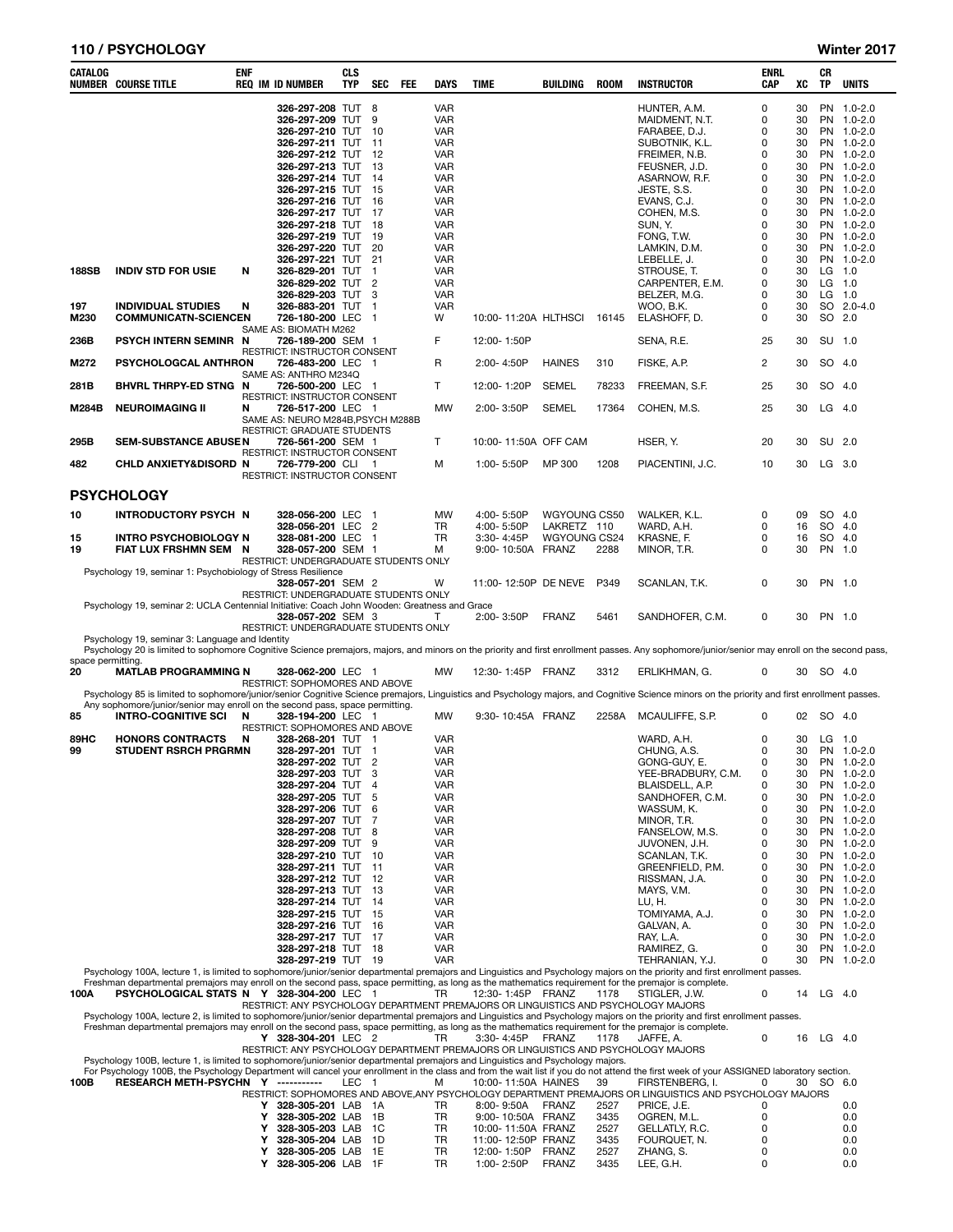| CATALOG<br><b>NUMBER COURSE TITLE</b>                                                                                                                                                                                                                                                                                                                                                                                                                                                                                                                                                         | <b>ENF</b> |        | <b>REQ IM ID NUMBER</b>                                           | CLS<br><b>TYP</b> | SEC            | <b>FEE</b> | <b>DAYS</b>     | <b>TIME</b>                                     | <b>BUILDING</b>       | <b>ROOM</b>  | <b>INSTRUCTOR</b>                                                                                                                                                                                                                                                                                                                     | <b>ENRL</b><br>CAP | XC | CR<br><b>TP</b> | <b>UNITS</b> |
|-----------------------------------------------------------------------------------------------------------------------------------------------------------------------------------------------------------------------------------------------------------------------------------------------------------------------------------------------------------------------------------------------------------------------------------------------------------------------------------------------------------------------------------------------------------------------------------------------|------------|--------|-------------------------------------------------------------------|-------------------|----------------|------------|-----------------|-------------------------------------------------|-----------------------|--------------|---------------------------------------------------------------------------------------------------------------------------------------------------------------------------------------------------------------------------------------------------------------------------------------------------------------------------------------|--------------------|----|-----------------|--------------|
|                                                                                                                                                                                                                                                                                                                                                                                                                                                                                                                                                                                               |            | Y      | 328-305-207 LAB                                                   |                   | - 1G           |            | TR              | 2:00-3:50P                                      | <b>FRANZ</b>          | 2527         | SERRANO CAREAGA, J                                                                                                                                                                                                                                                                                                                    | 0                  |    |                 | 0.0          |
|                                                                                                                                                                                                                                                                                                                                                                                                                                                                                                                                                                                               |            | Υ      | 328-305-208 LAB                                                   |                   | 1H             |            | <b>TR</b>       | 3:00-4:50P                                      | <b>FRANZ</b>          | 3435         | SIEGEL, A.L.                                                                                                                                                                                                                                                                                                                          | 0                  |    |                 | 0.0          |
|                                                                                                                                                                                                                                                                                                                                                                                                                                                                                                                                                                                               |            | Υ      | 328-305-209 LAB                                                   |                   | 11             |            | WF              | 8:00-9:50A                                      | <b>FRANZ</b>          | 2527         | DIXON, L.E.                                                                                                                                                                                                                                                                                                                           | 0                  |    |                 | 0.0          |
|                                                                                                                                                                                                                                                                                                                                                                                                                                                                                                                                                                                               |            | Υ<br>Υ | 328-305-210 LAB<br>328-305-211 LAB                                |                   | - 1J<br>- 1K   |            | WF<br>WF        | 9:00-10:50A FRANZ<br>10:00-11:50A FRANZ         |                       | 3435<br>2527 | CHRISTENSEN, W.N.<br>LEE, C.H.                                                                                                                                                                                                                                                                                                        | 0<br>0             |    |                 | 0.0          |
|                                                                                                                                                                                                                                                                                                                                                                                                                                                                                                                                                                                               |            | Υ      | 328-305-212 LAB                                                   |                   | - 1L           |            | WF              | 11:00-12:50P FRANZ                              |                       | 3435         | KIM, R.Y.                                                                                                                                                                                                                                                                                                                             | 0                  |    |                 | 0.0<br>0.0   |
|                                                                                                                                                                                                                                                                                                                                                                                                                                                                                                                                                                                               |            | Υ      | 328-305-213 LAB                                                   |                   | - 1M           |            | WF              | 12:00-1:50P                                     | <b>FRANZ</b>          | 2527         | CHANJAVANAKUL, N.                                                                                                                                                                                                                                                                                                                     | 0                  |    |                 | 0.0          |
|                                                                                                                                                                                                                                                                                                                                                                                                                                                                                                                                                                                               |            | Υ      | 328-305-214 LAB                                                   |                   | 1N             |            | WF              | 1:00-2:50P                                      | <b>FRANZ</b>          | 3435         | HAMMETT, J.F.                                                                                                                                                                                                                                                                                                                         | 0                  |    |                 | 0.0          |
|                                                                                                                                                                                                                                                                                                                                                                                                                                                                                                                                                                                               |            | Υ<br>Y | 328-305-215 LAB<br>328-305-216 LAB 1P                             |                   | - 10           |            | <b>WF</b><br>WF | 2:00-3:50P<br>3:00-4:50P                        | <b>FRANZ</b><br>FRANZ | 2527<br>3435 | MOODY, C.T.<br>BLAIR, G.J.                                                                                                                                                                                                                                                                                                            | 0<br>0             |    |                 | 0.0<br>0.0   |
|                                                                                                                                                                                                                                                                                                                                                                                                                                                                                                                                                                                               |            |        |                                                                   |                   |                |            |                 |                                                 |                       |              | Psychology 101 is limited to senior departmental majors on the priority and first enrollment passes. Junior departmental majors may enroll on the second pass, space permitting.                                                                                                                                                      |                    |    |                 |              |
| <b>GENERAL PSYCH LAB</b><br>101                                                                                                                                                                                                                                                                                                                                                                                                                                                                                                                                                               |            |        | N Y ----------                                                    | LEC 1             |                |            | T               | 1:00-1:50P                                      | WGYOUNG 2200          |              | MCAULIFFE, S.P.                                                                                                                                                                                                                                                                                                                       | 0                  | 30 | LG              | 4.0          |
|                                                                                                                                                                                                                                                                                                                                                                                                                                                                                                                                                                                               |            |        |                                                                   |                   |                |            | R               |                                                 |                       |              | RESTRICT: JUNIORS AND ABOVE, PSYCHOLOGY OR PSYCHOBIOLOGY OR COGNITIVE SCIENCE MAJORS                                                                                                                                                                                                                                                  | 0                  |    |                 | 0.0          |
|                                                                                                                                                                                                                                                                                                                                                                                                                                                                                                                                                                                               |            |        | Y 328-307-201 LAB 1A<br>Y 328-307-202 LAB 1B                      |                   |                |            | R               | 9:00-11:50A FRANZ<br>1:00-3:50P                 | FRANZ                 | 3312<br>3312 | MCAULIFFE, S.P.<br>MCAULIFFE, S.P.                                                                                                                                                                                                                                                                                                    | 0                  |    |                 | 0.0          |
|                                                                                                                                                                                                                                                                                                                                                                                                                                                                                                                                                                                               |            |        |                                                                   |                   |                |            |                 |                                                 |                       |              | Psychology M107 is limited to junior/senior departmental premajors and majors on the priority and first enrollment passes. Any sophomore/junior/senior may enroll on the second pass, space per-                                                                                                                                      |                    |    |                 |              |
| mitting.<br>M107                                                                                                                                                                                                                                                                                                                                                                                                                                                                                                                                                                              |            |        | 328-327-200 LEC 1                                                 |                   |                |            | TR              |                                                 |                       |              | 9:30-10:45A FOWLER A103B CHUNG, A.S.                                                                                                                                                                                                                                                                                                  | 0                  |    | 12 SO 4.0       |              |
| ASIA AMRC&MNTL HLTH N                                                                                                                                                                                                                                                                                                                                                                                                                                                                                                                                                                         |            |        | SAME AS: ASIA AM M117                                             |                   |                |            |                 |                                                 |                       |              |                                                                                                                                                                                                                                                                                                                                       |                    |    |                 |              |
|                                                                                                                                                                                                                                                                                                                                                                                                                                                                                                                                                                                               |            |        | RESTRICT: SOPHOMORES AND ABOVE                                    |                   |                |            |                 |                                                 |                       |              |                                                                                                                                                                                                                                                                                                                                       |                    |    |                 |              |
|                                                                                                                                                                                                                                                                                                                                                                                                                                                                                                                                                                                               |            |        |                                                                   |                   |                |            |                 |                                                 |                       |              | Psychology 110 is limited to junior/senior departmental majors, Neuroscience majors and minors, and Cognitive Science minors on the priority and first enrollment passes.<br>Junior/senior departmental premajors may enroll on the second pass. Any sophomore/junior/senior may enroll beginning December 1, 2016, space permitting. |                    |    |                 |              |
|                                                                                                                                                                                                                                                                                                                                                                                                                                                                                                                                                                                               |            |        |                                                                   |                   |                |            |                 |                                                 |                       |              | For Psychology 110, you must attend the discussion section in which you are enrolled. Discussion sections do not meet every week. Check your course syllabus for details.                                                                                                                                                             |                    |    |                 |              |
| <b>FUND OF LEARNING</b><br>N Y -----------<br>LEC 1<br>9:30-10:45A FRANZ<br>1178<br>FANSELOW, M.S.<br>12 SO<br>110<br>TR<br>288<br>-4.0<br>RESTRICT: SOPHOMORES AND ABOVE<br>0.0<br>328-336-201 DIS<br>M<br>$8:00 - 8:50A$<br>FRANZ<br>TRIBBLE, J.E.<br>24<br>Y<br>1A<br>1571<br>328-336-202 DIS<br>M<br>$9:00 - 9:50A$<br>FRANZ<br>1571<br>TRIBBLE, J.E.<br>24<br>0.0<br>1B<br>Y<br>TRIBBLE, J.E.<br>328-336-203 DIS<br>1C<br>M<br>1:00-1:50P<br><b>FRANZ</b><br>1571<br>24<br>0.0<br>Υ<br>328-336-204 DIS<br>1D<br>2:00-2:50P<br><b>FRANZ</b><br>24<br>0.0<br>Υ<br>M<br>1571<br>FLAIM, M.E. |            |        |                                                                   |                   |                |            |                 |                                                 |                       |              |                                                                                                                                                                                                                                                                                                                                       |                    |    |                 |              |
| 328-336-205 DIS<br>1E<br>т<br>2:00-2:50P<br><b>FRANZ</b><br>1571<br>CONOSCENTI, M.A.<br>0.0<br>Υ<br>24                                                                                                                                                                                                                                                                                                                                                                                                                                                                                        |            |        |                                                                   |                   |                |            |                 |                                                 |                       |              |                                                                                                                                                                                                                                                                                                                                       |                    |    |                 |              |
| 1F<br>Т<br>328-336-206 DIS<br>FRANZ<br>1571<br>CONOSCENTI, M.A.<br>24<br>0.0<br>Υ<br>$3.00 - 3.50P$<br>328-336-207 DIS<br>1G<br>W<br>12:00-12:50P FRANZ<br>1571<br>FLAIM, M.E.<br>24<br>0.0<br>Υ                                                                                                                                                                                                                                                                                                                                                                                              |            |        |                                                                   |                   |                |            |                 |                                                 |                       |              |                                                                                                                                                                                                                                                                                                                                       |                    |    |                 |              |
| 328-336-208 DIS<br>1H<br>W<br>1:00-1:50P<br>FRANZ<br>24<br>0.0<br>Υ<br>1571<br>FLAIM, M.E.<br>F<br>328-336-209 DIS<br>10:00-10:50A FRANZ<br>2288<br>CONOSCENTI, M.A.<br>24<br>0.0<br>Υ<br>11                                                                                                                                                                                                                                                                                                                                                                                                  |            |        |                                                                   |                   |                |            |                 |                                                 |                       |              |                                                                                                                                                                                                                                                                                                                                       |                    |    |                 |              |
|                                                                                                                                                                                                                                                                                                                                                                                                                                                                                                                                                                                               |            |        |                                                                   |                   |                |            |                 |                                                 |                       |              |                                                                                                                                                                                                                                                                                                                                       |                    |    |                 |              |
|                                                                                                                                                                                                                                                                                                                                                                                                                                                                                                                                                                                               |            |        |                                                                   |                   |                |            |                 |                                                 |                       |              |                                                                                                                                                                                                                                                                                                                                       |                    |    |                 |              |
|                                                                                                                                                                                                                                                                                                                                                                                                                                                                                                                                                                                               |            |        |                                                                   |                   |                |            |                 |                                                 |                       |              |                                                                                                                                                                                                                                                                                                                                       |                    |    |                 |              |
|                                                                                                                                                                                                                                                                                                                                                                                                                                                                                                                                                                                               |            |        |                                                                   |                   |                |            |                 |                                                 |                       |              |                                                                                                                                                                                                                                                                                                                                       |                    |    |                 |              |
|                                                                                                                                                                                                                                                                                                                                                                                                                                                                                                                                                                                               |            |        |                                                                   |                   |                |            |                 |                                                 |                       |              |                                                                                                                                                                                                                                                                                                                                       |                    |    |                 |              |
|                                                                                                                                                                                                                                                                                                                                                                                                                                                                                                                                                                                               |            |        |                                                                   |                   |                |            |                 |                                                 |                       |              |                                                                                                                                                                                                                                                                                                                                       |                    |    |                 |              |
|                                                                                                                                                                                                                                                                                                                                                                                                                                                                                                                                                                                               |            |        |                                                                   |                   | 1L             |            | M               | 3:00-3:50P                                      | FRANZ                 | 1571         |                                                                                                                                                                                                                                                                                                                                       | 24                 |    |                 | 0.0          |
| F<br>328-336-210 DIS<br>1J<br>11:00-11:50A FRANZ<br>2288<br>CONOSCENTI, M.A.<br>24<br>0.0<br>Υ<br>Υ<br>328-336-211 DIS<br>1K<br>M<br>12:00-12:50P FRANZ<br>1571<br>TRIBBLE, J.E.<br>24<br>0.0<br>Y<br>328-336-212 DIS<br>FLAIM, M.E.<br>Psychology 112D is limited to senior departmental majors on the priority and first enrollment passes.<br>Junior departmental majors, junior/senior Neuroscience majors, and Psychobiology and Cognitive Science premajors may enroll on the second pass, space permitting                                                                             |            |        |                                                                   |                   |                |            |                 |                                                 |                       |              |                                                                                                                                                                                                                                                                                                                                       |                    |    |                 |              |
| <b>ANIMAL COGNITION</b><br>328-317-200 LEC 1<br>11:00-12:15P ROYCE<br>162<br>BLAISDELL, A.P.<br>0<br>13 SO 4.0<br>112D<br>N<br>TR                                                                                                                                                                                                                                                                                                                                                                                                                                                             |            |        |                                                                   |                   |                |            |                 |                                                 |                       |              |                                                                                                                                                                                                                                                                                                                                       |                    |    |                 |              |
|                                                                                                                                                                                                                                                                                                                                                                                                                                                                                                                                                                                               |            |        |                                                                   |                   |                |            |                 |                                                 |                       |              | RESTRICT: DEPARTMENT MAJORS, NEUROSCIENCE MAJORS, PRE-PSYCHOBIOLOGY AND PRE-COGNITIVE SCIENCE MAJORS, JUNIORS AND ABOVE                                                                                                                                                                                                               |                    |    |                 |              |
| Psychology 115 is limited to junior/senior departmental majors on the priority and first enrollment passes.                                                                                                                                                                                                                                                                                                                                                                                                                                                                                   |            |        |                                                                   |                   |                |            |                 |                                                 |                       |              |                                                                                                                                                                                                                                                                                                                                       |                    |    |                 |              |
| Any sophomore/junior/senior may enroll beginning December 1, 2016, space permitting.                                                                                                                                                                                                                                                                                                                                                                                                                                                                                                          |            |        |                                                                   |                   |                |            |                 |                                                 |                       |              | Junior/senior departmental premajors, Linguistics and Psychology and Neuroscience majors, and Cognitive Science and Neuroscience minors may enroll on the second pass.                                                                                                                                                                |                    |    |                 |              |
|                                                                                                                                                                                                                                                                                                                                                                                                                                                                                                                                                                                               |            |        |                                                                   |                   |                |            |                 |                                                 |                       |              | For Psychology 115, you must attend the discussion section in which you are enrolled. Discussion sections do not meet every week. Check your course syllabus for details.                                                                                                                                                             |                    |    |                 |              |
| BEHAVIORAL NEUROSCI N Y -----------<br>115                                                                                                                                                                                                                                                                                                                                                                                                                                                                                                                                                    |            |        |                                                                   | LEC 1             |                |            | MW              | 3:30-4:45P                                      |                       |              | FOWLER A103B KENNEDY, P.J.                                                                                                                                                                                                                                                                                                            | 220                | 08 | SO 4.0          |              |
|                                                                                                                                                                                                                                                                                                                                                                                                                                                                                                                                                                                               |            | Y      | RESTRICT: SOPHOMORES AND ABOVE<br>328-350-201 DIS                 |                   | -1A            |            | м               | 10:00-10:50A FRANZ                              |                       | 1571         | WILLEY, C.R.                                                                                                                                                                                                                                                                                                                          | 22                 |    |                 | 0.0          |
|                                                                                                                                                                                                                                                                                                                                                                                                                                                                                                                                                                                               |            | Υ      | 328-350-202 DIS                                                   |                   | 1B             |            | м               | 11:00-11:50A FRANZ                              |                       | 1571         | WILLEY, C.R.                                                                                                                                                                                                                                                                                                                          | 22                 |    |                 | 0.0          |
|                                                                                                                                                                                                                                                                                                                                                                                                                                                                                                                                                                                               |            | Y      | 328-350-203 DIS                                                   |                   | <sub>1</sub> C |            | Τ               | 12:00-12:50P FRANZ                              |                       | 2288         | WILLEY, C.R.                                                                                                                                                                                                                                                                                                                          | 22                 |    |                 | 0.0          |
|                                                                                                                                                                                                                                                                                                                                                                                                                                                                                                                                                                                               |            | Υ<br>Υ | 328-350-204 DIS<br>328-350-205 DIS                                |                   | 1D<br>1E       |            | T.<br>R         | 1:00-1:50P<br>8:00-8:50A                        | FRANZ<br>FRANZ        | 2288<br>1571 | WILLEY, C.R.<br>HARVEY, E.A.                                                                                                                                                                                                                                                                                                          | 22<br>22           |    |                 | 0.0<br>0.0   |
|                                                                                                                                                                                                                                                                                                                                                                                                                                                                                                                                                                                               |            | Υ      | 328-350-206 DIS                                                   |                   | 1F             |            | R               | $9.00 - 9.50A$                                  | FRANZ                 | 1571         | HARVEY, E.A.                                                                                                                                                                                                                                                                                                                          | 22                 |    |                 | 0.0          |
|                                                                                                                                                                                                                                                                                                                                                                                                                                                                                                                                                                                               |            | Υ      | 328-350-207 DIS                                                   |                   | 1G             |            | R               | 2:00-2:50P                                      | FRANZ                 | A279         | HARVEY, E.A.                                                                                                                                                                                                                                                                                                                          | 22                 |    |                 | 0.0          |
|                                                                                                                                                                                                                                                                                                                                                                                                                                                                                                                                                                                               |            | Υ      | 328-350-208 DIS                                                   |                   | 1H             |            | R<br>F          | 3:00-3:50P                                      | FRANZ                 | A279         | HARVEY, E.A.                                                                                                                                                                                                                                                                                                                          | 22                 |    |                 | 0.0          |
|                                                                                                                                                                                                                                                                                                                                                                                                                                                                                                                                                                                               |            | Υ<br>Y | 328-350-209 DIS<br>328-350-210 DIS                                |                   | 11<br>-1J      |            | F               | 11:00-11:50A FRANZ<br>12:00-12:50P FRANZ        |                       | A279<br>A279 | KNOTTS, J.D.<br>KNOTTS, J.D.                                                                                                                                                                                                                                                                                                          | 22<br>22           |    |                 | 0.0<br>0.0   |
|                                                                                                                                                                                                                                                                                                                                                                                                                                                                                                                                                                                               |            |        |                                                                   |                   |                |            |                 |                                                 |                       |              | Psychology 116 is limited to senior Psychobiology majors on the priority and first enrollment passes. Junior/senior Psychobiology and Neuroscience majors may enroll on the second pass, space                                                                                                                                        |                    |    |                 |              |
| permitting.                                                                                                                                                                                                                                                                                                                                                                                                                                                                                                                                                                                   |            |        |                                                                   |                   |                |            |                 |                                                 |                       |              |                                                                                                                                                                                                                                                                                                                                       |                    |    |                 |              |
|                                                                                                                                                                                                                                                                                                                                                                                                                                                                                                                                                                                               |            |        |                                                                   |                   |                |            |                 |                                                 |                       |              | Winter Quarter 2017 graduating seniors who are declared Psychobiology premajors may inquire about enrollment in 1531 Franz Hall when their second pass is active.<br>Junior/senior Psychology majors and Psychobiology premajors may inquire about enrollment in 1531 Franz Hall beginning December 1, 2016, space permitting.        |                    |    |                 |              |
| BEHAVR NEUROSCI LAB N Y -----------<br>116                                                                                                                                                                                                                                                                                                                                                                                                                                                                                                                                                    |            |        |                                                                   | LEC 1             |                | \$181 W    |                 | 11:00-11:50A BOELTER 5420                       |                       |              | WONG. J.                                                                                                                                                                                                                                                                                                                              | 32                 |    | 30 SO 4.0       |              |
|                                                                                                                                                                                                                                                                                                                                                                                                                                                                                                                                                                                               |            |        | Y 328-357-201 LAB 1A                                              |                   |                |            | W               | 1:00-3:50P                                      | FRANZ                 | A456         | RESTRICT: JUNIORS AND ABOVE, PSYCHOBIOLOGY OR NEUROSCIENCE OR COGNITIVE SCIENCE MAJORS OR COGNITIVE SCIENCE MINORS<br>WONG, J.                                                                                                                                                                                                        | 0                  |    |                 | 0.0          |
|                                                                                                                                                                                                                                                                                                                                                                                                                                                                                                                                                                                               |            |        | Y 328-357-202 LAB 1B                                              |                   |                |            | R               | 12:00-2:50P                                     | <b>FRANZ</b>          | A456         | WONG, J.                                                                                                                                                                                                                                                                                                                              | 0                  |    |                 | 0.0          |
|                                                                                                                                                                                                                                                                                                                                                                                                                                                                                                                                                                                               |            |        |                                                                   |                   |                |            |                 |                                                 |                       |              | Psychology M117B is limited to junior/senior Psychobiology premajors and majors on the priority and first enrollment passes. Any junior/senior may enroll on the second pass, space permitting.                                                                                                                                       |                    |    |                 |              |
| <b>MOLEC&amp;DVLP NEUROSCIN</b><br>M117B                                                                                                                                                                                                                                                                                                                                                                                                                                                                                                                                                      |            |        | ----------<br>SAME AS: MCD BIO M175B, NEUROSC M101B, PHYSCI M180B | LEC 1             |                |            | TR              | 8:00-9:50A                                      | <b>HUMANTS A51</b>    |              | TRACHTENBERG, J.                                                                                                                                                                                                                                                                                                                      | 0                  |    | 11 SO 5.0       |              |
|                                                                                                                                                                                                                                                                                                                                                                                                                                                                                                                                                                                               |            |        | RESTRICT: JUNIORS AND ABOVE                                       |                   |                |            |                 |                                                 |                       |              |                                                                                                                                                                                                                                                                                                                                       |                    |    |                 |              |
|                                                                                                                                                                                                                                                                                                                                                                                                                                                                                                                                                                                               |            |        | 328-330-201 DIS                                                   |                   | - 1A           |            | F               | 8:00-9:20A                                      | LAKRETZ 120           |              | CLARK, K.A.                                                                                                                                                                                                                                                                                                                           | 0                  |    |                 | 0.0          |
|                                                                                                                                                                                                                                                                                                                                                                                                                                                                                                                                                                                               |            |        | 328-330-202 DIS<br>328-330-203 DIS                                |                   | 1B<br>1C       |            | F<br>F          | 9:30-10:50A LAKRETZ 120<br>11:00-12:20P LAKRETZ |                       | 120          | CLARK, K.A.<br>JIN, B.M.                                                                                                                                                                                                                                                                                                              | 0<br>0             |    |                 | 0.0<br>0.0   |
|                                                                                                                                                                                                                                                                                                                                                                                                                                                                                                                                                                                               |            |        | 328-330-204 DIS                                                   |                   | 1D             |            | F               | 12:30-1:50P                                     | LAKRETZ 120           |              | JIN, B.M.                                                                                                                                                                                                                                                                                                                             | 0                  |    |                 | 0.0          |
|                                                                                                                                                                                                                                                                                                                                                                                                                                                                                                                                                                                               |            |        | 328-330-205 DIS                                                   |                   | 1E             |            | F               | 8:00-9:20A                                      | MS                    | 5217         | STOLYAROVA, A.                                                                                                                                                                                                                                                                                                                        | 0                  |    |                 | 0.0          |
|                                                                                                                                                                                                                                                                                                                                                                                                                                                                                                                                                                                               |            |        | 328-330-206 DIS                                                   |                   | 1F             |            | F               | 9:30-10:50A MS                                  |                       | 5217         | STOLYAROVA, A.                                                                                                                                                                                                                                                                                                                        | 0                  |    |                 | 0.0          |
|                                                                                                                                                                                                                                                                                                                                                                                                                                                                                                                                                                                               |            |        | 328-330-207 DIS<br>328-330-208 DIS                                |                   | 1G<br>1H       |            | F<br>F          | 11:00-12:20P MS<br>12:30-1:50P                  | МS                    | 5217<br>5217 | SMITH, W.C.<br>SMITH, W.C.                                                                                                                                                                                                                                                                                                            | 0<br>$\Omega$      |    |                 | 0.0<br>0.0   |
|                                                                                                                                                                                                                                                                                                                                                                                                                                                                                                                                                                                               |            |        |                                                                   |                   |                |            |                 |                                                 |                       |              | Psychology 118 is limited to junior/senior Psychobiology majors on the priority and first enrollment passes. Junior/senior Psychology and Neuroscience majors and Psychobiology premajors may                                                                                                                                         |                    |    |                 |              |
| enroll on the second pass, space permitting.                                                                                                                                                                                                                                                                                                                                                                                                                                                                                                                                                  |            |        |                                                                   |                   |                |            |                 |                                                 |                       |              |                                                                                                                                                                                                                                                                                                                                       |                    |    |                 |              |
| Any junior/senior may enroll beginning December 1, 2016, space permitting.<br><b>COMPARTV PSYCHOBIOLN</b><br>118                                                                                                                                                                                                                                                                                                                                                                                                                                                                              |            |        | 328-360-200 LEC 1                                                 |                   |                |            | МW              | 5:00-6:15P                                      | FRANZ                 | 3534         | COX, C.R.                                                                                                                                                                                                                                                                                                                             | 0                  | 09 |                 | SO 4.0       |
|                                                                                                                                                                                                                                                                                                                                                                                                                                                                                                                                                                                               |            |        |                                                                   |                   |                |            |                 |                                                 |                       |              | RESTRICT: JUNIORS AND ABOVE, PSYCHOBIOLOGY, NEUROSCIENCE, PSYCHOLOGY, OR PRE-PSYCHOBIOLOGY MAJORS                                                                                                                                                                                                                                     |                    |    |                 |              |
| Psychology 119A is limited to senior Psychobiology and Cognitive Science majors on the priority and first enrollment passes.                                                                                                                                                                                                                                                                                                                                                                                                                                                                  |            |        |                                                                   |                   |                |            |                 |                                                 |                       |              |                                                                                                                                                                                                                                                                                                                                       |                    |    |                 |              |
| pass, space permitting.                                                                                                                                                                                                                                                                                                                                                                                                                                                                                                                                                                       |            |        |                                                                   |                   |                |            |                 |                                                 |                       |              | Junior Psychobiology and Cognitive Science majors, and junior/senior Psychobiology and Cognitive Science premajors, Psychology majors, and Neuroscience majors may enroll on the second                                                                                                                                               |                    |    |                 |              |
| <b>EMOTION &amp; COGNITION N</b><br>119A                                                                                                                                                                                                                                                                                                                                                                                                                                                                                                                                                      |            |        | 328-326-200 LEC 1                                                 |                   |                |            | TR              | 9:30-10:45A FRANZ                               |                       | 3534         | IZQUIERDO EDLER, A                                                                                                                                                                                                                                                                                                                    | 0                  |    | 12 SO 4.0       |              |
|                                                                                                                                                                                                                                                                                                                                                                                                                                                                                                                                                                                               |            |        |                                                                   |                   |                |            |                 |                                                 |                       |              | RESTRICT: JUNIORS AND ABOVE, DEPARTMENT MAJORS, NEUROSCIENCE MAJORS, PRE-PSYCHOBIOLOGY AND PRE-COGNITIVE SCIENCE MAJORS                                                                                                                                                                                                               |                    |    |                 |              |
| Psychology 119C is limited to senior Psychobiology and Cognitive Science majors on the priority and first enrollment passes.<br>on the second pass, space permitting.                                                                                                                                                                                                                                                                                                                                                                                                                         |            |        |                                                                   |                   |                |            |                 |                                                 |                       |              | Junior Psychobiology and Cognitive Science majors, junior/senior Psychobiology and Cognitive Science premajors, Psychology and Neuroscience majors, and Cognitive Science minors may enroll                                                                                                                                           |                    |    |                 |              |

on the second pass, space permitting.<br>119C COGNITIVE NEUROSCI N 328-373-200 LEC 1 MW 9:30-10:45A FRANZ A279 KNOWLTON, B. 0 02 SO 4.0<br>MAJORS, COG SCI MINORS,JUNIORS AND ABOVE<br>Psychology 119F is limited to senior Psychobiolo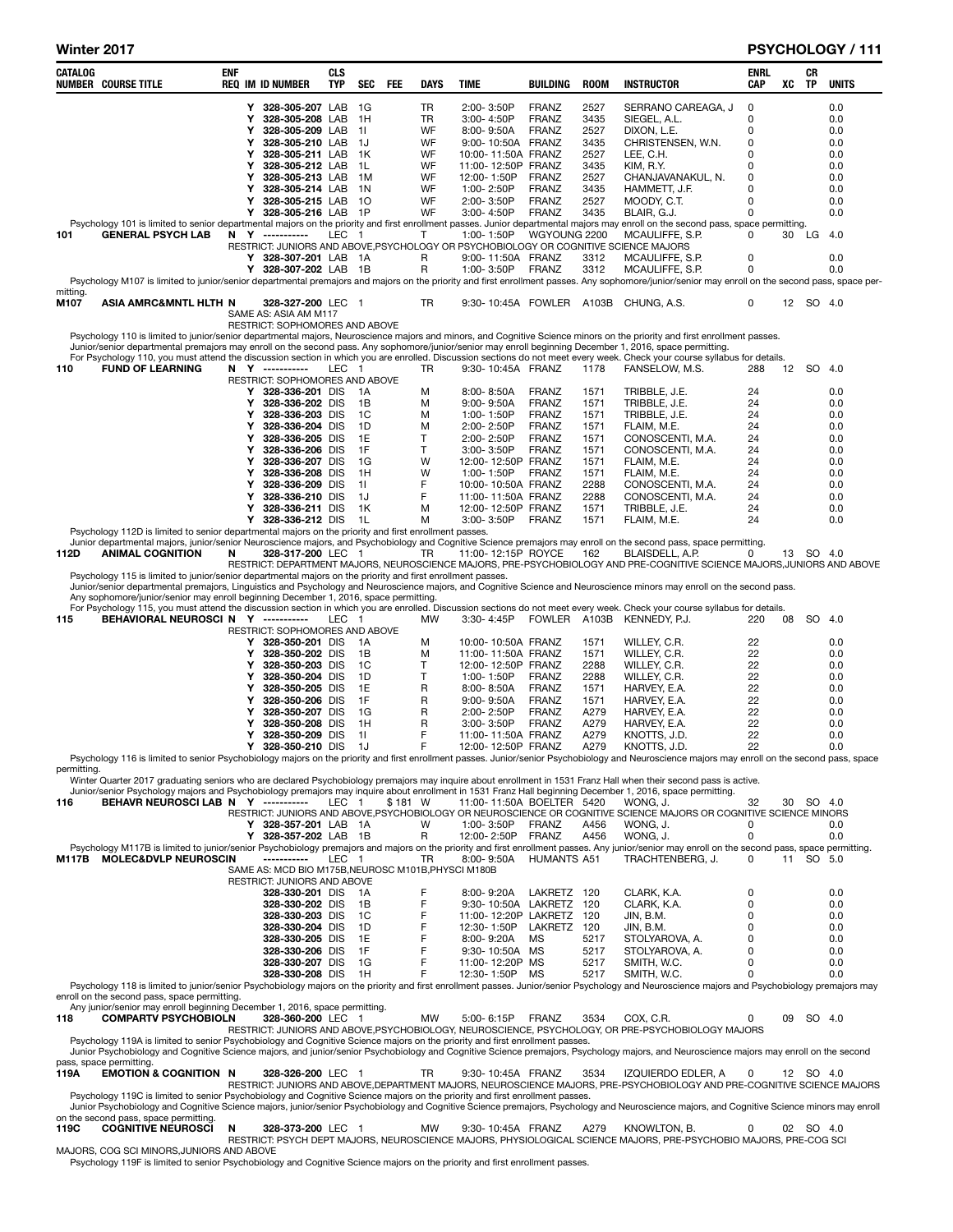|                           | 112 / PSYCHOLOGY                                                                                                                                                                                            |            |                                                                                      |                   |          |           |                                          |                              |              |                                                                                                                                                                                                    |                    |    |           | Winter 2017  |
|---------------------------|-------------------------------------------------------------------------------------------------------------------------------------------------------------------------------------------------------------|------------|--------------------------------------------------------------------------------------|-------------------|----------|-----------|------------------------------------------|------------------------------|--------------|----------------------------------------------------------------------------------------------------------------------------------------------------------------------------------------------------|--------------------|----|-----------|--------------|
| CATALOG                   | <b>NUMBER COURSE TITLE</b>                                                                                                                                                                                  | <b>ENF</b> | <b>REQ IM ID NUMBER</b>                                                              | CLS<br><b>TYP</b> | SEC FEE  | DAYS      | <b>TIME</b>                              | BUILDING                     | ROOM         | <b>INSTRUCTOR</b>                                                                                                                                                                                  | ENRL<br><b>CAP</b> | XC | CR<br>TP  | <b>UNITS</b> |
|                           | on the second pass, space permitting.                                                                                                                                                                       |            |                                                                                      |                   |          |           |                                          |                              |              | Junior Psychobiology and Cognitive Science majors, junior/senior Psychobiology and Cognitive Science premajors, Psychology and Neuroscience majors, and Cognitive Science minors may enroll        |                    |    |           |              |
| 119F                      | NEURAL BASIS-BEHAVR N                                                                                                                                                                                       |            | 328-377-200 LEC 1                                                                    |                   |          | TR        | $2:00 - 3:15P$                           | FRANZ                        | 3534         | BLAIR, H.T.<br>RESTRICT: JUNIORS AND ABOVE.PSYCH DEPT MAJORS. NEUROSCIENCE MAJORS. PHYSIOLOGICAL SCIENCE MAJORS. PRE-PSYCHOBIO MAJORS.                                                             | 0                  |    | 15 SO 4.0 |              |
|                           | PRE-COG SCI MAJORS, COG SCI MINORS<br>Psychology 119J is limited to senior Psychobiology and Cognitive Science majors on the priority and first enrollment passes.                                          |            |                                                                                      |                   |          |           |                                          |                              |              | Junior Psychobiology and Cognitive Science majors, junior/senior Psychobiology and Cognitive Science premajors, Psychology and Neuroscience majors, and Cognitive Science minors may enroll        |                    |    |           |              |
| 119J                      | on the second pass, space permitting.<br><b>BRAIN BUGS</b>                                                                                                                                                  | N          | 328-319-200 LEC 1                                                                    |                   |          | <b>MW</b> | $2:00 - 3:15P$                           | FRANZ                        | A279         | BUONOMANO, D.<br>RESTRICT: JUNIORS AND ABOVE, PSYCH DEPT MAJORS, NEUROSCIENCE MAJORS, PHYSIOLOGICAL SCIENCE MAJORS, PRE-PSYCHOBIO MAJORS,                                                          | 0                  |    | 30 SO 4.0 |              |
|                           | PRE-COG SCI MAJORS, COG SCI MINORS<br>Psychology 119K is limited to senior Psychobiology and Cognitive Science majors on the priority and first enrollment passes.<br>on the second pass, space permitting. |            |                                                                                      |                   |          |           |                                          |                              |              | Junior Psychobiology and Cognitive Science majors, junior/senior Psychobiology and Cognitive Science premajors, Psychology and Neuroscience majors, and Cognitive Science minors may enroll        |                    |    |           |              |
| 119K                      | Psychology 119K is not open to students with credit for Psychology 188A with Professor Levine.<br><b>NEUROPHILOSOPHY</b>                                                                                    | N          | 328-301-200 LEC 1                                                                    |                   |          | R         | 3:00-5:50P                               | <b>FRANZ</b>                 | 5461         | LEVINE, A.J.<br>RESTRICT: PSYCH DEPT MAJORS, NEUROSCIENCE MAJORS, PHYSIOLOGICAL SCIENCE MAJORS, PRE-PSYCHOBIO MAJORS, PRE-COG SCI                                                                  | 0                  | 30 | SO 4.0    |              |
|                           | MAJORS, COG SCI MINORS, JUNIORS AND ABOVE<br>Psychology M119O is limited to senior Psychobiology and Cognitive Science majors on the priority and first enrollment passes.                                  |            |                                                                                      |                   |          |           |                                          |                              |              | Junior Psychobiology and Cognitive Science majors, and junior/senior Psychobiology and Cognitive Science premajors, Psychology majors, and Neuroscience majors may enroll on the second            |                    |    |           |              |
|                           | pass, space permitting.<br>M1190 PSYCHOLOGY OF AGING N                                                                                                                                                      |            | 328-411-200 LEC 1<br>SAME AS: GRNTLGY M119O<br><b>RESTRICT: JUNIORS AND ABOVE</b>    |                   |          | W         | 4:00-6:50P                               | <b>DODD</b>                  | 147          | HILL, A.                                                                                                                                                                                           | 0                  | 30 | SO 4.0    |              |
|                           | Psychology 119V is limited to senior Psychobiology and Cognitive Science majors on the priority and first enrollment passes.                                                                                |            |                                                                                      |                   |          |           |                                          |                              |              | Junior Psychobiology and Cognitive Science majors, junior/senior Psychobiology and Cognitive Science premajors, Psychology and Neuroscience majors may enroll on the second enrollment pass,       |                    |    |           |              |
| space permitting.<br>119V | <b>BRAIN AND ART</b>                                                                                                                                                                                        | N          | 328-312-200 LEC 1                                                                    |                   |          | TR        | 12:30-1:45P FRANZ                        |                              | 3534         | ZAIDEL, D.<br>RESTRICT: JUNIORS AND ABOVE, DEPARTMENT MAJORS, NEUROSCIENCE MAJORS, PRE-PSYCHOBIOLOGY AND PRE-COGNITIVE SCIENCE MAJORS                                                              | 0                  |    | 30 SO 4.0 |              |
| ment passes.              |                                                                                                                                                                                                             |            |                                                                                      |                   |          |           |                                          |                              |              | Psychology 120A is limited to junior/senior departmental majors, Linguistics and Psychology majors, Neuroscience majors and minors, and Cognitive Science minors on the priority and first enroll- |                    |    |           |              |
| 120A                      | Junior/senior departmental premajors may enroll on the second pass. Any sophomore/junior/senior may enroll beginning December 1, 2016, space permitting.<br><b>COGNITIVE PSYCH</b>                          |            | N Y ----------                                                                       | LEC 1             |          | TR        | 8:00-9:15A                               | FRANZ                        | 1178         | For Psychology 120A, you must attend the discussion section in which you are enrolled. Discussion sections do not meet every week. Check your course syllabus for details.<br>MONTI, M.M.          | 220                | 11 | SO 4.0    |              |
|                           |                                                                                                                                                                                                             |            | RESTRICT: SOPHOMORES AND ABOVE<br>328-449-201 DIS<br>Y                               |                   | 1A       | м         | 11:00-11:50A FRANZ                       |                              | 3435         | SPARCK, E.M.                                                                                                                                                                                       | 22                 |    |           | 0.0          |
|                           |                                                                                                                                                                                                             |            | 328-449-202 DIS<br>Y<br>328-449-203 DIS<br>Y                                         |                   | 1B<br>1C | м<br>М    | 12:00-12:50P FRANZ<br>3:00-3:50P         | <b>FRANZ</b>                 | 3435<br>3435 | SPARCK, E.M.<br>DELL'ITALIA, J.                                                                                                                                                                    | 22<br>22           |    |           | 0.0<br>0.0   |
|                           |                                                                                                                                                                                                             |            | 328-449-204 DIS<br>Y                                                                 |                   | 1D       | м         | 4:00-4:50P                               | <b>FRANZ</b>                 | 3435         | DELL'ITALIA, J.                                                                                                                                                                                    | 22                 |    |           | 0.0          |
|                           |                                                                                                                                                                                                             |            | 328-449-205 DIS<br>Y                                                                 |                   | 1E       | т         | 12:00-12:50P FRANZ                       |                              | 1571         | GILES, N.R.                                                                                                                                                                                        | 22                 |    |           | 0.0          |
|                           |                                                                                                                                                                                                             |            | 328-449-206 DIS<br>Y                                                                 |                   | 1F       | T         | 1:00-1:50P                               | <b>FRANZ</b>                 | 1571         | GILES, N.R.                                                                                                                                                                                        | 22                 |    |           | 0.0          |
|                           |                                                                                                                                                                                                             |            | 328-449-207 DIS<br>Y<br>328-449-208 DIS<br>Y                                         |                   | 1G<br>1H | W<br>W    | $8:00 - 8:50A$<br>$9:00 - 9:50A$         | <b>FRANZ</b><br><b>FRANZ</b> | 1571<br>1571 | GILES, N.R.<br>GILES, N.R.                                                                                                                                                                         | 22<br>22           |    |           | 0.0<br>0.0   |
|                           |                                                                                                                                                                                                             |            | 328-449-209 DIS<br>Y                                                                 |                   | 11       | F         | 1:00-1:50P                               | <b>FRANZ</b>                 | A279         | SPARCK, E.M.                                                                                                                                                                                       | 22                 |    |           | 0.0          |
|                           |                                                                                                                                                                                                             |            | Y 328-449-210 DIS                                                                    |                   | -1J      | F         | 2:00-2:50P                               | <b>FRANZ</b>                 | A279         | SPARCK, E.M.                                                                                                                                                                                       | 22                 |    |           | 0.0          |
|                           |                                                                                                                                                                                                             |            |                                                                                      |                   |          |           |                                          |                              |              | Psychology 120B is limited to junior/senior departmental majors, Neuroscience majors and minors, and Cognitive Science minors on the priority and first enrollment passes.                         |                    |    |           |              |
|                           | Junior/senior departmental premajors may enroll on the second pass. Any sophomore/junior/senior may enroll beginning December 1, 2016, space permitting.                                                    |            |                                                                                      |                   |          |           |                                          |                              |              |                                                                                                                                                                                                    |                    |    |           |              |
|                           |                                                                                                                                                                                                             |            |                                                                                      |                   |          |           |                                          |                              |              | For Psychology 120B, you must attend the discussion section in which you are enrolled. Discussion sections do not meet every week. Check your course syllabus for details.                         |                    |    |           |              |
| 120B                      | SENSATION&PERCPTION N Y -----------                                                                                                                                                                         |            |                                                                                      | LEC 1             |          | <b>MW</b> | 3:30-4:45P                               | <b>ROLFE</b>                 | 1200         | SHAMS, L.                                                                                                                                                                                          | 200                | 08 | SO 4.0    |              |
|                           |                                                                                                                                                                                                             |            | RESTRICT: SOPHOMORES AND ABOVE                                                       |                   |          |           |                                          |                              |              |                                                                                                                                                                                                    |                    |    |           |              |
|                           |                                                                                                                                                                                                             |            | Y 328-450-201 DIS                                                                    |                   | 1A       | т         | 8:00-8:50A                               | <b>FRANZ</b>                 | 1571         | COETZEE, J.P.                                                                                                                                                                                      | 24                 |    |           | 0.0          |
|                           |                                                                                                                                                                                                             |            | 328-450-202 DIS<br>Y                                                                 |                   | 1B       | т         | $9:00 - 9:50A$                           | <b>FRANZ</b>                 | 1571         | COETZEE, J.P.<br>COETZEE, J.P.                                                                                                                                                                     | 24                 |    |           | 0.0          |
|                           |                                                                                                                                                                                                             |            | 328-450-203 DIS<br>Y<br>328-450-204 DIS<br>Y                                         |                   | 1C<br>1D | W         | 11:00-11:50A FRANZ<br>12:00-12:50P FRANZ |                              | A279<br>A279 | COETZEE, J.P.                                                                                                                                                                                      | 24<br>24           |    |           | 0.0<br>0.0   |
|                           |                                                                                                                                                                                                             |            | 328-450-205 DIS<br>Y                                                                 |                   | 1E       | W<br>R    | 2:00-2:50P                               | <b>FRANZ</b>                 | 1571         | XING, Y.Z.                                                                                                                                                                                         | 24                 |    |           | 0.0          |
|                           |                                                                                                                                                                                                             |            | 328-450-206 DIS<br>Y                                                                 |                   | 1F       | R         | 3:00-3:50P                               | <b>FRANZ</b>                 | 1571         | XING, Y.Z.                                                                                                                                                                                         | 24                 |    |           | 0.0          |
|                           |                                                                                                                                                                                                             |            | Y<br>328-450-207 DIS                                                                 |                   | 1G       | F         | 12:00-12:50P FRANZ                       |                              | 1571         | XING, Y.Z.                                                                                                                                                                                         | 24                 |    |           | 0.0          |
|                           |                                                                                                                                                                                                             |            | Y<br>328-450-208 DIS                                                                 |                   | - 1H     |           | 1:00-1:50P                               | <b>FRANZ</b>                 | 1571         | XING, Y.Z.                                                                                                                                                                                         | 24                 |    |           | 0.0          |
|                           |                                                                                                                                                                                                             |            |                                                                                      |                   |          |           |                                          |                              |              | Psychology 121, laboratory 1, is limited to senior Cognitive Science, Psychology, and Linguistics and Psychology majors on the priority and first enrollment passes.                               |                    |    |           |              |
|                           | Junior Cognitive Science, Psychology, and Linguistics and Psychology majors, and Cognitive Science minors may enroll on the second pass, space permitting.                                                  |            |                                                                                      |                   |          |           |                                          |                              |              |                                                                                                                                                                                                    |                    |    |           |              |
|                           |                                                                                                                                                                                                             |            |                                                                                      |                   |          |           |                                          |                              |              | Winter Quarter thru Summer Quarter 2017 graduating seniors who are declared Cognitive Science premajors may inquire about enrollment in 1531 Franz Hall when their second pass is active.          |                    |    |           |              |
| 121                       | LAB-COGNITIVE PSYCH N Y 328-397-200 LAB 1                                                                                                                                                                   |            |                                                                                      |                   |          | TR        | 2:00-3:50P                               | <b>FRANZ</b>                 | 3351         | CHENG, P.                                                                                                                                                                                          | 0                  |    | 30 SO 4.0 |              |
| <b>MINORS</b>             |                                                                                                                                                                                                             |            |                                                                                      |                   |          |           |                                          |                              |              | RESTRICT: JUNIORS AND ABOVE, PSYCHOLOGY, COGNITIVE SCIENCE, OR LINGUSTICS AND PSYCHOLOGY MAJORS, OR COGNITIVE SCIENCE                                                                              |                    |    |           |              |
|                           |                                                                                                                                                                                                             |            |                                                                                      |                   |          |           |                                          |                              |              | Psychology 121, laboratory 2, is limited to senior Cognitive Science, Psychology, and Linguistics and Psychology majors on the priority and first enrollment passes.                               |                    |    |           |              |
|                           | Junior Cognitive Science, Psychology, and Linguistics and Psychology majors, and Cognitive Science minors may enroll on the second pass, space permitting.                                                  |            |                                                                                      |                   |          |           |                                          |                              |              |                                                                                                                                                                                                    |                    |    |           |              |
|                           |                                                                                                                                                                                                             |            |                                                                                      |                   |          |           |                                          |                              |              | Winter Quarter thru Summer Quarter 2017 graduating seniors who are declared Cognitive Science premajors may inquire about enrollment in 1531 Franz Hall when their second pass is active.          |                    |    |           |              |
|                           |                                                                                                                                                                                                             |            | Y 328-397-201 LAB 2                                                                  |                   |          | TR        | 11:00-12:50P FRANZ                       |                              | 3351         | LU, H.                                                                                                                                                                                             | 0                  |    | 30 SO 4.0 |              |
|                           |                                                                                                                                                                                                             |            |                                                                                      |                   |          |           |                                          |                              |              | RESTRICT: JUNIORS AND ABOVE, PSYCHOLOGY, COGNITIVE SCIENCE, OR LINGUSTICS AND PSYCHOLOGY MAJORS, OR COGNITIVE SCIENCE                                                                              |                    |    |           |              |
| <b>MINORS</b>             |                                                                                                                                                                                                             |            |                                                                                      |                   |          |           |                                          |                              |              | Psychology 121, laboratory 3, is limited to senior Cognitive Science, Psychology, and Linguistics and Psychology majors on the priority and first enrollment passes.                               |                    |    |           |              |
|                           | Junior Cognitive Science, Psychology, and Linguistics and Psychology majors, and Cognitive Science minors may enroll on the second pass, space permitting.                                                  |            |                                                                                      |                   |          |           |                                          |                              |              |                                                                                                                                                                                                    |                    |    |           |              |
|                           |                                                                                                                                                                                                             |            |                                                                                      |                   |          |           |                                          |                              |              | Winter Quarter thru Summer Quarter 2017 graduating seniors who are declared Cognitive Science premajors may inquire about enrollment in 1531 Franz Hall when their second pass is active.          |                    |    |           |              |
|                           |                                                                                                                                                                                                             |            | Y 328-397-202 LAB 3                                                                  |                   |          | TR        | 9:00-10:50A FRANZ                        |                              | 3351         | MAOZ, U.M.                                                                                                                                                                                         | 0                  |    | 30 SO 4.0 |              |
|                           |                                                                                                                                                                                                             |            |                                                                                      |                   |          |           |                                          |                              |              | RESTRICT: JUNIORS AND ABOVE, PSYCHOLOGY, COGNITIVE SCIENCE, OR LINGUSTICS AND PSYCHOLOGY MAJORS, OR COGNITIVE SCIENCE                                                                              |                    |    |           |              |
| <b>MINORS</b>             |                                                                                                                                                                                                             |            |                                                                                      |                   |          |           |                                          |                              |              |                                                                                                                                                                                                    |                    |    |           |              |
|                           | Psychology 124C is limited to senior Cognitive Science majors on the priority and first enrollment passes.<br>Science minors may enroll on the second pass,                                                 |            |                                                                                      |                   |          |           |                                          |                              |              | Junior Cognitive Science majors, junior/senior Psychology and Psychobiology majors, departmental premajors, Linguistics and Psychology majors, Neuroscience majors and minors, and Cognitive       |                    |    |           |              |
| 124C                      | space permitting.<br><b>HUMAN MEMORY</b>                                                                                                                                                                    | N          | 328-407-200 LEC 1                                                                    |                   |          | F         | 12:00-2:50P                              | <b>HAINES</b>                | A44          | CASTEL, A.D.                                                                                                                                                                                       | 0                  | 30 | SO 4.0    |              |
|                           |                                                                                                                                                                                                             |            | <b>RESTRICT: JUNIORS AND ABOVE</b>                                                   |                   |          |           |                                          |                              |              |                                                                                                                                                                                                    |                    |    |           |              |
|                           | Psychology 124D is limited to senior Cognitive Science majors on the priority and first enrollment passes.                                                                                                  |            |                                                                                      |                   |          |           |                                          |                              |              | Junior Cognitive Science majors, junior/senior Psychology and Psychobiology majors, departmental premajors, Linguistics and Psychology majors, Neuroscience majors and minors, and Cognitive       |                    |    |           |              |
|                           | Science minors may enroll on the second pass,                                                                                                                                                               |            |                                                                                      |                   |          |           |                                          |                              |              |                                                                                                                                                                                                    |                    |    |           |              |
|                           | space permitting.                                                                                                                                                                                           |            |                                                                                      |                   |          |           |                                          |                              |              |                                                                                                                                                                                                    |                    |    |           |              |
| 124D                      | <b>CONSCIOUSNESS</b>                                                                                                                                                                                        | N          | 328-313-200 SEM 1                                                                    |                   |          | Т         | 2:00-4:50P                               | <b>FRANZ</b>                 | A279         | LAU, C.H.                                                                                                                                                                                          | $\pmb{0}$          | 30 | SO 4.0    |              |
|                           | Psychology 125B is limited to students in the Fernald Internship Program.                                                                                                                                   |            | RESTRICT: JUNIORS AND ABOVE                                                          |                   |          |           |                                          |                              |              |                                                                                                                                                                                                    |                    |    |           |              |
| 125B                      | <b>DVLPMNTL PSYCHOPATHN</b>                                                                                                                                                                                 |            | 328-453-200 LAB 1<br>RESTRICT: DEPARTMENT CONSENT                                    |                   |          | TR        | 4:00-5:30P                               | FERNALD 100                  |              | BAKER, B.L.                                                                                                                                                                                        | 12                 | 30 | $LG$ 4.0  |              |
| 126                       | <b>CLINICAL PSYCH LAB</b>                                                                                                                                                                                   |            | N Y 328-432-200 LAB 1                                                                |                   |          | TR        | 12:00-1:50P FRANZ                        |                              | 3290         | Psychology 126 is limited to senior departmental majors on the priority and first enrollment passes. Junior departmental majors may enroll on the second pass, space permitting.<br>CRASKE, M.     | 0                  | 30 | $LG$ 4.0  |              |
|                           |                                                                                                                                                                                                             |            | RESTRICT: JUNIORS AND ABOVE, PSYCHOLOGY OR PSYCHOBIOLOGY OR COGNITIVE SCIENCE MAJORS |                   |          |           |                                          |                              |              | Psychology 126 is limited to senior departmental majors on the priority and first enrollment passes. Junior departmental majors may enroll on the second pass, space permitting.                   |                    |    |           |              |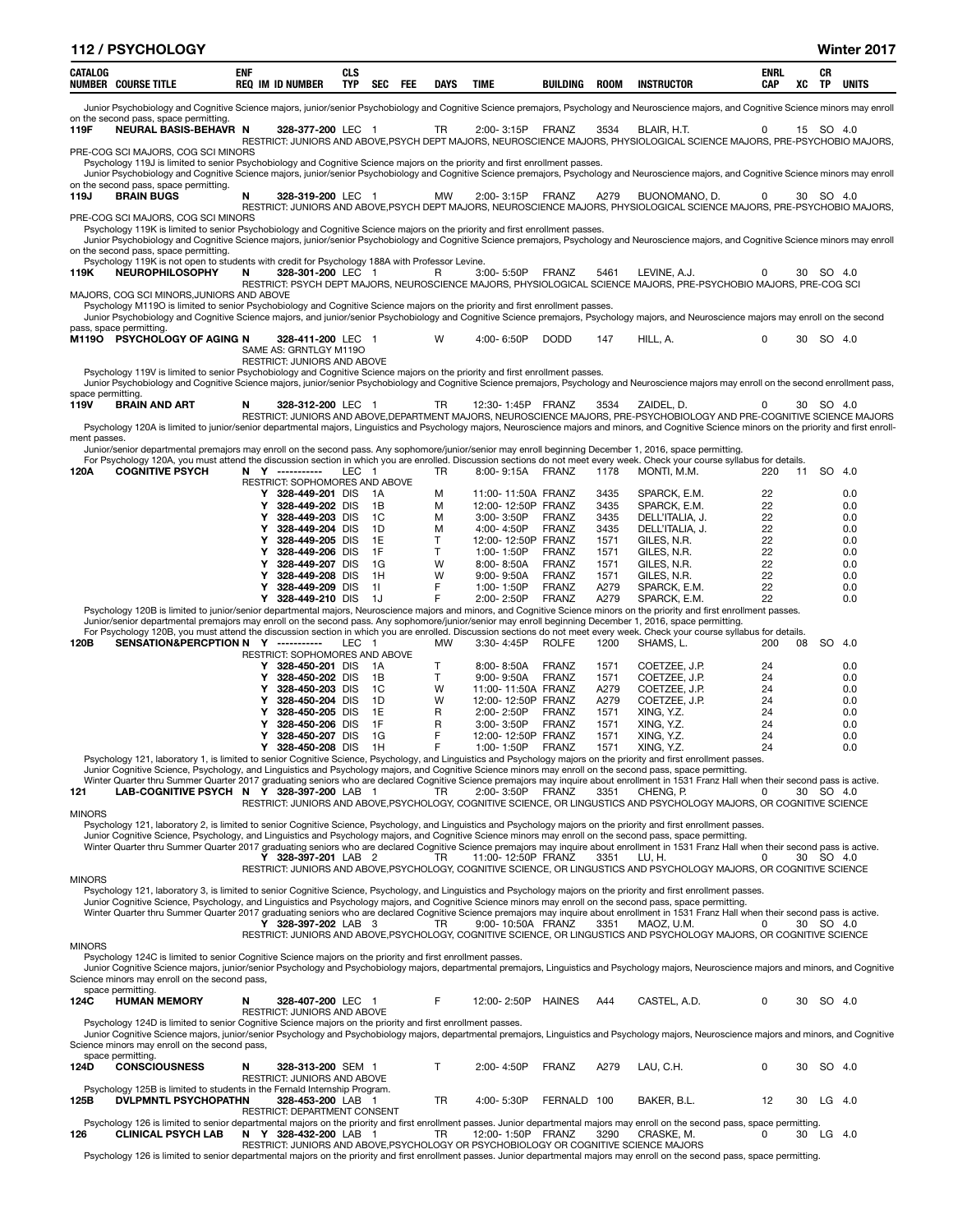|                  | Winter 2017                                                                                                                                                |            |                                                                                           |                          |                |     |             |                                  |                                    |              |                                                                                                                                                                                                                                                                                                                                                                             |                    |    |           | <b>PSYCHOLOGY / 113</b> |
|------------------|------------------------------------------------------------------------------------------------------------------------------------------------------------|------------|-------------------------------------------------------------------------------------------|--------------------------|----------------|-----|-------------|----------------------------------|------------------------------------|--------------|-----------------------------------------------------------------------------------------------------------------------------------------------------------------------------------------------------------------------------------------------------------------------------------------------------------------------------------------------------------------------------|--------------------|----|-----------|-------------------------|
| CATALOG          | <b>NUMBER COURSE TITLE</b>                                                                                                                                 | <b>ENF</b> | <b>REQ IM ID NUMBER</b>                                                                   | <b>CLS</b><br><b>TYP</b> | <b>SEC</b>     | FEE | <b>DAYS</b> | <b>TIME</b>                      | <b>BUILDING</b>                    | <b>ROOM</b>  | <b>INSTRUCTOR</b>                                                                                                                                                                                                                                                                                                                                                           | <b>ENRL</b><br>CAP | XC | CR<br>TP  | <b>UNITS</b>            |
|                  |                                                                                                                                                            |            | Y 328-432-201 LAB 2                                                                       |                          |                |     | WF          |                                  | 10:00-11:50A FRANZ                 | 1571         | TAYLOR, S.<br>RESTRICT: JUNIORS AND ABOVE, PSYCHOLOGY OR PSYCHOBIOLOGY OR COGNITIVE SCIENCE MAJORS                                                                                                                                                                                                                                                                          | $\mathbf 0$        | 30 |           | LG 4.0                  |
| mitting.         |                                                                                                                                                            |            |                                                                                           |                          |                |     |             |                                  |                                    |              | Psychology 127A is limited to junior/senior departmental premajors and majors on the priority and first enrollment passes. Any sophomore/junior/senior may enroll on the second pass, space per-                                                                                                                                                                            |                    |    |           |                         |
| 127A             | ABNORMAL PSYCHOLOGYN Y 328-472-200 LEC 1                                                                                                                   |            | RESTRICT: SOPHOMORES AND ABOVE                                                            |                          |                |     | TR          |                                  | 11:00-12:15P FRANZ                 | 1178         | REPETTI, R.L.                                                                                                                                                                                                                                                                                                                                                               | 0                  |    | 13 SO 4.0 |                         |
|                  |                                                                                                                                                            |            |                                                                                           |                          |                |     |             |                                  |                                    |              | Psychology 127B is limited to junior/senior departmental premajors and majors on the priority and first enrollment passes. Any sophomore/junior/senior may enroll on the second pass, space per-                                                                                                                                                                            |                    |    |           |                         |
| mitting.<br>127B | ABN PSYCH-BIO BASES N                                                                                                                                      |            | 328-473-200 LEC 1                                                                         |                          |                |     | TR          | 8:00-9:15A                       |                                    | BUNCHE 1209B | KAISER, R.H.                                                                                                                                                                                                                                                                                                                                                                | 0                  | 11 | SO 4.0    |                         |
|                  |                                                                                                                                                            |            | <b>RESTRICT: SOPHOMORES AND ABOVE</b>                                                     |                          |                |     |             |                                  |                                    |              |                                                                                                                                                                                                                                                                                                                                                                             |                    |    |           |                         |
|                  | and first enrollment passes.                                                                                                                               |            |                                                                                           |                          |                |     |             |                                  |                                    |              | Psychology 130 is limited to junior/senior departmental premajors, majors, Linguistics and Psychology majors, and Applied Developmental Psychology and Cognitive Science minors on the priority                                                                                                                                                                             |                    |    |           |                         |
| 130              | Any sophomore/junior/senior may enroll on the second pass, space permitting.<br>DEVELOPMENTAL PSYCHN                                                       |            | ------------                                                                              | LEC 1                    |                |     | TR          | 8:00-9:15A                       | WGYOUNG CS24                       |              | ANKOWSKI, A.N.                                                                                                                                                                                                                                                                                                                                                              | 240                |    | 11 SO 4.0 |                         |
|                  |                                                                                                                                                            |            | RESTRICT: SOPHOMORES AND ABOVE                                                            |                          |                |     |             |                                  |                                    |              |                                                                                                                                                                                                                                                                                                                                                                             |                    |    |           |                         |
|                  |                                                                                                                                                            |            | 328-426-201 DIS                                                                           |                          | 1A             |     | M           | 11:00-11:50A FRANZ               |                                    | A279<br>A279 | VASQUEZ, Y.E.                                                                                                                                                                                                                                                                                                                                                               | 0<br>0             |    |           | 0.0                     |
|                  |                                                                                                                                                            |            | 328-426-202 DIS<br>328-426-203 DIS                                                        |                          | 1B<br>1C       |     | M<br>T      | 2:00-2:50P                       | 12:00-12:50P FRANZ<br>BOELTER 4283 |              | VASQUEZ, Y.E.<br>RODAS, N.V.                                                                                                                                                                                                                                                                                                                                                | 0                  |    |           | 0.0<br>0.0              |
|                  |                                                                                                                                                            |            | 328-426-204 DIS                                                                           |                          | 1D             |     | T           | 3:00-3:50P                       | BOELTER 4283                       |              | RODAS, N.V.                                                                                                                                                                                                                                                                                                                                                                 | 0                  |    |           | 0.0                     |
|                  |                                                                                                                                                            |            | 328-426-205 DIS                                                                           |                          | 1E             |     | т           |                                  | 10:00-10:50A WGYOUNG 1044          |              | RODAS, N.V.                                                                                                                                                                                                                                                                                                                                                                 | 0                  |    |           | 0.0                     |
|                  |                                                                                                                                                            |            | 328-426-206 DIS                                                                           |                          | 1F             |     | R           |                                  | 10:00-10:50A WGYOUNG 1044          |              | BROWN, T.E.                                                                                                                                                                                                                                                                                                                                                                 | 0                  |    |           | 0.0                     |
|                  |                                                                                                                                                            |            | 328-426-207 DIS<br>328-426-208 DIS                                                        |                          | 1G<br>1H       |     | F<br>F      | $8:00 - 8:50A$<br>$9:00 - 9:50A$ | FRANZ<br>FRANZ                     | 1571<br>1571 | BROWN, T.E.<br>BROWN, T.E.                                                                                                                                                                                                                                                                                                                                                  | 0<br>0             |    |           | 0.0<br>0.0              |
|                  |                                                                                                                                                            |            | 328-426-209 DIS                                                                           |                          | 11             |     | F           | 12:00-12:50P DODD                |                                    | 154          | BROWN, T.E.                                                                                                                                                                                                                                                                                                                                                                 | 0                  |    |           | 0.0                     |
|                  |                                                                                                                                                            |            | 328-426-210 DIS                                                                           |                          | 1J             |     | F           | 1:00-1:50P                       | <b>DODD</b>                        | 154          | RODAS, N.V.                                                                                                                                                                                                                                                                                                                                                                 | 0                  |    |           | 0.0                     |
|                  |                                                                                                                                                            |            |                                                                                           |                          |                |     |             |                                  |                                    |              | Psychology 131, laboratory 1, is limited to senior departmental majors on the priority and first enrollment passes. Junior departmental majors may enroll on the second pass, space permitting.                                                                                                                                                                             |                    |    |           |                         |
| 131              | RSRCH-DVLPMNT PSYCHN Y 328-431-200 LAB 1                                                                                                                   |            |                                                                                           |                          |                |     | TR          |                                  | 10:00-11:50A FRANZ                 | 1571         | DANAN, J.A.<br>RESTRICT: PSYCHOLOGY OR PSYCHOBIOLOGY OR COGNITIVE SCIENCE MAJORS, SENIORS AND ABOVE<br>Psychology 133A is limited to junior/senior departmental premajors and majors on the priority and first enrollment passes. Any sophomore/junior/senior may enroll on the second pass, space per-                                                                     | 0                  |    | 30 LG 4.0 |                         |
| mitting.         |                                                                                                                                                            |            |                                                                                           |                          |                |     |             |                                  |                                    |              |                                                                                                                                                                                                                                                                                                                                                                             |                    |    |           |                         |
| 133A             | <b>ADOLESCENT DVLPMNT N</b>                                                                                                                                |            | 328-452-200 LEC 1<br>RESTRICT: SOPHOMORES AND ABOVE                                       |                          |                |     | TR          | 2:00-3:15P                       | WGYOUNG CS76                       |              | JUVONEN, J.H.                                                                                                                                                                                                                                                                                                                                                               | 0                  |    | 15 SO 4.0 |                         |
|                  | and first enrollment passes.                                                                                                                               |            |                                                                                           |                          |                |     |             |                                  |                                    |              | Psychology 133E is limited to junior/senior departmental premajors, majors, Linguistics and Psychology majors, and Applied Developmental Psychology and Cognitive Science minors on the priority                                                                                                                                                                            |                    |    |           |                         |
|                  | Any sophomore/junior/senior may enroll on the second pass, space permitting.                                                                               |            |                                                                                           |                          |                |     |             |                                  |                                    |              |                                                                                                                                                                                                                                                                                                                                                                             |                    |    |           |                         |
| 133E             | PERCEPTUAL DEVLPMNTN<br>Psychology 134B is limited to students in the Applied Developmental Psychology minor.                                              |            | 328-464-200 LEC 1<br>RESTRICT: SOPHOMORES AND ABOVE                                       |                          |                |     | TR          |                                  | 11:00-12:15P HUMANTS A51           |              | JOHNSON, S.P.                                                                                                                                                                                                                                                                                                                                                               | 225                | 30 | SO 4.0    |                         |
| 134B             | PRSCHL&SCHL CARE&EDN                                                                                                                                       |            | 328-478-200 LEC 1<br>RESTRICT: DEPARTMENT CONSENT                                         |                          |                |     | WF          | 1:00-2:30P                       | FRANZ                              | 3534         | GROSS, E.F.                                                                                                                                                                                                                                                                                                                                                                 | 30                 | 06 |           | $LG$ 4.0                |
| 134E             | Psychology 134E is limited to students in the Applied Developmental Psychology minor.<br>ADV FLD-APL DV PSYC N                                             |            | 328-481-200 FLD 1                                                                         |                          |                |     | <b>VAR</b>  |                                  |                                    |              | GROSS, E.F.                                                                                                                                                                                                                                                                                                                                                                 | 30                 | 30 |           | PN 2.0                  |
|                  | Psychology 135 is limited to junior/senior departmental premajors and majors and Communication Studies majors on the priority and first enrollment passes. |            | RESTRICT: DEPARTMENT CONSENT                                                              |                          |                |     |             |                                  |                                    |              |                                                                                                                                                                                                                                                                                                                                                                             |                    |    |           |                         |
|                  | Any sophomore/junior/senior may enroll on the second pass, space permitting.                                                                               |            |                                                                                           |                          |                |     |             |                                  |                                    |              |                                                                                                                                                                                                                                                                                                                                                                             |                    |    |           |                         |
| 135              | <b>SOCIAL PSYCHOLOGY</b>                                                                                                                                   |            | N Y -----------                                                                           | LEC 1                    |                |     | TR          | 2:00-3:15P                       | WGYOUNG CS50                       |              | For Psychology 135, you must attend the discussion section in which you are enrolled. Discussion sections do not meet every week. Check your course syllabus for details.<br>LIEBERMAN, M.D.                                                                                                                                                                                | 300                | 30 | SO 4.0    |                         |
|                  |                                                                                                                                                            |            | RESTRICT: SOPHOMORES AND ABOVE<br>Y 328-466-201 DIS                                       |                          | - 1 A          |     | M           | 8:00-8:50A                       | FRANZ                              | 3435         | STRACCIA, M.A.                                                                                                                                                                                                                                                                                                                                                              | 25                 |    |           | 0.0                     |
|                  |                                                                                                                                                            | Y          | 328-466-202 DIS                                                                           |                          | 1B             |     | M           | 9:00-9:50A                       | <b>FRANZ</b>                       | 3435         | STRACCIA, M.A.                                                                                                                                                                                                                                                                                                                                                              | 25                 |    |           | 0.0                     |
|                  |                                                                                                                                                            | Y          | 328-466-203 DIS                                                                           |                          | <sub>1</sub> C |     | M           | 1:00-1:50P                       | FRANZ                              | 3435         | PARRISH, M.H.                                                                                                                                                                                                                                                                                                                                                               | 25                 |    |           | 0.0                     |
|                  |                                                                                                                                                            | Y          | 328-466-204 DIS                                                                           |                          | 1D             |     | M           | 2:00-2:50P                       | FRANZ                              | 3435         | PARRISH, M.H.                                                                                                                                                                                                                                                                                                                                                               | 25                 |    |           | 0.0                     |
|                  |                                                                                                                                                            | Υ<br>Υ     | 328-466-205 DIS<br>328-466-206 DIS                                                        |                          | 1E<br>1F       |     | W<br>W      | 2:00-2:50P<br>3:00-3:50P         | FRANZ<br><b>FRANZ</b>              | 1571<br>1571 | COOPER-WHITE, M.A.<br>COOPER-WHITE, M.A.                                                                                                                                                                                                                                                                                                                                    | 25<br>25           |    |           | 0.0<br>0.0              |
|                  |                                                                                                                                                            | Υ          | 328-466-207 DIS                                                                           |                          | 1G             |     | R           |                                  | 12:00-12:50P FRANZ                 | 2288         | STRACCIA, M.A.                                                                                                                                                                                                                                                                                                                                                              | 25                 |    |           | 0.0                     |
|                  |                                                                                                                                                            | Y          | 328-466-208 DIS                                                                           |                          | 1H             |     | R           | 1:00-1:50P                       | FRANZ                              | 2288         | STRACCIA, M.A.                                                                                                                                                                                                                                                                                                                                                              | 25                 |    |           | 0.0                     |
|                  |                                                                                                                                                            |            | 328-466-209 DIS                                                                           |                          | -11            |     |             |                                  | 9:00-9:50A FRANZ                   | A279         | LESCHAK, C.J.                                                                                                                                                                                                                                                                                                                                                               | 25                 |    |           | 0.0                     |
|                  |                                                                                                                                                            | Y          | 328-466-210 DIS                                                                           |                          | 1J             |     | F<br>F      |                                  | 10:00-10:50A FRANZ                 | A279         | LESCHAK, C.J.                                                                                                                                                                                                                                                                                                                                                               | 25                 |    |           | 0.0                     |
|                  |                                                                                                                                                            | Υ          | 328-466-211 DIS<br>Y 328-466-212 DIS                                                      |                          | 1K<br>1L       |     | F           | 2:00-2:50P<br>3:00-3:50P         | FRANZ<br>FRANZ                     | 1571<br>1571 | LESCHAK, C.J.<br>LESCHAK, C.J.                                                                                                                                                                                                                                                                                                                                              | 25<br>25           |    |           | 0.0<br>0.0              |
|                  |                                                                                                                                                            |            |                                                                                           |                          |                |     |             |                                  |                                    |              | Psychology 136A, laboratory 1, is limited to senior departmental majors on the priority and first enrollment passes. Junior departmental majors may enroll on the second pass, space permitting.                                                                                                                                                                            |                    |    |           |                         |
| 136A             | <b>SOCIAL PSYCH LAB</b>                                                                                                                                    |            | N Y 328-475-200 LAB 1                                                                     |                          |                |     | TR.         | 12:30-2:50P DODD                 |                                    | 154          | JOHNSON, K.<br>RESTRICT: PSYCHOLOGY OR PSYCHOBIOLOGY OR COGNITIVE SCIENCE MAJORS, JUNIORS AND ABOVE                                                                                                                                                                                                                                                                         | 0                  | 30 |           | SO 4.0                  |
|                  |                                                                                                                                                            |            |                                                                                           |                          |                |     |             |                                  |                                    |              | Psychology 136A, laboratory 2, is limited to senior departmental majors on the priority and first enrollment passes. Junior departmental majors may enroll on the second pass, space permitting.                                                                                                                                                                            |                    |    |           |                         |
|                  |                                                                                                                                                            |            | Y 328-475-201 LAB 2                                                                       |                          |                |     | TR          |                                  | 11:00-1:20P FRANZ                  | A279         | SMURDA, J.D.                                                                                                                                                                                                                                                                                                                                                                | 0                  | 30 | SO 4.0    |                         |
|                  |                                                                                                                                                            |            |                                                                                           |                          |                |     |             |                                  |                                    |              | RESTRICT: JUNIORS AND ABOVE, PSYCHOLOGY OR PSYCHOBIOLOGY OR COGNITIVE SCIENCE MAJORS<br>Psychology 137C is limited to junior/senior departmental premajors and majors and Communication Studies majors on the priority and first enrollment passes.                                                                                                                         |                    |    |           |                         |
|                  | Any sophomore/junior/senior may enroll on the second pass, space permitting.                                                                               |            |                                                                                           |                          |                |     |             |                                  |                                    |              |                                                                                                                                                                                                                                                                                                                                                                             |                    |    |           |                         |
| 137C             | <b>INTIMATE RELATNSHPS N</b>                                                                                                                               |            | 328-498-200 LEC 1                                                                         |                          |                |     | TR          | 12:30-1:45P                      | WGYOUNG CS50                       |              | BRADBURY, T.                                                                                                                                                                                                                                                                                                                                                                | 300                | 30 |           | SO 4.0                  |
| 137D             | <b>PSYCH OF DIVERSITY</b>                                                                                                                                  | N          | RESTRICT: SOPHOMORES AND ABOVE<br>328-521-200 LEC 1<br><b>RESTRICT: JUNIORS AND ABOVE</b> |                          |                |     | W           |                                  | 9:00-11:50A FRANZ                  | 5461         | HUO, Y.J.                                                                                                                                                                                                                                                                                                                                                                   | 0                  | 30 |           | SO 4.0                  |
|                  | Psychology M139 is limited to junior/senior departmental premajors and majors on the priority and first enrollment passes.                                 |            |                                                                                           |                          |                |     |             |                                  |                                    |              |                                                                                                                                                                                                                                                                                                                                                                             |                    |    |           |                         |
|                  | Any sophomore/junior/senior may enroll on the second pass, space permitting.                                                                               |            |                                                                                           |                          |                |     |             |                                  |                                    |              |                                                                                                                                                                                                                                                                                                                                                                             |                    |    |           |                         |
| M139             | <b>AUTISM&amp;NEURODIVRSTYN</b>                                                                                                                            |            | 328-537-200 SEM 1<br>SAME AS: DIS STD M139                                                |                          |                |     | R           | 9:00-11:50A PAB                  |                                    | 2748         | DEMER, L.L.                                                                                                                                                                                                                                                                                                                                                                 | 10                 |    | 12 LG 4.0 |                         |
|                  |                                                                                                                                                            |            | RESTRICT: SOPHOMORES AND ABOVE                                                            |                          |                |     |             |                                  |                                    |              | Psychology 150 is limited to junior/senior departmental premajors and majors on the priority and first enrollment passes. Any sophomore/junior/senior may enroll on the second pass, space permit-                                                                                                                                                                          |                    |    |           |                         |
| ting.<br>150     | INTR-HEALTH PSYCHLG N                                                                                                                                      |            | 328-600-200 LEC 1                                                                         |                          |                |     | MW          | 2:00-3:15P                       |                                    |              | FOWLER A103B ROBLES, T.F.                                                                                                                                                                                                                                                                                                                                                   | 200                |    | 07 SO 4.0 |                         |
|                  |                                                                                                                                                            |            | RESTRICT: SOPHOMORES AND ABOVE                                                            |                          |                |     |             |                                  |                                    |              | Psychology 152 is limited to junior/senior departmental majors on the priority and first enrollment passes. Junior/senior departmental premajors may enroll on the second pass.                                                                                                                                                                                             |                    |    |           |                         |
|                  | Any sophomore/junior/senior may enroll beginning December 1, 2016, space permitting.                                                                       |            |                                                                                           |                          |                |     |             |                                  |                                    |              |                                                                                                                                                                                                                                                                                                                                                                             |                    |    |           |                         |
| 152              | <b>MIND-BODY HEALTH</b>                                                                                                                                    | N          | 328-608-200 LEC 1<br>RESTRICT: SOPHOMORES AND ABOVE                                       |                          |                |     | TR          |                                  | 11:00-12:15P WGYOUNG CS76          |              | BOWER, J.E.                                                                                                                                                                                                                                                                                                                                                                 | 0                  | 13 | SO 4.0    |                         |
| 184A             | Psychology 184A is limited to students in the Psychology Research Opportunity Program (PROPS).<br><b>PROPS SEMINAR</b>                                     | N          | 328-801-200 SEM 1<br>RESTRICT: DEPARTMENT CONSENT                                         |                          |                |     | w           |                                  | 9:00-10:30A FRANZ                  | 3534         | JUVONEN, J.H.                                                                                                                                                                                                                                                                                                                                                               | 24                 | 30 |           | PN 2.0                  |
| 185              | <b>RESEARCH PRACTICUM N</b>                                                                                                                                |            | 328-811-201 LAB 1<br>RESTRICT: DEPARTMENT CONSENT                                         |                          |                |     | <b>VAR</b>  |                                  |                                    |              | SANDHOFER, C.M.                                                                                                                                                                                                                                                                                                                                                             | 8                  | 30 |           | PN 3.0                  |
|                  | Psychology 186B is limited to senior Cognitive Science majors on the priority and first enrollment passes.                                                 |            |                                                                                           |                          |                |     |             |                                  |                                    |              | Junior Cognitive Science majors, junior/senior Psychology and Linguistics and Psychology majors, and Cognitive Science minors may enroll on the second pass, space permitting.<br>Winter Quarter thru Summer Quarter 2017 graduating seniors who are declared Cognitive Science premajors may inquire about enrollment in 1531 Franz Hall when their second pass is active. |                    |    |           |                         |

Winter Quarter thru Summer Quarter 2017 graduating seniors who are declared Cognitive Science premajors may inquire about enrollment in 1531 Franz Hall when their second pass is active.<br>186B COG SCI-NEURL NTWRK N Y 328-674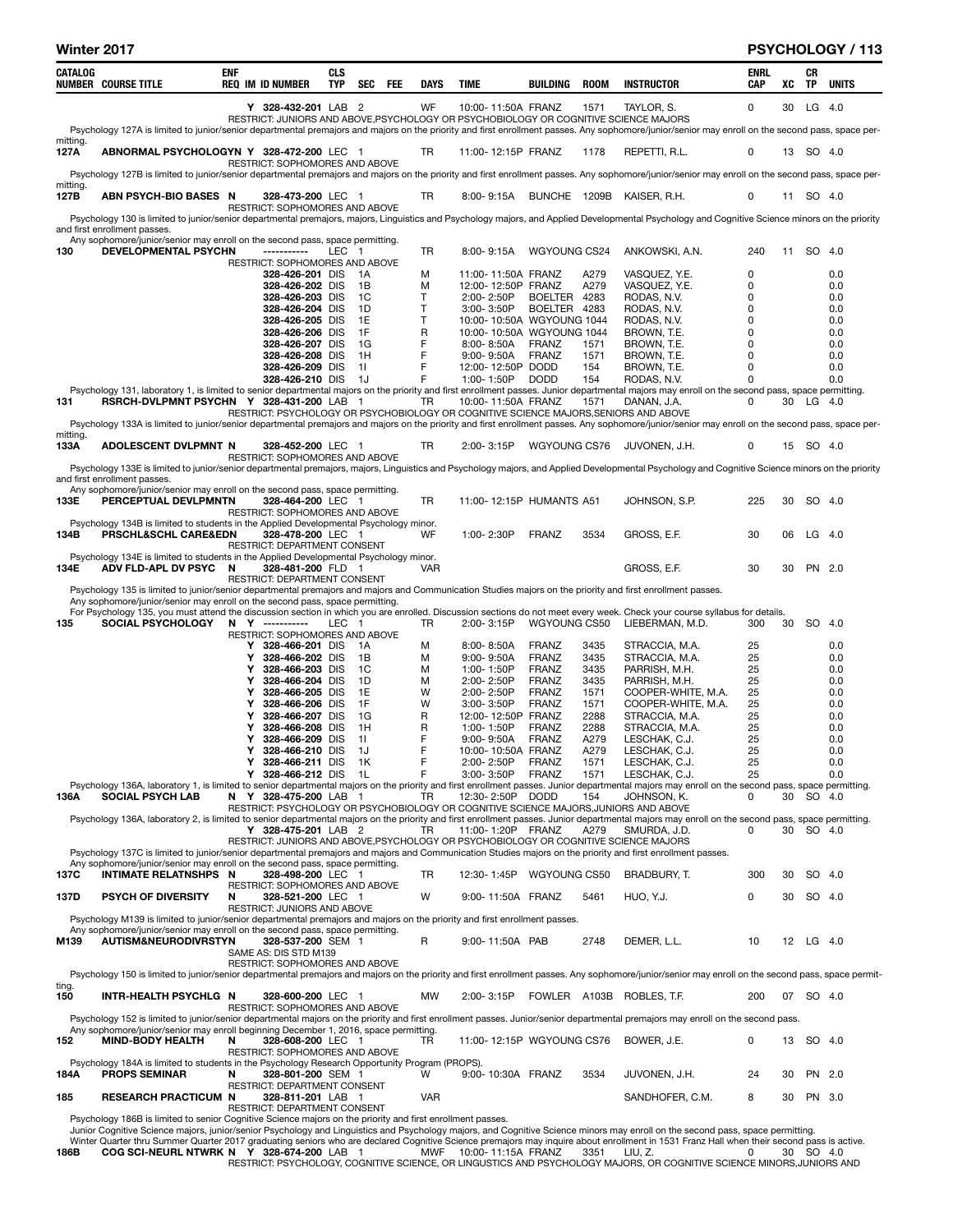|                           | <b>114 / PSYCHOLOGY</b>                                                                                                                                                                                                                                                                                                               |            |                                                          |            |                |     |                          |                    |              |             |                                                                                                                        |                    |          |          | Winter 2017              |
|---------------------------|---------------------------------------------------------------------------------------------------------------------------------------------------------------------------------------------------------------------------------------------------------------------------------------------------------------------------------------|------------|----------------------------------------------------------|------------|----------------|-----|--------------------------|--------------------|--------------|-------------|------------------------------------------------------------------------------------------------------------------------|--------------------|----------|----------|--------------------------|
| CATALOG                   | <b>NUMBER COURSE TITLE</b>                                                                                                                                                                                                                                                                                                            | <b>ENF</b> | <b>REQ IM ID NUMBER</b>                                  | CLS<br>TYP | SEC            | FEE | <b>DAYS</b>              | <b>TIME</b>        | BUILDING     | <b>ROOM</b> | <b>INSTRUCTOR</b>                                                                                                      | ENRL<br><b>CAP</b> | XC       | CR<br>TP | <b>UNITS</b>             |
| <b>ABOVE</b>              | Psychology 186C is limited to senior Cognitive Science majors on the priority and first enrollment passes.                                                                                                                                                                                                                            |            |                                                          |            |                |     |                          |                    |              |             |                                                                                                                        |                    |          |          |                          |
|                           | Junior Cognitive Science majors, senior Psychology majors, and Cognitive Science minors may enroll on the second pass, space permitting.<br>Winter Quarter thru Summer Quarter 2017 graduating seniors who are declared Cognitive Science premajors may inquire about enrollment in 1531 Franz Hall when their second pass is active. |            |                                                          |            |                |     |                          |                    |              |             |                                                                                                                        |                    |          |          |                          |
| 186C                      | COG SCI-PSYCHOPHYSC N Y 328-689-200 LAB 1                                                                                                                                                                                                                                                                                             |            |                                                          |            |                |     | MW                       | 3:00-4:50P         | <b>FRANZ</b> | 3351        | ERLIKHMAN. G.<br>RESTRICT: JUNIORS AND ABOVE, PSYCHOLOGY MAJORS, COGNITIVE SCIENCE MAJORS, OR COGNITIVE SCIENCE MINORS | 0                  | 30       | LG $4.0$ |                          |
|                           | Psychology 188A, seminar 1, is limited to junior/senior departmental premajors and majors on the priority and first enrollment passes. Any sophomore/junior/senior may enroll on the second pass,                                                                                                                                     |            |                                                          |            |                |     |                          |                    |              |             |                                                                                                                        |                    |          |          |                          |
| space permitting.<br>188A | <b>SPECIAL SEMINARS</b>                                                                                                                                                                                                                                                                                                               | N          | 328-829-201 SEM 1                                        |            |                |     | т                        | 2:00-4:50P         | POWELL 270   |             | GREENFIELD, P.M.                                                                                                       | 0                  | 15       |          | SO 4.0                   |
|                           | Psychology 188A, seminar 1: Society, Culture, and Human Development<br>Psychology 188B, lecture 1, is limited to junior/senior departmental premajors and majors and Communication Studies majors on the priority and first enrollment passes. Any sophomore/junior/<br>senior may enroll on the second pass,                         |            | RESTRICT: SOPHOMORES AND ABOVE                           |            |                |     |                          |                    |              |             |                                                                                                                        |                    |          |          |                          |
| 188B                      | space permitting.<br><b>SPECIAL COURSES</b>                                                                                                                                                                                                                                                                                           | N          | 328-830-200 LEC 1<br>RESTRICT: SOPHOMORES AND ABOVE      |            |                |     | MW                       | 12:30-1:45P        |              |             | KNSY PV 1240B TEHRANIAN, Y.J.                                                                                          | 60                 | 30       |          | SO 4.0                   |
|                           | Psychology 188B, lecture 1: Digital Media and Human Development<br>For Psychology 188B, lecture 3, students must have completed one of the following courses: Computing 10A, 16, or Psychology 20. Completion of Mathematics 33A and one of Psychology 186A-                                                                          |            |                                                          |            |                |     |                          |                    |              |             |                                                                                                                        |                    |          |          |                          |
| C is encouraged.          | Students who would like to be considered for enrollment should e-mail the instructor a PDF of an unofficial transcript highlighting the completed courses prior to December 23, 2016.                                                                                                                                                 |            |                                                          |            |                |     |                          |                    |              |             |                                                                                                                        |                    |          |          |                          |
|                           | Please include your name, university ID number, major, class standing, and up to 100 words explaining why you want to take the course. PTE numbers will be e-mailed to selected students on the<br>week on January 2, 2017.                                                                                                           |            |                                                          |            |                |     |                          |                    |              |             |                                                                                                                        |                    |          |          |                          |
|                           |                                                                                                                                                                                                                                                                                                                                       |            | 328-830-203 LEC 3<br>RESTRICT: INSTRUCTOR CONSENT        |            |                |     | <b>MWF</b>               | 10:00-11:15A FRANZ |              | 3312        | MAOZ, U.M.                                                                                                             | 20                 | 30       |          | SO 4.0                   |
|                           | Psychology 188B, lecture 3: Machine Learning in Brain Science                                                                                                                                                                                                                                                                         |            |                                                          |            |                |     |                          |                    |              |             |                                                                                                                        |                    |          |          |                          |
| space permitting.         | Psychology 188B, lecture 4, is limited to junior/senior departmental premajors and majors on the priority and first enrollment passes. Any sophomore/junior/senior may enroll on the second pass,                                                                                                                                     |            |                                                          |            |                |     |                          |                    |              |             |                                                                                                                        |                    |          |          |                          |
|                           |                                                                                                                                                                                                                                                                                                                                       |            | 328-830-204 LEC 4<br>RESTRICT: SOPHOMORES AND ABOVE      |            |                |     | <b>TR</b>                | 9:30-10:45A FRANZ  |              | A279        | SMURDA, J.D.                                                                                                           | 0                  | 30       |          | SO 4.0                   |
| 188SB                     | Psychology 188B, lecture 4: Self and Identity<br><b>INDIV STD FOR USIE</b>                                                                                                                                                                                                                                                            | N          | 328-832-201 TUT 1                                        |            |                |     | <b>UNSCHED</b>           |                    |              |             | ROBLES, T.F.                                                                                                           | $\mathbf{1}$       | 30       |          | $LG$ 1.0                 |
| 189                       | <b>ADV HONORS SEMINARS N</b>                                                                                                                                                                                                                                                                                                          |            | 328-833-202 SEM 2<br><b>RESTRICT: INSTRUCTOR CONSENT</b> |            |                |     | W                        | 10:00-10:50A FRANZ |              | 2268        | BRADBURY, T.                                                                                                           | 18                 | 30       |          | SO 1.0                   |
|                           | Psychology 189, seminar 2: Advanced Honors Seminar for Psychology 137C, Lecture 1                                                                                                                                                                                                                                                     |            | 328-833-203 SEM 3                                        |            |                |     | R                        | 1:00-1:50P         | <b>FRANZ</b> | 1571        | BOWER, J.E.                                                                                                            | 9                  | 30       |          | SO 1.0                   |
|                           | Psychology 189, seminar 3: Advanced Honors Seminar for Psychology 152, Lecture 1                                                                                                                                                                                                                                                      |            | RESTRICT: INSTRUCTOR CONSENT                             |            |                |     |                          |                    |              |             |                                                                                                                        |                    |          |          |                          |
|                           |                                                                                                                                                                                                                                                                                                                                       |            | 328-833-204 SEM 4<br>RESTRICT: INSTRUCTOR CONSENT        |            |                |     | W                        | 12:00-12:50P FRANZ |              | 2268        | BRADBURY, T.                                                                                                           | 18                 | 30       |          | SO 1.0                   |
|                           | Psychology 189, seminar 4: Advanced Honors Seminar for Psychology 137C, Lecture 1                                                                                                                                                                                                                                                     |            |                                                          |            |                |     |                          |                    |              |             |                                                                                                                        |                    |          |          |                          |
|                           |                                                                                                                                                                                                                                                                                                                                       |            | 328-833-205 SEM 5<br>RESTRICT: INSTRUCTOR CONSENT        |            |                |     | W                        | 1:00-1:50P         | <b>FRANZ</b> | 2268        | BRADBURY, T.                                                                                                           | 18                 | 30       |          | SO 1.0                   |
|                           | Psychology 189, seminar 5: Advanced Honors Seminar for Psychology 137C, Lecture 1                                                                                                                                                                                                                                                     |            | 328-833-206 SEM 6                                        |            |                |     | R                        | 9:30-10:20A FRANZ  |              | 2268        | MONTI, M.M.                                                                                                            | 13                 | 30       |          | SO 1.0                   |
|                           | Psychology 189, seminar 6: Advanced Honors Seminar for Psychology 120A, Lecture 1                                                                                                                                                                                                                                                     |            | RESTRICT: INSTRUCTOR CONSENT                             |            |                |     |                          |                    |              |             |                                                                                                                        |                    |          |          |                          |
|                           |                                                                                                                                                                                                                                                                                                                                       |            | 328-833-207 SEM 7<br>RESTRICT: INSTRUCTOR CONSENT        |            |                |     | F                        | 3:00-3:50P         | FRANZ        | 2268        | JUVONEN, J.H.                                                                                                          | 11                 | 30       |          | SO 1.0                   |
| 189HC                     | Psychology 189, seminar 7: Advanced Honors Seminar for Psychology 133A, Lecture 1<br><b>HONORS CONTRACTS</b>                                                                                                                                                                                                                          | N          | 328-834-201 TUT 1                                        |            |                |     | <b>VAR</b>               |                    |              |             | ANKOWSKI, A.N.                                                                                                         | 0                  | 30       |          | $LG$ 1.0                 |
|                           | Psychology 191BH is limited to students who have been accepted into the departmental honors program.                                                                                                                                                                                                                                  |            | 328-834-202 TUT 2                                        |            |                |     | <b>VAR</b>               |                    |              |             | JOHNSON, S.P.                                                                                                          | 0                  | 30       |          | LG 1.0                   |
| 191BH                     | <b>DEPT HONORS SEMINAR N</b>                                                                                                                                                                                                                                                                                                          |            | 328-848-201 SEM 1<br>RESTRICT: DEPARTMENT CONSENT        |            |                |     | W                        | 3:00-4:50P         | <b>FRANZ</b> | 5461        | EISENBERGER, N.I.                                                                                                      | 24                 | 30       |          | $LG$ 2.0                 |
| 192                       | <b>EDUCATION PRACTICES N</b>                                                                                                                                                                                                                                                                                                          |            | 328-690-201 SEM 1<br>RESTRICT: DEPARTMENT CONSENT        |            |                |     | <b>VAR</b>               |                    |              |             | GROSS, E.F.                                                                                                            | 1                  | 30       |          | PN 4.0                   |
| 194A                      | <b>INTERNSHIP SEMINAR</b>                                                                                                                                                                                                                                                                                                             | N          | 328-864-201 SEM 1                                        |            |                |     | F                        | 9:00-10:50A FRANZ  |              | 2268        | PARK, A.L.                                                                                                             | 12                 | 30       |          | PN 2.0                   |
| 194B                      | <b>RESEARCH GROUP SEM N</b>                                                                                                                                                                                                                                                                                                           |            | RESTRICT: DEPARTMENT CONSENT<br>328-865-201 SEM 1        |            |                |     | W                        | 1:00-1:50P         | <b>FRANZ</b> | 2322        | JUVONEN, J.H.                                                                                                          | 8                  | 30       |          | PN 1.0                   |
|                           |                                                                                                                                                                                                                                                                                                                                       |            | RESTRICT: DEPARTMENT CONSENT<br>328-865-202 SEM 2        |            |                |     | R                        | 5:00-6:15P         | <b>FRANZ</b> | A279        | SHAPIRO, J.R.                                                                                                          | 9                  | 30       |          | PN 1.0                   |
| 194C                      | <b>RESRCH GRP-COG SCI</b>                                                                                                                                                                                                                                                                                                             | N          | RESTRICT: DEPARTMENT CONSENT<br>328-866-201 SEM 1        |            |                |     | F                        | 4:00-4:50P         | <b>FRANZ</b> | 6550        | LU, H.                                                                                                                 | 8                  | 30       |          | PN 1.0                   |
| C194D                     | <b>RESEARCH GRP PRACTMN</b>                                                                                                                                                                                                                                                                                                           |            | 328-867-201 SEM 1<br>RESTRICT: DEPARTMENT CONSENT        |            |                |     | F                        | 12:15-1:45P FRANZ  |              | 2268        | SANDHOFER, C.M.                                                                                                        | 8                  | 30       |          | PN 1.0                   |
| 195A                      | <b>COMMUNTY INTERNSHIPN</b>                                                                                                                                                                                                                                                                                                           |            | 328-871-201 TUT 1<br>328-871-202 TUT 2                   |            |                |     | <b>VAR</b><br><b>VAR</b> |                    |              |             | KNOWLTON, B.<br>FREEMAN, S.F.                                                                                          | 0<br>0             | 30<br>30 |          | PN 2.0<br>PN 2.0         |
|                           |                                                                                                                                                                                                                                                                                                                                       |            | 328-871-203 TUT                                          |            | -3             |     | <b>VAR</b>               |                    |              |             | JAFFE, A.                                                                                                              | 0                  | 30       |          | PN 2.0                   |
| 195B<br>196A              | <b>INTERNSHIP-COG SCI</b><br><b>RESEARCH APPRNTCSHPN</b>                                                                                                                                                                                                                                                                              | N          | 328-872-201 TUT 1<br>328-877-201 TUT                     |            | $\mathbf{1}$   |     | <b>VAR</b><br><b>VAR</b> |                    |              |             | KNOWLTON, B.<br>JOHNSON, S.P.                                                                                          | 0<br>0             | 30<br>30 |          | PN 4.0<br>PN 3.0-4.0     |
|                           |                                                                                                                                                                                                                                                                                                                                       |            | 328-877-202 TUT 2<br>328-877-203 TUT                     |            | 3              |     | <b>VAR</b><br><b>VAR</b> |                    |              |             | STIGLER, J.W.<br>WOOD, J.J.                                                                                            | 0<br>0             | 30<br>30 |          | PN 3.0-4.0<br>PN 3.0-4.0 |
|                           |                                                                                                                                                                                                                                                                                                                                       |            | 328-877-204 TUT                                          |            | $\overline{4}$ |     | <b>VAR</b>               |                    |              |             | CHUNG, A.S.                                                                                                            | 0                  | 30       |          | PN 3.0-4.0               |
|                           |                                                                                                                                                                                                                                                                                                                                       |            | 328-877-205 TUT<br>328-877-206 TUT                       |            | 5<br>6         |     | <b>VAR</b><br><b>VAR</b> |                    |              |             | ADELMAN, H.S.<br>EISENBERGER, N.I.                                                                                     | 0<br>0             | 30<br>30 |          | PN 3.0-4.0<br>PN 3.0-4.0 |
|                           |                                                                                                                                                                                                                                                                                                                                       |            | 328-877-207 TUT                                          |            | 7              |     | <b>VAR</b>               |                    |              |             | LAU, A.M.                                                                                                              | 0                  | 30       |          | PN 3.0-4.0               |
|                           |                                                                                                                                                                                                                                                                                                                                       |            | 328-877-208 TUT 8                                        |            |                |     | <b>VAR</b><br><b>VAR</b> |                    |              |             | BRANNON, T.N.<br>CASTEL, A.D.                                                                                          | 0<br>0             | 30<br>30 |          | PN 3.0-4.0<br>PN 3.0-4.0 |
|                           |                                                                                                                                                                                                                                                                                                                                       |            | 328-877-209 TUT<br>328-877-210 TUT 10                    |            | 9              |     | <b>VAR</b>               |                    |              |             | LIEBERMAN, M.D.                                                                                                        | 0                  | 30       |          | PN 3.0-4.0               |
|                           |                                                                                                                                                                                                                                                                                                                                       |            | 328-877-211 TUT 11                                       |            |                |     | <b>VAR</b>               |                    |              |             | JUVONEN, J.H.                                                                                                          | 0<br>0             | 30       |          | PN 3.0-4.0<br>PN 3.0-4.0 |
|                           |                                                                                                                                                                                                                                                                                                                                       |            | 328-877-212 TUT<br>328-877-213 TUT                       |            | -12<br>13      |     | <b>VAR</b><br><b>VAR</b> |                    |              |             | CRASKE, M.<br>FANSELOW, M.S.                                                                                           | 0                  | 30<br>30 |          | PN 3.0-4.0               |
|                           |                                                                                                                                                                                                                                                                                                                                       |            | 328-877-214 TUT<br>328-877-215 TUT 15                    |            | -14            |     | <b>VAR</b><br><b>VAR</b> |                    |              |             | PYNOOS, R.S.<br>BOWER, J.E.                                                                                            | 0<br>0             | 30<br>30 |          | PN 3.0-4.0<br>PN 3.0-4.0 |
|                           |                                                                                                                                                                                                                                                                                                                                       |            | 328-877-216 TUT                                          |            | -16            |     | <b>VAR</b>               |                    |              |             | MOGIL, C.E.                                                                                                            | 0                  | 30       |          | PN 3.0-4.0               |
|                           |                                                                                                                                                                                                                                                                                                                                       |            | 328-877-217 TUT<br>328-877-218 TUT                       |            | 17<br>18       |     | <b>VAR</b><br><b>VAR</b> |                    |              |             | LIU, Z.                                                                                                                | 0<br>0             | 30<br>30 |          | PN 3.0-4.0<br>PN 3.0-4.0 |
|                           |                                                                                                                                                                                                                                                                                                                                       |            | 328-877-219 TUT                                          |            | 19             |     | <b>VAR</b>               |                    |              |             | SHAPIRO, J.R.<br>KNOWLTON, B.                                                                                          | 0                  | 30       |          | PN 3.0-4.0               |
|                           |                                                                                                                                                                                                                                                                                                                                       |            | 328-877-220 TUT<br>328-877-221 TUT                       |            | 20<br>21       |     | <b>VAR</b><br><b>VAR</b> |                    |              |             | GRAMMER, J.K.<br>PARKINSON, C.M.                                                                                       | 0<br>0             | 30<br>30 |          | PN 3.0-4.0<br>PN 3.0-4.0 |
|                           |                                                                                                                                                                                                                                                                                                                                       |            | 328-877-222 TUT                                          |            | 22             |     | <b>VAR</b>               |                    |              |             | SANDHOFER, C.M.                                                                                                        | 0                  | 30       |          | PN 3.0-4.0               |
|                           |                                                                                                                                                                                                                                                                                                                                       |            | 328-877-223 TUT<br>328-877-224 TUT                       |            | 23<br>24       |     | <b>VAR</b><br><b>VAR</b> |                    |              |             | DAPRETTO, M.<br>BJORK, R.A.                                                                                            | 0<br>0             | 30<br>30 |          | PN 3.0-4.0<br>PN 3.0-4.0 |
|                           |                                                                                                                                                                                                                                                                                                                                       |            | 328-877-225 TUT                                          |            | 25             |     | <b>VAR</b>               |                    |              |             | MINOR, T.R.                                                                                                            | 0                  | 30       |          | PN 3.0-4.0               |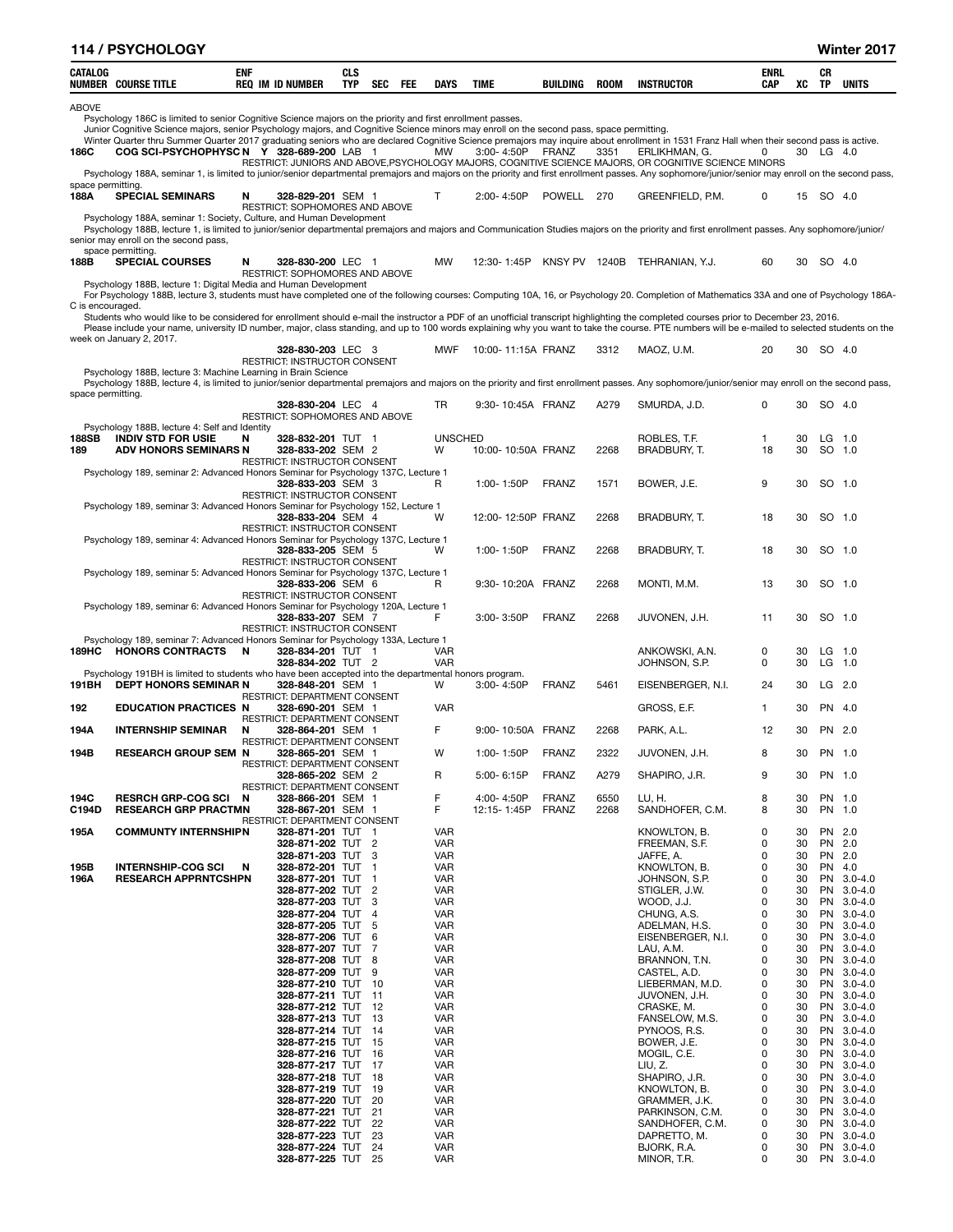## Winter 2017 **PSYCHOLOGY / 115**

| 328-877-226 TUT<br><b>VAR</b><br><b>PN</b><br>26<br>TOMIYAMA, A.J.<br>0<br>30<br>$3.0 - 4.0$<br>328-877-227 TUT<br>27<br>VAR<br>GREENFIELD, P.M.<br>0<br>30<br>PN<br>$3.0 - 4.0$<br>328-877-228 TUT<br>28<br>VAR<br>BJORK, E.L.<br>0<br>30<br>PN.<br>$3.0 - 4.0$<br>328-877-229 TUT<br>29<br>VAR<br>KARLSGODT, K.H.<br>0<br>30<br>PN.<br>$3.0 - 4.0$<br>30<br>328-877-230 TUT<br>30<br>VAR<br>MAYS, V.M.<br>0<br>PN.<br>$3.0 - 4.0$<br>328-877-231 TUT<br>30<br>31<br>VAR<br>BAILEY, A.<br>0<br>PN.<br>$3.0 - 4.0$<br>328-877-232 TUT<br>32<br>VAR<br>RAY, L.A.<br>0<br>30<br>PN.<br>$3.0 - 4.0$<br>328-877-233 TUT<br>33<br>VAR<br>BAKER, B.L.<br>0<br>30<br>PN.<br>$3.0 - 4.0$<br>30<br>328-877-234 TUT<br>34<br>VAR<br>DUNKEL SCHETTER, C<br>0<br>PN.<br>$3.0 - 4.0$<br>328-877-235 TUT<br>30<br>35<br>VAR<br>FRANKEL, F.D.<br>0<br>PN<br>$3.0 - 4.0$<br>328-877-236 TUT<br>36<br>VAR<br>KELLMAN, P.<br>0<br>30<br>PN.<br>$3.0 - 4.0$<br>328-877-237 TUT<br>37<br>VAR<br>BRADBURY, T.<br>0<br>30<br>PN.<br>$3.0 - 4.0$<br>328-877-238 TUT<br>30<br>38<br>VAR<br>GIVVIN, K.B.<br>0<br>PN.<br>$3.0 - 4.0$<br>328-877-239 TUT<br>30<br>39<br>VAR<br>JESTE, S.S.<br>0<br>PN.<br>$3.0 - 4.0$<br>328-877-240 TUT<br>40<br>VAR<br>BLAIR, H.T.<br>0<br>30<br>PN.<br>$3.0 - 4.0$<br>328-877-241 TUT<br>41<br>VAR<br>LU, H.<br>0<br>30<br>PN.<br>$3.0 - 4.0$<br>30<br>328-877-242 TUT<br>42<br>VAR<br>STANTON, A.L.<br>0<br>PN.<br>$3.0 - 4.0$<br>196B<br><b>RSRCH APPRNTCSHP-CSN</b><br>30<br>328-878-201 TUT<br>1<br>VAR<br>BJORK, R.A.<br>0<br>PN<br>$3.0 - 4.0$<br>328-878-202 TUT<br>2<br>VAR<br>RISSMAN, J.A.<br>0<br>30<br>PN.<br>$3.0 - 4.0$<br>328-878-203 TUT<br>3<br>VAR<br>LU, H.<br>0<br>30<br>PN.<br>$3.0 - 4.0$<br>30<br>328-878-204 TUT<br>$\overline{4}$<br>VAR<br>MAOZ, U.M.<br>0<br>PN.<br>$3.0 - 4.0$<br>30<br>328-878-205 TUT<br>5<br>VAR<br>KNOWLTON, B.<br>0<br>PN<br>$3.0 - 4.0$<br>328-878-206 TUT<br>6<br>VAR<br>BJORK, E.L.<br>0<br>30<br>PN.<br>$3.0 - 4.0$<br>328-878-207 TUT<br>7<br>VAR<br>HOLYOAK, K.<br>0<br>30<br>PN.<br>$3.0 - 4.0$<br>30<br>328-878-208 TUT<br>8<br>VAR<br>OPPENHEIMER, D.M.<br>0<br>PN.<br>$3.0 - 4.0$<br>30<br>328-878-209 TUT<br>9<br>VAR<br>ERLIKHMAN, G.<br>0<br>PN<br>$3.0 - 4.0$<br>328-878-210 TUT<br>10<br>VAR<br>JOHNSON, S.P.<br>0<br>30<br>PN.<br>$3.0 - 4.0$<br>328-878-211 TUT<br>11<br>VAR<br>EISENBERGER, N.I.<br>0<br>30<br>PN.<br>$3.0 - 4.0$<br>328-878-212 TUT<br>-12<br>VAR<br>SANDHOFER, C.M.<br>0<br>30<br>PN<br>$3.0 - 4.0$<br>328-878-213 TUT<br>13<br>VAR<br>LIEBERMAN, M.D.<br>0<br>30<br>PN 3.0-4.0<br>328-878-214 TUT<br>14<br>VAR<br>LIU, Z.<br>0<br>30<br>PN 3.0-4.0<br>328-878-215 TUT<br>15<br>VAR<br>MONTI, M.M.<br>0<br>30<br>PN.<br>$3.0 - 4.0$<br>30<br>328-878-216 TUT<br>16<br>VAR<br>YOUNG, S.D.<br>0<br>PN.<br>$3.0 - 4.0$<br>328-878-217 TUT 17<br>VAR<br>KELLMAN, P.<br>0<br>30<br>PN<br>$3.0 - 4.0$<br><b>HONORS RESEARCH</b><br>2<br>LG<br>2.0<br>198<br>N<br>328-888-201 TUT 1<br>VAR<br>BJORK, R.A.<br>30<br>RESTRICT: INSTRUCTOR CONSENT<br><b>VAR</b><br>30<br>LG 2.0<br>328-888-202 TUT 2<br>BRANNON, T.N.<br>1<br>RESTRICT: INSTRUCTOR CONSENT<br>CASTEL, A.D.<br>30<br>LG 2.0<br>328-888-203 TUT 3<br>VAR<br>1<br>RESTRICT: INSTRUCTOR CONSENT<br>LG 2.0<br>328-888-204 TUT 4<br>VAR<br>CHAVIRA, D.A.<br>30<br>1<br>RESTRICT: INSTRUCTOR CONSENT<br>CHORPITA, B.F.<br>$LG$ 2.0<br><b>328-888-205 TUT 5</b><br>VAR<br>1<br>30<br>RESTRICT: INSTRUCTOR CONSENT<br>CRASKE, M.<br>2<br>LG 2.0<br>328-888-206 TUT 6<br>VAR<br>30<br>RESTRICT: INSTRUCTOR CONSENT<br>LG 2.0<br>328-888-207 TUT 7<br>VAR<br>GALVAN, A.<br>1<br>30<br>RESTRICT: INSTRUCTOR CONSENT<br><b>VAR</b><br>GREENFIELD, P.M.<br>LG 2.0<br>328-888-208 TUT 8<br>30<br>1<br>RESTRICT: INSTRUCTOR CONSENT<br><b>VAR</b><br>HOLYOAK, K.<br>30<br>LG 2.0<br>328-888-209 TUT 9<br>1<br>RESTRICT: INSTRUCTOR CONSENT<br>$LG$ 2.0<br><b>328-888-210 TUT 10</b><br>VAR<br>JUVONEN, J.H.<br>1<br>30<br>RESTRICT: INSTRUCTOR CONSENT<br>2<br>LG 2.0<br>328-888-211 TUT 11<br>VAR<br>KELLMAN, P.<br>30<br>RESTRICT: INSTRUCTOR CONSENT<br><b>VAR</b><br>CHUNG, A.S.<br>2<br>30<br>$LG$ 2.0<br>328-888-212 TUT 12<br>RESTRICT: INSTRUCTOR CONSENT<br><b>VAR</b><br>LU, H.<br>$\mathbf{1}$<br>LG 2.0<br>328-888-213 TUT 13<br>30<br>RESTRICT: INSTRUCTOR CONSENT<br>LG 2.0<br>328-888-214 TUT 14<br><b>VAR</b><br>MAOZ, U.M.<br>30<br>1<br>RESTRICT: INSTRUCTOR CONSENT<br><b>VAR</b><br>MAYS, V.M.<br>30<br>LG 2.0<br>328-888-215 TUT 15<br>1<br>RESTRICT: INSTRUCTOR CONSENT<br>LG 2.0<br><b>VAR</b><br>PARKINSON, C.M.<br>30<br>328-888-216 TUT 16<br>1<br>RESTRICT: INSTRUCTOR CONSENT<br>2<br>LG 2.0<br>328-888-217 TUT 17<br><b>VAR</b><br>30<br>SANDHOFER, C.M.<br><b>RESTRICT: INSTRUCTOR CONSENT</b><br><b>VAR</b><br>SHAPIRO, J.R.<br>30<br>LG 2.0<br>328-888-218 TUT 18<br>1<br>RESTRICT: INSTRUCTOR CONSENT<br>LG 2.0<br>328-888-219 TUT 19<br><b>VAR</b><br>30<br>STANTON, A.L.<br>1<br>RESTRICT: INSTRUCTOR CONSENT<br>Psychology 200B is limited to Psychology graduate students until December 5, 2016, when any graduate student may enroll, space permitting.<br>200B<br><b>INSTRMNTL CONDITNNG N</b><br>728-009-200 LEC 1<br>9:30-10:45A FRANZ<br>WASSUM, K.<br>10<br>30<br>SO 4.0<br>TR<br>6461<br>RESTRICT: GRADUATE STUDENTS<br>F<br>SU 1.0<br>201<br><b>LEARNING AND BEHAVR N</b><br>12:00-1:20P<br>FRANZ<br>6461<br>BLAISDELL, A.P.<br>30<br>728-008-200 DIS 1<br>10<br>RESTRICT: GRADUATE STUDENTS<br><b>FRANZ</b><br><b>MW</b><br>12:30-1:45P<br>3621C<br>SUTHANA, N.A.<br>12<br>30<br>SO 4.0<br>207<br><b>SEM-BEHVRL NEUROSCI N</b><br>728-043-200 SEM 1<br><b>RESTRICT: GRADUATE STUDENTS</b><br>212<br><b>RSCH LIT-PHYSL PSYC</b><br>728-073-200 LEC 1<br>R<br>12:30-1:45P<br>FRANZ<br>BLAIR, H.T.<br>30<br>SU 1.0<br>N<br>8461C<br>15<br>RESTRICT: GRADUATE STUDENTS<br>218<br><b>RSCH MTHD-HLTH PSYC N</b><br>728-107-200 SEM 1<br>т<br>1:00-3:50P<br><b>FRANZ</b><br>3621C<br>DUNKEL SCHETTER, C<br>30<br>SO 4.0<br>10<br>RESTRICT: INSTRUCTOR CONSENT<br>Psychology 220B is limited to psychology graduate students. Beginning December 5, 2016, non-psychology graduate students should consult the instructor about enrollment availability.<br>220B<br><b>RSRCH-SOCIAL PSYCH</b><br>728-121-200 LEC 1<br>т<br>9:30-12:20P FRANZ<br>5461<br>30<br>SO 4.0<br>N<br>EISENBERGER, N.I.<br>15<br>RESTRICT: GRADUATE STUDENTS<br>242F<br>DVLPMT-LANG&CMMNCTNN<br>R<br>9:30-12:20P FRANZ<br>5461<br>GREENFIELD, P.M.<br>30<br>SO 4.0<br>728-241-200 LEC 1<br>15<br><b>RESTRICT: GRADUATE STUDENTS</b><br>Psychology 250B is limited to psychology graduate students.<br>250B<br><b>ADV PSYCHO STATISTI</b><br>-----------<br>3:00-4:15P<br><b>FRANZ</b><br>3534<br>REISE, S.P.<br>08<br>SO 4.0<br>N<br>LEC 1<br>MW<br>26<br>RESTRICT: PSYCHOLOGY GRADUATE STUDENTS<br>728-301-201 DIS 1A<br>1:30-2:20P<br><b>FRANZ</b><br>3312<br>MANSOLF, M.A.<br>F<br>26<br>0.0<br>Psychology 256A is limited to psychology graduate students until December 5, 2016, when any graduate student may enroll, space permitting. | CATALOG | <b>NUMBER COURSE TITLE</b> | ENF | <b>REQ IM ID NUMBER</b> | <b>CLS</b><br><b>TYP</b> | <b>SEC</b> | FEE | <b>DAYS</b> | TIME | BUILDING | <b>ROOM</b> | <b>INSTRUCTOR</b> | ENRL<br>CAP | XC | CR<br>TP | <b>UNITS</b> |
|------------------------------------------------------------------------------------------------------------------------------------------------------------------------------------------------------------------------------------------------------------------------------------------------------------------------------------------------------------------------------------------------------------------------------------------------------------------------------------------------------------------------------------------------------------------------------------------------------------------------------------------------------------------------------------------------------------------------------------------------------------------------------------------------------------------------------------------------------------------------------------------------------------------------------------------------------------------------------------------------------------------------------------------------------------------------------------------------------------------------------------------------------------------------------------------------------------------------------------------------------------------------------------------------------------------------------------------------------------------------------------------------------------------------------------------------------------------------------------------------------------------------------------------------------------------------------------------------------------------------------------------------------------------------------------------------------------------------------------------------------------------------------------------------------------------------------------------------------------------------------------------------------------------------------------------------------------------------------------------------------------------------------------------------------------------------------------------------------------------------------------------------------------------------------------------------------------------------------------------------------------------------------------------------------------------------------------------------------------------------------------------------------------------------------------------------------------------------------------------------------------------------------------------------------------------------------------------------------------------------------------------------------------------------------------------------------------------------------------------------------------------------------------------------------------------------------------------------------------------------------------------------------------------------------------------------------------------------------------------------------------------------------------------------------------------------------------------------------------------------------------------------------------------------------------------------------------------------------------------------------------------------------------------------------------------------------------------------------------------------------------------------------------------------------------------------------------------------------------------------------------------------------------------------------------------------------------------------------------------------------------------------------------------------------------------------------------------------------------------------------------------------------------------------------------------------------------------------------------------------------------------------------------------------------------------------------------------------------------------------------------------------------------------------------------------------------------------------------------------------------------------------------------------------------------------------------------------------------------------------------------------------------------------------------------------------------------------------------------------------------------------------------------------------------------------------------------------------------------------------------------------------------------------------------------------------------------------------------------------------------------------------------------------------------------------------------------------------------------------------------------------------------------------------------------------------------------------------------------------------------------------------------------------------------------------------------------------------------------------------------------------------------------------------------------------------------------------------------------------------------------------------------------------------------------------------------------------------------------------------------------------------------------------------------------------------------------------------------------------------------------------------------------------------------------------------------------------------------------------------------------------------------------------------------------------------------------------------------------------------------------------------------------------------------------------------------------------------------------------------------------------------------------------------------------------------------------------------------------------------------------------------------------------------------------------------------------------------------------------------------------------------------------------------------------------------------------------------------------------------------------------------------------------------------------------------------------------------------------------------------------------------------------------------------------------------------------------------------------------------------------------------------------------------------------------------------------------------------------------------------------------------------------------------------------------------------------------------------------------------------------------------------------------------------------------------------------------------------------------------------------------------------------------------------------------------------------------------------------------------------------------------------------------------------------------------------------------------------------------------------------------------------------------------------------------------------------------------|---------|----------------------------|-----|-------------------------|--------------------------|------------|-----|-------------|------|----------|-------------|-------------------|-------------|----|----------|--------------|
|                                                                                                                                                                                                                                                                                                                                                                                                                                                                                                                                                                                                                                                                                                                                                                                                                                                                                                                                                                                                                                                                                                                                                                                                                                                                                                                                                                                                                                                                                                                                                                                                                                                                                                                                                                                                                                                                                                                                                                                                                                                                                                                                                                                                                                                                                                                                                                                                                                                                                                                                                                                                                                                                                                                                                                                                                                                                                                                                                                                                                                                                                                                                                                                                                                                                                                                                                                                                                                                                                                                                                                                                                                                                                                                                                                                                                                                                                                                                                                                                                                                                                                                                                                                                                                                                                                                                                                                                                                                                                                                                                                                                                                                                                                                                                                                                                                                                                                                                                                                                                                                                                                                                                                                                                                                                                                                                                                                                                                                                                                                                                                                                                                                                                                                                                                                                                                                                                                                                                                                                                                                                                                                                                                                                                                                                                                                                                                                                                                                                                                                                                                                                                                                                                                                                                                                                                                                                                                                                                                                                                                                                                                |         |                            |     |                         |                          |            |     |             |      |          |             |                   |             |    |          |              |
|                                                                                                                                                                                                                                                                                                                                                                                                                                                                                                                                                                                                                                                                                                                                                                                                                                                                                                                                                                                                                                                                                                                                                                                                                                                                                                                                                                                                                                                                                                                                                                                                                                                                                                                                                                                                                                                                                                                                                                                                                                                                                                                                                                                                                                                                                                                                                                                                                                                                                                                                                                                                                                                                                                                                                                                                                                                                                                                                                                                                                                                                                                                                                                                                                                                                                                                                                                                                                                                                                                                                                                                                                                                                                                                                                                                                                                                                                                                                                                                                                                                                                                                                                                                                                                                                                                                                                                                                                                                                                                                                                                                                                                                                                                                                                                                                                                                                                                                                                                                                                                                                                                                                                                                                                                                                                                                                                                                                                                                                                                                                                                                                                                                                                                                                                                                                                                                                                                                                                                                                                                                                                                                                                                                                                                                                                                                                                                                                                                                                                                                                                                                                                                                                                                                                                                                                                                                                                                                                                                                                                                                                                                |         |                            |     |                         |                          |            |     |             |      |          |             |                   |             |    |          |              |
|                                                                                                                                                                                                                                                                                                                                                                                                                                                                                                                                                                                                                                                                                                                                                                                                                                                                                                                                                                                                                                                                                                                                                                                                                                                                                                                                                                                                                                                                                                                                                                                                                                                                                                                                                                                                                                                                                                                                                                                                                                                                                                                                                                                                                                                                                                                                                                                                                                                                                                                                                                                                                                                                                                                                                                                                                                                                                                                                                                                                                                                                                                                                                                                                                                                                                                                                                                                                                                                                                                                                                                                                                                                                                                                                                                                                                                                                                                                                                                                                                                                                                                                                                                                                                                                                                                                                                                                                                                                                                                                                                                                                                                                                                                                                                                                                                                                                                                                                                                                                                                                                                                                                                                                                                                                                                                                                                                                                                                                                                                                                                                                                                                                                                                                                                                                                                                                                                                                                                                                                                                                                                                                                                                                                                                                                                                                                                                                                                                                                                                                                                                                                                                                                                                                                                                                                                                                                                                                                                                                                                                                                                                |         |                            |     |                         |                          |            |     |             |      |          |             |                   |             |    |          |              |
|                                                                                                                                                                                                                                                                                                                                                                                                                                                                                                                                                                                                                                                                                                                                                                                                                                                                                                                                                                                                                                                                                                                                                                                                                                                                                                                                                                                                                                                                                                                                                                                                                                                                                                                                                                                                                                                                                                                                                                                                                                                                                                                                                                                                                                                                                                                                                                                                                                                                                                                                                                                                                                                                                                                                                                                                                                                                                                                                                                                                                                                                                                                                                                                                                                                                                                                                                                                                                                                                                                                                                                                                                                                                                                                                                                                                                                                                                                                                                                                                                                                                                                                                                                                                                                                                                                                                                                                                                                                                                                                                                                                                                                                                                                                                                                                                                                                                                                                                                                                                                                                                                                                                                                                                                                                                                                                                                                                                                                                                                                                                                                                                                                                                                                                                                                                                                                                                                                                                                                                                                                                                                                                                                                                                                                                                                                                                                                                                                                                                                                                                                                                                                                                                                                                                                                                                                                                                                                                                                                                                                                                                                                |         |                            |     |                         |                          |            |     |             |      |          |             |                   |             |    |          |              |
|                                                                                                                                                                                                                                                                                                                                                                                                                                                                                                                                                                                                                                                                                                                                                                                                                                                                                                                                                                                                                                                                                                                                                                                                                                                                                                                                                                                                                                                                                                                                                                                                                                                                                                                                                                                                                                                                                                                                                                                                                                                                                                                                                                                                                                                                                                                                                                                                                                                                                                                                                                                                                                                                                                                                                                                                                                                                                                                                                                                                                                                                                                                                                                                                                                                                                                                                                                                                                                                                                                                                                                                                                                                                                                                                                                                                                                                                                                                                                                                                                                                                                                                                                                                                                                                                                                                                                                                                                                                                                                                                                                                                                                                                                                                                                                                                                                                                                                                                                                                                                                                                                                                                                                                                                                                                                                                                                                                                                                                                                                                                                                                                                                                                                                                                                                                                                                                                                                                                                                                                                                                                                                                                                                                                                                                                                                                                                                                                                                                                                                                                                                                                                                                                                                                                                                                                                                                                                                                                                                                                                                                                                                |         |                            |     |                         |                          |            |     |             |      |          |             |                   |             |    |          |              |
|                                                                                                                                                                                                                                                                                                                                                                                                                                                                                                                                                                                                                                                                                                                                                                                                                                                                                                                                                                                                                                                                                                                                                                                                                                                                                                                                                                                                                                                                                                                                                                                                                                                                                                                                                                                                                                                                                                                                                                                                                                                                                                                                                                                                                                                                                                                                                                                                                                                                                                                                                                                                                                                                                                                                                                                                                                                                                                                                                                                                                                                                                                                                                                                                                                                                                                                                                                                                                                                                                                                                                                                                                                                                                                                                                                                                                                                                                                                                                                                                                                                                                                                                                                                                                                                                                                                                                                                                                                                                                                                                                                                                                                                                                                                                                                                                                                                                                                                                                                                                                                                                                                                                                                                                                                                                                                                                                                                                                                                                                                                                                                                                                                                                                                                                                                                                                                                                                                                                                                                                                                                                                                                                                                                                                                                                                                                                                                                                                                                                                                                                                                                                                                                                                                                                                                                                                                                                                                                                                                                                                                                                                                |         |                            |     |                         |                          |            |     |             |      |          |             |                   |             |    |          |              |
|                                                                                                                                                                                                                                                                                                                                                                                                                                                                                                                                                                                                                                                                                                                                                                                                                                                                                                                                                                                                                                                                                                                                                                                                                                                                                                                                                                                                                                                                                                                                                                                                                                                                                                                                                                                                                                                                                                                                                                                                                                                                                                                                                                                                                                                                                                                                                                                                                                                                                                                                                                                                                                                                                                                                                                                                                                                                                                                                                                                                                                                                                                                                                                                                                                                                                                                                                                                                                                                                                                                                                                                                                                                                                                                                                                                                                                                                                                                                                                                                                                                                                                                                                                                                                                                                                                                                                                                                                                                                                                                                                                                                                                                                                                                                                                                                                                                                                                                                                                                                                                                                                                                                                                                                                                                                                                                                                                                                                                                                                                                                                                                                                                                                                                                                                                                                                                                                                                                                                                                                                                                                                                                                                                                                                                                                                                                                                                                                                                                                                                                                                                                                                                                                                                                                                                                                                                                                                                                                                                                                                                                                                                |         |                            |     |                         |                          |            |     |             |      |          |             |                   |             |    |          |              |
|                                                                                                                                                                                                                                                                                                                                                                                                                                                                                                                                                                                                                                                                                                                                                                                                                                                                                                                                                                                                                                                                                                                                                                                                                                                                                                                                                                                                                                                                                                                                                                                                                                                                                                                                                                                                                                                                                                                                                                                                                                                                                                                                                                                                                                                                                                                                                                                                                                                                                                                                                                                                                                                                                                                                                                                                                                                                                                                                                                                                                                                                                                                                                                                                                                                                                                                                                                                                                                                                                                                                                                                                                                                                                                                                                                                                                                                                                                                                                                                                                                                                                                                                                                                                                                                                                                                                                                                                                                                                                                                                                                                                                                                                                                                                                                                                                                                                                                                                                                                                                                                                                                                                                                                                                                                                                                                                                                                                                                                                                                                                                                                                                                                                                                                                                                                                                                                                                                                                                                                                                                                                                                                                                                                                                                                                                                                                                                                                                                                                                                                                                                                                                                                                                                                                                                                                                                                                                                                                                                                                                                                                                                |         |                            |     |                         |                          |            |     |             |      |          |             |                   |             |    |          |              |
|                                                                                                                                                                                                                                                                                                                                                                                                                                                                                                                                                                                                                                                                                                                                                                                                                                                                                                                                                                                                                                                                                                                                                                                                                                                                                                                                                                                                                                                                                                                                                                                                                                                                                                                                                                                                                                                                                                                                                                                                                                                                                                                                                                                                                                                                                                                                                                                                                                                                                                                                                                                                                                                                                                                                                                                                                                                                                                                                                                                                                                                                                                                                                                                                                                                                                                                                                                                                                                                                                                                                                                                                                                                                                                                                                                                                                                                                                                                                                                                                                                                                                                                                                                                                                                                                                                                                                                                                                                                                                                                                                                                                                                                                                                                                                                                                                                                                                                                                                                                                                                                                                                                                                                                                                                                                                                                                                                                                                                                                                                                                                                                                                                                                                                                                                                                                                                                                                                                                                                                                                                                                                                                                                                                                                                                                                                                                                                                                                                                                                                                                                                                                                                                                                                                                                                                                                                                                                                                                                                                                                                                                                                |         |                            |     |                         |                          |            |     |             |      |          |             |                   |             |    |          |              |
|                                                                                                                                                                                                                                                                                                                                                                                                                                                                                                                                                                                                                                                                                                                                                                                                                                                                                                                                                                                                                                                                                                                                                                                                                                                                                                                                                                                                                                                                                                                                                                                                                                                                                                                                                                                                                                                                                                                                                                                                                                                                                                                                                                                                                                                                                                                                                                                                                                                                                                                                                                                                                                                                                                                                                                                                                                                                                                                                                                                                                                                                                                                                                                                                                                                                                                                                                                                                                                                                                                                                                                                                                                                                                                                                                                                                                                                                                                                                                                                                                                                                                                                                                                                                                                                                                                                                                                                                                                                                                                                                                                                                                                                                                                                                                                                                                                                                                                                                                                                                                                                                                                                                                                                                                                                                                                                                                                                                                                                                                                                                                                                                                                                                                                                                                                                                                                                                                                                                                                                                                                                                                                                                                                                                                                                                                                                                                                                                                                                                                                                                                                                                                                                                                                                                                                                                                                                                                                                                                                                                                                                                                                |         |                            |     |                         |                          |            |     |             |      |          |             |                   |             |    |          |              |
|                                                                                                                                                                                                                                                                                                                                                                                                                                                                                                                                                                                                                                                                                                                                                                                                                                                                                                                                                                                                                                                                                                                                                                                                                                                                                                                                                                                                                                                                                                                                                                                                                                                                                                                                                                                                                                                                                                                                                                                                                                                                                                                                                                                                                                                                                                                                                                                                                                                                                                                                                                                                                                                                                                                                                                                                                                                                                                                                                                                                                                                                                                                                                                                                                                                                                                                                                                                                                                                                                                                                                                                                                                                                                                                                                                                                                                                                                                                                                                                                                                                                                                                                                                                                                                                                                                                                                                                                                                                                                                                                                                                                                                                                                                                                                                                                                                                                                                                                                                                                                                                                                                                                                                                                                                                                                                                                                                                                                                                                                                                                                                                                                                                                                                                                                                                                                                                                                                                                                                                                                                                                                                                                                                                                                                                                                                                                                                                                                                                                                                                                                                                                                                                                                                                                                                                                                                                                                                                                                                                                                                                                                                |         |                            |     |                         |                          |            |     |             |      |          |             |                   |             |    |          |              |
|                                                                                                                                                                                                                                                                                                                                                                                                                                                                                                                                                                                                                                                                                                                                                                                                                                                                                                                                                                                                                                                                                                                                                                                                                                                                                                                                                                                                                                                                                                                                                                                                                                                                                                                                                                                                                                                                                                                                                                                                                                                                                                                                                                                                                                                                                                                                                                                                                                                                                                                                                                                                                                                                                                                                                                                                                                                                                                                                                                                                                                                                                                                                                                                                                                                                                                                                                                                                                                                                                                                                                                                                                                                                                                                                                                                                                                                                                                                                                                                                                                                                                                                                                                                                                                                                                                                                                                                                                                                                                                                                                                                                                                                                                                                                                                                                                                                                                                                                                                                                                                                                                                                                                                                                                                                                                                                                                                                                                                                                                                                                                                                                                                                                                                                                                                                                                                                                                                                                                                                                                                                                                                                                                                                                                                                                                                                                                                                                                                                                                                                                                                                                                                                                                                                                                                                                                                                                                                                                                                                                                                                                                                |         |                            |     |                         |                          |            |     |             |      |          |             |                   |             |    |          |              |
|                                                                                                                                                                                                                                                                                                                                                                                                                                                                                                                                                                                                                                                                                                                                                                                                                                                                                                                                                                                                                                                                                                                                                                                                                                                                                                                                                                                                                                                                                                                                                                                                                                                                                                                                                                                                                                                                                                                                                                                                                                                                                                                                                                                                                                                                                                                                                                                                                                                                                                                                                                                                                                                                                                                                                                                                                                                                                                                                                                                                                                                                                                                                                                                                                                                                                                                                                                                                                                                                                                                                                                                                                                                                                                                                                                                                                                                                                                                                                                                                                                                                                                                                                                                                                                                                                                                                                                                                                                                                                                                                                                                                                                                                                                                                                                                                                                                                                                                                                                                                                                                                                                                                                                                                                                                                                                                                                                                                                                                                                                                                                                                                                                                                                                                                                                                                                                                                                                                                                                                                                                                                                                                                                                                                                                                                                                                                                                                                                                                                                                                                                                                                                                                                                                                                                                                                                                                                                                                                                                                                                                                                                                |         |                            |     |                         |                          |            |     |             |      |          |             |                   |             |    |          |              |
|                                                                                                                                                                                                                                                                                                                                                                                                                                                                                                                                                                                                                                                                                                                                                                                                                                                                                                                                                                                                                                                                                                                                                                                                                                                                                                                                                                                                                                                                                                                                                                                                                                                                                                                                                                                                                                                                                                                                                                                                                                                                                                                                                                                                                                                                                                                                                                                                                                                                                                                                                                                                                                                                                                                                                                                                                                                                                                                                                                                                                                                                                                                                                                                                                                                                                                                                                                                                                                                                                                                                                                                                                                                                                                                                                                                                                                                                                                                                                                                                                                                                                                                                                                                                                                                                                                                                                                                                                                                                                                                                                                                                                                                                                                                                                                                                                                                                                                                                                                                                                                                                                                                                                                                                                                                                                                                                                                                                                                                                                                                                                                                                                                                                                                                                                                                                                                                                                                                                                                                                                                                                                                                                                                                                                                                                                                                                                                                                                                                                                                                                                                                                                                                                                                                                                                                                                                                                                                                                                                                                                                                                                                |         |                            |     |                         |                          |            |     |             |      |          |             |                   |             |    |          |              |
|                                                                                                                                                                                                                                                                                                                                                                                                                                                                                                                                                                                                                                                                                                                                                                                                                                                                                                                                                                                                                                                                                                                                                                                                                                                                                                                                                                                                                                                                                                                                                                                                                                                                                                                                                                                                                                                                                                                                                                                                                                                                                                                                                                                                                                                                                                                                                                                                                                                                                                                                                                                                                                                                                                                                                                                                                                                                                                                                                                                                                                                                                                                                                                                                                                                                                                                                                                                                                                                                                                                                                                                                                                                                                                                                                                                                                                                                                                                                                                                                                                                                                                                                                                                                                                                                                                                                                                                                                                                                                                                                                                                                                                                                                                                                                                                                                                                                                                                                                                                                                                                                                                                                                                                                                                                                                                                                                                                                                                                                                                                                                                                                                                                                                                                                                                                                                                                                                                                                                                                                                                                                                                                                                                                                                                                                                                                                                                                                                                                                                                                                                                                                                                                                                                                                                                                                                                                                                                                                                                                                                                                                                                |         |                            |     |                         |                          |            |     |             |      |          |             |                   |             |    |          |              |
|                                                                                                                                                                                                                                                                                                                                                                                                                                                                                                                                                                                                                                                                                                                                                                                                                                                                                                                                                                                                                                                                                                                                                                                                                                                                                                                                                                                                                                                                                                                                                                                                                                                                                                                                                                                                                                                                                                                                                                                                                                                                                                                                                                                                                                                                                                                                                                                                                                                                                                                                                                                                                                                                                                                                                                                                                                                                                                                                                                                                                                                                                                                                                                                                                                                                                                                                                                                                                                                                                                                                                                                                                                                                                                                                                                                                                                                                                                                                                                                                                                                                                                                                                                                                                                                                                                                                                                                                                                                                                                                                                                                                                                                                                                                                                                                                                                                                                                                                                                                                                                                                                                                                                                                                                                                                                                                                                                                                                                                                                                                                                                                                                                                                                                                                                                                                                                                                                                                                                                                                                                                                                                                                                                                                                                                                                                                                                                                                                                                                                                                                                                                                                                                                                                                                                                                                                                                                                                                                                                                                                                                                                                |         |                            |     |                         |                          |            |     |             |      |          |             |                   |             |    |          |              |
|                                                                                                                                                                                                                                                                                                                                                                                                                                                                                                                                                                                                                                                                                                                                                                                                                                                                                                                                                                                                                                                                                                                                                                                                                                                                                                                                                                                                                                                                                                                                                                                                                                                                                                                                                                                                                                                                                                                                                                                                                                                                                                                                                                                                                                                                                                                                                                                                                                                                                                                                                                                                                                                                                                                                                                                                                                                                                                                                                                                                                                                                                                                                                                                                                                                                                                                                                                                                                                                                                                                                                                                                                                                                                                                                                                                                                                                                                                                                                                                                                                                                                                                                                                                                                                                                                                                                                                                                                                                                                                                                                                                                                                                                                                                                                                                                                                                                                                                                                                                                                                                                                                                                                                                                                                                                                                                                                                                                                                                                                                                                                                                                                                                                                                                                                                                                                                                                                                                                                                                                                                                                                                                                                                                                                                                                                                                                                                                                                                                                                                                                                                                                                                                                                                                                                                                                                                                                                                                                                                                                                                                                                                |         |                            |     |                         |                          |            |     |             |      |          |             |                   |             |    |          |              |
|                                                                                                                                                                                                                                                                                                                                                                                                                                                                                                                                                                                                                                                                                                                                                                                                                                                                                                                                                                                                                                                                                                                                                                                                                                                                                                                                                                                                                                                                                                                                                                                                                                                                                                                                                                                                                                                                                                                                                                                                                                                                                                                                                                                                                                                                                                                                                                                                                                                                                                                                                                                                                                                                                                                                                                                                                                                                                                                                                                                                                                                                                                                                                                                                                                                                                                                                                                                                                                                                                                                                                                                                                                                                                                                                                                                                                                                                                                                                                                                                                                                                                                                                                                                                                                                                                                                                                                                                                                                                                                                                                                                                                                                                                                                                                                                                                                                                                                                                                                                                                                                                                                                                                                                                                                                                                                                                                                                                                                                                                                                                                                                                                                                                                                                                                                                                                                                                                                                                                                                                                                                                                                                                                                                                                                                                                                                                                                                                                                                                                                                                                                                                                                                                                                                                                                                                                                                                                                                                                                                                                                                                                                |         |                            |     |                         |                          |            |     |             |      |          |             |                   |             |    |          |              |
|                                                                                                                                                                                                                                                                                                                                                                                                                                                                                                                                                                                                                                                                                                                                                                                                                                                                                                                                                                                                                                                                                                                                                                                                                                                                                                                                                                                                                                                                                                                                                                                                                                                                                                                                                                                                                                                                                                                                                                                                                                                                                                                                                                                                                                                                                                                                                                                                                                                                                                                                                                                                                                                                                                                                                                                                                                                                                                                                                                                                                                                                                                                                                                                                                                                                                                                                                                                                                                                                                                                                                                                                                                                                                                                                                                                                                                                                                                                                                                                                                                                                                                                                                                                                                                                                                                                                                                                                                                                                                                                                                                                                                                                                                                                                                                                                                                                                                                                                                                                                                                                                                                                                                                                                                                                                                                                                                                                                                                                                                                                                                                                                                                                                                                                                                                                                                                                                                                                                                                                                                                                                                                                                                                                                                                                                                                                                                                                                                                                                                                                                                                                                                                                                                                                                                                                                                                                                                                                                                                                                                                                                                                |         |                            |     |                         |                          |            |     |             |      |          |             |                   |             |    |          |              |
|                                                                                                                                                                                                                                                                                                                                                                                                                                                                                                                                                                                                                                                                                                                                                                                                                                                                                                                                                                                                                                                                                                                                                                                                                                                                                                                                                                                                                                                                                                                                                                                                                                                                                                                                                                                                                                                                                                                                                                                                                                                                                                                                                                                                                                                                                                                                                                                                                                                                                                                                                                                                                                                                                                                                                                                                                                                                                                                                                                                                                                                                                                                                                                                                                                                                                                                                                                                                                                                                                                                                                                                                                                                                                                                                                                                                                                                                                                                                                                                                                                                                                                                                                                                                                                                                                                                                                                                                                                                                                                                                                                                                                                                                                                                                                                                                                                                                                                                                                                                                                                                                                                                                                                                                                                                                                                                                                                                                                                                                                                                                                                                                                                                                                                                                                                                                                                                                                                                                                                                                                                                                                                                                                                                                                                                                                                                                                                                                                                                                                                                                                                                                                                                                                                                                                                                                                                                                                                                                                                                                                                                                                                |         |                            |     |                         |                          |            |     |             |      |          |             |                   |             |    |          |              |
|                                                                                                                                                                                                                                                                                                                                                                                                                                                                                                                                                                                                                                                                                                                                                                                                                                                                                                                                                                                                                                                                                                                                                                                                                                                                                                                                                                                                                                                                                                                                                                                                                                                                                                                                                                                                                                                                                                                                                                                                                                                                                                                                                                                                                                                                                                                                                                                                                                                                                                                                                                                                                                                                                                                                                                                                                                                                                                                                                                                                                                                                                                                                                                                                                                                                                                                                                                                                                                                                                                                                                                                                                                                                                                                                                                                                                                                                                                                                                                                                                                                                                                                                                                                                                                                                                                                                                                                                                                                                                                                                                                                                                                                                                                                                                                                                                                                                                                                                                                                                                                                                                                                                                                                                                                                                                                                                                                                                                                                                                                                                                                                                                                                                                                                                                                                                                                                                                                                                                                                                                                                                                                                                                                                                                                                                                                                                                                                                                                                                                                                                                                                                                                                                                                                                                                                                                                                                                                                                                                                                                                                                                                |         |                            |     |                         |                          |            |     |             |      |          |             |                   |             |    |          |              |
|                                                                                                                                                                                                                                                                                                                                                                                                                                                                                                                                                                                                                                                                                                                                                                                                                                                                                                                                                                                                                                                                                                                                                                                                                                                                                                                                                                                                                                                                                                                                                                                                                                                                                                                                                                                                                                                                                                                                                                                                                                                                                                                                                                                                                                                                                                                                                                                                                                                                                                                                                                                                                                                                                                                                                                                                                                                                                                                                                                                                                                                                                                                                                                                                                                                                                                                                                                                                                                                                                                                                                                                                                                                                                                                                                                                                                                                                                                                                                                                                                                                                                                                                                                                                                                                                                                                                                                                                                                                                                                                                                                                                                                                                                                                                                                                                                                                                                                                                                                                                                                                                                                                                                                                                                                                                                                                                                                                                                                                                                                                                                                                                                                                                                                                                                                                                                                                                                                                                                                                                                                                                                                                                                                                                                                                                                                                                                                                                                                                                                                                                                                                                                                                                                                                                                                                                                                                                                                                                                                                                                                                                                                |         |                            |     |                         |                          |            |     |             |      |          |             |                   |             |    |          |              |
|                                                                                                                                                                                                                                                                                                                                                                                                                                                                                                                                                                                                                                                                                                                                                                                                                                                                                                                                                                                                                                                                                                                                                                                                                                                                                                                                                                                                                                                                                                                                                                                                                                                                                                                                                                                                                                                                                                                                                                                                                                                                                                                                                                                                                                                                                                                                                                                                                                                                                                                                                                                                                                                                                                                                                                                                                                                                                                                                                                                                                                                                                                                                                                                                                                                                                                                                                                                                                                                                                                                                                                                                                                                                                                                                                                                                                                                                                                                                                                                                                                                                                                                                                                                                                                                                                                                                                                                                                                                                                                                                                                                                                                                                                                                                                                                                                                                                                                                                                                                                                                                                                                                                                                                                                                                                                                                                                                                                                                                                                                                                                                                                                                                                                                                                                                                                                                                                                                                                                                                                                                                                                                                                                                                                                                                                                                                                                                                                                                                                                                                                                                                                                                                                                                                                                                                                                                                                                                                                                                                                                                                                                                |         |                            |     |                         |                          |            |     |             |      |          |             |                   |             |    |          |              |
|                                                                                                                                                                                                                                                                                                                                                                                                                                                                                                                                                                                                                                                                                                                                                                                                                                                                                                                                                                                                                                                                                                                                                                                                                                                                                                                                                                                                                                                                                                                                                                                                                                                                                                                                                                                                                                                                                                                                                                                                                                                                                                                                                                                                                                                                                                                                                                                                                                                                                                                                                                                                                                                                                                                                                                                                                                                                                                                                                                                                                                                                                                                                                                                                                                                                                                                                                                                                                                                                                                                                                                                                                                                                                                                                                                                                                                                                                                                                                                                                                                                                                                                                                                                                                                                                                                                                                                                                                                                                                                                                                                                                                                                                                                                                                                                                                                                                                                                                                                                                                                                                                                                                                                                                                                                                                                                                                                                                                                                                                                                                                                                                                                                                                                                                                                                                                                                                                                                                                                                                                                                                                                                                                                                                                                                                                                                                                                                                                                                                                                                                                                                                                                                                                                                                                                                                                                                                                                                                                                                                                                                                                                |         |                            |     |                         |                          |            |     |             |      |          |             |                   |             |    |          |              |
|                                                                                                                                                                                                                                                                                                                                                                                                                                                                                                                                                                                                                                                                                                                                                                                                                                                                                                                                                                                                                                                                                                                                                                                                                                                                                                                                                                                                                                                                                                                                                                                                                                                                                                                                                                                                                                                                                                                                                                                                                                                                                                                                                                                                                                                                                                                                                                                                                                                                                                                                                                                                                                                                                                                                                                                                                                                                                                                                                                                                                                                                                                                                                                                                                                                                                                                                                                                                                                                                                                                                                                                                                                                                                                                                                                                                                                                                                                                                                                                                                                                                                                                                                                                                                                                                                                                                                                                                                                                                                                                                                                                                                                                                                                                                                                                                                                                                                                                                                                                                                                                                                                                                                                                                                                                                                                                                                                                                                                                                                                                                                                                                                                                                                                                                                                                                                                                                                                                                                                                                                                                                                                                                                                                                                                                                                                                                                                                                                                                                                                                                                                                                                                                                                                                                                                                                                                                                                                                                                                                                                                                                                                |         |                            |     |                         |                          |            |     |             |      |          |             |                   |             |    |          |              |
|                                                                                                                                                                                                                                                                                                                                                                                                                                                                                                                                                                                                                                                                                                                                                                                                                                                                                                                                                                                                                                                                                                                                                                                                                                                                                                                                                                                                                                                                                                                                                                                                                                                                                                                                                                                                                                                                                                                                                                                                                                                                                                                                                                                                                                                                                                                                                                                                                                                                                                                                                                                                                                                                                                                                                                                                                                                                                                                                                                                                                                                                                                                                                                                                                                                                                                                                                                                                                                                                                                                                                                                                                                                                                                                                                                                                                                                                                                                                                                                                                                                                                                                                                                                                                                                                                                                                                                                                                                                                                                                                                                                                                                                                                                                                                                                                                                                                                                                                                                                                                                                                                                                                                                                                                                                                                                                                                                                                                                                                                                                                                                                                                                                                                                                                                                                                                                                                                                                                                                                                                                                                                                                                                                                                                                                                                                                                                                                                                                                                                                                                                                                                                                                                                                                                                                                                                                                                                                                                                                                                                                                                                                |         |                            |     |                         |                          |            |     |             |      |          |             |                   |             |    |          |              |
|                                                                                                                                                                                                                                                                                                                                                                                                                                                                                                                                                                                                                                                                                                                                                                                                                                                                                                                                                                                                                                                                                                                                                                                                                                                                                                                                                                                                                                                                                                                                                                                                                                                                                                                                                                                                                                                                                                                                                                                                                                                                                                                                                                                                                                                                                                                                                                                                                                                                                                                                                                                                                                                                                                                                                                                                                                                                                                                                                                                                                                                                                                                                                                                                                                                                                                                                                                                                                                                                                                                                                                                                                                                                                                                                                                                                                                                                                                                                                                                                                                                                                                                                                                                                                                                                                                                                                                                                                                                                                                                                                                                                                                                                                                                                                                                                                                                                                                                                                                                                                                                                                                                                                                                                                                                                                                                                                                                                                                                                                                                                                                                                                                                                                                                                                                                                                                                                                                                                                                                                                                                                                                                                                                                                                                                                                                                                                                                                                                                                                                                                                                                                                                                                                                                                                                                                                                                                                                                                                                                                                                                                                                |         |                            |     |                         |                          |            |     |             |      |          |             |                   |             |    |          |              |
|                                                                                                                                                                                                                                                                                                                                                                                                                                                                                                                                                                                                                                                                                                                                                                                                                                                                                                                                                                                                                                                                                                                                                                                                                                                                                                                                                                                                                                                                                                                                                                                                                                                                                                                                                                                                                                                                                                                                                                                                                                                                                                                                                                                                                                                                                                                                                                                                                                                                                                                                                                                                                                                                                                                                                                                                                                                                                                                                                                                                                                                                                                                                                                                                                                                                                                                                                                                                                                                                                                                                                                                                                                                                                                                                                                                                                                                                                                                                                                                                                                                                                                                                                                                                                                                                                                                                                                                                                                                                                                                                                                                                                                                                                                                                                                                                                                                                                                                                                                                                                                                                                                                                                                                                                                                                                                                                                                                                                                                                                                                                                                                                                                                                                                                                                                                                                                                                                                                                                                                                                                                                                                                                                                                                                                                                                                                                                                                                                                                                                                                                                                                                                                                                                                                                                                                                                                                                                                                                                                                                                                                                                                |         |                            |     |                         |                          |            |     |             |      |          |             |                   |             |    |          |              |
|                                                                                                                                                                                                                                                                                                                                                                                                                                                                                                                                                                                                                                                                                                                                                                                                                                                                                                                                                                                                                                                                                                                                                                                                                                                                                                                                                                                                                                                                                                                                                                                                                                                                                                                                                                                                                                                                                                                                                                                                                                                                                                                                                                                                                                                                                                                                                                                                                                                                                                                                                                                                                                                                                                                                                                                                                                                                                                                                                                                                                                                                                                                                                                                                                                                                                                                                                                                                                                                                                                                                                                                                                                                                                                                                                                                                                                                                                                                                                                                                                                                                                                                                                                                                                                                                                                                                                                                                                                                                                                                                                                                                                                                                                                                                                                                                                                                                                                                                                                                                                                                                                                                                                                                                                                                                                                                                                                                                                                                                                                                                                                                                                                                                                                                                                                                                                                                                                                                                                                                                                                                                                                                                                                                                                                                                                                                                                                                                                                                                                                                                                                                                                                                                                                                                                                                                                                                                                                                                                                                                                                                                                                |         |                            |     |                         |                          |            |     |             |      |          |             |                   |             |    |          |              |
|                                                                                                                                                                                                                                                                                                                                                                                                                                                                                                                                                                                                                                                                                                                                                                                                                                                                                                                                                                                                                                                                                                                                                                                                                                                                                                                                                                                                                                                                                                                                                                                                                                                                                                                                                                                                                                                                                                                                                                                                                                                                                                                                                                                                                                                                                                                                                                                                                                                                                                                                                                                                                                                                                                                                                                                                                                                                                                                                                                                                                                                                                                                                                                                                                                                                                                                                                                                                                                                                                                                                                                                                                                                                                                                                                                                                                                                                                                                                                                                                                                                                                                                                                                                                                                                                                                                                                                                                                                                                                                                                                                                                                                                                                                                                                                                                                                                                                                                                                                                                                                                                                                                                                                                                                                                                                                                                                                                                                                                                                                                                                                                                                                                                                                                                                                                                                                                                                                                                                                                                                                                                                                                                                                                                                                                                                                                                                                                                                                                                                                                                                                                                                                                                                                                                                                                                                                                                                                                                                                                                                                                                                                |         |                            |     |                         |                          |            |     |             |      |          |             |                   |             |    |          |              |
|                                                                                                                                                                                                                                                                                                                                                                                                                                                                                                                                                                                                                                                                                                                                                                                                                                                                                                                                                                                                                                                                                                                                                                                                                                                                                                                                                                                                                                                                                                                                                                                                                                                                                                                                                                                                                                                                                                                                                                                                                                                                                                                                                                                                                                                                                                                                                                                                                                                                                                                                                                                                                                                                                                                                                                                                                                                                                                                                                                                                                                                                                                                                                                                                                                                                                                                                                                                                                                                                                                                                                                                                                                                                                                                                                                                                                                                                                                                                                                                                                                                                                                                                                                                                                                                                                                                                                                                                                                                                                                                                                                                                                                                                                                                                                                                                                                                                                                                                                                                                                                                                                                                                                                                                                                                                                                                                                                                                                                                                                                                                                                                                                                                                                                                                                                                                                                                                                                                                                                                                                                                                                                                                                                                                                                                                                                                                                                                                                                                                                                                                                                                                                                                                                                                                                                                                                                                                                                                                                                                                                                                                                                |         |                            |     |                         |                          |            |     |             |      |          |             |                   |             |    |          |              |
|                                                                                                                                                                                                                                                                                                                                                                                                                                                                                                                                                                                                                                                                                                                                                                                                                                                                                                                                                                                                                                                                                                                                                                                                                                                                                                                                                                                                                                                                                                                                                                                                                                                                                                                                                                                                                                                                                                                                                                                                                                                                                                                                                                                                                                                                                                                                                                                                                                                                                                                                                                                                                                                                                                                                                                                                                                                                                                                                                                                                                                                                                                                                                                                                                                                                                                                                                                                                                                                                                                                                                                                                                                                                                                                                                                                                                                                                                                                                                                                                                                                                                                                                                                                                                                                                                                                                                                                                                                                                                                                                                                                                                                                                                                                                                                                                                                                                                                                                                                                                                                                                                                                                                                                                                                                                                                                                                                                                                                                                                                                                                                                                                                                                                                                                                                                                                                                                                                                                                                                                                                                                                                                                                                                                                                                                                                                                                                                                                                                                                                                                                                                                                                                                                                                                                                                                                                                                                                                                                                                                                                                                                                |         |                            |     |                         |                          |            |     |             |      |          |             |                   |             |    |          |              |
|                                                                                                                                                                                                                                                                                                                                                                                                                                                                                                                                                                                                                                                                                                                                                                                                                                                                                                                                                                                                                                                                                                                                                                                                                                                                                                                                                                                                                                                                                                                                                                                                                                                                                                                                                                                                                                                                                                                                                                                                                                                                                                                                                                                                                                                                                                                                                                                                                                                                                                                                                                                                                                                                                                                                                                                                                                                                                                                                                                                                                                                                                                                                                                                                                                                                                                                                                                                                                                                                                                                                                                                                                                                                                                                                                                                                                                                                                                                                                                                                                                                                                                                                                                                                                                                                                                                                                                                                                                                                                                                                                                                                                                                                                                                                                                                                                                                                                                                                                                                                                                                                                                                                                                                                                                                                                                                                                                                                                                                                                                                                                                                                                                                                                                                                                                                                                                                                                                                                                                                                                                                                                                                                                                                                                                                                                                                                                                                                                                                                                                                                                                                                                                                                                                                                                                                                                                                                                                                                                                                                                                                                                                |         |                            |     |                         |                          |            |     |             |      |          |             |                   |             |    |          |              |
|                                                                                                                                                                                                                                                                                                                                                                                                                                                                                                                                                                                                                                                                                                                                                                                                                                                                                                                                                                                                                                                                                                                                                                                                                                                                                                                                                                                                                                                                                                                                                                                                                                                                                                                                                                                                                                                                                                                                                                                                                                                                                                                                                                                                                                                                                                                                                                                                                                                                                                                                                                                                                                                                                                                                                                                                                                                                                                                                                                                                                                                                                                                                                                                                                                                                                                                                                                                                                                                                                                                                                                                                                                                                                                                                                                                                                                                                                                                                                                                                                                                                                                                                                                                                                                                                                                                                                                                                                                                                                                                                                                                                                                                                                                                                                                                                                                                                                                                                                                                                                                                                                                                                                                                                                                                                                                                                                                                                                                                                                                                                                                                                                                                                                                                                                                                                                                                                                                                                                                                                                                                                                                                                                                                                                                                                                                                                                                                                                                                                                                                                                                                                                                                                                                                                                                                                                                                                                                                                                                                                                                                                                                |         |                            |     |                         |                          |            |     |             |      |          |             |                   |             |    |          |              |
|                                                                                                                                                                                                                                                                                                                                                                                                                                                                                                                                                                                                                                                                                                                                                                                                                                                                                                                                                                                                                                                                                                                                                                                                                                                                                                                                                                                                                                                                                                                                                                                                                                                                                                                                                                                                                                                                                                                                                                                                                                                                                                                                                                                                                                                                                                                                                                                                                                                                                                                                                                                                                                                                                                                                                                                                                                                                                                                                                                                                                                                                                                                                                                                                                                                                                                                                                                                                                                                                                                                                                                                                                                                                                                                                                                                                                                                                                                                                                                                                                                                                                                                                                                                                                                                                                                                                                                                                                                                                                                                                                                                                                                                                                                                                                                                                                                                                                                                                                                                                                                                                                                                                                                                                                                                                                                                                                                                                                                                                                                                                                                                                                                                                                                                                                                                                                                                                                                                                                                                                                                                                                                                                                                                                                                                                                                                                                                                                                                                                                                                                                                                                                                                                                                                                                                                                                                                                                                                                                                                                                                                                                                |         |                            |     |                         |                          |            |     |             |      |          |             |                   |             |    |          |              |
|                                                                                                                                                                                                                                                                                                                                                                                                                                                                                                                                                                                                                                                                                                                                                                                                                                                                                                                                                                                                                                                                                                                                                                                                                                                                                                                                                                                                                                                                                                                                                                                                                                                                                                                                                                                                                                                                                                                                                                                                                                                                                                                                                                                                                                                                                                                                                                                                                                                                                                                                                                                                                                                                                                                                                                                                                                                                                                                                                                                                                                                                                                                                                                                                                                                                                                                                                                                                                                                                                                                                                                                                                                                                                                                                                                                                                                                                                                                                                                                                                                                                                                                                                                                                                                                                                                                                                                                                                                                                                                                                                                                                                                                                                                                                                                                                                                                                                                                                                                                                                                                                                                                                                                                                                                                                                                                                                                                                                                                                                                                                                                                                                                                                                                                                                                                                                                                                                                                                                                                                                                                                                                                                                                                                                                                                                                                                                                                                                                                                                                                                                                                                                                                                                                                                                                                                                                                                                                                                                                                                                                                                                                |         |                            |     |                         |                          |            |     |             |      |          |             |                   |             |    |          |              |
|                                                                                                                                                                                                                                                                                                                                                                                                                                                                                                                                                                                                                                                                                                                                                                                                                                                                                                                                                                                                                                                                                                                                                                                                                                                                                                                                                                                                                                                                                                                                                                                                                                                                                                                                                                                                                                                                                                                                                                                                                                                                                                                                                                                                                                                                                                                                                                                                                                                                                                                                                                                                                                                                                                                                                                                                                                                                                                                                                                                                                                                                                                                                                                                                                                                                                                                                                                                                                                                                                                                                                                                                                                                                                                                                                                                                                                                                                                                                                                                                                                                                                                                                                                                                                                                                                                                                                                                                                                                                                                                                                                                                                                                                                                                                                                                                                                                                                                                                                                                                                                                                                                                                                                                                                                                                                                                                                                                                                                                                                                                                                                                                                                                                                                                                                                                                                                                                                                                                                                                                                                                                                                                                                                                                                                                                                                                                                                                                                                                                                                                                                                                                                                                                                                                                                                                                                                                                                                                                                                                                                                                                                                |         |                            |     |                         |                          |            |     |             |      |          |             |                   |             |    |          |              |
|                                                                                                                                                                                                                                                                                                                                                                                                                                                                                                                                                                                                                                                                                                                                                                                                                                                                                                                                                                                                                                                                                                                                                                                                                                                                                                                                                                                                                                                                                                                                                                                                                                                                                                                                                                                                                                                                                                                                                                                                                                                                                                                                                                                                                                                                                                                                                                                                                                                                                                                                                                                                                                                                                                                                                                                                                                                                                                                                                                                                                                                                                                                                                                                                                                                                                                                                                                                                                                                                                                                                                                                                                                                                                                                                                                                                                                                                                                                                                                                                                                                                                                                                                                                                                                                                                                                                                                                                                                                                                                                                                                                                                                                                                                                                                                                                                                                                                                                                                                                                                                                                                                                                                                                                                                                                                                                                                                                                                                                                                                                                                                                                                                                                                                                                                                                                                                                                                                                                                                                                                                                                                                                                                                                                                                                                                                                                                                                                                                                                                                                                                                                                                                                                                                                                                                                                                                                                                                                                                                                                                                                                                                |         |                            |     |                         |                          |            |     |             |      |          |             |                   |             |    |          |              |
|                                                                                                                                                                                                                                                                                                                                                                                                                                                                                                                                                                                                                                                                                                                                                                                                                                                                                                                                                                                                                                                                                                                                                                                                                                                                                                                                                                                                                                                                                                                                                                                                                                                                                                                                                                                                                                                                                                                                                                                                                                                                                                                                                                                                                                                                                                                                                                                                                                                                                                                                                                                                                                                                                                                                                                                                                                                                                                                                                                                                                                                                                                                                                                                                                                                                                                                                                                                                                                                                                                                                                                                                                                                                                                                                                                                                                                                                                                                                                                                                                                                                                                                                                                                                                                                                                                                                                                                                                                                                                                                                                                                                                                                                                                                                                                                                                                                                                                                                                                                                                                                                                                                                                                                                                                                                                                                                                                                                                                                                                                                                                                                                                                                                                                                                                                                                                                                                                                                                                                                                                                                                                                                                                                                                                                                                                                                                                                                                                                                                                                                                                                                                                                                                                                                                                                                                                                                                                                                                                                                                                                                                                                |         |                            |     |                         |                          |            |     |             |      |          |             |                   |             |    |          |              |
|                                                                                                                                                                                                                                                                                                                                                                                                                                                                                                                                                                                                                                                                                                                                                                                                                                                                                                                                                                                                                                                                                                                                                                                                                                                                                                                                                                                                                                                                                                                                                                                                                                                                                                                                                                                                                                                                                                                                                                                                                                                                                                                                                                                                                                                                                                                                                                                                                                                                                                                                                                                                                                                                                                                                                                                                                                                                                                                                                                                                                                                                                                                                                                                                                                                                                                                                                                                                                                                                                                                                                                                                                                                                                                                                                                                                                                                                                                                                                                                                                                                                                                                                                                                                                                                                                                                                                                                                                                                                                                                                                                                                                                                                                                                                                                                                                                                                                                                                                                                                                                                                                                                                                                                                                                                                                                                                                                                                                                                                                                                                                                                                                                                                                                                                                                                                                                                                                                                                                                                                                                                                                                                                                                                                                                                                                                                                                                                                                                                                                                                                                                                                                                                                                                                                                                                                                                                                                                                                                                                                                                                                                                |         |                            |     |                         |                          |            |     |             |      |          |             |                   |             |    |          |              |
|                                                                                                                                                                                                                                                                                                                                                                                                                                                                                                                                                                                                                                                                                                                                                                                                                                                                                                                                                                                                                                                                                                                                                                                                                                                                                                                                                                                                                                                                                                                                                                                                                                                                                                                                                                                                                                                                                                                                                                                                                                                                                                                                                                                                                                                                                                                                                                                                                                                                                                                                                                                                                                                                                                                                                                                                                                                                                                                                                                                                                                                                                                                                                                                                                                                                                                                                                                                                                                                                                                                                                                                                                                                                                                                                                                                                                                                                                                                                                                                                                                                                                                                                                                                                                                                                                                                                                                                                                                                                                                                                                                                                                                                                                                                                                                                                                                                                                                                                                                                                                                                                                                                                                                                                                                                                                                                                                                                                                                                                                                                                                                                                                                                                                                                                                                                                                                                                                                                                                                                                                                                                                                                                                                                                                                                                                                                                                                                                                                                                                                                                                                                                                                                                                                                                                                                                                                                                                                                                                                                                                                                                                                |         |                            |     |                         |                          |            |     |             |      |          |             |                   |             |    |          |              |
|                                                                                                                                                                                                                                                                                                                                                                                                                                                                                                                                                                                                                                                                                                                                                                                                                                                                                                                                                                                                                                                                                                                                                                                                                                                                                                                                                                                                                                                                                                                                                                                                                                                                                                                                                                                                                                                                                                                                                                                                                                                                                                                                                                                                                                                                                                                                                                                                                                                                                                                                                                                                                                                                                                                                                                                                                                                                                                                                                                                                                                                                                                                                                                                                                                                                                                                                                                                                                                                                                                                                                                                                                                                                                                                                                                                                                                                                                                                                                                                                                                                                                                                                                                                                                                                                                                                                                                                                                                                                                                                                                                                                                                                                                                                                                                                                                                                                                                                                                                                                                                                                                                                                                                                                                                                                                                                                                                                                                                                                                                                                                                                                                                                                                                                                                                                                                                                                                                                                                                                                                                                                                                                                                                                                                                                                                                                                                                                                                                                                                                                                                                                                                                                                                                                                                                                                                                                                                                                                                                                                                                                                                                |         |                            |     |                         |                          |            |     |             |      |          |             |                   |             |    |          |              |
|                                                                                                                                                                                                                                                                                                                                                                                                                                                                                                                                                                                                                                                                                                                                                                                                                                                                                                                                                                                                                                                                                                                                                                                                                                                                                                                                                                                                                                                                                                                                                                                                                                                                                                                                                                                                                                                                                                                                                                                                                                                                                                                                                                                                                                                                                                                                                                                                                                                                                                                                                                                                                                                                                                                                                                                                                                                                                                                                                                                                                                                                                                                                                                                                                                                                                                                                                                                                                                                                                                                                                                                                                                                                                                                                                                                                                                                                                                                                                                                                                                                                                                                                                                                                                                                                                                                                                                                                                                                                                                                                                                                                                                                                                                                                                                                                                                                                                                                                                                                                                                                                                                                                                                                                                                                                                                                                                                                                                                                                                                                                                                                                                                                                                                                                                                                                                                                                                                                                                                                                                                                                                                                                                                                                                                                                                                                                                                                                                                                                                                                                                                                                                                                                                                                                                                                                                                                                                                                                                                                                                                                                                                |         |                            |     |                         |                          |            |     |             |      |          |             |                   |             |    |          |              |
|                                                                                                                                                                                                                                                                                                                                                                                                                                                                                                                                                                                                                                                                                                                                                                                                                                                                                                                                                                                                                                                                                                                                                                                                                                                                                                                                                                                                                                                                                                                                                                                                                                                                                                                                                                                                                                                                                                                                                                                                                                                                                                                                                                                                                                                                                                                                                                                                                                                                                                                                                                                                                                                                                                                                                                                                                                                                                                                                                                                                                                                                                                                                                                                                                                                                                                                                                                                                                                                                                                                                                                                                                                                                                                                                                                                                                                                                                                                                                                                                                                                                                                                                                                                                                                                                                                                                                                                                                                                                                                                                                                                                                                                                                                                                                                                                                                                                                                                                                                                                                                                                                                                                                                                                                                                                                                                                                                                                                                                                                                                                                                                                                                                                                                                                                                                                                                                                                                                                                                                                                                                                                                                                                                                                                                                                                                                                                                                                                                                                                                                                                                                                                                                                                                                                                                                                                                                                                                                                                                                                                                                                                                |         |                            |     |                         |                          |            |     |             |      |          |             |                   |             |    |          |              |
|                                                                                                                                                                                                                                                                                                                                                                                                                                                                                                                                                                                                                                                                                                                                                                                                                                                                                                                                                                                                                                                                                                                                                                                                                                                                                                                                                                                                                                                                                                                                                                                                                                                                                                                                                                                                                                                                                                                                                                                                                                                                                                                                                                                                                                                                                                                                                                                                                                                                                                                                                                                                                                                                                                                                                                                                                                                                                                                                                                                                                                                                                                                                                                                                                                                                                                                                                                                                                                                                                                                                                                                                                                                                                                                                                                                                                                                                                                                                                                                                                                                                                                                                                                                                                                                                                                                                                                                                                                                                                                                                                                                                                                                                                                                                                                                                                                                                                                                                                                                                                                                                                                                                                                                                                                                                                                                                                                                                                                                                                                                                                                                                                                                                                                                                                                                                                                                                                                                                                                                                                                                                                                                                                                                                                                                                                                                                                                                                                                                                                                                                                                                                                                                                                                                                                                                                                                                                                                                                                                                                                                                                                                |         |                            |     |                         |                          |            |     |             |      |          |             |                   |             |    |          |              |
|                                                                                                                                                                                                                                                                                                                                                                                                                                                                                                                                                                                                                                                                                                                                                                                                                                                                                                                                                                                                                                                                                                                                                                                                                                                                                                                                                                                                                                                                                                                                                                                                                                                                                                                                                                                                                                                                                                                                                                                                                                                                                                                                                                                                                                                                                                                                                                                                                                                                                                                                                                                                                                                                                                                                                                                                                                                                                                                                                                                                                                                                                                                                                                                                                                                                                                                                                                                                                                                                                                                                                                                                                                                                                                                                                                                                                                                                                                                                                                                                                                                                                                                                                                                                                                                                                                                                                                                                                                                                                                                                                                                                                                                                                                                                                                                                                                                                                                                                                                                                                                                                                                                                                                                                                                                                                                                                                                                                                                                                                                                                                                                                                                                                                                                                                                                                                                                                                                                                                                                                                                                                                                                                                                                                                                                                                                                                                                                                                                                                                                                                                                                                                                                                                                                                                                                                                                                                                                                                                                                                                                                                                                |         |                            |     |                         |                          |            |     |             |      |          |             |                   |             |    |          |              |
|                                                                                                                                                                                                                                                                                                                                                                                                                                                                                                                                                                                                                                                                                                                                                                                                                                                                                                                                                                                                                                                                                                                                                                                                                                                                                                                                                                                                                                                                                                                                                                                                                                                                                                                                                                                                                                                                                                                                                                                                                                                                                                                                                                                                                                                                                                                                                                                                                                                                                                                                                                                                                                                                                                                                                                                                                                                                                                                                                                                                                                                                                                                                                                                                                                                                                                                                                                                                                                                                                                                                                                                                                                                                                                                                                                                                                                                                                                                                                                                                                                                                                                                                                                                                                                                                                                                                                                                                                                                                                                                                                                                                                                                                                                                                                                                                                                                                                                                                                                                                                                                                                                                                                                                                                                                                                                                                                                                                                                                                                                                                                                                                                                                                                                                                                                                                                                                                                                                                                                                                                                                                                                                                                                                                                                                                                                                                                                                                                                                                                                                                                                                                                                                                                                                                                                                                                                                                                                                                                                                                                                                                                                |         |                            |     |                         |                          |            |     |             |      |          |             |                   |             |    |          |              |
|                                                                                                                                                                                                                                                                                                                                                                                                                                                                                                                                                                                                                                                                                                                                                                                                                                                                                                                                                                                                                                                                                                                                                                                                                                                                                                                                                                                                                                                                                                                                                                                                                                                                                                                                                                                                                                                                                                                                                                                                                                                                                                                                                                                                                                                                                                                                                                                                                                                                                                                                                                                                                                                                                                                                                                                                                                                                                                                                                                                                                                                                                                                                                                                                                                                                                                                                                                                                                                                                                                                                                                                                                                                                                                                                                                                                                                                                                                                                                                                                                                                                                                                                                                                                                                                                                                                                                                                                                                                                                                                                                                                                                                                                                                                                                                                                                                                                                                                                                                                                                                                                                                                                                                                                                                                                                                                                                                                                                                                                                                                                                                                                                                                                                                                                                                                                                                                                                                                                                                                                                                                                                                                                                                                                                                                                                                                                                                                                                                                                                                                                                                                                                                                                                                                                                                                                                                                                                                                                                                                                                                                                                                |         |                            |     |                         |                          |            |     |             |      |          |             |                   |             |    |          |              |
|                                                                                                                                                                                                                                                                                                                                                                                                                                                                                                                                                                                                                                                                                                                                                                                                                                                                                                                                                                                                                                                                                                                                                                                                                                                                                                                                                                                                                                                                                                                                                                                                                                                                                                                                                                                                                                                                                                                                                                                                                                                                                                                                                                                                                                                                                                                                                                                                                                                                                                                                                                                                                                                                                                                                                                                                                                                                                                                                                                                                                                                                                                                                                                                                                                                                                                                                                                                                                                                                                                                                                                                                                                                                                                                                                                                                                                                                                                                                                                                                                                                                                                                                                                                                                                                                                                                                                                                                                                                                                                                                                                                                                                                                                                                                                                                                                                                                                                                                                                                                                                                                                                                                                                                                                                                                                                                                                                                                                                                                                                                                                                                                                                                                                                                                                                                                                                                                                                                                                                                                                                                                                                                                                                                                                                                                                                                                                                                                                                                                                                                                                                                                                                                                                                                                                                                                                                                                                                                                                                                                                                                                                                |         |                            |     |                         |                          |            |     |             |      |          |             |                   |             |    |          |              |
|                                                                                                                                                                                                                                                                                                                                                                                                                                                                                                                                                                                                                                                                                                                                                                                                                                                                                                                                                                                                                                                                                                                                                                                                                                                                                                                                                                                                                                                                                                                                                                                                                                                                                                                                                                                                                                                                                                                                                                                                                                                                                                                                                                                                                                                                                                                                                                                                                                                                                                                                                                                                                                                                                                                                                                                                                                                                                                                                                                                                                                                                                                                                                                                                                                                                                                                                                                                                                                                                                                                                                                                                                                                                                                                                                                                                                                                                                                                                                                                                                                                                                                                                                                                                                                                                                                                                                                                                                                                                                                                                                                                                                                                                                                                                                                                                                                                                                                                                                                                                                                                                                                                                                                                                                                                                                                                                                                                                                                                                                                                                                                                                                                                                                                                                                                                                                                                                                                                                                                                                                                                                                                                                                                                                                                                                                                                                                                                                                                                                                                                                                                                                                                                                                                                                                                                                                                                                                                                                                                                                                                                                                                |         |                            |     |                         |                          |            |     |             |      |          |             |                   |             |    |          |              |
|                                                                                                                                                                                                                                                                                                                                                                                                                                                                                                                                                                                                                                                                                                                                                                                                                                                                                                                                                                                                                                                                                                                                                                                                                                                                                                                                                                                                                                                                                                                                                                                                                                                                                                                                                                                                                                                                                                                                                                                                                                                                                                                                                                                                                                                                                                                                                                                                                                                                                                                                                                                                                                                                                                                                                                                                                                                                                                                                                                                                                                                                                                                                                                                                                                                                                                                                                                                                                                                                                                                                                                                                                                                                                                                                                                                                                                                                                                                                                                                                                                                                                                                                                                                                                                                                                                                                                                                                                                                                                                                                                                                                                                                                                                                                                                                                                                                                                                                                                                                                                                                                                                                                                                                                                                                                                                                                                                                                                                                                                                                                                                                                                                                                                                                                                                                                                                                                                                                                                                                                                                                                                                                                                                                                                                                                                                                                                                                                                                                                                                                                                                                                                                                                                                                                                                                                                                                                                                                                                                                                                                                                                                |         |                            |     |                         |                          |            |     |             |      |          |             |                   |             |    |          |              |
|                                                                                                                                                                                                                                                                                                                                                                                                                                                                                                                                                                                                                                                                                                                                                                                                                                                                                                                                                                                                                                                                                                                                                                                                                                                                                                                                                                                                                                                                                                                                                                                                                                                                                                                                                                                                                                                                                                                                                                                                                                                                                                                                                                                                                                                                                                                                                                                                                                                                                                                                                                                                                                                                                                                                                                                                                                                                                                                                                                                                                                                                                                                                                                                                                                                                                                                                                                                                                                                                                                                                                                                                                                                                                                                                                                                                                                                                                                                                                                                                                                                                                                                                                                                                                                                                                                                                                                                                                                                                                                                                                                                                                                                                                                                                                                                                                                                                                                                                                                                                                                                                                                                                                                                                                                                                                                                                                                                                                                                                                                                                                                                                                                                                                                                                                                                                                                                                                                                                                                                                                                                                                                                                                                                                                                                                                                                                                                                                                                                                                                                                                                                                                                                                                                                                                                                                                                                                                                                                                                                                                                                                                                |         |                            |     |                         |                          |            |     |             |      |          |             |                   |             |    |          |              |
|                                                                                                                                                                                                                                                                                                                                                                                                                                                                                                                                                                                                                                                                                                                                                                                                                                                                                                                                                                                                                                                                                                                                                                                                                                                                                                                                                                                                                                                                                                                                                                                                                                                                                                                                                                                                                                                                                                                                                                                                                                                                                                                                                                                                                                                                                                                                                                                                                                                                                                                                                                                                                                                                                                                                                                                                                                                                                                                                                                                                                                                                                                                                                                                                                                                                                                                                                                                                                                                                                                                                                                                                                                                                                                                                                                                                                                                                                                                                                                                                                                                                                                                                                                                                                                                                                                                                                                                                                                                                                                                                                                                                                                                                                                                                                                                                                                                                                                                                                                                                                                                                                                                                                                                                                                                                                                                                                                                                                                                                                                                                                                                                                                                                                                                                                                                                                                                                                                                                                                                                                                                                                                                                                                                                                                                                                                                                                                                                                                                                                                                                                                                                                                                                                                                                                                                                                                                                                                                                                                                                                                                                                                |         |                            |     |                         |                          |            |     |             |      |          |             |                   |             |    |          |              |
|                                                                                                                                                                                                                                                                                                                                                                                                                                                                                                                                                                                                                                                                                                                                                                                                                                                                                                                                                                                                                                                                                                                                                                                                                                                                                                                                                                                                                                                                                                                                                                                                                                                                                                                                                                                                                                                                                                                                                                                                                                                                                                                                                                                                                                                                                                                                                                                                                                                                                                                                                                                                                                                                                                                                                                                                                                                                                                                                                                                                                                                                                                                                                                                                                                                                                                                                                                                                                                                                                                                                                                                                                                                                                                                                                                                                                                                                                                                                                                                                                                                                                                                                                                                                                                                                                                                                                                                                                                                                                                                                                                                                                                                                                                                                                                                                                                                                                                                                                                                                                                                                                                                                                                                                                                                                                                                                                                                                                                                                                                                                                                                                                                                                                                                                                                                                                                                                                                                                                                                                                                                                                                                                                                                                                                                                                                                                                                                                                                                                                                                                                                                                                                                                                                                                                                                                                                                                                                                                                                                                                                                                                                |         |                            |     |                         |                          |            |     |             |      |          |             |                   |             |    |          |              |
|                                                                                                                                                                                                                                                                                                                                                                                                                                                                                                                                                                                                                                                                                                                                                                                                                                                                                                                                                                                                                                                                                                                                                                                                                                                                                                                                                                                                                                                                                                                                                                                                                                                                                                                                                                                                                                                                                                                                                                                                                                                                                                                                                                                                                                                                                                                                                                                                                                                                                                                                                                                                                                                                                                                                                                                                                                                                                                                                                                                                                                                                                                                                                                                                                                                                                                                                                                                                                                                                                                                                                                                                                                                                                                                                                                                                                                                                                                                                                                                                                                                                                                                                                                                                                                                                                                                                                                                                                                                                                                                                                                                                                                                                                                                                                                                                                                                                                                                                                                                                                                                                                                                                                                                                                                                                                                                                                                                                                                                                                                                                                                                                                                                                                                                                                                                                                                                                                                                                                                                                                                                                                                                                                                                                                                                                                                                                                                                                                                                                                                                                                                                                                                                                                                                                                                                                                                                                                                                                                                                                                                                                                                |         |                            |     |                         |                          |            |     |             |      |          |             |                   |             |    |          |              |
|                                                                                                                                                                                                                                                                                                                                                                                                                                                                                                                                                                                                                                                                                                                                                                                                                                                                                                                                                                                                                                                                                                                                                                                                                                                                                                                                                                                                                                                                                                                                                                                                                                                                                                                                                                                                                                                                                                                                                                                                                                                                                                                                                                                                                                                                                                                                                                                                                                                                                                                                                                                                                                                                                                                                                                                                                                                                                                                                                                                                                                                                                                                                                                                                                                                                                                                                                                                                                                                                                                                                                                                                                                                                                                                                                                                                                                                                                                                                                                                                                                                                                                                                                                                                                                                                                                                                                                                                                                                                                                                                                                                                                                                                                                                                                                                                                                                                                                                                                                                                                                                                                                                                                                                                                                                                                                                                                                                                                                                                                                                                                                                                                                                                                                                                                                                                                                                                                                                                                                                                                                                                                                                                                                                                                                                                                                                                                                                                                                                                                                                                                                                                                                                                                                                                                                                                                                                                                                                                                                                                                                                                                                |         |                            |     |                         |                          |            |     |             |      |          |             |                   |             |    |          |              |
|                                                                                                                                                                                                                                                                                                                                                                                                                                                                                                                                                                                                                                                                                                                                                                                                                                                                                                                                                                                                                                                                                                                                                                                                                                                                                                                                                                                                                                                                                                                                                                                                                                                                                                                                                                                                                                                                                                                                                                                                                                                                                                                                                                                                                                                                                                                                                                                                                                                                                                                                                                                                                                                                                                                                                                                                                                                                                                                                                                                                                                                                                                                                                                                                                                                                                                                                                                                                                                                                                                                                                                                                                                                                                                                                                                                                                                                                                                                                                                                                                                                                                                                                                                                                                                                                                                                                                                                                                                                                                                                                                                                                                                                                                                                                                                                                                                                                                                                                                                                                                                                                                                                                                                                                                                                                                                                                                                                                                                                                                                                                                                                                                                                                                                                                                                                                                                                                                                                                                                                                                                                                                                                                                                                                                                                                                                                                                                                                                                                                                                                                                                                                                                                                                                                                                                                                                                                                                                                                                                                                                                                                                                |         |                            |     |                         |                          |            |     |             |      |          |             |                   |             |    |          |              |
|                                                                                                                                                                                                                                                                                                                                                                                                                                                                                                                                                                                                                                                                                                                                                                                                                                                                                                                                                                                                                                                                                                                                                                                                                                                                                                                                                                                                                                                                                                                                                                                                                                                                                                                                                                                                                                                                                                                                                                                                                                                                                                                                                                                                                                                                                                                                                                                                                                                                                                                                                                                                                                                                                                                                                                                                                                                                                                                                                                                                                                                                                                                                                                                                                                                                                                                                                                                                                                                                                                                                                                                                                                                                                                                                                                                                                                                                                                                                                                                                                                                                                                                                                                                                                                                                                                                                                                                                                                                                                                                                                                                                                                                                                                                                                                                                                                                                                                                                                                                                                                                                                                                                                                                                                                                                                                                                                                                                                                                                                                                                                                                                                                                                                                                                                                                                                                                                                                                                                                                                                                                                                                                                                                                                                                                                                                                                                                                                                                                                                                                                                                                                                                                                                                                                                                                                                                                                                                                                                                                                                                                                                                |         |                            |     |                         |                          |            |     |             |      |          |             |                   |             |    |          |              |
|                                                                                                                                                                                                                                                                                                                                                                                                                                                                                                                                                                                                                                                                                                                                                                                                                                                                                                                                                                                                                                                                                                                                                                                                                                                                                                                                                                                                                                                                                                                                                                                                                                                                                                                                                                                                                                                                                                                                                                                                                                                                                                                                                                                                                                                                                                                                                                                                                                                                                                                                                                                                                                                                                                                                                                                                                                                                                                                                                                                                                                                                                                                                                                                                                                                                                                                                                                                                                                                                                                                                                                                                                                                                                                                                                                                                                                                                                                                                                                                                                                                                                                                                                                                                                                                                                                                                                                                                                                                                                                                                                                                                                                                                                                                                                                                                                                                                                                                                                                                                                                                                                                                                                                                                                                                                                                                                                                                                                                                                                                                                                                                                                                                                                                                                                                                                                                                                                                                                                                                                                                                                                                                                                                                                                                                                                                                                                                                                                                                                                                                                                                                                                                                                                                                                                                                                                                                                                                                                                                                                                                                                                                |         |                            |     |                         |                          |            |     |             |      |          |             |                   |             |    |          |              |
|                                                                                                                                                                                                                                                                                                                                                                                                                                                                                                                                                                                                                                                                                                                                                                                                                                                                                                                                                                                                                                                                                                                                                                                                                                                                                                                                                                                                                                                                                                                                                                                                                                                                                                                                                                                                                                                                                                                                                                                                                                                                                                                                                                                                                                                                                                                                                                                                                                                                                                                                                                                                                                                                                                                                                                                                                                                                                                                                                                                                                                                                                                                                                                                                                                                                                                                                                                                                                                                                                                                                                                                                                                                                                                                                                                                                                                                                                                                                                                                                                                                                                                                                                                                                                                                                                                                                                                                                                                                                                                                                                                                                                                                                                                                                                                                                                                                                                                                                                                                                                                                                                                                                                                                                                                                                                                                                                                                                                                                                                                                                                                                                                                                                                                                                                                                                                                                                                                                                                                                                                                                                                                                                                                                                                                                                                                                                                                                                                                                                                                                                                                                                                                                                                                                                                                                                                                                                                                                                                                                                                                                                                                |         |                            |     |                         |                          |            |     |             |      |          |             |                   |             |    |          |              |
|                                                                                                                                                                                                                                                                                                                                                                                                                                                                                                                                                                                                                                                                                                                                                                                                                                                                                                                                                                                                                                                                                                                                                                                                                                                                                                                                                                                                                                                                                                                                                                                                                                                                                                                                                                                                                                                                                                                                                                                                                                                                                                                                                                                                                                                                                                                                                                                                                                                                                                                                                                                                                                                                                                                                                                                                                                                                                                                                                                                                                                                                                                                                                                                                                                                                                                                                                                                                                                                                                                                                                                                                                                                                                                                                                                                                                                                                                                                                                                                                                                                                                                                                                                                                                                                                                                                                                                                                                                                                                                                                                                                                                                                                                                                                                                                                                                                                                                                                                                                                                                                                                                                                                                                                                                                                                                                                                                                                                                                                                                                                                                                                                                                                                                                                                                                                                                                                                                                                                                                                                                                                                                                                                                                                                                                                                                                                                                                                                                                                                                                                                                                                                                                                                                                                                                                                                                                                                                                                                                                                                                                                                                |         |                            |     |                         |                          |            |     |             |      |          |             |                   |             |    |          |              |
|                                                                                                                                                                                                                                                                                                                                                                                                                                                                                                                                                                                                                                                                                                                                                                                                                                                                                                                                                                                                                                                                                                                                                                                                                                                                                                                                                                                                                                                                                                                                                                                                                                                                                                                                                                                                                                                                                                                                                                                                                                                                                                                                                                                                                                                                                                                                                                                                                                                                                                                                                                                                                                                                                                                                                                                                                                                                                                                                                                                                                                                                                                                                                                                                                                                                                                                                                                                                                                                                                                                                                                                                                                                                                                                                                                                                                                                                                                                                                                                                                                                                                                                                                                                                                                                                                                                                                                                                                                                                                                                                                                                                                                                                                                                                                                                                                                                                                                                                                                                                                                                                                                                                                                                                                                                                                                                                                                                                                                                                                                                                                                                                                                                                                                                                                                                                                                                                                                                                                                                                                                                                                                                                                                                                                                                                                                                                                                                                                                                                                                                                                                                                                                                                                                                                                                                                                                                                                                                                                                                                                                                                                                |         |                            |     |                         |                          |            |     |             |      |          |             |                   |             |    |          |              |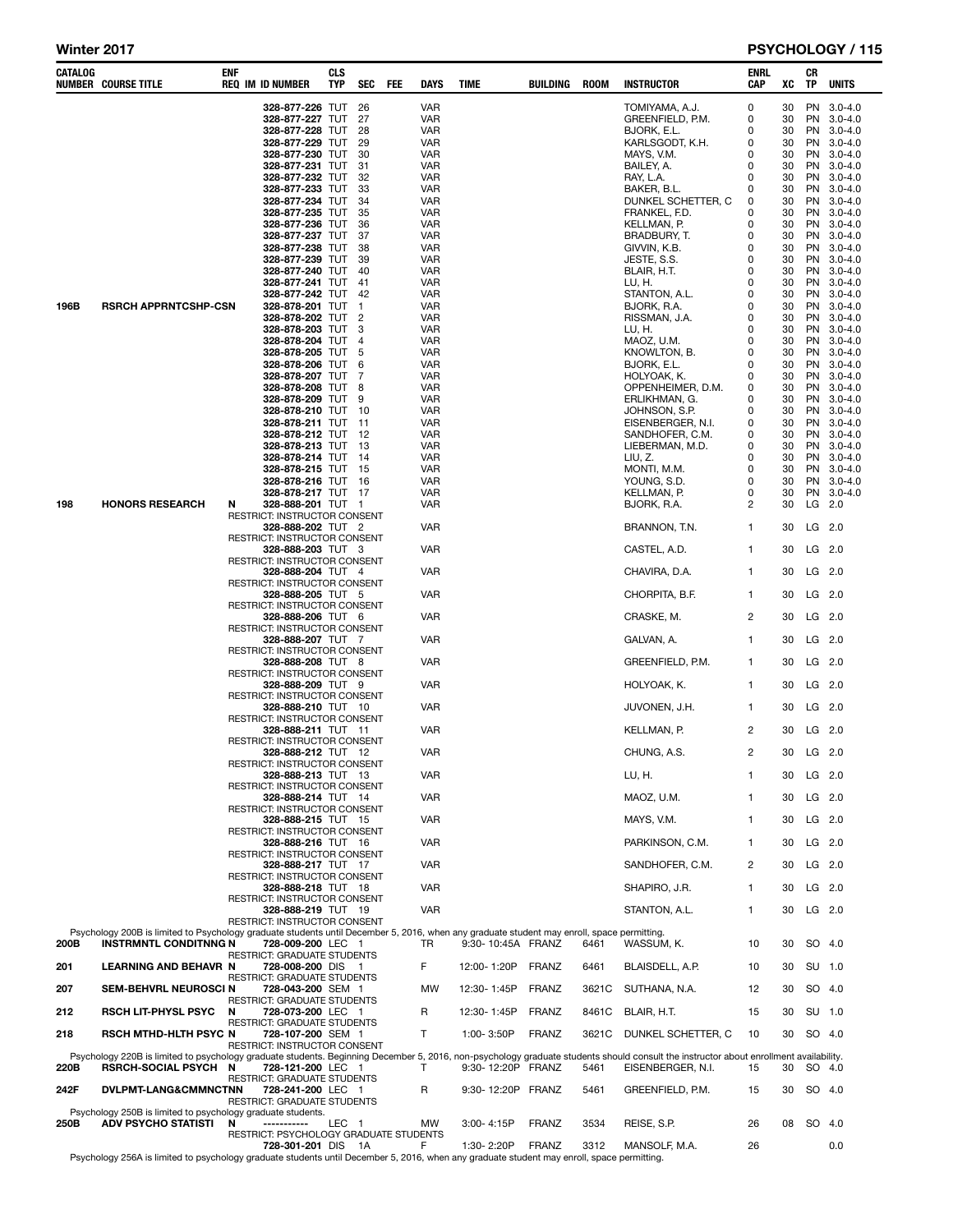## 116 / PUBLIC HEALTH Winter 2017

| CATALOG      | <b>NUMBER COURSE TITLE</b>                                                                                                                                     | <b>ENF</b> | <b>REQ IM ID NUMBER</b>                                                                             | <b>CLS</b><br><b>TYP</b> | <b>SEC</b> | <b>FEE</b> | <b>DAYS</b>  | <b>TIME</b>               | <b>BUILDING</b>            | <b>ROOM</b>  | <b>INSTRUCTOR</b>                | <b>ENRL</b><br><b>CAP</b> | XC       | CR<br>TP  | <b>UNITS</b> |
|--------------|----------------------------------------------------------------------------------------------------------------------------------------------------------------|------------|-----------------------------------------------------------------------------------------------------|--------------------------|------------|------------|--------------|---------------------------|----------------------------|--------------|----------------------------------|---------------------------|----------|-----------|--------------|
| 256A         | <b>MULTILEVEL MODELING N</b>                                                                                                                                   |            | 728-338-200 LEC 1<br><b>RESTRICT: GRADUATE STUDENTS</b>                                             |                          |            |            | WF           | 11:00-12:15P FRANZ        |                            | 3534         | KRULL, J.L.                      | 0                         | 30       | <b>SO</b> | -4.0         |
| 261          | Psychology 261 is limited to Psychology graduate students until December 5, 2016, when any graduate student may enroll, space permitting.<br><b>PERCEPTION</b> | N          | 728-367-200 LEC 1                                                                                   |                          |            |            | <b>MW</b>    | 1:00-2:15P                | FRANZ                      | 6461         | LIU, Z.                          | 10                        | 30       | SO 4.0    |              |
| 267          | <b>NEUROETHICS</b>                                                                                                                                             | N          | RESTRICT: GRADUATE STUDENTS<br>728-403-200 SEM 1                                                    |                          |            |            | <b>MW</b>    | 9:30-10:45A FRANZ         |                            | 6461         | RISSMAN, J.A.                    | 10                        | 30       | SO.       | -4.0         |
| 270B         | Psychology 270B is limited to graduate students in clinical psychology.<br><b>FOUNDATN-CLIN PSYCH N</b>                                                        |            | <b>RESTRICT: GRADUATE STUDENTS</b><br>728-422-200 LEC 1                                             |                          |            |            | TR           | 9:30-11:50A FRANZ         |                            | 2220         | CRASKE, M.                       | 8                         | 30       | $LG$ 4.0  |              |
|              | Psychology 271B is limited to graduate students in clinical psychology.                                                                                        |            | RESTRICT: PSYCHOLOGY GRADUATE STUDENTS                                                              |                          |            |            |              |                           |                            |              |                                  |                           |          |           |              |
| 271B         | <b>CLNCL PSYCHO MTHDS N</b>                                                                                                                                    |            | 728-427-200 LAB 1<br>RESTRICT: PSYCHOLOGY GRADUATE STUDENTS                                         |                          |            |            | T            | 1:00-2:20P                | <b>FRANZ</b>               | 2220         | CRASKE, M.                       | 8                         | 30       | SU        | 2.0          |
| 271E         | Psychology 271E is limited to graduate students in clinical psychology.<br><b>CLINICAL RESRCH LAB N</b>                                                        |            | 728-424-200 LAB 1<br>RESTRICT: PSYCHOLOGY GRADUATE STUDENTS                                         |                          |            |            | R            | 8:00-9:15A                | FRANZ                      | 2220         | YEE-BRADBURY, C.M.               | 8                         | 30       | SU 2.0    |              |
| 273B         | Psychology 273B is limited to graduate students in clinical psychology.<br>PROF&ETHC-CLNC PSYCN                                                                |            | 728-445-200 LEC 1<br>RESTRICT: PSYCHOLOGY GRADUATE STUDENTS                                         |                          |            |            | т            | 2:00-3:50P                | <b>FRANZ</b>               | 2227         | TUOHY, D.                        | 13                        | 30       |           | $LG$ 2.0     |
| M274         | RACIALÐ MINR POP N                                                                                                                                             |            | 728-449-200 LEC 1<br>SAME AS: HLT POL M274                                                          |                          |            |            | м            | 2:00-4:50P                | <b>MS</b>                  | 5233         | MAYS, V.M.                       | 20                        | 30       | SO 4.0    |              |
| 276          | <b>CHILDREN-LRNG&amp;BHVRLN</b>                                                                                                                                |            | RESTRICT: GRADUATE STUDENTS<br>728-458-200 LEC 1<br>RESTRICT: GRADUATE STUDENTS                     |                          |            |            | F            | 9:00-11:50A FRANZ         |                            | 3621C        | ADELMAN, H.S.                    | 10                        | 30       | SO        | -4.0         |
| 277A         | Psychology 277A is limited to graduate students in clinical psychology.<br>ADV CLINICL ASESMNT N                                                               |            | 728-464-200 LEC 1                                                                                   |                          |            |            | W            | 9:00-10:50A FRANZ         |                            | 2220         | CHUNG, A.S.                      | 8                         | 30       | LG        | -4.0         |
|              | Psychology M288B is limited to psychology graduate students until December 5, 2016, when any graduate student may enroll, space permitting.                    |            | RESTRICT: PSYCHOLOGY GRADUATE STUDENTS                                                              |                          |            |            |              |                           |                            |              |                                  |                           |          |           |              |
| M288B        | <b>NEUROIMAGING II</b>                                                                                                                                         | N          | 728-529-200 LEC 1<br>SAME AS: NEURO M284B, PSYCTRY M284B                                            |                          |            |            | МW           | 2:00-3:50P                | <b>SEMEL</b>               | 17364        | COHEN, M.S.                      | 10                        | 30       | $LG$ 4.0  |              |
|              | Psychology 289B is limited to first-year graduate students in clinical psychology. Consult instructor for first meeting.                                       |            | RESTRICT: PSYCHOLOGY GRADUATE STUDENTS                                                              |                          |            |            |              |                           |                            |              |                                  |                           |          |           |              |
| 289B         | CUR ISS-CLNCL PSYCH N                                                                                                                                          |            | 728-535-200 SEM 1<br>RESTRICT: PSYCHOLOGY GRADUATE STUDENTS                                         |                          |            |            | R            | 2:00-2:50P                | <b>FRANZ</b>               | 5461         | REPETTI, R.L.                    | 8                         | 30       |           | 1.0          |
| 401          | Psychology 401 is limited to graduate students in clinical psychology.<br>FLDWRK-CLINCL PSYCH N                                                                |            | 728-601-200 FLD 1                                                                                   |                          |            |            | <b>VAR</b>   |                           |                            |              | YEE-BRADBURY, C.M.               | 55                        | 30       |           | LG 1.0-12.0  |
| 403          | SPC TPC STDY COURSE N                                                                                                                                          |            | RESTRICT: PSYCHOLOGY GRADUATE STUDENTS<br>728-606-200 DIS<br>RESTRICT: PSYCHOLOGY GRADUATE STUDENTS |                          | - 1        |            | F            | 2:30-3:50P                | <b>FRANZ</b>               | 6461         | SAYEGH, P.                       | 31                        | 30       |           | SU 1.0-4.0   |
| 410B         | Psychology 410B is limited to graduate students in clinical psychology.<br><b>CLIN TCHNG&amp;SUPRVISN N</b>                                                    |            | 728-661-200 CLI 1<br>RESTRICT: INSTRUCTOR CONSENT                                                   |                          |            |            | TBA          |                           |                            |              | TUOHY, D.                        | 10                        | 30       |           | $LG$ 4.0     |
| 410E         | Psychology 410E is limited to graduate students in clinical psychology.<br><b>CLNCL ASSESS SPRVSN N</b>                                                        |            | 728-664-200 CLI<br>RESTRICT: INSTRUCTOR CONSENT                                                     |                          |            |            | <b>VAR</b>   |                           |                            |              | SAYEGH, P.                       | 10                        | 30       | $LG$ 2.0  |              |
| 425          | For Psychology 425, nonpsychology graduate students and undergraduates may enroll by PTE number. See the instructor.<br>HLTH PSYCH LECT SRS N                  |            | 728-685-200 LEC 1                                                                                   |                          |            |            | W            | 12:00-12:50P FRANZ        |                            | 5461         | DUNKEL SCHETTER, C               | 25                        | 30       | SU 2.0    |              |
|              | Psychology 451 is limited to graduate students in clinical psychology.                                                                                         |            | RESTRICT: PSYCHOLOGY GRADUATE STUDENTS                                                              |                          |            |            |              |                           |                            |              |                                  |                           |          |           |              |
| 451          | INTERNSHP-CLIN PSYC N                                                                                                                                          |            | 728-700-200 FLD 1<br>RESTRICT: PSYCHOLOGY GRADUATE STUDENTS                                         |                          |            |            | VAR          | 9:30-10:45A FRANZ         |                            |              | YEE-BRADBURY, C.M.               | 20                        | 30       |           | SU 8.0-12.0  |
| 495          | PRESEN-PSYCH MATERL N                                                                                                                                          |            | 728-793-200 SEM 1<br>RESTRICT: PSYCHOLOGY GRADUATE STUDENTS                                         |                          |            |            | F            |                           |                            | 6461         | ATAGI, N.                        | 10                        | 30       | SU 4.0    |              |
|              | <b>PUBLIC HEALTH</b>                                                                                                                                           |            |                                                                                                     |                          |            |            |              |                           |                            |              |                                  |                           |          |           |              |
| M106         | HLTH-CHICANO/LATINO N                                                                                                                                          |            | -----------<br>SAME AS: CHICANO CM106                                                               | <b>LEC</b>               | - 1        |            | $\mathsf{T}$ | 3:30-6:20P                | <b>HAINES</b>              | 118          | HAYES-BAUTISTA, D.               | 20                        | 30       | LG        | - 4.0        |
|              |                                                                                                                                                                |            | 330-336-201 DIS<br>330-336-202 DIS                                                                  |                          | - 1A<br>1B |            | W<br>R       | 4:00-4:50P<br>4:00-4:50P  | BUNCHE 3164<br>BUNCHE 2160 |              | SMITH, S.<br>COBIAN, K.          | 5<br>5                    |          |           | 0.0<br>0.0   |
|              |                                                                                                                                                                |            | 330-336-203 DIS                                                                                     |                          | 1C         |            | R            | 9:00-9:50A                | BUNCHE 3143                |              | COBIAN, K.                       | 5                         |          |           | 0.0          |
| <b>188SB</b> | <b>INDIV STD FOR USIE</b>                                                                                                                                      | N          | 330-336-204 DIS<br>330-798-201 TUT 1                                                                |                          | 1D         |            | W<br>VAR     | $9:00 - 9:50A$            | BUNCHE 3170                |              | SMITH, S.<br>MCCARTHY, W.J.      | 5<br>0                    | 30       | LG $1.0$  | 0.0          |
|              | <b>PUBLIC POLICY</b>                                                                                                                                           |            |                                                                                                     |                          |            |            |              |                           |                            |              |                                  |                           |          |           |              |
| 10B          | <b>CALIFORNIA PLCY ISS</b>                                                                                                                                     | N          | 317-031-200 LEC 1                                                                                   |                          |            |            | R            | 2:00-4:50P                | PUB AFF                    | 2343         | DUKAKIS, M.S.                    | 60                        | 30       |           | $LG$ 4.0     |
| 99           | <b>STUDENT RSRCH PRGRMN</b>                                                                                                                                    |            | RESTRICT: UNDERGRADUATE STUDENTS ONLY<br>317-297-201 TUT 1                                          |                          |            |            | <b>VAR</b>   |                           |                            |              | DE SHAZO, G.M.                   | 0                         | 30       |           | PN 1.0-2.0   |
| 105          | <b>LDRSHP-PUB INTEREST N</b>                                                                                                                                   |            | 317-330-200 LEC 1                                                                                   |                          |            |            | <b>MW</b>    | 10:00-11:50A PUB AFF      |                            | 4371         | PARENT, W.B.                     | 30                        | 30       |           | $LG$ 4.0     |
| CM182        | <b>SCI&amp;TECH&amp;PUBLC PLCY N</b>                                                                                                                           |            | 317-793-200 LEC 1<br>SAME AS: EL ENGR CM182                                                         |                          |            |            | R            | 2:00-3:50P                | PUB AFF                    | 4371         | CARNESALE, A.                    | 10                        | 30       |           | $LG$ 4.0     |
|              |                                                                                                                                                                |            | RESTRICT: JUNIORS AND ABOVE                                                                         |                          |            |            |              |                           |                            |              |                                  |                           |          |           |              |
| 187<br>191A  | <b>RESEARCH SEMINAR</b><br>TOPCS-PUBLIC POLICY N                                                                                                               | Υ          | 317-822-200 SEM 1<br>317-846-202 SEM 2                                                              |                          |            |            | W<br>MW      | 2:00-4:50P<br>12:00-1:50P | PUB AFF<br>PUB AFF         | 4357<br>4371 | TUTTLE, R.<br>STEINERT-THRELKELD | 20<br>13                  | 30<br>30 | $LG$ 4.0  | SO 4.0       |
|              | Public Policy 191A, seminar 2: Social Networks and Collective Action                                                                                           |            | RESTRICT: SOPHOMORES AND ABOVE                                                                      |                          |            |            |              |                           |                            |              |                                  |                           |          |           |              |
|              |                                                                                                                                                                |            | 317-846-203 SEM 3<br>RESTRICT: JUNIORS AND ABOVE                                                    |                          |            |            | <b>TR</b>    | 11:00-12:15P PUB AFF      |                            | 4371         | KAUFMANN, K.M.                   | 0                         | 30       | SO 4.0    |              |
| 202          | Public Policy 191A, seminar 3: U.S. Housing Policy and Geography of Opportunity<br>AMRCN POL INSTITTNS N                                                       |            | 717-012-200 LEC 1                                                                                   |                          |            |            | TR           | 9:30-10:45A PUB AFF       |                            | 2355         | PETERSON, M.A.                   | 70                        | 30       | $LG$ 4.0  |              |
| 204          | <b>MICROECON THEORY 2 N</b>                                                                                                                                    |            | RESTRICT: PUBLIC POLICY GRADUATE STUDENTS<br>717-024-200 LEC 1                                      |                          |            |            | МW           | 10:00-11:50A PUB AFF      |                            | 2355         | SHAH, M.                         | 70                        | 03       | LG 4.0    |              |
| 205          | <b>LDRSHP&amp;PBLC MANAGERN</b>                                                                                                                                |            | RESTRICT: PUBLIC POLICY GRADUATE STUDENTS<br>717-031-200 LEC 1                                      |                          |            |            | W            | 2:00-4:50P                | PUB AFF                    | 3343         | DUKAKIS, M.S.                    | 25                        | 30       | $LG$ 4.0  |              |
| 208          | MTHDS-POLCY ANLYS 2 N                                                                                                                                          |            | RESTRICT: PUBLIC POLICY GRADUATE STUDENTS<br>717-048-200 LEC 1                                      |                          |            |            | МW           | 12:00-1:50P               | PUB AFF                    | 2355         | YIN, W.E.                        | 70                        | 05       | $LG$ 4.0  |              |
| M214         | POVRTY&WELFR REFORMN                                                                                                                                           |            | RESTRICT: PUBLIC POLICY GRADUATE STUDENTS<br>717-084-200 LEC 1                                      |                          |            |            | TR           | 2:00-3:15P                | PUB AFF                    | 2232         | KARIMLI, L.                      | 5                         | 30       | SO 4.0    |              |
|              |                                                                                                                                                                |            | SAME AS: SOC WLF M290L, URBN PL M246<br>RESTRICT: PUBLIC POLICY GRADUATE STUDENTS                   |                          |            |            |              |                           |                            |              |                                  |                           |          |           |              |
| M220         | <b>LAND USE-URBAN FORM N</b>                                                                                                                                   |            | 717-121-200 LEC 1<br>SAME AS: URBN PL M250<br>RESTRICT: PUBLIC POLICY GRADUATE STUDENTS             |                          |            |            | TR.          | 9:30-10:45A PUB AFF 2242  |                            |              | MANVILLE, M.K.                   | 5                         | 30       | $LG$ 4.0  |              |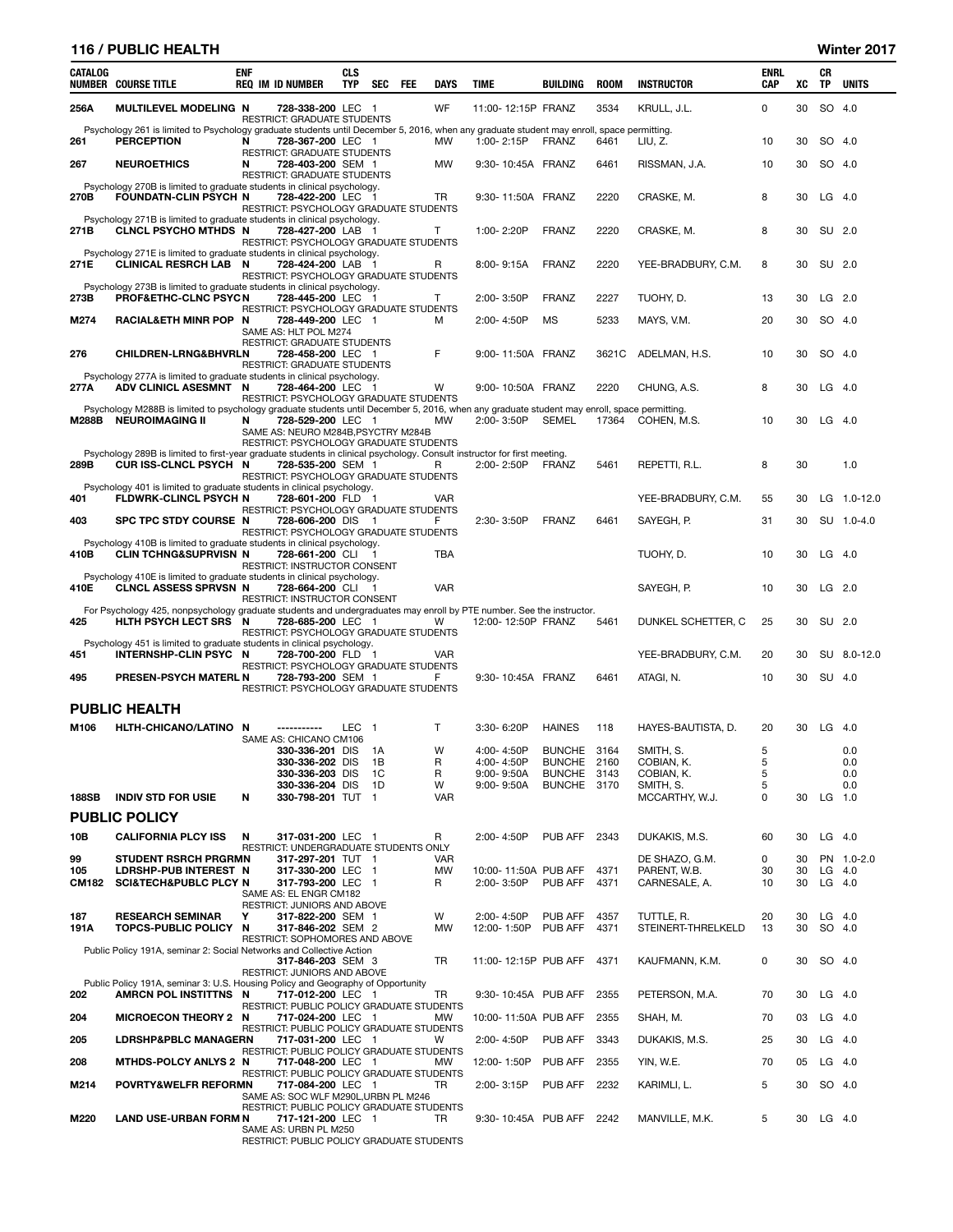# Winter 2017 **RADIATION ONCOLOGY** / 117

| $LG$ 4.0<br>M222<br><b>TRNSPRT ECON&amp;FINANC N</b><br>717-132-200 LEC 1<br><b>MW</b><br>12:30-1:45P<br>PUB AFF<br>4320B<br>OSMAN, T.<br>5<br>30<br>SAME AS: URBN PL M256<br>RESTRICT: PUBLIC POLICY GRADUATE STUDENTS<br><b>M224A</b><br><b>GEOG INFO SYSTEMS</b><br>PUB AFF<br>1015A<br>ESTRADA, L.F.<br>0<br>30<br>$LG$ 4.0<br>N<br>W<br>5:00-7:50P<br>717-144-200 LEC 1<br>SAME AS: URBN PL M206A<br>RESTRICT: PUBLIC POLICY GRADUATE STUDENTS<br>POLTCS&PWR&PHILANTHN<br>PUB AFF<br>6223<br>FLEMING, M.F.<br>5<br>30<br>SO 4.0<br>M227<br>717-162-200 LEC 1<br>2:00-4:50P<br>R<br>SAME AS: SOC WLF M290S, URBN PL M287<br>RESTRICT: PUBLIC POLICY GRADUATE STUDENTS<br>233<br><b>EMPLNT ISSUES-CALIF</b><br>2:00-4:50P<br>PUB AFF<br>2343<br>MITCHELL, D.J.<br>20<br>30<br>$LG$ 4.0<br>N<br>717-198-200 LEC 1<br>R<br>RESTRICT: GRADUATE STUDENTS<br><b>REGNL ECON DVLPMT 1 N</b><br>R<br>STORPER, M.C.<br>30<br>$LG$ 4.0<br>M240<br>LEC 1<br>2:00-4:50P<br>BUNCHE 3157<br>10<br>-----------<br>SAME AS: GEOG M236A, URBN PL M236A<br><b>RESTRICT: GRADUATE STUDENTS</b><br>$\mathsf{T}$<br>PUB AFF<br>4320B<br>10<br>0.0<br>717-240-201 DIS 1A<br>12:30-1:30P<br>CETTIE, K.K.<br>RESTRICT: GRADUATE STUDENTS<br><b>AGNG PLCY&amp;ELDER&amp;FAMN</b><br><b>TR</b><br>PUB AFF<br>6362<br>MOON, A.<br>$LG$ 4.0<br>M261<br>717-366-200 LEC 1<br>$2:00 - 3:15P$<br>5<br>30<br>SAME AS: SOC WLF M290P<br>$LG$ 4.0<br>M268<br>TR<br><b>HLTHSCI</b><br>43105A SCHWEITZER, S.O.<br>30<br><b>MICECNM THR-HL SECT Y</b><br>717-408-200 LEC 1<br>$8:00 - 9:50A$<br>5<br>SAME AS: HLT POL M236<br>RESTRICT: PUBLIC POLICY GRADUATE STUDENTS<br>PUB AFF<br>6362<br>AKEE, R.K.<br>$LG$ 4.0<br>M270<br><b>ECON DEVELOPMENT</b><br>N<br>717-420-200 SEM 1<br>W<br>2:00-4:50P<br>5<br>30<br>SAME AS: AM IND M200D<br><b>CM282</b><br><b>SCI&amp;TECH&amp;PUBLC PLCY N</b><br>R<br>PUB AFF<br>4371<br>10<br>30<br>$LG$ 4.0<br>717-495-200 LEC 1<br>2:00-3:50P<br>CARNESALE, A.<br>SAME AS: EL ENGR CM282<br>RESTRICT: GRADUATE STUDENTS<br>TOPCS-PUBLIC POLICY N<br>PUB AFF<br>4371<br>30<br>$LG$ 4.0<br>290<br>717-540-201 DIS 1<br>M<br>4:00-5:50P<br>CHRISTENSEN, D.E.<br>0<br><b>RESTRICT: GRADUATE STUDENTS</b><br>Public Policy 290, discussion 1: Tools for Causal Inference<br>717-540-202 DIS 2<br>Τ<br>5:30-8:20P<br>PUB AFF<br>2325<br>30<br>$LG$ 4.0<br>NETANEL, N.W.<br>8<br>RESTRICT: URBAN PLANNING, PUBLIC POLICY, AND SOCIAL WELFARE GRADUATE STUDENTS<br>Public Policy 290, discussion 2: What Drives Innovation?<br>T<br>2:00-4:50P<br>PUB AFF 4371<br>30<br>$LG$ 4.0<br>717-540-203 DIS 3<br>REBER, S.J.<br>20<br>RESTRICT: GRADUATE STUDENTS<br>Public Policy 290, discussion 3: Economics of Education Policy<br><b>MW</b><br>20<br>30<br>$LG$ 4.0<br>717-540-204 DIS 4<br>$2:00 - 3:50P$<br>PUB AFF<br>4371<br>SHAH, M.<br><b>RESTRICT: GRADUATE STUDENTS</b><br>Public Policy 290, discussion 4: International Poverty and Economic Development<br>MW<br>PUB AFF<br>4371<br>STEINERT-THRELKELD<br>12<br>30<br>$LG$ 4.0<br>717-540-205 DIS 5<br>12:00-1:50P<br>RESTRICT: GRADUATE STUDENTS<br>Public Policy 290, discussion 5: Social Networks and Collective Action<br><b>TR</b><br>30<br>$LG$ 4.0<br>11:00-12:15P PUB AFF<br>4371<br>KAUFMANN, K.M.<br>0<br>717-540-207 DIS 7<br>RESTRICT: GRADUATE STUDENTS<br>Public Policy 290, discussion 7: U.S. Housing Policy and Geography of Opportunity<br>TR<br>PUB HLT 31262<br>RICE, T.H.<br>$LG$ 4.0<br>717-540-208 DIS 8<br>$3:00 - 4:50P$<br>10<br>30<br>RESTRICT: GRADUATE STUDENTS<br>Public Policy 290, discussion 8: Economics of Health Policy<br>297C<br>PUBLIC POLICY ANLY<br>SU 2.0<br>717-584-200 ACT 1<br><b>UNSCHED</b><br>KOLODZIEJCZAK, M.<br>30<br>30<br>N<br>RESTRICT: PUBLIC POLICY GRADUATE STUDENTS<br>297D<br><b>PUB PLC SEMR SERIES</b><br>KOLODZIEJCZAK, M.<br>SU 2.0<br>N<br>717-585-200 SEM 1<br><b>UNSCHED</b><br>0<br>30<br>RESTRICT: INSTRUCTOR CONSENT<br>SU 2.0<br>298A<br><b>APPLD POLCY PRJCT 1</b><br><b>UNSCHED</b><br>Y<br>DE SHAZO, G.M.<br>0<br>30<br>717-587-201 SEM 1<br>RESTRICT: PUBLIC POLICY GRADUATE STUDENTS<br>298B<br><b>APPLD PLCY PROJ II</b><br>Υ<br>9:00-11:50A PUB AFF<br>6223<br>DE SHAZO, G.M.<br>30<br>$LG$ 6.0<br>717-591-201 SEM 1<br>20<br>Т<br>RESTRICT: PUBLIC POLICY GRADUATE STUDENTS<br>30<br>$LG$ 6.0<br>717-591-202 SEM 2<br>T<br>9:00-11:50A PUB AFF<br>6362<br>SHAH, M.<br>20<br>RESTRICT: PUBLIC POLICY GRADUATE STUDENTS<br>5:00-7:50P<br>PUB AFF<br>4371<br>20<br>30<br>$LG$ 6.0<br>717-591-203 SEM 3<br>VILLASENOR, J.D.<br>T<br>RESTRICT: PUBLIC POLICY GRADUATE STUDENTS<br>717-591-204 SEM 4<br>Τ<br>9:00-11:50A PUB AFF 6274<br>YIN, W.E.<br>20<br>30<br>$LG$ 6.0<br>RESTRICT: PUBLIC POLICY GRADUATE STUDENTS<br>717-592-201 SEM 1<br><b>UNSCHED</b><br>DE SHAZO, G.M.<br>30<br>$LG$ 2.0<br>298C<br>APPLD PLCY PROJ III<br>Y<br>$\mathbf{1}$<br>RESTRICT: INSTRUCTOR CONSENT<br><b>UNSCHED</b><br>$\mathbf{1}$<br>$LG$ 2.0<br>717-592-202 SEM 2<br>SHAH, M.<br>30<br>RESTRICT: INSTRUCTOR CONSENT<br><b>UNSCHED</b><br>VILLASENOR, J.D.<br>30<br>$LG$ 2.0<br>717-592-203 SEM 3<br>1<br>RESTRICT: INSTRUCTOR CONSENT<br><b>UNSCHED</b><br>YIN, W.E.<br>$LG$ 2.0<br>717-592-204 SEM 4<br>$\mathbf{1}$<br>30<br>RESTRICT: INSTRUCTOR CONSENT<br>496<br>PETERSON, M.A.<br>0<br>SU 4.0<br><b>PUBL PLC INTERNSHIP</b><br>717-792-200 FLD 1<br><b>UNSCHED</b><br>30<br>N<br>RESTRICT: INSTRUCTOR CONSENT<br><b>RADIATION ONCOLOGY</b><br>99<br><b>STUDENT RSRCH PRGRMN</b><br>331-297-201 TUT 1<br><b>VAR</b><br>WEIDHAAS, J.B.<br>PN 1.0-2.0<br>0<br>30<br>331-297-202 TUT 2<br><b>VAR</b><br>ELLINGSON, B.M.<br>0<br>30<br>PN 1.0-2.0<br>331-297-203 TUT 3<br><b>VAR</b><br>LOW, D.A.<br>0<br>30<br>PN 1.0-2.0<br><b>RELIGION, STUDY OF</b><br>M40<br><b>CHRISTNTY EAST&amp;WEST N</b><br>LEC 1<br>MW<br>9:30-10:45A HAINES<br>A25<br>VROON, R.W.<br>02<br>SO 5.0<br>36<br>-----------<br>SAME AS: SLAVC M40<br>0.0<br>327-120-201 DIS<br>- 1A<br>М<br>8:30-9:20A<br>HUMANTS A26<br>vroon, R.W.<br>12<br>Τ<br>8:30-9:20A<br><b>BUNCHE</b><br>ODELL, J.B.<br>0.0<br>327-120-202 DIS<br>1B<br>2160<br>12<br>327-120-203 DIS<br>1C<br>W<br>8:30-9:20A<br><b>MOORE</b><br>ODELL, J.B.<br>0.0<br>1003<br>12<br>JUDSM&CHRISTN&ISLAMN<br>LEC 1<br><b>MW</b><br>11:00-12:15P ROLFE<br>1200<br>WESTBROOK, D.A.<br>45<br>04 LG 5.0<br>M50<br>-----------<br>SAME AS: AN N EA M50B, M E STD M50B<br>W<br><b>BUNCHE</b><br>2156<br>5<br>0.0<br>327-150-201 DIS<br>1:00-1:50P<br>PREJEAN, C.<br>- 1 A<br>W<br><b>HAINES</b><br>5<br>327-150-202 DIS<br>1:00-1:50P<br>110<br>ALI, M.<br>0.0<br>1B<br>5<br>W<br><b>BUNCHE</b><br>2156<br>PREJEAN, C.<br>327-150-203 DIS<br>1C<br>2:00-2:50P<br>0.0<br>W<br>2:00-2:50P<br><b>BUNCHE</b><br>ALI, M.<br>5<br>327-150-204 DIS<br>1D<br>3153<br>0.0<br>F<br>5<br>1E<br>327-150-205 DIS<br>10:00-10:50A HUMANTS A46<br>MAHAFZAH, A.M.<br>0.0<br>F<br>5<br>1F<br>327-150-206 DIS<br>11:00-11:50A HUMANTS A46<br>MAHAFZAH, A.M.<br>0.0<br>F<br>5<br>1G<br>327-150-207 DIS<br>12:00-12:50P HAINES<br>A6<br>GORCZYCA, D.P.<br>0.0<br>F<br><b>HAINES</b><br>A28<br>GORCZYCA, D.P.<br>5<br>327-150-208 DIS<br>1H<br>1:00-1:50P<br>0.0<br>327-150-209 DIS | CATALOG | <b>NUMBER COURSE TITLE</b> | <b>ENF</b> | <b>REQ IM ID NUMBER</b> | <b>CLS</b><br><b>TYP</b> | SEC | FEE | DAYS | TIME       | BUILDING      | <b>ROOM</b> | <b>INSTRUCTOR</b> | ENRL<br>CAP | XC | CR<br><b>TP</b> | <b>UNITS</b> |
|-----------------------------------------------------------------------------------------------------------------------------------------------------------------------------------------------------------------------------------------------------------------------------------------------------------------------------------------------------------------------------------------------------------------------------------------------------------------------------------------------------------------------------------------------------------------------------------------------------------------------------------------------------------------------------------------------------------------------------------------------------------------------------------------------------------------------------------------------------------------------------------------------------------------------------------------------------------------------------------------------------------------------------------------------------------------------------------------------------------------------------------------------------------------------------------------------------------------------------------------------------------------------------------------------------------------------------------------------------------------------------------------------------------------------------------------------------------------------------------------------------------------------------------------------------------------------------------------------------------------------------------------------------------------------------------------------------------------------------------------------------------------------------------------------------------------------------------------------------------------------------------------------------------------------------------------------------------------------------------------------------------------------------------------------------------------------------------------------------------------------------------------------------------------------------------------------------------------------------------------------------------------------------------------------------------------------------------------------------------------------------------------------------------------------------------------------------------------------------------------------------------------------------------------------------------------------------------------------------------------------------------------------------------------------------------------------------------------------------------------------------------------------------------------------------------------------------------------------------------------------------------------------------------------------------------------------------------------------------------------------------------------------------------------------------------------------------------------------------------------------------------------------------------------------------------------------------------------------------------------------------------------------------------------------------------------------------------------------------------------------------------------------------------------------------------------------------------------------------------------------------------------------------------------------------------------------------------------------------------------------------------------------------------------------------------------------------------------------------------------------------------------------------------------------------------------------------------------------------------------------------------------------------------------------------------------------------------------------------------------------------------------------------------------------------------------------------------------------------------------------------------------------------------------------------------------------------------------------------------------------------------------------------------------------------------------------------------------------------------------------------------------------------------------------------------------------------------------------------------------------------------------------------------------------------------------------------------------------------------------------------------------------------------------------------------------------------------------------------------------------------------------------------------------------------------------------------------------------------------------------------------------------------------------------------------------------------------------------------------------------------------------------------------------------------------------------------------------------------------------------------------------------------------------------------------------------------------------------------------------------------------------------------------------------------------------------------------------------------------------------------------------------------------------------------------------------------------------------------------------------------------------------------------------------------------------------------------------------------------------------------------------------------------------------------------------------------------------------------------------------------------------------------------------------------------------------------------------------------------------------------------------------------------------------------------------------------------------------------------------------------------------------------------------------------------------------------------------------------------------------------------------------------------------------------------------------------------------------------------------------------------------------------------------------------------------------------------------------------------------------------------------------------------------------------------------------------------------------------------------------------------------------------------------------------------------------------------------------------------------------------------------------------------------------------------------------------------------------------------------------------------------------------------------------------------------------------------------------------------------------------------------------------------------------------------------------------------------------------------------------------------------------------------------------------------------------------------------------------------------------------------------------------------------------------------------------------------------|---------|----------------------------|------------|-------------------------|--------------------------|-----|-----|------|------------|---------------|-------------|-------------------|-------------|----|-----------------|--------------|
|                                                                                                                                                                                                                                                                                                                                                                                                                                                                                                                                                                                                                                                                                                                                                                                                                                                                                                                                                                                                                                                                                                                                                                                                                                                                                                                                                                                                                                                                                                                                                                                                                                                                                                                                                                                                                                                                                                                                                                                                                                                                                                                                                                                                                                                                                                                                                                                                                                                                                                                                                                                                                                                                                                                                                                                                                                                                                                                                                                                                                                                                                                                                                                                                                                                                                                                                                                                                                                                                                                                                                                                                                                                                                                                                                                                                                                                                                                                                                                                                                                                                                                                                                                                                                                                                                                                                                                                                                                                                                                                                                                                                                                                                                                                                                                                                                                                                                                                                                                                                                                                                                                                                                                                                                                                                                                                                                                                                                                                                                                                                                                                                                                                                                                                                                                                                                                                                                                                                                                                                                                                                                                                                                                                                                                                                                                                                                                                                                                                                                                                                                                                                                                                                                                                                                                                                                                                                                                                                                                                                                                                                                                                                                                                                                 |         |                            |            |                         |                          |     |     |      |            |               |             |                   |             |    |                 |              |
|                                                                                                                                                                                                                                                                                                                                                                                                                                                                                                                                                                                                                                                                                                                                                                                                                                                                                                                                                                                                                                                                                                                                                                                                                                                                                                                                                                                                                                                                                                                                                                                                                                                                                                                                                                                                                                                                                                                                                                                                                                                                                                                                                                                                                                                                                                                                                                                                                                                                                                                                                                                                                                                                                                                                                                                                                                                                                                                                                                                                                                                                                                                                                                                                                                                                                                                                                                                                                                                                                                                                                                                                                                                                                                                                                                                                                                                                                                                                                                                                                                                                                                                                                                                                                                                                                                                                                                                                                                                                                                                                                                                                                                                                                                                                                                                                                                                                                                                                                                                                                                                                                                                                                                                                                                                                                                                                                                                                                                                                                                                                                                                                                                                                                                                                                                                                                                                                                                                                                                                                                                                                                                                                                                                                                                                                                                                                                                                                                                                                                                                                                                                                                                                                                                                                                                                                                                                                                                                                                                                                                                                                                                                                                                                                                 |         |                            |            |                         |                          |     |     |      |            |               |             |                   |             |    |                 |              |
|                                                                                                                                                                                                                                                                                                                                                                                                                                                                                                                                                                                                                                                                                                                                                                                                                                                                                                                                                                                                                                                                                                                                                                                                                                                                                                                                                                                                                                                                                                                                                                                                                                                                                                                                                                                                                                                                                                                                                                                                                                                                                                                                                                                                                                                                                                                                                                                                                                                                                                                                                                                                                                                                                                                                                                                                                                                                                                                                                                                                                                                                                                                                                                                                                                                                                                                                                                                                                                                                                                                                                                                                                                                                                                                                                                                                                                                                                                                                                                                                                                                                                                                                                                                                                                                                                                                                                                                                                                                                                                                                                                                                                                                                                                                                                                                                                                                                                                                                                                                                                                                                                                                                                                                                                                                                                                                                                                                                                                                                                                                                                                                                                                                                                                                                                                                                                                                                                                                                                                                                                                                                                                                                                                                                                                                                                                                                                                                                                                                                                                                                                                                                                                                                                                                                                                                                                                                                                                                                                                                                                                                                                                                                                                                                                 |         |                            |            |                         |                          |     |     |      |            |               |             |                   |             |    |                 |              |
|                                                                                                                                                                                                                                                                                                                                                                                                                                                                                                                                                                                                                                                                                                                                                                                                                                                                                                                                                                                                                                                                                                                                                                                                                                                                                                                                                                                                                                                                                                                                                                                                                                                                                                                                                                                                                                                                                                                                                                                                                                                                                                                                                                                                                                                                                                                                                                                                                                                                                                                                                                                                                                                                                                                                                                                                                                                                                                                                                                                                                                                                                                                                                                                                                                                                                                                                                                                                                                                                                                                                                                                                                                                                                                                                                                                                                                                                                                                                                                                                                                                                                                                                                                                                                                                                                                                                                                                                                                                                                                                                                                                                                                                                                                                                                                                                                                                                                                                                                                                                                                                                                                                                                                                                                                                                                                                                                                                                                                                                                                                                                                                                                                                                                                                                                                                                                                                                                                                                                                                                                                                                                                                                                                                                                                                                                                                                                                                                                                                                                                                                                                                                                                                                                                                                                                                                                                                                                                                                                                                                                                                                                                                                                                                                                 |         |                            |            |                         |                          |     |     |      |            |               |             |                   |             |    |                 |              |
|                                                                                                                                                                                                                                                                                                                                                                                                                                                                                                                                                                                                                                                                                                                                                                                                                                                                                                                                                                                                                                                                                                                                                                                                                                                                                                                                                                                                                                                                                                                                                                                                                                                                                                                                                                                                                                                                                                                                                                                                                                                                                                                                                                                                                                                                                                                                                                                                                                                                                                                                                                                                                                                                                                                                                                                                                                                                                                                                                                                                                                                                                                                                                                                                                                                                                                                                                                                                                                                                                                                                                                                                                                                                                                                                                                                                                                                                                                                                                                                                                                                                                                                                                                                                                                                                                                                                                                                                                                                                                                                                                                                                                                                                                                                                                                                                                                                                                                                                                                                                                                                                                                                                                                                                                                                                                                                                                                                                                                                                                                                                                                                                                                                                                                                                                                                                                                                                                                                                                                                                                                                                                                                                                                                                                                                                                                                                                                                                                                                                                                                                                                                                                                                                                                                                                                                                                                                                                                                                                                                                                                                                                                                                                                                                                 |         |                            |            |                         |                          |     |     |      |            |               |             |                   |             |    |                 |              |
|                                                                                                                                                                                                                                                                                                                                                                                                                                                                                                                                                                                                                                                                                                                                                                                                                                                                                                                                                                                                                                                                                                                                                                                                                                                                                                                                                                                                                                                                                                                                                                                                                                                                                                                                                                                                                                                                                                                                                                                                                                                                                                                                                                                                                                                                                                                                                                                                                                                                                                                                                                                                                                                                                                                                                                                                                                                                                                                                                                                                                                                                                                                                                                                                                                                                                                                                                                                                                                                                                                                                                                                                                                                                                                                                                                                                                                                                                                                                                                                                                                                                                                                                                                                                                                                                                                                                                                                                                                                                                                                                                                                                                                                                                                                                                                                                                                                                                                                                                                                                                                                                                                                                                                                                                                                                                                                                                                                                                                                                                                                                                                                                                                                                                                                                                                                                                                                                                                                                                                                                                                                                                                                                                                                                                                                                                                                                                                                                                                                                                                                                                                                                                                                                                                                                                                                                                                                                                                                                                                                                                                                                                                                                                                                                                 |         |                            |            |                         |                          |     |     |      |            |               |             |                   |             |    |                 |              |
|                                                                                                                                                                                                                                                                                                                                                                                                                                                                                                                                                                                                                                                                                                                                                                                                                                                                                                                                                                                                                                                                                                                                                                                                                                                                                                                                                                                                                                                                                                                                                                                                                                                                                                                                                                                                                                                                                                                                                                                                                                                                                                                                                                                                                                                                                                                                                                                                                                                                                                                                                                                                                                                                                                                                                                                                                                                                                                                                                                                                                                                                                                                                                                                                                                                                                                                                                                                                                                                                                                                                                                                                                                                                                                                                                                                                                                                                                                                                                                                                                                                                                                                                                                                                                                                                                                                                                                                                                                                                                                                                                                                                                                                                                                                                                                                                                                                                                                                                                                                                                                                                                                                                                                                                                                                                                                                                                                                                                                                                                                                                                                                                                                                                                                                                                                                                                                                                                                                                                                                                                                                                                                                                                                                                                                                                                                                                                                                                                                                                                                                                                                                                                                                                                                                                                                                                                                                                                                                                                                                                                                                                                                                                                                                                                 |         |                            |            |                         |                          |     |     |      |            |               |             |                   |             |    |                 |              |
|                                                                                                                                                                                                                                                                                                                                                                                                                                                                                                                                                                                                                                                                                                                                                                                                                                                                                                                                                                                                                                                                                                                                                                                                                                                                                                                                                                                                                                                                                                                                                                                                                                                                                                                                                                                                                                                                                                                                                                                                                                                                                                                                                                                                                                                                                                                                                                                                                                                                                                                                                                                                                                                                                                                                                                                                                                                                                                                                                                                                                                                                                                                                                                                                                                                                                                                                                                                                                                                                                                                                                                                                                                                                                                                                                                                                                                                                                                                                                                                                                                                                                                                                                                                                                                                                                                                                                                                                                                                                                                                                                                                                                                                                                                                                                                                                                                                                                                                                                                                                                                                                                                                                                                                                                                                                                                                                                                                                                                                                                                                                                                                                                                                                                                                                                                                                                                                                                                                                                                                                                                                                                                                                                                                                                                                                                                                                                                                                                                                                                                                                                                                                                                                                                                                                                                                                                                                                                                                                                                                                                                                                                                                                                                                                                 |         |                            |            |                         |                          |     |     |      |            |               |             |                   |             |    |                 |              |
|                                                                                                                                                                                                                                                                                                                                                                                                                                                                                                                                                                                                                                                                                                                                                                                                                                                                                                                                                                                                                                                                                                                                                                                                                                                                                                                                                                                                                                                                                                                                                                                                                                                                                                                                                                                                                                                                                                                                                                                                                                                                                                                                                                                                                                                                                                                                                                                                                                                                                                                                                                                                                                                                                                                                                                                                                                                                                                                                                                                                                                                                                                                                                                                                                                                                                                                                                                                                                                                                                                                                                                                                                                                                                                                                                                                                                                                                                                                                                                                                                                                                                                                                                                                                                                                                                                                                                                                                                                                                                                                                                                                                                                                                                                                                                                                                                                                                                                                                                                                                                                                                                                                                                                                                                                                                                                                                                                                                                                                                                                                                                                                                                                                                                                                                                                                                                                                                                                                                                                                                                                                                                                                                                                                                                                                                                                                                                                                                                                                                                                                                                                                                                                                                                                                                                                                                                                                                                                                                                                                                                                                                                                                                                                                                                 |         |                            |            |                         |                          |     |     |      |            |               |             |                   |             |    |                 |              |
|                                                                                                                                                                                                                                                                                                                                                                                                                                                                                                                                                                                                                                                                                                                                                                                                                                                                                                                                                                                                                                                                                                                                                                                                                                                                                                                                                                                                                                                                                                                                                                                                                                                                                                                                                                                                                                                                                                                                                                                                                                                                                                                                                                                                                                                                                                                                                                                                                                                                                                                                                                                                                                                                                                                                                                                                                                                                                                                                                                                                                                                                                                                                                                                                                                                                                                                                                                                                                                                                                                                                                                                                                                                                                                                                                                                                                                                                                                                                                                                                                                                                                                                                                                                                                                                                                                                                                                                                                                                                                                                                                                                                                                                                                                                                                                                                                                                                                                                                                                                                                                                                                                                                                                                                                                                                                                                                                                                                                                                                                                                                                                                                                                                                                                                                                                                                                                                                                                                                                                                                                                                                                                                                                                                                                                                                                                                                                                                                                                                                                                                                                                                                                                                                                                                                                                                                                                                                                                                                                                                                                                                                                                                                                                                                                 |         |                            |            |                         |                          |     |     |      |            |               |             |                   |             |    |                 |              |
|                                                                                                                                                                                                                                                                                                                                                                                                                                                                                                                                                                                                                                                                                                                                                                                                                                                                                                                                                                                                                                                                                                                                                                                                                                                                                                                                                                                                                                                                                                                                                                                                                                                                                                                                                                                                                                                                                                                                                                                                                                                                                                                                                                                                                                                                                                                                                                                                                                                                                                                                                                                                                                                                                                                                                                                                                                                                                                                                                                                                                                                                                                                                                                                                                                                                                                                                                                                                                                                                                                                                                                                                                                                                                                                                                                                                                                                                                                                                                                                                                                                                                                                                                                                                                                                                                                                                                                                                                                                                                                                                                                                                                                                                                                                                                                                                                                                                                                                                                                                                                                                                                                                                                                                                                                                                                                                                                                                                                                                                                                                                                                                                                                                                                                                                                                                                                                                                                                                                                                                                                                                                                                                                                                                                                                                                                                                                                                                                                                                                                                                                                                                                                                                                                                                                                                                                                                                                                                                                                                                                                                                                                                                                                                                                                 |         |                            |            |                         |                          |     |     |      |            |               |             |                   |             |    |                 |              |
|                                                                                                                                                                                                                                                                                                                                                                                                                                                                                                                                                                                                                                                                                                                                                                                                                                                                                                                                                                                                                                                                                                                                                                                                                                                                                                                                                                                                                                                                                                                                                                                                                                                                                                                                                                                                                                                                                                                                                                                                                                                                                                                                                                                                                                                                                                                                                                                                                                                                                                                                                                                                                                                                                                                                                                                                                                                                                                                                                                                                                                                                                                                                                                                                                                                                                                                                                                                                                                                                                                                                                                                                                                                                                                                                                                                                                                                                                                                                                                                                                                                                                                                                                                                                                                                                                                                                                                                                                                                                                                                                                                                                                                                                                                                                                                                                                                                                                                                                                                                                                                                                                                                                                                                                                                                                                                                                                                                                                                                                                                                                                                                                                                                                                                                                                                                                                                                                                                                                                                                                                                                                                                                                                                                                                                                                                                                                                                                                                                                                                                                                                                                                                                                                                                                                                                                                                                                                                                                                                                                                                                                                                                                                                                                                                 |         |                            |            |                         |                          |     |     |      |            |               |             |                   |             |    |                 |              |
|                                                                                                                                                                                                                                                                                                                                                                                                                                                                                                                                                                                                                                                                                                                                                                                                                                                                                                                                                                                                                                                                                                                                                                                                                                                                                                                                                                                                                                                                                                                                                                                                                                                                                                                                                                                                                                                                                                                                                                                                                                                                                                                                                                                                                                                                                                                                                                                                                                                                                                                                                                                                                                                                                                                                                                                                                                                                                                                                                                                                                                                                                                                                                                                                                                                                                                                                                                                                                                                                                                                                                                                                                                                                                                                                                                                                                                                                                                                                                                                                                                                                                                                                                                                                                                                                                                                                                                                                                                                                                                                                                                                                                                                                                                                                                                                                                                                                                                                                                                                                                                                                                                                                                                                                                                                                                                                                                                                                                                                                                                                                                                                                                                                                                                                                                                                                                                                                                                                                                                                                                                                                                                                                                                                                                                                                                                                                                                                                                                                                                                                                                                                                                                                                                                                                                                                                                                                                                                                                                                                                                                                                                                                                                                                                                 |         |                            |            |                         |                          |     |     |      |            |               |             |                   |             |    |                 |              |
|                                                                                                                                                                                                                                                                                                                                                                                                                                                                                                                                                                                                                                                                                                                                                                                                                                                                                                                                                                                                                                                                                                                                                                                                                                                                                                                                                                                                                                                                                                                                                                                                                                                                                                                                                                                                                                                                                                                                                                                                                                                                                                                                                                                                                                                                                                                                                                                                                                                                                                                                                                                                                                                                                                                                                                                                                                                                                                                                                                                                                                                                                                                                                                                                                                                                                                                                                                                                                                                                                                                                                                                                                                                                                                                                                                                                                                                                                                                                                                                                                                                                                                                                                                                                                                                                                                                                                                                                                                                                                                                                                                                                                                                                                                                                                                                                                                                                                                                                                                                                                                                                                                                                                                                                                                                                                                                                                                                                                                                                                                                                                                                                                                                                                                                                                                                                                                                                                                                                                                                                                                                                                                                                                                                                                                                                                                                                                                                                                                                                                                                                                                                                                                                                                                                                                                                                                                                                                                                                                                                                                                                                                                                                                                                                                 |         |                            |            |                         |                          |     |     |      |            |               |             |                   |             |    |                 |              |
|                                                                                                                                                                                                                                                                                                                                                                                                                                                                                                                                                                                                                                                                                                                                                                                                                                                                                                                                                                                                                                                                                                                                                                                                                                                                                                                                                                                                                                                                                                                                                                                                                                                                                                                                                                                                                                                                                                                                                                                                                                                                                                                                                                                                                                                                                                                                                                                                                                                                                                                                                                                                                                                                                                                                                                                                                                                                                                                                                                                                                                                                                                                                                                                                                                                                                                                                                                                                                                                                                                                                                                                                                                                                                                                                                                                                                                                                                                                                                                                                                                                                                                                                                                                                                                                                                                                                                                                                                                                                                                                                                                                                                                                                                                                                                                                                                                                                                                                                                                                                                                                                                                                                                                                                                                                                                                                                                                                                                                                                                                                                                                                                                                                                                                                                                                                                                                                                                                                                                                                                                                                                                                                                                                                                                                                                                                                                                                                                                                                                                                                                                                                                                                                                                                                                                                                                                                                                                                                                                                                                                                                                                                                                                                                                                 |         |                            |            |                         |                          |     |     |      |            |               |             |                   |             |    |                 |              |
|                                                                                                                                                                                                                                                                                                                                                                                                                                                                                                                                                                                                                                                                                                                                                                                                                                                                                                                                                                                                                                                                                                                                                                                                                                                                                                                                                                                                                                                                                                                                                                                                                                                                                                                                                                                                                                                                                                                                                                                                                                                                                                                                                                                                                                                                                                                                                                                                                                                                                                                                                                                                                                                                                                                                                                                                                                                                                                                                                                                                                                                                                                                                                                                                                                                                                                                                                                                                                                                                                                                                                                                                                                                                                                                                                                                                                                                                                                                                                                                                                                                                                                                                                                                                                                                                                                                                                                                                                                                                                                                                                                                                                                                                                                                                                                                                                                                                                                                                                                                                                                                                                                                                                                                                                                                                                                                                                                                                                                                                                                                                                                                                                                                                                                                                                                                                                                                                                                                                                                                                                                                                                                                                                                                                                                                                                                                                                                                                                                                                                                                                                                                                                                                                                                                                                                                                                                                                                                                                                                                                                                                                                                                                                                                                                 |         |                            |            |                         |                          |     |     |      |            |               |             |                   |             |    |                 |              |
|                                                                                                                                                                                                                                                                                                                                                                                                                                                                                                                                                                                                                                                                                                                                                                                                                                                                                                                                                                                                                                                                                                                                                                                                                                                                                                                                                                                                                                                                                                                                                                                                                                                                                                                                                                                                                                                                                                                                                                                                                                                                                                                                                                                                                                                                                                                                                                                                                                                                                                                                                                                                                                                                                                                                                                                                                                                                                                                                                                                                                                                                                                                                                                                                                                                                                                                                                                                                                                                                                                                                                                                                                                                                                                                                                                                                                                                                                                                                                                                                                                                                                                                                                                                                                                                                                                                                                                                                                                                                                                                                                                                                                                                                                                                                                                                                                                                                                                                                                                                                                                                                                                                                                                                                                                                                                                                                                                                                                                                                                                                                                                                                                                                                                                                                                                                                                                                                                                                                                                                                                                                                                                                                                                                                                                                                                                                                                                                                                                                                                                                                                                                                                                                                                                                                                                                                                                                                                                                                                                                                                                                                                                                                                                                                                 |         |                            |            |                         |                          |     |     |      |            |               |             |                   |             |    |                 |              |
|                                                                                                                                                                                                                                                                                                                                                                                                                                                                                                                                                                                                                                                                                                                                                                                                                                                                                                                                                                                                                                                                                                                                                                                                                                                                                                                                                                                                                                                                                                                                                                                                                                                                                                                                                                                                                                                                                                                                                                                                                                                                                                                                                                                                                                                                                                                                                                                                                                                                                                                                                                                                                                                                                                                                                                                                                                                                                                                                                                                                                                                                                                                                                                                                                                                                                                                                                                                                                                                                                                                                                                                                                                                                                                                                                                                                                                                                                                                                                                                                                                                                                                                                                                                                                                                                                                                                                                                                                                                                                                                                                                                                                                                                                                                                                                                                                                                                                                                                                                                                                                                                                                                                                                                                                                                                                                                                                                                                                                                                                                                                                                                                                                                                                                                                                                                                                                                                                                                                                                                                                                                                                                                                                                                                                                                                                                                                                                                                                                                                                                                                                                                                                                                                                                                                                                                                                                                                                                                                                                                                                                                                                                                                                                                                                 |         |                            |            |                         |                          |     |     |      |            |               |             |                   |             |    |                 |              |
|                                                                                                                                                                                                                                                                                                                                                                                                                                                                                                                                                                                                                                                                                                                                                                                                                                                                                                                                                                                                                                                                                                                                                                                                                                                                                                                                                                                                                                                                                                                                                                                                                                                                                                                                                                                                                                                                                                                                                                                                                                                                                                                                                                                                                                                                                                                                                                                                                                                                                                                                                                                                                                                                                                                                                                                                                                                                                                                                                                                                                                                                                                                                                                                                                                                                                                                                                                                                                                                                                                                                                                                                                                                                                                                                                                                                                                                                                                                                                                                                                                                                                                                                                                                                                                                                                                                                                                                                                                                                                                                                                                                                                                                                                                                                                                                                                                                                                                                                                                                                                                                                                                                                                                                                                                                                                                                                                                                                                                                                                                                                                                                                                                                                                                                                                                                                                                                                                                                                                                                                                                                                                                                                                                                                                                                                                                                                                                                                                                                                                                                                                                                                                                                                                                                                                                                                                                                                                                                                                                                                                                                                                                                                                                                                                 |         |                            |            |                         |                          |     |     |      |            |               |             |                   |             |    |                 |              |
|                                                                                                                                                                                                                                                                                                                                                                                                                                                                                                                                                                                                                                                                                                                                                                                                                                                                                                                                                                                                                                                                                                                                                                                                                                                                                                                                                                                                                                                                                                                                                                                                                                                                                                                                                                                                                                                                                                                                                                                                                                                                                                                                                                                                                                                                                                                                                                                                                                                                                                                                                                                                                                                                                                                                                                                                                                                                                                                                                                                                                                                                                                                                                                                                                                                                                                                                                                                                                                                                                                                                                                                                                                                                                                                                                                                                                                                                                                                                                                                                                                                                                                                                                                                                                                                                                                                                                                                                                                                                                                                                                                                                                                                                                                                                                                                                                                                                                                                                                                                                                                                                                                                                                                                                                                                                                                                                                                                                                                                                                                                                                                                                                                                                                                                                                                                                                                                                                                                                                                                                                                                                                                                                                                                                                                                                                                                                                                                                                                                                                                                                                                                                                                                                                                                                                                                                                                                                                                                                                                                                                                                                                                                                                                                                                 |         |                            |            |                         |                          |     |     |      |            |               |             |                   |             |    |                 |              |
|                                                                                                                                                                                                                                                                                                                                                                                                                                                                                                                                                                                                                                                                                                                                                                                                                                                                                                                                                                                                                                                                                                                                                                                                                                                                                                                                                                                                                                                                                                                                                                                                                                                                                                                                                                                                                                                                                                                                                                                                                                                                                                                                                                                                                                                                                                                                                                                                                                                                                                                                                                                                                                                                                                                                                                                                                                                                                                                                                                                                                                                                                                                                                                                                                                                                                                                                                                                                                                                                                                                                                                                                                                                                                                                                                                                                                                                                                                                                                                                                                                                                                                                                                                                                                                                                                                                                                                                                                                                                                                                                                                                                                                                                                                                                                                                                                                                                                                                                                                                                                                                                                                                                                                                                                                                                                                                                                                                                                                                                                                                                                                                                                                                                                                                                                                                                                                                                                                                                                                                                                                                                                                                                                                                                                                                                                                                                                                                                                                                                                                                                                                                                                                                                                                                                                                                                                                                                                                                                                                                                                                                                                                                                                                                                                 |         |                            |            |                         |                          |     |     |      |            |               |             |                   |             |    |                 |              |
|                                                                                                                                                                                                                                                                                                                                                                                                                                                                                                                                                                                                                                                                                                                                                                                                                                                                                                                                                                                                                                                                                                                                                                                                                                                                                                                                                                                                                                                                                                                                                                                                                                                                                                                                                                                                                                                                                                                                                                                                                                                                                                                                                                                                                                                                                                                                                                                                                                                                                                                                                                                                                                                                                                                                                                                                                                                                                                                                                                                                                                                                                                                                                                                                                                                                                                                                                                                                                                                                                                                                                                                                                                                                                                                                                                                                                                                                                                                                                                                                                                                                                                                                                                                                                                                                                                                                                                                                                                                                                                                                                                                                                                                                                                                                                                                                                                                                                                                                                                                                                                                                                                                                                                                                                                                                                                                                                                                                                                                                                                                                                                                                                                                                                                                                                                                                                                                                                                                                                                                                                                                                                                                                                                                                                                                                                                                                                                                                                                                                                                                                                                                                                                                                                                                                                                                                                                                                                                                                                                                                                                                                                                                                                                                                                 |         |                            |            |                         |                          |     |     |      |            |               |             |                   |             |    |                 |              |
|                                                                                                                                                                                                                                                                                                                                                                                                                                                                                                                                                                                                                                                                                                                                                                                                                                                                                                                                                                                                                                                                                                                                                                                                                                                                                                                                                                                                                                                                                                                                                                                                                                                                                                                                                                                                                                                                                                                                                                                                                                                                                                                                                                                                                                                                                                                                                                                                                                                                                                                                                                                                                                                                                                                                                                                                                                                                                                                                                                                                                                                                                                                                                                                                                                                                                                                                                                                                                                                                                                                                                                                                                                                                                                                                                                                                                                                                                                                                                                                                                                                                                                                                                                                                                                                                                                                                                                                                                                                                                                                                                                                                                                                                                                                                                                                                                                                                                                                                                                                                                                                                                                                                                                                                                                                                                                                                                                                                                                                                                                                                                                                                                                                                                                                                                                                                                                                                                                                                                                                                                                                                                                                                                                                                                                                                                                                                                                                                                                                                                                                                                                                                                                                                                                                                                                                                                                                                                                                                                                                                                                                                                                                                                                                                                 |         |                            |            |                         |                          |     |     |      |            |               |             |                   |             |    |                 |              |
|                                                                                                                                                                                                                                                                                                                                                                                                                                                                                                                                                                                                                                                                                                                                                                                                                                                                                                                                                                                                                                                                                                                                                                                                                                                                                                                                                                                                                                                                                                                                                                                                                                                                                                                                                                                                                                                                                                                                                                                                                                                                                                                                                                                                                                                                                                                                                                                                                                                                                                                                                                                                                                                                                                                                                                                                                                                                                                                                                                                                                                                                                                                                                                                                                                                                                                                                                                                                                                                                                                                                                                                                                                                                                                                                                                                                                                                                                                                                                                                                                                                                                                                                                                                                                                                                                                                                                                                                                                                                                                                                                                                                                                                                                                                                                                                                                                                                                                                                                                                                                                                                                                                                                                                                                                                                                                                                                                                                                                                                                                                                                                                                                                                                                                                                                                                                                                                                                                                                                                                                                                                                                                                                                                                                                                                                                                                                                                                                                                                                                                                                                                                                                                                                                                                                                                                                                                                                                                                                                                                                                                                                                                                                                                                                                 |         |                            |            |                         |                          |     |     |      |            |               |             |                   |             |    |                 |              |
|                                                                                                                                                                                                                                                                                                                                                                                                                                                                                                                                                                                                                                                                                                                                                                                                                                                                                                                                                                                                                                                                                                                                                                                                                                                                                                                                                                                                                                                                                                                                                                                                                                                                                                                                                                                                                                                                                                                                                                                                                                                                                                                                                                                                                                                                                                                                                                                                                                                                                                                                                                                                                                                                                                                                                                                                                                                                                                                                                                                                                                                                                                                                                                                                                                                                                                                                                                                                                                                                                                                                                                                                                                                                                                                                                                                                                                                                                                                                                                                                                                                                                                                                                                                                                                                                                                                                                                                                                                                                                                                                                                                                                                                                                                                                                                                                                                                                                                                                                                                                                                                                                                                                                                                                                                                                                                                                                                                                                                                                                                                                                                                                                                                                                                                                                                                                                                                                                                                                                                                                                                                                                                                                                                                                                                                                                                                                                                                                                                                                                                                                                                                                                                                                                                                                                                                                                                                                                                                                                                                                                                                                                                                                                                                                                 |         |                            |            |                         |                          |     |     |      |            |               |             |                   |             |    |                 |              |
|                                                                                                                                                                                                                                                                                                                                                                                                                                                                                                                                                                                                                                                                                                                                                                                                                                                                                                                                                                                                                                                                                                                                                                                                                                                                                                                                                                                                                                                                                                                                                                                                                                                                                                                                                                                                                                                                                                                                                                                                                                                                                                                                                                                                                                                                                                                                                                                                                                                                                                                                                                                                                                                                                                                                                                                                                                                                                                                                                                                                                                                                                                                                                                                                                                                                                                                                                                                                                                                                                                                                                                                                                                                                                                                                                                                                                                                                                                                                                                                                                                                                                                                                                                                                                                                                                                                                                                                                                                                                                                                                                                                                                                                                                                                                                                                                                                                                                                                                                                                                                                                                                                                                                                                                                                                                                                                                                                                                                                                                                                                                                                                                                                                                                                                                                                                                                                                                                                                                                                                                                                                                                                                                                                                                                                                                                                                                                                                                                                                                                                                                                                                                                                                                                                                                                                                                                                                                                                                                                                                                                                                                                                                                                                                                                 |         |                            |            |                         |                          |     |     |      |            |               |             |                   |             |    |                 |              |
|                                                                                                                                                                                                                                                                                                                                                                                                                                                                                                                                                                                                                                                                                                                                                                                                                                                                                                                                                                                                                                                                                                                                                                                                                                                                                                                                                                                                                                                                                                                                                                                                                                                                                                                                                                                                                                                                                                                                                                                                                                                                                                                                                                                                                                                                                                                                                                                                                                                                                                                                                                                                                                                                                                                                                                                                                                                                                                                                                                                                                                                                                                                                                                                                                                                                                                                                                                                                                                                                                                                                                                                                                                                                                                                                                                                                                                                                                                                                                                                                                                                                                                                                                                                                                                                                                                                                                                                                                                                                                                                                                                                                                                                                                                                                                                                                                                                                                                                                                                                                                                                                                                                                                                                                                                                                                                                                                                                                                                                                                                                                                                                                                                                                                                                                                                                                                                                                                                                                                                                                                                                                                                                                                                                                                                                                                                                                                                                                                                                                                                                                                                                                                                                                                                                                                                                                                                                                                                                                                                                                                                                                                                                                                                                                                 |         |                            |            |                         |                          |     |     |      |            |               |             |                   |             |    |                 |              |
|                                                                                                                                                                                                                                                                                                                                                                                                                                                                                                                                                                                                                                                                                                                                                                                                                                                                                                                                                                                                                                                                                                                                                                                                                                                                                                                                                                                                                                                                                                                                                                                                                                                                                                                                                                                                                                                                                                                                                                                                                                                                                                                                                                                                                                                                                                                                                                                                                                                                                                                                                                                                                                                                                                                                                                                                                                                                                                                                                                                                                                                                                                                                                                                                                                                                                                                                                                                                                                                                                                                                                                                                                                                                                                                                                                                                                                                                                                                                                                                                                                                                                                                                                                                                                                                                                                                                                                                                                                                                                                                                                                                                                                                                                                                                                                                                                                                                                                                                                                                                                                                                                                                                                                                                                                                                                                                                                                                                                                                                                                                                                                                                                                                                                                                                                                                                                                                                                                                                                                                                                                                                                                                                                                                                                                                                                                                                                                                                                                                                                                                                                                                                                                                                                                                                                                                                                                                                                                                                                                                                                                                                                                                                                                                                                 |         |                            |            |                         |                          |     |     |      |            |               |             |                   |             |    |                 |              |
|                                                                                                                                                                                                                                                                                                                                                                                                                                                                                                                                                                                                                                                                                                                                                                                                                                                                                                                                                                                                                                                                                                                                                                                                                                                                                                                                                                                                                                                                                                                                                                                                                                                                                                                                                                                                                                                                                                                                                                                                                                                                                                                                                                                                                                                                                                                                                                                                                                                                                                                                                                                                                                                                                                                                                                                                                                                                                                                                                                                                                                                                                                                                                                                                                                                                                                                                                                                                                                                                                                                                                                                                                                                                                                                                                                                                                                                                                                                                                                                                                                                                                                                                                                                                                                                                                                                                                                                                                                                                                                                                                                                                                                                                                                                                                                                                                                                                                                                                                                                                                                                                                                                                                                                                                                                                                                                                                                                                                                                                                                                                                                                                                                                                                                                                                                                                                                                                                                                                                                                                                                                                                                                                                                                                                                                                                                                                                                                                                                                                                                                                                                                                                                                                                                                                                                                                                                                                                                                                                                                                                                                                                                                                                                                                                 |         |                            |            |                         |                          |     |     |      |            |               |             |                   |             |    |                 |              |
|                                                                                                                                                                                                                                                                                                                                                                                                                                                                                                                                                                                                                                                                                                                                                                                                                                                                                                                                                                                                                                                                                                                                                                                                                                                                                                                                                                                                                                                                                                                                                                                                                                                                                                                                                                                                                                                                                                                                                                                                                                                                                                                                                                                                                                                                                                                                                                                                                                                                                                                                                                                                                                                                                                                                                                                                                                                                                                                                                                                                                                                                                                                                                                                                                                                                                                                                                                                                                                                                                                                                                                                                                                                                                                                                                                                                                                                                                                                                                                                                                                                                                                                                                                                                                                                                                                                                                                                                                                                                                                                                                                                                                                                                                                                                                                                                                                                                                                                                                                                                                                                                                                                                                                                                                                                                                                                                                                                                                                                                                                                                                                                                                                                                                                                                                                                                                                                                                                                                                                                                                                                                                                                                                                                                                                                                                                                                                                                                                                                                                                                                                                                                                                                                                                                                                                                                                                                                                                                                                                                                                                                                                                                                                                                                                 |         |                            |            |                         |                          |     |     |      |            |               |             |                   |             |    |                 |              |
|                                                                                                                                                                                                                                                                                                                                                                                                                                                                                                                                                                                                                                                                                                                                                                                                                                                                                                                                                                                                                                                                                                                                                                                                                                                                                                                                                                                                                                                                                                                                                                                                                                                                                                                                                                                                                                                                                                                                                                                                                                                                                                                                                                                                                                                                                                                                                                                                                                                                                                                                                                                                                                                                                                                                                                                                                                                                                                                                                                                                                                                                                                                                                                                                                                                                                                                                                                                                                                                                                                                                                                                                                                                                                                                                                                                                                                                                                                                                                                                                                                                                                                                                                                                                                                                                                                                                                                                                                                                                                                                                                                                                                                                                                                                                                                                                                                                                                                                                                                                                                                                                                                                                                                                                                                                                                                                                                                                                                                                                                                                                                                                                                                                                                                                                                                                                                                                                                                                                                                                                                                                                                                                                                                                                                                                                                                                                                                                                                                                                                                                                                                                                                                                                                                                                                                                                                                                                                                                                                                                                                                                                                                                                                                                                                 |         |                            |            |                         |                          |     |     |      |            |               |             |                   |             |    |                 |              |
|                                                                                                                                                                                                                                                                                                                                                                                                                                                                                                                                                                                                                                                                                                                                                                                                                                                                                                                                                                                                                                                                                                                                                                                                                                                                                                                                                                                                                                                                                                                                                                                                                                                                                                                                                                                                                                                                                                                                                                                                                                                                                                                                                                                                                                                                                                                                                                                                                                                                                                                                                                                                                                                                                                                                                                                                                                                                                                                                                                                                                                                                                                                                                                                                                                                                                                                                                                                                                                                                                                                                                                                                                                                                                                                                                                                                                                                                                                                                                                                                                                                                                                                                                                                                                                                                                                                                                                                                                                                                                                                                                                                                                                                                                                                                                                                                                                                                                                                                                                                                                                                                                                                                                                                                                                                                                                                                                                                                                                                                                                                                                                                                                                                                                                                                                                                                                                                                                                                                                                                                                                                                                                                                                                                                                                                                                                                                                                                                                                                                                                                                                                                                                                                                                                                                                                                                                                                                                                                                                                                                                                                                                                                                                                                                                 |         |                            |            |                         |                          |     |     |      |            |               |             |                   |             |    |                 |              |
|                                                                                                                                                                                                                                                                                                                                                                                                                                                                                                                                                                                                                                                                                                                                                                                                                                                                                                                                                                                                                                                                                                                                                                                                                                                                                                                                                                                                                                                                                                                                                                                                                                                                                                                                                                                                                                                                                                                                                                                                                                                                                                                                                                                                                                                                                                                                                                                                                                                                                                                                                                                                                                                                                                                                                                                                                                                                                                                                                                                                                                                                                                                                                                                                                                                                                                                                                                                                                                                                                                                                                                                                                                                                                                                                                                                                                                                                                                                                                                                                                                                                                                                                                                                                                                                                                                                                                                                                                                                                                                                                                                                                                                                                                                                                                                                                                                                                                                                                                                                                                                                                                                                                                                                                                                                                                                                                                                                                                                                                                                                                                                                                                                                                                                                                                                                                                                                                                                                                                                                                                                                                                                                                                                                                                                                                                                                                                                                                                                                                                                                                                                                                                                                                                                                                                                                                                                                                                                                                                                                                                                                                                                                                                                                                                 |         |                            |            |                         |                          |     |     |      |            |               |             |                   |             |    |                 |              |
|                                                                                                                                                                                                                                                                                                                                                                                                                                                                                                                                                                                                                                                                                                                                                                                                                                                                                                                                                                                                                                                                                                                                                                                                                                                                                                                                                                                                                                                                                                                                                                                                                                                                                                                                                                                                                                                                                                                                                                                                                                                                                                                                                                                                                                                                                                                                                                                                                                                                                                                                                                                                                                                                                                                                                                                                                                                                                                                                                                                                                                                                                                                                                                                                                                                                                                                                                                                                                                                                                                                                                                                                                                                                                                                                                                                                                                                                                                                                                                                                                                                                                                                                                                                                                                                                                                                                                                                                                                                                                                                                                                                                                                                                                                                                                                                                                                                                                                                                                                                                                                                                                                                                                                                                                                                                                                                                                                                                                                                                                                                                                                                                                                                                                                                                                                                                                                                                                                                                                                                                                                                                                                                                                                                                                                                                                                                                                                                                                                                                                                                                                                                                                                                                                                                                                                                                                                                                                                                                                                                                                                                                                                                                                                                                                 |         |                            |            |                         |                          |     |     |      |            |               |             |                   |             |    |                 |              |
|                                                                                                                                                                                                                                                                                                                                                                                                                                                                                                                                                                                                                                                                                                                                                                                                                                                                                                                                                                                                                                                                                                                                                                                                                                                                                                                                                                                                                                                                                                                                                                                                                                                                                                                                                                                                                                                                                                                                                                                                                                                                                                                                                                                                                                                                                                                                                                                                                                                                                                                                                                                                                                                                                                                                                                                                                                                                                                                                                                                                                                                                                                                                                                                                                                                                                                                                                                                                                                                                                                                                                                                                                                                                                                                                                                                                                                                                                                                                                                                                                                                                                                                                                                                                                                                                                                                                                                                                                                                                                                                                                                                                                                                                                                                                                                                                                                                                                                                                                                                                                                                                                                                                                                                                                                                                                                                                                                                                                                                                                                                                                                                                                                                                                                                                                                                                                                                                                                                                                                                                                                                                                                                                                                                                                                                                                                                                                                                                                                                                                                                                                                                                                                                                                                                                                                                                                                                                                                                                                                                                                                                                                                                                                                                                                 |         |                            |            |                         |                          |     |     |      |            |               |             |                   |             |    |                 |              |
|                                                                                                                                                                                                                                                                                                                                                                                                                                                                                                                                                                                                                                                                                                                                                                                                                                                                                                                                                                                                                                                                                                                                                                                                                                                                                                                                                                                                                                                                                                                                                                                                                                                                                                                                                                                                                                                                                                                                                                                                                                                                                                                                                                                                                                                                                                                                                                                                                                                                                                                                                                                                                                                                                                                                                                                                                                                                                                                                                                                                                                                                                                                                                                                                                                                                                                                                                                                                                                                                                                                                                                                                                                                                                                                                                                                                                                                                                                                                                                                                                                                                                                                                                                                                                                                                                                                                                                                                                                                                                                                                                                                                                                                                                                                                                                                                                                                                                                                                                                                                                                                                                                                                                                                                                                                                                                                                                                                                                                                                                                                                                                                                                                                                                                                                                                                                                                                                                                                                                                                                                                                                                                                                                                                                                                                                                                                                                                                                                                                                                                                                                                                                                                                                                                                                                                                                                                                                                                                                                                                                                                                                                                                                                                                                                 |         |                            |            |                         |                          |     |     |      |            |               |             |                   |             |    |                 |              |
|                                                                                                                                                                                                                                                                                                                                                                                                                                                                                                                                                                                                                                                                                                                                                                                                                                                                                                                                                                                                                                                                                                                                                                                                                                                                                                                                                                                                                                                                                                                                                                                                                                                                                                                                                                                                                                                                                                                                                                                                                                                                                                                                                                                                                                                                                                                                                                                                                                                                                                                                                                                                                                                                                                                                                                                                                                                                                                                                                                                                                                                                                                                                                                                                                                                                                                                                                                                                                                                                                                                                                                                                                                                                                                                                                                                                                                                                                                                                                                                                                                                                                                                                                                                                                                                                                                                                                                                                                                                                                                                                                                                                                                                                                                                                                                                                                                                                                                                                                                                                                                                                                                                                                                                                                                                                                                                                                                                                                                                                                                                                                                                                                                                                                                                                                                                                                                                                                                                                                                                                                                                                                                                                                                                                                                                                                                                                                                                                                                                                                                                                                                                                                                                                                                                                                                                                                                                                                                                                                                                                                                                                                                                                                                                                                 |         |                            |            |                         |                          |     |     |      |            |               |             |                   |             |    |                 |              |
|                                                                                                                                                                                                                                                                                                                                                                                                                                                                                                                                                                                                                                                                                                                                                                                                                                                                                                                                                                                                                                                                                                                                                                                                                                                                                                                                                                                                                                                                                                                                                                                                                                                                                                                                                                                                                                                                                                                                                                                                                                                                                                                                                                                                                                                                                                                                                                                                                                                                                                                                                                                                                                                                                                                                                                                                                                                                                                                                                                                                                                                                                                                                                                                                                                                                                                                                                                                                                                                                                                                                                                                                                                                                                                                                                                                                                                                                                                                                                                                                                                                                                                                                                                                                                                                                                                                                                                                                                                                                                                                                                                                                                                                                                                                                                                                                                                                                                                                                                                                                                                                                                                                                                                                                                                                                                                                                                                                                                                                                                                                                                                                                                                                                                                                                                                                                                                                                                                                                                                                                                                                                                                                                                                                                                                                                                                                                                                                                                                                                                                                                                                                                                                                                                                                                                                                                                                                                                                                                                                                                                                                                                                                                                                                                                 |         |                            |            |                         |                          |     |     |      |            |               |             |                   |             |    |                 |              |
|                                                                                                                                                                                                                                                                                                                                                                                                                                                                                                                                                                                                                                                                                                                                                                                                                                                                                                                                                                                                                                                                                                                                                                                                                                                                                                                                                                                                                                                                                                                                                                                                                                                                                                                                                                                                                                                                                                                                                                                                                                                                                                                                                                                                                                                                                                                                                                                                                                                                                                                                                                                                                                                                                                                                                                                                                                                                                                                                                                                                                                                                                                                                                                                                                                                                                                                                                                                                                                                                                                                                                                                                                                                                                                                                                                                                                                                                                                                                                                                                                                                                                                                                                                                                                                                                                                                                                                                                                                                                                                                                                                                                                                                                                                                                                                                                                                                                                                                                                                                                                                                                                                                                                                                                                                                                                                                                                                                                                                                                                                                                                                                                                                                                                                                                                                                                                                                                                                                                                                                                                                                                                                                                                                                                                                                                                                                                                                                                                                                                                                                                                                                                                                                                                                                                                                                                                                                                                                                                                                                                                                                                                                                                                                                                                 |         |                            |            |                         |                          |     |     |      |            |               |             |                   |             |    |                 |              |
|                                                                                                                                                                                                                                                                                                                                                                                                                                                                                                                                                                                                                                                                                                                                                                                                                                                                                                                                                                                                                                                                                                                                                                                                                                                                                                                                                                                                                                                                                                                                                                                                                                                                                                                                                                                                                                                                                                                                                                                                                                                                                                                                                                                                                                                                                                                                                                                                                                                                                                                                                                                                                                                                                                                                                                                                                                                                                                                                                                                                                                                                                                                                                                                                                                                                                                                                                                                                                                                                                                                                                                                                                                                                                                                                                                                                                                                                                                                                                                                                                                                                                                                                                                                                                                                                                                                                                                                                                                                                                                                                                                                                                                                                                                                                                                                                                                                                                                                                                                                                                                                                                                                                                                                                                                                                                                                                                                                                                                                                                                                                                                                                                                                                                                                                                                                                                                                                                                                                                                                                                                                                                                                                                                                                                                                                                                                                                                                                                                                                                                                                                                                                                                                                                                                                                                                                                                                                                                                                                                                                                                                                                                                                                                                                                 |         |                            |            |                         |                          |     |     |      |            |               |             |                   |             |    |                 |              |
|                                                                                                                                                                                                                                                                                                                                                                                                                                                                                                                                                                                                                                                                                                                                                                                                                                                                                                                                                                                                                                                                                                                                                                                                                                                                                                                                                                                                                                                                                                                                                                                                                                                                                                                                                                                                                                                                                                                                                                                                                                                                                                                                                                                                                                                                                                                                                                                                                                                                                                                                                                                                                                                                                                                                                                                                                                                                                                                                                                                                                                                                                                                                                                                                                                                                                                                                                                                                                                                                                                                                                                                                                                                                                                                                                                                                                                                                                                                                                                                                                                                                                                                                                                                                                                                                                                                                                                                                                                                                                                                                                                                                                                                                                                                                                                                                                                                                                                                                                                                                                                                                                                                                                                                                                                                                                                                                                                                                                                                                                                                                                                                                                                                                                                                                                                                                                                                                                                                                                                                                                                                                                                                                                                                                                                                                                                                                                                                                                                                                                                                                                                                                                                                                                                                                                                                                                                                                                                                                                                                                                                                                                                                                                                                                                 |         |                            |            |                         |                          |     |     |      |            |               |             |                   |             |    |                 |              |
|                                                                                                                                                                                                                                                                                                                                                                                                                                                                                                                                                                                                                                                                                                                                                                                                                                                                                                                                                                                                                                                                                                                                                                                                                                                                                                                                                                                                                                                                                                                                                                                                                                                                                                                                                                                                                                                                                                                                                                                                                                                                                                                                                                                                                                                                                                                                                                                                                                                                                                                                                                                                                                                                                                                                                                                                                                                                                                                                                                                                                                                                                                                                                                                                                                                                                                                                                                                                                                                                                                                                                                                                                                                                                                                                                                                                                                                                                                                                                                                                                                                                                                                                                                                                                                                                                                                                                                                                                                                                                                                                                                                                                                                                                                                                                                                                                                                                                                                                                                                                                                                                                                                                                                                                                                                                                                                                                                                                                                                                                                                                                                                                                                                                                                                                                                                                                                                                                                                                                                                                                                                                                                                                                                                                                                                                                                                                                                                                                                                                                                                                                                                                                                                                                                                                                                                                                                                                                                                                                                                                                                                                                                                                                                                                                 |         |                            |            |                         |                          |     |     |      |            |               |             |                   |             |    |                 |              |
|                                                                                                                                                                                                                                                                                                                                                                                                                                                                                                                                                                                                                                                                                                                                                                                                                                                                                                                                                                                                                                                                                                                                                                                                                                                                                                                                                                                                                                                                                                                                                                                                                                                                                                                                                                                                                                                                                                                                                                                                                                                                                                                                                                                                                                                                                                                                                                                                                                                                                                                                                                                                                                                                                                                                                                                                                                                                                                                                                                                                                                                                                                                                                                                                                                                                                                                                                                                                                                                                                                                                                                                                                                                                                                                                                                                                                                                                                                                                                                                                                                                                                                                                                                                                                                                                                                                                                                                                                                                                                                                                                                                                                                                                                                                                                                                                                                                                                                                                                                                                                                                                                                                                                                                                                                                                                                                                                                                                                                                                                                                                                                                                                                                                                                                                                                                                                                                                                                                                                                                                                                                                                                                                                                                                                                                                                                                                                                                                                                                                                                                                                                                                                                                                                                                                                                                                                                                                                                                                                                                                                                                                                                                                                                                                                 |         |                            |            |                         |                          |     |     |      |            |               |             |                   |             |    |                 |              |
|                                                                                                                                                                                                                                                                                                                                                                                                                                                                                                                                                                                                                                                                                                                                                                                                                                                                                                                                                                                                                                                                                                                                                                                                                                                                                                                                                                                                                                                                                                                                                                                                                                                                                                                                                                                                                                                                                                                                                                                                                                                                                                                                                                                                                                                                                                                                                                                                                                                                                                                                                                                                                                                                                                                                                                                                                                                                                                                                                                                                                                                                                                                                                                                                                                                                                                                                                                                                                                                                                                                                                                                                                                                                                                                                                                                                                                                                                                                                                                                                                                                                                                                                                                                                                                                                                                                                                                                                                                                                                                                                                                                                                                                                                                                                                                                                                                                                                                                                                                                                                                                                                                                                                                                                                                                                                                                                                                                                                                                                                                                                                                                                                                                                                                                                                                                                                                                                                                                                                                                                                                                                                                                                                                                                                                                                                                                                                                                                                                                                                                                                                                                                                                                                                                                                                                                                                                                                                                                                                                                                                                                                                                                                                                                                                 |         |                            |            |                         |                          |     |     |      |            |               |             |                   |             |    |                 |              |
|                                                                                                                                                                                                                                                                                                                                                                                                                                                                                                                                                                                                                                                                                                                                                                                                                                                                                                                                                                                                                                                                                                                                                                                                                                                                                                                                                                                                                                                                                                                                                                                                                                                                                                                                                                                                                                                                                                                                                                                                                                                                                                                                                                                                                                                                                                                                                                                                                                                                                                                                                                                                                                                                                                                                                                                                                                                                                                                                                                                                                                                                                                                                                                                                                                                                                                                                                                                                                                                                                                                                                                                                                                                                                                                                                                                                                                                                                                                                                                                                                                                                                                                                                                                                                                                                                                                                                                                                                                                                                                                                                                                                                                                                                                                                                                                                                                                                                                                                                                                                                                                                                                                                                                                                                                                                                                                                                                                                                                                                                                                                                                                                                                                                                                                                                                                                                                                                                                                                                                                                                                                                                                                                                                                                                                                                                                                                                                                                                                                                                                                                                                                                                                                                                                                                                                                                                                                                                                                                                                                                                                                                                                                                                                                                                 |         |                            |            |                         |                          |     |     |      |            |               |             |                   |             |    |                 |              |
|                                                                                                                                                                                                                                                                                                                                                                                                                                                                                                                                                                                                                                                                                                                                                                                                                                                                                                                                                                                                                                                                                                                                                                                                                                                                                                                                                                                                                                                                                                                                                                                                                                                                                                                                                                                                                                                                                                                                                                                                                                                                                                                                                                                                                                                                                                                                                                                                                                                                                                                                                                                                                                                                                                                                                                                                                                                                                                                                                                                                                                                                                                                                                                                                                                                                                                                                                                                                                                                                                                                                                                                                                                                                                                                                                                                                                                                                                                                                                                                                                                                                                                                                                                                                                                                                                                                                                                                                                                                                                                                                                                                                                                                                                                                                                                                                                                                                                                                                                                                                                                                                                                                                                                                                                                                                                                                                                                                                                                                                                                                                                                                                                                                                                                                                                                                                                                                                                                                                                                                                                                                                                                                                                                                                                                                                                                                                                                                                                                                                                                                                                                                                                                                                                                                                                                                                                                                                                                                                                                                                                                                                                                                                                                                                                 |         |                            |            |                         |                          | 11  |     | F    | 2:00-2:50P | <b>HAINES</b> | A28         | GORCZYCA, D.P.    | 5           |    |                 | 0.0          |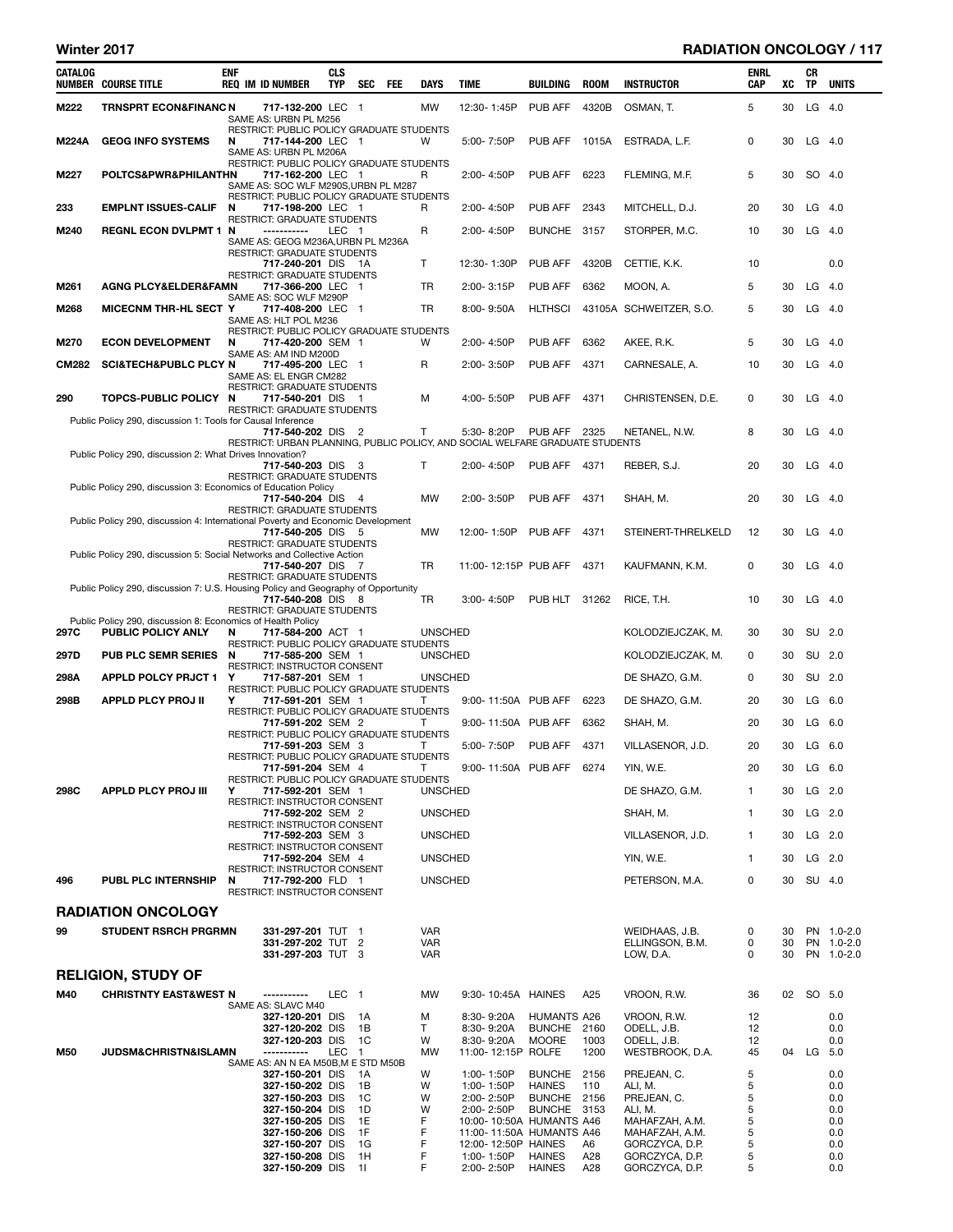## 118 / SCANDINAVIAN SECTION Winter 2017

| <b>CATALOG</b><br>NUMBER         | <b>COURSE TITLE</b>                                                                                                                 | <b>ENF</b> |        | <b>REQ IM ID NUMBER</b>                                  | <b>CLS</b><br><b>TYP</b> | SEC                            | FEE | <b>DAYS</b>            | TIME                                     | BUILDING                           | <b>ROOM</b>    | <b>INSTRUCTOR</b>                  | <b>ENRL</b><br>CAP | XC                | CR<br>ΤP           | <b>UNITS</b> |
|----------------------------------|-------------------------------------------------------------------------------------------------------------------------------------|------------|--------|----------------------------------------------------------|--------------------------|--------------------------------|-----|------------------------|------------------------------------------|------------------------------------|----------------|------------------------------------|--------------------|-------------------|--------------------|--------------|
| M60W                             | <b>INTRO TO BUDDHISM</b>                                                                                                            |            |        | Y Y ----------                                           | <b>LEC</b>               | $\overline{1}$                 |     | <b>TR</b>              | $9:30 - 10:45A$                          | <b>DODD</b>                        | 175            | BODIFORD, W.M.                     | 0                  | $12 \overline{ }$ | LG                 | - 5.0        |
|                                  |                                                                                                                                     |            |        | SAME AS: ASIAN M60W<br>Y 327-181-201 DIS                 |                          | 1A                             |     | F                      | 8:00-8:50A                               | <b>ROYCE</b>                       | 148            | CARLSON, E.A.                      | 0                  |                   |                    | 0.0          |
|                                  |                                                                                                                                     |            | Y      | 327-181-202 DIS                                          |                          | 1B                             |     | F                      | $9:00 - 9:50A$                           | <b>ROYCE</b>                       | 148            | LOUKOTA, D.                        | 0                  |                   |                    | 0.0          |
|                                  |                                                                                                                                     |            | Y<br>Y | 327-181-203 DIS<br>327-181-204 DIS                       |                          | 1C<br>1D                       |     | F<br>F                 | 10:00-10:50A ROYCE<br>11:00-11:50A ROYCE |                                    | 148<br>148     | TOJIMBARA, Y.E.<br>HSU, P.W.       | 0<br>0             |                   |                    | 0.0<br>0.0   |
| M61                              | <b>INTRO-ZEN BUDDHISM</b>                                                                                                           | N          |        | ------------                                             | <b>LEC</b>               | $\overline{1}$                 |     | TR                     | 3:30-4:45P                               | <b>HAINES</b>                      | A2             | MULDOON-HULES, K.M                 | 20                 | 30                | LG                 | 5.0          |
|                                  |                                                                                                                                     |            |        | SAME AS: ASIAN M61<br>327-183-201 DIS                    |                          | 1A                             |     | F                      | 8:00-8:50A                               | <b>ROYCE</b>                       | 162            | YUN, S.H.                          | 5                  |                   |                    | 0.0          |
|                                  |                                                                                                                                     |            |        | 327-183-202 DIS                                          |                          | 1B                             |     | F<br>F                 | $9:00 - 9:50A$                           | <b>ROLFE</b>                       | 3116           | YUN, S.H.                          | 5                  |                   |                    | 0.0          |
|                                  |                                                                                                                                     |            |        | 327-183-203 DIS<br>327-183-204 DIS                       |                          | 1C<br>1D                       |     | F                      | 10:00-10:50A DODD<br>11:00-11:50A DODD   |                                    | 175<br>175     | LEE, S.<br>LEE, S.                 | 5<br>5             |                   |                    | 0.0<br>0.0   |
| M105B                            | <b>BAHA'I FAITH - IRAN</b>                                                                                                          | N          |        | 327-331-200 LEC<br>SAME AS: IRANIAN M105B                |                          | $\mathbf{1}$                   |     | <b>MWF</b>             | 11:00-11:50A HAINES                      |                                    | A44            | SAIEDI, N.                         | 13                 | 30                | SO                 | 4.0          |
| 110                              | <b>RELIGION &amp; VIOLENCE</b>                                                                                                      | N          |        | 327-360-200 SEM 1                                        |                          |                                |     | TR.                    | 11:00-12:15P PUB AFF                     |                                    | 2242           | SCULL, K.R.                        | 45                 | 30                | LG                 | - 4.0        |
| M142C                            | <b>HIST RELIGION IN US</b>                                                                                                          | N          |        | 327-554-200 LEC 1<br>SAME AS: HIST M142C                 |                          |                                |     | <b>MW</b>              | 2:00-3:15P                               | <b>DODD</b>                        | 161            | PESTANA, C.G.                      | 30                 | 30                | SO 4.0             |              |
| M161B                            | <b>JAPANESE BUDDHISM</b>                                                                                                            | N          |        | 327-667-200 LEC                                          |                          | - 1                            |     | TR                     | 12:30-1:45P                              | <b>ROYCE</b>                       | 156            | BODIFORD, W.M.                     | 5                  | 14                | LG                 | -4.0         |
| M161D                            | <b>BUDDHISM IN INDIA</b>                                                                                                            | N          |        | SAME AS: JAPAN CM160<br>327-669-200 LEC                  |                          | - 1                            |     | TR                     | 11:00-12:15P BUNCHE                      |                                    | 2160           | SCHOPEN, G.R.                      | 10                 | 30                | $LG$ 4.0           |              |
| 177                              | <b>VARIABLE TOPICS</b>                                                                                                              | N          |        | SAME AS: S ASIAN CM160<br>327-762-200 SEM 1              |                          |                                |     | <b>MW</b>              | 12:30-1:45P                              | <b>DODD</b>                        | 154            |                                    | 25                 | 30                | SO 4.0             |              |
|                                  | Study of Religion 177, seminar 1: Bioethics and Religion                                                                            |            |        |                                                          |                          |                                |     |                        |                                          |                                    |                | GILLESPIE, R.T.                    |                    |                   |                    |              |
| 189HC<br>191                     | <b>HONORS CONTRACTS</b><br>ADV SEMINR-RELIGION N                                                                                    | N          |        | 327-837-201 TUT 1<br>327-846-200 SEM 1                   |                          |                                |     | <b>VAR</b><br>W        | 2:00-4:50P                               | <b>HAINES</b>                      | A <sub>6</sub> | SCHOPEN, G.R.<br>BAKHOS, C.A.      | 0<br>15            | 30<br>30          | $LG$ 1.0<br>SO 4.0 |              |
| 198                              | <b>HNRS RESEARC RELIGN N</b>                                                                                                        |            |        | 327-888-201 TUT 1                                        |                          |                                |     | <b>VAR</b>             |                                          |                                    |                | BAKHOS, C.A.                       | 0                  | 30                | $LG$ 4.0           |              |
|                                  |                                                                                                                                     |            |        | 327-888-202 TUT 2                                        |                          |                                |     | <b>VAR</b>             |                                          |                                    |                | GILLESPIE, R.T.                    | 0                  | 30                | $LG$ 4.0           |              |
|                                  | <b>SCANDINAVIAN SECTION</b>                                                                                                         |            |        |                                                          |                          |                                |     |                        |                                          |                                    |                |                                    |                    |                   |                    |              |
|                                  | Scandinavian                                                                                                                        |            |        |                                                          |                          |                                |     |                        |                                          |                                    |                |                                    |                    |                   |                    |              |
| 2                                | <b>ELEMENTARY SWEDISH Y</b>                                                                                                         |            |        | 218-006-200 DIS<br>218-006-210 DIS                       |                          | -1<br>$\overline{2}$           |     | TR.<br><b>TR</b>       | 9:00-10:50A ROYCE<br>9:00-10:50A ONLINE  |                                    | 332<br>ILTI    | KARLSSON, E.J.<br>KARLSSON, E.J.   | 25<br>5            | 30<br>30          | SO 4.0<br>SO.      | -4.0         |
| 11                               | <b>ELEM NORWEGIAN</b>                                                                                                               | N          |        | 218-033-200 DIS<br>218-033-201 DIS                       |                          | $\mathbf{1}$<br>$\overline{2}$ |     | <b>TR</b><br><b>TR</b> | 10:00-11:50A<br>10:00-11:50A             |                                    |                | LUNDE, A.O.<br>LUNDE, A.O.         | 0<br>0             | 30<br>30          | SO 4.0<br>SO.      | 4.0          |
| 14A                              | ACCLRTD ELEM NORWGNN                                                                                                                |            |        | 218-043-201 LEC                                          |                          | $\mathbf{1}$                   |     | <b>TR</b>              | 10:00-11:50A ROYCE                       |                                    | 332            | RINHAUG, A.L.                      | 25                 | 30                | SO 6.0             |              |
|                                  | For Scandinavian 50W, the department will cancel your enrollment if you do not attend at least one of the first two class meetings. |            |        | 218-043-202 LEC                                          |                          | $\overline{2}$                 |     | <b>TR</b>              | 10:00-11:50A ONLINE                      |                                    | ILTI           | RINHAUG, A.L.                      | 5                  | 30                | SO.                | 6.0          |
|                                  | After the first week of classes, wait-listed students may enroll only with permission to enroll obtained from the instructor.       |            |        |                                                          |                          |                                |     |                        |                                          |                                    |                |                                    |                    |                   |                    |              |
| <b>50W</b>                       | INTRO-SCAN LIT&CLTR Y Y                                                                                                             |            | Y      | ------------<br>218-152-201 DIS                          | LEC                      | $\overline{1}$<br>1A           |     | <b>MW</b><br><b>MW</b> | 12:00-12:50P HUMANTS 169<br>1:00-1:50P   | HUMANTS A26                        |                | WEN, P.J.<br>NICOL, H.L.           | 88<br>15           | 30                | LG                 | - 5.0<br>0.0 |
|                                  |                                                                                                                                     |            | Y      | 218-152-202 DIS                                          |                          | 1B                             |     | <b>MW</b>              | 3:00-3:50P                               | PAB                                | 1749           | LARSEN, M.                         | 15                 |                   |                    | 0.0          |
|                                  |                                                                                                                                     |            | Y<br>Y | 218-152-203 DIS<br>218-152-204 DIS                       |                          | 1C<br>1D                       |     | <b>MW</b><br><b>MW</b> | 4:00-4:50P<br>5:00-5:50P                 | <b>ROYCE</b><br><b>HUMANTS A46</b> | 160            | AJAY, A.<br>SALINAS, A.V.          | 15<br>15           |                   |                    | 0.0<br>0.0   |
| 105B                             | <b>INTERMED SWEDISH</b>                                                                                                             | N          |        | 218-332-200 LEC                                          |                          | $\mathbf{1}$                   |     | <b>TR</b>              | 9:30-10:50A                              | <b>ROYCE</b>                       | 332            | WECKSTROM, L.                      | 20                 | 30                | <b>SO</b>          | 4.0          |
| 133C                             | <b>SCL NTWK&amp;ICLND SAGA N</b>                                                                                                    |            |        | 218-332-202 LEC<br>218-500-200 SEM 1                     |                          | $\overline{2}$                 |     | <b>TR</b><br>W         | 9:30-10:50A<br>2:00-4:30P                | ONLINE<br><b>POWELL</b>            | ILTI<br>307    | WECKSTROM, L.<br>TANGHERLINI, T.R. | 5<br>26            | 30<br>30          | <b>SO</b><br>SO    | 4.0<br>4.0   |
| 134                              | <b>SCANDINVN MYTHOLOGYN</b>                                                                                                         |            |        | 218-504-200 SEM 1                                        |                          |                                |     | TR                     | 11:00-12:15P DODD                        |                                    | 175            | BALL, K.A.                         | 40                 | 30                | SO.                | 4.0          |
| 147A<br>C166A                    | <b>HANS CHRISTN ANDRSN N</b><br><b>INGMAR BERGMAN</b>                                                                               | N          |        | 218-584-200 LEC<br>218-696-200 SEM 1                     |                          | - 1                            |     | TR.<br><b>MW</b>       | 8:00-9:15A<br>9:30-10:45A                | <b>HAINES</b><br><b>ROYCE</b>      | A44<br>160     | BALL, K.A.<br>LUNDE, A.O.          | 40<br>35           | 30<br>30          | SO.<br>SO.         | 4.0<br>4.0   |
| C171                             | <b>SCANDINAVIAN FOLKLR N</b>                                                                                                        |            |        | 218-726-200 SEM 1                                        |                          |                                |     | <b>TR</b>              | 2:00-3:15P                               | BUNCHE 2160                        |                | TANGHERLINI, T.R.                  | 35                 | 30                | LG                 | 4.0          |
| C <sub>180</sub><br><b>187FL</b> | <b>LIT&amp;SCANDVN SOCIETY N</b><br>RDNGS-SCANDINAVIAN N                                                                            |            |        | 218-780-200 SEM 1<br>218-826-201 SEM 1                   |                          |                                |     | м<br><b>UNSCHED</b>    | 2:00-3:50P                               | GEOLOGY 3656                       |                | WEN, P.J.<br>LUNDE, A.O.           | 25<br>5            | 30<br>30          | SO<br>SO 2.0       | 4.0          |
|                                  |                                                                                                                                     |            |        | RESTRICT: INSTRUCTOR CONSENT                             |                          |                                |     |                        |                                          |                                    |                |                                    |                    |                   |                    |              |
|                                  |                                                                                                                                     |            |        | 218-826-202 SEM 2<br><b>RESTRICT: INSTRUCTOR CONSENT</b> |                          |                                |     | <b>UNSCHED</b>         |                                          |                                    |                | SHIDELER, R.P.                     | 5                  | 30                | SO 2.0             |              |
|                                  |                                                                                                                                     |            |        | 218-826-203 SEM 3                                        |                          |                                |     | <b>UNSCHED</b>         |                                          |                                    |                | TANGHERLINI, T.R.                  | 5                  | 30                | SO 2.0             |              |
|                                  |                                                                                                                                     |            |        | <b>RESTRICT: INSTRUCTOR CONSENT</b><br>218-826-204 SEM 4 |                          |                                |     | <b>UNSCHED</b>         |                                          |                                    |                | WEN, P.J.                          | 5                  | 30                | SO 2.0             |              |
| C266A                            | <b>INGMAR BERGMAN</b>                                                                                                               | N          |        | RESTRICT: INSTRUCTOR CONSENT<br>618-397-200 SEM 1        |                          |                                |     | MW                     | 9:30-10:45A ROYCE                        |                                    | 160            | LUNDE, A.O.                        | 5                  | 30                | SO 4.0             |              |
|                                  |                                                                                                                                     |            |        | RESTRICT: GRADUATE STUDENTS                              |                          |                                |     |                        |                                          |                                    |                |                                    |                    |                   |                    |              |
| C <sub>271</sub>                 | <b>SCANDINAVIAN FOLKLR N</b>                                                                                                        |            |        | 618-426-200 SEM 1<br>RESTRICT: GRADUATE STUDENTS         |                          |                                |     | TR                     | 2:00-3:15P                               | BUNCHE 2160                        |                | TANGHERLINI, T.R.                  | 5                  | 30                | $LG$ 4.0           |              |
| C <sub>280</sub>                 | <b>LIT&amp;SCANDVN SOCIETY N</b>                                                                                                    |            |        | 618-480-200 SEM 1<br><b>RESTRICT: GRADUATE STUDENTS</b>  |                          |                                |     | м                      | 2:00-3:50P                               | GEOLOGY 3656                       |                | WEN, P.J.                          | $\mathbf{1}$       | 30                | SO 4.0             |              |
|                                  | <b>SCIENCE EDUCATION</b>                                                                                                            |            |        |                                                          |                          |                                |     |                        |                                          |                                    |                |                                    |                    |                   |                    |              |
| 1SL                              | ELEMNTRY SCHOOL SCI N                                                                                                               |            |        | 408-002-200 SEM 1                                        |                          |                                |     | T                      | $3:30 - 4:50P$                           | <b>UES</b>                         |                | ACOSTA, M.R.                       | 20                 | 30                | PN 2.0             |              |
|                                  |                                                                                                                                     |            |        | <b>RESTRICT: INSTRUCTOR CONSENT</b><br>408-002-201 SEM 2 |                          |                                |     | R                      | 3:30-4:50P                               | <b>UES</b>                         |                | PETERS, K.E.                       | 20                 | 30                | PN 2.0             |              |
| <b>100SL</b>                     | <b>HIGH SCHOOL SCIENCE N</b>                                                                                                        |            |        | RESTRICT: INSTRUCTOR CONSENT<br>408-305-200 SEM 1        |                          |                                |     | W                      | 5:00-7:50P                               | МS                                 | 6201           | GOMEZ, M.C.                        | 25                 | 30                | $LG$ 5.0           |              |
|                                  | SLAVIC, EAST EUROPEAN, AND EURASIAN LANGUAGES AND CULTURES                                                                          |            |        | RESTRICT: INSTRUCTOR CONSENT                             |                          |                                |     |                        |                                          |                                    |                |                                    |                    |                   |                    |              |
|                                  |                                                                                                                                     |            |        |                                                          |                          |                                |     |                        |                                          |                                    |                |                                    |                    |                   |                    |              |
|                                  | <b>Central And East European Studies</b>                                                                                            |            |        |                                                          |                          |                                |     |                        |                                          |                                    |                |                                    |                    |                   |                    |              |
| 191                              | <b>VARIABLE TOPICS</b><br>Central and East European Studies 191, seminar 1: Women and Literature in Southeastern Europe             | N          |        | 415-846-200 SEM 1                                        |                          |                                |     | $\mathsf{T}$           | $3:30 - 4:45P$                           | <b>HAINES</b>                      | A76            | GALATEANU, G.                      | 25                 |                   | 16 SO 4.0          |              |
| Hungarian                        |                                                                                                                                     |            |        |                                                          |                          |                                |     |                        |                                          |                                    |                |                                    |                    |                   |                    |              |
| 102B                             | ADVANCED HUNGARIAN N 417-313-200 I FC 1                                                                                             |            |        |                                                          |                          |                                |     |                        | TR 11:00-12:50P HUMANTS 305              |                                    |                | BORBELY M                          | 15                 |                   | 30.5040            |              |

| 102B          | ADVANCED HUNGARIAN N     |   | 417-313-200 LEC   | TR         |                 | 11:00-12:50P HUMANTS 305 |      | BORBELY, M.           | 15 | 30 | SO 4.0 |          |
|---------------|--------------------------|---|-------------------|------------|-----------------|--------------------------|------|-----------------------|----|----|--------|----------|
| <b>Polish</b> |                          |   |                   |            |                 |                          |      |                       |    |    |        |          |
| 101B          | <b>ELEMENTARY POLISH</b> | N | 419-307-200 LEC   | <b>MWF</b> | $9:30 - 10:45A$ | SLICHTR                  | 2834 | OAKES, K.R.           | 25 | 30 | SO 5.0 |          |
| 187C          | ADV TUTORIAL INSTR       | N | 419-824-200 TUT 1 | W          | $9:30 - 10:50A$ | HUMANTS 305              |      | CHODOROWSKA-PILCH. 15 |    | 30 | SO 2.0 |          |
| Romanian      |                          |   |                   |            |                 |                          |      |                       |    |    |        |          |
| 89HC          | <b>HONORS CONTRACTS</b>  | N | 420-268-201 TUT 1 | <b>VAR</b> |                 |                          |      | GALATEANU, G.         |    | 30 |        | $LG$ 1.0 |
| 90            | INTR-ROMANIAN CIVIL      | N | 420-270-200 LEC 1 | TR         | 2:00-3:15P      | PUB AFF                  | 2242 | GALATEANU, G.         | 25 | 15 | SO 4.0 |          |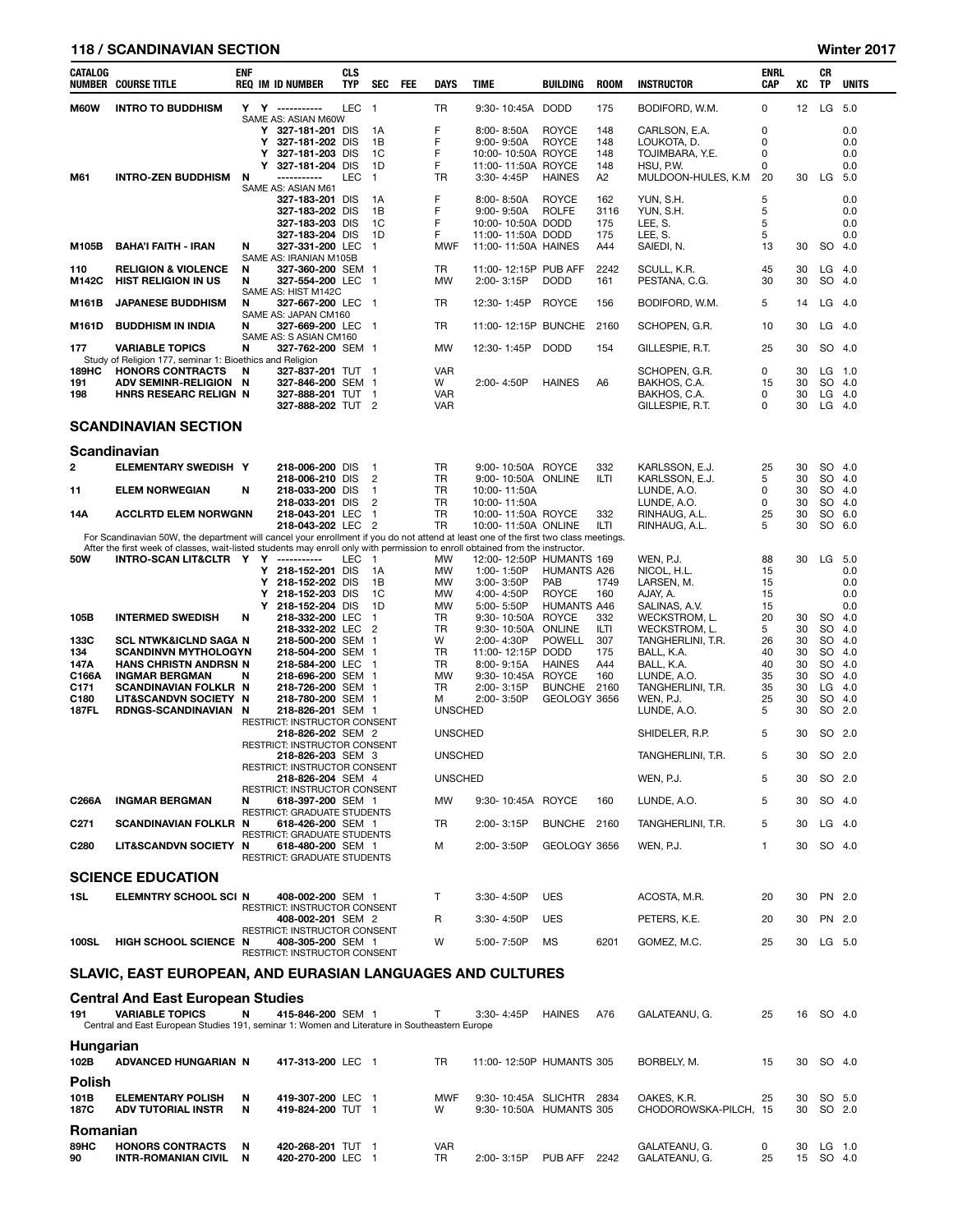| ___<br>___<br>__<br>$\sim$<br>_____<br>_____ | CATALOG<br><b>COURSE TITLI</b><br>NUMBER | ENI<br><b>REO</b><br><b>ID NUMBER</b><br>IM | OL.<br>ula<br>$ -$<br>TYP | <b>SEC</b> | FEI | <b>DAYS</b> | <b>TIME</b> | BUILDING | <b>ROON</b> | <b>INSTRUCTOR</b> |  | <b>ENRI</b><br>OB.<br>un. | $\mathbf{u}$ | υn<br>TD. | UNITS |  |
|----------------------------------------------|------------------------------------------|---------------------------------------------|---------------------------|------------|-----|-------------|-------------|----------|-------------|-------------------|--|---------------------------|--------------|-----------|-------|--|
|----------------------------------------------|------------------------------------------|---------------------------------------------|---------------------------|------------|-----|-------------|-------------|----------|-------------|-------------------|--|---------------------------|--------------|-----------|-------|--|

### Russian

The Instructional Media Laboratory, 270 Powell Library Building, is open Monday thru Thursday, 10 a.m. to 9 p.m.; Friday, 10 a.m. to 6 p.m.; Sunday, 1 to 6 p.m.

The Russian Room, 343 Humanities Building, is available for additional help.<br> **ELEMENTARY RUSSIAN N** 421-006-201 LEC 1 2 ELEMENTARY RUSSIAN N 421-006-201 LEC 1 MWF 9:30- 10:45A HUMANTS A32 WINSKY, P. 25 03 SO 5.0 421-006-202 LEC 2 MW 12:30- 1:45P ROLFE 3115 MUNROE, I.A. 25 03 SO 5.0 121-006-203 LEC 3 TR 10:00-11:50A HUMANTS A32 REIGHARD, D.M. 25 03 SO 5.0<br>421-006-204 LEC 4 TR 2:00-3:50P HUMANTS A32 BERDNIK, I. 25 03 SO 5.0 421-006-204 LEC 4 TR 2:00- 3:50P HUMANTS A32 BERDNIK, I. 25 03 SO 5.0 5 INTERMEDIATE RUSSIA N 421-015-200 LEC 1 MWF 12:30-1:45P HUMANTS A32 LEKHT, N. 25 03 SO 5.0<br>25W GREAT RUSSIAN NOVEL N Y ----------- LEC 1 TR 2:00-3:15P BUNCHE 3211 LENHOFF.G.D. 25 GREAT RUSSIAN NOVEL N Y ----------- LEC 1 TR 2:00-3:15P BUNCHE 3211 LENHOFF, G.D. 42 30 LG 5.0<br>21 1000 Y 4**21-076-201** DIS 1A W 9:00-9:50A BOELTER 5280 LAVERY, M. 21 **Y 421-076-201** DIS 1A W 9:00- 9:50A BOELTER 5280 LAVERY, M. 21 0.0 Y 421-076-202 DIS 1B W 4:00- 4:50P HAINES A25 RIGGS, J.T. 21 0.0 99 STUDENT RSRCH PRGRMN 421-297-201 TUT 1 VAR KAGAN, O. 0 30 PN 1.0-2.0 LITERACY IN RUSSIAN N 421-303-200 LEC 1 TR 12:30-1:50P HUMANTS A32 LEKHT, N. 25 03 SO 4.0<br>THIRD-YEAR RUSSIAN N ----------- LEC 1 M 12:30-1:45P HUMANTS A60 KRESIN, S.C. 20 03 SO 5.0 101B THIRD-YEAR RUSSIAN N ----------- LEC 1 M 12:30- 1:45P HUMANTS A60 KRESIN, S.C. 20 03 SO 5.0 421-314-201 DIS 1A W 12:30- 1:45P HUMANTS 305 KRESIN, S.C. 10 0.0 4**21-314-202** DIS 1B W 2:00- 3:15P PAB 1434A KRESIN, S.C. 10 0.0 102B TOPICS-ADV RUSSIAN N 421-326-200 LEC 1 MW 2:00- 3:15P HUMANTS 305 KUDYMA, A. 17 03 SO 4.0 103B LITERATURE AND FILM N 421-334-200 LEC 1 MW 12:30- 1:45P HUMANTS 311 KUDYMA, A. 20 03 SO 4.0 C124N RUSSIAN LIT-NABOKOV N 421-375-200 LEC 1 TR 12:30- 1:45P PUB AFF 1256 FURMAN, Y. 20 30 SO 4.0 128 RUSSN SCIENCE FICTN N 421-384-200 LEC 1 TR 3:30- 4:45P HUMANTS A46 IVANOV, V. 25 30 SO 4.0<br>140B ROMANTIC PROSE N 421-421-200 LEC 1 TR 2:00- 3:15P HUMANTS 311 PILSHCHIKOV. I. 20 30 SO 4.0 140B ROMANTIC PROSE N 421-421-200 LEC 1 TR 2:00- 3:15P HUMANTS 311 PILSHCHIKOV, I. 20 30 SO 4.0 191 TOPICS-RUSSIAN LIT N 421-575-200 SEM 1 TR 9:30- 10:45A HUMANTS 305 PILSHCHIKOV, I. 10 30 SO 4.0<br>Russian 191, seminar 1: Statistical Analysis of Poetry and Prose (Sound, Grammar, Meaning): from Russian Formalism to Digi Russian 191, seminar 1: Statistical Analysis of Poetry and Prose (Sound, Grammar, Meaning): from Russian Formalism to Digital Humanities<br>204 **HIST-RUSS LIT LANG** N 821-024-200 LEC 1 T 11:00-12:15P BOELTER 5514 KRESIN, S.C. **N 821-024-200** LEC 1 T 11:00-12:15P BOELTER 5514 KRESIN, S.C. 10 30 SO 4.0<br>RESTRICT: GRADUATE STUDENTS RESTRICT: GRADUATE STUDENTS<br>N 821-067-200 LEC 1 211B 18TH CENT RUSS LIT N 821-067-200 LEC 1 TR 3:30- 4:45P HUMANTS 305 LENHOFF, G.D. 10 30 LG 4.0 RESTRICT: GRADUATE STUDENTS<br>N 821-073-200 LEC 1 212B THE AGE OF REALISM N 821-073-200 LEC 1 TR 11:00-12:15P HUMANTS 311 SHNEYDER, V. 10 30 SO 4.0 RESTRICT: GRADUATE STUDENTS<br>N 821-462-200 LEC 1 C277 RUSSIAN LIT-NABOKOV N 821-462-200 LEC 1 TR 12:30- 1:45P PUB AFF 1256 FURMAN, Y. 5 30 SO 4.0 RESTRICT: GRADUATE STUDENTS Serbian/Croatian 102B ADVISERBN/CROATIAN N. 422-313-200 LEC 1 MW 4:00-5:10P HUMANTS A32 LEJKO-LACAN, V. 15 30 SO 4.0<br>187J ADVITUTORIALINSTR N. 422-830-200 TUT 1 W 5:20-6:20P HUMANTS A32 LEJKO-LACAN, V. 10 30 SO 2.0 187J ADV TUTORIAL INSTR N 422-830-200 TUT 1 W 5:20-6:20P HUMANTS A32 LEJKO-LACAN, V. 10 30 SO 2.0 Slavic M40 CHRISTNTY EAST&WEST N ----------- LEC 1 MW 9:30- 10:45A HAINES A25 VROON, R.W. 32 02 SO 5.0 SAME AS: RELIGN M40 423-120-201 DIS 1A M 8:30- 9:20A HUMANTS A26 VROON, R.W. 11 0.0 423-120-202 DIS 1B T 8:30- 9:20A BUNCHE 2160 ODELL, J.B. 10 0.0 4**23-120-203** DIS 1C W 8:30- 9:20A MOORE 1003 ODELL, J.B. 11 0.0 87 LANGUAGES OF L A N ----------- LEC 1 TR 12:30- 1:45P HUMANTS A65 IVANOV, V. 60 30 SO 5.0 4**23-261-201** DIS 1A W 3:00- 3:50P BOELTER 5420 RAZOR, S. 30 0.0 423-261-202 DIS 1B R 4:00- 4:50P ROYCE 164 RAZOR, S. 30 0.0 191TB SENIOR CAP THESIS N 423-847-200 SEM 1 T 3:30- 5:30P HUMANTS 311 FURMAN, Y. 15 30 LG 2.0 197 INDIVIDUAL STUDIES N 423-882-201 TUT 1 VAR SHNEYDER, V. 0 30 SO 2.0-4.0 SOCIAL THOUGHT 190A RESEARCH COLLOQ IN 315-840-200 SEM 1 UNSCHED THE PRAGER, J. 5 30 PN 2.0 RESTRICT: INSTRUCTOR CONSENT<br>N 315-841-200 SEM 1 190B RESEARCH COLLOQ II N 315-841-200 SEM 1 UNSCHED 190B PRAGER, J. 5 30 PN 2.0 RESTRICT: INSTRUCTOR CONSENT SOCIAL WELFARE er 199 STUDENT RSRCH PRGRMN 319-297-201 TUT 1 VAR VAR TORRES-GIL, F.M. 0 30 PN 1.0-2.0<br>319-297-202 TUT 2 VAR LEVY-STORMS. L.F. 0 30 PN 1.0-2.0 319-297-202 TUT 2 VAR LEVY-STORMS, L.F. 0 30 PN 1.0-2.<br>1920 100B SOCIAL WELFARE PLCY N 319-301-201 LEC 1 M 4:00-6:50P DODD 147 LEAP J.J. 230 30 SO 4.0-2.0-2.0-2.0-2. 100B SOCIAL WELFARE PLCY N 319-301-201 LEC 1 M 4:00- 6:50P DODD 147 LEAP, J.J. 230 30 SO 4.0 M104C DIVERSITY IN AGING N 319-326-200 LEC 1 MW 4:00- 5:50P PUB AFF 1222 TORRES-GIL, F.M. 37 30 LG 4.0 SAME AS: CHICANO M106B,GENDER M104C,GRNTLGY M104C<br>**GN 319-349-101** LEC 1 TR 11:00-12:50P PUB AFF M108 BIOMED&SOC&POL-AGNGN 319-349-101 LEC 1 TR 11:00- 12:50P PUB AFF 2355 LEVY-STORMS, L.F. 50 30 LG 5.0 SAME AS: GRNTLGY M108 **M110 INEQLTY & DEMOCRACY N -----------** LEC 1 TR 11:00-12:15P HAINES 118 ROY A. 40 13 LG 4.0 ..<br>SAME AS: URBN PL M110<br>**319-360-201** DIS **319-360-201** DIS 1A W 9:00- 9:55A PUB AFF 3343 CARD, K.H. 10 0.0 319-360-202 DIS 1B W 10:00-10:55A PUB AFF 3343 CARD, K.H. 10 0.0 0.0<br>319-360-203 DIS 1C R 12:30-1:30P PUB AFF 4320B DESALAIS 10 0.0 **319-360-203** DIS 1C R 12:30- 1:30P PUB AFF 4320B DESAI, A.S. 10 0.0 **319-360-204** DIS 1D W 11:00- 12:00P PUB AFF 3343 DESAI, A.S. 10 0.0 201B DYNAMC-HUMAN BEHAVRN 719-007-201 LEC 1 TR 2:00- 3:15P PUB AFF 2319 BRINDERSON, L.A. 27 30 LG 3.0 RESTRICT: SOCIAL WELFARE MAJORS 719-007-202 LEC 2 TR 2:00- 3:15P PUB AFF 1270 WRAY-LAKE, L. 27 30 LG 3.0 RESTRICT: SOCIAL WELFARE MAJORS 719-007-203 LEC 3 TR 2:00- 3:15P PUB AFF 1256 LEVY-STORMS, L.F. 27 30 LG 3.0 RESTRICT: SOCIAL WELFARE MAJORS 719-007-204 LEC 4 TR 2:00- 3:15P PUB AFF 1278 GALLEGOS, L.R. 27 30 LG 3.0 RESTRICT: SOCIAL WELFARE MAJORS<br>**RN 719-008-201** LEC 1 201C DYNAMC-HUMAN BEHAVRN 719-008-201 LEC 1 TR 3:30- 4:45P PUB AFF 1256 TAREN, J.E. 27 30 LG 3.0 RESTRICT: SOCIAL WELFARE MAJORS 719-008-202 LEC 2 TR 3:30- 4:45P PUB AFF 2319 GARETT, R.R. 27 30 LG 3.0 RESTRICT: SOCIAL WELFARE MAJORS<br>719-008-203 LEC 3 719-008-203 LEC 3 TR 3:30- 4:45P PUB AFF 1270 LOWE, L.B. 27 30 LG 3.0 RESTRICT: SOCIAL WELFARE MAJORS 719-008-204 LEC 4 TR 3:30- 4:45P PUB AFF 1278 JOHNSON, E.T. 27 30 LG 3.0 RESTRICT: SOCIAL WELFARE MAJORS 202B DYNAMC-HUMAN BEHAVRN 719-013-201 LEC 1 TR 2:00- 3:15P PUB AFF 2214 LOWE, L.B. 40 30 SO 4.0 RESTRICT: SOCIAL WELFARE MAJORS 719-013-202 LEC 2 TR 2:00- 3:15P PUB AFF 3343 OLIVERI, M.K. 40 30 SO 4.0 RESTRICT: SOCIAL WELFARE MAJORS 203B INTEGRATIVE SEM N 719-019-202 SEM 2 TR 2:00- 3:15P PUB AFF 1284 ROY, A. 30 30 SO 4.0 RESTRICT: GRADUATE STUDENTS

Social Welfare 203B, seminar 2: Global Poverty: Theory and Practice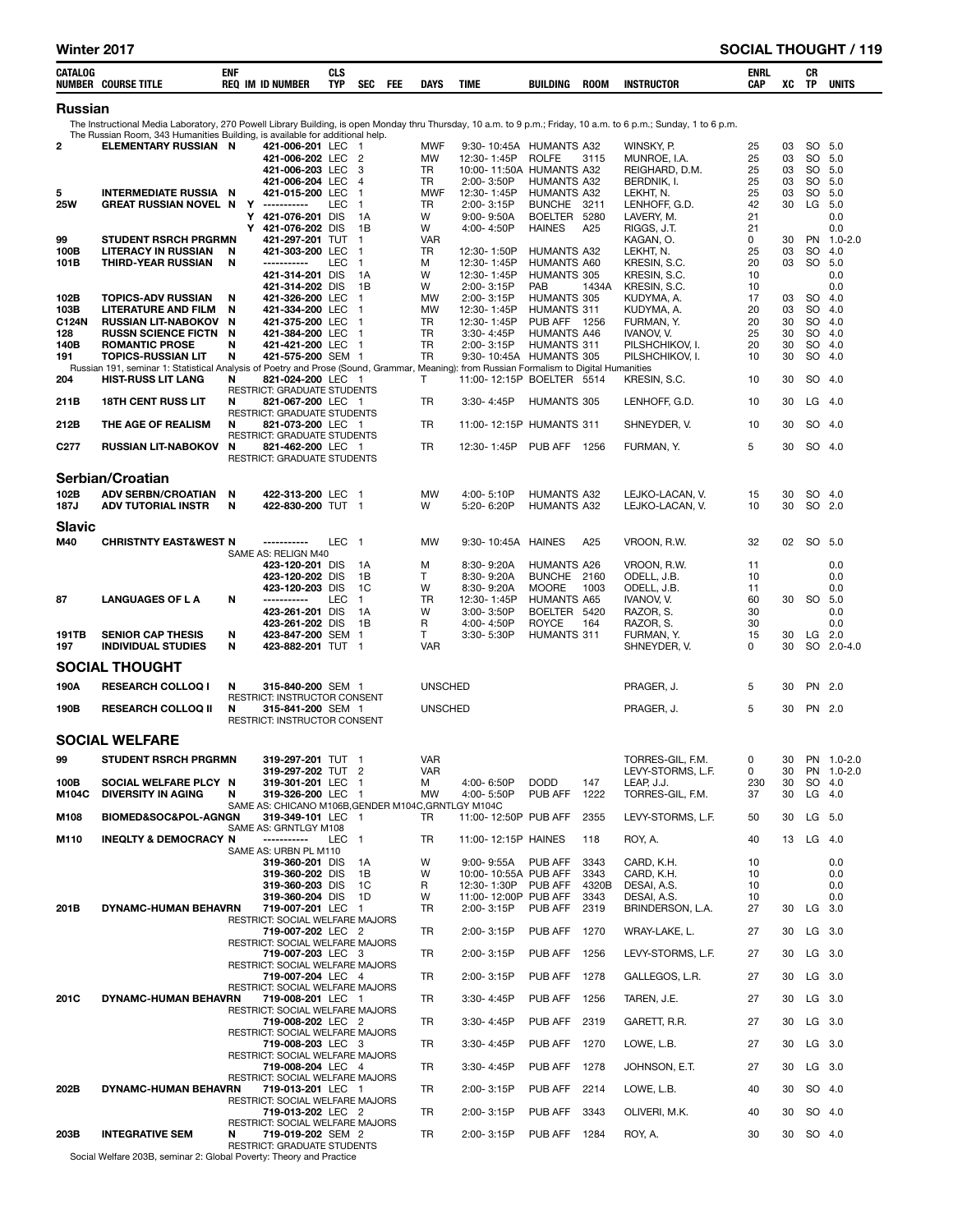## 120 / SOCIETY AND GENETICS Winter 2017

| <b>CATALOG</b> | <b>NUMBER COURSE TITLE</b>                                     | <b>ENF</b> | <b>REQ IM ID NUMBER</b>                                                                     | <b>CLS</b><br><b>TYP</b> | <b>SEC</b> | <b>FEE</b> | <b>DAYS</b>            | <b>TIME</b>                                 | <b>BUILDING</b> | <b>ROOM</b>  | <b>INSTRUCTOR</b>              | <b>ENRL</b><br>CAP | XC       | <b>CR</b><br><b>TP</b> | <b>UNITS</b>         |
|----------------|----------------------------------------------------------------|------------|---------------------------------------------------------------------------------------------|--------------------------|------------|------------|------------------------|---------------------------------------------|-----------------|--------------|--------------------------------|--------------------|----------|------------------------|----------------------|
| 229B           | <b>SCL WLFR SCHLRSHP 2 N</b>                                   |            | 719-175-201 LEC 1<br>RESTRICT: SOCIAL WELFARE MAJORS                                        |                          |            |            | W                      | 10:00-11:50A PUB AFF                        |                 | 6223         | ABRAMS, L.S.                   | 10                 | 30       |                        | $LG$ 4.0             |
| 230B           | THRY-SOC WEL PRAC 2 N                                          |            | 719-181-201 LEC 1<br>RESTRICT: SOCIAL WELFARE MAJORS                                        |                          |            |            | <b>TR</b>              | 9:30-10:45A ROLFE                           |                 | 3134         | TALLEY, M.D.                   | 27                 | 30       |                        | SO 2.0               |
|                |                                                                |            | 719-181-202 LEC 2<br>RESTRICT: SOCIAL WELFARE MAJORS                                        |                          |            |            | TR                     | 9:30-10:45A PUB AFF                         |                 | 2325         | MOIO, J.A.                     | 27                 | 30       |                        | SO 2.0               |
|                |                                                                |            | 719-181-203 LEC 3<br>RESTRICT: SOCIAL WELFARE MAJORS                                        |                          |            |            | TR                     | 9:30-10:45A PUB AFF                         |                 | 4357         | DANELSKI, R.J.                 | 27                 | 30       |                        | SO 2.0               |
|                |                                                                |            | 719-181-204 LEC 4<br>RESTRICT: SOCIAL WELFARE MAJORS                                        |                          |            |            | <b>TR</b>              | 9:30-10:45A PUB AFF                         |                 | 4371         | PARK. P.                       | 27                 | 30       |                        | SO 2.0               |
| 231E<br>231F   | ADV-SW PRAC-SCH SW N<br><b>ADV-SW PRAC-COG BEH N</b>           |            | 719-190-201 LEC 1<br>719-191-201 LEC 1<br>RESTRICT: SOCIAL WELFARE MAJORS                   |                          |            |            | <b>TR</b><br><b>TR</b> | 8:00-9:15A<br>9:30-10:45A PUB AFF           | PUB AFF         | 1256<br>1256 | PALENCIA, H.<br>GUTSTEIN, S.S. | 28<br>25           | 30<br>30 |                        | SO 4.0<br>SO 4.0     |
| 231G           | ADV-SW PRC-SUB ABUS N                                          |            | 719-192-201 LEC 1<br>RESTRICT: SOCIAL WELFARE MAJORS                                        |                          |            |            | <b>TR</b>              | 8:00-9:15A                                  | PUB AFF         | 2325         | BINGHAM MIRA, C.               | 25                 | 30       |                        | SO 4.0               |
| 231J           | <b>ADV-SW PRC-CHD WLFR N</b>                                   |            | 719-195-201 LEC 1<br>RESTRICT: SOCIAL WELFARE MAJORS                                        |                          |            |            | <b>TR</b>              | 11:00-12:15P PUB AFF                        |                 | 1270         | SERNA, S.                      | 25                 | 30       |                        | SO 4.0               |
| 231P           | <b>ADV-SW PRAC-GRNTLGY N</b>                                   |            | 719-201-201 LEC 1<br>RESTRICT: SOCIAL WELFARE MAJORS                                        |                          |            |            | <b>TR</b>              | 11:00-12:15P PUB AFF                        |                 | 4357         | TOWLE, C.L.                    | 25                 | 30       |                        | SO 4.0               |
| 240B           | ORGS&COMNTYS&PLCY 2N                                           |            | 719-241-201 LEC 1<br>RESTRICT: SOCIAL WELFARE MAJORS                                        |                          |            |            | TR                     | 11:00-12:15P PUB AFF                        |                 | 2325         | HUR, W.K.                      | 30                 | 30       |                        | LG 3.0               |
|                |                                                                |            | 719-241-202 LEC 2<br>RESTRICT: SOCIAL WELFARE MAJORS                                        |                          |            |            | <b>TR</b>              | 11:00-12:15P PUB AFF                        |                 | 3343         | MURRAY, S.B.                   | 30                 | 30       |                        | LG 3.0               |
|                |                                                                |            | 719-241-203 LEC 3<br>RESTRICT: SOCIAL WELFARE MAJORS                                        |                          |            |            | <b>TR</b>              | 11:00-12:15P BUNCHE                         |                 | 3150         | TAREN, J.E.                    | 30                 | 30       |                        | LG 3.0               |
|                |                                                                |            | 719-241-204 LEC 4<br>RESTRICT: SOCIAL WELFARE MAJORS                                        |                          |            |            | <b>TR</b>              | 11:00-12:15P PUB AFF                        |                 | 1256         | GARETT, R.R.                   | 30                 | 30       |                        | LG 3.0               |
| 241G           | <b>COMMUNITY MAPPING</b>                                       | N          | 719-252-201 LEC 1<br>RESTRICT: SOCIAL WELFARE MAJORS                                        |                          |            |            | TR                     | 11:00-12:15P PUB AFF                        |                 | 1015A        | HUFF, K.N.                     | 25                 | 30       |                        | SO 4.0               |
| 2411           | <b>GRANT WRITING</b>                                           | N          | 719-254-201 LEC 1<br>RESTRICT: SOCIAL WELFARE MAJORS                                        |                          |            |            | TR                     | 9:30-10:45A PUB AFF                         |                 | 1329         | HUR, W.K.                      | 30                 | 30       |                        | SO 4.0               |
| 249C<br>251A   | <b>SCIENTIFC INQUIRY 3</b><br><b>DOMESTC&amp;SEXL VIOLNC N</b> | N          | 719-296-201 LEC 1<br>RESTRICT: SOCIAL WELFARE MAJORS<br>719-307-200 LEC 1                   |                          |            |            | м<br><b>TR</b>         | 10:00-12:50P PUB AFF<br>9:30-10:45A PUB AFF |                 | 6223<br>3343 | LEAP, J.J.<br>LEVY. B.         | 11<br>30           | 30<br>30 |                        | $LG$ 4.0<br>$LG$ 4.0 |
| 251B           | MILITARY SOCIAL WRK N                                          |            | 719-308-201 LEC 1<br>RESTRICT: SOCIAL WELFARE MAJORS                                        |                          |            |            | <b>TR</b>              | 9:30-10:45A BUNCHE                          |                 | 2121         | WEST, K.M.                     | 15                 | 30       |                        | $LG$ 4.0             |
| 258            | CRITCL PROB-SOC WEL N                                          |            | 719-348-200 DIS 1<br>RESTRICT: GRADUATE STUDENTS                                            |                          |            |            | м                      | 2:00-3:50P                                  | PUB AFF         | 6223         | TORRES-GIL, F.M.               | 15                 | 30       |                        | SU 2.0               |
| 259            | STATS-SOCL SCIENCES N                                          |            | 719-354-201 LEC 1<br><b>RESTRICT: GRADUATE STUDENTS</b>                                     |                          |            |            | W                      | 2:00-4:50P                                  | PUB AFF         | 2325         | FRANKE, T.M.                   | 25                 | 30       |                        | $LG$ 4.0             |
| 285F           | Social Welfare 259, lecture 1:<br><b>RESEARCH IN HEALTH</b>    | N          | 719-506-201 LEC 1<br>RESTRICT: SOCIAL WELFARE MAJORS                                        |                          |            |            | <b>TR</b>              | 2:00-3:15P                                  | PUB AFF         | 2325         | KAPLAN, M.S.                   | 30                 | 30       |                        | $LG$ 4.0             |
| 285G           | <b>RSRCH-MENTAL HEALTH N</b>                                   |            | 719-507-201 LEC 1<br>RESTRICT: SOCIAL WELFARE MAJORS                                        |                          |            |            | TR                     | 3:30-4:45P                                  | PUB AFF         | 2325         | COHEN, D.                      | 24                 | 30       |                        | $LG$ 4.0             |
| 285H           | <b>PROGRAM EVAL RSRCH N</b>                                    |            | 719-508-201 LEC 1<br>RESTRICT: SOCIAL WELFARE MAJORS                                        |                          |            |            | TR                     | $3:30 - 4:45P$                              | PUB AFF         | 1284         | KARIMLI, L.                    | 30                 | 30       |                        | $LG$ 4.0             |
| <b>2851</b>    | <b>RSRCH-YOUTH POPULTNN</b>                                    |            | 719-509-201 LEC 1<br>RESTRICT: SOCIAL WELFARE MAJORS                                        |                          |            |            | <b>TR</b>              | 3:30-4:45P                                  | PUB AFF         | 1329         | WRAY-LAKE, L.                  | 28                 | 30       |                        | $LG$ 4.0             |
| M290L          | POVRTY&WELFR REFORMN                                           |            | 719-551-201 LEC 1<br>SAME AS: PUB PLC M214, URBN PL M246<br>RESTRICT: SOCIAL WELFARE MAJORS |                          |            |            | TR                     | 2:00-3:15P                                  | PUB AFF         | 2232         | KARIMLI, L.                    | 12                 | 30       |                        | SO 4.0               |
| <b>M290P</b>   | <b>AGNG PLCY&amp;ELDER&amp;FAMN</b>                            |            | 719-555-201 LEC 1<br>SAME AS: PUB PLC M261<br>RESTRICT: SOCIAL WELFARE MAJORS               |                          |            |            | TR                     | 2:00-3:15P                                  | PUB AFF         | 6362         | MOON, A.                       | 30                 | 30       |                        | $LG$ 4.0             |
| <b>M290S</b>   | POLTCS&PWR&PHILANTHN                                           |            | 719-558-200 LEC 1<br>SAME AS: PUB PLC M227, URBN PL M287<br>RESTRICT: GRADUATE STUDENTS     |                          |            |            | R                      | 2:00-4:50P                                  | PUB AFF         | 6223         | FLEMING, M.F.                  | 10                 | 30       |                        | SO 4.0               |

# SOCIETY AND GENETICS

|             | Society and Genetics 5 is limited to Human Biology and Society majors and premajors on the first enrollment pass. Any student may enroll beginning November 17, 2016, space permitting. |                                                          |            |                |              |                           |                |       |                      |              |    |           |     |
|-------------|-----------------------------------------------------------------------------------------------------------------------------------------------------------------------------------------|----------------------------------------------------------|------------|----------------|--------------|---------------------------|----------------|-------|----------------------|--------------|----|-----------|-----|
| 5           | HUMAN BIOL&SOCIETY N                                                                                                                                                                    | -----------                                              | LEC        |                | TR.          | 2:00-3:15P                | <b>HAINES</b>  | 118   | LYNCH ALFARO, J.W.   | 0            |    | 15 LG 5.0 |     |
|             |                                                                                                                                                                                         | 381-015-201 DIS                                          |            | - 1 A          | R            | 8:00-8:50A                | <b>SLICHTR</b> | 2834  | ROMERO-FRANCO, M.A   | 0            |    |           | 0.0 |
|             |                                                                                                                                                                                         | 381-015-202 DIS                                          |            | 1B             | R            | $9:00 - 9:50A$            | <b>SLICHTR</b> | 2834  | ROMERO-FRANCO, M.A 0 |              |    |           | 0.0 |
|             |                                                                                                                                                                                         | 381-015-203 DIS                                          |            | 1C             | R            | 10:00-10:50A MS           |                | 3915D | ROMERO-FRANCO, M.A   | $\Omega$     |    |           | 0.0 |
|             |                                                                                                                                                                                         | 381-015-204 DIS                                          |            | 1D             |              | $9:00 - 9:50A$            | <b>HAINES</b>  | A82   | SHIRVANIAN, V.       | 0            |    |           | 0.0 |
|             |                                                                                                                                                                                         | 381-015-205 DIS                                          |            | 1E             | F            | 10:00-10:50A HAINES       |                | A82   | SHIRVANIAN, V.       | 0            |    |           | 0.0 |
|             |                                                                                                                                                                                         | 381-015-206 DIS                                          |            | 1F             | F            | 11:00-11:50A HAINES       |                | A82   | SHIRVANIAN, V.       | 0            |    |           | 0.0 |
| <b>M71B</b> | <b>BIOTECHNLGY&amp;SOCIETY Y</b>                                                                                                                                                        | -----------                                              | <b>LEC</b> | $\overline{1}$ | <b>MW</b>    | 12:30-1:45P               | DE NEVE        | P350  | RENSEL, M.A.         | <sup>0</sup> | 05 | LG.       | 6.0 |
|             |                                                                                                                                                                                         | SAME AS: GE CLST M71B                                    |            |                |              |                           |                |       |                      |              |    |           |     |
|             |                                                                                                                                                                                         | RESTRICT: FIRST-YEAR FRESHMEN ONLY                       |            |                |              |                           |                |       |                      |              |    |           |     |
|             |                                                                                                                                                                                         | 381-214-201 DIS 1A                                       |            |                | м            | 2:00-3:50P                | <b>COVEL</b>   | 218   | NGUYEN, C.H.         | 0            |    |           | 0.0 |
|             |                                                                                                                                                                                         | RESTRICT: FIRST-YEAR FRESHMEN ONLY                       |            |                |              |                           |                |       |                      |              |    |           |     |
|             |                                                                                                                                                                                         | 381-214-202 DIS 1B                                       |            |                | M            | 4:00-5:50P                | <b>COVEL</b>   | 218   | NGUYEN, C.H.         | 0            |    |           | 0.0 |
|             |                                                                                                                                                                                         | RESTRICT: FIRST-YEAR FRESHMEN ONLY                       |            |                |              |                           |                |       |                      |              |    |           |     |
|             |                                                                                                                                                                                         | 381-214-203 DIS 1C                                       |            |                | т            | 2:00-3:50P                | DE NEVE        | P349  | GINGERICH, J.D.      | 0            |    |           | 0.0 |
|             |                                                                                                                                                                                         | RESTRICT: FIRST-YEAR FRESHMEN ONLY<br>381-214-204 DIS 1D |            |                | $\mathsf{T}$ | 4:00-5:50P                | DE NEVE        | P349  | GINGERICH, J.D.      | 0            |    |           | 0.0 |
|             |                                                                                                                                                                                         | RESTRICT: FIRST-YEAR FRESHMEN ONLY                       |            |                |              |                           |                |       |                      |              |    |           |     |
|             |                                                                                                                                                                                         | 381-214-205 DIS 1E                                       |            |                | $\mathsf{T}$ | 10:00-11:50A COVEL        |                | 210   | RODRIGUEZ, A.        | 0            |    |           | 0.0 |
|             |                                                                                                                                                                                         | RESTRICT: FIRST-YEAR FRESHMEN ONLY                       |            |                |              |                           |                |       |                      |              |    |           |     |
|             |                                                                                                                                                                                         | 381-214-206 DIS 1F                                       |            |                | т            | 12:00-1:50P COVEL         |                | 210   | RODRIGUEZ, A.        | 0            |    |           | 0.0 |
|             |                                                                                                                                                                                         | RESTRICT: FIRST-YEAR FRESHMEN ONLY                       |            |                |              |                           |                |       |                      |              |    |           |     |
|             |                                                                                                                                                                                         | 381-214-207 DIS 1G                                       |            |                | W            | 10:00-11:50A COVEL        |                | 210   | JONES, T.M.          | 0            |    |           | 0.0 |
|             |                                                                                                                                                                                         | 381-214-208 DIS                                          |            | 1H             | W            | 8:00- 9:50A               | COVEL          | 210   | JONES, T.M.          | 0            |    |           | 0.0 |
|             |                                                                                                                                                                                         | 381-214-209 DIS                                          |            | $-11$          | R.           | 10:00-11:50A PUB AFF      |                | 2317  | ALVAREZ, E.N.        | 0            |    |           | 0.0 |
|             |                                                                                                                                                                                         | 381-214-210 DIS                                          |            | - 1J           | R            | 12:00-1:50P PUB AFF       |                | 2317  | ALVAREZ, E.N.        | 0            |    |           | 0.0 |
| <b>M72B</b> | SEX-BIOLOGY-SOCIETY Y                                                                                                                                                                   | -----------                                              | LEC        | $\overline{1}$ | <b>TR</b>    | 2:00-3:15P                | DE NEVE        | P350  | SAGUY, A.C.          | <sup>0</sup> | 15 | LG.       | 6.0 |
|             |                                                                                                                                                                                         | SAME AS: COMM ST M72B, GE CLST M72B, SOCIOL M72B         |            |                |              |                           |                |       |                      |              |    |           |     |
|             |                                                                                                                                                                                         | RESTRICT: FIRST-YEAR FRESHMEN ONLY                       |            |                |              |                           |                |       |                      |              |    |           |     |
|             |                                                                                                                                                                                         | 381-217-201 DIS 1A                                       |            |                | м            | 10:00-11:50A PUB AFF 2317 |                |       | MERRITT, C.R.        | 0            |    |           | 0.0 |
|             |                                                                                                                                                                                         | RESTRICT: FIRST-YEAR FRESHMEN ONLY                       |            |                |              |                           |                |       |                      |              |    |           |     |
|             |                                                                                                                                                                                         | 381-217-202 DIS 1B                                       |            |                | м            | 12:00-1:50P               | PUB AFF        | 2317  | MERRITT, C.R.        | 0            |    |           | 0.0 |
|             |                                                                                                                                                                                         | RESTRICT: FIRST-YEAR FRESHMEN ONLY                       |            |                |              |                           |                |       |                      |              |    |           |     |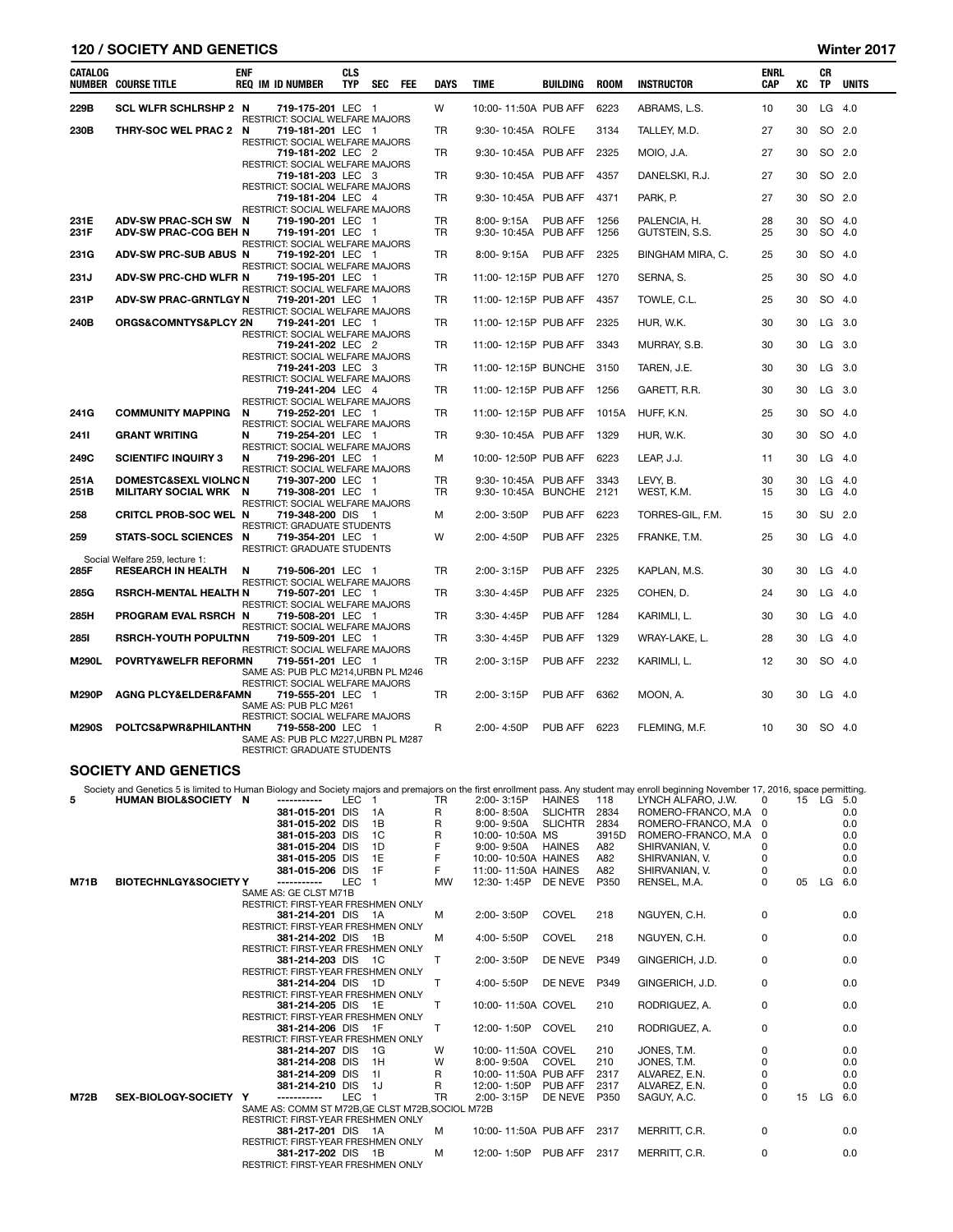| CATALOG            | <b>NUMBER COURSE TITLE</b>                                                                                           | enf | <b>REQ IM ID NUMBER</b>                                       | <b>CLS</b><br><b>TYP</b> | <b>SEC</b><br>FEE      | DAYS              | TIME                                         | <b>BUILDING</b>                | <b>ROOM</b>  | <b>INSTRUCTOR</b>                                                                                                                                                                                            | <b>ENRL</b><br>CAP | xс       | CR<br><b>TP</b>    | <b>UNITS</b> |
|--------------------|----------------------------------------------------------------------------------------------------------------------|-----|---------------------------------------------------------------|--------------------------|------------------------|-------------------|----------------------------------------------|--------------------------------|--------------|--------------------------------------------------------------------------------------------------------------------------------------------------------------------------------------------------------------|--------------------|----------|--------------------|--------------|
|                    |                                                                                                                      |     | 381-217-203 DIS                                               |                          | - 1C                   | М                 | 2:00-3:50P                                   | PUB AFF                        | 2317         | BRAMBLE, M.S.                                                                                                                                                                                                | 0                  |          |                    | 0.0          |
|                    |                                                                                                                      |     | <b>RESTRICT: FIRST-YEAR FRESHMEN ONLY</b><br>381-217-204 DIS  |                          | - 1D                   | M                 | 4:00-5:50P                                   | PUB AFF                        | 2317         | BRAMBLE, M.S.                                                                                                                                                                                                | 0                  |          |                    | 0.0          |
|                    |                                                                                                                      |     | RESTRICT: FIRST-YEAR FRESHMEN ONLY<br>381-217-205 DIS         |                          | - 1E                   | Т                 | 10:00-11:50A COVEL                           |                                | 218          | APGAR, A.E.                                                                                                                                                                                                  | 0                  |          |                    | 0.0          |
|                    |                                                                                                                      |     | RESTRICT: FIRST-YEAR FRESHMEN ONLY<br>381-217-206 DIS 1F      |                          |                        | Т                 | 12:00-1:50P                                  | COVEL                          | 218          | APGAR, A.E.                                                                                                                                                                                                  | 0                  |          |                    | 0.0          |
|                    |                                                                                                                      |     | RESTRICT: FIRST-YEAR FRESHMEN ONLY<br>381-217-207 DIS         |                          | - 1G                   | W                 | 10:00-11:50A PUB AFF                         |                                | 2317         | SHARIF, R.A.                                                                                                                                                                                                 | 0                  |          |                    | 0.0          |
|                    |                                                                                                                      |     | RESTRICT: FIRST-YEAR FRESHMEN ONLY<br>381-217-208 DIS         |                          | - 1H                   | W                 | 12:00-1:50P                                  | PUB AFF                        | 2317         | SHARIF, R.A.                                                                                                                                                                                                 | 0                  |          |                    | 0.0          |
|                    |                                                                                                                      |     | RESTRICT: FIRST-YEAR FRESHMEN ONLY                            |                          |                        |                   |                                              |                                |              |                                                                                                                                                                                                              |                    |          |                    | 0.0          |
|                    |                                                                                                                      |     | 381-217-209 DIS<br>381-217-210 DIS                            |                          | - 11<br>- 1J           | М<br>T            | 10:00-11:50A MS<br>4:00-5:50P                | <b>BIO SCI</b>                 | 3915D<br>154 | HOVSEPIAN-RUBY, L.<br>HOVSEPIAN-RUBY, L.                                                                                                                                                                     | 0<br>0             |          |                    | 0.0          |
| 85<br>89           | HLTH&SICK&HEAL-GLBL N<br><b>HONORS SEMINARS</b>                                                                      | N   | 381-255-200 LEC 1<br>381-267-200 SEM 1                        |                          |                        | <b>MW</b><br>м    | 12:30-1:45P DODD<br>11:00-11:50A LAKRETZ 101 |                                | 161          | KIM, M.K.<br>LYNCH ALFARO, J.W.                                                                                                                                                                              | 60<br>20           | 30<br>30 | $LG$ 4.0<br>SO 1.0 |              |
|                    | Society and Genetics 89, seminar 1: Honors Seminar for Society and Genetics 5, Lecture 1                             |     | RESTRICT: INSTRUCTOR CONSENT                                  |                          |                        |                   |                                              |                                |              |                                                                                                                                                                                                              |                    |          |                    |              |
| 99                 | <b>STUDENT RSRCH PRGRMN</b>                                                                                          |     | 381-297-201 TUT 1                                             |                          |                        | <b>VAR</b>        |                                              |                                |              | LEE, R.C.<br>Society and Genetics 101 is limited to Human Biology and Society majors and Society and Genetics minors on the first enrollment pass. Any student may enroll beginning November 17, 2016, space | 0                  | 30       |                    | PN 1.0-2.0   |
| permitting.<br>101 | <b>GNTC CNCPT-HUMN SCI N</b>                                                                                         |     |                                                               | LEC <sub>1</sub>         |                        | <b>MW</b>         | 11:00-12:15P HAINES                          |                                | A25          | ALLARD, P.                                                                                                                                                                                                   | 60                 | 04       | $LG$ 5.0           |              |
|                    |                                                                                                                      |     | RESTRICT: JUNIORS AND ABOVE<br>381-306-201 DIS                |                          | - 1A                   | Т                 | 11:00-11:50A MS                              |                                | 5217         | THUNG, J.                                                                                                                                                                                                    | 20                 |          |                    | 0.0          |
|                    |                                                                                                                      |     | 381-306-202 DIS                                               |                          | 1B                     | W                 | 9:00-9:50A                                   | MS                             | 7608         | THUNG, J.                                                                                                                                                                                                    | 20                 |          |                    | 0.0          |
| 105A               | <b>WAYS OF KNOWING-SCI Y</b>                                                                                         |     | 381-306-203 DIS<br>------------                               | LEC                      | - 1C<br>$\overline{1}$ | R<br><b>MW</b>    | 8:00-8:50A<br>2:00-3:15P                     | MS<br><b>HUMANTS A65</b>       | 6201         | THUNG, J.<br>DE CHADAREVIAN, S.                                                                                                                                                                              | 20<br>108          | 30       | LG                 | 0.0<br>4.0   |
|                    |                                                                                                                      |     | RESTRICT: HUMAN BIOLOGY AND SOCIETY MAJORS<br>381-330-201 DIS |                          | 1A                     | Т                 | 8:00-8:50A                                   | <b>HAINES</b>                  | A20          | GOUX, H.A.                                                                                                                                                                                                   | 18                 |          |                    | 0.0          |
|                    |                                                                                                                      |     | 381-330-202 DIS<br>381-330-203 DIS                            |                          | 1B<br>1C               | T<br>T            | 9:00-9:50A<br>10:00-10:50A HAINES            | <b>HAINES</b>                  | A20<br>A20   | GOUX, H.A.<br>GOUX, H.A.                                                                                                                                                                                     | 18<br>18           |          |                    | 0.0<br>0.0   |
|                    |                                                                                                                      |     | 381-330-204 DIS<br>381-330-205 DIS                            |                          | 1D<br>1E               | W<br>W            | 8:00-8:50A<br>$9:00 - 9:50A$                 | <b>HAINES</b><br><b>HAINES</b> | A6<br>A6     | SEGER, E.A.<br>SEGER, E.A.                                                                                                                                                                                   | 18<br>18           |          |                    | 0.0<br>0.0   |
|                    |                                                                                                                      |     | 381-330-206 DIS                                               |                          | 1F                     | W                 | 11:00-11:50A ROYCE                           |                                | 166          | SEGER, E.A.                                                                                                                                                                                                  | 18                 |          |                    | 0.0          |
| space permitting.  |                                                                                                                      |     |                                                               |                          |                        |                   |                                              |                                |              | Society and Genetics M144 is limited to Human Biology and Society majors and Society and Genetics minors on the first enrollment pass. Any student may enroll beginning November 17, 2016,                   |                    |          |                    |              |
| M144               | <b>STRESS AND SOCIETY</b>                                                                                            | N   | -----------<br>SAME AS: SOCIOL M144                           | LEC 1                    |                        | TR                | 3:30-4:45P                                   | <b>HUMANTS A65</b>             |              | LANDECKER, H.L.                                                                                                                                                                                              | 30                 |          | 16 LG 4.0          |              |
|                    |                                                                                                                      |     | <b>RESTRICT: JUNIORS AND ABOVE</b><br>381-564-201 DIS         |                          | - 1A                   | F                 | 1:00-1:50P                                   | MS                             | 5233         | KIESOW, S.M.                                                                                                                                                                                                 | 0                  |          |                    | 0.0          |
|                    |                                                                                                                      |     | 381-564-202 DIS<br>381-564-203 DIS                            |                          | 1B<br>- 1C             | F<br>F            | 2:00-2:50P<br>3:00-3:50P                     | <b>MS</b><br><b>MS</b>         | 5233<br>5233 | KIESOW, S.M.<br>KIESOW, S.M.                                                                                                                                                                                 | 0<br>0             |          |                    | 0.0<br>0.0   |
| permitting.        |                                                                                                                      |     |                                                               |                          |                        |                   |                                              |                                |              | Society and Genetics 165 is limited to Human Biology and Society majors and Society and Genetics minors on the first enrollment pass. Any student may enroll beginning November 17, 2016, space              |                    |          |                    |              |
| 165                | <b>INTRO TO BIOETHICS</b>                                                                                            | N   | 381-690-200 LEC 1<br><b>RESTRICT: JUNIORS AND ABOVE</b>       |                          |                        | <b>MW</b>         | 9:30-10:45A GEOLOGY 3656                     |                                |              | LE GOFF, A.G.                                                                                                                                                                                                | 60                 |          | 30 LG 4.0          |              |
| permitting.        |                                                                                                                      |     |                                                               |                          |                        |                   |                                              |                                |              | Society and Genetics 188 is limited to Human Biology and Society majors and Society and Genetics minors on the first enrollment pass. Any student may enroll beginning November 17, 2016, space              |                    |          |                    |              |
| 188                | <b>SPCL CRS-SCTY&amp;GNTCS N</b>                                                                                     |     | 381-828-200 SEM 1<br><b>RESTRICT: JUNIORS AND ABOVE</b>       |                          |                        | TR                | 2:00-3:15P                                   | PUB AFF 1329                   |              | KELTY, C.M.                                                                                                                                                                                                  | 30                 | 30       | LG $4.0$           |              |
|                    | Society and Genetics 188, seminar 1: Bio/Data: Social and Political Consequences of Big Data in Biology and Medicine |     |                                                               |                          |                        |                   |                                              |                                |              |                                                                                                                                                                                                              |                    |          |                    |              |
| permitting.        |                                                                                                                      |     |                                                               |                          |                        |                   |                                              |                                |              | Society and Genetics 188 is limited to Human Biology and Society majors and Society and Genetics minors on the first enrollment pass. Any student may enroll beginning November 17, 2016, space              |                    |          | $LG$ 4.0           |              |
|                    |                                                                                                                      |     | 381-828-201 SEM 2<br>RESTRICT: JUNIORS AND ABOVE              |                          |                        | TR                | 11:00-12:15P MS                              |                                | 7608         | LYNCH ALFARO, J.W.                                                                                                                                                                                           | 20                 | 30       |                    |              |
| 188SB              | Society and Genetics 188, seminar 2: Amazon in Anthropocene<br><b>INDIV STD FOR USIE</b>                             | Υ   | 381-830-201 TUT 1                                             |                          |                        | <b>UNSCHED</b>    |                                              |                                |              | LYNCH ALFARO, J.W.                                                                                                                                                                                           | 1                  | 30       | $LG$ 1.0           |              |
| <b>195CE</b>       | <b>INTRN-SOCTY&amp;GNTCS N</b>                                                                                       |     | 381-871-201 TUT 1<br>RESTRICT: INSTRUCTOR CONSENT             |                          |                        |                   |                                              |                                |              | PANOFSKY, A.L.                                                                                                                                                                                               | 0                  |          | 30 LG 4.0          |              |
| 196                | <b>RESEARCH APPRNTCSHPN</b>                                                                                          |     | 381-876-201 TUT 1<br>381-876-202 TUT 2                        |                          |                        | <b>VAR</b><br>VAR |                                              |                                |              | LANDECKER, H.L.<br>DIDIER, E.M.                                                                                                                                                                              | 0<br>0             | 30<br>30 | SO 2.0<br>SO 2.0   |              |
|                    |                                                                                                                      |     | 381-876-203 TUT 3<br>381-876-204 TUT                          |                          | $\overline{4}$         | VAR<br><b>VAR</b> |                                              |                                |              | PANOFSKY, A.L.<br>KELTY, C.M.                                                                                                                                                                                | 0<br>0             | 30<br>30 | SO 2.0<br>SO 2.0   |              |
|                    |                                                                                                                      |     | 381-876-205 TUT 5                                             |                          |                        | VAR               |                                              |                                |              | RENSEL, M.A.                                                                                                                                                                                                 | 0                  | 30       | SO 2.0             |              |
|                    |                                                                                                                      |     | 381-876-206 TUT 6<br>381-876-207 TUT 7                        |                          |                        | VAR<br>VAR        |                                              |                                |              | TRACY, S.E.<br>CACALANO, N.A.                                                                                                                                                                                | 0<br>0             | 30<br>30 | SO 2.0<br>SO 2.0   |              |
|                    | <b>SOCIOLOGY</b>                                                                                                     |     |                                                               |                          |                        |                   |                                              |                                |              |                                                                                                                                                                                                              |                    |          |                    |              |
| 1                  | <b>INTRODUCTORY SOCIOL N</b>                                                                                         |     | -----------                                                   | LEC 1                    |                        | TR                | 8:00-9:15A                                   | HAINES                         | 39           | Sociology 102 through 191 are limited to Sociology premajors and majors on the priority and first enrollment passes. Nonmajors may enroll during the second pass, space permitting.<br>JEPSON, M.C.          | 300                |          | 11 SO 5.0          |              |
|                    |                                                                                                                      |     | 347-002-201 DIS                                               |                          | 1A                     | м                 | 11:00-11:50A MS                              |                                | 3915A        | LIU, R.                                                                                                                                                                                                      | 20                 |          |                    | 0.0          |
|                    |                                                                                                                      |     | 347-002-202 DIS<br>347-002-203 DIS                            |                          | 1В<br>1C               | M<br>M            | 12:00-12:50P MS<br>2:00-2:50P                | <b>HAINES</b>                  | 3915A<br>A24 | LIU, R.<br>LIU, R.                                                                                                                                                                                           | 20<br>20           |          |                    | 0.0<br>0.0   |
|                    |                                                                                                                      |     | 347-002-204 DIS<br>347-002-205 DIS                            |                          | 1D<br>1E               | т<br>Т            | 12:00-12:50P MS<br>1:00-1:50P                | <b>HAINES</b>                  | 5225<br>A20  | DIBENNARDO, R.A.<br>DIBENNARDO, R.A.                                                                                                                                                                         | 20<br>20           |          |                    | 0.0<br>0.0   |
|                    |                                                                                                                      |     | 347-002-206 DIS<br>347-002-207 DIS                            |                          | 1F<br>1G               | Т<br>W            | 3:00-3:50P<br>1:00-1:50P                     | LAKRETZ<br><b>HAINES</b>       | 100<br>122   | DIBENNARDO, R.A.<br>HUERTA, J.                                                                                                                                                                               | 20<br>20           |          |                    | 0.0<br>0.0   |
|                    |                                                                                                                      |     | 347-002-208 DIS<br>347-002-209 DIS                            |                          | 1H<br>11               | W<br>W            | 2:00-2:50P<br>3:00-3:50P                     | <b>HAINES</b><br><b>HAINES</b> | 122<br>122   | HUERTA, J.<br>HUERTA, J.                                                                                                                                                                                     | 20<br>20           |          |                    | 0.0<br>0.0   |
|                    |                                                                                                                      |     | 347-002-210 DIS                                               |                          | 1J                     | R                 | 5:00- 5:50P                                  | <b>HAINES</b>                  | A24          | WHITE, A.E.                                                                                                                                                                                                  | 20                 |          |                    | 0.0          |
|                    |                                                                                                                      |     | 347-002-211 DIS<br>347-002-212 DIS                            |                          | 1K<br>1L               | R<br>R            | 6:00- 6:50P<br>7:00-7:50P                    | <b>HAINES</b><br><b>HAINES</b> | A24<br>A24   | WHITE, A.E.<br>WHITE, A.E.                                                                                                                                                                                   | 20<br>20           |          |                    | 0.0<br>0.0   |
|                    |                                                                                                                      |     | 347-002-213 DIS<br>347-002-214 DIS                            |                          | 1M<br>1N               | F<br>F            | 9:00-9:50A<br>11:00-11:50A HAINES            | PUB AFF                        | 1284<br>A20  | REES, M.E.<br>REES, M.E.                                                                                                                                                                                     | 20<br>20           |          |                    | 0.0<br>0.0   |
| 19                 | FIAT LUX FRSHMN SEM N                                                                                                |     | 347-002-215 DIS<br>347-057-200 SEM 1                          |                          | 10                     | F<br>F            | 10:00-10:50A HUMANTS A40<br>11:30-1:30P      | <b>BUNCHE 10383</b>            |              | REES, M.E.<br>WALDINGER, R.                                                                                                                                                                                  | 20<br>0            | 30       | PN 1.0             | 0.0          |
|                    | Sociology 19, seminar 1: Global Migration                                                                            |     | RESTRICT: UNDERGRADUATE STUDENTS ONLY                         |                          |                        |                   |                                              |                                |              |                                                                                                                                                                                                              |                    |          |                    |              |
|                    |                                                                                                                      |     | 347-057-201 SEM 2                                             |                          |                        | F                 | 11:00-11:50A PUB AFF                         |                                | 1278         | BONACICH, P.                                                                                                                                                                                                 | 0                  | 30       | PN 1.0             |              |
|                    | Sociology 19, seminar 2: Still Connected? Has Social Life Declined or Expanded in Internet Age?                      |     | RESTRICT: UNDERGRADUATE STUDENTS ONLY                         |                          |                        |                   |                                              |                                |              |                                                                                                                                                                                                              |                    |          |                    |              |
|                    |                                                                                                                      |     | 347-057-202 SEM 3<br>RESTRICT: UNDERGRADUATE STUDENTS ONLY    |                          |                        | м                 | 10:00-11:50A PUB AFF 2325                    |                                |              | ROSSMAN, G.                                                                                                                                                                                                  | 0                  |          | 30 PN 1.0          |              |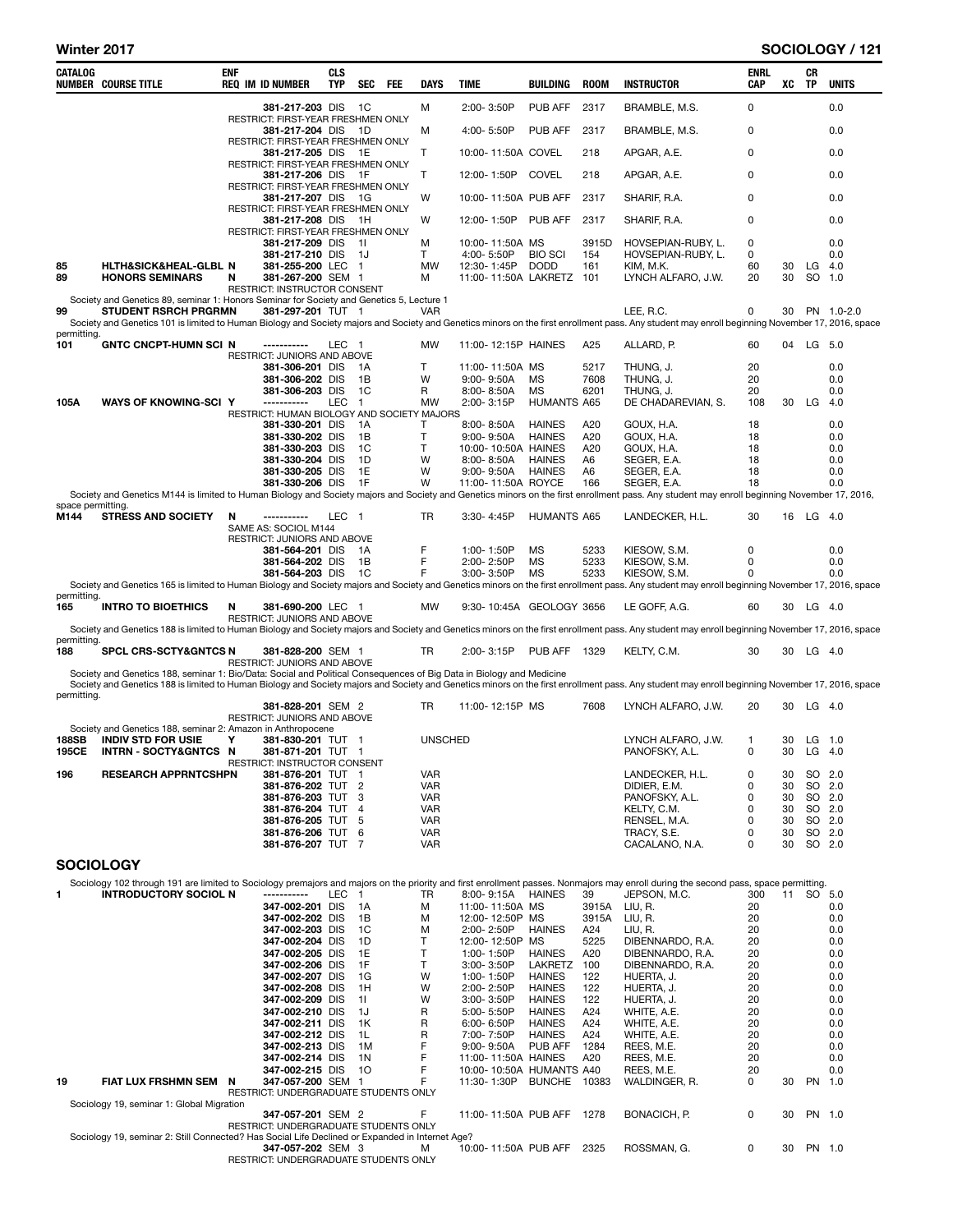| 122 / SOCIOLOGY | Winter 2017 |
|-----------------|-------------|
|                 |             |

| CATALOG | <b>NUMBER COURSE TITLE</b>                                                                                                          | enf |        | REQ IM ID NUMBER                                  | CLS<br>TYP | <b>SEC</b>             | FEE | DAYS                         | TIME                                              | BUILDING                            | <b>ROOM</b>    | <b>INSTRUCTOR</b>                               | ENRL<br>CAP      | XC       | CR<br>TP  | UNITS                     |
|---------|-------------------------------------------------------------------------------------------------------------------------------------|-----|--------|---------------------------------------------------|------------|------------------------|-----|------------------------------|---------------------------------------------------|-------------------------------------|----------------|-------------------------------------------------|------------------|----------|-----------|---------------------------|
| 20      | Sociology 19, seminar 3: How to Get Away with Paying Bribes, Buying Sex, and Selling Corpses<br>INTRO SOC RSCH MTHD N Y ----------- |     |        |                                                   | LEC        | $\overline{1}$         |     | TR                           | 5:00-6:15P                                        | KNSY PV                             | 1220B          | ANDERSON, T.L.                                  | 0                | 30       | LG        | 5.0                       |
|         |                                                                                                                                     |     | Y      | 347-060-201 DIS                                   |            | 1A                     |     | T                            | 9:00-9:50A                                        | <b>BUNCHE</b>                       | 1221A          | MARGULIS, C.D.                                  | 0                |          |           | 0.0                       |
|         |                                                                                                                                     |     | Y<br>Y | 347-060-202 DIS<br>347-060-203 DIS                |            | 1B<br>1C               |     | Т<br>$\mathsf{T}$            | 1:00-1:50P                                        | <b>HAINES</b><br>PUB AFF            | A24<br>2317    | MARGULIS, C.D.<br>MARGULIS, C.D.                | 0<br>0           |          |           | 0.0<br>0.0                |
|         |                                                                                                                                     |     | Y      | 347-060-204 DIS                                   |            | 1D                     |     | R                            | 4:00-4:50P<br>11:00-11:50A                        | <b>BOELTER</b>                      | 4413           | MAYORGA, O.J.                                   | 0                |          |           | 0.0                       |
|         |                                                                                                                                     |     | Y      | 347-060-205 DIS                                   |            | 1E                     |     | R                            | 2:00-2:50P                                        | <b>ROYCE</b>                        | 148            | MAYORGA, O.J.                                   | 0                |          |           | 0.0                       |
| 51      | SOCIOLOGY-MIGRATION N                                                                                                               |     | Y      | 347-060-206 DIS<br>-----------                    | LEC        | 1F<br>$\mathbf{1}$     |     | R<br>MW                      | 4:00-4:50P<br>12:00-1:50P                         | <b>ROYCE</b><br><b>BUNCHE</b>       | 154<br>1209B   | MAYORGA, O.J.<br>DUQUETTE, L.M.                 | 0<br>150         | 30       | LG        | 0.0<br>5.0                |
|         |                                                                                                                                     |     |        | 347-153-201 DIS                                   |            | 1A                     |     | М                            | 10:00-10:50A DODD                                 |                                     | 178            | ERICKSON, E.J.                                  | 25               |          |           | 0.0                       |
|         |                                                                                                                                     |     |        | 347-153-202 DIS                                   |            | 1B                     |     | М                            | 11:00-11:50A                                      | <b>ROLFE</b>                        | 3105           | ERICKSON, E.J.                                  | 25               |          |           | 0.0                       |
|         |                                                                                                                                     |     |        | 347-153-203 DIS<br>347-153-204 DIS                |            | 1C<br>1D               |     | М<br>W                       | 3:00-3:50P<br>$8:00 - 8:50A$                      | <b>DODD</b><br><b>BUNCHE</b>        | 178<br>3153    | ERICKSON, E.J.<br>LE, A.N.                      | 25<br>25         |          |           | 0.0<br>0.0                |
|         |                                                                                                                                     |     |        | 347-153-205 DIS                                   |            | 1E                     |     | W                            | $9:00 - 9:50A$                                    | <b>BUNCHE</b>                       | 3153           | LE, A.N.                                        | 25               |          |           | 0.0                       |
| M72B    | SEX-BIOLOGY-SOCIETY Y                                                                                                               |     |        | 347-153-206 DIS<br>-----------                    | LEC        | 1F<br>$\overline{1}$   |     | W<br>TR                      | 4:00-4:50P<br>2:00-3:15P                          | <b>BOTANY</b><br>DE NEVE            | 133<br>P350    | LE, A.N.<br>SAGUY, A.C.                         | 25<br>0          | 15       | LG        | 0.0<br>6.0                |
|         |                                                                                                                                     |     |        | SAME AS: COMM ST M72B, GE CLST M72B, SOC GEN M72B |            |                        |     |                              |                                                   |                                     |                |                                                 |                  |          |           |                           |
|         |                                                                                                                                     |     |        | 347-217-201 DIS                                   |            | 1A                     |     | М                            | 10:00-11:50A PUB AFF                              |                                     | 2317           | MERRITT, C.R.                                   | 0                |          |           | 0.0                       |
|         |                                                                                                                                     |     |        | 347-217-202 DIS<br>347-217-203 DIS                |            | 1B<br>1C               |     | М<br>м                       | 12:00-1:50P<br>$2:00 - 3:50P$                     | <b>PUB AFF</b><br>PUB AFF           | 2317<br>2317   | MERRITT, C.R.<br>BRAMBLE, M.S.                  | 0<br>0           |          |           | 0.0<br>0.0                |
|         |                                                                                                                                     |     |        | 347-217-204 DIS                                   |            | 1D                     |     | м                            | 4:00-5:50P                                        | PUB AFF                             | 2317           | BRAMBLE, M.S.                                   | 0                |          |           | 0.0                       |
|         |                                                                                                                                     |     |        | 347-217-205 DIS<br>347-217-206 DIS                |            | 1E<br>1F               |     | T<br>$\mathsf{T}$            | 10:00-11:50A COVEL<br>12:00-1:50P                 | COVEL                               | 218<br>218     | APGAR, A.E.<br>APGAR, A.E.                      | 0<br>$\mathbf 0$ |          |           | 0.0<br>0.0                |
|         |                                                                                                                                     |     |        | 347-217-207 DIS                                   |            | 1G                     |     | W                            | 10:00-11:50A PUB AFF                              |                                     | 2317           | SHARIF, R.A.                                    | 0                |          |           | 0.0                       |
|         |                                                                                                                                     |     |        | 347-217-208 DIS                                   |            | 1H                     |     | W                            | 12:00-1:50P                                       | PUB AFF                             | 2317           | SHARIF, R.A.                                    | 0                |          |           | 0.0                       |
|         |                                                                                                                                     |     |        | 347-217-209 DIS<br>347-217-210 DIS                |            | -11<br>1J              |     | м<br>T                       | 10:00-11:50A MS<br>4:00-5:50P                     | <b>BIO SCI</b>                      | 3915D<br>154   | HOVSEPIAN-RUBY, L.<br>HOVSEPIAN-RUBY, L.        | 0<br>0           |          |           | 0.0<br>0.0                |
| 99      | <b>STUDENT RSRCH PRGRMN</b>                                                                                                         |     |        | 347-287-201 TUT                                   |            | $\mathbf{1}$           |     | <b>VAR</b>                   |                                                   |                                     |                | ROY, W.G.                                       | 0                | 30       | PN        | 1.0-2.0                   |
|         |                                                                                                                                     |     |        | 347-287-202 TUT<br>347-287-203 TUT                |            | $\overline{2}$<br>3    |     | <b>VAR</b><br>VAR            |                                                   |                                     |                | GUHIN, J.J.<br>HUNTER, M.                       | 0<br>0           | 30<br>30 | PN        | PN 1.0-2.0<br>$1.0 - 2.0$ |
|         |                                                                                                                                     |     |        | 347-287-204 TUT                                   |            | 4                      |     | VAR                          |                                                   |                                     |                | ORTIZ, V.                                       | 0                | 30       | PN        | 1.0-2.0                   |
|         |                                                                                                                                     |     |        | 347-287-205 TUT                                   |            | 5                      |     | VAR                          |                                                   |                                     |                | PRAGER, J.                                      | 0                | 30       | PN        | 1.0-2.0                   |
|         |                                                                                                                                     |     |        | 347-287-206 TUT<br>347-287-207 TUT                |            | 6<br>7                 |     | VAR<br>VAR                   |                                                   |                                     |                | LUFT, A.R.<br>ZUCKER, L.G.                      | 0<br>0           | 30<br>30 | PN<br>PN  | 1.0-2.0<br>$1.0 - 2.0$    |
| 101     | DEVELPMT SOC THEORY N Y                                                                                                             |     |        | -----------                                       | LEC        | $\overline{1}$         |     | TR                           | 9:30-10:45A MOORE                                 |                                     | 100            | BARGHEER, S.                                    | 300              | 30       | SO        | 5.0                       |
|         |                                                                                                                                     |     | Y<br>Y | 347-303-201 DIS<br>347-303-202 DIS                |            | 1A<br>1B               |     | T<br>$\mathsf{T}$            | 11:00-11:50A BOELTER 5272<br>1:00-1:50P           | <b>ROYCE</b>                        | 152            | GONZALEZ, E.M.<br>GONZALEZ, E.M.                | 25<br>25         |          |           | 0.0<br>0.0                |
|         |                                                                                                                                     |     | Y      | 347-303-203 DIS                                   |            | 1C                     |     | $\mathsf{T}$                 | 2:00-2:50P                                        | <b>BUNCHE</b>                       | 3170           | GONZALEZ, E.M.                                  | 25               |          |           | 0.0                       |
|         |                                                                                                                                     |     | Y      | 347-303-204 DIS                                   |            | 1D                     |     | $\mathsf{T}$<br>$\mathsf{T}$ | $8:00 - 8:50A$                                    | <b>BUNCHE</b>                       | 1221A          | STAHL, W.S.                                     | 25               |          |           | 0.0                       |
|         |                                                                                                                                     |     | Y<br>Y | 347-303-205 DIS<br>347-303-206 DIS                |            | 1E<br>1F               |     | $\mathsf{T}$                 | 5:00-5:50P<br>$6.00 - 6.50P$                      | <b>BUNCHE</b><br><b>BUNCHE</b>      | 3153<br>3153   | STAHL, W.S.<br>STAHL, W.S.                      | 25<br>25         |          |           | 0.0<br>0.0                |
|         |                                                                                                                                     |     | Y      | 347-303-207 DIS                                   |            | 1G                     |     | R                            | 1:00-1:50P                                        | PUB AFF                             | 1284           | SHIH, K.J.                                      | 25               |          |           | 0.0                       |
|         |                                                                                                                                     |     | Y<br>Y | 347-303-208 DIS<br>347-303-209                    | DIS        | 1H<br>11               |     | R<br>R                       | $3:00 - 3:50P$<br>4:00-4:50P                      | <b>HAINES</b><br><b>HAINES</b>      | A82<br>A82     | SHIH, K.J.<br>SHIH, K.J.                        | 25<br>25         |          |           | 0.0<br>0.0                |
|         |                                                                                                                                     |     | Y      | 347-303-210 DIS                                   |            | 1J                     |     | R                            | $8:00 - 8:50A$                                    | <b>BUNCHE</b>                       | 1221A          | ROSEN, E.                                       | 25               |          |           | 0.0                       |
|         |                                                                                                                                     |     | Y      | 347-303-211 DIS                                   |            | 1K                     |     | R                            | 12:00-12:50P                                      | <b>HAINES</b>                       | A24            | ROSEN, E.                                       | 25               |          |           | 0.0                       |
| 102     | <b>CONTEMP SOC THEORY Y</b>                                                                                                         |     | Y<br>Y | 347-303-212 DIS<br>-----------                    | LEC        | 1L<br>$\mathbf{1}$     |     | R<br>TR                      | 1:00-1:50P<br>$2:00 - 3:15P$                      | <b>HUMANTS A26</b><br><b>BUNCHE</b> | 1209B          | ROSEN, E.<br>GUHIN, J.J.                        | 25<br>150        | 15       | SO        | 0.0<br>5.0                |
|         |                                                                                                                                     |     | Y      | 347-313-201 DIS                                   |            | 1A                     |     | $\mathsf{T}$                 | $9:00 - 9:50A$                                    | <b>ROLFE</b>                        | 3135           | NELSON, K.R.                                    | 25               |          |           | 0.0                       |
|         |                                                                                                                                     |     | Y<br>Y | 347-313-202 DIS<br>347-313-203 DIS                |            | 1B<br>1C               |     | T.<br>$\mathsf{T}$           | 11:00-11:50A BOELTER 4413<br>12:00-12:50P BOELTER |                                     | 5419           | NELSON, K.R.<br>NELSON, K.R.                    | 25<br>25         |          |           | 0.0<br>0.0                |
|         |                                                                                                                                     |     | Y      | 347-313-204 DIS                                   |            | 1D                     |     | R                            | 12:00-12:50P                                      | <b>DODD</b>                         | 162            | COBB, J.S.                                      | 25               |          |           | 0.0                       |
|         |                                                                                                                                     |     | Υ<br>Y | 347-313-205 DIS<br>347-313-206 DIS                |            | 1E<br>1F               |     | R<br>R                       | 1:00-1:50P<br>4:00-4:50P                          | <b>HAINES</b><br><b>BOELTER</b>     | A24<br>4283    | COBB, J.S.                                      | 25<br>25         |          |           | 0.0<br>0.0                |
|         |                                                                                                                                     |     | Y      | -----------                                       | LEC        | 2                      |     | MW                           | 12:00-1:50P                                       | <b>MOORE</b>                        | 100            | COBB, J.S.<br>PRAGER, J.                        | 0                | 05       | <b>SO</b> | 5.0                       |
|         |                                                                                                                                     |     | Y      | 347-313-301 DIS                                   |            | 2A                     |     | м                            | $9:00 - 9:50A$                                    | <b>DODD</b>                         | 154            | MCCOY, M.R.                                     | 0                |          |           | 0.0                       |
|         |                                                                                                                                     |     | Y<br>Y | 347-313-302 DIS<br>347-313-303 DIS                |            | 2B<br>2C               |     | м<br>м                       | 10:00-10:50A DODD<br>2:00-2:50P                   | МS                                  | 154<br>5217    | MCCOY, M.R.<br>NETWIG, J.C.                     | 0<br>0           |          |           | 0.0<br>0.0                |
|         |                                                                                                                                     |     | Y      | 347-313-304 DIS                                   |            | 2D                     |     | М                            | 11:00-11:50A MOORE                                |                                     | 1003           | MCCOY, M.R.                                     | 0                |          |           | 0.0                       |
|         |                                                                                                                                     |     | Y<br>Y | 347-313-305 DIS<br>347-313-306 DIS                |            | 2E<br>2F               |     | М<br>м                       | 3:00-3:50P<br>4:00-4:50P                          | ΜS<br><b>MS</b>                     | 5225<br>5225   | NETWIG, J.C.<br>NETWIG, J.C.                    | $\mathbf 0$<br>0 |          |           | 0.0<br>0.0                |
|         |                                                                                                                                     |     | Y      | 347-313-207 DIS                                   |            | 2G                     |     | W                            | $8:00 - 8:50A$                                    | <b>BUNCHE</b>                       | 3143           | STODDARD, C.N.                                  | 0                |          |           | 0.0                       |
|         |                                                                                                                                     |     | Y<br>Y | 347-313-308 DIS<br>347-313-309 DIS                |            | 2H<br>21               |     | W<br>W                       | 11:00-11:50A PAB<br>4:00-4:50P                    | <b>HAINES</b>                       | 2748<br>A82    | <b>MARTINEZ RODRIGUEZ</b><br>MARTINEZ RODRIGUEZ | 0<br>0           |          |           | 0.0<br>0.0                |
|         |                                                                                                                                     |     | Y      | 347-313-310 DIS                                   |            | 2J                     |     | W                            | 10:00-10:50A PUB AFF                              |                                     | 2333           | STODDARD, C.N.                                  | 0                |          |           | 0.0                       |
|         |                                                                                                                                     |     | Y      | 347-313-311 DIS                                   |            | 2K                     |     | W                            | 9:00-9:50A                                        | PUB AFF                             | 2319           | STODDARD, C.N.                                  | 0                |          |           | 0.0                       |
| 113     | <b>STAT&amp;CMPT MTHD-RSCHY</b>                                                                                                     |     | Y<br>Y | 347-313-312 DIS<br>-----------                    | LEC        | 2L<br>$\mathbf{1}$     |     | W<br><b>MW</b>               | 5:00-5:50P<br>$8:00 - 9:50A$                      | <b>HAINES</b><br><b>DODD</b>        | A74<br>121     | MARTINEZ RODRIGUEZ<br>STEERS, W.N.              | 0<br>150         | 30       | SO.       | 0.0<br>4.0                |
|         |                                                                                                                                     |     | Y      | 347-346-201 LAB                                   |            | 1A                     |     | М                            | 11:00-11:50A PUB AFF                              |                                     | 2035H          | MOORE, R.L.                                     | 25               |          |           | 0.0                       |
|         |                                                                                                                                     |     | Y<br>Y | 347-346-202 LAB<br>347-346-203 LAB                |            | 1B<br>1C               |     | М<br>м                       | 12:00-12:50P PUB AFF<br>2:00-2:50P                | PUB AFF                             | 2035H<br>2035H | FENG, L.<br>FENG, L.                            | 25<br>25         |          |           | 0.0<br>0.0                |
|         |                                                                                                                                     |     | Y      | 347-346-204 LAB                                   |            | 1D                     |     | W                            | 10:00-10:50A PUB AFF                              |                                     | 2035H          | FENG, L.                                        | 25               |          |           | 0.0                       |
|         |                                                                                                                                     |     | Y      | 347-346-205 LAB                                   |            | 1E                     |     | W                            | 11:00-11:50A PUB AFF                              |                                     | 2035H          | MOORE, R.L.                                     | 25               |          |           | 0.0                       |
| M120    | <b>DISABLTY RIGHTS LAW</b>                                                                                                          | N   | Y      | 347-346-206 LAB<br>347-383-200 LEC                |            | - 1F<br>$\overline{1}$ |     | W<br>R                       | 1:00-1:50P<br>2:00-4:50P                          | PUB AFF<br><b>MOORE</b>             | 2035H<br>3027  | MOORE, R.L.<br>BIEGEL, S.                       | 25<br>7          | 30       | SO        | 0.0<br>4.0                |
|         |                                                                                                                                     |     |        | SAME AS: DIS STD M149                             |            |                        |     |                              |                                                   |                                     |                |                                                 |                  |          |           |                           |
| M124A   | <b>CONVRSTNL STRCTRS 1 N</b>                                                                                                        |     |        | -----------<br>SAME AS: COMM ST M144A             | <b>LEC</b> | $\overline{1}$         |     | TR                           | 12:30-1:45P                                       | MS                                  | 4000A          | CLAYMAN, S.E.                                   | 120              | 30       | SO        | -4.0                      |
|         |                                                                                                                                     |     |        | 347-415-301 DIS                                   |            | 1A                     |     | т                            | 2:00-2:50P                                        | BOELTER 9436                        |                | HILL, A.M.                                      | 0                |          |           | 0.0                       |
|         |                                                                                                                                     |     |        | 347-415-302 DIS<br>347-415-303 DIS                |            | 1B<br>1C               |     | $\mathsf{T}$<br>Т            | 4:00-4:50P<br>5:00-5:50P                          | <b>HAINES</b><br><b>BUNCHE</b>      | A74<br>2178    | HILL, A.M.<br>HILL, A.M.                        | 0<br>0           |          |           | 0.0<br>0.0                |
|         |                                                                                                                                     |     |        | 347-415-304 DIS                                   |            | 1D                     |     | R                            | 8:00-8:50A                                        | <b>ROLFE</b>                        | 3135           | LEE, Y.                                         | 20               |          |           | 0.0                       |
|         |                                                                                                                                     |     |        | 347-415-305 DIS                                   |            | 1E                     |     | R                            | 9:00-9:50A                                        | <b>ROLFE</b>                        | 3135           | LEE, Y.                                         | 20               |          |           | 0.0                       |
| 126     | A STUDY OF NORMS                                                                                                                    | N   |        | 347-415-306 DIS<br>-----------                    | LEC        | 1F<br>$\mathbf{1}$     |     | R<br>MW                      | 11:00-11:50A MS<br>12:00-1:50P                    | <b>DODD</b>                         | 5203<br>121    | LEE, Y.<br>REILLY, P.M.                         | 20<br>150        | 05       | SO.       | 0.0<br>4.0                |
|         |                                                                                                                                     |     |        | 347-433-101 DIS                                   |            | 1A                     |     | М                            | 11:00-11:50A                                      | <b>BUNCHE</b>                       | 3150           | MITCHELL, A.K.                                  | 25               |          |           | 0.0                       |
|         |                                                                                                                                     |     |        | 347-433-102 DIS                                   |            | 1B                     |     | М                            | 3:00-3:50P                                        | <b>ROLFE</b>                        | 3129           | THOMAS, J.R.                                    | 25               |          |           | 0.0                       |
|         |                                                                                                                                     |     |        | 347-433-103 DIS<br>347-433-104 DIS                |            | 1C<br>1D               |     | М<br>W                       | 4:00-4:50P<br>8:00-8:50A                          | <b>ROLFE</b><br><b>DODD</b>         | 3121<br>154    | THOMAS, J.R.<br>THOMAS, J.R.                    | 25<br>25         |          |           | 0.0<br>0.0                |
|         |                                                                                                                                     |     |        | 347-433-105 DIS                                   |            | 1E                     |     | W                            | 5:00-5:50P                                        | <b>DODD</b>                         | 154            | MITCHELL, A.K.                                  | 25               |          |           | 0.0                       |
|         |                                                                                                                                     |     |        | 347-433-106 DIS                                   |            | 1F                     |     | W                            | 6:00-6:50P                                        | <b>DODD</b>                         | 154            | MITCHELL, A.K.                                  | 25               |          |           | 0.0                       |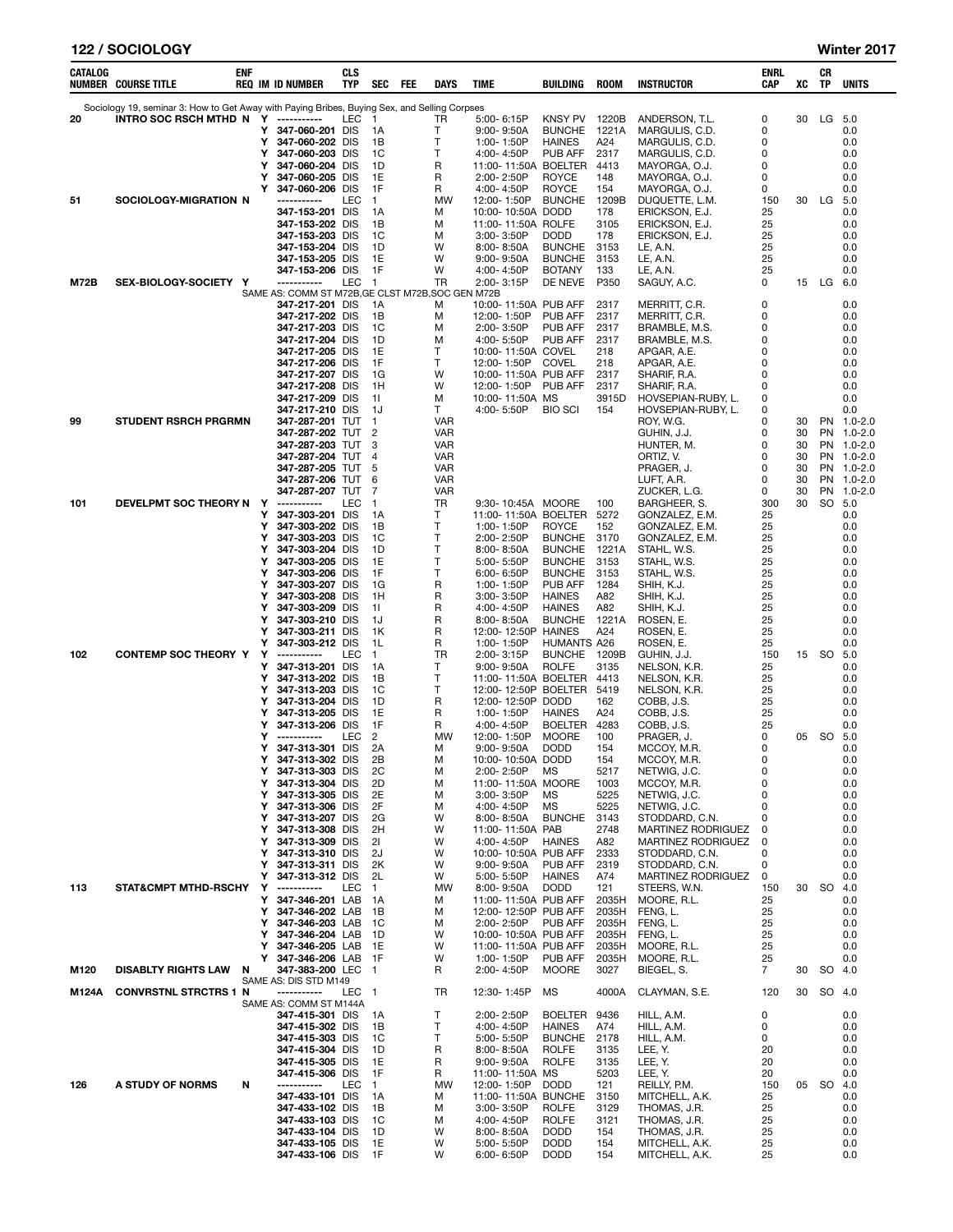| CATALOG       | <b>NUMBER COURSE TITLE</b>                                                                                                      | ENF    | <b>REQ IM ID NUMBER</b>                                                                                    | CLS<br>TYP       | <b>SEC</b>                                  | FEE | <b>DAYS</b>                 | <b>TIME</b>                                                                                                | BUILDING                                                                          | <b>ROOM</b>                                | <b>INSTRUCTOR</b>                                                                                             | <b>ENRL</b><br>CAP                | XC       | CR<br>TP  | <b>UNITS</b>                           |
|---------------|---------------------------------------------------------------------------------------------------------------------------------|--------|------------------------------------------------------------------------------------------------------------|------------------|---------------------------------------------|-----|-----------------------------|------------------------------------------------------------------------------------------------------------|-----------------------------------------------------------------------------------|--------------------------------------------|---------------------------------------------------------------------------------------------------------------|-----------------------------------|----------|-----------|----------------------------------------|
| M144          | <b>STRESS AND SOCIETY</b>                                                                                                       | N      | <br>SAME AS: SOC GEN M144                                                                                  | LEC <sub>1</sub> |                                             |     | TR                          | $3:30 - 4:45P$                                                                                             | <b>HUMANTS A65</b>                                                                |                                            | LANDECKER, H.L.                                                                                               | 30                                | 16       | LG 4.0    |                                        |
| 145           | <b>SOC DEVIANT BEHAVOR N</b>                                                                                                    |        | 347-556-101 DIS<br>347-556-102 DIS<br>347-556-103 DIS<br>-----------<br>347-564-201 DIS                    | LEC              | 1A<br>1B<br>1C<br>$\mathbf{1}$<br>1A        |     | F<br>F<br>F<br>MW<br>м      | 1:00-1:50P<br>2:00-2:50P<br>$3:00 - 3:50P$<br>4:00-5:50P<br>12:00-12:50P BOELTER                           | MS<br>MS<br>MS<br><b>BUNCHE</b>                                                   | 5233<br>5233<br>5233<br>2209A<br>5280      | KIESOW, S.M.<br>KIESOW, S.M.<br>KIESOW. S.M.<br>FOREMAN, V.P.<br>TORRES, R.A.                                 | 10<br>10<br>10<br>150<br>25       | 09       | <b>SO</b> | 0.0<br>0.0<br>0.0<br>4.0<br>0.0        |
|               |                                                                                                                                 |        | 347-564-202 DIS<br>347-564-203 DIS<br>347-564-204 DIS<br>347-564-205 DIS<br>347-564-206 DIS                |                  | 1В<br>1C<br>1D<br>1E<br>1F                  |     | М<br>м<br>W<br>W<br>W       | 1:00-1:50P<br>$3:00 - 3:50P$<br>$8:00 - 8:50A$<br>11:00-11:50A ROLFE<br>6:00-6:50P                         | <b>BOELTER</b><br><b>HAINES</b><br><b>DODD</b><br><b>BUNCHE</b>                   | 5420<br>A24<br>178<br>3105<br>1221A        | TORRES, R.A.<br>ROYER, A.E.<br>TORRES, R.A.<br>ROYER, A.E.<br>ROYER, A.E.                                     | 25<br>25<br>25<br>25<br>25        |          |           | 0.0<br>0.0<br>0.0<br>0.0<br>0.0        |
| 151           | <b>COMPRTV IMMIGRATION N</b>                                                                                                    |        | -----------<br>347-601-201 DIS<br>347-601-202 DIS<br>347-601-203 DIS<br>347-601-204 DIS<br>347-601-205 DIS | LEC              | $\mathbf{1}$<br>1A<br>1B<br>1C<br>1D<br>1E  |     | TR<br>т<br>т<br>т<br>R<br>R | 2:00-3:15P<br>10:00-10:50A HAINES<br>11:00-11:50A DODD<br>4:00-4:50P<br>11:00-11:50A PUB AFF<br>4:00-4:50P | <b>BUNCHE</b><br><b>BUNCHE</b><br><b>ROYCE</b>                                    | 2209A<br>A82<br>178<br>2168<br>2278<br>162 | WALDINGER, R.<br>PALMGREN, P.A.<br>PALMGREN, P.A.<br>PALMGREN, P.A.<br>MENA MELENDEZ. L.<br>MENA MELENDEZ, L. | 150<br>25<br>25<br>25<br>25<br>25 | 30       | <b>SO</b> | 4.0<br>0.0<br>0.0<br>0.0<br>0.0<br>0.0 |
| 156           | <b>RACE&amp;ETHN-AM LIFE</b>                                                                                                    | N      | 347-601-206 DIS<br>-----------<br>347-633-201 DIS<br>347-633-202 DIS<br>347-633-203 DIS<br>347-633-204 DIS | LEC              | 1F<br>$\mathbf{1}$<br>1A<br>1В<br>1C<br>1D  |     | R<br>TR<br>т<br>Т<br>т<br>т | 5:00-5:50P<br>$5:00 - 6:15P$<br>$8:00 - 8:50A$<br>$9:00 - 9:50A$<br>11:00-11:50A BUNCHE<br>1:00-1:50P      | <b>ROYCE</b><br><b>FRANZ</b><br><b>BUNCHE</b><br>PUB AFF<br>WGYOUNG 1044          | 162<br>1178<br>3153<br>2238<br>3123        | MENA MELENDEZ, L.<br>ROBINSON, K.<br>FLOWERS, H.<br>BELL, E.<br>BELL, E.<br>BELL, E.                          | 25<br>150<br>25<br>25<br>25<br>25 | 30       | <b>SO</b> | 0.0<br>4.0<br>0.0<br>0.0<br>0.0<br>0.0 |
| 169           | <b>LAW AND SOCIETY</b>                                                                                                          | N      | 347-633-205 DIS<br>347-633-206 DIS<br>347-697-200 LEC                                                      |                  | 1E<br>1F<br>$\overline{1}$                  |     | т<br>R<br>R                 | 4:00-4:50P<br>8:00-8:50A<br>6:30-9:20P                                                                     | <b>BUNCHE</b><br><b>DODD</b><br>OFF CAM                                           | 3123<br>154                                | FLOWERS, H.<br>FLOWERS, H.<br>DIASCRO, J.A.                                                                   | 25<br>25<br>25                    | 30       | SO.       | 0.0<br>0.0<br>4.0                      |
| 173           | <b>ECONOMY AND SOCIETY N</b>                                                                                                    |        | RESTRICT: INSTRUCTOR CONSENT<br>-----------                                                                | LEC              | $\overline{1}$                              |     | MW                          | 4:00-5:50P                                                                                                 | <b>BROAD</b>                                                                      | 2160E                                      | BEREND, Z.                                                                                                    | 150                               | 30       | SO        | 4.0                                    |
|               |                                                                                                                                 |        | 347-704-201 DIS<br>347-704-202 DIS<br>347-704-203 DIS<br>347-704-204 DIS                                   |                  | 1A<br>1B<br>1C<br>1D                        |     | М<br>м<br>м<br>W            | 11:00-11:50A MS<br>1:00-1:50P<br>2:00-2:50P<br>8:00-8:50A                                                  | <b>HAINES</b><br><b>ROLFE</b><br><b>HAINES</b>                                    | 5233<br>A24<br>3108<br>A24                 | JOHNSON, J.G.<br>JOHNSON, J.G.<br>JOHNSON, J.G.<br>GRAY, I.P.                                                 | 25<br>25<br>25<br>25              |          |           | 0.0<br>0.0<br>0.0<br>0.0               |
| 180A          | SPCL TPCS-SOCIOLOGY N                                                                                                           |        | 347-704-205 DIS<br>347-704-206 DIS<br>-----------                                                          | LEC              | 1E<br>1F<br>$\mathbf{1}$                    |     | W<br>W<br>TR                | 2:00-2:50P<br>6:00-6:50P<br>9:30-10:45A                                                                    | PAB<br><b>BUNCHE</b><br><b>DODD</b>                                               | 2748<br>2156<br>121                        | GRAY, I.P.<br>GRAY, I.P.<br>LUFT, A.R.                                                                        | 25<br>25<br>150                   | 30       | SO        | 0.0<br>0.0<br>4.0                      |
|               | Sociolgoy 180A, lecture 1: Sociology of Violence                                                                                |        |                                                                                                            |                  |                                             |     |                             |                                                                                                            |                                                                                   |                                            |                                                                                                               |                                   |          |           |                                        |
|               |                                                                                                                                 |        | 347-726-201 DIS<br>347-726-202 DIS<br>347-726-203 DIS<br>347-726-204 DIS                                   |                  | 1A<br>1B<br>1C<br>1D                        |     | т<br>т<br>т<br>R            | 4:00-4:50P<br>5:00-5:50P<br>$6:00 - 6:50P$<br>4:00-4:50P                                                   | <b>DODD</b><br>PUB AFF<br>PUB AFF<br><b>DODD</b>                                  | 178<br>1256<br>1323<br>154                 | HERMAN, A.C.<br>HERMAN, A.C.<br>HERMAN, A.C.<br>PARK, S.H.                                                    | 25<br>25<br>25<br>25              |          |           | 0.0<br>0.0<br>0.0<br>0.0               |
| 180B          | SPCL TPCS-SOCIOLOGY N                                                                                                           |        | 347-726-205 DIS<br>347-726-206 DIS<br>-----------                                                          | LEC              | 1E<br>1F<br>$\mathbf{1}$                    |     | R<br>R<br>TR                | 5:00-5:50P<br>$6:00 - 6:50P$<br>11:00-12:15P HAINES                                                        | <b>DODD</b><br><b>DODD</b>                                                        | 154<br>178<br>39                           | PARK, S.H.<br>PARK, S.H.<br>HUNTER, M.                                                                        | 25<br>25<br>300                   | 30       | SO.       | 0.0<br>0.0<br>4.0                      |
|               | Sociology 180B, lecture 1: Urban America                                                                                        |        | 347-727-301 DIS<br>347-727-302 DIS<br>347-727-303 DIS                                                      |                  | 1A<br>1В<br>1C                              |     | Т<br>т<br>т                 | 8:00-8:50A<br>10:00-10:50A MS<br>5:00-5:50P                                                                | <b>BUNCHE</b><br>PUB AFF                                                          | 3123<br>5217<br>1270                       | CALDERON, A.<br>CHTAINI, N.<br>SHIM, J.                                                                       | 25<br>25<br>25                    |          |           | 0.0<br>0.0<br>0.0                      |
|               |                                                                                                                                 |        | 347-727-304 DIS<br>347-727-305 DIS<br>347-727-306 DIS<br>347-727-307 DIS                                   |                  | 1D<br>1E<br>1F<br>1G                        |     | т<br>т<br>Т<br>R            | $8:00 - 8:50A$<br>1:00-1:50P<br>5:00-5:50P<br>$8:00 - 8:50A$                                               | <b>DODD</b><br>PUB AFF<br><b>MOORE</b><br><b>BUNCHE</b>                           | 162<br>1284<br>1003<br>3143                | CHTAINI, N.<br>SHIM, J.<br>LOGGINS, J.A.<br>CALDERON, A.                                                      | 25<br>25<br>25<br>25              |          |           | 0.0<br>0.0<br>0.0<br>0.0               |
|               | CONTEMPORARY CHINA N                                                                                                            |        | 347-727-308 DIS<br>347-727-309 DIS<br>347-727-310 DIS<br>347-727-311 DIS<br>347-727-312 DIS<br>            |                  | 1H<br>-11<br>1J<br>1K<br>1L<br>$\mathbf{1}$ |     | R<br>R<br>R<br>R<br>R       | $9:00 - 9:50A$<br>4:00-4:50P<br>$9:00 - 9:50A$<br>4:00-4:50P<br>5:00-5:50P<br>11:00-12:15P                 | <b>BUNCHE</b><br>МS<br>BUNCHE 2178<br>WGYOUNG 1044<br>WGYOUNG 1044<br><b>DODD</b> | 3211<br>5217                               | CALDERON, A.<br>SHIM, J.<br>CHTAINI, N.<br>LOGGINS, J.A.<br>LOGGINS, J.A.                                     | 25<br>25<br>25<br>25<br>25        | 13       | SO        | 0.0<br>0.0<br>0.0<br>0.0<br>0.0        |
| 181A          |                                                                                                                                 |        | 347-792-101 DIS<br>347-792-102 DIS<br>347-792-103 DIS<br>347-792-104 DIS                                   | LEC              | 1A<br>1B<br>1C<br>1D<br>1E                  |     | 1R<br>т<br>т<br>т<br>R<br>R | 2:00-2:50P<br>$3:00 - 3:50P$<br>5:00-5:50P<br>$8:00 - 8:50A$<br>3:00-3:50P                                 | <b>ROYCE</b><br><b>HAINES</b><br>PUB AFF<br><b>BUNCHE</b><br>MS                   | 121<br>148<br>A74<br>1284<br>3153<br>5217  | LEE, C.K.<br>YANG, Y.<br>YANG, Y.<br>YANG, Y.<br>ZIPP, D.J.<br>ZIPP, D.J.                                     | 150<br>25<br>25<br>25<br>25<br>25 |          |           | 4.0<br>0.0<br>0.0<br>0.0<br>0.0<br>0.0 |
| 182           | POLITICAL SOCIOLOGY N                                                                                                           |        | 347-792-105 DIS<br>347-792-206 DIS<br>-----------<br>347-725-201 DIS<br>347-725-202 DIS<br>347-725-203 DIS | LEC              | 1F<br>$\mathbf{1}$<br>1A<br>1В<br>1C        |     | R<br>MW<br>М<br>М<br>M      | 4:00-4:50P<br>2:00-3:50P<br>11:00-11:50A BOELTER<br>12:00-12:50P MS<br>4:00-4:50P                          | <b>ROYCE</b><br><b>BUNCHE</b><br><b>ROYCE</b>                                     | 150<br>2209A<br>5420<br>5233<br>154        | ZIPP, D.J.<br>LAINER-VOS, D.<br>FERNANDEZ HERNANDE 25<br>FERNANDEZ HERNANDE 25<br>FERNANDEZ HERNANDE 25       | 25<br>150                         | 30       | <b>SO</b> | 0.0<br>4.0<br>0.0<br>0.0<br>0.0        |
| 189           | <b>ADV HONORS SEMINARS N</b>                                                                                                    |        | 347-725-204 DIS<br>347-725-205 DIS<br>347-725-206 DIS<br>347-784-100 SEM 1                                 |                  | 1D<br>1E<br>1F                              |     | w<br>W<br>W<br>R            | 5:00-5:50P<br>6:00-6:50P<br>7:00-7:50P<br>4:00-4:50P                                                       | <b>BUNCHE</b><br><b>BUNCHE</b><br><b>BUNCHE</b><br><b>BUNCHE</b>                  | 1221A<br>2178<br>2178<br>1221A             | LOCKE SUCHODOLSKI,<br>LOCKE SUCHODOLSKI,<br>LOCKE SUCHODOLSKI,<br>GUHIN, J.J.                                 | 25<br>25<br>25<br>20              | 30       |           | 0.0<br>0.0<br>0.0<br>SO 1.0            |
|               | Sociology 189, seminar 1: Advanced Honors Seminar for Sociology 102, Lecture 1                                                  |        |                                                                                                            |                  |                                             |     |                             |                                                                                                            |                                                                                   |                                            |                                                                                                               |                                   |          |           |                                        |
|               | Sociology 189, seminar 2: Advanced Honors Seminar for Sociology 101, Lecture 1                                                  |        | 347-784-200 SEM 2<br>347-784-300 SEM 3                                                                     |                  |                                             |     | R<br>W                      | 11:00-11:50A HAINES<br>2:00-2:50P                                                                          | PUB AFF                                                                           | A6<br>1323                                 | BARGHEER, S.<br>PRAGER, J.                                                                                    | 20<br>20                          | 30<br>30 |           | SO 1.0<br>SO 1.0                       |
|               | Sociology 189, seminar 3: Advanced Honors Seminar for Sociology 102, Lecture 2                                                  |        | 347-784-400 SEM 4                                                                                          |                  |                                             |     | R                           | 4:00-4:50P                                                                                                 | BUNCHE 2168                                                                       |                                            | WALDINGER, R.                                                                                                 | 20                                | 30       |           | SO 1.0                                 |
| 189HC<br>191D | Sociology 189, seminar 4: Advanced Honors Seminar for Sociology 151, Lecture 1<br><b>HONORS CONTRACTS</b><br><b>DEVELOPMENT</b> | N<br>N | 347-785-201 TUT 1<br>347-874-200 SEM 1                                                                     |                  |                                             |     | <b>VAR</b><br>т             | 9:00-11:50A ROLFE                                                                                          |                                                                                   | 3120                                       | LUFT, A.R.<br>AYALA, C.J.                                                                                     | 0<br>15                           | 30<br>30 |           | $LG$ 1.0<br>$LG$ 5.0                   |
|               | <b>M191DC CAPPP WASHINGTN SEM N</b>                                                                                             |        | RESTRICT: INSTRUCTOR CONSENT<br>347-876-200 SEM 1<br>SAME AS: COMM ST M191DC, HIST M191DC, POL SCI M191DC  |                  |                                             |     | R                           | 10:00-12:50P OFF CAM                                                                                       |                                                                                   |                                            | DESVEAUX, J.A.                                                                                                | 35                                | 30       |           | LG 8.0                                 |
| 191V          | <b>VARIABLE TOPICS</b>                                                                                                          | N      | RESTRICT: INSTRUCTOR CONSENT<br>347-897-201 SEM 1<br>RESTRICT: INSTRUCTOR CONSENT                          |                  |                                             |     | F                           | 12:00-2:50P                                                                                                | HAINES                                                                            | A33                                        | CLAYMAN, S.E.                                                                                                 | 10                                | 30       | LG 5.0    |                                        |
|               | Sociology 191V, seminar 1: Talk and Mass Communication                                                                          |        | 347-897-202 SEM 2<br>RESTRICT: INSTRUCTOR CONSENT                                                          |                  |                                             |     | Τ                           | $3:00 - 5:50P$                                                                                             | <b>HAINES</b>                                                                     | A28                                        | FOSTER, J.G.                                                                                                  | 20                                | 30       |           | LG 5.0                                 |
|               | Sociology 191V, seminar 2: Science as X                                                                                         |        | 347-897-203 SEM 3<br>RESTRICT: INSTRUCTOR CONSENT                                                          |                  |                                             |     | т                           | 3:30-6:20P                                                                                                 | BUNCHE 3211                                                                       |                                            | HUNTER, M.                                                                                                    | 10                                |          | 30 LG 5.0 |                                        |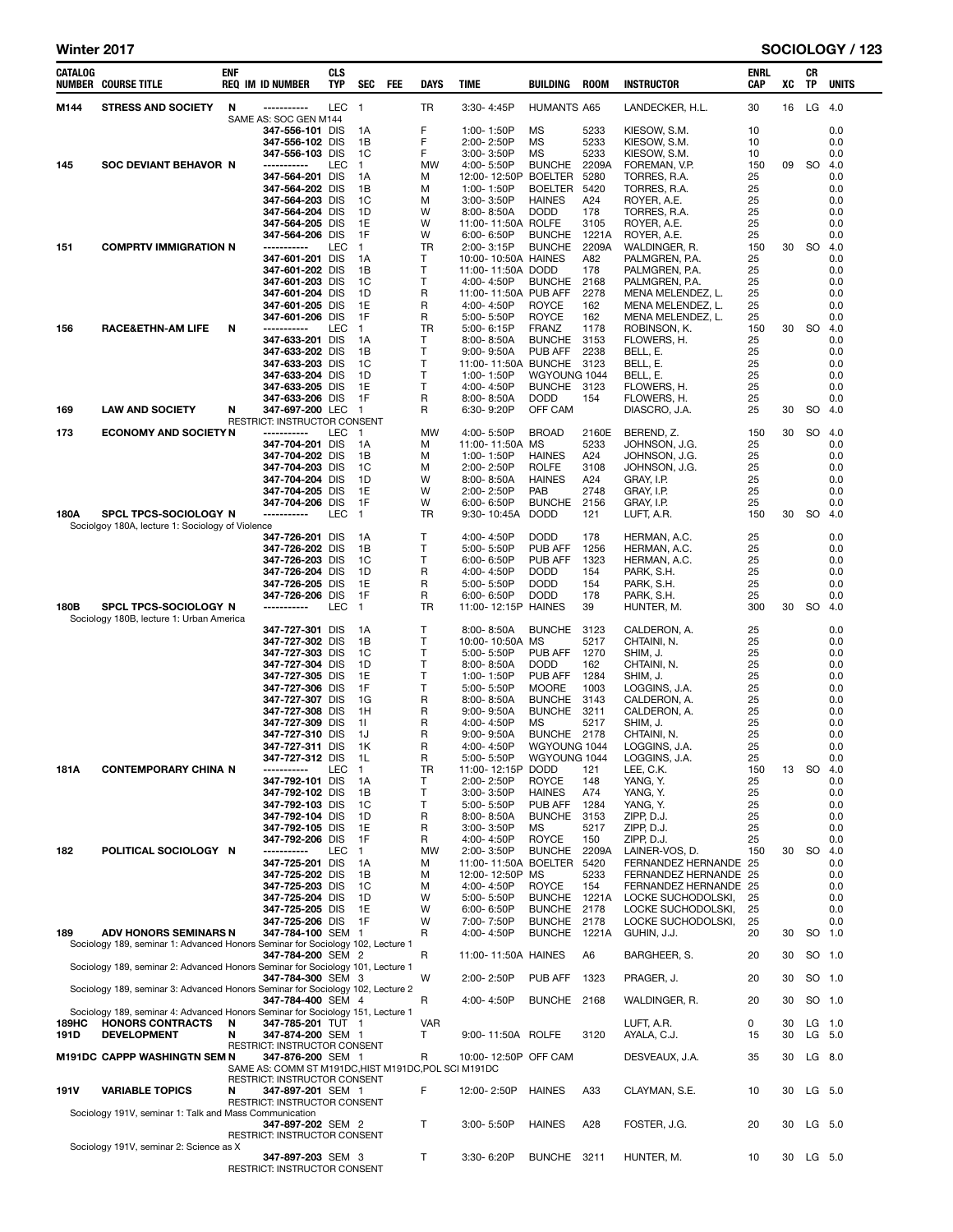## 124 / SPANISH AND PORTUGUESE Winter 2017

| CATALOG      | NUMBER COURSE TITLE                                                                                                                                | <b>ENF</b> | <b>REQ IM ID NUMBER</b>                                                                             | <b>CLS</b><br><b>TYP</b> | SEC                      | FEE | <b>DAYS</b>                            | TIME                             | <b>BUILDING</b>                | <b>ROOM</b>  | <b>INSTRUCTOR</b>                                                                                                                                                                    | <b>ENRL</b><br><b>CAP</b> | XC             | CR<br><b>TP</b>                  | <b>UNITS</b> |
|--------------|----------------------------------------------------------------------------------------------------------------------------------------------------|------------|-----------------------------------------------------------------------------------------------------|--------------------------|--------------------------|-----|----------------------------------------|----------------------------------|--------------------------------|--------------|--------------------------------------------------------------------------------------------------------------------------------------------------------------------------------------|---------------------------|----------------|----------------------------------|--------------|
|              | Sociology 191V, seminar 3: Intersectional City: Identity and Inequality in Urban America<br><b>M194DC CAPPP WASH DC RSRCH N</b>                    |            | 347-832-200 SEM 1<br>SAME AS: HIST M194DC, POL SCI M194DC                                           |                          |                          |     | R                                      | 10:00-12:50P OFF CAM             |                                |              | DESVEAUX, J.A.                                                                                                                                                                       | 5                         | 30             | $LG$ 4.0                         |              |
| 195          | <b>INTERNSHIP</b>                                                                                                                                  | N          | RESTRICT: INSTRUCTOR CONSENT<br>347-833-201 TUT 1<br>347-833-202 TUT 2                              |                          |                          |     | <b>VAR</b><br><b>VAR</b>               |                                  |                                |              | DESVEAUX, J.A.<br>WALKER, E.T.                                                                                                                                                       | 0<br>0                    | 30<br>30       | SO 4.0<br>SO 4.0                 |              |
| 195CE        | <b>COMM&amp;CORPRAT INTERNN</b><br><b>M195DC WASHDC INTERNSHIP</b>                                                                                 | N          | 347-867-201 TUT 1<br>347-869-201 TUT 1<br>SAME AS: HIST M195DC, POL SCI M195DC                      |                          |                          |     | <b>VAR</b><br><b>VAR</b>               |                                  |                                |              | WALKER, E.T.<br>DESVEAUX, J.A.                                                                                                                                                       | 0<br>0                    | 30<br>30       | SO 4.0<br>PN 4.0                 |              |
| 198A<br>198B | <b>HONORS RESEARCH</b><br><b>HONORS RESEARCH</b>                                                                                                   | Υ<br>Υ     | 347-882-201 TUT 1<br>347-883-201 TUT 1<br>347-883-202 TUT 2                                         |                          |                          |     | <b>VAR</b><br><b>VAR</b><br><b>VAR</b> |                                  |                                |              | BEREND, Z.<br>BEREND, Z.<br>HERITAGE, J.                                                                                                                                             | 0<br>0<br>0               | 30<br>30<br>30 | $LG$ 4.0<br>$LG$ 4.0<br>$LG$ 4.0 |              |
| 198C<br>201B | <b>HONORS RESEARCH</b><br>PROSEM IN SOCIOLOGY N                                                                                                    | Υ          | 347-884-201 TUT 1<br>747-008-200 SEM 1                                                              |                          |                          |     | <b>VAR</b><br>М                        | 10:00-11:20A HAINES              |                                | 279          | BEREND, Z.<br>STIVERS, T.J.                                                                                                                                                          | 0<br>25                   | 30<br>30       | $LG$ 4.0<br>SU                   | 2.0          |
| 202B         | <b>THEORY AND RESEARCHN</b>                                                                                                                        |            | RESTRICT: SOCIOLOGY GRADUATE STUDENTS<br>747-015-200 LEC 1<br>RESTRICT: SOCIOLOGY GRADUATE STUDENTS |                          |                          |     | М                                      | 12:00-2:50P                      | <b>HAINES</b>                  | 279          | BRAND, J.E.                                                                                                                                                                          | 25                        | 30             | $LG$ 4.0                         |              |
| 210B         | INTERMED STAT MTHDS N                                                                                                                              |            | -----------<br><b>RESTRICT: GRADUATE STUDENTS</b>                                                   | LEC 1                    |                          |     | <b>MR</b>                              | $3:00 - 4:20P$                   | <b>HAINES</b>                  | A37          | LIU, K.Y.                                                                                                                                                                            | 24                        | 30             | SO 4.0                           |              |
|              |                                                                                                                                                    |            | 747-059-201 DIS<br>RESTRICT: SOCIOLOGY GRADUATE STUDENTS                                            |                          | - 1A                     |     | W                                      | $3:00 - 3:50P$                   | <b>HAINES</b>                  | A37          | GROMIS, A.R.                                                                                                                                                                         | 24                        |                |                                  | 0.0          |
| 212B         | QUANT DATA ANALYSIS                                                                                                                                | Y          | -----------<br>RESTRICT: SOCIOLOGY GRADUATE STUDENTS                                                | LEC 1                    |                          |     | т                                      | 9:00-11:50A                      | <b>HAINES</b>                  | A37          | ROSSMAN, G.                                                                                                                                                                          | 15                        | 30             | SO 4.0                           |              |
| 217C         | <b>ETHNOGRAPHIC FLDWRKN</b>                                                                                                                        |            | 747-071-101 DIS 1A<br>747-106-200 SEM 1                                                             |                          |                          |     | $\mathsf{T}$<br>T                      | 2:00-2:50P<br>3:00-5:50P         | <b>HAINES</b><br><b>HAINES</b> | A37<br>279   | OSZKAY FEBRES-CORD<br>LEE, C.K.                                                                                                                                                      | 15<br>15                  | 30             | $LG$ 4.0                         | 0.0          |
| <b>M225A</b> | <b>CCPR SEMINAR</b>                                                                                                                                | N          | RESTRICT: SOCIOLOGY GRADUATE STUDENTS<br>747-152-200 SEM 1<br>SAME AS: ECON M204A                   |                          |                          |     | W                                      | 12:00-1:20P                      | <b>PUB AFF</b>                 | 4240         | BRAND, J.E.                                                                                                                                                                          | 30                        | 30             | SU 4.0                           |              |
| 233          | FNDTNS-PLTCL SOCLGY N                                                                                                                              |            | RESTRICT: GRADUATE STUDENTS<br>747-198-200 LEC 1                                                    |                          |                          |     | W                                      | 10:00-12:50P HAINES              |                                | 279          | HARRIS, K.K.                                                                                                                                                                         | 15                        | 30             | SO 4.0                           |              |
| 234          | SOCIOL DEVELOPMENT N                                                                                                                               |            | RESTRICT: SOCIOLOGY GRADUATE STUDENTS<br>747-204-300 SEM 1                                          |                          |                          |     | R.                                     | 9:00-11:50A HAINES               |                                | A20          | AYALA, C.J.                                                                                                                                                                          | 15                        | 30             | SO 4.0                           |              |
| 236A         | <b>INTERNATL MIGRATION N</b>                                                                                                                       |            | RESTRICT: SOCIOLOGY GRADUATE STUDENTS<br>747-218-200 LEC 1                                          |                          |                          |     | F                                      | 9:00-11:50A BUNCHE               |                                | 1265         | DUQUETTE, L.M.                                                                                                                                                                       | 15                        | 30             | SO 4.0                           |              |
| 237          | <b>COMPRTV SOCIAL ANLY N</b>                                                                                                                       |            | <b>RESTRICT: GRADUATE STUDENTS</b><br>747-223-200 SEM 1                                             |                          |                          |     | R                                      | 5:00-6:20P                       | <b>HAINES</b>                  | 279          | HARRIS, K.K.                                                                                                                                                                         | 15                        | 30             | SU 2.0                           |              |
| 244A         | <b>CONVRSTN ANALYSIS 1</b>                                                                                                                         | N          | RESTRICT: SOCIOLOGY GRADUATE STUDENTS<br>747-265-100 LEC 1                                          |                          |                          |     | TR                                     | 12:30-1:45P                      | MS                             | 4000A        | CLAYMAN, S.E.                                                                                                                                                                        | 15                        | 30             | SO 6.0                           |              |
| 251          | <b>SOCIAL MOVEMENTS</b>                                                                                                                            | N          | RESTRICT: SOCIOLOGY GRADUATE STUDENTS<br>747-307-100 SEM 1                                          |                          |                          |     | R                                      | 9:00-11:50A HAINES               |                                | A28          | WALKER, E.T.                                                                                                                                                                         | 15                        | 30             | SO 4.0                           |              |
| 281          | SELT PROB-MATHL SOC N                                                                                                                              |            | RESTRICT: SOCIOLOGY GRADUATE STUDENTS<br>747-486-200 LEC 1                                          |                          |                          |     | <b>MW</b>                              | 5:00-6:20P                       | <b>BUNCHE</b>                  | 1265         | FOSTER, J.G.                                                                                                                                                                         | 15                        | 30             | SO 4.0                           |              |
| 285A         | SPCL TPCS-SOCIOLOGY N                                                                                                                              |            | RESTRICT: SOCIOLOGY GRADUATE STUDENTS<br>747-508-200 SEM 1<br>RESTRICT: INSTRUCTOR CONSENT          |                          |                          |     | W                                      | 9:00-11:50A HAINES               |                                | A28          | GUHIN, J.J.                                                                                                                                                                          | 15                        | 30             | SO 4.0                           |              |
| 285B         | Sociology 285A, seminar 1: Sociology of Education<br>SPCL TPCS-SOCIOLOGY N                                                                         |            | 747-509-300 SEM 1<br><b>RESTRICT: GRADUATE STUDENTS</b>                                             |                          |                          |     | W                                      | 12:00-2:50P                      | <b>HAINES</b>                  | A20          | BROWN, K.L.                                                                                                                                                                          | 15                        | 30             | SO 4.0                           |              |
| 285C         | Sociology 285B, seminar 1: Community Studies: Praxis, Theory, and Ethics<br>SPCL TPCS-SOCIOLOGY N                                                  |            | 747-510-100 SEM 1<br>RESTRICT: GRADUATE STUDENTS                                                    |                          |                          |     | $\mathsf{T}$                           | 9:00-11:50A ROLFE                |                                | 3115         | KLIGMAN, G.                                                                                                                                                                          | 15                        | 30             | SO 4.0                           |              |
| 285D         | Sociology 285C, seminar 1: Gender and International Migration<br>SPCL TPCS-SOCIOLOGY N<br>Sociology 285D, seminar 1: Empirical Studies of Violence |            | 747-511-200 SEM 1<br>RESTRICT: SOCIOLOGY GRADUATE STUDENTS                                          |                          |                          |     | R                                      | 12:00-2:50P                      | <b>HAINES</b>                  | A20          | LUFT, A.R.                                                                                                                                                                           | 15                        | 30             | SO 4.0                           |              |
| 285E         | SPCL TPCS-SOCIOLOGY N                                                                                                                              |            | 747-512-300 SEM 1<br>RESTRICT: SOCIOLOGY GRADUATE STUDENTS                                          |                          |                          |     | T.                                     | 3:00-5:50P                       | <b>HAINES</b>                  | 110          | BARGHEER, S.                                                                                                                                                                         | 15                        | 30             | SO 4.0                           |              |
| 285F         | Sociology 285E, seminar 1: History of Sociology<br>SPCL TPCS-SOCIOLOGY N                                                                           |            | 747-513-100 SEM 1<br>RESTRICT: INSTRUCTOR CONSENT                                                   |                          |                          |     |                                        | 12:00-2:50P HAINES               |                                | A33          | CLAYMAN, S.E.                                                                                                                                                                        | 10                        |                | 30 SO 4.0                        |              |
| 289A         | Sociology 285F, seminar 1: Talk and Mass Communication: Questioning Authority<br><b>DATA ANALYSIS</b>                                              | Υ          | 747-529-200 LAB 1<br>RESTRICT: SOCIOLOGY GRADUATE STUDENTS                                          |                          |                          |     | R                                      | 3:30-5:20P                       | <b>HAINES</b>                  | A33          | STIVERS, T.J.                                                                                                                                                                        | 15                        |                | 30 SU 2.0                        |              |
|              | <b>SPANISH AND PORTUGUESE</b>                                                                                                                      |            |                                                                                                     |                          |                          |     |                                        |                                  |                                |              |                                                                                                                                                                                      |                           |                |                                  |              |
|              | Indigenous Languages Of The Americas                                                                                                               |            |                                                                                                     |                          |                          |     |                                        |                                  |                                |              |                                                                                                                                                                                      |                           |                |                                  |              |
| M5B          | ELEMENTARY NAHUATL Y                                                                                                                               |            | 426-016-200 LEC 1<br>SAME AS: CHICANO M5B, I A STD M5B                                              |                          |                          |     | <b>MWF</b>                             | 10:00-11:50A POWELL              |                                | 270          | TERRACIANO, K.B.                                                                                                                                                                     | 5                         | 30             | SO 4.0                           |              |
| M15B         | <b>INTERMEDIAT NAHUATL Y</b>                                                                                                                       |            | 426-046-200 LEC 1<br>SAME AS: CHICANO M15B, I A STD M15B<br>RESTRICT: INSTRUCTOR CONSENT            |                          |                          |     | TR                                     | 10:00-11:50A POWELL              |                                | 270          | TERRACIANO, K.B.                                                                                                                                                                     | 5                         | 30             | SO 4.0                           |              |
| 18B          | <b>ELEMENTARY QUECHUA Y</b>                                                                                                                        |            | 426-055-200 LEC 1                                                                                   |                          |                          |     | TR                                     | 12:30-2:50P ROLFE                |                                | 3108         | DE LA TORRE, L.                                                                                                                                                                      | 30                        | 30             | SO 4.0                           |              |
| Portuguese   |                                                                                                                                                    |            |                                                                                                     |                          |                          |     |                                        |                                  |                                |              | Students who have not taken language courses at UCLA are encouraged to take the online placement examination at http://www.spanport.ucla.edu/academics/undergraduate/placement-exam/ |                           |                |                                  |              |
| 2            | and follow its course recommendations.<br><b>ELEMENTARY PORTUGSEN</b>                                                                              |            | 350-008-200 LEC 1                                                                                   |                          |                          |     | TR                                     | 9:30-10:45A HAINES               |                                | 122          | BURT, B.D.                                                                                                                                                                           | 15                        | 30             | SO 4.0                           |              |
| 11A          | <b>INTENSVE PORTUGUESE N</b>                                                                                                                       |            | 350-033-201 LEC                                                                                     |                          | $\overline{\phantom{0}}$ |     | MW                                     | 12:30-1:45P                      | <b>HAINES</b>                  | A28          | MEDRADO, M.C.                                                                                                                                                                        | 15                        | 30             | SO 5.0                           |              |
| 11B          | <b>INTENSVE PORTUGUESE N</b>                                                                                                                       |            | 350-034-201 LEC<br>350-034-202 LEC 2                                                                |                          | $\overline{1}$           |     | MW<br>MW                               | 9:30-10:45A ROYCE<br>8:00-9:15A  | <b>HUMANTS A30</b>             | 166          | HOTT, N.G.<br>LAWN, A.R.                                                                                                                                                             | 15<br>15                  | 30<br>30       | SO 5.0<br>SO 5.0                 |              |
| 26           | <b>LANG&amp;POPULAR CULTURY</b><br>PHONOLOGY&MORPHOLGYN                                                                                            |            | 350-078-200 LEC                                                                                     |                          | $\overline{1}$           |     | <b>MW</b>                              | 10:00-11:50A ROLFE               | <b>ROLFE</b>                   | 3115<br>3134 | DA SILVA, F.F.                                                                                                                                                                       | 15<br>15                  | 30<br>30       | SO 4.0<br>SO 4.0                 |              |
| 100A<br>130A | LIT IN PORTUGUESE                                                                                                                                  | N          | 350-302-200 LEC<br>350-466-200 LEC 1                                                                |                          | - 1                      |     | Τ<br>TR                                | 3:00-5:50P<br>10:00-11:50A ROLFE |                                | 3121         | QUICOLI, A.C.<br>DA SILVA, F.F.                                                                                                                                                      | 30                        | 30             | SO 4.0                           |              |
| 191          | <b>VARIABLE TOPICS</b><br>Portuguese 191, seminar 1: Contemporary Brazilian Cinema                                                                 | N          | 350-846-200 SEM 1                                                                                   |                          |                          |     | М                                      | 2:00-4:50P                       | <b>HAINES</b>                  | 110          | JOHNSON, J.R.                                                                                                                                                                        | 25                        | 30             | SO 4.0                           |              |
| 202          | MORPHOLGY&PHONOLOGYN                                                                                                                               |            | 750-012-200 LEC 1<br>RESTRICT: GRADUATE STUDENTS                                                    |                          |                          |     | T                                      | 3:00-5:50P                       | <b>ROLFE</b>                   | 3134         | QUICOLI, A.C.                                                                                                                                                                        | 15                        | 30             | SO 4.0                           |              |
| 233<br>256A  | <b>MACHADO DE ASSIS</b><br>PORTUGUESE LINGSTCS N                                                                                                   | N          | 750-170-200 LEC 1<br>750-354-200 LEC 1<br>RESTRICT: GRADUATE STUDENTS                               |                          |                          |     | W<br>R                                 | 3:00-5:50P<br>3:00-5:50P         | <b>ROLFE</b><br><b>ROLFE</b>   | 4330<br>4330 | PASSOS, J.L.<br>QUICOLI, A.C.                                                                                                                                                        | 15<br>5                   | 30<br>30       | SO 4.0<br>SO 4.0                 |              |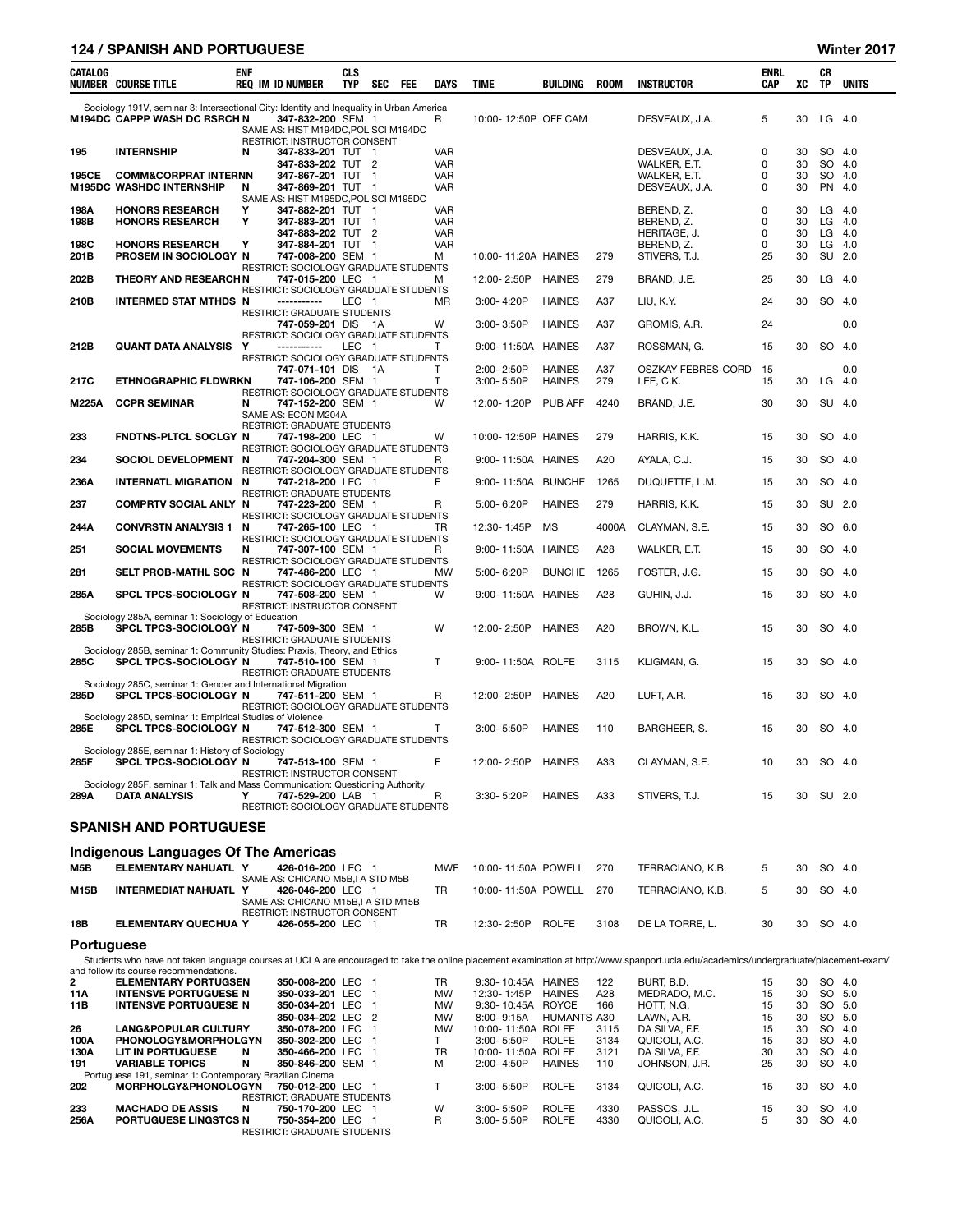| CATALOG      | <b>NUMBER COURSE TITLE</b>                                                                                                         | enf    | <b>REQ IM ID NUMBER</b>                                               | CLS<br><b>TYP</b> | <b>SEC</b><br>FEE              | <b>DAYS</b>              | TIME                                         | <b>BUILDING</b>                | <b>ROOM</b>    | <b>INSTRUCTOR</b>                                                                                                                                                                    | ENRL<br>CAP | XC       | CR<br>TP               | <b>UNITS</b>   |
|--------------|------------------------------------------------------------------------------------------------------------------------------------|--------|-----------------------------------------------------------------------|-------------------|--------------------------------|--------------------------|----------------------------------------------|--------------------------------|----------------|--------------------------------------------------------------------------------------------------------------------------------------------------------------------------------------|-------------|----------|------------------------|----------------|
| Spanish      |                                                                                                                                    |        |                                                                       |                   |                                |                          |                                              |                                |                |                                                                                                                                                                                      |             |          |                        |                |
|              | and follow its course recommendations.                                                                                             |        |                                                                       |                   |                                |                          |                                              |                                |                | Students who have not taken language courses at UCLA are encouraged to take the online placement examination at http://www.spanport.ucla.edu/academics/undergraduate/placement-exam/ |             |          |                        |                |
| 1            | <b>ELEMENTARY SPANISH N</b>                                                                                                        |        | 349-002-201 LEC<br>349-002-202 LEC                                    |                   | - 1<br>$\overline{2}$          | MW<br>MW                 | 9:30-10:45A ROLFE<br>12:30-1:45P             | <b>ROLFE</b>                   | 3105<br>3105   | AVILES. L.F.<br>SMITH, N.B.                                                                                                                                                          | 22<br>22    | 30<br>30 | SO 4.0<br>SO           | 4.0            |
| 2            | <b>ELEMENTARY SPANISH N</b>                                                                                                        |        | 349-008-201 LEC<br>349-008-202 LEC                                    |                   | -1<br>$\overline{c}$           | <b>MW</b><br><b>MW</b>   | 9:30-10:45A PUB AFF<br>9:30-10:45A BUNCHE    |                                | 1264<br>3117   | BOLYANATZ, M.A.<br>DIAZ, A.                                                                                                                                                          | 22<br>22    | 30<br>30 | SO<br>SO.              | 4.0<br>-4.0    |
|              |                                                                                                                                    |        | 349-008-203 LEC<br>349-008-204 LEC                                    |                   | 3<br>$\overline{4}$            | MW<br>TR                 | 11:00-12:15P PUB AFF<br>9:30-10:45A PUB AFF  |                                | 1264<br>1264   | BROGAN, F.D.<br>DRANE, A.E.                                                                                                                                                          | 22<br>22    | 30<br>30 | SO<br>SO               | 4.0<br>4.0     |
|              |                                                                                                                                    |        | 349-008-205 LEC<br>349-008-206                                        | LEC               | 5<br>6                         | <b>TR</b><br><b>TR</b>   | 9:30-10:45A ROLFE<br>11:00-12:15P ROLFE      |                                | 3105<br>3105   | RAMIREZ, A.A.<br>SMITH, C.                                                                                                                                                           | 22<br>22    | 30<br>30 | <b>SO</b><br><b>SO</b> | 4.0<br>4.0     |
|              |                                                                                                                                    |        | 349-008-207 LEC<br>349-008-208 LEC                                    |                   | $\overline{7}$<br>8            | <b>TR</b><br><b>TR</b>   | 11:00-12:15P PUB AFF<br>12:30-1:45P          | <b>ROLFE</b>                   | 1264<br>3105   | CLAUDIO, E.<br>ARCINIEGA. E.                                                                                                                                                         | 22<br>22    | 30<br>30 | <b>SO</b><br><b>SO</b> | 4.0<br>4.0     |
|              |                                                                                                                                    |        | 349-008-209 LEC                                                       |                   | 9                              | <b>MW</b>                | 11:00-12:15P PUB AFF                         |                                | 1270           | GALVEZ, J.Y.                                                                                                                                                                         | 22          | 30       | <b>SO</b>              | 4.0            |
| з            | <b>ELEMENTARY SPANISH N</b>                                                                                                        |        | 349-008-210 LEC<br>349-010-201 LEC                                    |                   | -10<br>$\mathbf{1}$            | MW<br>MW                 | 12:30-1:45P<br>9:30- 10:45A PUB AFF          | PUB AFF                        | 1264<br>1278   | STOCKHAM, S.T.<br><b>GALINDO RODRIGUES</b>                                                                                                                                           | 22<br>22    | 30<br>30 | <b>SO</b><br><b>SO</b> | 4.0<br>4.0     |
|              |                                                                                                                                    |        | 349-010-202 LEC<br>349-010-203 LEC                                    |                   | $\overline{2}$<br>3            | MW<br>MW                 | 9:30-10:45A PUB AFF<br>11:00-12:15P PUB AFF  |                                | 1284<br>1278   | PINZON, N.<br>MORENO RIVERO, F.J                                                                                                                                                     | 22<br>22    | 30<br>30 | <b>SO</b><br><b>SO</b> | 4.0<br>4.0     |
|              |                                                                                                                                    |        | 349-010-204 LEC<br>349-010-205 LEC                                    |                   | $\overline{4}$<br>5            | <b>MW</b><br><b>TR</b>   | 12:30-1:45P<br>9:30-10:45A PUB AFF           | PUB AFF                        | 1270<br>1270   | MORENO RIVERO, F.J.<br>SON, J.                                                                                                                                                       | 22<br>22    | 30<br>30 | <b>SO</b><br>SO        | -4.0<br>4.0    |
|              |                                                                                                                                    |        | 349-010-206 LEC<br>349-010-207 LEC                                    |                   | 6<br>7                         | <b>TR</b><br><b>TR</b>   | 9:30-10:45A<br>$8.00 - 9.15A$                | PUB AFF<br><b>PUB AFF</b>      | 1284<br>1284   | LOOR ALVARADO, J.L.<br>FORSYTHE, J.                                                                                                                                                  | 22<br>22    | 30<br>30 | <b>SO</b><br><b>SO</b> | 4.0<br>4.0     |
|              |                                                                                                                                    |        | 349-010-208<br>349-010-209 LEC                                        | LEC               | 8<br>9                         | <b>TR</b><br><b>TR</b>   | 12:30-1:45P<br>11:00-12:15P PUB AFF          | PUB AFF                        | 1264<br>1278   | MORENO RIVERO, F.J.<br>SUHR, C.                                                                                                                                                      | 22<br>22    | 30<br>30 | <b>SO</b><br><b>SO</b> | 4.0<br>4.0     |
|              |                                                                                                                                    |        | 349-010-210 LEC<br>349-010-211 LEC                                    |                   | -10<br>-11                     | <b>TR</b><br><b>MW</b>   | 12:30-1:45P<br>11:00-12:15P PUB AFF          | PUB AFF                        | 1270<br>1284   | RUBIO, V.<br>DELGADO GARCIA, N.                                                                                                                                                      | 22<br>22    | 30<br>30 | <b>SO</b><br><b>SO</b> | 4.0<br>4.0     |
| 4            | <b>INTERMEDIATE SPAN</b>                                                                                                           | N      | 349-012-201 LEC<br>349-012-202 LEC                                    |                   | $\mathbf{1}$<br>$\overline{2}$ | TR<br><b>MW</b>          | 9:30-10:45A PUB AFF<br>9:30-10:45A PUB AFF   |                                | 1278<br>1323   | COLLADO, A.A.<br>COOPER, D.S.                                                                                                                                                        | 20<br>20    | 30<br>30 | <b>SO</b><br><b>SO</b> | 4.0<br>4.0     |
|              |                                                                                                                                    |        | 349-012-203 LEC                                                       |                   | 3                              | <b>MW</b>                | 12:30-1:45P                                  | PUB AFF                        | 1278           | GIMENEZ, I.                                                                                                                                                                          | 20          | 30       | <b>SO</b>              | 4.0            |
| 5            | <b>INTERMEDIATE SPAN</b>                                                                                                           | N      | 349-014-201 LEC<br>349-014-202 LEC                                    |                   | -1<br>2                        | MW<br>TR                 | 11:00-12:15P PUB AFF<br>9:30-10:45A          | PUB AFF                        | 1323<br>1323   | WARREN, E.M.<br>WHITESELL, D.S.                                                                                                                                                      | 20<br>20    | 30<br>30 | <b>SO</b><br><b>SO</b> | 4.0<br>-4.0    |
| 7Α           | INTRO SPAN-HERITAGE N                                                                                                              |        | 349-014-203 LEC<br>349-018-200 LEC                                    |                   | 3<br>1                         | <b>TR</b><br><b>TR</b>   | 12:30-1:45P<br>11:00-12:15P PUB AFF          | <b>PUB AFF</b>                 | 1278<br>1323   | CARLISLE, A.L.<br>CORDOBA DE LA BARR                                                                                                                                                 | 20<br>15    | 30<br>30 | <b>SO</b><br><b>SO</b> | 4.0<br>4.0     |
| 7В           | INTMD SPAN-HERITAGE Y                                                                                                              |        | 349-018-201 LEC<br>349-020-200 LEC                                    |                   | $\overline{c}$<br>$\mathbf 1$  | <b>MW</b><br><b>TR</b>   | 9:30-10:45A HAINES<br>11:00-12:15P PUB AFF   |                                | 110<br>1284    | GARCIA MORENO, V.E.<br>GUERRERO, A.                                                                                                                                                  | 15<br>15    | 30<br>30 | <b>SO</b><br><b>SO</b> | 4.0<br>4.0     |
| 11A          | <b>CATALAN LANGUAGE I N</b>                                                                                                        |        | 349-020-201 LEC<br>349-033-200 LEC                                    |                   | $\overline{c}$<br>$\mathbf 1$  | <b>MW</b><br>TR          | 9:30-10:45A BUNCHE<br>10:00-11:50A HAINES    |                                | 3150<br>A78    | RAMIREZ MENDEZ, A.<br>REPISO PUIGDELLIUR                                                                                                                                             | 15<br>15    | 30<br>30 | <b>SO</b><br><b>SO</b> | 4.0<br>4.0     |
| 25           | <b>ADV CNVRSTN&amp;COMPSTNY</b>                                                                                                    |        | 349-075-202 LEC<br>349-075-203 LEC                                    |                   | $\overline{c}$<br>3            | <b>MWF</b><br><b>MWF</b> | $9:00 - 9:50A$<br>10:00-10:50A PUB AFF       | <b>PUB AFF</b>                 | 1329<br>1329   | TOBIN, S.C.<br>DELGADILLO, W.                                                                                                                                                        | 12<br>12    | 30<br>30 | SO<br><b>SO</b>        | 4.0<br>4.0     |
|              |                                                                                                                                    |        | 349-075-204 LEC<br>349-075-205 LEC                                    |                   | $\overline{4}$<br>5            | MWF<br><b>MWF</b>        | 11:00-11:50A PUB AFF<br>12:00-12:50P PUB AFF |                                | 1329<br>1329   | HARRIS, A.A.<br>RAMIREZ MENDOZA, R                                                                                                                                                   | 12<br>12    | 30<br>30 | <b>SO</b><br><b>SO</b> | 4.0<br>4.0     |
| 27           | <b>COMP-SPANISH SPKRS Y</b>                                                                                                        |        | 349-062-201 LEC<br>349-062-202 LEC                                    |                   | -1<br>$\overline{2}$           | MWF<br><b>MWF</b>        | $8.00 - 8.50A$<br>$9:00 - 9:50A$             | <b>BUNCHE</b><br><b>BUNCHE</b> | 1221A<br>1221A | <b>REPISO PUIGDELLIUR</b><br>REPISO PUIGDELLIUR                                                                                                                                      | 12<br>12    | 30<br>30 | <b>SO</b><br><b>SO</b> | 4.0<br>-4.0    |
| 100B<br>119  | SYNTAX<br>STRCT-LITERARY WORK Y                                                                                                    | Υ      | 349-308-200 LEC<br>349-415-200 LEC                                    |                   | $\overline{1}$<br>$\mathbf 1$  | <b>MW</b><br>TR          | 2:00-3:50P<br>10:00-11:50A BUNCHE            | <b>ROLFE</b>                   | 3134<br>3178   | KIM, J.Y.<br>BERGERO, A.J.                                                                                                                                                           | 30<br>30    | 30<br>30 | SO<br>SO               | 4.0<br>4.0     |
|              |                                                                                                                                    |        | 349-415-201 LEC                                                       |                   | $\overline{2}$                 | MW                       | 10:00-11:50A BUNCHE                          |                                | 3178           | RODRIGUEZ, J.N.                                                                                                                                                                      | 30          | 30       | SO                     | 4.0            |
| 120          | <b>HISTORY OF LIT</b>                                                                                                              | Υ      | -----------<br>349-421-201 DIS                                        | <b>LEC</b>        | $\mathbf{1}$<br>1A             | <b>MW</b><br>R           | 10:00-11:50A DODD<br>8:00-8:50A              | PUB AFF                        | 161<br>2278    | CORTINEZ, V.<br>GAMBINI, F.                                                                                                                                                          | 80<br>20    | 03       | <b>SO</b>              | 4.0<br>0.0     |
|              |                                                                                                                                    |        | 349-421-202 DIS<br>349-421-203                                        | <b>DIS</b>        | 1B<br>1C                       | R<br>F                   | 10:00-10:50A PUB AFF<br>10:00-10:50A ROLFE   |                                | 2278<br>3134   | GAMBINI, F.<br>THOMAS, P.A.                                                                                                                                                          | 20<br>20    |          |                        | 0.0<br>0.0     |
| 130          | <b>MEDIEVAL STUDIES</b>                                                                                                            | Υ      | 349-421-204 DIS<br>349-481-200 LEC                                    |                   | 1D<br>$\overline{1}$           | F<br>MW                  | 11:00-11:50A ROLFE<br>12:00-1:50P            | ROLFE                          | 3134<br>3134   | THOMAS, P.A.<br>DAGENAIS, J.C.                                                                                                                                                       | 20<br>30    | 05       | SO                     | 0.0<br>-4.0    |
| 135          | Spanish 130, lecture 1: El Camino de Santiago<br>EARLY MODRN STUDIES Y                                                             |        | 349-513-200 LEC 1                                                     |                   |                                | M                        | 2:00-4:50P                                   | <b>BUNCHE</b>                  | 3178           | RODRIGUEZ, J.N.                                                                                                                                                                      | 30          | 30       | SO                     | 4.0            |
| 150          | Spanish 135, lecture 1: Written on Ocean: Ships and Sailors in Colonial Spanish-American Literature<br><b>CONTEMPRARY STUDIESY</b> |        | 349-601-200 LEC 1                                                     |                   |                                | TR                       | 4:00-5:50P                                   | HUMANTS A26                    |                | MARTURANO, J.                                                                                                                                                                        | 30          | 30       | SO 4.0                 |                |
|              | Spanish 150, lecture 1: Post-Soviet Cuba and Its Discontents<br>Spanish 150, lecture 2, is conducted in Spanish.                   |        |                                                                       |                   |                                |                          |                                              |                                |                |                                                                                                                                                                                      |             |          |                        |                |
|              | Spanish 150, lecture 2: Spanish American Science Fiction                                                                           |        | 349-601-201 LEC 2                                                     |                   |                                | TR                       | 10:00-11:50A BUNCHE 3157                     |                                |                | TOBIN, S.C.                                                                                                                                                                          | 30          | 30       | SO 4.0                 |                |
|              | Spanish 150, lecture 3, is conducted in Spanish.                                                                                   |        | 349-601-203 LEC 3                                                     |                   |                                | <b>MW</b>                | 12:00-1:50P                                  | BUNCHE 3178                    |                | DELGADILLO, W.                                                                                                                                                                       | 30          | 30       | SO                     | - 4.0          |
| 155C         | Spanish 150, lecture 3: Narratives of Violence in Contemporary MЩxico<br><b>US LATINO STUDIES</b>                                  | Y      | 349-633-201 LEC 1                                                     |                   |                                | TR                       | 12:00-1:50P                                  | BUNCHE 3157                    |                | HARRIS, A.A.                                                                                                                                                                         | 30          | 14       | SO 4.0                 |                |
| 160          | <b>SPANISH LINGUISTICS</b><br>Spanish 160, lecture 1: Second Language Acquisition                                                  | Y      | 349-660-200 LEC 1                                                     |                   |                                | <b>MW</b>                | 12:00-1:50P                                  | <b>BUNCHE</b>                  | 3157           | FALCE-ROBINSON, J.                                                                                                                                                                   | 30          | 30       | SO 4.0                 |                |
|              | M165SL SPANISH-COMMUNITY                                                                                                           | Y      | 349-690-200 SEM 1<br>SAME AS: CHICANO M167SL                          |                   |                                | T                        | 3:00-5:50P                                   | <b>ROLFE</b>                   | 3108           | SUHR, C.                                                                                                                                                                             | 10          | 30       | SO 5.0                 |                |
| 170          | <b>MEDIA&amp;INTRDISC STDS Y</b><br>Spanish 170, lecture 1: Indigenous Andean Life in Contemporary World                           |        | 349-720-200 LEC 1                                                     |                   |                                | <b>MW</b>                | 12:00-1:50P                                  | <b>BUNCHE</b>                  | 3164           | DE LA TORRE, L.                                                                                                                                                                      | 30          | 30       | SO                     | -4.0           |
|              | Spanish 170, lecture 2, is conducted in Spanish.                                                                                   |        | 349-720-201 LEC 2                                                     |                   |                                | <b>TR</b>                | 2:00-3:50P                                   | BUNCHE 3178                    |                | COHEN, G.D.                                                                                                                                                                          | 30          | 30       | SO 4.0                 |                |
|              | Spanish 170, lecture 2: Contemporary Argentine Cinema: Aesthetics, Politics, and Visual Culture                                    |        | 349-720-202 LEC 3                                                     |                   |                                | TR                       | 12:00-1:50P                                  | <b>BUNCHE</b>                  | 1221A          | MARTURANO, J.                                                                                                                                                                        | 30          | 30       | SO                     | -4.0           |
|              | Spanish 170, lecture 3: Photography and Writing in Latin America                                                                   |        | 349-720-203 LEC                                                       |                   | - 4                            | W                        | 3:00-5:50P                                   | <b>ROLFE</b>                   | 1301           | DAGENAIS, J.C.                                                                                                                                                                       | 30          | 09       | SO 4.0                 |                |
|              | Spanish 170, lecture 4: History of Catalan Literature                                                                              |        | 349-720-205 LEC 5                                                     |                   |                                | <b>TR</b>                | 4:00-5:50P                                   | BUNCHE 3178                    |                | CORDEIRO DA SILVA                                                                                                                                                                    | 30          | 30       | SO 4.0                 |                |
|              | Spanish 170, lecture 5: Third Cinema in Latin America<br>Spanish 170, lecture 6, is conducted in Spanish.                          |        |                                                                       |                   |                                |                          |                                              |                                |                |                                                                                                                                                                                      |             |          |                        |                |
|              | Spanish 170, lecture 6: Novel and Film of Mexican Revolution                                                                       |        | 349-720-206 LEC 6                                                     |                   |                                | <b>MW</b>                | 4:00-5:50P                                   | BUNCHE 3157                    |                | PUENTE GARCIA, J.                                                                                                                                                                    | 30          | 30       | SO 4.0                 |                |
| <b>189HC</b> | <b>HONORS CONTRACTS</b>                                                                                                            | - N    | 349-835-201 TUT 1<br>349-835-202 TUT 2                                |                   |                                | <b>VAR</b><br><b>VAR</b> |                                              |                                |                | DAGENAIS, J.C.<br>FALCE-ROBINSON, J.                                                                                                                                                 | 0<br>0      | 30<br>30 | LG<br>$LG$ 1.0         | 1.0            |
|              |                                                                                                                                    |        | 349-835-203 TUT 3                                                     |                   |                                | <b>VAR</b>               |                                              |                                |                | PUENTE GARCIA, J.                                                                                                                                                                    | 0           | 30       | LG                     | 1.0            |
| 191C         | <b>SENIOR CAPSTONE SEM Y</b>                                                                                                       |        | 349-849-200 SEM 1<br>RESTRICT: SENIORS AND ABOVE, SPANISH MAJORS      |                   |                                | м                        | 2:00-4:50P                                   | <b>ROLFE</b>                   | 4330           | CORTINEZ, V.                                                                                                                                                                         | 20          | 30       | $LG$ 4.0               |                |
| 198A         | <b>SPAN HNRS RSRCH I</b>                                                                                                           | N      | 349-889-201 TUT 1<br>349-889-202 TUT 2                                |                   |                                | VAR<br><b>VAR</b>        |                                              |                                |                | CALDERON, H.V.<br>RODRIGUEZ, J.N.                                                                                                                                                    | 0<br>0      | 30<br>30 | LG<br>LG.              | - 4.0<br>- 4.0 |
| 198B<br>221  | <b>SPAN HNRS RSRCH II</b><br><b>MEDIEVAL LYRIC POET</b>                                                                            | Y<br>N | 349-890-201 TUT 1<br>749-126-200 LEC 1<br>RESTRICT: GRADUATE STUDENTS |                   |                                | <b>VAR</b><br>м          | 3:00-5:50P                                   | <b>DODD</b>                    | 162            | MARTURANO, J.<br>DAGENAIS, J.C.                                                                                                                                                      | 0<br>15     | 30<br>30 | LG 2.0<br>SO 4.0       |                |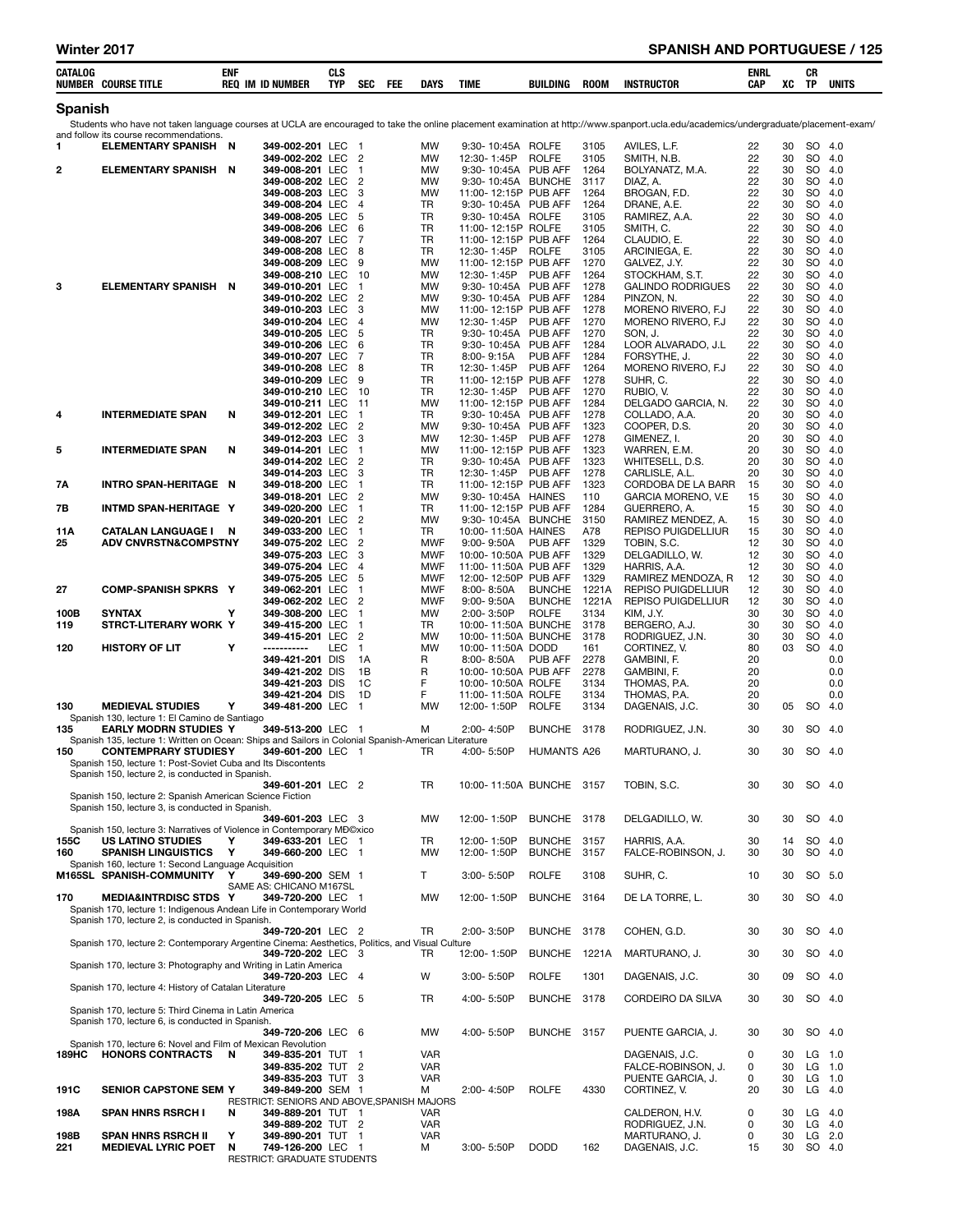|                   | <b>126 / STATISTICS</b>         |            |        |                                                                           |                          |                          |     |                   |                                              |                                |               |                                                                                                                                                                                                           |                    |          |                    | Winter 2017  |
|-------------------|---------------------------------|------------|--------|---------------------------------------------------------------------------|--------------------------|--------------------------|-----|-------------------|----------------------------------------------|--------------------------------|---------------|-----------------------------------------------------------------------------------------------------------------------------------------------------------------------------------------------------------|--------------------|----------|--------------------|--------------|
| CATALOG           | <b>NUMBER COURSE TITLE</b>      | <b>ENF</b> |        | <b>REQ IM ID NUMBER</b>                                                   | <b>CLS</b><br><b>TYP</b> | SEC                      | FEE | <b>DAYS</b>       | <b>TIME</b>                                  | BUILDING                       | <b>ROOM</b>   | <b>INSTRUCTOR</b>                                                                                                                                                                                         | <b>ENRL</b><br>CAP | XC       | CR<br>TP           | <b>UNITS</b> |
| 225               | DRAMA OF GOLDEN AGE N           |            |        | 749-157-200 LEC 1                                                         |                          |                          |     | W                 | 12:00-2:50P                                  | <b>ROLFE</b>                   | 1301          | FUCHS, B.                                                                                                                                                                                                 | 15                 | 30       | SO 4.0             |              |
| M247              | <b>CHICANO LITERATURE</b>       | N          |        | RESTRICT: GRADUATE STUDENTS<br>749-284-200 LEC 1<br>SAME AS: CHICANO M247 |                          |                          |     | т                 | 3:00-5:50P                                   | <b>ROLFE</b>                   | 1301          | CALDERON, H.V.                                                                                                                                                                                            | 15                 | 30       | SO 4.0             |              |
| 256A              | <b>SPANISH LINGUISTICS</b>      | N          |        | RESTRICT: GRADUATE STUDENTS<br>749-339-200 LEC 1                          |                          |                          |     | R                 | $3:00 - 5:50P$                               | <b>ROLFE</b>                   | 4330          | QUICOLI, A.C.                                                                                                                                                                                             | 10                 | 30       | SO 4.0             |              |
| 280B              | <b>CONTEMP SPAN-AM LIT N</b>    |            |        | RESTRICT: GRADUATE STUDENTS<br>749-487-200 DIS 1                          |                          |                          |     | R                 | $3:00 - 5:50P$                               | <b>ROLFE</b>                   | 3115          | BERGERO, A.J.                                                                                                                                                                                             | 10                 | 30       | SO 4.0             |              |
| <b>STATISTICS</b> |                                 |            |        | RESTRICT: GRADUATE STUDENTS                                               |                          |                          |     |                   |                                              |                                |               |                                                                                                                                                                                                           |                    |          |                    |              |
|                   |                                 |            |        |                                                                           |                          |                          |     |                   |                                              |                                |               | For Statistics 10 thru 186, enrolling on the wait list does not quarantee enrollment in the course. A place on the wait list only offers a chance to add the course if enrolled students drop the course. |                    |          |                    |              |
| 10                | <b>INTRO-STAT REASON</b>        | N          | Y      | -----------                                                               | LEC                      | $\overline{1}$           |     | <b>MWF</b>        | $9:00 - 9:50A$                               | BUNCHE 1209B                   |               | XIAO, Q.                                                                                                                                                                                                  | 0                  |          | 02 SO 5.0          |              |
|                   |                                 |            | Y<br>Y | 263-030-201 DIS                                                           |                          | 1A                       |     | $\mathsf{T}$<br>T | $8:00 - 8:50A$<br>$9:00 - 9:50A$             | BOELTER 9413<br>BOELTER 9413   |               | WANG, L.                                                                                                                                                                                                  | 0<br>0             |          |                    | 0.0<br>0.0   |
|                   |                                 |            | Y      | 263-030-202 DIS<br>263-030-203 DIS                                        |                          | 1B<br>1C                 |     | $\mathsf{T}$      | 10:00-10:50A BOELTER 9413                    |                                |               | WANG, L.<br>ZHONG, R.                                                                                                                                                                                     | 0                  |          |                    | 0.0          |
|                   |                                 |            | Υ<br>Y | 263-030-204 DIS<br>-----------                                            | <b>LEC</b>               | 1D<br>$\overline{2}$     |     | Τ                 | 11:00-11:50A BOELTER                         |                                | 9413          | ZHONG, R.                                                                                                                                                                                                 | 0<br>0             | 04       |                    | 0.0          |
|                   |                                 |            | Y      | 263-030-211 DIS                                                           |                          | 2A                       |     | <b>MWF</b><br>т   | 11:00-11:50A BUNCHE<br>12:00-12:50P BOELTER  |                                | 1209B<br>9413 | TSIANG, M.<br>KIM, W.B.                                                                                                                                                                                   | 0                  |          | <b>SO</b>          | 5.0<br>0.0   |
|                   |                                 |            | Υ      | 263-030-212 DIS                                                           |                          | 2B                       |     | T                 | 1:00-1:50P                                   | BOELTER 9413                   |               | KIM, W.B.                                                                                                                                                                                                 | 0                  |          |                    | 0.0          |
|                   |                                 |            | Υ<br>Y | 263-030-213 DIS<br>263-030-214 DIS                                        |                          | 2C<br>2D                 |     | T<br>т            | 2:00-2:50P<br>3:00-3:50P                     | BOELTER<br><b>BOELTER</b>      | 9413<br>9413  | ZHOU, Z.<br>ZHOU, Z.                                                                                                                                                                                      | 0<br>0             |          |                    | 0.0<br>0.0   |
|                   |                                 |            | Y      | -----------                                                               | LEC                      | 3                        |     | MWF               | 2:00-2:50P                                   | <b>BUNCHE</b>                  | 1209B         | CHA, M.                                                                                                                                                                                                   | 0                  |          | 07 SO              | 5.0          |
|                   |                                 |            | Y<br>Y | 263-030-221 DIS<br>263-030-222 DIS                                        |                          | 3A<br>3B                 |     | Т<br>T            | 8:00-8:50A<br>$9:00 - 9:50A$                 | MS<br>MS                       | 5128<br>5128  | GORDON, J.S.<br>GORDON, J.S.                                                                                                                                                                              | 0<br>0             |          |                    | 0.0<br>0.0   |
|                   |                                 |            | Y      | 263-030-223 DIS                                                           |                          | 3C<br>3D                 |     | $\mathsf{T}$      | 10:00-10:50A MS                              |                                | 5128          | PARK, J.                                                                                                                                                                                                  | 0                  |          |                    | 0.0          |
|                   |                                 |            | Υ<br>Y | 263-030-224 DIS<br>-----------                                            | <b>LEC</b>               | $\overline{4}$           |     | T<br><b>MWF</b>   | 11:00-11:50A MS<br>1:00-1:50P                | <b>FOWLER</b>                  | 5128<br>A103B | PARK, J.<br>CHEN, M.S.                                                                                                                                                                                    | 0<br>0             | 06       | <b>SO</b>          | 0.0<br>5.0   |
|                   |                                 |            | Y      | 263-030-231 DIS<br>263-030-232 DIS                                        |                          | 4A                       |     | т                 | 12:00-12:50P                                 | MS                             | 5128          | ZHENG, B.Q.<br>ZHENG, B.Q.                                                                                                                                                                                | 0                  |          |                    | 0.0          |
|                   |                                 |            | Y<br>Υ | 263-030-233 DIS                                                           |                          | 4B<br>4C                 |     | $\mathsf{T}$<br>T | 1:00-1:50P<br>2:00-2:50P                     | MS<br><b>MS</b>                | 5128<br>5128  | JOHNSON, T.A.                                                                                                                                                                                             | 0<br>0             |          |                    | 0.0<br>0.0   |
|                   |                                 |            | Y      | 263-030-234 DIS                                                           |                          | 4D                       |     | $\mathsf{T}$      | 3:00-3:50P                                   | <b>MS</b>                      | 5128          | JOHNSON, T.A.                                                                                                                                                                                             | 0                  |          |                    | 0.0          |
| 13                | <b>STATS-LIFE&amp;HLTH SCI</b>  | N          |        | -----------<br>263-040-201 DIS                                            | LEC                      | $\mathbf{1}$<br>1A       |     | TR<br>М           | 2:00-3:15P<br>$8:00 - 8:50A$                 | <b>MS</b><br><b>BOELTER</b>    | 4000A<br>9413 | TSIANG. M.<br>ZHU, J.                                                                                                                                                                                     | 0<br>0             | 15       | - SO               | 5.0<br>0.0   |
|                   |                                 |            |        | 263-040-202 DIS                                                           |                          | 1B                       |     | M                 | $9:00 - 9:50A$                               | <b>BOELTER</b>                 | 9413          | ZHU, J.                                                                                                                                                                                                   | 0                  |          |                    | 0.0          |
|                   |                                 |            |        | 263-040-203 DIS<br>263-040-204 DIS                                        |                          | 1C<br>1D                 |     | M<br>М            | 10:00-10:50A BOELTER<br>11:00-11:50A BOELTER |                                | 9413<br>9413  | CHAFFEE, A.W.<br>CHAFFEE, A.W.                                                                                                                                                                            | 0<br>0             |          |                    | 0.0<br>0.0   |
|                   |                                 |            |        | -----------                                                               | LEC                      | $\overline{2}$           |     | <b>TR</b>         | 11:00-12:15P MS                              |                                | 4000A         | GOULD, R.L.                                                                                                                                                                                               | 0                  | 13       | -SO                | 5.0          |
|                   |                                 |            |        | 263-040-211 DIS<br>263-040-212 DIS                                        |                          | 2A<br>2B                 |     | M<br>M            | 8:00-8:50A<br>$9:00 - 9:50A$                 | MS<br>MS                       | 5128<br>5128  | KREBS, A.J.<br>KREBS, A.J.                                                                                                                                                                                | 0<br>0             |          |                    | 0.0<br>0.0   |
|                   |                                 |            |        | 263-040-213 DIS                                                           |                          | 2C                       |     | M                 | 10:00-10:50A MS                              |                                | 5128          | GU, S.                                                                                                                                                                                                    | 0                  |          |                    | 0.0          |
| 20                | PROGRAMMING WITH R Y            |            |        | 263-040-214 DIS<br>-----------                                            | LEC                      | 2D<br>$\overline{1}$     |     | M<br><b>MWF</b>   | 11:00-11:50A MS<br>4:00-4:50P                | KNSY PV                        | 5128<br>1200B | GU, S.<br>GOULD, R.L.                                                                                                                                                                                     | 0<br>0             | 30       | <b>SO</b>          | 0.0<br>4.0   |
|                   |                                 |            |        | 263-060-201 DIS                                                           |                          | 1A                       |     | W                 | 12:00-12:50P BOELTER                         |                                | 9413          | KANG, E.M.                                                                                                                                                                                                | 0                  |          |                    | 0.0          |
| 35                | INTRO PROB APP POKR N           |            |        | 263-060-202 DIS<br>263-109-200 LEC                                        |                          | 1B<br>$\overline{1}$     |     | W<br>TR           | 1:00-1:50P<br>12:30-1:45P                    | <b>BOELTER</b><br>ROYCE        | 9413<br>154   | KANG, E.M.<br>PAIK SCHOENBERG, F                                                                                                                                                                          | 0<br>35            | 30       | <b>SO</b>          | 0.0<br>4.0   |
| 98T               | <b>SOCIAL NETWORKS</b>          | N          |        | 263-296-200 SEM 1                                                         |                          |                          |     | <b>MW</b>         | 11:00-12:15P                                 | <b>MS</b>                      | 3915G         | KIM, B.                                                                                                                                                                                                   | 0                  | 30       | LG                 | 5.0          |
| 100A              | <b>INTRODCTN-PROBABLTYY</b>     |            |        | -----------<br>263-303-201 DIS                                            | LEC                      | $\overline{1}$<br>1A     |     | <b>MWF</b><br>т   | 1:00-1:50P<br>8:00-8:50A                     | PAB<br><b>BUNCHE</b>           | 1425<br>3157  | SANCHEZ, J.<br>YUAN, T.                                                                                                                                                                                   | 0<br>0             | 30       | <b>SO</b>          | 4.0<br>0.0   |
|                   |                                 |            |        | 263-303-202 DIS                                                           |                          | 1B                       |     | $\mathsf{T}$      | $9:00 - 9:50A$                               | <b>BUNCHE</b>                  | 3157          | YUAN, T.                                                                                                                                                                                                  | 0                  |          |                    | 0.0          |
|                   |                                 |            |        | 263-303-203 DIS<br>263-303-204 DIS                                        |                          | 1C<br>1D                 |     | T<br>T            | 4:00-4:50P<br>5:00-5:50P                     | <b>ROYCE</b><br><b>ROYCE</b>   | 156<br>156    | WISNER, T.G.<br>WISNER, T.G.                                                                                                                                                                              | 0<br>0             |          |                    | 0.0<br>0.0   |
| 100B              | <b>INTRO-MATH STATS</b>         | Υ          |        | -----------                                                               | LEC                      | $\mathbf{1}$             |     | <b>MWF</b>        | 2:00-2:50P                                   | <b>KNSY PV</b>                 | 1200B         | CHRISTOU, N.                                                                                                                                                                                              | 0                  | 30       | <b>SO</b>          | 4.0          |
|                   |                                 |            |        | 263-304-201 DIS<br>263-304-202 DIS                                        |                          | 1A<br>1B                 |     | $\mathsf{T}$<br>T | $8:00 - 8:50A$<br>9:00-9:50A                 | PAB<br>PAB                     | 1749<br>1749  | YE, Q.<br>YE, Q.                                                                                                                                                                                          | 0<br>0             |          |                    | 0.0<br>0.0   |
|                   |                                 |            |        | -----------                                                               | LEC                      | $\overline{c}$           |     | <b>MWF</b>        | $9:00 - 9:50A$                               | <b>KNSY PV</b>                 | 1200B         | ALMOHALWAS, A.M.                                                                                                                                                                                          | 0                  | 02       | SO.                | -4.0         |
|                   |                                 |            |        | 263-304-211 DIS<br>263-304-212 DIS                                        |                          | 2A<br>2B                 |     | Τ<br>T            | $8:00 - 8:50A$<br>$9:00 - 9:50A$             | PAB<br>PAB                     | 2748<br>2748  | WU, G.<br>WU, G.                                                                                                                                                                                          | 0<br>0             |          |                    | 0.0<br>0.0   |
|                   |                                 |            |        | -----------                                                               | LEC                      | 3                        |     | <b>MWF</b>        | 1:00-1:50P                                   | WGYOUNG 2200                   |               | ALMOHALWAS, A.M.                                                                                                                                                                                          | 0                  | 06       | <b>SO</b>          | 4.0          |
|                   |                                 |            |        | 263-304-221 DIS<br>263-304-222 DIS                                        |                          | 3A<br>3B                 |     | T<br>Τ            | $8:00 - 8:50A$<br>$9:00 - 9:50A$             | <b>BUNCHE</b><br><b>BUNCHE</b> | 3178<br>3178  | SHAO, J.<br>SHAO, J.                                                                                                                                                                                      | 0<br>0             |          |                    | 0.0<br>0.0   |
| 101B              | DSGN&ANLY-EXPERIMNTY            |            |        | -----------                                                               | LEC                      | 1                        |     | <b>MWF</b>        | 11:00-11:50A FRANZ                           |                                | 2258A         | XU, H.                                                                                                                                                                                                    | 0                  | 04       | <b>SO</b>          | 4.0          |
|                   |                                 |            |        | 263-318-201 DIS<br>263-318-202 DIS                                        |                          | 1A<br>1B                 |     | R<br>R            | 8:00-8:50A<br>9:00-9:50A                     | PAB<br>PAB                     | 1749<br>1749  | XI, N.<br>XI, N.                                                                                                                                                                                          | 0<br>0             |          |                    | 0.0<br>0.0   |
|                   |                                 |            |        | -----------                                                               | LEC                      | 2                        |     | <b>MWF</b>        | 11:00-11:50A KNSY PV                         |                                | 1200B         | ZANONTIAN, L.A.                                                                                                                                                                                           | 0                  | 30       | <b>SO</b>          | 4.0          |
|                   |                                 |            |        | 263-318-211 DIS<br>263-318-212 DIS                                        |                          | 2A<br>2B                 |     | R<br>R            | $8:00 - 8:50A$<br>9:00-9:50A                 | KAUFMAN 101<br>KAUFMAN 101     |               | HILL, M.K.<br>HILL, M.K.                                                                                                                                                                                  | 0<br>0             |          |                    | 0.0<br>0.0   |
|                   |                                 |            |        | -----------                                                               | LEC                      | 3                        |     | <b>MWF</b>        | 12:00-12:50P                                 | PAB                            | 1434A         | ZANONTIAN, L.A.                                                                                                                                                                                           | 0                  | 30       | <b>SO</b>          | 4.0          |
|                   |                                 |            |        | 263-318-310 DIS<br>263-318-311 DIS                                        |                          | 3A<br>3B                 |     | R<br>R            | 8:00-8:50A<br>$9:00 - 9:50A$                 | <b>BUNCHE</b><br><b>BUNCHE</b> | 3164<br>3164  | CHAO, J.<br>CHAO, J.                                                                                                                                                                                      | 0<br>0             |          |                    | 0.0<br>0.0   |
| 102B              | <b>INTRO CMPTTN&amp;OPTZTNY</b> |            |        | -----------<br>263-314-201 DIS                                            | LEC                      | 1.                       |     | <b>MWF</b><br>T   | 10:00-10:50A KNSY PV<br>3:00-3:50P           |                                | 1200B         | SANCHEZ, J.                                                                                                                                                                                               | 0<br>0             | 30       | <b>SO</b>          | 4.0          |
|                   |                                 |            |        | 263-314-202 DIS                                                           |                          | 1A<br>1В                 |     | Τ                 | 4:00-4:50P                                   | PAB<br>PAB                     | 1749<br>1749  | NIE, X.<br>NIE, X.                                                                                                                                                                                        | 0                  |          |                    | 0.0<br>0.0   |
|                   |                                 |            |        | -----------<br>263-314-211 DIS                                            | LEC                      | 2<br>2A                  |     | <b>MWF</b>        | $3.00 - 3.50P$                               | <b>KNSY PV</b><br>ΜS           | 1200B<br>5128 | CHEN, M.S.<br>SUN, S.                                                                                                                                                                                     | 0<br>0             | 30       | <b>SO</b>          | 4.0<br>0.0   |
|                   |                                 |            |        | 263-314-212 DIS                                                           |                          | 2B                       |     | Τ<br>T            | 5:00-5:50P<br>4:00-4:50P                     | MS                             | 5128          | SUN, S.                                                                                                                                                                                                   | 0                  |          |                    | 0.0          |
|                   |                                 |            |        | -----------<br>263-314-310 DIS                                            | LEC                      | 3<br>3A                  |     | WF<br>Т           | 4:00-5:15P                                   | <b>FRANZ</b><br><b>ROYCE</b>   | 2258A         | ZHOU, Q.<br>ZHOU, K.                                                                                                                                                                                      | 0<br>0             | 30       | <b>SO</b>          | 4.0          |
|                   |                                 |            |        | 263-314-311 DIS                                                           |                          | 3B                       |     | Τ                 | 4:00-4:50P<br>5:00-5:50P                     | <b>ROYCE</b>                   | 162<br>162    | ZHOU, K.                                                                                                                                                                                                  | 0                  |          |                    | 0.0<br>0.0   |
| 130               | SPSS&STATA&SAS&R                | N          |        | -----------<br>263-479-201 DIS                                            | LEC                      | -1                       |     | <b>MWF</b><br>R   | 4:00-4:50P                                   | <b>POWELL</b><br><b>POWELL</b> | 320<br>320    | CHA, M.<br>ZHANG, T.                                                                                                                                                                                      | 0<br>0             | 09       | <b>SO</b>          | 4.0<br>0.0   |
|                   |                                 |            |        | 263-479-221 DIS                                                           |                          | 1A<br>1B                 |     | R                 | $8:00 - 8:50A$<br>$9:00 - 9:50A$             | <b>POWELL</b>                  | 320           | ZHANG, T.                                                                                                                                                                                                 | 29                 |          |                    | 0.0          |
| <b>140SL</b>      | <b>STATS CONSULTING</b>         | Υ          |        | 263-541-200 LEC<br>RESTRICT: STATISTICS MAJORS ONLY, SENIORS ONLY         |                          | - 1                      |     | MW                | 12:00-12:50P ROYCE                           |                                | 154           | LEW, V.                                                                                                                                                                                                   | 0                  | 30       |                    | 4.0          |
|                   |                                 |            |        | 263-541-201 LEC 2                                                         |                          |                          |     | MW                | $9:00 - 9:50A$                               | <b>DODD</b>                    | 146           | LEW, V.                                                                                                                                                                                                   | 0                  | 30       |                    | 4.0          |
| 141SL             | <b>STATS CONSULTING</b>         | Υ          |        | RESTRICT: STATISTICS MAJORS ONLY<br>263-546-200 SEM 1                     |                          |                          |     | MW                | 1:00-1:50P                                   | PAB                            | 1749          | ESFANDIARI, M.M.                                                                                                                                                                                          | 0                  | 30       | $LG$ 4.0           |              |
|                   |                                 |            |        | RESTRICT: STATISTICS MAJORS ONLY                                          |                          |                          |     |                   |                                              |                                |               |                                                                                                                                                                                                           |                    |          |                    |              |
| C173              | <b>APPLIED GEOSTATS</b>         | Υ          |        | 263-546-210 SEM 2<br>263-738-200 LEC                                      |                          | $\overline{\phantom{0}}$ |     | МW<br>MWF         | 2:00-2:50P<br>12:00-12:50P                   | PAB<br>МS                      | 1749<br>5128  | ESFANDIARI, M.M.<br>CHRISTOU, N.                                                                                                                                                                          | 0<br>0             | 30<br>30 | $LG$ 4.0<br>SO 4.0 |              |
| C <sub>180</sub>  | <b>INTRO-BAYESIAN STAT</b>      | Υ          |        | 263-680-200 LEC 1                                                         |                          |                          |     | WF                | 2:00-3:15P                                   | MS                             | 5203          | ZHOU, Q.                                                                                                                                                                                                  | 0                  | 30       | SO 4.0             |              |
| 186               | <b>CAREER IN STATISTCS</b>      | N          |        | 263-786-200 SEM 1                                                         |                          |                          |     | R                 | 5:00-5:50P                                   | <b>MS</b>                      | 5138          | GOULD, R.L.                                                                                                                                                                                               | 0                  | 30       | PN 1.0             |              |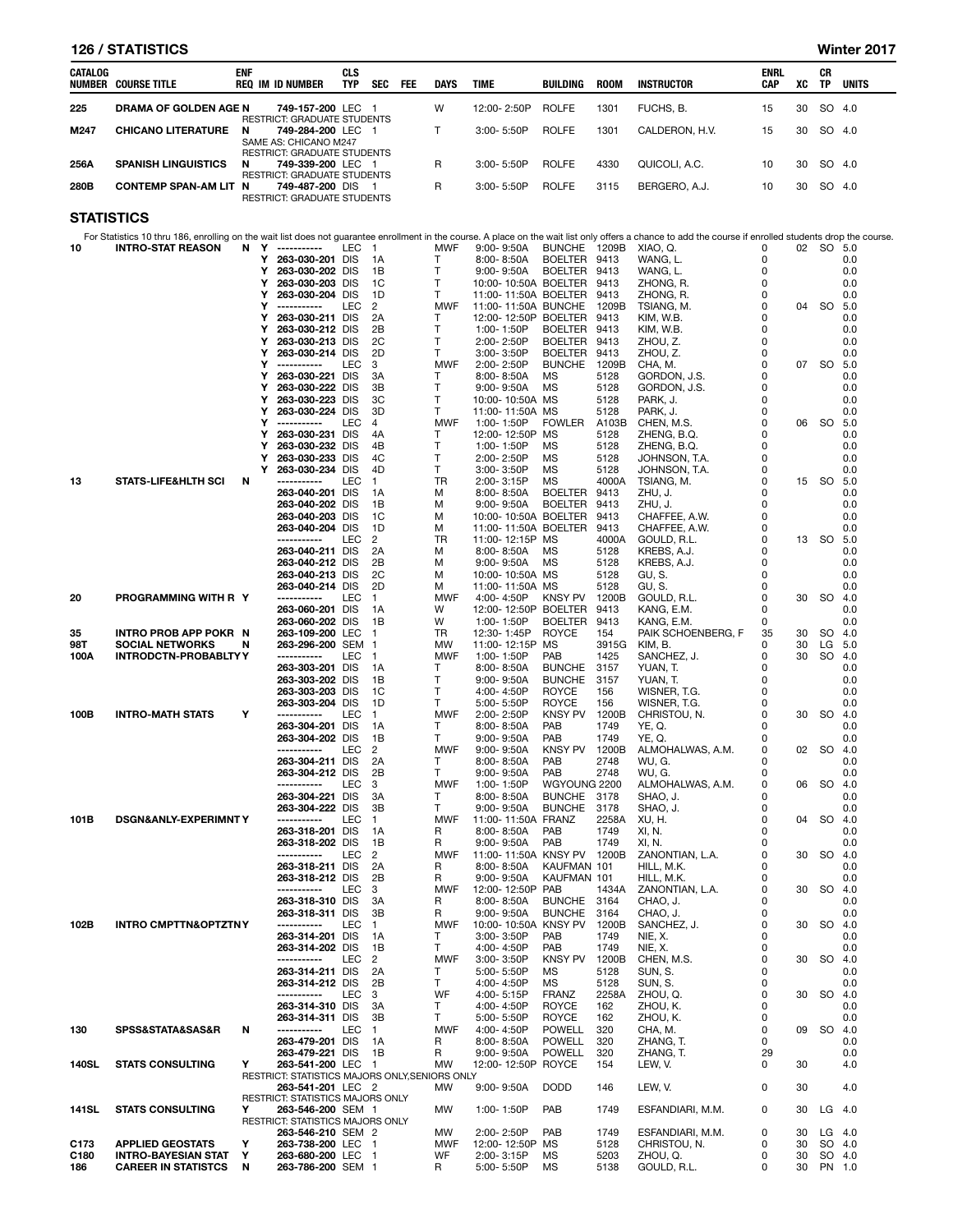| CATALOG          | <b>NUMBER COURSE TITLE</b>                                                                                                                                     | <b>ENF</b> | <b>REQ IM ID NUMBER</b>                                             | <b>CLS</b><br><b>TYP</b> | <b>SEC</b>          | <b>FEE</b> | <b>DAYS</b>              | <b>TIME</b>                             | BUILDING       | ROOM  | <b>INSTRUCTOR</b>                                                                                                                                                 | <b>ENRL</b><br>CAP | XC       | CR<br><b>TP</b> | <b>UNITS</b> |
|------------------|----------------------------------------------------------------------------------------------------------------------------------------------------------------|------------|---------------------------------------------------------------------|--------------------------|---------------------|------------|--------------------------|-----------------------------------------|----------------|-------|-------------------------------------------------------------------------------------------------------------------------------------------------------------------|--------------------|----------|-----------------|--------------|
| <b>188SB</b>     | <b>INDIV STD FOR USIE</b>                                                                                                                                      | Y          | 263-829-201 TUT 1                                                   |                          |                     |            | <b>UNSCHED</b>           |                                         |                |       | LEW. V.                                                                                                                                                           | $\mathbf 0$        | 30       | LG 1.0          | SO 4.0       |
| 195              | <b>INTERNSHIP</b>                                                                                                                                              | N          | 263-870-201 TUT<br>263-870-202 TUT 2                                |                          | $\mathbf{1}$        |            | <b>VAR</b><br><b>VAR</b> |                                         |                |       | CHRISTOU, N.<br>WU, Y.                                                                                                                                            | 0<br>0             | 30<br>30 | SO 4.0          |              |
|                  |                                                                                                                                                                |            | 263-870-203 TUT                                                     |                          | 3                   |            | <b>VAR</b>               |                                         |                |       | LEW, V.                                                                                                                                                           | 0                  | 30       |                 | SO 4.0       |
| 200B             | <b>THEORETICAL STATS</b>                                                                                                                                       | N          | 663-005-200 LEC 1<br><b>RESTRICT: GRADUATE STUDENTS</b>             |                          |                     |            | <b>TR</b>                | $3:30 - 4:45P$                          | WGYOUNG 4216   |       | AMINI, A.A.                                                                                                                                                       | 0                  | 30       | SO 4.0          |              |
| 201B             | <b>MODELING &amp; LEARNING Y</b>                                                                                                                               |            | 663-019-200 LEC 1<br>RESTRICT: GRADUATE STUDENTS                    |                          |                     |            | <b>TR</b>                | 11:00-12:15P ROYCE                      |                | 154   | HAZLETT, C.J.                                                                                                                                                     | 0                  | 30       | SO 4.0          |              |
| 202B             | <b>MTRX ALGBRA&amp;OPTMZTNN</b>                                                                                                                                |            | 663-016-200 LEC 1                                                   |                          |                     |            | MW                       | 3:30-4:45P                              | <b>ROYCE</b>   | 162   | HANDCOCK, M.S.                                                                                                                                                    | 0                  | 30       | SO 4.0          |              |
| 203              | <b>LARGE SAMPLE THEORY Y</b>                                                                                                                                   |            | <b>RESTRICT: GRADUATE STUDENTS</b><br>663-020-200 LEC 1             |                          |                     |            | F.                       | 3:30-4:45P                              | <b>MS</b>      | 5128  | LI, J.                                                                                                                                                            | 40                 | 09       | SO 4.0          |              |
| 204              | <b>FNCTN ESTIMTN&amp;MDLNGN</b>                                                                                                                                |            | <b>RESTRICT: GRADUATE STUDENTS</b><br>663-024-200 LEC 1             |                          |                     |            | TR                       | 12:30-1:45P                             | <b>BOTANY</b>  | 325   | WU, Y.                                                                                                                                                            | 0                  | 14       | $LG$ 4.0        |              |
| 205              | <b>LINEAR MODELS</b>                                                                                                                                           | N          | RESTRICT: GRADUATE STUDENTS<br>663-030-200 LEC 1                    |                          |                     |            | <b>WF</b>                | 12:30-1:45P                             | <b>ROYCE</b>   | 160   | LI, J.                                                                                                                                                            | 40                 | 05       | SO.             | 4.0          |
| 221              | <b>TIME-SERIES ANLY</b>                                                                                                                                        | N          | <b>RESTRICT: GRADUATE STUDENTS</b><br>663-126-200 LEC 1             |                          |                     |            | <b>TR</b>                | 9:30-10:45A ROYCE                       |                | 154   | PAIK SCHOENBERG, F                                                                                                                                                | 35                 | 30       | $LG$ 4.0        |              |
| <b>M232A</b>     | <b>MODLNG&amp;LEARN-VISION N</b>                                                                                                                               |            | 663-192-200 LEC 1<br><b>RESTRICT: GRADUATE STUDENTS</b>             |                          |                     |            | <b>MW</b>                | 2:00-3:15P                              | WGYOUNG 1044   |       | ZHU, S.                                                                                                                                                           | 32                 | 07       | SO 4.0          |              |
| C <sub>236</sub> | <b>INTRO-BAYESIAN STAT</b>                                                                                                                                     | N          | 663-216-200 LEC 1                                                   |                          |                     |            | WF                       | 2:00-3:15P                              | <b>MS</b>      | 5203  | ZHOU, Q.                                                                                                                                                          | 30                 | 30       | SO 4.0          |              |
| M250             | <b>STATS-EPIDEMIOLOGY</b>                                                                                                                                      | Y          | RESTRICT: GRADUATE STUDENTS<br>663-300-200 LEC 1                    |                          |                     |            | R                        | 9:00-11:50A PUB HLT                     |                | 71257 | ARAH, O.A.                                                                                                                                                        | 5                  | 30       | SO 4.0          |              |
|                  |                                                                                                                                                                |            | SAME AS: EPIDEM M211<br><b>RESTRICT: GRADUATE STUDENTS</b>          |                          |                     |            |                          |                                         |                |       |                                                                                                                                                                   |                    |          |                 |              |
| C <sub>273</sub> | <b>APPLIED GEOSTATS</b>                                                                                                                                        | N          | 663-438-210 LEC 1<br>RESTRICT: GRADUATE STUDENTS                    |                          |                     |            | <b>MWF</b>               | 12:00-12:50P MS                         |                | 5128  | CHRISTOU, N.                                                                                                                                                      | 10                 | 30       | SO 4.0          |              |
| 290              | <b>CURRENT LIT-STATS</b>                                                                                                                                       | N          | 663-540-200 SEM 1<br><b>RESTRICT: GRADUATE STUDENTS</b>             |                          |                     |            | T.                       | 2:00-3:15P                              | PAB            | 1434A | AMINI, A.A.                                                                                                                                                       | 60                 | 30       | SU 2.0          |              |
| 401              | <b>METHODS-MODERN STATN</b>                                                                                                                                    |            | 663-602-200 LEC 1                                                   |                          |                     |            | м                        | 6:00-8:50P                              | WGYOUNG 1044   |       | CHEN, M.S.                                                                                                                                                        | 22                 | 21       |                 | SO 4.0       |
| 403              | <b>MATHEMATICAL STATS</b>                                                                                                                                      | N          | RESTRICT: MASTERS OF APPLIED STATISTICS MAJORS<br>663-606-200 LEC 1 |                          |                     |            | R                        | 6:00-8:50P                              | <b>MS</b>      | 5127  | CHRISTOU, N.                                                                                                                                                      | 22                 | 30       | SO 4.0          |              |
| 404              | COMPUTNG&PROGRAMMNGN 663-608-200 LEC 1                                                                                                                         |            | RESTRICT: MASTERS OF APPLIED STATISTICS MAJORS                      |                          |                     |            | т                        | 6:00-8:50P                              | WGYOUNG 1044   |       | PAIK SCHOENBERG, F                                                                                                                                                | 22                 | 30       | SO 4.0          |              |
| 495A             | TCHNG COLLEGE STATS N                                                                                                                                          |            | RESTRICT: MASTERS OF APPLIED STATISTICS MAJORS<br>663-791-200 SEM 1 |                          |                     |            | м                        | 9:30-10:45A                             | МS             | 5203  | GOULD, R.L.                                                                                                                                                       | 25                 | 30       |                 | SU 2.0       |
| 496              | <b>STATS INTERNSHIP</b>                                                                                                                                        | N          | <b>RESTRICT: GRADUATE STUDENTS</b><br>663-794-200 TUT 1             |                          |                     |            | F                        | 6:00-8:50P                              | MS             | 7608  | ZHOU, Q.                                                                                                                                                          | 5                  | 30       |                 | SO 2.0-4.0   |
| <b>SURGERY</b>   |                                                                                                                                                                |            |                                                                     |                          |                     |            |                          |                                         |                |       |                                                                                                                                                                   |                    |          |                 |              |
| 99               | <b>STUDENT RSRCH PRGRMN</b>                                                                                                                                    |            | 355-297-201 TUT 1                                                   |                          |                     |            | <b>VAR</b>               |                                         |                |       | DONAHUE, T.R.                                                                                                                                                     | 0                  | 30       |                 | PN 1.0-2.0   |
| <b>188SB</b>     | <b>INDIV STD FOR USIE</b>                                                                                                                                      | N          | 355-297-202 TUT 2<br>355-829-201 TUT 1                              |                          |                     |            | <b>VAR</b><br><b>VAR</b> |                                         |                |       | EIBL, G.<br>LEY, E.J.                                                                                                                                             | 0<br>0             | 30<br>30 | LG 1.0          | PN 1.0-2.0   |
| <b>THEATER</b>   |                                                                                                                                                                |            |                                                                     |                          |                     |            |                          |                                         |                |       |                                                                                                                                                                   |                    |          |                 |              |
|                  |                                                                                                                                                                |            |                                                                     |                          |                     |            |                          |                                         |                |       | For information on courses open to undergraduate nonmajor students, see http://www.tft.ucla.edu/programs/theater-department/undergraduate-degrees/theater-minor/. |                    |          |                 |              |
| 1B               | DANCE-MUSIC THEATER N                                                                                                                                          |            | 356-002-200 STU 1<br>RESTRICT: INSTRUCTOR CONSENT                   |                          |                     |            | <b>MW</b>                | 10:00-11:20A MCGWN E 102                |                |       | GUNN, F.N.                                                                                                                                                        | 35                 | 30       |                 | $LG$ 1.0     |
|                  |                                                                                                                                                                |            | 356-002-201 STU 2<br>RESTRICT: INSTRUCTOR CONSENT                   |                          |                     |            | <b>MW</b>                | 11:30-12:50P MCGWN E 102                |                |       | GUNN, F.N.                                                                                                                                                        | 35                 | 30       |                 | $LG$ 1.0     |
|                  |                                                                                                                                                                |            | 356-002-203 STU 3<br>RESTRICT: INSTRUCTOR CONSENT                   |                          |                     |            | TF                       | 8:00-8:45A                              | SCULPT         | GN    | WANG, W.                                                                                                                                                          | 70                 | 30       | LG 1.0          |              |
| 11               | THTR INTERPRETATION                                                                                                                                            | N          | 356-033-200 LEC 1<br>RESTRICT: INSTRUCTOR CONSENT                   |                          |                     |            | W                        | 4:00-5:20P                              | MACGOWN 1350   |       | KIM, S.                                                                                                                                                           | 70                 | 30       | LG 5.0          |              |
| 14B              | <b>INTRO TO DESIGN</b>                                                                                                                                         | N          | -----------<br>RESTRICT: INSTRUCTOR CONSENT                         | LEC 1                    |                     |            | <b>TR</b>                | 12:30-1:50P                             | PUB AFF 2214   |       | IONAZZI, D.A.                                                                                                                                                     | 70                 | 30       | LG 5.0          |              |
|                  |                                                                                                                                                                |            | 356-063-201 STU 1A<br><b>RESTRICT: INSTRUCTOR CONSENT</b>           |                          |                     |            | MW                       | 1:00-3:50P                              | MACGOWN 1220   |       | PONIC, S.A.                                                                                                                                                       | 12                 |          |                 | 0.0          |
|                  |                                                                                                                                                                |            | 356-063-202 STU 1B                                                  |                          |                     |            | MW                       | 1:00-3:50P MACGOWN 1220                 |                |       | CORRIGAN, D.P.                                                                                                                                                    | 10                 |          |                 | 0.0          |
|                  |                                                                                                                                                                |            | RESTRICT: INSTRUCTOR CONSENT<br>356-063-203 STU 1C                  |                          |                     |            | MW                       | 1:00-3:50P                              |                |       | MACGOWN 2204B CASAUBON, C.                                                                                                                                        | 8                  |          |                 | 0.0          |
|                  |                                                                                                                                                                |            | RESTRICT: INSTRUCTOR CONSENT<br>356-063-204 STU 1D                  |                          |                     |            | T                        | 2:30-4:50P                              | MACGOWN 1220   |       | PONIC, S.A.                                                                                                                                                       | 6                  |          |                 | 0.0          |
|                  |                                                                                                                                                                |            | RESTRICT: INSTRUCTOR CONSENT<br>356-063-205 STU 1E                  |                          |                     |            | Τ                        | 2:30-4:50P                              | MACGOWN 1220   |       | CORRIGAN, D.P.                                                                                                                                                    | 5                  |          |                 | 0.0          |
|                  |                                                                                                                                                                |            | RESTRICT: INSTRUCTOR CONSENT<br>356-063-206 STU 1F                  |                          |                     |            | T.                       | 2:30-4:50P                              |                |       | MACGOWN 2204B CASAUBON, C.                                                                                                                                        | 4                  |          |                 | 0.0          |
|                  |                                                                                                                                                                |            | RESTRICT: INSTRUCTOR CONSENT<br>356-063-207 STU 1G                  |                          |                     |            | R                        | 2:30-4:50P                              | MACGOWN 1220   |       | PONIC, S.A.                                                                                                                                                       | 6                  |          |                 | 0.0          |
|                  |                                                                                                                                                                |            | RESTRICT: INSTRUCTOR CONSENT<br>356-063-208 STU 1H                  |                          |                     |            | R                        | 2:30-4:50P                              | MACGOWN 1220   |       | CORRIGAN, D.P.                                                                                                                                                    | 5                  |          |                 | 0.0          |
|                  |                                                                                                                                                                |            | RESTRICT: INSTRUCTOR CONSENT<br>356-063-209 STU 1I                  |                          |                     |            | R                        | 2:30-4:50P                              |                |       | MACGOWN 2204B CASAUBON, C.                                                                                                                                        | 4                  |          |                 | 0.0          |
|                  |                                                                                                                                                                |            | RESTRICT: INSTRUCTOR CONSENT<br>356-063-210 STU 1J                  |                          |                     |            |                          |                                         |                |       |                                                                                                                                                                   |                    |          |                 |              |
|                  |                                                                                                                                                                |            | RESTRICT: INSTRUCTOR CONSENT                                        |                          |                     |            | MW                       | 1:00-3:50P                              | <b>MACGOWN</b> |       | BURKE, J.A.                                                                                                                                                       | 2                  |          |                 | 0.0          |
|                  |                                                                                                                                                                |            | 356-063-211 STU 1K<br>RESTRICT: INSTRUCTOR CONSENT                  |                          |                     |            | F.                       | 1:00-4:20P                              | <b>MACGOWN</b> |       | BURKE, J.A.                                                                                                                                                       | 2                  |          |                 | 0.0          |
| 15               | <b>INTRO TO DIRECTING</b>                                                                                                                                      | N          | 356-066-200 LEC 1<br>RESTRICT: INSTRUCTOR CONSENT                   |                          |                     |            | TR                       | 9:00-11:50A MACGOWN 1340                |                |       | KITE, B.E.                                                                                                                                                        | 30                 | 30       | $LG$ 4.0        |              |
| 19               | FIAT LUX FRSHMN SEM                                                                                                                                            | N          | 356-069-200 SEM 1<br>RESTRICT: INSTRUCTOR CONSENT                   |                          |                     |            | W                        | 4:00-5:00P                              | DE NEVE P349   |       | METZGER, S.A.                                                                                                                                                     | 20                 | 30       | PN 1.0          |              |
|                  | Theater 19, seminar 1: Screening Sexualities<br>For Theater 20, the department will cancel your enrollment if you miss either of the first two class meetings. |            |                                                                     |                          |                     |            |                          |                                         |                |       |                                                                                                                                                                   |                    |          |                 |              |
| 20               | <b>ACTING FUNDAMENTALS N</b>                                                                                                                                   |            | 356-076-200 STU 1                                                   |                          |                     |            | T.                       | 10:00-11:50A MACGOWN 1330               |                |       | LANE, E.A.                                                                                                                                                        | 20                 | 30       | SO 4.0          |              |
|                  |                                                                                                                                                                |            | 356-076-201 STU 2                                                   |                          |                     |            | T                        | 12:00-1:50P                             | MACGOWN 1330   |       | LANE, E.A.                                                                                                                                                        | 20                 | 30       | SO 4.0          |              |
|                  |                                                                                                                                                                |            | 356-076-202 STU<br>356-076-203 STU                                  |                          | 3<br>$\overline{4}$ |            | TR<br>TR                 | 10:00-11:50A MCGWN E 102<br>12:00-1:50P | MCGWN E 102    |       | CLEVELAND, A.I.<br>CLEVELAND, A.I.                                                                                                                                | 20<br>20           | 30<br>30 | SO 4.0          | SO 4.0       |
|                  |                                                                                                                                                                |            | 356-076-204 STU 5                                                   |                          |                     |            | TR                       | 10:00-11:50A MCGWN E 101                |                |       | FABELA, O.E.                                                                                                                                                      | 20                 | 30       |                 | SO 4.0       |
|                  |                                                                                                                                                                |            | 356-076-205 STU 6                                                   |                          |                     |            | TR                       | 12:00-1:50P                             | MACGOWN 1340   |       | FABELA, O.E.                                                                                                                                                      | 20                 | 30       | SO 4.0          |              |
| 25A              | <b>MOVEMENT&amp;COMBAT I</b>                                                                                                                                   | N          | 356-077-200 STU 1<br>RESTRICT: THEATER MAJORS OR MINORS             |                          |                     |            | MW                       | 12:00-1:20P                             | MACGOWN 1340   |       | MONAGHAN, E.J.                                                                                                                                                    | 20                 | 30       |                 | $LG$ 1.0     |
| 27               | <b>VAUDVL&amp;STANDUP CMDYN</b>                                                                                                                                |            | 356-083-200 STU 1<br>RESTRICT: INSTRUCTOR CONSENT                   |                          |                     |            | MW                       | 12:00-1:20P                             | MACGOWN 1350   |       | ORTH, T.J.                                                                                                                                                        | 25                 | 30       | SO 2.0          |              |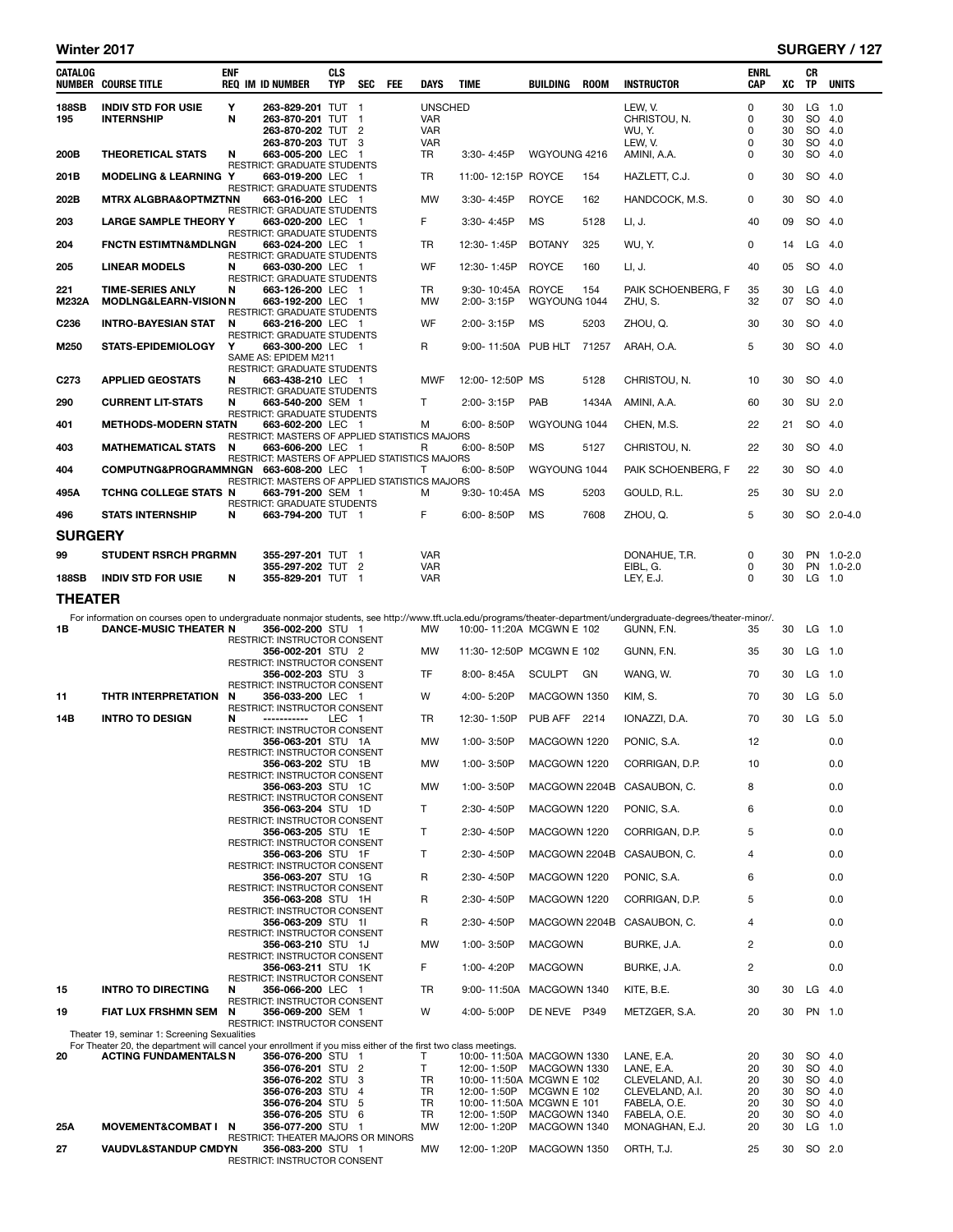## 128 / THEATER Winter 2017

| CATALOG | <b>NUMBER COURSE TITLE</b>                                                                                                                           | ENF | <b>REQ IM ID NUMBER</b>                                                           | <b>CLS</b><br>TYP | SEC FEE        | DAYS         | TIME                                             | BUILDING     | ROOM         | <b>INSTRUCTOR</b>              | <b>ENRL</b><br><b>CAP</b> | XC | CR<br>TP | <b>UNITS</b>   |
|---------|------------------------------------------------------------------------------------------------------------------------------------------------------|-----|-----------------------------------------------------------------------------------|-------------------|----------------|--------------|--------------------------------------------------|--------------|--------------|--------------------------------|---------------------------|----|----------|----------------|
| 28B     | <b>ACTING&amp;VOICE&amp;MVMT 1 N</b>                                                                                                                 |     | 356-102-200 STU 1                                                                 |                   |                | MW           | 8:00-9:50A                                       | MACGOWN 1350 |              | CHAFFEE, A.E.                  | 22                        | 30 |          | LG 2.0         |
|         |                                                                                                                                                      |     | RESTRICT: INSTRUCTOR CONSENT<br>356-102-201 STU 2                                 |                   |                | МW           | 10:00-11:50A MACGOWN 1350                        |              |              | CHAFFEE, A.E.                  | 22                        | 30 |          | $LG$ 2.0       |
| 28D     | <b>ACTING&amp;VOICE&amp;MVMT 1 N</b>                                                                                                                 |     | RESTRICT: INSTRUCTOR CONSENT<br>356-104-200 STU 1                                 |                   |                | TR           | 1:30-2:50P                                       | MACGOWN 2330 |              | CHAFFEE, A.E.                  | 20                        | 30 |          | LG 2.0         |
| 28E     | <b>ACTING&amp;VOICE&amp;MVMT 1 N</b>                                                                                                                 |     | 356-105-201 STU 1<br>RESTRICT: INSTRUCTOR CONSENT                                 |                   |                | <b>TR</b>    | 11:00-1:50P                                      | MACGOWN 1350 |              | O'CONNOR, T.K.                 | 22                        | 30 |          | LG 2.0         |
|         |                                                                                                                                                      |     | 356-105-200 STU 2<br>RESTRICT: INSTRUCTOR CONSENT                                 |                   |                | <b>TR</b>    | 8:00-10:50A                                      | MACGOWN 1350 |              | O'CONNOR, T.K.                 | 22                        | 30 |          | LG 2.0         |
| 30      | For Theater 30, the department will cancel your enrollment if you miss either of the first two class meetings.<br><b>DRAMATIC WRITING</b>            | N   | 356-091-200 STU 1                                                                 |                   |                | м            | 11:00-1:50P                                      |              |              | MACGOWN 2310C VILLARREAL, E.E. | 20                        | 30 |          | $LG$ 4.0       |
|         | Theater 30, studio 1: Walking through This World                                                                                                     |     | RESTRICT: UNDERGRADUATE STUDENTS ONLY                                             |                   |                |              |                                                  |              |              |                                |                           |    |          |                |
|         |                                                                                                                                                      |     | 356-091-201 STU 2<br>RESTRICT: UNDERGRADUATE STUDENTS ONLY                        |                   |                | $\mathsf{R}$ | 3:00-5:50P                                       | BUNCHE A152  |              | VESALA, P.J.                   | 20                        | 30 |          | $LG$ 4.0       |
| 34B     | Theater 30, studio 2: Introduction to Playwriting and Creative Writing<br><b>DANCE-MUSICAL I</b>                                                     | N   | 356-098-200 STU 1                                                                 |                   |                | <b>MWF</b>   | 4:30-5:50P                                       | KAUFMAN 1000 |              | TOMITA, N.                     | 19                        | 30 |          | $LG$ 1.0       |
| 35B     | SINGING-MUSICAL I                                                                                                                                    | N   | RESTRICT: INSTRUCTOR CONSENT<br>356-108-200 STU 1                                 |                   |                | <b>MW</b>    | 12:00-12:50P MCGWN E 101                         |              |              | BELZER, D.T.                   | 19                        | 30 |          | $LG$ 1.0       |
|         | For Theater 50, all laboratory sections open to nonmajors on December 3, 2016.                                                                       |     | RESTRICT: INSTRUCTOR CONSENT                                                      |                   |                |              |                                                  |              |              |                                |                           |    |          |                |
| 50      | Props laboratories 1 thru 3 can only be taken twice. Students are dropped from any additional props sections they enroll in.<br>THEATER PRODUCTION N |     | 356-161-201 LAB 1                                                                 |                   |                | MW           | 1:00-3:50P                                       | MACGOWN 1220 |              | GARYANTES, S.E.                | 3                         | 30 |          | LG 1.0-2.0     |
|         | Theater 50, lab 1: Theater Production Props                                                                                                          |     | RESTRICT: THEATER MAJORS OR MINORS                                                |                   |                |              |                                                  |              |              |                                |                           |    |          |                |
|         |                                                                                                                                                      |     | 356-161-202 LAB 2<br>RESTRICT: THEATER MAJORS OR MINORS                           |                   |                | TR           | 1:00-3:50P                                       | MACGOWN 1220 |              | GARYANTES, S.E.                | 3                         | 30 |          | LG 1.0-2.0     |
|         | Theater 50, lab 2: Theater Production Props                                                                                                          |     | 356-161-203 LAB 3                                                                 |                   |                | F            | 9:00-11:50A MACGOWN 1220                         |              |              | GARYANTES, S.E.                | 3                         | 30 |          | LG 1.0-2.0     |
|         | Theater 50, lab 3: Theater Production Props                                                                                                          |     | RESTRICT: THEATER MAJORS OR MINORS                                                |                   |                |              |                                                  |              |              |                                |                           |    |          |                |
|         |                                                                                                                                                      |     | 356-161-204 LAB 4<br>RESTRICT: INSTRUCTOR CONSENT                                 |                   |                | <b>VAR</b>   |                                                  |              |              | IONAZZI, D.A.                  | 20                        | 30 |          | LG 1.0-2.0     |
|         | Theater 50, lab 4: Theater Production Special                                                                                                        |     | 356-161-205 LAB 5                                                                 |                   |                | <b>VAR</b>   |                                                  |              |              | SEGAL, J.M.                    | 4                         | 30 |          | LG 1.0-2.0     |
|         | Theater 50, lab 5: Theater Production Box Office                                                                                                     |     | RESTRICT: INSTRUCTOR CONSENT                                                      |                   |                |              |                                                  |              |              |                                |                           |    |          |                |
|         |                                                                                                                                                      |     | 356-161-206 LAB 6<br>RESTRICT: INSTRUCTOR CONSENT                                 |                   |                | <b>VAR</b>   |                                                  |              |              | IONAZZI, D.A.                  | 8                         | 30 |          | LG 1.0-2.0     |
|         | Theater 50, lab 6: Theater Production Crew - Cendrillon                                                                                              |     | 356-161-207 LAB 7                                                                 |                   |                | <b>VAR</b>   |                                                  |              |              | IONAZZI, D.A.                  | 6                         | 30 |          | LG 1.0-2.0     |
|         | Theater 50, lab 7: Theater Production Crew - Helen                                                                                                   |     | RESTRICT: INSTRUCTOR CONSENT                                                      |                   |                |              |                                                  |              |              |                                |                           |    |          |                |
|         |                                                                                                                                                      |     | 356-161-208 LAB 8<br>RESTRICT: INSTRUCTOR CONSENT                                 |                   |                | <b>VAR</b>   |                                                  |              |              | IONAZZI, D.A.                  | 6                         | 30 |          | LG 1.0-2.0     |
|         | Theater 50, lab 8: Theater Production Crew - Sonnets for an Old Century                                                                              |     | 356-161-209 LAB 9                                                                 |                   |                | <b>VAR</b>   |                                                  |              |              | IONAZZI, D.A.                  | 5                         | 30 |          | LG 1.0-2.0     |
|         | Theater 50, lab 9: Theater Production Crew - Project III                                                                                             |     | RESTRICT: INSTRUCTOR CONSENT                                                      |                   |                |              |                                                  |              |              |                                |                           |    |          |                |
|         |                                                                                                                                                      |     | 356-161-210 LAB 10<br><b>RESTRICT: INSTRUCTOR CONSENT</b>                         |                   |                | <b>VAR</b>   |                                                  |              |              | SPLINT, M.A.                   | 3                         | 30 |          | LG 1.0-2.0     |
|         | Theater 50, lab 10: Theater Production Crew - Undergraduate One Acts                                                                                 |     |                                                                                   |                   |                | F            | 1:00-3:50P                                       |              |              |                                |                           |    |          |                |
| 72      | PRODUCTION PRACTICE N                                                                                                                                |     | 356-216-200 STU 1<br>RESTRICT: INSTRUCTOR CONSENT                                 |                   |                |              |                                                  | MACGOWN 2330 |              | FOX, M.E.                      | 40                        | 30 |          | LG $1.0 - 8.0$ |
| 101B    | <b>THEATRICAL PAST</b>                                                                                                                               | N   | -----------<br>RESTRICT: THEATER OR THEATER ARTS MAJORS                           | LEC 1             |                | MW           | 2:00-3:20P                                       | PUB AFF 2214 |              | FITZGERALD, T.H.               | 79                        | 30 |          | LG 5.0         |
|         |                                                                                                                                                      |     | 356-302-201 DIS<br>356-302-202 DIS                                                |                   | - 1A<br>- 1B   | F<br>F       | $9:00 - 9:50A$<br>10:00-10:50A PUB AFF           | PUB AFF      | 2292<br>2292 | DAVIS, D.A.<br>DAVIS, D.A.     | 13<br>13                  |    |          | 0.0<br>0.0     |
|         |                                                                                                                                                      |     | 356-302-203 DIS 1C<br>356-302-204 DIS                                             |                   |                | F            | 10:00-10:50A BUNCHE 2150                         |              |              | O'SHEA. F.E.                   | 13                        |    |          | 0.0            |
|         |                                                                                                                                                      |     | 356-302-205 DIS                                                                   |                   | - 1D<br>1E     | F<br>F       | 11:00-11:50A BUNCHE 2150<br>11:00-11:50A PUB AFF |              | 2292         | O'SHEA, F.E.<br>NEUSS, C.      | 13<br>13                  |    |          | 0.0<br>0.0     |
|         |                                                                                                                                                      |     | 356-302-206 DIS                                                                   |                   | 1F             | F            | 12:00-12:50P PUB AFF 2292                        |              |              | NEUSS, C.                      | 12                        |    |          | 0.0            |
| M103B   | AFR AM-MNSTRL-MUSCLN                                                                                                                                 |     | 356-326-200 LEC<br>SAME AS: AF AMER M103B                                         |                   | $\overline{1}$ | м            | 10:00-12:50P MACGOWN 1330                        |              |              | TAYLOR, D.A.                   | 30                        | 30 |          | $LG$ 4.0       |
| 104D    | <b>NEW PLAYWRIGHTS</b>                                                                                                                               | N   | 356-340-200 SEM 1                                                                 |                   |                | R            | 11:00-1:50P                                      | BUNCHE 3123  |              | OSWALD, S.M.                   | 25                        | 30 |          | LG 5.0         |
| C104I   | <b>COSTUME HISTORY II</b>                                                                                                                            | N   | RESTRICT: INSTRUCTOR CONSENT<br>356-351-200 LEC 1<br>RESTRICT: INSTRUCTOR CONSENT |                   |                | W            | 9:00-12:50P                                      |              |              | MACGOWN 2310C GIRARD, P.E.     | 10                        | 30 |          | $LG$ 4.0       |
| 118A    | <b>CREATIVE DRAMATICS</b>                                                                                                                            | N   | 356-428-200 LEC 1                                                                 |                   |                | МW           | 2:00-3:50P                                       | MACGOWN 1350 |              | DANIEL, P.M.                   | 20                        | 30 |          | SO 4.0         |
| 120C    | <b>ACTING&amp;PRFRMNC-FILMN</b>                                                                                                                      |     | 356-419-200 LEC 1<br>RESTRICT: INSTRUCTOR CONSENT                                 |                   |                | TR           | 3:30-6:20P                                       | ROYCE        | 362          | SHUSHTARI, P.J.                | 135                       | 30 |          | LG 5.0         |
| 124A    | <b>VOICE&amp;SPEECH II</b>                                                                                                                           | N   | 356-438-201 STU 1<br>RESTRICT: INSTRUCTOR CONSENT                                 |                   |                | TR           | 9:00-10:20A MACGOWN 2330                         |              |              | WAGAR, P.M.                    | 22                        | 30 |          | $LG$ 1.0       |
|         |                                                                                                                                                      |     | 356-438-200 STU 2<br>RESTRICT: INSTRUCTOR CONSENT                                 |                   |                | TR           | 10:30-11:50A MACGOWN 2330                        |              |              | WAGAR, P.M.                    | 22                        | 30 |          | $LG$ 1.0       |
| 124D    | <b>VOICE&amp;SPEECH III</b>                                                                                                                          | N   | 356-449-200 STU 1<br>RESTRICT: INSTRUCTOR CONSENT                                 |                   |                | м            | 9:00-10:20A MCGWN E 103                          |              |              | WISSNER, M.L.                  | 18                        | 30 |          | $LG$ 1.0       |
|         |                                                                                                                                                      |     | 356-449-201 STU 2<br>RESTRICT: INSTRUCTOR CONSENT                                 |                   |                | м            | 10:30-11:50A MCGWN E 103                         |              |              | WISSNER, M.L.                  | 18                        | 30 |          | $LG$ 1.0       |
| 125A    | <b>MOVEMENT&amp;COMBAT II</b>                                                                                                                        | N   | 356-484-200 STU 1<br>RESTRICT: INSTRUCTOR CONSENT                                 |                   |                | TR           | 12:00-1:20P                                      | MACGOWN 2330 |              | ORTH, T.J.                     | 26                        | 30 |          | LG 1.0         |
| 126A    | <b>ACTING III</b>                                                                                                                                    | N   | 356-473-200 STU 1<br>RESTRICT: INSTRUCTOR CONSENT                                 |                   |                | МW           | 10:00-11:50A MACGOWN 2330                        |              |              | OLIVIERI, J.M.                 | 16                        | 30 |          | $LG$ 4.0       |
|         |                                                                                                                                                      |     | 356-473-201 STU 2<br>RESTRICT: INSTRUCTOR CONSENT                                 |                   |                | МW           | 2:00-3:50P                                       | MACGOWN 2330 |              | OLIVIERI, J.M.                 | 16                        | 30 |          | $LG$ 4.0       |
|         |                                                                                                                                                      |     | 356-473-202 STU 3<br>RESTRICT: INSTRUCTOR CONSENT                                 |                   |                | МW           | 4:00-5:50P                                       | MACGOWN 2330 |              | OLIVIERI, J.M.                 | 16                        | 30 |          | $LG$ 4.0       |
| 128A    | <b>ACTING&amp;VOICE&amp;MVMT 2 N</b>                                                                                                                 |     | 356-500-200 STU 1<br>RESTRICT: INSTRUCTOR CONSENT                                 |                   |                | F            | 10:00-12:50P MCGWN E 101                         |              |              | DONOVAN, M.F.                  | 21                        | 30 |          | $LG$ 2.0       |
| 131A    | <b>FULL-LENGTH PLAY I</b>                                                                                                                            | N   | 356-551-200 STU 1                                                                 |                   |                | T.           | 1:00-3:50P                                       |              |              | MACGOWN 2310C OSWALD, S.M.     | 15                        | 30 |          | LG 5.0         |
| 134B    | <b>DANCE-MUSICAL II</b>                                                                                                                              | N   | RESTRICT: INSTRUCTOR CONSENT<br>356-504-200 STU 1                                 |                   |                | МW           | 2:30-3:50P                                       | MCGWN E 102  |              | GUNN, F.N.                     | 15                        | 30 |          | $LG$ 1.0       |
| 134E    | <b>DANCE-MUSICAL III</b>                                                                                                                             | N   | RESTRICT: INSTRUCTOR CONSENT<br>356-510-200 STU 1                                 |                   |                | МW           | 1:00-2:20P                                       | MCGWN E 102  |              | GUNN, F.N.                     | 11                        | 30 |          | $LG$ 1.0       |
|         |                                                                                                                                                      |     | RESTRICT: INSTRUCTOR CONSENT                                                      |                   |                |              |                                                  |              |              |                                |                           |    |          |                |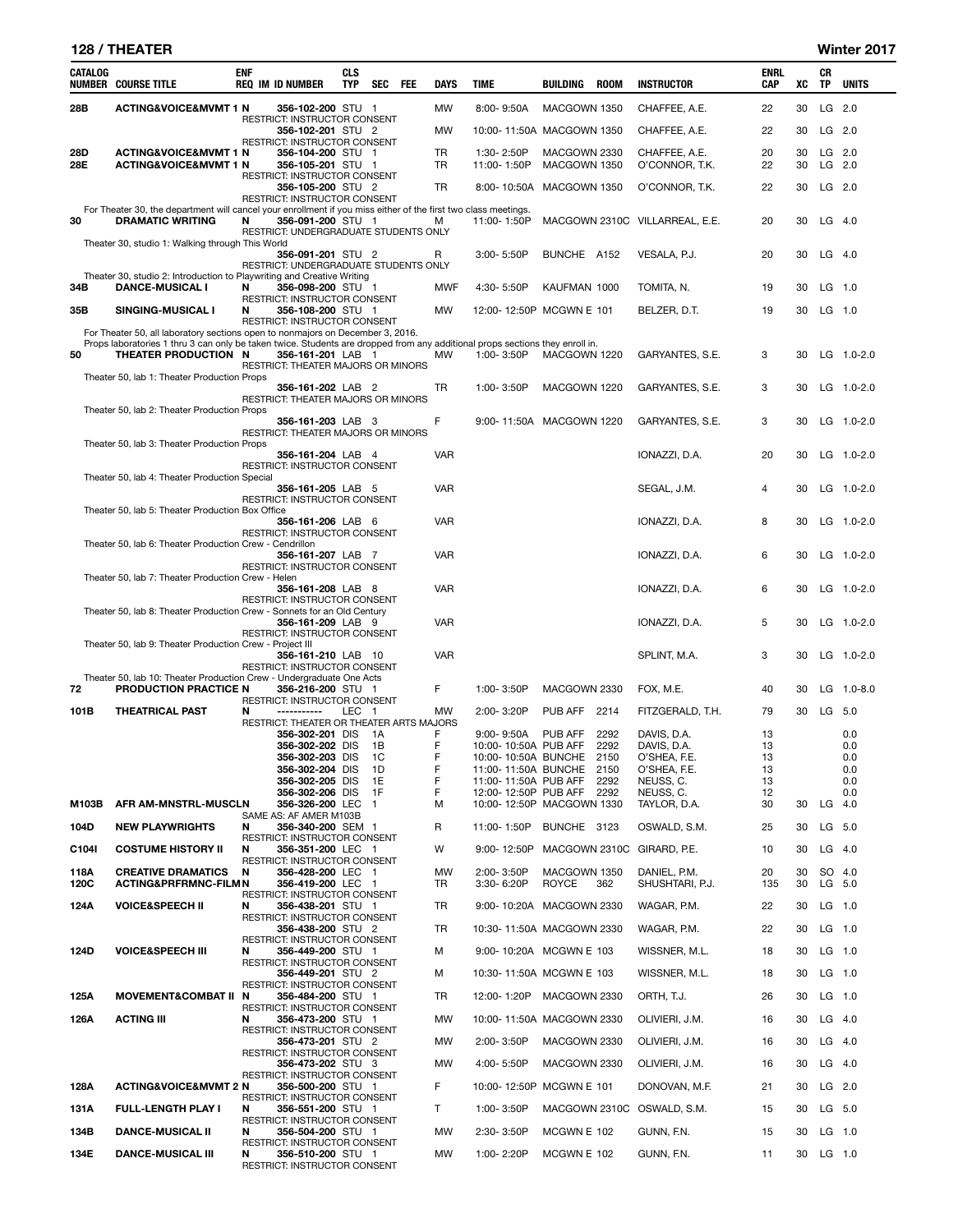## Winter 2017 **THEATER** / 129

| CATALOG | <b>NUMBER COURSE TITLE</b>                                                                                                                           | <b>ENF</b> | <b>REQ IM ID NUMBER</b>                                                                  | <b>CLS</b><br>TYP | SEC | FEE | DAYS         | TIME                      | BUILDING      | <b>ROOM</b> | <b>INSTRUCTOR</b>                        | ENRL<br>CAP    | XC | CR<br>TP | <b>UNITS</b>   |
|---------|------------------------------------------------------------------------------------------------------------------------------------------------------|------------|------------------------------------------------------------------------------------------|-------------------|-----|-----|--------------|---------------------------|---------------|-------------|------------------------------------------|----------------|----|----------|----------------|
| 135B    | SINGING-MUSICAL II                                                                                                                                   | N          | 356-524-200 STU 1                                                                        |                   |     |     | MW           | 1:00-2:20P                | MCGWN E 101   |             | MANN, J.L.                               | 19             | 30 | LG 1.0   |                |
| 135E    | SINGING-MUSICAL III                                                                                                                                  | N          | <b>RESTRICT: INSTRUCTOR CONSENT</b><br>356-527-200 STU 1                                 |                   |     |     | TR           | 12:00-1:20P               | MCGWN E 101   |             | MANN, J.L.                               | 13             | 30 | $LG$ 1.0 |                |
| 138     | SPC PRB PRFRMN TCHN N                                                                                                                                |            | RESTRICT: INSTRUCTOR CONSENT<br>356-546-200 STU 1<br><b>RESTRICT: INSTRUCTOR CONSENT</b> |                   |     |     | MW           | 9:00-10:50A MCGWN E 101   |               |             | SHAWHAN, A.                              | 25             | 30 | SO 4.0   |                |
| C144C   | Theater 138, studio 1: Script Analysis and Improvisation<br><b>ADV SOUND DESIGN</b>                                                                  | N          | 356-587-200 LEC 1                                                                        |                   |     |     | R            | 9:00-12:50P               | MELNITZ 1473A |             | BURKE, J.A.                              | 20             | 30 | $LG$ 4.0 |                |
| C146B   | <b>ENTERTAINMNT DESIGN N</b>                                                                                                                         |            | RESTRICT: INSTRUCTOR CONSENT<br>356-575-200 LEC 1                                        |                   |     |     | R            | 4:00-6:50P                | PUB AFF 2232  |             | BEATTY, C.L.                             | 30             | 30 | $LG$ 4.0 |                |
|         | For Theater 150, all laboratory sections open to nonmajors on December 3, 2016.                                                                      |            | RESTRICT: INSTRUCTOR CONSENT                                                             |                   |     |     |              |                           |               |             |                                          |                |    |          |                |
| 150     | Props laboratories 1 thru 3 can only be taken twice. Students are dropped from any additional props sections they enroll in.<br>THEATER PRODUCTION N |            | 356-611-201 LAB 1                                                                        |                   |     |     | <b>MW</b>    | 1:00-3:50P                | MACGOWN 1220  |             | GARYANTES, S.E.                          | 3              | 30 |          | LG 1.0-2.0     |
|         | Theater 150, lab 1: Theater Production Props                                                                                                         |            | RESTRICT: THEATER MAJORS OR MINORS                                                       |                   |     |     |              |                           |               |             |                                          |                |    |          |                |
|         |                                                                                                                                                      |            | 356-611-202 LAB 2<br>RESTRICT: THEATER MAJORS OR MINORS                                  |                   |     |     | TR           | 1:00-3:50P                | MACGOWN 1220  |             | GARYANTES, S.E.                          | 3              | 30 |          | $LG$ 1.0-2.0   |
|         | Theater 150, lab 2: Theater Production Props                                                                                                         |            | 356-611-203 LAB 3                                                                        |                   |     |     | F            | 9:00-11:50A MACGOWN 1220  |               |             | GARYANTES, S.E.                          | 3              | 30 |          | $LG$ 1.0-2.0   |
|         | Theater 150, lab 3: Theater Production Props                                                                                                         |            | RESTRICT: THEATER MAJORS OR MINORS                                                       |                   |     |     |              |                           |               |             |                                          |                |    |          |                |
|         |                                                                                                                                                      |            | 356-611-204 LAB 4<br>RESTRICT: INSTRUCTOR CONSENT                                        |                   |     |     | <b>VAR</b>   |                           |               |             | IONAZZI, D.A.                            | 20             | 30 |          | LG 1.0-2.0     |
|         | Theater 150, lab 4: Theater Production Special                                                                                                       |            | 356-611-205 LAB 5<br>RESTRICT: INSTRUCTOR CONSENT                                        |                   |     |     | <b>VAR</b>   |                           |               |             | SEGAL, J.M.                              | 4              | 30 |          | $LG$ 1.0-2.0   |
|         | Theater 150, lab 5: Theater Production Box Office                                                                                                    |            | 356-611-206 LAB 6                                                                        |                   |     |     | <b>VAR</b>   |                           |               |             | IONAZZI, D.A.                            | 8              | 30 |          | LG 1.0-2.0     |
|         | Theater 150, lab 6: Theater Production Crew - Cendrillon                                                                                             |            | RESTRICT: INSTRUCTOR CONSENT<br>356-611-207 LAB 7                                        |                   |     |     | <b>VAR</b>   |                           |               |             | KNIGHT, K.D.                             | 6              | 30 |          | $LG$ 1.0-2.0   |
|         | Theater 150, lab 7: Theater Production Crew - Helen                                                                                                  |            | <b>RESTRICT: INSTRUCTOR CONSENT</b>                                                      |                   |     |     |              |                           |               |             |                                          |                |    |          |                |
|         | Theater 150, lab 8: Theater Production Crew - Sonnets for an Old Century                                                                             |            | 356-611-208 LAB 8<br><b>RESTRICT: INSTRUCTOR CONSENT</b>                                 |                   |     |     | <b>VAR</b>   |                           |               |             | SERVICE, K.M.                            | 6              | 30 |          | $LG$ 1.0-2.0   |
|         |                                                                                                                                                      |            | 356-611-209 LAB 9<br>RESTRICT: INSTRUCTOR CONSENT                                        |                   |     |     | VAR          |                           |               |             | IONAZZI, D.A.                            | 5              | 30 |          | $LG$ 1.0-2.0   |
|         | Theater 150, lab 9: Theater Production Crew - Project III                                                                                            |            | 356-611-210 LAB 10<br>RESTRICT: INSTRUCTOR CONSENT                                       |                   |     |     | <b>VAR</b>   |                           |               |             | IONAZZI, D.A.                            | 3              | 30 |          | LG 1.0-2.0     |
|         | Theater 150, lab 10: Theater Production Crew - Undergraduate One Acts                                                                                |            | 356-611-211 LAB 11                                                                       |                   |     |     | <b>VAR</b>   |                           |               |             | HACKETT, M.J.                            | 30             | 30 |          | $LG$ 1.0-2.0   |
|         | Theater 150, lab 11: Theater Production Cast - Cendrillon                                                                                            |            | <b>RESTRICT: INSTRUCTOR CONSENT</b>                                                      |                   |     |     |              |                           |               |             |                                          |                |    |          |                |
|         |                                                                                                                                                      |            | 356-611-212 LAB 12<br>RESTRICT: INSTRUCTOR CONSENT                                       |                   |     |     | VAR          |                           |               |             | HACKETT, M.J.                            | 30             | 30 |          | $LG$ 1.0-2.0   |
|         | Theater 150, lab 12: Theater Production Cast - Helen                                                                                                 |            | 356-611-213 LAB 13<br><b>RESTRICT: INSTRUCTOR CONSENT</b>                                |                   |     |     | <b>VAR</b>   |                           |               |             | SPLINT, M.A.                             | 30             | 30 |          | $LG$ 1.0-2.0   |
|         | Theater 150, lab 13: Theater Production Cast - Sonnets for an Old Century                                                                            |            | 356-611-214 LAB 14<br>RESTRICT: INSTRUCTOR CONSENT                                       |                   |     |     | <b>VAR</b>   |                           |               |             | SPLINT, M.A.                             | 30             | 30 |          | $LG$ 1.0-2.0   |
|         | Theater 150, lab 14: Theater Production Cast - Project III                                                                                           |            |                                                                                          |                   |     |     | <b>VAR</b>   |                           |               |             |                                          |                | 30 |          |                |
|         |                                                                                                                                                      |            | 356-611-215 LAB 15<br>RESTRICT: INSTRUCTOR CONSENT                                       |                   |     |     |              |                           |               |             | SPLINT, M.A.                             | 30             |    |          | $LG$ 1.0-2.0   |
| C152B   | Theater 150, lab 15: Theater Production Cast - Undergraduate One Acts<br>LIGHTNG DESIGN-THTR N                                                       |            | 356-629-200 LEC 1                                                                        |                   |     |     | M            | 9:00-12:50P MELNITZ 1473A |               |             | JAMPOLIS, N.P.                           | 20             | 30 | $LG$ 4.0 |                |
| C153F   | <b>COSTM DSGN-FLM PRODN</b>                                                                                                                          |            | RESTRICT: INSTRUCTOR CONSENT<br>356-613-200 LEC 1                                        |                   |     |     | W            | 7:00-9:50P                |               |             | MELNITZ 1422A LANDIS, D.N.               | 15             | 30 | $LG$ 4.0 |                |
| C155A   | PERSPECTIVE DRAWING N                                                                                                                                |            | RESTRICT: THEATER MAJORS OR MINORS<br>356-678-200 STU 1                                  |                   |     |     | R            | 9:00-12:50P               |               |             | MACGOWN 2310C ROSE, R.S.                 | 10             | 30 | $LG$ 2.0 |                |
| C155D   | <b>MODEL MAKING</b>                                                                                                                                  | N          | RESTRICT: INSTRUCTOR CONSENT<br>356-681-200 STU 1                                        |                   |     |     | F            |                           |               |             | 9:00-12:50P MACGOWN 2310C DEXTER, J.E.   | 10             | 30 | $LG$ 2.0 |                |
| C155E   | <b>LIFE DRAWING</b>                                                                                                                                  | N          | RESTRICT: INSTRUCTOR CONSENT<br>356-682-200 STU 1                                        |                   |     |     | F            | 8:00-11:50A MACGOWN 2330  |               |             | FLANAGAN, G.A.                           | 10             | 30 |          | $LG$ 2.0       |
| C156A   | <b>CMPTR-ASSIST DRFTNG N</b>                                                                                                                         |            | RESTRICT: INSTRUCTOR CONSENT<br>356-654-200 STU 1                                        |                   |     |     | $\mathsf{T}$ |                           |               |             | 8:00-11:50A MACGOWN 2310C SHERRIER, E.C. | 10             | 30 | $LG$ 4.0 |                |
| C156F   | <b>COMPUTER RENDERING N</b>                                                                                                                          |            | RESTRICT: INSTRUCTOR CONSENT<br>356-659-200 STU 1                                        |                   |     |     | S            | 9:00-12:50P               | MELNITZ 2536  |             | SCHROEDER, N.M.                          | $\mathbf{1}$   | 30 | $LG$ 4.0 |                |
| C157B   | <b>COSTUME CONSTRCTIONN</b>                                                                                                                          |            | RESTRICT: INSTRUCTOR CONSENT<br>356-673-200 STU 1                                        |                   |     |     | MW           | 4:00-5:50P                |               |             | MACGOWN 2204B GIRARD, P.E.               | 10             | 30 | SO 2.0   |                |
| C163D   | DIRCTNG PRJCT-STAGE N                                                                                                                                |            | RESTRICT: INSTRUCTOR CONSENT<br>356-670-200 DIS 1                                        |                   |     |     | R            | 1:30-4:20P                |               |             | MACGOWN 2310B SPLINT, M.A.               | 13             | 30 | LG 5.0   |                |
| 171A    | <b>ADV THEATER LAB</b>                                                                                                                               | N          | <b>RESTRICT: INSTRUCTOR CONSENT</b><br>356-684-200 LAB 1                                 |                   |     |     | <b>VAR</b>   |                           |               |             | IONAZZI, D.A.                            | 40             | 30 |          | SO 1.0-4.0     |
| 171B    | ADV THEATER LAB                                                                                                                                      | N          | RESTRICT: INSTRUCTOR CONSENT<br>356-685-200 LAB 1                                        |                   |     |     | <b>VAR</b>   |                           |               |             | IONAZZI, D.A.                            | 20             | 30 |          | SO 1.0-4.0     |
| 172     | <b>PRODUCTION PRACTICE N</b>                                                                                                                         |            | RESTRICT: INSTRUCTOR CONSENT<br>356-688-200 STU 1                                        |                   |     |     | <b>VAR</b>   |                           |               |             | IONAZZI, D.A.                            | 20             | 30 |          | LG $1.0 - 8.0$ |
|         |                                                                                                                                                      |            | RESTRICT: INSTRUCTOR CONSENT<br>356-688-201 STU 2                                        |                   |     |     | МW           | 12:00-1:50P               | MACGOWN 2330  |             | OLIVIERI, J.M.                           | 20             | 30 |          | LG $1.0 - 8.0$ |
|         |                                                                                                                                                      |            | RESTRICT: INSTRUCTOR CONSENT<br>356-688-202 STU 3                                        |                   |     |     | <b>VAR</b>   |                           |               |             | SPLINT, M.A.                             | 20             | 30 |          | LG $1.0 - 8.0$ |
| 173A    | DESIGN ASGNMNT-ASST N                                                                                                                                |            | RESTRICT: INSTRUCTOR CONSENT<br>356-694-200 STU 1                                        |                   |     |     | <b>VAR</b>   |                           |               |             | KARVONIDES, C.                           | 5              | 30 | $LG$ 2.0 |                |
|         |                                                                                                                                                      |            | RESTRICT: INSTRUCTOR CONSENT<br>356-694-201 STU 2                                        |                   |     |     | <b>VAR</b>   |                           |               |             | ROSE, R.S.                               | 5              | 30 | $LG$ 2.0 |                |
|         |                                                                                                                                                      |            | RESTRICT: INSTRUCTOR CONSENT                                                             |                   |     |     |              |                           |               |             |                                          |                |    |          |                |
|         |                                                                                                                                                      |            | 356-694-202 STU 3<br>RESTRICT: INSTRUCTOR CONSENT                                        |                   |     |     | <b>VAR</b>   |                           |               |             | BARRETO, R.M.                            | 3              | 30 |          | $LG$ 2.0       |
|         |                                                                                                                                                      |            | 356-694-203 STU 4<br>RESTRICT: INSTRUCTOR CONSENT                                        |                   |     |     | VAR          |                           |               |             | CLEMENT, S.R.                            | $\overline{c}$ | 30 | $LG$ 2.0 |                |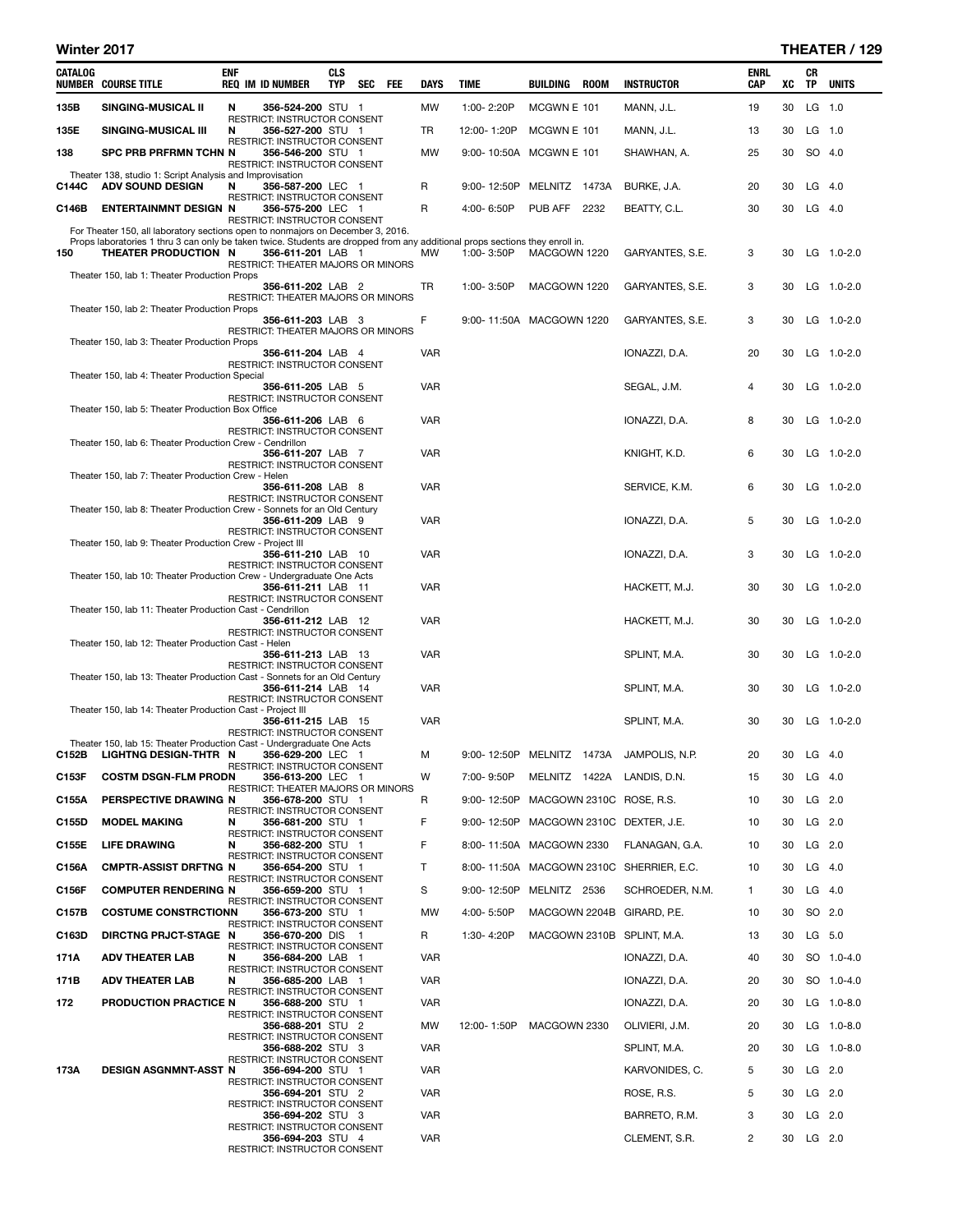## 130 / THEATER Winter 2017

| CATALOG | <b>NUMBER COURSE TITLE</b>       | ENF | <b>REQ IM ID NUMBER</b>                                               | CLS<br>TYP | SEC | FEE | DAYS              | <b>TIME</b>                            | BUILDING            | <b>ROOM</b> | <b>INSTRUCTOR</b>                       | ENRL<br><b>CAP</b> | xс       | CR<br>TP | <b>UNITS</b>                 |
|---------|----------------------------------|-----|-----------------------------------------------------------------------|------------|-----|-----|-------------------|----------------------------------------|---------------------|-------------|-----------------------------------------|--------------------|----------|----------|------------------------------|
|         |                                  |     | 356-694-204 STU 5                                                     |            |     |     | VAR               |                                        |                     |             | JAMPOLIS, N.P.                          | 5                  | 30       |          | LG 2.0                       |
|         |                                  |     | RESTRICT: INSTRUCTOR CONSENT<br>356-694-205 STU 6                     |            |     |     | <b>VAR</b>        |                                        |                     |             | FLEMMING, A.D.                          | 5                  | 30       | $LG$ 2.0 |                              |
|         |                                  |     | RESTRICT: INSTRUCTOR CONSENT<br>356-694-206 STU 7                     |            |     |     | VAR               |                                        |                     |             | DALZELL, A.S.                           | 3                  | 30       |          | LG 2.0                       |
|         |                                  |     | RESTRICT: INSTRUCTOR CONSENT<br>356-694-207 STU 8                     |            |     |     | <b>VAR</b>        |                                        |                     |             | SANTIAGO-BRANDWEIN 2                    |                    | 30       | $LG$ 2.0 |                              |
|         |                                  |     | RESTRICT: INSTRUCTOR CONSENT<br>356-694-208 STU 9                     |            |     |     | VAR               |                                        |                     |             | RUHM, J.                                | 2                  | 30       |          | LG 2.0                       |
|         |                                  |     | RESTRICT: INSTRUCTOR CONSENT<br>356-694-209 STU 10                    |            |     |     | VAR               |                                        |                     |             | CHO, M.H.                               | 5                  | 30       | $LG$ 2.0 |                              |
|         |                                  |     | RESTRICT: INSTRUCTOR CONSENT<br>356-694-210 STU 11                    |            |     |     | VAR               |                                        |                     |             | BURKE, J.A.                             | 5                  | 30       |          | $LG$ 2.0                     |
| 173B    | PRDCTN DSGN ASGNMNTN             |     | RESTRICT: INSTRUCTOR CONSENT<br>356-695-200 STU 1                     |            |     |     | <b>VAR</b>        |                                        |                     |             | KARVONIDES, C.                          | 5                  | 30       |          | $LG$ 2.0                     |
|         |                                  |     | RESTRICT: INSTRUCTOR CONSENT<br>356-695-201 STU 2                     |            |     |     | VAR               |                                        |                     |             | CHO, M.H.                               | 5                  | 30       | $LG$ 2.0 |                              |
|         |                                  |     | RESTRICT: INSTRUCTOR CONSENT                                          |            |     |     |                   |                                        |                     |             |                                         | 5                  |          |          |                              |
|         |                                  |     | 356-695-202 STU 3<br>RESTRICT: INSTRUCTOR CONSENT                     |            |     |     | VAR               |                                        |                     |             | BARRETO, R.M.                           |                    | 30       |          | $LG$ 2.0                     |
|         |                                  |     | <b>356-695-203</b> STU 4<br><b>RESTRICT: INSTRUCTOR CONSENT</b>       |            |     |     | <b>VAR</b>        |                                        |                     |             | BURKE, J.A.                             | 5                  | 30       | $LG$ 2.0 |                              |
|         |                                  |     | 356-695-204 STU 5<br>RESTRICT: INSTRUCTOR CONSENT                     |            |     |     | VAR               |                                        |                     |             | DALZELL, A.S.                           | 5                  | 30       |          | $LG$ 2.0                     |
|         |                                  |     | 356-695-205 STU 6<br>RESTRICT: INSTRUCTOR CONSENT                     |            |     |     | <b>VAR</b>        |                                        |                     |             | FLEMMING, A.D.                          | 2                  | 30       |          | $LG$ 2.0                     |
|         |                                  |     | 356-695-206 STU 7<br>RESTRICT: INSTRUCTOR CONSENT                     |            |     |     | <b>VAR</b>        |                                        |                     |             | RUHM, J.                                | 5                  | 30       |          | LG 2.0                       |
|         |                                  |     | 356-695-207 STU 8<br>RESTRICT: INSTRUCTOR CONSENT                     |            |     |     | VAR               |                                        |                     |             | SNIPES, J.                              | 5                  | 30       |          | $LG$ 2.0                     |
| 174B    | <b>PROJECT-STAGE MGMT</b>        | N   | 356-702-200 STU 1                                                     |            |     |     | VAR               |                                        |                     |             | IONAZZI, D.A.                           | 15                 | 30       |          | LG 3.0                       |
| 174C    | <b>PROJECT-STAGE MGMT</b>        | N   | RESTRICT: INSTRUCTOR CONSENT<br>356-703-200 STU 1                     |            |     |     | <b>VAR</b>        |                                        |                     |             | IONAZZI, D.A.                           | 20                 | 30       |          | $LG$ 4.0                     |
| 174D    | ADV STAGE MGMT TCHQ N            |     | RESTRICT: INSTRUCTOR CONSENT<br>356-700-200 LEC 1                     |            |     |     | м                 | 12:00-1:50P                            |                     |             | MACGOWN 2310B GOLD, J.M.                | 20                 | 30       |          | $LG$ 2.0                     |
| 195     | <b>INTERNSHIP</b>                | N   | 356-869-201 TUT 1<br>356-869-202 TUT                                  |            | 2   |     | VAR<br>VAR        |                                        |                     |             | O'CONNOR, M.J.<br>O'CONNOR, T.K.        | 0<br>0             | 30<br>30 |          | $LG$ 2.0-8.0<br>$LG$ 2.0-8.0 |
| 208C    | PRACTICM-DRAMATURGYN             |     | 356-869-203 TUT 3<br>756-114-200 LAB 1                                |            |     |     | <b>VAR</b><br>VAR |                                        |                     |             | KARVONIDES, C.<br>SPLINT, M.A.          | 0<br>0             | 30<br>30 |          | $LG$ 2.0-8.0<br>LG 2.0-12.0  |
|         | <b>WORLD THEATER&amp;DRAMAN</b>  |     | RESTRICT: INSTRUCTOR CONSENT                                          |            |     |     | F                 | 1:00-3:50P                             |                     |             | MACGOWN 2310C GEIOGAMAH, H.L.           | 20                 | 30       |          | SO 5.0                       |
| 210     |                                  |     | 756-130-200 SEM 1<br>RESTRICT: THEATER GRADUATE STUDENTS              |            |     |     |                   |                                        |                     |             |                                         |                    |          |          |                              |
| 216A    | <b>REPRESENTATION</b>            | N   | 756-096-200 LEC 1<br>RESTRICT: THEATER AND PERFORMANCE STUDIES MAJORS |            |     |     | т                 | 12:30-3:20P                            |                     |             | MACGOWN 2310B METZGER, S.A.             | 20                 | 30       |          | LG 5.0                       |
| 220     | <b>GRADUATE FORUM</b>            | N   | 756-180-200 SEM 1<br>RESTRICT: THEATER AND PERFORMANCE STUDIES MAJORS |            |     |     | F                 | 1:00-3:20P                             | <b>PUB AFF 2292</b> |             | KIM, S.                                 | 15                 | 30       |          | SU 1.0-4.0                   |
| 230B    | <b>FULL-LNGTH PLAY</b>           | N   | 756-229-200 LEC 1<br>RESTRICT: THEATER GRADUATE STUDENTS              |            |     |     | M                 | 3:00-5:50P                             |                     |             | MACGOWN 2310B GEIOGAMAH, H.L.           | 3                  | 30       |          | LG $4.0 - 8.0$               |
| 263     | <b>PRODCTN PRJCT-STAGE N</b>     |     | 756-390-200 DIS<br>RESTRICT: THEATER GRADUATE STUDENTS                |            | - 1 |     |                   |                                        |                     |             | SPLINT, M.A.                            | 4                  | 30       |          | $LG$ 2.0-8.0                 |
| 264     | <b>CLSCL&amp;HISTRCL DRAMA N</b> |     | 756-399-200 LEC 1<br>RESTRICT: THEATER GRADUATE STUDENTS              |            |     |     | МW                | 3:00-5:50P                             | MELNITZ 1473A       |             | BELTRAN, R.A.                           | 4                  | 30       |          | $LG$ 4.0                     |
| 272     | PRODUCTION PRACTICE N            |     | 756-437-200 STU 1<br>RESTRICT: THEATER GRADUATE STUDENTS              |            |     |     | М                 | 1:00-3:50P                             | MACGOWN 1330        |             | ARAIZA, J.E.                            | 9                  | 30       |          | LG 1.0-8.0                   |
| 298B    | <b>SPECIAL STUDIES</b>           | N   | 756-595-200 DIS 1                                                     |            |     |     | F                 | 1:00-3:50P                             |                     |             | MACGOWN 2310B MORELAND, J.E.            | 9                  | 30       |          | SO 2.0/4.0                   |
| C404I   | <b>COSTUME HISTORY II</b>        | N   | RESTRICT: THEATER GRADUATE STUDENTS<br>756-786-200 LEC 1              |            |     |     | w                 | 9:00-12:50P MACGOWN 2310C GIRARD, P.E. |                     |             |                                         | 10                 | 30       |          | $LG$ 4.0                     |
| 420B    | <b>ADVANCED ACTING 1</b>         | N   | RESTRICT: THEATER GRADUATE STUDENTS<br>756-606-200 STU 1              |            |     |     | МW                | 3:00-5:50P                             |                     |             | MELNITZ 1473A BELTRAN, R.A.             | 9                  | 30       |          | $LG$ 4.0                     |
| 423     | <b>ACTING FOR CAMERA</b>         | N   | RESTRICT: THEATER GRADUATE STUDENTS<br>756-615-200 STU 1              |            |     |     | TR                | 2:30-5:20P                             | MELNITZ 1462A       |             | BURKE, J.A.                             | 17                 | 30       |          | $LG$ 4.0                     |
| 424A    | <b>ADV VOICE&amp;SPEECH 1</b>    | N   | RESTRICT: THEATER GRADUATE STUDENTS<br>756-627-200 STU 1              |            |     |     | МW                | 1:00-2:50P                             | MCGWN E 103         |             | WAGAR, P.M.                             | 8                  | 30       |          | LG $2.0 - 4.0$               |
| 424D    | <b>ADV VOICE&amp;SPEECH 2</b>    | N   | RESTRICT: THEATER GRADUATE STUDENTS<br>756-634-200 STU 1              |            |     |     | МW                | 4:00-5:50P                             | MCGWN E 101         |             | CHAFFEE, A.E.                           | 8                  | 30       |          | LG $2.0 - 4.0$               |
| 425A    | <b>ADVANCED MOVEMENT 1N</b>      |     | <b>RESTRICT: THEATER GRADUATE STUDENTS</b><br>756-638-200 STU 1       |            |     |     | TR                | 2:00-3:50P                             | MCGWN E 102         |             | ARAIZA, J.E.                            | 8                  | 30       |          | LG 2.0-4.0                   |
|         |                                  |     | RESTRICT: THEATER GRADUATE STUDENTS<br>756-640-200 STU 1              |            |     |     |                   |                                        |                     |             |                                         | 8                  |          |          |                              |
| 425C    | <b>ADVANCED MOVEMENT 1N</b>      |     | RESTRICT: THEATER GRADUATE STUDENTS                                   |            |     |     | МW                | 1:30-3:20P                             | MACGOWN 1340        |             | MONAGHAN, E.J.                          |                    | 30       |          | LG $2.0 - 4.0$               |
| 425E    | <b>ADVANCED MOVEMENT 2N</b>      |     | 756-646-200 STU 1<br><b>RESTRICT: THEATER GRADUATE STUDENTS</b>       |            |     |     | м                 | 9:30-11:20A MACGOWN 1340               |                     |             | SHIOVITZ, B.W.                          | 9                  | 30       |          | LG 2.0-4.0                   |
| 430B    | ADV STD-PLAYWRITING N            |     | 756-653-200 LEC 1<br>RESTRICT: THEATER GRADUATE STUDENTS              |            |     |     | м                 | 3:00-7:50P                             |                     |             | MACGOWN 2310C VILLARREAL, E.E.          | 2                  | 30       |          | SO 4.0-8.0                   |
| 432     | THEATRCL ADAPTATION N            |     | 756-644-200 LEC 1<br>RESTRICT: THEATER GRADUATE STUDENTS              |            |     |     | F                 |                                        |                     |             | 10:00-12:50P MACGOWN 2310B TAYLOR, D.A. | 7                  | 30       |          | $LG$ 4.0                     |
| 435AW   | ADV WRTNG FOR STAGE N            |     | 756-657-200 LEC 1<br>RESTRICT: INSTRUCTOR CONSENT                     |            |     |     | TBA               |                                        |                     |             | VILLARREAL, E.E.                        | 10                 |          |          | 0.0                          |
| 441B    | <b>LIGHTING DESIGN</b>           | N   | 756-673-200 LEC 1<br>RESTRICT: THEATER GRADUATE STUDENTS              |            |     |     | W                 |                                        |                     |             | 9:00-12:50P MELNITZ 1473A EPSTEIN, J.Z. | 15                 | 30       |          | $LG$ 4.0                     |
| 441D    | <b>SCENIC PRJCTN&amp;MEDIA N</b> |     | 756-675-200 LEC 1                                                     |            |     |     | м                 | 6:00-10:00P MACGOWN 3312               |                     |             | FLEMMING, A.D.                          | 10                 | 30       |          | SO 4.0                       |
| 445B    | PROD DES-FTV&ENTMEDN             |     | RESTRICT: INSTRUCTOR CONSENT<br>756-690-200 LEC 1                     |            |     |     | S                 | 2:00-5:50P                             |                     |             | MACGOWN 2310C WORTHINGTON, A.M.         | 20                 | 30       |          | $LG$ 4.0                     |
| C446B   | <b>ENTERTAINMNT DESIGN N</b>     |     | RESTRICT: INSTRUCTOR CONSENT<br>756-622-200 LEC 1                     |            |     |     | R                 | 4:00-6:50P                             | PUB AFF 2232        |             | BEATTY, C.L.                            | 5                  | 30       |          | $LG$ 4.0                     |
| 448B    | COS DES-FTV&ENT MED N            |     | RESTRICT: INSTRUCTOR CONSENT<br>756-736-200 LEC 1                     |            |     |     | R                 | 9:00-12:50P ROLFE                      |                     | 3120        | LANDIS, D.N.                            | 20                 | 30       |          | $LG$ 4.0                     |
| 449     | <b>DSGN THESIS PROJECT N</b>     |     | RESTRICT: THEATER GRADUATE STUDENTS<br>756-750-200 LEC 1              |            |     |     | W                 | 4:00-8:00P                             |                     |             | MACGOWN 2310C CHO, M.H.                 | 10                 | 30       |          | $LG$ 4.0                     |
|         |                                  |     | RESTRICT: THEATER GRADUATE STUDENTS<br>756-750-201 LEC 2              |            |     |     | R                 | 4:00-8:00P                             |                     |             | MACGOWN 2310C KARVONIDES, C.            | 5                  | 30       |          | $LG$ 4.0                     |
|         |                                  |     | RESTRICT: THEATER GRADUATE STUDENTS<br>756-750-202 LEC 3              |            |     |     | w                 | 4:00-5:50P                             |                     |             | LANDIS, D.N.                            | 5                  | 30       |          | $LG$ 4.0                     |
|         |                                  |     | RESTRICT: THEATER GRADUATE STUDENTS                                   |            |     |     |                   |                                        |                     |             |                                         |                    |          |          |                              |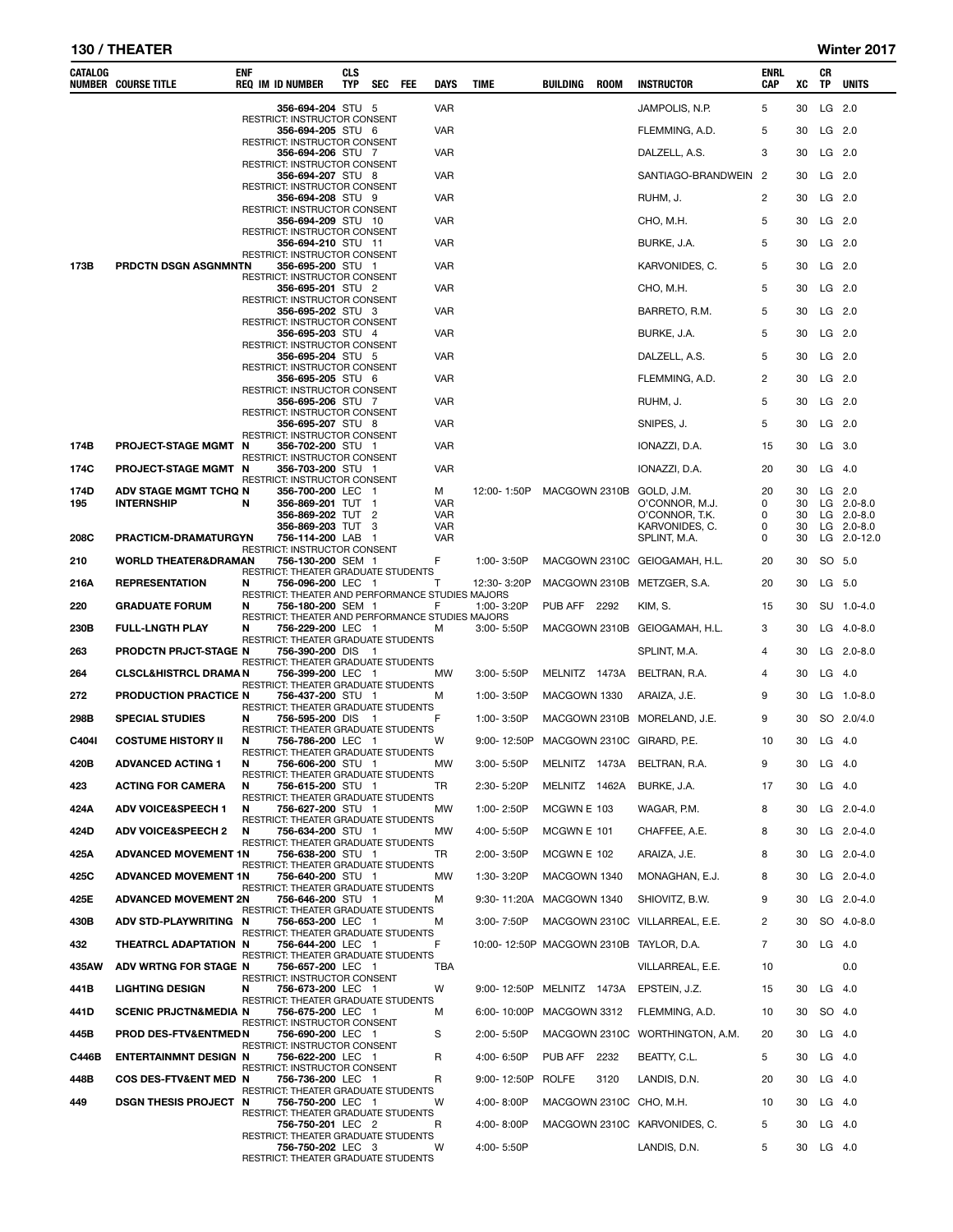## Winter 2017 **UNIVERSITY STUDIES / 131**

| CATALOG      | <b>NUMBER COURSE TITLE</b>                                                                                   | <b>ENF</b> | <b>REQ IM ID NUMBER</b>                                                                  | <b>CLS</b><br><b>TYP</b> | SEC FEE | DAYS                            | TIME                                         | BUILDING            | <b>ROOM</b>  | <b>INSTRUCTOR</b>                      | <b>ENRL</b><br><b>CAP</b> | xс             | CR<br>TP | <b>UNITS</b>                           |
|--------------|--------------------------------------------------------------------------------------------------------------|------------|------------------------------------------------------------------------------------------|--------------------------|---------|---------------------------------|----------------------------------------------|---------------------|--------------|----------------------------------------|---------------------------|----------------|----------|----------------------------------------|
| C453F        | <b>COSTM DSGN-FLM PRODN</b>                                                                                  |            | 756-827-200 LEC 1                                                                        |                          |         | W                               | 7:00-9:50P                                   | MELNITZ 1422A       |              | LANDIS, D.N.                           | 10                        | 30             |          | $LG$ 4.0                               |
| C455A        | PERSPECTIVE DRAWING N                                                                                        |            | RESTRICT: THEATER GRADUATE STUDENTS<br>756-807-200 STU 1                                 |                          |         | R                               | 9:00-12:50P                                  |                     |              | MACGOWN 2310C ROSE, R.S.               | 6                         | 30             | $LG$ 2.0 |                                        |
| C455D        | <b>MODEL MAKING</b>                                                                                          | N          | RESTRICT: THEATER GRADUATE STUDENTS<br>756-810-200 STU 1                                 |                          |         | F                               | 9:00-12:50P                                  |                     |              | MACGOWN 2310C DEXTER, J.E.             | 20                        | 30             |          | LG 2.0                                 |
| <b>C455E</b> | <b>LIFE DRAWING</b>                                                                                          | N          | RESTRICT: THEATER GRADUATE STUDENTS<br>756-811-200 STU 1                                 |                          |         | F                               | 8:00-11:50A MACGOWN 2330                     |                     |              | FLANAGAN, G.A.                         | 19                        | 30             |          | $LG$ 2.0                               |
|              |                                                                                                              |            | RESTRICT: THEATER GRADUATE STUDENTS                                                      |                          |         |                                 |                                              |                     |              |                                        |                           |                |          |                                        |
| <b>C456F</b> | <b>COMPUTER RENDERING N</b>                                                                                  |            | 756-726-200 STU 1<br>RESTRICT: THEATER GRADUATE STUDENTS                                 |                          |         | S                               | 9:00-12:50P                                  | MELNITZ 2536        |              | SCHROEDER, N.M.                        | 10                        | 30             |          | $LG$ 4.0                               |
| C457B        | <b>COSTUME CONSTRCTIONN</b>                                                                                  |            | 756-768-200 STU 1<br>RESTRICT: INSTRUCTOR CONSENT                                        |                          |         | МW                              | 4:00-5:50P                                   | MACGOWN 2204B       |              | GIRARD, P.E.                           | 10                        | 30             |          | SO 2.0                                 |
| 460AW        | <b>ISSUES IN DIRECTION</b>                                                                                   | N          | 756-708-200 DIS 1<br>RESTRICT: INSTRUCTOR CONSENT                                        |                          |         |                                 |                                              |                     |              | KITE, B.E.                             | 10                        | 30             | $LG$ 1.0 |                                        |
| 463<br>12.0  | PROD PROJ-DIRCT-STG N                                                                                        |            | 756-718-200 STU 1<br>RESTRICT: THEATER GRADUATE STUDENTS                                 |                          |         | <b>VAR</b>                      |                                              |                     |              | SPLINT, M.A.                           | 1                         | 30             |          | LG 8.0/10.0/                           |
| 472          | PRODUCTION PRACTICE N                                                                                        |            | 756-739-200 STU 1<br>RESTRICT: THEATER GRADUATE STUDENTS                                 |                          |         | VAR                             |                                              |                     |              | KARVONIDES, C.                         | 5                         | 30             |          | $LG$ 1.0-8.0                           |
|              |                                                                                                              |            | 756-739-201 STU 2<br>RESTRICT: THEATER GRADUATE STUDENTS                                 |                          |         | VAR                             |                                              |                     |              | CHO, M.H.                              | 5                         | 30             |          | $LG$ 1.0-8.0                           |
|              |                                                                                                              |            | 756-739-202 STU 3                                                                        |                          |         | Т                               | 9:00-12:50P MELNITZ 1473A                    |                     |              | ARAIZA, J.E.                           | 14                        | 30             |          | $LG$ 1.0-8.0                           |
|              |                                                                                                              |            | RESTRICT: THEATER GRADUATE STUDENTS<br>756-739-203 STU 4                                 |                          |         | <b>VAR</b>                      |                                              |                     |              | BARRETO, R.M.                          | 5                         | 30             |          | $LG$ 1.0-8.0                           |
|              |                                                                                                              |            | RESTRICT: THEATER GRADUATE STUDENTS<br>756-739-204 STU 5                                 |                          |         | <b>VAR</b>                      |                                              |                     |              | ROSE, R.S.                             | 2                         | 30             |          | $LG$ 1.0-8.0                           |
|              |                                                                                                              |            | RESTRICT: THEATER GRADUATE STUDENTS<br>756-739-205 STU 6                                 |                          |         | VAR                             |                                              |                     |              | HACKETT, M.J.                          | 17                        | 30             |          | LG 1.0-8.0                             |
|              |                                                                                                              |            | RESTRICT: THEATER GRADUATE STUDENTS<br>756-739-206 STU 7                                 |                          |         | <b>VAR</b>                      |                                              |                     |              | JAMPOLIS, N.P.                         | 5                         | 30             |          | LG 1.0-8.0                             |
| 474          | PROJECTS- DSGN&PRODN                                                                                         |            | RESTRICT: THEATER GRADUATE STUDENTS<br>756-737-200 LEC 1                                 |                          |         | VAR                             |                                              |                     |              | KARVONIDES, C.                         | 5                         | 30             |          | $LG$ 4.0                               |
|              |                                                                                                              |            | RESTRICT: INSTRUCTOR CONSENT<br>756-737-201 LEC 2                                        |                          |         | <b>VAR</b>                      |                                              |                     |              | CHO, M.H.                              | 5                         | 30             |          | $LG$ 4.0                               |
|              |                                                                                                              |            | RESTRICT: INSTRUCTOR CONSENT                                                             |                          |         |                                 |                                              |                     |              |                                        |                           |                |          |                                        |
|              |                                                                                                              |            | 756-737-202 LEC 3<br>RESTRICT: INSTRUCTOR CONSENT                                        |                          |         | <b>VAR</b>                      |                                              |                     |              | BARRETO, R.M.                          | 5                         | 30             |          | $LG$ 4.0                               |
|              |                                                                                                              |            | 756-737-203 LEC 4<br>RESTRICT: INSTRUCTOR CONSENT                                        |                          |         | <b>VAR</b>                      |                                              |                     |              | JAMPOLIS, N.P.                         | 5                         | 30             | $LG$ 4.0 |                                        |
|              |                                                                                                              |            | 756-737-204 LEC 5<br>RESTRICT: THEATER GRADUATE STUDENTS                                 |                          |         | <b>VAR</b>                      |                                              |                     |              | CLEMENT, S.R.                          | 3                         | 30             |          | $LG$ 4.0                               |
|              |                                                                                                              |            | 756-737-205 LEC 6<br>RESTRICT: THEATER GRADUATE STUDENTS                                 |                          |         | VAR                             |                                              |                     |              | IONAZZI, D.A.                          | 3                         | 30             |          | $LG$ 4.0                               |
|              |                                                                                                              |            | 756-737-206 LEC 7<br>RESTRICT: THEATER GRADUATE STUDENTS                                 |                          |         | <b>VAR</b>                      |                                              |                     |              | ROSE, R.S.                             | 5                         | 30             |          | $LG$ 4.0                               |
|              |                                                                                                              |            | 756-737-208 LEC 8<br>RESTRICT: THEATER GRADUATE STUDENTS                                 |                          |         | VAR                             |                                              |                     |              | SANTIAGO-BRANDWEIN 3                   |                           | 30             |          | $LG$ 4.0                               |
|              |                                                                                                              |            | 756-737-207 LEC 9<br>756-737-209 LEC 10                                                  |                          |         | VAR<br><b>VAR</b>               |                                              |                     |              | RUHM, J.<br>BURKE, J.A.                | 3<br>1                    | 30<br>30       | $LG$ 4.0 | $LG$ 4.0                               |
| 498          | INTERN-THTR&FILM&TV N                                                                                        |            | RESTRICT: THEATER GRADUATE STUDENTS<br>756-789-200 TUT 1<br>RESTRICT: INSTRUCTOR CONSENT |                          |         | VAR                             |                                              |                     |              | ROSE, R.S.                             | 25                        | 30             |          | SO 4.0-12.0                            |
|              | UNIVERSITY STUDIES                                                                                           |            |                                                                                          |                          |         |                                 |                                              |                     |              |                                        |                           |                |          |                                        |
| 30           | <b>RETENTION AT UCLA</b>                                                                                     | N          | 412-090-201 SEM 2<br>RESTRICT: INSTRUCTOR CONSENT                                        |                          |         | R                               | 2:00-3:50P                                   | ΜS                  | 3915A        | MALDONADO, D.E.                        | 25                        | 30             |          | PN 2.0                                 |
|              | URBAN PLANNING                                                                                               |            |                                                                                          |                          |         |                                 |                                              |                     |              |                                        |                           |                |          |                                        |
| 99           | <b>STUDENT RSRCH PRGRMN</b>                                                                                  |            | 325-297-201 TUT 1<br>325-297-202 TUT 2<br>325-297-203 TUT                                |                          | 3       | VAR<br><b>VAR</b><br><b>VAR</b> |                                              |                     |              | PIERCE, G.S.<br>ONG, P.M.<br>WACHS, M. | 0<br>0<br>0               | 30<br>30<br>30 |          | PN 1.0-2.0<br>PN 1.0-2.0<br>PN 1.0-2.0 |
| M110         | <b>INEQLTY &amp; DEMOCRACY N</b>                                                                             |            | -----------<br>SAME AS: SOC WLF M110                                                     | LEC                      | -1      | TR                              | 11:00-12:15P HAINES                          |                     | 118          | ROY, A.                                | 35                        | 13             | LG       | - 4.0                                  |
|              |                                                                                                              |            | 325-360-201 DIS<br>RESTRICT: INSTRUCTOR CONSENT                                          |                          | - 1A    | W                               | $9:00 - 9:55A$                               | PUB AFF             | 3343         | CARD, K.H.                             | 5                         |                |          | 0.0                                    |
|              |                                                                                                              |            | 325-360-202 DIS<br>RESTRICT: INSTRUCTOR CONSENT                                          |                          | - 1B    | W                               | 10:00-10:55A PUB AFF                         |                     | 3343         | CARD, K.H.                             | 5                         |                |          | 0.0                                    |
|              |                                                                                                              |            | 325-360-203 DIS                                                                          |                          | - 1C    | R                               | 12:30- 1:30P                                 | PUB AFF             | 4320B        | DESAI, A.S.                            | 5                         |                |          | 0.0                                    |
| 129          | <b>URBAN POLICY&amp;RESRCHN</b>                                                                              |            | 325-360-204 DIS<br>325-474-100 LEC 1                                                     |                          | - 1D    | W<br>TR                         | 11:00-12:00P PUB AFF<br>11:00-12:15P PUB AFF |                     | 3343<br>4371 | DESAI, A.S.<br>KAUFMANN, K.M.          | 5<br>0                    | 30             | SO 4.0   | 0.0                                    |
|              | Urban Planning 129, lecture 1: U.S. Housing Policy and Geography of Opportunity                              |            | RESTRICT: JUNIORS AND ABOVE                                                              |                          |         |                                 |                                              |                     |              |                                        |                           |                |          |                                        |
| M160         | ENVIR PLTCS&GVRNNCE N                                                                                        |            | 325-660-200 LEC 1<br>SAME AS: ENVIRON M164                                               |                          |         | TR                              | 2:00-3:15P                                   | WGYOUNG 2200        |              | GARRISON, N.J.                         | 20                        | 30             |          | $LG$ 4.0                               |
| <b>CM172</b> | <b>LABOR&amp;ECONOMIC DVLPN</b>                                                                              |            | 325-732-200 LEC 1<br>SAME AS: LBR&WS M171                                                |                          |         | T                               | 2:00-4:50P                                   | <b>PUB AFF 2343</b> |              | WOLFF, G.                              | 20                        | 30             |          | $LG$ 4.0                               |
| <b>185SL</b> | <b>COMMUNITY RESEARCH N</b>                                                                                  |            | 325-810-200 SEM 1<br>RESTRICT: INSTRUCTOR CONSENT                                        |                          |         | W                               | 2:00-4:50P                                   | PUB AFF             | 2343         | LEE, C.A.                              | 15                        | 30             |          | PN 4.0                                 |
| 195          | <b>COMMUNITY INTRNSHPSN</b><br>Class starts January 17 and meets in 2357 Law Building.                       |            | 325-870-201 TUT 1<br>325-870-202 TUT 2                                                   |                          |         | <b>VAR</b><br><b>VAR</b>        |                                              |                     |              | LENS, M.C.<br>KAUFMANN, K.M.           | 0<br>0                    | 30<br>30       |          | PN 4.0<br>PN 4.0                       |
| 202A<br>205B | <b>LAND USE</b><br><b>PLAN RSRCH PRJCT 2</b>                                                                 | N<br>N     | 725-015-200 LEC 1<br>-----------<br>RESTRICT: URBAN PLANNING MAJORS                      | SEM <sub>1</sub>         |         | <b>MTR</b><br>м                 | 10:35-11:50A<br>10:00-12:50P PUB AFF 1343    |                     |              | ZASLOFF, J.<br>COLLINS, B.J.           | 12<br>36                  | 30<br>30       | $LG$ 4.0 | 4.0/3.0                                |
|              |                                                                                                              |            | 725-032-201 LAB 1A                                                                       |                          |         | <b>UNSCHED</b>                  |                                              |                     |              | COLLINS, B.J.                          | 36                        |                |          | 0.0                                    |
| <b>M206A</b> | <b>GEOG INFO SYSTEMS</b>                                                                                     | N          | 725-036-200 LEC 1<br>SAME AS: PUB PLC M224A                                              |                          |         | W                               | 5:00-7:50P                                   | PUB AFF             | 1015A        | ESTRADA, L.F.                          | 30                        | 30             |          | $LG$ 4.0                               |
|              | Urban Planning 217A, seminar 1, meets at the Downtown Labor Center, 675 South Park View Street, Los Angeles. |            | RESTRICT: DEPARTMENT CONSENT                                                             |                          |         |                                 |                                              |                     |              |                                        |                           |                |          |                                        |
| 217A         | <b>COMPRHNSV PLAN PROJN</b>                                                                                  |            | 725-112-200 SEM 1<br>RESTRICT: INSTRUCTOR CONSENT                                        |                          |         | W                               | 6:00-8:50P                                   |                     |              | HAAS, G.                               | 15                        | 30             | SU 4.0   |                                        |
|              |                                                                                                              |            | 725-112-201 SEM 2<br>RESTRICT: INSTRUCTOR CONSENT                                        |                          |         | W                               | 5:00-7:50P                                   | PUB AFF             | 4320B        | VARAT, D.H.                            | 15                        | 30             | SU 4.0   |                                        |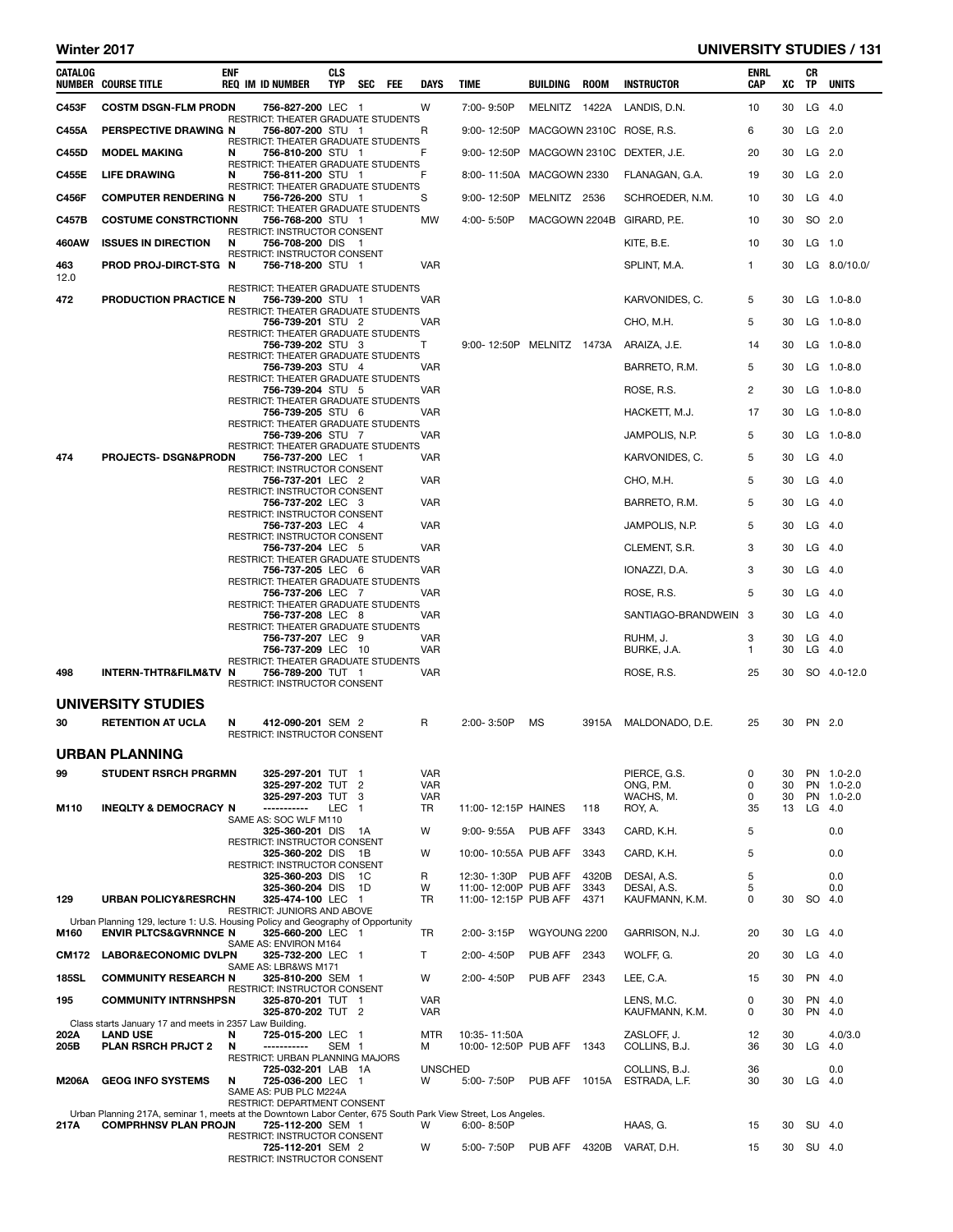|                | <b>132 / VISUAL AND PERFORMING ARTS EDUCATION</b>                                                                                                                                                  |            |                                                                                                                           |                          |            |     |                              |                                           |                              |               |                              |                           |          |          | Winter 2017      |
|----------------|----------------------------------------------------------------------------------------------------------------------------------------------------------------------------------------------------|------------|---------------------------------------------------------------------------------------------------------------------------|--------------------------|------------|-----|------------------------------|-------------------------------------------|------------------------------|---------------|------------------------------|---------------------------|----------|----------|------------------|
| <b>CATALOG</b> | <b>NUMBER COURSE TITLE</b>                                                                                                                                                                         | <b>ENF</b> | <b>REQ IM ID NUMBER</b>                                                                                                   | <b>CLS</b><br><b>TYP</b> | <b>SEC</b> | FEE | <b>DAYS</b>                  | <b>TIME</b>                               | <b>BUILDING</b>              | <b>ROOM</b>   | <b>INSTRUCTOR</b>            | <b>ENRL</b><br><b>CAP</b> | XC       | CR<br>TP | <b>UNITS</b>     |
| 219            | SPCL TPC-BILT ENVRN                                                                                                                                                                                | N          | 725-114-200 LEC 1<br>RESTRICT: URBAN PLANNING MAJORS                                                                      |                          |            |     | W                            | 2:00-4:50P                                | PUB AFF                      | 4320B         | GOH, K.                      | 24                        | 30       |          | SO 4.0           |
|                | Urban Planning 219, lecture 1: Urban Futures: Space, Ecology, and Society<br>Urban Planning 219, lecture 2: Advanced Urban Design Studio                                                           |            | 725-114-201 LEC 2                                                                                                         |                          |            |     | R                            | 2:00-4:50P                                | PUB AFF                      | 4320B         | KALISKI, J.E.                | 24                        | 30       |          | SO 4.0           |
| 220B           | QANT AN-URBN PLN II                                                                                                                                                                                | N          | 725-121-200 LEC 1<br>RESTRICT: URBAN PLANNING MAJORS                                                                      |                          |            |     | TR                           | 11:00-12:15P PUB AFF                      |                              | 1246          | LENS, M.C.                   | 80                        | 30       |          | $LG$ 4.0         |
| 228            | <b>VISUAL COMM SKILLS</b>                                                                                                                                                                          | N          | 725-168-200 LEC 1<br>RESTRICT: DEPARTMENT CONSENT                                                                         |                          |            |     | TR                           | 6:00-7:30P                                | PUB AFF                      | 4320B         | SHERIDAN, G.                 | 25                        | 30       | LG       | 2.0              |
| 229            | SPCL TPC-PLNNG MTHD N                                                                                                                                                                              |            | 725-174-200 LEC 1<br>RESTRICT: INSTRUCTOR CONSENT                                                                         |                          |            |     | <b>UNSCHED</b>               |                                           |                              |               | MUKHIJA, V.                  | 3                         | 30       |          | SO 4.0           |
| M236A          | Urban Planning 229, lecture 1:<br><b>REGNL ECON DVLPMT 1 N</b>                                                                                                                                     |            | -----------<br>SAME AS: GEOG M236A, PUB PLC M240                                                                          | LEC 1                    |            |     | R                            | 2:00-4:50P                                | BUNCHE 3157                  |               | STORPER, M.C.                | 20                        | 30       | LG       | -4.0             |
|                |                                                                                                                                                                                                    |            | RESTRICT: GRADUATE STUDENTS<br>725-216-201 DIS 1A<br><b>RESTRICT: GRADUATE STUDENTS</b>                                   |                          |            |     | $\mathsf{T}$                 | 12:30-1:30P                               | PUB AFF                      | 4320B         | CETTIE, K.K.                 | 20                        |          |          | 0.0              |
| 239            | TOPC-REGNL&INTL DEV N<br>Urban Policy 239, seminar 1: Decentralization in Developing Countries                                                                                                     |            | 725-234-200 SEM 1                                                                                                         |                          |            |     | $\mathsf{T}$                 | 2:00-4:50P                                | BUNCHE 2178                  |               | CRANE, R.D.                  | 25                        | 30       | SO       | -4.0             |
| M246           | POVRTY&WELFR REFORMN                                                                                                                                                                               |            | 725-276-200 LEC 1<br>SAME AS: PUB PLC M214, SOC WLF M290L<br>RESTRICT: URBAN PLANNING MAJORS                              |                          |            |     | TR                           | $2:00 - 3:15P$                            | PUB AFF                      | 2232          | KARIMLI, L.                  | 9                         | 30       |          | SO 4.0           |
| M250           | <b>LAND USE-URBAN FORM N</b>                                                                                                                                                                       |            | 725-301-200 LEC 1<br>SAME AS: PUB PLC M220<br>RESTRICT: URBAN PLANNING MAJORS                                             |                          |            |     | TR                           | 9:30-10:45A PUB AFF                       |                              | 2242          | MANVILLE, M.K.               | 44                        | 30       | LG       | -4.0             |
| 252            | <b>TRNSPRTTN&amp;URBN DSGNN</b>                                                                                                                                                                    |            | 725-314-200 STU 1<br>RESTRICT: DEPARTMENT CONSENT                                                                         |                          |            |     | T.                           | 2:00-4:50P                                | PUB AFF                      | 4320B         | SRIVASTAVA, G.               | 30                        | 30       |          | $LG$ 4.0         |
| 254<br>M256    | <b>BIKE&amp;PEDESTRN PLNNG N</b><br><b>TRNSPRT ECON&amp;FINANC N</b>                                                                                                                               |            | 725-325-200 LEC 1<br>725-337-200 LEC 1                                                                                    |                          |            |     | T.<br><b>MW</b>              | 5:00-7:50P<br>12:30-1:45P                 | <b>PUB AFF</b><br>PUB AFF    | 1264<br>4320B | SNYDER, R.T.<br>OSMAN, T.    | 24<br>26                  | 30<br>30 | LG<br>LG | 4.0<br>4.0       |
| 264A           | <b>ENVIRONMENTAL LAW</b>                                                                                                                                                                           | N          | SAME AS: PUB PLC M222<br>725-387-200 LEC 1<br>RESTRICT: URBAN PLANNING MAJORS                                             |                          |            |     | <b>MTW</b>                   | 1:45-3:00P                                | LAW                          |               | HOROWITZ, C.                 | 18                        | 30       |          | 3.0/4.0          |
| 265C<br>269    | <b>FOOD SYSTEMS</b><br><b>ENVIRNMTL ANLY&amp;PLCY N</b>                                                                                                                                            | N          | 725-393-200 LEC 1<br>725-414-200 LEC 1<br>RESTRICT: URBAN PLANNING MAJORS                                                 |                          |            |     | $\mathsf{T}$<br>$\mathsf{T}$ | $3:15 - 6:05P$<br>9:00-11:50A HUMANTS A60 | <b>PUB AFF 4357</b>          |               | HECHT, S.B.<br>HEISE, U.K.   | 30<br>5                   | 30<br>30 | LG<br>SO | - 4.0<br>-4.0    |
|                | Urban Planning 269, lecture 1: BioCities: Urban Ecology and Cultural Imagination                                                                                                                   |            | 725-414-201 LEC 2<br>RESTRICT: URBAN PLANNING MAJORS                                                                      |                          |            |     | R                            | 9:00-11:50A PUB AFF                       |                              | 4320B         | COMMINS, S.K.                | 35                        | 30       |          | SO 4.0           |
| C271B          | Urban Planning 269, lecture 2: Climate Change and Everyday Fragility<br><b>LABOR&amp;ECONOMIC DVLPN</b>                                                                                            |            | 725-428-200 LEC 1<br>RESTRICT: URBAN PLANNING MAJORS                                                                      |                          |            |     | Τ                            | 2:00-4:50P                                | <b>PUB AFF</b>               | 2343          | WOLFF, G.                    | 20                        | 30       | LG       | -4.0             |
| M272           | <b>RL ESTATE DEV&amp;FINNC</b>                                                                                                                                                                     | N          | 725-432-200 LEC<br>SAME AS: ARCH&UD M272                                                                                  |                          | - 1        |     | W                            | 8:00-11:50A PUB AFF                       |                              | 4320B         | LING, J.C.                   | 23                        | 30       |          | SO 4.0           |
| 274            | PHYSICAL PLANNING                                                                                                                                                                                  | N          | <b>RESTRICT: DEPARTMENT CONSENT</b><br>725-444-200 LEC 1<br>RESTRICT: DEPARTMENT CONSENT                                  |                          |            |     | M                            | 2:00-4:50P                                | PUB AFF                      | 4320B         | GOLDSTEIN, C.E.              | 24                        | 30       | LG       | -4.0             |
| M287           | <b>POLTCS&amp;PWR&amp;PHILANTHN</b>                                                                                                                                                                |            | 725-522-200 LEC 1<br>SAME AS: PUB PLC M227, SOC WLF M290S                                                                 |                          |            |     | R                            | 2:00-4:50P                                | PUB AFF                      | 6223          | FLEMING, M.F.                | 5                         | 30       |          | SO 4.0           |
| M291           | SUSTAINABLE ARCHITC N                                                                                                                                                                              |            | <b>RESTRICT: URBAN PLANNING MAJORS</b><br>725-546-200 LEC 1<br>SAME AS: ARCH&UD CM247A<br>RESTRICT: URBAN PLANNING MAJORS |                          |            |     | М                            | $6:00 - 8:50P$                            | PUB AFF                      | 2343          | WELLS, W.R.                  | 18                        | 30       |          | $LG$ 4.0         |
| 298            | EMERGNG PLAN ISSUES N                                                                                                                                                                              |            | 725-588-200 SEM 1<br><b>RESTRICT: INSTRUCTOR CONSENT</b>                                                                  |                          |            |     | $\mathsf{T}$                 | $6:00 - 8:50P$                            | PERLOFF 1209B                |               | DE ZUBIAURRE, M.T.           | 20                        | 30       |          | $LG$ 2.0         |
|                | <b>VISUAL AND PERFORMING ARTS EDUCATION</b>                                                                                                                                                        |            |                                                                                                                           |                          |            |     |                              |                                           |                              |               |                              |                           |          |          |                  |
|                | <b>Arts Education</b>                                                                                                                                                                              |            |                                                                                                                           |                          |            |     |                              |                                           |                              |               |                              |                           |          |          |                  |
| 101<br>103     | <b>TPCS-ART EDUCATION</b><br>Arts Education 101, lecture 1: Creative Encounters in Public Health: Addressing Chronic Illness and Disease through Arts and Education<br><b>SOC ENGAGED PEDAGOGN</b> | - N        | 120-306-200 LEC 1<br>120-318-200 LEC 1                                                                                    |                          |            |     | $\mathsf{T}$<br>W            | 6:00-8:50P<br>6:00-8:50P                  | <b>BROAD</b><br><b>BROAD</b> | 2101<br>2101  | LINDBERG, L.E.<br>YANK, S.B. | 20<br>20                  | 30<br>30 |          | SO 4.0<br>SO 4.0 |
| M192           | <b>ARTS ED PRACTICUM</b>                                                                                                                                                                           | N          | 120-852-200 SEM 1<br>SAME AS: EDUC M190<br>RESTRICT: INSTRUCTOR CONSENT                                                   |                          |            |     | R                            | 6:00-8:50P                                | <b>BROAD</b>                 | 7240          | BIANCHI, J.                  | 20                        | 30       |          | SO 4.0           |
|                | M192SL ARTS ED CAPSTONE                                                                                                                                                                            | N          | 120-853-200 SEM 1<br>SAME AS: EDUC M190SL<br>RESTRICT: INSTRUCTOR CONSENT                                                 |                          |            |     | R                            | $6:00 - 8:50P$                            | <b>BROAD</b>                 | 2101          | BUTLER, L.S.                 | 20                        | 30       | SO 4.0   |                  |

# WORLD ARTS AND CULTURES/DANCE

### Dance

All dance courses are limited to majors until November 28, 2016. At that time, enrollment in selected courses will be opened to nonmajors, space permitting.<br>Dance 56 thru 65 (intermediate movement courses), C106A thru C115

|     | Placement class on first day determines enrollment by PTE. |                                     |      |    |            |                |                           |                 |    |    |        |     |
|-----|------------------------------------------------------------|-------------------------------------|------|----|------------|----------------|---------------------------|-----------------|----|----|--------|-----|
| 6.  | <b>BEG WAP-SUB S AFR</b>                                   | 173-017-200 STU 1<br><b>N</b>       |      |    | <b>TR</b>  |                | 10:30-11:50A KAUFMAN 1000 | SOULY, W.G.     | 25 | 30 | SO 2.0 |     |
|     | Dance 6, studio 1: Beginning West African Dance            |                                     |      |    |            |                |                           |                 |    |    |        |     |
| 10. | <b>BEG WAP-EAST ASIA</b>                                   | 173-032-200 STU 1<br>N              |      |    | <b>TR</b>  | 8:30-9:50A     | KAUFMAN 1000              | TSOU. J.C.      | 25 | 30 | SO 2.0 |     |
|     | Dance 10, studio 1: Beginning Tai Chi Chuan (Taiji Quan)   |                                     |      |    |            |                |                           |                 |    |    |        |     |
|     |                                                            | 173-032-201 STU 2                   |      |    | TR         | 2:00-3:30P     | KAUFMAN 230               | JUNG. D.        | 20 | 30 | SO 2.0 |     |
|     | Dance 10, studio 2: Beginning Korean Dance                 |                                     |      |    |            |                |                           |                 |    |    |        |     |
| 11  | BEG WAP-SOUTH ASIA N                                       | 173-049-200 STU 1                   |      |    | <b>MWF</b> | $9:00 - 9:50A$ | KAUFMAN 214               | O'REILLY, D.    | 25 | 30 | SO 2.0 |     |
|     | Dance 11, studio 1: Beginning Yoga                         |                                     |      |    |            |                |                           |                 |    |    |        |     |
| 13  | <b>BEG WAP-EUROPE</b>                                      | 173-051-201 STU 1<br>N              |      |    | TR         | 2:00-3:20P     | KAUFMAN 1000              | BIBLER, Z.R.    | 20 | 30 | SO 2.0 |     |
|     | Dance 13, studio 1: Beginning Ballet                       |                                     |      |    |            |                |                           |                 |    |    |        |     |
| 15  | <b>BEG MOD/PSTMOD DNCEN</b>                                | 173-052-200 LAB 1                   |      |    | TR         |                | 10:00-11:20A KAUFMAN 230  | ROBERTSON, J.C. | 25 | 30 | SO 2.0 |     |
| 16  | <b>BEG IMPROVSTN-DANCE N</b>                               | 173-053-200 LEC 1                   |      |    | TR         | $4:00 - 5:20P$ | KAUFMAN 214               | BROWN, C.       | 20 | 30 | SO 2.0 |     |
| 44  | <b>WORLD DANCE HIST</b>                                    | N<br>-----------                    | LEC. |    | <b>MW</b>  | 10:00-11:50A   | KAUFMAN 208               | O'SHEA. J.M.    | 60 | 30 | SO 5.0 |     |
|     |                                                            | 173-132-201 DIS                     |      | 1A | R          | $2:00 - 2:50P$ | KAUFMAN 153               | BRANNUM, B.A.   | 30 |    |        | 0.0 |
|     |                                                            | 173-132-202 DIS                     |      | 1B | R          | $3:00 - 3:50P$ | KAUFMAN 153               | SINGH, A.       | 30 |    |        | 0.0 |
| 56  | <b>INT WAP-SUB S AFR</b>                                   | N<br>173-168-200 STU 1              |      |    | TR         | 12:30-1:50P    | KAUFMAN 1000              | SOULY, W.G.     | 25 | 30 | SO 2.0 |     |
|     |                                                            | <b>RESTRICT: INSTRUCTOR CONSENT</b> |      |    |            |                |                           |                 |    |    |        |     |
|     | Dance 56, studio 1: Intermediate West African Dance        |                                     |      |    |            |                |                           |                 |    |    |        |     |
| 59  | <b>INT WAP-N AMERICA</b>                                   | 173-177-200 STU 1<br>N              |      |    | <b>MW</b>  |                | 10:00-11:50A KAUFMAN 1000 | FOAAD. L.R.     | 25 | 30 | SO 2.0 |     |
|     |                                                            | <b>RESTRICT: INSTRUCTOR CONSENT</b> |      |    |            |                |                           |                 |    |    |        |     |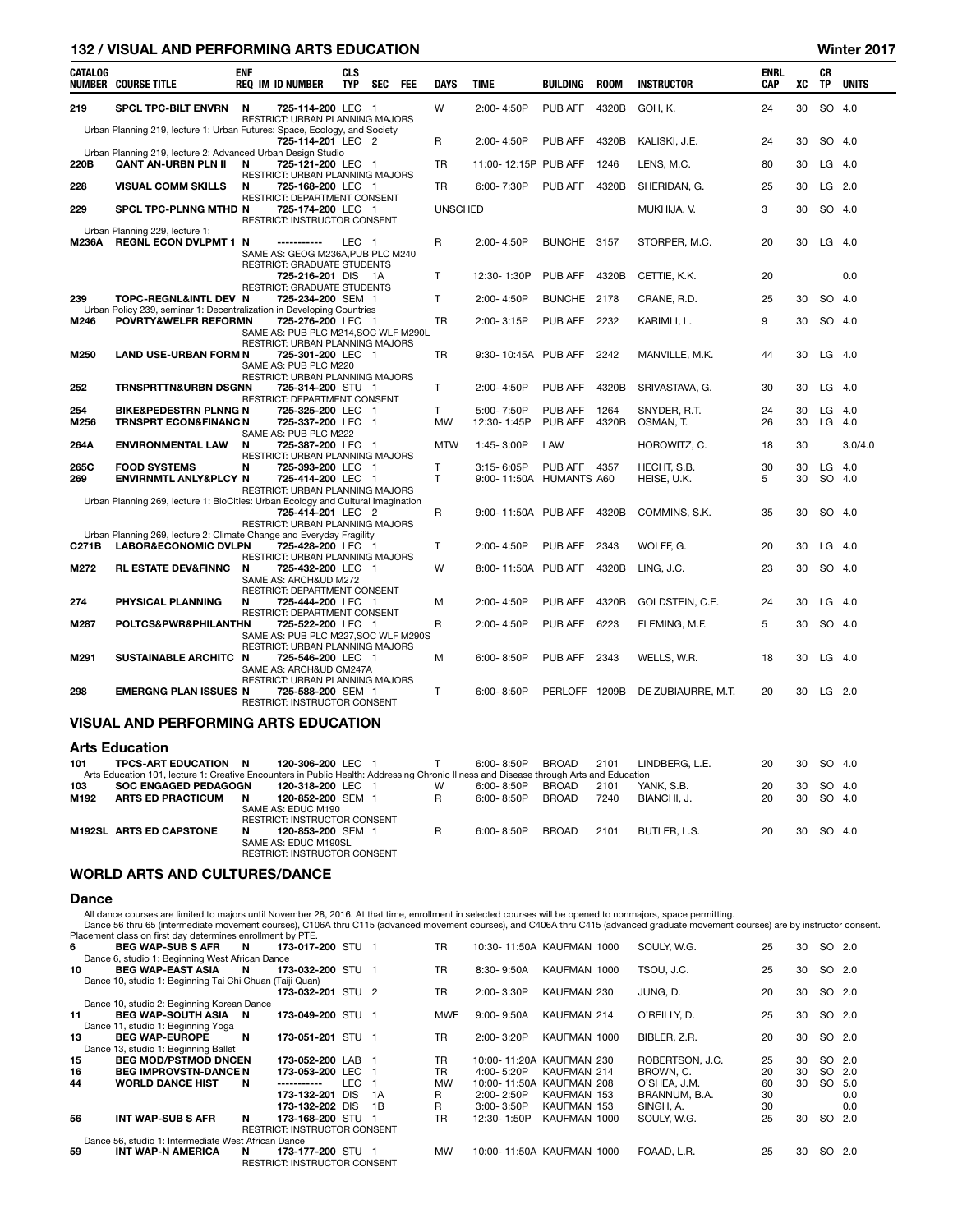## Winter 2017 WORLD ARTS AND CULTURES/DANCE / 133

| CATALOG                 | <b>NUMBER COURSE TITLE</b>                                                                             | <b>ENF</b> | <b>REQ IM ID NUMBER</b>                                  | CLS<br>TYP | SEC | <b>FEE</b> | <b>DAYS</b>    | TIME                     | BUILDING                    | <b>ROOM</b> | <b>INSTRUCTOR</b>                                                                                                                                                              | ENRL<br>CAP | XC       | CR<br>TP | <b>UNITS</b>  |
|-------------------------|--------------------------------------------------------------------------------------------------------|------------|----------------------------------------------------------|------------|-----|------------|----------------|--------------------------|-----------------------------|-------------|--------------------------------------------------------------------------------------------------------------------------------------------------------------------------------|-------------|----------|----------|---------------|
|                         |                                                                                                        |            |                                                          |            |     |            |                |                          |                             |             |                                                                                                                                                                                |             |          |          |               |
|                         | Dance 59, studio 1: Intermediate Hip-Hop Dance                                                         |            | 173-177-202 STU 2                                        |            |     |            | <b>TR</b>      | 10:00-11:50A KAUFMAN 208 |                             |             | DALLY, L.M.                                                                                                                                                                    | 20          | 30       | SO 2.0   |               |
|                         |                                                                                                        |            | <b>RESTRICT: INSTRUCTOR CONSENT</b>                      |            |     |            |                |                          |                             |             |                                                                                                                                                                                |             |          |          |               |
|                         | Dance 59, studio 2: Intermediate Tap Dance                                                             |            |                                                          |            |     |            |                |                          | KAUFMAN 1000                |             |                                                                                                                                                                                |             | 30       |          |               |
| 60                      | <b>INTMD WAP-EAST ASIA</b>                                                                             | N          | 173-180-200 STU 1<br>RESTRICT: INSTRUCTOR CONSENT        |            |     |            | TR             | 8:30-9:50A               |                             |             | TSOU, J.C.                                                                                                                                                                     | 10          |          | SO 2.0   |               |
|                         | Dance 60, studio 1: Kung Fu                                                                            |            |                                                          |            |     |            |                |                          |                             |             |                                                                                                                                                                                |             |          |          |               |
| 63                      | <b>INT WAP-EUROPE</b>                                                                                  | N          | 173-190-200 STU 1<br>RESTRICT: INSTRUCTOR CONSENT        |            |     |            | MWF            | 4:30-5:50P               | KAUFMAN 1000                |             | TOMITA, N.                                                                                                                                                                     | 12          | 30       | SO 2.0   |               |
|                         | Dance 63, studio 1: Intermediate Ballet                                                                |            |                                                          |            |     |            |                |                          |                             |             |                                                                                                                                                                                |             |          |          |               |
| 65                      | INT MOD/PSTMOD DNCE N                                                                                  |            | 173-202-200 STU 1                                        |            |     |            | МW             | 2:00-3:50P               | KAUFMAN 214                 |             | COAD, G.W.                                                                                                                                                                     | 25          | 30       | SO 2.0   |               |
| 67A                     | <b>DNCE COMP-LANGUAGESY</b>                                                                            |            | <b>RESTRICT: INSTRUCTOR CONSENT</b><br>173-204-201 SEM 1 |            |     |            | TR             | 12:00-1:50P              | KAUFMAN 214                 |             | WARBY, R.K.                                                                                                                                                                    | 25          | 30       | SO 4.0   |               |
|                         |                                                                                                        |            |                                                          |            |     |            |                |                          |                             |             | RESTRICT: DANCE OR DANCE/MOVEMENT OR WORLD ARTS AND CULTURES OR CULTURE AND PERFORMANCE MAJORS                                                                                 |             |          |          |               |
| 67B                     | DNCE COMP-PROCESSESY                                                                                   |            | 173-205-200 SEM 1                                        |            |     |            | MW             | 12:00-1:50P              | KAUFMAN 208                 |             | MARKS, V.E.<br>RESTRICT: DANCE OR DANCE/MOVEMENT OR WORLD ARTS AND CULTURES OR CULTURE AND PERFORMANCE MAJORS                                                                  | 25          | 30       | SO 4.0   |               |
| C109A                   | <b>ADV WAP-N AMERICA</b>                                                                               | N          | 173-354-200 STU 1                                        |            |     |            | МW             | 12:00-1:50P              | KAUFMAN 1000                |             | LOPEZ, J.G.                                                                                                                                                                    | 20          | 30       | SO 2.0   |               |
|                         |                                                                                                        |            | RESTRICT: INSTRUCTOR CONSENT                             |            |     |            |                |                          |                             |             |                                                                                                                                                                                |             |          |          |               |
| C113A                   | Dance C109A, studio 1: Advanced Hip-Hop<br><b>ADV WAP-EUROPE</b>                                       | N          | 173-381-200 STU 1                                        |            |     |            | MWF            | 2:30-3:50P               | KAUFMAN 1000                |             | TOMITA, N.                                                                                                                                                                     | 25          | 30       | SO 2.0   |               |
|                         |                                                                                                        |            | RESTRICT: INSTRUCTOR CONSENT                             |            |     |            |                |                          |                             |             |                                                                                                                                                                                |             |          |          |               |
| C115                    | Dance C113A, studio 1: Advanced Ballet<br>ADV MOD/PSTMOD DNCEY                                         |            | 173-391-200 STU 1                                        |            |     |            | МW             | 12:00-1:50P              | KAUFMAN 214                 |             | ABRAHAM, K.G.                                                                                                                                                                  | 20          | 30       | SO 2.0   |               |
|                         |                                                                                                        |            | RESTRICT: INSTRUCTOR CONSENT                             |            |     |            |                |                          |                             |             |                                                                                                                                                                                |             |          |          |               |
|                         |                                                                                                        |            | 173-391-202 STU 2                                        |            |     |            | TR             | 10:00-11:50A KAUFMAN 214 |                             |             | BINIAMINI, S.                                                                                                                                                                  | 20          | 30       | SO 2.0   |               |
| 116                     | <b>IMPROVISATION-DANCE Y</b>                                                                           |            | RESTRICT: INSTRUCTOR CONSENT<br>173-396-200 STU 1        |            |     |            | МW             | 10:30-11:50A KAUFMAN 214 |                             |             | RASCH, S.W.                                                                                                                                                                    | 20          | 30       | SO 2.0   |               |
|                         | Dance 116, studio 1: Partner Dance                                                                     |            |                                                          |            |     |            |                |                          |                             |             |                                                                                                                                                                                |             |          |          |               |
| 117A                    | <b>DNCE CMPSTN-LOCATNSY</b>                                                                            |            | 173-402-200 SEM 1                                        |            |     |            | TR             | 12:00-1:50P              | KAUFMAN 230                 |             | FROOT, D.Z.<br>RESTRICT: DANCE OR DANCE/MOVEMENT OR WORLD ARTS AND CULTURES OR CULTURE AND PERFORMANCE MAJORS                                                                  | 20          | 30       | SO 4.0   |               |
| 117C                    | <b>ADV TPC-CHOREOGRPHYY</b>                                                                            |            | 173-404-200 LEC 1                                        |            |     |            | МW             | 4:00-5:50P               | KAUFMAN 214                 |             | ABRAHAM, K.G.                                                                                                                                                                  | 20          | 30       | SO 4.0   |               |
|                         |                                                                                                        |            |                                                          |            |     |            |                |                          |                             |             | RESTRICT: DANCE OR DANCE/MOVEMENT OR WORLD ARTS AND CULTURES OR CULTURE AND PERFORMANCE MAJORS                                                                                 |             |          |          |               |
| C <sub>122</sub><br>159 | <b>MUSIC AND DANCE</b><br><b>MOVEMENT THEORIES</b>                                                     | Υ<br>N     | 173-432-200 STU 1<br>173-654-201 LEC 1                   |            |     |            | м<br><b>TR</b> | 6:00-8:50P<br>4:00-5:50P | KAUFMAN 208<br>KAUFMAN 1000 |             | EEN, R.W.<br>JACOBS, S.H.                                                                                                                                                      | 15<br>20    | 21<br>30 | SO 2.0   | SO 4.0        |
|                         | Dance 159, lecture 1: Body-Mind Centering                                                              |            |                                                          |            |     |            |                |                          |                             |             |                                                                                                                                                                                |             |          |          |               |
| 160                     | <b>TPCS-BODY MECHANICSN</b><br>Dance 160, lecture 1: Anatomy, Kinesiology, and Dance Injury Prevention |            | 173-660-200 LEC 1                                        |            |     |            | TR             | 2:00-3:50P               | KAUFMAN 208                 |             | POSTMAN KUCHTA, A.                                                                                                                                                             | 20          | 30       | SO 4.0   |               |
| 211B                    | <b>ADV CHOREOGRAPHY</b>                                                                                | N          | 573-067-200 STU 1                                        |            |     |            | TR             | 12:00-1:50P              | KAUFMAN 208                 |             | MARKS, V.E.                                                                                                                                                                    | 10          | 30       | SO 4.0   |               |
|                         |                                                                                                        |            |                                                          |            |     |            |                |                          |                             |             | RESTRICT: WORLD ARTS AND CULTURES OR DANCE OR DANCE/MOVEMENT OR CULTURE AND PERFORMANCE GRADUATE STUDENTS                                                                      |             |          |          |               |
| 211E                    | <b>ADV CHOREOGRAPHY</b>                                                                                | N          | 573-070-200 STU 1<br><b>RESTRICT: INSTRUCTOR CONSENT</b> |            |     |            | TR             | 12:00-1:50P              | KAUFMAN 200                 |             | LEUNG, A.S.                                                                                                                                                                    | 10          | 30       | SO 4.0   |               |
| C <sub>222</sub>        | <b>MUSIC AND DANCE</b>                                                                                 | Y          | 573-132-200 STU 1                                        |            |     |            | М              | 6:00-8:50P               | KAUFMAN 208                 |             | EEN, R.W.                                                                                                                                                                      | 6           | 21       |          | SO 4.0        |
| C409A                   | <b>ADV WAP-N AMERICA</b>                                                                               | N          | RESTRICT: GRADUATE STUDENTS<br><b>573-618-200</b> STU 1  |            |     |            | МW             | 12:00-1:50P              | KAUFMAN 1000                |             | LOPEZ, J.G.                                                                                                                                                                    | 10          | 30       | SO 2.0   |               |
|                         |                                                                                                        |            | RESTRICT: INSTRUCTOR CONSENT                             |            |     |            |                |                          |                             |             |                                                                                                                                                                                |             |          |          |               |
|                         | Dance C409A, studio 1: Advanced Hip-Hop                                                                |            |                                                          |            |     |            |                |                          |                             |             |                                                                                                                                                                                |             |          |          |               |
| C413A                   | <b>ADV WAP-EUROPE</b>                                                                                  | Ν          | <b>573-628-201</b> STU 1<br>RESTRICT: INSTRUCTOR CONSENT |            |     |            | <b>MWF</b>     | 2:30-3:50P               | KAUFMAN 1000                |             | TOMITA, N.                                                                                                                                                                     | 5           | 30       | SO 2.0   |               |
|                         | Dance C413A, studio 1: Advanced Ballet                                                                 |            |                                                          |            |     |            |                |                          |                             |             |                                                                                                                                                                                |             |          |          |               |
| C415                    | <b>ADV MOD/PSTMOD DNCEY</b>                                                                            |            | 573-630-200 STU 1<br><b>RESTRICT: INSTRUCTOR CONSENT</b> |            |     |            | МW             | 12:00-1:50P              | KAUFMAN 214                 |             | ABRAHAM, K.G.                                                                                                                                                                  | 10          | 30       | SO 2.0   |               |
|                         |                                                                                                        |            | 573-630-202 STU 2                                        |            |     |            | TR             | 10:00-11:50A KAUFMAN 214 |                             |             | BINIAMINI, S.                                                                                                                                                                  | 10          | 30       | SO 2.0   |               |
| 441                     | <b>DANCE PRDCTN PRCTCMN</b>                                                                            |            | RESTRICT: INSTRUCTOR CONSENT<br>573-682-201 LAB 1        |            |     |            |                |                          |                             |             |                                                                                                                                                                                | 5           | 30       |          | SU 2.0-4.0    |
|                         |                                                                                                        |            |                                                          |            |     |            | <b>UNSCHED</b> |                          |                             |             | FOSTER, S.L.<br>RESTRICT: WORLD ARTS AND CULTURES OR DANCE OR DANCE/MOVEMENT OR CULTURE AND PERFORMANCE GRADUATE STUDENTS                                                      |             |          |          |               |
|                         |                                                                                                        |            | 573-682-202 LAB 2                                        |            |     |            | T.             | 12:00-1:50P KAUFMAN 101  |                             |             | froot, d.z.                                                                                                                                                                    | 5           | 30       | SU       | $2.0 - 4.0$   |
|                         |                                                                                                        |            | 573-682-204 LAB 4                                        |            |     |            | <b>UNSCHED</b> |                          |                             |             | RESTRICT: WORLD ARTS AND CULTURES OR DANCE OR DANCE/MOVEMENT OR CULTURE AND PERFORMANCE GRADUATE STUDENTS<br>MARKS, V.E.                                                       | 5           | 30       |          | SU 2.0-4.0    |
|                         |                                                                                                        |            |                                                          |            |     |            |                |                          |                             |             | RESTRICT: WORLD ARTS AND CULTURES OR DANCE OR DANCE/MOVEMENT OR CULTURE AND PERFORMANCE GRADUATE STUDENTS                                                                      |             |          |          |               |
|                         |                                                                                                        |            | 573-682-205 LAB 5                                        |            |     |            | <b>UNSCHED</b> |                          |                             |             | POPKIN, L.A.<br>RESTRICT: WORLD ARTS AND CULTURES OR DANCE OR DANCE/MOVEMENT OR CULTURE AND PERFORMANCE GRADUATE STUDENTS                                                      | 5           |          |          | 30 SU 2.0-4.0 |
|                         |                                                                                                        |            | 573-682-206 LAB 6                                        |            |     |            | <b>UNSCHED</b> |                          |                             |             | ROUSSEVE, D.J.                                                                                                                                                                 | 5           |          |          | 30 SU 2.0-4.0 |
|                         |                                                                                                        |            |                                                          |            |     |            |                |                          |                             |             | RESTRICT: WORLD ARTS AND CULTURES OR DANCE OR DANCE/MOVEMENT OR CULTURE AND PERFORMANCE GRADUATE STUDENTS                                                                      |             |          |          |               |
|                         |                                                                                                        |            | 573-682-207 LAB 7                                        |            |     |            | <b>UNSCHED</b> |                          |                             |             | YU, C.<br>RESTRICT: WORLD ARTS AND CULTURES OR DANCE OR DANCE/MOVEMENT OR CULTURE AND PERFORMANCE GRADUATE STUDENTS                                                            | 5           |          |          | 30 SU 2.0-4.0 |
|                         |                                                                                                        |            | 573-682-208 LAB 8                                        |            |     |            | <b>UNSCHED</b> |                          |                             |             | HOLGUIN, G.                                                                                                                                                                    | 5           | 30       |          | SU 2.0-4.0    |
|                         |                                                                                                        |            | RESTRICT: INSTRUCTOR CONSENT<br>573-682-209 LAB 9        |            |     |            | <b>UNSCHED</b> |                          |                             |             | LEUNG, A.S.                                                                                                                                                                    | 10          | 30       |          | SU 2.0-4.0    |
|                         |                                                                                                        |            | RESTRICT: INSTRUCTOR CONSENT                             |            |     |            |                |                          |                             |             |                                                                                                                                                                                |             |          |          |               |
| 490                     | <b>CHOREOG&amp;PERFORMANCEN</b>                                                                        |            | 573-781-202 TUT 2                                        |            |     |            | <b>UNSCHED</b> |                          |                             |             | FROOT, D.Z.                                                                                                                                                                    | 5           |          |          | 30 SO 2.0-8.0 |
|                         |                                                                                                        |            | 573-781-203 TUT 3                                        |            |     |            | <b>UNSCHED</b> |                          |                             |             | RESTRICT: WORLD ARTS AND CULTURES OR DANCE OR DANCE/MOVEMENT OR CULTURE AND PERFORMANCE GRADUATE STUDENTS<br>LEUNG, A.S.                                                       | 5           |          |          | 30 SO 2.0-8.0 |
|                         |                                                                                                        |            |                                                          |            |     |            |                |                          |                             |             | RESTRICT: WORLD ARTS AND CULTURES OR DANCE OR DANCE/MOVEMENT OR CULTURE AND PERFORMANCE GRADUATE STUDENTS                                                                      |             |          |          |               |
|                         |                                                                                                        |            | 573-781-204 TUT 4                                        |            |     |            | <b>UNSCHED</b> |                          |                             |             | MARKS, V.E.<br>RESTRICT: WORLD ARTS AND CULTURES OR DANCE OR DANCE/MOVEMENT OR CULTURE AND PERFORMANCE GRADUATE STUDENTS                                                       | 5           |          |          | 30 SO 2.0-8.0 |
|                         |                                                                                                        |            | 573-781-205 TUT 5                                        |            |     |            | <b>UNSCHED</b> |                          |                             |             | POPKIN, L.A.                                                                                                                                                                   | 5           |          |          | 30 SO 2.0-8.0 |
|                         |                                                                                                        |            |                                                          |            |     |            |                |                          |                             |             | RESTRICT: WORLD ARTS AND CULTURES OR DANCE OR DANCE/MOVEMENT OR CULTURE AND PERFORMANCE GRADUATE STUDENTS                                                                      |             |          |          |               |
|                         |                                                                                                        |            | 573-781-206 TUT 6                                        |            |     |            | <b>UNSCHED</b> |                          |                             |             | ROUSSEVE, D.J.<br>RESTRICT: WORLD ARTS AND CULTURES OR DANCE OR DANCE/MOVEMENT OR CULTURE AND PERFORMANCE GRADUATE STUDENTS                                                    | 5           |          |          | 30 SO 2.0-8.0 |
|                         |                                                                                                        |            | 573-781-207 TUT 7                                        |            |     |            | <b>UNSCHED</b> |                          |                             |             | YU.C.                                                                                                                                                                          | 5           |          |          | 30 SO 2.0-8.0 |
|                         |                                                                                                        |            |                                                          |            |     |            |                |                          |                             |             | RESTRICT: WORLD ARTS AND CULTURES OR DANCE OR DANCE/MOVEMENT OR CULTURE AND PERFORMANCE GRADUATE STUDENTS                                                                      |             |          |          |               |
|                         | <b>World Arts And Cultures</b>                                                                         |            |                                                          |            |     |            |                |                          |                             |             |                                                                                                                                                                                |             |          |          |               |
|                         |                                                                                                        |            |                                                          |            |     |            |                |                          |                             |             | All World Arts and Cultures courses are limited to majors until November 28, 2016. At that time, enrollment in selected courses will be opened to nonmajors, space permitting. |             |          |          |               |

2 LOWER DIVISION SEM N 401-006-201 SEM 1 MW 12:00-1:50P KAUFMAN 153 ROBERTS, M.N. 0 30 LG 5.0<br>World Arts 2, seminar 1: Body Politics in African Art 5 GLBL&TRNSCLTRL FORMN 401-015-200 STU 1 MW 4:00- 5:20P KAUFMAN 230 EEN, R.W. 20 30 SO 2.0 World Arts 5, studio 1: Moving Voice<br>FIAT LUX FRSHMN SEM N 19 FIAT LUX FRSHMN SEM N 401-057-200 SEM 1 R 3:00- 3:50P KAUFMAN 250 SHORTER, D.D. 0 30 PN 1.0 RESTRICT: UNDERGRADUATE STUDENTS ONLY World Arts and Cultures 19, seminar 1: Meditation for College Students 20 CULTURE-INTRODUCTN N 401-060-200 LEC 1 MW 10:00-11:50A KAUFMAN 101 WATERMAN, C.A. 25 30 LG 5.0<br>RESTRICT: DANGE OR DANGEMOVEMENT OR WORLD ARTS AND CULTURE OR OULTURE AND PERFORMANCE MAJORS<br>22 INTR-AMER FLKLR STD N ------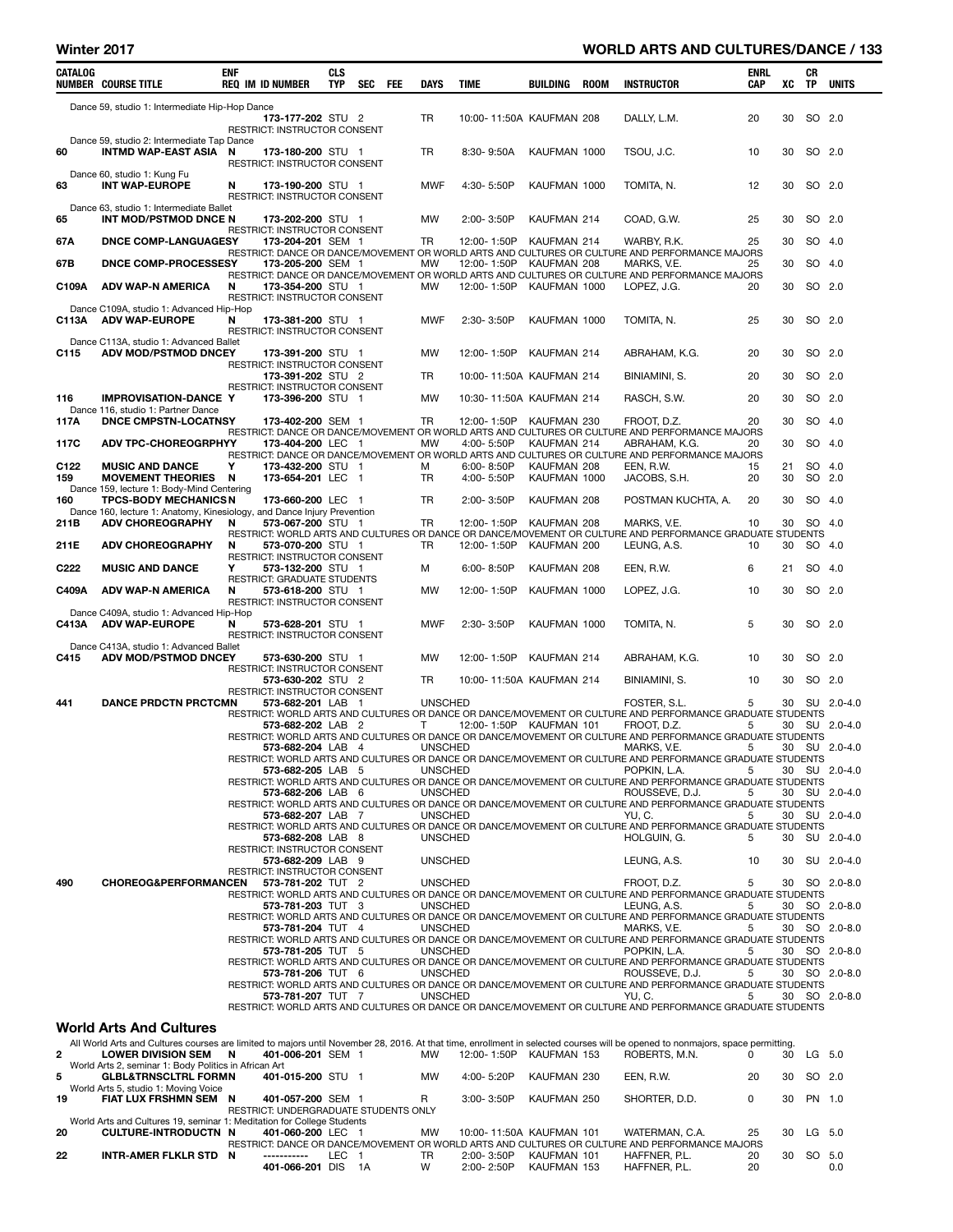## 134 / WRITING PROGRAMS Winter 2017

| CATALOG      | <b>NUMBER COURSE TITLE</b>                                | <b>ENF</b> | <b>REQ IM ID NUMBER</b>                           | <b>CLS</b><br><b>TYP</b> | SEC            | FEE | <b>DAYS</b>    | <b>TIME</b>                | BUILDING                     | <b>ROOM</b> | <b>INSTRUCTOR</b>                                                                                                | <b>ENRL</b><br>CAP | XC       | CR<br>TP         | <b>UNITS</b>  |
|--------------|-----------------------------------------------------------|------------|---------------------------------------------------|--------------------------|----------------|-----|----------------|----------------------------|------------------------------|-------------|------------------------------------------------------------------------------------------------------------------|--------------------|----------|------------------|---------------|
| M23          | <b>AMERICN INDIAN STDS</b>                                | N          | SAME AS: AM IND M10                               | LEC 1                    |                |     | <b>MW</b>      | 12:30-1:45P                | PUB AFF                      | 1222        | NABOKOV, P.                                                                                                      | 24                 | 30       | SO 5.0           |               |
|              |                                                           |            | 401-069-201 DIS                                   |                          | 1A             |     | W              | 4:00-4:50P                 | <b>BUNCHE</b>                | 2156        | RIVERS, S.K.                                                                                                     | 3                  |          |                  | 0.0           |
|              |                                                           |            | 401-069-202 DIS                                   |                          | 1B             |     | W              | 5:00-5:50P                 | <b>BUNCHE</b>                | 2156        | RIVERS, S.K.                                                                                                     | 3                  |          |                  | 0.0           |
|              |                                                           |            | 401-069-203 DIS                                   |                          | 1C             |     | F              | 10:00-10:50A ROYCE         |                              | 166         | STEWART, K.                                                                                                      | 3                  |          |                  | 0.0           |
|              |                                                           |            | 401-069-204 DIS                                   |                          | 1D             |     | F              | 9:00-9:50A                 | <b>ROYCE</b>                 | 166         | STEWART, K.                                                                                                      | 3                  |          |                  | 0.0           |
|              |                                                           |            | 401-069-205 DIS                                   |                          | 1E             |     | F              | 11:00-11:50A ROLFE         |                              | 3115        | FULWIDER, R.                                                                                                     | 3                  |          |                  | 0.0           |
|              |                                                           |            | 401-069-206 DIS                                   |                          | 1F             |     | F<br>W         | 12:00-12:50P ROLFE         |                              | 3115        | FULWIDER, R.                                                                                                     | 3                  |          |                  | 0.0           |
|              |                                                           |            | 401-069-207 DIS<br>401-069-208 DIS                |                          | 1G<br>1H       |     | W              | 5:00-5:50P<br>6:00-6:50P   | <b>ROYCE</b><br><b>ROYCE</b> | 166<br>166  | BAKER, M.<br>BAKER, M.                                                                                           | 3<br>3             |          |                  | 0.0<br>0.0    |
| 33           | <b>INDIGENOUS WORLDVWSN</b>                               |            | -----------                                       | <b>LEC</b>               | $\overline{1}$ |     | <b>MW</b>      | 4:00-5:50P                 | KAUFMAN 208                  |             | WILLIAMS, A.L.                                                                                                   | 60                 | 30       | SO               | 5.0           |
|              |                                                           |            | 401-100-201 DIS                                   |                          | 1A             |     | R              | 10:00-10:50A KAUFMAN 101   |                              |             | NOVAKOV-RITCHEY, C                                                                                               | 20                 |          |                  | 0.0           |
|              |                                                           |            | 401-100-202 DIS                                   |                          | 1B             |     | R              | 11:00-11:50A KAUFMAN 101   |                              |             | NOVAKOV-RITCHEY, C                                                                                               | 20                 |          |                  | 0.0           |
|              |                                                           |            | 401-100-203 DIS                                   |                          | 1C             |     | R              | 12:00-12:50P KAUFMAN 101   |                              |             | GARCIA-WEYANDT, C.                                                                                               | 20                 |          |                  | 0.0           |
| 70           | PRODUCTN PRACTICUM N                                      |            | 401-210-200 LEC                                   |                          | $\overline{1}$ |     | F              | 2:00-3:20P                 | KAUFMAN 101                  |             | HOLGUIN, G.                                                                                                      | 20                 | 30       | PN               | 2.0           |
| 78           | PRIVATE INSTR-WAC                                         | N          | 401-234-200 STU 1                                 |                          |                |     | VAR            |                            |                              |             | POPKIN, L.A.                                                                                                     | 5                  | 30       | <b>PN</b>        | $2.0 - 4.0$   |
| 80           | <b>VIDEO TOOLS&amp;TECHNQS N</b>                          |            | RESTRICT: INSTRUCTOR CONSENT<br>401-240-200 LAB 1 |                          |                |     | MW             | 4:00-5:20P                 | KAUFMAN 153                  |             | GUAN, J.                                                                                                         | 8                  | 30       | SO 2.0           |               |
| 98TA         | <b>CHINESE PERFORMANCEN</b>                               |            | 401-294-200 SEM 1                                 |                          |                |     | T.             | 2:00-4:50P                 | KAUFMAN 153                  |             | GERDES, E.V.                                                                                                     | 16                 | 30       | LG 5.0           |               |
| 99           | <b>SPEC STUDIES-WAC</b>                                   | N          | 401-297-201 TUT 1                                 |                          |                |     | <b>VAR</b>     |                            |                              |             | GERE, D.H.                                                                                                       | 0                  | 30       |                  | SO 2.0-4.0    |
|              |                                                           |            | 401-297-202 TUT 2                                 |                          |                |     | <b>VAR</b>     |                            |                              |             | FROOT, D.Z.                                                                                                      | 0                  | 30       |                  | SO 2.0-4.0    |
| 114          | PERFORMANCE PRACTCMN                                      |            | 401-384-201 STU 1                                 |                          |                |     | <b>VAR</b>     |                            |                              |             | MARKS, V.E.                                                                                                      | 10                 | 30       |                  | PN 1.0-4.0    |
|              |                                                           |            | RESTRICT: INSTRUCTOR CONSENT                      |                          |                |     |                |                            |                              |             |                                                                                                                  |                    |          |                  |               |
|              |                                                           |            | 401-384-202 STU 2                                 |                          |                |     | <b>VAR</b>     |                            |                              |             | LEUNG, A.S.                                                                                                      | 10                 | 30       |                  | PN 1.0-4.0    |
|              |                                                           |            | RESTRICT: INSTRUCTOR CONSENT<br>401-384-203 STU 3 |                          |                |     | <b>VAR</b>     |                            |                              |             | YU, C.                                                                                                           | 20                 | 30       |                  | PN 1.0-4.0    |
|              |                                                           |            | RESTRICT: INSTRUCTOR CONSENT                      |                          |                |     |                |                            |                              |             |                                                                                                                  |                    |          |                  |               |
| 120          | TOPCS-CULTURAL STDS N                                     |            | 401-420-200 LEC 1                                 |                          |                |     | <b>TR</b>      | 4:00-5:50P                 | KAUFMAN 230                  |             | GORDON, R.J.                                                                                                     | 15                 | 30       | SO 4.0           |               |
|              | World Arts 120, lecture 1: Theater of the Oppressed       |            |                                                   |                          |                |     |                |                            |                              |             |                                                                                                                  |                    |          |                  |               |
| CM140        | <b>HLNG&amp;RITL&amp;TRNS</b>                             | N          | 401-420-202 LEC 2<br>401-540-200 LEC              |                          | $\overline{1}$ |     | W<br><b>TR</b> | 12:00-1:50P<br>12:00-1:50P | BUNCHE 1221A<br>KAUFMAN 153  |             | BAIN, B.R.<br>SHORTER, D.D.                                                                                      | 10<br>0            | 30<br>30 | SO 4.0<br>SO 4.0 |               |
|              |                                                           |            | SAME AS: GENDER CM143                             |                          |                |     |                |                            |                              |             |                                                                                                                  |                    |          |                  |               |
|              |                                                           |            | RESTRICT: INSTRUCTOR CONSENT                      |                          |                |     |                |                            |                              |             |                                                                                                                  |                    |          |                  |               |
| C142         | <b>MYTH AND RITUAL</b>                                    | N          | 401-553-200 LEC 1                                 |                          |                |     | MW             | 12:00-1:50P                | KAUFMAN 101                  |             | ROBERTS, A.F.                                                                                                    | 35                 | 30       | SO 4.0           |               |
| C159         | ART & GLOBAL HEALTH N                                     |            | 401-654-200 SEM 1                                 |                          |                |     | м              | 10:00-12:50P KAUFMAN 230   |                              |             | GERE, D.H.                                                                                                       | 10                 | 01       | SO 4.0           |               |
| 170          | <b>ADVANCED PRODUCTIONN</b>                               |            | 401-720-200 LAB 1<br>RESTRICT: INSTRUCTOR CONSENT |                          |                |     | F              | 2:00-3:20P                 | KAUFMAN 101                  |             | HOLGUIN, G.                                                                                                      | 10                 | 30       |                  | PN 1.0-2.0    |
| 174B         | <b>PROJECTS IN WAC</b>                                    | N          | 401-745-201 LAB 1                                 |                          |                |     | <b>TR</b>      | 2:00-3:50P                 | KAUFMAN 214                  |             | BINIAMINI, S.                                                                                                    | 25                 | 30       | SO 4.0           |               |
|              |                                                           |            |                                                   |                          |                |     |                |                            |                              |             | RESTRICT: DANCE OR DANCE/MOVEMENT OR WORLD ARTS AND CULTURES OR CULTURE AND PERFORMANCE MAJORS                   |                    |          |                  |               |
|              | World Arts 174B, lab 1: Gaga Movement for Dancers         |            |                                                   |                          |                |     |                |                            |                              |             |                                                                                                                  |                    |          |                  |               |
| 177SL        | <b>ARTS PRACT&amp;COMMUNTYN</b>                           |            | 401-767-200 SEM 1<br>RESTRICT: INSTRUCTOR CONSENT |                          |                |     | WF             | 9:00-11:50A KAUFMAN 230    |                              |             | GORDON, R.J.                                                                                                     | 10                 | 30       | SO 4.0           |               |
| 178          | <b>ADV PRIVT INSTR-WAC</b>                                | N          | 401-768-200 STU 1                                 |                          |                |     | <b>VAR</b>     |                            |                              |             | POPKIN, L.A.                                                                                                     | 5                  | 30       |                  | PN 2.0-8.0    |
|              |                                                           |            | <b>RESTRICT: INSTRUCTOR CONSENT</b>               |                          |                |     |                |                            |                              |             |                                                                                                                  |                    |          |                  |               |
|              |                                                           |            | 401-768-202 STU 2                                 |                          |                |     | <b>VAR</b>     |                            |                              |             | YU, C.                                                                                                           | 20                 | 30       |                  | PN 2.0-8.0    |
| C180         | <b>VIDEO PRODCTN/PRCTC N</b>                              |            | RESTRICT: INSTRUCTOR CONSENT<br>401-780-200 LEC 1 |                          |                |     | TR             | 4:00-5:50P                 | KAUFMAN 208                  |             | WILLIAMS, M.J.                                                                                                   | 10                 | 30       | $LG$ 4.0         |               |
|              |                                                           |            |                                                   |                          |                |     |                |                            |                              |             | RESTRICT: DANCE OR DANCE/MOVEMENT OR WORLD ARTS AND CULTURES OR CULTURE AND PERFORMANCE MAJORS                   |                    |          |                  |               |
|              | World Arts and Cultures C180, lecture 1: Dance for Camera |            |                                                   |                          |                |     |                |                            |                              |             |                                                                                                                  |                    |          |                  |               |
| C182         | <b>FILM AND FEMINISM</b>                                  | N          | 401-792-200 LEC 1                                 |                          |                |     | м              | 4:00-6:50P                 | KAUFMAN 101                  |             | SHARMA, A.                                                                                                       | 0                  | 30       | SO 5.0           |               |
| 186A         | <b>SENIOR HONORS PROJ</b>                                 | N          | 401-816-201 LEC 1                                 |                          |                |     | MW             | 2:00-3:50P                 | KAUFMAN 208                  |             | RESTRICT: DANCE OR DANCE/MOVEMENT OR WORLD ARTS AND CULTURES OR CULTURE AND PERFORMANCE MAJORS<br>WATERMAN, C.A. | 10                 | 30       | LG 5.0           |               |
|              |                                                           |            | RESTRICT: INSTRUCTOR CONSENT                      |                          |                |     |                |                            |                              |             |                                                                                                                  |                    |          |                  |               |
|              |                                                           |            | 401-816-202 LEC 2                                 |                          |                |     | MW             | 2:00-3:50P                 | KAUFMAN 230                  |             | YU, C.                                                                                                           | 10                 | 30       | LG 5.0           |               |
|              |                                                           |            | <b>RESTRICT: INSTRUCTOR CONSENT</b>               |                          |                |     |                |                            |                              |             |                                                                                                                  |                    |          |                  |               |
| <b>188SB</b> | <b>INDIV STD FOR USIE</b>                                 | N          | 401-833-201 TUT 1                                 |                          |                |     | <b>UNSCHED</b> |                            |                              |             | MARKS, V.E.                                                                                                      | 0                  | 30       | $LG$ 1.0         |               |
| 195<br>203   | <b>INTERNSHIP</b><br><b>DANCE STUDIES</b>                 | N<br>N     | 401-870-201 TUT 1<br>801-018-200 SEM 1            |                          |                |     | VAR<br>W       | 12:00-2:50P                | KAUFMAN 136                  |             | ROBERTS, M.N.<br>FOSTER, S.L.                                                                                    | 0<br>10            | 30<br>30 | SO 4.0           | SO 2.0-4.0    |
|              |                                                           |            | RESTRICT: GRADUATE STUDENTS                       |                          |                |     |                |                            |                              |             |                                                                                                                  |                    |          |                  |               |
| 204          | THEORY-CORPOREALITY N                                     |            | 801-024-200 SEM 1                                 |                          |                |     | Τ              | 9:00-11:50A KAUFMAN 153    |                              |             | O'SHEA, J.M.                                                                                                     | 10                 | 30       | SO 4.0           |               |
|              |                                                           |            | RESTRICT: GRADUATE STUDENTS                       |                          |                |     |                |                            |                              |             |                                                                                                                  |                    |          |                  |               |
| 210          | ETHNOG/COLONIALISM N                                      |            | 801-060-200 SEM 1<br>RESTRICT: GRADUATE STUDENTS  |                          |                |     | R              | $6:00 - 8:50P$             | KAUFMAN 160                  |             | SHORTER, D.D.                                                                                                    | 0                  | 30       | SO 4.0           |               |
| CM240        | <b>HLNG&amp;RITL&amp;TRNS</b>                             | N          | 801-240-200 LEC 1                                 |                          |                |     | TR             | 12:00-1:50P                | KAUFMAN 153                  |             | SHORTER, D.D.                                                                                                    | 0                  | 30       | SO 4.0           |               |
|              |                                                           |            | SAME AS: GENDER CM243                             |                          |                |     |                |                            |                              |             |                                                                                                                  |                    |          |                  |               |
|              |                                                           |            | RESTRICT: INSTRUCTOR CONSENT                      |                          |                |     |                |                            |                              |             |                                                                                                                  |                    |          |                  |               |
| C242         | <b>MYTH AND RITUAL</b>                                    | N          | 801-253-201 LEC 1<br>RESTRICT: GRADUATE STUDENTS  |                          |                |     | МW             | 12:00-1:50P                | KAUFMAN 101                  |             | ROBERTS, A.F.                                                                                                    | 5                  | 30       | SO 4.0           |               |
| C259         | <b>ART &amp; GLOBAL HEALTH</b>                            | N          | 801-354-200 SEM 1                                 |                          |                |     | м              | 10:00-12:50P KAUFMAN 230   |                              |             | GERE, D.H.                                                                                                       | 10                 | 01       | SO 4.0           |               |
|              |                                                           |            | RESTRICT: GRADUATE STUDENTS                       |                          |                |     |                |                            |                              |             |                                                                                                                  |                    |          |                  |               |
| C280         | <b>VIDEO PRODCTN/PRCTC N</b>                              |            | 801-480-200 LEC 1                                 |                          |                |     | TR             | 4:00-5:50P                 | KAUFMAN 208                  |             | WILLIAMS, M.J.                                                                                                   | 6                  | 30       | $LG$ 4.0         |               |
|              | World Arts and Cultures C280, lecture 1: Dance for Camera |            | RESTRICT: INSTRUCTOR CONSENT                      |                          |                |     |                |                            |                              |             |                                                                                                                  |                    |          |                  |               |
| C282         | <b>FILM AND FEMINISM</b>                                  | N          | 801-492-200 LEC 1                                 |                          |                |     | М              | 4:00-6:50P                 | KAUFMAN 101                  |             | SHARMA, A.                                                                                                       | 0                  | 30       | SO 5.0           |               |
|              |                                                           |            |                                                   |                          |                |     |                |                            |                              |             | RESTRICT: WORLD ARTS AND CULTURES OR DANCE OR DANCE/MOVEMENT OR CULTURE AND PERFORMANCE GRADUATE STUDENTS        |                    |          |                  |               |
| 478          | <b>ADV PRIV INSTR-WAC</b>                                 | N          | 801-756-200 STU 1                                 |                          |                |     | <b>VAR</b>     |                            |                              |             | POPKIN, L.A.                                                                                                     | 5                  |          |                  | 30 SU 2.0-8.0 |
| 400.         | CHOREOG&PEREORMANCEN 801-780-201 THT 1                    |            | RESTRICT: INSTRUCTOR CONSENT                      |                          |                |     |                |                            |                              |             | FEN RW                                                                                                           |                    |          |                  | 30 SO 20-80   |

490 CHOREOG&PERFORMANCEN 801-780-201 TUT 1 EEN, R.W. 1 30 SO 2.0-8.0 RESTRICT: WORLD ARTS AND CULTURES OR DANCE OR DANCE/MOVEMENT OR CULTURE AND PERFORMANCE GRADUATE STUDENTS

## WRITING PROGRAMS

# English As A Second Language

The English as a Second Language Placement Examination (ESLPE) will be given at a time and location to be determined.

See http://www.wp.ucla.edu for more information on the examination schedule, location, and registration.<br>YOU ARE REQUIRED TO TAKE THE ENGLISH AS A SECOND LANGUAGE PLACEMENT EXAMINATION DURING YOUR FIRST QUARTER OF STUDY AT

|           | ENGLISH AS A SECOND LANGUAGE POLICY FOR ATTENDANCE AND LATE ENROLLMENT: The department WIII cancel your enrollment if you do not attend at least one of the first two class |  |                                       |  |           |  |
|-----------|-----------------------------------------------------------------------------------------------------------------------------------------------------------------------------|--|---------------------------------------|--|-----------|--|
| meetings. |                                                                                                                                                                             |  |                                       |  |           |  |
| 300       | INTRMEDT WRTNG&COMMY 597-600-201 LEC 1                                                                                                                                      |  | 10:00-11:50A HUMANTS A40 HUALPA. L.D. |  | 30 SO 4.0 |  |

|       |                                 | <b>RESTRICT: GRADUATE STUDENTS</b> |     |            |             |                |           |
|-------|---------------------------------|------------------------------------|-----|------------|-------------|----------------|-----------|
| - 301 | <b>HIGH-INT WRTNG&amp;COMMY</b> | 597-606-201 LEC 1                  | TR. | 8:00-9:50A | HUMANTS A40 | ROZHENKOVA. V. | 30 SO 4.0 |
|       |                                 | <b>RESTRICT: GRADUATE STUDENTS</b> |     |            |             |                |           |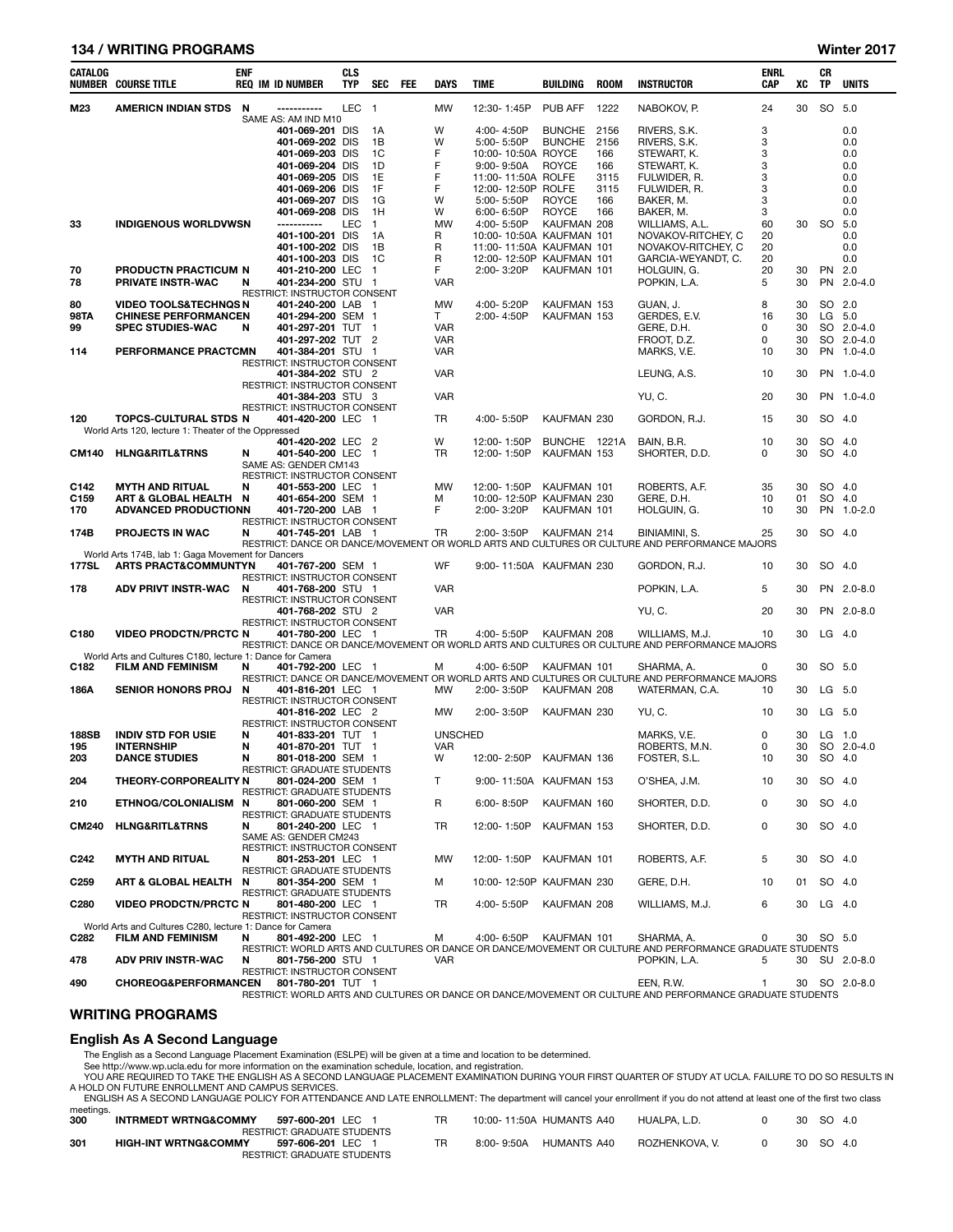### Winter 2017 WRITING PROGRAMS / 135

| CATALOG | NUMBER COURSE TITLE      | <b>ENF</b><br>REQ IM ID NUMBER                               | <b>CLS</b><br><b>TYP</b> | <b>SEC</b> | <b>FEE</b> | DAYS      | <b>TIME</b>              | BUILDING    | <b>ROOM</b> | INSTRUCTOR   | <b>ENRL</b><br><b>CAP</b> | XC | CR<br>TP | UNITS |
|---------|--------------------------|--------------------------------------------------------------|--------------------------|------------|------------|-----------|--------------------------|-------------|-------------|--------------|---------------------------|----|----------|-------|
|         |                          | 597-606-202 LEC 2<br><b>RESTRICT: GRADUATE STUDENTS</b>      |                          |            |            | <b>MW</b> | 12:00-1:50P              | HUMANTS A40 |             | GALVIN, M.E. | 0                         | 30 | SO 4.0   |       |
|         |                          | 597-606-203 LEC 3<br><b>RESTRICT: GRADUATE STUDENTS</b>      |                          |            |            | <b>MW</b> | $4:00 - 5:50P$           | HUMANTS A40 |             | GALVIN, M.E. | 0                         | 30 | SO 4.0   |       |
|         |                          | 597-606-204 LEC 4<br><b>RESTRICT: GRADUATE STUDENTS</b>      |                          |            |            | TR        | $2:00 - 3:50P$           | HUMANTS A40 |             | HUALPA. L.D. | 0                         | 30 | SO 4.0   |       |
| 310     | <b>PRONUNCIATION</b>     | N<br>597-660-200 LEC 1<br><b>RESTRICT: GRADUATE STUDENTS</b> |                          |            |            | <b>MW</b> | 10:00-11:50A HUMANTS A40 |             |             | GOODWIN, J.  | 0                         | 30 | SU       | -4.0  |
| 312     | <b>CLASSROOM COMM II</b> | N<br>597-672-200 LEC 1<br><b>RESTRICT: GRADUATE STUDENTS</b> |                          |            |            | <b>MW</b> | 2:00-3:50P               | HUMANTS A40 |             | GOODWIN, J.  | 0                         | 30 | SU       | 4.0   |
|         |                          |                                                              |                          |            |            |           |                          |             |             |              |                           |    |          |       |

### English Composition

ENGLISH COMPOSITION POLICY FOR ATTENDANCE AND LATE ENROLLMENT (ALL CLASSES): The department will cancel your enrollment in any English Composition class if you do not attend<br>After the first two class meetings.<br>After the fi

The Winter Quarter Analytical Writing Placement Examination (AWPE) and the English Composition 3 Proficiency Examination will be given Monday, January 16, 2016, time and location to be determined.

| For more information, see http://www.wp.ucla.edu. |  |  |  |  |  |  |
|---------------------------------------------------|--|--|--|--|--|--|
|---------------------------------------------------|--|--|--|--|--|--|

| А<br>1B | UNIVERSITY DSCOURSE Y<br><b>HGH-INTM CMP-MLTLNG Y</b>                                                                                          | 194-009-201 LEC 1<br>Y 194-002-201 LEC | $\overline{\phantom{1}}$ | MW<br>TR  | 10:00-11:50A HUMANTS 136<br>4:00-6:15P               | <b>HUMANTS A40</b>  |     | BEIDERWELL, B.J.<br>SUH, A. | 0<br>0      | 30       |           | $LG$ 0.0<br>$LG$ 4.0 |
|---------|------------------------------------------------------------------------------------------------------------------------------------------------|----------------------------------------|--------------------------|-----------|------------------------------------------------------|---------------------|-----|-----------------------------|-------------|----------|-----------|----------------------|
| 2       | UNIVERSITY WRITING<br>Y                                                                                                                        | 194-036-201 LEC                        | $\overline{1}$           | MW        | 12:00-1:50P HAINES                                   |                     | A82 | MAASIK, S.                  | 0           | 30       | LG 5.0    |                      |
|         |                                                                                                                                                | 194-036-202 LEC 2                      |                          | MW        | 10:00-11:50A HAINES                                  |                     | A82 | HITCHNER, T.A.              | 0           | 30       | LG        | 5.0                  |
|         |                                                                                                                                                | 194-036-203 LEC 3                      |                          | MW        | 10:00-11:50A HAINES                                  |                     | A76 | MANO, S.                    | 0           | 30       | LG        | 5.0                  |
|         |                                                                                                                                                | 194-036-204 LEC 4                      |                          | MW        | 12:00-1:50P                                          | <b>HAINES</b>       | A76 | LISLE, B.J.                 | 0           | 30       | LG        | 5.0                  |
|         |                                                                                                                                                | 194-036-205 LEC 5                      |                          | TR        | 12:00-1:50P                                          | <b>HAINES</b>       | A76 | LISLE, B.J.                 | 0           | 30       | LG.       | 5.0                  |
|         |                                                                                                                                                | 194-036-206 LEC 6<br>194-036-207 LEC 7 |                          | MW        | 2:00-3:50P                                           | <b>HAINES</b>       | A82 | HITCHNER, T.A.              | 22          | 30       | LG.       | 5.0                  |
| 21      | UNIVERSITY WRITING<br>Y                                                                                                                        | 194-006-201 LEC 1                      |                          | TR<br>TR  | 2:00-3:50P<br>12:00-1:50P HUMANTS A40                | <b>HUMANTS A68</b>  |     | LEWIS, J.S.<br>KELLEY, J.C. | 0<br>0      | 30<br>30 | LG<br>LG  | 5.0<br>5.0           |
|         | For English Composition 3, nonattendance in the first week will result in cancellation of enrollment. See policy statement at head of section. |                                        |                          |           |                                                      |                     |     |                             |             |          |           |                      |
| 3       | <b>ENGL COMP-RHET&amp;LANGY</b>                                                                                                                | 194-099-201 LEC 1                      |                          | TR        | 11:00-12:15P HAINES                                  |                     | A82 | WATT, A.D.                  | $\mathbf 0$ | 30       |           | LG 5.0               |
|         | For English Composition 3, nonattendance in the first week will result in cancellation of enrollment. See policy statement at head of section. |                                        |                          |           |                                                      |                     |     |                             |             |          |           |                      |
|         |                                                                                                                                                | 194-099-202 LEC 2                      |                          | TR.       | 9:30-10:45A HAINES                                   |                     | A76 | ADAMS, N.J.                 | 0           | 30       |           | LG 5.0               |
|         | For English Composition 3, nonattendance in the first week will result in cancellation of enrollment. See policy statement at head of section. | 194-099-203 LEC 3                      |                          | МW        | 3:30-4:45P                                           | <b>PUB AFF 2333</b> |     | MACGREGOR, J.M.             | 0           | 30       | LG        | 5.0                  |
|         | For English Composition 3, nonattendance in the first week will result in cancellation of enrollment. See policy statement at head of section. |                                        |                          |           |                                                      |                     |     |                             |             |          |           |                      |
|         |                                                                                                                                                | 194-099-204 LEC 4                      |                          | <b>MW</b> | 2:00-3:15P                                           | <b>HUMANTS A68</b>  |     | FLEURY, J.B.                | $\mathbf 0$ | 30       |           | LG 5.0               |
|         | For English Composition 3, nonattendance in the first week will result in cancellation of enrollment. See policy statement at head of section. |                                        |                          |           |                                                      |                     |     |                             |             |          |           |                      |
|         |                                                                                                                                                | 194-099-205 LEC 5                      |                          | TR.       | 3:30-4:45P                                           | BUNCHE 2181         |     | REYES, C.A.                 | $\mathbf 0$ | 30       | LG        | 5.0                  |
|         | For English Composition 3, nonattendance in the first week will result in cancellation of enrollment. See policy statement at head of section. | 194-099-206 LEC 6                      |                          | MW        | 8:00- 9:15A HUMANTS A68                              |                     |     | CARNIE, K.M.                | $\mathbf 0$ | 30       |           | LG 5.0               |
|         | For English Composition 3, nonattendance in the first week will result in cancellation of enrollment. See policy statement at head of section. |                                        |                          |           |                                                      |                     |     |                             |             |          |           |                      |
|         |                                                                                                                                                | 194-099-207 LEC 7                      |                          | MW        | 11:00-12:15P PUB AFF 2333                            |                     |     | CAROLAN, M.                 | 0           | 30       | LG        | 5.0                  |
|         | For English Composition 3, nonattendance in the first week will result in cancellation of enrollment. See policy statement at head of section. |                                        |                          |           |                                                      |                     |     |                             |             |          |           |                      |
|         |                                                                                                                                                | 194-099-208 LEC 8                      |                          | <b>MW</b> | 9:30-10:45A HUMANTS A68                              |                     |     | STEGNER, J.M.               | 0           | 30       |           | LG 5.0               |
|         | For English Composition 3, nonattendance in the first week will result in cancellation of enrollment. See policy statement at head of section. | 194-099-209 LEC 9                      |                          | TR        | 12:30-1:45P HAINES                                   |                     | A82 | WOLTER, K.K.                | $\mathbf 0$ | 30       |           | LG 5.0               |
|         | For English Composition 3, nonattendance in the first week will result in cancellation of enrollment. See policy statement at head of section. |                                        |                          |           |                                                      |                     |     |                             |             |          |           |                      |
|         |                                                                                                                                                | 194-099-210 LEC 10                     |                          | TR        | 2:00-3:15P                                           | HAINES              | A76 | DEUEL, N.A.                 | $\mathbf 0$ | 30       | LG        | 5.0                  |
|         | For English Composition 3, nonattendance in the first week will result in cancellation of enrollment. See policy statement at head of section. |                                        |                          |           |                                                      |                     |     |                             |             |          |           |                      |
|         |                                                                                                                                                | 194-099-211 LEC 11                     |                          | TR.       | 9:30-10:45A POWELL 307                               |                     |     | GERRARD, L.                 | $\mathbf 0$ | 30       |           | LG 5.0               |
|         | For English Composition 3, nonattendance in the first week will result in cancellation of enrollment. See policy statement at head of section. |                                        |                          |           |                                                      |                     |     |                             | 0           | 30       |           | LG 5.0               |
|         | For English Composition 3, nonattendance in the first week will result in cancellation of enrollment. See policy statement at head of section. | 194-099-212 LEC 12                     |                          | TR        | 8:00-9:15A HUMANTS A46                               |                     |     | CHICHESTER, T.L.            |             |          |           |                      |
|         |                                                                                                                                                | 194-099-213 LEC 13                     |                          | TR        | 9:30-10:45A HUMANTS A46                              |                     |     | CHICHESTER. T.L.            | 0           | 30       |           | LG 5.0               |
|         | For English Composition 3, nonattendance in the first week will result in cancellation of enrollment. See policy statement at head of section. |                                        |                          |           |                                                      |                     |     |                             |             |          |           |                      |
|         |                                                                                                                                                | 194-099-214 LEC 14                     |                          | TR        | 11:00-12:15P HUMANTS A46                             |                     |     | CHICHESTER, T.L.            | 0           | 30       | LG        | 5.0                  |
|         | For English Composition 3, nonattendance in the first week will result in cancellation of enrollment. See policy statement at head of section. | 194-099-215 LEC 15                     |                          | MW        | 9:30-10:45A HUMANTS A66                              |                     |     | MANOJLOVIC, M.              | $\mathbf 0$ | 30       | LG        | 5.0                  |
|         | For English Composition 3, nonattendance in the first week will result in cancellation of enrollment. See policy statement at head of section. |                                        |                          |           |                                                      |                     |     |                             |             |          |           |                      |
|         |                                                                                                                                                | 194-099-216 LEC 16                     |                          | <b>MW</b> | 11:00-12:15P HUMANTS A66                             |                     |     | MANOJLOVIC, M.              | 0           | 30       |           | LG 5.0               |
|         | For English Composition 3, nonattendance in the first week will result in cancellation of enrollment. See policy statement at head of section. |                                        |                          |           |                                                      |                     |     |                             |             |          |           |                      |
|         |                                                                                                                                                | 194-099-217 LEC 17                     |                          | <b>MW</b> | 12:30-1:45P HUMANTS A66                              |                     |     | MANOJLOVIC, M.              | 0           | 30       |           | LG 5.0               |
|         | For English Composition 3, nonattendance in the first week will result in cancellation of enrollment. See policy statement at head of section. | 194-099-218 LEC 18                     |                          | TR        | 9:30-10:45A BUNCHE 2181                              |                     |     |                             | $\mathbf 0$ | 30       |           | LG 5.0               |
|         | For English Composition 3, nonattendance in the first week will result in cancellation of enrollment. See policy statement at head of section. |                                        |                          |           |                                                      |                     |     | STONE, B.D.                 |             |          |           |                      |
|         |                                                                                                                                                | 194-099-219 LEC 19                     |                          | TR        | 11:00-12:15P BUNCHE 2181                             |                     |     | STONE, B.D.                 | $\mathbf 0$ | 30       | LG        | 5.0                  |
|         | For English Composition 3, nonattendance in the first week will result in cancellation of enrollment. See policy statement at head of section. |                                        |                          |           |                                                      |                     |     |                             |             |          |           |                      |
|         |                                                                                                                                                | 194-099-220 LEC 20                     |                          | TR.       | 12:30-1:45P BUNCHE 2181                              |                     |     | STONE, B.D.                 | $\mathbf 0$ | 30       | LG        | 5.0                  |
|         | For English Composition 3, nonattendance in the first week will result in cancellation of enrollment. See policy statement at head of section. | 194-099-221 LEC 21                     |                          | TR        | 2:00-3:15P PUB AFF 2284                              |                     |     | WILSON, R.                  | 0           | 30       |           | LG 5.0               |
|         | For English Composition 3, nonattendance in the first week will result in cancellation of enrollment. See policy statement at head of section. |                                        |                          |           |                                                      |                     |     |                             |             |          |           |                      |
|         |                                                                                                                                                | 194-099-222 LEC 22                     |                          | TR        | 3:30-4:45P                                           | <b>HUMANTS A66</b>  |     | MATTENSON, L.M.             | 0           | 30       |           | $LG$ 5.0             |
|         | For English Composition 3, nonattendance in the first week will result in cancellation of enrollment. See policy statement at head of section. |                                        |                          |           |                                                      |                     |     |                             |             |          |           |                      |
|         |                                                                                                                                                | 194-099-223 LEC 23                     |                          | TR.       | 5:00-6:15P                                           | <b>HUMANTS A66</b>  |     | MATTENSON, L.M.             | $\mathbf 0$ | 30       |           | LG 5.0               |
|         | For English Composition 3, nonattendance in the first week will result in cancellation of enrollment. See policy statement at head of section. | 194-099-224 LEC 24                     |                          | MW        | 9:30-10:45A HUMANTS A46                              |                     |     | POPHAM, S.A.                | 0           | 30       | LG        | 5.0                  |
|         | For English Composition 3, nonattendance in the first week will result in cancellation of enrollment. See policy statement at head of section. |                                        |                          |           |                                                      |                     |     |                             |             |          |           |                      |
|         |                                                                                                                                                | 194-099-225 LEC 25                     |                          | MW        | 11:00-12:15P HUMANTS A46                             |                     |     | POPHAM, S.A.                | 0           | 30       |           | LG 5.0               |
|         | For English Composition 3, nonattendance in the first week will result in cancellation of enrollment. See policy statement at head of section. |                                        |                          |           |                                                      |                     |     |                             |             |          |           |                      |
|         |                                                                                                                                                |                                        |                          |           | <b>194-099-226 LEC 26 MW 12:30-1:45P HUMANTS A46</b> |                     |     | POPHAM, S.A.                | $\Omega$    |          | 30 LG 5.0 |                      |
|         | For English Composition 3, nonattendance in the first week will result in cancellation of enrollment. See policy statement at head of section. | 194-099-227 LEC 27                     |                          | MW        | 11:00-12:15P HUMANTS A68                             |                     |     | CREESE, R.A.                | 0           | 30       |           | LG 5.0               |
|         | For English Composition 3, nonattendance in the first week will result in cancellation of enrollment. See policy statement at head of section. |                                        |                          |           |                                                      |                     |     |                             |             |          |           |                      |
|         |                                                                                                                                                | 194-099-228 LEC 28                     |                          | МW        | 12:30-1:45P HUMANTS A68                              |                     |     | CREESE, R.A.                | 0           | 30       |           | LG 5.0               |
|         | For English Composition 3, nonattendance in the first week will result in cancellation of enrollment. See policy statement at head of section. |                                        |                          |           |                                                      |                     |     |                             |             |          |           |                      |
|         |                                                                                                                                                | 194-099-229 LEC 29                     |                          | МW        | 3:30-4:45P                                           | <b>HUMANTS A68</b>  |     | CREESE, R.A.                | 0           | 30       |           | $LG$ 5.0             |
|         | For English Composition 3, nonattendance in the first week will result in cancellation of enrollment. See policy statement at head of section. | 194-099-230 LEC 30                     |                          | TR        | 2:00-3:15P                                           | BUNCHE 2181         |     | FRANKEL, E.P.               | 0           | 30       |           | $LG$ 5.0             |
|         | For English Composition 3, nonattendance in the first week will result in cancellation of enrollment. See policy statement at head of section. |                                        |                          |           |                                                      |                     |     |                             |             |          |           |                      |
|         |                                                                                                                                                | 194-099-231 LEC 31                     |                          | TR        | 11:00-12:15P HUMANTS A68                             |                     |     | GUDAS, E.E.                 | 0           | 30       |           | $LG$ 5.0             |
|         | For English Composition 3, nonattendance in the first week will result in cancellation of enrollment. See policy statement at head of section. |                                        |                          |           |                                                      |                     |     |                             |             |          |           |                      |
|         |                                                                                                                                                | 194-099-232 LEC 32                     |                          | TR        | 2:00-3:15P HUMANTS A66                               |                     |     | GUDAS, E.E.                 | 0           | 30       |           | LG 5.0               |